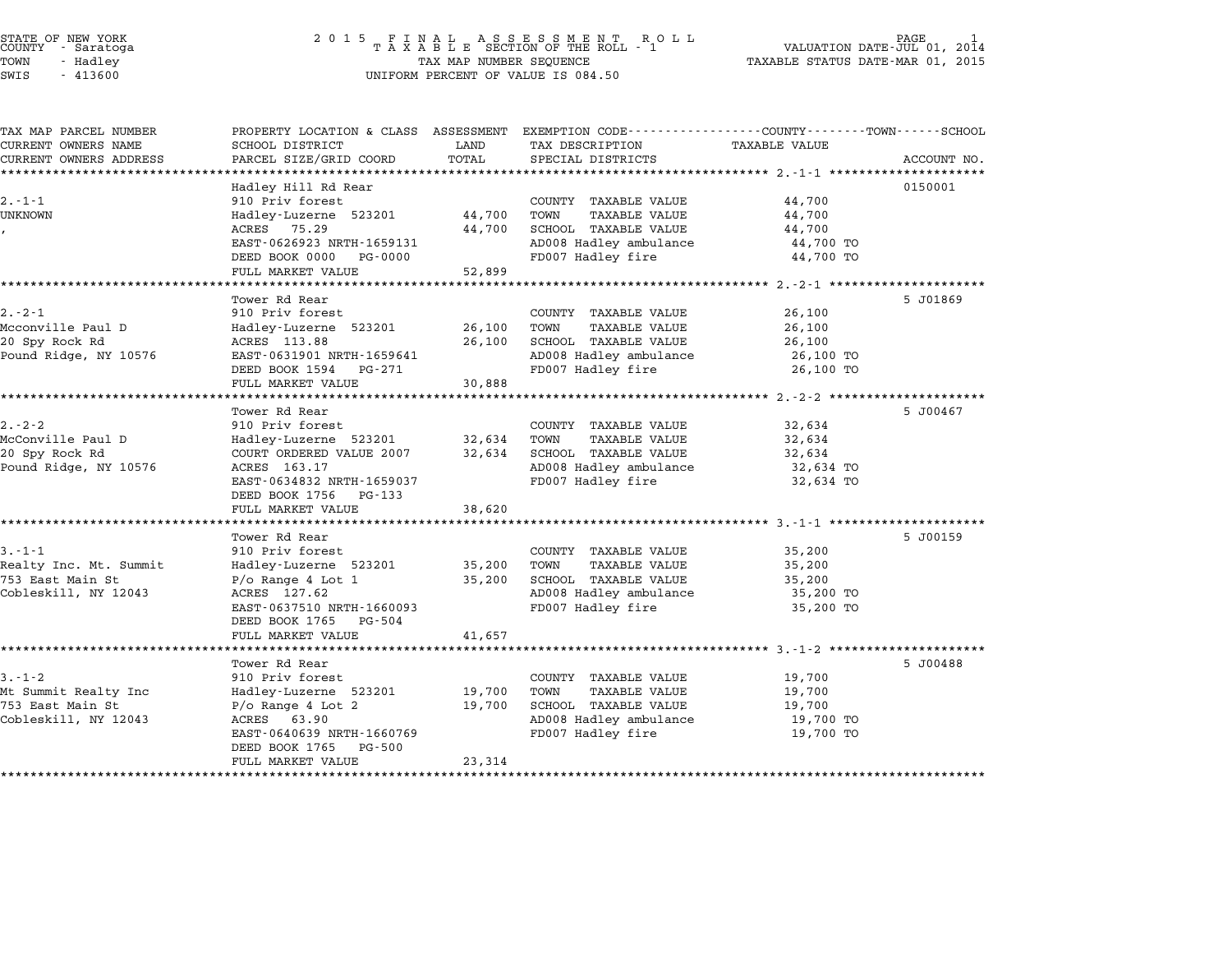|        | STATE OF NEW YORK |  |
|--------|-------------------|--|
| COUNTY | - Saratoga        |  |
| TOWN   | - Hadley          |  |
|        |                   |  |

TAX MAP PARCEL NUMBER PROPERTY LOCATION & CLASS ASSESSMENT EXEMPTION CODE------------------COUNTY--------TOWN------SCHOOL CURRENT OWNERS NAME SCHOOL DISTRICT LAND TAX DESCRIPTION TAXABLE VALUE CURRENT OWNERS ADDRESS FOR SCHOOL DISTRICTS ASSESSEENT EXERT ON TAX MIT TO COORD TOTAL THAT THE COORD TOTAL THAT THE SCRIPTION TAXABLE VALUE<br>CURRENT OWNERS ADDRESS PARCEL SIZE/GRID COORD TOTAL SPECIAL DISTRICTS ACCOUNT NO. 495 Eddy Rd 5 J00747 3.-1-5 <sup>240</sup> Rural res COUNTY TAXABLE VALUE 114,300 engel Christopher (114,300 Eddy Ru)<br>240 Rural res (2000) 114,300 COUNTY TAXABLE VALUE 114,300<br>200 Hadley-Luzerne 523201 51,500 TOWN TAXABLE VALUE 114,300 Engel Christopher er and the matrices of the countrinance which the countrinance of the countrinance of the set of the set of th<br>Engel Melinda 114,300 SCHOOL TAXABLE VALUE 114,300<br>Engel Melinda 114,300 SCHOOL TAXABLE VALUE 114,300 <sup>28</sup> Bisha Ln FRNT 325.00 DPTH AD008 Hadley ambulance 114,300 TO Blooming and the state of the control of the control of the control of the control of the control of the control of the control of the control of the control of the control of the control of the control of the control of t FRNI 323.00 DPIH<br>ACRES 61.58<br>EAST-0646809 NRTH-1660621 EAST-0646809 NRTH-166062<br>DEED BOOK 2013 PG-2051 EAST-0646809 NRTH-1660621<br>DEED BOOK 2013 PG-2051<br>FULL MARKET VALUE 135,266 \*\*\*\*\*\*\*\*\*\*\*\*\*\*\*\*\*\*\*\*\*\*\*\*\*\*\*\*\*\*\*\*\*\*\*\*\*\*\*\*\*\*\*\*\*\*\*\*\*\*\*\*\*\*\*\*\*\*\*\*\*\*\*\*\*\*\*\*\*\*\*\*\*\*\*\*\*\*\*\*\*\*\*\*\*\*\*\*\*\*\*\*\*\*\*\*\*\*\*\*\*\*\* 3.-1-6 \*\*\*\*\*\*\*\*\*\*\*\*\*\*\*\*\*\*\*\*\* 437 Eddy Rd 5 J00575 3.-1-6 <sup>240</sup> Rural res VET COM <sup>C</sup> <sup>41132</sup> 51,000 <sup>0</sup> <sup>0</sup> ال 157 Eddy Ru و 157 Eddy Ru) و 157 Eddy Ru) و 157 Eddy Ru) و 1-6 و 1-6 240 Rural res<br>Mckinley Joseph و Hadley-Luzerne 523201 47,800 VET COM T 41133 و Mckinley Joseph و Hadley-Luzerne 523201 و Mc Mckinley Sandra P/o Range 5 Lot <sup>4</sup> 204,500 SR STAR <sup>41834</sup> <sup>0</sup> <sup>0</sup> 73,640 <sup>437</sup> Eddy Rd FRNT 2270.00 DPTH COUNTY TAXABLE VALUE 153,500 HAD HADRO HAD HADRO HAD HADRO HAD HAD HAD HAD HADRO HAD HADRO HAD HADRO HAD HADRO HAD HADRO HAD HADRO HADRO HA<br>HADRO HADRO HADRO HADRO HADRO HADRO HADRO HADRO HADRO HADRO HADRO HADRO HADRO HADRO HADRO HADRO HADRO HADRO H<br>H ENNI 2270.00 DETH<br>ACRES 41.81 - TOMM TAXABLE VALUE 130,500<br>EAST-0647520 NRTH-1659973 - SCHOOL TAXABLE VALUE 130,860 DEED BOOK <sup>1402</sup> PG-253 AD008 Hadley ambulance 204,500 TO 50008 EASI- DOOK 14 NA SERIP BOOK 14 NA SERIP BOOK 14 NA SERIP BOOK 14 NA SERIP BOOK 14 NA SERIP BOOK 14 NA SE<br>BED BOOK 14 O2 - PEC 204,500 TO 242,012 PD008 Hadley fine 204,500 TO 204,500 TO 204,500 TO 204,500 TO 204,500 485 Eddy Rd 5 J00907 3.-1-7 <sup>260</sup> Seasonal res COUNTY TAXABLE VALUE 72,500 Mader George Hadley-Luzerne <sup>523201</sup> 15,000 TOWN TAXABLE VALUE 72,500 3.1 /<br>Madley-Luzerne S23201 15,000 TOWN HAADDE VADDE 72,500<br>33 Country Club Ln FRNT 150.00 DPTH 72,500 SCHOOL TAXABLE VALUE 72,500 Springfield, NJ 07081-2602 ACRES 6.61 AD008 Hadley ambulance 72,500 TO EARL ISOTO DETITY OF THE CONSIDERATION AND HANDLE VALUE IS THE CALL INTEREST OF THE CALL INTEREST OF THE RESER<br>ADOB Hadley fire 72,500 TO ROOM Hadley fire 72,500 TO RESERT 72,500 TO EAST-0648288 NRTH-166075<br>DEED BOOK 0886 PG-0484 DEED BOOK 0886 PG-0484<br>FULL MARKET VALUE 85,799 \*\*\*\*\*\*\*\*\*\*\*\*\*\*\*\*\*\*\*\*\*\*\*\*\*\*\*\*\*\*\*\*\*\*\*\*\*\*\*\*\*\*\*\*\*\*\*\*\*\*\*\*\*\*\*\*\*\*\*\*\*\*\*\*\*\*\*\*\*\*\*\*\*\*\*\*\*\*\*\*\*\*\*\*\*\*\*\*\*\*\*\*\*\*\*\*\*\*\*\*\*\*\* 3.-1-8.2 \*\*\*\*\*\*\*\*\*\*\*\*\*\*\*\*\*\*\* منز سدی<br>\*\*\*\*\*\*\*\*\*\*\*\*\*\*<br>390 Eddy Rd 3.-1-8.2 <sup>210</sup> <sup>1</sup> Family Res VET WAR C <sup>41122</sup> 30,090 <sup>0</sup> <sup>0</sup> Gilmore Roger T Hadley-Luzerne <sup>523201</sup> 21,500 VET WAR T <sup>41123</sup> <sup>0</sup> 10,200 <sup>0</sup> ون المسلم التي المسلم المسلم المسلم المسلم المسلم المسلم المسلم المسلم المسلم المسلم المسلم المسلم المسلم المس<br>Gilmore Roger Thuserne Basile (1997-1022001 10,200 0 21,500 VET WAR T 41123 0 0 10,200 0 33,830<br>Gilmore Karen 390 Eddy Rd Acres 11 – 1992 Eddy Roman (1993)<br>390 Eddy Raren (1993) Renn Harry 1931,000 PTH 200,600 RES STAR 41854<br>390 Eddy Rd 170,510 Hadley, NY <sup>12835</sup> EAST-0647931 NRTH-1659624 TOWN TAXABLE VALUE 190,400 POST 1920 1920 CONTRESS (NOTED 1920)<br>
EXES DOOK 1011 PG-373 SCHOOL TAXABLE VALUE 166,770<br>
DEED BOOK 1011 PG-373 SCHOOL TAXABLE VALUE 166,770 EASI-0047931 NKIH-1039024<br>DEED BOOK 1011 PG-373 SCHOOL TAXABLE VALUE 166,770<br>FULL MARKET VALUE 237,396 AD008 Hadley ambulance 200,600 TO ستمعة المستمعة المستمعة المستمعة المستمعة 200,600 TO<br>200,600 To 200,600 To 200,600 To 200,600 TO \*\*\*\*\*\*\*\*\*\*\*\*\*\*\*\*\*\*\*\*\*\*\*\*\*\*\*\*\*\*\*\*\*\*\*\*\*\*\*\*\*\*\*\*\*\*\*\*\*\*\*\*\*\*\*\*\*\*\*\*\*\*\*\*\*\*\*\*\*\*\*\*\*\*\*\*\*\*\*\*\*\*\*\*\*\*\*\*\*\*\*\*\*\*\*\*\*\*\*\*\*\*\* 3.-1-8.11 \*\*\*\*\*\*\*\*\*\*\*\*\*\*\*\*\*\* 376 Eddy Rd 5 J00214 3.1-1-8.11 5 100214<br>3.1.1 210 1 Family Res Res STAR 41854 0 0 33,830<br>33,830 RES STAR 41854 0 0 33,830 Zornes Joann Hadley-Luzerne <sup>523201</sup> 20,800 COUNTY TAXABLE VALUE 131,400 <sup>376</sup> Eddy Road 2011/22070 131,400 TOWN TAXABLE VALUE 131,400 ADLEY MORE COMIT MANDE VALUE TRANSFORM MANUS (AND 1999) MANUS AND 1999 MANUS (1999) MANUS (1999) MANUS (1999)<br>131,400 TOWN RAXABLE VALUE 131,400 MANUS (1999) MANUS (1999) MANUS (1999) MANUS (1999) MANUS (1999) MANUS (19<br>Ha P/o Range 5 Lot 4 AD008 Hadley ambulance 131,400 TORA AD008 Hadley ambulance 131,400 TO<br>P/o Range 5 Lot 4 AD008 Hadley ambulance 131,400 TO FRNT 385.00 DPTH FD007 Hadley fire 131,400 TO P/O Range 5 L<br>FRNT 385.00<br>ACRES 7.96 EAST-0647572 NRTH-1659002 EAST-0647572 NRTH-1659002<br>DEED BOOK 2014 PG-24169 FULL MARKET VALUE 155,503 \*\*\*\*\*\*\*\*\*\*\*\*\*\*\*\*\*\*\*\*\*\*\*\*\*\*\*\*\*\*\*\*\*\*\*\*\*\*\*\*\*\*\*\*\*\*\*\*\*\*\*\*\*\*\*\*\*\*\*\*\*\*\*\*\*\*\*\*\*\*\*\*\*\*\*\*\*\*\*\*\*\*\*\*\*\*\*\*\*\*\*\*\*\*\*\*\*\*\*\*\*\*\*\*\*\*\*\*\*\*\*\*\*\*\*\*\*\*\*\*\*\*\*\*\*\*\*\*\*\*\*\*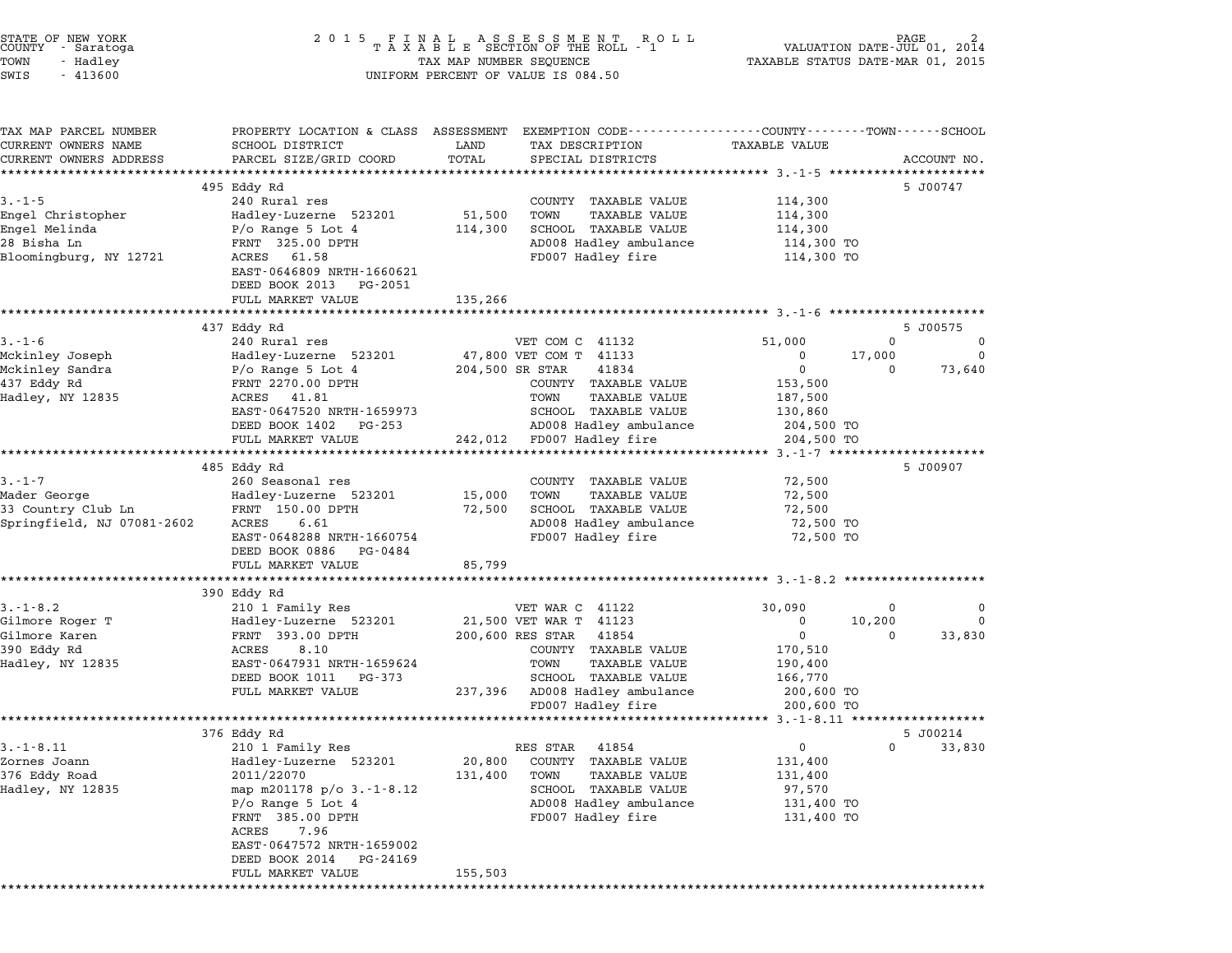| STATE OF NEW YORK<br>COUNTY - Saratoga<br>TOWN<br>- Hadlev<br>SWIS<br>- 413600 | 2015 FINAL ASSESSMENT ROLL<br>TAXABLE SECTION OF THE ROLL - 1<br>TAX MAP NUMBER SEQUENCE<br>UNIFORM PERCENT OF VALUE IS 084.50 | PAGE<br>VALUATION DATE-JUL 01, 2014<br>TAXABLE STATUS DATE-MAR 01, 2015 |
|--------------------------------------------------------------------------------|--------------------------------------------------------------------------------------------------------------------------------|-------------------------------------------------------------------------|
|                                                                                |                                                                                                                                |                                                                         |

| TAX MAP PARCEL NUMBER                               | PROPERTY LOCATION & CLASS ASSESSMENT EXEMPTION CODE---------------COUNTY-------TOWN-----SCHOOL |                           |                |                                              |                                          |             |             |
|-----------------------------------------------------|------------------------------------------------------------------------------------------------|---------------------------|----------------|----------------------------------------------|------------------------------------------|-------------|-------------|
| CURRENT OWNERS NAME                                 | SCHOOL DISTRICT                                                                                | LAND                      |                | TAX DESCRIPTION                              | TAXABLE VALUE                            |             |             |
| CURRENT OWNERS ADDRESS                              | PARCEL SIZE/GRID COORD                                                                         | TOTAL                     |                | SPECIAL DISTRICTS                            |                                          |             | ACCOUNT NO. |
|                                                     |                                                                                                | ************************* |                |                                              | ***************** 3.-1-8.121 *********** |             |             |
| $3. - 1 - 8.121$                                    | 346 Eddy Rd<br>270 Mfg housing                                                                 |                           | RES STAR       | 41854                                        | $\mathbf{0}$                             | $\Omega$    | 33,830      |
| Mannino Salvatore                                   | Hadley-Luzerne 523201                                                                          | 21,300                    |                |                                              |                                          |             |             |
| PO Box 14                                           | map M201178 / deed 2011-                                                                       | 66,900                    | TOWN           | COUNTY TAXABLE VALUE<br><b>TAXABLE VALUE</b> | 66,900<br>66,900                         |             |             |
| Hadley, NY 12835                                    | FRNT 400.00 DPTH                                                                               |                           |                | SCHOOL TAXABLE VALUE                         | 33,070                                   |             |             |
|                                                     | ACRES<br>7.79                                                                                  |                           |                | AD008 Hadley ambulance                       | 66,900 TO                                |             |             |
|                                                     | EAST-0647281 NRTH-1658741<br>DEED BOOK 1411 PG-352                                             |                           |                | FD007 Hadley fire                            | 66,900 TO                                |             |             |
|                                                     | FULL MARKET VALUE                                                                              | 79,172                    |                |                                              |                                          |             |             |
|                                                     | *******************                                                                            |                           |                |                                              |                                          |             |             |
|                                                     | Eddy Rd Rear                                                                                   |                           |                |                                              |                                          |             | 5 J00775    |
| $3 - 1 - 9$                                         | 910 Priv forest                                                                                |                           |                | COUNTY TAXABLE VALUE                         | 85,500                                   |             |             |
| Heym Mary E                                         | Hadley-Luzerne 523201                                                                          | 29,800                    | TOWN           | <b>TAXABLE VALUE</b>                         | 85,500                                   |             |             |
| 2280 Ridge Rd                                       | Nwc Range 6 Lot 4                                                                              | 85,500                    |                | SCHOOL TAXABLE VALUE                         | 85,500                                   |             |             |
| Queensbury, NY 12804                                | ACRES<br>40.00                                                                                 |                           |                | AD008 Hadley ambulance                       | 85,500 TO                                |             |             |
|                                                     | EAST-0648393 NRTH-1658275                                                                      |                           |                | FD007 Hadley fire                            | 85,500 TO                                |             |             |
|                                                     | DEED BOOK 1642<br>PG-485                                                                       |                           |                |                                              |                                          |             |             |
|                                                     | FULL MARKET VALUE                                                                              | 101,183                   |                |                                              |                                          |             |             |
|                                                     |                                                                                                |                           |                |                                              |                                          |             |             |
|                                                     | 340 Eddy Rd                                                                                    |                           |                |                                              |                                          |             |             |
| $3. - 1 - 11.2$                                     | 240 Rural res                                                                                  |                           | RES STAR 41854 |                                              | $\mathsf{O}$                             | $\mathbf 0$ | 33,830      |
| Hahn Joseph H                                       | Hadley-Luzerne 523201                                                                          | 27,900                    |                | COUNTY TAXABLE VALUE                         | 191,000                                  |             |             |
| Hahn Kathleen E                                     | FRNT 599.97 DPTH                                                                               | 191,000                   | TOWN           | <b>TAXABLE VALUE</b>                         | 191,000                                  |             |             |
| 340 Eddy Rd                                         | ACRES 16.18                                                                                    |                           |                | SCHOOL TAXABLE VALUE                         | 157,170                                  |             |             |
| Hadley, NY 12835                                    | EAST-0647124 NRTH-1658012                                                                      |                           |                | AD008 Hadley ambulance                       | 191,000 TO                               |             |             |
|                                                     | DEED BOOK 1383<br>PG-544                                                                       |                           |                | FD007 Hadley fire                            | 191,000 TO                               |             |             |
|                                                     | FULL MARKET VALUE                                                                              | 226,036                   |                |                                              |                                          |             |             |
|                                                     | **************************                                                                     |                           |                |                                              |                                          |             |             |
|                                                     | 347 Tower Rd                                                                                   |                           |                |                                              |                                          |             | 5 J00383    |
| $3. - 1 - 14.1$                                     | 240 Rural res                                                                                  |                           |                | COUNTY TAXABLE VALUE                         | 199,500                                  |             |             |
| Saratoga Technology Group Inc Hadley-Luzerne 523201 |                                                                                                | 86,200                    | TOWN           | <b>TAXABLE VALUE</b>                         | 199,500                                  |             |             |
| 25 Preserve Way                                     | West Half Range 5 Lot 1                                                                        | 199,500                   |                | SCHOOL TAXABLE VALUE                         | 199,500                                  |             |             |
| Saratoga Springs, NY 12866                          | FRNT 1760.00 DPTH                                                                              |                           |                | AD008 Hadley ambulance                       | 199,500 TO                               |             |             |
|                                                     | ACRES 151.56                                                                                   |                           |                | FD007 Hadley fire                            | 199,500 TO                               |             |             |
|                                                     | EAST-0638365 NRTH-1657675                                                                      |                           |                |                                              |                                          |             |             |
|                                                     | DEED BOOK 2014<br>PG-11603                                                                     |                           |                |                                              |                                          |             |             |
|                                                     | FULL MARKET VALUE                                                                              | 236,095                   |                |                                              |                                          |             |             |
|                                                     | Tower Rd                                                                                       |                           |                |                                              |                                          |             |             |
| $3. - 1 - 14.2$                                     | 260 Seasonal res                                                                               |                           |                | COUNTY TAXABLE VALUE                         | 32,300                                   |             |             |
| Moses George                                        | Hadley-Luzerne 523201                                                                          | 25,100                    | TOWN           | TAXABLE VALUE                                | 32,300                                   |             |             |
| C/O Kevin G. Moses & ETAL                           | life estate                                                                                    | 32,300                    |                | SCHOOL TAXABLE VALUE                         | 32,300                                   |             |             |
| 23 Sagamore St                                      | Private Hunting Club                                                                           |                           |                | AD008 Hadley ambulance                       | 32,300 TO                                |             |             |
| Glens Falls, NY 12801                               | FRNT 1700.00 DPTH                                                                              |                           |                | FD007 Hadley fire                            | 32,300 TO                                |             |             |
|                                                     | ACRES 12.01                                                                                    |                           |                |                                              |                                          |             |             |
|                                                     | EAST-0639616 NRTH-1656363                                                                      |                           |                |                                              |                                          |             |             |
|                                                     | DEED BOOK 2010<br>PG-32391                                                                     |                           |                |                                              |                                          |             |             |
|                                                     | FULL MARKET VALUE                                                                              | 38,225                    |                |                                              |                                          |             |             |
|                                                     |                                                                                                |                           |                |                                              |                                          |             |             |
|                                                     |                                                                                                |                           |                |                                              |                                          |             |             |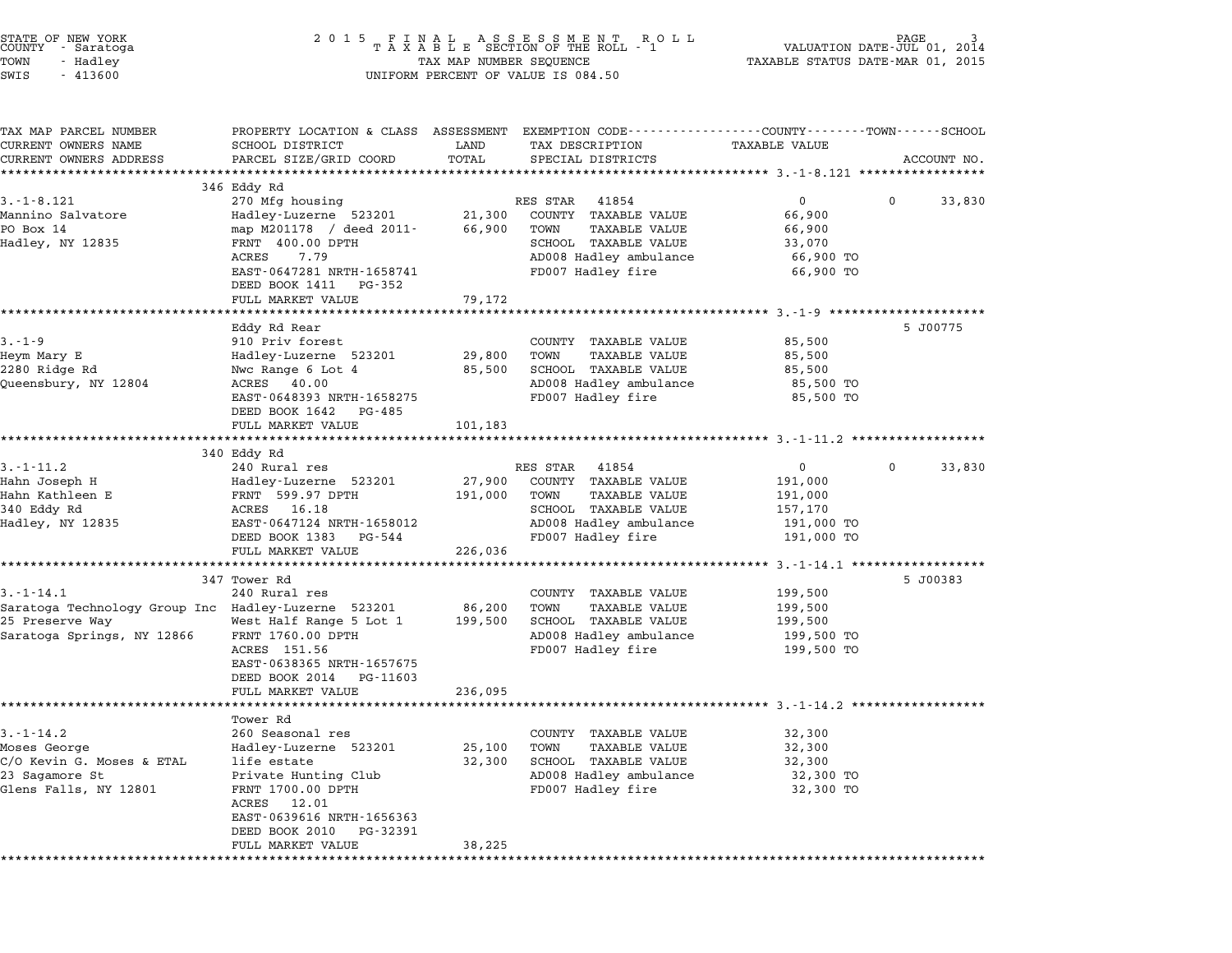| STATE OF NEW YORK<br>COUNTY - Saratoga<br>TOWN<br>- Hadley<br>SWIS<br>$-413600$                      | 2 0 1 5<br>TAX MAP NUMBER SEQUENCE<br>UNIFORM PERCENT OF VALUE IS 084.50                                                                                                                                  | PAGE<br>VALUATION DATE-JUL 01,<br>2014<br>TAXABLE STATUS DATE-MAR 01, 2015 |                                                                                                                                              |                                                                |             |
|------------------------------------------------------------------------------------------------------|-----------------------------------------------------------------------------------------------------------------------------------------------------------------------------------------------------------|----------------------------------------------------------------------------|----------------------------------------------------------------------------------------------------------------------------------------------|----------------------------------------------------------------|-------------|
| TAX MAP PARCEL NUMBER<br>CURRENT OWNERS NAME<br>CURRENT OWNERS ADDRESS                               | PROPERTY LOCATION & CLASS ASSESSMENT EXEMPTION CODE---------------COUNTY-------TOWN------SCHOOL<br>SCHOOL DISTRICT<br>PARCEL SIZE/GRID COORD                                                              | LAND<br>TOTAL                                                              | TAX DESCRIPTION<br>SPECIAL DISTRICTS                                                                                                         | TAXABLE VALUE                                                  | ACCOUNT NO. |
| **********************                                                                               | ***************************                                                                                                                                                                               |                                                                            |                                                                                                                                              |                                                                |             |
| $3. - 1 - 15$<br>Eisenhardt John Chris<br>617 Luzerne Rd<br>Queensbury, NY 12804                     | 408 Eddy Rd<br>210 1 Family Res<br>Hadley-Luzerne 523201<br>FRNT 700.00 DPTH<br>ACRES<br>5.98<br>EAST-0647761 NRTH-1659173<br>DEED BOOK 1027 PG-854                                                       | 17,300<br>177,400                                                          | COUNTY TAXABLE VALUE<br>TOWN<br>TAXABLE VALUE<br>SCHOOL TAXABLE VALUE<br>AD008 Hadley ambulance<br>FD007 Hadley fire                         | 177,400<br>177,400<br>177,400<br>177,400 TO<br>177,400 TO      | 5 J00904    |
|                                                                                                      | FULL MARKET VALUE                                                                                                                                                                                         | 209,941                                                                    |                                                                                                                                              |                                                                |             |
| $3.-1-16.1$<br>DAlasce Roy R<br>DAlasce Jeanne<br>117 Schultz Rd<br>Manorville, NY 11949             | Eddy Rd<br>240 Rural res<br>Hadley-Luzerne 523201<br>Range 5 Lot 3<br>Range $6$ P/o Lot 3<br>FRNT 3100.00 DPTH<br>ACRES 289.65<br>EAST-0644725 NRTH-1659227<br>DEED BOOK 1609 PG-461<br>FULL MARKET VALUE | 129,367<br>282,167<br>333,925                                              | COUNTY TAXABLE VALUE<br>TOWN<br><b>TAXABLE VALUE</b><br>SCHOOL TAXABLE VALUE<br>AD008 Hadley ambulance<br>FD007 Hadley fire                  | 282,167<br>282,167<br>282,167<br>282,167 TO<br>282,167 TO      | 5 J00776    |
|                                                                                                      |                                                                                                                                                                                                           |                                                                            |                                                                                                                                              | ***************************** 3.-1-16.2 *********              |             |
| $3.-1-16.2$<br>Waldron Roger W<br>Waldron Deborah L<br>4 Baker Ave<br>S Glens Falls, NY 12803        | Eddy Rd<br>910 Priv forest<br>Hadley-Luzerne 523201<br>FRNT 380.00 DPTH<br>ACRES 12.12<br>EAST-0647084 NRTH-1657682<br>DEED BOOK 1442 PG-424<br>FULL MARKET VALUE                                         | 13,100<br>13,100<br>15,503                                                 | COUNTY TAXABLE VALUE<br>TOWN<br>TAXABLE VALUE<br>SCHOOL TAXABLE VALUE<br>AD008 Hadley ambulance<br>FD007 Hadley fire                         | 13,100<br>13,100<br>13,100<br>13,100 TO<br>13,100 TO           |             |
|                                                                                                      |                                                                                                                                                                                                           |                                                                            |                                                                                                                                              |                                                                |             |
| $3. - 1 - 17.1$<br>Pidgeon Clifton B<br>Pidgeon Tina M<br>218 Walter Maxfield Rd<br>Hadley, NY 12835 | 507 Eddy Rd<br>240 Rural res<br>Hadley-Luzerne 523201<br>FRNT 232.00 DPTH<br>ACRES 31.98<br>EAST-0647712 NRTH-1661839<br>DEED BOOK 1703<br>PG-377                                                         | 36,200<br>125,900                                                          | COUNTY TAXABLE VALUE<br>TOWN<br>TAXABLE VALUE<br>SCHOOL TAXABLE VALUE<br>AD008 Hadley ambulance<br>FD007 Hadley fire                         | 125,900<br>125,900<br>125,900<br>125,900 TO<br>125,900 TO      | 5 J01458    |
|                                                                                                      | FULL MARKET VALUE                                                                                                                                                                                         | 148,994                                                                    |                                                                                                                                              |                                                                |             |
|                                                                                                      |                                                                                                                                                                                                           |                                                                            |                                                                                                                                              | ************************** 3.-1-17.2 *********                 |             |
| $3. - 1 - 17.2$<br>Bovee Darcy L<br>Bovee Michael J<br>517 Eddy Rd<br>Hadley, NY 12835               | 517 Eddy Rd<br>240 Rural res<br>Hadley-Luzerne 523201<br>FRNT 248.18 DPTH<br>ACRES<br>10.33<br>EAST-0648426 NRTH-1661964<br>DEED BOOK 1703<br>PG-379<br>FULL MARKET VALUE                                 | 22,800<br>196,900<br>233,018                                               | RES STAR<br>41854<br>COUNTY<br>TAXABLE VALUE<br>TOWN<br>TAXABLE VALUE<br>SCHOOL TAXABLE VALUE<br>AD008 Hadley ambulance<br>FD007 Hadley fire | 0<br>196,900<br>196,900<br>163,070<br>196,900 TO<br>196,900 TO | 33,830<br>0 |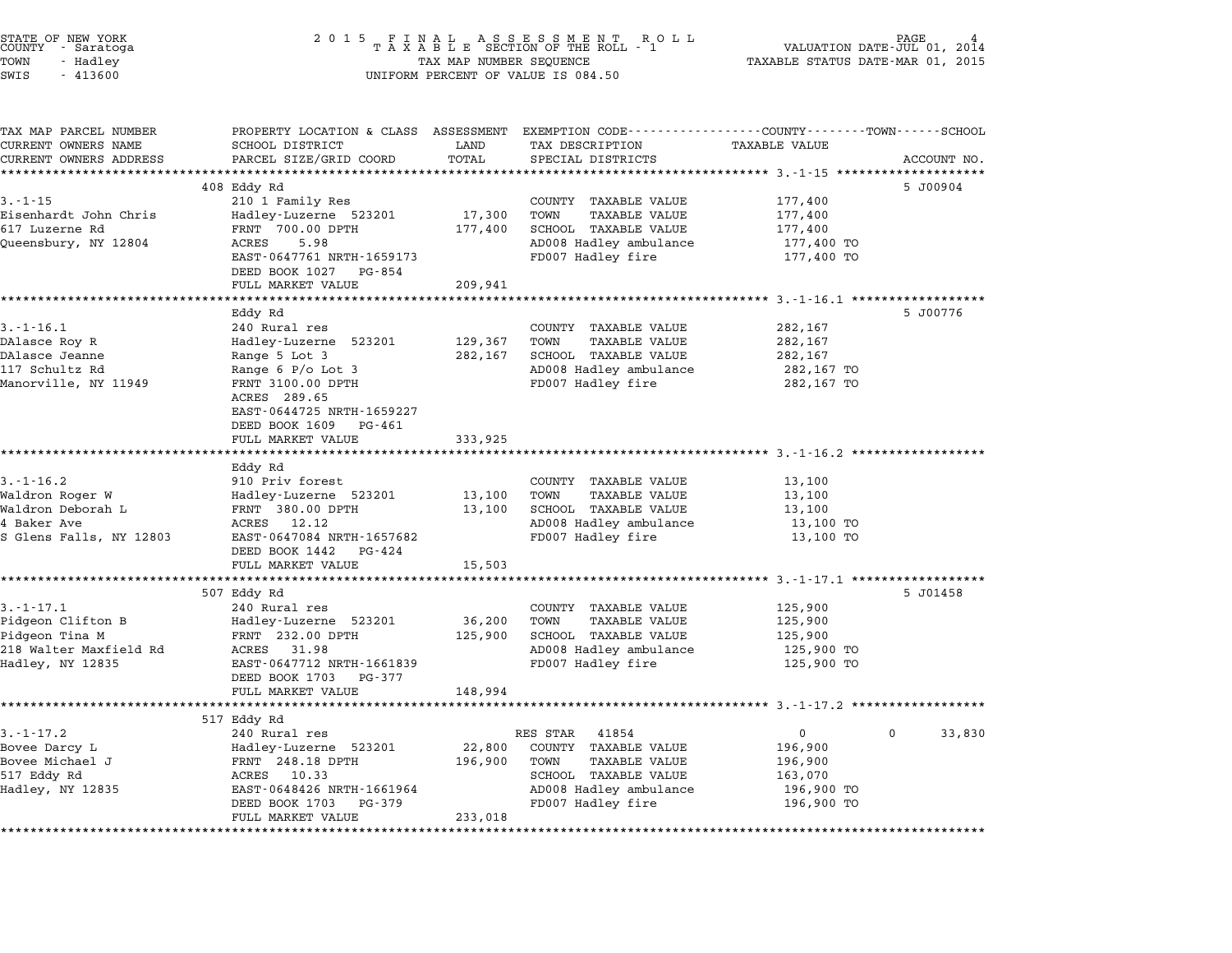| STATE OF NEW YORK<br>COUNTY - Saratoga |  |          |  |
|----------------------------------------|--|----------|--|
| TOWN                                   |  | - Hadley |  |
| $\alpha$                               |  | 11200    |  |

# end the New York (STATE OF NEW YORK)<br>2 0 1 5 F I N A L A S S E S S M E N T R O L L (PALUATION DATE-JUL 01, 2014)<br>COUNTY - Saratoga (2014) 2014 T A X A B L E SECTION OF THE ROLL - 1 TOWN - Hadley TAX MAP NUMBER SEQUENCE TAXABLE STATUS DATE-MAR 01, <sup>2015</sup> SWIS - <sup>413600</sup> UNIFORM PERCENT OF VALUE IS 084.50

| TAX MAP PARCEL NUMBER  | PROPERTY LOCATION & CLASS ASSESSMENT EXEMPTION CODE----------------COUNTY-------TOWN-----SCHOOL |                      |                              |                                          |                                |
|------------------------|-------------------------------------------------------------------------------------------------|----------------------|------------------------------|------------------------------------------|--------------------------------|
| CURRENT OWNERS NAME    | SCHOOL DISTRICT                                                                                 | LAND                 | TAX DESCRIPTION              | TAXABLE VALUE                            |                                |
| CURRENT OWNERS ADDRESS | PARCEL SIZE/GRID COORD                                                                          | TOTAL                | SPECIAL DISTRICTS            |                                          | ACCOUNT NO.                    |
|                        |                                                                                                 | ******************** |                              | ***************** 3.-1-18.1 ************ |                                |
|                        | Tower Rd                                                                                        |                      |                              |                                          | 5 J00472                       |
| $3. - 1 - 18.1$        | 910 Priv forest                                                                                 |                      | COUNTY TAXABLE VALUE         | 188,900                                  |                                |
| Mt Summit Realty Inc   | Hadley-Luzerne 523201                                                                           | 188,900              | TOWN<br>TAXABLE VALUE        | 188,900                                  |                                |
| 753 E Main St          | Sub Div H-304                                                                                   | 188,900              | SCHOOL TAXABLE VALUE         | 188,900                                  |                                |
| Cobleskill, NY 12043   | Range 5 Lot 2                                                                                   |                      | AD008 Hadley ambulance       | 188,900 TO                               |                                |
|                        | FRNT 2934.00 DPTH                                                                               |                      | FD007 Hadley fire            | 188,900 TO                               |                                |
|                        | ACRES 336.90                                                                                    |                      |                              |                                          |                                |
|                        | EAST-0642253 NRTH-1658712                                                                       |                      |                              |                                          |                                |
|                        | DEED BOOK 2013 PG-36046                                                                         |                      |                              |                                          |                                |
|                        | FULL MARKET VALUE                                                                               | 223,550              |                              |                                          |                                |
|                        |                                                                                                 |                      |                              |                                          |                                |
|                        | 584 Eddy Rd                                                                                     |                      |                              |                                          |                                |
| $4. - 1 - 2.2$         | 210 1 Family Res                                                                                |                      | RES STAR 41854               | $\overline{0}$                           | 33,830<br>$\Omega$             |
| Updike Holy M          | Hadley-Luzerne 523201                                                                           |                      | 20,700 COUNTY TAXABLE VALUE  | 80,800                                   |                                |
| Updike Kevin H         | FRNT 466.31 DPTH                                                                                | 80,800 TOWN          | TAXABLE VALUE                | 80,800                                   |                                |
| 584 Eddy Rd            | ACRES<br>6.81                                                                                   |                      | SCHOOL TAXABLE VALUE         | 46,970                                   |                                |
| Hadley, NY 12835       | EAST-0650346 NRTH-1662279                                                                       |                      | AD008 Hadley ambulance       | 80,800 TO                                |                                |
|                        | DEED BOOK 1436 PG-250                                                                           |                      | FD007 Hadley fire            | 80,800 TO                                |                                |
|                        | FULL MARKET VALUE                                                                               | 95,621               |                              |                                          |                                |
|                        |                                                                                                 |                      |                              |                                          |                                |
| $4. -1 - 2.11$         | 583 Eddy Rd<br>240 Rural res                                                                    |                      | SR STAR<br>41834             | $\overline{0}$                           | 5 J00582<br>73,640<br>$\Omega$ |
| Newton Charles W       | Hadley-Luzerne 523201                                                                           |                      | 33,100 COUNTY TAXABLE VALUE  | 94,400                                   |                                |
| 583 Eddy Rd            | FRNT 1740.00 DPTH                                                                               | 94,400 TOWN          | TAXABLE VALUE                | 94,400                                   |                                |
| Hadley, NY 12835       | ACRES 24.31                                                                                     |                      | SCHOOL TAXABLE VALUE         | 20,760                                   |                                |
|                        | EAST-0649233 NRTH-1662229                                                                       |                      | AD008 Hadley ambulance       | 94,400 TO                                |                                |
|                        | DEED BOOK 1362 PG-450                                                                           |                      | FD007 Hadley fire            | 94,400 TO                                |                                |
|                        | FULL MARKET VALUE                                                                               | 111,716              |                              |                                          |                                |
|                        |                                                                                                 |                      |                              |                                          |                                |
|                        | 586 Eddy Rd                                                                                     |                      |                              |                                          |                                |
| $4. -1 - 2.12$         | 271 Mfg housings                                                                                |                      | SR STAR<br>41834             | $\overline{0}$                           | $\Omega$<br>73,640             |
| Newton Charles W       | Hadley-Luzerne 523201                                                                           | 23,600               | COUNTY TAXABLE VALUE         | 77,000                                   |                                |
| Attn: Thomas A Russell | Russell life lease                                                                              | 77,000               | TOWN<br>TAXABLE VALUE        | 77,000                                   |                                |
| 586A Eddy Rd           | FRNT 210.00 DPTH                                                                                |                      | SCHOOL TAXABLE VALUE         | 3,360                                    |                                |
| Hadley, NY 12835       | ACRES<br>3.27                                                                                   |                      | AD008 Hadley ambulance       | 77,000 TO                                |                                |
|                        | EAST-0650461 NRTH-1662584                                                                       |                      | FD007 Hadley fire            | 77,000 TO                                |                                |
|                        | DEED BOOK 1479 PG-555                                                                           |                      |                              |                                          |                                |
|                        | FULL MARKET VALUE                                                                               | 91,124               |                              |                                          |                                |
|                        |                                                                                                 |                      |                              |                                          |                                |
|                        | Eddy Rd                                                                                         |                      |                              |                                          |                                |
| $4. -1 - 2.13$         | 910 Priv forest                                                                                 |                      | COUNTY TAXABLE VALUE         | 44,500                                   |                                |
| Newton Charles W       | Hadley-Luzerne 523201                                                                           | 44,500               | TOWN<br><b>TAXABLE VALUE</b> | 44,500                                   |                                |
| Attn: Newton Scott J   | Life Estate                                                                                     | 44,500               | SCHOOL TAXABLE VALUE         | 44,500                                   |                                |
| 583 Eddy Rd            | FRNT 1145.00 DPTH                                                                               |                      | AD008 Hadley ambulance       | 44,500 TO                                |                                |
| Hadley, NY 12835       | ACRES 75.45                                                                                     |                      | FD007 Hadley fire            | 44,500 TO                                |                                |
|                        | EAST-0650141 NRTH-1661425                                                                       |                      |                              |                                          |                                |
|                        | DEED BOOK 1479<br>PG-553                                                                        |                      |                              |                                          |                                |
|                        | FULL MARKET VALUE                                                                               | 52,663               |                              |                                          |                                |
|                        |                                                                                                 |                      |                              |                                          |                                |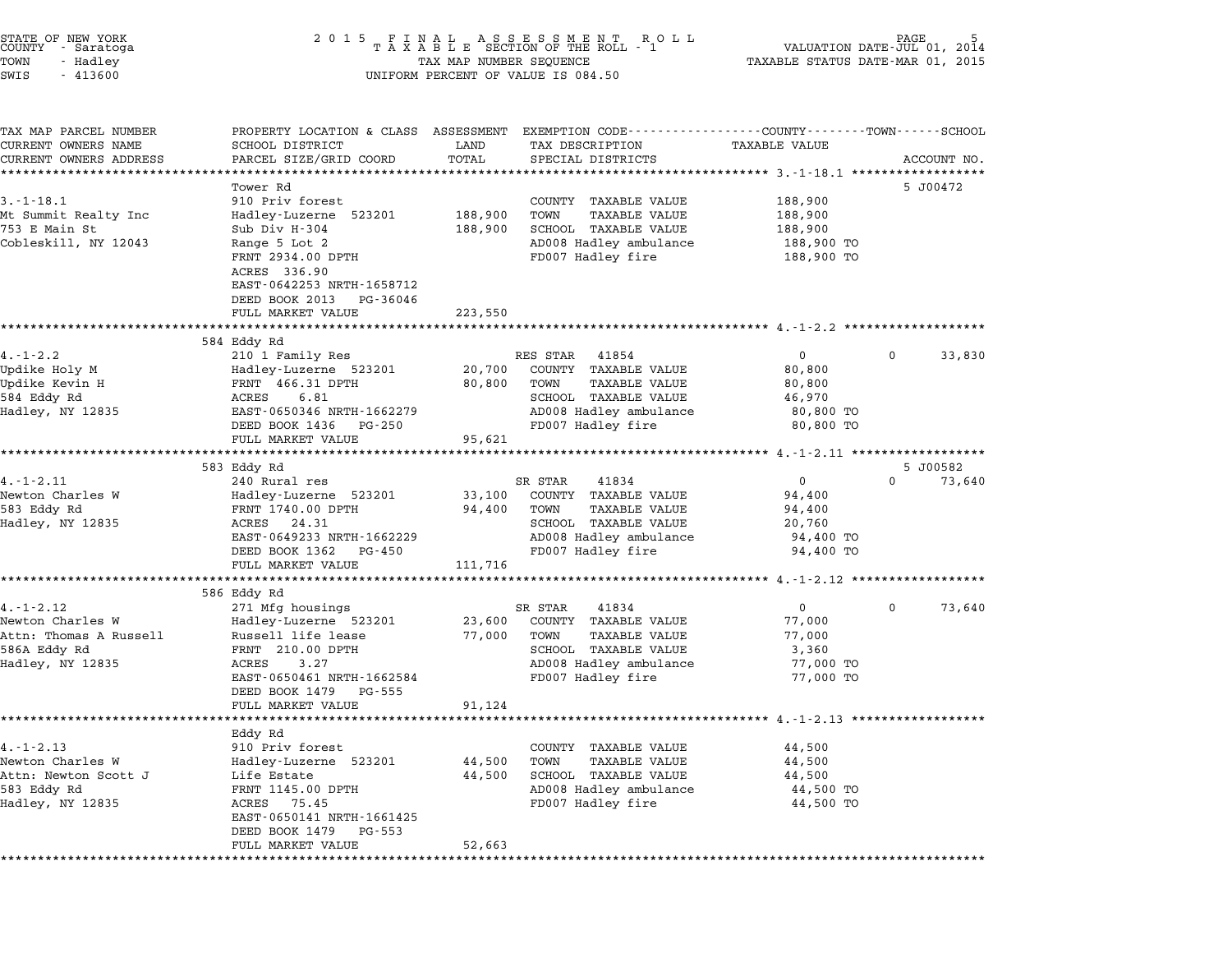| STATE OF NEW YORK |  |            |  |
|-------------------|--|------------|--|
| COUNTY            |  | - Saratoga |  |
| TOWN              |  | - Hadley   |  |

| PARCEL SIZE/GRID COORD                                | TOTAL                                                                                                                                                                                                                                                                                                                                                                                                                                                 | SPECIAL DISTRICTS                           |                                                                                                                                                                                                                                                                                                                                     | ACCOUNT NO.                                                                                                                                                                                                                                                 |
|-------------------------------------------------------|-------------------------------------------------------------------------------------------------------------------------------------------------------------------------------------------------------------------------------------------------------------------------------------------------------------------------------------------------------------------------------------------------------------------------------------------------------|---------------------------------------------|-------------------------------------------------------------------------------------------------------------------------------------------------------------------------------------------------------------------------------------------------------------------------------------------------------------------------------------|-------------------------------------------------------------------------------------------------------------------------------------------------------------------------------------------------------------------------------------------------------------|
| *********************                                 |                                                                                                                                                                                                                                                                                                                                                                                                                                                       |                                             |                                                                                                                                                                                                                                                                                                                                     |                                                                                                                                                                                                                                                             |
| Eddy Rd Rear                                          |                                                                                                                                                                                                                                                                                                                                                                                                                                                       |                                             |                                                                                                                                                                                                                                                                                                                                     | 5 J00868                                                                                                                                                                                                                                                    |
| 910 Priv forest                                       |                                                                                                                                                                                                                                                                                                                                                                                                                                                       | COUNTY TAXABLE VALUE                        | 87,069                                                                                                                                                                                                                                                                                                                              |                                                                                                                                                                                                                                                             |
| Hadley-Luzerne 523201                                 | 82,769                                                                                                                                                                                                                                                                                                                                                                                                                                                | TOWN<br><b>TAXABLE VALUE</b>                | 87,069                                                                                                                                                                                                                                                                                                                              |                                                                                                                                                                                                                                                             |
|                                                       | 87,069                                                                                                                                                                                                                                                                                                                                                                                                                                                | SCHOOL TAXABLE VALUE                        | 87,069                                                                                                                                                                                                                                                                                                                              |                                                                                                                                                                                                                                                             |
|                                                       |                                                                                                                                                                                                                                                                                                                                                                                                                                                       | AD008 Hadley ambulance                      | 87,069 TO                                                                                                                                                                                                                                                                                                                           |                                                                                                                                                                                                                                                             |
|                                                       |                                                                                                                                                                                                                                                                                                                                                                                                                                                       |                                             |                                                                                                                                                                                                                                                                                                                                     |                                                                                                                                                                                                                                                             |
| DEED BOOK 2009 PG-98583                               |                                                                                                                                                                                                                                                                                                                                                                                                                                                       |                                             |                                                                                                                                                                                                                                                                                                                                     |                                                                                                                                                                                                                                                             |
|                                                       |                                                                                                                                                                                                                                                                                                                                                                                                                                                       |                                             |                                                                                                                                                                                                                                                                                                                                     |                                                                                                                                                                                                                                                             |
|                                                       |                                                                                                                                                                                                                                                                                                                                                                                                                                                       |                                             |                                                                                                                                                                                                                                                                                                                                     |                                                                                                                                                                                                                                                             |
|                                                       |                                                                                                                                                                                                                                                                                                                                                                                                                                                       |                                             |                                                                                                                                                                                                                                                                                                                                     |                                                                                                                                                                                                                                                             |
|                                                       |                                                                                                                                                                                                                                                                                                                                                                                                                                                       |                                             |                                                                                                                                                                                                                                                                                                                                     | $\Omega$<br>$\Omega$<br>$\mathbf 0$                                                                                                                                                                                                                         |
|                                                       |                                                                                                                                                                                                                                                                                                                                                                                                                                                       |                                             |                                                                                                                                                                                                                                                                                                                                     |                                                                                                                                                                                                                                                             |
|                                                       |                                                                                                                                                                                                                                                                                                                                                                                                                                                       |                                             |                                                                                                                                                                                                                                                                                                                                     | 33,830<br>$\Omega$                                                                                                                                                                                                                                          |
|                                                       |                                                                                                                                                                                                                                                                                                                                                                                                                                                       |                                             |                                                                                                                                                                                                                                                                                                                                     |                                                                                                                                                                                                                                                             |
|                                                       |                                                                                                                                                                                                                                                                                                                                                                                                                                                       |                                             |                                                                                                                                                                                                                                                                                                                                     |                                                                                                                                                                                                                                                             |
|                                                       |                                                                                                                                                                                                                                                                                                                                                                                                                                                       |                                             |                                                                                                                                                                                                                                                                                                                                     |                                                                                                                                                                                                                                                             |
|                                                       |                                                                                                                                                                                                                                                                                                                                                                                                                                                       |                                             |                                                                                                                                                                                                                                                                                                                                     |                                                                                                                                                                                                                                                             |
|                                                       |                                                                                                                                                                                                                                                                                                                                                                                                                                                       |                                             |                                                                                                                                                                                                                                                                                                                                     |                                                                                                                                                                                                                                                             |
|                                                       |                                                                                                                                                                                                                                                                                                                                                                                                                                                       |                                             |                                                                                                                                                                                                                                                                                                                                     | 5 J01643                                                                                                                                                                                                                                                    |
|                                                       |                                                                                                                                                                                                                                                                                                                                                                                                                                                       |                                             |                                                                                                                                                                                                                                                                                                                                     |                                                                                                                                                                                                                                                             |
|                                                       |                                                                                                                                                                                                                                                                                                                                                                                                                                                       | TOWN<br>TAXABLE VALUE                       |                                                                                                                                                                                                                                                                                                                                     |                                                                                                                                                                                                                                                             |
| ACRES 11.00                                           | 8,000                                                                                                                                                                                                                                                                                                                                                                                                                                                 |                                             | 8,000                                                                                                                                                                                                                                                                                                                               |                                                                                                                                                                                                                                                             |
| EAST-0653034 NRTH-1662864                             |                                                                                                                                                                                                                                                                                                                                                                                                                                                       | AD008 Hadley ambulance                      | 8,000 TO                                                                                                                                                                                                                                                                                                                            |                                                                                                                                                                                                                                                             |
| DEED BOOK 1306 PG-184                                 |                                                                                                                                                                                                                                                                                                                                                                                                                                                       | FD007 Hadley fire                           | 8,000 TO                                                                                                                                                                                                                                                                                                                            |                                                                                                                                                                                                                                                             |
| FULL MARKET VALUE                                     | 9,467                                                                                                                                                                                                                                                                                                                                                                                                                                                 |                                             |                                                                                                                                                                                                                                                                                                                                     |                                                                                                                                                                                                                                                             |
|                                                       |                                                                                                                                                                                                                                                                                                                                                                                                                                                       |                                             |                                                                                                                                                                                                                                                                                                                                     |                                                                                                                                                                                                                                                             |
| 1207 Stony Creek Rd                                   |                                                                                                                                                                                                                                                                                                                                                                                                                                                       |                                             |                                                                                                                                                                                                                                                                                                                                     |                                                                                                                                                                                                                                                             |
| 270 Mfg housing                                       |                                                                                                                                                                                                                                                                                                                                                                                                                                                       | COUNTY TAXABLE VALUE                        | 99,500                                                                                                                                                                                                                                                                                                                              |                                                                                                                                                                                                                                                             |
| Hadley-Luzerne 523201                                 |                                                                                                                                                                                                                                                                                                                                                                                                                                                       | TOWN<br>TAXABLE VALUE                       | 99,500                                                                                                                                                                                                                                                                                                                              |                                                                                                                                                                                                                                                             |
| FRNT 895.75 DPTH                                      | 99,500                                                                                                                                                                                                                                                                                                                                                                                                                                                | SCHOOL TAXABLE VALUE                        | 99,500                                                                                                                                                                                                                                                                                                                              |                                                                                                                                                                                                                                                             |
| ACRES 116.50                                          |                                                                                                                                                                                                                                                                                                                                                                                                                                                       | AD008 Hadley ambulance                      | 99,500 TO                                                                                                                                                                                                                                                                                                                           |                                                                                                                                                                                                                                                             |
| EAST-0654808 NRTH-1660747                             |                                                                                                                                                                                                                                                                                                                                                                                                                                                       |                                             | 99,500 TO                                                                                                                                                                                                                                                                                                                           |                                                                                                                                                                                                                                                             |
|                                                       |                                                                                                                                                                                                                                                                                                                                                                                                                                                       |                                             |                                                                                                                                                                                                                                                                                                                                     |                                                                                                                                                                                                                                                             |
|                                                       |                                                                                                                                                                                                                                                                                                                                                                                                                                                       |                                             |                                                                                                                                                                                                                                                                                                                                     |                                                                                                                                                                                                                                                             |
|                                                       |                                                                                                                                                                                                                                                                                                                                                                                                                                                       |                                             |                                                                                                                                                                                                                                                                                                                                     |                                                                                                                                                                                                                                                             |
| Stony Creek Rd                                        |                                                                                                                                                                                                                                                                                                                                                                                                                                                       |                                             | $\overline{0}$                                                                                                                                                                                                                                                                                                                      | $\Omega$                                                                                                                                                                                                                                                    |
|                                                       |                                                                                                                                                                                                                                                                                                                                                                                                                                                       | RES STAR<br>41854                           |                                                                                                                                                                                                                                                                                                                                     | 33,830                                                                                                                                                                                                                                                      |
| 210 1 Family Res                                      |                                                                                                                                                                                                                                                                                                                                                                                                                                                       |                                             |                                                                                                                                                                                                                                                                                                                                     |                                                                                                                                                                                                                                                             |
| Hadley-Luzerne 523201                                 | 31,600                                                                                                                                                                                                                                                                                                                                                                                                                                                | COUNTY TAXABLE VALUE                        | 428,700                                                                                                                                                                                                                                                                                                                             |                                                                                                                                                                                                                                                             |
| FRNT 638.47 DPTH                                      | 428,700                                                                                                                                                                                                                                                                                                                                                                                                                                               | TOWN<br>TAXABLE VALUE                       | 428,700                                                                                                                                                                                                                                                                                                                             |                                                                                                                                                                                                                                                             |
| 7.46<br>ACRES                                         |                                                                                                                                                                                                                                                                                                                                                                                                                                                       | SCHOOL TAXABLE VALUE                        | 394,870                                                                                                                                                                                                                                                                                                                             |                                                                                                                                                                                                                                                             |
| EAST-0655483 NRTH-1663139<br>DEED BOOK 1578<br>PG-587 |                                                                                                                                                                                                                                                                                                                                                                                                                                                       | AD008 Hadley ambulance<br>FD007 Hadley fire | 428,700 TO<br>428,700 TO                                                                                                                                                                                                                                                                                                            |                                                                                                                                                                                                                                                             |
|                                                       | SCHOOL DISTRICT<br>Van Gelder & Kissell John & Kr Stipulation Until 2009 Ro<br>ACRES 171.96<br>EAST-0652038 NRTH-1660652<br>FULL MARKET VALUE<br>1254 Stony Creek Rd<br>210 1 Family Res<br>Hadley-Luzerne 523201<br>FRNT 794.29 DPTH<br>ACRES<br>2.51<br>EAST-0655683 NRTH-1662959<br>DEED BOOK 2013 PG-26688<br>FULL MARKET VALUE<br>Stony Creek Rd Rear<br>323 Vacant rural<br>Hadley-Luzerne 523201<br>DEED BOOK 1688 PG-263<br>FULL MARKET VALUE | LAND<br>103,040<br>117,751                  | TAX DESCRIPTION<br>FD007 Hadley fire<br>VET COM C 41132<br>15,700 VET COM T 41133<br>237,200 RES STAR 41854<br>COUNTY TAXABLE VALUE<br>TOWN<br>TAXABLE VALUE<br>SCHOOL TAXABLE VALUE<br>280,710 AD008 Hadley ambulance<br>FD007 Hadley fire<br>COUNTY TAXABLE VALUE<br>8,000<br>SCHOOL TAXABLE VALUE<br>74,000<br>FD007 Hadley fire | PROPERTY LOCATION & CLASS ASSESSMENT EXEMPTION CODE---------------COUNTY-------TOWN-----SCHOOL<br><b>TAXABLE VALUE</b><br>87,069 TO<br>51,000<br>0<br>17,000<br>$\mathsf{O}$<br>186,200<br>220,200<br>203,370<br>237,200 TO<br>237,200 TO<br>8,000<br>8,000 |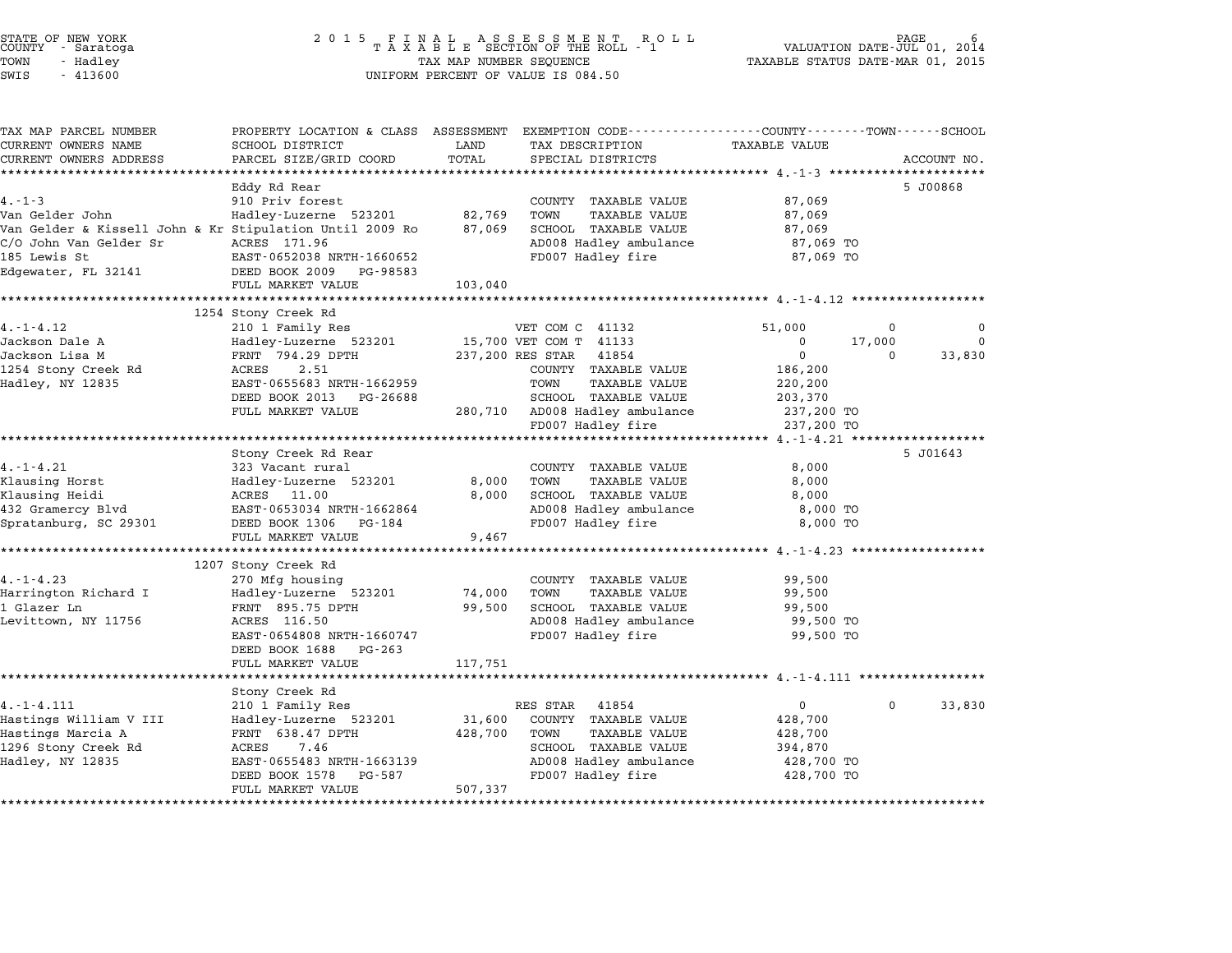|             |             |                      |                                                                  |                  | PROPERTY LOCATION & CLASS ASSESSMENT EXEMPTION CODE---------------COUNTY-------TOWN-----SCHOOL | TAX MAP PARCEL NUMBER           |
|-------------|-------------|----------------------|------------------------------------------------------------------|------------------|------------------------------------------------------------------------------------------------|---------------------------------|
|             |             | <b>TAXABLE VALUE</b> | TAX DESCRIPTION                                                  | LAND             | SCHOOL DISTRICT                                                                                | CURRENT OWNERS NAME             |
| ACCOUNT NO. |             |                      | SPECIAL DISTRICTS                                                | TOTAL            | PARCEL SIZE/GRID COORD                                                                         | CURRENT OWNERS ADDRESS          |
|             |             |                      |                                                                  |                  |                                                                                                | ******************************  |
|             |             |                      |                                                                  |                  | Co Rd1 Rear                                                                                    |                                 |
|             |             | 6,000                | COUNTY TAXABLE VALUE<br>TOWN                                     |                  | 311 Res vac land - WTRFNT                                                                      | $4. -1 - 4.112$<br>Gilles David |
|             |             | 6,000<br>6,000       | TAXABLE VALUE<br>SCHOOL TAXABLE VALUE                            | 6,000<br>6,000   | Hadley-Luzerne 523201<br>ACRES<br>1.00                                                         | Gilles Karen                    |
|             |             | 6,000 TO             | AD008 Hadley ambulance                                           |                  | EAST-0655939 NRTH-1663148                                                                      | 400 Hadley Rd                   |
|             |             | 6,000 TO             | FD007 Hadley fire                                                |                  | DEED BOOK 1696 PG-107                                                                          | Hadley, NY 12835                |
|             |             |                      |                                                                  | 7,101            | FULL MARKET VALUE                                                                              |                                 |
|             |             |                      |                                                                  |                  |                                                                                                |                                 |
|             |             |                      |                                                                  |                  | 1249 Stony Creek Rd                                                                            |                                 |
| 0           | 0           | 51,000               | VET COM C 41132                                                  |                  | 210 1 Family Res                                                                               | $4. -1 - 4.221$                 |
| $\mathbf 0$ | 17,000      | 0                    | 57,400 VET COM T 41133                                           |                  | Hadley-Luzerne 523201                                                                          | Bussiere David P                |
| 33,830      | 0           | 0                    | 41854                                                            | 208,000 RES STAR | FRNT 1320.00 DPTH                                                                              | Bussiere Michelle L             |
|             |             | 157,000              | COUNTY TAXABLE VALUE                                             |                  | ACRES 76.33                                                                                    | 1249 Stony Creek Rd             |
|             |             | 191,000              | TOWN<br>TAXABLE VALUE                                            |                  | EAST-0654170 NRTH-1661911                                                                      | Hadley, NY 12835                |
|             |             | 174,170              | SCHOOL TAXABLE VALUE                                             |                  | DEED BOOK 1613 PG-569                                                                          |                                 |
|             |             | 208,000 TO           | 246,154 AD008 Hadley ambulance                                   |                  | FULL MARKET VALUE                                                                              |                                 |
|             |             | 208,000 TO           | FD007 Hadley fire                                                |                  |                                                                                                |                                 |
|             |             |                      |                                                                  |                  |                                                                                                |                                 |
| 5 N01162    |             |                      |                                                                  |                  | Stony Creek Rd                                                                                 |                                 |
|             |             | 54,000               | COUNTY TAXABLE VALUE                                             |                  | 322 Rural vac>10 - WTRFNT                                                                      | $4. - 1 - 5$                    |
|             |             | 54,000               | TOWN<br>TAXABLE VALUE                                            | 54,000           | Hadley-Luzerne 523201                                                                          | Harrington Richard I            |
|             |             | 54,000               | SCHOOL TAXABLE VALUE                                             | 54,000           | Hadley Developement Land                                                                       | 1 Glazer Ln                     |
|             |             | 54,000 TO            | AD008 Hadley ambulance                                           |                  | FRNT 5495.00 DPTH                                                                              | Levittown, NY 11756             |
|             |             | 54,000 TO            | FD007 Hadley fire                                                |                  | ACRES 62.90                                                                                    |                                 |
|             |             |                      |                                                                  |                  | EAST-0657952 NRTH-1658434                                                                      |                                 |
|             |             |                      |                                                                  |                  | DEED BOOK 1688 PG-265                                                                          |                                 |
|             |             |                      | *********************************** 4.-1-6 ********************* | 63,905           | FULL MARKET VALUE                                                                              |                                 |
|             |             |                      |                                                                  |                  |                                                                                                |                                 |
| 5 J00851    |             | 23,100               | COUNTY TAXABLE VALUE                                             |                  | 1021 Stony Creek Rd<br>270 Mfg housing                                                         | $4. - 1 - 6$                    |
|             |             | 23,100               | TOWN<br>TAXABLE VALUE                                            | 13,400           | Hadley-Luzerne 523201                                                                          | Jensen Diane                    |
|             |             | 23,100               | SCHOOL TAXABLE VALUE                                             | 23,100           | FRNT 199.61 DPTH                                                                               | 138 Ulster Landing Rd           |
|             |             | 23,100 TO            | AD008 Hadley ambulance                                           |                  | 2.18<br>ACRES                                                                                  | Kingston, NY 12401              |
|             |             | 23,100 TO            | FD007 Hadley fire                                                |                  | EAST-0657595 NRTH-1656923                                                                      |                                 |
|             |             |                      |                                                                  |                  | DEED BOOK 1735 PG-708                                                                          |                                 |
|             |             |                      |                                                                  | 27,337           | FULL MARKET VALUE                                                                              |                                 |
|             |             |                      |                                                                  |                  |                                                                                                |                                 |
| 5 J01334    |             |                      |                                                                  |                  | 1027 Stony Creek Rd                                                                            |                                 |
| $\mathbf 0$ | $\mathbf 0$ | 15,120               | VET WAR C 41122                                                  |                  | 210 1 Family Res                                                                               | $4. - 1 - 7$                    |
| $\mathbf 0$ | 10,200      | $\mathbf 0$          | 13,700 VET WAR T 41123                                           |                  | Hadley-Luzerne 523201                                                                          | Boles Thomas                    |
| 73,640      | $\Omega$    | $\mathbf 0$          | 41834                                                            | 100,800 SR STAR  | FRNT 265.03 DPTH                                                                               | Boles Patricia                  |
|             |             | 85,680               | COUNTY TAXABLE VALUE                                             |                  | 3.02<br>ACRES                                                                                  | 1027 Stony Creek Rd             |
|             |             | 90,600               | TOWN<br>TAXABLE VALUE                                            |                  | EAST-0657595 NRTH-1657163                                                                      | Hadley, NY 12835                |
|             |             | 27,160               | SCHOOL TAXABLE VALUE                                             |                  | DEED BOOK 1299 PG-185                                                                          |                                 |
|             |             | 100,800 TO           | 119,290 AD008 Hadley ambulance                                   |                  | FULL MARKET VALUE                                                                              |                                 |
|             |             | 100,800 TO           | FD007 Hadley fire                                                |                  |                                                                                                |                                 |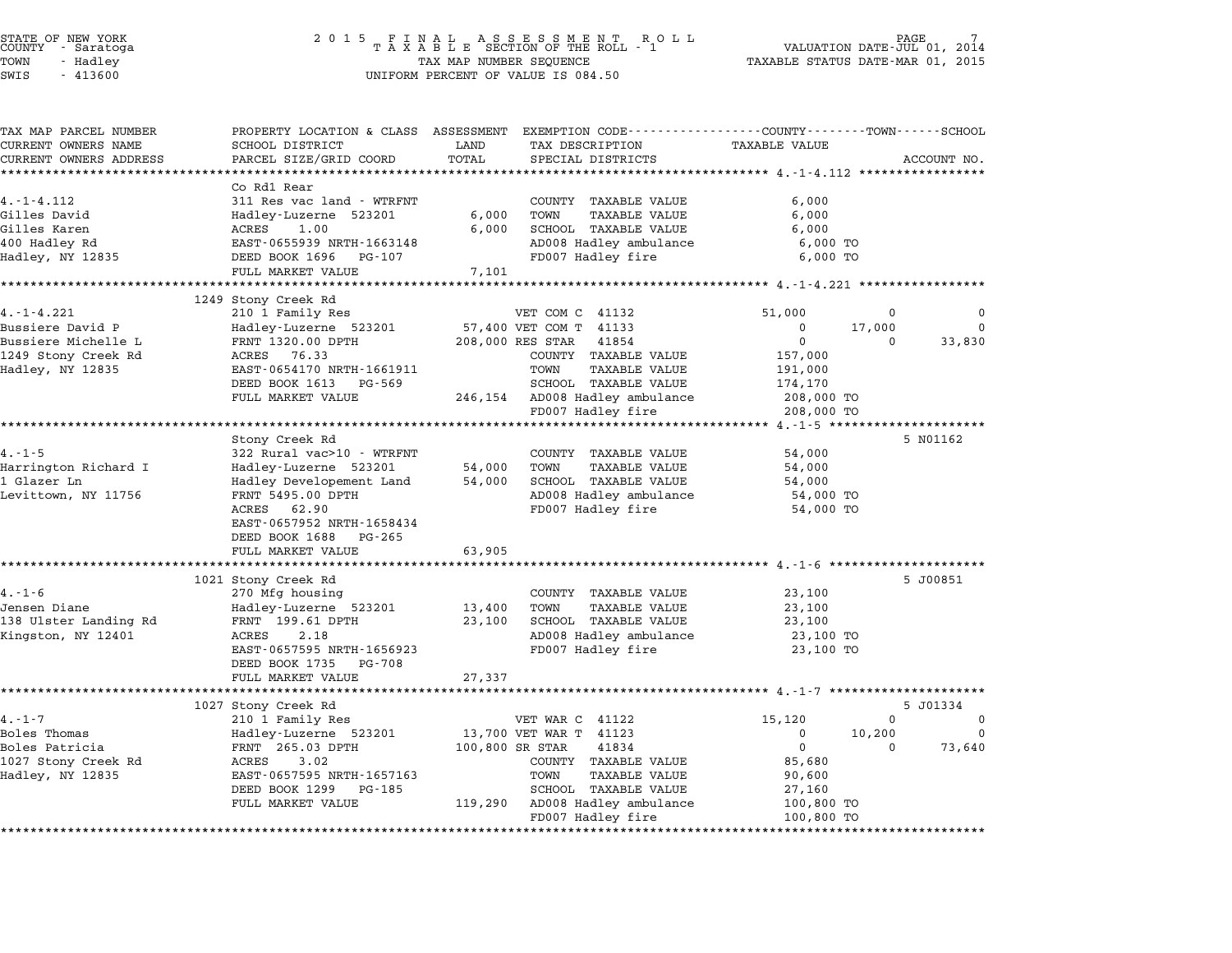| STATE OF NEW YORK<br>COUNTY - Saratoga<br>TOWN<br>- Hadley<br>SWIS<br>$-413600$                             |                                                                                                                                                                                                                | TAX MAP NUMBER SEQUENCE       | $\begin{array}{cccccccccccccccccc} 2&0&1&5& &\texttt{F} &\texttt{I} &\texttt{N} &\texttt{A} &\texttt{L} & &\texttt{A} &\texttt{S} &\texttt{E} &\texttt{S} &\texttt{S} &\texttt{M} &\texttt{E} &\texttt{N} &\texttt{T} & &\texttt{R} &\texttt{O} &\texttt{L} &\texttt{L} \\ & & & & & & & \texttt{T} &\texttt{A} &\texttt{X} &\texttt{A} &\texttt{B} &\texttt{L} &\texttt{E} & & & & & & & & & & & & & & & & & &$<br>UNIFORM PERCENT OF VALUE IS 084.50 | TAXABLE STATUS DATE-MAR 01, 2015                                                | PAGE<br>VALUATION DATE-JUL 01, 2014                |
|-------------------------------------------------------------------------------------------------------------|----------------------------------------------------------------------------------------------------------------------------------------------------------------------------------------------------------------|-------------------------------|--------------------------------------------------------------------------------------------------------------------------------------------------------------------------------------------------------------------------------------------------------------------------------------------------------------------------------------------------------------------------------------------------------------------------------------------------------|---------------------------------------------------------------------------------|----------------------------------------------------|
| TAX MAP PARCEL NUMBER<br>CURRENT OWNERS NAME<br>CURRENT OWNERS ADDRESS                                      | SCHOOL DISTRICT<br>PARCEL SIZE/GRID COORD                                                                                                                                                                      | LAND<br>TOTAL                 | PROPERTY LOCATION & CLASS ASSESSMENT EXEMPTION CODE---------------COUNTY------TOWN-----SCHOOL<br>TAX DESCRIPTION<br>SPECIAL DISTRICTS                                                                                                                                                                                                                                                                                                                  | <b>TAXABLE VALUE</b>                                                            | ACCOUNT NO.                                        |
| $4. - 1 - 8$<br>Sloma Andrew<br>Sloma Kimberly<br>6257 Rt 9N<br>Hadley, NY 13835                            | 1033 Stony Creek Rd<br>270 Mfg housing<br>Hadley-Luzerne 523201<br>FRNT 215.00 DPTH<br>ACRES<br>7.09<br>EAST-0656954 NRTH-1657432<br>DEED BOOK 1358<br>PG-618<br>FULL MARKET VALUE                             | 24,900<br>57,600<br>68,166    | COUNTY TAXABLE VALUE<br>TOWN<br><b>TAXABLE VALUE</b><br>SCHOOL TAXABLE VALUE<br>AD008 Hadley ambulance<br>FD007 Hadley fire                                                                                                                                                                                                                                                                                                                            | 57,600<br>57,600<br>57,600<br>57,600 TO<br>57,600 TO                            | 5 J00655                                           |
| $4. - 1 - 9$<br>Sutliff Betty<br>PO Box 301<br>Hadley, NY 12835                                             | 1037 Stony Creek Rd<br>270 Mfg housing<br>Hadley-Luzerne 523201<br>FRNT 200.00 DPTH<br>ACRES<br>2.47<br>EAST-0657494 NRTH-1657623<br>DEED BOOK 1500<br>PG-142<br>FULL MARKET VALUE                             | 48,500                        | AGED - ALL 41800<br>13,500 SR STAR<br>41834<br>COUNTY TAXABLE VALUE<br><b>TAXABLE VALUE</b><br>TOWN<br>SCHOOL TAXABLE VALUE<br>AD008 Hadley ambulance<br>57,396 FD007 Hadley fire                                                                                                                                                                                                                                                                      | 24,250<br>$\mathbf 0$<br>24,250<br>24,250<br>$\Omega$<br>48,500 TO<br>48,500 TO | 5 J00609<br>24,250<br>24,250<br>24,250<br>$\Omega$ |
| $4. - 1 - 10$<br>Bourdeau Joseph<br>1043 Stony Creek Rd<br>Hadley, NY 12835                                 | **************************<br>1043 Stony Creek Rd<br>210 1 Family Res<br>Hadley-Luzerne 523201<br>FRNT 200.00 DPTH<br>2.26<br>ACRES<br>EAST-0657464 NRTH-1657833<br>DEED BOOK 1617 PG-711<br>FULL MARKET VALUE | 13,400<br>87,100<br>103,077   | RES STAR<br>41854<br>COUNTY TAXABLE VALUE<br>TOWN<br>TAXABLE VALUE<br><b>SCHOOL TAXABLE VALUE</b><br>AD008 Hadley ambulance<br>FD007 Hadley fire                                                                                                                                                                                                                                                                                                       | $\mathsf{O}$<br>87,100<br>87,100<br>53,270<br>87,100 TO<br>87,100 TO            | 5 J01611<br>33,830<br>0                            |
| $4. - 1 - 11$<br>Bryan Mountain Forest LLC<br>C/O Bryan Massoud<br>276 Ash St<br>Englewood Cliffs, NJ 07632 | 1019 Stony Creek Rd<br>910 Priv forest<br>Hadley-Luzerne 523201<br>FRNT 1722.01 DPTH<br>ACRES 399.79<br>EAST-0654544 NRTH-1657887<br>DEED BOOK 2009 PG-8044<br>FULL MARKET VALUE                               | 216,800<br>292,200<br>345,799 | COUNTY TAXABLE VALUE<br>TOWN<br><b>TAXABLE VALUE</b><br>SCHOOL TAXABLE VALUE<br>AD008 Hadley ambulance<br>FD007 Hadley fire                                                                                                                                                                                                                                                                                                                            | 292,200<br>292,200<br>292,200<br>292,200 TO<br>292,200 TO                       | 5 J00848                                           |
|                                                                                                             | Eddy Rd                                                                                                                                                                                                        |                               |                                                                                                                                                                                                                                                                                                                                                                                                                                                        |                                                                                 | 5 J00249                                           |

\*\*\*\*\*\*\*\*\*\*\*\*\*\*\*\*\*\*\*\*\*\*\*\*\*\*\*\*\*\*\*\*\*\*\*\*\*\*\*\*\*\*\*\*\*\*\*\*\*\*\*\*\*\*\*\*\*\*\*\*\*\*\*\*\*\*\*\*\*\*\*\*\*\*\*\*\*\*\*\*\*\*\*\*\*\*\*\*\*\*\*\*\*\*\*\*\*\*\*\*\*\*\*\*\*\*\*\*\*\*\*\*\*\*\*\*\*\*\*\*\*\*\*\*\*\*\*\*\*\*\*\*

|                     | Eddy Rd                   |        |                         |           |
|---------------------|---------------------------|--------|-------------------------|-----------|
| $4. - 1 - 12$       | 910 Priv forest           |        | TAXABLE VALUE<br>COUNTY | 39,400    |
| Fori Thomas         | Hadley-Luzerne 523201     | 39,400 | TAXABLE VALUE<br>TOWN   | 39,400    |
| Fori Lynne          | FRNT 1426.40 DPTH         | 39,400 | TAXABLE VALUE<br>SCHOOL | 39,400    |
| PO Box 9            | 62.32<br>ACRES            |        | AD008 Hadley ambulance  | 39,400 TC |
| Coxsackie, NY 12057 | EAST-0649420 NRTH-1660057 |        | FD007 Hadley fire       | 39,400 TC |
|                     | DEED BOOK 0834<br>PG-0475 |        |                         |           |
|                     | FULL MARKET VALUE         | 46,627 |                         |           |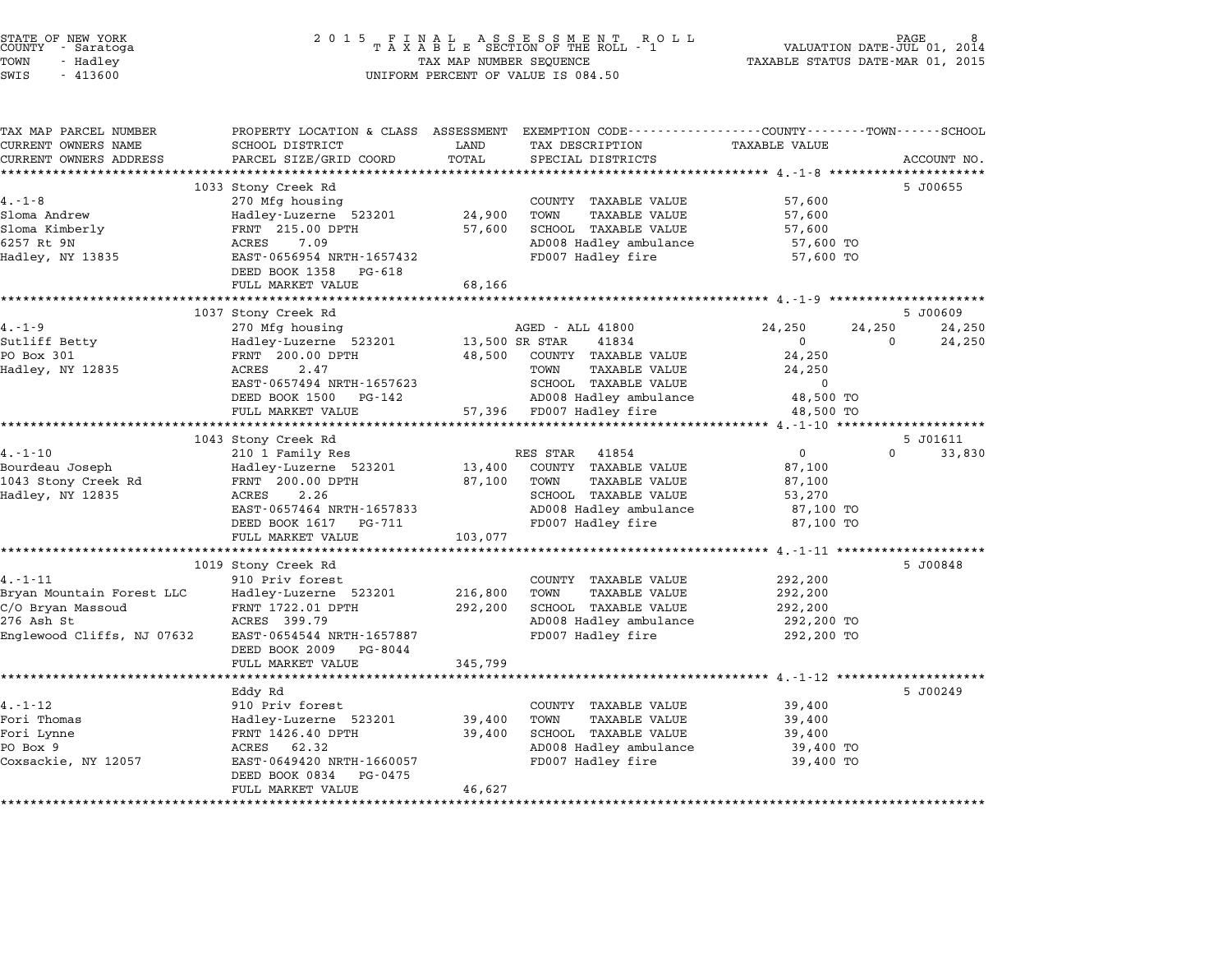| STATE OF NEW YORK<br>COUNTY - Saratoga<br>TOWN<br>- Hadley<br>SWIS<br>$-413600$           |                                                                                                                                                                                                                                     | 2015 FINAL<br>$\begin{array}{cccccccccc} & F & I & N & A & L & A & S & S & E & S & S & M & E & N & T & R & O & L \\ T & A & X & A & B & L & E & SECTION OF THE ROLL & - & 1 \end{array}$<br>PAGE<br>VALUATION DATE-JUL 01, 2014<br>TAXABLE STATUS DATE-MAR 01, 2015<br>TAX MAP NUMBER SEQUENCE<br>UNIFORM PERCENT OF VALUE IS 084.50 |                                                                                                                                                                       |                                                                                       |          |             |
|-------------------------------------------------------------------------------------------|-------------------------------------------------------------------------------------------------------------------------------------------------------------------------------------------------------------------------------------|--------------------------------------------------------------------------------------------------------------------------------------------------------------------------------------------------------------------------------------------------------------------------------------------------------------------------------------|-----------------------------------------------------------------------------------------------------------------------------------------------------------------------|---------------------------------------------------------------------------------------|----------|-------------|
| TAX MAP PARCEL NUMBER<br>CURRENT OWNERS NAME<br>CURRENT OWNERS ADDRESS                    | SCHOOL DISTRICT<br>PARCEL SIZE/GRID COORD<br>******************                                                                                                                                                                     | LAND<br>TOTAL                                                                                                                                                                                                                                                                                                                        | PROPERTY LOCATION & CLASS ASSESSMENT EXEMPTION CODE---------------COUNTY-------TOWN------SCHOOL<br>TAX DESCRIPTION<br>SPECIAL DISTRICTS                               | TAXABLE VALUE                                                                         |          | ACCOUNT NO. |
|                                                                                           | 434 Eddy Rd                                                                                                                                                                                                                         |                                                                                                                                                                                                                                                                                                                                      |                                                                                                                                                                       |                                                                                       |          | 5 J01297    |
| $4. - 1 - 13$                                                                             | 240 Rural res                                                                                                                                                                                                                       |                                                                                                                                                                                                                                                                                                                                      | RES STAR 41854                                                                                                                                                        | 0                                                                                     | $\Omega$ | 33,830      |
| Smith Kirk B<br>434 Eddy Rd<br>Hadley, NY 12835                                           | Hadley-Luzerne 523201<br>FRNT 333.00 DPTH<br>ACRES 15.00<br>EAST-0648391 NRTH-1659375<br>DEED BOOK 1694 PG-596<br>FULL MARKET VALUE                                                                                                 | 17,300<br>142,900<br>169,112                                                                                                                                                                                                                                                                                                         | COUNTY TAXABLE VALUE<br>TOWN<br><b>TAXABLE VALUE</b><br>SCHOOL TAXABLE VALUE<br>AD008 Hadley ambulance<br>FD007 Hadley fire                                           | 142,900<br>142,900<br>109,070<br>142,900 TO<br>142,900 TO                             |          |             |
|                                                                                           |                                                                                                                                                                                                                                     |                                                                                                                                                                                                                                                                                                                                      |                                                                                                                                                                       |                                                                                       |          |             |
|                                                                                           | 1259 Stony Creek Rd                                                                                                                                                                                                                 |                                                                                                                                                                                                                                                                                                                                      |                                                                                                                                                                       |                                                                                       |          |             |
| $4. - 1 - 14$<br>Galvin Kevin<br>1259 Stony Creek Rd<br>Hadley, NY 12835<br>$4. - 1 - 15$ | 240 Rural res<br>Hadley-Luzerne 523201<br>Partly In Warren Co<br>Lot 1<br>FRNT 225.00 DPTH<br>ACRES<br>23.85<br>EAST-0653561 NRTH-1662446<br>DEED BOOK 2008 PG-12768<br>FULL MARKET VALUE<br>1255 Stony Creek Rd<br>312 Vac w/imprv | 32,800<br>151,000<br>178,698                                                                                                                                                                                                                                                                                                         | RES STAR 41854<br>COUNTY TAXABLE VALUE<br><b>TAXABLE VALUE</b><br>TOWN<br>SCHOOL TAXABLE VALUE<br>AD008 Hadley ambulance<br>FD007 Hadley fire<br>COUNTY TAXABLE VALUE | $\overline{0}$<br>151,000<br>151,000<br>117,170<br>151,000 TO<br>151,000 TO<br>22,000 | $\Omega$ | 33,830      |
| Galvin Kevin M<br>Galvin Dorene R<br>1259 Stony Creek Rd<br>Hadley, NY 12835              | Hadley-Luzerne 523201<br>Lot 1A<br>FRNT 215.00 DPTH<br>ACRES<br>8.54<br>EAST-0654163 NRTH-1662580<br>DEED BOOK 2010 PG-12317                                                                                                        | 20,000<br>22,000                                                                                                                                                                                                                                                                                                                     | TOWN<br>TAXABLE VALUE<br>SCHOOL TAXABLE VALUE<br>AD008 Hadley ambulance<br>FD007 Hadley fire                                                                          | 22,000<br>22,000<br>22,000 TO<br>22,000 TO                                            |          |             |
|                                                                                           | FULL MARKET VALUE                                                                                                                                                                                                                   | 26,036                                                                                                                                                                                                                                                                                                                               |                                                                                                                                                                       |                                                                                       |          |             |
|                                                                                           |                                                                                                                                                                                                                                     |                                                                                                                                                                                                                                                                                                                                      |                                                                                                                                                                       |                                                                                       |          |             |
| $10. -1 - 4.11$<br>Gettler Jean Bruno<br>Trustee<br>292 Eddy Rd<br>Hadley, NY 12835       | Eddy Rd<br>910 Priv forest<br>Hadley-Luzerne 523201<br>$P/O$ Range 6 Lot 3<br>FRNT 1175.00 DPTH<br>ACRES 89.10<br>EAST-0647065 NRTH-1655635<br>DEED BOOK 1073 PG-394<br>FULL MARKET VALUE                                           | 50,300<br>50,300<br>59,527                                                                                                                                                                                                                                                                                                           | COUNTY TAXABLE VALUE<br><b>TAXABLE VALUE</b><br>TOWN<br>SCHOOL TAXABLE VALUE<br>AD008 Hadley ambulance<br>FD007 Hadley fire                                           | 50,300<br>50,300<br>50,300<br>50,300 TO<br>50,300 TO                                  |          | 5 J00784    |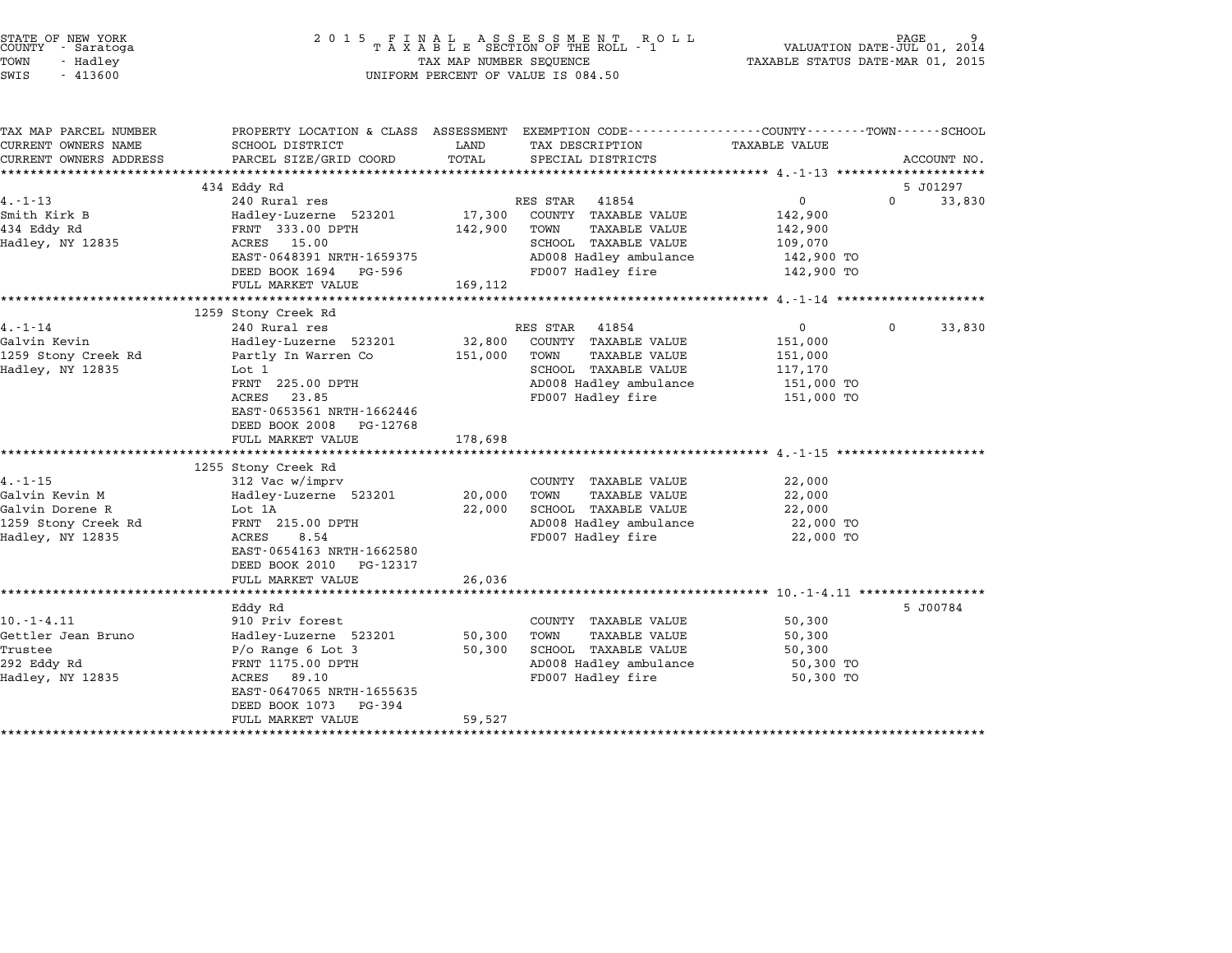| STATE OF NEW YORK<br>COUNTY - Saratoga<br>TOWN<br>- Hadley<br>SWIS<br>$-413600$                           | 2 0 1 5                                                                                                                                                                                            | TAX MAP NUMBER SEQUENCE      | FINAL ASSESSMENT ROTAXABLE SECTION OF THE ROLL - 1<br>R O L L<br>UNIFORM PERCENT OF VALUE IS 084.50                                                                                                       | TAXABLE STATUS DATE-MAR 01, 2015                                      | PAGE<br>VALUATION DATE-JUL 01, 2014 |
|-----------------------------------------------------------------------------------------------------------|----------------------------------------------------------------------------------------------------------------------------------------------------------------------------------------------------|------------------------------|-----------------------------------------------------------------------------------------------------------------------------------------------------------------------------------------------------------|-----------------------------------------------------------------------|-------------------------------------|
| TAX MAP PARCEL NUMBER<br>CURRENT OWNERS NAME<br>CURRENT OWNERS ADDRESS                                    | SCHOOL DISTRICT<br>PARCEL SIZE/GRID COORD                                                                                                                                                          | LAND<br>TOTAL                | PROPERTY LOCATION & CLASS ASSESSMENT EXEMPTION CODE----------------COUNTY-------TOWN-----SCHOOL<br>TAX DESCRIPTION<br>SPECIAL DISTRICTS                                                                   | <b>TAXABLE VALUE</b>                                                  | ACCOUNT NO.                         |
| $10. - 1 - 4.13$<br>Szachacz Jean<br>Pike Jennifer A<br>308 Eddy Rd<br>Hadley, NY 12835                   | 308 Eddy Rd<br>210 1 Family Res<br>Hadley-Luzerne 523201<br>80.00 DPTH<br>FRNT<br>6.72<br>ACRES<br>EAST-0647120 NRTH-1657341<br>DEED BOOK 2012 PG-9436<br>FULL MARKET VALUE                        | 16,600<br>148,100<br>175,266 | RES STAR<br>41854<br>COUNTY TAXABLE VALUE<br>TOWN<br><b>TAXABLE VALUE</b><br>SCHOOL TAXABLE VALUE<br>AD008 Hadley ambulance<br>FD007 Hadley fire                                                          | 0<br>148,100<br>148,100<br>114,270<br>148,100 TO<br>148,100 TO        | 0<br>33,830                         |
|                                                                                                           |                                                                                                                                                                                                    |                              |                                                                                                                                                                                                           |                                                                       |                                     |
| $10. - 1 - 5$<br>Bennett James D<br>Bennett Eileen M<br>178 Eddy Rd<br>Hadley, NY 12835                   | 178 Eddy Rd<br>210 1 Family Res<br>Hadley-Luzerne 523201<br>Range 6 Lot 2<br>FRNT 2760.00 DPTH<br>ACRES 122.67<br>EAST-0644879 NRTH-1655411<br>DEED BOOK 1653 PG-426                               | 92,200<br>284,300            | RES STAR<br>41854<br>COUNTY TAXABLE VALUE<br>TOWN<br>TAXABLE VALUE<br>SCHOOL TAXABLE VALUE<br>AD008 Hadley ambulance<br>FD007 Hadley fire                                                                 | $\Omega$<br>284,300<br>284,300<br>250,470<br>284,300 TO<br>284,300 TO | 5 J00484<br>$\Omega$<br>33,830      |
| $10. - 1 - 6$                                                                                             | FULL MARKET VALUE<br>Eddy Rd<br>910 Priv forest                                                                                                                                                    | 336,450                      | COUNTY TAXABLE VALUE                                                                                                                                                                                      | 71,200                                                                | 5 J00810                            |
| Herbst Lawrence H<br>Herbst Maria A<br>864 Harbor Cir<br>Baldwin, NY 11510                                | Hadley-Luzerne 523201<br>FRNT 725.00 DPTH<br>ACRES 80.69<br>EAST-0646934 NRTH-1653022<br>DEED BOOK 2008 PG-38360                                                                                   | 51,800<br>71,200             | TOWN<br><b>TAXABLE VALUE</b><br>SCHOOL TAXABLE VALUE<br>AD008 Hadley ambulance<br>FD007 Hadley fire                                                                                                       | 71,200<br>71,200<br>71,200 TO<br>71,200 TO                            |                                     |
|                                                                                                           | FULL MARKET VALUE<br>*********************************                                                                                                                                             | 84,260                       |                                                                                                                                                                                                           |                                                                       |                                     |
| $10. - 1 - 7$<br>Beagle Don A<br>1483 Hadley Hill Rd<br>Hadley, NY 12835                                  | 1483 Hadley Hill Rd<br>210 1 Family Res<br>Hadley-Luzerne 523201<br>also Deed Bk1771/Pg704<br>FRNT 903.05 DPTH<br>ACRES 63.35<br>EAST-0648447 NRTH-1651485<br>DEED BOOK 1771 PG-707                | 45,400<br>144,500            | ******************************** 10 <sub>.</sub> -1-7 ********************<br>COUNTY TAXABLE VALUE<br>TOWN<br><b>TAXABLE VALUE</b><br>SCHOOL TAXABLE VALUE<br>AD008 Hadley ambulance<br>FD007 Hadley fire | 144,500<br>144,500<br>144,500<br>144,500 TO<br>144,500 TO             | 5 J00175                            |
|                                                                                                           | FULL MARKET VALUE                                                                                                                                                                                  | 171,006                      |                                                                                                                                                                                                           |                                                                       |                                     |
| $10. - 1 - 8.1$<br>Albohn Patricia M<br>Albohn Theodore L Jr<br>426 Jenna Ln N Apt 9C<br>Easton, PA 18045 | ******************<br>Hadley Hill Rd<br>322 Rural vac>10<br>Hadley-Luzerne 523201<br>FRNT 1186.45 DPTH<br>ACRES 10.02<br>EAST-0647850 NRTH-1650474<br>DEED BOOK 2011 PG-17906<br>FULL MARKET VALUE | 23,500<br>23,500<br>27,811   | COUNTY TAXABLE VALUE<br>TOWN<br><b>TAXABLE VALUE</b><br>SCHOOL TAXABLE VALUE<br>AD008 Hadley ambulance<br>FD007 Hadley fire                                                                               | 23,500<br>23,500<br>23,500<br>23,500 TO<br>23,500 TO                  | 5 J00477                            |

STATE OF NEW YORK <sup>2</sup> <sup>0</sup> <sup>1</sup> 5 F I N A L A S S E S S M E N T R O L L PAGE <sup>10</sup> COUNTY - Saratoga <sup>T</sup> <sup>A</sup> <sup>X</sup> <sup>A</sup> <sup>B</sup> <sup>L</sup> <sup>E</sup> SECTION OF THE ROLL - <sup>1</sup> VALUATION DATE-JUL 01, <sup>2014</sup>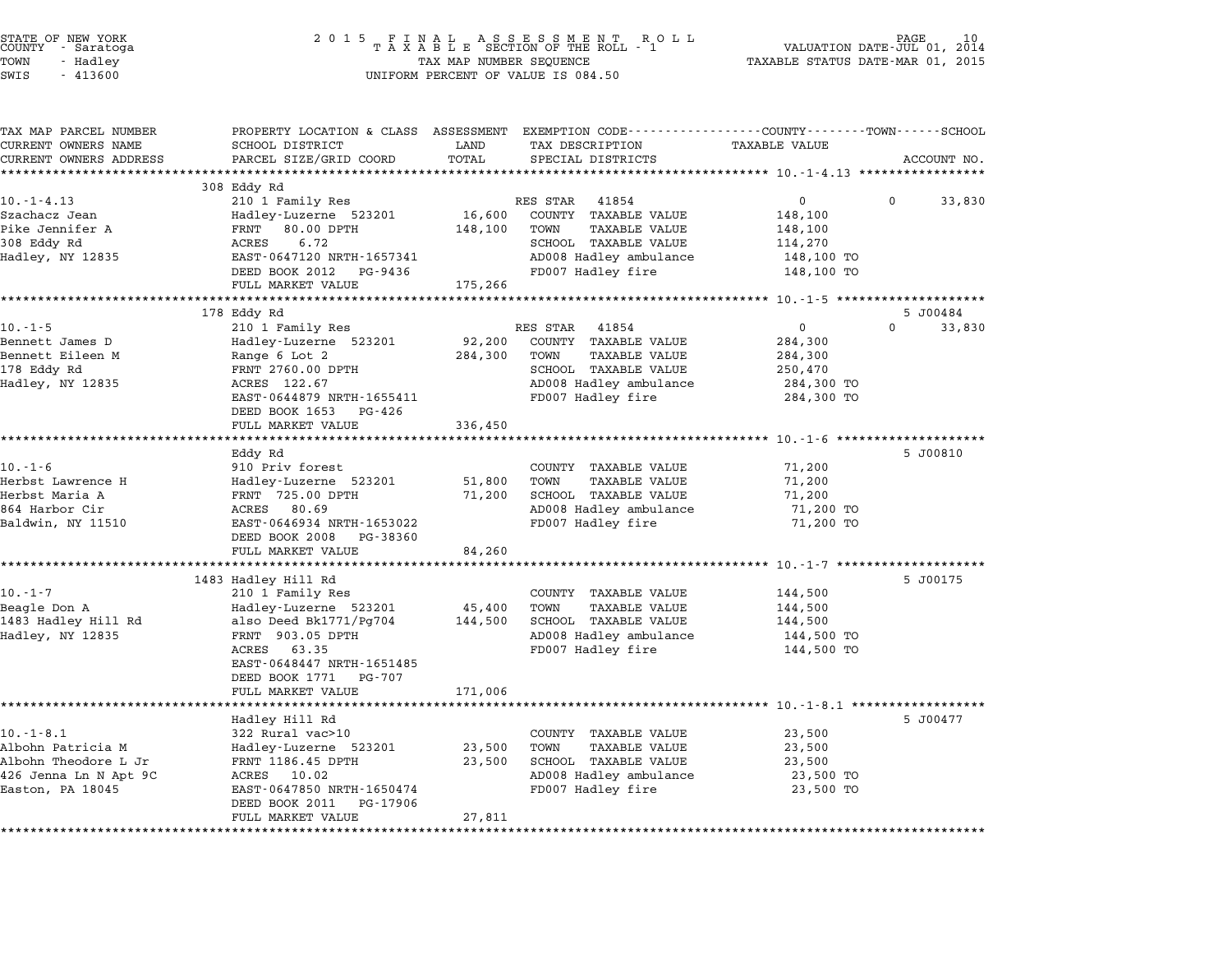| STATE OF NEW YORK<br>COUNTY<br>- Saratoga<br>TOWN<br>- Hadley<br>SWIS<br>$-413600$ | 2 0 1 5                                                                                        | TAX MAP NUMBER SEQUENCE | FINAL ASSESSMENT ROTAXABLE SECTION OF THE ROLL - 1<br>R O L L<br>UNIFORM PERCENT OF VALUE IS 084.50 |                                               | PAGE<br>VALUATION DATE-JUL 01, 2014<br>TAXABLE STATUS DATE-MAR 01, 2015 |
|------------------------------------------------------------------------------------|------------------------------------------------------------------------------------------------|-------------------------|-----------------------------------------------------------------------------------------------------|-----------------------------------------------|-------------------------------------------------------------------------|
|                                                                                    |                                                                                                |                         |                                                                                                     |                                               |                                                                         |
| TAX MAP PARCEL NUMBER                                                              | PROPERTY LOCATION & CLASS ASSESSMENT EXEMPTION CODE--------------COUNTY-------TOWN------SCHOOL |                         |                                                                                                     |                                               |                                                                         |
| CURRENT OWNERS NAME                                                                | SCHOOL DISTRICT                                                                                | LAND                    | TAX DESCRIPTION                                                                                     | <b>TAXABLE VALUE</b>                          |                                                                         |
| CURRENT OWNERS ADDRESS                                                             | PARCEL SIZE/GRID COORD<br>***************************                                          | TOTAL                   | SPECIAL DISTRICTS                                                                                   |                                               | ACCOUNT NO.                                                             |
|                                                                                    | 1464 Hadley Hill Rd                                                                            |                         |                                                                                                     |                                               |                                                                         |
| $10. -1 - 8.212$                                                                   | 210 1 Family Res                                                                               |                         | COUNTY TAXABLE VALUE                                                                                | 75,700                                        |                                                                         |
| Dodd Steven                                                                        | Hadley-Luzerne 523201                                                                          | 21,700                  | TOWN<br><b>TAXABLE VALUE</b>                                                                        | 75,700                                        |                                                                         |
| Dodd Constance                                                                     | FRNT 677.10 DPTH                                                                               | 75,700                  | SCHOOL TAXABLE VALUE                                                                                | 75,700                                        |                                                                         |
| 6 Autum Knoll                                                                      | ACRES<br>8.50                                                                                  |                         | AD008 Hadley ambulance                                                                              | 75,700 TO                                     |                                                                         |
| New Paltz, NY 12561                                                                | EAST-0647135 NRTH-1650712                                                                      |                         | FD007 Hadley fire                                                                                   | 75,700 TO                                     |                                                                         |
|                                                                                    | DEED BOOK 1728 PG-321                                                                          |                         |                                                                                                     |                                               |                                                                         |
|                                                                                    | FULL MARKET VALUE                                                                              | 89,586                  |                                                                                                     |                                               |                                                                         |
|                                                                                    |                                                                                                | ********                |                                                                                                     | ************* 10.-1-9 *********************   |                                                                         |
|                                                                                    | Eddy Rd                                                                                        |                         |                                                                                                     |                                               | 5 J00009                                                                |
| $10. - 1 - 9$                                                                      | 311 Res vac land                                                                               |                         | COUNTY TAXABLE VALUE                                                                                | 12,500                                        |                                                                         |
| Reitzel George                                                                     | Hadley-Luzerne 523201                                                                          | 12,500                  | TOWN<br>TAXABLE VALUE                                                                               | 12,500                                        |                                                                         |
| Reitzel Virginia                                                                   | FRNT 147.60 DPTH 147.60<br>ACRES<br>0.50                                                       | 12,500                  | SCHOOL TAXABLE VALUE                                                                                | 12,500                                        |                                                                         |
| 12 Broadway<br>Howard Beach, NY 11414                                              | EAST-0646247 NRTH-1651521                                                                      |                         | AD008 Hadley ambulance<br>FD007 Hadley fire                                                         | 12,500 TO<br>12,500 TO                        |                                                                         |
|                                                                                    | DEED BOOK 0943 PG-0093                                                                         |                         |                                                                                                     |                                               |                                                                         |
|                                                                                    | FULL MARKET VALUE                                                                              | 14,793                  |                                                                                                     |                                               |                                                                         |
|                                                                                    | *********************************                                                              |                         |                                                                                                     |                                               |                                                                         |
|                                                                                    | 26 Eddy Rd                                                                                     |                         |                                                                                                     |                                               | 5 J00029                                                                |
| $10. - 1 - 10$                                                                     | 260 Seasonal res                                                                               |                         | COUNTY TAXABLE VALUE                                                                                | 42,900                                        |                                                                         |
| Marrone Patricia A                                                                 | Hadley-Luzerne 523201                                                                          | 24,700                  | TOWN<br>TAXABLE VALUE                                                                               | 42,900                                        |                                                                         |
| Cardella Sue Ellen                                                                 | FRNT 1285.00 DPTH                                                                              | 42,900                  | SCHOOL TAXABLE VALUE                                                                                | 42,900                                        |                                                                         |
| 37 Sarah Ct                                                                        | ACRES 14.38                                                                                    |                         | AD008 Hadley ambulance                                                                              | 42,900 TO                                     |                                                                         |
| Amityville, NY 11701                                                               | EAST-0646416 NRTH-1651921                                                                      |                         | FD007 Hadley fire                                                                                   | 42,900 TO                                     |                                                                         |
|                                                                                    | DEED BOOK 1758 PG-441                                                                          |                         |                                                                                                     |                                               |                                                                         |
|                                                                                    | FULL MARKET VALUE<br>*******************                                                       | 50,769<br>**********    |                                                                                                     | *************** 10.-1-12 ******************** |                                                                         |
|                                                                                    | Eddy Rd                                                                                        |                         |                                                                                                     |                                               | 5 J01593                                                                |
| $10. - 1 - 12$                                                                     | 312 Vac w/imprv                                                                                |                         | COUNTY TAXABLE VALUE                                                                                | 42,200                                        |                                                                         |
| Hoffman Louis                                                                      | Hadley-Luzerne 523201                                                                          | 21,400                  | TOWN<br>TAXABLE VALUE                                                                               | 42,200                                        |                                                                         |
| 70 Eddy Rd                                                                         | Garage                                                                                         | 42,200                  | SCHOOL TAXABLE VALUE                                                                                | 42,200                                        |                                                                         |
| Hadley, NY 12835                                                                   | FRNT 200.00 DPTH                                                                               |                         | AD008 Hadley ambulance                                                                              | 42,200 TO                                     |                                                                         |
|                                                                                    | ACRES<br>8.00                                                                                  |                         | FD007 Hadley fire                                                                                   | 42,200 TO                                     |                                                                         |
|                                                                                    | EAST-0646284 NRTH-1652721                                                                      |                         |                                                                                                     |                                               |                                                                         |
|                                                                                    | DEED BOOK 0949 PG-0058                                                                         |                         |                                                                                                     |                                               |                                                                         |
|                                                                                    | FULL MARKET VALUE                                                                              | 49,941                  |                                                                                                     |                                               |                                                                         |
|                                                                                    |                                                                                                |                         |                                                                                                     |                                               |                                                                         |
|                                                                                    | 70 Eddy Rd                                                                                     |                         |                                                                                                     |                                               | 5 J00086                                                                |
| $10. - 1 - 13$                                                                     | 210 1 Family Res                                                                               |                         | CW_15_VET/ 41161                                                                                    | 10,200                                        | 10,200<br>$\Omega$                                                      |
| Hoffman Louis E                                                                    | Hadley-Luzerne 523201                                                                          | 12,200 SR STAR          | 41834                                                                                               | $\mathbf{0}$                                  | 73,640<br>0                                                             |
| 70 Eddy Rd                                                                         | FRNT 100.00 DPTH 100.00<br>ACRES<br>0.23                                                       | 88,500                  | COUNTY TAXABLE VALUE<br>TOWN                                                                        | 78,300                                        |                                                                         |
| Hadley, NY 12835                                                                   | EAST-0646005 NRTH-1652630                                                                      |                         | TAXABLE VALUE<br>SCHOOL TAXABLE VALUE                                                               | 78,300<br>14,860                              |                                                                         |
|                                                                                    | DEED BOOK 0877 PG-0239                                                                         |                         | AD008 Hadley ambulance                                                                              | 88,500 TO                                     |                                                                         |
|                                                                                    | FULL MARKET VALUE                                                                              | 104,734                 | FD007 Hadley fire                                                                                   | 88,500 TO                                     |                                                                         |
|                                                                                    |                                                                                                |                         | *************                                                                                       |                                               |                                                                         |

STATE OF NEW YORK <sup>2</sup> <sup>0</sup> <sup>1</sup> 5 F I N A L A S S E S S M E N T R O L L PAGE <sup>11</sup> COUNTY - Saratoga <sup>T</sup> <sup>A</sup> <sup>X</sup> <sup>A</sup> <sup>B</sup> <sup>L</sup> <sup>E</sup> SECTION OF THE ROLL - <sup>1</sup> VALUATION DATE-JUL 01, <sup>2014</sup>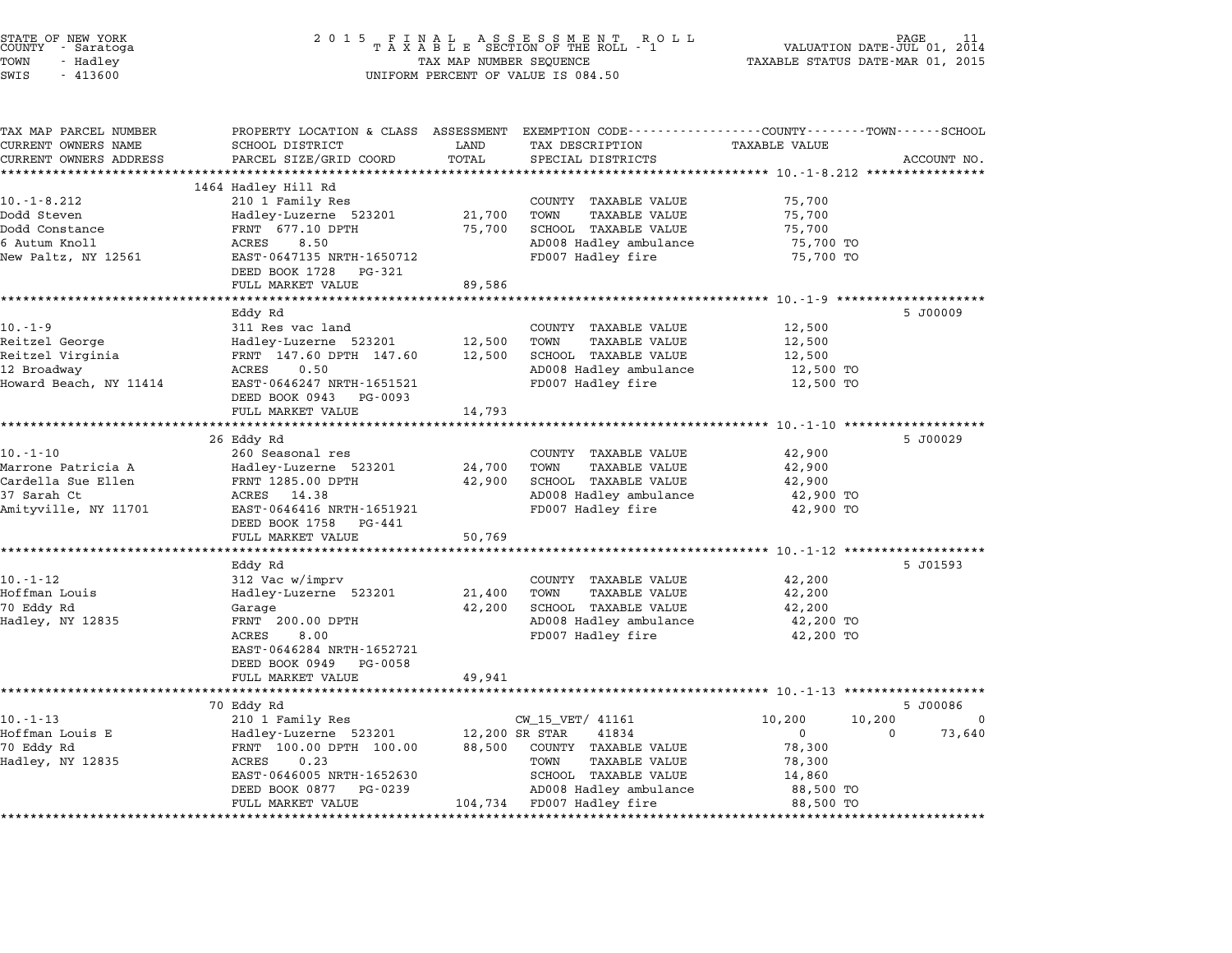| COUNTY          | STATE OF NEW YORK<br>- Saratoga |  |
|-----------------|---------------------------------|--|
| TOWN            | - Hadlev                        |  |
| $\sim - - \sim$ | 1.1000                          |  |

| TAX MAP PARCEL NUMBER<br>CURRENT OWNERS NAME | PROPERTY LOCATION & CLASS ASSESSMENT<br>SCHOOL DISTRICT | LAND    | EXEMPTION CODE-----------------COUNTY-------TOWN-----SCHOOL<br>TAX DESCRIPTION | <b>TAXABLE VALUE</b> |                    |
|----------------------------------------------|---------------------------------------------------------|---------|--------------------------------------------------------------------------------|----------------------|--------------------|
| CURRENT OWNERS ADDRESS                       | PARCEL SIZE/GRID COORD                                  | TOTAL   | SPECIAL DISTRICTS                                                              |                      | ACCOUNT NO.        |
|                                              |                                                         |         |                                                                                |                      |                    |
|                                              | Eddy Rd                                                 |         |                                                                                |                      | 5 J00501           |
| $10. - 1 - 14$                               | 311 Res vac land                                        |         | COUNTY TAXABLE VALUE                                                           | 6,600                |                    |
| Lovelass Theodore                            | Hadley-Luzerne 523201                                   | 6,600   | TOWN<br>TAXABLE VALUE                                                          | 6,600                |                    |
| Lovelass Ronald                              | FRNT 445.00 DPTH                                        | 6,600   | SCHOOL TAXABLE VALUE                                                           | 6,600                |                    |
| 1317 Sacadaga Rd                             | ACRES<br>1.22                                           |         | AD008 Hadley ambulance                                                         | 6,600 TO             |                    |
| Amsterdam, NY 12010                          | EAST-0645775 NRTH-1652650<br>DEED BOOK 0936 PG-0813     |         | FD007 Hadley fire                                                              | 6,600 TO             |                    |
|                                              | FULL MARKET VALUE                                       | 7,811   |                                                                                |                      |                    |
|                                              |                                                         |         |                                                                                |                      |                    |
|                                              | 99 Eddy Rd                                              |         |                                                                                |                      | 5 J00864           |
| $10. - 1 - 15$                               | 210 1 Family Res                                        |         | COUNTY TAXABLE VALUE                                                           | 75,100               |                    |
| Carman David Lee Sr                          | Hadley-Luzerne 523201                                   | 13,600  | TOWN<br>TAXABLE VALUE                                                          | 75,100               |                    |
| Carman Elizabeth L                           | FRNT 600.00 DPTH                                        | 75,100  | SCHOOL TAXABLE VALUE                                                           | 75,100               |                    |
| 175 Schofield St                             | ACRES<br>1.48                                           |         | AD008 Hadley ambulance                                                         | 75,100 TO            |                    |
| Bronx, NY 10464                              | EAST-0645534 NRTH-1653159                               |         | FD007 Hadley fire                                                              | 75,100 TO            |                    |
|                                              | DEED BOOK 1265 PG-781                                   |         |                                                                                |                      |                    |
|                                              | FULL MARKET VALUE                                       | 88,876  |                                                                                |                      |                    |
|                                              |                                                         |         |                                                                                |                      |                    |
|                                              | Hadley Hill Rd                                          |         |                                                                                |                      | 5 J00846           |
| $10. - 1 - 16$                               | 910 Priv forest                                         |         | COUNTY TAXABLE VALUE                                                           | 55,500               |                    |
| Place Patricia F                             | Hadley-Luzerne 523201                                   | 55,500  | TAXABLE VALUE<br>TOWN                                                          | 55,500               |                    |
| 1069 S Schodack Rd                           | FRNT 1450.00 DPTH                                       | 55,500  | SCHOOL TAXABLE VALUE                                                           | 55,500               |                    |
| Castleton, NY 12123                          | ACRES 118.82                                            |         | AD008 Hadley ambulance                                                         | 55,500 TO            |                    |
|                                              | EAST-0646133 NRTH-1652394                               |         | FD007 Hadley fire                                                              | 55,500 TO            |                    |
|                                              | DEED BOOK 2011 PG-44482                                 |         |                                                                                |                      |                    |
|                                              | FULL MARKET VALUE                                       | 65,680  |                                                                                |                      |                    |
|                                              | 1375 Hadley Hill Rd                                     |         |                                                                                |                      | 5 J00115           |
| $10. - 1 - 17$                               | 210 1 Family Res                                        |         | SR STAR<br>41834                                                               | $\overline{0}$       | $\Omega$<br>73,640 |
| Cole Starr                                   | Hadley-Luzerne 523201                                   |         | 12,900 COUNTY TAXABLE VALUE                                                    | 100,000              |                    |
| Cole Kim                                     | FRNT 200.00 DPTH 200.00                                 | 100,000 | TAXABLE VALUE<br>TOWN                                                          | 100,000              |                    |
| 1375 Hadley Hill Rd                          | ACRES<br>0.92                                           |         | SCHOOL TAXABLE VALUE                                                           | 26,360               |                    |
| Hadley, NY 12835                             | EAST-0644809 NRTH-1650708                               |         | AD008 Hadley ambulance                                                         | 100,000 TO           |                    |
|                                              | DEED BOOK 2008 PG-6731                                  |         | FD007 Hadley fire                                                              | 100,000 TO           |                    |
|                                              | FULL MARKET VALUE                                       | 118,343 |                                                                                |                      |                    |
|                                              |                                                         |         |                                                                                |                      |                    |
|                                              | 1380 Hadley Hill Rd                                     |         |                                                                                |                      | 5 J00178           |
| $10. - 1 - 18$                               | 910 Priv forest                                         |         | COUNTY TAXABLE VALUE                                                           | 28,300               |                    |
| Cherry David M                               | Hadley-Luzerne 523201                                   | 28,300  | TOWN<br>TAXABLE VALUE                                                          | 28,300               |                    |
| Cherry Dawn C                                | FRNT 1025.00 DPTH                                       | 28,300  | SCHOOL TAXABLE VALUE                                                           | 28,300               |                    |
| 1578 Hadley Hill Rd                          | ACRES 39.15                                             |         | AD008 Hadley ambulance                                                         | 28,300 TO            |                    |
| Hadley, NY 12835                             | EAST-0644870 NRTH-1650048                               |         | FD007 Hadley fire                                                              | 28,300 TO            |                    |
|                                              | DEED BOOK 1086<br>PG-317                                |         |                                                                                |                      |                    |
|                                              |                                                         |         |                                                                                |                      |                    |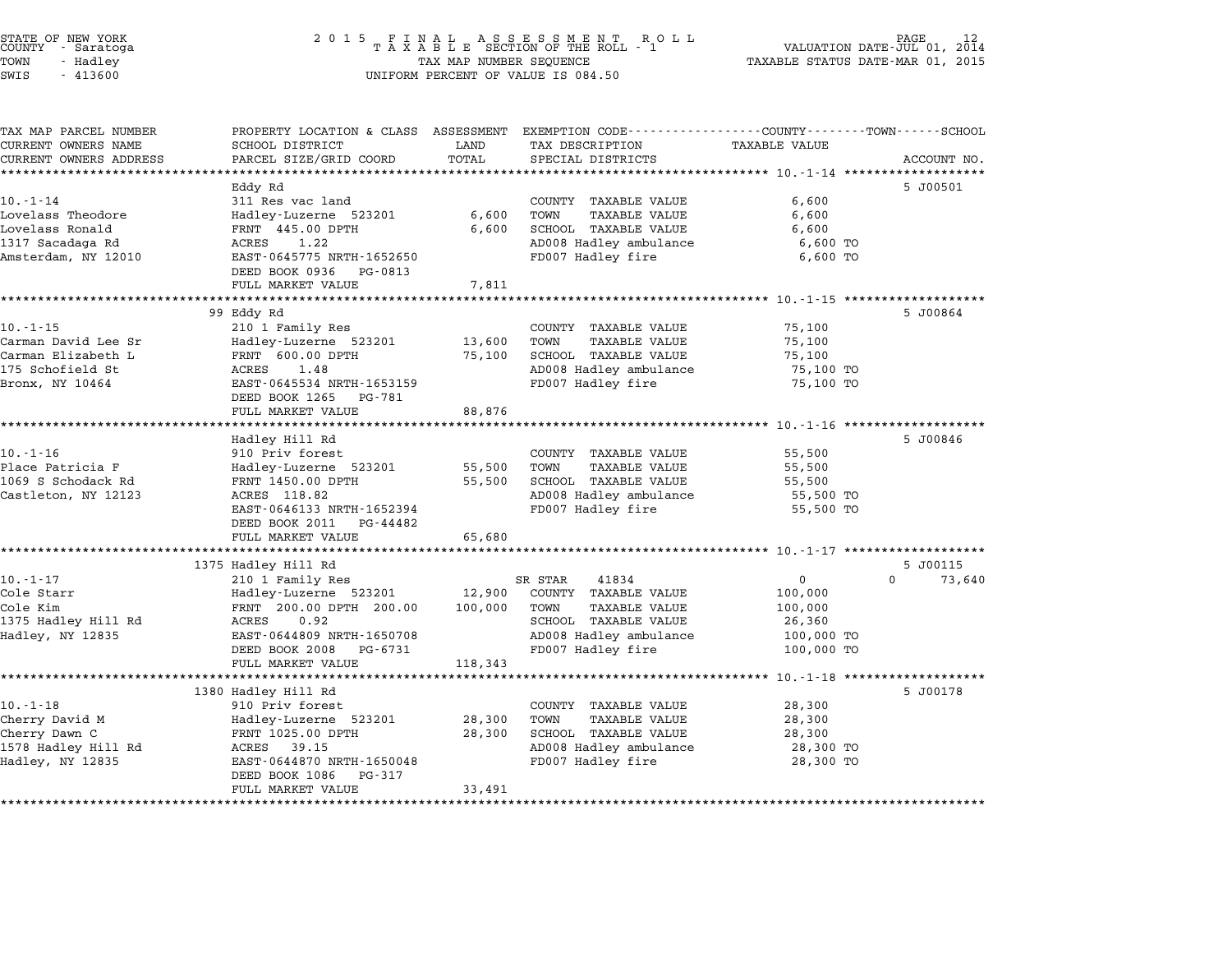| STATE OF NEW YORK<br>COUNTY - Saratoga<br>TOWN<br>- Hadley<br>SWIS<br>$-413600$ | 2 0 1 5<br>FINAL ASSESSMENT RO<br>TAXABLE SECTION OF THE ROLL - 1<br>TAX MAP NUMBER SEQUENCE<br>UNIFORM PERCENT OF VALUE IS 084.50 | PAGE<br>VALUATION DATE-JUL 01, 2014<br>TAXABLE STATUS DATE-MAR 01, 2015 |                                                                                                                                        |                                                      |             |
|---------------------------------------------------------------------------------|------------------------------------------------------------------------------------------------------------------------------------|-------------------------------------------------------------------------|----------------------------------------------------------------------------------------------------------------------------------------|------------------------------------------------------|-------------|
| TAX MAP PARCEL NUMBER<br>CURRENT OWNERS NAME<br>CURRENT OWNERS ADDRESS          | SCHOOL DISTRICT<br>PARCEL SIZE/GRID COORD                                                                                          | LAND<br>TOTAL                                                           | PROPERTY LOCATION & CLASS ASSESSMENT EXEMPTION CODE---------------COUNTY-------TOWN-----SCHOOL<br>TAX DESCRIPTION<br>SPECIAL DISTRICTS | TAXABLE VALUE                                        | ACCOUNT NO. |
|                                                                                 |                                                                                                                                    |                                                                         |                                                                                                                                        |                                                      |             |
| $10. - 1 - 19$                                                                  | 1334 Hadley Hill Rd<br>260 Seasonal res                                                                                            |                                                                         | COUNTY TAXABLE VALUE                                                                                                                   | 219,900                                              | 5 J00500    |
| Colon Darrel D Jr                                                               | Hadley-Luzerne 523201                                                                                                              | 49,500                                                                  | TOWN<br>TAXABLE VALUE                                                                                                                  | 219,900                                              |             |
| 1334 Hadley Hill Rd                                                             | FRNT 1305.00 DPTH                                                                                                                  | 219,900                                                                 | SCHOOL TAXABLE VALUE                                                                                                                   | 219,900                                              |             |
| Hadley, NY 12835                                                                | ACRES 30.00                                                                                                                        |                                                                         | AD008 Hadley ambulance                                                                                                                 | 219,900 TO                                           |             |
|                                                                                 | EAST-0643900 NRTH-1649776                                                                                                          |                                                                         | FD007 Hadley fire                                                                                                                      | 219,900 TO                                           |             |
|                                                                                 | DEED BOOK 2006<br>PG-16207                                                                                                         |                                                                         |                                                                                                                                        |                                                      |             |
|                                                                                 | FULL MARKET VALUE                                                                                                                  | 260,237                                                                 |                                                                                                                                        |                                                      |             |
|                                                                                 | 1281 Hadley Hill Rd                                                                                                                |                                                                         |                                                                                                                                        |                                                      | 5 J00684    |
| $10. - 1 - 21$                                                                  | 240 Rural res                                                                                                                      |                                                                         | COUNTY TAXABLE VALUE                                                                                                                   | 247,900                                              |             |
| Gutch Thomas                                                                    | Hadley-Luzerne 523201                                                                                                              | 73,400                                                                  | TOWN<br>TAXABLE VALUE                                                                                                                  | 247,900                                              |             |
| Gutch Gail                                                                      | FRNT 1215.00 DPTH                                                                                                                  | 247,900                                                                 | SCHOOL TAXABLE VALUE                                                                                                                   | 247,900                                              |             |
| 21 Garrison Ln                                                                  | ACRES 100.00                                                                                                                       |                                                                         | AD008 Hadley ambulance                                                                                                                 | 247,900 TO                                           |             |
| Ballston Lake, NY 12019                                                         | EAST-0641448 NRTH-1651151                                                                                                          |                                                                         | FD007 Hadley fire                                                                                                                      | 247,900 TO                                           |             |
|                                                                                 | DEED BOOK 1547<br>PG-389                                                                                                           |                                                                         |                                                                                                                                        |                                                      |             |
|                                                                                 | FULL MARKET VALUE                                                                                                                  | 293,373                                                                 |                                                                                                                                        | *********** 10.-1-22.11 *****                        |             |
|                                                                                 | 1253 Hadley Hill Rd                                                                                                                |                                                                         |                                                                                                                                        |                                                      | 5 J00239    |
| 10. - 1 - 22.11                                                                 | 210 1 Family Res                                                                                                                   |                                                                         | COUNTY TAXABLE VALUE                                                                                                                   | 144,600                                              |             |
| Small Alan                                                                      | Hadley-Luzerne 523201                                                                                                              | 22,600                                                                  | TAXABLE VALUE<br>TOWN                                                                                                                  | 144,600                                              |             |
| Small Claudia M                                                                 | FRNT 244.03 DPTH                                                                                                                   | 144,600                                                                 | SCHOOL TAXABLE VALUE                                                                                                                   | 144,600                                              |             |
| 42 Maple St                                                                     | ACRES<br>9.95                                                                                                                      |                                                                         | AD008 Hadley ambulance                                                                                                                 | 144,600 TO                                           |             |
| Rifton, NY 12471                                                                | EAST-0641369 NRTH-1650035                                                                                                          |                                                                         | FD007 Hadley fire                                                                                                                      | 144,600 TO                                           |             |
|                                                                                 | DEED BOOK 1676<br>PG-46<br>FULL MARKET VALUE                                                                                       |                                                                         |                                                                                                                                        |                                                      |             |
|                                                                                 |                                                                                                                                    | 171,124                                                                 |                                                                                                                                        | ********* 10.-1-22.12 ******                         |             |
|                                                                                 | Hadley Hill Rd                                                                                                                     |                                                                         |                                                                                                                                        |                                                      |             |
| $10. -1 - 22.12$                                                                | 311 Res vac land                                                                                                                   |                                                                         | COUNTY TAXABLE VALUE                                                                                                                   | 22,600                                               |             |
| Small Alan                                                                      | Hadley-Luzerne 523201                                                                                                              | 22,600                                                                  | TOWN<br>TAXABLE VALUE                                                                                                                  | 22,600                                               |             |
| Small Claudia                                                                   | FRNT 243.83 DPTH                                                                                                                   | 22,600                                                                  | SCHOOL TAXABLE VALUE                                                                                                                   | 22,600                                               |             |
| 42 Maple St                                                                     | ACRES<br>9.95                                                                                                                      |                                                                         | AD008 Hadley ambulance                                                                                                                 | 22,600 TO                                            |             |
| PO Box 138                                                                      | EAST-0641179 NRTH-1649875                                                                                                          |                                                                         | FD007 Hadley fire                                                                                                                      | 22,600 TO                                            |             |
| Rifton, NY 12471                                                                | DEED BOOK 1719<br>PG-38                                                                                                            |                                                                         |                                                                                                                                        |                                                      |             |
|                                                                                 | FULL MARKET VALUE<br>************                                                                                                  | 26,746                                                                  |                                                                                                                                        | ********************** 10.-1-23 ******************** |             |
|                                                                                 | Tower Rd Rear                                                                                                                      |                                                                         |                                                                                                                                        |                                                      | 5 J00512    |
| $10. - 1 - 23$                                                                  | 910 Priv forest                                                                                                                    |                                                                         | COUNTY TAXABLE VALUE                                                                                                                   | 20,200                                               |             |
| Madison George Jr                                                               | Hadley-Luzerne 523201                                                                                                              | 20,200                                                                  | TOWN<br><b>TAXABLE VALUE</b>                                                                                                           | 20,200                                               |             |
| 1613 Hadley Hill Rd                                                             | ACRES<br>50.00                                                                                                                     | 20,200                                                                  | SCHOOL TAXABLE VALUE                                                                                                                   | 20,200                                               |             |
| Hadley, NY 12835                                                                | EAST-0639938 NRTH-1651118                                                                                                          |                                                                         | AD008 Hadley ambulance                                                                                                                 | 20,200 TO                                            |             |
|                                                                                 | DEED BOOK 0740<br>PG-0355                                                                                                          |                                                                         | FD007 Hadley fire                                                                                                                      | 20,200 TO                                            |             |
|                                                                                 | FULL MARKET VALUE<br>*********************************                                                                             | 23,905<br>*************                                                 |                                                                                                                                        |                                                      |             |

STATE OF NEW YORK <sup>2</sup> <sup>0</sup> <sup>1</sup> 5 F I N A L A S S E S S M E N T R O L L PAGE <sup>13</sup> COUNTY - Saratoga <sup>T</sup> <sup>A</sup> <sup>X</sup> <sup>A</sup> <sup>B</sup> <sup>L</sup> <sup>E</sup> SECTION OF THE ROLL - <sup>1</sup> VALUATION DATE-JUL 01, <sup>2014</sup>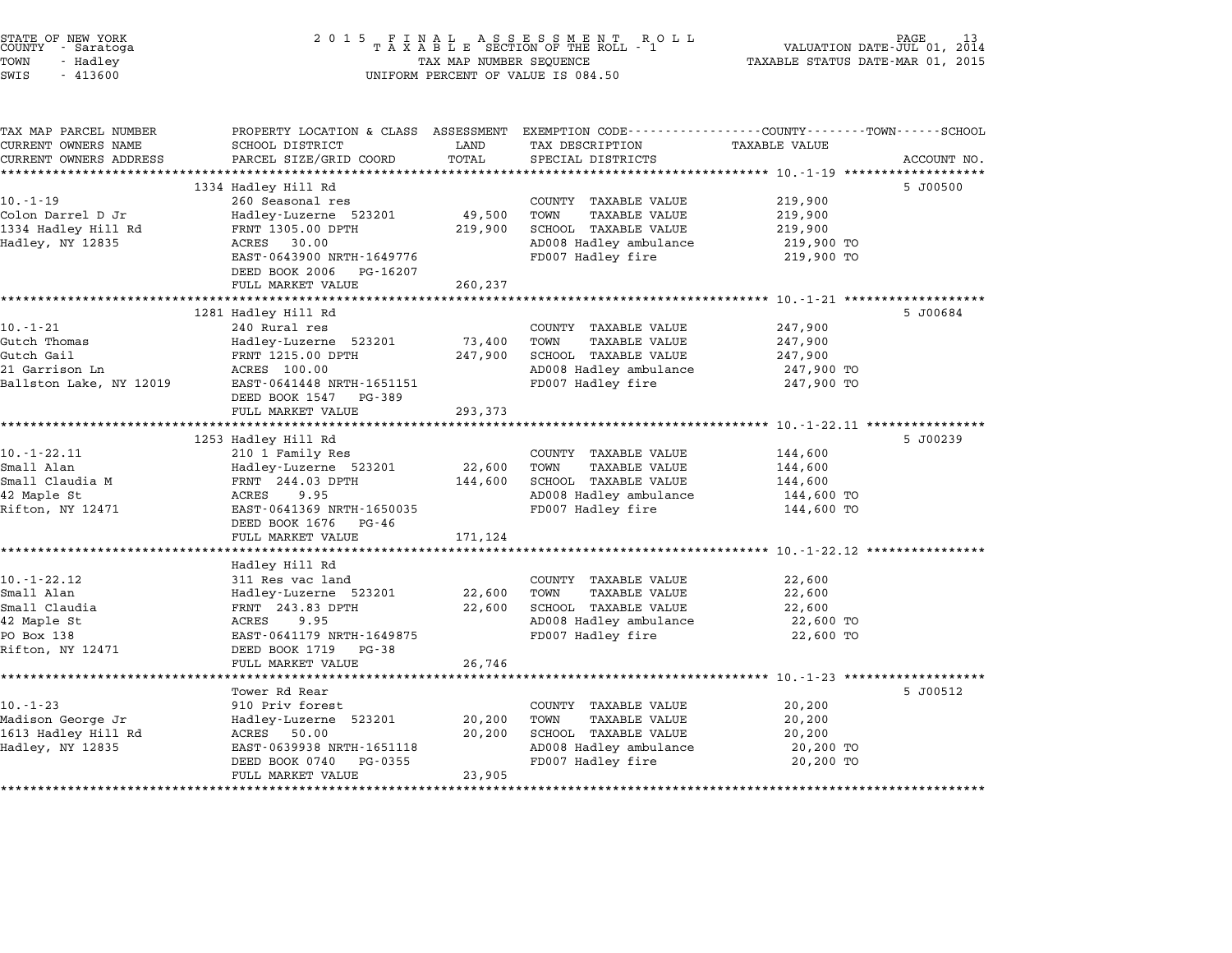| TAX MAP PARCEL NUMBER<br>CURRENT OWNERS NAME | PROPERTY LOCATION & CLASS ASSESSMENT<br>SCHOOL DISTRICT | LAND   | EXEMPTION CODE-----------------COUNTY-------TOWN------SCHOOL<br>TAX DESCRIPTION | <b>TAXABLE VALUE</b> |             |
|----------------------------------------------|---------------------------------------------------------|--------|---------------------------------------------------------------------------------|----------------------|-------------|
| CURRENT OWNERS ADDRESS                       | PARCEL SIZE/GRID COORD                                  | TOTAL  | SPECIAL DISTRICTS                                                               |                      | ACCOUNT NO. |
|                                              |                                                         |        |                                                                                 |                      |             |
|                                              | Tower Rd                                                |        |                                                                                 |                      | 5 J00511    |
| $10. - 1 - 24$                               | 910 Priv forest                                         |        | COUNTY TAXABLE VALUE                                                            | 48,000               |             |
| Madison George D Jr                          | Hadley-Luzerne 523201                                   | 44,800 | TAXABLE VALUE<br>TOWN                                                           | 48,000               |             |
| 1613 Hadley Hill Rd                          | FRNT 3580.00 DPTH                                       | 48,000 | SCHOOL TAXABLE VALUE                                                            | 48,000               |             |
| Hadley, NY 12835                             | ACRES 75.00                                             |        | AD008 Hadley ambulance                                                          | 48,000 TO            |             |
|                                              | EAST-0639019 NRTH-1650566<br>DEED BOOK 1328<br>PG-403   |        | FD007 Hadley fire                                                               | 48,000 TO            |             |
|                                              | FULL MARKET VALUE                                       | 56,805 |                                                                                 |                      |             |
|                                              |                                                         |        |                                                                                 |                      |             |
|                                              | 55 Tower Rd Rear                                        |        |                                                                                 |                      | 5 J00212    |
| $10. - 1 - 25$<br>Danforth Robert D Jr       | 260 Seasonal res<br>Hadley-Luzerne 523201               | 46,200 | COUNTY TAXABLE VALUE<br>TOWN<br>TAXABLE VALUE                                   | 79,300<br>79,300     |             |
| Danforth Margaret E-Trustee                  | Supplemental Deeds Trust                                | 79,300 | SCHOOL TAXABLE VALUE                                                            | 79,300               |             |
| Trustees                                     | ACRES 50.00                                             |        | AD008 Hadley ambulance                                                          | 79,300 TO            |             |
| 70 Springwater Chase                         | EAST-0636832 NRTH-1649182                               |        | FD007 Hadley fire                                                               | 79,300 TO            |             |
| Newnan, GA 30625                             | DEED BOOK 2013 PG-24451<br>FULL MARKET VALUE            | 93,846 |                                                                                 |                      |             |
|                                              | **********************                                  |        |                                                                                 |                      |             |
|                                              | Tower Rd                                                |        |                                                                                 |                      | 5 J00739    |
| $10. - 1 - 26$                               | 910 Priv forest                                         |        | COUNTY TAXABLE VALUE                                                            | 71,200               |             |
| Scofield Gene C                              | Hadley-Luzerne 523201                                   | 71,200 | TOWN<br><b>TAXABLE VALUE</b>                                                    | 71,200               |             |
| Haskell Claudia                              | FRNT 3960.00 DPTH                                       | 71,200 | SCHOOL TAXABLE VALUE                                                            | 71,200               |             |
| Attn: William Scofield                       | ACRES 113.73                                            |        | AD008 Hadley ambulance                                                          | 71,200 TO            |             |
| ETAL                                         | EAST-0637227 NRTH-1651573                               |        | FD007 Hadley fire                                                               | 71,200 TO            |             |
| 39 Scofield Rd                               | DEED BOOK 1667 PG-507                                   |        |                                                                                 |                      |             |
| Lake Luzerne, NY 12846                       | FULL MARKET VALUE                                       | 84,260 |                                                                                 |                      |             |
|                                              | **************************                              |        |                                                                                 |                      |             |
|                                              | Tower Rd                                                |        |                                                                                 |                      | 5 J00509    |
| $10. - 1 - 28$                               | 910 Priv forest                                         |        | COUNTY TAXABLE VALUE                                                            | 44,900               |             |
| Madison George D Jr                          | Hadley-Luzerne 523201                                   | 44,900 | TOWN<br><b>TAXABLE VALUE</b>                                                    | 44,900               |             |
| 1613 Hadley Hill Rd                          | FRNT 290.00 DPTH                                        | 44,900 | SCHOOL TAXABLE VALUE                                                            | 44,900               |             |
| Hadley, NY 12835                             | ACRES 75.71                                             |        | AD008 Hadley ambulance                                                          | 44,900 TO            |             |
|                                              | EAST-0639495 NRTH-1652657<br>DEED BOOK 1328<br>PG-407   |        | FD007 Hadley fire                                                               | 44,900 TO            |             |
|                                              | FULL MARKET VALUE                                       | 53,136 |                                                                                 |                      |             |
|                                              | Tower Rd                                                |        |                                                                                 |                      | 5 J00384    |
| $10. -1 - 30.1$                              | 311 Res vac land                                        |        | COUNTY TAXABLE VALUE                                                            | 6,400                |             |
| Burke Margaret Briner                        | Hadley-Luzerne 523201                                   | 6,400  | TAXABLE VALUE<br>TOWN                                                           | 6,400                |             |
| Podwirny Bruce W                             | FRNT 400.00 DPTH                                        | 6,400  | SCHOOL TAXABLE VALUE                                                            | 6,400                |             |
| 46 Second Ave                                | 0.80<br>ACRES                                           |        | AD008 Hadley ambulance                                                          | 6,400 TO             |             |
| Hadley, NY 12835                             | EAST-0638639 NRTH-1655645                               |        | FD007 Hadley fire                                                               | 6,400 TO             |             |
|                                              | PG-20700<br>DEED BOOK 2008<br>FULL MARKET VALUE         | 7,574  |                                                                                 |                      |             |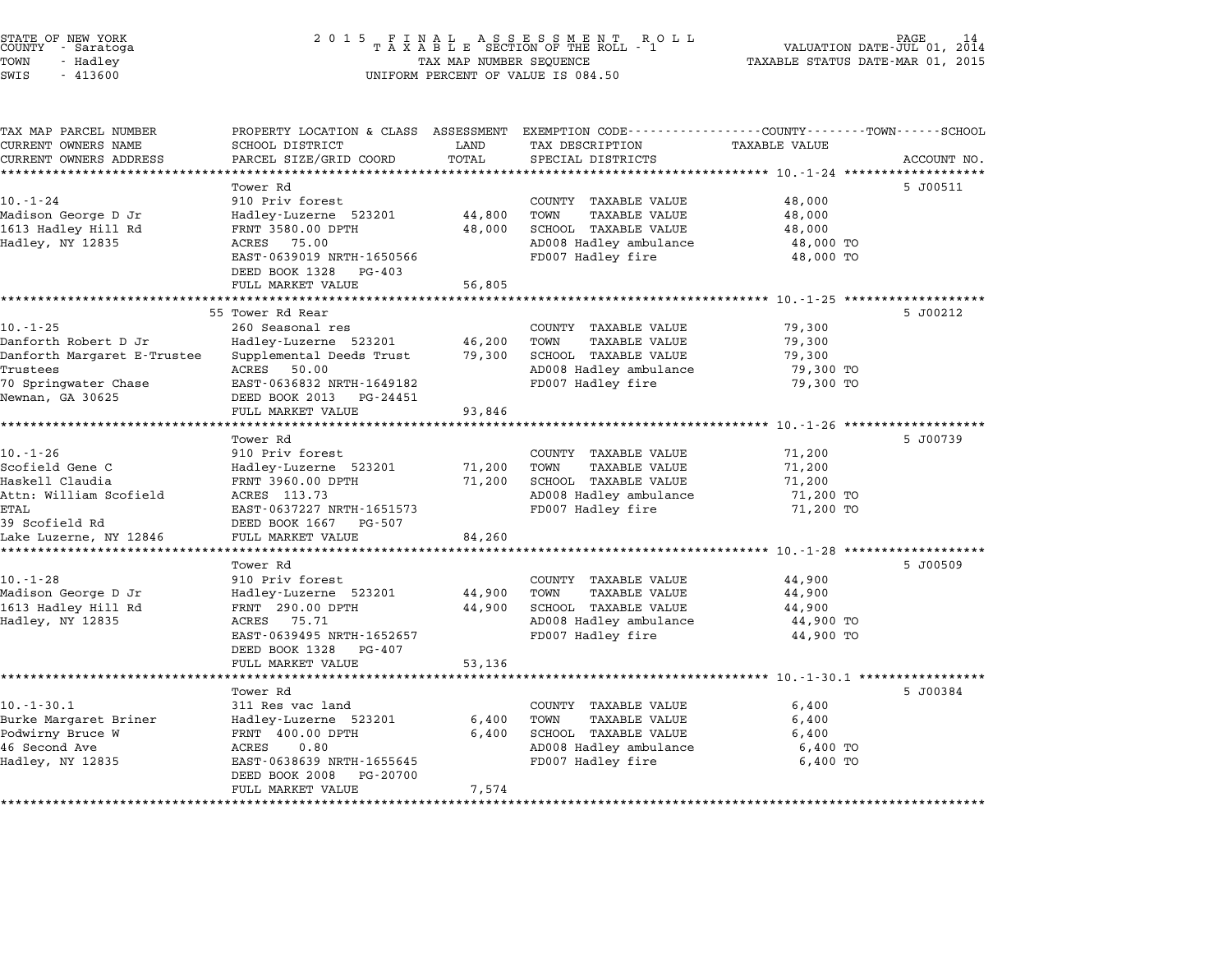| STATE OF NEW YORK<br>COUNTY - Saratoga<br>TOWN<br>- Hadley | 2 0 1 5<br>FINAL ASSESSMENT ROLL<br>TAXABLE SECTION OF THE ROLL - 1<br>TAX MAP NUMBER SEQUENCE | PAGE<br>VALUATION DATE-JUL 01, 2014<br>TAXABLE STATUS DATE-MAR 01, 2015 |                                                                                                 |                      |          |             |
|------------------------------------------------------------|------------------------------------------------------------------------------------------------|-------------------------------------------------------------------------|-------------------------------------------------------------------------------------------------|----------------------|----------|-------------|
| SWIS<br>$-413600$                                          |                                                                                                |                                                                         | UNIFORM PERCENT OF VALUE IS 084.50                                                              |                      |          |             |
| TAX MAP PARCEL NUMBER                                      |                                                                                                |                                                                         | PROPERTY LOCATION & CLASS ASSESSMENT EXEMPTION CODE----------------COUNTY-------TOWN-----SCHOOL |                      |          |             |
| CURRENT OWNERS NAME                                        | SCHOOL DISTRICT                                                                                | LAND<br>TOTAL                                                           | TAX DESCRIPTION<br>SPECIAL DISTRICTS                                                            | <b>TAXABLE VALUE</b> |          | ACCOUNT NO. |
| CURRENT OWNERS ADDRESS<br>***********************          | PARCEL SIZE/GRID COORD                                                                         |                                                                         |                                                                                                 |                      |          |             |
|                                                            | Tower Rd                                                                                       |                                                                         |                                                                                                 |                      |          |             |
| $10. - 1 - 30.2$                                           | 910 Priv forest                                                                                |                                                                         | COUNTY TAXABLE VALUE                                                                            | 97,600               |          |             |
| Saratoga Technology Group Inc Hadley-Luzerne 523201        |                                                                                                | 97,600                                                                  | TOWN<br><b>TAXABLE VALUE</b>                                                                    | 97,600               |          |             |
| 25 Preserve Way                                            | FRNT 495.00 DPTH                                                                               | 97,600                                                                  | SCHOOL TAXABLE VALUE                                                                            | 97,600               |          |             |
| Saratoga Springs, NY 12866                                 | ACRES 186.20                                                                                   |                                                                         | AD008 Hadley ambulance                                                                          | 97,600 TO            |          |             |
|                                                            | EAST-0636747 NRTH-1656451                                                                      |                                                                         | FD007 Hadley fire                                                                               | 97,600 TO            |          |             |
|                                                            | DEED BOOK 2014 PG-32721                                                                        |                                                                         |                                                                                                 |                      |          |             |
|                                                            | FULL MARKET VALUE                                                                              | 115,503                                                                 |                                                                                                 |                      |          |             |
|                                                            |                                                                                                |                                                                         |                                                                                                 |                      |          |             |
|                                                            | 1467 Hadley Hill Rd                                                                            |                                                                         |                                                                                                 |                      |          | 5 J00587    |
| $10. - 1 - 31$                                             | 240 Rural res                                                                                  |                                                                         | RES STAR<br>41854                                                                               | $\mathbf 0$          | $\Omega$ | 33,830      |
| Bartow Bryan E                                             | Hadley-Luzerne 523201                                                                          | 35,000                                                                  | COUNTY TAXABLE VALUE                                                                            | 251,400              |          |             |
| Bartow Lisa S<br>1464 Hadley Hill Rd                       | FRNT 825.00 DPTH<br>ACRES 27.16                                                                | 251,400                                                                 | TOWN<br>TAXABLE VALUE<br>SCHOOL TAXABLE VALUE                                                   | 251,400<br>217,570   |          |             |
| Hadley, NY 12835                                           | EAST-0647266 NRTH-1651733                                                                      |                                                                         | AD008 Hadley ambulance                                                                          | 251,400 TO           |          |             |
|                                                            | DEED BOOK 1730 PG-652                                                                          |                                                                         | FD007 Hadley fire                                                                               | 251,400 TO           |          |             |
|                                                            | FULL MARKET VALUE                                                                              | 297,515                                                                 |                                                                                                 |                      |          |             |
|                                                            |                                                                                                |                                                                         |                                                                                                 |                      |          |             |
|                                                            | Tower Rd                                                                                       |                                                                         |                                                                                                 |                      |          | 5 J00170    |
| $10. -1 - 32.1$                                            | 322 Rural vac>10                                                                               |                                                                         | COUNTY TAXABLE VALUE                                                                            | 26,800               |          |             |
| Vaca Richard                                               | Hadley-Luzerne 523201                                                                          | 26,800                                                                  | TOWN<br><b>TAXABLE VALUE</b>                                                                    | 26,800               |          |             |
| Vaca Laurie A                                              | FRNT 716.58 DPTH                                                                               | 26,800                                                                  | SCHOOL TAXABLE VALUE                                                                            | 26,800               |          |             |
| 6 Oak Valley Rd                                            | ACRES 14.28                                                                                    |                                                                         | AD008 Hadley ambulance                                                                          | 26,800 TO            |          |             |
| Shelton, CT 06484                                          | EAST-0638454 NRTH-1653225                                                                      |                                                                         | FD007 Hadley fire                                                                               | 26,800 TO            |          |             |
|                                                            | DEED BOOK 1265 PG-555                                                                          |                                                                         |                                                                                                 |                      |          |             |
|                                                            | FULL MARKET VALUE                                                                              | 31,716                                                                  |                                                                                                 |                      |          |             |
|                                                            | 255 Tower Rd                                                                                   |                                                                         |                                                                                                 |                      |          |             |
| 10.-1-32.2                                                 | 270 Mfg housing                                                                                |                                                                         | VET WAR C 41122                                                                                 | 11,820               | $\Omega$ | 0           |
| Zyskowski Raymond J Jr                                     | Hadley-Luzerne 523201                                                                          |                                                                         | 29,600 VET WAR T 41123                                                                          | $\mathbf 0$          | 10,200   | $\mathbf 0$ |
| 255 Tower Rd                                               | FRNT 784.41 DPTH                                                                               |                                                                         | 78,800 VET DIS CT 41141                                                                         | 11,820               | 11,820   | $\Omega$    |
| Hadley, NY 12835                                           | ACRES 27.91                                                                                    |                                                                         | RES STAR<br>41854                                                                               | $\mathbf{0}$         | $\Omega$ | 33,830      |
|                                                            | EAST-0639013 NRTH-1653806                                                                      |                                                                         | COUNTY TAXABLE VALUE                                                                            | 55,160               |          |             |
|                                                            | DEED BOOK 1413 PG-141                                                                          |                                                                         | TOWN<br>TAXABLE VALUE                                                                           | 56,780               |          |             |
|                                                            | FULL MARKET VALUE                                                                              | 93,254                                                                  | SCHOOL TAXABLE VALUE                                                                            | 44,970               |          |             |
|                                                            |                                                                                                |                                                                         | AD008 Hadley ambulance                                                                          | 78,800 TO            |          |             |
|                                                            |                                                                                                |                                                                         | FD007 Hadley fire                                                                               | 78,800 TO            |          |             |
|                                                            |                                                                                                |                                                                         |                                                                                                 |                      |          |             |
| $10.-1-32.3$                                               | Tower Rd                                                                                       |                                                                         |                                                                                                 |                      |          |             |
| VanTassell Donald                                          | 322 Rural vac>10<br>Hadley-Luzerne 523201                                                      | 19,000                                                                  | COUNTY TAXABLE VALUE<br>TOWN<br><b>TAXABLE VALUE</b>                                            | 19,000<br>19,000     |          |             |
| Witmer Diane                                               | FRNT 626.71 DPTH                                                                               | 19,000                                                                  | SCHOOL TAXABLE VALUE                                                                            | 19,000               |          |             |
| PO Box 1294                                                | ACRES 18.74                                                                                    |                                                                         | AD008 Hadley ambulance                                                                          | 19,000 TO            |          |             |
| Highland, NY 12528                                         | EAST-0638781 NRTH-1654506                                                                      |                                                                         | FD007 Hadley fire                                                                               | 19,000 TO            |          |             |
|                                                            | DEED BOOK 2011<br>PG-22343                                                                     |                                                                         |                                                                                                 |                      |          |             |
|                                                            | FULL MARKET VALUE                                                                              | 22,485                                                                  |                                                                                                 |                      |          |             |
|                                                            |                                                                                                |                                                                         |                                                                                                 |                      |          |             |

STATE OF NEW YORK <sup>2</sup> <sup>0</sup> <sup>1</sup> 5 F I N A L A S S E S S M E N T R O L L PAGE <sup>15</sup> COUNTY - Saratoga <sup>T</sup> <sup>A</sup> <sup>X</sup> <sup>A</sup> <sup>B</sup> <sup>L</sup> <sup>E</sup> SECTION OF THE ROLL - <sup>1</sup> VALUATION DATE-JUL 01, <sup>2014</sup> TOWN - Hadley TAX MAP NUMBER SEQUENCE TAXABLE STATUS DATE-MAR 01, <sup>2015</sup>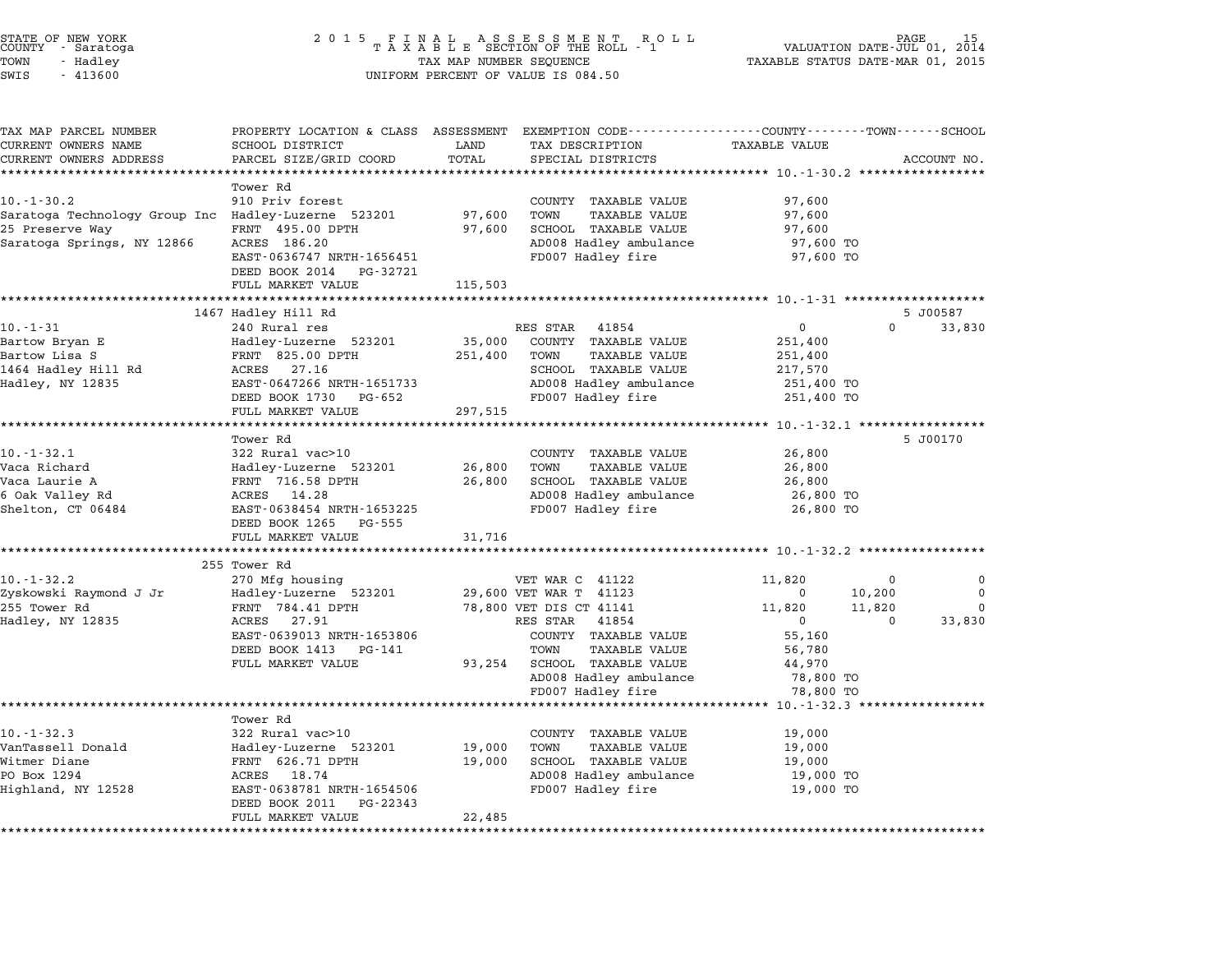| COUNTY | STATE OF NEW YORK<br>- Saratoga |  |
|--------|---------------------------------|--|
| TOWN   | - Hadley                        |  |
|        |                                 |  |

| TAX MAP PARCEL NUMBER           |                                                         |         |                                               | PROPERTY LOCATION & CLASS ASSESSMENT EXEMPTION CODE---------------COUNTY-------TOWN-----SCHOOL |        |
|---------------------------------|---------------------------------------------------------|---------|-----------------------------------------------|------------------------------------------------------------------------------------------------|--------|
| CURRENT OWNERS NAME             | SCHOOL DISTRICT                                         | LAND    | TAX DESCRIPTION                               | <b>TAXABLE VALUE</b>                                                                           |        |
| CURRENT OWNERS ADDRESS          | PARCEL SIZE/GRID COORD                                  | TOTAL   | SPECIAL DISTRICTS                             | ACCOUNT NO.                                                                                    |        |
| *****************               | ***********************                                 |         |                                               |                                                                                                |        |
|                                 | Tower Rd                                                |         |                                               |                                                                                                |        |
| $10. - 1 - 32.4$                | 322 Rural vac>10                                        |         | COUNTY TAXABLE VALUE                          | 14,500                                                                                         |        |
| Hartley Forrest                 | Hadley-Luzerne 523201                                   | 14,500  | TOWN<br>TAXABLE VALUE                         | 14,500                                                                                         |        |
| Hartley Margaret                | FRNT 986.78 DPTH                                        | 14,500  | SCHOOL TAXABLE VALUE                          | 14,500                                                                                         |        |
| 4240 South Shore Rd             | ACRES 13.41                                             |         | AD008 Hadley ambulance                        | 14,500 TO                                                                                      |        |
| Hadley, NY 12835                | EAST-0638760 NRTH-1655146                               |         | FD007 Hadley fire                             | 14,500 TO                                                                                      |        |
|                                 | DEED BOOK 1132 PG-204                                   |         |                                               |                                                                                                |        |
|                                 | FULL MARKET VALUE                                       | 17,160  |                                               |                                                                                                |        |
|                                 |                                                         |         |                                               |                                                                                                |        |
|                                 | Tower Rd                                                |         |                                               |                                                                                                |        |
| $10. -1 - 32.5$                 | 312 Vac w/imprv                                         |         | COUNTY TAXABLE VALUE                          | 33,900                                                                                         |        |
| Sansone Daniel<br>Sansone Diane | Hadley-Luzerne 523201<br>FRNT 1627.36 DPTH              | 27,100  | TOWN<br>TAXABLE VALUE<br>SCHOOL TAXABLE VALUE | 33,900                                                                                         |        |
|                                 | ACRES 65.32                                             | 33,900  |                                               | 33,900                                                                                         |        |
| 76 Ballston Ave                 |                                                         |         | AD008 Hadley ambulance                        | 33,900 TO                                                                                      |        |
| Ballston Spa, NY 12020          | EAST-0636844 NRTH-1653042<br>DEED BOOK 2008<br>PG-28872 |         | FD007 Hadley fire                             | 33,900 TO                                                                                      |        |
|                                 | FULL MARKET VALUE                                       |         |                                               |                                                                                                |        |
|                                 |                                                         | 40,118  |                                               |                                                                                                |        |
|                                 | 1355 Hadley Hill Rd                                     |         |                                               |                                                                                                |        |
| $10. - 1 - 34.2$                | 210 1 Family Res                                        |         | COUNTY TAXABLE VALUE                          | 136,000                                                                                        |        |
| Gustavson Leonard               | Hadley-Luzerne 523201                                   | 22,600  | TOWN<br><b>TAXABLE VALUE</b>                  | 136,000                                                                                        |        |
| 225 South 6 St                  | FRNT 466.55 DPTH                                        | 136,000 | SCHOOL TAXABLE VALUE                          | 136,000                                                                                        |        |
| Lindenhurst, NY 11757           | ACRES<br>10.00                                          |         | AD008 Hadley ambulance                        | 136,000 TO                                                                                     |        |
|                                 | EAST-0644398 NRTH-1651087                               |         | FD007 Hadley fire                             | 136,000 TO                                                                                     |        |
|                                 | DEED BOOK 1281 PG-416                                   |         |                                               |                                                                                                |        |
|                                 | FULL MARKET VALUE                                       | 160,947 |                                               |                                                                                                |        |
|                                 |                                                         |         |                                               |                                                                                                |        |
|                                 | 1311 Hadley Hill Rd                                     |         |                                               |                                                                                                |        |
| 10. - 1 - 34.12                 | 210 1 Family Res                                        |         | 41854<br>RES STAR                             | $\mathbf{0}$<br>$\mathbf{0}$                                                                   | 33,830 |
| Lareau Shaun P                  | Hadley-Luzerne 523201                                   | 22,600  | COUNTY TAXABLE VALUE                          | 153,500                                                                                        |        |
| 1311 Hadley Hill Rd             | $1$ ot $3$                                              | 153,500 | TAXABLE VALUE<br>TOWN                         | 153,500                                                                                        |        |
| Hadley, NY 12835                | FRNT 275.00 DPTH                                        |         | SCHOOL TAXABLE VALUE                          | 119,670                                                                                        |        |
|                                 | ACRES<br>9.03                                           |         | AD008 Hadley ambulance                        | 153,500 TO                                                                                     |        |
|                                 | EAST-0643187 NRTH-1650848                               |         | FD007 Hadley fire                             | 153,500 TO                                                                                     |        |
|                                 | DEED BOOK 2012<br>PG-46559                              |         |                                               |                                                                                                |        |
|                                 | FULL MARKET VALUE                                       | 181,657 |                                               |                                                                                                |        |
|                                 |                                                         |         |                                               |                                                                                                |        |
|                                 | 1303 Hadley Hill Rd                                     |         |                                               |                                                                                                |        |
| $10. -1 - 34.13$                | 210 1 Family Res                                        |         | COUNTY TAXABLE VALUE                          | 153,700                                                                                        |        |
| Ferraro Robert                  | Hadley-Luzerne 523201                                   | 20,000  | TOWN<br>TAXABLE VALUE                         | 153,700                                                                                        |        |
| Ferraro Nancy                   | lot 4                                                   | 153,700 | SCHOOL TAXABLE VALUE                          | 153,700                                                                                        |        |
| 63 Park Ave                     | FRNT 225.00 DPTH                                        |         | AD008 Hadley ambulance                        | 153,700 TO                                                                                     |        |
| Maywood, NJ 07607               | 11.04<br>ACRES                                          |         | FD007 Hadley fire                             | 153,700 TO                                                                                     |        |
|                                 | EAST-0642904 NRTH-1650830                               |         |                                               |                                                                                                |        |
|                                 | DEED BOOK 2008<br>PG-35939                              |         |                                               |                                                                                                |        |
|                                 | FULL MARKET VALUE                                       | 181,893 |                                               |                                                                                                |        |
|                                 |                                                         |         |                                               |                                                                                                |        |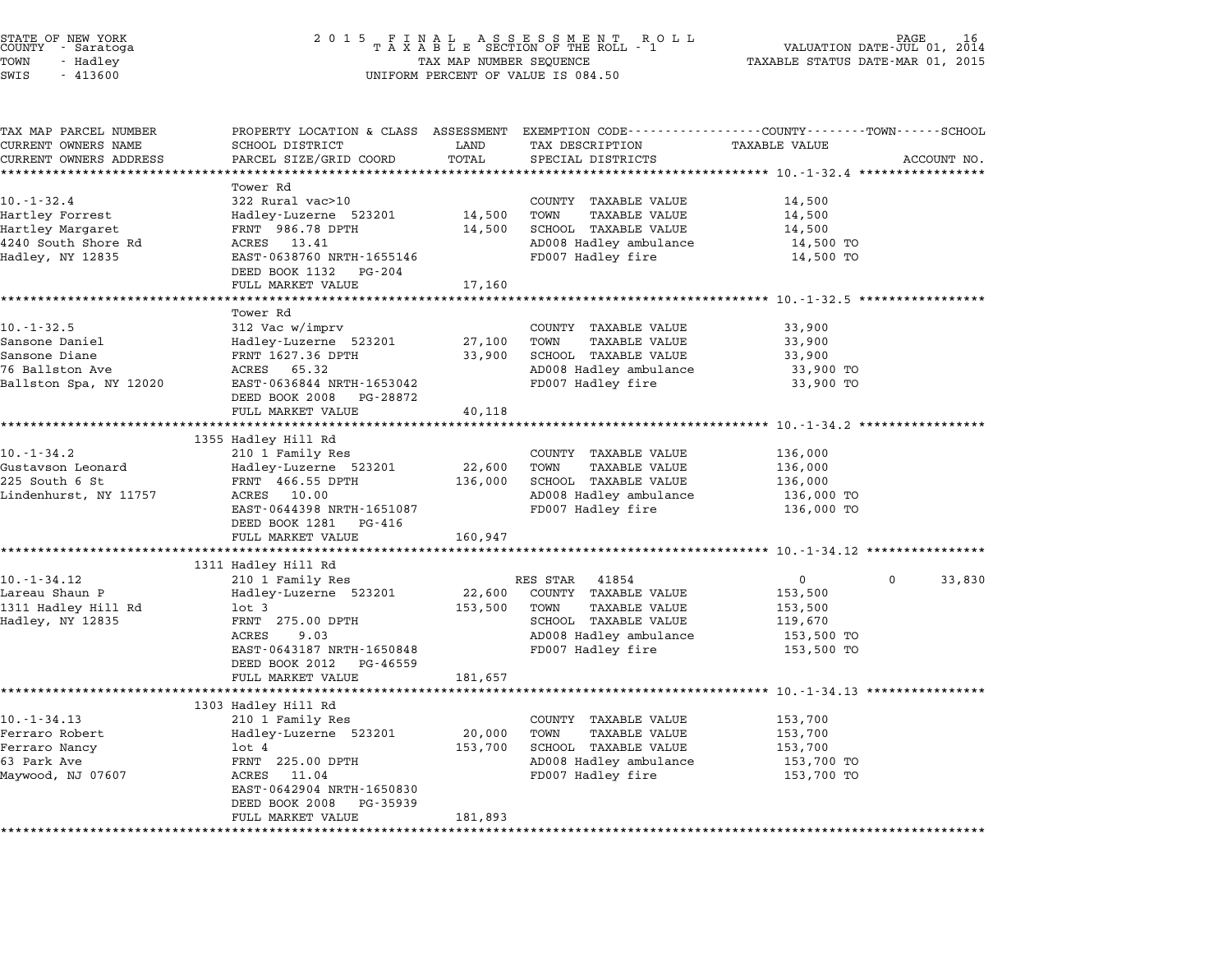| STATE OF NEW YORK<br>COUNTY - Saratoga<br>TOWN<br>- Hadley<br>SWIS<br>$-413600$               | 2 0 1 5<br>FINAL ASSESSMENT ROLL<br>TAXABLE SECTION OF THE ROLL - 1<br>TAX MAP NUMBER SEQUENCE<br>UNIFORM PERCENT OF VALUE IS 084.50                                                                | 17<br>VALUATION DATE-JUL 01,<br>2014<br>TAXABLE STATUS DATE-MAR 01, 2015 |                                                                                                                                                        |                                                                                                                 |                     |
|-----------------------------------------------------------------------------------------------|-----------------------------------------------------------------------------------------------------------------------------------------------------------------------------------------------------|--------------------------------------------------------------------------|--------------------------------------------------------------------------------------------------------------------------------------------------------|-----------------------------------------------------------------------------------------------------------------|---------------------|
| TAX MAP PARCEL NUMBER<br>CURRENT OWNERS NAME<br>CURRENT OWNERS ADDRESS                        | SCHOOL DISTRICT<br>PARCEL SIZE/GRID COORD<br>**************                                                                                                                                         | LAND<br>TOTAL                                                            | TAX DESCRIPTION<br>SPECIAL DISTRICTS                                                                                                                   | PROPERTY LOCATION & CLASS ASSESSMENT EXEMPTION CODE---------------COUNTY-------TOWN-----SCHOOL<br>TAXABLE VALUE | ACCOUNT NO.         |
| 10. - 1 - 34.14<br>S&L Ranch LLC<br>19 Carlson Ct<br>Closter, NJ 07624                        | Hadley Hill Rd<br>322 Rural vac>10<br>Hadley-Luzerne 523201<br>$1$ ot 5<br>FRNT 200.00 DPTH<br>ACRES<br>77.03<br>EAST-0642020 NRTH-1652070<br>DEED BOOK 2011 PG-28799<br>FULL MARKET VALUE          | ************<br>56,700<br>56,700<br>67,101                               | COUNTY TAXABLE VALUE<br><b>TAXABLE VALUE</b><br>TOWN<br>SCHOOL TAXABLE VALUE<br>AD008 Hadley ambulance<br>FD007 Hadley fire                            | 56,700<br>56,700<br>56,700<br>56,700 TO<br>56,700 TO                                                            |                     |
|                                                                                               | Tower Rd                                                                                                                                                                                            |                                                                          |                                                                                                                                                        | ********************* 10.-1-34.15 **********                                                                    |                     |
| 10. - 1 - 34.15<br>S&L Ranch LLC<br>19 Carlson Ct<br>Closter, NJ 07624                        | 322 Rural vac>10<br>Hadley-Luzerne 523201<br>$1$ ot $6$<br>FRNT 110.00 DPTH<br>ACRES 132.00<br>EAST-0640469 NRTH-1654967<br>DEED BOOK 2011<br>PG-21168                                              | 78,100<br>78,100                                                         | COUNTY TAXABLE VALUE<br><b>TAXABLE VALUE</b><br>TOWN<br>SCHOOL TAXABLE VALUE<br>AD008 Hadley ambulance<br>FD007 Hadley fire                            | 78,100<br>78,100<br>78,100<br>78,100 TO<br>78,100 TO                                                            |                     |
|                                                                                               | FULL MARKET VALUE                                                                                                                                                                                   | 92,426                                                                   |                                                                                                                                                        | ****************************** 10.-1-34.111 ***************                                                     |                     |
| 10. -1 - 34.111                                                                               | 1335 Hadley Hill Rd<br>240 Rural res                                                                                                                                                                |                                                                          | AGED S<br>41804                                                                                                                                        | 0<br>0                                                                                                          | 5 J00350<br>125,000 |
| Johnsen Clifford<br>Johnsen Janet<br>1335 Hadley Hill Rd<br>Hadley, NY 12835                  | Hadley-Luzerne 523201<br>$1$ ot $2 - B$<br>FRNT 645.90 DPTH<br>ACRES 67.62<br>EAST-0643331 NRTH-1651932<br>DEED BOOK 1233<br>PG-662<br>FULL MARKET VALUE                                            | 250,000<br>295,858                                                       | 41834<br>52,600 SR STAR<br>COUNTY TAXABLE VALUE<br><b>TAXABLE VALUE</b><br>TOWN<br>SCHOOL TAXABLE VALUE<br>AD008 Hadley ambulance<br>FD007 Hadley fire | 0<br>0<br>250,000<br>250,000<br>51,360<br>250,000 TO<br>250,000 TO                                              | 73,640              |
|                                                                                               |                                                                                                                                                                                                     |                                                                          |                                                                                                                                                        | ********* 10.-1-34.112 *********                                                                                |                     |
| 10. -1 - 34.112<br>Gustavson Leonard<br>225 South 6 Street<br>Lindenherst, NY 11757           | Hadley Hill Rd<br>314 Rural vac<10<br>Hadley-Luzerne 523201<br>Lot $2-A$<br>FRNT 243.00 DPTH<br>ACRES<br>3.95<br>EAST-0644670 NRTH-1651142<br>DEED BOOK 1762<br>$PG - 5$                            | 13,800<br>13,800                                                         | COUNTY TAXABLE VALUE<br><b>TAXABLE VALUE</b><br>TOWN<br>SCHOOL TAXABLE VALUE<br>AD008 Hadley ambulance<br>FD007 Hadley fire                            | 13,800<br>13,800<br>13,800<br>13,800 TO<br>13,800 TO                                                            |                     |
|                                                                                               | FULL MARKET VALUE                                                                                                                                                                                   | 16,331                                                                   |                                                                                                                                                        | ****************** 10.-1-35.1 *****************                                                                 |                     |
| $10. -1 - 35.1$<br>Brezner Howard S<br>Brezner Kippy W<br>11 Sunflower Ln<br>Albany, NY 12205 | 1205 Hadley Hill Rd<br>260 Seasonal res<br>Hadley-Luzerne 523201<br>70% complete<br>FRNT 245.47 DPTH<br>ACRES<br>9.95<br>EAST-0640597 NRTH-1649457<br>DEED BOOK 1710<br>PG-544<br>FULL MARKET VALUE | 23,500<br>69,900<br>82,722                                               | COUNTY<br>TAXABLE VALUE<br><b>TAXABLE VALUE</b><br>TOWN<br>SCHOOL TAXABLE VALUE<br>AD008 Hadley ambulance<br>FD007 Hadley fire                         | 69,900<br>69,900<br>69,900<br>69,900 TO<br>69,900 TO                                                            |                     |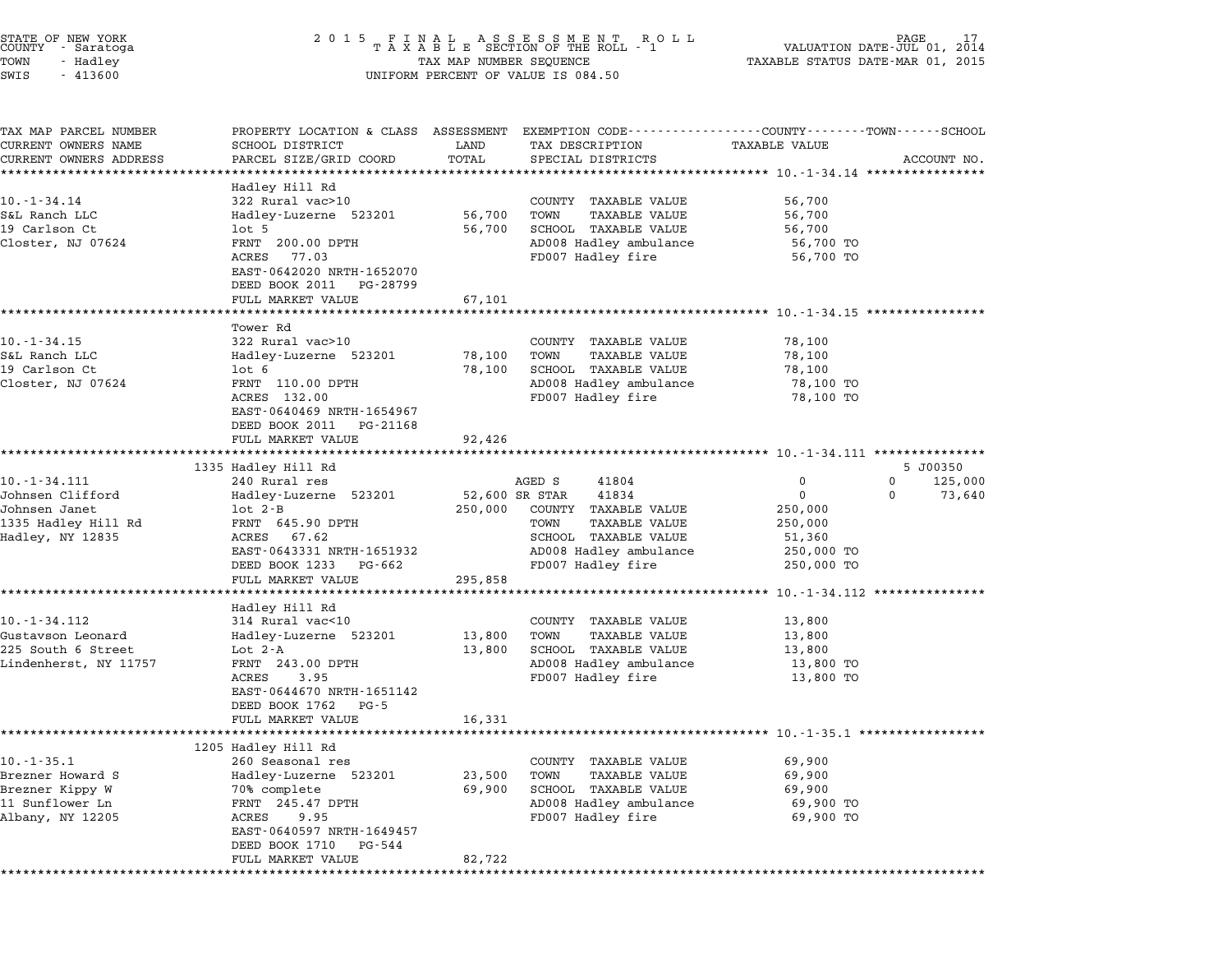| 2 0 1 5<br>FINAL ASSESSMENT ROLL<br>TAXABLE SECTION OF THE ROLL - 1<br>PAGE<br>18<br>VALUATION DATE-JUL 01, 2014<br>TAXABLE STATUS DATE-MAR 01, 2015<br>TAX MAP NUMBER SEQUENCE<br>UNIFORM PERCENT OF VALUE IS 084.50 |                                                                                                                                                 |                                                                                                                             |                                                           |                                                                                                                                                                                                     |
|-----------------------------------------------------------------------------------------------------------------------------------------------------------------------------------------------------------------------|-------------------------------------------------------------------------------------------------------------------------------------------------|-----------------------------------------------------------------------------------------------------------------------------|-----------------------------------------------------------|-----------------------------------------------------------------------------------------------------------------------------------------------------------------------------------------------------|
| SCHOOL DISTRICT                                                                                                                                                                                                       | LAND                                                                                                                                            | TAX DESCRIPTION                                                                                                             | <b>TAXABLE VALUE</b>                                      | ACCOUNT NO.                                                                                                                                                                                         |
|                                                                                                                                                                                                                       |                                                                                                                                                 |                                                                                                                             |                                                           |                                                                                                                                                                                                     |
| Hadley Hill Rd<br>910 Priv forest<br>Hadley-Luzerne 523201<br>FRNT 750.00 DPTH<br>ACRES 111.50<br>EAST-0646443 NRTH-1649217                                                                                           | 60,700<br>60,700                                                                                                                                | COUNTY TAXABLE VALUE<br>TOWN<br><b>TAXABLE VALUE</b><br>SCHOOL TAXABLE VALUE<br>AD008 Hadley ambulance<br>FD007 Hadley fire | 60,700<br>60,700<br>60,700<br>60,700 TO<br>60,700 TO      |                                                                                                                                                                                                     |
| FULL MARKET VALUE                                                                                                                                                                                                     | 71,834                                                                                                                                          |                                                                                                                             |                                                           |                                                                                                                                                                                                     |
| 594 Tower Rd<br>210 1 Family Res<br>Hadley-Luzerne 523201<br>Sub Div H-304Rev<br>$P/O$ 10-1-2 & 3-1-12 & 13<br>FRNT 2254.00 DPTH<br>ACRES 124.70                                                                      | 78,800<br>279,400                                                                                                                               | COUNTY TAXABLE VALUE<br>TOWN<br>TAXABLE VALUE<br>SCHOOL TAXABLE VALUE<br>AD008 Hadley ambulance<br>FD007 Hadley fire        | 279,400<br>279,400<br>279,400<br>279,400 TO<br>279,400 TO | 5 J00471                                                                                                                                                                                            |
| DEED BOOK 1582 PG-321<br>FULL MARKET VALUE                                                                                                                                                                            | 330,651                                                                                                                                         |                                                                                                                             |                                                           |                                                                                                                                                                                                     |
| 438 Tower Rd<br>210 1 Family Res<br>Hadley-Luzerne 523201<br>Lot 1B Subdiv H-304Rev<br>FRNT 3063.00 DPTH<br>ACRES 67.40<br>EAST-0641257 NRTH-1656442<br>DEED BOOK 1599 PG-306                                         | 54,300<br>446,700                                                                                                                               | COUNTY TAXABLE VALUE<br>TOWN<br><b>TAXABLE VALUE</b><br>SCHOOL TAXABLE VALUE<br>AD008 Hadley ambulance<br>FD007 Hadley fire | 446,700<br>446,700<br>446,700<br>446,700 TO<br>446,700 TO |                                                                                                                                                                                                     |
|                                                                                                                                                                                                                       |                                                                                                                                                 |                                                                                                                             |                                                           |                                                                                                                                                                                                     |
|                                                                                                                                                                                                                       |                                                                                                                                                 |                                                                                                                             |                                                           |                                                                                                                                                                                                     |
| 312 Vac w/imprv<br>Hadley-Luzerne 523201<br>Sub Div H-304 Lot 4<br>$P/O$ 10-1-3<br>FRNT 492.16 DPTH<br>2.01<br>ACRES<br>EAST-0645835 NRTH-1655904<br>DEED BOOK 1631<br>PG-681                                         | 13,400<br>13,400                                                                                                                                | COUNTY TAXABLE VALUE<br>TOWN<br>TAXABLE VALUE<br>SCHOOL TAXABLE VALUE<br>AD008 Hadley ambulance<br>FD007 Hadley fire        | 13,400<br>13,400<br>13,400<br>13,400 TO<br>13,400 TO      |                                                                                                                                                                                                     |
|                                                                                                                                                                                                                       | PARCEL SIZE/GRID COORD<br>DEED BOOK 1554 PG-405<br>EAST-0642678 NRTH-1655022<br>FULL MARKET VALUE<br>***************************<br>232 Eddy Rd | TOTAL<br>*********<br>528,639                                                                                               | SPECIAL DISTRICTS                                         | PROPERTY LOCATION & CLASS ASSESSMENT EXEMPTION CODE---------------COUNTY-------TOWN------SCHOOL<br>********** 10. -1-37.1 **************<br>************************* 10.-1-37.2 ****************** |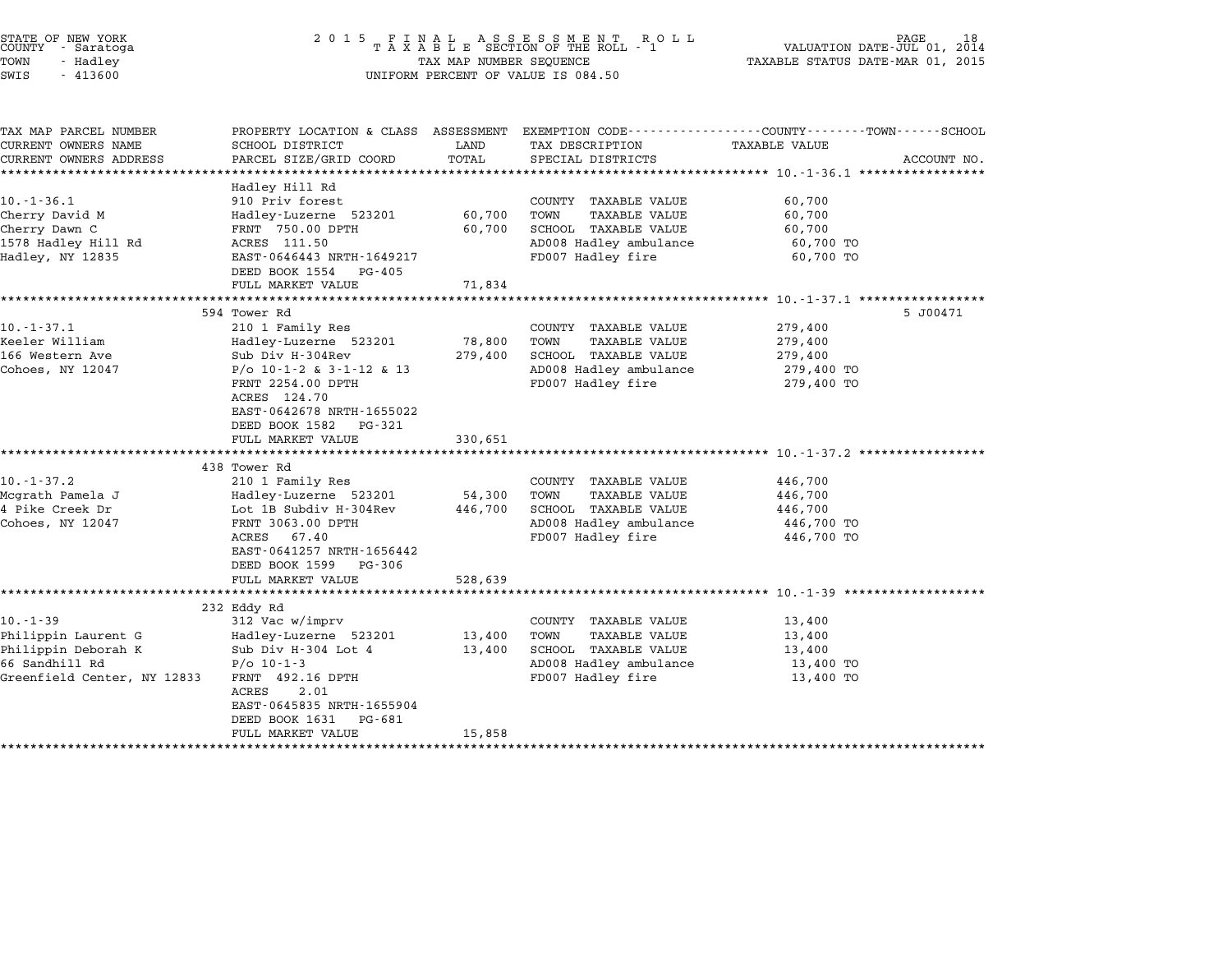| STATE OF NEW YORK |  |            |  |
|-------------------|--|------------|--|
| COUNTY            |  | - Saratoga |  |
| TOWN              |  | - Hadley   |  |

### STATE OF NEW YORK <sup>2</sup> <sup>0</sup> <sup>1</sup> 5 F I N A L A S S E S S M E N T R O L L PAGE <sup>19</sup> COUNTY - Saratoga <sup>T</sup> <sup>A</sup> <sup>X</sup> <sup>A</sup> <sup>B</sup> <sup>L</sup> <sup>E</sup> SECTION OF THE ROLL - <sup>1</sup> VALUATION DATE-JUL 01, <sup>2014</sup> TOWN - Hadley TAX MAP NUMBER SEQUENCE TAXABLE STATUS DATE-MAR 01, <sup>2015</sup> SWIS - <sup>413600</sup> UNIFORM PERCENT OF VALUE IS 084.50

| CURRENT OWNERS NAME        | PROPERTY LOCATION & CLASS ASSESSMENT EXEMPTION CODE----------------COUNTY-------TOWN------SCHOOL<br>SCHOOL DISTRICT | LAND            | TAX DESCRIPTION                                      | <b>TAXABLE VALUE</b>  |             |             |
|----------------------------|---------------------------------------------------------------------------------------------------------------------|-----------------|------------------------------------------------------|-----------------------|-------------|-------------|
| CURRENT OWNERS ADDRESS     | PARCEL SIZE/GRID COORD                                                                                              | TOTAL           | SPECIAL DISTRICTS                                    |                       |             | ACCOUNT NO. |
|                            |                                                                                                                     |                 |                                                      |                       |             |             |
|                            | 547 Tower Rd                                                                                                        |                 |                                                      |                       |             |             |
| $10. - 1 - 42$             | 240 Rural res                                                                                                       |                 | VET COM C 41132                                      | 51,000                | 0           | 0           |
| Hansen Harold R            | Hadley-Luzerne 523201                                                                                               |                 | 77,100 VET COM T 41133                               | 0                     | 17,000      | $\Omega$    |
| Hansen Nancy N             | Lot: $2a$ 2B $\&$ 3                                                                                                 | 316,200 SR STAR | 41834                                                | $\mathbf 0$           | $\Omega$    | 73,640      |
| 547 Tower Rd               | Subdiv H-304Rev                                                                                                     |                 | COUNTY TAXABLE VALUE                                 | 265,200               |             |             |
| Hadley, NY 12835           | Also Deed Bk1586 & Pg677                                                                                            |                 | TAXABLE VALUE<br>TOWN                                | 299,200               |             |             |
|                            | FRNT 2489.47 DPTH                                                                                                   |                 | SCHOOL TAXABLE VALUE                                 | 242,560               |             |             |
|                            | ACRES 105.30                                                                                                        |                 | AD008 Hadley ambulance                               | 316,200 TO            |             |             |
|                            | EAST-0644350 NRTH-1656382                                                                                           |                 | FD007 Hadley fire                                    | 316,200 TO            |             |             |
|                            | DEED BOOK 1586 PG-677                                                                                               |                 |                                                      |                       |             |             |
|                            | FULL MARKET VALUE<br>************************                                                                       | 374,201         |                                                      |                       |             |             |
|                            | 1219 Hadley Hill Rd                                                                                                 |                 |                                                      |                       |             |             |
| $10. - 1 - 43$             | 210 1 Family Res                                                                                                    |                 | RES STAR 41854                                       | 0                     | $\Omega$    | 33,830      |
| Fenimore Anthony           | Hadley-Luzerne 523201                                                                                               | 30,200          | COUNTY TAXABLE VALUE                                 | 189,000               |             |             |
| 1219 Hadley Hill Rd        | also Deed 1688/511                                                                                                  | 189,000         | TOWN<br>TAXABLE VALUE                                | 189,000               |             |             |
| Hadley, NY 12835           | FRNT 486.13 DPTH                                                                                                    |                 | SCHOOL TAXABLE VALUE                                 | 155,170               |             |             |
|                            | ACRES 19.90                                                                                                         |                 | AD008 Hadley ambulance                               | 189,000 TO            |             |             |
|                            | EAST-0640890 NRTH-1649670                                                                                           |                 | FD007 Hadley fire                                    | 189,000 TO            |             |             |
|                            | DEED BOOK 1710 PG-694                                                                                               |                 |                                                      |                       |             |             |
|                            | FULL MARKET VALUE                                                                                                   | 223,669         |                                                      |                       |             |             |
|                            |                                                                                                                     |                 |                                                      |                       |             |             |
|                            | 1424 Hadley Hill Rd                                                                                                 |                 |                                                      |                       |             |             |
| $10. - 1 - 44$             | 210 1 Family Res                                                                                                    |                 | RES STAR 41854                                       | $\mathbf 0$           | $\mathbf 0$ | 33,830      |
| Guenther Steven C          | Hadley-Luzerne 523201                                                                                               | 44,000          | COUNTY TAXABLE VALUE                                 | 148,300               |             |             |
| Guenther Eva               | also 2006/21148                                                                                                     | 148,300         | TOWN<br><b>TAXABLE VALUE</b>                         | 148,300               |             |             |
| 1424 Hadley Hill Rd        | FRNT 1673.14 DPTH                                                                                                   |                 | SCHOOL TAXABLE VALUE                                 | 114,470               |             |             |
| Hadley, NY 12835           | ACRES 45.62                                                                                                         |                 | AD008 Hadley ambulance                               | 148,300 TO            |             |             |
|                            | EAST-0645719 NRTH-1650600                                                                                           |                 | FD007 Hadley fire                                    | 148,300 TO            |             |             |
|                            |                                                                                                                     |                 |                                                      |                       |             |             |
|                            | DEED BOOK 1042 PG-452                                                                                               |                 |                                                      |                       |             |             |
|                            | FULL MARKET VALUE                                                                                                   | 175,503         |                                                      |                       |             |             |
|                            |                                                                                                                     |                 |                                                      |                       |             |             |
|                            | 292 Eddy Rd                                                                                                         |                 |                                                      |                       |             |             |
| $10. - 1 - 45$             | 210 1 Family Res                                                                                                    |                 | VET WAR C 41122                                      | 30,600                | 0           | 0           |
| Gettler Jean Bruno Trustee | Hadley-Luzerne 523201                                                                                               |                 | 18,900 VET WAR T 41123                               | 0                     | 10,200      | 0           |
| Gettler Robert J           | FRNT 650.00 DPTH                                                                                                    |                 | 239,100 VET DIS C 41142                              | 35,865                | 0           | $\Omega$    |
| 292 Eddy Rd                | ACRES<br>6.67                                                                                                       |                 | VET DIS T 41143                                      | $\mathbf 0$           | 34,000<br>0 | $\Omega$    |
| Hadley, NY 12835           | EAST-0646557 NRTH-1657474                                                                                           |                 | SR STAR<br>41834                                     | $\mathbf 0$           |             | 73,640      |
|                            | DEED BOOK 1464 PG-67<br>FULL MARKET VALUE                                                                           | 282,959         | COUNTY TAXABLE VALUE<br>TOWN<br><b>TAXABLE VALUE</b> | 172,635<br>194,900    |             |             |
|                            |                                                                                                                     |                 | SCHOOL TAXABLE VALUE                                 |                       |             |             |
|                            |                                                                                                                     |                 | AD008 Hadley ambulance                               | 165,460<br>239,100 TO |             |             |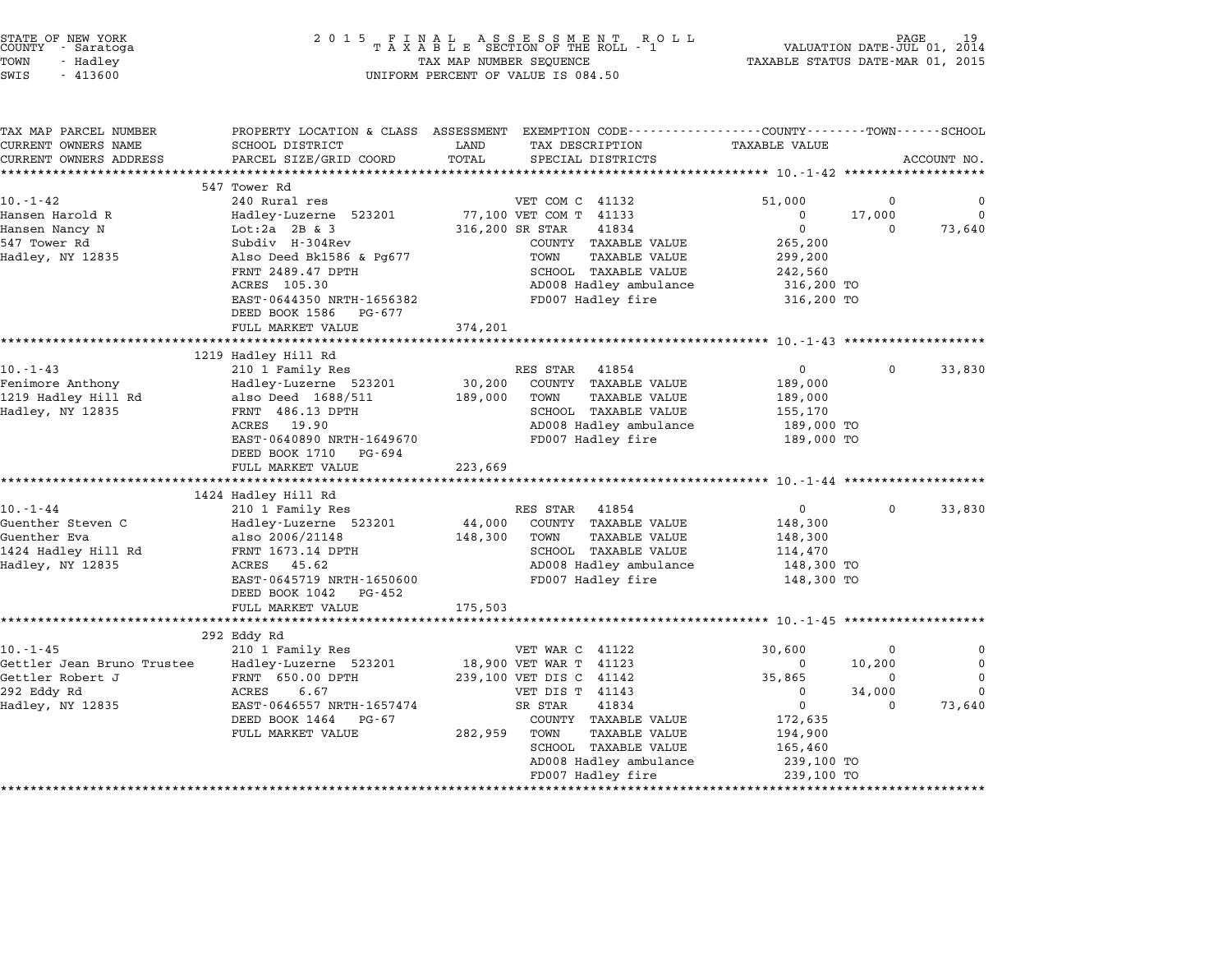| STATE OF NEW YORK<br>COUNTY - Saratoga | 2015 FINAL ASSESSMENT ROLL<br>TAXABLE SECTION OF THE ROLL - 1 | 20<br>PAGE<br>VALUATION DATE-JUL 01, 2014 |
|----------------------------------------|---------------------------------------------------------------|-------------------------------------------|
| TOWN<br>- Hadlev                       | TAX MAP NUMBER SEQUENCE                                       | TAXABLE STATUS DATE-MAR 01, 2015          |
| $\alpha$<br>11220                      | $\frac{1}{2}$                                                 |                                           |

# TOWN - Hadley TAX MAP NUMBER SEQUENCE TAXABLE STATUS DATE-MAR 01, <sup>2015</sup> STATE OF NEW YORK STATE OF NEW YORK A SOUNTY - SATATOGRAPH MARK COUNTY - SATATOGRAPH MARK A SOUNTY - SATATOGRA<br>
TOWN - Hadley TAX A B L E SECTION OF THE ROLL<br>
SWIS - 413600 SWIS - 413600 UNIFORM PERCENT OF VALUE IS 084.50

| TAX MAP PARCEL NUMBER    | PROPERTY LOCATION & CLASS ASSESSMENT EXEMPTION CODE----------------COUNTY-------TOWN-----SCHOOL |         |                                                        |               |                    |
|--------------------------|-------------------------------------------------------------------------------------------------|---------|--------------------------------------------------------|---------------|--------------------|
| CURRENT OWNERS NAME      | SCHOOL DISTRICT                                                                                 | LAND    | TAX DESCRIPTION                                        | TAXABLE VALUE |                    |
| CURRENT OWNERS ADDRESS   | PARCEL SIZE/GRID COORD                                                                          | TOTAL   | SPECIAL DISTRICTS                                      |               | ACCOUNT NO.        |
| *********************    |                                                                                                 |         |                                                        |               |                    |
| $11.-1.-1.1$             | Stony Creek Rd-<br>920 Priv Hunt/Fi                                                             |         | COUNTY TAXABLE VALUE                                   | 60,100        |                    |
| Liptak Justin J          | Hadley-Luzerne 523201                                                                           | 60,100  | <b>TAXABLE VALUE</b><br>TOWN                           | 60,100        |                    |
| Arpey Melissa            | FRNT 60.00 DPTH                                                                                 | 60,100  | SCHOOL TAXABLE VALUE                                   | 60,100        |                    |
| C/O Melissa Arpey        | ACRES 114.43                                                                                    |         | AD008 Hadley ambulance                                 | 60,100 TO     |                    |
| 263 Ballou Rd            | EAST-0655045 NRTH-1655575                                                                       |         | FD007 Hadley fire                                      | 60,100 TO     |                    |
| Porter Corners, NY 12859 | DEED BOOK 2011<br>PG-32718                                                                      |         |                                                        |               |                    |
|                          | FULL MARKET VALUE                                                                               | 71,124  |                                                        |               |                    |
|                          |                                                                                                 |         |                                                        |               |                    |
|                          | 985 Stony Creek Rd                                                                              |         |                                                        |               |                    |
| $11. - 1 - 1.2$          | 210 1 Family Res                                                                                |         | RES STAR<br>41854                                      | $\mathbf{0}$  | $\Omega$<br>33,830 |
| Allen Brent L            | Hadley-Luzerne 523201                                                                           | 31,500  | COUNTY TAXABLE VALUE                                   | 204,200       |                    |
| Allen Rebecca R          | FRNT 976.33 DPTH                                                                                | 204,200 | TAXABLE VALUE<br>TOWN                                  | 204,200       |                    |
| 985 Stony Creek Rd       | ACRES<br>29.94                                                                                  |         | SCHOOL TAXABLE VALUE                                   | 170,370       |                    |
| PO Box 706               | EAST-0656984 NRTH-1656150                                                                       |         | AD008 Hadley ambulance                                 | 204,200 TO    |                    |
| Lake Luzeerne, NY 12846  | DEED BOOK 2008<br>PG-5529                                                                       |         | FD007 Hadley fire                                      | 204,200 TO    |                    |
|                          | FULL MARKET VALUE                                                                               | 241,657 |                                                        |               |                    |
|                          |                                                                                                 |         |                                                        |               |                    |
|                          | 927 Stony Creek Rd                                                                              |         |                                                        |               | 5 N01118           |
| $11. - 1 - 2$            | 312 Vac w/imprv                                                                                 |         | COUNTY TAXABLE VALUE                                   | 91,400        |                    |
| Doetsch Logan            | Hadley-Luzerne 523201                                                                           | 30,400  | TOWN<br><b>TAXABLE VALUE</b>                           | 91,400        |                    |
| 463 Flat Rock Rd         | Had Devel Land                                                                                  | 91,400  | SCHOOL TAXABLE VALUE                                   | 91,400        |                    |
| Lake George, NY 12845    | FRNT 310.00 DPTH                                                                                |         | AD008 Hadley ambulance                                 | 91,400 TO     |                    |
|                          | 19.98<br>ACRES                                                                                  |         | FD007 Hadley fire                                      | 91,400 TO     |                    |
|                          | EAST-0657328 NRTH-1655613<br>DEED BOOK 2013<br>PG-37329                                         |         |                                                        |               |                    |
|                          | FULL MARKET VALUE                                                                               | 108,166 |                                                        |               |                    |
|                          | *********************                                                                           |         | ******************************* 11.-1-6 ************** |               |                    |
|                          | Stony Creek Rd                                                                                  |         |                                                        |               | 5 J00544           |
| $11. - 1 - 6$            | 910 Priv forest                                                                                 |         | COUNTY TAXABLE VALUE                                   | 57,900        |                    |
| Meier James M            | Hadley-Luzerne 523201                                                                           | 57,900  | TOWN<br><b>TAXABLE VALUE</b>                           | 57,900        |                    |
| Meier Theresa L          | FRNT 625.00 DPTH                                                                                | 57,900  | SCHOOL TAXABLE VALUE                                   | 57,900        |                    |
| 272 North Country Rd     | 76.50<br>ACRES                                                                                  |         | AD008 Hadley ambulance                                 | 57,900 TO     |                    |
| Wading River, NY 11792   | EAST-0654790 NRTH-1654598                                                                       |         | FD007 Hadley fire                                      | 57,900 TO     |                    |
|                          | DEED BOOK 1711<br>PG-796                                                                        |         |                                                        |               |                    |
|                          | FULL MARKET VALUE                                                                               | 68,521  |                                                        |               |                    |
|                          |                                                                                                 |         |                                                        |               |                    |
|                          | 899 Stony Creek Rd                                                                              |         |                                                        |               | 5 J00241           |
| $11. - 1 - 7$            | 240 Rural res                                                                                   |         | COUNTY TAXABLE VALUE                                   | 225,100       |                    |
| Dougherty Allen J        | Hadley-Luzerne 523201                                                                           | 57,200  | TOWN<br><b>TAXABLE VALUE</b>                           | 225,100       |                    |
| Dougherty June James A   | FRNT 615.00 DPTH                                                                                | 225,100 | SCHOOL TAXABLE VALUE                                   | 225,100       |                    |
| 11 Virginia Ave          | 75.16<br>ACRES                                                                                  |         | AD008 Hadley ambulance                                 | 225,100 TO    |                    |
| Pompton Plains, NJ 07444 | EAST-0654879 NRTH-1653947                                                                       |         | FD007 Hadley fire                                      | 225,100 TO    |                    |
|                          | PG-619<br>DEED BOOK 1367                                                                        |         |                                                        |               |                    |
|                          | FULL MARKET VALUE<br>***********************************                                        | 266,391 |                                                        |               |                    |
|                          |                                                                                                 |         |                                                        |               |                    |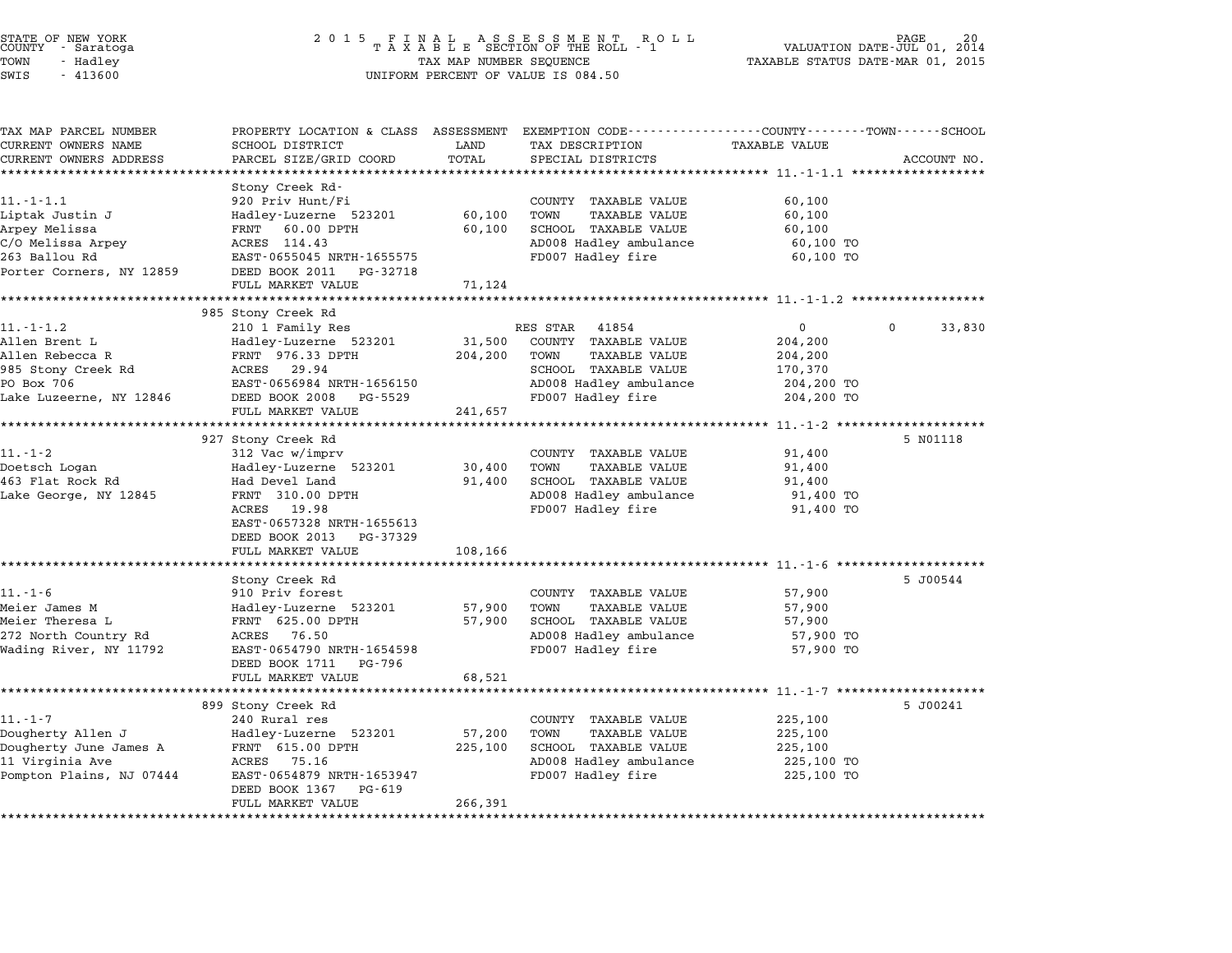| STATE OF NEW YORK<br>COUNTY - Saratoga<br>TOWN<br>- Hadley<br>SWIS<br>$-413600$ | 2 0 1 5                                                                                                                                                               | FINAL ASSESSMENT ROLL<br>TAXABLE SECTION OF THE ROLL - 1<br>TAX MAP NUMBER SEQUENCE<br>UNIFORM PERCENT OF VALUE IS 084.50 | VALUATION DATE-JUL 01,<br>2014<br>TAXABLE STATUS DATE-MAR 01, 2015                                                          |                                                      |          |             |
|---------------------------------------------------------------------------------|-----------------------------------------------------------------------------------------------------------------------------------------------------------------------|---------------------------------------------------------------------------------------------------------------------------|-----------------------------------------------------------------------------------------------------------------------------|------------------------------------------------------|----------|-------------|
| TAX MAP PARCEL NUMBER<br>CURRENT OWNERS NAME                                    | PROPERTY LOCATION & CLASS ASSESSMENT<br>SCHOOL DISTRICT                                                                                                               | LAND                                                                                                                      | EXEMPTION CODE-----------------COUNTY-------TOWN-----SCHOOL<br>TAX DESCRIPTION                                              | TAXABLE VALUE                                        |          |             |
| CURRENT OWNERS ADDRESS                                                          | PARCEL SIZE/GRID COORD                                                                                                                                                | TOTAL                                                                                                                     | SPECIAL DISTRICTS                                                                                                           |                                                      |          | ACCOUNT NO. |
|                                                                                 |                                                                                                                                                                       | ********                                                                                                                  | **************************** 11.-10.2 ******************                                                                    |                                                      |          |             |
| $11.-1-10.2$<br>Dougherty James A<br>48 Forestdale Rd<br>Kinnelon, NJ 07405     | Stony Creek Rd<br>311 Res vac land<br>Hadley-Luzerne 523201<br>Lot $#3$<br>FRNT 385.89 DPTH<br>ACRES<br>5.82<br>EAST-0657247 NRTH-1653905<br>DEED BOOK 1599<br>PG-368 | 20,000<br>20,000                                                                                                          | COUNTY TAXABLE VALUE<br><b>TAXABLE VALUE</b><br>TOWN<br>SCHOOL TAXABLE VALUE<br>AD008 Hadley ambulance<br>FD007 Hadley fire | 20,000<br>20,000<br>20,000<br>20,000 TO<br>20,000 TO |          |             |
|                                                                                 | FULL MARKET VALUE                                                                                                                                                     | 23,669                                                                                                                    |                                                                                                                             |                                                      |          |             |
|                                                                                 |                                                                                                                                                                       |                                                                                                                           | ******************************* 11.-1-10.3 ******************                                                               |                                                      |          |             |
| 11.-1-10.3                                                                      | 887 Stony Creek Rd<br>210 1 Family Res                                                                                                                                |                                                                                                                           | RES STAR<br>41854                                                                                                           | $\mathbf{0}$                                         | 0        | 33,830      |
| Long Tammy L<br>Long Dale C<br>877 Stony Creek Rd                               | Hadley-Luzerne 523201<br>Lot #2<br>FRNT 761.23 DPTH                                                                                                                   | 23,800<br>185,900                                                                                                         | COUNTY TAXABLE VALUE<br>TOWN<br><b>TAXABLE VALUE</b><br>SCHOOL TAXABLE VALUE                                                | 185,900<br>185,900<br>152,070                        |          |             |
| Hadley, NY 12835                                                                | ACRES<br>11.39<br>EAST-0657157 NRTH-1653477<br>DEED BOOK 1467<br>PG-413                                                                                               |                                                                                                                           | AD008 Hadley ambulance<br>FD007 Hadley fire                                                                                 | 185,900 TO<br>185,900 TO                             |          |             |
|                                                                                 | FULL MARKET VALUE                                                                                                                                                     | 220,000                                                                                                                   |                                                                                                                             |                                                      |          |             |
|                                                                                 | 849 Stony Creek Rd                                                                                                                                                    |                                                                                                                           |                                                                                                                             | ************ 11.-1-10.4 ***********                  |          |             |
| 11.-1-10.4                                                                      | 210 1 Family Res                                                                                                                                                      |                                                                                                                           | VET COM C 41132                                                                                                             | 38,075                                               | 0        | 0           |
| Waite Walter K                                                                  | Hadley-Luzerne 523201                                                                                                                                                 |                                                                                                                           | 19,300 VET COM T 41133                                                                                                      | 0                                                    | 17,000   | 0           |
| Waite Lynn M                                                                    | Lot $#1$                                                                                                                                                              | 152,300 RES STAR                                                                                                          | 41854                                                                                                                       | 0                                                    | $\Omega$ | 33,830      |
| 849 Stony Creek Rd<br>Hadley, NY 12835                                          | FRNT 513.75 DPTH                                                                                                                                                      |                                                                                                                           | COUNTY TAXABLE VALUE                                                                                                        | 114,225                                              |          |             |
|                                                                                 | ACRES<br>5.32<br>EAST-0657021 NRTH-1652899                                                                                                                            |                                                                                                                           | TOWN<br>TAXABLE VALUE<br>SCHOOL TAXABLE VALUE                                                                               | 135,300<br>118,470                                   |          |             |
|                                                                                 | DEED BOOK 1426<br>PG-537                                                                                                                                              |                                                                                                                           | AD008 Hadley ambulance                                                                                                      | 152,300 TO                                           |          |             |
|                                                                                 | FULL MARKET VALUE                                                                                                                                                     | 180,237                                                                                                                   | FD007 Hadley fire                                                                                                           | 152,300 TO                                           |          |             |
|                                                                                 |                                                                                                                                                                       |                                                                                                                           |                                                                                                                             | *** 11.-1-11 ***                                     |          |             |
| $11. - 1 - 11$                                                                  | Stony Creek Rd Rear                                                                                                                                                   |                                                                                                                           |                                                                                                                             |                                                      |          | 5 J00577    |
| Adamo Sharon A Bell                                                             | 910 Priv forest<br>Hadley-Luzerne 523201                                                                                                                              | 64,800                                                                                                                    | COUNTY TAXABLE VALUE<br><b>TAXABLE VALUE</b><br>TOWN                                                                        | 64,800<br>64,800                                     |          |             |
| 124 Old Stone Hill Road                                                         | ACRES 116.00                                                                                                                                                          | 64,800                                                                                                                    | SCHOOL TAXABLE VALUE                                                                                                        | 64,800                                               |          |             |
| Pound Ridge, NY 10576                                                           | EAST-0654893 NRTH-1652998                                                                                                                                             |                                                                                                                           | AD008 Hadley ambulance                                                                                                      | 64,800 TO                                            |          |             |
|                                                                                 | DEED BOOK 2014<br>PG-26782                                                                                                                                            |                                                                                                                           | FD007 Hadley fire                                                                                                           | 64,800 TO                                            |          |             |
|                                                                                 | FULL MARKET VALUE                                                                                                                                                     | 76,686                                                                                                                    |                                                                                                                             | ******************* 11.-1-12.1 **                    |          |             |
|                                                                                 | Stony Creek Rd                                                                                                                                                        |                                                                                                                           |                                                                                                                             |                                                      |          | 5 J01366    |
| $11. - 1 - 12.1$                                                                | 322 Rural vac>10                                                                                                                                                      |                                                                                                                           | TAXABLE VALUE<br>COUNTY                                                                                                     | 34,500                                               |          |             |
| Kimmel Thomas B                                                                 | Hadley-Luzerne 523201                                                                                                                                                 | 34,500                                                                                                                    | TAXABLE VALUE<br>TOWN                                                                                                       | 34,500                                               |          |             |
| Kimmel Ellen M                                                                  | FRNT 163.00 DPTH                                                                                                                                                      | 34,500                                                                                                                    | SCHOOL TAXABLE VALUE                                                                                                        | 34,500                                               |          |             |
| 2447 Sweden Walker Rd<br>Brockport, NY 14420                                    | ACRES<br>26.61<br>EAST-0655067 NRTH-1651932<br>DEED BOOK 1652<br>PG-76                                                                                                |                                                                                                                           | AD008 Hadley ambulance<br>FD007 Hadley fire                                                                                 | 34,500 TO<br>34,500 TO                               |          |             |
|                                                                                 | FULL MARKET VALUE                                                                                                                                                     | 40,828                                                                                                                    |                                                                                                                             |                                                      |          |             |
|                                                                                 |                                                                                                                                                                       |                                                                                                                           |                                                                                                                             |                                                      |          |             |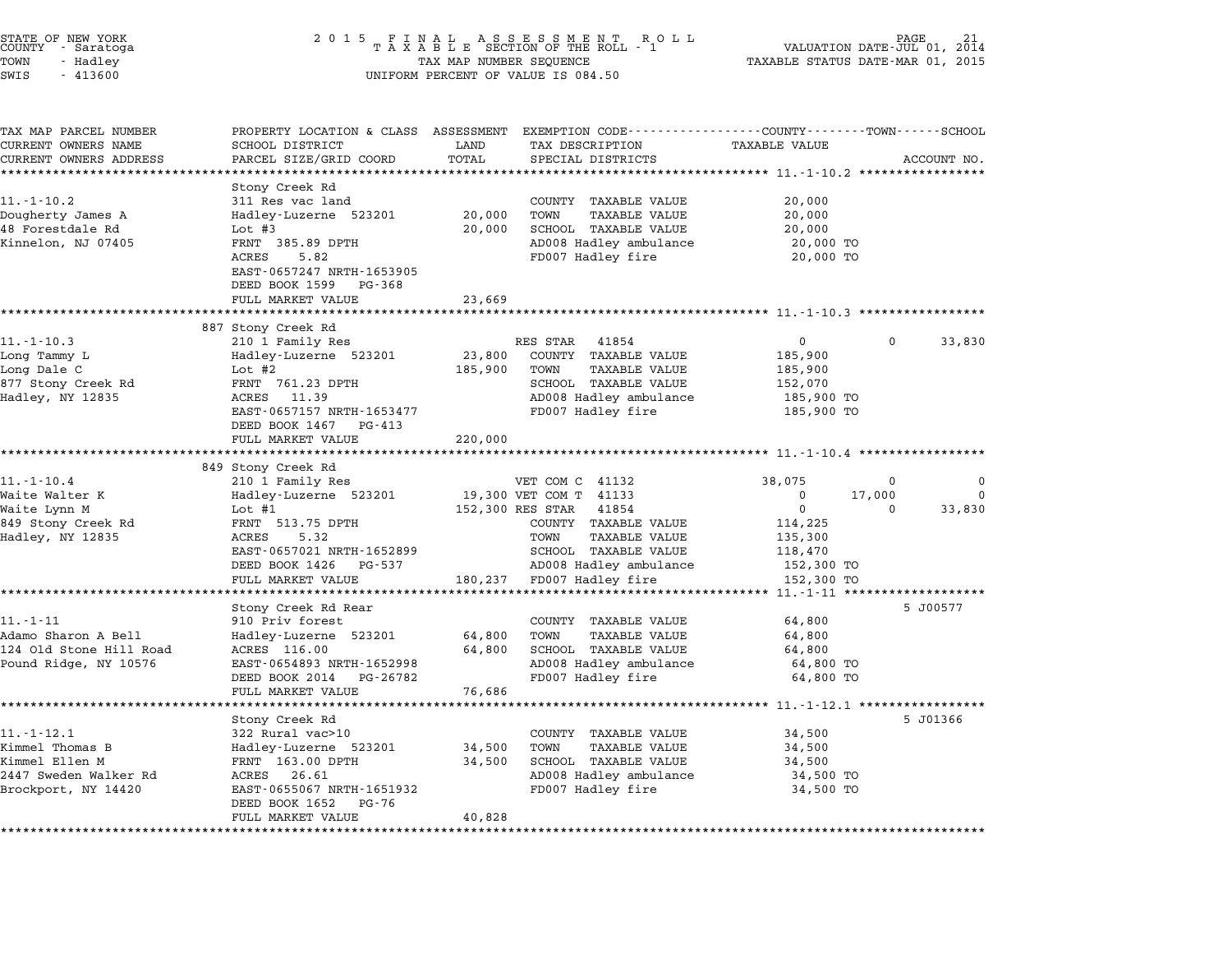| STATE OF NEW YORK<br>COUNTY - Saratoga<br>TOWN<br>- Hadley<br>$-413600$<br>SWIS                            | 2 0 1 5<br>FINAL ASSESSMENT ROLL<br>TAXABLE SECTION OF THE ROLL - 1<br>VALUATION DATE-JUL 01,<br>TAX MAP NUMBER SEQUENCE<br>TAXABLE STATUS DATE-MAR 01, 2015<br>UNIFORM PERCENT OF VALUE IS 084.50                 |                                           |                                                                                                                                                                                                                                      |                                                                                                                              | 22<br>2014                                                                |
|------------------------------------------------------------------------------------------------------------|--------------------------------------------------------------------------------------------------------------------------------------------------------------------------------------------------------------------|-------------------------------------------|--------------------------------------------------------------------------------------------------------------------------------------------------------------------------------------------------------------------------------------|------------------------------------------------------------------------------------------------------------------------------|---------------------------------------------------------------------------|
| TAX MAP PARCEL NUMBER<br>CURRENT OWNERS NAME<br>CURRENT OWNERS ADDRESS                                     | PROPERTY LOCATION & CLASS ASSESSMENT<br>SCHOOL DISTRICT<br>PARCEL SIZE/GRID COORD                                                                                                                                  | LAND<br>TOTAL<br>************             | EXEMPTION CODE-----------------COUNTY-------TOWN-----SCHOOL<br>TAX DESCRIPTION<br>SPECIAL DISTRICTS<br>********************************* 11-1-12.2 *****************                                                                 | TAXABLE VALUE                                                                                                                | ACCOUNT NO.                                                               |
| $11. - 1 - 12.2$<br>Daul Kimberly<br>C/O Kimberly J Kimmel<br>2381 Sweden Walker Rd<br>Brockport, NY 14420 | Stony Creek Rd<br>260 Seasonal res<br>Hadley-Luzerne 523201<br>FRNT 268.50 DPTH<br>ACRES<br>16.18<br>EAST-0655980 NRTH-1651749<br>DEED BOOK 1572<br>PG-317<br>FULL MARKET VALUE                                    | 27,800<br>81,900<br>96,923                | COUNTY TAXABLE VALUE<br><b>TAXABLE VALUE</b><br>TOWN<br>SCHOOL TAXABLE VALUE<br>AD008 Hadley ambulance<br>FD007 Hadley fire                                                                                                          | 81,900<br>81,900<br>81,900<br>81,900 TO<br>81,900 TO                                                                         |                                                                           |
| $11. - 1 - 12.3$<br>Kimmel Thomas B<br>Kimmel Ellen M<br>2447 Sweden Walker Rd<br>Brockport, NY 14420      | 821 Stony Creek Rd<br>260 Seasonal res<br>Hadley-Luzerne 523201<br>FRNT 268.50 DPTH<br>ACRES 16.06<br>EAST-0655621 NRTH-1652064<br>DEED BOOK 1652<br>PG-76<br>FULL MARKET VALUE                                    | 27,900<br>134,000<br>158,580              | COUNTY TAXABLE VALUE<br>TOWN<br>TAXABLE VALUE<br>SCHOOL TAXABLE VALUE<br>AD008 Hadley ambulance<br>FD007 Hadley fire                                                                                                                 | 134,000<br>134,000<br>134,000<br>134,000 TO<br>134,000 TO                                                                    |                                                                           |
| $11.-1-13.1$<br>Thomas John<br>Thomas Wendy<br>314 Hadley Rd<br>Stony Creek, NY 12835                      | *******************<br>841 Stony Creek Rd<br>210 1 Family Res<br>Hadley-Luzerne 523201<br>K-276<br>FRNT 103.81 DPTH<br>ACRES<br>2.73<br>EAST-0656598 NRTH-1652566<br>DEED BOOK 1486<br>PG-540<br>FULL MARKET VALUE | 15,900<br>75,100<br>88,876                | COUNTY TAXABLE VALUE<br><b>TAXABLE VALUE</b><br>TOWN<br>SCHOOL TAXABLE VALUE<br>AD008 Hadley ambulance<br>FD007 Hadley fire                                                                                                          | ************************** 11.-1-13.1 ************<br>75,100<br>75,100<br>75,100<br>75,100 TO<br>75,100 TO                   | 5 J00925                                                                  |
| $11. - 1 - 15$<br>OHara Todd<br>805 Stony Creek Rd<br>Hadley, NY 12835                                     | 805 Stony Creek Rd<br>210 1 Family Res<br>Hadley-Luzerne 523201<br>FRNT 500.00 DPTH<br>ACRES<br>9.25<br>EAST-0656620 NRTH-1651582<br>DEED BOOK 2013 PG-12328<br>FULL MARKET VALUE                                  | *********<br>22,500<br>141,900<br>167,929 | RES STAR<br>41854<br>COUNTY TAXABLE VALUE<br>TOWN<br>TAXABLE VALUE<br>SCHOOL TAXABLE VALUE<br>AD008 Hadley ambulance<br>FD007 Hadley fire                                                                                            | ***************************** 11.-1-15 *******************<br>0<br>141,900<br>141,900<br>108,070<br>141,900 TO<br>141,900 TO | 5 J01291<br>0<br>33,830                                                   |
| $11. - 1 - 18$<br>Jansen Jane Mary<br>733 Stony Creek Rd<br>Hadley, NY 12835                               | 733 Stony Creek Rd<br>210 1 Family Res<br>Hadley-Luzerne 523201<br>280.00 DPTH<br>FRNT<br>3.60<br>ACRES<br>EAST-0656770 NRTH-1649872<br>DEED BOOK 1028<br>PG-7<br>FULL MARKET VALUE                                | 70,000 AGED C<br>82,840                   | VET COM C<br>41132<br>13,900 VET COM T<br>41133<br>41802<br>AGED S<br>41804<br>41834<br>SR STAR<br>COUNTY<br>TAXABLE VALUE<br><b>TAXABLE VALUE</b><br>TOWN<br>SCHOOL<br>TAXABLE VALUE<br>AD008 Hadley ambulance<br>FD007 Hadley fire | 17,500<br>0<br>13,125<br>0<br>0<br>39,375<br>53,000<br>0<br>70,000 TO<br>70,000 TO                                           | 5 J00924<br>0<br>0<br>17,000<br>0<br>0<br>0<br>0<br>35,000<br>35,000<br>0 |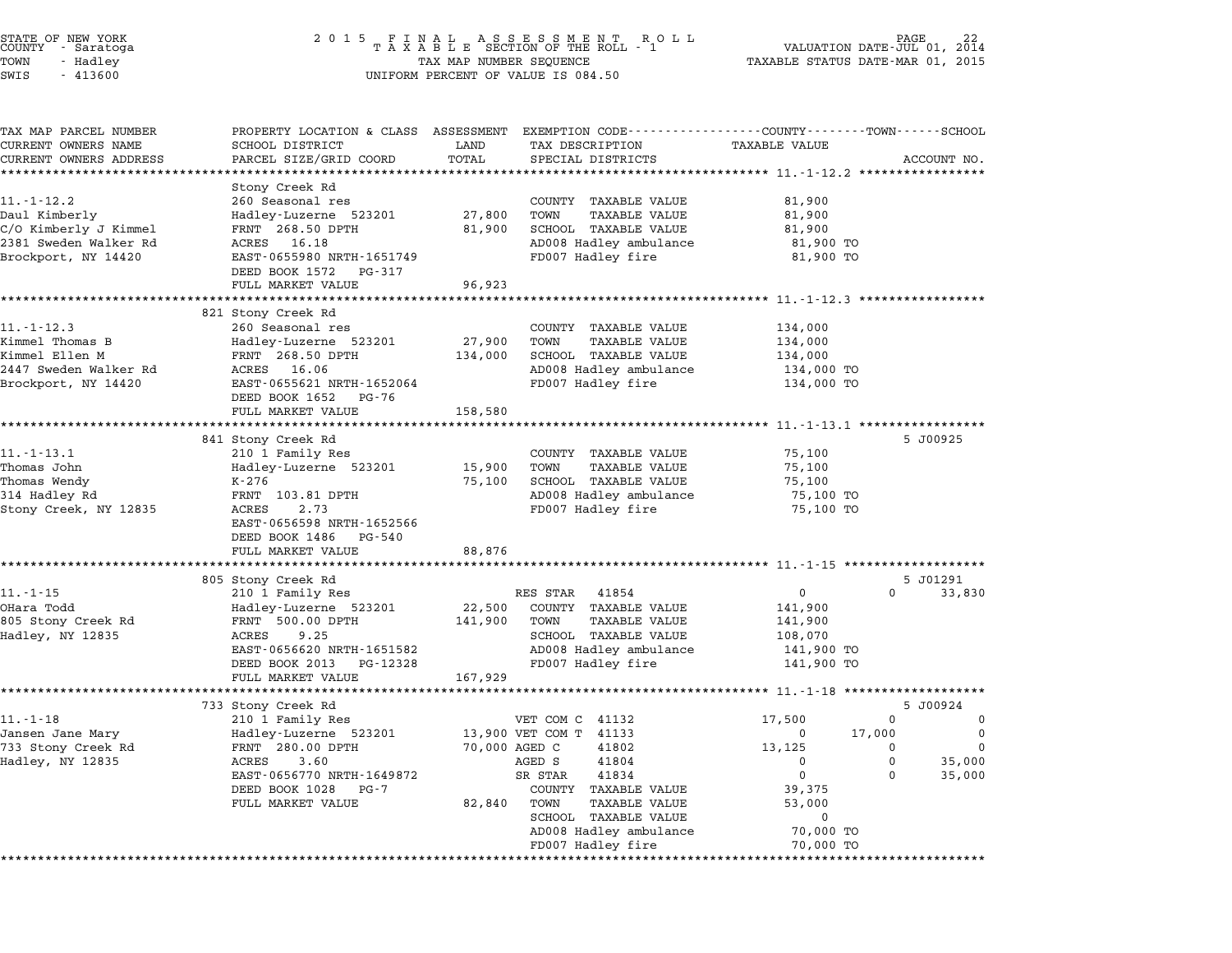| STATE OF NEW YORK<br>COUNTY – Saratoga<br>TOWN<br>- Hadley | 2 0 1 5                                              | FINAL ASSESSMENT ROLL<br>TAXABLE SECTION OF THE ROLL - 1<br>TAX MAP NUMBER SEQUENCE             | TAXABLE STATUS DATE-MAR 01, 2015                     | PAGE<br>VALUATION DATE-JUL 01, 2014 |
|------------------------------------------------------------|------------------------------------------------------|-------------------------------------------------------------------------------------------------|------------------------------------------------------|-------------------------------------|
| SWIS<br>$-413600$                                          |                                                      | UNIFORM PERCENT OF VALUE IS 084.50                                                              |                                                      |                                     |
| TAX MAP PARCEL NUMBER                                      |                                                      | PROPERTY LOCATION & CLASS ASSESSMENT EXEMPTION CODE----------------COUNTY-------TOWN-----SCHOOL |                                                      |                                     |
| CURRENT OWNERS NAME                                        | SCHOOL DISTRICT                                      | LAND<br>TAX DESCRIPTION                                                                         | <b>TAXABLE VALUE</b>                                 |                                     |
| CURRENT OWNERS ADDRESS                                     | PARCEL SIZE/GRID COORD                               | TOTAL<br>SPECIAL DISTRICTS                                                                      |                                                      | ACCOUNT NO.                         |
| ***********************                                    | ****************************                         |                                                                                                 |                                                      |                                     |
|                                                            | 775 Stony Creek Rd                                   |                                                                                                 |                                                      | 5 J01368                            |
| $11. - 1 - 19$                                             | 240 Rural res                                        | VET WAR C 41122                                                                                 | 30,600                                               | $\Omega$<br>0                       |
| Beatty David L<br>Beatty Rebecca                           | Hadley-Luzerne 523201<br>FRNT 1315.00 DPTH           | 53,400 VET WAR T 41123<br>213,000 RES STAR<br>41854                                             | $\mathbf 0$<br>10,200<br>$\Omega$                    | 0<br>33,830<br>$\Omega$             |
| 775 Stony Creek Rd                                         | 65.38<br>ACRES                                       | COUNTY TAXABLE VALUE                                                                            | 182,400                                              |                                     |
| Hadley, NY 12835                                           | EAST-0656024 NRTH-1650438                            | TOWN<br>TAXABLE VALUE                                                                           | 202,800                                              |                                     |
|                                                            | DEED BOOK 1028<br>$PG-9$                             | SCHOOL TAXABLE VALUE                                                                            | 179,170                                              |                                     |
|                                                            | FULL MARKET VALUE                                    | 252,071 AD008 Hadley ambulance<br>FD007 Hadley fire                                             | 213,000 TO<br>213,000 TO                             |                                     |
|                                                            |                                                      |                                                                                                 | **** 11.-1-22.2 **                                   |                                     |
|                                                            | 1562 Hadley Hill Rd                                  |                                                                                                 |                                                      |                                     |
| $11.-1-22.2$                                               | 210 1 Family Res                                     | RES STAR<br>41854                                                                               | $\mathbf 0$                                          | 0<br>33,830                         |
| Rooks Deborah A                                            | Hadley-Luzerne 523201                                | 21,700<br>COUNTY TAXABLE VALUE                                                                  | 118,500                                              |                                     |
| 1562 Hadley Hill Rd                                        | FRNT 776.48 DPTH                                     | 118,500<br>TOWN<br>TAXABLE VALUE                                                                | 118,500                                              |                                     |
| Hadley, NY 12835                                           | ACRES<br>8.50                                        | SCHOOL TAXABLE VALUE                                                                            | 84,670                                               |                                     |
|                                                            | EAST-0648601 NRTH-1649346                            | AD008 Hadley ambulance                                                                          | 118,500 TO                                           |                                     |
|                                                            | DEED BOOK 2009 PG-23073                              | FD007 Hadley fire                                                                               | 118,500 TO                                           |                                     |
|                                                            | FULL MARKET VALUE<br>**********************          | 140,237<br>*********                                                                            | ***************** 11.-1-22.12 **************         |                                     |
|                                                            | 18 Gilbert Ln                                        |                                                                                                 |                                                      |                                     |
| 11. - 1 - 22.12                                            | 210 1 Family Res                                     | RES STAR<br>41854                                                                               | $\mathbf 0$                                          | $\Omega$<br>33,830                  |
| Gilbert Mark D                                             | Hadley-Luzerne 523201                                | 15,400<br>COUNTY TAXABLE VALUE                                                                  | 87,400                                               |                                     |
| Russell Denise                                             | FRNT 200.00 DPTH                                     | 87,400<br>TOWN<br>TAXABLE VALUE                                                                 | 87,400                                               |                                     |
| 18 Gilbert Rd                                              | ACRES<br>2.27                                        | SCHOOL TAXABLE VALUE                                                                            | 53,570                                               |                                     |
| Hadley, NY 12835                                           | EAST-0649501 NRTH-1649207                            | AD008 Hadley ambulance                                                                          | 87,400 TO                                            |                                     |
|                                                            | DEED BOOK 1315<br>PG-502                             | FD007 Hadley fire                                                                               | 87,400 TO                                            |                                     |
|                                                            | FULL MARKET VALUE<br>************************        | 103,432<br>**********************                                                               | ********************** 11.-1-22.111 **************** |                                     |
|                                                            | 21 Gilbert Ln                                        |                                                                                                 |                                                      | 5 J00317                            |
| $11. - 1 - 22.111$                                         | 240 Rural res                                        | VET WAR C 41122                                                                                 | 30,600                                               | 0<br>0                              |
| Gilbert Jay A                                              | Hadley-Luzerne 523201                                | 56,200 VET WAR T 41123                                                                          | $\Omega$<br>10,200                                   | $\Omega$                            |
| Gilbert Faith A                                            | Life Estate                                          | 211,600 SR STAR<br>41834                                                                        | $\mathbf 0$                                          | $\Omega$<br>73,640                  |
| C/O Timothy Gilbert                                        | FRNT 695.00 DPTH                                     | COUNTY TAXABLE VALUE                                                                            | 181,000                                              |                                     |
| 21 Gilbert Ln                                              | ACRES<br>72.49                                       | TOWN<br>TAXABLE VALUE                                                                           | 201,400                                              |                                     |
| Hadley, NY 12835                                           | EAST-0649953 NRTH-1649893<br>DEED BOOK 2007 PG-18462 | SCHOOL TAXABLE VALUE<br>AD008 Hadley ambulance                                                  | 137,960<br>211,600 TO                                |                                     |
|                                                            | FULL MARKET VALUE                                    | 250,414 FD007 Hadley fire                                                                       | 211,600 TO                                           |                                     |
|                                                            | *************                                        |                                                                                                 | *** 11.-1-22.112                                     |                                     |
|                                                            | 27 Gilbert Ln                                        |                                                                                                 |                                                      |                                     |
| 11. -1-22.112                                              | 210 1 Family Res                                     | 41854<br>RES STAR                                                                               | $\mathbf 0$                                          | $\Omega$<br>33,830                  |
| Gilbert Andrew Carl                                        | Hadley-Luzerne 523201                                | 18,800<br>COUNTY TAXABLE VALUE                                                                  | 161,300                                              |                                     |
| Gilbert Tabitha                                            | FRNT 180.00 DPTH                                     | 161,300<br>TOWN<br>TAXABLE VALUE                                                                | 161,300                                              |                                     |
| 27 Gilbert Rd                                              | 4.90<br>ACRES                                        | SCHOOL TAXABLE VALUE                                                                            | 127,470                                              |                                     |
| Hadley, NY 12835                                           | EAST-0649925 NRTH-1649626                            | AD008 Hadley ambulance                                                                          | 161,300 TO                                           |                                     |
|                                                            | DEED BOOK 1429<br>PG-758<br>FULL MARKET VALUE        | FD007 Hadley fire<br>190,888                                                                    | 161,300 TO                                           |                                     |

\*\*\*\*\*\*\*\*\*\*\*\*\*\*\*\*\*\*\*\*\*\*\*\*\*\*\*\*\*\*\*\*\*\*\*\*\*\*\*\*\*\*\*\*\*\*\*\*\*\*\*\*\*\*\*\*\*\*\*\*\*\*\*\*\*\*\*\*\*\*\*\*\*\*\*\*\*\*\*\*\*\*\*\*\*\*\*\*\*\*\*\*\*\*\*\*\*\*\*\*\*\*\*\*\*\*\*\*\*\*\*\*\*\*\*\*\*\*\*\*\*\*\*\*\*\*\*\*\*\*\*\*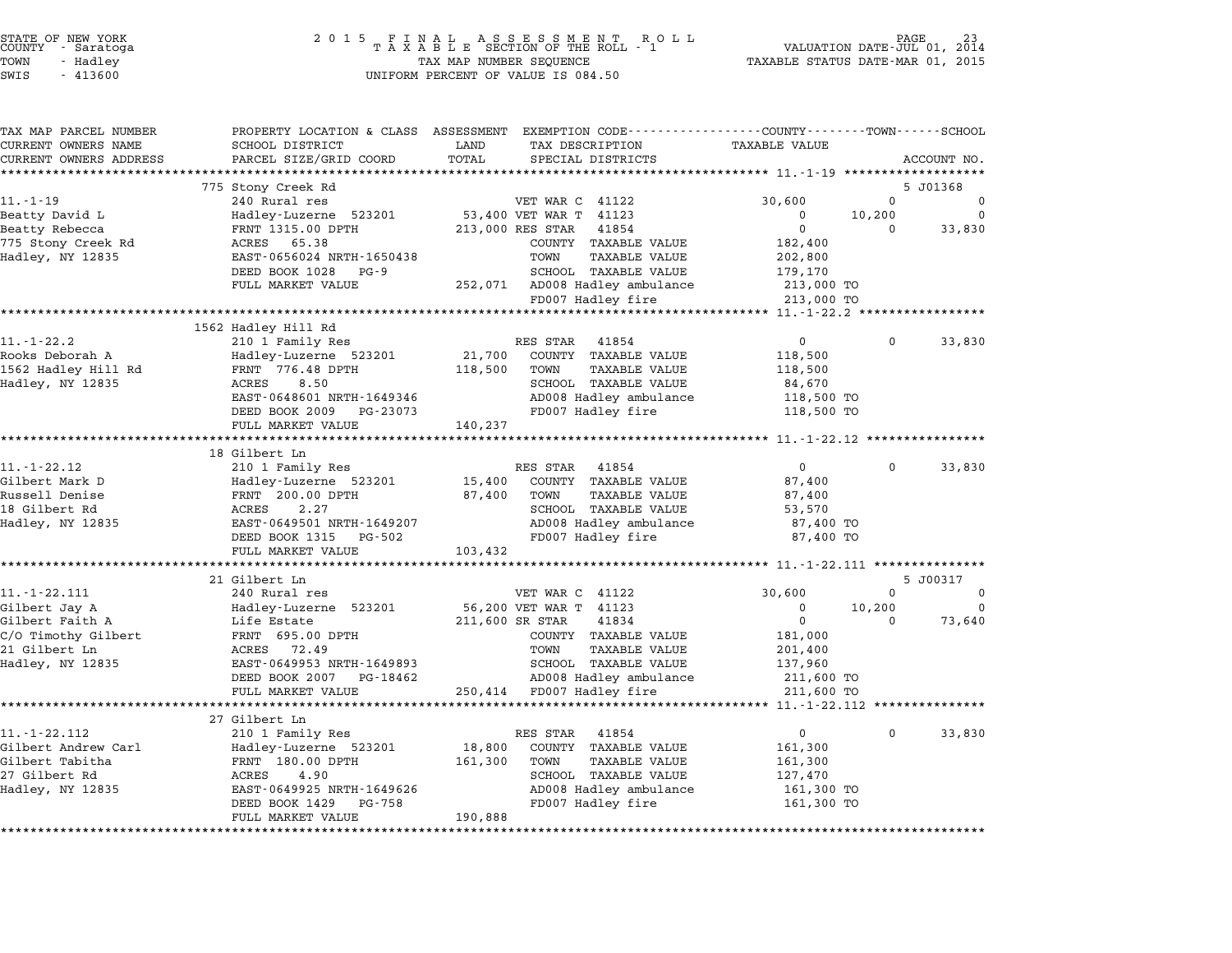# STATE OF NEW YORK <sup>2</sup> <sup>0</sup> <sup>1</sup> 5 F I N A L A S S E S S M E N T R O L L PAGE <sup>24</sup> COUNTY - Saratoga <sup>T</sup> <sup>A</sup> <sup>X</sup> <sup>A</sup> <sup>B</sup> <sup>L</sup> <sup>E</sup> SECTION OF THE ROLL - <sup>1</sup> VALUATION DATE-JUL 01, <sup>2014</sup> TOWN - Hadley TAX MAP NUMBER SEQUENCE TAXABLE STATUS DATE-MAR 01, <sup>2015</sup> STATE OF NEW YORK STATE OF NEW YORK A SOLUME TO A SOLUME TO A SOLUME TO A SOLUME TO A SOLUME TO A SOLUME TO A SOLUME TO A SOLUME TO A SOLUME TO A SOLUME TO A SOLUME TO A SOLUME TO A SOLUME TO A SOLUME TO A SOLUME TO A SOLU

| TAX MAP PARCEL NUMBER<br>CURRENT OWNERS NAME | SCHOOL DISTRICT                            | PROPERTY LOCATION & CLASS ASSESSMENT EXEMPTION CODE----------------COUNTY-------TOWN-----SCHOOL<br>TAX DESCRIPTION<br>LAND | <b>TAXABLE VALUE</b> |                         |
|----------------------------------------------|--------------------------------------------|----------------------------------------------------------------------------------------------------------------------------|----------------------|-------------------------|
| CURRENT OWNERS ADDRESS                       | PARCEL SIZE/GRID COORD                     | TOTAL<br>SPECIAL DISTRICTS                                                                                                 |                      | ACCOUNT NO.             |
|                                              |                                            |                                                                                                                            |                      |                         |
|                                              | 1573 Hadley Hill Rd                        |                                                                                                                            |                      | 5 J00318                |
| $11. - 1 - 23$                               | 210 1 Family Res                           | AGED C<br>41802                                                                                                            | 36,420               | $\Omega$<br>$\mathbf 0$ |
| Mann Patricia M                              | Hadley-Luzerne 523201                      | 13,300 AGED S<br>41804                                                                                                     | $\Omega$             | 60,700<br>$\mathbf{0}$  |
| Mann David M                                 | LIFE ESTATE                                | 121,400 SR STAR<br>41834                                                                                                   | $\Omega$             | $\Omega$<br>60,700      |
| Attn: Joy Bundrick                           | FRNT 214.00 DPTH                           | COUNTY TAXABLE VALUE                                                                                                       | 84,980               |                         |
| 1573 Hadley Hill Rd                          | ACRES<br>1.94                              | TOWN<br>TAXABLE VALUE                                                                                                      | 121,400              |                         |
| Hadley, NY 12835                             | EAST-0649302 NRTH-1649047                  | SCHOOL TAXABLE VALUE                                                                                                       | $\Omega$             |                         |
|                                              | DEED BOOK 1711 PG-406                      | AD008 Hadley ambulance                                                                                                     | 121,400 TO           |                         |
|                                              | FULL MARKET VALUE                          | 143,669 FD007 Hadley fire                                                                                                  | 121,400 TO           |                         |
|                                              |                                            |                                                                                                                            |                      |                         |
|                                              | 1567 Hadley Hill Rd                        |                                                                                                                            |                      | 5 J01292                |
| $11. - 1 - 25$                               | 210 1 Family Res                           | RES STAR 41854                                                                                                             | $\overline{0}$       | $\mathbf{0}$<br>33,830  |
| Vonfricken Francis G II                      | Hadley-Luzerne 523201 12,800               | COUNTY TAXABLE VALUE                                                                                                       | 106,100              |                         |
| 1567 Hadley Hill Rd                          | FRNT 120.80 DPTH 300.00                    | 106,100<br>TOWN<br><b>TAXABLE VALUE</b>                                                                                    | 106,100              |                         |
| Hadley, NY 12835                             | ACRES<br>0.79                              | SCHOOL TAXABLE VALUE                                                                                                       | 72,270               |                         |
|                                              | EAST-0649216 NRTH-1649217<br>PG-26294      | AD008 Hadley ambulance<br>FD007 Hadley fire                                                                                | 106,100 TO           |                         |
|                                              | DEED BOOK 2013<br>FULL MARKET VALUE        | 125,562                                                                                                                    | 106,100 TO           |                         |
|                                              |                                            |                                                                                                                            |                      |                         |
|                                              | 1551 Hadley Hill Rd                        |                                                                                                                            |                      | 5 J00001                |
| $11. - 1 - 26$                               | 210 1 Family Res                           | COUNTY TAXABLE VALUE                                                                                                       | 150,800              |                         |
| Savard Paul L                                | Hadley-Luzerne 523201                      | 13,100<br>TOWN<br>TAXABLE VALUE                                                                                            | 150,800              |                         |
| Savard Bonnie L                              | FRNT 254.86 DPTH                           | SCHOOL TAXABLE VALUE<br>150,800                                                                                            | 150,800              |                         |
| 4 E Washington St                            | 1.27<br>ACRES                              | AD008 Hadley ambulance                                                                                                     | 150,800 TO           |                         |
| Glens Falls, NY 12801                        | EAST-0648901 NRTH-1649586                  | FD007 Hadley fire                                                                                                          | 150,800 TO           |                         |
|                                              | DEED BOOK 1347 PG-657                      |                                                                                                                            |                      |                         |
|                                              | FULL MARKET VALUE                          | 178,462                                                                                                                    |                      |                         |
|                                              |                                            |                                                                                                                            |                      |                         |
|                                              | 1545 Hadley Hill Rd                        |                                                                                                                            |                      | 5 J00928                |
| $11. - 1 - 27$                               | 210 1 Family Res                           | COUNTY TAXABLE VALUE                                                                                                       | 118,500              |                         |
| White Walter L Jr                            | Hadley-Luzerne 523201                      | TOWN<br><b>TAXABLE VALUE</b><br>13,100                                                                                     | 118,500              |                         |
| 88 Cleveland Ave                             | FRNT 200.00 DPTH                           | 118,500<br>SCHOOL TAXABLE VALUE                                                                                            | 118,500              |                         |
| Massapequa, NY 11758                         | 1.36<br>ACRES                              | AD008 Hadley ambulance                                                                                                     | 118,500 TO           |                         |
|                                              | EAST-0648840 NRTH-1649786                  | FD007 Hadley fire                                                                                                          | 118,500 TO           |                         |
|                                              | DEED BOOK 1567 PG-150<br>FULL MARKET VALUE | 140,237                                                                                                                    |                      |                         |
|                                              |                                            |                                                                                                                            |                      |                         |
|                                              | 1523 Hadley Hill Rd                        |                                                                                                                            |                      | 5 J01556                |
| $11. - 1 - 28$                               | 210 1 Family Res                           | RES STAR<br>41854                                                                                                          | $\mathbf{0}$         | $\Omega$<br>33,830      |
| Laubach Clayton R                            | Hadley-Luzerne 523201                      | 13,300<br>COUNTY TAXABLE VALUE                                                                                             | 127,900              |                         |
| Laubach Elizabeth Ann                        | FRNT 283.83 DPTH                           | 127,900<br>TOWN<br><b>TAXABLE VALUE</b>                                                                                    | 127,900              |                         |
| 1523 Hadley Hill Rd                          | ACRES<br>1.88                              | SCHOOL TAXABLE VALUE                                                                                                       | 94,070               |                         |
| Hadley, NY 12835                             | EAST-0648634 NRTH-1650266                  | AD008 Hadley ambulance                                                                                                     | 127,900 TO           |                         |
|                                              | DEED BOOK 2013<br>PG-45168                 | FD007 Hadley fire                                                                                                          | 127,900 TO           |                         |
|                                              | FULL MARKET VALUE                          | 151,361                                                                                                                    |                      |                         |
|                                              |                                            |                                                                                                                            |                      |                         |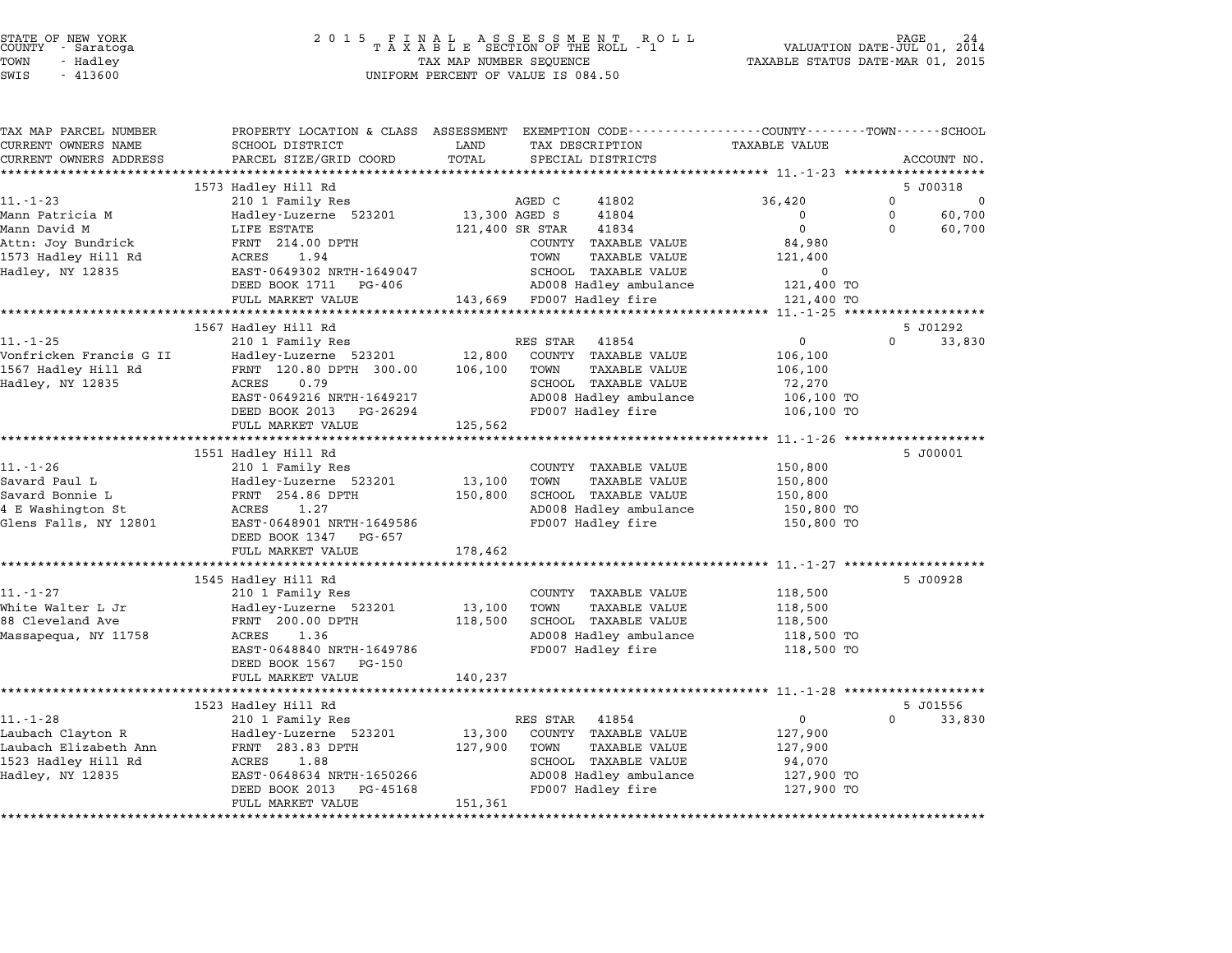| STATE OF NEW YORK                            |                                                    |                                                         |                                                                                                                          |
|----------------------------------------------|----------------------------------------------------|---------------------------------------------------------|--------------------------------------------------------------------------------------------------------------------------|
| COUNTY - Saratoga                            |                                                    |                                                         | 25 PAGE<br>VALUATION DATE-JUL 01, 2014                                                                                   |
| TOWN<br>- Hadley                             |                                                    | TAX MAP NUMBER SEQUENCE                                 | TAXABLE STATUS DATE-MAR 01, 2015                                                                                         |
| SWIS<br>$-413600$                            |                                                    | UNIFORM PERCENT OF VALUE IS 084.50                      |                                                                                                                          |
| TAX MAP PARCEL NUMBER<br>CURRENT OWNERS NAME | SCHOOL DISTRICT                                    | LAND<br>TAX DESCRIPTION                                 | PROPERTY LOCATION & CLASS ASSESSMENT EXEMPTION CODE----------------COUNTY-------TOWN------SCHOOL<br><b>TAXABLE VALUE</b> |
| CURRENT OWNERS ADDRESS                       | PARCEL SIZE/GRID COORD                             | TOTAL<br>SPECIAL DISTRICTS                              | ACCOUNT NO.                                                                                                              |
|                                              |                                                    |                                                         |                                                                                                                          |
|                                              | Eddy Rd Rear                                       |                                                         | 5 J00157                                                                                                                 |
| $11. - 1 - 30$                               | 910 Priv forest                                    | FORST LND 47460                                         | 306,709<br>306,709<br>306,709                                                                                            |
| Iowa Hadley Properties LLC                   | Hadley-Luzerne 523201                              | 387,640<br>COUNTY TAXABLE VALUE                         | 80,931                                                                                                                   |
| C/O Hetty Hall                               | Revocable Trust                                    | 387,640<br>TOWN<br>TAXABLE VALUE                        | 80,931                                                                                                                   |
| 2761 Lake View Dr NE                         | ACRES 762.20                                       | SCHOOL TAXABLE VALUE                                    | 80,931                                                                                                                   |
| Solon, IA 52333                              | EAST-0649496 NRTH-1656667                          | AD008 Hadley ambulance                                  | 387,640 TO                                                                                                               |
| MAY BE SUBJECT TO PAYMENT                    | DEED BOOK 2008<br>PG-32796<br>FULL MARKET VALUE    | FD007 Hadley fire<br>458,746                            | 387,640 TO                                                                                                               |
| UNDER RPTL480A UNTIL 2024                    |                                                    |                                                         |                                                                                                                          |
|                                              | 834 Stony Creek Rd                                 |                                                         | 5 J01367                                                                                                                 |
| $11. - 1 - 32.11$                            | 210 1 Family Res                                   | RES STAR<br>41854                                       | 0<br>$\Omega$<br>33,830                                                                                                  |
| Hack Henry J                                 | Hadley-Luzerne 523201                              | 20,900<br>COUNTY TAXABLE VALUE                          | 180,200                                                                                                                  |
| Hack Sharon                                  | also deed 1669/215                                 | 180,200<br>TOWN<br>TAXABLE VALUE                        | 180,200                                                                                                                  |
| 834 Stony Creek Rd                           | FRNT 800.00 DPTH                                   | SCHOOL TAXABLE VALUE                                    | 146,370                                                                                                                  |
| Hadley, NY 12835                             | ACRES<br>7.15                                      | AD008 Hadley ambulance                                  | 180,200 TO                                                                                                               |
|                                              | EAST-0657405 NRTH-1652360<br>DEED BOOK 1033 PG-495 | FD007 Hadley fire                                       | 180,200 TO                                                                                                               |
|                                              | FULL MARKET VALUE                                  | 213,254                                                 |                                                                                                                          |
|                                              |                                                    |                                                         |                                                                                                                          |
|                                              | Hadley Hill Rd Rear                                |                                                         | 5 J00142                                                                                                                 |
| $11. - 1 - 33$<br>Wolf Creek Associates The  | 910 Priv forest                                    | COUNTY TAXABLE VALUE<br>54,600<br>TOWN<br>TAXABLE VALUE | 54,600                                                                                                                   |
| 400 Tamalpass Ave                            | Hadley-Luzerne 523201<br>ACRES 97.20               | 54,600<br>SCHOOL TAXABLE VALUE                          | 54,600<br>54,600                                                                                                         |
| Mill Valley, CA 94941                        | EAST-0654005 NRTH-1650814                          | AD008 Hadley ambulance                                  | 54,600 TO                                                                                                                |
|                                              | DEED BOOK 1613 PG-634                              | FD007 Hadley fire                                       | 54,600 TO                                                                                                                |
|                                              | FULL MARKET VALUE                                  | 64,615                                                  |                                                                                                                          |
|                                              |                                                    |                                                         |                                                                                                                          |
|                                              | 796 Stony Creek Rd                                 |                                                         |                                                                                                                          |
| $11. - 1 - 35$                               | 210 1 Family Res                                   | RES STAR<br>41854                                       | 33,830<br>$\mathbf{0}$<br>$\Omega$                                                                                       |
| Hack Charles J                               | Hadley-Luzerne 523201                              | 75,700<br>COUNTY TAXABLE VALUE                          | 358,100                                                                                                                  |
| Hack Connie L                                | FRNT 2198.00 DPTH                                  | 358,100<br>TOWN<br>TAXABLE VALUE                        | 358,100                                                                                                                  |
| 796 Stony Creed Rd                           | ACRES<br>53.29                                     | SCHOOL TAXABLE VALUE                                    | 324,270                                                                                                                  |
| Hadley, NY 12835                             | EAST-0657203 NRTH-0165353                          | AD008 Hadley ambulance                                  | 358,100 TO                                                                                                               |
|                                              | DEED BOOK 1747<br>PG-690                           | FD007 Hadley fire                                       | 358,100 TO                                                                                                               |

FULL MARKET VALUE 423,787 \*\*\*\*\*\*\*\*\*\*\*\*\*\*\*\*\*\*\*\*\*\*\*\*\*\*\*\*\*\*\*\*\*\*\*\*\*\*\*\*\*\*\*\*\*\*\*\*\*\*\*\*\*\*\*\*\*\*\*\*\*\*\*\*\*\*\*\*\*\*\*\*\*\*\*\*\*\*\*\*\*\*\*\*\*\*\*\*\*\*\*\*\*\*\*\*\*\*\*\*\*\*\* 16.-1-1 \*\*\*\*\*\*\*\*\*\*\*\*\*\*\*\*\*\*\*\* 911 Hadley Hill Rd 5 J00109 16.-1-1 <sup>240</sup> Rural res RES STAR <sup>41854</sup> <sup>0</sup> <sup>0</sup> 33,830 Brooks Albert James Hadley-Luzerne <sup>523201</sup> 56,800 COUNTY TAXABLE VALUE 169,300 Renee Louise FRNT 140.00 DPTH 169,300 TOWN TAXABLE VALUE 169,300 erooks Arbeit James – Hadriey Idzelie 929201 – 90,000 Cookit IAAAbbu VADOL – 109,000 – 109,000<br>Renee Louise VALUE – 100,000 DPTH – 169,300 – 100M – TAXABLE VALUE – 169,300 – 109,000 – 109,000 – 109,000 – 1 Hadley, NY <sup>12835</sup> EAST-0635214 NRTH-1648069 AD008 Hadley ambulance 169,300 TO PORT 1997 - 1997 PG-325 FORD BOOK 1229 PG-325 FD007 Hadley fire 169,300 TO<br>
BEED BOOK 1229 PG-325 FD008 Hadley fire 169,300 TO EAST-0635214 NRTH-1648069<br>DEED BOOK 1229 PG-325<br>FULL MARKET VALUE 200,355

\*\*\*\*\*\*\*\*\*\*\*\*\*\*\*\*\*\*\*\*\*\*\*\*\*\*\*\*\*\*\*\*\*\*\*\*\*\*\*\*\*\*\*\*\*\*\*\*\*\*\*\*\*\*\*\*\*\*\*\*\*\*\*\*\*\*\*\*\*\*\*\*\*\*\*\*\*\*\*\*\*\*\*\*\*\*\*\*\*\*\*\*\*\*\*\*\*\*\*\*\*\*\*\*\*\*\*\*\*\*\*\*\*\*\*\*\*\*\*\*\*\*\*\*\*\*\*\*\*\*\*\*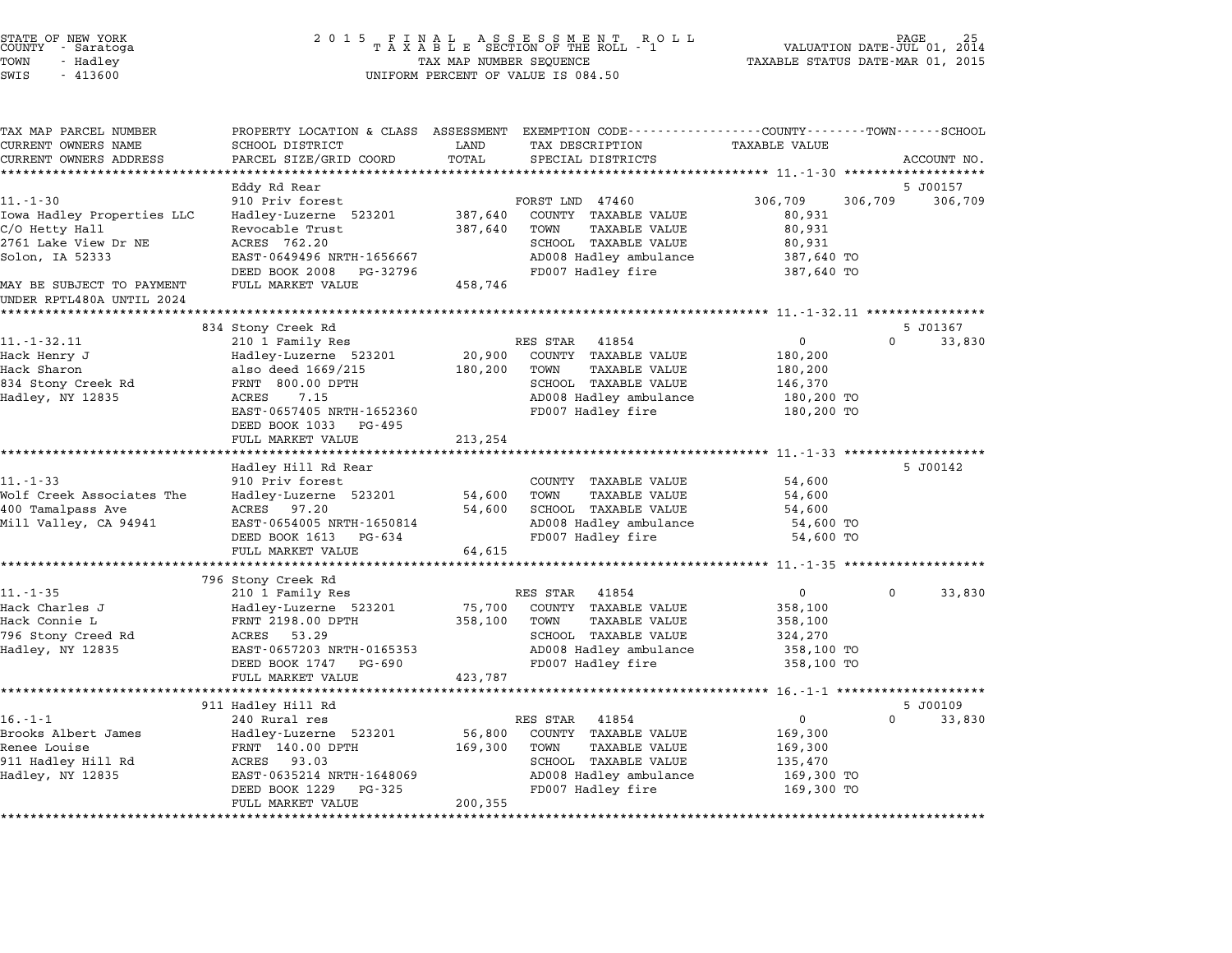| STATE OF NEW YORK<br>COUNTY<br>- Saratoga<br>TOWN<br>- Hadley<br>SWIS<br>$-413600$ | 2 0 1 5<br>FINAL ASSESSMENT ROTAXABLE SECTION OF THE ROLL - 1<br>TAX MAP NUMBER SEQUENCE<br>UNIFORM PERCENT OF VALUE IS 084.50 | PAGE<br>R O L L<br>VALUATION DATE-JUL 01, 2014<br>TAXABLE STATUS DATE-MAR 01, 2015 |                                                             |                          |                  |                              |
|------------------------------------------------------------------------------------|--------------------------------------------------------------------------------------------------------------------------------|------------------------------------------------------------------------------------|-------------------------------------------------------------|--------------------------|------------------|------------------------------|
| TAX MAP PARCEL NUMBER                                                              | PROPERTY LOCATION & CLASS ASSESSMENT EXEMPTION CODE---------------COUNTY-------TOWN------SCHOOL                                |                                                                                    |                                                             |                          |                  |                              |
| CURRENT OWNERS NAME                                                                | SCHOOL DISTRICT                                                                                                                | LAND                                                                               | TAX DESCRIPTION                                             | <b>TAXABLE VALUE</b>     |                  |                              |
| CURRENT OWNERS ADDRESS                                                             | PARCEL SIZE/GRID COORD                                                                                                         | TOTAL<br>**************                                                            | SPECIAL DISTRICTS<br>*************************** 16.-1-2 ** |                          |                  | ACCOUNT NO.<br>************* |
|                                                                                    | 915 Hadley Hill Rd                                                                                                             |                                                                                    |                                                             |                          |                  | 5 J01298                     |
| $16. - 1 - 2$                                                                      | 312 Vac w/imprv                                                                                                                |                                                                                    | COUNTY TAXABLE VALUE                                        | 14,700                   |                  |                              |
| Thomas Lee F                                                                       | Hadley-Luzerne 523201                                                                                                          | 13,700                                                                             | TOWN<br><b>TAXABLE VALUE</b>                                | 14,700                   |                  |                              |
| 456 County Rte 24                                                                  | FRNT 140.00 DPTH                                                                                                               | 14,700                                                                             | SCHOOL TAXABLE VALUE                                        | 14,700                   |                  |                              |
| Corinth, NY 12822                                                                  | ACRES<br>3.13                                                                                                                  |                                                                                    | AD008 Hadley ambulance                                      | 14,700 TO                |                  |                              |
|                                                                                    | EAST-0635066 NRTH-1647079                                                                                                      |                                                                                    | FD007 Hadley fire                                           | 14,700 TO                |                  |                              |
|                                                                                    | DEED BOOK 2012<br>PG-22779                                                                                                     |                                                                                    |                                                             |                          |                  |                              |
|                                                                                    | FULL MARKET VALUE                                                                                                              | 17,396                                                                             |                                                             |                          |                  |                              |
|                                                                                    | 921 Hadley Hill Rd                                                                                                             |                                                                                    |                                                             |                          |                  | 5 J00553                     |
| $16. - 1 - 3$                                                                      | 210 1 Family Res                                                                                                               |                                                                                    | SR STAR<br>41834                                            | $\mathbf 0$              | $\Omega$         | 73,640                       |
| Kipp Beverly J                                                                     | Hadley-Luzerne 523201                                                                                                          | 12,700                                                                             | COUNTY TAXABLE VALUE                                        | 76,800                   |                  |                              |
| Kipp David K                                                                       | FRNT 189.00 DPTH 215.00                                                                                                        | 76,800                                                                             | <b>TAXABLE VALUE</b><br>TOWN                                | 76,800                   |                  |                              |
| 921 Hadley Hill Rd                                                                 | ACRES<br>0.66                                                                                                                  |                                                                                    | SCHOOL TAXABLE VALUE                                        | 3,160                    |                  |                              |
| Hadley, NY 12835                                                                   | EAST-0634967 NRTH-1646848                                                                                                      |                                                                                    | AD008 Hadley ambulance                                      | 76,800 TO                |                  |                              |
|                                                                                    | DEED BOOK 1537<br>PG-127                                                                                                       |                                                                                    | FD007 Hadley fire                                           | 76,800 TO                |                  |                              |
|                                                                                    | FULL MARKET VALUE                                                                                                              | 90,888                                                                             |                                                             |                          |                  |                              |
|                                                                                    | Hadley Hill Rd                                                                                                                 |                                                                                    |                                                             |                          |                  | 5 L00554                     |
| $16. - 1 - 4$                                                                      | 311 Res vac land                                                                                                               |                                                                                    | COUNTY TAXABLE VALUE                                        | 13,100                   |                  |                              |
| Kipp Beverly J                                                                     | Hadley-Luzerne 523201                                                                                                          | 13,100                                                                             | TOWN<br><b>TAXABLE VALUE</b>                                | 13,100                   |                  |                              |
| Kipp David K                                                                       | FRNT 160.00 DPTH                                                                                                               | 13,100                                                                             | SCHOOL TAXABLE VALUE                                        | 13,100                   |                  |                              |
| 921 Hadley Hill Rd                                                                 | ACRES<br>1.06                                                                                                                  |                                                                                    | AD008 Hadley ambulance                                      | 13,100 TO                |                  |                              |
| Hadley, NY 12835                                                                   | EAST-0634877 NRTH-1646588                                                                                                      |                                                                                    | FD007 Hadley fire                                           | 13,100 TO                |                  |                              |
|                                                                                    | DEED BOOK 1537<br>PG-127                                                                                                       |                                                                                    |                                                             |                          |                  |                              |
|                                                                                    | FULL MARKET VALUE<br>********************                                                                                      | 15,503                                                                             |                                                             | ********** 16.-1-5 **    | **************** |                              |
|                                                                                    | 922 Hadley Hill Rd                                                                                                             |                                                                                    |                                                             |                          |                  | 5 J00010                     |
| $16. - 1 - 5$                                                                      | 210 1 Family Res                                                                                                               |                                                                                    | VET WAR C 41122                                             | 20,115                   | 0                | 0                            |
| Weiss Bruce J Jr.                                                                  | Hadley-Luzerne 523201                                                                                                          |                                                                                    | 13,100 VET WAR T 41123                                      | $\overline{0}$           | 10,200           | $\Omega$                     |
| 922 Hadley Hill Rd                                                                 | FRNT 241.00 DPTH                                                                                                               |                                                                                    | 134,100 VET DIS C 41142                                     | 6,705                    | 0                | 0                            |
| Hadley, NY 12835                                                                   | ACRES<br>1.35                                                                                                                  |                                                                                    | VET DIS T 41143                                             | $\mathbf 0$              | 6,705            | 0                            |
|                                                                                    | EAST-0634717 NRTH-1646728                                                                                                      |                                                                                    | RES STAR 41854                                              | $\Omega$                 | $\Omega$         | 33,830                       |
|                                                                                    | DEED BOOK 2008 PG-39452                                                                                                        |                                                                                    | COUNTY TAXABLE VALUE                                        | 107,280                  |                  |                              |
|                                                                                    | FULL MARKET VALUE                                                                                                              | 158,698 TOWN                                                                       | <b>TAXABLE VALUE</b><br>SCHOOL TAXABLE VALUE                | 117,195<br>100,270       |                  |                              |
|                                                                                    |                                                                                                                                |                                                                                    | AD008 Hadley ambulance                                      | 134,100 TO               |                  |                              |
|                                                                                    |                                                                                                                                |                                                                                    | FD007 Hadley fire                                           | 134,100 TO               |                  |                              |
|                                                                                    |                                                                                                                                |                                                                                    |                                                             | $16. - 1 - 6$ **         |                  |                              |
|                                                                                    | 904 Hadley Hill Rd                                                                                                             |                                                                                    |                                                             |                          |                  | 5 J01481                     |
| $16. - 1 - 6$                                                                      | 210 1 Family Res                                                                                                               |                                                                                    | COUNTY TAXABLE VALUE                                        | 103,700                  |                  |                              |
| Howcroft Paul H Jr                                                                 | Hadley-Luzerne 523201                                                                                                          | 12,700                                                                             | TOWN<br><b>TAXABLE VALUE</b>                                | 103,700                  |                  |                              |
| Howcroft Nancy A<br>62 East Orchard Ter                                            | FRNT 330.04 DPTH<br>0.71<br>ACRES                                                                                              | 103,700                                                                            | SCHOOL TAXABLE VALUE<br>AD008 Hadley ambulance              | 103,700                  |                  |                              |
| Adams, MA 01220                                                                    | EAST-0634577 NRTH-1646858                                                                                                      |                                                                                    | FD007 Hadley fire                                           | 103,700 TO<br>103,700 TO |                  |                              |
|                                                                                    | DEED BOOK 1614<br>PG-402<br>FULL MARKET VALUE                                                                                  | 122,722                                                                            |                                                             |                          |                  |                              |
|                                                                                    | **************************                                                                                                     |                                                                                    |                                                             |                          |                  |                              |

STATE OF NEW YORK <sup>2</sup> <sup>0</sup> <sup>1</sup> 5 F I N A L A S S E S S M E N T R O L L PAGE <sup>26</sup> COUNTY - Saratoga <sup>T</sup> <sup>A</sup> <sup>X</sup> <sup>A</sup> <sup>B</sup> <sup>L</sup> <sup>E</sup> SECTION OF THE ROLL - <sup>1</sup> VALUATION DATE-JUL 01, <sup>2014</sup>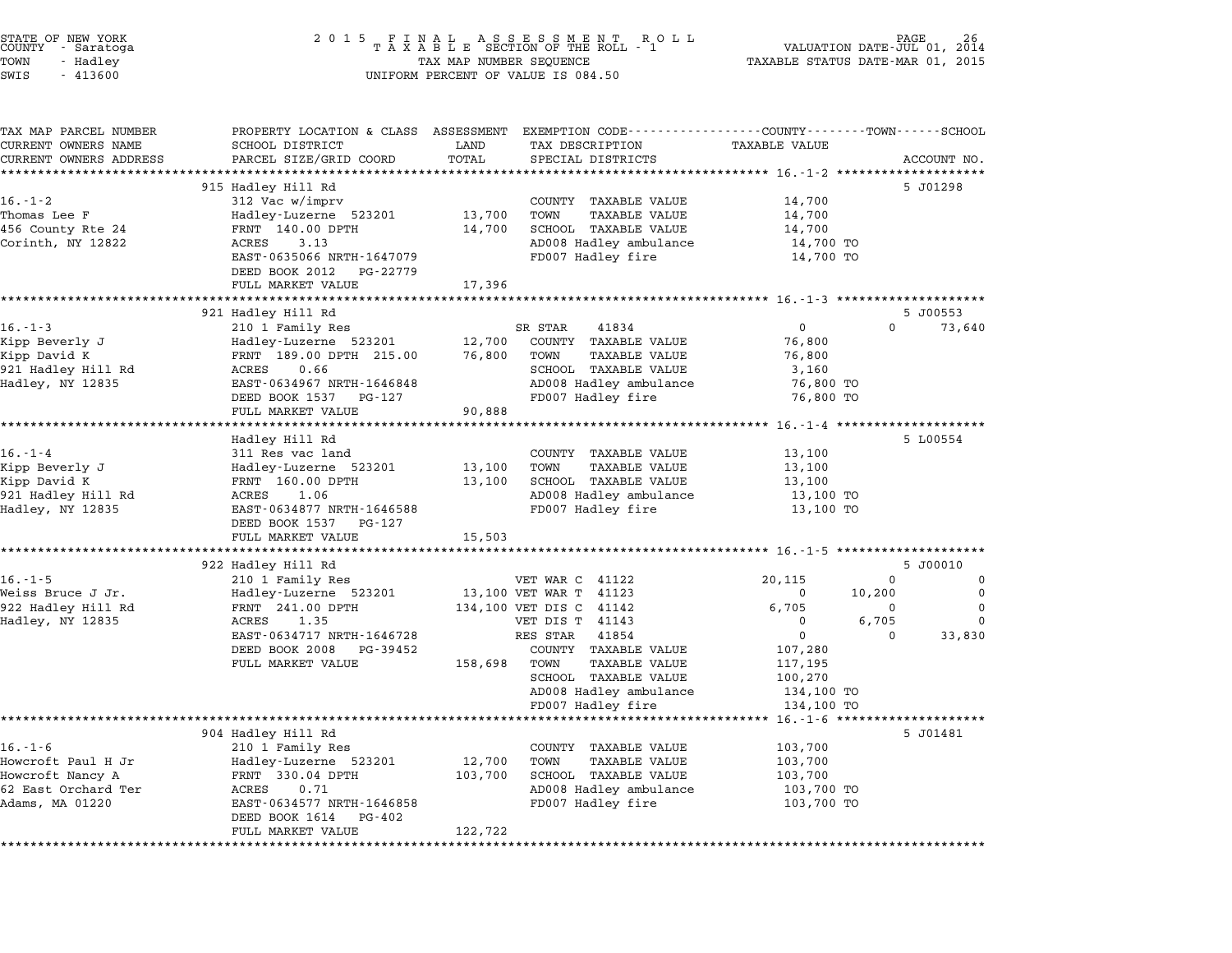| STATE OF NEW YORK<br>COUNTY - Saratoga<br>TOWN<br>- Hadley<br>SWIS<br>$-413600$                                   | 2 0 1 5<br>FINAL ASSESSMENT ROL<br>TAXABLE SECTION OF THE ROLL - 1<br>R O L L<br>TAX MAP NUMBER SEQUENCE<br>UNIFORM PERCENT OF VALUE IS 084.50                                                |                              |                                                                                                                                                  | VALUATION DATE-JUL 01,<br>2014<br>TAXABLE STATUS DATE-MAR 01, 2015                                 |                        |
|-------------------------------------------------------------------------------------------------------------------|-----------------------------------------------------------------------------------------------------------------------------------------------------------------------------------------------|------------------------------|--------------------------------------------------------------------------------------------------------------------------------------------------|----------------------------------------------------------------------------------------------------|------------------------|
| TAX MAP PARCEL NUMBER<br>CURRENT OWNERS NAME<br>CURRENT OWNERS ADDRESS                                            | PROPERTY LOCATION & CLASS ASSESSMENT EXEMPTION CODE----------------COUNTY-------TOWN------SCHOOL<br>SCHOOL DISTRICT<br>PARCEL SIZE/GRID COORD                                                 | LAND<br>TOTAL                | TAX DESCRIPTION<br>SPECIAL DISTRICTS                                                                                                             | <b>TAXABLE VALUE</b>                                                                               | ACCOUNT NO.            |
|                                                                                                                   |                                                                                                                                                                                               | ********                     | ********************************** 16.-1-7 **********                                                                                            |                                                                                                    |                        |
| $16. - 1 - 7$<br>Aldrich Leland<br>34 Park Ave<br>Hadley, NY 12835                                                | Hadley Hill Rd<br>311 Res vac land<br>Hadley-Luzerne 523201<br>FRNT 192.00 DPTH<br>ACRES<br>2.29<br>EAST-0634401 NRTH-1647137<br>DEED BOOK 0918<br>PG-00360<br>FULL MARKET VALUE              | 15,400<br>15,400<br>18,225   | COUNTY TAXABLE VALUE<br>TOWN<br><b>TAXABLE VALUE</b><br>SCHOOL TAXABLE VALUE<br>AD008 Hadley ambulance<br>FD007 Hadley fire                      | 15,400<br>15,400<br>15,400<br>15,400 TO<br>15,400 TO                                               | 5 J01428               |
|                                                                                                                   |                                                                                                                                                                                               |                              |                                                                                                                                                  |                                                                                                    |                        |
| $17. - 1 - 1.1$<br>Sautter George R<br>Sautter Paula A<br>C/O Linda M. Law<br>1204 Kathan Rd<br>Corinth, NY 12822 | Hadley Hill Rd<br>910 Priv forest<br>Hadley-Luzerne 523201<br>Life Estate<br>FRNT 2000.00 DPTH<br>ACRES<br>27.06<br>EAST-0635738 NRTH-1646350<br>DEED BOOK 2012<br>PG-22755                   | 34,200<br>34,200             | COUNTY TAXABLE VALUE<br>TOWN<br>TAXABLE VALUE<br>SCHOOL TAXABLE VALUE<br>AD008 Hadley ambulance<br>FD007 Hadley fire                             | 34,200<br>34,200<br>34,200<br>34,200 TO<br>34,200 TO                                               | 5 J00688               |
|                                                                                                                   | FULL MARKET VALUE                                                                                                                                                                             | 40,473                       |                                                                                                                                                  |                                                                                                    |                        |
|                                                                                                                   |                                                                                                                                                                                               |                              |                                                                                                                                                  |                                                                                                    |                        |
| $17. - 1 - 1.2$<br>Rojcewicz Joseph<br>Romeyn Charlene<br>978 Hadley Hill Rd<br>Hadley, NY 12835                  | 978 Hadley Hill Rd<br>240 Rural res<br>Hadley-Luzerne 523201<br>FRNT 1935.24 DPTH<br>ACRES<br>20.00<br>EAST-0635671 NRTH-1645804<br>DEED BOOK 1559<br>PG-431                                  | 27,300<br>151,400            | RES STAR<br>41854<br>COUNTY TAXABLE VALUE<br>TOWN<br><b>TAXABLE VALUE</b><br>SCHOOL TAXABLE VALUE<br>AD008 Hadley ambulance<br>FD007 Hadley fire | 0<br>151,400<br>151,400<br>117,570<br>151,400 TO<br>151,400 TO                                     | $\mathbf{0}$<br>33,830 |
|                                                                                                                   | FULL MARKET VALUE                                                                                                                                                                             | 179,172                      |                                                                                                                                                  |                                                                                                    |                        |
| 17.-1-2<br>Barbour Richard A<br>Barbour Peggi-Joan<br>211 Old Baptist Rd<br>North Kingstown, RI 02852             | 1039 Hadley Hill Rd<br>240 Rural res<br>Hadley-Luzerne 523201<br>FRNT 1280.00 DPTH<br>ACRES<br>48.87<br>EAST-0636766 NRTH-1647102<br>DEED BOOK 1050<br>PG-95<br>FULL MARKET VALUE             | 45,900<br>135,200<br>160,000 | COUNTY TAXABLE VALUE<br>TOWN<br><b>TAXABLE VALUE</b><br>SCHOOL TAXABLE VALUE<br>AD008 Hadley ambulance<br>FD007 Hadley fire                      | ******* 17.-1-2 *********************<br>135,200<br>135,200<br>135,200<br>135,200 TO<br>135,200 TO | 5 J00211               |
|                                                                                                                   |                                                                                                                                                                                               |                              |                                                                                                                                                  |                                                                                                    |                        |
| $17. - 1 - 3.1$<br>Oksala Raymond H Jr Trustee<br>4636 South Island Dr<br>North Myrtle Beach, SC 29582            | 1097 Hadley Hill Rd<br>260 Seasonal res<br>Hadley-Luzerne 523201<br>Lot 1<br>FRNT 563.94 DPTH<br>ACRES<br>28.47<br>EAST-0637865 NRTH-1648136<br>DEED BOOK 1669<br>PG-619<br>FULL MARKET VALUE | 16,900<br>103,500<br>122,485 | COUNTY TAXABLE VALUE<br>TOWN<br>TAXABLE VALUE<br>SCHOOL TAXABLE VALUE<br>AD008 Hadley ambulance<br>FD007 Hadley fire                             | 103,500<br>103,500<br>103,500<br>103,500 TO<br>103,500 TO                                          | 5 J00215               |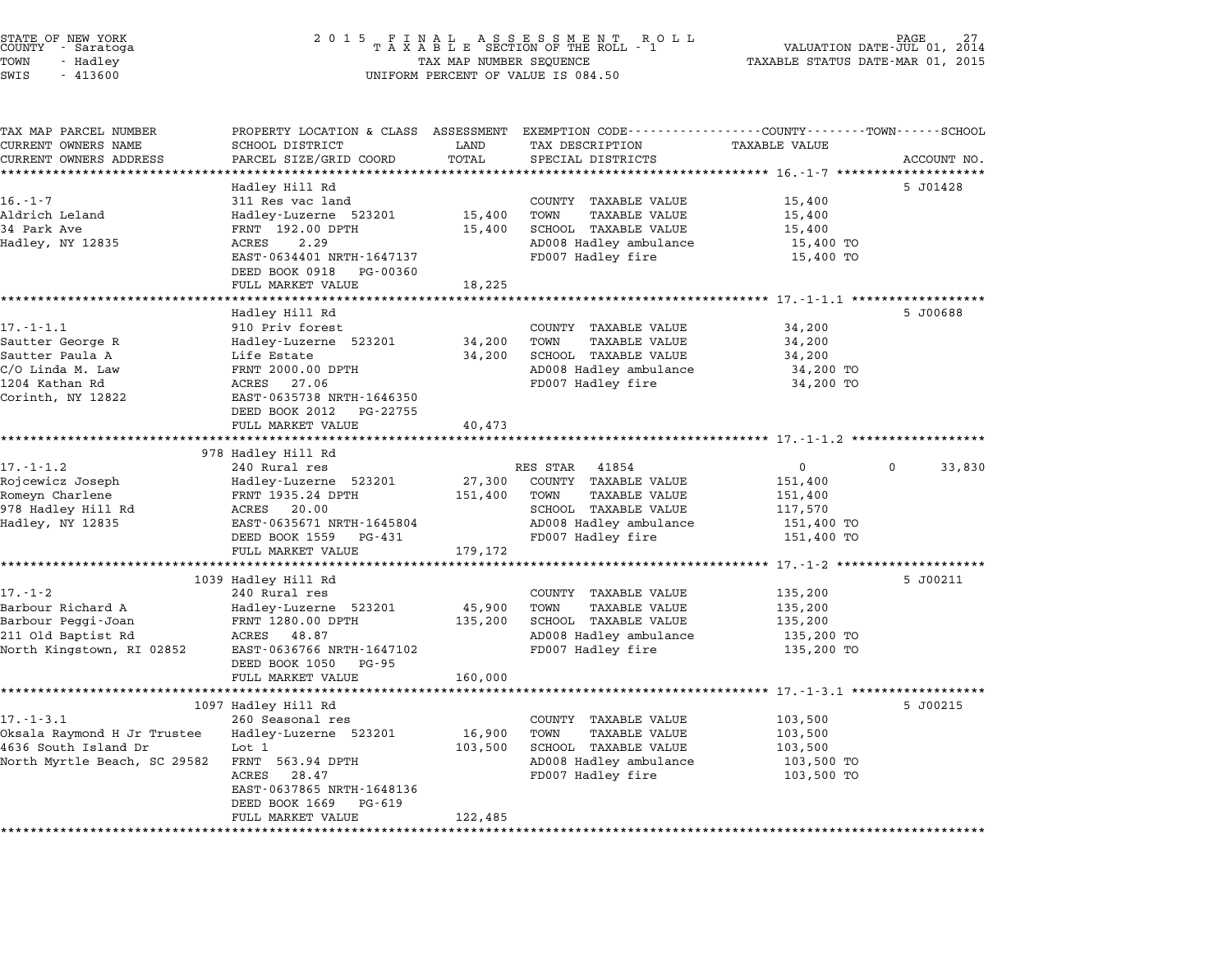| STATE OF NEW YORK<br>COUNTY<br>- Saratoga<br>TOWN<br>- Hadley<br>SWIS<br>$-413600$ | 2 0 1 5<br>TAXABLE SECTION OF THE ROLL - 1<br>TAX MAP NUMBER SEQUENCE<br>UNIFORM PERCENT OF VALUE IS 084.50 | R O L L<br>PAGE<br>VALUATION DATE-JUL 01, 2014<br>TAXABLE STATUS DATE-MAR 01, 2015 |                                                                               |                               |                    |
|------------------------------------------------------------------------------------|-------------------------------------------------------------------------------------------------------------|------------------------------------------------------------------------------------|-------------------------------------------------------------------------------|-------------------------------|--------------------|
| TAX MAP PARCEL NUMBER<br>CURRENT OWNERS NAME                                       | PROPERTY LOCATION & CLASS ASSESSMENT<br>SCHOOL DISTRICT                                                     | LAND                                                                               | EXEMPTION CODE----------------COUNTY-------TOWN-----SCHOOL<br>TAX DESCRIPTION | <b>TAXABLE VALUE</b>          |                    |
| CURRENT OWNERS ADDRESS                                                             | PARCEL SIZE/GRID COORD                                                                                      | TOTAL                                                                              | SPECIAL DISTRICTS                                                             |                               | ACCOUNT NO.        |
|                                                                                    | *********************                                                                                       | *********                                                                          | ********************************* 17-1-3.2 ******************                 |                               |                    |
|                                                                                    | Hadley Hill Rd                                                                                              |                                                                                    |                                                                               |                               |                    |
| $17. - 1 - 3.2$                                                                    | 311 Res vac land                                                                                            |                                                                                    | COUNTY TAXABLE VALUE                                                          | 17,800                        |                    |
| Oksala Raymond H Jr Trustee                                                        | Hadley-Luzerne 523201                                                                                       | 17,800                                                                             | TOWN<br><b>TAXABLE VALUE</b>                                                  | 17,800                        |                    |
| 4636 South Island Dr                                                               | Lot 2                                                                                                       | 17,800                                                                             | SCHOOL TAXABLE VALUE                                                          | 17,800                        |                    |
| North Myrtle Beach, SC 29582                                                       | FRNT 320.45 DPTH<br>ACRES<br>10.00                                                                          |                                                                                    | AD008 Hadley ambulance<br>FD007 Hadley fire                                   | 17,800 TO                     |                    |
|                                                                                    | EAST-0637822 NRTH-1647596                                                                                   |                                                                                    |                                                                               | 17,800 TO                     |                    |
|                                                                                    | FULL MARKET VALUE                                                                                           | 21,065                                                                             |                                                                               |                               |                    |
|                                                                                    |                                                                                                             | *******:                                                                           |                                                                               | *********** 17.-1-3.3 ******* |                    |
|                                                                                    | Hadley Hill Rd                                                                                              |                                                                                    |                                                                               |                               |                    |
| $17. - 1 - 3.3$                                                                    | 311 Res vac land                                                                                            |                                                                                    | COUNTY TAXABLE VALUE                                                          | 17,800                        |                    |
| Oksala Raymond H Jr Trustee                                                        | Hadley-Luzerne 523201                                                                                       | 17,800                                                                             | TOWN<br>TAXABLE VALUE                                                         | 17,800                        |                    |
| 4636 South Island Dr                                                               | Lot 3                                                                                                       | 17,800                                                                             | SCHOOL TAXABLE VALUE                                                          | 17,800                        |                    |
| North Myrtle Beach, SC 29582                                                       | FRNT 417.00 DPTH                                                                                            |                                                                                    | AD008 Hadley ambulance                                                        | 17,800 TO                     |                    |
|                                                                                    | ACRES<br>10.00<br>EAST-0637452 NRTH-1647478                                                                 |                                                                                    | FD007 Hadley fire                                                             | 17,800 TO                     |                    |
|                                                                                    | FULL MARKET VALUE                                                                                           | 21,065                                                                             |                                                                               |                               |                    |
|                                                                                    | ************************                                                                                    |                                                                                    |                                                                               |                               |                    |
|                                                                                    | 1111 Hadley Hill Rd                                                                                         |                                                                                    |                                                                               |                               | 5 J00248           |
| $17. - 1 - 4.1$                                                                    | 240 Rural res                                                                                               |                                                                                    | COUNTY TAXABLE VALUE                                                          | 143,000                       |                    |
| Fordham Roy E                                                                      | Hadley-Luzerne 523201                                                                                       | 45,200                                                                             | TOWN<br><b>TAXABLE VALUE</b>                                                  | 143,000                       |                    |
| Fordham Meredith G                                                                 | 1800's Deed                                                                                                 | 143,000                                                                            | SCHOOL TAXABLE VALUE                                                          | 143,000                       |                    |
| C/O Jack Fordham                                                                   | FRNT 1050.00 DPTH                                                                                           |                                                                                    | AD008 Hadley ambulance                                                        | 143,000 TO                    |                    |
| 44 Broken Arrow Rd<br>Evergreen, CO 80439                                          | ACRES 47.00<br>EAST-0637915 NRTH-1648923                                                                    |                                                                                    | FD007 Hadley fire                                                             | 143,000 TO                    |                    |
|                                                                                    | DEED BOOK 1164<br>PG-131                                                                                    |                                                                                    |                                                                               |                               |                    |
|                                                                                    | FULL MARKET VALUE                                                                                           | 169,231                                                                            |                                                                               |                               |                    |
|                                                                                    |                                                                                                             |                                                                                    | ******************************** 17. -1-5 **************                      |                               |                    |
|                                                                                    | 1185 Hadley Hill Rd                                                                                         |                                                                                    |                                                                               |                               | 5 J00530           |
| $17. - 1 - 5$                                                                      | 210 1 Family Res                                                                                            |                                                                                    | SR STAR<br>41834                                                              | $\mathbf{0}$                  | $\Omega$<br>73,640 |
| Harrison Edward J                                                                  | Hadley-Luzerne 523201                                                                                       | 49,800                                                                             | COUNTY TAXABLE VALUE                                                          | 305,600                       |                    |
| Corgiat Raylene                                                                    | FRNT 1160.00 DPTH                                                                                           | 305,600                                                                            | <b>TAXABLE VALUE</b><br>TOWN                                                  | 305,600                       |                    |
| 1185 Hadley Hill Rd                                                                | ACRES<br>50.00 BANK<br>039                                                                                  |                                                                                    | SCHOOL TAXABLE VALUE                                                          | 231,960                       |                    |
| Hadley, NY 12835                                                                   | EAST-0639952 NRTH-1649008<br>DEED BOOK 1704<br>PG-172                                                       |                                                                                    | AD008 Hadley ambulance<br>FD007 Hadley fire                                   | 305,600 TO<br>305,600 TO      |                    |
|                                                                                    | FULL MARKET VALUE                                                                                           | 361,657                                                                            |                                                                               |                               |                    |
|                                                                                    |                                                                                                             |                                                                                    |                                                                               | ********** 17.-1-6 *          |                    |
|                                                                                    | Hadley Hill Rd                                                                                              |                                                                                    |                                                                               |                               | 5 J01518           |
| $17. - 1 - 6$                                                                      | 311 Res vac land                                                                                            |                                                                                    | COUNTY TAXABLE VALUE                                                          | 12,300                        |                    |
| Sartore Richard & Edward                                                           | Hadley-Luzerne 523201                                                                                       | 12,300                                                                             | TOWN<br><b>TAXABLE VALUE</b>                                                  | 12,300                        |                    |
| Buckley Alyce S                                                                    | FRNT 122.04 DPTH 94.00                                                                                      | 12,300                                                                             | SCHOOL TAXABLE VALUE                                                          | 12,300                        |                    |
| 415 Bluff Rd                                                                       | ACRES<br>0.32                                                                                               |                                                                                    | AD008 Hadley ambulance                                                        | 12,300 TO                     |                    |
| Fort Lee, NJ 07024                                                                 | EAST-0638116 NRTH-1647045                                                                                   |                                                                                    | FD007 Hadley fire                                                             | 12,300 TO                     |                    |
|                                                                                    | DEED BOOK 1647<br>PG-785<br>FULL MARKET VALUE                                                               | 14,556                                                                             |                                                                               |                               |                    |
|                                                                                    |                                                                                                             |                                                                                    |                                                                               |                               |                    |

STATE OF NEW YORK <sup>2</sup> <sup>0</sup> <sup>1</sup> 5 F I N A L A S S E S S M E N T R O L L PAGE <sup>28</sup> COUNTY - Saratoga <sup>T</sup> <sup>A</sup> <sup>X</sup> <sup>A</sup> <sup>B</sup> <sup>L</sup> <sup>E</sup> SECTION OF THE ROLL - <sup>1</sup> VALUATION DATE-JUL 01, <sup>2014</sup>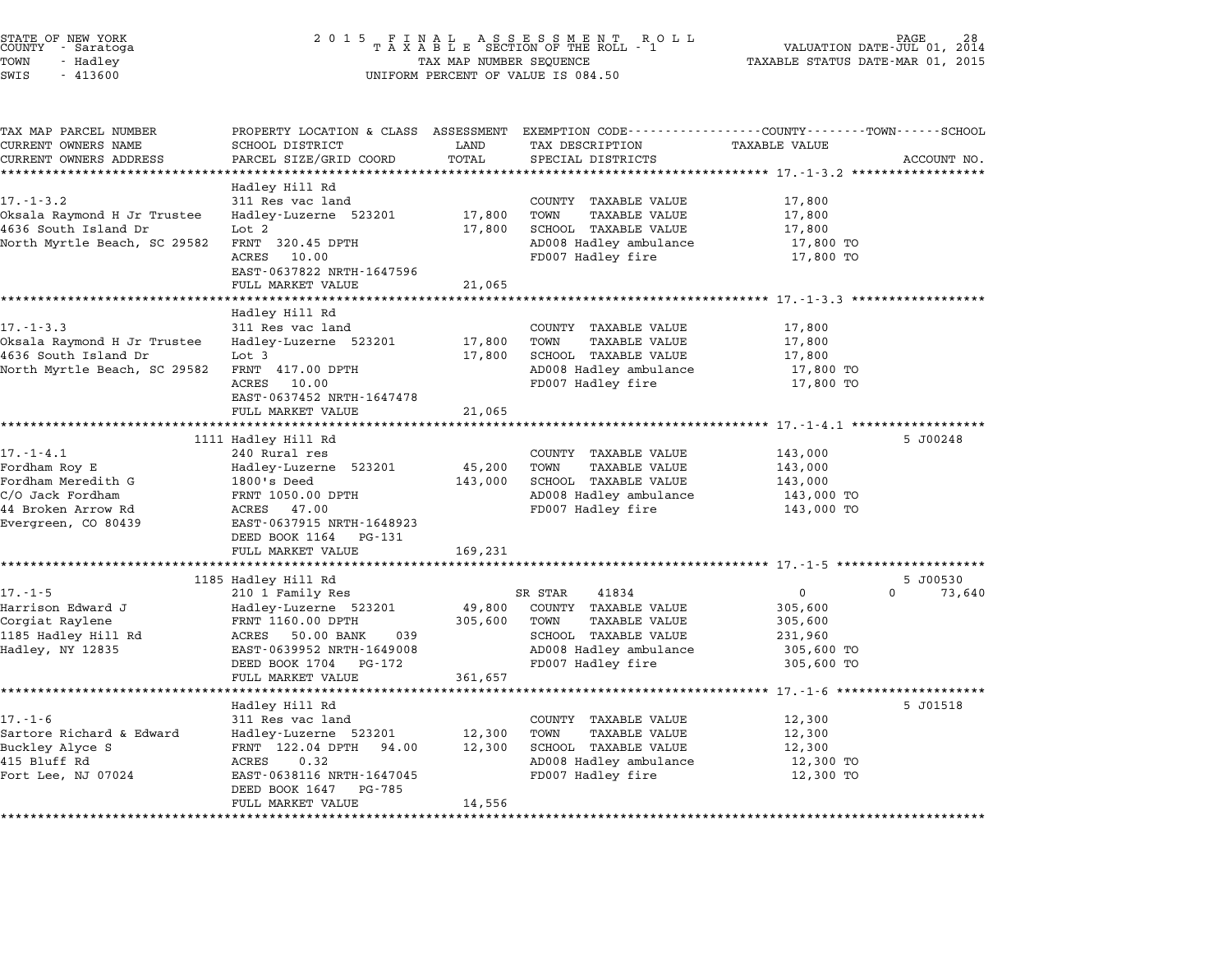| 2 0 1 5<br>FINAL ASSESSMENT ROTAXABLE SECTION OF THE ROLL - 1<br>R O L L<br>TAX MAP NUMBER SEQUENCE<br>UNIFORM PERCENT OF VALUE IS 084.50 |                                                                                                                                                                                                                                                                                                                                                                                                                                                                                                               |                                                                         | VALUATION DATE-JUL 01, 2014<br>TAXABLE STATUS DATE-MAR 01, 2015                                                                                                                                                                                                                                                                                                                                     | PAGE                                                                                                                                                                                                                                                                                                                             |
|-------------------------------------------------------------------------------------------------------------------------------------------|---------------------------------------------------------------------------------------------------------------------------------------------------------------------------------------------------------------------------------------------------------------------------------------------------------------------------------------------------------------------------------------------------------------------------------------------------------------------------------------------------------------|-------------------------------------------------------------------------|-----------------------------------------------------------------------------------------------------------------------------------------------------------------------------------------------------------------------------------------------------------------------------------------------------------------------------------------------------------------------------------------------------|----------------------------------------------------------------------------------------------------------------------------------------------------------------------------------------------------------------------------------------------------------------------------------------------------------------------------------|
| SCHOOL DISTRICT                                                                                                                           | LAND                                                                                                                                                                                                                                                                                                                                                                                                                                                                                                          | TAX DESCRIPTION                                                         | <b>TAXABLE VALUE</b>                                                                                                                                                                                                                                                                                                                                                                                |                                                                                                                                                                                                                                                                                                                                  |
|                                                                                                                                           |                                                                                                                                                                                                                                                                                                                                                                                                                                                                                                               |                                                                         |                                                                                                                                                                                                                                                                                                                                                                                                     | ACCOUNT NO.                                                                                                                                                                                                                                                                                                                      |
|                                                                                                                                           |                                                                                                                                                                                                                                                                                                                                                                                                                                                                                                               |                                                                         |                                                                                                                                                                                                                                                                                                                                                                                                     | 5 J00721                                                                                                                                                                                                                                                                                                                         |
| 260 Seasonal res                                                                                                                          |                                                                                                                                                                                                                                                                                                                                                                                                                                                                                                               | COUNTY TAXABLE VALUE                                                    | 102,600                                                                                                                                                                                                                                                                                                                                                                                             |                                                                                                                                                                                                                                                                                                                                  |
| Hadley-Luzerne 523201                                                                                                                     | 44,700                                                                                                                                                                                                                                                                                                                                                                                                                                                                                                        | TOWN<br><b>TAXABLE VALUE</b>                                            | 102,600                                                                                                                                                                                                                                                                                                                                                                                             |                                                                                                                                                                                                                                                                                                                                  |
| FRNT 1400.00 DPTH                                                                                                                         |                                                                                                                                                                                                                                                                                                                                                                                                                                                                                                               |                                                                         | 102,600                                                                                                                                                                                                                                                                                                                                                                                             |                                                                                                                                                                                                                                                                                                                                  |
|                                                                                                                                           |                                                                                                                                                                                                                                                                                                                                                                                                                                                                                                               |                                                                         |                                                                                                                                                                                                                                                                                                                                                                                                     |                                                                                                                                                                                                                                                                                                                                  |
|                                                                                                                                           |                                                                                                                                                                                                                                                                                                                                                                                                                                                                                                               |                                                                         |                                                                                                                                                                                                                                                                                                                                                                                                     |                                                                                                                                                                                                                                                                                                                                  |
|                                                                                                                                           |                                                                                                                                                                                                                                                                                                                                                                                                                                                                                                               |                                                                         |                                                                                                                                                                                                                                                                                                                                                                                                     |                                                                                                                                                                                                                                                                                                                                  |
| ****************************                                                                                                              |                                                                                                                                                                                                                                                                                                                                                                                                                                                                                                               |                                                                         |                                                                                                                                                                                                                                                                                                                                                                                                     |                                                                                                                                                                                                                                                                                                                                  |
| 1104 Hadley Hill Rd                                                                                                                       |                                                                                                                                                                                                                                                                                                                                                                                                                                                                                                               |                                                                         |                                                                                                                                                                                                                                                                                                                                                                                                     | 5 J00352                                                                                                                                                                                                                                                                                                                         |
| 210 1 Family Res                                                                                                                          |                                                                                                                                                                                                                                                                                                                                                                                                                                                                                                               | COUNTY TAXABLE VALUE                                                    | 116,000                                                                                                                                                                                                                                                                                                                                                                                             |                                                                                                                                                                                                                                                                                                                                  |
| Hadley-Luzerne 523201                                                                                                                     | 13,400                                                                                                                                                                                                                                                                                                                                                                                                                                                                                                        | TOWN<br>TAXABLE VALUE                                                   | 116,000                                                                                                                                                                                                                                                                                                                                                                                             |                                                                                                                                                                                                                                                                                                                                  |
|                                                                                                                                           |                                                                                                                                                                                                                                                                                                                                                                                                                                                                                                               |                                                                         |                                                                                                                                                                                                                                                                                                                                                                                                     |                                                                                                                                                                                                                                                                                                                                  |
|                                                                                                                                           |                                                                                                                                                                                                                                                                                                                                                                                                                                                                                                               |                                                                         |                                                                                                                                                                                                                                                                                                                                                                                                     |                                                                                                                                                                                                                                                                                                                                  |
|                                                                                                                                           |                                                                                                                                                                                                                                                                                                                                                                                                                                                                                                               |                                                                         |                                                                                                                                                                                                                                                                                                                                                                                                     |                                                                                                                                                                                                                                                                                                                                  |
|                                                                                                                                           |                                                                                                                                                                                                                                                                                                                                                                                                                                                                                                               |                                                                         |                                                                                                                                                                                                                                                                                                                                                                                                     |                                                                                                                                                                                                                                                                                                                                  |
| ******************************                                                                                                            |                                                                                                                                                                                                                                                                                                                                                                                                                                                                                                               |                                                                         |                                                                                                                                                                                                                                                                                                                                                                                                     |                                                                                                                                                                                                                                                                                                                                  |
| 1118 Hadley Hill Rd                                                                                                                       |                                                                                                                                                                                                                                                                                                                                                                                                                                                                                                               |                                                                         |                                                                                                                                                                                                                                                                                                                                                                                                     | 5 J00556                                                                                                                                                                                                                                                                                                                         |
|                                                                                                                                           |                                                                                                                                                                                                                                                                                                                                                                                                                                                                                                               |                                                                         |                                                                                                                                                                                                                                                                                                                                                                                                     | $\Omega$<br>33,830                                                                                                                                                                                                                                                                                                               |
|                                                                                                                                           |                                                                                                                                                                                                                                                                                                                                                                                                                                                                                                               |                                                                         |                                                                                                                                                                                                                                                                                                                                                                                                     |                                                                                                                                                                                                                                                                                                                                  |
|                                                                                                                                           |                                                                                                                                                                                                                                                                                                                                                                                                                                                                                                               |                                                                         |                                                                                                                                                                                                                                                                                                                                                                                                     |                                                                                                                                                                                                                                                                                                                                  |
|                                                                                                                                           |                                                                                                                                                                                                                                                                                                                                                                                                                                                                                                               |                                                                         |                                                                                                                                                                                                                                                                                                                                                                                                     |                                                                                                                                                                                                                                                                                                                                  |
| DEED BOOK 1399 PG-566                                                                                                                     |                                                                                                                                                                                                                                                                                                                                                                                                                                                                                                               | FD007 Hadley fire                                                       | 252,000 TO                                                                                                                                                                                                                                                                                                                                                                                          |                                                                                                                                                                                                                                                                                                                                  |
| FULL MARKET VALUE                                                                                                                         | 298,225                                                                                                                                                                                                                                                                                                                                                                                                                                                                                                       |                                                                         |                                                                                                                                                                                                                                                                                                                                                                                                     |                                                                                                                                                                                                                                                                                                                                  |
|                                                                                                                                           |                                                                                                                                                                                                                                                                                                                                                                                                                                                                                                               |                                                                         |                                                                                                                                                                                                                                                                                                                                                                                                     |                                                                                                                                                                                                                                                                                                                                  |
|                                                                                                                                           |                                                                                                                                                                                                                                                                                                                                                                                                                                                                                                               |                                                                         |                                                                                                                                                                                                                                                                                                                                                                                                     | 5 J00017                                                                                                                                                                                                                                                                                                                         |
|                                                                                                                                           |                                                                                                                                                                                                                                                                                                                                                                                                                                                                                                               |                                                                         |                                                                                                                                                                                                                                                                                                                                                                                                     | 33,830                                                                                                                                                                                                                                                                                                                           |
|                                                                                                                                           |                                                                                                                                                                                                                                                                                                                                                                                                                                                                                                               |                                                                         |                                                                                                                                                                                                                                                                                                                                                                                                     |                                                                                                                                                                                                                                                                                                                                  |
| ACRES<br>59.24                                                                                                                            |                                                                                                                                                                                                                                                                                                                                                                                                                                                                                                               | SCHOOL TAXABLE VALUE                                                    | 142,470                                                                                                                                                                                                                                                                                                                                                                                             |                                                                                                                                                                                                                                                                                                                                  |
| EAST-0641426 NRTH-1647291                                                                                                                 |                                                                                                                                                                                                                                                                                                                                                                                                                                                                                                               | AD008 Hadley ambulance                                                  | 176,300 TO                                                                                                                                                                                                                                                                                                                                                                                          |                                                                                                                                                                                                                                                                                                                                  |
| DEED BOOK 2013 PG-13347                                                                                                                   |                                                                                                                                                                                                                                                                                                                                                                                                                                                                                                               | FD007 Hadley fire                                                       | 176,300 TO                                                                                                                                                                                                                                                                                                                                                                                          |                                                                                                                                                                                                                                                                                                                                  |
|                                                                                                                                           |                                                                                                                                                                                                                                                                                                                                                                                                                                                                                                               |                                                                         |                                                                                                                                                                                                                                                                                                                                                                                                     |                                                                                                                                                                                                                                                                                                                                  |
| FULL MARKET VALUE                                                                                                                         | 208,639                                                                                                                                                                                                                                                                                                                                                                                                                                                                                                       |                                                                         |                                                                                                                                                                                                                                                                                                                                                                                                     |                                                                                                                                                                                                                                                                                                                                  |
|                                                                                                                                           | ****************                                                                                                                                                                                                                                                                                                                                                                                                                                                                                              |                                                                         |                                                                                                                                                                                                                                                                                                                                                                                                     |                                                                                                                                                                                                                                                                                                                                  |
| 1168 Hadley Hill Rd                                                                                                                       |                                                                                                                                                                                                                                                                                                                                                                                                                                                                                                               |                                                                         |                                                                                                                                                                                                                                                                                                                                                                                                     |                                                                                                                                                                                                                                                                                                                                  |
| 270 Mfg housing                                                                                                                           |                                                                                                                                                                                                                                                                                                                                                                                                                                                                                                               | COUNTY TAXABLE VALUE                                                    | 43,900                                                                                                                                                                                                                                                                                                                                                                                              |                                                                                                                                                                                                                                                                                                                                  |
| Hadley-Luzerne 523201<br>FRNT 208.00 DPTH                                                                                                 | 24,500<br>43,900                                                                                                                                                                                                                                                                                                                                                                                                                                                                                              | TOWN<br>TAXABLE VALUE<br>SCHOOL TAXABLE VALUE                           | 43,900<br>43,900                                                                                                                                                                                                                                                                                                                                                                                    |                                                                                                                                                                                                                                                                                                                                  |
| ACRES 13.85                                                                                                                               |                                                                                                                                                                                                                                                                                                                                                                                                                                                                                                               | AD008 Hadley ambulance                                                  | 43,900 TO                                                                                                                                                                                                                                                                                                                                                                                           |                                                                                                                                                                                                                                                                                                                                  |
| EAST-0640986 NRTH-1647031                                                                                                                 |                                                                                                                                                                                                                                                                                                                                                                                                                                                                                                               | FD007 Hadley fire                                                       | 43,900 TO                                                                                                                                                                                                                                                                                                                                                                                           |                                                                                                                                                                                                                                                                                                                                  |
| DEED BOOK 2014<br>PG-36667<br>FULL MARKET VALUE                                                                                           | 51,953                                                                                                                                                                                                                                                                                                                                                                                                                                                                                                        |                                                                         |                                                                                                                                                                                                                                                                                                                                                                                                     |                                                                                                                                                                                                                                                                                                                                  |
|                                                                                                                                           | PARCEL SIZE/GRID COORD<br>****************************<br>1092 Hadley Hill Rd<br>ACRES 66.11<br>EAST-0638597 NRTH-1646406<br>DEED BOOK 1647 PG-790<br>FULL MARKET VALUE<br>FRNT 242.00 DPTH<br>ACRES<br>2.24<br>EAST-0638836 NRTH-1647366<br>DEED BOOK 1474 PG-416<br>FULL MARKET VALUE<br>240 Rural res<br>Hadley-Luzerne 523201<br>FRNT 400.00 DPTH<br>ACRES 19.00<br>EAST-0639626 NRTH-1646888<br>******************<br>1192 Hadley Hill Rd<br>240 Rural res<br>Hadley-Luzerne 523201<br>8.92 DPTH<br>FRNT | TOTAL<br>102,600<br>121,420<br>116,000<br>137,278<br>252,000<br>176,300 | SPECIAL DISTRICTS<br>SCHOOL TAXABLE VALUE<br>AD008 Hadley ambulance<br>FD007 Hadley fire<br>*************<br>SCHOOL TAXABLE VALUE<br>AD008 Hadley ambulance<br>FD007 Hadley fire<br>RES STAR 41854<br>27,400<br>COUNTY TAXABLE VALUE<br>TOWN<br>TAXABLE VALUE<br>SCHOOL TAXABLE VALUE<br>AD008 Hadley ambulance<br>RES STAR 41854<br>43,700<br>COUNTY TAXABLE VALUE<br><b>TAXABLE VALUE</b><br>TOWN | PROPERTY LOCATION & CLASS ASSESSMENT EXEMPTION CODE--------------COUNTY------TOWN-----SCHOOL<br>102,600 TO<br>102,600 TO<br>116,000<br>116,000 TO<br>116,000 TO<br>$\overline{0}$<br>252,000<br>252,000<br>218,170<br>252,000 TO<br>********************* 17.-1-12.1 *******<br>$\overline{0}$<br>$\Omega$<br>176,300<br>176,300 |

STATE OF NEW YORK <sup>2</sup> <sup>0</sup> <sup>1</sup> 5 F I N A L A S S E S S M E N T R O L L PAGE <sup>29</sup> COUNTY - Saratoga <sup>T</sup> <sup>A</sup> <sup>X</sup> <sup>A</sup> <sup>B</sup> <sup>L</sup> <sup>E</sup> SECTION OF THE ROLL - <sup>1</sup> VALUATION DATE-JUL 01, <sup>2014</sup>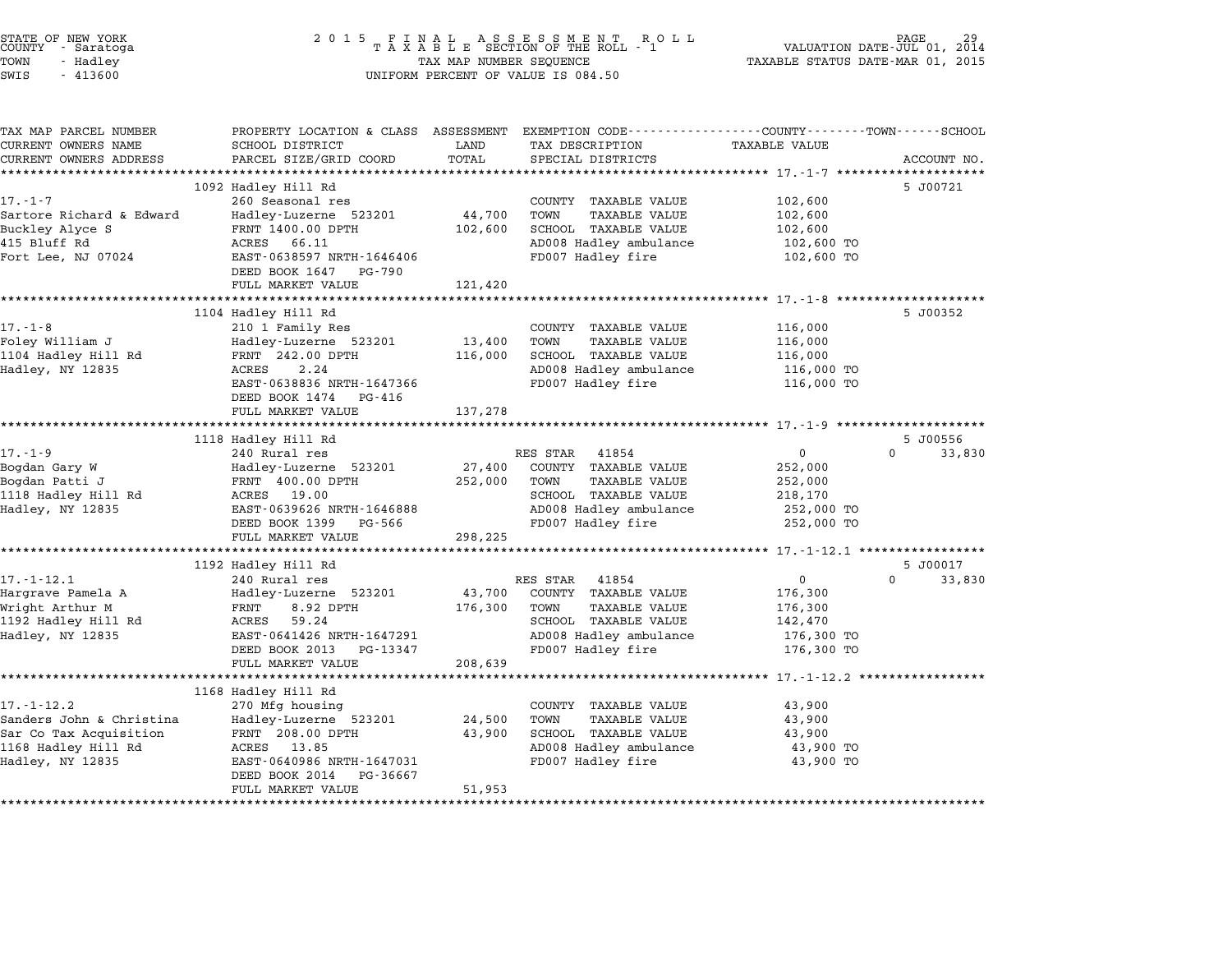| STATE OF NEW YORK<br>COUNTY<br>- Saratoga<br>TOWN<br>- Hadley<br>SWIS<br>$-413600$ | 2 0 1 5<br>FINAL ASSESSMENT RO<br>TAXABLE SECTION OF THE ROLL - 1<br>ROLL<br>TAX MAP NUMBER SEQUENCE<br>UNIFORM PERCENT OF VALUE IS 084.50 |               |                                               | VALUATION DATE-JUL 01, 2014<br>TAXABLE STATUS DATE-MAR 01, 2015                                                  | PAGE        |
|------------------------------------------------------------------------------------|--------------------------------------------------------------------------------------------------------------------------------------------|---------------|-----------------------------------------------|------------------------------------------------------------------------------------------------------------------|-------------|
| TAX MAP PARCEL NUMBER<br>CURRENT OWNERS NAME<br>CURRENT OWNERS ADDRESS             | SCHOOL DISTRICT<br>PARCEL SIZE/GRID COORD                                                                                                  | LAND<br>TOTAL | TAX DESCRIPTION<br>SPECIAL DISTRICTS          | PROPERTY LOCATION & CLASS ASSESSMENT EXEMPTION CODE---------------COUNTY-------TOWN------SCHOOL<br>TAXABLE VALUE | ACCOUNT NO. |
|                                                                                    | 1222 Hadley Hill Rd                                                                                                                        |               |                                               |                                                                                                                  | 5 J00209    |
| $17. - 1 - 13$                                                                     | 240 Rural res                                                                                                                              |               | VET WAR C 41122                               | 30,600<br>$\mathbf 0$                                                                                            | 0           |
| Dockery Thomas                                                                     | Hadley-Luzerne 523201                                                                                                                      |               | 33,600 VET WAR T 41123                        | 10,200<br>0                                                                                                      | $\Omega$    |
| 1222 Hadley Hill Rd                                                                | FRNT 660.00 DPTH                                                                                                                           |               | 207,100 RES STAR 41854                        | $\mathbf 0$<br>$\mathbf 0$                                                                                       | 33,830      |
| Hadley, NY 12835                                                                   | 25.00<br>ACRES<br>EAST-0641904 NRTH-1648092                                                                                                |               | COUNTY TAXABLE VALUE<br>TOWN<br>TAXABLE VALUE | 176,500<br>196,900                                                                                               |             |
|                                                                                    | DEED BOOK 0827 PG-0468                                                                                                                     |               | SCHOOL TAXABLE VALUE                          | 173,270                                                                                                          |             |
|                                                                                    | FULL MARKET VALUE                                                                                                                          |               | 245,089 AD008 Hadley ambulance                | 207,100 TO                                                                                                       |             |
|                                                                                    |                                                                                                                                            |               | FD007 Hadley fire                             | 207,100 TO                                                                                                       |             |
|                                                                                    |                                                                                                                                            |               |                                               |                                                                                                                  |             |
|                                                                                    | 1268 Hadley Hill Rd                                                                                                                        |               |                                               |                                                                                                                  |             |
| 17. - 1 - 14.12                                                                    | 240 Rural res                                                                                                                              |               | COUNTY TAXABLE VALUE                          | 214,000                                                                                                          |             |
| Russo Ronald                                                                       | Hadley-Luzerne 523201                                                                                                                      | 59,000        | TOWN<br>TAXABLE VALUE                         | 214,000                                                                                                          |             |
| Russo Patricia                                                                     | FRNT 312.75 DPTH                                                                                                                           | 214,000       | SCHOOL TAXABLE VALUE                          | 214,000                                                                                                          |             |
| 4 Dillon Dr<br>Dix Hills, NY 11746-7946                                            | ACRES 80.00<br>EAST-0643164 NRTH-1647995                                                                                                   |               | AD008 Hadley ambulance<br>FD007 Hadley fire   | 214,000 TO<br>214,000 TO                                                                                         |             |
|                                                                                    | DEED BOOK 1683<br>PG-37                                                                                                                    |               |                                               |                                                                                                                  |             |
|                                                                                    | FULL MARKET VALUE                                                                                                                          | 253,254       |                                               |                                                                                                                  |             |
|                                                                                    |                                                                                                                                            |               |                                               |                                                                                                                  |             |
|                                                                                    | 1278 Hadley Hill Rd                                                                                                                        |               |                                               |                                                                                                                  |             |
| $17. - 1 - 14.21$                                                                  | 210 1 Family Res                                                                                                                           |               | COUNTY TAXABLE VALUE                          | 113,000                                                                                                          |             |
| Linder Diane                                                                       | Hadley-Luzerne 523201                                                                                                                      | 23,500        | TOWN<br>TAXABLE VALUE                         | 113,000                                                                                                          |             |
| PO Box 301                                                                         | Lot $#2$                                                                                                                                   | 113,000       | SCHOOL TAXABLE VALUE                          | 113,000                                                                                                          |             |
| Fort Garland, CO 81133                                                             | FRNT 415.00 DPTH                                                                                                                           |               | AD008 Hadley ambulance                        | 113,000 TO                                                                                                       |             |
|                                                                                    | ACRES<br>9.99<br>EAST-0642793 NRTH-1649228                                                                                                 |               | FD007 Hadley fire                             | 113,000 TO                                                                                                       |             |
|                                                                                    | DEED BOOK 2011 PG-25381                                                                                                                    |               |                                               |                                                                                                                  |             |
|                                                                                    | FULL MARKET VALUE                                                                                                                          | 133,728       |                                               |                                                                                                                  |             |
|                                                                                    |                                                                                                                                            |               |                                               | *********************************** 17.-1-14.22 *****************                                                |             |
|                                                                                    | Hadley Hill Rd                                                                                                                             |               |                                               |                                                                                                                  |             |
| $17. - 1 - 14.22$                                                                  | 322 Rural vac>10                                                                                                                           |               | COUNTY TAXABLE VALUE                          | 19,200                                                                                                           |             |
| Isenstadt Carol                                                                    | Hadley-Luzerne 523201                                                                                                                      | 19,200        | <b>TAXABLE VALUE</b><br>TOWN                  | 19,200                                                                                                           |             |
| 6433 Skyward Ct                                                                    | Lot 3                                                                                                                                      | 19,200        | SCHOOL TAXABLE VALUE                          | 19,200                                                                                                           |             |
| Columbia, MD 21045                                                                 | FRNT 400.00 DPTH                                                                                                                           |               | AD008 Hadley ambulance                        | 19,200 TO                                                                                                        |             |
|                                                                                    | ACRES<br>9.99<br>EAST-0643191 NRTH-1649527                                                                                                 |               | FD007 Hadley fire                             | 19,200 TO                                                                                                        |             |
|                                                                                    | DEED BOOK 2011 PG-25382                                                                                                                    |               |                                               |                                                                                                                  |             |
|                                                                                    | FULL MARKET VALUE                                                                                                                          | 22,722        |                                               |                                                                                                                  |             |
|                                                                                    |                                                                                                                                            |               |                                               |                                                                                                                  |             |
|                                                                                    | Hadley Hill Rd                                                                                                                             |               |                                               |                                                                                                                  |             |
| 17.-1-14.23                                                                        | 910 Priv forest                                                                                                                            |               | TAXABLE VALUE<br>COUNTY                       | 43,000                                                                                                           |             |
| Isenstadt Carol                                                                    | Hadley-Luzerne 523201                                                                                                                      | 43,000        | TOWN<br>TAXABLE VALUE                         | 43,000                                                                                                           |             |
| Linder Diane                                                                       | Lot 1                                                                                                                                      | 43,000        | SCHOOL TAXABLE VALUE                          | 43,000                                                                                                           |             |
| 6433 Skyward Ct                                                                    | FRNT<br>80.00 DPTH                                                                                                                         |               | AD008 Hadley ambulance                        | 43,000 TO                                                                                                        |             |
| Columbia, MD 21045                                                                 | 56.74<br>ACRES<br>EAST-0644020 NRTH-1648017                                                                                                |               | FD007 Hadley fire                             | 43,000 TO                                                                                                        |             |
|                                                                                    | DEED BOOK 2011<br>PG-25383                                                                                                                 |               |                                               |                                                                                                                  |             |
|                                                                                    | FULL MARKET VALUE                                                                                                                          | 50,888        |                                               |                                                                                                                  |             |
|                                                                                    | **********************                                                                                                                     |               |                                               |                                                                                                                  |             |

STATE OF NEW YORK <sup>2</sup> <sup>0</sup> <sup>1</sup> 5 F I N A L A S S E S S M E N T R O L L PAGE <sup>30</sup> COUNTY - Saratoga <sup>T</sup> <sup>A</sup> <sup>X</sup> <sup>A</sup> <sup>B</sup> <sup>L</sup> <sup>E</sup> SECTION OF THE ROLL - <sup>1</sup> VALUATION DATE-JUL 01, <sup>2014</sup>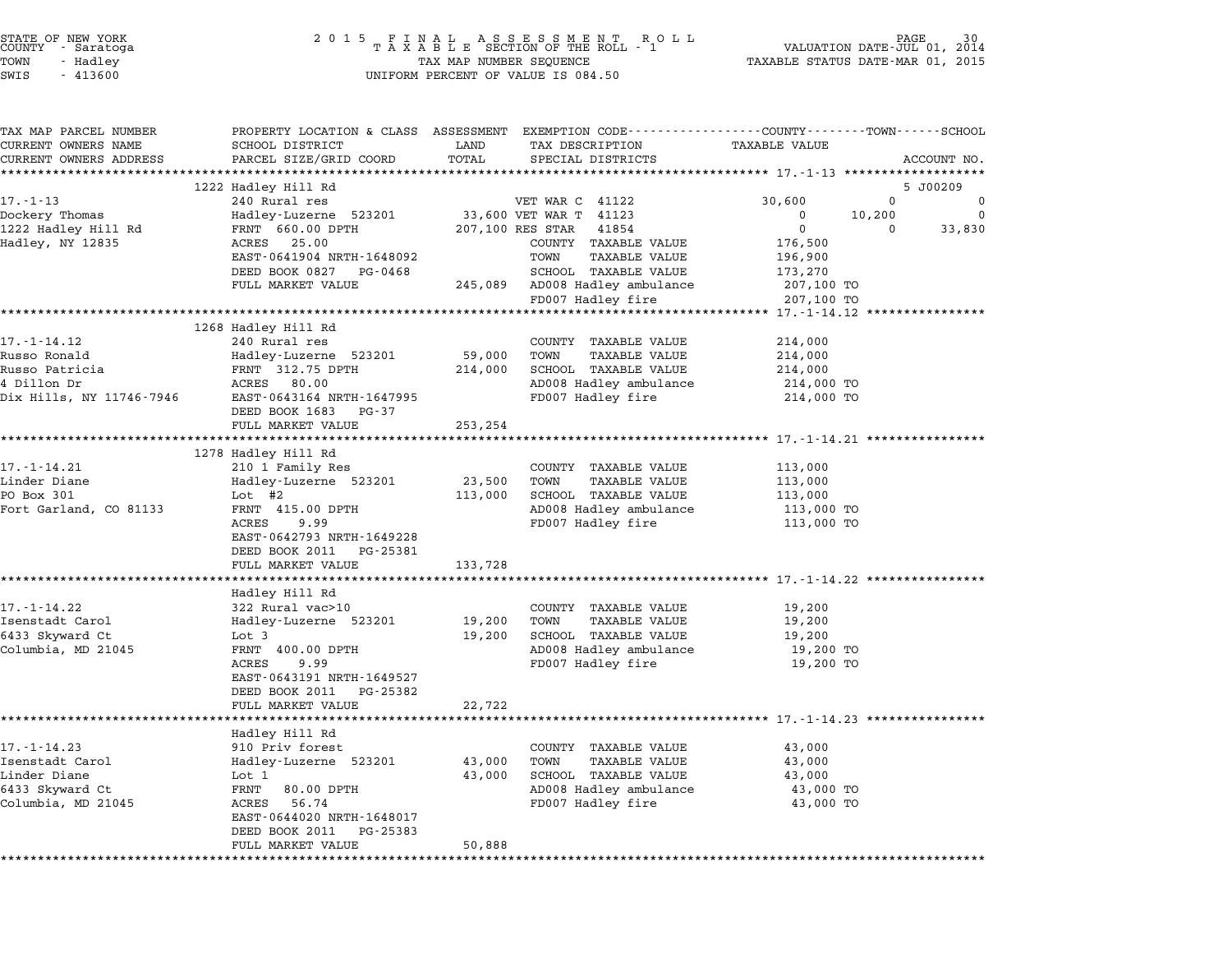| STATE OF NEW YORK<br>COUNTY<br>- Saratoga<br>TOWN<br>- Hadley<br>SWIS<br>$-413600$                                  | 2 0 1 5<br>FINAL ASSESSMENT ROTAXABLE SECTION OF THE ROLL - 1<br>PAGE<br>R O L L<br>VALUATION DATE-JUL 01, 2014<br>TAXABLE STATUS DATE-MAR 01, 2015<br>TAX MAP NUMBER SEQUENCE<br>UNIFORM PERCENT OF VALUE IS 084.50              |                                                                                                                                                                                  |                                                                                                                                       |  |  |
|---------------------------------------------------------------------------------------------------------------------|-----------------------------------------------------------------------------------------------------------------------------------------------------------------------------------------------------------------------------------|----------------------------------------------------------------------------------------------------------------------------------------------------------------------------------|---------------------------------------------------------------------------------------------------------------------------------------|--|--|
| TAX MAP PARCEL NUMBER<br>CURRENT OWNERS NAME<br>CURRENT OWNERS ADDRESS                                              | SCHOOL DISTRICT<br>PARCEL SIZE/GRID COORD                                                                                                                                                                                         | TAX DESCRIPTION<br>LAND<br>TOTAL<br>SPECIAL DISTRICTS                                                                                                                            | PROPERTY LOCATION & CLASS ASSESSMENT EXEMPTION CODE---------------COUNTY-------TOWN-----SCHOOL<br><b>TAXABLE VALUE</b><br>ACCOUNT NO. |  |  |
| $17. - 1 - 14.111$<br>Depaoli Christopher T<br>Depaoli Maureen E<br>20 S Ferris St<br>Irvington, NY 10533           | 1242 Hadley Hill Rd<br>210 1 Family Res<br>Hadley-Luzerne 523201<br>FRNT 299.35 DPTH 1452.00<br>ACRES 10.00<br>EAST-0642163 NRTH-1648483<br>DEED BOOK 1682<br>PG-188<br>FULL MARKET VALUE                                         | COUNTY TAXABLE VALUE<br>22,600<br>TOWN<br><b>TAXABLE VALUE</b><br>175,100<br>SCHOOL TAXABLE VALUE<br>AD008 Hadley ambulance<br>FD007 Hadley fire<br>207,219                      | 5 J00104<br>175,100<br>175,100<br>175,100<br>175,100 TO<br>175,100 TO                                                                 |  |  |
| 17. - 1 - 14.112<br>Walas James P<br>PO Box 655<br>Chestertown, NY 12817                                            | Hadley Hill Rd<br>323 Vacant rural<br>Hadley-Luzerne 523201<br>FRNT 299.35 DPTH 1452.00<br>ACRES 10.00<br>EAST-0642393 NRTH-1648683<br>DEED BOOK 1643<br>PG-714<br>FULL MARKET VALUE                                              | COUNTY TAXABLE VALUE<br>20,300<br>TOWN<br>TAXABLE VALUE<br>20,300<br>SCHOOL TAXABLE VALUE<br>AD008 Hadley ambulance<br>FD007 Hadley fire<br>24,024                               | 20,300<br>20,300<br>20,300<br>20,300 TO<br>20,300 TO                                                                                  |  |  |
| $17. - 1 - 16$<br>Duell June S<br>C/O Mary Young<br>Patti Bogdon<br>23 Greenfield Manor<br>Porter Corners, NY 12859 | 1606 Hadley Hill Rd<br>240 Rural res<br>Hadley-Luzerne 523201<br>Life Estate<br>FRNT 890.00 DPTH<br>ACRES 352.49<br>EAST-0645907 NRTH-1646670<br>DEED BOOK 2006<br>PG-16308<br>FULL MARKET VALUE                                  | COUNTY TAXABLE VALUE<br>168,200<br><b>TAXABLE VALUE</b><br>TOWN<br>295,700<br>SCHOOL TAXABLE VALUE<br>AD008 Hadley ambulance<br>FD007 Hadley fire<br>349,941                     | 5 J00923<br>295,700<br>295,700<br>295,700<br>295,700 TO<br>295,700 TO                                                                 |  |  |
| $17. - 1 - 20$<br>Bell Brook Club<br>C/O Sarah Bunzey<br>370 Parker Rd<br>Corinth, NY 12822                         | ************************<br>361 Bell Brook Rd<br>281 Multiple res - WTRFNT<br>Hadley-Luzerne 523201<br>16 Sites<br>FRNT 3800.00 DPTH<br>ACRES 320.63<br>EAST-0643202 NRTH-1643805<br>DEED BOOK 0385 PG-00387<br>FULL MARKET VALUE | COUNTY TAXABLE VALUE<br>434,600<br>TOWN<br><b>TAXABLE VALUE</b><br>1057,500<br>SCHOOL TAXABLE VALUE<br>AD008 Hadley ambulance<br>FD007 Hadley fire<br>1251,479                   | ********************* 17.-1-20 *******************<br>5 J00060<br>1057,500<br>1057,500<br>1057,500<br>1057,500 TO<br>1057,500 TO      |  |  |
| 17.-1-21.2<br>Pickett Linda<br>190 Bell Brook Rd<br>Hadley, NY 12835                                                | 190 Bell Brook Rd<br>240 Rural res<br>Hadley-Luzerne 523201<br>FRNT 550.00 DPTH<br>ACRES<br>18.00<br>EAST-0642178 NRTH-1640954<br>DEED BOOK 1014<br>PG-661<br>FULL MARKET VALUE<br>***********************                        | RES STAR<br>41854<br>29,000<br>COUNTY TAXABLE VALUE<br>TOWN<br><b>TAXABLE VALUE</b><br>134,600<br>SCHOOL TAXABLE VALUE<br>AD008 Hadley ambulance<br>FD007 Hadley fire<br>159,290 | 0<br>33,830<br>134,600<br>134,600<br>100,770<br>134,600 TO<br>134,600 TO                                                              |  |  |

STATE OF NEW YORK <sup>2</sup> <sup>0</sup> <sup>1</sup> 5 F I N A L A S S E S S M E N T R O L L PAGE <sup>31</sup> COUNTY - Saratoga <sup>T</sup> <sup>A</sup> <sup>X</sup> <sup>A</sup> <sup>B</sup> <sup>L</sup> <sup>E</sup> SECTION OF THE ROLL - <sup>1</sup> VALUATION DATE-JUL 01, <sup>2014</sup>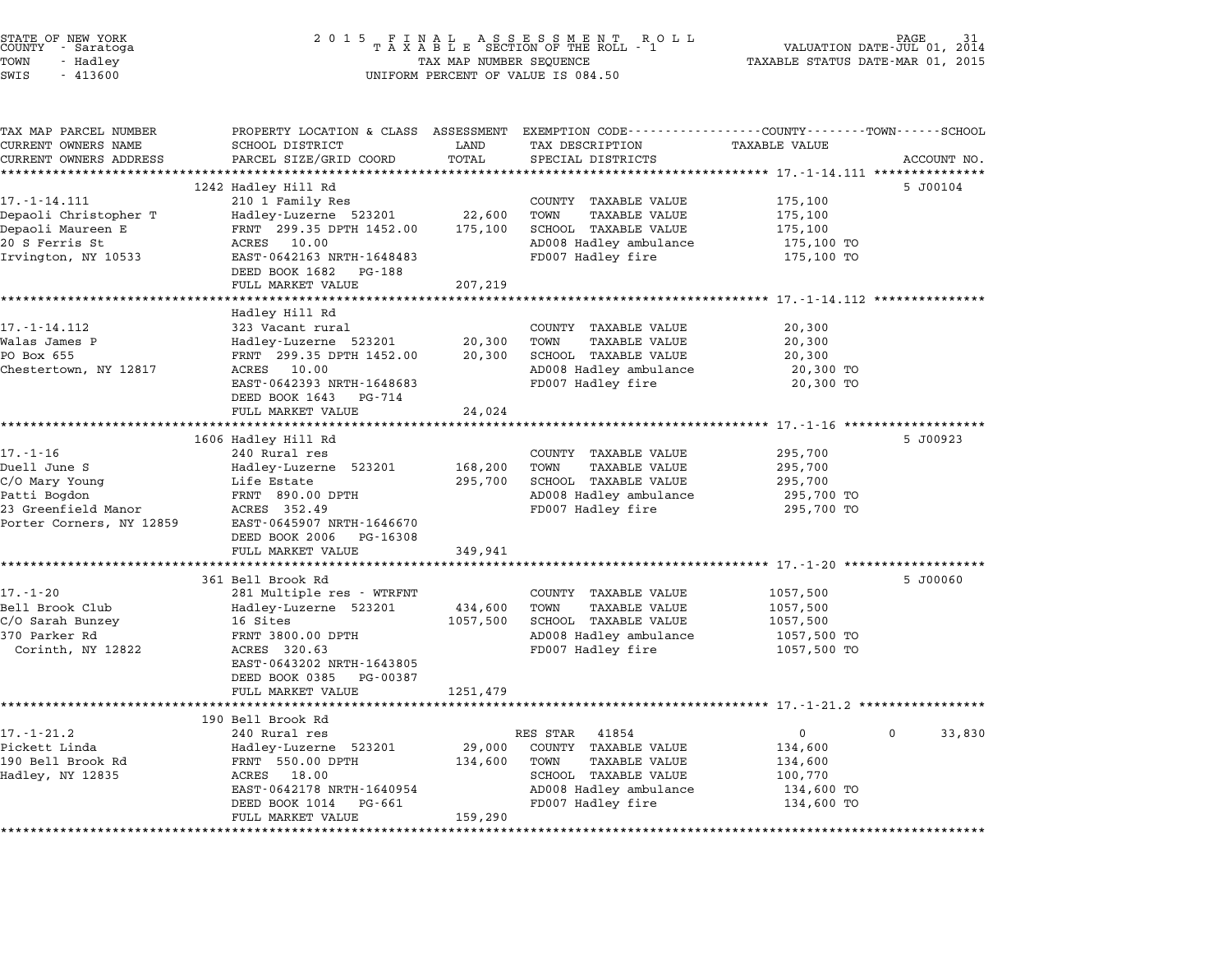| STATE OF NEW YORK<br>COUNTY - Saratoga<br>TOWN<br>- Hadley<br>SWIS<br>$-413600$ | 2 0 1 5<br>TAX MAP NUMBER SEQUENCE<br>UNIFORM PERCENT OF VALUE IS 084.50 | PAGE<br>VALUATION DATE-JUL 01, 2014<br>TAXABLE STATUS DATE-MAR 01, 2015 |                                                      |                                                                                                                  |             |
|---------------------------------------------------------------------------------|--------------------------------------------------------------------------|-------------------------------------------------------------------------|------------------------------------------------------|------------------------------------------------------------------------------------------------------------------|-------------|
| TAX MAP PARCEL NUMBER<br>CURRENT OWNERS NAME                                    | SCHOOL DISTRICT                                                          | LAND                                                                    | TAX DESCRIPTION                                      | PROPERTY LOCATION & CLASS ASSESSMENT EXEMPTION CODE---------------COUNTY-------TOWN------SCHOOL<br>TAXABLE VALUE |             |
| CURRENT OWNERS ADDRESS                                                          | PARCEL SIZE/GRID COORD                                                   | TOTAL                                                                   | SPECIAL DISTRICTS                                    |                                                                                                                  | ACCOUNT NO. |
|                                                                                 | ***********************                                                  | **********                                                              |                                                      | ********************************* 17.-1-21.11 *****************                                                  |             |
|                                                                                 | 223 Bell Brook Rd                                                        |                                                                         |                                                      |                                                                                                                  | 5 J01576    |
| $17. - 1 - 21.11$                                                               | 270 Mfg housing                                                          |                                                                         | COUNTY TAXABLE VALUE                                 | 22,300                                                                                                           |             |
| Duffy Peter                                                                     | Hadley-Luzerne 523201                                                    | 17,000                                                                  | TOWN<br>TAXABLE VALUE                                | 22,300                                                                                                           |             |
| 68 Sugar Maple Rd                                                               | FRNT 830.00 DPTH                                                         | 22,300                                                                  | SCHOOL TAXABLE VALUE                                 | 22,300                                                                                                           |             |
| Levittown, NY 11756                                                             | ACRES<br>3.55                                                            |                                                                         | AD008 Hadley ambulance                               | 22,300 TO                                                                                                        |             |
|                                                                                 | EAST-0642007 NRTH-1641573                                                |                                                                         | FD007 Hadley fire                                    | 22,300 TO                                                                                                        |             |
|                                                                                 | DEED BOOK 1140<br>PG-40                                                  |                                                                         |                                                      |                                                                                                                  |             |
|                                                                                 | FULL MARKET VALUE<br>******************                                  | 26,391                                                                  |                                                      |                                                                                                                  |             |
|                                                                                 | Bell Brook Rd                                                            |                                                                         |                                                      | ****** 17.-1-21.121                                                                                              |             |
| 17.-1-21.121                                                                    | 322 Rural vac>10                                                         |                                                                         |                                                      |                                                                                                                  |             |
| Pickett Linda A                                                                 | Hadley-Luzerne 523201                                                    | 23,100                                                                  | COUNTY TAXABLE VALUE<br>TOWN<br><b>TAXABLE VALUE</b> | 23,100<br>23,100                                                                                                 |             |
| 190 Bell Brook Rd                                                               | FRNT 435.00 DPTH                                                         | 23,100                                                                  | SCHOOL TAXABLE VALUE                                 | 23,100                                                                                                           |             |
| Hadley, NY 12835                                                                | 9.51<br>ACRES                                                            |                                                                         | AD008 Hadley ambulance                               | 23,100 TO                                                                                                        |             |
|                                                                                 | EAST-0642567 NRTH-1641744                                                |                                                                         | FD007 Hadley fire                                    | 23,100 TO                                                                                                        |             |
|                                                                                 | DEED BOOK 1081<br>PG-246                                                 |                                                                         |                                                      |                                                                                                                  |             |
|                                                                                 | FULL MARKET VALUE                                                        | 27,337                                                                  |                                                      |                                                                                                                  |             |
|                                                                                 |                                                                          |                                                                         |                                                      | ******** 17.-1-21.122 ******                                                                                     |             |
|                                                                                 | 220 Bell Brook Rd                                                        |                                                                         |                                                      |                                                                                                                  |             |
| 17. - 1 - 21.122                                                                | 270 Mfg housing                                                          |                                                                         | COUNTY TAXABLE VALUE                                 | 84,500                                                                                                           |             |
| Wyman Wilfred W                                                                 | Hadley-Luzerne 523201                                                    | 21,700                                                                  | TAXABLE VALUE<br>TOWN                                | 84,500                                                                                                           |             |
| Wyman Kimberly S                                                                | FRNT 393.57 DPTH                                                         | 84,500                                                                  | SCHOOL TAXABLE VALUE                                 | 84,500                                                                                                           |             |
| 220 Bell Brook Rd                                                               | 7.84<br>ACRES                                                            |                                                                         | AD008 Hadley ambulance                               | 84,500 TO                                                                                                        |             |
| Hadley, NY 12835                                                                | EAST-0642376 NRTH-1642094                                                |                                                                         | FD007 Hadley fire                                    | 84,500 TO                                                                                                        |             |
|                                                                                 | DEED BOOK 2013<br>PG-42726<br>FULL MARKET VALUE                          | 100,000                                                                 |                                                      |                                                                                                                  |             |
|                                                                                 |                                                                          |                                                                         |                                                      | ************************* 17. -1-23 *******************                                                          |             |
|                                                                                 | Bell Brook Rd Rear                                                       |                                                                         |                                                      |                                                                                                                  | 5 J00468    |
| $17. - 1 - 23$                                                                  | 910 Priv forest                                                          |                                                                         | COUNTY TAXABLE VALUE                                 | 101,600                                                                                                          |             |
| Klein Catherine M                                                               | Hadley-Luzerne 523201                                                    | 101,600                                                                 | TOWN<br><b>TAXABLE VALUE</b>                         | 101,600                                                                                                          |             |
| C/O Paul Klein                                                                  | Life Estate                                                              | 101,600                                                                 | SCHOOL TAXABLE VALUE                                 | 101,600                                                                                                          |             |
| Mark Klein & Terence R Klein ACRES 183.51                                       |                                                                          |                                                                         | AD008 Hadley ambulance                               | 101,600 TO                                                                                                       |             |
| 312 Bender Ln                                                                   | EAST-0640724 NRTH-1643110                                                |                                                                         | FD007 Hadley fire                                    | 101,600 TO                                                                                                       |             |
| Glenmont, NY 12077                                                              | DEED BOOK 2013<br>PG-35281                                               |                                                                         |                                                      |                                                                                                                  |             |
|                                                                                 | FULL MARKET VALUE                                                        | 120,237                                                                 |                                                      |                                                                                                                  |             |
|                                                                                 | **************                                                           |                                                                         |                                                      | ******* 17.-1-24 *******                                                                                         |             |
|                                                                                 | Bell Brook Rd                                                            |                                                                         |                                                      |                                                                                                                  | 5 J00061    |
| $17. - 1 - 24$                                                                  | 920 Priv Hunt/Fi                                                         |                                                                         | COUNTY TAXABLE VALUE                                 | 23,700                                                                                                           |             |
| Bell Brook Club<br>C/O Sarah Bunzey                                             | Hadley-Luzerne 523201<br>ACRES<br>30.00                                  | 23,700<br>23,700                                                        | TOWN<br><b>TAXABLE VALUE</b><br>SCHOOL TAXABLE VALUE | 23,700<br>23,700                                                                                                 |             |
| 370 Parker Rd                                                                   | EAST-0640978 NRTH-1645841                                                |                                                                         | AD008 Hadley ambulance                               | 23,700 TO                                                                                                        |             |
| Corinth, NY 12822                                                               | DEED BOOK 0669<br>PG-0469                                                |                                                                         | FD007 Hadley fire                                    | 23,700 TO                                                                                                        |             |
|                                                                                 | FULL MARKET VALUE                                                        | 28,047                                                                  |                                                      |                                                                                                                  |             |
|                                                                                 | *********************                                                    |                                                                         |                                                      |                                                                                                                  |             |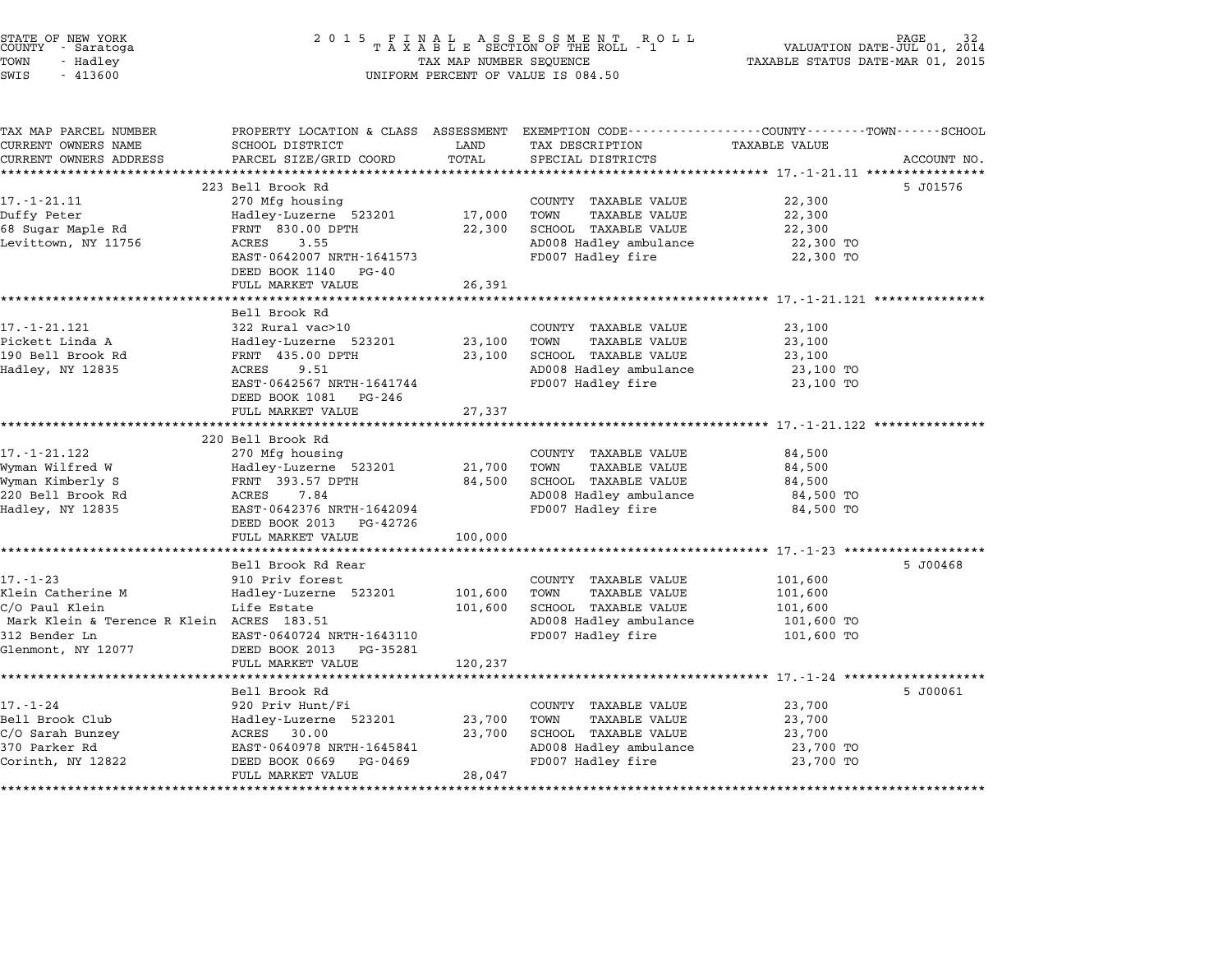| TAX MAP PARCEL NUMBER<br>CURRENT OWNERS NAME | SCHOOL DISTRICT                               | LAND    | PROPERTY LOCATION & CLASS ASSESSMENT EXEMPTION CODE---------------COUNTY-------TOWN------SCHOOL<br>TAX DESCRIPTION | <b>TAXABLE VALUE</b> |             |
|----------------------------------------------|-----------------------------------------------|---------|--------------------------------------------------------------------------------------------------------------------|----------------------|-------------|
| CURRENT OWNERS ADDRESS                       | PARCEL SIZE/GRID COORD                        | TOTAL   | SPECIAL DISTRICTS                                                                                                  |                      | ACCOUNT NO. |
| *************************                    |                                               |         |                                                                                                                    |                      |             |
|                                              | Bell Brook Rd Rear                            |         |                                                                                                                    |                      | 5 J00722    |
| $17. - 1 - 25$                               | 910 Priv forest                               |         | COUNTY TAXABLE VALUE                                                                                               | 42,600               |             |
| Sartore Edward                               | Hadley-Luzerne 523201                         | 42,600  | TOWN<br><b>TAXABLE VALUE</b>                                                                                       | 42,600               |             |
| Sartore Richard                              | ACRES<br>69.74                                | 42,600  | SCHOOL TAXABLE VALUE                                                                                               | 42,600               |             |
| 711 Madison Ave                              | EAST-0639310 NRTH-1645027                     |         | AD008 Hadley ambulance                                                                                             | 42,600 TO            |             |
| Bradley Beach, NJ 07720                      | DEED BOOK 0769<br>PG-0033                     |         | FD007 Hadley fire                                                                                                  | 42,600 TO            |             |
|                                              | FULL MARKET VALUE                             | 50,414  |                                                                                                                    |                      |             |
|                                              |                                               |         |                                                                                                                    |                      |             |
|                                              | 442 Walter Maxfield Rd                        |         |                                                                                                                    |                      | 5 J01523    |
| 17.-1-27                                     | 270 Mfg housing                               |         | COUNTY TAXABLE VALUE                                                                                               | 45,900               |             |
| Pinatel George                               | Hadley-Luzerne 523201                         | 30,700  | TOWN<br><b>TAXABLE VALUE</b>                                                                                       | 45,900               |             |
| 47-38 215 St                                 | FRNT 1485.54 DPTH                             | 45,900  | SCHOOL TAXABLE VALUE                                                                                               | 45,900               |             |
| Bayside, NY 11361                            | ACRES<br>20.41<br>EAST-0638195 NRTH-1642685   |         | AD008 Hadley ambulance                                                                                             | 45,900 TO            |             |
|                                              | DEED BOOK 1391 PG-515                         |         | FD007 Hadley fire                                                                                                  | 45,900 TO            |             |
|                                              | FULL MARKET VALUE                             | 54,320  |                                                                                                                    |                      |             |
|                                              |                                               |         |                                                                                                                    |                      |             |
|                                              | Walter Maxfield Rd                            |         |                                                                                                                    |                      | 5 J01507    |
| $17. - 1 - 28$                               | 314 Rural vac<10                              |         | COUNTY TAXABLE VALUE                                                                                               | 9,900                |             |
| Meltz Realty Corp                            | Hadley-Luzerne 523201                         | 9,900   | TAXABLE VALUE<br>TOWN                                                                                              | 9,900                |             |
| 438 Rt 217                                   | FRNT 941.50 DPTH                              | 9,900   | SCHOOL TAXABLE VALUE                                                                                               | 9,900                |             |
| Hudson, NY 12534                             | ACRES<br>8.37                                 |         | AD008 Hadley ambulance                                                                                             | 9,900 TO             |             |
|                                              | EAST-0638627 NRTH-1641616                     |         | FD007 Hadley fire                                                                                                  | 9,900 TO             |             |
|                                              | DEED BOOK 1529<br>PG-576                      |         |                                                                                                                    |                      |             |
|                                              | FULL MARKET VALUE                             | 11,716  |                                                                                                                    |                      |             |
|                                              |                                               |         |                                                                                                                    |                      |             |
|                                              | Walter Maxfield Rd                            |         |                                                                                                                    |                      | 5 J00346    |
| $17. - 1 - 29$                               | 260 Seasonal res                              |         | COUNTY TAXABLE VALUE                                                                                               | 44,500               |             |
| Loescher Peter J                             | Hadley-Luzerne 523201                         | 18,400  | TOWN<br><b>TAXABLE VALUE</b>                                                                                       | 44,500               |             |
| Loescher Wendy A                             | FRNT 1136.91 DPTH                             | 44,500  | SCHOOL TAXABLE VALUE                                                                                               | 44,500               |             |
| 48 Elm St                                    | 4.68<br>ACRES                                 |         | AD008 Hadley ambulance                                                                                             | 44,500 TO            |             |
| Shelton, CT 06484                            | EAST-0638226 NRTH-1642085                     |         | FD007 Hadley fire                                                                                                  | 44,500 TO            |             |
|                                              | DEED BOOK 1626<br>PG-164                      |         |                                                                                                                    |                      |             |
|                                              | FULL MARKET VALUE                             | 52,663  |                                                                                                                    |                      |             |
|                                              |                                               |         |                                                                                                                    |                      |             |
|                                              | 480 Walter Maxfield Rd                        |         |                                                                                                                    |                      | 5 J00236    |
| $17. - 1 - 30$                               | 240 Rural res                                 |         | COUNTY TAXABLE VALUE                                                                                               | 124,500              |             |
|                                              |                                               |         |                                                                                                                    |                      |             |
| Matuszczak Michael D                         | Hadley-Luzerne 523201                         | 26,200  | TOWN<br><b>TAXABLE VALUE</b>                                                                                       | 124,500              |             |
|                                              | FRNT 900.00 DPTH                              | 124,500 | SCHOOL TAXABLE VALUE                                                                                               | 124,500              |             |
| 480 Walter Maxfield Rd<br>Hadley, NY 12835   | ACRES<br>17.72                                |         | AD008 Hadley ambulance                                                                                             | 124,500 TO           |             |
|                                              | EAST-0637513 NRTH-1643494                     |         | FD007 Hadley fire                                                                                                  | 124,500 TO           |             |
|                                              | DEED BOOK 1686<br>PG-615<br>FULL MARKET VALUE | 147,337 |                                                                                                                    |                      |             |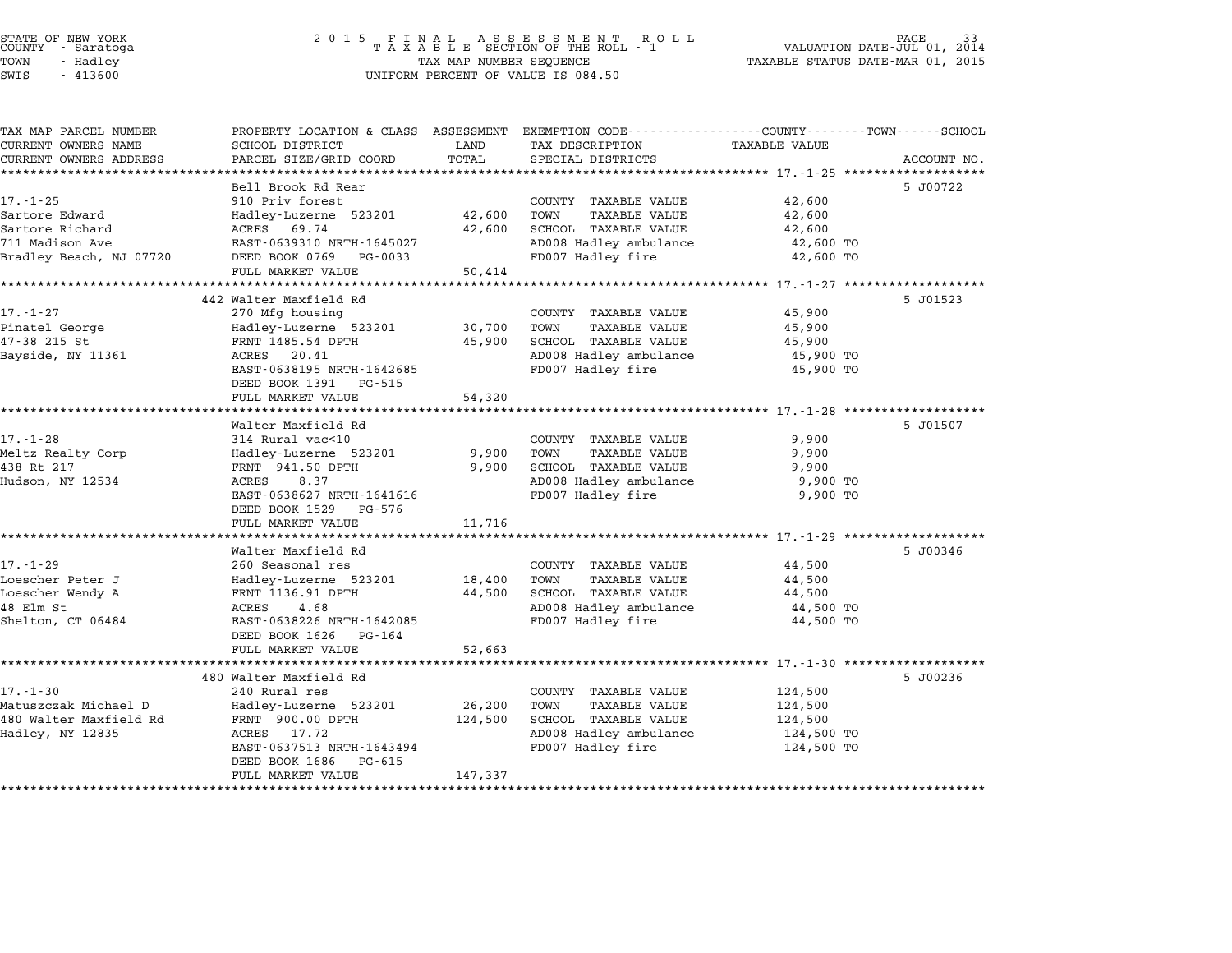| STATE OF NEW YORK<br>COUNTY – Saratoga<br>TOWN<br>- Hadley<br>SWIS<br>$-413600$ | 2 0 1 5                                                                                                            | TAX MAP NUMBER SEQUENCE | FINAL ASSESSMENT RO<br>TAXABLE SECTION OF THE ROLL - 1<br>R O L L<br>UNIFORM PERCENT OF VALUE IS 084.50 | TAXABLE STATUS DATE-MAR 01, 2015 | PAGE<br>VALUATION DATE-JUL 01, 2014 |
|---------------------------------------------------------------------------------|--------------------------------------------------------------------------------------------------------------------|-------------------------|---------------------------------------------------------------------------------------------------------|----------------------------------|-------------------------------------|
| TAX MAP PARCEL NUMBER<br>CURRENT OWNERS NAME                                    | PROPERTY LOCATION & CLASS ASSESSMENT EXEMPTION CODE---------------COUNTY-------TOWN------SCHOOL<br>SCHOOL DISTRICT | LAND                    | TAX DESCRIPTION                                                                                         | <b>TAXABLE VALUE</b>             |                                     |
| CURRENT OWNERS ADDRESS                                                          | PARCEL SIZE/GRID COORD                                                                                             | TOTAL                   | SPECIAL DISTRICTS                                                                                       |                                  | ACCOUNT NO.                         |
|                                                                                 |                                                                                                                    |                         |                                                                                                         |                                  |                                     |
|                                                                                 | 514 Walter Maxfield Rd                                                                                             |                         |                                                                                                         |                                  | 5 J00845                            |
| $17. - 1 - 31$                                                                  | 210 1 Family Res                                                                                                   |                         | COUNTY TAXABLE VALUE                                                                                    | 116,400                          |                                     |
| Allen Roger E Jr.                                                               | Hadley-Luzerne 523201                                                                                              | 14,300                  | TOWN<br><b>TAXABLE VALUE</b>                                                                            | 116,400                          |                                     |
| Allen Kelly L<br>514 Walter Maxfield Rd                                         | FRNT 250.00 DPTH<br>4.59<br>ACRES                                                                                  | 116,400                 | SCHOOL TAXABLE VALUE<br>AD008 Hadley ambulance                                                          | 116,400<br>116,400 TO            |                                     |
| Hadley, NY 12835                                                                | EAST-0637122 NRTH-1643983<br>DEED BOOK 1695 PG-533                                                                 |                         | FD007 Hadley fire                                                                                       | 116,400 TO                       |                                     |
|                                                                                 | FULL MARKET VALUE                                                                                                  | 137,751                 |                                                                                                         |                                  |                                     |
|                                                                                 | ******************                                                                                                 |                         |                                                                                                         |                                  |                                     |
| $17. - 1 - 32$                                                                  | Hadley Hill Rd                                                                                                     |                         |                                                                                                         |                                  | 5 J01520                            |
| Sartore Richard                                                                 | 270 Mfg housing<br>Hadley-Luzerne 523201                                                                           | 38,900                  | COUNTY TAXABLE VALUE<br>TOWN<br>TAXABLE VALUE                                                           | 69,200<br>69,200                 |                                     |
| 415 Bluff Rd                                                                    | FRNT 1100.00 DPTH                                                                                                  | 69,200                  | SCHOOL TAXABLE VALUE                                                                                    | 69,200                           |                                     |
| Fort Lee, NJ 07024                                                              | ACRES 35.57                                                                                                        |                         | AD008 Hadley ambulance                                                                                  | 69,200 TO                        |                                     |
|                                                                                 | EAST-0637629 NRTH-1645654                                                                                          |                         | FD007 Hadley fire                                                                                       | 69,200 TO                        |                                     |
|                                                                                 | DEED BOOK 0933<br>PG-1177                                                                                          |                         |                                                                                                         |                                  |                                     |
|                                                                                 | FULL MARKET VALUE                                                                                                  | 81,893                  |                                                                                                         |                                  |                                     |
|                                                                                 |                                                                                                                    |                         |                                                                                                         |                                  |                                     |
| $17. - 1 - 35$                                                                  | 554 Walter Maxfield Rd<br>270 Mfg housing                                                                          |                         | VET WAR C 41122                                                                                         | 5,220                            | 5 J00015<br>$\Omega$<br>0           |
| Hammill Helen                                                                   | Hadley-Luzerne 523201                                                                                              |                         | 13,200 VET WAR T 41123                                                                                  | 0<br>5,220                       | $\Omega$                            |
| 554 Walter Maxfield Rd                                                          | FRNT 200.00 DPTH                                                                                                   |                         | 34,800 SR STAR<br>41834                                                                                 | $\mathbf 0$                      | $\Omega$<br>34,800                  |
| Hadley, NY 12835                                                                | 1.59<br>ACRES                                                                                                      |                         | COUNTY TAXABLE VALUE                                                                                    | 29,580                           |                                     |
|                                                                                 | EAST-0636871 NRTH-1644802                                                                                          |                         | TOWN<br>TAXABLE VALUE                                                                                   | 29,580                           |                                     |
|                                                                                 | DEED BOOK 1248<br>PG-247                                                                                           |                         | SCHOOL TAXABLE VALUE                                                                                    | 0                                |                                     |
|                                                                                 | FULL MARKET VALUE                                                                                                  |                         | 41,183 AD008 Hadley ambulance                                                                           | 34,800 TO                        |                                     |
|                                                                                 |                                                                                                                    |                         | FD007 Hadley fire                                                                                       | 34,800 TO                        |                                     |
|                                                                                 | **********************                                                                                             |                         | ************************************** 17.-1-36 *******************                                     |                                  |                                     |
| $17. - 1 - 36$                                                                  | Walter Maxfield Rd                                                                                                 |                         | COUNTY TAXABLE VALUE                                                                                    |                                  | 5 J01315                            |
| Putney Raymond B                                                                | 314 Rural vac<10<br>Hadley-Luzerne 523201                                                                          | 19,900                  | <b>TAXABLE VALUE</b><br>TOWN                                                                            | 19,900<br>19,900                 |                                     |
| 16 Kirstin Jones Dr                                                             | FRNT 1220.00 DPTH                                                                                                  | 19,900                  | SCHOOL TAXABLE VALUE                                                                                    | 19,900                           |                                     |
| Lake Luzerne, NY 12846                                                          | ACRES<br>8.55                                                                                                      |                         | AD008 Hadley ambulance                                                                                  | 19,900 TO                        |                                     |
|                                                                                 | EAST-0636500 NRTH-1645402                                                                                          |                         | FD007 Hadley fire                                                                                       | 19,900 TO                        |                                     |
|                                                                                 | DEED BOOK 998<br>PG-14<br>FULL MARKET VALUE                                                                        | 23,550                  |                                                                                                         |                                  |                                     |
|                                                                                 |                                                                                                                    |                         |                                                                                                         |                                  |                                     |
|                                                                                 | 534 Walter Maxfield Rd                                                                                             |                         |                                                                                                         |                                  | 5 J00218                            |
| $17. - 1 - 37$                                                                  | 240 Rural res                                                                                                      |                         | COUNTY TAXABLE VALUE                                                                                    | 119,100                          |                                     |
| Mcdermott Theresa                                                               | Hadley-Luzerne 523201                                                                                              | 31,100                  | TAXABLE VALUE<br>TOWN                                                                                   | 119,100                          |                                     |
| Romeo George                                                                    | FRNT 620.00 DPTH                                                                                                   | 119,100                 | SCHOOL TAXABLE VALUE                                                                                    | 119,100                          |                                     |
| 2676 Wilson Ave                                                                 | ACRES 21.17                                                                                                        |                         | AD008 Hadley ambulance                                                                                  | 119,100 TO                       |                                     |
| Bellmore, NY 11710                                                              | EAST-0636411 NRTH-1644751<br>DEED BOOK 1260<br>PG-767<br>FULL MARKET VALUE                                         | 140,947                 | FD007 Hadley fire                                                                                       | 119,100 TO                       |                                     |
|                                                                                 |                                                                                                                    |                         |                                                                                                         |                                  |                                     |
|                                                                                 |                                                                                                                    |                         |                                                                                                         |                                  |                                     |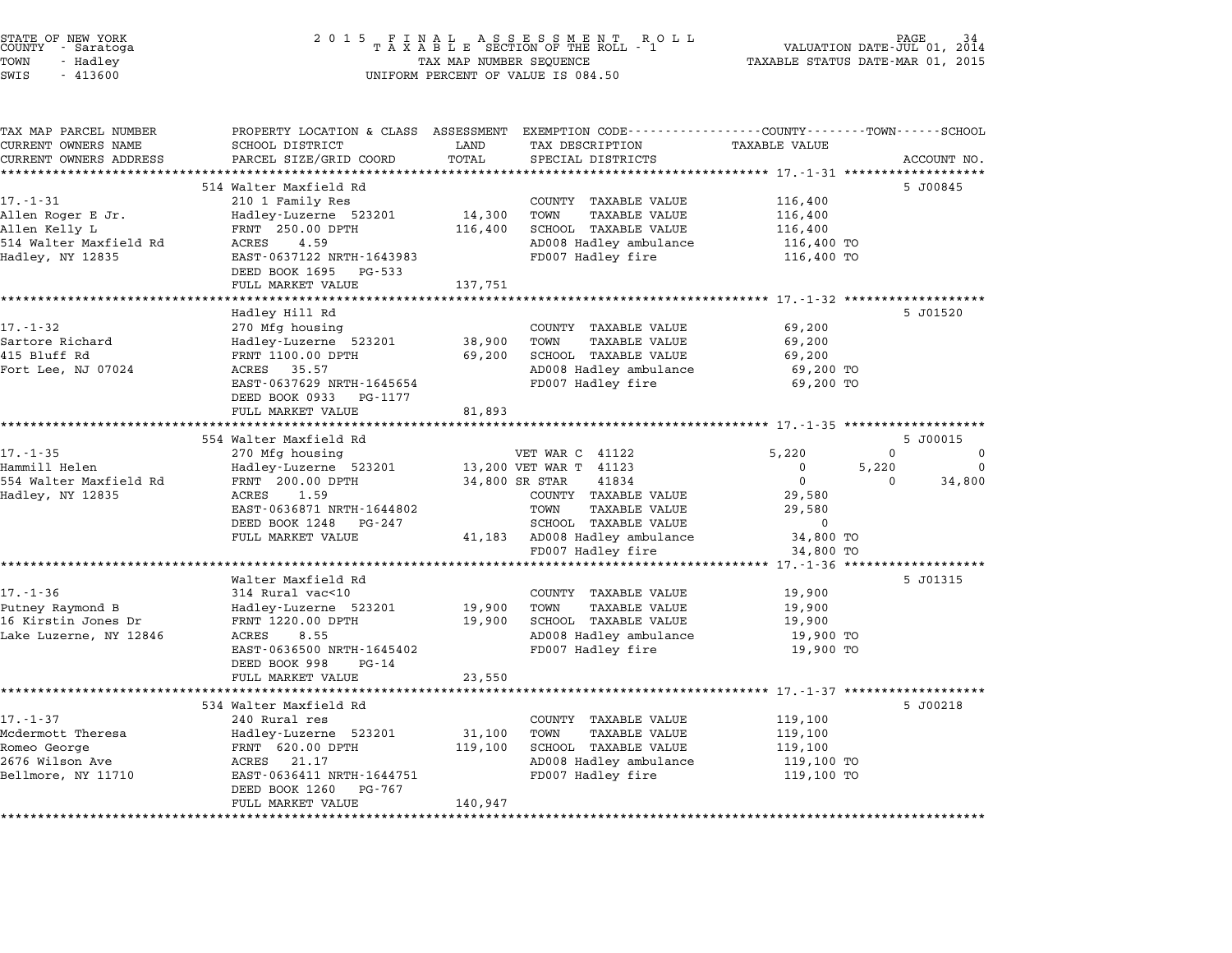| STATE OF NEW YORK<br>COUNTY - Saratoga<br>TOWN<br>- Hadley<br>SWIS<br>$-413600$ | 2 0 1 5<br>$\begin{array}{cccccccccccccc} & F & I & N & A & L & & A & S & S & E & S & S & M & E & N & T & R & O & L \\ T & A & X & A & B & L & E & SECTION OF THE ROLL & - & 1 \end{array}$<br>TAX MAP NUMBER SEQUENCE<br>UNIFORM PERCENT OF VALUE IS 084.50 |               | PAGE<br>VALUATION DATE-JUL 01,<br>2014<br>TAXABLE STATUS DATE-MAR 01, 2015                                                              |                                                       |                                |
|---------------------------------------------------------------------------------|--------------------------------------------------------------------------------------------------------------------------------------------------------------------------------------------------------------------------------------------------------------|---------------|-----------------------------------------------------------------------------------------------------------------------------------------|-------------------------------------------------------|--------------------------------|
| TAX MAP PARCEL NUMBER<br>CURRENT OWNERS NAME<br>CURRENT OWNERS ADDRESS          | SCHOOL DISTRICT<br>PARCEL SIZE/GRID COORD                                                                                                                                                                                                                    | LAND<br>TOTAL | PROPERTY LOCATION & CLASS ASSESSMENT EXEMPTION CODE---------------COUNTY-------TOWN------SCHOOL<br>TAX DESCRIPTION<br>SPECIAL DISTRICTS | <b>TAXABLE VALUE</b>                                  | ACCOUNT NO.                    |
|                                                                                 |                                                                                                                                                                                                                                                              |               |                                                                                                                                         |                                                       |                                |
| 17.-1-38                                                                        | 1156 Hadley Hill Rd<br>240 Rural res                                                                                                                                                                                                                         |               | RES STAR<br>41854                                                                                                                       | 0                                                     | 5 J00534<br>$\Omega$<br>33,830 |
| Ladd Andrew J                                                                   | Hadley-Luzerne 523201                                                                                                                                                                                                                                        | 40,700        | COUNTY TAXABLE VALUE                                                                                                                    | 101,700                                               |                                |
| Ladd Tina M                                                                     | FRNT 910.00 DPTH                                                                                                                                                                                                                                             | 101,700       | TAXABLE VALUE<br>TOWN                                                                                                                   | 101,700                                               |                                |
| 1156 Hadley Hill Rd                                                             | ACRES 38.04                                                                                                                                                                                                                                                  |               | SCHOOL TAXABLE VALUE                                                                                                                    | 67,870                                                |                                |
| Hadley, NY 12835                                                                | EAST-0640216 NRTH-1647179                                                                                                                                                                                                                                    |               | AD008 Hadley ambulance                                                                                                                  | 101,700 TO                                            |                                |
|                                                                                 | DEED BOOK 1397 PG-16                                                                                                                                                                                                                                         |               | FD007 Hadley fire                                                                                                                       | 101,700 TO                                            |                                |
|                                                                                 | FULL MARKET VALUE                                                                                                                                                                                                                                            | 120,355       |                                                                                                                                         |                                                       |                                |
|                                                                                 |                                                                                                                                                                                                                                                              |               |                                                                                                                                         |                                                       |                                |
|                                                                                 | 1578 Hadley Hill Rd                                                                                                                                                                                                                                          |               |                                                                                                                                         | 0                                                     | 5 J00586<br>$\Omega$           |
| $17. - 1 - 40$<br>Cherry David M                                                | 240 Rural res<br>Hadley-Luzerne 523201                                                                                                                                                                                                                       | 44,800        | 41834<br>SR STAR<br>COUNTY TAXABLE VALUE                                                                                                | 128,900                                               | 73,640                         |
| Cherry Dawn C                                                                   | Also Bk 1402 & Pg 739                                                                                                                                                                                                                                        | 128,900       | TOWN<br><b>TAXABLE VALUE</b>                                                                                                            | 128,900                                               |                                |
| 1578 Hadley Hill Rd                                                             | FRNT 370.00 DPTH                                                                                                                                                                                                                                             |               | SCHOOL TAXABLE VALUE                                                                                                                    | 55,260                                                |                                |
| Hadley, NY 12835                                                                | 46.76<br>ACRES                                                                                                                                                                                                                                               |               | AD008 Hadley ambulance                                                                                                                  | 128,900 TO                                            |                                |
|                                                                                 | EAST-0647296 NRTH-1648435                                                                                                                                                                                                                                    |               | FD007 Hadley fire                                                                                                                       | 128,900 TO                                            |                                |
|                                                                                 | DEED BOOK 1404 PG-789                                                                                                                                                                                                                                        |               |                                                                                                                                         |                                                       |                                |
|                                                                                 | FULL MARKET VALUE                                                                                                                                                                                                                                            | 152,544       |                                                                                                                                         |                                                       |                                |
|                                                                                 |                                                                                                                                                                                                                                                              |               |                                                                                                                                         |                                                       | 5 J01517                       |
| $17. - 1 - 41$                                                                  | 1656 Hadley Hill Rd<br>312 Vac w/imprv                                                                                                                                                                                                                       |               | COUNTY TAXABLE VALUE                                                                                                                    | 71,000                                                |                                |
| Ovitt Charles E Jr                                                              | Hadley-Luzerne 523201                                                                                                                                                                                                                                        | 51,900        | TAXABLE VALUE<br>TOWN                                                                                                                   | 71,000                                                |                                |
| 1656 Hadley Hill Rd                                                             | Also Deed Bk1605/pg378                                                                                                                                                                                                                                       | 71,000        | SCHOOL TAXABLE VALUE                                                                                                                    | 71,000                                                |                                |
| Hadley, NY 12835                                                                | FRNT 1040.00 DPTH                                                                                                                                                                                                                                            |               | AD008 Hadley ambulance                                                                                                                  | 71,000 TO                                             |                                |
|                                                                                 | ACRES<br>73.58                                                                                                                                                                                                                                               |               | FD007 Hadley fire                                                                                                                       | 71,000 TO                                             |                                |
|                                                                                 | EAST-0649756 NRTH-1647310                                                                                                                                                                                                                                    |               |                                                                                                                                         |                                                       |                                |
|                                                                                 | DEED BOOK 1605 PG-378                                                                                                                                                                                                                                        |               |                                                                                                                                         |                                                       |                                |
|                                                                                 | FULL MARKET VALUE                                                                                                                                                                                                                                            | 84,024        |                                                                                                                                         |                                                       |                                |
|                                                                                 | 572 Walter Maxfield Rd                                                                                                                                                                                                                                       |               |                                                                                                                                         |                                                       | 5 J01394                       |
| $17. - 1 - 42$                                                                  | 240 Rural res                                                                                                                                                                                                                                                |               | VET COM C 41132                                                                                                                         | 31,900                                                | 0<br>0                         |
| Charbonneau Ronald L                                                            | Hadley-Luzerne 523201                                                                                                                                                                                                                                        |               | 28,500 VET COM T 41133                                                                                                                  | 0                                                     | 17,000                         |
| Charbonneau Sherian                                                             | ALSO DEED 921/196                                                                                                                                                                                                                                            |               | 127,600 SR STAR<br>41834                                                                                                                | $\mathbf 0$                                           | 73,640<br>$\Omega$             |
| 572 Walter Maxfield Rd                                                          | FRNT 770.00 DPTH                                                                                                                                                                                                                                             |               | COUNTY TAXABLE VALUE                                                                                                                    | 95,700                                                |                                |
| Hadley, NY 12835                                                                | 17.30<br>ACRES                                                                                                                                                                                                                                               |               | <b>TAXABLE VALUE</b><br>TOWN                                                                                                            | 110,600                                               |                                |
|                                                                                 | EAST-0637129 NRTH-1645005                                                                                                                                                                                                                                    |               | SCHOOL TAXABLE VALUE                                                                                                                    | 53,960                                                |                                |
|                                                                                 | DEED BOOK 0910 PG-0351                                                                                                                                                                                                                                       |               | AD008 Hadley ambulance                                                                                                                  | 127,600 TO                                            |                                |
|                                                                                 | FULL MARKET VALUE                                                                                                                                                                                                                                            |               | 151,006 FD007 Hadley fire<br>************************************                                                                       | 127,600 TO<br>********* 18.-1-1 ********************* |                                |
|                                                                                 | 1628 Hadley Hill Rd                                                                                                                                                                                                                                          |               |                                                                                                                                         |                                                       | 5 J00926                       |
| $18. - 1 - 1$                                                                   | 210 1 Family Res                                                                                                                                                                                                                                             |               | 41834<br>SR STAR                                                                                                                        | 0                                                     | 0<br>73,640                    |
| White Virginia M                                                                | Hadley-Luzerne 523201                                                                                                                                                                                                                                        | 17,400        | COUNTY<br><b>TAXABLE VALUE</b>                                                                                                          | 99,300                                                |                                |
| Attn: White Betty Lou                                                           | Life Estate                                                                                                                                                                                                                                                  | 99,300        | TOWN<br><b>TAXABLE VALUE</b>                                                                                                            | 99,300                                                |                                |
| 1628 Hadley Hill Rd                                                             | FRNT 485.00 DPTH                                                                                                                                                                                                                                             |               | SCHOOL TAXABLE VALUE                                                                                                                    | 25,660                                                |                                |
| Hadley, NY 12835                                                                | ACRES<br>3.83                                                                                                                                                                                                                                                |               | AD008 Hadley ambulance                                                                                                                  | 99,300 TO                                             |                                |
|                                                                                 | EAST-0649544 NRTH-1647658                                                                                                                                                                                                                                    |               | FD007 Hadley fire                                                                                                                       | 99,300 TO                                             |                                |
|                                                                                 | DEED BOOK 1481<br>PG-410                                                                                                                                                                                                                                     | 117,515       |                                                                                                                                         |                                                       |                                |
| ***********                                                                     | FULL MARKET VALUE                                                                                                                                                                                                                                            |               |                                                                                                                                         |                                                       |                                |

STATE OF NEW YORK <sup>2</sup> <sup>0</sup> <sup>1</sup> 5 F I N A L A S S E S S M E N T R O L L PAGE <sup>35</sup> COUNTY - Saratoga <sup>T</sup> <sup>A</sup> <sup>X</sup> <sup>A</sup> <sup>B</sup> <sup>L</sup> <sup>E</sup> SECTION OF THE ROLL - <sup>1</sup> VALUATION DATE-JUL 01, <sup>2014</sup>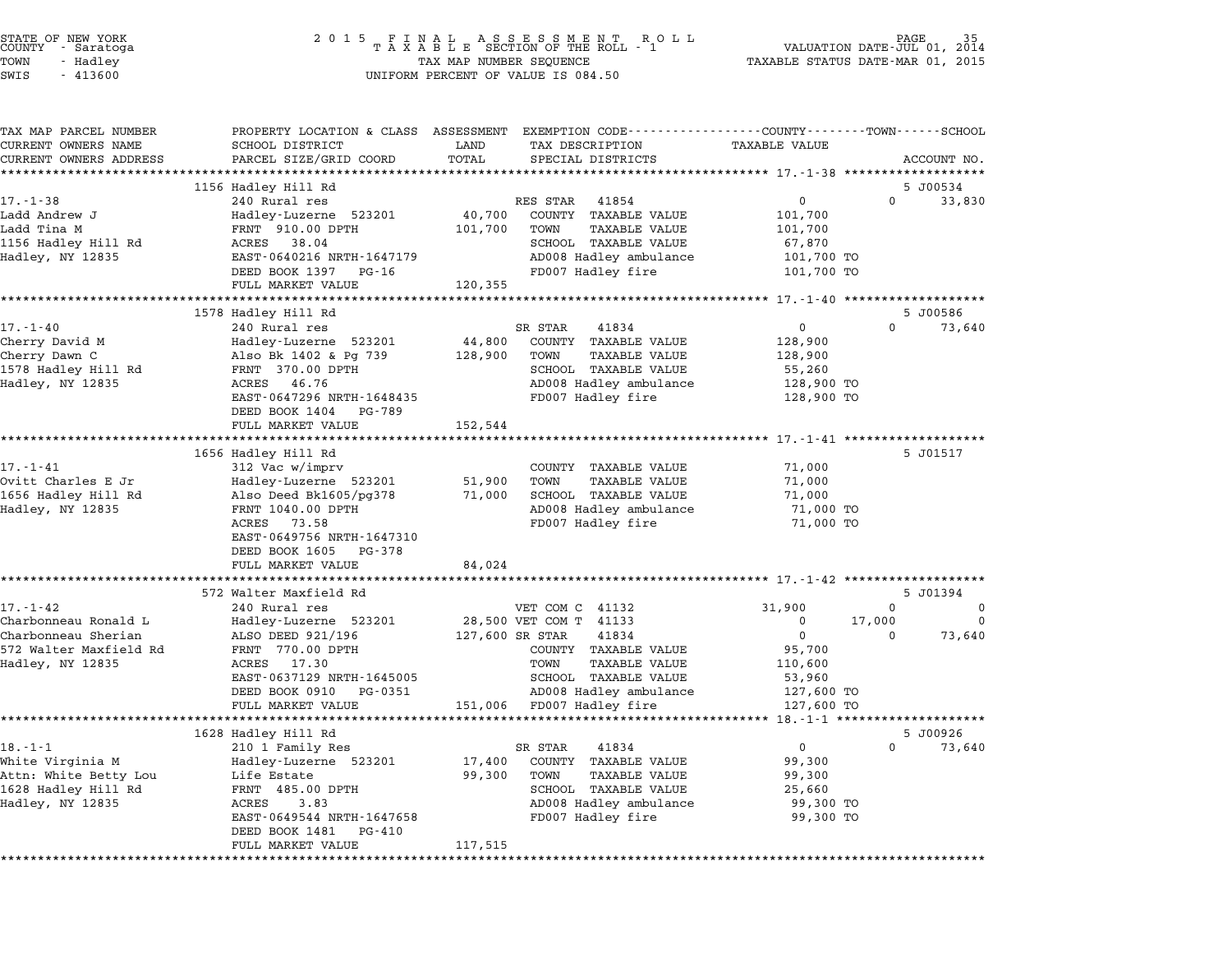| STATE OF NEW YORK<br>COUNTY - Saratoga<br>TOWN<br>- Hadley<br>SWIS<br>$-413600$ | 2 0 1 5<br>FINAL ASSESSMENT ROTAXABLE SECTION OF THE ROLL - 1<br>TAX MAP NUMBER SEQUENCE<br>UNIFORM PERCENT OF VALUE IS 084.50 | PAGE<br>VALUATION DATE-JUL 01, 2014<br>TAXABLE STATUS DATE-MAR 01, 2015                         |                                         |
|---------------------------------------------------------------------------------|--------------------------------------------------------------------------------------------------------------------------------|-------------------------------------------------------------------------------------------------|-----------------------------------------|
| TAX MAP PARCEL NUMBER                                                           |                                                                                                                                | PROPERTY LOCATION & CLASS ASSESSMENT EXEMPTION CODE----------------COUNTY-------TOWN-----SCHOOL |                                         |
| CURRENT OWNERS NAME<br>CURRENT OWNERS ADDRESS                                   | SCHOOL DISTRICT<br>PARCEL SIZE/GRID COORD                                                                                      | LAND<br>TAX DESCRIPTION<br>TOTAL<br>SPECIAL DISTRICTS                                           | <b>TAXABLE VALUE</b><br>ACCOUNT NO.     |
|                                                                                 |                                                                                                                                |                                                                                                 |                                         |
|                                                                                 | 1613 Hadley Hill Rd                                                                                                            |                                                                                                 | 5 J00510                                |
| $18. - 1 - 2.1$                                                                 | 240 Rural res                                                                                                                  | RES STAR<br>41854                                                                               | $\mathbf 0$<br>$\overline{0}$<br>33,830 |
| Madison Carol                                                                   | Hadley-Luzerne 523201                                                                                                          | 85,500<br>COUNTY TAXABLE VALUE                                                                  | 196,500                                 |
| Attn: George Madison Jr                                                         | Also Deed Bk1605/pg375                                                                                                         | 196,500<br><b>TAXABLE VALUE</b><br>TOWN                                                         | 196,500                                 |
| 1613 Hadley Hill Rd                                                             | Life Estate                                                                                                                    | SCHOOL TAXABLE VALUE                                                                            | 162,670                                 |
| Hadley, NY 12835                                                                | FRNT 2510.00 DPTH                                                                                                              | AD008 Hadley ambulance                                                                          | 196,500 TO                              |
|                                                                                 | ACRES 130.55<br>EAST-0650863 NRTH-1648110                                                                                      | FD007 Hadley fire                                                                               | 196,500 TO                              |
|                                                                                 | DEED BOOK 1328 PG-405                                                                                                          |                                                                                                 |                                         |
|                                                                                 | FULL MARKET VALUE                                                                                                              | 232,544                                                                                         |                                         |
|                                                                                 |                                                                                                                                |                                                                                                 |                                         |
|                                                                                 | 1639 Hadley Hill Rd                                                                                                            |                                                                                                 | 5 J00549                                |
| $18. - 1 - 3$                                                                   | 210 1 Family Res                                                                                                               | CW_15_VET/ 41161                                                                                | 10,200<br>10,200<br>$\Omega$            |
| Millis Donald G                                                                 | Hadley-Luzerne 523201                                                                                                          | 13,100 AGED S<br>41804                                                                          | 78,050<br>0<br>0                        |
| C/O Lori Millis                                                                 | Life Estate                                                                                                                    | 156,100 SR STAR<br>41834                                                                        | $\mathbf 0$<br>$\Omega$<br>73,640       |
| 1639 Hadley Hill Rd                                                             | FRNT 150.00 DPTH                                                                                                               | COUNTY TAXABLE VALUE                                                                            | 145,900                                 |
| Hadley, NY 12835                                                                | ACRES<br>1.37                                                                                                                  | TOWN<br><b>TAXABLE VALUE</b>                                                                    | 145,900                                 |
|                                                                                 | EAST-0650035 NRTH-1647569                                                                                                      | SCHOOL TAXABLE VALUE                                                                            | 4,410                                   |
|                                                                                 | DEED BOOK 1721 PG-81<br>FULL MARKET VALUE                                                                                      | AD008 Hadley ambulance<br>184,734 FD007 Hadley fire                                             | 156,100 TO<br>156,100 TO                |
|                                                                                 |                                                                                                                                |                                                                                                 |                                         |
|                                                                                 | 1656 Hadley Hill Rd Rear                                                                                                       |                                                                                                 | 5 J00604                                |
| $18. - 1 - 4$                                                                   | 210 1 Family Res                                                                                                               | SR STAR<br>41834                                                                                | $\mathbf 0$<br>$\mathbf 0$<br>73,640    |
| Ovitt Caroline                                                                  | Hadley-Luzerne 523201                                                                                                          | 13,200<br>COUNTY TAXABLE VALUE                                                                  | 94,900                                  |
| Attn: Ovitt Charles E Jr                                                        | Life Estate                                                                                                                    | 94,900<br>TOWN<br>TAXABLE VALUE                                                                 | 94,900                                  |
| 1656 Hadley Hill Rd                                                             | ACRES<br>1.69                                                                                                                  | SCHOOL TAXABLE VALUE                                                                            | 21,260                                  |
| Hadley, NY 12835                                                                | EAST-0649796 NRTH-1646828                                                                                                      | AD008 Hadley ambulance                                                                          | 94,900 TO                               |
|                                                                                 | DEED BOOK 1015 PG-587                                                                                                          | FD007 Hadley fire                                                                               | 94,900 TO                               |
|                                                                                 | FULL MARKET VALUE                                                                                                              | 112,308                                                                                         |                                         |
|                                                                                 | Hadley Hill Rd                                                                                                                 |                                                                                                 | 5 J00508                                |
| $18. - 1 - 7$                                                                   | 910 Priv forest                                                                                                                | COUNTY TAXABLE VALUE                                                                            | 37,000                                  |
| Madison George D Jr                                                             | Hadley-Luzerne 523201                                                                                                          | 37,000<br>TOWN<br><b>TAXABLE VALUE</b>                                                          | 37,000                                  |
| 1613 Hadley Hill Rd                                                             | FRNT 2525.00 DPTH                                                                                                              | SCHOOL TAXABLE VALUE<br>37,000                                                                  | 37,000                                  |
| Hadley, NY 12835                                                                | ACRES<br>57.89                                                                                                                 | AD008 Hadley ambulance                                                                          | 37,000 TO                               |
|                                                                                 | EAST-0651358 NRTH-1645891                                                                                                      | FD007 Hadley fire                                                                               | 37,000 TO                               |
|                                                                                 | DEED BOOK 1328 PG-401                                                                                                          |                                                                                                 |                                         |
|                                                                                 | FULL MARKET VALUE                                                                                                              | 43,787                                                                                          |                                         |
|                                                                                 |                                                                                                                                |                                                                                                 |                                         |
|                                                                                 | 1691 Hadley Hill Rd                                                                                                            |                                                                                                 |                                         |
| $18. - 1 - 8.22$                                                                | 210 1 Family Res                                                                                                               | COUNTY TAXABLE VALUE<br>18,000<br>TOWN<br><b>TAXABLE VALUE</b>                                  | 108,600                                 |
| 4400 Will Rogers Pkwy Ste 300 FRNT 1060.00 DPTH                                 | Secretary of Housing And Urba Hadley-Luzerne 523201                                                                            | SCHOOL TAXABLE VALUE<br>108,600                                                                 | 108,600<br>108,600                      |
| Oklahoma City, OK 73108                                                         | ACRES<br>4.33                                                                                                                  | AD008 Hadley ambulance                                                                          | 108,600 TO                              |
|                                                                                 | EAST-0651186 NRTH-1646831<br>DEED BOOK 2014<br>PG-29772                                                                        | FD007 Hadley fire                                                                               | 108,600 TO                              |

\*\*\*\*\*\*\*\*\*\*\*\*\*\*\*\*\*\*\*\*\*\*\*\*\*\*\*\*\*\*\*\*\*\*\*\*\*\*\*\*\*\*\*\*\*\*\*\*\*\*\*\*\*\*\*\*\*\*\*\*\*\*\*\*\*\*\*\*\*\*\*\*\*\*\*\*\*\*\*\*\*\*\*\*\*\*\*\*\*\*\*\*\*\*\*\*\*\*\*\*\*\*\*\*\*\*\*\*\*\*\*\*\*\*\*\*\*\*\*\*\*\*\*\*\*\*\*\*\*\*\*\*

FULL MARKET VALUE 128,521

STATE OF NEW YORK <sup>2</sup> <sup>0</sup> <sup>1</sup> 5 F I N A L A S S E S S M E N T R O L L PAGE <sup>36</sup> COUNTY - Saratoga <sup>T</sup> <sup>A</sup> <sup>X</sup> <sup>A</sup> <sup>B</sup> <sup>L</sup> <sup>E</sup> SECTION OF THE ROLL - <sup>1</sup> VALUATION DATE-JUL 01, <sup>2014</sup>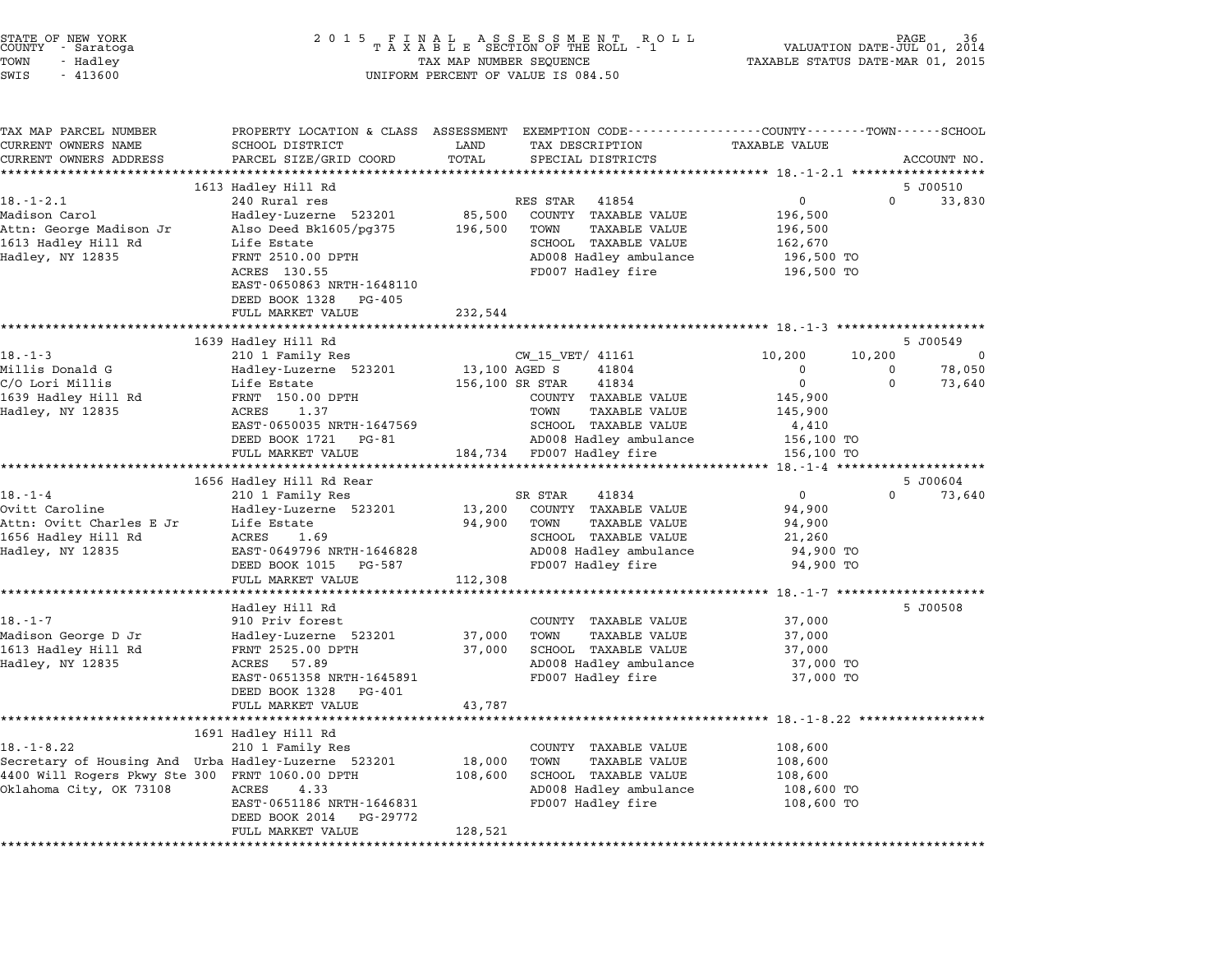| STATE OF NEW YORK<br>COUNTY      Saratoga<br>TOWN<br>- Hadley<br>SWIS<br>$-413600$ | 2 0 1 5<br>FINAL ASSESSMENT RO<br>TAXABLE SECTION OF THE ROLL - 1<br>R O L L<br>TAX MAP NUMBER SEQUENCE<br>UNIFORM PERCENT OF VALUE IS 084.50 |         |                                                      | PAGE<br>VALUATION DATE-JUL 01, 2014<br>TAXABLE STATUS DATE-MAR 01, 2015 |                    |  |
|------------------------------------------------------------------------------------|-----------------------------------------------------------------------------------------------------------------------------------------------|---------|------------------------------------------------------|-------------------------------------------------------------------------|--------------------|--|
|                                                                                    |                                                                                                                                               |         |                                                      |                                                                         |                    |  |
| TAX MAP PARCEL NUMBER<br>CURRENT OWNERS NAME                                       | PROPERTY LOCATION & CLASS ASSESSMENT EXEMPTION CODE----------------COUNTY-------TOWN-----SCHOOL<br>SCHOOL DISTRICT                            | LAND    | TAX DESCRIPTION                                      | <b>TAXABLE VALUE</b>                                                    |                    |  |
| CURRENT OWNERS ADDRESS                                                             | PARCEL SIZE/GRID COORD                                                                                                                        | TOTAL   | SPECIAL DISTRICTS                                    |                                                                         | ACCOUNT NO.        |  |
|                                                                                    |                                                                                                                                               |         |                                                      |                                                                         |                    |  |
|                                                                                    | 1747 Hadley Hill Rd                                                                                                                           |         |                                                      |                                                                         | 5 J01493           |  |
| $18. - 1 - 9$                                                                      | 210 1 Family Res                                                                                                                              |         | RES STAR 41854                                       | $\overline{0}$                                                          | $\Omega$<br>33,830 |  |
| Beagle Keith                                                                       | Hadley-Luzerne 523201                                                                                                                         | 12,700  | COUNTY TAXABLE VALUE                                 | 96,400                                                                  |                    |  |
| Beagle Charlene                                                                    | FRNT 150.00 DPTH 262.00                                                                                                                       | 96,400  | TOWN<br>TAXABLE VALUE                                | 96,400                                                                  |                    |  |
| 1747 Hadley Hill Rd                                                                | ACRES<br>0.65                                                                                                                                 |         | SCHOOL TAXABLE VALUE                                 | 62,570                                                                  |                    |  |
| Hadley, NY 12835                                                                   | EAST-0652116 NRTH-1646763                                                                                                                     |         | AD008 Hadley ambulance                               | 96,400 TO                                                               |                    |  |
|                                                                                    | DEED BOOK 1004 PG-1037                                                                                                                        |         | FD007 Hadley fire                                    | 96,400 TO                                                               |                    |  |
|                                                                                    | FULL MARKET VALUE                                                                                                                             | 114,083 |                                                      |                                                                         |                    |  |
|                                                                                    |                                                                                                                                               |         |                                                      |                                                                         |                    |  |
|                                                                                    | 1788 Hadley Hill Rd                                                                                                                           |         |                                                      |                                                                         | 5 J00791           |  |
| $18. - 1 - 11.1$                                                                   | 240 Rural res                                                                                                                                 |         | COUNTY TAXABLE VALUE                                 | 64,600                                                                  |                    |  |
| Johnsen George I                                                                   | Hadley-Luzerne 523201                                                                                                                         | 24,100  | TOWN<br>TAXABLE VALUE                                | 64,600                                                                  |                    |  |
| 1788 Hadley Hill Road                                                              | FRNT 680.00 DPTH                                                                                                                              | 64,600  | SCHOOL TAXABLE VALUE                                 | 64,600                                                                  |                    |  |
| Hadley, NY 12835                                                                   | ACRES 11.98                                                                                                                                   |         | AD008 Hadley ambulance                               | 64,600 TO                                                               |                    |  |
|                                                                                    | EAST-0653146 NRTH-1646915                                                                                                                     |         | FD007 Hadley fire                                    | 64,600 TO                                                               |                    |  |
|                                                                                    | DEED BOOK 2014 PG-21267                                                                                                                       |         |                                                      |                                                                         |                    |  |
|                                                                                    | FULL MARKET VALUE                                                                                                                             | 76,450  |                                                      |                                                                         |                    |  |
|                                                                                    | ************************                                                                                                                      |         |                                                      |                                                                         |                    |  |
|                                                                                    | 1797 Hadley Hill Rd                                                                                                                           |         |                                                      |                                                                         |                    |  |
| $18. - 1 - 11.2$                                                                   | 210 1 Family Res                                                                                                                              |         | COUNTY TAXABLE VALUE                                 | 81,900                                                                  |                    |  |
| Brennan Raymond E Jr                                                               | Hadley-Luzerne 523201                                                                                                                         | 21,200  | <b>TAXABLE VALUE</b><br>TOWN                         | 81,900                                                                  |                    |  |
| 1797 Hadley Hill Rd                                                                | FRNT 650.00 DPTH                                                                                                                              | 81,900  | SCHOOL TAXABLE VALUE                                 | 81,900                                                                  |                    |  |
| Hadley, NY 12835                                                                   | 7.04<br>ACRES                                                                                                                                 |         | AD008 Hadley ambulance                               | 81,900 TO                                                               |                    |  |
|                                                                                    | EAST-0652764 NRTH-1647327                                                                                                                     |         | FD007 Hadley fire                                    | 81,900 TO                                                               |                    |  |
|                                                                                    | DEED BOOK 1454 PG-686                                                                                                                         |         |                                                      |                                                                         |                    |  |
|                                                                                    | FULL MARKET VALUE                                                                                                                             | 96,923  |                                                      |                                                                         |                    |  |
|                                                                                    | Hadley Hill Rd Rear                                                                                                                           |         |                                                      |                                                                         | 5 J01644           |  |
| $18. - 1 - 12$                                                                     | 910 Priv forest                                                                                                                               |         |                                                      |                                                                         |                    |  |
| Water Creek Corporation                                                            | Hadley-Luzerne 523201                                                                                                                         | 63,300  | COUNTY TAXABLE VALUE<br>TOWN<br><b>TAXABLE VALUE</b> | 63,300<br>63,300                                                        |                    |  |
| Att: David Waters                                                                  | Gore Lot                                                                                                                                      | 63,300  | SCHOOL TAXABLE VALUE                                 | 63,300                                                                  |                    |  |
| 454 County Rte 18                                                                  | ACRES 169.50                                                                                                                                  |         | AD008 Hadley ambulance                               | 63,300 TO                                                               |                    |  |
| Whitehall, NY 12887                                                                | EAST-0653449 NRTH-1645186                                                                                                                     |         | FD007 Hadley fire                                    | 63,300 TO                                                               |                    |  |
|                                                                                    | DEED BOOK 1562 PG-600                                                                                                                         |         |                                                      |                                                                         |                    |  |
|                                                                                    | FULL MARKET VALUE                                                                                                                             | 74,911  |                                                      |                                                                         |                    |  |
|                                                                                    |                                                                                                                                               |         |                                                      |                                                                         |                    |  |
|                                                                                    | 62 Meehan Rd Private Rear                                                                                                                     |         |                                                      |                                                                         | 5 J00793           |  |
| $18. - 1 - 13$                                                                     | 260 Seasonal res                                                                                                                              |         | COUNTY TAXABLE VALUE                                 | 104,700                                                                 |                    |  |
| Waters David P                                                                     | Hadley-Luzerne 523201                                                                                                                         | 52,600  | TOWN<br><b>TAXABLE VALUE</b>                         | 104,700                                                                 |                    |  |
| Waters Lawrence                                                                    | ACRES 106.00                                                                                                                                  | 104,700 | SCHOOL TAXABLE VALUE                                 | 104,700                                                                 |                    |  |
| 454 County Rte 18                                                                  | EAST-0654753 NRTH-1642978                                                                                                                     |         | AD008 Hadley ambulance                               | 104,700 TO                                                              |                    |  |
| Whitehall, NY 12887                                                                | DEED BOOK 1507 PG-754                                                                                                                         |         | FD007 Hadley fire                                    | 104,700 TO                                                              |                    |  |
|                                                                                    | FULL MARKET VALUE                                                                                                                             | 123,905 |                                                      |                                                                         |                    |  |

STATE OF NEW YORK <sup>2</sup> <sup>0</sup> <sup>1</sup> 5 F I N A L A S S E S S M E N T R O L L PAGE <sup>37</sup> COUNTY - Saratoga <sup>T</sup> <sup>A</sup> <sup>X</sup> <sup>A</sup> <sup>B</sup> <sup>L</sup> <sup>E</sup> SECTION OF THE ROLL - <sup>1</sup> VALUATION DATE-JUL 01, <sup>2014</sup>

\*\*\*\*\*\*\*\*\*\*\*\*\*\*\*\*\*\*\*\*\*\*\*\*\*\*\*\*\*\*\*\*\*\*\*\*\*\*\*\*\*\*\*\*\*\*\*\*\*\*\*\*\*\*\*\*\*\*\*\*\*\*\*\*\*\*\*\*\*\*\*\*\*\*\*\*\*\*\*\*\*\*\*\*\*\*\*\*\*\*\*\*\*\*\*\*\*\*\*\*\*\*\*\*\*\*\*\*\*\*\*\*\*\*\*\*\*\*\*\*\*\*\*\*\*\*\*\*\*\*\*\*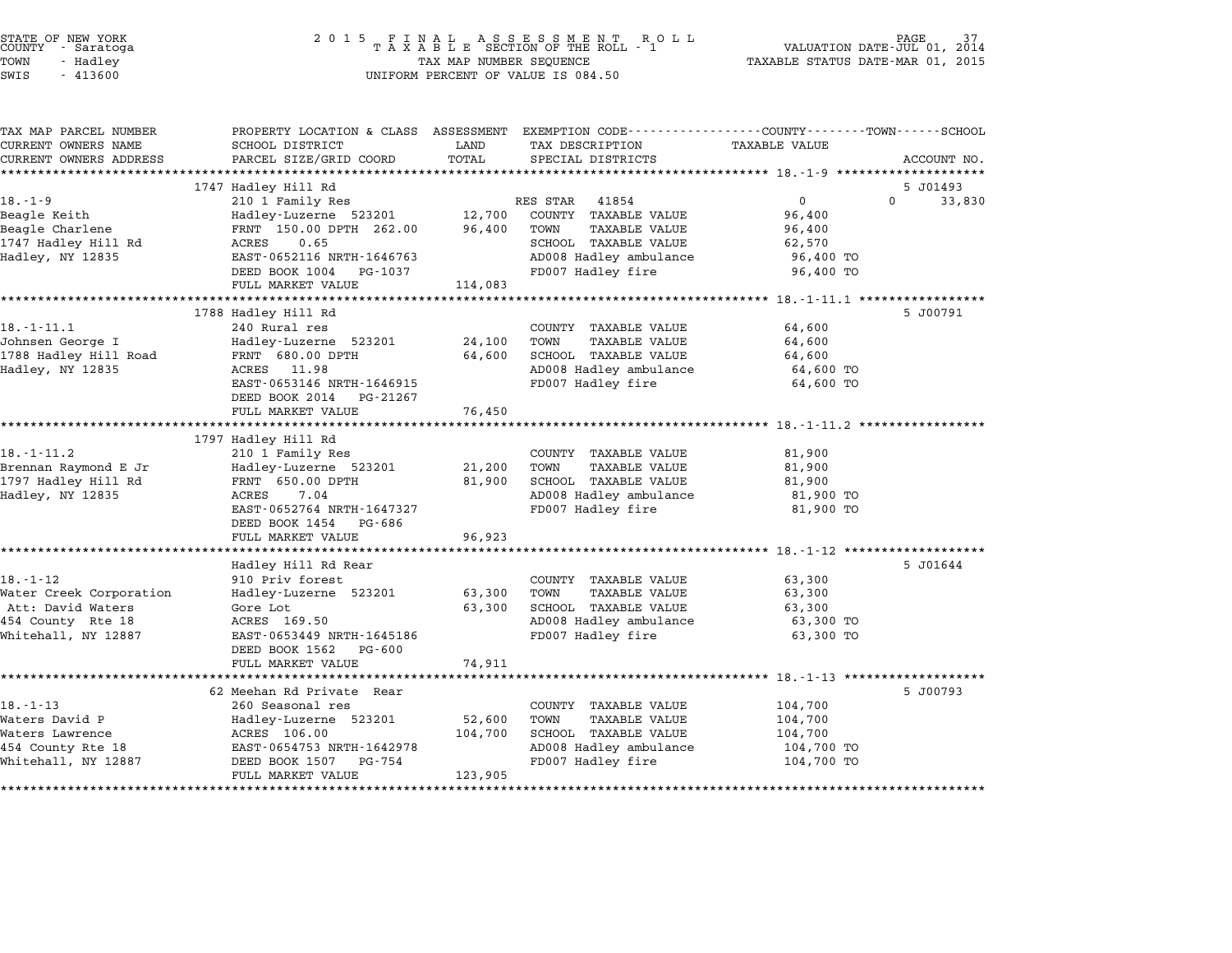| TAX MAP PARCEL NUMBER<br>CURRENT OWNERS NAME | PROPERTY LOCATION & CLASS ASSESSMENT EXEMPTION CODE----------------COUNTY-------TOWN------SCHOOL<br>SCHOOL DISTRICT | LAND             | TAX DESCRIPTION                               | TAXABLE VALUE                                       |                    |
|----------------------------------------------|---------------------------------------------------------------------------------------------------------------------|------------------|-----------------------------------------------|-----------------------------------------------------|--------------------|
| CURRENT OWNERS ADDRESS                       | PARCEL SIZE/GRID COORD                                                                                              | TOTAL            | SPECIAL DISTRICTS                             |                                                     | ACCOUNT NO.        |
|                                              | *********************                                                                                               |                  |                                               |                                                     |                    |
|                                              | Meehan Rd                                                                                                           |                  |                                               |                                                     | 5 J01701           |
| $18. - 1 - 14$                               | 314 Rural vac<10                                                                                                    |                  | COUNTY TAXABLE VALUE                          | 7,300                                               |                    |
| Waters David P                               | Hadley-Luzerne 523201                                                                                               | 7,300            | TOWN<br>TAXABLE VALUE                         | 7,300                                               |                    |
| 454 County Rte 18                            | ACRES 10.00                                                                                                         | 7,300            | SCHOOL TAXABLE VALUE                          | 7,300                                               |                    |
| Whitehall, NY 12887                          | EAST-0656374 NRTH-1642712                                                                                           |                  | AD008 Hadley ambulance                        | 7,300 TO                                            |                    |
|                                              | DEED BOOK 1753<br>PG-735<br>FULL MARKET VALUE                                                                       | 8,639            | FD007 Hadley fire                             | 7,300 TO                                            |                    |
|                                              |                                                                                                                     |                  |                                               | ********************* 18.-1-17 ******************** |                    |
|                                              | Hadley Hill Rd Rear                                                                                                 |                  |                                               |                                                     | 5 J00043           |
| $18. - 1 - 17$                               | 260 Seasonal res                                                                                                    |                  | COUNTY TAXABLE VALUE                          | 211,400                                             |                    |
| Scura Maria J                                | Hadley-Luzerne 523201                                                                                               | 103,800          | <b>TAXABLE VALUE</b><br>TOWN                  | 211,400                                             |                    |
| 147 N Hickory St                             | ACRES 165.73                                                                                                        | 211,400          | SCHOOL TAXABLE VALUE                          | 211,400                                             |                    |
| Massapequa, NY 11758                         | EAST-0648638 NRTH-1645706                                                                                           |                  | AD008 Hadley ambulance                        | 211,400 TO                                          |                    |
|                                              | DEED BOOK 1017 PG-445                                                                                               |                  | FD007 Hadley fire                             | 211,400 TO                                          |                    |
|                                              | FULL MARKET VALUE                                                                                                   | 250,178          |                                               |                                                     |                    |
|                                              |                                                                                                                     |                  |                                               | ****************** 18. -1-18.1 ******************   |                    |
|                                              | 1735 Hadley Hill Rd                                                                                                 |                  |                                               |                                                     | 5 J01494           |
| $18. - 1 - 18.1$                             | 210 1 Family Res                                                                                                    |                  | RES STAR<br>41854                             | $\mathbf 0$                                         | $\Omega$<br>33,830 |
| Leary Michelle                               | Hadley-Luzerne 523201                                                                                               | 21,600           | COUNTY TAXABLE VALUE                          | 160,300                                             |                    |
| Toran William                                | Filed map G-391 Lot 2                                                                                               | 160,300          | TOWN<br>TAXABLE VALUE                         | 160,300                                             |                    |
| PO Box 253                                   | FRNT 494.74 DPTH                                                                                                    |                  | SCHOOL TAXABLE VALUE                          | 126,470                                             |                    |
| Hadley, NY 12835                             | ACRES<br>8.40                                                                                                       |                  | AD008 Hadley ambulance                        | 160,300 TO                                          |                    |
|                                              | EAST-0651663 NRTH-1646908                                                                                           |                  | FD007 Hadley fire                             | 160,300 TO                                          |                    |
|                                              | DEED BOOK 2011<br>PG-15352                                                                                          |                  |                                               |                                                     |                    |
|                                              | FULL MARKET VALUE                                                                                                   | 189,704          |                                               | ******************************* 18.-1-18.2 ******   |                    |
|                                              | 1761 Hadley Hill Rd                                                                                                 |                  |                                               |                                                     |                    |
| $18. - 1 - 18.2$                             | 210 1 Family Res                                                                                                    |                  | RES STAR<br>41854                             | $\mathbf{0}$                                        | 33,830<br>0        |
| Lawrence Carl                                | Hadley-Luzerne 523201                                                                                               | 21,600           | COUNTY TAXABLE VALUE                          | 139,400                                             |                    |
| 1761 Hadley Hill Rd                          | Filled map G-391 Lot 1                                                                                              | 139,400          | TOWN<br>TAXABLE VALUE                         | 139,400                                             |                    |
| Hadley, NY 12835                             | FRNT 504.87 DPTH                                                                                                    |                  | SCHOOL TAXABLE VALUE                          | 105,570                                             |                    |
|                                              | ACRES<br>7.40                                                                                                       |                  | AD008 Hadley ambulance                        | 139,400 TO                                          |                    |
| MAY BE SUBJECT TO PAYMENT                    | EAST-0652265 NRTH-1647025                                                                                           |                  | FD007 Hadley fire                             | 139,400 TO                                          |                    |
| UNDER AGDIST LAW TIL 2019                    | DEED BOOK 1745<br>PG-585                                                                                            |                  |                                               |                                                     |                    |
|                                              | FULL MARKET VALUE                                                                                                   | 164,970          |                                               |                                                     |                    |
|                                              |                                                                                                                     | ***********      |                                               | ********************* 18.-2-8 ********************  |                    |
|                                              | 578 Stony Creek Rd                                                                                                  |                  |                                               |                                                     | 5 L01528           |
| $18. - 2 - 8$                                | 311 Res vac land                                                                                                    |                  | COUNTY TAXABLE VALUE                          | 12,700                                              |                    |
| Traitz LLC<br>331 Blue Hill Ter              | Hadley-Luzerne 523201                                                                                               | 12,700<br>12,700 | TAXABLE VALUE<br>TOWN<br>SCHOOL TAXABLE VALUE | 12,700<br>12,700                                    |                    |
| Wyckoff, NJ 07481                            | FRNT 450.00 DPTH<br>0.69<br>ACRES                                                                                   |                  | AD008 Hadley ambulance                        | 12,700 TO                                           |                    |
|                                              | EAST-0658366 NRTH-1646795                                                                                           |                  | FD007 Hadley fire                             | 12,700 TO                                           |                    |
|                                              | DEED BOOK 2007<br>PG-3045                                                                                           |                  |                                               |                                                     |                    |
|                                              | FULL MARKET VALUE                                                                                                   | 15,030           |                                               |                                                     |                    |
|                                              | *********************<br>*******************                                                                        |                  |                                               |                                                     |                    |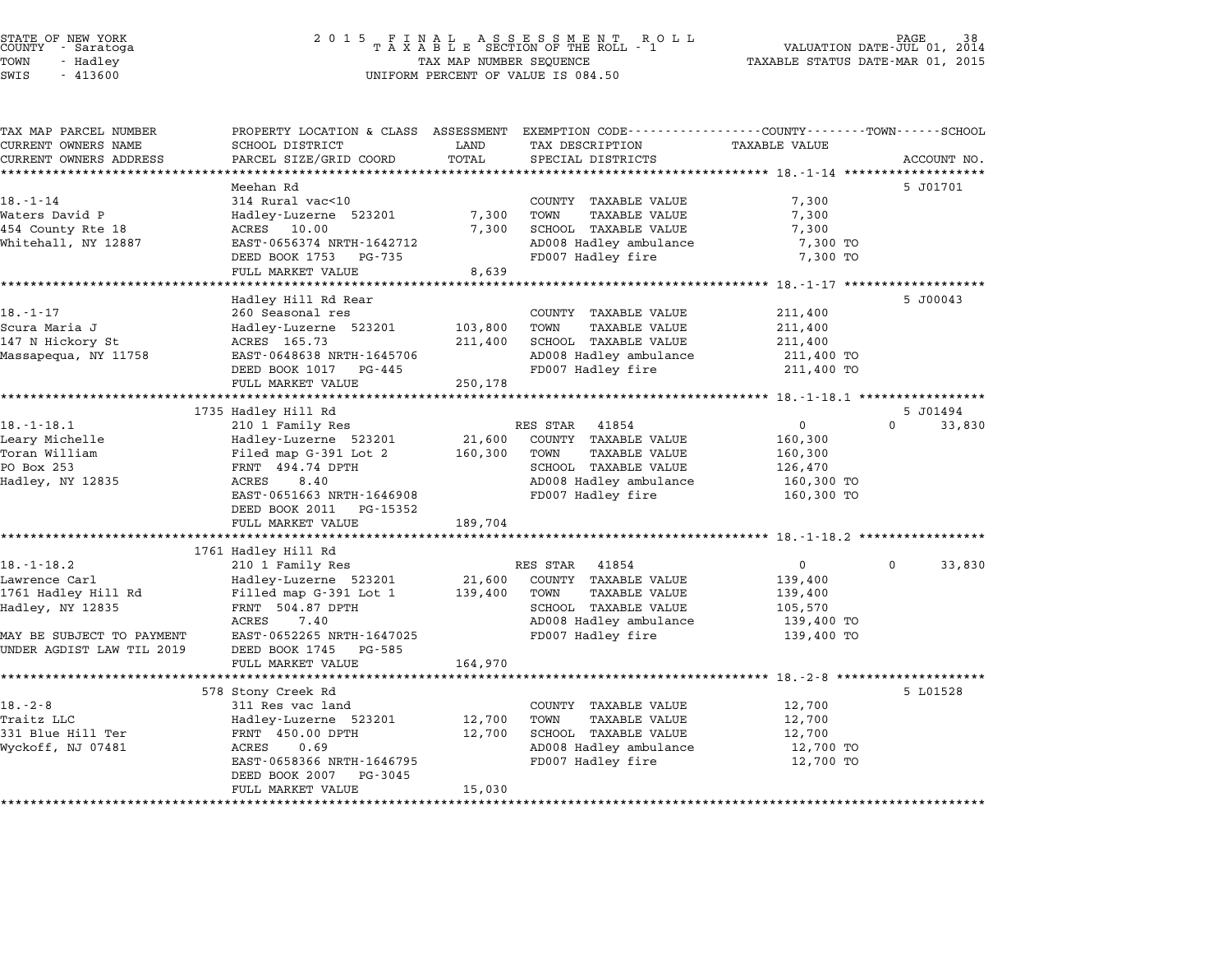| STATE OF NEW YORK<br>COUNTY<br>- Saratoga | 2 0 1 5                                                                                         |                                  | FINAL ASSESSMENT ROTAXABLE SECTION OF THE ROLL - 1<br>R O L L | VALUATION DATE-JUL 01, 2014         | PAGE        |
|-------------------------------------------|-------------------------------------------------------------------------------------------------|----------------------------------|---------------------------------------------------------------|-------------------------------------|-------------|
| TOWN<br>- Hadley                          | TAX MAP NUMBER SEQUENCE                                                                         | TAXABLE STATUS DATE-MAR 01, 2015 |                                                               |                                     |             |
| SWIS<br>$-413600$                         |                                                                                                 |                                  | UNIFORM PERCENT OF VALUE IS 084.50                            |                                     |             |
| TAX MAP PARCEL NUMBER                     | PROPERTY LOCATION & CLASS ASSESSMENT EXEMPTION CODE----------------COUNTY-------TOWN-----SCHOOL |                                  |                                                               |                                     |             |
| CURRENT OWNERS NAME                       | SCHOOL DISTRICT                                                                                 | LAND                             | TAX DESCRIPTION                                               | <b>TAXABLE VALUE</b>                |             |
| CURRENT OWNERS ADDRESS                    | PARCEL SIZE/GRID COORD                                                                          | TOTAL                            | SPECIAL DISTRICTS                                             |                                     | ACCOUNT NO. |
|                                           |                                                                                                 |                                  |                                                               |                                     |             |
|                                           | 578 Stony Creek Rd                                                                              |                                  |                                                               |                                     | 5 N01053    |
| $18. - 2 - 10.1$                          | 240 Rural res<br>- WTRFNT                                                                       |                                  | COUNTY TAXABLE VALUE                                          | 203,400                             |             |
| Traitz L.L.C                              | Hadley-Luzerne 523201                                                                           | 93,900                           | TOWN<br>TAXABLE VALUE                                         | 203,400                             |             |
| 331 Blue Hill Ter                         | Hadl Devel Land                                                                                 | 203,400                          | SCHOOL TAXABLE VALUE                                          | 203,400                             |             |
| Wyckoff, NJ 07481                         | per AP&L Corp Lot.bluepri                                                                       |                                  | AD008 Hadley ambulance                                        | 203,400 TO                          |             |
|                                           | map F-2268                                                                                      |                                  | FD007 Hadley fire                                             | 203,400 TO                          |             |
|                                           | FRNT 710.00 DPTH                                                                                |                                  |                                                               |                                     |             |
|                                           | ACRES<br>73.81                                                                                  |                                  |                                                               |                                     |             |
|                                           | EAST-0659946 NRTH-1646699                                                                       |                                  |                                                               |                                     |             |
|                                           | DEED BOOK 2007<br>PG-3046                                                                       |                                  |                                                               |                                     |             |
|                                           | FULL MARKET VALUE                                                                               | 240,710                          |                                                               |                                     |             |
|                                           |                                                                                                 |                                  |                                                               |                                     |             |
|                                           | Stony Creek Rear Rd                                                                             |                                  |                                                               |                                     |             |
| $18.-2-10.2$                              | 311 Res vac land                                                                                |                                  | COUNTY TAXABLE VALUE                                          | 12,500                              |             |
| Smead Estate of Jay                       | Hadley-Luzerne 523201                                                                           | 12,500                           | TOWN<br><b>TAXABLE VALUE</b>                                  | 12,500                              |             |
| Traitz L.L.C                              | Lot "77C"                                                                                       | 12,500                           | SCHOOL TAXABLE VALUE                                          | 12,500                              |             |
| C/O Traitz LLC                            | ACRES<br>0.49                                                                                   |                                  | AD008 Hadley ambulance                                        | 12,500 TO                           |             |
| 331 Bluehill Ter                          | EAST-0658141 NRTH-1647077                                                                       |                                  | FD007 Hadley fire                                             | 12,500 TO                           |             |
| Wyckoff, NJ 07481                         | DEED BOOK 2007<br>PG-3047                                                                       |                                  |                                                               |                                     |             |
|                                           | FULL MARKET VALUE                                                                               | 14,793                           |                                                               |                                     |             |
|                                           | 548 Stony Creek Rd                                                                              |                                  |                                                               |                                     | 5 J01500    |
| $18. - 2 - 11$                            | 270 Mfg housing                                                                                 |                                  | COUNTY TAXABLE VALUE                                          | 23,700                              |             |
| Wyman Wilfred W                           | Hadley-Luzerne 523201                                                                           | 12,800                           | <b>TAXABLE VALUE</b><br>TOWN                                  | 23,700                              |             |
| Lent Kimberly S                           | FRNT 220.00 DPTH                                                                                | 23,700                           | SCHOOL TAXABLE VALUE                                          | 23,700                              |             |
| PO Box 21                                 | ACRES<br>0.78                                                                                   |                                  | AD008 Hadley ambulance                                        | 23,700 TO                           |             |
| Hadley, NY 12835                          | EAST-0659277 NRTH-1646047                                                                       |                                  | FD007 Hadley fire                                             | 23,700 TO                           |             |
|                                           | DEED BOOK 1612<br>PG-353                                                                        |                                  |                                                               |                                     |             |
|                                           | FULL MARKET VALUE                                                                               | 28,047                           |                                                               |                                     |             |
|                                           |                                                                                                 |                                  |                                                               |                                     |             |
|                                           | 553 Stony Creek Rd                                                                              |                                  |                                                               |                                     | 5 J01874    |
| $18. - 2 - 12$                            | 210 1 Family Res                                                                                |                                  | VET WAR C 41122                                               | 30,600                              | 0<br>0      |
| Smead David T                             | Hadley-Luzerne 523201                                                                           |                                  | 14,300 VET WAR T 41123                                        | 0<br>10,200                         | 0           |
| Smead Pauline G                           | FRNT 750.00 DPTH                                                                                | 208,000 SR STAR                  | 41834                                                         | 0                                   | 0<br>73,640 |
| PO Box 314                                | 1.64<br>ACRES                                                                                   |                                  | COUNTY TAXABLE VALUE                                          | 177,400                             |             |
| Hadley, NY 12835                          | EAST-0659007 NRTH-1646087                                                                       |                                  | TOWN<br>TAXABLE VALUE                                         | 197,800                             |             |
|                                           | DEED BOOK 1731<br>PG-598                                                                        |                                  | SCHOOL TAXABLE VALUE                                          | 134,360                             |             |
|                                           | FULL MARKET VALUE                                                                               | 246,154                          | AD008 Hadley ambulance                                        | 208,000 TO                          |             |
|                                           |                                                                                                 |                                  | FD007 Hadley fire                                             | 208,000 TO                          |             |
|                                           |                                                                                                 |                                  | ***************************                                   | ******* 18.-2-13.2 **************** |             |
|                                           | Stony Creek Rd                                                                                  |                                  |                                                               |                                     | 5 J00831    |
| $18. - 2 - 13.2$                          | 314 Rural vac<10                                                                                |                                  | COUNTY<br>TAXABLE VALUE                                       | 23,500                              |             |
| Stratton Smith Amelia J                   | Hadley-Luzerne 523201                                                                           | 23,500                           | TOWN<br><b>TAXABLE VALUE</b>                                  | 23,500                              |             |
| 134 Southern Parkway                      | FRNT 171.40 DPTH                                                                                | 23,500                           | SCHOOL TAXABLE VALUE                                          | 23,500                              |             |
| Rochester, NY 14618                       | 9.94<br>ACRES<br>EAST-0657370 NRTH-1646827                                                      |                                  | AD008 Hadley ambulance                                        | 23,500 TO                           |             |
|                                           | DEED BOOK 2011<br>PG-34656                                                                      |                                  | FD007 Hadley fire                                             | 23,500 TO                           |             |
|                                           | FULL MARKET VALUE                                                                               | 27,811                           |                                                               |                                     |             |
| **************                            |                                                                                                 |                                  |                                                               |                                     |             |
|                                           |                                                                                                 |                                  |                                                               |                                     |             |

STATE OF NEW YORK <sup>2</sup> <sup>0</sup> <sup>1</sup> 5 F I N A L A S S E S S M E N T R O L L PAGE <sup>39</sup> COUNTY - Saratoga <sup>T</sup> <sup>A</sup> <sup>X</sup> <sup>A</sup> <sup>B</sup> <sup>L</sup> <sup>E</sup> SECTION OF THE ROLL - <sup>1</sup> VALUATION DATE-JUL 01, <sup>2014</sup>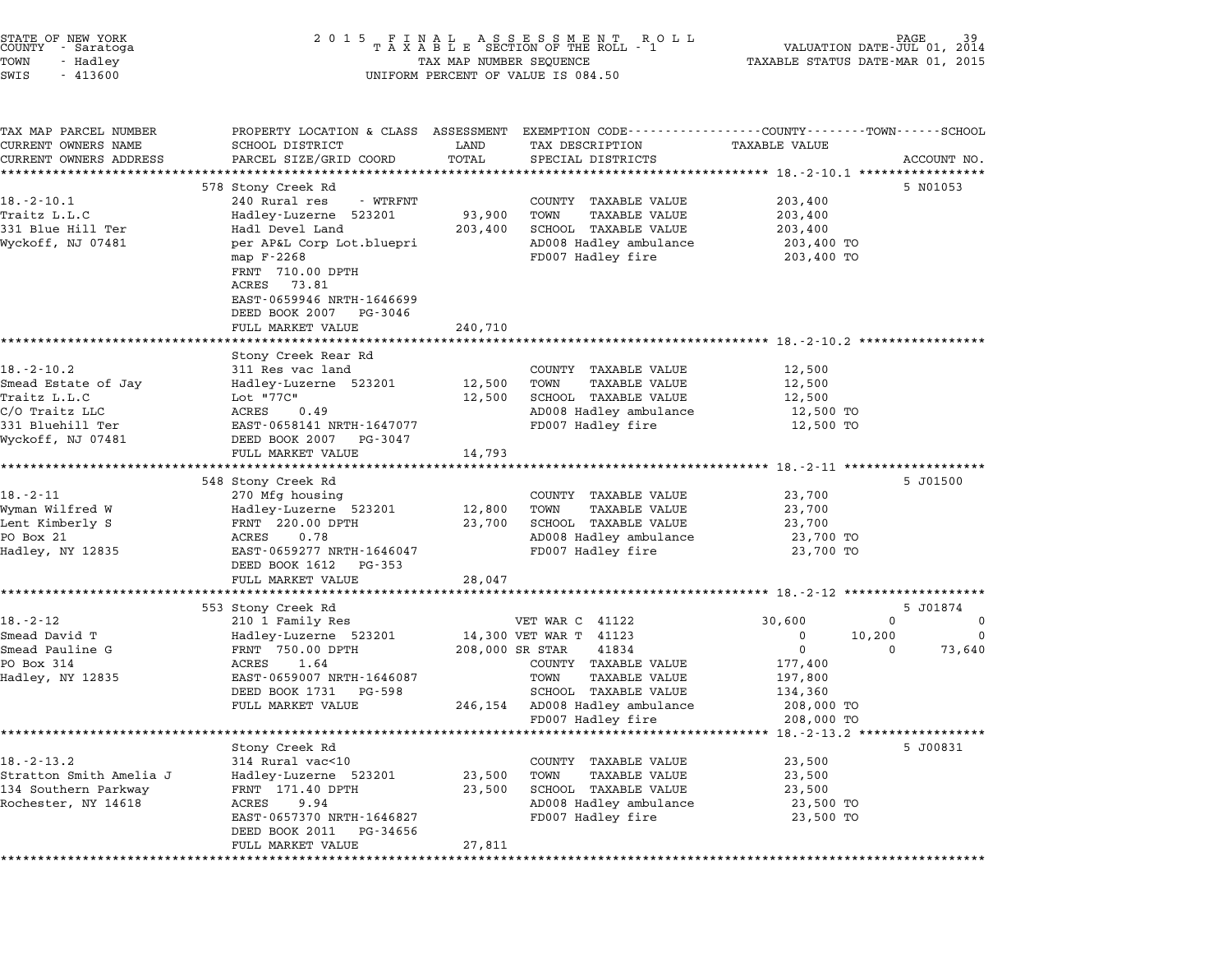| STATE OF NEW YORK |          |            |  |
|-------------------|----------|------------|--|
| COUNTY            |          | - Saratoga |  |
| TOWN              | - Hadley |            |  |

TAX MAP PARCEL NUMBER PROPERTY LOCATION & CLASS ASSESSMENT EXEMPTION CODE------------------COUNTY--------TOWN------SCHOOL ...<br>-- COUNTY:- TAX MAP PARCEL NUMBER THE OCHOTRY AND THE CURRENT EXEMPTION CODE<br>CURRENT OWNERS NAME SCHOOL DISTRICT LAND TAX DESCRIPTION TAXABLE VALUE CURRENT OWNERS ADDRESS PARCEL SIZE/GRID COORD TOTAL SPECIAL DISTRICTS ACCOUNT NO. \*\*\*\*\*\*\*\*\*\*\*\*\*\*\*\*\*\*\*\*\*\*\*\*\*\*\*\*\*\*\*\*\*\*\*\*\*\*\*\*\*\*\*\*\*\*\*\*\*\*\*\*\*\*\*\*\*\*\*\*\*\*\*\*\*\*\*\*\*\*\*\*\*\*\*\*\*\*\*\*\*\*\*\*\*\*\*\*\*\*\*\*\*\*\*\*\*\*\*\*\*\*\* 18.-2-16.1 \*\*\*\*\*\*\*\*\*\*\*\*\*\*\*\*\* Stony Creek Rd Rear 5 J00314 18.-2-16.1 <sup>260</sup> Seasonal res COUNTY TAXABLE VALUE 121,900 Hart Reed B Hadley-Luzerne <sup>523201</sup> 21,700 TOWN TAXABLE VALUE 121,900 Hart Patricia River Division 121,900 SCHOOL TAXABLE VALUE 121,900 <sup>54</sup> Madie Ave P/o Lot 7 AD008 Hadley ambulance 121,900 TO nart raticia and the model of the control of the control of the control of the control of the control of the c<br>Spotswood, NJ 08884 P/O Lot 7 ACRES 8.50 ACRES 8.50 PD008 Hadley fire 121,900 TO P/O LOC /<br>ACRES 8.50<br>EAST-0658483 NRTH-1643326 EAST-0658483 NRTH-1643326<br>DEED BOOK 1269 PG-132 FULL MARKET VALUE 144,260 \*\*\*\*\*\*\*\*\*\*\*\*\*\*\*\*\*\*\*\*\*\*\*\*\*\*\*\*\*\*\*\*\*\*\*\*\*\*\*\*\*\*\*\*\*\*\*\*\*\*\*\*\*\*\*\*\*\*\*\*\*\*\*\*\*\*\*\*\*\*\*\*\*\*\*\*\*\*\*\*\*\*\*\*\*\*\*\*\*\*\*\*\*\*\*\*\*\*\*\*\*\*\* 18.-2-16.2 \*\*\*\*\*\*\*\*\*\*\*\*\*\*\*\*\* Stony Creek Rd Rear 18.-2-16.2 <sup>314</sup> Rural vac<10 COUNTY TAXABLE VALUE 21,900 Hart Reed B Sr Hadley-Luzerne <sup>523201</sup> 21,900 TOWN TAXABLE VALUE 21,900 Hart Patricia G ACRES 8.90 21,900 SCHOOL TAXABLE VALUE 21,900 <sup>54</sup> Madie Ave EAST-0659122 NRTH-1643417 AD008 Hadley ambulance 21,900 TO nart ratricia G. A. R. R. R. R. S. Song and the control of the control of the control of the control of the co<br>Spotswood, NJ 08884 BAST-0659122 NRTH-1643417 AD008 Hadley ambulance 21,900 TO<br>Spotswood, NJ 08884 DEED BOOK 15 EASI-0059122 NAIH-1045417<br>
DEED BOOK 1579 PG-144<br>
FULL MARKET VALUE 25,917 \*\*\*\*\*\*\*\*\*\*\*\*\*\*\*\*\*\*\*\*\*\*\*\*\*\*\*\*\*\*\*\*\*\*\*\*\*\*\*\*\*\*\*\*\*\*\*\*\*\*\*\*\*\*\*\*\*\*\*\*\*\*\*\*\*\*\*\*\*\*\*\*\*\*\*\*\*\*\*\*\*\*\*\*\*\*\*\*\*\*\*\*\*\*\*\*\*\*\*\*\*\*\* 18.-2-16.3 \*\*\*\*\*\*\*\*\*\*\*\*\*\*\*\*\* EULE MARKET VALUE<br>\*\*\*\*\*\*\*\*\*\*\*\*\*\*\*\*\*\*\*\*\*\*\*\*\*\*\*\*\*\*\*\*\*<br>37 Grouse Ridge Rd Private 18.-2-16.3 <sup>260</sup> Seasonal res COUNTY TAXABLE VALUE 95,200 Smith Richard W Hadley-Luzerne <sup>523201</sup> 26,800 TOWN TAXABLE VALUE 95,200 المحادث المسلم المسلم المسلم المسلم المسلم المسلم المسلم المسلم المسلم المسلم المسلم المسلم المسلم المسلم المس<br>Smith Patricia 195,200 PM 95,200 PTH 95,200 SCHOOL TAXABLE VALUE 95,200 Smith Alchard W (Bandley-Luzerne 525201 - 20,000 TOWN TAXABLE VALUE - 95,200<br>Smith Patricia - FRNT 285.00 DPTH 95,200 SCHOOL TAXABLE VALUE 95,200<br>Box 473 - ACRES 17.60 - AD008 Hadley ambulance 95,200 TO 9 PORT MATE 2011-01 PART 2011-01 PART 2011-01 PART 2011-01 PART 2011-01 PART 2011-01 PART 2011-01 PART 2011-01<br>Box 473 ACRES 17.60 ACRES 17.60 AD08 Hadley ambulance 95,200 TO<br>Port Norris, NJ 08349 BAST-0660012 NRTH-164354 EAST-0660012 NRTH-16435<br>DEED BOOK 1148 PG-224 EAST 0000012 MAIN 1045545<br>
DEED BOOK 1148 PG-224<br>
FULL MARKET VALUE 112,663 \*\*\*\*\*\*\*\*\*\*\*\*\*\*\*\*\*\*\*\*\*\*\*\*\*\*\*\*\*\*\*\*\*\*\*\*\*\*\*\*\*\*\*\*\*\*\*\*\*\*\*\*\*\*\*\*\*\*\*\*\*\*\*\*\*\*\*\*\*\*\*\*\*\*\*\*\*\*\*\*\*\*\*\*\*\*\*\*\*\*\*\*\*\*\*\*\*\*\*\*\*\*\* 18.-2-19 \*\*\*\*\*\*\*\*\*\*\*\*\*\*\*\*\*\*\* Stony Creek Rd Rear 5 J00158 18.-2-19 <sup>910</sup> Priv forest COUNTY TAXABLE VALUE 43,700 Arnold III Millard A Hadley-Luzerne <sup>523201</sup> 43,700 TOWN TAXABLE VALUE 43,700 16.-2-13 (1991) - 10.-2.-19 (1991) - 10.-2.-19 (1991) - 10.-2.-19 (1991) - 10.-2.-19 (1991) - 10.-2.<br>Arnold Sharon A River Division 13,700 TOWN TAXABLE VALUE 43,700 (1991) - 43,700 (1991) - 43,700 (1991) - 43,70 ALINOLA ILI MILITARU A MARIE MERINDE AND TAKADLE VALUE AND TAXABLE VALUE AND TAXABLE VALUE AND TRANSILE VALUE<br>Arnold Sharon A River Division 43,700 SCHOOL TAXABLE VALUE 43,700 43,700<br>752 County Rte 25 P/o Lots 6 & 7 Corinth, NY <sup>12822</sup> ACRES 104.71 FD007 Hadley fire 43,700 TO EAST-0657162 NRTH-1643543 EAST-0657162 NRTH-1643543<br>DEED BOOK 1756 PG-295 FULL MARKET VALUE 51,716 \*\*\*\*\*\*\*\*\*\*\*\*\*\*\*\*\*\*\*\*\*\*\*\*\*\*\*\*\*\*\*\*\*\*\*\*\*\*\*\*\*\*\*\*\*\*\*\*\*\*\*\*\*\*\*\*\*\*\*\*\*\*\*\*\*\*\*\*\*\*\*\*\*\*\*\*\*\*\*\*\*\*\*\*\*\*\*\*\*\*\*\*\*\*\*\*\*\*\*\*\*\*\* 18.-2-20 \*\*\*\*\*\*\*\*\*\*\*\*\*\*\*\*\*\*\* Stony Creek Rd Rear 5 J01602 18.-2-20 <sup>322</sup> Rural vac>10 COUNTY TAXABLE VALUE 9,900 Waterhouse John Hadley-Luzerne <sup>523201</sup> 9,900 TOWN TAXABLE VALUE 9,900 <sup>311</sup> Harris Rd ACRES 14.34 9,900 SCHOOL TAXABLE VALUE 9,900 MACEINOUSE UCHNICLE SUN MACEINOUS AND HANDLE VALUE ON THE SANDON MACEINOUS SUNTABLE VALUE ON SANDLE VALUE SUNT<br>2011 Harris Rd Alexander Macked Additional Additional Macked Strange (1989) 9,900 Macked Strange (1990 Macked<br>2 EAST-0656280 NRTH-1644801 FAABLE VALUE 9,900 SCHOOL TAAABLE VALUE 9,900 FORST-0656280 NRTH-1644801 AD008 Hadley ambulance 9,900 TO EAST 0050200 MAIN 1044001<br>
DEED BOOK 1064 PG-425<br>
FULL MARKET VALUE 11,716 \*\*\*\*\*\*\*\*\*\*\*\*\*\*\*\*\*\*\*\*\*\*\*\*\*\*\*\*\*\*\*\*\*\*\*\*\*\*\*\*\*\*\*\*\*\*\*\*\*\*\*\*\*\*\*\*\*\*\*\*\*\*\*\*\*\*\*\*\*\*\*\*\*\*\*\*\*\*\*\*\*\*\*\*\*\*\*\*\*\*\*\*\*\*\*\*\*\*\*\*\*\*\*\*\*\*\*\*\*\*\*\*\*\*\*\*\*\*\*\*\*\*\*\*\*\*\*\*\*\*\*\*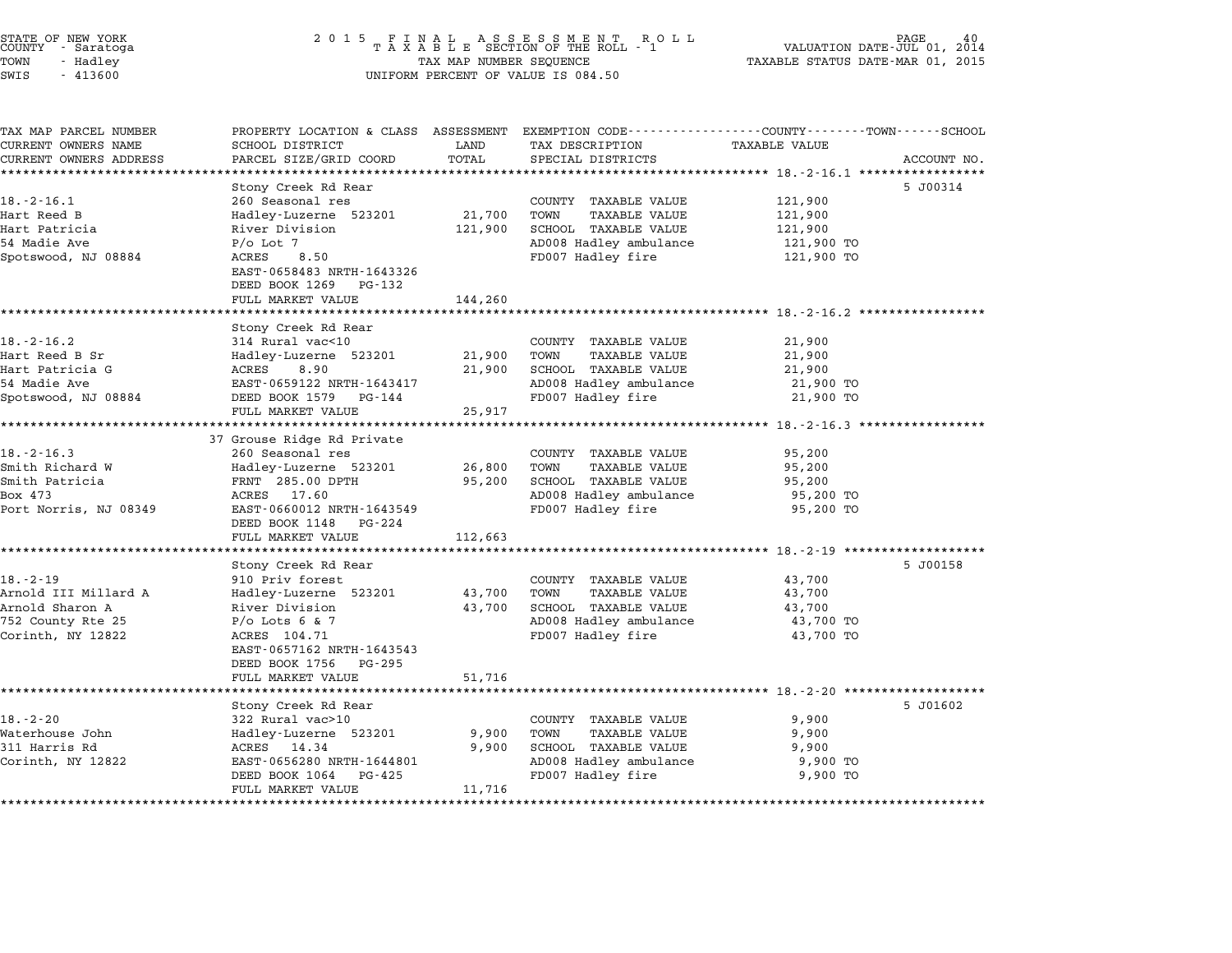# STATE OF NEW YORK <sup>2</sup> <sup>0</sup> <sup>1</sup> 5 F I N A L A S S E S S M E N T R O L L PAGE <sup>41</sup> COUNTY - Saratoga <sup>T</sup> <sup>A</sup> <sup>X</sup> <sup>A</sup> <sup>B</sup> <sup>L</sup> <sup>E</sup> SECTION OF THE ROLL - <sup>1</sup> VALUATION DATE-JUL 01, <sup>2014</sup> TOWN - Hadley TAX MAP NUMBER SEQUENCE TAXABLE STATUS DATE-MAR 01, <sup>2015</sup> STATE OF NEW YORK STATE OF NEW YORK A SOLUME TO A SOLUME TO A SOLUME TO A SOLUME TO A SOLUME TO A SOLUME TO A SOLUME TO A SOLUME TO A SOLUME TO A SOLUME TO A SOLUME TO A SOLUME TO A SOLUME TO A SOLUME TO A SOLUME TO A SOLU

| TAX MAP PARCEL NUMBER          |                                                     |                          |                                               | PROPERTY LOCATION & CLASS ASSESSMENT EXEMPTION CODE---------------COUNTY-------TOWN------SCHOOL |             |
|--------------------------------|-----------------------------------------------------|--------------------------|-----------------------------------------------|-------------------------------------------------------------------------------------------------|-------------|
| CURRENT OWNERS NAME            | SCHOOL DISTRICT                                     | LAND                     | TAX DESCRIPTION                               | <b>TAXABLE VALUE</b>                                                                            |             |
| CURRENT OWNERS ADDRESS         | PARCEL SIZE/GRID COORD                              | TOTAL                    | SPECIAL DISTRICTS                             |                                                                                                 | ACCOUNT NO. |
|                                |                                                     |                          |                                               |                                                                                                 |             |
|                                | Stony Creek Rd Rear                                 |                          |                                               |                                                                                                 | 5 J01599    |
| 18.-2-21                       | 314 Rural vac<10                                    |                          | COUNTY TAXABLE VALUE                          | 6,800                                                                                           |             |
| Waterhouse John                | Hadley-Luzerne 523201                               | 6,800                    | TOWN<br>TAXABLE VALUE                         | 6,800                                                                                           |             |
| 311 Harris Rd                  | 7.41<br>ACRES                                       | 6,800                    | SCHOOL TAXABLE VALUE                          | 6,800                                                                                           |             |
| Corinth, NY 12822              | EAST-0655940 NRTH-1644761<br>DEED BOOK 0947 PG-0815 |                          | AD008 Hadley ambulance<br>FD007 Hadley fire   | 6,800 TO<br>6,800 TO                                                                            |             |
|                                | FULL MARKET VALUE                                   | 8,047                    |                                               |                                                                                                 |             |
|                                | **********************                              |                          |                                               | ********************** 18.-2-22.2 *****************                                             |             |
|                                | 24 Orion Dr                                         |                          |                                               |                                                                                                 |             |
| $18. - 2 - 22.2$               | 260 Seasonal res                                    |                          | COUNTY TAXABLE VALUE                          | 48,000                                                                                          |             |
| Duprey Raymond J               | Hadley-Luzerne 523201                               | 21,800                   | TOWN<br>TAXABLE VALUE                         | 48,000                                                                                          |             |
| Duprey Judith                  | ACRES<br>8.72                                       | 48,000                   | SCHOOL TAXABLE VALUE                          | 48,000                                                                                          |             |
| PO Box 1283                    | EAST-0659331 NRTH-1644098                           |                          | AD008 Hadley ambulance                        | 48,000 TO                                                                                       |             |
| Canaan, CT 06018-1283          | DEED BOOK 988<br>PG-1174                            |                          | FD007 Hadley fire                             | 48,000 TO                                                                                       |             |
|                                | FULL MARKET VALUE                                   | 56,805                   |                                               |                                                                                                 |             |
|                                | ******************                                  |                          |                                               | :******************** 18.-2-22.11 *****************                                             |             |
|                                | Meehan Rd Private                                   |                          |                                               |                                                                                                 | 5 J01617    |
| $18. - 2 - 22.11$              | 240 Rural res                                       |                          | COUNTY TAXABLE VALUE                          | 211,900                                                                                         |             |
| Szvitek John A                 | Hadley-Luzerne 523201                               | 82,200                   | <b>TAXABLE VALUE</b><br>TOWN                  | 211,900                                                                                         |             |
| Szvitek Shirley J              | Filed Map U-36                                      | 211,900                  | SCHOOL TAXABLE VALUE                          | 211,900                                                                                         |             |
| 243 White Pond Rd              | Kurt H Urban Trust                                  |                          | AD008 Hadley ambulance                        | 211,900 TO                                                                                      |             |
| Stormville, NY 12582           | FRNT 1550.00 DPTH                                   |                          | FD007 Hadley fire                             | 211,900 TO                                                                                      |             |
|                                | ACRES 182.46                                        |                          |                                               |                                                                                                 |             |
|                                | EAST-0656087 NRTH-1645981                           |                          |                                               |                                                                                                 |             |
|                                | DEED BOOK 2010<br>PG-42076                          |                          |                                               |                                                                                                 |             |
|                                | FULL MARKET VALUE                                   | 250,769                  |                                               |                                                                                                 |             |
|                                |                                                     |                          |                                               |                                                                                                 |             |
|                                | Oron Drive Privite Rear                             |                          |                                               |                                                                                                 |             |
| $18. - 2 - 22.12$              | 210 1 Family Res                                    |                          | COUNTY TAXABLE VALUE                          | 102,100                                                                                         |             |
| Schroeder Christine M Arnold   | Hadley-Luzerne 523201                               | 21,100                   | TAXABLE VALUE<br>TOWN                         | 102,100                                                                                         |             |
| Schroeder Robert               | Filed Map U-36                                      | 102,100                  | SCHOOL TAXABLE VALUE                          | 102,100                                                                                         |             |
| 256 Ogden Ave                  | ACRES<br>7.53                                       |                          | AD008 Hadley ambulance                        | 102,100 TO                                                                                      |             |
| Jersey City, NJ 07307          | EAST-0658649 NRTH-1643749                           |                          | FD007 Hadley fire                             | 102,100 TO                                                                                      |             |
|                                | DEED BOOK 1744 PG-338                               |                          |                                               |                                                                                                 |             |
|                                | FULL MARKET VALUE<br>*************************      | 120,828<br>************* |                                               |                                                                                                 |             |
|                                |                                                     |                          |                                               | ********************** 18.-2-23 **************                                                  |             |
|                                | Hadley Hill Rd Rear                                 |                          |                                               |                                                                                                 | 5 J01594    |
| $18. - 2 - 23$<br>Johnsen Kurt | 322 Rural vac>10                                    |                          | COUNTY TAXABLE VALUE                          | 8,100                                                                                           |             |
| 621 South West 26 Pl           | Hadley-Luzerne 523201<br>Right Of Way 18.-1-11-1    | 8,100<br>8,100           | TOWN<br>TAXABLE VALUE<br>SCHOOL TAXABLE VALUE | 8,100<br>8,100                                                                                  |             |
| Gainsville, FL 32601           | ACRES 17.40                                         |                          | AD008 Hadley ambulance                        | 8,100 TO                                                                                        |             |
|                                | EAST-0654567 NRTH-1646238                           |                          | FD007 Hadley fire                             | 8,100 TO                                                                                        |             |
|                                | DEED BOOK 1545<br>PG-407                            |                          |                                               |                                                                                                 |             |
|                                | FULL MARKET VALUE                                   | 9,586                    |                                               |                                                                                                 |             |
| *******************            | **************************************              |                          |                                               |                                                                                                 |             |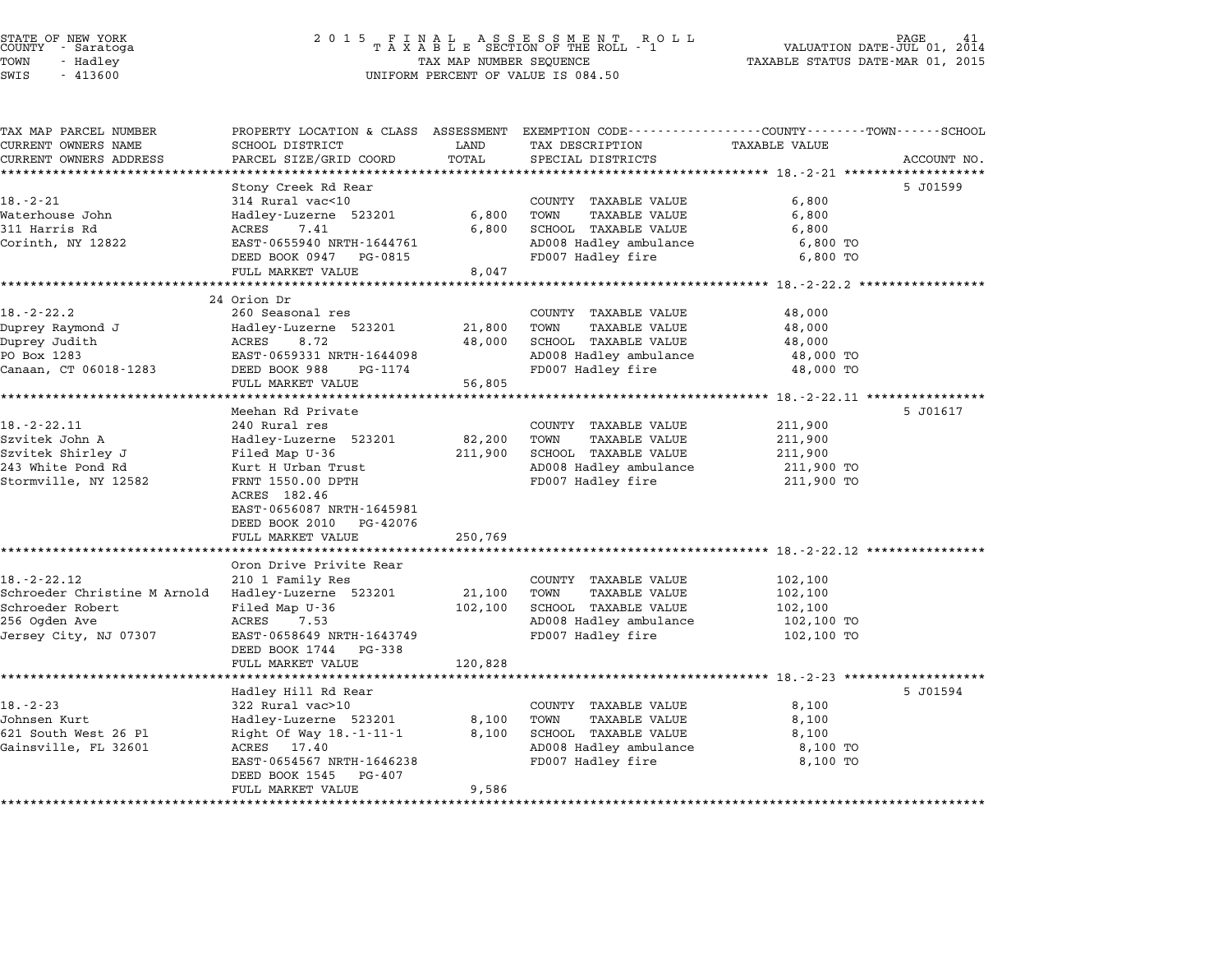| STATE OF NEW YORK<br>COUNTY<br>- Saratoga<br>TOWN<br>- Hadley<br>SWIS<br>$-413600$ | 2 0 1 5<br>TAXABLE SECTION OF THE ROLL - 1<br>TAX MAP NUMBER SEQUENCE<br>UNIFORM PERCENT OF VALUE IS 084.50 | PAGE<br>VALUATION DATE-JUL 01,<br>2014<br>TAXABLE STATUS DATE-MAR 01, 2015 |                                                              |                              |             |
|------------------------------------------------------------------------------------|-------------------------------------------------------------------------------------------------------------|----------------------------------------------------------------------------|--------------------------------------------------------------|------------------------------|-------------|
| TAX MAP PARCEL NUMBER                                                              | PROPERTY LOCATION & CLASS ASSESSMENT                                                                        |                                                                            | EXEMPTION CODE-----------------COUNTY-------TOWN------SCHOOL |                              |             |
| CURRENT OWNERS NAME                                                                | SCHOOL DISTRICT                                                                                             | LAND                                                                       | TAX DESCRIPTION                                              | TAXABLE VALUE                |             |
| CURRENT OWNERS ADDRESS                                                             | PARCEL SIZE/GRID COORD                                                                                      | TOTAL<br>********                                                          | SPECIAL DISTRICTS<br>******************                      | *********** 18.-2-24 ******* | ACCOUNT NO. |
|                                                                                    | 1840 Hadley Hill Rd                                                                                         |                                                                            |                                                              |                              | 5 J01527    |
| 18.-2-24                                                                           | 240 Rural res                                                                                               |                                                                            | COUNTY TAXABLE VALUE                                         | 122,700                      |             |
| Kaufman Gary                                                                       | Hadley-Luzerne 523201                                                                                       | 22,900                                                                     | TOWN<br><b>TAXABLE VALUE</b>                                 | 122,700                      |             |
| Kaufman Lenore                                                                     | FRNT 400.00 DPTH                                                                                            | 122,700                                                                    | SCHOOL TAXABLE VALUE                                         | 122,700                      |             |
| 627 Durham Rd                                                                      | ACRES<br>10.45                                                                                              |                                                                            | AD008 Hadley ambulance                                       | 122,700 TO                   |             |
| Sayville, NY 11782                                                                 | EAST-0654115 NRTH-1647157                                                                                   |                                                                            | FD007 Hadley fire                                            | 122,700 TO                   |             |
|                                                                                    | DEED BOOK 2007<br>PG-39997                                                                                  |                                                                            |                                                              |                              |             |
|                                                                                    | FULL MARKET VALUE                                                                                           | 145,207                                                                    |                                                              |                              |             |
|                                                                                    |                                                                                                             | *******                                                                    |                                                              | $18. -2 - 25.1$ *****        |             |
| 18. - 2 - 25.1                                                                     | Hadley Hill Rd                                                                                              |                                                                            |                                                              |                              | 5 J00720    |
| Dersham George H                                                                   | 260 Seasonal res<br>Hadley-Luzerne 523201                                                                   | 26,400                                                                     | COUNTY TAXABLE VALUE<br>TOWN<br><b>TAXABLE VALUE</b>         | 33,400<br>33,400             |             |
| Stone Ruth                                                                         | FRNT 780.00 DPTH                                                                                            | 33,400                                                                     | SCHOOL TAXABLE VALUE                                         | 33,400                       |             |
| Attn: George Dersham                                                               | ACRES<br>45.00                                                                                              |                                                                            | AD008 Hadley ambulance                                       | 33,400 TO                    |             |
| 25 Plank Rd                                                                        | EAST-0655574 NRTH-1647540                                                                                   |                                                                            | FD007 Hadley fire                                            | 33,400 TO                    |             |
| Poestenkill, NY 12140                                                              | DEED BOOK 1491<br>PG-63                                                                                     |                                                                            |                                                              |                              |             |
|                                                                                    | FULL MARKET VALUE                                                                                           | 39,527                                                                     |                                                              |                              |             |
|                                                                                    | <b>++++++++++++++++</b>                                                                                     |                                                                            |                                                              | ********* 18.-2-25.2 ******  |             |
|                                                                                    | Hadley Hill Rd                                                                                              |                                                                            |                                                              |                              | 5 J02021    |
| $18. - 2 - 25.2$                                                                   | 314 Rural vac<10                                                                                            |                                                                            | COUNTY TAXABLE VALUE                                         | 21,200                       |             |
| Shea Thomas J                                                                      | Hadley-Luzerne 523201                                                                                       | 21,200                                                                     | TOWN<br><b>TAXABLE VALUE</b>                                 | 21,200                       |             |
| Shea Marsha J-Trustee                                                              | Life Estate Revocable Tru                                                                                   | 21,200                                                                     | SCHOOL TAXABLE VALUE                                         | 21,200                       |             |
| C/O Thomas & Marsha Shea                                                           | FRNT 400.00 DPTH<br>ACRES<br>7.40                                                                           |                                                                            | AD008 Hadley ambulance                                       | 21,200 TO                    |             |
| Trustees                                                                           | EAST-0653726 NRTH-1646996                                                                                   |                                                                            | FD007 Hadley fire                                            | 21,200 TO                    |             |
| 11 Lynnwood Dr<br>Loudonville, NY 12211                                            | DEED BOOK 2014<br>PG-3165                                                                                   |                                                                            |                                                              |                              |             |
|                                                                                    | FULL MARKET VALUE                                                                                           | 25,089                                                                     |                                                              |                              |             |
|                                                                                    |                                                                                                             |                                                                            |                                                              |                              |             |
|                                                                                    | 1943 Hadley Hill Rd                                                                                         |                                                                            |                                                              |                              | 5 J02019    |
| $18. - 2 - 25.3$                                                                   | 270 Mfg housing                                                                                             |                                                                            | SR STAR<br>41834                                             | 0                            | 0<br>39,000 |
| Rheel David J                                                                      | Hadley-Luzerne 523201                                                                                       | 22,800                                                                     | COUNTY TAXABLE VALUE                                         | 39,000                       |             |
| Rheel Kathleen B                                                                   | FRNT 1575.00 DPTH                                                                                           | 39,000                                                                     | TOWN<br>TAXABLE VALUE                                        | 39,000                       |             |
| 1943 Hadley Hill Rd                                                                | ACRES 10.25                                                                                                 |                                                                            | SCHOOL TAXABLE VALUE                                         | 0                            |             |
| Hadley, NY 12835                                                                   | EAST-0656973 NRTH-1648143                                                                                   |                                                                            | AD008 Hadley ambulance                                       | 39,000 TO                    |             |
|                                                                                    | DEED BOOK 1138<br>PG-77                                                                                     |                                                                            | FD007 Hadley fire                                            | 39,000 TO                    |             |
|                                                                                    | FULL MARKET VALUE<br>*****************                                                                      | 46,154<br>*************************                                        |                                                              |                              |             |
|                                                                                    | 1831 Hadley Hill Rd                                                                                         |                                                                            |                                                              |                              | 5 J02018    |
| $18. - 2 - 25.4$                                                                   | 210 1 Family Res                                                                                            |                                                                            | COUNTY TAXABLE VALUE                                         | 130,500                      |             |
| Wald Susan J                                                                       | Hadley-Luzerne 523201                                                                                       | 22,600                                                                     | TOWN<br><b>TAXABLE VALUE</b>                                 | 130,500                      |             |
| 1831 Hadley Hill Rd                                                                | FRNT 1726.57 DPTH                                                                                           | 130,500                                                                    | SCHOOL TAXABLE VALUE                                         | 130,500                      |             |
| Hadley, NY 12835                                                                   | ACRES<br>9.00                                                                                               |                                                                            | AD008 Hadley ambulance                                       | 130,500 TO                   |             |
|                                                                                    | EAST-0653504 NRTH-1647806                                                                                   |                                                                            | FD007 Hadley fire                                            | 130,500 TO                   |             |
|                                                                                    | DEED BOOK 1668<br>PG-219                                                                                    |                                                                            |                                                              |                              |             |
|                                                                                    | FULL MARKET VALUE                                                                                           | 154,438                                                                    |                                                              |                              |             |
|                                                                                    |                                                                                                             |                                                                            |                                                              |                              |             |

STATE OF NEW YORK <sup>2</sup> <sup>0</sup> <sup>1</sup> 5 F I N A L A S S E S S M E N T R O L L PAGE <sup>42</sup> COUNTY - Saratoga <sup>T</sup> <sup>A</sup> <sup>X</sup> <sup>A</sup> <sup>B</sup> <sup>L</sup> <sup>E</sup> SECTION OF THE ROLL - <sup>1</sup> VALUATION DATE-JUL 01, <sup>2014</sup>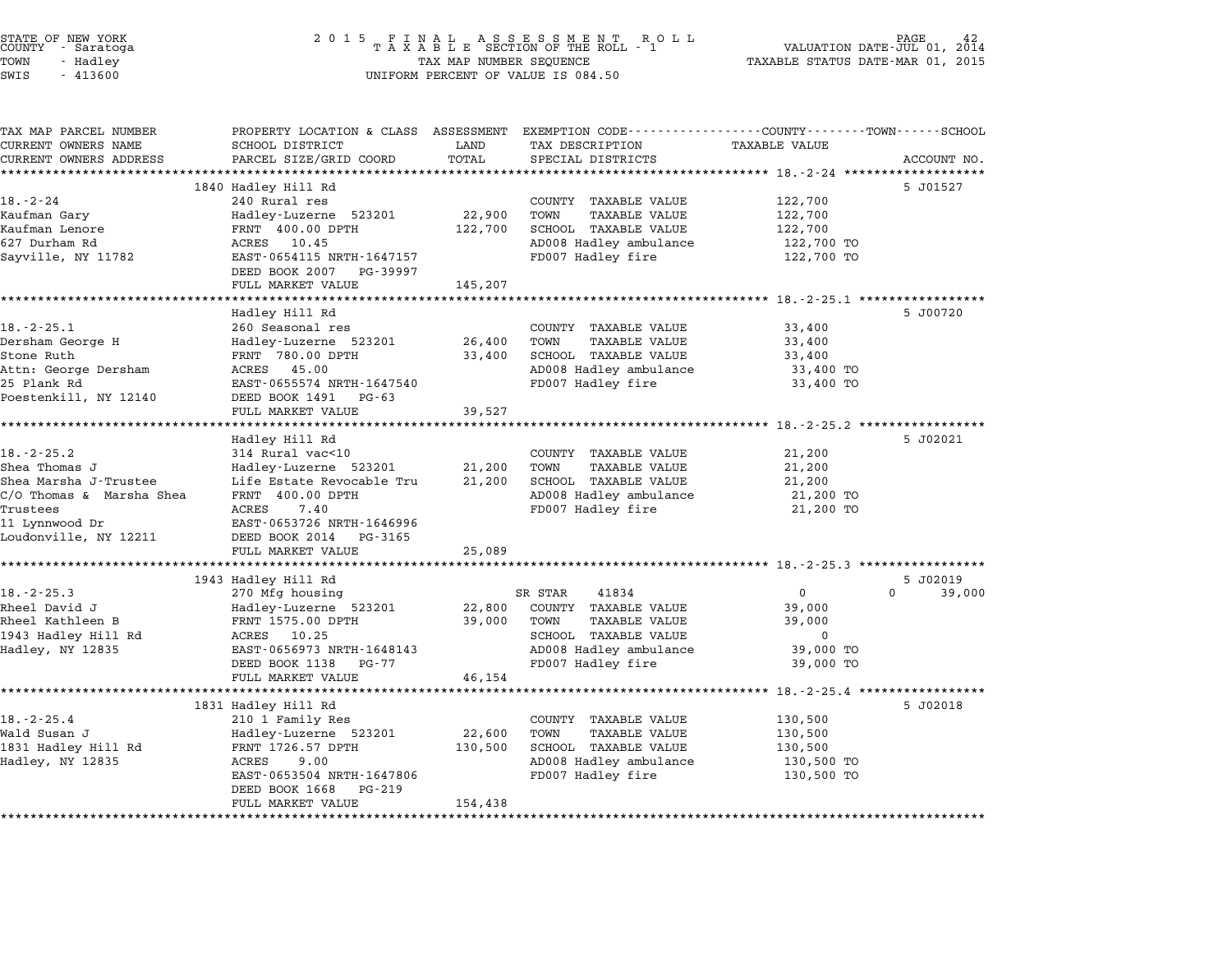|                 | STATE OF NEW YORK |  |
|-----------------|-------------------|--|
|                 | COUNTY - Saratoga |  |
| TOWN            | - Hadley          |  |
| $ATJT$ $\alpha$ | 11200             |  |

# STATE OF NEW YORK <sup>2</sup> <sup>0</sup> <sup>1</sup> 5 F I N A L A S S E S S M E N T R O L L PAGE <sup>43</sup> COUNTY - Saratoga <sup>T</sup> <sup>A</sup> <sup>X</sup> <sup>A</sup> <sup>B</sup> <sup>L</sup> <sup>E</sup> SECTION OF THE ROLL - <sup>1</sup> VALUATION DATE-JUL 01, <sup>2014</sup> TOWN - Hadley TAX MAP NUMBER SEQUENCE TAXABLE STATUS DATE-MAR 01, <sup>2015</sup> SWIS - <sup>413600</sup> UNIFORM PERCENT OF VALUE IS 084.50

| TAX MAP PARCEL NUMBER    | PROPERTY LOCATION & CLASS ASSESSMENT |         | EXEMPTION CODE-----------------COUNTY-------TOWN-----SCHOOL |                      |             |
|--------------------------|--------------------------------------|---------|-------------------------------------------------------------|----------------------|-------------|
| CURRENT OWNERS NAME      | SCHOOL DISTRICT                      | LAND    | TAX DESCRIPTION                                             | <b>TAXABLE VALUE</b> |             |
| CURRENT OWNERS ADDRESS   | PARCEL SIZE/GRID COORD               | TOTAL   | SPECIAL DISTRICTS                                           |                      | ACCOUNT NO. |
|                          |                                      |         |                                                             |                      |             |
| $18. - 2 - 25.5$         | Hadley Hill Rd<br>312 Vac w/imprv    |         | COUNTY TAXABLE VALUE                                        | 26,500               |             |
| Holmes Gary C            | Hadley-Luzerne 523201                | 26,000  | <b>TAXABLE VALUE</b><br>TOWN                                | 26,500               |             |
| Holmes Brianna J         | FRNT 730.53 DPTH                     | 26,500  | SCHOOL TAXABLE VALUE                                        | 26,500               |             |
| 3123 Blue Heron St       | ACRES<br>20.16                       |         | AD008 Hadley ambulance                                      | 26,500 TO            |             |
| Safety Harbor, FL 34695  | EAST-0656634 NRTH-1647512            |         | FD007 Hadley fire                                           | 26,500 TO            |             |
|                          | DEED BOOK 2009<br>PG-21453           |         |                                                             |                      |             |
|                          | FULL MARKET VALUE                    | 31,361  |                                                             |                      |             |
|                          |                                      |         |                                                             |                      |             |
|                          | Hadley Hill Rd                       |         |                                                             |                      |             |
| $18. - 2 - 25.61$        | 311 Res vac land                     |         | COUNTY TAXABLE VALUE                                        | 21,700               |             |
| Fuller Linda Jean        | Hadley-Luzerne 523201                | 21,700  | TAXABLE VALUE<br>TOWN                                       | 21,700               |             |
| Hook Mark S              | FRNT 300.00 DPTH                     | 21,700  | SCHOOL TAXABLE VALUE                                        | 21,700               |             |
| 962 East River Dr        | ACRES<br>8.42                        |         | AD008 Hadley ambulance                                      | 21,700 TO            |             |
| Lake Luzerne, NY 12846   | EAST-0654395 NRTH-1647237            |         | FD007 Hadley fire                                           | 21,700 TO            |             |
|                          | DEED BOOK 2011 PG-18372              |         |                                                             |                      |             |
|                          | FULL MARKET VALUE                    | 25,680  |                                                             |                      |             |
|                          | 1846 Hadley Hill Rd                  |         |                                                             |                      |             |
| $18. - 2 - 25.62$        | 210 1 Family Res                     |         | RES STAR<br>41854                                           | $\overline{0}$       | 0<br>33,830 |
| Brosnan Patrick          | Hadley-Luzerne 523201                | 21,700  | COUNTY TAXABLE VALUE                                        | 144,000              |             |
| Brosnan Jennifer         | FRNT 300.00 DPTH                     | 144,000 | <b>TAXABLE VALUE</b><br>TOWN                                | 144,000              |             |
| 1846 Hadley Hill Rd      | ACRES<br>8.58                        |         | SCHOOL TAXABLE VALUE                                        | 110,170              |             |
| Hadley, NY 12835         | EAST-0654705 NRTH-1647348            |         | AD008 Hadley ambulance                                      | 144,000 TO           |             |
|                          | DEED BOOK 2009 PG-22106              |         | FD007 Hadley fire                                           | 144,000 TO           |             |
|                          | FULL MARKET VALUE                    | 170,414 |                                                             |                      |             |
|                          |                                      |         |                                                             |                      |             |
|                          | 633 Stony Creek Rd                   |         |                                                             |                      | 5 J00719    |
| $18. - 2 - 26$           | 240 Rural res                        |         | COUNTY TAXABLE VALUE                                        | 105,700              |             |
| Rivers Tim               | Hadley-Luzerne 523201                | 18,000  | TOWN<br><b>TAXABLE VALUE</b>                                | 105,700              |             |
| Rivers Mary              | FRNT 570.00 DPTH                     | 105,700 | SCHOOL TAXABLE VALUE                                        | 105,700              |             |
| 633 Stony Creek Rd       | ACRES 13.44                          |         | AD008 Hadley ambulance                                      | 105,700 TO           |             |
| Hadley, NY 12835         | EAST-0657374 NRTH-1647503            |         | FD007 Hadley fire                                           | 105,700 TO           |             |
|                          | DEED BOOK 2009<br>PG-38577           |         |                                                             |                      |             |
|                          | FULL MARKET VALUE                    | 125,089 |                                                             |                      |             |
|                          | Stony Creek Rd Rear                  |         |                                                             |                      | 5 J01642    |
| $18. - 2 - 29$           | 910 Priv forest                      |         | COUNTY TAXABLE VALUE                                        | 43,500               |             |
| Nikiforov Ivan K         | Hadley-Luzerne 523201                | 43,500  | <b>TAXABLE VALUE</b><br>TOWN                                | 43,500               |             |
| Attn: % Arfena Nikiforov | River Division                       | 43,500  | SCHOOL TAXABLE VALUE                                        | 43,500               |             |
| 5101 Rosen Blvd          | $P/O$ Lots 5 & 6                     |         | AD008 Hadley ambulance                                      | 43,500 TO            |             |
| Boynton Beach, FL 33437  | ACRES 104.54                         |         | FD007 Hadley fire                                           | 43,500 TO            |             |
|                          | EAST-0659086 NRTH-1641771            |         |                                                             |                      |             |
|                          | DEED BOOK 1065<br>PG-78              |         |                                                             |                      |             |
|                          | FULL MARKET VALUE                    | 51,479  |                                                             |                      |             |
|                          |                                      |         |                                                             |                      |             |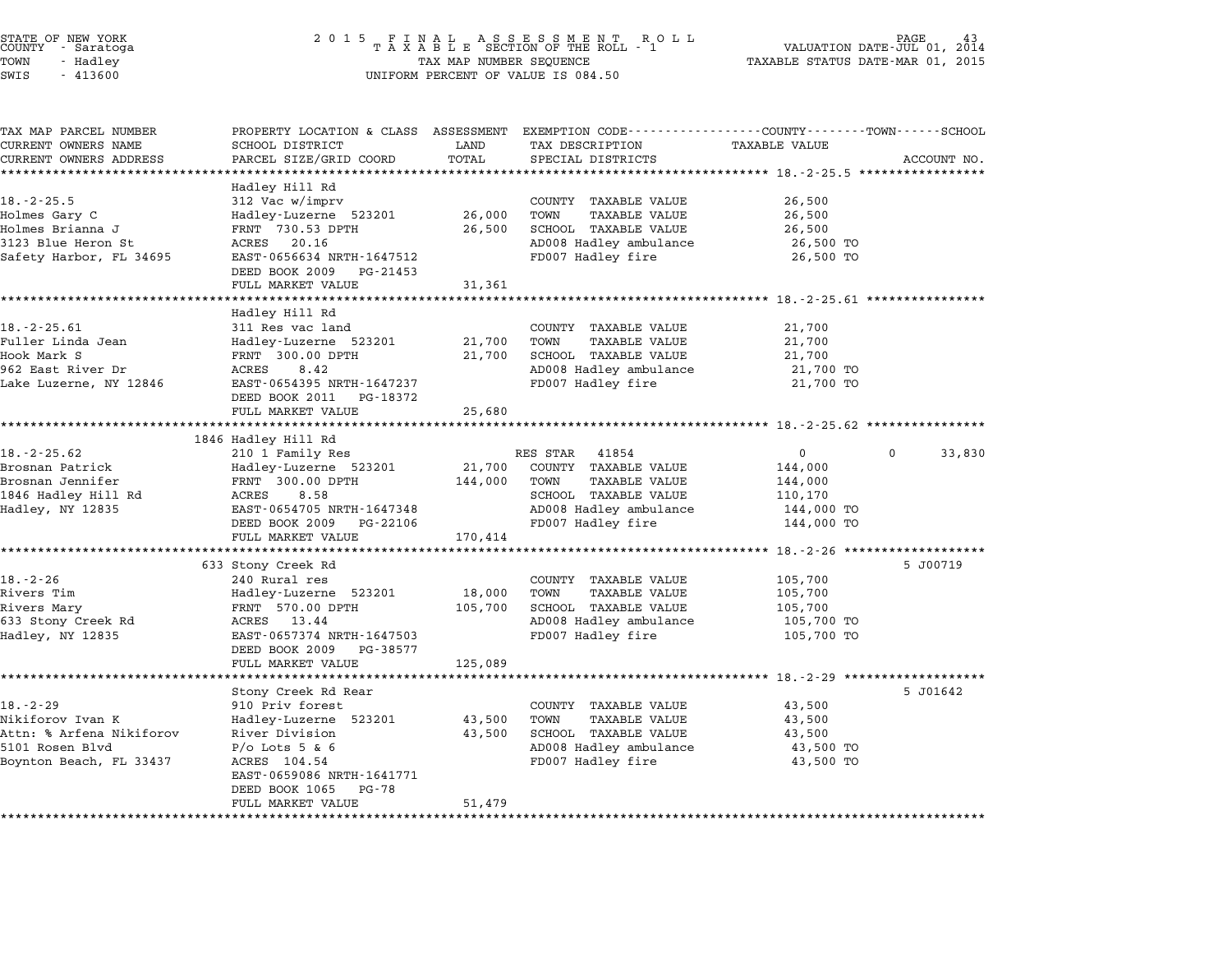| STATE OF NEW YORK<br>COUNTY - Saratoga<br>TOWN<br>- Hadley<br>SWIS<br>$-413600$                             | 2 0 1 5                                                                                                                                                                                                             | FINAL ASSESSMENT ROLL<br>TAXABLE SECTION OF THE ROLL - 1<br>PAGE<br>VALUATION DATE-JUL 01,<br>2014<br>TAX MAP NUMBER SEQUENCE<br>TAXABLE STATUS DATE-MAR 01, 2015<br>UNIFORM PERCENT OF VALUE IS 084.50 |                                                                                                                                        |                                                                                                               |             |
|-------------------------------------------------------------------------------------------------------------|---------------------------------------------------------------------------------------------------------------------------------------------------------------------------------------------------------------------|---------------------------------------------------------------------------------------------------------------------------------------------------------------------------------------------------------|----------------------------------------------------------------------------------------------------------------------------------------|---------------------------------------------------------------------------------------------------------------|-------------|
| TAX MAP PARCEL NUMBER<br>CURRENT OWNERS NAME<br>CURRENT OWNERS ADDRESS                                      | SCHOOL DISTRICT<br>PARCEL SIZE/GRID COORD<br>************************                                                                                                                                               | LAND<br>TOTAL                                                                                                                                                                                           | PROPERTY LOCATION & CLASS ASSESSMENT EXEMPTION CODE---------------COUNTY-------TOWN-----SCHOOL<br>TAX DESCRIPTION<br>SPECIAL DISTRICTS | <b>TAXABLE VALUE</b>                                                                                          | ACCOUNT NO. |
| $18. - 2 - 30$<br>Wolf Creek Associates The<br>400 Tamalpass Ave<br>Mill Valley, CA 94941                   | 1933 Hadley Hill Rd<br>240 Rural res<br>Hadley-Luzerne 523201<br>FRNT 1449.34 DPTH<br>ACRES 271.71<br>EAST-0655212 NRTH-1648899<br>DEED BOOK 1437<br>PG-167<br>FULL MARKET VALUE                                    | 159,800<br>360,600<br>426,746                                                                                                                                                                           | COUNTY TAXABLE VALUE<br>TOWN<br><b>TAXABLE VALUE</b><br>SCHOOL TAXABLE VALUE<br>AD008 Hadley ambulance<br>FD007 Hadley fire            | 360,600<br>360,600<br>360,600<br>360,600 TO<br>360,600 TO                                                     | 5 J00381    |
| $18. - 2 - 32$<br>Austin Carroll W II<br>Marks Annamarie<br>234 W 21st St Apt 4<br>New York, NY 10011       | 694 Stony Creek Rd<br>240 Rural res<br>- WTRFNT<br>Hadley-Luzerne 523201<br>FRNT 780.00 DPTH<br>ACRES<br>44.37<br>EAST-0657278 NRTH-1649880<br>DEED BOOK 1728<br>PG-194<br>FULL MARKET VALUE                        | 71,300<br>184,000<br>217,751                                                                                                                                                                            | COUNTY TAXABLE VALUE<br>TOWN<br>TAXABLE VALUE<br>SCHOOL TAXABLE VALUE<br>AD008 Hadley ambulance<br>FD007 Hadley fire                   | 184,000<br>184,000<br>184,000<br>184,000 TO<br>184,000 TO                                                     | 5 J00097    |
| $18. - 2 - 33.1$<br>Stratton Smith Amelia J<br>134 Southern Pkwy<br>Rochester, NY 14618                     | 611 Stony Creek Rd<br>260 Seasonal res<br>Hadley-Luzerne 523201<br>835/368 & 2009/30778<br>FRNT 110.00 DPTH<br>ACRES<br>19.00<br>EAST-0657888 NRTH-1646327<br>DEED BOOK 2011 PG-30735                               | 34,300<br>138,800                                                                                                                                                                                       | COUNTY TAXABLE VALUE<br><b>TAXABLE VALUE</b><br>TOWN<br>SCHOOL TAXABLE VALUE<br>AD008 Hadley ambulance<br>FD007 Hadley fire            | ************************* 18.-2-33.1 ***********<br>138,800<br>138,800<br>138,800<br>138,800 TO<br>138,800 TO | 5 J00831    |
| $18. - 2 - 34$<br>Hack Henry J<br>Hack Sharon<br>Attn: Richard L Hack<br>35 Golfview Rd<br>Hadley, NY 12835 | FULL MARKET VALUE<br>Co Rd 1<br>311 Res vac land - WTRFNT<br>Hadley-Luzerne 523201<br>Hadl Devel Land<br>Life Estate<br>FRNT 490.00 DPTH<br>79.89<br>ACRES<br>EAST-0659067 NRTH-1647947<br>DEED BOOK 1669<br>PG-211 | 164,260<br>92,800<br>92,800                                                                                                                                                                             | COUNTY TAXABLE VALUE<br>TOWN<br><b>TAXABLE VALUE</b><br>SCHOOL TAXABLE VALUE<br>AD008 Hadley ambulance<br>FD007 Hadley fire            | 92,800<br>92,800<br>92,800<br>92,800 TO<br>92,800 TO                                                          | 5 N01121    |
| $18.2 - 1 - 3$<br>Rella Stephen J<br>174 Coach Ln<br>Levittown, NY 11756                                    | FULL MARKET VALUE<br>Leona Dr<br>311 Res vac land<br>Hadley-Luzerne 523201<br>Lot 14Z<br>0.85<br>ACRES<br>EAST-0658727 NRTH-1645926<br>DEED BOOK 2008<br>PG-39054<br>FULL MARKET VALUE                              | 109,822<br>12,700<br>12,700<br>15,030                                                                                                                                                                   | COUNTY TAXABLE VALUE<br>TOWN<br><b>TAXABLE VALUE</b><br>SCHOOL TAXABLE VALUE<br>AD008 Hadley ambulance<br>FD007 Hadley fire            | 12,700<br>12,700<br>12,700<br>12,700 TO<br>12,700 TO                                                          | 5 J01516    |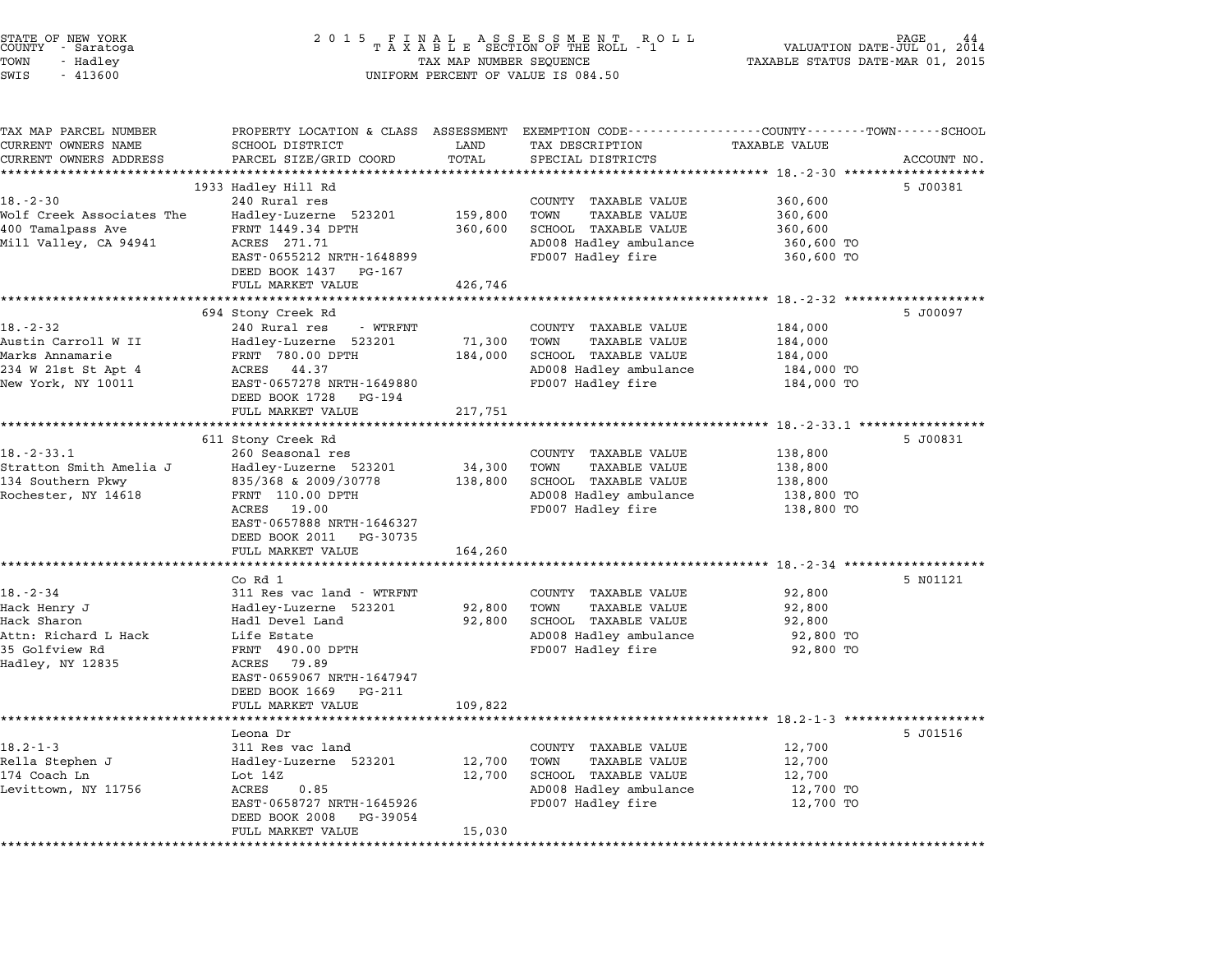### STATE OF NEW YORK <sup>2</sup> <sup>0</sup> <sup>1</sup> 5 F I N A L A S S E S S M E N T R O L L PAGE <sup>45</sup> COUNTY - Saratoga <sup>T</sup> <sup>A</sup> <sup>X</sup> <sup>A</sup> <sup>B</sup> <sup>L</sup> <sup>E</sup> SECTION OF THE ROLL - <sup>1</sup> VALUATION DATE-JUL 01, <sup>2014</sup> TOWN - Hadley TAX MAP NUMBER SEQUENCE TAXABLE STATUS DATE-MAR 01, <sup>2015</sup> SUCRIT - SATATUGA<br>TOWN - Hadley - Alley - All Hadley - TAX MAP NUMBER SEQUENCE<br>SWIS - 413600 - WILFORM PERCENT OF VALUE IS 084.50

TAX MAP PARCEL NUMBER PROPERTY LOCATION & CLASS ASSESSMENT EXEMPTION CODE------------------COUNTY--------TOWN------SCHOOL ...<br>-- COUNTY:- TAX MAP PARCEL NUMBER THE OCHOTRY AND THE CURRENT EXEMPTION CODE<br>CURRENT OWNERS NAME SCHOOL DISTRICT LAND TAX DESCRIPTION TAXABLE VALUE CURRENT OWNERS ADDRESS FOR SCHOOL DISTRICTS ASSESSEENT EXERT ON TAX MIT PRODUCT SURPORT SURPORT ON TRANSFORM T<br>CURRENT OWNERS ADDRESS PARCEL SIZE/GRID COORD TOTAL SPECIAL DISTRICTS ACCOUNT NO.<br>\*\*\*\*\*\*\*\*\*\*\*\*\*\*\*\*\*\*\*\*\*\*\*\*\*\*\*\*\* Stony Creek Rd Rear 5 J00792 18.2-1-4 Stony Creek Rd Rear COUNTY TAXABLE VALUE 12,900 Zerillo Vanessa C Hadley-Luzerne <sup>523201</sup> 12,900 TOWN TAXABLE VALUE 12,900 Zerillo Christine R ACRES 0.91 12,900 SCHOOL TAXABLE VALUE 12,900 201110 Vanessa Christine Roman Maddey-Luzeine 323201 12,900 TOWN TAXABLE VALUE 12,900<br>201110 Christine R ACRES 0.91 12,900 SCHOOL TAXABLE VALUE 12,900<br>19 Killoran Dr EAST-0658838 NRTH-1645826 Essey Junction, VT <sup>05452</sup> DEED BOOK <sup>1489</sup> PG-239 FD007 Hadley fire 12,900 TO EASI-0056656 NAIH-1045626<br>
DEED BOOK 1489 PG-239<br>
FULL MARKET VALUE 15,266 \*\*\*\*\*\*\*\*\*\*\*\*\*\*\*\*\*\*\*\*\*\*\*\*\*\*\*\*\*\*\*\*\*\*\*\*\*\*\*\*\*\*\*\*\*\*\*\*\*\*\*\*\*\*\*\*\*\*\*\*\*\*\*\*\*\*\*\*\*\*\*\*\*\*\*\*\*\*\*\*\*\*\*\*\*\*\*\*\*\*\*\*\*\*\*\*\*\*\*\*\*\*\* 18.2-1-5.2 \*\*\*\*\*\*\*\*\*\*\*\*\*\*\*\*\* 38 Leona Dr Private (1500) 1987 (1892)<br>38 Leona Dr Private (15,266 (1893)<br>38 Leona Dr Private (260 Seasonal res country TAXABLE VALUE 62,700 18.2-1-5.2 38 Leona Dr Private<br>260 Seasonal res COUNTY TAXABLE VALUE 62,700 Phelan AKA Zerillo Vanessa Hadley-Luzerne <sup>523201</sup> 13,000 TOWN TAXABLE VALUE 62,700 Zerillo Christine FRNT 285.00 DPTH 62,700 SCHOOL TAXABLE VALUE 62,700 <sup>19</sup> Killoran Dr ACRES 0.98 AD008 Hadley ambulance 62,700 TO Essex Junction, VT <sup>05452</sup> EAST-0658678 NRTH-1645756 FD007 Hadley fire 62,700 TO EAST-0658678 NRTH-16457<br>DEED BOOK 1292 PG-556 EASI 0050070 MAIN 1045750<br>
DEED BOOK 1292 PG-556<br>
FULL MARKET VALUE 74,201 \*\*\*\*\*\*\*\*\*\*\*\*\*\*\*\*\*\*\*\*\*\*\*\*\*\*\*\*\*\*\*\*\*\*\*\*\*\*\*\*\*\*\*\*\*\*\*\*\*\*\*\*\*\*\*\*\*\*\*\*\*\*\*\*\*\*\*\*\*\*\*\*\*\*\*\*\*\*\*\*\*\*\*\*\*\*\*\*\*\*\*\*\*\*\*\*\*\*\*\*\*\*\* 18.2-1-8 \*\*\*\*\*\*\*\*\*\*\*\*\*\*\*\*\*\*\* 68 Meehan Rd 5 J00967 18.2-1-8 260 Seasonal res COUNTY TAXABLE VALUE 39,800<br>18.2-1-8 260 Seasonal res COUNTY TAXABLE VALUE 39,800 Morrow Robert Leon III Hadley-Luzerne <sup>523201</sup> 12,600 TOWN TAXABLE VALUE 39,800 Morrow Rachelle Leigh ACRES 0.56 39,800 SCHOOL TAXABLE VALUE 39,800 NOTIOW NODELL LEON III ANGLES IN TRANSPORT AND TRANSPORT ON A TRANSPORT ON TRANSPORT ON TRANSPORT OUTLINE AND<br>MOTYOW Rachelle Leigh ACRES 0.56 ARTH-1645486 39,800 SCHOOL TAXABLE VALUE 39,800 SON 1999,800 TO Mount Tabor, NJ <sup>07878</sup> DEED BOOK <sup>2012</sup> PG-24033 FD007 Hadley fire 39,800 TO EASI 0050050 MAIN 1045400<br>DEED BOOK 2012 PG-24033<br>FULL MARKET VALUE 47,101 \*\*\*\*\*\*\*\*\*\*\*\*\*\*\*\*\*\*\*\*\*\*\*\*\*\*\*\*\*\*\*\*\*\*\*\*\*\*\*\*\*\*\*\*\*\*\*\*\*\*\*\*\*\*\*\*\*\*\*\*\*\*\*\*\*\*\*\*\*\*\*\*\*\*\*\*\*\*\*\*\*\*\*\*\*\*\*\*\*\*\*\*\*\*\*\*\*\*\*\*\*\*\* 18.2-1-9 \*\*\*\*\*\*\*\*\*\*\*\*\*\*\*\*\*\*\* <sup>31</sup> Leona Dr Private 5 J00583 18.2-1-9 260 Seasonal res COUNTY TAXABLE VALUE 58,600 اد المستطيع التي تصدر المستطيع التي ين المستطيع التي ين التي ين التي ين التي ين التي ين التي ين التي ين التي ي<br>Rella Steven Jack Hadley-Luzerne 523201 12,500 TOWN TAXABLE VALUE 58,600 <sup>32</sup> Barnyard Ln Plot No <sup>23</sup> 58,600 SCHOOL TAXABLE VALUE 58,600 Neila Sceven of the Haddel Halley Buelle (1992)<br>19 Design Discovery Plot No 23 (1992) 58,600 SCHOOL TAXABLE VALUE (1986)<br>2008 Hadley ambulance 58,600 TO 58,600 TO 10008 Hadley ambulance 58,600 TO PIOL NO 23<br>
FRNT 140.00 DPTH AD008 Hadley ambulance 58,600 TO<br>
ACRES 0.54 FD007 Hadley fire 58,600 TO<br>
EAST-0658818 NRTH-1645606 FD007 Hadley fire 58,600 TO EAST-0658818 NRTH-16456<br>DEED BOOK 1532 PG-193 EAST-0658818 NRTH-1645606<br>DEED BOOK 1532 PG-193<br>FULL MARKET VALUE 69,349 \*\*\*\*\*\*\*\*\*\*\*\*\*\*\*\*\*\*\*\*\*\*\*\*\*\*\*\*\*\*\*\*\*\*\*\*\*\*\*\*\*\*\*\*\*\*\*\*\*\*\*\*\*\*\*\*\*\*\*\*\*\*\*\*\*\*\*\*\*\*\*\*\*\*\*\*\*\*\*\*\*\*\*\*\*\*\*\*\*\*\*\*\*\*\*\*\*\*\*\*\*\*\* 18.2-1-10.1 \*\*\*\*\*\*\*\*\*\*\*\*\*\*\*\* <sup>30</sup> Leona Dr Private 5 J01363 18.2-1-10.1 2012.1-10.1 30 Leona Dr Private<br>30 30 30 30 30 30 30 30 30 311 Res vac land COUNTY TAXABLE VALUE 900 الساب المستشر المستشرعين المستشرعين المستشرعين المستشرعين المستشرعين المستشرعين المستشرعين المستشرعين المستشرع<br>HL Northgate Corp Hadley-Luzerne 523201 900 TOWN TAXABLE VALUE 900 <sup>17</sup> Stahlman Place deed created new lot <sup>900</sup> SCHOOL TAXABLE VALUE <sup>900</sup> nd in the correction of the matter of the correction of the matter of the matter of the matter of the state of<br>17 Stahlman Place and deed created new lot state of SCHOOL TAXABLE VALUE 900<br>Kingston, NY 12401 1900 TO deed created hew rot the control of the school ratability which the problem of the problem of the problem of th<br>
FRNT 26.25 DPTH FD007 Hadley fire 900 TO 198001, NI 12401<br>FRIOR OWNER ON 3/01/2015 ACRES 0.02 Sawick Edward J EAST-0658830 NRTH-1645698 EAST-0658830 NRTH-1645698<br>DEED BOOK 2015 PG-7373 FULL MARKET VALUE 1,065 \*\*\*\*\*\*\*\*\*\*\*\*\*\*\*\*\*\*\*\*\*\*\*\*\*\*\*\*\*\*\*\*\*\*\*\*\*\*\*\*\*\*\*\*\*\*\*\*\*\*\*\*\*\*\*\*\*\*\*\*\*\*\*\*\*\*\*\*\*\*\*\*\*\*\*\*\*\*\*\*\*\*\*\*\*\*\*\*\*\*\*\*\*\*\*\*\*\*\*\*\*\*\*\*\*\*\*\*\*\*\*\*\*\*\*\*\*\*\*\*\*\*\*\*\*\*\*\*\*\*\*\*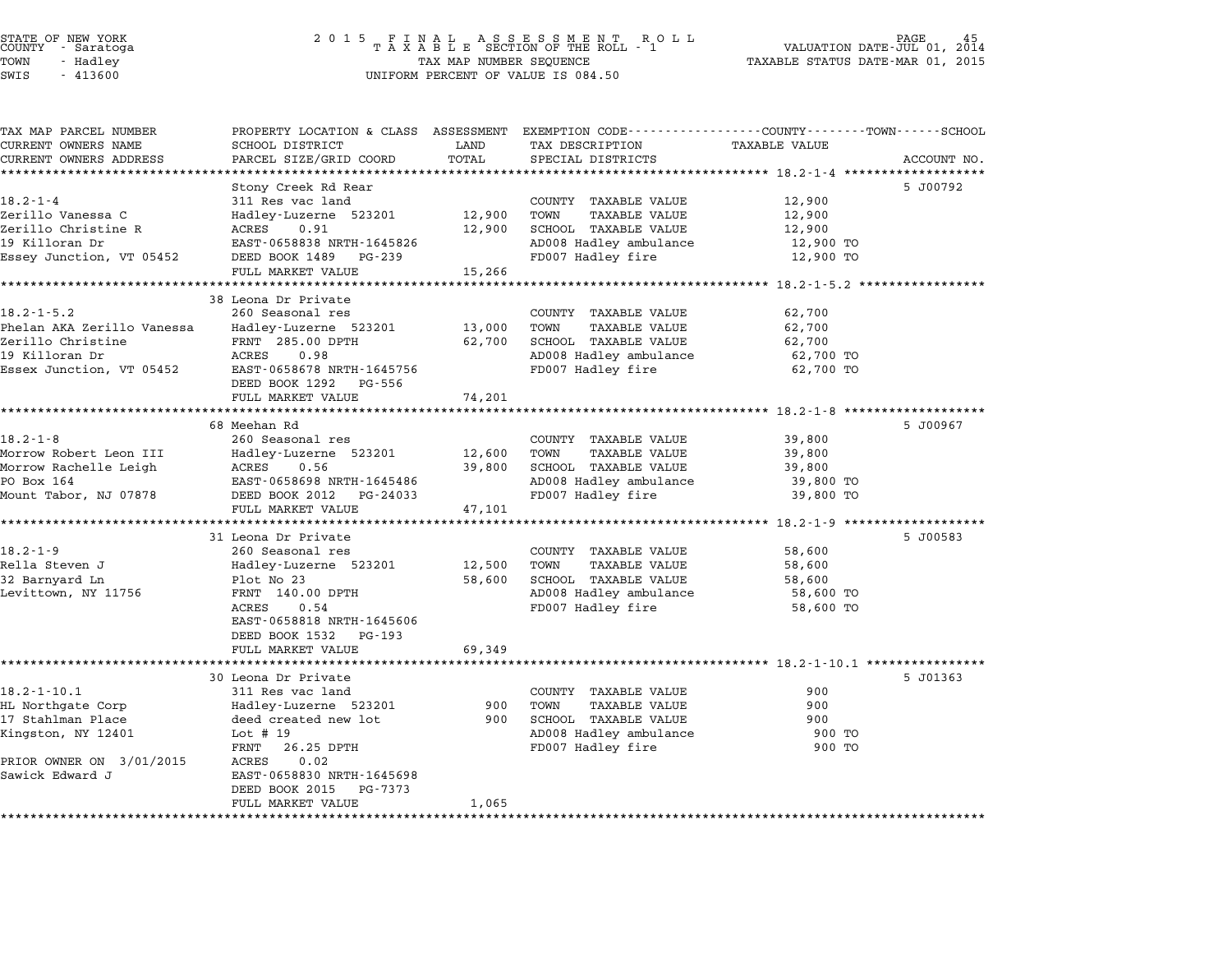| STATE OF NEW YORK |  |            |  |
|-------------------|--|------------|--|
| COUNTY            |  | - Saratoga |  |
| TOWN              |  | - Hadley   |  |
|                   |  | .          |  |

| TAX MAP PARCEL NUMBER<br>CURRENT OWNERS NAME<br>CURRENT OWNERS ADDRESS | PROPERTY LOCATION & CLASS ASSESSMENT<br>SCHOOL DISTRICT<br>PARCEL SIZE/GRID COORD | LAND<br>TOTAL          | EXEMPTION CODE-----------------COUNTY-------TOWN-----SCHOOL<br>TAX DESCRIPTION<br>SPECIAL DISTRICTS | <b>TAXABLE VALUE</b>                          | ACCOUNT NO. |
|------------------------------------------------------------------------|-----------------------------------------------------------------------------------|------------------------|-----------------------------------------------------------------------------------------------------|-----------------------------------------------|-------------|
|                                                                        | Leona Dr                                                                          |                        |                                                                                                     |                                               |             |
| $18.2 - 1 - 10.2$                                                      | 260 Seasonal res                                                                  |                        | COUNTY TAXABLE VALUE                                                                                | 88,500                                        |             |
| HL Northgate Corp                                                      | Hadley-Luzerne 523201                                                             | 12,600                 | TOWN<br><b>TAXABLE VALUE</b>                                                                        | 88,500                                        |             |
| 17 Stahlman Place                                                      | created by deed                                                                   | 88,500                 | SCHOOL TAXABLE VALUE                                                                                | 88,500                                        |             |
| Kingston, NY 12401                                                     | 0.56<br>ACRES                                                                     |                        | AD008 Hadley ambulance                                                                              | 88,500 TO                                     |             |
|                                                                        | EAST-0658947 NRTH-1645738                                                         |                        | FD007 Hadley fire                                                                                   | 88,500 TO                                     |             |
| PRIOR OWNER ON 3/01/2015                                               | DEED BOOK 2015<br>PG-7373                                                         |                        |                                                                                                     |                                               |             |
| HL Northgate Corp.<br>******************                               | FULL MARKET VALUE<br>**********************                                       | 104,734<br>*********** |                                                                                                     | ******************** 18.2-1-11.1 ************ |             |
|                                                                        | 22 Leona Dr Private                                                               |                        |                                                                                                     |                                               | 5 J00293    |
| $18.2 - 1 - 11.1$                                                      | 260 Seasonal res                                                                  |                        | COUNTY TAXABLE VALUE                                                                                | 22,200                                        |             |
| Andriano Deborah J                                                     | Hadley-Luzerne 523201                                                             | 9,500                  | TAXABLE VALUE<br>TOWN                                                                               | 22,200                                        |             |
| 293 Stoodley Pl                                                        | Lot 18 Subdiv Hh-43                                                               | 22,200                 | SCHOOL TAXABLE VALUE                                                                                | 22,200                                        |             |
| Schenectady, NY 12303                                                  | ACRES<br>0.56                                                                     |                        | AD008 Hadley ambulance                                                                              | 22,200 TO                                     |             |
|                                                                        | EAST-0659039 NRTH-1645620                                                         |                        | FD007 Hadley fire                                                                                   | 22,200 TO                                     |             |
|                                                                        | DEED BOOK 1580<br>PG-39                                                           |                        |                                                                                                     |                                               |             |
|                                                                        | FULL MARKET VALUE                                                                 | 26,272                 |                                                                                                     |                                               |             |
|                                                                        | Leona Dr                                                                          |                        |                                                                                                     |                                               |             |
| $18.2 - 1 - 11.2$                                                      | 311 Res vac land                                                                  |                        | COUNTY TAXABLE VALUE                                                                                | 9,500                                         |             |
| HL Northgate Corp                                                      | Hadley-Luzerne 523201                                                             | 9,500                  | TAXABLE VALUE<br>TOWN                                                                               | 9,500                                         |             |
| 17 Stahlman Place                                                      | Lot 17 Subdiv Hh-43                                                               | 9,500                  | SCHOOL TAXABLE VALUE                                                                                | 9,500                                         |             |
| Kingston, NY 12401                                                     | 0.56<br>ACRES                                                                     |                        | AD008 Hadley ambulance                                                                              | 9,500 TO                                      |             |
|                                                                        | EAST-0659128 NRTH-1645543                                                         |                        | FD007 Hadley fire                                                                                   | 9,500 TO                                      |             |
| PRIOR OWNER ON 3/01/2015                                               | DEED BOOK 2015<br>PG-7372                                                         |                        |                                                                                                     |                                               |             |
| Saywick Edward J<br>************                                       | FULL MARKET VALUE                                                                 | 11,243                 |                                                                                                     |                                               |             |
|                                                                        | 23 Leona Dr Private                                                               |                        |                                                                                                     |                                               | 5 J00482    |
| $18.2 - 1 - 12$                                                        | 260 Seasonal res                                                                  |                        | COUNTY TAXABLE VALUE                                                                                | 42,200                                        |             |
| Kuehnert Horst A                                                       | Hadley-Luzerne 523201                                                             | 12,600                 | TOWN<br><b>TAXABLE VALUE</b>                                                                        | 42,200                                        |             |
| 6788 Dunnsville Rd                                                     | FRNT 135.00 DPTH                                                                  | 42,200                 | SCHOOL TAXABLE VALUE                                                                                | 42,200                                        |             |
| Altamont, NY 12009                                                     | ACRES<br>0.56                                                                     |                        | AD008 Hadley ambulance                                                                              | 42,200 TO                                     |             |
|                                                                        | EAST-0658918 NRTH-1645517                                                         |                        | FD007 Hadley fire                                                                                   | 42,200 TO                                     |             |
|                                                                        | DEED BOOK 0713<br>PG-0383                                                         |                        |                                                                                                     |                                               |             |
|                                                                        | FULL MARKET VALUE                                                                 | 49,941                 |                                                                                                     |                                               |             |
|                                                                        |                                                                                   |                        |                                                                                                     |                                               |             |
| $18.2 - 1 - 13$                                                        | Stony Creek Rd Rear<br>311 Res vac land                                           |                        | COUNTY TAXABLE VALUE                                                                                | 6,300                                         | 5 J01578    |
| Giuliano Kim M                                                         | Hadley-Luzerne 523201                                                             | 6,300                  | TAXABLE VALUE<br>TOWN                                                                               | 6,300                                         |             |
| 26 Northern Trl                                                        | ACRES<br>0.56                                                                     | 6,300                  | SCHOOL TAXABLE VALUE                                                                                | 6,300                                         |             |
| Southbury, CT 06488                                                    | EAST-0658798 NRTH-1645386                                                         |                        | AD008 Hadley ambulance                                                                              | 6,300 TO                                      |             |
|                                                                        | DEED BOOK 2012<br>PG-28595                                                        |                        | FD007 Hadley fire                                                                                   | 6,300 TO                                      |             |
|                                                                        | FULL MARKET VALUE                                                                 | 7,456                  |                                                                                                     |                                               |             |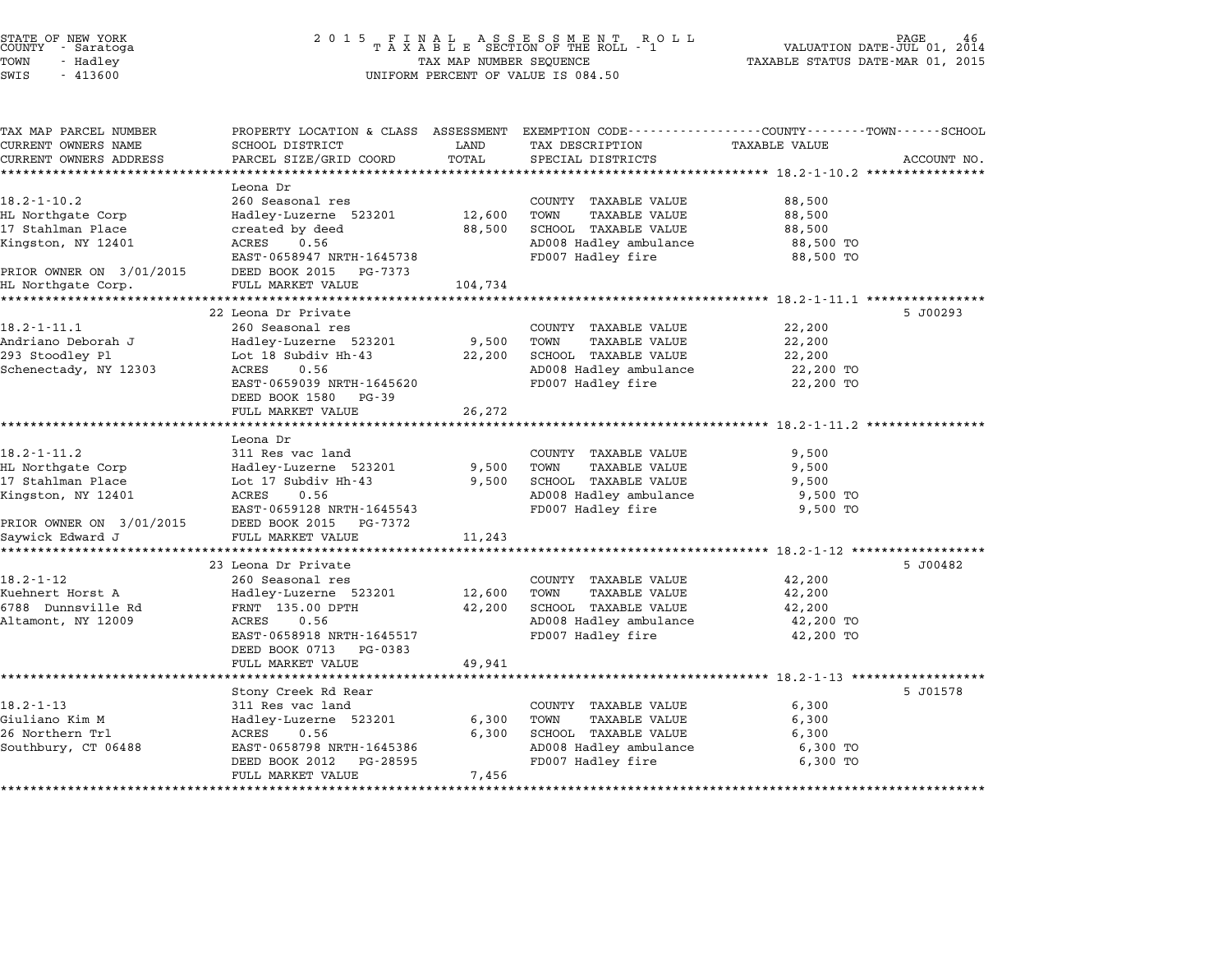| STATE OF NEW YORK |        |            |  |
|-------------------|--------|------------|--|
| COUNTY            |        | - Saratoga |  |
| TOWN              | $\sim$ | Hadley     |  |
|                   |        |            |  |

|                           |                                                                                                                                                                                                                                                                                                                                                                                                                                                                                                                                                                                                                                                                                                                                |                                                                                                                 |                                                                                                                                                                                                                                                                                                                                                                                                                                          | ACCOUNT NO.                                                                                                                                                                                                                                                                                                 |
|---------------------------|--------------------------------------------------------------------------------------------------------------------------------------------------------------------------------------------------------------------------------------------------------------------------------------------------------------------------------------------------------------------------------------------------------------------------------------------------------------------------------------------------------------------------------------------------------------------------------------------------------------------------------------------------------------------------------------------------------------------------------|-----------------------------------------------------------------------------------------------------------------|------------------------------------------------------------------------------------------------------------------------------------------------------------------------------------------------------------------------------------------------------------------------------------------------------------------------------------------------------------------------------------------------------------------------------------------|-------------------------------------------------------------------------------------------------------------------------------------------------------------------------------------------------------------------------------------------------------------------------------------------------------------|
|                           |                                                                                                                                                                                                                                                                                                                                                                                                                                                                                                                                                                                                                                                                                                                                |                                                                                                                 |                                                                                                                                                                                                                                                                                                                                                                                                                                          |                                                                                                                                                                                                                                                                                                             |
|                           |                                                                                                                                                                                                                                                                                                                                                                                                                                                                                                                                                                                                                                                                                                                                |                                                                                                                 |                                                                                                                                                                                                                                                                                                                                                                                                                                          | 5 J00847                                                                                                                                                                                                                                                                                                    |
|                           |                                                                                                                                                                                                                                                                                                                                                                                                                                                                                                                                                                                                                                                                                                                                |                                                                                                                 |                                                                                                                                                                                                                                                                                                                                                                                                                                          |                                                                                                                                                                                                                                                                                                             |
|                           |                                                                                                                                                                                                                                                                                                                                                                                                                                                                                                                                                                                                                                                                                                                                |                                                                                                                 |                                                                                                                                                                                                                                                                                                                                                                                                                                          |                                                                                                                                                                                                                                                                                                             |
|                           |                                                                                                                                                                                                                                                                                                                                                                                                                                                                                                                                                                                                                                                                                                                                |                                                                                                                 |                                                                                                                                                                                                                                                                                                                                                                                                                                          |                                                                                                                                                                                                                                                                                                             |
|                           |                                                                                                                                                                                                                                                                                                                                                                                                                                                                                                                                                                                                                                                                                                                                |                                                                                                                 |                                                                                                                                                                                                                                                                                                                                                                                                                                          |                                                                                                                                                                                                                                                                                                             |
|                           |                                                                                                                                                                                                                                                                                                                                                                                                                                                                                                                                                                                                                                                                                                                                |                                                                                                                 |                                                                                                                                                                                                                                                                                                                                                                                                                                          |                                                                                                                                                                                                                                                                                                             |
|                           |                                                                                                                                                                                                                                                                                                                                                                                                                                                                                                                                                                                                                                                                                                                                |                                                                                                                 |                                                                                                                                                                                                                                                                                                                                                                                                                                          |                                                                                                                                                                                                                                                                                                             |
| Leona Dr                  |                                                                                                                                                                                                                                                                                                                                                                                                                                                                                                                                                                                                                                                                                                                                |                                                                                                                 |                                                                                                                                                                                                                                                                                                                                                                                                                                          | 5 J00355                                                                                                                                                                                                                                                                                                    |
| 311 Res vac land          |                                                                                                                                                                                                                                                                                                                                                                                                                                                                                                                                                                                                                                                                                                                                | COUNTY TAXABLE VALUE                                                                                            | 6,300                                                                                                                                                                                                                                                                                                                                                                                                                                    |                                                                                                                                                                                                                                                                                                             |
| Hadley-Luzerne 523201     | 6,300                                                                                                                                                                                                                                                                                                                                                                                                                                                                                                                                                                                                                                                                                                                          | <b>TAXABLE VALUE</b><br>TOWN                                                                                    | 6,300                                                                                                                                                                                                                                                                                                                                                                                                                                    |                                                                                                                                                                                                                                                                                                             |
| Lot <sub>25</sub>         | 6,300                                                                                                                                                                                                                                                                                                                                                                                                                                                                                                                                                                                                                                                                                                                          | SCHOOL TAXABLE VALUE                                                                                            | 6,300                                                                                                                                                                                                                                                                                                                                                                                                                                    |                                                                                                                                                                                                                                                                                                             |
| ACRES<br>0.56             |                                                                                                                                                                                                                                                                                                                                                                                                                                                                                                                                                                                                                                                                                                                                | AD008 Hadley ambulance                                                                                          | 6,300 TO                                                                                                                                                                                                                                                                                                                                                                                                                                 |                                                                                                                                                                                                                                                                                                             |
|                           |                                                                                                                                                                                                                                                                                                                                                                                                                                                                                                                                                                                                                                                                                                                                |                                                                                                                 |                                                                                                                                                                                                                                                                                                                                                                                                                                          |                                                                                                                                                                                                                                                                                                             |
| PG-21981                  |                                                                                                                                                                                                                                                                                                                                                                                                                                                                                                                                                                                                                                                                                                                                |                                                                                                                 |                                                                                                                                                                                                                                                                                                                                                                                                                                          |                                                                                                                                                                                                                                                                                                             |
|                           |                                                                                                                                                                                                                                                                                                                                                                                                                                                                                                                                                                                                                                                                                                                                |                                                                                                                 |                                                                                                                                                                                                                                                                                                                                                                                                                                          |                                                                                                                                                                                                                                                                                                             |
|                           |                                                                                                                                                                                                                                                                                                                                                                                                                                                                                                                                                                                                                                                                                                                                |                                                                                                                 |                                                                                                                                                                                                                                                                                                                                                                                                                                          |                                                                                                                                                                                                                                                                                                             |
|                           |                                                                                                                                                                                                                                                                                                                                                                                                                                                                                                                                                                                                                                                                                                                                |                                                                                                                 |                                                                                                                                                                                                                                                                                                                                                                                                                                          | 5 J00357                                                                                                                                                                                                                                                                                                    |
|                           |                                                                                                                                                                                                                                                                                                                                                                                                                                                                                                                                                                                                                                                                                                                                |                                                                                                                 |                                                                                                                                                                                                                                                                                                                                                                                                                                          |                                                                                                                                                                                                                                                                                                             |
|                           |                                                                                                                                                                                                                                                                                                                                                                                                                                                                                                                                                                                                                                                                                                                                |                                                                                                                 |                                                                                                                                                                                                                                                                                                                                                                                                                                          |                                                                                                                                                                                                                                                                                                             |
|                           |                                                                                                                                                                                                                                                                                                                                                                                                                                                                                                                                                                                                                                                                                                                                |                                                                                                                 |                                                                                                                                                                                                                                                                                                                                                                                                                                          |                                                                                                                                                                                                                                                                                                             |
|                           |                                                                                                                                                                                                                                                                                                                                                                                                                                                                                                                                                                                                                                                                                                                                |                                                                                                                 |                                                                                                                                                                                                                                                                                                                                                                                                                                          |                                                                                                                                                                                                                                                                                                             |
|                           |                                                                                                                                                                                                                                                                                                                                                                                                                                                                                                                                                                                                                                                                                                                                |                                                                                                                 |                                                                                                                                                                                                                                                                                                                                                                                                                                          |                                                                                                                                                                                                                                                                                                             |
|                           |                                                                                                                                                                                                                                                                                                                                                                                                                                                                                                                                                                                                                                                                                                                                |                                                                                                                 |                                                                                                                                                                                                                                                                                                                                                                                                                                          |                                                                                                                                                                                                                                                                                                             |
| FULL MARKET VALUE         |                                                                                                                                                                                                                                                                                                                                                                                                                                                                                                                                                                                                                                                                                                                                |                                                                                                                 |                                                                                                                                                                                                                                                                                                                                                                                                                                          |                                                                                                                                                                                                                                                                                                             |
|                           |                                                                                                                                                                                                                                                                                                                                                                                                                                                                                                                                                                                                                                                                                                                                |                                                                                                                 |                                                                                                                                                                                                                                                                                                                                                                                                                                          |                                                                                                                                                                                                                                                                                                             |
| Leona Dr                  |                                                                                                                                                                                                                                                                                                                                                                                                                                                                                                                                                                                                                                                                                                                                |                                                                                                                 |                                                                                                                                                                                                                                                                                                                                                                                                                                          | 5 J00356                                                                                                                                                                                                                                                                                                    |
| 311 Res vac land          |                                                                                                                                                                                                                                                                                                                                                                                                                                                                                                                                                                                                                                                                                                                                | COUNTY TAXABLE VALUE                                                                                            | 6,300                                                                                                                                                                                                                                                                                                                                                                                                                                    |                                                                                                                                                                                                                                                                                                             |
| Hadley-Luzerne 523201     | 6,300                                                                                                                                                                                                                                                                                                                                                                                                                                                                                                                                                                                                                                                                                                                          | TAXABLE VALUE<br>TOWN                                                                                           | 6,300                                                                                                                                                                                                                                                                                                                                                                                                                                    |                                                                                                                                                                                                                                                                                                             |
| Lot $16$                  | 6,300                                                                                                                                                                                                                                                                                                                                                                                                                                                                                                                                                                                                                                                                                                                          | SCHOOL TAXABLE VALUE                                                                                            | 6,300                                                                                                                                                                                                                                                                                                                                                                                                                                    |                                                                                                                                                                                                                                                                                                             |
| ACRES<br>0.56             |                                                                                                                                                                                                                                                                                                                                                                                                                                                                                                                                                                                                                                                                                                                                | AD008 Hadley ambulance                                                                                          | 6,300 TO                                                                                                                                                                                                                                                                                                                                                                                                                                 |                                                                                                                                                                                                                                                                                                             |
| EAST-0659238 NRTH-1645437 |                                                                                                                                                                                                                                                                                                                                                                                                                                                                                                                                                                                                                                                                                                                                | FD007 Hadley fire                                                                                               | 6,300 TO                                                                                                                                                                                                                                                                                                                                                                                                                                 |                                                                                                                                                                                                                                                                                                             |
|                           |                                                                                                                                                                                                                                                                                                                                                                                                                                                                                                                                                                                                                                                                                                                                |                                                                                                                 |                                                                                                                                                                                                                                                                                                                                                                                                                                          |                                                                                                                                                                                                                                                                                                             |
|                           |                                                                                                                                                                                                                                                                                                                                                                                                                                                                                                                                                                                                                                                                                                                                |                                                                                                                 |                                                                                                                                                                                                                                                                                                                                                                                                                                          |                                                                                                                                                                                                                                                                                                             |
|                           |                                                                                                                                                                                                                                                                                                                                                                                                                                                                                                                                                                                                                                                                                                                                |                                                                                                                 |                                                                                                                                                                                                                                                                                                                                                                                                                                          |                                                                                                                                                                                                                                                                                                             |
|                           |                                                                                                                                                                                                                                                                                                                                                                                                                                                                                                                                                                                                                                                                                                                                |                                                                                                                 |                                                                                                                                                                                                                                                                                                                                                                                                                                          | 5 J00663                                                                                                                                                                                                                                                                                                    |
|                           |                                                                                                                                                                                                                                                                                                                                                                                                                                                                                                                                                                                                                                                                                                                                |                                                                                                                 |                                                                                                                                                                                                                                                                                                                                                                                                                                          |                                                                                                                                                                                                                                                                                                             |
|                           |                                                                                                                                                                                                                                                                                                                                                                                                                                                                                                                                                                                                                                                                                                                                |                                                                                                                 |                                                                                                                                                                                                                                                                                                                                                                                                                                          |                                                                                                                                                                                                                                                                                                             |
|                           |                                                                                                                                                                                                                                                                                                                                                                                                                                                                                                                                                                                                                                                                                                                                |                                                                                                                 |                                                                                                                                                                                                                                                                                                                                                                                                                                          |                                                                                                                                                                                                                                                                                                             |
|                           |                                                                                                                                                                                                                                                                                                                                                                                                                                                                                                                                                                                                                                                                                                                                |                                                                                                                 |                                                                                                                                                                                                                                                                                                                                                                                                                                          |                                                                                                                                                                                                                                                                                                             |
|                           |                                                                                                                                                                                                                                                                                                                                                                                                                                                                                                                                                                                                                                                                                                                                |                                                                                                                 |                                                                                                                                                                                                                                                                                                                                                                                                                                          |                                                                                                                                                                                                                                                                                                             |
| PG-178                    |                                                                                                                                                                                                                                                                                                                                                                                                                                                                                                                                                                                                                                                                                                                                |                                                                                                                 |                                                                                                                                                                                                                                                                                                                                                                                                                                          |                                                                                                                                                                                                                                                                                                             |
| FULL MARKET VALUE         | 68,639                                                                                                                                                                                                                                                                                                                                                                                                                                                                                                                                                                                                                                                                                                                         |                                                                                                                 |                                                                                                                                                                                                                                                                                                                                                                                                                                          |                                                                                                                                                                                                                                                                                                             |
|                           |                                                                                                                                                                                                                                                                                                                                                                                                                                                                                                                                                                                                                                                                                                                                |                                                                                                                 |                                                                                                                                                                                                                                                                                                                                                                                                                                          |                                                                                                                                                                                                                                                                                                             |
|                           | <b>SCHOOL DISTRICT</b><br>PARCEL SIZE/GRID COORD<br>******************************<br>Stony Creek Rd Rear<br>260 Seasonal res<br>Hadley-Luzerne 523201<br>ACRES<br>0.56<br>EAST-0658889 NRTH-1645297<br>DEED BOOK 1710 PG-639<br>FULL MARKET VALUE<br>EAST-0659028 NRTH-1645407<br>DEED BOOK 2013<br>FULL MARKET VALUE<br>13 Leona Dr Private<br>260 Seasonal res<br>Hadley-Luzerne 523201<br>Lot $26$<br>FRNT 140.00 DPTH<br>ACRES<br>0.56<br>EAST-0659119 NRTH-1645327<br>DEED BOOK 2013 PG-21981<br>DEED BOOK 2013 PG-21981<br>FULL MARKET VALUE<br>52 Leona Dr Private Rear<br>260 Seasonal res<br>Hadley-Luzerne 523201<br>also deed 1764/712<br>Lot $43$<br>ACRES<br>1.08<br>EAST-0658595 NRTH-1646096<br>DEED BOOK 1120 | LAND<br>TOTAL<br>12,600<br>53,900<br>63,787<br>7,456<br>12,600<br>40,500<br>47,929<br>7,456<br>13,200<br>58,000 | TAX DESCRIPTION<br>SPECIAL DISTRICTS<br>COUNTY TAXABLE VALUE<br><b>TAXABLE VALUE</b><br>TOWN<br>SCHOOL TAXABLE VALUE<br>AD008 Hadley ambulance<br>FD007 Hadley fire<br>FD007 Hadley fire<br>COUNTY TAXABLE VALUE<br>TAXABLE VALUE<br>TOWN<br>SCHOOL TAXABLE VALUE<br>AD008 Hadley ambulance<br>FD007 Hadley fire<br>COUNTY TAXABLE VALUE<br>TAXABLE VALUE<br>TOWN<br>SCHOOL TAXABLE VALUE<br>AD008 Hadley ambulance<br>FD007 Hadley fire | PROPERTY LOCATION & CLASS ASSESSMENT EXEMPTION CODE----------------COUNTY-------TOWN-----SCHOOL<br><b>TAXABLE VALUE</b><br>53,900<br>53,900<br>53,900<br>53,900 TO<br>53,900 TO<br>6,300 TO<br>40,500<br>40,500<br>40,500<br>40,500 TO<br>40,500 TO<br>58,000<br>58,000<br>58,000<br>58,000 TO<br>58,000 TO |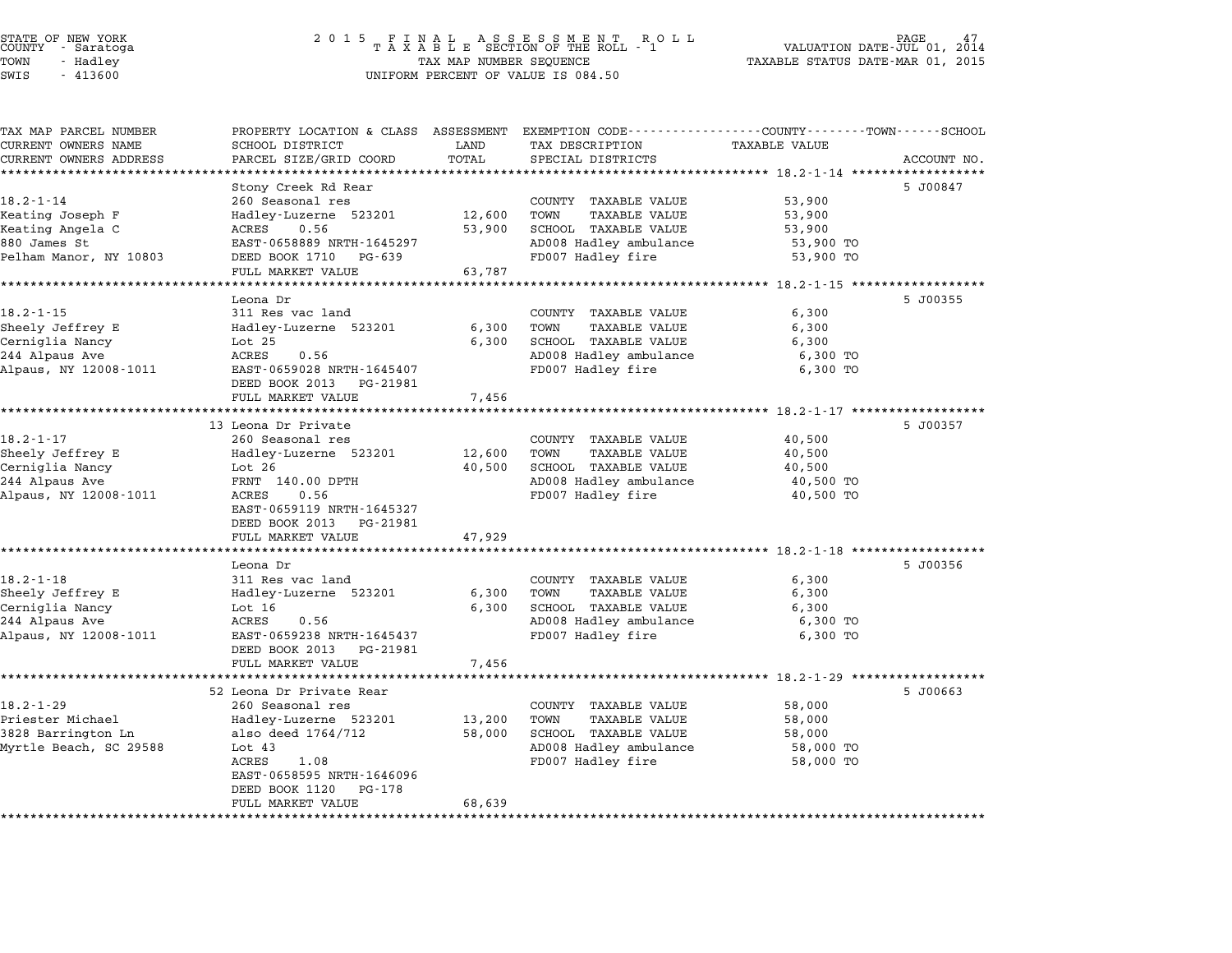| STATE OF NEW YORK |  |            |  |  |  |
|-------------------|--|------------|--|--|--|
| COUNTY            |  | - Saratoga |  |  |  |
| TOWN              |  | - Hadley   |  |  |  |

| TAX MAP PARCEL NUMBER<br>CURRENT OWNERS NAME | PROPERTY LOCATION & CLASS<br>SCHOOL DISTRICT  | LAND    | ASSESSMENT EXEMPTION CODE----------------COUNTY-------TOWN-----SCHOOL<br>TAX DESCRIPTION | <b>TAXABLE VALUE</b>                     |                      |
|----------------------------------------------|-----------------------------------------------|---------|------------------------------------------------------------------------------------------|------------------------------------------|----------------------|
| CURRENT OWNERS ADDRESS                       | PARCEL SIZE/GRID COORD                        | TOTAL   | SPECIAL DISTRICTS                                                                        |                                          | ACCOUNT NO.          |
| ********************                         | *************************                     |         |                                                                                          |                                          |                      |
|                                              | 68 Leona Dr                                   |         |                                                                                          |                                          | 5 J01687             |
| $18.2 - 1 - 31$                              | 260 Seasonal res                              |         | COUNTY TAXABLE VALUE                                                                     | 89,300                                   |                      |
| Jewett Virgina Trustee M                     | Hadley-Luzerne 523201                         | 23,400  | TOWN<br><b>TAXABLE VALUE</b>                                                             | 89,300                                   |                      |
| 600 2nd St                                   | Irrevocable Trust                             | 89,300  | SCHOOL TAXABLE VALUE                                                                     | 89,300                                   |                      |
| Youngstown, NY 14174                         | Also Deed 2010/20243                          |         | AD008 Hadley ambulance                                                                   | 89,300 TO                                |                      |
|                                              | ACRES<br>9.89                                 |         | FD007 Hadley fire                                                                        | 89,300 TO                                |                      |
|                                              | EAST-0658347 NRTH-1645684                     |         |                                                                                          |                                          |                      |
|                                              | DEED BOOK 2009<br>PG-36640                    |         |                                                                                          |                                          |                      |
|                                              | FULL MARKET VALUE                             | 105,680 |                                                                                          |                                          |                      |
|                                              |                                               |         |                                                                                          |                                          |                      |
| $18.2 - 2 - 1$                               | 541 Stony Creek Rd<br>210 1 Family Res        |         | CW_15_VET/ 41161                                                                         | 10,200<br>10,200                         | 5 J00859<br>$\Omega$ |
| Evans Richard L                              | Hadley-Luzerne 523201                         |         | 12,300 RES STAR<br>41854                                                                 | $\mathbf 0$                              | $\Omega$<br>33,830   |
| Evans Donna S                                | FRNT 242.00 DPTH 140.00                       | 97,200  | COUNTY TAXABLE VALUE                                                                     | 87,000                                   |                      |
| 541 Stony Creek Rd                           | ACRES<br>0.30                                 |         | TOWN<br><b>TAXABLE VALUE</b>                                                             | 87,000                                   |                      |
| Hadley, NY 12835                             | EAST-0659197 NRTH-1645917                     |         | SCHOOL TAXABLE VALUE                                                                     | 63,370                                   |                      |
|                                              | DEED BOOK 2012<br>PG-3760                     |         | AD008 Hadley ambulance                                                                   | 97,200 TO                                |                      |
|                                              | FULL MARKET VALUE                             |         | 115,030 FD007 Hadley fire                                                                | 97,200 TO                                |                      |
|                                              |                                               |         |                                                                                          |                                          |                      |
|                                              | 533 Stony Creek Rd                            |         |                                                                                          |                                          | 5 J00073             |
| $18.2 - 2 - 3$                               | 210 1 Family Res                              |         | 41854<br>RES STAR                                                                        | $\Omega$                                 | $\Omega$<br>33,830   |
| Mistretta John F                             | Hadley-Luzerne 523201                         | 12,200  | COUNTY TAXABLE VALUE                                                                     | 78,900                                   |                      |
| 533 Stony Creek Rd                           | FRNT 140.00 DPTH 88.00                        | 78,900  | TOWN<br><b>TAXABLE VALUE</b>                                                             | 78,900                                   |                      |
| Hadley, NY 12835                             | 0.24<br>ACRES                                 |         | SCHOOL TAXABLE VALUE                                                                     | 45,070                                   |                      |
|                                              | EAST-0659328 NRTH-1645737                     |         | AD008 Hadley ambulance                                                                   | 78,900 TO                                |                      |
|                                              | DEED BOOK 2012 PG-39851                       |         | FD007 Hadley fire                                                                        | 78,900 TO                                |                      |
|                                              | FULL MARKET VALUE                             | 93,373  |                                                                                          |                                          |                      |
|                                              |                                               |         |                                                                                          |                                          |                      |
|                                              | 4 Meehan Rd Private                           |         |                                                                                          |                                          | 5 J00593             |
| $18.2 - 2 - 23$                              | 210 1 Family Res                              |         | RES STAR<br>41854                                                                        | $\mathbf{0}$                             | $\Omega$<br>33,830   |
| Hoffman Arthur                               | Hadley-Luzerne 523201                         | 12,500  | COUNTY TAXABLE VALUE                                                                     | 50,500                                   |                      |
| 4 Meehan Rd                                  | FRNT 140.00 DPTH<br>0.48                      | 50,500  | TAXABLE VALUE<br>TOWN<br>SCHOOL TAXABLE VALUE                                            | 50,500                                   |                      |
| Hadley, NY 12835                             | ACRES<br>EAST-0659879 NRTH-1645169            |         | AD008 Hadley ambulance                                                                   | 16,670<br>50,500 TO                      |                      |
|                                              | DEED BOOK 1669<br>PG-59                       |         | FD007 Hadley fire                                                                        | 50,500 TO                                |                      |
|                                              | FULL MARKET VALUE                             | 59,763  |                                                                                          |                                          |                      |
|                                              |                                               |         |                                                                                          | ************ 18.2-2-24 ***************** |                      |
|                                              | 509 Stony Creek Rd                            |         |                                                                                          |                                          | 5 J00966             |
| $18.2 - 2 - 24$                              | 260 Seasonal res                              |         | COUNTY TAXABLE VALUE                                                                     | 49,700                                   |                      |
| Patten Breck J                               | Hadley-Luzerne 523201                         | 12,500  | TOWN<br><b>TAXABLE VALUE</b>                                                             | 49,700                                   |                      |
| Patten Donna L                               | FRNT 250.00 DPTH 120.00                       | 49,700  | SCHOOL TAXABLE VALUE                                                                     | 49,700                                   |                      |
| 509 Stony Creek Rd                           | ACRES<br>0.51                                 |         | AD008 Hadley ambulance                                                                   | 49,700 TO                                |                      |
|                                              |                                               |         |                                                                                          |                                          |                      |
| Hadley, NY 12835                             | EAST-0659789 NRTH-1645248                     |         | FD007 Hadley fire                                                                        | 49,700 TO                                |                      |
|                                              | DEED BOOK 1483<br>PG-155<br>FULL MARKET VALUE | 58,817  |                                                                                          |                                          |                      |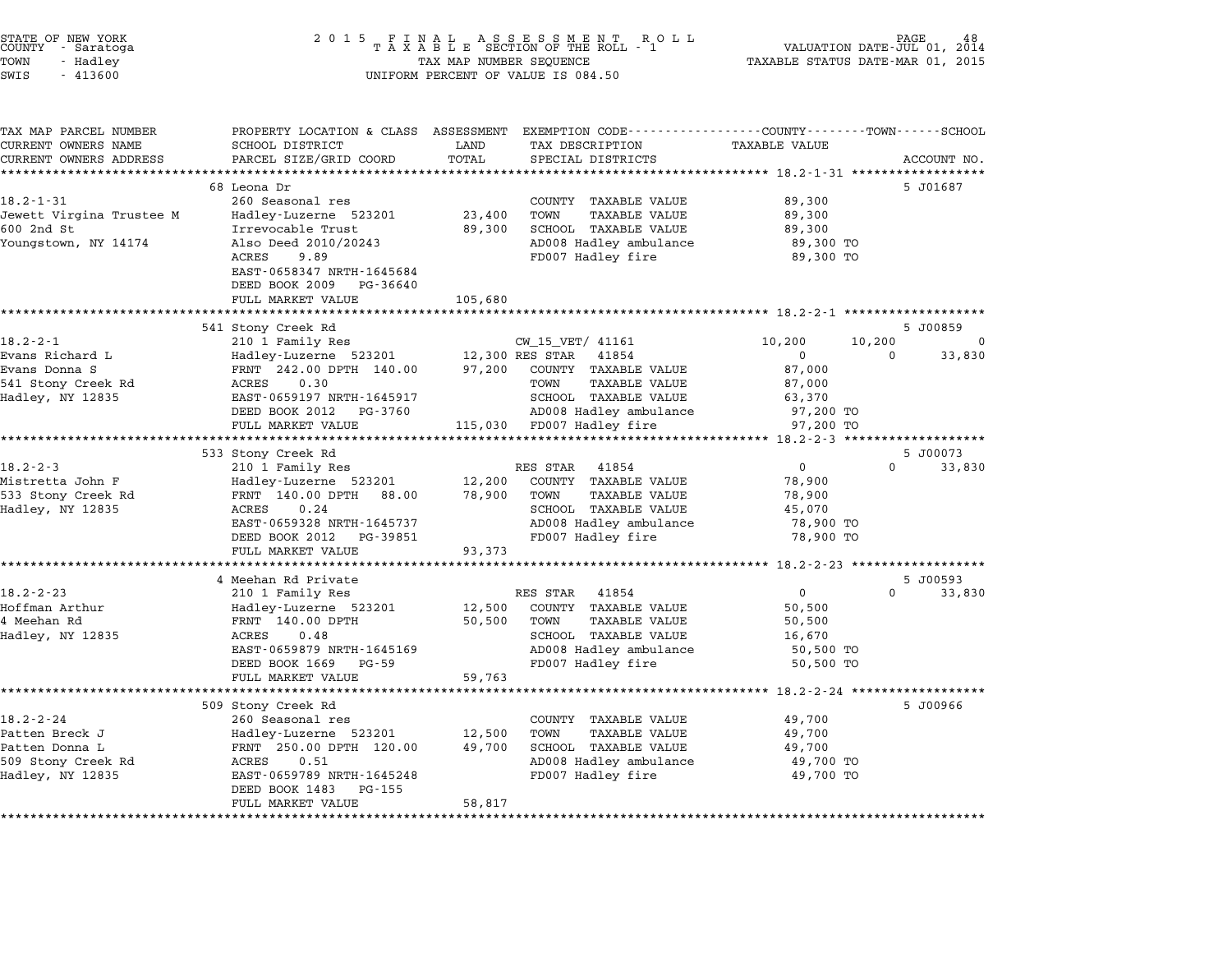| STATE OF NEW YORK<br>COUNTY   - Saratoga<br>TOWN<br>- Hadley<br>$-413600$<br>SWIS                  | $\begin{array}{cccccccccccccc} 2& 0& 1& 5 & & F & I & N & A & L & & A & S & S & E & S & M & E & N & T & & R & O & L \\ & & T & A & X & A & B & L & E & SECTION & OF & THE & ROLL & - & 1 \end{array}$<br>TAX MAP NUMBER SEQUENCE<br>UNIFORM PERCENT OF VALUE IS 084.50 |                            |                                                                                                                                           | 49<br>VALUATION DATE-JUL 01,<br>2014<br>TAXABLE STATUS DATE-MAR 01, 2015                       |                    |
|----------------------------------------------------------------------------------------------------|------------------------------------------------------------------------------------------------------------------------------------------------------------------------------------------------------------------------------------------------------------------------|----------------------------|-------------------------------------------------------------------------------------------------------------------------------------------|------------------------------------------------------------------------------------------------|--------------------|
| TAX MAP PARCEL NUMBER<br>CURRENT OWNERS NAME<br>CURRENT OWNERS ADDRESS                             | PROPERTY LOCATION & CLASS ASSESSMENT EXEMPTION CODE---------------COUNTY-------TOWN------SCHOOL<br>SCHOOL DISTRICT<br>PARCEL SIZE/GRID COORD                                                                                                                           | LAND<br>TOTAL              | TAX DESCRIPTION<br>SPECIAL DISTRICTS                                                                                                      | <b>TAXABLE VALUE</b>                                                                           | ACCOUNT NO.        |
|                                                                                                    |                                                                                                                                                                                                                                                                        |                            |                                                                                                                                           |                                                                                                |                    |
| $18.2 - 2 - 26$<br>Trombly Michael<br>517 Stony Creek Rd<br>Hadley, NY 12835                       | 517 Stony Creek Rd<br>210 1 Family Res<br>Hadley-Luzerne 523201<br>FRNT 135.00 DPTH 76.00<br>ACRES<br>0.24<br>EAST-0659598 NRTH-1645438<br>DEED BOOK 1757 PG-211<br>FULL MARKET VALUE                                                                                  | 12,200<br>57,600<br>68,166 | RES STAR<br>41854<br>COUNTY TAXABLE VALUE<br>TOWN<br>TAXABLE VALUE<br>SCHOOL TAXABLE VALUE<br>AD008 Hadley ambulance<br>FD007 Hadley fire | $\mathbf 0$<br>0<br>57,600<br>57,600<br>23,770<br>57,600 TO<br>57,600 TO                       | 5 J00962<br>33,830 |
|                                                                                                    |                                                                                                                                                                                                                                                                        |                            |                                                                                                                                           |                                                                                                |                    |
| $18.2 - 2 - 28.1$<br>Upper Hudson Development<br>Inc<br>300 Erie Blvd West<br>Syracuse, NY 13202   | Stony Creek Rd<br>322 Rural vac>10<br>Hadley-Luzerne 523201<br>Hadl Devel Land<br>Lots 100 Thru 141<br>FRNT 270.00 DPTH<br>ACRES<br>0.43<br>EAST-0659443 NRTH-1645572<br>DEED BOOK 1402 PG-207<br>FULL MARKET VALUE                                                    | 6,200<br>6,200<br>7,337    | COUNTY TAXABLE VALUE<br>TAXABLE VALUE<br>TOWN<br>SCHOOL TAXABLE VALUE<br>AD008 Hadley ambulance<br>FD007 Hadley fire                      | 6,200<br>6,200<br>6,200<br>6,200 TO<br>6,200 TO                                                | 5 N01055           |
|                                                                                                    | *********************                                                                                                                                                                                                                                                  |                            |                                                                                                                                           | ************************* 18.2-2-28.2 ************                                             |                    |
| $18.2 - 2 - 28.2$<br>Graulich Paul W<br>Graulich Donna J<br>442 Stony Creek Rd<br>Hadley, NY 12835 | Stony Creek Rd<br>311 Res vac land - WTRFNT<br>Hadley-Luzerne 523201<br>FRNT 1788.26 DPTH<br>ACRES 30.00<br>EAST-0660333 NRTH-1645374<br>DEED BOOK 2008 PG-11379<br>FULL MARKET VALUE                                                                                  | 56,500<br>56,500<br>66,864 | COUNTY TAXABLE VALUE<br>TAXABLE VALUE<br>TOWN<br>SCHOOL TAXABLE VALUE<br>AD008 Hadley ambulance<br>FD007 Hadley fire                      | 56,500<br>56,500<br>56,500<br>56,500 TO<br>56,500 TO                                           |                    |
|                                                                                                    |                                                                                                                                                                                                                                                                        |                            |                                                                                                                                           |                                                                                                | 5 J01682           |
| $18.4 - 1 - 1$<br>Szvitek John A<br>Szvitek Shirley J<br>243 White Pond Rd<br>Stormville, NY 12582 | Stony Creek Rd Rear<br>311 Res vac land<br>Hadley-Luzerne 523201<br>Lot $60$<br>ACRES<br>0.57<br>EAST-0658769 NRTH-1645166<br>DEED BOOK 2010<br>PG-42076                                                                                                               | 1,900<br>1,900             | COUNTY TAXABLE VALUE<br>TAXABLE VALUE<br>TOWN<br>SCHOOL TAXABLE VALUE<br>AD008 Hadley ambulance<br>FD007 Hadley fire                      | 1,900<br>1,900<br>1,900<br>1,900 TO<br>1,900 TO                                                |                    |
|                                                                                                    | FULL MARKET VALUE                                                                                                                                                                                                                                                      | 2,249                      |                                                                                                                                           |                                                                                                |                    |
| $18.4 - 1 - 2$<br>Sheely Jeffrey E<br>Cerniglia Nancy<br>244 Alpaus Ave<br>Alpaus, NY 12008-1011   | Stony Creek Rd Rear<br>311 Res vac land<br>Hadley-Luzerne 523201<br>Lot $61$<br>ACRES<br>0.56<br>EAST-0658849 NRTH-1645066<br>DEED BOOK 2013<br>PG-21981<br>FULL MARKET VALUE                                                                                          | 5,000<br>5,000<br>5,917    | COUNTY TAXABLE VALUE<br>TOWN<br><b>TAXABLE VALUE</b><br>SCHOOL TAXABLE VALUE<br>AD008 Hadley ambulance<br>FD007 Hadley fire               | ************************ 18.4-1-2 *********<br>5,000<br>5,000<br>5,000<br>5,000 TO<br>5,000 TO | 5 J00005           |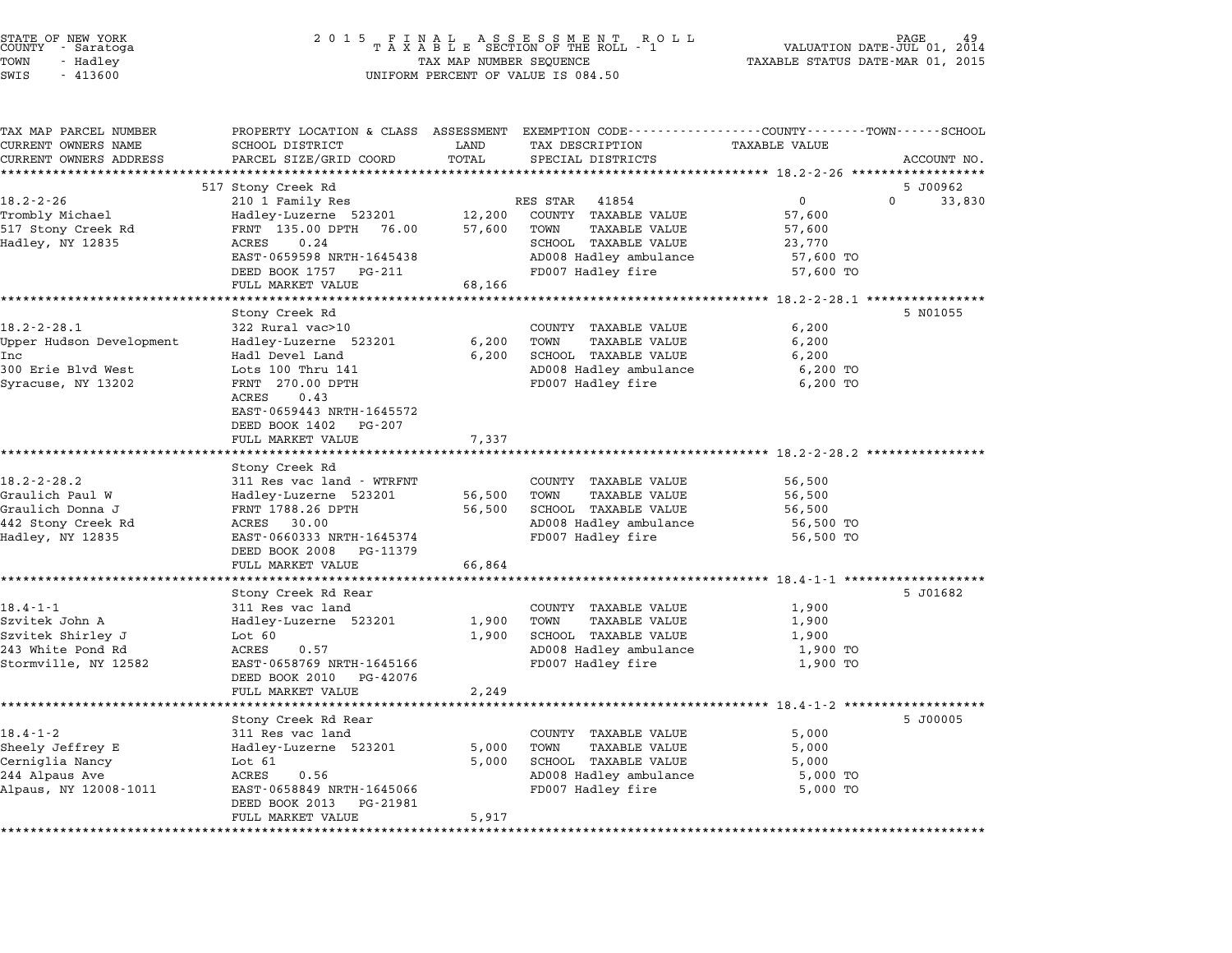| TAX MAP PARCEL NUMBER  | PROPERTY LOCATION & CLASS ASSESSMENT |         | EXEMPTION CODE-----------------COUNTY-------TOWN------SCHOOL |                      |                    |
|------------------------|--------------------------------------|---------|--------------------------------------------------------------|----------------------|--------------------|
| CURRENT OWNERS NAME    | SCHOOL DISTRICT                      | LAND    | TAX DESCRIPTION                                              | <b>TAXABLE VALUE</b> |                    |
| CURRENT OWNERS ADDRESS | PARCEL SIZE/GRID COORD               | TOTAL   | SPECIAL DISTRICTS                                            |                      | ACCOUNT NO.        |
|                        |                                      |         |                                                              |                      |                    |
|                        | Stony Creek Rd Rear                  |         |                                                              |                      | 5 J00579           |
| $18.4 - 1 - 5$         | 311 Res vac land                     |         | COUNTY TAXABLE VALUE                                         | 1,550                |                    |
| Waters David P         | Hadley-Luzerne 523201                | 1,550   | TOWN<br>TAXABLE VALUE                                        | 1,550                |                    |
| 454 County Rte 18      | ACRES<br>0.56                        | 1,550   | SCHOOL TAXABLE VALUE                                         | 1,550                |                    |
| Whitehall, NY 12887    | EAST-0659130 NRTH-1644767            |         | AD008 Hadley ambulance                                       | 1,550 TO             |                    |
|                        | DEED BOOK 1551 PG-800                |         | FD007 Hadley fire                                            | 1,550 TO             |                    |
|                        | FULL MARKET VALUE                    | 1,834   |                                                              |                      |                    |
|                        |                                      |         |                                                              |                      |                    |
|                        | Stony Creek Rd Rear                  |         |                                                              |                      | 5 J00183           |
| $18.4 - 1 - 6$         | 210 1 Family Res                     |         | RES STAR<br>41854                                            | $\Omega$             | $\Omega$<br>33,830 |
| Branch Tarraha Leigh   | Hadley-Luzerne 523201                | 12,600  | COUNTY TAXABLE VALUE                                         | 84,700               |                    |
| Branch Lynn C          | ACRES<br>0.56                        | 84,700  | TOWN<br>TAXABLE VALUE                                        | 84,700               |                    |
| 7 Orion Dr             | EAST-0659259 NRTH-1644907            |         | SCHOOL TAXABLE VALUE                                         | 50,870               |                    |
| Hadley, NY 12835       | DEED BOOK 1608 PG-706                |         | AD008 Hadley ambulance                                       | 84,700 TO            |                    |
|                        | FULL MARKET VALUE                    | 100,237 | FD007 Hadley fire                                            | 84,700 TO            |                    |
|                        |                                      |         |                                                              |                      |                    |
|                        | Stony Creek Rd Rear                  |         |                                                              |                      | 5 J01903           |
| $18.4 - 1 - 9$         | 270 Mfg housing                      |         | COUNTY TAXABLE VALUE                                         | 19,800               |                    |
| Houghtaling Harold     | Hadley-Luzerne 523201                | 13,300  | TOWN<br>TAXABLE VALUE                                        | 19,800               |                    |
| Houghtaling Barbara    | ACRES<br>1.17                        | 19,800  | SCHOOL TAXABLE VALUE                                         | 19,800               |                    |
| 115 East Dorsey Ln     | EAST-0659280 NRTH-1644737            |         | AD008 Hadley ambulance                                       | 19,800 TO            |                    |
| Poughkeepsie, NY 12601 | DEED BOOK 1244 PG-201                |         | FD007 Hadley fire                                            | 19,800 TO            |                    |
|                        | FULL MARKET VALUE                    | 23,432  |                                                              |                      |                    |
|                        |                                      |         |                                                              |                      |                    |
|                        | Stony Creek Rd Rear                  |         |                                                              |                      | 5 J00004           |
| $18.4 - 1 - 10$        | 311 Res vac land                     |         | COUNTY TAXABLE VALUE                                         | 7,800                |                    |
| Laverdiere Bruno       | Hadley-Luzerne 523201                | 7,800   | TOWN<br><b>TAXABLE VALUE</b>                                 | 7,800                |                    |
| 15 Meehan Rd           | Lots 12 & 30                         | 7,800   | SCHOOL TAXABLE VALUE                                         | 7,800                |                    |
| Hadley, NY 12835       | ACRES<br>1.12                        |         | AD008 Hadley ambulance                                       | 7,800 TO             |                    |
|                        | EAST-0659539 NRTH-1644978            |         | FD007 Hadley fire                                            | 7,800 TO             |                    |
|                        | DEED BOOK 1380 PG-743                |         |                                                              |                      |                    |
|                        | FULL MARKET VALUE                    | 9,231   |                                                              |                      |                    |
|                        |                                      |         |                                                              |                      |                    |
|                        | Stony Creek Rd Rear                  |         |                                                              |                      | 5 J00006           |
| $18.4 - 1 - 11$        | 311 Res vac land                     |         | COUNTY TAXABLE VALUE                                         |                      |                    |
| LaVerdiere Bruno E     | Hadley-Luzerne 523201                | 7,800   | TOWN<br>TAXABLE VALUE                                        | 7,800<br>7,800       |                    |
| 15 Meehan Rd           | Lots 11 & 31                         | 7,800   | SCHOOL TAXABLE VALUE                                         | 7,800                |                    |
|                        | ACRES<br>1.12                        |         | AD008 Hadley ambulance                                       |                      |                    |
| Hadley, NY 12835       |                                      |         |                                                              | 7,800 TO             |                    |
|                        | EAST-0659629 NRTH-1644878            |         | FD007 Hadley fire                                            | 7,800 TO             |                    |
|                        | DEED BOOK 1380<br>PG-750             |         |                                                              |                      |                    |
|                        | FULL MARKET VALUE                    | 9,231   |                                                              |                      |                    |
|                        |                                      |         |                                                              |                      |                    |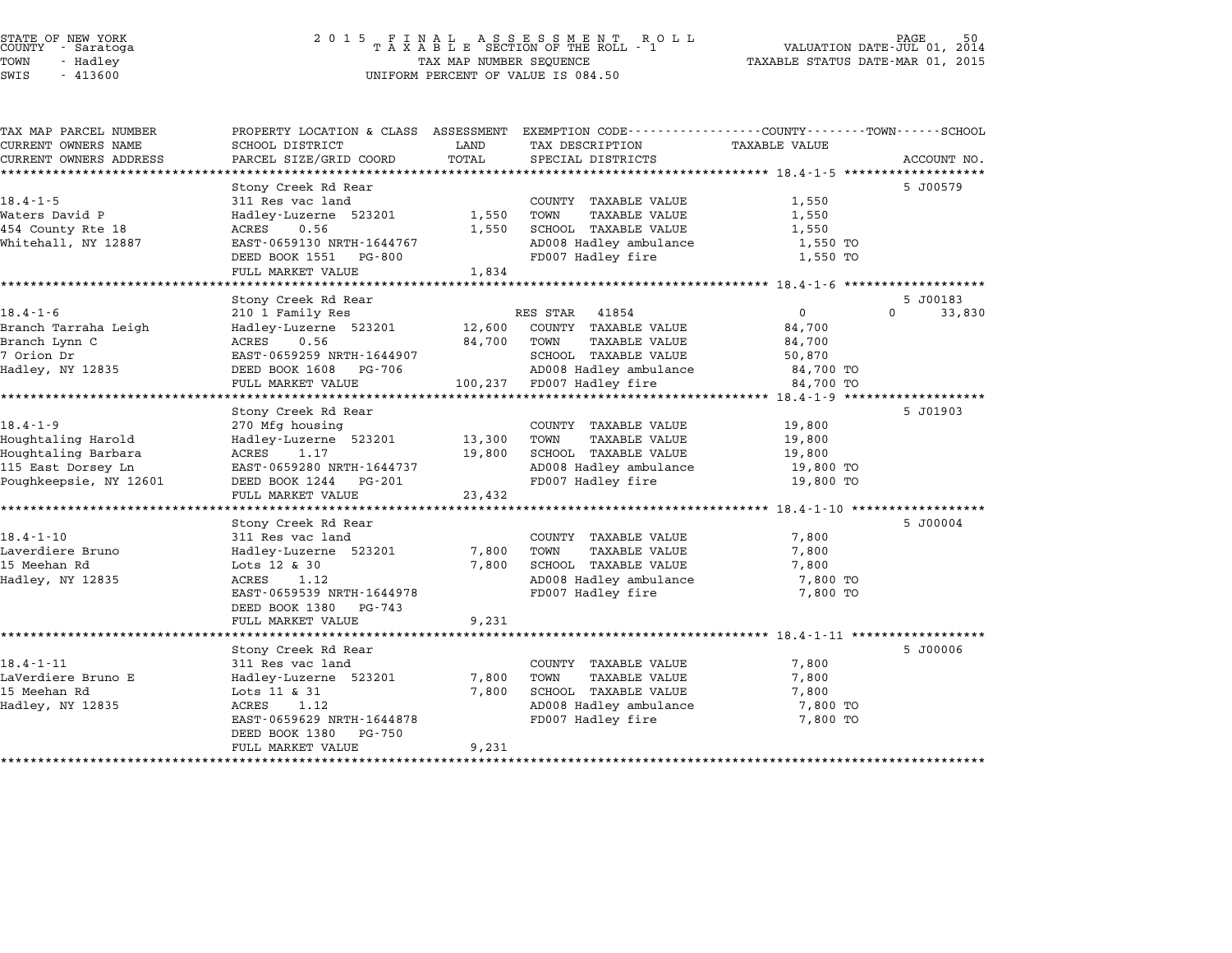### STATE OF NEW YORK <sup>2</sup> <sup>0</sup> <sup>1</sup> 5 F I N A L A S S E S S M E N T R O L L PAGE <sup>51</sup> COUNTY - Saratoga <sup>T</sup> <sup>A</sup> <sup>X</sup> <sup>A</sup> <sup>B</sup> <sup>L</sup> <sup>E</sup> SECTION OF THE ROLL - <sup>1</sup> VALUATION DATE-JUL 01, <sup>2014</sup> TOWN - Hadley TAX MAP NUMBER SEQUENCE TAXABLE STATUS DATE-MAR 01, <sup>2015</sup> STATE OF NEW YORK  $\begin{array}{cccccccccccccccccccccc} \texttt{STATE OF NEW YORK} \end{array} \begin{array}{cccccccccccccc} \texttt{STATE OF NEW YORK} \end{array} \begin{array}{cccccccccccccc} \texttt{SNE N T} \end{array} \begin{array}{cccccccccccccc} \texttt{SNE N T} \end{array} \begin{array}{cccccccccccccc} \texttt{SNE N T} \end{array} \begin{array}{cccccccccccccc} \texttt{COUNTY} \end{array} \begin{array}{cccccccccccccc} \texttt{SNE N T} \end{array} \begin{array}{cccccccccccccc} \texttt{COUNTY} \end{array} \begin{array}{cccccccccccccc$

| TAX MAP PARCEL NUMBER   | PROPERTY LOCATION & CLASS ASSESSMENT      |         | EXEMPTION CODE-----------------COUNTY-------TOWN-----SCHOOL |                      |                    |
|-------------------------|-------------------------------------------|---------|-------------------------------------------------------------|----------------------|--------------------|
| CURRENT OWNERS NAME     | SCHOOL DISTRICT                           | LAND    | TAX DESCRIPTION                                             | <b>TAXABLE VALUE</b> |                    |
| CURRENT OWNERS ADDRESS  | PARCEL SIZE/GRID COORD                    | TOTAL   | SPECIAL DISTRICTS                                           |                      | ACCOUNT NO.        |
|                         | Stony Creek Rd Rear                       |         |                                                             |                      | 5 J00986           |
| $18.4 - 1 - 12$         | 311 Res vac land                          |         | COUNTY TAXABLE VALUE                                        | 7,500                |                    |
| Laverdiere Bruno E      | Hadley-Luzerne 523201                     | 7,500   | TOWN<br><b>TAXABLE VALUE</b>                                | 7,500                |                    |
| 15 Meehan Rd            | 0.56<br>ACRES                             | 7,500   | SCHOOL TAXABLE VALUE                                        | 7,500                |                    |
| Hadley, NY 12835        | EAST-0659779 NRTH-1644858                 |         | AD008 Hadley ambulance                                      | 7,500 TO             |                    |
|                         | DEED BOOK 1145<br>PG-321                  |         | FD007 Hadley fire                                           | 7,500 TO             |                    |
|                         | FULL MARKET VALUE                         | 8,876   |                                                             |                      |                    |
|                         |                                           |         |                                                             |                      |                    |
|                         | 11 Orion Dr                               |         |                                                             |                      | 5 J01591           |
| $18.4 - 1 - 15$         | 210 1 Family Res                          |         | RES STAR<br>41854                                           | $\mathbf{0}$         | $\Omega$<br>33,830 |
| Moffitt Dustin          | Hadley-Luzerne 523201                     | 17,600  | COUNTY TAXABLE VALUE                                        | 127,600              |                    |
| Marcotte Michelle       | Lots 46 47 48 49 66 67 68                 | 127,600 | TOWN<br>TAXABLE VALUE                                       | 127,600              |                    |
| 17 Gailey Hill Rd       | <b>ACRES</b><br>3.99                      |         | SCHOOL TAXABLE VALUE                                        | 93,770               |                    |
| Lake Luzerne, NY 12846  | EAST-0659490 NRTH-1644508                 |         | AD008 Hadley ambulance                                      | 127,600 TO           |                    |
|                         | DEED BOOK 2009<br>PG-31880                |         | FD007 Hadley fire                                           | 127,600 TO           |                    |
|                         | FULL MARKET VALUE                         | 151,006 |                                                             |                      |                    |
|                         | Stony Creek Rd Rear                       |         |                                                             |                      | 5 J01645           |
| $18.4 - 1 - 16$         | 260 Seasonal res                          |         | COUNTY TAXABLE VALUE                                        | 8,600                |                    |
| Toleman Gordon          | Hadley-Luzerne 523201                     | 6,300   | TOWN<br>TAXABLE VALUE                                       | 8,600                |                    |
| 30 Maple Leaf Cir       | 0.56<br>ACRES                             | 8,600   | SCHOOL TAXABLE VALUE                                        | 8,600                |                    |
| Penfield, NY 14526-1716 | EAST-0659591 NRTH-1644278                 |         | AD008 Hadley ambulance                                      | 8,600 TO             |                    |
|                         | DEED BOOK 0957<br>PG-00707                |         | FD007 Hadley fire                                           | 8,600 TO             |                    |
|                         | FULL MARKET VALUE                         | 10,178  |                                                             |                      |                    |
|                         |                                           |         |                                                             |                      |                    |
|                         | Stony Creek Rd Rear                       |         |                                                             |                      | 5 J00539           |
| $18.4 - 1 - 17$         | 220 2 Family Res                          |         | SR STAR<br>41834                                            | $\mathbf 0$          | $\Omega$<br>73,640 |
| Laverdiere Bruno        | Hadley-Luzerne 523201                     | 17,000  | COUNTY TAXABLE VALUE                                        | 122,100              |                    |
| 15 Meehan Rd            | ACRES 13.38                               | 122,100 | TOWN<br>TAXABLE VALUE                                       | 122,100              |                    |
| Hadley, NY 12835        | EAST-0660031 NRTH-1644329                 |         | SCHOOL TAXABLE VALUE                                        | 48,460               |                    |
|                         | DEED BOOK 0951<br>PG-0066                 |         | AD008 Hadley ambulance                                      | 122,100 TO           |                    |
|                         | FULL MARKET VALUE                         | 144,497 | FD007 Hadley fire                                           | 122,100 TO           |                    |
|                         |                                           |         |                                                             |                      | 5 J00723           |
| $18.4 - 1 - 18$         | Stony Creek Rd Rear                       |         |                                                             |                      |                    |
| La Verdiere Bruno       | 311 Res vac land<br>Hadley-Luzerne 523201 | 7,500   | COUNTY TAXABLE VALUE<br>TOWN<br>TAXABLE VALUE               | 7,500<br>7,500       |                    |
| 497 A Stony Creek Rd    | <b>ACRES</b><br>0.56                      | 7,500   | <b>SCHOOL TAXABLE VALUE</b>                                 | 7,500                |                    |
| Hadley, NY 12835        | EAST-0660341 NRTH-1644260                 |         | AD008 Hadley ambulance                                      | 7,500 TO             |                    |
|                         | DEED BOOK 1034<br>$PG-31$                 |         | FD007 Hadley fire                                           | 7,500 TO             |                    |
|                         | FULL MARKET VALUE                         | 8,876   |                                                             |                      |                    |
|                         |                                           |         |                                                             |                      |                    |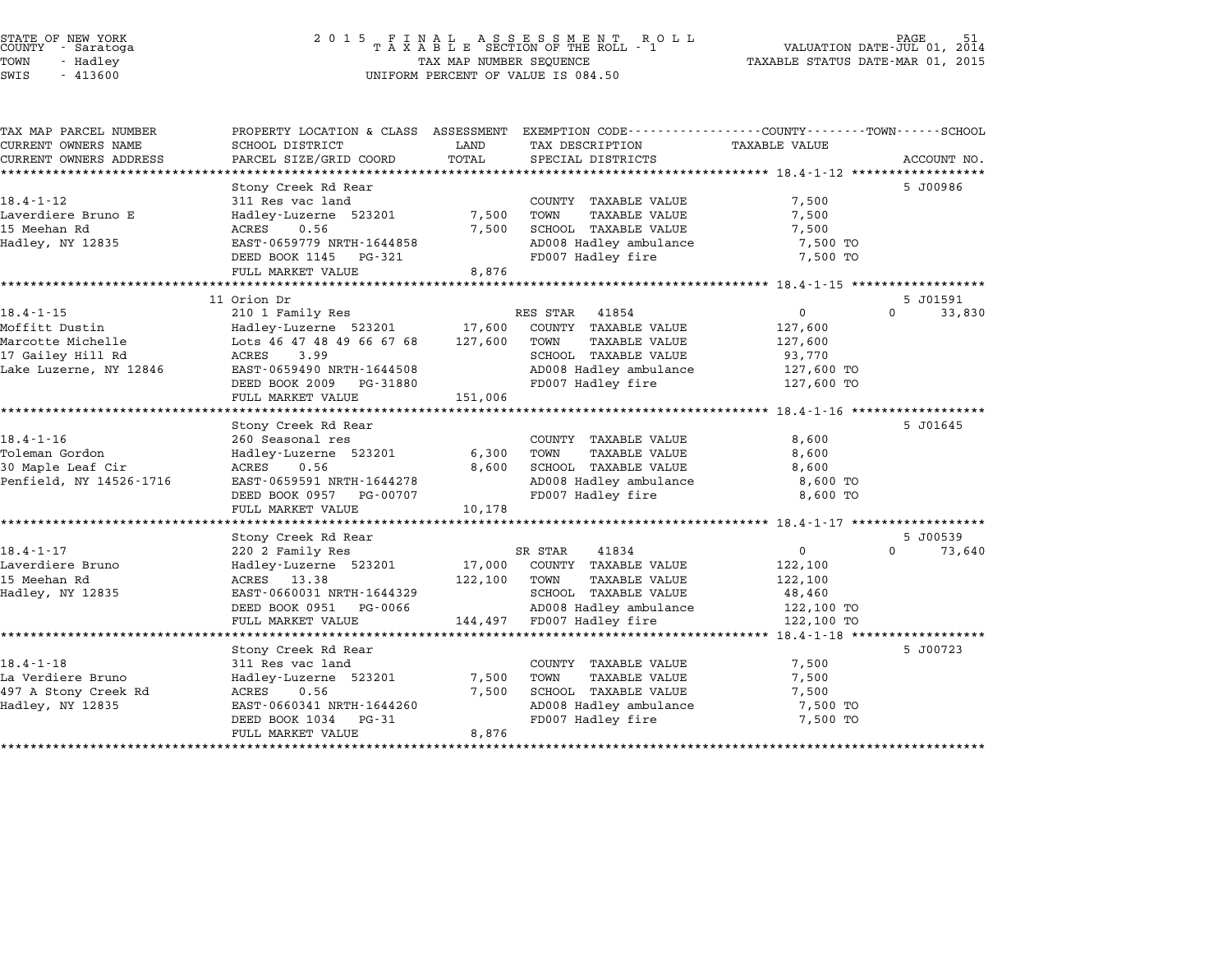| 2 0 1 5                                                                                                                                                                                            | 2014<br>VALUATION DATE-JUL 01,<br>TAXABLE STATUS DATE-MAR 01, 2015 |                                                                                                                               |                                                                                                                                                  |                                                                                                  |
|----------------------------------------------------------------------------------------------------------------------------------------------------------------------------------------------------|--------------------------------------------------------------------|-------------------------------------------------------------------------------------------------------------------------------|--------------------------------------------------------------------------------------------------------------------------------------------------|--------------------------------------------------------------------------------------------------|
| SCHOOL DISTRICT<br>PARCEL SIZE/GRID COORD                                                                                                                                                          | LAND<br>TOTAL                                                      | TAX DESCRIPTION<br>SPECIAL DISTRICTS                                                                                          | <b>TAXABLE VALUE</b>                                                                                                                             | ACCOUNT NO.                                                                                      |
| 8 Leona Dr Private<br>260 Seasonal res<br>Hadley-Luzerne 523201<br>FRNT 440.00 DPTH<br>ACRES<br>5.88<br>EAST-0659149 NRTH-1645077<br>DEED BOOK 2012<br>PG-11130<br>FULL MARKET VALUE               | 25,100<br>67,200<br>79,527                                         | COUNTY TAXABLE VALUE<br>TOWN<br><b>TAXABLE VALUE</b><br>SCHOOL TAXABLE VALUE<br>AD008 Hadley ambulance<br>FD007 Hadley fire   | 67,200<br>67,200<br>67,200<br>67,200 TO<br>67,200 TO                                                                                             | 5 J00323                                                                                         |
|                                                                                                                                                                                                    |                                                                    |                                                                                                                               |                                                                                                                                                  |                                                                                                  |
| Stony Creek Rd<br>311 Res vac land<br>Hadley-Luzerne 523201<br>Hadl Devel Land<br>FRNT 1565.00 DPTH<br>6.50<br>ACRES<br>EAST-0660450 NRTH-1644610<br>DEED BOOK 1634<br>PG-316<br>FULL MARKET VALUE | 20,500<br>20,500<br>24,260                                         | COUNTY TAXABLE VALUE<br>TOWN<br>TAXABLE VALUE<br>SCHOOL TAXABLE VALUE<br>AD008 Hadley ambulance<br>FD007 Hadley fire          | 20,500<br>20,500<br>20,500<br>20,500 TO<br>20,500 TO                                                                                             | 5 N01913                                                                                         |
|                                                                                                                                                                                                    |                                                                    |                                                                                                                               |                                                                                                                                                  |                                                                                                  |
| 210 1 Family Res - WTRFNT<br>Hadley-Luzerne 523201<br>Lots 94-99<br>FRNT 839.66 DPTH<br>ACRES<br>8.00<br>EAST-0660990 NRTH-1644481<br>DEED BOOK 2010<br>PG-11827<br>FULL MARKET VALUE              | 43,700<br>115,000<br>136,095                                       | 41854<br>COUNTY TAXABLE VALUE<br>TOWN<br>TAXABLE VALUE<br>SCHOOL TAXABLE VALUE<br>AD008 Hadley ambulance<br>FD007 Hadley fire | 0<br>115,000<br>115,000<br>81,170<br>115,000 TO<br>115,000 TO                                                                                    | $\mathbf{0}$<br>33,830                                                                           |
|                                                                                                                                                                                                    |                                                                    |                                                                                                                               |                                                                                                                                                  |                                                                                                  |
| Stony Creek Rd Rear<br>910 Priv forest<br>Hadley-Luzerne 523201<br>39.94<br>ACRES<br>EAST-0660823 NRTH-1643191<br>DEED BOOK 1772<br>PG-215<br>FULL MARKET VALUE                                    | 29,100<br>29,100<br>34,438                                         | COUNTY TAXABLE VALUE<br>TOWN<br>TAXABLE VALUE<br>SCHOOL TAXABLE VALUE<br>AD008 Hadley ambulance<br>FD007 Hadley fire          | 29,100<br>29,100<br>29,100<br>29,100 TO<br>29,100 TO                                                                                             | 5 J00155                                                                                         |
|                                                                                                                                                                                                    |                                                                    |                                                                                                                               |                                                                                                                                                  |                                                                                                  |
| 210 1 Family Res - WTRFNT<br>Hadley-Luzerne 523201<br>Hadl Devel Land<br>FRNT 1742.08 DPTH                                                                                                         | 68,500<br>268,700                                                  | COUNTY TAXABLE VALUE<br>TOWN<br>TAXABLE VALUE<br>SCHOOL TAXABLE VALUE<br>AD008 Hadley ambulance<br>FD007 Hadley fire          | 268,700<br>268,700<br>268,700<br>268,700 TO<br>268,700 TO                                                                                        | 5 N01115                                                                                         |
|                                                                                                                                                                                                    | 442 Stony Creek Rd<br>382 Stony Creek Rd                           |                                                                                                                               | FINAL ASSESSMENT ROLL<br>TAXABLE SECTION OF THE ROLL - 1<br>R O L L<br>TAX MAP NUMBER SEQUENCE<br>UNIFORM PERCENT OF VALUE IS 084.50<br>RES STAR | PROPERTY LOCATION & CLASS ASSESSMENT EXEMPTION CODE----------------COUNTY-------TOWN------SCHOOL |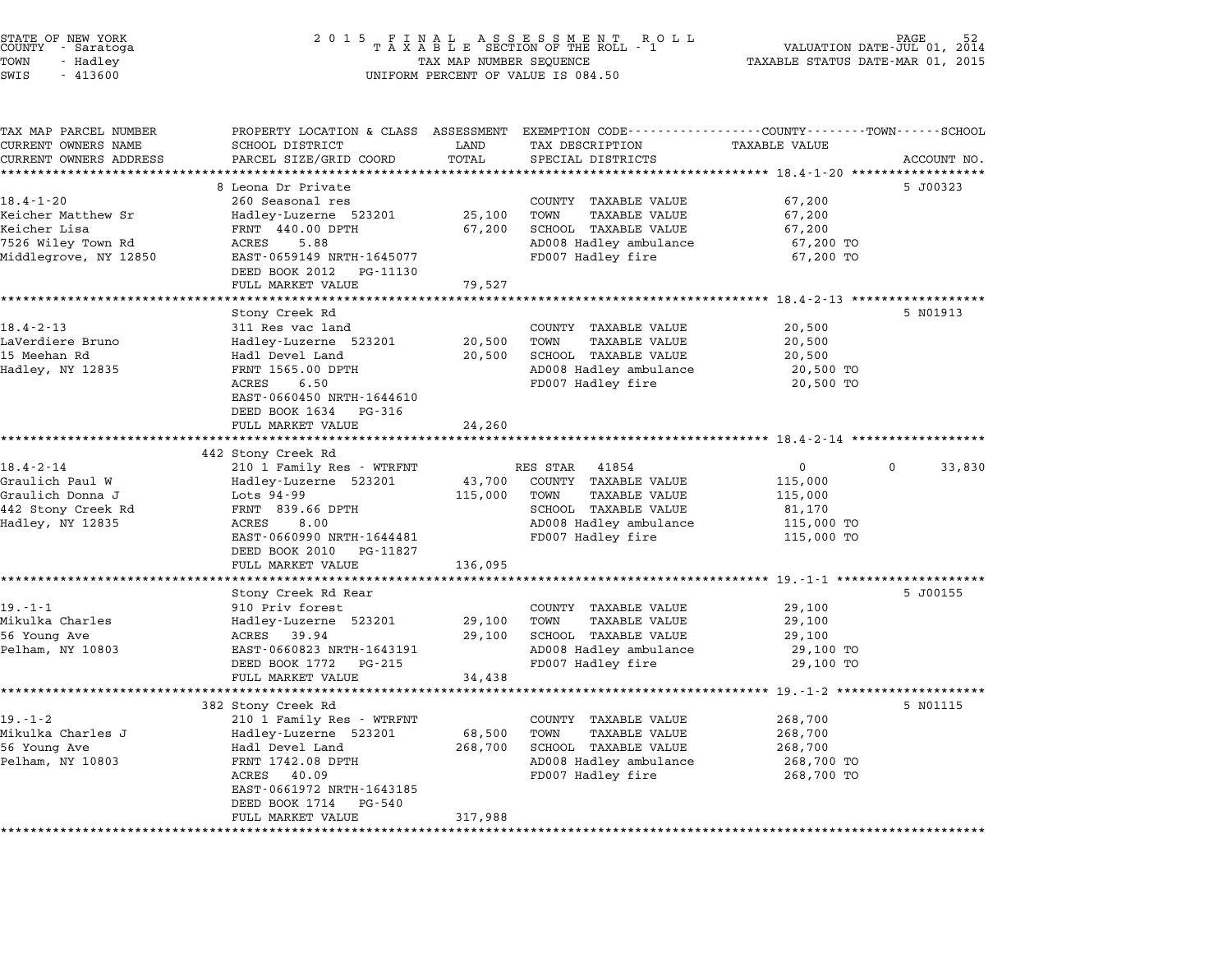| STATE OF NEW YORK<br>COUNTY<br>- Saratoga<br>- Hadley<br>TOWN<br>SWIS<br>$-413600$                                                                                     |                                                                                                                         | TAX MAP NUMBER SEQUENCE TAXABLE STATUS DATE-MAR 01, 2015<br>UNIFORM PERCENT OF VALUE IS 084.50                              |                                                      |             |
|------------------------------------------------------------------------------------------------------------------------------------------------------------------------|-------------------------------------------------------------------------------------------------------------------------|-----------------------------------------------------------------------------------------------------------------------------|------------------------------------------------------|-------------|
| TAX MAP PARCEL NUMBER TROPERTY LOCATION & CLASS ASSESSMENT<br>CURRENT OWNERS NAME<br>CURRENT OWNERS ADDRESS     PARCEL SIZE/GRID COORD     TOTAL     SPECIAL DISTRICTS | SCHOOL DISTRICT                      LAND         TAX DESCRIPTION                   TAXABLE VALUE                       | EXEMPTION CODE----------------COUNTY-------TOWN-----SCHOOL                                                                  |                                                      | ACCOUNT NO. |
| $19. - 1 - 3$<br>Meyer Walter New Merchands<br>1074 Parkway Ln<br>Barefoot Bay, FL 32976                                                                               | Stony Creek Rd<br>311 Res vac land – WTRFNT<br>Hadley-Luzerne 523201 63,100<br>ACRES 41.08<br>EAST-0662815 NRTH-1642135 | COUNTY TAXABLE VALUE<br>TAXABLE VALUE<br>TOWN<br>63,100 SCHOOL TAXABLE VALUE<br>AD008 Hadley ambulance<br>FD007 Hadley fire | 63,100<br>63,100<br>63,100<br>63,100 TO<br>63,100 TO | 5 N01116    |

| 1074 Parkway Ln<br>Barefoot Bay, FL 32976 | ACRES 41.08<br>EAST-0662815 NRTH-1642135<br>DEED BOOK 1468 PG-699<br>FULL MARKET VALUE | AD008 Hadley ambulance<br>FD007 Hadley fire<br>74,675 | 63,100 TO<br>63,100 TO                             |
|-------------------------------------------|----------------------------------------------------------------------------------------|-------------------------------------------------------|----------------------------------------------------|
|                                           |                                                                                        |                                                       |                                                    |
|                                           | Stony Creek Rd Rear                                                                    |                                                       | 5 N01052                                           |
| $19. - 1 - 4$                             | 311 Res vac land - WTRFNT                                                              | COUNTY TAXABLE VALUE                                  | 43,600                                             |
| Meyer Walter R                            | Hadley-Luzerne 523201                                                                  | 43,600<br>TAXABLE VALUE<br>TOWN                       | 43,600                                             |
| 1074 Parkway Ln                           | Hadl Devel Land                                                                        | 43,600<br>SCHOOL TAXABLE VALUE                        | 43,600                                             |
| Barefoot Bay, FL 32976                    | ACRES 23.75                                                                            | AD008 Hadley ambulance                                | 43,600 TO                                          |
|                                           | EAST-0663356 NRTH-1641266<br>DEED BOOK 1332 PG-351                                     | FD007 Hadley fire                                     | 43,600 TO                                          |
|                                           | FULL MARKET VALUE                                                                      | 51,598                                                |                                                    |
|                                           |                                                                                        |                                                       |                                                    |
|                                           | 320 Stony Creek Rd                                                                     |                                                       | 5 N01050                                           |
| $19. - 1 - 5$                             | 210 1 Family Res                                                                       | VET COM C 41132                                       | 24,025<br>0<br>$\overline{0}$                      |
| Ovitt Jennifer M                          | Hadley-Luzerne 523201 19,100 VET COM T 41133                                           |                                                       | 17,000<br>$\mathbf{0}$<br>$\overline{\phantom{0}}$ |
| Ovitt Charles E Jr                        | Hadl Devel Land                                                                        | 96,100 RES STAR<br>41854                              | 33,830<br>$\overline{0}$<br>$\Omega$               |
| 320 Stony Creek Rd                        | FRNT 435.74 DPTH                                                                       | COUNTY TAXABLE VALUE                                  | 72,075                                             |
| Hadley, NY 12835                          | ACRES<br>5.15                                                                          | TOWN<br>TAXABLE VALUE                                 | 79,100                                             |
|                                           | EAST-0662416 NRTH-1641334                                                              | SCHOOL TAXABLE VALUE                                  | 62,270                                             |
|                                           | DEED BOOK 1673 PG-605                                                                  | AD008 Hadley ambulance                                | 96,100 TO                                          |
|                                           | FULL MARKET VALUE                                                                      | 113,728 FD007 Hadley fire                             | 96,100 TO                                          |
|                                           |                                                                                        |                                                       | 5 J00700                                           |
| $19. - 1 - 6.1$                           | 287 Stony Creek Rd<br>910 Priv forest                                                  | COUNTY TAXABLE VALUE                                  | 65,400                                             |
| Parker Gary                               | Hadley-Luzerne 523201                                                                  | <b>TAXABLE VALUE</b><br>65,400<br>TOWN                | 65,400                                             |
| Parker Stephanie Lord                     | FRNT 385.00 DPTH                                                                       | 65,400<br>SCHOOL TAXABLE VALUE                        | 65,400                                             |
| PO Box 3                                  | ACRES 75.39                                                                            | AD008 Hadley ambulance                                | 65,400 TO                                          |
| Lake Luzerne, NY 12846                    | EAST-0660498 NRTH-1640820                                                              | FD007 Hadley fire                                     | 65,400 TO                                          |
|                                           | DEED BOOK 1641<br>PG-786                                                               |                                                       |                                                    |
|                                           | FULL MARKET VALUE                                                                      | 77,396                                                |                                                    |
|                                           |                                                                                        |                                                       |                                                    |
|                                           | 306 Stony Creek Rd                                                                     |                                                       |                                                    |
| $19. - 1 - 6.2$                           | 210 1 Family Res                                                                       | COUNTY TAXABLE VALUE                                  | 133,600                                            |
| Meyer Walter                              | Hadley-Luzerne 523201                                                                  | 18,800<br>TOWN<br><b>TAXABLE VALUE</b>                | 133,600                                            |
| Meyer Sandra                              | FRNT 385.00 DPTH                                                                       | 133,600<br>SCHOOL TAXABLE VALUE                       | 133,600                                            |
| 1074 Parkway Ln                           | 4.90<br>ACRES                                                                          | AD008 Hadley ambulance                                | 133,600 TO                                         |
| Barefoot Bay, FL 32976                    | EAST-0662487 NRTH-1640934<br>DEED BOOK 1288<br>PG-42                                   | FD007 Hadley fire                                     | 133,600 TO                                         |
|                                           | FULL MARKET VALUE                                                                      | 158,107                                               |                                                    |

\*\*\*\*\*\*\*\*\*\*\*\*\*\*\*\*\*\*\*\*\*\*\*\*\*\*\*\*\*\*\*\*\*\*\*\*\*\*\*\*\*\*\*\*\*\*\*\*\*\*\*\*\*\*\*\*\*\*\*\*\*\*\*\*\*\*\*\*\*\*\*\*\*\*\*\*\*\*\*\*\*\*\*\*\*\*\*\*\*\*\*\*\*\*\*\*\*\*\*\*\*\*\*\*\*\*\*\*\*\*\*\*\*\*\*\*\*\*\*\*\*\*\*\*\*\*\*\*\*\*\*\*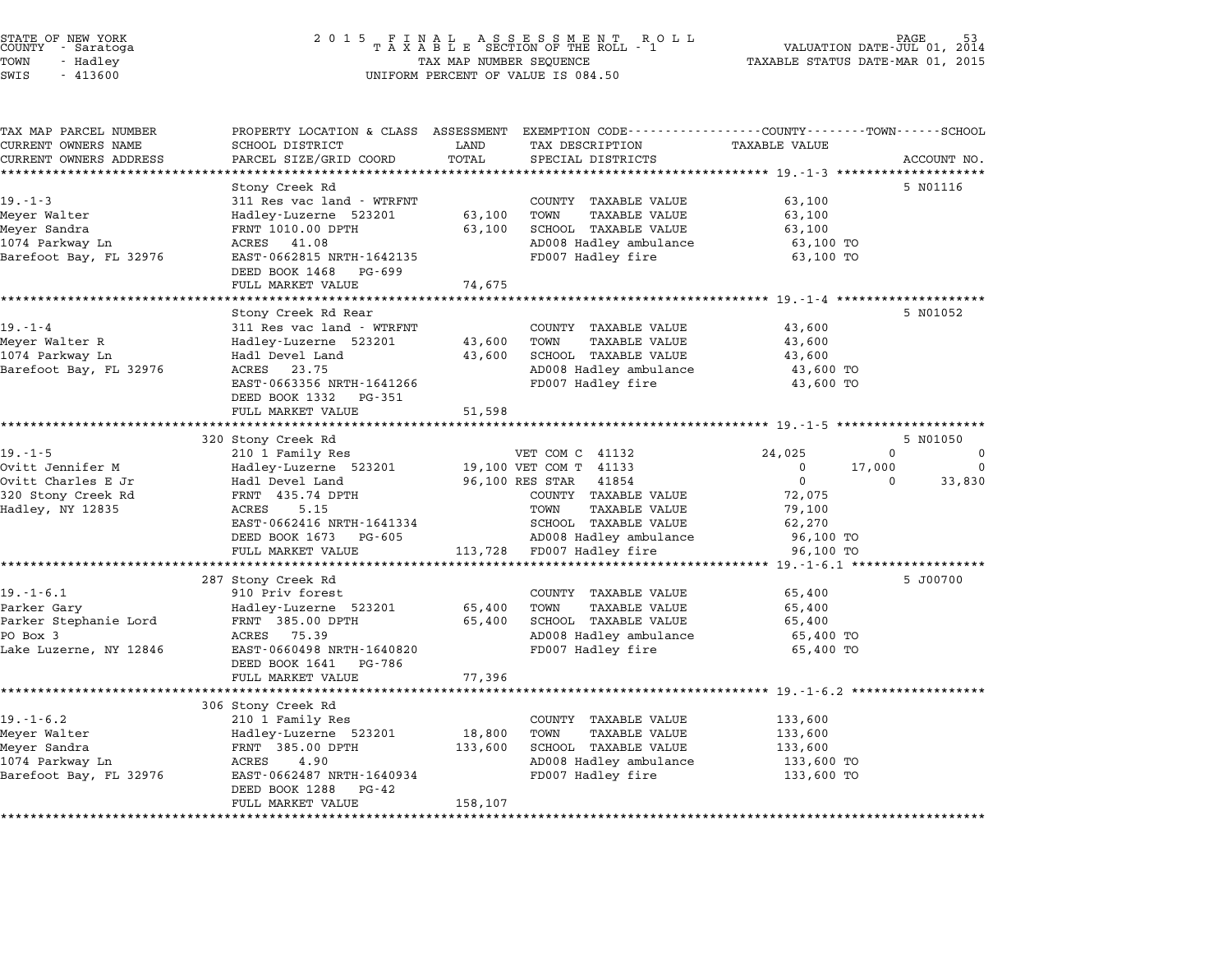| STATE OF NEW YORK |  |            |  |
|-------------------|--|------------|--|
| COUNTY            |  | - Saratoga |  |
| TOWN              |  | - Hadley   |  |

| TAX MAP PARCEL NUMBER<br>CURRENT OWNERS NAME | SCHOOL DISTRICT                                           | LAND    | PROPERTY LOCATION & CLASS ASSESSMENT EXEMPTION CODE----------------COUNTY-------TOWN-----SCHOOL<br>TAX DESCRIPTION | <b>TAXABLE VALUE</b> |                    |
|----------------------------------------------|-----------------------------------------------------------|---------|--------------------------------------------------------------------------------------------------------------------|----------------------|--------------------|
| CURRENT OWNERS ADDRESS                       | PARCEL SIZE/GRID COORD                                    | TOTAL   | SPECIAL DISTRICTS                                                                                                  |                      | ACCOUNT NO.        |
|                                              |                                                           |         |                                                                                                                    |                      |                    |
|                                              | Stony Creek Rd Rear                                       |         |                                                                                                                    |                      | 5 J01916           |
| $19. - 1 - 8$                                | 260 Seasonal res                                          |         | COUNTY TAXABLE VALUE                                                                                               | 60,300               |                    |
| Arnold IV Millard                            | Hadley-Luzerne 523201                                     | 26,600  | TOWN<br><b>TAXABLE VALUE</b>                                                                                       | 60,300               |                    |
| Arnold Carilyn                               | ACRES 13.85                                               | 60,300  | SCHOOL TAXABLE VALUE                                                                                               | 60,300               |                    |
| 752 County Rte 25                            | EAST-0661345 NRTH-1641872                                 |         | AD008 Hadley ambulance                                                                                             | 60,300 TO            |                    |
| Corinth, NY 12822                            | DEED BOOK 2007 PG-14995                                   |         | FD007 Hadley fire                                                                                                  | 60,300 TO            |                    |
|                                              | FULL MARKET VALUE                                         | 71,361  |                                                                                                                    |                      |                    |
|                                              | Walter Maxfield Rd                                        |         |                                                                                                                    |                      |                    |
| $25. - 1 - 1.2$                              | 322 Rural vac>10                                          |         | COUNTY TAXABLE VALUE                                                                                               | 28,900               |                    |
| Seales Carmen R                              | Hadley-Luzerne 523201                                     | 28,900  | TOWN<br><b>TAXABLE VALUE</b>                                                                                       | 28,900               |                    |
| 172-47 Brocher Rd                            | FRNT 2042.02 DPTH                                         | 28,900  | SCHOOL TAXABLE VALUE                                                                                               | 28,900               |                    |
| Jamaica, NY 11434                            | ACRES 39.57                                               |         | AD008 Hadley ambulance                                                                                             | 28,900 TO            |                    |
|                                              | EAST-0639587 NRTH-1641858                                 |         | FD007 Hadley fire                                                                                                  | 28,900 TO            |                    |
|                                              | DEED BOOK 1025 PG-668                                     |         |                                                                                                                    |                      |                    |
|                                              | FULL MARKET VALUE                                         | 34,201  |                                                                                                                    |                      |                    |
|                                              |                                                           |         |                                                                                                                    |                      |                    |
|                                              | 355 Walter Maxfield Rd                                    |         |                                                                                                                    |                      | 5 J00535           |
| $25. - 1 - 1.11$                             | 910 Priv forest                                           |         | COUNTY TAXABLE VALUE                                                                                               | 39,300               |                    |
| Payne Eric V                                 | Hadley-Luzerne 523201                                     | 39,300  | <b>TAXABLE VALUE</b><br>TOWN                                                                                       | 39,300               |                    |
| Payne Earlyne C                              | FRNT 1555.00 DPTH                                         | 39,300  | <b>SCHOOL TAXABLE VALUE</b>                                                                                        | 39,300               |                    |
| 337 Walter Maxfield Rd                       | ACRES 35.26                                               |         | AD008 Hadley ambulance                                                                                             | 39,300 TO            |                    |
| Hadley, NY 12835                             | EAST-0639729 NRTH-1640568                                 |         | FD007 Hadley fire                                                                                                  | 39,300 TO            |                    |
|                                              | DEED BOOK 1121 PG-178                                     |         |                                                                                                                    |                      |                    |
|                                              | FULL MARKET VALUE<br>************************************ | 46,509  |                                                                                                                    |                      |                    |
|                                              | 337 Walter Maxfield Rd                                    |         |                                                                                                                    |                      |                    |
| $25. - 1 - 1.12$                             | 210 1 Family Res                                          |         | RES STAR<br>41854                                                                                                  | $\overline{0}$       | 0<br>33,830        |
| Payne Eric V                                 | Hadley-Luzerne 523201                                     | 18,900  | COUNTY TAXABLE VALUE                                                                                               | 87,300               |                    |
| Payne Earlyne C                              | FRNT 480.00 DPTH                                          | 87,300  | TOWN<br><b>TAXABLE VALUE</b>                                                                                       | 87,300               |                    |
| 337 Walter Maxfield Rd                       | ACRES<br>5.00                                             |         | SCHOOL TAXABLE VALUE                                                                                               | 53,470               |                    |
| Hadley, NY 12835                             | EAST-0640469 NRTH-1640710                                 |         | AD008 Hadley ambulance                                                                                             | 87,300 TO            |                    |
|                                              | DEED BOOK 1121 PG-176                                     |         | FD007 Hadley fire                                                                                                  | 87,300 TO            |                    |
|                                              | FULL MARKET VALUE                                         | 103,314 |                                                                                                                    |                      |                    |
|                                              |                                                           |         |                                                                                                                    |                      |                    |
|                                              | 327 Walter Maxfield Rd                                    |         |                                                                                                                    |                      | 5 J01386           |
| 25.-1-2                                      | 210 1 Family Res                                          | 22,700  | 41854<br>RES STAR                                                                                                  | $\mathbf{0}$         | $\Omega$<br>33,830 |
| Fisk David M<br>Ward Shari M                 | Hadley-Luzerne 523201<br>FRNT 336.00 DPTH                 |         | COUNTY TAXABLE VALUE<br>TOWN                                                                                       | 146,900              |                    |
| 327 Walter Maxfield Rd                       | ACRES<br>9.13                                             | 146,900 | <b>TAXABLE VALUE</b><br>SCHOOL TAXABLE VALUE                                                                       | 146,900<br>113,070   |                    |
| Hadley, NY 12835                             | EAST-0640290 NRTH-1640090                                 |         | AD008 Hadley ambulance                                                                                             | 146,900 TO           |                    |
|                                              | DEED BOOK 2011 PG-36956                                   |         | FD007 Hadley fire                                                                                                  | 146,900 TO           |                    |
|                                              | FULL MARKET VALUE                                         | 173,846 |                                                                                                                    |                      |                    |
|                                              |                                                           |         |                                                                                                                    |                      |                    |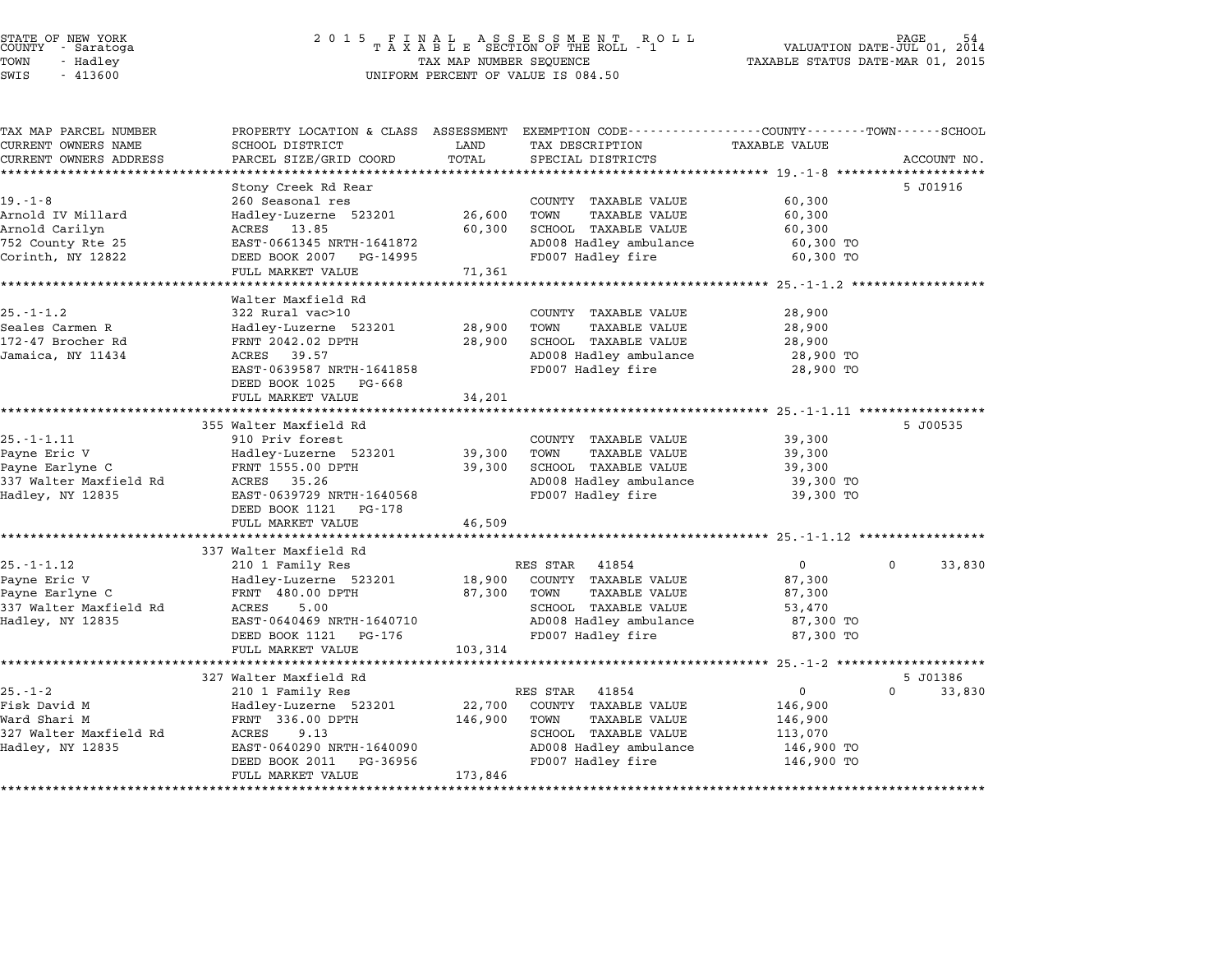| STATE OF NEW YORK<br>COUNTY - Saratoga<br>TOWN<br>- Hadley<br>SWIS<br>$-413600$                                                                             | 2015 FINAL                                                                                                                                                                                                                                                                                                                                     | TAX MAP NUMBER SEQUENCE                          | FINAL ASSESSMENT ROLL<br>TAXABLE SECTION OF THE ROLL - 1<br>UNIFORM PERCENT OF VALUE IS 084.50                                                                                                                                   |                                                                                                                                                        | <b>PAGE</b><br>55<br>VALUATION DATE-JUL 01, 2014<br>TAXABLE STATUS DATE-MAR 01, 2015 |
|-------------------------------------------------------------------------------------------------------------------------------------------------------------|------------------------------------------------------------------------------------------------------------------------------------------------------------------------------------------------------------------------------------------------------------------------------------------------------------------------------------------------|--------------------------------------------------|----------------------------------------------------------------------------------------------------------------------------------------------------------------------------------------------------------------------------------|--------------------------------------------------------------------------------------------------------------------------------------------------------|--------------------------------------------------------------------------------------|
| TAX MAP PARCEL NUMBER<br>CURRENT OWNERS NAME<br>CURRENT OWNERS ADDRESS                                                                                      | PROPERTY LOCATION & CLASS ASSESSMENT<br>SCHOOL DISTRICT<br>PARCEL SIZE/GRID COORD                                                                                                                                                                                                                                                              | LAND<br>TOTAL                                    | EXEMPTION CODE-----------------COUNTY-------TOWN-----SCHOOL<br>TAX DESCRIPTION<br>SPECIAL DISTRICTS                                                                                                                              | TAXABLE VALUE                                                                                                                                          | ACCOUNT NO.                                                                          |
|                                                                                                                                                             | 207 Walter Maxfield Rd                                                                                                                                                                                                                                                                                                                         |                                                  |                                                                                                                                                                                                                                  |                                                                                                                                                        |                                                                                      |
| $25. - 1 - 3.2$<br>Rancourt Suzanne S<br>207 Walter Maxfield Rd<br>Hadley, NY 12835-1911                                                                    | 270 Mfg housing<br>Hadley-Luzerne 523201<br>FRNT 600.00 DPTH<br>8.95<br>ACRES<br>EAST-0641638 NRTH-1637865<br>DEED BOOK 1599 PG-496<br>FULL MARKET VALUE                                                                                                                                                                                       | 22,000<br>47,700<br>56,450                       | RES STAR<br>41854<br>COUNTY TAXABLE VALUE<br><b>TAXABLE VALUE</b><br>TOWN<br>SCHOOL TAXABLE VALUE<br>AD008 Hadley ambulance<br>FD007 Hadley fire                                                                                 | 0<br>47,700<br>47,700<br>13,870<br>47,700 TO<br>47,700 TO                                                                                              | 0<br>33,830                                                                          |
|                                                                                                                                                             |                                                                                                                                                                                                                                                                                                                                                |                                                  |                                                                                                                                                                                                                                  |                                                                                                                                                        |                                                                                      |
| $25. - 1 - 3.11$<br>Kipfer Galen R<br>Kipfer Deborah L<br>243 Walter Maxfield Rd<br>Hadley, NY 12835<br>$25. - 1 - 3.12$<br>Levons Aubrey<br>Levons Nanette | 243 Walter Maxfield Rd<br>210 1 Family Res<br>Hadley-Luzerne 523201<br>Deed $P/O$ Town Of Day<br>$1$ ot $1$<br>FRNT 1603.87 DPTH<br>ACRES<br>32.20<br>EAST-0640829 NRTH-1638996<br>DEED BOOK 1669<br>PG-281<br>FULL MARKET VALUE<br>*************************<br>Walter Maxfield Rd<br>314 Rural vac<10<br>Hadley-Luzerne 523201<br>$1$ ot $2$ | 37,300<br>106,400<br>125,917<br>17,400<br>17,400 | RES STAR<br>41854<br>COUNTY TAXABLE VALUE<br><b>TAXABLE VALUE</b><br>TOWN<br>SCHOOL TAXABLE VALUE<br>AD008 Hadley ambulance<br>FD007 Hadley fire<br>COUNTY TAXABLE VALUE<br>TOWN<br><b>TAXABLE VALUE</b><br>SCHOOL TAXABLE VALUE | 0<br>106,400<br>106,400<br>72,570<br>106,400 TO<br>106,400 TO<br>************************* 25.-1-3.12 ******************<br>17,400<br>17,400<br>17,400 | 5 J00464<br>0<br>33,830                                                              |
| 175 Harris Rd<br>Corinth, NY 12822-2619                                                                                                                     | FRNT 300.00 DPTH<br>ACRES<br>8.50<br>EAST-0640547 NRTH-1639678<br>DEED BOOK 2007<br>PG-2556<br>FULL MARKET VALUE<br>*************************                                                                                                                                                                                                  | 20,592                                           | AD008 Hadley ambulance<br>FD007 Hadley fire                                                                                                                                                                                      | 17,400 TO<br>17,400 TO                                                                                                                                 |                                                                                      |
| $25. - 1 - 4$<br>White Michael<br>Forsyth Sandra<br>218 East River Dr<br>Lake Luzerne, NY 12846                                                             | Walter Maxfield Rd<br>312 Vac w/imprv<br>Hadley-Luzerne 523201<br>Joint Tenants<br>FRNT 300.00 DPTH<br>ACRES<br>2.00<br>EAST-0640730 NRTH-1640040<br>DEED BOOK 1553<br>PG-147<br>FULL MARKET VALUE                                                                                                                                             | 13,400<br>15,100<br>17,870                       | COUNTY TAXABLE VALUE<br>TAXABLE VALUE<br>TOWN<br>SCHOOL TAXABLE VALUE<br>AD008 Hadley ambulance<br>FD007 Hadley fire                                                                                                             | 15,100<br>15,100<br>15,100<br>15,100 TO<br>15,100 TO                                                                                                   | 5 J00116                                                                             |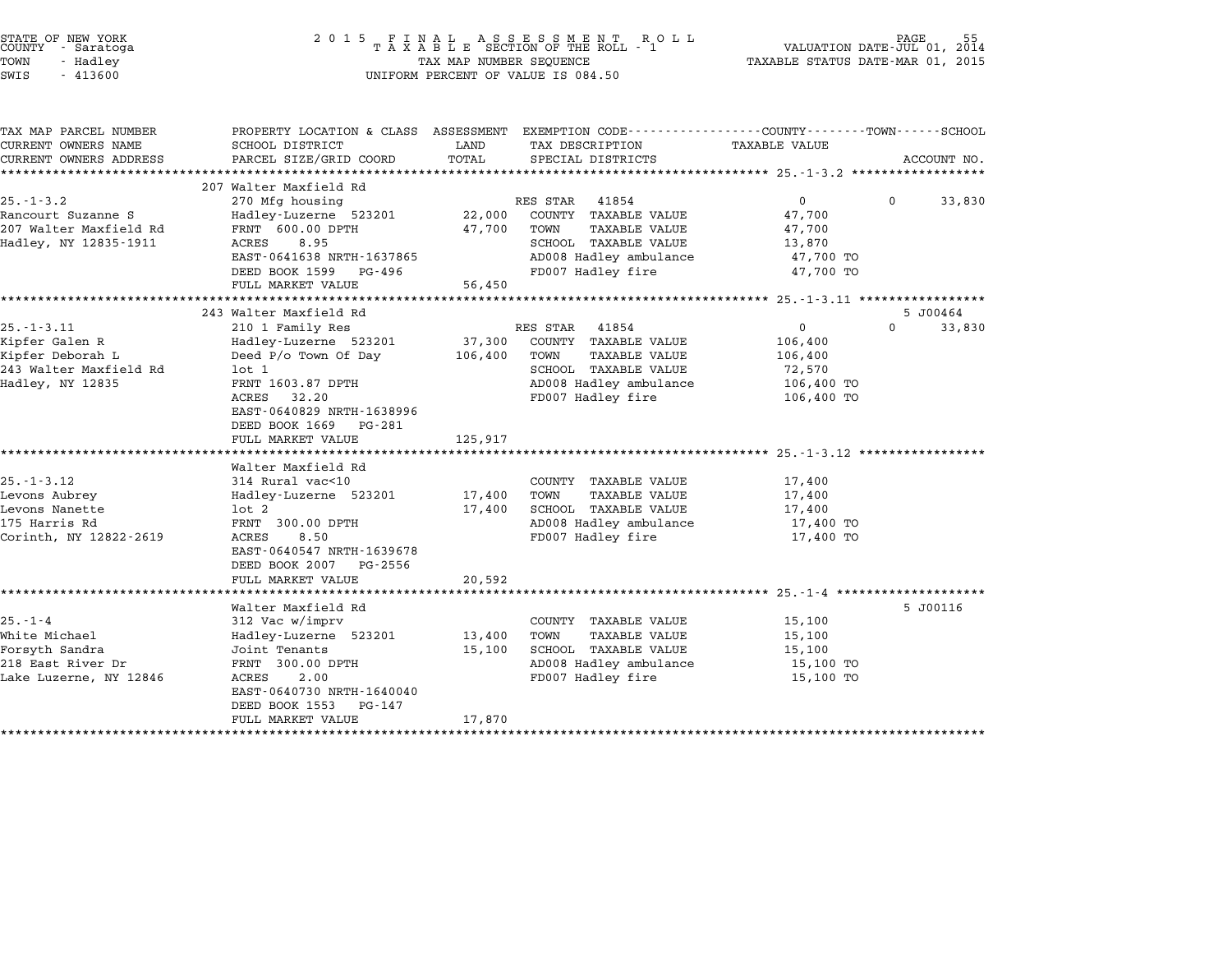| STATE OF NEW YORK<br>COUNTY - Saratoga<br>TOWN<br>- Hadley<br>SWIS<br>$-413600$ | 2 0 1 5<br>$\begin{array}{cccccccccccccc} & F & I & N & A & L & A & S & S & E & S & S & M & E & N & T & R & O & L \\ T & A & X & A & B & L & E & SECTION OF THE ROLL & - & 1 \end{array}$<br>TAX MAP NUMBER SEQUENCE<br>UNIFORM PERCENT OF VALUE IS 084.50 |               | PAGE<br>VALUATION DATE-JUL 01, 2014<br>TAXABLE STATUS DATE-MAR 01, 2015 |                                               |          |             |
|---------------------------------------------------------------------------------|------------------------------------------------------------------------------------------------------------------------------------------------------------------------------------------------------------------------------------------------------------|---------------|-------------------------------------------------------------------------|-----------------------------------------------|----------|-------------|
| TAX MAP PARCEL NUMBER<br>CURRENT OWNERS NAME<br>CURRENT OWNERS ADDRESS          | PROPERTY LOCATION & CLASS ASSESSMENT EXEMPTION CODE---------------COUNTY-------TOWN-----SCHOOL<br>SCHOOL DISTRICT<br>PARCEL SIZE/GRID COORD                                                                                                                | LAND<br>TOTAL | TAX DESCRIPTION<br>SPECIAL DISTRICTS                                    | TAXABLE VALUE                                 |          | ACCOUNT NO. |
|                                                                                 | 240 Walter Maxfield Rd                                                                                                                                                                                                                                     |               |                                                                         |                                               |          |             |
| $25. - 1 - 5.2$                                                                 | 240 Rural res                                                                                                                                                                                                                                              |               | RES STAR<br>41854                                                       | $\overline{0}$                                | 0        | 33,830      |
| Wells Leslie A                                                                  | Hadley-Luzerne 523201                                                                                                                                                                                                                                      | 23,800        | COUNTY TAXABLE VALUE                                                    | 73,500                                        |          |             |
| 240 Walter Maxfield Rd<br>Hadley, NY 12835                                      | FRNT 400.00 DPTH<br>10.28<br>ACRES                                                                                                                                                                                                                         | 73,500        | <b>TAXABLE VALUE</b><br>TOWN<br>SCHOOL TAXABLE VALUE                    | 73,500<br>39,670                              |          |             |
|                                                                                 | EAST-0642042 NRTH-1638813                                                                                                                                                                                                                                  |               | AD008 Hadley ambulance                                                  | 73,500 TO                                     |          |             |
|                                                                                 | DEED BOOK 1491<br>PG-472                                                                                                                                                                                                                                   |               | FD007 Hadley fire                                                       | 73,500 TO                                     |          |             |
|                                                                                 | FULL MARKET VALUE                                                                                                                                                                                                                                          | 86,982        |                                                                         |                                               |          |             |
|                                                                                 |                                                                                                                                                                                                                                                            |               |                                                                         |                                               |          |             |
| $25. - 1 - 5.3$                                                                 | 218 Walter Maxfield Rd<br>210 1 Family Res                                                                                                                                                                                                                 |               | SR STAR<br>41834                                                        | $\mathbf{0}$                                  | $\Omega$ | 73,640      |
| Pidgeon Clifton B Sr                                                            | Hadley-Luzerne 523201                                                                                                                                                                                                                                      | 24,100        | COUNTY TAXABLE VALUE                                                    | 129,900                                       |          |             |
| 218 Walter Maxfield Rd                                                          | FRNT 700.00 DPTH                                                                                                                                                                                                                                           | 129,900       | TOWN<br>TAXABLE VALUE                                                   | 129,900                                       |          |             |
| Hadley, NY 12835                                                                | 10.62<br>ACRES                                                                                                                                                                                                                                             |               | SCHOOL TAXABLE VALUE                                                    | 56,260                                        |          |             |
|                                                                                 | EAST-0642273 NRTH-1638314                                                                                                                                                                                                                                  |               | AD008 Hadley ambulance                                                  | 129,900 TO                                    |          |             |
|                                                                                 | DEED BOOK 1487 PG-536                                                                                                                                                                                                                                      |               | FD007 Hadley fire                                                       | 129,900 TO                                    |          |             |
|                                                                                 | FULL MARKET VALUE<br>******************                                                                                                                                                                                                                    | 153,728       |                                                                         |                                               |          |             |
|                                                                                 | Walter Maxfield Rd                                                                                                                                                                                                                                         |               |                                                                         | ********** 25.-1-5.11 *****************       |          | 5 J00543    |
| $25. - 1 - 5.11$                                                                | 322 Rural vac>10                                                                                                                                                                                                                                           |               | COUNTY TAXABLE VALUE                                                    | 18,500                                        |          |             |
| Duffy Peter                                                                     | Hadley-Luzerne 523201                                                                                                                                                                                                                                      | 18,500        | TOWN<br><b>TAXABLE VALUE</b>                                            | 18,500                                        |          |             |
| 29 Scenic Dr Apt B                                                              | FRNT<br>70.00 DPTH                                                                                                                                                                                                                                         | 18,500        | SCHOOL TAXABLE VALUE                                                    | 18,500                                        |          |             |
| Croton on Hudson, NY                                                            | 20.97<br>ACRES                                                                                                                                                                                                                                             |               | AD008 Hadley ambulance                                                  | 18,500 TO                                     |          |             |
|                                                                                 | 10520-1815 EAST-0641448 NRTH-1641142                                                                                                                                                                                                                       |               | FD007 Hadley fire                                                       | 18,500 TO                                     |          |             |
|                                                                                 | DEED BOOK 1140<br>PG-42<br>FULL MARKET VALUE                                                                                                                                                                                                               |               |                                                                         |                                               |          |             |
|                                                                                 | ******************                                                                                                                                                                                                                                         | 21,893        |                                                                         | ********************** 25.-1-5.12 *********** |          |             |
|                                                                                 | Walter Maxfield Rd                                                                                                                                                                                                                                         |               |                                                                         |                                               |          |             |
| $25. - 1 - 5.12$                                                                | 322 Rural vac>10                                                                                                                                                                                                                                           |               | COUNTY TAXABLE VALUE                                                    | 33,400                                        |          |             |
| Kowalik John                                                                    | Hadley-Luzerne 523201                                                                                                                                                                                                                                      | 33,400        | TOWN<br>TAXABLE VALUE                                                   | 33,400                                        |          |             |
| Kowalik Cynthia S                                                               | FRNT 1610.00 DPTH                                                                                                                                                                                                                                          | 33,400        | SCHOOL TAXABLE VALUE                                                    | 33,400                                        |          |             |
| 61 Lansing Dr                                                                   | ACRES 48.40                                                                                                                                                                                                                                                |               | AD008 Hadley ambulance                                                  | 33,400 TO                                     |          |             |
| Delmar, NY 12054                                                                | EAST-0641700 NRTH-1639912<br>DEED BOOK 1109<br>PG-215                                                                                                                                                                                                      |               | FD007 Hadley fire                                                       | 33,400 TO                                     |          |             |
|                                                                                 | FULL MARKET VALUE                                                                                                                                                                                                                                          | 39,527        |                                                                         |                                               |          |             |
|                                                                                 |                                                                                                                                                                                                                                                            |               |                                                                         | *********** 25.-1-6 ******                    |          |             |
|                                                                                 | 76 Bell Brook Rd                                                                                                                                                                                                                                           |               |                                                                         |                                               |          | 5 J01917    |
| $25. - 1 - 6$                                                                   | 260 Seasonal res                                                                                                                                                                                                                                           |               | COUNTY TAXABLE VALUE                                                    | 54,300                                        |          |             |
| Orth Rebecca Kathleen                                                           | Hadley-Luzerne 523201                                                                                                                                                                                                                                      | 20,900        | TAXABLE VALUE<br>TOWN                                                   | 54,300                                        |          |             |
| James C                                                                         | FRNT 320.00 DPTH                                                                                                                                                                                                                                           | 54,300        | SCHOOL TAXABLE VALUE                                                    | 54,300                                        |          |             |
| 632 N Governors Ave<br>Dover, DE 19904                                          | ACRES<br>11.79<br>EAST-0643023 NRTH-1638495                                                                                                                                                                                                                |               | AD008 Hadley ambulance<br>FD007 Hadley fire                             | 54,300 TO<br>54,300 TO                        |          |             |
|                                                                                 | DEED BOOK 1567<br>PG-534                                                                                                                                                                                                                                   |               |                                                                         |                                               |          |             |
|                                                                                 | FULL MARKET VALUE                                                                                                                                                                                                                                          | 64,260        |                                                                         |                                               |          |             |
|                                                                                 |                                                                                                                                                                                                                                                            |               |                                                                         |                                               |          |             |

STATE OF NEW YORK <sup>2</sup> <sup>0</sup> <sup>1</sup> 5 F I N A L A S S E S S M E N T R O L L PAGE <sup>56</sup> COUNTY - Saratoga <sup>T</sup> <sup>A</sup> <sup>X</sup> <sup>A</sup> <sup>B</sup> <sup>L</sup> <sup>E</sup> SECTION OF THE ROLL - <sup>1</sup> VALUATION DATE-JUL 01, <sup>2014</sup>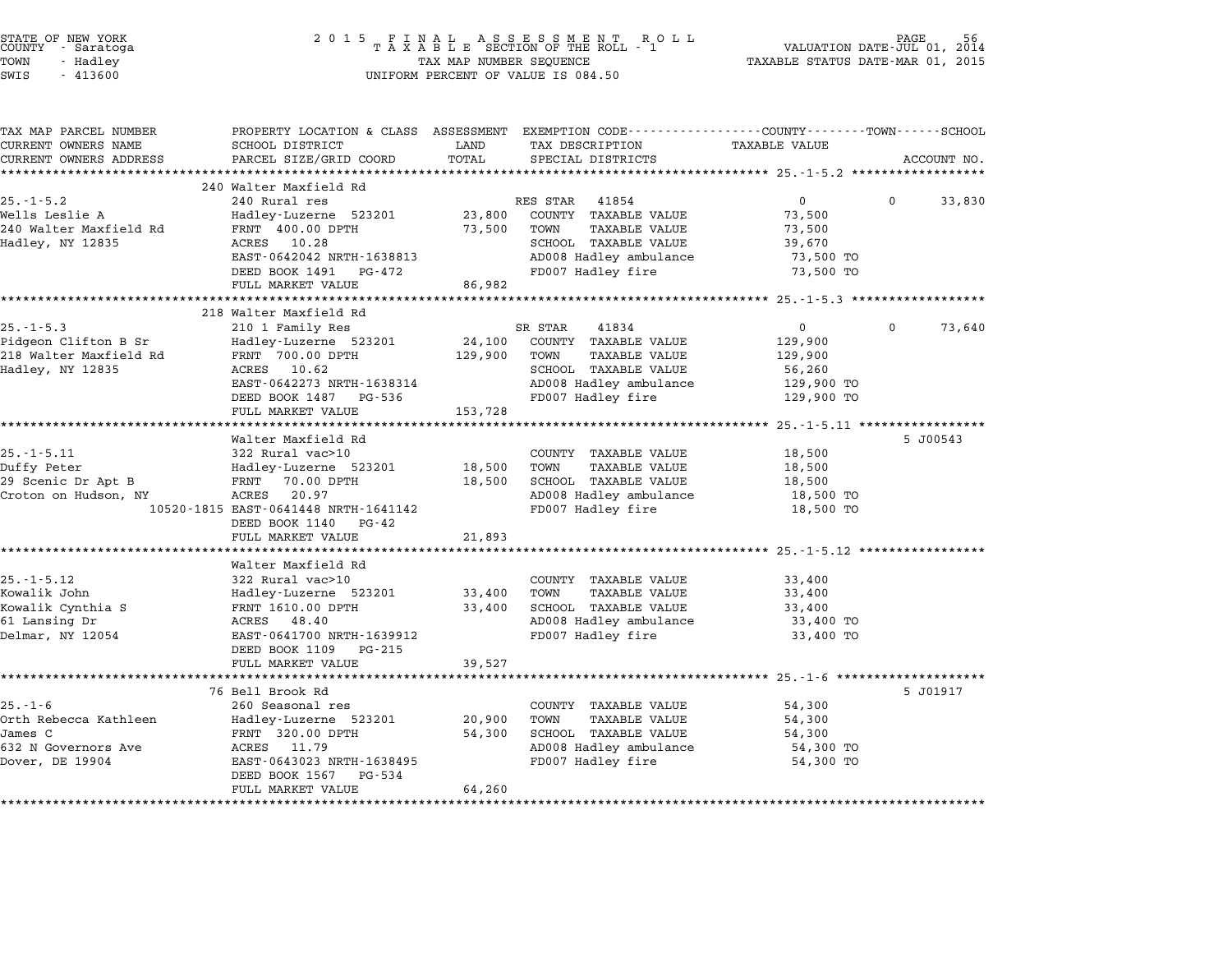| PROPERTY LOCATION & CLASS ASSESSMENT EXEMPTION CODE---------------COUNTY-------TOWN------SCHOOL<br>SCHOOL DISTRICT<br>PARCEL SIZE/GRID COORD<br>99 Bell Brook Rd<br>210 1 Family Res<br>Hadley-Luzerne 523201<br>FRNT 600.00 DPTH<br>ACRES 16.01<br>EAST-0643052 NRTH-1638845<br>DEED BOOK 1409<br>PG-539<br>FULL MARKET VALUE<br>113 Bell Brook Rd<br>260 Seasonal res<br>Hadley-Luzerne 523201<br>Life Estate Irrevocable T<br>FRNT 380.00 DPTH<br>ACRES 13.00<br>EAST-0642511 NRTH-1639230<br>DEED BOOK 2013<br>PG-33124 | LAND<br>TOTAL<br>27,900<br>168,400<br>199,290<br>21,300<br>86,300    | TAX DESCRIPTION<br>SPECIAL DISTRICTS<br>SR STAR<br>41834<br>COUNTY TAXABLE VALUE<br>TOWN<br><b>TAXABLE VALUE</b><br>SCHOOL TAXABLE VALUE<br>AD008 Hadley ambulance<br>FD007 Hadley fire<br>COUNTY TAXABLE VALUE<br>TOWN<br><b>TAXABLE VALUE</b><br>SCHOOL TAXABLE VALUE<br>AD008 Hadley ambulance | <b>TAXABLE VALUE</b><br>$\mathbf 0$<br>168,400<br>168,400<br>94,760<br>168,400 TO<br>168,400 TO<br>******* 25.-1-9<br>86,300<br>86,300<br>86,300<br>86,300 TO | ACCOUNT NO.<br>5 J01646<br>$\Omega$<br>73,640<br>5 J00149 |
|-----------------------------------------------------------------------------------------------------------------------------------------------------------------------------------------------------------------------------------------------------------------------------------------------------------------------------------------------------------------------------------------------------------------------------------------------------------------------------------------------------------------------------|----------------------------------------------------------------------|---------------------------------------------------------------------------------------------------------------------------------------------------------------------------------------------------------------------------------------------------------------------------------------------------|---------------------------------------------------------------------------------------------------------------------------------------------------------------|-----------------------------------------------------------|
|                                                                                                                                                                                                                                                                                                                                                                                                                                                                                                                             |                                                                      |                                                                                                                                                                                                                                                                                                   |                                                                                                                                                               |                                                           |
|                                                                                                                                                                                                                                                                                                                                                                                                                                                                                                                             |                                                                      |                                                                                                                                                                                                                                                                                                   |                                                                                                                                                               |                                                           |
|                                                                                                                                                                                                                                                                                                                                                                                                                                                                                                                             |                                                                      |                                                                                                                                                                                                                                                                                                   |                                                                                                                                                               |                                                           |
|                                                                                                                                                                                                                                                                                                                                                                                                                                                                                                                             |                                                                      |                                                                                                                                                                                                                                                                                                   |                                                                                                                                                               |                                                           |
|                                                                                                                                                                                                                                                                                                                                                                                                                                                                                                                             |                                                                      |                                                                                                                                                                                                                                                                                                   |                                                                                                                                                               |                                                           |
|                                                                                                                                                                                                                                                                                                                                                                                                                                                                                                                             |                                                                      |                                                                                                                                                                                                                                                                                                   |                                                                                                                                                               |                                                           |
|                                                                                                                                                                                                                                                                                                                                                                                                                                                                                                                             |                                                                      |                                                                                                                                                                                                                                                                                                   |                                                                                                                                                               |                                                           |
|                                                                                                                                                                                                                                                                                                                                                                                                                                                                                                                             |                                                                      |                                                                                                                                                                                                                                                                                                   |                                                                                                                                                               |                                                           |
|                                                                                                                                                                                                                                                                                                                                                                                                                                                                                                                             |                                                                      |                                                                                                                                                                                                                                                                                                   | 86,300 TO                                                                                                                                                     |                                                           |
| FULL MARKET VALUE<br>******************************                                                                                                                                                                                                                                                                                                                                                                                                                                                                         | 102,130<br>**************                                            | FD007 Hadley fire                                                                                                                                                                                                                                                                                 | ******************************** 25.-1-10 ********************                                                                                                |                                                           |
| 123 Bell Brook Rd                                                                                                                                                                                                                                                                                                                                                                                                                                                                                                           |                                                                      |                                                                                                                                                                                                                                                                                                   |                                                                                                                                                               | 5 J01647                                                  |
| 270 Mfg housing<br>Hadley-Luzerne 523201<br>FRNT 380.00 DPTH<br>ACRES<br>7.48<br>EAST-0642581 NRTH-1639441<br>DEED BOOK 1066<br>PG-80<br>FULL MARKET VALUE                                                                                                                                                                                                                                                                                                                                                                  | 21,200<br>35,700<br>42,249                                           | COUNTY TAXABLE VALUE<br>TOWN<br><b>TAXABLE VALUE</b><br>SCHOOL TAXABLE VALUE<br>AD008 Hadley ambulance<br>FD007 Hadley fire                                                                                                                                                                       | 35,700<br>35,700<br>35,700<br>35,700 TO<br>35,700 TO                                                                                                          |                                                           |
|                                                                                                                                                                                                                                                                                                                                                                                                                                                                                                                             |                                                                      |                                                                                                                                                                                                                                                                                                   | ******** 25.-1-11 *******************                                                                                                                         |                                                           |
| 161 Bell Brook Rd<br>312 Vac w/imprv<br>Hadley-Luzerne 523201<br>FRNT 210.00 DPTH 203.75<br>ACRES<br>0.92<br>EAST-0642429 NRTH-1640314<br>DEED BOOK 2014<br>PG-6945<br>FULL MARKET VALUE                                                                                                                                                                                                                                                                                                                                    | 12,900<br>15,900<br>18,817                                           | COUNTY TAXABLE VALUE<br><b>TAXABLE VALUE</b><br>TOWN<br>SCHOOL TAXABLE VALUE<br>AD008 Hadley ambulance<br>FD007 Hadley fire                                                                                                                                                                       | 15,900<br>15,900<br>15,900<br>15,900 TO<br>15,900 TO                                                                                                          | 5 J00673                                                  |
| *********************                                                                                                                                                                                                                                                                                                                                                                                                                                                                                                       |                                                                      |                                                                                                                                                                                                                                                                                                   |                                                                                                                                                               |                                                           |
| 151 Bell Brook Rd                                                                                                                                                                                                                                                                                                                                                                                                                                                                                                           | 12,900<br>75,100                                                     | COUNTY TAXABLE VALUE<br>TAXABLE VALUE<br>TOWN<br>SCHOOL TAXABLE VALUE<br>AD008 Hadley ambulance                                                                                                                                                                                                   | 75,100<br>75,100<br>75,100<br>75,100 TO<br>75,100 TO                                                                                                          | 5 J00080                                                  |
|                                                                                                                                                                                                                                                                                                                                                                                                                                                                                                                             | 210 1 Family Res<br>Hadley-Luzerne 523201<br>FRNT 210.00 DPTH 208.00 | 0.93<br>ACRES                                                                                                                                                                                                                                                                                     | FD007 Hadley fire<br>EAST-0642530 NRTH-1640144                                                                                                                | DEED BOOK 2008<br>PG-31743                                |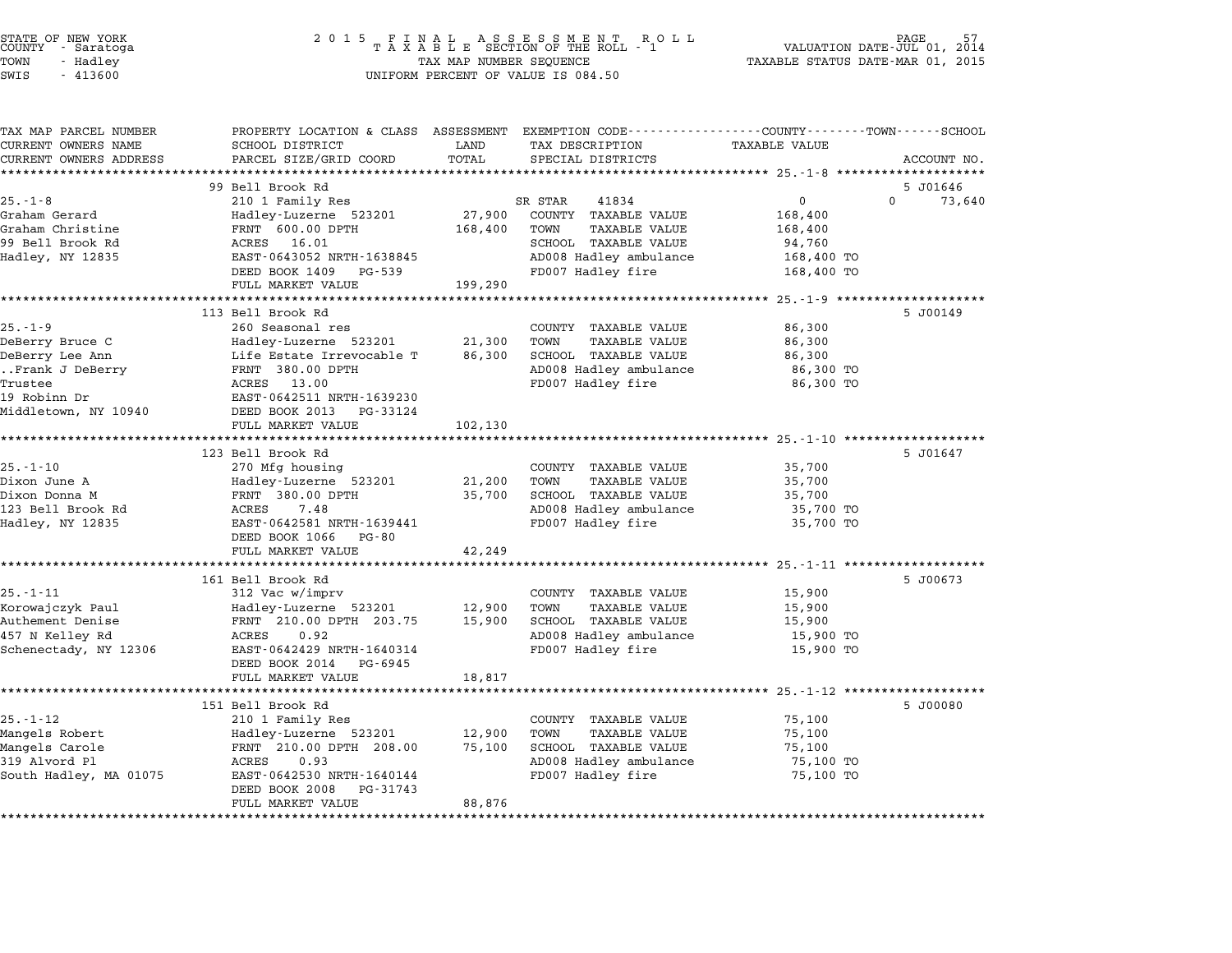| STATE OF NEW YORK<br>COUNTY<br>- Saratoga<br>TOWN<br>- Hadley<br>SWIS<br>$-413600$ | 2 0 1 5                                               | TAX MAP NUMBER SEQUENCE | FINAL ASSESSMENT ROTAXABLE SECTION OF THE ROLL - 1<br>R O L L<br>UNIFORM PERCENT OF VALUE IS 084.50                | VALUATION DATE-JUL 01, 2014<br>TAXABLE STATUS DATE-MAR 01, 2015  | PAGE        |
|------------------------------------------------------------------------------------|-------------------------------------------------------|-------------------------|--------------------------------------------------------------------------------------------------------------------|------------------------------------------------------------------|-------------|
| TAX MAP PARCEL NUMBER<br>CURRENT OWNERS NAME<br>CURRENT OWNERS ADDRESS             | SCHOOL DISTRICT<br>PARCEL SIZE/GRID COORD             | LAND<br>TOTAL           | PROPERTY LOCATION & CLASS ASSESSMENT EXEMPTION CODE---------------COUNTY-------TOWN------SCHOOL<br>TAX DESCRIPTION | <b>TAXABLE VALUE</b>                                             | ACCOUNT NO. |
|                                                                                    |                                                       | **********              | SPECIAL DISTRICTS                                                                                                  |                                                                  |             |
|                                                                                    | 164 Bell Brook Rd                                     |                         |                                                                                                                    |                                                                  | 5 J00021    |
| $25. - 1 - 13.1$                                                                   | 240 Rural res                                         |                         | COUNTY TAXABLE VALUE                                                                                               | 96,400                                                           |             |
| Termini George                                                                     | Hadley-Luzerne 523201                                 | 26,800                  | TOWN<br><b>TAXABLE VALUE</b>                                                                                       | 96,400                                                           |             |
| Termini Maria<br>46 Sutton Park Rd                                                 | FRNT 705.00 DPTH<br>ACRES<br>21.80                    | 96,400                  | SCHOOL TAXABLE VALUE<br>AD008 Hadley ambulance                                                                     | 96,400<br>96,400 TO                                              |             |
| Poughkeepsie, NY 12603                                                             | EAST-0642345 NRTH-1640555                             |                         | FD007 Hadley fire                                                                                                  | 96,400 TO                                                        |             |
|                                                                                    | DEED BOOK 1220<br>PG-513                              |                         |                                                                                                                    |                                                                  |             |
|                                                                                    | FULL MARKET VALUE                                     | 114,083                 |                                                                                                                    |                                                                  |             |
|                                                                                    | ******************                                    |                         |                                                                                                                    | ******** 25.-1-13.2 ****************                             |             |
|                                                                                    | Bell Brook Rd                                         |                         |                                                                                                                    |                                                                  | 5 J02013    |
| $25. - 1 - 13.2$<br>Ye Ole Hunting &                                               | 314 Rural vac<10<br>Hadley-Luzerne 523201             | 23,500                  | COUNTY TAXABLE VALUE<br>TOWN<br><b>TAXABLE VALUE</b>                                                               | 23,500<br>23,500                                                 |             |
| Fishing Club Inc                                                                   | FRNT 155.00 DPTH                                      | 23,500                  | SCHOOL TAXABLE VALUE                                                                                               | 23,500                                                           |             |
| Attn: Bill Sporre                                                                  | 10.00<br>ACRES                                        |                         | AD008 Hadley ambulance                                                                                             | 23,500 TO                                                        |             |
| 21 Eva Path                                                                        | EAST-0642620 NRTH-1639984                             |                         | FD007 Hadley fire                                                                                                  | 23,500 TO                                                        |             |
| Commack, NY 11725                                                                  | DEED BOOK 1015<br>PG-253                              |                         |                                                                                                                    |                                                                  |             |
|                                                                                    | FULL MARKET VALUE                                     | 27,811                  |                                                                                                                    |                                                                  |             |
|                                                                                    | *********************                                 | ************            |                                                                                                                    |                                                                  |             |
| $25. - 1 - 14$                                                                     | 135 Bell Brook Rd<br>270 Mfg housing                  |                         | COUNTY TAXABLE VALUE                                                                                               | 36,200                                                           | 5 J01678    |
| Crowley Mary R                                                                     | Hadley-Luzerne 523201                                 | 23,500                  | TOWN<br><b>TAXABLE VALUE</b>                                                                                       | 36,200                                                           |             |
| 1515 - 7th Ave                                                                     | FRNT 235.00 DPTH                                      | 36,200                  | SCHOOL TAXABLE VALUE                                                                                               | 36,200                                                           |             |
| Watervliet, NY 12189                                                               | 10.00<br>ACRES                                        |                         | AD008 Hadley ambulance                                                                                             | 36,200 TO                                                        |             |
|                                                                                    | EAST-0642510 NRTH-1639690                             |                         | FD007 Hadley fire                                                                                                  | 36,200 TO                                                        |             |
|                                                                                    | DEED BOOK 994<br>PG-537<br>FULL MARKET VALUE          | 42,840                  |                                                                                                                    |                                                                  |             |
|                                                                                    | *****************                                     |                         |                                                                                                                    | ***************** 25.-1-49.12 **************                     |             |
|                                                                                    | North Shore Rd                                        |                         |                                                                                                                    |                                                                  | 299         |
| $25. - 1 - 49.12$                                                                  | 322 Rural vac>10                                      |                         | COUNTY TAXABLE VALUE                                                                                               | 25,100                                                           |             |
| Giannetti Dennis                                                                   | Hadley-Luzerne 523201                                 | 25,100                  | TOWN<br><b>TAXABLE VALUE</b>                                                                                       | 25,100                                                           |             |
| 45 Coventry Ave                                                                    | FRNT 594.10 DPTH                                      | 25,100                  | SCHOOL TAXABLE VALUE                                                                                               | 25,100                                                           |             |
| Albertoon, NY 11507                                                                | ACRES 12.02                                           |                         | AD008 Hadley ambulance                                                                                             | 25,100 TO                                                        |             |
|                                                                                    | EAST-0645238 NRTH-1636030<br>DEED BOOK 1014<br>PG-318 |                         | FD007 Hadley fire                                                                                                  | 25,100 TO                                                        |             |
|                                                                                    | FULL MARKET VALUE                                     | 29,704                  |                                                                                                                    |                                                                  |             |
|                                                                                    |                                                       |                         |                                                                                                                    | ********************************** 25.-1-49.13 ***************** |             |
|                                                                                    | North Shore Rd                                        |                         |                                                                                                                    |                                                                  |             |
| $25. - 1 - 49.13$                                                                  | 314 Rural vac<10                                      |                         | COUNTY TAXABLE VALUE                                                                                               | 15,100                                                           |             |
| Duffy Family Limited                                                               | Hadley-Luzerne 523201                                 | 15,100                  | TOWN<br><b>TAXABLE VALUE</b>                                                                                       | 15,100                                                           |             |
| Partnership<br>1120 Clover Ln                                                      | FRNT 1362.23 DPTH<br>ACRES<br>7.84                    | 15,100                  | SCHOOL TAXABLE VALUE<br>AD008 Hadley ambulance                                                                     | 15,100<br>15,100 TO                                              |             |
| Glen Mills, PA 19342                                                               | EAST-0645829 NRTH-1635561                             |                         | FD007 Hadley fire                                                                                                  | 15,100 TO                                                        |             |
|                                                                                    | DEED BOOK 2008<br>PG-38471<br>FULL MARKET VALUE       | 17,870                  |                                                                                                                    |                                                                  |             |
| ************************                                                           |                                                       |                         |                                                                                                                    |                                                                  |             |

STATE OF NEW YORK <sup>2</sup> <sup>0</sup> <sup>1</sup> 5 F I N A L A S S E S S M E N T R O L L PAGE <sup>58</sup> COUNTY - Saratoga <sup>T</sup> <sup>A</sup> <sup>X</sup> <sup>A</sup> <sup>B</sup> <sup>L</sup> <sup>E</sup> SECTION OF THE ROLL - <sup>1</sup> VALUATION DATE-JUL 01, <sup>2014</sup>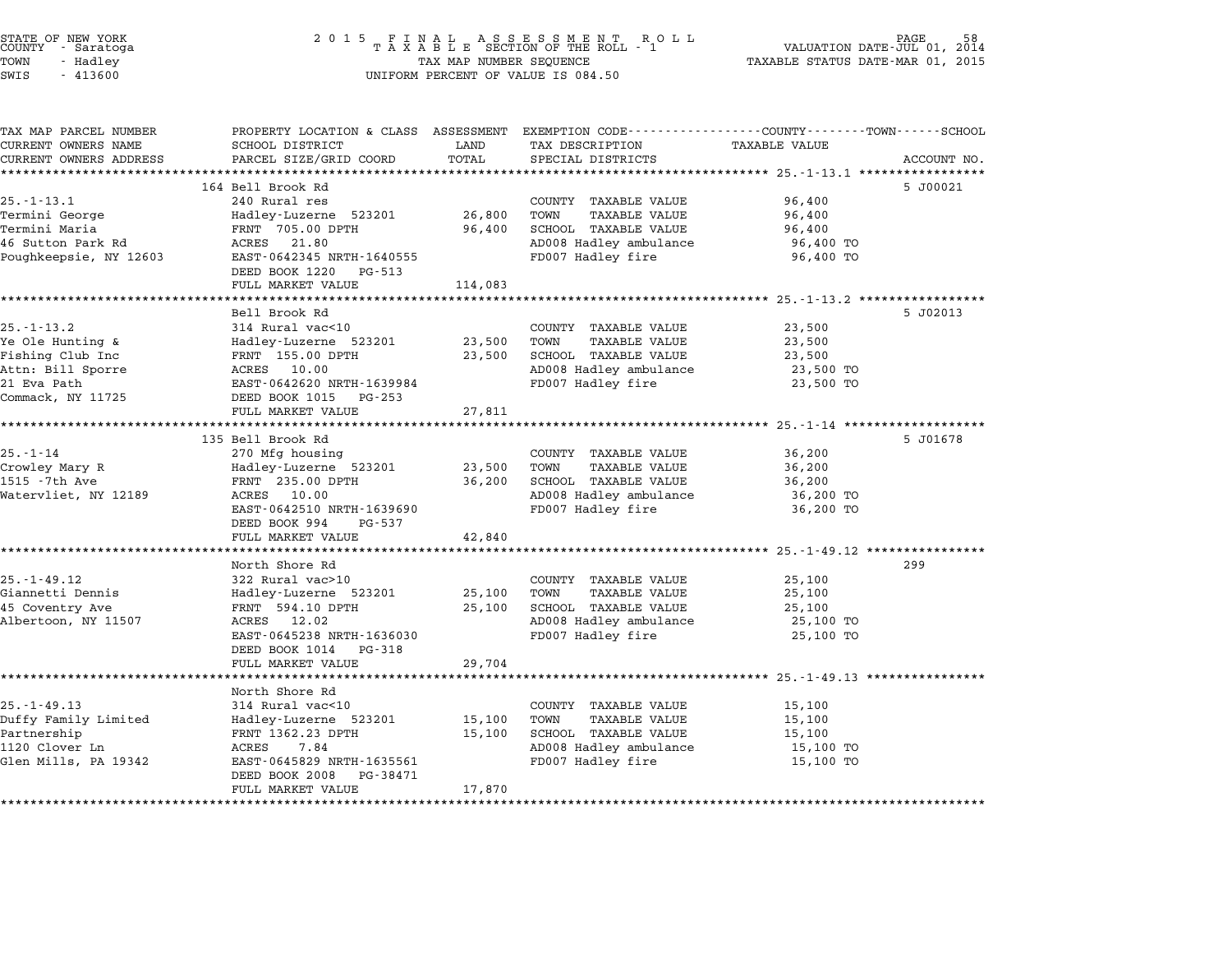|          | STATE OF NEW YORK |  |
|----------|-------------------|--|
| COUNTY   | - Saratoga        |  |
| TOWN     | - Hadley          |  |
| $\alpha$ | 11200             |  |

# STATE OF NEW YORK <sup>2</sup> <sup>0</sup> <sup>1</sup> 5 F I N A L A S S E S S M E N T R O L L PAGE <sup>59</sup> COUNTY - Saratoga <sup>T</sup> <sup>A</sup> <sup>X</sup> <sup>A</sup> <sup>B</sup> <sup>L</sup> <sup>E</sup> SECTION OF THE ROLL - <sup>1</sup> VALUATION DATE-JUL 01, <sup>2014</sup> TOWN - Hadley TAX MAP NUMBER SEQUENCE TAXABLE STATUS DATE-MAR 01, <sup>2015</sup> SWIS - <sup>413600</sup> UNIFORM PERCENT OF VALUE IS 084.50

| TAX MAP PARCEL NUMBER       | PROPERTY LOCATION & CLASS ASSESSMENT            |         | EXEMPTION CODE-----------------COUNTY-------TOWN------SCHOOL |                                                     |                    |
|-----------------------------|-------------------------------------------------|---------|--------------------------------------------------------------|-----------------------------------------------------|--------------------|
| CURRENT OWNERS NAME         | SCHOOL DISTRICT                                 | LAND    | TAX DESCRIPTION                                              | <b>TAXABLE VALUE</b>                                |                    |
| CURRENT OWNERS ADDRESS      | PARCEL SIZE/GRID COORD                          | TOTAL   | SPECIAL DISTRICTS                                            |                                                     | ACCOUNT NO.        |
|                             | 3003 North Shore Rd                             |         |                                                              |                                                     |                    |
| $25. - 1 - 49.21$           | 210 1 Family Res                                |         | COUNTY TAXABLE VALUE                                         | 202,100                                             |                    |
| Lent Clarence               | Hadley-Luzerne 523201                           | 16,000  | TOWN<br><b>TAXABLE VALUE</b>                                 | 202,100                                             |                    |
| Lent Ruth                   | Life Estate /Irrevocable                        | 202,100 | SCHOOL TAXABLE VALUE                                         | 202,100                                             |                    |
| C/O Lisa McBride Sheri Lent | FRNT 275.67 DPTH                                |         | AD008 Hadley ambulance                                       | 202,100 TO                                          |                    |
| Carter & Joyce Lent Burton  | 2.78<br>ACRES                                   |         | FD007 Hadley fire                                            | 202,100 TO                                          |                    |
| 277 Westchester Ave         | EAST-0643800 NRTH-1634797                       |         |                                                              |                                                     |                    |
| Verplanck, NY 10596         | DEED BOOK 2012<br>PG-45509                      |         |                                                              |                                                     |                    |
|                             | FULL MARKET VALUE                               | 239,172 |                                                              |                                                     |                    |
|                             | ***********************                         |         |                                                              | ********************************** 25.-1-49.22 **** |                    |
|                             | 3001 North Shore Rd                             |         |                                                              |                                                     |                    |
| $25. - 1 - 49.22$           | 240 Rural res                                   |         | COUNTY TAXABLE VALUE                                         | 167,600                                             |                    |
| Rycyk Laurence              | Hadley-Luzerne 523201                           | 24,300  | TOWN<br>TAXABLE VALUE                                        | 167,600                                             |                    |
| Rycyk Ronnie                | FRNT 75.00 DPTH                                 | 167,600 | SCHOOL TAXABLE VALUE                                         | 167,600                                             |                    |
| 53 Cornwall Ave             | ACRES 10.89                                     |         | AD008 Hadley ambulance                                       | 167,600 TO                                          |                    |
| Baldwin, NY 11510           | EAST-0643360 NRTH-1635196                       |         | FD007 Hadley fire                                            | 167,600 TO                                          |                    |
|                             | DEED BOOK 1685<br>PG-742<br>FULL MARKET VALUE   | 198,343 |                                                              |                                                     |                    |
|                             | *********************                           |         |                                                              |                                                     |                    |
|                             | North Shore Rd                                  |         |                                                              |                                                     |                    |
| $25. - 1 - 49.112$          | 270 Mfg housing                                 |         | COUNTY TAXABLE VALUE                                         | 79,700                                              |                    |
| Noll Jo Antoinette          | Hadley-Luzerne 523201                           | 23,400  | TOWN<br><b>TAXABLE VALUE</b>                                 | 79,700                                              |                    |
| PO Box 1851                 | FRNT 196.60 DPTH                                | 79,700  | SCHOOL TAXABLE VALUE                                         | 79,700                                              |                    |
| Poughkeepsie, NY 12601      | ACRES<br>9.84                                   |         | AD008 Hadley ambulance                                       | 79,700 TO                                           |                    |
|                             | EAST-0644398 NRTH-1635758                       |         | FD007 Hadley fire                                            | 79,700 TO                                           |                    |
|                             | DEED BOOK 1499 PG-246                           |         |                                                              |                                                     |                    |
|                             | FULL MARKET VALUE                               | 94,320  |                                                              |                                                     |                    |
|                             |                                                 |         |                                                              |                                                     |                    |
| $25. - 1 - 49.113$          | North Shore Rd<br>240 Rural res                 |         | RES STAR 41854                                               | $\overline{0}$                                      | $\Omega$<br>33,830 |
| Sesselman Thomas H          | Hadley-Luzerne 523201                           | 26,400  | COUNTY TAXABLE VALUE                                         | 111,800                                             |                    |
| PO Box 76                   | FRNT 215.00 DPTH                                | 111,800 | TAXABLE VALUE<br>TOWN                                        | 111,800                                             |                    |
| Hadley, NY 12835            | ACRES 14.09                                     |         | SCHOOL TAXABLE VALUE                                         | 77,970                                              |                    |
|                             | EAST-0644768 NRTH-1635989                       |         | AD008 Hadley ambulance                                       | 111,800 TO                                          |                    |
|                             | DEED BOOK 1157 PG-289                           |         | FD007 Hadley fire                                            | 111,800 TO                                          |                    |
|                             | FULL MARKET VALUE                               | 132,308 |                                                              |                                                     |                    |
|                             | ******************                              |         |                                                              | ******** 25.-1-50 ******************                |                    |
|                             | 3019 North Shore Rd                             |         |                                                              |                                                     | 5 J00330           |
| $25. - 1 - 50$              | 210 1 Family Res                                |         | COUNTY TAXABLE VALUE                                         | 234,000                                             |                    |
| Duffy Family Limited        | Hadley-Luzerne 523201 12,800                    |         | TOWN<br>TAXABLE VALUE                                        | 234,000                                             |                    |
| C/O James P Duffy Jr        | FRNT 210.00 DPTH 175.35                         | 234,000 | SCHOOL TAXABLE VALUE                                         | 234,000                                             |                    |
| Partnership                 | 0.77<br>ACRES                                   |         | AD008 Hadley ambulance                                       | 234,000 TO                                          |                    |
| 1120 Clover Ln              | EAST-0644300 NRTH-1634958                       |         | FD007 Hadley fire                                            | 234,000 TO                                          |                    |
| Glen Mills, PA 19342        | DEED BOOK 2008<br>PG-38470<br>FULL MARKET VALUE |         |                                                              |                                                     |                    |
|                             |                                                 | 276,923 |                                                              |                                                     |                    |
|                             |                                                 |         |                                                              |                                                     |                    |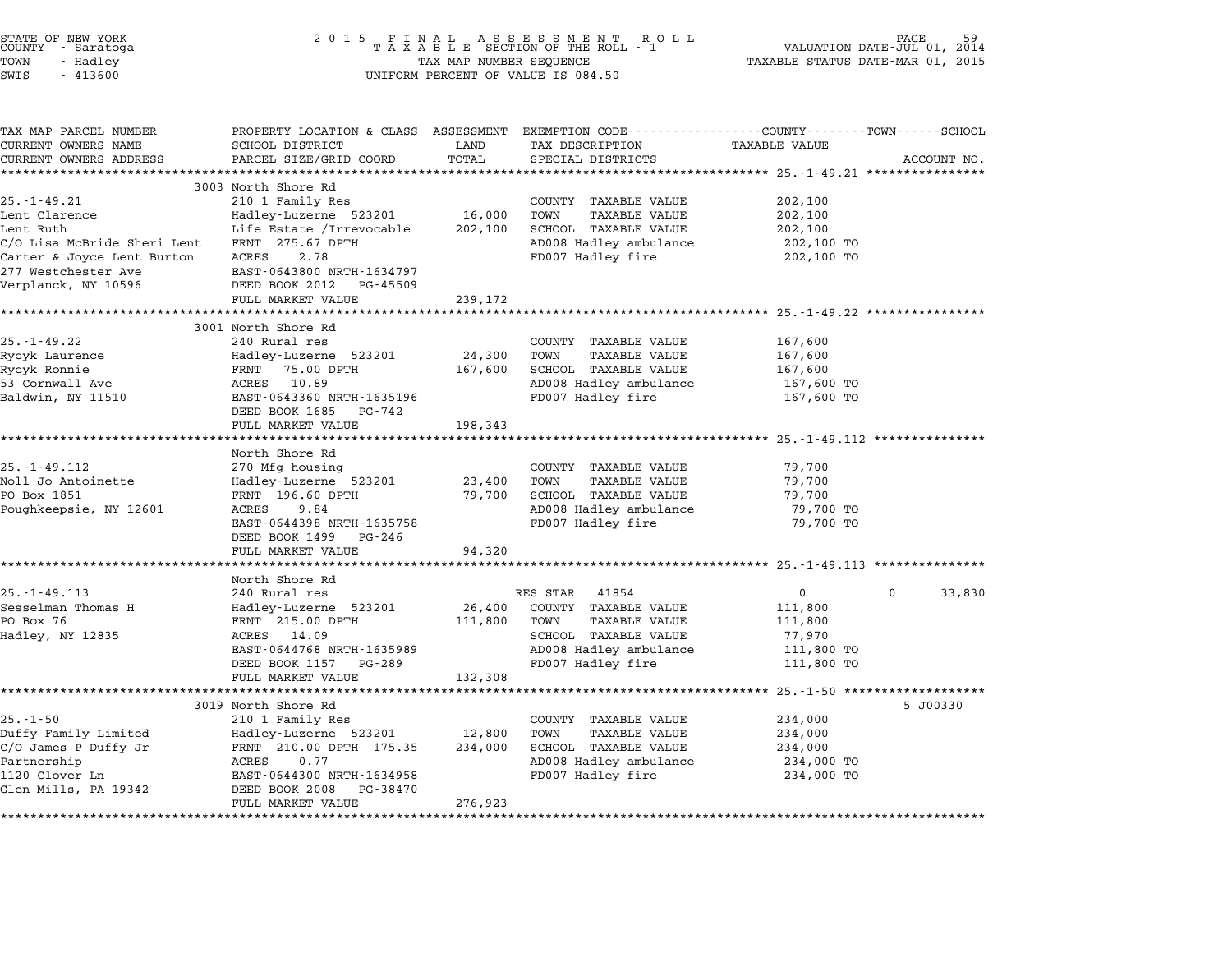| SWIS<br>$-413600$                                                                                  |                                                                                                                                                                                                                                   |                                   | UNIFORM PERCENT OF VALUE IS 084.50                                                                                                            |                                                                        |                    |
|----------------------------------------------------------------------------------------------------|-----------------------------------------------------------------------------------------------------------------------------------------------------------------------------------------------------------------------------------|-----------------------------------|-----------------------------------------------------------------------------------------------------------------------------------------------|------------------------------------------------------------------------|--------------------|
| TAX MAP PARCEL NUMBER<br>CURRENT OWNERS NAME<br>CURRENT OWNERS ADDRESS                             | SCHOOL DISTRICT<br>PARCEL SIZE/GRID COORD                                                                                                                                                                                         | LAND<br>TOTAL                     | PROPERTY LOCATION & CLASS ASSESSMENT EXEMPTION CODE---------------COUNTY-------TOWN-----SCHOOL<br>TAX DESCRIPTION<br>SPECIAL DISTRICTS        | TAXABLE VALUE<br>********************* 25.-1-52 *************          | ACCOUNT NO.        |
| $25. - 1 - 52$<br>Beck Thomas<br>22 Highview Ave<br>Florida, NY 10921                              | Bell Brook Rd<br>240 Rural res<br>Hadley-Luzerne 523201<br>FRNT 1760.00 DPTH<br>ACRES 40.00<br>EAST-0642886 NRTH-1636885<br>DEED BOOK 2007 PG-25594<br>FULL MARKET VALUE                                                          | 41,200 TOWN<br>223,600<br>264,615 | COUNTY TAXABLE VALUE<br>TAXABLE VALUE<br>SCHOOL TAXABLE VALUE<br>AD008 Hadley ambulance<br>FD007 Hadley fire                                  | 223,600<br>223,600<br>223,600<br>223,600 TO<br>223,600 TO              | 5 J00515           |
|                                                                                                    | **********************<br>25 Bell Brook Rd                                                                                                                                                                                        | *************                     |                                                                                                                                               | ********************* 25.-1-53 ********************                    | 5 J00105           |
| $25. - 1 - 53$<br>Bull Gary<br>Bull Georgianna<br>31 Pearl St<br>Hudson Falls, NY 12839            | 260 Seasonal res<br>Hadley-Luzerne 523201<br>FRNT 100.00 DPTH 120.00<br>ACRES<br>0.28<br>EAST-0642506 NRTH-1637164<br>DEED BOOK 1645 PG-354<br>FULL MARKET VALUE                                                                  | 12,300<br>44,400<br>52,544        | COUNTY TAXABLE VALUE<br>TOWN<br>TAXABLE VALUE<br>SCHOOL TAXABLE VALUE<br>AD008 Hadley ambulance<br>FD007 Hadley fire                          | 44,400<br>44,400<br>44,400<br>44,400 TO<br>44,400 TO                   |                    |
|                                                                                                    | 170 Walter Maxfield Rd                                                                                                                                                                                                            |                                   |                                                                                                                                               |                                                                        | 5 J00071           |
| $25. - 1 - 54$<br>Kronk Thomas<br>170 Walter Maxfield Rd<br>Hadley, NY 12835                       | 260 Seasonal res<br>Hadley-Luzerne 523201<br>FRNT 200.00 DPTH<br>1.27<br>ACRES<br>EAST-0642375 NRTH-1637344<br>DEED BOOK 1500 PG-189<br>FULL MARKET VALUE                                                                         | 87,400<br>103,432                 | RES STAR 41854<br>13,100 COUNTY TAXABLE VALUE<br>TOWN<br>TAXABLE VALUE<br>SCHOOL TAXABLE VALUE<br>AD008 Hadley ambulance<br>FD007 Hadley fire | $\overline{0}$<br>87,400<br>87,400<br>53,570<br>87,400 TO<br>87,400 TO | 33,830<br>$\Omega$ |
|                                                                                                    | Walter Maxfield Rd                                                                                                                                                                                                                |                                   |                                                                                                                                               |                                                                        | 5 J01607           |
| $25. - 1 - 55$<br>Bull Gary L<br>31 Pearl St<br>Hudson Falls, NY 12839                             | 260 Seasonal res<br>Hadley-Luzerne 523201<br>FRNT 830.00 DPTH<br>ACRES 7.77<br>EAST-0642495 NRTH-1637624<br>DEED BOOK 2012 PG-2979                                                                                                | 58,800                            | COUNTY TAXABLE VALUE<br>21,500 TOWN<br>TAXABLE VALUE<br>SCHOOL TAXABLE VALUE<br>AD008 Hadley ambulance<br>FD007 Hadley fire                   | 58,800<br>58,800<br>58,800<br>58,800 TO<br>58,800 TO                   |                    |
|                                                                                                    | FULL MARKET VALUE                                                                                                                                                                                                                 | 69,586                            |                                                                                                                                               |                                                                        |                    |
| $25. - 1 - 56$<br>Jacobs Harden P<br>Bunyan John<br>11303 Lake Front Ct<br>Mitchellville, MD 20721 | 71 Bell Brook Rd<br>260 Seasonal res<br>Hadley-Luzerne 523201<br>Deed 1702/211<br>Unfiled Deed $05/24/2005-C$<br>FRNT 420.00 DPTH<br>ACRES<br>4.59<br>EAST-0642374 NRTH-1637974<br>DEED BOOK 0774<br>PG-0505<br>FULL MARKET VALUE | 14,300<br>38,500<br>45,562        | COUNTY TAXABLE VALUE<br>TOWN<br>TAXABLE VALUE<br>SCHOOL TAXABLE VALUE<br>AD008 Hadley ambulance<br>FD007 Hadley fire                          | 38,500<br>38,500<br>38,500<br>38,500 TO<br>38,500 TO                   | 5 J00437           |

### STATE OF NEW YORK <sup>2</sup> <sup>0</sup> <sup>1</sup> 5 F I N A L A S S E S S M E N T R O L L PAGE <sup>60</sup> COUNTY - Saratoga <sup>T</sup> <sup>A</sup> <sup>X</sup> <sup>A</sup> <sup>B</sup> <sup>L</sup> <sup>E</sup> SECTION OF THE ROLL - <sup>1</sup> VALUATION DATE-JUL 01, <sup>2014</sup> TOWN - Hadley TAX MAP NUMBER SEQUENCE TAXABLE STATUS DATE-MAR 01, <sup>2015</sup> STATE OF NEW YORK<br>
COUNTY - Saratoga<br>
TOWN - Hadley TAXABLE SECTION OF THE<br>
TAX MAP NUMBER SEQUENCE<br>
SWIS - 413600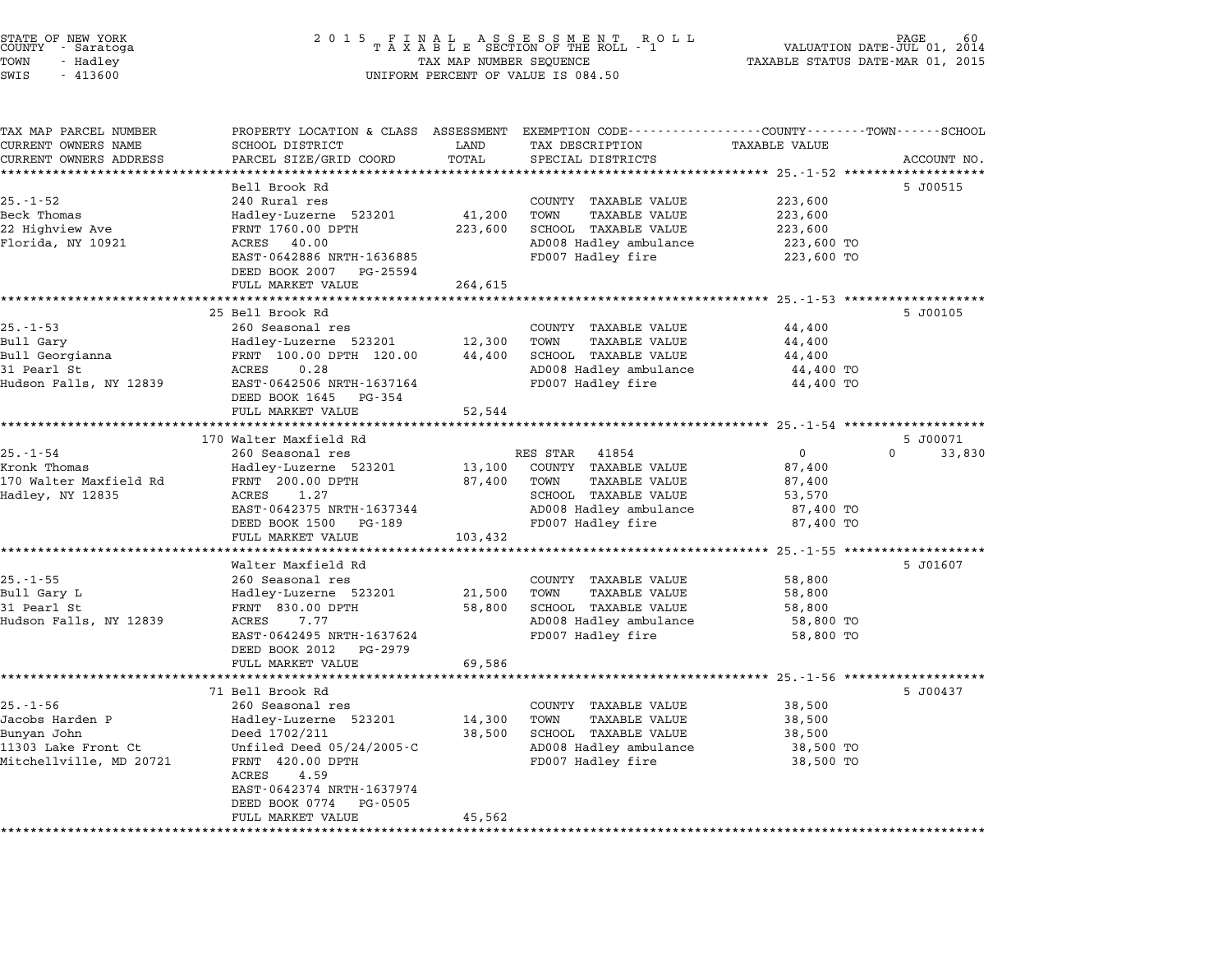| STATE OF NEW YORK<br>COUNTY - Saratoga<br>TOWN<br>- Hadley<br>SWIS<br>$-413600$ | 2 0 1 5<br>FINAL ASSESSMENT ROTAXABLE SECTION OF THE ROLL - 1<br>R O L L<br>TAX MAP NUMBER SEQUENCE<br>UNIFORM PERCENT OF VALUE IS 084.50 |               |                                                                                                                                        | PAGE<br>VALUATION DATE-JUL 01, 2014<br>TAXABLE STATUS DATE-MAR 01, 2015 |             |  |
|---------------------------------------------------------------------------------|-------------------------------------------------------------------------------------------------------------------------------------------|---------------|----------------------------------------------------------------------------------------------------------------------------------------|-------------------------------------------------------------------------|-------------|--|
| TAX MAP PARCEL NUMBER<br>CURRENT OWNERS NAME<br>CURRENT OWNERS ADDRESS          | SCHOOL DISTRICT<br>PARCEL SIZE/GRID COORD                                                                                                 | LAND<br>TOTAL | PROPERTY LOCATION & CLASS ASSESSMENT EXEMPTION CODE---------------COUNTY-------TOWN-----SCHOOL<br>TAX DESCRIPTION<br>SPECIAL DISTRICTS | <b>TAXABLE VALUE</b>                                                    | ACCOUNT NO. |  |
|                                                                                 | Walter Maxfield Rd                                                                                                                        |               |                                                                                                                                        |                                                                         | 5 J00479    |  |
| $25. - 1 - 57$                                                                  | 322 Rural vac>10                                                                                                                          |               | COUNTY TAXABLE VALUE                                                                                                                   | 18,000                                                                  |             |  |
| Duffy Richard<br>58 Ouintard Dr                                                 | Hadley-Luzerne 523201<br>FRNT 2000.00 DPTH                                                                                                | 18,000        | TOWN<br><b>TAXABLE VALUE</b><br>SCHOOL TAXABLE VALUE                                                                                   | 18,000                                                                  |             |  |
| Port Chester, NY 10573                                                          | 14.84<br>ACRES                                                                                                                            | 18,000        | AD008 Hadley ambulance                                                                                                                 | 18,000<br>18,000 TO                                                     |             |  |
|                                                                                 | EAST-0642096 NRTH-1637013                                                                                                                 |               | FD007 Hadley fire                                                                                                                      | 18,000 TO                                                               |             |  |
|                                                                                 | DEED BOOK 1305 PG-621<br>FULL MARKET VALUE                                                                                                | 21,302        |                                                                                                                                        |                                                                         |             |  |
|                                                                                 |                                                                                                                                           |               |                                                                                                                                        |                                                                         |             |  |
|                                                                                 | 3009 North Shore Rd                                                                                                                       |               |                                                                                                                                        |                                                                         | 5 N01074    |  |
| $25. - 1 - 58$<br>Mccauley James                                                | 240 Rural res<br>Hadley-Luzerne 523201                                                                                                    | 41,000        | COUNTY TAXABLE VALUE<br>TOWN<br>TAXABLE VALUE                                                                                          | 273,100<br>273,100                                                      |             |  |
| Mccauley Geraldine                                                              | FRNT 299.92 DPTH                                                                                                                          | 273,100       | SCHOOL TAXABLE VALUE                                                                                                                   | 273,100                                                                 |             |  |
| PO Box 115                                                                      | ACRES 39.77                                                                                                                               |               | AD008 Hadley ambulance                                                                                                                 | 273,100 TO                                                              |             |  |
| Hadley, NY 12835                                                                | EAST-0643458 NRTH-1635886<br>DEED BOOK 1352<br>PG-420                                                                                     |               | FD007 Hadley fire                                                                                                                      | 273,100 TO                                                              |             |  |
|                                                                                 | FULL MARKET VALUE                                                                                                                         | 323,195       |                                                                                                                                        |                                                                         |             |  |
|                                                                                 | North Shore Rd                                                                                                                            |               |                                                                                                                                        |                                                                         |             |  |
| $25. - 1 - 59$                                                                  | 314 Rural vac<10                                                                                                                          |               | COUNTY TAXABLE VALUE                                                                                                                   | 21,000                                                                  |             |  |
| McCauley James                                                                  | Hadley-Luzerne 523201                                                                                                                     | 21,000        | TOWN<br><b>TAXABLE VALUE</b>                                                                                                           | 21,000                                                                  |             |  |
| McCauley Geraldine                                                              | FRNT 254.45 DPTH                                                                                                                          | 21,000        | SCHOOL TAXABLE VALUE                                                                                                                   | 21,000                                                                  |             |  |
| PO Box 115                                                                      | 7.24<br>ACRES                                                                                                                             |               | AD008 Hadley ambulance                                                                                                                 | 21,000 TO                                                               |             |  |
| Hadley, NY 12835                                                                | EAST-0644159 NRTH-1635528<br>DEED BOOK 2013<br>PG-29374                                                                                   |               | FD007 Hadley fire                                                                                                                      | 21,000 TO                                                               |             |  |
|                                                                                 | FULL MARKET VALUE                                                                                                                         | 24,852        |                                                                                                                                        |                                                                         |             |  |
|                                                                                 |                                                                                                                                           | ************* |                                                                                                                                        | *************** 25.-1-60 *******************                            |             |  |
|                                                                                 | North Shore Rd                                                                                                                            |               |                                                                                                                                        |                                                                         | 5 J00181    |  |
| $25. - 1 - 60$<br>Sacandaga Holding Co LLC                                      | 910 Priv forest<br>Hadley-Luzerne 523201                                                                                                  | 155,000       | COUNTY TAXABLE VALUE<br>TAXABLE VALUE<br>TOWN                                                                                          | 155,000<br>155,000                                                      |             |  |
| 40 Benson Rd                                                                    | ACRES 341.00                                                                                                                              | 155,000       | SCHOOL TAXABLE VALUE                                                                                                                   | 155,000                                                                 |             |  |
| Glen Rock, NJ 07452                                                             | EAST-0645290 NRTH-1639900                                                                                                                 |               | AD008 Hadley ambulance                                                                                                                 | 155,000 TO                                                              |             |  |
|                                                                                 | DEED BOOK 1706<br>PG-105                                                                                                                  |               | FD007 Hadley fire                                                                                                                      | 155,000 TO                                                              |             |  |
|                                                                                 | FULL MARKET VALUE                                                                                                                         | 183,432       |                                                                                                                                        |                                                                         |             |  |
|                                                                                 | 277 O'Keefe Rd                                                                                                                            |               |                                                                                                                                        | $26. -1 - 4.1$ *******************                                      | 5 J00425    |  |
| $26. - 1 - 4.1$                                                                 | 240 Rural res                                                                                                                             |               | COUNTY TAXABLE VALUE                                                                                                                   | 172,600                                                                 |             |  |
| Hughes Mildred                                                                  | Hadley-Luzerne 523201                                                                                                                     | 102,400       | TOWN<br>TAXABLE VALUE                                                                                                                  | 172,600                                                                 |             |  |
| Att: Judy                                                                       | Life Estate                                                                                                                               | 172,600       | SCHOOL TAXABLE VALUE                                                                                                                   | 172,600                                                                 |             |  |
| 3881 North Shore Rd                                                             | FRNT 2740.00 DPTH                                                                                                                         |               | AD008 Hadley ambulance                                                                                                                 | 172,600 TO                                                              |             |  |
| Hadley, NY 12835                                                                | ACRES 184.84<br>EAST-0655773 NRTH-1638251                                                                                                 |               | FD007 Hadley fire                                                                                                                      | 172,600 TO                                                              |             |  |
|                                                                                 | DEED BOOK 1029<br>PG-813                                                                                                                  |               |                                                                                                                                        |                                                                         |             |  |
|                                                                                 | FULL MARKET VALUE                                                                                                                         | 204,260       |                                                                                                                                        |                                                                         |             |  |

\*\*\*\*\*\*\*\*\*\*\*\*\*\*\*\*\*\*\*\*\*\*\*\*\*\*\*\*\*\*\*\*\*\*\*\*\*\*\*\*\*\*\*\*\*\*\*\*\*\*\*\*\*\*\*\*\*\*\*\*\*\*\*\*\*\*\*\*\*\*\*\*\*\*\*\*\*\*\*\*\*\*\*\*\*\*\*\*\*\*\*\*\*\*\*\*\*\*\*\*\*\*\*\*\*\*\*\*\*\*\*\*\*\*\*\*\*\*\*\*\*\*\*\*\*\*\*\*\*\*\*\*

# STATE OF NEW YORK <sup>2</sup> <sup>0</sup> <sup>1</sup> 5 F I N A L A S S E S S M E N T R O L L PAGE <sup>61</sup> COUNTY - Saratoga <sup>T</sup> <sup>A</sup> <sup>X</sup> <sup>A</sup> <sup>B</sup> <sup>L</sup> <sup>E</sup> SECTION OF THE ROLL - <sup>1</sup> VALUATION DATE-JUL 01, <sup>2014</sup>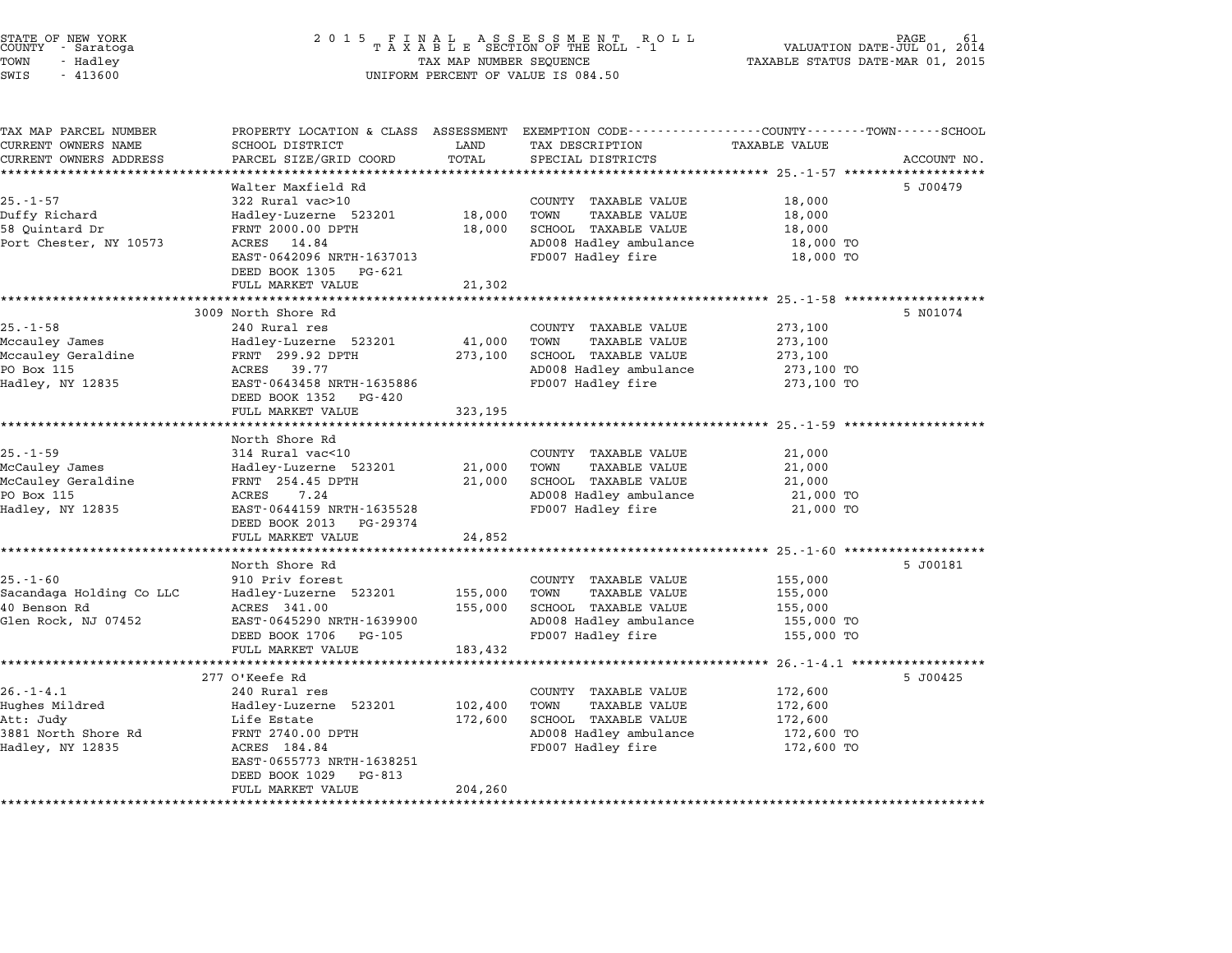| STATE OF NEW YORK<br>COUNTY - Saratoga<br>TOWN<br>- Hadley<br>SWIS<br>$-413600$                                                         | 2 0 1 5                                                                                                                                                                                                                                              | TAX MAP NUMBER SEQUENCE                     | FINAL ASSESSMENT ROLL<br>TAXABLE SECTION OF THE ROLL - 1<br>UNIFORM PERCENT OF VALUE IS 084.50                              | VALUATION DATE-JUL 01,<br>TAXABLE STATUS DATE-MAR 01, 2015                                                 | 2014                        |
|-----------------------------------------------------------------------------------------------------------------------------------------|------------------------------------------------------------------------------------------------------------------------------------------------------------------------------------------------------------------------------------------------------|---------------------------------------------|-----------------------------------------------------------------------------------------------------------------------------|------------------------------------------------------------------------------------------------------------|-----------------------------|
| TAX MAP PARCEL NUMBER<br>CURRENT OWNERS NAME<br>CURRENT OWNERS ADDRESS                                                                  | PROPERTY LOCATION & CLASS ASSESSMENT EXEMPTION CODE---------------COUNTY-------TOWN-----SCHOOL<br>SCHOOL DISTRICT<br>PARCEL SIZE/GRID COORD                                                                                                          | LAND<br>TOTAL                               | TAX DESCRIPTION<br>SPECIAL DISTRICTS                                                                                        | <b>TAXABLE VALUE</b>                                                                                       | ACCOUNT NO.<br>************ |
| $26. - 1 - 6$<br>Dilworth R Mrs G<br>A/k/a Flynn Alice B<br>Attn: Gregory J Anderson<br>111 Shenandoah Blvd<br>Nesconset, NY 11767-2120 | 192 O'Keefe Rd<br>260 Seasonal res<br>Hadley-Luzerne 523201<br>FRNT 680.00 DPTH<br>ACRES 183.49<br>EAST-0657350 NRTH-1639604<br>DEED BOOK 0481<br>PG-0245<br>FULL MARKET VALUE                                                                       | 101,600<br>144,000<br>170,414               | COUNTY TAXABLE VALUE<br><b>TAXABLE VALUE</b><br>TOWN<br>SCHOOL TAXABLE VALUE<br>AD008 Hadley ambulance<br>FD007 Hadley fire | 144,000<br>144,000<br>144,000<br>144,000 TO<br>144,000 TO                                                  | 5 J00202                    |
| $26. - 1 - 7$<br>OKeeffe Family LLC<br>C\O Walter Burke<br>34 Patroon Pl<br>Loudonville, NY 12211                                       | O'Keefe Rd<br>240 Rural res<br>Hadley-Luzerne 523201<br>Life Est. also deeds Bk1<br>Pg.209 & 1686/244 1511/2<br>1740/531 1761/21<br>FRNT 4950.00 DPTH<br>ACRES 219.75<br>EAST-0660342 NRTH-1637372<br>DEED BOOK 2008<br>PG-8161<br>FULL MARKET VALUE | 115,800<br>226,400<br>267,929               | COUNTY TAXABLE VALUE<br>TOWN<br><b>TAXABLE VALUE</b><br>SCHOOL TAXABLE VALUE<br>AD008 Hadley ambulance<br>FD007 Hadley fire | ************************** 26.-1-7 **********<br>226,400<br>226,400<br>226,400<br>226,400 TO<br>226,400 TO | 5 J00598                    |
| $26. - 1 - 8$<br>Shea - trustee Patricia A<br>C/O Terry Shea-Donohue<br>7103 Beachwood Dr<br>Chevy Chase, MD 20815                      | 15 Maggies Way Private<br>210 1 Family Res<br>Hadley-Luzerne 523201<br>FRNT<br>20.00 DPTH<br>1.56<br>ACRES<br>EAST-0660342 NRTH-1637372<br>DEED BOOK 2010<br>PG-32281<br>FULL MARKET VALUE                                                           | 13,200<br>132,900<br>157,278                | COUNTY TAXABLE VALUE<br><b>TAXABLE VALUE</b><br>TOWN<br>SCHOOL TAXABLE VALUE<br>AD008 Hadley ambulance<br>FD007 Hadley fire | 132,900<br>132,900<br>132,900<br>132,900 TO<br>132,900 TO                                                  | 5 J00596                    |
| $26. - 1 - 9$<br>Burke & ETAL William S<br>C/O WalterT Burke<br>34 Patroon Pl<br>Loudonvile, NY 12211                                   | *********************<br>O'Keefe Rd<br>210 1 Family Res<br>Hadley-Luzerne 523201<br>FRNT 200.00 DPTH 100.00<br>ACRES<br>0.46<br>EAST-0660869 NRTH-1637603<br>DEED BOOK 2007<br>PG-35745<br>FULL MARKET VALUE<br>***********************              | *************<br>12,500<br>69,600<br>82,367 | COUNTY TAXABLE VALUE<br>TOWN<br><b>TAXABLE VALUE</b><br>SCHOOL TAXABLE VALUE<br>AD008 Hadley ambulance<br>FD007 Hadley fire | 69,600<br>69,600<br>69,600<br>69,600 TO<br>69,600 TO                                                       | 5 J00599                    |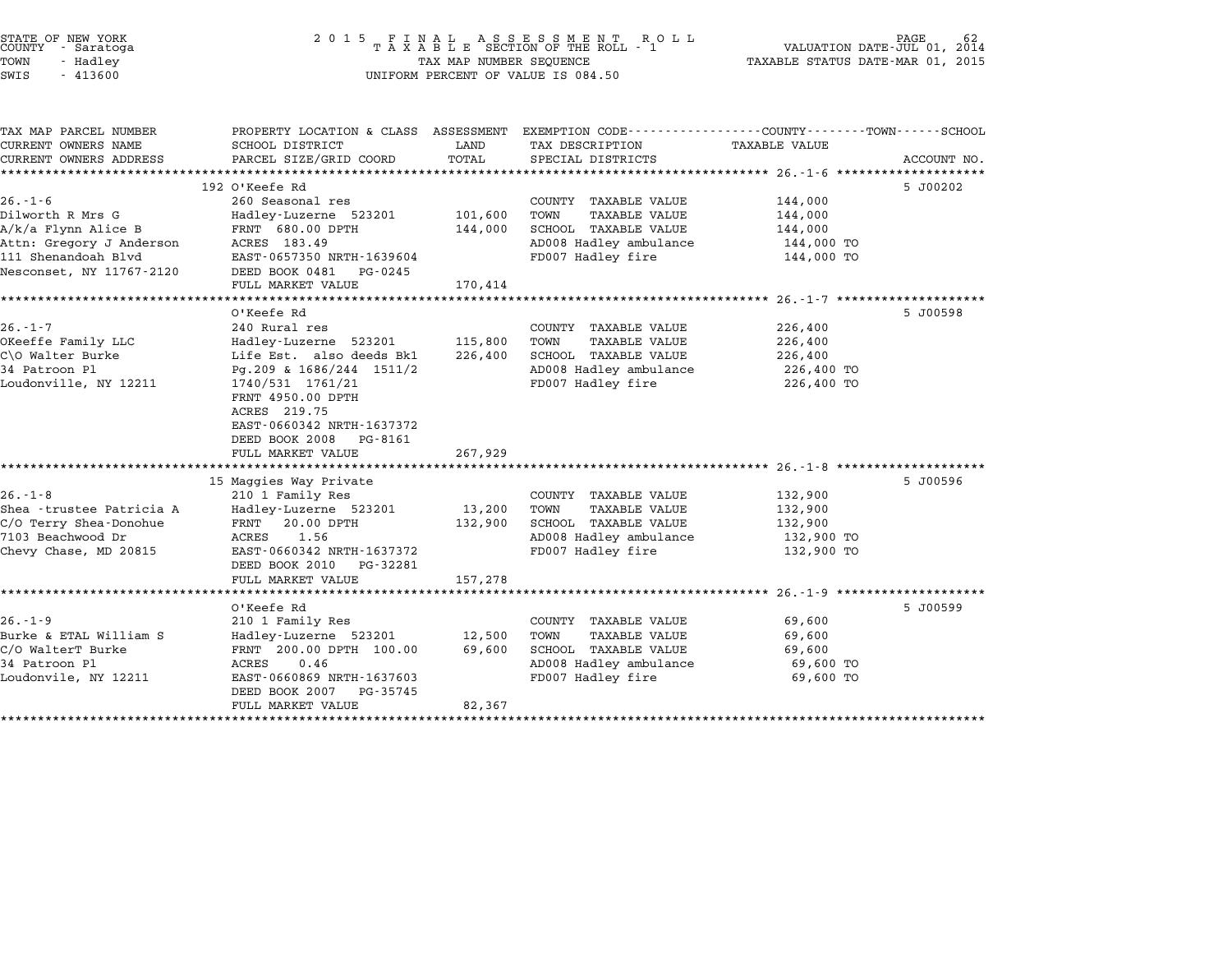| STATE OF NEW YORK |  |            |  |
|-------------------|--|------------|--|
| COUNTY            |  | - Saratoga |  |
| TOWN              |  | - Hadley   |  |

| TAX MAP PARCEL NUMBER       | PROPERTY LOCATION & CLASS ASSESSMENT EXEMPTION CODE---------------COUNTY-------TOWN-----SCHOOL |         |                                                      |                      |             |             |
|-----------------------------|------------------------------------------------------------------------------------------------|---------|------------------------------------------------------|----------------------|-------------|-------------|
| CURRENT OWNERS NAME         | SCHOOL DISTRICT                                                                                | LAND    | TAX DESCRIPTION                                      | <b>TAXABLE VALUE</b> |             |             |
| CURRENT OWNERS ADDRESS      | PARCEL SIZE/GRID COORD                                                                         | TOTAL   | SPECIAL DISTRICTS                                    |                      |             | ACCOUNT NO. |
| ***********************     |                                                                                                |         |                                                      |                      |             |             |
|                             | 72 Hughes Rd                                                                                   |         |                                                      | $\mathbf 0$          | $\Omega$    |             |
| $26. - 1 - 12.2$            | 210 1 Family Res                                                                               |         | RES STAR 41854                                       |                      |             | 33,830      |
| Hughes Thomas Y             | Hadley-Luzerne 523201                                                                          | 13,200  | COUNTY TAXABLE VALUE                                 | 111,300              |             |             |
| Hughes June<br>72 Hughes Rd | FRNT 250.00 DPTH<br>ACRES                                                                      | 111,300 | TOWN<br><b>TAXABLE VALUE</b><br>SCHOOL TAXABLE VALUE | 111,300              |             |             |
| Hadley, NY 12835            | 1.43<br>EAST-0659581 NRTH-1633959                                                              |         | AD008 Hadley ambulance                               | 77,470               |             |             |
|                             |                                                                                                |         |                                                      | 111,300 TO           |             |             |
|                             | DEED BOOK 1035<br>PG-98                                                                        |         | FD007 Hadley fire                                    | 111,300 TO           |             |             |
|                             | FULL MARKET VALUE<br>**************************                                                |         | 131,716 WT009 Hadley water                           | 111,300 TO           |             |             |
|                             | 63 Hughes Rd                                                                                   |         |                                                      |                      |             |             |
| $26. - 1 - 12.3$            | 270 Mfg housing                                                                                |         | RES STAR<br>41854                                    | $\overline{0}$       | $\Omega$    | 33,830      |
| Baker Helen                 | Hadley-Luzerne 523201                                                                          | 13,200  | COUNTY TAXABLE VALUE                                 | 57,400               |             |             |
| 63 Hughes Road              | FRNT 250.00 DPTH                                                                               | 57,400  | TOWN<br>TAXABLE VALUE                                | 57,400               |             |             |
| Hadley, NY 12835            | ACRES<br>1.17                                                                                  |         | SCHOOL TAXABLE VALUE                                 | 23,570               |             |             |
|                             | EAST-0659702 NRTH-1633639                                                                      |         | AD008 Hadley ambulance                               | 57,400 TO            |             |             |
|                             | DEED BOOK 2013<br>PG-35867                                                                     |         | FD007 Hadley fire                                    | 57,400 TO            |             |             |
|                             | FULL MARKET VALUE                                                                              |         | 67,929 WT009 Hadley water                            | 57,400 TO            |             |             |
|                             |                                                                                                |         |                                                      |                      |             |             |
|                             | 71 Hughes Rd                                                                                   |         |                                                      |                      |             |             |
| $26. - 1 - 12.4$            | 210 1 Family Res                                                                               |         | 41854<br>RES STAR                                    | $\mathbf 0$          | 0           | 33,830      |
| Hughes Donald L             | Hadley-Luzerne 523201                                                                          | 13,500  | COUNTY TAXABLE VALUE                                 | 66,200               |             |             |
| Hughes Paula                | FRNT 250.00 DPTH                                                                               | 66,200  | TOWN<br>TAXABLE VALUE                                | 66,200               |             |             |
| 71 Hughes Rd                | ACRES<br>1.43                                                                                  |         | SCHOOL TAXABLE VALUE                                 | 32,370               |             |             |
| Hadley, NY 12835            | EAST-0659472 NRTH-1633658                                                                      |         | AD008 Hadley ambulance                               | 66,200 TO            |             |             |
|                             | DEED BOOK 1716<br>PG-725                                                                       |         | FD007 Hadley fire                                    | 66,200 TO            |             |             |
|                             | FULL MARKET VALUE                                                                              |         | 78,343 WT009 Hadley water                            | 66,200 TO            |             |             |
|                             |                                                                                                |         |                                                      |                      |             |             |
|                             | 3405 North Shore Rd                                                                            |         |                                                      |                      |             | 5 J01293    |
| $26. - 1 - 14.1$            | 280 Res Multiple                                                                               |         | VET WAR C 41122                                      | 30,600               | $\mathbf 0$ | $\mathbf 0$ |
| Guillo Paul R               | Hadley-Luzerne 523201                                                                          |         | 46,300 VET WAR T 41123                               | 0                    | 10,200      | $\mathbf 0$ |
| Guillo Dona                 | Lot 3A                                                                                         |         | 418,900 VET DIS C 41142                              | 20,945               | $\mathbf 0$ | 0           |
| PO Box 283                  | FRNT 881.69 DPTH                                                                               |         | VET DIS T 41143                                      | $\mathbf 0$          | 20,945      | $\Omega$    |
| Hadley, NY 12835            | 15.61<br>ACRES                                                                                 |         | 41854<br>RES STAR                                    | $\Omega$             | $\Omega$    | 33,830      |
|                             | EAST-0654552 NRTH-1633719                                                                      |         | COUNTY TAXABLE VALUE                                 | 367,355              |             |             |
|                             | DEED BOOK 2013<br>PG-41801                                                                     |         | TOWN<br><b>TAXABLE VALUE</b>                         | 387,755              |             |             |
|                             | FULL MARKET VALUE                                                                              | 495,740 | SCHOOL TAXABLE VALUE                                 | 385,070              |             |             |
|                             |                                                                                                |         | AD008 Hadley ambulance                               | 418,900 TO           |             |             |
|                             |                                                                                                |         | FD007 Hadley fire                                    | 418,900 TO           |             |             |
|                             |                                                                                                |         |                                                      |                      |             |             |
|                             | North Shore Rd                                                                                 |         |                                                      |                      |             |             |
| $26. - 1 - 14.6$            | 260 Seasonal res                                                                               |         | COUNTY TAXABLE VALUE                                 | 45,700               |             |             |
| Guillo Paul R               | Hadley-Luzerne 523201                                                                          | 16,000  | TOWN<br>TAXABLE VALUE                                | 45,700               |             |             |
| Guillo Dona                 | ACRES<br>3.46                                                                                  | 45,700  | SCHOOL TAXABLE VALUE                                 | 45,700               |             |             |
| PO Box 283                  | EAST-0653814 NRTH-1632857                                                                      |         | AD008 Hadley ambulance                               | 45,700 TO            |             |             |
| Hadley, NY 12835            | DEED BOOK 2013<br>PG-41801                                                                     | 54,083  | FD007 Hadley fire                                    | 45,700 TO            |             |             |
|                             | FULL MARKET VALUE                                                                              |         |                                                      |                      |             |             |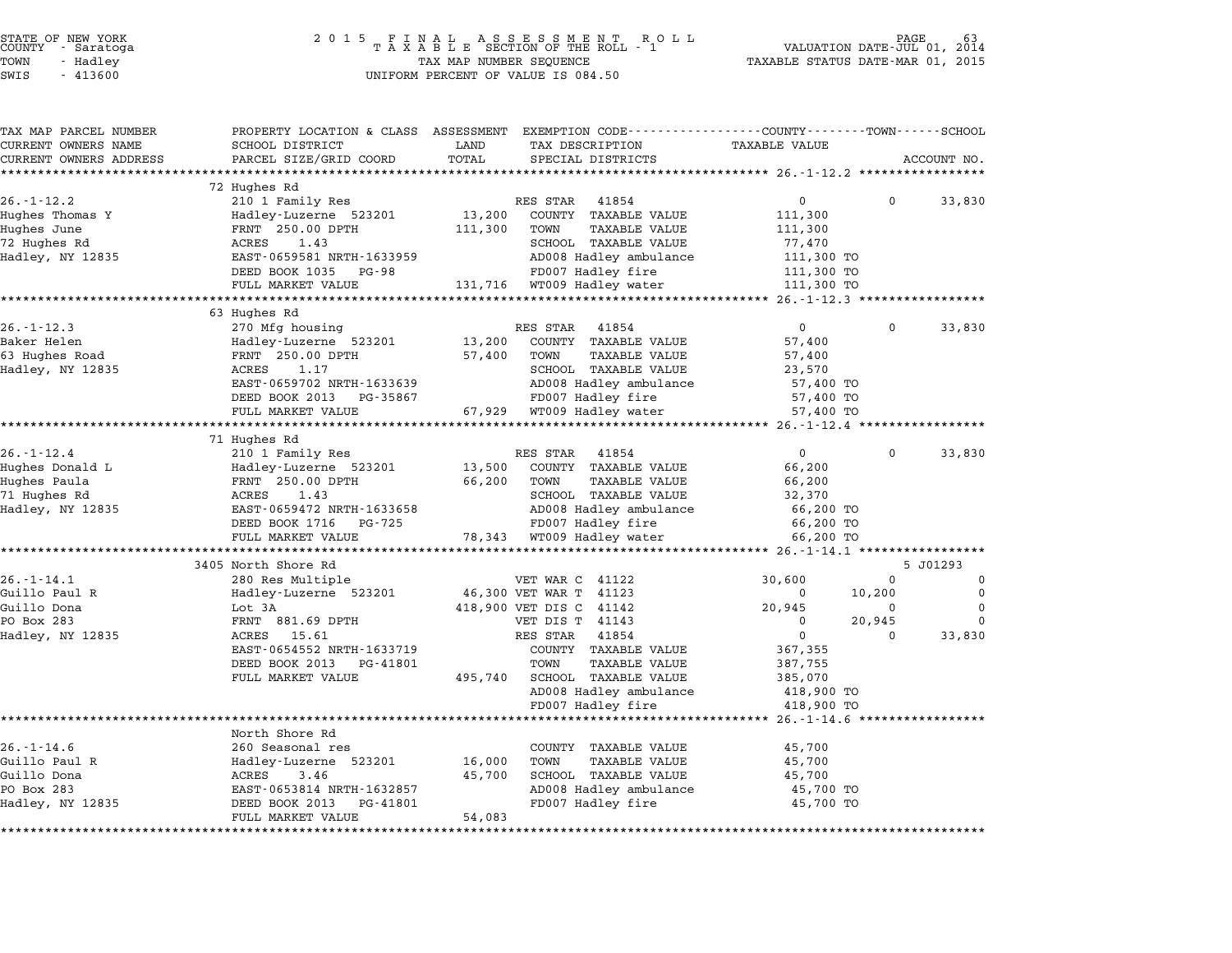| STATE OF NEW YORK<br>COUNTY<br>- Saratoga<br>TOWN<br>- Hadley<br>SWIS<br>$-413600$                                   | 2 0 1 5<br>FINAL ASSESSMENT ROTAXABLE SECTION OF THE ROLL - 1<br>R O L L<br>TAX MAP NUMBER SEQUENCE<br>UNIFORM PERCENT OF VALUE IS 084.50                                             |                              | PAGE<br>VALUATION DATE-JUL 01,<br>2014<br>TAXABLE STATUS DATE-MAR 01, 2015                                                              |                                                      |                    |
|----------------------------------------------------------------------------------------------------------------------|---------------------------------------------------------------------------------------------------------------------------------------------------------------------------------------|------------------------------|-----------------------------------------------------------------------------------------------------------------------------------------|------------------------------------------------------|--------------------|
| TAX MAP PARCEL NUMBER<br>CURRENT OWNERS NAME<br>CURRENT OWNERS ADDRESS                                               | SCHOOL DISTRICT<br>PARCEL SIZE/GRID COORD                                                                                                                                             | LAND<br>TOTAL<br>*********** | PROPERTY LOCATION & CLASS ASSESSMENT EXEMPTION CODE---------------COUNTY-------TOWN------SCHOOL<br>TAX DESCRIPTION<br>SPECIAL DISTRICTS | TAXABLE VALUE<br>********** 26. -1-17.1 ***********  | ACCOUNT NO.        |
|                                                                                                                      | 3351 North Shore Rd                                                                                                                                                                   |                              |                                                                                                                                         |                                                      | 5 J01295           |
| $26. - 1 - 17.1$                                                                                                     | 210 1 Family Res                                                                                                                                                                      |                              | RES STAR<br>41854                                                                                                                       | $\Omega$                                             | $\Omega$<br>33,830 |
| Roe Christopher<br>Roe Linda L<br>3351 N Shore Rd                                                                    | Hadley-Luzerne 523201<br>FRNT 350.00 DPTH<br>ACRES<br>8.03<br>EAST-0652633 NRTH-1633345                                                                                               | 21,700<br>153,000            | COUNTY TAXABLE VALUE<br>TOWN<br><b>TAXABLE VALUE</b><br>SCHOOL TAXABLE VALUE                                                            | 153,000<br>153,000<br>119,170                        |                    |
| Hadley, NY 12835                                                                                                     | DEED BOOK 2013 PG-33887<br>FULL MARKET VALUE                                                                                                                                          | 181,065                      | AD008 Hadley ambulance<br>FD007 Hadley fire                                                                                             | 153,000 TO<br>153,000 TO                             |                    |
|                                                                                                                      | ********************                                                                                                                                                                  |                              |                                                                                                                                         | **** 26.-1-17.2                                      |                    |
| $26. - 1 - 17.2$<br>Roe Christopher<br>Roe Linda L<br>3351 N Shore Rd<br>Hadley, NY 12835                            | North Shore Rd<br>311 Res vac land<br>Hadley-Luzerne 523201<br>ACRES<br>0.37<br>EAST-0652639 NRTH-1632528<br>DEED BOOK 2013 PG-33887<br>FULL MARKET VALUE                             | 1,100<br>1,100<br>1,302      | COUNTY TAXABLE VALUE<br>TOWN<br><b>TAXABLE VALUE</b><br>SCHOOL TAXABLE VALUE<br>AD008 Hadley ambulance<br>FD007 Hadley fire             | 1,100<br>1,100<br>1,100<br>1,100 TO<br>1,100 TO      |                    |
|                                                                                                                      |                                                                                                                                                                                       |                              |                                                                                                                                         | ************ 26.-1-18.1 ******************           |                    |
| $26. - 1 - 18.1$<br>Degrave Estate Grace<br>C/O Daniel Degrave<br>25656 Chapelweigh Dr<br>Farmington Hills, MI 48336 | North Shore Rd<br>314 Rural vac<10<br>Hadley-Luzerne 523201<br>Estate<br>FRNT 370.00 DPTH<br>ACRES<br>7.62<br>EAST-0652473 NRTH-1633344<br>DEED BOOK 1346 PG-240<br>FULL MARKET VALUE | 21,400<br>21,400<br>25,325   | COUNTY TAXABLE VALUE<br>TOWN<br>TAXABLE VALUE<br>SCHOOL TAXABLE VALUE<br>AD008 Hadley ambulance<br>FD007 Hadley fire                    | 21,400<br>21,400<br>21,400<br>21,400 TO<br>21,400 TO | 5 J01698           |
|                                                                                                                      | ******************************                                                                                                                                                        | *********                    |                                                                                                                                         |                                                      |                    |
| $26. - 1 - 18.2$<br>Degrave Estate Grace<br>C/O Daniel Degrave<br>25656 Chapelweigh Dr<br>Farmington, MI 48336       | North Shore Rd<br>311 Res vac land<br>Hadley-Luzerne 523201<br>estate<br>ACRES<br>0.35<br>EAST-0652469 NRTH-1632458<br>DEED BOOK 1346<br>PG-240<br>FULL MARKET VALUE                  | 1,100<br>1,100<br>1,302      | COUNTY TAXABLE VALUE<br>TOWN<br>TAXABLE VALUE<br>SCHOOL TAXABLE VALUE<br>AD008 Hadley ambulance<br>FD007 Hadley fire                    | 1,100<br>1,100<br>1,100<br>1,100 TO<br>1,100 TO      |                    |
|                                                                                                                      |                                                                                                                                                                                       |                              |                                                                                                                                         | ******* 26.-1-19.1 ******                            |                    |
| $26. - 1 - 19.1$<br>Drost Andrew<br>Depace Janet<br>1 Huntington Quad 1S03A<br>Melville, NY 11747                    | North Shore Rd<br>312 Vac w/imprv<br>Hadley-Luzerne 523201<br>FRNT 360.00 DPTH<br>ACRES<br>7.26<br>EAST-0652333 NRTH-1633354<br>DEED BOOK 0972<br>PG-01155<br>FULL MARKET VALUE       | 21,000<br>21,800<br>25,799   | COUNTY TAXABLE VALUE<br>TOWN<br><b>TAXABLE VALUE</b><br>SCHOOL TAXABLE VALUE<br>AD008 Hadley ambulance<br>FD007 Hadley fire             | 21,800<br>21,800<br>21,800<br>21,800 TO<br>21,800 TO | 5 J01697           |

STATE OF NEW YORK <sup>2</sup> <sup>0</sup> <sup>1</sup> 5 F I N A L A S S E S S M E N T R O L L PAGE <sup>64</sup> COUNTY - Saratoga <sup>T</sup> <sup>A</sup> <sup>X</sup> <sup>A</sup> <sup>B</sup> <sup>L</sup> <sup>E</sup> SECTION OF THE ROLL - <sup>1</sup> VALUATION DATE-JUL 01, <sup>2014</sup>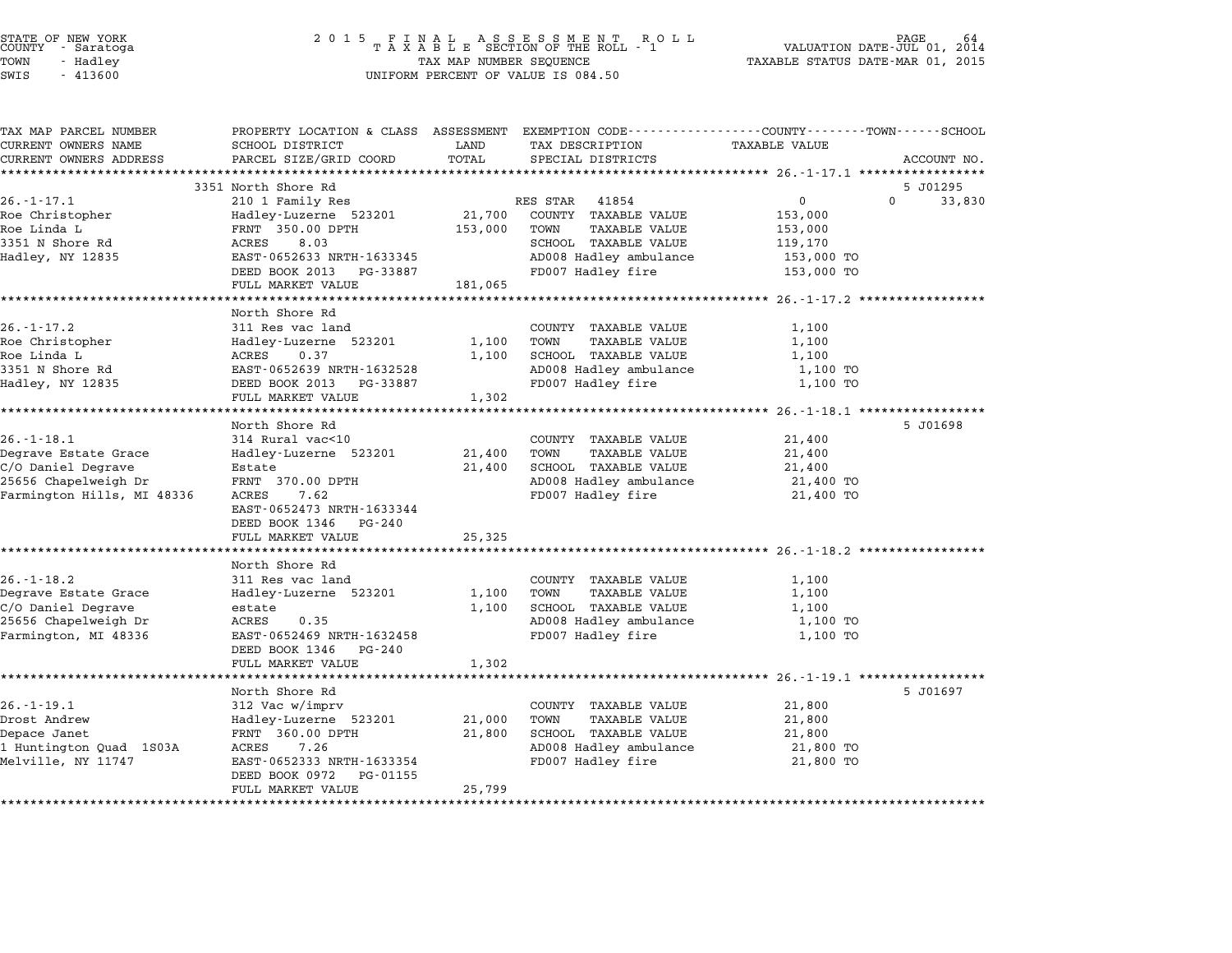### STATE OF NEW YORK <sup>2</sup> <sup>0</sup> <sup>1</sup> 5 F I N A L A S S E S S M E N T R O L L PAGE <sup>65</sup> COUNTY - Saratoga <sup>T</sup> <sup>A</sup> <sup>X</sup> <sup>A</sup> <sup>B</sup> <sup>L</sup> <sup>E</sup> SECTION OF THE ROLL - <sup>1</sup> VALUATION DATE-JUL 01, <sup>2014</sup> TOWN - Hadley TAX MAP NUMBER SEQUENCE TAXABLE STATUS DATE-MAR 01, <sup>2015</sup> STATE OF NEW YORK<br>
COUNTY - Saratoga<br>
TOWN - Hadley TAXABLE SECTION OF THE ROLL<br>
SWIS - 413600 UNIFORM PERCENT OF VALUE IS 084.50

| TAX MAP PARCEL NUMBER   | PROPERTY LOCATION & CLASS ASSESSMENT EXEMPTION CODE----------------COUNTY-------TOWN------SCHOOL |         |                                             |                      |             |
|-------------------------|--------------------------------------------------------------------------------------------------|---------|---------------------------------------------|----------------------|-------------|
| CURRENT OWNERS NAME     | SCHOOL DISTRICT                                                                                  | LAND    | TAX DESCRIPTION                             | <b>TAXABLE VALUE</b> |             |
| CURRENT OWNERS ADDRESS  | PARCEL SIZE/GRID COORD                                                                           | TOTAL   | SPECIAL DISTRICTS                           |                      | ACCOUNT NO. |
|                         |                                                                                                  |         |                                             |                      |             |
|                         | North Shore Rd                                                                                   |         |                                             |                      |             |
| $26. - 1 - 19.2$        | 260 Seasonal res                                                                                 |         | COUNTY TAXABLE VALUE                        | 61,600               |             |
| Drost Andrew            | Hadley-Luzerne 523201                                                                            | 6,200   | TOWN<br>TAXABLE VALUE                       | 61,600               |             |
| Drost Depace Janet      | ACRES<br>0.34                                                                                    | 61,600  | SCHOOL TAXABLE VALUE                        | 61,600               |             |
| 7481 Clearmeadow Dr     | EAST-0652280 NRTH-1632388                                                                        |         | AD008 Hadley ambulance                      | 61,600 TO            |             |
| Spring Hill, FL 34606   | DEED BOOK 972<br>PG-1155                                                                         |         | FD007 Hadley fire                           | 61,600 TO            |             |
|                         | FULL MARKET VALUE                                                                                | 72,899  |                                             |                      |             |
|                         |                                                                                                  |         |                                             |                      |             |
|                         | 3323 North Shore Rd                                                                              |         |                                             |                      | 5 J01703    |
| $26. - 1 - 20.1$        | 311 Res vac land                                                                                 |         | COUNTY TAXABLE VALUE                        | 21,100               |             |
| Skladony & ETAL William | Hadley-Luzerne 523201                                                                            | 21,100  | TAXABLE VALUE<br>TOWN                       | 21,100               |             |
| Attn: Skladony William  | FRNT 350.00 DPTH                                                                                 | 21,100  | SCHOOL TAXABLE VALUE                        | 21,100               |             |
| 106 Locust Ln           | ACRES<br>7.37                                                                                    |         | AD008 Hadley ambulance                      | 21,100 TO            |             |
| Henniker, NH 03242      | EAST-0652183 NRTH-1633354                                                                        |         | FD007 Hadley fire                           | 21,100 TO            |             |
|                         | DEED BOOK 1250 PG-1                                                                              |         |                                             |                      |             |
|                         | FULL MARKET VALUE                                                                                | 24,970  |                                             |                      |             |
|                         |                                                                                                  |         |                                             |                      |             |
|                         | North Shore Rd                                                                                   |         |                                             |                      |             |
| $26. - 1 - 20.2$        | 311 Res vac land                                                                                 |         | COUNTY TAXABLE VALUE                        | 600                  |             |
| Skladony William        | Hadley-Luzerne 523201                                                                            | 600     | TOWN<br>TAXABLE VALUE                       | 600                  |             |
| Attn: Skladony William  | ACRES<br>0.14                                                                                    | 600     | SCHOOL TAXABLE VALUE                        | 600                  |             |
| 106 Locust Ln           | EAST-0652100 NRTH-1632333                                                                        |         | AD008 Hadley ambulance<br>ED007 Hadley fire | 600 TO               |             |
| Henniker, NH 03242      | DEED BOOK 1250 PG-1                                                                              |         | FD007 Hadley fire                           | 600 TO               |             |
|                         | FULL MARKET VALUE                                                                                | 710     |                                             |                      |             |
|                         |                                                                                                  |         |                                             |                      |             |
|                         | 3291 North Shore Rd                                                                              |         |                                             |                      |             |
| $26. - 1 - 22.2$        | 240 Rural res                                                                                    |         | COUNTY TAXABLE VALUE                        | 180,500              |             |
| Evans Glenn R           | Hadley-Luzerne 523201                                                                            | 49,400  | TOWN<br>TAXABLE VALUE                       | 180,500              |             |
| Collins Veronica L      | FRNT 689.62 DPTH                                                                                 | 180,500 | SCHOOL TAXABLE VALUE                        | 180,500              |             |
| 3291 North Shore Rd     | ACRES<br>55.97                                                                                   |         | AD008 Hadley ambulance                      | 180,500 TO           |             |
| Hadley, NY 12835        | EAST-0651333 NRTH-1633512                                                                        |         | FD007 Hadley fire                           | 180,500 TO           |             |
|                         | DEED BOOK 2012<br>PG-25150                                                                       |         |                                             |                      |             |
|                         | FULL MARKET VALUE                                                                                | 213,609 |                                             |                      |             |
|                         |                                                                                                  |         |                                             |                      |             |
|                         | 3277 North Shore Rd                                                                              |         |                                             |                      |             |
| $26. - 1 - 22.12$       | 210 1 Family Res                                                                                 |         | COUNTY TAXABLE VALUE                        | 143,400              |             |
| Oliphant Glenn R        | Hadley-Luzerne 523201                                                                            | 23,500  | TAXABLE VALUE<br>TOWN                       | 143,400              |             |
| Oliphant Patricia A     | FRNT 490.63 DPTH                                                                                 | 143,400 | SCHOOL TAXABLE VALUE                        | 143,400              |             |
| 29 Palmer Ter           | 10.00<br>ACRES                                                                                   |         | AD008 Hadley ambulance                      | 143,400 TO           |             |
| Gansevoort, NY 12831    | EAST-0650904 NRTH-1633001                                                                        |         | FD007 Hadley fire                           | 143,400 TO           |             |
|                         | DEED BOOK 2013<br>PG-46693                                                                       |         |                                             |                      |             |
|                         | FULL MARKET VALUE                                                                                | 169,704 |                                             |                      |             |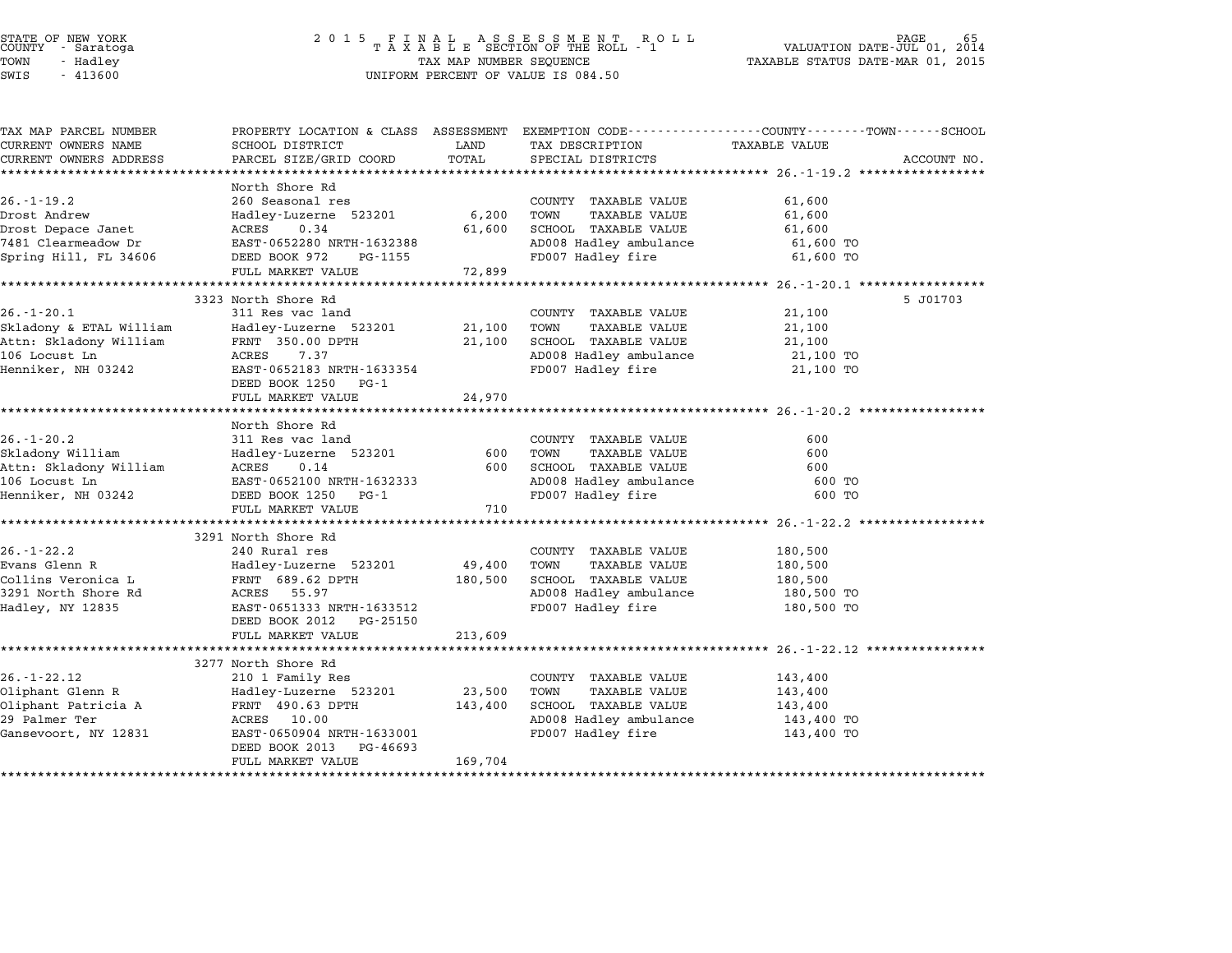| STATE OF NEW YORK<br>COUNTY |  | - Saratoga |  |
|-----------------------------|--|------------|--|
| TOWN                        |  | - Hadley   |  |
| $ATTT$ $\cap$               |  | 11200      |  |

# STATE OF NEW YORK <sup>2</sup> <sup>0</sup> <sup>1</sup> 5 F I N A L A S S E S S M E N T R O L L PAGE <sup>66</sup> COUNTY - Saratoga <sup>T</sup> <sup>A</sup> <sup>X</sup> <sup>A</sup> <sup>B</sup> <sup>L</sup> <sup>E</sup> SECTION OF THE ROLL - <sup>1</sup> VALUATION DATE-JUL 01, <sup>2014</sup> TOWN - Hadley TAX MAP NUMBER SEQUENCE TAXABLE STATUS DATE-MAR 01, <sup>2015</sup> SWIS - <sup>413600</sup> UNIFORM PERCENT OF VALUE IS 084.50

| TAX MAP PARCEL NUMBER             | PROPERTY LOCATION & CLASS ASSESSMENT EXEMPTION CODE---------------COUNTY-------TOWN-----SCHOOL |         |                                                |                      |                    |
|-----------------------------------|------------------------------------------------------------------------------------------------|---------|------------------------------------------------|----------------------|--------------------|
| CURRENT OWNERS NAME               | SCHOOL DISTRICT                                                                                | LAND    | TAX DESCRIPTION                                | <b>TAXABLE VALUE</b> |                    |
| CURRENT OWNERS ADDRESS            | PARCEL SIZE/GRID COORD                                                                         | TOTAL   | SPECIAL DISTRICTS                              |                      | ACCOUNT NO.        |
| ***********************           |                                                                                                |         |                                                |                      |                    |
|                                   | North Shore Rd                                                                                 |         |                                                |                      | $5 - J00806$       |
| $26. - 1 - 25.1$                  | 322 Rural vac>10                                                                               |         | COUNTY TAXABLE VALUE                           | 28,200               |                    |
| Drost Andrew                      | Hadley-Luzerne 523201                                                                          | 28,200  | TOWN<br><b>TAXABLE VALUE</b>                   | 28,200               |                    |
| Drost Andrew A                    | FRNT 840.00 DPTH                                                                               | 28,200  | SCHOOL TAXABLE VALUE                           | 28,200               |                    |
| 7481 Clearmeadow Dr               | ACRES<br>16.85                                                                                 |         | AD008 Hadley ambulance                         | 28,200 TO            |                    |
| Spring Hill, FL 34606             | EAST-0654843 NRTH-1633119                                                                      |         | FD007 Hadley fire                              | 28,200 TO            |                    |
|                                   | DEED BOOK 1445 PG-164                                                                          |         |                                                |                      |                    |
|                                   | FULL MARKET VALUE                                                                              | 33,373  |                                                |                      |                    |
|                                   |                                                                                                |         |                                                |                      |                    |
|                                   | North Shore Rd                                                                                 |         |                                                |                      |                    |
| $26. - 1 - 25.2$<br>Guillo Paul R | 311 Res vac land                                                                               |         | COUNTY TAXABLE VALUE<br>TOWN                   | 3,900                |                    |
|                                   | Hadley-Luzerne 523201                                                                          | 3,900   | TAXABLE VALUE                                  | 3,900                |                    |
| Guillo Dona<br>PO Box 283         | Lot D<br>2.23<br>ACRES                                                                         | 3,900   | SCHOOL TAXABLE VALUE<br>AD008 Hadley ambulance | 3,900<br>3,900 TO    |                    |
|                                   | EAST-0655182 NRTH-1633800                                                                      |         | FD007 Hadley fire                              |                      |                    |
| Hadley, NY 12835                  | DEED BOOK 2013<br>PG-41801                                                                     |         |                                                | 3,900 TO             |                    |
|                                   | FULL MARKET VALUE                                                                              |         |                                                |                      |                    |
|                                   | ************************************                                                           | 4,615   |                                                |                      |                    |
|                                   | 3266 North Shore Rd                                                                            |         |                                                |                      | 5 J00141           |
| $26. - 1 - 26.1$                  | 210 1 Family Res                                                                               |         | SR STAR<br>41834                               | 0                    | $\Omega$<br>73,640 |
| Johnson Thomas M                  | Hadley-Luzerne 523201                                                                          | 18,400  | COUNTY TAXABLE VALUE                           | 189,300              |                    |
| Johnson Joan K                    | FRNT 800.00 DPTH                                                                               | 189,300 | TOWN<br>TAXABLE VALUE                          | 189,300              |                    |
| 3266 North Shore Rd               | ACRES<br>4.60                                                                                  |         | SCHOOL TAXABLE VALUE                           | 115,660              |                    |
| Hadley, NY 12835                  | EAST-0650315 NRTH-1632520                                                                      |         | AD008 Hadley ambulance                         | 189,300 TO           |                    |
|                                   | DEED BOOK 1261<br>PG-39                                                                        |         | FD007 Hadley fire                              | 189,300 TO           |                    |
|                                   | FULL MARKET VALUE                                                                              | 224,024 |                                                |                      |                    |
|                                   |                                                                                                |         |                                                |                      |                    |
|                                   | North Shore Rd                                                                                 |         |                                                |                      |                    |
| $26. - 1 - 27$                    | 910 Priv forest                                                                                |         | COUNTY TAXABLE VALUE                           | 653,000              |                    |
| SBJC LLC                          | Hadley-Luzerne 523201                                                                          | 653,000 | TOWN<br><b>TAXABLE VALUE</b>                   | 653,000              |                    |
| C/O Melvin W Lechner              | FRNT 805.00 DPTH                                                                               | 653,000 | SCHOOL TAXABLE VALUE                           | 653,000              |                    |
| 20320 Fairway Oaks Dr 382         | ACRES 1878.35                                                                                  |         | AD008 Hadley ambulance                         | 653,000 TO           |                    |
| Boca Raton, FL 33434              | EAST-0650633 NRTH-1638180                                                                      |         | FD007 Hadley fire                              | 653,000 TO           |                    |
|                                   | DEED BOOK 2013 PG-31453                                                                        |         |                                                |                      |                    |
|                                   | FULL MARKET VALUE                                                                              | 772,781 |                                                |                      |                    |
|                                   |                                                                                                |         |                                                | ******** 26.-1-28    |                    |
|                                   | 3400 North Shore Rd                                                                            |         |                                                |                      |                    |
| $26. - 1 - 28$                    | 260 Seasonal res                                                                               |         | COUNTY TAXABLE VALUE                           | 66,900               |                    |
| Szezepanski Richard               | Hadley-Luzerne 523201                                                                          | 24,100  | TOWN<br><b>TAXABLE VALUE</b>                   | 66,900               |                    |
| Szezepanski Anna                  | Lot 2 (Lots 2A 2B $\&$ 2C)                                                                     | 66,900  | SCHOOL TAXABLE VALUE                           | 66,900               |                    |
| 62-07 84th St Apt 64              | FRNT 564.54 DPTH                                                                               |         | AD008 Hadley ambulance                         | 66,900 TO            |                    |
| Middle Village, NY 11379          | ACRES<br>13.10                                                                                 |         | FD007 Hadley fire                              | 66,900 TO            |                    |
|                                   | EAST-0653476 NRTH-1633054                                                                      |         |                                                |                      |                    |
|                                   | DEED BOOK 1505<br>PG-452                                                                       |         |                                                |                      |                    |
|                                   | FULL MARKET VALUE                                                                              | 79,172  |                                                |                      |                    |
|                                   |                                                                                                |         |                                                |                      |                    |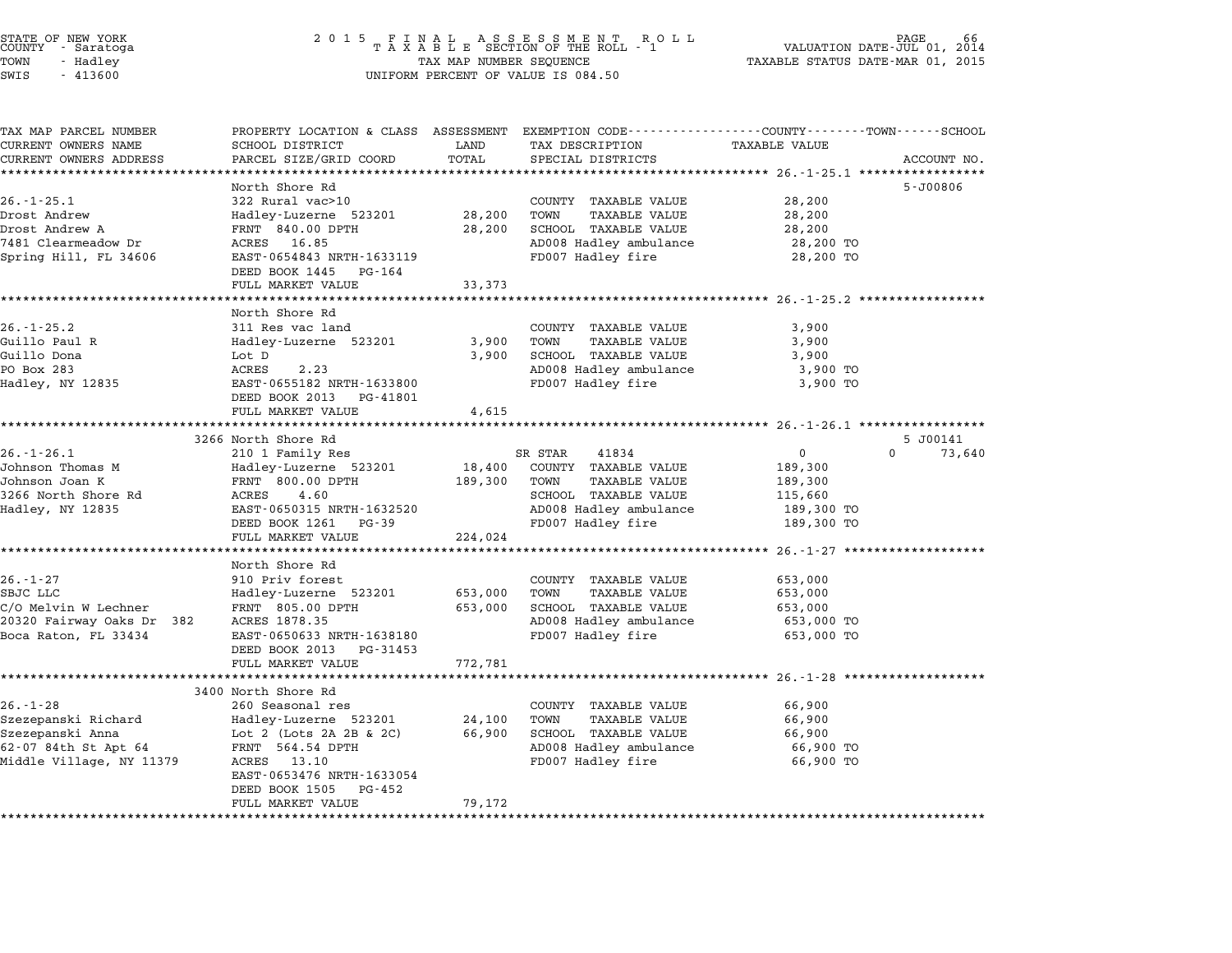| STATE OF NEW YORK |  |            |  |
|-------------------|--|------------|--|
| COUNTY            |  | - Saratoga |  |
| TOWN              |  | - Hadley   |  |
|                   |  |            |  |

| TAX MAP PARCEL NUMBER       |                                                    | PROPERTY LOCATION & CLASS ASSESSMENT EXEMPTION CODE---------------COUNTY-------TOWN------SCHOOL |                                                  |
|-----------------------------|----------------------------------------------------|-------------------------------------------------------------------------------------------------|--------------------------------------------------|
| CURRENT OWNERS NAME         | SCHOOL DISTRICT                                    | LAND<br>TAX DESCRIPTION                                                                         | TAXABLE VALUE                                    |
| CURRENT OWNERS ADDRESS      | PARCEL SIZE/GRID COORD                             | TOTAL<br>SPECIAL DISTRICTS                                                                      | ACCOUNT NO.                                      |
|                             |                                                    |                                                                                                 |                                                  |
| $26. - 1 - 29$              | 3357 North Shore Rd<br>210 1 Family Res            | RES STAR 41854                                                                                  | 5 J01702<br>$\overline{0}$<br>$\Omega$<br>33,830 |
| Verra Michael T             | Hadley-Luzerne 523201                              | 21,400<br>COUNTY TAXABLE VALUE                                                                  | 271,000                                          |
| 3357 North Shore Road       | FRNT 350.00 DPTH                                   | 271,000<br>TOWN<br><b>TAXABLE VALUE</b>                                                         | 271,000                                          |
| Hadley, NY 12835            | ACRES<br>7.92                                      | SCHOOL TAXABLE VALUE                                                                            | 237,170                                          |
|                             | EAST-0652867 NRTH-1632596                          | AD008 Hadley ambulance                                                                          | 271,000 TO                                       |
| PRIOR OWNER ON 3/01/2015    | DEED BOOK 2015 PG-14452                            | FD007 Hadley fire                                                                               | 271,000 TO                                       |
| Verra Lila A                | FULL MARKET VALUE                                  | 320,710                                                                                         |                                                  |
|                             |                                                    |                                                                                                 |                                                  |
|                             | 90 Hughes Rd                                       |                                                                                                 | 5 J00422                                         |
| $26. - 1 - 30$              | 240 Rural res                                      | AGED - ALL 41800                                                                                | 105,000<br>105,000<br>105,000                    |
| Hughes Doris                | Hadley-Luzerne 523201                              | 124,200 SR STAR<br>41834                                                                        | 73,640<br>$\mathbf{0}$<br>0                      |
| Attn: Hughes William Thomas | Life Estate                                        | 210,000<br>COUNTY TAXABLE VALUE                                                                 | 105,000                                          |
| John & Donald               | FRNT 610.00 DPTH                                   | TOWN<br>TAXABLE VALUE                                                                           | 105,000                                          |
| 90 Hughes Rd                | ACRES 235.49                                       | SCHOOL TAXABLE VALUE                                                                            | 31,360                                           |
| Hadley, NY 12835            | EAST-0657509 NRTH-1635419<br>DEED BOOK 1141 PG-123 | AD008 Hadley ambulance<br>FD007 Hadley fire                                                     | 210,000 TO<br>210,000 TO                         |
|                             | FULL MARKET VALUE                                  | 248,521 WT009 Hadley water                                                                      | 1,575 TO                                         |
|                             | **********************                             |                                                                                                 |                                                  |
|                             | North Shore Rd                                     |                                                                                                 |                                                  |
| $26. - 1 - 31$              | 240 Rural res                                      | COUNTY TAXABLE VALUE                                                                            | 80,400                                           |
| Lonks Aaren                 | Hadley-Luzerne 523201                              | 23,800<br>TOWN<br>TAXABLE VALUE                                                                 | 80,400                                           |
| Lonks Melissa               | FRNT 338.21 DPTH                                   | SCHOOL TAXABLE VALUE<br>80,400                                                                  | 80,400                                           |
| 241 Charles St              | ACRES 12.21                                        | AD008 Hadley ambulance                                                                          | 80,400 TO                                        |
| Reading, MA 01867           | EAST-0653293 NRTH-1632707                          | FD007 Hadley fire                                                                               | 80,400 TO                                        |
|                             | DEED BOOK 2009 PG-41989                            |                                                                                                 |                                                  |
|                             | FULL MARKET VALUE                                  | 95,148                                                                                          |                                                  |
|                             |                                                    |                                                                                                 |                                                  |
| $26. - 1 - 32$              | 330 O'Keefe Rd<br>210 1 Family Res                 | RES STAR 41854                                                                                  | 5 J00260<br>$\overline{0}$<br>$\Omega$<br>33,830 |
| Le Clerc Stephen P          | Hadley-Luzerne 523201                              | 13,200<br>COUNTY TAXABLE VALUE                                                                  | 100,500                                          |
| Le Clerc Kathleen           | Deed 2010/37893                                    | 100,500<br>TOWN<br><b>TAXABLE VALUE</b>                                                         | 100,500                                          |
| 330 O'Keefe Rd              | FRNT<br>50.00 DPTH                                 | SCHOOL TAXABLE VALUE                                                                            | 66,670                                           |
| Hadley, NY 12835            | ACRES<br>1.15                                      | AD008 Hadley ambulance                                                                          | 100,500 TO                                       |
|                             | EAST-0655260 NRTH-1637340                          | FD007 Hadley fire                                                                               | 100,500 TO                                       |
|                             | DEED BOOK 2010<br>PG-37893                         |                                                                                                 |                                                  |
|                             | FULL MARKET VALUE                                  | 118,935                                                                                         |                                                  |
|                             |                                                    |                                                                                                 |                                                  |
|                             | 3365 North Shore Rd                                |                                                                                                 | 5 J01700                                         |
| $26. - 1 - 33$              | 210 1 Family Res                                   | VET COM C 41132                                                                                 | 25,400<br>$\mathbf 0$<br>0                       |
| Buchak Boris                | Hadley-Luzerne 523201                              | 21,400 VET COM T 41133                                                                          | $\Omega$<br>17,000<br>$\Omega$                   |
| 3365 North Shore Rd Rear    | FRNT 210.00 DPTH                                   | 101,600 SR STAR<br>41834                                                                        | $\overline{0}$<br>73,640<br>$\Omega$             |
| Hadley, NY 12835            | 8.42<br>ACRES                                      | COUNTY TAXABLE VALUE                                                                            | 76,200                                           |
|                             | EAST-0653545 NRTH-1633683                          | <b>TAXABLE VALUE</b><br>TOWN                                                                    | 84,600                                           |
|                             | DEED BOOK 2011 PG-32284<br>FULL MARKET VALUE       | SCHOOL TAXABLE VALUE<br>120,237 AD008 Hadley ambulance                                          | 27,960<br>101,600 TO                             |
|                             |                                                    | FD007 Hadley fire                                                                               | 101,600 TO                                       |
|                             |                                                    |                                                                                                 |                                                  |
|                             |                                                    |                                                                                                 |                                                  |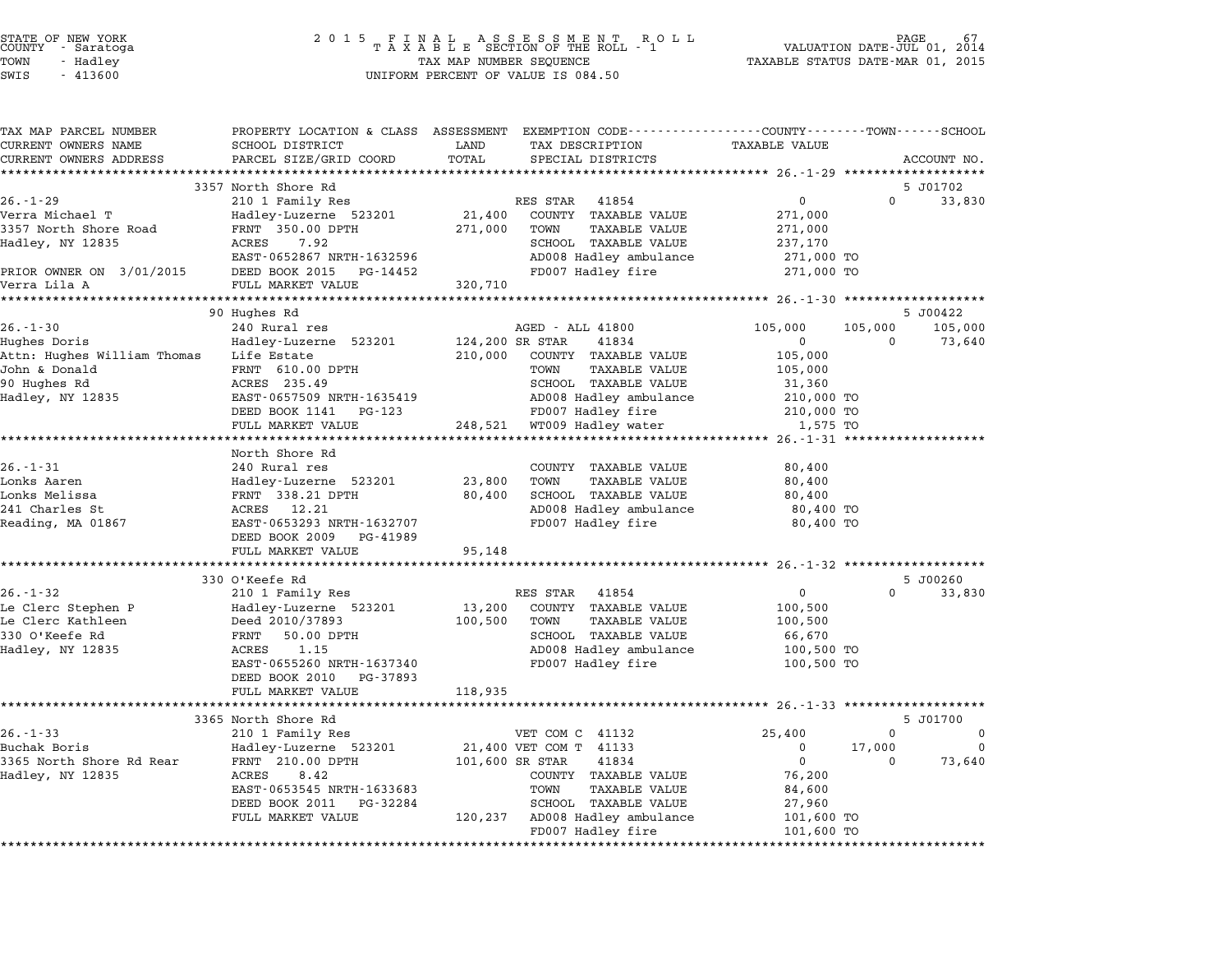| STATE OF NEW YORK |          |            |  |
|-------------------|----------|------------|--|
| COUNTY            |          | - Saratoga |  |
| TOWN              | - Hadley |            |  |

| TAX MAP PARCEL NUMBER   | $\begin{tabular}{lllllllllll} \textsc{rank} & & & & & & & & \textsc{PROPERTIES} & \textsc{PROBERT} & \textsc{OCATION} & \textsc{c} & \textsc{LASS} & & & & & \textsc{SESSESSMENT} & \textsc{EXEMPTION} & & & & & \textsc{CODE---------------COUNTY---------COMN-------SCHOOL} & & & & & & & & & \textsc{GHND} & & & & \textsc{TAXABLE} & \textsc{ValUE} & & & & \\ \textsc{CURRENT} & & & & & & & & & \textsc{NDESS} & & & & \textsc{PARCEL} & \textsc{SIZE/GRID} &$ |        |                                                                                                       |                   |                      |
|-------------------------|----------------------------------------------------------------------------------------------------------------------------------------------------------------------------------------------------------------------------------------------------------------------------------------------------------------------------------------------------------------------------------------------------------------------------------------------------------------------|--------|-------------------------------------------------------------------------------------------------------|-------------------|----------------------|
| CURRENT OWNERS NAME     |                                                                                                                                                                                                                                                                                                                                                                                                                                                                      |        |                                                                                                       |                   |                      |
| CURRENT OWNERS ADDRESS  |                                                                                                                                                                                                                                                                                                                                                                                                                                                                      |        |                                                                                                       |                   |                      |
|                         |                                                                                                                                                                                                                                                                                                                                                                                                                                                                      |        |                                                                                                       |                   |                      |
|                         | 144 Third Ave                                                                                                                                                                                                                                                                                                                                                                                                                                                        |        |                                                                                                       |                   |                      |
| $26.20 - 1 - 7.2$       | 210 1 Family Res                                                                                                                                                                                                                                                                                                                                                                                                                                                     |        | RES STAR 41854                                                                                        | $0 \qquad \qquad$ | $\Omega$<br>33,830   |
|                         |                                                                                                                                                                                                                                                                                                                                                                                                                                                                      |        |                                                                                                       | 127,600           |                      |
|                         | Hadley, NY 12835 FRNT 205.23 DPTH                                                                                                                                                                                                                                                                                                                                                                                                                                    |        |                                                                                                       | 127,600           |                      |
|                         |                                                                                                                                                                                                                                                                                                                                                                                                                                                                      |        | SCHOOL TAXABLE VALUE                                                                                  | 93,770            |                      |
|                         |                                                                                                                                                                                                                                                                                                                                                                                                                                                                      |        |                                                                                                       |                   |                      |
|                         |                                                                                                                                                                                                                                                                                                                                                                                                                                                                      |        |                                                                                                       |                   |                      |
|                         |                                                                                                                                                                                                                                                                                                                                                                                                                                                                      |        |                                                                                                       |                   |                      |
|                         | FULL MARKET VALUE 151,006 WT009 Hadley water 127,600 TO                                                                                                                                                                                                                                                                                                                                                                                                              |        |                                                                                                       |                   |                      |
|                         |                                                                                                                                                                                                                                                                                                                                                                                                                                                                      |        |                                                                                                       |                   |                      |
|                         | 28 Rollman Cir<br>26.20-1-8 2101 Family Res RES STAR 41854 0<br>Woodell Kim Hadley-Luzerne 523201 21,700 COUNTY TAXABLE VALUE 190,400<br>Kowalski Leslie T Lot 34 190,400 TOWN TAXABLE VALUE 190,400<br>28 Rollman Cir FRNT 100.00 DPTH SCHOOL TAXABLE                                                                                                                                                                                                               |        |                                                                                                       |                   | 5 J01961<br>$\Omega$ |
|                         |                                                                                                                                                                                                                                                                                                                                                                                                                                                                      |        |                                                                                                       |                   | 33,830               |
|                         |                                                                                                                                                                                                                                                                                                                                                                                                                                                                      |        |                                                                                                       |                   |                      |
|                         |                                                                                                                                                                                                                                                                                                                                                                                                                                                                      |        |                                                                                                       |                   |                      |
|                         | FRAT 100.00 DPTH SCHOOL TAXABLE VALUE 156,570<br>ACRES 0.59 AD008 Hadley ambulance 190,400 TO<br>EAST-0660538 NRTH-1635430 FD007 Hadley fire 190,400 TO<br>DEED BOOK 1735 PG-47 LT014 Hadley light 190,400 TO<br>FULL MARKET VALUE 225                                                                                                                                                                                                                               |        |                                                                                                       |                   |                      |
|                         |                                                                                                                                                                                                                                                                                                                                                                                                                                                                      |        |                                                                                                       |                   |                      |
|                         |                                                                                                                                                                                                                                                                                                                                                                                                                                                                      |        |                                                                                                       |                   |                      |
|                         |                                                                                                                                                                                                                                                                                                                                                                                                                                                                      |        |                                                                                                       |                   |                      |
|                         |                                                                                                                                                                                                                                                                                                                                                                                                                                                                      |        |                                                                                                       |                   |                      |
|                         |                                                                                                                                                                                                                                                                                                                                                                                                                                                                      |        |                                                                                                       |                   |                      |
|                         | Rollman Cir<br>311 Res vac land                                                                                                                                                                                                                                                                                                                                                                                                                                      |        |                                                                                                       |                   |                      |
| $26.20 - 1 - 9$         |                                                                                                                                                                                                                                                                                                                                                                                                                                                                      |        | COUNTY TAXABLE VALUE                                                                                  | 21,600            |                      |
| Mahnert Ronald          |                                                                                                                                                                                                                                                                                                                                                                                                                                                                      |        | TAXABLE VALUE                                                                                         | 21,600            |                      |
| Mahnert Robin           | Hadley-Luzerne 523201 21,600 TOWN<br>Lot 33 21,600 SCHOO:<br>FRNT 110.00 DPTH 210.00 21,600 AD008                                                                                                                                                                                                                                                                                                                                                                    |        | 21,600 SCHOOL TAXABLE VALUE 21,600<br>AD008 Hadley ambulance 21,600 TO<br>FD007 Hadley fire 21,600 TO |                   |                      |
| 8 Quail Rdg             |                                                                                                                                                                                                                                                                                                                                                                                                                                                                      |        |                                                                                                       |                   |                      |
| Putnam Valley, NY 10579 | ACRES 0.53                                                                                                                                                                                                                                                                                                                                                                                                                                                           |        |                                                                                                       |                   |                      |
|                         |                                                                                                                                                                                                                                                                                                                                                                                                                                                                      |        |                                                                                                       |                   |                      |
|                         |                                                                                                                                                                                                                                                                                                                                                                                                                                                                      |        |                                                                                                       |                   |                      |
|                         | FULL MARKET VALUE                                                                                                                                                                                                                                                                                                                                                                                                                                                    | 25,562 |                                                                                                       |                   |                      |
|                         |                                                                                                                                                                                                                                                                                                                                                                                                                                                                      |        |                                                                                                       |                   |                      |
|                         | Rollman Cir                                                                                                                                                                                                                                                                                                                                                                                                                                                          |        |                                                                                                       |                   |                      |
| $26.20 - 1 - 10$        |                                                                                                                                                                                                                                                                                                                                                                                                                                                                      |        | COUNTY TAXABLE VALUE                                                                                  | 21,800            |                      |
| Waite Pamela R          | 311 Res vac land COUNT<br>R Hadley-Luzerne 523201 21,800 TOWN<br>Lot 32 21,800 SCHOO                                                                                                                                                                                                                                                                                                                                                                                 |        | TAXABLE VALUE                                                                                         | 21,800            |                      |
| Waite Ronald L          |                                                                                                                                                                                                                                                                                                                                                                                                                                                                      |        | SCHOOL TAXABLE VALUE                                                                                  | 21,800            |                      |
| 64 First Ave            | FRNT 100.02 DPTH<br>5 ACRES 0.75                                                                                                                                                                                                                                                                                                                                                                                                                                     |        | AD008 Hadley ambulance<br>FD007 Hadley fire 21,800 TO                                                 |                   |                      |
| Hadley, NY 12835        |                                                                                                                                                                                                                                                                                                                                                                                                                                                                      |        | LT014 Hadley light 21,800 TO                                                                          |                   |                      |
|                         | EAST-0660328 NRTH-1635360                                                                                                                                                                                                                                                                                                                                                                                                                                            |        |                                                                                                       |                   |                      |
|                         | DEED BOOK 2011 PG-6231                                                                                                                                                                                                                                                                                                                                                                                                                                               |        | WT009 Hadley water                                                                                    | 21,800 TO         |                      |
|                         | FULL MARKET VALUE                                                                                                                                                                                                                                                                                                                                                                                                                                                    | 25,799 |                                                                                                       |                   |                      |
|                         |                                                                                                                                                                                                                                                                                                                                                                                                                                                                      |        |                                                                                                       |                   |                      |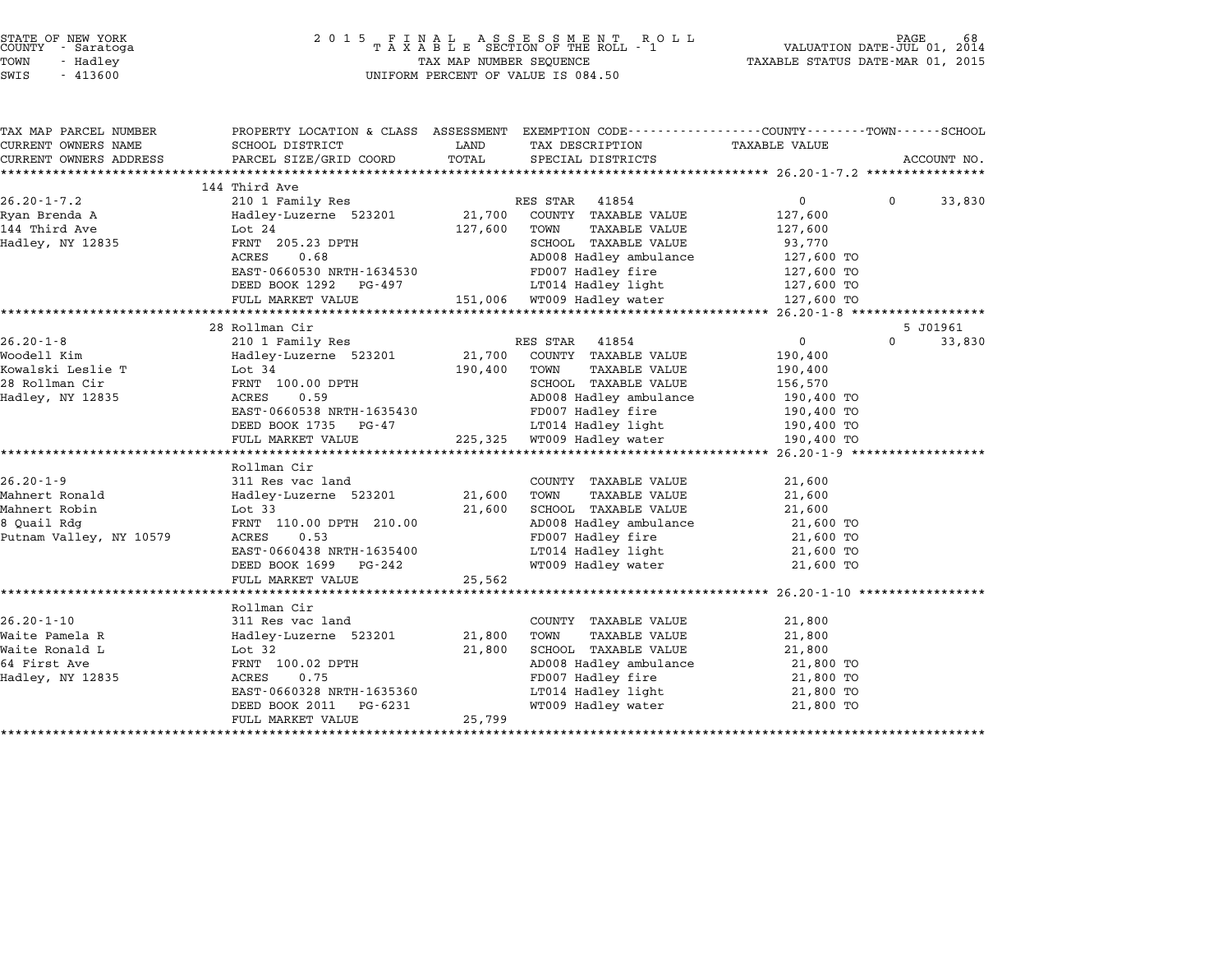| STATE OF NEW YORK |          |            |  |
|-------------------|----------|------------|--|
| COUNTY            |          | - Saratoga |  |
| TOWN              | - Hadley |            |  |

| SWIS | 41360 |
|------|-------|
|      |       |

# STATE OF NEW YORK <sup>2</sup> <sup>0</sup> <sup>1</sup> 5 F I N A L A S S E S S M E N T R O L L PAGE <sup>69</sup> COUNTY - Saratoga <sup>T</sup> <sup>A</sup> <sup>X</sup> <sup>A</sup> <sup>B</sup> <sup>L</sup> <sup>E</sup> SECTION OF THE ROLL - <sup>1</sup> VALUATION DATE-JUL 01, <sup>2014</sup> TOWN - Hadley TAX MAP NUMBER SEQUENCE TAXABLE STATUS DATE-MAR 01, <sup>2015</sup> SAM SERVIENCE THE SERVIE OF VALUE IS A 1360 UNIFORM PERCENT OF VALUE IS 084.50

| TAX MAP PARCEL NUMBER               | PROPERTY LOCATION & CLASS ASSESSMENT |                 | EXEMPTION CODE-----------------COUNTY-------TOWN-----SCHOOL |               |              |             |
|-------------------------------------|--------------------------------------|-----------------|-------------------------------------------------------------|---------------|--------------|-------------|
| CURRENT OWNERS NAME                 | SCHOOL DISTRICT                      | LAND            | TAX DESCRIPTION                                             | TAXABLE VALUE |              |             |
| CURRENT OWNERS ADDRESS              | PARCEL SIZE/GRID COORD               | TOTAL           | SPECIAL DISTRICTS                                           |               |              | ACCOUNT NO. |
|                                     |                                      |                 |                                                             |               |              |             |
|                                     | Rollman Cir                          |                 |                                                             |               |              |             |
| $26.20 - 1 - 11$                    | 311 Res vac land                     |                 | COUNTY TAXABLE VALUE                                        | 22,500        |              |             |
| Waite Ronald L                      | Hadley-Luzerne 523201                | 22,500          | <b>TAXABLE VALUE</b><br>TOWN                                | 22,500        |              |             |
| Waite Pamela R                      | Lot 31                               | 22,500          | SCHOOL TAXABLE VALUE                                        | 22,500        |              |             |
| 64 First Ave                        | FRNT 79.95 DPTH                      |                 | AD008 Hadley ambulance                                      | 22,500 TO     |              |             |
| Hadley, NY 12835                    | ACRES<br>1.23                        |                 | FD007 Hadley fire                                           | 22,500 TO     |              |             |
|                                     | EAST-0660179 NRTH-1635280            |                 | LT014 Hadley light<br>WT009 Hadley water                    | 22,500 TO     |              |             |
|                                     | DEED BOOK 1617<br>PG-685             |                 |                                                             | 22,500 TO     |              |             |
|                                     | FULL MARKET VALUE                    | 26,627          |                                                             |               |              |             |
|                                     |                                      |                 |                                                             |               |              |             |
|                                     | Rollman Cir                          |                 |                                                             |               |              |             |
| $26.20 - 1 - 12$                    | 311 Res vac land                     |                 | COUNTY TAXABLE VALUE                                        | 22,500        |              |             |
| Waite Ronald L                      | Hadley-Luzerne 523201                | 22,500          | <b>TAXABLE VALUE</b><br>TOWN                                | 22,500        |              |             |
| Waite Pamela R                      | Lot $30$                             | 22,500          | SCHOOL TAXABLE VALUE                                        | 22,500        |              |             |
| 64 First Ave                        | FRNT<br>81.41 DPTH                   |                 | AD008 Hadley ambulance                                      | 22,500 TO     |              |             |
| Hadley, NY 12835                    | ACRES<br>1.23                        |                 | FD007 Hadley fire                                           | 22,500 TO     |              |             |
|                                     | EAST-0660129 NRTH-1635120            |                 | LT014 Hadley light<br>WT009 Hadley water                    | 22,500 TO     |              |             |
|                                     | DEED BOOK 1617<br>PG-683             |                 |                                                             | 22,500 TO     |              |             |
|                                     | FULL MARKET VALUE                    | 26,627          |                                                             |               |              |             |
|                                     | 48 Rollman Cir                       |                 |                                                             |               |              |             |
| $26.20 - 1 - 13$                    | 210 1 Family Res                     |                 | RES STAR 41854                                              | $\mathbf 0$   | $\mathbf{0}$ | 33,830      |
| Russell Mark D                      | Hadley-Luzerne 523201                | 21,700          | COUNTY TAXABLE VALUE                                        | 169,500       |              |             |
| Russell Wendy                       | Lot 29                               | 169,500         | <b>TAXABLE VALUE</b><br>TOWN                                | 169,500       |              |             |
| 48 Rollman Cir                      | FRNT 100.00 DPTH                     |                 | SCHOOL TAXABLE VALUE                                        | 135,670       |              |             |
| Hadley, NY 12835                    | 0.64<br>ACRES                        |                 | AD008 Hadley ambulance                                      | 169,500 TO    |              |             |
|                                     | EAST-0660229 NRTH-1635000            |                 | FD007 Hadley fire                                           | 169,500 TO    |              |             |
|                                     | DEED BOOK 1755<br>PG-784             |                 | LT014 Hadley light                                          | 169,500 TO    |              |             |
|                                     | FULL MARKET VALUE                    |                 | 200,592 WT009 Hadley water                                  | 169,500 TO    |              |             |
|                                     |                                      |                 |                                                             |               |              |             |
|                                     | 50 Rollman Cir                       |                 |                                                             |               |              |             |
| $26.20 - 1 - 14$                    | 210 1 Family Res                     |                 | VET WAR C 41122                                             | 25,620        | 0            | 0           |
| Quinto John M                       | Hadley-Luzerne 523201                |                 | 21,500 VET WAR T 41123                                      | 0             | 10,200       |             |
| C/O Angela Marie Sathopoulos Lot 28 |                                      | 170,800 SR STAR | 41834                                                       | $\mathbf 0$   | $\Omega$     | 73,640      |
| 50 Rollman Circle                   | FRNT 100.00 DPTH                     |                 | COUNTY TAXABLE VALUE                                        | 145,180       |              |             |
| Hadley, NY 12835                    | ACRES<br>0.47                        |                 | TAXABLE VALUE<br>TOWN                                       | 160,600       |              |             |
|                                     | EAST-0660289 NRTH-1634910            |                 | SCHOOL TAXABLE VALUE                                        | 97,160        |              |             |
| PRIOR OWNER ON 3/01/2015            | DEED BOOK 2015<br>PG-14410           |                 | AD008 Hadley ambulance                                      | 170,800 TO    |              |             |
| Quinto John M                       | FULL MARKET VALUE                    |                 | 202,130 FD007 Hadley fire                                   | 170,800 TO    |              |             |
|                                     |                                      |                 | LT014 Hadley light                                          | 170,800 TO    |              |             |
|                                     |                                      |                 |                                                             |               |              |             |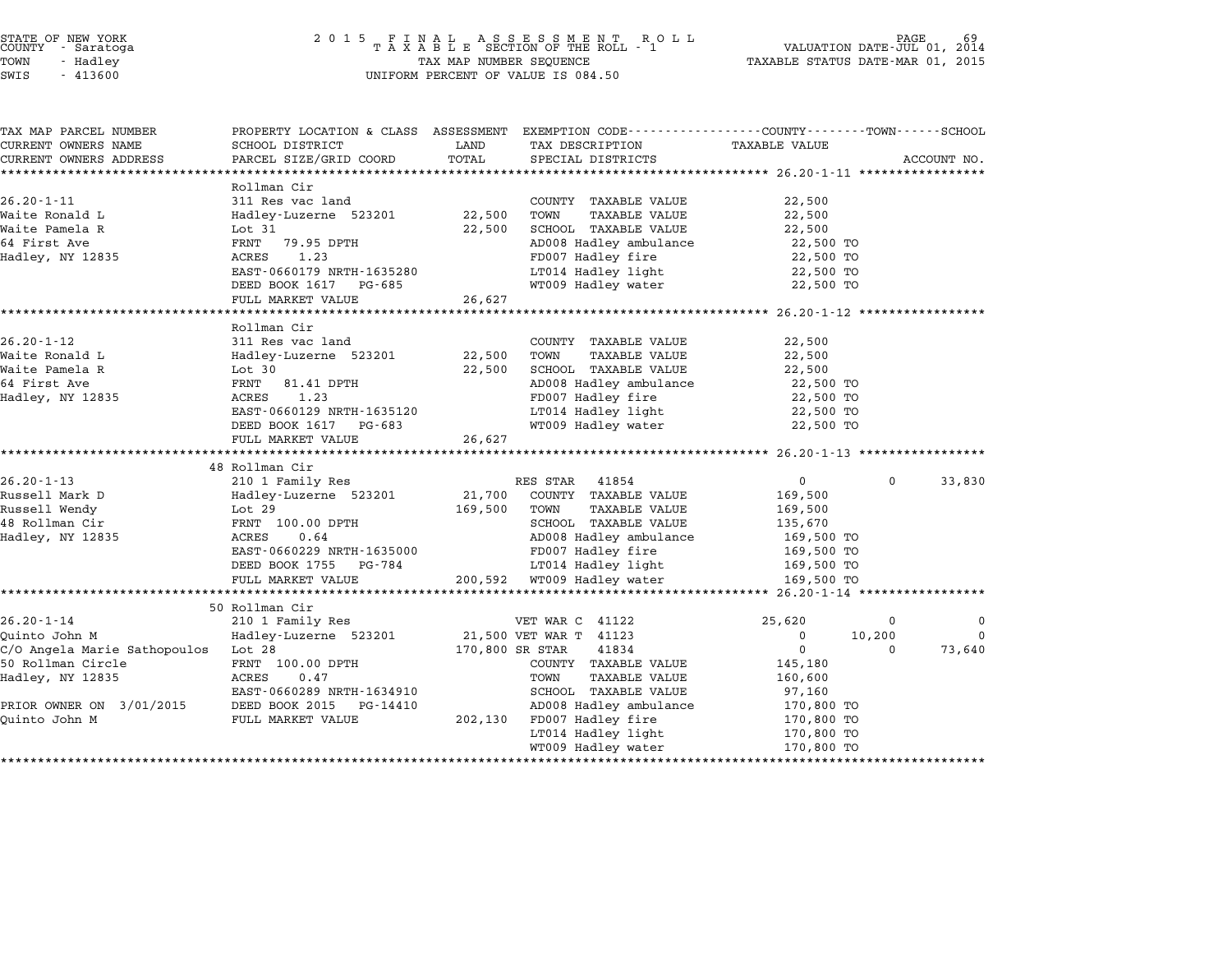| STATE OF NEW YORK<br>COUNTY |          | - Saratoga |  |
|-----------------------------|----------|------------|--|
| TOWN                        | - Hadley |            |  |

| TAX MAP PARCEL NUMBER      | PROPERTY LOCATION & CLASS ASSESSMENT     |                 | EXEMPTION CODE----------------COUNTY-------TOWN------SCHOOL |                         |                    |              |
|----------------------------|------------------------------------------|-----------------|-------------------------------------------------------------|-------------------------|--------------------|--------------|
| CURRENT OWNERS NAME        | SCHOOL DISTRICT                          | LAND            | TAX DESCRIPTION                                             | TAXABLE VALUE           |                    |              |
| CURRENT OWNERS ADDRESS     | PARCEL SIZE/GRID COORD                   | TOTAL           | SPECIAL DISTRICTS                                           |                         |                    | ACCOUNT NO.  |
| ************************** |                                          |                 |                                                             |                         |                    |              |
|                            | 54 Rollman Cir                           |                 |                                                             |                         |                    |              |
| $26.20 - 1 - 15$           | 210 1 Family Res                         |                 | RES STAR<br>41854                                           | $\overline{0}$          | $\mathbf{0}$       | 33,830       |
| Lansburg Paul              | Hadley-Luzerne 523201                    | 21,500          | COUNTY TAXABLE VALUE                                        | 121,300                 |                    |              |
| Lansburg Stephanie         | Lot $27$                                 | 121,300         | TAXABLE VALUE<br>TOWN                                       | 121,300                 |                    |              |
| 54 Rollman Cir             | FRNT 100.00 DPTH                         |                 | SCHOOL TAXABLE VALUE                                        | 87,470                  |                    |              |
| Hadley, NY 12835           | ACRES<br>0.47                            |                 | AD008 Hadley ambulance                                      | 121,300 TO              |                    |              |
|                            | EAST-0660360 NRTH-1634820                |                 | FD007 Hadley fire                                           | 121,300 TO              |                    |              |
|                            | DEED BOOK 2008<br>PG-34595               |                 | LT014 Hadley light                                          | 121,300 TO              |                    |              |
|                            | FULL MARKET VALUE<br>******************* | 143,550         | WT009 Hadley water                                          | 121,300 TO              |                    |              |
|                            |                                          |                 |                                                             | ****** 26.20-1-16 ****  |                    |              |
| $26.20 - 1 - 16$           | 58 Rollman Cir                           |                 |                                                             |                         |                    | <sup>0</sup> |
|                            | 210 1 Family Res                         |                 | VET COM C 41132                                             | 36,600                  | 0                  | $\Omega$     |
| Smith Carl P               | Hadley-Luzerne 523201                    |                 | 21,500 VET COM T 41133                                      | $\Omega$<br>$\mathbf 0$ | 17,000<br>$\Omega$ |              |
| Smith Judith A             | Lot $26$                                 | 146,400 SR STAR | 41834                                                       |                         |                    | 73,640       |
| 58 Rollman Cir             | FRNT 100.00 DPTH                         |                 | COUNTY TAXABLE VALUE                                        | 109,800                 |                    |              |
| Hadley, NY 12835           | ACRES<br>0.47                            |                 | TOWN<br><b>TAXABLE VALUE</b>                                | 129,400                 |                    |              |
|                            | EAST-0660420 NRTH-1634740                |                 | SCHOOL TAXABLE VALUE                                        | 72,760                  |                    |              |
|                            | DEED BOOK 1369<br>PG-78                  |                 | AD008 Hadley ambulance                                      | 146,400 TO              |                    |              |
|                            | FULL MARKET VALUE                        | 173,254         | FD007 Hadley fire                                           | 146,400 TO              |                    |              |
|                            |                                          |                 | LT014 Hadley light                                          | 146,400 TO              |                    |              |
|                            |                                          |                 | WT009 Hadley water                                          | 146,400 TO              |                    |              |
|                            |                                          |                 |                                                             |                         |                    |              |
|                            | 62 Rollman Cir                           |                 |                                                             |                         |                    |              |
| $26.20 - 1 - 17$           | 210 1 Family Res                         |                 | RES STAR<br>41854                                           | $\mathbf 0$             | $\mathbf 0$        | 33,830       |
| Shiel Randy                | Hadley-Luzerne 523201                    | 21,500          | COUNTY TAXABLE VALUE                                        | 154,100                 |                    |              |
| Bogle Marla                | Lot $25$                                 | 154,100         | TOWN<br><b>TAXABLE VALUE</b>                                | 154,100                 |                    |              |
| 62 Rollman Circle          | FRNT 100.00 DPTH                         |                 | SCHOOL TAXABLE VALUE                                        | 120,270                 |                    |              |
| Hadley, NY 12835           | ACRES<br>0.46                            |                 | AD008 Hadley ambulance                                      | 154,100 TO              |                    |              |
|                            | EAST-0660470 NRTH-1634660                |                 | FD007 Hadley fire                                           | 154,100 TO              |                    |              |
|                            | DEED BOOK 2014<br>PG-23051               |                 | LT014 Hadley light                                          | 154,100 TO              |                    |              |
|                            | FULL MARKET VALUE                        | 182,367         | WT009 Hadley water                                          | 154,100 TO              |                    |              |
|                            |                                          |                 |                                                             | $27. - 1 - 2$ *******   |                    |              |
|                            | Town Of Hadley                           |                 |                                                             |                         |                    | 5 N01031     |
| $27. - 1 - 2$              | 843 Non-ceil. rr                         |                 | COUNTY TAXABLE VALUE                                        | 435,600                 |                    |              |
| County Of Warren           | Hadley-Luzerne 523201                    | 398,300         | TOWN<br><b>TAXABLE VALUE</b>                                | 435,600                 |                    |              |
| 4028 Main St               | School App 93.2%                         | 435,600         | SCHOOL TAXABLE VALUE                                        | 435,600                 |                    |              |
| Warrensburg, NY 12885      | 8.91 M.br Tr                             |                 | AD008 Hadley ambulance                                      | 435,600 TO              |                    |              |
|                            | ACRES 129.92                             |                 | FD007 Hadley fire                                           | 435,600 TO              |                    |              |
|                            | EAST-0669569 NRTH-1622613                |                 | LT014 Hadley light                                          | 117,612 TO              |                    |              |
|                            | DEED BOOK 1455<br>PG-423                 |                 | SE009 Hadley sewer                                          | 30,492 TO               |                    |              |
|                            | FULL MARKET VALUE                        | 515,503         | WT009 Hadley water                                          | 34,848 TO               |                    |              |
|                            |                                          |                 | WT010 S. hadley water                                       | 21,780 TO               |                    |              |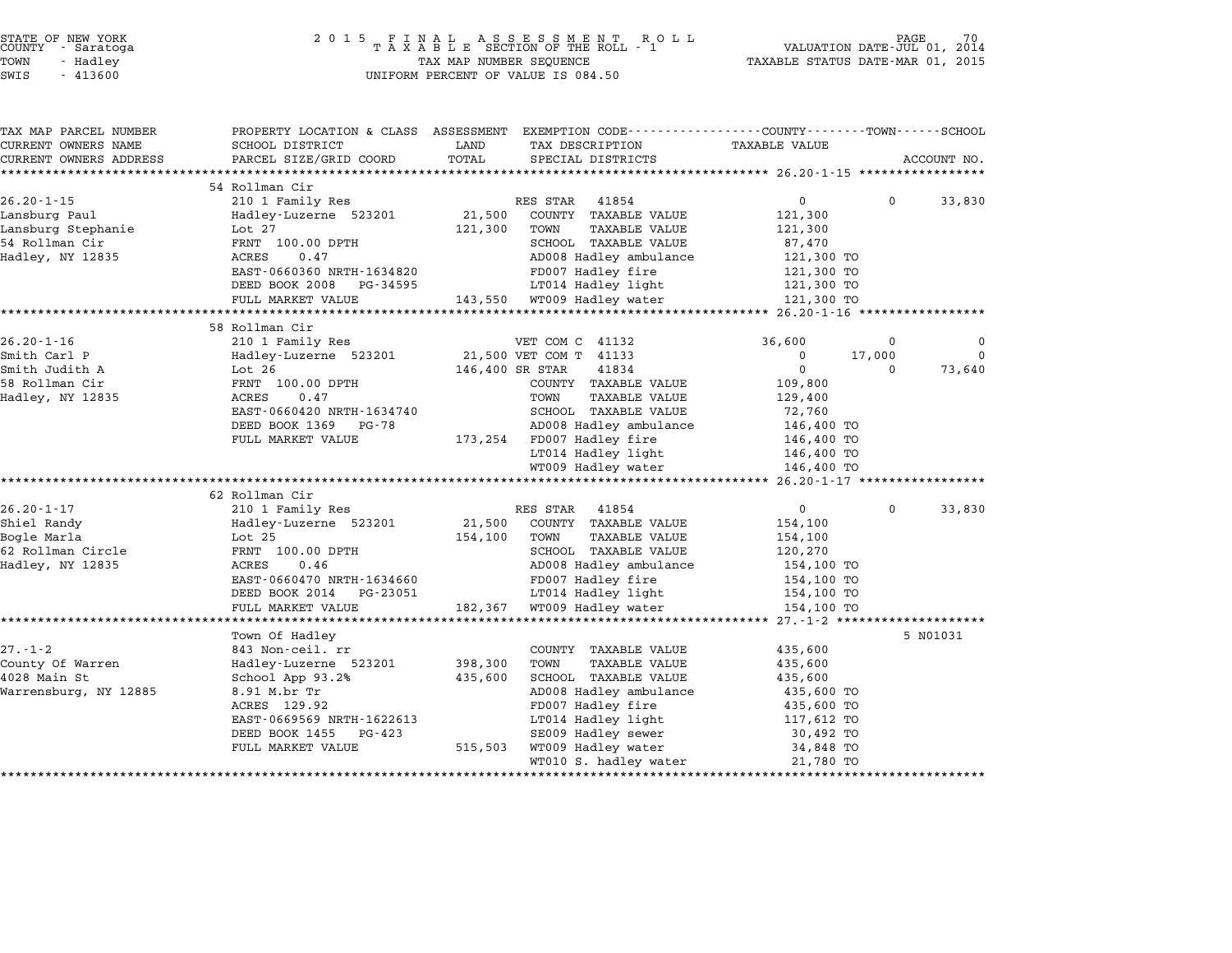# STATE OF NEW YORK <sup>2</sup> <sup>0</sup> <sup>1</sup> 5 F I N A L A S S E S S M E N T R O L L PAGE <sup>71</sup> COUNTY - Saratoga <sup>T</sup> <sup>A</sup> <sup>X</sup> <sup>A</sup> <sup>B</sup> <sup>L</sup> <sup>E</sup> SECTION OF THE ROLL - <sup>1</sup> VALUATION DATE-JUL 01, <sup>2014</sup> TOWN - Hadley TAX MAP NUMBER SEQUENCE TAXABLE STATUS DATE-MAR 01, <sup>2015</sup> STATE OF NEW YORK STATE OF NEW YORK A SOLUME TO A SOLUME TO A SOLUME TO A SOLUME TO A SOLUME TO A SOLUME TO A SOLUME TO A SOLUME TO A SOLUME TO A SOLUME TO A SOLUME TO A SOLUME TO A SOLUME TO A SOLUME TO A SOLUME TO A SOLU

| TAX MAP PARCEL NUMBER        | PROPERTY LOCATION & CLASS ASSESSMENT EXEMPTION CODE----------------COUNTY-------TOWN------SCHOOL |                 |                              |                      |                    |
|------------------------------|--------------------------------------------------------------------------------------------------|-----------------|------------------------------|----------------------|--------------------|
| CURRENT OWNERS NAME          | SCHOOL DISTRICT                                                                                  | LAND            | TAX DESCRIPTION              | <b>TAXABLE VALUE</b> |                    |
| CURRENT OWNERS ADDRESS       | PARCEL SIZE/GRID COORD                                                                           | TOTAL           | SPECIAL DISTRICTS            |                      | ACCOUNT NO.        |
| **************************** |                                                                                                  |                 |                              |                      |                    |
|                              | Public Service                                                                                   |                 |                              |                      | 7 501253           |
| $27. - 1 - 2. - 1$           | 843 Non-ceil. rr                                                                                 |                 | COUNTY TAXABLE VALUE         | 29,100               |                    |
| County Of Warren             | Corinth 1<br>412601                                                                              | 29,100          | TOWN<br>TAXABLE VALUE        | 29,100               |                    |
| 4028 Main St                 | School App 6.8%                                                                                  | 29,100          | SCHOOL TAXABLE VALUE         | 29,100               |                    |
| Warrensburg, NY 12885        | DEED BOOK 0000 PG-0000                                                                           |                 | AD008 Hadley ambulance       | 29,100 TO            |                    |
|                              | FULL MARKET VALUE                                                                                | 34,438          | FD007 Hadley fire            | 29,100 TO            |                    |
|                              |                                                                                                  |                 | LT014 Hadley light           | 7,857 TO             |                    |
|                              |                                                                                                  |                 | SE009 Hadley sewer           | 2,037 TO             |                    |
|                              |                                                                                                  |                 | WT009 Hadley water           | 2,328 TO             |                    |
|                              |                                                                                                  |                 | WT010 S. hadley water        | 1,455 TO             |                    |
|                              | 241 Stony Creek Rd Rear                                                                          |                 |                              |                      | 5 J00182           |
| $27. - 1 - 3$                | 210 1 Family Res                                                                                 |                 | COUNTY TAXABLE VALUE         | 82,100               |                    |
| Allen Joan Madison           | Hadley-Luzerne 523201                                                                            | 12,600          | TOWN<br>TAXABLE VALUE        | 82,100               |                    |
| 241 Stony Creek Rd           | 0.63<br>ACRES                                                                                    | 82,100          | SCHOOL TAXABLE VALUE         | 82,100               |                    |
| Hadley, NY 12835             | EAST-0662031 NRTH-1639053                                                                        |                 | AD008 Hadley ambulance       | 82,100 TO            |                    |
|                              | DEED BOOK 1437 PG-270                                                                            |                 | FD007 Hadley fire            | 82,100 TO            |                    |
|                              | FULL MARKET VALUE                                                                                | 97,160          | LT014 Hadley light           | 82,100 TO            |                    |
|                              |                                                                                                  |                 |                              |                      |                    |
|                              | Co Rd 1 Rear                                                                                     |                 |                              |                      | 5 J00513           |
| $27. - 1 - 4.1$              | 910 Priv forest                                                                                  |                 | COUNTY TAXABLE VALUE         | 51,600               |                    |
| Allen Clarence               | Hadley-Luzerne 523201                                                                            | 51,600          | TOWN<br>TAXABLE VALUE        | 51,600               |                    |
| Allen Joan                   | FRNT 900.00 DPTH                                                                                 | 51,600          | SCHOOL TAXABLE VALUE         | 51,600               |                    |
| 241 Stony Creek Rd           | ACRES 104.85                                                                                     |                 | AD008 Hadley ambulance       | 51,600 TO            |                    |
| Hadley, NY 12835             | EAST-0660669 NRTH-1639553                                                                        |                 | FD007 Hadley fire            | 51,600 TO            |                    |
|                              | DEED BOOK 0931<br>PG-0628                                                                        |                 | LT014 Hadley light           | 51,600 TO            |                    |
|                              | FULL MARKET VALUE                                                                                | 61,065          |                              |                      |                    |
|                              |                                                                                                  |                 |                              |                      |                    |
|                              | Stony Creek Rd                                                                                   |                 |                              |                      |                    |
| $27. - 1 - 4.2$              | 210 1 Family Res                                                                                 |                 | COUNTY TAXABLE VALUE         | 25,400               |                    |
| Creager Obrien Renee         | Hadley-Luzerne 523201                                                                            | 13,100          | TOWN<br><b>TAXABLE VALUE</b> | 25,400               |                    |
| Obrien Aaron                 | FRNT 900.00 DPTH                                                                                 | 25,400          | SCHOOL TAXABLE VALUE         | 25,400               |                    |
| PO Box 178                   | 1.04<br>ACRES                                                                                    |                 | AD008 Hadley ambulance       | 25,400 TO            |                    |
| Hadley, NY 12835             | EAST-0662308 NRTH-1639564                                                                        |                 | FD007 Hadley fire            | 25,400 TO            |                    |
|                              | DEED BOOK 1571<br>PG-466                                                                         |                 | LT014 Hadley light           | 25,400 TO            |                    |
|                              | FULL MARKET VALUE                                                                                | 30,059          |                              |                      |                    |
|                              | 296 Stony Creek Rd Rear                                                                          |                 |                              |                      | 5 N01165           |
| $27. - 1 - 5$                | 240 Rural res<br>- WTRFNT                                                                        |                 | RES STAR<br>41854            | $\overline{0}$       | $\Omega$<br>33,830 |
| Obrien Thomas                | Hadley-Luzerne 523201                                                                            | 59,300          | COUNTY TAXABLE VALUE         | 263,300              |                    |
| Obrien Renee                 | Hadl Devel Land                                                                                  | 263,300         | <b>TAXABLE VALUE</b><br>TOWN | 263,300              |                    |
| 296 Stony Creek Rd           | FRNT 772.04 DPTH                                                                                 |                 | SCHOOL TAXABLE VALUE         | 229,470              |                    |
| PO Box 178                   | ACRES 27.32                                                                                      |                 | AD008 Hadley ambulance       | 263,300 TO           |                    |
| Hadley, NY 12835             | EAST-0662669 NRTH-1640104                                                                        |                 | FD007 Hadley fire            | 263,300 TO           |                    |
|                              | DEED BOOK 1350<br>PG-339                                                                         |                 | LT014 Hadley light           | 263,300 TO           |                    |
|                              | FULL MARKET VALUE                                                                                | 311,598         |                              |                      |                    |
|                              | ********************************                                                                 | *************** |                              |                      |                    |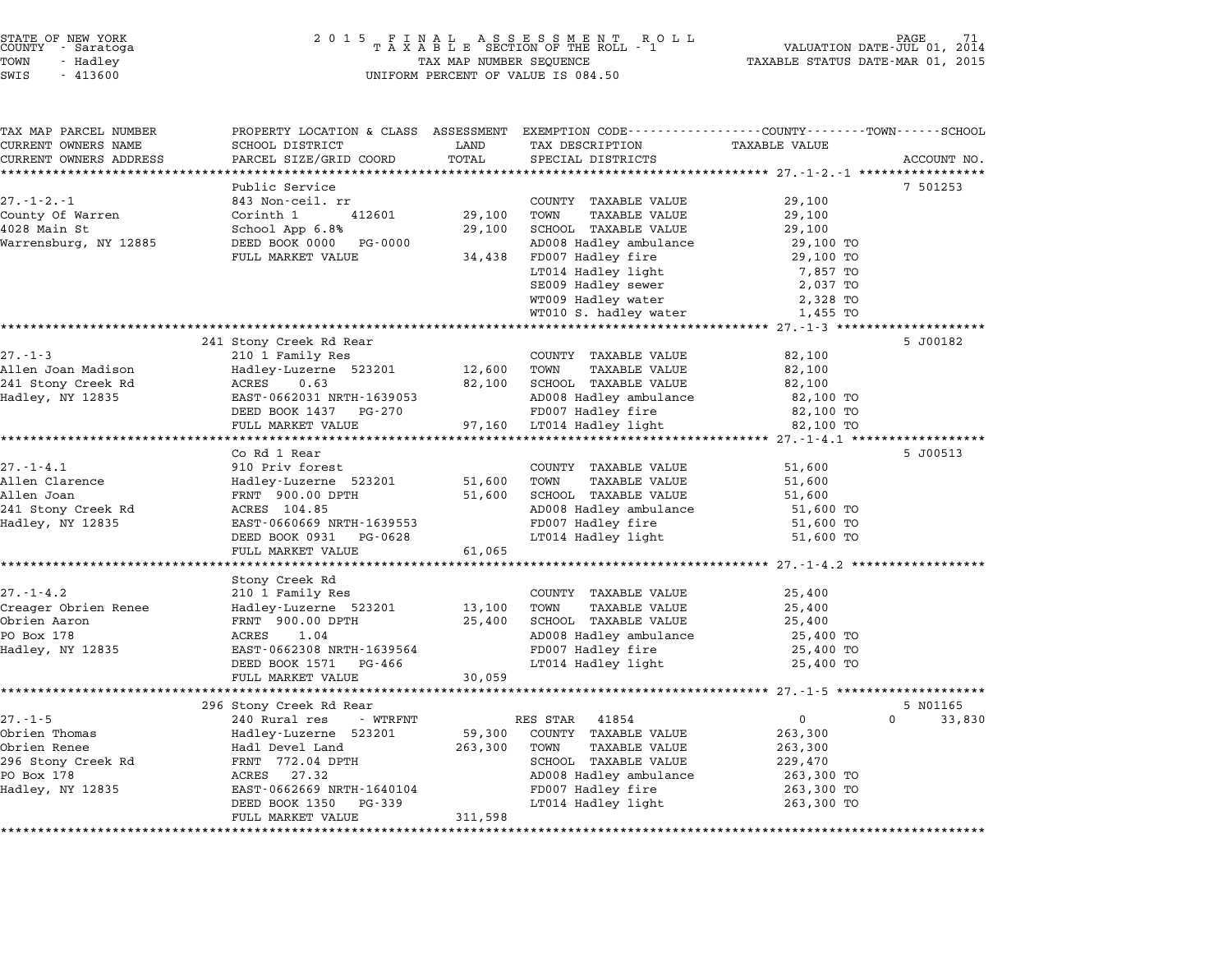| STATE OF NEW YORK<br>COUNTY - Saratoga<br>TOWN<br>- Hadley<br>SWIS<br>$-413600$ | 2 0 1 5<br>FINAL ASSESSMENT RO<br>TAXABLE SECTION OF THE ROLL - 1<br>R O L L<br>TAX MAP NUMBER SEQUENCE<br>UNIFORM PERCENT OF VALUE IS 084.50 |                           |                                                        | PAGE<br>VALUATION DATE-JUL 01, 2014<br>TAXABLE STATUS DATE-MAR 01, 2015 |                          |
|---------------------------------------------------------------------------------|-----------------------------------------------------------------------------------------------------------------------------------------------|---------------------------|--------------------------------------------------------|-------------------------------------------------------------------------|--------------------------|
|                                                                                 |                                                                                                                                               |                           |                                                        |                                                                         |                          |
| TAX MAP PARCEL NUMBER                                                           | PROPERTY LOCATION & CLASS ASSESSMENT EXEMPTION CODE---------------COUNTY-------TOWN------SCHOOL                                               |                           |                                                        |                                                                         |                          |
| CURRENT OWNERS NAME                                                             | SCHOOL DISTRICT                                                                                                                               | LAND                      | TAX DESCRIPTION                                        | TAXABLE VALUE                                                           |                          |
| CURRENT OWNERS ADDRESS                                                          | PARCEL SIZE/GRID COORD                                                                                                                        | TOTAL                     | SPECIAL DISTRICTS                                      |                                                                         | ACCOUNT NO.              |
|                                                                                 |                                                                                                                                               |                           |                                                        | ****************** 27.-1-9 *********************                        | 5 J00529                 |
| $27. - 1 - 9$                                                                   | 211 Stony Creek Rd<br>271 Mfg housings                                                                                                        |                           | RES STAR 41854                                         | $\overline{0}$                                                          | $\Omega$<br>33,830       |
| Gilbert Eileen                                                                  | Hadley-Luzerne 523201                                                                                                                         | 23,800                    | COUNTY TAXABLE VALUE                                   | 68,000                                                                  |                          |
| 211 A Stony Creek Rd                                                            | FRNT 1340.00 DPTH                                                                                                                             | 68,000                    | TAXABLE VALUE<br>TOWN                                  | 68,000                                                                  |                          |
| Hadley, NY 12835                                                                | ACRES 3.78                                                                                                                                    |                           | SCHOOL TAXABLE VALUE                                   | 34,170                                                                  |                          |
|                                                                                 | EAST-0662293 NRTH-1638154                                                                                                                     |                           | AD008 Hadley ambulance                                 | 68,000 TO                                                               |                          |
|                                                                                 | DEED BOOK 1721 PG-269                                                                                                                         |                           | FD007 Hadley fire                                      | 68,000 TO                                                               |                          |
|                                                                                 | FULL MARKET VALUE                                                                                                                             |                           | 80,473 LT014 Hadley light                              | 68,000 TO                                                               |                          |
|                                                                                 |                                                                                                                                               |                           |                                                        | ******************* 27.-1-10.11 *****************                       |                          |
|                                                                                 | Co Rd 1                                                                                                                                       |                           |                                                        |                                                                         | 5 J00665                 |
| $27. - 1 - 10.11$                                                               | 311 Res vac land                                                                                                                              |                           | COUNTY TAXABLE VALUE                                   | 500                                                                     |                          |
| Shuman Charles A                                                                | Hadley-Luzerne 523201                                                                                                                         | 500<br>500                | TOWN<br>TAXABLE VALUE                                  | 500<br>500                                                              |                          |
| Shuman Veronica M<br>7 O'keefe Rd                                               | FRNT 375.38 DPTH<br>ACRES<br>0.22                                                                                                             |                           | SCHOOL TAXABLE VALUE<br>AD008 Hadley ambulance         | 500 TO                                                                  |                          |
| Hadley, NY 12835                                                                | EAST-0662564 NRTH-1637379                                                                                                                     |                           | FD007 Hadley fire                                      | 500 TO                                                                  |                          |
|                                                                                 | DEED BOOK 1575 PG-425                                                                                                                         |                           | LT014 Hadley light                                     | 500 TO                                                                  |                          |
|                                                                                 | FULL MARKET VALUE                                                                                                                             | 592                       |                                                        |                                                                         |                          |
|                                                                                 |                                                                                                                                               |                           |                                                        |                                                                         |                          |
|                                                                                 | 7 O'Keefe Rd                                                                                                                                  |                           |                                                        |                                                                         |                          |
| $27. - 1 - 10.21$                                                               | 210 1 Family Res                                                                                                                              |                           | VET WAR C 41122                                        | 21,690                                                                  | $\Omega$<br>$\mathbf{0}$ |
| Shuman Charles                                                                  | Hadley-Luzerne 523201                                                                                                                         |                           | 13,900 VET WAR T 41123                                 | $\mathbf 0$<br>10,200                                                   | $\mathbf 0$              |
| Shuman Veronica                                                                 | FRNT 87.15 DPTH                                                                                                                               |                           | 144,600 SR STAR<br>41834                               | $\mathbf 0$                                                             | $\Omega$<br>73,640       |
| 7 O'keefe Rd                                                                    | 1.45<br>ACRES                                                                                                                                 |                           | COUNTY TAXABLE VALUE                                   | 122,910                                                                 |                          |
| Hadley, NY 12835                                                                | EAST-0662542 NRTH-1637186<br>DEED BOOK 1237 PG-591                                                                                            |                           | TOWN<br>TAXABLE VALUE                                  | 134,400<br>70,960                                                       |                          |
|                                                                                 | FULL MARKET VALUE                                                                                                                             |                           | SCHOOL TAXABLE VALUE<br>171,124 AD008 Hadley ambulance | 144,600 TO                                                              |                          |
|                                                                                 |                                                                                                                                               |                           | FD007 Hadley fire                                      | 144,600 TO                                                              |                          |
|                                                                                 |                                                                                                                                               |                           | LT014 Hadley light                                     | 144,600 TO                                                              |                          |
|                                                                                 |                                                                                                                                               |                           |                                                        |                                                                         |                          |
|                                                                                 | Stony Creek Rd                                                                                                                                |                           |                                                        |                                                                         |                          |
| $27. - 1 - 10.23$                                                               | 311 Res vac land                                                                                                                              |                           | COUNTY TAXABLE VALUE                                   | 800                                                                     |                          |
| Shuman Charles                                                                  | Hadley-Luzerne 523201                                                                                                                         | 800                       | TOWN<br>TAXABLE VALUE                                  | 800                                                                     |                          |
| Shuman Veronica                                                                 | ACRES<br>0.84                                                                                                                                 | 800                       | SCHOOL TAXABLE VALUE                                   | 800                                                                     |                          |
| 7 O'Keefe Rd                                                                    | EAST-0662732 NRTH-1636812                                                                                                                     |                           | AD008 Hadley ambulance                                 | 800 TO                                                                  |                          |
| Hadley, NY 12835                                                                | DEED BOOK 1237 PG-591                                                                                                                         |                           | FD007 Hadley fire                                      | 800 TO                                                                  |                          |
|                                                                                 | FULL MARKET VALUE<br>********************                                                                                                     | 947<br>****************** | LT014 Hadley light                                     | 800 TO<br>***************** 27.-1-12.111 ***************                |                          |
|                                                                                 | Co Rd 1                                                                                                                                       |                           |                                                        |                                                                         | 5 J00595                 |
| $27. - 1 - 12.111$                                                              | 322 Rural vac>10                                                                                                                              |                           | COUNTY TAXABLE VALUE                                   | 59,200                                                                  |                          |
| OKeeffe Family LLC                                                              | Hadley-Luzerne 523201                                                                                                                         | 59,200                    | TOWN<br>TAXABLE VALUE                                  | 59,200                                                                  |                          |
| C\O Walter Burke                                                                | AlsoBk1511/pg209 & Bk1511                                                                                                                     | 59,200                    | SCHOOL TAXABLE VALUE                                   | 59,200                                                                  |                          |
| 34 Patroon Pl                                                                   | Bk1689/Pg244 1761/21                                                                                                                          |                           | AD008 Hadley ambulance                                 | 59,200 TO                                                               |                          |
| Loudonville, NY 12211                                                           |                                                                                                                                               |                           |                                                        |                                                                         |                          |
|                                                                                 | Life Estate 1740/531                                                                                                                          |                           | FD007 Hadley fire                                      | 59,200 TO                                                               |                          |
|                                                                                 | ACRES 82.41                                                                                                                                   |                           | LT014 Hadley light                                     | 59,200 TO                                                               |                          |
|                                                                                 | EAST-0662246 NRTH-1636294                                                                                                                     |                           |                                                        |                                                                         |                          |
|                                                                                 | DEED BOOK 2008 PG-8161<br>FULL MARKET VALUE                                                                                                   | 70,059                    |                                                        |                                                                         |                          |

STATE OF NEW YORK <sup>2</sup> <sup>0</sup> <sup>1</sup> 5 F I N A L A S S E S S M E N T R O L L PAGE <sup>72</sup> COUNTY - Saratoga <sup>T</sup> <sup>A</sup> <sup>X</sup> <sup>A</sup> <sup>B</sup> <sup>L</sup> <sup>E</sup> SECTION OF THE ROLL - <sup>1</sup> VALUATION DATE-JUL 01, <sup>2014</sup>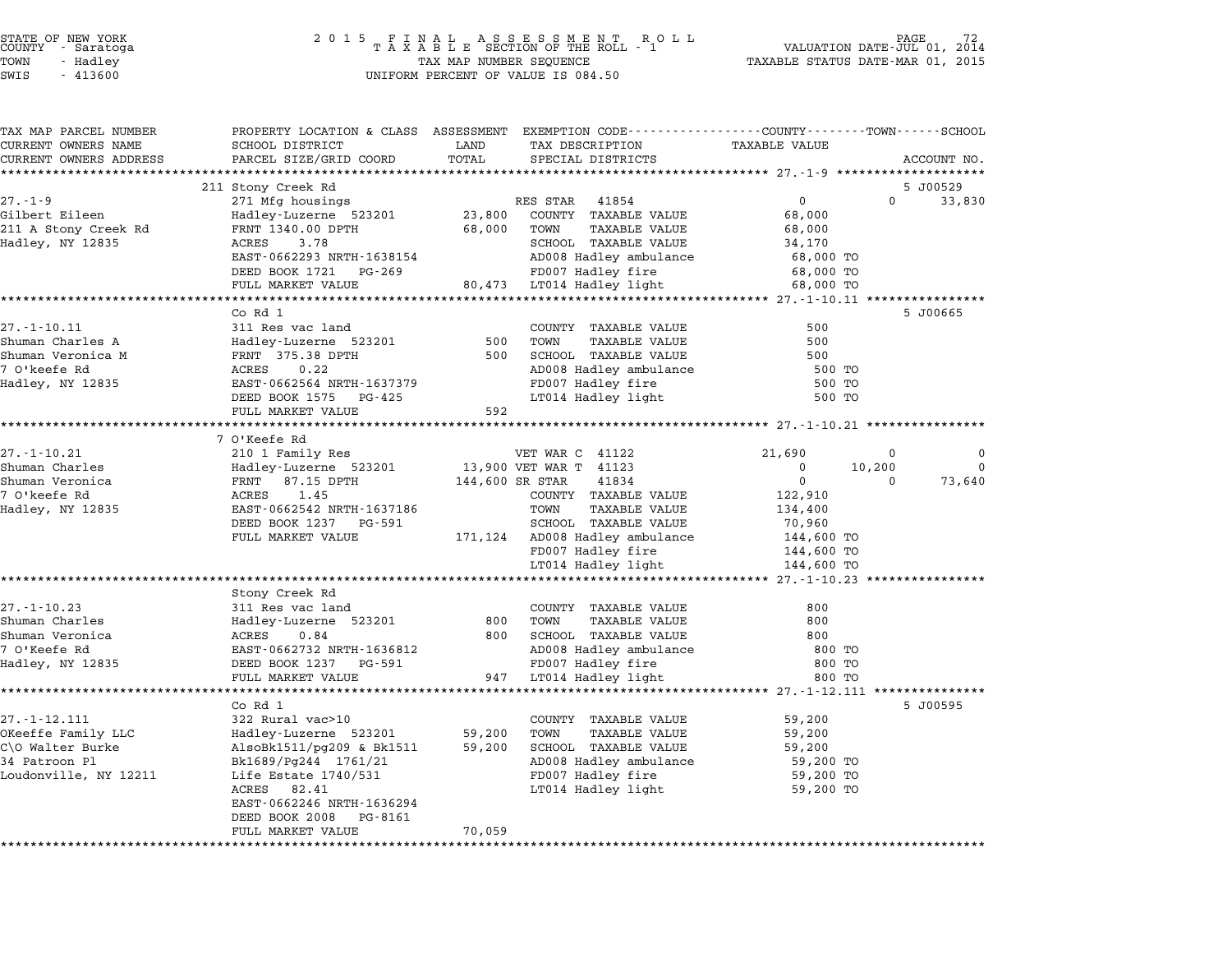| STATE OF NEW YORK<br>COUNTY - Saratoga<br>TOWN<br>- Hadley<br>SWIS<br>$-413600$ |                                                    |                   | UNIFORM PERCENT OF VALUE IS 084.50               |                                                                                                                 |             |
|---------------------------------------------------------------------------------|----------------------------------------------------|-------------------|--------------------------------------------------|-----------------------------------------------------------------------------------------------------------------|-------------|
| TAX MAP PARCEL NUMBER<br>CURRENT OWNERS NAME                                    | SCHOOL DISTRICT                                    | LAND              | TAX DESCRIPTION                                  | PROPERTY LOCATION & CLASS ASSESSMENT EXEMPTION CODE---------------COUNTY-------TOWN-----SCHOOL<br>TAXABLE VALUE |             |
| CURRENT OWNERS ADDRESS                                                          | PARCEL SIZE/GRID COORD                             | TOTAL             | SPECIAL DISTRICTS                                |                                                                                                                 | ACCOUNT NO. |
| ***********************                                                         |                                                    |                   |                                                  |                                                                                                                 |             |
|                                                                                 | 115 Stony Creek Rd                                 |                   |                                                  |                                                                                                                 |             |
| 27.-1-15                                                                        | 210 1 Family Res                                   |                   | SR STAR<br>41834                                 | $\overline{0}$<br>$\mathbf{0}$                                                                                  | 73,640      |
| Bull Stephen C                                                                  | Hadley-Luzerne 523201                              | 13,800            | COUNTY TAXABLE VALUE                             | 112,600                                                                                                         |             |
| Bull Nancy J                                                                    | FRNT 865.02 DPTH                                   | 112,600           | TOWN<br>TAXABLE VALUE                            | 112,600                                                                                                         |             |
| 115 Stony Creek Rd                                                              | ACRES<br>1.25<br>EAST-0663556 NRTH-1636316         |                   | SCHOOL TAXABLE VALUE<br>AD008 Hadley ambulance   | 38,960                                                                                                          |             |
| Hadley, NY 12835                                                                | DEED BOOK 1277 PG-575                              |                   |                                                  | 112,600 TO                                                                                                      |             |
|                                                                                 | FULL MARKET VALUE                                  |                   | FD007 Hadley fire<br>133,254 LT014 Hadley light  | 112,600 TO<br>112,600 TO                                                                                        |             |
|                                                                                 |                                                    |                   | WT009 Hadley water                               | 112,600 TO                                                                                                      |             |
|                                                                                 |                                                    |                   |                                                  | ****************** 27.-1-17 *****                                                                               |             |
|                                                                                 | Stony Creek Rd                                     |                   |                                                  |                                                                                                                 | 5 N01164    |
| $27. - 1 - 17$                                                                  | 311 Res vac land - WTRFNT                          |                   | COUNTY TAXABLE VALUE                             | 27,900                                                                                                          |             |
| Obrien Thomas                                                                   | Hadley-Luzerne 523201                              | 27,900            | TOWN<br>TAXABLE VALUE                            | 27,900                                                                                                          |             |
| Obrien Renee                                                                    | Hadl Devel Land                                    | 27,900            | SCHOOL TAXABLE VALUE                             | 27,900                                                                                                          |             |
| PO Box 178                                                                      | FRNT 615.53 DPTH 320.00                            |                   | AD008 Hadley ambulance                           | 27,900 TO                                                                                                       |             |
| Hadley, NY 12835                                                                | ACRES<br>3.68                                      |                   | FD007 Hadley fire                                | 27,900 TO                                                                                                       |             |
|                                                                                 | EAST-0662367 NRTH-1638839                          |                   | LT014 Hadley light                               | 27,900 TO                                                                                                       |             |
|                                                                                 | DEED BOOK 1511 PG-329                              |                   |                                                  |                                                                                                                 |             |
|                                                                                 | FULL MARKET VALUE                                  | 33,018            |                                                  |                                                                                                                 |             |
|                                                                                 | *********************                              |                   |                                                  | ************************ 27.-1-18 *********                                                                     |             |
| 27.-1-18                                                                        | Co Rd 1<br>311 Res vac land - WTRFNT               |                   | COUNTY TAXABLE VALUE                             | 29,000                                                                                                          |             |
| Clements Pamelyn As D                                                           | Hadley-Luzerne 523201                              | 29,000            | TOWN<br>TAXABLE VALUE                            | 29,000                                                                                                          |             |
| Custodian                                                                       | FRNT 570.00 DPTH                                   | 29,000            | SCHOOL TAXABLE VALUE                             | 29,000                                                                                                          |             |
| 9 Stone Clover Dr                                                               | ACRES 4.50                                         |                   | AD008 Hadley ambulance                           | 29,000 TO                                                                                                       |             |
| Saratoga Springs, NY 12866                                                      | EAST-0662565 NRTH-1638275                          |                   | FD007 Hadley fire                                | 29,000 TO                                                                                                       |             |
|                                                                                 | DEED BOOK 1428 PG-571                              |                   | LT014 Hadley light                               | 29,000 TO                                                                                                       |             |
|                                                                                 | FULL MARKET VALUE                                  | 34,320            |                                                  |                                                                                                                 |             |
|                                                                                 |                                                    |                   |                                                  |                                                                                                                 |             |
|                                                                                 | Co Rd 1                                            |                   |                                                  |                                                                                                                 |             |
| $27. - 1 - 19$                                                                  | 311 Res vac land - WTRFNT                          |                   | COUNTY TAXABLE VALUE                             | 28,700                                                                                                          |             |
| Clements Pamelyn D                                                              | Hadley-Luzerne 523201                              | 28,700            | TOWN<br>TAXABLE VALUE                            | 28,700                                                                                                          |             |
| 9 Stone Clover Dr                                                               | FRNT 425.00 DPTH                                   | 28,700            | SCHOOL TAXABLE VALUE                             | 28,700                                                                                                          |             |
| Saratoga Springs, NY 12866                                                      | ACRES<br>4.19                                      |                   | AD008 Hadley ambulance                           | 28,700 TO                                                                                                       |             |
|                                                                                 | EAST-0662736 NRTH-1637791                          |                   | FD007 Hadley fire                                | 28,700 TO                                                                                                       |             |
|                                                                                 | DEED BOOK 1428<br>PG-569                           |                   | LT014 Hadley light                               | 28,700 TO                                                                                                       |             |
|                                                                                 | FULL MARKET VALUE                                  | 33,964            |                                                  |                                                                                                                 |             |
|                                                                                 |                                                    |                   |                                                  | ******************** 27.-1-20 *****                                                                             |             |
| $27. - 1 - 20$                                                                  | 174 Stony Creek Rd                                 |                   |                                                  |                                                                                                                 |             |
| Clements David                                                                  | 210 1 Family Res - WTRFNT<br>Hadley-Luzerne 523201 |                   | COUNTY<br>TAXABLE VALUE<br>TOWN<br>TAXABLE VALUE | 150,600<br>150,600                                                                                              |             |
| 9 Stone Clover Dr                                                               | FRNT 580.00 DPTH                                   | 43,500<br>150,600 | SCHOOL TAXABLE VALUE                             | 150,600                                                                                                         |             |
| Saratoga Springs, NY 12866                                                      | ACRES<br>6.76                                      |                   | AD008 Hadley ambulance                           | 150,600 TO                                                                                                      |             |
|                                                                                 | EAST-0662944 NRTH-1637371                          |                   | FD007 Hadley fire                                | 150,600 TO                                                                                                      |             |
|                                                                                 | DEED BOOK 1428<br>PG-573                           |                   | LT014 Hadley light                               | 150,600 TO                                                                                                      |             |
|                                                                                 | FULL MARKET VALUE                                  | 178,225           |                                                  |                                                                                                                 |             |
|                                                                                 |                                                    |                   |                                                  |                                                                                                                 |             |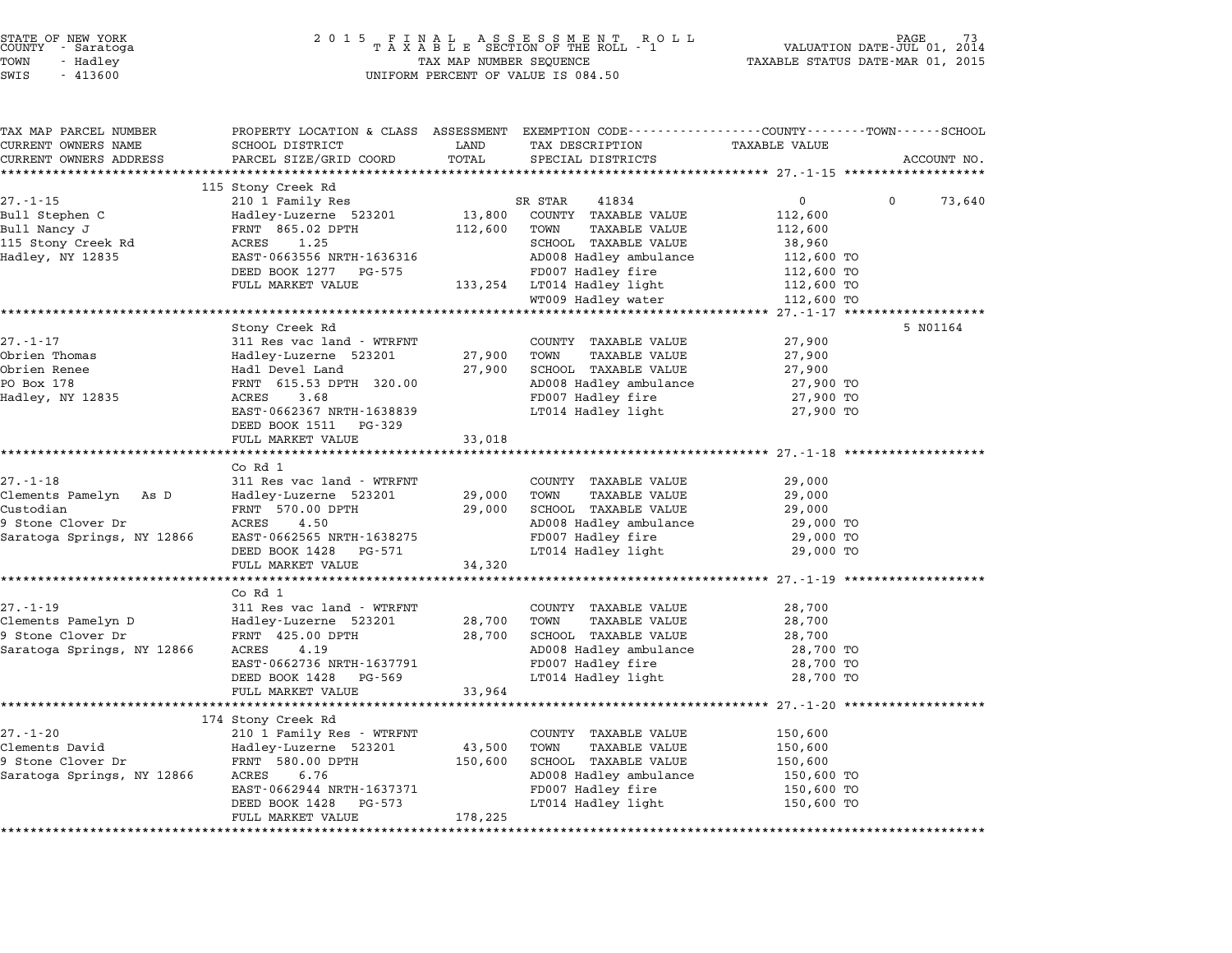| STATE OF NEW YORK<br>COUNTY - Saratoga |          |        |  |
|----------------------------------------|----------|--------|--|
| TOWN                                   | - Hadlev |        |  |
| $\sim$ $\sim$ $\sim$                   |          | 1.1222 |  |

| TAX MAP PARCEL NUMBER      | PROPERTY LOCATION & CLASS ASSESSMENT |         | EXEMPTION CODE-----------------COUNTY-------TOWN-----SCHOOL |                |              |             |
|----------------------------|--------------------------------------|---------|-------------------------------------------------------------|----------------|--------------|-------------|
| CURRENT OWNERS NAME        | SCHOOL DISTRICT                      | LAND    | TAX DESCRIPTION                                             | TAXABLE VALUE  |              |             |
| CURRENT OWNERS ADDRESS     | PARCEL SIZE/GRID COORD               | TOTAL   | SPECIAL DISTRICTS                                           |                |              | ACCOUNT NO. |
|                            |                                      |         |                                                             |                |              |             |
|                            | Co Rd 1                              |         |                                                             |                |              |             |
| 27.-1-21                   | 314 Rural vac<10 - WTRFNT            |         | COUNTY TAXABLE VALUE                                        | 33,600         |              |             |
| OKeeffe Family LLC         | Hadley-Luzerne 523201                | 33,600  | TOWN<br>TAXABLE VALUE                                       | 33,600         |              |             |
| C\O Walter Burke           | AlsoBk1511/Pg209 & 1511/2            | 33,600  | SCHOOL TAXABLE VALUE                                        | 33,600         |              |             |
| 34 Patroon Pl              | Bk1686/244 1761/21                   |         | AD008 Hadley ambulance                                      | 33,600 TO      |              |             |
| Loudonville, NY 12211      | Life estate 1740/531                 |         | FD007 Hadley fire                                           | 33,600 TO      |              |             |
|                            | FRNT 461.45 DPTH                     |         | LT014 Hadley light                                          | 33,600 TO      |              |             |
|                            | 9.50<br>ACRES                        |         | WT009 Hadley water                                          | 33,600 TO      |              |             |
|                            | EAST-0664342 NRTH-1636438            |         |                                                             |                |              |             |
|                            | DEED BOOK 2008 PG-8161               |         |                                                             |                |              |             |
|                            | FULL MARKET VALUE                    | 39,763  |                                                             |                |              |             |
|                            |                                      |         |                                                             |                |              |             |
|                            | 122 Stony Creek Rd                   |         |                                                             |                |              |             |
| $27. - 1 - 23$             | 210 1 Family Res                     |         | RES STAR 41854                                              | $\mathbf{0}$   | $\mathbf{0}$ | 33,830      |
| Woodcock Todd              | Hadley-Luzerne 523201                | 11,800  | COUNTY TAXABLE VALUE                                        | 158,700        |              |             |
| Woodcock Kim               | FRNT 20.87 DPTH                      | 158,700 | TAXABLE VALUE<br>TOWN                                       | 158,700        |              |             |
| 122 Stony Creek Rd         | 2.09<br>ACRES                        |         | SCHOOL TAXABLE VALUE                                        | 124,870        |              |             |
| Hadley, NY 12835           | EAST-0663998 NRTH-1636559            |         | AD008 Hadley ambulance                                      | 158,700 TO     |              |             |
|                            | DEED BOOK 2008<br>PG-28114           |         | FD007 Hadley fire                                           | 158,700 TO     |              |             |
|                            | FULL MARKET VALUE                    |         | 187,811 LT014 Hadley light                                  | 158,700 TO     |              |             |
|                            |                                      |         | WT009 Hadley water                                          | 158,700 TO     |              |             |
|                            |                                      |         |                                                             |                |              |             |
|                            | Third Ave Ext                        |         |                                                             |                |              |             |
| $27. - 2 - 1.2$            | 210 1 Family Res                     |         | SR STAR<br>41834                                            | $\overline{0}$ | $\mathbf 0$  | 73,640      |
| Butchino Ronald P          | Hadley-Luzerne 523201                | 21,700  | COUNTY TAXABLE VALUE                                        | 135,400        |              |             |
| Butchino Diane E           | FRNT 64.29 DPTH                      | 135,400 | TOWN<br>TAXABLE VALUE                                       | 135,400        |              |             |
| Box 353                    | 8.52<br>ACRES                        |         | SCHOOL TAXABLE VALUE                                        | 61,760         |              |             |
| Hadley, NY 12835           | EAST-0663469 NRTH-1634729            |         | AD008 Hadley ambulance                                      | 135,400 TO     |              |             |
|                            | DEED BOOK 1075 PG-354                |         | FD007 Hadley fire                                           | 135,400 TO     |              |             |
|                            | FULL MARKET VALUE                    |         | 160,237 LT014 Hadley light                                  | 135,400 TO     |              |             |
|                            |                                      |         | WT009 Hadley water                                          | 135,400 TO     |              |             |
|                            |                                      |         |                                                             |                |              |             |
|                            | Rockwell St                          |         |                                                             |                |              |             |
| $27. - 2 - 3.3$            | 311 Res vac land                     |         | COUNTY TAXABLE VALUE                                        | 500            |              |             |
| Upper Hudson Development   | Hadley-Luzerne 523201                | 500     | TOWN<br>TAXABLE VALUE                                       | 500            |              |             |
| Inc                        | FRNT 175.00 DPTH                     | 500     | SCHOOL TAXABLE VALUE                                        | 500            |              |             |
| Attn: Real Estate Tax Dept | ACRES<br>0.19                        |         | AD008 Hadley ambulance                                      | 500 TO         |              |             |
| 300 Erie Blvd West         | EAST-0664289 NRTH-1633813            |         | FD007 Hadley fire                                           | 500 TO         |              |             |
| Syracuse, NY 13202         | DEED BOOK 1482<br>PG-513             |         | LT014 Hadley light                                          | 500 TO         |              |             |
|                            | FULL MARKET VALUE                    | 592     | SE009 Hadley sewer                                          | 500 TO         |              |             |
|                            |                                      |         | WT009 Hadley water                                          | 500 TO         |              |             |
|                            |                                      |         |                                                             |                |              |             |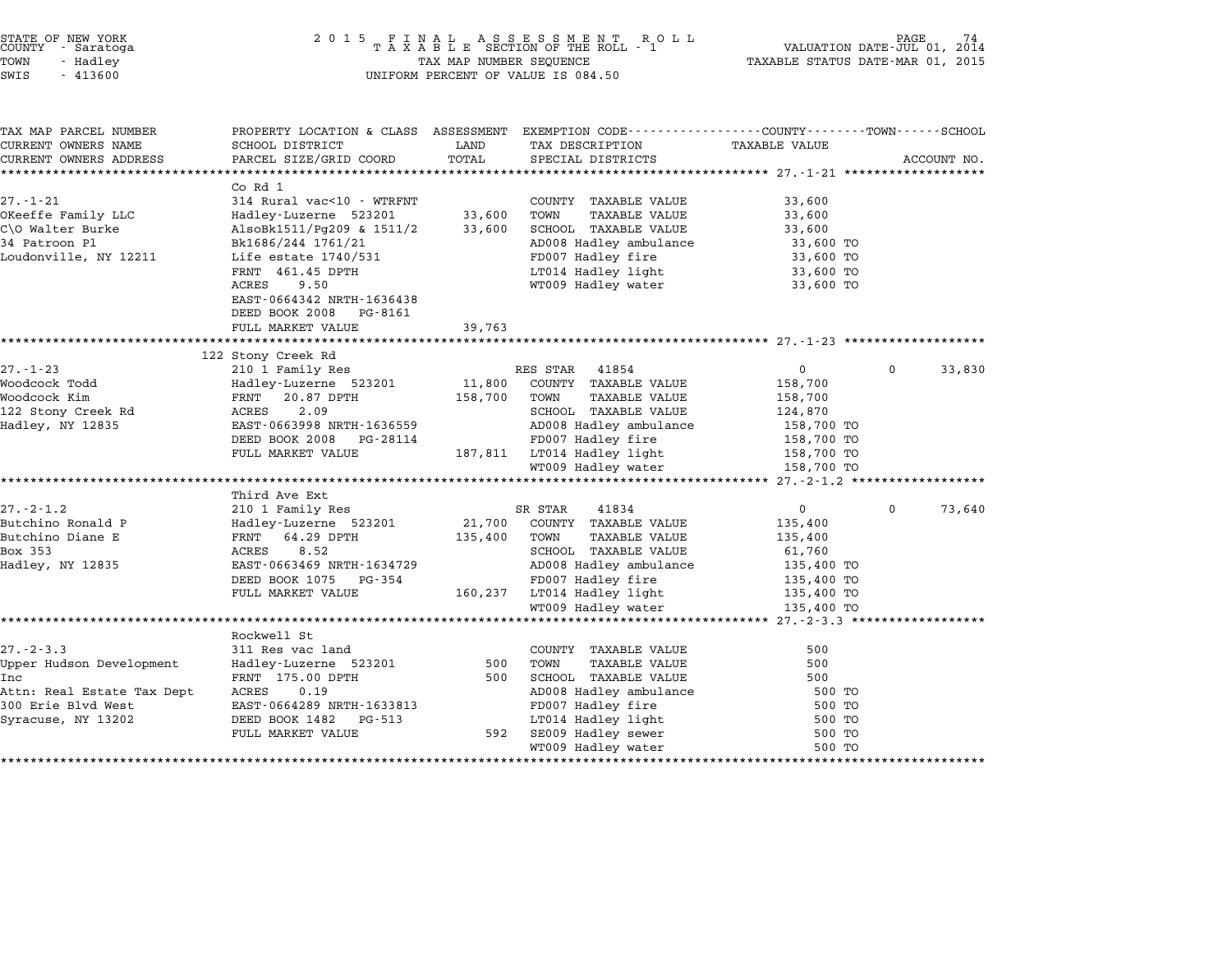| STATE OF NEW YORK<br>COUNTY - Saratoga<br>TOWN<br>- Hadley<br>SWIS<br>$-413600$                           | 2 0 1 5                                                                                                                                                                                                        | FINAL ASSESSMENT ROLTAXABLE SECTION OF THE ROLL - 1<br>R O L L<br>TAX MAP NUMBER SEQUENCE<br>UNIFORM PERCENT OF VALUE IS 084.50 |                                                                                                                                                                                                                    |                                                                                                            |             |  |
|-----------------------------------------------------------------------------------------------------------|----------------------------------------------------------------------------------------------------------------------------------------------------------------------------------------------------------------|---------------------------------------------------------------------------------------------------------------------------------|--------------------------------------------------------------------------------------------------------------------------------------------------------------------------------------------------------------------|------------------------------------------------------------------------------------------------------------|-------------|--|
| TAX MAP PARCEL NUMBER<br>CURRENT OWNERS NAME<br>CURRENT OWNERS ADDRESS                                    | PROPERTY LOCATION & CLASS ASSESSMENT EXEMPTION CODE----------------COUNTY-------TOWN------SCHOOL<br>SCHOOL DISTRICT                                                                                            | LAND<br>TOTAL                                                                                                                   | TAX DESCRIPTION<br>SPECIAL DISTRICTS                                                                                                                                                                               | TAXABLE VALUE                                                                                              |             |  |
|                                                                                                           | PARCEL SIZE/GRID COORD                                                                                                                                                                                         |                                                                                                                                 |                                                                                                                                                                                                                    | *************** 27.-3-3 ************                                                                       | ACCOUNT NO. |  |
| $27 - 3 - 3$<br>Niagara Mohawk<br>Att: Property Tax Dept. D-G<br>300 Erie Blvd West<br>Syracuse, NY 13202 | Corinth Rd<br>311 Res vac land - WTRFNT<br>Hadley-Luzerne 523201<br>Vacant Utility Land<br>FRNT 495.00 DPTH<br>1.72<br>ACRES<br>EAST-0666092 NRTH-1633342<br>DEED BOOK 1718 PG-565<br>FULL MARKET VALUE        | 18,600<br>18,600<br>22,012                                                                                                      | COUNTY TAXABLE VALUE<br>TOWN<br>TAXABLE VALUE<br>SCHOOL TAXABLE VALUE<br>AD008 Hadley ambulance<br>FD007 Hadley fire<br>LT014 Hadley light<br>WT009 Hadley water                                                   | 18,600<br>18,600<br>18,600<br>18,600 TO<br>18,600 TO<br>18,600 TO<br>18,600 TO                             | 5 N01168    |  |
|                                                                                                           |                                                                                                                                                                                                                |                                                                                                                                 |                                                                                                                                                                                                                    |                                                                                                            |             |  |
| $27 - 3 - 4$<br>Whitewater Way LLC<br>4162 Rockwell St<br>Hadley, NY 12835                                | 4162 Rockwell St<br>557 Outdr sport - WTRFNT<br>Hadley-Luzerne 523201<br>Lot 1<br>Old Garage<br>FRNT 335.75 DPTH<br>ACRES<br>5.01<br>EAST-0666835 NRTH-1633782<br>DEED BOOK 2012 PG-28391<br>FULL MARKET VALUE | 29,700<br>61,400<br>72,663                                                                                                      | COUNTY TAXABLE VALUE<br>TOWN<br>TAXABLE VALUE<br>SCHOOL TAXABLE VALUE<br>AD008 Hadley ambulance<br>FD007 Hadley fire<br>LT014 Hadley light<br>SE009 Hadley sewer<br>WT009 Hadley water                             | 61,400<br>61,400<br>61,400<br>61,400 TO<br>61,400 TO<br>61,400 TO<br>61,400 TO<br>61,400 TO                | 5 N01103    |  |
| $27. - 3 - 5$<br>Whitewater Way LLC<br>4162 Rockwell St<br>Hadley, NY 12835                               | Old Corinth Rd<br>557 Outdr sport - WTRFNT<br>Hadley-Luzerne 523201<br>Lot 2 Estate<br>FRNT<br>89.23 DPTH<br>2.30<br>ACRES<br>EAST-0666723 NRTH-1633310<br>FULL MARKET VALUE                                   | 24,000<br>107,200<br>126,864                                                                                                    | COUNTY TAXABLE VALUE<br>TOWN<br>TAXABLE VALUE<br>SCHOOL TAXABLE VALUE<br>AD008 Hadley ambulance<br>FD007 Hadley fire<br>LT014 Hadley light                                                                         | 107,200<br>107,200<br>107,200<br>107,200 TO<br>107,200 TO<br>107,200 TO                                    |             |  |
|                                                                                                           | ***********************************<br>30 Third Ave                                                                                                                                                            |                                                                                                                                 |                                                                                                                                                                                                                    |                                                                                                            | 5 J00671    |  |
| $27.13 - 1 - 2$<br>Soto Ann Marie<br>30 Third Ave<br>Hadley, NY 12835                                     | 210 1 Family Res<br>Hadley-Luzerne 523201<br>FRNT 125.00 DPTH 215.00<br>0.51<br>ACRES<br>EAST-0663098 NRTH-1635546<br>DEED BOOK 2007<br>PG-47678<br>FULL MARKET VALUE                                          | 16,200<br>90,500<br>107,101                                                                                                     | RES STAR<br>41854<br>COUNTY TAXABLE VALUE<br>TOWN<br><b>TAXABLE VALUE</b><br>SCHOOL TAXABLE VALUE<br>AD008 Hadley ambulance<br>FD007 Hadley fire<br>LT014 Hadley light<br>SE009 Hadley sewer<br>WT009 Hadley water | $\mathbf 0$<br>90,500<br>90,500<br>56,670<br>90,500 TO<br>90,500 TO<br>90,500 TO<br>90,500 TO<br>90,500 TO | 33,830<br>0 |  |

\*\*\*\*\*\*\*\*\*\*\*\*\*\*\*\*\*\*\*\*\*\*\*\*\*\*\*\*\*\*\*\*\*\*\*\*\*\*\*\*\*\*\*\*\*\*\*\*\*\*\*\*\*\*\*\*\*\*\*\*\*\*\*\*\*\*\*\*\*\*\*\*\*\*\*\*\*\*\*\*\*\*\*\*\*\*\*\*\*\*\*\*\*\*\*\*\*\*\*\*\*\*\*\*\*\*\*\*\*\*\*\*\*\*\*\*\*\*\*\*\*\*\*\*\*\*\*\*\*\*\*\*

STATE OF NEW YORK <sup>2</sup> <sup>0</sup> <sup>1</sup> 5 F I N A L A S S E S S M E N T R O L L PAGE 75 COUNTY - Saratoga <sup>T</sup> <sup>A</sup> <sup>X</sup> <sup>A</sup> <sup>B</sup> <sup>L</sup> <sup>E</sup> SECTION OF THE ROLL - <sup>1</sup> VALUATION DATE-JUL 01, <sup>2014</sup>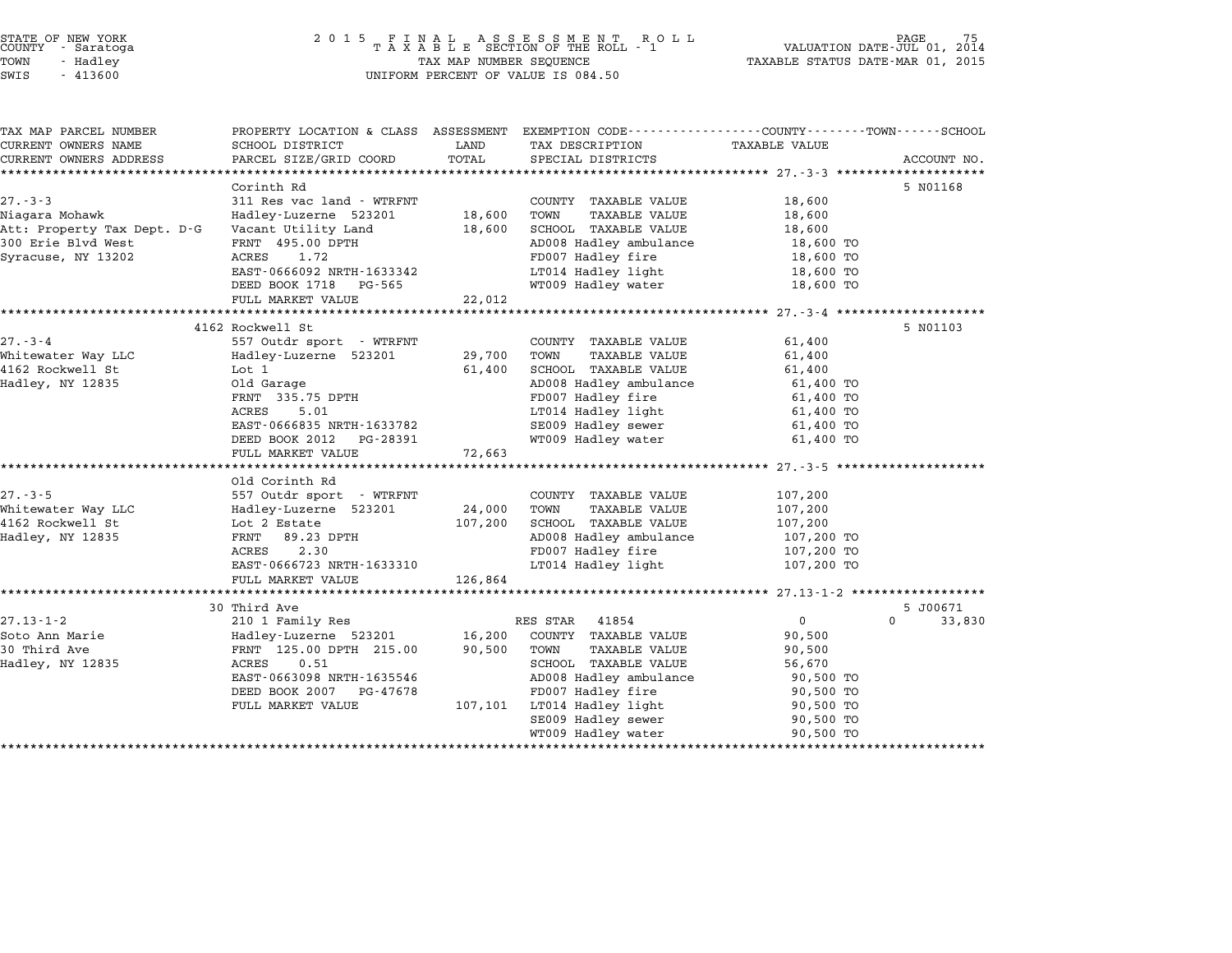| STATE OF NEW YORK |  |            |  |  |  |
|-------------------|--|------------|--|--|--|
| COUNTY            |  | - Saratoga |  |  |  |
| TOWN              |  | - Hadley   |  |  |  |
| ------            |  |            |  |  |  |

# STATE OF NEW YORK <sup>2</sup> <sup>0</sup> <sup>1</sup> 5 F I N A L A S S E S S M E N T R O L L PAGE <sup>76</sup> COUNTY - Saratoga <sup>T</sup> <sup>A</sup> <sup>X</sup> <sup>A</sup> <sup>B</sup> <sup>L</sup> <sup>E</sup> SECTION OF THE ROLL - <sup>1</sup> VALUATION DATE-JUL 01, <sup>2014</sup> TOWN - Hadley TAX MAP NUMBER SEQUENCE TAXABLE STATUS DATE-MAR 01, <sup>2015</sup> SWIS - <sup>413600</sup> UNIFORM PERCENT OF VALUE IS 084.50

| TAX MAP PARCEL NUMBER              | PROPERTY LOCATION & CLASS ASSESSMENT EXEMPTION CODE---------------COUNTY-------TOWN-----SCHOOL |                   |                                                       |                               |          |             |
|------------------------------------|------------------------------------------------------------------------------------------------|-------------------|-------------------------------------------------------|-------------------------------|----------|-------------|
| CURRENT OWNERS NAME                | SCHOOL DISTRICT                                                                                | LAND              | TAX DESCRIPTION                                       | TAXABLE VALUE                 |          |             |
| CURRENT OWNERS ADDRESS             | PARCEL SIZE/GRID COORD                                                                         | TOTAL             | SPECIAL DISTRICTS                                     |                               |          | ACCOUNT NO. |
| ***********************            |                                                                                                |                   |                                                       |                               |          |             |
|                                    | 6 Rollman Cir                                                                                  |                   |                                                       |                               |          |             |
| $27.13 - 1 - 6$                    | 210 1 Family Res                                                                               |                   | VET WAR C 41122                                       | 30,210                        | 0        | 0           |
| Welch Charles T                    | Hadley-Luzerne 523201                                                                          |                   | 21,700 VET WAR T 41123                                | $\mathbf 0$                   | 10,200   | $\mathbf 0$ |
| Welch Eileen I                     | Lot 50                                                                                         |                   | 201,400 VET DIS C 41142                               | 100,700                       | $\Omega$ | $\Omega$    |
| 6 Rollman Cir                      | FRNT 150.86 DPTH                                                                               |                   | VET DIS T 41143                                       | $\Omega$                      | 34,000   | $\Omega$    |
| Hadley, NY 12835                   | ACRES<br>0.59                                                                                  |                   | SR STAR<br>41834                                      | $\overline{0}$                | $\Omega$ | 73,640      |
|                                    | EAST-0661049 NRTH-1635141                                                                      |                   | COUNTY TAXABLE VALUE                                  | 70,490                        |          |             |
|                                    | DEED BOOK 1690 PG-686                                                                          |                   | TOWN<br><b>TAXABLE VALUE</b>                          | 157,200                       |          |             |
|                                    | FULL MARKET VALUE                                                                              | 238,343           | <b>SCHOOL TAXABLE VALUE</b><br>AD008 Hadley ambulance | 127,760                       |          |             |
|                                    |                                                                                                |                   | FD007 Hadley fire                                     | 201,400 TO<br>201,400 TO      |          |             |
|                                    |                                                                                                |                   | LT014 Hadley light                                    | 201,400 TO                    |          |             |
|                                    |                                                                                                |                   | WT009 Hadley water                                    | 201,400 TO                    |          |             |
|                                    |                                                                                                |                   |                                                       | ************ 27.13-1-7 ****** |          |             |
|                                    | 104 Third Ave                                                                                  |                   |                                                       |                               |          |             |
| $27.13 - 1 - 7$                    | 210 1 Family Res                                                                               |                   | VET WAR C 41122                                       | 29,490                        | 0        |             |
| Cieslik Joseph A                   | Hadley-Luzerne 523201                                                                          |                   | 21,600 VET WAR T 41123                                | 0                             | 10,200   | $\mathbf 0$ |
| Romen-Cieslik Jean                 | Lot 51                                                                                         |                   | 196,600 RES STAR<br>41854                             | $\Omega$                      | $\Omega$ | 33,830      |
| 104 Third Ave                      | FRNT 106.42 DPTH                                                                               |                   | COUNTY TAXABLE VALUE                                  | 167,110                       |          |             |
| Hadley, NY 12835                   | ACRES<br>0.56                                                                                  |                   | <b>TAXABLE VALUE</b><br>TOWN                          | 186,400                       |          |             |
|                                    | EAST-0661149 NRTH-1635212                                                                      |                   | SCHOOL TAXABLE VALUE                                  | 162,770                       |          |             |
|                                    | DEED BOOK 2006 PG-17254                                                                        |                   | AD008 Hadley ambulance                                | 196,600 TO                    |          |             |
|                                    | FULL MARKET VALUE                                                                              |                   | 232,663 FD007 Hadley fire                             | 196,600 TO                    |          |             |
|                                    |                                                                                                |                   | LT014 Hadley light                                    | 196,600 TO                    |          |             |
|                                    |                                                                                                |                   | WT009 Hadley water                                    | 196,600 TO                    |          |             |
|                                    | ********************                                                                           |                   |                                                       | *** 27.13-1-8 ******          |          |             |
|                                    | 100 Third Ave                                                                                  |                   |                                                       | $\overline{0}$                | $\Omega$ |             |
| $27.13 - 1 - 8$                    | 210 1 Family Res                                                                               |                   | SR STAR<br>41834                                      |                               |          | 73,640      |
| Hughes James M<br>Hughes Maureen E | Hadley-Luzerne 523201<br>Lot 52                                                                | 21,800<br>186,900 | COUNTY TAXABLE VALUE<br>TOWN<br><b>TAXABLE VALUE</b>  | 186,900<br>186,900            |          |             |
| 100 Third Ave                      | FRNT 100.00 DPTH                                                                               |                   | SCHOOL TAXABLE VALUE                                  | 113,260                       |          |             |
| Hadley, NY 12835                   | ACRES<br>0.73                                                                                  |                   | AD008 Hadley ambulance                                | 186,900 TO                    |          |             |
|                                    | EAST-0661269 NRTH-1635252                                                                      |                   | FD007 Hadley fire                                     | 186,900 TO                    |          |             |
|                                    | DEED BOOK 1276 PG-139                                                                          |                   | LT014 Hadley light                                    | 186,900 TO                    |          |             |
|                                    | FULL MARKET VALUE                                                                              |                   | 221,183 WT009 Hadley water                            | 186,900 TO                    |          |             |
|                                    | ********************                                                                           |                   |                                                       | **** 27.13-1-9 ***            |          |             |
|                                    | 94 Third Ave                                                                                   |                   |                                                       |                               |          |             |
| $27.13 - 1 - 9$                    | 210 1 Family Res                                                                               |                   | VET COM C 41132                                       | 40,700                        | 0        | 0           |
| Thomas Harold                      | Hadley-Luzerne 523201                                                                          |                   | 21,600 VET COM T 41133                                | 0                             | 17,000   | $\mathbf 0$ |
| Thomas Jane                        | Life Estate                                                                                    | 162,800 SR STAR   | 41834                                                 | $\Omega$                      | $\Omega$ | 73,640      |
| C/O Donna & Joe Hamlett Sr. Lot 53 |                                                                                                |                   | COUNTY TAXABLE VALUE                                  | 122,100                       |          |             |
| 94 Third Ave                       | FRNT 100.00 DPTH                                                                               |                   | TOWN<br>TAXABLE VALUE                                 | 145,800                       |          |             |
| Hadley, NY 12835                   | 0.54<br>ACRES                                                                                  |                   | SCHOOL TAXABLE VALUE                                  | 89,160                        |          |             |
|                                    | EAST-0661379 NRTH-1635272                                                                      |                   | AD008 Hadley ambulance                                | 162,800 TO                    |          |             |
|                                    | DEED BOOK 2010<br>PG-39530                                                                     |                   | FD007 Hadley fire                                     | 162,800 TO                    |          |             |
|                                    |                                                                                                |                   |                                                       |                               |          |             |
|                                    | FULL MARKET VALUE                                                                              |                   | 192,663 LT014 Hadley light<br>WT009 Hadley water      | 162,800 TO<br>162,800 TO      |          |             |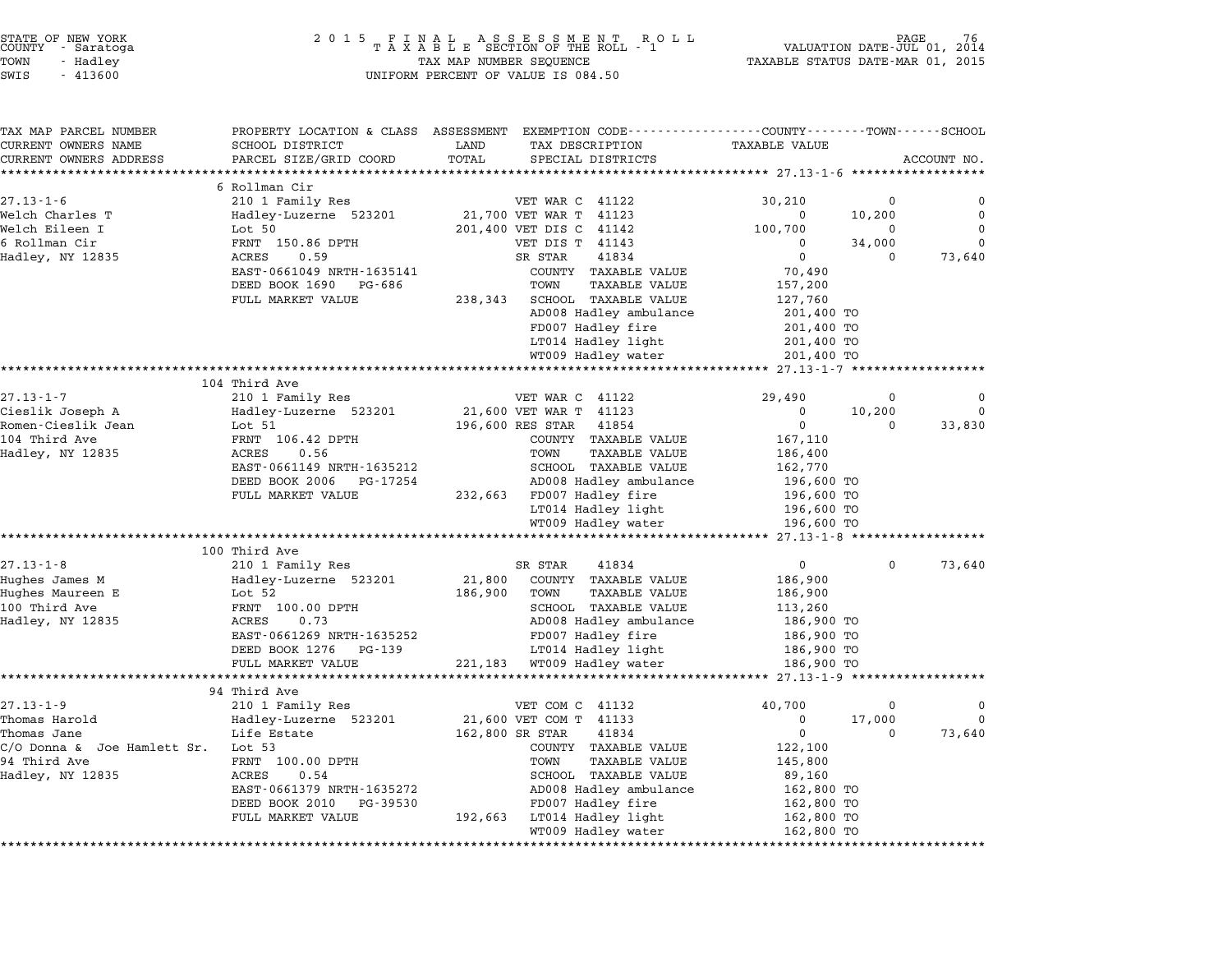| STATE OF NEW YORK<br>COUNTY |          | - Saratoga |  |
|-----------------------------|----------|------------|--|
| TOWN                        | - Hadlev |            |  |
|                             |          |            |  |

# end of NEW YORK<br>2 0 1 5 F I N A L A S S E S S M E N T R O L L PAGE 77<br>COUNTY – Saratoga T A X A B L E SECTION OF THE ROLL - 1 VALUATION DATE-JUL 01, 2014 TOWN - Hadley TAX MAP NUMBER SEQUENCE TAXABLE STATUS DATE-MAR 01, <sup>2015</sup> SWIS - <sup>413600</sup> UNIFORM PERCENT OF VALUE IS 084.50

| TAX MAP PARCEL NUMBER            | PROPERTY LOCATION & CLASS ASSESSMENT EXEMPTION CODE---------------COUNTY-------TOWN------SCHOOL |              |                                                                 |                          |              |             |
|----------------------------------|-------------------------------------------------------------------------------------------------|--------------|-----------------------------------------------------------------|--------------------------|--------------|-------------|
| CURRENT OWNERS NAME              | SCHOOL DISTRICT                                                                                 | LAND         | TAX DESCRIPTION                                                 | TAXABLE VALUE            |              |             |
| CURRENT OWNERS ADDRESS           | PARCEL SIZE/GRID COORD                                                                          | TOTAL        | SPECIAL DISTRICTS                                               |                          |              | ACCOUNT NO. |
|                                  | 90 Third Ave                                                                                    |              |                                                                 |                          |              |             |
| $27.13 - 1 - 10$                 | 210 1 Family Res                                                                                |              | COUNTY TAXABLE VALUE                                            | 120,700                  |              |             |
| Doyle Scott A                    | Hadley-Luzerne 523201 21,600                                                                    |              | TOWN<br>TAXABLE VALUE                                           | 120,700                  |              |             |
| Doyle Carolyn W                  | Lot 54                                                                                          | 120,700      | SCHOOL TAXABLE VALUE                                            | 120,700                  |              |             |
| 90 Third Ave                     | FRNT 100.00 DPTH                                                                                |              | AD008 Hadley ambulance                                          | 120,700 TO               |              |             |
| Hadley, NY 12835                 | ACRES<br>0.54                                                                                   |              | FD007 Hadley fire                                               |                          |              |             |
|                                  | EAST-0661469 NRTH-1635302                                                                       |              | LT014 Hadley light                                              | 120,700 TO<br>120,700 TO |              |             |
|                                  | DEED BOOK 1741 PG-522                                                                           |              | WT009 Hadley water                                              | 120,700 TO               |              |             |
|                                  | FULL MARKET VALUE                                                                               | 142,840      |                                                                 |                          |              |             |
|                                  |                                                                                                 |              |                                                                 |                          |              |             |
|                                  | 86 Third Ave                                                                                    |              |                                                                 |                          |              |             |
| 27.13-1-11                       | 210 1 Family Res                                                                                |              | RES STAR 41854                                                  | $\overline{0}$           | $\mathbf 0$  | 33,830      |
| Pike William E                   | Hadley-Luzerne 523201                                                                           | 21,600       | COUNTY TAXABLE VALUE                                            | 163,600                  |              |             |
| Pike Victoria                    | Lot 55                                                                                          | 163,600      | TOWN<br>TAXABLE VALUE                                           | 163,600                  |              |             |
|                                  | FRNT 100.00 DPTH                                                                                |              | SCHOOL TAXABLE VALUE                                            | 129,770                  |              |             |
| -- Initu Ave<br>Hadley, NY 12835 | 0.53<br>ACRES                                                                                   |              | AD008 Hadley ambulance                                          | $163,600$ TO             |              |             |
|                                  | EAST-0661568 NRTH-1635323                                                                       |              | FD007 Hadley fire                                               | 163,600 TO               |              |             |
|                                  | DEED BOOK 1630 PG-148                                                                           |              |                                                                 |                          |              |             |
|                                  | FULL MARKET VALUE                                                                               |              | LT014 Hadley light<br>193,609 WT009 Hadley water                | 163,600 TO<br>163,600 TO |              |             |
|                                  |                                                                                                 |              |                                                                 |                          |              |             |
|                                  | 82 Third Ave                                                                                    |              |                                                                 |                          |              |             |
| $27.13 - 1 - 12$                 | 210 1 Family Res                                                                                |              | RES STAR 41854                                                  | $\overline{0}$           | $\mathbf{0}$ | 33,830      |
| Ellis Joseph A                   | Hadley-Luzerne 523201 21,600                                                                    |              | COUNTY TAXABLE VALUE                                            | 188,900                  |              |             |
| Ellis Donna M                    | Lot 56                                                                                          | 188,900 TOWN | TAXABLE VALUE                                                   | 188,900                  |              |             |
| 82 Third Ave                     | FRNT 100.00 DPTH                                                                                |              | SCHOOL TAXABLE VALUE                                            | 155,070                  |              |             |
| Hadley, NY 12835                 | ACRES<br>0.53                                                                                   |              | AD008 Hadley ambulance 188,900 TO                               |                          |              |             |
|                                  | EAST-0661668 NRTH-1635353                                                                       |              | FD007 Hadley fire<br>LT014 Hadley light                         | 188,900 TO               |              |             |
|                                  | DEED BOOK 1451 PG-421                                                                           |              |                                                                 | 188,900 TO               |              |             |
|                                  | FULL MARKET VALUE                                                                               |              | 223,550 WT009 Hadley water                                      | 188,900 TO               |              |             |
|                                  |                                                                                                 |              |                                                                 |                          |              |             |
|                                  | 76 Third Ave                                                                                    |              |                                                                 |                          |              |             |
| $27.13 - 1 - 13$                 | 210 1 Family Res                                                                                |              | RES STAR<br>41854                                               | $\overline{0}$           | $\mathbf 0$  | 33,830      |
|                                  | Hadley-Luzerne 523201 21,600                                                                    |              | COUNTY TAXABLE VALUE                                            | 150,300                  |              |             |
|                                  |                                                                                                 | 150,300      | TOWN<br>TAXABLE VALUE                                           | 150,300                  |              |             |
| 76 Third Ave                     | FRNT 100.00 DPTH                                                                                |              | SCHOOL TAXABLE VALUE<br>SCHOOD Induc-<br>AD008 Hadley ambulance | 116,470                  |              |             |
| Hadley, NY 12835                 | ACRES 0.52                                                                                      |              |                                                                 | 150,300 TO               |              |             |
|                                  |                                                                                                 |              |                                                                 |                          |              |             |
|                                  | EAST-0661818 NRTH-1635403                                                                       |              | FD007 Hadley fire                                               | 150,300 TO               |              |             |
|                                  | DEED BOOK 2012<br>PG-21600<br>FULL MARKET VALUE                                                 |              | LT014 Hadley light 150,300 TO<br>177,870 WT009 Hadley water     | 150,300 TO               |              |             |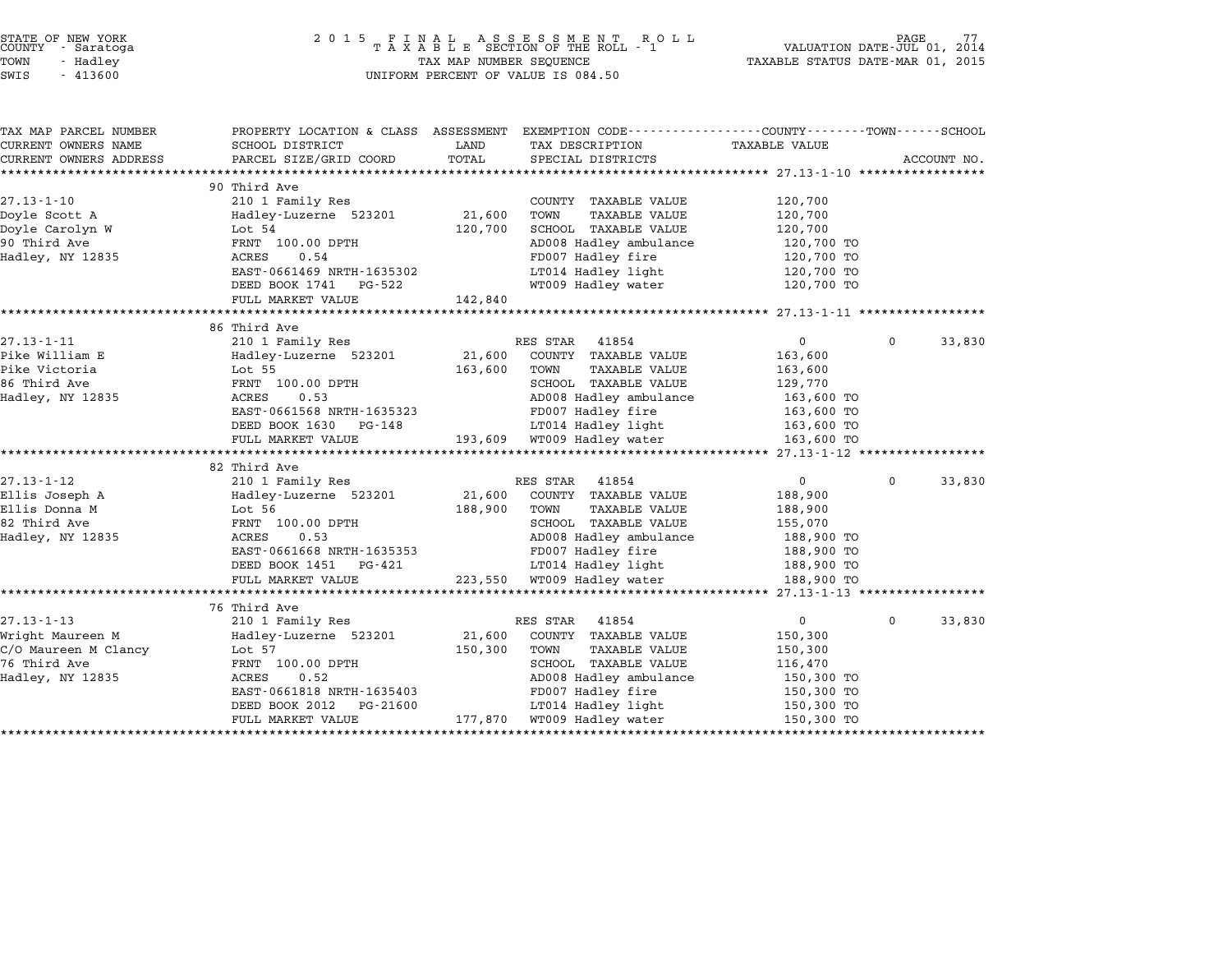| STATE OF NEW YORK<br>COUNTY - Saratoga<br>TOWN<br>- Hadley<br>SWIS<br>$-413600$ | 2 0 1 5                                                                                        | TAX MAP NUMBER SEQUENCE | FINAL ASSESSMENT ROLL<br>TAXABLE SECTION OF THE ROLL - 1<br>UNIFORM PERCENT OF VALUE IS 084.50 | VALUATION DATE-JUL 01,<br>TAXABLE STATUS DATE-MAR 01, 2015 |              | 78<br>2014  |
|---------------------------------------------------------------------------------|------------------------------------------------------------------------------------------------|-------------------------|------------------------------------------------------------------------------------------------|------------------------------------------------------------|--------------|-------------|
|                                                                                 |                                                                                                |                         |                                                                                                |                                                            |              |             |
| TAX MAP PARCEL NUMBER                                                           | PROPERTY LOCATION & CLASS ASSESSMENT EXEMPTION CODE---------------COUNTY-------TOWN-----SCHOOL |                         |                                                                                                |                                                            |              |             |
| CURRENT OWNERS NAME                                                             | SCHOOL DISTRICT                                                                                | LAND                    | TAX DESCRIPTION                                                                                | <b>TAXABLE VALUE</b>                                       |              |             |
| CURRENT OWNERS ADDRESS<br>**********************                                | PARCEL SIZE/GRID COORD<br>***************************                                          | TOTAL                   | SPECIAL DISTRICTS                                                                              |                                                            |              | ACCOUNT NO. |
|                                                                                 | 72 Third Ave Private                                                                           |                         |                                                                                                |                                                            |              |             |
| $27.13 - 1 - 14$                                                                | 210 1 Family Res                                                                               |                         | RES STAR<br>41854                                                                              | 0                                                          | $\Omega$     | 33,830      |
| Parsons John                                                                    | Hadley-Luzerne 523201                                                                          | 21,600                  | COUNTY TAXABLE VALUE                                                                           | 160,100                                                    |              |             |
| Parsons Judy                                                                    | FRNT 100.00 DPTH                                                                               | 160,100                 | TOWN<br><b>TAXABLE VALUE</b>                                                                   | 160,100                                                    |              |             |
| 72 Third Ave                                                                    | 0.52<br>ACRES                                                                                  |                         | SCHOOL TAXABLE VALUE                                                                           | 126,270                                                    |              |             |
| Hadley, NY 12835                                                                | EAST-0661908 NRTH-1635413                                                                      |                         | AD008 Hadley ambulance                                                                         | 160,100 TO                                                 |              |             |
|                                                                                 | DEED BOOK 1158<br>PG-66                                                                        |                         | FD007 Hadley fire                                                                              | 160,100 TO                                                 |              |             |
|                                                                                 | FULL MARKET VALUE                                                                              |                         | 189,467 LT014 Hadley light                                                                     | 160,100 TO                                                 |              |             |
|                                                                                 |                                                                                                |                         | WT009 Hadley water                                                                             | 160,100 TO                                                 |              |             |
|                                                                                 |                                                                                                |                         |                                                                                                |                                                            |              |             |
|                                                                                 | 68 Third Ave                                                                                   |                         |                                                                                                |                                                            |              |             |
| $27.13 - 1 - 15$                                                                | 210 1 Family Res                                                                               |                         | RES STAR 41854                                                                                 | 0                                                          | $\mathbf{0}$ | 33,830      |
| Mason Dennis                                                                    | Hadley-Luzerne 523201                                                                          | 21,600                  | COUNTY TAXABLE VALUE                                                                           | 181,400                                                    |              |             |
| Wells Kevin T                                                                   | FRNT 109.66 DPTH                                                                               | 181,400                 | TOWN<br><b>TAXABLE VALUE</b>                                                                   | 181,400                                                    |              |             |
| 68 Third Ave                                                                    | 0.50<br>ACRES                                                                                  |                         | SCHOOL TAXABLE VALUE                                                                           | 147,570                                                    |              |             |
| Hadley, NY 12835                                                                | EAST-0661998 NRTH-1635443<br>DEED BOOK 2009<br>PG-46467                                        |                         | AD008 Hadley ambulance<br>FD007 Hadley fire                                                    | 181,400 TO                                                 |              |             |
|                                                                                 | FULL MARKET VALUE                                                                              |                         | 214,675 LT014 Hadley light                                                                     | 181,400 TO<br>181,400 TO                                   |              |             |
|                                                                                 |                                                                                                |                         | WT009 Hadley water                                                                             | 181,400 TO                                                 |              |             |
|                                                                                 |                                                                                                |                         |                                                                                                |                                                            |              |             |
|                                                                                 | 62 Third Ave                                                                                   |                         |                                                                                                |                                                            |              |             |
| $27.13 - 1 - 16$                                                                | 210 1 Family Res                                                                               |                         | COUNTY TAXABLE VALUE                                                                           | 108,900                                                    |              |             |
| Bauer Jacob                                                                     | Hadley-Luzerne 523201                                                                          | 21,900                  | TOWN<br><b>TAXABLE VALUE</b>                                                                   | 108,900                                                    |              |             |
| 16028 W Meade Ln                                                                | FRNT 110.39 DPTH                                                                               | 108,900                 | SCHOOL TAXABLE VALUE                                                                           | 108,900                                                    |              |             |
| Goodyear, AZ 85338                                                              | ACRES<br>0.93                                                                                  |                         | AD008 Hadley ambulance                                                                         | 108,900 TO                                                 |              |             |
|                                                                                 | EAST-0662068 NRTH-1635553                                                                      |                         | FD007 Hadley fire                                                                              | 108,900 TO                                                 |              |             |
|                                                                                 | DEED BOOK 1774<br>PG-780                                                                       |                         | LT014 Hadley light                                                                             | 108,900 TO                                                 |              |             |
|                                                                                 | FULL MARKET VALUE                                                                              |                         | 128,876 WT009 Hadley water                                                                     | 108,900 TO                                                 |              |             |
|                                                                                 | ***********************                                                                        |                         | **********************************                                                             | ********** 27.13-1-17 *****************                    |              |             |
|                                                                                 | 58 Third Ave                                                                                   |                         |                                                                                                |                                                            |              |             |
| $27.13 - 1 - 17$<br>Beaupre Michael S                                           | 210 1 Family Res                                                                               | 21,900                  | RES STAR<br>41854<br>COUNTY TAXABLE VALUE                                                      | $\mathsf{O}$<br>168,300                                    | $\Omega$     | 33,830      |
| Beaupre Margaret A                                                              | Hadley-Luzerne 523201<br>FRNT 110.00 DPTH                                                      | 168,300                 | <b>TAXABLE VALUE</b><br>TOWN                                                                   | 168,300                                                    |              |             |
| 58 Third Ave                                                                    | ACRES<br>0.82                                                                                  |                         | SCHOOL TAXABLE VALUE                                                                           | 134,470                                                    |              |             |
| Hadley, NY 12835                                                                | EAST-0662168 NRTH-1635574                                                                      |                         | AD008 Hadley ambulance                                                                         | 168,300 TO                                                 |              |             |
|                                                                                 | DEED BOOK 2008<br>PG-39828                                                                     |                         | FD007 Hadley fire                                                                              | 168,300 TO                                                 |              |             |
|                                                                                 | FULL MARKET VALUE                                                                              | 199,172                 | LT014 Hadley light                                                                             | 168,300 TO                                                 |              |             |
|                                                                                 |                                                                                                |                         | WT009 Hadley water                                                                             | 168,300 TO                                                 |              |             |
|                                                                                 |                                                                                                |                         |                                                                                                |                                                            |              |             |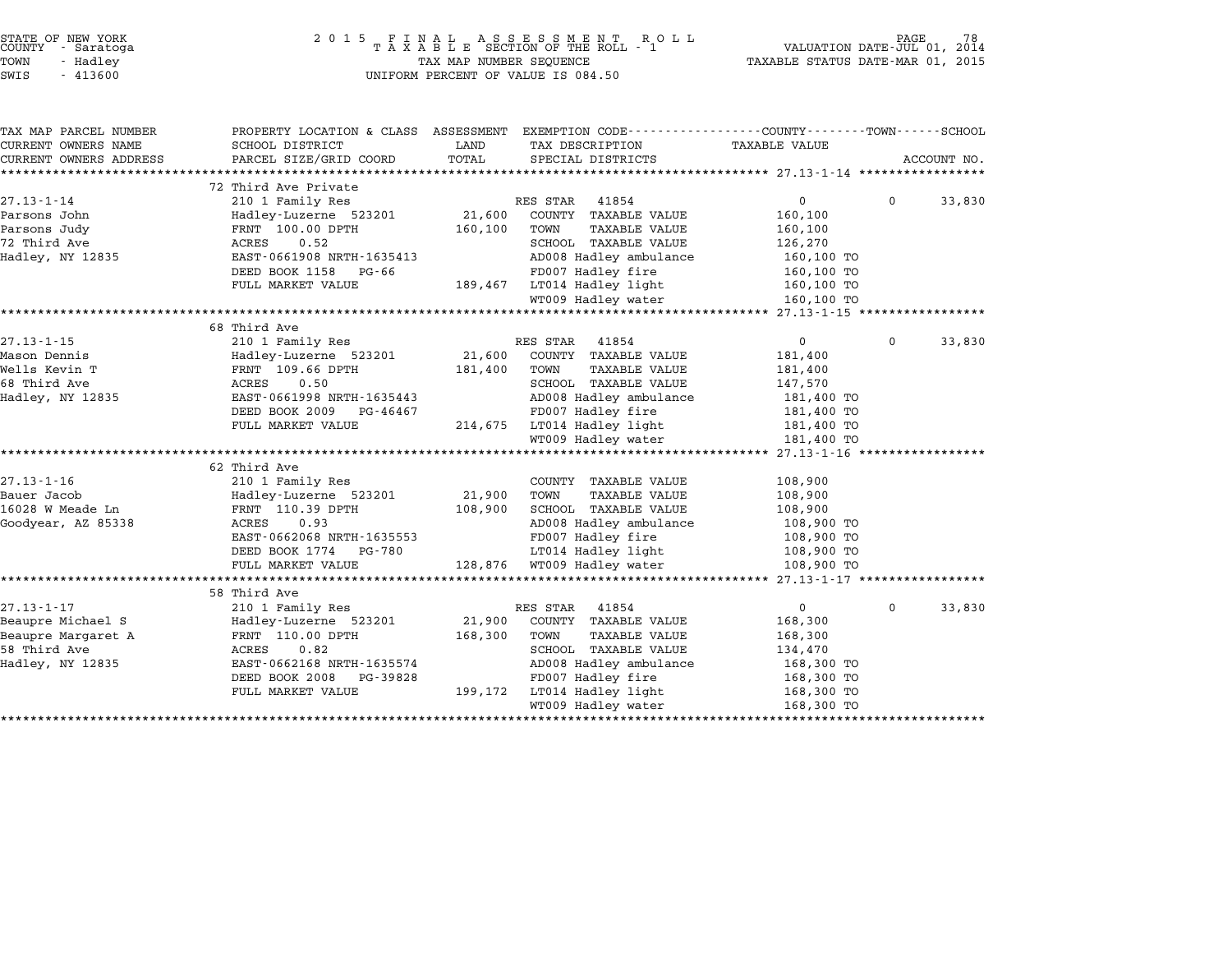| STATE OF NEW YORK<br>COUNTY - Saratoga<br>TOWN<br>- Hadley<br>SWIS<br>$-413600$              | 2 0 1 5                                                                                                                                                                               | TAX MAP NUMBER SEQUENCE<br>UNIFORM PERCENT OF VALUE IS 084.50                                                                                                                                                                    | TAXABLE STATUS DATE-MAR 01, 2015                                                                                                          | PAGE<br>VALUATION DATE-JUL 01, 2014                          |
|----------------------------------------------------------------------------------------------|---------------------------------------------------------------------------------------------------------------------------------------------------------------------------------------|----------------------------------------------------------------------------------------------------------------------------------------------------------------------------------------------------------------------------------|-------------------------------------------------------------------------------------------------------------------------------------------|--------------------------------------------------------------|
| TAX MAP PARCEL NUMBER<br>CURRENT OWNERS NAME<br>CURRENT OWNERS ADDRESS                       | SCHOOL DISTRICT<br>PARCEL SIZE/GRID COORD                                                                                                                                             | LAND<br>TOTAL<br>SPECIAL DISTRICTS                                                                                                                                                                                               | PROPERTY LOCATION & CLASS ASSESSMENT EXEMPTION CODE---------------COUNTY-------TOWN------SCHOOL<br>TAX DESCRIPTION TAXABLE VALUE          | ACCOUNT NO.                                                  |
| $27.13 - 1 - 18$<br>Gifford Marcia<br>54 Third Ave<br>Hadley, NY 12835                       | 54 Third Ave Private<br>210 1 Family Res<br>Hadley-Luzerne 523201<br>FRNT 120.00 DPTH<br>ACRES<br>0.71<br>EAST-0662248 NRTH-1635624<br>DEED BOOK 1346 PG-788<br>FULL MARKET VALUE     | COUNTY TAXABLE VALUE<br>21,800<br>TOWN<br>SCHOOL TAXABLE VALUE<br>165,400<br>AD008 Hadley ambulance<br>FD007 Hadley fire<br>LT014 Hadley light<br>195,740 WT009 Hadley water                                                     | 165,400<br><b>TAXABLE VALUE</b><br>165,400<br>165,400<br>165,400 TO<br>165,400 TO<br>165,400 TO<br>165,400 TO                             |                                                              |
| $27.13 - 1 - 20$<br>Congdon David J<br>Congdon Carrie K<br>48 Third Ave<br>Hadley, NY 12835  | 48 Third Ave<br>210 1 Family Res<br>Hadley-Luzerne 523201<br>Lot $63$<br>FRNT 215.00 DPTH<br>1.88<br>ACRES<br>EAST-0662438 NRTH-1635664<br>DEED BOOK 1646 PG-257<br>FULL MARKET VALUE | VET COM C 41132<br>23,800 VET COM T 41133<br>108,100 SR STAR<br>41834<br>COUNTY TAXABLE VALUE<br>TOWN<br>SCHOOL TAXABLE VALUE<br>AD008 Hadley ambulance<br>127,929 FD007 Hadley fire<br>LT014 Hadley light<br>WT009 Hadley water | 27,025<br>0<br>$\mathsf{O}$<br>81,075<br><b>TAXABLE VALUE</b><br>91,100<br>34,460<br>108,100 TO<br>108,100 TO<br>108,100 TO<br>108,100 TO | $\Omega$<br>0<br>17,000<br>$\mathbf 0$<br>73,640<br>$\Omega$ |
| $27.13 - 1 - 21.2$<br>Gilbert Timothy<br>Gilbert Crystal<br>38 Third Ave<br>Hadley, NY 12835 | 38 Third Ave<br>210 1 Family Res<br>Hadley-Luzerne 523201<br>Lot 64<br>FRNT 160.00 DPTH<br>1.66<br>ACRES<br>EAST-0662718 NRTH-1635675<br>DEED BOOK 1424 PG-111<br>FULL MARKET VALUE   | RES STAR 41854<br>23,300 COUNTY TAXABLE VALUE<br>184,400<br>TOWN<br>SCHOOL TAXABLE VALUE<br>AD008 Hadley ambulance<br>FD007 Hadley fire<br>LT014 Hadley light<br>218,225 WT009 Hadley water                                      | $\overline{0}$<br>184,400<br><b>TAXABLE VALUE</b><br>184,400<br>150,570<br>184,400 TO<br>184,400 TO<br>184,400 TO<br>184,400 TO           | $\Omega$<br>33,830                                           |
| $27.13 - 1 - 21.3$<br>Wright Claude B<br>29 Third Ave<br>Hadley, NY 12835                    | 29 Third Ave<br>210 1 Family Res<br>Hadley-Luzerne 523201<br>Lot 1<br>FRNT 135.79 DPTH<br>ACRES<br>0.50<br>EAST-0662978 NRTH-1635295<br>DEED BOOK 1424<br>PG-688<br>FULL MARKET VALUE | RES STAR<br>41854<br>21,600<br>COUNTY TAXABLE VALUE<br>108,100<br>TOWN<br>SCHOOL TAXABLE VALUE<br>AD008 Hadley ambulance<br>FD007 Hadley fire<br>LT014 Hadley light<br>127,929 WT009 Hadley water                                | $\overline{0}$<br>108,100<br><b>TAXABLE VALUE</b><br>108,100<br>74,270<br>108,100 TO<br>108,100 TO<br>108,100 TO<br>108,100 TO            | 33,830<br>$\Omega$                                           |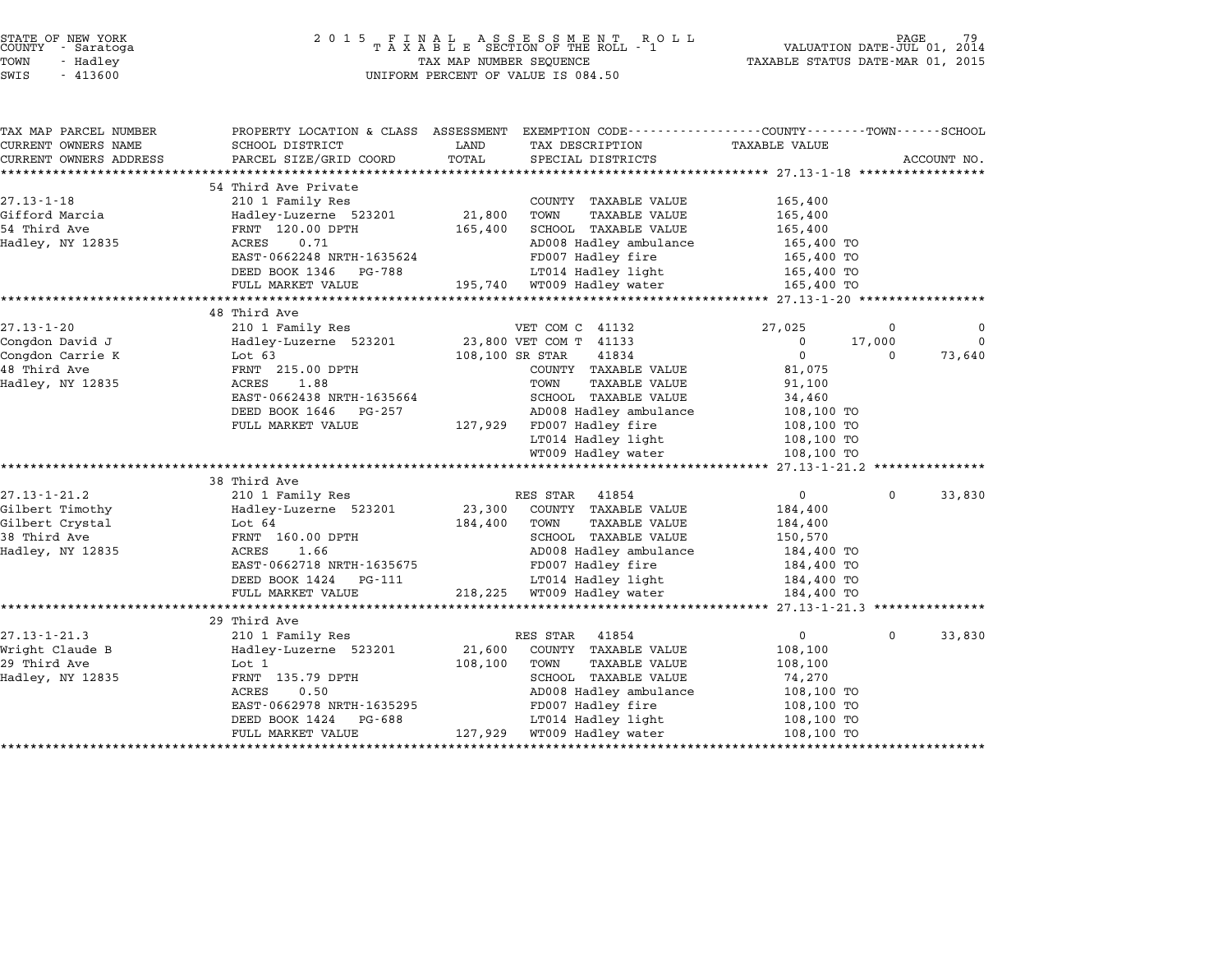| STATE OF NEW YORK |  |            |  |
|-------------------|--|------------|--|
| COUNTY            |  | - Saratoga |  |
| TOWN              |  | - Hadley   |  |

| TAX MAP PARCEL NUMBER<br>CURRENT OWNERS NAME | PROPERTY LOCATION & CLASS ASSESSMENT EXEMPTION CODE----------------COUNTY-------TOWN------SCHOOL<br>SCHOOL DISTRICT | LAND             | TAX DESCRIPTION                                      | <b>TAXABLE VALUE</b>               |          |             |
|----------------------------------------------|---------------------------------------------------------------------------------------------------------------------|------------------|------------------------------------------------------|------------------------------------|----------|-------------|
| CURRENT OWNERS ADDRESS                       | PARCEL SIZE/GRID COORD                                                                                              | TOTAL            | SPECIAL DISTRICTS                                    |                                    |          | ACCOUNT NO. |
|                                              |                                                                                                                     |                  |                                                      |                                    |          |             |
|                                              | 34 Third Ave                                                                                                        |                  |                                                      |                                    |          |             |
| $27.13 - 1 - 22$                             | 210 1 Family Res                                                                                                    |                  | VET WAR C 41122                                      | 30,600                             | 0        | 0           |
| Wildermuth Steven D                          | Hadley-Luzerne 523201                                                                                               |                  | 22,900 VET WAR T 41123                               | 0                                  | 10,200   | $\Omega$    |
| Wildermuth Linda M                           | Lot 65                                                                                                              | 205,700 RES STAR | 41854                                                | $\Omega$                           | 0        | 33,830      |
| 34 Third Ave                                 | FRNT 223.73 DPTH<br>ACRES<br>1.47                                                                                   |                  | COUNTY TAXABLE VALUE<br>TOWN<br><b>TAXABLE VALUE</b> | 175,100                            |          |             |
| Hadley, NY 12835                             | EAST-0662938 NRTH-1635615                                                                                           |                  | SCHOOL TAXABLE VALUE                                 | 195,500<br>171,870                 |          |             |
|                                              | DEED BOOK 1670<br>PG-601                                                                                            |                  | AD008 Hadley ambulance                               | 205,700 TO                         |          |             |
|                                              | FULL MARKET VALUE                                                                                                   | 243,432          | FD007 Hadley fire                                    | 205,700 TO                         |          |             |
|                                              |                                                                                                                     |                  | LT014 Hadley light                                   | 205,700 TO                         |          |             |
|                                              |                                                                                                                     |                  | WT009 Hadley water                                   | 205,700 TO                         |          |             |
|                                              |                                                                                                                     |                  |                                                      |                                    |          |             |
|                                              | 26 Third Ave                                                                                                        |                  |                                                      |                                    |          | 5 J00929    |
| $27.13 - 1 - 23$                             | 210 1 Family Res                                                                                                    |                  | RES STAR 41854                                       | $\overline{0}$                     | $\Omega$ | 33,830      |
| Cox Darci                                    | Hadley-Luzerne 523201                                                                                               | 15,800           | COUNTY TAXABLE VALUE                                 | 82,100                             |          |             |
| 26 Third Ave                                 | 72.00 DPTH 173.00<br>FRNT                                                                                           | 82,100           | TOWN<br><b>TAXABLE VALUE</b>                         | 82,100                             |          |             |
| Hadley, NY 12835                             | 0.26<br>ACRES                                                                                                       |                  | SCHOOL TAXABLE VALUE                                 | 48,270                             |          |             |
|                                              | EAST-0663158 NRTH-1635466                                                                                           |                  | AD008 Hadley ambulance                               | 82,100 TO                          |          |             |
|                                              | DEED BOOK 2013 PG-38220                                                                                             |                  | FD007 Hadley fire                                    | 82,100 TO                          |          |             |
|                                              | FULL MARKET VALUE                                                                                                   | 97,160           | LT014 Hadley light                                   | 82,100 TO                          |          |             |
|                                              |                                                                                                                     |                  | SE009 Hadley sewer                                   | 82,100 TO                          |          |             |
|                                              | ********************************                                                                                    |                  | WT009 Hadley water                                   | 82,100 TO                          |          |             |
|                                              | 22 Third Ave                                                                                                        |                  |                                                      |                                    |          | 5 J00842    |
| $27.13 - 1 - 24$                             | 210 1 Family Res                                                                                                    |                  | RES STAR<br>41854                                    | $\mathbf{0}$                       | $\Omega$ | 33,830      |
| Gilbert William                              | Hadley-Luzerne 523201                                                                                               | 15,800           | COUNTY TAXABLE VALUE                                 | 101,800                            |          |             |
| Gilbert Debra N                              | 78.00 DPTH 139.00<br>FRNT                                                                                           | 101,800          | TOWN<br><b>TAXABLE VALUE</b>                         | 101,800                            |          |             |
| 22 Third Ave                                 | 0.25<br>ACRES                                                                                                       |                  | SCHOOL TAXABLE VALUE                                 | 67,970                             |          |             |
| Hadley, NY 12835                             | EAST-0663218 NRTH-1635416                                                                                           |                  | AD008 Hadley ambulance                               | 101,800 TO                         |          |             |
|                                              | DEED BOOK 1433<br>PG-371                                                                                            |                  | FD007 Hadley fire                                    | 101,800 TO                         |          |             |
|                                              | FULL MARKET VALUE                                                                                                   | 120,473          | LT014 Hadley light                                   | 101,800 TO                         |          |             |
|                                              |                                                                                                                     |                  | SE009 Hadley sewer                                   | 101,800 TO                         |          |             |
|                                              |                                                                                                                     |                  | WT009 Hadley water                                   | 101,800 TO                         |          |             |
|                                              |                                                                                                                     |                  |                                                      | $27.13 - 1 - 25$ ***************** |          |             |
|                                              | 18 Third Ave                                                                                                        |                  |                                                      |                                    |          | 5 J00201    |
| $27.13 - 1 - 25$                             | 210 1 Family Res                                                                                                    |                  | COUNTY TAXABLE VALUE                                 | 82,300                             |          |             |
| Stewart Vincent R                            | Hadley-Luzerne 523201                                                                                               | 15,800           | TOWN<br><b>TAXABLE VALUE</b>                         | 82,300                             |          |             |
| Stewart Heather M                            | FRNT 201.44 DPTH 104.00                                                                                             | 82,300           | SCHOOL TAXABLE VALUE                                 | 82,300                             |          |             |
| 18 Third Ave                                 | ACRES<br>0.24                                                                                                       |                  | AD008 Hadley ambulance                               | 82,300 TO                          |          |             |
| Hadley, NY 12835                             | EAST-0663308 NRTH-1635356                                                                                           |                  | FD007 Hadley fire                                    | 82,300 TO                          |          |             |
|                                              | DEED BOOK 2009<br>PG-43163                                                                                          |                  | LT014 Hadley light                                   | 82,300 TO                          |          |             |
|                                              | FULL MARKET VALUE                                                                                                   | 97,396           | SE009 Hadley sewer                                   | 82,300 TO                          |          |             |
|                                              | *****************                                                                                                   |                  | WT009 Hadley water                                   | 82,300 TO                          |          |             |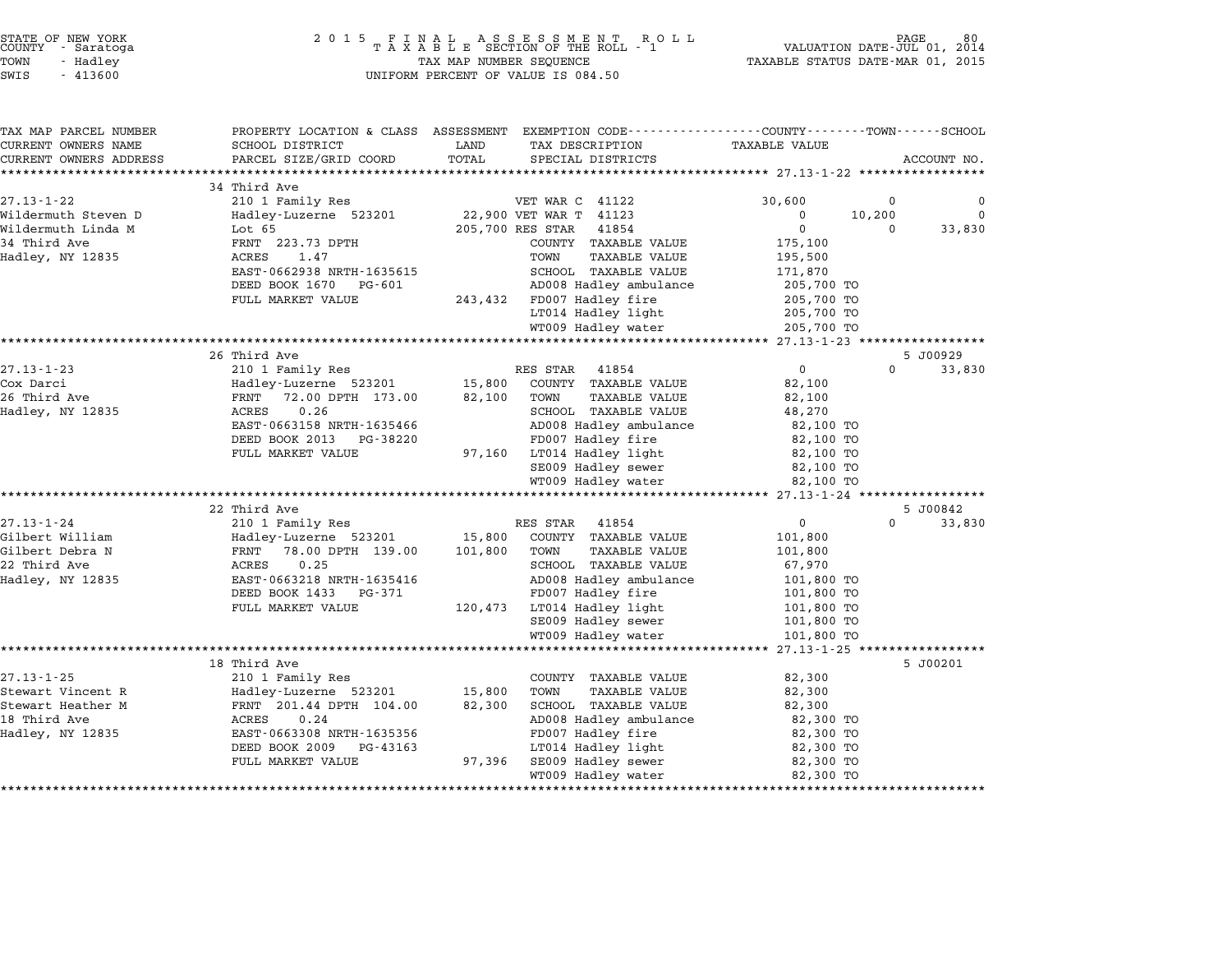| STATE OF NEW YORK<br>COUNTY |  | - Saratoga |  |  |  |
|-----------------------------|--|------------|--|--|--|
| TOWN                        |  | - Hadley   |  |  |  |
| -----                       |  | 1.1020     |  |  |  |

| TAX MAP PARCEL NUMBER<br>CURRENT OWNERS NAME<br>CURRENT OWNERS ADDRESS | PROPERTY LOCATION & CLASS ASSESSMENT EXEMPTION CODE---------------COUNTY-------TOWN------SCHOOL<br>SCHOOL DISTRICT<br>PARCEL SIZE/GRID COORD | LAND<br>TOTAL | TAX DESCRIPTION<br>SPECIAL DISTRICTS               | <b>TAXABLE VALUE</b>              | ACCOUNT NO.        |
|------------------------------------------------------------------------|----------------------------------------------------------------------------------------------------------------------------------------------|---------------|----------------------------------------------------|-----------------------------------|--------------------|
| ***********************                                                |                                                                                                                                              |               |                                                    |                                   |                    |
|                                                                        | 13 Third Ave                                                                                                                                 |               |                                                    |                                   | 5 J00198           |
| $27.13 - 1 - 26$                                                       | 210 1 Family Res                                                                                                                             |               | VET WAR C 41122                                    | 11,925                            | 0<br>0<br>$\Omega$ |
| Shattuck William R<br>13 Third Ave                                     | Hadley-Luzerne 523201<br>FRNT 101.90 DPTH 115.00                                                                                             |               | 15,800 VET WAR T 41123<br>79,500 RES STAR<br>41854 | 10,200<br>$\Omega$<br>$\mathbf 0$ | 33,830<br>$\Omega$ |
| Hadley, NY 12835                                                       | 0.24<br>ACRES                                                                                                                                |               | COUNTY TAXABLE VALUE                               | 67,575                            |                    |
|                                                                        | EAST-0663409 NRTH-1635166                                                                                                                    |               | TOWN<br>TAXABLE VALUE                              | 69,300                            |                    |
|                                                                        | DEED BOOK 2013<br>PG-28763                                                                                                                   |               | SCHOOL TAXABLE VALUE                               | 45,670                            |                    |
|                                                                        | FULL MARKET VALUE                                                                                                                            | 94,083        | AD008 Hadley ambulance                             | 79,500 TO                         |                    |
|                                                                        |                                                                                                                                              |               | FD007 Hadley fire                                  | 79,500 TO                         |                    |
|                                                                        |                                                                                                                                              |               | LT014 Hadley light                                 | 79,500 TO                         |                    |
|                                                                        |                                                                                                                                              |               | SE009 Hadley sewer                                 | 79,500 TO                         |                    |
|                                                                        |                                                                                                                                              |               | WT009 Hadley water                                 | 79,500 TO                         |                    |
|                                                                        |                                                                                                                                              |               |                                                    |                                   |                    |
|                                                                        | Third Ave Rear                                                                                                                               |               |                                                    |                                   | 5 J00197           |
| $27.13 - 1 - 27$                                                       | 312 Vac w/imprv                                                                                                                              | 200           | COUNTY TAXABLE VALUE                               | 1,600                             |                    |
| Shattuck William R<br>13 Third Ave                                     | Hadley-Luzerne 523201                                                                                                                        |               | TOWN<br><b>TAXABLE VALUE</b>                       | 1,600                             |                    |
| Hadley, NY 12835                                                       | Machine Shed<br>ACRES<br>0.16                                                                                                                | 1,600         | SCHOOL TAXABLE VALUE<br>AD008 Hadley ambulance     | 1,600<br>1,600 TO                 |                    |
|                                                                        | EAST-0663349 NRTH-1635086                                                                                                                    |               | FD007 Hadley fire                                  | 1,600 TO                          |                    |
|                                                                        | DEED BOOK 2013 PG-28762                                                                                                                      |               | LT014 Hadley light                                 | 1,600 TO                          |                    |
|                                                                        | FULL MARKET VALUE                                                                                                                            | 1,893         | SE009 Hadley sewer                                 | 1,600 TO                          |                    |
|                                                                        |                                                                                                                                              |               | WT009 Hadley water                                 | 1,600 TO                          |                    |
|                                                                        |                                                                                                                                              |               |                                                    |                                   |                    |
|                                                                        | Third Ave Rear                                                                                                                               |               |                                                    |                                   | 5 J01434           |
| $27.13 - 1 - 28$                                                       | 311 Res vac land                                                                                                                             |               | COUNTY TAXABLE VALUE                               | 300                               |                    |
| Shattuck William R                                                     | Hadley-Luzerne 523201                                                                                                                        | 300           | TOWN<br><b>TAXABLE VALUE</b>                       | 300                               |                    |
| 13 Third Ave                                                           | ACRES<br>0.13                                                                                                                                | 300           | SCHOOL TAXABLE VALUE                               | 300                               |                    |
| Hadley, NY 12835                                                       | EAST-0663269 NRTH-1635106                                                                                                                    |               | AD008 Hadley ambulance                             | 300 TO                            |                    |
|                                                                        | DEED BOOK 2013<br>PG-28762<br>FULL MARKET VALUE                                                                                              | 355           | FD007 Hadley fire                                  | 300 TO                            |                    |
|                                                                        |                                                                                                                                              |               | LT014 Hadley light<br>SE009 Hadley sewer           | 300 TO<br>300 TO                  |                    |
|                                                                        |                                                                                                                                              |               | WT009 Hadley water                                 | 300 TO                            |                    |
|                                                                        |                                                                                                                                              |               |                                                    |                                   |                    |
|                                                                        | 15 Third Ave                                                                                                                                 |               |                                                    |                                   | 5 J00331           |
| $27.13 - 1 - 29$                                                       | 210 1 Family Res                                                                                                                             |               | RES STAR<br>41854                                  | $\mathbf{0}$                      | $\Omega$<br>33,830 |
| LaBrake Deanne R                                                       | Hadley-Luzerne 523201                                                                                                                        | 15,900        | COUNTY TAXABLE VALUE                               | 109,900                           |                    |
| LaBrake Kevin J                                                        | FRNT 100.00 DPTH 142.80                                                                                                                      | 109,900       | TOWN<br><b>TAXABLE VALUE</b>                       | 109,900                           |                    |
| 15 Third Ave                                                           | 0.28<br>ACRES                                                                                                                                |               | SCHOOL TAXABLE VALUE                               | 76,070                            |                    |
| Hadley, NY 12835                                                       | EAST-0663319 NRTH-1635196                                                                                                                    |               | AD008 Hadley ambulance                             | 109,900 TO                        |                    |
|                                                                        | DEED BOOK 1732<br>PG-715                                                                                                                     |               | FD007 Hadley fire                                  | 109,900 TO                        |                    |
|                                                                        | FULL MARKET VALUE                                                                                                                            | 130,059       | LT014 Hadley light                                 | 109,900 TO                        |                    |
|                                                                        |                                                                                                                                              |               | SE009 Hadley sewer                                 | 109,900 TO                        |                    |
|                                                                        |                                                                                                                                              |               | WT009 Hadley water                                 | 109,900 TO                        |                    |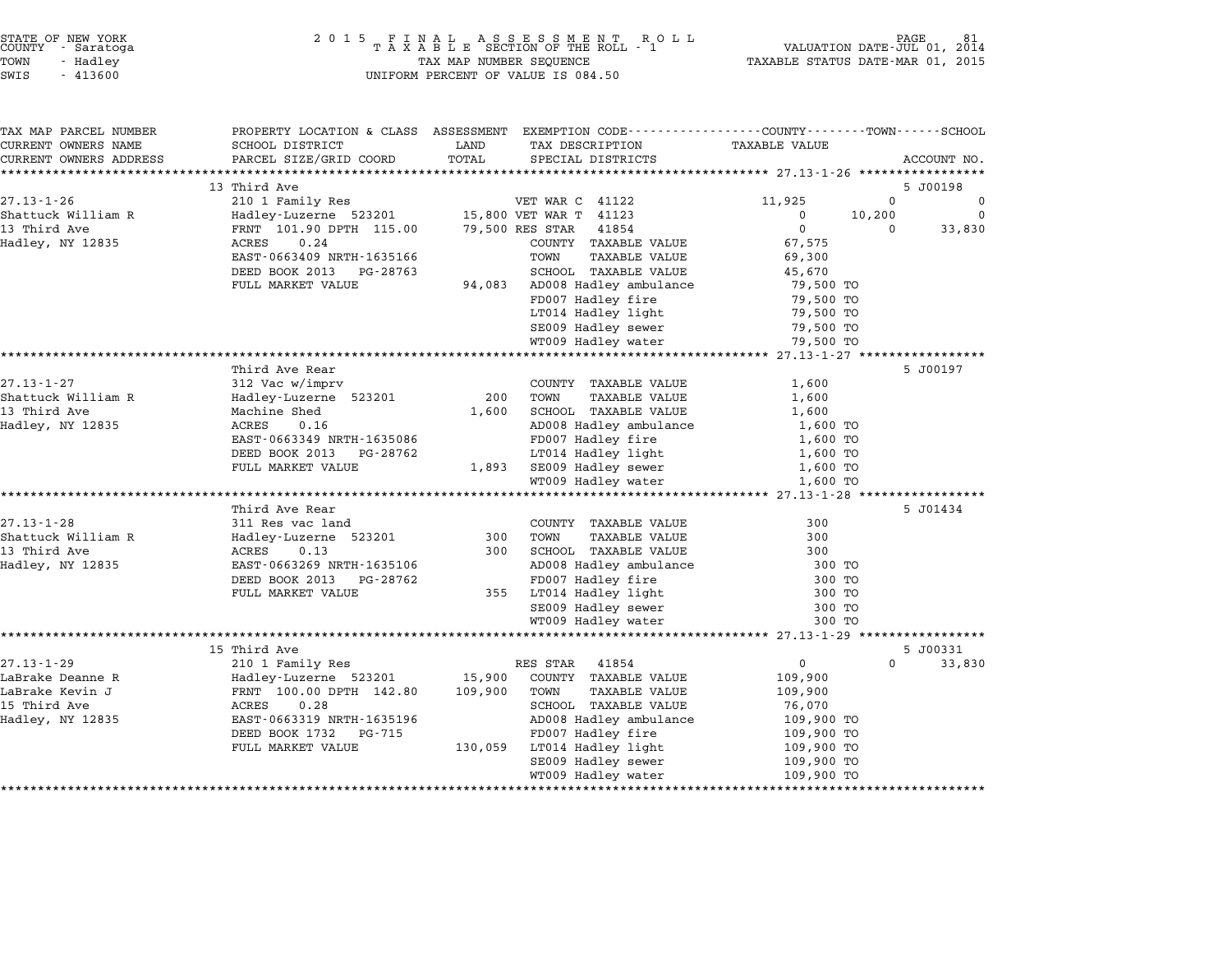| STATE OF NEW YORK<br>COUNTY - Saratoga | 2015 FINAL ASSESSMENT ROLL<br>TAXABLE SECTION OF THE ROLL - 1 | PAGE<br>VALUATION DATE-JUL 01, 2014 |
|----------------------------------------|---------------------------------------------------------------|-------------------------------------|
| TOWN<br>- Hadley                       | TAX MAP NUMBER SEQUENCE                                       | TAXABLE STATUS DATE-MAR 01, 2015    |
| SWIS - 413600                          | UNIFORM PERCENT OF VALUE IS 084.50                            |                                     |

# TOWN - Hadley TAX MAP NUMBER SEQUENCE TAXABLE STATUS DATE-MAR 01, <sup>2015</sup> SUCRIT - SATATUGA<br>TOWN - Hadley - Alley - All Hadley - TAX MAP NUMBER SEQUENCE<br>SWIS - 413600 - WILFORM PERCENT OF VALUE IS 084.50

TAX MAP PARCEL NUMBER PROPERTY LOCATION & CLASS ASSESSMENT EXEMPTION CODE------------------COUNTY--------TOWN------SCHOOL ...<br>-- COUNTY:- TAX MAP PARCEL NUMBER THE OCHOTRY AND THE CURRENT EXEMPTION CODE<br>CURRENT OWNERS NAME SCHOOL DISTRICT LAND TAX DESCRIPTION TAXABLE VALUE CURRENT OWNERS ADDRESS PARCEL SIZE/GRID COORD TOTAL SPECIAL DISTRICTS ACCOUNT NO. \*\*\*\*\*\*\*\*\*\*\*\*\*\*\*\*\*\*\*\*\*\*\*\*\*\*\*\*\*\*\*\*\*\*\*\*\*\*\*\*\*\*\*\*\*\*\*\*\*\*\*\*\*\*\*\*\*\*\*\*\*\*\*\*\*\*\*\*\*\*\*\*\*\*\*\*\*\*\*\*\*\*\*\*\*\*\*\*\*\*\*\*\*\*\*\*\*\*\*\*\*\*\* 27.13-1-30 \*\*\*\*\*\*\*\*\*\*\*\*\*\*\*\*\* <sup>19</sup> Third Ave 5 J00194 27.13-1-30 19 Third Ave 27.13-1-30 19 Thing Res COUNTY TAXABLE VALUE 202,600 Darby Shawn M Hadley-Luzerne <sup>523201</sup> 16,000 TOWN TAXABLE VALUE 102,600 arii in the country the country of the country of the country of the country of the country of the country of<br>Darby Shawn M Tammy Lacence in the Halley-Luzerne 523201 the 16,000 TO TAXABLE VALUE 102,600<br>Darby Tammy Lacence <sup>19</sup> Third Ave ACRES 0.37 AD008 Hadley ambulance 102,600 TO Hadley Tammy Depth 2000 From The Contract of Text of Text of Text of Text of Text of Text of Text of Text of Te<br>102,600 TO ACRES 0.37<br>Hadley fire 102,600 TO TO TO TO TO TO TO THE 102,600 TO EAST-0663219 NRTH-1635226 FD007 Hadley ambutance has to the top of the test of the test of the test of the test of the test of the test of the test of the test of the test of the test of test of the test of test of test of FULL MARKET VALUE 121,420 SE009 Hadley life 102,600 TO<br>DEED BOOK 1533 PG-281 102,600 TO<br>FULL MARKET VALUE 121,420 SE009 Hadley sewer 102,600 TO  $\text{WINR}^{\text{WIMR}}_{\text{FULL}}$   $\text{WINR}^{\text{WIL}}_{\text{HOL}}$   $\text{WTO}^{\text{HOL}}_{\text{HOL}}$   $\text{WTO}^{\text{HOL}}_{\text{HOL}}$   $\text{HOL}^{\text{HOL}}_{\text{HOL}}$   $\text{HOL}^{\text{HOL}}_{\text{HOL}}$   $\text{HOL}^{\text{HOL}}_{\text{HOL}}$   $\text{HOL}^{\text{HOL}}_{\text{HOL}}$   $\text{HOL}^{\text{HOL}}_{\text{HOL}}$   $\text{HOL}^{\text{$ <sup>23</sup> Third Ave 5 J00481 27.13-1-31 23 Third Ave 27.13-1-31 23 Third Ave 5 200481<br>27.13-1-31 210 1 Family Res RES STAR 41854 210 33,830 zy initu Ave and the set of the STAR 41854 of the STAR 11854 of the STAR discussed the STAR of the STAR 210 1<br>Millis Gwendolyn Chadley-Luzerne 523201 of the STAR 11854 of the STAR of the STAR of the STAR of the STAR of t <sup>23</sup> Third Ave FRNT 150.00 DPTH 193.60 84,800 TOWN TAXABLE VALUE 84,800 Hadley, NY <sup>12835</sup> ACRES 0.63 SCHOOL TAXABLE VALUE 50,970 EART 190.00 FIII 199.000 OR SCHOOL TANDLE VALUE OF SCHOOL TAXABLE VALUE OF SCHOOL TAXABLE VALUE OF SOLOOM SCHOO<br>ACRES 0.63<br>EAST-0663108 NRTH-1635276 AD008 Hadley ambulance 84,800 TO EAST-0663108 NRTH-1635276 AD008 Hadley ambulance 500,970<br>DEED BOOK 1674 PG-707 FD007 Hadley fire 84,800 TO FULL MARKET VALUE 100,355 LT014 Hadley discussed book 100 TOBED BOOK 1611 1033270<br>
FULL MARKET VALUE 100,355 LT014 Hadley 1ight 84,800 TO SE009 Hadley sewer 84,800 TO LT014 Hadley light 84,800 TO<br>
SE009 Hadley sewer 84,800 TO<br>
WT009 Hadley water 84,800 TO \*\*\*\*\*\*\*\*\*\*\*\*\*\*\*\*\*\*\*\*\*\*\*\*\*\*\*\*\*\*\*\*\*\*\*\*\*\*\*\*\*\*\*\*\*\*\*\*\*\*\*\*\*\*\*\*\*\*\*\*\*\*\*\*\*\*\*\*\*\*\*\*\*\*\*\*\*\*\*\*\*\*\*\*\*\*\*\*\*\*\*\*\*\*\*\*\*\*\*\*\*\*\* 27.13-1-34 \*\*\*\*\*\*\*\*\*\*\*\*\*\*\*\*\*

|                       |                              |         | WIOUS HAULEY WALEL      | UI, UU U LU    |                    |
|-----------------------|------------------------------|---------|-------------------------|----------------|--------------------|
|                       |                              |         |                         |                |                    |
|                       | 33 Third Ave                 |         |                         |                | 5 J01683           |
| $27.13 - 1 - 34$      | 210 1 Family Res             |         | 41854<br>RES STAR       | $\overline{0}$ | 33,830<br>$\Omega$ |
| Goding Blaine E       | Hadley-Luzerne 523201 21,600 |         | COUNTY<br>TAXABLE VALUE | 169,200        |                    |
| Goding Prescilla K    | FRNT 110.00 DPTH 208.95      | 169,200 | TOWN<br>TAXABLE VALUE   | 169,200        |                    |
| 33 3rd Ave            | 0.50<br>ACRES                |         | SCHOOL TAXABLE VALUE    | 135,370        |                    |
| Hadley, NY 12835      | EAST-0662868 NRTH-1635315    |         | AD008 Hadley ambulance  | 169,200 TO     |                    |
|                       | DEED BOOK 1386 PG-630        |         | FD007 Hadley fire       | 169,200 TO     |                    |
|                       | FULL MARKET VALUE            | 200,237 | LT014 Hadley light      | 169,200 TO     |                    |
|                       |                              |         | WT009 Hadley water      | 169,200 TO     |                    |
|                       |                              |         |                         |                |                    |
|                       | Rollman Cir                  |         |                         |                | 5 J01966           |
| $27.13 - 1 - 36$      | 311 Res vac land             |         | COUNTY TAXABLE VALUE    | 21,600         |                    |
| Arch Kathleen         | Hadley-Luzerne 523201        | 21,600  | TAXABLE VALUE<br>TOWN   | 21,600         |                    |
| 265 States Rd         | Lot 35                       | 21,600  | SCHOOL TAXABLE VALUE    | 21,600         |                    |
| Stony Creek, NY 12878 | FRNT 95.04 DPTH              |         | AD008 Hadley ambulance  | 21,600 TO      |                    |
|                       | 0.48<br>ACRES                |         | FD007 Hadley fire       | 21,600 TO      |                    |
|                       | EAST-0660648 NRTH-1635461    |         | LT014 Hadley light      | 21,600 TO      |                    |
|                       | DEED BOOK 2007 PG-18971      |         | WT009 Hadley water      | 21,600 TO      |                    |
|                       | FULL MARKET VALUE            | 25,562  |                         |                |                    |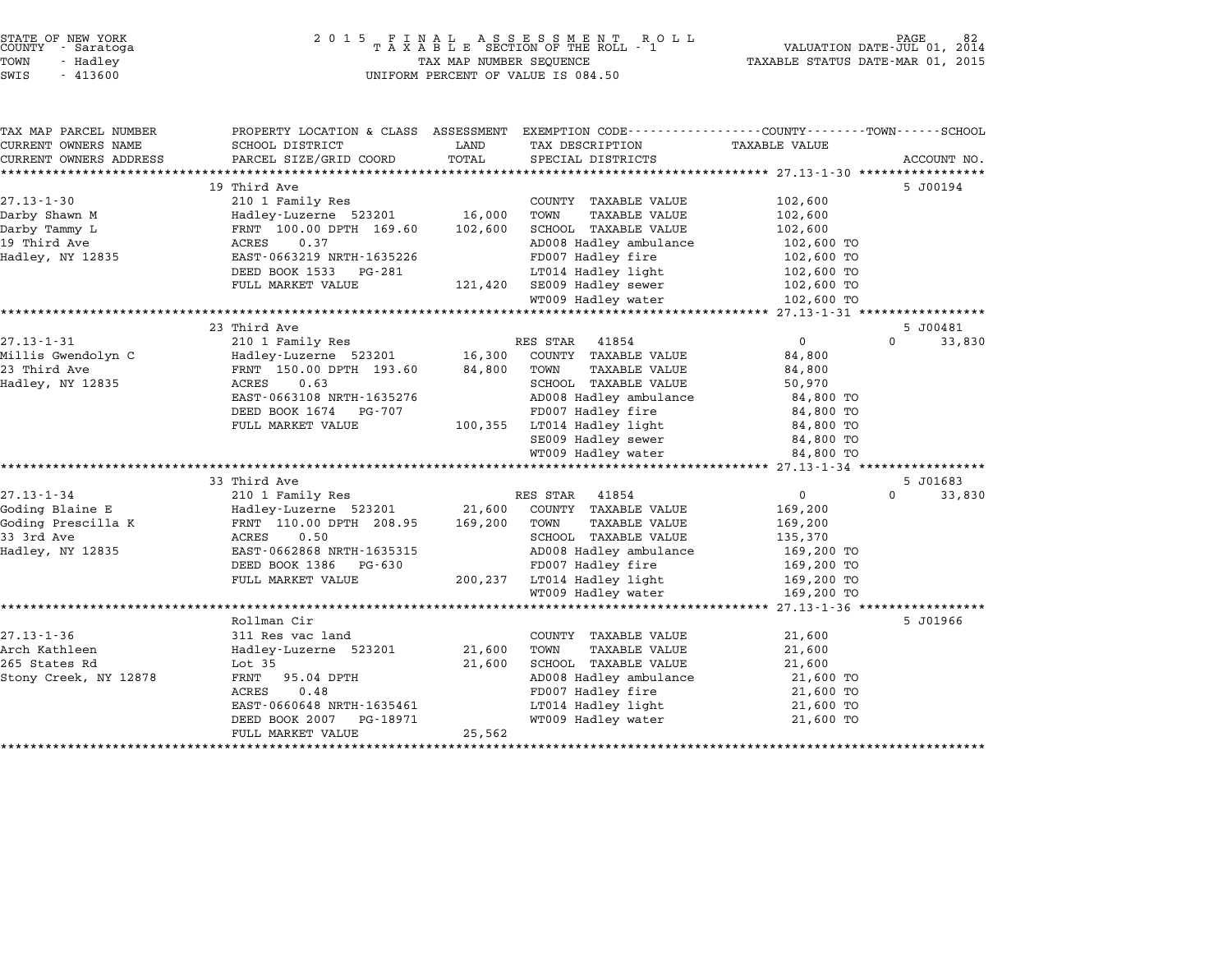| STATE OF NEW YORK |  |            |  |
|-------------------|--|------------|--|
| COUNTY            |  | - Saratoga |  |
| TOWN              |  | - Hadley   |  |

| TAX MAP PARCEL NUMBER                                    | PROPERTY LOCATION & CLASS ASSESSMENT EXEMPTION CODE---------------COUNTY-------TOWN------SCHOOL |         |                                                                        |                   |          |             |
|----------------------------------------------------------|-------------------------------------------------------------------------------------------------|---------|------------------------------------------------------------------------|-------------------|----------|-------------|
| CURRENT OWNERS NAME                                      | SCHOOL DISTRICT                                                                                 | LAND    | TAX DESCRIPTION                                                        | TAXABLE VALUE     |          |             |
| CURRENT OWNERS ADDRESS                                   | PARCEL SIZE/GRID COORD                                                                          | TOTAL   | SPECIAL DISTRICTS                                                      |                   |          | ACCOUNT NO. |
|                                                          |                                                                                                 |         |                                                                        |                   |          |             |
|                                                          | 20 Rollman Cir                                                                                  |         |                                                                        | $0 \qquad \qquad$ |          |             |
| $27.13 - 1 - 37$                                         | 210 1 Family Res                                                                                |         | RES STAR<br>41854                                                      |                   | $\Omega$ | 33,830      |
| Granger Steven W                                         | Hadley-Luzerne 523201 21,800                                                                    | 176,300 | COUNTY TAXABLE VALUE<br>TOWN                                           | 176,300           |          |             |
| Granger Nancy L                                          | Lot 36                                                                                          |         | <b>TAXABLE VALUE</b>                                                   | 176,300           |          |             |
| 20 Rollman Cir                                           | FRNT 106.22 DPTH<br>ACRES<br>0.70                                                               |         | SCHOOL TAXABLE VALUE<br>AD008 Hadley ambulance                         | 142,470           |          |             |
| Hadley, NY 12835                                         |                                                                                                 |         |                                                                        | 176,300 TO        |          |             |
|                                                          | EAST-0660778 NRTH-1635451<br>DEED BOOK 1729 PG-337                                              |         | FD007 Hadley fire                                                      | 176,300 TO        |          |             |
|                                                          |                                                                                                 |         |                                                                        |                   |          |             |
|                                                          | FULL MARKET VALUE                                                                               |         |                                                                        |                   |          |             |
|                                                          | 16 Rollman Cir                                                                                  |         |                                                                        |                   |          |             |
| $27.13 - 1 - 38$                                         | 210 1 Family Res                                                                                |         | RES STAR<br>41854                                                      | $\overline{0}$    | $\Omega$ | 33,830      |
| Blanchard Frederick Leo III Hadley-Luzerne 523201 22,100 |                                                                                                 |         | COUNTY TAXABLE VALUE                                                   | 211,700           |          |             |
| Blanchard Michelle                                       | Lot 37                                                                                          | 211,700 | TOWN<br><b>TAXABLE VALUE</b>                                           | 211,700           |          |             |
| 16 Rollman Circle                                        | FRNT<br>96.24 DPTH                                                                              |         | SCHOOL TAXABLE VALUE                                                   | 177,870           |          |             |
| Hadley, NY 12835                                         | ACRES<br>1.07                                                                                   |         | SCHOOD INALL-<br>AD008 Hadley ambulance                                | 211,700 TO        |          |             |
|                                                          | EAST-0660938 NRTH-1635431                                                                       |         | FD007 Hadley fire                                                      | 211,700 TO        |          |             |
|                                                          | DEED BOOK 2014 PG-37364                                                                         |         |                                                                        | 211,700 TO        |          |             |
|                                                          | FULL MARKET VALUE                                                                               |         | LT014 Hadley light<br>WT009 Hadlev water<br>250,533 WT009 Hadley water | 211,700 TO        |          |             |
|                                                          |                                                                                                 |         |                                                                        |                   |          |             |
|                                                          | 12 Rollman Cir                                                                                  |         |                                                                        |                   |          |             |
| $27.13 - 1 - 39$                                         | 210 1 Family Res                                                                                |         | 41834<br>SR STAR                                                       | $\overline{0}$    | $\Omega$ | 73,640      |
| Pike William A                                           | Hadley-Luzerne 523201 21,700                                                                    |         | COUNTY TAXABLE VALUE                                                   | 135,900           |          |             |
| Pike Laraine D                                           | Lot 38                                                                                          | 135,900 | TOWN<br><b>TAXABLE VALUE</b>                                           | 135,900           |          |             |
| 12 Rollman Cir                                           | FRNT 100.00 DPTH                                                                                |         | SCHOOL TAXABLE VALUE                                                   | 62,260            |          |             |
| Hadley, NY 12835                                         | ACRES<br>0.58                                                                                   |         |                                                                        |                   |          |             |
|                                                          | EAST-0661019 NRTH-1635301                                                                       |         | AD008 Hadley ambulance 135,900 TO<br>FD007 Hadley fire 135,900 TO      |                   |          |             |
|                                                          | DEED BOOK 1584 PG-692                                                                           |         | LT014 Hadley light 135,900 TO                                          |                   |          |             |
|                                                          | FULL MARKET VALUE                                                                               |         | 160,828 WT009 Hadley water                                             | 135,900 TO        |          |             |
|                                                          |                                                                                                 |         |                                                                        |                   |          |             |
|                                                          | 108 Second Ave                                                                                  |         |                                                                        |                   |          | 5 J00224    |
| 27.13-2-2                                                | 210 1 Family Res                                                                                |         | RES STAR<br>41854                                                      | $0 \qquad \qquad$ | $\Omega$ | 33,830      |
| Martin Tyler T                                           | Hadley-Luzerne 523201                                                                           | 16,300  | COUNTY TAXABLE VALUE                                                   | 88,700            |          |             |
| Martin Jami R                                            | Lots 87&89&91&93&95                                                                             | 88,700  | TOWN<br>TAXABLE VALUE                                                  | 88,700            |          |             |
| 108 Second Ave                                           | Lots 94&96&98                                                                                   |         | SCHOOL TAXABLE VALUE                                                   | 54,870            |          |             |
| Hadley, NY 12835                                         | FRNT 150.00 DPTH 200.00                                                                         |         | AD008 Hadley ambulance                                                 | 88,700 TO         |          |             |
|                                                          | ACRES<br>0.74                                                                                   |         | FD007 Hadley fire                                                      | 88,700 TO         |          |             |
|                                                          | EAST-0663231 NRTH-1636012                                                                       |         | LT014 Hadley light                                                     | 88,700 TO         |          |             |
|                                                          | DEED BOOK 2013<br>PG-40356                                                                      |         | SE009 Hadley sewer                                                     | 88,700 TO         |          |             |
|                                                          | FULL MARKET VALUE                                                                               |         | 104,970 WT009 Hadley water                                             | 88,700 TO         |          |             |
|                                                          |                                                                                                 |         |                                                                        |                   |          |             |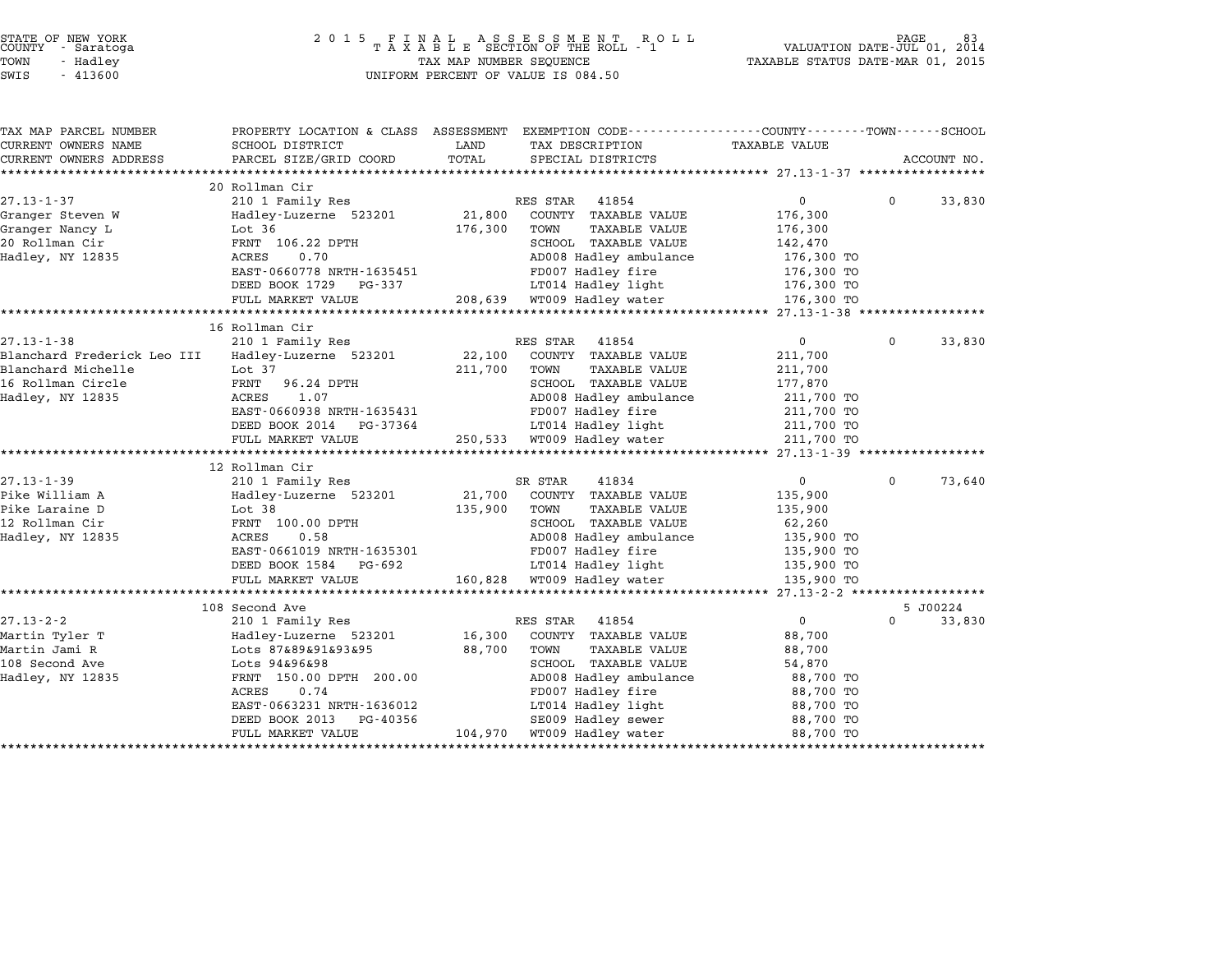|        | STATE OF NEW YORK |  |
|--------|-------------------|--|
| COUNTY | - Saratoga        |  |
| TOWN   | - Hadley          |  |

TAX MAP PARCEL NUMBER PROPERTY LOCATION & CLASS ASSESSMENT EXEMPTION CODE------------------COUNTY--------TOWN------SCHOOL CURRENT OWNERS NAME SCHOOL DISTRICT LAND TAX DESCRIPTION TAXABLE VALUE CURRENT OWNERS ADDRESS PARCEL SIZE/GRID COORD TOTAL SPECIAL DISTRICTS ACCOUNT NO. \*\*\*\*\*\*\*\*\*\*\*\*\*\*\*\*\*\*\*\*\*\*\*\*\*\*\*\*\*\*\*\*\*\*\*\*\*\*\*\*\*\*\*\*\*\*\*\*\*\*\*\*\*\*\*\*\*\*\*\*\*\*\*\*\*\*\*\*\*\*\*\*\*\*\*\*\*\*\*\*\*\*\*\*\*\*\*\*\*\*\*\*\*\*\*\*\*\*\*\*\*\*\* 27.13-2-12 \*\*\*\*\*\*\*\*\*\*\*\*\*\*\*\*\* <sup>94</sup> Second Ave 5 J00123 27.13-2-12 94 Second Ave and Second Ave and Second Ave and Second Ave and Second Ave and Second Ave and Second Ave and Second Ave and Second Ave and Second Ave and Second Ave and Second Ave and Second Ave and Second Ave an Cason Anna Perkins Hadley-Luzerne <sup>523201</sup> 8,700 TOWN TAXABLE VALUE 19,600 Attn: William S Cason IV Life Estate 19,600 SCHOOL TAXABLE VALUE 19,600 <sup>270</sup> Glen Athol Rd FRNT 50.00 DPTH 100.00 AD008 Hadley ambulance 19,600 TO ACCH. WITHER SAND HARDE WARDEN WARDEN WITH SAND TRANSPORTED TRANSPORTED TRANSPORTED TRANSPORTED TRANSPORTED TRANSPORTED TRANSPORTED TRANSPORTED TRANSPORTED TRANSPORTED TRANSPORTED TRANSPORTED TRANSPORTED TRANSPORTED TRANSP EAST-0663548 NRTH-1635646 LT014 Hadley light 19,600 TO POOP 19.11 19.000 POOP 1892 PG-714 POOP 1892 PG-714 SE009 Hadley sewer 19,600 TO<br>
DEED BOOK 1692 PG-714 SE009 Hadley sewer 19,600 TO FULL MARKET VALUE 23,195 WT009 Hadley water 19,600 TO \*\*\*\*\*\*\*\*\*\*\*\*\*\*\*\*\*\*\*\*\*\*\*\*\*\*\*\*\*\*\*\*\*\*\*\*\*\*\*\*\*\*\*\*\*\*\*\*\*\*\*\*\*\*\*\*\*\*\*\*\*\*\*\*\*\*\*\*\*\*\*\*\*\*\*\*\*\*\*\*\*\*\*\*\*\*\*\*\*\*\*\*\*\*\*\*\*\*\*\*\*\*\* 27.13-2-13 \*\*\*\*\*\*\*\*\*\*\*\*\*\*\*\*\* <sup>87</sup> Second Ave 5 J00419 27.13-2-13 87 Second Ave 5 300419<br>21.13-2-13 210 1 Family Res RES STAR 41854 0 0 33,830 Derosier Randall Hadley-Luzerne <sup>523201</sup> 16,000 COUNTY TAXABLE VALUE 95,600 Derosier Donna FRNT 150.00 DPTH 100.00 95,600 TOWN TAXABLE VALUE 95,600 Delosier Kanuari – Hamilty-Buzerne 525201 – 10,000 COONTI IAAABLE VALUE – 95,600<br>Derosier Donna – FRNT 150.00 DPTH 100.00 – 95,600 TOWN TAXABLE VALUE – 95,600<br>87 Second Ave – ACRES 0.34 Had the term of the set of the set of the set of the set of the set of the set of the set of the set of the set of the set of the set of the set of the set of the set of the set of the set of the set of the set of the set EAST-0663548 NRTH-1635446 FROM BOOK 2007 PG-1469 FD007 Hadley ambulance 95,600 TO<br>DEED BOOK 2007 PG-1469 FD007 Hadley fire 95,600 TO FULL MARKET VALUE 113,136 LT014 Hadley fire<br>
FULL MARKET VALUE 113,136 FUOD Hadley fire 95,600 TO SE009 Hadley sewer 95,600 TO WT009 Hadley water 95,600 TO \*\*\*\*\*\*\*\*\*\*\*\*\*\*\*\*\*\*\*\*\*\*\*\*\*\*\*\*\*\*\*\*\*\*\*\*\*\*\*\*\*\*\*\*\*\*\*\*\*\*\*\*\*\*\*\*\*\*\*\*\*\*\*\*\*\*\*\*\*\*\*\*\*\*\*\*\*\*\*\*\*\*\*\*\*\*\*\*\*\*\*\*\*\*\*\*\*\*\*\*\*\*\* 27.13-2-22 \*\*\*\*\*\*\*\*\*\*\*\*\*\*\*\*\* Second Ave 5 J00941 27.13-2-22 311 Res vac land<br>27.13-2-22 311 Res vac land COUNTY TAXABLE VALUE 10,500 Wecomu Ave سماعة المستحدث المستحدث المستحدث المستحدث المستحدث المستحدث المستحدث المستحدث المستحدث المستحدث بن ا<br>Minslow Myron Hadley-Luzerne 523201 10,500 TOWN TAXABLE VALUE 10,500 10,500 Winslow Nancy Lots 90&92 10,500 SCHOOL TAXABLE VALUE 10,500 111510W PAYLON MOVE CONTROLLER HALLER AND MANUEL AND TAXABLE VALUE (10,500 NORM) (1111510W MANUEL VALUE 2009)<br>10,500 SCHOOL TAXABLE VALUE 2009 ADOOB HAARLE VALUE 2009 TOWN MANUEL VALUE 2009 TOWN MANUEL 2009 TOWN 10,500 T<br>1 Hadley, NY <sup>12835</sup> ACRES 0.22 FD007 Hadley fire 10,500 TO EART 100.00 DF111 100.000 AD000 Hadley allowshed to 10,500 TO<br>ACRES 0.022 ACRES 10,500 TO FD007 Hadley fire 10,500 TO 10,500 TO<br>EAST-0663227 NRTH-1635806 LT014 Hadley light 10,500 TO EAST-0663227 NRTH-1635806 FD007 Hadley IIIe<br>
DEED BOOK 0618 PG-0527 SE009 Hadley light 10,500 TO<br>
SECO Hadley sewer 10,500 TO FULL MARKET VALUE 12,426 WT009 Hadley steer and the top of the top of the top of the top of the top of the top of the top of the top of the top of the top of the top of the top of the top of the top of the top of the top o \*\*\*\*\*\*\*\*\*\*\*\*\*\*\*\*\*\*\*\*\*\*\*\*\*\*\*\*\*\*\*\*\*\*\*\*\*\*\*\*\*\*\*\*\*\*\*\*\*\*\*\*\*\*\*\*\*\*\*\*\*\*\*\*\*\*\*\*\*\*\*\*\*\*\*\*\*\*\*\*\*\*\*\*\*\*\*\*\*\*\*\*\*\*\*\*\*\*\*\*\*\*\* 27.13-2-26 \*\*\*\*\*\*\*\*\*\*\*\*\*\*\*\*\* <sup>119</sup> Second Ave 5 J00527  $27.13-2-26$  27.13-2-26 210 1 Family Res COUNTY TAXABLE VALUE 87,700 Inglee Joshua Haman (19 Secolul Ave and The Country TAXABLE VALUE 15,900 Normal COUNTY TO A ST,700<br>Inglee Joshua 15,900 TOWN TAXABLE VALUE 15,900 TOWN TAXABLE VALUE 187,700 11.19-2-20 - 11.19 Aunt 210 I Pallity Research Market Country Avenue VALUE 1997,700<br>109 Inglee Joshua - Hadley-Luzerne 523201 - 15,900 TOWN TAXABLE VALUE 1997,700<br>119 Second Ave - Lots 98 & 100 - 87,700 SCHOOL TAXABLE VALU Hadley Basting (1990) (1990) (1990) (1990) (1990) (1990) (1990) (1990) (1990) (1990) (1990) (1990) (1990) (199<br>19 ST,700 SCHOOL TAXABLE VALUE (1990) (1980) (1980) (1980) (1980) (1980) (1980) (1990) (1990) (1990) (1990) (1<br> ENT 88.00 DPTH 121.00 67,700 SCHOOL IAAABLE VALUE 67,700 67,700 TO<br>FRNT 88.00 DPTH 121.00 AD008 Hadley ambulance 87,700 TO<br>ACRES 0.28 FD007 Hadley fire 87,700 TO EART 00.00 DF111 121.00<br>ACRES 0.28 RTH-1635966 FD007 Hadley fire 87,700 TO<br>EAST-0663107 NRTH-1635966 LT014 Hadley light 87,700 TO EAST-0663107 NRTH-1635966 FD007 Hadley IIIe<br>
DEED BOOK 2011 PG-16970 SE009 Hadley light 87,700 TO<br>
SE009 Hadley sewer 87,700 TO FULL MARKET VALUE 103,787 WILLE HAULEY LIGHT MOTHER AND TRED BOOK 2011 PC-16970<br>
TUEL MARKET VALUE 103,787 WT009 Hadley swer 87,700 TO \*\*\*\*\*\*\*\*\*\*\*\*\*\*\*\*\*\*\*\*\*\*\*\*\*\*\*\*\*\*\*\*\*\*\*\*\*\*\*\*\*\*\*\*\*\*\*\*\*\*\*\*\*\*\*\*\*\*\*\*\*\*\*\*\*\*\*\*\*\*\*\*\*\*\*\*\*\*\*\*\*\*\*\*\*\*\*\*\*\*\*\*\*\*\*\*\*\*\*\*\*\*\*\*\*\*\*\*\*\*\*\*\*\*\*\*\*\*\*\*\*\*\*\*\*\*\*\*\*\*\*\*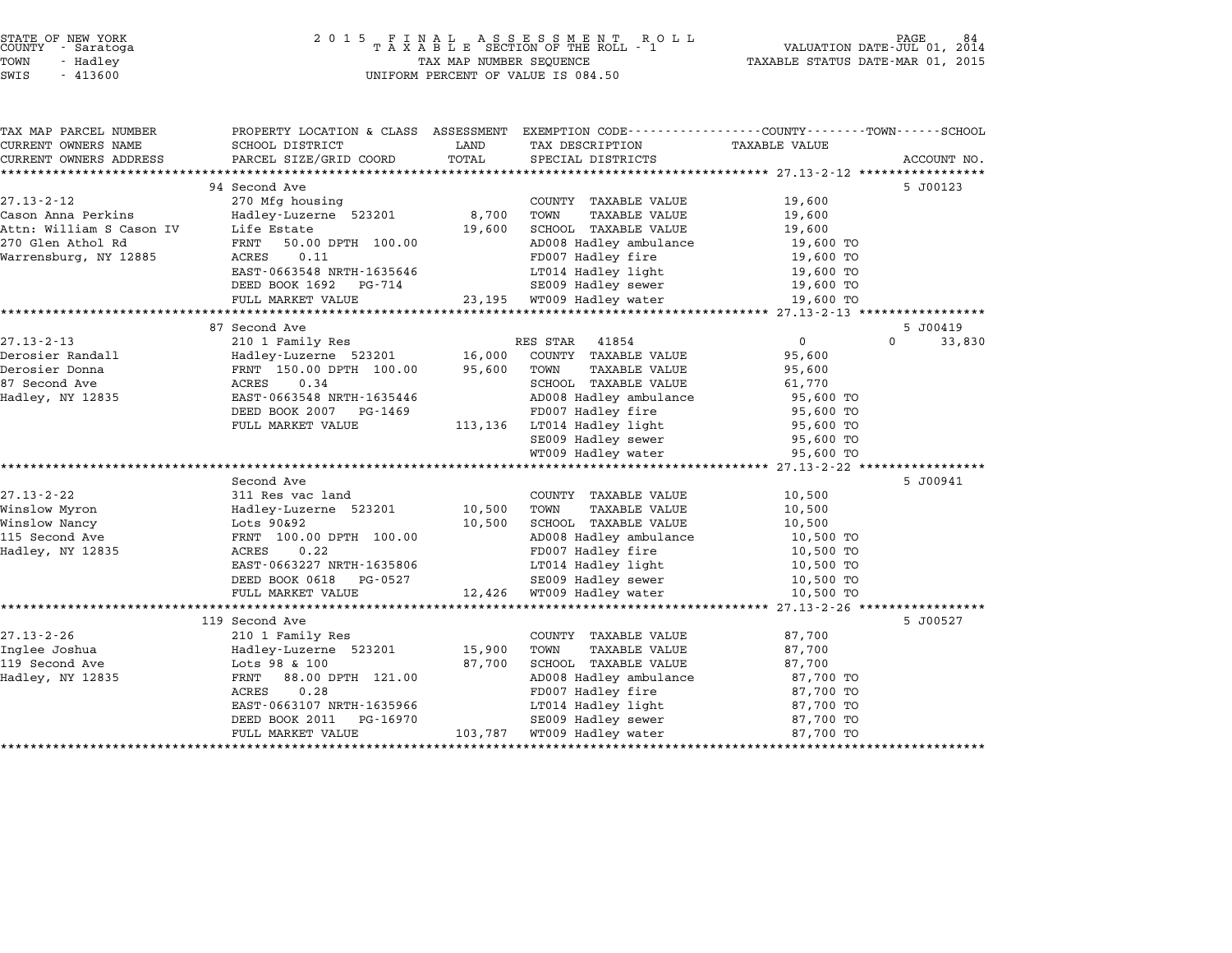| STATE OF NEW YORK |            |
|-------------------|------------|
| COUNTY            | - Saratoga |
| TOWN              | - Hadley   |

|             | <b>TAXABLE VALUE</b>     | PROPERTY LOCATION & CLASS ASSESSMENT EXEMPTION CODE----------------COUNTY-------TOWN------SCHOOL<br>TAX DESCRIPTION | LAND    | SCHOOL DISTRICT                            | TAX MAP PARCEL NUMBER<br>CURRENT OWNERS NAME        |
|-------------|--------------------------|---------------------------------------------------------------------------------------------------------------------|---------|--------------------------------------------|-----------------------------------------------------|
| ACCOUNT NO. |                          | SPECIAL DISTRICTS                                                                                                   | TOTAL   | PARCEL SIZE/GRID COORD                     | CURRENT OWNERS ADDRESS<br>************************* |
| 5 J00064    |                          |                                                                                                                     |         | 95 Second Ave                              |                                                     |
| 33,830      | $\mathbf{0}$             | 41854<br>RES STAR                                                                                                   |         | 210 1 Family Res                           | $27.13 - 2 - 28.1$                                  |
|             | 91,200                   | COUNTY TAXABLE VALUE                                                                                                | 13,400  | Hadley-Luzerne 523201                      | Burnham Holly C                                     |
|             | 91,200                   | TOWN<br>TAXABLE VALUE                                                                                               | 91,200  | Lots 76 & 1/2 Of 78                        | 95 Second Ave                                       |
|             | 57,370                   | SCHOOL TAXABLE VALUE                                                                                                |         | FRNT<br>75.00 DPTH 100.00                  | Hadley, NY 12835                                    |
|             | 91,200 TO                | AD008 Hadley ambulance                                                                                              |         | ACRES<br>0.17                              |                                                     |
|             | 91,200 TO                | FD007 Hadley fire                                                                                                   |         | EAST-0663468 NRTH-1635516                  |                                                     |
|             | 91,200 TO                | LT014 Hadley light                                                                                                  |         | DEED BOOK 1744 PG-266                      |                                                     |
|             | 91,200 TO                | SE009 Hadley sewer                                                                                                  | 107,929 | FULL MARKET VALUE                          |                                                     |
|             | 91,200 TO                | WT009 Hadley water                                                                                                  |         |                                            |                                                     |
|             |                          |                                                                                                                     |         |                                            |                                                     |
|             |                          |                                                                                                                     |         | 97 Second Ave                              |                                                     |
| 33,830      | $\Omega$                 | RES STAR<br>41854                                                                                                   |         | 210 1 Family Res                           | $27.13 - 2 - 28.2$                                  |
|             | 142,100                  | COUNTY TAXABLE VALUE                                                                                                | 13,400  | Hadley-Luzerne 523201                      | Duell Shelley A                                     |
|             | 142,100                  | TOWN<br><b>TAXABLE VALUE</b>                                                                                        | 142,100 | Lot 80 & P/o 78                            | 97 Second Ave                                       |
|             | 108,270                  | SCHOOL TAXABLE VALUE                                                                                                |         | 75.00 DPTH 100.00<br>FRNT                  | Hadley, NY 12835                                    |
|             | 142,100 TO<br>142,100 TO | AD008 Hadley ambulance<br>FD007 Hadley fire                                                                         |         | 0.17<br>ACRES<br>EAST-0663418 NRTH-1635582 |                                                     |
|             | 142,100 TO               | LT014 Hadley light                                                                                                  |         | DEED BOOK 2008 PG-28520                    |                                                     |
|             | 142,100 TO               | 168,166 SE009 Hadley sewer                                                                                          |         | FULL MARKET VALUE                          |                                                     |
|             | 142,100 TO               | WT009 Hadley water                                                                                                  |         |                                            |                                                     |
|             |                          |                                                                                                                     |         |                                            |                                                     |
| 5 J00562    |                          |                                                                                                                     |         | 103 Second Ave                             |                                                     |
| 33,830      | $\overline{0}$           | 41854<br>RES STAR                                                                                                   |         | 210 1 Family Res                           | $27.13 - 2 - 29.1$                                  |
|             | 73,000                   | COUNTY TAXABLE VALUE                                                                                                | 15,800  | Hadley-Luzerne 523201                      | Mudge Ida May                                       |
|             | 73,000                   | TOWN<br>TAXABLE VALUE                                                                                               | 73,000  | Life Estate                                | Brosky Susan                                        |
|             | 39,170                   | SCHOOL TAXABLE VALUE                                                                                                |         | FRNT 100.00 DPTH 100.00                    | 103 Second Ave                                      |
|             | 73,000 TO                | AD008 Hadley ambulance                                                                                              |         | ACRES<br>0.23                              | Hadley, NY 12835                                    |
|             | 73,000 TO                | FD007 Hadley fire                                                                                                   |         | EAST-0663368 NRTH-1635656                  |                                                     |
|             | 73,000 TO                | LT014 Hadley light                                                                                                  |         | DEED BOOK 1328<br>PG-326                   |                                                     |
|             | 73,000 TO                | 86,391 SE009 Hadley sewer                                                                                           |         | FULL MARKET VALUE                          |                                                     |
|             | 73,000 TO                | WT009 Hadley water                                                                                                  |         |                                            |                                                     |
|             |                          |                                                                                                                     |         |                                            |                                                     |
|             | $\Omega$                 | RES STAR<br>41854                                                                                                   |         | 105 Second Ave                             | $27.13 - 2 - 29.2$                                  |
| 33,830      | 97,800                   | COUNTY TAXABLE VALUE                                                                                                | 15,800  | 210 1 Family Res<br>Hadley-Luzerne 523201  | Franke Robin M                                      |
|             | 97,800                   | TOWN<br><b>TAXABLE VALUE</b>                                                                                        | 97,800  | Lots 86 & 88                               | 105 Second Ave                                      |
|             | 63,970                   | SCHOOL TAXABLE VALUE                                                                                                |         | FRNT 100.00 DPTH 100.00                    | Hadley, NY 12835                                    |
|             | 97,800 TO                | AD008 Hadley ambulance                                                                                              |         | ACRES<br>0.23                              |                                                     |
|             | 97,800 TO                | FD007 Hadley fire                                                                                                   |         | EAST-0663298 NRTH-1635726                  |                                                     |
|             | 97,800 TO                | LT014 Hadley light                                                                                                  |         | PG-52<br>DEED BOOK 1660                    |                                                     |
|             | 97,800 TO                | SE009 Hadley sewer                                                                                                  | 115,740 | FULL MARKET VALUE                          |                                                     |
|             |                          |                                                                                                                     |         |                                            |                                                     |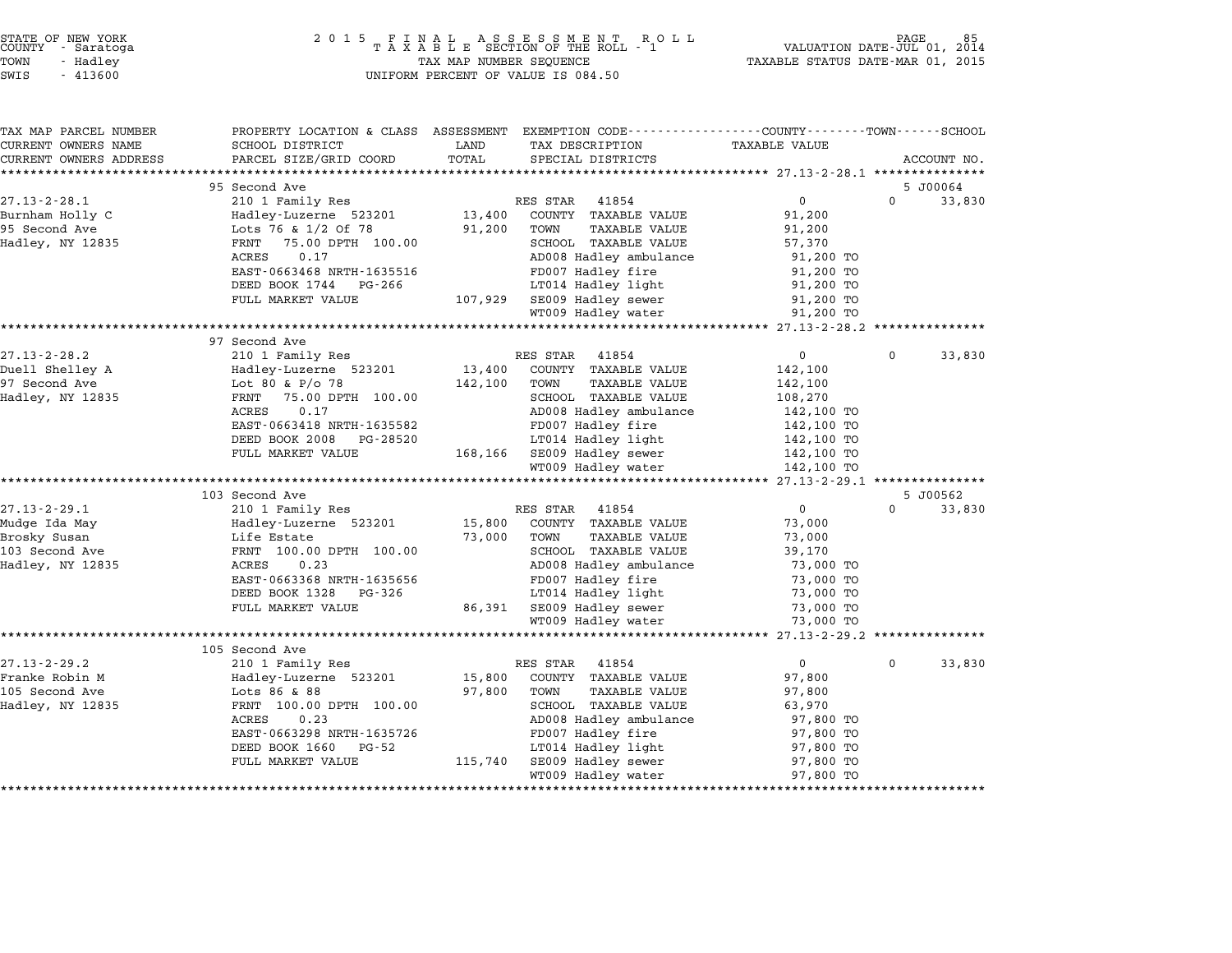# STATE OF NEW YORK <sup>2</sup> <sup>0</sup> <sup>1</sup> 5 F I N A L A S S E S S M E N T R O L L PAGE <sup>86</sup> COUNTY - Saratoga <sup>T</sup> <sup>A</sup> <sup>X</sup> <sup>A</sup> <sup>B</sup> <sup>L</sup> <sup>E</sup> SECTION OF THE ROLL - <sup>1</sup> VALUATION DATE-JUL 01, <sup>2014</sup> TOWN - Hadley TAX MAP NUMBER SEQUENCE TAXABLE STATUS DATE-MAR 01, <sup>2015</sup> STATE OF NEW YORK<br>
COUNTY - Saratoga<br>
TOWN - Hadley TAXABLE SECTION OF THE ROLL<br>
SWIS - 413600 UNIFORM PERCENT OF VALUE IS 084.50

| <b>TAXABLE VALUE</b><br>SCHOOL DISTRICT<br>LAND<br>TAX DESCRIPTION<br>PARCEL SIZE/GRID COORD<br>TOTAL<br>SPECIAL DISTRICTS<br>ACCOUNT NO.<br>115 Second Ave<br>5 J00942<br>210 1 Family Res<br>AGED S<br>41804<br>0<br>$\mathbf 0$<br>41,050<br>Hadley-Luzerne 523201<br>15,800 SR STAR<br>41834<br>$\Omega$<br>41,050<br>$\Omega$<br>Lots 94&96<br>82,100<br>COUNTY TAXABLE VALUE<br>82,100<br>FRNT 100.00 DPTH 100.00<br><b>TAXABLE VALUE</b><br>TOWN<br>82,100<br>Hadley, NY 12835<br>ACRES<br>0.22<br>SCHOOL TAXABLE VALUE<br>0<br>EAST-0663177 NRTH-1635876<br>AD008 Hadley ambulance<br>82,100 TO<br>DEED BOOK 537<br>FD007 Hadley fire<br>PG-252<br>82,100 TO<br>97,160 LT014 Hadley light<br>FULL MARKET VALUE<br>82,100 TO<br>SE009 Hadley sewer<br>82,100 TO<br>WT009 Hadley water<br>82,100 TO<br>Second Ave<br>5 J01447<br>$27.13 - 2 - 31$<br>311 Res vac land<br>COUNTY TAXABLE VALUE<br>15,800<br>15,800<br>TOWN<br><b>TAXABLE VALUE</b><br>15,800<br>Cason Anna P<br>Hadley-Luzerne 523201<br>SCHOOL TAXABLE VALUE<br>C/O Nancy Howard<br>15,800<br>15,800<br>Life Estate<br>AD008 Hadley ambulance<br>2154 Plantation Trl<br>Lots 77 & 84<br>15,800 TO<br>FD007 Hadley fire<br>Bellbrook, OH 45305<br>FRNT<br>50.00 DPTH 200.00<br>15,800 TO<br>0.22<br>LT014 Hadley light<br>ACRES<br>15,800 TO<br>EAST-0663558 NRTH-1635716<br>SE009 Hadley sewer<br>15,800 TO<br>WT009 Hadley water<br>DEED BOOK 2013 PG-40206<br>15,800 TO<br>FULL MARKET VALUE<br>18,698<br>100 Second Ave<br>5 J00802<br>210 1 Family Res<br>86,700<br>COUNTY TAXABLE VALUE<br>Hadley-Luzerne 523201<br>16,200<br>TOWN<br><b>TAXABLE VALUE</b><br>86,700<br>SCHOOL TAXABLE VALUE<br>Lots 79 81 83 90 P/o 86<br>86,700<br>86,700<br>FRNT 150.00 DPTH 100.00<br>AD008 Hadley ambulance<br>86,700 TO<br>FD007 Hadley fire<br>ACRES<br>0.52<br>86,700 TO<br>EAST-0663454 NRTH-1635760<br>LT014 Hadley light<br>86,700 TO<br>DEED BOOK 1749 PG-175<br>SE009 Hadley sewer<br>86,700 TO<br>102,604<br>WT009 Hadley water<br>FULL MARKET VALUE<br>86,700 TO<br>**************************<br>103 First Ave<br>5 J00267<br>$\overline{0}$<br>210 1 Family Res<br>RES STAR 41854<br>$\Omega$<br>33,830<br>13,400<br>COUNTY TAXABLE VALUE<br>85,100<br>Hadley-Luzerne 523201<br>Also Bk 1344 Pg 448<br>85,100<br>TOWN<br><b>TAXABLE VALUE</b><br>85,100<br>SCHOOL TAXABLE VALUE<br>103 First Ave<br>Lot 88<br>51,270<br>Hadley, NY 12835<br>AD008 Hadley ambulance<br>FRNT 100.00 DPTH 100.00<br>85,100 TO<br>FD007 Hadley fire<br>ACRES<br>0.17<br>85,100 TO<br>LT014 Hadley light<br>EAST-0663545 NRTH-1635817<br>85,100 TO<br>DEED BOOK 2009<br>SE009 Hadley sewer<br>PG-727<br>85,100 TO<br>100,710 WT009 Hadley water<br>FULL MARKET VALUE<br>85,100 TO | TAX MAP PARCEL NUMBER  | PROPERTY LOCATION & CLASS ASSESSMENT EXEMPTION CODE----------------COUNTY-------TOWN------SCHOOL |  |  |
|------------------------------------------------------------------------------------------------------------------------------------------------------------------------------------------------------------------------------------------------------------------------------------------------------------------------------------------------------------------------------------------------------------------------------------------------------------------------------------------------------------------------------------------------------------------------------------------------------------------------------------------------------------------------------------------------------------------------------------------------------------------------------------------------------------------------------------------------------------------------------------------------------------------------------------------------------------------------------------------------------------------------------------------------------------------------------------------------------------------------------------------------------------------------------------------------------------------------------------------------------------------------------------------------------------------------------------------------------------------------------------------------------------------------------------------------------------------------------------------------------------------------------------------------------------------------------------------------------------------------------------------------------------------------------------------------------------------------------------------------------------------------------------------------------------------------------------------------------------------------------------------------------------------------------------------------------------------------------------------------------------------------------------------------------------------------------------------------------------------------------------------------------------------------------------------------------------------------------------------------------------------------------------------------------------------------------------------------------------------------------------------------------------------------------------------------------------------------------------------------------------------------------------------------------------------------------------------------------------------------------------------------------------------------------------------------------------------------------------------|------------------------|--------------------------------------------------------------------------------------------------|--|--|
|                                                                                                                                                                                                                                                                                                                                                                                                                                                                                                                                                                                                                                                                                                                                                                                                                                                                                                                                                                                                                                                                                                                                                                                                                                                                                                                                                                                                                                                                                                                                                                                                                                                                                                                                                                                                                                                                                                                                                                                                                                                                                                                                                                                                                                                                                                                                                                                                                                                                                                                                                                                                                                                                                                                                          | CURRENT OWNERS NAME    |                                                                                                  |  |  |
|                                                                                                                                                                                                                                                                                                                                                                                                                                                                                                                                                                                                                                                                                                                                                                                                                                                                                                                                                                                                                                                                                                                                                                                                                                                                                                                                                                                                                                                                                                                                                                                                                                                                                                                                                                                                                                                                                                                                                                                                                                                                                                                                                                                                                                                                                                                                                                                                                                                                                                                                                                                                                                                                                                                                          | CURRENT OWNERS ADDRESS |                                                                                                  |  |  |
|                                                                                                                                                                                                                                                                                                                                                                                                                                                                                                                                                                                                                                                                                                                                                                                                                                                                                                                                                                                                                                                                                                                                                                                                                                                                                                                                                                                                                                                                                                                                                                                                                                                                                                                                                                                                                                                                                                                                                                                                                                                                                                                                                                                                                                                                                                                                                                                                                                                                                                                                                                                                                                                                                                                                          |                        |                                                                                                  |  |  |
|                                                                                                                                                                                                                                                                                                                                                                                                                                                                                                                                                                                                                                                                                                                                                                                                                                                                                                                                                                                                                                                                                                                                                                                                                                                                                                                                                                                                                                                                                                                                                                                                                                                                                                                                                                                                                                                                                                                                                                                                                                                                                                                                                                                                                                                                                                                                                                                                                                                                                                                                                                                                                                                                                                                                          |                        |                                                                                                  |  |  |
|                                                                                                                                                                                                                                                                                                                                                                                                                                                                                                                                                                                                                                                                                                                                                                                                                                                                                                                                                                                                                                                                                                                                                                                                                                                                                                                                                                                                                                                                                                                                                                                                                                                                                                                                                                                                                                                                                                                                                                                                                                                                                                                                                                                                                                                                                                                                                                                                                                                                                                                                                                                                                                                                                                                                          | $27.13 - 2 - 30$       |                                                                                                  |  |  |
|                                                                                                                                                                                                                                                                                                                                                                                                                                                                                                                                                                                                                                                                                                                                                                                                                                                                                                                                                                                                                                                                                                                                                                                                                                                                                                                                                                                                                                                                                                                                                                                                                                                                                                                                                                                                                                                                                                                                                                                                                                                                                                                                                                                                                                                                                                                                                                                                                                                                                                                                                                                                                                                                                                                                          | Winslow Myron          |                                                                                                  |  |  |
|                                                                                                                                                                                                                                                                                                                                                                                                                                                                                                                                                                                                                                                                                                                                                                                                                                                                                                                                                                                                                                                                                                                                                                                                                                                                                                                                                                                                                                                                                                                                                                                                                                                                                                                                                                                                                                                                                                                                                                                                                                                                                                                                                                                                                                                                                                                                                                                                                                                                                                                                                                                                                                                                                                                                          | Winslow Nancy          |                                                                                                  |  |  |
|                                                                                                                                                                                                                                                                                                                                                                                                                                                                                                                                                                                                                                                                                                                                                                                                                                                                                                                                                                                                                                                                                                                                                                                                                                                                                                                                                                                                                                                                                                                                                                                                                                                                                                                                                                                                                                                                                                                                                                                                                                                                                                                                                                                                                                                                                                                                                                                                                                                                                                                                                                                                                                                                                                                                          | 115 Second Ave         |                                                                                                  |  |  |
|                                                                                                                                                                                                                                                                                                                                                                                                                                                                                                                                                                                                                                                                                                                                                                                                                                                                                                                                                                                                                                                                                                                                                                                                                                                                                                                                                                                                                                                                                                                                                                                                                                                                                                                                                                                                                                                                                                                                                                                                                                                                                                                                                                                                                                                                                                                                                                                                                                                                                                                                                                                                                                                                                                                                          |                        |                                                                                                  |  |  |
|                                                                                                                                                                                                                                                                                                                                                                                                                                                                                                                                                                                                                                                                                                                                                                                                                                                                                                                                                                                                                                                                                                                                                                                                                                                                                                                                                                                                                                                                                                                                                                                                                                                                                                                                                                                                                                                                                                                                                                                                                                                                                                                                                                                                                                                                                                                                                                                                                                                                                                                                                                                                                                                                                                                                          |                        |                                                                                                  |  |  |
|                                                                                                                                                                                                                                                                                                                                                                                                                                                                                                                                                                                                                                                                                                                                                                                                                                                                                                                                                                                                                                                                                                                                                                                                                                                                                                                                                                                                                                                                                                                                                                                                                                                                                                                                                                                                                                                                                                                                                                                                                                                                                                                                                                                                                                                                                                                                                                                                                                                                                                                                                                                                                                                                                                                                          |                        |                                                                                                  |  |  |
|                                                                                                                                                                                                                                                                                                                                                                                                                                                                                                                                                                                                                                                                                                                                                                                                                                                                                                                                                                                                                                                                                                                                                                                                                                                                                                                                                                                                                                                                                                                                                                                                                                                                                                                                                                                                                                                                                                                                                                                                                                                                                                                                                                                                                                                                                                                                                                                                                                                                                                                                                                                                                                                                                                                                          |                        |                                                                                                  |  |  |
|                                                                                                                                                                                                                                                                                                                                                                                                                                                                                                                                                                                                                                                                                                                                                                                                                                                                                                                                                                                                                                                                                                                                                                                                                                                                                                                                                                                                                                                                                                                                                                                                                                                                                                                                                                                                                                                                                                                                                                                                                                                                                                                                                                                                                                                                                                                                                                                                                                                                                                                                                                                                                                                                                                                                          |                        |                                                                                                  |  |  |
|                                                                                                                                                                                                                                                                                                                                                                                                                                                                                                                                                                                                                                                                                                                                                                                                                                                                                                                                                                                                                                                                                                                                                                                                                                                                                                                                                                                                                                                                                                                                                                                                                                                                                                                                                                                                                                                                                                                                                                                                                                                                                                                                                                                                                                                                                                                                                                                                                                                                                                                                                                                                                                                                                                                                          |                        |                                                                                                  |  |  |
|                                                                                                                                                                                                                                                                                                                                                                                                                                                                                                                                                                                                                                                                                                                                                                                                                                                                                                                                                                                                                                                                                                                                                                                                                                                                                                                                                                                                                                                                                                                                                                                                                                                                                                                                                                                                                                                                                                                                                                                                                                                                                                                                                                                                                                                                                                                                                                                                                                                                                                                                                                                                                                                                                                                                          |                        |                                                                                                  |  |  |
|                                                                                                                                                                                                                                                                                                                                                                                                                                                                                                                                                                                                                                                                                                                                                                                                                                                                                                                                                                                                                                                                                                                                                                                                                                                                                                                                                                                                                                                                                                                                                                                                                                                                                                                                                                                                                                                                                                                                                                                                                                                                                                                                                                                                                                                                                                                                                                                                                                                                                                                                                                                                                                                                                                                                          |                        |                                                                                                  |  |  |
|                                                                                                                                                                                                                                                                                                                                                                                                                                                                                                                                                                                                                                                                                                                                                                                                                                                                                                                                                                                                                                                                                                                                                                                                                                                                                                                                                                                                                                                                                                                                                                                                                                                                                                                                                                                                                                                                                                                                                                                                                                                                                                                                                                                                                                                                                                                                                                                                                                                                                                                                                                                                                                                                                                                                          |                        |                                                                                                  |  |  |
|                                                                                                                                                                                                                                                                                                                                                                                                                                                                                                                                                                                                                                                                                                                                                                                                                                                                                                                                                                                                                                                                                                                                                                                                                                                                                                                                                                                                                                                                                                                                                                                                                                                                                                                                                                                                                                                                                                                                                                                                                                                                                                                                                                                                                                                                                                                                                                                                                                                                                                                                                                                                                                                                                                                                          |                        |                                                                                                  |  |  |
|                                                                                                                                                                                                                                                                                                                                                                                                                                                                                                                                                                                                                                                                                                                                                                                                                                                                                                                                                                                                                                                                                                                                                                                                                                                                                                                                                                                                                                                                                                                                                                                                                                                                                                                                                                                                                                                                                                                                                                                                                                                                                                                                                                                                                                                                                                                                                                                                                                                                                                                                                                                                                                                                                                                                          |                        |                                                                                                  |  |  |
|                                                                                                                                                                                                                                                                                                                                                                                                                                                                                                                                                                                                                                                                                                                                                                                                                                                                                                                                                                                                                                                                                                                                                                                                                                                                                                                                                                                                                                                                                                                                                                                                                                                                                                                                                                                                                                                                                                                                                                                                                                                                                                                                                                                                                                                                                                                                                                                                                                                                                                                                                                                                                                                                                                                                          |                        |                                                                                                  |  |  |
|                                                                                                                                                                                                                                                                                                                                                                                                                                                                                                                                                                                                                                                                                                                                                                                                                                                                                                                                                                                                                                                                                                                                                                                                                                                                                                                                                                                                                                                                                                                                                                                                                                                                                                                                                                                                                                                                                                                                                                                                                                                                                                                                                                                                                                                                                                                                                                                                                                                                                                                                                                                                                                                                                                                                          |                        |                                                                                                  |  |  |
|                                                                                                                                                                                                                                                                                                                                                                                                                                                                                                                                                                                                                                                                                                                                                                                                                                                                                                                                                                                                                                                                                                                                                                                                                                                                                                                                                                                                                                                                                                                                                                                                                                                                                                                                                                                                                                                                                                                                                                                                                                                                                                                                                                                                                                                                                                                                                                                                                                                                                                                                                                                                                                                                                                                                          |                        |                                                                                                  |  |  |
|                                                                                                                                                                                                                                                                                                                                                                                                                                                                                                                                                                                                                                                                                                                                                                                                                                                                                                                                                                                                                                                                                                                                                                                                                                                                                                                                                                                                                                                                                                                                                                                                                                                                                                                                                                                                                                                                                                                                                                                                                                                                                                                                                                                                                                                                                                                                                                                                                                                                                                                                                                                                                                                                                                                                          |                        |                                                                                                  |  |  |
|                                                                                                                                                                                                                                                                                                                                                                                                                                                                                                                                                                                                                                                                                                                                                                                                                                                                                                                                                                                                                                                                                                                                                                                                                                                                                                                                                                                                                                                                                                                                                                                                                                                                                                                                                                                                                                                                                                                                                                                                                                                                                                                                                                                                                                                                                                                                                                                                                                                                                                                                                                                                                                                                                                                                          |                        |                                                                                                  |  |  |
|                                                                                                                                                                                                                                                                                                                                                                                                                                                                                                                                                                                                                                                                                                                                                                                                                                                                                                                                                                                                                                                                                                                                                                                                                                                                                                                                                                                                                                                                                                                                                                                                                                                                                                                                                                                                                                                                                                                                                                                                                                                                                                                                                                                                                                                                                                                                                                                                                                                                                                                                                                                                                                                                                                                                          |                        |                                                                                                  |  |  |
|                                                                                                                                                                                                                                                                                                                                                                                                                                                                                                                                                                                                                                                                                                                                                                                                                                                                                                                                                                                                                                                                                                                                                                                                                                                                                                                                                                                                                                                                                                                                                                                                                                                                                                                                                                                                                                                                                                                                                                                                                                                                                                                                                                                                                                                                                                                                                                                                                                                                                                                                                                                                                                                                                                                                          |                        |                                                                                                  |  |  |
|                                                                                                                                                                                                                                                                                                                                                                                                                                                                                                                                                                                                                                                                                                                                                                                                                                                                                                                                                                                                                                                                                                                                                                                                                                                                                                                                                                                                                                                                                                                                                                                                                                                                                                                                                                                                                                                                                                                                                                                                                                                                                                                                                                                                                                                                                                                                                                                                                                                                                                                                                                                                                                                                                                                                          | $27.13 - 2 - 32.1$     |                                                                                                  |  |  |
|                                                                                                                                                                                                                                                                                                                                                                                                                                                                                                                                                                                                                                                                                                                                                                                                                                                                                                                                                                                                                                                                                                                                                                                                                                                                                                                                                                                                                                                                                                                                                                                                                                                                                                                                                                                                                                                                                                                                                                                                                                                                                                                                                                                                                                                                                                                                                                                                                                                                                                                                                                                                                                                                                                                                          | Silburn Janet I        |                                                                                                  |  |  |
|                                                                                                                                                                                                                                                                                                                                                                                                                                                                                                                                                                                                                                                                                                                                                                                                                                                                                                                                                                                                                                                                                                                                                                                                                                                                                                                                                                                                                                                                                                                                                                                                                                                                                                                                                                                                                                                                                                                                                                                                                                                                                                                                                                                                                                                                                                                                                                                                                                                                                                                                                                                                                                                                                                                                          | 100 Second Ave         |                                                                                                  |  |  |
|                                                                                                                                                                                                                                                                                                                                                                                                                                                                                                                                                                                                                                                                                                                                                                                                                                                                                                                                                                                                                                                                                                                                                                                                                                                                                                                                                                                                                                                                                                                                                                                                                                                                                                                                                                                                                                                                                                                                                                                                                                                                                                                                                                                                                                                                                                                                                                                                                                                                                                                                                                                                                                                                                                                                          | Hadley, NY 12835       |                                                                                                  |  |  |
|                                                                                                                                                                                                                                                                                                                                                                                                                                                                                                                                                                                                                                                                                                                                                                                                                                                                                                                                                                                                                                                                                                                                                                                                                                                                                                                                                                                                                                                                                                                                                                                                                                                                                                                                                                                                                                                                                                                                                                                                                                                                                                                                                                                                                                                                                                                                                                                                                                                                                                                                                                                                                                                                                                                                          |                        |                                                                                                  |  |  |
|                                                                                                                                                                                                                                                                                                                                                                                                                                                                                                                                                                                                                                                                                                                                                                                                                                                                                                                                                                                                                                                                                                                                                                                                                                                                                                                                                                                                                                                                                                                                                                                                                                                                                                                                                                                                                                                                                                                                                                                                                                                                                                                                                                                                                                                                                                                                                                                                                                                                                                                                                                                                                                                                                                                                          |                        |                                                                                                  |  |  |
|                                                                                                                                                                                                                                                                                                                                                                                                                                                                                                                                                                                                                                                                                                                                                                                                                                                                                                                                                                                                                                                                                                                                                                                                                                                                                                                                                                                                                                                                                                                                                                                                                                                                                                                                                                                                                                                                                                                                                                                                                                                                                                                                                                                                                                                                                                                                                                                                                                                                                                                                                                                                                                                                                                                                          |                        |                                                                                                  |  |  |
|                                                                                                                                                                                                                                                                                                                                                                                                                                                                                                                                                                                                                                                                                                                                                                                                                                                                                                                                                                                                                                                                                                                                                                                                                                                                                                                                                                                                                                                                                                                                                                                                                                                                                                                                                                                                                                                                                                                                                                                                                                                                                                                                                                                                                                                                                                                                                                                                                                                                                                                                                                                                                                                                                                                                          |                        |                                                                                                  |  |  |
|                                                                                                                                                                                                                                                                                                                                                                                                                                                                                                                                                                                                                                                                                                                                                                                                                                                                                                                                                                                                                                                                                                                                                                                                                                                                                                                                                                                                                                                                                                                                                                                                                                                                                                                                                                                                                                                                                                                                                                                                                                                                                                                                                                                                                                                                                                                                                                                                                                                                                                                                                                                                                                                                                                                                          |                        |                                                                                                  |  |  |
|                                                                                                                                                                                                                                                                                                                                                                                                                                                                                                                                                                                                                                                                                                                                                                                                                                                                                                                                                                                                                                                                                                                                                                                                                                                                                                                                                                                                                                                                                                                                                                                                                                                                                                                                                                                                                                                                                                                                                                                                                                                                                                                                                                                                                                                                                                                                                                                                                                                                                                                                                                                                                                                                                                                                          |                        |                                                                                                  |  |  |
|                                                                                                                                                                                                                                                                                                                                                                                                                                                                                                                                                                                                                                                                                                                                                                                                                                                                                                                                                                                                                                                                                                                                                                                                                                                                                                                                                                                                                                                                                                                                                                                                                                                                                                                                                                                                                                                                                                                                                                                                                                                                                                                                                                                                                                                                                                                                                                                                                                                                                                                                                                                                                                                                                                                                          | $27.13 - 2 - 33$       |                                                                                                  |  |  |
|                                                                                                                                                                                                                                                                                                                                                                                                                                                                                                                                                                                                                                                                                                                                                                                                                                                                                                                                                                                                                                                                                                                                                                                                                                                                                                                                                                                                                                                                                                                                                                                                                                                                                                                                                                                                                                                                                                                                                                                                                                                                                                                                                                                                                                                                                                                                                                                                                                                                                                                                                                                                                                                                                                                                          | Eddy Kyle              |                                                                                                  |  |  |
|                                                                                                                                                                                                                                                                                                                                                                                                                                                                                                                                                                                                                                                                                                                                                                                                                                                                                                                                                                                                                                                                                                                                                                                                                                                                                                                                                                                                                                                                                                                                                                                                                                                                                                                                                                                                                                                                                                                                                                                                                                                                                                                                                                                                                                                                                                                                                                                                                                                                                                                                                                                                                                                                                                                                          | Ball Jade E            |                                                                                                  |  |  |
|                                                                                                                                                                                                                                                                                                                                                                                                                                                                                                                                                                                                                                                                                                                                                                                                                                                                                                                                                                                                                                                                                                                                                                                                                                                                                                                                                                                                                                                                                                                                                                                                                                                                                                                                                                                                                                                                                                                                                                                                                                                                                                                                                                                                                                                                                                                                                                                                                                                                                                                                                                                                                                                                                                                                          |                        |                                                                                                  |  |  |
|                                                                                                                                                                                                                                                                                                                                                                                                                                                                                                                                                                                                                                                                                                                                                                                                                                                                                                                                                                                                                                                                                                                                                                                                                                                                                                                                                                                                                                                                                                                                                                                                                                                                                                                                                                                                                                                                                                                                                                                                                                                                                                                                                                                                                                                                                                                                                                                                                                                                                                                                                                                                                                                                                                                                          |                        |                                                                                                  |  |  |
|                                                                                                                                                                                                                                                                                                                                                                                                                                                                                                                                                                                                                                                                                                                                                                                                                                                                                                                                                                                                                                                                                                                                                                                                                                                                                                                                                                                                                                                                                                                                                                                                                                                                                                                                                                                                                                                                                                                                                                                                                                                                                                                                                                                                                                                                                                                                                                                                                                                                                                                                                                                                                                                                                                                                          |                        |                                                                                                  |  |  |
|                                                                                                                                                                                                                                                                                                                                                                                                                                                                                                                                                                                                                                                                                                                                                                                                                                                                                                                                                                                                                                                                                                                                                                                                                                                                                                                                                                                                                                                                                                                                                                                                                                                                                                                                                                                                                                                                                                                                                                                                                                                                                                                                                                                                                                                                                                                                                                                                                                                                                                                                                                                                                                                                                                                                          |                        |                                                                                                  |  |  |
|                                                                                                                                                                                                                                                                                                                                                                                                                                                                                                                                                                                                                                                                                                                                                                                                                                                                                                                                                                                                                                                                                                                                                                                                                                                                                                                                                                                                                                                                                                                                                                                                                                                                                                                                                                                                                                                                                                                                                                                                                                                                                                                                                                                                                                                                                                                                                                                                                                                                                                                                                                                                                                                                                                                                          |                        |                                                                                                  |  |  |
|                                                                                                                                                                                                                                                                                                                                                                                                                                                                                                                                                                                                                                                                                                                                                                                                                                                                                                                                                                                                                                                                                                                                                                                                                                                                                                                                                                                                                                                                                                                                                                                                                                                                                                                                                                                                                                                                                                                                                                                                                                                                                                                                                                                                                                                                                                                                                                                                                                                                                                                                                                                                                                                                                                                                          |                        |                                                                                                  |  |  |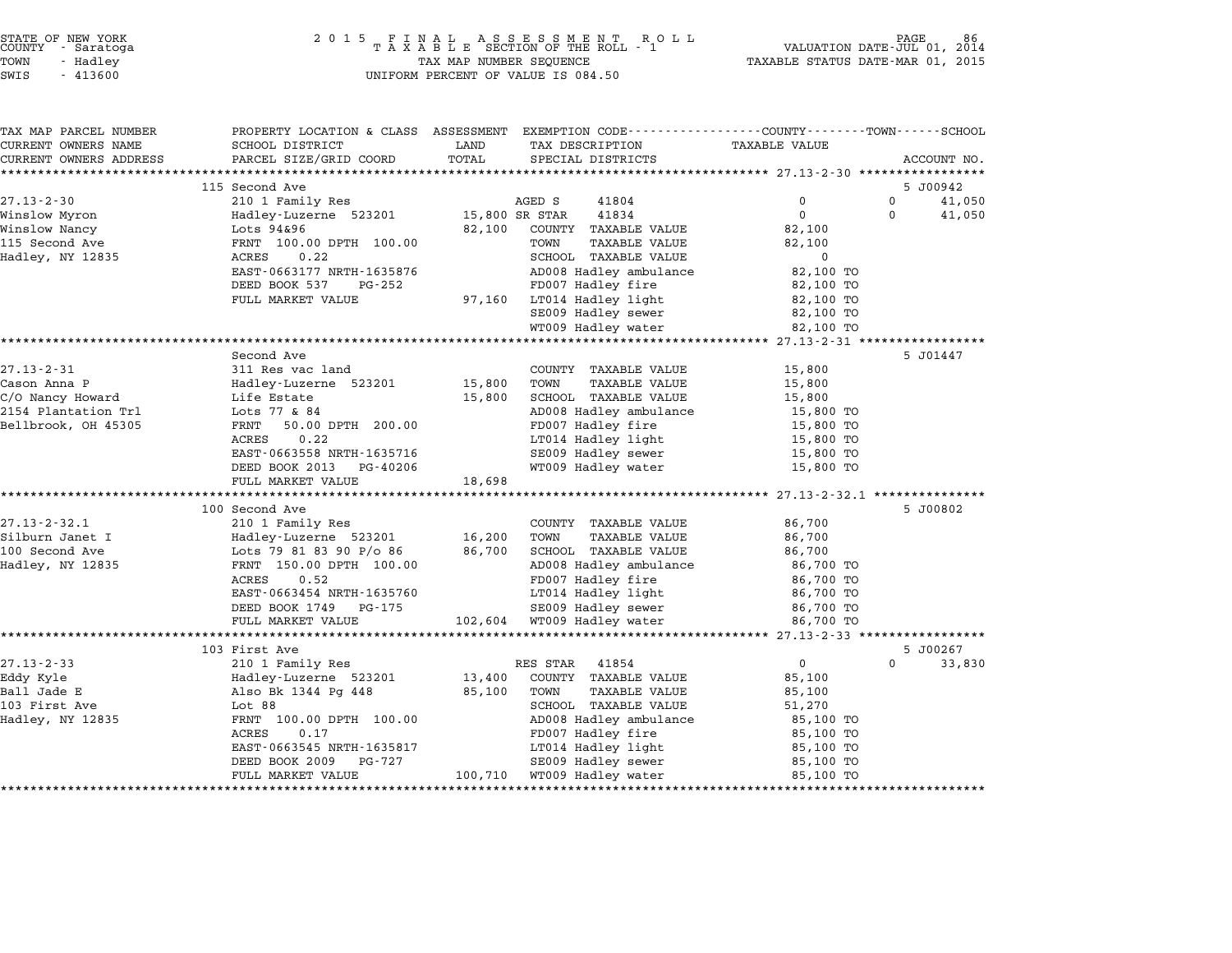| STATE OF NEW YORK<br>COUNTY |  | - Saratoga |  |
|-----------------------------|--|------------|--|
| TOWN                        |  | - Hadley   |  |
| -----                       |  | 1.1020     |  |

| TAX MAP PARCEL NUMBER                              |                            |         | PROPERTY LOCATION & CLASS ASSESSMENT EXEMPTION CODE---------------COUNTY-------TOWN-----SCHOOL |                      |                    |
|----------------------------------------------------|----------------------------|---------|------------------------------------------------------------------------------------------------|----------------------|--------------------|
| CURRENT OWNERS NAME                                | SCHOOL DISTRICT            | LAND    | TAX DESCRIPTION                                                                                | <b>TAXABLE VALUE</b> |                    |
| CURRENT OWNERS ADDRESS                             | PARCEL SIZE/GRID COORD     | TOTAL   | SPECIAL DISTRICTS                                                                              |                      | ACCOUNT NO.        |
|                                                    |                            |         |                                                                                                |                      |                    |
|                                                    | 104 Second Ave             |         |                                                                                                |                      | 5 J00276           |
| $27.13 - 2 - 34$                                   | 210 1 Family Res           |         | VET COM C 41132                                                                                | 23,275               | $\mathbf 0$<br>0   |
| Wood Hollis C III                                  | Hadley-Luzerne 523201      |         | 15,800 VET COM T 41133                                                                         | 0                    | $\Omega$<br>17,000 |
| 104 Second Ave                                     | deed 1038/982 Lot: 85 & 9  |         | 93,100 VET DIS C 41142                                                                         | 23,275               | $\Omega$<br>0      |
| Hadley, NY 12835                                   | 50.00 DPTH 200.00<br>FRNT  |         | VET DIS T 41143                                                                                | $\Omega$             | $\Omega$<br>23,275 |
|                                                    | ACRES<br>0.22              |         | 41834<br>SR STAR                                                                               | $\mathbf{0}$         | $\Omega$<br>73,640 |
|                                                    | EAST-0663424 NRTH-1635868  |         | COUNTY TAXABLE VALUE                                                                           | 46,550               |                    |
|                                                    | DEED BOOK 2010<br>PG-32143 |         | TOWN<br>TAXABLE VALUE                                                                          | 52,825               |                    |
|                                                    | FULL MARKET VALUE          | 110,178 | SCHOOL TAXABLE VALUE                                                                           | 19,460               |                    |
|                                                    |                            |         | AD008 Hadley ambulance                                                                         | 93,100 TO            |                    |
|                                                    |                            |         | FD007 Hadley fire                                                                              | 93,100 TO            |                    |
|                                                    |                            |         | LT014 Hadley light                                                                             | 93,100 TO            |                    |
|                                                    |                            |         | SE009 Hadley sewer                                                                             | 93,100 TO            |                    |
|                                                    |                            |         | WT009 Hadley water                                                                             | 93,100 TO            |                    |
|                                                    |                            |         |                                                                                                |                      |                    |
|                                                    | 146 Stony Creek Rd         |         |                                                                                                |                      |                    |
| $27.13 - 3 - 1.1$                                  | 300 Vacant Land            |         | COUNTY TAXABLE VALUE                                                                           | 10,800               |                    |
| Hoffman Anthony R                                  | Hadley-Luzerne 523201      | 10,800  | TAXABLE VALUE<br>TOWN                                                                          | 10,800               |                    |
| 134 Stony Creek Rd                                 | 2006/17991 & 1596/525      | 10,800  | SCHOOL TAXABLE VALUE                                                                           | 10,800               |                    |
| Hadley, NY 12835                                   | 92.00 DPTH<br>FRNT         |         | AD008 Hadley ambulance                                                                         | 10,800 TO            |                    |
|                                                    | ACRES<br>0.60              |         | FD007 Hadley fire                                                                              | 10,800 TO            |                    |
|                                                    | EAST-0663122 NRTH-1163695  |         | LT014 Hadley light                                                                             | 10,800 TO            |                    |
|                                                    | DEED BOOK 1596 PG-522      |         |                                                                                                |                      |                    |
|                                                    | FULL MARKET VALUE          | 12,781  |                                                                                                |                      |                    |
|                                                    |                            |         |                                                                                                |                      |                    |
|                                                    | 142 Stony Creek Rd         |         |                                                                                                |                      | 5 J00452           |
| $27.13 - 3 - 2.1$                                  | 311 Res vac land           |         | COUNTY TAXABLE VALUE                                                                           | 11,000               |                    |
| Hoffman Stamped Concrete LLC Hadley-Luzerne 523201 |                            | 11,000  | TOWN<br>TAXABLE VALUE                                                                          | 11,000               |                    |
| PO Box 347                                         | 2006/17991 & 1596/522      | 11,000  | SCHOOL TAXABLE VALUE                                                                           | 11,000               |                    |
| Hadley, NY 12835                                   | FRNT 100.00 DPTH           |         | AD008 Hadley ambulance                                                                         | 11,000 TO            |                    |
|                                                    | ACRES<br>1.01              |         | FD007 Hadley fire                                                                              | 11,000 TO            |                    |
|                                                    | EAST-0663253 NRTH-1636856  |         | LT014 Hadley light                                                                             | 11,000 TO            |                    |
|                                                    | DEED BOOK 2015 PG-6935     |         |                                                                                                |                      |                    |
|                                                    |                            |         |                                                                                                |                      |                    |
|                                                    | FULL MARKET VALUE          | 13,018  |                                                                                                |                      |                    |
|                                                    |                            |         |                                                                                                |                      |                    |
|                                                    | Stony Creek Rd             |         |                                                                                                |                      |                    |
| $27.13 - 3 - 2.2$                                  | 210 1 Family Res           |         | COUNTY TAXABLE VALUE                                                                           | 123,900              |                    |
| Hoffman Anthony R                                  | Hadley-Luzerne 523201      | 10,500  | TAXABLE VALUE<br>TOWN                                                                          | 123,900              |                    |
| 134 Stony Creek Rd                                 | FRNT 100.00 DPTH 100.00    | 123,900 | SCHOOL TAXABLE VALUE                                                                           | 123,900              |                    |
| Hadley, NY 12385                                   | ACRES<br>0.23              |         | AD008 Hadley ambulance                                                                         | 123,900 TO           |                    |
|                                                    | EAST-0663138 NRTH-1636821  |         | FD007 Hadley fire                                                                              | 123,900 TO           |                    |
|                                                    | FULL MARKET VALUE          | 146,627 | LT014 Hadley light                                                                             | 123,900 TO           |                    |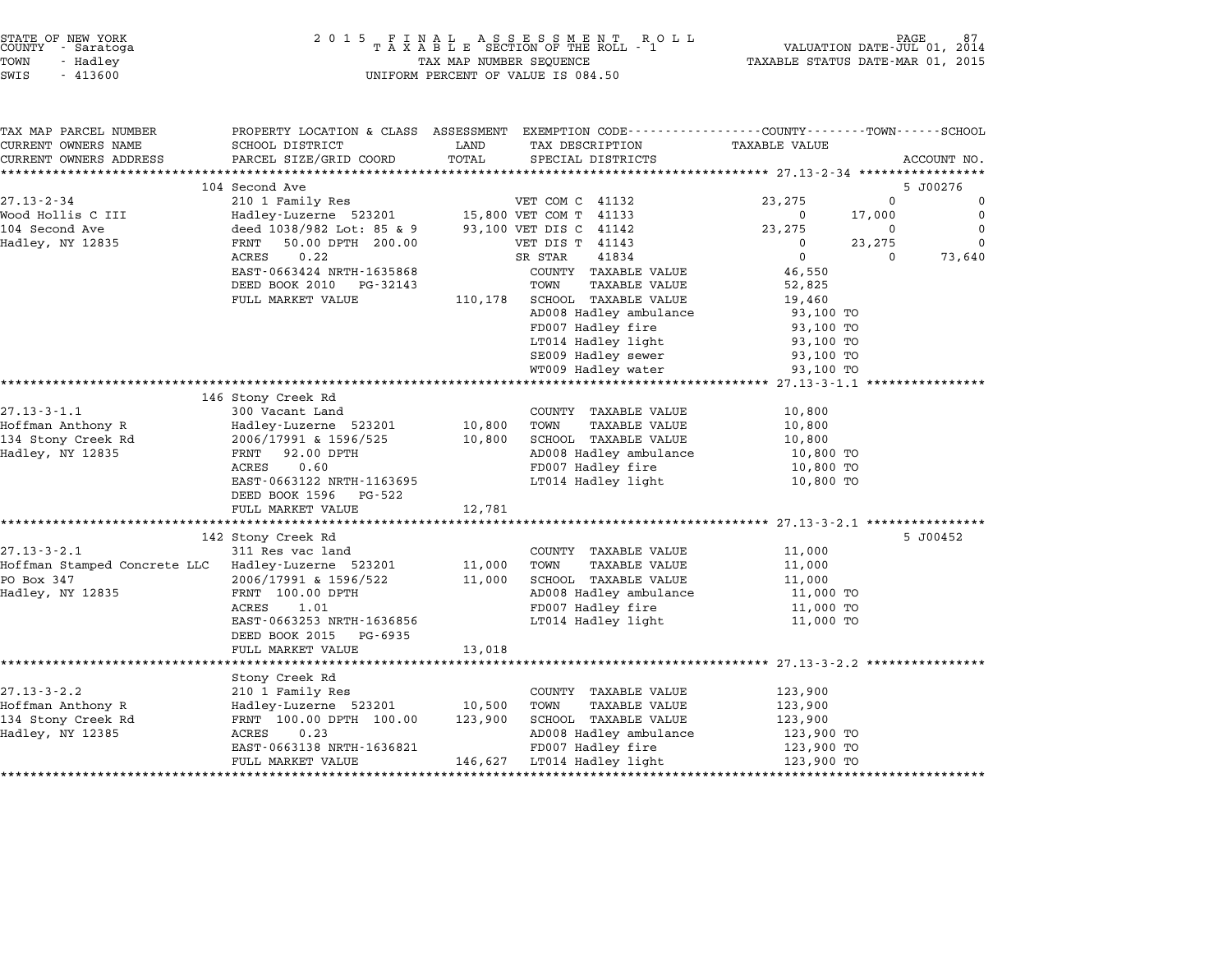| STATE OF NEW YORK<br>COUNTY<br>- Saratoga<br>TOWN<br>- Hadley<br>SWIS<br>$-413600$ | 2 0 1 5<br>FINAL ASSESSMENT ROTAXABLE SECTION OF THE ROLL - 1<br>R O L L<br>TAX MAP NUMBER SEQUENCE<br>UNIFORM PERCENT OF VALUE IS 084.50 |                     |                                                              | PAGE<br>VALUATION DATE-JUL 01,<br>2014<br>TAXABLE STATUS DATE-MAR 01, 2015 |                    |
|------------------------------------------------------------------------------------|-------------------------------------------------------------------------------------------------------------------------------------------|---------------------|--------------------------------------------------------------|----------------------------------------------------------------------------|--------------------|
|                                                                                    |                                                                                                                                           |                     |                                                              |                                                                            |                    |
| TAX MAP PARCEL NUMBER                                                              | PROPERTY LOCATION & CLASS ASSESSMENT                                                                                                      |                     | EXEMPTION CODE-----------------COUNTY-------TOWN------SCHOOL |                                                                            |                    |
| CURRENT OWNERS NAME                                                                | SCHOOL DISTRICT                                                                                                                           | LAND                | TAX DESCRIPTION                                              | <b>TAXABLE VALUE</b>                                                       |                    |
| CURRENT OWNERS ADDRESS                                                             | PARCEL SIZE/GRID COORD                                                                                                                    | TOTAL<br>********** | SPECIAL DISTRICTS                                            | ********* 27.13-3-3 ******************                                     | ACCOUNT NO.        |
|                                                                                    | 134 Stony Creek Rd                                                                                                                        |                     |                                                              |                                                                            |                    |
| $27.13 - 3 - 3$                                                                    | 210 1 Family Res                                                                                                                          |                     | COUNTY TAXABLE VALUE                                         | 119,100                                                                    |                    |
| Hoffman Anthony R                                                                  | Hadley-Luzerne 523201                                                                                                                     | 37,800              | TOWN<br><b>TAXABLE VALUE</b>                                 | 119,100                                                                    |                    |
| 130 Stony Creek Rd                                                                 | lot 11, 12, 13, 14                                                                                                                        | 119,100             | SCHOOL TAXABLE VALUE                                         | 119,100                                                                    |                    |
| Hadley, NY 12835                                                                   | 1596/525                                                                                                                                  |                     | AD008 Hadley ambulance                                       | 119,100 TO                                                                 |                    |
|                                                                                    | FRNT 380.00 DPTH                                                                                                                          |                     | FD007 Hadley fire                                            | 119,100 TO                                                                 |                    |
|                                                                                    | 8.65<br>ACRES                                                                                                                             |                     | LT014 Hadley light                                           | 119,100 TO                                                                 |                    |
|                                                                                    | EAST-0663560 NRTH-1636890                                                                                                                 |                     |                                                              |                                                                            |                    |
|                                                                                    | DEED BOOK 2006 PG-17991                                                                                                                   |                     |                                                              |                                                                            |                    |
|                                                                                    | FULL MARKET VALUE                                                                                                                         | 140,947             |                                                              |                                                                            |                    |
|                                                                                    | *********************                                                                                                                     | **********          |                                                              | ********************* 27.13-3-4 ******                                     |                    |
|                                                                                    | 130 Stony Creek Rd                                                                                                                        |                     |                                                              |                                                                            | 5 J00489           |
| $27.13 - 3 - 4$                                                                    | 210 1 Family Res                                                                                                                          |                     | COUNTY TAXABLE VALUE<br>TOWN                                 | 112,400                                                                    |                    |
| Hoffman Anthony R<br>134 Stony Creek Rd                                            | Hadley-Luzerne 523201<br>FRNT 169.00 DPTH                                                                                                 | 13,100              | TAXABLE VALUE<br>SCHOOL TAXABLE VALUE                        | 112,400<br>112,400                                                         |                    |
| Hadley, NY 12835                                                                   | 1.18<br>ACRES                                                                                                                             | 112,400             | AD008 Hadley ambulance                                       | 112,400 TO                                                                 |                    |
|                                                                                    | EAST-0663559 NRTH-1636612                                                                                                                 |                     | FD007 Hadley fire                                            | 112,400 TO                                                                 |                    |
|                                                                                    | DEED BOOK 1544 PG-358                                                                                                                     |                     | LT014 Hadley light                                           | 112,400 TO                                                                 |                    |
|                                                                                    | FULL MARKET VALUE                                                                                                                         | 133,018             | WT009 Hadley water                                           | 112,400 TO                                                                 |                    |
|                                                                                    | **********************                                                                                                                    |                     |                                                              |                                                                            |                    |
|                                                                                    | 25 Hoffmans Way                                                                                                                           |                     |                                                              |                                                                            | 5 J01317           |
| $27.14 - 1 - 3$                                                                    | 260 Seasonal res - WTRFNT                                                                                                                 |                     | 41854<br>RES STAR                                            | $\mathbf{0}$                                                               | $\Omega$<br>33,830 |
| Kelley Katherine L                                                                 | Hadley-Luzerne 523201                                                                                                                     | 21,600              | COUNTY TAXABLE VALUE                                         | 102,300                                                                    |                    |
| PO Box 45                                                                          | ACRES<br>0.27                                                                                                                             | 102,300             | TOWN<br><b>TAXABLE VALUE</b>                                 | 102,300                                                                    |                    |
| Hadley, NY 12835                                                                   | EAST-0663455 NRTH-1637236                                                                                                                 |                     | SCHOOL TAXABLE VALUE                                         | 68,470                                                                     |                    |
|                                                                                    | DEED BOOK 2008 PG-26321                                                                                                                   |                     | AD008 Hadley ambulance                                       | 102,300 TO                                                                 |                    |
|                                                                                    | FULL MARKET VALUE                                                                                                                         | 121,065             | FD007 Hadley fire                                            | 102,300 TO                                                                 |                    |
|                                                                                    | * * * * * * * * * * * * * * * *                                                                                                           |                     | LT014 Hadley light                                           | 102,300 TO                                                                 | ***********        |
|                                                                                    | Hoffmans Way                                                                                                                              |                     |                                                              | $27.14 - 1 - 4$ ******                                                     | 5 J01319           |
| $27.14 - 1 - 4$                                                                    | 312 Vac w/imprv - WTRFNT                                                                                                                  |                     | COUNTY TAXABLE VALUE                                         | 20,800                                                                     |                    |
| Powers William                                                                     | Hadley-Luzerne 523201                                                                                                                     | 20,300              | TOWN<br><b>TAXABLE VALUE</b>                                 | 20,800                                                                     |                    |
| Powers Christine                                                                   | ACRES<br>0.13                                                                                                                             | 20,800              | SCHOOL TAXABLE VALUE                                         | 20,800                                                                     |                    |
| 182 Farrest Ave                                                                    | EAST-0663515 NRTH-1637196                                                                                                                 |                     | AD008 Hadley ambulance                                       | 20,800 TO                                                                  |                    |
| Shirley, NY 11967                                                                  | DEED BOOK 1332 PG-38                                                                                                                      |                     | FD007 Hadley fire                                            | 20,800 TO                                                                  |                    |
|                                                                                    | FULL MARKET VALUE                                                                                                                         | 24,615              | LT014 Hadley light                                           | 20,800 TO                                                                  |                    |
|                                                                                    | ****************                                                                                                                          | *********           |                                                              | ************************* 27.14-1-5 **                                     |                    |
|                                                                                    | 29 Hoffmans Way                                                                                                                           |                     |                                                              |                                                                            | 5 J01300           |
| $27.14 - 1 - 5$                                                                    | 270 Mfg housing - WTRFNT                                                                                                                  |                     | COUNTY TAXABLE VALUE                                         | 26,900                                                                     |                    |
| Koentje Florence                                                                   | Hadley-Luzerne 523201                                                                                                                     | 21,500              | TOWN<br>TAXABLE VALUE                                        | 26,900                                                                     |                    |
| Attn: Koentje Christopher &                                                        | Life Estate                                                                                                                               | 26,900              | SCHOOL TAXABLE VALUE                                         | 26,900                                                                     |                    |
| 31 16th St                                                                         | ACRES<br>0.25                                                                                                                             |                     | AD008 Hadley ambulance                                       | 26,900 TO                                                                  |                    |
| W Babylon, NY 11704                                                                | EAST-0663575 NRTH-1637146                                                                                                                 |                     | FD007 Hadley fire                                            | 26,900 TO                                                                  |                    |
|                                                                                    | DEED BOOK 1514 PG-231                                                                                                                     |                     | LT014 Hadley light                                           | 26,900 TO                                                                  |                    |
|                                                                                    | FULL MARKET VALUE<br>********************************                                                                                     | 31,834              |                                                              |                                                                            |                    |

STATE OF NEW YORK <sup>2</sup> <sup>0</sup> <sup>1</sup> 5 F I N A L A S S E S S M E N T R O L L PAGE <sup>88</sup> COUNTY - Saratoga <sup>T</sup> <sup>A</sup> <sup>X</sup> <sup>A</sup> <sup>B</sup> <sup>L</sup> <sup>E</sup> SECTION OF THE ROLL - <sup>1</sup> VALUATION DATE-JUL 01, <sup>2014</sup>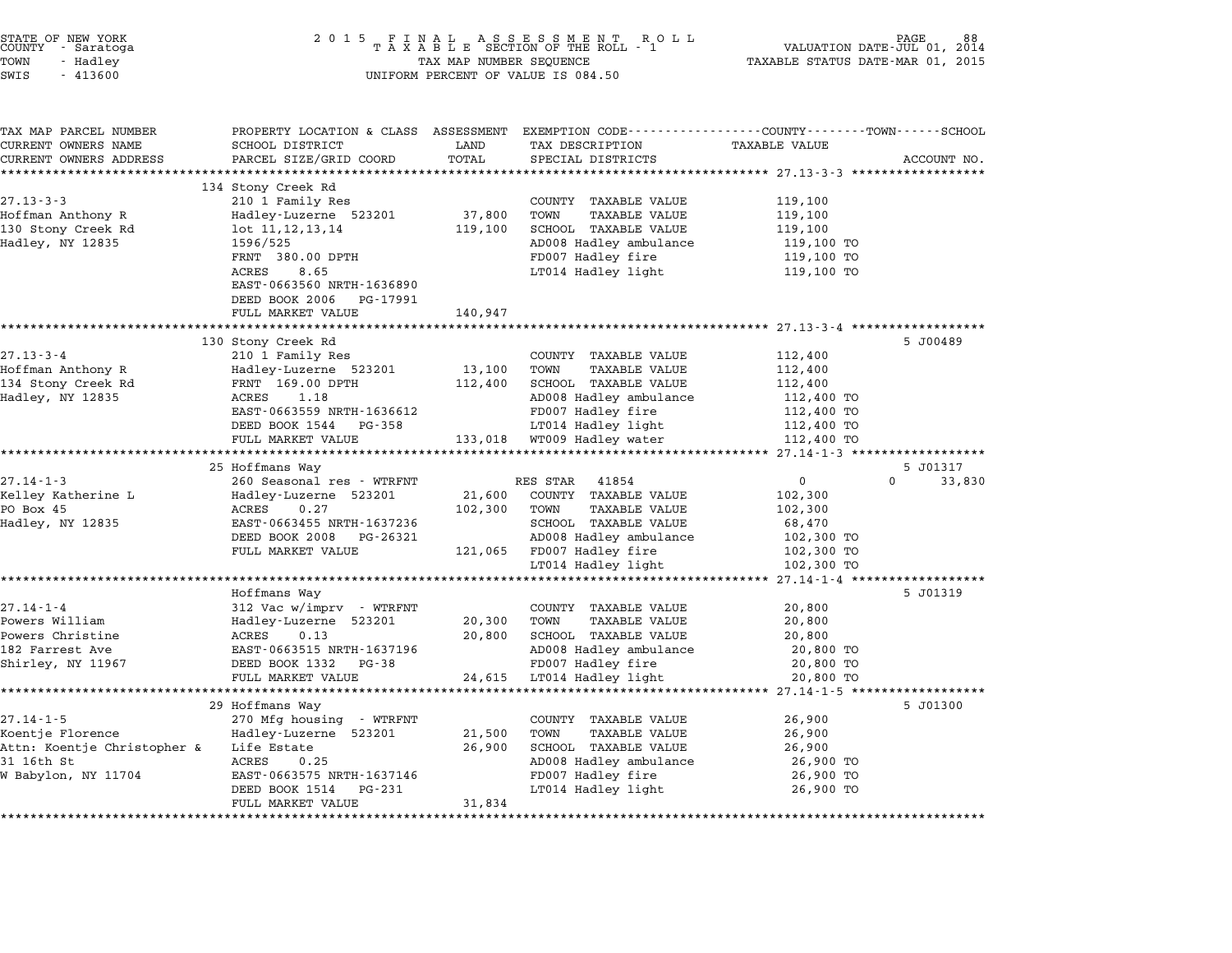# STATE OF NEW YORK <sup>2</sup> <sup>0</sup> <sup>1</sup> 5 F I N A L A S S E S S M E N T R O L L PAGE <sup>89</sup> COUNTY - Saratoga <sup>T</sup> <sup>A</sup> <sup>X</sup> <sup>A</sup> <sup>B</sup> <sup>L</sup> <sup>E</sup> SECTION OF THE ROLL - <sup>1</sup> VALUATION DATE-JUL 01, <sup>2014</sup> TOWN - Hadley TAX MAP NUMBER SEQUENCE TAXABLE STATUS DATE-MAR 01, <sup>2015</sup> STATE OF NEW YORK<br>
COUNTY - Saratoga<br>
TOWN - Hadley TAXABLE SECTION OF THE ROLL<br>
SWIS - 413600 UNIFORM PERCENT OF VALUE IS 084.50

| TAX MAP PARCEL NUMBER  |                           |             | PROPERTY LOCATION & CLASS ASSESSMENT EXEMPTION CODE---------------COUNTY-------TOWN------SCHOOL |                                                   |             |
|------------------------|---------------------------|-------------|-------------------------------------------------------------------------------------------------|---------------------------------------------------|-------------|
| CURRENT OWNERS NAME    | SCHOOL DISTRICT           | LAND        | TAX DESCRIPTION                                                                                 | <b>TAXABLE VALUE</b>                              |             |
| CURRENT OWNERS ADDRESS | PARCEL SIZE/GRID COORD    | TOTAL       | SPECIAL DISTRICTS                                                                               |                                                   | ACCOUNT NO. |
|                        |                           |             |                                                                                                 |                                                   |             |
|                        | Cromwell Dr               |             |                                                                                                 |                                                   | 5 J01383    |
| $27.14 - 1 - 7$        | 260 Seasonal res - WTRFNT |             | COUNTY TAXABLE VALUE                                                                            | 26,600                                            |             |
| Carroll Christopher    | Hadley-Luzerne 523201     | 21,500      | TOWN<br><b>TAXABLE VALUE</b>                                                                    | 26,600                                            |             |
| Carroll Jarrett J      | ACRES<br>0.28             | 26,600      | SCHOOL TAXABLE VALUE                                                                            | 26,600                                            |             |
| 24 Swartzon Court      | EAST-0664095 NRTH-1636847 |             | AD008 Hadley ambulance                                                                          | 26,600 TO                                         |             |
| Albany, NY 12209       | DEED BOOK 2014 PG-23004   |             | FD007 Hadley fire                                                                               | 26,600 TO                                         |             |
|                        | FULL MARKET VALUE         |             | 31,479 LT014 Hadley light                                                                       | 26,600 TO                                         |             |
|                        |                           |             |                                                                                                 |                                                   |             |
|                        | Cromwell Dr               |             |                                                                                                 |                                                   | 5 J00213    |
| $27.14 - 1 - 8$        | 311 Res vac land - WTRFNT |             | COUNTY TAXABLE VALUE                                                                            | 23,400                                            |             |
| Carrol James           | Hadley-Luzerne 523201     | 23,400 TOWN | TAXABLE VALUE                                                                                   | 23,400                                            |             |
| Carrol Lorraine        | ACRES<br>0.28             | 23,400      | SCHOOL TAXABLE VALUE                                                                            | 23,400                                            |             |
| 162 Dugan Hill Rd      | EAST-0664195 NRTH-1636808 |             | AD008 Hadley ambulance                                                                          | 23,400 TO                                         |             |
| Schoharie, NY 12157    | DEED BOOK 0913 PG-0109    |             | FD007 Hadley fire                                                                               | 23,400 TO                                         |             |
|                        | FULL MARKET VALUE         |             | 27,692 LT014 Hadley light                                                                       | 23,400 TO                                         |             |
|                        |                           |             |                                                                                                 | ******************* 27.14-1-9.1 ***************** |             |
|                        | Cromwell Dr               |             |                                                                                                 |                                                   | 5 J00451    |
| $27.14 - 1 - 9.1$      | 311 Res vac land - WTRFNT |             | COUNTY TAXABLE VALUE                                                                            | 20,300                                            |             |
| Carroll James J Jr     | Hadley-Luzerne 523201     | 20,300      | TOWN<br><b>TAXABLE VALUE</b>                                                                    | 20,300                                            |             |
| C/O Christian Carroll  | Lot $#3$                  | 20,300      | SCHOOL TAXABLE VALUE                                                                            | 20,300                                            |             |
| 24 Swartson Ct         | ACRES<br>0.13             |             | AD008 Hadley ambulance                                                                          | 20,300 TO                                         |             |
| Albany, NY 12209       | EAST-0664265 NRTH-1636768 |             | FD007 Hadley fire                                                                               | 20,300 TO                                         |             |
|                        | DEED BOOK 1438 PG-409     |             | LT014 Hadley light                                                                              | 20,300 TO                                         |             |
|                        | FULL MARKET VALUE         | 24,024      |                                                                                                 |                                                   |             |
|                        |                           |             |                                                                                                 |                                                   |             |
|                        | Cromwell Dr               |             |                                                                                                 |                                                   |             |
| $27.14 - 1 - 9.2$      | 311 Res vac land - WTRFNT |             | COUNTY TAXABLE VALUE                                                                            | 20,300                                            |             |
| Cromwell Thomas A      | Hadley-Luzerne 523201     | 20,300      | TOWN<br>TAXABLE VALUE                                                                           | 20,300                                            |             |
| Cromwell Catherine     | Lot $#2$                  | 20,300      | SCHOOL TAXABLE VALUE                                                                            | 20,300                                            |             |
| 49 East 73Rd St        | ACRES<br>0.13             |             | AD008 Hadley ambulance                                                                          | 20,300 TO                                         |             |
| New York, NY 10021     | EAST-0664305 NRTH-1636748 |             | FD007 Hadley fire                                                                               | 20,300 TO                                         |             |
|                        | DEED BOOK NDF<br>PG-NDF   |             | LT014 Hadley light                                                                              | 20,300 TO                                         |             |
|                        | FULL MARKET VALUE         | 24,024      |                                                                                                 |                                                   |             |
|                        |                           |             |                                                                                                 |                                                   |             |
|                        | 32 Cromwell Dr            |             |                                                                                                 |                                                   | 5 J00210    |
| $27.14 - 1 - 10$       | 260 Seasonal res - WTRFNT |             | COUNTY TAXABLE VALUE                                                                            | 60,100                                            |             |
| Cromwell Thomas A      | Hadley-Luzerne 523201     | 19,800      | TOWN<br><b>TAXABLE VALUE</b>                                                                    | 60,100                                            |             |
| Damato Catherine       | Lot 1                     | 60,100      | SCHOOL TAXABLE VALUE                                                                            | 60,100                                            |             |
| 49 East 73Rd St        | ACRES<br>0.32             |             | AD008 Hadley ambulance                                                                          | 60,100 TO                                         |             |
| New York, NY 10021     | EAST-0664416 NRTH-1636728 |             | FD007 Hadley fire                                                                               | 60,100 TO                                         |             |
|                        | DEED BOOK 1008<br>PG-474  |             | LT014 Hadley light                                                                              | 60,100 TO                                         |             |
|                        | FULL MARKET VALUE         | 71,124      |                                                                                                 |                                                   |             |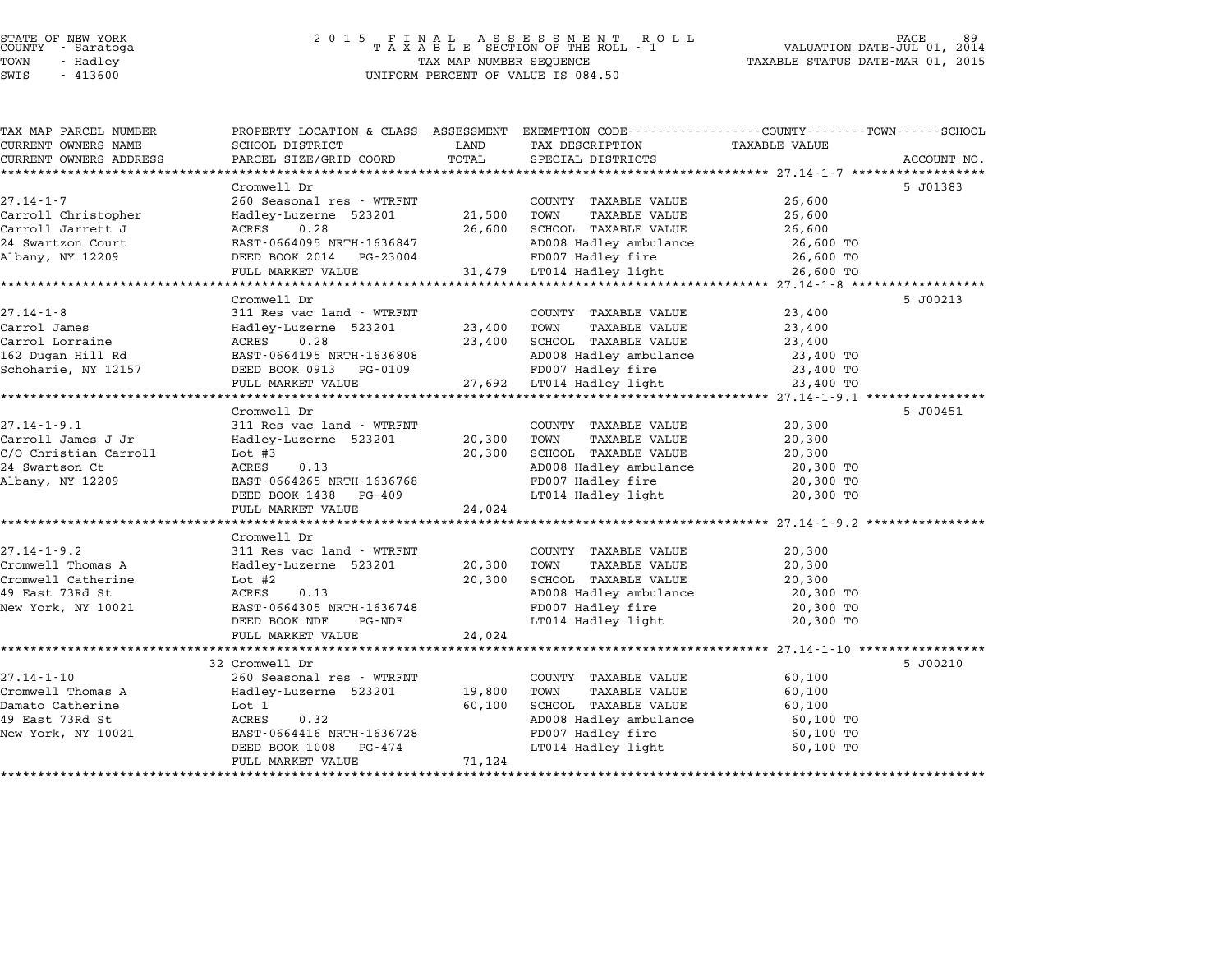| STATE OF NEW YORK<br>COUNTY - Saratoga |          |  |  |
|----------------------------------------|----------|--|--|
| LOMN                                   | - Hadlev |  |  |

# STATE OF NEW YORK <sup>2</sup> <sup>0</sup> <sup>1</sup> 5 F I N A L A S S E S S M E N T R O L L PAGE <sup>90</sup> COUNTY - Saratoga <sup>T</sup> <sup>A</sup> <sup>X</sup> <sup>A</sup> <sup>B</sup> <sup>L</sup> <sup>E</sup> SECTION OF THE ROLL - <sup>1</sup> VALUATION DATE-JUL 01, <sup>2014</sup> TOWN - Hadley TAX MAP NUMBER SEQUENCE TAXABLE STATUS DATE-MAR 01, <sup>2015</sup> SWIS - <sup>413600</sup> UNIFORM PERCENT OF VALUE IS 084.50

| TAX MAP PARCEL NUMBER               | PROPERTY LOCATION & CLASS ASSESSMENT               |                  | EXEMPTION CODE-----------------COUNTY-------TOWN-----SCHOOL |                  |             |
|-------------------------------------|----------------------------------------------------|------------------|-------------------------------------------------------------|------------------|-------------|
| CURRENT OWNERS NAME                 | SCHOOL DISTRICT                                    | LAND             | TAX DESCRIPTION                                             | TAXABLE VALUE    |             |
| CURRENT OWNERS ADDRESS              | PARCEL SIZE/GRID COORD                             | TOTAL            | SPECIAL DISTRICTS                                           |                  | ACCOUNT NO. |
|                                     |                                                    |                  |                                                             |                  |             |
| $27.14 - 1 - 12.12$                 | Hoffmans Way<br>311 Res vac land - WTRFNT          |                  | COUNTY TAXABLE VALUE                                        |                  |             |
|                                     |                                                    |                  | TOWN                                                        | 20,100           |             |
| Hoffman Jason M<br>North Shore Road | Hadley-Luzerne 523201<br>lots 15,16,17 Deed 2006/1 | 20,100<br>20,100 | <b>TAXABLE VALUE</b><br>SCHOOL TAXABLE VALUE                | 20,100<br>20,100 |             |
| PO Box 347                          | also Deed 2012/10627                               |                  | AD008 Hadley ambulance                                      | 20,100 TO        |             |
| Hadley, NY 12835                    | ACRES<br>0.34                                      |                  | FD007 Hadley fire                                           | 20,100 TO        |             |
|                                     | EAST-0663683 NRTH-1637086                          |                  | LT014 Hadley light                                          | 20,100 TO        |             |
|                                     | DEED BOOK 2014 PG-12847                            |                  |                                                             |                  |             |
|                                     | FULL MARKET VALUE                                  | 23,787           |                                                             |                  |             |
|                                     |                                                    |                  |                                                             |                  |             |
|                                     | 9 Hoffmans Way                                     |                  |                                                             |                  | 5 J00392    |
| $27.14 - 1 - 14$                    | 210 1 Family Res - WTRFNT                          |                  | COUNTY TAXABLE VALUE                                        | 225,200          |             |
| Ryan Keith Robert                   | Hadley-Luzerne 523201                              | 24,400           | TOWN<br><b>TAXABLE VALUE</b>                                | 225,200          |             |
| 92-56 244th St                      | ACRES<br>0.81                                      | 225,200          | SCHOOL TAXABLE VALUE                                        | 225,200          |             |
| Belrose Terrace, NY 11001           | EAST-0663295 NRTH-1637246                          |                  | AD008 Hadley ambulance                                      | 225,200 TO       |             |
|                                     | DEED BOOK 1302 PG-477                              |                  | FD007 Hadley fire                                           | 225,200 TO       |             |
|                                     | FULL MARKET VALUE                                  | 266,509          | LT014 Hadley light                                          | 225,200 TO       |             |
|                                     |                                                    |                  |                                                             |                  |             |
|                                     | Cromwell Dr                                        |                  |                                                             |                  | 5 J01387    |
| $27.14 - 1 - 16$                    | 260 Seasonal res - WTRFNT                          |                  | COUNTY TAXABLE VALUE                                        | 50,200           |             |
| Jowaiszas Kenneth A                 | Hadley-Luzerne 523201                              | 20,200           | TOWN<br><b>TAXABLE VALUE</b>                                | 50,200           |             |
| Dorothy Clark                       | Deed 1669/703                                      | 50,200           | SCHOOL TAXABLE VALUE                                        | 50,200           |             |
| 84 Rock Hill Rd                     | Lot # $8,9,10$                                     |                  | AD008 Hadley ambulance                                      | 50,200 TO        |             |
| Clifton, NJ 07013                   | FRNT 150.00 DPTH                                   |                  | FD007 Hadley fire                                           | 50,200 TO        |             |
|                                     | 0.34<br>ACRES                                      |                  | LT014 Hadley light                                          | 50,200 TO        |             |
|                                     | EAST-0663988 NRTH-0163898                          |                  |                                                             |                  |             |
|                                     | DEED BOOK 1584<br>PG-661                           |                  |                                                             |                  |             |
|                                     | FULL MARKET VALUE                                  | 59,408           |                                                             |                  |             |
|                                     | 112 First Ave                                      |                  |                                                             |                  | 5 J00760    |
| $27.14 - 2 - 1.1$                   | 433 Auto body                                      |                  | COUNTY TAXABLE VALUE                                        | 48,600           |             |
| Ziegler Edward R                    | Hadley-Luzerne 523201                              | 11,000           | TOWN<br><b>TAXABLE VALUE</b>                                | 48,600           |             |
| Ziegler Hilda                       | Lot 97                                             | 48,600           | SCHOOL TAXABLE VALUE                                        | 48,600           |             |
| 49 Park Ave                         | FRNT 460.00 DPTH                                   |                  | AD008 Hadley ambulance                                      | 48,600 TO        |             |
| Hadley, NY 12835                    | ACRES<br>1.00                                      |                  | FD007 Hadley fire                                           | 48,600 TO        |             |
|                                     | EAST-0663647 NRTH-1635887                          |                  | LT014 Hadley light                                          | 48,600 TO        |             |
|                                     | DEED BOOK 1583<br>PG-450                           |                  | SE009 Hadley sewer                                          | 48,600 TO        |             |
|                                     | FULL MARKET VALUE                                  | 57,515           | WT009 Hadley water                                          | 48,600 TO        |             |
|                                     |                                                    |                  |                                                             |                  |             |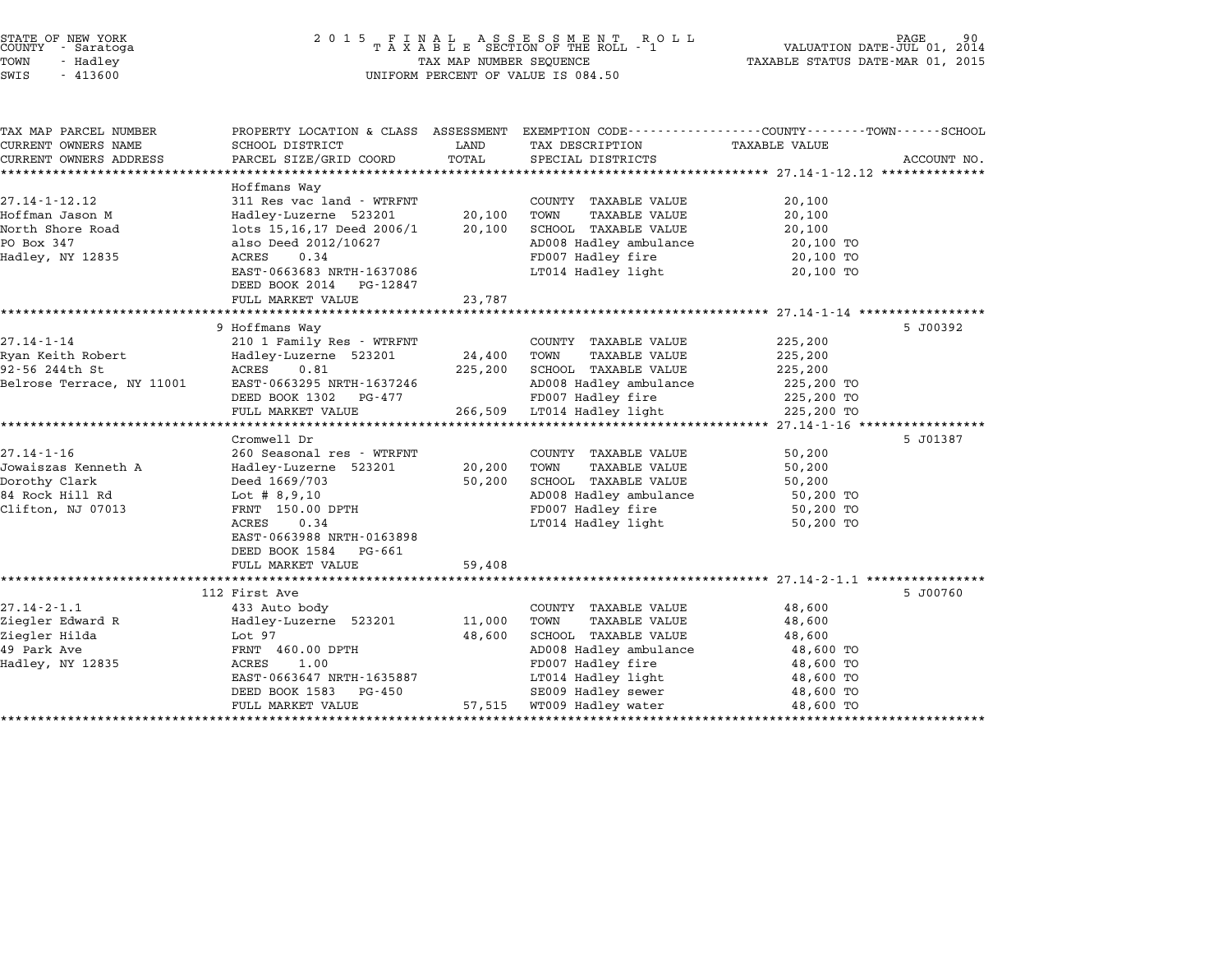# STATE OF NEW YORK <sup>2</sup> <sup>0</sup> <sup>1</sup> 5 F I N A L A S S E S S M E N T R O L L PAGE <sup>91</sup> COUNTY - Saratoga <sup>T</sup> <sup>A</sup> <sup>X</sup> <sup>A</sup> <sup>B</sup> <sup>L</sup> <sup>E</sup> SECTION OF THE ROLL - <sup>1</sup> VALUATION DATE-JUL 01, <sup>2014</sup> TOWN - Hadley TAX MAP NUMBER SEQUENCE TAXABLE STATUS DATE-MAR 01, <sup>2015</sup> STATE OF NEW YORK<br>
COUNTY - Saratoga<br>
TOWN - Hadley TAXABLE SECTION OF THE ROLL<br>
TOWN - 413600 UNIFORM PERCENT OF VALUE IS 084.50

| TAX MAP PARCEL NUMBER                                | PROPERTY LOCATION & CLASS ASSESSMENT EXEMPTION CODE---------------COUNTY-------TOWN------SCHOOL |                |                                                  |                                                  |                    |
|------------------------------------------------------|-------------------------------------------------------------------------------------------------|----------------|--------------------------------------------------|--------------------------------------------------|--------------------|
| CURRENT OWNERS NAME                                  | SCHOOL DISTRICT                                                                                 | LAND           | TAX DESCRIPTION                                  | <b>TAXABLE VALUE</b>                             |                    |
| CURRENT OWNERS ADDRESS<br>************************** | PARCEL SIZE/GRID COORD                                                                          | TOTAL          | SPECIAL DISTRICTS                                |                                                  | ACCOUNT NO.        |
|                                                      | First Ave                                                                                       |                |                                                  |                                                  | 5 J00084           |
| $27.14 - 2 - 2$                                      | 311 Res vac land                                                                                |                | COUNTY TAXABLE VALUE                             | 8,700                                            |                    |
| Bourdeau Gary S                                      | Hadley-Luzerne 523201                                                                           | 8,700          | TOWN<br>TAXABLE VALUE                            | 8,700                                            |                    |
| Bourdeau Kimberlie M                                 | Lot 79                                                                                          | 8,700          | SCHOOL TAXABLE VALUE                             | 8,700                                            |                    |
| 55 First Ave                                         | FRNT<br>50.00 DPTH 100.00                                                                       |                | AD008 Hadley ambulance                           | 8,700 TO                                         |                    |
| Hadley, NY 12835                                     | 0.11<br>ACRES                                                                                   |                | FD007 Hadley fire                                | 8,700 TO                                         |                    |
|                                                      | EAST-0663788 NRTH-1635717                                                                       |                | LT014 Hadley light                               | 8,700 TO                                         |                    |
|                                                      | DEED BOOK 1766 PG-525                                                                           |                | SE009 Hadley sewer                               | 8,700 TO                                         |                    |
|                                                      | FULL MARKET VALUE                                                                               | 10,296         | WT009 Hadley water                               | 8,700 TO                                         |                    |
|                                                      | ***********************                                                                         |                |                                                  |                                                  |                    |
|                                                      | 84 First Ave                                                                                    |                |                                                  |                                                  | 7 901275           |
| $27.14 - 2 - 5$                                      | 312 Vac w/imprv                                                                                 |                | COUNTY TAXABLE VALUE                             | 10,500                                           |                    |
| Sutliff Clarence J &                                 | Hadley-Luzerne 523201                                                                           | 8,500          | TAXABLE VALUE<br>TOWN                            | 10,500                                           |                    |
| Susan M                                              | Lot 73                                                                                          | 10,500         | SCHOOL TAXABLE VALUE                             | 10,500                                           |                    |
| 78 First Ave<br>Hadley, NY 12835                     | Watertank<br>FRNT<br>50.00 DPTH 100.00                                                          |                | AD008 Hadley ambulance<br>FD007 Hadley fire      | 10,500 TO<br>10,500 TO                           |                    |
|                                                      | 0.11<br>ACRES                                                                                   |                | LT014 Hadley light                               | 10,500 TO                                        |                    |
|                                                      | EAST-0663888 NRTH-1635607                                                                       |                | SE009 Hadley sewer                               | 10,500 TO                                        |                    |
|                                                      | DEED BOOK 1455<br>PG-27                                                                         |                | WT009 Hadley water                               | 10,500 TO                                        |                    |
|                                                      | FULL MARKET VALUE                                                                               | 12,426         |                                                  |                                                  |                    |
|                                                      |                                                                                                 |                |                                                  |                                                  |                    |
|                                                      | 64 First Ave                                                                                    |                |                                                  |                                                  | 5 J01619           |
| $27.14 - 2 - 14$                                     | 210 1 Family Res                                                                                |                | RES STAR 41854                                   | $\mathbf{0}$                                     | $\Omega$<br>33,830 |
| Waite Pamela R                                       | Hadley-Luzerne 523201                                                                           | 16,100         | COUNTY TAXABLE VALUE                             | 97,000                                           |                    |
| Waite Ronald L                                       | Lots 49,51,53,55                                                                                | 97,000         | TAXABLE VALUE<br>TOWN                            | 97,000                                           |                    |
| 64 First Ave                                         | FRNT 200.00 DPTH 100.00                                                                         |                | SCHOOL TAXABLE VALUE                             | 63,170                                           |                    |
| Hadley, NY 12835                                     | 0.46<br>ACRES                                                                                   |                | AD008 Hadley ambulance                           | 97,000 TO                                        |                    |
|                                                      | EAST-0664229 NRTH-1635208                                                                       |                | FD007 Hadley fire                                | 97,000 TO                                        |                    |
|                                                      | DEED BOOK 2011<br>PG-25172                                                                      |                | LT014 Hadley light                               | 97,000 TO                                        |                    |
|                                                      | FULL MARKET VALUE                                                                               |                | 114,793 SE009 Hadley sewer<br>WT009 Hadley water | 97,000 TO<br>97,000 TO                           |                    |
|                                                      |                                                                                                 |                |                                                  | ****************** 27.14-2-16 ****************** |                    |
|                                                      | 75 First Ave                                                                                    |                |                                                  |                                                  | 5 J00879           |
| $27.14 - 2 - 16$                                     | 270 Mfg housing                                                                                 |                | AGED - ALL 41800                                 | 17,200<br>17,200                                 | 17,200             |
| Parker AKA Lapier Beverly                            | Hadley-Luzerne 523201                                                                           | 15,800 SR STAR | 41834                                            | $\Omega$                                         | 17,200<br>$\Omega$ |
| 75 First Ave                                         | Lots 58&60                                                                                      | 34,400         | COUNTY TAXABLE VALUE                             | 17,200                                           |                    |
| Hadley, NY 12835                                     | FRNT 100.00 DPTH 100.00                                                                         |                | TOWN<br><b>TAXABLE VALUE</b>                     | 17,200                                           |                    |
|                                                      | ACRES<br>0.23                                                                                   |                | SCHOOL TAXABLE VALUE                             | $\mathbf 0$                                      |                    |
|                                                      | EAST-0664008 NRTH-1635257                                                                       |                | AD008 Hadley ambulance                           | 34,400 TO                                        |                    |
|                                                      | DEED BOOK 1314 PG-50                                                                            |                | FD007 Hadley fire                                | 34,400 TO                                        |                    |
|                                                      | FULL MARKET VALUE                                                                               | 40,710         | LT014 Hadley light                               | 34,400 TO                                        |                    |
|                                                      |                                                                                                 |                | SE009 Hadley sewer                               | 34,400 TO                                        |                    |
|                                                      |                                                                                                 |                | WT009 Hadley water                               | 34,400 TO                                        |                    |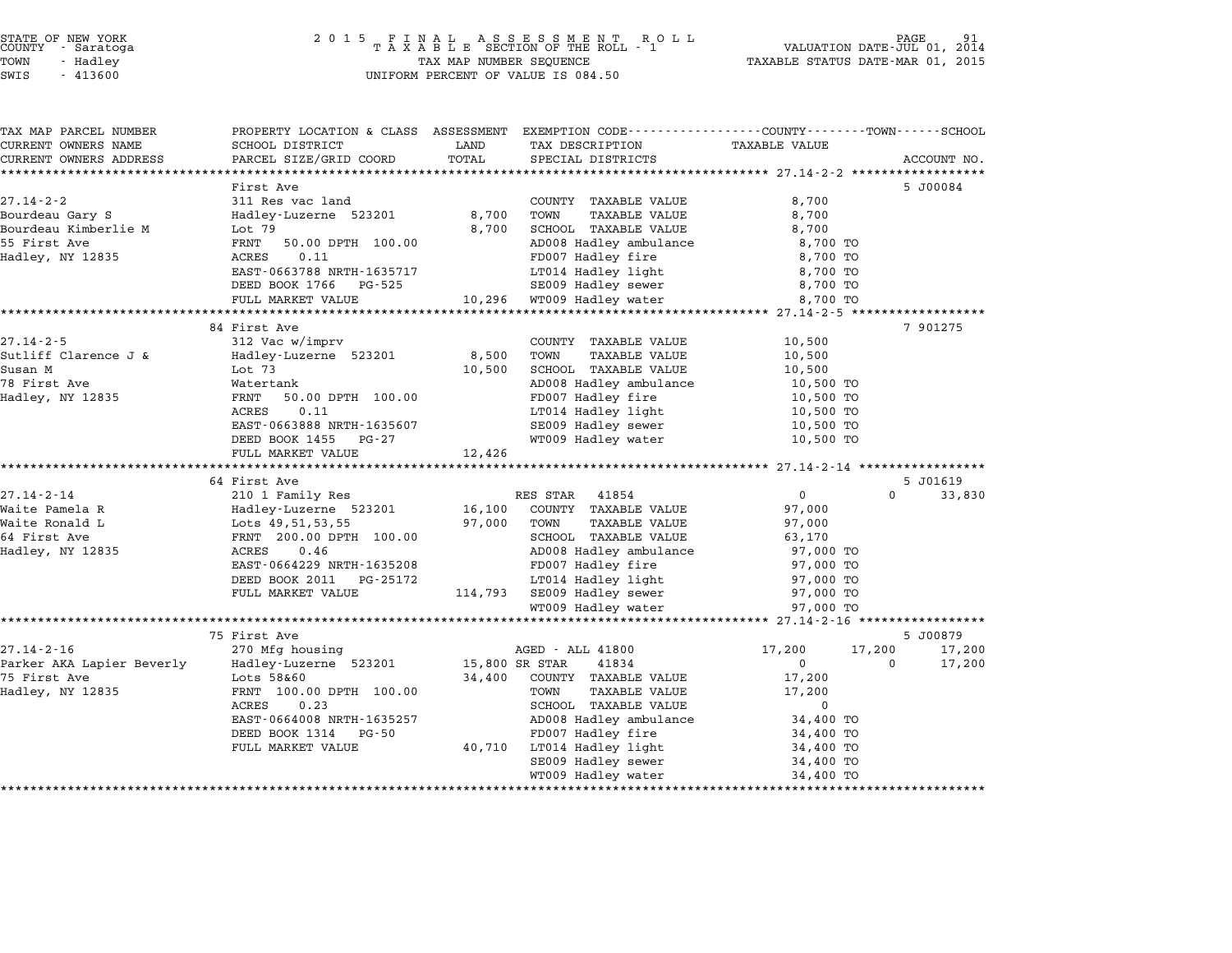| STATE OF NEW YORK |  |            |  |
|-------------------|--|------------|--|
| COUNTY            |  | - Saratoga |  |
| TOWN              |  | - Hadley   |  |

# STATE OF NEW YORK <sup>2</sup> <sup>0</sup> <sup>1</sup> 5 F I N A L A S S E S S M E N T R O L L PAGE <sup>92</sup> COUNTY - Saratoga <sup>T</sup> <sup>A</sup> <sup>X</sup> <sup>A</sup> <sup>B</sup> <sup>L</sup> <sup>E</sup> SECTION OF THE ROLL - <sup>1</sup> VALUATION DATE-JUL 01, <sup>2014</sup> TOWN - Hadley TAX MAP NUMBER SEQUENCE TAXABLE STATUS DATE-MAR 01, <sup>2015</sup> SUCRIT - SATATUGA<br>TOWN - Hadley - Alley - All Hadley - TAX MAP NUMBER SEQUENCE<br>SWIS - 413600 - WILFORM PERCENT OF VALUE IS 084.50

TAX MAP PARCEL NUMBER PROPERTY LOCATION & CLASS ASSESSMENT EXEMPTION CODE------------------COUNTY--------TOWN------SCHOOL CURRENT OWNERS NAME SCHOOL DISTRICT LAND TAX DESCRIPTION TAXABLE VALUE CURRENT OWNERS ADDRESS PARCEL SIZE/GRID COORD TOTAL SPECIAL DISTRICTS ACCOUNT NO. \*\*\*\*\*\*\*\*\*\*\*\*\*\*\*\*\*\*\*\*\*\*\*\*\*\*\*\*\*\*\*\*\*\*\*\*\*\*\*\*\*\*\*\*\*\*\*\*\*\*\*\*\*\*\*\*\*\*\*\*\*\*\*\*\*\*\*\*\*\*\*\*\*\*\*\*\*\*\*\*\*\*\*\*\*\*\*\*\*\*\*\*\*\*\*\*\*\*\*\*\*\*\* 27.14-2-20 \*\*\*\*\*\*\*\*\*\*\*\*\*\*\*\*\* <sup>81</sup> First Ave 5 J01600 27.14-2-20 31 First Ave and Market County TAXABLE VALUE 76,200 Bogle Chandra Hadley-Luzerne <sup>523201</sup> 8,700 TOWN TAXABLE VALUE 76,200 <sup>149</sup> Harris Rd Lot <sup>66</sup> 76,200 SCHOOL TAXABLE VALUE 76,200 Corinth, NY <sup>12822</sup> FRNT 50.00 DPTH 100.00 AD008 Hadley ambulance 76,200 TO EXAMPLE VALUE OF THE RESEARCH CONTROLLED AND THANDS VALUE OF THE PRINT OF THE POST OF THE POST OF THE POST OF T<br>FD007 Hadley fire 76,200 TO AD008 Hadley fire 76,200 TO EAST-0663878 NRTH-1635407 LT014 Hadley light 76,200 TO POOF THE CONSTRUCTED ON THE POOF HALLEY LIFE PLANE TO A 200 TO<br>
DEED BOOK 1634 PG-345 SE009 Hadley sewer 76,200 TO FULL MARKET VALUE 90,178 WT009 Hadley water 76,200 TO \*\*\*\*\*\*\*\*\*\*\*\*\*\*\*\*\*\*\*\*\*\*\*\*\*\*\*\*\*\*\*\*\*\*\*\*\*\*\*\*\*\*\*\*\*\*\*\*\*\*\*\*\*\*\*\*\*\*\*\*\*\*\*\*\*\*\*\*\*\*\*\*\*\*\*\*\*\*\*\*\*\*\*\*\*\*\*\*\*\*\*\*\*\*\*\*\*\*\*\*\*\*\* 27.14-2-21 \*\*\*\*\*\*\*\*\*\*\*\*\*\*\*\*\* <sup>83</sup> First Ave 5 J00204 27.14-2-21 33 First Ave 33 First Ave 32.14-2-21 210 1 Family Res RES STAR 41854 0 33,830 Donnarumma Nicholas Hadley-Luzerne <sup>523201</sup> 15,800 COUNTY TAXABLE VALUE 72,100 erical control of the control of the control of the control of the control of the control of the control of the<br>Bonnarum and the Hadley-Luzerne 523201 the control of the control of the control of the control of the control Hadley, NY <sup>12835</sup> FRNT 100.00 DPTH 100.00 SCHOOL TAXABLE VALUE 38,270 ACC 00 DETH 100.00 CONNICIONAL MANDLE VALUE AND TAXABLE VALUE TRANSPORTED TRANSPORTED AND TO SCHOOL TAXABLE VALUE TRANSPORTED AND TO SCHOOL TAXABLE VALUE TRANSPORTED AND TO SCHOOL TRANSPORTED TRANSPORTED TRANSPORTED TRANSP EAST-0663848 NRTH-1635447 FD007 Hadley fire 72,100 TO POOK 1992 1993 ADVOC HALLEY ARRIVAL TO THE 1994 ADVOCEMENT AND THE 1994 ADVOCEMENT AND TO THE 1994 TO THE 1994<br>
BOOK 2012 PG-7242 LT014 Hadley light 12,100 TO FULL MARKET VALUE 85,325 SE009 Hadley sewer 72,100 TO<br>FULL MARKET VALUE 85,325 SE009 Hadley sewer 72,100 TO 19909 Hadley Ilync (1990)<br>SE009 Hadley water 1990 72,100 TO<br>WT009 Hadley water 1990 72,100 TO \*\*\*\*\*\*\*\*\*\*\*\*\*\*\*\*\*\*\*\*\*\*\*\*\*\*\*\*\*\*\*\*\*\*\*\*\*\*\*\*\*\*\*\*\*\*\*\*\*\*\*\*\*\*\*\*\*\*\*\*\*\*\*\*\*\*\*\*\*\*\*\*\*\*\*\*\*\*\*\*\*\*\*\*\*\*\*\*\*\*\*\*\*\*\*\*\*\*\*\*\*\*\* 27.14-2-25 \*\*\*\*\*\*\*\*\*\*\*\*\*\*\*\*\* <sup>95</sup> First Ave 5 J00265 27.14-2-25 27.14-2-25 27.14-2-25 27.14-2-25 270 Mfg housing 270 Mfg housing 2000 271.14-2-25 270 Mfg housing 2 STONE THE SERVIT COUNTY TAXABLE VALUE 51,400 (27.14-2-25 ) 270 Mg housing the stone store country than the store<br>Stone Scott C (1,400 Town Taxable baddey-Luzerne 523201 ) 16,000 TOWN TAXABLE VALUE 51,400 <sup>4</sup> Sycamore Dr Lots <sup>76</sup> <sup>78</sup> <sup>80</sup> 51,400 SCHOOL TAXABLE VALUE 51,400 Queensbury, NY <sup>12804</sup> FRNT 150.00 DPTH 100.00 AD008 Hadley ambulance 51,400 TO ENT 150.00 DPTH 100.00 51,400 SCHOOL IAAABLE VALUE 1998.<br>FRNT 150.00 DPTH 100.00 AD008 Hadley ambulance 51,400 TO<br>ACRES 0.34 FD007 Hadley fire 51,400 TO EART 190.00 DETIT 100.000 ALONG ADOOT HALLEY AMERICAN TRIVIS ON ST,400 TO ANNUAL SURFER ST,400 TO ANNO TO TO A<br>ACRES 0.34 DETIT 1635637 FD007 Hadley light 51,400 TO 51,400 TO EAST-0663688 NRTH-1635637 FD007 Hadley IIIe<br>
EAST-0663688 NRTH-1635637 LT014 Hadley light 51,400 TO<br>
DEED BOOK 1530 PG-730 SE009 Hadley sewer 51,400 TO FULL MARKET VALUE 60,828 WT009 Hadley water 51,400 TO \*\*\*\*\*\*\*\*\*\*\*\*\*\*\*\*\*\*\*\*\*\*\*\*\*\*\*\*\*\*\*\*\*\*\*\*\*\*\*\*\*\*\*\*\*\*\*\*\*\*\*\*\*\*\*\*\*\*\*\*\*\*\*\*\*\*\*\*\*\*\*\*\*\*\*\*\*\*\*\*\*\*\*\*\*\*\*\*\*\*\*\*\*\*\*\*\*\*\*\*\*\*\* 27.14-2-26 \*\*\*\*\*\*\*\*\*\*\*\*\*\*\*\*\* <sup>99</sup> First Ave 5 J00124 27.14-2-26 311 Res vac land<br>27.14-2-26 311 Res vac land COUNTY TAXABLE VALUE 8,700 Cason Anna Perkins Hadley-Luzerne <sup>523201</sup> 8,700 TOWN TAXABLE VALUE 8,700 Attn: William S Cason IV Life Estate 8,700 SCHOOL TAXABLE VALUE 8,700 Cason Anna Ferkins — Madrey Buzelle 929201 — 6,700 TOMA TAAADDD VADOD (7,700 O,700 TOMA)<br>270 GLEN ROMAN DIE ESTATE DESSERTED AND SCHOOL TAXABLE VALUE (8,700 SCHOOL TAXABLE VALUE (8,700 TOMAN PARTENT ACCH: WITTIAM 3 CASON IV BILE ESCACE AND BONDON TAABLE VALUE VALUE 6,700<br>270 Glen Athol Rd part trailer on 27.13-2-3 AD008 Hadley ambulance 8,700 TO<br>Warrensburg, NY 12885 FRNT 50.00 DPTH 100.00 FD007 Hadley fire 8,700 TO PAIL CHAILET ON 27.15 2 5<br>FROM 50.00 DPTH 100.00 FORM FOOD Hadley fire 8,700 TO<br>ACRES 0.11 8,700 TO EAST-0663628 NRTH-1635707 SE009 Hadley sewer 8,700 TO EXED 0.11 DEED 169628 NRTH-1635707<br>
DEED BOOK 1692 PG-714 SECOO Hadley sewer 8,700 TO<br>
DEED BOOK 1692 PG-714 WT009 Hadley water 8,700 TO EASI-0000026 NAIH-10000777<br>
DEED BOOK 1692 PG-714<br>
FULL MARKET VALUE 10,296 \*\*\*\*\*\*\*\*\*\*\*\*\*\*\*\*\*\*\*\*\*\*\*\*\*\*\*\*\*\*\*\*\*\*\*\*\*\*\*\*\*\*\*\*\*\*\*\*\*\*\*\*\*\*\*\*\*\*\*\*\*\*\*\*\*\*\*\*\*\*\*\*\*\*\*\*\*\*\*\*\*\*\*\*\*\*\*\*\*\*\*\*\*\*\*\*\*\*\*\*\*\*\*\*\*\*\*\*\*\*\*\*\*\*\*\*\*\*\*\*\*\*\*\*\*\*\*\*\*\*\*\*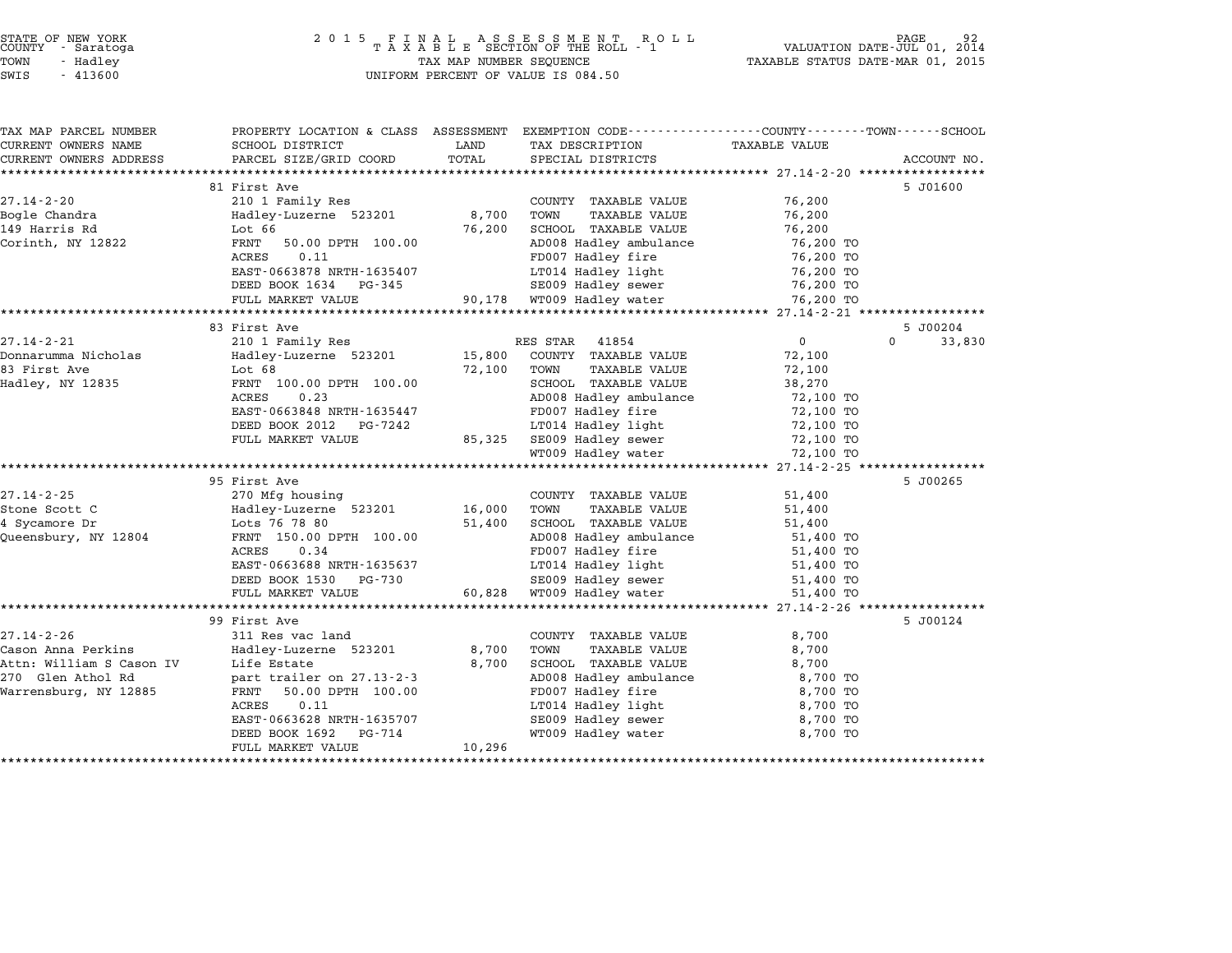| COUNTY     | STATE OF NEW YORK<br>- Saratoga |  |
|------------|---------------------------------|--|
| TOWN       | - Hadley                        |  |
| $ATTT$ $T$ | 11200                           |  |

# STATE OF NEW YORK <sup>2</sup> <sup>0</sup> <sup>1</sup> 5 F I N A L A S S E S S M E N T R O L L PAGE <sup>93</sup> COUNTY - Saratoga <sup>T</sup> <sup>A</sup> <sup>X</sup> <sup>A</sup> <sup>B</sup> <sup>L</sup> <sup>E</sup> SECTION OF THE ROLL - <sup>1</sup> VALUATION DATE-JUL 01, <sup>2014</sup> TOWN - Hadley TAX MAP NUMBER SEQUENCE TAXABLE STATUS DATE-MAR 01, <sup>2015</sup> SWIS - <sup>413600</sup> UNIFORM PERCENT OF VALUE IS 084.50

| TAX MAP PARCEL NUMBER  | PROPERTY LOCATION & CLASS ASSESSMENT |        | EXEMPTION CODE-----------------COUNTY-------TOWN------SCHOOL |                      |                    |
|------------------------|--------------------------------------|--------|--------------------------------------------------------------|----------------------|--------------------|
| CURRENT OWNERS NAME    | SCHOOL DISTRICT                      | LAND   | TAX DESCRIPTION                                              | <b>TAXABLE VALUE</b> |                    |
| CURRENT OWNERS ADDRESS | PARCEL SIZE/GRID COORD               | TOTAL  | SPECIAL DISTRICTS                                            |                      | ACCOUNT NO.        |
|                        |                                      |        |                                                              |                      |                    |
|                        | 92 Second Ave                        |        |                                                              |                      | 5 J00728           |
| $27.14 - 2 - 28$       | 312 Vac w/imprv                      |        | COUNTY TAXABLE VALUE                                         | 12,600               |                    |
| Loomis Jessica L       | Hadley-Luzerne 523201                | 8,700  | TOWN<br>TAXABLE VALUE                                        | 12,600               |                    |
| 90 Second Ave          | 50.00 DPTH 100.00<br>FRNT            | 12,600 | SCHOOL TAXABLE VALUE                                         | 12,600               |                    |
| Hadley, NY 12835       | ACRES<br>0.11                        |        | AD008 Hadley ambulance                                       | 12,600 TO            |                    |
|                        | EAST-0663578 NRTH-1635607            |        | FD007 Hadley fire                                            | 12,600 TO            |                    |
|                        | DEED BOOK 2011<br>PG-1369            |        | LT014 Hadley light                                           | 12,600 TO            |                    |
|                        | FULL MARKET VALUE                    |        | 14,911 SE009 Hadley sewer                                    | 12,600 TO            |                    |
|                        |                                      |        | WT009 Hadley water                                           | 12,600 TO            |                    |
|                        |                                      |        |                                                              |                      |                    |
|                        | 80 Second Ave                        |        |                                                              |                      | 5 J00273           |
| $27.14 - 2 - 33$       | 311 Res vac land                     |        | COUNTY TAXABLE VALUE                                         | 16,000               |                    |
| Ramsey Alan H          | Hadley-Luzerne 523201                | 16,000 | TOWN<br>TAXABLE VALUE                                        | 16,000               |                    |
| PO Box 2031            | FRNT 150.00 DPTH 100.00              | 16,000 | SCHOOL TAXABLE VALUE                                         | 16,000               |                    |
| Albany, NY 12220-2031  | 0.34<br>ACRES                        |        | AD008 Hadley ambulance                                       | 16,000 TO            |                    |
|                        | EAST-0663778 NRTH-1635377            |        | FD007 Hadley fire                                            | 16,000 TO            |                    |
|                        | DEED BOOK 1755 PG-182                |        | LT014 Hadley light                                           | 16,000 TO            |                    |
|                        | FULL MARKET VALUE                    |        | 18,935 SE009 Hadley sewer                                    | 16,000 TO            |                    |
|                        |                                      |        | WT009 Hadley water                                           | 16,000 TO            |                    |
|                        |                                      |        |                                                              |                      |                    |
|                        | 72 Second Ave                        |        |                                                              |                      | 5 J00053           |
| $27.14 - 2 - 36$       | 210 1 Family Res                     |        | RES STAR<br>41854                                            | $\mathbf 0$          | $\Omega$<br>33,830 |
| Locke Leonard F Jr     | Hadley-Luzerne 523201                | 15,800 | COUNTY TAXABLE VALUE                                         | 77,300               |                    |
| Locke Carrie A         | Lots 51 & 53                         | 77,300 | TOWN<br>TAXABLE VALUE                                        | 77,300               |                    |
| 72 Second Ave          | FRNT 100.00 DPTH 100.00              |        | SCHOOL TAXABLE VALUE                                         | 43,470               |                    |
| Hadley, NY 12835       | 0.23<br>ACRES                        |        | AD008 Hadley ambulance                                       | 77,300 TO            |                    |
|                        | EAST-0663919 NRTH-1635217            |        | FD007 Hadley fire                                            | 77,300 TO            |                    |
|                        | DEED BOOK 2007 PG-23712              |        | LT014 Hadley light                                           | 77,300 TO            |                    |
|                        | FULL MARKET VALUE                    | 91,479 | SE009 Hadley sewer                                           | 77,300 TO            |                    |
|                        |                                      |        | WT009 Hadley water                                           | 77,300 TO            |                    |
|                        |                                      |        |                                                              |                      |                    |
|                        | 83 Second Ave                        |        |                                                              |                      | 5 J00645           |
| $27.14 - 2 - 38.1$     | 210 1 Family Res                     |        | RES STAR<br>41854                                            | $\mathbf{0}$         | $\Omega$<br>33,830 |
| Perkins John A         | Hadley-Luzerne 523201                | 15,800 | COUNTY TAXABLE VALUE                                         | 58,200               |                    |
|                        | FRNT 100.00 DPTH 100.00              | 58,200 | TOWN                                                         |                      |                    |
| Perkins Penny          |                                      |        | TAXABLE VALUE                                                | 58,200               |                    |
| 83 Second Ave          | ACRES<br>0.23                        |        | SCHOOL TAXABLE VALUE                                         | 24,370               |                    |
| Hadley, NY 12835       | EAST-0663658 NRTH-1635307            |        | AD008 Hadley ambulance                                       | 58,200 TO            |                    |
|                        | DEED BOOK 1005<br>PG-140             |        | FD007 Hadley fire                                            | 58,200 TO            |                    |
|                        | FULL MARKET VALUE                    | 68,876 | LT014 Hadley light                                           | 58,200 TO            |                    |
|                        |                                      |        | SE009 Hadley sewer                                           | 58,200 TO            |                    |
|                        |                                      |        | WT009 Hadley water                                           | 58,200 TO            |                    |
|                        |                                      |        |                                                              |                      |                    |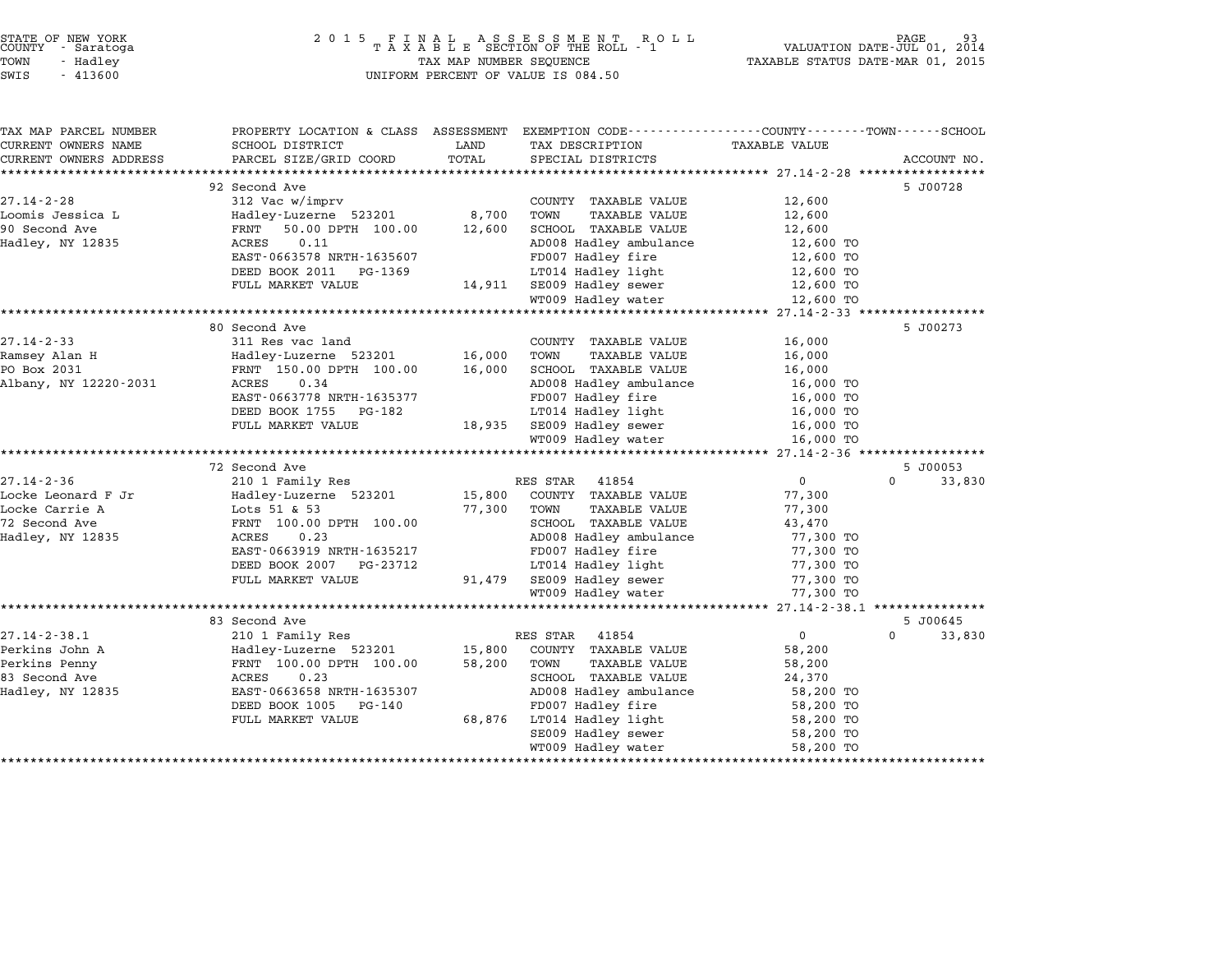| TAX MAP PARCEL NUMBER  |                                                                                                                                                                                                                                              |       | PROPERTY LOCATION & CLASS ASSESSMENT EXEMPTION CODE---------------COUNTY------TOWN------SCHOOL                                   |                            |          |             |
|------------------------|----------------------------------------------------------------------------------------------------------------------------------------------------------------------------------------------------------------------------------------------|-------|----------------------------------------------------------------------------------------------------------------------------------|----------------------------|----------|-------------|
| CURRENT OWNERS NAME    | SCHOOL DISTRICT                                                                                                                                                                                                                              | LAND  | TAX DESCRIPTION                                                                                                                  | <b>TAXABLE VALUE</b>       |          |             |
| CURRENT OWNERS ADDRESS | PARCEL SIZE/GRID COORD                                                                                                                                                                                                                       | TOTAL | SPECIAL DISTRICTS                                                                                                                |                            |          | ACCOUNT NO. |
|                        |                                                                                                                                                                                                                                              |       |                                                                                                                                  |                            |          |             |
| $27.14 - 2 - 38.2$     | Second Ave<br>312 Vac w/imprv                                                                                                                                                                                                                |       | COUNTY TAXABLE VALUE                                                                                                             | 11,900                     |          |             |
|                        |                                                                                                                                                                                                                                              |       | TOWN<br>TAXABLE VALUE                                                                                                            | 11,900                     |          |             |
|                        |                                                                                                                                                                                                                                              |       | SCHOOL TAXABLE VALUE                                                                                                             |                            |          |             |
|                        |                                                                                                                                                                                                                                              |       | AD008 Hadley ambulance 11,900 TO<br>FD007 Hadley fire 11,900 TO                                                                  | 11, $900$ TO<br>11, 900 TO |          |             |
|                        |                                                                                                                                                                                                                                              |       |                                                                                                                                  |                            |          |             |
|                        | DEED BOOK 1005 PG-136                                                                                                                                                                                                                        |       |                                                                                                                                  |                            |          |             |
|                        | FULL MARKET VALUE                                                                                                                                                                                                                            |       | LT014 Hadley light 11,900 TO<br>14,083 SE009 Hadley sewer 11,900 TO<br>WT009 Hadley water 11,900 TO                              |                            |          |             |
|                        |                                                                                                                                                                                                                                              |       |                                                                                                                                  |                            |          |             |
|                        |                                                                                                                                                                                                                                              |       |                                                                                                                                  |                            |          |             |
|                        | Second Ave                                                                                                                                                                                                                                   |       |                                                                                                                                  |                            |          |             |
| $27.14 - 2 - 38.3$     | 270 Mfg housing                                                                                                                                                                                                                              |       | COUNTY TAXABLE VALUE                                                                                                             | 19,900                     |          |             |
| Harrington Susan       |                                                                                                                                                                                                                                              |       | TAXABLE VALUE                                                                                                                    | 19,900                     |          |             |
| 6 Warrensburg Rd       |                                                                                                                                                                                                                                              |       | 19,900 SCHOOL TAXABLE VALUE                                                                                                      | 19,900                     |          |             |
| PO Box 41              | EXECUTE 100.00 EXECUTE 100.00 EXECUTE 2878<br>2878 EXECUTE 100.00 AD008<br>2878 ERNT 50.00 DPTH 100.00 AD008<br>2878 ECRES 0.11 EXECUTE 100.00 AD008<br>2878 ED007                                                                           |       | SCHOOL TAAADAD<br>AD008 Hadley ambulance 19,900 TO<br>FD007 Hadley fire 19,900 TO<br>19,900 TO<br>19,900 TO                      |                            |          |             |
| Stony Creek, NY 12878  |                                                                                                                                                                                                                                              |       |                                                                                                                                  |                            |          |             |
|                        | EAST-0663698 NRTH-1635257                                                                                                                                                                                                                    |       |                                                                                                                                  |                            |          |             |
|                        | DEED BOOK 1028 PG-622                                                                                                                                                                                                                        |       | LT014 Hadley light 19,900 TO<br>SE009 Hadley sewer 19,900 TO                                                                     |                            |          |             |
|                        | FULL MARKET VALUE                                                                                                                                                                                                                            |       | 23,550 WT009 Hadley water                                                                                                        | 19,900 TO                  |          |             |
|                        |                                                                                                                                                                                                                                              |       |                                                                                                                                  |                            |          |             |
|                        | 80 First Ave                                                                                                                                                                                                                                 |       |                                                                                                                                  |                            |          | 5 J00737    |
| $27.14 - 2 - 40$       | 210 1 Family Res                                                                                                                                                                                                                             |       | COUNTY TAXABLE VALUE                                                                                                             | 50,400                     |          |             |
| Hayes Roger L          |                                                                                                                                                                                                                                              |       | TAXABLE VALUE                                                                                                                    | 50,400                     |          |             |
| 93 Louis Waite Rd      |                                                                                                                                                                                                                                              |       |                                                                                                                                  |                            |          |             |
| Stony Creek, NY 12878  | 210 1 Family Res<br>Hadley-Luzerne 523201 15,800 TOWN<br>Rd Lots 69&71 50,400 SCHOC<br>FRNT 100.00 DPTH 100.00 AD008                                                                                                                         |       | 15,800 IOMN INTERENTIE 750,400<br>AD008 Hadley ambulance 50,400 TO<br>FD007 Hadley fire 50,400 TO<br>FD007 Hadley fire 50,400 TO |                            |          |             |
|                        | ACRES<br>0.22                                                                                                                                                                                                                                |       |                                                                                                                                  |                            |          |             |
|                        | EAST-0663938 NRTH-1635547                                                                                                                                                                                                                    |       | LT014 Hadley light                                                                                                               | 50,400 TO<br>50,400 TO     |          |             |
|                        | DEED BOOK 2011 PG-35483 SE009 Hadley sewer 50,400 TO                                                                                                                                                                                         |       |                                                                                                                                  |                            |          |             |
|                        | FULL MARKET VALUE                                                                                                                                                                                                                            |       | 59,645 WT009 Hadley water                                                                                                        | 50,400 TO                  |          |             |
|                        |                                                                                                                                                                                                                                              |       |                                                                                                                                  |                            |          |             |
|                        | 78 First Ave                                                                                                                                                                                                                                 |       |                                                                                                                                  |                            |          | 5 J00837    |
| $27.14 - 2 - 41$       | 210 1 Family Res                                                                                                                                                                                                                             |       | CW_15_VET/ 41161 10,200                                                                                                          |                            | 10,200   | $\mathbf 0$ |
| Sutliff Clarence J     |                                                                                                                                                                                                                                              |       | 41834                                                                                                                            | $\overline{0}$             | $\Omega$ | 73,640      |
|                        | Hadley-Luzerne 523201 15,900 SR STAR<br>Life Estate 181,400 COUNTY                                                                                                                                                                           |       |                                                                                                                                  | 71,200                     |          |             |
|                        |                                                                                                                                                                                                                                              |       |                                                                                                                                  | 71,200                     |          |             |
|                        |                                                                                                                                                                                                                                              |       |                                                                                                                                  | 7,760                      |          |             |
|                        |                                                                                                                                                                                                                                              |       |                                                                                                                                  | 81,400 TO                  |          |             |
|                        |                                                                                                                                                                                                                                              |       |                                                                                                                                  | 81,400 TO                  |          |             |
|                        |                                                                                                                                                                                                                                              |       |                                                                                                                                  | 81,400 TO                  |          |             |
|                        | Sutliff Clarence of Community of Life Estate<br>C/O Marilyn J. Sutliff 35' Of Lot 63 &<br>78 First Ave Lots 65 & 67<br>78 Fast Ave Lots 65 & 67<br>Hadley, NY 12835 FRNT 135.00 DPTH 100.00<br>ACRES 0.30<br>ACRES 0.30<br>FD007 Hadley ligh |       |                                                                                                                                  | 81,400 TO                  |          |             |
|                        | FULL MARKET VALUE                                                                                                                                                                                                                            |       | 96,331 WT009 Hadley water                                                                                                        | 81,400 TO                  |          |             |
|                        |                                                                                                                                                                                                                                              |       |                                                                                                                                  |                            |          |             |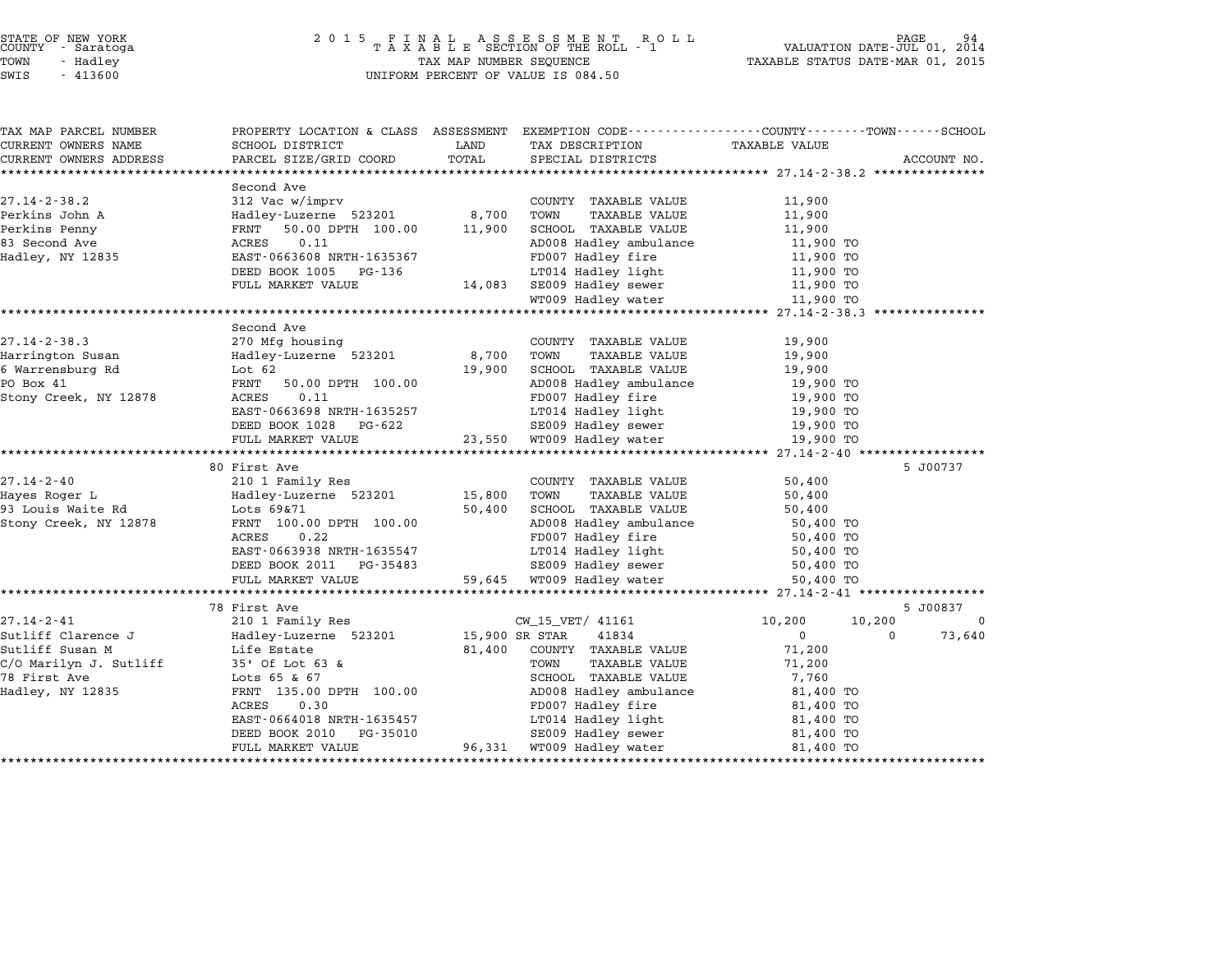| STATE OF NEW YORK |  |            |  |
|-------------------|--|------------|--|
| COUNTY            |  | - Saratoga |  |
| TOWN              |  | - Hadlev   |  |
|                   |  |            |  |

| TAX MAP PARCEL NUMBER  |                            |                                 | PROPERTY LOCATION & CLASS ASSESSMENT EXEMPTION CODE---------------COUNTY-------TOWN-----SCHOOL |                      |
|------------------------|----------------------------|---------------------------------|------------------------------------------------------------------------------------------------|----------------------|
| CURRENT OWNERS NAME    | SCHOOL DISTRICT            | LAND<br>TAX DESCRIPTION         | <b>TAXABLE VALUE</b>                                                                           |                      |
| CURRENT OWNERS ADDRESS | PARCEL SIZE/GRID COORD     | TOTAL<br>SPECIAL DISTRICTS      |                                                                                                | ACCOUNT NO.          |
| ********************** | ************************   |                                 |                                                                                                |                      |
|                        | 70 First Ave               |                                 |                                                                                                | 5 J00822             |
| $27.14 - 2 - 42$       | 210 1 Family Res           | VET COM C 41132                 | 23,925                                                                                         | $\Omega$<br>$\Omega$ |
| Morgan Joseph M        | Hadley-Luzerne 523201      | 16,000 VET COM T 41133          | $\Omega$                                                                                       | $\Omega$<br>17,000   |
| 70 First Avenue        | 15' Of Lot 63 &            | 95,700 VET DIS C 41142          | 19,140                                                                                         | $\Omega$<br>0        |
| Hadley, NY 12835       | Lots 57 & 59 & 61          | VET DIS T 41143                 | $\Omega$                                                                                       | 19,140<br>$\Omega$   |
|                        | FRNT 165.00 DPTH 100.00    | RES STAR<br>41854               | $\Omega$                                                                                       | 33,830<br>$\Omega$   |
|                        | ACRES<br>0.38              | COUNTY TAXABLE VALUE            | 52,635                                                                                         |                      |
|                        | EAST-0664118 NRTH-1635348  | TOWN                            | <b>TAXABLE VALUE</b><br>59,560                                                                 |                      |
|                        | DEED BOOK 2014<br>PG-37667 | SCHOOL TAXABLE VALUE            | 61,870                                                                                         |                      |
|                        | FULL MARKET VALUE          | 113,254 AD008 Hadley ambulance  | 95,700 TO                                                                                      |                      |
|                        |                            | FD007 Hadley fire               | 95,700 TO                                                                                      |                      |
|                        |                            | LT014 Hadley light              | 95,700 TO                                                                                      |                      |
|                        |                            | SE009 Hadley sewer              | 95,700 TO                                                                                      |                      |
|                        |                            | WT009 Hadley water              | 95,700 TO                                                                                      |                      |
|                        |                            |                                 | ************ 27.14-2-43 ***********                                                            |                      |
|                        | 90 Second Ave              |                                 |                                                                                                | 5 J00724             |
| $27.14 - 2 - 43$       | 210 1 Family Res           | 41854<br>RES STAR               | $\mathbf 0$                                                                                    | $\Omega$<br>33,830   |
| Loomis Jessica L       | Hadley-Luzerne 523201      | 15,800<br>COUNTY TAXABLE VALUE  | 83,500                                                                                         |                      |
| 90 Second Ave          | Lots 69&71                 | 83,500<br>TOWN                  | <b>TAXABLE VALUE</b><br>83,500                                                                 |                      |
| Hadley, NY 12835       | FRNT 100.00 DPTH 100.00    | SCHOOL TAXABLE VALUE            | 49,670                                                                                         |                      |
|                        | 0.22<br>ACRES              | AD008 Hadley ambulance          | 83,500 TO                                                                                      |                      |
|                        | EAST-0663618 NRTH-1635547  | FD007 Hadley fire               | 83,500 TO                                                                                      |                      |
|                        | DEED BOOK 2011<br>PG-1369  | LT014 Hadley light              | 83,500 TO                                                                                      |                      |
|                        | FULL MARKET VALUE          | 98,817<br>SE009 Hadley sewer    | 83,500 TO                                                                                      |                      |
|                        |                            | WT009 Hadley water              | 83,500 TO                                                                                      |                      |
|                        | ***********************    |                                 | ********** 27.14-2-44 ****                                                                     |                      |
|                        | 84 Second Ave              |                                 |                                                                                                | 5 J00725             |
| $27.14 - 2 - 44$       | 210 1 Family Res           | COUNTY TAXABLE VALUE            | 150,400                                                                                        |                      |
| O Briskie Mark         | Hadley-Luzerne 523201      | 15,800<br>TOWN                  | <b>TAXABLE VALUE</b><br>150,400                                                                |                      |
| 84 Second Ave          | Lots 65 & 67               | 150,400<br>SCHOOL TAXABLE VALUE | 150,400                                                                                        |                      |
| Hadley, NY 12835       | FRNT 100.00 DPTH 100.00    | AD008 Hadley ambulance          | 150,400 TO                                                                                     |                      |
|                        | ACRES<br>0.22              | FD007 Hadley fire               | 150,400 TO                                                                                     |                      |
|                        | EAST-0663688 NRTH-1635477  | LT014 Hadley light              | 150,400 TO                                                                                     |                      |
|                        | DEED BOOK 2010<br>PG-14848 | SE009 Hadley sewer              | 150,400 TO                                                                                     |                      |
|                        | FULL MARKET VALUE          | 177,988<br>WT009 Hadley water   | 150,400 TO                                                                                     |                      |
|                        |                            |                                 |                                                                                                |                      |
|                        | 89 First Ave               |                                 |                                                                                                | 5 L01317             |
| $27.14 - 2 - 45$       | 210 1 Family Res           | SR STAR<br>41834                | $\mathbf 0$                                                                                    | 60,800<br>$\Omega$   |
| Wendell Elizabeth M    | Hadley-Luzerne 523201      | 15,800<br>COUNTY TAXABLE VALUE  | 60,800                                                                                         |                      |
| 89 First Ave           | Lot 72 & 74                | 60,800<br>TOWN                  | <b>TAXABLE VALUE</b><br>60,800                                                                 |                      |
| Hadley, NY 12835       | FRNT 100.00 DPTH 100.00    | SCHOOL TAXABLE VALUE            | $\mathbf 0$                                                                                    |                      |
|                        | 0.23<br>ACRES              | AD008 Hadley ambulance          | 60,800 TO                                                                                      |                      |
|                        | EAST-0663768 NRTH-1635537  | FD007 Hadley fire               | 60,800 TO                                                                                      |                      |
|                        | DEED BOOK 1294<br>PG-272   | LT014 Hadley light              | 60,800 TO                                                                                      |                      |
|                        |                            |                                 |                                                                                                |                      |
|                        | FULL MARKET VALUE          | 71,953<br>SE009 Hadley sewer    | 60,800 TO                                                                                      |                      |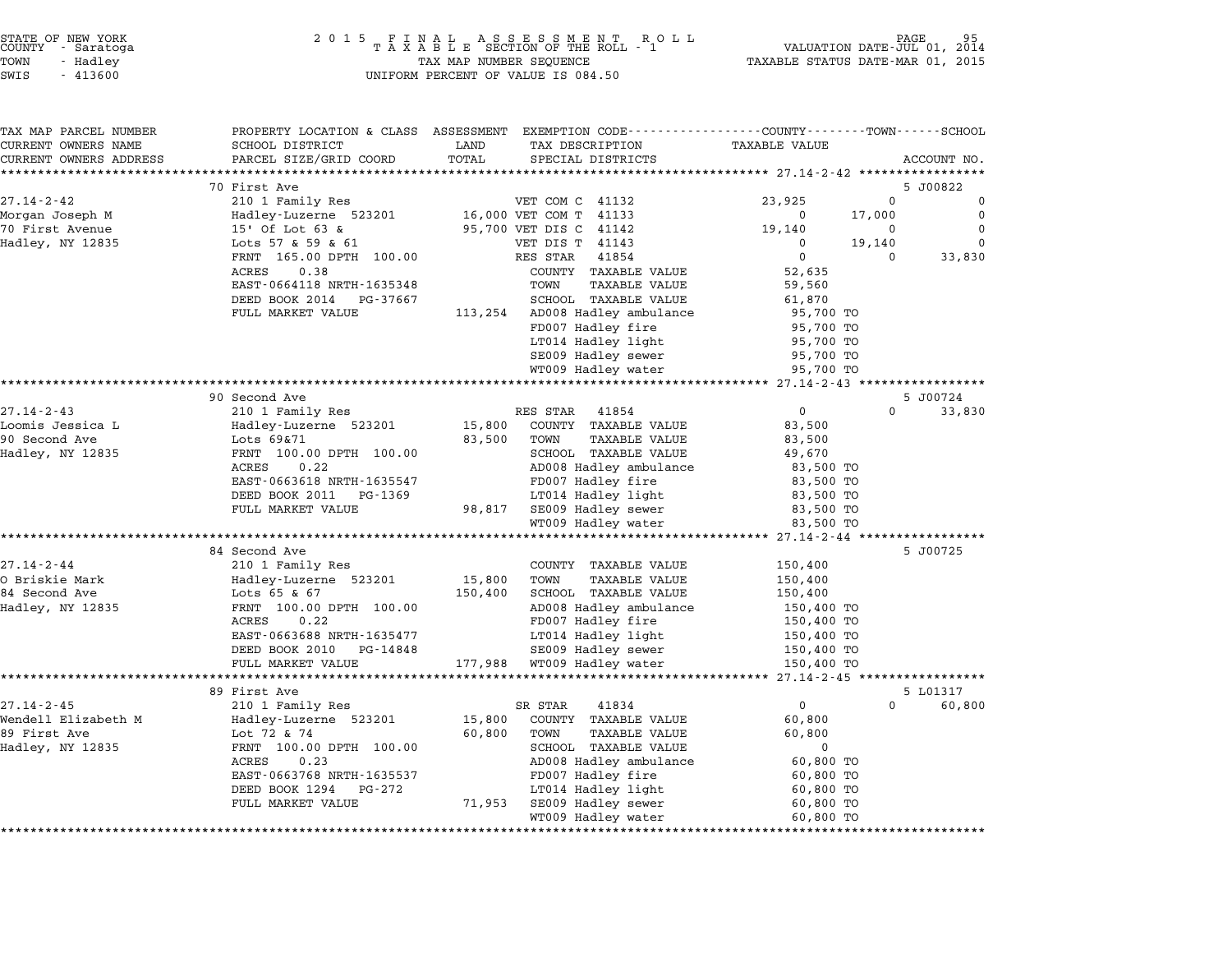| COUNTY | STATE OF NEW YORK<br>- Saratoga |  |
|--------|---------------------------------|--|
| TOWN   | - Hadlev                        |  |
|        |                                 |  |

# STATE OF NEW YORK <sup>2</sup> <sup>0</sup> <sup>1</sup> 5 F I N A L A S S E S S M E N T R O L L PAGE <sup>96</sup> COUNTY - Saratoga <sup>T</sup> <sup>A</sup> <sup>X</sup> <sup>A</sup> <sup>B</sup> <sup>L</sup> <sup>E</sup> SECTION OF THE ROLL - <sup>1</sup> VALUATION DATE-JUL 01, <sup>2014</sup> TOWN - Hadley TAX MAP NUMBER SEQUENCE TAXABLE STATUS DATE-MAR 01, <sup>2015</sup> SWIS - <sup>413600</sup> UNIFORM PERCENT OF VALUE IS 084.50

| TAX MAP PARCEL NUMBER      | PROPERTY LOCATION & CLASS ASSESSMENT EXEMPTION CODE----------------COUNTY-------TOWN-----SCHOOL |         |                              |                      |             |        |
|----------------------------|-------------------------------------------------------------------------------------------------|---------|------------------------------|----------------------|-------------|--------|
| CURRENT OWNERS NAME        | SCHOOL DISTRICT                                                                                 | LAND    | TAX DESCRIPTION              | <b>TAXABLE VALUE</b> |             |        |
| CURRENT OWNERS ADDRESS     | PARCEL SIZE/GRID COORD                                                                          | TOTAL   | SPECIAL DISTRICTS            |                      | ACCOUNT NO. |        |
|                            |                                                                                                 |         |                              |                      |             |        |
|                            | 88 First Ave                                                                                    |         |                              |                      | 5 J00083    |        |
| $27.14 - 2 - 46$           | 230 3 Family Res                                                                                |         | RES STAR 41854               | $0 \qquad \qquad$    | $\Omega$    | 33,830 |
| Vandenbergh Paul           | Hadley-Luzerne 523201                                                                           | 15,800  | COUNTY TAXABLE VALUE         | 109,200              |             |        |
| Vandenbergh Frances        | Lots 75&77                                                                                      | 109,200 | TOWN<br><b>TAXABLE VALUE</b> | 109,200              |             |        |
| 88 First Ave               | FRNT 100.00 DPTH 100.00                                                                         |         | SCHOOL TAXABLE VALUE         | 75,370               |             |        |
| Hadley, NY 12835           | ACRES<br>0.22                                                                                   |         | AD008 Hadley ambulance       | 109,200 TO           |             |        |
|                            | EAST-0663838 NRTH-1635667                                                                       |         | FD007 Hadley fire            | 109,200 TO           |             |        |
|                            | DEED BOOK 1624 PG-595                                                                           |         | LT014 Hadley light           | 109,200 TO           |             |        |
|                            | FULL MARKET VALUE                                                                               |         | 129,231 SE009 Hadley sewer   | 109,200 TO           |             |        |
|                            |                                                                                                 |         | WT009 Hadley water           | 109,200 TO           |             |        |
|                            |                                                                                                 |         |                              |                      |             |        |
|                            | 79 First Ave                                                                                    |         |                              |                      | 5 J00875    |        |
| 27.14-2-47                 | 220 2 Family Res                                                                                |         | 41854<br>RES STAR            | $\overline{0}$       | $\Omega$    | 33,830 |
| OBrien Charles             |                                                                                                 |         | 16,500 COUNTY TAXABLE VALUE  | 94,300               |             |        |
| OBrien Courtney            |                                                                                                 | 94,300  | TOWN<br>TAXABLE VALUE        | 94,300               |             |        |
| 79 First Ave               | Hadley-Luzerne 523201<br>Lots 62 64 55 57<br>FRNT 100.00 DPTH 200.00                            |         | SCHOOL TAXABLE VALUE         | 60,470               |             |        |
| Hadley, NY 12835           | ACRES<br>0.46                                                                                   |         | AD008 Hadley ambulance       | 94,300 TO            |             |        |
|                            | EAST-0663894 NRTH-1635318                                                                       |         | FD007 Hadley fire            | 94,300 TO            |             |        |
|                            | DEED BOOK 2011 PG-41659                                                                         |         | LT014 Hadley light           | 94,300 TO            |             |        |
|                            | FULL MARKET VALUE                                                                               |         | 111,598 SE009 Hadley sewer   | 94,300 TO            |             |        |
|                            |                                                                                                 |         | WT009 Hadley water           | 94,300 TO            |             |        |
|                            |                                                                                                 |         |                              |                      |             |        |
|                            | 79 Co Rd 1                                                                                      |         |                              |                      |             |        |
| $27.14 - 3 - 1.112$        | 270 Mfg housing                                                                                 |         | COUNTY TAXABLE VALUE         | 35,400               |             |        |
| Spotswood Raymond          | Hadley-Luzerne 523201                                                                           | 15,800  | TOWN<br><b>TAXABLE VALUE</b> | 35,400               |             |        |
| 4003 North Shore Rd        | FRNT 150.00 DPTH 75.00                                                                          | 35,400  | SCHOOL TAXABLE VALUE         | 35,400               |             |        |
| Hadley, NY 12835           | 0.26<br>ACRES                                                                                   |         | AD008 Hadley ambulance       | 35,400 TO            |             |        |
|                            | EAST-0664268 NRTH-1635448                                                                       |         | FD007 Hadley fire            | 35,400 TO            |             |        |
|                            | DEED BOOK 1422   PG-221                                                                         |         | LT014 Hadley light           | 35,400 TO            |             |        |
|                            | FULL MARKET VALUE                                                                               | 41,893  | SE009 Hadley sewer           | 35,400 TO            |             |        |
|                            |                                                                                                 |         | WT009 Hadley water           | 35,400 TO            |             |        |
|                            |                                                                                                 |         |                              |                      |             |        |
|                            | Stony Creek Rd                                                                                  |         |                              |                      | 5 J00466    |        |
| $27.14 - 3 - 6.1$          | 260 Seasonal res                                                                                |         | COUNTY TAXABLE VALUE         | 36,900               |             |        |
| Conklin Jennifer M-Trustee | Hadley-Luzerne 523201                                                                           | 16,200  | TOWN<br><b>TAXABLE VALUE</b> | 36,900               |             |        |
| Motta John D-Trustee       | FRNT 220.00 DPTH                                                                                | 36,900  | SCHOOL TAXABLE VALUE         | 36,900               |             |        |
| 8 Ruby Ln                  | ACRES<br>0.51                                                                                   |         | AD008 Hadley ambulance       | 36,900 TO            |             |        |
| Goshen, NY 10924           | EAST-0664509 NRTH-1635178                                                                       |         | FD007 Hadley fire            | 36,900 TO            |             |        |
|                            | DEED BOOK 2014<br>PG-19458                                                                      |         | LT014 Hadley light           | 36,900 TO            |             |        |
|                            | FULL MARKET VALUE                                                                               | 43,669  | SE009 Hadley sewer           | 36,900 TO            |             |        |
|                            |                                                                                                 |         | WT009 Hadley water           | 36,900 TO            |             |        |
|                            |                                                                                                 |         |                              |                      |             |        |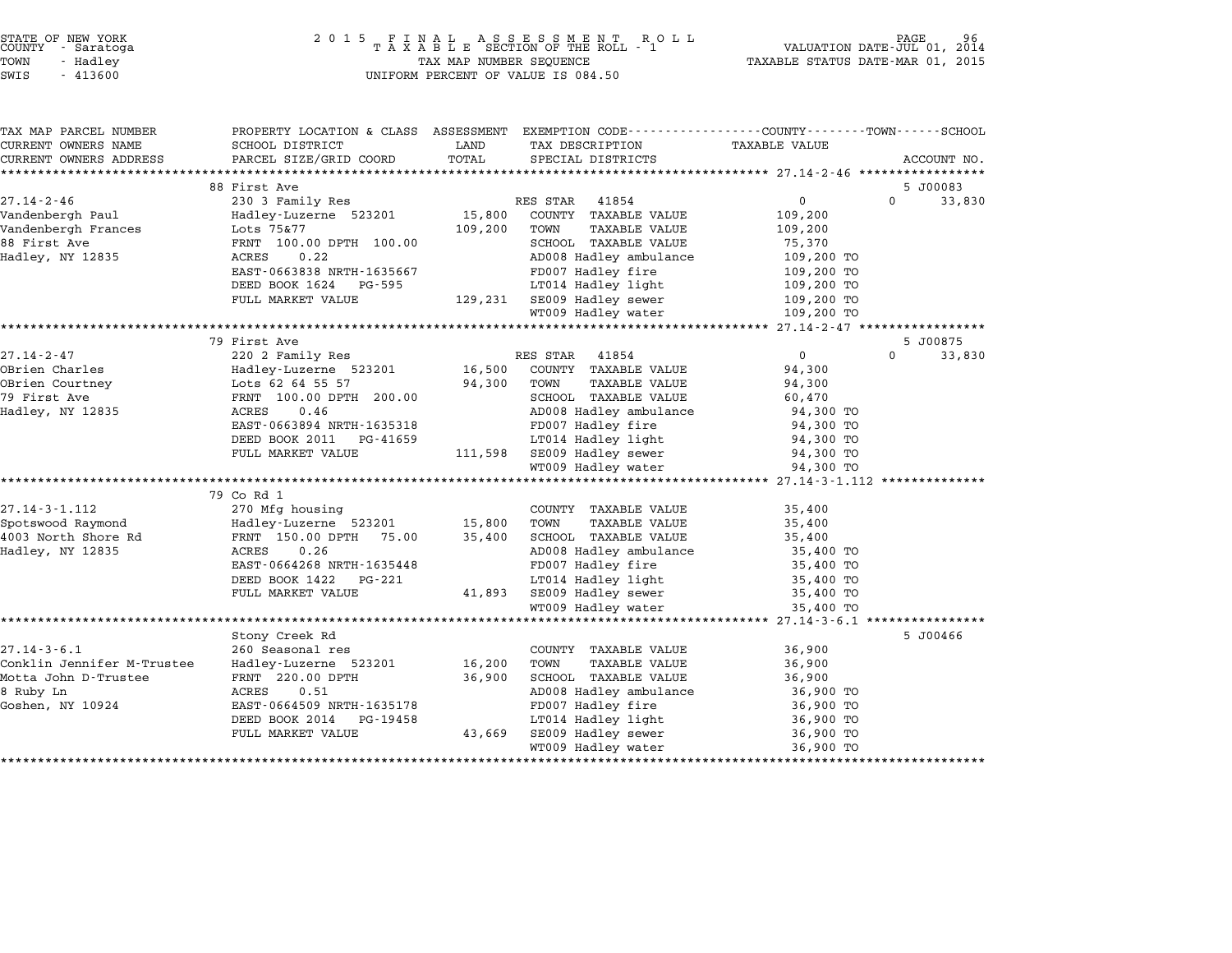| STATE OF NEW YORK<br>COUNTY - Saratoga<br>TOWN<br>- Hadley<br>SWIS<br>$-413600$ | 2 0 1 5<br>FINAL ASSESSMENT ROLL<br>TAXABLE SECTION OF THE ROLL - 1<br>TAX MAP NUMBER SEQUENCE<br>UNIFORM PERCENT OF VALUE IS 084.50 | TAXABLE STATUS DATE-MAR 01, 2015 | PAGE<br>VALUATION DATE-JUL 01, 2014      |                                       |                    |
|---------------------------------------------------------------------------------|--------------------------------------------------------------------------------------------------------------------------------------|----------------------------------|------------------------------------------|---------------------------------------|--------------------|
| TAX MAP PARCEL NUMBER                                                           | PROPERTY LOCATION & CLASS ASSESSMENT EXEMPTION CODE----------------COUNTY-------TOWN-----SCHOOL                                      |                                  |                                          |                                       |                    |
| CURRENT OWNERS NAME                                                             | SCHOOL DISTRICT                                                                                                                      | LAND                             | TAX DESCRIPTION                          | TAXABLE VALUE                         |                    |
| CURRENT OWNERS ADDRESS<br>******************************                        | PARCEL SIZE/GRID COORD                                                                                                               | TOTAL                            | SPECIAL DISTRICTS                        |                                       | ACCOUNT NO.        |
|                                                                                 | Stony Creek Rd                                                                                                                       |                                  |                                          |                                       |                    |
| $27.14 - 3 - 6.2$                                                               | 311 Res vac land                                                                                                                     |                                  | COUNTY TAXABLE VALUE                     | 7,900                                 |                    |
| Conklin Jennifer M-Trustee                                                      | Hadley-Luzerne 523201                                                                                                                | 7,900                            | TOWN<br>TAXABLE VALUE                    | 7,900                                 |                    |
| Motta John D-Trustee                                                            | FRNT<br>50.00 DPTH                                                                                                                   | 7,900                            | SCHOOL TAXABLE VALUE                     | 7,900                                 |                    |
| 8 Ruby Ln                                                                       | ACRES<br>0.10                                                                                                                        |                                  | AD008 Hadley ambulance                   | 7,900 TO                              |                    |
| Goshen, NY 10924                                                                | EAST-0664438 NRTH-1635258                                                                                                            |                                  | FD007 Hadley fire                        | 7,900 TO                              |                    |
|                                                                                 | DEED BOOK 2014<br>PG-19457                                                                                                           |                                  | LT014 Hadley light                       | 7,900 TO                              |                    |
|                                                                                 | FULL MARKET VALUE                                                                                                                    | 9,349                            | SE009 Hadley sewer                       | 7,900 TO                              |                    |
|                                                                                 |                                                                                                                                      |                                  | WT009 Hadley water                       | 7,900 TO                              |                    |
|                                                                                 | ********************************                                                                                                     |                                  |                                          |                                       |                    |
|                                                                                 | 85 Stony Creek Rd                                                                                                                    |                                  |                                          |                                       | 5 J01856           |
| $27.14 - 3 - 8$                                                                 | 270 Mfg housing                                                                                                                      |                                  | SR STAR<br>41834                         | $\mathbf 0$                           | $\Omega$<br>73,640 |
| Cloutier Norman                                                                 | Hadley-Luzerne 523201                                                                                                                | 16,300                           | COUNTY TAXABLE VALUE                     | 92,600                                |                    |
| 85 Stony Creek Rd                                                               | FRNT 380.00 DPTH                                                                                                                     | 92,600                           | TOWN<br>TAXABLE VALUE                    | 92,600                                |                    |
| Hadley, NY 12835                                                                | ACRES<br>0.72                                                                                                                        |                                  | SCHOOL TAXABLE VALUE                     | 18,960                                |                    |
|                                                                                 | EAST-0664058 NRTH-1635707                                                                                                            |                                  | AD008 Hadley ambulance                   | 92,600 TO                             |                    |
|                                                                                 | DEED BOOK 2007<br>PG-17745                                                                                                           |                                  | FD007 Hadley fire                        | 92,600 TO                             |                    |
|                                                                                 | FULL MARKET VALUE                                                                                                                    | 109,586                          | LT014 Hadley light                       | 92,600 TO                             |                    |
|                                                                                 |                                                                                                                                      |                                  | SE009 Hadley sewer<br>WT009 Hadley water | 92,600 TO                             |                    |
|                                                                                 | ***************************                                                                                                          |                                  | **********************                   | 92,600 TO<br>********* 27.14-3-9 ***  |                    |
|                                                                                 | 91 Stony Creek Rd                                                                                                                    |                                  |                                          |                                       |                    |
| $27.14 - 3 - 9$                                                                 | 210 1 Family Res                                                                                                                     |                                  | COUNTY TAXABLE VALUE                     | 132,500                               |                    |
| Brewster Raymond                                                                | Hadley-Luzerne 523201                                                                                                                | 16,500                           | TOWN<br><b>TAXABLE VALUE</b>             | 132,500                               |                    |
| 24 Dean Mountain Road                                                           | FRNT 261.49 DPTH                                                                                                                     | 132,500                          | SCHOOL TAXABLE VALUE                     | 132,500                               |                    |
| Corinth, NY 12822                                                               | 1.01<br>ACRES                                                                                                                        |                                  | AD008 Hadley ambulance                   | 132,500 TO                            |                    |
|                                                                                 | EAST-0663897 NRTH-1635927                                                                                                            |                                  | FD007 Hadley fire                        | 132,500 TO                            |                    |
| PRIOR OWNER ON 3/01/2015                                                        | DEED BOOK 2015 PG-7207                                                                                                               |                                  | LT014 Hadley light                       | 132,500 TO                            |                    |
| Federal Home Loan Mortgage Cor FULL MARKET VALUE                                |                                                                                                                                      | 156,805                          | SE009 Hadley sewer<br>WT009 Hadley water | 132,500 TO<br>132,500 TO              |                    |
|                                                                                 | *******************                                                                                                                  |                                  |                                          | ******** 27.14-3-10 ***************** |                    |
|                                                                                 | 73 Stony Creek Rd                                                                                                                    |                                  |                                          |                                       |                    |
| $27.14 - 3 - 10$                                                                | 270 Mfg housing                                                                                                                      |                                  | SR STAR<br>41834                         | $\mathbf{0}$                          | 42,900<br>$\Omega$ |
| Rumpf Steven E                                                                  | Hadley-Luzerne 523201                                                                                                                | 18,400                           | COUNTY TAXABLE VALUE                     | 42,900                                |                    |
| Rumpf Linda C                                                                   | Also Bk 1116 Pg 36                                                                                                                   | 42,900                           | TOWN<br><b>TAXABLE VALUE</b>             | 42,900                                |                    |
| 73 Stony Creek Rd                                                               | FRNT 150.00 DPTH<br>84.00                                                                                                            |                                  | SCHOOL TAXABLE VALUE                     | $\mathbf 0$                           |                    |
| Hadley, NY 12835                                                                | ACRES<br>0.28                                                                                                                        |                                  | AD008 Hadley ambulance                   | 42,900 TO                             |                    |
|                                                                                 | EAST-0664375 NRTH-1635327                                                                                                            |                                  | FD007 Hadley fire                        | 42,900 TO                             |                    |
|                                                                                 | DEED BOOK 1059<br>PG-226                                                                                                             |                                  | LT014 Hadley light                       | 42,900 TO                             |                    |
|                                                                                 | FULL MARKET VALUE                                                                                                                    | 50,769                           | SE009 Hadley sewer                       | 42,900 TO                             |                    |
|                                                                                 |                                                                                                                                      |                                  | WT009 Hadley water                       | 42,900 TO                             |                    |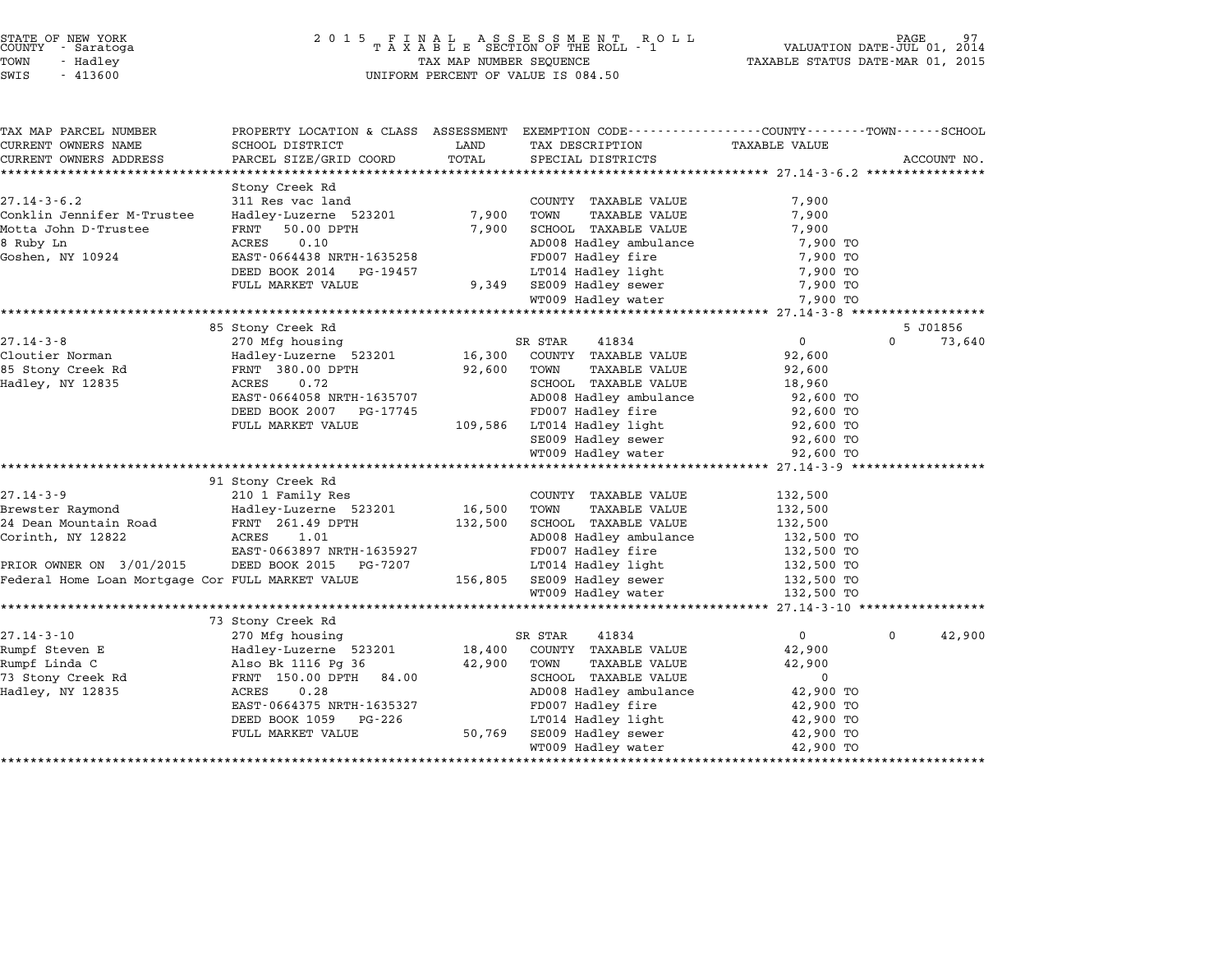## STATE OF NEW YORK <sup>2</sup> <sup>0</sup> <sup>1</sup> 5 F I N A L A S S E S S M E N T R O L L PAGE <sup>98</sup> COUNTY - Saratoga <sup>T</sup> <sup>A</sup> <sup>X</sup> <sup>A</sup> <sup>B</sup> <sup>L</sup> <sup>E</sup> SECTION OF THE ROLL - <sup>1</sup> VALUATION DATE-JUL 01, <sup>2014</sup> TOWN - Hadley TAX MAP NUMBER SEQUENCE TAXABLE STATUS DATE-MAR 01, <sup>2015</sup> STATE OF NEW YORK<br>
COUNTY - Saratoga<br>
TOWN - Hadley TAXABLE SECTION OF THE ROLL<br>
SWIS - 413600 UNIFORM PERCENT OF VALUE IS 084.50

| TAX MAP PARCEL NUMBER      |                                |        |                                                                       | PROPERTY LOCATION & CLASS ASSESSMENT EXEMPTION CODE---------------COUNTY-------TOWN-----SCHOOL |             |
|----------------------------|--------------------------------|--------|-----------------------------------------------------------------------|------------------------------------------------------------------------------------------------|-------------|
| CURRENT OWNERS NAME        | SCHOOL DISTRICT                | LAND   | TAX DESCRIPTION                                                       | TAXABLE VALUE                                                                                  |             |
| CURRENT OWNERS ADDRESS     | PARCEL SIZE/GRID COORD         | TOTAL  | SPECIAL DISTRICTS                                                     |                                                                                                | ACCOUNT NO. |
|                            |                                |        |                                                                       |                                                                                                |             |
|                            | Summers Ln                     |        |                                                                       |                                                                                                |             |
| $27.14 - 3 - 11$           | 311 Res vac land               |        | COUNTY TAXABLE VALUE                                                  | 16,900                                                                                         |             |
| Niagara Mohawk Power Corp. | Hadley-Luzerne 523201 16,900   |        | TOWN<br>TAXABLE VALUE                                                 | 16,900                                                                                         |             |
| 300 Erie Blvd              | $1$ ot $1$                     | 16,900 | SCHOOL TAXABLE VALUE                                                  | 16,900                                                                                         |             |
| Syracuse, NY 13202         | FRNT 204.16 DPTH               |        | AD008 Hadley ambulance                                                | 16,900 TO                                                                                      |             |
|                            | ACRES<br>2.40                  |        | FD007 Hadley fire                                                     | 16,900 TO                                                                                      |             |
|                            | EAST-0664260 NRTH-1635857      |        | LT014 Hadley light                                                    | 16,900 TO                                                                                      |             |
|                            | DEED BOOK 346 PG-490           |        | WT009 Hadley water                                                    | 16,900 TO                                                                                      |             |
|                            | FULL MARKET VALUE 20,000       |        |                                                                       |                                                                                                |             |
|                            |                                |        |                                                                       |                                                                                                |             |
| 27.14-3-12                 | Summers Ln<br>311 Res vac land |        | COUNTY TAXABLE VALUE                                                  | 14,800                                                                                         |             |
| Niagara Mohawk Power Corp. | Hadley-Luzerne 523201 14,800   |        | TAXABLE VALUE<br>TOWN                                                 | 14,800                                                                                         |             |
| 300 Erie Blvd              | lot 2                          | 14,800 | SCHOOL TAXABLE VALUE                                                  | 14,800                                                                                         |             |
| Syracuse, NY 13202         | FRNT 149.91 DPTH               |        |                                                                       |                                                                                                |             |
|                            | ACRES<br>0.98                  |        | AD008 Hadley ambulance<br>AD008 Hadley ambulance<br>FD007 Hadley fire | 14,800 TO<br>14,800 TO                                                                         |             |
|                            | EAST-0664415 NRTH-1635962      |        | LT014 Hadley light                                                    |                                                                                                |             |
|                            | DEED BOOK 346 PG-490           |        | WT009 Hadley water                                                    | 14,800 TO<br>14,800 TO                                                                         |             |
|                            | FULL MARKET VALUE              | 17,515 |                                                                       |                                                                                                |             |
|                            |                                |        |                                                                       |                                                                                                |             |
|                            | Summers Ln                     |        |                                                                       |                                                                                                |             |
| $27.14 - 3 - 13$           | 311 Res vac land               |        | COUNTY TAXABLE VALUE                                                  | 14,900                                                                                         |             |
| Niagara Mohawk Power Corp. | Hadley-Luzerne 523201 14,900   |        | TOWN<br>TAXABLE VALUE                                                 | 14,900                                                                                         |             |
| 300 Erie Blvd              | $1$ ot $3$                     | 14,900 | SCHOOL TAXABLE VALUE                                                  | 14,900                                                                                         |             |
| Syracuse, NY 13202         | FRNT 158.87 DPTH               |        | AD008 Hadley ambulance                                                | 14,900 TO                                                                                      |             |
|                            | ACRES<br>1.04                  |        | FD007 Hadley fire                                                     | 14,900 TO                                                                                      |             |
|                            | EAST-0664529 NRTH-1636051      |        |                                                                       | 14,900 TO                                                                                      |             |
|                            | PG-490<br>DEED BOOK 346        |        | LT014 Hadley light<br>WT009 Hadley water                              | 14,900 TO                                                                                      |             |
|                            | FULL MARKET VALUE              | 17,633 |                                                                       |                                                                                                |             |
|                            |                                |        |                                                                       |                                                                                                |             |
|                            | Summers Ln                     |        |                                                                       |                                                                                                |             |
| $27.14 - 3 - 14$           | 311 Res vac land               |        | COUNTY TAXABLE VALUE                                                  | 14,900                                                                                         |             |
| Niagara Mohawk Power Corp. | Hadley-Luzerne 523201          | 14,900 | TAXABLE VALUE<br>TOWN                                                 | 14,900                                                                                         |             |
| 300 Erie Blvd              | $1$ ot $4$                     | 14,900 | SCHOOL TAXABLE VALUE                                                  | 14,900                                                                                         |             |
| Syracuse, NY 13202         | FRNT 135.47 DPTH               |        | AD008 Hadley ambulance                                                | 14,900 TO                                                                                      |             |
|                            | ACRES<br>1.05                  |        | FD007 Hadley fire                                                     | 14,900 TO                                                                                      |             |
|                            | EAST-0664678 NRTH-1636109      |        | LT014 Hadley light                                                    | 14,900 TO                                                                                      |             |
|                            | DEED BOOK 346<br>PG-490        |        | WT009 Hadley water                                                    | 14,900 TO                                                                                      |             |
|                            | FULL MARKET VALUE              | 17,633 |                                                                       |                                                                                                |             |
|                            |                                |        |                                                                       |                                                                                                |             |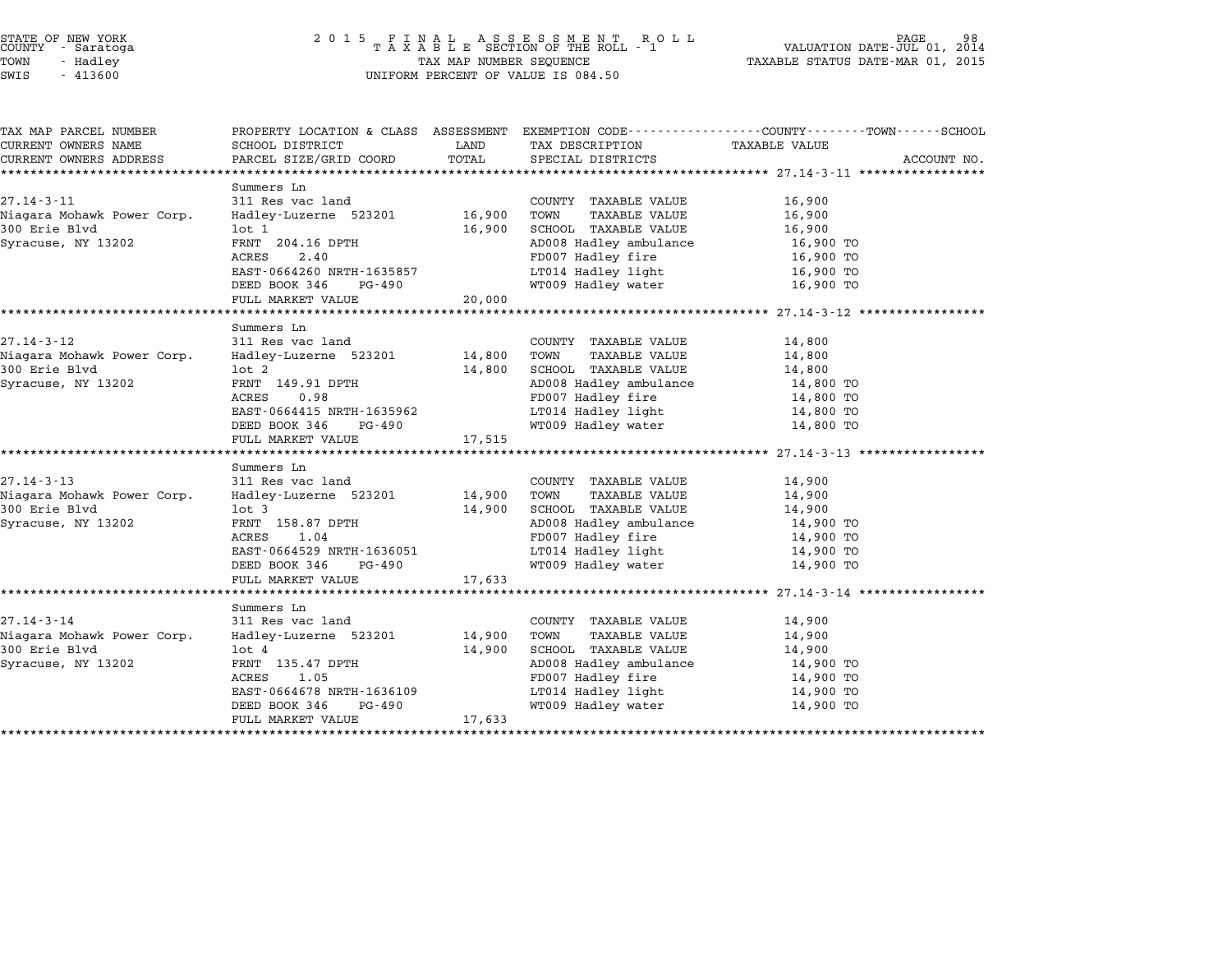# STATE OF NEW YORK <sup>2</sup> <sup>0</sup> <sup>1</sup> 5 F I N A L A S S E S S M E N T R O L L PAGE <sup>99</sup> COUNTY - Saratoga <sup>T</sup> <sup>A</sup> <sup>X</sup> <sup>A</sup> <sup>B</sup> <sup>L</sup> <sup>E</sup> SECTION OF THE ROLL - <sup>1</sup> VALUATION DATE-JUL 01, <sup>2014</sup> TOWN - Hadley TAX MAP NUMBER SEQUENCE TAXABLE STATUS DATE-MAR 01, <sup>2015</sup> STATE OF NEW YORK STATE OF NEW YORK A SOLUME TO A SOLUME TO A SOLUME TO A SOLUME TO A SOLUME TO A SOLUME TO A SOLUME TO A SOLUME TO A SOLUME TO A SOLUME TO A SOLUME TO A SOLUME TO A SOLUME TO A SOLUME TO A SOLUME TO A SOLU

| TAX MAP PARCEL NUMBER                       |                                          |        |                                               | PROPERTY LOCATION & CLASS ASSESSMENT EXEMPTION CODE---------------COUNTY------TOWN------SCHOOL |  |
|---------------------------------------------|------------------------------------------|--------|-----------------------------------------------|------------------------------------------------------------------------------------------------|--|
| CURRENT OWNERS NAME                         | SCHOOL DISTRICT                          | LAND   | TAX DESCRIPTION                               | <b>TAXABLE VALUE</b>                                                                           |  |
| CURRENT OWNERS ADDRESS                      | PARCEL SIZE/GRID COORD                   | TOTAL  | SPECIAL DISTRICTS                             | ACCOUNT NO.                                                                                    |  |
|                                             |                                          |        |                                               |                                                                                                |  |
| $27.14 - 3 - 15$                            | Summers Ln<br>311 Res vac land           |        |                                               |                                                                                                |  |
|                                             |                                          |        | COUNTY TAXABLE VALUE                          | 14,900                                                                                         |  |
| Niagara Mohawk Power Corp.<br>300 Erie Blvd | Hadley-Luzerne 523201 14,900<br>$1$ ot 5 | 14,900 | TOWN<br>TAXABLE VALUE<br>SCHOOL TAXABLE VALUE | 14,900<br>14,900                                                                               |  |
| Syracuse, NY 13202                          | FRNT<br>69.88 DPTH                       |        | AD008 Hadley ambulance                        |                                                                                                |  |
|                                             | ACRES<br>0.99                            |        | FD007 Hadley fire                             | 14,900 TO<br>14,900 TO                                                                         |  |
|                                             | EAST-0664836 NRTH-1636175                |        | LT014 Hadley light                            | 14,900 TO                                                                                      |  |
|                                             | DEED BOOK 346 PG-490                     |        | WT009 Hadley water                            | 14,900 TO                                                                                      |  |
|                                             | FULL MARKET VALUE                        | 17,633 |                                               |                                                                                                |  |
|                                             |                                          |        |                                               |                                                                                                |  |
|                                             | Summers Ln                               |        |                                               |                                                                                                |  |
| $27.14 - 3 - 16$                            | 311 Res vac land                         |        | COUNTY TAXABLE VALUE                          | 14,900                                                                                         |  |
| Niagara Mohawk Power Corp.                  | Hadley-Luzerne 523201 14,900             |        | TOWN<br>TAXABLE VALUE                         | 14,900                                                                                         |  |
| 300 Erie Blvd                               | $1$ ot 6                                 | 14,900 | SCHOOL TAXABLE VALUE                          | 14,900                                                                                         |  |
| Syracuse, NY 13202                          | FRNT<br>69.88 DPTH                       |        | AD008 Hadley ambulance                        | 14,900 TO                                                                                      |  |
|                                             | ACRES<br>0.93                            |        | FD007 Hadley fire                             | 14,900 TO                                                                                      |  |
|                                             | EAST-0665018 NRTH-1636065                |        | LT014 Hadley light                            | 14,900 TO                                                                                      |  |
|                                             | DEED BOOK 346<br>PG-490                  |        | WT009 Hadley water                            | 14,900 TO                                                                                      |  |
|                                             | FULL MARKET VALUE                        | 17,633 |                                               |                                                                                                |  |
|                                             |                                          |        |                                               |                                                                                                |  |
|                                             | Summers Ln                               |        |                                               |                                                                                                |  |
| $27.14 - 3 - 17$                            | 311 Res vac land                         |        | COUNTY TAXABLE VALUE                          | 15,500                                                                                         |  |
| Niagara Mohawk Power Corp.                  | Hadley-Luzerne 523201                    | 15,500 | TAXABLE VALUE<br>TOWN                         | 15,500                                                                                         |  |
| 300 Erie Blyd                               | lot 7                                    | 15,500 | SCHOOL TAXABLE VALUE                          | 15,500                                                                                         |  |
| Syracuse, NY 13202                          | FRNT<br>69.88 DPTH                       |        | AD008 Hadley ambulance<br>mnoor Hadley fire   | 15,500 TO                                                                                      |  |
|                                             | ACRES<br>1.40                            |        | FD007 Hadley fire                             | 15,500 TO                                                                                      |  |
|                                             | EAST-0665042 NRTH-1635914                |        | LT014 Hadley light                            | 15,500 TO                                                                                      |  |
|                                             | DEED BOOK 346 PG-490                     |        | WT009 Hadley water                            | 15,500 TO                                                                                      |  |
|                                             | FULL MARKET VALUE                        | 18,343 |                                               |                                                                                                |  |
|                                             |                                          |        |                                               |                                                                                                |  |
|                                             | Summers Ln                               |        |                                               |                                                                                                |  |
| $27.14 - 3 - 18$                            | 311 Res vac land                         |        | COUNTY TAXABLE VALUE                          | 15,000                                                                                         |  |
| Niagara Mohawk Power Corp.                  | Hadley-Luzerne 523201                    | 15,000 | TOWN<br>TAXABLE VALUE                         | 15,000                                                                                         |  |
| 300 Erie Blvd                               | $1$ ot 8                                 | 15,000 | SCHOOL TAXABLE VALUE                          | 15,000                                                                                         |  |
| Syracuse, NY 13202                          | FRNT 108.90 DPTH                         |        | AD008 Hadley ambulance                        | 15,000 TO                                                                                      |  |
|                                             | ACRES<br>1.21                            |        | FD007 Hadley fire                             | 15,000 TO                                                                                      |  |
|                                             | EAST-0664879 NRTH-1635791                |        | LT014 Hadley light                            | 15,000 TO                                                                                      |  |
|                                             | DEED BOOK 346<br>PG-490                  |        | WT009 Hadley water                            | 15,000 TO                                                                                      |  |
|                                             | FULL MARKET VALUE                        | 17,751 |                                               |                                                                                                |  |
|                                             |                                          |        |                                               |                                                                                                |  |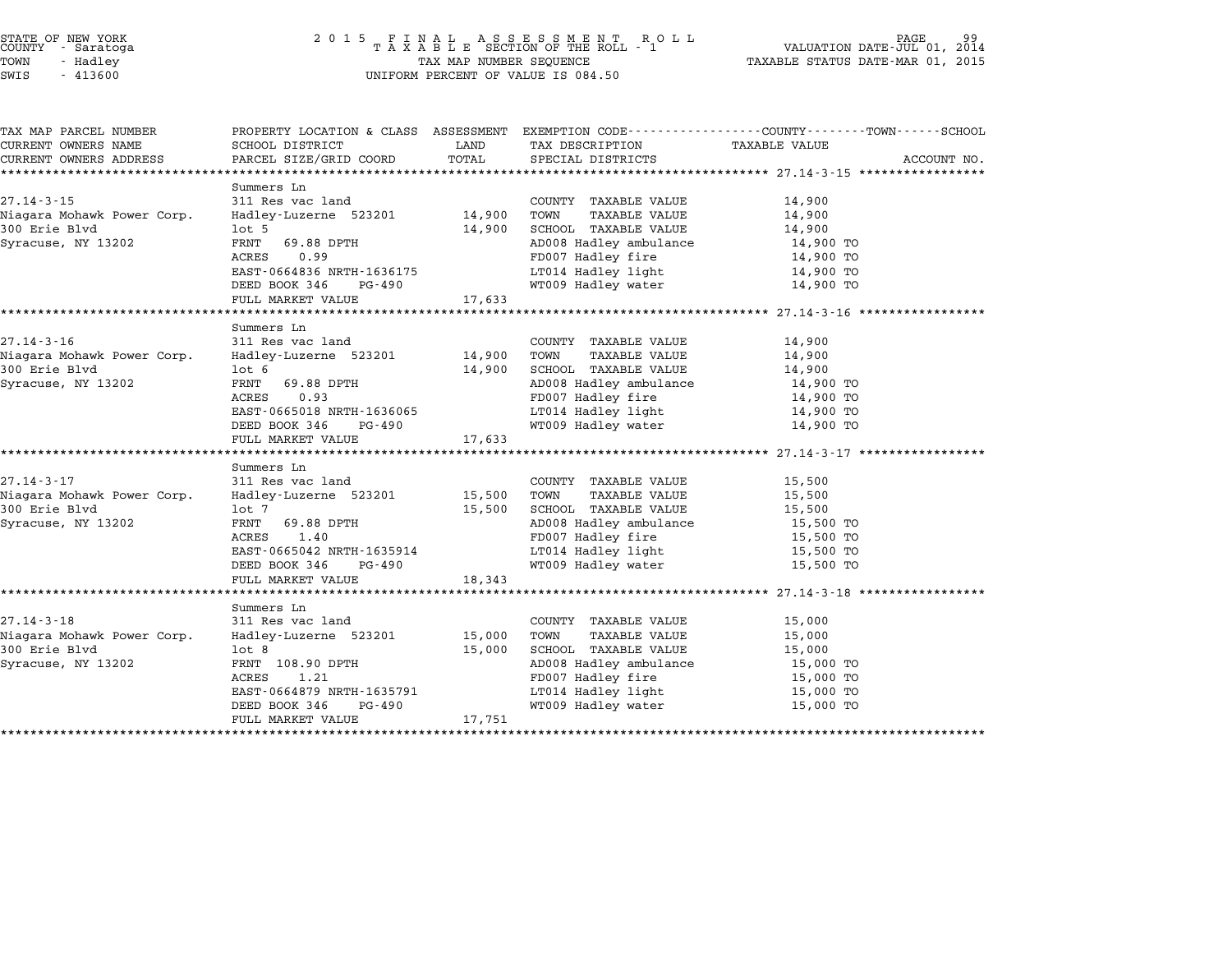| TAX MAP PARCEL NUMBER      |                                                 |        |                                                  | PROPERTY LOCATION & CLASS ASSESSMENT EXEMPTION CODE---------------COUNTY------TOWN------SCHOOL |
|----------------------------|-------------------------------------------------|--------|--------------------------------------------------|------------------------------------------------------------------------------------------------|
| CURRENT OWNERS NAME        | SCHOOL DISTRICT                                 | LAND   | TAX DESCRIPTION                                  | <b>TAXABLE VALUE</b>                                                                           |
| CURRENT OWNERS ADDRESS     | PARCEL SIZE/GRID COORD                          | TOTAL  | SPECIAL DISTRICTS                                | ACCOUNT NO.                                                                                    |
|                            |                                                 |        |                                                  |                                                                                                |
|                            | Summers Ln                                      |        |                                                  |                                                                                                |
| $27.14 - 3 - 19$           | 311 Res vac land                                |        | COUNTY TAXABLE VALUE                             | 15,000                                                                                         |
| Niagara Mohawk Power Corp. | Hadley-Luzerne 523201 15,000                    |        | TOWN<br>TAXABLE VALUE                            | 15,000                                                                                         |
| 300 Erie Blvd              | $1$ ot $9$                                      | 15,000 | SCHOOL TAXABLE VALUE                             | 15,000                                                                                         |
| Syracuse, NY 13202         | FRNT 103.87 DPTH                                |        | AD008 Hadley ambulance                           | 15,000 TO                                                                                      |
|                            | ACRES<br>1.02                                   |        | FD007 Hadley fire                                | 15,000 TO                                                                                      |
|                            | EAST-0664779 NRTH-1635728                       |        | LT014 Hadley light                               | 15,000 TO                                                                                      |
|                            | DEED BOOK 346<br>PG-490                         |        | WT009 Hadley water                               | 15,000 TO                                                                                      |
|                            | FULL MARKET VALUE                               | 17,751 |                                                  |                                                                                                |
|                            |                                                 |        |                                                  |                                                                                                |
| $27.14 - 3 - 20$           | Summers Ln<br>311 Res vac land                  |        |                                                  |                                                                                                |
|                            |                                                 |        | COUNTY TAXABLE VALUE                             | 15,000                                                                                         |
| Niagara Mohawk Power Corp. | Hadley-Luzerne 523201 15,000                    |        | TOWN<br>TAXABLE VALUE                            | 15,000                                                                                         |
| 300 Erie Blvd              | $1$ ot $10$                                     | 15,000 | SCHOOL TAXABLE VALUE                             | 15,000                                                                                         |
| Syracuse, NY 13202         | FRNT 101.21 DPTH                                |        | AD008 Hadley ambulance                           | 15,000 TO                                                                                      |
|                            | ACRES<br>1.07                                   |        | FD007 Hadley fire                                | 15,000 TO                                                                                      |
|                            | EAST-0664699 NRTH-1635659                       |        | LT014 Hadley light                               | 15,000 TO                                                                                      |
|                            | DEED BOOK 346<br>PG-490                         |        | WT009 Hadley water                               | 15,000 TO                                                                                      |
|                            | FULL MARKET VALUE                               | 17,751 |                                                  |                                                                                                |
|                            | Summers Ln                                      |        |                                                  |                                                                                                |
| $27.14 - 3 - 21$           | 311 Res vac land                                |        | COUNTY TAXABLE VALUE                             | 15,000                                                                                         |
| Niagara Mohawk Power Corp. | Hadley-Luzerne 523201                           | 15,000 | TAXABLE VALUE<br>TOWN                            | 15,000                                                                                         |
| 300 Erie Blyd              | lot 11                                          | 15,000 | SCHOOL TAXABLE VALUE                             | 15,000                                                                                         |
| Syracuse, NY 13202         |                                                 |        | AD008 Hadley ambulance<br>AD008 Hadley ambulance | 15,000 TO                                                                                      |
|                            | FRNT 104.39 DPTH<br>ACRES 1.05<br>ACRES<br>1.05 |        | FD007 Hadley fire                                | 15,000 TO                                                                                      |
|                            | EAST-0664635 NRTH-1635584                       |        | LT014 Hadley light                               | 15,000 TO                                                                                      |
|                            | DEED BOOK 346 PG-490                            |        | WT009 Hadley water                               | 15,000 TO                                                                                      |
|                            | FULL MARKET VALUE                               | 17,751 |                                                  |                                                                                                |
|                            |                                                 |        |                                                  |                                                                                                |
|                            | Summers Ln                                      |        |                                                  |                                                                                                |
| 27.14-3-22                 | 311 Res vac land                                |        | COUNTY TAXABLE VALUE                             | 15,000                                                                                         |
| Niagara Mohawk Power Corp. | Hadley-Luzerne 523201                           | 15,000 | TOWN<br>TAXABLE VALUE                            | 15,000                                                                                         |
| 300 Erie Blvd              | $1$ ot $12$                                     | 15,000 | SCHOOL TAXABLE VALUE                             | 15,000                                                                                         |
|                            | FRNT 100.55 DPTH                                |        | AD008 Hadley ambulance                           | 15,000 TO                                                                                      |
| Syracuse, NY 13202         | ACRES<br>1.04                                   |        | FD007 Hadley fire                                | 15,000 TO                                                                                      |
|                            | EAST-0664564 NRTH-1635516                       |        |                                                  |                                                                                                |
|                            | DEED BOOK 346<br>PG-490                         |        | LT014 Hadley light<br>WT009 Hadley water         | 15,000 TO<br>15,000 TO                                                                         |
|                            | FULL MARKET VALUE                               | 17,751 |                                                  |                                                                                                |
|                            |                                                 |        |                                                  |                                                                                                |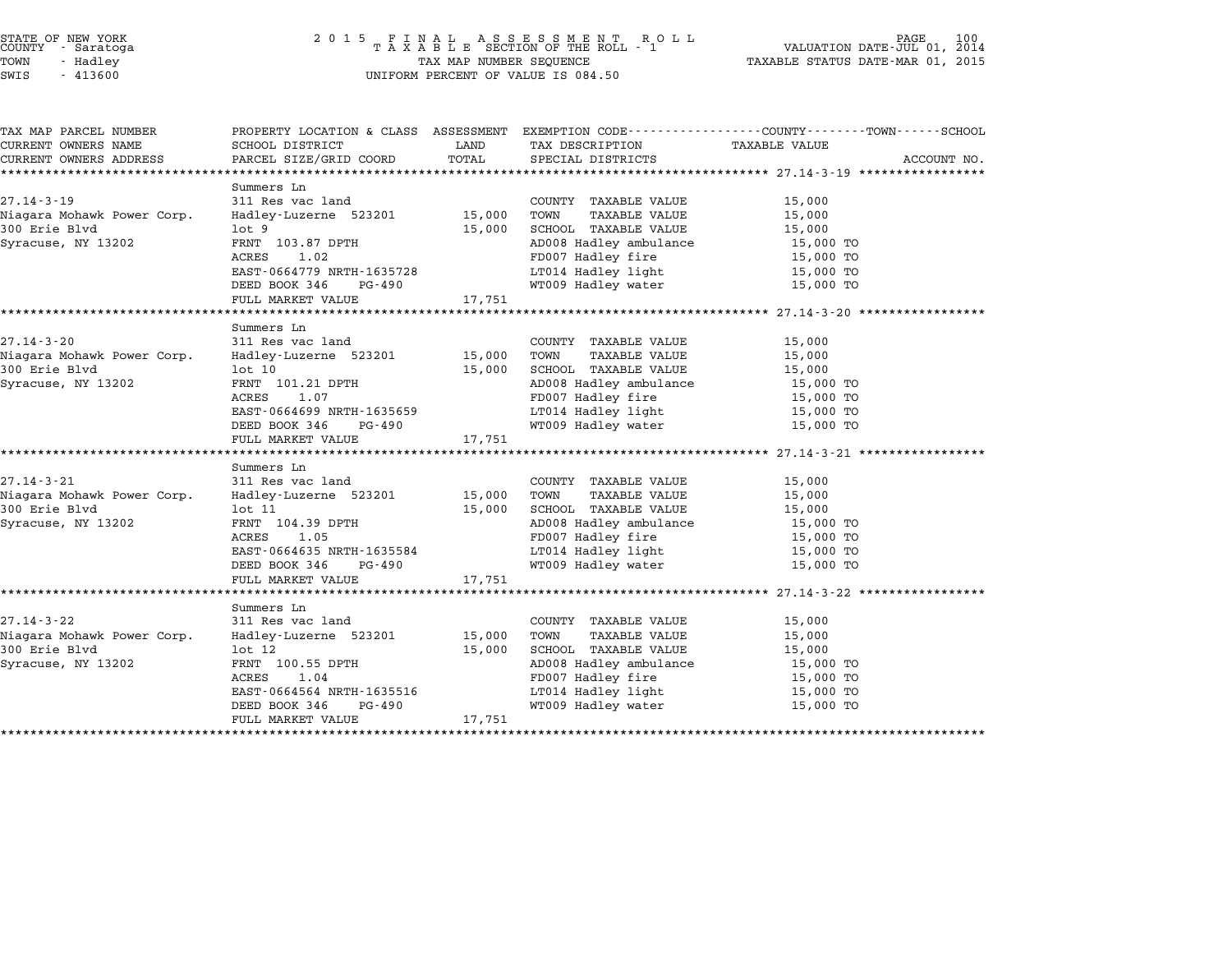| STATE OF NEW YORK |  |            |  |
|-------------------|--|------------|--|
| COUNTY            |  | - Saratoga |  |
| TOWN              |  | - Hadley   |  |

# STATE OF NEW YORK <sup>2</sup> <sup>0</sup> <sup>1</sup> 5 F I N A L A S S E S S M E N T R O L L PAGE <sup>101</sup> COUNTY - Saratoga <sup>T</sup> <sup>A</sup> <sup>X</sup> <sup>A</sup> <sup>B</sup> <sup>L</sup> <sup>E</sup> SECTION OF THE ROLL - <sup>1</sup> VALUATION DATE-JUL 01, <sup>2014</sup> TOWN - Hadley TAX MAP NUMBER SEQUENCE TAXABLE STATUS DATE-MAR 01, <sup>2015</sup> TAX MAP NUMBER SEQUENCE<br>UNIFORM PERCENT OF VALUE IS 084.50

| TAX MAP PARCEL NUMBER                       | PROPERTY LOCATION & CLASS ASSESSMENT |         | EXEMPTION CODE-----------------COUNTY-------TOWN------SCHOOL |                  |          |             |
|---------------------------------------------|--------------------------------------|---------|--------------------------------------------------------------|------------------|----------|-------------|
| CURRENT OWNERS NAME                         | SCHOOL DISTRICT                      | LAND    | TAX DESCRIPTION                                              | TAXABLE VALUE    |          |             |
| CURRENT OWNERS ADDRESS                      | PARCEL SIZE/GRID COORD               | TOTAL   | SPECIAL DISTRICTS                                            |                  |          | ACCOUNT NO. |
|                                             |                                      |         |                                                              |                  |          |             |
| $27.14 - 3 - 23$                            | Summers Ln<br>311 Res vac land       |         |                                                              | 15,900           |          |             |
|                                             |                                      | 15,900  | COUNTY TAXABLE VALUE<br>TOWN                                 |                  |          |             |
| Niagara Mohawk Power Corp.<br>300 Erie Blvd | Hadley-Luzerne 523201<br>$1$ ot $13$ | 15,900  | TAXABLE VALUE<br>SCHOOL TAXABLE VALUE                        | 15,900<br>15,900 |          |             |
| Syracuse, NY 13202                          | FRNT 96.93 DPTH                      |         | AD008 Hadley ambulance                                       | 15,900 TO        |          |             |
|                                             | ACRES<br>1.35                        |         | FD007 Hadley fire                                            | 15,900 TO        |          |             |
|                                             | EAST-0664489 NRTH-1635429            |         | LT014 Hadley light                                           | 15,900 TO        |          |             |
|                                             | DEED BOOK 346<br>PG-490              |         | WT009 Hadley water                                           | 15,900 TO        |          |             |
|                                             | FULL MARKET VALUE                    | 18,817  |                                                              |                  |          |             |
|                                             |                                      |         |                                                              |                  |          |             |
|                                             | Stony Creek Rd                       |         |                                                              |                  |          |             |
| $27.14 - 3 - 99$                            | 692 Road/str/hwy                     |         | COUNTY TAXABLE VALUE                                         | 1,800            |          |             |
| Niagara Mohawk Power Corp.                  | Hadley-Luzerne 523201                | 1,800   | TOWN<br>TAXABLE VALUE                                        | 1,800            |          |             |
| 300 Erie Blvd                               | Roadway                              | 1,800   | SCHOOL TAXABLE VALUE                                         | 1,800            |          |             |
| Syracuse, NY 13202                          | FRNT 111.98 DPTH                     |         | AD008 Hadley ambulance                                       | 1,800 TO         |          |             |
|                                             | ACRES<br>1.17                        |         | FD007 Hadley fire                                            | 1,800 TO         |          |             |
|                                             | EAST-0664524 NRTH-1635857            |         | LT014 Hadley light                                           | 1,800 TO         |          |             |
|                                             | DEED BOOK 346<br>PG-490              |         | WT009 Hadley water                                           | 1,800 TO         |          |             |
|                                             | FULL MARKET VALUE                    | 2,130   |                                                              |                  |          |             |
|                                             |                                      |         |                                                              |                  |          |             |
|                                             | 37 Third Ave                         |         |                                                              |                  |          |             |
| $27.17 - 1 - 1$                             | 210 1 Family Res                     |         | VET WAR C 41122                                              | 22,545           | 0        | $\Omega$    |
| Mitchell Bonnie J                           | Hadley-Luzerne 523201                |         | 19,400 VET WAR T 41123                                       | $\mathbf 0$      | 10,200   | $\Omega$    |
| 37 3rd Avenue                               | FRNT 121.10 DPTH                     |         | 150,300 RES STAR 41854                                       | 0                | $\Omega$ | 33,830      |
| Hadley, NY 12835                            | 0.53<br>ACRES                        |         | COUNTY TAXABLE VALUE                                         | 127,755          |          |             |
|                                             | EAST-0662768 NRTH-1635335            |         | TAXABLE VALUE<br>TOWN                                        | 140,100          |          |             |
|                                             | DEED BOOK 2014 PG-13925              |         | SCHOOL TAXABLE VALUE                                         | 116,470          |          |             |
|                                             | FULL MARKET VALUE                    |         | 177,870 AD008 Hadley ambulance                               | 150,300 TO       |          |             |
|                                             |                                      |         | FD007 Hadley fire                                            | 150,300 TO       |          |             |
|                                             |                                      |         | LT014 Hadley light                                           | 150,300 TO       |          |             |
|                                             |                                      |         | WT009 Hadley water                                           | 150,300 TO       |          |             |
|                                             | 41 Third Ave                         |         |                                                              |                  |          |             |
| $27.17 - 1 - 2$                             | 210 1 Family Res                     |         | RES STAR 41854                                               | 0                | 0        | 33,830      |
| Grey Todd D                                 | Hadley-Luzerne 523201                | 21,600  | COUNTY TAXABLE VALUE                                         | 149,200          |          |             |
| Grey Tina M                                 | Lot 4                                | 149,200 | TOWN<br>TAXABLE VALUE                                        | 149,200          |          |             |
| 41 Third Ave                                | FRNT 135.00 DPTH                     |         | SCHOOL TAXABLE VALUE                                         | 115,370          |          |             |
| Hadley, NY 12835                            | ACRES<br>0.56                        |         | AD008 Hadley ambulance                                       | 149,200 TO       |          |             |
|                                             | EAST-0662648 NRTH-1635305            |         | FD007 Hadley fire                                            | 149,200 TO       |          |             |
|                                             | DEED BOOK 1760<br>PG-407             |         | LT014 Hadley light                                           | 149,200 TO       |          |             |
|                                             | FULL MARKET VALUE                    |         | 176,568 WT009 Hadley water                                   | 149,200 TO       |          |             |
|                                             |                                      |         |                                                              |                  |          |             |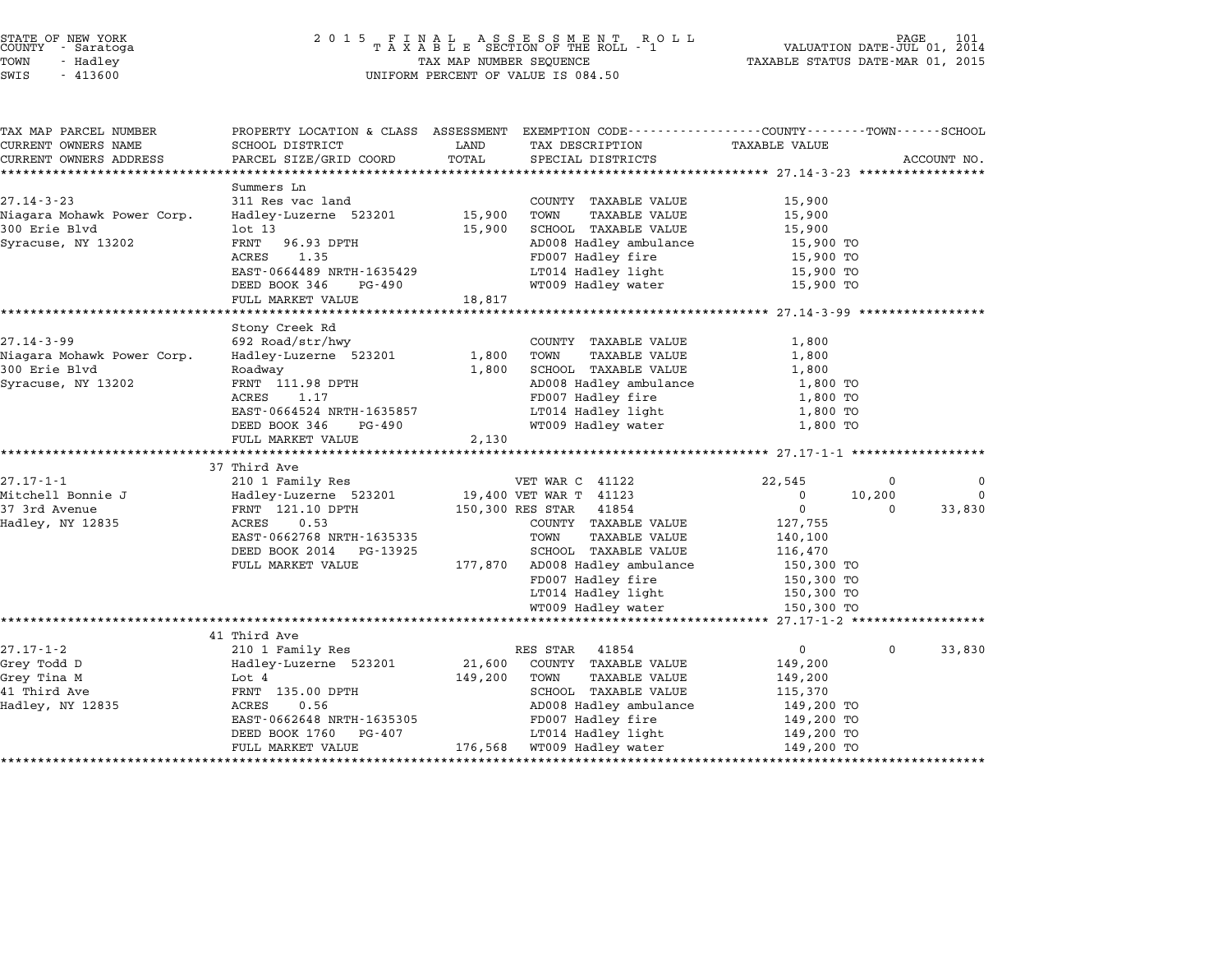| STATE OF NEW YORK |  |            |  |  |  |
|-------------------|--|------------|--|--|--|
| COUNTY            |  | - Saratoga |  |  |  |
| TOWN              |  | - Hadley   |  |  |  |

# STATE OF NEW YORK <sup>2</sup> <sup>0</sup> <sup>1</sup> 5 F I N A L A S S E S S M E N T R O L L PAGE <sup>102</sup> COUNTY - Saratoga <sup>T</sup> <sup>A</sup> <sup>X</sup> <sup>A</sup> <sup>B</sup> <sup>L</sup> <sup>E</sup> SECTION OF THE ROLL - <sup>1</sup> VALUATION DATE-JUL 01, <sup>2014</sup> TOWN - Hadley TAX MAP NUMBER SEQUENCE TAXABLE STATUS DATE-MAR 01, <sup>2015</sup> SWIS - <sup>413600</sup> UNIFORM PERCENT OF VALUE IS 084.50

| TAX MAP PARCEL NUMBER    | PROPERTY LOCATION & CLASS ASSESSMENT | EXEMPTION CODE-----------------COUNTY-------TOWN------SCHOOL |                            |             |
|--------------------------|--------------------------------------|--------------------------------------------------------------|----------------------------|-------------|
| CURRENT OWNERS NAME      | SCHOOL DISTRICT                      | LAND<br>TAX DESCRIPTION                                      | <b>TAXABLE VALUE</b>       |             |
| CURRENT OWNERS ADDRESS   | PARCEL SIZE/GRID COORD               | TOTAL<br>SPECIAL DISTRICTS                                   |                            | ACCOUNT NO. |
|                          |                                      |                                                              |                            |             |
|                          | 57 Third Ave                         |                                                              |                            |             |
| $27.17 - 1 - 5$          | 210 1 Family Res                     | RES STAR<br>41854                                            | $\overline{0}$<br>$\Omega$ | 33,830      |
| Beaury Michael J         | Hadley-Luzerne 523201                | 21,800<br>COUNTY TAXABLE VALUE                               | 120,400                    |             |
| Beaury Vicky L           | Lot 7                                | TAXABLE VALUE<br>120,400<br>TOWN                             | 120,400                    |             |
| 57 Third Ave             | FRNT 129.73 DPTH                     | SCHOOL TAXABLE VALUE                                         | 86,570                     |             |
| Hadley, NY 12835         | ACRES<br>0.72                        | AD008 Hadley ambulance                                       | 120,400 TO                 |             |
|                          | EAST-0662299 NRTH-1635204            | FD007 Hadley fire                                            | 120,400 TO                 |             |
|                          | DEED BOOK 1313<br>PG-620             | LT014 Hadley light                                           | 120,400 TO                 |             |
|                          | FULL MARKET VALUE                    | 142,485<br>WT009 Hadley water                                | 120,400 TO                 |             |
|                          |                                      |                                                              |                            |             |
|                          | 63 Third Ave                         |                                                              |                            |             |
| $27.17 - 1 - 6$          | 210 1 Family Res                     | RES STAR<br>41854                                            | $\overline{0}$<br>$\Omega$ | 33,830      |
| Hill James A             | Hadley-Luzerne 523201                | 21,800<br>COUNTY TAXABLE VALUE                               | 110,600                    |             |
| Hill Suzan L             | Lot 8                                | 110,600<br>TOWN<br><b>TAXABLE VALUE</b>                      | 110,600                    |             |
| 63 Third Ave             | FRNT 142.61 DPTH                     | SCHOOL TAXABLE VALUE                                         | 76,770                     |             |
| Hadley, NY 12835         | ACRES<br>0.74                        | AD008 Hadley ambulance                                       | 110,600 TO                 |             |
|                          | EAST-0662189 NRTH-1635134            | FD007 Hadley fire                                            | 110,600 TO                 |             |
|                          | DEED BOOK 1516<br>PG-149             | LT014 Hadley light                                           | 110,600 TO                 |             |
|                          | FULL MARKET VALUE                    | WT009 Hadley water<br>130,888                                | 110,600 TO                 |             |
|                          | ************************             |                                                              |                            |             |
|                          | 67 Third Ave                         |                                                              |                            |             |
| 27.17-1-7                | 210 1 Family Res                     | RES STAR<br>41854                                            | $\mathbf{0}$<br>$\Omega$   | 33,830      |
| Prescott Kenneth C       | Hadley-Luzerne 523201                | 21,700<br>COUNTY TAXABLE VALUE                               | 123,000                    |             |
| Prescott Amanda L        | Lot 9                                | 123,000<br>TAXABLE VALUE<br>TOWN                             | 123,000                    |             |
| 67 3rd Avenue            | FRNT 100.00 DPTH                     | SCHOOL TAXABLE VALUE                                         | 89,170                     |             |
| Hadley, NY 12835         | 0.61<br>ACRES                        | AD008 Hadley ambulance                                       | 123,000 TO                 |             |
|                          | EAST-0662069 NRTH-1635094            | FD007 Hadley fire                                            | 123,000 TO                 |             |
| PRIOR OWNER ON 3/01/2015 | DEED BOOK 2015<br>PG-12426           | LT014 Hadley light                                           | 123,000 TO                 |             |
| Thompson James A         | FULL MARKET VALUE                    | 145,562<br>WT009 Hadley water                                | 123,000 TO                 |             |
|                          | *************************            |                                                              |                            |             |
|                          | 71 Third Ave                         |                                                              |                            |             |
| $27.17 - 1 - 8$          | 210 1 Family Res                     | VET COM C 41132                                              | 43,600<br>$\mathbf 0$      | 0           |
| Trottier Jeffrey J       | Hadley-Luzerne 523201                | 21,600 VET COM T<br>41133                                    | 0<br>17,000                | $\Omega$    |
| Trottier Laurie L        | Lot 10                               | 174,400 RES STAR<br>41854                                    | $\mathbf 0$<br>$\Omega$    | 33,830      |
| 71 Third Ave             | FRNT 100.00 DPTH                     | COUNTY TAXABLE VALUE                                         | 130,800                    |             |
| Hadley, NY 12835         | ACRES<br>0.56                        | <b>TAXABLE VALUE</b><br>TOWN                                 | 157,400                    |             |
|                          | EAST-0661969 NRTH-1635053            | SCHOOL TAXABLE VALUE                                         | 140,570                    |             |
|                          | DEED BOOK 1231<br>PG-154             | AD008 Hadley ambulance                                       | 174,400 TO                 |             |
|                          | FULL MARKET VALUE                    | FD007 Hadley fire<br>206,391                                 | 174,400 TO                 |             |
|                          |                                      | LT014 Hadley light                                           | 174,400 TO                 |             |
|                          |                                      | WT009 Hadley water                                           | 174,400 TO                 |             |
|                          |                                      |                                                              | *****************          |             |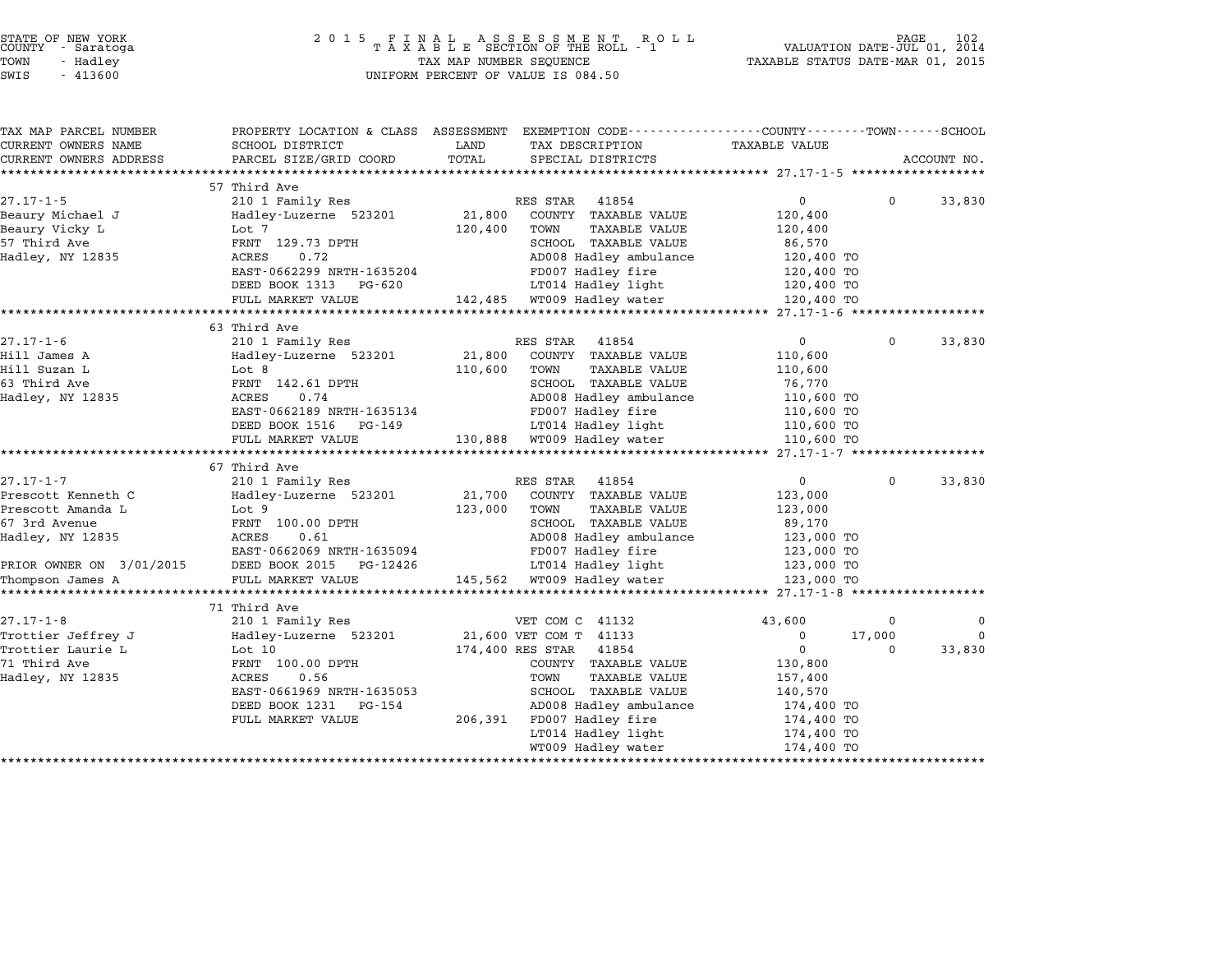TOWN - Hadley TAX MAP NUMBER SEQUENCE TAXABLE STATUS DATE-MAR 01, <sup>2015</sup> STATE OF NEW YORK<br>
COUNTY - Saratoga<br>
TOWN - Hadley TAXABLE SECTION OF THE ROLL<br>
TOWN - 413600 UNIFORM PERCENT OF VALUE IS 084.50

| TAX MAP PARCEL NUMBER                         | PROPERTY LOCATION & CLASS ASSESSMENT EXEMPTION CODE---------------COUNTY-------TOWN------SCHOOL |                 |                                        |                      |             |             |
|-----------------------------------------------|-------------------------------------------------------------------------------------------------|-----------------|----------------------------------------|----------------------|-------------|-------------|
| CURRENT OWNERS NAME                           | SCHOOL DISTRICT                                                                                 | LAND            | TAX DESCRIPTION                        | <b>TAXABLE VALUE</b> |             |             |
| CURRENT OWNERS ADDRESS                        | PARCEL SIZE/GRID COORD                                                                          | TOTAL           | SPECIAL DISTRICTS                      |                      |             | ACCOUNT NO. |
|                                               |                                                                                                 |                 |                                        |                      |             |             |
|                                               | 89 Third Ave                                                                                    |                 |                                        |                      |             |             |
| 27.17-1-11                                    | 210 1 Family Res                                                                                |                 | VET WAR C 41122                        | 28,305               | $\mathbf 0$ | $\mathbf 0$ |
| Nelson Robert E                               | Hadley-Luzerne 523201 21,700 VET WAR T 41123                                                    |                 |                                        | $\mathbf 0$          | 10,200      | $\Omega$    |
| Nelson Dora B                                 | Life Estate                                                                                     | 188,700 SR STAR | 41834                                  | $\mathbf 0$          | 0           | 73,640      |
| Att: Robert S Nelson ETAL                     | Lot 11                                                                                          |                 | COUNTY TAXABLE VALUE                   | 160,395              |             |             |
| 89 Third Ave                                  | FRNT 110.00 DPTH                                                                                |                 | TAXABLE VALUE<br>TOWN                  | 178,500              |             |             |
| Hadley, NY 12835                              | 0.68<br>ACRES                                                                                   |                 | SCHOOL TAXABLE VALUE                   | 115,060              |             |             |
|                                               | EAST-0661559 NRTH-1634993                                                                       |                 | AD008 Hadley ambulance                 | 188,700 TO           |             |             |
|                                               | DEED BOOK 2010 PG-30176                                                                         |                 | FD007 Hadley fire                      | 188,700 TO           |             |             |
|                                               | FULL MARKET VALUE                                                                               |                 | 223,314 LT014 Hadley light             | 188,700 TO           |             |             |
|                                               |                                                                                                 |                 | WT009 Hadley water                     | 188,700 TO           |             |             |
|                                               |                                                                                                 |                 |                                        |                      |             |             |
|                                               | 93 Third Ave                                                                                    |                 |                                        |                      |             |             |
| $27.17 - 1 - 12$                              | 210 1 Family Res                                                                                |                 | COUNTY TAXABLE VALUE                   | 180,200              |             |             |
| Rabbitt Ellen V                               | Hadley-Luzerne 523201                                                                           | 21,700          | TAXABLE VALUE<br>TOWN                  | 180,200              |             |             |
| Stanavitch George D                           | Lot 14                                                                                          | 180,200         | SCHOOL TAXABLE VALUE                   | 180,200              |             |             |
| C/O Ellen Rabbitt Stanavitch FRNT 100.00 DPTH |                                                                                                 |                 | SCHOOD Annes<br>AD008 Hadley ambulance | 180,200 TO           |             |             |
| 313 Southmoor Dr                              | ACRES<br>0.68                                                                                   |                 | FD007 Hadley fire                      | 180,200 TO           |             |             |
| Galloway, NJ 08205-3681                       | EAST-0661469 NRTH-1634962                                                                       |                 | LT014 Hadley light                     | 180,200 TO           |             |             |
|                                               | DEED BOOK 1773 PG-392                                                                           |                 | WT009 Hadley water                     | 180,200 TO           |             |             |
|                                               | FULL MARKET VALUE                                                                               | 213,254         |                                        |                      |             |             |
|                                               |                                                                                                 |                 |                                        |                      |             |             |
|                                               | 97- Third Ave                                                                                   |                 |                                        |                      |             |             |
| $27.17 - 1 - 13$                              | 210 1 Family Res                                                                                |                 | SR STAR<br>41834                       | $\overline{0}$       | $\Omega$    | 73,640      |
| King Frank E                                  | Hadley-Luzerne 523201                                                                           | 21,800          | COUNTY TAXABLE VALUE                   | 208,400              |             |             |
| King Linda J                                  | Lot 15                                                                                          | 208,400         | TOWN<br>TAXABLE VALUE                  | 208,400              |             |             |
| 97 Third Ave                                  | FRNT 100.00 DPTH                                                                                |                 | SCHOOL TAXABLE VALUE                   | 134,760              |             |             |
| Hadley, NY 12835                              | 0.70<br>ACRES                                                                                   |                 | AD008 Hadley ambulance                 | 208,400 TO           |             |             |
|                                               | EAST-0661369 NRTH-1634942                                                                       |                 | FD007 Hadley fire                      | 208,400 TO           |             |             |
|                                               | DEED BOOK 1552 PG-138                                                                           |                 | LT014 Hadley light                     | 208,400 TO           |             |             |
|                                               | FULL MARKET VALUE                                                                               | 246,627         | WT009 Hadley water                     | 208,400 TO           |             |             |
|                                               |                                                                                                 |                 |                                        |                      |             |             |
|                                               | Third Ave                                                                                       |                 |                                        |                      |             |             |
| $27.17 - 1 - 14$                              | 311 Res vac land                                                                                |                 | COUNTY TAXABLE VALUE                   | 21,800               |             |             |
| Waite Pamela R                                | Hadley-Luzerne 523201                                                                           | 21,800          | TAXABLE VALUE<br>TOWN                  | 21,800               |             |             |
| Waite Ronald L                                | Lot 16                                                                                          | 21,800          | SCHOOL TAXABLE VALUE                   | 21,800               |             |             |
| 64 First Ave                                  | FRNT<br>$1.25$ DPTH                                                                             |                 | AD008 Hadley ambulance                 | 21,800 TO            |             |             |
| Hadley, NY 12835                              | ACRES<br>0.76                                                                                   |                 | FD007 Hadley fire                      | 21,800 TO            |             |             |
|                                               | EAST-0661269 NRTH-1634912                                                                       |                 | LT014 Hadley light                     | 21,800 TO            |             |             |
|                                               | DEED BOOK 2011<br>PG-6231                                                                       |                 | WT009 Hadley water                     | 21,800 TO            |             |             |
|                                               | FULL MARKET VALUE                                                                               | 25,799          |                                        |                      |             |             |
|                                               |                                                                                                 |                 |                                        |                      |             |             |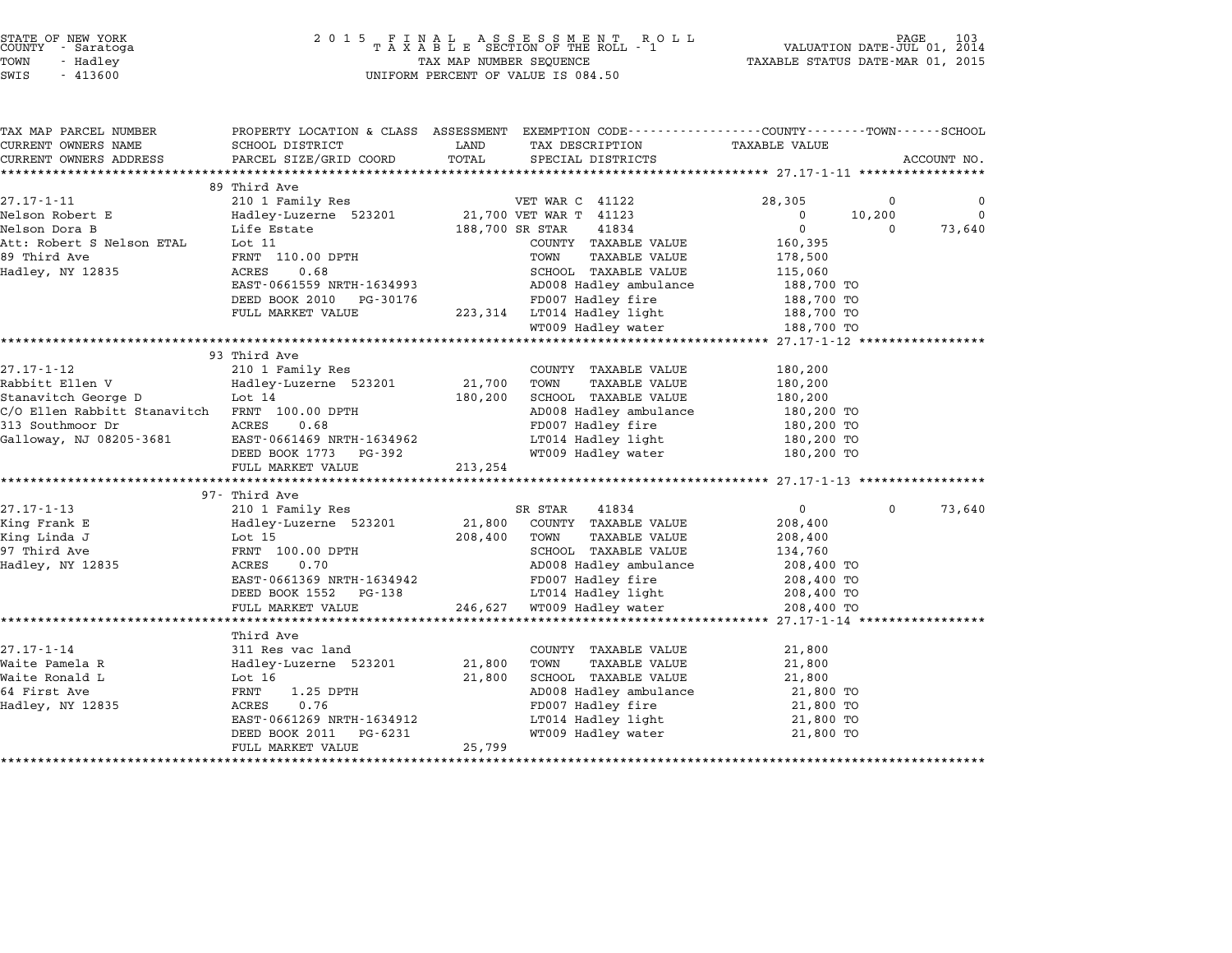| STATE OF NEW YORK |  |            |  |
|-------------------|--|------------|--|
| COUNTY            |  | - Saratoga |  |
| TOWN              |  | - Hadley   |  |

| TAX MAP PARCEL NUMBER  | PROPERTY LOCATION & CLASS ASSESSMENT EXEMPTION CODE---------------COUNTY-------TOWN------SCHOOL |              |                                                |                          |              |             |
|------------------------|-------------------------------------------------------------------------------------------------|--------------|------------------------------------------------|--------------------------|--------------|-------------|
| CURRENT OWNERS NAME    | SCHOOL DISTRICT                                                                                 | LAND         | TAX DESCRIPTION                                | TAXABLE VALUE            |              |             |
| CURRENT OWNERS ADDRESS | PARCEL SIZE/GRID COORD                                                                          | TOTAL        | SPECIAL DISTRICTS                              |                          |              | ACCOUNT NO. |
|                        |                                                                                                 |              |                                                |                          |              |             |
|                        | Third Ave                                                                                       |              |                                                |                          |              |             |
| $27.17 - 1 - 15$       | 311 Res vac land                                                                                |              | COUNTY TAXABLE VALUE                           | 21,700                   |              |             |
| Gardner Roderick F     | Hadley-Luzerne 523201 21,700                                                                    |              | TAXABLE VALUE<br>TOWN                          | 21,700                   |              |             |
| Gardner Rosemarie M    | Lot 17                                                                                          | 21,700       | SCHOOL TAXABLE VALUE                           | 21,700                   |              |             |
| 273 Lake Ave           | FRNT 109.58 DPTH                                                                                |              | AD008 Hadley ambulance                         | 21,700 TO                |              |             |
| Lake Luzerne, NY 12846 | ACRES<br>0.60                                                                                   |              | FD007 Hadley fire                              | 21,700 TO                |              |             |
|                        | EAST-0661179 NRTH-1634872                                                                       |              | LT014 Hadley light                             | 21,700 TO                |              |             |
|                        | DEED BOOK 1721 PG-3                                                                             |              | WT009 Hadley water                             | 21,700 TO                |              |             |
|                        | FULL MARKET VALUE                                                                               | 25,680       |                                                |                          |              |             |
|                        |                                                                                                 |              |                                                |                          |              |             |
| 27.17-1-16             | 111 Third Ave<br>210 1 Family Res                                                               |              | RES STAR 41854                                 | $\overline{0}$           | $\mathbf 0$  | 33,830      |
| Hilker Timothy M       | Hadley-Luzerne 523201                                                                           | 21,600       | COUNTY TAXABLE VALUE                           | 197,500                  |              |             |
| Hilker Emily M         | Lot #18                                                                                         | 197,500      | TOWN<br>TAXABLE VALUE                          | 197,500                  |              |             |
| 111 Third Ave          | FRNT 110.00 DPTH                                                                                |              | SCHOOL TAXABLE VALUE                           |                          |              |             |
|                        | ACRES<br>0.55                                                                                   |              | SCHOOL TAXABLE VALUE<br>AD008 Hadley ambulance | 163,670<br>197,500 TO    |              |             |
| Hadley, NY 12835       |                                                                                                 |              |                                                |                          |              |             |
|                        | EAST-0661090 NRTH-1634812                                                                       |              | FD007 Hadley fire                              | 197,500 TO               |              |             |
|                        | DEED BOOK 2013 PG-3338                                                                          |              | LT014 Hadley light                             | 197,500 TO<br>197,500 TO |              |             |
|                        | FULL MARKET VALUE                                                                               |              | 233,728 WT009 Hadley water                     | 197,500 TO               |              |             |
|                        | 127 Third Ave                                                                                   |              |                                                |                          |              |             |
| $27.17 - 1 - 19$       | 210 1 Family Res                                                                                |              | RES STAR<br>41854                              | 0                        | $\Omega$     | 33,830      |
| Bunting William        | Hadley-Luzerne 523201 21,600                                                                    |              | COUNTY TAXABLE VALUE                           | 207,400                  |              |             |
| Bunting Dianne         | Lot 21                                                                                          | 207,400 TOWN | TAXABLE VALUE                                  | 207,400                  |              |             |
| 127 Third Ave          | FRNT 110.24 DPTH                                                                                |              | SCHOOL TAXABLE VALUE                           | 173,570                  |              |             |
| Hadley, NY 12835       | 0.56<br>ACRES                                                                                   |              | AD008 Hadley ambulance                         | 207,400 TO               |              |             |
|                        | EAST-0660830 NRTH-1634611                                                                       |              | FD007 Hadley fire                              | 207,400 TO               |              |             |
|                        | DEED BOOK 1772 PG-180                                                                           |              | LT014 Hadley light 207,400 TO                  |                          |              |             |
|                        |                                                                                                 |              |                                                |                          |              |             |
|                        | FULL MARKET VALUE                                                                               |              | 245,444 WT009 Hadley water                     | 207,400 TO               |              |             |
|                        | 139 Third Ave                                                                                   |              |                                                |                          |              |             |
| 27.17-1-20             | 210 1 Family Res                                                                                |              | RES STAR 41854                                 | $\overline{0}$           | $\mathbf{0}$ | 33,830      |
| Sussman Irwin H        | Hadley-Luzerne 523201                                                                           | 21,600       | COUNTY TAXABLE VALUE                           | 178,600                  |              |             |
| Sussman Michela M      | Lot 22                                                                                          | 178,600      | TOWN<br>TAXABLE VALUE                          | 178,600                  |              |             |
| Third Ave              | FRNT 104.48 DPTH                                                                                |              | SCHOOL TAXABLE VALUE                           | 144,770                  |              |             |
| PO Box 244             | ACRES<br>0.60                                                                                   |              | AD008 Hadley ambulance                         | 178,600 TO               |              |             |
| Hadley, NY 12835       | EAST-0660750 NRTH-1634431                                                                       |              | FD007 Hadley fire                              | 178,600 TO               |              |             |
|                        | DEED BOOK 1334<br>PG-261                                                                        |              |                                                |                          |              |             |
|                        | FULL MARKET VALUE                                                                               |              | LT014 Hadley light 178,600 TO                  |                          |              |             |
|                        |                                                                                                 |              | 211,361 WT009 Hadley water                     | 178,600 TO               |              |             |
|                        |                                                                                                 |              |                                                |                          |              |             |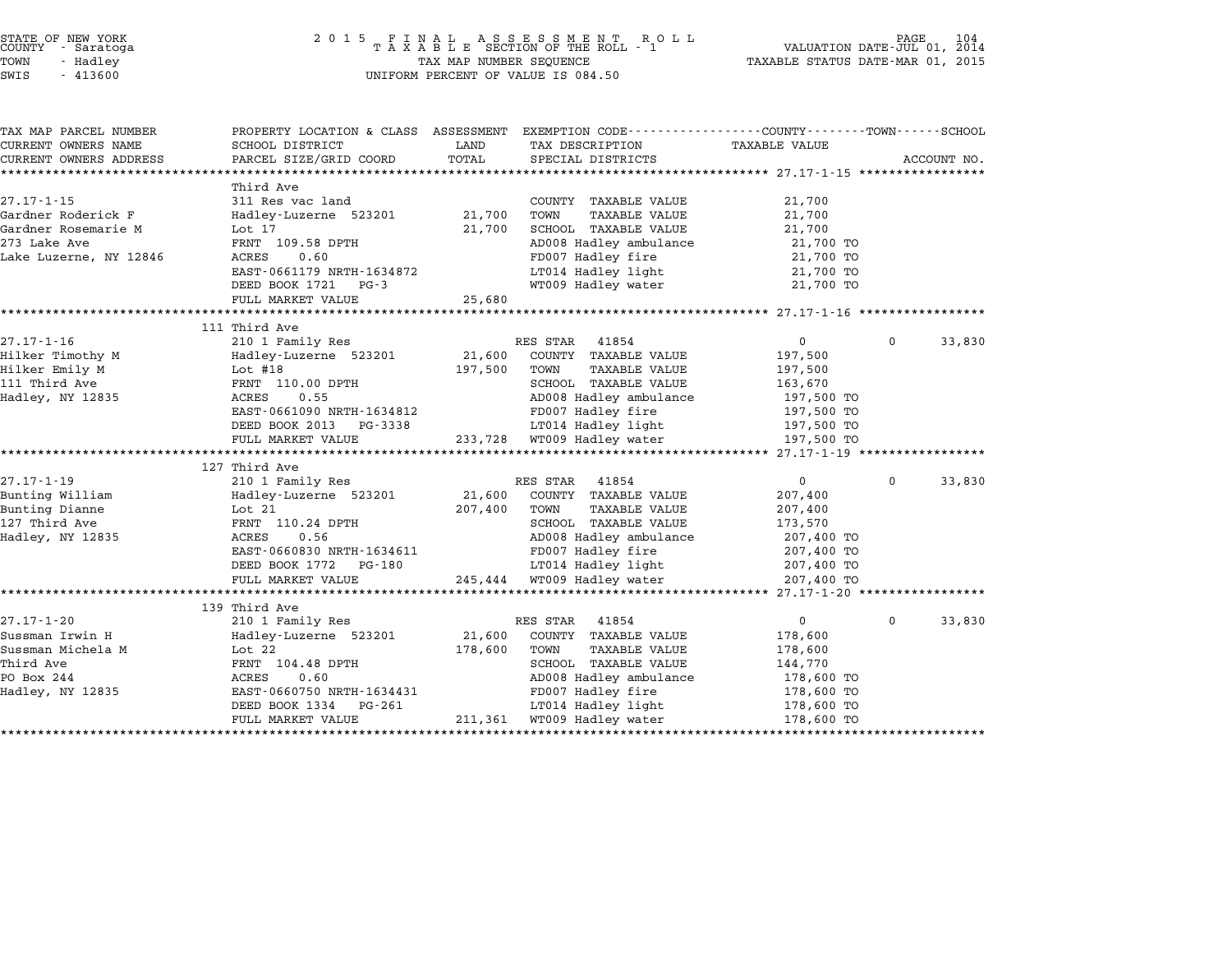| STATE OF NEW YORK |  |            |  |
|-------------------|--|------------|--|
| COUNTY            |  | - Saratoga |  |
| TOWN              |  | - Hadley   |  |

| TAX MAP PARCEL NUMBER     |                                                                  |                                                 | PROPERTY LOCATION & CLASS ASSESSMENT EXEMPTION CODE---------------COUNTY-------TOWN-----SCHOOL |
|---------------------------|------------------------------------------------------------------|-------------------------------------------------|------------------------------------------------------------------------------------------------|
| CURRENT OWNERS NAME       | SCHOOL DISTRICT                                                  | LAND<br>TAX DESCRIPTION                         | TAXABLE VALUE                                                                                  |
| CURRENT OWNERS ADDRESS    | PARCEL SIZE/GRID COORD                                           | TOTAL<br>SPECIAL DISTRICTS                      | ACCOUNT NO.                                                                                    |
|                           |                                                                  |                                                 |                                                                                                |
| $27.17 - 1 - 21$          | 149 Third Ave<br>210 1 Family Res                                | RES STAR<br>41854                               | $\overline{0}$<br>$\Omega$<br>33,830                                                           |
| Fish AKA Hoffman Brenda L | Hadley-Luzerne 523201 21,700                                     | COUNTY TAXABLE VALUE                            | 177,900                                                                                        |
| Hoffman Raymond           | Lot 23                                                           | 177,900<br>TOWN<br><b>TAXABLE VALUE</b>         | 177,900                                                                                        |
| 149 Third Ave             | FRNT 103.68 DPTH                                                 | SCHOOL TAXABLE VALUE                            | 144,070                                                                                        |
| Hadley, NY 12835          | 0.68<br>ACRES                                                    | AD008 Hadley ambulance                          | 177,900 TO                                                                                     |
|                           | EAST-0660691 NRTH-1634311                                        | FD007 Hadley fire                               | 177,900 TO                                                                                     |
|                           | DEED BOOK 1393 PG-454                                            | LT014 Hadley light                              | 177,900 TO                                                                                     |
|                           | FULL MARKET VALUE                                                | 210,533 WT009 Hadley water                      | 177,900 TO                                                                                     |
|                           | *************************                                        |                                                 |                                                                                                |
|                           | 27 Tavern Dr                                                     |                                                 | 5 J00818                                                                                       |
| $27.17 - 1 - 29$          | 210 1 Family Res                                                 | 41854<br>RES STAR                               | 0<br>$\Omega$<br>33,830                                                                        |
| Covell Chad E             | Hadley-Luzerne 523201                                            | 7,300<br>COUNTY TAXABLE VALUE                   | 94,300                                                                                         |
| 27 Tavern Dr              | FRNT 55.00 DPTH                                                  | 94,300<br>TOWN<br><b>TAXABLE VALUE</b>          | 94,300                                                                                         |
| Hadley, NY 12835          | 0.12<br>ACRES                                                    | SCHOOL TAXABLE VALUE                            | 60,470                                                                                         |
|                           | EAST-0661561 NRTH-1634073                                        | AD008 Hadley ambulance                          | 94,300 TO                                                                                      |
|                           | DEED BOOK 2008<br>PG-19517                                       | FD007 Hadley fire                               | 94,300 TO                                                                                      |
|                           | FULL MARKET VALUE                                                | 111,598 LT014 Hadley light                      | 94,300 TO                                                                                      |
|                           |                                                                  | WT009 Hadley water                              | 94,300 TO                                                                                      |
|                           |                                                                  |                                                 |                                                                                                |
|                           | 3941 North Shore Rd                                              |                                                 | 5 J00548                                                                                       |
| $27.17 - 1 - 34$          | 210 1 Family Res                                                 | COUNTY TAXABLE VALUE                            | 48,000                                                                                         |
| Gubernick Doris S         | Hadley-Luzerne 523201                                            | 6,100<br>TOWN<br><b>TAXABLE VALUE</b>           | 48,000                                                                                         |
| Wissner Fred              | FRNT 28.00 DPTH                                                  | 48,000<br>SCHOOL TAXABLE VALUE                  | 48,000                                                                                         |
| Attn: Wissner Fred        | 0.10<br>ACRES<br>15 West 72Nd St Ste R EAST-0661561 NRTH-1633893 | AD008 Hadley ambulance                          | 48,000 TO                                                                                      |
|                           |                                                                  | FD007 Hadley fire                               | 48,000 TO                                                                                      |
| New York, NY 10023-3402   | DEED BOOK 0941<br>PG-0067<br>FULL MARKET VALUE                   | LT014 Hadley light<br>56,805 WT009 Hadley water | 48,000 TO                                                                                      |
|                           |                                                                  |                                                 | 48,000 TO                                                                                      |
|                           | 12 Tavern Dr                                                     |                                                 | 5 J00903                                                                                       |
| $27.17 - 1 - 36$          | 210 1 Family Res                                                 | SR STAR<br>41834                                | 0<br>50,700<br>$\Omega$                                                                        |
| Miner Betty Jean          | Hadley-Luzerne 523201                                            | 1,800<br>COUNTY TAXABLE VALUE                   | 50,700                                                                                         |
| Hebert Leona May          | 43.50<br>FRNT<br>26.00 DPTH                                      | 50,700<br>TOWN<br><b>TAXABLE VALUE</b>          | 50,700                                                                                         |
| 12 Tavern Dr              | 0.03<br>ACRES                                                    | SCHOOL TAXABLE VALUE                            | $\mathbf 0$                                                                                    |
| Hadley, NY 12835          | EAST-0661471 NRTH-1633882                                        | AD008 Hadley ambulance                          | 50,700 TO                                                                                      |
|                           | DEED BOOK 2011 PG-37035                                          | FD007 Hadley fire                               | 50,700 TO                                                                                      |
|                           | FULL MARKET VALUE                                                | 60,000<br>LT014 Hadley light                    | 50,700 TO                                                                                      |
|                           |                                                                  | WT009 Hadley water                              | 50,700 TO                                                                                      |
|                           |                                                                  |                                                 |                                                                                                |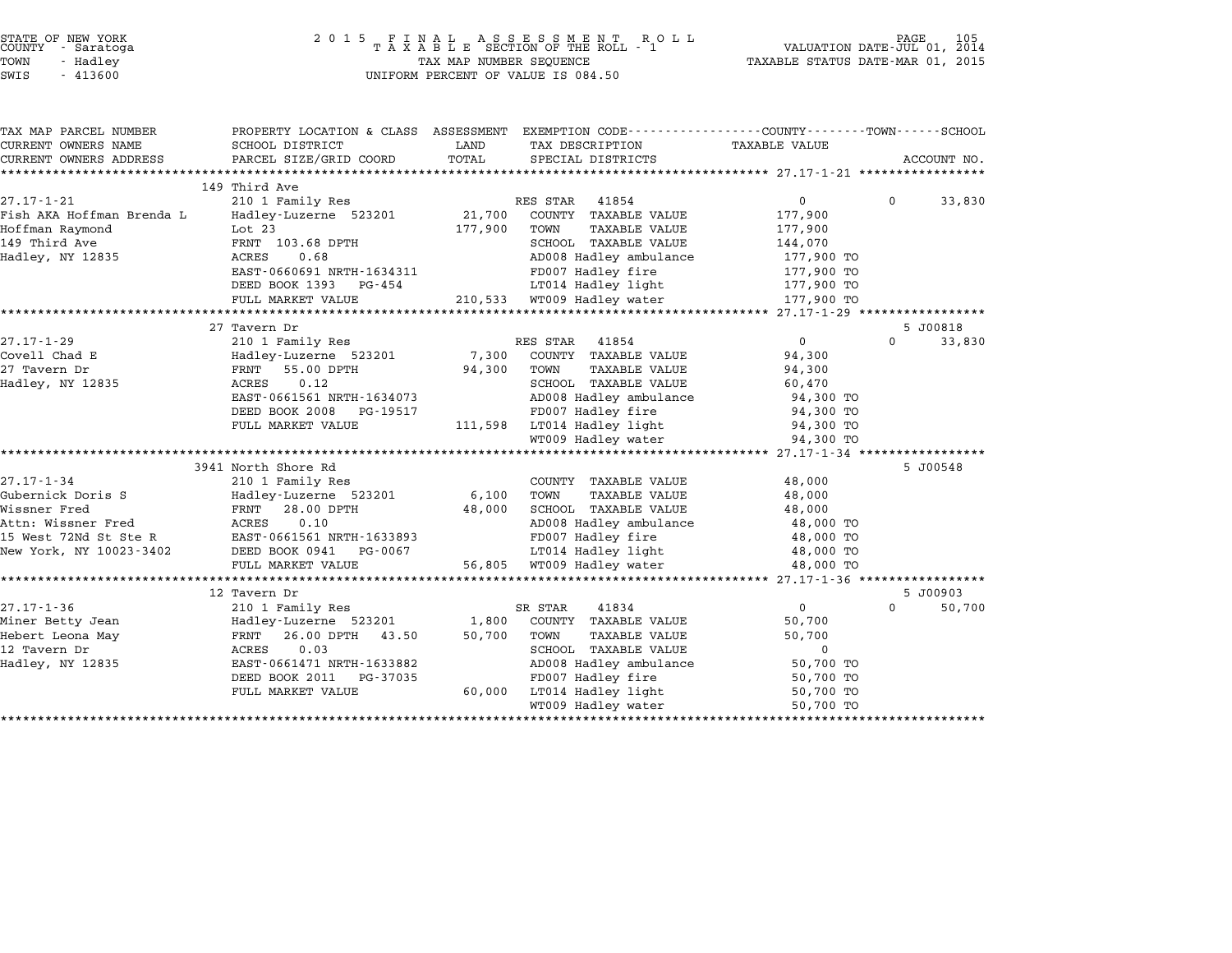|        | STATE OF NEW YORK |  |
|--------|-------------------|--|
| COUNTY | - Saratoga        |  |
| TOWN   | - Hadley          |  |
|        |                   |  |

## STATE OF NEW YORK <sup>2</sup> <sup>0</sup> <sup>1</sup> 5 F I N A L A S S E S S M E N T R O L L PAGE <sup>106</sup> COUNTY - Saratoga <sup>T</sup> <sup>A</sup> <sup>X</sup> <sup>A</sup> <sup>B</sup> <sup>L</sup> <sup>E</sup> SECTION OF THE ROLL - <sup>1</sup> VALUATION DATE-JUL 01, <sup>2014</sup> TOWN - Hadley TAX MAP NUMBER SEQUENCE TAXABLE STATUS DATE-MAR 01, <sup>2015</sup> SWIS - <sup>413600</sup> UNIFORM PERCENT OF VALUE IS 084.50

| TAX MAP PARCEL NUMBER                             | PROPERTY LOCATION & CLASS ASSESSMENT EXEMPTION CODE---------------COUNTY-------TOWN------SCHOOL |        |                              |                      |                    |
|---------------------------------------------------|-------------------------------------------------------------------------------------------------|--------|------------------------------|----------------------|--------------------|
| CURRENT OWNERS NAME                               | SCHOOL DISTRICT                                                                                 | LAND   | TAX DESCRIPTION              | <b>TAXABLE VALUE</b> |                    |
| CURRENT OWNERS ADDRESS<br>*********************** | PARCEL SIZE/GRID COORD                                                                          | TOTAL  | SPECIAL DISTRICTS            |                      | ACCOUNT NO.        |
|                                                   |                                                                                                 |        |                              |                      |                    |
|                                                   | 3937 North Shore Rd                                                                             |        |                              |                      | 5 J00401           |
| $27.17 - 1 - 37$                                  | 210 1 Family Res                                                                                |        | COUNTY TAXABLE VALUE         | 77,400               |                    |
| Meyer Donald                                      | Hadley-Luzerne 523201                                                                           | 8,500  | TOWN<br><b>TAXABLE VALUE</b> | 77,400               |                    |
| Long-Meyer Linda                                  | FRNT<br>46.06 DPTH                                                                              | 77,400 | SCHOOL TAXABLE VALUE         | 77,400               |                    |
| 3935 North Shore Rd                               | 0.14<br>ACRES                                                                                   |        | AD008 Hadley ambulance       | 77,400 TO            |                    |
| Hadley, NY 12835                                  | EAST-0661501 NRTH-1633832                                                                       |        | FD007 Hadley fire            | 77,400 TO            |                    |
|                                                   | DEED BOOK 1490 PG-88                                                                            |        | LT014 Hadley light           | 77,400 TO            |                    |
|                                                   | FULL MARKET VALUE                                                                               |        | 91,598 WT009 Hadley water    | 77,400 TO            |                    |
|                                                   |                                                                                                 |        |                              |                      |                    |
|                                                   | 8 Tavern Dr                                                                                     |        |                              |                      | 5 L01569           |
| $27.17 - 1 - 39$                                  | 210 1 Family Res                                                                                |        | COUNTY TAXABLE VALUE         | 61,400               |                    |
| Meyer Donald W                                    | Hadley-Luzerne 523201                                                                           | 5,500  | TOWN<br><b>TAXABLE VALUE</b> | 61,400               |                    |
| 4025 North Shore Rd                               | 46.00 DPTH 85.00<br>FRNT                                                                        | 61,400 | SCHOOL TAXABLE VALUE         | 61,400               |                    |
| Hadley, NY 12835                                  | 0.09<br>ACRES                                                                                   |        | AD008 Hadley ambulance       | 61,400 TO            |                    |
|                                                   | EAST-0661441 NRTH-1633832                                                                       |        | FD007 Hadley fire            | 61,400 TO            |                    |
|                                                   | DEED BOOK 1652<br>PG-721                                                                        |        | LT014 Hadley light           | 61,400 TO            |                    |
|                                                   | FULL MARKET VALUE                                                                               | 72,663 | WT009 Hadley water           | 61,400 TO            |                    |
|                                                   | *************************************                                                           |        |                              |                      |                    |
|                                                   | 3921 North Shore Rd                                                                             |        |                              |                      | 5 J00767           |
| $27.17 - 1 - 47$                                  | 314 Rural vac<10                                                                                |        | COUNTY TAXABLE VALUE         | 13,300               |                    |
| Butchino Mark                                     | Hadley-Luzerne 523201                                                                           | 13,300 | TOWN<br><b>TAXABLE VALUE</b> | 13,300               |                    |
| 41 Stony Creek Rd                                 | FRNT 102.08 DPTH                                                                                | 13,300 | SCHOOL TAXABLE VALUE         | 13,300               |                    |
| Hadley, NY 12835                                  | 1.73<br>ACRES                                                                                   |        | AD008 Hadley ambulance       | 13,300 TO            |                    |
|                                                   | EAST-0661081 NRTH-1633822                                                                       |        | FD007 Hadley fire            | 13,300 TO            |                    |
|                                                   | DEED BOOK 1256<br>PG-232                                                                        |        | LT014 Hadley light           | 13,300 TO            |                    |
|                                                   | FULL MARKET VALUE                                                                               | 15,740 | WT009 Hadley water           | 13,300 TO            |                    |
|                                                   |                                                                                                 |        |                              |                      |                    |
|                                                   | 3925 North Shore Rd                                                                             |        |                              |                      | 5 J00395           |
| $27.17 - 1 - 48$                                  | 210 1 Family Res                                                                                |        | COUNTY TAXABLE VALUE         | 65,800               |                    |
| Pardasie Collin                                   | Hadley-Luzerne 523201                                                                           | 12,700 | TOWN<br><b>TAXABLE VALUE</b> | 65,800               |                    |
| 509 N Monroe Ave                                  | FRNT 100.00 DPTH 300.00                                                                         | 65,800 | SCHOOL TAXABLE VALUE         | 65,800               |                    |
| Lindenhurst, NY 11757                             | 0.68<br>ACRES                                                                                   |        | AD008 Hadley ambulance       | 65,800 TO            |                    |
|                                                   | EAST-0661272 NRTH-1633722                                                                       |        | FD007 Hadley fire            | 65,800 TO            |                    |
|                                                   | DEED BOOK 1711 PG-652                                                                           |        | LT014 Hadley light           | 65,800 TO            |                    |
|                                                   | FULL MARKET VALUE<br>***********************                                                    |        | 77,870 WT009 Hadley water    | 65,800 TO            |                    |
|                                                   |                                                                                                 |        |                              |                      |                    |
|                                                   | 3919 North Shore Rd                                                                             |        |                              |                      | 5 J00768           |
| $27.17 - 1 - 49$                                  | 210 1 Family Res                                                                                |        | RES STAR 41854               | $\overline{0}$       | $\Omega$<br>33,830 |
| Woodcock Christopher                              | Hadley-Luzerne 523201                                                                           | 12,500 | COUNTY TAXABLE VALUE         | 70,400               |                    |
| Woodcock Cynthia                                  | FRNT 62.00 DPTH 235.00                                                                          | 70,400 | TOWN<br>TAXABLE VALUE        | 70,400               |                    |
| 3919 Northshore Rd                                | 0.54<br>ACRES                                                                                   |        | SCHOOL TAXABLE VALUE         | 36,570               |                    |
| Hadley, NY 12835                                  | EAST-0661162 NRTH-1633522                                                                       |        | AD008 Hadley ambulance       | 70,400 TO            |                    |
|                                                   | DEED BOOK 1548<br>PG-207                                                                        |        | FD007 Hadley fire            | 70,400 TO            |                    |
|                                                   | FULL MARKET VALUE                                                                               |        | 83,314 LT014 Hadley light    | 70,400 TO            |                    |
|                                                   |                                                                                                 |        | WT009 Hadley water           | 70,400 TO            |                    |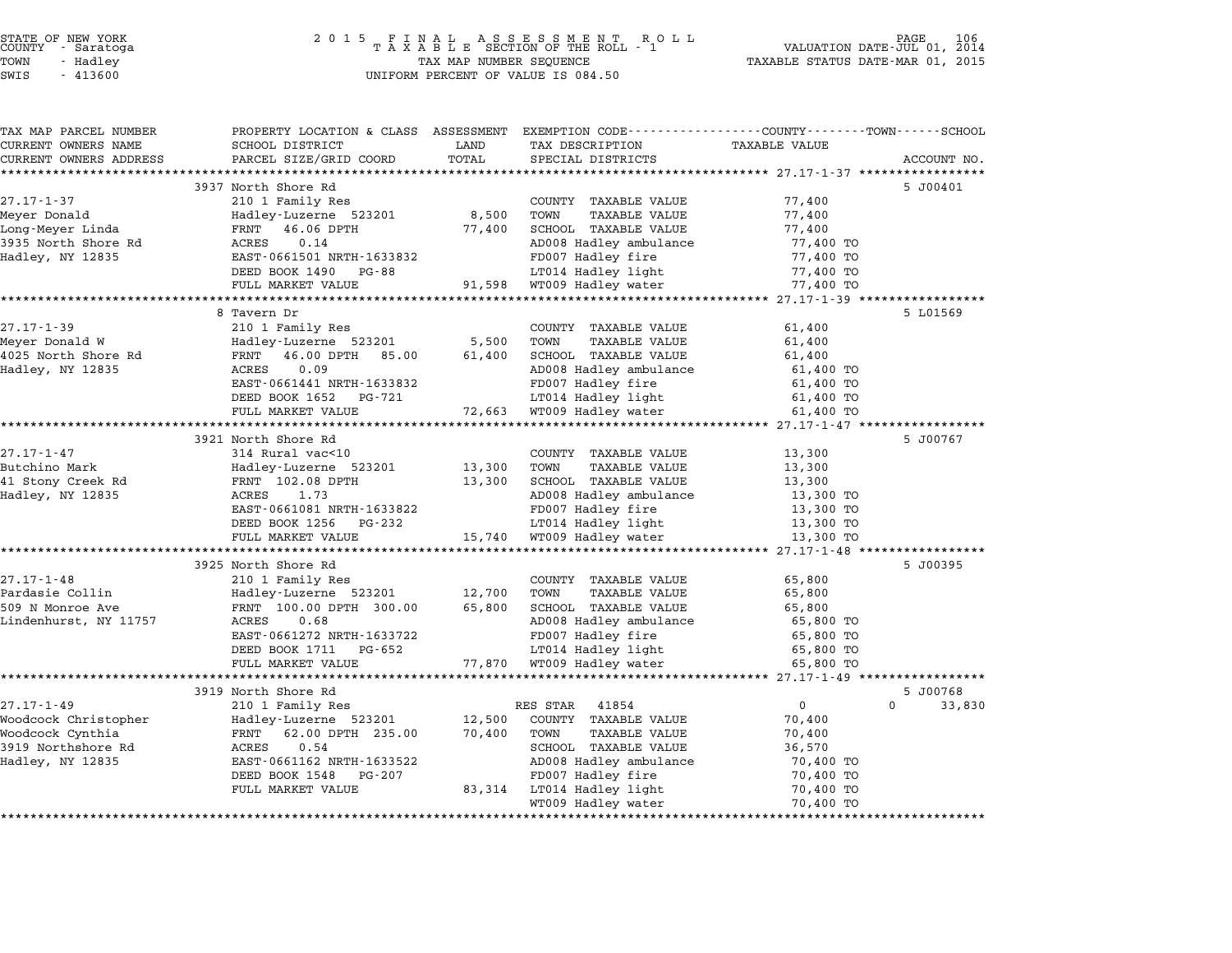| STATE OF NEW YORK<br>COUNTY<br>- Saratoga<br>TOWN<br>- Hadley<br>SWIS<br>$-413600$ | 2 0 1 5<br>FINAL ASSESSMENT ROTAXABLE SECTION OF THE ROLL - 1<br>R O L L<br>TAX MAP NUMBER SEQUENCE<br>UNIFORM PERCENT OF VALUE IS 084.50 |                  |                                                                                                                    | PAGE<br>107<br>VALUATION DATE-JUL 01, 2014<br>TAXABLE STATUS DATE-MAR 01, 2015 |                    |                         |
|------------------------------------------------------------------------------------|-------------------------------------------------------------------------------------------------------------------------------------------|------------------|--------------------------------------------------------------------------------------------------------------------|--------------------------------------------------------------------------------|--------------------|-------------------------|
| TAX MAP PARCEL NUMBER<br>CURRENT OWNERS NAME                                       | SCHOOL DISTRICT                                                                                                                           | LAND             | PROPERTY LOCATION & CLASS ASSESSMENT EXEMPTION CODE---------------COUNTY-------TOWN------SCHOOL<br>TAX DESCRIPTION | <b>TAXABLE VALUE</b>                                                           |                    |                         |
| CURRENT OWNERS ADDRESS                                                             | PARCEL SIZE/GRID COORD                                                                                                                    | TOTAL            | SPECIAL DISTRICTS                                                                                                  |                                                                                |                    | ACCOUNT NO.             |
|                                                                                    |                                                                                                                                           |                  |                                                                                                                    |                                                                                |                    |                         |
|                                                                                    | 3911 North Shore Rd                                                                                                                       |                  |                                                                                                                    |                                                                                |                    | 5 J00417                |
| $27.17 - 1 - 51$                                                                   | 210 1 Family Res                                                                                                                          |                  | CW_15_VET/ 41161                                                                                                   | 10,200                                                                         | 10,200             |                         |
| Hughes Eugene                                                                      | Hadley-Luzerne 523201                                                                                                                     |                  | 41834<br>12,400 SR STAR                                                                                            | $\mathbf 0$                                                                    | $\Omega$           | 73,640                  |
| 3911 North Shore Rd<br>Hadley, NY 12835                                            | FRNT 100.00 DPTH 208.00<br>ACRES<br>0.44                                                                                                  | 80,900           | COUNTY TAXABLE VALUE<br>TOWN<br><b>TAXABLE VALUE</b>                                                               | 70,700<br>70,700                                                               |                    |                         |
|                                                                                    | EAST-0661102 NRTH-1633322                                                                                                                 |                  | SCHOOL TAXABLE VALUE                                                                                               | 7,260                                                                          |                    |                         |
|                                                                                    | DEED BOOK 0755 PG-0412                                                                                                                    |                  | AD008 Hadley ambulance                                                                                             | 80,900 TO                                                                      |                    |                         |
|                                                                                    | FULL MARKET VALUE                                                                                                                         |                  | 95,740 FD007 Hadley fire                                                                                           | 80,900 TO                                                                      |                    |                         |
|                                                                                    |                                                                                                                                           |                  | LT014 Hadley light                                                                                                 | 80,900 TO                                                                      |                    |                         |
|                                                                                    |                                                                                                                                           |                  | WT009 Hadley water                                                                                                 | 80,900 TO                                                                      |                    |                         |
|                                                                                    | ****************************                                                                                                              |                  |                                                                                                                    | ********** 27.17-1-52 ***                                                      |                    |                         |
|                                                                                    | 3907 North Shore Rd                                                                                                                       |                  |                                                                                                                    |                                                                                |                    | 5 J00427                |
| $27.17 - 1 - 52$                                                                   | 210 1 Family Res                                                                                                                          |                  | RES STAR<br>41854                                                                                                  | $\mathsf{O}$                                                                   | $\Omega$           | 33,830                  |
| Daniel Donald F<br>Daniel Julie S                                                  | Hadley-Luzerne 523201<br>Lots $5-6$                                                                                                       | 12,500<br>74,100 | COUNTY TAXABLE VALUE<br>TOWN<br><b>TAXABLE VALUE</b>                                                               | 74,100<br>74,100                                                               |                    |                         |
| 3907 North Shore Rd                                                                | 99.27 DPTH 208.00<br>FRNT                                                                                                                 |                  | SCHOOL TAXABLE VALUE                                                                                               | 40,270                                                                         |                    |                         |
| Hadley, NY 12835                                                                   | 0.46<br>ACRES                                                                                                                             |                  | AD008 Hadley ambulance                                                                                             | 74,100 TO                                                                      |                    |                         |
|                                                                                    | EAST-0661073 NRTH-1633232                                                                                                                 |                  | FD007 Hadley fire                                                                                                  | 74,100 TO                                                                      |                    |                         |
|                                                                                    | DEED BOOK 1337 PG-346                                                                                                                     |                  | LT014 Hadley light                                                                                                 | 74,100 TO                                                                      |                    |                         |
|                                                                                    | FULL MARKET VALUE                                                                                                                         |                  | 87,692 WT009 Hadley water                                                                                          | 74,100 TO                                                                      |                    |                         |
|                                                                                    | ********************                                                                                                                      |                  | ***********************                                                                                            | ********** 27.17-1-60.1 ***************                                        |                    |                         |
|                                                                                    | 3943 North Shore Rd                                                                                                                       |                  |                                                                                                                    |                                                                                |                    | 5 J00499                |
| $27.17 - 1 - 60.1$                                                                 | 210 1 Family Res                                                                                                                          |                  | VET WAR C 41122<br>12,500 VET WAR T 41123                                                                          | 14,505<br>0                                                                    | $\Omega$<br>10,200 | $\Omega$<br>$\mathbf 0$ |
| Roberts Gary J<br>Roberts Janet L                                                  | Hadley-Luzerne 523201<br>FRNT 116.72 DPTH                                                                                                 |                  | 41834<br>96,700 SR STAR                                                                                            | $\mathbf 0$                                                                    | $\Omega$           | 73,640                  |
| 3943 North Shore Rd                                                                | ACRES<br>0.50                                                                                                                             |                  | COUNTY TAXABLE VALUE                                                                                               | 82,195                                                                         |                    |                         |
| Hadley, NY 12835                                                                   | EAST-0661627 NRTH-1633935                                                                                                                 |                  | TOWN<br><b>TAXABLE VALUE</b>                                                                                       | 86,500                                                                         |                    |                         |
|                                                                                    | DEED BOOK 1238<br>PG-535                                                                                                                  |                  | SCHOOL TAXABLE VALUE                                                                                               | 23,060                                                                         |                    |                         |
|                                                                                    | FULL MARKET VALUE                                                                                                                         | 114,438          | AD008 Hadley ambulance                                                                                             | 96,700 TO                                                                      |                    |                         |
|                                                                                    |                                                                                                                                           |                  | FD007 Hadley fire                                                                                                  | 96,700 TO                                                                      |                    |                         |
|                                                                                    |                                                                                                                                           |                  | LT014 Hadley light                                                                                                 | 96,700 TO                                                                      |                    |                         |
|                                                                                    |                                                                                                                                           |                  | WT009 Hadley water                                                                                                 | 96,700 TO                                                                      |                    |                         |
|                                                                                    | 3951 North Shore Rd                                                                                                                       |                  |                                                                                                                    | ********** 27.17-1-60.2 ***************                                        |                    | 5 J00498                |
| $27.17 - 1 - 60.2$                                                                 | 210 1 Family Res                                                                                                                          |                  | VET WAR C 41122                                                                                                    | 16,755                                                                         | $\Omega$           | 0                       |
| Locke Robert J                                                                     | Hadley-Luzerne 523201                                                                                                                     |                  | 12,500 VET WAR T 41123                                                                                             | 0                                                                              | 10,200             | 0                       |
| Locke Brenda L                                                                     | FRNT 110.00 DPTH 210.00                                                                                                                   |                  | 111,700 RES STAR<br>41854                                                                                          | $\overline{0}$                                                                 | $\Omega$           | 33,830                  |
| 3951 North Shore Rd                                                                | ACRES<br>0.54                                                                                                                             |                  | COUNTY TAXABLE VALUE                                                                                               | 94,945                                                                         |                    |                         |
| Hadley, NY 12835                                                                   | EAST-0661720 NRTH-1634033                                                                                                                 |                  | TAXABLE VALUE<br>TOWN                                                                                              | 101,500                                                                        |                    |                         |
|                                                                                    | DEED BOOK 982<br>PG-706                                                                                                                   |                  | SCHOOL TAXABLE VALUE                                                                                               | 77,870                                                                         |                    |                         |
|                                                                                    | FULL MARKET VALUE                                                                                                                         | 132,189          | AD008 Hadley ambulance                                                                                             | 111,700 TO                                                                     |                    |                         |
|                                                                                    |                                                                                                                                           |                  | FD007 Hadley fire                                                                                                  | 111,700 TO                                                                     |                    |                         |
|                                                                                    |                                                                                                                                           |                  | LT014 Hadley light<br>WT009 Hadley water                                                                           | 111,700 TO<br>111,700 TO                                                       |                    |                         |
|                                                                                    |                                                                                                                                           |                  |                                                                                                                    | *********************                                                          |                    |                         |

STATE OF NEW YORK <sup>2</sup> <sup>0</sup> <sup>1</sup> 5 F I N A L A S S E S S M E N T R O L L PAGE <sup>107</sup> COUNTY - Saratoga <sup>T</sup> <sup>A</sup> <sup>X</sup> <sup>A</sup> <sup>B</sup> <sup>L</sup> <sup>E</sup> SECTION OF THE ROLL - <sup>1</sup> VALUATION DATE-JUL 01, <sup>2014</sup>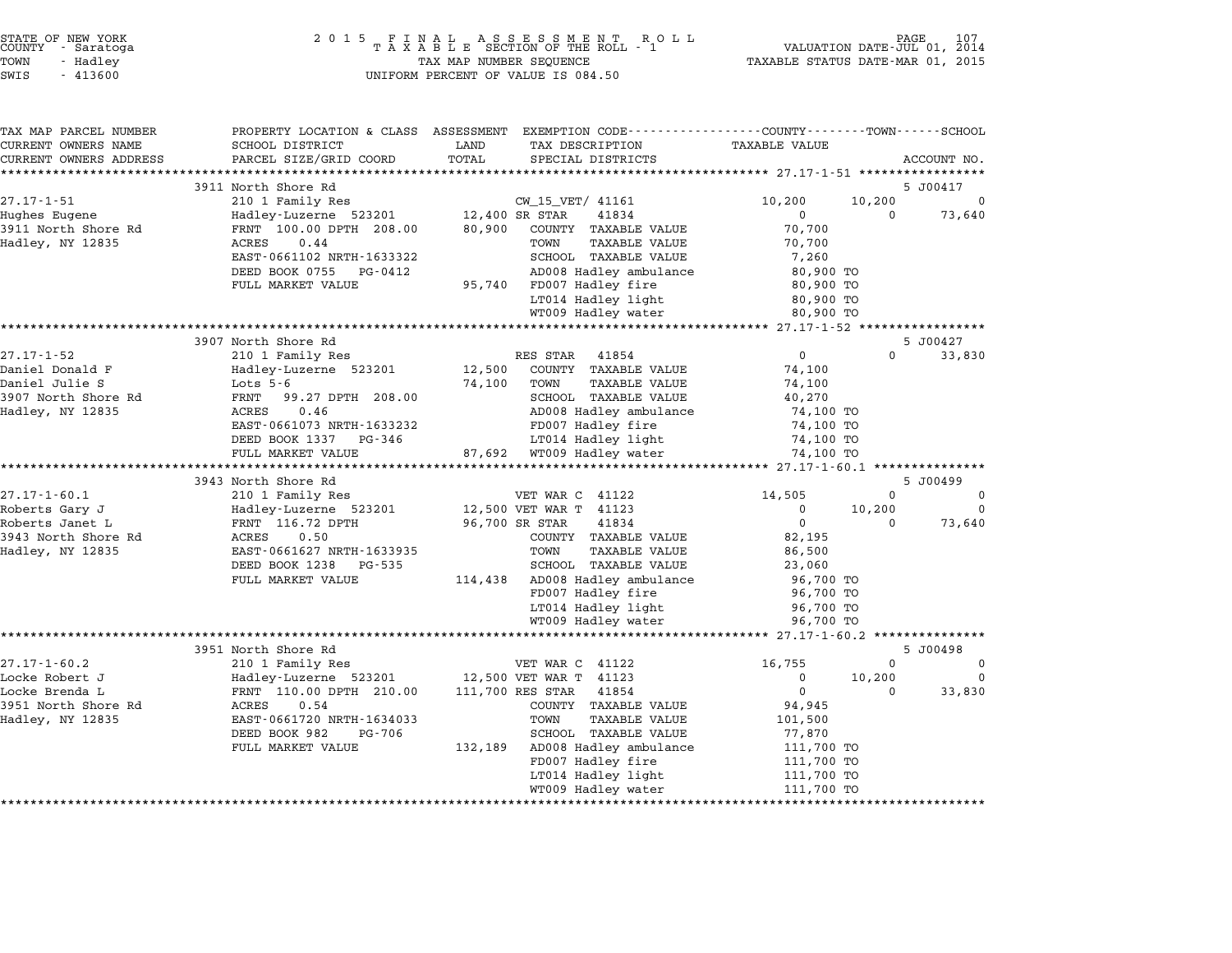| STATE OF NEW YORK<br>COUNTY - Saratoga<br>TOWN<br>- Hadley<br>SWIS<br>$-413600$ | $\begin{array}{cccccccccccccc} 2& 0& 1& 5 & & F& I& N& A& L & & A& S & S & E & S & S & M& E& N& T & & R& O& L& L\\ & & T& A& X& A& B& L& E & SECTION & OF & THE & ROLL & -& 1 \end{array}$<br>TAX MAP NUMBER SEQUENCE<br>UNIFORM PERCENT OF VALUE IS 084.50 |         |                                                | PAGE<br>108<br>VALUATION DATE-JUL 01, 2014<br>TAXABLE STATUS DATE-MAR 01, 2015 |                    |  |
|---------------------------------------------------------------------------------|-------------------------------------------------------------------------------------------------------------------------------------------------------------------------------------------------------------------------------------------------------------|---------|------------------------------------------------|--------------------------------------------------------------------------------|--------------------|--|
| TAX MAP PARCEL NUMBER                                                           | PROPERTY LOCATION & CLASS ASSESSMENT EXEMPTION CODE---------------COUNTY-------TOWN-----SCHOOL                                                                                                                                                              |         |                                                |                                                                                |                    |  |
| CURRENT OWNERS NAME                                                             | SCHOOL DISTRICT                                                                                                                                                                                                                                             | LAND    | TAX DESCRIPTION                                | TAXABLE VALUE                                                                  |                    |  |
| CURRENT OWNERS ADDRESS                                                          | PARCEL SIZE/GRID COORD                                                                                                                                                                                                                                      | TOTAL   | SPECIAL DISTRICTS                              |                                                                                | ACCOUNT NO.        |  |
|                                                                                 | 3935 North Shore Rd                                                                                                                                                                                                                                         |         |                                                |                                                                                | 5 J00396           |  |
| $27.17 - 1 - 62.1$                                                              | $425$ Bar                                                                                                                                                                                                                                                   |         | RES STAR 41854                                 | $\mathsf{O}$                                                                   | $\Omega$<br>33,830 |  |
| Meyer Donald                                                                    | Hadley-Luzerne 523201                                                                                                                                                                                                                                       | 8,400   | COUNTY TAXABLE VALUE                           | 137,400                                                                        |                    |  |
| 3935 North Shore Rd                                                             | Lot 3                                                                                                                                                                                                                                                       | 137,400 | TOWN<br>TAXABLE VALUE                          | 137,400                                                                        |                    |  |
| Hadley, NY 12835                                                                | FRNT<br>46.00 DPTH 74.00                                                                                                                                                                                                                                    |         | SCHOOL TAXABLE VALUE                           | 103,570                                                                        |                    |  |
|                                                                                 | 0.08<br>ACRES                                                                                                                                                                                                                                               |         | AD008 Hadley ambulance                         | 137,400 TO                                                                     |                    |  |
|                                                                                 | EAST-0661492 NRTH-1633772                                                                                                                                                                                                                                   |         | FD007 Hadley fire                              | 137,400 TO                                                                     |                    |  |
|                                                                                 | DEED BOOK 1652 PG-718                                                                                                                                                                                                                                       |         | LT014 Hadley light                             | 137,400 TO                                                                     |                    |  |
|                                                                                 | FULL MARKET VALUE                                                                                                                                                                                                                                           |         | 162,604 WT009 Hadley water                     | 137,400 TO                                                                     |                    |  |
|                                                                                 |                                                                                                                                                                                                                                                             |         |                                                |                                                                                |                    |  |
| $27.17 - 1 - 62.2$                                                              | 3931 North Shore Rd                                                                                                                                                                                                                                         |         |                                                |                                                                                |                    |  |
| Meyer Donald                                                                    | 311 Res vac land<br>Hadley-Luzerne 523201                                                                                                                                                                                                                   | 1,600   | COUNTY TAXABLE VALUE<br>TAXABLE VALUE<br>TOWN  | 1,600<br>1,600                                                                 |                    |  |
| 3935 North Shore Rd                                                             | per bound. line agree1749                                                                                                                                                                                                                                   | 1,600   | SCHOOL TAXABLE VALUE                           | 1,600                                                                          |                    |  |
| Hadley, NY 12835                                                                | $P/O$ Lot 2                                                                                                                                                                                                                                                 |         | AD008 Hadley ambulance                         | 1,600 TO                                                                       |                    |  |
|                                                                                 | 41.00 DPTH<br>FRNT                                                                                                                                                                                                                                          |         | FD007 Hadley fire                              | 1,600 TO                                                                       |                    |  |
|                                                                                 | ACRES<br>0.05                                                                                                                                                                                                                                               |         | LT014 Hadley light                             | 1,600 TO                                                                       |                    |  |
|                                                                                 | EAST-0661422 NRTH-1633726                                                                                                                                                                                                                                   |         | WT009 Hadley water                             | 1,600 TO                                                                       |                    |  |
|                                                                                 | DEED BOOK 1652 PG-718                                                                                                                                                                                                                                       |         |                                                |                                                                                |                    |  |
|                                                                                 | FULL MARKET VALUE                                                                                                                                                                                                                                           | 1,893   |                                                |                                                                                |                    |  |
|                                                                                 | 19 Tavern Dr                                                                                                                                                                                                                                                |         |                                                |                                                                                | 5 L01639           |  |
| $27.17 - 1 - 63$                                                                | 210 1 Family Res                                                                                                                                                                                                                                            |         | COUNTY TAXABLE VALUE                           | 72,500                                                                         |                    |  |
| JML Equities LLC                                                                | Hadley-Luzerne 523201                                                                                                                                                                                                                                       | 10,400  | <b>TAXABLE VALUE</b><br>TOWN                   | 72,500                                                                         |                    |  |
| C/O Elizabeth Fallacara                                                         | 92.00 DPTH 79.50<br>FRNT                                                                                                                                                                                                                                    | 72,500  | SCHOOL TAXABLE VALUE                           | 72,500                                                                         |                    |  |
| 1835 Glen Falls Mountain Rd                                                     | ACRES<br>0.17                                                                                                                                                                                                                                               |         | AD008 Hadley ambulance                         | 72,500 TO                                                                      |                    |  |
| Lake Luzerne, NY 12846                                                          | EAST-0661501 NRTH-1634032                                                                                                                                                                                                                                   |         | FD007 Hadley fire                              | 72,500 TO                                                                      |                    |  |
|                                                                                 | DEED BOOK 2014 PG-13607                                                                                                                                                                                                                                     |         | LT014 Hadley light                             | 72,500 TO                                                                      |                    |  |
|                                                                                 | FULL MARKET VALUE                                                                                                                                                                                                                                           | 85,799  | WT009 Hadley water                             | 72,500 TO                                                                      |                    |  |
|                                                                                 | ***********************                                                                                                                                                                                                                                     |         |                                                |                                                                                |                    |  |
|                                                                                 | 3939 North Shore Rd                                                                                                                                                                                                                                         |         |                                                |                                                                                | 5 L01635           |  |
| $27.17 - 1 - 64$                                                                | 210 1 Family Res                                                                                                                                                                                                                                            |         | COUNTY TAXABLE VALUE                           | 88,400                                                                         |                    |  |
| Springer Robert J                                                               | Hadley-Luzerne 523201                                                                                                                                                                                                                                       | 12,300  | TOWN<br><b>TAXABLE VALUE</b>                   | 88,400                                                                         |                    |  |
| Springer Nancy<br>Trustees                                                      | Springer Family Revocable<br>Living Trust                                                                                                                                                                                                                   | 88,400  | SCHOOL TAXABLE VALUE<br>AD008 Hadley ambulance | 88,400<br>88,400 TO                                                            |                    |  |
| 9695 Mainlands Blvd W                                                           | Lots $5 & 12$                                                                                                                                                                                                                                               |         | FD007 Hadley fire                              | 88,400 TO                                                                      |                    |  |
| Pinellas Park, FL 33728                                                         | FRNT<br>46.00 DPTH                                                                                                                                                                                                                                          |         | LT014 Hadley light                             | 88,400 TO                                                                      |                    |  |
|                                                                                 | ACRES<br>0.25                                                                                                                                                                                                                                               |         | WT009 Hadley water                             | 88,400 TO                                                                      |                    |  |
|                                                                                 | EAST-0661436 NRTH-1633986                                                                                                                                                                                                                                   |         |                                                |                                                                                |                    |  |
|                                                                                 | DEED BOOK 2007<br>PG-46619                                                                                                                                                                                                                                  |         |                                                |                                                                                |                    |  |
|                                                                                 | FULL MARKET VALUE                                                                                                                                                                                                                                           | 104,615 |                                                |                                                                                |                    |  |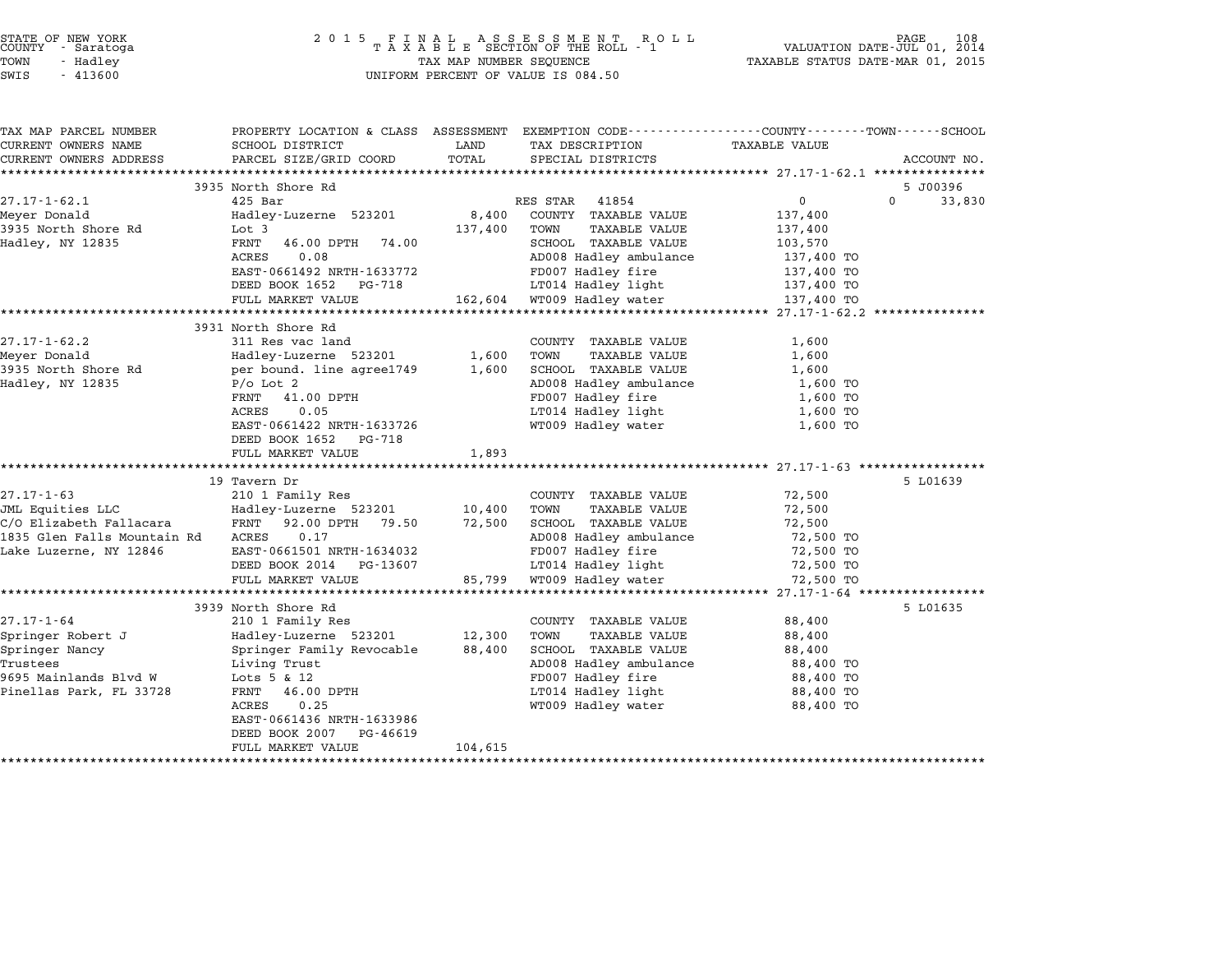| STATE OF NEW YORK |  |            |  |
|-------------------|--|------------|--|
| COUNTY            |  | - Saratoga |  |
| TOWN              |  | - Hadley   |  |

| TAX MAP PARCEL NUMBER                                 |                                         | PROPERTY LOCATION & CLASS ASSESSMENT EXEMPTION CODE---------------COUNTY-------TOWN------SCHOOL |                                                |
|-------------------------------------------------------|-----------------------------------------|-------------------------------------------------------------------------------------------------|------------------------------------------------|
| CURRENT OWNERS NAME                                   | SCHOOL DISTRICT                         | LAND<br>TAX DESCRIPTION                                                                         | <b>TAXABLE VALUE</b>                           |
| CURRENT OWNERS ADDRESS<br>***********************     | PARCEL SIZE/GRID COORD                  | TOTAL<br>SPECIAL DISTRICTS                                                                      | ACCOUNT NO.                                    |
|                                                       | 45 Third Ave                            |                                                                                                 |                                                |
| $27.17 - 1 - 65$                                      | 210 1 Family Res                        | 41854<br>RES STAR                                                                               | $\overline{0}$<br>$\mathbf 0$<br>33,830        |
| Smead Adam W                                          | Hadley-Luzerne 523201                   | 22,900<br>COUNTY TAXABLE VALUE                                                                  | 159,000                                        |
| Smead Paulette C                                      | Lot $5 & 6$                             | 159,000<br>TOWN<br><b>TAXABLE VALUE</b>                                                         | 159,000                                        |
| 45 Third Ave                                          | FRNT 269.07 DPTH                        | SCHOOL TAXABLE VALUE                                                                            | 125,170                                        |
| Hadley, NY 12835                                      | 1.43<br>ACRES                           | AD008 Hadley ambulance                                                                          | 159,000 TO                                     |
|                                                       | EAST-0662478 NRTH-1635304               | FD007 Hadley fire                                                                               | 159,000 TO                                     |
|                                                       | DEED BOOK 2011<br>PG-20391              | LT014 Hadley light                                                                              | 159,000 TO                                     |
|                                                       | FULL MARKET VALUE                       | 188,166 WT009 Hadley water                                                                      | 159,000 TO                                     |
|                                                       |                                         |                                                                                                 | *************** 27.17-1-66 ************        |
| 27.17-1-66                                            | 3913 North Shore Rd<br>220 2 Family Res | SR STAR<br>41834                                                                                | 5 J00428<br>$\mathbf{0}$<br>$\Omega$<br>73,640 |
| McLaren Christopher J                                 | Hadley-Luzerne 523201                   | 12,500<br>COUNTY TAXABLE VALUE                                                                  | 76,200                                         |
| Marquette Linda                                       | FRNT 100.00 DPTH 200.00                 | 76,200<br>TOWN<br><b>TAXABLE VALUE</b>                                                          | 76,200                                         |
| 3913 North Shore Rd                                   | 0.46<br>ACRES                           | SCHOOL TAXABLE VALUE                                                                            | 2,560                                          |
| Hadley, NY 12835                                      | EAST-0661182 NRTH-1633392               | AD008 Hadley ambulance                                                                          | 76,200 TO                                      |
|                                                       | DEED BOOK 2007 PG-36282                 | FD007 Hadley fire                                                                               | 76,200 TO                                      |
|                                                       | FULL MARKET VALUE                       | 90,178 LT014 Hadley light                                                                       | 76,200 TO                                      |
|                                                       |                                         | WT009 Hadley water                                                                              | 76,200 TO                                      |
|                                                       |                                         |                                                                                                 |                                                |
|                                                       | 77 Third Ave                            |                                                                                                 |                                                |
| $27.17 - 1 - 67$                                      | 210 1 Family Res                        | VET WAR C 41122                                                                                 | $\mathbf 0$<br>29,790<br>$\Omega$              |
| Mudd Bernard M                                        | Hadley-Luzerne 523201                   | 22,700 VET WAR T 41123                                                                          | $\mathbf 0$<br>10,200<br>$\Omega$              |
| Trottier Donna M                                      | Lots 11 & 12                            | 198,600 RES STAR<br>41854                                                                       | $\overline{0}$<br>33,830<br>0                  |
| 77 Third Ave                                          | FRNT 223.81 DPTH<br>1.35                | COUNTY TAXABLE VALUE<br><b>TAXABLE VALUE</b><br>TOWN                                            | 168,810                                        |
| Hadley, NY 12835                                      | ACRES<br>EAST-0661759 NRTH-1635063      | SCHOOL TAXABLE VALUE                                                                            | 188,400                                        |
|                                                       | DEED BOOK 1361<br>PG-133                | AD008 Hadley ambulance                                                                          | 164,770<br>198,600 TO                          |
|                                                       | FULL MARKET VALUE                       | 235,030 FD007 Hadley fire                                                                       | 198,600 TO                                     |
|                                                       |                                         | LT014 Hadley light                                                                              | 198,600 TO                                     |
|                                                       |                                         | WT009 Hadley water                                                                              | 198,600 TO                                     |
|                                                       |                                         |                                                                                                 |                                                |
|                                                       |                                         |                                                                                                 | ********* 27.17-1-68 ***                       |
|                                                       | 119 Third Ave                           |                                                                                                 |                                                |
| $27.17 - 1 - 68$                                      | 210 1 Family Res                        | VET COM C 41132                                                                                 | 51,000<br>0<br>0                               |
| Eagan Edward J Jr                                     | Hadley-Luzerne 523201                   | 22,100 VET COM T 41133                                                                          | $\Omega$<br>$\Omega$<br>17,000                 |
|                                                       | Also Bk 1333/Pg 648                     | 287,700 RES STAR<br>41854                                                                       | $\mathbf 0$<br>33,830<br>$\Omega$              |
|                                                       | Lot 19 & 20                             | COUNTY TAXABLE VALUE                                                                            | 236,700                                        |
|                                                       | FRNT 240.00 DPTH                        | TOWN<br><b>TAXABLE VALUE</b>                                                                    | 270,700                                        |
|                                                       | 1.05<br>ACRES                           | SCHOOL TAXABLE VALUE                                                                            | 253,870                                        |
|                                                       | EAST-0660967 NRTH-1634709               | AD008 Hadley ambulance                                                                          | 287,700 TO                                     |
|                                                       | DEED BOOK 1693<br>PG-30                 | FD007 Hadley fire                                                                               | 287,700 TO                                     |
| Eagan Patricia J<br>119 Third Ave<br>Hadley, NY 12835 | FULL MARKET VALUE                       | 340,473<br>LT014 Hadley light<br>WT009 Hadley water                                             | 287,700 TO<br>287,700 TO                       |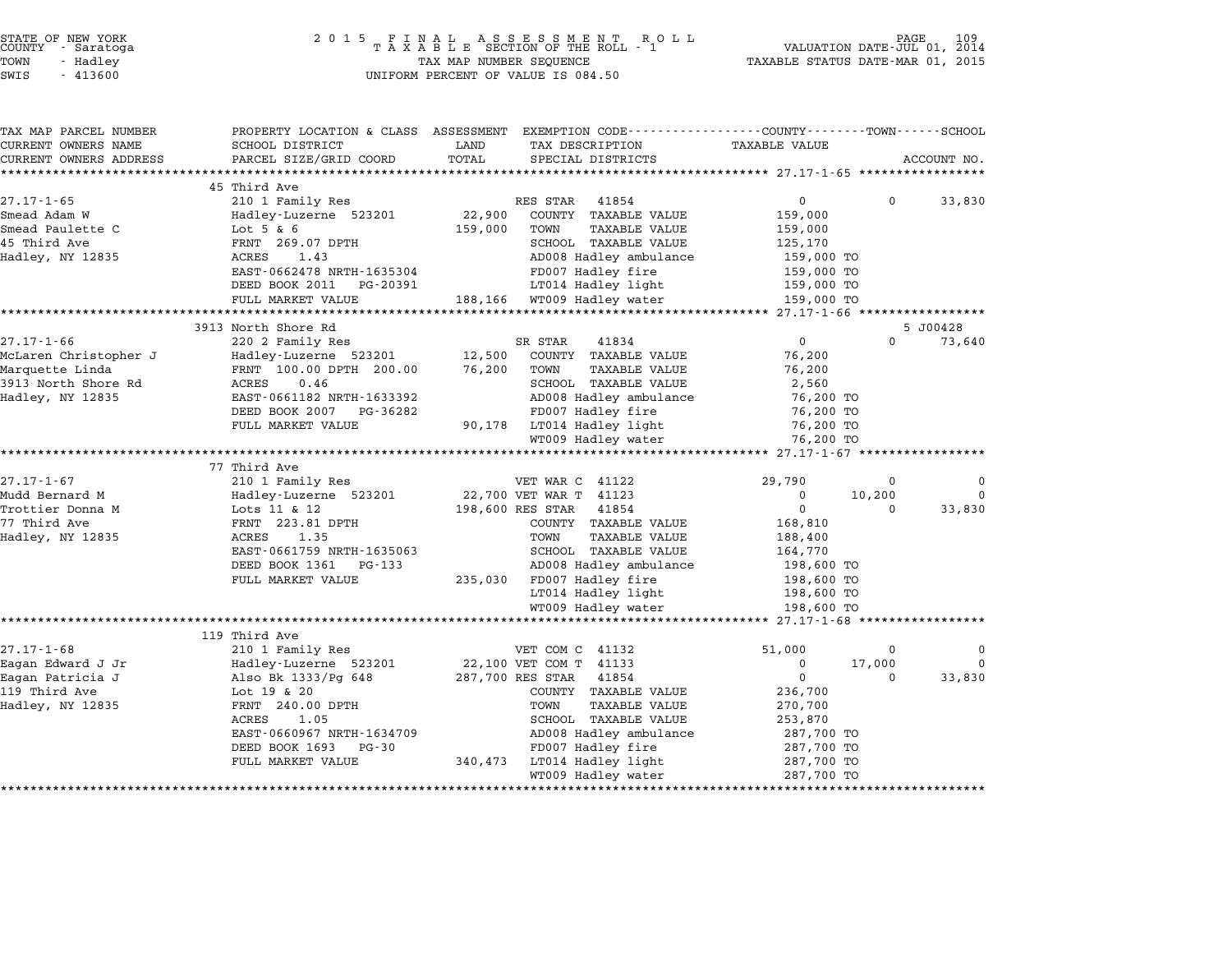| STATE OF NEW YORK |  |            |  |
|-------------------|--|------------|--|
| COUNTY            |  | - Saratoga |  |
| TOWN              |  | - Hadley   |  |

## STATE OF NEW YORK <sup>2</sup> <sup>0</sup> <sup>1</sup> 5 F I N A L A S S E S S M E N T R O L L PAGE <sup>110</sup> COUNTY - Saratoga <sup>T</sup> <sup>A</sup> <sup>X</sup> <sup>A</sup> <sup>B</sup> <sup>L</sup> <sup>E</sup> SECTION OF THE ROLL - <sup>1</sup> VALUATION DATE-JUL 01, <sup>2014</sup> TOWN - Hadley TAX MAP NUMBER SEQUENCE TAXABLE STATUS DATE-MAR 01, <sup>2015</sup> SWIS - <sup>413600</sup> UNIFORM PERCENT OF VALUE IS 084.50

| TAX MAP PARCEL NUMBER    | PROPERTY LOCATION & CLASS ASSESSMENT EXEMPTION CODE---------------COUNTY-------TOWN------SCHOOL |         |                                          |                        |          |             |
|--------------------------|-------------------------------------------------------------------------------------------------|---------|------------------------------------------|------------------------|----------|-------------|
| CURRENT OWNERS NAME      | SCHOOL DISTRICT                                                                                 | LAND    | TAX DESCRIPTION                          | TAXABLE VALUE          |          |             |
| CURRENT OWNERS ADDRESS   | PARCEL SIZE/GRID COORD                                                                          | TOTAL   | SPECIAL DISTRICTS                        |                        |          | ACCOUNT NO. |
|                          |                                                                                                 |         |                                          |                        |          |             |
|                          | 5 Tavern Dr                                                                                     |         |                                          |                        |          | 5 J00400    |
| $27.17 - 1 - 69$         | 210 1 Family Res                                                                                |         | COUNTY TAXABLE VALUE                     | 44,900                 |          |             |
| Johnson-Keeler Beverly A | Hadley-Luzerne 523201                                                                           | 12,300  | TOWN<br><b>TAXABLE VALUE</b>             | 44,900                 |          |             |
| 65 Pine View Ct          | Lot $1, 2, 8, 9$ art of $45$                                                                    | 44,900  | SCHOOL TAXABLE VALUE                     | 44,900                 |          |             |
| Lake Luzerne, NY 12846   | boundry line agreemen 174                                                                       |         | AD008 Hadley ambulance                   | 44,900 TO              |          |             |
|                          | also deed1704/p170                                                                              |         | FD007 Hadley fire                        | 44,900 TO              |          |             |
|                          | FRNT 125.00 DPTH<br><b>ACRES</b><br>0.30                                                        |         | LT014 Hadley light<br>WT009 Hadley water | 44,900 TO<br>44,900 TO |          |             |
|                          | EAST-0661364 NRTH-1633747                                                                       |         |                                          |                        |          |             |
|                          | DEED BOOK 1549 PG-487                                                                           |         |                                          |                        |          |             |
|                          | FULL MARKET VALUE                                                                               | 53,136  |                                          |                        |          |             |
|                          |                                                                                                 |         |                                          |                        |          |             |
|                          | 11 Tavern Dr                                                                                    |         |                                          |                        |          | 5 J00459    |
| $27.17 - 1 - 70$         | 210 1 Family Res                                                                                |         | RES STAR<br>41854                        | $\overline{0}$         | $\Omega$ | 33,830      |
| Lee Patricia             | Hadley-Luzerne 523201                                                                           | 12,200  | COUNTY TAXABLE VALUE                     | 62,200                 |          |             |
| 11 Tavern Dr             | Lot 16,17 ∂ of 27.17-1                                                                          | 62,200  | TOWN<br>TAXABLE VALUE                    | 62,200                 |          |             |
| Hadley, NY 12835         | also deed $1704/168$                                                                            |         | SCHOOL TAXABLE VALUE                     | 28,370                 |          |             |
|                          | FRNT<br>15.00 DPTH<br>92.00                                                                     |         | AD008 Hadley ambulance                   | 62,200 TO              |          |             |
|                          | 0.20<br><b>ACRES</b>                                                                            |         | FD007 Hadley fire                        | 62,200 TO              |          |             |
|                          | EAST-0661290 NRTH-1633852                                                                       |         | LT014 Hadley light                       | 62,200 TO              |          |             |
|                          | DEED BOOK 2008 PG-14738                                                                         |         | WT009 Hadley water                       | 62,200 TO              |          |             |
|                          | FULL MARKET VALUE                                                                               | 73,609  |                                          |                        |          |             |
|                          | 59 Rollman Cir                                                                                  |         |                                          |                        |          |             |
| $27.17 - 2 - 1$          |                                                                                                 |         | VET COM C 41132                          | 44,675                 | 0        | 0           |
| Saheim Allen R           | 210 1 Family Res<br>Hadley-Luzerne 523201                                                       |         | 21,600 VET COM T 41133                   | $\Omega$               | 17,000   | $\Omega$    |
| Saheim Kimberly A        | Lot 46                                                                                          |         | 178,700 VET DIS C 41142                  | 35,740                 | $\Omega$ | $\Omega$    |
| 59 Rollman Cir           | FRNT<br>86.87 DPTH                                                                              |         | VET DIS T 41143                          | 0                      | 34,000   | $\Omega$    |
| Hadley, NY 12835         | 0.55<br>ACRES                                                                                   |         | RES STAR<br>41854                        | $\mathbf 0$            | $\Omega$ | 33,830      |
|                          | EAST-0660660 NRTH-1634771                                                                       |         | COUNTY TAXABLE VALUE                     | 98,285                 |          |             |
|                          | DEED BOOK 1698<br>PG-732                                                                        |         | TOWN<br><b>TAXABLE VALUE</b>             | 127,700                |          |             |
|                          | FULL MARKET VALUE                                                                               | 211,479 | SCHOOL TAXABLE VALUE                     | 144,870                |          |             |
|                          |                                                                                                 |         | AD008 Hadley ambulance                   | 178,700 TO             |          |             |
|                          |                                                                                                 |         | FD007 Hadley fire                        | 178,700 TO             |          |             |
|                          |                                                                                                 |         | LT014 Hadley light                       | 178,700 TO             |          |             |
|                          |                                                                                                 |         | WT009 Hadley water                       | 178,700 TO             |          |             |
|                          |                                                                                                 |         |                                          |                        |          |             |
|                          | 122 Third Ave                                                                                   |         |                                          |                        |          |             |
| $27.17 - 2 - 2$          | 210 1 Family Res                                                                                |         | RES STAR<br>41854                        | $\mathsf{O}$           | $\Omega$ | 33,830      |
| Smead Sam                | Hadley-Luzerne 523201                                                                           | 21,600  | COUNTY TAXABLE VALUE                     | 144,100                |          |             |
| Smead Jessica            | Lot 47                                                                                          | 144,100 | TOWN<br><b>TAXABLE VALUE</b>             | 144,100                |          |             |
| 122 Third Ave            | FRNT 110.91 DPTH                                                                                |         | SCHOOL TAXABLE VALUE                     | 110,270                |          |             |
| Hadley, NY 12835         | 0.48<br>ACRES                                                                                   |         | AD008 Hadley ambulance                   | 144,100 TO             |          |             |
|                          | EAST-0660739 NRTH-1634851                                                                       |         | FD007 Hadley fire                        | 144,100 TO             |          |             |
|                          | DEED BOOK 2010<br>PG-14612                                                                      |         | LT014 Hadley light                       | 144,100 TO             |          |             |
|                          | FULL MARKET VALUE                                                                               |         | 170,533 WT009 Hadley water               | 144,100 TO             |          |             |
|                          | **********************                                                                          |         |                                          |                        |          |             |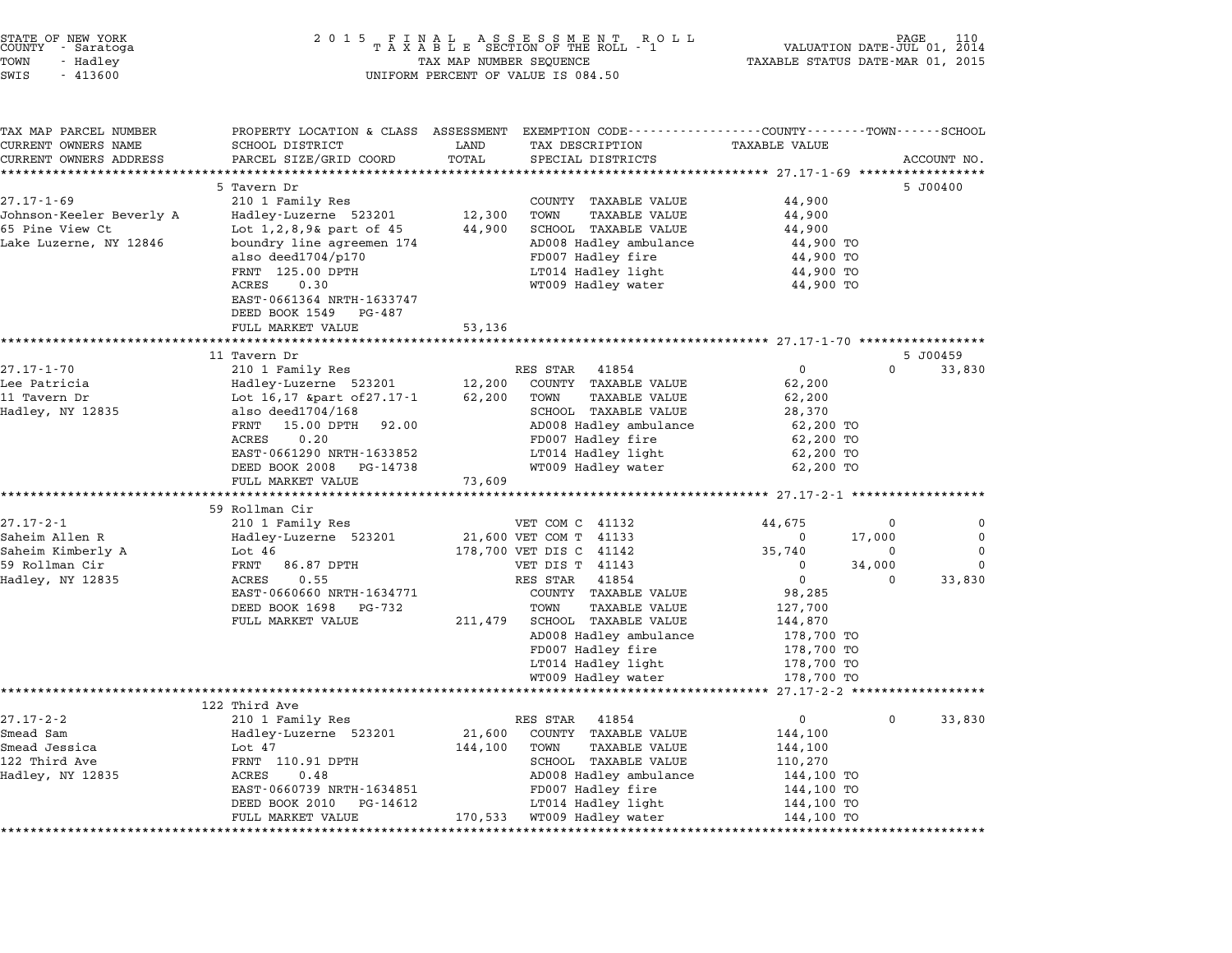| STATE OF NEW YORK |  |            |  |  |
|-------------------|--|------------|--|--|
| COUNTY            |  | - Saratoga |  |  |
| TOWN              |  | - Hadley   |  |  |

| SWIS | 413600 |
|------|--------|
|      |        |

# STATE OF NEW YORK <sup>2</sup> <sup>0</sup> <sup>1</sup> 5 F I N A L A S S E S S M E N T R O L L PAGE <sup>111</sup> COUNTY - Saratoga <sup>T</sup> <sup>A</sup> <sup>X</sup> <sup>A</sup> <sup>B</sup> <sup>L</sup> <sup>E</sup> SECTION OF THE ROLL - <sup>1</sup> VALUATION DATE-JUL 01, <sup>2014</sup> TOWN - Hadley TAX MAP NUMBER SEQUENCE TAXABLE STATUS DATE-MAR 01, <sup>2015</sup> SWIS - 41360 UNIFORM PERCENT OF VALUE IS 084.50<br>SWIFORM PERCENT OF VALUE IS 084.50

| TAX MAP PARCEL NUMBER    | PROPERTY LOCATION & CLASS ASSESSMENT EXEMPTION CODE---------------COUNTY-------TOWN------SCHOOL |         |                            |                |              |             |
|--------------------------|-------------------------------------------------------------------------------------------------|---------|----------------------------|----------------|--------------|-------------|
| CURRENT OWNERS NAME      | SCHOOL DISTRICT                                                                                 | LAND    | TAX DESCRIPTION            | TAXABLE VALUE  |              |             |
| CURRENT OWNERS ADDRESS   | PARCEL SIZE/GRID COORD                                                                          | TOTAL   | SPECIAL DISTRICTS          |                |              | ACCOUNT NO. |
|                          |                                                                                                 |         |                            |                |              |             |
|                          | 120 Third Ave                                                                                   |         |                            |                |              |             |
| $27.17 - 2 - 3$          | 210 1 Family Res                                                                                |         | RES STAR<br>41854          | $\mathbf 0$    | $\Omega$     | 33,830      |
| Frechette Heather L      | Hadley-Luzerne 523201 24,900                                                                    |         | COUNTY TAXABLE VALUE       | 119,700        |              |             |
| 120 Third Ave            | Lot $48$                                                                                        | 119,700 | TOWN<br>TAXABLE VALUE      | 119,700        |              |             |
| Hadley, NY 12835         | FRNT 114.98 DPTH                                                                                |         | SCHOOL TAXABLE VALUE       | 85,870         |              |             |
|                          | ACRES<br>0.47                                                                                   |         | AD008 Hadley ambulance     | 119,700 TO     |              |             |
|                          | EAST-0660829 NRTH-1634921                                                                       |         | FD007 Hadley fire          | 119,700 TO     |              |             |
|                          | DEED BOOK 1763 PG-560                                                                           |         | LT014 Hadley light         | 119,700 TO     |              |             |
|                          | FULL MARKET VALUE                                                                               |         | 141,657 WT009 Hadley water | 119,700 TO     |              |             |
|                          |                                                                                                 |         |                            |                |              |             |
|                          | Rollman Cir                                                                                     |         |                            |                |              |             |
| $27.17 - 2 - 4$          | 210 1 Family Res                                                                                |         | RES STAR<br>41854          | $\mathbf{0}$   | $\mathbf 0$  | 33,830      |
| Vananden Raymond L       | Hadley-Luzerne 523201                                                                           | 21,600  | COUNTY TAXABLE VALUE       | 136,900        |              |             |
| Vananden Linda L         | Lot 49                                                                                          | 136,900 | TOWN<br>TAXABLE VALUE      | 136,900        |              |             |
| Third Ave                | FRNT 198.40 DPTH                                                                                |         | SCHOOL TAXABLE VALUE       | 103,070        |              |             |
| Hadley, NY 12835         | 0.48<br>ACRES                                                                                   |         | AD008 Hadley ambulance     | 136,900 TO     |              |             |
|                          | EAST-0660909 NRTH-1635001                                                                       |         | FD007 Hadley fire          | 136,900 TO     |              |             |
|                          | DEED BOOK 1537 PG-398                                                                           |         | LT014 Hadley light         | $136,900$ TO   |              |             |
|                          | FULL MARKET VALUE                                                                               |         | 162,012 WT009 Hadley water | 136,900 TO     |              |             |
|                          |                                                                                                 |         |                            |                |              |             |
|                          | 11 Rollman Cir                                                                                  |         |                            |                |              |             |
| $27.17 - 2 - 5$          | 210 1 Family Res                                                                                |         | SR STAR<br>41834           | $\overline{0}$ | $\mathbf{0}$ | 73,640      |
| Morin Carole M           | Hadley-Luzerne 523201                                                                           | 21,700  | COUNTY TAXABLE VALUE       | 109,300        |              |             |
| 11 Rollman Circle        | Lot 39                                                                                          | 109,300 | TOWN<br>TAXABLE VALUE      | 109,300        |              |             |
| Hadley, NY 12835         | FRNT 100.00 DPTH                                                                                |         | SCHOOL TAXABLE VALUE       | 35,660         |              |             |
|                          | ACRES<br>0.61                                                                                   |         | AD008 Hadley ambulance     | 109,300 TO     |              |             |
| PRIOR OWNER ON 3/01/2015 | EAST-0660779 NRTH-1635081                                                                       |         | FD007 Hadley fire          | 109,300 TO     |              |             |
| Sherman Norma            | DEED BOOK 2015 PG-8778                                                                          |         | LT014 Hadley light         | 109,300 TO     |              |             |
|                          | FULL MARKET VALUE                                                                               | 129,349 | WT009 Hadley water         | 109,300 TO     |              |             |
|                          |                                                                                                 |         |                            |                |              |             |
|                          | Rollman Cir                                                                                     |         |                            |                |              |             |
| $27.17 - 2 - 6$          | 311 Res vac land                                                                                |         | COUNTY TAXABLE VALUE       | 21,600         |              |             |
| Arch Kathleen            | Hadley-Luzerne 523201                                                                           | 21,600  | TAXABLE VALUE<br>TOWN      | 21,600         |              |             |
| 265 States Rd            | Lot $40$                                                                                        | 21,600  | SCHOOL TAXABLE VALUE       | 21,600         |              |             |
| Stony Creek, NY 12878    | FRNT 249.31 DPTH                                                                                |         | AD008 Hadley ambulance     | 21,600 TO      |              |             |
|                          | ACRES<br>0.48                                                                                   |         | FD007 Hadley fire          | 21,600 TO      |              |             |
|                          | EAST-0660739 NRTH-1635221                                                                       |         | LT014 Hadley light         | 21,600 TO      |              |             |
|                          | DEED BOOK 2007<br>PG-18972                                                                      |         | WT009 Hadley water         | 21,600 TO      |              |             |
|                          | FULL MARKET VALUE                                                                               | 25,562  |                            |                |              |             |
|                          |                                                                                                 |         |                            |                |              |             |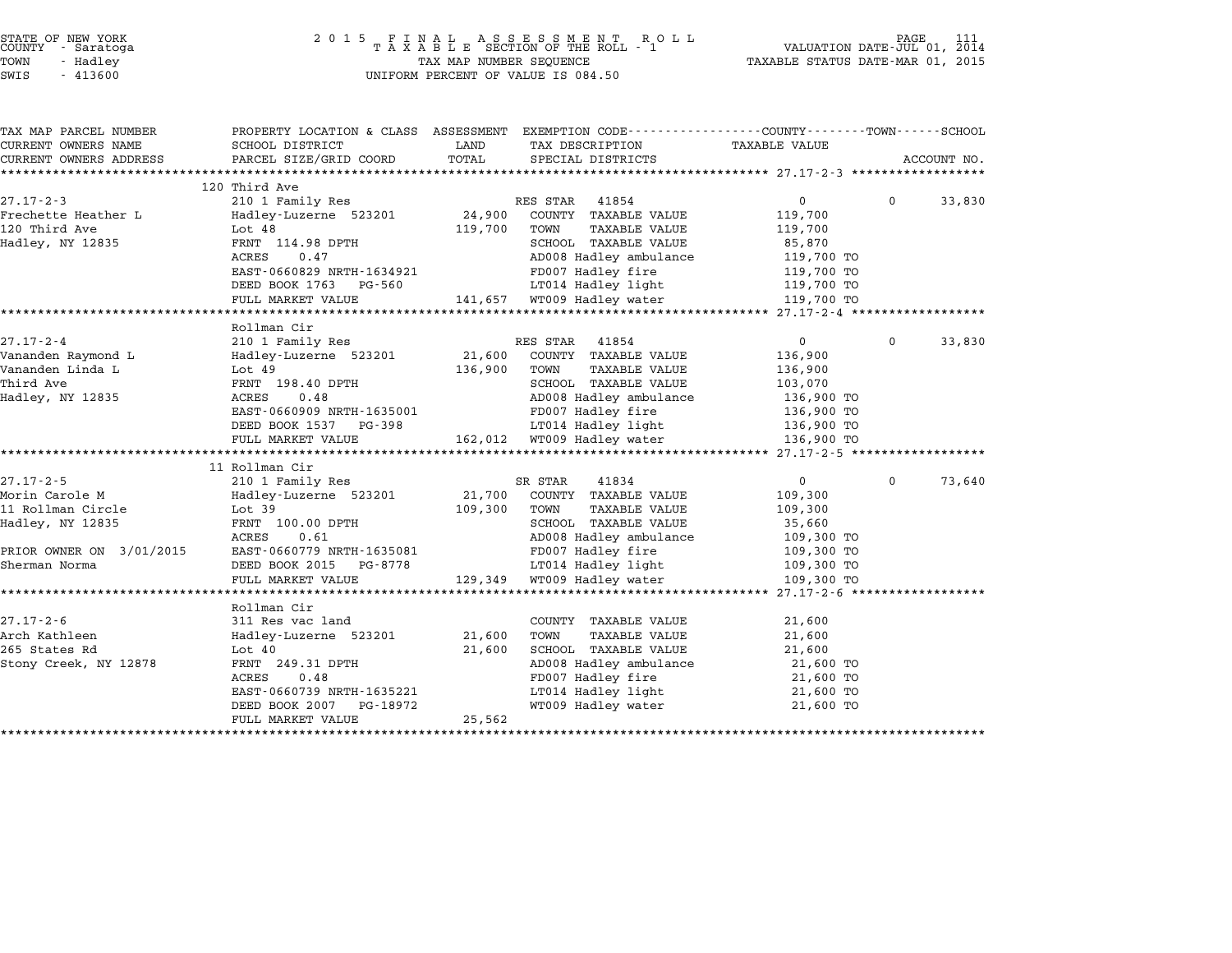# STATE OF NEW YORK <sup>2</sup> <sup>0</sup> <sup>1</sup> 5 F I N A L A S S E S S M E N T R O L L PAGE <sup>112</sup> COUNTY - Saratoga <sup>T</sup> <sup>A</sup> <sup>X</sup> <sup>A</sup> <sup>B</sup> <sup>L</sup> <sup>E</sup> SECTION OF THE ROLL - <sup>1</sup> VALUATION DATE-JUL 01, <sup>2014</sup> TOWN - Hadley TAX MAP NUMBER SEQUENCE TAXABLE STATUS DATE-MAR 01, <sup>2015</sup> STATE OF NEW YORK<br>
COUNTY - Saratoga<br>
TOWN - Hadley TAXABLE SECTION OF THE ROLL<br>
TOWN - 413600 UNIFORM PERCENT OF VALUE IS 084.50

| TAX MAP PARCEL NUMBER      | PROPERTY LOCATION & CLASS ASSESSMENT EXEMPTION CODE---------------COUNTY-------TOWN-----SCHOOL |                  |                                               |                          |             |
|----------------------------|------------------------------------------------------------------------------------------------|------------------|-----------------------------------------------|--------------------------|-------------|
| CURRENT OWNERS NAME        | SCHOOL DISTRICT                                                                                | LAND             | TAX DESCRIPTION                               | TAXABLE VALUE            |             |
| CURRENT OWNERS ADDRESS     | PARCEL SIZE/GRID COORD                                                                         | TOTAL            | SPECIAL DISTRICTS                             |                          | ACCOUNT NO. |
|                            |                                                                                                |                  |                                               |                          |             |
|                            | Rollman Cir                                                                                    |                  |                                               |                          |             |
| 27.17-2-7<br>Arch Kathleen | 311 Res vac land                                                                               |                  | COUNTY TAXABLE VALUE                          | 21,600                   |             |
| 265 States Rd              | Hadley-Luzerne 523201<br>Lot 41                                                                | 21,600<br>21,600 | TAXABLE VALUE<br>TOWN<br>SCHOOL TAXABLE VALUE | 21,600<br>21,600         |             |
| Stony Creek, NY 12878      | FRNT 116.03 DPTH                                                                               |                  | AD008 Hadley ambulance                        |                          |             |
|                            | ACRES<br>0.50                                                                                  |                  | FD007 Hadley fire                             | 21,600 TO<br>21,600 TO   |             |
|                            |                                                                                                |                  | LT014 Hadley light                            | 21,600 TO                |             |
|                            | EAST-0660629 NRTH-1635191<br>DEED BOOK 2007 PG-18974                                           |                  | WT009 Hadley water                            | 21,600 TO                |             |
|                            | FULL MARKET VALUE                                                                              | 25,562           |                                               |                          |             |
|                            |                                                                                                |                  |                                               |                          |             |
|                            | Rollman Cir                                                                                    |                  |                                               |                          |             |
| $27.17 - 2 - 10$           | 311 Res vac land                                                                               |                  | COUNTY TAXABLE VALUE                          | 21,600                   |             |
| Lawlor Joseph J            | Hadley-Luzerne 523201                                                                          | 21,600           | TOWN<br>TAXABLE VALUE                         | 21,600                   |             |
| Lawlor Kathleen            | Lot 44                                                                                         | 21,600           | SCHOOL TAXABLE VALUE                          | 21,600                   |             |
| 890B Heritage Village      | FRNT 100.00 DPTH 230.00                                                                        |                  | AD008 Hadley ambulance                        | 21,600 TO                |             |
| Southbury, CT 08488        | ACRES<br>0.53                                                                                  |                  | FD007 Hadley fire                             | 21,600 TO                |             |
|                            | EAST-0660549 NRTH-1635020                                                                      |                  | LT014 Hadley light                            | 21,600 TO                |             |
|                            | DEED BOOK 1656 PG-378                                                                          |                  | WT009 Hadley water                            | 21,600 TO                |             |
|                            | FULL MARKET VALUE                                                                              | 25,562           |                                               |                          |             |
|                            |                                                                                                |                  |                                               |                          |             |
|                            | Rollman Cir                                                                                    |                  |                                               |                          |             |
| 27.17-2-11                 | 311 Res vac land                                                                               |                  | COUNTY TAXABLE VALUE                          | 21,600                   |             |
| Arch Kathleen              | Hadley-Luzerne 523201                                                                          | 21,600           | TAXABLE VALUE<br>TOWN                         | 21,600                   |             |
| 265 States Rd              | Lot $45$                                                                                       | 21,600           | SCHOOL TAXABLE VALUE                          | 21,600                   |             |
| Stony Creek, NY 12878      | FRNT 100.00 DPTH 230.00                                                                        |                  | AD008 Hadley ambulance                        | 21,600 TO                |             |
|                            | ACRES<br>0.53                                                                                  |                  | FD007 Hadley fire                             | 21,600 TO                |             |
|                            | EAST-0660609 NRTH-1634931                                                                      |                  | LT014 Hadley light                            | 21,600 TO                |             |
|                            | DEED BOOK 2007 PG-18976                                                                        |                  | WT009 Hadley water                            | 21,600 TO                |             |
|                            | FULL MARKET VALUE                                                                              | 25,562           |                                               |                          |             |
|                            |                                                                                                |                  |                                               |                          |             |
|                            | 39 Rollman Cir                                                                                 |                  |                                               |                          |             |
| 27.17-2-17                 | 210 1 Family Res                                                                               |                  | COUNTY TAXABLE VALUE                          | 180,700                  |             |
| Cardella Thomas A          | Hadley-Luzerne 523201                                                                          | 22,000           | TAXABLE VALUE<br>TOWN                         | 180,700                  |             |
| Cardella Sue Ellen         | 2013/13378                                                                                     | 180,700          | SCHOOL TAXABLE VALUE                          | 180,700                  |             |
| 39 Rollman Cir             | $1$ ot 42 & 43                                                                                 |                  | AD008 Hadley ambulance                        | 180,700 TO<br>180,700 TO |             |
| Hadley, NY 12835           | FRNT 174.00 DPTH<br>ACRES 0.94                                                                 |                  | FD007 Hadley fire                             |                          |             |
|                            | 0.94<br>ACRES                                                                                  |                  | LT014 Hadley light                            | 180,700 TO               |             |
|                            | EAST-0660472 NRTH-1635132                                                                      |                  | WT009 Hadley water                            | 180,700 TO               |             |
|                            | DEED BOOK 2013<br>PG-13378<br>FULL MARKET VALUE                                                | 213,846          |                                               |                          |             |
|                            |                                                                                                |                  |                                               |                          |             |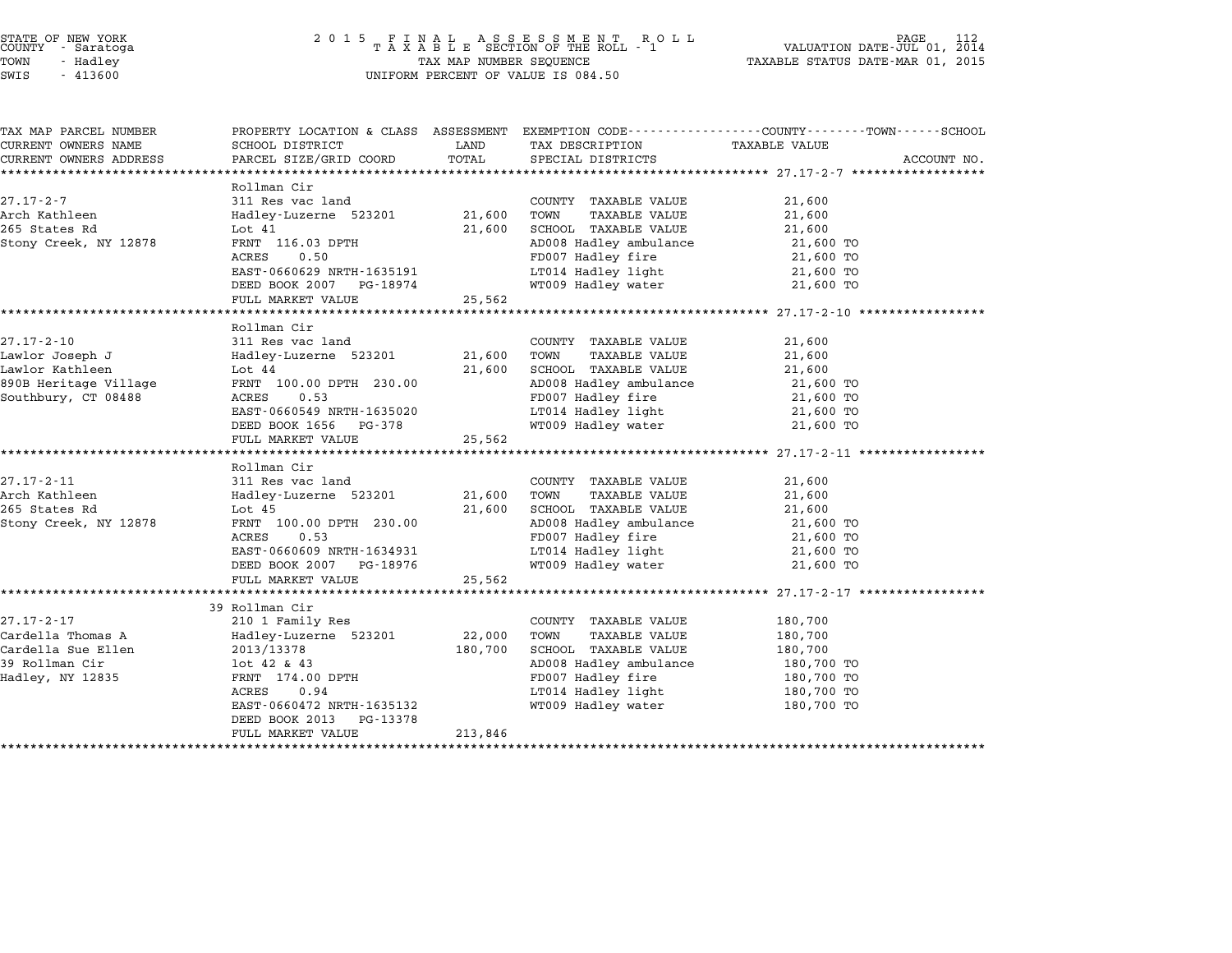| STATE OF NEW YORK |          |            |  |
|-------------------|----------|------------|--|
| COUNTY            |          | - Saratoga |  |
| TOWN              | - Hadley |            |  |
|                   |          |            |  |

| TAX MAP PARCEL NUMBER  | PROPERTY LOCATION & CLASS ASSESSMENT EXEMPTION CODE----------------COUNTY-------TOWN-----SCHOOL |         |                                               |                          |          |             |
|------------------------|-------------------------------------------------------------------------------------------------|---------|-----------------------------------------------|--------------------------|----------|-------------|
| CURRENT OWNERS NAME    | SCHOOL DISTRICT                                                                                 | LAND    | TAX DESCRIPTION                               | <b>TAXABLE VALUE</b>     |          |             |
| CURRENT OWNERS ADDRESS | PARCEL SIZE/GRID COORD                                                                          | TOTAL   | SPECIAL DISTRICTS                             |                          |          | ACCOUNT NO. |
|                        |                                                                                                 |         |                                               |                          |          |             |
| $27.17 - 3 - 1$        | 3959 North Shore Rd                                                                             |         |                                               | 0                        | $\Omega$ |             |
| Fuller David           | 210 1 Family Res                                                                                |         | SR STAR<br>41834                              |                          |          | 73,640      |
| Cason Martha           | Hadley-Luzerne 523201 25,500<br>Lot 1                                                           | 157,100 | COUNTY TAXABLE VALUE<br>TOWN<br>TAXABLE VALUE | 157,100<br>157,100       |          |             |
| 3959 North Shore Rd    | FRNT 294.93 DPTH                                                                                |         | SCHOOL TAXABLE VALUE                          | 83,460                   |          |             |
| Hadley, NY 12835       | 5.10<br>ACRES                                                                                   |         | AD008 Hadley ambulance                        | 157,100 TO               |          |             |
|                        | EAST-0661884 NRTH-1634206                                                                       |         | FD007 Hadley fire                             | 157,100 TO               |          |             |
|                        | DEED BOOK 1630 PG-54                                                                            |         | LT014 Hadley light                            |                          |          |             |
|                        | FULL MARKET VALUE                                                                               |         | 185,917 SE009 Hadley sewer                    | 157,100 TO<br>157,100 TO |          |             |
|                        |                                                                                                 |         | WT009 Hadley water                            | 157,100 TO               |          |             |
|                        |                                                                                                 |         |                                               |                          |          |             |
|                        | North Shore Rd                                                                                  |         |                                               |                          |          |             |
| $27.17 - 3 - 2$        | 311 Res vac land                                                                                |         | COUNTY TAXABLE VALUE                          | 23,600                   |          |             |
| Spotswood Edward F     | Hadley-Luzerne 523201                                                                           | 23,600  | TOWN<br><b>TAXABLE VALUE</b>                  | 23,600                   |          |             |
| 37 Stony Creek Rd      | Lot 2                                                                                           | 23,600  | SCHOOL TAXABLE VALUE                          | 23,600                   |          |             |
| Hadley, NY 12835       | FRNT 381.21 DPTH                                                                                |         | AD008 Hadley ambulance                        | 23,600 TO                |          |             |
|                        | ACRES<br>3.60                                                                                   |         | FD007 Hadley fire                             | 23,600 TO                |          |             |
|                        | EAST-0662265 NRTH-1634163                                                                       |         | LT014 Hadley light                            | 23,600 TO                |          |             |
|                        | DEED BOOK 1628 PG-709                                                                           |         | SE009 Hadley sewer                            | 23,600 TO                |          |             |
|                        | FULL MARKET VALUE                                                                               |         | 27,929 WT009 Hadley water                     | 23,600 TO                |          |             |
|                        |                                                                                                 |         |                                               |                          |          |             |
|                        | North Shore Rd                                                                                  |         |                                               |                          |          |             |
| $27.17 - 3 - 3$        | 311 Res vac land                                                                                |         | COUNTY TAXABLE VALUE                          | 23,300                   |          |             |
| Lapier Ronnie L        | Hadley-Luzerne 523201                                                                           | 23,300  | TOWN<br>TAXABLE VALUE                         | 23,300                   |          |             |
| Lapier Dorann L        | Lot 3                                                                                           | 23,300  | SCHOOL TAXABLE VALUE                          | 23,300                   |          |             |
| 735 Lake Ave           | FRNT 272.69 DPTH                                                                                |         | AD008 Hadley ambulance                        | 23,300 TO                |          |             |
| Lake Luzerne, NY 12846 | 3.40<br>ACRES                                                                                   |         | FD007 Hadley fire                             | 23,300 TO                |          |             |
|                        | EAST-0662623 NRTH-1634217                                                                       |         | LT014 Hadley light                            | 23,300 TO                |          |             |
|                        | DEED BOOK 2014 PG-6556                                                                          |         | SE009 Hadley sewer                            | 23,300 TO                |          |             |
|                        | FULL MARKET VALUE                                                                               |         | 27,574 WT009 Hadley water                     | 23,300 TO                |          |             |
|                        |                                                                                                 |         |                                               |                          |          |             |
|                        | 4003 North Shore Rd                                                                             |         |                                               |                          |          |             |
| $27.17 - 3 - 4$        | 270 Mfg housing                                                                                 |         | CW 15 VET/ 41161                              | 10,200                   | 10,200   | 0           |
| Spotswood Raymond W    | Hadley-Luzerne 523201                                                                           |         | 23,500 RES STAR<br>41854                      | $\overline{0}$           | $\Omega$ | 33,830      |
| 4003 North Shore Rd    | Lot 4                                                                                           | 97,400  | COUNTY TAXABLE VALUE                          | 87,200                   |          |             |
| Hadley, NY 12835       | FRNT 222.20 DPTH                                                                                |         | TOWN<br>TAXABLE VALUE                         | 87,200                   |          |             |
|                        | 3.50<br>ACRES                                                                                   |         | SCHOOL TAXABLE VALUE                          | 63,570                   |          |             |
|                        | EAST-0662863 NRTH-1634197                                                                       |         | AD008 Hadley ambulance                        | 97,400 TO                |          |             |
|                        | DEED BOOK 1630 PG-664                                                                           |         | FD007 Hadley fire                             | 97,400 TO                |          |             |
|                        | FULL MARKET VALUE                                                                               |         | 115,266 LT014 Hadley light                    | 97,400 TO                |          |             |
|                        |                                                                                                 |         | SE009 Hadley sewer                            | 97,400 TO                |          |             |
|                        |                                                                                                 |         | WT009 Hadley water                            | 97,400 TO                |          |             |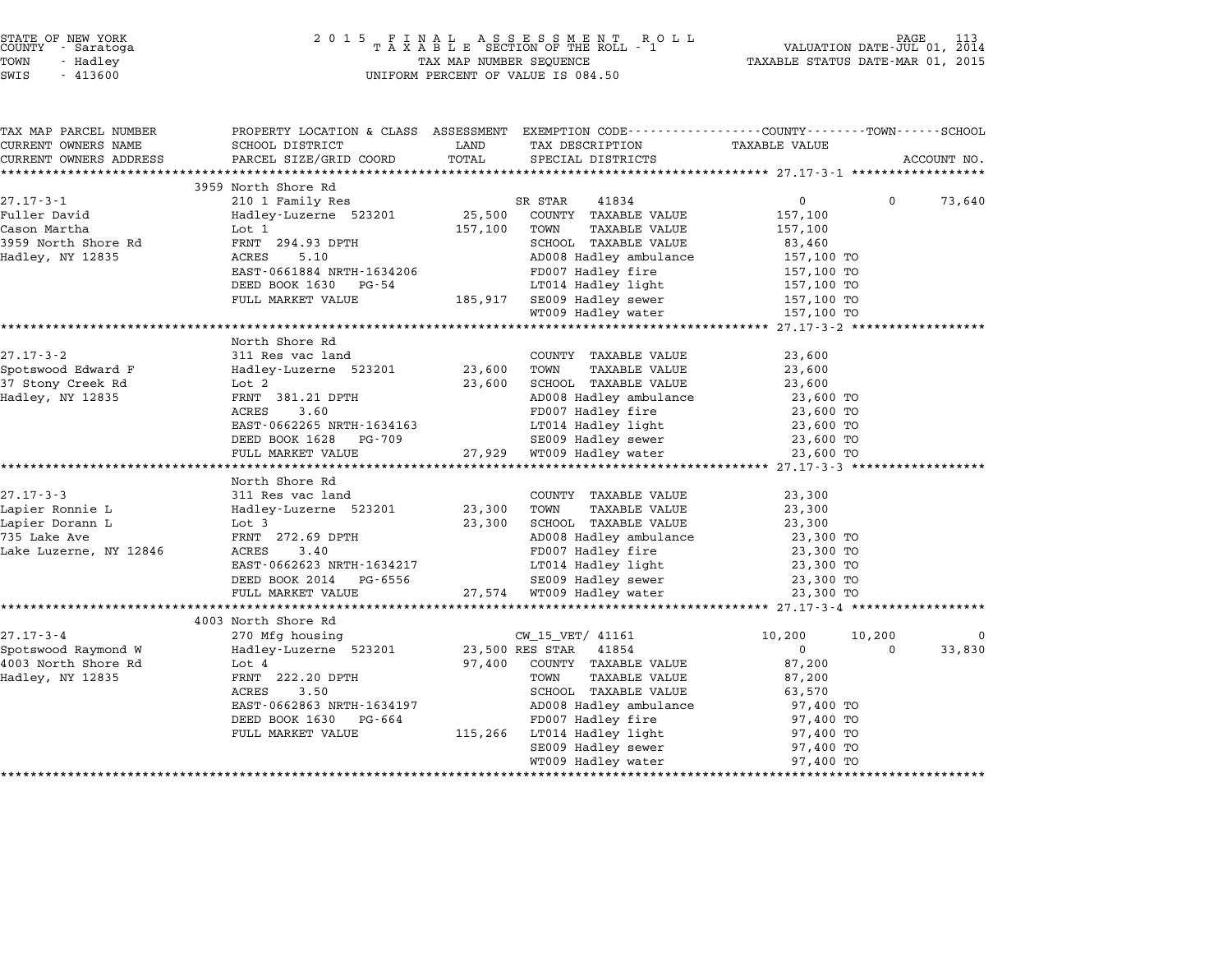| STATE OF NEW YORK |  |            |  |
|-------------------|--|------------|--|
| COUNTY            |  | - Saratoga |  |
| TOWN              |  | - Hadley   |  |

# STATE OF NEW YORK <sup>2</sup> <sup>0</sup> <sup>1</sup> 5 F I N A L A S S E S S M E N T R O L L PAGE <sup>114</sup> COUNTY - Saratoga <sup>T</sup> <sup>A</sup> <sup>X</sup> <sup>A</sup> <sup>B</sup> <sup>L</sup> <sup>E</sup> SECTION OF THE ROLL - <sup>1</sup> VALUATION DATE-JUL 01, <sup>2014</sup> TOWN - Hadley TAX MAP NUMBER SEQUENCE TAXABLE STATUS DATE-MAR 01, <sup>2015</sup> SWIS - <sup>413600</sup> UNIFORM PERCENT OF VALUE IS 084.50

| TAX MAP PARCEL NUMBER        | PROPERTY LOCATION & CLASS ASSESSMENT EXEMPTION CODE---------------COUNTY-------TOWN-----SCHOOL |                  |                                                      |                        |                    |
|------------------------------|------------------------------------------------------------------------------------------------|------------------|------------------------------------------------------|------------------------|--------------------|
| CURRENT OWNERS NAME          | SCHOOL DISTRICT                                                                                | LAND             | TAX DESCRIPTION                                      | TAXABLE VALUE          |                    |
| CURRENT OWNERS ADDRESS       | PARCEL SIZE/GRID COORD                                                                         | TOTAL            | SPECIAL DISTRICTS                                    |                        | ACCOUNT NO.        |
|                              |                                                                                                |                  |                                                      |                        |                    |
|                              | North Shore Rd                                                                                 |                  |                                                      |                        |                    |
| $27.17 - 3 - 5$              | 311 Res vac land                                                                               |                  | COUNTY TAXABLE VALUE                                 | 23,500                 |                    |
| Carney James E<br>21 Pine St | Hadley-Luzerne 523201<br>Lot 5                                                                 | 23,500<br>23,500 | <b>TAXABLE VALUE</b><br>TOWN<br>SCHOOL TAXABLE VALUE | 23,500<br>23,500       |                    |
|                              | FRNT 357.04 DPTH                                                                               |                  |                                                      |                        |                    |
| Fremont, NH 03044            | ACRES<br>3.52                                                                                  |                  | AD008 Hadley ambulance<br>FD007 Hadley fire          | 23,500 TO<br>23,500 TO |                    |
|                              |                                                                                                |                  | LT014 Hadley light                                   |                        |                    |
|                              | EAST-0663163 NRTH-1634120<br>DEED BOOK 1713 PG-683                                             |                  |                                                      | 23,500 TO<br>23,500 TO |                    |
|                              |                                                                                                |                  |                                                      |                        |                    |
|                              | FULL MARKET VALUE                                                                              |                  |                                                      | 23,500 TO              |                    |
|                              | North Shore Rd                                                                                 |                  |                                                      |                        |                    |
| $27.17 - 3 - 6$              | 311 Res vac land                                                                               |                  | COUNTY TAXABLE VALUE                                 | 25,500                 |                    |
| Carney James E               | Hadley-Luzerne 523201 25,500                                                                   |                  | TOWN<br>TAXABLE VALUE                                | 25,500                 |                    |
| 21 Pine St                   | Lot 6                                                                                          | 25,500           | SCHOOL TAXABLE VALUE                                 | 25,500                 |                    |
| Fremont, NH 03044            | FRNT 896.20 DPTH                                                                               |                  | AD008 Hadley ambulance 25,500 TO                     |                        |                    |
|                              | ACRES<br>5.06                                                                                  |                  | FD007 Hadley fire                                    | 25,500 TO              |                    |
|                              | EAST-0663531 NRTH-1634082                                                                      |                  | LT014 Hadley light                                   | 25,500 TO              |                    |
|                              | DEED BOOK 1713 PG-685                                                                          |                  | SE009 Hadley sewer                                   | 25,500 TO              |                    |
|                              | FULL MARKET VALUE                                                                              |                  | 30,178 WT009 Hadley water                            | 25,500 TO              |                    |
|                              |                                                                                                |                  |                                                      |                        |                    |
|                              | 11 Third Ave Rear                                                                              |                  |                                                      |                        | 5 J00205           |
| $27.18 - 1 - 1$              | 312 Vac w/imprv                                                                                |                  | COUNTY TAXABLE VALUE                                 | 8,500                  |                    |
| Dingman Mary L               | Hadley-Luzerne 523201                                                                          | 500              | TOWN<br>TAXABLE VALUE                                | 8,500                  |                    |
| 11 Third Ave                 | Garage                                                                                         | 8,500            | SCHOOL TAXABLE VALUE                                 | 8,500                  |                    |
| Hadley, NY 12835             | 0.23<br>ACRES                                                                                  |                  | AD008 Hadley ambulance                               | 8,500 TO               |                    |
|                              | EAST-0663455 NRTH-1635054                                                                      |                  | FD007 Hadley fire                                    | 8,500 TO               |                    |
|                              | DEED BOOK 0803 PG-0074                                                                         |                  |                                                      | 8,500 TO               |                    |
|                              | FULL MARKET VALUE                                                                              |                  | LT014 Hadley light<br>10,059 SE009 Hadley sewer      | 8,500 TO               |                    |
|                              |                                                                                                |                  | WT009 Hadley water                                   | 8,500 TO               |                    |
|                              |                                                                                                |                  |                                                      |                        |                    |
|                              | Third Ave Rear                                                                                 |                  |                                                      |                        | 5 J00206           |
| 27.18-1-2                    | 210 1 Family Res                                                                               |                  | 41834<br>SR STAR                                     | $\overline{0}$         | $\Omega$<br>73,640 |
| Fletcher Mary L              | Hadley-Luzerne 523201                                                                          | 15,800           | COUNTY TAXABLE VALUE                                 | 91,000                 |                    |
| AKA Mary Dingman             | ACRES<br>0.24                                                                                  | 91,000           | TAXABLE VALUE<br>TOWN                                | 91,000                 |                    |
| 11 Third Ave                 | EAST-0663495 NRTH-1635131                                                                      |                  | SCHOOL TAXABLE VALUE                                 | 17,360                 |                    |
| Hadley, NY 12835             | DEED BOOK 0589 PG-0502                                                                         |                  | AD008 Hadley ambulance                               | 91,000 TO              |                    |
|                              | FULL MARKET VALUE                                                                              |                  | 107,692 FD007 Hadley fire                            | 91,000 TO              |                    |
|                              |                                                                                                |                  | LT014 Hadley light                                   | 91,000 TO              |                    |
|                              |                                                                                                |                  | SE009 Hadley sewer                                   | 91,000 TO              |                    |
|                              |                                                                                                |                  |                                                      |                        |                    |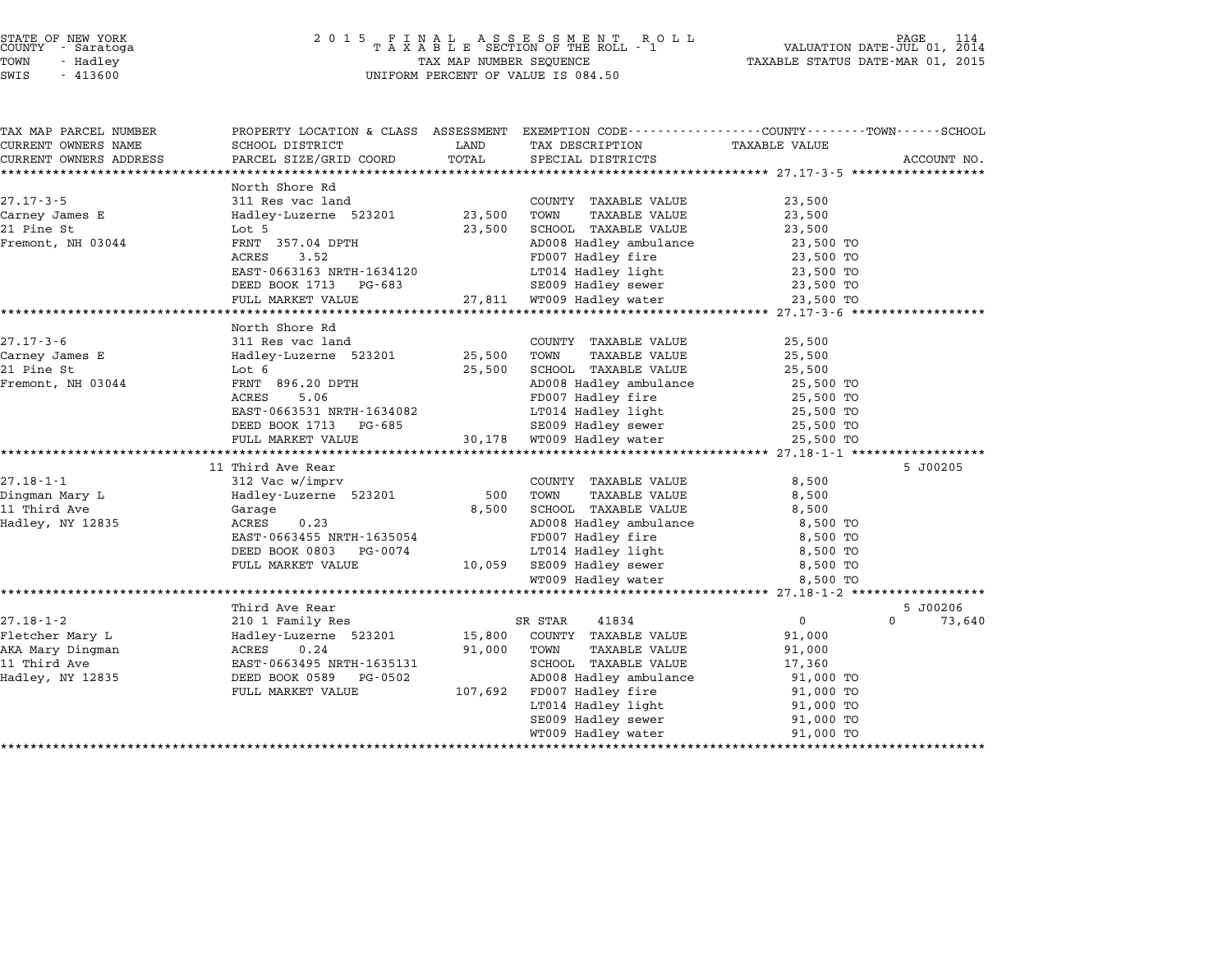|      | STATE OF NEW YORK<br>COUNTY - Saratoga |  |
|------|----------------------------------------|--|
| 'OWN | - Hadlev                               |  |
|      |                                        |  |

|             |          | <b>TAXABLE VALUE</b> | TAX DESCRIPTION           | LAND           | PROPERTY LOCATION & CLASS ASSESSMENT EXEMPTION CODE---------------COUNTY------TOWN------SCHOOL<br>SCHOOL DISTRICT | TAX MAP PARCEL NUMBER<br>CURRENT OWNERS NAME |
|-------------|----------|----------------------|---------------------------|----------------|-------------------------------------------------------------------------------------------------------------------|----------------------------------------------|
| ACCOUNT NO. |          |                      | SPECIAL DISTRICTS         | TOTAL          | PARCEL SIZE/GRID COORD                                                                                            | CURRENT OWNERS ADDRESS                       |
|             |          |                      |                           |                |                                                                                                                   |                                              |
| 5 J00764    |          |                      |                           |                | 7 Third Ave Ext                                                                                                   |                                              |
| 33,830      | $\Omega$ | $\mathsf{O}$         | RES STAR<br>41854         |                | 210 1 Family Res                                                                                                  | $27.18 - 1 - 3$                              |
|             |          | 57,600               | COUNTY TAXABLE VALUE      | 11,800         | Hadley-Luzerne 523201                                                                                             | Norton Michael                               |
|             |          | 57,600               | TOWN<br>TAXABLE VALUE     | 57,600         | 50.00 DPTH 75.00<br>FRNT                                                                                          | Norton Sherry                                |
|             |          | 23,770               | SCHOOL TAXABLE VALUE      |                | ACRES<br>0.15                                                                                                     | 7 Third Ave Ext                              |
|             |          | 57,600 TO            | AD008 Hadley ambulance    |                | EAST-0663549 NRTH-1635063                                                                                         | Hadley, NY 12835                             |
|             |          | 57,600 TO            | FD007 Hadley fire         |                | DEED BOOK 1614 PG-694                                                                                             |                                              |
|             |          | 57,600 TO            | LT014 Hadley light        | 68,166         | FULL MARKET VALUE                                                                                                 |                                              |
|             |          | 57,600 TO            | SE009 Hadley sewer        |                |                                                                                                                   |                                              |
|             |          | 57,600 TO            | WT009 Hadley water        |                |                                                                                                                   |                                              |
|             |          |                      |                           |                |                                                                                                                   |                                              |
| 5 J00761    |          |                      |                           |                | 2 Third Ave Ext                                                                                                   |                                              |
| 33,830      | $\Omega$ | $\mathbf{0}$         | RES STAR 41854            |                | 210 1 Family Res                                                                                                  | $27.18 - 1 - 4$                              |
|             |          | 63,900               | COUNTY TAXABLE VALUE      | 15,800         | Hadley-Luzerne 523201                                                                                             | Myers Ronald G Jr.                           |
|             |          | 63,900               | TOWN<br>TAXABLE VALUE     | 63,900         | Also Bk 1542 Pg 276                                                                                               | 2 Third Ave Ext                              |
|             |          | 30,070               | SCHOOL TAXABLE VALUE      |                | FRNT 100.00 DPTH 100.00                                                                                           | Hadley, NY 12835                             |
|             |          | 63,900 TO            | AD008 Hadley ambulance    |                | 0.22<br>ACRES                                                                                                     |                                              |
|             |          | 63,900 TO            | FD007 Hadley fire         |                | EAST-0663629 NRTH-1635010                                                                                         |                                              |
|             |          | 63,900 TO            | LT014 Hadley light        |                | DEED BOOK 2010<br>PG-40884                                                                                        |                                              |
|             |          | 63,900 TO            | 75,621 SE009 Hadley sewer |                | FULL MARKET VALUE                                                                                                 |                                              |
|             |          | 63,900 TO            | WT009 Hadley water        |                |                                                                                                                   |                                              |
|             |          |                      |                           |                |                                                                                                                   |                                              |
| 5 J00220    |          |                      |                           |                | 10 Third Ave Ext                                                                                                  |                                              |
| $\Omega$    | 10,200   | 10,200               | CW_15_VET/ 41161          |                | 210 1 Family Res                                                                                                  | $27.18 - 1 - 5$                              |
| 73,640      | $\Omega$ | $\Omega$             | 41834                     | 16,000 SR STAR | Hadley-Luzerne 523201                                                                                             | Eastwood Willard J                           |
|             |          | 95,700               | COUNTY TAXABLE VALUE      | 105,900        | FRNT 150.00 DPTH 100.00                                                                                           | Eastwood Ann L                               |
|             |          | 95,700               | TOWN<br>TAXABLE VALUE     |                | 0.34<br>ACRES                                                                                                     | 10 Third Ave Ext                             |
|             |          | 32,260               | SCHOOL TAXABLE VALUE      |                | EAST-0663739 NRTH-1634884                                                                                         | Hadley, NY 12835                             |
|             |          | 105,900 TO           | AD008 Hadley ambulance    |                | DEED BOOK 2009<br>PG-10227                                                                                        |                                              |
|             |          | 105,900 TO           | 125,325 FD007 Hadley fire |                | FULL MARKET VALUE                                                                                                 |                                              |
|             |          | 105,900 TO           | LT014 Hadley light        |                |                                                                                                                   |                                              |
|             |          | 105,900 TO           | SE009 Hadley sewer        |                |                                                                                                                   |                                              |
|             |          | 105,900 TO           | WT009 Hadley water        |                |                                                                                                                   |                                              |
|             |          |                      |                           |                | ************************************                                                                              |                                              |
| 5 J00368    |          |                      |                           |                | 14 Third Ave Ext                                                                                                  |                                              |
| 33,830      | $\Omega$ | $\overline{0}$       | 41854<br>RES STAR         |                | 210 1 Family Res                                                                                                  | $27.18 - 1 - 7$                              |
|             |          | 81,200               | COUNTY TAXABLE VALUE      | 16,100         | Hadley-Luzerne 523201                                                                                             | Ryan Robert A                                |
|             |          | 81,200               | TOWN<br>TAXABLE VALUE     | 81,200         | FRNT 100.00 DPTH                                                                                                  | Ryan Emma                                    |
|             |          | 47,370               | SCHOOL TAXABLE VALUE      |                | 0.46<br>ACRES                                                                                                     | 14 Third Ave Ext                             |
|             |          | 81,200 TO            | AD008 Hadley ambulance    |                | EAST-0663783 NRTH-1634760                                                                                         | Hadley, NY 12835                             |
|             |          | 81,200 TO            | FD007 Hadley fire         |                | DEED BOOK 984<br>PG-275                                                                                           |                                              |
|             |          | 81,200 TO            | LT014 Hadley light        | 96,095         | FULL MARKET VALUE                                                                                                 |                                              |
|             |          | 81,200 TO            | SE009 Hadley sewer        |                |                                                                                                                   |                                              |
|             |          | 81,200 TO            | WT009 Hadley water        |                |                                                                                                                   |                                              |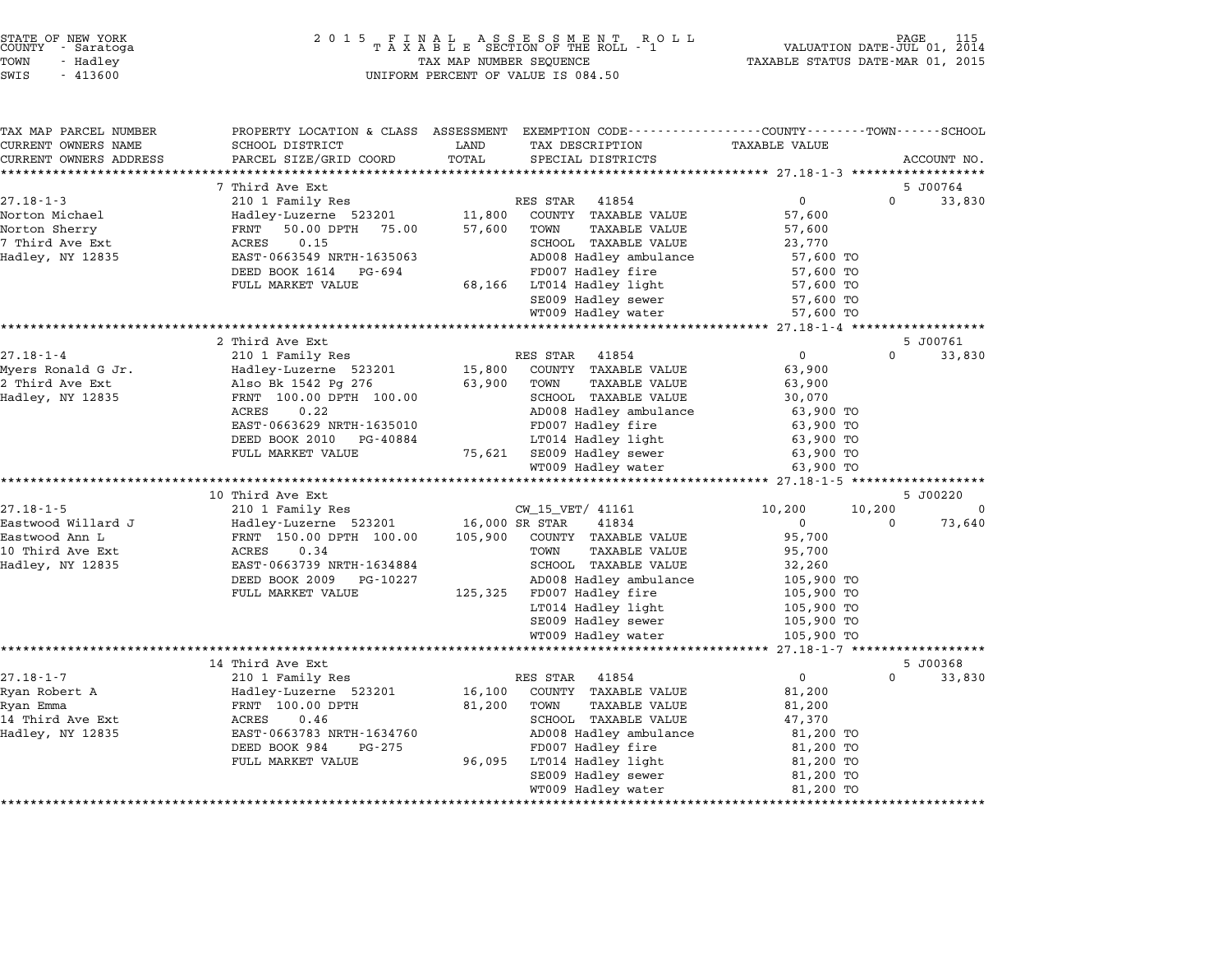| STATE OF NEW YORK |  |            |  |
|-------------------|--|------------|--|
| COUNTY            |  | - Saratoga |  |
| TOWN              |  | - Hadley   |  |

| TAX MAP PARCEL NUMBER              | PROPERTY LOCATION & CLASS ASSESSMENT EXEMPTION CODE---------------COUNTY-------TOWN------SCHOOL |        |                                               |                      |                      |
|------------------------------------|-------------------------------------------------------------------------------------------------|--------|-----------------------------------------------|----------------------|----------------------|
| CURRENT OWNERS NAME                | SCHOOL DISTRICT                                                                                 | LAND   | TAX DESCRIPTION                               | <b>TAXABLE VALUE</b> |                      |
| CURRENT OWNERS ADDRESS             | PARCEL SIZE/GRID COORD                                                                          | TOTAL  | SPECIAL DISTRICTS                             |                      | ACCOUNT NO.          |
|                                    | Third Ave Ext                                                                                   |        |                                               |                      | 5 J00196             |
| $27.18 - 1 - 9$                    | 311 Res vac land                                                                                |        | COUNTY TAXABLE VALUE                          | 15,800               |                      |
| Frasier Douglas                    | Hadley-Luzerne 523201                                                                           | 15,800 | TOWN<br>TAXABLE VALUE                         | 15,800               |                      |
| Fraiser Carol                      | FRNT 120.00 DPTH 115.00                                                                         | 15,800 | SCHOOL TAXABLE VALUE                          | 15,800               |                      |
| C/O Carol Frasier                  | 0.23<br>ACRES                                                                                   |        | AD008 Hadley ambulance                        | 15,800 TO            |                      |
| PO Box 255                         | EAST-0663882 NRTH-1634707                                                                       |        | FD007 Hadley fire                             | 15,800 TO            |                      |
| Hadley, NY 12835                   | DEED BOOK 2009<br>PG-29189                                                                      |        | LT014 Hadley light                            | 15,800 TO            |                      |
|                                    | FULL MARKET VALUE                                                                               | 18,698 | SE009 Hadley sewer                            | 15,800 TO            |                      |
|                                    |                                                                                                 |        | WT009 Hadley water                            | 15,800 TO            |                      |
|                                    |                                                                                                 |        |                                               |                      |                      |
|                                    | Third Ave Ext                                                                                   |        |                                               |                      | 5 J00683             |
| $27.18 - 1 - 10$                   | 270 Mfg housing                                                                                 |        | COUNTY TAXABLE VALUE                          | 12,200               |                      |
| Frasier Douglas                    | Hadley-Luzerne 523201                                                                           | 4,600  | TOWN<br><b>TAXABLE VALUE</b>                  | 12,200               |                      |
| Fraiser Carol                      | FRNT 40.00 DPTH                                                                                 | 12,200 | SCHOOL TAXABLE VALUE                          | 12,200               |                      |
| C/O Carol Frasier                  | 0.05<br>ACRES                                                                                   |        | AD008 Hadley ambulance                        | 12,200 TO            |                      |
| PO Box 255                         | EAST-0663961 NRTH-1634659                                                                       |        | FD007 Hadley fire                             | 12,200 TO            |                      |
| Hadley, NY 12835                   | DEED BOOK 2009 PG-29189                                                                         |        | LT014 Hadley light                            | 12,200 TO            |                      |
|                                    | FULL MARKET VALUE                                                                               | 14,438 | SE009 Hadley sewer                            | 12,200 TO            |                      |
|                                    |                                                                                                 |        | WT009 Hadley water                            | 12,200 TO            |                      |
|                                    |                                                                                                 |        |                                               |                      |                      |
|                                    | 4068 Rockwell St                                                                                |        |                                               |                      | 5 J00652<br>$\Omega$ |
| $27.18 - 3 - 3$                    | 210 1 Family Res                                                                                |        | RES STAR 41854                                | $\overline{0}$       | 33,830               |
| Shuman Lucas C<br>4068 Rockwell St | Hadley-Luzerne 523201<br>FRNT 60.00 DPTH 167.00                                                 | 15,800 | COUNTY TAXABLE VALUE<br>TOWN<br>TAXABLE VALUE | 92,000               |                      |
|                                    | 0.23                                                                                            | 92,000 | SCHOOL TAXABLE VALUE                          | 92,000               |                      |
| Hadley, NY 12835                   | ACRES<br>EAST-0664851 NRTH-1633749                                                              |        | AD008 Hadley ambulance                        | 58,170<br>92,000 TO  |                      |
|                                    | DEED BOOK 1581 PG-559                                                                           |        | FD007 Hadley fire                             | 92,000 TO            |                      |
|                                    | FULL MARKET VALUE                                                                               |        | 108,876 LT014 Hadley light                    | 92,000 TO            |                      |
|                                    |                                                                                                 |        | SE009 Hadley sewer                            | 92,000 TO            |                      |
|                                    |                                                                                                 |        | WT009 Hadley water                            | 92,000 TO            |                      |
|                                    |                                                                                                 |        |                                               |                      |                      |
|                                    | 4070 Rockwell St                                                                                |        |                                               |                      | 5 J00040             |
| $27.18 - 3 - 5.1$                  | 210 1 Family Res                                                                                |        | COUNTY TAXABLE VALUE                          | 27,600               |                      |
| Shuman Lucus C                     | Hadley-Luzerne 523201                                                                           | 16,000 | TOWN<br>TAXABLE VALUE                         | 27,600               |                      |
| 4068 Rockwell St                   | FRNT 106.00 DPTH 161.40                                                                         | 27,600 | SCHOOL TAXABLE VALUE                          | 27,600               |                      |
| Hadley, NY 12835                   | 0.36<br>ACRES                                                                                   |        | AD008 Hadley ambulance                        | 27,600 TO            |                      |
|                                    | EAST-0664921 NRTH-1633769                                                                       |        | FD007 Hadley fire                             | 27,600 TO            |                      |
|                                    |                                                                                                 |        |                                               |                      |                      |
|                                    | DEED BOOK 1581 PG-562                                                                           |        | LT014 Hadley light                            | 27,600 TO            |                      |
|                                    | FULL MARKET VALUE                                                                               | 32,663 | SE009 Hadley sewer<br>WT009 Hadley water      | 27,600 TO            |                      |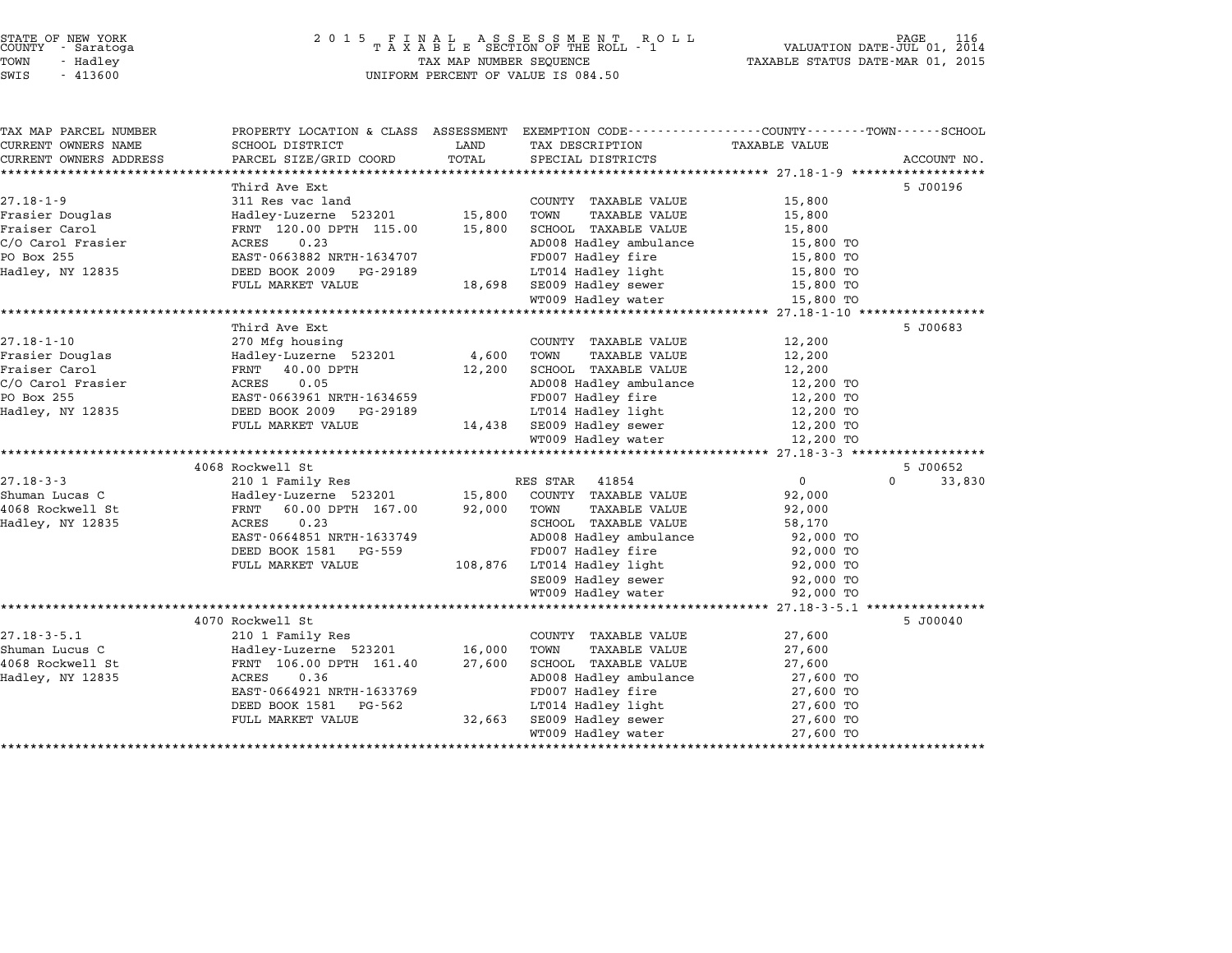| STATE OF NEW YORK<br>COUNTY - Saratoga<br>TOWN<br>- Hadley<br>SWIS<br>$-413600$ | 2 0 1 5                                                                                                           | TAX MAP NUMBER SEQUENCE | FINAL ASSESSMENT ROLL<br>TAXABLE SECTION OF THE ROLL - 1<br>UNIFORM PERCENT OF VALUE IS 084.50 | TAXABLE STATUS DATE-MAR 01, 2015                      | PAGE<br>117<br>VALUATION DATE-JUL 01, 2014 |
|---------------------------------------------------------------------------------|-------------------------------------------------------------------------------------------------------------------|-------------------------|------------------------------------------------------------------------------------------------|-------------------------------------------------------|--------------------------------------------|
| TAX MAP PARCEL NUMBER<br>CURRENT OWNERS NAME                                    | PROPERTY LOCATION & CLASS ASSESSMENT EXEMPTION CODE---------------COUNTY-------TOWN-----SCHOOL<br>SCHOOL DISTRICT | LAND                    | TAX DESCRIPTION                                                                                | TAXABLE VALUE                                         |                                            |
| CURRENT OWNERS ADDRESS                                                          | PARCEL SIZE/GRID COORD                                                                                            | TOTAL                   | SPECIAL DISTRICTS                                                                              |                                                       | ACCOUNT NO.                                |
| ************************                                                        |                                                                                                                   |                         |                                                                                                |                                                       |                                            |
|                                                                                 | 4074 Rockwell St                                                                                                  |                         |                                                                                                |                                                       |                                            |
| $27.18 - 3 - 5.2$                                                               | 449 Other Storag                                                                                                  |                         | COUNTY TAXABLE VALUE                                                                           | 93,700                                                |                                            |
| Lashinsky Barry A<br>Lashinsky Jacqueline R                                     | Hadley-Luzerne 523201                                                                                             | 10,600<br>93,700        | TOWN<br><b>TAXABLE VALUE</b>                                                                   | 93,700                                                |                                            |
| 49 Yorkshire Dr                                                                 | 1981 New Const 50000<br>84.00 DPTH 156.91<br>FRNT                                                                 |                         | SCHOOL TAXABLE VALUE<br>AD008 Hadley ambulance                                                 | 93,700                                                |                                            |
| Queensbury, NY 12804                                                            | ACRES<br>0.33                                                                                                     |                         | FD007 Hadley fire                                                                              | 93,700 TO<br>93,700 TO                                |                                            |
|                                                                                 | EAST-0664981 NRTH-1633799                                                                                         |                         | LT014 Hadley light                                                                             | 93,700 TO                                             |                                            |
|                                                                                 | DEED BOOK 1500 PG-133                                                                                             |                         | SE009 Hadley sewer                                                                             | 93,700 TO                                             |                                            |
|                                                                                 | FULL MARKET VALUE                                                                                                 |                         | 110,888 WT009 Hadley water                                                                     | 93,700 TO                                             |                                            |
|                                                                                 | **********************                                                                                            |                         |                                                                                                |                                                       |                                            |
|                                                                                 | 4088 Rockwell St                                                                                                  |                         |                                                                                                |                                                       | 5 J01431                                   |
| $27.18 - 3 - 9$                                                                 | 210 1 Family Res                                                                                                  |                         | RES STAR 41854                                                                                 | $\overline{0}$                                        | $\Omega$<br>33,830                         |
| Wilder Ernest L                                                                 | Hadley-Luzerne 523201                                                                                             | 16,400                  | COUNTY TAXABLE VALUE                                                                           | 108,000                                               |                                            |
| Wilder Susan                                                                    | FRNT 105.00 DPTH 327.64                                                                                           | 108,000                 | TOWN<br><b>TAXABLE VALUE</b>                                                                   | 108,000                                               |                                            |
| 4088 Rockwell St                                                                | ACRES<br>0.78                                                                                                     |                         | SCHOOL TAXABLE VALUE                                                                           | 74,170                                                |                                            |
| Hadley, NY 12835                                                                | EAST-0665291 NRTH-1633850                                                                                         |                         | AD008 Hadley ambulance                                                                         | 108,000 TO                                            |                                            |
|                                                                                 | DEED BOOK 1018<br>PG-195                                                                                          |                         | FD007 Hadley fire                                                                              | 108,000 TO                                            |                                            |
|                                                                                 | FULL MARKET VALUE                                                                                                 | 127,811                 | LT014 Hadley light                                                                             | 108,000 TO                                            |                                            |
|                                                                                 |                                                                                                                   |                         | SE009 Hadley sewer                                                                             | 108,000 TO                                            |                                            |
|                                                                                 | *********************                                                                                             |                         | WT009 Hadley water<br>********************                                                     | 108,000 TO<br>********** 27.18-3-10 ***************** |                                            |
|                                                                                 | 4090 Rockwell St                                                                                                  |                         |                                                                                                |                                                       | 5 J00633                                   |
| $27.18 - 3 - 10$                                                                | 220 2 Family Res                                                                                                  |                         | COUNTY TAXABLE VALUE                                                                           | 128,200                                               |                                            |
| Wilder Ernest L                                                                 | Hadley-Luzerne 523201                                                                                             | 15,900                  | TOWN<br><b>TAXABLE VALUE</b>                                                                   | 128,200                                               |                                            |
| Wilder Susan L                                                                  | FRNT<br>51.79 DPTH 180.00                                                                                         | 128,200                 | SCHOOL TAXABLE VALUE                                                                           | 128,200                                               |                                            |
| 4088 Rockwell St                                                                | ACRES<br>0.29                                                                                                     |                         | AD008 Hadley ambulance                                                                         | 128,200 TO                                            |                                            |
| Hadley, NY 12835                                                                | EAST-0665331 NRTH-1633950                                                                                         |                         | FD007 Hadley fire                                                                              | 128,200 TO                                            |                                            |
|                                                                                 | DEED BOOK 1603 PG-669                                                                                             |                         | LT014 Hadley light                                                                             | 128,200 TO                                            |                                            |
|                                                                                 | FULL MARKET VALUE                                                                                                 | 151,716                 | SE009 Hadley sewer                                                                             | 128,200 TO                                            |                                            |
|                                                                                 |                                                                                                                   |                         | WT009 Hadley water                                                                             | 128,200 TO                                            |                                            |
|                                                                                 |                                                                                                                   |                         |                                                                                                | ********** 27.18-3-12 *                               |                                            |
|                                                                                 | 4080 Rockwell St                                                                                                  |                         |                                                                                                |                                                       | 5 J00023                                   |
| $27.18 - 3 - 12$                                                                | 210 1 Family Res                                                                                                  |                         | RES STAR<br>41854                                                                              | $\mathbf 0$                                           | $\Omega$<br>33,830                         |
| Waite Michael L<br>Waite Diane J                                                | Hadley-Luzerne 523201<br>FRNT 164.74 DPTH 337.60                                                                  | 16,600<br>162,800       | COUNTY TAXABLE VALUE<br>TAXABLE VALUE<br>TOWN                                                  | 162,800<br>162,800                                    |                                            |
| 4080 Rockwell St                                                                | ACRES<br>1.26                                                                                                     |                         | SCHOOL TAXABLE VALUE                                                                           | 128,970                                               |                                            |
| Hadley, NY 12835                                                                | EAST-0665161 NRTH-1633790                                                                                         |                         | AD008 Hadley ambulance                                                                         | 162,800 TO                                            |                                            |
|                                                                                 | DEED BOOK 1469<br>PG-709                                                                                          |                         | FD007 Hadley fire                                                                              | 162,800 TO                                            |                                            |
|                                                                                 | FULL MARKET VALUE                                                                                                 | 192,663                 | LT014 Hadley light                                                                             | 162,800 TO                                            |                                            |
|                                                                                 |                                                                                                                   |                         |                                                                                                |                                                       |                                            |
|                                                                                 |                                                                                                                   |                         | SE009 Hadley sewer                                                                             | 162,800 TO                                            |                                            |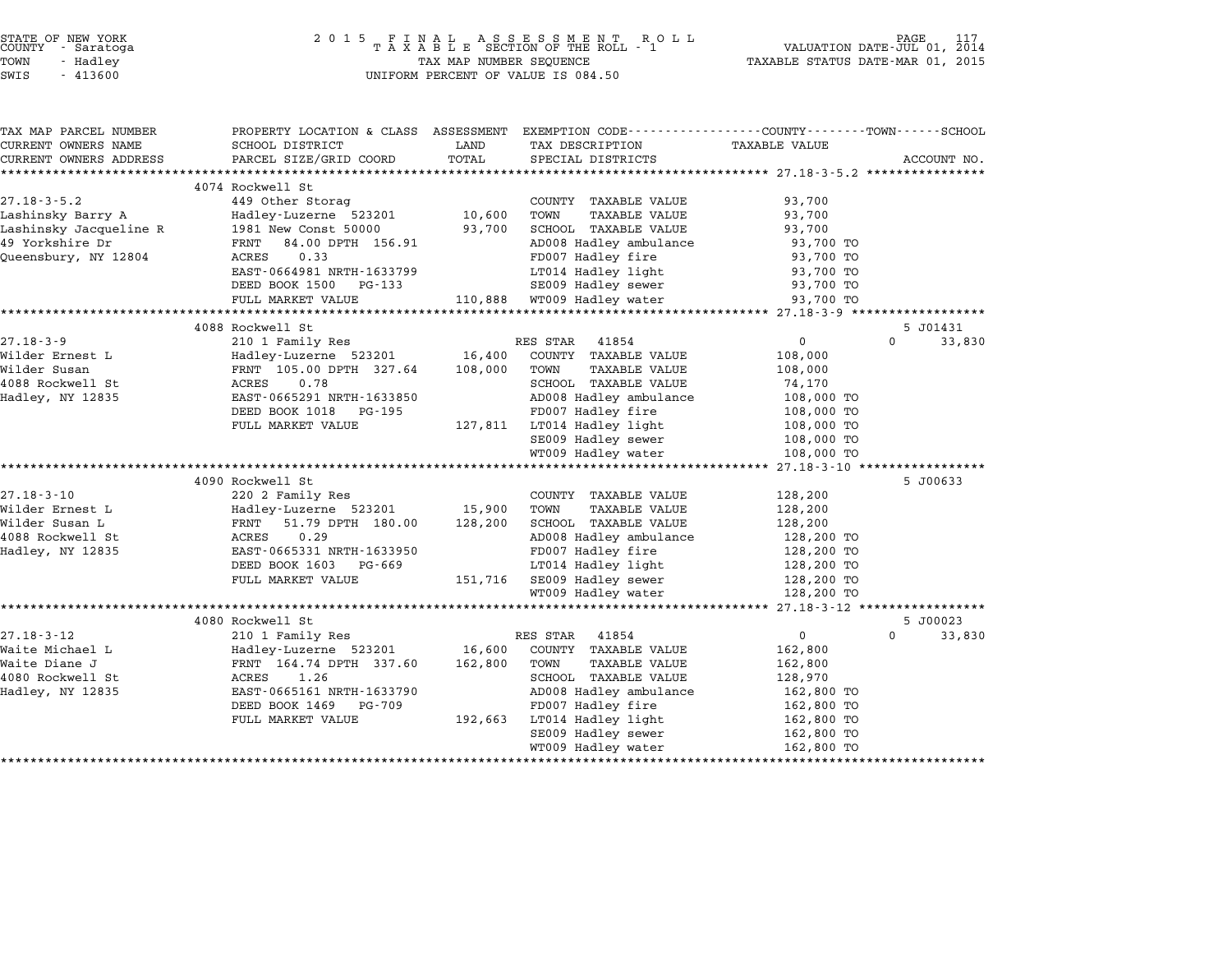| COUNTY | STATE OF NEW YORK<br>- Saratoga |  |
|--------|---------------------------------|--|
| TOWN   | - Hadley                        |  |

| TAX MAP PARCEL NUMBER<br>CURRENT OWNERS NAME | PROPERTY LOCATION & CLASS ASSESSMENT<br>SCHOOL DISTRICT | LAND             | EXEMPTION CODE-----------------COUNTY-------TOWN------SCHOOL<br>TAX DESCRIPTION | <b>TAXABLE VALUE</b>   |          |             |
|----------------------------------------------|---------------------------------------------------------|------------------|---------------------------------------------------------------------------------|------------------------|----------|-------------|
| CURRENT OWNERS ADDRESS                       | PARCEL SIZE/GRID COORD                                  | TOTAL            | SPECIAL DISTRICTS                                                               |                        |          | ACCOUNT NO. |
|                                              |                                                         |                  |                                                                                 |                        |          |             |
|                                              | 4062 Rockwell St                                        |                  |                                                                                 |                        |          | 5 J00693    |
| $27.18 - 3 - 13$                             | 210 1 Family Res                                        |                  | VET WAR C 41122                                                                 | 15,645                 | 0        | $\Omega$    |
| Rollman Randal L                             | Hadley-Luzerne 523201                                   |                  | 16,000 VET WAR T 41123                                                          | $\Omega$               | 10,200   | $\Omega$    |
| 4062 Rockwell St                             | FRNT 119.25 DPTH 135.00                                 | 104,300 RES STAR | 41854                                                                           | 0                      | 0        | 33,830      |
| Hadley, NY 12835                             | ACRES<br>0.34                                           |                  | COUNTY TAXABLE VALUE                                                            | 88,655                 |          |             |
|                                              | EAST-0664751 NRTH-1633739                               |                  | <b>TAXABLE VALUE</b><br>TOWN                                                    | 94,100                 |          |             |
|                                              | DEED BOOK 2011<br>PG-6230                               |                  | SCHOOL TAXABLE VALUE                                                            | 70,470                 |          |             |
|                                              | FULL MARKET VALUE                                       | 123,432          | AD008 Hadley ambulance                                                          | 104,300 TO             |          |             |
|                                              |                                                         |                  | FD007 Hadley fire                                                               | 104,300 TO             |          |             |
|                                              |                                                         |                  | LT014 Hadley light                                                              | 104,300 TO             |          |             |
|                                              |                                                         |                  | SE009 Hadley sewer                                                              | 104,300 TO             |          |             |
|                                              |                                                         |                  | WT009 Hadley water                                                              | 104,300 TO             |          |             |
|                                              | ******************                                      |                  |                                                                                 |                        |          |             |
|                                              | Rockwell St                                             |                  |                                                                                 |                        |          | 5 J00332    |
| $27.18 - 3 - 14$                             | 312 Vac w/imprv                                         |                  | COUNTY TAXABLE VALUE                                                            | 15,800                 |          |             |
| Wilder Ernest L                              | Hadley-Luzerne 523201                                   | 8,000            | TOWN<br>TAXABLE VALUE                                                           | 15,800                 |          |             |
| Wilder Susan L                               | Also Bk 1154 Pg 25                                      | 15,800           | SCHOOL TAXABLE VALUE                                                            | 15,800                 |          |             |
| 4088 Rockwell St                             | 0.42<br>ACRES                                           |                  | AD008 Hadley ambulance                                                          | 15,800 TO              |          |             |
| Hadley, NY 12835                             | EAST-0665407 NRTH-1633820                               |                  | FD007 Hadley fire                                                               | 15,800 TO              |          |             |
|                                              | DEED BOOK 1515<br>PG-331                                |                  | LT014 Hadley light                                                              | 15,800 TO              |          |             |
|                                              | FULL MARKET VALUE                                       | 18,698           | SE009 Hadley sewer                                                              | 15,800 TO              |          |             |
|                                              |                                                         |                  | WT009 Hadley water                                                              | 15,800 TO              |          |             |
|                                              |                                                         |                  |                                                                                 |                        |          |             |
|                                              | 57 Stony Creek Rd                                       |                  |                                                                                 |                        |          | 5 J00256    |
| $27.18 - 4 - 1$                              | 210 1 Family Res                                        |                  | 41854<br>RES STAR                                                               | $\overline{0}$         | $\Omega$ | 33,830      |
| Sullivan Terry A                             | Hadley-Luzerne 523201                                   | 15,100           | COUNTY TAXABLE VALUE                                                            | 129,900                |          |             |
| 57 Stony Creek Rd                            | FRNT 207.00 DPTH 121.00                                 | 129,900          | TOWN<br><b>TAXABLE VALUE</b>                                                    | 129,900                |          |             |
| Hadley, NY 12835                             | 0.51<br>ACRES                                           |                  | SCHOOL TAXABLE VALUE                                                            | 96,070                 |          |             |
|                                              | EAST-0664679 NRTH-1634999                               |                  | AD008 Hadley ambulance                                                          | 129,900 TO             |          |             |
|                                              | DEED BOOK 1591<br>PG-722                                |                  | FD007 Hadley fire                                                               | 129,900 TO             |          |             |
|                                              | FULL MARKET VALUE                                       | 153,728          | LT014 Hadley light                                                              | 129,900 TO             |          |             |
|                                              |                                                         |                  | SE009 Hadley sewer                                                              | 129,900 TO             |          |             |
|                                              |                                                         |                  | WT009 Hadley water                                                              | 129,900 TO             |          |             |
|                                              |                                                         |                  |                                                                                 |                        |          |             |
|                                              | 11 Corlew Ave                                           |                  |                                                                                 |                        |          | 5 N01200    |
| $27.18 - 4 - 19$                             | 210 1 Family Res                                        |                  | RES STAR<br>41854                                                               | $\overline{0}$         | $\Omega$ | 33,830      |
| Trackey David                                | Hadley-Luzerne 523201                                   | 12,600           | COUNTY TAXABLE VALUE                                                            | 51,600                 |          |             |
| Trackey Kathryn                              | Hadley Devel Land                                       | 51,600           | <b>TAXABLE VALUE</b><br>TOWN                                                    | 51,600                 |          |             |
| 11 Corlew Ave                                | 50.00 DPTH 140.00<br>FRNT                               |                  | SCHOOL TAXABLE VALUE                                                            | 17,770                 |          |             |
| Hadley, NY 12835                             | ACRES<br>0.16                                           |                  | AD008 Hadley ambulance                                                          | 51,600 TO              |          |             |
|                                              | EAST-0665469 NRTH-1634830                               |                  | FD007 Hadley fire                                                               | 51,600 TO              |          |             |
|                                              | DEED BOOK 1306<br>PG-359                                |                  | LT014 Hadley light                                                              | 51,600 TO              |          |             |
|                                              | FULL MARKET VALUE                                       | 61,065           | SE009 Hadley sewer<br>WT009 Hadley water                                        | 51,600 TO<br>51,600 TO |          |             |
|                                              |                                                         |                  |                                                                                 |                        |          |             |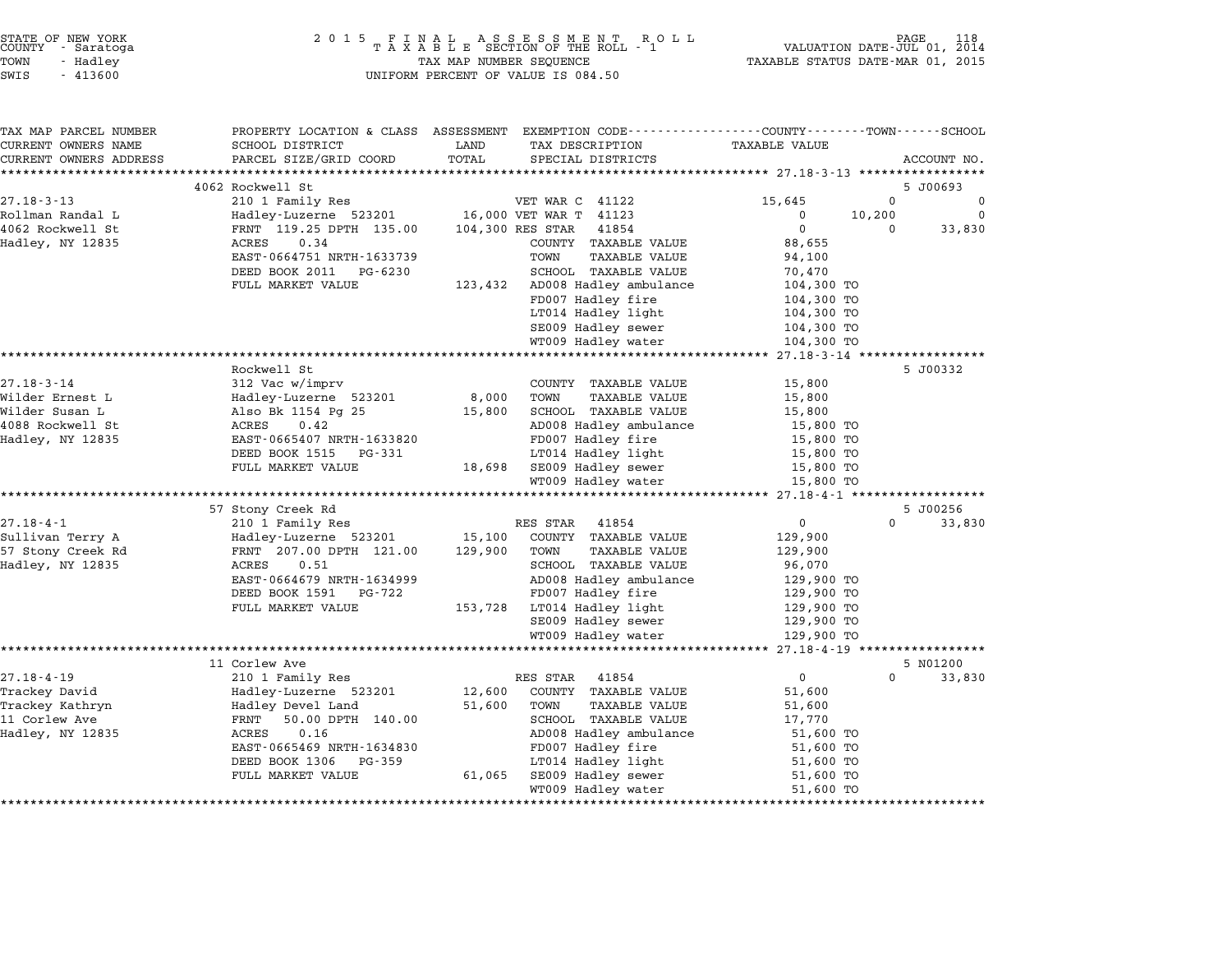|       | STATE OF NEW YORK<br>COUNTY - Saratoga |  |
|-------|----------------------------------------|--|
|       |                                        |  |
| TOWN  | - Hadlev                               |  |
| ----- |                                        |  |

## STATE OF NEW YORK <sup>2</sup> <sup>0</sup> <sup>1</sup> 5 F I N A L A S S E S S M E N T R O L L PAGE <sup>119</sup> COUNTY - Saratoga <sup>T</sup> <sup>A</sup> <sup>X</sup> <sup>A</sup> <sup>B</sup> <sup>L</sup> <sup>E</sup> SECTION OF THE ROLL - <sup>1</sup> VALUATION DATE-JUL 01, <sup>2014</sup> TOWN - Hadley TAX MAP NUMBER SEQUENCE TAXABLE STATUS DATE-MAR 01, <sup>2015</sup> SWIS - <sup>413600</sup> UNIFORM PERCENT OF VALUE IS 084.50

| TAX MAP PARCEL NUMBER<br>CURRENT OWNERS NAME | SCHOOL DISTRICT                                   | LAND    | PROPERTY LOCATION & CLASS ASSESSMENT EXEMPTION CODE---------------COUNTY-------TOWN------SCHOOL<br>TAX DESCRIPTION | <b>TAXABLE VALUE</b>                 |                    |
|----------------------------------------------|---------------------------------------------------|---------|--------------------------------------------------------------------------------------------------------------------|--------------------------------------|--------------------|
| CURRENT OWNERS ADDRESS                       | PARCEL SIZE/GRID COORD                            | TOTAL   | SPECIAL DISTRICTS                                                                                                  |                                      | ACCOUNT NO.        |
|                                              | *******************                               |         |                                                                                                                    |                                      |                    |
|                                              | 15 Elm St                                         |         |                                                                                                                    |                                      | 5 N01062           |
| $27.18 - 4 - 20.1$                           | 411 Apartment                                     |         | COUNTY TAXABLE VALUE                                                                                               | 304,000                              |                    |
| Gerboth Glenn                                | Hadley-Luzerne 523201                             | 18,700  | TOWN<br><b>TAXABLE VALUE</b>                                                                                       | 304,000                              |                    |
| Gerboth Jeanmarie                            | FRNT 205.00 DPTH                                  | 304,000 | SCHOOL TAXABLE VALUE                                                                                               | 304,000                              |                    |
| 68 Walter Dr                                 | ACRES<br>0.47                                     |         | AD008 Hadley ambulance                                                                                             | 304,000 TO                           |                    |
| Stony Point, NY 10980                        | EAST-0665590 NRTH-1634651                         |         | FD007 Hadley fire                                                                                                  | 304,000 TO                           |                    |
|                                              | DEED BOOK 2013<br>PG-16506                        |         | LT014 Hadley light                                                                                                 | 304,000 TO                           |                    |
|                                              | FULL MARKET VALUE                                 |         | 359,763 SE009 Hadley sewer                                                                                         | 304,000 TO                           |                    |
|                                              |                                                   |         | WT009 Hadley water                                                                                                 | 304,000 TO                           |                    |
|                                              |                                                   |         |                                                                                                                    | ****************** 27.18-4-20.3 **** |                    |
|                                              | 7 Corlew Ave                                      |         |                                                                                                                    |                                      |                    |
| $27.18 - 4 - 20.3$                           | 210 1 Family Res                                  |         | VET WAR C 41122                                                                                                    | 26,430                               | $\mathbf 0$<br>0   |
| Lyford Josh                                  | Hadley-Luzerne 523201                             |         | 16,300 VET WAR T 41123                                                                                             | $\overline{\mathbf{0}}$<br>10,200    | $\mathbf 0$        |
| Lyford Michelle L                            | FRNT 150.00 DPTH                                  |         | 176,200 VET DIS C 41142                                                                                            | 17,620                               | $\mathbf 0$<br>0   |
| 7 Corlew Ave                                 | ACRES<br>0.65                                     |         | VET DIS T 41143                                                                                                    | $\Omega$<br>17,620                   | $\mathbf 0$        |
| Hadley, NY 12835                             | EAST-0665509 NRTH-1634720                         |         | RES STAR<br>41854                                                                                                  | $\overline{0}$                       | 33,830<br>$\Omega$ |
|                                              | DEED BOOK 1770 PG-224                             |         | COUNTY TAXABLE VALUE                                                                                               | 132,150                              |                    |
|                                              | FULL MARKET VALUE                                 | 208,521 | TOWN<br>TAXABLE VALUE                                                                                              | 148,380                              |                    |
|                                              |                                                   |         | SCHOOL TAXABLE VALUE                                                                                               | 142,370                              |                    |
|                                              |                                                   |         | AD008 Hadley ambulance                                                                                             | 176,200 TO                           |                    |
|                                              |                                                   |         | FD007 Hadley fire                                                                                                  | 176,200 TO                           |                    |
|                                              |                                                   |         | LT014 Hadley light                                                                                                 | 176,200 TO                           |                    |
|                                              |                                                   |         | SE009 Hadley sewer                                                                                                 | 176,200 TO                           |                    |
|                                              |                                                   |         | WT009 Hadley water                                                                                                 | 176,200 TO                           |                    |
|                                              |                                                   |         |                                                                                                                    |                                      |                    |
|                                              | 4123 Rockwell St                                  |         |                                                                                                                    |                                      | 5 J00689           |
| $27.18 - 4 - 24$                             | 484 1 use sm bld                                  |         | COUNTY TAXABLE VALUE                                                                                               | 100,000                              |                    |
| Russo Salvatore A III                        | Hadley-Luzerne 523201                             | 7,900   | TOWN<br><b>TAXABLE VALUE</b>                                                                                       | 100,000                              |                    |
| Russo Angela R                               | FRNT 110.00 DPTH 128.00                           | 100,000 | SCHOOL TAXABLE VALUE                                                                                               | 100,000                              |                    |
| 18732 Winding Oaks Blvd                      | ACRES<br>0.15                                     |         | AD008 Hadley ambulance                                                                                             | 100,000 TO                           |                    |
| Hudson, FL 34667                             | EAST-0665590 NRTH-1634321                         |         | FD007 Hadley fire                                                                                                  | 100,000 TO                           |                    |
|                                              | DEED BOOK 2012 PG-14175                           |         | LT014 Hadley light                                                                                                 | 100,000 TO                           |                    |
|                                              | FULL MARKET VALUE                                 |         | 118,343 SE009 Hadley sewer                                                                                         | 100,000 TO                           |                    |
|                                              |                                                   |         | WT009 Hadley water                                                                                                 | 100,000 TO                           |                    |
|                                              |                                                   |         |                                                                                                                    |                                      |                    |
|                                              | 4125 Rockwell St                                  |         |                                                                                                                    |                                      | 5 J00743           |
| $27.18 - 4 - 25$                             | 210 1 Family Res                                  |         | COUNTY TAXABLE VALUE                                                                                               | 48,300                               |                    |
| Hoffman Jason M                              | Hadley-Luzerne 523201                             | 13,400  | TOWN<br>TAXABLE VALUE                                                                                              | 48,300                               |                    |
| PO Box 347                                   | $\rm FRNT$<br>75.00 DPTH 128.00                   | 48,300  | SCHOOL TAXABLE VALUE                                                                                               | 48,300                               |                    |
| Hadley, NY 12835                             | ACRES<br>0.17                                     |         | AD008 Hadley ambulance                                                                                             | 48,300 TO                            |                    |
|                                              | EAST-0665660 NRTH-1634321<br>DEED BOOK 1571 PG-52 |         | FD007 Hadley fire<br>LT014 Hadley light                                                                            | 48,300 TO                            |                    |
|                                              | FULL MARKET VALUE                                 | 57,160  | SE009 Hadley sewer                                                                                                 | 48,300 TO<br>48,300 TO               |                    |
|                                              |                                                   |         | WT009 Hadley water                                                                                                 | 48,300 TO                            |                    |
|                                              |                                                   |         |                                                                                                                    |                                      |                    |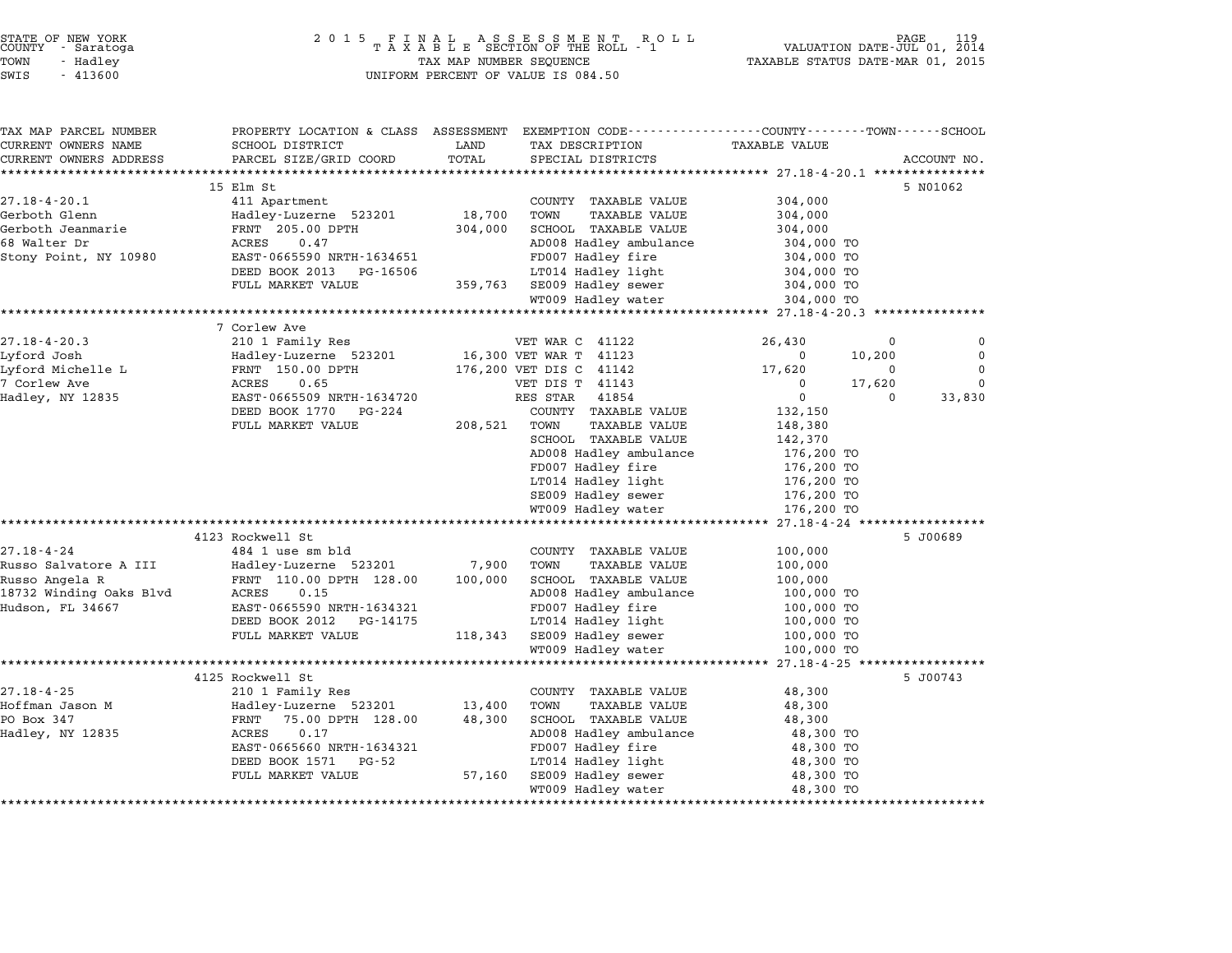|        | STATE OF NEW YORK |  |
|--------|-------------------|--|
| COUNTY | - Saratoga        |  |
| TOWN   | - Hadley          |  |
|        |                   |  |

# STATE OF NEW YORK <sup>2</sup> <sup>0</sup> <sup>1</sup> 5 F I N A L A S S E S S M E N T R O L L PAGE <sup>120</sup> COUNTY - Saratoga <sup>T</sup> <sup>A</sup> <sup>X</sup> <sup>A</sup> <sup>B</sup> <sup>L</sup> <sup>E</sup> SECTION OF THE ROLL - <sup>1</sup> VALUATION DATE-JUL 01, <sup>2014</sup> TOWN - Hadley TAX MAP NUMBER SEQUENCE TAXABLE STATUS DATE-MAR 01, <sup>2015</sup> SWIS - <sup>413600</sup> UNIFORM PERCENT OF VALUE IS 084.50

| TAX MAP PARCEL NUMBER<br>CURRENT OWNERS NAME | SCHOOL DISTRICT                               | LAND<br>TAX DESCRIPTION                             | PROPERTY LOCATION & CLASS ASSESSMENT EXEMPTION CODE---------------COUNTY-------TOWN------SCHOOL<br><b>TAXABLE VALUE</b> |                                                  |
|----------------------------------------------|-----------------------------------------------|-----------------------------------------------------|-------------------------------------------------------------------------------------------------------------------------|--------------------------------------------------|
| CURRENT OWNERS ADDRESS                       | PARCEL SIZE/GRID COORD                        | TOTAL<br>SPECIAL DISTRICTS                          |                                                                                                                         | ACCOUNT NO.                                      |
| *************************                    |                                               |                                                     |                                                                                                                         |                                                  |
|                                              | 4129 Rockwell St                              |                                                     |                                                                                                                         | 5 J00262                                         |
| $27.18 - 4 - 26$                             | $485$ > 1use sm bld                           | RES STAR<br>41854                                   | $\mathbf{0}$                                                                                                            | $\Omega$<br>16,915                               |
| Parker Georgianna P                          | Hadley-Luzerne 523201                         | 8,500<br>COUNTY TAXABLE VALUE                       | 49,500                                                                                                                  |                                                  |
| 4129 Rockwell St                             | Laundry                                       | 49,500<br>TOWN                                      | TAXABLE VALUE<br>49,500                                                                                                 |                                                  |
| PO Box 268                                   | FRNT<br>55.09 DPTH<br>94.00                   | SCHOOL TAXABLE VALUE                                | 32,585                                                                                                                  |                                                  |
| Hadley, NY 12835                             | 0.12<br>ACRES<br>EAST-0665720 NRTH-1634321    | AD008 Hadley ambulance                              | 49,500 TO                                                                                                               |                                                  |
|                                              | DEED BOOK 2010<br>PG-28748                    | FD007 Hadley fire<br>LT014 Hadley light             | 49,500 TO<br>49,500 TO                                                                                                  |                                                  |
|                                              | FULL MARKET VALUE                             | 58,580<br>SE009 Hadley sewer                        | 49,500 TO                                                                                                               |                                                  |
|                                              |                                               | WT009 Hadley water                                  | 49,500 TO                                                                                                               |                                                  |
|                                              |                                               |                                                     |                                                                                                                         |                                                  |
|                                              | Rockwell St                                   |                                                     |                                                                                                                         | 5 J00571                                         |
| $27.18 - 4 - 27$                             | 311 Res vac land                              | COUNTY TAXABLE VALUE                                | 16,600                                                                                                                  |                                                  |
| Swart Douglas R                              | Hadley-Luzerne 523201                         | 16,600<br>TOWN                                      | <b>TAXABLE VALUE</b><br>16,600                                                                                          |                                                  |
| PO Box 196                                   | FRNT 151.00 DPTH                              | 16,600<br>SCHOOL TAXABLE VALUE                      | 16,600                                                                                                                  |                                                  |
| Hadley, NY 12835                             | ACRES<br>1.19                                 | AD008 Hadley ambulance                              | 16,600 TO                                                                                                               |                                                  |
|                                              | EAST-0665810 NRTH-1634471                     | FD007 Hadley fire                                   | 16,600 TO                                                                                                               |                                                  |
|                                              | DEED BOOK 1550<br>PG-149                      | LT014 Hadley light                                  | 16,600 TO                                                                                                               |                                                  |
|                                              | FULL MARKET VALUE                             | 19,645 SE009 Hadley sewer                           | 16,600 TO                                                                                                               |                                                  |
|                                              |                                               | WT009 Hadley water                                  | 16,600 TO                                                                                                               |                                                  |
|                                              |                                               |                                                     |                                                                                                                         |                                                  |
|                                              | 18 Elm St                                     |                                                     |                                                                                                                         | 5 J00572                                         |
| $27.18 - 4 - 28$<br>Austin Katherine M       | 210 1 Family Res<br>Hadley-Luzerne 523201     | VET COM C 41132<br>15,800 VET COM T 41133           | 24,175<br>$\Omega$                                                                                                      | $\mathbf 0$<br>$\mathbf 0$<br>17,000<br>$\Omega$ |
| 18 Elm St                                    | FRNT 173.21 DPTH                              | 96,700 SR STAR<br>41834                             | $\mathbf 0$                                                                                                             | $\Omega$<br>73,640                               |
| Hadley, NY 12835                             | ACRES<br>0.21                                 | COUNTY TAXABLE VALUE                                | 72,525                                                                                                                  |                                                  |
|                                              | EAST-0665830 NRTH-1634681                     | TOWN                                                | <b>TAXABLE VALUE</b><br>79,700                                                                                          |                                                  |
|                                              | DEED BOOK 1714<br>PG-471                      | SCHOOL TAXABLE VALUE                                | 23,060                                                                                                                  |                                                  |
|                                              | FULL MARKET VALUE                             | AD008 Hadley ambulance<br>114,438                   | 96,700 TO                                                                                                               |                                                  |
|                                              |                                               | FD007 Hadley fire                                   | 96,700 TO                                                                                                               |                                                  |
|                                              |                                               | LT014 Hadley light                                  | 96,700 TO                                                                                                               |                                                  |
|                                              |                                               | SE009 Hadley sewer                                  | 96,700 TO                                                                                                               |                                                  |
|                                              |                                               | WT009 Hadley water                                  | 96,700 TO                                                                                                               |                                                  |
|                                              |                                               |                                                     |                                                                                                                         |                                                  |
|                                              | 4139 Rockwell St                              |                                                     |                                                                                                                         | 5 J00465                                         |
| $27.18 - 4 - 29$                             | 416 Mfg hsing pk                              | COUNTY TAXABLE VALUE                                | 125,000                                                                                                                 |                                                  |
| Bytner James                                 | Hadley-Luzerne 523201                         | 65,400<br>TOWN                                      | <b>TAXABLE VALUE</b><br>125,000                                                                                         |                                                  |
| Jenne Thomas                                 | FRNT<br>95.00 DPTH 338.00                     | SCHOOL TAXABLE VALUE<br>125,000                     | 125,000                                                                                                                 |                                                  |
| C/O Thomas Jenne                             | ACRES<br>0.73                                 | AD008 Hadley ambulance                              | 125,000 TO                                                                                                              |                                                  |
| PO Box 294                                   | EAST-0665940 NRTH-1634491                     | FD007 Hadley fire                                   | 125,000 TO                                                                                                              |                                                  |
| Lake George, NY 12845                        | DEED BOOK 1695<br>PG-230<br>FULL MARKET VALUE | LT014 Hadley light<br>147,929<br>SE009 Hadley sewer | 125,000 TO                                                                                                              |                                                  |
|                                              |                                               | WT009 Hadley water                                  | 125,000 TO<br>125,000 TO                                                                                                |                                                  |
|                                              |                                               |                                                     |                                                                                                                         |                                                  |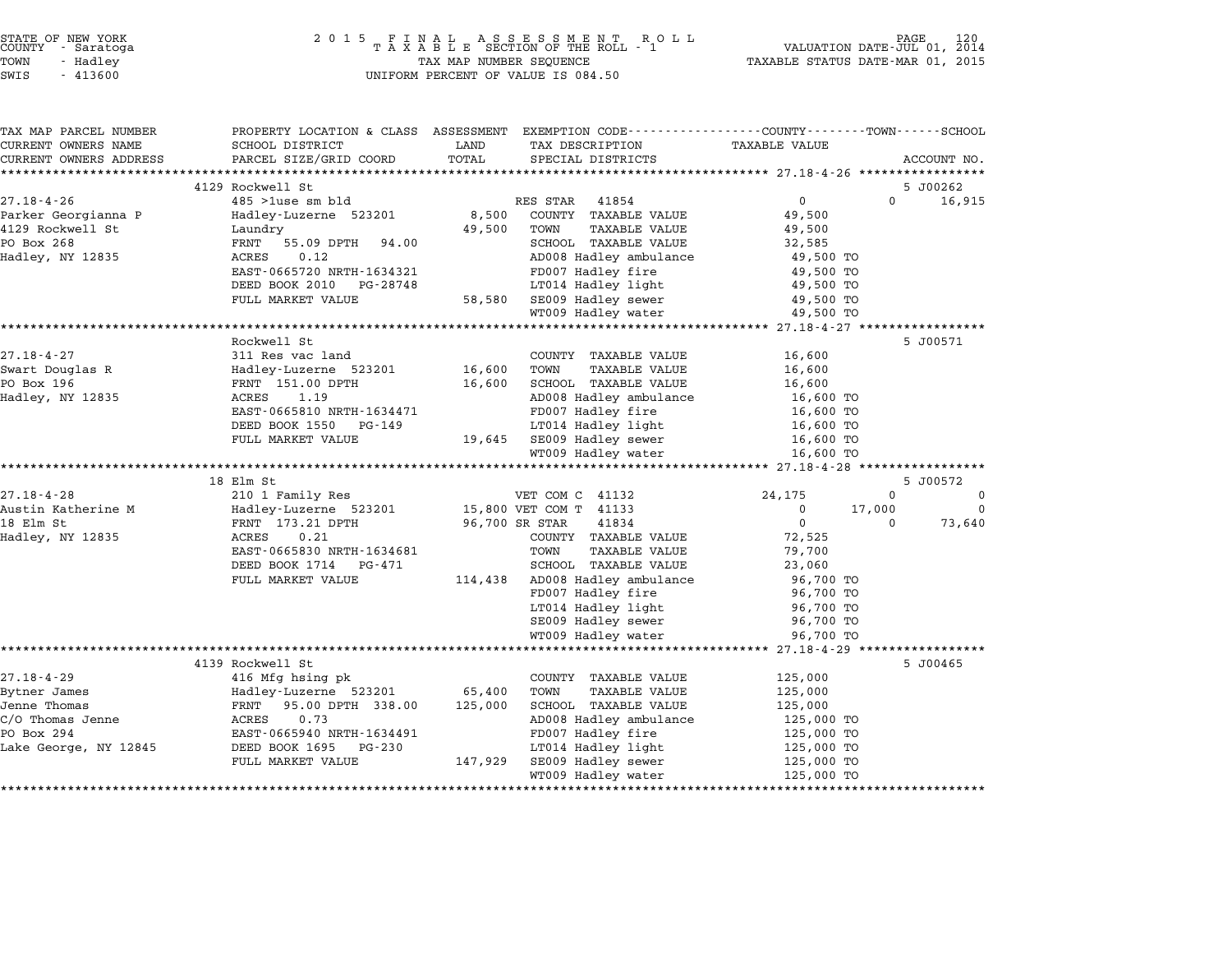|          | STATE OF NEW YORK<br>COUNTY - Saratoga |
|----------|----------------------------------------|
| POWN     | - Hadlev                               |
| ית די די | 112500                                 |

# STATE OF NEW YORK <sup>2</sup> <sup>0</sup> <sup>1</sup> 5 F I N A L A S S E S S M E N T R O L L PAGE <sup>121</sup> COUNTY - Saratoga <sup>T</sup> <sup>A</sup> <sup>X</sup> <sup>A</sup> <sup>B</sup> <sup>L</sup> <sup>E</sup> SECTION OF THE ROLL - <sup>1</sup> VALUATION DATE-JUL 01, <sup>2014</sup> TOWN - Hadley TAX MAP NUMBER SEQUENCE TAXABLE STATUS DATE-MAR 01, <sup>2015</sup> STATE OF NEW YORK STATE OF NEW YORK A SOLUME TO A SOLUME TO A SOLUME TO A SOLUME TO A SOLUME TO A SOLUME TO A S<br>TOWN - Hadley TAX A B L E SECTION OF THE ROLL<br>SWIS - 413600 SWIS - 413600

| TAX MAP PARCEL NUMBER                           | PROPERTY LOCATION & CLASS ASSESSMENT EXEMPTION CODE---------------COUNTY-------TOWN-----SCHOOL |                       |                                |                                               |          |             |
|-------------------------------------------------|------------------------------------------------------------------------------------------------|-----------------------|--------------------------------|-----------------------------------------------|----------|-------------|
| CURRENT OWNERS NAME                             | SCHOOL DISTRICT                                                                                | LAND                  | TAX DESCRIPTION                | <b>TAXABLE VALUE</b>                          |          |             |
| CURRENT OWNERS ADDRESS<br>********************* | PARCEL SIZE/GRID COORD                                                                         | TOTAL                 | SPECIAL DISTRICTS              |                                               |          | ACCOUNT NO. |
|                                                 | 4143 Rockwell St                                                                               |                       |                                |                                               |          | 7 901288    |
| $27.18 - 4 - 30$                                | 210 1 Family Res                                                                               |                       | VET WAR C 41122                | 14,655                                        | $\Omega$ | $\Omega$    |
| Osborne Richard E                               |                                                                                                |                       | 13,400 VET WAR T 41123         | $\mathbf{0}$                                  | 10,200   | $\Omega$    |
| Osborne Donna R                                 | Hadley-Luzerne 523201<br>FRNT 75.00 DPTH 100.00                                                | 97,700 RES STAR       | 41854                          | $\mathbf 0$                                   | $\Omega$ | 33,830      |
| 4143 Rockwell St                                | 0.17<br>ACRES                                                                                  |                       | COUNTY TAXABLE VALUE           | 83,045                                        |          |             |
| Hadley, NY 12835                                | EAST-0666020 NRTH-1634371                                                                      |                       | TOWN<br>TAXABLE VALUE          | 87,500                                        |          |             |
|                                                 | DEED BOOK 1709<br>PG-244                                                                       |                       | SCHOOL TAXABLE VALUE           | 63,870                                        |          |             |
|                                                 | FULL MARKET VALUE                                                                              |                       | 115,621 AD008 Hadley ambulance | 97,700 TO                                     |          |             |
|                                                 |                                                                                                |                       | FD007 Hadley fire              | 97,700 TO                                     |          |             |
|                                                 |                                                                                                |                       | LT014 Hadley light             | 97,700 TO                                     |          |             |
|                                                 |                                                                                                |                       | SE009 Hadley sewer             | 97,700 TO                                     |          |             |
|                                                 |                                                                                                |                       | WT009 Hadley water             | 97,700 TO                                     |          |             |
|                                                 |                                                                                                | ********************* |                                | ***************** 27.18-4-31 **************** |          |             |
|                                                 | 4147 Rockwell St                                                                               |                       |                                |                                               |          | 5 J00507    |
| $27.18 - 4 - 31$                                | 210 1 Family Res                                                                               |                       | CW 15 VET/ 41161               | 10,200                                        | 10,200   | 0           |
| Petteys Eugene                                  | Hadley-Luzerne 523201                                                                          | 16,000 SR STAR        | 41834                          | $\mathbf{0}$                                  | $\Omega$ | 73,640      |
| Petteys Nina                                    | 75.00 DPTH 140.00<br>FRNT                                                                      | 96,300                | COUNTY TAXABLE VALUE           | 86,100                                        |          |             |
| 4147 Rockwell St                                | ACRES<br>0.39                                                                                  |                       | TOWN<br>TAXABLE VALUE          | 86,100                                        |          |             |
| Hadley, NY 12835                                | EAST-0666090 NRTH-1634412                                                                      |                       | SCHOOL TAXABLE VALUE           | 22,660                                        |          |             |
|                                                 | DEED BOOK 1038 PG-493                                                                          |                       | AD008 Hadley ambulance         | 96,300 TO                                     |          |             |
|                                                 | FULL MARKET VALUE                                                                              |                       | 113,964 FD007 Hadley fire      | 96,300 TO                                     |          |             |
|                                                 |                                                                                                |                       | LT014 Hadley light             | 96,300 TO                                     |          |             |
|                                                 |                                                                                                |                       | SE009 Hadley sewer             | 96,300 TO                                     |          |             |
|                                                 |                                                                                                |                       | WT009 Hadley water             | 96,300 TO                                     |          |             |
|                                                 |                                                                                                |                       |                                |                                               |          |             |
|                                                 | 4149 Rockwell St                                                                               |                       |                                |                                               |          | 5 J00622    |
| $27.18 - 4 - 32$                                | 210 1 Family Res                                                                               |                       | SR STAR<br>41834               | $\overline{0}$                                | $\Omega$ | 73,640      |
| Ulrich Walter K                                 | Hadley-Luzerne 523201                                                                          | 12,600                | COUNTY TAXABLE VALUE           | 97,500                                        |          |             |
| PO Box 206                                      | FRNT<br>50.00 DPTH 140.00                                                                      | 97,500                | TOWN<br><b>TAXABLE VALUE</b>   | 97,500                                        |          |             |
| Hadley, NY 12835                                | ACRES<br>0.16                                                                                  |                       | SCHOOL TAXABLE VALUE           | 23,860                                        |          |             |
|                                                 | EAST-0666150 NRTH-1634402                                                                      |                       | AD008 Hadley ambulance         | 97,500 TO                                     |          |             |
|                                                 | DEED BOOK 1673<br>PG-627                                                                       |                       | FD007 Hadley fire              | 97,500 TO                                     |          |             |
|                                                 | FULL MARKET VALUE                                                                              | 115,385               | LT014 Hadley light             | 97,500 TO                                     |          |             |
|                                                 |                                                                                                |                       | SE009 Hadley sewer             | 97,500 TO                                     |          |             |
|                                                 |                                                                                                |                       | WT009 Hadley water             | 97,500 TO                                     |          |             |
|                                                 |                                                                                                |                       |                                |                                               |          |             |
|                                                 | Woodard Ave                                                                                    |                       |                                |                                               |          | 7 901273    |
| $27.18 - 4 - 33$                                | $312$ Vac w/imprv                                                                              |                       | COUNTY TAXABLE VALUE           | 29,700                                        |          |             |
| Petteys Eugene G &                              | Hadley-Luzerne 523201                                                                          | 6,700                 | TOWN<br>TAXABLE VALUE          | 29,700                                        |          |             |
| Nina L                                          | 50.00 DPTH 100.00<br>FRNT                                                                      | 29,700                | SCHOOL TAXABLE VALUE           | 29,700                                        |          |             |
| 4147 Rockwell St                                | 0.11<br>ACRES                                                                                  |                       | AD008 Hadley ambulance         | 29,700 TO                                     |          |             |
| Hadley, NY 12835                                | EAST-0666110 NRTH-1634492                                                                      |                       | FD007 Hadley fire              | 29,700 TO                                     |          |             |
|                                                 | DEED BOOK 1454<br>PG-340                                                                       |                       | LT014 Hadley light             | 29,700 TO                                     |          |             |
|                                                 | FULL MARKET VALUE                                                                              | 35,148                | SE009 Hadley sewer             | 29,700 TO                                     |          |             |
|                                                 |                                                                                                |                       | WT009 Hadley water             | 29,700 TO                                     |          |             |
|                                                 |                                                                                                |                       |                                |                                               |          |             |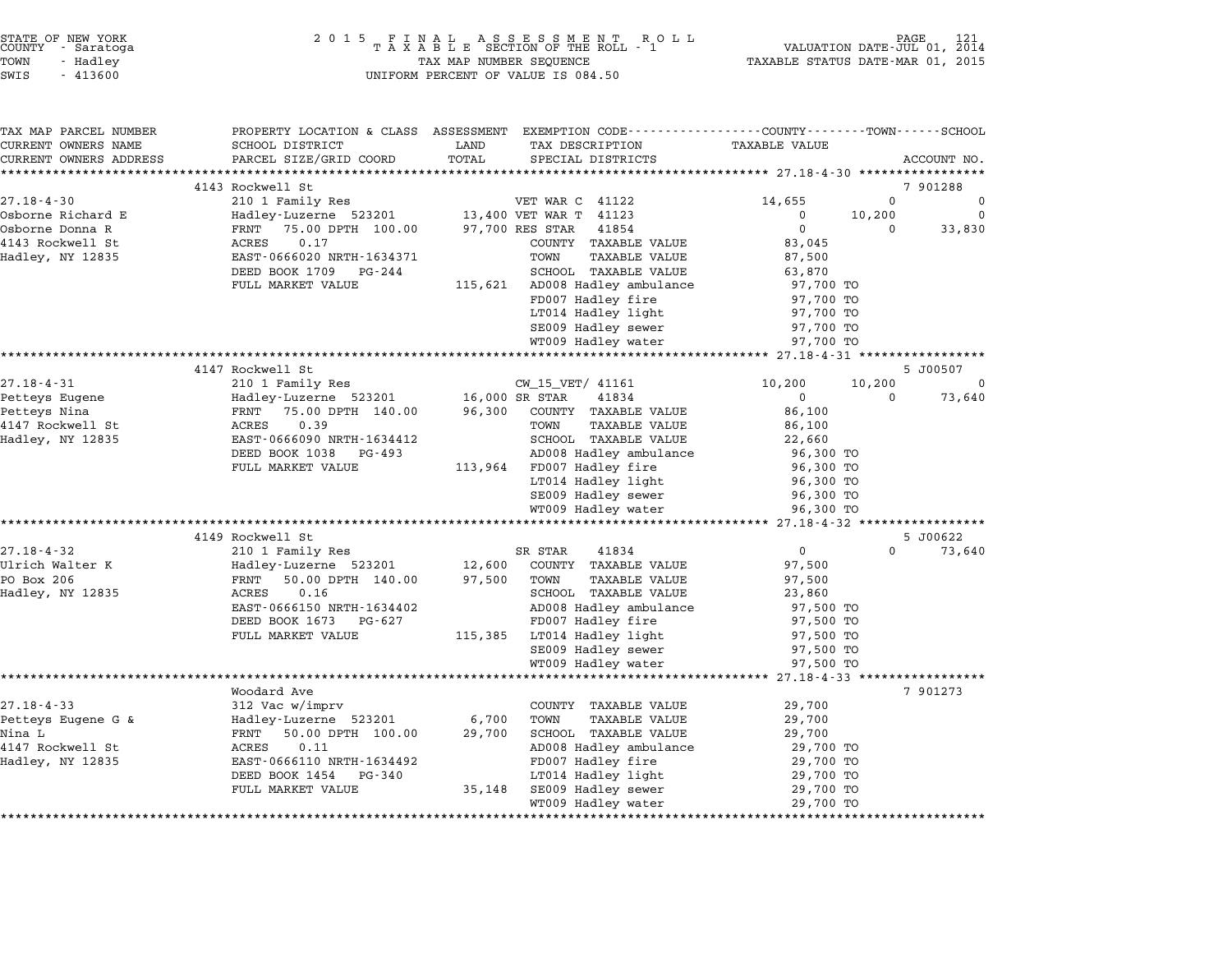| STATE OF NEW YORK<br>COUNTY |  | - Saratoga |  |  |  |
|-----------------------------|--|------------|--|--|--|
|                             |  |            |  |  |  |
| TOWN                        |  | - Hadley   |  |  |  |
|                             |  |            |  |  |  |

| TAX MAP PARCEL NUMBER<br>CURRENT OWNERS NAME | PROPERTY LOCATION & CLASS ASSESSMENT EXEMPTION CODE---------------COUNTY-------TOWN------SCHOOL<br>SCHOOL DISTRICT | LAND    | TAX DESCRIPTION              | TAXABLE VALUE                        |          |             |
|----------------------------------------------|--------------------------------------------------------------------------------------------------------------------|---------|------------------------------|--------------------------------------|----------|-------------|
| CURRENT OWNERS ADDRESS                       | PARCEL SIZE/GRID COORD                                                                                             | TOTAL   | SPECIAL DISTRICTS            |                                      |          | ACCOUNT NO. |
|                                              |                                                                                                                    |         |                              |                                      |          |             |
|                                              | 11 Woodard Ave                                                                                                     |         |                              |                                      |          | 5 J00042    |
| $27.18 - 4 - 34$                             | 210 1 Family Res                                                                                                   |         | VET WAR C 41122              | 9,390                                | 0        | 0           |
| Allen Ronald                                 | Hadley-Luzerne 523201                                                                                              |         | 13,400 VET WAR T 41123       | $\mathbf{0}$                         | 9,390    | 0           |
| 11 Woodward Ave                              | 50.00 DPTH 150.00<br>FRNT                                                                                          |         | 62,600 SR STAR<br>41834      | 0                                    | 0        | 62,600      |
| Hadley, NY 12835                             | 0.17<br>ACRES                                                                                                      |         | COUNTY TAXABLE VALUE         | 53,210                               |          |             |
|                                              | EAST-0666070 NRTH-1634542                                                                                          |         | TOWN<br>TAXABLE VALUE        | 53,210                               |          |             |
|                                              | DEED BOOK 1070<br>PG-400                                                                                           |         | SCHOOL TAXABLE VALUE         | $\mathbf 0$                          |          |             |
|                                              | FULL MARKET VALUE                                                                                                  | 74,083  | AD008 Hadley ambulance       | 62,600 TO                            |          |             |
|                                              |                                                                                                                    |         | FD007 Hadley fire            | 62,600 TO                            |          |             |
|                                              |                                                                                                                    |         | LT014 Hadley light           | 62,600 TO                            |          |             |
|                                              |                                                                                                                    |         | SE009 Hadley sewer           | 62,600 TO                            |          |             |
|                                              |                                                                                                                    |         | WT009 Hadley water           | 62,600 TO                            |          |             |
|                                              |                                                                                                                    |         |                              |                                      |          |             |
|                                              | 15 Woodard Ave                                                                                                     |         |                              |                                      |          | 5 J00770    |
| $27.18 - 4 - 35$                             | 210 1 Family Res                                                                                                   |         | COUNTY TAXABLE VALUE         | 83,500                               |          |             |
| Collier Patrick A                            | Hadley-Luzerne 523201                                                                                              | 13,400  | TOWN<br>TAXABLE VALUE        | 83,500                               |          |             |
| Collier Cristina Lee                         | FRNT 50.00 DPTH 150.00                                                                                             | 83,500  | SCHOOL TAXABLE VALUE         | 83,500                               |          |             |
| 15 Woodard Ave                               | ACRES<br>$0.17$ BANK<br>057                                                                                        |         | AD008 Hadley ambulance       | 83,500 TO                            |          |             |
| Hadley, NY 12835                             | EAST-0666060 NRTH-1634592                                                                                          |         | FD007 Hadley fire            | 83,500 TO                            |          |             |
|                                              | DEED BOOK 1609 PG-621                                                                                              |         | LT014 Hadley light           | 83,500 TO                            |          |             |
|                                              | FULL MARKET VALUE                                                                                                  | 98,817  | SE009 Hadley sewer           | 83,500 TO                            |          |             |
|                                              |                                                                                                                    |         | WT009 Hadley water           | 83,500 TO                            |          |             |
|                                              | Woodard Ave                                                                                                        |         |                              |                                      |          | 5 J00127    |
| $27.18 - 4 - 38$                             | 210 1 Family Res                                                                                                   |         | SR STAR<br>41834             | $\overline{0}$                       | $\Omega$ | 73,640      |
| Chandler Preston H                           | Hadley-Luzerne 523201                                                                                              | 16,400  | COUNTY TAXABLE VALUE         | 129,000                              |          |             |
| Chandler Suzanne R                           | FRNT 116.00 DPTH 285.00                                                                                            | 129,000 | TAXABLE VALUE<br>TOWN        | 129,000                              |          |             |
| 28 Elm St                                    | ACRES<br>0.75                                                                                                      |         | SCHOOL TAXABLE VALUE         | 55,360                               |          |             |
| Hadley, NY 12835                             | EAST-0665949 NRTH-1634781                                                                                          |         | AD008 Hadley ambulance       | 129,000 TO                           |          |             |
|                                              | DEED BOOK 1571 PG-552                                                                                              |         | FD007 Hadley fire            | 129,000 TO                           |          |             |
|                                              | FULL MARKET VALUE                                                                                                  |         | 152,663 LT014 Hadley light   | 129,000 TO                           |          |             |
|                                              |                                                                                                                    |         | SE009 Hadley sewer           | 129,000 TO                           |          |             |
|                                              |                                                                                                                    |         | WT009 Hadley water           | 129,000 TO                           |          |             |
|                                              |                                                                                                                    |         |                              | ****************** 27.18-4-39 ****** |          |             |
|                                              | 25 Woodard Ave                                                                                                     |         |                              |                                      |          | 5 J00975    |
| $27.18 - 4 - 39$                             | 210 1 Family Res                                                                                                   |         | RES STAR<br>41854            | $\overline{0}$                       | $\Omega$ | 33,830      |
| Young Freemont                               | Hadley-Luzerne 523201                                                                                              | 15,800  | COUNTY TAXABLE VALUE         | 78,200                               |          |             |
| 25 Woodard Ave                               | FRNT 122.00 DPTH 150.00                                                                                            | 78,200  | TOWN<br><b>TAXABLE VALUE</b> | 78,200                               |          |             |
| Hadley, NY 12835                             | 0.24<br>ACRES                                                                                                      |         | SCHOOL TAXABLE VALUE         | 44,370                               |          |             |
|                                              | EAST-0666039 NRTH-1634752                                                                                          |         | AD008 Hadley ambulance       | 78,200 TO                            |          |             |
|                                              | DEED BOOK 1629<br>PG-385                                                                                           |         | FD007 Hadley fire            | 78,200 TO                            |          |             |
|                                              | FULL MARKET VALUE                                                                                                  | 92,544  | LT014 Hadley light           | 78,200 TO                            |          |             |
|                                              |                                                                                                                    |         | SE009 Hadley sewer           | 78,200 TO                            |          |             |
|                                              |                                                                                                                    |         | WT009 Hadley water           | 78,200 TO                            |          |             |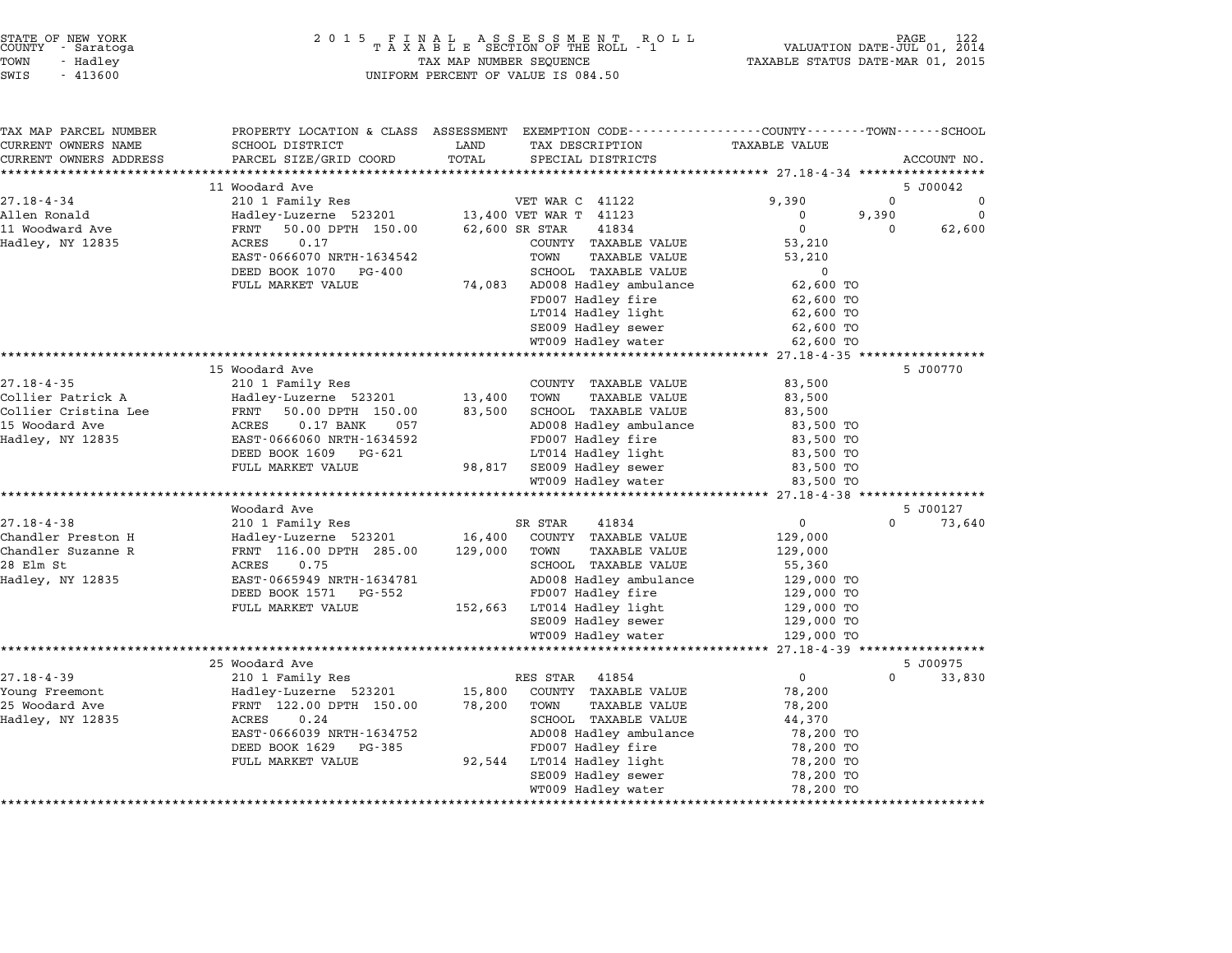| COUNTY | STATE OF NEW YORK<br>- Saratoga |  |
|--------|---------------------------------|--|
| LOMN   | - Hadlev                        |  |
| -----  | $  - - - -$                     |  |

# STATE OF NEW YORK <sup>2</sup> <sup>0</sup> <sup>1</sup> 5 F I N A L A S S E S S M E N T R O L L PAGE <sup>123</sup> COUNTY - Saratoga <sup>T</sup> <sup>A</sup> <sup>X</sup> <sup>A</sup> <sup>B</sup> <sup>L</sup> <sup>E</sup> SECTION OF THE ROLL - <sup>1</sup> VALUATION DATE-JUL 01, <sup>2014</sup> TOWN - Hadley TAX MAP NUMBER SEQUENCE TAXABLE STATUS DATE-MAR 01, <sup>2015</sup> SUCRIT - SATATUGA<br>TOWN - Hadley - Alley - All Hadley - TAX MAP NUMBER SEQUENCE<br>SWIS - 413600 - WILFORM PERCENT OF VALUE IS 084.50

TAX MAP PARCEL NUMBER PROPERTY LOCATION & CLASS ASSESSMENT EXEMPTION CODE------------------COUNTY--------TOWN------SCHOOL ...<br>-- COUNTY:- TAX MAP PARCEL NUMBER THE OCHOTRY AND THE CURRENT EXEMPTION CODE<br>CURRENT OWNERS NAME SCHOOL DISTRICT LAND TAX DESCRIPTION TAXABLE VALUE CURRENT OWNERS ADDRESS FOR SCHOOL DISTRICTS ASSESSEENT EXERT ON TAX MIT POSSESS SAME ON TRANSFORE STATE ON THE TRANSFORE TO TRANSFORE THE TRANSFORE TO TRANSFORE THE TRANSFORE TO TRANSFORE THE TRANSFORE TO TRANSFORE THE TRA 4132 Rockwell St 5 J00263 27.18-4-49 <sup>210</sup> <sup>1</sup> Family Res SR STAR <sup>41834</sup> <sup>0</sup> <sup>0</sup> 68,800 Garofalo Kathryn A Hadley-Luzerne <sup>523201</sup> 16,300 COUNTY TAXABLE VALUE 68,800 Attric Caroline Christmas (Caroline Christmas de Caroline Christmas de Caroline Christmas de Carofalo David J<br>Garofalo David J & ETAL Life Estate 68,800 COWN TAXABLE VALUE 68,800<br>68,800 TOWN TAXABLE VALUE 68,800 COM GALULALU KALIILYII ANIMA MAHALINI HARIBE VALUE (1970) AND MAHALINI HARABLE VALUE (1970) (1987,800 SCHOOL TAXABLE VALUE 067,800 AND MAHALINI ANIMA POSTAGO (1987) (68,800 ANIMA POSTAGO 1987) (68,800 ANIMA POSTAGO 1987) (1987 Hadley, NY <sup>12835</sup> ACRES 0.72 AD008 Hadley ambulance 68,800 TO EAST-0666291 NRTH-1634132 FD007 Hadley fire 68,800 TO POOK 1628 CALLS 1999 POOK 1628 POOK 1628 POOK 1628 POOK 1628 POOK 1628 POOK 1634132<br>
EXED BOOK 1622 PG-548 POOT Hadley light 68,800 TO ERSI-0000251 NKIH-1054152<br>
DEED BOOK 1622 PG-548 LT014 Hadley light 68,800 TO<br>
FULL MARKET VALUE 81,420 SE009 Hadley sewer 68,800 TO WT009 Hadley water 68,800 TO \*\*\*\*\*\*\*\*\*\*\*\*\*\*\*\*\*\*\*\*\*\*\*\*\*\*\*\*\*\*\*\*\*\*\*\*\*\*\*\*\*\*\*\*\*\*\*\*\*\*\*\*\*\*\*\*\*\*\*\*\*\*\*\*\*\*\*\*\*\*\*\*\*\*\*\*\*\*\*\*\*\*\*\*\*\*\*\*\*\*\*\*\*\*\*\*\*\*\*\*\*\*\* 27.18-4-50 \*\*\*\*\*\*\*\*\*\*\*\*\*\*\*\*\* 4128 Rockwell St 5 J00819 27.18-4-50 <sup>210</sup> <sup>1</sup> Family Res VET COM C <sup>41132</sup> 31,575 <sup>0</sup> <sup>0</sup> VonRobke-Brammer G L Hadley-Luzerne <sup>523201</sup> 16,400 VET COM T <sup>41133</sup> <sup>0</sup> 17,000 <sup>0</sup> PO Box <sup>180</sup> FRNT 100.00 DPTH 325.54 126,300 RES STAR <sup>41854</sup> <sup>0</sup> <sup>0</sup> 33,830 Hadley, NY <sup>12835</sup> ACRES 0.75 COUNTY TAXABLE VALUE 94,725 EANT 100.00 DETH 323.54 120,300 RES SIAR THOSE ON TRIVIAL CHARGE ON TRIVIAL CHARGE ON TRIVIAL CHARGE ON TRIVIA<br>ACRES 0.75 COUNT TAXABLE VALUE 109,300<br>EAST-0666191 NRTH-1634122 TOWN TAXABLE VALUE 109,300 POUNT TAXABLE VALUE 1999.<br>
EAST-0666191 NRTH-1634122 TOWN TAXABLE VALUE 109,300<br>
DEED BOOK 1376 PG-391 SCHOOL TAXABLE VALUE 109,300 EASI-0000151 NKIH-1054122<br>
DEED BOOK 1376 PG-391 SCHOOL TAXABLE VALUE 92,470<br>
FULL MARKET VALUE 149,467 AD008 Hadley ambulance 126,300 TO المحدد المسلم المسلم المسلم المسلم المسلم المسلم المسلم المسلم المسلم المسلم المسلم المسلم المسلم ال<br>26,300 To 126,300 To 126,300 TO 126,300 TO ADOOG Hadley ambulance the two fits<br>FD007 Hadley fire the 126,300 TO<br>LT014 Hadley light the 126,300 TO SE009 Hadley sewer 126,300 TO 20,300 TO<br>2009 Hadley sewer 126,300 TO<br>26,300 TO WT009 Hadley water 126,300 TO \*\*\*\*\*\*\*\*\*\*\*\*\*\*\*\*\*\*\*\*\*\*\*\*\*\*\*\*\*\*\*\*\*\*\*\*\*\*\*\*\*\*\*\*\*\*\*\*\*\*\*\*\*\*\*\*\*\*\*\*\*\*\*\*\*\*\*\*\*\*\*\*\*\*\*\*\*\*\*\*\*\*\*\*\*\*\*\*\*\*\*\*\*\*\*\*\*\*\*\*\*\*\* 27.18-4-51.1 \*\*\*\*\*\*\*\*\*\*\*\*\*\*\* 295 Old Corinth Rd 5 J01370 27.18-4-51.1 295 Old Corinth Rd<br>27.18-4-51.1 210 1 Family Res COUNTY TAXABLE VALUE 73,600 McKernon Kent G Hadley-Luzerne <sup>523201</sup> 15,800 TOWN TAXABLE VALUE 73,600 <sup>31</sup> Northwoods Rd FRNT 64.89 DPTH 127.00 73,600 SCHOOL TAXABLE VALUE 73,600 MCREINON RENC G – MAGLEY-LUZETNE J2J201 – 13,000 TOWN TAAABLE VALUE – 13,000<br>31 Northwoods Rd – FRNT – 64.89 DPTH 127.00 – 73,600 SCHOOL TAXABLE VALUE – 73,600<br>Lake Luzerne, NY 12846 – ACRES – 0.21 – AD008 Hadley ambulance EARL 04.00 DETIT 127.000 SCROOD IAAADDB VADOB<br>ADOB Hadley ambulance 13,600 TO<br>EAST-0665842 NRTH-1633611 FD007 Hadley fire 73,600 TO EAST-0665842 NRTH-1633611 ADV00 Hadley ambutance<br>
EAST-0665842 NRTH-1633611 FD007 Hadley fire 73,600 TO<br>
DEED BOOK 1642 PG-44 LT014 Hadley light 73,600 TO FULL MARKET VALUE 87,101 SE009 Hadley sewer 73,600 TO  $\begin{array}{c} \text{WHED} \text{SOCA} \text{IOL4} \text{I.} \text{C3-44} \end{array} \quad \begin{array}{c} \text{S7,101} \text{STO14} \text{AAUley} \text{I.} \text{I.} \text{I.} \text{I.} \text{I.} \text{I.} \end{array} \quad \begin{array}{c} \text{S7,101} \text{SEOI O} \text{I.} \text{I.} \text{I.} \text{I.} \text{I.} \text{I.} \end{array} \quad \begin{array}{c} \text{S7,101} \text{SEOI O} \text$ \*\*\*\*\*\*\*\*\*\*\*\*\*\*\*\*\*\*\*\*\*\*\*<br>293 Old Corinth Rd 27.18-4-51.2 293 Old Corinth Rd<br>220 2 Family Res RES STAR 41854 0 0 33,830 Derosier Andrew Hadley-Luzerne <sup>523201</sup> 15,800 COUNTY TAXABLE VALUE 74,800 <sup>293</sup> Old Corinth Rd FRNT 156.39 DPTH 74,800 TOWN TAXABLE VALUE 74,800 Hadley, NY <sup>12835</sup> ACRES 0.20 SCHOOL TAXABLE VALUE 40,970 EART 1909 DETIT MANUS NEWSTER AND TANDUL VALUE OF THE MANUS VALUE OF THE MANUS VALUE OF THE MANUS SCHOOL TAXABLE VALUE OF THE MANUS OF THE MANUS SCHOOL TAXABLE VALUE OF THE MANUS OF THE MANUS OF THE MANUS OF THE MANUS OF T EAST-0665902 NRTH-1633581 AD008 Hadley ambulance TAABLE VALUE 40,970<br>DEED BOOK 1262 PG-67 FD007 Hadley fire 74,800 TO FULL MARKET VALUE 88,521 LT014 Hadley discussed the matter of the control of the control of the control of the<br>
FULL MARKET VALUE 88,521 LT014 Hadley light 74,800 TO PDOO7 Hadley Tite = 74,800 TO<br>LT014 Hadley light = 74,800 TO<br>SE009 Hadley sewer = 74,800 TO WT009 Hadley water 74,800 TO \*\*\*\*\*\*\*\*\*\*\*\*\*\*\*\*\*\*\*\*\*\*\*\*\*\*\*\*\*\*\*\*\*\*\*\*\*\*\*\*\*\*\*\*\*\*\*\*\*\*\*\*\*\*\*\*\*\*\*\*\*\*\*\*\*\*\*\*\*\*\*\*\*\*\*\*\*\*\*\*\*\*\*\*\*\*\*\*\*\*\*\*\*\*\*\*\*\*\*\*\*\*\*\*\*\*\*\*\*\*\*\*\*\*\*\*\*\*\*\*\*\*\*\*\*\*\*\*\*\*\*\*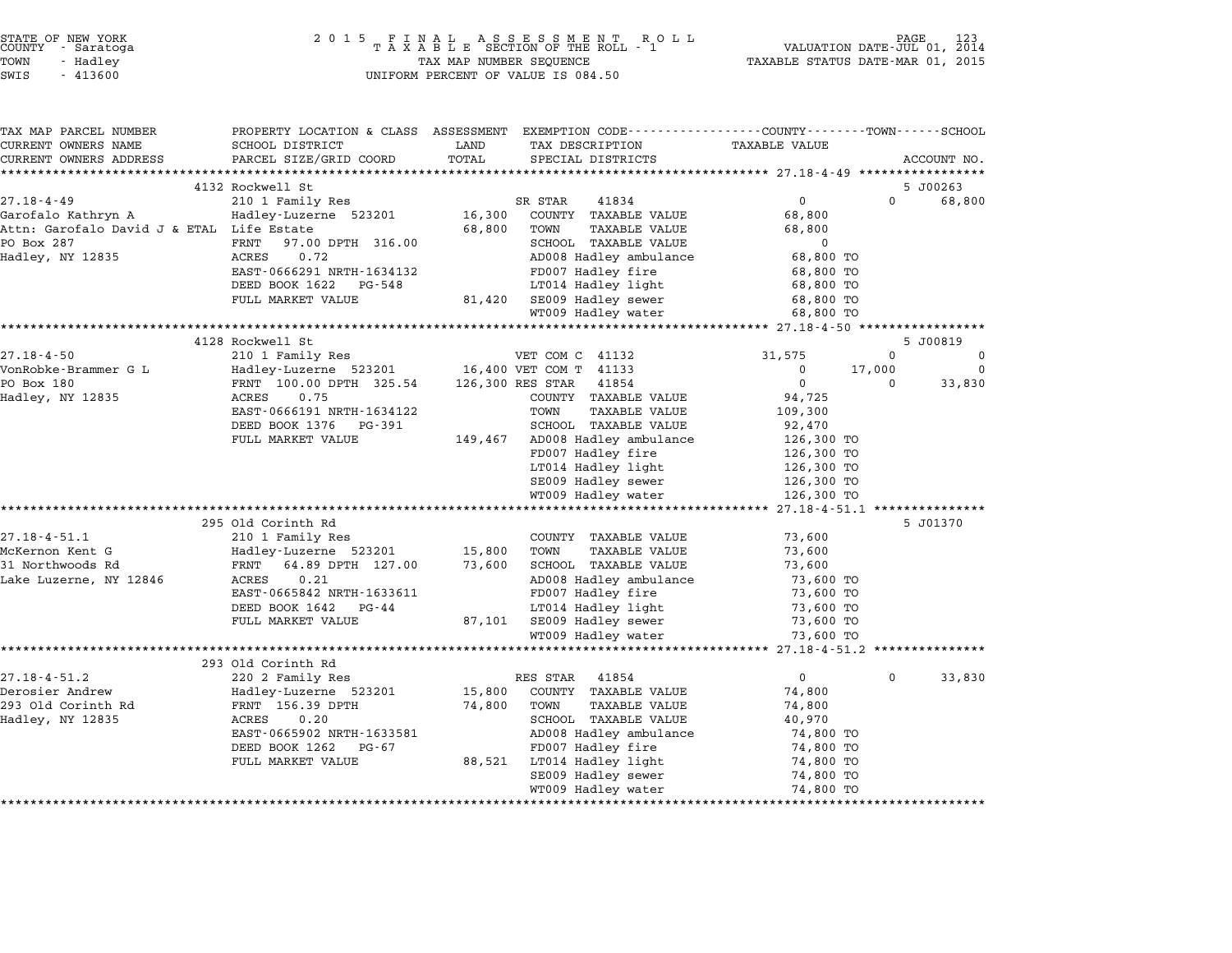|                      | STATE OF NEW YORK<br>COUNTY - Saratoga |  |
|----------------------|----------------------------------------|--|
| TOWN                 | - Hadlev                               |  |
| $\sim$ $\sim$ $\sim$ | 11200                                  |  |

# STATE OF NEW YORK <sup>2</sup> <sup>0</sup> <sup>1</sup> 5 F I N A L A S S E S S M E N T R O L L PAGE <sup>124</sup> COUNTY - Saratoga <sup>T</sup> <sup>A</sup> <sup>X</sup> <sup>A</sup> <sup>B</sup> <sup>L</sup> <sup>E</sup> SECTION OF THE ROLL - <sup>1</sup> VALUATION DATE-JUL 01, <sup>2014</sup> TOWN - Hadley TAX MAP NUMBER SEQUENCE TAXABLE STATUS DATE-MAR 01, <sup>2015</sup> SWIS - <sup>413600</sup> UNIFORM PERCENT OF VALUE IS 084.50

| TAX MAP PARCEL NUMBER                                      | PROPERTY LOCATION & CLASS ASSESSMENT EXEMPTION CODE---------------COUNTY-------TOWN-----SCHOOL |         |                                          |                        |                    |
|------------------------------------------------------------|------------------------------------------------------------------------------------------------|---------|------------------------------------------|------------------------|--------------------|
| CURRENT OWNERS NAME                                        | SCHOOL DISTRICT                                                                                | LAND    | TAX DESCRIPTION                          | <b>TAXABLE VALUE</b>   |                    |
| CURRENT OWNERS ADDRESS                                     | PARCEL SIZE/GRID COORD                                                                         | TOTAL   | SPECIAL DISTRICTS                        |                        | ACCOUNT NO.        |
|                                                            |                                                                                                |         |                                          |                        |                    |
|                                                            | 315 Old Corinth Rd                                                                             |         |                                          |                        | 5 J00826           |
| $27.18 - 4 - 56.1$                                         | 484 1 use sm bld                                                                               |         | COUNTY TAXABLE VALUE                     | 99,100                 |                    |
| Freeman Donald L                                           | Hadley-Luzerne 523201                                                                          | 10,700  | TAXABLE VALUE<br>TOWN                    | 99,100                 |                    |
| Freeman Jill                                               | FRNT 120.16 DPTH                                                                               | 99,100  | SCHOOL TAXABLE VALUE                     | 99,100                 |                    |
| 1879 Glens Falls Mountain Rd ACRES                         | 0.42                                                                                           |         | AD008 Hadley ambulance                   | 99,100 TO              |                    |
| Lake Luzerne, NY 12846                                     | EAST-0665679 NRTH-1633903                                                                      |         | FD007 Hadley fire                        | 99,100 TO              |                    |
|                                                            | DEED BOOK 1646<br>PG-48                                                                        |         | LT014 Hadley light                       | 99,100 TO              |                    |
|                                                            | FULL MARKET VALUE                                                                              |         | 117,278 SE009 Hadley sewer               | 99,100 TO              |                    |
|                                                            |                                                                                                |         | WT009 Hadley water                       | 99,100 TO              |                    |
|                                                            |                                                                                                |         |                                          |                        |                    |
|                                                            | 311 Old Corinth Rd                                                                             |         |                                          |                        |                    |
| $27.18 - 4 - 56.2$                                         | 484 1 use sm bld                                                                               |         | COUNTY TAXABLE VALUE                     | 62,400                 |                    |
| Locascio Anthony A                                         | Hadley-Luzerne 523201<br>Postal Service Lease                                                  | 7,300   | TAXABLE VALUE<br>TOWN                    | 62,400                 |                    |
| PO Box 220                                                 |                                                                                                | 62,400  | SCHOOL TAXABLE VALUE                     | 62,400                 |                    |
| Galway, NY 12074                                           | FRNT 66.84 DPTH                                                                                |         | AD008 Hadley ambulance                   | 62,400 TO              |                    |
|                                                            | 0.12<br>ACRES                                                                                  |         | FD007 Hadley fire                        | 62,400 TO              |                    |
|                                                            | EAST-0665728 NRTH-1633862                                                                      |         | LT014 Hadley light                       | 62,400 TO              |                    |
|                                                            | DEED BOOK 1433 PG-131                                                                          |         | SE009 Hadley sewer                       | 62,400 TO              |                    |
|                                                            | FULL MARKET VALUE                                                                              |         | 73,846 WT009 Hadley water                | 62,400 TO              |                    |
|                                                            |                                                                                                |         |                                          |                        |                    |
| $27.18 - 4 - 58$                                           | 4124 Rockwell St<br>330 Vacant comm                                                            |         | COUNTY TAXABLE VALUE                     | 19,000                 | 5 J00449           |
| Bourdeau David                                             |                                                                                                |         | TOWN<br>TAXABLE VALUE                    |                        |                    |
| 4098 Rockwell St                                           | Hadley-Luzerne 523201 19,000<br>FRNT 57.00 DPTH 316.00 19,000                                  |         | SCHOOL TAXABLE VALUE                     | 19,000                 |                    |
|                                                            | 0.69                                                                                           |         | AD008 Hadley ambulance                   | 19,000<br>19,000 TO    |                    |
| Hadley, NY 12835                                           | ACRES<br>EAST-0665531 NRTH-1633971                                                             |         | FD007 Hadley fire                        |                        |                    |
|                                                            |                                                                                                |         |                                          | 19,000 TO              |                    |
|                                                            | DEED BOOK 1424 PG-386<br>FULL MARKET VALUE                                                     | 22,485  | LT014 Hadley light<br>SE009 Hadley sewer | 19,000 TO<br>19,000 TO |                    |
|                                                            |                                                                                                |         |                                          |                        |                    |
|                                                            |                                                                                                |         | WT009 Hadley water                       | 19,000 TO              |                    |
|                                                            | 4098 Rockwell St                                                                               |         |                                          |                        | 5 J00927           |
| $27.18 - 4 - 59$                                           | 210 1 Family Res                                                                               |         | RES STAR 41854                           | $\overline{0}$         | $\Omega$<br>33,830 |
| Bourdeau David                                             | Hadley-Luzerne 523201 16,000                                                                   |         | COUNTY TAXABLE VALUE                     | 144,200                |                    |
|                                                            | FRNT 129.38 DPTH 197.00                                                                        | 144,200 | <b>TAXABLE VALUE</b><br>TOWN             | 144,200                |                    |
| Bourdeau Sherrylee<br>4098 Rockwell St<br>4098 Rockwell St | 0.38<br>ACRES                                                                                  |         | SCHOOL TAXABLE VALUE                     | 110,370                |                    |
| Hadley, NY 12835                                           | EAST-0665501 NRTH-1634080                                                                      |         | AD008 Hadley ambulance                   | 144,200 TO             |                    |
|                                                            | DEED BOOK 1316<br>PG-384                                                                       |         | FD007 Hadley fire                        | 144,200 TO             |                    |
|                                                            | FULL MARKET VALUE                                                                              |         | 170,651 LT014 Hadley light               | 144,200 TO             |                    |
|                                                            |                                                                                                |         | SE009 Hadley sewer                       | 144,200 TO             |                    |
|                                                            |                                                                                                |         | WT009 Hadley water                       | 144,200 TO             |                    |
|                                                            |                                                                                                |         |                                          |                        |                    |
|                                                            |                                                                                                |         |                                          |                        |                    |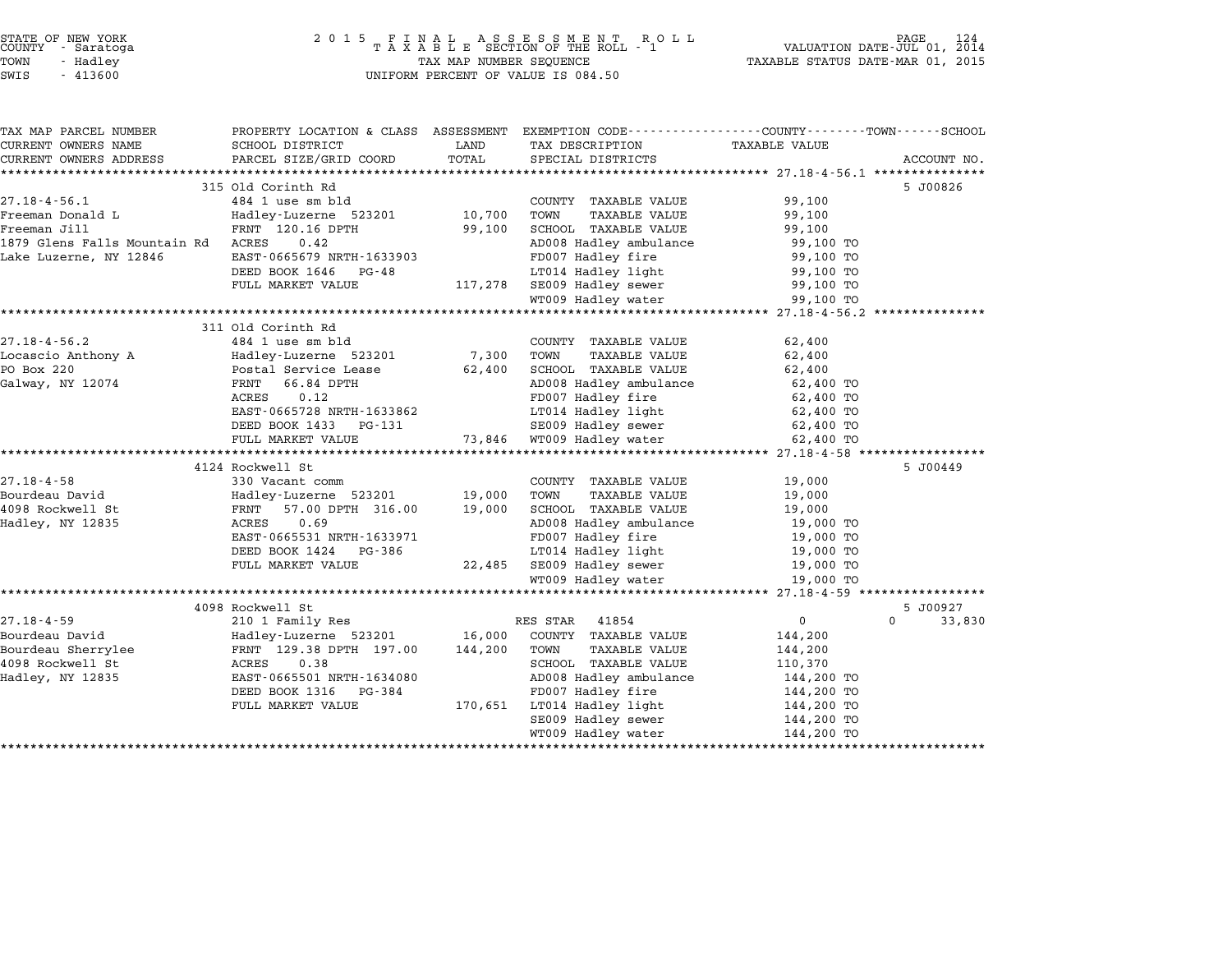| STATE OF NEW YORK<br>COUNTY<br>- Saratoga<br>TOWN<br>- Hadley<br>SWIS<br>$-413600$                  |                                                                                                                                                                                      | TAX MAP NUMBER SEQUENCE     | UNIFORM PERCENT OF VALUE IS 084.50                                                                                                                                                                          | TAXABLE STATUS DATE-MAR 01, 2015                                                                              |                                |
|-----------------------------------------------------------------------------------------------------|--------------------------------------------------------------------------------------------------------------------------------------------------------------------------------------|-----------------------------|-------------------------------------------------------------------------------------------------------------------------------------------------------------------------------------------------------------|---------------------------------------------------------------------------------------------------------------|--------------------------------|
| TAX MAP PARCEL NUMBER<br>CURRENT OWNERS NAME<br>CURRENT OWNERS ADDRESS<br>************************* | PROPERTY LOCATION & CLASS ASSESSMENT<br>SCHOOL DISTRICT<br>PARCEL SIZE/GRID COORD TOTAL                                                                                              | LAND                        | EXEMPTION CODE-----------------COUNTY-------TOWN-----SCHOOL<br>TAX DESCRIPTION<br>SPECIAL DISTRICTS                                                                                                         | TAXABLE VALUE                                                                                                 | ACCOUNT NO.                    |
| $27.18 - 4 - 63$<br>Shippee Frederick J<br>Shippee Donna L<br>17 Stony Creek Rd<br>Hadley, NY 12835 | 17 Stony Creek Rd<br>210 1 Family Res<br>Hadley-Luzerne 523201<br>FRNT 100.00 DPTH 98.00<br>0.22<br>ACRES<br>EAST-0665250 NRTH-1634440<br>DEED BOOK 1444 PG-495<br>FULL MARKET VALUE | 15,800<br>89,800<br>106,272 | 41854<br>RES STAR<br>COUNTY TAXABLE VALUE<br>TAXABLE VALUE<br>TOWN<br>SCHOOL TAXABLE VALUE<br>AD008 Hadley ambulance<br>FD007 Hadley fire<br>LT014 Hadley light<br>SE009 Hadley sewer<br>WT009 Hadley water | $\overline{0}$<br>89,800<br>89,800<br>55,970<br>89,800 TO<br>89,800 TO<br>89,800 TO<br>89,800 TO<br>89,800 TO | 5 J00363<br>$\Omega$<br>33,830 |
| $27.18 - 4 - 64.1$<br>Lansburg Stephanie Lynn                                                       | 21 Stony Creek Rd<br>270 Mfg housing<br>Hadley-Luzerne 523201                                                                                                                        | 16,100                      | COUNTY<br>TAXABLE VALUE<br>TOWN<br><b>TAXABLE VALUE</b>                                                                                                                                                     | 33,900<br>33,900                                                                                              | 5 J01529                       |

57.10-4-04.1 Rollman Circle 270 Rousing 200811 Rollman Country 200811 Rollman Circle 2013,900<br>16.100 TOWN TAXABLE VALUE 33,900 POWN TAXABLE VALUE 33,900 SCHOOL TAXABLE VALUE 33,900 SCHOOL TAXABLE VALUE 33,900 Hadley, NY <sup>12835</sup> ACRES 0.45 AD008 Hadley ambulance 33,900 TO

|                    | EASI-000JIJU NKIH-10J4JIU |        | rboot nauley lile            | <b>JJ,JUU IU</b> |          |
|--------------------|---------------------------|--------|------------------------------|------------------|----------|
|                    | DEED BOOK 2013 PG-38290   |        | LT014 Hadley light           | 33,900 TO        |          |
|                    | FULL MARKET VALUE         | 40,118 | SE009 Hadley sewer           | 33,900 TO        |          |
|                    |                           |        | WT009 Hadley water 33,900 TO |                  |          |
|                    |                           |        |                              |                  |          |
|                    | 27 Stony Creek Rd         |        |                              |                  |          |
| $27.18 - 4 - 64.2$ | 210 1 Family Res          |        | COUNTY TAXABLE VALUE         | 70,600           |          |
| Laugs Heather R    | Hadley-Luzerne 523201     | 16,100 | TAXABLE VALUE<br>TOWN        | 70,600           |          |
| 27 Stony Creek Rd  | FRNT 116.63 DPTH 155.34   | 70,600 | SCHOOL TAXABLE VALUE         | 70,600           |          |
| Hadley, NY 12835   | 0.40<br>ACRES             |        | AD008 Hadley ambulance       | 70,600 TO        |          |
|                    | EAST-0665070 NRTH-1634590 |        | FD007 Hadley fire            | 70,600 TO        |          |
|                    | DEED BOOK 2011 PG-18379   |        | LT014 Hadley light           | 70,600 TO        |          |
|                    | FULL MARKET VALUE         | 83,550 | SE009 Hadley sewer           | 70,600 TO        |          |
|                    |                           |        | WT009 Hadley water 70,600 TO |                  |          |
|                    |                           |        |                              |                  |          |
|                    | 33 Stony Creek Rd         |        |                              |                  | 5 L00096 |
| $27.18 - 4 - 65$   | 210 1 Family Res          |        | COUNTY TAXABLE VALUE         | 50,400           |          |
| Samson Theresa     | Hadley-Luzerne 523201     | 15,800 | TOWN<br>TAXABLE VALUE        | 50,400           |          |
| Dittmar John A     | FRNT 60.00 DPTH 155.34    | 50,400 | SCHOOL TAXABLE VALUE         | 50,400           |          |
| 33 Stony Creek Rd  | 0.20<br>ACRES             |        | AD008 Hadley ambulance       | 50,400 TO        |          |
| Hadley, NY 12835   | EAST-0665010 NRTH-1634639 |        | FD007 Hadley fire            | 50,400 TO        |          |
|                    | DEED BOOK 2012 PG-18261   |        | LT014 Hadley light           | 50,400 TO        |          |
|                    | FULL MARKET VALUE         | 59,645 | SE009 Hadley sewer           | 50,400 TO        |          |
|                    |                           |        | WT009 Hadley water           | 50,400 TO        |          |

EAST-0665150 NRTH-1634510 FD007 Hadley fire 33,900 TO DEED BOOK 2013 PG-38290 LT014 Hadley light 33,900 TO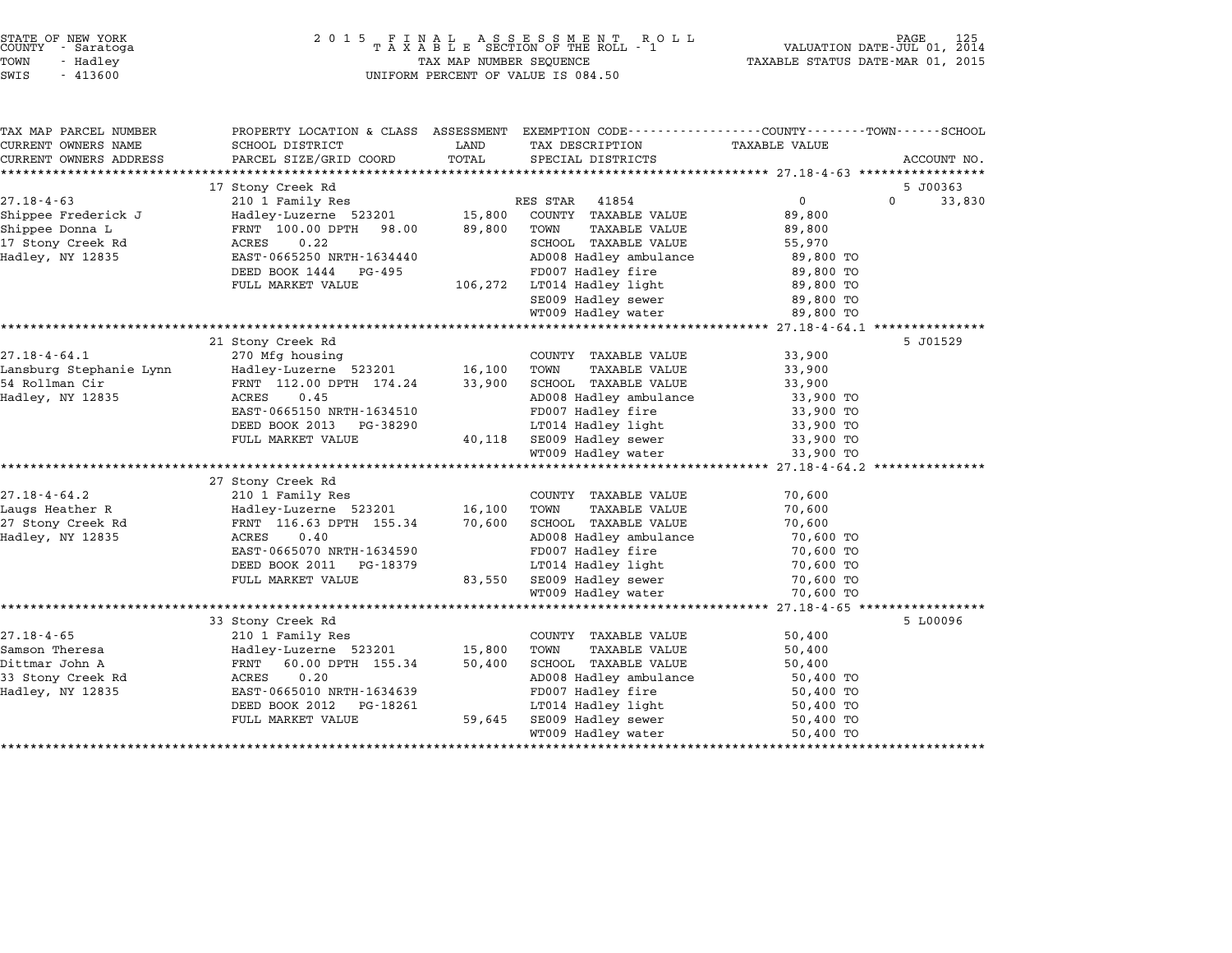| COUNTY       | STATE OF NEW YORK<br>- Saratoga |  |
|--------------|---------------------------------|--|
| rown         | - Hadlev                        |  |
| --- <i>-</i> | 1.1222                          |  |

| TAX MAP PARCEL NUMBER<br>CURRENT OWNERS NAME | PROPERTY LOCATION & CLASS ASSESSMENT EXEMPTION CODE---------------COUNTY-------TOWN------SCHOOL<br>SCHOOL DISTRICT | LAND           | TAX DESCRIPTION                                | <b>TAXABLE VALUE</b>   |          |             |
|----------------------------------------------|--------------------------------------------------------------------------------------------------------------------|----------------|------------------------------------------------|------------------------|----------|-------------|
| CURRENT OWNERS ADDRESS                       | PARCEL SIZE/GRID COORD                                                                                             | TOTAL          | SPECIAL DISTRICTS                              |                        |          | ACCOUNT NO. |
|                                              |                                                                                                                    |                |                                                |                        |          |             |
|                                              | 37 Stony Creek Rd                                                                                                  |                |                                                |                        |          | 5 L01689    |
| $27.18 - 4 - 66$                             | 210 1 Family Res                                                                                                   |                | CW_15_VET/ 41161                               | 8,475                  | 8,475    | $\Omega$    |
| Spotswood Edward F                           | Hadley-Luzerne 523201                                                                                              |                | 12,600 RES STAR<br>41854                       | $\mathbf{0}$           | $\Omega$ | 33,830      |
| 37 Stony Creek Rd                            | 50.00 DPTH 150.00<br>FRNT                                                                                          | 56,500         | COUNTY TAXABLE VALUE                           | 48,025                 |          |             |
| Hadley, NY 12835                             | <b>ACRES</b><br>0.16                                                                                               |                | TOWN<br><b>TAXABLE VALUE</b>                   | 48,025                 |          |             |
|                                              | EAST-0664970 NRTH-1634689                                                                                          |                | SCHOOL TAXABLE VALUE                           | 22,670                 |          |             |
|                                              | DEED BOOK 1727<br>PG-451                                                                                           |                | AD008 Hadley ambulance                         | 56,500 TO              |          |             |
|                                              | FULL MARKET VALUE                                                                                                  | 66,864         | FD007 Hadley fire                              | 56,500 TO              |          |             |
|                                              |                                                                                                                    |                | LT014 Hadley light                             | 56,500 TO              |          |             |
|                                              |                                                                                                                    |                | SE009 Hadley sewer                             | 56,500 TO              |          |             |
|                                              |                                                                                                                    |                | WT009 Hadley water                             | 56,500 TO              |          |             |
|                                              | 49 Stony Creek Rd                                                                                                  |                |                                                |                        |          | 5 J00581    |
| $27.18 - 4 - 69$                             | 210 1 Family Res                                                                                                   |                | CW_15_VET/ 41161                               | 10,200                 | 10,200   | $\Omega$    |
| McNeill Walter                               | Hadley-Luzerne 523201                                                                                              | 16,000 SR STAR | 41834                                          | $\Omega$               | $\Omega$ | 73,640      |
| McNeill Diane                                | FRNT 125.00 DPTH                                                                                                   | 104,500        | COUNTY TAXABLE VALUE                           | 94,300                 |          |             |
| 49 Stony Creek Rd                            | 0.38<br>ACRES                                                                                                      |                | TOWN<br>TAXABLE VALUE                          | 94,300                 |          |             |
| Hadley, NY 12835                             | EAST-0664819 NRTH-1634849                                                                                          |                | SCHOOL TAXABLE VALUE                           | 30,860                 |          |             |
|                                              | DEED BOOK 2011<br>PG-3107                                                                                          |                | AD008 Hadley ambulance                         | 104,500 TO             |          |             |
|                                              | FULL MARKET VALUE                                                                                                  | 123,669        | FD007 Hadley fire                              | 104,500 TO             |          |             |
|                                              |                                                                                                                    |                | LT014 Hadley light                             | 104,500 TO             |          |             |
|                                              |                                                                                                                    |                | SE009 Hadley sewer                             | 104,500 TO             |          |             |
|                                              |                                                                                                                    |                | WT009 Hadley water                             | 104,500 TO             |          |             |
|                                              |                                                                                                                    |                |                                                |                        |          |             |
|                                              | Stony Creek Rd                                                                                                     |                |                                                |                        |          | 5 J00748    |
| $27.18 - 4 - 70$                             | 311 Res vac land                                                                                                   |                | COUNTY TAXABLE VALUE                           | 10,200                 |          |             |
| Sullivan Terry A                             | Hadley-Luzerne 523201                                                                                              | 10,200         | TOWN<br><b>TAXABLE VALUE</b>                   | 10,200                 |          |             |
| 57 Stony Creek Rd                            | 50.00 DPTH 126.00<br>FRNT<br>0.13<br>ACRES                                                                         | 10,200         | SCHOOL TAXABLE VALUE<br>AD008 Hadley ambulance | 10,200                 |          |             |
| Hadley, NY 12835                             | EAST-0664769 NRTH-1634909                                                                                          |                | FD007 Hadley fire                              | 10,200 TO<br>10,200 TO |          |             |
|                                              | DEED BOOK 1588<br>PG-414                                                                                           |                | LT014 Hadley light                             | 10,200 TO              |          |             |
|                                              | FULL MARKET VALUE                                                                                                  | 12,071         | SE009 Hadley sewer                             | 10,200 TO              |          |             |
|                                              |                                                                                                                    |                | WT009 Hadley water                             | 10,200 TO              |          |             |
|                                              | ***********************************                                                                                |                |                                                |                        |          |             |
|                                              | 305 Old Corinth Rd                                                                                                 |                |                                                |                        |          | 5 J01577    |
| $27.18 - 4 - 72$                             | 449 Other Storag                                                                                                   |                | COUNTY TAXABLE VALUE                           | 47,500                 |          |             |
| Mckernon Kent G                              | Hadley-Luzerne 523201                                                                                              | 10,700         | TOWN<br><b>TAXABLE VALUE</b>                   | 47,500                 |          |             |
| 305 Old Corinth Rd                           | FRNT<br>84.00 DPTH                                                                                                 | 47,500         | SCHOOL TAXABLE VALUE                           | 47,500                 |          |             |
| Hadley, NY 12835                             | 0.41<br>ACRES                                                                                                      |                | AD008 Hadley ambulance                         | 47,500 TO              |          |             |
|                                              | EAST-0665711 NRTH-1633741                                                                                          |                | FD007 Hadley fire                              | 47,500 TO              |          |             |
|                                              | DEED BOOK 1242<br>PG-273                                                                                           |                | LT014 Hadley light                             | 47,500 TO              |          |             |
|                                              | FULL MARKET VALUE                                                                                                  | 56,213         | SE009 Hadley sewer                             | 47,500 TO              |          |             |
|                                              |                                                                                                                    |                | WT009 Hadley water                             | 47,500 TO              |          |             |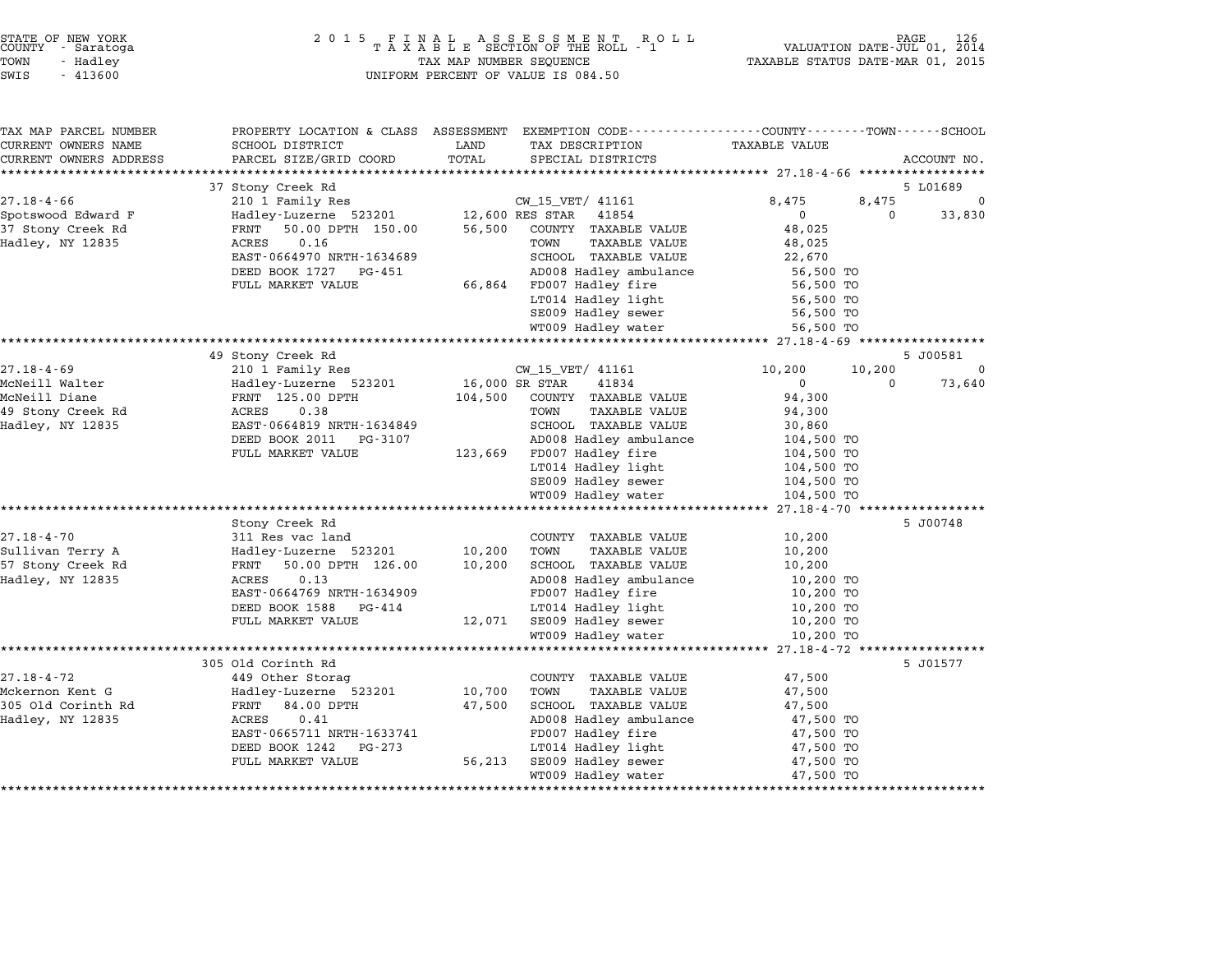| STATE OF NEW YORK<br>COUNTY – Saratoga<br>TOWN<br>- Hadley<br>SWIS<br>$-413600$ |                                                                                                                   | TAX MAP NUMBER SEQUENCE | UNIFORM PERCENT OF VALUE IS 084.50          | TAXABLE STATUS DATE-MAR 01, 2015       | PAGE<br>VALUATION DATE-JUL 01, 2014 |             |
|---------------------------------------------------------------------------------|-------------------------------------------------------------------------------------------------------------------|-------------------------|---------------------------------------------|----------------------------------------|-------------------------------------|-------------|
| TAX MAP PARCEL NUMBER<br>CURRENT OWNERS NAME                                    | PROPERTY LOCATION & CLASS ASSESSMENT EXEMPTION CODE---------------COUNTY-------TOWN-----SCHOOL<br>SCHOOL DISTRICT | LAND                    | TAX DESCRIPTION                             | TAXABLE VALUE                          |                                     |             |
| CURRENT OWNERS ADDRESS                                                          | PARCEL SIZE/GRID COORD                                                                                            | TOTAL                   | SPECIAL DISTRICTS                           |                                        |                                     | ACCOUNT NO. |
|                                                                                 |                                                                                                                   |                         |                                             |                                        |                                     |             |
|                                                                                 | 303 Old Corinth Rd                                                                                                |                         |                                             |                                        |                                     | 5 J00953    |
| $27.18 - 4 - 73$                                                                | 210 1 Family Res                                                                                                  |                         | COUNTY TAXABLE VALUE                        | 54,700                                 |                                     |             |
| Wood Daisy B                                                                    | Hadley-Luzerne 523201                                                                                             | 15,900                  | TOWN<br>TAXABLE VALUE                       | 54,700                                 |                                     |             |
| 533 Southside Rd                                                                | House                                                                                                             | 54,700                  | SCHOOL TAXABLE VALUE                        | 54,700                                 |                                     |             |
| Virginia Beach, VA 23451                                                        | FRNT 126.00 DPTH 100.00                                                                                           |                         | AD008 Hadley ambulance                      | 54,700 TO                              |                                     |             |
|                                                                                 | 0.29<br>ACRES                                                                                                     |                         | FD007 Hadley fire                           | 54,700 TO                              |                                     |             |
|                                                                                 | EAST-0665822 NRTH-1633701<br>DEED BOOK 1768 PG-107                                                                |                         | LT014 Hadley light<br>SE009 Hadley sewer    | 54,700 TO<br>54,700 TO                 |                                     |             |
|                                                                                 | FULL MARKET VALUE                                                                                                 |                         | 64,734 WT009 Hadley water                   | 54,700 TO                              |                                     |             |
|                                                                                 |                                                                                                                   |                         | ***********************                     | ******************** 27.18-4-74 ****** |                                     |             |
|                                                                                 | 4114 Rockwell St                                                                                                  |                         |                                             |                                        |                                     |             |
| $27.18 - 4 - 74$                                                                | 210 1 Family Res                                                                                                  |                         | RES STAR<br>41854                           | 0                                      | $\Omega$                            | 33,830      |
| Swart Douglas R                                                                 | Hadley-Luzerne 523201                                                                                             | 16,500                  | COUNTY TAXABLE VALUE                        | 125,800                                |                                     |             |
| PO Box 196                                                                      | Lot E                                                                                                             | 125,800                 | TOWN<br><b>TAXABLE VALUE</b>                | 125,800                                |                                     |             |
| Hadley, NY 12835                                                                | FRNT 227.29 DPTH                                                                                                  |                         | SCHOOL TAXABLE VALUE                        | 91,970                                 |                                     |             |
|                                                                                 | 0.95<br>ACRES                                                                                                     |                         | AD008 Hadley ambulance                      | 125,800 TO                             |                                     |             |
|                                                                                 | EAST-0665921 NRTH-1634171                                                                                         |                         | FD007 Hadley fire                           | 125,800 TO                             |                                     |             |
|                                                                                 | DEED BOOK 1550<br>PG-145                                                                                          |                         | LT014 Hadley light                          | 125,800 TO                             |                                     |             |
|                                                                                 | FULL MARKET VALUE                                                                                                 | 148,876                 | SE009 Hadley sewer<br>WT009 Hadley water    | 125,800 TO<br>125,800 TO               |                                     |             |
|                                                                                 | ************************                                                                                          |                         |                                             | ********** 27.18-4-75 ***************  |                                     |             |
|                                                                                 | 296 Old Corinth Rd                                                                                                |                         |                                             |                                        |                                     |             |
| $27.18 - 4 - 75$                                                                | 210 1 Family Res                                                                                                  |                         | SR STAR<br>41834                            | 0                                      | $\Omega$                            | 72,100      |
| Mahr Clarissa                                                                   | Hadley-Luzerne 523201                                                                                             | 15,900                  | COUNTY TAXABLE VALUE                        | 72,100                                 |                                     |             |
| PO Box 299                                                                      | Lot C                                                                                                             | 72,100                  | <b>TAXABLE VALUE</b><br>TOWN                | 72,100                                 |                                     |             |
| Hadley, NY 12835                                                                | FRNT 105.00 DPTH 110.39                                                                                           |                         | SCHOOL TAXABLE VALUE                        | $\mathbf 0$                            |                                     |             |
|                                                                                 | ACRES<br>0.27                                                                                                     |                         | AD008 Hadley ambulance                      | 72,100 TO                              |                                     |             |
|                                                                                 | EAST-0665791 NRTH-1634061                                                                                         |                         | FD007 Hadley fire                           | 72,100 TO                              |                                     |             |
|                                                                                 | DEED BOOK 1593<br>PG-513<br>FULL MARKET VALUE                                                                     | 85,325                  | LT014 Hadley light<br>SE009 Hadley sewer    | 72,100 TO<br>72,100 TO                 |                                     |             |
|                                                                                 |                                                                                                                   |                         | WT009 Hadley water                          | 72,100 TO                              |                                     |             |
|                                                                                 |                                                                                                                   |                         |                                             |                                        |                                     |             |
|                                                                                 | 300 Old Corinth Rd                                                                                                |                         |                                             |                                        |                                     |             |
| $27.18 - 4 - 76.1$                                                              | 210 1 Family Res                                                                                                  |                         | VET COM C 41132                             | 18,950                                 | 0                                   | 0           |
| Garnet Richard                                                                  | Hadley-Luzerne 523201                                                                                             |                         | 15,800 VET COM T 41133                      | $\mathbf 0$                            | 17,000                              | $\Omega$    |
| Garnet Shirley                                                                  | FRNT 75.00 DPTH                                                                                                   |                         | 75,800 SR STAR<br>41834                     | 0                                      | 0                                   | 73,640      |
| 300 Old Corinth Rd                                                              | 0.20<br>ACRES                                                                                                     |                         | COUNTY TAXABLE VALUE                        | 56,850                                 |                                     |             |
| Hadley, NY 12835                                                                | EAST-0665751 NRTH-1634121                                                                                         |                         | <b>TAXABLE VALUE</b><br>TOWN                | 58,800                                 |                                     |             |
|                                                                                 | DEED BOOK 1478<br>PG-491                                                                                          |                         | SCHOOL TAXABLE VALUE                        | 2,160                                  |                                     |             |
|                                                                                 | FULL MARKET VALUE                                                                                                 | 89,704                  | AD008 Hadley ambulance<br>FD007 Hadley fire | 75,800 TO                              |                                     |             |
|                                                                                 |                                                                                                                   |                         | LT014 Hadley light                          | 75,800 TO<br>75,800 TO                 |                                     |             |
|                                                                                 |                                                                                                                   |                         | SE009 Hadley sewer                          | 75,800 TO                              |                                     |             |
|                                                                                 |                                                                                                                   |                         | WT009 Hadley water                          | 75,800 TO                              |                                     |             |
|                                                                                 |                                                                                                                   |                         |                                             |                                        |                                     |             |

\*\*\*\*\*\*\*\*\*\*\*\*\*\*\*\*\*\*\*\*\*\*\*\*\*\*\*\*\*\*\*\*\*\*\*\*\*\*\*\*\*\*\*\*\*\*\*\*\*\*\*\*\*\*\*\*\*\*\*\*\*\*\*\*\*\*\*\*\*\*\*\*\*\*\*\*\*\*\*\*\*\*\*\*\*\*\*\*\*\*\*\*\*\*\*\*\*\*\*\*\*\*\*\*\*\*\*\*\*\*\*\*\*\*\*\*\*\*\*\*\*\*\*\*\*\*\*\*\*\*\*\*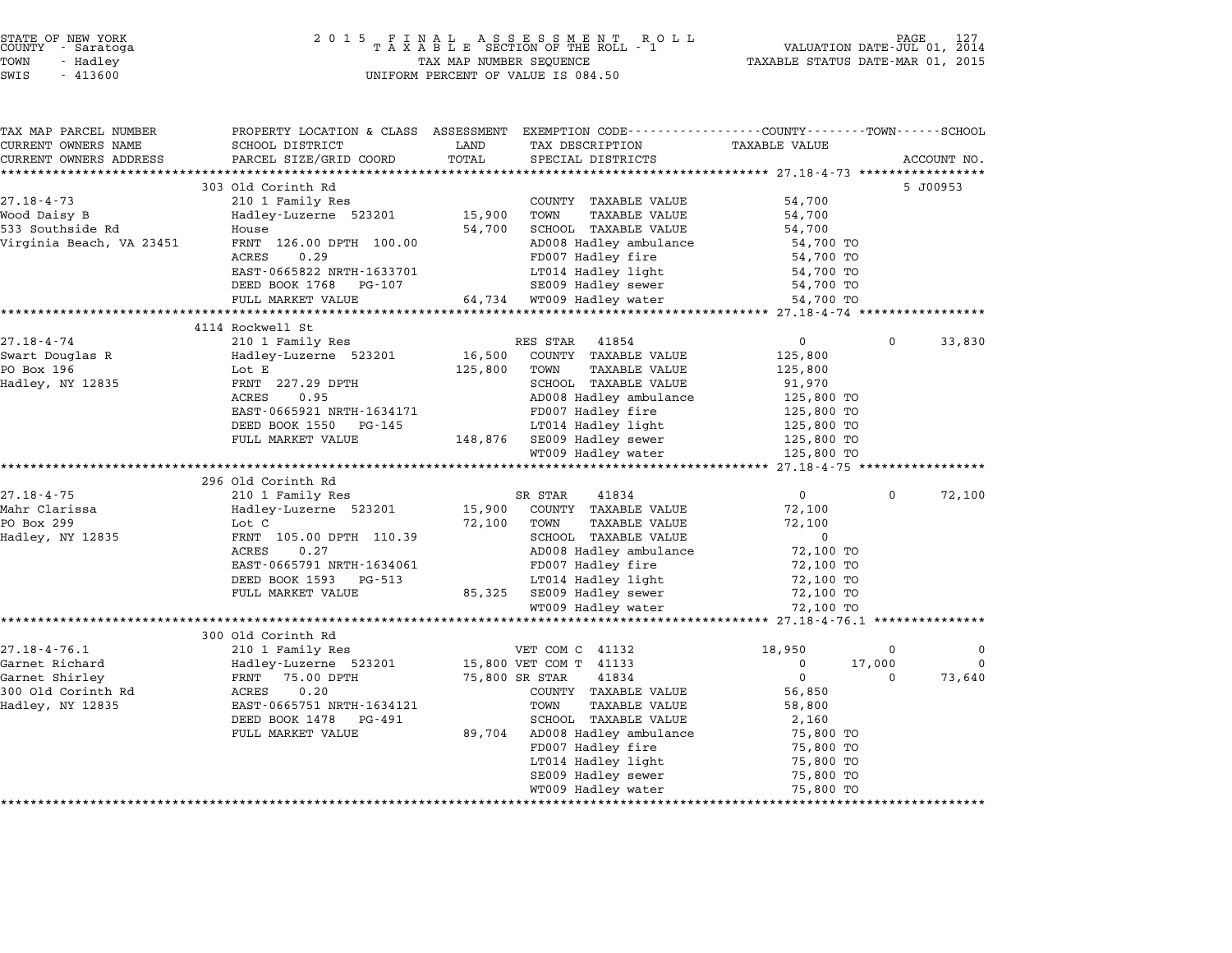| TAX MAP PARCEL NUMBER  | PROPERTY LOCATION & CLASS ASSESSMENT EXEMPTION CODE----------------COUNTY-------TOWN-----SCHOOL |             |                                                  |                |                    |
|------------------------|-------------------------------------------------------------------------------------------------|-------------|--------------------------------------------------|----------------|--------------------|
| CURRENT OWNERS NAME    | SCHOOL DISTRICT                                                                                 | LAND        | TAX DESCRIPTION                                  | TAXABLE VALUE  |                    |
| CURRENT OWNERS ADDRESS | PARCEL SIZE/GRID COORD                                                                          | TOTAL       | SPECIAL DISTRICTS                                |                | ACCOUNT NO.        |
|                        |                                                                                                 |             |                                                  |                |                    |
|                        | Co Rd 4                                                                                         |             |                                                  |                |                    |
| $27.18 - 4 - 76.2$     | 311 Res vac land                                                                                |             | COUNTY TAXABLE VALUE                             | 14,200         |                    |
| Cirillo Anthony M &    | Hadley-Luzerne 523201 14,200 TOWN                                                               |             | TAXABLE VALUE                                    | 14,200         |                    |
| Nancy                  | Lot A                                                                                           |             | 14,200 SCHOOL TAXABLE VALUE                      | 14,200         |                    |
| 302 Lake Ave           | FRNT 169.12 DPTH                                                                                |             | AD008 Hadley ambulance                           | 14,200 TO      |                    |
| Lake Luzerne, NY 12846 | ACRES<br>0.18                                                                                   |             | FD007 Hadley fire                                | 14,200 TO      |                    |
|                        | EAST-0665731 NRTH-1634191                                                                       |             | LT014 Hadley light                               | 14,200 TO      |                    |
|                        | DEED BOOK 1410 PG-106                                                                           |             | SE009 Hadley sewer                               | 14,200 TO      |                    |
|                        | FULL MARKET VALUE                                                                               |             | 16,805 WT009 Hadley water                        | 14,200 TO      |                    |
|                        |                                                                                                 |             |                                                  |                |                    |
|                        | 21 Woodard Ave                                                                                  |             |                                                  |                | 5 J00765           |
| $27.18 - 4 - 77$       | 210 1 Family Res                                                                                |             | RES STAR 41854                                   | $\overline{0}$ | $\Omega$<br>33,830 |
| Goucher Philip S       | Hadley-Luzerne 523201<br>FRNT 100.00 DPTH 150.00<br>ACRES 0.34                                  | 16,000      | COUNTY TAXABLE VALUE                             | 72,900         |                    |
| Goucher Shelly S       |                                                                                                 | 72,900 TOWN | TAXABLE VALUE                                    | 72,900         |                    |
| 21 Woodard Ave         |                                                                                                 |             | SCHOOL TAXABLE VALUE                             | 39,070         |                    |
| Hadley, NY 12835       | EAST-0666050 NRTH-1634662                                                                       |             | AD008 Hadley ambulance                           | 72,900 TO      |                    |
|                        | DEED BOOK 1709 PG-410                                                                           |             | FD007 Hadley fire                                | 72,900 TO      |                    |
|                        | FULL MARKET VALUE                                                                               |             | 86,272 LT014 Hadley light                        | 72,900 TO      |                    |
|                        |                                                                                                 |             | SE009 Hadley sewer                               | 72,900 TO      |                    |
|                        |                                                                                                 |             | WT009 Hadley water                               | 72,900 TO      |                    |
|                        | 4113 Rockwell St                                                                                |             |                                                  |                | 5 J00447           |
|                        |                                                                                                 |             |                                                  |                |                    |
| $27.18 - 4 - 78$       | 438 Parking lot                                                                                 |             | COUNTY TAXABLE VALUE                             | 129,300        |                    |
|                        |                                                                                                 | 22,500 TOWN | TAXABLE VALUE<br>129,300 SCHOOL TAXABLE VALUE    | 129,300        |                    |
|                        | ACRES<br>1.27                                                                                   |             | AD008 Hadley ambulance                           | 129,300        |                    |
| Lake George, NY 12845  |                                                                                                 |             | FD007 Hadley fire                                | 129,300 TO     |                    |
|                        | EAST-0665310 NRTH-1634336                                                                       |             | LT014 Hadley light                               | 129,300 TO     |                    |
|                        | DEED BOOK 2007 PG-11895                                                                         |             |                                                  | 129,300 TO     |                    |
|                        | FULL MARKET VALUE                                                                               |             | 153,018 SE009 Hadley sewer<br>WT009 Hadley water | 129,300 TO     |                    |
|                        |                                                                                                 |             |                                                  | 129,300 TO     |                    |
|                        | Old Corinth Rd                                                                                  |             |                                                  |                |                    |
| $27.18 - 4 - 79$       | 311 Res vac land                                                                                |             | COUNTY TAXABLE VALUE                             | 21,700         |                    |
| VonRobke-Brammer G L   | Hadley-Luzerne 523201                                                                           | 21,700 TOWN | TAXABLE VALUE                                    | 21,700         |                    |
| PO Box 180             | Hadley Dev Land                                                                                 | 21,700      | SCHOOL TAXABLE VALUE                             | 21,700         |                    |
| Hadley, NY 12835       | Lot 5                                                                                           |             | AD008 Hadley ambulance                           | 21,700 TO      |                    |
|                        |                                                                                                 |             | FD007 Hadley fire                                | 21,700 TO      |                    |
|                        | FRNT 118.75 DPTH<br>ACRES 2.19                                                                  |             | LT014 Hadley light                               | 21,700 TO      |                    |
|                        | EAST-0666508 NRTH-1633484                                                                       |             | SE009 Hadley sewer                               | 21,700 TO      |                    |
|                        | DEED BOOK 1553<br>PG-339                                                                        |             | WT009 Hadley water                               | 21,700 TO      |                    |
|                        | FULL MARKET VALUE                                                                               | 25,680      |                                                  |                |                    |
|                        |                                                                                                 |             |                                                  |                |                    |
|                        |                                                                                                 |             |                                                  |                |                    |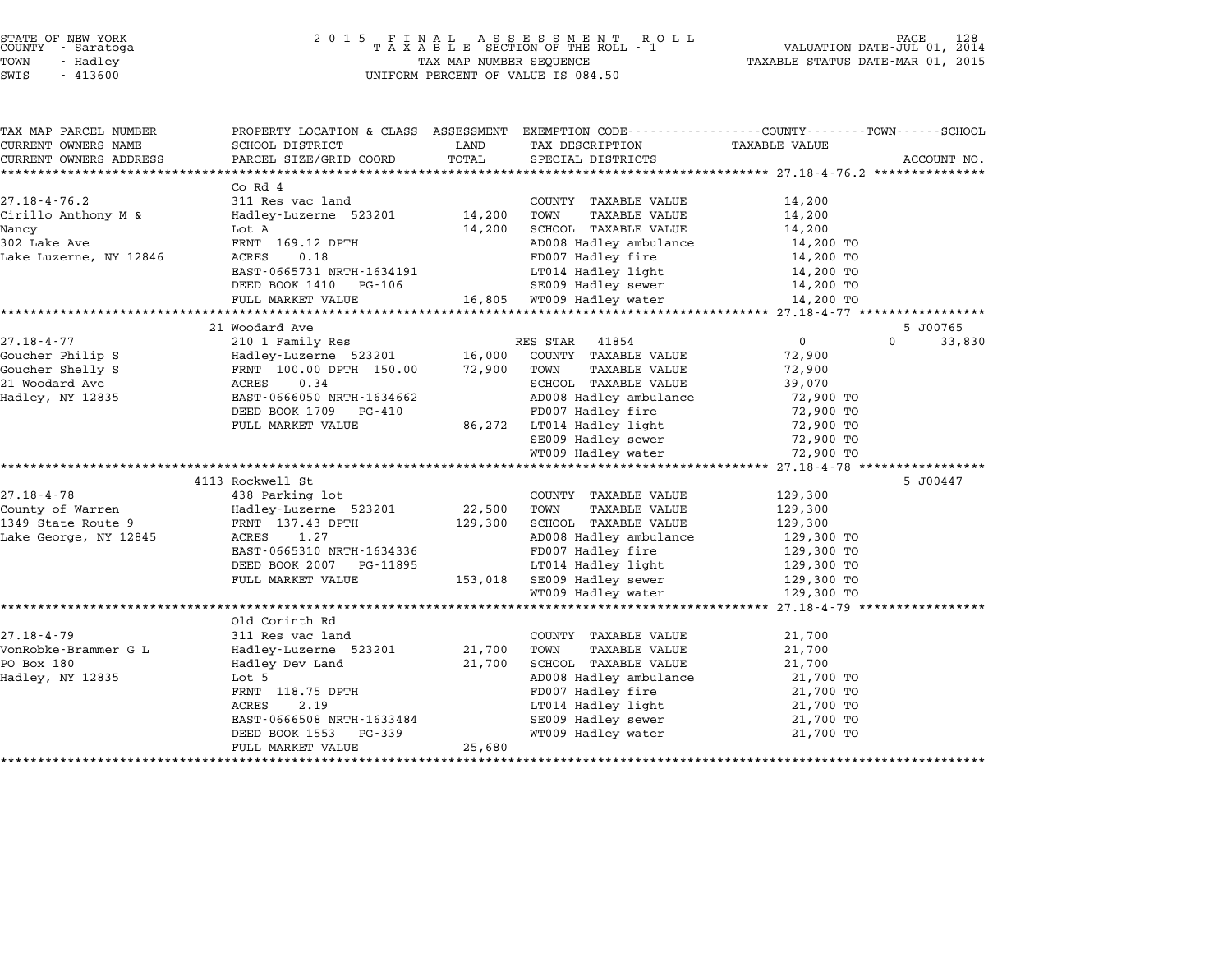| STATE OF NEW YORK |  |            |  |
|-------------------|--|------------|--|
| COUNTY            |  | - Saratoga |  |
| TOWN              |  | - Hadley   |  |

# STATE OF NEW YORK <sup>2</sup> <sup>0</sup> <sup>1</sup> 5 F I N A L A S S E S S M E N T R O L L PAGE <sup>129</sup> COUNTY - Saratoga <sup>T</sup> <sup>A</sup> <sup>X</sup> <sup>A</sup> <sup>B</sup> <sup>L</sup> <sup>E</sup> SECTION OF THE ROLL - <sup>1</sup> VALUATION DATE-JUL 01, <sup>2014</sup> TOWN - Hadley TAX MAP NUMBER SEQUENCE TAXABLE STATUS DATE-MAR 01, <sup>2015</sup> SWIS - <sup>413600</sup> UNIFORM PERCENT OF VALUE IS 084.50

| TAX MAP PARCEL NUMBER                                |                                                       |        |                                          | PROPERTY LOCATION & CLASS ASSESSMENT EXEMPTION CODE---------------COUNTY-------TOWN------SCHOOL |             |
|------------------------------------------------------|-------------------------------------------------------|--------|------------------------------------------|-------------------------------------------------------------------------------------------------|-------------|
| CURRENT OWNERS NAME                                  | SCHOOL DISTRICT                                       | LAND   | TAX DESCRIPTION                          | <b>TAXABLE VALUE</b>                                                                            |             |
| CURRENT OWNERS ADDRESS<br>************************** | PARCEL SIZE/GRID COORD                                | TOTAL  | SPECIAL DISTRICTS                        |                                                                                                 | ACCOUNT NO. |
|                                                      | Old Corinth Rd                                        |        |                                          |                                                                                                 |             |
| $27.18 - 4 - 80$                                     | 311 Res vac land                                      |        | COUNTY TAXABLE VALUE                     | 20,800                                                                                          |             |
| VonRobke-Brammer G L                                 | Hadley-Luzerne 523201                                 | 20,800 | TOWN<br><b>TAXABLE VALUE</b>             | 20,800                                                                                          |             |
| PO Box 180                                           | Hadley Dev Land                                       | 20,800 | SCHOOL TAXABLE VALUE                     | 20,800                                                                                          |             |
| Hadley, NY 12835                                     | Lot 4                                                 |        | AD008 Hadley ambulance                   | 20,800 TO                                                                                       |             |
|                                                      | FRNT 230.55 DPTH                                      |        | FD007 Hadley fire                        | 20,800 TO                                                                                       |             |
|                                                      | ACRES<br>1.66                                         |        | LT014 Hadley light                       | 20,800 TO                                                                                       |             |
|                                                      | EAST-0666335 NRTH-1633541                             |        | SE009 Hadley sewer                       | 20,800 TO                                                                                       |             |
|                                                      | DEED BOOK 1553 PG-339                                 |        | WT009 Hadley water                       | 20,800 TO                                                                                       |             |
|                                                      | FULL MARKET VALUE                                     | 24,615 |                                          |                                                                                                 |             |
|                                                      |                                                       |        |                                          |                                                                                                 |             |
|                                                      | Old Corinth Rd                                        |        |                                          |                                                                                                 |             |
| $27.18 - 4 - 81$                                     | 311 Res vac land                                      |        | COUNTY TAXABLE VALUE                     | 20,900                                                                                          |             |
| VonRobke-Brammer G L                                 | Hadley-Luzerne 523201                                 | 20,900 | TOWN<br><b>TAXABLE VALUE</b>             | 20,900                                                                                          |             |
| PO Box 180                                           | Hadley Dev Land                                       | 20,900 | SCHOOL TAXABLE VALUE                     | 20,900                                                                                          |             |
| Hadley, NY 12835                                     | Lot 3                                                 |        | AD008 Hadley ambulance                   | 20,900 TO                                                                                       |             |
|                                                      | FRNT 237.66 DPTH                                      |        | FD007 Hadley fire                        | 20,900 TO                                                                                       |             |
|                                                      | 1.70<br>ACRES                                         |        | LT014 Hadley light                       | 20,900 TO                                                                                       |             |
|                                                      | EAST-0666219 NRTH-1633660<br>DEED BOOK 1553<br>PG-339 |        | SE009 Hadley sewer<br>WT009 Hadley water | 20,900 TO<br>20,900 TO                                                                          |             |
|                                                      | FULL MARKET VALUE                                     | 24,734 |                                          |                                                                                                 |             |
|                                                      |                                                       |        |                                          |                                                                                                 |             |
|                                                      | Old Corinth Rd                                        |        |                                          |                                                                                                 |             |
| $27.18 - 4 - 82$                                     | 311 Res vac land                                      |        | COUNTY TAXABLE VALUE                     | 20,700                                                                                          |             |
| VonRobke-Brammer G L                                 | Hadley-Luzerne 523201                                 | 20,700 | TOWN<br><b>TAXABLE VALUE</b>             | 20,700                                                                                          |             |
| PO Box 180                                           | Hadley Dev Land                                       | 20,700 | SCHOOL TAXABLE VALUE                     | 20,700                                                                                          |             |
| Hadley, NY 12835                                     | Lot 2                                                 |        | AD008 Hadley ambulance                   | 20,700 TO                                                                                       |             |
|                                                      | FRNT 150.00 DPTH                                      |        | FD007 Hadley fire                        | 20,700 TO                                                                                       |             |
|                                                      | <b>ACRES</b><br>1.60                                  |        | LT014 Hadley light                       | 20,700 TO                                                                                       |             |
|                                                      | EAST-0666166 NRTH-1633833                             |        | SE009 Hadley sewer                       | 20,700 TO                                                                                       |             |
|                                                      | DEED BOOK 1553 PG-339                                 |        | WT009 Hadley water                       | 20,700 TO                                                                                       |             |
|                                                      | FULL MARKET VALUE                                     | 24,497 |                                          |                                                                                                 |             |
|                                                      |                                                       |        |                                          |                                                                                                 |             |
|                                                      | Old Corinth Rd                                        |        |                                          |                                                                                                 |             |
| $27.18 - 4 - 83$                                     | 311 Res vac land                                      |        | COUNTY TAXABLE VALUE                     | 21,000                                                                                          |             |
| Von Robke-Brammer G L                                | Hadley-Luzerne 523201                                 | 21,000 | TOWN<br><b>TAXABLE VALUE</b>             | 21,000                                                                                          |             |
| PO Box 180                                           | Hadley Dev Land                                       | 21,000 | SCHOOL TAXABLE VALUE                     | 21,000                                                                                          |             |
| Hadley, NY 12835                                     | Lot 1                                                 |        | AD008 Hadley ambulance                   | 21,000 TO                                                                                       |             |
|                                                      | FRNT 305.00 DPTH<br>ACRES<br>1.73                     |        | FD007 Hadley fire<br>LT014 Hadley light  | 21,000 TO                                                                                       |             |
|                                                      | EAST-0665976 NRTH-1633913                             |        | SE009 Hadley sewer                       | 21,000 TO                                                                                       |             |
|                                                      | DEED BOOK 1553<br>PG-339                              |        | WT009 Hadley water                       | 21,000 TO<br>21,000 TO                                                                          |             |
|                                                      | FULL MARKET VALUE                                     | 24,852 |                                          |                                                                                                 |             |
|                                                      |                                                       |        |                                          |                                                                                                 |             |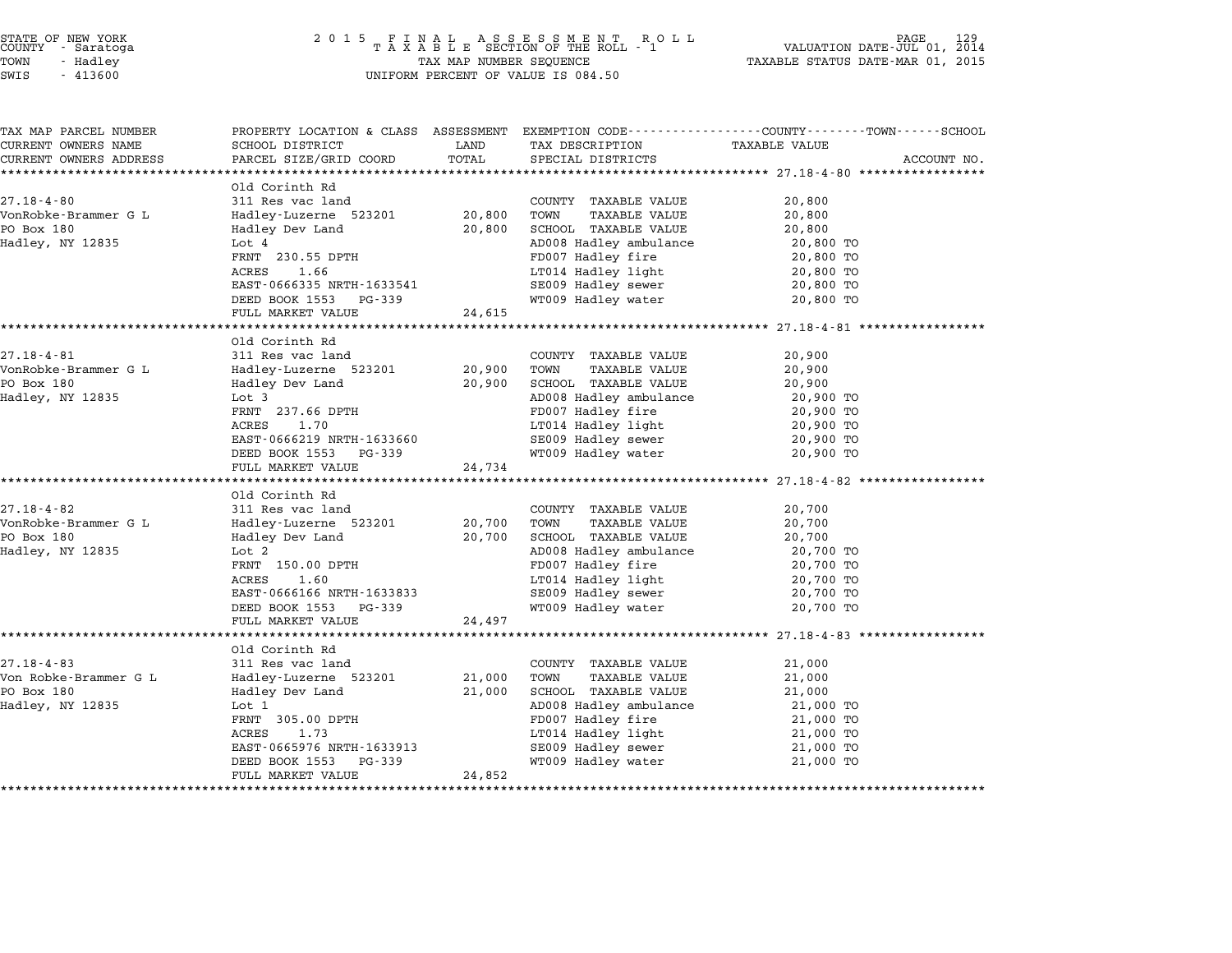| TAX MAP PARCEL NUMBER<br>CURRENT OWNERS NAME | PROPERTY LOCATION & CLASS ASSESSMENT EXEMPTION CODE---------------COUNTY------TOWN------SCHOOL<br>SCHOOL DISTRICT | LAND        | TAX DESCRIPTION                                 | <b>TAXABLE VALUE</b>   |                    |
|----------------------------------------------|-------------------------------------------------------------------------------------------------------------------|-------------|-------------------------------------------------|------------------------|--------------------|
| CURRENT OWNERS ADDRESS                       | PARCEL SIZE/GRID COORD                                                                                            | TOTAL       | SPECIAL DISTRICTS                               |                        | ACCOUNT NO.        |
| ****************************                 |                                                                                                                   |             |                                                 |                        |                    |
|                                              | Rockwell St                                                                                                       |             |                                                 |                        |                    |
| $27.18 - 4 - 84$                             | 311 Res vac land                                                                                                  |             | COUNTY TAXABLE VALUE                            | 19,100                 |                    |
| VonRobke-Brammer G L                         | Hadley-Luzerne 523201                                                                                             | 19,100      | TOWN<br><b>TAXABLE VALUE</b>                    | 19,100                 |                    |
| PO Box 180                                   | Hadley Dev Land                                                                                                   | 19,100      | SCHOOL TAXABLE VALUE                            | 19,100                 |                    |
| Hadley, NY 12835-0180                        | Lot 7                                                                                                             |             | AD008 Hadley ambulance                          | 19,100 TO              |                    |
|                                              | FRNT 120.00 DPTH                                                                                                  |             | FD007 Hadley fire                               | 19,100 TO              |                    |
|                                              | ACRES<br>0.73                                                                                                     |             | LT014 Hadley light                              | 19,100 TO              |                    |
|                                              | EAST-0666074 NRTH-1634138                                                                                         |             | SE009 Hadley sewer                              | 19,100 TO              |                    |
|                                              | DEED BOOK 1478 PG-88                                                                                              |             | WT009 Hadley water                              | 19,100 TO              |                    |
|                                              | FULL MARKET VALUE                                                                                                 | 22,604      |                                                 |                        |                    |
|                                              | 4190 Co Rd 4 Rear                                                                                                 |             |                                                 |                        |                    |
| $27.18 - 4 - 86$                             | 210 1 Family Res                                                                                                  |             | COUNTY TAXABLE VALUE                            | 61,500                 |                    |
| Slater Leslie C                              | Hadley-Luzerne 523201                                                                                             | 16,000 TOWN | TAXABLE VALUE                                   | 61,500                 |                    |
| Mill St                                      | Lot F                                                                                                             | 61,500      | SCHOOL TAXABLE VALUE                            | 61,500                 |                    |
| PO Box 288                                   | ACRES<br>0.34                                                                                                     |             | AD008 Hadley ambulance                          | 61,500 TO              |                    |
| Millerton, NY 12546                          | EAST-0666656 NRTH-1634027                                                                                         |             | FD007 Hadley fire                               | 61,500 TO              |                    |
|                                              | DEED BOOK 1514 PG-539                                                                                             |             |                                                 | 61,500 TO              |                    |
|                                              | FULL MARKET VALUE                                                                                                 |             | LT014 Hadley light<br>72,781 SE009 Hadley sewer | 61,500 TO              |                    |
|                                              |                                                                                                                   |             | WT009 Hadley water                              | 61,500 TO              |                    |
|                                              |                                                                                                                   |             |                                                 |                        |                    |
|                                              | Rockwell St                                                                                                       |             |                                                 |                        |                    |
| $27.18 - 4 - 87$                             | 311 Res vac land                                                                                                  |             | COUNTY TAXABLE VALUE                            | 21,900                 |                    |
| VonRobke-Brammer G L                         | Hadley-Luzerne 523201                                                                                             | 21,900 TOWN | TAXABLE VALUE                                   | 21,900                 |                    |
| PO Box 180                                   | Hadley Dev Land                                                                                                   | 21,900      | SCHOOL TAXABLE VALUE                            | 21,900                 |                    |
| Hadley, NY 12835                             | Lot 6                                                                                                             |             | AD008 Hadley ambulance                          | 21,900 TO              |                    |
|                                              | FRNT 270.97 DPTH<br>ACPES 2.31                                                                                    |             | FD007 Hadley fire                               | 21,900 TO              |                    |
|                                              |                                                                                                                   |             | LT014 Hadley light                              | 21,900 TO              |                    |
|                                              | EAST-0666579 NRTH-1633897<br>DEED BOOK 1553 PG-339                                                                |             | SE009 Hadley sewer<br>WT009 Hadley water        | 21,900 TO<br>21,900 TO |                    |
|                                              | FULL MARKET VALUE                                                                                                 | 25,917      |                                                 |                        |                    |
|                                              |                                                                                                                   |             |                                                 |                        |                    |
|                                              | 41 Stony Creek Rd                                                                                                 |             |                                                 |                        | 5 J00111           |
| $27.18 - 4 - 88$                             | 210 1 Family Res                                                                                                  |             | CW_15_VET/ 41161                                | 8,535                  | 8,535<br>0         |
| Butchino Ronald P                            | Hadley-Luzerne 523201                                                                                             |             | 16,100 RES STAR 41854                           | $\Omega$               | 33,830<br>$\Omega$ |
| Butchino Mark C                              | FRNT 125.00 DPTH                                                                                                  | 56,900      | COUNTY TAXABLE VALUE                            | 48,365                 |                    |
| 41 Stony Creek Rd                            | 0.41<br>ACRES                                                                                                     |             | TAXABLE VALUE<br>TOWN                           | 48,365                 |                    |
| Hadley, NY 12835                             | EAST-0664907 NRTH-1634748                                                                                         |             | SCHOOL TAXABLE VALUE                            | 23,070                 |                    |
|                                              | DEED BOOK 1751 PG-387                                                                                             |             | AD008 Hadley ambulance                          | 56,900 TO              |                    |
|                                              | FULL MARKET VALUE                                                                                                 |             | 67,337 FD007 Hadley fire                        | 56,900 TO              |                    |
|                                              |                                                                                                                   |             | LT014 Hadley light<br>SE009 Hadley sewer        | 56,900 TO              |                    |
|                                              |                                                                                                                   |             |                                                 | 56,900 TO              |                    |
|                                              |                                                                                                                   |             |                                                 |                        |                    |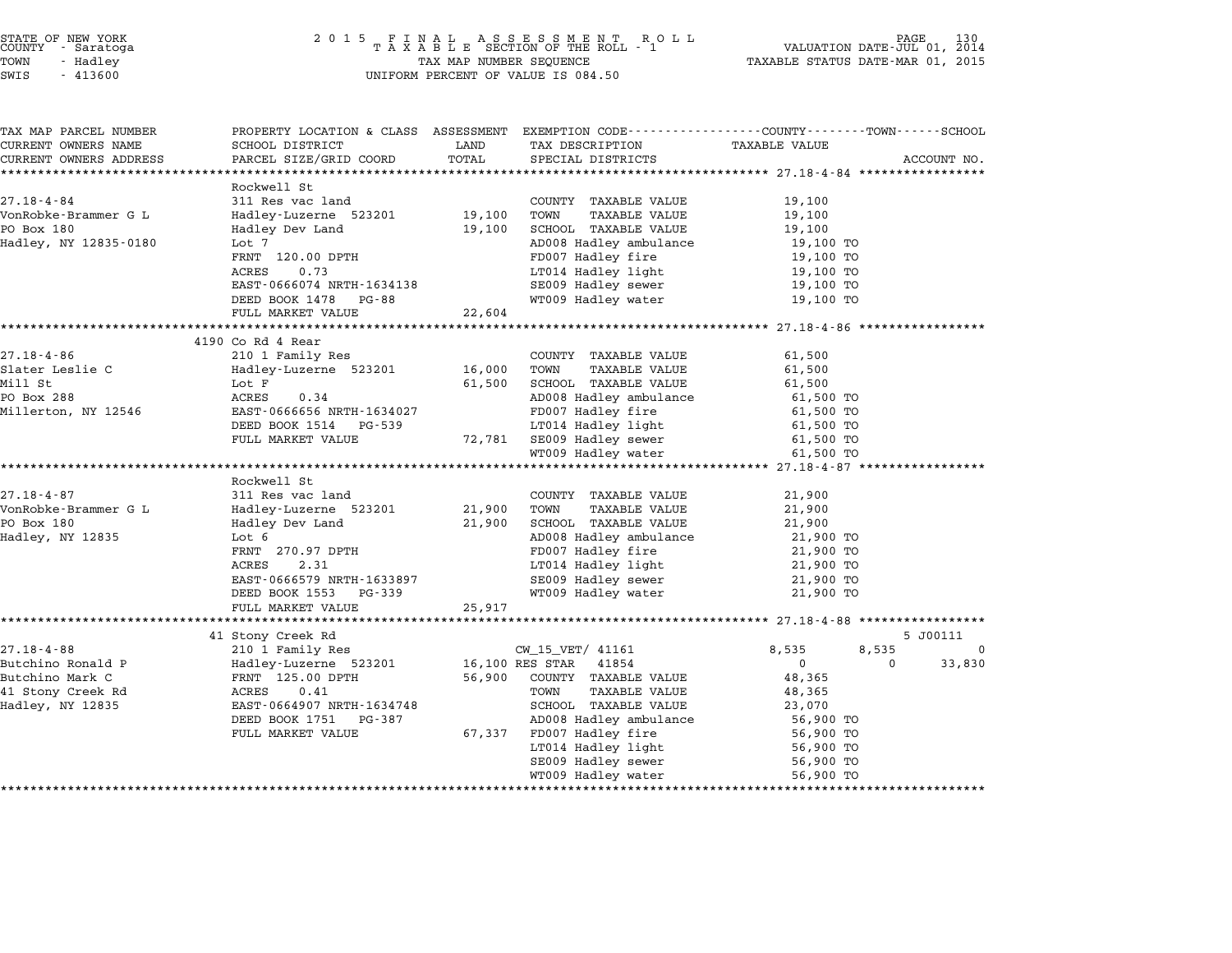| STATE OF NEW YORK |  |            |  |
|-------------------|--|------------|--|
| COUNTY            |  | - Saratoga |  |
| TOWN              |  | - Hadley   |  |

| TAX MAP PARCEL NUMBER       | PROPERTY LOCATION & CLASS ASSESSMENT EXEMPTION CODE----------------COUNTY-------TOWN------SCHOOL                     |               |                                                 |                          |             |
|-----------------------------|----------------------------------------------------------------------------------------------------------------------|---------------|-------------------------------------------------|--------------------------|-------------|
| CURRENT OWNERS NAME         | SCHOOL DISTRICT<br>PARCEL SIZE/GRID COORD                                                                            | LAND<br>TOTAL | TAX DESCRIPTION                                 | TAXABLE VALUE            |             |
| CURRENT OWNERS ADDRESS      |                                                                                                                      |               | SPECIAL DISTRICTS                               |                          | ACCOUNT NO. |
|                             | 24 Stony Creek Rd                                                                                                    |               |                                                 |                          | 7 901289    |
| $27.18 - 4 - 89$            | 411 Apartment                                                                                                        |               | COUNTY TAXABLE VALUE                            | 194,400                  |             |
| Liebl Gary E                | Hadley-Luzerne 523201 22,000                                                                                         |               | TOWN<br>TAXABLE VALUE                           | 194,400                  |             |
| Liebl Melissa               | also deed 2007/45590                                                                                                 | 194,400       | SCHOOL TAXABLE VALUE                            | 194,400                  |             |
| PO Box 673                  | FRNT 306.82 DPTH 140.00                                                                                              |               | AD008 Hadley ambulance 194,400 TO               |                          |             |
| Lake Luzerne, NY 12846      | ACRES<br>0.99                                                                                                        |               | FD007 Hadley fire                               |                          |             |
|                             | EAST-0665379 NRTH-1634559                                                                                            |               | LT014 Hadley light                              | 194,400 TO<br>194,400 TO |             |
|                             | DEED BOOK 2011    PG-11613                                                                                           |               | SE009 Hadley sewer 194,400 TO                   |                          |             |
|                             | FULL MARKET VALUE 230,059 WT009 Hadley water 194,400 TO                                                              |               |                                                 |                          |             |
|                             |                                                                                                                      |               |                                                 |                          |             |
|                             | 10 Maple St                                                                                                          |               |                                                 |                          |             |
| $27.18 - 4 - 90$            | 312 Vac w/imprv                                                                                                      |               | COUNTY TAXABLE VALUE                            | 28,400                   |             |
|                             |                                                                                                                      | 16,200 TOWN   | TAXABLE VALUE                                   | 28,400                   |             |
|                             |                                                                                                                      | 28,400        | SCHOOL TAXABLE VALUE                            | 28,400                   |             |
|                             |                                                                                                                      |               | AD008 Hadley ambulance<br>FD007 Hadley fire     |                          |             |
|                             |                                                                                                                      |               |                                                 | 28,400 TO<br>28,400 TO   |             |
|                             | DEED BOOK 1509 PG-35                                                                                                 |               | LT014 Hadley light 28,400 TO                    |                          |             |
|                             | FULL MARKET VALUE                                                                                                    |               | 33,609 SE009 Hadley sewer<br>WT009 Hadley water | 28,400 TO                |             |
|                             |                                                                                                                      |               |                                                 | 28,400 TO                |             |
|                             |                                                                                                                      |               |                                                 |                          |             |
|                             | 321 Old Corinth Rd                                                                                                   |               |                                                 |                          | 5 J00255    |
| 27.18-4-91                  | 433 Auto body                                                                                                        |               | COUNTY TAXABLE VALUE                            | 77,400                   |             |
|                             | Randall Jeffrey Handley-Luzerne 523201<br>Randall Amber Land Handley-Luzerne 523201<br>321 Old Corinth Rd ACRES 0.34 | 16,000        | TOWN<br>TAXABLE VALUE                           | 77,400                   |             |
|                             |                                                                                                                      | 77,400        | SCHOOL TAXABLE VALUE                            | 77,400                   |             |
|                             |                                                                                                                      |               | AD008 Hadley ambulance                          | 77,400 TO                |             |
| Hadley, NY 12835            | EAST-0665605 NRTH-1634079                                                                                            |               | FD007 Hadley fire                               | 77,400 TO                |             |
|                             | DEED BOOK 1513 PG-346                                                                                                |               | LT014 Hadley light<br>91,598 SE009 Hadley sewer | 77,400 TO<br>77.400 ጥቦ   |             |
|                             | FULL MARKET VALUE                                                                                                    |               |                                                 | 77,400 TO                |             |
|                             |                                                                                                                      |               | WT009 Hadley water                              | 77,400 TO                |             |
|                             |                                                                                                                      |               |                                                 |                          |             |
|                             | 4136 Rockwell St                                                                                                     |               |                                                 |                          | 5 J01550    |
| $27.18 - 4 - 92$            | 210 1 Family Res                                                                                                     |               | COUNTY TAXABLE VALUE                            | 202,000                  |             |
| Almy Arthur W               | Hadley-Luzerne 523201<br>FRNT 157.66 DPTH                                                                            | 17,000        | TOWN<br>TAXABLE VALUE                           | 202,000                  |             |
| 2 Congdon Road              |                                                                                                                      | 202,000       | SCHOOL TAXABLE VALUE                            | 202,000                  |             |
| South Glens Falls, NY 12803 | ACRES<br>1.30                                                                                                        |               | AD008 Hadley ambulance 202,000 TO               |                          |             |
|                             | EAST-0666391 NRTH-1634132                                                                                            |               | FD007 Hadley fire                               | 202,000 TO               |             |
|                             | DEED BOOK 2014 PG-23810                                                                                              |               | $LT014$ Hadley light $202,000$ TO               |                          |             |
|                             | FULL MARKET VALUE                                                                                                    | 239,053       | SE009 Hadley sewer 202,000 TO                   |                          |             |
|                             |                                                                                                                      |               | WT009 Hadley water                              | 202,000 TO               |             |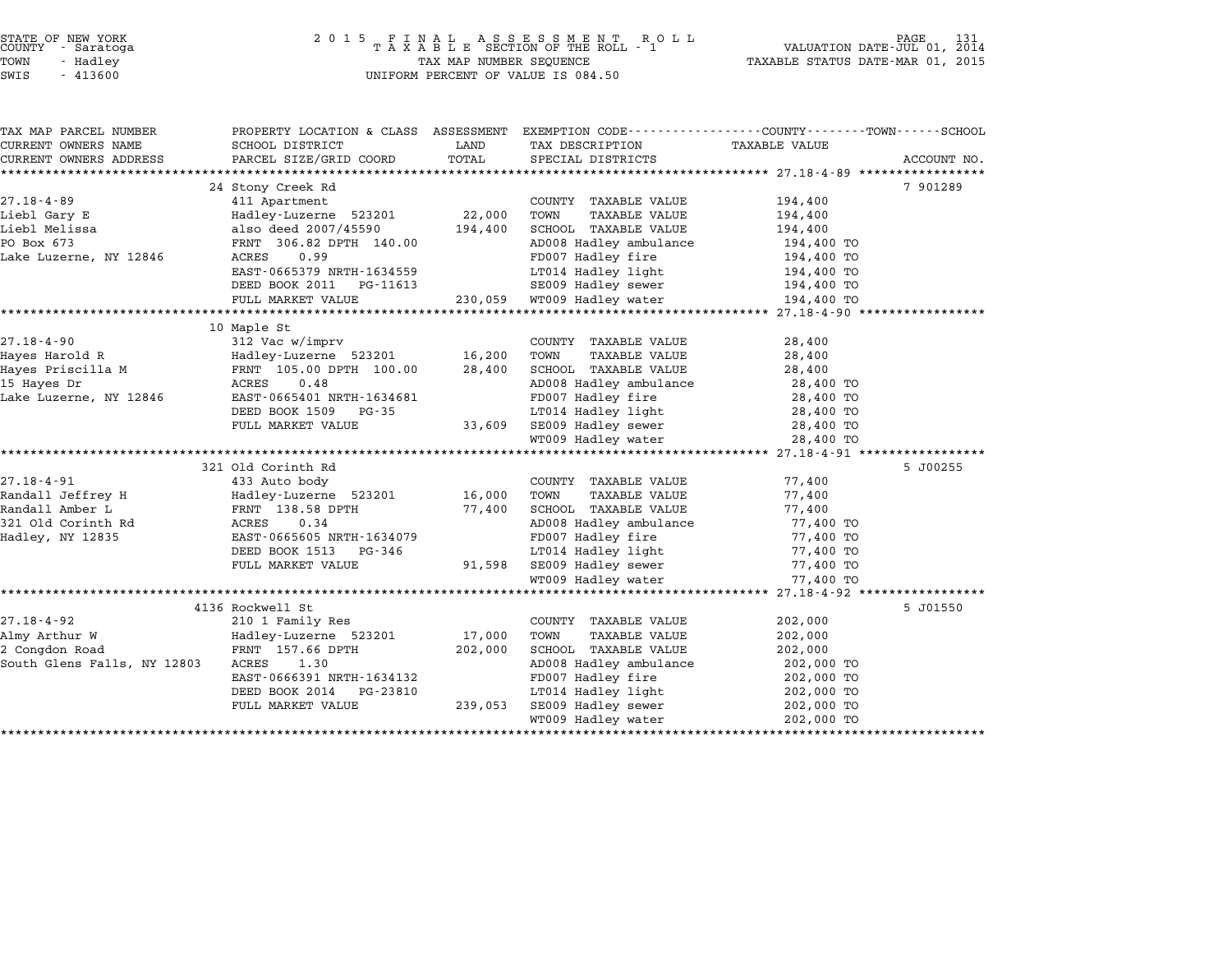| TAX MAP PARCEL NUMBER                                                                                                                                                                         | PROPERTY LOCATION & CLASS ASSESSMENT EXEMPTION CODE----------------COUNTY-------TOWN------SCHOOL |        |                                                                                         |                       |                    |
|-----------------------------------------------------------------------------------------------------------------------------------------------------------------------------------------------|--------------------------------------------------------------------------------------------------|--------|-----------------------------------------------------------------------------------------|-----------------------|--------------------|
| CURRENT OWNERS NAME                                                                                                                                                                           | SCHOOL DISTRICT                                                                                  | LAND   | TAX DESCRIPTION                                                                         | <b>TAXABLE VALUE</b>  |                    |
| CURRENT OWNERS ADDRESS                                                                                                                                                                        | PARCEL SIZE/GRID COORD                                                                           | TOTAL  | SPECIAL DISTRICTS                                                                       |                       | ACCOUNT NO.        |
|                                                                                                                                                                                               |                                                                                                  |        |                                                                                         |                       |                    |
|                                                                                                                                                                                               | 39 First Ave                                                                                     |        |                                                                                         |                       | 5 L01308           |
| $27.18 - 5 - 1.1$                                                                                                                                                                             | 210 1 Family Res                                                                                 |        | RES STAR 41854                                                                          | $0 \qquad \qquad$     | $\Omega$<br>33,830 |
| 27.18-5-1.1 210 1 Family Res<br>Nichols Tyrone P Hadley-Luzerne 523201 15,800<br>Nichols Gwendolyn A Lots 22&24 65,600<br>39 First Ave FRNT 100.00 DPTH 100.00<br>Hadley, NY 12835 ACRES 0.23 |                                                                                                  |        | COUNTY TAXABLE VALUE                                                                    | 65,600                |                    |
|                                                                                                                                                                                               |                                                                                                  |        | TOWN<br>TAXABLE VALUE                                                                   | 65,600                |                    |
|                                                                                                                                                                                               |                                                                                                  |        | SCHOOL TAXABLE VALUE                                                                    | $31,112$<br>65,600 TO |                    |
|                                                                                                                                                                                               |                                                                                                  |        | AD008 Hadley ambulance<br>FD007 Hadley fire                                             |                       |                    |
|                                                                                                                                                                                               | EAST-0664590 NRTH-1634609                                                                        |        |                                                                                         | 65,600 TO             |                    |
|                                                                                                                                                                                               | DEED BOOK 1260 PG-106                                                                            |        |                                                                                         | 65,600 TO             |                    |
|                                                                                                                                                                                               | FULL MARKET VALUE                                                                                |        | LT014 Hadley light<br>77,633 SE009 Hadley sewer<br>WT009 Hadley water                   | 65,600 TO             |                    |
|                                                                                                                                                                                               |                                                                                                  |        |                                                                                         | 65,600 TO             |                    |
|                                                                                                                                                                                               |                                                                                                  |        |                                                                                         |                       |                    |
|                                                                                                                                                                                               | First Ave                                                                                        |        |                                                                                         |                       |                    |
| $27.18 - 5 - 1.2$                                                                                                                                                                             | 311 Res vac land<br>311 Res vac 1and<br>Hadley-Luzerne 523201                                    |        | COUNTY TAXABLE VALUE                                                                    | 8,700                 |                    |
| Clarke John A                                                                                                                                                                                 |                                                                                                  | 8,700  | TOWN<br>TAXABLE VALUE                                                                   | 8,700                 |                    |
| 88 Mohawk Mt Rd                                                                                                                                                                               | Lot 25                                                                                           | 8,700  | SCHOOL TAXABLE VALUE                                                                    | 8,700                 |                    |
| Lake George, NY 12845-5916                                                                                                                                                                    | FRNT 50.00 DPTH 100.00                                                                           |        | AD008 Hadley ambulance<br>FD007 Hadley fire                                             | 8,700 TO              |                    |
|                                                                                                                                                                                               | ACRES<br>0.11                                                                                    |        |                                                                                         | 8,700 TO              |                    |
|                                                                                                                                                                                               | ACRES 0.11<br>EAST-0664670 NRTH-1634699                                                          |        | LT014 Hadley light 8,700 TO                                                             |                       |                    |
|                                                                                                                                                                                               | DEED BOOK 2007 PG-5895                                                                           |        |                                                                                         | 8,700 TO              |                    |
|                                                                                                                                                                                               | FULL MARKET VALUE                                                                                |        |                                                                                         | 8,700 TO              |                    |
|                                                                                                                                                                                               |                                                                                                  |        |                                                                                         |                       |                    |
|                                                                                                                                                                                               | First Ave                                                                                        |        |                                                                                         |                       |                    |
| $27.18 - 5 - 1.3$                                                                                                                                                                             |                                                                                                  |        | COUNTY TAXABLE VALUE                                                                    | 8,700                 |                    |
| Clarke John A                                                                                                                                                                                 |                                                                                                  |        | TOWN      TAXABLE VALUE<br>SCHOOL   TAXABLE VALUE                                       | 8,700                 |                    |
| 88 Mohawk Mt Rd                                                                                                                                                                               |                                                                                                  |        |                                                                                         | 8,700                 |                    |
| Lake George, NY 12845-5616                                                                                                                                                                    | FRNT 50.00 DPTH 100.00                                                                           |        | AD008 Hadley ambulance 8,700 TO                                                         |                       |                    |
|                                                                                                                                                                                               | 0.11<br>ACRES                                                                                    |        | FD007 Hadley fire                                                                       | 8,700 TO              |                    |
|                                                                                                                                                                                               | EAST-0664700 NRTH-1634659                                                                        |        | LT014 Hadley light 8,700 TO                                                             |                       |                    |
|                                                                                                                                                                                               | DEED BOOK 2007 PG-5895                                                                           |        | 8,700 TO SE009 Hadley sewer 8,700 TO 8,700 TO 9 Hadley water 8,700 TO                   |                       |                    |
|                                                                                                                                                                                               | FULL MARKET VALUE                                                                                |        |                                                                                         |                       |                    |
|                                                                                                                                                                                               |                                                                                                  |        |                                                                                         |                       |                    |
|                                                                                                                                                                                               | 33 First Ave                                                                                     |        |                                                                                         |                       | 5 J00881           |
| $27.18 - 5 - 2.1$                                                                                                                                                                             | 210 1 Family Res                                                                                 |        | COUNTY TAXABLE VALUE                                                                    | 76,700                |                    |
| Corbett Kathleen A Tadley-Luzerne 523201 16,000                                                                                                                                               |                                                                                                  |        | TOWN<br>TAXABLE VALUE                                                                   | 76,700                |                    |
| 160 E Avenue                                                                                                                                                                                  | Lots 18 & 20 & 21<br>FRNT 100.00 DPTH 100.00                                                     | 76,700 | SCHOOL TAXABLE VALUE<br>AD008 Hadley ambulance                                          | 76,700                |                    |
| PO Box 4367                                                                                                                                                                                   |                                                                                                  |        |                                                                                         | 76,700 TO             |                    |
| Saratoga Springs, NY 12866                                                                                                                                                                    | ACRES<br>0.23                                                                                    |        | FD007 Hadley fire<br>LT014 Hadley light<br>SE009 Hadley sewer<br>76,700 TO<br>76,700 TO |                       |                    |
|                                                                                                                                                                                               | EAST-0664650 NRTH-1634509                                                                        |        |                                                                                         |                       |                    |
|                                                                                                                                                                                               | DEED BOOK 2008<br>PG-17350                                                                       |        |                                                                                         |                       |                    |
|                                                                                                                                                                                               | FULL MARKET VALUE                                                                                |        | 90,769 WT009 Hadley water                                                               | 76,700 TO             |                    |
|                                                                                                                                                                                               |                                                                                                  |        |                                                                                         |                       |                    |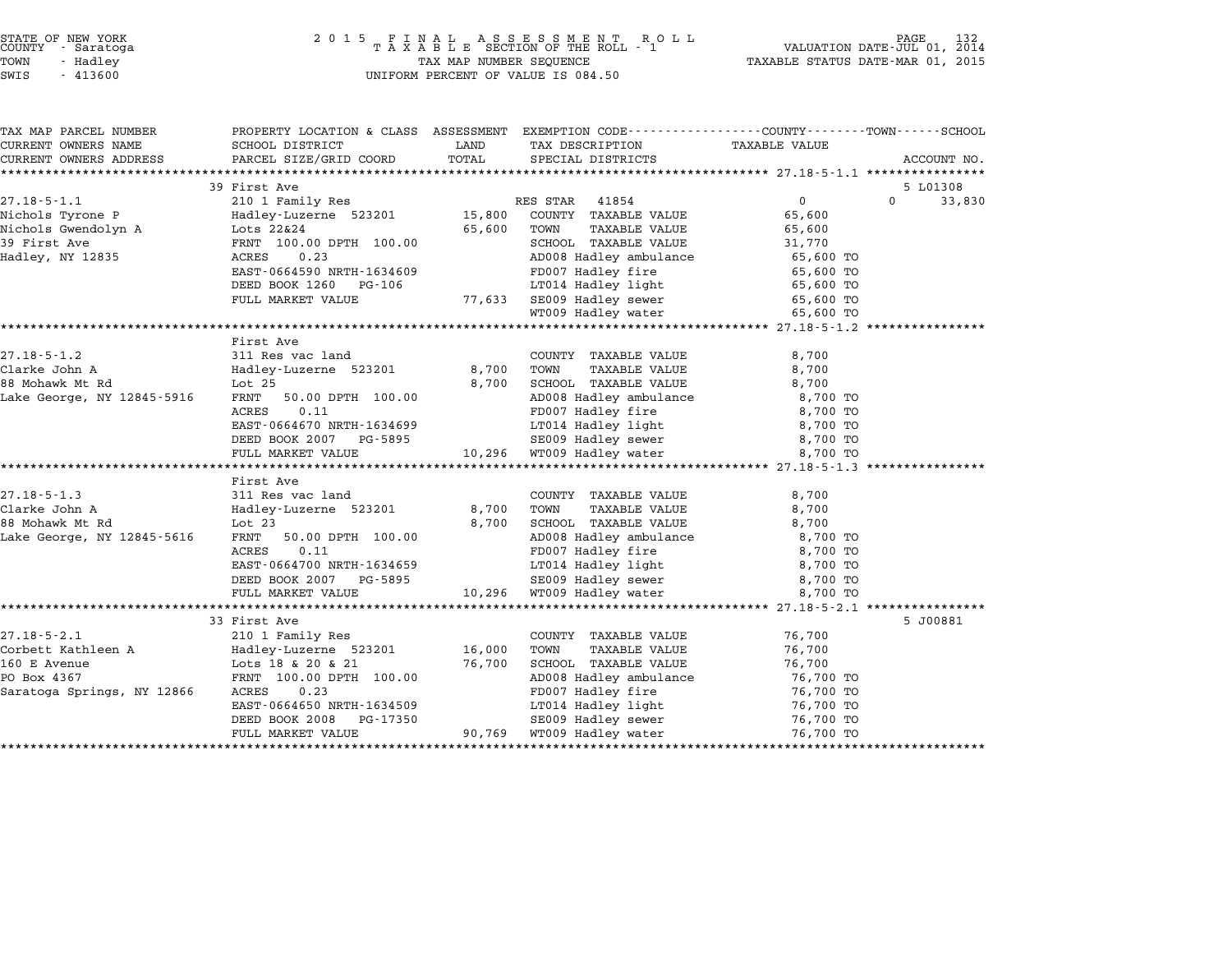| STATE OF NEW YORK |            |  |
|-------------------|------------|--|
| COUNTY            | - Saratoga |  |
| TOWN              | - Hadley   |  |
|                   |            |  |

| TAX MAP PARCEL NUMBER                         | PROPERTY LOCATION & CLASS ASSESSMENT EXEMPTION CODE---------------COUNTY-------TOWN-----SCHOOL |               |                                                                       |                |                                |
|-----------------------------------------------|------------------------------------------------------------------------------------------------|---------------|-----------------------------------------------------------------------|----------------|--------------------------------|
| CURRENT OWNERS NAME<br>CURRENT OWNERS ADDRESS | SCHOOL DISTRICT<br>PARCEL SIZE/GRID COORD                                                      | LAND<br>TOTAL | TAX DESCRIPTION<br>SPECIAL DISTRICTS                                  | TAXABLE VALUE  | ACCOUNT NO.                    |
|                                               |                                                                                                |               |                                                                       |                |                                |
|                                               | First Ave                                                                                      |               |                                                                       |                |                                |
| $27.18 - 5 - 2.2$                             | 314 Rural vac<10                                                                               |               | COUNTY TAXABLE VALUE                                                  | 7,800          |                                |
| Duggan Michael                                | Hadley-Luzerne 523201                                                                          | 7,800         | TOWN<br>TAXABLE VALUE                                                 | 7,800          |                                |
| Duggan Pamela                                 | FRNT 50.00 DPTH 100.00                                                                         | 7,800         | SCHOOL TAXABLE VALUE                                                  | 7,800          |                                |
| Hadley, NY 12835                              | ACRES<br>0.11                                                                                  |               | AD008 Hadley ambulance                                                | 7,800 TO       |                                |
|                                               | EAST-0664734 NRTH-1634619                                                                      |               | FD007 Hadley fire                                                     | 7,800 TO       |                                |
|                                               | DEED BOOK 2008<br>PG-35748                                                                     |               | LT014 Hadley light                                                    | 7,800 TO       |                                |
|                                               | FULL MARKET VALUE                                                                              | 9,231         |                                                                       | 7,800 TO       |                                |
|                                               |                                                                                                |               | SE009 Hadley sewer<br>WT009 Hadley water                              | 7,800 TO       |                                |
|                                               |                                                                                                |               |                                                                       |                |                                |
|                                               | First Ave                                                                                      |               |                                                                       |                | 5 J00882                       |
| $27.18 - 5 - 3$                               | 311 Res vac land                                                                               |               | COUNTY TAXABLE VALUE                                                  | 8,700          |                                |
| Duggan Michael Leo                            | Hadley-Luzerne 523201                                                                          | 8,700         | TOWN<br>TAXABLE VALUE                                                 | 8,700          |                                |
| Duggan Pamela Ann                             | Lot 19                                                                                         | 8,700         | SCHOOL TAXABLE VALUE                                                  | 8,700          |                                |
| 28 First Ave                                  | FRNT<br>50.00 DPTH 100.00                                                                      |               | AD008 Hadley ambulance                                                | 8,700 TO       |                                |
| Hadley, NY 12835                              | ACRES<br>0.11                                                                                  |               | FD007 Hadley fire                                                     | 8,700 TO       |                                |
|                                               | EAST-0664760 NRTH-1634579                                                                      |               | LT014 Hadley light                                                    | 8,700 TO       |                                |
|                                               | DEED BOOK 2008<br>PG-35747                                                                     |               | SE009 Hadley sewer                                                    | 8,700 TO       |                                |
|                                               | FULL MARKET VALUE                                                                              |               |                                                                       | 8,700 TO       |                                |
|                                               |                                                                                                |               |                                                                       |                |                                |
| $27.18 - 5 - 4$                               | 28 First Ave<br>210 1 Family Res                                                               |               | RES STAR 41854                                                        | $\overline{0}$ | 5 J00313<br>$\Omega$<br>33,830 |
| Duggan Michael                                | Hadley-Luzerne 523201 15,800                                                                   |               | COUNTY TAXABLE VALUE                                                  | 65,800         |                                |
| Pamela Ann                                    | Lots 15 & 17                                                                                   | 65,800        | <b>TAXABLE VALUE</b><br>TOWN                                          | 65,800         |                                |
| 28 First Ave                                  | FRNT 100.00 DPTH 100.00                                                                        |               | SCHOOL TAXABLE VALUE                                                  | 31,970         |                                |
| Hadley, NY 12835                              | ACRES<br>0.22                                                                                  |               | AD008 Hadley ambulance                                                | 65,800 TO      |                                |
|                                               | EAST-0664820 NRTH-1634529                                                                      |               | FD007 Hadley fire                                                     | 65,800 TO      |                                |
|                                               | DEED BOOK 1567 PG-294                                                                          |               | LT014 Hadley light                                                    | 65,800 TO      |                                |
|                                               | FULL MARKET VALUE                                                                              |               |                                                                       | 65,800 TO      |                                |
|                                               |                                                                                                |               | 77,870 SE009 Hadley sewer<br>WT009 Hadley water<br>WT009 Hadley water | 65,800 TO      |                                |
|                                               |                                                                                                |               |                                                                       |                |                                |
|                                               | 29 First Ave                                                                                   |               |                                                                       |                | 5 J00207                       |
| $27.18 - 5 - 5$                               | 210 1 Family Res                                                                               |               | COUNTY TAXABLE VALUE                                                  | 91,700         |                                |
| Allen Korey                                   | Hadley-Luzerne 523201                                                                          | 15,800        | TOWN<br>TAXABLE VALUE                                                 | 91,700         |                                |
| Henry Eric S                                  | Lots 14 & 16                                                                                   | 91,700        | SCHOOL TAXABLE VALUE                                                  | 91,700         |                                |
| 9850 St. Rt 4 Lot 1                           | FRNT 99.70 DPTH 99.90                                                                          |               | AD008 Hadley ambulance                                                | 91,700 TO      |                                |
| Whitehall, NY 12887                           | ACRES<br>0.23                                                                                  |               | FD007 Hadley fire                                                     | 91,700 TO      |                                |
|                                               | EAST-0664720 NRTH-1634449                                                                      |               | LT014 Hadley light                                                    | 91,700 TO      |                                |
|                                               | DEED BOOK 2013<br>PG-4489                                                                      |               | SE009 Hadley sewer                                                    | 91,700 TO      |                                |
|                                               | FULL MARKET VALUE                                                                              |               | 108,521 WT009 Hadley water                                            | 91,700 TO      |                                |
|                                               |                                                                                                |               |                                                                       |                |                                |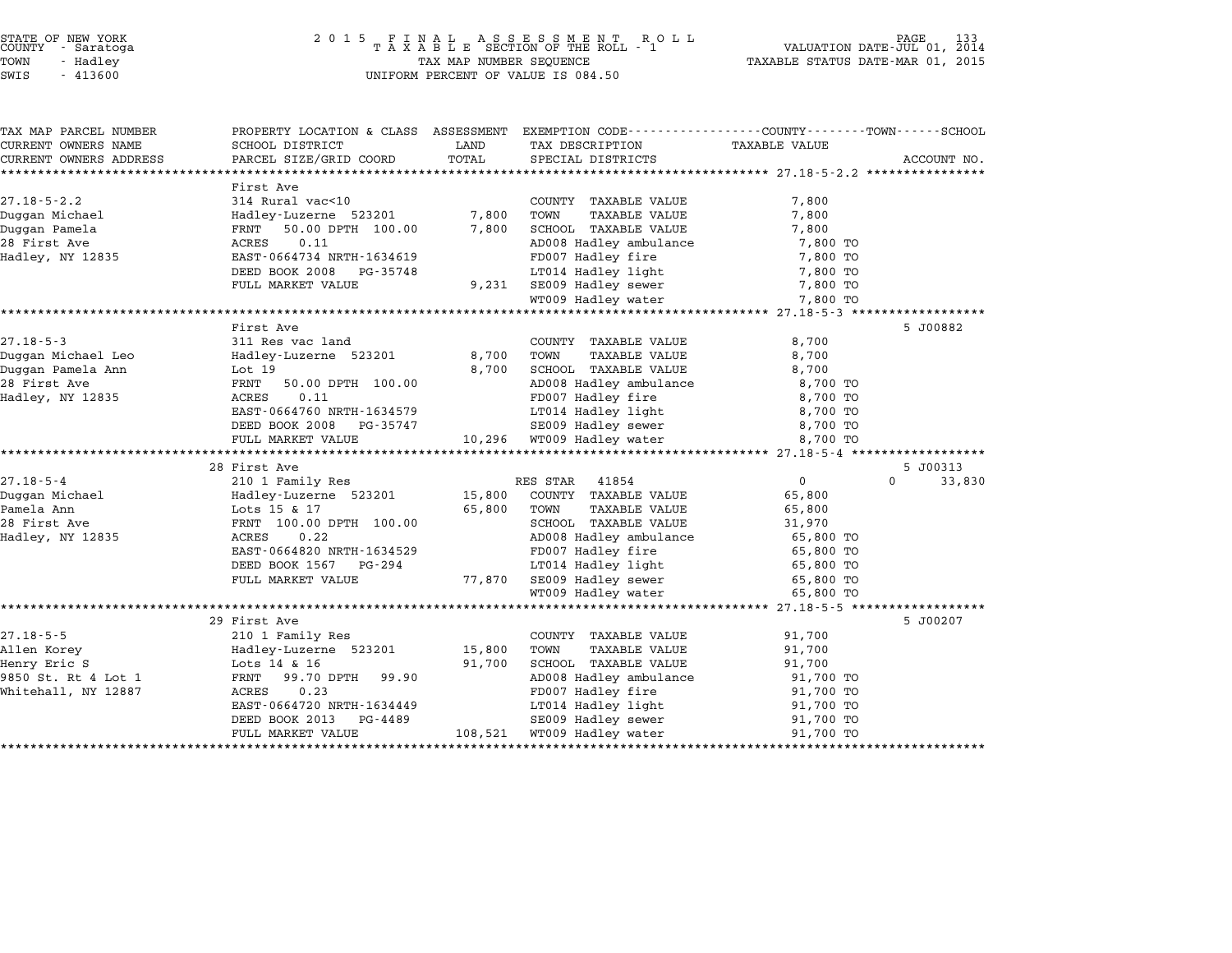| TAX MAP PARCEL NUMBER<br>CURRENT OWNERS NAME | SCHOOL DISTRICT                          | LAND<br>TAX DESCRIPTION                                | PROPERTY LOCATION & CLASS ASSESSMENT EXEMPTION CODE----------------COUNTY-------TOWN------SCHOOL<br>TAXABLE VALUE |
|----------------------------------------------|------------------------------------------|--------------------------------------------------------|-------------------------------------------------------------------------------------------------------------------|
|                                              |                                          | TOTAL                                                  |                                                                                                                   |
| CURRENT OWNERS ADDRESS                       | PARCEL SIZE/GRID COORD                   | SPECIAL DISTRICTS                                      | ACCOUNT NO.                                                                                                       |
|                                              |                                          |                                                        |                                                                                                                   |
| $27.18 - 5 - 6$                              | 27 First Ave<br>210 1 Family Res         | AGED - ALL 41800                                       | 5 L00989<br>36,050<br>36,050<br>36,050                                                                            |
| Sutliff Eula                                 |                                          |                                                        | $\Omega$<br>$\Omega$                                                                                              |
| 27 First Ave                                 | Hadley-Luzerne 523201<br>Lots 10 & 12    | 15,800 SR STAR<br>41834<br>72,100 COUNTY TAXABLE VALUE | 36,050<br>36,050                                                                                                  |
| Hadley, NY 12835                             |                                          |                                                        |                                                                                                                   |
|                                              | FRNT 100.00 DPTH 100.00<br>0.22<br>ACRES | TOWN<br>TAXABLE VALUE<br>SCHOOL TAXABLE VALUE          | 36,050<br>$\mathbf 0$                                                                                             |
|                                              | EAST-0664780 NRTH-1634359                | AD008 Hadley ambulance                                 | 72,100 TO                                                                                                         |
|                                              | DEED BOOK 1024 PG-265                    | FD007 Hadley fire                                      | 72,100 TO                                                                                                         |
|                                              | FULL MARKET VALUE                        | 85,325 LT014 Hadley light                              | 72,100 TO                                                                                                         |
|                                              |                                          | SE009 Hadley sewer                                     | 72,100 TO                                                                                                         |
|                                              |                                          | WT009 Hadley water                                     | 72,100 TO                                                                                                         |
|                                              |                                          |                                                        |                                                                                                                   |
|                                              | 22 First Ave                             |                                                        | 5 J00371                                                                                                          |
| 27.18-5-7                                    | 220 2 Family Res                         | COUNTY TAXABLE VALUE                                   | 139,100                                                                                                           |
| Brookes Bruce C                              | Hadley-Luzerne 523201                    | 15,800<br><b>TAXABLE VALUE</b><br>TOWN                 | 139,100                                                                                                           |
| 22 First Ave                                 | Lots 11 & 13                             | 139,100<br>SCHOOL TAXABLE VALUE                        | 139,100                                                                                                           |
| Hadley, NY 12835                             | FRNT 100.00 DPTH 100.00                  | AD008 Hadley ambulance                                 | 139,100 TO                                                                                                        |
|                                              | ACRES<br>0.22                            | FD007 Hadley fire                                      | 139,100 TO                                                                                                        |
|                                              | EAST-0664880 NRTH-1634449                | LT014 Hadley light                                     | 139,100 TO                                                                                                        |
|                                              | DEED BOOK 2009 PG-6850                   | SE009 Hadley sewer                                     | 139,100 TO                                                                                                        |
|                                              | FULL MARKET VALUE                        | 164,615 WT009 Hadley water                             | 139,100 TO                                                                                                        |
|                                              |                                          |                                                        |                                                                                                                   |
|                                              | 18 First Ave                             |                                                        | 5 J00921                                                                                                          |
| $27.18 - 5 - 8$                              | 210 1 Family Res                         | RES STAR 41854                                         | $\overline{0}$<br>$\Omega$<br>33,830                                                                              |
| Bourdeau Adam Joseph                         | Hadley-Luzerne 523201                    | 16,000 COUNTY TAXABLE VALUE                            | 85,900                                                                                                            |
| 12 First Ave                                 | Lots 5 & 7 & 9                           | 85,900 TOWN<br><b>TAXABLE VALUE</b>                    | 85,900                                                                                                            |
| Hadley, NY 12835                             | FRNT 150.00 DPTH 100.00                  | SCHOOL TAXABLE VALUE                                   | 52,070                                                                                                            |
|                                              | ACRES<br>0.34                            | AD008 Hadley ambulance                                 | 85,900 TO                                                                                                         |
|                                              | EAST-0664960 NRTH-1634349                | FD007 Hadley fire                                      | 85,900 TO                                                                                                         |
|                                              | DEED BOOK 1398 PG-591                    | LT014 Hadley light                                     | 85,900 TO                                                                                                         |
|                                              | FULL MARKET VALUE                        | 101,657 SE009 Hadley sewer                             | 85,900 TO                                                                                                         |
|                                              |                                          | WT009 Hadley water                                     | 85,900 TO                                                                                                         |
|                                              |                                          |                                                        |                                                                                                                   |
|                                              | 23 First Ave                             |                                                        | 5 J00307                                                                                                          |
| $27.18 - 5 - 9$                              | 210 1 Family Res                         | COUNTY TAXABLE VALUE                                   | 94,200                                                                                                            |
| Smith Scott S                                | Hadley-Luzerne 523201                    | 15,800 TOWN<br>TAXABLE VALUE                           | 94,200                                                                                                            |
| 23 First Ave                                 | Lots $6 & 8$                             | 94,200<br>SCHOOL TAXABLE VALUE                         | 94,200                                                                                                            |
|                                              |                                          | AD008 Hadley ambulance                                 | 94,200 TO                                                                                                         |
| Hadley, NY 12835                             | FRNT 100.00 DPTH 100.00                  |                                                        |                                                                                                                   |
|                                              | 0.22<br>ACRES                            | FD007 Hadley fire                                      | 94,200 TO                                                                                                         |
|                                              | EAST-0664840 NRTH-1634289                | LT014 Hadley light                                     | 94,200 TO                                                                                                         |
|                                              | PG-35844<br>DEED BOOK 2009               | SE009 Hadley sewer                                     | 94,200 TO                                                                                                         |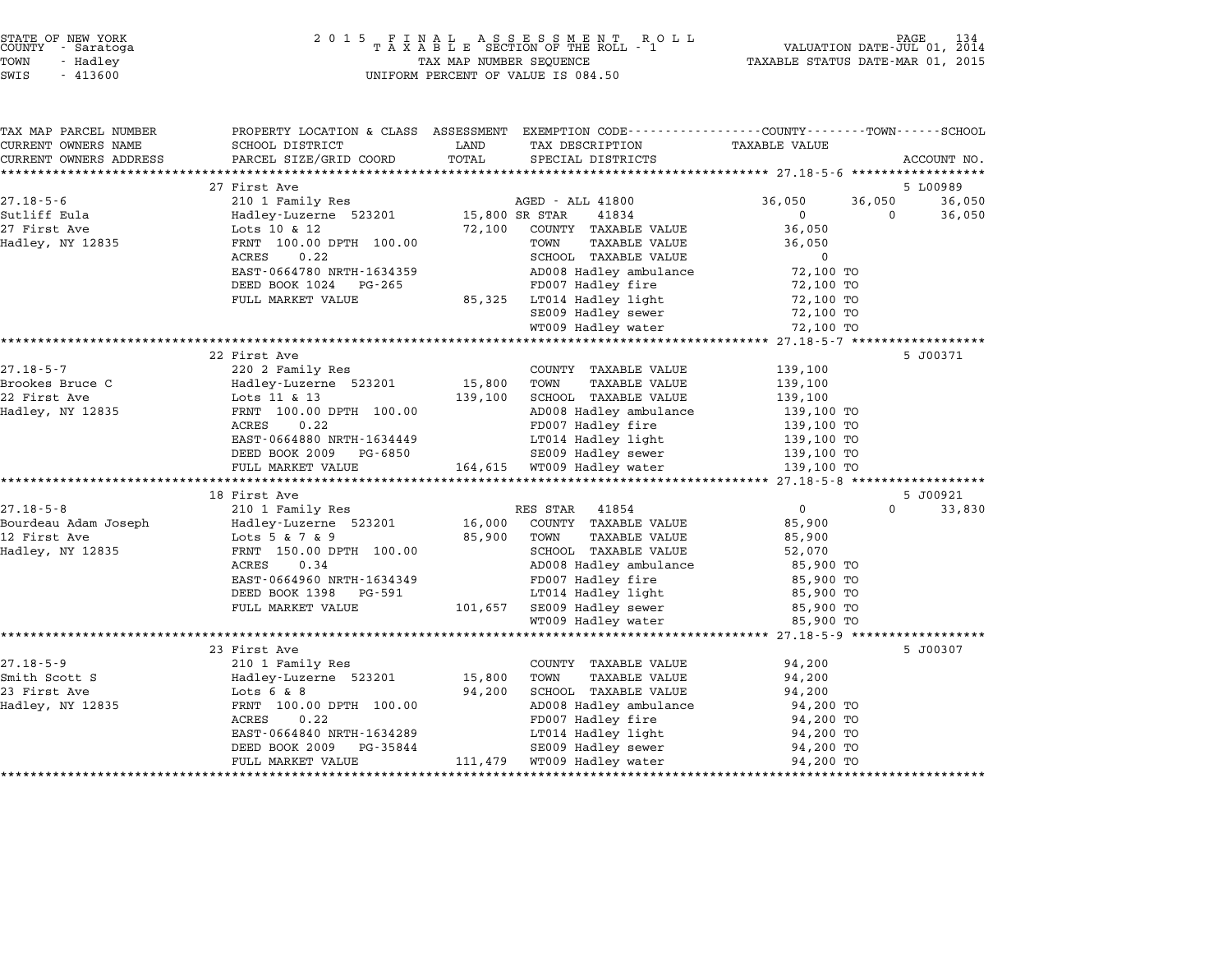| TAX MAP PARCEL NUMBER<br>CURRENT OWNERS NAME | PROPERTY LOCATION & CLASS ASSESSMENT EXEMPTION CODE---------------COUNTY-------TOWN------SCHOOL<br>SCHOOL DISTRICT | LAND           | TAX DESCRIPTION                               | <b>TAXABLE VALUE</b> |                      |
|----------------------------------------------|--------------------------------------------------------------------------------------------------------------------|----------------|-----------------------------------------------|----------------------|----------------------|
| CURRENT OWNERS ADDRESS                       | PARCEL SIZE/GRID COORD                                                                                             | TOTAL          | SPECIAL DISTRICTS                             |                      | ACCOUNT NO.          |
|                                              |                                                                                                                    |                |                                               |                      |                      |
|                                              | 19 First Ave                                                                                                       |                |                                               |                      | 5 J00430             |
| $27.18 - 5 - 10$                             | 210 1 Family Res                                                                                                   |                | CW_15_VET/ 41161                              | 9,255                | 9,255<br>$\mathbf 0$ |
| Hayes Craig A                                | Hadley-Luzerne 523201                                                                                              | 9,500 RES STAR | 41854                                         | $0 \qquad \qquad$    | $\Omega$<br>33,830   |
| PO Box 512                                   | Lot 4                                                                                                              |                | 61,700 COUNTY TAXABLE VALUE                   | 52,445               |                      |
| Lake Luzerne, NY 12846                       | FRNT<br>49.82 DPTH 137.00                                                                                          |                | TAXABLE VALUE<br>TOWN                         | 52,445               |                      |
|                                              | 0.12<br>ACRES                                                                                                      |                | SCHOOL TAXABLE VALUE                          | 27,870               |                      |
|                                              | EAST-0664890 NRTH-1634229                                                                                          |                | AD008 Hadley ambulance                        | 61,700 TO            |                      |
|                                              | DEED BOOK 2011 PG-16792                                                                                            |                | FD007 Hadley fire                             | 61,700 TO            |                      |
|                                              | FULL MARKET VALUE                                                                                                  |                | 73,018 LT014 Hadley light                     | 61,700 TO            |                      |
|                                              |                                                                                                                    |                | SE009 Hadley sewer                            | 61,700 TO            |                      |
|                                              |                                                                                                                    |                | WT009 Hadley water                            | 61,700 TO            |                      |
|                                              |                                                                                                                    |                |                                               |                      |                      |
|                                              | 13 First Ave                                                                                                       |                |                                               |                      | 5 J00030             |
|                                              |                                                                                                                    |                | COUNTY TAXABLE VALUE                          | 74,800               |                      |
|                                              |                                                                                                                    | 13,400         | TOWN<br>TAXABLE VALUE                         | 74,800               |                      |
|                                              |                                                                                                                    | 74,800         | SCHOOL TAXABLE VALUE                          | 74,800               |                      |
| Stony Creek, NY 12878                        | FRNT 110.00 DPTH                                                                                                   |                | AD008 Hadley ambulance                        | 74,800 TO            |                      |
|                                              | 0.17<br>ACRES                                                                                                      |                | FD007 Hadley fire                             | 74,800 TO            |                      |
|                                              | EAST-0664951 NRTH-1634179                                                                                          |                | LT014 Hadley light                            | 74,800 TO            |                      |
|                                              | DEED BOOK 1370 PG-792                                                                                              |                | SE009 Hadley sewer                            | 74,800 TO            |                      |
|                                              | FULL MARKET VALUE                                                                                                  |                | 88,521 WT009 Hadley water                     | 74,800 TO            |                      |
|                                              |                                                                                                                    |                |                                               |                      |                      |
|                                              | 12 First Ave                                                                                                       |                |                                               |                      | 5 J00448             |
| $27.18 - 5 - 12$                             | 210 1 Family Res                                                                                                   |                | COUNTY TAXABLE VALUE                          | 65,200               |                      |
| White Audrey G                               | Hadley-Luzerne 523201                                                                                              | 15,800         | TOWN<br>TAXABLE VALUE                         | 65,200               |                      |
| Attn: Bourdeau Adam J & Michel Life Estate   |                                                                                                                    | 65,200         | SCHOOL TAXABLE VALUE                          | 65,200               |                      |
| PO Box 377                                   | Lots 1 & 3                                                                                                         |                | AD008 Hadley ambulance                        | 65,200 TO            |                      |
| Hadley, NY 12835                             | FRNT 100.00 DPTH 100.00                                                                                            |                | FD007 Hadley fire                             | 65,200 TO            |                      |
|                                              | 0.21<br>ACRES                                                                                                      |                | LT014 Hadley light<br>SE009 Hadley sewer      | 65,200 TO            |                      |
|                                              | EAST-0665050 NRTH-1634260                                                                                          |                |                                               | 65,200 TO            |                      |
|                                              | DEED BOOK 1642 PG-740                                                                                              |                | WT009 Hadley water                            | 65,200 TO            |                      |
|                                              | FULL MARKET VALUE                                                                                                  | 77,160         |                                               |                      |                      |
|                                              | 4209 Rockwell St                                                                                                   |                |                                               |                      |                      |
| $27.18 - 5 - 13 - 1$                         |                                                                                                                    |                |                                               |                      |                      |
| Hudson Sacandaga Post                        | 484 1 use sm bld<br>Hadley-Luzerne 523201                                                                          | 600            | COUNTY TAXABLE VALUE<br>TOWN<br>TAXABLE VALUE | 38,600<br>38,600     |                      |
| 5836                                         | ACRES<br>0.01                                                                                                      | 38,600         | SCHOOL TAXABLE VALUE                          | 38,600               |                      |
| 4209 Rockwell St                             | EAST-0628580 NRTH-1208962                                                                                          |                | AD008 Hadley ambulance                        | 38,600 TO            |                      |
| Hadley, NY 12835                             | DEED BOOK 1426 PG-650                                                                                              |                | FD007 Hadley fire                             | 38,600 TO            |                      |
|                                              | FULL MARKET VALUE                                                                                                  | 45,680         |                                               | 38,600 TO            |                      |
|                                              |                                                                                                                    |                | LT014 Hadley light<br>SE009 Hadley sewer      | 38,600 TO            |                      |
|                                              |                                                                                                                    |                | WT009 Hadley water                            | 38,600 TO            |                      |
|                                              |                                                                                                                    |                |                                               |                      |                      |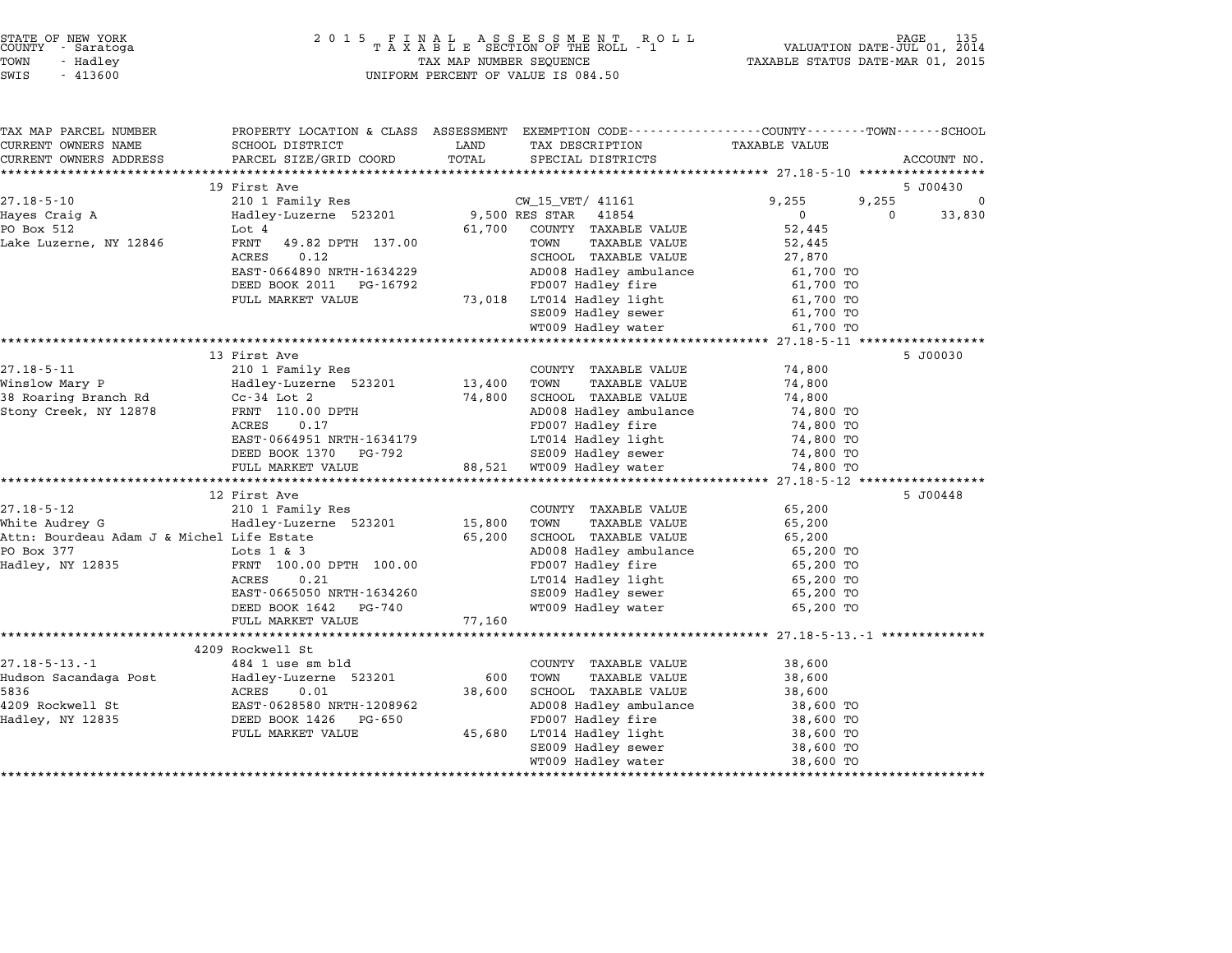| STATE OF NEW YORK<br>COUNTY<br>- Saratoga<br>TOWN<br>- Hadley<br>SWIS<br>$-413600$ | 2 0 1 5                                                                                        | TAX MAP NUMBER SEQUENCE | FINAL ASSESSMENT ROTAXABLE SECTION OF THE ROLL - 1<br>R O L L<br>UNIFORM PERCENT OF VALUE IS 084.50 | TAXABLE STATUS DATE-MAR 01, 2015                 | PAGE<br>136<br>VALUATION DATE-JUL 01, 2014 |
|------------------------------------------------------------------------------------|------------------------------------------------------------------------------------------------|-------------------------|-----------------------------------------------------------------------------------------------------|--------------------------------------------------|--------------------------------------------|
| TAX MAP PARCEL NUMBER                                                              | PROPERTY LOCATION & CLASS ASSESSMENT EXEMPTION CODE---------------COUNTY-------TOWN-----SCHOOL |                         |                                                                                                     |                                                  |                                            |
| CURRENT OWNERS NAME<br>CURRENT OWNERS ADDRESS                                      | SCHOOL DISTRICT<br>PARCEL SIZE/GRID COORD                                                      | LAND<br>TOTAL           | TAX DESCRIPTION<br>SPECIAL DISTRICTS                                                                | TAXABLE VALUE                                    | ACCOUNT NO.                                |
|                                                                                    |                                                                                                |                         |                                                                                                     |                                                  |                                            |
|                                                                                    | 4099 Rockwell St                                                                               |                         |                                                                                                     |                                                  | 5 J00780                                   |
| $27.18 - 5 - 14$                                                                   | 210 1 Family Res                                                                               |                         | COUNTY TAXABLE VALUE                                                                                | 74,400                                           |                                            |
| Bunzey Douglas                                                                     | Hadley-Luzerne 523201                                                                          | 15,800                  | TOWN<br>TAXABLE VALUE                                                                               | 74,400                                           |                                            |
| 174 Bunzey Mountain Rd                                                             | FRNT<br>79.00 DPTH                                                                             | 74,400                  | SCHOOL TAXABLE VALUE                                                                                | 74,400                                           |                                            |
| Corinth, NY 12822                                                                  | 0.22<br>ACRES                                                                                  |                         | AD008 Hadley ambulance                                                                              | 74,400 TO                                        |                                            |
|                                                                                    | EAST-0665091 NRTH-1634060                                                                      |                         | FD007 Hadley fire                                                                                   | 74,400 TO                                        |                                            |
|                                                                                    | DEED BOOK 2007 PG-28012                                                                        |                         | LT014 Hadley light                                                                                  | 74,400 TO                                        |                                            |
|                                                                                    | FULL MARKET VALUE                                                                              | 88,047                  | SE009 Hadley sewer                                                                                  | 74,400 TO                                        |                                            |
|                                                                                    |                                                                                                |                         | WT009 Hadley water                                                                                  | 74,400 TO                                        |                                            |
|                                                                                    | *******************************                                                                |                         |                                                                                                     | ****************** 27.18-5-15 ****************** |                                            |
| $27.18 - 5 - 15$                                                                   | 4097 Rockwell St<br>220 2 Family Res                                                           |                         | COUNTY TAXABLE VALUE                                                                                | 143,800                                          | 5 J00777                                   |
| Randall James                                                                      | Hadley-Luzerne 523201                                                                          | 14,700                  | TOWN<br><b>TAXABLE VALUE</b>                                                                        | 143,800                                          |                                            |
| Randall Rita                                                                       | Two Sites                                                                                      | 143,800                 | SCHOOL TAXABLE VALUE                                                                                | 143,800                                          |                                            |
| 1917 Call St                                                                       | FRNT<br>75.00 DPTH                                                                             |                         | AD008 Hadley ambulance                                                                              | 143,800 TO                                       |                                            |
| Lake Luzerne, NY 12846                                                             | ACRES<br>0.18                                                                                  |                         | FD007 Hadley fire                                                                                   | 143,800 TO                                       |                                            |
|                                                                                    | EAST-0665031 NRTH-1634040                                                                      |                         | LT014 Hadley light                                                                                  | 143,800 TO                                       |                                            |
|                                                                                    | DEED BOOK 1273 PG-73                                                                           |                         | SE009 Hadley sewer                                                                                  | 143,800 TO                                       |                                            |
|                                                                                    | FULL MARKET VALUE                                                                              |                         | 170,178 WT009 Hadley water                                                                          | 143,800 TO                                       |                                            |
|                                                                                    | **************************                                                                     |                         |                                                                                                     |                                                  |                                            |
|                                                                                    | 4093 Rockwell St                                                                               |                         |                                                                                                     |                                                  | 5 J00982                                   |
| $27.18 - 5 - 16$                                                                   | 210 1 Family Res                                                                               |                         | VET RATIO 41111                                                                                     | 64,313                                           | 64,313<br>0                                |
| Zimmermann Albert W<br>Thom                                                        | Hadley-Luzerne 523201                                                                          |                         | 16,100 SR STAR<br>41834                                                                             | $\Omega$                                         | 73,640<br>$\Omega$                         |
| 4093 Rockwell St                                                                   | FRNT 141.70 DPTH 129.00                                                                        | 88,100                  | COUNTY TAXABLE VALUE<br><b>TAXABLE VALUE</b>                                                        | 23,787<br>23,787                                 |                                            |
| Hadley, NY 12835                                                                   | ACRES<br>0.40<br>EAST-0664941 NRTH-1633999                                                     |                         | TOWN<br>SCHOOL TAXABLE VALUE                                                                        | 14,460                                           |                                            |
|                                                                                    | DEED BOOK 1305 PG-624                                                                          |                         | AD008 Hadley ambulance                                                                              | 88,100 TO                                        |                                            |
|                                                                                    | FULL MARKET VALUE                                                                              | 104,260                 | FD007 Hadley fire                                                                                   | 88,100 TO                                        |                                            |
|                                                                                    |                                                                                                |                         | LT014 Hadley light                                                                                  | 88,100 TO                                        |                                            |
|                                                                                    |                                                                                                |                         | SE009 Hadley sewer                                                                                  | 88,100 TO                                        |                                            |
|                                                                                    |                                                                                                |                         | WT009 Hadley water                                                                                  | 88,100 TO                                        |                                            |
|                                                                                    |                                                                                                |                         |                                                                                                     |                                                  |                                            |
|                                                                                    | 4089 Rockwell St                                                                               |                         |                                                                                                     |                                                  | 5 J00027                                   |
| $27.18 - 5 - 17$                                                                   | 210 1 Family Res                                                                               |                         | VET WAR C 41122                                                                                     | 9,255                                            | 0<br>0                                     |
| Burdick Harry F & Brenda L                                                         | Hadley-Luzerne 523201                                                                          |                         | 11,000 VET WAR T 41123                                                                              | 0                                                | $\mathbf 0$<br>9,255                       |
| Burdick Johnathan G                                                                | FRNT<br>50.00 DPTH 129.00                                                                      |                         | 61,700 VET DIS C 41142                                                                              | 3,085                                            | $\mathbf 0$<br>0                           |
| 4089 Rockwell St                                                                   | ACRES<br>0.14                                                                                  |                         | VET DIS T 41143                                                                                     | 0<br>$\mathsf{O}$                                | 3,085<br>0                                 |
| Hadley, NY 12835                                                                   | EAST-0664851 NRTH-1633959<br>DEED BOOK 2009 PG-5487                                            |                         | 41834<br>SR STAR<br>COUNTY TAXABLE VALUE                                                            | 49,360                                           | 61,700<br>0                                |
|                                                                                    | FULL MARKET VALUE                                                                              | 73,018                  | TOWN<br>TAXABLE VALUE                                                                               | 49,360                                           |                                            |
|                                                                                    |                                                                                                |                         | SCHOOL TAXABLE VALUE                                                                                | $\mathbf 0$                                      |                                            |
|                                                                                    |                                                                                                |                         | AD008 Hadley ambulance                                                                              | 61,700 TO                                        |                                            |
|                                                                                    |                                                                                                |                         | FD007 Hadley fire                                                                                   | 61,700 TO                                        |                                            |
|                                                                                    |                                                                                                |                         | LT014 Hadley light                                                                                  | 61,700 TO                                        |                                            |
|                                                                                    |                                                                                                |                         | SE009 Hadley sewer                                                                                  | 61,700 TO                                        |                                            |
|                                                                                    |                                                                                                |                         | WT009 Hadley water                                                                                  | 61,700 TO                                        |                                            |

\*\*\*\*\*\*\*\*\*\*\*\*\*\*\*\*\*\*\*\*\*\*\*\*\*\*\*\*\*\*\*\*\*\*\*\*\*\*\*\*\*\*\*\*\*\*\*\*\*\*\*\*\*\*\*\*\*\*\*\*\*\*\*\*\*\*\*\*\*\*\*\*\*\*\*\*\*\*\*\*\*\*\*\*\*\*\*\*\*\*\*\*\*\*\*\*\*\*\*\*\*\*\*\*\*\*\*\*\*\*\*\*\*\*\*\*\*\*\*\*\*\*\*\*\*\*\*\*\*\*\*\*

STATE OF NEW YORK <sup>2</sup> <sup>0</sup> <sup>1</sup> 5 F I N A L A S S E S S M E N T R O L L PAGE <sup>136</sup> COUNTY - Saratoga <sup>T</sup> <sup>A</sup> <sup>X</sup> <sup>A</sup> <sup>B</sup> <sup>L</sup> <sup>E</sup> SECTION OF THE ROLL - <sup>1</sup> VALUATION DATE-JUL 01, <sup>2014</sup>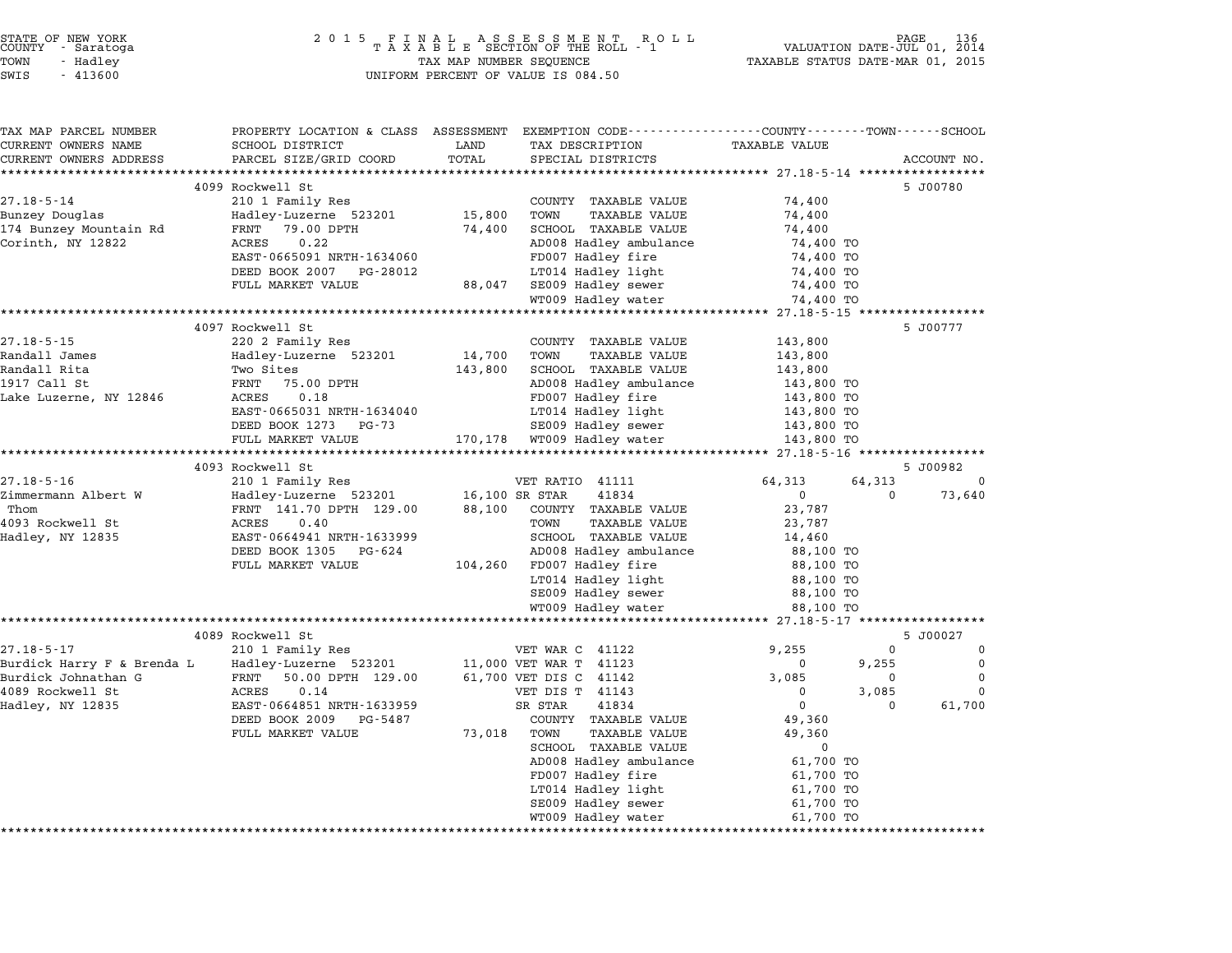|        | STATE OF NEW YORK |  |
|--------|-------------------|--|
| COUNTY | - Saratoga        |  |
| TOWN   | - Hadley          |  |
|        |                   |  |

| TAX MAP PARCEL NUMBER  | PROPERTY LOCATION & CLASS ASSESSMENT             |         | EXEMPTION CODE-----------------COUNTY-------TOWN------SCHOOL |                            |          |             |
|------------------------|--------------------------------------------------|---------|--------------------------------------------------------------|----------------------------|----------|-------------|
| CURRENT OWNERS NAME    | SCHOOL DISTRICT                                  | LAND    | TAX DESCRIPTION                                              | TAXABLE VALUE              |          |             |
| CURRENT OWNERS ADDRESS | PARCEL SIZE/GRID COORD<br>********************** | TOTAL   | SPECIAL DISTRICTS                                            |                            |          | ACCOUNT NO. |
|                        | 4081 Rockwell St                                 |         |                                                              |                            |          | 5 J00786    |
| $27.18 - 5 - 18$       | 210 1 Family Res                                 |         | VET WAR C 41122                                              | 10,875                     | $\Omega$ | $\Omega$    |
| Sirchia Albert H       | Hadley-Luzerne 523201                            |         | 15,800 VET WAR T 41123                                       | 0                          | 10,200   | $\mathbf 0$ |
| 4081 Rockwell St       | 57.00 DPTH 160.00<br>FRNT                        |         | 72,500 VET DIS C 41142                                       | 7,250                      | 0        | $\Omega$    |
| Hadley, NY 12835       | 0.20<br>ACRES                                    |         | VET DIS T 41143                                              | 0                          | 7,250    | 0           |
|                        | EAST-0664771 NRTH-1633939                        |         | RES STAR<br>41854                                            | $\mathbf 0$                | $\Omega$ | 33,830      |
|                        | DEED BOOK 2008<br>PG-36108                       |         | COUNTY TAXABLE VALUE                                         | 54,375                     |          |             |
|                        | FULL MARKET VALUE                                | 85,799  | TAXABLE VALUE<br>TOWN                                        | 55,050                     |          |             |
|                        |                                                  |         | SCHOOL TAXABLE VALUE                                         | 38,670                     |          |             |
|                        |                                                  |         | AD008 Hadley ambulance                                       | 72,500 TO                  |          |             |
|                        |                                                  |         | FD007 Hadley fire                                            | 72,500 TO                  |          |             |
|                        |                                                  |         | LT014 Hadley light                                           | 72,500 TO                  |          |             |
|                        |                                                  |         | SE009 Hadley sewer                                           | 72,500 TO                  |          |             |
|                        |                                                  |         | WT009 Hadley water                                           | 72,500 TO                  |          |             |
|                        |                                                  |         |                                                              | ********* 27.18-5-19 ***** |          |             |
|                        | 4079 Rockwell St                                 |         |                                                              |                            |          | 5 J00035    |
| $27.18 - 5 - 19$       | 210 1 Family Res                                 |         | COUNTY TAXABLE VALUE                                         | 183,100                    |          |             |
| Conner Jason           | Hadley-Luzerne 523201                            | 16,600  | TOWN<br>TAXABLE VALUE                                        | 183,100                    |          |             |
| 60 W 76 St Apt 6G      | Two Sites                                        | 183,100 | SCHOOL TAXABLE VALUE                                         | 183,100                    |          |             |
| New York, NY 10023     | FRNT<br>80.00 DPTH 162.00                        |         | AD008 Hadley ambulance                                       | 183,100 TO                 |          |             |
|                        | ACRES<br>0.45                                    |         | FD007 Hadley fire                                            | 183,100 TO                 |          |             |
|                        | EAST-0664711 NRTH-1633909                        |         | LT014 Hadley light                                           | 183,100 TO                 |          |             |
|                        | DEED BOOK 1706<br>PG-393<br>FULL MARKET VALUE    |         | SE009 Hadley sewer<br>216,686 WT009 Hadley water             | 183,100 TO<br>183,100 TO   |          |             |
|                        | **********************                           |         |                                                              |                            |          |             |
|                        | Cason Dr Private                                 |         |                                                              |                            |          | 5 J00261    |
| $27.18 - 5 - 20.1$     | 312 Vac w/imprv                                  |         | COUNTY TAXABLE VALUE                                         | 12,500                     |          |             |
| Peters Mark Jerold     | Hadley-Luzerne 523201                            | 300     | TOWN<br>TAXABLE VALUE                                        | 12,500                     |          |             |
| Jennifer Lynn          | FRNT<br>77.00 DPTH                               | 12,500  | SCHOOL TAXABLE VALUE                                         | 12,500                     |          |             |
| 4075 Rockwell St       | 0.10<br>ACRES                                    |         | AD008 Hadley ambulance                                       | 12,500 TO                  |          |             |
| Hadley, NY 12835       | EAST-0664601 NRTH-1634004                        |         | FD007 Hadley fire                                            | 12,500 TO                  |          |             |
|                        | DEED BOOK 1330 PG-576                            |         | LT014 Hadley light                                           | 12,500 TO                  |          |             |
|                        | FULL MARKET VALUE                                | 14,793  | SE009 Hadley sewer                                           | 12,500 TO                  |          |             |
|                        |                                                  |         | WT009 Hadley water                                           | 12,500 TO                  |          |             |
|                        |                                                  |         |                                                              |                            |          |             |
|                        | 4075 Rockwell St                                 |         |                                                              |                            |          |             |
| $27.18 - 5 - 20.2$     | 210 1 Family Res                                 |         | 41854<br>RES STAR                                            | $\mathbf{0}$               | $\Omega$ | 33,830      |
| Peters Mark Jerold     | Hadley-Luzerne 523201                            | 10,200  | COUNTY TAXABLE VALUE                                         | 71,500                     |          |             |
| Peters Jennifier L     | 35.00 DPTH 165.00<br>FRNT                        | 71,500  | TOWN<br><b>TAXABLE VALUE</b>                                 | 71,500                     |          |             |
| 4075 Rockwell St       | ACRES<br>0.13                                    |         | SCHOOL TAXABLE VALUE                                         | 37,670                     |          |             |
| Hadley, NY 12835       | EAST-0664644 NRTH-1633908                        |         | AD008 Hadley ambulance                                       | 71,500 TO                  |          |             |
|                        | DEED BOOK 1330<br>PG-574                         |         | FD007 Hadley fire                                            | 71,500 TO                  |          |             |
|                        | FULL MARKET VALUE                                | 84,615  | LT014 Hadley light                                           | 71,500 TO                  |          |             |
|                        |                                                  |         | SE009 Hadley sewer                                           | 71,500 TO                  |          |             |
|                        |                                                  |         | WT009 Hadley water                                           | 71,500 TO                  |          |             |
|                        |                                                  |         |                                                              |                            |          |             |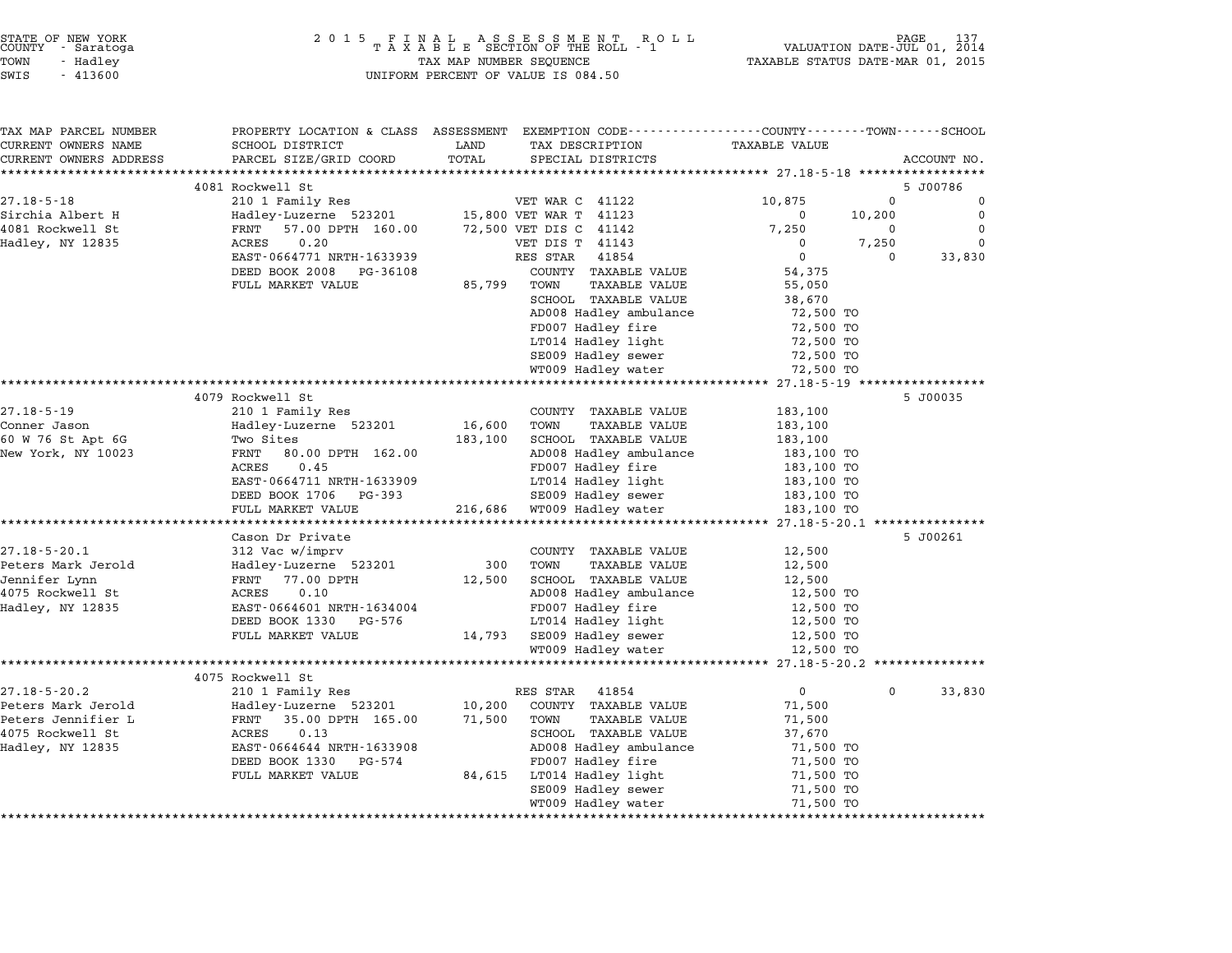|     |  | TATE OF NEW YORK<br>OUNTY - Saratoga |
|-----|--|--------------------------------------|
| OWN |  | - Hadley                             |
| WIS |  | $-413600$                            |

# STATE OF NEW YORK <sup>2</sup> <sup>0</sup> <sup>1</sup> 5 F I N A L A S S E S S M E N T R O L L PAGE <sup>138</sup> COUNTY - Saratoga <sup>T</sup> <sup>A</sup> <sup>X</sup> <sup>A</sup> <sup>B</sup> <sup>L</sup> <sup>E</sup> SECTION OF THE ROLL - <sup>1</sup> VALUATION DATE-JUL 01, <sup>2014</sup> TOWN - Hadley TAX MAP NUMBER SEQUENCE TAXABLE STATUS DATE-MAR 01, <sup>2015</sup> STATE OF NEW YORK STATE OF NEW YORK A SOLUME TO A SOLUME TO A SOLUME TO A SOLUME TO A SOLUME TO A SOLUME TO A S<br>TOWN - Hadley TAX A B L E SECTION OF THE ROLL<br>SWIS - 413600 SWIS - 413600

| TAX MAP PARCEL NUMBER  |                                                               |            |                                                                                              | PROPERTY LOCATION & CLASS ASSESSMENT EXEMPTION CODE---------------COUNTY-------TOWN-----SCHOOL |  |
|------------------------|---------------------------------------------------------------|------------|----------------------------------------------------------------------------------------------|------------------------------------------------------------------------------------------------|--|
| CURRENT OWNERS NAME    | SCHOOL DISTRICT                                               |            |                                                                                              |                                                                                                |  |
| CURRENT OWNERS ADDRESS | PARCEL SIZE/GRID COORD                                        |            | TOTAL SPECIAL DISTRICTS                                                                      | ACCOUNT NO.                                                                                    |  |
|                        |                                                               |            |                                                                                              |                                                                                                |  |
|                        | 4073 Rockwell St                                              |            |                                                                                              | 5L00426                                                                                        |  |
| $27.18 - 5 - 21.1$     | 210 1 Family Res                                              |            | COUNTY TAXABLE VALUE                                                                         | 64,000                                                                                         |  |
| Peters Mark J          | Hadley-Luzerne 523201 9,500<br>FRNT 35.00 DPTH 150.00 64,000  |            | TAXABLE VALUE<br>TOWN                                                                        | 64,000                                                                                         |  |
| Peters Jennifer L      |                                                               |            | SCHOOL TAXABLE VALUE                                                                         | 64,000                                                                                         |  |
| 4075 Rockwell St       | 0.12<br>ACRES                                                 |            | AD008 Hadley ambulance 64,000 TO                                                             |                                                                                                |  |
| Hadley, NY 12835       | EAST-0664608 NRTH-1633896                                     |            |                                                                                              | 64,000 TO<br>64,000 ጥቦ                                                                         |  |
|                        | DEED BOOK 2010 PG-16213                                       |            | 533896<br>16213 17014 Hadley light<br>75,740 SE009 Hadley light<br>75,740 SE009 Hadley sewer |                                                                                                |  |
|                        | FULL MARKET VALUE                                             |            |                                                                                              | 64,000 TO                                                                                      |  |
|                        |                                                               |            | WT009 Hadley water                                                                           | 64,000 TO                                                                                      |  |
|                        |                                                               |            |                                                                                              |                                                                                                |  |
|                        | 12 Cason Dr Private                                           |            |                                                                                              |                                                                                                |  |
|                        |                                                               |            | COUNTY TAXABLE VALUE                                                                         | 10,800                                                                                         |  |
|                        |                                                               |            | TAXABLE VALUE                                                                                | 10,800                                                                                         |  |
|                        |                                                               |            | SCHOOL TAXABLE VALUE                                                                         | 10,800                                                                                         |  |
|                        |                                                               |            | AD008 Hadley ambulance 10,800 TO<br>FD007 Hadley fire 10,800 TO                              |                                                                                                |  |
|                        |                                                               |            |                                                                                              |                                                                                                |  |
| Bellbrook, OH 45305    | DEED BOOK 1761 PG-41                                          |            | LT014 Hadley light 10,800 TO                                                                 |                                                                                                |  |
|                        | FULL MARKET VALUE                                             |            |                                                                                              | 10,800 TO                                                                                      |  |
|                        |                                                               |            | 12,781 SE009 Hadley sewer<br>WT009 Hadley water                                              | 10,800 TO                                                                                      |  |
|                        |                                                               |            |                                                                                              |                                                                                                |  |
|                        | Cason Dr Private                                              |            |                                                                                              |                                                                                                |  |
| $27.18 - 5 - 23.3$     | 311 Res vac land                                              |            | COUNTY TAXABLE VALUE                                                                         | 5,800                                                                                          |  |
| Cason V William S      |                                                               | 5,800 TOWN | TAXABLE VALUE                                                                                | 5,800                                                                                          |  |
| Howard Nancy           | Hadley-Luzerne 523201<br>FRNT 50.00 DPTH 100.00<br>ACRES 0.11 | 5,800      | SCHOOL TAXABLE VALUE<br>AD008 Hadley ambulance<br>FD007 Hadley fire                          | 5,800                                                                                          |  |
| C/O Nancy Howard       |                                                               |            |                                                                                              | 5,800 TO                                                                                       |  |
| 2154 Plantation Trl    | EAST-0664501 NRTH-1634148                                     |            |                                                                                              | 5,800 TO                                                                                       |  |
| Bellbrook, OH 45305    | DEED BOOK 1728 PG-304                                         |            | LT014 Hadley light<br>6,864 SE009 Hadley sewer                                               |                                                                                                |  |
|                        | FULL MARKET VALUE                                             |            |                                                                                              | 5,800 TO<br>5,800 TO                                                                           |  |
|                        |                                                               |            | WT009 Hadley water                                                                           | 5,800 TO                                                                                       |  |
|                        |                                                               |            |                                                                                              |                                                                                                |  |
|                        | Second Ave                                                    |            |                                                                                              |                                                                                                |  |
| $27.18 - 5 - 23.4$     | 311 Res vac land                                              |            | COUNTY TAXABLE VALUE                                                                         | 900                                                                                            |  |
| Cason William S IV     | Hadley-Luzerne 523201                                         | 900        | TAXABLE VALUE<br>TOWN                                                                        | 900                                                                                            |  |
| 270 Athol Rd           | R.O.W.                                                        | 900        | SCHOOL TAXABLE VALUE                                                                         | 900                                                                                            |  |
| Warrensburg, NY 12885  | FRNT 40.00 DPTH                                               |            |                                                                                              | 900 TO                                                                                         |  |
|                        | ACRES<br>0.44                                                 |            |                                                                                              | 900 TO                                                                                         |  |
|                        | EAST-0664521 NRTH-1634078                                     |            | AD008 Hadley ambulance<br>FD007 Hadley fire<br>LT014 Hadley light                            | 900 TO                                                                                         |  |
|                        | DEED BOOK 1019 PG-218                                         |            | SE009 Hadley sewer                                                                           | 900 TO                                                                                         |  |
|                        | FULL MARKET VALUE                                             |            | 1,065 WT009 Hadley water                                                                     | 900 TO                                                                                         |  |
|                        |                                                               |            |                                                                                              |                                                                                                |  |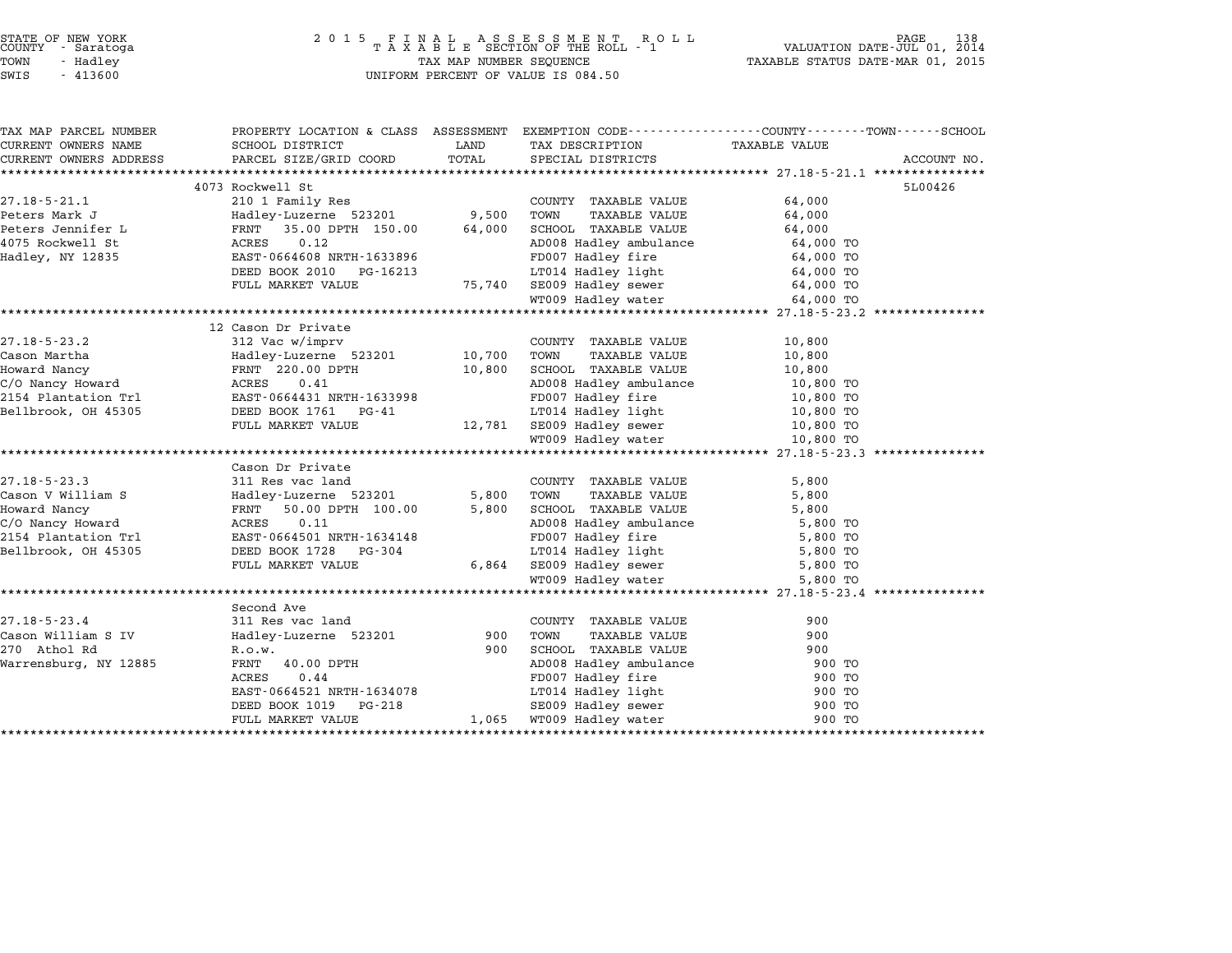### STATE OF NEW YORK <sup>2</sup> <sup>0</sup> <sup>1</sup> 5 F I N A L A S S E S S M E N T R O L L PAGE <sup>139</sup> COUNTY - Saratoga <sup>T</sup> <sup>A</sup> <sup>X</sup> <sup>A</sup> <sup>B</sup> <sup>L</sup> <sup>E</sup> SECTION OF THE ROLL - <sup>1</sup> VALUATION DATE-JUL 01, <sup>2014</sup> TOWN - Hadley TAX MAP NUMBER SEQUENCE TAXABLE STATUS DATE-MAR 01, <sup>2015</sup> STATE OF NEW YORK  $\begin{array}{cccccccccccccccccccccc} \texttt{STATE OF NEW YORK} \end{array} \begin{array}{cccccccccccccc} \texttt{STATE OF NEW YORK} \end{array} \begin{array}{cccccccccccccc} \texttt{SNE N T} \end{array} \begin{array}{cccccccccccccc} \texttt{SNE N T} \end{array} \begin{array}{cccccccccccccc} \texttt{SNE N T} \end{array} \begin{array}{cccccccccccccc} \texttt{COUNTY} \end{array} \begin{array}{cccccccccccccc} \texttt{SNE N T} \end{array} \begin{array}{cccccccccccccc} \texttt{COUNTY} \end{array} \begin{array}{cccccccccccccc$

TAX MAP PARCEL NUMBER PROPERTY LOCATION & CLASS ASSESSMENT EXEMPTION CODE------------------COUNTY--------TOWN------SCHOOL

| TAX MAP PARCEL NUMBER<br>CURRENT OWNERS NAME | PROPERTY LOCATION & CLASS ASSESSMENT EXEMPTION CODE---------------COUNTY-------TOWN------SCHOOL<br>SCHOOL DISTRICT | LAND       | TAX DESCRIPTION TAXABLE VALUE                                                                                                                                                                                                  |           |             |
|----------------------------------------------|--------------------------------------------------------------------------------------------------------------------|------------|--------------------------------------------------------------------------------------------------------------------------------------------------------------------------------------------------------------------------------|-----------|-------------|
| CURRENT OWNERS ADDRESS                       | PARCEL SIZE/GRID COORD TOTAL                                                                                       |            | SPECIAL DISTRICTS                                                                                                                                                                                                              |           | ACCOUNT NO. |
|                                              |                                                                                                                    |            |                                                                                                                                                                                                                                |           |             |
|                                              | Cason Dr Private                                                                                                   |            |                                                                                                                                                                                                                                |           | 5 J00177    |
| $27.18 - 5 - 24.1$                           | 311 Res vac land<br>Hadley-Luzerne 523201                                                                          |            | COUNTY TAXABLE VALUE                                                                                                                                                                                                           | 5,800     |             |
| Cason Anna                                   |                                                                                                                    | 5,800      | TAXABLE VALUE<br>TOWN                                                                                                                                                                                                          | 5,800     |             |
| C/O Tammy Cason                              | FRNT 50.00 DPTH 100.00                                                                                             | 5,800      | SCHOOL TAXABLE VALUE                                                                                                                                                                                                           | 5,800     |             |
| PO Box 59<br>Dayton, OH 45409                | 0.11<br>ACRES                                                                                                      |            | AD008 Hadley ambulance 5,800 TO<br>FD007 Hadley fire 5,800 TO                                                                                                                                                                  |           |             |
|                                              | EAST-0664451 NRTH-1634117                                                                                          |            |                                                                                                                                                                                                                                |           |             |
|                                              | DEED BOOK 0922 PG-0745                                                                                             |            | LT014 Hadley light 5,800 TO                                                                                                                                                                                                    |           |             |
|                                              | FULL MARKET VALUE                                                                                                  |            | 6,864 SE009 Hadley sewer 5,800 TO<br>WT009 Hadley water 5,800 TO                                                                                                                                                               |           |             |
|                                              |                                                                                                                    |            |                                                                                                                                                                                                                                |           |             |
|                                              |                                                                                                                    |            |                                                                                                                                                                                                                                |           |             |
|                                              | Cason Dr Private                                                                                                   |            |                                                                                                                                                                                                                                |           |             |
| $27.18 - 5 - 24.2$                           | 270 Mfg housing                                                                                                    |            | COUNTY TAXABLE VALUE                                                                                                                                                                                                           | 11,300    |             |
| Cason Anna P                                 | Hadley-Luzerne 523201                                                                                              | 5,800 TOWN | TAXABLE VALUE                                                                                                                                                                                                                  | 11,300    |             |
| C/O Nancy Howard                             | Life Estate                                                                                                        | 11,300     | SCHOOL TAXABLE VALUE                                                                                                                                                                                                           | 11,300    |             |
| 2154 Plantation Trl                          | FRNT 50.00 DPTH 100.00                                                                                             |            | SCHOOL Income<br>AD008 Hadley ambulance                                                                                                                                                                                        | 11,300 TO |             |
| Bellbrook, OH 45305                          | 0.11<br>ACRES                                                                                                      |            |                                                                                                                                                                                                                                | 11,300 TO |             |
|                                              | EAST-0664341 NRTH-1633968                                                                                          |            | LT014 Hadley light                                                                                                                                                                                                             | 11,300 TO |             |
|                                              | DEED BOOK 1761 PG-37                                                                                               |            | SE009 Hadley sewer<br>13,373 WT009 Hadley water                                                                                                                                                                                | 11,300 TO |             |
|                                              | FULL MARKET VALUE                                                                                                  |            |                                                                                                                                                                                                                                | 11,300 TO |             |
|                                              |                                                                                                                    |            |                                                                                                                                                                                                                                |           |             |
|                                              | Cason Dr Private                                                                                                   |            |                                                                                                                                                                                                                                |           | 5 J02011    |
| $27.18 - 5 - 25$                             | 270 Mfg housing                                                                                                    |            | COUNTY TAXABLE VALUE                                                                                                                                                                                                           | 10,100    |             |
| Cason Anna P                                 | Hadley-Luzerne 523201 5,800                                                                                        |            | TOWN<br>TAXABLE VALUE                                                                                                                                                                                                          | 10,100    |             |
| C/O Nancy Howard                             | Life Estate                                                                                                        | 10,100     | SCHOOL TAXABLE VALUE                                                                                                                                                                                                           | 10,100    |             |
| 2154 Plantation Trl                          | FRNT 50.00 DPTH 100.00                                                                                             |            | AD008 Hadley ambulance                                                                                                                                                                                                         | 10,100 TO |             |
| Bellbrook, OH 45305                          | 0.11<br>ACRES                                                                                                      |            | FD007 Hadley fire                                                                                                                                                                                                              | 10,100 TO |             |
|                                              | EAST-0664301 NRTH-1634098                                                                                          |            | LT014 Hadley light                                                                                                                                                                                                             | 10,100 TO |             |
|                                              | DEED BOOK 1692 PG-699                                                                                              |            | SE009 Hadley sewer<br>11,953 WT009 Hadley water                                                                                                                                                                                | 10,100 TO |             |
|                                              | FULL MARKET VALUE                                                                                                  |            |                                                                                                                                                                                                                                | 10,100 TO |             |
|                                              |                                                                                                                    |            |                                                                                                                                                                                                                                |           |             |
|                                              | Cason Dr Private                                                                                                   |            |                                                                                                                                                                                                                                |           | 5 J02012    |
| $27.18 - 5 - 26$                             | 311 Res vac land                                                                                                   |            | COUNTY TAXABLE VALUE                                                                                                                                                                                                           | 5,800     |             |
| Duell Martha Cason                           | Hadley-Luzerne 523201                                                                                              | 5,800      | TOWN<br>TAXABLE VALUE                                                                                                                                                                                                          | 5,800     |             |
| AKA Martha Cason                             | FRNT 50.00 DPTH 100.00                                                                                             | 5,800      | SCHOOL TAXABLE VALUE                                                                                                                                                                                                           | 5,800     |             |
| 3959 North Shore Rd                          | 0.11<br>ACRES                                                                                                      |            | AD008 Hadley ambulance<br>FD007 Hadley fire                                                                                                                                                                                    | 5,800 TO  |             |
| Hadley, NY 12835                             | EAST-0664351 NRTH-1634108                                                                                          |            |                                                                                                                                                                                                                                | 5,800 TO  |             |
|                                              | DEED BOOK 0975<br>PG-01198                                                                                         |            |                                                                                                                                                                                                                                |           |             |
|                                              | FULL MARKET VALUE                                                                                                  | 6,864      | Example of the control of the control of the control of the control of the control of the control of the control of the control of the control of the control of the control of the control of the control of the control of t |           |             |
|                                              |                                                                                                                    |            |                                                                                                                                                                                                                                |           |             |
|                                              |                                                                                                                    |            |                                                                                                                                                                                                                                |           |             |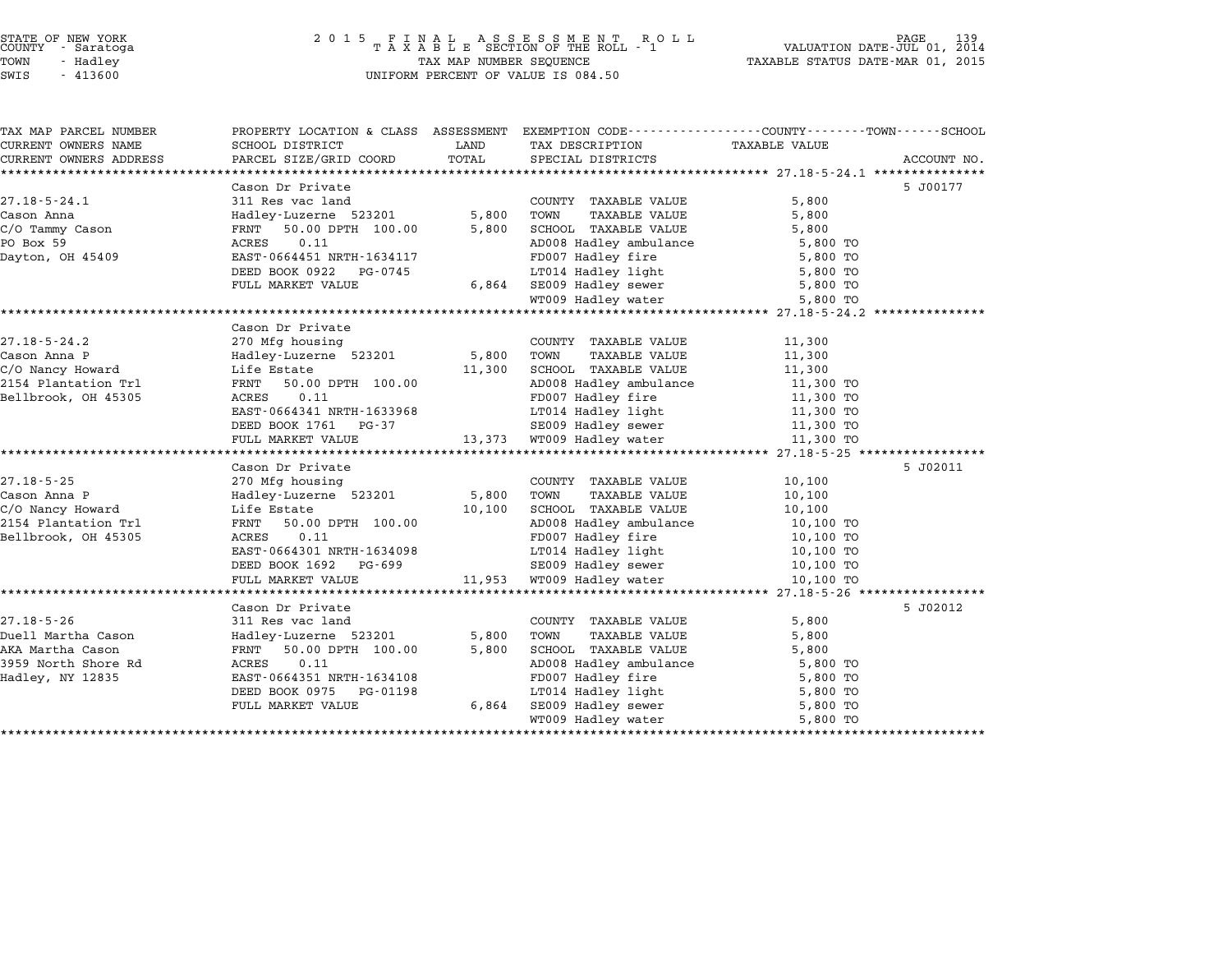| STATE OF NEW YORK |  |            |  |  |  |
|-------------------|--|------------|--|--|--|
| COUNTY            |  | - Saratoga |  |  |  |
| TOWN              |  | - Hadley   |  |  |  |

### STATE OF NEW YORK <sup>2</sup> <sup>0</sup> <sup>1</sup> 5 F I N A L A S S E S S M E N T R O L L PAGE <sup>140</sup> COUNTY - Saratoga <sup>T</sup> <sup>A</sup> <sup>X</sup> <sup>A</sup> <sup>B</sup> <sup>L</sup> <sup>E</sup> SECTION OF THE ROLL - <sup>1</sup> VALUATION DATE-JUL 01, <sup>2014</sup> TOWN - Hadley TAX MAP NUMBER SEQUENCE TAXABLE STATUS DATE-MAR 01, <sup>2015</sup> SWIS - <sup>413600</sup> UNIFORM PERCENT OF VALUE IS 084.50

| TAX MAP PARCEL NUMBER                         |                                                 |               | PROPERTY LOCATION & CLASS ASSESSMENT EXEMPTION CODE---------------COUNTY-------TOWN-----SCHOOL |                                |          |             |
|-----------------------------------------------|-------------------------------------------------|---------------|------------------------------------------------------------------------------------------------|--------------------------------|----------|-------------|
| CURRENT OWNERS NAME<br>CURRENT OWNERS ADDRESS | SCHOOL DISTRICT                                 | LAND<br>TOTAL | TAX DESCRIPTION                                                                                | <b>TAXABLE VALUE</b>           |          |             |
| **********************                        | PARCEL SIZE/GRID COORD<br>********************* |               | SPECIAL DISTRICTS                                                                              |                                |          | ACCOUNT NO. |
|                                               | Cason Dr Private                                |               |                                                                                                |                                |          | 5 J02010    |
| $27.18 - 5 - 27$                              | 210 1 Family Res                                |               | COUNTY TAXABLE VALUE                                                                           | 39,200                         |          |             |
| Cason Anna Jane                               | Hadley-Luzerne 523201                           | 5,800         | TOWN<br><b>TAXABLE VALUE</b>                                                                   | 39,200                         |          |             |
| C/O Tammy Cason                               | Life Estate                                     | 39,200        | SCHOOL TAXABLE VALUE                                                                           | 39,200                         |          |             |
| PO Box 59                                     | FRNT<br>50.00 DPTH 100.00                       |               | AD008 Hadley ambulance                                                                         | 39,200 TO                      |          |             |
| Dayton, OH 45409                              | ACRES<br>0.11                                   |               | FD007 Hadley fire                                                                              | 39,200 TO                      |          |             |
|                                               | EAST-0664401 NRTH-1634118                       |               | LT014 Hadley light                                                                             | 39,200 TO                      |          |             |
|                                               | DEED BOOK 1496<br>PG-483                        |               | SE009 Hadley sewer                                                                             | 39,200 TO                      |          |             |
|                                               | FULL MARKET VALUE                               | 46,391        | WT009 Hadley water                                                                             | 39,200 TO                      |          |             |
|                                               | **********************<br>8 Second Ave          |               |                                                                                                |                                |          | 5 J00252    |
| $27.18 - 5 - 28$                              | 210 1 Family Res                                |               | VET COM C 41132                                                                                | 21,200                         | $\Omega$ | 0           |
| Saunders Nathan C                             | Hadley-Luzerne 523201                           |               | 16,000 VET COM C 41132                                                                         | 21,200                         | $\Omega$ | $\Omega$    |
| Saunders Vivienne R                           | FRNT 90.33 DPTH 193.58                          |               | 84,800 VET COM T 41133                                                                         | $\Omega$                       | 17,000   | $\Omega$    |
| 8 Second Ave                                  | 0.37<br>ACRES                                   |               | VET COM T 41133                                                                                | $\Omega$                       | 17,000   | $\Omega$    |
| Hadley, NY 12835                              | EAST-0664861 NRTH-1634059                       |               | RES STAR<br>41854                                                                              | $\Omega$                       | $\Omega$ | 33,830      |
|                                               | DEED BOOK 2011<br>PG-28840                      |               | COUNTY TAXABLE VALUE                                                                           | 42,400                         |          |             |
|                                               | FULL MARKET VALUE                               | 100,355       | TOWN<br><b>TAXABLE VALUE</b>                                                                   | 50,800                         |          |             |
|                                               |                                                 |               | SCHOOL TAXABLE VALUE                                                                           | 50,970                         |          |             |
|                                               |                                                 |               | AD008 Hadley ambulance                                                                         | 84,800 TO                      |          |             |
|                                               |                                                 |               | FD007 Hadley fire                                                                              | 84,800 TO                      |          |             |
|                                               |                                                 |               | LT014 Hadley light                                                                             | 84,800 TO                      |          |             |
|                                               |                                                 |               | SE009 Hadley sewer                                                                             | 84,800 TO                      |          |             |
|                                               |                                                 |               | WT009 Hadley water                                                                             | 84,800 TO                      |          |             |
|                                               | 6 Clunis St Private                             |               |                                                                                                |                                |          | 5 J00824    |
| $27.18 - 5 - 29$                              | 210 1 Family Res                                |               | RES STAR<br>41854                                                                              | $\mathbf 0$                    | $\Omega$ | 33,830      |
| Swift Daniel C                                | Hadley-Luzerne 523201                           | 13,400        | COUNTY TAXABLE VALUE                                                                           | 83,800                         |          |             |
| 6 Clunis Street                               | 6 Clunis Street                                 | 83,800        | TOWN<br><b>TAXABLE VALUE</b>                                                                   | 83,800                         |          |             |
| Hadley, NY 12835                              | FRNT<br>85.00 DPTH                              |               | SCHOOL TAXABLE VALUE                                                                           | 49,970                         |          |             |
|                                               | 0.17<br>ACRES                                   |               | AD008 Hadley ambulance                                                                         | 83,800 TO                      |          |             |
|                                               | EAST-0664881 NRTH-1634139                       |               | FD007 Hadley fire                                                                              | 83,800 TO                      |          |             |
|                                               | DEED BOOK 2014 PG-38262                         |               | LT014 Hadley light                                                                             | 83,800 TO                      |          |             |
|                                               | FULL MARKET VALUE                               | 99,172        | SE009 Hadley sewer                                                                             | 83,800 TO                      |          |             |
|                                               | ************************                        |               | WT009 Hadley water                                                                             | 83,800 TO                      |          |             |
|                                               | 16 Second Ave                                   |               |                                                                                                | ******** 27.18-5-30 ********** |          | 5 J00772    |
| $27.18 - 5 - 30$                              | 210 1 Family Res                                |               | RES STAR<br>41854                                                                              | $\mathbf{0}$                   | $\Omega$ | 33,830      |
| Wyckoff Lori A                                | Hadley-Luzerne 523201                           | 13,400        | COUNTY TAXABLE VALUE                                                                           | 88,700                         |          |             |
| 16 Second Ave                                 | FRNT<br>88.64 DPTH                              | 88,700        | TOWN<br><b>TAXABLE VALUE</b>                                                                   | 88,700                         |          |             |
| Hadley, NY 12835                              | ACRES<br>0.17                                   |               | SCHOOL TAXABLE VALUE                                                                           | 54,870                         |          |             |
|                                               | EAST-0664801 NRTH-1634139                       |               | AD008 Hadley ambulance                                                                         | 88,700 TO                      |          |             |
|                                               | DEED BOOK 1509 PG-743                           |               | FD007 Hadley fire                                                                              | 88,700 TO                      |          |             |
|                                               | FULL MARKET VALUE                               | 104,970       | LT014 Hadley light                                                                             | 88,700 TO                      |          |             |
|                                               |                                                 |               | SE009 Hadley sewer                                                                             | 88,700 TO                      |          |             |
|                                               |                                                 |               | WT009 Hadley water                                                                             | 88,700 TO                      |          |             |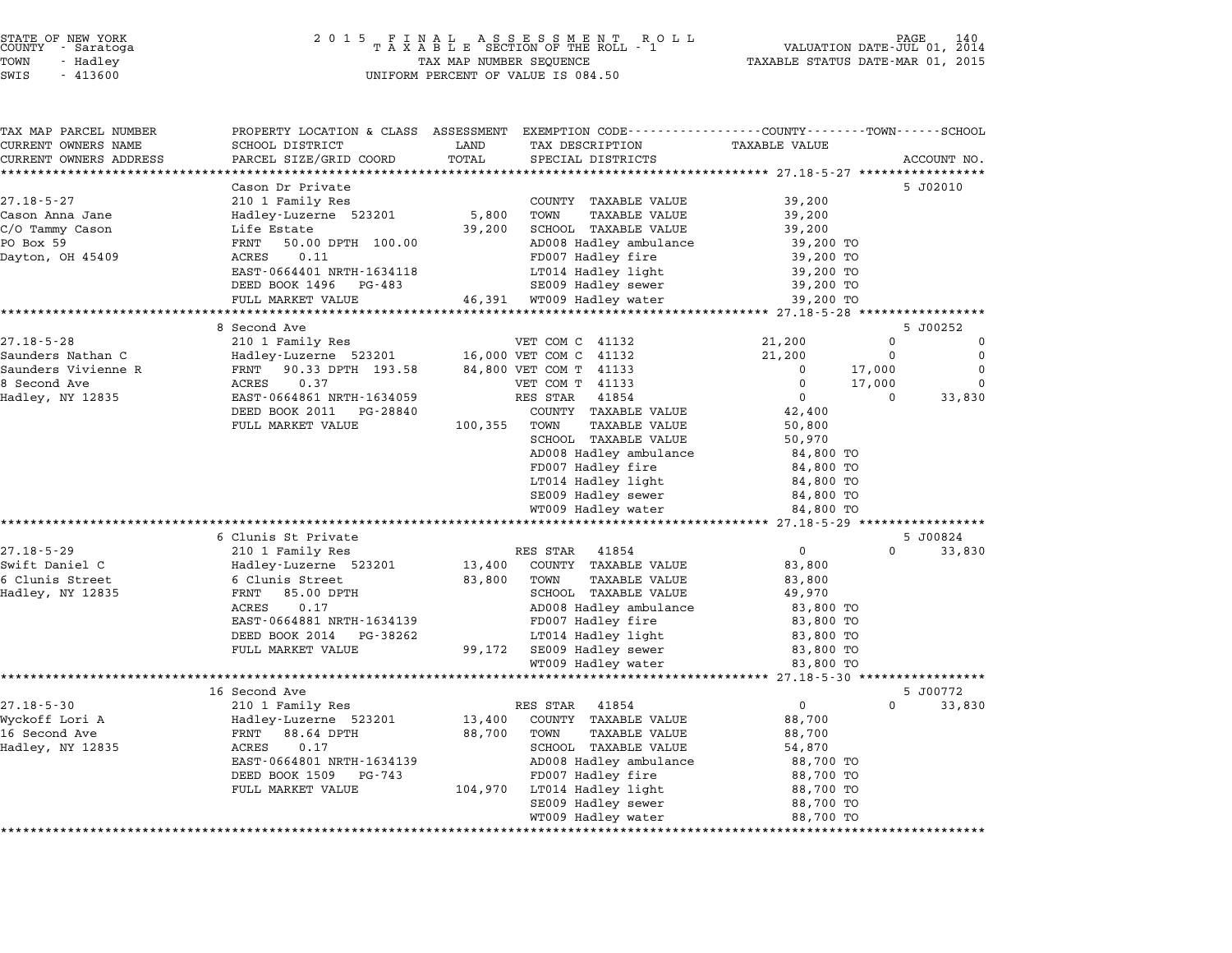# STATE OF NEW YORK <sup>2</sup> <sup>0</sup> <sup>1</sup> 5 F I N A L A S S E S S M E N T R O L L PAGE <sup>141</sup> COUNTY - Saratoga <sup>T</sup> <sup>A</sup> <sup>X</sup> <sup>A</sup> <sup>B</sup> <sup>L</sup> <sup>E</sup> SECTION OF THE ROLL - <sup>1</sup> VALUATION DATE-JUL 01, <sup>2014</sup> TOWN - Hadley TAX MAP NUMBER SEQUENCE TAXABLE STATUS DATE-MAR 01, <sup>2015</sup> STATE OF NEW YORK<br>
COUNTY - Saratoga<br>
TOWN - Hadley TAXABLE SECTION OF THE ROLI<br>
SWIS - 413600 UNIFORM PERCENT OF VALUE IS 084.50

| TAX MAP PARCEL NUMBER  | PROPERTY LOCATION & CLASS ASSESSMENT |         | EXEMPTION CODE-----------------COUNTY-------TOWN-----SCHOOL |                      |                    |
|------------------------|--------------------------------------|---------|-------------------------------------------------------------|----------------------|--------------------|
| CURRENT OWNERS NAME    | SCHOOL DISTRICT                      | LAND    | TAX DESCRIPTION                                             | <b>TAXABLE VALUE</b> |                    |
| CURRENT OWNERS ADDRESS | PARCEL SIZE/GRID COORD               | TOTAL   | SPECIAL DISTRICTS                                           |                      | ACCOUNT NO.        |
|                        |                                      |         |                                                             |                      |                    |
|                        | 20 Second Ave                        |         |                                                             |                      | 5 J00778           |
| $27.18 - 5 - 31$       | 210 1 Family Res                     |         | COUNTY TAXABLE VALUE                                        | 64,100               |                    |
| Swinton Shawn          | Hadley-Luzerne 523201                | 15,000  | TOWN<br><b>TAXABLE VALUE</b>                                | 64,100               |                    |
| 20 Second Ave          | Lot 1                                | 64,100  | SCHOOL TAXABLE VALUE                                        | 64,100               |                    |
| Hadley, NY 12835       | FRNT<br>64.70 DPTH                   |         | AD008 Hadley ambulance                                      | 64,100 TO            |                    |
|                        | 0.19<br>ACRES                        |         | FD007 Hadley fire                                           | 64,100 TO            |                    |
|                        | EAST-0664771 NRTH-1634219            |         | LT014 Hadley light                                          | 64,100 TO            |                    |
|                        | DEED BOOK 2013<br>PG-35072           |         | SE009 Hadley sewer                                          | 64,100 TO            |                    |
|                        | FULL MARKET VALUE                    |         | 75,858 WT009 Hadley water                                   | 64,100 TO            |                    |
|                        |                                      |         |                                                             |                      |                    |
|                        | 23 Second Ave                        |         |                                                             |                      | 5 J00335           |
| $27.18 - 5 - 32$       | 210 1 Family Res                     |         | RES STAR 41854                                              | $\overline{0}$       | $\Omega$<br>33,830 |
| Mckernon Kathleen M    | Hadley-Luzerne 523201                | 16,100  | COUNTY TAXABLE VALUE                                        | 104,200              |                    |
| 23 Second Ave          | Lots 2 & 4 & 6 & 8                   | 104,200 | TAXABLE VALUE<br>TOWN                                       | 104,200              |                    |
| Hadley, NY 12835       | FRNT 208.00 DPTH 105.00              |         | SCHOOL TAXABLE VALUE                                        | 70,370               |                    |
|                        | 0.43<br>ACRES                        |         | AD008 Hadley ambulance                                      | 104,200 TO           |                    |
|                        | EAST-0664631 NRTH-1634169            |         | FD007 Hadley fire                                           | 104,200 TO           |                    |
|                        | DEED BOOK 1265<br>PG-18              |         | LT014 Hadley light                                          | 104,200 TO           |                    |
|                        | FULL MARKET VALUE                    |         | 123,314 SE009 Hadley sewer                                  | 104,200 TO           |                    |
|                        |                                      |         | WT009 Hadley water                                          | 104,200 TO           |                    |
|                        |                                      |         |                                                             |                      |                    |
|                        | 24 Second Ave                        |         |                                                             |                      | 5 J00339           |
| $27.18 - 5 - 33$       | 210 1 Family Res                     |         | 41854<br>RES STAR                                           | $\overline{0}$       | $\Omega$<br>33,830 |
| Burdick Jonathan G     | Hadley-Luzerne 523201                | 15,800  | COUNTY TAXABLE VALUE                                        | 63,700               |                    |
| Burdick Harry F        | Lots $3 & 5$                         | 63,700  | TOWN<br><b>TAXABLE VALUE</b>                                | 63,700               |                    |
| 24 Second Ave          | FRNT 100.00 DPTH 100.00              |         | SCHOOL TAXABLE VALUE                                        | 29,870               |                    |
| Hadley, NY 12835       | 0.22<br>ACRES                        |         | AD008 Hadley ambulance                                      | 63,700 TO            |                    |
|                        | EAST-0664700 NRTH-1634299            |         | FD007 Hadley fire                                           | 63,700 TO            |                    |
|                        | DEED BOOK 2010<br>PG-26735           |         | LT014 Hadley light                                          | 63,700 TO            |                    |
|                        | FULL MARKET VALUE                    | 75,385  | SE009 Hadley sewer                                          | 63,700 TO            |                    |
|                        |                                      |         | WT009 Hadley water                                          | 63,700 TO            |                    |
|                        |                                      |         |                                                             |                      |                    |
|                        | Second Ave Rear                      |         |                                                             |                      | 5 J00751           |
| $27.18 - 5 - 34.1$     | 311 Res vac land                     |         | COUNTY TAXABLE VALUE                                        | 500                  |                    |
| York Scott             | Hadley-Luzerne 523201                | 500     | <b>TAXABLE VALUE</b><br>TOWN                                | 500                  |                    |
| 1436 Asher St          | Lots $7 \& 9$                        | 500     | SCHOOL TAXABLE VALUE                                        | 500                  |                    |
| Yokon, OK 73099-9734   | 0.01<br>ACRES                        |         | AD008 Hadley ambulance                                      | 500 TO               |                    |
|                        | EAST-0664642 NRTH-1634426            |         |                                                             |                      |                    |
|                        |                                      |         | FD007 Hadley fire                                           | 500 TO               |                    |
|                        | PG-22006<br>DEED BOOK 2009           | 592     | LT014 Hadley light<br>SE009 Hadley sewer                    | 500 TO               |                    |
|                        | FULL MARKET VALUE                    |         |                                                             | 500 TO               |                    |
|                        |                                      |         | WT009 Hadley water                                          | 500 TO               |                    |
|                        |                                      |         |                                                             |                      |                    |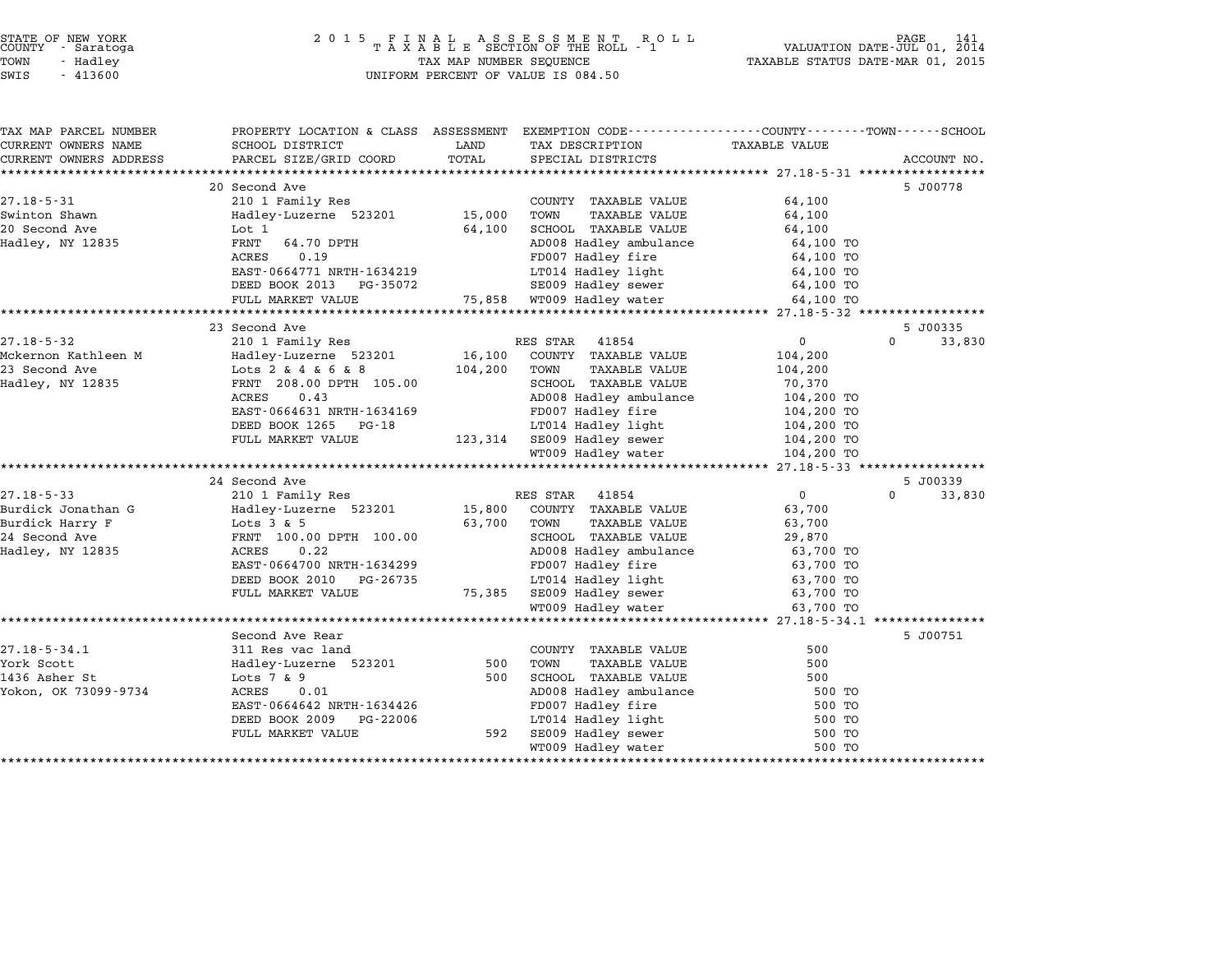| STATE OF NEW YORK |  |            |  |
|-------------------|--|------------|--|
| COUNTY            |  | - Saratoga |  |
| TOWN              |  | - Hadley   |  |

| SWIS | 413600 |
|------|--------|

# STATE OF NEW YORK <sup>2</sup> <sup>0</sup> <sup>1</sup> 5 F I N A L A S S E S S M E N T R O L L PAGE <sup>142</sup> COUNTY - Saratoga <sup>T</sup> <sup>A</sup> <sup>X</sup> <sup>A</sup> <sup>B</sup> <sup>L</sup> <sup>E</sup> SECTION OF THE ROLL - <sup>1</sup> VALUATION DATE-JUL 01, <sup>2014</sup> TOWN - Hadley TAX MAP NUMBER SEQUENCE TAXABLE STATUS DATE-MAR 01, <sup>2015</sup> TAX MAP NUMBER SEQUENCE<br>UNIFORM PERCENT OF VALUE IS 084.50

| TAX MAP PARCEL NUMBER  | PROPERTY LOCATION & CLASS ASSESSMENT EXEMPTION CODE---------------COUNTY-------TOWN-----SCHOOL                                                       |        |                                             |                        |             |
|------------------------|------------------------------------------------------------------------------------------------------------------------------------------------------|--------|---------------------------------------------|------------------------|-------------|
| CURRENT OWNERS NAME    | SCHOOL DISTRICT                                                                                                                                      | LAND   | TAX DESCRIPTION                             | TAXABLE VALUE          |             |
| CURRENT OWNERS ADDRESS | PARCEL SIZE/GRID COORD                                                                                                                               | TOTAL  | SPECIAL DISTRICTS                           |                        | ACCOUNT NO. |
|                        |                                                                                                                                                      |        |                                             |                        |             |
|                        | 28 Second Ave                                                                                                                                        |        |                                             |                        |             |
| $27.18 - 5 - 34.2$     | 210 1 Family Res                                                                                                                                     |        | COUNTY TAXABLE VALUE                        | 59,500                 |             |
| $1436$ Asher St        | Hadley-Luzerne 523201 15,800                                                                                                                         |        | TOWN<br>TAXABLE VALUE                       | 59,500                 |             |
|                        | Life Estate                                                                                                                                          | 59,500 | SCHOOL TAXABLE VALUE                        | 59,500                 |             |
| Yukon, OK 73099-9734   | FRNT 100.00 DPTH                                                                                                                                     |        | AD008 Hadley ambulance 59,500 TO            |                        |             |
|                        | ACRES<br>0.21<br>EAST-0664634 NRTH-1634364                                                                                                           |        | FD007 Hadley fire                           | 59,500 TO              |             |
|                        |                                                                                                                                                      |        | LT014 Hadley light                          | 59,500 TO              |             |
|                        | DEED BOOK 2009 PG-22005                                                                                                                              |        | SE009 Hadley sewer                          | 59,500 TO              |             |
|                        | FULL MARKET VALUE 70,414 WT009 Hadley water                                                                                                          |        |                                             | 59,500 TO              |             |
|                        | 210 1 Family Res<br>Hadley-Luzerne 523201 15,800<br>Lots 11 & 13 13 14 15                                                                            |        |                                             |                        | 5 J00433    |
| 27.18-5-37             |                                                                                                                                                      |        | COUNTY TAXABLE VALUE 96,500                 |                        |             |
| Scoville Jeremy        |                                                                                                                                                      |        | TAXABLE VALUE<br>TOWN                       | 96,500                 |             |
| 34 2nd Ave             |                                                                                                                                                      |        | SCHOOL TAXABLE VALUE                        | 96,500                 |             |
| Hadley, NY 12835       |                                                                                                                                                      |        |                                             |                        |             |
|                        | 0.22<br>ACRES                                                                                                                                        |        | AD008 Hadley ambulance<br>FD007 Hadley fire | 96,500 TO<br>96,500 TO |             |
|                        | EAST-0664580 NRTH-1634449                                                                                                                            |        | LT014 Hadley light 96,500 TO                |                        |             |
|                        | DEED BOOK 2015 PG-559                                                                                                                                |        |                                             | 96,500 TO              |             |
|                        | FULL MARKET VALUE                                                                                                                                    |        |                                             | 96,500 TO              |             |
|                        |                                                                                                                                                      |        |                                             |                        |             |
|                        | 35 Second Ave                                                                                                                                        |        |                                             |                        | 5 J00385    |
| $27.18 - 5 - 39$       | 210 1 Family Res                                                                                                                                     |        | COUNTY TAXABLE VALUE 88,800                 |                        |             |
| Grant Barbara H        |                                                                                                                                                      |        |                                             | 88,800                 |             |
| Bulman Brenda H        | Hadley-Luzerne 523201 13,400 TOWN TAXABLEWALUE<br>25' Of Lot 18 & Lot 20 88,800 SCHOOL TAXABLEWALUE<br>FRNT 75.00 DPTH 100.00 AD008 Hadley ambulance |        |                                             | 88,800                 |             |
| 41 Second Ave          |                                                                                                                                                      |        | AD008 Hadley ambulance                      | 88,800 TO              |             |
| Hadley, NY 12835       | ACRES<br>0.17                                                                                                                                        |        | FD007 Hadley fire                           | 88,800 TO              |             |
|                        | EAST-0664390 NRTH-1634448                                                                                                                            |        | LT014 Hadley light<br>SE009 Hadley sewer    | 88,800 TO              |             |
|                        | DEED BOOK 2014 PG-29882                                                                                                                              |        |                                             | 88,800 TO              |             |
|                        | FULL MARKET VALUE                                                                                                                                    |        | 105,089 WT009 Hadley water                  | 88,800 TO              |             |
|                        |                                                                                                                                                      |        |                                             |                        |             |
|                        | 36 Second Ave                                                                                                                                        |        |                                             |                        | 5 J00896    |
| $27.18 - 5 - 40$       | 210 1 Family Res                                                                                                                                     |        | COUNTY TAXABLE VALUE                        | 98,000                 |             |
| Bourdeau David         | Hadley-Luzerne 523201 15,800                                                                                                                         |        | TAXABLE VALUE<br>TOWN                       | 98,000                 |             |
| 36 Second Ave          | Lots 15 & 17                                                                                                                                         | 98,000 | SCHOOL TAXABLE VALUE                        | 98,000                 |             |
| Hadley, NY 12835       | FRNT 100.00 DPTH 100.00                                                                                                                              |        | AD008 Hadley ambulance<br>ED007 Hadley fire | 98,000 TO              |             |
|                        | ACRES<br>0.22                                                                                                                                        |        | FD007 Hadley fire                           | 98,000 TO              |             |
|                        | EAST-0664510 NRTH-1634528                                                                                                                            |        | LT014 Hadley light 98,000 TO                |                        |             |
|                        | DEED BOOK 1719 PG-300                                                                                                                                |        | SE009 Hadley sewer                          | 98,000 TO              |             |
|                        | FULL MARKET VALUE                                                                                                                                    |        | 115,976 WT009 Hadley water                  | 98,000 TO              |             |
|                        |                                                                                                                                                      |        |                                             |                        |             |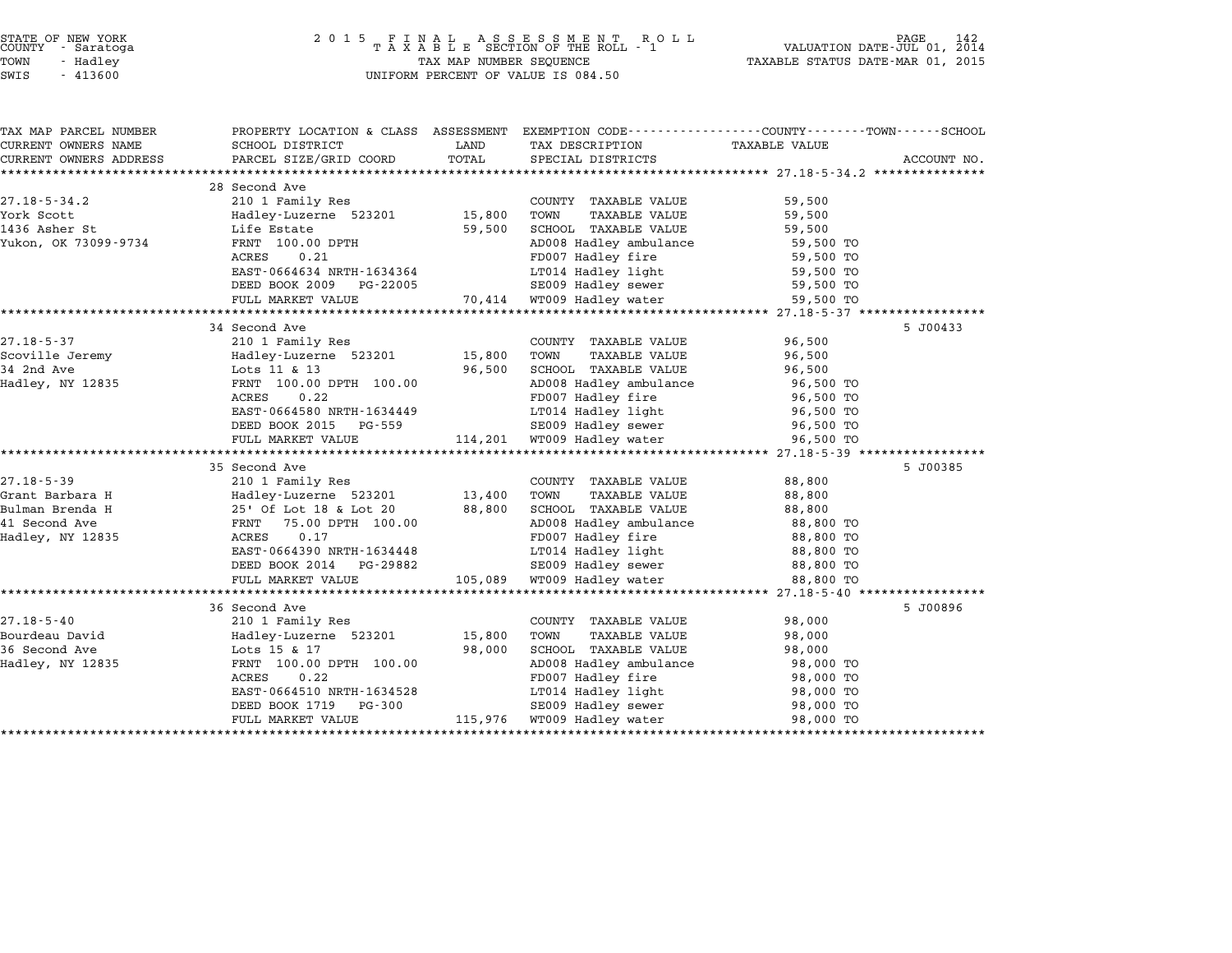| STATE OF NEW YORK<br>COUNTY - Saratoga<br>TOWN<br>- Hadley<br>SWIS<br>$-413600$ | 2 0 1 5<br>TAX MAP NUMBER SEQUENCE<br>UNIFORM PERCENT OF VALUE IS 084.50 | PAGE<br>VALUATION DATE-JUL 01, 2014<br>TAXABLE STATUS DATE-MAR 01, 2015 |                                                             |                            |             |
|---------------------------------------------------------------------------------|--------------------------------------------------------------------------|-------------------------------------------------------------------------|-------------------------------------------------------------|----------------------------|-------------|
| TAX MAP PARCEL NUMBER                                                           | PROPERTY LOCATION & CLASS ASSESSMENT                                     |                                                                         | EXEMPTION CODE-----------------COUNTY-------TOWN-----SCHOOL |                            |             |
| CURRENT OWNERS NAME                                                             | SCHOOL DISTRICT                                                          | LAND                                                                    | TAX DESCRIPTION                                             | <b>TAXABLE VALUE</b>       |             |
| CURRENT OWNERS ADDRESS                                                          | PARCEL SIZE/GRID COORD<br>**********************                         | TOTAL                                                                   | SPECIAL DISTRICTS                                           |                            | ACCOUNT NO. |
|                                                                                 | Second Ave Rear                                                          |                                                                         |                                                             |                            |             |
| $27.18 - 5 - 41$                                                                | 311 Res vac land                                                         |                                                                         | COUNTY TAXABLE VALUE                                        | 200                        |             |
| Grant Barbara H                                                                 | Hadley-Luzerne 523201                                                    | 200                                                                     | TOWN<br><b>TAXABLE VALUE</b>                                | 200                        |             |
| Bulman Brenda H                                                                 | ACRES<br>0.09                                                            | 200                                                                     | SCHOOL TAXABLE VALUE                                        | 200                        |             |
| 41 Second Ave                                                                   | EAST-0664340 NRTH-1634388                                                |                                                                         | AD008 Hadley ambulance                                      | 200 TO                     |             |
| Hadley, NY 12835                                                                | DEED BOOK 2014<br>PG-29882                                               |                                                                         | FD007 Hadley fire                                           | 200 TO                     |             |
|                                                                                 | FULL MARKET VALUE                                                        | 237                                                                     | LT014 Hadley light                                          | 200 TO                     |             |
|                                                                                 |                                                                          |                                                                         | SE009 Hadley sewer                                          | 200 TO                     |             |
|                                                                                 |                                                                          |                                                                         | WT009 Hadley water                                          | 200 TO                     |             |
|                                                                                 | 33 Second Ave                                                            |                                                                         |                                                             |                            | 5 J00349    |
| $27.18 - 5 - 45$                                                                | 210 1 Family Res                                                         |                                                                         | RES STAR<br>41854                                           | $\mathbf 0$<br>$\Omega$    | 33,830      |
| Bush Matthew P                                                                  | Hadley-Luzerne 523201                                                    | 15,800                                                                  | COUNTY TAXABLE VALUE                                        | 90,400                     |             |
| Bush Lori J                                                                     | Lot 16 & 25' Of Lot 18                                                   | 90,400                                                                  | TOWN<br><b>TAXABLE VALUE</b>                                | 90,400                     |             |
| 33 Second Ave                                                                   | 75.00 DPTH<br>FRNT                                                       |                                                                         | SCHOOL TAXABLE VALUE                                        | 56,570                     |             |
| Hadley, NY 12835                                                                | ACRES<br>0.26                                                            |                                                                         | AD008 Hadley ambulance                                      | 90,400 TO                  |             |
|                                                                                 | EAST-0664413 NRTH-1634370                                                |                                                                         | FD007 Hadley fire                                           | 90,400 TO                  |             |
|                                                                                 | DEED BOOK 1669<br>PG-261                                                 |                                                                         | LT014 Hadley light                                          | 90,400 TO                  |             |
|                                                                                 | FULL MARKET VALUE                                                        | 106,982                                                                 | SE009 Hadley sewer                                          | 90,400 TO                  |             |
|                                                                                 |                                                                          |                                                                         | WT009 Hadley water                                          | 90,400 TO                  |             |
|                                                                                 | *************************<br>4065 Rockwell St                            |                                                                         | 60 PCT OF VALUE USED FOR EXEMPTION PURPOSES                 |                            | 5 J00039    |
| $27.18 - 5 - 46$                                                                | 440 Warehouse                                                            |                                                                         | AGED - ALL 41800                                            | 29,880<br>29,880           | 29,880      |
| Kenna Edward M                                                                  | Hadley-Luzerne 523201                                                    |                                                                         | 10,900 SR STAR<br>41834                                     | $\mathbf 0$<br>$\Omega$    | 29,880      |
| C/O Shannon N Cahill                                                            | Also Bk 1256 Pg 555                                                      | 99,600                                                                  | COUNTY TAXABLE VALUE                                        | 69,720                     |             |
| 4065 Rockwell St                                                                | Life Estate                                                              |                                                                         | TAXABLE VALUE<br>TOWN                                       | 69,720                     |             |
| Hadley, NY 12835                                                                | FRNT 200.00 DPTH 150.00                                                  |                                                                         | SCHOOL TAXABLE VALUE                                        | 39,840                     |             |
|                                                                                 | ACRES<br>0.83                                                            |                                                                         | AD008 Hadley ambulance                                      | 99,600 TO                  |             |
|                                                                                 | EAST-0664506 NRTH-1633861                                                |                                                                         | FD007 Hadley fire                                           | 99,600 TO                  |             |
|                                                                                 | DEED BOOK 2015<br>PG-8014                                                |                                                                         | LT014 Hadley light                                          | 99,600 TO                  |             |
|                                                                                 | FULL MARKET VALUE                                                        | 117,870                                                                 | SE009 Hadley sewer                                          | 99,600 TO                  |             |
|                                                                                 |                                                                          |                                                                         | WT009 Hadley water                                          | 99,600 TO                  |             |
|                                                                                 |                                                                          |                                                                         | *************************                                   | ********* 27.18-5-47 *     |             |
| $27.18 - 5 - 47$                                                                | 29 Second Ave<br>210 1 Family Res                                        |                                                                         | RES STAR<br>41854                                           | $\overline{0}$<br>$\Omega$ | 33,830      |
| Maslonka Robert A Jr                                                            | Hadley-Luzerne 523201                                                    | 16,200                                                                  | COUNTY TAXABLE VALUE                                        | 98,100                     |             |
| 29 Second Ave                                                                   | Lots 10 12 & 14                                                          | 98,100                                                                  | TOWN<br><b>TAXABLE VALUE</b>                                | 98,100                     |             |
| Hadley, NY 12835                                                                | FRNT 150.00 DPTH                                                         |                                                                         | SCHOOL TAXABLE VALUE                                        | 64,270                     |             |
|                                                                                 | 0.52<br>ACRES                                                            |                                                                         | AD008 Hadley ambulance                                      | 98,100 TO                  |             |
|                                                                                 | EAST-0664484 NRTH-1634288                                                |                                                                         | FD007 Hadley fire                                           | 98,100 TO                  |             |
|                                                                                 | DEED BOOK 2011<br>PG-39761                                               |                                                                         | LT014 Hadley light                                          | 98,100 TO                  |             |
|                                                                                 | FULL MARKET VALUE                                                        | 116,095                                                                 | SE009 Hadley sewer                                          | 98,100 TO                  |             |
|                                                                                 |                                                                          |                                                                         |                                                             |                            |             |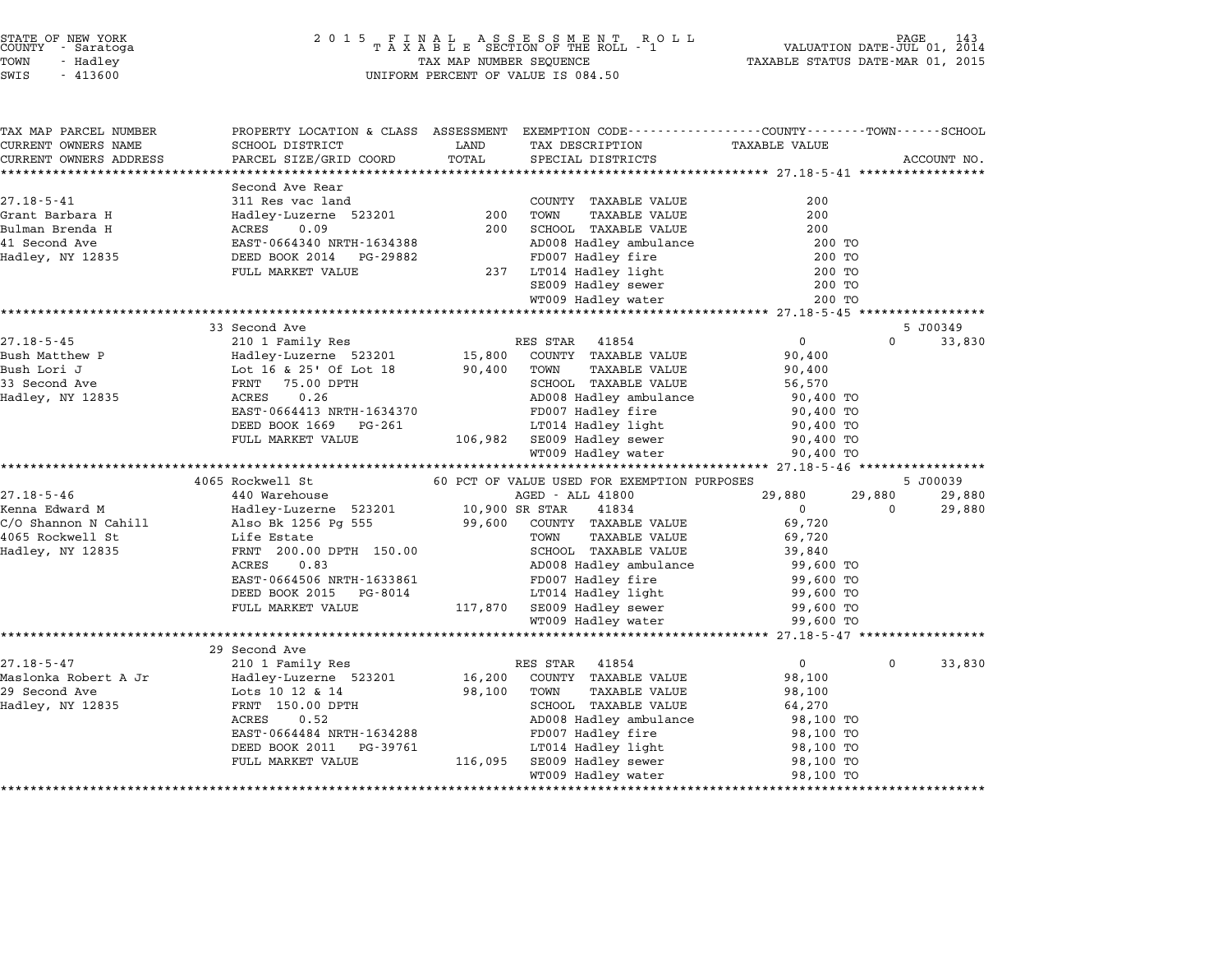| STATE OF NEW YORK |  |            |  |
|-------------------|--|------------|--|
| COUNTY            |  | - Saratoga |  |
| TOWN              |  | - Hadley   |  |

# STATE OF NEW YORK <sup>2</sup> <sup>0</sup> <sup>1</sup> 5 F I N A L A S S E S S M E N T R O L L PAGE <sup>144</sup> COUNTY - Saratoga <sup>T</sup> <sup>A</sup> <sup>X</sup> <sup>A</sup> <sup>B</sup> <sup>L</sup> <sup>E</sup> SECTION OF THE ROLL - <sup>1</sup> VALUATION DATE-JUL 01, <sup>2014</sup> TOWN - Hadley TAX MAP NUMBER SEQUENCE TAXABLE STATUS DATE-MAR 01, <sup>2015</sup> SUCRIT - SATATUGA<br>TOWN - Hadley - Alley - All Hadley - TAX MAP NUMBER SEQUENCE<br>SWIS - 413600 - WILFORM PERCENT OF VALUE IS 084.50

TAX MAP PARCEL NUMBER PROPERTY LOCATION & CLASS ASSESSMENT EXEMPTION CODE------------------COUNTY--------TOWN------SCHOOL ...<br>-- COUNTY:- TAX MAP PARCEL NUMBER THE OCHOTRY AND THE CURRENT EXEMPTION CODE<br>CURRENT OWNERS NAME SCHOOL DISTRICT LAND TAX DESCRIPTION TAXABLE VALUE CURRENT OWNERS ADDEER FOUR DISTRICTS AND ASSESSEENT EXERPTION TRACK THE TRACK CONSULTING SOME SAME SAME ON THE TRACK ON THE TRACK ON THE TRACK COORD TOTAL SPECIAL DISTRICTS ACCOUNT NO.<br>CURRENT OWNERS ADDRESS PARCEL SIZE/GR <sup>69</sup> First Ave 5 J00637 27.18-6-1 69 First Ave 69 First Ave 21.10 0 210 1 Family Res COUNTY TAXABLE VALUE 81,600 os riist Ave and the Shiel Ryan Milles of the Same of the Madley-Luzerne 523201 15,800 COUNTY TAXABLE VALUE 81,600<br>Shiel Ryan Name of Hadley-Luzerne 523201 15,800 TOWN TAXABLE VALUE 81,600 eric Countril and the countril and the countril and the countril and the countril and the countril and the countril and the countril and the countril and the countril and the countril and the countril and the countril and Hadley, NY <sup>12835</sup> FRNT 100.00 DPTH 100.00 AD008 Hadley ambulance 81,600 TO EXAMPLE VALUES AND THE SERVE OF A SURVEY AND TRING A SURVEY OF SURVEY OF A SURVEY OF SURVEY OF A SURVEY OF A SU<br>FROM THE MADD SURVEY AND ADOBE HAD SURVEY AND SURVEY AS SURVEY OF SURVEY OF SURVEY OF SURVEY OF SURVEY OF SURV EAST-0664079 NRTH-1635178 LT014 Hadley light 81,600 TO DEED BOOK <sup>2007</sup> PG-25118 SE009 Hadley sewer 81,600 TO FULL MARKET VALUE 96,568 WT009 Hadley water 81,600 TO \*\*\*\*\*\*\*\*\*\*\*\*\*\*\*\*\*\*\*\*\*\*\*\*\*\*\*\*\*\*\*\*\*\*\*\*\*\*\*\*\*\*\*\*\*\*\*\*\*\*\*\*\*\*\*\*\*\*\*\*\*\*\*\*\*\*\*\*\*\*\*\*\*\*\*\*\*\*\*\*\*\*\*\*\*\*\*\*\*\*\*\*\*\*\*\*\*\*\*\*\*\*\* 27.18-6-2 \*\*\*\*\*\*\*\*\*\*\*\*\*\*\*\*\*\* <sup>67</sup> First Ave 5 J00620 27.18-6-2 210 1 Family Res COUNTY TAXABLE VALUE 60,300 overinst ave the setting the country that the country of the setting the country of the setting the setting to<br>Hanna Kevin the Hadley-Luzerne 523201 the setting the setting the setting the setting the setting the setting <br> 67.10 C در 1 Family Research Market Cooling Addies (1.10 Cool) 210 1 Family Research Cooling Market Cooling Ave<br>Hanna Kevin (1.16 Addies Luzerne 523201 16,000 TOWN TAXABLE VALUE 60,300 SCHOOL TAXABLE VALUE 60,300 Hadley, NY <sup>12835</sup> FRNT 150.00 DPTH 100.00 AD008 Hadley ambulance 60,300 TO LOCS TO R. 2008 DELLOCE TRANSPORTED TRANSPORTED TRANSPORTED TRIPLE OF A CONSUMERED AND TRIPLE OF A CONSUMER CO<br>FROM THE GO.34 FOOD PAD08 Hadley fire 60,300 TO EAST-0664139 NRTH-1635098 LT014 Hadley light 60,300 TO POOK 2008 PG-3821 SE009 Hadley Life South Matter (60,300 TO<br>
DEED BOOK 2008 PG-3821 SE009 Hadley sewer 60,300 TO EASI-0004139 NKIH-1033096<br>
DEED BOOK 2008 PG-3821 SE009 Hadley sewer 60,300 TO<br>
FULL MARKET VALUE 71,361 WT009 Hadley water 60,300 TO \*\*\*\*\*\*\*\*\*\*\*\*\*\*\*\*\*\*\*\*\*\*\*\*\*\*\*\*\*\*\*\*\*\*\*\*\*\*\*\*\*\*\*\*\*\*\*\*\*\*\*\*\*\*\*\*\*\*\*\*\*\*\*\*\*\*\*\*\*\*\*\*\*\*\*\*\*\*\*\*\*\*\*\*\*\*\*\*\*\*\*\*\*\*\*\*\*\*\*\*\*\*\* 27.18-6-3 \*\*\*\*\*\*\*\*\*\*\*\*\*\*\*\*\*\* <sup>61</sup> First Ave 5 J00461 27.18-6-3 <sup>210</sup> <sup>1</sup> Family Res AGED - ALL <sup>41800</sup> 24,350 24,350 24,350 Shattuck John R Hadley-Luzerne <sup>523201</sup> 15,800 SR STAR <sup>41834</sup> <sup>0</sup> <sup>0</sup> 24,350 PO Box <sup>100</sup> Lot <sup>44</sup> & <sup>46</sup> 48,700 COUNTY TAXABLE VALUE 24,350 SHAULOUN OF THE HAULEY-BUZERNE SERVICE IS, SOUTH TAXABLE VALUE THAN A SHARE VALUE 24, 350<br>DO BOX 100 TOWN TAXABLE VALUE 24, 350<br>Lake Luzerne, NY 12846 FRNT 50.00 DPTH 100.00 TOWN TAXABLE VALUE 24, 350 EXAMPLE VALUE 50.00 DPTH 100.00 CONTRAINS AND MAXIMUM PRINT SUPPORT OF A SAMPLE VALUE 24,350 NOTES 24,350 NOTES<br>FRINT 50.00 DPTH 100.00 TOWN TAXABLE VALUE 24,350 NOTES 0 EAST-0664219 NRTH-1634998 AD008 Hadley ambulance 48,700 TO EXED 0.22<br>
EAST-0664219 NRTH-1634998 AD008 Hadley ambulance 48,700 TO<br>
DEED BOOK 1755 PG-341 FD007 Hadley fire 48,700 TO EASI-0004219 NRIH-1034996<br>
DEED BOOK 1755 PG-341 FD007 Hadley fire 48,700 TO<br>
FULL MARKET VALUE 57,633 LT014 Hadley light 48,700 TO SE009 Hadley sewer 48,700 TO WT009 Hadley water 48,700 TO \*\*\*\*\*\*\*\*\*\*\*\*\*\*\*\*\*\*\*\*\*\*\*\*\*\*\*\*\*\*\*\*\*\*\*\*\*\*\*\*\*\*\*\*\*\*\*\*\*\*\*\*\*\*\*\*\*\*\*\*\*\*\*\*\*\*\*\*\*\*\*\*\*\*\*\*\*\*\*\*\*\*\*\*\*\*\*\*\*\*\*\*\*\*\*\*\*\*\*\*\*\*\* 27.18-6-4 \*\*\*\*\*\*\*\*\*\*\*\*\*\*\*\*\*\* <sup>52</sup> First Ave 5 J00782 27.18-6-4 52 52 First Ave 5 210 1 Family Res RES STAR 41854 0 33,830 minutes. Croissant Glen P Hadley-Luzerne <sup>523201</sup> 16,100 COUNTY TAXABLE VALUE 126,800 croissant Glen Physical Articles (2012)<br>Croissant Glen Physicaley-Luzerne 523201 16,100 COUNTY TAXABLE VALUE 126,800<br>Croissant Shirley A Lots 41 & 43 & 45 & 47 126,800 TOWN TAXABLE VALUE 126,800 CLOISSAIL GIEN FACULE HALLE DESIGN TO, IOU COUNT TAABLE VALUE 120,000<br>Croissant Shirley A Lots 41 & 43 & 45 & 47 126,800 TOWN TAXABLE VALUE 126,800<br>52 First Ave 92,970 COLSSAIR SILLEY A COLOR TO A 45 A 47 ADD 120,000 TOMA TAXABLE VALUE AND 120,000<br>52 First Ave Rene Rene 200.00 DPTH 100.00 SCHOOL TAXABLE VALUE 92,970<br>Hadley, NY 12835 ACRES 0.45 AD008 Hadley ambulance 126,800 TO EAST-0664359 NRTH-1635048 FD007 Hadley fire 126,800 TO POOK 1298 PG-653 REPORT EXERCISE SUPER EXERCISE ADVOCATION FOR THE 126,000 TO<br>
BEED BOOK 1298 PG-653 FOOT Hadley light 126,800 TO FULL MARKET VALUE 150,059 SE009 Hadley IIIe<br>FULL MARKET VALUE 150,059 SE009 Hadley light 126,800 TO<br>FULL MARKET VALUE 150,059 SE009 Hadley sewer 126,800 TO 126,800 TO 126,800 TO 126,800 TO 126,800 TO 126,800 TO 126,800 TO 126,800 TO 126,800 TO 126,800 TO 1<br>WT009 Hadley water 126,800 TO \*\*\*\*\*\*\*\*\*\*\*\*\*\*\*\*\*\*\*\*\*\*\*\*\*\*\*\*\*\*\*\*\*\*\*\*\*\*\*\*\*\*\*\*\*\*\*\*\*\*\*\*\*\*\*\*\*\*\*\*\*\*\*\*\*\*\*\*\*\*\*\*\*\*\*\*\*\*\*\*\*\*\*\*\*\*\*\*\*\*\*\*\*\*\*\*\*\*\*\*\*\*\*\*\*\*\*\*\*\*\*\*\*\*\*\*\*\*\*\*\*\*\*\*\*\*\*\*\*\*\*\*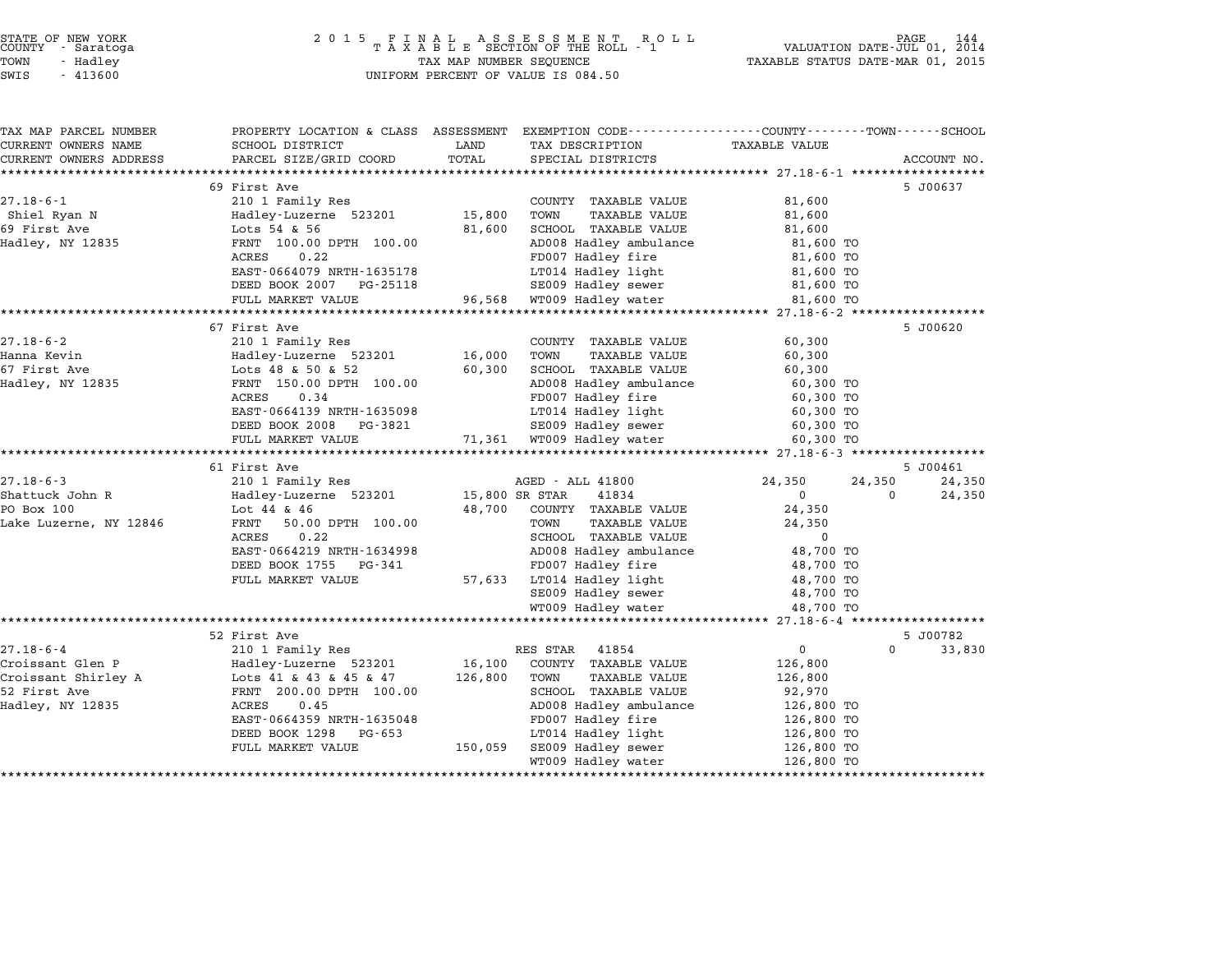| TAX MAP PARCEL NUMBER  |                                                                                | PROPERTY LOCATION & CLASS ASSESSMENT EXEMPTION CODE---------------COUNTY-------TOWN-----SCHOOL |                                                    |
|------------------------|--------------------------------------------------------------------------------|------------------------------------------------------------------------------------------------|----------------------------------------------------|
| CURRENT OWNERS NAME    | SCHOOL DISTRICT                                                                | LAND<br>TAX DESCRIPTION                                                                        | <b>TAXABLE VALUE</b>                               |
| CURRENT OWNERS ADDRESS | PARCEL SIZE/GRID COORD                                                         | TOTAL<br>SPECIAL DISTRICTS                                                                     | ACCOUNT NO.                                        |
|                        |                                                                                |                                                                                                |                                                    |
|                        | 48 First Ave                                                                   |                                                                                                | 5 J00957                                           |
| $27.18 - 6 - 6$        | 210 1 Family Res                                                               | RPTL466_G 41683                                                                                | 2,550<br>$\Omega$<br>$\mathbf 0$                   |
| Wood Douglas V         | Hadley-Luzerne 523201<br>Lots 35 & 37 & 39<br>Hadley-Luzerne 523201            | 16,000 SR STAR<br>41834                                                                        | $\Omega$<br>$\Omega$<br>73,640                     |
| Wood Irene A           |                                                                                | 84,800<br>COUNTY TAXABLE VALUE                                                                 | 84,800                                             |
| 48 First Ave           | FRNT 150.00 DPTH 100.00<br>ACRES 0.34                                          | TOWN<br>TAXABLE VALUE                                                                          | 82,250                                             |
| Hadley, NY 12835       |                                                                                | SCHOOL TAXABLE VALUE                                                                           | 11,160                                             |
|                        | EAST-0664469 NRTH-1634918                                                      | AD008 Hadley ambulance                                                                         | 84,800 TO                                          |
|                        | DEED BOOK 0978 PG-00716                                                        | FD007 Hadley fire                                                                              | 84,800 TO                                          |
|                        | FULL MARKET VALUE                                                              | 100,355 LT014 Hadley light                                                                     | 84,800 TO                                          |
|                        |                                                                                | SE009 Hadley sewer                                                                             | 84,800 TO                                          |
|                        |                                                                                | WT009 Hadley water                                                                             | 84,800 TO<br>******************* 27.18-6-9 ******* |
|                        | 44 First Ave                                                                   |                                                                                                | 5 J00769                                           |
| $27.18 - 6 - 9$        | 210 1 Family Res                                                               | RES STAR 41854                                                                                 | $0 \qquad \qquad$<br>$\Omega$<br>33,830            |
| Brown Jack E           |                                                                                | COUNTY TAXABLE VALUE<br>8,700                                                                  | 75,500                                             |
| 44 First Ave           |                                                                                | 75,500 TOWN<br>TAXABLE VALUE                                                                   | 75,500                                             |
| Hadley, NY 12835       | Hadley-Luzerne 523201<br>Lot 33<br>FRNT 50.00 DPTH 100.00<br>50.00 DPTH 100.00 | SCHOOL TAXABLE VALUE                                                                           | 41,670                                             |
|                        | ACRES<br>0.11                                                                  | AD008 Hadley ambulance                                                                         | 75,500 TO                                          |
|                        | EAST-0664539 NRTH-1634848                                                      | FD007 Hadley fire                                                                              | 75,500 TO                                          |
|                        | DEED BOOK 1772 PG-718                                                          | LT014 Hadley light                                                                             | 75,500 TO                                          |
|                        | FULL MARKET VALUE                                                              |                                                                                                | 75,500 TO                                          |
|                        |                                                                                | 89,349 SE009 Hadley sewer<br>WT009 Hadley water                                                | 75,500 TO                                          |
|                        |                                                                                |                                                                                                |                                                    |
|                        | 40 First Ave                                                                   |                                                                                                | 5 J00093                                           |
| $27.18 - 6 - 11$       | 210 1 Family Res                                                               | RES STAR 41854                                                                                 | $0 \qquad \qquad$<br>$\Omega$<br>33,830            |
| Wood Mark T            | Hadley-Luzerne 523201<br>Lots 27 & 29 & 31                                     | 16,000<br>COUNTY TAXABLE VALUE                                                                 | 95,200                                             |
| 40 First Ave           |                                                                                | 95,200<br>TOWN<br>TAXABLE VALUE                                                                | 95,200                                             |
| Hadley, NY 12835       | FRNT 150.00 DPTH 100.00                                                        | SCHOOL TAXABLE VALUE                                                                           | 61,370                                             |
|                        | 0.34<br>ACRES                                                                  | AD008 Hadley ambulance                                                                         | 95,200 TO                                          |
|                        | EAST-0664609 NRTH-1634769                                                      | FD007 Hadley fire                                                                              | 95,200 TO                                          |
|                        | DEED BOOK 1683 PG-538                                                          | LT014 Hadley light                                                                             | 95,200 TO                                          |
|                        | FULL MARKET VALUE                                                              | 112,663 SE009 Hadley sewer                                                                     | 95,200 TO                                          |
|                        |                                                                                | WT009 Hadley water                                                                             | 95,200 TO                                          |
|                        | ********************                                                           |                                                                                                |                                                    |
|                        | First Ave                                                                      |                                                                                                | 5 L01328                                           |
| $27.18 - 6 - 12$       | 210 1 Family Res                                                               | VET COM C 41132                                                                                | 18,375<br>$\Omega$<br>$\overline{\mathbf{0}}$      |
| Nelson Robert S        | Hadley-Luzerne 523201<br>Lot 28 & 8' Of Lot 30<br>Thur 50 00 part 100 00       | 10,200 VET COM T 41133                                                                         | $\Omega$<br>17,000<br>$\Omega$                     |
| Nelson Carol           |                                                                                | 73,500 RES STAR<br>41854                                                                       | $\overline{0}$<br>33,830<br>$\Omega$               |
| 4 Varney St            | FRNT 58.00 DPTH 100.00                                                         | COUNTY TAXABLE VALUE                                                                           | 55,125                                             |
| Hadley, NY 12835       | 0.13<br>ACRES                                                                  | TOWN<br>TAXABLE VALUE                                                                          | 56,500                                             |
|                        | EAST-0664500 NRTH-1634688                                                      | SCHOOL TAXABLE VALUE                                                                           | 39,670                                             |
|                        | DEED BOOK 1066 PG-459                                                          | AD008 Hadley ambulance                                                                         | 73,500 TO                                          |
|                        | FULL MARKET VALUE                                                              | 86,982 FD007 Hadley fire                                                                       | 73,500 TO                                          |
|                        |                                                                                | LT014 Hadley light                                                                             | 73,500 TO                                          |
|                        |                                                                                | SE009 Hadley sewer                                                                             | 73,500 TO                                          |
|                        |                                                                                | WT009 Hadley water                                                                             | 73,500 TO                                          |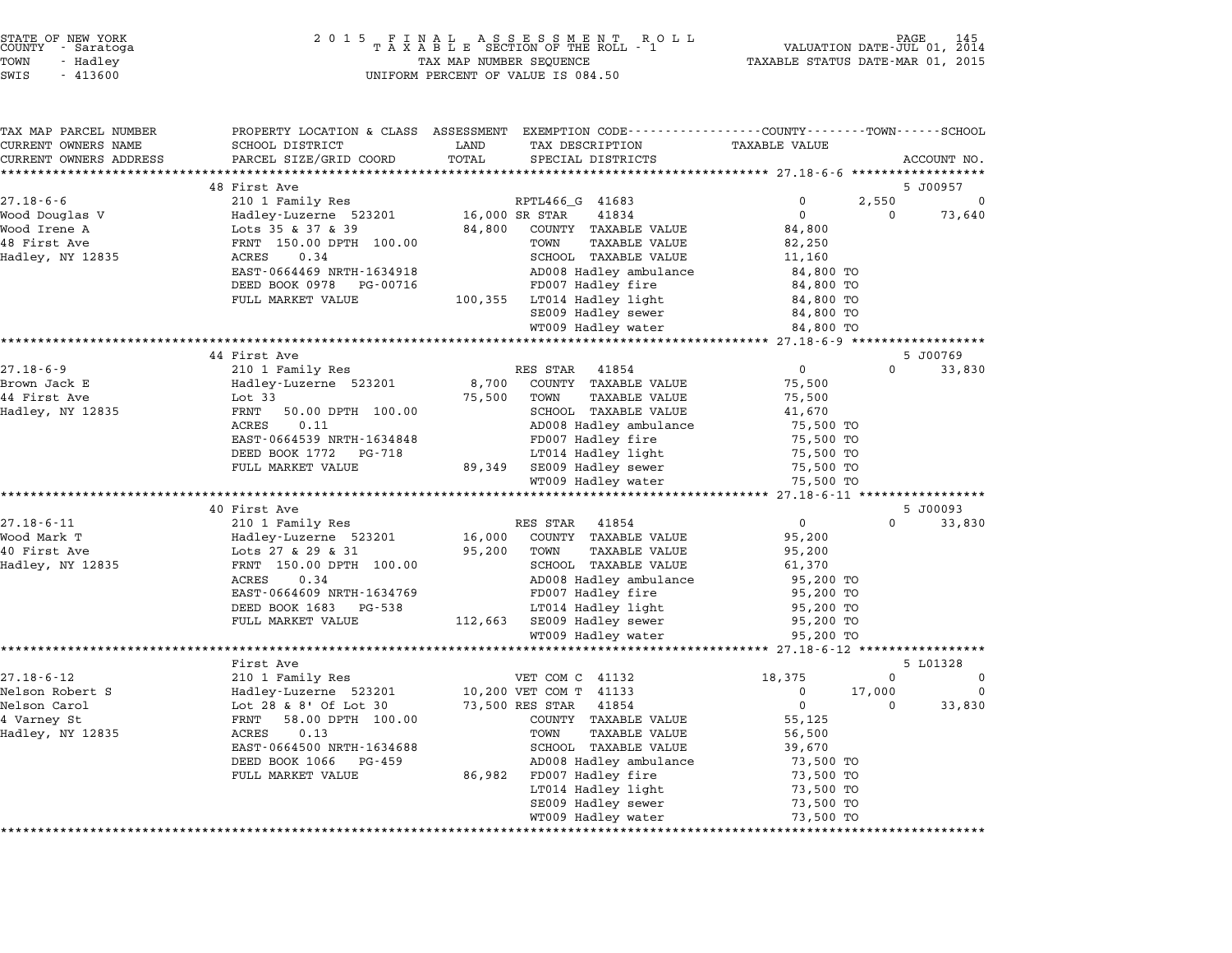| STATE OF NEW YORK |          |            |  |
|-------------------|----------|------------|--|
| COUNTY            |          | - Saratoga |  |
| TOWN              | - Hadley |            |  |
|                   |          |            |  |

| TAX MAP PARCEL NUMBER                                | PROPERTY LOCATION & CLASS ASSESSMENT EXEMPTION CODE---------------COUNTY-------TOWN------SCHOOL |         |                                                |                     |                                |
|------------------------------------------------------|-------------------------------------------------------------------------------------------------|---------|------------------------------------------------|---------------------|--------------------------------|
| CURRENT OWNERS NAME                                  | SCHOOL DISTRICT                                                                                 | LAND    | TAX DESCRIPTION                                | TAXABLE VALUE       |                                |
| CURRENT OWNERS ADDRESS<br>************************** | PARCEL SIZE/GRID COORD                                                                          | TOTAL   | SPECIAL DISTRICTS                              |                     | ACCOUNT NO.                    |
|                                                      | 41 Second Ave                                                                                   |         |                                                |                     |                                |
| 27.18-6-14                                           | 210 1 Family Res                                                                                |         | SR STAR<br>41834                               | 0                   | 5 J00190<br>$\Omega$<br>73,640 |
| Grant Robert                                         | Hadley-Luzerne 523201                                                                           | 16,000  | COUNTY TAXABLE VALUE                           | 204,700             |                                |
| Grant Barbara                                        | Lots 22 & 24 & 26                                                                               | 204,700 | TOWN<br>TAXABLE VALUE                          | 204,700             |                                |
| 41 Second Ave                                        | FRNT 150.00 DPTH 100.00                                                                         |         | SCHOOL TAXABLE VALUE                           | 131,060             |                                |
| Hadley, NY 12835                                     | 0.34<br>ACRES                                                                                   |         | AD008 Hadley ambulance                         | 204,700 TO          |                                |
|                                                      | EAST-0664320 NRTH-1634528                                                                       |         | FD007 Hadley fire                              | 204,700 TO          |                                |
|                                                      | DEED BOOK 0863<br>PG-0133                                                                       |         | LT014 Hadley light                             | 204,700 TO          |                                |
|                                                      | FULL MARKET VALUE                                                                               |         | 242,249 SE009 Hadley sewer                     | 204,700 TO          |                                |
|                                                      |                                                                                                 |         | WT009 Hadley water                             | 204,700 TO          |                                |
|                                                      |                                                                                                 |         |                                                |                     |                                |
|                                                      | 45 Second Ave                                                                                   |         |                                                |                     | 7 901274                       |
| $27.18 - 6 - 15$                                     | 210 1 Family Res                                                                                |         | RES STAR<br>41854                              | $\Omega$            | $\Omega$<br>33,830             |
| Grant Deborah A                                      | Hadley-Luzerne 523201                                                                           | 8,700   | COUNTY TAXABLE VALUE                           | 89,100              |                                |
| 45 Second Ave                                        | Lot 28                                                                                          | 89,100  | TOWN<br><b>TAXABLE VALUE</b>                   | 89,100              |                                |
| Hadley, NY 12835                                     | FRNT<br>50.00 DPTH                                                                              |         | SCHOOL TAXABLE VALUE                           | 55,270              |                                |
|                                                      | 0.11<br>ACRES                                                                                   |         | AD008 Hadley ambulance                         | 89,100 TO           |                                |
|                                                      | EAST-0664260 NRTH-1634608                                                                       |         | FD007 Hadley fire                              | 89,100 TO           |                                |
|                                                      | DEED BOOK 2011 PG-25697                                                                         |         | LT014 Hadley light                             | 89,100 TO           |                                |
|                                                      | FULL MARKET VALUE                                                                               |         | 105,444 SE009 Hadley sewer                     | 89,100 TO           |                                |
|                                                      |                                                                                                 |         | WT009 Hadley water                             | 89,100 TO           |                                |
|                                                      |                                                                                                 |         |                                                |                     |                                |
|                                                      | 47 Second Ave                                                                                   |         |                                                |                     | 5 J00270                       |
| $27.18 - 6 - 16$                                     | 210 1 Family Res                                                                                |         | RES STAR<br>41854                              | $\overline{0}$      | $\Omega$<br>33,830             |
| Burdick Brenda L                                     | Hadley-Luzerne 523201                                                                           | 9,500   | COUNTY TAXABLE VALUE                           | 56,100              |                                |
| Burdick Harry F                                      | Installment Sale 2/01/04<br>Lot 30                                                              | 56,100  | TOWN<br>TAXABLE VALUE                          | 56,100              |                                |
| 4089 Rockwell St<br>Hadley, NY 12835                 | FRNT<br>50.00 DPTH                                                                              |         | SCHOOL TAXABLE VALUE<br>AD008 Hadley ambulance | 22,270<br>56,100 TO |                                |
|                                                      | 0.12<br>ACRES                                                                                   |         | FD007 Hadley fire                              | 56,100 TO           |                                |
|                                                      | EAST-0664220 NRTH-1634648                                                                       |         | LT014 Hadley light                             | 56,100 TO           |                                |
|                                                      | DEED BOOK 1433 PG-554                                                                           |         | SE009 Hadley sewer                             | 56,100 TO           |                                |
|                                                      | FULL MARKET VALUE                                                                               |         | 66,391 WT009 Hadley water                      | 56,100 TO           |                                |
|                                                      |                                                                                                 |         |                                                |                     |                                |
|                                                      | 49 Second Ave                                                                                   |         |                                                |                     | 5 J00090                       |
| $27.18 - 6 - 17$                                     | 210 1 Family Res                                                                                |         | RES STAR<br>41854                              | $\overline{0}$      | $\Omega$<br>33,830             |
| Finnegan William T                                   | Hadley-Luzerne 523201                                                                           | 15,800  | COUNTY TAXABLE VALUE                           | 93,500              |                                |
| Finnegan Geralyn A                                   | Lots 32 & 34 & 10'                                                                              | 93,500  | TOWN<br><b>TAXABLE VALUE</b>                   | 93,500              |                                |
| 49 Second Ave                                        | Of Lot 36                                                                                       |         | SCHOOL TAXABLE VALUE                           | 59,670              |                                |
| Hadley, NY 12835                                     | FRNT 110.00 DPTH 100.00                                                                         |         | AD008 Hadley ambulance                         | 93,500 TO           |                                |
|                                                      | 0.25<br>ACRES                                                                                   |         | FD007 Hadley fire                              | 93,500 TO           |                                |
|                                                      | EAST-0664170 NRTH-1634708                                                                       |         | LT014 Hadley light                             | 93,500 TO           |                                |
|                                                      |                                                                                                 |         |                                                |                     |                                |
|                                                      | DEED BOOK 1084<br>PG-311                                                                        |         | SE009 Hadley sewer                             | 93,500 TO           |                                |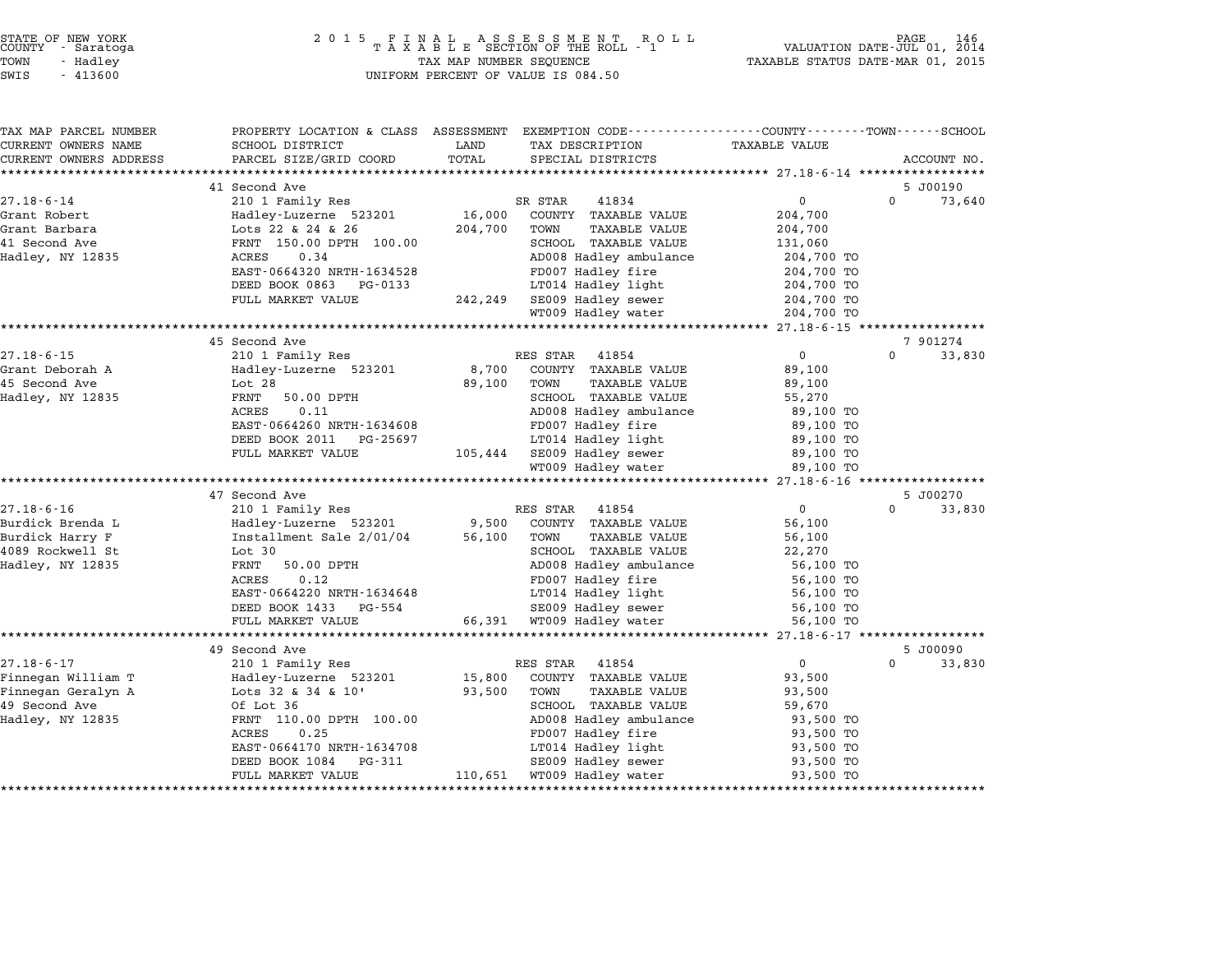# STATE OF NEW YORK <sup>2</sup> <sup>0</sup> <sup>1</sup> 5 F I N A L A S S E S S M E N T R O L L PAGE <sup>147</sup> COUNTY - Saratoga <sup>T</sup> <sup>A</sup> <sup>X</sup> <sup>A</sup> <sup>B</sup> <sup>L</sup> <sup>E</sup> SECTION OF THE ROLL - <sup>1</sup> VALUATION DATE-JUL 01, <sup>2014</sup> TOWN - Hadley TAX MAP NUMBER SEQUENCE TAXABLE STATUS DATE-MAR 01, <sup>2015</sup> STATE OF NEW YORK<br>
COUNTY - Saratoga<br>
TOWN - Hadley TAXABLE SECTION OF THE ROLL<br>
SWIS - 413600 UNIFORM PERCENT OF VALUE IS 084.50

| TAX MAP PARCEL NUMBER  |                                                   |         | PROPERTY LOCATION & CLASS ASSESSMENT EXEMPTION CODE----------------COUNTY-------TOWN-----SCHOOL |                        |             |             |
|------------------------|---------------------------------------------------|---------|-------------------------------------------------------------------------------------------------|------------------------|-------------|-------------|
| CURRENT OWNERS NAME    | SCHOOL DISTRICT                                   | LAND    | TAX DESCRIPTION                                                                                 | <b>TAXABLE VALUE</b>   |             |             |
| CURRENT OWNERS ADDRESS | PARCEL SIZE/GRID COORD<br>***************         | TOTAL   | SPECIAL DISTRICTS                                                                               |                        |             | ACCOUNT NO. |
|                        |                                                   |         |                                                                                                 |                        |             |             |
| $27.18 - 6 - 18.1$     | Second Ave<br>311 Res vac land                    |         | COUNTY TAXABLE VALUE                                                                            | 11,800                 |             | 7 901279    |
|                        |                                                   |         |                                                                                                 |                        |             |             |
| King Frank E           | Hadley-Luzerne 523201                             | 11,800  | TOWN<br><b>TAXABLE VALUE</b>                                                                    | 11,800                 |             |             |
| King Linda J           | Lots 31 & Part 29                                 | 11,800  | SCHOOL TAXABLE VALUE                                                                            | 11,800                 |             |             |
| 97 Third Ave           | FRNT<br>65.00 DPTH 100.00                         |         | AD008 Hadley ambulance                                                                          | 11,800 TO              |             |             |
| Hadley, NY 12835       | ACRES<br>0.15                                     |         | FD007 Hadley fire                                                                               | 11,800 TO              |             |             |
|                        | EAST-0664269 NRTH-1634798                         |         | LT014 Hadley light                                                                              | 11,800 TO              |             |             |
|                        | DEED BOOK 1566 PG-509                             |         | SE009 Hadley sewer                                                                              | 11,800 TO              |             |             |
|                        | FULL MARKET VALUE<br>**************************** |         | 13,964 WT009 Hadley water                                                                       | 11,800 TO              |             |             |
|                        |                                                   |         |                                                                                                 |                        |             |             |
| $27.18 - 6 - 18.2$     | 46 Second Ave<br>230 3 Family Res                 |         | COUNTY TAXABLE VALUE                                                                            | 120,600                |             |             |
|                        |                                                   |         |                                                                                                 |                        |             |             |
| King Frank E           | Hadley-Luzerne 523201                             | 15,800  | TOWN<br><b>TAXABLE VALUE</b>                                                                    | 120,600                |             |             |
| King Linda J           | Lots $27$ & Part Of $29$                          | 120,600 | SCHOOL TAXABLE VALUE                                                                            | 120,600                |             |             |
| 97 Third Ave           | FRNT<br>85.00 DPTH 100.00<br>ACRES                |         | AD008 Hadley ambulance                                                                          | 120,600 TO             |             |             |
| Hadley, NY 12835       | 0.20                                              |         | FD007 Hadley fire                                                                               | 120,600 TO             |             |             |
|                        | EAST-0664310 NRTH-1634728                         |         | LT014 Hadley light                                                                              | 120,600 TO             |             |             |
|                        | DEED BOOK 1566 PG-509                             |         | SE009 Hadley sewer                                                                              | 120,600 TO             |             |             |
|                        | FULL MARKET VALUE                                 |         | 142,722 WT009 Hadley water                                                                      | 120,600 TO             |             |             |
|                        | 53 Second Ave                                     |         |                                                                                                 |                        |             | 5 J00651    |
| $27.18 - 6 - 19$       | 210 1 Family Res                                  |         | VET WAR C 41122                                                                                 | 14,490                 | $\Omega$    | 0           |
| Skelly Kris M          | Hadley-Luzerne 523201                             |         | 15,800 VET WAR T 41123                                                                          | $\Omega$               | 10,200      | $\Omega$    |
| 53 Second Ave          | 40' Of Lot 36 &                                   |         | 96,600 RES STAR<br>41854                                                                        | $\mathbf 0$            | $\mathbf 0$ | 33,830      |
| Hadley, NY 12835       | All Of Lot 38                                     |         | COUNTY TAXABLE VALUE                                                                            | 82,110                 |             |             |
|                        | FRNT 90.00 DPTH 100.00                            |         | <b>TAXABLE VALUE</b><br>TOWN                                                                    | 86,400                 |             |             |
|                        | 0.20<br>ACRES                                     |         | SCHOOL TAXABLE VALUE                                                                            | 62,770                 |             |             |
|                        | EAST-0664109 NRTH-1634788                         |         | AD008 Hadley ambulance                                                                          | 96,600 TO              |             |             |
|                        | DEED BOOK 2010 PG-28563                           |         | FD007 Hadley fire                                                                               |                        |             |             |
|                        | FULL MARKET VALUE                                 |         | 114,320 LT014 Hadley light                                                                      | 96,600 TO<br>96,600 TO |             |             |
|                        |                                                   |         |                                                                                                 |                        |             |             |
|                        |                                                   |         | SE009 Hadley sewer                                                                              | 96,600 TO              |             |             |
|                        |                                                   |         | WT009 Hadley water                                                                              | 96,600 TO              |             |             |
|                        | 52 Second Ave                                     |         |                                                                                                 |                        |             |             |
| $27.18 - 6 - 20.12$    | 210 1 Family Res                                  |         | AGED - ALL 41800                                                                                | 36,600                 | 36,600      | 36,600      |
| Bourdeau Patricia A    | Hadley-Luzerne 523201                             |         | 15,800 SR STAR<br>41834                                                                         | $\mathbf 0$            | $\Omega$    | 36,600      |
| 52 Second Ave          | Part Of Lots 33 & 35                              |         | 73,200 COUNTY TAXABLE VALUE                                                                     | 36,600                 |             |             |
| Hadley, NY 12835       | FRNT 100.00 DPTH 90.00                            |         | TAXABLE VALUE<br>TOWN                                                                           | 36,600                 |             |             |
|                        | 0.21<br>ACRES                                     |         | SCHOOL TAXABLE VALUE                                                                            | 0                      |             |             |
|                        | EAST-0664209 NRTH-1634858                         |         | AD008 Hadley ambulance                                                                          | 73,200 TO              |             |             |
|                        |                                                   |         |                                                                                                 |                        |             |             |
|                        |                                                   |         |                                                                                                 |                        |             |             |
|                        | DEED BOOK 1310 PG-595                             |         | FD007 Hadley fire                                                                               | 73,200 TO              |             |             |
|                        | FULL MARKET VALUE                                 |         | 86,627 LT014 Hadley light                                                                       | 73,200 TO              |             |             |
|                        |                                                   |         | SE009 Hadley sewer<br>WT009 Hadley water                                                        | 73,200 TO<br>73,200 TO |             |             |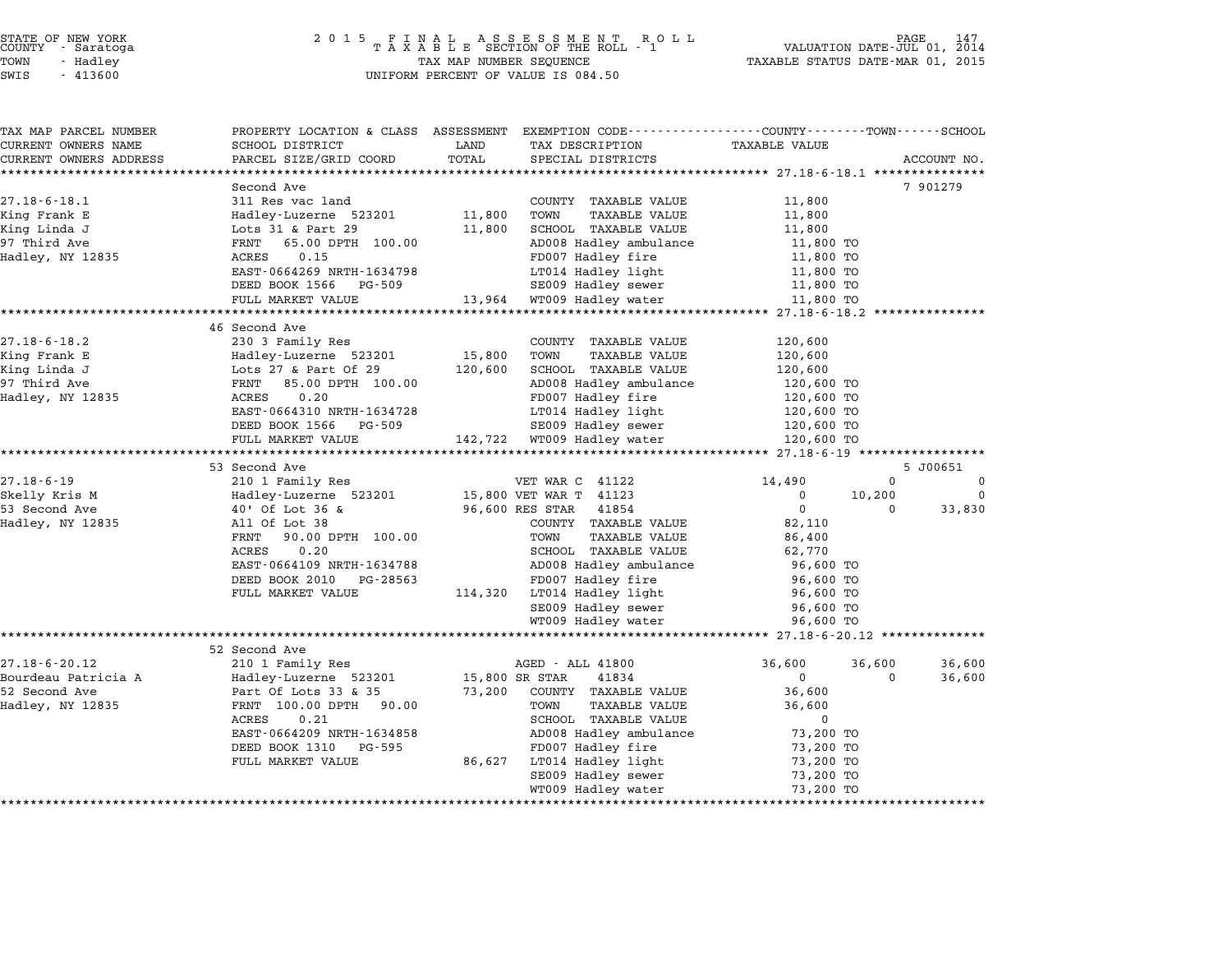| STATE OF NEW YORK |  |            |  |
|-------------------|--|------------|--|
| COUNTY            |  | - Saratoga |  |
| TOWN              |  | - Hadley   |  |

## STATE OF NEW YORK <sup>2</sup> <sup>0</sup> <sup>1</sup> 5 F I N A L A S S E S S M E N T R O L L PAGE <sup>148</sup> COUNTY - Saratoga <sup>T</sup> <sup>A</sup> <sup>X</sup> <sup>A</sup> <sup>B</sup> <sup>L</sup> <sup>E</sup> SECTION OF THE ROLL - <sup>1</sup> VALUATION DATE-JUL 01, <sup>2014</sup> TOWN - Hadley TAX MAP NUMBER SEQUENCE TAXABLE STATUS DATE-MAR 01, <sup>2015</sup> SWIS - <sup>413600</sup> UNIFORM PERCENT OF VALUE IS 084.50

| TAX MAP PARCEL NUMBER<br>CURRENT OWNERS NAME | PROPERTY LOCATION & CLASS ASSESSMENT EXEMPTION CODE---------------COUNTY-------TOWN------SCHOOL<br>SCHOOL DISTRICT | LAND           | TAX DESCRIPTION                       | <b>TAXABLE VALUE</b>   |             |             |
|----------------------------------------------|--------------------------------------------------------------------------------------------------------------------|----------------|---------------------------------------|------------------------|-------------|-------------|
| CURRENT OWNERS ADDRESS                       | PARCEL SIZE/GRID COORD                                                                                             | TOTAL          | SPECIAL DISTRICTS                     |                        |             | ACCOUNT NO. |
| **************************                   |                                                                                                                    |                |                                       |                        |             |             |
|                                              | 56 Second Ave                                                                                                      |                |                                       |                        |             |             |
| $27.18 - 6 - 20.21$                          | 270 Mfg housing RI<br>Hadley-Luzerne 523201 15,800                                                                 |                | 41854<br>RES STAR                     | $\overline{0}$         | $\mathbf 0$ | 33,830      |
| Pike Jennifer A                              |                                                                                                                    |                | COUNTY TAXABLE VALUE                  | 48,100                 |             |             |
| C/O Mark & Heather Timpson                   | Lease To Own, Ending $4/25/$ 48,100                                                                                |                | TOWN<br>TAXABLE VALUE                 | 48,100                 |             |             |
| 56 Second Ave                                | Lots 37 & 39                                                                                                       |                | SCHOOL TAXABLE VALUE                  | 14,270                 |             |             |
| Hadley, NY 12835                             | FRNT 100.00 DPTH 100.00                                                                                            |                | AD008 Hadley ambulance                | 48,100 TO              |             |             |
|                                              | ACRES<br>0.23                                                                                                      |                | FD007 Hadley fire                     | 48,100 TO              |             |             |
|                                              | EAST-0664139 NRTH-1634947                                                                                          |                | LT014 Hadley light                    | 48,100 TO              |             |             |
|                                              | DEED BOOK 1444 PG-331                                                                                              |                | SE009 Hadley sewer                    | 48,100 TO              |             |             |
|                                              | FULL MARKET VALUE                                                                                                  |                | 56,923 WT009 Hadley water             | 48,100 TO              |             |             |
|                                              |                                                                                                                    |                |                                       |                        |             |             |
|                                              | Second Ave                                                                                                         |                |                                       |                        |             |             |
| $27.18 - 6 - 20.22$                          | 311 Res vac land                                                                                                   |                | COUNTY TAXABLE VALUE                  | 400                    |             |             |
| Bourdeau Patricia                            | Hadley-Luzerne 523201                                                                                              | 400            | TOWN<br>TAXABLE VALUE                 | 400                    |             |             |
| 52 Second Ave                                | 15.00 DPTH 100.00<br>FRNT                                                                                          | 400            | SCHOOL TAXABLE VALUE                  | 400                    |             |             |
| Hadley, NY 12835                             | ACRES<br>0.03                                                                                                      |                | AD008 Hadley ambulance                | 400 TO                 |             |             |
|                                              | EAST-0664171 NRTH-1634906                                                                                          |                | FD007 Hadley fire                     | 400 TO                 |             |             |
|                                              | DEED BOOK 1440 PG-734                                                                                              |                | LT014 Hadley light                    | 400 TO                 |             |             |
|                                              | FULL MARKET VALUE                                                                                                  |                | 473 SE009 Hadley sewer                | 400 TO                 |             |             |
|                                              |                                                                                                                    |                | WT009 Hadley water                    | 400 TO                 |             |             |
|                                              |                                                                                                                    |                |                                       |                        |             |             |
|                                              | 59 Second Ave                                                                                                      |                |                                       |                        |             | 5 J00635    |
| $27.18 - 6 - 21$                             | 210 1 Family Res                                                                                                   |                | AGED S<br>41804                       | $\mathbf 0$            | $\Omega$    | 45,950      |
| Panettieri Anthony                           | Hadley-Luzerne 523201                                                                                              | 16,000 SR STAR | 41834                                 | $\overline{0}$         | 0           | 45,950      |
| 59 Second Ave                                | Lots 40 & 42 & 44                                                                                                  | 91,900         | COUNTY TAXABLE VALUE<br>TOWN          | 91,900                 |             |             |
| Hadley, NY 12835                             | FRNT 150.00 DPTH 100.00<br>ACRES<br>$0.34$ BANK<br>006                                                             |                | TAXABLE VALUE<br>SCHOOL TAXABLE VALUE | 91,900<br>0            |             |             |
|                                              | EAST-0664029 NRTH-1634867                                                                                          |                | AD008 Hadley ambulance                | 91,900 TO              |             |             |
|                                              | DEED BOOK 1155 PG-98                                                                                               |                | FD007 Hadley fire                     |                        |             |             |
|                                              | FULL MARKET VALUE                                                                                                  |                | 108,757 LT014 Hadley light            | 91,900 TO<br>91,900 TO |             |             |
|                                              |                                                                                                                    |                | SE009 Hadley sewer                    | 91,900 TO              |             |             |
|                                              |                                                                                                                    |                | WT009 Hadley water                    | 91,900 TO              |             |             |
|                                              |                                                                                                                    |                |                                       |                        |             |             |
|                                              | 62 Second Ave                                                                                                      |                |                                       |                        |             | 5 J00279    |
| $27.18 - 6 - 22$                             | 210 1 Family Res                                                                                                   |                | VETERANS<br>41101                     | 6,500                  | 6,500       | $\mathbf 0$ |
| Letteron Leon R                              | Hadley-Luzerne 523201                                                                                              | 15,900 SR STAR | 41834                                 | $\mathbf 0$            | $\Omega$    | 73,640      |
| Letteron Janet M                             | 35' Of Lot 41 & All                                                                                                | 93,600         | COUNTY TAXABLE VALUE                  | 87,100                 |             |             |
| 62 Second Ave                                | Of 43 & 45                                                                                                         |                | TOWN<br>TAXABLE VALUE                 | 87,100                 |             |             |
| Hadley, NY 12835                             | FRNT 135.00 DPTH 100.00                                                                                            |                | SCHOOL TAXABLE VALUE                  | 19,960                 |             |             |
|                                              | ACRES<br>0.31 BANK<br>039                                                                                          |                | AD008 Hadley ambulance                | 93,600 TO              |             |             |
|                                              | EAST-0664069 NRTH-1635038                                                                                          |                | FD007 Hadley fire                     | 93,600 TO              |             |             |
|                                              | DEED BOOK 989<br>PG-200                                                                                            |                | LT014 Hadley light                    | 93,600 TO              |             |             |
|                                              | FULL MARKET VALUE                                                                                                  | 110,769        | SE009 Hadley sewer                    | 93,600 TO              |             |             |
|                                              |                                                                                                                    |                | WT009 Hadley water                    | 93,600 TO              |             |             |
|                                              |                                                                                                                    |                |                                       |                        |             |             |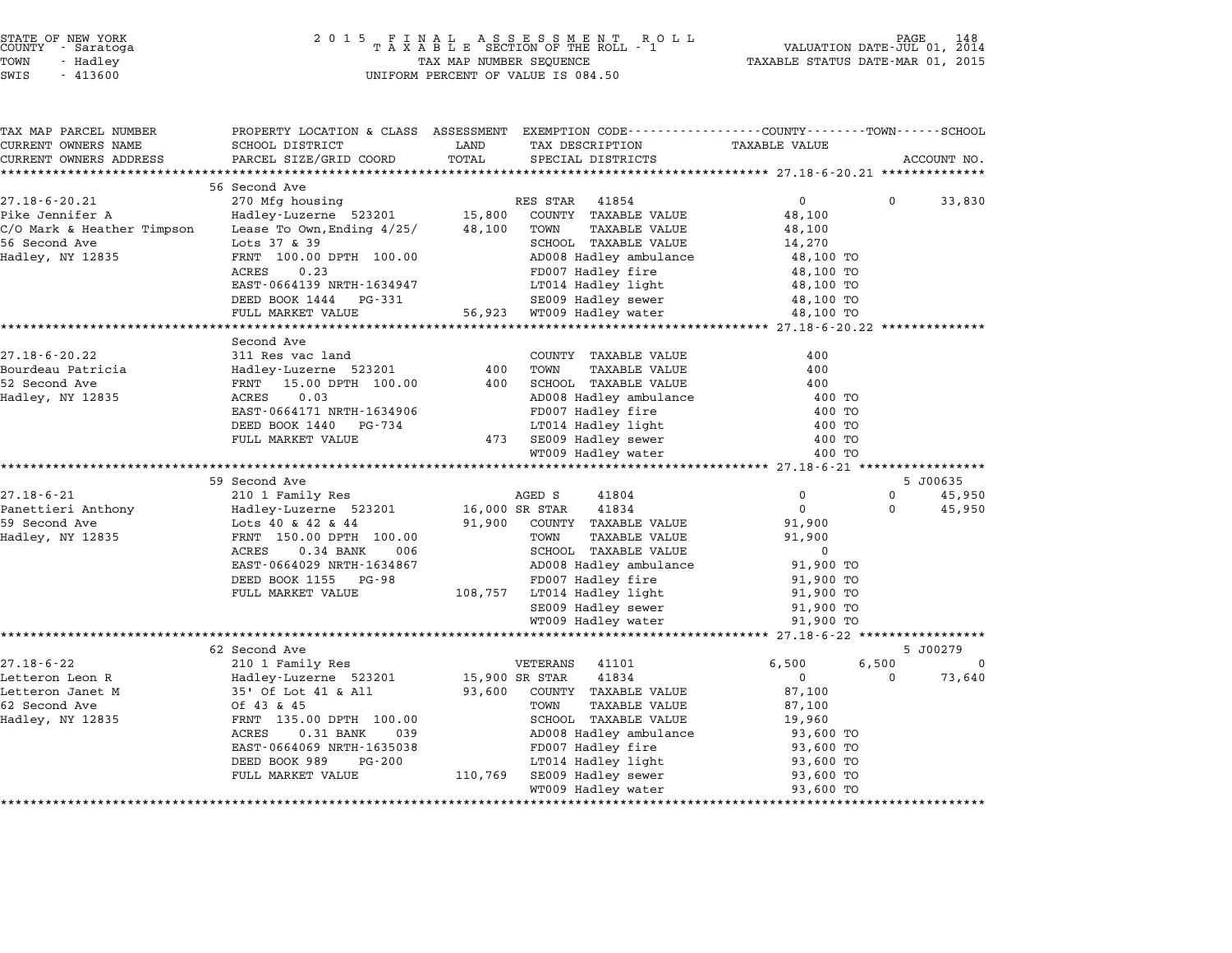| TAX MAP PARCEL NUMBER                             | PROPERTY LOCATION & CLASS ASSESSMENT EXEMPTION CODE---------------COUNTY-------TOWN------SCHOOL |         |                                                                                     |                          |                    |
|---------------------------------------------------|-------------------------------------------------------------------------------------------------|---------|-------------------------------------------------------------------------------------|--------------------------|--------------------|
| CURRENT OWNERS NAME                               | SCHOOL DISTRICT                                                                                 | LAND    | TAX DESCRIPTION                                                                     | TAXABLE VALUE            |                    |
| CURRENT OWNERS ADDRESS                            | PARCEL SIZE/GRID COORD                                                                          | TOTAL   | SPECIAL DISTRICTS                                                                   |                          | ACCOUNT NO.        |
|                                                   |                                                                                                 |         |                                                                                     |                          |                    |
|                                                   | 67 Second Ave                                                                                   |         |                                                                                     |                          | 5 J00305           |
| $27.18 - 6 - 23$                                  | 210 1 Family Res                                                                                |         | RES STAR 41854                                                                      | $\overline{0}$           | $\Omega$<br>33,830 |
| Plummer Timothy R                                 | Hadley-Luzerne 523201                                                                           | 16,100  | COUNTY TAXABLE VALUE                                                                | 102,400                  |                    |
| 67 Second Ave                                     | Lots 46&48&50&52                                                                                | 102,400 | TOWN<br>TAXABLE VALUE                                                               | 102,400                  |                    |
| Hadley, NY 12835                                  | FRNT 200.00 DPTH 100.00                                                                         |         | SCHOOL TAXABLE VALUE                                                                | 68,570                   |                    |
|                                                   | ACRES<br>0.46                                                                                   |         | AD008 Hadley ambulance                                                              | 102,400 TO               |                    |
|                                                   | EAST-0663919 NRTH-1635007                                                                       |         | FD007 Hadley fire                                                                   | 102,400 TO               |                    |
|                                                   | DEED BOOK 1618 PG-22                                                                            |         | LT014 Hadley light                                                                  | 102,400 TO               |                    |
|                                                   | FULL MARKET VALUE                                                                               |         | $121,183$ SE009 Hadley sewer $102,400$ TO<br>$102,400$ To $100,400$ To $100,400$ To |                          |                    |
|                                                   |                                                                                                 |         | WT009 Hadley water                                                                  | 102,400 TO               |                    |
|                                                   |                                                                                                 |         |                                                                                     |                          |                    |
|                                                   | Second Ave                                                                                      |         |                                                                                     |                          | 5 J01716           |
| $27.18 - 6 - 24$                                  | 311 Res vac land                                                                                |         | COUNTY TAXABLE VALUE                                                                | 15,800                   |                    |
| Locke Leonard F Jr                                | Hadley-Luzerne 523201                                                                           | 15,800  | TOWN<br>TAXABLE VALUE                                                               | 15,800                   |                    |
| Locke Carrie A                                    | Lots 47 & 49                                                                                    | 15,800  | SCHOOL TAXABLE VALUE                                                                | 15,800                   |                    |
| 72 Second Ave                                     | FRNT 100.00 DPTH 100.00                                                                         |         | AD008 Hadley ambulance                                                              | 15,800 TO                |                    |
| Hadley, NY 12835                                  | ACRES<br>0.22                                                                                   |         | FD007 Hadley fire                                                                   | 15,800 TO                |                    |
|                                                   | EAST-0663989 NRTH-1635137                                                                       |         | LT014 Hadley light                                                                  | 15,800 TO                |                    |
|                                                   | DEED BOOK 2007 PG-23712                                                                         |         | SE009 Hadley sewer                                                                  | 15,800 TO                |                    |
|                                                   | FULL MARKET VALUE                                                                               |         | 18,698 WT009 Hadley water                                                           | 15,800 TO                |                    |
|                                                   |                                                                                                 |         |                                                                                     |                          |                    |
|                                                   | 73 Second Ave                                                                                   |         |                                                                                     |                          | 5 J00692           |
| $27.18 - 6 - 25$                                  | 210 1 Family Res                                                                                |         | COUNTY TAXABLE VALUE                                                                | 87,300                   |                    |
| Daubney Richard B                                 | Hadley-Luzerne 523201                                                                           | 16,000  | TOWN<br>TAXABLE VALUE                                                               | 87,300                   |                    |
| Daubney Claudia                                   | Lots 54&56&58                                                                                   | 87,300  | SCHOOL TAXABLE VALUE                                                                | 87,300                   |                    |
| 73 Second Avenue                                  | FRNT 150.00 DPTH 100.00                                                                         |         | AD008 Hadley ambulance                                                              | 87,300 TO                |                    |
| Hadley, NY 12835                                  | 0.34<br>ACRES                                                                                   |         | FD007 Hadley fire                                                                   | 87,300 TO                |                    |
|                                                   | EAST-0663799 NRTH-1635137                                                                       |         | LT014 Hadley light                                                                  | 87,300 TO                |                    |
|                                                   |                                                                                                 |         | SE009 Hadley sewer                                                                  | 87,300 TO                |                    |
|                                                   |                                                                                                 |         | 103,314 WT009 Hadley water                                                          | 87,300 TO                |                    |
|                                                   |                                                                                                 |         |                                                                                     |                          |                    |
|                                                   | 49 First Ave                                                                                    |         |                                                                                     |                          | 5 J00365           |
| $27.18 - 6 - 26$                                  | 210 1 Family Res                                                                                |         | RES STAR<br>41854                                                                   | $\overline{0}$           | $\Omega$<br>33,830 |
|                                                   | Hadley-Luzerne 523201                                                                           | 15,800  | COUNTY TAXABLE VALUE                                                                | 114,500                  |                    |
| 27.10 v 20<br>Tillmon Tyrone J<br>millmon Maria D | Lots 34&36                                                                                      | 114,500 | TOWN<br>TAXABLE VALUE                                                               | 114,500                  |                    |
|                                                   | FRNT 100.00 DPTH 100.00                                                                         |         | SCHOOL TAXABLE VALUE                                                                | 80,670                   |                    |
| -- st ave<br>Hadley, NY 12835                     | 0.23<br>ACRES                                                                                   |         | AD008 Hadley ambulance                                                              | 114,500 TO               |                    |
|                                                   | EAST-0664369 NRTH-1634838                                                                       |         | FD007 Hadley fire                                                                   | 114,500 TO<br>114,500 TO |                    |
|                                                   | DEED BOOK 1775<br>PG-436                                                                        |         | LT014 Hadley light                                                                  | 114,500 TO               |                    |
|                                                   | FULL MARKET VALUE                                                                               | 135,503 | SE009 Hadley sewer                                                                  | 114,500 TO               |                    |
|                                                   |                                                                                                 |         | WT009 Hadley water                                                                  | 114,500 TO               |                    |
|                                                   |                                                                                                 |         |                                                                                     |                          |                    |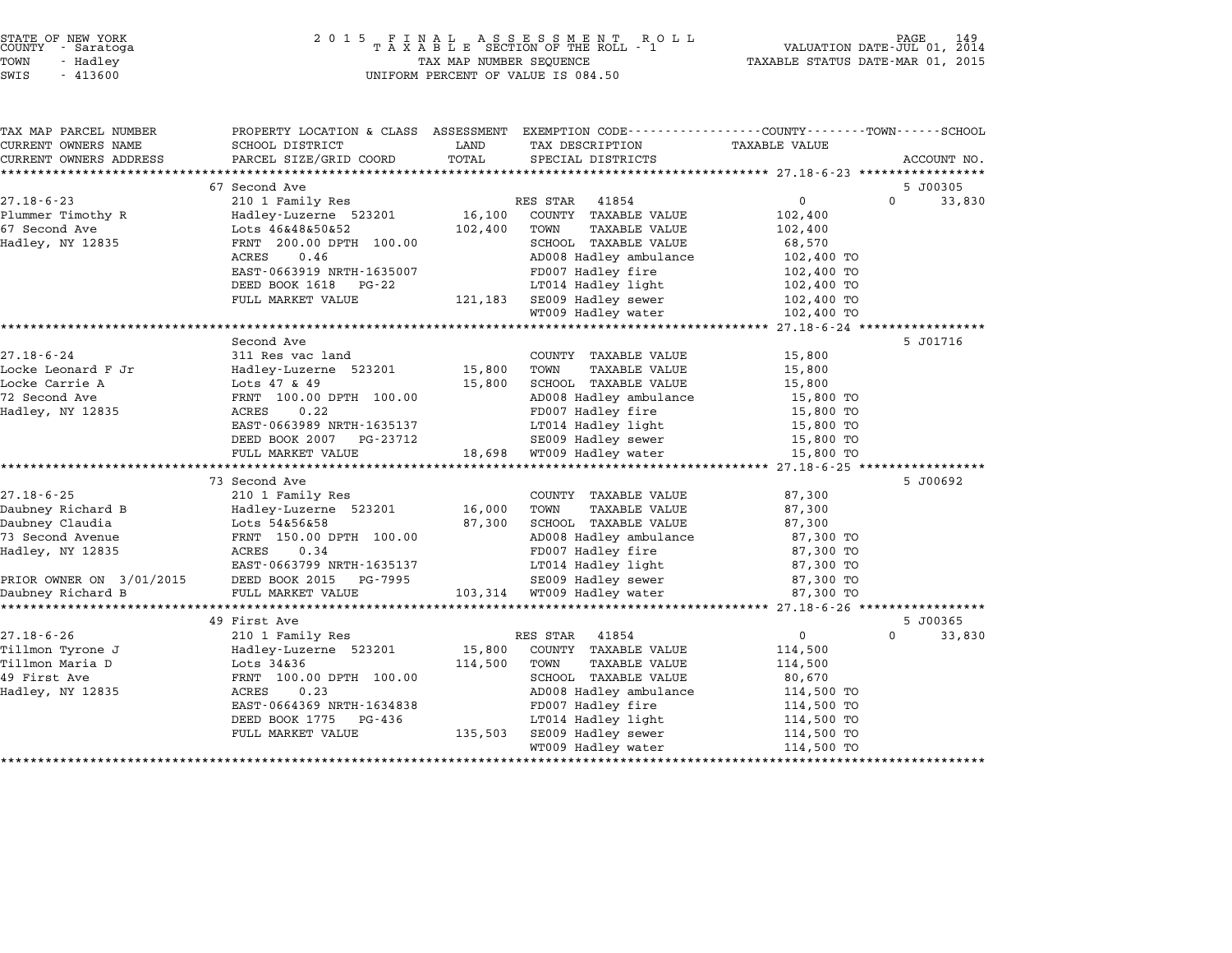## STATE OF NEW YORK <sup>2</sup> <sup>0</sup> <sup>1</sup> 5 F I N A L A S S E S S M E N T R O L L PAGE <sup>150</sup> COUNTY - Saratoga <sup>T</sup> <sup>A</sup> <sup>X</sup> <sup>A</sup> <sup>B</sup> <sup>L</sup> <sup>E</sup> SECTION OF THE ROLL - <sup>1</sup> VALUATION DATE-JUL 01, <sup>2014</sup> TOWN - Hadley TAX MAP NUMBER SEQUENCE TAXABLE STATUS DATE-MAR 01, <sup>2015</sup> STATE OF NEW YORK<br>
COUNTY - Saratoga<br>
TOWN - Hadley TAXABLE SECTION OF THE ROLI<br>
SWIS - 413600 UNIFORM PERCENT OF VALUE IS 084.50

| TAX MAP PARCEL NUMBER  | PROPERTY LOCATION & CLASS ASSESSMENT EXEMPTION CODE---------------COUNTY-------TOWN-----SCHOOL |        |                                          |               |             |
|------------------------|------------------------------------------------------------------------------------------------|--------|------------------------------------------|---------------|-------------|
| CURRENT OWNERS NAME    | SCHOOL DISTRICT                                                                                | LAND   | TAX DESCRIPTION                          | TAXABLE VALUE |             |
| CURRENT OWNERS ADDRESS | PARCEL SIZE/GRID COORD                                                                         | TOTAL  | SPECIAL DISTRICTS                        |               | ACCOUNT NO. |
|                        |                                                                                                |        |                                          |               |             |
|                        | 47 First Ave                                                                                   |        |                                          |               | 5 J00916    |
| $27.18 - 6 - 27.1$     | 210 1 Family Res                                                                               |        | RES STAR 41854                           | 0<br>$\Omega$ | 33,830      |
| York Jason P           | Hadley-Luzerne 523201                                                                          | 16,000 | COUNTY TAXABLE VALUE                     | 97,600        |             |
| Baldwin Ashley I       | Lot 1                                                                                          | 97,600 | TAXABLE VALUE<br>TOWN                    | 97,600        |             |
| 47 First Ave           | Lots $25,32$ & P/o 30 & 23                                                                     |        | SCHOOL TAXABLE VALUE                     | 63,770        |             |
| Hadley, NY 12835       | FRNT 92.00 DPTH                                                                                |        | AD008 Hadley ambulance                   | 97,600 TO     |             |
|                        | ACRES<br>0.38                                                                                  |        | FD007 Hadley fire                        | 97,600 TO     |             |
|                        | EAST-0664420 NRTH-1634717                                                                      |        | LT014 Hadley light<br>SE009 Hadley sewer | 97,600 TO     |             |
|                        | DEED BOOK 1772 PG-140                                                                          |        |                                          | 97,600 TO     |             |
|                        | FULL MARKET VALUE                                                                              |        | 115,503 WT009 Hadley water               | 97,600 TO     |             |
|                        |                                                                                                |        |                                          |               |             |
|                        | Second Ave                                                                                     |        |                                          |               |             |
| $27.18 - 6 - 27.2$     | 311 Res vac land                                                                               |        | COUNTY TAXABLE VALUE                     | 12,000        |             |
| York Jason P           | Hadley-Luzerne 523201                                                                          | 12,000 | TAXABLE VALUE<br>TOWN                    | 12,000        |             |
| Baldwin Ashley I       | Lot $2:$ Lot $21$ & $p/o$ lot                                                                  | 12,000 | SCHOOL TAXABLE VALUE                     | 12,000        |             |
| 47 First Ave           | FRNT 75.00 DPTH 100.00                                                                         |        | AD008 Hadley ambulance                   | 12,000 TO     |             |
| Hadley, NY 12835       | 0.17<br>ACRES                                                                                  |        | FD007 Hadley fire                        | 12,000 TO     |             |
|                        | EAST-0664416 NRTH-1634627                                                                      |        | LT014 Hadley light                       | 12,000 TO     |             |
|                        | DEED BOOK 1766 PG-19                                                                           |        |                                          | 12,000 TO     |             |
|                        | FULL MARKET VALUE                                                                              |        |                                          | 12,000 TO     |             |
|                        |                                                                                                |        |                                          |               |             |
|                        | Second Ave Rear                                                                                |        |                                          |               |             |
| $27.18 - 6 - 28$       | 311 Res vac land                                                                               |        | COUNTY TAXABLE VALUE                     | 300           |             |
| Burdick Harry F        | Hadley-Luzerne 523201                                                                          | 300    | TOWN<br>TAXABLE VALUE                    | 300           |             |
| Burdick Brenda L       | ACRES<br>0.10                                                                                  | 300    | SCHOOL TAXABLE VALUE                     | 300           |             |
| 4089 Rockwell St       | EAST-0664170 NRTH-1634578                                                                      |        | AD008 Hadley ambulance                   | 300 TO        |             |
| Hadley, NY 12835       | DEED BOOK 1382<br>PG-328                                                                       |        | FD007 Hadley fire                        | 300 TO        |             |
|                        | FULL MARKET VALUE                                                                              |        | 355 LT014 Hadley light                   | 300 TO        |             |
|                        |                                                                                                |        | SE009 Hadley sewer                       | 300 TO        |             |
|                        |                                                                                                |        | WT009 Hadley water                       | 300 TO        |             |
|                        |                                                                                                |        |                                          |               |             |
|                        | Second Ave Rear                                                                                |        |                                          |               |             |
| $27.18 - 6 - 29$       | 311 Res vac land                                                                               |        | COUNTY TAXABLE VALUE                     | 400           |             |
| Grant Robert D         | Hadley-Luzerne 523201                                                                          | 400    | <b>TAXABLE VALUE</b><br>TOWN             | 400           |             |
| Grant Barbara H        | ACRES 0.20                                                                                     | 400    | SCHOOL TAXABLE VALUE                     | 400           |             |
| 45 Second Ave          | EAST-0664260 NRTH-1634478                                                                      |        | AD008 Hadley ambulance                   | 400 TO        |             |
| Hadley, NY 12835       | DEED BOOK 1382 PG-348                                                                          |        | FD007 Hadley fire                        | 400 TO        |             |
|                        | FULL MARKET VALUE                                                                              | 473    | LT014 Hadley light                       | 400 TO        |             |
|                        |                                                                                                |        | SE009 Hadley sewer                       | 400 TO        |             |
|                        |                                                                                                |        | WT009 Hadley water                       | 400 TO        |             |
|                        |                                                                                                |        |                                          |               |             |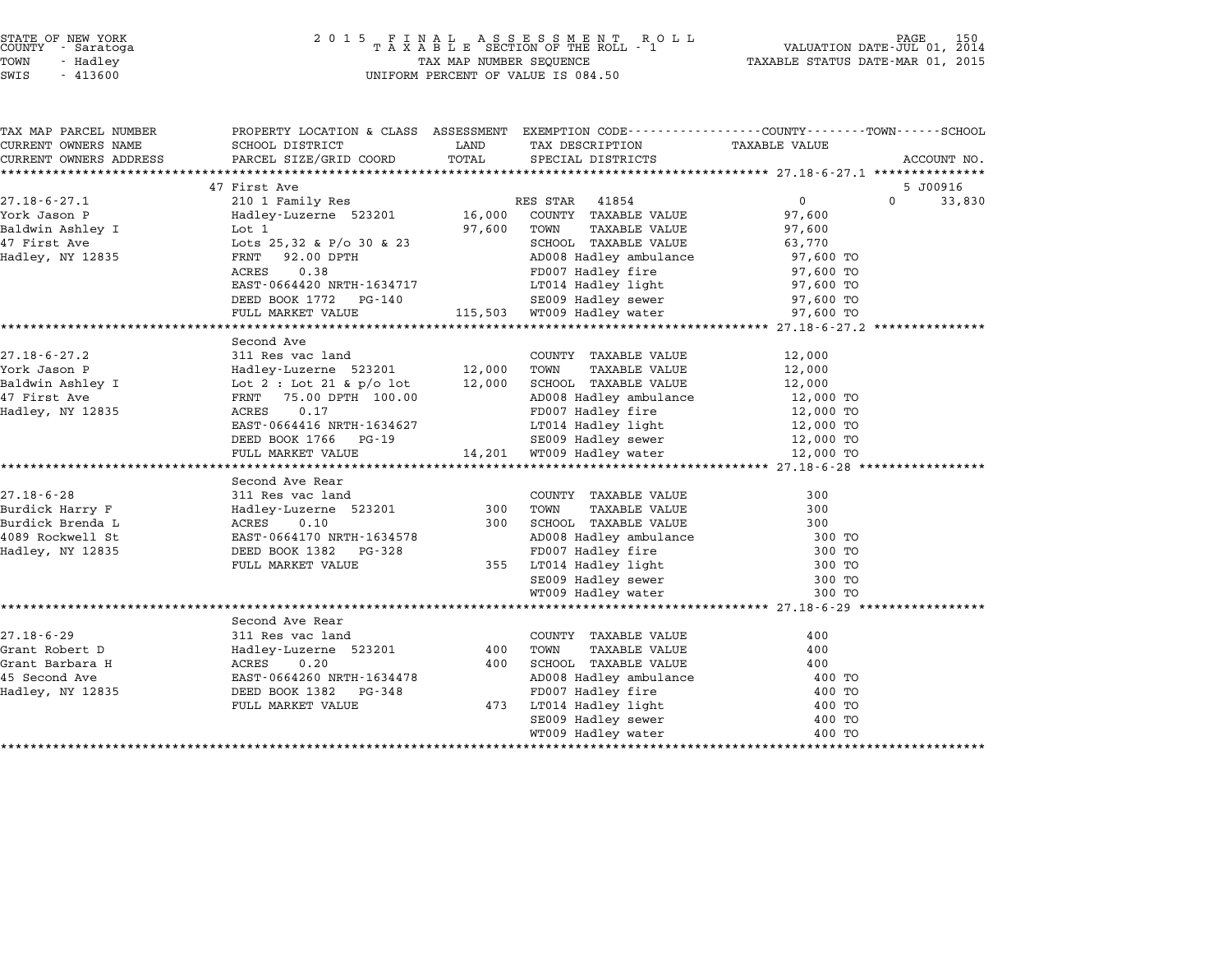|       | STATE OF NEW YORK<br>COUNTY - Saratoga |  |
|-------|----------------------------------------|--|
| !OWN  | - Hadlev                               |  |
| $T-T$ | 11200                                  |  |

# STATE OF NEW YORK <sup>2</sup> <sup>0</sup> <sup>1</sup> 5 F I N A L A S S E S S M E N T R O L L PAGE <sup>151</sup> COUNTY - Saratoga <sup>T</sup> <sup>A</sup> <sup>X</sup> <sup>A</sup> <sup>B</sup> <sup>L</sup> <sup>E</sup> SECTION OF THE ROLL - <sup>1</sup> VALUATION DATE-JUL 01, <sup>2014</sup> TOWN - Hadley TAX MAP NUMBER SEQUENCE TAXABLE STATUS DATE-MAR 01, <sup>2015</sup> STATE OF NEW YORK STATE OF NEW YORK COUNTY - SATATOGRAPH SAMPLINE TO A SAMPLINE ROLL TO A SAMPLINE ROLL TO A SA<br>TOWN - Hadley TAX A B L E SECTION OF THE ROLL TOWN - Hadley TAX MAP NUMBER SEQUENCE<br>SWIS - 413600 SWIS - 41360

| TAX MAP PARCEL NUMBER<br>CURRENT OWNERS NAME | PROPERTY LOCATION & CLASS ASSESSMENT EXEMPTION CODE---------------COUNTY-------TOWN------SCHOOL<br>SCHOOL DISTRICT | LAND    | TAX DESCRIPTION              | <b>TAXABLE VALUE</b>                  |             |             |
|----------------------------------------------|--------------------------------------------------------------------------------------------------------------------|---------|------------------------------|---------------------------------------|-------------|-------------|
| CURRENT OWNERS ADDRESS                       | PARCEL SIZE/GRID COORD                                                                                             | TOTAL   | SPECIAL DISTRICTS            |                                       |             | ACCOUNT NO. |
|                                              |                                                                                                                    |         |                              |                                       |             |             |
|                                              | 55 First Ave                                                                                                       |         |                              |                                       |             | 5 J00048    |
| $27.18 - 6 - 30$                             | 210 1 Family Res                                                                                                   |         | RES STAR<br>41854            | $\mathsf{O}$                          | $\mathbf 0$ | 33,830      |
| Bourdeau Gary                                | Hadley-Luzerne 523201 16,000                                                                                       |         | COUNTY TAXABLE VALUE         | 107,700                               |             |             |
| Bourdeau Kimberlie M                         | FRNT 150.00 DPTH 100.00                                                                                            | 107,700 | TOWN<br>TAXABLE VALUE        | 107,700                               |             |             |
| 55 First Ave                                 | 0.37<br>ACRES                                                                                                      |         | SCHOOL TAXABLE VALUE         | 73,870                                |             |             |
| Hadley, NY 12835                             | EAST-0664309 NRTH-1634908                                                                                          |         | AD008 Hadley ambulance       | 107,700 TO                            |             |             |
|                                              | DEED BOOK 1436<br>PG-645                                                                                           |         | FD007 Hadley fire            | 107,700 TO                            |             |             |
|                                              | FULL MARKET VALUE                                                                                                  |         | 127,456 LT014 Hadley light   | 107,700 TO                            |             |             |
|                                              |                                                                                                                    |         | SE009 Hadley sewer           | 107,700 TO                            |             |             |
|                                              |                                                                                                                    |         | WT009 Hadley water           | 107,700 TO                            |             |             |
|                                              |                                                                                                                    |         |                              |                                       |             |             |
|                                              | 40 Woodard Ave                                                                                                     |         |                              |                                       |             |             |
| $27.18 - 7 - 1$                              | 210 1 Family Res                                                                                                   |         | RES STAR 41854               | $\overline{0}$                        | $\Omega$    | 33,830      |
| Abbott Stephen G                             | Hadley-Luzerne 523201                                                                                              | 16,000  | COUNTY TAXABLE VALUE         | 135,000                               |             |             |
| 40 Woodard Ave                               | Lot #14                                                                                                            | 135,000 | TOWN<br><b>TAXABLE VALUE</b> | 135,000                               |             |             |
| Hadley, NY 12835                             | FRNT 106.50 DPTH 150.00                                                                                            |         | SCHOOL TAXABLE VALUE         | 101,170                               |             |             |
|                                              | ACRES<br>0.36                                                                                                      |         | AD008 Hadley ambulance       | 135,000 TO                            |             |             |
|                                              | EAST-0666009 NRTH-1635191                                                                                          |         | FD007 Hadley fire            | 135,000 TO<br>US,000 TO<br>135,000 TO |             |             |
|                                              | DEED BOOK 1654<br>PG-202                                                                                           |         | LT014 Hadley light           |                                       |             |             |
|                                              | FULL MARKET VALUE                                                                                                  |         | 159,763 SE009 Hadley sewer   | 135,000 TO<br>135.000 TO              |             |             |
|                                              |                                                                                                                    |         | WT009 Hadley water           | 135,000 TO                            |             |             |
|                                              | 41 Woodard Ave                                                                                                     |         |                              |                                       |             |             |
| $27.18 - 7 - 2$                              | 210 1 Family Res                                                                                                   |         | VET COM C 41132              | 29,050                                | 0           | 0           |
| Brooks Melissa                               | Hadley-Luzerne 523201                                                                                              |         | 15,900 VET COM T 41133       | $\mathbf 0$                           | 17,000      | $\mathbf 0$ |
| 41 Woodard Ave                               | Lot #6                                                                                                             |         | 116,200 RES STAR 41854       | $\overline{0}$                        | 0           | 33,830      |
| Hadley, NY 12835                             | FRNT 148.04 DPTH<br>84.87                                                                                          |         | COUNTY TAXABLE VALUE         | 87,150                                |             |             |
|                                              | ACRES<br>0.29                                                                                                      |         | TOWN<br><b>TAXABLE VALUE</b> | 99,200                                |             |             |
|                                              | EAST-0665839 NRTH-1635111                                                                                          |         | SCHOOL TAXABLE VALUE         | 82,370                                |             |             |
|                                              | DEED BOOK 1591 PG-294                                                                                              |         | AD008 Hadley ambulance       | 116,200 TO                            |             |             |
|                                              | FULL MARKET VALUE                                                                                                  |         | 137,515 FD007 Hadley fire    | 116,200 TO                            |             |             |
|                                              |                                                                                                                    |         | LT014 Hadley light           | 116,200 TO                            |             |             |
|                                              |                                                                                                                    |         | SE009 Hadley sewer           | 116,200 TO                            |             |             |
|                                              |                                                                                                                    |         | WT009 Hadley water           | 116,200 TO                            |             |             |
|                                              |                                                                                                                    |         |                              |                                       |             |             |
|                                              | Maple St                                                                                                           |         |                              |                                       |             |             |
| $27.18 - 7 - 3$                              | 311 Res vac land                                                                                                   |         | COUNTY TAXABLE VALUE         | 15,900                                |             |             |
| PGR Development LLC                          | Hadley-Luzerne 523201                                                                                              | 15,900  | TOWN<br><b>TAXABLE VALUE</b> | 15,900                                |             |             |
| 10 Knite St                                  | Lot #5                                                                                                             | 15,900  | SCHOOL TAXABLE VALUE         | 15,900                                |             |             |
| Glens Falls, NY 12801                        | FRNT<br>84.87 DPTH 148.04                                                                                          |         | AD008 Hadley ambulance       | 15,900 TO                             |             |             |
|                                              | 0.29<br>ACRES                                                                                                      |         | FD007 Hadley fire            | 15,900 TO                             |             |             |
|                                              | EAST-0665789 NRTH-1635051                                                                                          |         | LT014 Hadley light           | 15,900 TO                             |             |             |
|                                              | DEED BOOK 2012<br>PG-28999                                                                                         |         | SE009 Hadley sewer           | 15,900 TO                             |             |             |
|                                              | FULL MARKET VALUE                                                                                                  | 18,817  | WT009 Hadley water           | 15,900 TO                             |             |             |
|                                              |                                                                                                                    |         |                              |                                       |             |             |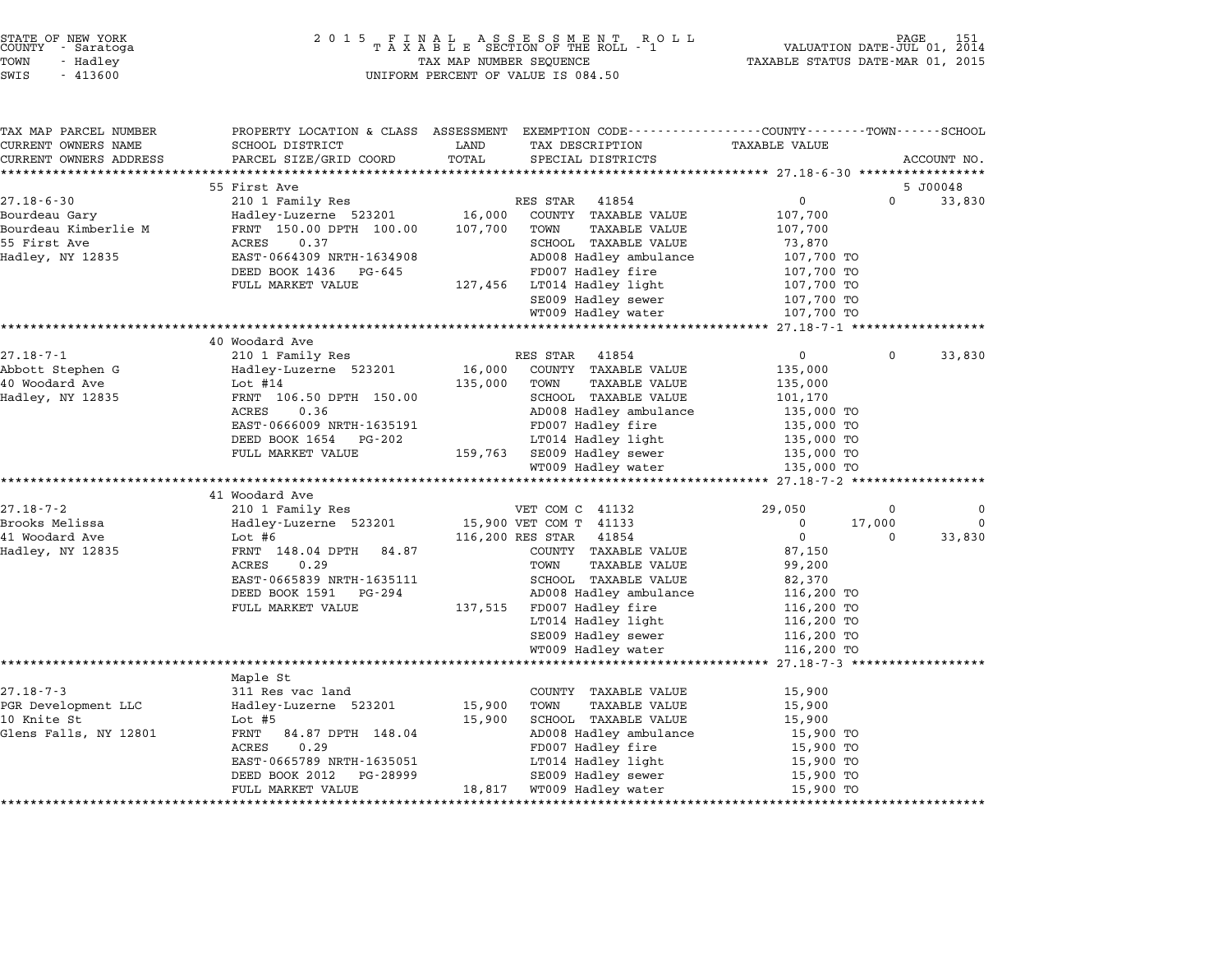# STATE OF NEW YORK <sup>2</sup> <sup>0</sup> <sup>1</sup> 5 F I N A L A S S E S S M E N T R O L L PAGE <sup>152</sup> COUNTY - Saratoga <sup>T</sup> <sup>A</sup> <sup>X</sup> <sup>A</sup> <sup>B</sup> <sup>L</sup> <sup>E</sup> SECTION OF THE ROLL - <sup>1</sup> VALUATION DATE-JUL 01, <sup>2014</sup> TOWN - Hadley TAX MAP NUMBER SEQUENCE TAXABLE STATUS DATE-MAR 01, <sup>2015</sup> STATE OF NEW YORK STATE OF NEW YORK A SOLUME TO A SOLUME TO A SOLUME TO A SOLUME TO A SOLUME TO A SOLUME TO A SOLUME TO A SOLUME TO A SOLUME TO A SOLUME TO A SOLUME TO A SOLUME TO A SOLUME TO A SOLUME TO A SOLUME TO A SOLU

| PROPERTY LOCATION & CLASS ASSESSMENT EXEMPTION CODE----------------COUNTY-------TOWN------SCHOOL<br>TAX MAP PARCEL NUMBER<br>CURRENT OWNERS NAME<br>SCHOOL DISTRICT<br>LAND<br>TAX DESCRIPTION<br>TAXABLE VALUE<br>TOTAL<br>CURRENT OWNERS ADDRESS<br>PARCEL SIZE/GRID COORD<br>SPECIAL DISTRICTS |             |
|---------------------------------------------------------------------------------------------------------------------------------------------------------------------------------------------------------------------------------------------------------------------------------------------------|-------------|
|                                                                                                                                                                                                                                                                                                   |             |
|                                                                                                                                                                                                                                                                                                   |             |
|                                                                                                                                                                                                                                                                                                   | ACCOUNT NO. |
|                                                                                                                                                                                                                                                                                                   |             |
| Maple St                                                                                                                                                                                                                                                                                          | 5 NO1195    |
| 311 Res vac land<br>27.18-7-4<br>COUNTY TAXABLE VALUE<br>15,900                                                                                                                                                                                                                                   |             |
| Hadley-Luzerne 523201 15,900<br>Dwyer Kevin<br>TOWN<br>TAXABLE VALUE<br>15,900                                                                                                                                                                                                                    |             |
| SCHOOL TAXABLE VALUE<br>Dwyer Nancy<br>Substation<br>15,900<br>15,900                                                                                                                                                                                                                             |             |
| AD008 Hadley ambulance<br>12 New Kent Rd<br>Lot #4                                                                                                                                                                                                                                                | 15,900 TO   |
| FRNT 84.86 DPTH 148.04<br>Gansevoort, NY 12831                                                                                                                                                                                                                                                    | 15,900 TO   |
| 0.29<br>LT014 Hadley light<br>SE009 Hadley sewer<br>ACRES                                                                                                                                                                                                                                         | 15,900 TO   |
| EAST-0665719 NRTH-1635001                                                                                                                                                                                                                                                                         | 15,900 TO   |
| WT009 Hadley water<br>DEED BOOK 1761 PG-777                                                                                                                                                                                                                                                       | 15,900 TO   |
| 18,817<br>FULL MARKET VALUE                                                                                                                                                                                                                                                                       |             |
|                                                                                                                                                                                                                                                                                                   |             |
| 22 Maple St                                                                                                                                                                                                                                                                                       |             |
| 210 1 Family Res<br>$27.18 - 7 - 5$<br>COUNTY TAXABLE VALUE<br>143,800                                                                                                                                                                                                                            |             |
| Hadley-Luzerne 523201 15,900<br>Brewer James A<br>TOWN<br>TAXABLE VALUE<br>143,800                                                                                                                                                                                                                |             |
| Trustees<br>Lot # 3<br>143,800<br>SCHOOL TAXABLE VALUE<br>143,800                                                                                                                                                                                                                                 |             |
| C/O James Brewer<br>AD008 Hadley ambulance<br>FRNT 139.60 DPTH 83.33<br>143,800 TO                                                                                                                                                                                                                |             |
| PO Box 176<br>0.27<br>FD007 Hadley fire<br>ACRES<br>143,800 TO                                                                                                                                                                                                                                    |             |
| 143,800 TO<br>LT014 Hadley light<br>Hadley, NY 12835<br>EAST-0665609 NRTH-1634951                                                                                                                                                                                                                 |             |
| $SE009$ Hadley sewer $143,800$ TO<br>DEED BOOK 1747 PG-294                                                                                                                                                                                                                                        |             |
| 170,178 WT009 Hadley water<br>FULL MARKET VALUE<br>143,800 TO                                                                                                                                                                                                                                     |             |
|                                                                                                                                                                                                                                                                                                   |             |
| Corlew Ave                                                                                                                                                                                                                                                                                        |             |
| $27.18 - 7 - 6$<br>311 Res vac land<br>COUNTY TAXABLE VALUE<br>15,900                                                                                                                                                                                                                             |             |
| 15,900 TOWN<br>Brewer James A<br>Hadley-Luzerne 523201<br>TAXABLE VALUE<br>15,900                                                                                                                                                                                                                 |             |
| Trustees<br>Lot #2<br>15,900<br>SCHOOL TAXABLE VALUE<br>15,900                                                                                                                                                                                                                                    |             |
| AD008 Hadley ambulance<br>C/O James Brewer<br>FRNT 83.32 DPTH 139.60<br>15,900 TO                                                                                                                                                                                                                 |             |
| 0.27<br>FD007 Hadley fire<br>PO Box 176<br>ACRES                                                                                                                                                                                                                                                  | 15,900 TO   |
| EAST-0665669 NRTH-1634891<br>LT014 Hadley light<br>Hadley, NY 12835                                                                                                                                                                                                                               | 15,900 TO   |
| SE009 Hadley sewer<br>DEED BOOK 1747 PG-294                                                                                                                                                                                                                                                       | 15,900 TO   |
| 18,817 WT009 Hadley water<br>FULL MARKET VALUE                                                                                                                                                                                                                                                    | 15,900 TO   |
|                                                                                                                                                                                                                                                                                                   |             |
| 4 Corlew Ave                                                                                                                                                                                                                                                                                      |             |
|                                                                                                                                                                                                                                                                                                   | $\Omega$    |
| $\overline{0}$<br>27.18-7-7<br>210 1 Family Res<br>RES STAR<br>41854                                                                                                                                                                                                                              | 33,830      |
| Woodcock Mark A<br>Hadley-Luzerne 523201<br>15,900 COUNTY TAXABLE VALUE<br>157,000                                                                                                                                                                                                                |             |
| Woodcock Laurie A<br>Lot #1<br>157,000<br>TAXABLE VALUE<br>TOWN<br>157,000                                                                                                                                                                                                                        |             |
| PO Box 4<br>FRNT 83.33 DPTH 139.60<br>SCHOOL TAXABLE VALUE<br>123,170                                                                                                                                                                                                                             |             |
| Hadley, NY 12835<br>ACRES<br>0.27<br>AD008 Hadley ambulance<br>157,000 TO                                                                                                                                                                                                                         |             |
| EAST-0665729 NRTH-1634831<br>FD007 Hadley fire<br>157,000 TO                                                                                                                                                                                                                                      |             |
| DEED BOOK 2009<br>PG-413<br>LT014 Hadley light<br>SE009 Hadley sewer<br>157,000 TO                                                                                                                                                                                                                |             |
| 185,799<br>FULL MARKET VALUE<br>157,000 TO                                                                                                                                                                                                                                                        |             |
| WT009 Hadley water                                                                                                                                                                                                                                                                                | 157,000 TO  |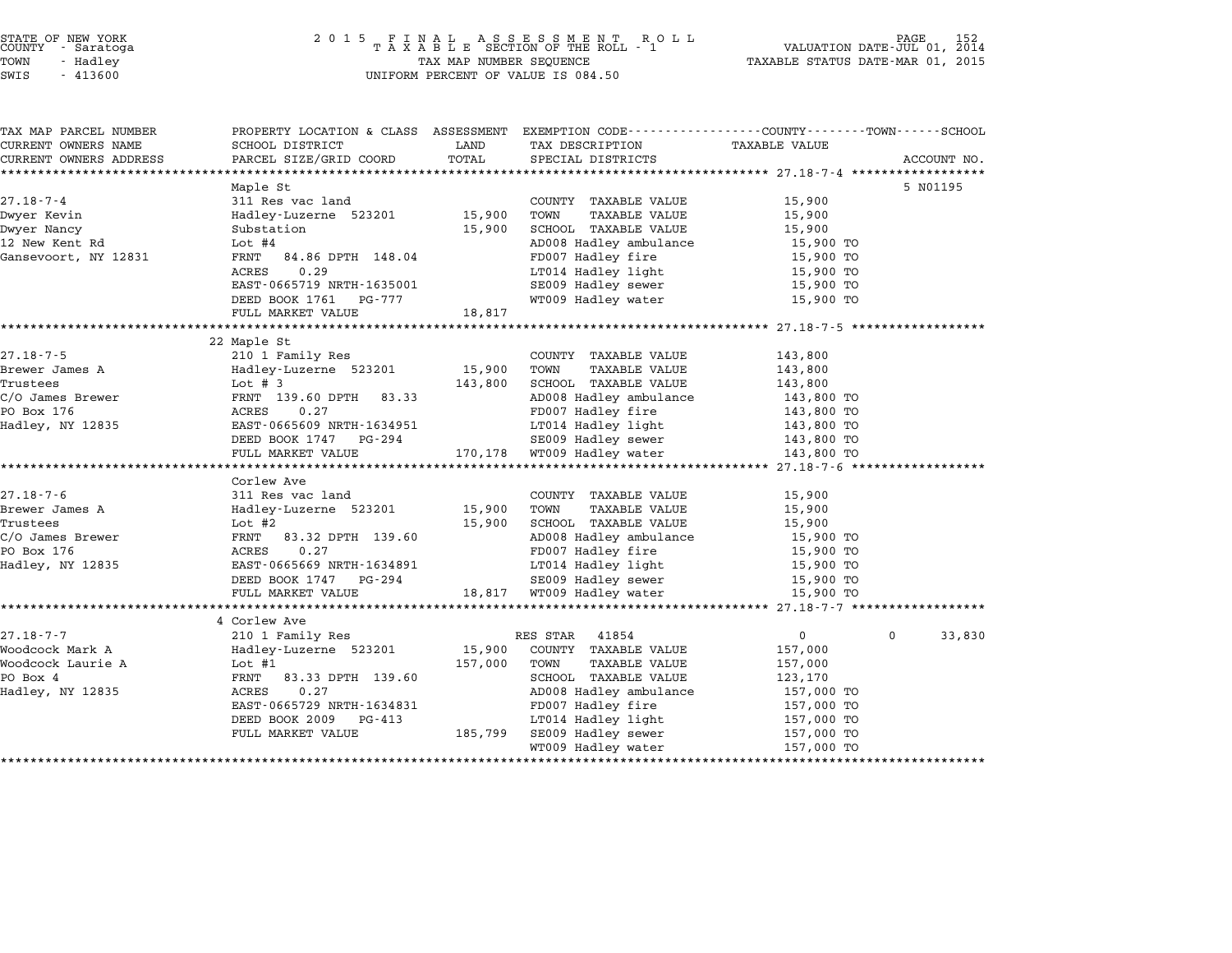## STATE OF NEW YORK <sup>2</sup> <sup>0</sup> <sup>1</sup> 5 F I N A L A S S E S S M E N T R O L L PAGE <sup>153</sup> COUNTY - Saratoga <sup>T</sup> <sup>A</sup> <sup>X</sup> <sup>A</sup> <sup>B</sup> <sup>L</sup> <sup>E</sup> SECTION OF THE ROLL - <sup>1</sup> VALUATION DATE-JUL 01, <sup>2014</sup> TOWN - Hadley TAX MAP NUMBER SEQUENCE TAXABLE STATUS DATE-MAR 01, <sup>2015</sup> STATE OF NEW YORK<br>
COUNTY - Saratoga<br>
TOWN - Hadley TAXABLE SECTION OF THE ROLL<br>
SWIS - 413600 UNIFORM PERCENT OF VALUE IS 084.50

| TAX MAP PARCEL NUMBER             | PROPERTY LOCATION & CLASS ASSESSMENT EXEMPTION CODE----------------COUNTY-------TOWN------SCHOOL                                                                                                                                                                                                                                                                                                                                                                                                                                                       |             |                                                                   |                  |             |
|-----------------------------------|--------------------------------------------------------------------------------------------------------------------------------------------------------------------------------------------------------------------------------------------------------------------------------------------------------------------------------------------------------------------------------------------------------------------------------------------------------------------------------------------------------------------------------------------------------|-------------|-------------------------------------------------------------------|------------------|-------------|
| CURRENT OWNERS NAME               | SCHOOL DISTRICT                                                                                                                                                                                                                                                                                                                                                                                                                                                                                                                                        | <b>LAND</b> | TAX DESCRIPTION                                                   | TAXABLE VALUE    |             |
| CURRENT OWNERS ADDRESS            | PARCEL SIZE/GRID COORD                                                                                                                                                                                                                                                                                                                                                                                                                                                                                                                                 | TOTAL       | SPECIAL DISTRICTS                                                 |                  | ACCOUNT NO. |
|                                   |                                                                                                                                                                                                                                                                                                                                                                                                                                                                                                                                                        |             |                                                                   |                  |             |
|                                   | 21 Corlew Ave<br>270 Mfg housing COUNT<br>Hadley-Luzerne 523201 11,800 TOWN<br>Lot 106 106 EE 100 TOWN                                                                                                                                                                                                                                                                                                                                                                                                                                                 |             |                                                                   |                  | 5 N01063    |
| $27.18 - 7 - 8$                   |                                                                                                                                                                                                                                                                                                                                                                                                                                                                                                                                                        |             | COUNTY TAXABLE VALUE 55,400<br>TOWN TAXABLE VALUE 55,400          |                  |             |
| -<br>Wood Clarence L<br>^^ Flm Ct |                                                                                                                                                                                                                                                                                                                                                                                                                                                                                                                                                        |             | SCHOOL TAXABLE VALUE 55,400                                       |                  |             |
| 21 Elm St                         |                                                                                                                                                                                                                                                                                                                                                                                                                                                                                                                                                        |             |                                                                   |                  |             |
| Hadley, NY 12835                  | FRNT 46.00 DPTH 140.00                                                                                                                                                                                                                                                                                                                                                                                                                                                                                                                                 |             | AD008 Hadley ambulance 55,400 TO<br>FD007 Hadley fire 55,400 TO   |                  |             |
|                                   | ACRES 0.15                                                                                                                                                                                                                                                                                                                                                                                                                                                                                                                                             |             |                                                                   |                  |             |
|                                   |                                                                                                                                                                                                                                                                                                                                                                                                                                                                                                                                                        |             | $LT014$ Hadley light 55,400 TO                                    |                  |             |
|                                   | EAST-0665779 NRTH-1634791 LT014 Hadley light 55,400 TO<br>DEED BOOK 1307 PG-83 SE009 Hadley sewer 55,400 TO<br>FULL MARKET VALUE 65,562 WT009 Hadley water 55,400 TO                                                                                                                                                                                                                                                                                                                                                                                   |             |                                                                   |                  |             |
|                                   |                                                                                                                                                                                                                                                                                                                                                                                                                                                                                                                                                        |             |                                                                   |                  |             |
|                                   |                                                                                                                                                                                                                                                                                                                                                                                                                                                                                                                                                        |             |                                                                   |                  |             |
| $27.18 - 7 - 9$                   | Elm St                                                                                                                                                                                                                                                                                                                                                                                                                                                                                                                                                 |             |                                                                   |                  |             |
|                                   | 311 Res vac land                                                                                                                                                                                                                                                                                                                                                                                                                                                                                                                                       |             | COUNTY TAXABLE VALUE                                              | 15,900           |             |
| Grannis Alexander<br>-21 - 27 : 7 | $Hadley\text{-}{}\text{{}\text{-}}\text{{}\text{-}}\text{{}\text{-}}\text{{}\text{-}}\text{{}\text{-}}\text{{}\text{-}}\text{{}\text{-}}\text{{}\text{-}}\text{{}\text{-}}\text{{}\text{-}}\text{{}\text{-}}\text{{}\text{-}}\text{{}\text{-}}\text{{}\text{-}}\text{{}\text{-}}\text{{}\text{-}}\text{{}\text{-}}\text{{}\text{-}}\text{{}\text{-}}\text{{}\text{-}}\text{{}\text{-}}\text{{}\text{-}}\text{{}\text{-}}\text{{}\text{-}}\text{{}\text{-}}\text{{}\text{-}}\text{{}\text{-}}\text{{}\text{-}}\text{{}\text{-}}\text{{}\text{-}}\text{$ | 15,900      | TAXABLE VALUE                                                     | 15,900<br>15,900 |             |
| 501 E 87th St                     | Lot 9                                                                                                                                                                                                                                                                                                                                                                                                                                                                                                                                                  |             | SCHOOL TAXABLE VALUE                                              |                  |             |
| New York, NY 10128                | 86.26 DPTH<br>FRNT                                                                                                                                                                                                                                                                                                                                                                                                                                                                                                                                     |             | AD008 Hadley ambulance 15,900 TO                                  |                  |             |
|                                   |                                                                                                                                                                                                                                                                                                                                                                                                                                                                                                                                                        |             |                                                                   |                  |             |
|                                   |                                                                                                                                                                                                                                                                                                                                                                                                                                                                                                                                                        |             |                                                                   |                  |             |
|                                   | ACRES 0.29<br>EAST-0665819 NRTH-1634891<br>DEED BOOK 2012 PG-7427<br>FULL MARKET VALUE<br>TULL MARKET VALUE<br>TULL MARKET VALUE<br>TULL MARKET VALUE<br>TULL MARKET VALUE<br>TULL MARKET VALUE<br>TULL MARKET VALUE<br>TULL MARKET VALUE<br>TULL MA                                                                                                                                                                                                                                                                                                   |             |                                                                   |                  |             |
|                                   |                                                                                                                                                                                                                                                                                                                                                                                                                                                                                                                                                        |             |                                                                   |                  |             |
|                                   | Elm St                                                                                                                                                                                                                                                                                                                                                                                                                                                                                                                                                 |             |                                                                   |                  |             |
| $27.18 - 7 - 10$                  | 311 Res vac land                                                                                                                                                                                                                                                                                                                                                                                                                                                                                                                                       |             | COUNTY TAXABLE VALUE                                              | 15,900           |             |
| Grannis Alexander                 | Hadley-Luzerne 523201 15,900 TOWN                                                                                                                                                                                                                                                                                                                                                                                                                                                                                                                      |             |                                                                   |                  |             |
| 501 E 87th St                     |                                                                                                                                                                                                                                                                                                                                                                                                                                                                                                                                                        |             |                                                                   |                  |             |
| New York, NY 10128                |                                                                                                                                                                                                                                                                                                                                                                                                                                                                                                                                                        |             |                                                                   |                  |             |
|                                   | 311 Res vac January<br>Hadley-Luzerne 523201 15,900 TOWN TAXABLE VALUE<br>Lot #8 15,900 SCHOOL TAXABLE VALUE<br>FRNT 84.27 DPTH 148.04 AD008 Hadley ambulance 15,900 TO<br>FRNT 84.27 DPTH 148.04 AD008 Hadley ambulance 15,900 TO<br>FD                                                                                                                                                                                                                                                                                                               |             |                                                                   |                  |             |
|                                   | ACRES 0.29<br>EAST-0665879 NRTH-1634961<br>DEED BOOK 2012 PG-7427 SE009 Hadley sewer 15,900 TO<br>DEED BOOK 2012 PG-7427 SE009 Hadley sewer 15,900 TO                                                                                                                                                                                                                                                                                                                                                                                                  |             |                                                                   |                  |             |
|                                   |                                                                                                                                                                                                                                                                                                                                                                                                                                                                                                                                                        |             |                                                                   |                  |             |
|                                   | FULL MARKET VALUE 18,817 WT009 Hadley water                                                                                                                                                                                                                                                                                                                                                                                                                                                                                                            |             |                                                                   | 15,900 TO        |             |
|                                   |                                                                                                                                                                                                                                                                                                                                                                                                                                                                                                                                                        |             |                                                                   |                  |             |
|                                   | 35 Woodard Ave                                                                                                                                                                                                                                                                                                                                                                                                                                                                                                                                         |             |                                                                   |                  |             |
|                                   |                                                                                                                                                                                                                                                                                                                                                                                                                                                                                                                                                        |             | COUNTY TAXABLE VALUE                                              | 131,400          |             |
|                                   |                                                                                                                                                                                                                                                                                                                                                                                                                                                                                                                                                        |             | TAXABLE VALUE                                                     | 131,400          |             |
|                                   | 27.18-7-11 210 1 Family Res COUNT<br>Grannis Alexander B Hadley-Luzerne 523201 15,900 TOWN<br>501 E 87th St Apt 2J 2009/1732 131,400 SCHOO                                                                                                                                                                                                                                                                                                                                                                                                             |             | SCHOOL TAXABLE VALUE 131,400                                      |                  |             |
| New York, NY 10128                | Lot #7                                                                                                                                                                                                                                                                                                                                                                                                                                                                                                                                                 |             |                                                                   |                  |             |
|                                   | FRNT 148.04 DPTH 84.87                                                                                                                                                                                                                                                                                                                                                                                                                                                                                                                                 |             | AD008 Hadley ambulance 131,400 TO<br>FD007 Hadley fire 131,400 TO |                  |             |
|                                   | ACRES<br>0.29                                                                                                                                                                                                                                                                                                                                                                                                                                                                                                                                          |             |                                                                   |                  |             |
|                                   | EAST-0665939 NRTH-1635011                                                                                                                                                                                                                                                                                                                                                                                                                                                                                                                              |             | LT014 Hadley light 131,400 TO<br>SE009 Hadley sewer 131,400 TO    |                  |             |
|                                   | PG-41635<br>DEED BOOK 2008                                                                                                                                                                                                                                                                                                                                                                                                                                                                                                                             |             | SE009 Hadley sewer 131,400 TO<br>WT009 Hadley water 131,400 TO    |                  |             |
|                                   | FULL MARKET VALUE                                                                                                                                                                                                                                                                                                                                                                                                                                                                                                                                      | 155,503     |                                                                   |                  |             |
|                                   |                                                                                                                                                                                                                                                                                                                                                                                                                                                                                                                                                        |             |                                                                   |                  |             |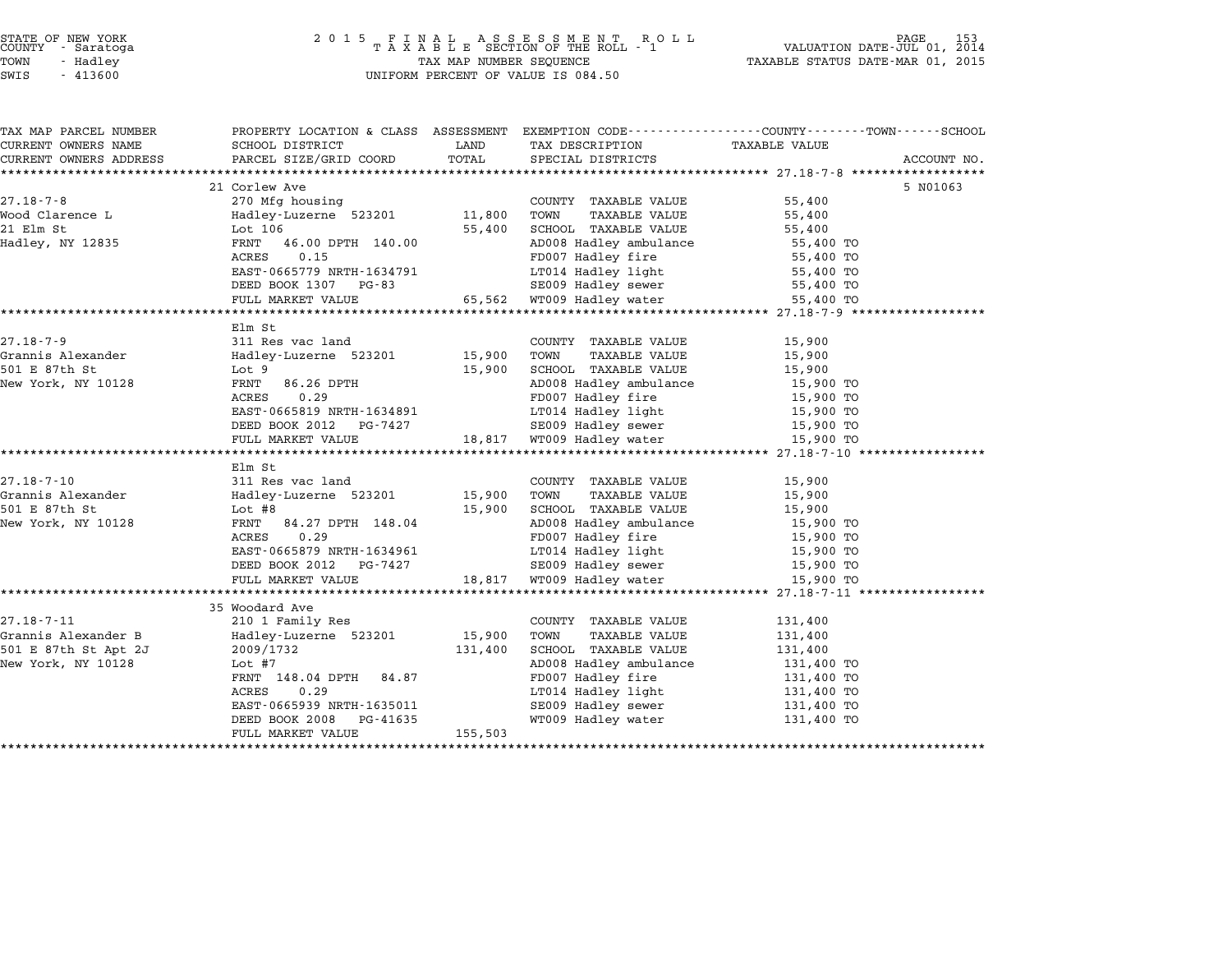| STATE OF NEW YORK |          |            |  |
|-------------------|----------|------------|--|
| COUNTY            |          | - Saratoga |  |
| TOWN              | - Hadley |            |  |
|                   |          |            |  |

| TAX MAP PARCEL NUMBER<br>CURRENT OWNERS NAME | PROPERTY LOCATION & CLASS ASSESSMENT<br>SCHOOL DISTRICT | LAND    | EXEMPTION CODE----------------COUNTY-------TOWN------SCHOOL<br>TAX DESCRIPTION | <b>TAXABLE VALUE</b>  |          |             |
|----------------------------------------------|---------------------------------------------------------|---------|--------------------------------------------------------------------------------|-----------------------|----------|-------------|
| CURRENT OWNERS ADDRESS                       | PARCEL SIZE/GRID COORD                                  | TOTAL   | SPECIAL DISTRICTS                                                              |                       |          | ACCOUNT NO. |
|                                              |                                                         |         |                                                                                |                       |          |             |
|                                              | 36 Woodard Ave                                          |         |                                                                                |                       |          |             |
| $27.18 - 7 - 12$                             | 210 1 Family Res                                        |         | RES STAR<br>41854                                                              | $\mathbf 0$           | $\Omega$ | 33,830      |
| Morris Jeanne                                | Hadley-Luzerne 523201                                   | 16,000  | COUNTY TAXABLE VALUE                                                           | 105,000               |          |             |
| 36 Woodard Ave                               | Lot #13                                                 | 105,000 | TOWN<br>TAXABLE VALUE                                                          | 105,000               |          |             |
| Hadley, NY 12835                             | FRNT 106.50 DPTH                                        |         | <b>SCHOOL TAXABLE VALUE</b>                                                    | 71,170                |          |             |
|                                              | ACRES<br>0.39                                           |         | AD008 Hadley ambulance                                                         | 105,000 TO            |          |             |
|                                              | EAST-0666079 NRTH-1635112                               |         | FD007 Hadley fire                                                              | 105,000 TO            |          |             |
|                                              | DEED BOOK 1632<br>PG-497                                |         | LT014 Hadley light                                                             | 105,000 TO            |          |             |
|                                              | FULL MARKET VALUE                                       | 124,260 | SE009 Hadley sewer                                                             | 105,000 TO            |          |             |
|                                              |                                                         |         | WT009 Hadley water                                                             | 105,000 TO            |          |             |
|                                              | 30 Woodard Ave                                          |         |                                                                                |                       |          |             |
| $27.18 - 7 - 13$                             | 210 1 Family Res                                        |         | RES STAR<br>41854                                                              | $\overline{0}$        | $\Omega$ | 33,830      |
| Waldron Susan G                              | Hadley-Luzerne 523201                                   | 16,000  | COUNTY TAXABLE VALUE                                                           | 135,300               |          |             |
| 30 Woodard Ave                               | Life Estate                                             | 135,300 | TOWN<br><b>TAXABLE VALUE</b>                                                   | 135,300               |          |             |
| Hadley, NY 12835                             | Lot $#12$                                               |         | SCHOOL TAXABLE VALUE                                                           | 101,470               |          |             |
|                                              | FRNT<br>79.42 DPTH                                      |         | AD008 Hadley ambulance                                                         | 135,300 TO            |          |             |
|                                              | ACRES<br>0.37                                           |         | FD007 Hadley fire                                                              | 135,300 TO            |          |             |
|                                              | EAST-0666189 NRTH-1634972                               |         | LT014 Hadley light                                                             | 135,300 TO            |          |             |
|                                              | DEED BOOK 2009<br>PG-40066                              |         | SE009 Hadley sewer                                                             | 135,300 TO            |          |             |
|                                              | FULL MARKET VALUE                                       |         | 160,118 WT009 Hadley water                                                     | 135,300 TO            |          |             |
|                                              |                                                         |         |                                                                                |                       |          |             |
|                                              | 24 Woodard Ave                                          |         |                                                                                |                       |          |             |
| $27.18 - 7 - 14$                             | 210 1 Family Res                                        |         | SR STAR<br>41834                                                               | $\Omega$              | $\Omega$ | 73,640      |
| Dingman Anita                                | Hadley-Luzerne 523201                                   | 16,100  | COUNTY TAXABLE VALUE                                                           | 151,700               |          |             |
| PO Box 22                                    | Lot $#11$                                               | 151,700 | TOWN<br><b>TAXABLE VALUE</b>                                                   | 151,700               |          |             |
| Hadley, NY 12835                             | FRNT 123.72 DPTH                                        |         | SCHOOL TAXABLE VALUE                                                           | 78,060                |          |             |
|                                              | ACRES<br>0.42                                           |         | AD008 Hadley ambulance                                                         | 151,700 TO            |          |             |
|                                              | EAST-0666209 NRTH-1634862                               |         | FD007 Hadley fire                                                              | 151,700 TO            |          |             |
|                                              | DEED BOOK 1628<br>PG-595                                |         | LT014 Hadley light                                                             | 151,700 TO            |          |             |
|                                              | FULL MARKET VALUE                                       | 179,527 | SE009 Hadley sewer                                                             | 151,700 TO            |          |             |
|                                              |                                                         |         | WT009 Hadley water                                                             | 151,700 TO            |          |             |
|                                              |                                                         |         | *******************                                                            | ******* 27.18-7-15 ** |          |             |
|                                              | 18 Woodard Ave                                          |         |                                                                                |                       |          |             |
| $27.18 - 7 - 15$                             | 210 1 Family Res                                        |         | 41834<br>SR STAR                                                               | $\mathbf{0}$          | $\Omega$ | 73,640      |
| Sehlmeyer Joanne                             | Hadley-Luzerne 523201                                   | 16,100  | COUNTY TAXABLE VALUE                                                           | 101,900               |          |             |
| PO Box 262                                   | Lot $#10$                                               | 101,900 | TAXABLE VALUE<br>TOWN                                                          | 101,900               |          |             |
| Hadley, NY 12835                             | FRNT 116.28 DPTH                                        |         | SCHOOL TAXABLE VALUE                                                           | 28,260                |          |             |
|                                              | ACRES<br>0.43                                           |         | AD008 Hadley ambulance                                                         | 101,900 TO            |          |             |
|                                              | EAST-0666229 NRTH-1634742                               |         | FD007 Hadley fire                                                              | 101,900 TO            |          |             |
|                                              | DEED BOOK 1612<br>PG-799                                |         | LT014 Hadley light                                                             | 101,900 TO            |          |             |
|                                              | FULL MARKET VALUE                                       | 120,592 | SE009 Hadley sewer                                                             | 101,900 TO            |          |             |
|                                              |                                                         |         | WT009 Hadley water                                                             | 101,900 TO            |          |             |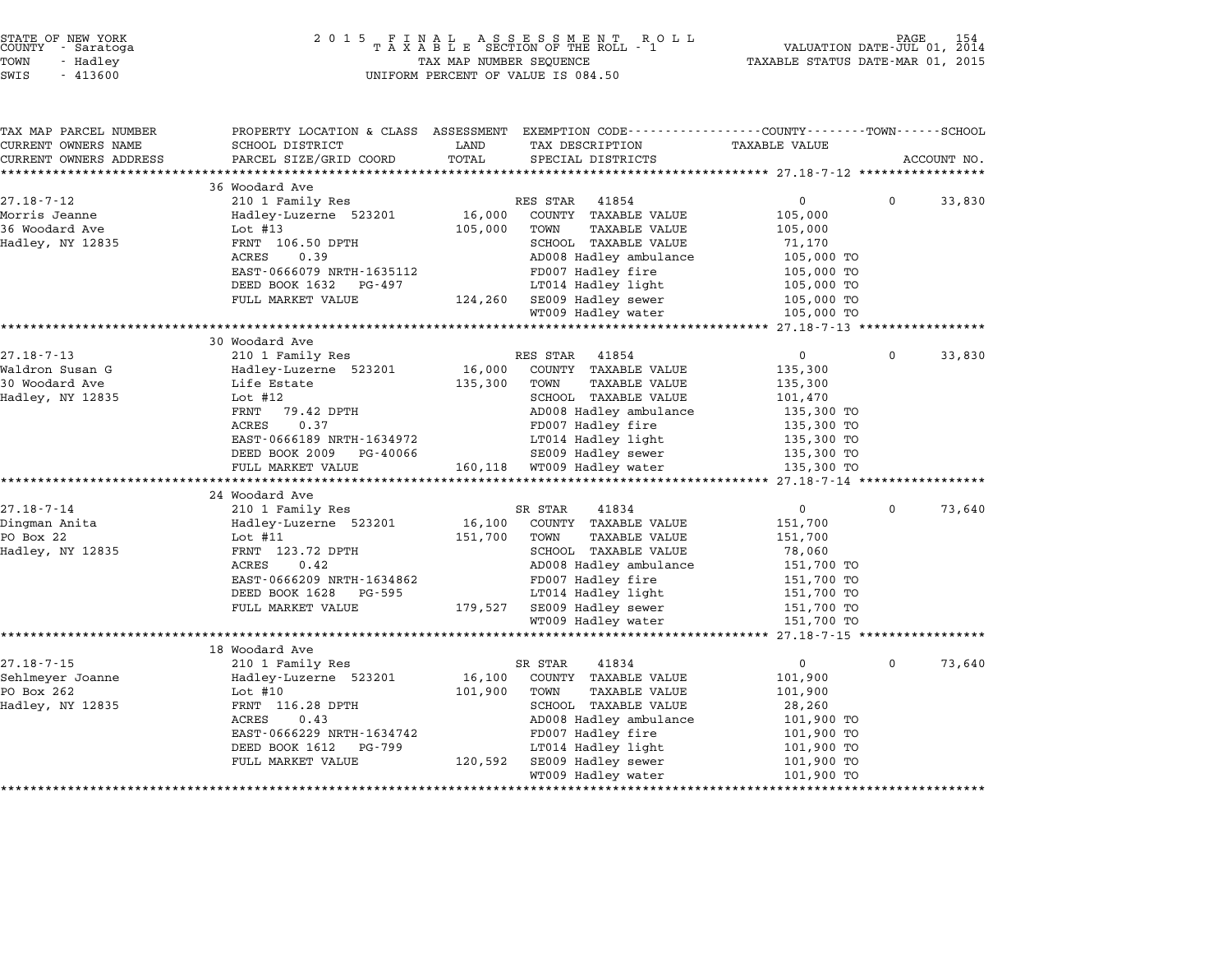| STATE OF NEW YORK |  |            |  |
|-------------------|--|------------|--|
| COUNTY            |  | - Saratoga |  |
| TOWN              |  | - Hadley   |  |

# STATE OF NEW YORK <sup>2</sup> <sup>0</sup> <sup>1</sup> 5 F I N A L A S S E S S M E N T R O L L PAGE <sup>155</sup> COUNTY - Saratoga <sup>T</sup> <sup>A</sup> <sup>X</sup> <sup>A</sup> <sup>B</sup> <sup>L</sup> <sup>E</sup> SECTION OF THE ROLL - <sup>1</sup> VALUATION DATE-JUL 01, <sup>2014</sup> TOWN - Hadley TAX MAP NUMBER SEQUENCE TAXABLE STATUS DATE-MAR 01, <sup>2015</sup> SWIS - <sup>413600</sup> UNIFORM PERCENT OF VALUE IS 084.50

| TAX MAP PARCEL NUMBER          | PROPERTY LOCATION & CLASS ASSESSMENT EXEMPTION CODE---------------COUNTY-------TOWN------SCHOOL |             |                              |                      |          |             |
|--------------------------------|-------------------------------------------------------------------------------------------------|-------------|------------------------------|----------------------|----------|-------------|
| CURRENT OWNERS NAME            | SCHOOL DISTRICT                                                                                 | LAND        | TAX DESCRIPTION              | <b>TAXABLE VALUE</b> |          |             |
| CURRENT OWNERS ADDRESS         | PARCEL SIZE/GRID COORD                                                                          | TOTAL       | SPECIAL DISTRICTS            |                      |          | ACCOUNT NO. |
| ****************************** |                                                                                                 |             |                              |                      |          |             |
|                                | Woodard Ave                                                                                     |             |                              |                      |          | 5 N01203    |
| $27.18 - 7 - 16$               | 311 Res vac land                                                                                |             | COUNTY TAXABLE VALUE         | 16,000               |          |             |
| St John Katherine              | Hadley-Luzerne 523201                                                                           | 16,000      | TOWN<br>TAXABLE VALUE        | 16,000               |          |             |
| 10 Woodarad Ave                | Hadley Devel Land                                                                               | 16,000      | SCHOOL TAXABLE VALUE         | 16,000               |          |             |
| Hadley, NY 12835               | FRNT 150.00 DPTH                                                                                |             | AD008 Hadley ambulance       | 16,000 TO            |          |             |
|                                | ACRES<br>0.35                                                                                   |             | FD007 Hadley fire            | 16,000 TO            |          |             |
|                                | EAST-0666240 NRTH-1634612                                                                       |             | LT014 Hadley light           | 16,000 TO            |          |             |
|                                | DEED BOOK 1395 PG-783                                                                           |             | SE009 Hadley sewer           | 16,000 TO            |          |             |
|                                | FULL MARKET VALUE                                                                               |             | 18,935 WT009 Hadley water    | 16,000 TO            |          |             |
|                                |                                                                                                 |             |                              |                      |          |             |
|                                | 10 Woodard Ave                                                                                  |             |                              |                      |          | 5 J00076    |
| $27.18 - 7 - 17$               | 210 1 Family Res                                                                                |             | 41834<br>SR STAR             | 0                    | $\Omega$ | 63,500      |
| St John Katherine A            | Hadley-Luzerne 523201                                                                           | 8,700       | COUNTY TAXABLE VALUE         | 63,500               |          |             |
| 10 Woodard Ave                 | FRNT 50.00 DPTH 100.00                                                                          | 63,500 TOWN | TAXABLE VALUE                | 63,500               |          |             |
| Hadley, NY 12835               | 0.11<br>ACRES                                                                                   |             | SCHOOL TAXABLE VALUE         | $\Omega$             |          |             |
|                                | EAST-0666260 NRTH-1634512                                                                       |             | AD008 Hadley ambulance       | 63,500 TO            |          |             |
|                                | DEED BOOK 1373 PG-447                                                                           |             | FD007 Hadley fire            | 63,500 TO            |          |             |
|                                | FULL MARKET VALUE                                                                               |             | 75,148 LT014 Hadley light    | 63,500 TO            |          |             |
|                                |                                                                                                 |             | SE009 Hadley sewer           | 63,500 TO            |          |             |
|                                |                                                                                                 |             | WT009 Hadley water           | 63,500 TO            |          |             |
|                                |                                                                                                 |             |                              |                      |          |             |
|                                | 4 Woodard Ave                                                                                   |             |                              |                      |          | 5 J00654    |
| $27.18 - 7 - 18$               | 210 1 Family Res                                                                                |             | RES STAR<br>41854            | $\overline{0}$       | $\Omega$ | 33,830      |
| LaBarge Gerard E               | Hadley-Luzerne 523201                                                                           |             | 10,200 COUNTY TAXABLE VALUE  | 53,500               |          |             |
| LaBarge Cynthia C              | FRNT<br>65.00 DPTH                                                                              | 53,500 TOWN | <b>TAXABLE VALUE</b>         | 53,500               |          |             |
| 4 Woodard Ave                  | ACRES<br>0.13                                                                                   |             | SCHOOL TAXABLE VALUE         | 19,670               |          |             |
| Hadley, NY 12835               | EAST-0666260 NRTH-1634452                                                                       |             | AD008 Hadley ambulance       | 53,500 TO            |          |             |
|                                | DEED BOOK 2012 PG-6825                                                                          |             | FD007 Hadley fire            | 53,500 TO            |          |             |
|                                | FULL MARKET VALUE                                                                               |             | 63,314 LT014 Hadley light    | 53,500 TO            |          |             |
|                                |                                                                                                 |             | SE009 Hadley sewer           | 53,500 TO            |          |             |
|                                |                                                                                                 |             | WT009 Hadley water           | 53,500 TO            |          |             |
|                                |                                                                                                 |             |                              |                      |          |             |
|                                | 4153 Rockwell St                                                                                |             |                              |                      |          | 5 J00785    |
| $27.18 - 7 - 19$               | 220 2 Family Res                                                                                |             | COUNTY TAXABLE VALUE         | 78,200               |          |             |
| Brewster Kelly                 | Hadley-Luzerne 523201                                                                           | 7,900       | TOWN<br><b>TAXABLE VALUE</b> | 78,200               |          |             |
| PO Box 274                     | FRNT 67.40 DPTH                                                                                 | 78,200      | SCHOOL TAXABLE VALUE         | 78,200               |          |             |
| Hadley, NY 12835               | 0.10<br>ACRES                                                                                   |             | AD008 Hadley ambulance       | 78,200 TO            |          |             |
|                                | EAST-0666270 NRTH-1634382                                                                       |             | FD007 Hadley fire            | 78,200 TO            |          |             |
| PRIOR OWNER ON 3/01/2015       | DEED BOOK 2015<br>PG-11053                                                                      |             | LT014 Hadley light           | 78,200 TO            |          |             |
| Brewster James M               | FULL MARKET VALUE                                                                               | 92,544      | SE009 Hadley sewer           | 78,200 TO            |          |             |
|                                |                                                                                                 |             | WT009 Hadley water           | 78,200 TO            |          |             |
|                                |                                                                                                 |             |                              |                      |          |             |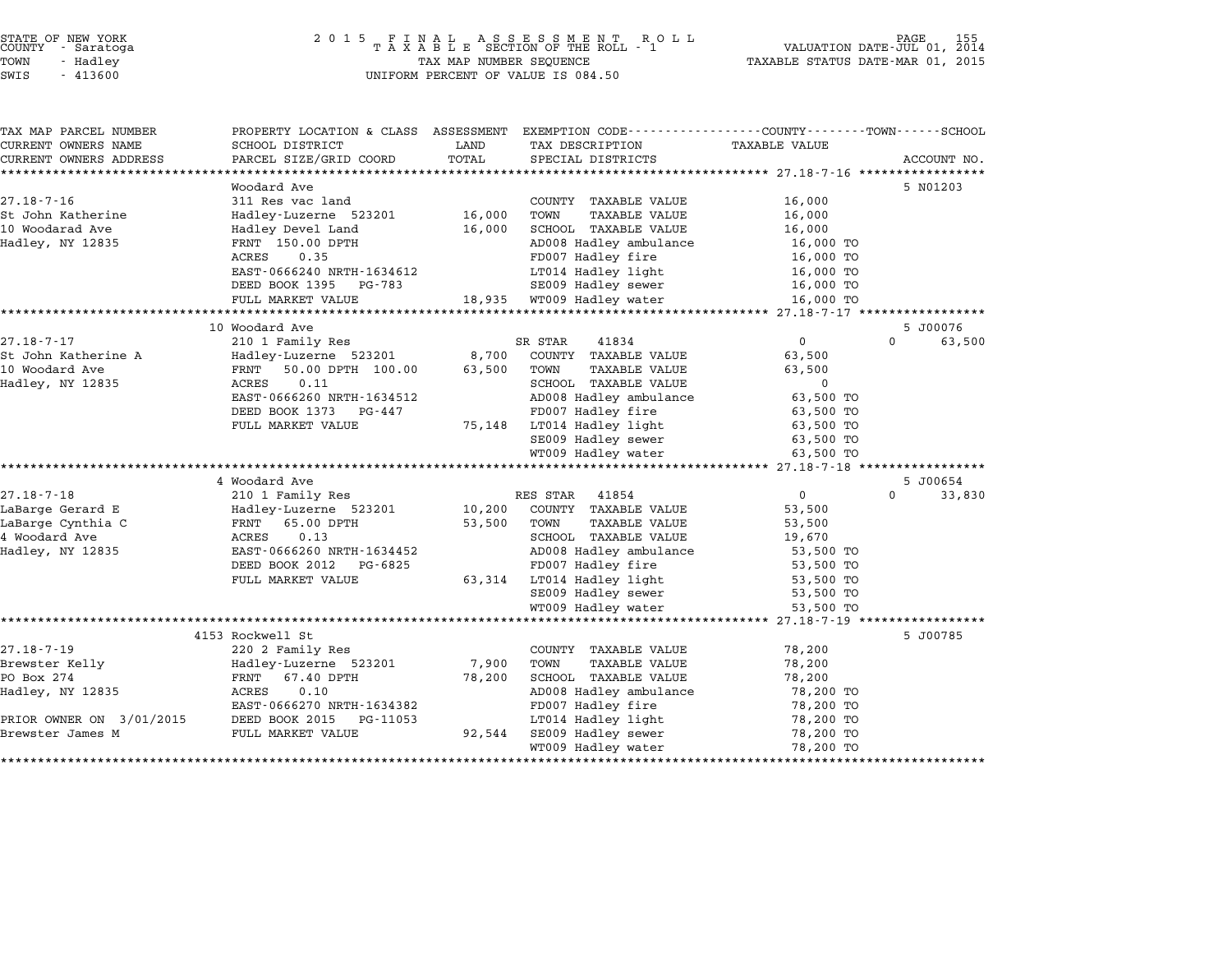| COUNTY               | STATE OF NEW YORK<br>- Saratoga |  |
|----------------------|---------------------------------|--|
| TOWN                 | - Hadlev                        |  |
| $\sim$ $\sim$ $\sim$ | 1.1222                          |  |

# STATE OF NEW YORK <sup>2</sup> <sup>0</sup> <sup>1</sup> 5 F I N A L A S S E S S M E N T R O L L PAGE <sup>156</sup> COUNTY - Saratoga <sup>T</sup> <sup>A</sup> <sup>X</sup> <sup>A</sup> <sup>B</sup> <sup>L</sup> <sup>E</sup> SECTION OF THE ROLL - <sup>1</sup> VALUATION DATE-JUL 01, <sup>2014</sup> TOWN - Hadley TAX MAP NUMBER SEQUENCE TAXABLE STATUS DATE-MAR 01, <sup>2015</sup> SWIS - <sup>413600</sup> UNIFORM PERCENT OF VALUE IS 084.50

|                    |                   |                                                                        |             | PROPERTY LOCATION & CLASS ASSESSMENT EXEMPTION CODE----------------COUNTY-------TOWN-----SCHOOL | TAX MAP PARCEL NUMBER  |
|--------------------|-------------------|------------------------------------------------------------------------|-------------|-------------------------------------------------------------------------------------------------|------------------------|
|                    | TAXABLE VALUE     | TAX DESCRIPTION                                                        | LAND        | SCHOOL DISTRICT                                                                                 | CURRENT OWNERS NAME    |
| ACCOUNT NO.        |                   | SPECIAL DISTRICTS                                                      | TOTAL       | PARCEL SIZE/GRID COORD                                                                          | CURRENT OWNERS ADDRESS |
|                    |                   |                                                                        |             |                                                                                                 |                        |
| 5 J00690           |                   |                                                                        |             | 4155 Rockwell St                                                                                |                        |
| $\Omega$<br>33,830 | $0 \qquad \qquad$ | RES STAR 41854                                                         |             | 210 1 Family Res                                                                                | $27.18 - 7 - 20$       |
|                    | 113,000           |                                                                        |             | Hadley-Luzerne 523201 15,000 COUNTY TAXABLE VALUE                                               | Brewster James M       |
|                    | 113,000           | TOWN<br>TAXABLE VALUE                                                  | 113,000     | FRNT 63.43 DPTH<br>ACRES 0.10                                                                   | 4155 Rockwell St       |
|                    | 79,170            | SCHOOL TAXABLE VALUE                                                   |             | ACRES 0.19                                                                                      | Hadley, NY 12835       |
|                    | 113,000 TO        | AD008 Hadley ambulance                                                 |             | EAST-0666330 NRTH-1634422                                                                       |                        |
|                    | 113,000 TO        | FD007 Hadley fire                                                      |             | PRIOR OWNER ON 3/01/2015 DEED BOOK 2015 PG-10906<br>Brewster Kelly FULL MARKET VALUE            |                        |
|                    | 113,000 TO        | 133,728 LT014 Hadley light                                             |             |                                                                                                 |                        |
|                    |                   | SE009 Hadley sewer 113,000 TO<br>WTO09 Hadley water 113,000 TO         |             |                                                                                                 |                        |
|                    | 113,000 TO        | WT009 Hadley water                                                     |             |                                                                                                 |                        |
|                    |                   |                                                                        |             |                                                                                                 |                        |
| 5 N01214           |                   |                                                                        |             | 4163 Rockwell St                                                                                |                        |
|                    | 168,200           | COUNTY TAXABLE VALUE                                                   |             | 210 1 Family Res                                                                                | $27.18 - 7 - 21$       |
|                    | 168,200           | TAXABLE VALUE                                                          |             | Hadley-Luzerne 523201 16,200 TOWN                                                               | Brandt William S       |
|                    | 168,200           | 168,200 SCHOOL TAXABLE VALUE                                           |             | Hadley-Luzerne 523<br>Hadley Devel Land                                                         | 4163 Rockwell St       |
|                    | 168,200 TO        | AD008 Hadley ambulance                                                 |             | FRNT 165.00 DPTH 145.00                                                                         | Hadley, NY 12835       |
|                    | 168,200 TO        | FD007 Hadley fire                                                      |             | ACRES<br>0.55                                                                                   |                        |
|                    | 168,200 TO        | LT014 Hadley light                                                     |             | EAST-0666440 NRTH-1634432                                                                       |                        |
|                    |                   |                                                                        |             | DEED BOOK 1369 PG-792                                                                           |                        |
|                    |                   | SE009 Hadley sewer 168,200 TO<br>199,053 WT009 Hadley water 168,200 TO |             | FULL MARKET VALUE                                                                               |                        |
|                    |                   |                                                                        |             |                                                                                                 |                        |
| 5 N01213           |                   |                                                                        |             | 4167 Rockwell St                                                                                |                        |
|                    | 84,900            | COUNTY TAXABLE VALUE                                                   |             | 210 1 Family Res                                                                                | $27.18 - 7 - 22$       |
|                    | 84,900            | TAXABLE VALUE                                                          | 15,900 TOWN | Hadley-Luzerne 523201                                                                           | Brandt Mary            |
|                    | 84,900            | SCHOOL TAXABLE VALUE                                                   | 84,900      | Hadley Devel Land                                                                               | 4173 Rockwell St       |
|                    | 84,900 TO         | AD008 Hadley ambulance                                                 |             | 11 Circ Street                                                                                  | Hadley, NY 12835       |
|                    | 84,900 TO         | FD007 Hadley fire                                                      |             |                                                                                                 |                        |
|                    |                   | LT014 Hadley light 84,900 TO                                           |             | FRNT 135.00 DPTH<br>ACRES 0.30<br>ACRES<br>0.30                                                 |                        |
|                    | 84,900 TO         |                                                                        |             | EAST-0666580 NRTH-1634483                                                                       |                        |
|                    | 84,900 TO         | SE009 Hadley sewer<br>WT009 Hadley water                               |             | DEED BOOK 2014 PG-16500                                                                         |                        |
|                    |                   |                                                                        |             | FULL MARKET VALUE 100,473                                                                       |                        |
|                    |                   |                                                                        |             |                                                                                                 |                        |
|                    |                   |                                                                        |             | Woodard Ave Rear                                                                                |                        |
|                    | 22,300            | COUNTY TAXABLE VALUE                                                   |             | 311 Res vac land                                                                                | 27.18-7-24             |
|                    | 22,300            | TOWN<br>TAXABLE VALUE                                                  |             | Hadley-Luzerne 523201 22,300                                                                    | Brandt William S       |
|                    |                   | SCHOOL TAXABLE VALUE                                                   | 22,300      |                                                                                                 | 3 Circular St          |
|                    | 22,300            |                                                                        |             | Lot #15                                                                                         |                        |
|                    | 22,300 TO         | AD008 Hadley ambulance                                                 |             | ACRES<br>4.89                                                                                   | Hadley, NY 12835       |
|                    | 22,300 TO         | FD007 Hadley fire                                                      |             | EAST-0666479 NRTH-1634752                                                                       |                        |
|                    | 22,300 TO         | LT014 Hadley light                                                     |             | DEED BOOK 1415 PG-652                                                                           |                        |
|                    | 22,300 TO         | SE009 Hadley sewer                                                     | 26,391      | FULL MARKET VALUE                                                                               |                        |
|                    | 22,300 TO         | WT009 Hadley water                                                     |             |                                                                                                 |                        |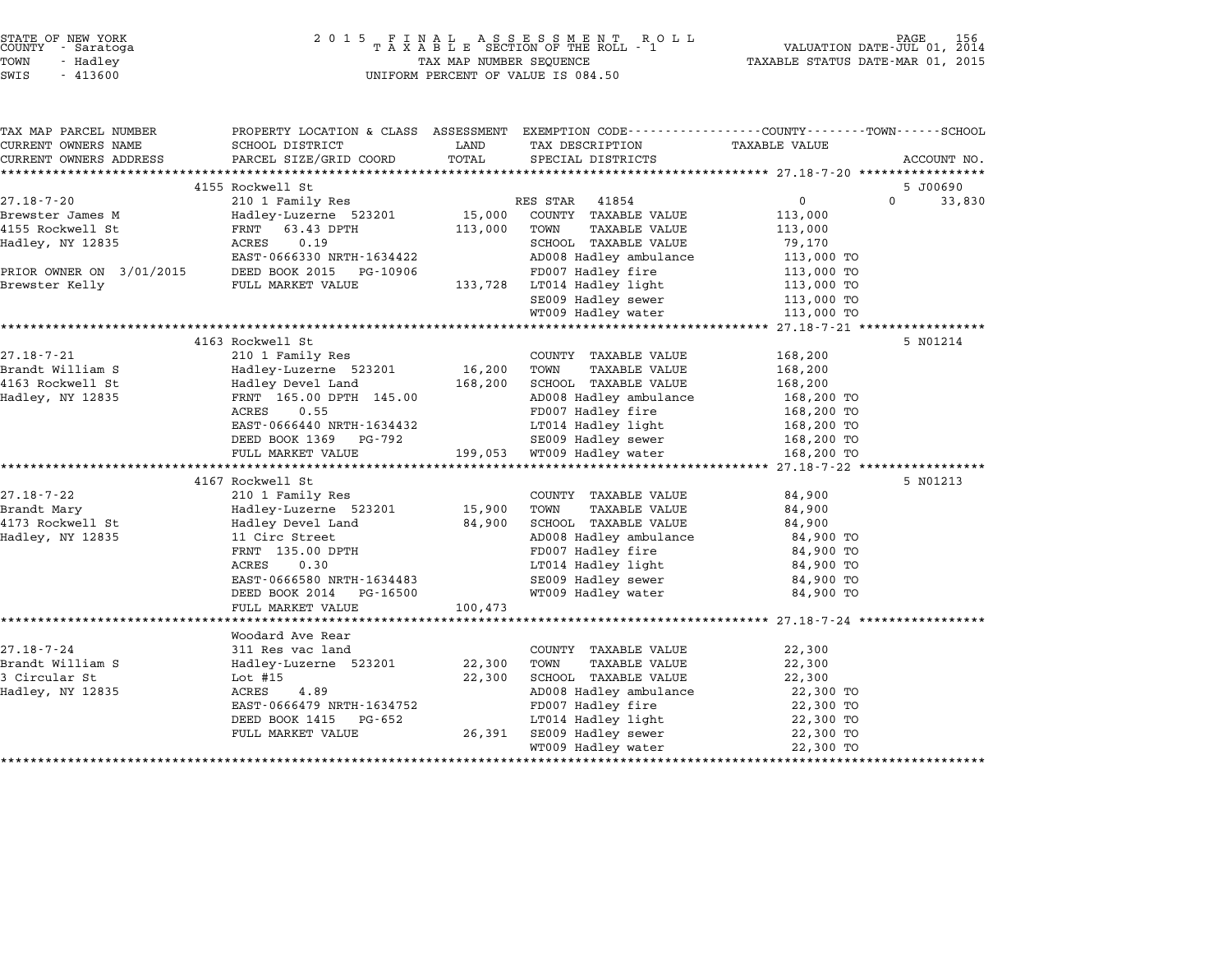| STATE OF NEW YORK |  |            |  |
|-------------------|--|------------|--|
| COUNTY            |  | - Saratoga |  |
| TOWN              |  | - Hadley   |  |

TAX MAP PARCEL NUMBER PROPERTY LOCATION & CLASS ASSESSMENT EXEMPTION CODE------------------COUNTY--------TOWN------SCHOOL ...<br>-- COUNTY:- TAX MAP PARCEL NUMBER THE OCHOTRY AND THE CURRENT EXEMPTION CODE<br>CURRENT OWNERS NAME SCHOOL DISTRICT LAND TAX DESCRIPTION TAXABLE VALUE CURRENT OWNERS ADDEER FOURDER FROM BOURDANT SALEMENT ON SCHOOL DISTRICTS AND TRANS AND TRANS TO TRANS TO TRANS<br>CURRENT OWNERS ADDRESS PARCEL SIZE/GRID COORD TOTAL SPECIAL DISTRICTS ACCOUNT NO.<br>\*\*\*\*\*\*\*\*\*\*\*\*\*\*\*\*\*\*\*\*\*\*\*\*\*\*\*\*\* 4173 Rockwell St 27.18-7-25 4173 Rockwell St<br>27.18-7-25 210 1 Family Res SR STAR 41834 0 0 73,640 Brandt Mary E Hadley-Luzerne <sup>523201</sup> 19,700 COUNTY TAXABLE VALUE 278,600 C/O William S. Brandt Life Estate 278,600 TOWN TAXABLE VALUE 278,600 41 Brandt Mary B. Brandt Maddel Maddel (19,700 COON) I AAABLE VALUE 278,600 2008)<br>C/O William S. Brandt Life Estate 278,600 TOWN TAXABLE VALUE 278,600<br>4173 Rockwell St Lot #16 Lot #16 SCHOOL TAXABLE VALUE 204,960 المسلم السابق المسلم المسلم المسلم المسلم المسلم المسلم المسلم المسلم المسلم المسلم المسلم المسلم المسلم المسل<br>Hadley, NY 12835 178.000 FRNT 410.00 DPTH SCHOOL TAXABLE VALUE 204,960 TO ENT 410.00 DPTH AND SCHOOL INABLE VALUE 204,900<br>FRNT 410.00 DPTH AD008 Hadley ambulance 278,600 TO<br>ACRES 2.91 TD007 Hadley fire 278,600 TO EART TELLOW HALL HOUR ADOUT HALLEY AMERICAN HEADTH 210,000 TO<br>ACRES 2.91 REDOOT Hadley fire 278,600 TO<br>EAST-0666800 NRTH-1634443 LT014 Hadley light 278,600 TO EAST-0666800 NRTH-1634443<br>
EAST-0666800 NRTH-1634443<br>
DEED BOOK 2011 PG-18497 SE009 Hadley sewer 278,600 TO FULL MARKET VALUE 329,704 SE009 Hadley steer 278,600 TO<br>DEED BOOK 2011 PG-18497 SE009 Hadley steer 278,600 TO 278,000 IO DOOK 2011 FO-10437<br>278,600 TO Hadley watch MARKET VALUE 329,704 329,704 17 329.704 329.704 33.-1-1 \*\*\*\*\*\*\*\*\*\*\*\*\*\*\*\*\*\*\*\*\*\*\*\*\*\*\*\*\*\* 969 Kathan Rd 5 J00100 33.-1-1 <sup>910</sup> Priv forest COUNTY TAXABLE VALUE 48,600 905 November 2007 March 2007 March 2012 (2018).<br>Matson Mary G Mary G Hadley-Luzerne 523201 48,600 TOWN TAXABLE VALUE 48,600 Mary G 48,600 C/O Gregory Taylor Attorney FRNT 945.00 DPTH 48,600 SCHOOL TAXABLE VALUE 48,600 MALSON MALY GENERAL MANUE AND HANDER TRANSPORTED AND TRANSPORTED AND TRANSPORTED AND TRANSPORTED AND TRANSPORTED AND TRANSPORTED AND TRANSPORTED AND TRANSPORTED A SUBSTITURE ON A SUBSTITURE ON A SUBSTITURE ON A SUBSTITURE 115 South Broadway EAST-0644895 NRTH-1632319 FD007 Hadley fire 48,600 TO Ald, OK <sup>74321</sup> DEED BOOK <sup>2014</sup> PG-28266 EASI-0044695 NAIR-1032319<br>
DEED BOOK 2014 PG-28266<br>
FULL MARKET VALUE 57,515 \*\*\*\*\*\*\*\*\*\*\*\*\*\*\*\*\*\*\*\*\*\*\*\*\*\*\*\*\*\*\*\*\*\*\*\*\*\*\*\*\*\*\*\*\*\*\*\*\*\*\*\*\*\*\*\*\*\*\*\*\*\*\*\*\*\*\*\*\*\*\*\*\*\*\*\*\*\*\*\*\*\*\*\*\*\*\*\*\*\*\*\*\*\*\*\*\*\*\*\*\*\*\* 33.-1-23.11 \*\*\*\*\*\*\*\*\*\*\*\*\*\*\*\* כבר, ו. ההתא באיז איז א בערי האט איז א בארי האט האט איז א בארי האט האט איז א א היי היי היי היי היי היי היי היי<br>Co Rd 8 5 J00188 33.-1-23.11 311 Res vac land County TAXABLE VALUE 29,200 Deitze Marjory A Hadley-Luzerne <sup>523201</sup> 29,200 TOWN TAXABLE VALUE 29,200 USICAL COUNTRES AND DURING SURFACE AND DURING A SURFACE AND DURING A SURFACE AND DURING A SURFACE AND DURING A<br>Delize Marjory A Balley-Luzerne 523201 29,200 TOWN TAXABLE VALUE 29,200<br>C/O Eric Dietze & ETAL Life Estate 29,2 Defice marjory A maddley-buzefile 525201 29,200 TOMN TAXABLE VALUE 29,200<br>C/O Eric Dietze & ETAL Life Estate 29,200 SCHOOL TAXABLE VALUE 29,200<br>4157 South Shore Rd Rem David first AD008 Hadley ambulance 29,200 TO Corinth Shore a single parameter of the sector and the correct correct term of the correct correct correct cor<br>29,200 TO a Rem David First and the polon and the corinth, NY 12822 FRNT 90.00 DPTH 29,200 TO Rem David III<br>FRNT 90.00<br>ACRES 22.92 FANI - 50.00 DFIH<br>ACRES - 22.92<br>EAST-0646860 NRTH-1629783 EAST-0646860 NRTH-16297<br>DEED BOOK 1618 PG-645 DEED BOOK 1618 PG-645<br>FULL MARKET VALUE 34,556 \*\*\*\*\*\*\*\*\*\*\*\*\*\*\*\*\*\*\*\*\*\*\*\*\*\*\*\*\*\*\*\*\*\*\*\*\*\*\*\*\*\*\*\*\*\*\*\*\*\*\*\*\*\*\*\*\*\*\*\*\*\*\*\*\*\*\*\*\*\*\*\*\*\*\*\*\*\*\*\*\*\*\*\*\*\*\*\*\*\*\*\*\*\*\*\*\*\*\*\*\*\*\* 33.-1-23.12 \*\*\*\*\*\*\*\*\*\*\*\*\*\*\*\* 4157 South Bhore Rd<br>\*\*\*\*\*\*\*\*\*\*\*\*\*\*\*\*\*\*\*\*\*\*\*<br>4157 South Shore Rd 33.-1-23.12 <sup>210</sup> <sup>1</sup> Family Res COUNTY TAXABLE VALUE 187,000 Deitze Eric J Hadley-Luzerne <sup>523201</sup> 21,600 TOWN TAXABLE VALUE 187,000 <sup>4157</sup> South Shore Rd FRNT 330.00 DPTH 187,000 SCHOOL TAXABLE VALUE 187,000 Example of the matter in the served of the matter of the matter of the matter of the served of the served of t<br>Acres 2.11 AD008 Hadley ambulance 187,000 TO 187,000 SCHOOL TAXABLE VALUE 187,000 TO 187,000 TO 187,000 TO 187 EARLY 187,000 SCROOD TRABLE VALUE 187,000 TO<br>
AD008 Hadley ambulance 187,000 TO<br>
EAST-0646702 NRTH-1629013 FD007 Hadley fire 187,000 TO<br>
DEED BOOK 1458 PG-733 DEED BOOK 1458 PG-733<br>FULL MARKET VALUE 221,302 \*\*\*\*\*\*\*\*\*\*\*\*\*\*\*\*\*\*\*\*\*\*\*\*\*\*\*\*\*\*\*\*\*\*\*\*\*\*\*\*\*\*\*\*\*\*\*\*\*\*\*\*\*\*\*\*\*\*\*\*\*\*\*\*\*\*\*\*\*\*\*\*\*\*\*\*\*\*\*\*\*\*\*\*\*\*\*\*\*\*\*\*\*\*\*\*\*\*\*\*\*\*\* 33.-1-23.13 \*\*\*\*\*\*\*\*\*\*\*\*\*\*\*\* roun MARREI VA<br>\*\*\*\*\*\*\*\*\*\*\*\*\*\*<br>South Shore Rd 33.-1-23.13 312 Vac w/imprv country TAXABLE VALUE 22,500 Deitze David S Hadley-Luzerne <sup>523201</sup> 22,200 TOWN TAXABLE VALUE 22,500 USICAL DEITRON COUNTROLLER PRODUCED AND 22,500<br>Deitze David Sanney-Luzerne 523201 22,200 TOWN TAXABLE VALUE 22,500<br>Deitze Marjory A Canopy With Slab 22,500 SCHOOL TAXABLE VALUE 22,500 Attn: Deitze Eric Life Estate AD008 Hadley ambulance 22,500 TO Defice Marjory Heading Compy with Stab and the control of the series of the control of the control of the control<br>Attn: Defice the Estate AD008 Hadley annulance 22,500 TO<br>4157 South Shore Rd Eric J Lot Corinth, NY <sup>12822</sup> FRNT 1290.00 DPTH EIIC 0 HOC<br>FRNT 1290.00<br>ACRES 9.31 FRNI 1290.00 DPIH<br>ACRES 9.31<br>EAST-0646353 NRTH-1628482 ACRES 9.31<br>EAST-0646353 NRTH-1628482<br>DEED BOOK 1332 PG-648 FULL MARKET VALUE 26,627 \*\*\*\*\*\*\*\*\*\*\*\*\*\*\*\*\*\*\*\*\*\*\*\*\*\*\*\*\*\*\*\*\*\*\*\*\*\*\*\*\*\*\*\*\*\*\*\*\*\*\*\*\*\*\*\*\*\*\*\*\*\*\*\*\*\*\*\*\*\*\*\*\*\*\*\*\*\*\*\*\*\*\*\*\*\*\*\*\*\*\*\*\*\*\*\*\*\*\*\*\*\*\*\*\*\*\*\*\*\*\*\*\*\*\*\*\*\*\*\*\*\*\*\*\*\*\*\*\*\*\*\*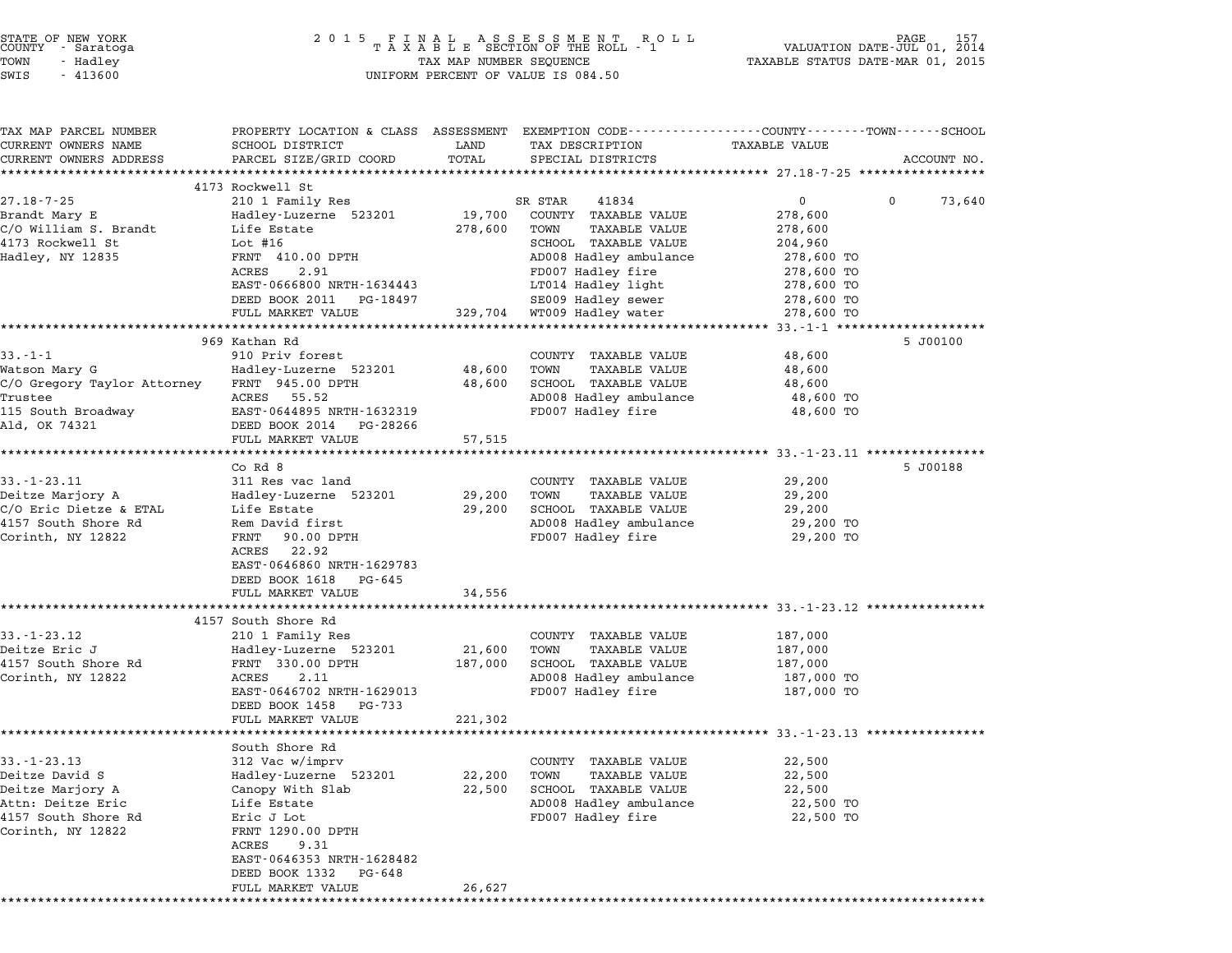| STATE OF NEW YORK<br>COUNTY - Saratoga<br>TOWN<br>- Hadley<br>SWIS<br>$-413600$                      |                                                                                                                                                                                                               |                                                 | 2015 FINAL ASSESSMENT ROLL<br>TAXABLE SECTION OF THE ROLL - 1<br>TAX MAP NUMBER SEQUENCE<br>UNIFORM PERCENT OF VALUE IS 084.50                                                                                | TAXABLE STATUS DATE-MAR 01, 2015                                                           | VALUATION DATE-JUL 01, 2014       | 158<br>AGE                                  |
|------------------------------------------------------------------------------------------------------|---------------------------------------------------------------------------------------------------------------------------------------------------------------------------------------------------------------|-------------------------------------------------|---------------------------------------------------------------------------------------------------------------------------------------------------------------------------------------------------------------|--------------------------------------------------------------------------------------------|-----------------------------------|---------------------------------------------|
| TAX MAP PARCEL NUMBER<br>CURRENT OWNERS NAME<br>CURRENT OWNERS ADDRESS                               | PROPERTY LOCATION & CLASS ASSESSMENT EXEMPTION CODE---------------COUNTY-------TOWN-----SCHOOL<br>SCHOOL DISTRICT<br>PARCEL SIZE/GRID COORD<br>*****************************                                  | LAND<br>TOTAL                                   | TAX DESCRIPTION<br>SPECIAL DISTRICTS                                                                                                                                                                          | TAXABLE VALUE                                                                              |                                   | ACCOUNT NO.                                 |
| $33. - 1 - 23.15$<br>Eggleston Debra<br>4143 South Shore Rd<br>Corinth, NY 12822                     | 4143 South Shore Rd<br>210 1 Family Res<br>Hadley-Luzerne 523201<br>FRNT 200.00 DPTH<br>ACRES<br>4.31<br>EAST-0646501 NRTH-1629243<br>DEED BOOK 2014 PG-4630<br>FULL MARKET VALUE                             | 18,000<br>133,900<br>158,462                    | COUNTY TAXABLE VALUE<br><b>TAXABLE VALUE</b><br>TOWN<br>SCHOOL TAXABLE VALUE<br>AD008 Hadley ambulance<br>FD007 Hadley fire                                                                                   | 133,900<br>133,900<br>133,900<br>133,900 TO<br>133,900 TO                                  |                                   |                                             |
|                                                                                                      |                                                                                                                                                                                                               |                                                 |                                                                                                                                                                                                               |                                                                                            |                                   |                                             |
| $33. - 1 - 26$<br>Sutliff Bernadette<br>4204 South Shore Rd<br>Corinth, NY 12822                     | 4204 South Shore Rd<br>210 1 Family Res<br>Hadley-Luzerne 523201<br>FRNT 440.00 DPTH<br>ACRES<br>3.71<br>EAST-0647503 NRTH-1628395<br>DEED BOOK 1456 PG-69<br>FULL MARKET VALUE                               | 115,740                                         | VET COM C 41132<br>17,200 VET COM T 41133<br>97,800 AGED C<br>41802<br>AGED S<br>41804<br>41834<br>SR STAR<br>COUNTY TAXABLE VALUE<br>TAXABLE VALUE<br>TOWN<br>SCHOOL TAXABLE VALUE<br>AD008 Hadley ambulance | 24,450<br>$\mathbf{0}$<br>14,670<br>$\mathbf 0$<br>0<br>58,680<br>80,800<br>0<br>97,800 TO | 0<br>17,000<br>0<br>0<br>$\Omega$ | 5 J00840<br>0<br>0<br>0<br>48,900<br>48,900 |
|                                                                                                      |                                                                                                                                                                                                               |                                                 | FD007 Hadley fire                                                                                                                                                                                             | 97,800 TO                                                                                  |                                   |                                             |
|                                                                                                      | 4190 South Shore Rd                                                                                                                                                                                           |                                                 |                                                                                                                                                                                                               |                                                                                            |                                   | 5 L01330                                    |
| $33. - 1 - 27.1$<br>Palmateer Craig<br>4190 South Shore Rd<br>Corinth, NY 12822                      | 210 1 Family Res<br>Hadley-Luzerne 523201<br>FRNT<br>79.00 DPTH 160.00<br>ACRES<br>0.43<br>EAST-0647263 NRTH-1628554<br>DEED BOOK 322<br>PG-179                                                               | 12,400<br>64,600                                | RES STAR 41854<br>COUNTY TAXABLE VALUE<br><b>TAXABLE VALUE</b><br>TOWN<br>SCHOOL TAXABLE VALUE<br>AD008 Hadley ambulance<br>FD007 Hadley fire                                                                 | $\mathbf{0}$<br>64,600<br>64,600<br>30,770<br>64,600 TO<br>64,600 TO                       | $\Omega$                          | 33,830                                      |
|                                                                                                      | FULL MARKET VALUE<br>***********************                                                                                                                                                                  | 76,450                                          |                                                                                                                                                                                                               |                                                                                            |                                   |                                             |
| $33. - 1 - 27.2$<br>Scheff Lenora<br>Scheff Jay<br>4188 S Shore Rd<br>Corinth, NY 12822              | 4188 South Shore Rd<br>270 Mfg housing<br>Hadley-Luzerne 523201<br>also deed 2007/45590<br>FRNT<br>25.00 DPTH<br>1.29<br>ACRES<br>EAST-0647233 NRTH-1628374<br>DEED BOOK 2014<br>PG-9379<br>FULL MARKET VALUE | *****************<br>13,100<br>24,100<br>28,521 | COUNTY TAXABLE VALUE<br>TAXABLE VALUE<br>TOWN<br>SCHOOL TAXABLE VALUE<br>AD008 Hadley ambulance<br>FD007 Hadley fire                                                                                          | 24,100<br>24,100<br>24,100<br>24,100 TO<br>24,100 TO                                       |                                   |                                             |
|                                                                                                      |                                                                                                                                                                                                               |                                                 |                                                                                                                                                                                                               | ********************** 33.-1-28 ***************                                            |                                   |                                             |
| $33. - 1 - 28$<br>Palmateer Craig A<br>Palmateer Carol S<br>4190 South Shore Rd<br>Corinth, NY 12822 | South Shore Rd<br>311 Res vac land<br>Hadley-Luzerne 523201<br>Prior Owner Scheff Cecil<br>FRNT<br>60.00 DPTH 115.00<br>ACRES<br>0.12<br>EAST-0647223 NRTH-1628634<br>DEED BOOK 1368<br>PG-718                | 7,300<br>7,300                                  | COUNTY TAXABLE VALUE<br><b>TAXABLE VALUE</b><br>TOWN<br>SCHOOL TAXABLE VALUE<br>AD008 Hadley ambulance<br>FD007 Hadley fire                                                                                   | 7,300<br>7,300<br>7,300<br>7,300 TO<br>7,300 TO                                            |                                   | 5 J00731                                    |
|                                                                                                      | FULL MARKET VALUE                                                                                                                                                                                             | 8,639                                           |                                                                                                                                                                                                               |                                                                                            |                                   |                                             |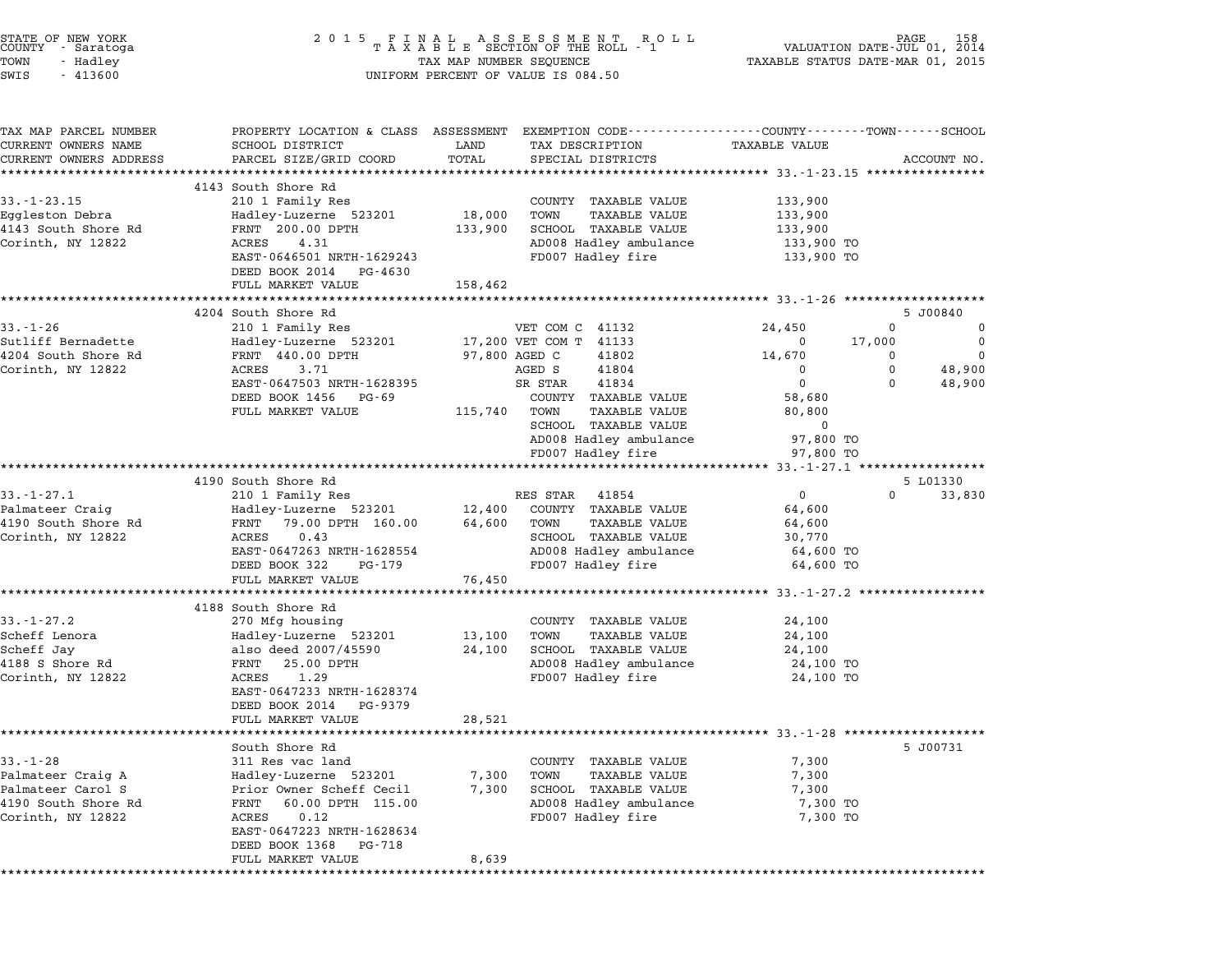| STATE OF NEW YORK<br>COUNTY<br>- Saratoga<br>TOWN<br>- Hadley | 2 0 1 5                                                                                        | TAX MAP NUMBER SEQUENCE | FINAL ASSESSMENT RO<br>TAXABLE SECTION OF THE ROLL - 1<br>ROLL | VALUATION DATE-JUL 01, 2014<br>TAXABLE STATUS DATE-MAR 01, 2015 | PAGE        | 159         |
|---------------------------------------------------------------|------------------------------------------------------------------------------------------------|-------------------------|----------------------------------------------------------------|-----------------------------------------------------------------|-------------|-------------|
| SWIS<br>$-413600$                                             |                                                                                                |                         | UNIFORM PERCENT OF VALUE IS 084.50                             |                                                                 |             |             |
| TAX MAP PARCEL NUMBER                                         | PROPERTY LOCATION & CLASS ASSESSMENT EXEMPTION CODE---------------COUNTY-------TOWN-----SCHOOL |                         |                                                                |                                                                 |             |             |
| CURRENT OWNERS NAME                                           | SCHOOL DISTRICT                                                                                | LAND                    | TAX DESCRIPTION                                                | TAXABLE VALUE                                                   |             |             |
| CURRENT OWNERS ADDRESS                                        | PARCEL SIZE/GRID COORD                                                                         | TOTAL                   | SPECIAL DISTRICTS                                              |                                                                 |             | ACCOUNT NO. |
|                                                               | 4176 South Shore Rd                                                                            |                         |                                                                |                                                                 |             | 5 J00378    |
| $33 - 1 - 29$                                                 | 210 1 Family Res                                                                               |                         | RES STAR 41854                                                 | 0                                                               | $\Omega$    | 33,830      |
| Whaley Michael B                                              | Hadley-Luzerne 523201                                                                          | 12,700                  | COUNTY TAXABLE VALUE                                           | 79,100                                                          |             |             |
| Whaley Roxanne R                                              | FRNT 100.00 DPTH 300.00                                                                        | 79,100                  | TOWN<br>TAXABLE VALUE                                          | 79,100                                                          |             |             |
| 4176 South Shore Rd                                           | 0.70<br>ACRES                                                                                  |                         | SCHOOL TAXABLE VALUE                                           | 45,270                                                          |             |             |
| Hadley, NY 12835                                              | EAST-0646973 NRTH-1628624                                                                      |                         | AD008 Hadley ambulance                                         | 79,100 TO                                                       |             |             |
|                                                               | DEED BOOK 1517 PG-313                                                                          |                         | FD007 Hadley fire                                              | 79,100 TO                                                       |             |             |
|                                                               | FULL MARKET VALUE                                                                              | 93,609                  |                                                                |                                                                 |             |             |
|                                                               |                                                                                                |                         |                                                                |                                                                 |             |             |
|                                                               | 4166 South Shore Rd                                                                            |                         |                                                                |                                                                 |             | 5 J00839    |
| $33. - 1 - 30$<br>Sutliff George                              | 210 1 Family Res<br>Hadley-Luzerne 523201                                                      | 17,600 AGED S           | VET RATIO 41111<br>41804                                       | 40,068<br>0                                                     | 40,068<br>0 | 0<br>23,850 |
| 4166 South Shore Rd                                           | FRNT 235.00 DPTH                                                                               |                         | 41834<br>95,400 SR STAR                                        | $\mathbf 0$                                                     | $\Omega$    | 71,550      |
| Corinth, NY 12822                                             | 3.89<br>ACRES                                                                                  |                         | COUNTY TAXABLE VALUE                                           | 55,332                                                          |             |             |
|                                                               | EAST-0646833 NRTH-1628493                                                                      |                         | TOWN<br>TAXABLE VALUE                                          | 55,332                                                          |             |             |
|                                                               | DEED BOOK 0963 PG-0489                                                                         |                         | SCHOOL TAXABLE VALUE                                           | 0                                                               |             |             |
|                                                               | FULL MARKET VALUE                                                                              | 112,899                 | AD008 Hadley ambulance                                         | 95,400 TO                                                       |             |             |
|                                                               |                                                                                                |                         | FD007 Hadley fire                                              | 95,400 TO                                                       |             |             |
|                                                               | *************************************                                                          |                         |                                                                |                                                                 |             |             |
|                                                               | South Shore Rd                                                                                 |                         |                                                                |                                                                 |             | 5 J01328    |
| $33.-1-31.1$                                                  | 910 Priv forest                                                                                |                         | COUNTY TAXABLE VALUE                                           | 65,700                                                          |             |             |
| Daggett Dale                                                  | Hadley-Luzerne 523201                                                                          | 65,700                  | TOWN<br>TAXABLE VALUE                                          | 65,700                                                          |             |             |
| Koerner John<br>PO Box 337                                    | Lot $#1$<br>FRNT 1750.00 DPTH                                                                  | 65,700                  | SCHOOL TAXABLE VALUE<br>AD008 Hadley ambulance                 | 65,700<br>65,700 TO                                             |             |             |
| Montello, WI 53949                                            | ACRES 95.81                                                                                    |                         | FD007 Hadley fire                                              | 65,700 TO                                                       |             |             |
|                                                               | EAST-0645959 NRTH-1626839                                                                      |                         |                                                                |                                                                 |             |             |
|                                                               | DEED BOOK 1761 PG-594                                                                          |                         |                                                                |                                                                 |             |             |
|                                                               | FULL MARKET VALUE                                                                              | 77,751                  |                                                                |                                                                 |             |             |
|                                                               |                                                                                                |                         |                                                                | ************************** 33.-1-31.2 *****************         |             |             |
|                                                               | Parker Road                                                                                    |                         |                                                                |                                                                 |             |             |
| $33. - 1 - 31.2$                                              | 311 Res vac land                                                                               |                         | COUNTY TAXABLE VALUE                                           | 15,000                                                          |             |             |
| Daggett Dale                                                  | Hadley-Luzerne 523201                                                                          | 15,000                  | TAXABLE VALUE<br>TOWN                                          | 15,000                                                          |             |             |
| Koerner John                                                  | $1$ ot 5                                                                                       | 15,000                  | SCHOOL TAXABLE VALUE                                           | 15,000                                                          |             |             |
| 5 Montello Street                                             | FRNT 200.18 DPTH<br>5.00                                                                       |                         | AD008 Hadley ambulance                                         | 15,000 TO                                                       |             |             |
| Montello, WI 53949                                            | ACRES<br>EAST-0646922 NRTH-1625462                                                             |                         | FD007 Hadley fire                                              | 15,000 TO                                                       |             |             |
| PRIOR OWNER ON 3/01/2015                                      | DEED BOOK 2015<br>PG-9610                                                                      |                         |                                                                |                                                                 |             |             |
| Carelli Nicholas W                                            | FULL MARKET VALUE                                                                              | 17,751                  |                                                                |                                                                 |             |             |
| *********************                                         |                                                                                                |                         |                                                                |                                                                 |             |             |
|                                                               | Parker Rd                                                                                      |                         |                                                                |                                                                 |             |             |
| $33. - 1 - 31.3$                                              | 311 Res vac land                                                                               |                         | COUNTY<br>TAXABLE VALUE                                        | 15,000                                                          |             |             |
| Daggett Dale                                                  | Hadley-Luzerne 523201                                                                          | 15,000                  | TOWN<br>TAXABLE VALUE                                          | 15,000                                                          |             |             |
| Koerner John                                                  | Lot $#4$                                                                                       | 15,000                  | SCHOOL TAXABLE VALUE                                           | 15,000                                                          |             |             |
| 5 Montello Street                                             | FRNT 200.35 DPTH                                                                               |                         | AD008 Hadley ambulance                                         | 15,000 TO                                                       |             |             |
| Montello, WI 53949                                            | ACRES<br>5.00<br>EAST-0646740 NRTH-1625445                                                     |                         | FD007 Hadley fire                                              | 15,000 TO                                                       |             |             |
| PRIOR OWNER ON 3/01/2015                                      | DEED BOOK 2015<br>PG-9611                                                                      |                         |                                                                |                                                                 |             |             |
| Carelli Nicholas W                                            | FULL MARKET VALUE                                                                              | 17,751                  |                                                                |                                                                 |             |             |

\*\*\*\*\*\*\*\*\*\*\*\*\*\*\*\*\*\*\*\*\*\*\*\*\*\*\*\*\*\*\*\*\*\*\*\*\*\*\*\*\*\*\*\*\*\*\*\*\*\*\*\*\*\*\*\*\*\*\*\*\*\*\*\*\*\*\*\*\*\*\*\*\*\*\*\*\*\*\*\*\*\*\*\*\*\*\*\*\*\*\*\*\*\*\*\*\*\*\*\*\*\*\*\*\*\*\*\*\*\*\*\*\*\*\*\*\*\*\*\*\*\*\*\*\*\*\*\*\*\*\*\*

STATE OF NEW YORK <sup>2</sup> <sup>0</sup> <sup>1</sup> 5 F I N A L A S S E S S M E N T R O L L PAGE <sup>159</sup> COUNTY - Saratoga <sup>T</sup> <sup>A</sup> <sup>X</sup> <sup>A</sup> <sup>B</sup> <sup>L</sup> <sup>E</sup> SECTION OF THE ROLL - <sup>1</sup> VALUATION DATE-JUL 01, <sup>2014</sup>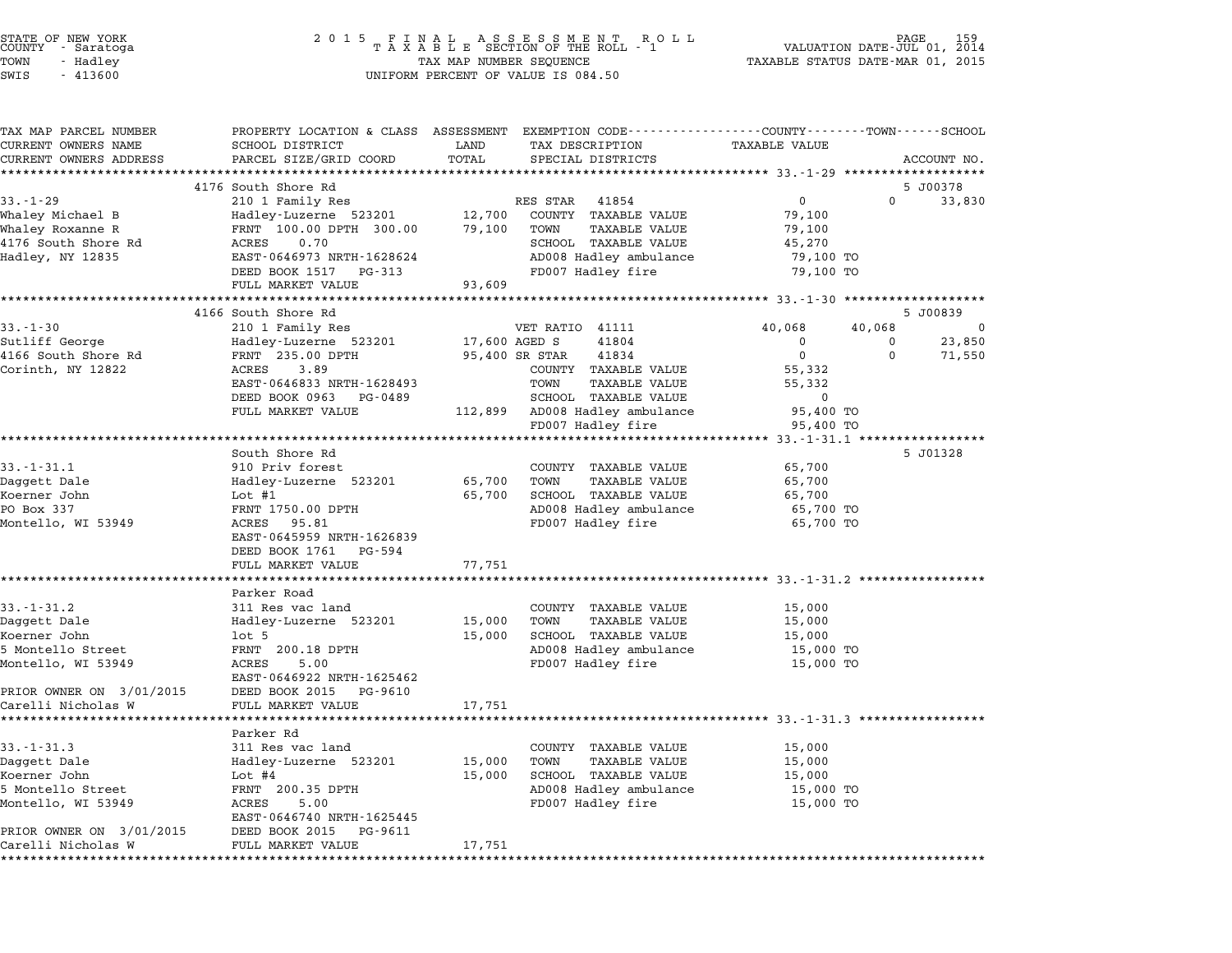| STATE OF NEW YORK<br>COUNTY - Saratoga<br>TOWN<br>- Hadley<br>SWIS<br>$-413600$ | 2 0 1 5                                                                | TAX MAP NUMBER SEQUENCE | UNIFORM PERCENT OF VALUE IS 084.50                                                                                | VALUATION DATE-JUL 01,<br>TAXABLE STATUS DATE-MAR 01, 2015 | 160<br>2014 |
|---------------------------------------------------------------------------------|------------------------------------------------------------------------|-------------------------|-------------------------------------------------------------------------------------------------------------------|------------------------------------------------------------|-------------|
| TAX MAP PARCEL NUMBER<br>CURRENT OWNERS NAME                                    | SCHOOL DISTRICT                                                        | LAND                    | PROPERTY LOCATION & CLASS ASSESSMENT EXEMPTION CODE---------------COUNTY-------TOWN-----SCHOOL<br>TAX DESCRIPTION | TAXABLE VALUE                                              |             |
| CURRENT OWNERS ADDRESS                                                          | PARCEL SIZE/GRID COORD                                                 | TOTAL                   | SPECIAL DISTRICTS                                                                                                 |                                                            | ACCOUNT NO. |
|                                                                                 |                                                                        | ********                |                                                                                                                   | *************************** 33.-1-31.4 *****************   |             |
|                                                                                 | 189 Parker Rd                                                          |                         |                                                                                                                   |                                                            |             |
| $33. - 1 - 31.4$                                                                | 210 1 Family Res                                                       |                         | SR STAR<br>41834                                                                                                  | 0<br>0                                                     | 73,640      |
| Bosford Sharon L                                                                | Hadley-Luzerne 523201                                                  | 14,400                  | COUNTY TAXABLE VALUE                                                                                              | 129,700                                                    |             |
| Shatraw Terry W                                                                 | Lot $# 3$                                                              | 129,700                 | TOWN<br>TAXABLE VALUE                                                                                             | 129,700                                                    |             |
| 189 Parker Rd                                                                   | FRNT 200.29 DPTH                                                       |                         | SCHOOL TAXABLE VALUE                                                                                              | 56,060                                                     |             |
| Corinth, NY 12822                                                               | ACRES<br>4.41<br>EAST-0646528 NRTH-1625422                             |                         | AD008 Hadley ambulance                                                                                            | 129,700 TO                                                 |             |
|                                                                                 | DEED BOOK 2013<br>PG-16949                                             |                         | FD007 Hadley fire                                                                                                 | 129,700 TO                                                 |             |
|                                                                                 | FULL MARKET VALUE                                                      | 153,491                 |                                                                                                                   |                                                            |             |
|                                                                                 |                                                                        |                         |                                                                                                                   | ***************** 33.-1-31.5 *********                     |             |
|                                                                                 | Parker Rd                                                              |                         |                                                                                                                   |                                                            |             |
| $33. - 1 - 31.5$                                                                | 910 Priv forest                                                        |                         | COUNTY TAXABLE VALUE                                                                                              | 35,100                                                     |             |
| Taylor Earl                                                                     | Hadley-Luzerne 523201                                                  | 35,100                  | <b>TAXABLE VALUE</b><br>TOWN                                                                                      | 35,100                                                     |             |
| Jurcsak John E                                                                  | $1$ ot #2                                                              | 35,100                  | SCHOOL TAXABLE VALUE                                                                                              | 35,100                                                     |             |
| PO Box 27                                                                       | FRNT 1326.50 DPTH                                                      |                         | AD008 Hadley ambulance                                                                                            | 35,100 TO                                                  |             |
| Porter Corners, NY 12859                                                        | ACRES<br>48.84<br>EAST-0645572 NRTH-1625645<br>DEED BOOK 2007 PG-34342 |                         | FD007 Hadley fire                                                                                                 | 35,100 TO                                                  |             |
|                                                                                 | FULL MARKET VALUE                                                      | 41,538                  |                                                                                                                   |                                                            |             |
|                                                                                 | Parker Rd                                                              |                         |                                                                                                                   | ************************* 33.-1-32 *******************     | 5 J00841    |
| $33 - 1 - 32$                                                                   | 322 Rural vac>10                                                       |                         | COUNTY TAXABLE VALUE                                                                                              | 46,700                                                     |             |
| Hartley Carol                                                                   | Hadley-Luzerne 523201                                                  | 46,700                  | <b>TAXABLE VALUE</b><br>TOWN                                                                                      | 46,700                                                     |             |
| Hartley Elizabeth                                                               | FRNT 941.16 DPTH                                                       | 46,700                  | SCHOOL TAXABLE VALUE                                                                                              | 46,700                                                     |             |
| 236 Aledo Ave                                                                   | ACRES 50.00                                                            |                         | AD008 Hadley ambulance                                                                                            | 46,700 TO                                                  |             |
| Coral Gables, FL 33134                                                          | EAST-0647658 NRTH-1626105<br>DEED BOOK 1328<br>PG-706                  |                         | FD007 Hadley fire                                                                                                 | 46,700 TO                                                  |             |
|                                                                                 | FULL MARKET VALUE                                                      | 55,266                  |                                                                                                                   |                                                            |             |
|                                                                                 | York Rd                                                                |                         |                                                                                                                   |                                                            | 5 J00973    |
| $33 - 1 - 33$                                                                   | 322 Rural vac>10                                                       |                         | COUNTY TAXABLE VALUE                                                                                              | 28,100                                                     |             |
| Fiel Meredith                                                                   | Hadley-Luzerne 523201                                                  | 28,100                  | <b>TAXABLE VALUE</b><br>TOWN                                                                                      | 28,100                                                     |             |
| 50 York Rd                                                                      | FRNT 110.00 DPTH                                                       | 28,100                  | SCHOOL TAXABLE VALUE                                                                                              | 28,100                                                     |             |
| Corinth, NY 12822                                                               | 24.34<br>ACRES                                                         |                         | AD008 Hadley ambulance                                                                                            | 28,100 TO                                                  |             |
|                                                                                 | EAST-0644439 NRTH-1625359<br>DEED BOOK 2009<br>PG-45439                |                         | FD007 Hadley fire                                                                                                 | 28,100 TO                                                  |             |
|                                                                                 | FULL MARKET VALUE                                                      | 33,254                  |                                                                                                                   |                                                            |             |
|                                                                                 |                                                                        |                         |                                                                                                                   | ********************** 33.-1-36 *********                  |             |
|                                                                                 | South Shore Rd                                                         |                         |                                                                                                                   |                                                            | 5 J01863    |
| $33. - 1 - 36$                                                                  | 311 Res vac land                                                       |                         | TAXABLE VALUE<br>COUNTY                                                                                           | 650                                                        |             |
| Bellerose George<br>Bellerose Debra J                                           | Hadley-Luzerne 523201<br>FRNT 105.00 DPTH<br>75.00                     | 650<br>650              | <b>TAXABLE VALUE</b><br>TOWN<br>SCHOOL TAXABLE VALUE                                                              | 650<br>650                                                 |             |
| 3647 South Shore Rd                                                             | ACRES<br>0.17                                                          |                         | AD008 Hadley ambulance                                                                                            | 650 TO                                                     |             |
| Corinth, NY 12822                                                               | EAST-0644037 NRTH-1626408                                              |                         | FD007 Hadley fire                                                                                                 | 650 TO                                                     |             |
|                                                                                 | DEED BOOK 1447<br>PG-192<br>FULL MARKET VALUE                          | 769                     |                                                                                                                   |                                                            |             |
| *********                                                                       |                                                                        |                         |                                                                                                                   | **********************                                     |             |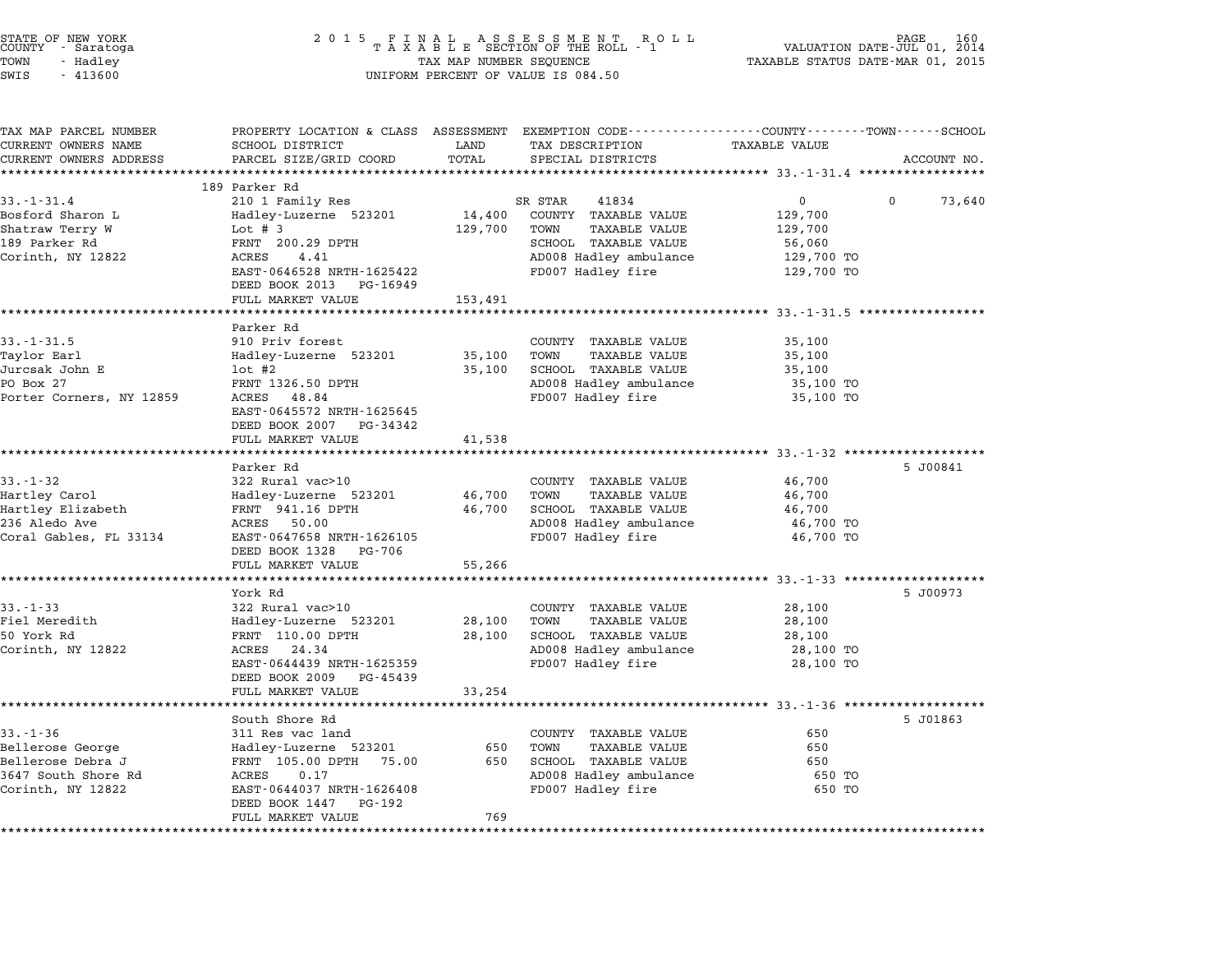| COUNTY | STATE OF NEW YORK<br>- Saratoga |  |
|--------|---------------------------------|--|
| TOWN   | - Hadley                        |  |
|        |                                 |  |

### STATE OF NEW YORK <sup>2</sup> <sup>0</sup> <sup>1</sup> 5 F I N A L A S S E S S M E N T R O L L PAGE <sup>161</sup> COUNTY - Saratoga <sup>T</sup> <sup>A</sup> <sup>X</sup> <sup>A</sup> <sup>B</sup> <sup>L</sup> <sup>E</sup> SECTION OF THE ROLL - <sup>1</sup> VALUATION DATE-JUL 01, <sup>2014</sup> TOWN - Hadley TAX MAP NUMBER SEQUENCE TAXABLE STATUS DATE-MAR 01, <sup>2015</sup> SWIS - <sup>413600</sup> UNIFORM PERCENT OF VALUE IS 084.50

| TAX MAP PARCEL NUMBER<br>CURRENT OWNERS NAME | PROPERTY LOCATION & CLASS ASSESSMENT EXEMPTION CODE---------------COUNTY-------TOWN------SCHOOL<br>SCHOOL DISTRICT | LAND              | TAX DESCRIPTION                             | <b>TAXABLE VALUE</b>                              |                    |
|----------------------------------------------|--------------------------------------------------------------------------------------------------------------------|-------------------|---------------------------------------------|---------------------------------------------------|--------------------|
| CURRENT OWNERS ADDRESS                       | PARCEL SIZE/GRID COORD                                                                                             | TOTAL             | SPECIAL DISTRICTS                           |                                                   | ACCOUNT NO.        |
|                                              |                                                                                                                    |                   |                                             |                                                   |                    |
|                                              | 14 York Rd                                                                                                         |                   |                                             |                                                   | 5 J00974           |
| $33. - 1 - 37$                               | 210 1 Family Res                                                                                                   |                   | 41854<br>RES STAR                           | $\mathbf 0$                                       | $\Omega$<br>33,830 |
| Spotswood Gary J                             | Hadley-Luzerne 523201                                                                                              | 13,500            | COUNTY TAXABLE VALUE                        | 116,300                                           |                    |
| Spotswood Teri-lynn                          | FRNT 520.00 DPTH                                                                                                   | 116,300           | TOWN<br>TAXABLE VALUE                       | 116,300                                           |                    |
| 14 York Rd                                   | ACRES<br>1.27<br>EAST-0644207 NRTH-1626348                                                                         |                   | SCHOOL TAXABLE VALUE                        | 82,470                                            |                    |
| Corinth, NY 12822                            | DEED BOOK 1383 PG-775                                                                                              |                   | AD008 Hadley ambulance<br>FD007 Hadley fire | 116,300 TO<br>116,300 TO                          |                    |
|                                              | FULL MARKET VALUE                                                                                                  | 137,633           |                                             |                                                   |                    |
|                                              | ********************                                                                                               | ***************** |                                             | ******************* 33.-1-39 ******************** |                    |
|                                              | 9 York Rd                                                                                                          |                   |                                             |                                                   | 5 J01372           |
| $33 - 1 - 39$                                | 210 1 Family Res                                                                                                   |                   | RES STAR<br>41854                           | $\overline{0}$                                    | $\Omega$<br>33,830 |
| Briceno Jorge A                              | Hadley-Luzerne 523201                                                                                              |                   | 18,300 COUNTY TAXABLE VALUE                 | 135,900                                           |                    |
| Fisk Deborah J                               | FRNT 475.00 DPTH                                                                                                   | 135,900           | TOWN<br><b>TAXABLE VALUE</b>                | 135,900                                           |                    |
| 9 York Rd                                    | ACRES<br>5.33                                                                                                      |                   | SCHOOL TAXABLE VALUE                        | 102,070                                           |                    |
| Corinth, NY 12822                            | EAST-0644577 NRTH-1626429                                                                                          |                   | AD008 Hadley ambulance                      | 135,900 TO                                        |                    |
|                                              | DEED BOOK 1650 PG-417                                                                                              |                   | FD007 Hadley fire                           | 135,900 TO                                        |                    |
|                                              | FULL MARKET VALUE                                                                                                  | 160,828           |                                             |                                                   |                    |
|                                              | 4003 South Shore Rd                                                                                                |                   |                                             |                                                   | 5 J00971           |
| $33 - 1 - 40$                                | 210 1 Family Res                                                                                                   |                   | RES STAR 41854                              | $\overline{0}$                                    | $\Omega$<br>33,830 |
| Winslow William C                            | Hadley-Luzerne 523201                                                                                              | 16,300            | COUNTY TAXABLE VALUE                        | 104,200                                           |                    |
| Winslow Shelly L                             | FRNT 583.00 DPTH                                                                                                   | 104,200           | TOWN<br><b>TAXABLE VALUE</b>                | 104,200                                           |                    |
| 4003 South Shore Rd                          | ACRES<br>3.18                                                                                                      |                   | SCHOOL TAXABLE VALUE                        | 70,370                                            |                    |
| Corinth, NY 12822                            | EAST-0644187 NRTH-1626658                                                                                          |                   | AD008 Hadley ambulance                      | 104,200 TO                                        |                    |
|                                              | DEED BOOK 1130 PG-343                                                                                              |                   | FD007 Hadley fire                           | 104,200 TO                                        |                    |
|                                              | FULL MARKET VALUE                                                                                                  | 123,314           |                                             |                                                   |                    |
|                                              | 4031 South Shore Rd                                                                                                |                   |                                             |                                                   | 5 J00531           |
| $33. - 1 - 41.1$                             | 240 Rural res                                                                                                      |                   | COUNTY TAXABLE VALUE                        | 158,400                                           |                    |
| Toran Lorraine A                             | Hadley-Luzerne 523201                                                                                              | 21,600            | TOWN<br><b>TAXABLE VALUE</b>                | 158,400                                           |                    |
| Johnson John J                               | FRNT 242.07 DPTH                                                                                                   | 158,400           | SCHOOL TAXABLE VALUE                        | 158,400                                           |                    |
| 4031 South Shore Rd                          | ACRES 13.04                                                                                                        |                   | AD008 Hadley ambulance                      | 158,400 TO                                        |                    |
| Hadley, NY 12835                             | EAST-0644375 NRTH-1627499                                                                                          |                   | FD007 Hadley fire                           | 158,400 TO                                        |                    |
|                                              | DEED BOOK 1289 PG-78                                                                                               |                   |                                             |                                                   |                    |
|                                              | FULL MARKET VALUE                                                                                                  | 187,456           |                                             |                                                   |                    |
|                                              |                                                                                                                    |                   |                                             |                                                   |                    |
|                                              | South Shore Rd                                                                                                     |                   |                                             |                                                   |                    |
|                                              | 314 Rural vac<10                                                                                                   |                   | COUNTY TAXABLE VALUE                        | 7,800                                             |                    |
| $33. - 1 - 41.2$                             |                                                                                                                    |                   |                                             |                                                   |                    |
|                                              | Hadley-Luzerne 523201                                                                                              | 7,800             | TOWN<br>TAXABLE VALUE                       | 7,800                                             |                    |
| Johnson John J<br>4031 South Shore Rd        | ACRES<br>5.93                                                                                                      | 7,800             | SCHOOL TAXABLE VALUE                        | 7,800                                             |                    |
| Hadley, NY 12835                             | EAST-0644166 NRTH-1627248<br>DEED BOOK 1413<br>PG-184                                                              |                   | AD008 Hadley ambulance<br>FD007 Hadley fire | 7,800 TO<br>7,800 TO                              |                    |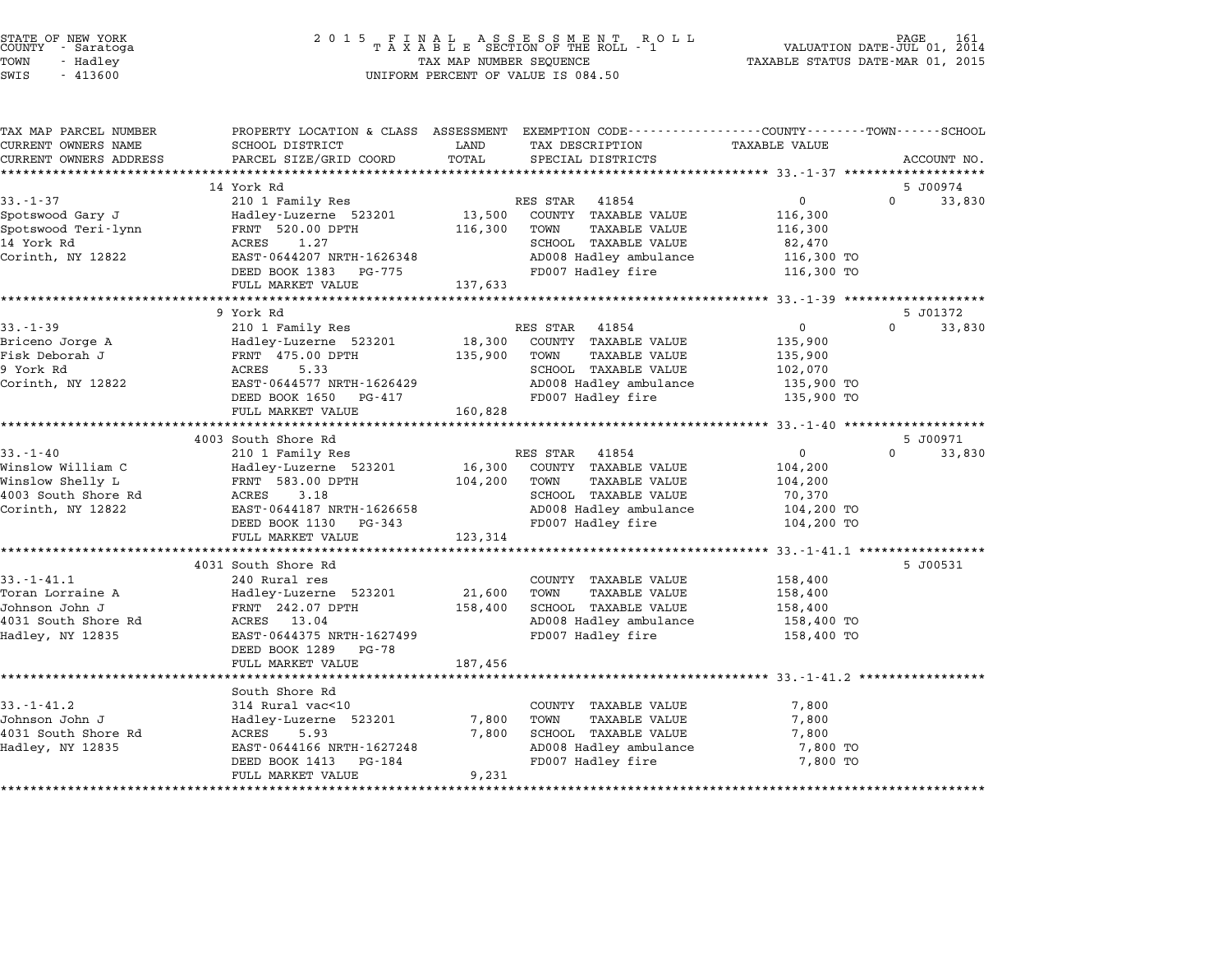| STATE OF NEW YORK |  |            |  |
|-------------------|--|------------|--|
| COUNTY            |  | - Saratoga |  |
| TOWN              |  | - Hadley   |  |

| TAX MAP PARCEL NUMBER<br>CURRENT OWNERS NAME | PROPERTY LOCATION & CLASS ASSESSMENT EXEMPTION CODE----------------COUNTY-------TOWN-----SCHOOL<br>SCHOOL DISTRICT | LAND    | TAX DESCRIPTION        | <b>TAXABLE VALUE</b>                    |                    |
|----------------------------------------------|--------------------------------------------------------------------------------------------------------------------|---------|------------------------|-----------------------------------------|--------------------|
| CURRENT OWNERS ADDRESS                       | PARCEL SIZE/GRID COORD                                                                                             | TOTAL   | SPECIAL DISTRICTS      |                                         | ACCOUNT NO.        |
| *************************                    |                                                                                                                    |         |                        |                                         |                    |
|                                              | 4041 South Shore Rd                                                                                                |         |                        |                                         | 5 J00844           |
| $33 - 1 - 42$                                | 210 1 Family Res                                                                                                   |         | SR STAR<br>41834       | $\Omega$                                | $\Omega$<br>73,640 |
| Sutliff Audrey J                             | Hadley-Luzerne 523201                                                                                              | 14,800  | COUNTY TAXABLE VALUE   | 77,100                                  |                    |
| 4041 South Shore Road                        | FRNT 478.00 DPTH                                                                                                   | 77,100  | TOWN<br>TAXABLE VALUE  | 77,100                                  |                    |
| Corinth, NY 12822                            | 1.92<br>ACRES                                                                                                      |         | SCHOOL TAXABLE VALUE   | 3,460                                   |                    |
|                                              | EAST-0644815 NRTH-1627259                                                                                          |         | AD008 Hadley ambulance | 77,100 TO                               |                    |
| PRIOR OWNER ON 3/01/2015                     | DEED BOOK 2015 PG-9575                                                                                             |         | FD007 Hadley fire      | 77,100 TO                               |                    |
| Sutliff Walter                               | FULL MARKET VALUE                                                                                                  | 91,243  |                        |                                         |                    |
|                                              |                                                                                                                    |         |                        |                                         |                    |
|                                              | 4073 South Shore Rd                                                                                                |         |                        |                                         | 5 J00546           |
| $33. - 1 - 43.1$                             | 240 Rural res                                                                                                      |         | SR STAR<br>41834       | $\overline{0}$                          | $\Omega$<br>73,640 |
| Sutliff John R                               | Hadley-Luzerne 523201                                                                                              | 24,900  | COUNTY TAXABLE VALUE   | 151,000                                 |                    |
| Sutliff Mary P                               | FRNT 618.00 DPTH                                                                                                   | 151,000 | TOWN<br>TAXABLE VALUE  | 151,000                                 |                    |
| 4073 South Shore Rd                          | ACRES 11.72                                                                                                        |         | SCHOOL TAXABLE VALUE   | 77,360                                  |                    |
| Corinth, NY 12822                            | EAST-0645094 NRTH-1627830                                                                                          |         | AD008 Hadley ambulance | 151,000 TO                              |                    |
|                                              | DEED BOOK 1149<br>PG-305                                                                                           |         | FD007 Hadley fire      | 151,000 TO                              |                    |
|                                              | FULL MARKET VALUE                                                                                                  | 178,698 |                        |                                         |                    |
|                                              | ******************************                                                                                     |         |                        |                                         |                    |
|                                              | South Shore Rd                                                                                                     |         |                        |                                         |                    |
| $33 - 1 - 43.2$                              | 312 Vac w/imprv                                                                                                    |         | COUNTY TAXABLE VALUE   | 29,400                                  |                    |
| Fierman Matthew                              | Hadley-Luzerne 523201                                                                                              | 14,100  | TOWN<br>TAXABLE VALUE  | 29,400                                  |                    |
| Fierman Heather                              | Garage                                                                                                             | 29,400  | SCHOOL TAXABLE VALUE   | 29,400                                  |                    |
| 9 Hickory Dr                                 | FRNT 182.61 DPTH                                                                                                   |         | AD008 Hadley ambulance | 29,400 TO                               |                    |
| Clarkstown, NY 10956                         | 1.55<br>ACRES                                                                                                      |         | FD007 Hadley fire      | 29,400 TO                               |                    |
|                                              | EAST-0645464 NRTH-1627981                                                                                          |         |                        |                                         |                    |
|                                              | DEED BOOK 2007 PG-49391                                                                                            |         |                        |                                         |                    |
|                                              | FULL MARKET VALUE                                                                                                  | 34,793  |                        |                                         |                    |
|                                              | *********************                                                                                              |         |                        | ********************* 33.-1-44 ******** |                    |
|                                              | 4083 South Shore Rd                                                                                                |         |                        |                                         | 5 J00576           |
| $33. - 1 - 44$                               | 270 Mfg housing                                                                                                    |         | COUNTY TAXABLE VALUE   | 34,200                                  |                    |
| Fierman Matthew                              | Hadley-Luzerne 523201                                                                                              | 13,500  | TOWN<br>TAXABLE VALUE  | 34,200                                  |                    |
| Fierman Heather                              | FRNT 260.83 DPTH                                                                                                   | 34,200  | SCHOOL TAXABLE VALUE   | 34,200                                  |                    |
| 9 Hickory Dr                                 | 1.25<br>ACRES                                                                                                      |         | AD008 Hadley ambulance | 34,200 TO                               |                    |
| Clarkstown, FL 10956                         | EAST-0645664 NRTH-1628041                                                                                          |         | FD007 Hadley fire      | 34,200 TO                               |                    |
|                                              | DEED BOOK 2007 PG-49389                                                                                            |         |                        |                                         |                    |
|                                              | FULL MARKET VALUE                                                                                                  | 40,473  |                        |                                         |                    |
|                                              | ******************************                                                                                     |         |                        |                                         |                    |
|                                              | 4097 South Shore Rd                                                                                                |         |                        |                                         | 5 J00771           |
| $33. - 1 - 45$                               | 210 1 Family Res                                                                                                   |         | COUNTY TAXABLE VALUE   | 52,800                                  |                    |
| Fierman Matthew                              | Hadley-Luzerne 523201                                                                                              | 12,400  | TOWN<br>TAXABLE VALUE  | 52,800                                  |                    |
| Fierman Heather                              | FRNT 139.17 DPTH 139.17                                                                                            | 52,800  | SCHOOL TAXABLE VALUE   | 52,800                                  |                    |
| 9 Hickory Dr                                 | ACRES<br>0.44                                                                                                      |         | AD008 Hadley ambulance | 52,800 TO                               |                    |
| Clarkstown, NY 10956                         | EAST-0645804 NRTH-1628121                                                                                          |         | FD007 Hadley fire      | 52,800 TO                               |                    |
|                                              | DEED BOOK 2007 PG-49390                                                                                            |         |                        |                                         |                    |
|                                              | FULL MARKET VALUE                                                                                                  | 62,485  |                        |                                         |                    |
|                                              |                                                                                                                    |         |                        |                                         |                    |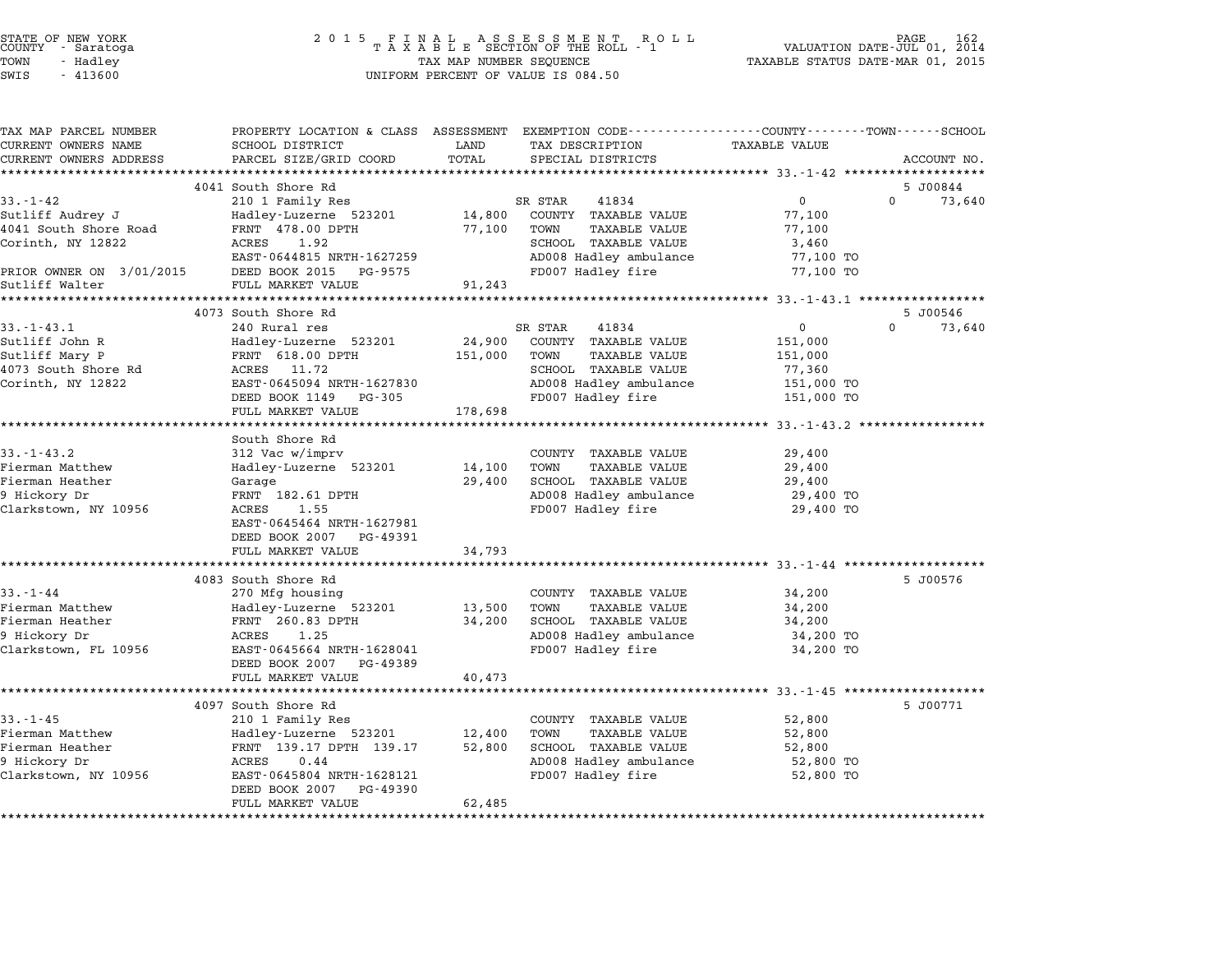| STATE OF NEW YORK<br>COUNTY - Saratoga<br>TOWN<br>- Hadley<br>SWIS<br>$-413600$ | 2 0 1 5<br>FINAL ASSESSMENT RO<br>TAXABLE SECTION OF THE ROLL - 1<br>TAX MAP NUMBER SEQUENCE<br>UNIFORM PERCENT OF VALUE IS 084.50 | TAXABLE STATUS DATE-MAR 01, 2015 | PAGE<br>VALUATION DATE-JUL 01, 2014                                                                               |                                                      |             |
|---------------------------------------------------------------------------------|------------------------------------------------------------------------------------------------------------------------------------|----------------------------------|-------------------------------------------------------------------------------------------------------------------|------------------------------------------------------|-------------|
| TAX MAP PARCEL NUMBER<br>CURRENT OWNERS NAME                                    | SCHOOL DISTRICT                                                                                                                    | LAND                             | PROPERTY LOCATION & CLASS ASSESSMENT EXEMPTION CODE---------------COUNTY-------TOWN-----SCHOOL<br>TAX DESCRIPTION | <b>TAXABLE VALUE</b>                                 |             |
| CURRENT OWNERS ADDRESS                                                          | PARCEL SIZE/GRID COORD                                                                                                             | TOTAL                            | SPECIAL DISTRICTS                                                                                                 |                                                      | ACCOUNT NO. |
|                                                                                 |                                                                                                                                    | ***********                      | ************************************ 33.-1-46 ******                                                              |                                                      |             |
| $33 - 1 - 46$                                                                   | 4125 South Shore Rd<br>240 Rural res                                                                                               |                                  | COUNTY TAXABLE VALUE                                                                                              | 96,100                                               | 5 J00547    |
| Meyers Roy                                                                      | Hadley-Luzerne 523201                                                                                                              | 42,400                           | TOWN<br><b>TAXABLE VALUE</b>                                                                                      | 96,100                                               |             |
| Meyers Deborah                                                                  | FRNT 765.00 DPTH                                                                                                                   | 96,100                           | SCHOOL TAXABLE VALUE                                                                                              | 96,100                                               |             |
| 113 Catherine St                                                                | ACRES 41.50                                                                                                                        |                                  | AD008 Hadley ambulance                                                                                            | 96,100 TO                                            |             |
| Saratoga Springs, NY 12866                                                      | EAST-0645033 NRTH-1628600<br>DEED BOOK 0917 PG-0761                                                                                |                                  | FD007 Hadley fire                                                                                                 | 96,100 TO                                            |             |
|                                                                                 | FULL MARKET VALUE                                                                                                                  | 113,728                          |                                                                                                                   |                                                      |             |
|                                                                                 |                                                                                                                                    | ***********                      |                                                                                                                   | ********************** 33.-1-47.2 ****************** |             |
| $33. - 1 - 47.2$                                                                | 4137 South Shore Rd REAR                                                                                                           |                                  | RES STAR 41854                                                                                                    | $\mathbf 0$                                          | $\Omega$    |
| McKinney Kenneth C                                                              | 210 1 Family Res<br>Hadley-Luzerne 523201                                                                                          | 39,200                           | COUNTY TAXABLE VALUE                                                                                              | 250,400                                              | 33,830      |
| McKinney Stefanie H                                                             | Lot $P/O$ 1                                                                                                                        | 250,400                          | TAXABLE VALUE<br>TOWN                                                                                             | 250,400                                              |             |
| 4137 South Shore Rd                                                             | ACRES 47.89                                                                                                                        |                                  | SCHOOL TAXABLE VALUE                                                                                              | 216,570                                              |             |
| Corinth, NY 12822                                                               | EAST-0646089 NRTH-1630500                                                                                                          |                                  | AD008 Hadley ambulance                                                                                            | 250,400 TO                                           |             |
|                                                                                 | DEED BOOK 2008 PG-5572                                                                                                             |                                  | FD007 Hadley fire                                                                                                 | 250,400 TO                                           |             |
|                                                                                 | FULL MARKET VALUE                                                                                                                  | 296,331<br>***********           |                                                                                                                   | ***************** 33.-1-47.11 *****************      |             |
|                                                                                 | 4133 South Shore Rd                                                                                                                |                                  |                                                                                                                   |                                                      | 5 J00485    |
| $33. - 1 - 47.11$                                                               | 240 Rural res                                                                                                                      |                                  | RES STAR 41854                                                                                                    | 0                                                    | 0<br>33,830 |
| Johnson Matthew S                                                               | Hadley-Luzerne 523201                                                                                                              | 44,300                           | COUNTY TAXABLE VALUE                                                                                              | 192,400                                              |             |
| 4133 South Shore Rd                                                             | Lot $P/O$ 1                                                                                                                        | 192,400                          | TOWN<br>TAXABLE VALUE                                                                                             | 192,400                                              |             |
| Corinth, NY 12822                                                               | FRNT 101.76 DPTH                                                                                                                   |                                  | SCHOOL TAXABLE VALUE                                                                                              | 158,570                                              |             |
|                                                                                 | ACRES 45.34                                                                                                                        |                                  | AD008 Hadley ambulance                                                                                            | 192,400 TO                                           |             |
|                                                                                 | EAST-0645128 NRTH-1629555<br>DEED BOOK 2008 PG-5587                                                                                |                                  | FD007 Hadley fire                                                                                                 | 192,400 TO                                           |             |
|                                                                                 | FULL MARKET VALUE                                                                                                                  | 227,692                          |                                                                                                                   |                                                      |             |
|                                                                                 |                                                                                                                                    |                                  |                                                                                                                   |                                                      |             |
|                                                                                 | 4133 South Shore Rd                                                                                                                |                                  |                                                                                                                   |                                                      |             |
| $33. - 1 - 47.12$                                                               | 314 Rural vac<10                                                                                                                   |                                  | COUNTY TAXABLE VALUE                                                                                              | 10,700                                               |             |
| Johnson Matthew S                                                               | Hadley-Luzerne 523201                                                                                                              | 10,700                           | <b>TAXABLE VALUE</b><br>TOWN                                                                                      | 10,700                                               |             |
| 4133 South Shore Rd<br>Corinth, NY 12822                                        | Lot $P/O$ 1<br>FRNT<br>60.30 DPTH                                                                                                  | 10,700                           | SCHOOL TAXABLE VALUE<br>AD008 Hadley ambulance                                                                    | 10,700                                               |             |
|                                                                                 | ACRES<br>1.40                                                                                                                      |                                  | FD007 Hadley fire                                                                                                 | 10,700 TO<br>10,700 TO                               |             |
|                                                                                 | EAST-0646253 NRTH-1629246                                                                                                          |                                  |                                                                                                                   |                                                      |             |
|                                                                                 | DEED BOOK 02008 PG-5587                                                                                                            |                                  |                                                                                                                   |                                                      |             |
|                                                                                 | FULL MARKET VALUE                                                                                                                  | 12,663                           |                                                                                                                   |                                                      |             |
|                                                                                 |                                                                                                                                    |                                  |                                                                                                                   |                                                      |             |
|                                                                                 | South Shore Rd                                                                                                                     |                                  |                                                                                                                   |                                                      | 5 J01864    |
| $33. - 1 - 48$<br>Roben Andrew                                                  | 314 Rural vac<10<br>Hadley-Luzerne 523201                                                                                          | 1,800                            | COUNTY TAXABLE VALUE<br>TOWN<br>TAXABLE VALUE                                                                     | 1,800<br>1,800                                       |             |
| Roben Marie                                                                     | ACRES<br>2.20                                                                                                                      | 1,800                            | SCHOOL TAXABLE VALUE                                                                                              | 1,800                                                |             |
| 1137 Kathan Rd                                                                  | EAST-0644170 NRTH-1629828                                                                                                          |                                  | AD008 Hadley ambulance                                                                                            | 1,800 TO                                             |             |
| Corinth, NY 12822                                                               | DEED BOOK 1574 PG-114                                                                                                              |                                  | FD007 Hadley fire                                                                                                 | 1,800 TO                                             |             |
|                                                                                 | FULL MARKET VALUE                                                                                                                  | 2,130                            |                                                                                                                   |                                                      |             |
|                                                                                 |                                                                                                                                    |                                  |                                                                                                                   |                                                      |             |

STATE OF NEW YORK <sup>2</sup> <sup>0</sup> <sup>1</sup> 5 F I N A L A S S E S S M E N T R O L L PAGE <sup>163</sup> COUNTY - Saratoga <sup>T</sup> <sup>A</sup> <sup>X</sup> <sup>A</sup> <sup>B</sup> <sup>L</sup> <sup>E</sup> SECTION OF THE ROLL - <sup>1</sup> VALUATION DATE-JUL 01, <sup>2014</sup>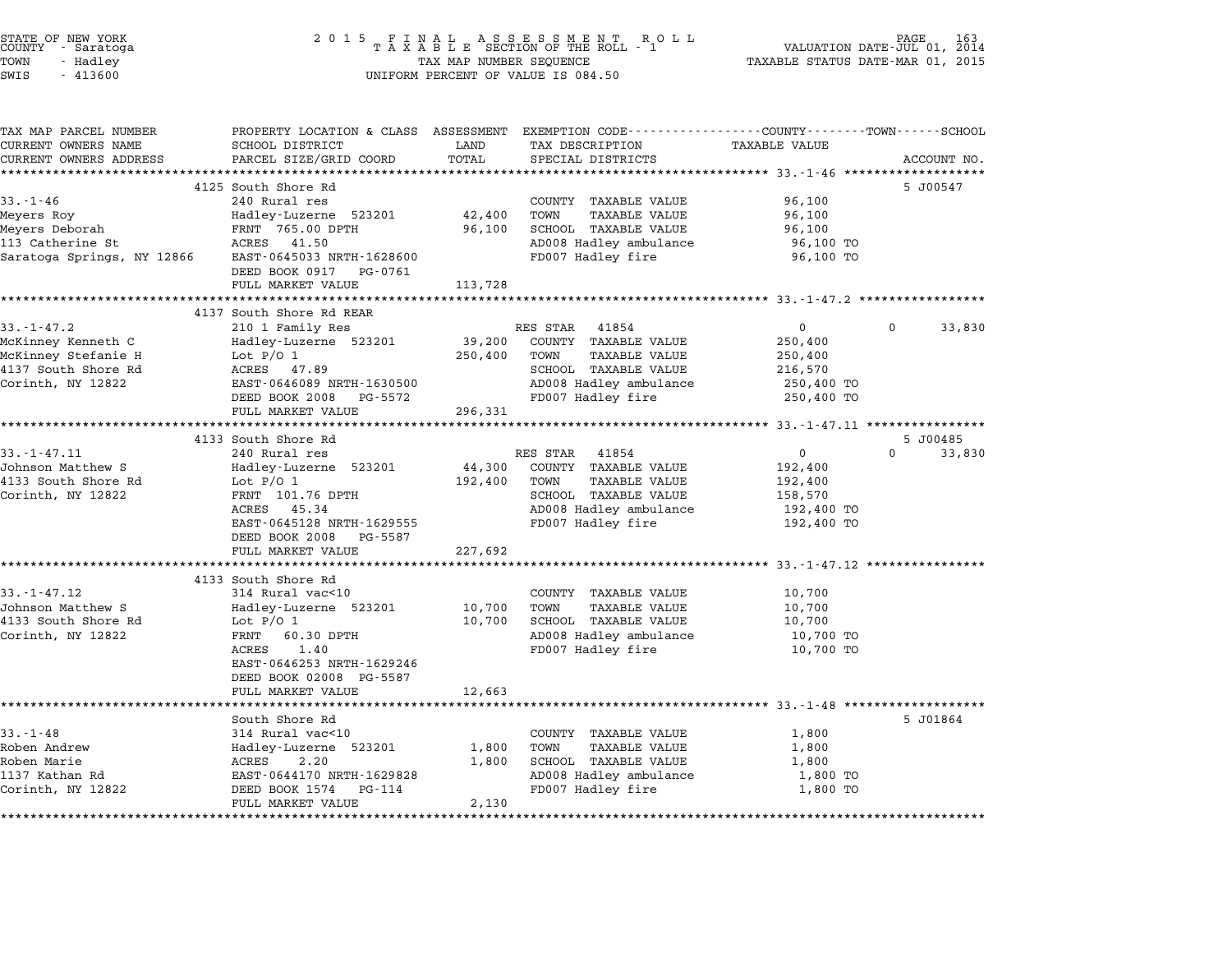# STATE OF NEW YORK <sup>2</sup> <sup>0</sup> <sup>1</sup> 5 F I N A L A S S E S S M E N T R O L L PAGE <sup>164</sup> COUNTY - Saratoga <sup>T</sup> <sup>A</sup> <sup>X</sup> <sup>A</sup> <sup>B</sup> <sup>L</sup> <sup>E</sup> SECTION OF THE ROLL - <sup>1</sup> VALUATION DATE-JUL 01, <sup>2014</sup> TOWN - Hadley TAX MAP NUMBER SEQUENCE TAXABLE STATUS DATE-MAR 01, <sup>2015</sup> STATE OF NEW YORK<br>
COUNTY - Saratoga<br>
TOWN - Hadley TAXABLE SECTION OF THE ROLL<br>
TOWN - 413600 UNIFORM PERCENT OF VALUE IS 084.50

| TAX MAP PARCEL NUMBER                            |                                                 | PROPERTY LOCATION & CLASS ASSESSMENT EXEMPTION CODE---------------COUNTY-------TOWN-----SCHOOL |                                                     |
|--------------------------------------------------|-------------------------------------------------|------------------------------------------------------------------------------------------------|-----------------------------------------------------|
| CURRENT OWNERS NAME                              | SCHOOL DISTRICT                                 | LAND<br>TAX DESCRIPTION                                                                        | <b>TAXABLE VALUE</b>                                |
| CURRENT OWNERS ADDRESS<br>********************** | PARCEL SIZE/GRID COORD<br>********************* | TOTAL<br>SPECIAL DISTRICTS                                                                     | ACCOUNT NO.                                         |
|                                                  |                                                 |                                                                                                |                                                     |
| $33 - 1 - 49$                                    | Kathan Rd Rear<br>910 Priv forest               |                                                                                                | 5 J00099                                            |
|                                                  |                                                 | COUNTY TAXABLE VALUE<br>32,700<br>TOWN<br>TAXABLE VALUE                                        | 32,700                                              |
| Watson Mary G<br>C/O Gregory Taylor Attorney     | Hadley-Luzerne 523201<br>ACRES 48.15            | 32,700<br>SCHOOL TAXABLE VALUE                                                                 | 32,700<br>32,700                                    |
| Trustee                                          | EAST-0644688 NRTH-1630989                       | AD008 Hadley ambulance                                                                         | 32,700 TO                                           |
| 115 South Broadway                               | DEED BOOK 2014<br>PG-28266                      | FD007 Hadley fire                                                                              | 32,700 TO                                           |
| Ald, OK 74321                                    | FULL MARKET VALUE                               | 38,698                                                                                         |                                                     |
| ***************                                  | ********************************                | **********************                                                                         | ********************** 33.-1-50 ******************* |
|                                                  | 4173 South Shore Rd                             |                                                                                                |                                                     |
| $33. - 1 - 50$                                   | 210 1 Family Res                                | VET WAR C 41122                                                                                | 14,805<br>$\Omega$                                  |
| Dymond Eleanor                                   | Hadley-Luzerne 523201                           | 13,500 VET WAR T 41123                                                                         | $\Omega$<br>10,200<br>$\Omega$                      |
| Dymond Frank                                     | ACRES<br>2.56                                   | 98,700 RES STAR<br>41854                                                                       | $\mathbf{0}$<br>33,830<br>$\Omega$                  |
| 4173 South Shore Rd                              | EAST-0646991 NRTH-1629204                       | COUNTY TAXABLE VALUE                                                                           | 83,895                                              |
| Corinth, NY 12822                                | DEED BOOK 1369<br>PG-273                        | TAXABLE VALUE<br>TOWN                                                                          | 88,500                                              |
|                                                  | FULL MARKET VALUE                               | SCHOOL TAXABLE VALUE<br>116,805                                                                | 64,870                                              |
|                                                  |                                                 | AD008 Hadley ambulance                                                                         | 98,700 TO                                           |
|                                                  |                                                 | FD007 Hadley fire                                                                              | 98,700 TO                                           |
|                                                  |                                                 |                                                                                                |                                                     |
|                                                  | 23 York Rd                                      |                                                                                                | 5 J00972                                            |
| $33. - 1 - 51$                                   | 210 1 Family Res                                | VET COM C 41132                                                                                | 27,250<br>$\mathbf 0$<br>0                          |
| Trackey Adrienne J                               | Hadley-Luzerne 523201                           | 18,500 VET COM T 41133                                                                         | 17,000<br>$\Omega$<br>$\mathbf{0}$                  |
| Trackey Lawrence Jr                              | per 1734/428 A. Trackey                         | 41834<br>109,000 SR STAR                                                                       | $\mathbf 0$<br>73,640<br>$\Omega$                   |
| 23 York Rd                                       | Lawrence Trackey Jr. 01%                        | COUNTY TAXABLE VALUE                                                                           | 81,750                                              |
| Corinth, NY 12822                                | FRNT 345.00 DPTH                                | TOWN<br>TAXABLE VALUE                                                                          | 92,000                                              |
|                                                  | ACRES<br>4.69                                   | SCHOOL TAXABLE VALUE                                                                           | 35,360                                              |
|                                                  | EAST-0644278 NRTH-1625998                       | AD008 Hadley ambulance                                                                         | 109,000 TO                                          |
|                                                  | DEED BOOK 1734 PG-428<br>FULL MARKET VALUE      | FD007 Hadley fire<br>128,994                                                                   | 109,000 TO                                          |
|                                                  |                                                 |                                                                                                |                                                     |
|                                                  | 4169 South Shore Rd                             |                                                                                                | 5 J00186                                            |
| $33 - 1 - 52$                                    | 210 1 Family Res                                | RES STAR 41854                                                                                 | $\mathbf{0}$<br>$\Omega$<br>33,830                  |
| Allen Barry D                                    | Hadley-Luzerne 523201                           | 16,200<br>COUNTY TAXABLE VALUE                                                                 | 88,400                                              |
| 4169 South Shore Road                            | FRNT 370.00 DPTH 130.00                         | 88,400<br>TOWN<br><b>TAXABLE VALUE</b>                                                         | 88,400                                              |
| Corinth, NY 12822                                | ACRES<br>2.92                                   | SCHOOL TAXABLE VALUE                                                                           | 54,570                                              |
|                                                  | EAST-0647142 NRTH-1629004                       | AD008 Hadley ambulance                                                                         | 88,400 TO                                           |
|                                                  | DEED BOOK 2014<br>PG-31842                      | FD007 Hadley fire                                                                              | 88,400 TO                                           |
|                                                  | FULL MARKET VALUE                               | 104,615                                                                                        |                                                     |
|                                                  | *********************                           |                                                                                                |                                                     |
|                                                  | Kathan Rd Rear                                  |                                                                                                | 5 J02006                                            |
| $33.7 - 1 - 1$                                   | 314 Rural vac<10                                | COUNTY TAXABLE VALUE                                                                           | 600                                                 |
| Grosso Francis L                                 | Hadley-Luzerne 523201                           | 600<br>TOWN<br><b>TAXABLE VALUE</b>                                                            | 600                                                 |
| Grosso Marylee B                                 | ACRES<br>0.01                                   | 600<br>SCHOOL TAXABLE VALUE                                                                    | 600                                                 |
| 125 North Lee St #504                            | EAST-0644106 NRTH-1632229                       | AD008 Hadley ambulance                                                                         | 600 TO                                              |
| Alexandria, VA 22314                             | DEED BOOK 0962<br>PG-00128                      | FD007 Hadley fire                                                                              | 600 TO                                              |
|                                                  | FULL MARKET VALUE                               | 710                                                                                            |                                                     |
|                                                  |                                                 | *************                                                                                  |                                                     |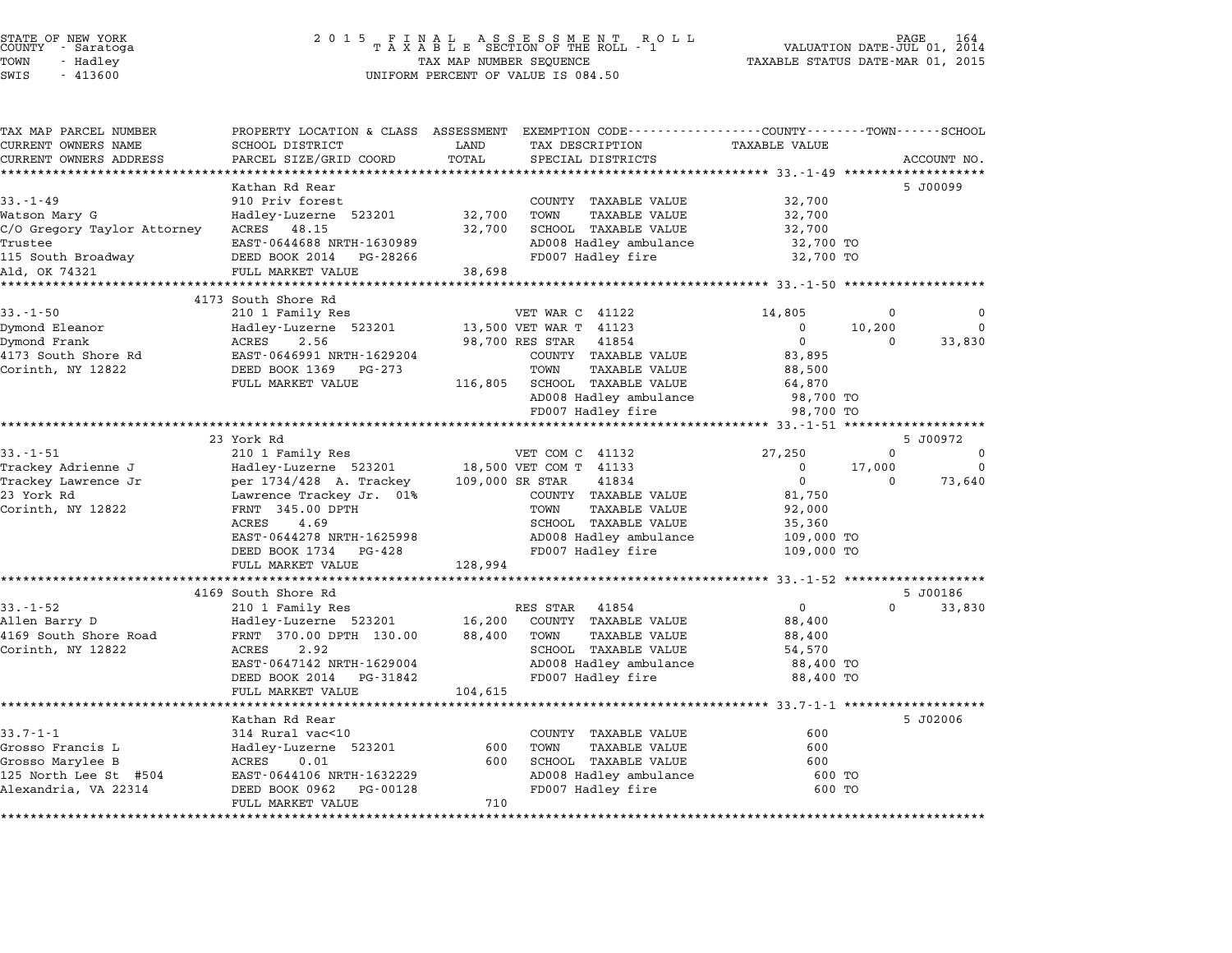| TAX MAP PARCEL NUMBER            | PROPERTY LOCATION & CLASS ASSESSMENT EXEMPTION CODE---------------COUNTY-------TOWN------SCHOOL |                 |                                                      |                                                |             |
|----------------------------------|-------------------------------------------------------------------------------------------------|-----------------|------------------------------------------------------|------------------------------------------------|-------------|
| CURRENT OWNERS NAME              | SCHOOL DISTRICT                                                                                 | LAND            | TAX DESCRIPTION                                      | <b>TAXABLE VALUE</b>                           |             |
| CURRENT OWNERS ADDRESS           | PARCEL SIZE/GRID COORD                                                                          | TOTAL           | SPECIAL DISTRICTS                                    |                                                | ACCOUNT NO. |
|                                  |                                                                                                 |                 |                                                      |                                                |             |
|                                  | Kathan Rd Rear                                                                                  |                 |                                                      |                                                | 5 J01707    |
| $33.7 - 1 - 2$                   | 311 Res vac land                                                                                |                 | COUNTY TAXABLE VALUE                                 | 400                                            |             |
| Perry Douglas G<br>Perry Karen E | Hadley-Luzerne 523201<br>ACRES<br>0.07                                                          | 400<br>400      | TOWN<br><b>TAXABLE VALUE</b><br>SCHOOL TAXABLE VALUE | 400<br>400                                     |             |
| 18 Sunset Dr                     | EAST-0644125 NRTH-1632338                                                                       |                 | AD008 Hadley ambulance                               | 400 TO                                         |             |
| Whippany, NJ 07981               | DEED BOOK 2013 PG-41646                                                                         |                 | FD007 Hadley fire                                    | 400 TO                                         |             |
|                                  | FULL MARKET VALUE                                                                               | 473             |                                                      |                                                |             |
|                                  | *******************                                                                             | *************** |                                                      | ******************** 33.7-2-4 **************** |             |
|                                  | Kathan Rd                                                                                       |                 |                                                      |                                                | 5 J01414    |
| $33.7 - 2 - 4$                   | 311 Res vac land                                                                                |                 | COUNTY TAXABLE VALUE                                 | 6,500                                          |             |
| Giaguinto Randy O                | Hadley-Luzerne 523201                                                                           | 6,500           | TOWN<br>TAXABLE VALUE                                | 6,500                                          |             |
| Giaquinto Kathleen G             | FRNT 150.00 DPTH                                                                                | 6,500           | SCHOOL TAXABLE VALUE                                 | 6,500                                          |             |
| 5818 Beechnut Dr                 | ACRES<br>1.00                                                                                   |                 | AD008 Hadley ambulance                               | 6,500 TO                                       |             |
| Cincinnati, OH 45230             | EAST-0644294 NRTH-1632938                                                                       |                 | FD007 Hadley fire                                    | 6,500 TO                                       |             |
|                                  | DEED BOOK 2013<br>PG-50184                                                                      |                 |                                                      |                                                |             |
|                                  | FULL MARKET VALUE                                                                               | 7,692           |                                                      |                                                |             |
|                                  | Kathan Rd                                                                                       |                 |                                                      |                                                | 5 J02008    |
| $33.7 - 2 - 5$                   | 311 Res vac land                                                                                |                 | COUNTY TAXABLE VALUE                                 | 6,500                                          |             |
| Watson Mary G                    | Hadley-Luzerne 523201                                                                           | 6,500           | TOWN<br><b>TAXABLE VALUE</b>                         | 6,500                                          |             |
| C/O Gregory Taylor Attorney      | FRNT 150.00 DPTH                                                                                | 6,500           | SCHOOL TAXABLE VALUE                                 | 6,500                                          |             |
| Trustee                          | ACRES<br>1.00                                                                                   |                 | AD008 Hadley ambulance                               | 6,500 TO                                       |             |
| 115 South Broadway               | EAST-0644404 NRTH-1633048                                                                       |                 | FD007 Hadley fire                                    | 6,500 TO                                       |             |
| Ald, OK 74321                    | DEED BOOK 2014 PG-28266                                                                         |                 |                                                      |                                                |             |
|                                  | FULL MARKET VALUE                                                                               | 7,692           |                                                      |                                                |             |
|                                  |                                                                                                 |                 |                                                      |                                                |             |
|                                  | 1009 Kathan Rd                                                                                  |                 |                                                      |                                                | 5 J02015    |
| $33.7 - 2 - 7$                   | 210 1 Family Res                                                                                |                 | COUNTY TAXABLE VALUE                                 | 242,000                                        |             |
| Giaquinto Randy O                | Hadley-Luzerne 523201                                                                           | 13,300          | TOWN<br><b>TAXABLE VALUE</b>                         | 242,000                                        |             |
| Giaquinto Kathleen G             | 2008/13567                                                                                      | 242,000         | SCHOOL TAXABLE VALUE                                 | 242,000                                        |             |
| 5818 Beechnut Dr                 | 60.00 DPTH 290.40<br>FRNT<br>ACRES                                                              |                 | AD008 Hadley ambulance                               | 242,000 TO                                     |             |
| Cincinnati, OH 45230             | 1.14<br>EAST-0644198 NRTH-1632804                                                               |                 | FD007 Hadley fire                                    | 242,000 TO                                     |             |
|                                  | DEED BOOK 2013<br>PG-50184                                                                      |                 |                                                      |                                                |             |
|                                  | FULL MARKET VALUE                                                                               | 286,391         |                                                      |                                                |             |
|                                  | ********************                                                                            |                 |                                                      |                                                |             |
|                                  | Kathan Rd Rear                                                                                  |                 |                                                      |                                                |             |
| $33.7 - 2 - 8$                   | 314 Rural vac<10                                                                                |                 | COUNTY TAXABLE VALUE                                 | 400                                            |             |
| Lloyd Deborah F                  | Hadley-Luzerne 523201                                                                           | 400             | TOWN<br>TAXABLE VALUE                                | 400                                            |             |
| 1037 Kathan Rd                   | Add 2013/536                                                                                    | 400             | SCHOOL TAXABLE VALUE                                 | 400                                            |             |
| Corinth, NY 12822                | ACRES<br>0.21                                                                                   |                 | AD008 Hadley ambulance                               | 400 TO                                         |             |
|                                  | EAST-0644136 NRTH-1632625                                                                       |                 | FD007 Hadley fire                                    | 400 TO                                         |             |
|                                  | DEED BOOK 2013<br>PG-48215                                                                      |                 |                                                      |                                                |             |
|                                  | FULL MARKET VALUE                                                                               | 473             |                                                      |                                                |             |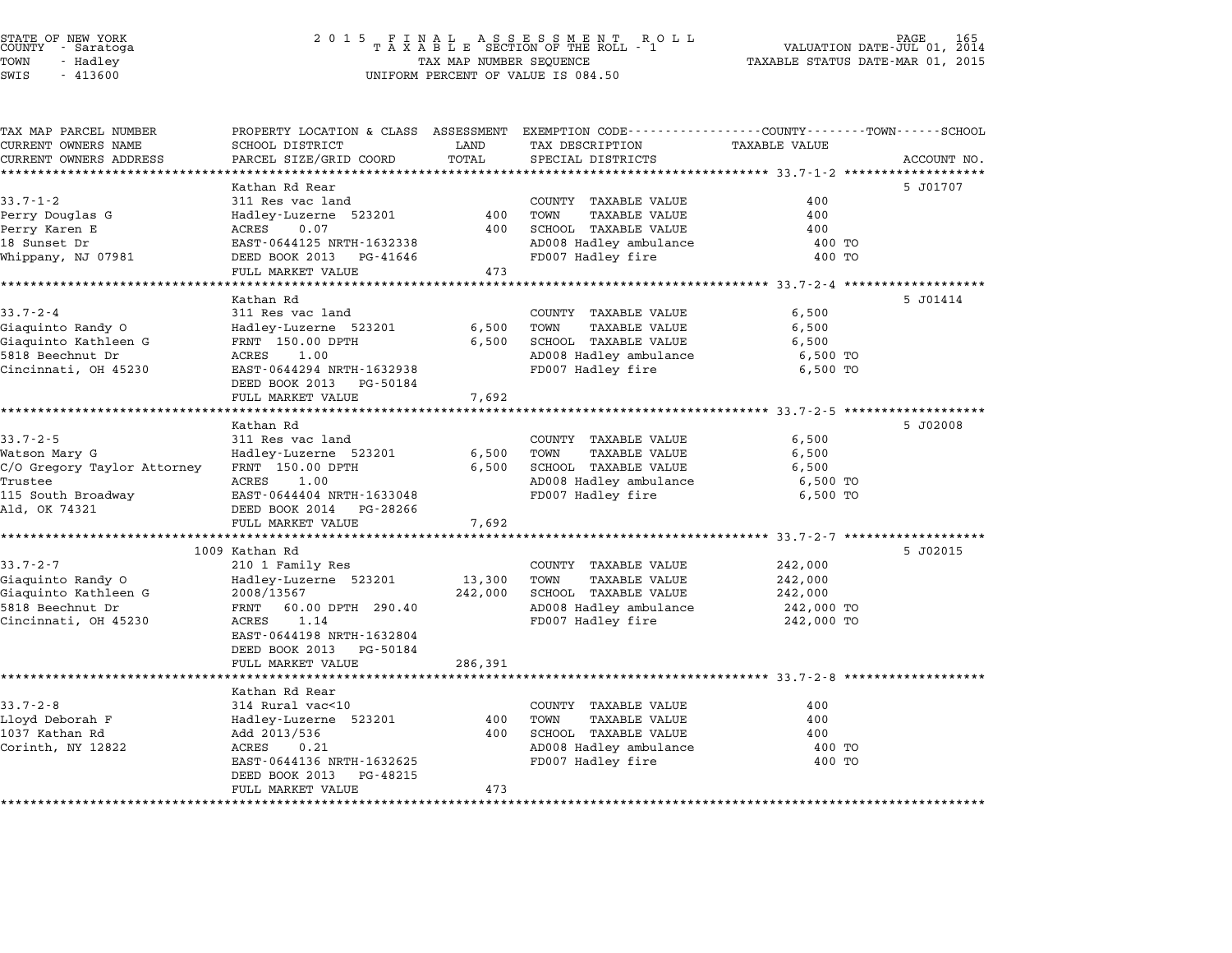| STATE OF NEW YORK<br>COUNTY<br>- Saratoga<br>TOWN<br>- Hadley<br>SWIS<br>$-413600$ | 2 0 1 5<br>FINAL ASSESSMENT ROTAXABLE SECTION OF THE ROLL - 1<br>TAX MAP NUMBER SEQUENCE<br>UNIFORM PERCENT OF VALUE IS 084.50 | PAGE<br>R O L L<br>VALUATION DATE-JUL 01, 2014<br>TAXABLE STATUS DATE-MAR 01, 2015 |                                                                                                |
|------------------------------------------------------------------------------------|--------------------------------------------------------------------------------------------------------------------------------|------------------------------------------------------------------------------------|------------------------------------------------------------------------------------------------|
| TAX MAP PARCEL NUMBER                                                              |                                                                                                                                |                                                                                    | PROPERTY LOCATION & CLASS ASSESSMENT EXEMPTION CODE---------------COUNTY-------TOWN-----SCHOOL |
| CURRENT OWNERS NAME<br>CURRENT OWNERS ADDRESS                                      | SCHOOL DISTRICT<br>PARCEL SIZE/GRID COORD                                                                                      | LAND<br>TAX DESCRIPTION<br>TOTAL<br>SPECIAL DISTRICTS                              | <b>TAXABLE VALUE</b><br>ACCOUNT NO.                                                            |
|                                                                                    |                                                                                                                                |                                                                                    | ************                                                                                   |
|                                                                                    | 3727 North Shore Rd                                                                                                            |                                                                                    | 5 J01515                                                                                       |
| $34. - 1 - 7$                                                                      | 240 Rural res                                                                                                                  | VET WAR C 41122                                                                    | $\mathbf 0$<br>20,055                                                                          |
| Dingman Joseph F                                                                   | Hadley-Luzerne 523201                                                                                                          | 33,200 VET WAR T 41123                                                             | 0<br>10,200<br>$\Omega$                                                                        |
| Shattuck Jacquelyn E                                                               | FRNT 363.00 DPTH                                                                                                               | 133,700 RES STAR<br>41854                                                          | $\mathbf 0$<br>33,830<br>$\Omega$                                                              |
| 3727 North Shore Rd                                                                | 24.49<br>ACRES                                                                                                                 | COUNTY TAXABLE VALUE                                                               | 113,645                                                                                        |
| Hadley, NY 12835                                                                   | EAST-0657577 NRTH-1631145                                                                                                      | TOWN<br><b>TAXABLE VALUE</b>                                                       | 123,500                                                                                        |
|                                                                                    | DEED BOOK 1307<br>PG-432<br>FULL MARKET VALUE                                                                                  | SCHOOL TAXABLE VALUE<br>158,225 AD008 Hadley ambulance                             | 99,870                                                                                         |
|                                                                                    |                                                                                                                                | FD007 Hadley fire                                                                  | 133,700 TO<br>133,700 TO                                                                       |
|                                                                                    | ******************                                                                                                             |                                                                                    | ********** 34.-1-8 *********************                                                       |
|                                                                                    | North Shore Rd                                                                                                                 |                                                                                    | 5 J01519                                                                                       |
| $34. - 1 - 8$                                                                      | 240 Rural res                                                                                                                  | RES STAR<br>41854                                                                  | $\mathbf 0$<br>0<br>33,830                                                                     |
| Hoffman Jason                                                                      | Hadley-Luzerne 523201                                                                                                          | 29,200<br>COUNTY TAXABLE VALUE                                                     | 119,200                                                                                        |
| PO Box 347                                                                         | FRNT 410.00 DPTH                                                                                                               | 119,200<br>TOWN<br>TAXABLE VALUE                                                   | 119,200                                                                                        |
| Hadley, NY 12835                                                                   | ACRES 27.00                                                                                                                    | SCHOOL TAXABLE VALUE                                                               | 85,370                                                                                         |
|                                                                                    | EAST-0657887 NRTH-1631325                                                                                                      | AD008 Hadley ambulance                                                             | 119,200 TO                                                                                     |
|                                                                                    | DEED BOOK 1434 PG-403                                                                                                          | FD007 Hadley fire                                                                  | 119,200 TO                                                                                     |
|                                                                                    | FULL MARKET VALUE                                                                                                              | 141,065                                                                            |                                                                                                |
|                                                                                    | North Shore Rd                                                                                                                 |                                                                                    | *********** 34.-1-9.2 *******************                                                      |
| $34. - 1 - 9.2$                                                                    | 260 Seasonal res                                                                                                               | COUNTY TAXABLE VALUE                                                               | 79,600                                                                                         |
| Ferraro Vivian M                                                                   | Hadley-Luzerne 523201                                                                                                          | 45,700<br>TOWN<br><b>TAXABLE VALUE</b>                                             | 79,600                                                                                         |
| 434 South Shore Rd                                                                 | FRNT 863.37 DPTH                                                                                                               | SCHOOL TAXABLE VALUE<br>79,600                                                     | 79,600                                                                                         |
| Delanson, NY 12053                                                                 | ACRES 49.00                                                                                                                    | AD008 Hadley ambulance                                                             | 79,600 TO                                                                                      |
|                                                                                    | EAST-0658346 NRTH-1631726                                                                                                      | FD007 Hadley fire                                                                  | 79,600 TO                                                                                      |
|                                                                                    | DEED BOOK 1651 PG-697                                                                                                          |                                                                                    |                                                                                                |
|                                                                                    | FULL MARKET VALUE                                                                                                              | 94,201                                                                             |                                                                                                |
|                                                                                    |                                                                                                                                |                                                                                    |                                                                                                |
|                                                                                    | 3764 North Shore Rd                                                                                                            |                                                                                    | 5 J00762                                                                                       |
| $34. - 1 - 9.11$                                                                   | 210 1 Family Res                                                                                                               | RES STAR<br>41854                                                                  | 0<br>0<br>33,830                                                                               |
| Darrah Donald<br>3764 North Shore Rd                                               | Hadley-Luzerne 523201<br>FRNT 367.00 DPTH                                                                                      | 15,200<br>COUNTY TAXABLE VALUE<br>110,100<br>TOWN<br>TAXABLE VALUE                 | 110,100<br>110,100                                                                             |
| Hadley, NY 12835                                                                   | ACRES<br>2.13                                                                                                                  | SCHOOL TAXABLE VALUE                                                               | 76,270                                                                                         |
|                                                                                    | EAST-0659348 NRTH-1630608                                                                                                      | AD008 Hadley ambulance                                                             | 110,100 TO                                                                                     |
|                                                                                    | DEED BOOK 2013 PG-23366                                                                                                        | FD007 Hadley fire                                                                  | 110,100 TO                                                                                     |
|                                                                                    | FULL MARKET VALUE                                                                                                              | 130,296                                                                            |                                                                                                |
|                                                                                    |                                                                                                                                |                                                                                    |                                                                                                |
|                                                                                    | 3750 North Shore Rd                                                                                                            |                                                                                    |                                                                                                |
| $34. - 1 - 9.12$                                                                   | 210 1 Family Res                                                                                                               | RES STAR<br>41854                                                                  | $\mathbf 0$<br>33,830<br>0                                                                     |
| Pidgeon Russell J                                                                  | Hadley-Luzerne 523201                                                                                                          | 14,800<br>COUNTY TAXABLE VALUE                                                     | 114,600                                                                                        |
| 3750 North Shore Rd                                                                | FRNT 546.83 DPTH                                                                                                               | <b>TAXABLE VALUE</b><br>114,600<br>TOWN                                            | 114,600                                                                                        |
| Hadley, NY 12835                                                                   | ACRES<br>1.88                                                                                                                  | SCHOOL TAXABLE VALUE                                                               | 80,770                                                                                         |
|                                                                                    | EAST-0659209 NRTH-1630338<br>DEED BOOK 1442<br>PG-773                                                                          | AD008 Hadley ambulance<br>FD007 Hadley fire                                        | 114,600 TO<br>114,600 TO                                                                       |
|                                                                                    | FULL MARKET VALUE                                                                                                              | 135,621                                                                            |                                                                                                |
|                                                                                    |                                                                                                                                |                                                                                    |                                                                                                |

STATE OF NEW YORK <sup>2</sup> <sup>0</sup> <sup>1</sup> 5 F I N A L A S S E S S M E N T R O L L PAGE <sup>166</sup> COUNTY - Saratoga <sup>T</sup> <sup>A</sup> <sup>X</sup> <sup>A</sup> <sup>B</sup> <sup>L</sup> <sup>E</sup> SECTION OF THE ROLL - <sup>1</sup> VALUATION DATE-JUL 01, <sup>2014</sup>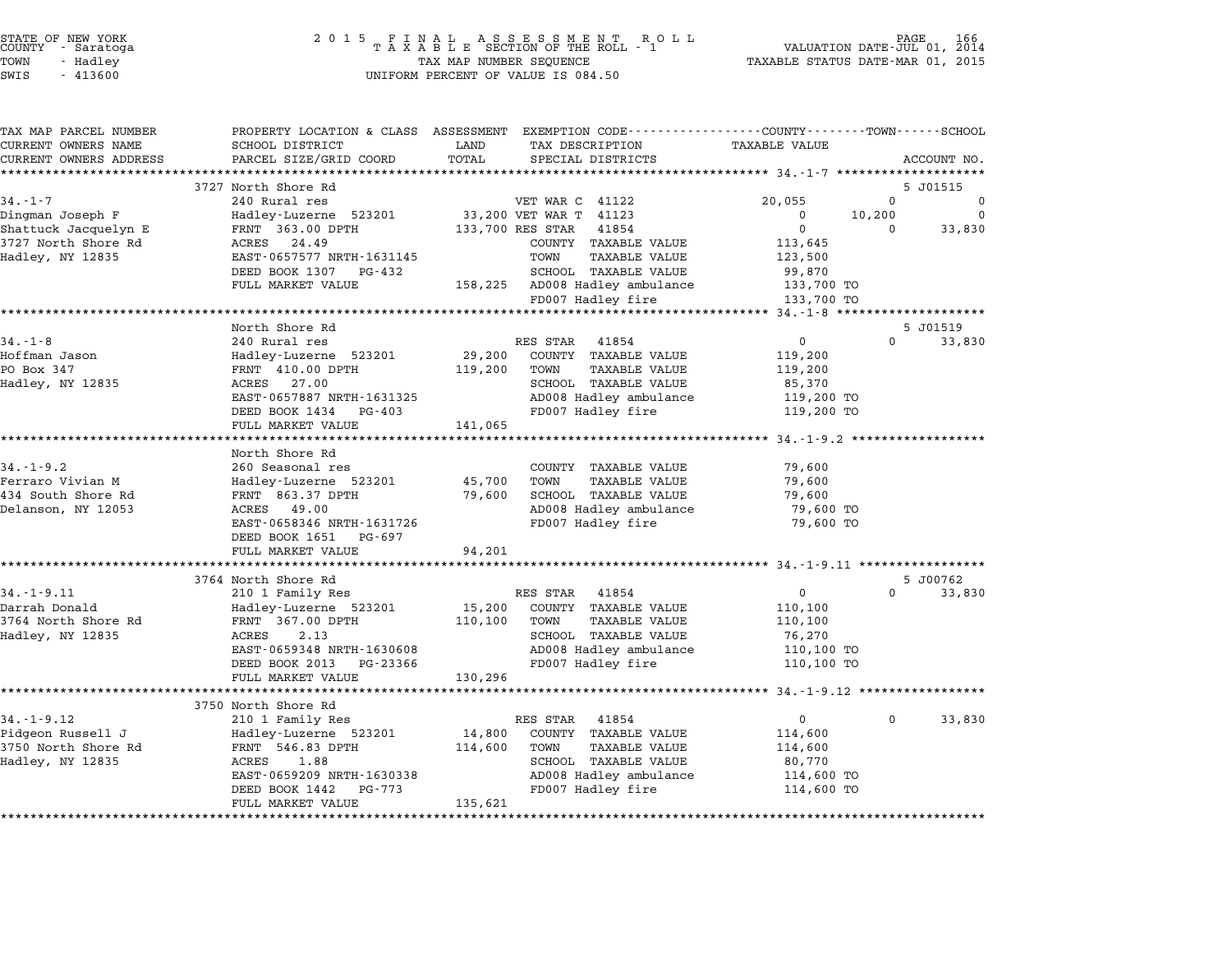| STATE OF NEW YORK<br>COUNTY – Saratoga<br>TOWN<br>- Hadley<br>SWIS<br>$-413600$ | 2 0 1 5                                           | TAX MAP NUMBER SEQUENCE | FINAL ASSESSMENT ROLL<br>TAXABLE SECTION OF THE ROLL - 1<br>UNIFORM PERCENT OF VALUE IS 084.50 | PAGE<br>VALUATION DATE-JUL 01, 2014<br>TAXABLE STATUS DATE-MAR 01, 2015                                         |             |  |
|---------------------------------------------------------------------------------|---------------------------------------------------|-------------------------|------------------------------------------------------------------------------------------------|-----------------------------------------------------------------------------------------------------------------|-------------|--|
| TAX MAP PARCEL NUMBER<br>CURRENT OWNERS NAME                                    | SCHOOL DISTRICT                                   | LAND                    | TAX DESCRIPTION                                                                                | PROPERTY LOCATION & CLASS ASSESSMENT EXEMPTION CODE---------------COUNTY-------TOWN-----SCHOOL<br>TAXABLE VALUE |             |  |
| CURRENT OWNERS ADDRESS                                                          | PARCEL SIZE/GRID COORD                            | TOTAL                   | SPECIAL DISTRICTS                                                                              |                                                                                                                 | ACCOUNT NO. |  |
|                                                                                 | *******************                               |                         |                                                                                                |                                                                                                                 |             |  |
|                                                                                 | North Shore Rd                                    |                         |                                                                                                |                                                                                                                 |             |  |
| $34. - 1 - 9.13$                                                                | 311 Res vac land                                  |                         | COUNTY TAXABLE VALUE                                                                           | 1,300                                                                                                           |             |  |
| Pidgeon Russell J                                                               | Hadley-Luzerne 523201                             | 1,300                   | TOWN<br><b>TAXABLE VALUE</b>                                                                   | 1,300                                                                                                           |             |  |
| 3750 North Shore Rd                                                             | FRNT 101.02 DPTH                                  | 1,300                   | SCHOOL TAXABLE VALUE                                                                           | 1,300                                                                                                           |             |  |
| Hadley, NY 12835                                                                | ACRES<br>0.11                                     |                         | AD008 Hadley ambulance                                                                         | 1,300 TO                                                                                                        |             |  |
|                                                                                 | EAST-0658973 NRTH-1630112                         |                         | FD007 Hadley fire                                                                              | 1,300 TO                                                                                                        |             |  |
|                                                                                 | DEED BOOK 1710<br>PG-327                          |                         |                                                                                                |                                                                                                                 |             |  |
|                                                                                 | FULL MARKET VALUE                                 | 1,538                   |                                                                                                |                                                                                                                 |             |  |
|                                                                                 |                                                   |                         |                                                                                                |                                                                                                                 |             |  |
|                                                                                 | North Shore Rd                                    |                         |                                                                                                |                                                                                                                 |             |  |
| $34. - 1 - 10.3$                                                                | 322 Rural vac>10                                  |                         | COUNTY TAXABLE VALUE                                                                           | 20,800                                                                                                          |             |  |
| Hughes Eugene J                                                                 | Hadley-Luzerne 523201                             | 20,800                  | TOWN<br><b>TAXABLE VALUE</b>                                                                   | 20,800                                                                                                          |             |  |
| Hughes Pauline D                                                                | FRNT 500.00 DPTH                                  | 20,800                  | SCHOOL TAXABLE VALUE                                                                           | 20,800                                                                                                          |             |  |
| 3911 North Shore Rd                                                             | ACRES 24.52                                       |                         | AD008 Hadley ambulance                                                                         | 20,800 TO                                                                                                       |             |  |
| Hadley, NY 12835                                                                | EAST-0658895 NRTH-1631967<br>DEED BOOK 1642 PG-88 |                         | FD007 Hadley fire                                                                              | 20,800 TO                                                                                                       |             |  |
|                                                                                 | FULL MARKET VALUE                                 | 24,615                  |                                                                                                |                                                                                                                 |             |  |
|                                                                                 | *******************                               | *************           |                                                                                                | *************** 34.-1-10.11 *****************                                                                   |             |  |
|                                                                                 | North Shore Rd                                    |                         |                                                                                                |                                                                                                                 | 5 J00423    |  |
| $34. - 1 - 10.11$                                                               | 322 Rural vac>10                                  |                         | COUNTY TAXABLE VALUE                                                                           | 28,500                                                                                                          |             |  |
| Winslow Nancy                                                                   | Hadley-Luzerne 523201                             | 28,500                  | TOWN<br><b>TAXABLE VALUE</b>                                                                   | 28,500                                                                                                          |             |  |
| 115 Second Ave                                                                  | FRNT 500.00 DPTH                                  | 28,500                  | SCHOOL TAXABLE VALUE                                                                           | 28,500                                                                                                          |             |  |
| Hadley, NY 12835                                                                | ACRES 22.81                                       |                         | AD008 Hadley ambulance                                                                         | 28,500 TO                                                                                                       |             |  |
|                                                                                 | EAST-0659145 NRTH-1632278                         |                         | FD007 Hadley fire                                                                              | 28,500 TO                                                                                                       |             |  |
|                                                                                 | DEED BOOK 1089<br>PG-490                          |                         |                                                                                                |                                                                                                                 |             |  |
|                                                                                 | FULL MARKET VALUE                                 | 33,728                  |                                                                                                |                                                                                                                 |             |  |
|                                                                                 |                                                   |                         |                                                                                                |                                                                                                                 |             |  |
|                                                                                 | North Shore Rd                                    |                         |                                                                                                |                                                                                                                 |             |  |
| 34.-1-10.12<br>Ellis Regina L                                                   | 322 Rural vac>10<br>Hadley-Luzerne 523201         | 27,300                  | COUNTY TAXABLE VALUE<br>TOWN<br><b>TAXABLE VALUE</b>                                           | 27,300<br>27,300                                                                                                |             |  |
| 35 Hughes Rd                                                                    | FRNT 546.62 DPTH                                  | 27,300                  | SCHOOL TAXABLE VALUE                                                                           | 27,300                                                                                                          |             |  |
| Hadley, NY 12835                                                                | ACRES 20.13                                       |                         | AD008 Hadley ambulance                                                                         | 27,300 TO                                                                                                       |             |  |
|                                                                                 | EAST-0659584 NRTH-1632529                         |                         | FD007 Hadley fire                                                                              | 27,300 TO                                                                                                       |             |  |
|                                                                                 | DEED BOOK 1612 PG-454                             |                         |                                                                                                |                                                                                                                 |             |  |
|                                                                                 | FULL MARKET VALUE                                 | 32,308                  |                                                                                                |                                                                                                                 |             |  |
|                                                                                 |                                                   |                         |                                                                                                |                                                                                                                 |             |  |
|                                                                                 | North Shore Rd                                    |                         |                                                                                                |                                                                                                                 |             |  |
| $34. - 1 - 10.13$                                                               | 314 Rural vac<10                                  |                         | COUNTY TAXABLE VALUE                                                                           | 15,400                                                                                                          |             |  |
| Hughes Anne                                                                     | Hadley-Luzerne 523201                             | 15,400                  | TOWN<br>TAXABLE VALUE                                                                          | 15,400                                                                                                          |             |  |
| 3696 North Shore Rd                                                             | FRNT 500.00 DPTH                                  | 15,400                  | SCHOOL TAXABLE VALUE                                                                           | 15,400                                                                                                          |             |  |
| Hadley, NY 12835                                                                | ACRES<br>2.30                                     |                         | AD008 Hadley ambulance                                                                         | 15,400 TO                                                                                                       |             |  |
|                                                                                 | EAST-0660425 NRTH-1632280                         |                         | FD007 Hadley fire                                                                              | 15,400 TO                                                                                                       |             |  |
|                                                                                 | DEED BOOK 1089<br>PG-493                          |                         |                                                                                                | 15,400 TO                                                                                                       |             |  |
|                                                                                 |                                                   |                         | LT014 Hadley light<br>18,225 WT009 Hadley water                                                |                                                                                                                 |             |  |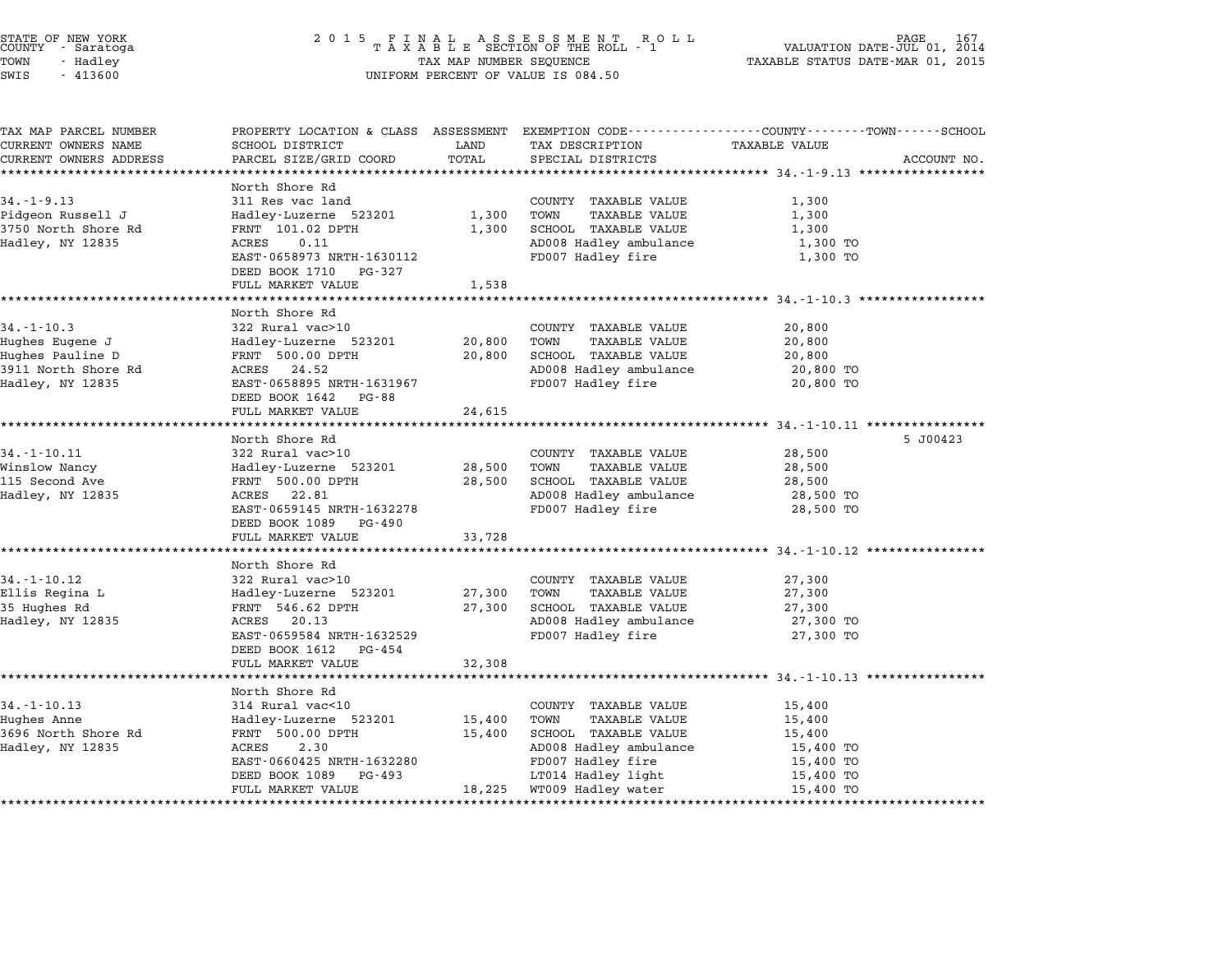| STATE OF NEW YORK |  |            |  |  |  |
|-------------------|--|------------|--|--|--|
| COUNTY            |  | - Saratoga |  |  |  |
| TOWN              |  | - Hadley   |  |  |  |
|                   |  |            |  |  |  |

| TAX MAP PARCEL NUMBER  | PROPERTY LOCATION & CLASS ASSESSMENT |         | EXEMPTION CODE-----------------COUNTY-------TOWN-----SCHOOL |                            |                       |             |
|------------------------|--------------------------------------|---------|-------------------------------------------------------------|----------------------------|-----------------------|-------------|
| CURRENT OWNERS NAME    | SCHOOL DISTRICT                      | LAND    | TAX DESCRIPTION                                             | <b>TAXABLE VALUE</b>       |                       |             |
| CURRENT OWNERS ADDRESS | PARCEL SIZE/GRID COORD               | TOTAL   | SPECIAL DISTRICTS                                           |                            |                       | ACCOUNT NO. |
|                        |                                      |         |                                                             |                            |                       |             |
| $34. - 1 - 10.22$      | 14 Hughes Rd                         |         | VET COM C 41132                                             | 23,325                     | $\Omega$              | 0           |
|                        | 210 1 Family Res                     |         |                                                             |                            |                       |             |
| Mackey James G         | Hadley-Luzerne 523201                |         | 12,800 VET COM T 41133                                      | $\mathbf 0$<br>$\mathbf 0$ | 17,000<br>$\mathbf 0$ | 0           |
| 14 Hughes Rd           | FRNT 275.00 DPTH 125.00              |         | 93,300 RES STAR<br>41854                                    |                            |                       | 33,830      |
| Hadley, NY 12835       | ACRES<br>0.79                        |         | COUNTY TAXABLE VALUE                                        | 69,975                     |                       |             |
|                        | EAST-0660824 NRTH-1633403            |         | TAXABLE VALUE<br>TOWN                                       | 76,300                     |                       |             |
|                        | DEED BOOK 2010<br>PG-13084           |         | SCHOOL TAXABLE VALUE                                        | 59,470                     |                       |             |
|                        | FULL MARKET VALUE                    | 110,414 | AD008 Hadley ambulance                                      | 93,300 TO                  |                       |             |
|                        |                                      |         | FD007 Hadley fire                                           | 93,300 TO                  |                       |             |
|                        |                                      |         | LT014 Hadley light                                          | 93,300 TO                  |                       |             |
|                        |                                      |         | WT009 Hadley water                                          | 93,300 TO                  |                       |             |
|                        | ***************                      |         |                                                             |                            |                       |             |
|                        | 31 Hughes Rd                         |         |                                                             |                            |                       |             |
| $34. - 1 - 10.142$     | 210 1 Family Res                     |         | RES STAR<br>41854                                           | $\mathbf 0$                | $\mathbf 0$           | 33,830      |
| Nelson David           | Hadley-Luzerne 523201                | 12,400  | COUNTY TAXABLE VALUE                                        | 129,600                    |                       |             |
| 31 Hughes Rd           | FRNT 115.00 DPTH                     | 129,600 | TOWN<br>TAXABLE VALUE                                       | 129,600                    |                       |             |
| Hadley, NY 12835       | ACRES<br>0.38                        |         | SCHOOL TAXABLE VALUE                                        | 95,770                     |                       |             |
|                        | EAST-0660472 NRTH-1633410            |         | AD008 Hadley ambulance                                      | 129,600 TO                 |                       |             |
|                        | DEED BOOK 2013<br>PG-20759           |         | FD007 Hadley fire                                           | 129,600 TO                 |                       |             |
|                        | FULL MARKET VALUE                    |         | 153,373 LT014 Hadley light                                  | 129,600 TO                 |                       |             |
|                        |                                      |         | WT009 Hadley water                                          | 129,600 TO                 |                       |             |
|                        |                                      |         |                                                             |                            |                       |             |
|                        | 19 Hughes Rd                         |         |                                                             |                            |                       |             |
| $34. - 1 - 10.143$     | 210 1 Family Res                     |         | RES STAR 41854                                              | $\mathbf 0$                | 0                     | 33,830      |
| Petrone Michael John   | Hadley-Luzerne 523201                | 12,300  | COUNTY TAXABLE VALUE                                        | 123,900                    |                       |             |
| Petrone Angela Lynne   | FRNT 110.00 DPTH                     | 123,900 | TOWN<br><b>TAXABLE VALUE</b>                                | 123,900                    |                       |             |
| 19 Hughes Rd           | 0.34<br>ACRES                        |         | SCHOOL TAXABLE VALUE                                        | 90,070                     |                       |             |
| Hadley, NY 12835       | EAST-0660713 NRTH-1633291            |         | AD008 Hadley ambulance                                      | 123,900 TO                 |                       |             |
|                        | DEED BOOK 2008<br>PG-39534           |         | FD007 Hadley fire                                           | 123,900 TO                 |                       |             |
|                        | FULL MARKET VALUE                    |         | 146,627 LT014 Hadley light                                  | 123,900 TO                 |                       |             |
|                        |                                      |         | WT009 Hadley water                                          | 123,900 TO                 |                       |             |
|                        |                                      |         |                                                             |                            |                       |             |
|                        | 35 Hughes Rd                         |         |                                                             |                            |                       |             |
| $34. - 1 - 10.151$     | 210 1 Family Res                     |         | RES STAR<br>41854                                           | $\mathbf 0$                | 0                     | 33,830      |
| Ellis Regina L         | Hadley-Luzerne 523201                | 21,400  | COUNTY TAXABLE VALUE                                        | 117,800                    |                       |             |
| Ellis Meredith         | FRNT 585.00 DPTH                     | 117,800 | TOWN<br><b>TAXABLE VALUE</b>                                | 117,800                    |                       |             |
| 35 Hughes Rd           | 7.95<br>ACRES                        |         | SCHOOL TAXABLE VALUE                                        | 83,970                     |                       |             |
| Hadley, NY 12835       | EAST-0660003 NRTH-1633319            |         | AD008 Hadley ambulance                                      | 117,800 TO                 |                       |             |
|                        | DEED BOOK 1663<br>PG-466             |         | FD007 Hadley fire                                           | 117,800 TO                 |                       |             |
|                        | FULL MARKET VALUE                    | 139,408 | LT014 Hadley light                                          | 117,800 TO                 |                       |             |
|                        |                                      |         | WT009 Hadley water                                          | 117,800 TO                 |                       |             |
|                        |                                      |         |                                                             |                            |                       |             |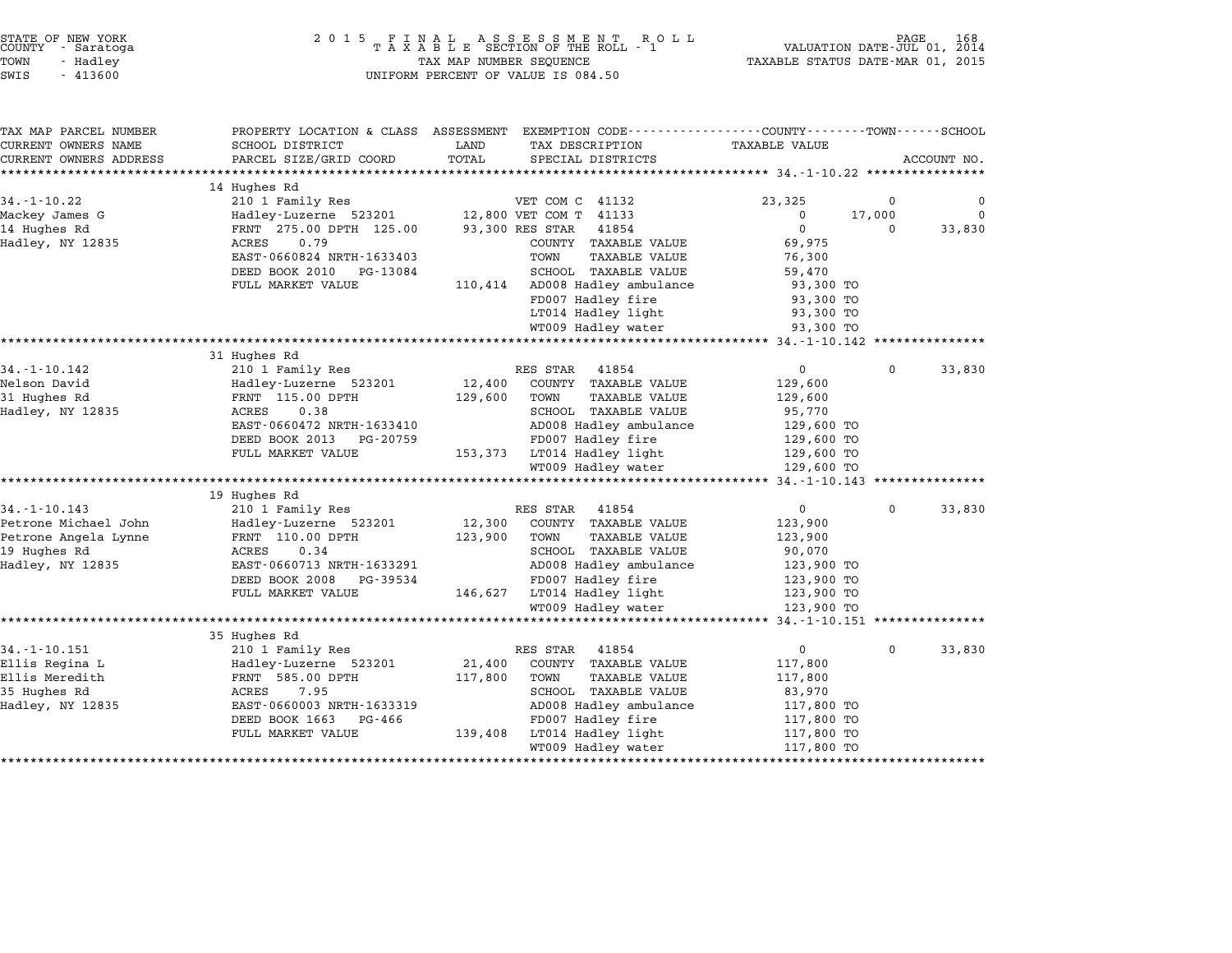| STATE OF NEW YORK<br>COUNTY - Saratoga |           |  |
|----------------------------------------|-----------|--|
| TOWN                                   | - Hadley  |  |
| ר הדי                                  | $-413600$ |  |

# STATE OF NEW YORK <sup>2</sup> <sup>0</sup> <sup>1</sup> 5 F I N A L A S S E S S M E N T R O L L PAGE <sup>169</sup> COUNTY - Saratoga <sup>T</sup> <sup>A</sup> <sup>X</sup> <sup>A</sup> <sup>B</sup> <sup>L</sup> <sup>E</sup> SECTION OF THE ROLL - <sup>1</sup> VALUATION DATE-JUL 01, <sup>2014</sup> TOWN - Hadley TAX MAP NUMBER SEQUENCE TAXABLE STATUS DATE-MAR 01, <sup>2015</sup> SWIS - <sup>413600</sup> UNIFORM PERCENT OF VALUE IS 084.50

| PROPERTY LOCATION & CLASS ASSESSMENT EXEMPTION CODE---------------COUNTY-------TOWN------SCHOOL<br>CURRENT OWNERS NAME<br>SCHOOL DISTRICT<br>LAND<br>TAX DESCRIPTION<br>TAXABLE VALUE<br>TOTAL<br>PARCEL SIZE/GRID COORD<br>CURRENT OWNERS ADDRESS<br>SPECIAL DISTRICTS<br>ACCOUNT NO.<br>Hughes Rd Rear<br>$34. - 1 - 10.152$<br>311 Res vac land<br>COUNTY TAXABLE VALUE<br>1,400<br>Hadley-Luzerne 523201 1,400<br>1,400<br>Petrone James<br>TOWN<br>TAXABLE VALUE<br>Petrone Martha<br>ACRES 1.63<br>1,400<br>SCHOOL TAXABLE VALUE<br>1,400<br>3899 North Shore Rd<br>EAST-0660083 NRTH-1633060<br>AD008 Hadley ambulance<br>1,400 TO<br>FD007 Hadley fire<br>DEED BOOK 1749 PG-45<br>Hadley, NY 12835<br>1,400 TO<br>LT014 Hadley light<br>FULL MARKET VALUE<br>1,657<br>1,400 TO<br>WT009 Hadley water<br>1,400 TO<br>168 Third Ave<br>$34. - 1 - 10.163$<br>210 1 Family Res<br>RES STAR 41854<br>$0 \qquad \qquad$<br>$\mathbf{0}$<br>33,830<br>Hadley-Luzerne 523201 28,200<br>Winslow Joseph E<br>COUNTY TAXABLE VALUE<br>179,200<br>168 Third Ave<br>FRNT 860.23 DPTH<br>179,200<br>TOWN<br>TAXABLE VALUE<br>179,200<br>2.12<br>SCHOOL TAXABLE VALUE<br>Hadley, NY 12835<br>ACRES<br>145,370<br>EAST-0660211 NRTH-1634010<br>AD008 Hadley ambulance<br>ED007 Hadley fire<br>179,200 TO<br>FD007 Hadley fire<br>DEED BOOK 2010 PG-5362<br>179,200 TO<br>212,071 LT014 Hadley light 179,200 TO<br>FULL MARKET VALUE<br>WT009 Hadley water<br>179,200 TO<br>Hughes Rd<br>$34. - 1 - 10.211$<br>312 Vac w/imprv<br>28,300<br>COUNTY TAXABLE VALUE<br>27,300<br>Noon Thomas<br>Hadley-Luzerne 523201<br>TOWN<br>28,300<br>TAXABLE VALUE<br>28,300<br>Noon Shirley J<br>Lot 2<br>SCHOOL TAXABLE VALUE<br>28,300<br>AD008 Hadley ambulance<br>15 Oneida Street<br>FRNT 320.91 DPTH<br>28,300 TO<br>4.48<br>FD007 Hadley fire<br>Glens Falls, NY 12801<br>ACRES<br>28,300 TO<br>LT014 Hadley light<br>EAST-0660657 NRTH-1633805<br>28,300 TO<br>PRIOR OWNER ON 3/01/2015<br>WT009 Hadley water<br>DEED BOOK 2015<br>PG-14361<br>28,300 TO<br>FULL MARKET VALUE<br>33,491<br>Hughes Eugene<br>Hughes Rd<br>314 Rural vac<10<br>$34. - 1 - 10.212$<br>COUNTY TAXABLE VALUE<br>19,100<br>19,100<br>19,100<br>Hughes Eugene<br>Hadley-Luzerne 523201<br>TOWN<br>TAXABLE VALUE<br>3911 North Shore Rd<br>19,100<br>SCHOOL TAXABLE VALUE<br>Lot 1<br>19,100<br>65.60 DPTH<br>AD008 Hadley ambulance<br>19,100 TO<br>Hadley, NY 12835<br>FRNT<br>FD007 Hadley fire<br>ACRES<br>2.93<br>19,100 TO<br>LT014 Hadley light<br>EAST-0660939 NRTH-1633614<br>19,100 TO<br>PG-429<br>WT009 Hadley water<br>DEED BOOK 987<br>19,100 TO<br>22,604<br>FULL MARKET VALUE |                       |  |  |  |
|-----------------------------------------------------------------------------------------------------------------------------------------------------------------------------------------------------------------------------------------------------------------------------------------------------------------------------------------------------------------------------------------------------------------------------------------------------------------------------------------------------------------------------------------------------------------------------------------------------------------------------------------------------------------------------------------------------------------------------------------------------------------------------------------------------------------------------------------------------------------------------------------------------------------------------------------------------------------------------------------------------------------------------------------------------------------------------------------------------------------------------------------------------------------------------------------------------------------------------------------------------------------------------------------------------------------------------------------------------------------------------------------------------------------------------------------------------------------------------------------------------------------------------------------------------------------------------------------------------------------------------------------------------------------------------------------------------------------------------------------------------------------------------------------------------------------------------------------------------------------------------------------------------------------------------------------------------------------------------------------------------------------------------------------------------------------------------------------------------------------------------------------------------------------------------------------------------------------------------------------------------------------------------------------------------------------------------------------------------------------------------------------------------------------------------------------------------------------------------------------------------------------------------------------------------------------------------------------------------------------------------------------------------------|-----------------------|--|--|--|
|                                                                                                                                                                                                                                                                                                                                                                                                                                                                                                                                                                                                                                                                                                                                                                                                                                                                                                                                                                                                                                                                                                                                                                                                                                                                                                                                                                                                                                                                                                                                                                                                                                                                                                                                                                                                                                                                                                                                                                                                                                                                                                                                                                                                                                                                                                                                                                                                                                                                                                                                                                                                                                                           | TAX MAP PARCEL NUMBER |  |  |  |
|                                                                                                                                                                                                                                                                                                                                                                                                                                                                                                                                                                                                                                                                                                                                                                                                                                                                                                                                                                                                                                                                                                                                                                                                                                                                                                                                                                                                                                                                                                                                                                                                                                                                                                                                                                                                                                                                                                                                                                                                                                                                                                                                                                                                                                                                                                                                                                                                                                                                                                                                                                                                                                                           |                       |  |  |  |
|                                                                                                                                                                                                                                                                                                                                                                                                                                                                                                                                                                                                                                                                                                                                                                                                                                                                                                                                                                                                                                                                                                                                                                                                                                                                                                                                                                                                                                                                                                                                                                                                                                                                                                                                                                                                                                                                                                                                                                                                                                                                                                                                                                                                                                                                                                                                                                                                                                                                                                                                                                                                                                                           |                       |  |  |  |
|                                                                                                                                                                                                                                                                                                                                                                                                                                                                                                                                                                                                                                                                                                                                                                                                                                                                                                                                                                                                                                                                                                                                                                                                                                                                                                                                                                                                                                                                                                                                                                                                                                                                                                                                                                                                                                                                                                                                                                                                                                                                                                                                                                                                                                                                                                                                                                                                                                                                                                                                                                                                                                                           |                       |  |  |  |
|                                                                                                                                                                                                                                                                                                                                                                                                                                                                                                                                                                                                                                                                                                                                                                                                                                                                                                                                                                                                                                                                                                                                                                                                                                                                                                                                                                                                                                                                                                                                                                                                                                                                                                                                                                                                                                                                                                                                                                                                                                                                                                                                                                                                                                                                                                                                                                                                                                                                                                                                                                                                                                                           |                       |  |  |  |
|                                                                                                                                                                                                                                                                                                                                                                                                                                                                                                                                                                                                                                                                                                                                                                                                                                                                                                                                                                                                                                                                                                                                                                                                                                                                                                                                                                                                                                                                                                                                                                                                                                                                                                                                                                                                                                                                                                                                                                                                                                                                                                                                                                                                                                                                                                                                                                                                                                                                                                                                                                                                                                                           |                       |  |  |  |
|                                                                                                                                                                                                                                                                                                                                                                                                                                                                                                                                                                                                                                                                                                                                                                                                                                                                                                                                                                                                                                                                                                                                                                                                                                                                                                                                                                                                                                                                                                                                                                                                                                                                                                                                                                                                                                                                                                                                                                                                                                                                                                                                                                                                                                                                                                                                                                                                                                                                                                                                                                                                                                                           |                       |  |  |  |
|                                                                                                                                                                                                                                                                                                                                                                                                                                                                                                                                                                                                                                                                                                                                                                                                                                                                                                                                                                                                                                                                                                                                                                                                                                                                                                                                                                                                                                                                                                                                                                                                                                                                                                                                                                                                                                                                                                                                                                                                                                                                                                                                                                                                                                                                                                                                                                                                                                                                                                                                                                                                                                                           |                       |  |  |  |
|                                                                                                                                                                                                                                                                                                                                                                                                                                                                                                                                                                                                                                                                                                                                                                                                                                                                                                                                                                                                                                                                                                                                                                                                                                                                                                                                                                                                                                                                                                                                                                                                                                                                                                                                                                                                                                                                                                                                                                                                                                                                                                                                                                                                                                                                                                                                                                                                                                                                                                                                                                                                                                                           |                       |  |  |  |
|                                                                                                                                                                                                                                                                                                                                                                                                                                                                                                                                                                                                                                                                                                                                                                                                                                                                                                                                                                                                                                                                                                                                                                                                                                                                                                                                                                                                                                                                                                                                                                                                                                                                                                                                                                                                                                                                                                                                                                                                                                                                                                                                                                                                                                                                                                                                                                                                                                                                                                                                                                                                                                                           |                       |  |  |  |
|                                                                                                                                                                                                                                                                                                                                                                                                                                                                                                                                                                                                                                                                                                                                                                                                                                                                                                                                                                                                                                                                                                                                                                                                                                                                                                                                                                                                                                                                                                                                                                                                                                                                                                                                                                                                                                                                                                                                                                                                                                                                                                                                                                                                                                                                                                                                                                                                                                                                                                                                                                                                                                                           |                       |  |  |  |
|                                                                                                                                                                                                                                                                                                                                                                                                                                                                                                                                                                                                                                                                                                                                                                                                                                                                                                                                                                                                                                                                                                                                                                                                                                                                                                                                                                                                                                                                                                                                                                                                                                                                                                                                                                                                                                                                                                                                                                                                                                                                                                                                                                                                                                                                                                                                                                                                                                                                                                                                                                                                                                                           |                       |  |  |  |
|                                                                                                                                                                                                                                                                                                                                                                                                                                                                                                                                                                                                                                                                                                                                                                                                                                                                                                                                                                                                                                                                                                                                                                                                                                                                                                                                                                                                                                                                                                                                                                                                                                                                                                                                                                                                                                                                                                                                                                                                                                                                                                                                                                                                                                                                                                                                                                                                                                                                                                                                                                                                                                                           |                       |  |  |  |
|                                                                                                                                                                                                                                                                                                                                                                                                                                                                                                                                                                                                                                                                                                                                                                                                                                                                                                                                                                                                                                                                                                                                                                                                                                                                                                                                                                                                                                                                                                                                                                                                                                                                                                                                                                                                                                                                                                                                                                                                                                                                                                                                                                                                                                                                                                                                                                                                                                                                                                                                                                                                                                                           |                       |  |  |  |
|                                                                                                                                                                                                                                                                                                                                                                                                                                                                                                                                                                                                                                                                                                                                                                                                                                                                                                                                                                                                                                                                                                                                                                                                                                                                                                                                                                                                                                                                                                                                                                                                                                                                                                                                                                                                                                                                                                                                                                                                                                                                                                                                                                                                                                                                                                                                                                                                                                                                                                                                                                                                                                                           |                       |  |  |  |
|                                                                                                                                                                                                                                                                                                                                                                                                                                                                                                                                                                                                                                                                                                                                                                                                                                                                                                                                                                                                                                                                                                                                                                                                                                                                                                                                                                                                                                                                                                                                                                                                                                                                                                                                                                                                                                                                                                                                                                                                                                                                                                                                                                                                                                                                                                                                                                                                                                                                                                                                                                                                                                                           |                       |  |  |  |
|                                                                                                                                                                                                                                                                                                                                                                                                                                                                                                                                                                                                                                                                                                                                                                                                                                                                                                                                                                                                                                                                                                                                                                                                                                                                                                                                                                                                                                                                                                                                                                                                                                                                                                                                                                                                                                                                                                                                                                                                                                                                                                                                                                                                                                                                                                                                                                                                                                                                                                                                                                                                                                                           |                       |  |  |  |
|                                                                                                                                                                                                                                                                                                                                                                                                                                                                                                                                                                                                                                                                                                                                                                                                                                                                                                                                                                                                                                                                                                                                                                                                                                                                                                                                                                                                                                                                                                                                                                                                                                                                                                                                                                                                                                                                                                                                                                                                                                                                                                                                                                                                                                                                                                                                                                                                                                                                                                                                                                                                                                                           |                       |  |  |  |
|                                                                                                                                                                                                                                                                                                                                                                                                                                                                                                                                                                                                                                                                                                                                                                                                                                                                                                                                                                                                                                                                                                                                                                                                                                                                                                                                                                                                                                                                                                                                                                                                                                                                                                                                                                                                                                                                                                                                                                                                                                                                                                                                                                                                                                                                                                                                                                                                                                                                                                                                                                                                                                                           |                       |  |  |  |
|                                                                                                                                                                                                                                                                                                                                                                                                                                                                                                                                                                                                                                                                                                                                                                                                                                                                                                                                                                                                                                                                                                                                                                                                                                                                                                                                                                                                                                                                                                                                                                                                                                                                                                                                                                                                                                                                                                                                                                                                                                                                                                                                                                                                                                                                                                                                                                                                                                                                                                                                                                                                                                                           |                       |  |  |  |
|                                                                                                                                                                                                                                                                                                                                                                                                                                                                                                                                                                                                                                                                                                                                                                                                                                                                                                                                                                                                                                                                                                                                                                                                                                                                                                                                                                                                                                                                                                                                                                                                                                                                                                                                                                                                                                                                                                                                                                                                                                                                                                                                                                                                                                                                                                                                                                                                                                                                                                                                                                                                                                                           |                       |  |  |  |
|                                                                                                                                                                                                                                                                                                                                                                                                                                                                                                                                                                                                                                                                                                                                                                                                                                                                                                                                                                                                                                                                                                                                                                                                                                                                                                                                                                                                                                                                                                                                                                                                                                                                                                                                                                                                                                                                                                                                                                                                                                                                                                                                                                                                                                                                                                                                                                                                                                                                                                                                                                                                                                                           |                       |  |  |  |
|                                                                                                                                                                                                                                                                                                                                                                                                                                                                                                                                                                                                                                                                                                                                                                                                                                                                                                                                                                                                                                                                                                                                                                                                                                                                                                                                                                                                                                                                                                                                                                                                                                                                                                                                                                                                                                                                                                                                                                                                                                                                                                                                                                                                                                                                                                                                                                                                                                                                                                                                                                                                                                                           |                       |  |  |  |
|                                                                                                                                                                                                                                                                                                                                                                                                                                                                                                                                                                                                                                                                                                                                                                                                                                                                                                                                                                                                                                                                                                                                                                                                                                                                                                                                                                                                                                                                                                                                                                                                                                                                                                                                                                                                                                                                                                                                                                                                                                                                                                                                                                                                                                                                                                                                                                                                                                                                                                                                                                                                                                                           |                       |  |  |  |
|                                                                                                                                                                                                                                                                                                                                                                                                                                                                                                                                                                                                                                                                                                                                                                                                                                                                                                                                                                                                                                                                                                                                                                                                                                                                                                                                                                                                                                                                                                                                                                                                                                                                                                                                                                                                                                                                                                                                                                                                                                                                                                                                                                                                                                                                                                                                                                                                                                                                                                                                                                                                                                                           |                       |  |  |  |
|                                                                                                                                                                                                                                                                                                                                                                                                                                                                                                                                                                                                                                                                                                                                                                                                                                                                                                                                                                                                                                                                                                                                                                                                                                                                                                                                                                                                                                                                                                                                                                                                                                                                                                                                                                                                                                                                                                                                                                                                                                                                                                                                                                                                                                                                                                                                                                                                                                                                                                                                                                                                                                                           |                       |  |  |  |
|                                                                                                                                                                                                                                                                                                                                                                                                                                                                                                                                                                                                                                                                                                                                                                                                                                                                                                                                                                                                                                                                                                                                                                                                                                                                                                                                                                                                                                                                                                                                                                                                                                                                                                                                                                                                                                                                                                                                                                                                                                                                                                                                                                                                                                                                                                                                                                                                                                                                                                                                                                                                                                                           |                       |  |  |  |
|                                                                                                                                                                                                                                                                                                                                                                                                                                                                                                                                                                                                                                                                                                                                                                                                                                                                                                                                                                                                                                                                                                                                                                                                                                                                                                                                                                                                                                                                                                                                                                                                                                                                                                                                                                                                                                                                                                                                                                                                                                                                                                                                                                                                                                                                                                                                                                                                                                                                                                                                                                                                                                                           |                       |  |  |  |
|                                                                                                                                                                                                                                                                                                                                                                                                                                                                                                                                                                                                                                                                                                                                                                                                                                                                                                                                                                                                                                                                                                                                                                                                                                                                                                                                                                                                                                                                                                                                                                                                                                                                                                                                                                                                                                                                                                                                                                                                                                                                                                                                                                                                                                                                                                                                                                                                                                                                                                                                                                                                                                                           |                       |  |  |  |
|                                                                                                                                                                                                                                                                                                                                                                                                                                                                                                                                                                                                                                                                                                                                                                                                                                                                                                                                                                                                                                                                                                                                                                                                                                                                                                                                                                                                                                                                                                                                                                                                                                                                                                                                                                                                                                                                                                                                                                                                                                                                                                                                                                                                                                                                                                                                                                                                                                                                                                                                                                                                                                                           |                       |  |  |  |
|                                                                                                                                                                                                                                                                                                                                                                                                                                                                                                                                                                                                                                                                                                                                                                                                                                                                                                                                                                                                                                                                                                                                                                                                                                                                                                                                                                                                                                                                                                                                                                                                                                                                                                                                                                                                                                                                                                                                                                                                                                                                                                                                                                                                                                                                                                                                                                                                                                                                                                                                                                                                                                                           |                       |  |  |  |
|                                                                                                                                                                                                                                                                                                                                                                                                                                                                                                                                                                                                                                                                                                                                                                                                                                                                                                                                                                                                                                                                                                                                                                                                                                                                                                                                                                                                                                                                                                                                                                                                                                                                                                                                                                                                                                                                                                                                                                                                                                                                                                                                                                                                                                                                                                                                                                                                                                                                                                                                                                                                                                                           |                       |  |  |  |
|                                                                                                                                                                                                                                                                                                                                                                                                                                                                                                                                                                                                                                                                                                                                                                                                                                                                                                                                                                                                                                                                                                                                                                                                                                                                                                                                                                                                                                                                                                                                                                                                                                                                                                                                                                                                                                                                                                                                                                                                                                                                                                                                                                                                                                                                                                                                                                                                                                                                                                                                                                                                                                                           |                       |  |  |  |
|                                                                                                                                                                                                                                                                                                                                                                                                                                                                                                                                                                                                                                                                                                                                                                                                                                                                                                                                                                                                                                                                                                                                                                                                                                                                                                                                                                                                                                                                                                                                                                                                                                                                                                                                                                                                                                                                                                                                                                                                                                                                                                                                                                                                                                                                                                                                                                                                                                                                                                                                                                                                                                                           |                       |  |  |  |
|                                                                                                                                                                                                                                                                                                                                                                                                                                                                                                                                                                                                                                                                                                                                                                                                                                                                                                                                                                                                                                                                                                                                                                                                                                                                                                                                                                                                                                                                                                                                                                                                                                                                                                                                                                                                                                                                                                                                                                                                                                                                                                                                                                                                                                                                                                                                                                                                                                                                                                                                                                                                                                                           |                       |  |  |  |
|                                                                                                                                                                                                                                                                                                                                                                                                                                                                                                                                                                                                                                                                                                                                                                                                                                                                                                                                                                                                                                                                                                                                                                                                                                                                                                                                                                                                                                                                                                                                                                                                                                                                                                                                                                                                                                                                                                                                                                                                                                                                                                                                                                                                                                                                                                                                                                                                                                                                                                                                                                                                                                                           |                       |  |  |  |
|                                                                                                                                                                                                                                                                                                                                                                                                                                                                                                                                                                                                                                                                                                                                                                                                                                                                                                                                                                                                                                                                                                                                                                                                                                                                                                                                                                                                                                                                                                                                                                                                                                                                                                                                                                                                                                                                                                                                                                                                                                                                                                                                                                                                                                                                                                                                                                                                                                                                                                                                                                                                                                                           |                       |  |  |  |
|                                                                                                                                                                                                                                                                                                                                                                                                                                                                                                                                                                                                                                                                                                                                                                                                                                                                                                                                                                                                                                                                                                                                                                                                                                                                                                                                                                                                                                                                                                                                                                                                                                                                                                                                                                                                                                                                                                                                                                                                                                                                                                                                                                                                                                                                                                                                                                                                                                                                                                                                                                                                                                                           |                       |  |  |  |
|                                                                                                                                                                                                                                                                                                                                                                                                                                                                                                                                                                                                                                                                                                                                                                                                                                                                                                                                                                                                                                                                                                                                                                                                                                                                                                                                                                                                                                                                                                                                                                                                                                                                                                                                                                                                                                                                                                                                                                                                                                                                                                                                                                                                                                                                                                                                                                                                                                                                                                                                                                                                                                                           |                       |  |  |  |
|                                                                                                                                                                                                                                                                                                                                                                                                                                                                                                                                                                                                                                                                                                                                                                                                                                                                                                                                                                                                                                                                                                                                                                                                                                                                                                                                                                                                                                                                                                                                                                                                                                                                                                                                                                                                                                                                                                                                                                                                                                                                                                                                                                                                                                                                                                                                                                                                                                                                                                                                                                                                                                                           |                       |  |  |  |
|                                                                                                                                                                                                                                                                                                                                                                                                                                                                                                                                                                                                                                                                                                                                                                                                                                                                                                                                                                                                                                                                                                                                                                                                                                                                                                                                                                                                                                                                                                                                                                                                                                                                                                                                                                                                                                                                                                                                                                                                                                                                                                                                                                                                                                                                                                                                                                                                                                                                                                                                                                                                                                                           |                       |  |  |  |
|                                                                                                                                                                                                                                                                                                                                                                                                                                                                                                                                                                                                                                                                                                                                                                                                                                                                                                                                                                                                                                                                                                                                                                                                                                                                                                                                                                                                                                                                                                                                                                                                                                                                                                                                                                                                                                                                                                                                                                                                                                                                                                                                                                                                                                                                                                                                                                                                                                                                                                                                                                                                                                                           |                       |  |  |  |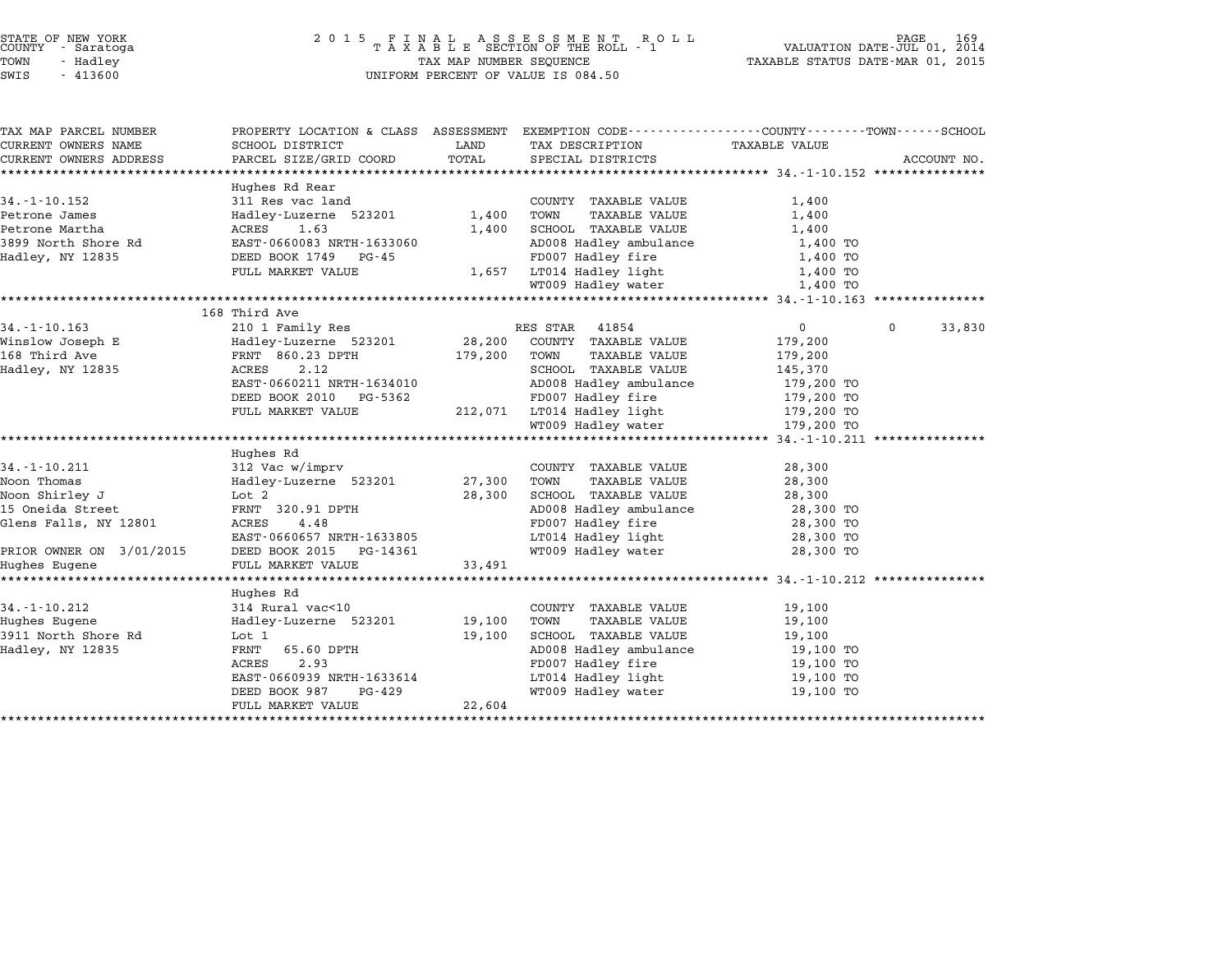| STATE OF NEW YORK |          |            |  |
|-------------------|----------|------------|--|
| COUNTY            |          | - Saratoga |  |
| TOWN              | - Hadley |            |  |
|                   |          |            |  |

### STATE OF NEW YORK <sup>2</sup> <sup>0</sup> <sup>1</sup> 5 F I N A L A S S E S S M E N T R O L L PAGE <sup>170</sup> COUNTY - Saratoga <sup>T</sup> <sup>A</sup> <sup>X</sup> <sup>A</sup> <sup>B</sup> <sup>L</sup> <sup>E</sup> SECTION OF THE ROLL - <sup>1</sup> VALUATION DATE-JUL 01, <sup>2014</sup> TOWN - Hadley TAX MAP NUMBER SEQUENCE TAXABLE STATUS DATE-MAR 01, <sup>2015</sup> SUCRIT - SATATUGA<br>TOWN - Hadley - Alley - All Hadley - TAX MAP NUMBER SEQUENCE<br>SWIS - 413600 - WILFORM PERCENT OF VALUE IS 084.50

TAX MAP PARCEL NUMBER PROPERTY LOCATION & CLASS ASSESSMENT EXEMPTION CODE------------------COUNTY--------TOWN------SCHOOL ...<br>-- COUNTY:- TAX MAP PARCEL NUMBER THE OCHOTRY AND THE CURRENT EXEMPTION CODE<br>CURRENT OWNERS NAME SCHOOL DISTRICT LAND TAX DESCRIPTION TAXABLE VALUE CURRENT OWNERS ADDRESS FOR SCHOOL DISTRICTS ASSESSEENT EXERT ON TAX MIT TO COORD TOTAL THAT THE CONSIDERT ON TAXABLE VALUE<br>CURRENT OWNERS ADDRESS PARCEL SIZE/GRID COORD TOTAL SPECIAL DISTRICTS ACCOUNT NO.<br>\*\*\*\*\*\*\*\*\*\*\*\*\*\*\*\*\* 3875 North Shore Rd 5 J00932 3875 North Shore Rd<br>
3875 North Shore Rd<br>
411 Apartment COUNTY TAXABLE VALUE 189,400 9675 NOTEN SHOTE RG<br>201,9400 11 Apartment 411 Apartment 14,500 TOWN TAXABLE VALUE<br>209,400 14,500 TOWN TAXABLE VALUE 189,400 14,500 POWN TAXABLE VALUE 34. I II Apartment - 12. September 1998. I September 1999.<br>1899 North Shore Rd 189,400 Hadley-Luzerne 523201 14,500 TOWN TAXABLE VALUE 189,400<br>1899 North Shore Rd FRNT 200.17 DPTH 189,400 SCHOOL TAXABLE VALUE 189,400 Petrone James Manney Halley-Luzerne J23201 14,300 TOWN TAXABLE VALUE 189,400<br>1899 North Shore Rd FRNT 200.17 DPTH 189,400 SCHOOL TAXABLE VALUE 189,400<br>Hadley, NY 12835 ACRES 1.77 AD008 Hadley ambulance 189,400 TO EARL 20011 FETH 1632661 FOOT TO BOLD TANDED VALUE 180011 FOOT 19900 TO 19900 HARD 1990 TO 1990 TO 1990 TO 1990<br>ADOOS Hadley fire 189,400 TO 189,400 TO 19900 Hadley fire 189,400 TO EAST-0660534 NRTH-1632661 EDUO Hadley ambutance and the stage of the test of the EAST-0660534 NRTH-1632661 FD007 Hadley fire the 189,400 TO<br>DEED BOOK 1329 PG-396 LT014 Hadley light 189,400 TO FULL MARKET VALUE 224,142 HT019 Hadley Hite<br>
FULL MARKET VALUE 224,142 WT019 Hadley water 189,400 TO \*\*\*\*\*\*\*\*\*\*\*\*\*\*\*\*\*\*\*\*\*\*\*\*\*\*\*\*\*\*\*\*\*\*\*\*\*\*\*\*\*\*\*\*\*\*\*\*\*\*\*\*\*\*\*\*\*\*\*\*\*\*\*\*\*\*\*\*\*\*\*\*\*\*\*\*\*\*\*\*\*\*\*\*\*\*\*\*\*\*\*\*\*\*\*\*\*\*\*\*\*\*\* 34.-1-14 \*\*\*\*\*\*\*\*\*\*\*\*\*\*\*\*\*\*\* Dean Mountain Rd 5 J00321 34.-1-14 <sup>240</sup> Rural res COUNTY TAXABLE VALUE 213,000 سماء سموعة المستوى التي تصدر المستوى التي تصدر التي يسموع التي يسموع التي يصدر التي يصدر التي يصدر التي يصدر ا<br>McCarthy Estate Joseph 1985 (Hadley-Luzerne 523201 61,600 TOWN TAXABLE VALUE 213,000 Smith Later Country Captures (213,000 Demography 213,000 Demography 213,000 DPTH 213,000 DPTH 213,000 DPTH 213,000<br>McCarth LLC Flint 1213,000 DES FRNT 800.00 DPTH 213,000 2000 DROOL TAXABLE VALUE 213,000 213,000 ACCELLITY ISSUES OSECIL MATER MATERIAL SERVICE SERVICE AND MANUEL VALUE AND MANUEL AND SCRIPT SMITH AND SCRIPT SMITH<br>CACRES 75.75 AD008 Hadley and ADN ADDOB Hadley ambulance 213,000 TO 50000 HAABLE VALUE – 213,000 (18AABLE VALUE – 213,000 213,000 (18AABLE VALUE – 213,000 213,000 C/O Flink Smith LLC<br>C/O Flink Smith LLC – ACRES 75.75 – 213,000 AD008 Hadley ambulance – 213,000 TO<br>449 New Karner Rd – EAST-0 Albany, NY <sup>12205</sup> DEED BOOK <sup>0392</sup> PG-0073 EASI-0000590 NAIH-1027505<br>
DEED BOOK 0392 PG-0073<br>
FULL MARKET VALUE 252,071 \*\*\*\*\*\*\*\*\*\*\*\*\*\*\*\*\*\*\*\*\*\*\*\*\*\*\*\*\*\*\*\*\*\*\*\*\*\*\*\*\*\*\*\*\*\*\*\*\*\*\*\*\*\*\*\*\*\*\*\*\*\*\*\*\*\*\*\*\*\*\*\*\*\*\*\*\*\*\*\*\*\*\*\*\*\*\*\*\*\*\*\*\*\*\*\*\*\*\*\*\*\*\* 34.-1-20.1 \*\*\*\*\*\*\*\*\*\*\*\*\*\*\*\*\* 20 Stewart Bridge Rd 5 J00867 1.1.2011 20.1 20.1 20 Stewart Bridge Rd<br>20 Stewart Bridge Rd<br>31.1-20.1 210 1 Family Res RES STAR 41854 0 0 33,830 Visscher Mary Hadley-Luzerne <sup>523201</sup> 20,400 COUNTY TAXABLE VALUE 137,100 <sup>20</sup> Stewart Bridge Rd Lot <sup>1</sup> 137,100 TOWN TAXABLE VALUE 137,100 VISSCHEI MAIY — HAALEY-LUZEINE 323201 — 20,400 COONTI IAABLE VALUE — 137,100<br>20 Stewart Bridge Rd — Lot 1 — 137,100 TOWN TAXABLE VALUE — 137,100<br>Hadley, NY 12835 — FRNT 543.55 DPTH — SCHOOL TAXABLE VALUE — 103,270 ACC TO THE MANUS CONSULTED TRANSFERING AND TRANSFERING TRANSFERING AND TRANSFERING ALL TRANSFERING AND TRANSFERING AND TRANSFERING AND TRANSFERING AND TRANSFERING AND TRANSFERING AND TRANSFERING AND TRANSFERING AND TRANSFE EARLY 1999.35 FERRY 1999.35 ECROSI TAARDE VALUE 1999.270<br>
AD008 Hadley ambulance 137,100 TO<br>
EEED BOOK 1773 PG-90 FD007 Hadley fire 137,100 TO<br>
DEED BOOK 1773 PG-90 DEED BOOK 1773 PG-90<br>FULL MARKET VALUE 162,249 \*\*\*\*\*\*\*\*\*\*\*\*\*\*\*\*\*\*\*\*\*\*\*\*\*\*\*\*\*\*\*\*\*\*\*\*\*\*\*\*\*\*\*\*\*\*\*\*\*\*\*\*\*\*\*\*\*\*\*\*\*\*\*\*\*\*\*\*\*\*\*\*\*\*\*\*\*\*\*\*\*\*\*\*\*\*\*\*\*\*\*\*\*\*\*\*\*\*\*\*\*\*\* 34.-1-20.2 \*\*\*\*\*\*\*\*\*\*\*\*\*\*\*\*\* 36 Stewart Bridge Rd 36 Stewart Bridge Rd<br>34.-1-20.2 210 1 Family Res VET COM C 41132 25,575 0 0 Pliscofsky Anthony J Sr Hadley-Luzerne <sup>523201</sup> 15,400 VET COM T <sup>41133</sup> <sup>0</sup> 17,000 <sup>0</sup> Pliscofsky Eleanor C Lot <sup>2</sup> 102,300 SR STAR <sup>41834</sup> <sup>0</sup> <sup>0</sup> 73,640 <sup>36</sup> Stewart Bridge Rd FRNT 432.54 DPTH COUNTY TAXABLE VALUE 76,725 Hadley, Heador Correspondent and the set of the set of the set of the set of the set of the set of the set of t<br>Hadley, NY 12835 ACRES 2.34 TOWN TAXABLE VALUE 85,300<br>Hadley, NY 12835 85,300 EANI 1922.34 DETH COMMIT TAXABLE VALUE 1922.34 PENT 192.30<br>ACRES 2.34 DET TOWN TAXABLE VALUE 28,660<br>EAST-0658732 NRTH-1629375 SCHOOL TAXABLE VALUE 28,660 PORT 1.08732 NRTH-1629375<br>
DEED BOOK 1500 PG-113 SCHOOL TAXABLE VALUE<br>
DEED BOOK 1500 PG-113 AD008 Hadley ambulance 102,300 TO FULL MARKET VALUE 121,065 FD007 Hadley fire 102,300 TO \*\*\*\*\*\*\*\*\*\*\*\*\*\*\*\*\*\*\*\*\*\*\*\*\*\*\*\*\*\*\*\*\*\*\*\*\*\*\*\*\*\*\*\*\*\*\*\*\*\*\*\*\*\*\*\*\*\*\*\*\*\*\*\*\*\*\*\*\*\*\*\*\*\*\*\*\*\*\*\*\*\*\*\*\*\*\*\*\*\*\*\*\*\*\*\*\*\*\*\*\*\*\* 34.-1-21.1 \*\*\*\*\*\*\*\*\*\*\*\*\*\*\*\*\* Stewart Bridge Rd 5 J00421 34.-1-21.1 Stewart Bridge Rd<br>
311 Res vac land COUNTY TAXABLE VALUE 15,100 Hughes Anne Hadley-Luzerne <sup>523201</sup> 15,100 TOWN TAXABLE VALUE 15,100 34. I 21.1<br>Hughes Anne 13.11 Ness vac I and<br>3696 North Shore Rd FRNT 34.40 DPTH 15,100 TOWN TAXABLE VALUE 15,100 15,100 Hadley, NY <sup>12835</sup> ACRES 2.04 AD008 Hadley ambulance 15,100 TO EARL 194.40 DETIT 194.40 EXAMPLE VALUE 194.40 EXAMPLE VALUE 194.40 EXAMPLE VALUE 194.40 EXAMPLE VALUE 15,100 TO<br>ADOOB Hadley fire 15,100 TO 15,100 TO 15,100 TO 15,100 TO 17,100 TO 17,100 TO 17,100 TO 17,100 TO EAST-0658601 NRTH-16292<br>DEED BOOK 1149 PG-201 EAST 0050001 MAIN 1025207<br>
DEED BOOK 1149 PG-201<br>
FULL MARKET VALUE 17,870 \*\*\*\*\*\*\*\*\*\*\*\*\*\*\*\*\*\*\*\*\*\*\*\*\*\*\*\*\*\*\*\*\*\*\*\*\*\*\*\*\*\*\*\*\*\*\*\*\*\*\*\*\*\*\*\*\*\*\*\*\*\*\*\*\*\*\*\*\*\*\*\*\*\*\*\*\*\*\*\*\*\*\*\*\*\*\*\*\*\*\*\*\*\*\*\*\*\*\*\*\*\*\*\*\*\*\*\*\*\*\*\*\*\*\*\*\*\*\*\*\*\*\*\*\*\*\*\*\*\*\*\*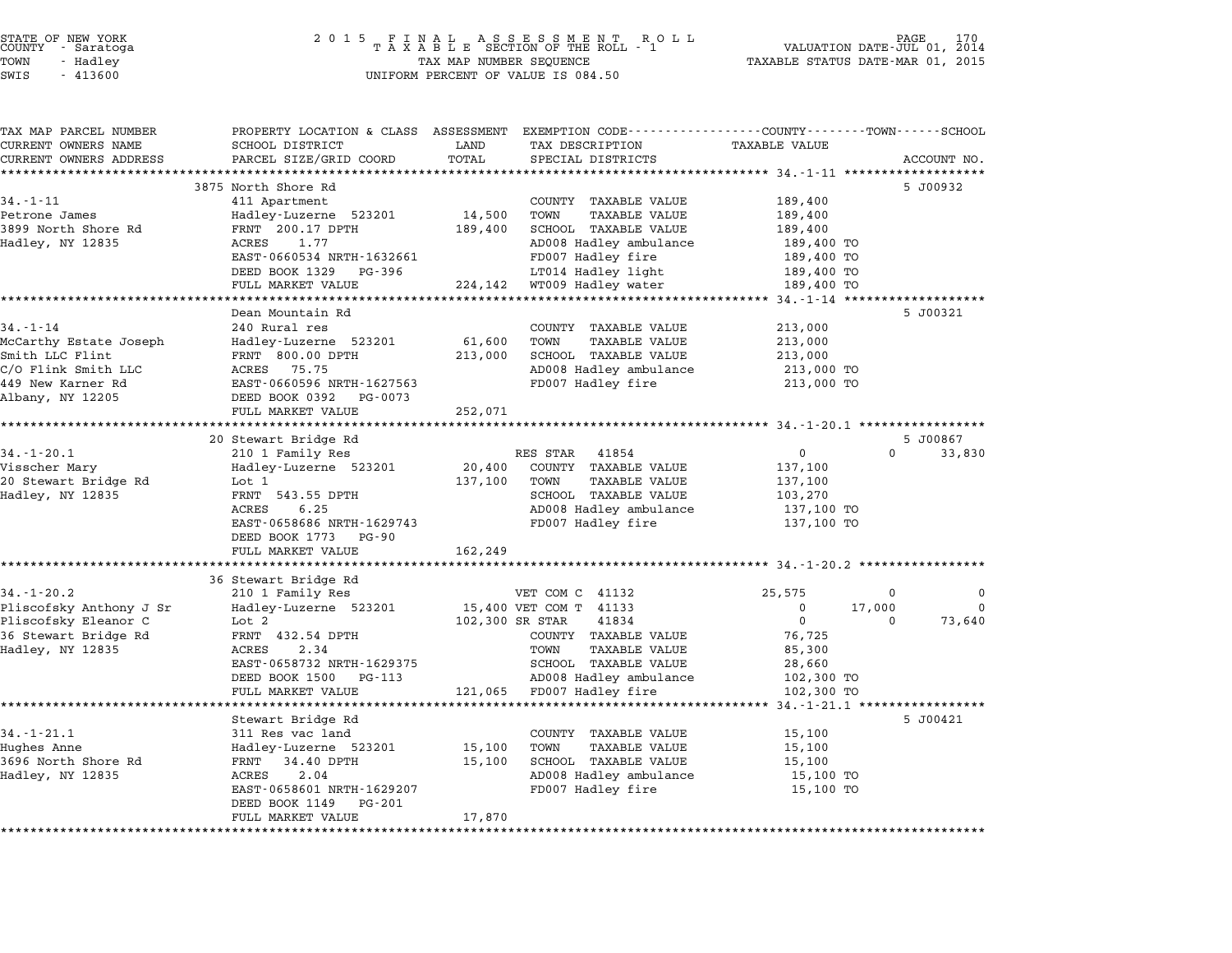| STATE OF NEW YORK<br>COUNTY - Saratoga<br>TOWN<br>- Hadley<br>SWIS<br>$-413600$                          | 2 0 1 5<br>FINAL ASSESSMENT ROLL<br>TAXABLE SECTION OF THE ROLL - 1<br>TAX MAP NUMBER SEQUENCE<br>UNIFORM PERCENT OF VALUE IS 084.50                                                  |                            |                                                                                                                                   | 2014<br>VALUATION DATE-JUL 01,<br>TAXABLE STATUS DATE-MAR 01, 2015 |             |
|----------------------------------------------------------------------------------------------------------|---------------------------------------------------------------------------------------------------------------------------------------------------------------------------------------|----------------------------|-----------------------------------------------------------------------------------------------------------------------------------|--------------------------------------------------------------------|-------------|
| TAX MAP PARCEL NUMBER<br>CURRENT OWNERS NAME                                                             | SCHOOL DISTRICT                                                                                                                                                                       | LAND                       | PROPERTY LOCATION & CLASS ASSESSMENT EXEMPTION CODE----------------COUNTY-------TOWN------SCHOOL<br>TAX DESCRIPTION               | <b>TAXABLE VALUE</b>                                               |             |
| CURRENT OWNERS ADDRESS                                                                                   | PARCEL SIZE/GRID COORD                                                                                                                                                                | TOTAL                      | SPECIAL DISTRICTS                                                                                                                 |                                                                    | ACCOUNT NO. |
|                                                                                                          | **********************                                                                                                                                                                | ***********                |                                                                                                                                   |                                                                    |             |
| $34. - 1 - 21.2$<br>Hughes Anne<br>3696 North Shore Rd<br>Hadley, NY 12835                               | 3696 North Shore Rd<br>210 1 Family Res<br>Hadley-Luzerne 523201<br>FRNT 160.00 DPTH<br>3.45<br>ACRES<br>EAST-0658310 NRTH-1629496                                                    | 16,900<br>211,500          | COUNTY TAXABLE VALUE<br><b>TAXABLE VALUE</b><br>TOWN<br>SCHOOL TAXABLE VALUE<br>AD008 Hadley ambulance<br>FD007 Hadley fire       | 211,500<br>211,500<br>211,500<br>211,500 TO<br>211,500 TO          |             |
|                                                                                                          | DEED BOOK 928<br>PG-097                                                                                                                                                               |                            |                                                                                                                                   |                                                                    |             |
|                                                                                                          | FULL MARKET VALUE                                                                                                                                                                     | 250,296                    |                                                                                                                                   |                                                                    |             |
| $34. - 1 - 22$<br>Pliscofsky Anthony<br>Pliscofsky Eleanor<br>36 Stewart Bridge Rd<br>Hadley, NY 12835   | Stewart Bridge Rd<br>311 Res vac land<br>Hadley-Luzerne 523201<br>FRNT 100.00 DPTH 100.00<br>ACRES<br>0.22<br>EAST-0658791 NRTH-1629067<br>DEED BOOK 1317 PG-523                      | 12,200<br>12,200           | COUNTY TAXABLE VALUE<br>TOWN<br>TAXABLE VALUE<br>SCHOOL TAXABLE VALUE<br>AD008 Hadley ambulance<br>FD007 Hadley fire              | 12,200<br>12,200<br>12,200<br>12,200 TO<br>12,200 TO               | 5 J00101    |
|                                                                                                          | FULL MARKET VALUE                                                                                                                                                                     | 14,438                     |                                                                                                                                   |                                                                    |             |
|                                                                                                          |                                                                                                                                                                                       |                            | ******************************** 34.-1-23 *******************                                                                     |                                                                    |             |
|                                                                                                          | 58 Stewart Bridge Rd                                                                                                                                                                  |                            |                                                                                                                                   |                                                                    | 5 J00632    |
| $34. - 1 - 23$                                                                                           | 484 1 use sm bld                                                                                                                                                                      |                            | SR STAR<br>41834                                                                                                                  | $\overline{0}$                                                     | 0<br>58,910 |
| Parker Joseph<br>Griffis Nancy E                                                                         | Hadley-Luzerne 523201<br>FRNT 233.10 DPTH 125.00                                                                                                                                      | 27,500<br>137,000          | COUNTY TAXABLE VALUE<br>TOWN<br>TAXABLE VALUE                                                                                     | 137,000<br>137,000                                                 |             |
| PO Box 239<br>Hadley, NY 12835                                                                           | ACRES<br>0.62<br>EAST-0658681 NRTH-1628937<br>DEED BOOK 1748 PG-731                                                                                                                   |                            | SCHOOL TAXABLE VALUE<br>AD008 Hadley ambulance<br>FD007 Hadley fire                                                               | 78,090<br>137,000 TO<br>137,000 TO                                 |             |
|                                                                                                          | FULL MARKET VALUE                                                                                                                                                                     | 162,130                    |                                                                                                                                   |                                                                    |             |
|                                                                                                          | Stewart Bridge Rd                                                                                                                                                                     |                            |                                                                                                                                   |                                                                    |             |
| $34. - 1 - 25.2$<br>Pliscofsky Anthony<br>Pliscofsky Eleanor<br>36 Stewart Bridge Rd<br>Hadley, NY 12835 | 270 Mfg housing<br>Hadley-Luzerne 523201<br>Lots 11 & 12<br>FRNT 100.00 DPTH 100.00<br>0.22<br>ACRES<br>EAST-0658342 NRTH-1628626<br>DEED BOOK 1257<br>PG-349<br>FULL MARKET VALUE    | 12,200<br>23,700<br>28,047 | COUNTY TAXABLE VALUE<br>TOWN<br>TAXABLE VALUE<br>SCHOOL TAXABLE VALUE<br>AD008 Hadley ambulance<br>FD007 Hadley fire              | 23,700<br>23,700<br>23,700<br>23,700 TO<br>23,700 TO               |             |
|                                                                                                          |                                                                                                                                                                                       |                            |                                                                                                                                   |                                                                    |             |
| $34. - 1 - 25.3$<br>Pliscofsky Anthony<br>Pliscofsky Eleanor<br>36 Stewart Bridge Rd<br>Hadley, NY 12835 | 72 Stewart Bridge Rd<br>270 Mfg housing<br>Hadley-Luzerne 523201<br>Lots 13 & 14<br>FRNT 100.00 DPTH 100.00<br>ACRES<br>0.22<br>EAST-0658452 NRTH-1628677<br>DEED BOOK 1257<br>PG-351 | 12,200<br>29,400           | TAXABLE VALUE<br>COUNTY<br>TOWN<br>TAXABLE VALUE<br><b>TAXABLE VALUE</b><br>SCHOOL<br>AD008 Hadley ambulance<br>FD007 Hadley fire | 29,400<br>29,400<br>29,400<br>29,400 TO<br>29,400 TO               |             |
|                                                                                                          | FULL MARKET VALUE                                                                                                                                                                     | 34,793                     |                                                                                                                                   |                                                                    |             |
|                                                                                                          |                                                                                                                                                                                       |                            |                                                                                                                                   |                                                                    |             |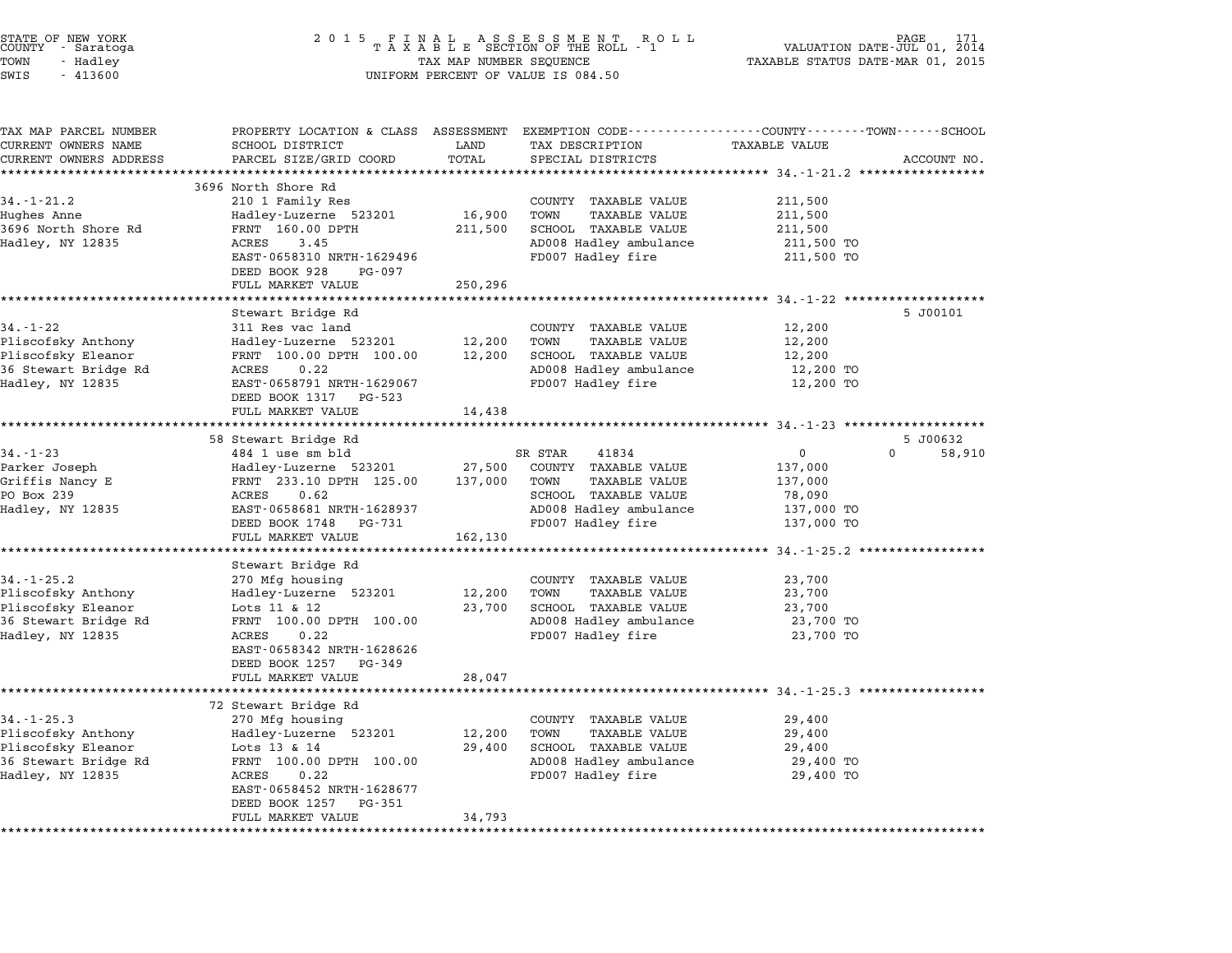| STATE OF NEW YORK<br>COUNTY - Saratoga<br>TOWN<br>- Hadley<br>SWIS<br>$-413600$                        | 2 0 1 5                                                                                                                                                                                                                       | TAX MAP NUMBER SEQUENCE             | FINAL ASSESSMENT ROLL<br>TAXABLE SECTION OF THE ROLL - 1<br>UNIFORM PERCENT OF VALUE IS 084.50                                                                                                      | TAXABLE STATUS DATE-MAR 01, 2015                                   | VALUATION DATE-JUL 01, 2014 | 172                     |
|--------------------------------------------------------------------------------------------------------|-------------------------------------------------------------------------------------------------------------------------------------------------------------------------------------------------------------------------------|-------------------------------------|-----------------------------------------------------------------------------------------------------------------------------------------------------------------------------------------------------|--------------------------------------------------------------------|-----------------------------|-------------------------|
| TAX MAP PARCEL NUMBER<br>CURRENT OWNERS NAME<br>CURRENT OWNERS ADDRESS                                 | PROPERTY LOCATION & CLASS ASSESSMENT EXEMPTION CODE----------------COUNTY-------TOWN------SCHOOL<br>SCHOOL DISTRICT<br>PARCEL SIZE/GRID COORD                                                                                 | LAND<br>TOTAL                       | TAX DESCRIPTION<br>SPECIAL DISTRICTS                                                                                                                                                                | TAXABLE VALUE                                                      |                             | ACCOUNT NO.             |
| $34. - 1 - 25.11$<br>Fletcher Laurie<br>82 Stewart Bridge Rd<br>Hadley, NY 12835                       | 82 Stewart Bridge Rd<br>270 Mfg housing<br>Hadley-Luzerne 523201<br>FRNT 100.00 DPTH 100.00<br>ACRES<br>0.22<br>EAST-0658082 NRTH-1628536<br>DEED BOOK 2010<br>PG-38259                                                       | 12,200<br>68,400                    | RES STAR<br>41854<br>COUNTY TAXABLE VALUE<br>TOWN<br>TAXABLE VALUE<br>SCHOOL TAXABLE VALUE<br>AD008 Hadley ambulance<br>FD007 Hadley fire                                                           | 0<br>68,400<br>68,400<br>34,570<br>68,400 TO<br>68,400 TO          | $\Omega$                    | 5 J00709<br>33,830      |
| $34. - 1 - 25.12$<br>Pliscofsky Tony<br>Pliscofsky Eleanor<br>36 Stewart Bridge Rd<br>Hadley, NY 12835 | FULL MARKET VALUE<br>Stewart Bridge Rd<br>270 Mfg housing<br>Hadley-Luzerne 523201<br>Lots $9 & 10$<br>FRNT 100.00 DPTH 100.00<br>ACRES<br>0.22<br>EAST-0658262 NRTH-1628596<br>DEED BOOK 1246<br>PG-244                      | 80,947<br>12,200<br>23,100          | COUNTY TAXABLE VALUE<br>TOWN<br>TAXABLE VALUE<br>SCHOOL TAXABLE VALUE<br>AD008 Hadley ambulance<br>FD007 Hadley fire                                                                                | 23,100<br>23,100<br>23,100<br>23,100 TO<br>23,100 TO               |                             |                         |
| $34. -1 - 25.13$<br>Dunkley Barbara<br>86 Stewart Bridge Rd<br>Hadley, NY 12835                        | FULL MARKET VALUE<br>86 Stewart Bridge Rd<br>270 Mfg housing<br>Hadley-Luzerne 523201<br>Lot $#4$<br>FRNT<br>50.00 DPTH 100.00<br>0.11<br>ACRES<br>EAST-0657982 NRTH-1628486<br>DEED BOOK 1641<br>PG-222<br>FULL MARKET VALUE | 27,337<br>6,700<br>16,100<br>19,053 | COUNTY TAXABLE VALUE<br>TOWN<br>TAXABLE VALUE<br>SCHOOL TAXABLE VALUE<br>AD008 Hadley ambulance<br>FD007 Hadley fire                                                                                | 16,100<br>16,100<br>16,100<br>16,100 TO<br>16,100 TO               |                             |                         |
| $34. - 1 - 25.14$<br>Bennett Warren E<br>Bennett Catherine<br>80 Stewart Bridge Rd<br>Hadley, NY 12835 | 80 Stewart Bridge Rd<br>270 Mfg housing<br>Hadley-Luzerne 523201<br>Lot $7 & 8$<br>FRNT 100.00 DPTH 100.00<br>0.22<br>ACRES<br>EAST-0658182 NRTH-1628566<br>DEED BOOK 1073<br>PG-552<br>FULL MARKET VALUE                     | 30,414                              | VET COM C 41132<br>12,200 VET COM T 41133<br>25,700 SR STAR<br>41834<br>COUNTY TAXABLE VALUE<br><b>TAXABLE VALUE</b><br>TOWN<br>SCHOOL TAXABLE VALUE<br>AD008 Hadley ambulance<br>FD007 Hadley fire | 6,425<br>0<br>0<br>19,275<br>19,275<br>0<br>25,700 TO<br>25,700 TO | 0<br>6,425<br>$\Omega$      | 0<br>$\Omega$<br>25,700 |
| $34. - 1 - 25.41$<br>Palladino Sally<br>Palladino Louis<br>82 McDonald St<br>Glens Falls, NY 12801     | 66 Stewart Bridge Rd<br>312 Vac w/imprv<br>Hadley-Luzerne 523201<br>Lots 15 & 16 & P/o 17<br>FRNT 100.00 DPTH<br>ACRES<br>0.17<br>EAST-0658522 NRTH-1628737<br>DEED BOOK 1627<br>PG-210<br>FULL MARKET VALUE                  | 10,400<br>10,400<br>12,308          | COUNTY TAXABLE VALUE<br>TOWN<br>TAXABLE VALUE<br>SCHOOL TAXABLE VALUE<br>AD008 Hadley ambulance<br>FD007 Hadley fire                                                                                | 10,400<br>10,400<br>10,400<br>10,400 TO<br>10,400 TO               |                             |                         |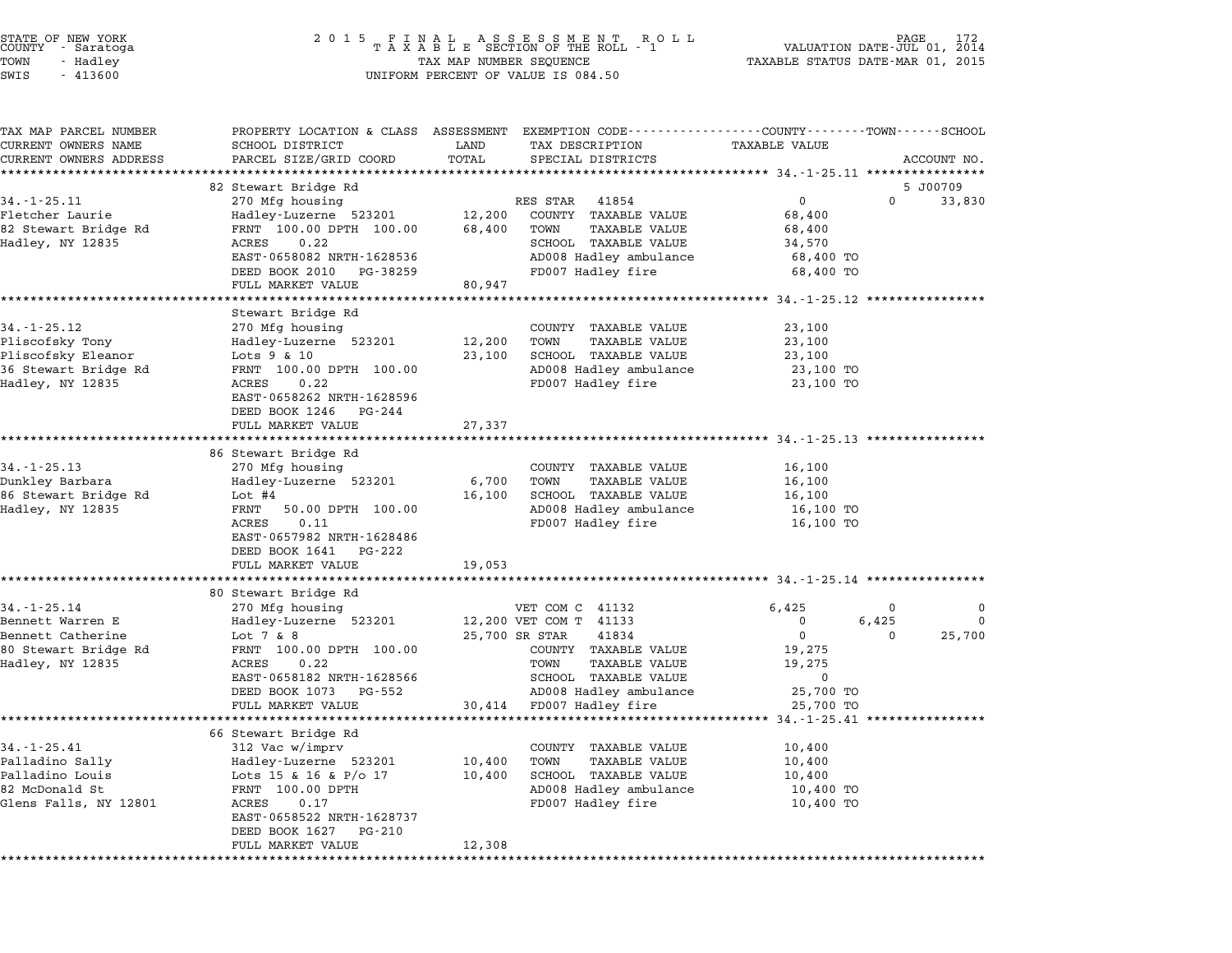| STATE OF NEW YORK<br>COUNTY – Saratoga<br>TOWN<br>- Hadley<br>SWIS<br>$-413600$ | 2 0 1 5<br>TAX MAP NUMBER SEQUENCE<br>UNIFORM PERCENT OF VALUE IS 084.50                                            | PAGE 173<br>VALUATION DATE-JUL 01, 2014<br>TAXABLE STATUS DATE-MAR 01, 2015 |                                                |                                                                 |                    |
|---------------------------------------------------------------------------------|---------------------------------------------------------------------------------------------------------------------|-----------------------------------------------------------------------------|------------------------------------------------|-----------------------------------------------------------------|--------------------|
| TAX MAP PARCEL NUMBER<br>CURRENT OWNERS NAME                                    | PROPERTY LOCATION & CLASS ASSESSMENT EXEMPTION CODE----------------COUNTY-------TOWN------SCHOOL<br>SCHOOL DISTRICT | LAND                                                                        | TAX DESCRIPTION                                | TAXABLE VALUE                                                   |                    |
| CURRENT OWNERS ADDRESS                                                          | PARCEL SIZE/GRID COORD                                                                                              | TOTAL                                                                       | SPECIAL DISTRICTS                              |                                                                 | ACCOUNT NO.        |
| *********************                                                           | *************************                                                                                           |                                                                             |                                                |                                                                 |                    |
|                                                                                 | 64 Stewart Bridge Rd                                                                                                |                                                                             |                                                |                                                                 |                    |
| $34. -1 - 25.42$                                                                | 270 Mfg housing                                                                                                     |                                                                             | COUNTY TAXABLE VALUE                           | 11,400                                                          |                    |
| Palladino Louis A                                                               | Hadley-Luzerne 523201                                                                                               | 6,700                                                                       | TOWN<br><b>TAXABLE VALUE</b>                   | 11,400                                                          |                    |
| Palladino Sally A                                                               | FRNT<br>50.00 DPTH 100.00                                                                                           | 11,400                                                                      | SCHOOL TAXABLE VALUE                           | 11,400                                                          |                    |
| 82 McDonald St                                                                  | ACRES<br>0.11                                                                                                       |                                                                             | AD008 Hadley ambulance                         | 11,400 TO                                                       |                    |
| Glens Falls, NY 12801                                                           | EAST-0658572 NRTH-1628787                                                                                           |                                                                             | FD007 Hadley fire                              | 11,400 TO                                                       |                    |
|                                                                                 | DEED BOOK 1560<br>PG-145<br>FULL MARKET VALUE                                                                       | 13,491                                                                      |                                                |                                                                 |                    |
|                                                                                 |                                                                                                                     |                                                                             |                                                |                                                                 |                    |
|                                                                                 | 92 Stewart Bridge Rd                                                                                                |                                                                             |                                                |                                                                 | 5 J00443           |
| $34. - 1 - 26$                                                                  | 312 Vac w/imprv                                                                                                     |                                                                             | COUNTY TAXABLE VALUE                           | 7,200                                                           |                    |
| Dunkley Barbara A                                                               | Hadley-Luzerne 523201                                                                                               | 6,700                                                                       | TOWN<br>TAXABLE VALUE                          | 7,200                                                           |                    |
| 86 Stewarts Bridge Rd                                                           | 50.00 DPTH 100.00<br>FRNT                                                                                           | 7,200                                                                       | SCHOOL TAXABLE VALUE                           | 7,200                                                           |                    |
| Hadley, NY 12835                                                                | 0.11<br>ACRES                                                                                                       |                                                                             | AD008 Hadley ambulance                         | 7,200 TO                                                        |                    |
|                                                                                 | EAST-0657942 NRTH-1628466<br>DEED BOOK 1586 PG-694                                                                  |                                                                             | FD007 Hadley fire                              | 7,200 TO                                                        |                    |
|                                                                                 | FULL MARKET VALUE                                                                                                   | 8,521                                                                       |                                                |                                                                 |                    |
|                                                                                 |                                                                                                                     |                                                                             |                                                |                                                                 |                    |
|                                                                                 | 90 Stewart Bridge Rd                                                                                                |                                                                             |                                                |                                                                 | 5 J00067           |
| $34. - 1 - 27$                                                                  | 210 1 Family Res                                                                                                    |                                                                             | 41854<br>RES STAR                              | 0                                                               | $\Omega$<br>33,830 |
| Flanagan Thomas                                                                 | Hadley-Luzerne 523201                                                                                               | 12,200                                                                      | COUNTY TAXABLE VALUE                           | 106,900                                                         |                    |
| Flanagan Mary                                                                   | FRNT 100.00 DPTH 100.00<br>0.22                                                                                     | 106,900                                                                     | TOWN<br>TAXABLE VALUE<br>SCHOOL TAXABLE VALUE  | 106,900                                                         |                    |
| 90 Stewart Bridge Rd<br>Hadley, NY 12835                                        | ACRES<br>EAST-0657892 NRTH-1628456                                                                                  |                                                                             | AD008 Hadley ambulance                         | 73,070<br>106,900 TO                                            |                    |
|                                                                                 | DEED BOOK 1713 PG-615                                                                                               |                                                                             | FD007 Hadley fire                              | 106,900 TO                                                      |                    |
|                                                                                 | FULL MARKET VALUE                                                                                                   | 126,509                                                                     |                                                |                                                                 |                    |
|                                                                                 |                                                                                                                     |                                                                             |                                                | .******************* 34 <sub>.</sub> -1-28 ******************** |                    |
|                                                                                 | 94 Stewart Bridge Rd                                                                                                |                                                                             |                                                |                                                                 | 5 J00843           |
| $34. - 1 - 28$                                                                  | 210 1 Family Res                                                                                                    |                                                                             | 41834<br>SR STAR                               | $\overline{0}$                                                  | $\Omega$<br>73,500 |
| Gage Richard L                                                                  | Hadley-Luzerne 523201                                                                                               | 12,300                                                                      | COUNTY TAXABLE VALUE                           | 73,500                                                          |                    |
| Gage Linda                                                                      | FRNT 100.00 DPTH 153.00                                                                                             | 73,500                                                                      | TAXABLE VALUE<br>TOWN                          | 73,500<br>0                                                     |                    |
| Aka Kirby Linda J<br>94 Stewart Bridge Rd                                       | ACRES<br>0.30<br>EAST-0657792 NRTH-1628435                                                                          |                                                                             | SCHOOL TAXABLE VALUE<br>AD008 Hadley ambulance | 73,500 TO                                                       |                    |
| Hadley, NY 12835                                                                | DEED BOOK 1026 PG-381                                                                                               |                                                                             | FD007 Hadley fire                              | 73,500 TO                                                       |                    |
|                                                                                 | FULL MARKET VALUE                                                                                                   | 86,982                                                                      |                                                |                                                                 |                    |
|                                                                                 |                                                                                                                     |                                                                             |                                                |                                                                 |                    |
|                                                                                 | 97 Stewart Bridge Rd                                                                                                |                                                                             |                                                |                                                                 | 5 J00121           |
| $34. - 1 - 29$                                                                  | 311 Res vac land                                                                                                    |                                                                             | COUNTY TAXABLE VALUE                           | 12,600                                                          |                    |
| Cunningham Patrick J                                                            | Hadley-Luzerne 523201                                                                                               | 12,600                                                                      | <b>TAXABLE VALUE</b><br>TOWN                   | 12,600                                                          |                    |
| PO Box 47                                                                       | FRNT 365.00 DPTH 85.00                                                                                              | 12,600                                                                      | SCHOOL TAXABLE VALUE                           | 12,600                                                          |                    |
| North Creek, NY 12853                                                           | ACRES<br>0.59<br>EAST-0657515 NRTH-1628261                                                                          |                                                                             | AD008 Hadley ambulance<br>FD007 Hadley fire    | 12,600 TO<br>12,600 TO                                          |                    |
|                                                                                 | PG-725<br>DEED BOOK 1219                                                                                            |                                                                             |                                                |                                                                 |                    |
|                                                                                 | FULL MARKET VALUE                                                                                                   | 14,911                                                                      |                                                |                                                                 |                    |
|                                                                                 |                                                                                                                     |                                                                             |                                                |                                                                 |                    |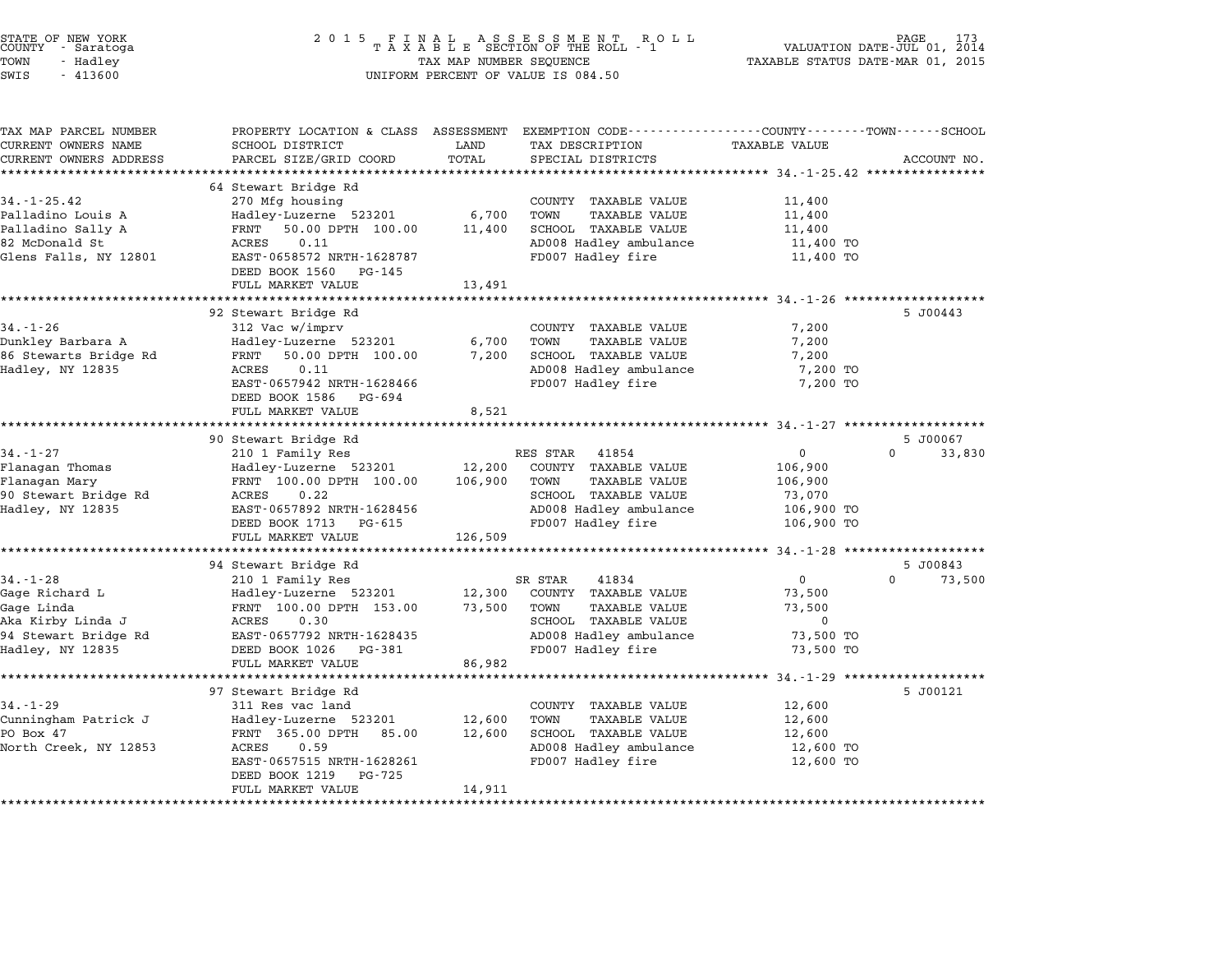| COUNTY | STATE OF NEW YORK<br>- Saratoga |  |
|--------|---------------------------------|--|
| TOWN   | - Hadlev                        |  |
|        |                                 |  |

| TAX MAP PARCEL NUMBER           |                                       |                                             | PROPERTY LOCATION & CLASS ASSESSMENT EXEMPTION CODE----------------COUNTY-------TOWN------SCHOOL |
|---------------------------------|---------------------------------------|---------------------------------------------|--------------------------------------------------------------------------------------------------|
| CURRENT OWNERS NAME             | SCHOOL DISTRICT                       | LAND<br>TAX DESCRIPTION                     | <b>TAXABLE VALUE</b>                                                                             |
| CURRENT OWNERS ADDRESS          | PARCEL SIZE/GRID COORD                | TOTAL<br>SPECIAL DISTRICTS                  | ACCOUNT NO.                                                                                      |
|                                 |                                       |                                             |                                                                                                  |
|                                 | 100 Stewart Bridge Rd                 |                                             | 5 J00297                                                                                         |
| $34. - 1 - 30$                  | 210 1 Family Res                      | VET COM C 41132                             | 19,625<br>$\Omega$<br>$\Omega$                                                                   |
| Brownell Martha J               | Hadley-Luzerne 523201                 | 12,800 VET COM T 41133                      | 17,000<br>$\mathbf 0$<br>$\Omega$                                                                |
| 100 Stewart Bridge Rd           | FRNT 170.00 DPTH 211.72               | 78,500 SR STAR<br>41834                     | $\mathbf 0$<br>73,640<br>0                                                                       |
| Hadley, NY 12835                | ACRES<br>0.81                         | COUNTY TAXABLE VALUE                        | 58,875                                                                                           |
|                                 | EAST-0657633 NRTH-1628405             | TOWN<br>TAXABLE VALUE                       | 61,500                                                                                           |
|                                 | DEED BOOK 1576<br>PG-137              | SCHOOL TAXABLE VALUE                        | 4,860                                                                                            |
|                                 | FULL MARKET VALUE                     | 92,899 AD008 Hadley ambulance               | 78,500 TO                                                                                        |
|                                 |                                       | FD007 Hadley fire                           | 78,500 TO                                                                                        |
|                                 | ************************************* |                                             | ***************************** 34.-1-31 ********************                                      |
|                                 | 106 Stewart Bridge Rd                 |                                             | 5 J00892                                                                                         |
| $34. - 1 - 31$                  | 210 1 Family Res                      | RES STAR 41854                              | $\overline{0}$<br>$\Omega$<br>33,830                                                             |
| Waite Wayne M                   | Hadley-Luzerne 523201                 | COUNTY TAXABLE VALUE<br>12,200              | 74,000                                                                                           |
| 106 Stewart Bridge Rd           | ACRES<br>0.22                         | 74,000<br>TOWN<br><b>TAXABLE VALUE</b>      | 74,000                                                                                           |
| Hadley, NY 12835                | EAST-0657483 NRTH-1628335             | SCHOOL TAXABLE VALUE                        | 40,170                                                                                           |
|                                 | DEED BOOK 2012 PG-13613               | AD008 Hadley ambulance                      | 74,000 TO                                                                                        |
|                                 | FULL MARKET VALUE                     | 87,574<br>FD007 Hadley fire                 | 74,000 TO                                                                                        |
|                                 | *******************                   |                                             | ****************** 34.-1-32.11 *****************                                                 |
|                                 | North Shore Rd                        |                                             | 5 J00439                                                                                         |
| $34. - 1 - 32.11$               | 322 Rural vac>10                      | COUNTY TAXABLE VALUE                        | 34,900                                                                                           |
| Hutt Frances J                  | Hadley-Luzerne 523201                 | 34,900<br>TOWN<br>TAXABLE VALUE             | 34,900                                                                                           |
| C/O Brian Hutt                  | Life Estate                           | SCHOOL TAXABLE VALUE<br>34,900              | 34,900                                                                                           |
| 3668 North Shore Rd             | FRNT 1365.00 DPTH                     | AD008 Hadley ambulance                      | 34,900 TO                                                                                        |
| Hadley, NY 12835                | ACRES 27.56                           | FD007 Hadley fire                           | 34,900 TO                                                                                        |
|                                 | EAST-0656132 NRTH-1628632             |                                             |                                                                                                  |
|                                 | DEED BOOK 2007 PG-23430               |                                             |                                                                                                  |
|                                 | FULL MARKET VALUE                     | 41,302                                      |                                                                                                  |
|                                 |                                       |                                             |                                                                                                  |
|                                 | North Shore Rd                        |                                             |                                                                                                  |
| 34. - 1 - 32. 12                | 322 Rural vac>10                      | COUNTY TAXABLE VALUE                        | 25,400                                                                                           |
| Carbone Richard<br>Carbone Jane | Hadley-Luzerne 523201                 | TOWN<br>TAXABLE VALUE<br>25,400             | 25,400                                                                                           |
|                                 | FRNT 1810.00 DPTH                     | SCHOOL TAXABLE VALUE<br>25,400              | 25,400                                                                                           |
| 1509 North Shore Rd             | ACRES 20.00                           | AD008 Hadley ambulance                      | 25,400 TO                                                                                        |
| Hadley, NY 12835                | EAST-0655801 NRTH-1629853             | FD007 Hadley fire                           | 25,400 TO                                                                                        |
|                                 | DEED BOOK 1761 PG-88                  |                                             |                                                                                                  |
|                                 | FULL MARKET VALUE                     | 30,059                                      |                                                                                                  |
|                                 |                                       |                                             |                                                                                                  |
|                                 | 3668 North Shore Rd                   |                                             |                                                                                                  |
| $34. - 1 - 32.21$               | 240 Rural res                         | VET COM C 41132                             | 30,450<br>0<br>$\Omega$<br>$\mathbf 0$                                                           |
| Hutt Frances J                  | Hadley-Luzerne 523201                 | 26,400 VET COM T 41133                      | 17,000<br>$\mathbf 0$                                                                            |
| C/O Brian Hutt                  | Life Estate                           | 121,800 AGED C<br>41802                     | 18,270<br>0<br>0                                                                                 |
| 3668 North Shore Rd             | FRNT 1077.79 DPTH                     | AGED S<br>41804                             | 60,900<br>$\mathbf 0$<br>0                                                                       |
| Hadley, NY 12835                | ACRES<br>18.17                        | 41834<br>SR STAR                            | $\mathbf 0$<br>60,900<br>$\Omega$                                                                |
|                                 | EAST-0657812 NRTH-1628815             | COUNTY TAXABLE VALUE                        | 73,080                                                                                           |
|                                 | DEED BOOK 2007 PG-23430               | TOWN<br><b>TAXABLE VALUE</b>                | 104,800                                                                                          |
|                                 |                                       |                                             |                                                                                                  |
|                                 | FULL MARKET VALUE                     | 144,142<br>SCHOOL TAXABLE VALUE             | $\mathbf 0$                                                                                      |
|                                 |                                       | AD008 Hadley ambulance<br>FD007 Hadley fire | 121,800 TO<br>121,800 TO                                                                         |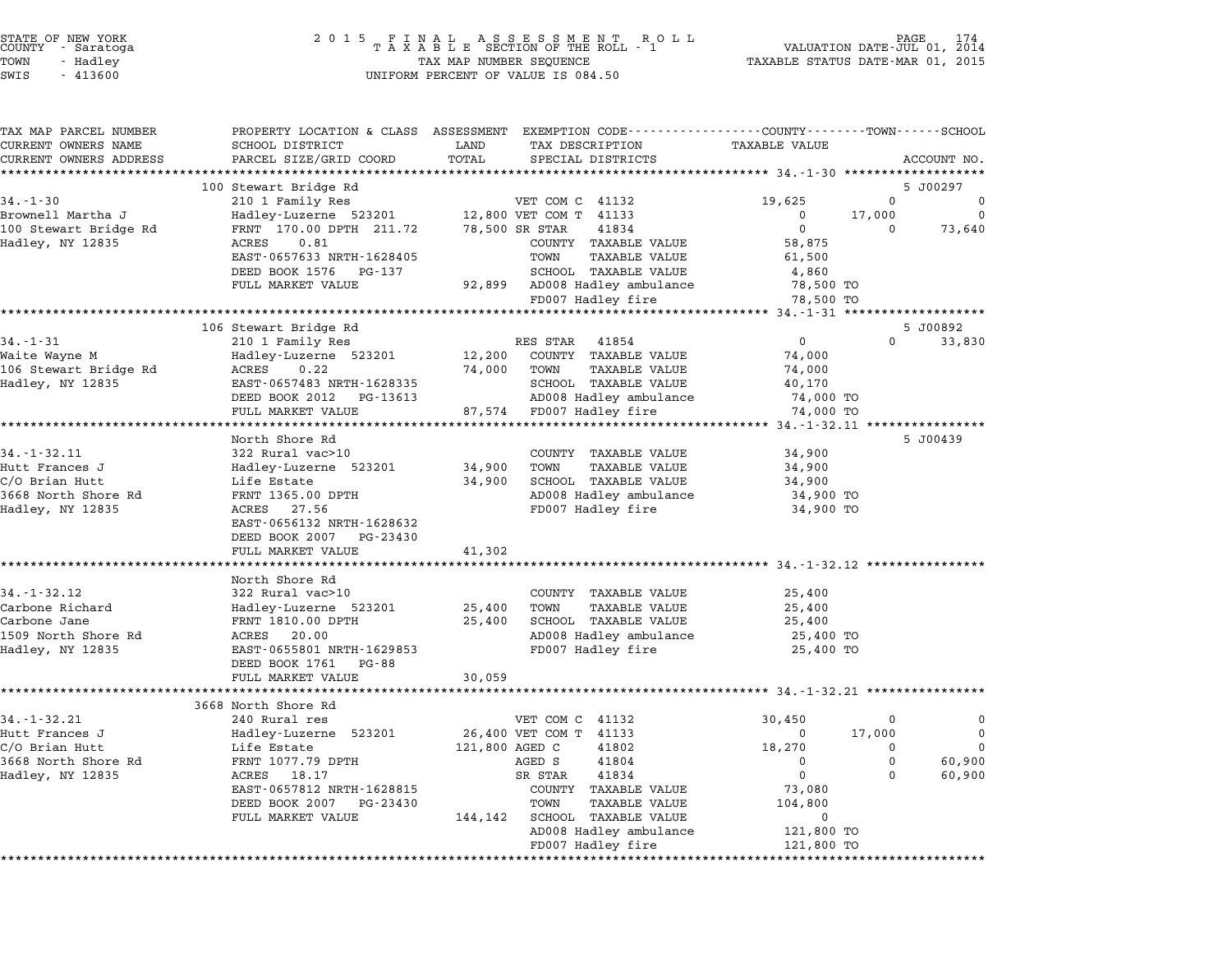| STATE OF NEW YORK<br>COUNTY - Saratoga<br>TOWN<br>- Hadley<br>$-413600$<br>SWIS |                                                                       | TAX MAP NUMBER SEQUENCE | 2015 FINAL ASSESSMENT ROLL<br>TAXABLE SECTION OF THE ROLL - 1<br>UNIFORM PERCENT OF VALUE IS 084.50 | AGE<br>175<br>VALUATION DATE-JUL 01, 2014<br>TAXABLE STATUS DATE-MAR 01, 2015                                                          |  |  |
|---------------------------------------------------------------------------------|-----------------------------------------------------------------------|-------------------------|-----------------------------------------------------------------------------------------------------|----------------------------------------------------------------------------------------------------------------------------------------|--|--|
| TAX MAP PARCEL NUMBER<br>CURRENT OWNERS NAME<br>CURRENT OWNERS ADDRESS          | SCHOOL DISTRICT<br>PARCEL SIZE/GRID COORD                             | LAND<br>TOTAL           | TAX DESCRIPTION<br>SPECIAL DISTRICTS                                                                | PROPERTY LOCATION & CLASS ASSESSMENT EXEMPTION CODE---------------COUNTY-------TOWN------SCHOOL<br><b>TAXABLE VALUE</b><br>ACCOUNT NO. |  |  |
|                                                                                 | ********************                                                  |                         |                                                                                                     |                                                                                                                                        |  |  |
|                                                                                 | 3647 North Shore Rd                                                   |                         |                                                                                                     | 5 J00442                                                                                                                               |  |  |
| $34. - 1 - 42.11$                                                               | 210 1 Family Res                                                      |                         | COUNTY TAXABLE VALUE                                                                                | 106,200                                                                                                                                |  |  |
| Ortiz Richard                                                                   | Hadley-Luzerne 523201                                                 | 21,700                  | <b>TAXABLE VALUE</b><br>TOWN                                                                        | 106,200                                                                                                                                |  |  |
| Ortiz Jennifer                                                                  | Lot 1                                                                 | 106,200                 | SCHOOL TAXABLE VALUE                                                                                | 106,200                                                                                                                                |  |  |
| 306 Walford Ln                                                                  | FRNT 357.53 DPTH                                                      |                         | AD008 Hadley ambulance                                                                              | 106,200 TO                                                                                                                             |  |  |
| Lake Dallas, TX 75065                                                           | ACRES<br>8.00<br>EAST-6570048 NRTH-1629355<br>DEED BOOK 2014 PG-35377 |                         | FD007 Hadley fire                                                                                   | 106,200 TO                                                                                                                             |  |  |
|                                                                                 | FULL MARKET VALUE                                                     | 125,680                 |                                                                                                     |                                                                                                                                        |  |  |
|                                                                                 | **********************                                                |                         |                                                                                                     | ******************************* 34.-1-42.12 ************                                                                               |  |  |
|                                                                                 | 3643 North Shore Rd                                                   |                         |                                                                                                     |                                                                                                                                        |  |  |
| $34. - 1 - 42.12$                                                               | 311 Res vac land                                                      |                         | COUNTY TAXABLE VALUE                                                                                | 23,600                                                                                                                                 |  |  |
| Jenkins Joshua                                                                  | Hadley-Luzerne 523201                                                 | 23,600                  | <b>TAXABLE VALUE</b><br>TOWN                                                                        | 23,600                                                                                                                                 |  |  |
| 3647 North Shore Rd                                                             | Lot 2 2014/25478 & 2014/2                                             | 23,600                  | SCHOOL TAXABLE VALUE                                                                                | 23,600                                                                                                                                 |  |  |
| Hadley, NY 12835                                                                | FRNT 1389.08 DPTH<br>ACRES 17.01                                      |                         |                                                                                                     |                                                                                                                                        |  |  |
|                                                                                 | EAST-0657662 NRTH-1629640                                             |                         |                                                                                                     |                                                                                                                                        |  |  |
|                                                                                 | FULL MARKET VALUE                                                     | 27,929                  |                                                                                                     |                                                                                                                                        |  |  |
|                                                                                 |                                                                       |                         |                                                                                                     |                                                                                                                                        |  |  |
|                                                                                 | 3663 North Shore Rd                                                   |                         |                                                                                                     |                                                                                                                                        |  |  |
| $34. - 1 - 42.21$                                                               | 210 1 Family Res                                                      |                         | RES STAR 41854                                                                                      | $\overline{0}$<br>$\mathbf{0}$<br>33,830                                                                                               |  |  |
| Jenkins James W                                                                 | Hadley-Luzerne 523201                                                 | 15,900                  | COUNTY TAXABLE VALUE                                                                                | 144,100                                                                                                                                |  |  |
| Jenkins Angela<br>3663 North Shore Rd                                           | Lot 1 2014/ 25477<br>FRNT 250.00 DPTH                                 | 144,100                 | TAXABLE VALUE<br>TOWN<br>SCHOOL TAXABLE VALUE                                                       | 144,100<br>110,270                                                                                                                     |  |  |
| Hadley, NY 12835                                                                | ACRES<br>2.24                                                         |                         | AD008 Hadley ambulance                                                                              | 144,100 TO                                                                                                                             |  |  |
|                                                                                 | EAST-0657178 NRTH-1629067                                             |                         | FD007 Hadley fire                                                                                   | 144,100 TO                                                                                                                             |  |  |
|                                                                                 | DEED BOOK 1030<br>PG-862                                              |                         |                                                                                                     |                                                                                                                                        |  |  |
|                                                                                 | FULL MARKET VALUE                                                     | 170,533                 |                                                                                                     |                                                                                                                                        |  |  |
|                                                                                 |                                                                       |                         |                                                                                                     |                                                                                                                                        |  |  |
|                                                                                 | 3615 North Shore Rd                                                   |                         |                                                                                                     | 5 J00886                                                                                                                               |  |  |
| $34. - 1 - 43$<br>Ortiz Donald                                                  | 210 1 Family Res                                                      | 23,500                  | RES STAR 41854<br>COUNTY TAXABLE VALUE                                                              | 0<br>$\Omega$<br>33,830<br>130,100                                                                                                     |  |  |
| Ortiz Erin                                                                      | Hadley-Luzerne 523201<br>FRNT 800.00 DPTH                             | 130,100                 | <b>TAXABLE VALUE</b><br>TOWN                                                                        | 130,100                                                                                                                                |  |  |
| 3615 North Shore Rd                                                             | ACRES<br>10.00                                                        |                         | SCHOOL TAXABLE VALUE                                                                                | 96,270                                                                                                                                 |  |  |
| Hadley, NY 12835                                                                | EAST-0656531 NRTH-1629413                                             |                         | AD008 Hadley ambulance                                                                              | 130,100 TO                                                                                                                             |  |  |
|                                                                                 | DEED BOOK 1759 PG-79                                                  |                         | FD007 Hadley fire                                                                                   | 130,100 TO                                                                                                                             |  |  |
|                                                                                 | FULL MARKET VALUE                                                     | 153,964                 |                                                                                                     |                                                                                                                                        |  |  |
|                                                                                 |                                                                       |                         |                                                                                                     |                                                                                                                                        |  |  |
| $34. - 1 - 50$                                                                  | Hughes Rd                                                             |                         |                                                                                                     |                                                                                                                                        |  |  |
| Petrone Martha                                                                  | 322 Rural vac>10<br>Hadley-Luzerne 523201                             | 25,700                  | COUNTY TAXABLE VALUE<br><b>TAXABLE VALUE</b><br>TOWN                                                | 25,700<br>25,700                                                                                                                       |  |  |
| Petrone James                                                                   | FRNT 320.00 DPTH                                                      | 25,700                  | SCHOOL TAXABLE VALUE                                                                                | 25,700                                                                                                                                 |  |  |
| 3899 North Shore Rd                                                             | ACRES<br>16.51                                                        |                         | AD008 Hadley ambulance                                                                              | 25,700 TO                                                                                                                              |  |  |
| Hadley, NY 12835                                                                | EAST-0660174 NRTH-1632830                                             |                         | FD007 Hadley fire                                                                                   | 25,700 TO                                                                                                                              |  |  |
|                                                                                 | DEED BOOK 1749<br>PG-42                                               |                         | LT014 Hadley light                                                                                  | 25,700 TO                                                                                                                              |  |  |
|                                                                                 | FULL MARKET VALUE                                                     | 30,414                  | WT009 Hadley water                                                                                  | 25,700 TO                                                                                                                              |  |  |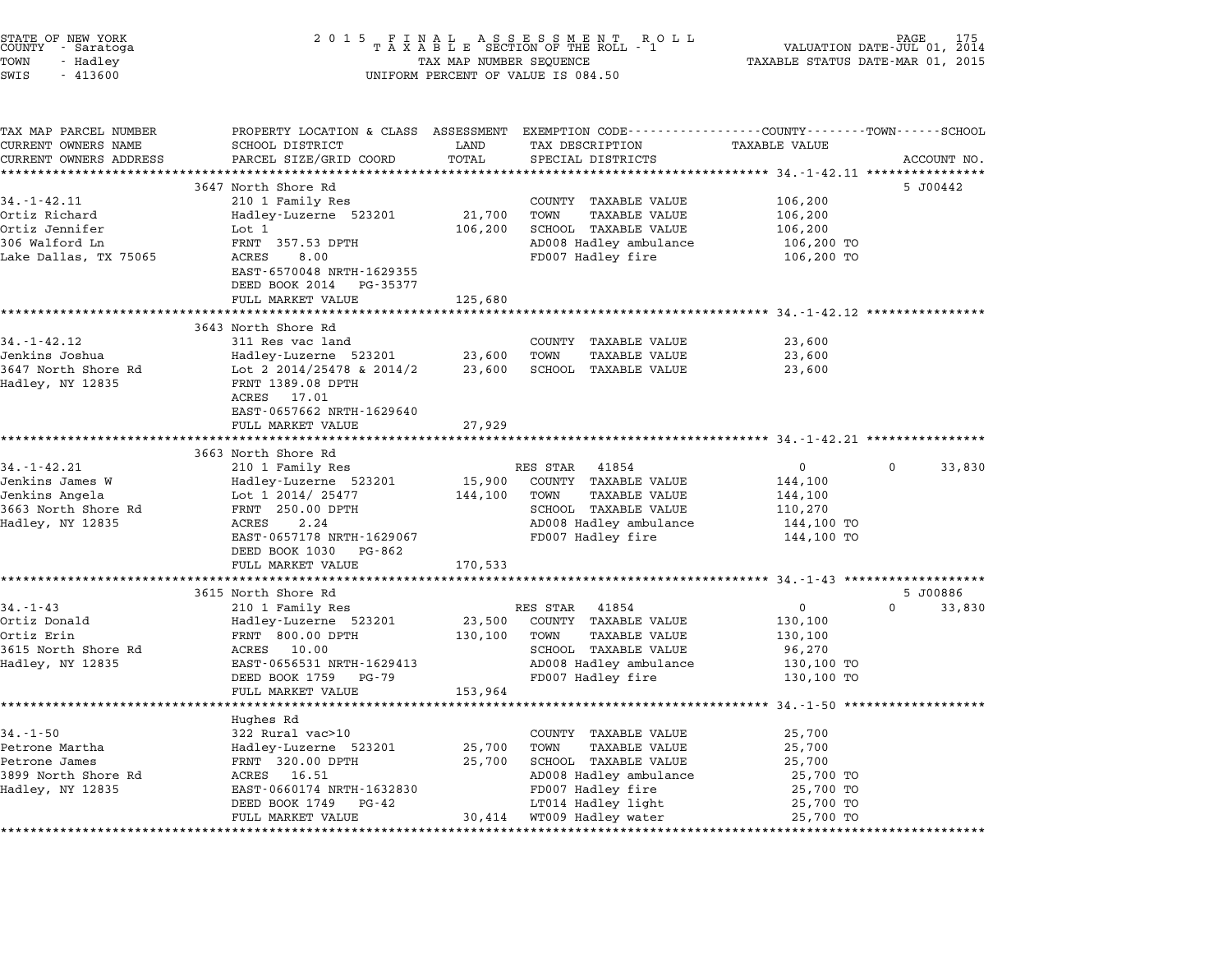| STATE OF NEW YORK<br>COUNTY - Saratoga |          |       |  |
|----------------------------------------|----------|-------|--|
| TOWN                                   | - Hadley |       |  |
| T1.7T                                  |          | 11200 |  |

# STATE OF NEW YORK <sup>2</sup> <sup>0</sup> <sup>1</sup> 5 F I N A L A S S E S S M E N T R O L L PAGE <sup>176</sup> COUNTY - Saratoga <sup>T</sup> <sup>A</sup> <sup>X</sup> <sup>A</sup> <sup>B</sup> <sup>L</sup> <sup>E</sup> SECTION OF THE ROLL - <sup>1</sup> VALUATION DATE-JUL 01, <sup>2014</sup> TOWN - Hadley TAX MAP NUMBER SEQUENCE TAXABLE STATUS DATE-MAR 01, <sup>2015</sup> SWIS - <sup>413600</sup> UNIFORM PERCENT OF VALUE IS 084.50

| TAX MAP PARCEL NUMBER                                | PROPERTY LOCATION & CLASS ASSESSMENT EXEMPTION CODE---------------COUNTY-------TOWN-----SCHOOL |                  |                                                      |                  |          |             |
|------------------------------------------------------|------------------------------------------------------------------------------------------------|------------------|------------------------------------------------------|------------------|----------|-------------|
| CURRENT OWNERS NAME                                  | SCHOOL DISTRICT                                                                                | LAND             | TAX DESCRIPTION                                      | TAXABLE VALUE    |          |             |
| CURRENT OWNERS ADDRESS<br>************************** | PARCEL SIZE/GRID COORD                                                                         | TOTAL            | SPECIAL DISTRICTS                                    |                  |          | ACCOUNT NO. |
|                                                      | Hughes Rd Rear                                                                                 |                  |                                                      |                  |          |             |
| $34. - 1 - 51$                                       | 210 1 Family Res                                                                               |                  | RES STAR 41854                                       | $\mathbf 0$      | $\Omega$ | 33,830      |
| Petrone Kathleen Alice                               | Hadley-Luzerne 523201                                                                          | 13,900           | COUNTY TAXABLE VALUE                                 | 117,200          |          |             |
| 3871 North Shore Rd                                  | ACRES<br>1.45                                                                                  | 117,200          | TOWN<br>TAXABLE VALUE                                | 117,200          |          |             |
| Hadley, NY 12835                                     | EAST-0660543 NRTH-1632881                                                                      |                  | SCHOOL TAXABLE VALUE                                 | 83,370           |          |             |
|                                                      | DEED BOOK 1342<br>PG-318                                                                       |                  | AD008 Hadley ambulance                               | 117,200 TO       |          |             |
|                                                      | FULL MARKET VALUE                                                                              |                  | 138,698 FD007 Hadley fire                            | 117,200 TO       |          |             |
|                                                      |                                                                                                |                  | LT014 Hadley light                                   | 117,200 TO       |          |             |
|                                                      |                                                                                                |                  | WT009 Hadley water                                   | 117,200 TO       |          |             |
| *****************************                        |                                                                                                |                  |                                                      |                  |          |             |
|                                                      | North Shore Rd                                                                                 |                  |                                                      |                  |          |             |
| $34. - 1 - 52$                                       | 910 Priv forest                                                                                |                  | COUNTY TAXABLE VALUE                                 | 92,100           |          |             |
| SBJC LLC<br>C/O Melvin W Lechner                     | Hadley-Luzerne 523201<br>FRNT 2065.00 DPTH                                                     | 92,100<br>92,100 | TOWN<br><b>TAXABLE VALUE</b><br>SCHOOL TAXABLE VALUE | 92,100<br>92,100 |          |             |
| 20320 Fairway Oaks Dr 382                            | ACRES 163.45                                                                                   |                  | AD008 Hadley ambulance                               | 92,100 TO        |          |             |
| Boca Raton, FL 33434                                 | EAST-0655637 NRTH-1631451                                                                      |                  | FD007 Hadley fire                                    | 92,100 TO        |          |             |
|                                                      | DEED BOOK 2013 PG-31453                                                                        |                  |                                                      |                  |          |             |
|                                                      | FULL MARKET VALUE                                                                              | 108,994          |                                                      |                  |          |             |
|                                                      | **************************                                                                     |                  |                                                      |                  |          |             |
|                                                      | Third Ave                                                                                      |                  |                                                      |                  |          |             |
| $34. - 1 - 53$                                       | 314 Rural vac<10                                                                               |                  | COUNTY TAXABLE VALUE                                 | 20,800           |          |             |
| Hanna Kevin                                          | Hadley-Luzerne 523201                                                                          | 20,800           | TOWN<br><b>TAXABLE VALUE</b>                         | 20,800           |          |             |
| 26 Squire Circle                                     | Lot 2                                                                                          | 20,800           | SCHOOL TAXABLE VALUE                                 | 20,800           |          |             |
| Lake Luzerne, NY 12846                               | FRNT 406.83 DPTH                                                                               |                  | AD008 Hadley ambulance                               | 20,800 TO        |          |             |
|                                                      | ACRES<br>1.42                                                                                  |                  | FD007 Hadley fire                                    | 20,800 TO        |          |             |
| PRIOR OWNER ON 3/01/2015                             | EAST-0660549 NRTH-1634109                                                                      |                  | LT014 Hadley light                                   | 20,800 TO        |          |             |
| Gunther Renee L                                      | DEED BOOK 2015 PG-11290<br>FULL MARKET VALUE                                                   | 24,615           | WT009 Hadley water                                   | 20,800 TO        |          |             |
|                                                      | **********                                                                                     |                  |                                                      |                  |          |             |
|                                                      | 173 Third Ave                                                                                  |                  |                                                      |                  |          |             |
| $34. - 1 - 54$                                       | 210 1 Family Res                                                                               |                  | 41854<br>RES STAR                                    | $\mathbf{0}$     | $\Omega$ | 33,830      |
| Finnegan William J                                   | Hadley-Luzerne 523201                                                                          | 22,700           | COUNTY TAXABLE VALUE                                 | 139,600          |          |             |
| Finnegan Rachel M                                    | Lot 1                                                                                          | 139,600          | <b>TAXABLE VALUE</b><br>TOWN                         | 139,600          |          |             |
| 173 Third Ave                                        | FRNT 406.83 DPTH                                                                               |                  | SCHOOL TAXABLE VALUE                                 | 105,770          |          |             |
| Hadley, NY 12835                                     | ACRES<br>2.10                                                                                  |                  | AD008 Hadley ambulance                               | 139,600 TO       |          |             |
|                                                      | EAST-0660344 NRTH-1633781                                                                      |                  | FD007 Hadley fire                                    | 139,600 TO       |          |             |
|                                                      | DEED BOOK 2010 PG-27830                                                                        |                  | LT014 Hadley light                                   | 139,600 TO       |          |             |
|                                                      | FULL MARKET VALUE<br>************************                                                  | 165,207          | WT009 Hadley water                                   | 139,600 TO       |          |             |
|                                                      | So Shore Rd                                                                                    |                  |                                                      |                  |          |             |
| $34. - 2 - 1.2$                                      | 322 Rural vac>10                                                                               |                  | COUNTY TAXABLE VALUE                                 | 46,500           |          |             |
| Ziegler Harry                                        | Hadley-Luzerne 523201                                                                          | 46,500           | TOWN<br>TAXABLE VALUE                                | 46,500           |          |             |
| Ziegler Adrienne                                     | FRNT 1938.93 DPTH                                                                              | 46,500           | SCHOOL TAXABLE VALUE                                 | 46,500           |          |             |
| 4222 South Shore Rd                                  | ACRES 28.70                                                                                    |                  | AD008 Hadley ambulance                               | 46,500 TO        |          |             |
| Corinth, NY 12822                                    | EAST-0648371 NRTH-1628801                                                                      |                  | FD007 Hadley fire                                    | 46,500 TO        |          |             |
|                                                      | DEED BOOK 1493<br>PG-188                                                                       |                  |                                                      |                  |          |             |
|                                                      | FULL MARKET VALUE                                                                              | 55,030           |                                                      |                  |          |             |
|                                                      |                                                                                                |                  |                                                      |                  |          |             |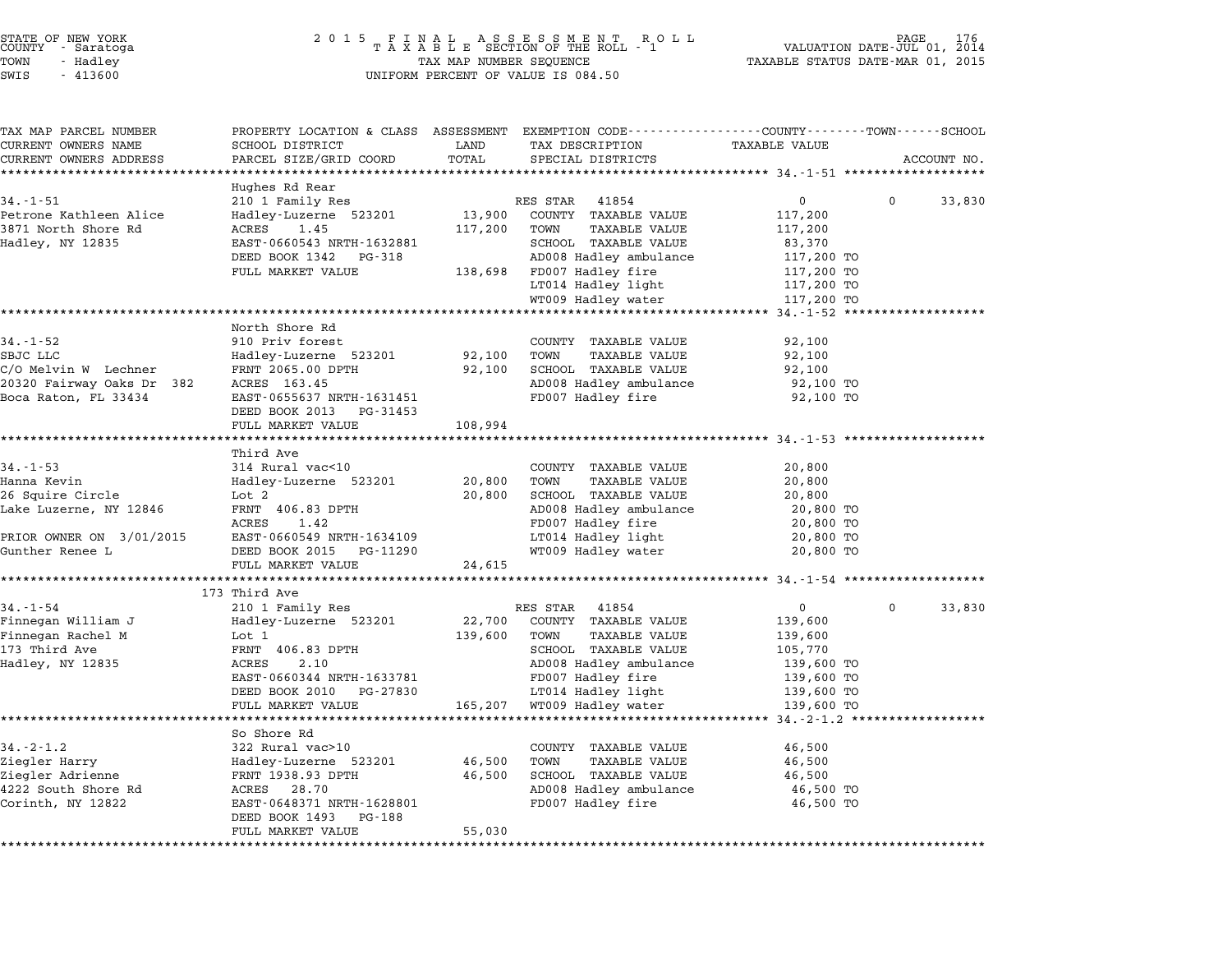| STATE OF NEW YORK<br>COUNTY - Saratoga<br>TOWN<br>- Hadley<br>SWIS<br>$-413600$                                 | 2 0 1 5                                                                                                                                                                                                                           | FINAL ASSESSMENT ROLL<br>TAXABLE SECTION OF THE ROLL - 1<br>TAX MAP NUMBER SEQUENCE<br>UNIFORM PERCENT OF VALUE IS 084.50 |                                                                                                                                                                   |                                                                                               |                    |
|-----------------------------------------------------------------------------------------------------------------|-----------------------------------------------------------------------------------------------------------------------------------------------------------------------------------------------------------------------------------|---------------------------------------------------------------------------------------------------------------------------|-------------------------------------------------------------------------------------------------------------------------------------------------------------------|-----------------------------------------------------------------------------------------------|--------------------|
| TAX MAP PARCEL NUMBER<br>CURRENT OWNERS NAME<br>CURRENT OWNERS ADDRESS                                          | PROPERTY LOCATION & CLASS ASSESSMENT EXEMPTION CODE---------------COUNTY-------TOWN------SCHOOL<br>SCHOOL DISTRICT<br>PARCEL SIZE/GRID COORD<br>*************************                                                         | LAND<br>TOTAL                                                                                                             | TAX DESCRIPTION<br>SPECIAL DISTRICTS                                                                                                                              | <b>TAXABLE VALUE</b>                                                                          | ACCOUNT NO.        |
| $34. - 2 - 5.1$<br>Wilcox Galen D<br>63 Hornot Ctr<br>Asheville, NC 28800                                       | 4341 South Shore Rd<br>280 Res Multiple<br>Hadley-Luzerne 523201<br>FRNT 1980.00 DPTH<br>ACRES 51.08<br>EAST-0651472 NRTH-1629110<br>DEED BOOK 986<br>PG-794<br>FULL MARKET VALUE                                                 | 59,400<br>222,300<br>263,077                                                                                              | COUNTY TAXABLE VALUE<br>TAXABLE VALUE<br>TOWN<br>SCHOOL TAXABLE VALUE<br>AD008 Hadley ambulance<br>FD007 Hadley fire                                              | 222,300<br>222,300<br>222,300<br>222,300 TO<br>222,300 TO                                     | 5 J00933           |
|                                                                                                                 |                                                                                                                                                                                                                                   |                                                                                                                           |                                                                                                                                                                   |                                                                                               |                    |
| $34. - 2 - 9.1$<br>Spinella Vincent S<br>PO Box 346<br>Hadley, NY 12835                                         | James Rd Private<br>260 Seasonal res<br>Hadley-Luzerne 523201<br>Book 1516 Pg 753<br>Boundary Line Agreement<br>70.00 DPTH<br>FRNT<br>ACRES<br>0.13<br>EAST-0652529 NRTH-1630752                                                  | 63,700                                                                                                                    | VET COM C 41132<br>11,900 VET COM T 41133<br>COUNTY TAXABLE VALUE<br>TOWN<br>TAXABLE VALUE<br>SCHOOL TAXABLE VALUE<br>AD008 Hadley ambulance<br>FD007 Hadley fire | 15,925<br>0<br>15,925<br>$\mathbf{0}$<br>47,775<br>47,775<br>63,700<br>63,700 TO<br>63,700 TO | 5 J00126<br>0<br>0 |
|                                                                                                                 | DEED BOOK 1142<br>PG-117<br>FULL MARKET VALUE<br>*****************                                                                                                                                                                | 75,385                                                                                                                    |                                                                                                                                                                   | ********************* 34.-2-9.2 *********                                                     |                    |
| $34. - 2 - 9.2$<br>Michael Verra<br>Utd<br>Verra Michael<br>Co Trustees<br>PO Box 455<br>Lake Luzerne, NY 12846 | James Rd Private<br>260 Seasonal res<br>Hadley-Luzerne 523201<br>FRNT 103.51 DPTH<br>ACRES<br>0.11<br>EAST-0652484 NRTH-1630769<br>DEED BOOK 1592<br>PG-262<br>FULL MARKET VALUE                                                  | 10,100<br>136,800<br>161,893                                                                                              | COUNTY TAXABLE VALUE<br>TOWN<br><b>TAXABLE VALUE</b><br>SCHOOL TAXABLE VALUE<br>AD008 Hadley ambulance<br>FD007 Hadley fire                                       | 136,800<br>136,800<br>136,800<br>136,800 TO<br>136,800 TO                                     |                    |
|                                                                                                                 |                                                                                                                                                                                                                                   |                                                                                                                           |                                                                                                                                                                   |                                                                                               |                    |
| $34. - 2 - 10$<br>Stefanik Shane R<br>3296 Tierney Place<br>Bronx, NY 10465                                     | James Rd Private<br>260 Seasonal res<br>Hadley-Luzerne 523201<br>Boundary Line Agreement<br>Book 1526 Pg 753<br>FRNT 100.00 DPTH<br>ACRES<br>0.69<br>EAST-0652667 NRTH-1630602<br>DEED BOOK 2014<br>PG-17941                      | 12,700<br>58,600                                                                                                          | COUNTY TAXABLE VALUE<br>TOWN<br>TAXABLE VALUE<br>SCHOOL TAXABLE VALUE<br>AD008 Hadley ambulance<br>FD007 Hadley fire                                              | 58,600<br>58,600<br>58,600<br>58,600 TO<br>58,600 TO                                          | 5 J00102           |
|                                                                                                                 | FULL MARKET VALUE                                                                                                                                                                                                                 | 69,349                                                                                                                    |                                                                                                                                                                   | *********************** 34.-2-11 ********                                                     |                    |
| $34. - 2 - 11$<br>Snyder Catherine F<br>Attn: Ralph L Snyder<br>115 Sagamore Rd<br>Rye, NH 03870                | James Rd Private<br>260 Seasonal res<br>Hadley-Luzerne 523201<br>Life Estate<br>Ralph Snyder/Sherry Alie<br>FRNT 100.00 DPTH<br><b>ACRES</b><br>0.22<br>EAST-0652739 NRTH-1630375<br>DEED BOOK 1656<br>PG-70<br>FULL MARKET VALUE | 12,200<br>54,800<br>64,852                                                                                                | COUNTY TAXABLE VALUE<br><b>TAXABLE VALUE</b><br>TOWN<br>SCHOOL TAXABLE VALUE<br>AD008 Hadley ambulance<br>FD007 Hadley fire                                       | 54,800<br>54,800<br>54,800<br>54,800 TO<br>54,800 TO                                          | 5 J00813           |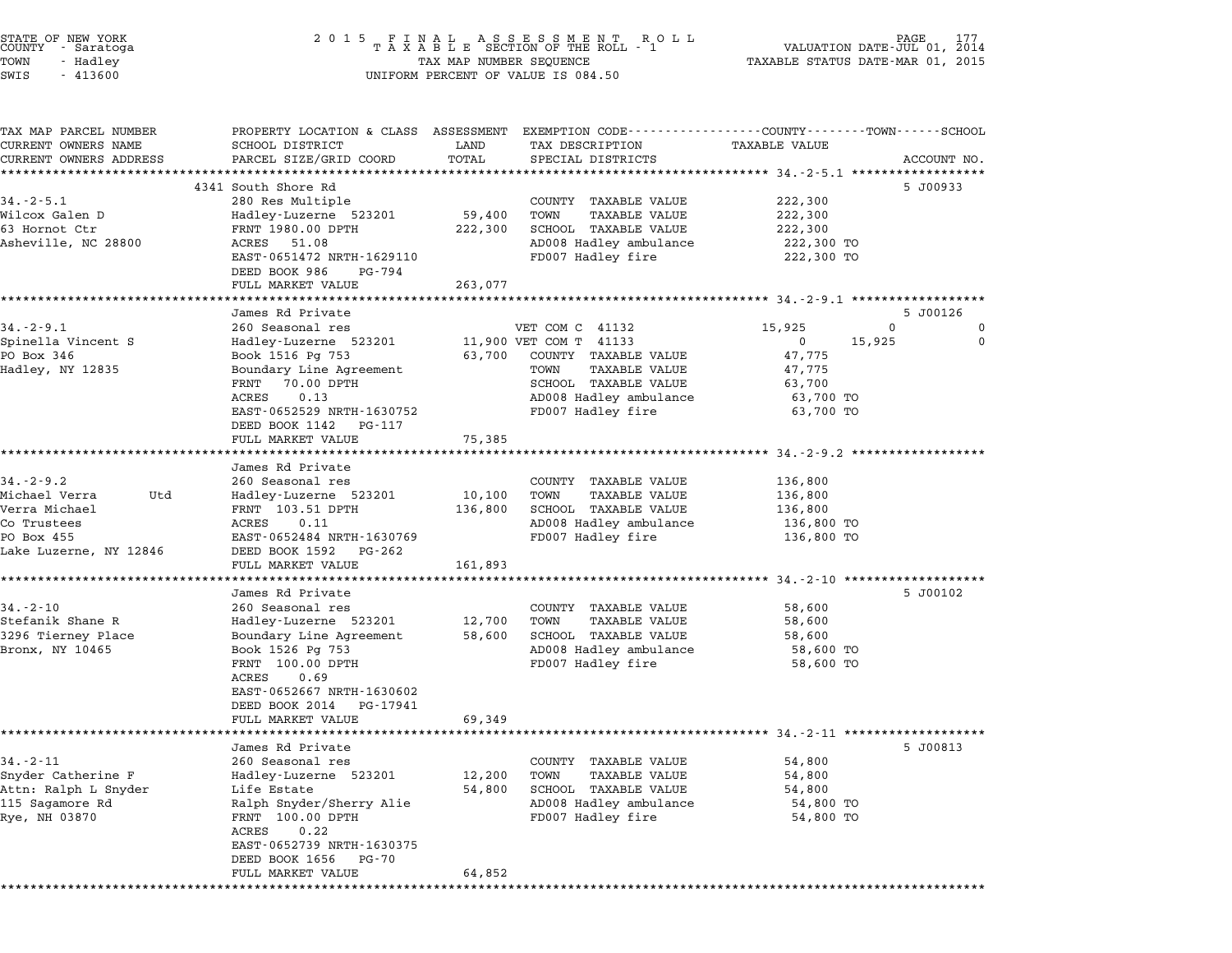| STATE OF NEW YORK<br>COUNTY – Saratoga<br>TOWN<br>- Hadley<br>SWIS<br>$-413600$ | 2 0 1 5<br>FINAL ASSESSMENT ROLL<br>TAXABLE SECTION OF THE ROLL - 1<br>VALUATION DATE-JUL 01, 2014<br>TAXABLE STATUS DATE-MAR 01, 2015<br>TAX MAP NUMBER SEQUENCE<br>UNIFORM PERCENT OF VALUE IS 084.50 |            |                                                                                                                   |                        | PAGE<br>178 |
|---------------------------------------------------------------------------------|---------------------------------------------------------------------------------------------------------------------------------------------------------------------------------------------------------|------------|-------------------------------------------------------------------------------------------------------------------|------------------------|-------------|
| TAX MAP PARCEL NUMBER<br>CURRENT OWNERS NAME                                    | SCHOOL DISTRICT                                                                                                                                                                                         | LAND       | PROPERTY LOCATION & CLASS ASSESSMENT EXEMPTION CODE---------------COUNTY-------TOWN-----SCHOOL<br>TAX DESCRIPTION | TAXABLE VALUE          |             |
| CURRENT OWNERS ADDRESS                                                          | PARCEL SIZE/GRID COORD                                                                                                                                                                                  | TOTAL      | SPECIAL DISTRICTS                                                                                                 |                        | ACCOUNT NO. |
| *********************                                                           |                                                                                                                                                                                                         |            |                                                                                                                   |                        |             |
| $34. - 2 - 12$                                                                  | James Rd Private<br>260 Seasonal res                                                                                                                                                                    |            | COUNTY TAXABLE VALUE                                                                                              | 49,500                 | 5 J00195    |
| Perry Laura D                                                                   | Hadley-Luzerne 523201                                                                                                                                                                                   | 12,300     | TOWN<br><b>TAXABLE VALUE</b>                                                                                      | 49,500                 |             |
| Archard Donna J                                                                 | FRNT 135.90 DPTH                                                                                                                                                                                        | 49,500     | SCHOOL TAXABLE VALUE                                                                                              | 49,500                 |             |
| 442 Stony Creek Rd                                                              | ACRES<br>0.30                                                                                                                                                                                           |            | AD008 Hadley ambulance                                                                                            | 49,500 TO              |             |
| Hadley, NY 12835                                                                | EAST-0652799 NRTH-1630265                                                                                                                                                                               |            | FD007 Hadley fire                                                                                                 | 49,500 TO              |             |
|                                                                                 | DEED BOOK 1466<br>PG-439                                                                                                                                                                                |            |                                                                                                                   |                        |             |
|                                                                                 | FULL MARKET VALUE                                                                                                                                                                                       | 58,580     |                                                                                                                   |                        |             |
|                                                                                 | James Rd Private                                                                                                                                                                                        |            |                                                                                                                   |                        | 5 J00749    |
| $34 - 2 - 13$                                                                   | 270 Mfg housing                                                                                                                                                                                         |            | COUNTY TAXABLE VALUE                                                                                              | 12,600                 |             |
| Sherman Kenneth                                                                 | Hadley-Luzerne 523201                                                                                                                                                                                   | 7,300      | TOWN<br><b>TAXABLE VALUE</b>                                                                                      | 12,600                 |             |
| Attn: Stephen Darlene Singer                                                    | Life Estate                                                                                                                                                                                             | 12,600     | SCHOOL TAXABLE VALUE                                                                                              | 12,600                 |             |
| 761 Revolutionary Dr                                                            | FRNT<br>63.00 DPTH                                                                                                                                                                                      |            | AD008 Hadley ambulance                                                                                            | 12,600 TO              |             |
| Ballston Spa, NY 12020                                                          | 0.12<br>ACRES                                                                                                                                                                                           |            | FD007 Hadley fire                                                                                                 | 12,600 TO              |             |
|                                                                                 | EAST-0652839 NRTH-1630155                                                                                                                                                                               |            |                                                                                                                   |                        |             |
|                                                                                 | DEED BOOK 1356<br>PG-4743<br>FULL MARKET VALUE                                                                                                                                                          | 14,911     |                                                                                                                   |                        |             |
|                                                                                 |                                                                                                                                                                                                         |            |                                                                                                                   | **** 34.-2-14 ******** |             |
|                                                                                 | James Rd Private                                                                                                                                                                                        |            |                                                                                                                   |                        | 5 J00454    |
| $34. - 2 - 14$                                                                  | 311 Res vac land                                                                                                                                                                                        |            | COUNTY TAXABLE VALUE                                                                                              | 7,300                  |             |
| Bennett Thomas P                                                                | Hadley-Luzerne 523201                                                                                                                                                                                   | 7,300      | TOWN<br><b>TAXABLE VALUE</b>                                                                                      | 7,300                  |             |
| Bennett LeeAnn                                                                  | FRNT<br>62.00 DPTH                                                                                                                                                                                      | 7,300      | SCHOOL TAXABLE VALUE                                                                                              | 7,300                  |             |
| 12 Sylvan Rd<br>Lake Luzerne, NY 12846                                          | ACRES<br>0.12<br>EAST-0652849 NRTH-1630095                                                                                                                                                              |            | AD008 Hadley ambulance<br>FD007 Hadley fire                                                                       | 7,300 TO<br>7,300 TO   |             |
|                                                                                 | DEED BOOK 2009<br>PG-31971                                                                                                                                                                              |            |                                                                                                                   |                        |             |
|                                                                                 | FULL MARKET VALUE                                                                                                                                                                                       | 8,639      |                                                                                                                   |                        |             |
|                                                                                 | *****************                                                                                                                                                                                       | ********   |                                                                                                                   |                        |             |
|                                                                                 | 32 Byron Way Private                                                                                                                                                                                    |            |                                                                                                                   |                        | 5 J00686    |
| $34. - 2 - 16$                                                                  | 260 Seasonal res                                                                                                                                                                                        |            | COUNTY TAXABLE VALUE                                                                                              | 57,800                 |             |
| Seaman Barbara                                                                  | Hadley-Luzerne 523201                                                                                                                                                                                   | 12,300     | TOWN<br><b>TAXABLE VALUE</b>                                                                                      | 57,800                 |             |
| Box 163<br>Hadley, NY 12835                                                     | FRNT 75.00 DPTH<br>0.25<br>ACRES                                                                                                                                                                        | 57,800     | SCHOOL TAXABLE VALUE<br>AD008 Hadley ambulance                                                                    | 57,800<br>57,800 TO    |             |
|                                                                                 | EAST-0652992 NRTH-1628706                                                                                                                                                                               |            | FD007 Hadley fire                                                                                                 | 57,800 TO              |             |
|                                                                                 | DEED BOOK 1025<br>PG-97                                                                                                                                                                                 |            |                                                                                                                   |                        |             |
|                                                                                 | FULL MARKET VALUE                                                                                                                                                                                       | 68,402     |                                                                                                                   |                        |             |
|                                                                                 | *********************                                                                                                                                                                                   |            |                                                                                                                   |                        |             |
|                                                                                 | Byron Way Private Rear                                                                                                                                                                                  |            |                                                                                                                   |                        | 5 J01649    |
| $34. - 2 - 17$                                                                  | 311 Res vac land                                                                                                                                                                                        |            | COUNTY TAXABLE VALUE                                                                                              | 600                    |             |
| Seaman Barbara<br>Box 163                                                       | Hadley-Luzerne 523201<br>ACRES<br>0.06                                                                                                                                                                  | 600<br>600 | TOWN<br>TAXABLE VALUE<br>SCHOOL TAXABLE VALUE                                                                     | 600<br>600             |             |
| Hadley, NY 12835                                                                | EAST-0652952 NRTH-1628636                                                                                                                                                                               |            | AD008 Hadley ambulance                                                                                            | 600 TO                 |             |
|                                                                                 | DEED BOOK 0958<br>PG-0411                                                                                                                                                                               |            | FD007 Hadley fire                                                                                                 | 600 TO                 |             |
|                                                                                 | FULL MARKET VALUE                                                                                                                                                                                       | 710        |                                                                                                                   |                        |             |
|                                                                                 |                                                                                                                                                                                                         |            |                                                                                                                   |                        |             |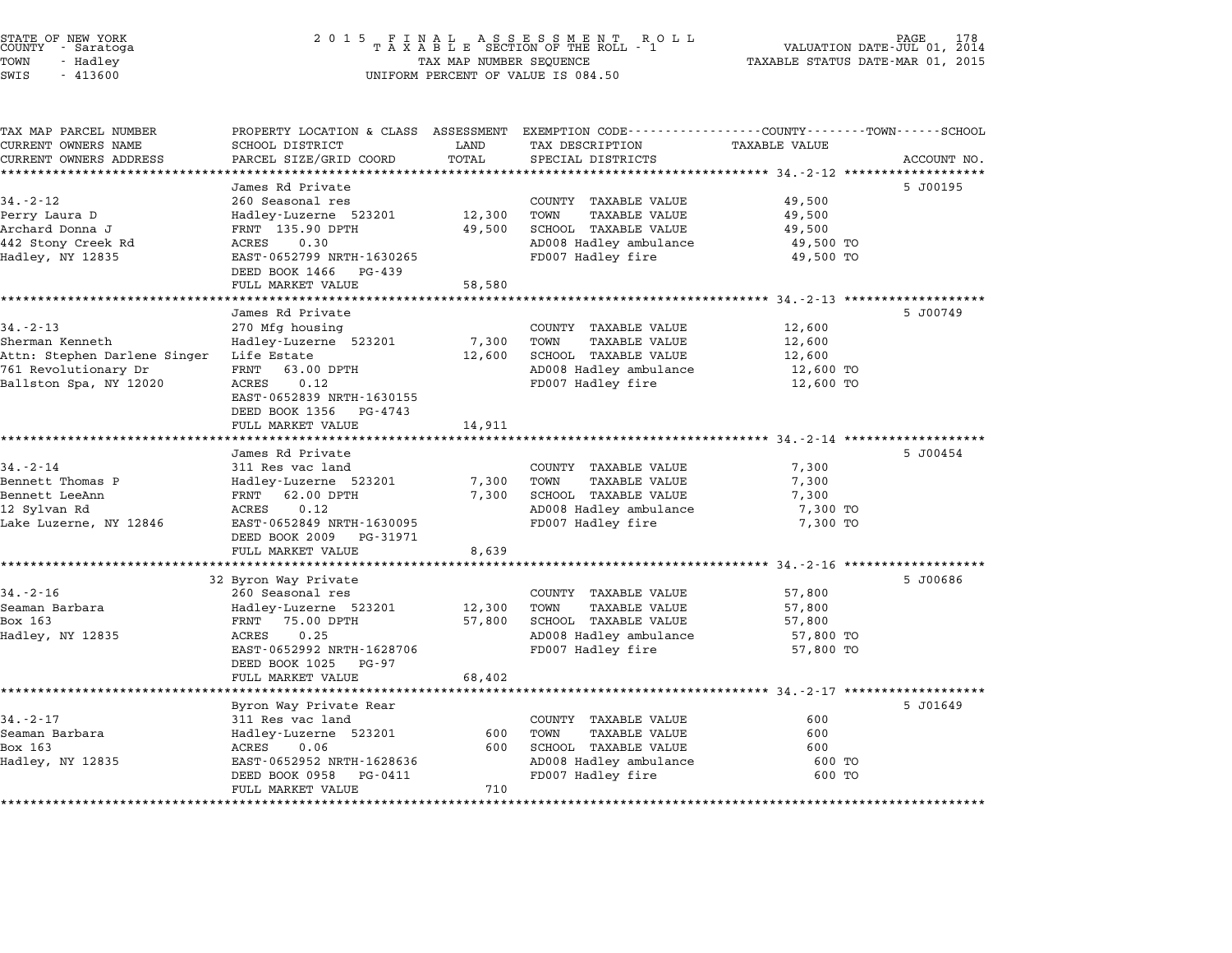| STATE OF NEW YORK |        |            |  |
|-------------------|--------|------------|--|
| COUNTY            |        | - Saratoga |  |
| TOWN              | $\sim$ | Hadley     |  |
| $\alpha$          |        | 11200      |  |

# STATE OF NEW YORK <sup>2</sup> <sup>0</sup> <sup>1</sup> 5 F I N A L A S S E S S M E N T R O L L PAGE <sup>179</sup> COUNTY - Saratoga <sup>T</sup> <sup>A</sup> <sup>X</sup> <sup>A</sup> <sup>B</sup> <sup>L</sup> <sup>E</sup> SECTION OF THE ROLL - <sup>1</sup> VALUATION DATE-JUL 01, <sup>2014</sup> TOWN - Hadley TAX MAP NUMBER SEQUENCE TAXABLE STATUS DATE-MAR 01, <sup>2015</sup> SWIS - <sup>413600</sup> UNIFORM PERCENT OF VALUE IS 084.50

| TAX MAP PARCEL NUMBER<br>CURRENT OWNERS NAME | PROPERTY LOCATION & CLASS ASSESSMENT<br>SCHOOL DISTRICT | LAND    | EXEMPTION CODE------------------COUNTY-------TOWN------SCHOOL<br>TAX DESCRIPTION | <b>TAXABLE VALUE</b> |                    |
|----------------------------------------------|---------------------------------------------------------|---------|----------------------------------------------------------------------------------|----------------------|--------------------|
| CURRENT OWNERS ADDRESS                       | PARCEL SIZE/GRID COORD                                  | TOTAL   | SPECIAL DISTRICTS                                                                |                      | ACCOUNT NO.        |
| **********************                       |                                                         |         |                                                                                  |                      |                    |
|                                              | 30 Byron Way Private Rear                               |         |                                                                                  |                      | 5 J00744           |
| $34. - 2 - 18$                               | 260 Seasonal res                                        |         | COUNTY TAXABLE VALUE                                                             | 56,200               |                    |
| Seaman Barbara W                             | Hadley-Luzerne 523201                                   | 6,700   | TOWN<br><b>TAXABLE VALUE</b>                                                     | 56,200               |                    |
| Box 163                                      | ACRES<br>0.11                                           | 56,200  | SCHOOL TAXABLE VALUE                                                             | 56,200               |                    |
| Hadley, NY 12835                             | EAST-0653022 NRTH-1628646                               |         | AD008 Hadley ambulance                                                           | 56,200 TO            |                    |
|                                              | DEED BOOK 0792<br>PG-0335                               |         | FD007 Hadley fire                                                                | 56,200 TO            |                    |
|                                              | FULL MARKET VALUE                                       | 66,509  |                                                                                  |                      |                    |
|                                              | Byron Way Private                                       |         |                                                                                  |                      | 5 J00685           |
| $34. - 2 - 21$                               | 260 Seasonal res                                        |         | COUNTY TAXABLE VALUE                                                             | 62,400               |                    |
| Leet Mary P                                  | Hadley-Luzerne 523201                                   | 12,300  | TOWN<br><b>TAXABLE VALUE</b>                                                     | 62,400               |                    |
| Vickery Brian W                              | 70.00 DPTH<br>FRNT                                      | 62,400  | SCHOOL TAXABLE VALUE                                                             | 62,400               |                    |
| 304 West Maple St                            | <b>ACRES</b><br>0.30                                    |         | AD008 Hadley ambulance                                                           | 62,400 TO            |                    |
| Corinth, NY 12822                            | EAST-0653002 NRTH-1628526                               |         | FD007 Hadley fire                                                                | 62,400 TO            |                    |
|                                              | PG-730<br>DEED BOOK 1762                                |         |                                                                                  |                      |                    |
|                                              | FULL MARKET VALUE                                       | 73,846  |                                                                                  |                      |                    |
|                                              |                                                         |         |                                                                                  |                      |                    |
|                                              | 22 Byron Way Private                                    |         |                                                                                  |                      | 5 J00885           |
| $34. - 2 - 22$                               | 210 1 Family Res                                        |         | 41854<br>RES STAR                                                                | $\mathbf{0}$         | $\Omega$<br>33,830 |
| Thompson Daniel E                            | Hadley-Luzerne 523201                                   | 12,300  | COUNTY TAXABLE VALUE                                                             | 143,900              |                    |
| 22 Byrons Way                                | FRNT<br>70.00 DPTH                                      | 143,900 | TOWN<br>TAXABLE VALUE                                                            | 143,900              |                    |
| Hadley, NY 12835                             | 0.30<br>ACRES                                           |         | SCHOOL TAXABLE VALUE                                                             | 110,070              |                    |
|                                              | EAST-0653013 NRTH-1628466                               |         | AD008 Hadley ambulance                                                           | 143,900 TO           |                    |
|                                              | DEED BOOK 1592<br>PG-246                                |         | FD007 Hadley fire                                                                | 143,900 TO           |                    |
|                                              | FULL MARKET VALUE                                       | 170,296 |                                                                                  |                      |                    |
|                                              | Byron Way Private                                       |         |                                                                                  |                      | 5 J00603           |
| $34. - 2 - 23$                               | 311 Res vac land                                        |         | COUNTY TAXABLE VALUE                                                             | 12,300               |                    |
| Robillard Paul A                             | Hadley-Luzerne 523201                                   | 12,300  | TOWN<br>TAXABLE VALUE                                                            | 12,300               |                    |
| Robillard Lauri A                            | FRNT<br>70.00 DPTH                                      | 12,300  | SCHOOL TAXABLE VALUE                                                             | 12,300               |                    |
| 91 Birdsall Rd                               | 0.31<br>ACRES                                           |         | AD008 Hadley ambulance                                                           | 12,300 TO            |                    |
| Queensbury, NY 12804                         | EAST-0653013 NRTH-1628396                               |         | FD007 Hadley fire                                                                | 12,300 TO            |                    |
|                                              | DEED BOOK 1770<br>PG-455                                |         |                                                                                  |                      |                    |
|                                              | FULL MARKET VALUE                                       | 14,556  |                                                                                  |                      |                    |
|                                              |                                                         |         |                                                                                  |                      |                    |
|                                              | Byron Way Private                                       |         |                                                                                  |                      | 5 J01650           |
| $34 - 2 - 24$                                | 312 Vac w/imprv                                         |         | COUNTY TAXABLE VALUE                                                             | 15,000               |                    |
| Kawecki Gary P                               | Hadley-Luzerne 523201                                   | 12,400  | TOWN<br><b>TAXABLE VALUE</b>                                                     | 15,000               |                    |
| 1295 Highview Ave                            | FRNT 145.71 DPTH                                        | 15,000  | SCHOOL TAXABLE VALUE                                                             | 15,000               |                    |
| Roebling, NJ 08554                           | 0.39<br>ACRES                                           |         | AD008 Hadley ambulance                                                           | 15,000 TO            |                    |
|                                              | EAST-0653063 NRTH-1628306                               |         | FD007 Hadley fire                                                                | 15,000 TO            |                    |
|                                              | DEED BOOK 1211<br>PG-96                                 |         |                                                                                  |                      |                    |
|                                              | FULL MARKET VALUE<br>*********                          | 17,751  |                                                                                  |                      |                    |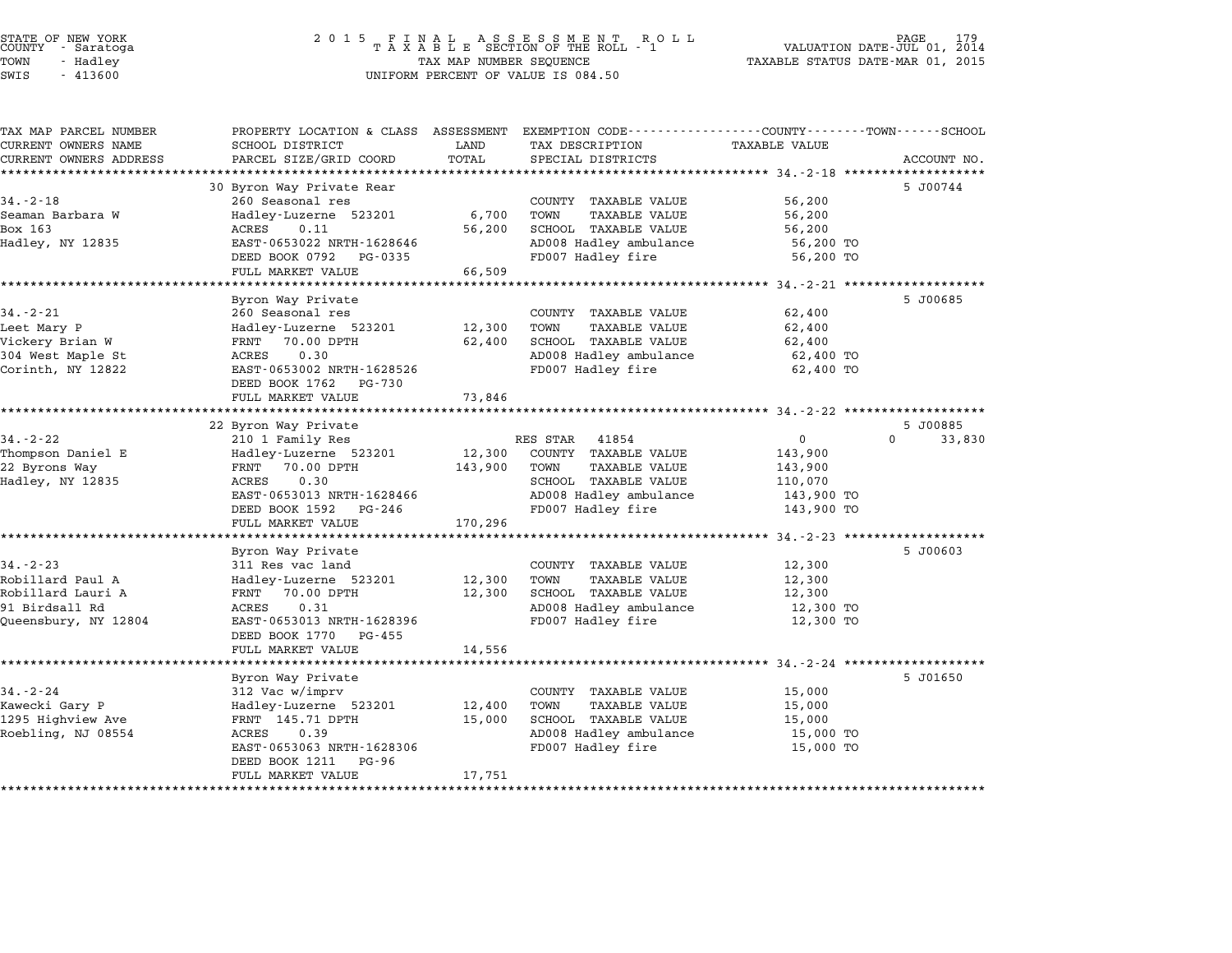| 2 0 1 5<br>FINAL ASSESSMENT RO<br>TAXABLE SECTION OF THE ROLL - 1<br>R O L L<br>TAX MAP NUMBER SEQUENCE<br>UNIFORM PERCENT OF VALUE IS 084.50                                                |                                                                              |                                                                                                                             | 180<br>2014<br>VALUATION DATE-JUL 01,<br>TAXABLE STATUS DATE-MAR 01, 2015 |                                                                                                                                                                                                           |
|----------------------------------------------------------------------------------------------------------------------------------------------------------------------------------------------|------------------------------------------------------------------------------|-----------------------------------------------------------------------------------------------------------------------------|---------------------------------------------------------------------------|-----------------------------------------------------------------------------------------------------------------------------------------------------------------------------------------------------------|
| SCHOOL DISTRICT<br>PARCEL SIZE/GRID COORD                                                                                                                                                    | LAND<br>TOTAL                                                                | TAX DESCRIPTION<br>SPECIAL DISTRICTS                                                                                        | <b>TAXABLE VALUE</b>                                                      | ACCOUNT NO.                                                                                                                                                                                               |
| Byron Way Private<br>260 Seasonal res<br>Hadley-Luzerne 523201<br>FRNT 100.00 DPTH 100.00<br>ACRES<br>0.23<br>EAST-0653093 NRTH-1628206<br>DEED BOOK 2012<br>PG-24580<br>FULL MARKET VALUE   | 12,200<br>58,700<br>69,467                                                   | COUNTY TAXABLE VALUE<br>TAXABLE VALUE<br>TOWN<br>SCHOOL TAXABLE VALUE<br>AD008 Hadley ambulance<br>FD007 Hadley fire        | 58,700<br>58,700<br>58,700<br>58,700 TO<br>58,700 TO                      | 5 J00687                                                                                                                                                                                                  |
|                                                                                                                                                                                              |                                                                              |                                                                                                                             |                                                                           |                                                                                                                                                                                                           |
| Byron Way Private<br>260 Seasonal res<br>Hadley-Luzerne 523201<br>75.00 DPTH 100.00<br>FRNT<br>ACRES<br>0.17<br>EAST-0653103 NRTH-1628126<br>DEED BOOK 1031<br>PG-290                        | 10,400<br>57,100                                                             | COUNTY TAXABLE VALUE<br>TOWN<br>TAXABLE VALUE<br>SCHOOL TAXABLE VALUE<br>AD008 Hadley ambulance<br>FD007 Hadley fire        | 57,100<br>57,100<br>57,100<br>57,100 TO<br>57,100 TO                      | 5 J00681                                                                                                                                                                                                  |
| FULL MARKET VALUE                                                                                                                                                                            | 67,574                                                                       |                                                                                                                             |                                                                           |                                                                                                                                                                                                           |
|                                                                                                                                                                                              |                                                                              |                                                                                                                             |                                                                           | 5 J00857                                                                                                                                                                                                  |
| 260 Seasonal res<br>Hadley-Luzerne 523201<br>Life Estate<br>FRNT<br>50.00 DPTH 100.00<br>ACRES<br>0.11<br>EAST-0653114 NRTH-1628006<br>DEED BOOK 1758<br>PG-783                              | 6,700<br>44,800                                                              | COUNTY TAXABLE VALUE<br><b>TAXABLE VALUE</b><br>TOWN<br>SCHOOL TAXABLE VALUE<br>AD008 Hadley ambulance<br>FD007 Hadley fire | 44,800<br>44,800<br>44,800<br>44,800 TO<br>44,800 TO                      |                                                                                                                                                                                                           |
| FULL MARKET VALUE                                                                                                                                                                            | 53,018                                                                       |                                                                                                                             |                                                                           |                                                                                                                                                                                                           |
| Byron Way Private<br>260 Seasonal res<br>Hadley-Luzerne 523201<br>FRNT<br>50.00 DPTH 100.00<br>0.11<br>ACRES<br>EAST-0653103 NRTH-1628056<br>DEED BOOK 2009<br>PG-10912<br>FULL MARKET VALUE | 6,700<br>48,200<br>57,041                                                    | COUNTY TAXABLE VALUE<br><b>TAXABLE VALUE</b><br>TOWN<br>SCHOOL TAXABLE VALUE<br>AD008 Hadley ambulance<br>FD007 Hadley fire | 48,200<br>48,200<br>48,200<br>48,200 TO<br>48,200 TO                      |                                                                                                                                                                                                           |
|                                                                                                                                                                                              |                                                                              |                                                                                                                             |                                                                           |                                                                                                                                                                                                           |
| 240 Rural res<br>Hadley-Luzerne 523201<br>Lot 4<br>FRNT 1150.00 DPTH<br>58.46<br>ACRES<br>EAST-0653333 NRTH-1625899<br>DEED BOOK 1724<br>PG-17                                               | 49,800<br>240,900<br>285,089                                                 | COUNTY TAXABLE VALUE<br>TOWN<br><b>TAXABLE VALUE</b><br>SCHOOL TAXABLE VALUE<br>AD008 Hadley ambulance<br>FD007 Hadley fire | 240,900<br>240,900<br>240,900<br>240,900 TO<br>240,900 TO                 | 5 J00216                                                                                                                                                                                                  |
|                                                                                                                                                                                              | *****************<br>Byron Way Private<br>459 Parker Rd<br>FULL MARKET VALUE | ********                                                                                                                    | PROPERTY LOCATION & CLASS ASSESSMENT                                      | EXEMPTION CODE-----------------COUNTY-------TOWN-----SCHOOL<br>********************************* 34.-2-25 *******<br>**************** 34.-2-28.1 ***********<br>********************* 34.-2-28.2 ******** |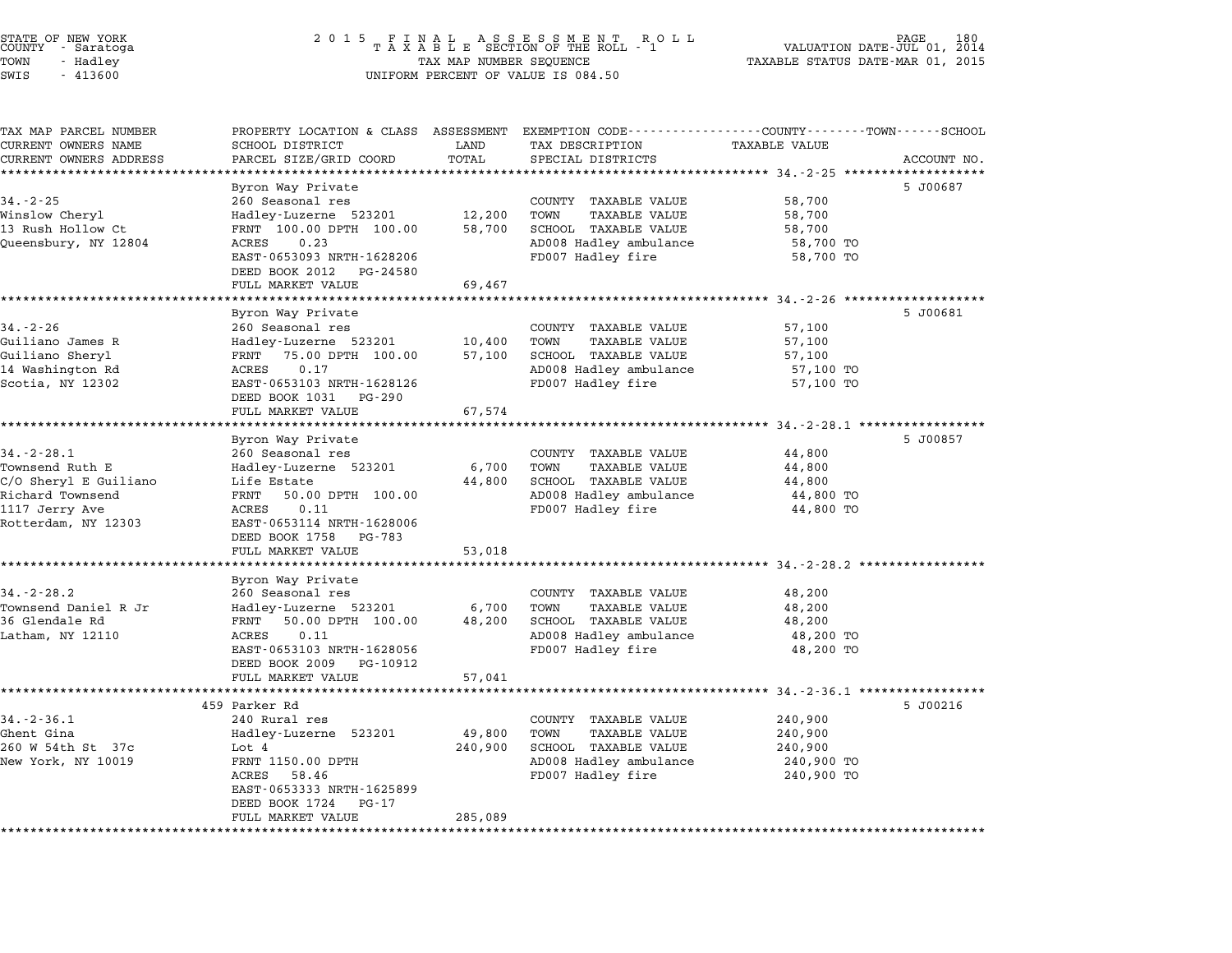| STATE OF NEW YORK<br>COUNTY - Saratoga<br>TOWN<br>- Hadley<br>SWIS<br>$-413600$                                                             | 2015 FINAL ASSESSMENT ROLL<br>TAXABLE SECTION OF THE ROLL - 1<br>TAX MAP NUMBER SEQUENCE<br>UNIFORM PERCENT OF VALUE IS 084.50                                                             |                            |                                                                                                                                        | VALUATION DATE-JUL 01, 2014<br>TAXABLE STATUS DATE-MAR 01, 2015 | PAGE     | 181         |
|---------------------------------------------------------------------------------------------------------------------------------------------|--------------------------------------------------------------------------------------------------------------------------------------------------------------------------------------------|----------------------------|----------------------------------------------------------------------------------------------------------------------------------------|-----------------------------------------------------------------|----------|-------------|
| TAX MAP PARCEL NUMBER<br>CURRENT OWNERS NAME                                                                                                | PROPERTY LOCATION & CLASS ASSESSMENT EXEMPTION CODE---------------COUNTY-------TOWN-----SCHOOL<br>SCHOOL DISTRICT                                                                          | LAND                       | TAX DESCRIPTION                                                                                                                        | TAXABLE VALUE                                                   |          |             |
| CURRENT OWNERS ADDRESS                                                                                                                      | PARCEL SIZE/GRID COORD                                                                                                                                                                     | TOTAL                      | SPECIAL DISTRICTS                                                                                                                      |                                                                 |          | ACCOUNT NO. |
|                                                                                                                                             | 437 Parker Rd                                                                                                                                                                              |                            |                                                                                                                                        |                                                                 |          |             |
| $34. - 2 - 36.2$                                                                                                                            | 210 1 Family Res                                                                                                                                                                           |                            | SR STAR<br>41834                                                                                                                       | $\overline{0}$                                                  | $\Omega$ | 73,640      |
| Ghent Gary R<br>Ghent Sarah A<br>437 Parker Rd<br>Corinth, NY 12822                                                                         | Hadley-Luzerne 523201<br>Lot 5<br>FRNT 420.00 DPTH<br>ACRES 10.16<br>EAST-0652738 NRTH-1625722<br>DEED BOOK 2007 PG-31779                                                                  | 19,300<br>234,400          | COUNTY TAXABLE VALUE<br>TOWN<br><b>TAXABLE VALUE</b><br>SCHOOL TAXABLE VALUE<br>AD008 Hadley ambulance<br>FD007 Hadley fire            | 234,400<br>234,400<br>160,760<br>234,400 TO<br>234,400 TO       |          |             |
|                                                                                                                                             | FULL MARKET VALUE                                                                                                                                                                          | 277,396                    |                                                                                                                                        |                                                                 |          |             |
|                                                                                                                                             |                                                                                                                                                                                            |                            |                                                                                                                                        |                                                                 |          |             |
|                                                                                                                                             | 4430 South Shore Rd                                                                                                                                                                        |                            |                                                                                                                                        |                                                                 |          | 5 J00976    |
| $34 - 2 - 37$<br>Young Gary<br>Young Noreen T<br>Attn: % Michael K & Michelle K FRNT<br>4430 South Shore Rd<br>Hadley, NY 12835             | 210 1 Family Res<br>Hadley-Luzerne 523201<br>Life Estate<br>98.06 DPTH 185.00<br>ACRES<br>0.36<br>EAST-0653117 NRTH-1627691<br>DEED BOOK 1633 PG-719                                       | 12,400<br>120,000          | RES STAR 41854<br>COUNTY TAXABLE VALUE<br>TOWN<br>TAXABLE VALUE<br>SCHOOL TAXABLE VALUE<br>AD008 Hadley ambulance<br>FD007 Hadley fire | 0<br>120,000<br>120,000<br>86,170<br>120,000 TO<br>120,000 TO   | $\Omega$ | 33,830      |
|                                                                                                                                             | FULL MARKET VALUE                                                                                                                                                                          | 142,012                    |                                                                                                                                        |                                                                 |          |             |
| $34. - 2 - 38.2$<br>Young Gary T<br>Young Noreen T<br>Attn: Young Michael K & Michel Life Estate<br>4430 South Shore Rd<br>Hadley, NY 12835 | Co Rd 7<br>311 Res vac land<br>Hadley-Luzerne 523201<br>Also Deed 1452/288<br>FRNT 159.37 DPTH<br>ACRES<br>2.79<br>EAST-0652993 NRTH-1627484<br>DEED BOOK 1640 PG-798<br>FULL MARKET VALUE | 16,000<br>16,000<br>18,935 | COUNTY TAXABLE VALUE<br>TOWN<br><b>TAXABLE VALUE</b><br>SCHOOL TAXABLE VALUE<br>AD008 Hadley ambulance<br>FD007 Hadley fire            | 16,000<br>16,000<br>16,000<br>16,000 TO<br>16,000 TO            |          |             |
|                                                                                                                                             |                                                                                                                                                                                            |                            |                                                                                                                                        |                                                                 |          |             |
| $34. - 2 - 38.11$<br>Ghent Gina<br>260 W 54th St 37C<br>New York, NY 10019                                                                  | South Shore Rd<br>314 Rural vac<10<br>Hadley-Luzerne 523201<br>Lot 3<br>FRNT<br>60.00 DPTH<br>ACRES<br>13.60<br>EAST-0652627 NRTH-1627080<br>DEED BOOK 1724<br>PG-17<br>FULL MARKET VALUE  | 24,400<br>24,400<br>28,876 | COUNTY TAXABLE VALUE<br>TOWN<br>TAXABLE VALUE<br>SCHOOL TAXABLE VALUE<br>AD008 Hadley ambulance<br>FD007 Hadley fire                   | 24,400<br>24,400<br>24,400<br>24,400 TO<br>24,400 TO            |          | 5 J00550    |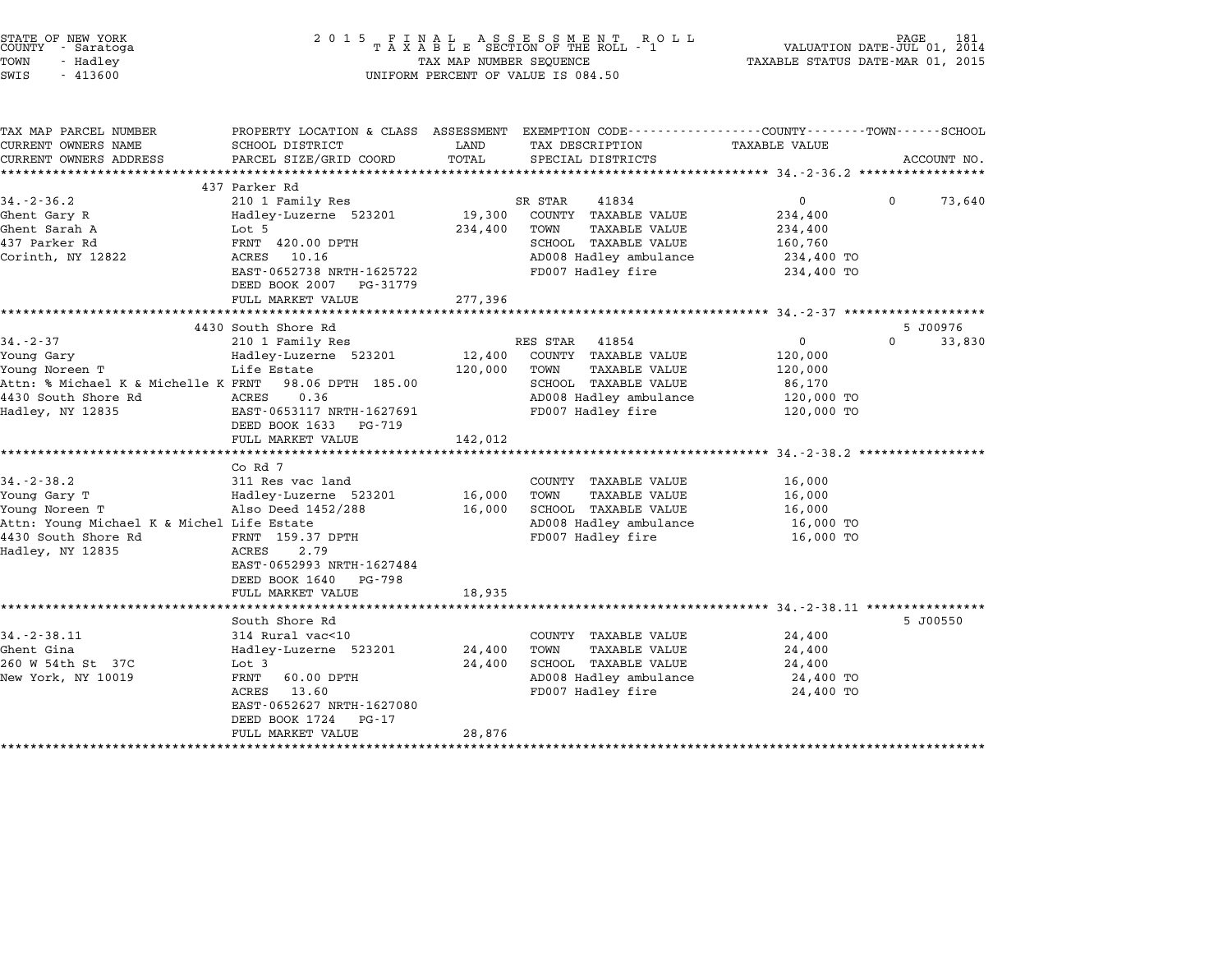| STATE OF NEW YORK<br>COUNTY - Saratoga<br>TOWN<br>- Hadley<br>SWIS<br>$-413600$                                     | 2015 FINAL ASSESSMENT ROLL<br>TAXABLE SECTION OF THE ROLL - 1<br>TAX MAP NUMBER SEQUENCE<br>UNIFORM PERCENT OF VALUE IS 084.50                                                      | VALUATION DATE-JUL 01, 2014<br>TAXABLE STATUS DATE-MAR 01, 2015 | PAGE                                                                                                                                                                                                                     | 182                                                                                                              |                                          |                                                    |
|---------------------------------------------------------------------------------------------------------------------|-------------------------------------------------------------------------------------------------------------------------------------------------------------------------------------|-----------------------------------------------------------------|--------------------------------------------------------------------------------------------------------------------------------------------------------------------------------------------------------------------------|------------------------------------------------------------------------------------------------------------------|------------------------------------------|----------------------------------------------------|
| TAX MAP PARCEL NUMBER<br>CURRENT OWNERS NAME                                                                        | SCHOOL DISTRICT                                                                                                                                                                     | LAND                                                            | PROPERTY LOCATION & CLASS ASSESSMENT EXEMPTION CODE---------------COUNTY-------TOWN-----SCHOOL<br>TAX DESCRIPTION                                                                                                        | <b>TAXABLE VALUE</b>                                                                                             |                                          |                                                    |
| CURRENT OWNERS ADDRESS                                                                                              | PARCEL SIZE/GRID COORD                                                                                                                                                              | TOTAL                                                           | SPECIAL DISTRICTS                                                                                                                                                                                                        |                                                                                                                  |                                          | ACCOUNT NO.                                        |
|                                                                                                                     | 4400 South Shore Rd                                                                                                                                                                 |                                                                 |                                                                                                                                                                                                                          |                                                                                                                  |                                          |                                                    |
| $34. - 2 - 38.12$<br>Marsh Jeffrey<br>Marsh Michelle<br>C\O Michelle Marsh<br>68A Rte 236<br>Clifton Park, NY 12065 | 312 Vac w/imprv<br>Hadley-Luzerne 523201<br>Lot 1<br>FRNT 380.00 DPTH<br>ACRES<br>4.68<br>EAST-0652133 NRTH-1627789<br>DEED BOOK 2007 PG-46487                                      | 18,000<br>18,400                                                | COUNTY TAXABLE VALUE<br><b>TAXABLE VALUE</b><br>TOWN<br>SCHOOL TAXABLE VALUE<br>AD008 Hadley ambulance<br>FD007 Hadley fire                                                                                              | 18,400<br>18,400<br>18,400<br>18,400 TO<br>18,400 TO                                                             |                                          |                                                    |
|                                                                                                                     | FULL MARKET VALUE                                                                                                                                                                   | 21,775                                                          |                                                                                                                                                                                                                          |                                                                                                                  |                                          |                                                    |
|                                                                                                                     | **********************                                                                                                                                                              |                                                                 |                                                                                                                                                                                                                          |                                                                                                                  |                                          |                                                    |
| $34. - 2 - 38.13$<br>Ghent Gina<br>260 W 54th St 37C<br>New York, NY 10019                                          | South Shore Rd<br>311 Res vac land<br>Hadley-Luzerne 523201<br>Lot 2<br>FRNT 335.00 DPTH<br>ACRES<br>5.54<br>EAST-0652619 NRTH-1627514<br>DEED BOOK 1724 PG-17<br>FULL MARKET VALUE | 19,400<br>19,400<br>22,959                                      | COUNTY TAXABLE VALUE<br><b>TAXABLE VALUE</b><br>TOWN<br>SCHOOL TAXABLE VALUE<br>AD008 Hadley ambulance<br>FD007 Hadley fire                                                                                              | 19,400<br>19,400<br>19,400<br>19,400 TO<br>19,400 TO                                                             |                                          |                                                    |
|                                                                                                                     |                                                                                                                                                                                     |                                                                 |                                                                                                                                                                                                                          |                                                                                                                  |                                          |                                                    |
| $34 - 2 - 40$<br>Herb Lewellan I<br>Herb John E<br>4406 South Shore Rd<br>Hadley, NY 12835                          | Co Rd 7<br>210 1 Family Res<br>Hadley-Luzerne 523201<br>FRNT 324.50 DPTH<br>ACRES<br>4.13<br>EAST-0652374 NRTH-1627745<br>DEED BOOK 1248 PG-782<br>FULL MARKET VALUE                | 110,100 AGED C<br>130,296                                       | VET WAR C 41122<br>17,800 VET WAR T 41123<br>41802<br>41804<br>AGED S<br>41834<br>SR STAR<br>COUNTY TAXABLE VALUE<br>TOWN<br><b>TAXABLE VALUE</b><br>SCHOOL TAXABLE VALUE<br>AD008 Hadley ambulance<br>FD007 Hadley fire | 16,515<br>0<br>37,434<br>$\Omega$<br>$\mathbf{0}$<br>56,151<br>99,900<br>$\mathbf 0$<br>110,100 TO<br>110,100 TO | 0<br>10,200<br>$\Omega$<br>$\Omega$<br>0 | 5 J00441<br>0<br>0<br>$\Omega$<br>55,050<br>55,050 |
|                                                                                                                     | *****************************                                                                                                                                                       |                                                                 | ************************************                                                                                                                                                                                     | $34 - 2 - 41$ ********************                                                                               |                                          |                                                    |
| $34. - 2 - 41$<br>Byron James III<br>Byron Joanne<br>4405 South Shore Rd<br>Hadley, NY 12835                        | South Shore Rd<br>311 Res vac land<br>Hadley-Luzerne 523201<br>FRNT 90.00 DPTH 300.02<br>ACRES<br>0.79<br>EAST-0652013 NRTH-1628374<br>DEED BOOK 1597 PG-53                         | 12,800<br>12,800                                                | COUNTY TAXABLE VALUE<br>TOWN<br><b>TAXABLE VALUE</b><br>SCHOOL TAXABLE VALUE<br>AD008 Hadley ambulance<br>FD007 Hadley fire                                                                                              | 12,800<br>12,800<br>12,800<br>12,800 TO<br>12,800 TO                                                             |                                          | 5 J01455                                           |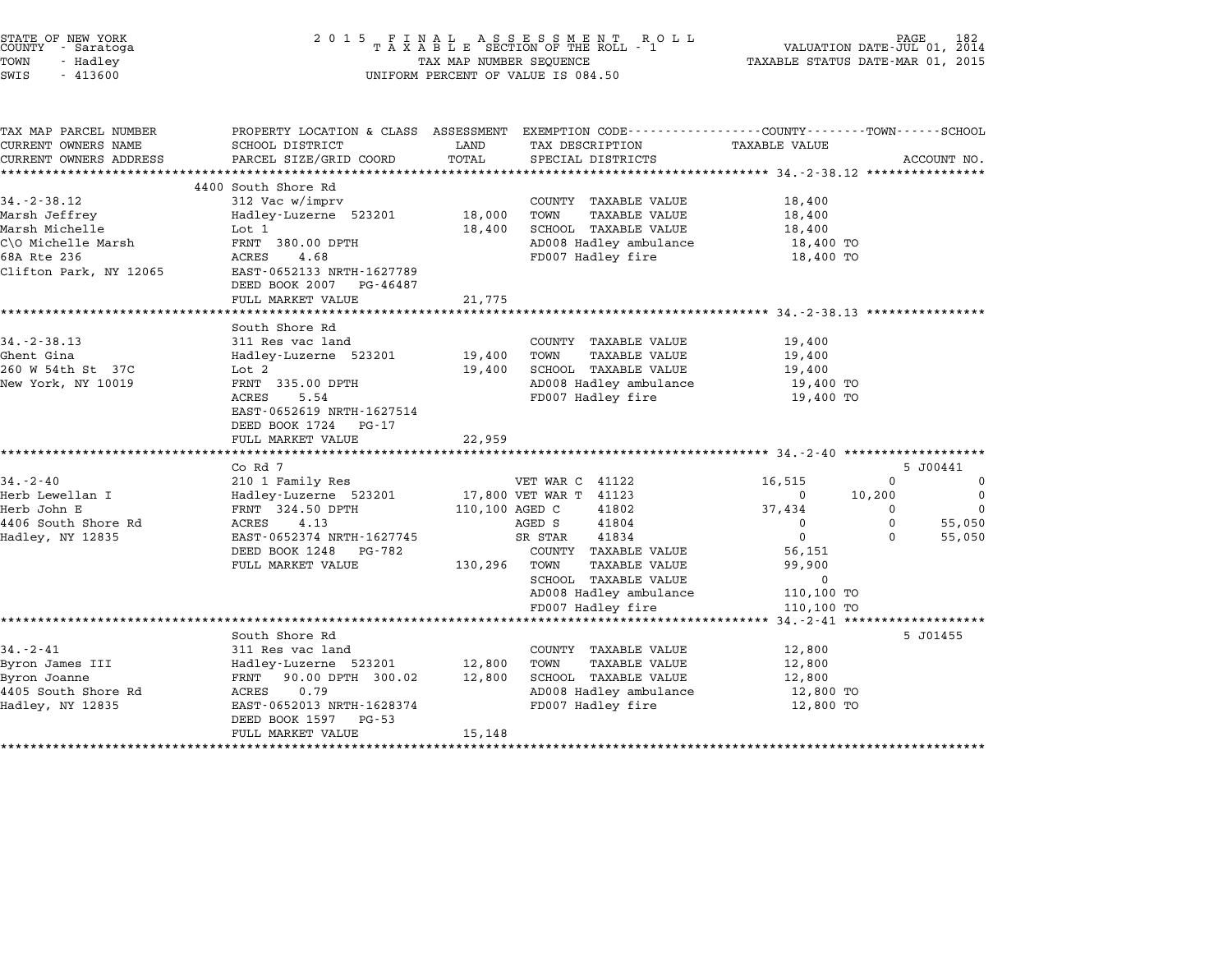| STATE OF NEW YORK<br>COUNTY<br>- Saratoga<br>TOWN<br>- Hadley<br>SWIS<br>$-413600$ |                                                                                                 | TAX MAP NUMBER SEQUENCE | UNIFORM PERCENT OF VALUE IS 084.50 | TAXABLE STATUS DATE-MAR 01, 2015 |          |                |
|------------------------------------------------------------------------------------|-------------------------------------------------------------------------------------------------|-------------------------|------------------------------------|----------------------------------|----------|----------------|
| TAX MAP PARCEL NUMBER<br>CURRENT OWNERS NAME THE SCHOOL DISTRICT                   | PROPERTY LOCATION & CLASS ASSESSMENT EXEMPTION CODE----------------COUNTY-------TOWN-----SCHOOL |                         | LAND TAX DESCRIPTION               | TAXABLE VALUE                    |          |                |
|                                                                                    | CURRENT OWNERS ADDRESS             PARCEL SIZE/GRID COORD         TOTAL       SPECIAL DISTRICTS |                         |                                    |                                  |          | ACCOUNT NO.    |
|                                                                                    | 4340 South Shore Rd                                                                             |                         |                                    |                                  |          | 5 J00238       |
| $34. -2 - 42.1$                                                                    | 240 Rural res                                                                                   |                         | VET COM C 41132                    | 34,050                           |          | $\mathbf 0$    |
| Evarts Audrey                                                                      | Hadley-Luzerne 523201 33,900 VET COM T                                                          |                         | 41133                              | $\Omega$                         | 17,000   | $\overline{0}$ |
|                                                                                    | 4340 South Shore Rd Lot 2                                                                       |                         | 136,200 SR STAR<br>41834           |                                  | $\Omega$ | 73,640         |
| Hadley, NY 12835                                                                   | FRNT 778.99 DPTH                                                                                |                         | COUNTY<br>TAXABLE VALUE            | 102,150                          |          |                |
|                                                                                    | ACRES 25.69 BANK<br>031                                                                         |                         | TOWN<br>TAXABLE VALUE              | 119,200                          |          |                |
|                                                                                    | EAST-0650855 NRTH-1627549                                                                       |                         | SCHOOL<br>TAXABLE VALUE            | 62,560                           |          |                |
|                                                                                    | DEED BOOK 0788 PG-0093                                                                          |                         | AD008 Hadley ambulance 3136,200 TO |                                  |          |                |
|                                                                                    | FULL MARKET VALUE 161,183 FD007 Hadley fire                                                     |                         |                                    | 136,200 TO                       |          |                |
|                                                                                    |                                                                                                 |                         |                                    |                                  |          |                |
|                                                                                    | 4316 South Shore Rd                                                                             |                         |                                    |                                  |          |                |

|                                 |                                           |              |                                                   | JT. 4 T4.4     |                          |
|---------------------------------|-------------------------------------------|--------------|---------------------------------------------------|----------------|--------------------------|
|                                 | 4316 South Shore Rd                       |              |                                                   |                |                          |
| $34. - 2 - 42.2$                | 210 1 Family Res                          |              | RES STAR 41854                                    | $\overline{0}$ | $\overline{0}$<br>33,830 |
| Allen Buddie F                  |                                           |              | Hadley-Luzerne 523201 21,400 COUNTY TAXABLE VALUE | 202,900        |                          |
| Allen Lindsey                   | Lot 1                                     | 202,900 TOWN | TAXABLE VALUE                                     | 202,900        |                          |
| C/O Lindsey Allen               | <b>FRNT</b> 350.00 DPTH                   |              | SCHOOL TAXABLE VALUE                              | 169,070        |                          |
| 4316 South Shore Rd ACRES 13.34 |                                           |              | AD008 Hadley ambulance                            | 202,900 TO     |                          |
| Hadley, NY 12835                | EAST-0650374 NRTH-1627494                 |              | FD007 Hadley fire                                 | 202,900 TO     |                          |
|                                 | DEED BOOK 2013 PG-33443                   |              |                                                   |                |                          |
|                                 | FULL MARKET VALUE                         | 240,118      |                                                   |                |                          |
|                                 |                                           |              |                                                   |                |                          |
|                                 | South Shore Rd                            |              |                                                   |                |                          |
| $34. - 2 - 42.3$                | 322 Rural vac>10                          |              | COUNTY TAXABLE VALUE                              | 29,800         |                          |
| Wendell Russell W               | Hadley-Luzerne 523201                     | 29,800       | TAXABLE VALUE<br>TOWN                             | 29,800         |                          |
| Wendell Shirley M               | Lot3                                      |              | 29,800 SCHOOL TAXABLE VALUE                       | 29,800         |                          |
| 86 York Road                    | FRNT 751.34 DPTH                          |              | AD008 Hadley ambulance 39,800 TO                  |                |                          |
| Hadley, NY 12835                | ACRES 27.76                               |              | FD007 Hadley fire                                 | 29,800 TO      |                          |
|                                 | EAST-0651578 NRTH-1627542                 |              |                                                   |                |                          |
|                                 | DEED BOOK 2014 PG-31593                   |              |                                                   |                |                          |
|                                 | FULL MARKET VALUE                         | 35,266       |                                                   |                |                          |
|                                 |                                           |              |                                                   |                | 5 J00628                 |
| $34. - 2 - 43.1$                | 137 Overlook Cemetery Rd<br>240 Rural res |              | COUNTY TAXABLE VALUE                              | 154,800        |                          |
| Rossello Michael J              | Hadley-Luzerne 523201                     | 26,000       | TOWN<br>TAXABLE VALUE                             | 154,800        |                          |
| Rossello Daryl A                | Deed 2011/7355                            | 154,800      | SCHOOL TAXABLE VALUE                              | 154,800        |                          |
| 127 Lewis St                    | FRNT 453.01 DPTH                          |              | AD008 Hadley ambulance                            | 154,800 TO     |                          |
| Valley Stream, NY 11580         | ACRES 17.30                               |              | FD007 Hadley fire                                 | 154,800 TO     |                          |
|                                 | EAST-0651255 NRTH-1626006                 |              |                                                   |                |                          |
|                                 | DEED BOOK 1370<br>PG-132                  |              |                                                   |                |                          |
|                                 | FULL MARKET VALUE                         | 183,195      |                                                   |                |                          |
|                                 |                                           |              |                                                   |                |                          |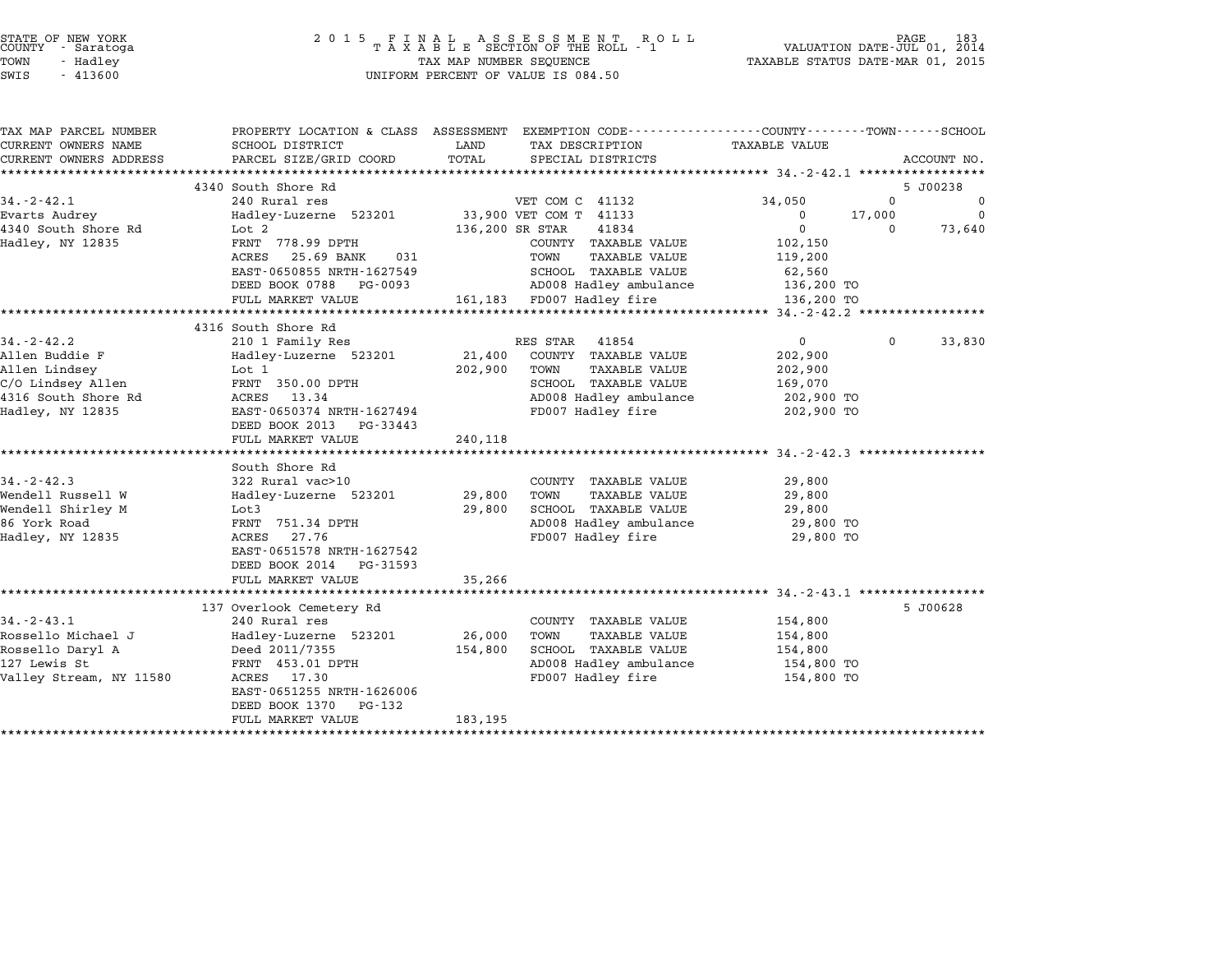| 2 0 1 5                                     | PAGE 184<br>VALUATION DATE-JUL 01, 2014<br>TAXABLE STATUS DATE-MAR 01, 2015                                                                                                                                                                                                                                                                                                                                                                                                         |                                                                                       |                                                                                                                                                                                                                                                                                                                                                                                                                                                                                       |                                                                                                                                                |                                                                                                                                                                          |
|---------------------------------------------|-------------------------------------------------------------------------------------------------------------------------------------------------------------------------------------------------------------------------------------------------------------------------------------------------------------------------------------------------------------------------------------------------------------------------------------------------------------------------------------|---------------------------------------------------------------------------------------|---------------------------------------------------------------------------------------------------------------------------------------------------------------------------------------------------------------------------------------------------------------------------------------------------------------------------------------------------------------------------------------------------------------------------------------------------------------------------------------|------------------------------------------------------------------------------------------------------------------------------------------------|--------------------------------------------------------------------------------------------------------------------------------------------------------------------------|
| SCHOOL DISTRICT<br>PARCEL SIZE/GRID COORD   | LAND<br>TOTAL                                                                                                                                                                                                                                                                                                                                                                                                                                                                       | TAX DESCRIPTION<br>SPECIAL DISTRICTS                                                  | TAXABLE VALUE                                                                                                                                                                                                                                                                                                                                                                                                                                                                         |                                                                                                                                                | ACCOUNT NO.                                                                                                                                                              |
|                                             |                                                                                                                                                                                                                                                                                                                                                                                                                                                                                     |                                                                                       |                                                                                                                                                                                                                                                                                                                                                                                                                                                                                       |                                                                                                                                                |                                                                                                                                                                          |
|                                             |                                                                                                                                                                                                                                                                                                                                                                                                                                                                                     |                                                                                       |                                                                                                                                                                                                                                                                                                                                                                                                                                                                                       |                                                                                                                                                | 33,830                                                                                                                                                                   |
| Hadley-Luzerne 523201<br>Life Estate        | 28,600<br>182,600                                                                                                                                                                                                                                                                                                                                                                                                                                                                   | COUNTY TAXABLE VALUE<br>TOWN<br>TAXABLE VALUE                                         | 182,600<br>182,600                                                                                                                                                                                                                                                                                                                                                                                                                                                                    |                                                                                                                                                |                                                                                                                                                                          |
| 17.50<br>ACRES<br>EAST-0651217 NRTH-1626482 |                                                                                                                                                                                                                                                                                                                                                                                                                                                                                     | AD008 Hadley ambulance<br>FD007 Hadley fire                                           | 182,600 TO<br>182,600 TO                                                                                                                                                                                                                                                                                                                                                                                                                                                              |                                                                                                                                                |                                                                                                                                                                          |
| DEED BOOK 2007 PG-42713                     |                                                                                                                                                                                                                                                                                                                                                                                                                                                                                     |                                                                                       |                                                                                                                                                                                                                                                                                                                                                                                                                                                                                       |                                                                                                                                                |                                                                                                                                                                          |
| FULL MARKET VALUE                           | 216,095                                                                                                                                                                                                                                                                                                                                                                                                                                                                             |                                                                                       |                                                                                                                                                                                                                                                                                                                                                                                                                                                                                       |                                                                                                                                                |                                                                                                                                                                          |
|                                             |                                                                                                                                                                                                                                                                                                                                                                                                                                                                                     |                                                                                       |                                                                                                                                                                                                                                                                                                                                                                                                                                                                                       |                                                                                                                                                |                                                                                                                                                                          |
| 311 Res vac land                            |                                                                                                                                                                                                                                                                                                                                                                                                                                                                                     | COUNTY TAXABLE VALUE                                                                  | 5,000                                                                                                                                                                                                                                                                                                                                                                                                                                                                                 |                                                                                                                                                |                                                                                                                                                                          |
| Hadley-Luzerne 523201                       | 5,000                                                                                                                                                                                                                                                                                                                                                                                                                                                                               | TOWN<br>TAXABLE VALUE                                                                 | 5,000                                                                                                                                                                                                                                                                                                                                                                                                                                                                                 |                                                                                                                                                |                                                                                                                                                                          |
| FRNT 190.00 DPTH 135.00                     | 5,000                                                                                                                                                                                                                                                                                                                                                                                                                                                                               | SCHOOL TAXABLE VALUE                                                                  | 5,000                                                                                                                                                                                                                                                                                                                                                                                                                                                                                 |                                                                                                                                                |                                                                                                                                                                          |
|                                             |                                                                                                                                                                                                                                                                                                                                                                                                                                                                                     |                                                                                       |                                                                                                                                                                                                                                                                                                                                                                                                                                                                                       |                                                                                                                                                |                                                                                                                                                                          |
|                                             |                                                                                                                                                                                                                                                                                                                                                                                                                                                                                     |                                                                                       |                                                                                                                                                                                                                                                                                                                                                                                                                                                                                       |                                                                                                                                                |                                                                                                                                                                          |
| FULL MARKET VALUE                           | 5,917                                                                                                                                                                                                                                                                                                                                                                                                                                                                               |                                                                                       |                                                                                                                                                                                                                                                                                                                                                                                                                                                                                       |                                                                                                                                                |                                                                                                                                                                          |
|                                             |                                                                                                                                                                                                                                                                                                                                                                                                                                                                                     |                                                                                       |                                                                                                                                                                                                                                                                                                                                                                                                                                                                                       |                                                                                                                                                |                                                                                                                                                                          |
|                                             |                                                                                                                                                                                                                                                                                                                                                                                                                                                                                     |                                                                                       |                                                                                                                                                                                                                                                                                                                                                                                                                                                                                       |                                                                                                                                                |                                                                                                                                                                          |
|                                             |                                                                                                                                                                                                                                                                                                                                                                                                                                                                                     |                                                                                       |                                                                                                                                                                                                                                                                                                                                                                                                                                                                                       |                                                                                                                                                | 73,640                                                                                                                                                                   |
|                                             |                                                                                                                                                                                                                                                                                                                                                                                                                                                                                     |                                                                                       |                                                                                                                                                                                                                                                                                                                                                                                                                                                                                       |                                                                                                                                                |                                                                                                                                                                          |
| ACRES<br>9.29                               |                                                                                                                                                                                                                                                                                                                                                                                                                                                                                     | SCHOOL TAXABLE VALUE                                                                  | 45,160                                                                                                                                                                                                                                                                                                                                                                                                                                                                                |                                                                                                                                                |                                                                                                                                                                          |
| EAST-0651769 NRTH-1625418                   |                                                                                                                                                                                                                                                                                                                                                                                                                                                                                     | AD008 Hadley ambulance                                                                | 118,800 TO                                                                                                                                                                                                                                                                                                                                                                                                                                                                            |                                                                                                                                                |                                                                                                                                                                          |
| DEED BOOK 1657<br>PG-607                    |                                                                                                                                                                                                                                                                                                                                                                                                                                                                                     | FD007 Hadley fire                                                                     | 118,800 TO                                                                                                                                                                                                                                                                                                                                                                                                                                                                            |                                                                                                                                                |                                                                                                                                                                          |
|                                             |                                                                                                                                                                                                                                                                                                                                                                                                                                                                                     |                                                                                       |                                                                                                                                                                                                                                                                                                                                                                                                                                                                                       |                                                                                                                                                |                                                                                                                                                                          |
|                                             |                                                                                                                                                                                                                                                                                                                                                                                                                                                                                     |                                                                                       |                                                                                                                                                                                                                                                                                                                                                                                                                                                                                       |                                                                                                                                                |                                                                                                                                                                          |
| 270 Mfg housing                             |                                                                                                                                                                                                                                                                                                                                                                                                                                                                                     | 41854                                                                                 | 0                                                                                                                                                                                                                                                                                                                                                                                                                                                                                     | 0                                                                                                                                              | 33,830                                                                                                                                                                   |
| Hadley-Luzerne 523201                       | 18,800                                                                                                                                                                                                                                                                                                                                                                                                                                                                              | COUNTY TAXABLE VALUE                                                                  | 62,500                                                                                                                                                                                                                                                                                                                                                                                                                                                                                |                                                                                                                                                |                                                                                                                                                                          |
| FRNT 221.33 DPTH                            | 62,500                                                                                                                                                                                                                                                                                                                                                                                                                                                                              | TOWN<br><b>TAXABLE VALUE</b>                                                          | 62,500                                                                                                                                                                                                                                                                                                                                                                                                                                                                                |                                                                                                                                                |                                                                                                                                                                          |
| ACRES                                       |                                                                                                                                                                                                                                                                                                                                                                                                                                                                                     |                                                                                       |                                                                                                                                                                                                                                                                                                                                                                                                                                                                                       |                                                                                                                                                |                                                                                                                                                                          |
|                                             |                                                                                                                                                                                                                                                                                                                                                                                                                                                                                     |                                                                                       |                                                                                                                                                                                                                                                                                                                                                                                                                                                                                       |                                                                                                                                                |                                                                                                                                                                          |
|                                             |                                                                                                                                                                                                                                                                                                                                                                                                                                                                                     |                                                                                       |                                                                                                                                                                                                                                                                                                                                                                                                                                                                                       |                                                                                                                                                |                                                                                                                                                                          |
| ******************                          |                                                                                                                                                                                                                                                                                                                                                                                                                                                                                     |                                                                                       |                                                                                                                                                                                                                                                                                                                                                                                                                                                                                       |                                                                                                                                                |                                                                                                                                                                          |
| Parker Rd                                   |                                                                                                                                                                                                                                                                                                                                                                                                                                                                                     |                                                                                       |                                                                                                                                                                                                                                                                                                                                                                                                                                                                                       |                                                                                                                                                | 5 J00088                                                                                                                                                                 |
| 322 Rural vac>10                            |                                                                                                                                                                                                                                                                                                                                                                                                                                                                                     | COUNTY TAXABLE VALUE                                                                  | 36,600                                                                                                                                                                                                                                                                                                                                                                                                                                                                                |                                                                                                                                                |                                                                                                                                                                          |
|                                             |                                                                                                                                                                                                                                                                                                                                                                                                                                                                                     |                                                                                       |                                                                                                                                                                                                                                                                                                                                                                                                                                                                                       |                                                                                                                                                |                                                                                                                                                                          |
|                                             |                                                                                                                                                                                                                                                                                                                                                                                                                                                                                     |                                                                                       |                                                                                                                                                                                                                                                                                                                                                                                                                                                                                       |                                                                                                                                                |                                                                                                                                                                          |
| EAST-0649695 NRTH-1625622                   |                                                                                                                                                                                                                                                                                                                                                                                                                                                                                     | FD007 Hadley fire                                                                     | 36,600 TO                                                                                                                                                                                                                                                                                                                                                                                                                                                                             |                                                                                                                                                |                                                                                                                                                                          |
|                                             |                                                                                                                                                                                                                                                                                                                                                                                                                                                                                     |                                                                                       |                                                                                                                                                                                                                                                                                                                                                                                                                                                                                       |                                                                                                                                                |                                                                                                                                                                          |
| DEED BOOK 1685<br>PG-239                    |                                                                                                                                                                                                                                                                                                                                                                                                                                                                                     |                                                                                       |                                                                                                                                                                                                                                                                                                                                                                                                                                                                                       |                                                                                                                                                |                                                                                                                                                                          |
|                                             | *************************<br>97 Overlook Cemetery Rd<br>240 Rural res<br>FRNT 289.00 DPTH<br>*********************<br>Parker Rd<br>ACRES<br>0.59<br>EAST-0650630 NRTH-1625081<br>DEED BOOK 1267<br>PG-339<br>395 Parker Rd<br>240 Rural res<br>Hadley-Luzerne 523201<br>FRNT 630.00 DPTH<br>FULL MARKET VALUE<br>367 Parker Rd<br>5.00<br>EAST-0650699 NRTH-1625401<br>DEED BOOK 1505<br>PG-204<br>FULL MARKET VALUE<br>Hadley-Luzerne 523201<br>FRNT 830.00 DPTH<br>ACRES<br>30.91 | * * * * * * * * * * * *<br>22,900<br>118,800<br>140,592<br>73,964<br>36,600<br>36,600 | FINAL ASSESSMENT ROLL<br>TAXABLE SECTION OF THE ROLL - 1<br>TAX MAP NUMBER SEQUENCE<br>UNIFORM PERCENT OF VALUE IS 084.50<br>41854<br>RES STAR<br>SCHOOL TAXABLE VALUE<br>AD008 Hadley ambulance<br>FD007 Hadley fire<br>SR STAR<br>41834<br>COUNTY TAXABLE VALUE<br>TOWN<br><b>TAXABLE VALUE</b><br>RES STAR<br>SCHOOL TAXABLE VALUE<br>AD008 Hadley ambulance<br>FD007 Hadley fire<br>***********<br>TOWN<br><b>TAXABLE VALUE</b><br>SCHOOL TAXABLE VALUE<br>AD008 Hadley ambulance | 0<br>148,770<br>5,000 TO<br>5,000 TO<br>$\mathbf 0$<br>118,800<br>118,800<br>28,670<br>62,500 TO<br>62,500 TO<br>36,600<br>36,600<br>36,600 TO | PROPERTY LOCATION & CLASS ASSESSMENT EXEMPTION CODE---------------COUNTY-------TOWN-----SCHOOL<br>0<br>** 34.-2-44.112 ********<br>********** 34.-2-45.1 *************** |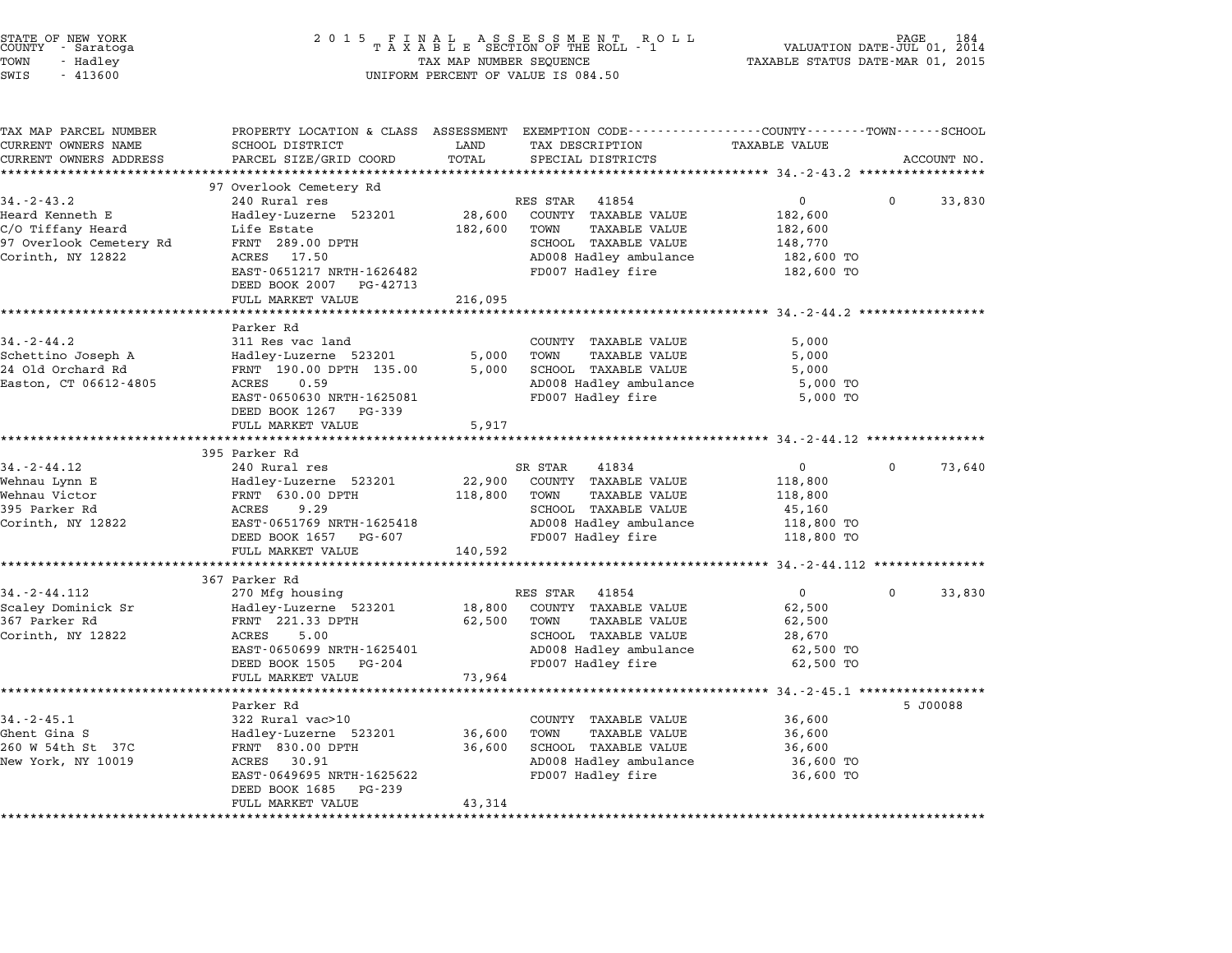| COUNTY               | STATE OF NEW YORK<br>- Saratoga |  |
|----------------------|---------------------------------|--|
| TOWN                 | - Hadley                        |  |
| $\sim$ $\sim$ $\sim$ | 11222                           |  |

### STATE OF NEW YORK <sup>2</sup> <sup>0</sup> <sup>1</sup> 5 F I N A L A S S E S S M E N T R O L L PAGE <sup>185</sup> COUNTY - Saratoga <sup>T</sup> <sup>A</sup> <sup>X</sup> <sup>A</sup> <sup>B</sup> <sup>L</sup> <sup>E</sup> SECTION OF THE ROLL - <sup>1</sup> VALUATION DATE-JUL 01, <sup>2014</sup> TOWN - Hadley TAX MAP NUMBER SEQUENCE TAXABLE STATUS DATE-MAR 01, <sup>2015</sup> SWIS - <sup>413600</sup> UNIFORM PERCENT OF VALUE IS 084.50

| TAX MAP PARCEL NUMBER<br>CURRENT OWNERS NAME | PROPERTY LOCATION & CLASS ASSESSMENT EXEMPTION CODE---------------COUNTY-------TOWN-----SCHOOL<br>SCHOOL DISTRICT | LAND    | TAX DESCRIPTION                             | <b>TAXABLE VALUE</b>                    |                    |
|----------------------------------------------|-------------------------------------------------------------------------------------------------------------------|---------|---------------------------------------------|-----------------------------------------|--------------------|
| CURRENT OWNERS ADDRESS                       | PARCEL SIZE/GRID COORD                                                                                            | TOTAL   | SPECIAL DISTRICTS                           |                                         | ACCOUNT NO.        |
| ************************                     |                                                                                                                   |         |                                             |                                         |                    |
|                                              | 327 Parker Rd                                                                                                     |         |                                             |                                         |                    |
| $34. - 2 - 45.2$                             | 210 1 Family Res                                                                                                  |         | RES STAR<br>41854                           | $\Omega$                                | $\Omega$<br>33,830 |
| Ghent Gary R Jr                              | Hadley-Luzerne 523201                                                                                             | 15,200  | COUNTY TAXABLE VALUE                        | 132,400                                 |                    |
| 327 Parker Rd                                | FRNT 325.36 DPTH                                                                                                  | 132,400 | TOWN<br><b>TAXABLE VALUE</b>                | 132,400                                 |                    |
| Corinth, NY 12822                            | 5.15<br>ACRES                                                                                                     |         | SCHOOL TAXABLE VALUE                        | 98,570                                  |                    |
|                                              | EAST-0649729 NRTH-1625351                                                                                         |         | AD008 Hadley ambulance                      | 132,400 TO                              |                    |
|                                              | DEED BOOK 2008<br>PG-28083                                                                                        |         | FD007 Hadley fire                           | 132,400 TO                              |                    |
|                                              | FULL MARKET VALUE                                                                                                 | 156,686 |                                             |                                         |                    |
|                                              |                                                                                                                   |         |                                             |                                         |                    |
|                                              | Parker Rd                                                                                                         |         |                                             |                                         | 5 J00007           |
| $34 - 2 - 46$                                | 314 Rural vac<10                                                                                                  |         | COUNTY TAXABLE VALUE                        | 16,300                                  |                    |
| Lowenthal Therese D                          | Hadley-Luzerne 523201                                                                                             | 16,300  | <b>TAXABLE VALUE</b><br>TOWN                | 16,300                                  |                    |
| Goldberg Susan                               | FRNT 300.00 DPTH                                                                                                  | 16,300  | SCHOOL TAXABLE VALUE                        | 16,300                                  |                    |
| Attn: Susan Goldburg                         | 2.72<br>ACRES                                                                                                     |         | AD008 Hadley ambulance                      | 16,300 TO                               |                    |
| 66 Sarazen St                                | EAST-0649079 NRTH-1625168                                                                                         |         | FD007 Hadley fire                           | 16,300 TO                               |                    |
| Saratoga Springs, NY 12866                   | DEED BOOK 1382<br>PG-604                                                                                          |         |                                             |                                         |                    |
|                                              | FULL MARKET VALUE                                                                                                 | 19,290  |                                             |                                         |                    |
|                                              |                                                                                                                   |         |                                             |                                         |                    |
|                                              | Overlook Cemetary Rd                                                                                              |         |                                             |                                         | 5 J00089           |
| $34. - 2 - 47$                               | 311 Res vac land                                                                                                  |         | COUNTY TAXABLE VALUE                        | 30,600                                  |                    |
| Breen O J                                    | Hadley-Luzerne 523201                                                                                             | 30,600  | TOWN<br><b>TAXABLE VALUE</b>                | 30,600                                  |                    |
| Attn: John R Breen                           | FRNT 1100.00 DPTH                                                                                                 | 30,600  | SCHOOL TAXABLE VALUE                        | 30,600                                  |                    |
| 4071 County Route 21                         | ACRES 20.50                                                                                                       |         | AD008 Hadley ambulance<br>FD007 Hadley fire | 30,600 TO                               |                    |
| Skodack Landing, NY 12156                    | EAST-0649637 NRTH-1626389                                                                                         |         |                                             | 30,600 TO                               |                    |
|                                              | DEED BOOK 0386<br>PG-0135<br>FULL MARKET VALUE                                                                    |         |                                             |                                         |                    |
|                                              |                                                                                                                   | 36,213  |                                             |                                         |                    |
|                                              | Overlook Cemetery Rd                                                                                              |         |                                             |                                         | 5 J00250           |
| $34. - 2 - 48$                               | 314 Rural vac<10                                                                                                  |         | COUNTY TAXABLE VALUE                        | 16,200                                  |                    |
| Fort Robert A                                | Hadley-Luzerne 523201                                                                                             | 16,200  | TOWN<br>TAXABLE VALUE                       | 16,200                                  |                    |
| 11100 Damson Plum Ln                         | FRNT 100.00 DPTH                                                                                                  | 16,200  | SCHOOL TAXABLE VALUE                        | 16,200                                  |                    |
| Charolette, NC 28215                         | 2.60<br>ACRES                                                                                                     |         | AD008 Hadley ambulance                      | 16,200 TO                               |                    |
|                                              | EAST-0649446 NRTH-1626769                                                                                         |         | FD007 Hadley fire                           | 16,200 TO                               |                    |
|                                              | DEED BOOK 0460<br>PG-0403                                                                                         |         |                                             |                                         |                    |
|                                              | FULL MARKET VALUE                                                                                                 | 19,172  |                                             |                                         |                    |
|                                              |                                                                                                                   |         |                                             | ********** 34.-2-49.1 ***************** |                    |
|                                              | Parker Rd                                                                                                         |         |                                             |                                         | 5 J00187           |
| $34. - 2 - 49.1$                             | 910 Priv forest                                                                                                   |         | COUNTY TAXABLE VALUE                        | 45,800                                  |                    |
| Deitze Ralph A                               | Hadley-Luzerne 523201                                                                                             | 45,800  | <b>TAXABLE VALUE</b><br>TOWN                | 45,800                                  |                    |
| Attn: Deitze David & Eggleston Life Estate   |                                                                                                                   | 45,800  | SCHOOL TAXABLE VALUE                        | 45,800                                  |                    |
| Debra Marie                                  | FRNT 566.58 DPTH                                                                                                  |         | AD008 Hadley ambulance                      | 45,800 TO                               |                    |
| 11573 Summer Trce                            | ACRES<br>48.45                                                                                                    |         | FD007 Hadley fire                           | 45,800 TO                               |                    |
| Hampton, GA 30228                            | EAST-0648168 NRTH-1625856                                                                                         |         |                                             |                                         |                    |
|                                              | DEED BOOK 1458<br>PG-737                                                                                          |         |                                             |                                         |                    |
|                                              | FULL MARKET VALUE                                                                                                 | 54,201  |                                             |                                         |                    |
|                                              |                                                                                                                   |         |                                             |                                         |                    |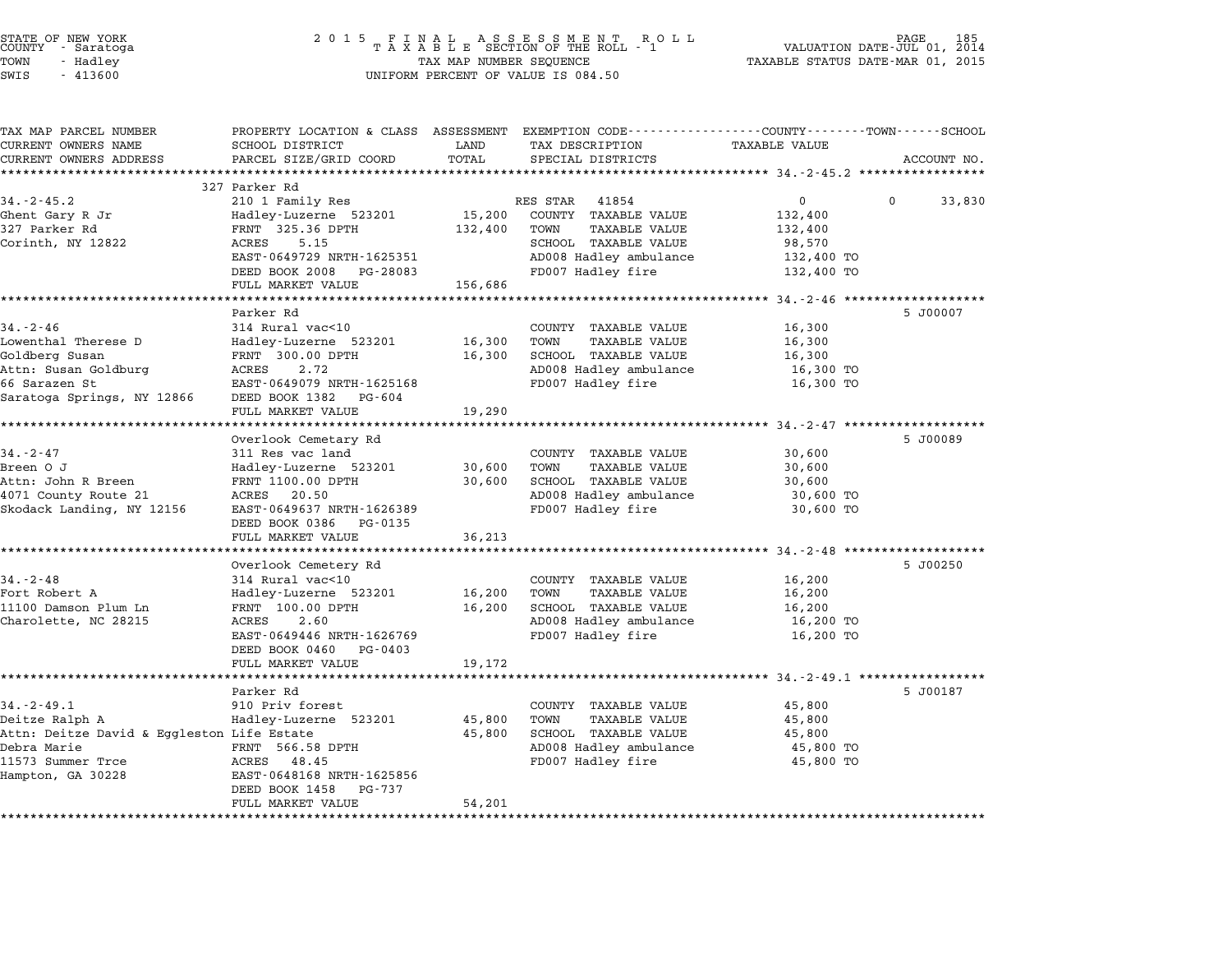|        | STATE OF NEW YORK |  |
|--------|-------------------|--|
| COUNTY | - Saratoga        |  |
| TOWN   | - Hadley          |  |

| TAX MAP PARCEL NUMBER<br>CURRENT OWNERS NAME | SCHOOL DISTRICT                                | TAX DESCRIPTION<br>LAND                                 | PROPERTY LOCATION & CLASS ASSESSMENT EXEMPTION CODE----------------COUNTY-------TOWN-----SCHOOL<br><b>TAXABLE VALUE</b> |
|----------------------------------------------|------------------------------------------------|---------------------------------------------------------|-------------------------------------------------------------------------------------------------------------------------|
| CURRENT OWNERS ADDRESS                       | PARCEL SIZE/GRID COORD                         | TOTAL<br>SPECIAL DISTRICTS                              | ACCOUNT NO.                                                                                                             |
|                                              | ***********************                        |                                                         |                                                                                                                         |
|                                              | 277 Parker Rd                                  |                                                         |                                                                                                                         |
| $34. - 2 - 49.2$                             | 240 Rural res                                  | RES STAR 41854                                          | $\overline{0}$<br>$\mathbf 0$<br>33,830                                                                                 |
| Crowley Lorraine                             | Hadley-Luzerne 523201                          | 25,100<br>COUNTY TAXABLE VALUE                          | 108,700                                                                                                                 |
| Rodriguez James J                            | FRNT 300.00 DPTH 1742.40                       | 108,700<br>TOWN<br>TAXABLE VALUE                        | 108,700                                                                                                                 |
| 277 Parker Road                              | ACRES 12.00                                    | SCHOOL TAXABLE VALUE                                    | 74,870                                                                                                                  |
| Corinth, NY 12822                            | EAST-0648709 NRTH-1625551                      | AD008 Hadley ambulance                                  | 108,700 TO                                                                                                              |
|                                              | DEED BOOK 2014 PG-25949                        | FD007 Hadley fire                                       | 108,700 TO                                                                                                              |
|                                              | FULL MARKET VALUE                              | 128,639                                                 |                                                                                                                         |
|                                              |                                                |                                                         |                                                                                                                         |
|                                              | 4250 South Shore Rd                            |                                                         | 5 J00557                                                                                                                |
| $34 - 2 - 50$                                | 240 Rural res                                  | RES STAR 41854                                          | $\Omega$<br>$\overline{0}$<br>33,830                                                                                    |
| Tennant Ricky David                          | Hadley-Luzerne 523201                          | 24,800<br>COUNTY TAXABLE VALUE                          | 91,900                                                                                                                  |
| Dawn Marie                                   | FRNT 125.00 DPTH                               | TAXABLE VALUE<br>91,900<br>TOWN                         | 91,900                                                                                                                  |
| 4250 South Shore Rd                          | ACRES 11.28                                    | SCHOOL TAXABLE VALUE                                    | 58,070                                                                                                                  |
| Corinth, NY 12822                            | EAST-0648875 NRTH-1627448                      | AD008 Hadley ambulance                                  | 91,900 TO                                                                                                               |
|                                              | DEED BOOK 1492 PG-145                          | FD007 Hadley fire                                       | 91,900 TO                                                                                                               |
|                                              | FULL MARKET VALUE                              | 108,757                                                 |                                                                                                                         |
|                                              | Overlook Cemetery Rd                           |                                                         | 5 J00251                                                                                                                |
| $34. - 2 - 51$                               | 311 Res vac land                               | COUNTY TAXABLE VALUE                                    | 13,100                                                                                                                  |
| Fort Robert A                                | Hadley-Luzerne 523201                          | TAXABLE VALUE<br>13,100<br>TOWN                         | 13,100                                                                                                                  |
| 11100 Damson Plum Ln                         | FRNT 150.00 DPTH                               | SCHOOL TAXABLE VALUE<br>13,100                          | 13,100                                                                                                                  |
| Charolette, NC 28215                         | ACRES<br>1.03                                  | AD008 Hadley ambulance                                  | 13,100 TO                                                                                                               |
|                                              | EAST-0649356 NRTH-1626999                      | FD007 Hadley fire                                       | 13,100 TO                                                                                                               |
|                                              | DEED BOOK 0433 PG-0166                         |                                                         |                                                                                                                         |
|                                              | FULL MARKET VALUE                              | 15,503                                                  |                                                                                                                         |
|                                              |                                                |                                                         |                                                                                                                         |
|                                              | Overlook Cemetery Rd                           |                                                         | 5 J00679                                                                                                                |
| $34. - 2 - 52$                               | 322 Rural vac>10                               | COUNTY TAXABLE VALUE                                    | 34,900                                                                                                                  |
| Verra Michael                                | Hadley-Luzerne 523201                          | 34,900<br>TOWN<br>TAXABLE VALUE                         | 34,900                                                                                                                  |
| Verra Maude B-Trustee                        | FRNT 2194.05 DPTH                              | 34,900<br>SCHOOL TAXABLE VALUE                          | 34,900                                                                                                                  |
| Trustee                                      | ACRES 28.89                                    | AD008 Hadley ambulance                                  | 34,900 TO                                                                                                               |
| 755 Bougainvillea Ln                         | EAST-0649774 NRTH-1627659                      | FD007 Hadley fire                                       | 34,900 TO                                                                                                               |
| Vero Beach, FL 32963                         | DEED BOOK 2014 PG-6900                         |                                                         |                                                                                                                         |
|                                              | FULL MARKET VALUE                              | 41,302                                                  |                                                                                                                         |
|                                              |                                                |                                                         |                                                                                                                         |
|                                              | Overlook Cemetery Rd                           |                                                         | 5 J00235                                                                                                                |
| $34 - 2 - 53$                                | 582 Camping park                               | RES STAR 41854                                          | $\overline{0}$<br>$\Omega$<br>33,830                                                                                    |
| Fort Robert A                                | Hadley-Luzerne 523201                          | 17,000<br>COUNTY TAXABLE VALUE                          | 68,600                                                                                                                  |
| 11100 Damson Plum Ln                         | FRNT 1090.00 DPTH<br>4.28<br>ACRES             | 68,600<br>TOWN<br>TAXABLE VALUE<br>SCHOOL TAXABLE VALUE | 68,600                                                                                                                  |
|                                              |                                                |                                                         | 34,770                                                                                                                  |
|                                              |                                                |                                                         |                                                                                                                         |
| Charolette, NC 28215                         | EAST-0649215 NRTH-1627548                      | AD008 Hadley ambulance                                  | 68,600 TO                                                                                                               |
|                                              | PG-0268<br>DEED BOOK 0490<br>FULL MARKET VALUE | FD007 Hadley fire<br>81,183                             | 68,600 TO                                                                                                               |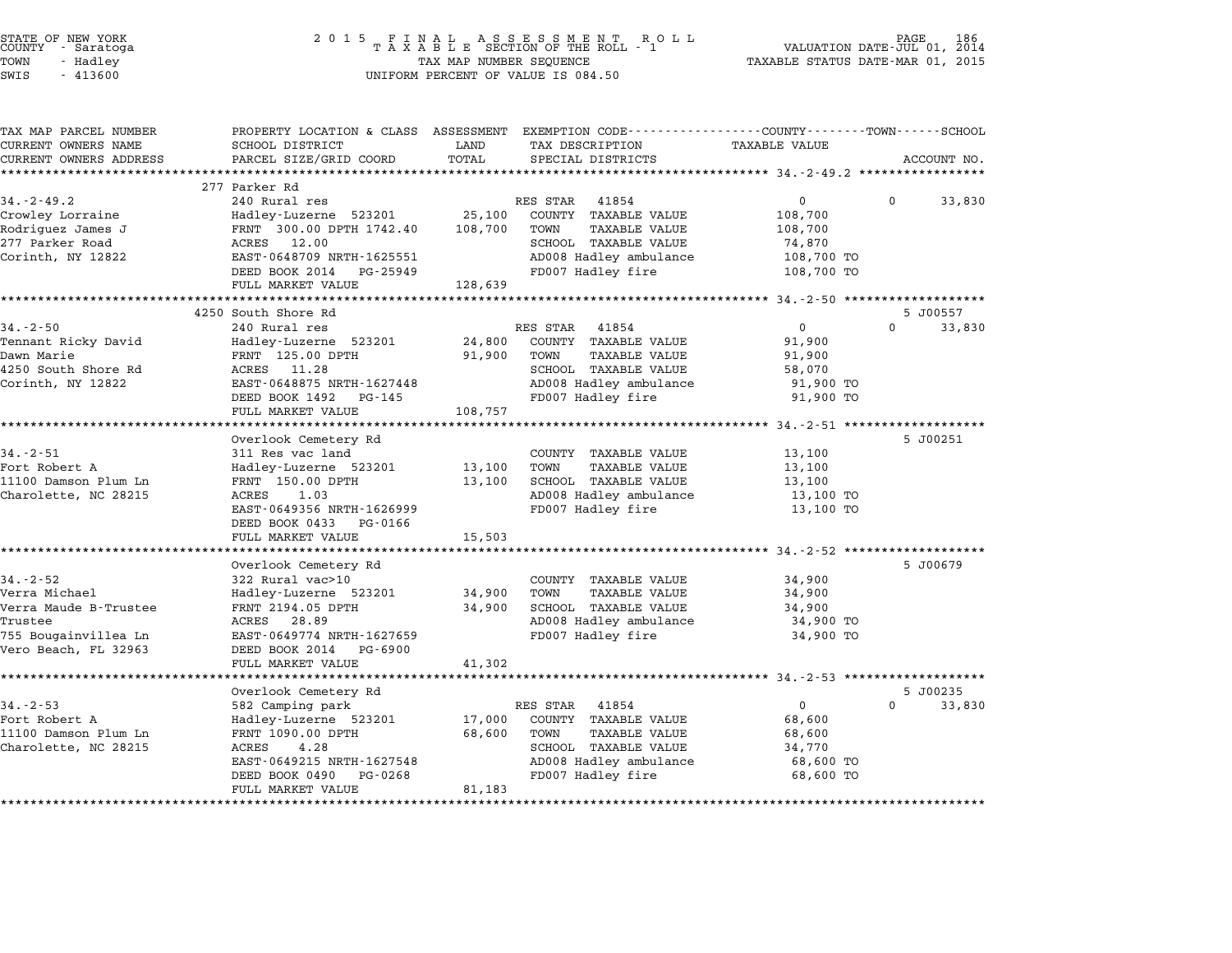| STATE OF NEW YORK |  |            |  |
|-------------------|--|------------|--|
| COUNTY            |  | - Saratoga |  |
| TOWN              |  | - Hadley   |  |
| $\alpha$          |  | 11200      |  |

| TAX MAP PARCEL NUMBER<br>CURRENT OWNERS NAME | PROPERTY LOCATION & CLASS ASSESSMENT EXEMPTION CODE---------------COUNTY-------TOWN------SCHOOL<br>SCHOOL DISTRICT | LAND         | TAX DESCRIPTION                                                | <b>TAXABLE VALUE</b>                              |                    |
|----------------------------------------------|--------------------------------------------------------------------------------------------------------------------|--------------|----------------------------------------------------------------|---------------------------------------------------|--------------------|
| CURRENT OWNERS ADDRESS                       | PARCEL SIZE/GRID COORD                                                                                             | TOTAL        | SPECIAL DISTRICTS                                              |                                                   | ACCOUNT NO.        |
|                                              |                                                                                                                    |              |                                                                |                                                   |                    |
|                                              | South Shore Rd                                                                                                     |              |                                                                |                                                   | 5 J00987           |
| $34. - 2 - 54$                               | 311 Res vac land                                                                                                   |              | COUNTY TAXABLE VALUE                                           | 13,000                                            |                    |
| Rogers Lauren A                              | Hadley-Luzerne 523201                                                                                              | 13,000       | TOWN<br><b>TAXABLE VALUE</b>                                   | 13,000                                            |                    |
| 433 Coy Rd                                   | FRNT 350.00 DPTH                                                                                                   | 13,000       | SCHOOL TAXABLE VALUE                                           | 13,000                                            |                    |
| Greenfield Center, NY 12833                  | ACRES<br>1.00                                                                                                      |              | AD008 Hadley ambulance                                         | 13,000 TO                                         |                    |
|                                              | EAST-0648874 NRTH-1627967                                                                                          |              | FD007 Hadley fire                                              | 13,000 TO                                         |                    |
|                                              | DEED BOOK 0975 PG-00358                                                                                            |              |                                                                |                                                   |                    |
|                                              | FULL MARKET VALUE                                                                                                  | 15,385       |                                                                |                                                   |                    |
|                                              |                                                                                                                    |              |                                                                |                                                   |                    |
|                                              | 4240 South Shore Rd                                                                                                |              |                                                                |                                                   | 5 J00978           |
| $34. - 2 - 55$                               | 210 1 Family Res                                                                                                   |              | RES STAR 41854                                                 | $\overline{0}$                                    | $\Omega$<br>33,830 |
| Hartley Forrest                              | Hadley-Luzerne 523201                                                                                              | 13,500       | COUNTY TAXABLE VALUE                                           | 92,000                                            |                    |
| Hartley Margaret                             | FRNT 250.00 DPTH                                                                                                   | 92,000       | TAXABLE VALUE<br>TOWN                                          | 92,000                                            |                    |
| 4240 South Shore Rd                          | ACRES<br>2.44                                                                                                      |              | SCHOOL TAXABLE VALUE                                           | 58,170                                            |                    |
| Hadley, NY 12835                             | EAST-0648484 NRTH-1628037                                                                                          |              | AD008 Hadley ambulance                                         | 92,000 TO                                         |                    |
|                                              | DEED BOOK 1297 PG-240                                                                                              |              | FD007 Hadley fire                                              | 92,000 TO                                         |                    |
|                                              | FULL MARKET VALUE                                                                                                  | 108,876      |                                                                |                                                   |                    |
|                                              |                                                                                                                    |              | ********************************* 34.-2-56 ******************* |                                                   |                    |
|                                              | South Shore Rd                                                                                                     |              |                                                                |                                                   | 5 J01381           |
| $34. - 2 - 56$                               | 311 Res vac land                                                                                                   |              | COUNTY TAXABLE VALUE                                           | 13,100                                            |                    |
| Ziegler Harry J                              | Hadley-Luzerne 523201                                                                                              | 13,100       | <b>TAXABLE VALUE</b><br>TOWN                                   | 13,100                                            |                    |
| Ziegler Adrienne                             | FRNT 150.00 DPTH                                                                                                   | 13,100       | SCHOOL TAXABLE VALUE                                           | 13,100                                            |                    |
| 4222 South Shore Rd                          | 1.34<br>ACRES                                                                                                      |              | AD008 Hadley ambulance                                         | 13,100 TO                                         |                    |
| Corinth, NY 12822                            | EAST-0648294 NRTH-1628116                                                                                          |              | FD007 Hadley fire                                              | 13,100 TO                                         |                    |
|                                              | DEED BOOK 1424 PG-185                                                                                              |              |                                                                |                                                   |                    |
|                                              | FULL MARKET VALUE                                                                                                  | 15,503       |                                                                |                                                   |                    |
|                                              |                                                                                                                    |              |                                                                |                                                   |                    |
|                                              | 4222 South Shore Rd                                                                                                |              |                                                                |                                                   | 5 J00981           |
| $34. - 2 - 57.1$                             | 210 1 Family Res                                                                                                   |              | 41834<br>SR STAR                                               | $\overline{0}$                                    | $\Omega$<br>73,640 |
| Ziegler Harry J                              | Hadley-Luzerne 523201                                                                                              | 14,100       | COUNTY TAXABLE VALUE                                           | 128,600                                           |                    |
| Ziegler Adrienne                             | FRNT 250.00 DPTH                                                                                                   | 128,600 TOWN | <b>TAXABLE VALUE</b>                                           | 128,600                                           |                    |
| 4222 South Shore Rd                          | ACRES<br>1.53                                                                                                      |              | SCHOOL TAXABLE VALUE                                           | 54,960                                            |                    |
| Corinth, NY 12822                            | EAST-0647871 NRTH-1628334                                                                                          |              | AD008 Hadley ambulance                                         | 128,600 TO                                        |                    |
|                                              | DEED BOOK 1424 PG-183                                                                                              |              | FD007 Hadley fire                                              | 128,600 TO                                        |                    |
|                                              | FULL MARKET VALUE                                                                                                  | 152,189      |                                                                |                                                   |                    |
|                                              | **********************                                                                                             |              |                                                                | ********************** 34.-2-57.2 *************** |                    |
|                                              | South Shore Rd                                                                                                     |              |                                                                |                                                   |                    |
| $34. - 2 - 57.2$                             | 311 Res vac land                                                                                                   |              | COUNTY TAXABLE VALUE                                           | 16,500                                            |                    |
| Ziegler Harry J                              | Hadley-Luzerne 523201                                                                                              | 16,500       | <b>TAXABLE VALUE</b><br>TOWN                                   | 16,500                                            |                    |
| Ziegler Adrienne                             | FRNT 188.00 DPTH                                                                                                   | 16,500       | SCHOOL TAXABLE VALUE                                           | 16,500                                            |                    |
| 4222 South Shore Rd                          | ACRES<br>3.17                                                                                                      |              | AD008 Hadley ambulance                                         | 16,500 TO                                         |                    |
| Corinth, NY 12822                            | EAST-0648088 NRTH-1628220                                                                                          |              | FD007 Hadley fire                                              | 16,500 TO                                         |                    |
|                                              | DEED BOOK 1424<br>PG-187                                                                                           |              |                                                                |                                                   |                    |
|                                              | FULL MARKET VALUE                                                                                                  | 19,527       |                                                                |                                                   |                    |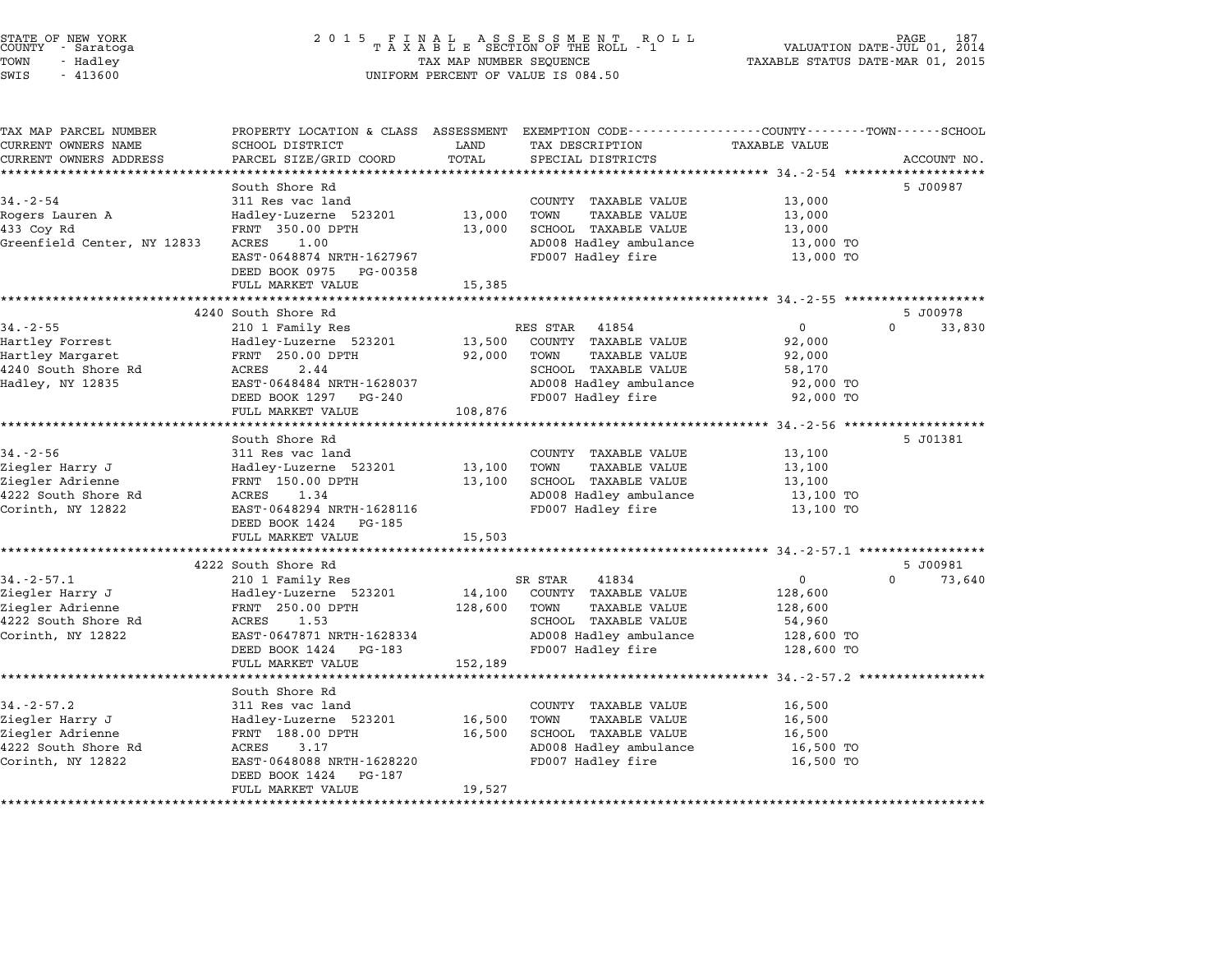| TAX MAP PARCEL NUMBER                 | PROPERTY LOCATION & CLASS ASSESSMENT EXEMPTION CODE----------------COUNTY-------TOWN-----SCHOOL |                 |                                              |                      |                        |
|---------------------------------------|-------------------------------------------------------------------------------------------------|-----------------|----------------------------------------------|----------------------|------------------------|
| CURRENT OWNERS NAME                   | <b>SCHOOL DISTRICT</b>                                                                          | LAND            | TAX DESCRIPTION                              | <b>TAXABLE VALUE</b> |                        |
| CURRENT OWNERS ADDRESS                | PARCEL SIZE/GRID COORD                                                                          | TOTAL           | SPECIAL DISTRICTS                            |                      | ACCOUNT NO.            |
|                                       |                                                                                                 |                 |                                              |                      |                        |
| $34. - 2 - 59$                        | Byron Way Private Rear                                                                          |                 |                                              |                      | 5 J00456               |
|                                       | 210 1 Family Res                                                                                |                 | COUNTY TAXABLE VALUE<br>TOWN                 | 56,500               |                        |
| Klopfer Howard J<br>Klopfer Shirley M | Hadley-Luzerne 523201<br>ACRES<br>0.17                                                          | 7,800<br>56,500 | <b>TAXABLE VALUE</b><br>SCHOOL TAXABLE VALUE | 56,500<br>56,500     |                        |
| 713 Tanner Rd                         | EAST-0653022 NRTH-1628606                                                                       |                 | AD008 Hadley ambulance                       | 56,500 TO            |                        |
| Clifton Park, NY 12065                | DEED BOOK 1711 PG-170                                                                           |                 | FD007 Hadley fire                            | 56,500 TO            |                        |
|                                       | FULL MARKET VALUE                                                                               | 66,864          |                                              |                      |                        |
|                                       |                                                                                                 |                 |                                              |                      |                        |
|                                       | 4395 South Shore Rd                                                                             |                 |                                              |                      | 5 J00114               |
| $34. - 2 - 60$                        | 270 Mfg housing                                                                                 |                 | RES STAR 41854                               | $\mathbf 0$          | $\mathbf{0}$<br>33,830 |
| Byron Randy                           | Hadley-Luzerne 523201                                                                           | 12,700          | COUNTY TAXABLE VALUE                         | 97,600               |                        |
| Byron Sally E                         | FRNT 175.06 DPTH                                                                                | 97,600          | TOWN<br><b>TAXABLE VALUE</b>                 | 97,600               |                        |
| 4395 South Shore Rd                   | ACRES<br>0.70                                                                                   |                 | SCHOOL TAXABLE VALUE                         | 63,770               |                        |
| Hadley, NY 12835                      | EAST-0652347 NRTH-1628175                                                                       |                 | AD008 Hadley ambulance                       | 97,600 TO            |                        |
|                                       | DEED BOOK 1751 PG-743                                                                           |                 | FD007 Hadley fire                            | 97,600 TO            |                        |
|                                       | FULL MARKET VALUE                                                                               | 115,503         |                                              |                      |                        |
|                                       |                                                                                                 |                 |                                              |                      |                        |
|                                       | South Shore Rd                                                                                  |                 |                                              |                      |                        |
| $34 - 2 - 61$                         | 580 Camping fac - WTRFNT                                                                        |                 | COUNTY TAXABLE VALUE                         | 183,300              |                        |
| Stewarts Pond Camp Sites LLC          | Hadley-Luzerne 523201                                                                           | 125,700         | <b>TAXABLE VALUE</b><br>TOWN                 | 183,300              |                        |
| 4405 South Shore Rd                   | FRNT 693.23 DPTH                                                                                | 183,300         | SCHOOL TAXABLE VALUE                         | 183,300              |                        |
| Hadley, NY 12835                      | ACRES 60.83                                                                                     |                 | AD008 Hadley ambulance                       | 183,300 TO           |                        |
|                                       | EAST-0652461 NRTH-1629415                                                                       |                 | FD007 Hadley fire                            | 183,300 TO           |                        |
|                                       | DEED BOOK 1633 PG-543                                                                           |                 |                                              |                      |                        |
|                                       | FULL MARKET VALUE                                                                               | 216,923         |                                              |                      |                        |
|                                       |                                                                                                 |                 |                                              |                      |                        |
| $34. - 2 - 62$                        | 4405 South Shore Rd<br>210 1 Family Res                                                         |                 | SR STAR<br>41834                             | $\overline{0}$       | 73,640<br>0            |
| Byron James III                       | Hadley-Luzerne 523201                                                                           | 12,800          | COUNTY TAXABLE VALUE                         | 102,500              |                        |
| Byron Joanne                          | FRNT 231.31 DPTH                                                                                | 102,500         | <b>TAXABLE VALUE</b><br>TOWN                 | 102,500              |                        |
| 4405 South Shore Rd                   | ACRES<br>0.81                                                                                   |                 | SCHOOL TAXABLE VALUE                         | 28,860               |                        |
| Hadley, NY 12835                      | EAST-0652509 NRTH-1628169                                                                       |                 | AD008 Hadley ambulance                       | 102,500 TO           |                        |
|                                       | DEED BOOK 1599 PG-177                                                                           |                 | FD007 Hadley fire                            | 102,500 TO           |                        |
|                                       | FULL MARKET VALUE                                                                               | 121,302         |                                              |                      |                        |
|                                       |                                                                                                 |                 |                                              |                      |                        |
|                                       | 379 Parker Rd                                                                                   |                 |                                              |                      | 5 J01597               |
| $34. - 2 - 63$                        | 270 Mfg housing                                                                                 |                 | COUNTY TAXABLE VALUE                         | 55,900               |                        |
| Winslow Shelly                        | Hadley-Luzerne 523201                                                                           | 16,600          | TOWN<br><b>TAXABLE VALUE</b>                 | 55,900               |                        |
| Winslow William C                     | Lot 1                                                                                           | 55,900          | SCHOOL TAXABLE VALUE                         | 55,900               |                        |
| 4003 South Shore Rd                   | Deed 2011/7355                                                                                  |                 | AD008 Hadley ambulance                       | 55,900 TO            |                        |
| Corinth, NY 12822                     | FRNT 298.40 DPTH                                                                                |                 | FD007 Hadley fire                            | 55,900 TO            |                        |
|                                       | ACRES<br>3.26                                                                                   |                 |                                              |                      |                        |
|                                       | EAST-0651071 NRTH-1625296                                                                       |                 |                                              |                      |                        |
|                                       | DEED BOOK 2011<br>PG-13815                                                                      |                 |                                              |                      |                        |
|                                       | FULL MARKET VALUE                                                                               | 66,154          |                                              |                      |                        |
|                                       |                                                                                                 |                 |                                              |                      |                        |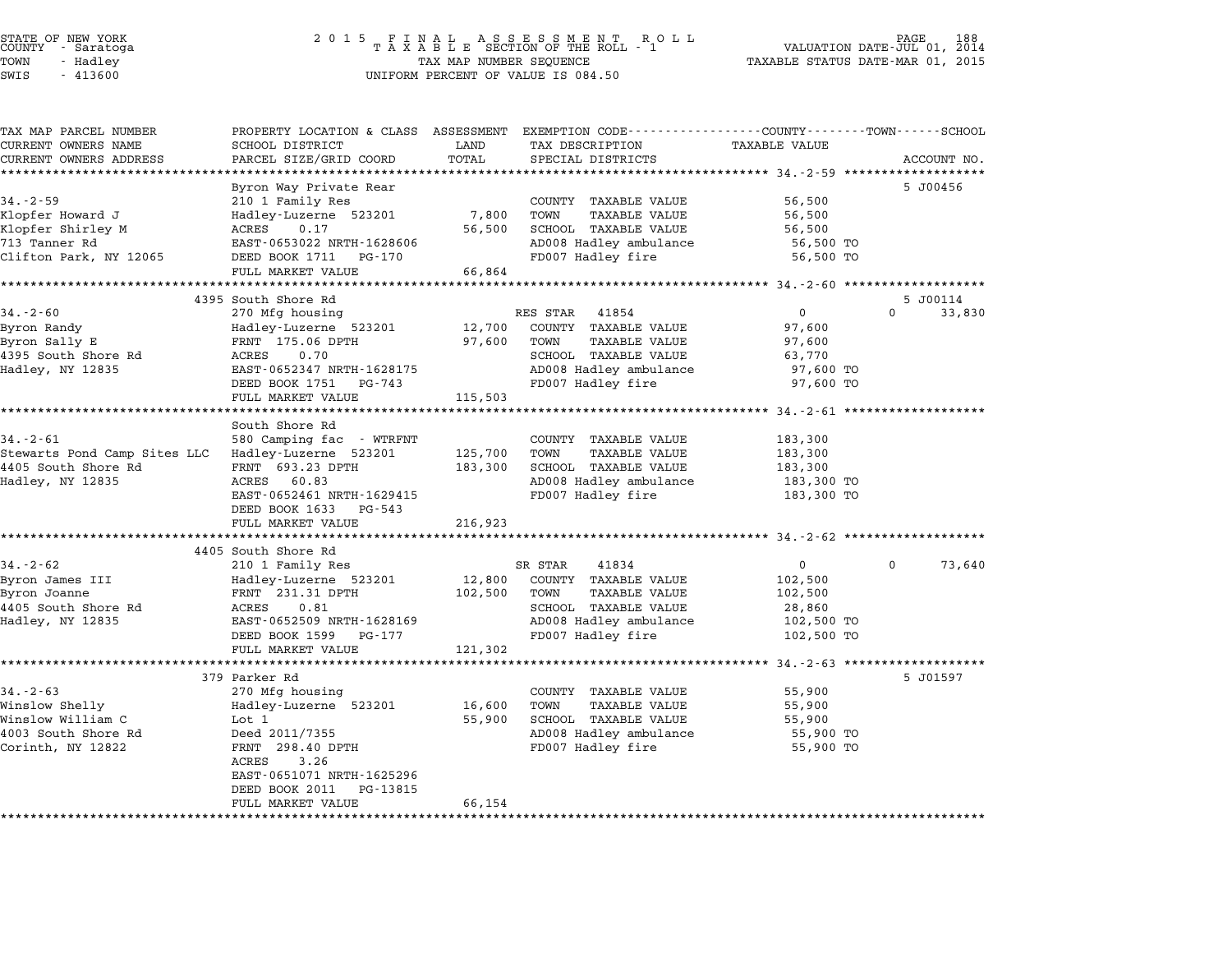| STATE OF NEW YORK<br>COUNTY - Saratoga<br>TOWN<br>- Hadley<br>$-413600$<br>SWIS                         | 2015 FINAL                                                                                                                                                                                                                      | TAX MAP NUMBER SEQUENCE              | FINAL ASSESSMENT ROLL<br>TAXABLE SECTION OF THE ROLL - 1<br>UNIFORM PERCENT OF VALUE IS 084.50                                                   | 189<br>PAGE.<br>VALUATION DATE-JUL 01, 2014<br>TAXABLE STATUS DATE-MAR 01, 2015                                                |
|---------------------------------------------------------------------------------------------------------|---------------------------------------------------------------------------------------------------------------------------------------------------------------------------------------------------------------------------------|--------------------------------------|--------------------------------------------------------------------------------------------------------------------------------------------------|--------------------------------------------------------------------------------------------------------------------------------|
| TAX MAP PARCEL NUMBER<br>CURRENT OWNERS NAME<br>CURRENT OWNERS ADDRESS                                  | SCHOOL DISTRICT<br>PARCEL SIZE/GRID COORD                                                                                                                                                                                       | LAND<br>TOTAL                        | TAX DESCRIPTION<br>SPECIAL DISTRICTS                                                                                                             | PROPERTY LOCATION & CLASS ASSESSMENT EXEMPTION CODE---------------COUNTY-------TOWN-----SCHOOL<br>TAXABLE VALUE<br>ACCOUNT NO. |
| $34. - 2 - 64$<br>Murtagh Tonya L<br>Murtagh Skye A<br>4003 South Shore Rd<br>Corinth, NY 12822         | 143 Overlook Cemetery Rd<br>210 1 Family Res<br>Hadley-Luzerne 523201<br>Lot 3<br>Also Deed 2011/7355<br>FRNT<br>97.12 DPTH<br>ACRES<br>3.66<br>EAST-0651013 NRTH-1625701<br>DEED BOOK 2011 PG-13817<br>FULL MARKET VALUE       | 13,500<br>184,200<br>217,988         | COUNTY TAXABLE VALUE<br><b>TAXABLE VALUE</b><br>TOWN<br>SCHOOL TAXABLE VALUE<br>AD008 Hadley ambulance<br>FD007 Hadley fire                      | 184,200<br>184,200<br>184,200<br>184,200 TO<br>184,200 TO                                                                      |
| $34. - 2 - 65$<br>Shippee Kay L<br>Shippee Frederick J<br>4003 South Shore Rd<br>Corinth, NY 12822      | Parker Rd<br>314 Rural vac<10<br>Hadley-Luzerne 523201<br>Lot 2<br>Also Deed 2011/7355<br>FRNT 261.66 DPTH<br>3.80<br>ACRES<br>EAST-0651345 NRTH-1625408<br>DEED BOOK 2011 PG-13816                                             | 13,700<br>13,700                     | COUNTY TAXABLE VALUE<br>TOWN<br>TAXABLE VALUE<br>SCHOOL TAXABLE VALUE<br>AD008 Hadley ambulance<br>FD007 Hadley fire                             | 13,700<br>13,700<br>13,700<br>13,700 TO<br>13,700 TO                                                                           |
| $34.4 - 1 - 1$<br>Tarajos Ignatius J<br>Tarajos Teresa L<br>592 Antone Mountain Rd<br>Corinth, NY 12822 | FULL MARKET VALUE<br>**********************<br>592 Mt Anthony Rd<br>210 1 Family Res<br>Hadley-Luzerne 523201<br>FRNT 167.00 DPTH<br>ACRES<br>0.94<br>EAST-0657916 NRTH-1626526<br>DEED BOOK 2007 PG-17566<br>FULL MARKET VALUE | 16,213<br>12,900<br>62,700<br>74,201 | COUNTY TAXABLE VALUE<br><b>TAXABLE VALUE</b><br>TOWN<br>SCHOOL TAXABLE VALUE<br>AD008 Hadley ambulance<br>FD007 Hadley fire                      | ******************************* 34.4-1-1 **************<br>5 J00968<br>62,700<br>62,700<br>62,700<br>62,700 TO<br>62,700 TO    |
| $34.4 - 1 - 2$<br>Pixley Eugene M<br>586 Antone Mountain Rd<br>Corinth, NY 12822                        | 586 Mt Anthony Rd<br>270 Mfg housing<br>Hadley-Luzerne 523201<br>FRNT 230.00 DPTH<br>ACRES<br>1.39<br>EAST-0658076 NRTH-1626476<br>DEED BOOK 2008<br>PG-5175<br>FULL MARKET VALUE                                               | 13,100<br>96,800<br>114,556          | RES STAR<br>41854<br>COUNTY TAXABLE VALUE<br><b>TAXABLE VALUE</b><br>TOWN<br>SCHOOL TAXABLE VALUE<br>AD008 Hadley ambulance<br>FD007 Hadley fire | 5 J00306<br>$\Omega$<br>33,830<br>$\Omega$<br>96,800<br>96,800<br>62,970<br>96,800 TO<br>96,800 TO                             |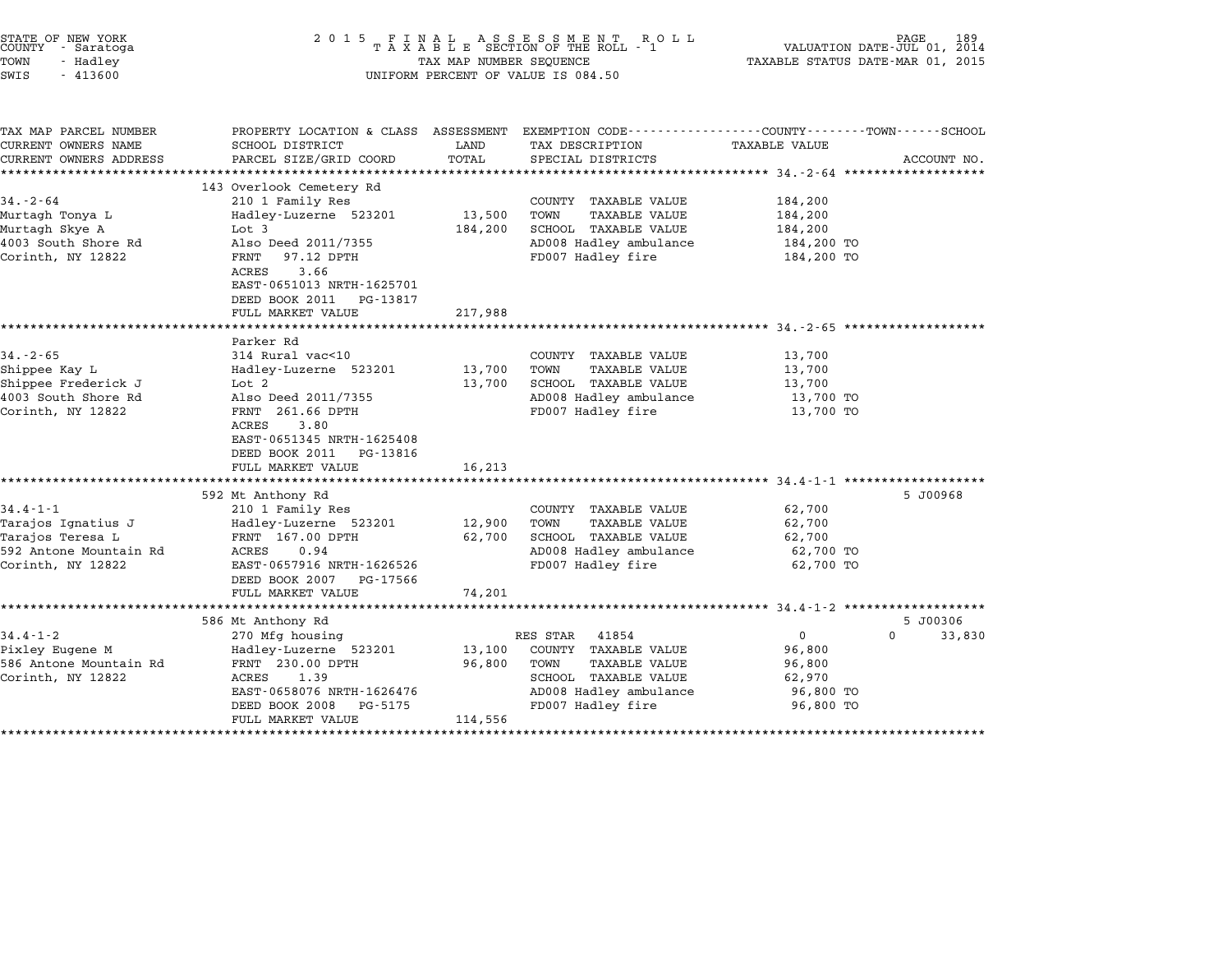| STATE OF NEW YORK<br>COUNTY<br>- Saratoga<br>TOWN<br>- Hadley<br>SWIS<br>$-413600$ | 2 0 1 5<br>FINAL ASSESSMENT ROTAXABLE SECTION OF THE ROLL - 1<br>TAX MAP NUMBER SEQUENCE<br>UNIFORM PERCENT OF VALUE IS 084.50 | PAGE<br>VALUATION DATE-JUL 01, 2014<br>TAXABLE STATUS DATE-MAR 01, 2015                                                    |                                                    |
|------------------------------------------------------------------------------------|--------------------------------------------------------------------------------------------------------------------------------|----------------------------------------------------------------------------------------------------------------------------|----------------------------------------------------|
| TAX MAP PARCEL NUMBER<br>CURRENT OWNERS NAME                                       | SCHOOL DISTRICT                                                                                                                | PROPERTY LOCATION & CLASS ASSESSMENT EXEMPTION CODE---------------COUNTY-------TOWN------SCHOOL<br>LAND<br>TAX DESCRIPTION | <b>TAXABLE VALUE</b>                               |
| CURRENT OWNERS ADDRESS                                                             | PARCEL SIZE/GRID COORD                                                                                                         | TOTAL<br>SPECIAL DISTRICTS                                                                                                 | ACCOUNT NO.                                        |
|                                                                                    | 558 Mt Anthony Rd                                                                                                              |                                                                                                                            | 5 J00072                                           |
| $34.4 - 1 - 4.1$                                                                   | 210 1 Family Res                                                                                                               | RES STAR<br>41854                                                                                                          | $\mathbf 0$<br>$\Omega$<br>33,830                  |
| Place Thomas M                                                                     | Hadley-Luzerne 523201                                                                                                          | 19,200<br>COUNTY TAXABLE VALUE                                                                                             | 89,700                                             |
| 558 Antone Mt Rd                                                                   | FRNT 635.12 DPTH                                                                                                               | 89,700<br>TOWN<br>TAXABLE VALUE                                                                                            | 89,700                                             |
| Corinth, NY 12822                                                                  | ACRES<br>5.18                                                                                                                  | SCHOOL TAXABLE VALUE                                                                                                       | 55,870                                             |
|                                                                                    | EAST-0658766 NRTH-1626477                                                                                                      | AD008 Hadley ambulance                                                                                                     | 89,700 TO                                          |
|                                                                                    | DEED BOOK 1356<br>PG-585<br>FULL MARKET VALUE                                                                                  | FD007 Hadley fire<br>106,154                                                                                               | 89,700 TO                                          |
|                                                                                    |                                                                                                                                | *********************                                                                                                      | *************** 34.4-1-5 ********************      |
|                                                                                    | 530 Mt Anthony Rd                                                                                                              |                                                                                                                            | 5 J00718                                           |
| $34.4 - 1 - 5$                                                                     | 210 1 Family Res                                                                                                               | RES STAR<br>41854                                                                                                          | $\Omega$<br>33,830<br>$\mathbf 0$                  |
| Hlll Edward F                                                                      | Hadley-Luzerne 523201                                                                                                          | 12,800<br>COUNTY TAXABLE VALUE                                                                                             | 112,100                                            |
| Hlll Grace M                                                                       | FRNT 210.00 DPTH 425.00                                                                                                        | 112,100<br><b>TAXABLE VALUE</b><br>TOWN                                                                                    | 112,100                                            |
| 530 Antone Mt Rd<br>Corinth, NY 12822                                              | ACRES<br>0.78<br>EAST-0659286 NRTH-1626518                                                                                     | SCHOOL TAXABLE VALUE<br>AD008 Hadley ambulance                                                                             | 78,270<br>112,100 TO                               |
|                                                                                    | DEED BOOK 1430<br>PG-482                                                                                                       | FD007 Hadley fire                                                                                                          | 112,100 TO                                         |
|                                                                                    | FULL MARKET VALUE                                                                                                              | 132,663                                                                                                                    |                                                    |
|                                                                                    | ***********************                                                                                                        |                                                                                                                            |                                                    |
|                                                                                    | Mt Anthony Rd                                                                                                                  |                                                                                                                            | 5 J00403                                           |
| $34.4 - 1 - 6$                                                                     | 210 1 Family Res                                                                                                               | RES STAR<br>41854                                                                                                          | $\mathbf 0$<br>$\Omega$<br>33,830                  |
| Brewster Raymond                                                                   | Hadley-Luzerne 523201                                                                                                          | 12,800<br>COUNTY TAXABLE VALUE<br>118,900<br><b>TAXABLE VALUE</b>                                                          | 118,900                                            |
| Brewster Peggy<br>24 Dean Mountain Rd                                              | FRNT 145.00 DPTH 330.00<br>ACRES<br>0.82                                                                                       | TOWN<br>SCHOOL TAXABLE VALUE                                                                                               | 118,900<br>85,070                                  |
| Corinth, NY 12822                                                                  | EAST-0659406 NRTH-1626549                                                                                                      | AD008 Hadley ambulance                                                                                                     | 118,900 TO                                         |
|                                                                                    | DEED BOOK 1387 PG-87                                                                                                           | FD007 Hadley fire                                                                                                          | 118,900 TO                                         |
|                                                                                    | FULL MARKET VALUE                                                                                                              | 140,710                                                                                                                    |                                                    |
|                                                                                    | *********************                                                                                                          |                                                                                                                            | ******** 34.4-1-7 ********************             |
|                                                                                    | 28 Dean Mountain Rd                                                                                                            |                                                                                                                            | 5 J01369                                           |
| $34.4 - 1 - 7$                                                                     | 270 Mfg housing                                                                                                                | COUNTY TAXABLE VALUE                                                                                                       | 28,000                                             |
| Carney Tammy A                                                                     | Hadley-Luzerne 523201                                                                                                          | 12,600<br>TOWN<br><b>TAXABLE VALUE</b>                                                                                     | 28,000                                             |
| 15 Brookview Dr<br>Corinth, NY 12822                                               | FRNT 200.00 DPTH 124.00<br>ACRES<br>0.57                                                                                       | 28,000<br>SCHOOL TAXABLE VALUE<br>AD008 Hadley ambulance                                                                   | 28,000<br>28,000 TO                                |
|                                                                                    | EAST-0659596 NRTH-1626759                                                                                                      | FD007 Hadley fire                                                                                                          | 28,000 TO                                          |
|                                                                                    | DEED BOOK 1707<br>PG-402                                                                                                       |                                                                                                                            |                                                    |
|                                                                                    | FULL MARKET VALUE                                                                                                              | 33,136                                                                                                                     |                                                    |
|                                                                                    |                                                                                                                                |                                                                                                                            | ******************** 34.4-1-8.1 ****************** |
|                                                                                    | 514 Mt. Anthony Rd                                                                                                             |                                                                                                                            | 5 J00861                                           |
| $34.4 - 1 - 8.1$                                                                   | 210 1 Family Res                                                                                                               | RES STAR<br>41854                                                                                                          | $\mathbf 0$<br>$\Omega$<br>33,830                  |
| Tubbs Danial P<br>514 Antone Mountain Rd                                           | Hadley-Luzerne 523201<br>FRNT 175.00 DPTH                                                                                      | COUNTY TAXABLE VALUE<br>12,700<br>57,800<br>TOWN<br>TAXABLE VALUE                                                          | 57,800<br>57,800                                   |
| Corinth, NY 12822                                                                  | ACRES<br>0.72                                                                                                                  | SCHOOL TAXABLE VALUE                                                                                                       | 23,970                                             |
|                                                                                    |                                                                                                                                |                                                                                                                            |                                                    |
|                                                                                    |                                                                                                                                |                                                                                                                            |                                                    |
|                                                                                    | EAST-0659536 NRTH-1626519<br>DEED BOOK 2011<br>PG-3924                                                                         | AD008 Hadley ambulance<br>FD007 Hadley fire                                                                                | 57,800 TO<br>57,800 TO                             |

STATE OF NEW YORK <sup>2</sup> <sup>0</sup> <sup>1</sup> 5 F I N A L A S S E S S M E N T R O L L PAGE <sup>190</sup> COUNTY - Saratoga <sup>T</sup> <sup>A</sup> <sup>X</sup> <sup>A</sup> <sup>B</sup> <sup>L</sup> <sup>E</sup> SECTION OF THE ROLL - <sup>1</sup> VALUATION DATE-JUL 01, <sup>2014</sup>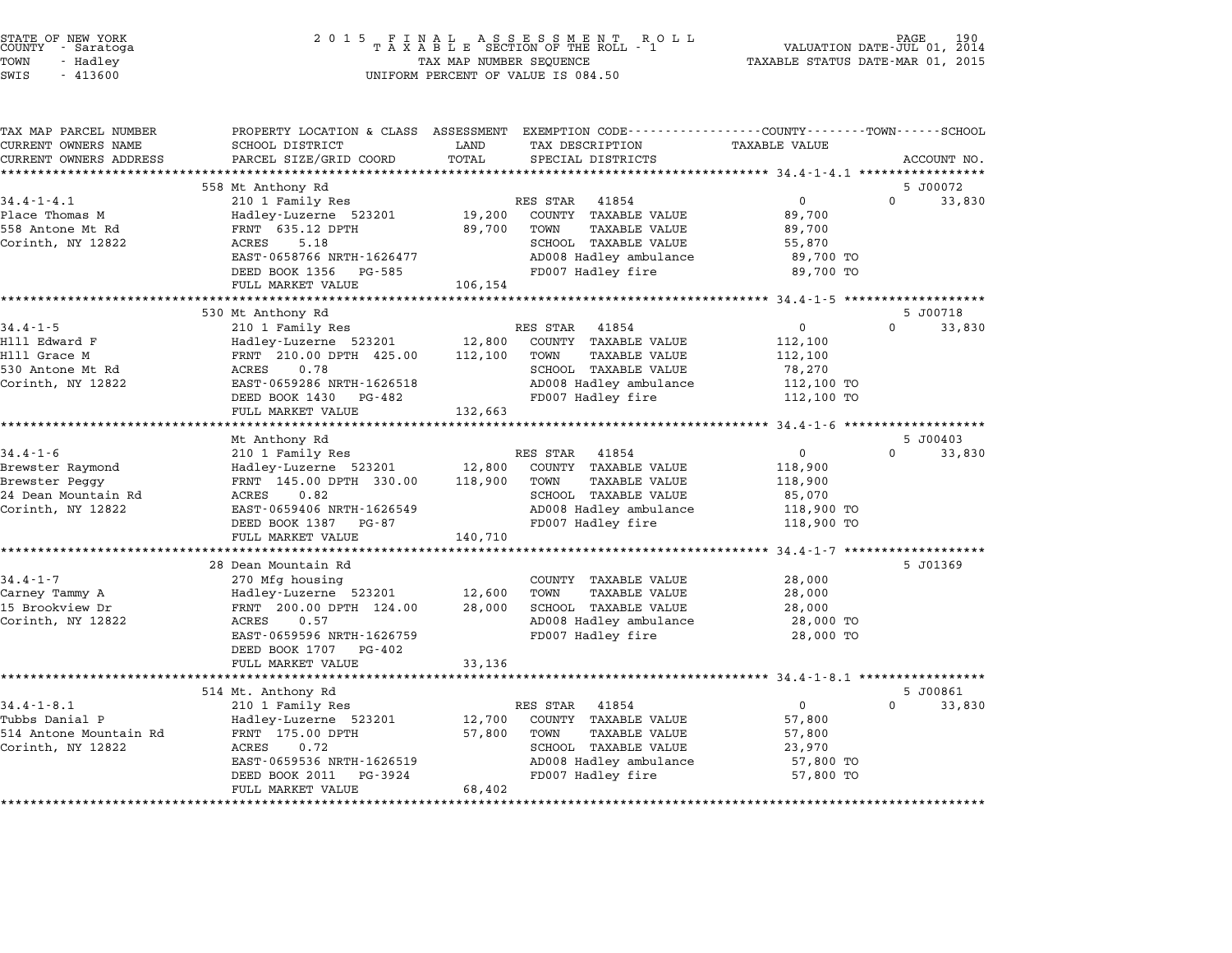| STATE OF NEW YORK<br>COUNTY<br>- Saratoga<br>TOWN<br>- Hadley<br>SWIS<br>$-413600$ | 2 0 1 5<br>TAXABLE SECTION OF THE ROLL - 1<br>TAX MAP NUMBER SEQUENCE<br>UNIFORM PERCENT OF VALUE IS 084.50 | VALUATION DATE-JUL 01, 2014<br>TAXABLE STATUS DATE-MAR 01, 2015 | PAGE<br>191                                                                    |                                                                    |                    |
|------------------------------------------------------------------------------------|-------------------------------------------------------------------------------------------------------------|-----------------------------------------------------------------|--------------------------------------------------------------------------------|--------------------------------------------------------------------|--------------------|
| TAX MAP PARCEL NUMBER<br>CURRENT OWNERS NAME                                       | PROPERTY LOCATION & CLASS ASSESSMENT<br>SCHOOL DISTRICT                                                     | LAND                                                            | EXEMPTION CODE-----------------COUNTY-------TOWN-----SCHOOL<br>TAX DESCRIPTION | <b>TAXABLE VALUE</b>                                               |                    |
| CURRENT OWNERS ADDRESS                                                             | PARCEL SIZE/GRID COORD                                                                                      | TOTAL                                                           | SPECIAL DISTRICTS                                                              |                                                                    | ACCOUNT NO.        |
|                                                                                    |                                                                                                             |                                                                 |                                                                                |                                                                    |                    |
|                                                                                    | 502 Mt Anthony Rd                                                                                           |                                                                 |                                                                                |                                                                    |                    |
| $34.4 - 1 - 8.2$                                                                   | 210 1 Family Res                                                                                            |                                                                 | RES STAR<br>41854                                                              | 0                                                                  | 0<br>33,830        |
| Dearborn William<br>Dearborn Priscilla                                             | Hadley-Luzerne 523201<br>FRNT 196.00 DPTH                                                                   | 15,000<br>75,000                                                | COUNTY TAXABLE VALUE<br>TOWN<br>TAXABLE VALUE                                  | 75,000<br>75,000                                                   |                    |
| 502 Antone Mt Rd                                                                   | ACRES<br>2.02                                                                                               |                                                                 | SCHOOL TAXABLE VALUE                                                           | 41,170                                                             |                    |
| Corinth, NY 12822                                                                  | EAST-0659736 NRTH-1626639                                                                                   |                                                                 | AD008 Hadley ambulance                                                         | 75,000 TO                                                          |                    |
|                                                                                    | DEED BOOK 1536<br>PG-5                                                                                      |                                                                 | FD007 Hadley fire                                                              | 75,000 TO                                                          |                    |
|                                                                                    | FULL MARKET VALUE                                                                                           | 88,757                                                          |                                                                                |                                                                    |                    |
|                                                                                    | ******************                                                                                          |                                                                 |                                                                                | $34.4 - 1 - 9$                                                     |                    |
|                                                                                    | 26 Dean Mountain Rd                                                                                         |                                                                 |                                                                                |                                                                    | 5 J01380           |
| $34.4 - 1 - 9$                                                                     | 210 1 Family Res                                                                                            |                                                                 | COUNTY TAXABLE VALUE                                                           | 58,800                                                             |                    |
| Cromwell Thomas H<br>PO Box 146                                                    | Hadley-Luzerne 523201                                                                                       | 12,300                                                          | TOWN<br><b>TAXABLE VALUE</b>                                                   | 58,800                                                             |                    |
| Lake Luzerne, NY 12846                                                             | FRNT<br>68.00 DPTH 124.00<br>0.28<br>ACRES                                                                  | 58,800                                                          | SCHOOL TAXABLE VALUE<br>AD008 Hadley ambulance                                 | 58,800<br>58,800 TO                                                |                    |
|                                                                                    | EAST-0659486 NRTH-1626699                                                                                   |                                                                 | FD007 Hadley fire                                                              | 58,800 TO                                                          |                    |
|                                                                                    | DEED BOOK 2013<br>PG-38443                                                                                  |                                                                 |                                                                                |                                                                    |                    |
|                                                                                    | FULL MARKET VALUE                                                                                           | 69,586                                                          |                                                                                |                                                                    |                    |
|                                                                                    | ********************                                                                                        | **********                                                      |                                                                                | ************************************ 34.4-1-12 ******************* |                    |
|                                                                                    | 490 Mt Anthony Rd                                                                                           |                                                                 |                                                                                |                                                                    | 5 J00936           |
| $34.4 - 1 - 12$                                                                    | 210 1 Family Res                                                                                            |                                                                 | RES STAR<br>41854                                                              | $\mathbf{0}$                                                       | $\Omega$<br>33,830 |
| Wilson Fred                                                                        | Hadley-Luzerne 523201                                                                                       | 20,300                                                          | COUNTY TAXABLE VALUE                                                           | 76,400                                                             |                    |
| Wilson Fred A<br>490 Antone Mountain Rd                                            | FRNT 276.00 DPTH<br>ACRES<br>6.43                                                                           | 76,400                                                          | TOWN<br>TAXABLE VALUE<br>SCHOOL TAXABLE VALUE                                  | 76,400<br>42,570                                                   |                    |
| Corinth, NY 12822                                                                  | EAST-0659986 NRTH-1626810                                                                                   |                                                                 | AD008 Hadley ambulance                                                         | 76,400 TO                                                          |                    |
|                                                                                    | DEED BOOK 1757<br>PG-147                                                                                    |                                                                 | FD007 Hadley fire                                                              | 76,400 TO                                                          |                    |
|                                                                                    | FULL MARKET VALUE                                                                                           | 90,414                                                          |                                                                                |                                                                    |                    |
|                                                                                    |                                                                                                             |                                                                 |                                                                                | $34.4 - 1 - 13$ *****                                              |                    |
|                                                                                    | 478 Mt Anthony Rd                                                                                           |                                                                 |                                                                                |                                                                    | 5 J00192           |
| $34.4 - 1 - 13$                                                                    | 270 Mfg housing                                                                                             |                                                                 | COUNTY TAXABLE VALUE                                                           | 110,700                                                            |                    |
| Bovee Leon A                                                                       | Hadley-Luzerne 523201                                                                                       | 15,500                                                          | <b>TAXABLE VALUE</b><br>TOWN                                                   | 110,700                                                            |                    |
| 529 Antone Mt Rd                                                                   | FRNT 300.00 DPTH                                                                                            | 110,700                                                         | SCHOOL TAXABLE VALUE                                                           | 110,700                                                            |                    |
| Corinth, NY 12822                                                                  | ACRES<br>2.02                                                                                               |                                                                 | AD008 Hadley ambulance                                                         | 110,700 TO                                                         |                    |
|                                                                                    | EAST-0660286 NRTH-1626540<br>PG-476                                                                         |                                                                 | FD007 Hadley fire                                                              | 110,700 TO                                                         |                    |
|                                                                                    | DEED BOOK 1380<br>FULL MARKET VALUE                                                                         | 131,006                                                         |                                                                                |                                                                    |                    |
|                                                                                    |                                                                                                             |                                                                 |                                                                                | ************************ 34.4-1-14 **************                  |                    |
|                                                                                    | Mt Anthony Rd                                                                                               |                                                                 |                                                                                |                                                                    | 5 J00638           |
| $34.4 - 1 - 14$                                                                    | 320 Rural vacant                                                                                            |                                                                 | COUNTY TAXABLE VALUE                                                           | 29,400                                                             |                    |
| Perkins John                                                                       | Hadley-Luzerne 523201                                                                                       | 29,400                                                          | TOWN<br><b>TAXABLE VALUE</b>                                                   | 29,400                                                             |                    |
| 93 Second Ave                                                                      | FRNT 600.00 DPTH                                                                                            | 29,400                                                          | SCHOOL TAXABLE VALUE                                                           | 29,400                                                             |                    |
| Hadley, NY 12835                                                                   | ACRES 18.42                                                                                                 |                                                                 | AD008 Hadley ambulance                                                         | 29,400 TO                                                          |                    |
|                                                                                    | EAST-0660605 NRTH-1626871                                                                                   |                                                                 | FD007 Hadley fire                                                              | 29,400 TO                                                          |                    |
|                                                                                    | DEED BOOK 820<br>PG-346<br>FULL MARKET VALUE                                                                | 34,793                                                          |                                                                                |                                                                    |                    |
|                                                                                    |                                                                                                             |                                                                 |                                                                                |                                                                    |                    |
|                                                                                    | *********************                                                                                       | *******                                                         |                                                                                |                                                                    |                    |

STATE OF NEW YORK <sup>2</sup> <sup>0</sup> <sup>1</sup> 5 F I N A L A S S E S S M E N T R O L L PAGE <sup>191</sup> COUNTY - Saratoga <sup>T</sup> <sup>A</sup> <sup>X</sup> <sup>A</sup> <sup>B</sup> <sup>L</sup> <sup>E</sup> SECTION OF THE ROLL - <sup>1</sup> VALUATION DATE-JUL 01, <sup>2014</sup>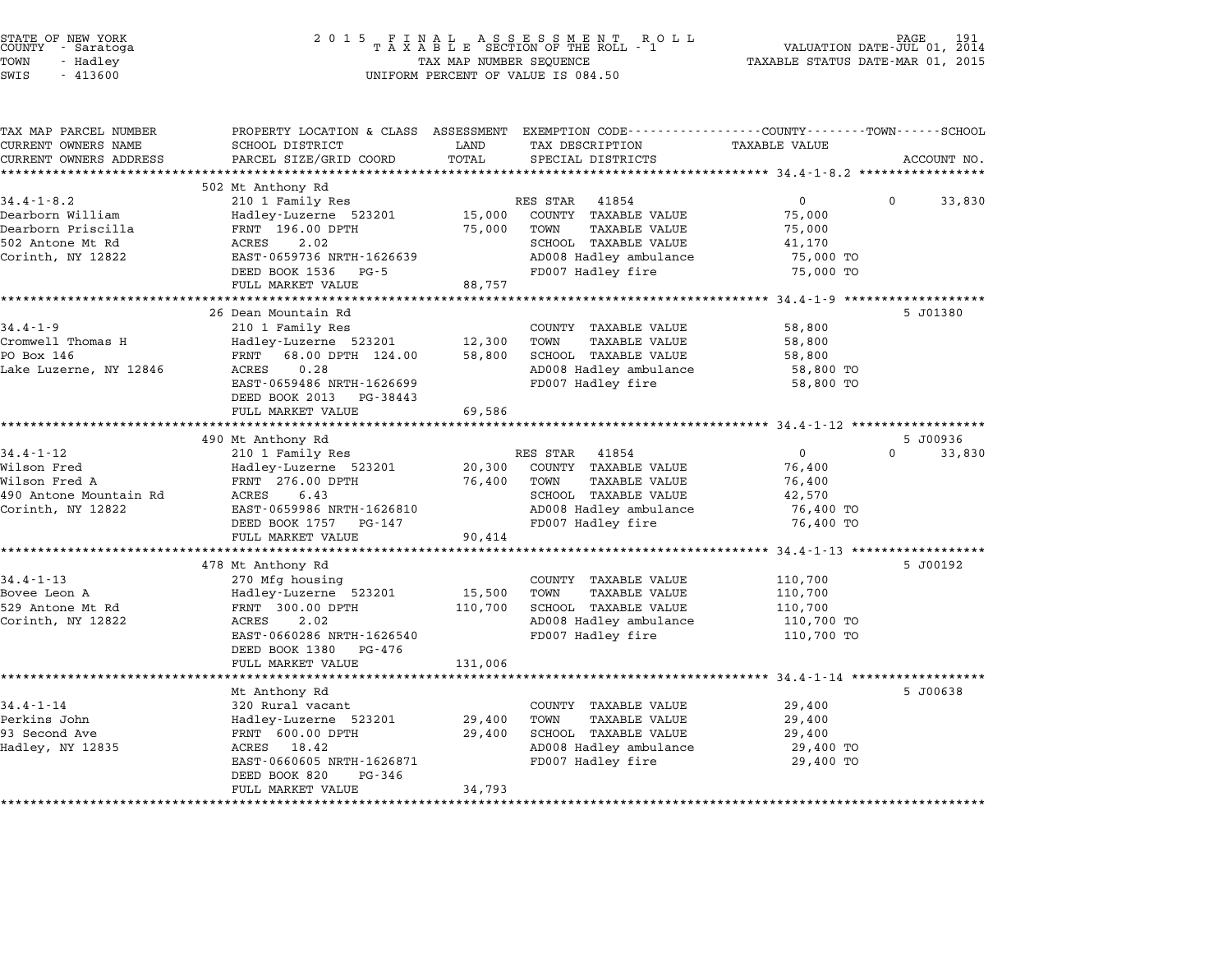| STATE OF NEW YORK<br>COUNTY |  | - Saratoga |  |
|-----------------------------|--|------------|--|
| TOWN                        |  | - Hadley   |  |
| <b>STMP</b>                 |  | $-413600$  |  |

# STATE OF NEW YORK <sup>2</sup> <sup>0</sup> <sup>1</sup> 5 F I N A L A S S E S S M E N T R O L L PAGE <sup>192</sup> COUNTY - Saratoga <sup>T</sup> <sup>A</sup> <sup>X</sup> <sup>A</sup> <sup>B</sup> <sup>L</sup> <sup>E</sup> SECTION OF THE ROLL - <sup>1</sup> VALUATION DATE-JUL 01, <sup>2014</sup> TOWN - Hadley TAX MAP NUMBER SEQUENCE TAXABLE STATUS DATE-MAR 01, <sup>2015</sup> SWIS - <sup>413600</sup> UNIFORM PERCENT OF VALUE IS 084.50

| TAX MAP PARCEL NUMBER                           | PROPERTY LOCATION & CLASS ASSESSMENT            |                | EXEMPTION CODE-----------------COUNTY-------TOWN------SCHOOL |                      |                    |
|-------------------------------------------------|-------------------------------------------------|----------------|--------------------------------------------------------------|----------------------|--------------------|
| CURRENT OWNERS NAME                             | SCHOOL DISTRICT                                 | LAND           | TAX DESCRIPTION                                              | <b>TAXABLE VALUE</b> |                    |
| CURRENT OWNERS ADDRESS<br>********************* | PARCEL SIZE/GRID COORD<br>********************  | TOTAL          | SPECIAL DISTRICTS                                            |                      | ACCOUNT NO.        |
|                                                 |                                                 |                |                                                              |                      |                    |
| $34.4 - 1 - 15$                                 | Mt Anthony Rd<br>314 Rural vac<10               |                | COUNTY TAXABLE VALUE                                         | 2,400                | 5 J01572           |
|                                                 |                                                 |                |                                                              |                      |                    |
| Evangelista Jaye C<br>79 Park St                | Hadley-Luzerne 523201<br>FRNT 950.00 DPTH       | 2,400<br>2,400 | TOWN<br><b>TAXABLE VALUE</b><br>SCHOOL TAXABLE VALUE         | 2,400                |                    |
|                                                 | 3.00<br><b>ACRES</b>                            |                | AD008 Hadley ambulance                                       | 2,400                |                    |
| Gloversville, NY 12078                          | EAST-0660928 NRTH-1625792                       |                | FD007 Hadley fire                                            | 2,400 TO<br>2,400 TO |                    |
|                                                 | DEED BOOK 1364<br>PG-632                        |                |                                                              |                      |                    |
|                                                 | FULL MARKET VALUE                               | 2,840          |                                                              |                      |                    |
|                                                 |                                                 |                |                                                              |                      |                    |
|                                                 | Mt Anthony Rd                                   |                |                                                              |                      | 5J00315            |
| $34.4 - 1 - 18$                                 | 270 Mfg housing                                 |                | COUNTY TAXABLE VALUE                                         | 18,800               |                    |
| Evangelista Jaye C                              | Hadley-Luzerne 523201                           | 18,300         | TAXABLE VALUE<br>TOWN                                        | 18,800               |                    |
| 79 Park St                                      | FRNT 240.00 DPTH                                | 18,800         | SCHOOL TAXABLE VALUE                                         | 18,800               |                    |
| Gloversville, NY 12078                          | 4.50<br>ACRES                                   |                | AD008 Hadley ambulance                                       | 18,800 TO            |                    |
|                                                 | EAST-0660698 NRTH-1625811                       |                | FD007 Hadley fire                                            | 18,800 TO            |                    |
|                                                 | DEED BOOK 1448<br>PG-418                        |                |                                                              |                      |                    |
|                                                 | FULL MARKET VALUE                               | 22,249         |                                                              |                      |                    |
|                                                 |                                                 |                |                                                              |                      |                    |
|                                                 | 487 Mt Anthony Rd                               |                |                                                              |                      | 5 J00316           |
| $34.4 - 1 - 19$                                 | 314 Rural vac<10                                |                | COUNTY TAXABLE VALUE                                         | 21,300               |                    |
| Mackas David L                                  | Hadley-Luzerne 523201                           | 21,300         | TOWN<br>TAXABLE VALUE                                        | 21,300               |                    |
| 746 Caleb Pike Rd                               | FRNT 392.00 DPTH                                | 21,300         | SCHOOL TAXABLE VALUE                                         | 21,300               |                    |
| Victoria Bc, Canada V9B6G5                      | 7.60<br>ACRES                                   |                | AD008 Hadley ambulance                                       | 21,300 TO            |                    |
|                                                 | EAST-0660367 NRTH-1625871                       |                | FD007 Hadley fire                                            | 21,300 TO            |                    |
|                                                 | DEED BOOK 0904<br>PG-0518                       |                |                                                              |                      |                    |
|                                                 | FULL MARKET VALUE                               | 25,207         |                                                              |                      |                    |
|                                                 |                                                 |                |                                                              |                      |                    |
|                                                 | 495 Mt Anthony Rd                               |                |                                                              |                      | 5J00667            |
| $34.4 - 1 - 20$                                 | 210 1 Family Res                                |                | COUNTY TAXABLE VALUE                                         | 59,700               |                    |
| Purcell Kevin Scott                             | Hadley-Luzerne 523201                           | 19,100         | TOWN<br><b>TAXABLE VALUE</b>                                 | 59,700               |                    |
| 33 Nolan Rd                                     | Life Estate                                     | 59,700         | SCHOOL TAXABLE VALUE                                         | 59,700               |                    |
| Ballston Lake, NY 12019                         | FRNT 240.00 DPTH                                |                | AD008 Hadley ambulance                                       | 59,700 TO            |                    |
|                                                 | 5.30<br>ACRES                                   |                | FD007 Hadley fire                                            | 59,700 TO            |                    |
|                                                 | EAST-0660057 NRTH-1625900                       |                |                                                              |                      |                    |
|                                                 | DEED BOOK 2012<br>PG-44305                      |                |                                                              |                      |                    |
|                                                 | FULL MARKET VALUE                               | 70,651         |                                                              |                      |                    |
|                                                 |                                                 |                |                                                              |                      |                    |
|                                                 | 507 Mt Anthony Rd                               |                |                                                              |                      | 5 J00389           |
| $34.4 - 1 - 21$                                 | 270 Mfg housing                                 |                | RES STAR<br>41854                                            | $\overline{0}$       | $\Omega$<br>33,830 |
| Wood Susie A                                    | Hadley-Luzerne 523201                           | 20,200         | COUNTY TAXABLE VALUE                                         | 45,300               |                    |
| Coulman Betty                                   | 80.00 DPTH<br>FRNT                              | 45,300         | <b>TAXABLE VALUE</b><br>TOWN                                 | 45,300               |                    |
| 507 Antone Mountain Road                        | 6.38<br>ACRES                                   |                | SCHOOL TAXABLE VALUE                                         | 11,470               |                    |
|                                                 |                                                 |                | AD008 Hadley ambulance                                       | 45,300 TO            |                    |
|                                                 | EAST-0659727 NRTH-1625899                       |                |                                                              |                      |                    |
| Corinth, NY 12822                               | DEED BOOK 2013<br>PG-44246<br>FULL MARKET VALUE | 53,609         | FD007 Hadley fire                                            | 45,300 TO            |                    |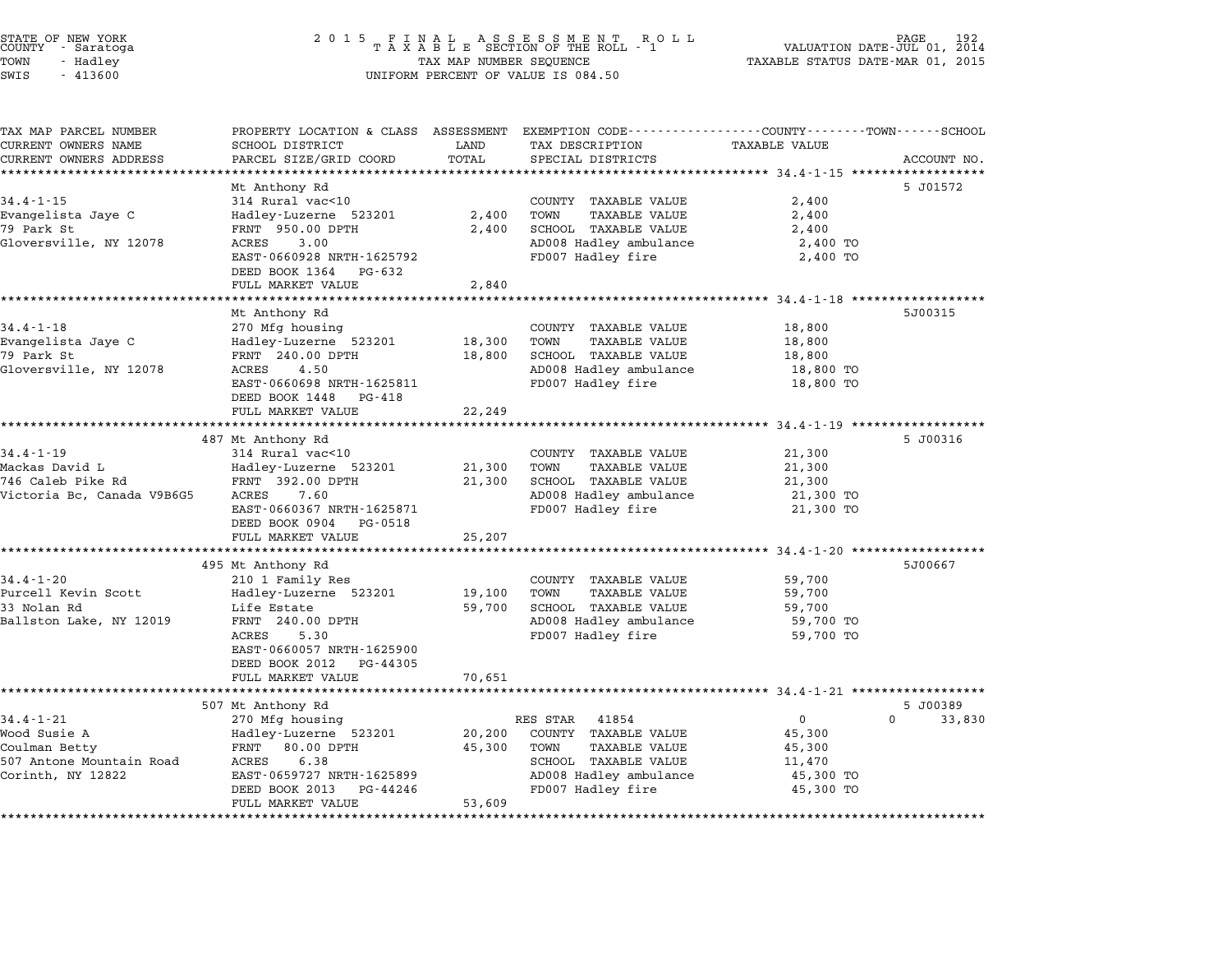| STATE OF NEW YORK<br>COUNTY<br>- Saratoga<br>TOWN<br>- Hadley<br>SWIS<br>$-413600$ | 2 0 1 5<br>A S S E S S M E N T<br>F<br>L<br>A<br>R O L L<br>TAXABLE SECTION OF THE ROLL - 1<br>VALUATION DATE-JUL 01, 2014<br>TAXABLE STATUS DATE-MAR 01, 2015<br>TAX MAP NUMBER SEQUENCE<br>UNIFORM PERCENT OF VALUE IS 084.50 |                   |                                                                                                                    |                          |                                              |
|------------------------------------------------------------------------------------|---------------------------------------------------------------------------------------------------------------------------------------------------------------------------------------------------------------------------------|-------------------|--------------------------------------------------------------------------------------------------------------------|--------------------------|----------------------------------------------|
| TAX MAP PARCEL NUMBER<br>CURRENT OWNERS NAME                                       | SCHOOL DISTRICT                                                                                                                                                                                                                 | LAND              | PROPERTY LOCATION & CLASS ASSESSMENT EXEMPTION CODE---------------COUNTY-------TOWN------SCHOOL<br>TAX DESCRIPTION | <b>TAXABLE VALUE</b>     |                                              |
| CURRENT OWNERS ADDRESS                                                             | PARCEL SIZE/GRID COORD                                                                                                                                                                                                          | TOTAL             | SPECIAL DISTRICTS                                                                                                  |                          | ACCOUNT NO.                                  |
|                                                                                    |                                                                                                                                                                                                                                 | ******            |                                                                                                                    | ****** 34.4-1-22.1 ***   |                                              |
|                                                                                    | 553 Mt Anthony Rd                                                                                                                                                                                                               |                   |                                                                                                                    |                          | 5 J00716                                     |
| $34.4 - 1 - 22.1$                                                                  | 210 1 Family Res                                                                                                                                                                                                                |                   | COUNTY<br>TAXABLE VALUE                                                                                            | 150,100                  |                                              |
| Reynolds James L Jr<br>Reynolds Betty Lou                                          | Hadley-Luzerne 523201<br>FRNT 255.00 DPTH                                                                                                                                                                                       | 21,400<br>150,100 | TOWN<br><b>TAXABLE VALUE</b><br>SCHOOL TAXABLE VALUE                                                               | 150,100<br>150,100       |                                              |
| 64 Reynolds Mountain Rd                                                            | ACRES<br>8.01                                                                                                                                                                                                                   |                   | AD008 Hadley ambulance                                                                                             | 150,100 TO               |                                              |
| Corinth, NY 12822                                                                  | EAST-0658774 NRTH-1625782                                                                                                                                                                                                       |                   | FD007 Hadley fire                                                                                                  | 150,100 TO               |                                              |
|                                                                                    | DEED BOOK 2010<br>PG-15967                                                                                                                                                                                                      |                   |                                                                                                                    |                          |                                              |
|                                                                                    | FULL MARKET VALUE                                                                                                                                                                                                               | 177,633           |                                                                                                                    |                          |                                              |
|                                                                                    |                                                                                                                                                                                                                                 |                   |                                                                                                                    | $34.4 - 1 - 23$          |                                              |
| 34.4-1-23                                                                          | Mt Anthony Rd<br>314 Rural vac<10                                                                                                                                                                                               |                   | COUNTY TAXABLE VALUE                                                                                               | 13,700                   | 5J00328                                      |
| Evangelista Jaye C                                                                 | Hadley-Luzerne 523201                                                                                                                                                                                                           | 13,700            | <b>TAXABLE VALUE</b><br>TOWN                                                                                       | 13,700                   |                                              |
| 79 Park St                                                                         | FRNT 240.00 DPTH                                                                                                                                                                                                                | 13,700            | SCHOOL TAXABLE VALUE                                                                                               | 13,700                   |                                              |
| Gloversville, NY 12078                                                             | 3.00<br>ACRES                                                                                                                                                                                                                   |                   | AD008 Hadley ambulance                                                                                             | 13,700 TO                |                                              |
|                                                                                    | EAST-0659897 NRTH-1626050                                                                                                                                                                                                       |                   | FD007 Hadley fire                                                                                                  | 13,700 TO                |                                              |
|                                                                                    | DEED BOOK 1376<br>PG-468                                                                                                                                                                                                        |                   |                                                                                                                    |                          |                                              |
|                                                                                    | FULL MARKET VALUE                                                                                                                                                                                                               | 16,213            |                                                                                                                    | $34.4 - 1 - 24$ ******** |                                              |
|                                                                                    | 521 Mt Anthony Rd                                                                                                                                                                                                               |                   |                                                                                                                    |                          | 5J00969                                      |
| $34.4 - 1 - 24$                                                                    | 270 Mfg housing                                                                                                                                                                                                                 |                   | COUNTY TAXABLE VALUE                                                                                               | 70,400                   |                                              |
| Wells Fargo Bank NA                                                                | Hadley-Luzerne 523201                                                                                                                                                                                                           | 15,700            | TOWN<br><b>TAXABLE VALUE</b>                                                                                       | 70,400                   |                                              |
| 3476 Stateview Blvd                                                                | FRNT 100.00 DPTH                                                                                                                                                                                                                | 70,400            | SCHOOL TAXABLE VALUE                                                                                               | 70,400                   |                                              |
| Fort Mill, SC 29715                                                                | ACRES<br>2.21                                                                                                                                                                                                                   |                   | AD008 Hadley ambulance                                                                                             | 70,400 TO                |                                              |
|                                                                                    | EAST-0659405 NRTH-1625842<br>PG-8766                                                                                                                                                                                            |                   | FD007 Hadley fire                                                                                                  | 70,400 TO                |                                              |
|                                                                                    | DEED BOOK 2014<br>FULL MARKET VALUE                                                                                                                                                                                             | 83,314            |                                                                                                                    |                          |                                              |
|                                                                                    |                                                                                                                                                                                                                                 |                   |                                                                                                                    | $34.4 - 1 - 25$ ****     |                                              |
|                                                                                    | Mt Anthony Rd                                                                                                                                                                                                                   |                   |                                                                                                                    |                          | 5J00827                                      |
| $34.4 - 1 - 25$                                                                    | 314 Rural vac<10                                                                                                                                                                                                                |                   | COUNTY TAXABLE VALUE                                                                                               | 7,900                    |                                              |
| Bovee Leon A                                                                       | Hadley-Luzerne 523201                                                                                                                                                                                                           | 7,900             | <b>TAXABLE VALUE</b><br>TOWN                                                                                       | 7,900                    |                                              |
| Bovee Jacqueline S                                                                 | FRNT 100.00 DPTH                                                                                                                                                                                                                | 7,900             | SCHOOL TAXABLE VALUE                                                                                               | 7,900                    |                                              |
| 529 Antone Mt Rd<br>Corinth, NY 12822                                              | ACRES<br>2.19<br>EAST-0659311 NRTH-1625827                                                                                                                                                                                      |                   | AD008 Hadley ambulance<br>FD007 Hadley fire                                                                        | 7,900 TO<br>7,900 TO     |                                              |
|                                                                                    | DEED BOOK 1147<br>PG-104                                                                                                                                                                                                        |                   |                                                                                                                    |                          |                                              |
|                                                                                    | FULL MARKET VALUE                                                                                                                                                                                                               | 9,349             |                                                                                                                    |                          |                                              |
|                                                                                    |                                                                                                                                                                                                                                 |                   |                                                                                                                    | $**$ 34.4-1-26           |                                              |
|                                                                                    | 529 Mt Anthony Rd                                                                                                                                                                                                               |                   |                                                                                                                    |                          | 5 J00128                                     |
| $34.4 - 1 - 26$                                                                    | 210 1 Family Res                                                                                                                                                                                                                |                   | VET WAR C 41122                                                                                                    | 15,060                   | $\Omega$<br>$\Omega$                         |
| Bovee Leon A<br>Bovee Jacqueline                                                   | Hadley-Luzerne 523201<br>FRNT 150.00 DPTH                                                                                                                                                                                       |                   | 16,700 VET WAR T<br>41123<br>100,400 RES STAR<br>41854                                                             | 0<br>$\mathbf 0$         | 10,200<br>$\Omega$<br>33,830<br><sup>0</sup> |
| 529 Antone Mt Rd                                                                   | ACRES<br>3.10                                                                                                                                                                                                                   |                   | COUNTY TAXABLE VALUE                                                                                               | 85,340                   |                                              |
| Corinth, NY 12822                                                                  | EAST-0659165 NRTH-1625811                                                                                                                                                                                                       |                   | TOWN<br><b>TAXABLE VALUE</b>                                                                                       | 90,200                   |                                              |
|                                                                                    | DEED BOOK 0968<br>PG-0946                                                                                                                                                                                                       |                   | SCHOOL TAXABLE VALUE                                                                                               | 66,570                   |                                              |
|                                                                                    | FULL MARKET VALUE                                                                                                                                                                                                               | 118,817           | AD008 Hadley ambulance                                                                                             | 100,400 TO               |                                              |
|                                                                                    |                                                                                                                                                                                                                                 |                   | FD007 Hadley fire                                                                                                  | 100,400 TO               |                                              |

STATE OF NEW YORK <sup>2</sup> <sup>0</sup> <sup>1</sup> 5 F I N A L A S S E S S M E N T R O L L PAGE <sup>193</sup> COUNTY - Saratoga <sup>T</sup> <sup>A</sup> <sup>X</sup> <sup>A</sup> <sup>B</sup> <sup>L</sup> <sup>E</sup> SECTION OF THE ROLL - <sup>1</sup> VALUATION DATE-JUL 01, <sup>2014</sup>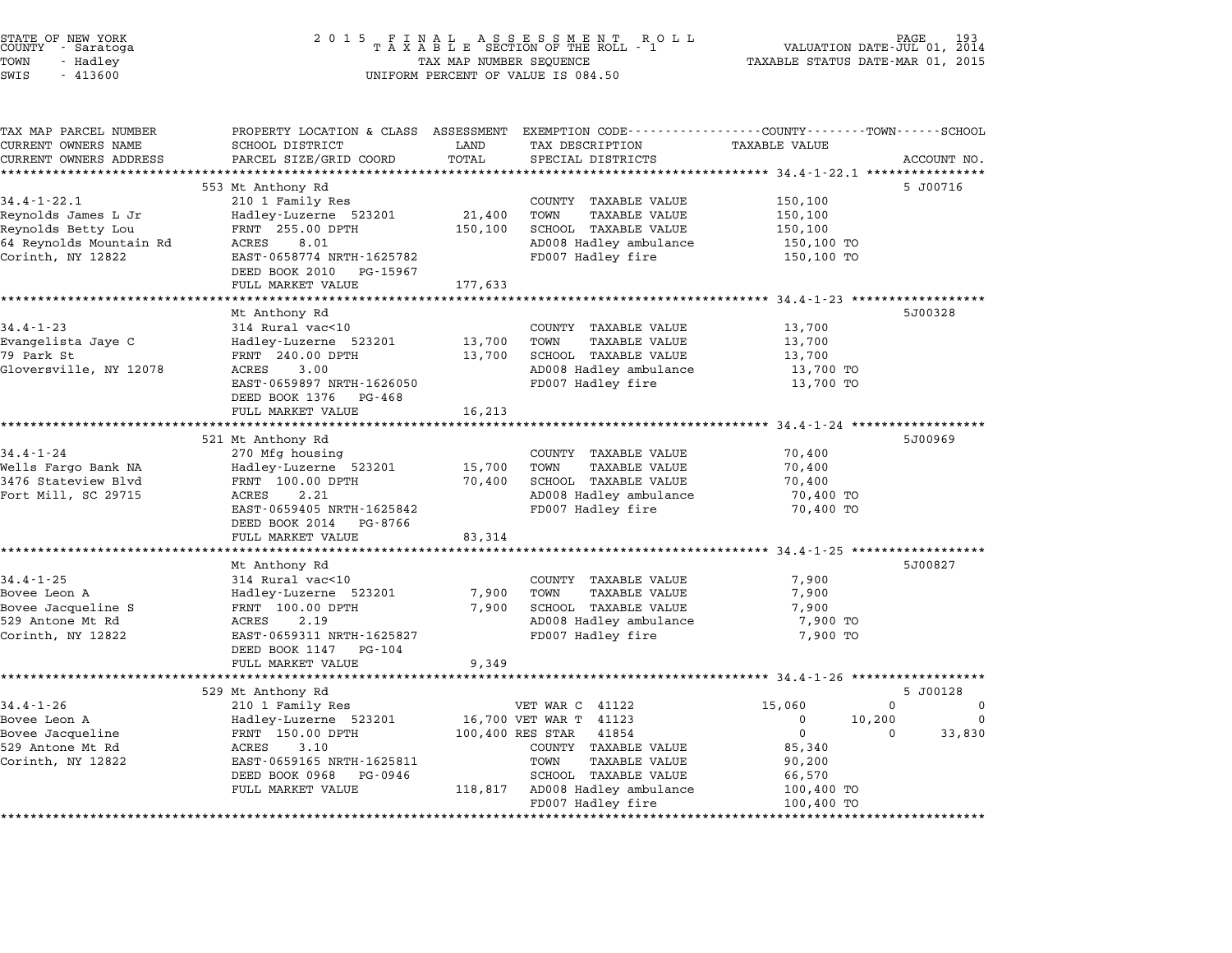| COUNTY | STATE OF NEW YORK<br>- Saratoga |  |
|--------|---------------------------------|--|
| TOWN   | - Hadlev                        |  |
| -----  |                                 |  |

| TAX MAP PARCEL NUMBER                         |                                           |                                                                           | PROPERTY LOCATION & CLASS ASSESSMENT EXEMPTION CODE----------------COUNTY-------TOWN-----SCHOOL |
|-----------------------------------------------|-------------------------------------------|---------------------------------------------------------------------------|-------------------------------------------------------------------------------------------------|
| CURRENT OWNERS NAME<br>CURRENT OWNERS ADDRESS | SCHOOL DISTRICT<br>PARCEL SIZE/GRID COORD | TAX DESCRIPTION<br>LAND<br>TOTAL<br>SPECIAL DISTRICTS                     | <b>TAXABLE VALUE</b><br>ACCOUNT NO.                                                             |
|                                               |                                           |                                                                           |                                                                                                 |
|                                               | 517 Mt Anthony Rd                         |                                                                           | 5 J01699                                                                                        |
| $34.4 - 1 - 29$                               | 270 Mfg housing                           | RES STAR<br>41854                                                         | $\overline{0}$<br>$\Omega$<br>33,830                                                            |
| Baer John M                                   | Hadley-Luzerne 523201                     | 15,900<br>COUNTY TAXABLE VALUE                                            | 89,000                                                                                          |
| Baer Tara M                                   | FRNT 193.97 DPTH                          | TAXABLE VALUE<br>89,000<br>TOWN                                           | 89,000                                                                                          |
| 517 Antone Mountain Rd                        | ACRES<br>2.36                             | SCHOOL TAXABLE VALUE                                                      | 55,170                                                                                          |
| Corinth, NY 12822                             | EAST-0659504 NRTH-1625839                 | AD008 Hadley ambulance                                                    | 89,000 TO                                                                                       |
|                                               | DEED BOOK 2007 PG-24776                   | FD007 Hadley fire                                                         | 89,000 TO                                                                                       |
|                                               | FULL MARKET VALUE                         | 105,325                                                                   |                                                                                                 |
|                                               |                                           |                                                                           |                                                                                                 |
|                                               | 597 Mt Anthony Rd                         |                                                                           |                                                                                                 |
| $34.4 - 1 - 33$                               | 270 Mfg housing                           | SR STAR<br>41834                                                          | $\overline{0}$<br>$\Omega$<br>32,400                                                            |
| Wyman Charles                                 | Hadley-Luzerne 523201                     | 15,000<br>COUNTY TAXABLE VALUE                                            | 32,400                                                                                          |
| 597 Antone Mt Rd                              | FRNT 330.00 DPTH                          | 32,400<br>TAXABLE VALUE<br>TOWN                                           | 32,400                                                                                          |
| Corinth, NY 12822                             | ACRES<br>2.01                             | SCHOOL TAXABLE VALUE                                                      | 0                                                                                               |
|                                               | EAST-0657863 NRTH-1626165                 | AD008 Hadley ambulance                                                    | 32,400 TO                                                                                       |
|                                               | DEED BOOK 909<br>PG-234                   | FD007 Hadley fire                                                         | 32,400 TO                                                                                       |
|                                               | FULL MARKET VALUE                         | 38,343                                                                    |                                                                                                 |
|                                               |                                           |                                                                           |                                                                                                 |
|                                               | 603 Mt Anthony Rd                         |                                                                           | 5 J01376                                                                                        |
| $34.4 - 1 - 34$                               | 270 Mfg housing                           | COUNTY TAXABLE VALUE                                                      | 29,800                                                                                          |
| Wyman Charles                                 | Hadley-Luzerne 523201                     | 12,600<br>TAXABLE VALUE<br>TOWN                                           | 29,800                                                                                          |
| Wyman Maria                                   | FRNT 165.00 DPTH 280.00                   | 29,800<br>SCHOOL TAXABLE VALUE                                            | 29,800                                                                                          |
| 597 Antone Mt Rd                              | 0.64<br>ACRES                             | AD008 Hadley ambulance                                                    | 29,800 TO                                                                                       |
| Corinth, NY 12822                             | EAST-0657627 NRTH-1626215                 | FD007 Hadley fire                                                         | 29,800 TO                                                                                       |
|                                               | DEED BOOK 0909 PG-0232                    |                                                                           |                                                                                                 |
|                                               | FULL MARKET VALUE                         | 35,266                                                                    |                                                                                                 |
|                                               |                                           |                                                                           |                                                                                                 |
|                                               | Mt Anthony Rd                             |                                                                           | 5 J00237                                                                                        |
| $34.4 - 1 - 35$                               | 260 Seasonal res                          | COUNTY TAXABLE VALUE                                                      | 17,300                                                                                          |
| Laura Della                                   | Hadley-Luzerne 523201                     | 16,100<br>TOWN<br>TAXABLE VALUE                                           | 17,300                                                                                          |
| PMB 236                                       | FRNT 381.00 DPTH                          | SCHOOL TAXABLE VALUE<br>17,300                                            | 17,300                                                                                          |
| 9000 Crow Canyon Road-s                       | ACRES<br>2.50                             | AD008 Hadley ambulance                                                    | 17,300 TO                                                                                       |
| Danville, CA 94506                            | EAST-0661177 NRTH-1626042                 | FD007 Hadley fire                                                         | 17,300 TO                                                                                       |
|                                               | DEED BOOK 1376 PG-466                     |                                                                           |                                                                                                 |
|                                               | FULL MARKET VALUE                         | 20,473                                                                    |                                                                                                 |
|                                               |                                           |                                                                           | 5 J00717                                                                                        |
| $34.4 - 1 - 36$                               | 576 Mt Anthony Rd                         |                                                                           | $\mathbf{0}$<br>$\Omega$                                                                        |
|                                               | 210 1 Family Res                          | RES STAR<br>41854                                                         | 33,830                                                                                          |
| Butler Clifford<br>Butler Kathy               | Hadley-Luzerne 523201<br>FRNT 190.00 DPTH | 13,000<br>COUNTY TAXABLE VALUE<br><b>TAXABLE VALUE</b><br>131,200<br>TOWN | 131,200<br>131,200                                                                              |
| 576 Antone Mtn Rd                             | 0.99<br>ACRES                             | SCHOOL TAXABLE VALUE                                                      | 97,370                                                                                          |
| Corinth, NY 12822                             | EAST-0658313 NRTH-1626394                 | AD008 Hadley ambulance                                                    | 131,200 TO                                                                                      |
|                                               | DEED BOOK 1122<br>PG-242                  | FD007 Hadley fire                                                         | 131,200 TO                                                                                      |
|                                               | FULL MARKET VALUE                         | 155,266                                                                   |                                                                                                 |
|                                               |                                           |                                                                           |                                                                                                 |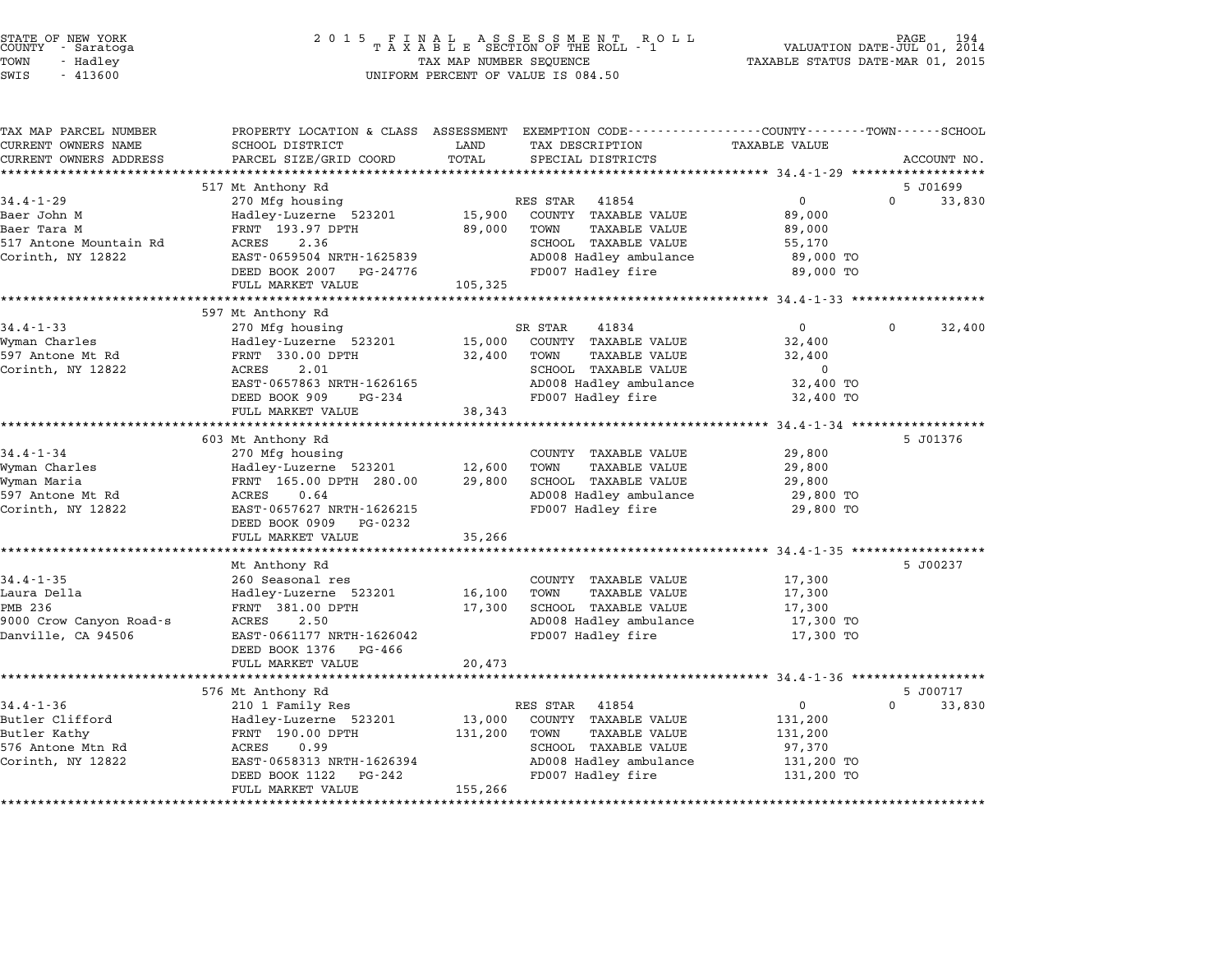| STATE OF NEW YORK<br>COUNTY – Saratoga<br>TOWN<br>- Hadley<br>SWIS<br>$-413600$ | 2 0 1 5                                                 | TAX MAP NUMBER SEQUENCE | FINAL ASSESSMENT ROLL<br>TAXABLE SECTION OF THE ROLL - 1<br>UNIFORM PERCENT OF VALUE IS 084.50                    | PAGE 195<br>VALUATION DATE-JUL 01, 2014<br>TAXABLE STATUS DATE-MAR 01, 2015 |             |
|---------------------------------------------------------------------------------|---------------------------------------------------------|-------------------------|-------------------------------------------------------------------------------------------------------------------|-----------------------------------------------------------------------------|-------------|
| TAX MAP PARCEL NUMBER<br>CURRENT OWNERS NAME                                    | SCHOOL DISTRICT                                         | LAND                    | PROPERTY LOCATION & CLASS ASSESSMENT EXEMPTION CODE---------------COUNTY-------TOWN-----SCHOOL<br>TAX DESCRIPTION | TAXABLE VALUE                                                               |             |
| CURRENT OWNERS ADDRESS<br>**********************                                | PARCEL SIZE/GRID COORD                                  | TOTAL                   | SPECIAL DISTRICTS                                                                                                 |                                                                             | ACCOUNT NO. |
|                                                                                 | 19 Reynolds Mountain Rd                                 |                         |                                                                                                                   |                                                                             |             |
| $34.4 - 1 - 37$                                                                 | 210 1 Family Res                                        |                         | COUNTY TAXABLE VALUE                                                                                              | 179,100                                                                     |             |
| Reynolds James L                                                                | Hadley-Luzerne 523201                                   | 17,400                  | <b>TAXABLE VALUE</b><br>TOWN                                                                                      | 179,100                                                                     |             |
| Reynolds Betty Lou                                                              | FRNT 900.00 DPTH                                        | 179,100                 | SCHOOL TAXABLE VALUE                                                                                              | 179,100                                                                     |             |
| 64 Reynolds Mountain Rd                                                         | ACRES<br>8.50                                           |                         | AD008 Hadley ambulance                                                                                            | 179,100 TO                                                                  |             |
| Corinth, NY 12822                                                               | EAST-0658979 NRTH-1625849<br>DEED BOOK 2013<br>PG-25003 |                         | FD007 Hadley fire                                                                                                 | 179,100 TO                                                                  |             |
|                                                                                 | FULL MARKET VALUE                                       | 211,953                 |                                                                                                                   |                                                                             |             |
|                                                                                 | Mt Anthony Rd                                           |                         |                                                                                                                   |                                                                             | 5 J00642    |
| $34.4 - 1 - 38$                                                                 | 311 Res vac land                                        |                         | COUNTY TAXABLE VALUE                                                                                              | 1,500                                                                       |             |
| Games Roy V III                                                                 | Hadley-Luzerne 523201                                   | 1,500                   | TOWN<br>TAXABLE VALUE                                                                                             | 1,500                                                                       |             |
| 408 Antone Mountain Rd                                                          | deed 2008/3939 2-11-08 ml                               | 1,500                   | SCHOOL TAXABLE VALUE                                                                                              | 1,500                                                                       |             |
| Corinth, NY 12822                                                               | FRNT 555.00 DPTH                                        |                         | AD008 Hadley ambulance                                                                                            | 1,500 TO                                                                    |             |
|                                                                                 | ACRES<br>1.90                                           |                         | FD007 Hadley fire                                                                                                 | 1,500 TO                                                                    |             |
|                                                                                 | EAST-0660924 NRTH-1625212                               |                         |                                                                                                                   |                                                                             |             |
|                                                                                 | DEED BOOK 2007<br>PG-49462                              |                         |                                                                                                                   |                                                                             |             |
|                                                                                 | FULL MARKET VALUE                                       | 1,775<br>********       |                                                                                                                   | ********************* 35.-1-4.1 ******************                          |             |
|                                                                                 | Dean Mountain Rd                                        |                         |                                                                                                                   |                                                                             | 5 J00259    |
| $35. - 1 - 4.1$                                                                 | 312 Vac w/imprv                                         |                         | COUNTY TAXABLE VALUE                                                                                              | 34,200                                                                      |             |
| Blanchard Lewellyne                                                             | Hadley-Luzerne 523201                                   | 32,200                  | TOWN<br><b>TAXABLE VALUE</b>                                                                                      | 34,200                                                                      |             |
| 24 Dudley Ave                                                                   | FRNT 614.92 DPTH                                        | 34,200                  | SCHOOL TAXABLE VALUE                                                                                              | 34,200                                                                      |             |
| Yorkville, NY 13495                                                             | ACRES 24.93                                             |                         | AD008 Hadley ambulance                                                                                            | 34,200 TO                                                                   |             |
|                                                                                 | EAST-0664221 NRTH-1631141                               |                         | FD007 Hadley fire                                                                                                 | 34,200 TO                                                                   |             |
|                                                                                 | DEED BOOK 1757<br>PG-704<br>FULL MARKET VALUE           |                         |                                                                                                                   |                                                                             |             |
|                                                                                 | *****************                                       | 40,473<br>**********    |                                                                                                                   | *************** 35.-1-4.2 ****************                                  |             |
|                                                                                 | Dean Mountain Rd                                        |                         |                                                                                                                   |                                                                             |             |
| $35. - 1 - 4.2$                                                                 | 312 Vac w/imprv                                         |                         | COUNTY TAXABLE VALUE                                                                                              | 27,900                                                                      |             |
| Campbell Caroline Wright                                                        | Hadley-Luzerne 523201                                   | 27,400                  | TOWN<br><b>TAXABLE VALUE</b>                                                                                      | 27,900                                                                      |             |
| PO Box 911332                                                                   | FRNT 523.73 DPTH                                        | 27,900                  | SCHOOL TAXABLE VALUE                                                                                              | 27,900                                                                      |             |
| Waialua, HI 96791                                                               | ACRES<br>23.26                                          |                         | AD008 Hadley ambulance                                                                                            | 27,900 TO                                                                   |             |
|                                                                                 | EAST-0664753 NRTH-1631351<br>DEED BOOK 1757<br>PG-701   |                         | FD007 Hadley fire                                                                                                 | 27,900 TO                                                                   |             |
|                                                                                 | FULL MARKET VALUE                                       | 33,018                  |                                                                                                                   |                                                                             |             |
|                                                                                 |                                                         |                         |                                                                                                                   | ******************************** 35.-1-4.3 *********                        |             |
|                                                                                 | Dean Mountain Rd                                        |                         |                                                                                                                   |                                                                             |             |
| $35. - 1 - 4.3$                                                                 | 312 Vac w/imprv                                         |                         | COUNTY TAXABLE VALUE                                                                                              | 34,000                                                                      |             |
| Dingman Anita N                                                                 | Hadley-Luzerne 523201                                   | 27,500                  | TOWN<br>TAXABLE VALUE                                                                                             | 34,000                                                                      |             |
| PO Box 22                                                                       | FRNT 1215.00 DPTH                                       | 34,000                  | SCHOOL TAXABLE VALUE                                                                                              | 34,000                                                                      |             |
| Hadley, NY 12835                                                                | ACRES<br>25.19<br>EAST-0663832 NRTH-1632436             |                         | AD008 Hadley ambulance<br>FD007 Hadley fire                                                                       | 34,000 TO<br>34,000 TO                                                      |             |
|                                                                                 | DEED BOOK 1757<br>PG-707                                |                         |                                                                                                                   |                                                                             |             |
|                                                                                 | FULL MARKET VALUE                                       | 40,237                  |                                                                                                                   |                                                                             |             |
|                                                                                 |                                                         |                         |                                                                                                                   |                                                                             |             |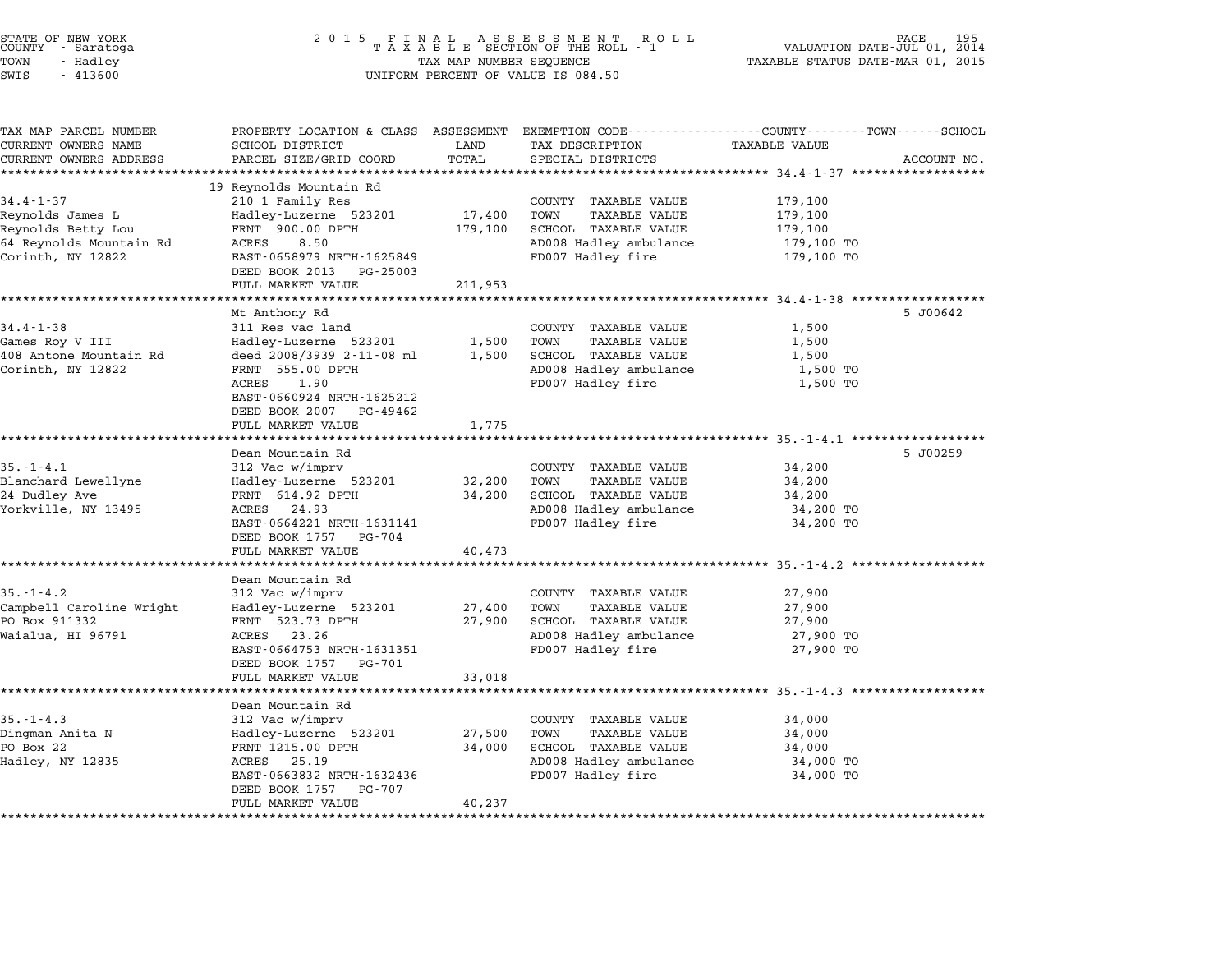| STATE OF NEW YORK<br>COUNTY - Saratoga<br>TOWN<br>- Hadley<br>SWIS<br>$-413600$                         | 2 0 1 5                                                                                                                                                                                                       | TAX MAP NUMBER SEQUENCE      | FINAL ASSESSMENT ROLL<br>TAXABLE SECTION OF THE ROLL - 1<br>UNIFORM PERCENT OF VALUE IS 084.50                                                                             | VALUATION DATE-JUL 01, 2014<br>TAXABLE STATUS DATE-MAR 01, 2015                                                         | 196         |
|---------------------------------------------------------------------------------------------------------|---------------------------------------------------------------------------------------------------------------------------------------------------------------------------------------------------------------|------------------------------|----------------------------------------------------------------------------------------------------------------------------------------------------------------------------|-------------------------------------------------------------------------------------------------------------------------|-------------|
| TAX MAP PARCEL NUMBER<br>CURRENT OWNERS NAME<br>CURRENT OWNERS ADDRESS                                  | PROPERTY LOCATION & CLASS ASSESSMENT EXEMPTION CODE---------------COUNTY-------TOWN------SCHOOL<br>SCHOOL DISTRICT<br>PARCEL SIZE/GRID COORD                                                                  | LAND<br>TOTAL                | TAX DESCRIPTION<br>SPECIAL DISTRICTS                                                                                                                                       | TAXABLE VALUE                                                                                                           | ACCOUNT NO. |
| $35. - 1 - 5.2$<br>Hanlon Matthew<br>38 Old Conklingville Rd<br>Hadley, NY 12835                        | Dean Mountian Rd<br>311 Res vac land<br>Hadley-Luzerne 523201<br>FRNT 513.00 DPTH<br>ACRES<br>1.50<br>EAST-0664803 NRTH-1632242<br>DEED BOOK 1572<br>PG-531<br>FULL MARKET VALUE                              | 3,300<br>3,300<br>3,905      | COUNTY TAXABLE VALUE<br>TAXABLE VALUE<br>TOWN<br>SCHOOL TAXABLE VALUE<br>AD008 Hadley ambulance<br>FD007 Hadley fire                                                       | 3,300<br>3,300<br>3,300<br>3,300 TO<br>3,300 TO                                                                         |             |
| $35. - 1 - 8.1$<br>Hanlon Matthew P<br>Hanlon Kerry Z<br>38 Old Conklingville Rd<br>Hadley, NY 12835    | 38 Old Conklingville Rd<br>240 Rural res<br>Hadley-Luzerne 523201<br>FRNT 860.00 DPTH<br>ACRES 128.95<br>EAST-0668070 NRTH-1630652<br>DEED BOOK 1774 PG-341<br>FULL MARKET VALUE                              | 71,200<br>277,200<br>328,047 | COUNTY TAXABLE VALUE<br>TOWN<br><b>TAXABLE VALUE</b><br>SCHOOL TAXABLE VALUE<br>AD008 Hadley ambulance<br>FD007 Hadley fire<br>LT014 Hadley light                          | 277,200<br>277,200<br>277,200<br>277,200 TO<br>277,200 TO<br>277,200 TO                                                 | 5 J00117    |
| $35. - 1 - 8.2$<br>Hanlon Matthew<br>38 Old Conklingville Rd<br>Hadley, NY 12835                        | Dean Mt Rd<br>311 Res vac land<br>Hadley-Luzerne 523201<br>FRNT 1340.00 DPTH<br>ACRES 11.10<br>EAST-0665762 NRTH-1632503<br>DEED BOOK 1542<br>PG-36<br>FULL MARKET VALUE                                      | 12,100<br>12,100<br>14,320   | COUNTY TAXABLE VALUE<br><b>TAXABLE VALUE</b><br>TOWN<br>SCHOOL TAXABLE VALUE<br>AD008 Hadley ambulance<br>FD007 Hadley fire<br>LT014 Hadley light                          | ***************************** 35.-1-8.2 **********<br>12,100<br>12,100<br>12,100<br>12,100 TO<br>12,100 TO<br>12,100 TO |             |
| $35. - 1 - 12$<br>Guilder Albert E<br>Desoto C I Annex<br>13617 SE Highway 70<br>Arcadia, FL 34266-7800 | Old Corinth Rd<br>910 Priv forest<br>Hadley-Luzerne 523201<br>also deed 2007/45590<br>FRNT 1179.00 DPTH<br>ACRES 124.79<br>EAST-0668658 NRTH-1630107<br>DEED BOOK 2008<br>PG-14188<br>FULL MARKET VALUE       | 39,300<br>39,300<br>46,509   | COUNTY TAXABLE VALUE<br>TOWN<br>TAXABLE VALUE<br>SCHOOL TAXABLE VALUE<br>AD008 Hadley ambulance<br>FD007 Hadley fire<br>LT014 Hadley light                                 | 39,300<br>39,300<br>39,300<br>39,300 TO<br>39,300 TO<br>39,300 TO                                                       | 5 J00359    |
| $35. - 1 - 13.2$<br>A.E.P.Colloids Inc<br>6299 Rt 9N<br>Hadley, NY 12835                                | Rt 9N<br>449 Other Storag<br>Hadley-Luzerne 523201<br>Started 1982<br>1978 New Const 70000<br>FRNT 200.51 DPTH<br>ACRES<br>2.38<br>EAST-0669415 NRTH-1626829<br>DEED BOOK 1611<br>PG-386<br>FULL MARKET VALUE | 14,700<br>355,700<br>420,947 | COUNTY TAXABLE VALUE<br>TOWN<br><b>TAXABLE VALUE</b><br>SCHOOL TAXABLE VALUE<br>AD008 Hadley ambulance<br>FD007 Hadley fire<br>LT014 Hadley light<br>WT010 S. hadley water | 355,700<br>355,700<br>355,700<br>355,700 TO<br>355,700 TO<br>355,700 TO<br>355,700 TO                                   | 5 J01695    |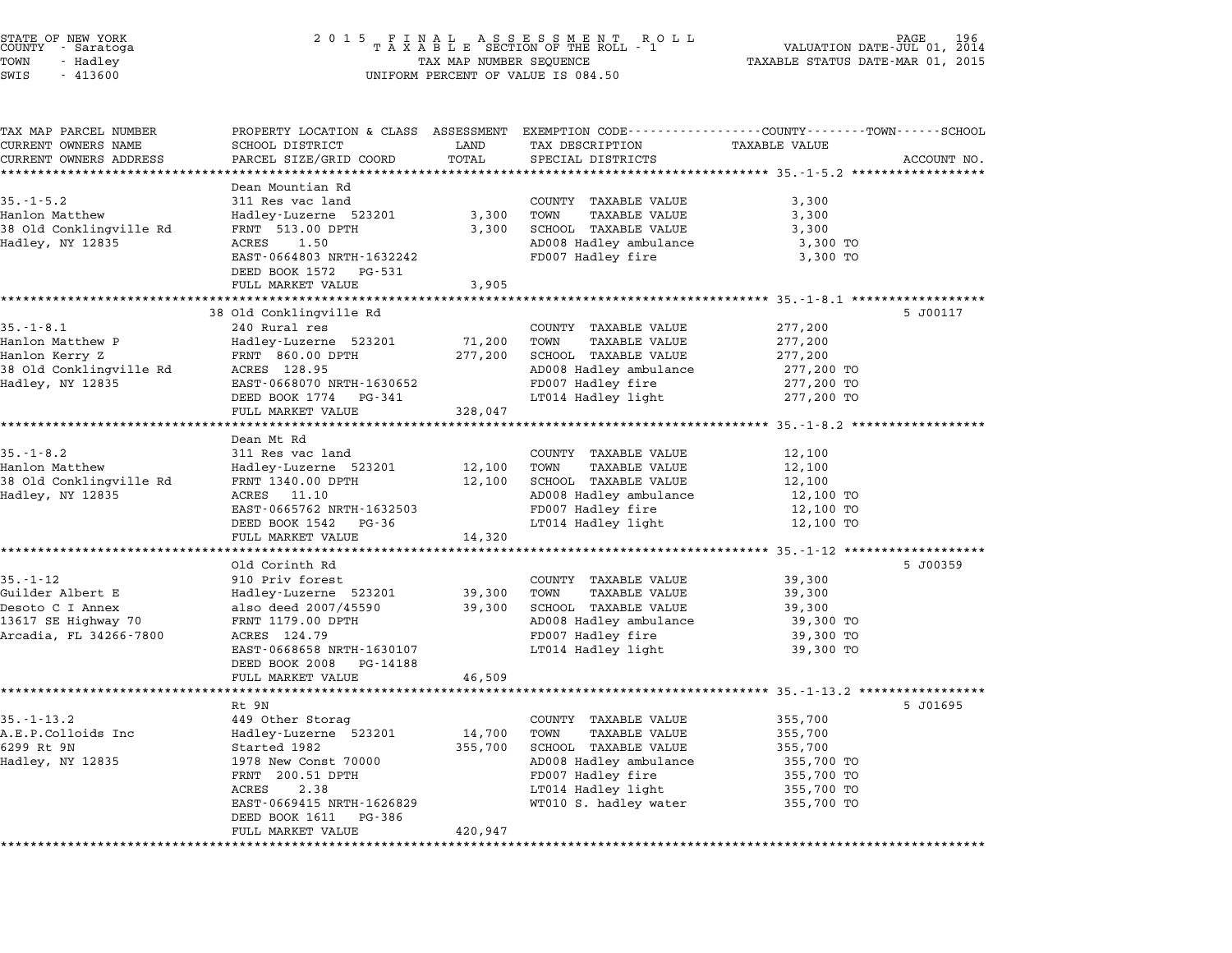| STATE OF NEW YORK |  |            |  |
|-------------------|--|------------|--|
| COUNTY            |  | - Saratoga |  |
| TOWN              |  | - Hadlev   |  |
| $\sim - - \sim$   |  | 11222      |  |

## STATE OF NEW YORK <sup>2</sup> <sup>0</sup> <sup>1</sup> 5 F I N A L A S S E S S M E N T R O L L PAGE <sup>197</sup> COUNTY - Saratoga <sup>T</sup> <sup>A</sup> <sup>X</sup> <sup>A</sup> <sup>B</sup> <sup>L</sup> <sup>E</sup> SECTION OF THE ROLL - <sup>1</sup> VALUATION DATE-JUL 01, <sup>2014</sup> TOWN - Hadley TAX MAP NUMBER SEQUENCE TAXABLE STATUS DATE-MAR 01, <sup>2015</sup> SWIS - <sup>413600</sup> UNIFORM PERCENT OF VALUE IS 084.50

| PROPERTY LOCATION & CLASS ASSESSMENT EXEMPTION CODE---------------COUNTY-------TOWN------SCHOOL<br>TAX MAP PARCEL NUMBER<br>CURRENT OWNERS NAME<br>SCHOOL DISTRICT<br>LAND<br>TAX DESCRIPTION<br>TAXABLE VALUE<br>TOTAL<br>PARCEL SIZE/GRID COORD<br>CURRENT OWNERS ADDRESS<br>SPECIAL DISTRICTS<br>5 J01526<br>Rt 9N<br>$35. - 1 - 14.2$<br>314 Rural vac<10<br>COUNTY TAXABLE VALUE<br>15,300<br>TAXABLE VALUE<br>Hadley-Luzerne 523201 15,300<br>TOWN<br>15,300<br>699 McCrey Dr<br>FRNT 283.05 DPTH<br>15,300<br>SCHOOL TAXABLE VALUE<br>15,300<br>2.60<br>AD008 Hadley ambulance<br>15,300 TO<br>ACRES<br>FD007 Hadley fire<br>EAST-0669475 NRTH-1625949<br>15,300 TO<br>LT014 Hadley light<br>DEED BOOK 2008 PG-24794<br>15,300 TO | ACCOUNT NO. |
|------------------------------------------------------------------------------------------------------------------------------------------------------------------------------------------------------------------------------------------------------------------------------------------------------------------------------------------------------------------------------------------------------------------------------------------------------------------------------------------------------------------------------------------------------------------------------------------------------------------------------------------------------------------------------------------------------------------------------------------|-------------|
|                                                                                                                                                                                                                                                                                                                                                                                                                                                                                                                                                                                                                                                                                                                                          |             |
|                                                                                                                                                                                                                                                                                                                                                                                                                                                                                                                                                                                                                                                                                                                                          |             |
| Sweis Joyce<br>Ballston Spa, NY 12820                                                                                                                                                                                                                                                                                                                                                                                                                                                                                                                                                                                                                                                                                                    |             |
|                                                                                                                                                                                                                                                                                                                                                                                                                                                                                                                                                                                                                                                                                                                                          |             |
|                                                                                                                                                                                                                                                                                                                                                                                                                                                                                                                                                                                                                                                                                                                                          |             |
|                                                                                                                                                                                                                                                                                                                                                                                                                                                                                                                                                                                                                                                                                                                                          |             |
|                                                                                                                                                                                                                                                                                                                                                                                                                                                                                                                                                                                                                                                                                                                                          |             |
|                                                                                                                                                                                                                                                                                                                                                                                                                                                                                                                                                                                                                                                                                                                                          |             |
|                                                                                                                                                                                                                                                                                                                                                                                                                                                                                                                                                                                                                                                                                                                                          |             |
|                                                                                                                                                                                                                                                                                                                                                                                                                                                                                                                                                                                                                                                                                                                                          |             |
|                                                                                                                                                                                                                                                                                                                                                                                                                                                                                                                                                                                                                                                                                                                                          |             |
| 18,107<br>FULL MARKET VALUE                                                                                                                                                                                                                                                                                                                                                                                                                                                                                                                                                                                                                                                                                                              |             |
| 6257 Rt 9N<br>5 J01511                                                                                                                                                                                                                                                                                                                                                                                                                                                                                                                                                                                                                                                                                                                   |             |
| $\Omega$                                                                                                                                                                                                                                                                                                                                                                                                                                                                                                                                                                                                                                                                                                                                 |             |
| $35. - 1 - 14.3$<br>210 1 Family Res<br>SR STAR<br>41834<br>$\overline{0}$                                                                                                                                                                                                                                                                                                                                                                                                                                                                                                                                                                                                                                                               | 73,640      |
| Hadley-Luzerne 523201<br>13,600 COUNTY TAXABLE VALUE<br>Bovee Terry<br>160,900                                                                                                                                                                                                                                                                                                                                                                                                                                                                                                                                                                                                                                                           |             |
| Bovee Roberta<br>FRNT 247.03 DPTH<br>160,900<br>TOWN<br>TAXABLE VALUE<br>160,900                                                                                                                                                                                                                                                                                                                                                                                                                                                                                                                                                                                                                                                         |             |
| 6257 Rte 9N<br>2.61<br>SCHOOL TAXABLE VALUE<br>ACRES<br>87,260                                                                                                                                                                                                                                                                                                                                                                                                                                                                                                                                                                                                                                                                           |             |
| AD008 Hadley ambulance<br>Hadley, NY 12835<br>EAST-0669450 NRTH-1626209<br>160,900 TO                                                                                                                                                                                                                                                                                                                                                                                                                                                                                                                                                                                                                                                    |             |
| FD007 Hadley fire<br>DEED BOOK 1425 PG-435<br>160,900 TO                                                                                                                                                                                                                                                                                                                                                                                                                                                                                                                                                                                                                                                                                 |             |
| 190,414 LT014 Hadley light<br>FULL MARKET VALUE<br>160,900 TO                                                                                                                                                                                                                                                                                                                                                                                                                                                                                                                                                                                                                                                                            |             |
| Rt 9N<br>5 J01512                                                                                                                                                                                                                                                                                                                                                                                                                                                                                                                                                                                                                                                                                                                        |             |
| 322 Rural vac>10 - WTRFNT<br>$35. - 1 - 14.11$<br>COUNTY TAXABLE VALUE<br>46,300                                                                                                                                                                                                                                                                                                                                                                                                                                                                                                                                                                                                                                                         |             |
| Bisnette Dianne M<br>Hadley-Luzerne 523201<br>46,300<br>TAXABLE VALUE<br>TOWN<br>46,300                                                                                                                                                                                                                                                                                                                                                                                                                                                                                                                                                                                                                                                  |             |
| Sweis Joyce<br>46,300<br>SCHOOL TAXABLE VALUE<br>46,300<br>Sub Div B304 Survey                                                                                                                                                                                                                                                                                                                                                                                                                                                                                                                                                                                                                                                           |             |
| Life Estate                                                                                                                                                                                                                                                                                                                                                                                                                                                                                                                                                                                                                                                                                                                              |             |
| C/O Joyce Sweis<br>AD008 Hadley ambulance<br>46,300 TO<br>699 McCrey Dr<br>FD007 Hadley fire<br>46,300 TO                                                                                                                                                                                                                                                                                                                                                                                                                                                                                                                                                                                                                                |             |
| FRNT 859.62 DPTH<br>acres 28.70<br>ACRES 28.70<br>LT014 Hadley light                                                                                                                                                                                                                                                                                                                                                                                                                                                                                                                                                                                                                                                                     |             |
| Ballston Spa, NY 12020<br>46,300 TO<br>EAST-0670317 NRTH-1626321                                                                                                                                                                                                                                                                                                                                                                                                                                                                                                                                                                                                                                                                         |             |
|                                                                                                                                                                                                                                                                                                                                                                                                                                                                                                                                                                                                                                                                                                                                          |             |
| DEED BOOK 1613 PG-535<br>54,793<br>FULL MARKET VALUE                                                                                                                                                                                                                                                                                                                                                                                                                                                                                                                                                                                                                                                                                     |             |
|                                                                                                                                                                                                                                                                                                                                                                                                                                                                                                                                                                                                                                                                                                                                          |             |
| 5 J01499<br>6269 Rt 9N                                                                                                                                                                                                                                                                                                                                                                                                                                                                                                                                                                                                                                                                                                                   |             |
| $35. - 1 - 14.41$<br>210 1 Family Res<br>18,405<br>$\Omega$<br>VET WAR C 41122                                                                                                                                                                                                                                                                                                                                                                                                                                                                                                                                                                                                                                                           | $\mathbf 0$ |
|                                                                                                                                                                                                                                                                                                                                                                                                                                                                                                                                                                                                                                                                                                                                          | $\mathbf 0$ |
|                                                                                                                                                                                                                                                                                                                                                                                                                                                                                                                                                                                                                                                                                                                                          |             |
| Kruger Vivian L<br>Hadley-Luzerne 523201 13,400 VET WAR T 41123<br>10,200<br>$\mathbf{0}$                                                                                                                                                                                                                                                                                                                                                                                                                                                                                                                                                                                                                                                |             |
| Kruger Paul Jr<br>Life Estate<br>122,700 SR STAR<br>41834<br>$\mathbf{0}$<br>$\Omega$                                                                                                                                                                                                                                                                                                                                                                                                                                                                                                                                                                                                                                                    | 73,640      |
| COUNTY TAXABLE VALUE<br>104,295                                                                                                                                                                                                                                                                                                                                                                                                                                                                                                                                                                                                                                                                                                          |             |
| 6269 Rt 9N<br>ACRES<br>2.19<br><b>TAXABLE VALUE</b><br>TOWN<br>112,500                                                                                                                                                                                                                                                                                                                                                                                                                                                                                                                                                                                                                                                                   |             |
| SCHOOL TAXABLE VALUE<br>EAST-0669476 NRTH-1626479<br>49,060                                                                                                                                                                                                                                                                                                                                                                                                                                                                                                                                                                                                                                                                              |             |
| AD008 Hadley ambulance<br>DEED BOOK 1673 PG-248<br>122,700 TO                                                                                                                                                                                                                                                                                                                                                                                                                                                                                                                                                                                                                                                                            |             |
| Attn: Sharon L Phelix & ETAL FRNT 195.10 DPTH<br>Hadley, NY 12835<br>145,207 FD007 Hadley fire<br>FULL MARKET VALUE<br>122,700 TO<br>LT014 Hadley light<br>122,700 TO                                                                                                                                                                                                                                                                                                                                                                                                                                                                                                                                                                    |             |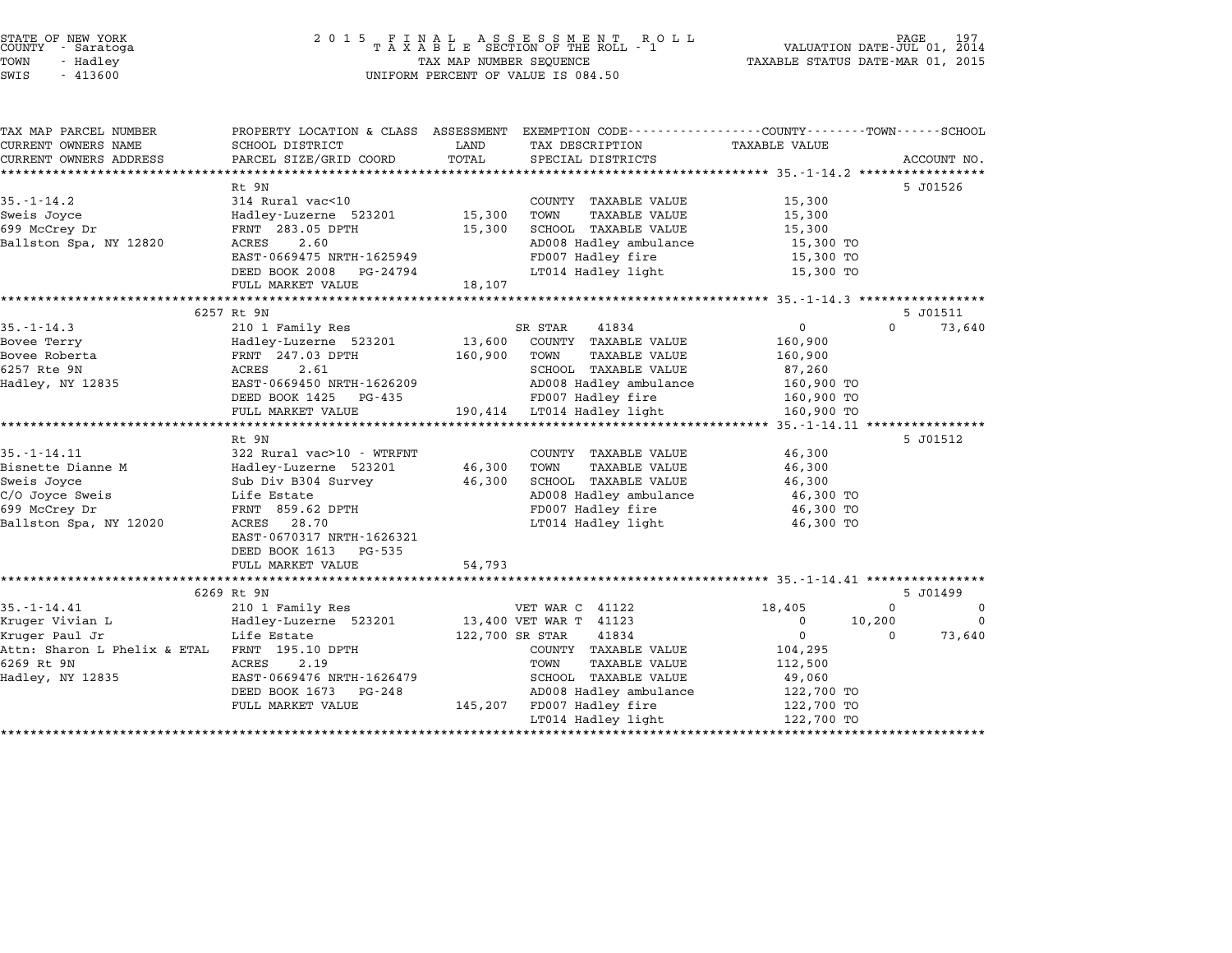|                      | STATE OF NEW YORK<br>COUNTY - Saratoga |  |
|----------------------|----------------------------------------|--|
| TOWN                 | - Hadley                               |  |
| $\sim$ $\sim$ $\sim$ | 1.1222                                 |  |

# STATE OF NEW YORK <sup>2</sup> <sup>0</sup> <sup>1</sup> 5 F I N A L A S S E S S M E N T R O L L PAGE <sup>198</sup> COUNTY - Saratoga <sup>T</sup> <sup>A</sup> <sup>X</sup> <sup>A</sup> <sup>B</sup> <sup>L</sup> <sup>E</sup> SECTION OF THE ROLL - <sup>1</sup> VALUATION DATE-JUL 01, <sup>2014</sup> TOWN - Hadley TAX MAP NUMBER SEQUENCE TAXABLE STATUS DATE-MAR 01, <sup>2015</sup> SWIS - <sup>413600</sup> UNIFORM PERCENT OF VALUE IS 084.50

| TAX MAP PARCEL NUMBER                        | PROPERTY LOCATION & CLASS ASSESSMENT EXEMPTION CODE---------------COUNTY-------TOWN------SCHOOL |         |                              |                                        |                    |
|----------------------------------------------|-------------------------------------------------------------------------------------------------|---------|------------------------------|----------------------------------------|--------------------|
| CURRENT OWNERS NAME                          | SCHOOL DISTRICT                                                                                 | LAND    | TAX DESCRIPTION              | <b>TAXABLE VALUE</b>                   |                    |
| CURRENT OWNERS ADDRESS                       | PARCEL SIZE/GRID COORD                                                                          | TOTAL   | SPECIAL DISTRICTS            |                                        | ACCOUNT NO.        |
|                                              | 6285 Rt 9N                                                                                      |         |                              |                                        |                    |
| $35. - 1 - 14.42$                            | 210 1 Family Res                                                                                |         | RES STAR<br>41854            | $\mathbf{0}$                           | 33,830<br>$\Omega$ |
| Kruger Paul J                                | Hadley-Luzerne 523201                                                                           | 15,300  | COUNTY TAXABLE VALUE         | 176,000                                |                    |
| 6285 RT9N                                    | FRNT 190.00 DPTH                                                                                | 176,000 | TOWN<br><b>TAXABLE VALUE</b> | 176,000                                |                    |
| Hadley, NY 12835                             | 2.22<br>ACRES                                                                                   |         | SCHOOL TAXABLE VALUE         | 142,170                                |                    |
|                                              | EAST-0669475 NRTH-1626659                                                                       |         | AD008 Hadley ambulance       | 176,000 TO                             |                    |
|                                              | DEED BOOK 1576 PG-107                                                                           |         | FD007 Hadley fire            | 176,000 TO                             |                    |
|                                              | FULL MARKET VALUE                                                                               |         | 208,284 LT014 Hadley light   | 176,000 TO                             |                    |
|                                              |                                                                                                 |         |                              |                                        |                    |
|                                              | Rt 9N Rear                                                                                      |         |                              |                                        | 5 J01525           |
| $35. - 1 - 15$                               | 322 Rural vac>10                                                                                |         | COUNTY TAXABLE VALUE         | 14,600                                 |                    |
| Reynolds Edward J                            | Hadley-Luzerne 523201                                                                           | 14,600  | TOWN<br>TAXABLE VALUE        | 14,600                                 |                    |
| Reynolds Danielle                            | ACRES 21.37                                                                                     | 14,600  | SCHOOL TAXABLE VALUE         | 14,600                                 |                    |
| 18 Sanders Road                              | EAST-0668646 NRTH-1626247                                                                       |         | AD008 Hadley ambulance       | 14,600 TO                              |                    |
| Corinth, NY 12822                            | DEED BOOK 2015<br>PG-14322                                                                      |         | FD007 Hadley fire            | 14,600 TO                              |                    |
|                                              | FULL MARKET VALUE                                                                               |         | 17,278 LT014 Hadley light    | 14,600 TO                              |                    |
| PRIOR OWNER ON 3/01/2015<br>Larson Michael D |                                                                                                 |         |                              |                                        |                    |
| *********************                        |                                                                                                 |         |                              |                                        |                    |
|                                              | Dean Mountain Rd                                                                                |         |                              |                                        | 5 J00322           |
| $35. - 1 - 21$                               | 910 Priv forest                                                                                 |         | COUNTY TAXABLE VALUE         | 61,900                                 |                    |
| McCarthy Estate Joseph                       | Hadley-Luzerne 523201                                                                           | 61,900  | TOWN<br><b>TAXABLE VALUE</b> | 61,900                                 |                    |
| Flink Smith LLC                              | FRNT 1670.00 DPTH                                                                               | 61,900  | SCHOOL TAXABLE VALUE         | 61,900                                 |                    |
| Attn: Flink Smith LLC                        | ACRES 86.33                                                                                     |         | AD008 Hadley ambulance       | 61,900 TO                              |                    |
| 449 New Karner Rd                            | EAST-0661484 NRTH-1627383                                                                       |         | FD007 Hadley fire            | 61,900 TO                              |                    |
| Albany, NY 12205                             | DEED BOOK 0374 PG-0387                                                                          |         |                              |                                        |                    |
|                                              | FULL MARKET VALUE                                                                               | 73,254  |                              |                                        |                    |
|                                              | Dean Mountain Rd                                                                                |         |                              |                                        | 5 J00502           |
| $35. - 1 - 24$                               | 260 Seasonal res                                                                                |         | COUNTY TAXABLE VALUE         | 111,700                                |                    |
| Deignan John D                               | Hadley-Luzerne 523201                                                                           | 16,000  | TOWN<br><b>TAXABLE VALUE</b> | 111,700                                |                    |
| Deignan Carole                               | FRNT 350.85 DPTH                                                                                | 111,700 | SCHOOL TAXABLE VALUE         | 111,700                                |                    |
| 263 Belmar Blvd                              | 2.42<br>ACRES                                                                                   |         | AD008 Hadley ambulance       | 111,700 TO                             |                    |
| Farmingdale, NJ 07727                        | EAST-0661720 NRTH-1629353                                                                       |         | FD007 Hadley fire            | 111,700 TO                             |                    |
|                                              | DEED BOOK 1042<br>PG-579                                                                        |         |                              |                                        |                    |
|                                              | FULL MARKET VALUE                                                                               | 132,189 |                              |                                        |                    |
|                                              | ******************                                                                              |         |                              | ********** 35.-1-25.1 **************** |                    |
|                                              | Dean Mountain Rd                                                                                |         |                              |                                        | 5 J00504           |
| $35. - 1 - 25.1$                             | 910 Priv forest                                                                                 |         | COUNTY TAXABLE VALUE         | 131,800                                |                    |
| Bergeron John                                | Hadley-Luzerne 523201                                                                           | 131,800 | TOWN<br><b>TAXABLE VALUE</b> | 131,800                                |                    |
| Bergeron Ruth                                | FRNT 185.00 DPTH                                                                                | 131,800 | SCHOOL TAXABLE VALUE         | 131,800                                |                    |
| 1058 Ardsley Rd                              | ACRES 240.00                                                                                    |         | AD008 Hadley ambulance       | 131,800 TO                             |                    |
| Schenectady, NY 12308                        | EAST-0662619 NRTH-1630717                                                                       |         | FD007 Hadley fire            | 131,800 TO                             |                    |
|                                              | DEED BOOK 1181<br>PG-236                                                                        |         |                              |                                        |                    |
|                                              | FULL MARKET VALUE                                                                               | 155,976 |                              |                                        |                    |
|                                              |                                                                                                 |         |                              |                                        |                    |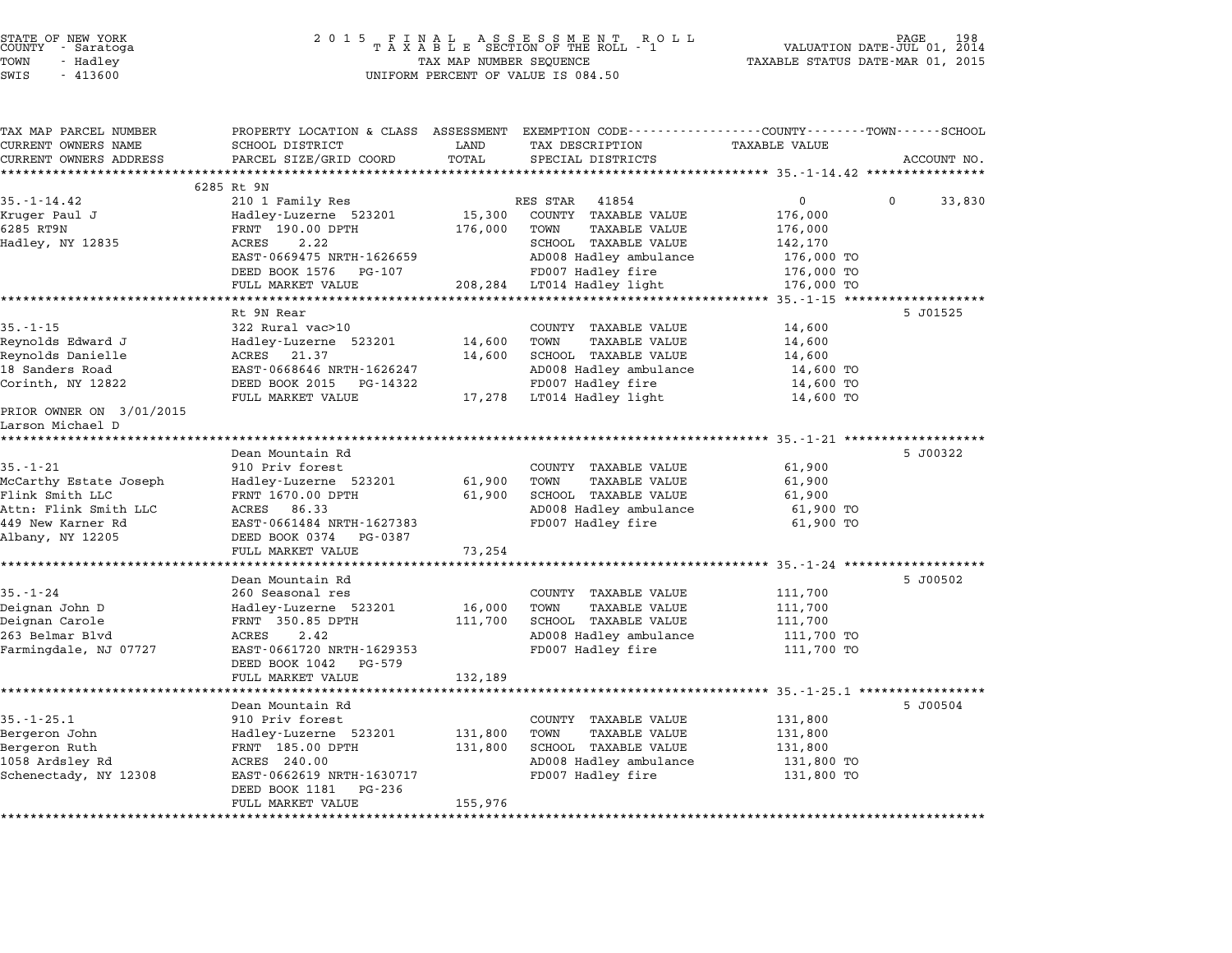| STATE OF NEW YORK<br>COUNTY - Saratoga<br>TOWN<br>- Hadley<br>SWIS<br>$-413600$                                              |                                                                                                                                                                              | TAX MAP NUMBER SEQUENCE       | 2015 FINAL ASSESSMENT ROLL<br>TAXABLE SECTION OF THE ROLL - 1<br>UNIFORM PERCENT OF VALUE IS 084.50                                                                 | 199<br>PAGE<br>VALUATION DATE-JUL 01, 2014<br>TAXABLE STATUS DATE-MAR 01, 2015                                                  |
|------------------------------------------------------------------------------------------------------------------------------|------------------------------------------------------------------------------------------------------------------------------------------------------------------------------|-------------------------------|---------------------------------------------------------------------------------------------------------------------------------------------------------------------|---------------------------------------------------------------------------------------------------------------------------------|
| TAX MAP PARCEL NUMBER<br>CURRENT OWNERS NAME<br>CURRENT OWNERS ADDRESS                                                       | SCHOOL DISTRICT<br>PARCEL SIZE/GRID COORD                                                                                                                                    | LAND<br>TOTAL                 | TAX DESCRIPTION<br>SPECIAL DISTRICTS                                                                                                                                | PROPERTY LOCATION & CLASS ASSESSMENT EXEMPTION CODE---------------COUNTY-------TOWN------SCHOOL<br>TAXABLE VALUE<br>ACCOUNT NO. |
| $35. - 1 - 25.21$<br>Coonradt Gary<br>7117 SW Archer Rd Lot 39<br>Gainesville, FL 32608-4672                                 | Dean Mountain Rd<br>312 Vac w/imprv<br>Hadley-Luzerne 523201<br>FRNT 125.00 DPTH<br>ACRES 10.96<br>EAST-0663268 NRTH-1630476<br>DEED BOOK 1262 PG-460<br>FULL MARKET VALUE   | 24,400<br>24,900<br>29,467    | COUNTY TAXABLE VALUE<br>TAXABLE VALUE<br>TOWN<br>SCHOOL TAXABLE VALUE<br>AD008 Hadley ambulance<br>FD007 Hadley fire                                                | 24,900<br>24,900<br>24,900<br>24,900 TO<br>24,900 TO                                                                            |
| $35. - 1 - 25.22$<br>Recreational Life Inc<br>Attn: Coonradt Gary<br>7117 SW Archer Rd Lot 39<br>Grainesville, FL 32608-4672 | Dean Mountain Rd Rear<br>910 Priv forest<br>Hadley-Luzerne 523201<br>ROW<br>ACRES 148.11<br>EAST-0664990 NRTH-1629410<br>DEED BOOK 1262 PG-462<br>FULL MARKET VALUE          | 82,100<br>82,100<br>97,160    | COUNTY TAXABLE VALUE<br>TAXABLE VALUE<br>TOWN<br>SCHOOL TAXABLE VALUE<br>AD008 Hadley ambulance<br>FD007 Hadley fire                                                | 82,100<br>82,100<br>82,100<br>82,100 TO<br>82,100 TO                                                                            |
| $35. - 1 - 26.1$<br>Sigmasol Ltd<br>Attn: Edward Soloff Ph.D<br>668 Hawkins Rd East<br>Coram, NY 11727                       | Rt 9N Rear<br>260 Seasonal res<br>Hadley-Luzerne 523201<br>ACRES 105.45<br>EAST-0667342 NRTH-1626749<br>DEED BOOK 1094 PG-155<br>FULL MARKET VALUE                           | 70,800<br>143,100<br>169,349  | COUNTY TAXABLE VALUE<br>TAXABLE VALUE<br>TOWN<br>SCHOOL TAXABLE VALUE<br>AD008 Hadley ambulance<br>FD007 Hadley fire<br>LT014 Hadley light<br>WT010 S. hadley water | 143,100<br>143,100<br>143,100<br>143,100 TO<br>143,100 TO<br>143,100 TO<br>143,100 TO                                           |
| $35. - 1 - 27$<br>Kotsakis Nicholas D<br>$5 - 16$ 150 St<br>Whitestone, NY 11357                                             | Dean Mountain Rd<br>910 Priv forest<br>Hadley-Luzerne 523201<br>FRNT 2150.00 DPTH<br>ACRES 272.58<br>EAST-0663281 NRTH-1630988<br>DEED BOOK 1319 PG-192<br>FULL MARKET VALUE | 149,800<br>149,800<br>177,278 | COUNTY TAXABLE VALUE<br>TAXABLE VALUE<br>TOWN<br>SCHOOL TAXABLE VALUE<br>AD008 Hadley ambulance<br>FD007 Hadley fire                                                | 5 J00283<br>149,800<br>149,800<br>149,800<br>149,800 TO<br>149,800 TO                                                           |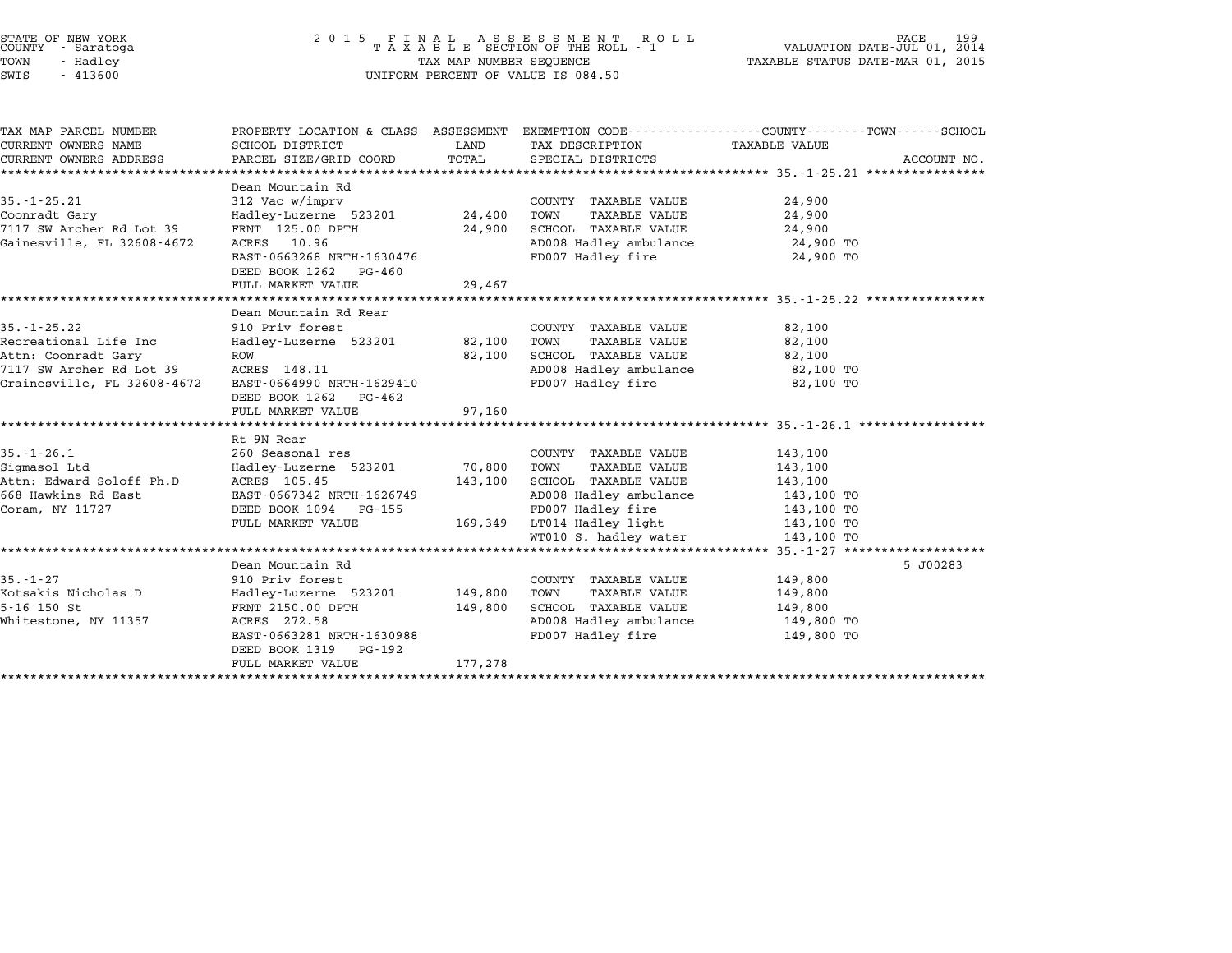| COUNTY | STATE OF NEW YORK<br>- Saratoga |  |
|--------|---------------------------------|--|
| TOWN   | - Hadley                        |  |
|        |                                 |  |

| TAX MAP PARCEL NUMBER                      | PROPERTY LOCATION & CLASS ASSESSMENT EXEMPTION CODE---------------COUNTY-------TOWN-----SCHOOL |         |                                          |                          |              |             |
|--------------------------------------------|------------------------------------------------------------------------------------------------|---------|------------------------------------------|--------------------------|--------------|-------------|
| CURRENT OWNERS NAME                        | SCHOOL DISTRICT                                                                                | LAND    | TAX DESCRIPTION                          | <b>TAXABLE VALUE</b>     |              |             |
| CURRENT OWNERS ADDRESS                     | PARCEL SIZE/GRID COORD                                                                         | TOTAL   | SPECIAL DISTRICTS                        |                          |              | ACCOUNT NO. |
|                                            | 3881 North Shore Rd                                                                            |         |                                          |                          |              | 5 J01430    |
| $35.5 - 1 - 1$                             | 210 1 Family Res                                                                               |         | VET COM C 41132                          | 26,475                   | $\mathbf{0}$ | $\Omega$    |
| Hughes John E                              | Hadley-Luzerne 523201                                                                          |         | 12,500 VET COM T 41133                   | $\Omega$                 | 17,000       | $\Omega$    |
| Hughes Judy                                | Lots 17 & 18                                                                                   |         | 105,900 VET DIS C 41142                  | 26,475                   | 0            | $\mathbf 0$ |
| 3881 North Shore Rd                        | 99.89 DPTH 200.00<br>FRNT                                                                      |         | VET DIS T 41143                          | $^{\circ}$               | 26,475       | $\Omega$    |
| Hadley, NY 12835                           | 0.46<br>ACRES                                                                                  |         | 41834<br>SR STAR                         | $\mathbf 0$              | $\Omega$     | 73,640      |
|                                            | EAST-0660734 NRTH-1632711                                                                      |         | COUNTY TAXABLE VALUE                     | 52,950                   |              |             |
|                                            | DEED BOOK 1027 PG-766                                                                          |         | TOWN<br>TAXABLE VALUE                    | 62,425                   |              |             |
|                                            | FULL MARKET VALUE                                                                              | 125,325 | <b>SCHOOL TAXABLE VALUE</b>              | 32,260                   |              |             |
|                                            |                                                                                                |         | AD008 Hadley ambulance                   | 105,900 TO               |              |             |
|                                            |                                                                                                |         | FD007 Hadley fire                        | 105,900 TO               |              |             |
|                                            |                                                                                                |         | LT014 Hadley light                       | 105,900 TO               |              |             |
|                                            |                                                                                                |         | WT009 Hadley water                       | 105,900 TO               |              |             |
|                                            |                                                                                                |         |                                          |                          |              |             |
|                                            | North Shore Rd                                                                                 |         |                                          |                          |              | 5 J01395    |
| $35.5 - 1 - 2$                             | 311 Res vac land                                                                               |         | COUNTY TAXABLE VALUE                     | 12,500                   |              |             |
| Cason Anna J                               | Hadley-Luzerne 523201                                                                          | 12,500  | <b>TAXABLE VALUE</b><br>TOWN             | 12,500                   |              |             |
| Attn: Mary Ann Burtlett & ETAL Life Estate |                                                                                                | 12,500  | SCHOOL TAXABLE VALUE                     | 12,500                   |              |             |
| 2454 State RT 4                            | FRNT 100.00 DPTH 200.00                                                                        |         | AD008 Hadley ambulance                   | 12,500 TO                |              |             |
| Fort Edward, NY 12828                      | ACRES<br>0.46                                                                                  |         | FD007 Hadley fire                        | 12,500 TO                |              |             |
|                                            | EAST-0660794 NRTH-1632791                                                                      |         | LT014 Hadley light                       | 12,500 TO                |              |             |
|                                            | DEED BOOK 1663 PG-484                                                                          |         | WT009 Hadley water                       | 12,500 TO                |              |             |
|                                            | FULL MARKET VALUE                                                                              | 14,793  |                                          |                          |              |             |
|                                            |                                                                                                |         |                                          |                          |              |             |
|                                            | 3889 North Shore Rd                                                                            |         |                                          |                          |              | 5 J00431    |
| $35.5 - 1 - 3$                             | 312 Vac w/imprv                                                                                |         | COUNTY TAXABLE VALUE                     | 13,500                   |              |             |
| Hughes John E                              | Hadley-Luzerne 523201                                                                          | 12,500  | TOWN<br><b>TAXABLE VALUE</b>             | 13,500                   |              |             |
| Hughes Judy                                | trailer fire                                                                                   | 13,500  | SCHOOL TAXABLE VALUE                     | 13,500                   |              |             |
| 3881 North Shore Rd                        | Lots 13 & 14                                                                                   |         | AD008 Hadley ambulance                   | 13,500 TO                |              |             |
| Hadley, NY 12835                           | FRNT 99.89 DPTH 200.00                                                                         |         | FD007 Hadley fire                        | 13,500 TO                |              |             |
|                                            | ACRES<br>0.46<br>EAST-0660853 NRTH-1632881                                                     |         | LT014 Hadley light<br>WT009 Hadley water | 13,500 TO<br>13,500 TO   |              |             |
|                                            | DEED BOOK 1027<br>PG-764                                                                       |         |                                          |                          |              |             |
|                                            | FULL MARKET VALUE                                                                              | 15,976  |                                          |                          |              |             |
|                                            |                                                                                                |         |                                          |                          |              |             |
|                                            | 3891 North Shore Rd                                                                            |         |                                          |                          |              | 5 J01429    |
| $35.5 - 1 - 4$                             | 210 1 Family Res                                                                               |         | VET COM C 41132                          | 41,475                   | $\Omega$     | 0           |
| McIntosh Tyler L                           | Hadley-Luzerne 523201                                                                          |         | 12,500 VET COM T 41133                   | 0                        | 17,000       | $\mathbf 0$ |
| McIntosh Nicole M                          | Also Deed 1547 Page 628                                                                        |         | 165,900 RES STAR<br>41854                | $\mathbf 0$              | $\Omega$     | 33,830      |
| 3891 North Shore Rd                        | FRNT 100.00 DPTH 200.00                                                                        |         | COUNTY TAXABLE VALUE                     | 124,425                  |              |             |
| Hadley, NY 12835                           | 0.46<br>ACRES                                                                                  |         | <b>TAXABLE VALUE</b><br>TOWN             | 148,900                  |              |             |
|                                            | EAST-0660903 NRTH-1632951                                                                      |         | SCHOOL TAXABLE VALUE                     | 132,070                  |              |             |
|                                            | DEED BOOK 2009<br>PG-28034                                                                     |         | AD008 Hadley ambulance                   | 165,900 TO               |              |             |
|                                            |                                                                                                |         |                                          |                          |              |             |
|                                            | FULL MARKET VALUE                                                                              |         | 196,331 FD007 Hadley fire                |                          |              |             |
|                                            |                                                                                                |         | LT014 Hadley light                       | 165,900 TO<br>165,900 TO |              |             |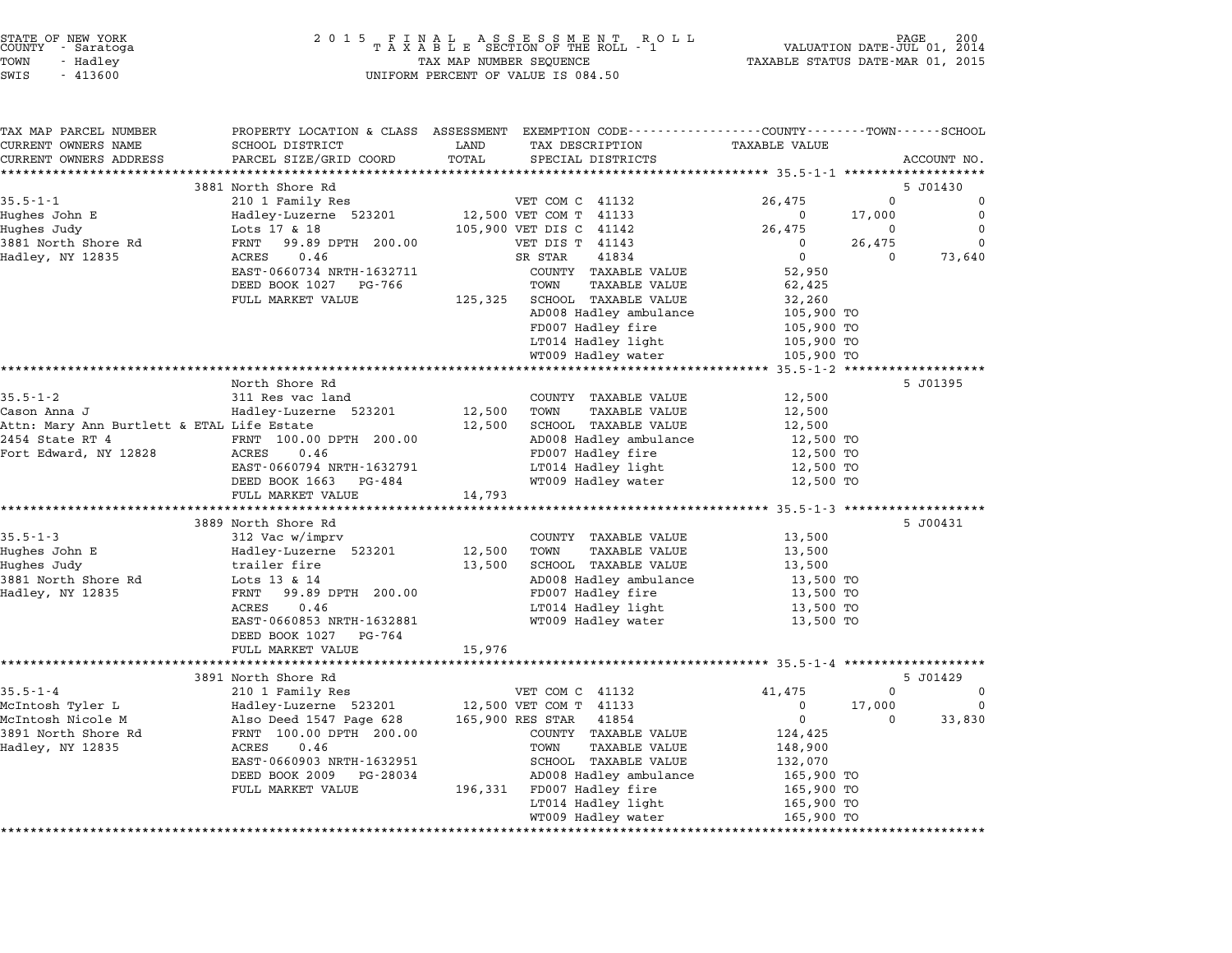| STATE OF NEW YORK<br>COUNTY – Saratoga |                                                                                                 |                         | 2015 FINAL ASSESSMENT ROLL<br>TAXABLE SECTION OF THE ROLL - 1<br>TAXA MAP NITMERE SECITENCE |                      | PAGE 201<br>VALUATION DATE-JUL 01, 2014 |
|----------------------------------------|-------------------------------------------------------------------------------------------------|-------------------------|---------------------------------------------------------------------------------------------|----------------------|-----------------------------------------|
| TOWN<br>- Hadley                       |                                                                                                 | TAX MAP NUMBER SEQUENCE |                                                                                             |                      | TAXABLE STATUS DATE-MAR 01, 2015        |
| SWIS<br>$-413600$                      |                                                                                                 |                         | UNIFORM PERCENT OF VALUE IS 084.50                                                          |                      |                                         |
|                                        |                                                                                                 |                         |                                                                                             |                      |                                         |
| TAX MAP PARCEL NUMBER                  | PROPERTY LOCATION & CLASS ASSESSMENT EXEMPTION CODE---------------COUNTY-------TOWN------SCHOOL |                         |                                                                                             |                      |                                         |
| CURRENT OWNERS NAME                    | SCHOOL DISTRICT                                                                                 | LAND                    | TAX DESCRIPTION                                                                             | <b>TAXABLE VALUE</b> |                                         |
| CURRENT OWNERS ADDRESS                 | PARCEL SIZE/GRID COORD                                                                          | TOTAL                   | SPECIAL DISTRICTS                                                                           |                      | ACCOUNT NO.                             |
|                                        |                                                                                                 |                         |                                                                                             |                      |                                         |
|                                        | 3895 North Shore Rd                                                                             |                         |                                                                                             |                      | 5 J00424                                |
| $35.5 - 1 - 5$                         | 210 1 Family Res                                                                                |                         | COUNTY TAXABLE VALUE                                                                        | 89,700               |                                         |
| Hughes Mildred B                       | Hadley-Luzerne 523201                                                                           | 12,500                  | TOWN<br>TAXABLE VALUE                                                                       | 89,700               |                                         |
| 323 Lake Desolation Rd                 | FRNT 100.21 DPTH                                                                                | 89,700                  | SCHOOL TAXABLE VALUE                                                                        | 89,700               |                                         |
| Middle Grove, NY 12850                 | ACRES<br>0.46                                                                                   |                         | AD008 Hadley ambulance                                                                      | 89,700 TO            |                                         |
|                                        | EAST-0660953 NRTH-1633031                                                                       |                         | FD007 Hadley fire                                                                           | 89,700 TO            |                                         |
|                                        | DEED BOOK 1475 PG-108                                                                           |                         | LT014 Hadley light                                                                          | 89,700 TO            |                                         |
|                                        | FULL MARKET VALUE                                                                               |                         | 106,154 WT009 Hadley water                                                                  | 89,700 TO            |                                         |
|                                        | 3899 North Shore Rd                                                                             |                         |                                                                                             |                      | 5 J01396                                |
| $35.5 - 1 - 6$                         | 210 1 Family Res                                                                                |                         | RES STAR<br>41854                                                                           | 0                    | 33,830<br>$\Omega$                      |
| Petrone James                          | Hadley-Luzerne 523201 12,500                                                                    |                         | COUNTY TAXABLE VALUE                                                                        | 112,000              |                                         |
| Petrone Martha                         | FRNT 100.00 DPTH 200.00                                                                         | 112,000                 | TOWN<br>TAXABLE VALUE                                                                       | 112,000              |                                         |
| 3899 North Shore Rd                    | ACRES<br>0.46                                                                                   |                         | SCHOOL TAXABLE VALUE                                                                        | 78,170               |                                         |
| Hadley, NY 12835                       | EAST-0661003 NRTH-1633121                                                                       |                         | AD008 Hadley ambulance                                                                      | 112,000 TO           |                                         |
|                                        | DEED BOOK 1035 PG-66                                                                            |                         | FD007 Hadley fire                                                                           | 112,000 TO           |                                         |
|                                        | FULL MARKET VALUE                                                                               |                         | 132,544 LT014 Hadley light                                                                  | 112,000 TO           |                                         |
|                                        |                                                                                                 |                         | WT009 Hadley water                                                                          | 112,000 TO           |                                         |
|                                        |                                                                                                 |                         |                                                                                             |                      |                                         |
|                                        | 245 Old Corinth Rd                                                                              |                         |                                                                                             |                      | 5 J00491                                |
| $35.7 - 1 - 3$                         | 280 Res Multiple                                                                                |                         | SR STAR<br>41834                                                                            | $\overline{0}$       | 0<br>73,640                             |
| Marsicovetere John                     | Hadley-Luzerne 523201                                                                           | 15,600                  | COUNTY TAXABLE VALUE                                                                        | 191,900              |                                         |
| Marsicovetere Linda                    | Lots 5-7                                                                                        | 191,900                 | TOWN<br>TAXABLE VALUE                                                                       | 191,900              |                                         |
| 245 Old Corinth Rd                     | FRNT 150.00 DPTH 148.00                                                                         |                         | SCHOOL TAXABLE VALUE                                                                        | 118,260              |                                         |
| Hadley, NY 12835                       | ACRES<br>0.49                                                                                   |                         | AD008 Hadley ambulance                                                                      | 191,900 TO           |                                         |
|                                        | EAST-0666864 NRTH-1632483                                                                       |                         | FD007 Hadley fire                                                                           | 191,900 TO           |                                         |
|                                        | DEED BOOK 1090 PG-180                                                                           |                         | LT014 Hadley light                                                                          | 191,900 TO           |                                         |
|                                        | FULL MARKET VALUE                                                                               | 227,101                 |                                                                                             |                      |                                         |
|                                        |                                                                                                 |                         |                                                                                             |                      |                                         |
|                                        | 231 Old Corinth Rd                                                                              |                         |                                                                                             |                      | 5 J01440                                |
| $35.7 - 1 - 7$                         | 312 Vac w/imprv                                                                                 |                         | COUNTY TAXABLE VALUE                                                                        | 9,000                |                                         |
| Mulholland Mark J                      | Hadley-Luzerne 523201                                                                           | 8,500                   | TOWN<br>TAXABLE VALUE                                                                       | 9,000                |                                         |
| 2084 Rte 9N                            | 50.00 DPTH 125.00<br>FRNT                                                                       | 9,000                   | SCHOOL TAXABLE VALUE                                                                        | 9,000                |                                         |
| Greenfield Center, NY 12833            | ACRES<br>0.14                                                                                   |                         | AD008 Hadley ambulance                                                                      | 9,000 TO             |                                         |
|                                        | EAST-0667034 NRTH-1632294                                                                       |                         | FD007 Hadley fire                                                                           | 9,000 TO             |                                         |
|                                        | DEED BOOK 1753 PG-568                                                                           |                         | LT014 Hadley light                                                                          | 9,000 TO             |                                         |
|                                        | FULL MARKET VALUE                                                                               | 10,651                  |                                                                                             |                      |                                         |
|                                        |                                                                                                 |                         |                                                                                             |                      |                                         |
|                                        | 229 Old Corinth Rd                                                                              |                         |                                                                                             |                      | 5 J00795                                |
| $35.7 - 1 - 8$                         | 311 Res vac land                                                                                |                         | COUNTY TAXABLE VALUE                                                                        | 7,900                |                                         |
| Mulholland Quinn P                     | Hadley-Luzerne 523201                                                                           | 7,900                   | TOWN<br>TAXABLE VALUE                                                                       | 7,900                |                                         |
| PO Box 680                             | FRNT 50.00 DPTH 119.00                                                                          | 7,900                   | SCHOOL TAXABLE VALUE                                                                        | 7,900                |                                         |
| Saratoga Springs, NY 12866             | 0.13<br>ACRES                                                                                   |                         | AD008 Hadley ambulance                                                                      | 7,900 TO             |                                         |
|                                        | EAST-0667064 NRTH-1632254                                                                       |                         | FD007 Hadley fire                                                                           | 7,900 TO             |                                         |
|                                        | DEED BOOK 1755<br>PG-696                                                                        |                         | LT014 Hadley light                                                                          | 7,900 TO             |                                         |
|                                        | FULL MARKET VALUE                                                                               | 9,349                   |                                                                                             |                      |                                         |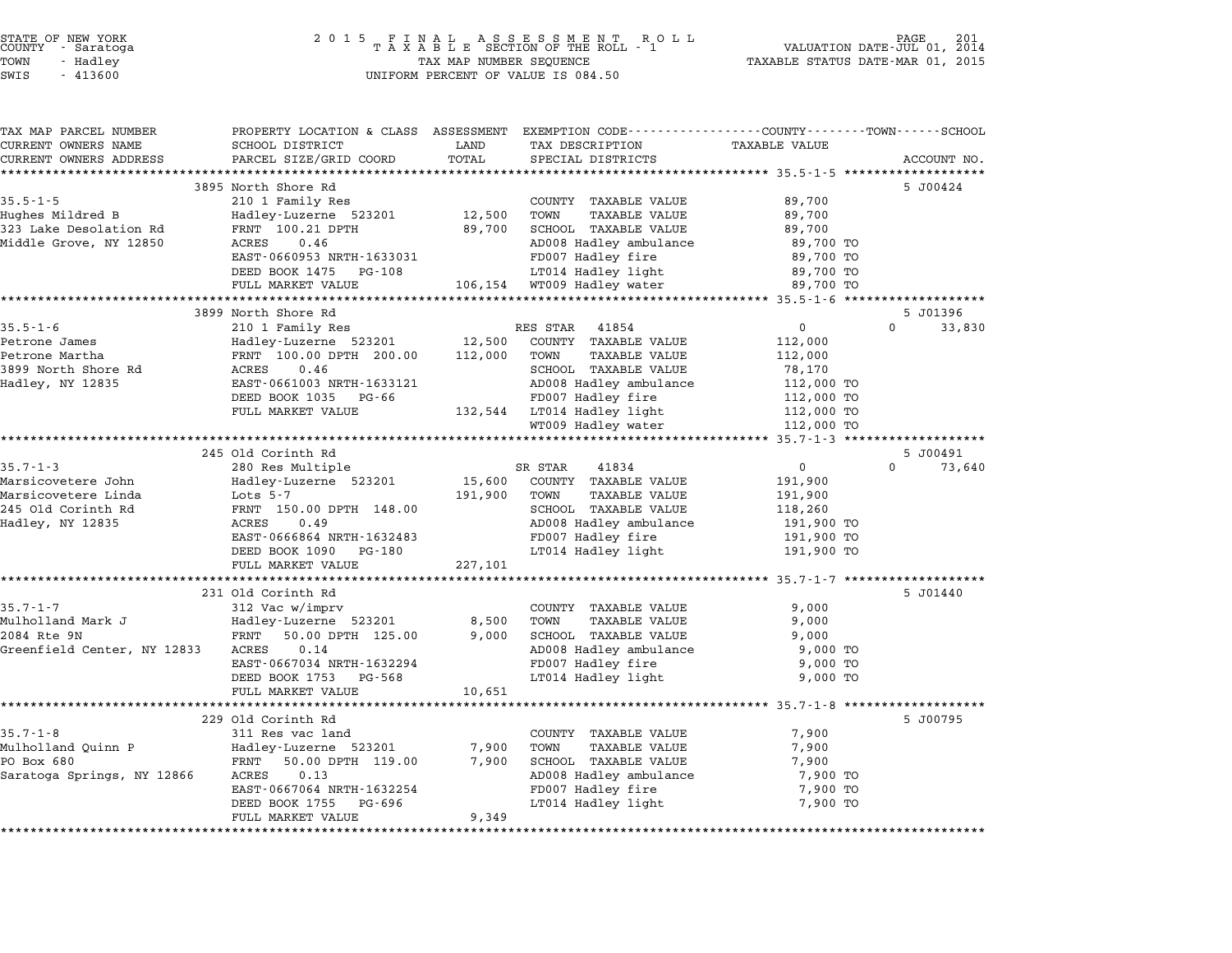| STATE OF NEW YORK<br>COUNTY<br>- Saratoga<br>TOWN<br>- Hadley<br>SWIS<br>$-413600$                                                                                                                      | 2 0 1 5                                                                                                                                                                                                                                                                                                                                                                                          | TAX MAP NUMBER SEQUENCE                       | FINAL ASSESSMENT RO<br>TAXABLE SECTION OF THE ROLL - 1<br>R O L L<br>UNIFORM PERCENT OF VALUE IS 084.50                                                                                                                                                                                                                                                                   | TAXABLE STATUS DATE-MAR 01, 2015                                                                                                                       | 202<br>PAGE<br>VALUATION DATE-JUL 01, 2014 |
|---------------------------------------------------------------------------------------------------------------------------------------------------------------------------------------------------------|--------------------------------------------------------------------------------------------------------------------------------------------------------------------------------------------------------------------------------------------------------------------------------------------------------------------------------------------------------------------------------------------------|-----------------------------------------------|---------------------------------------------------------------------------------------------------------------------------------------------------------------------------------------------------------------------------------------------------------------------------------------------------------------------------------------------------------------------------|--------------------------------------------------------------------------------------------------------------------------------------------------------|--------------------------------------------|
| TAX MAP PARCEL NUMBER<br>CURRENT OWNERS NAME<br>CURRENT OWNERS ADDRESS                                                                                                                                  | PROPERTY LOCATION & CLASS ASSESSMENT EXEMPTION CODE---------------COUNTY-------TOWN------SCHOOL<br>SCHOOL DISTRICT<br>PARCEL SIZE/GRID COORD                                                                                                                                                                                                                                                     | LAND<br>TOTAL                                 | TAX DESCRIPTION<br>SPECIAL DISTRICTS                                                                                                                                                                                                                                                                                                                                      | <b>TAXABLE VALUE</b>                                                                                                                                   | ACCOUNT NO.                                |
|                                                                                                                                                                                                         | 227 Old Corinth Rd                                                                                                                                                                                                                                                                                                                                                                               |                                               |                                                                                                                                                                                                                                                                                                                                                                           |                                                                                                                                                        | 5 J01509                                   |
| $35.7 - 1 - 9$<br>Cooper Leslie<br>Attn: Cooper Leslie Jr<br>227 Old Corinth Rd<br>Hadley, NY 12835                                                                                                     | 270 Mfg housing<br>Hadley-Luzerne 523201<br>Lot $13$<br>FRNT<br>50.00 DPTH 116.00<br>0.13<br>ACRES<br>EAST-0667104 NRTH-1632224<br>DEED BOOK 1469<br>PG-761<br>FULL MARKET VALUE                                                                                                                                                                                                                 | 12,700<br>27,100<br>32,071                    | 41854<br>RES STAR<br>COUNTY TAXABLE VALUE<br><b>TAXABLE VALUE</b><br>TOWN<br>SCHOOL TAXABLE VALUE<br>AD008 Hadley ambulance<br>FD007 Hadley fire<br>LT014 Hadley light                                                                                                                                                                                                    | 0<br>27,100<br>27,100<br>0<br>27,100 TO<br>27,100 TO<br>27,100 TO                                                                                      | 27,100<br>$\Omega$                         |
|                                                                                                                                                                                                         | **************************                                                                                                                                                                                                                                                                                                                                                                       | ***********                                   |                                                                                                                                                                                                                                                                                                                                                                           | ********************* 35.7-1-12 ****************                                                                                                       |                                            |
| $35.7 - 1 - 12$<br>Niagara Mohawk<br>Att: Property Tax Dept D-G<br>300 Erie Blvd West<br>Syracuse, NY 13202<br>$35.7 - 1 - 13$<br>Long John R<br>Long Nancy L<br>221 Old Corinth Rd<br>Hadley, NY 12835 | Corinth Rd<br>311 Res vac land - WTRFNT<br>Hadley-Luzerne 523201<br>Vacant Utility Land<br>FRNT 2435.00 DPTH<br>ACRES<br>15.23<br>EAST-0666374 NRTH-1632974<br>DEED BOOK 1718<br>PG-565<br>FULL MARKET VALUE<br>221 Old Corinth Rd<br>210 1 Family Res<br>Hadley-Luzerne 523201<br>Lot 16<br>FRNT<br>66.00 DPTH 107.00<br>0.16<br>ACRES<br>EAST-0667205 NRTH-1632104<br>DEED BOOK 1662<br>PG-556 | 58,300<br>58,300<br>68,994<br>9,800<br>50,700 | COUNTY TAXABLE VALUE<br>TOWN<br><b>TAXABLE VALUE</b><br>SCHOOL TAXABLE VALUE<br>AD008 Hadley ambulance<br>FD007 Hadley fire<br>LT014 Hadley light<br>******************************** 35.7-1-13 ******<br>RES STAR<br>41854<br>COUNTY TAXABLE VALUE<br>TOWN<br>TAXABLE VALUE<br>SCHOOL TAXABLE VALUE<br>AD008 Hadley ambulance<br>FD007 Hadley fire<br>LT014 Hadley light | 58,300<br>58,300<br>58,300<br>58,300 TO<br>58,300 TO<br>58,300 TO<br>$\mathbf{0}$<br>50,700<br>50,700<br>16,870<br>50,700 TO<br>50,700 TO<br>50,700 TO | 5 N01092<br>5 J00533<br>33,830<br>$\Omega$ |
|                                                                                                                                                                                                         | FULL MARKET VALUE                                                                                                                                                                                                                                                                                                                                                                                | 60,000                                        |                                                                                                                                                                                                                                                                                                                                                                           |                                                                                                                                                        |                                            |
| $35.7 - 1 - 14$<br>Barbarulo Rosemarie A<br>Barbarulo Michael A<br>35 Eagle St<br>Scotia, NY 12302                                                                                                      | *********************<br>217 Old Corinth Rd<br>260 Seasonal res<br>Hadley-Luzerne 523201<br>FRNT 164.00 DPTH 104.00<br>0.37<br>ACRES<br>EAST-0667285 NRTH-1632014<br>DEED BOOK 1108<br>PG-375<br>FULL MARKET VALUE                                                                                                                                                                               | 12,400<br>45,900<br>54,320                    | COUNTY TAXABLE VALUE<br>TOWN<br><b>TAXABLE VALUE</b><br>SCHOOL TAXABLE VALUE<br>AD008 Hadley ambulance<br>FD007 Hadley fire<br>LT014 Hadley light                                                                                                                                                                                                                         | ************ 35.7-1-14 ***************<br>45,900<br>45,900<br>45,900<br>45,900 TO<br>45,900 TO<br>45,900 TO                                            | 5 J00536                                   |
|                                                                                                                                                                                                         | 213 Old Corinth Rd                                                                                                                                                                                                                                                                                                                                                                               |                                               |                                                                                                                                                                                                                                                                                                                                                                           | ************************ 35.7-1-15 *******                                                                                                             |                                            |
|                                                                                                                                                                                                         |                                                                                                                                                                                                                                                                                                                                                                                                  |                                               |                                                                                                                                                                                                                                                                                                                                                                           |                                                                                                                                                        |                                            |

STATE OF NEW YORK <sup>2</sup> <sup>0</sup> <sup>1</sup> 5 F I N A L A S S E S S M E N T R O L L PAGE <sup>202</sup> COUNTY - Saratoga <sup>T</sup> <sup>A</sup> <sup>X</sup> <sup>A</sup> <sup>B</sup> <sup>L</sup> <sup>E</sup> SECTION OF THE ROLL - <sup>1</sup> VALUATION DATE-JUL 01, <sup>2014</sup>

|                  | 213 Old Corinth Rd          |        |                         |           |
|------------------|-----------------------------|--------|-------------------------|-----------|
| $35.7 - 1 - 15$  | 260 Seasonal res            |        | TAXABLE VALUE<br>COUNTY | 43,000    |
| Bailey John R    | Hadley-Luzerne 523201       | 10,700 | TOWN<br>TAXABLE VALUE   | 43,000    |
| Bailey Joyce E   | 50.00 DPTH<br>97.00<br>FRNT | 43,000 | TAXABLE VALUE<br>SCHOOL | 43,000    |
| PO Box 112       | 0.11<br>ACRES               |        | AD008 Hadley ambulance  | 43,000 TO |
| Hadley, NY 12835 | EAST-0667355 NRTH-1631934   |        | FD007 Hadley fire       | 43,000 TO |
|                  | DEED BOOK 2012 PG-12191     |        | LT014 Hadley light      | 43,000 TO |
|                  | FULL MARKET VALUE           | 50,888 |                         |           |
|                  |                             |        |                         |           |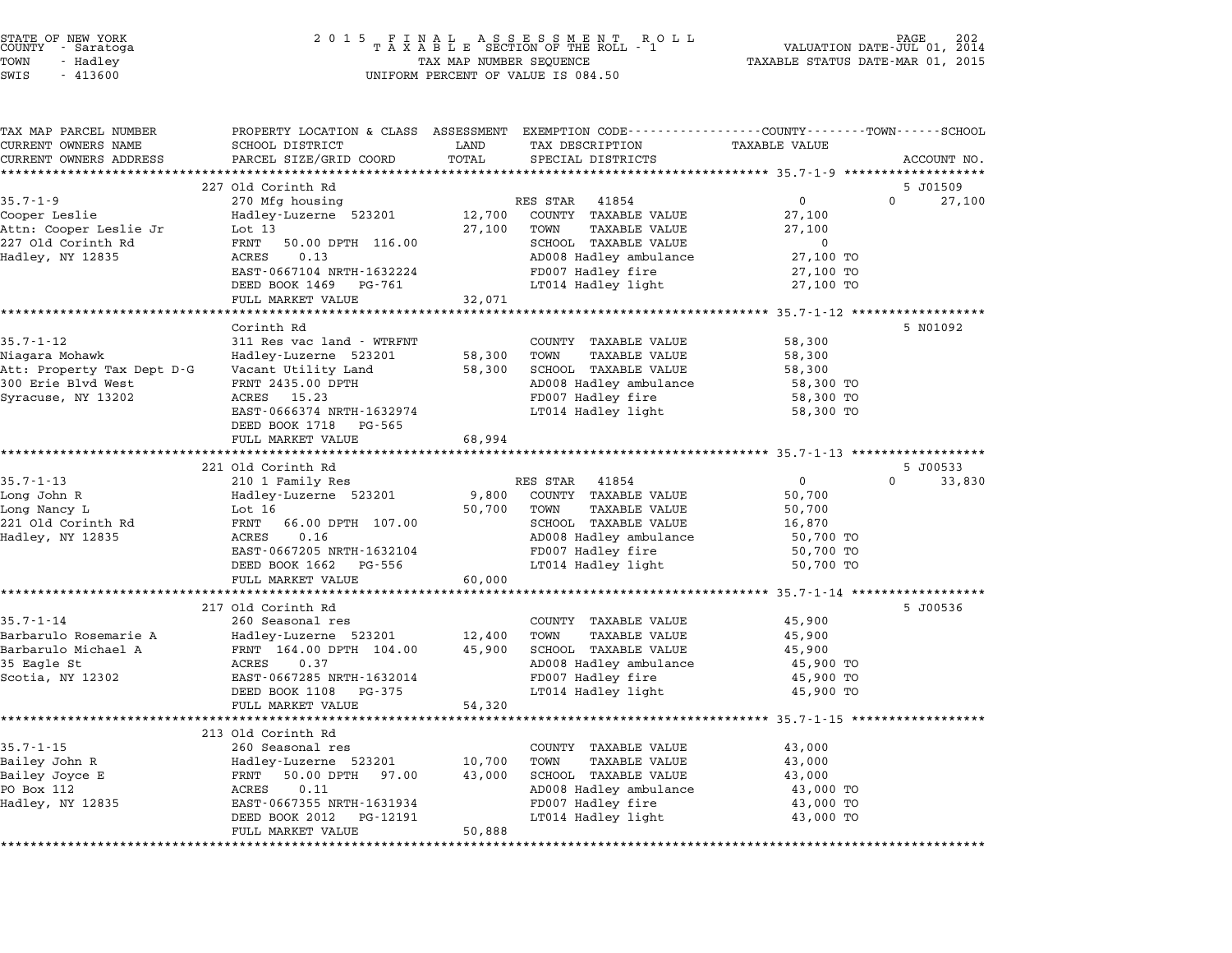| STATE OF NEW YORK<br>COUNTY – Saratoga<br>TOWN<br>- Hadley<br>SWIS<br>$-413600$                    | 2 0 1 5                                                                                                                                                                                                                                      | TAX MAP NUMBER SEQUENCE      | FINAL ASSESSMENT RO<br>TAXABLE SECTION OF THE ROLL - 1<br>R O L L<br>UNIFORM PERCENT OF VALUE IS 084.50                                                                                                             | PAGE 203<br>VALUATION DATE-JUL 01, 2014<br>TAXABLE STATUS DATE-MAR 01, 2015                                      |             |
|----------------------------------------------------------------------------------------------------|----------------------------------------------------------------------------------------------------------------------------------------------------------------------------------------------------------------------------------------------|------------------------------|---------------------------------------------------------------------------------------------------------------------------------------------------------------------------------------------------------------------|------------------------------------------------------------------------------------------------------------------|-------------|
| TAX MAP PARCEL NUMBER<br>CURRENT OWNERS NAME                                                       | PROPERTY LOCATION & CLASS ASSESSMENT EXEMPTION CODE---------------COUNTY-------TOWN-----SCHOOL<br>SCHOOL DISTRICT                                                                                                                            | LAND                         | TAX DESCRIPTION                                                                                                                                                                                                     | <b>TAXABLE VALUE</b>                                                                                             |             |
| CURRENT OWNERS ADDRESS<br>*******************                                                      | PARCEL SIZE/GRID COORD                                                                                                                                                                                                                       | TOTAL<br>************        | SPECIAL DISTRICTS                                                                                                                                                                                                   |                                                                                                                  | ACCOUNT NO. |
| $35.7 - 1 - 16$<br>Bailey John R<br>Bailey Joyce E<br>1038 Brierwood Blvd<br>Schenectady, NY 12308 | 211 Old Corinth Rd<br>312 Vac w/imprv<br>Hadley-Luzerne 523201<br>Machine Shed<br>FRNT<br>50.00 DPTH<br>95.00<br>0.21<br>ACRES<br>EAST-0667395 NRTH-1631894<br>DEED BOOK 2009<br>PG-9810                                                     | 12,200<br>12,700             | ********************************* 35.7-1-16 ******************<br>COUNTY TAXABLE VALUE<br>TOWN<br><b>TAXABLE VALUE</b><br>SCHOOL TAXABLE VALUE<br>AD008 Hadley ambulance<br>FD007 Hadley fire<br>LT014 Hadley light | 12,700<br>12,700<br>12,700<br>12,700 TO<br>12,700 TO<br>12,700 TO                                                | 5 J00862    |
|                                                                                                    | FULL MARKET VALUE                                                                                                                                                                                                                            | 15,030                       |                                                                                                                                                                                                                     |                                                                                                                  |             |
| $35.7 - 1 - 17$<br>Kaiser Richard F<br>3599 Mallard Rd<br>Levittown, NY 11756                      | *********************<br>209 Old Corinth Rd<br>260 Seasonal res<br>Hadley-Luzerne 523201<br>FRNT<br>50.00 DPTH 92.00<br>ACRES<br>0.21<br>EAST-0667425 NRTH-1631864<br>DEED BOOK 1758<br>PG-730<br>FULL MARKET VALUE<br>********************* | 12,200<br>43,200<br>51,124   | COUNTY TAXABLE VALUE<br>TOWN<br><b>TAXABLE VALUE</b><br>SCHOOL TAXABLE VALUE<br>AD008 Hadley ambulance<br>FD007 Hadley fire<br>LT014 Hadley light                                                                   | 43,200<br>43,200<br>43,200<br>43,200 TO<br>43,200 TO<br>43,200 TO<br>************** 35.7-1-18 ****************** | 5 J00889    |
| $35.7 - 1 - 18$<br>Kurt Bruce G<br>PO Box 113<br>Islip Terrace, NY 11752                           | 205 Old Corinth Rd<br>260 Seasonal res<br>Hadley-Luzerne 523201<br>FRNT<br>50.00 DPTH 86.00<br>0.09<br>ACRES<br>EAST-0667465 NRTH-1631825<br>DEED BOOK 1666<br>PG-168<br>FULL MARKET VALUE                                                   | 8,800<br>43,500<br>51,479    | COUNTY TAXABLE VALUE<br>TOWN<br><b>TAXABLE VALUE</b><br>SCHOOL TAXABLE VALUE<br>AD008 Hadley ambulance<br>FD007 Hadley fire<br>LT014 Hadley light                                                                   | 43,500<br>43,500<br>43,500<br>43,500 TO<br>43,500 TO<br>43,500 TO                                                | 5 J01373    |
|                                                                                                    | ************************<br>201 Old Corinth Rd                                                                                                                                                                                               | **********                   |                                                                                                                                                                                                                     | ********************* 35.7-1-19 *******************                                                              | 5 J01296    |
| $35.7 - 1 - 19$<br>Csaki Bokor Judit<br>Bokor Gyorgy<br>201 Old Corinth Rd<br>Hadley, NY 12835     | 210 1 Family Res<br>Hadley-Luzerne 523201<br>FRNT<br>70.00 DPTH 80.00<br>0.12<br>ACRES<br>EAST-0667495 NRTH-1631785<br>DEED BOOK 2010<br>PG-2857<br>FULL MARKET VALUE                                                                        | 11,700<br>73,100             | COUNTY TAXABLE VALUE<br><b>TAXABLE VALUE</b><br>TOWN<br>SCHOOL TAXABLE VALUE<br>AD008 Hadley ambulance<br>FD007 Hadley fire<br>LT014 Hadley light                                                                   | 73,100<br>73,100<br>73,100<br>73,100 TO<br>73,100 TO<br>73,100 TO                                                |             |
|                                                                                                    |                                                                                                                                                                                                                                              | 86,509                       |                                                                                                                                                                                                                     |                                                                                                                  |             |
| $35.7 - 1 - 20$<br>Beaulien Susan-Trustee<br>353 Green Ridge Drive #2<br>Daly City, CA 94014       | 191 Old Corinth Rd<br>210 1 Family Res<br>Hadley-Luzerne 523201<br>FRNT 142.00 DPTH 91.00<br>0.30<br>ACRES<br>EAST-0667565 NRTH-1631705<br>DEED BOOK 2015<br>PG-5183<br>FULL MARKET VALUE                                                    | 12,300<br>106,000<br>125,444 | COUNTY TAXABLE VALUE<br>TOWN<br>TAXABLE VALUE<br>SCHOOL TAXABLE VALUE<br>AD008 Hadley ambulance<br>FD007 Hadley fire<br>LT014 Hadley light                                                                          | 106,000<br>106,000<br>106,000<br>106,000 TO<br>106,000 TO<br>106,000 TO                                          | 5 J00113    |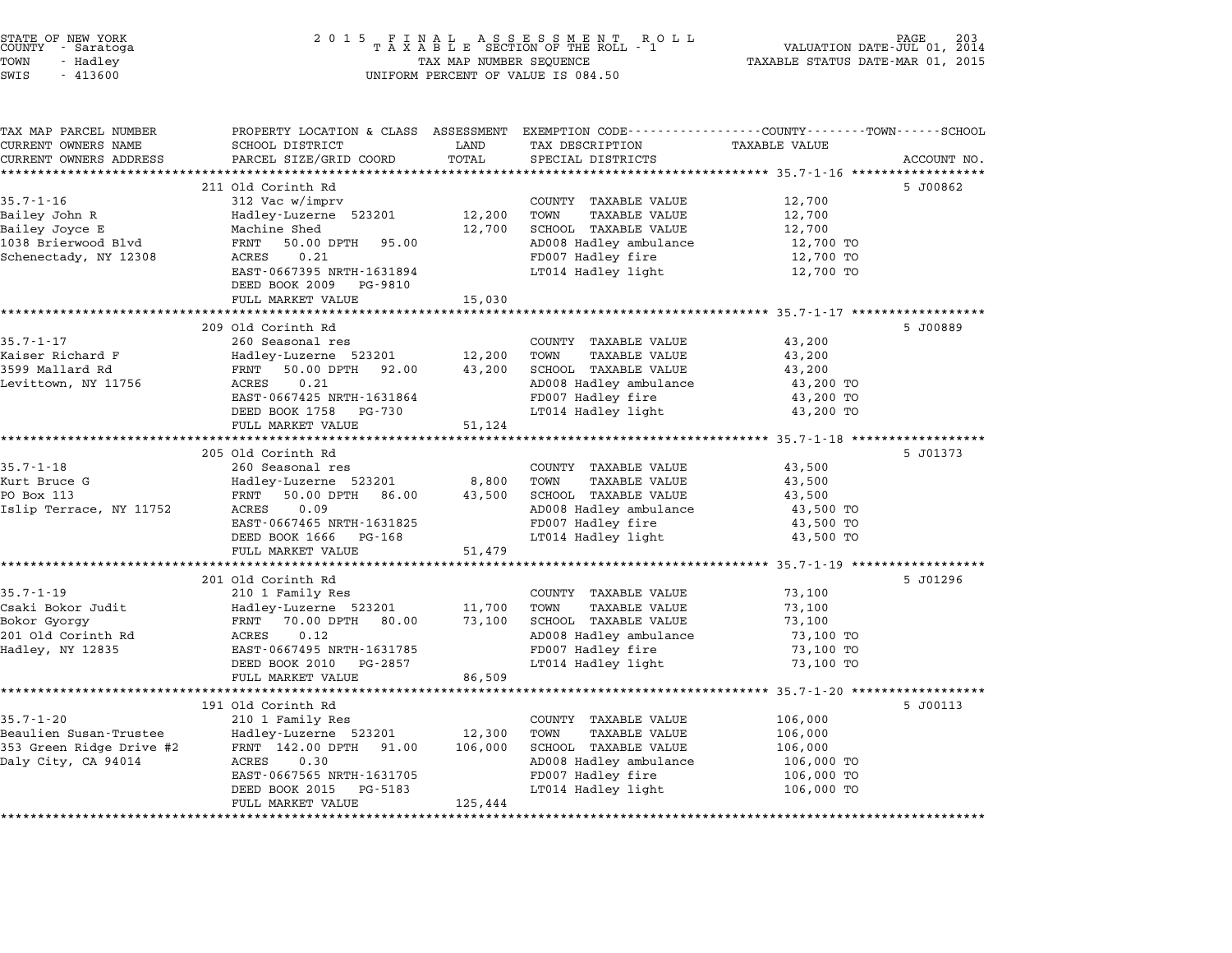| STATE OF NEW YORK<br>COUNTY - Saratoga | 2015 FINAL ASSESSMENT ROLL<br>TAXABLE SECTION OF THE ROLL - 1 | 204<br>PAGE<br>VALUATION DATE-JUL 01, 2014 |
|----------------------------------------|---------------------------------------------------------------|--------------------------------------------|
| TOWN<br>- Hadlev                       | TAX MAP NUMBER SEQUENCE                                       | TAXABLE STATUS DATE-MAR 01, 2015           |
| <b>CMTC - 113600</b>                   | INITEORM PERCENT OF VALUE TO 084 50                           |                                            |

# TOWN - Hadley TAX MAP NUMBER SEQUENCE TAXABLE STATUS DATE-MAR 01, <sup>2015</sup> STATE OF NEW YORK STATE OF NEW YORK COUNTY - SATATOGRAPH SAMPLINE TO A SAMPLINE TO A SAMPLINE ROLL TO A SAMPLINE SECTION OF THE ROLL TO A SAMPLINE SECTION OF THE ROLL TO A SAMPLINE SECTION OF THE ROLL TO A SAMPLINE SECTION

| TAX MAP PARCEL NUMBER<br>CURRENT OWNERS NAME          | PROPERTY LOCATION & CLASS ASSESSMENT EXEMPTION CODE---------------COUNTY-------TOWN-----SCHOOL<br>SCHOOL DISTRICT | LAND        | TAX DESCRIPTION                                         | <b>TAXABLE VALUE</b> |                    |
|-------------------------------------------------------|-------------------------------------------------------------------------------------------------------------------|-------------|---------------------------------------------------------|----------------------|--------------------|
| CURRENT OWNERS ADDRESS                                | PARCEL SIZE/GRID COORD                                                                                            | TOTAL       | SPECIAL DISTRICTS                                       |                      | ACCOUNT NO.        |
|                                                       | ********************                                                                                              | *********** | ********************************* 35.7-1-21 *********** |                      |                    |
|                                                       | 189 Old Corinth Rd                                                                                                |             |                                                         |                      | 5 J00591           |
| $35.7 - 1 - 21$                                       | 270 Mfg housing                                                                                                   |             | COUNTY TAXABLE VALUE                                    | 22,800               |                    |
| Comeau Paul                                           | Hadley-Luzerne 523201                                                                                             | 9,800       | TOWN<br><b>TAXABLE VALUE</b>                            | 22,800               |                    |
| 665 State Route 17K                                   | FRNT<br>56.00 DPTH 91.00                                                                                          | 22,800      | SCHOOL TAXABLE VALUE                                    | 22,800               |                    |
| Montgomery, NY 12549                                  | ACRES<br>0.10                                                                                                     |             | AD008 Hadley ambulance                                  | 22,800 TO            |                    |
|                                                       | EAST-0667626 NRTH-1631625                                                                                         |             | FD007 Hadley fire                                       | 22,800 TO            |                    |
|                                                       | DEED BOOK 2012 PG-6813                                                                                            |             | LT014 Hadley light                                      | 22,800 TO            |                    |
|                                                       | FULL MARKET VALUE                                                                                                 | 26,982      |                                                         |                      |                    |
|                                                       |                                                                                                                   |             |                                                         |                      |                    |
|                                                       | 183 Old Corinth Rd                                                                                                |             |                                                         |                      | 5 J00590           |
| $35.7 - 1 - 24$                                       | 270 Mfg housing                                                                                                   |             | RES STAR<br>41854                                       | $\Omega$             | 26,800<br>$\Omega$ |
| Randall Daniel H                                      | Hadley-Luzerne 523201                                                                                             | 9,800       | COUNTY TAXABLE VALUE                                    | 26,800               |                    |
| 183 Old Corinth Rd                                    | FRNT<br>56.00 DPTH 85.00                                                                                          | 26,800      | TOWN<br>TAXABLE VALUE                                   | 26,800               |                    |
| Hadley, NY 12835                                      | ACRES<br>0.10                                                                                                     |             | SCHOOL TAXABLE VALUE                                    | $\mathbf 0$          |                    |
|                                                       | EAST-0667706 NRTH-1631485                                                                                         |             | AD008 Hadley ambulance                                  | 26,800 TO            |                    |
|                                                       | DEED BOOK 2009 PG-32077                                                                                           |             | FD007 Hadley fire                                       | 26,800 TO            |                    |
|                                                       | FULL MARKET VALUE                                                                                                 |             | 31,716 LT014 Hadley light                               | 26,800 TO            |                    |
|                                                       |                                                                                                                   |             |                                                         |                      |                    |
|                                                       | 181 Old Corinth Rd                                                                                                |             |                                                         |                      | 5 J00066           |
| $35.7 - 1 - 25$                                       | 270 Mfg housing                                                                                                   |             | COUNTY TAXABLE VALUE                                    | 24,200               |                    |
| Belouin Donna A                                       | Hadley-Luzerne 523201                                                                                             | 8,800       | TOWN<br><b>TAXABLE VALUE</b>                            | 24,200               |                    |
| Attn: Pamela M Frederick FRNT 93.00 DPTH 77.00        |                                                                                                                   | 24,200      | SCHOOL TAXABLE VALUE                                    | 24,200               |                    |
| 1 Ellsworth Ave                                       | 0.09<br>ACRES                                                                                                     |             | AD008 Hadley ambulance                                  | 24,200 TO            |                    |
| Scotia, NY 12302                                      | EAST-0667736 NRTH-1631425                                                                                         |             | FD007 Hadley fire                                       | 24,200 TO            |                    |
|                                                       | DEED BOOK 1346 PG-606                                                                                             |             | LT014 Hadley light                                      | 24,200 TO            |                    |
|                                                       | FULL MARKET VALUE                                                                                                 | 28,639      |                                                         |                      |                    |
|                                                       |                                                                                                                   |             |                                                         |                      |                    |
|                                                       | 177 Old Corinth Rd                                                                                                |             |                                                         |                      | 5 J00863           |
| $35.7 - 1 - 26$                                       | 312 Vac w/imprv                                                                                                   |             | COUNTY TAXABLE VALUE                                    | 13,200               |                    |
| Traitz Robert D                                       | Hadley-Luzerne 523201                                                                                             | 12,200      | TOWN<br>TAXABLE VALUE                                   | 13,200               |                    |
| Equity Trust Company Custodian FRNT 141.00 DPTH 87.00 |                                                                                                                   | 13,200      | SCHOOL TAXABLE VALUE                                    | 13,200               |                    |
| 331 Blue Hill Terrace                                 | ACRES<br>0.23                                                                                                     |             | AD008 Hadley ambulance                                  | 13,200 TO            |                    |
| Wyckoff, NJ 07481                                     | EAST-0667786 NRTH-1631235                                                                                         |             | FD007 Hadley fire                                       | 13,200 TO            |                    |
|                                                       | DEED BOOK 2014 PG-18790                                                                                           |             | LT014 Hadley light                                      | 13,200 TO            |                    |
|                                                       | FULL MARKET VALUE                                                                                                 | 15,621      |                                                         |                      |                    |
|                                                       |                                                                                                                   |             |                                                         |                      |                    |
|                                                       | Corinth Rd                                                                                                        |             |                                                         |                      | 5 J00074           |
| $35.7 - 1 - 27$                                       | 311 Res vac land                                                                                                  |             | COUNTY TAXABLE VALUE                                    | 9,800                |                    |
| Berg Eugene Francis                                   | Hadley-Luzerne 523201                                                                                             | 9,800       | <b>TOWN</b><br>TAXABLE VALUE                            | 9,800                |                    |
| PO Box 384                                            | FRNT 100.00 DPTH 65.00                                                                                            | 9,800       | SCHOOL TAXABLE VALUE                                    | 9,800                |                    |
| Rutland, VT 05702                                     | ACRES<br>0.16                                                                                                     |             | AD008 Hadley ambulance                                  | 9,800 TO             |                    |
|                                                       | EAST-0667827 NRTH-1631105                                                                                         |             | FD007 Hadley fire                                       | 9,800 TO             |                    |
|                                                       | DEED BOOK 1034<br>PG-702                                                                                          |             | LT014 Hadley light                                      | 9,800 TO             |                    |
|                                                       | FULL MARKET VALUE                                                                                                 | 11,598      |                                                         |                      |                    |
|                                                       |                                                                                                                   |             |                                                         |                      |                    |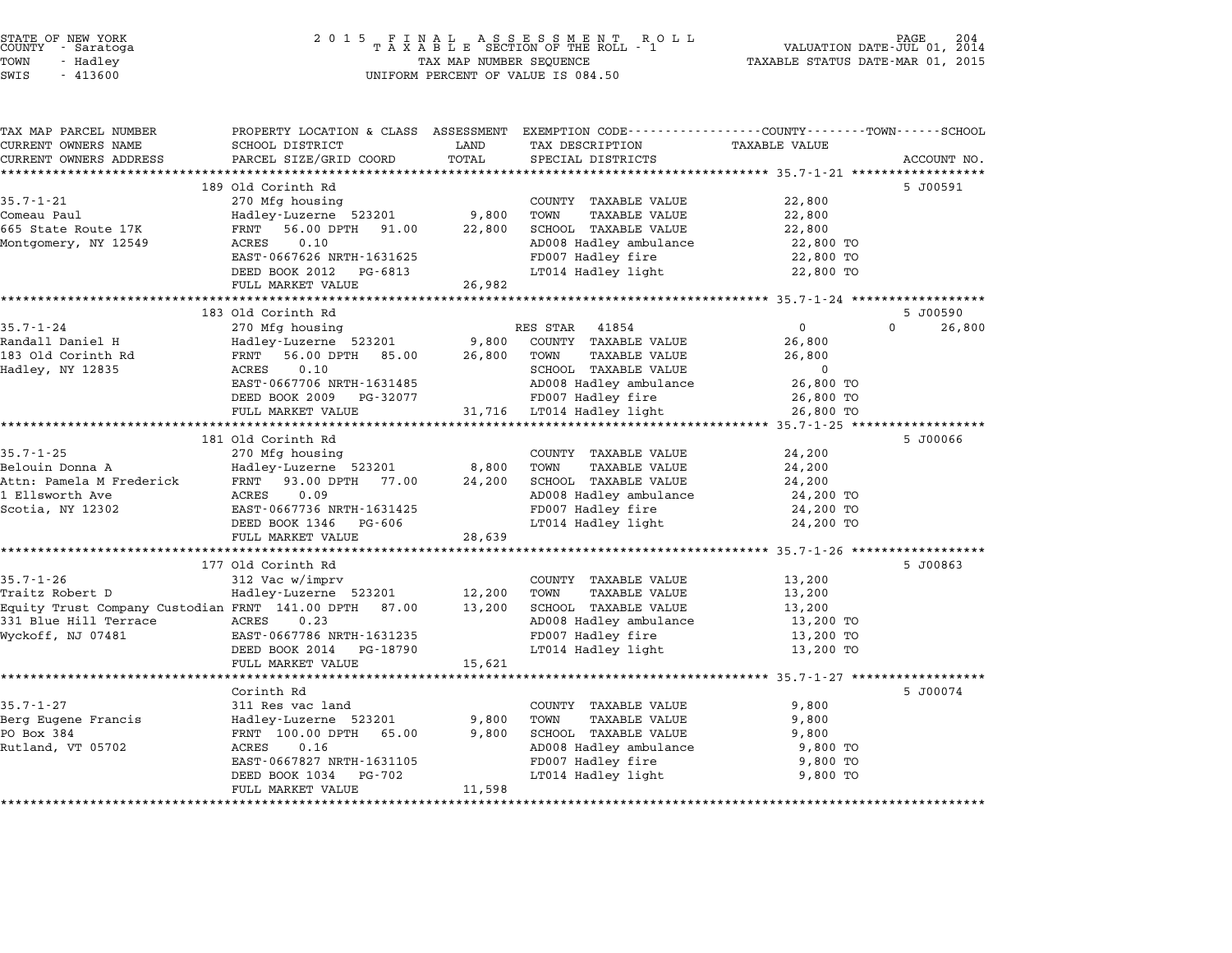# STATE OF NEW YORK <sup>2</sup> <sup>0</sup> <sup>1</sup> 5 F I N A L A S S E S S M E N T R O L L PAGE <sup>205</sup> COUNTY - Saratoga <sup>T</sup> <sup>A</sup> <sup>X</sup> <sup>A</sup> <sup>B</sup> <sup>L</sup> <sup>E</sup> SECTION OF THE ROLL - <sup>1</sup> VALUATION DATE-JUL 01, <sup>2014</sup> TOWN - Hadley TAX MAP NUMBER SEQUENCE TAXABLE STATUS DATE-MAR 01, <sup>2015</sup> STATE OF NEW YORK STATE OF NEW YORK A SOLUME TO A SOLUME TO A SOLUME TO A SOLUME TO A SOLUME TO A SOLUME TO A SOLUME TO A SOLUME TO A SOLUME TO A SOLUME TO A SOLUME TO A SOLUME TO A SOLUME TO A SOLUME TO A SOLUME TO A SOLU

| TAX MAP PARCEL NUMBER<br>CURRENT OWNERS NAME | PROPERTY LOCATION & CLASS ASSESSMENT EXEMPTION CODE---------------COUNTY------TOWN------SCHOOL<br>SCHOOL DISTRICT | LAND                    | TAX DESCRIPTION                                             | TAXABLE VALUE                                            |                    |
|----------------------------------------------|-------------------------------------------------------------------------------------------------------------------|-------------------------|-------------------------------------------------------------|----------------------------------------------------------|--------------------|
| CURRENT OWNERS ADDRESS                       | PARCEL SIZE/GRID COORD                                                                                            | TOTAL                   | SPECIAL DISTRICTS                                           |                                                          | ACCOUNT NO.        |
|                                              |                                                                                                                   |                         |                                                             |                                                          |                    |
|                                              | Corinth Rd                                                                                                        |                         |                                                             |                                                          | 5 J00869           |
| $35.7 - 1 - 28$                              | 311 Res vac land - WTRFNT                                                                                         |                         | COUNTY TAXABLE VALUE                                        | 10,700                                                   |                    |
| Van Nostrand Sail R                          | Hadley-Luzerne 523201                                                                                             | 10,700                  | TOWN<br>TAXABLE VALUE                                       | 10,700                                                   |                    |
| 4 Ridley Ct                                  | FRNT 100.00 DPTH 137.00                                                                                           | 10,700                  | SCHOOL TAXABLE VALUE                                        | 10,700                                                   |                    |
| Greenlawn, NY 11740                          | 0.30<br>ACRES                                                                                                     |                         | AD008 Hadley ambulance                                      | 10,700 TO                                                |                    |
|                                              | EAST-0667957 NRTH-1631116                                                                                         |                         | FD007 Hadley fire                                           | 10,700 TO                                                |                    |
|                                              | DEED BOOK 1414 PG-537                                                                                             |                         | LT014 Hadley light                                          | 10,700 TO                                                |                    |
|                                              | FULL MARKET VALUE                                                                                                 | 12,663                  |                                                             |                                                          |                    |
|                                              |                                                                                                                   |                         |                                                             |                                                          |                    |
|                                              | Corinth Rd                                                                                                        |                         |                                                             |                                                          | 5 J00219           |
| $35.7 - 1 - 29$                              | 311 Res vac land - WTRFNT                                                                                         |                         | COUNTY TAXABLE VALUE                                        | 10,500                                                   |                    |
| Rice Timothy J                               | Hadley–Luzerne 523201<br>FRNT 100.00 DPTH 125.00                                                                  | 10,500                  | TOWN<br>TAXABLE VALUE                                       | 10,500                                                   |                    |
| PO Box 162                                   |                                                                                                                   | 10,500                  | SCHOOL TAXABLE VALUE                                        | 10,500                                                   |                    |
| Hadley, NY 12835                             | ACRES<br>0.25                                                                                                     |                         | AD008 Hadley ambulance                                      | 10,500 TO                                                |                    |
|                                              | EAST-0667977 NRTH-1631016<br>DEED BOOK 2007 PG-27840                                                              |                         | FD007 Hadley fire<br>LT014 Hadley light                     | 10,500 TO<br>10,500 TO                                   |                    |
|                                              | FULL MARKET VALUE                                                                                                 | 12,426                  |                                                             |                                                          |                    |
|                                              |                                                                                                                   | * * * * * * * * * * * * |                                                             | **************************35.7-1-30 ******************** |                    |
|                                              | 237 Old Corinth Rd                                                                                                |                         |                                                             |                                                          | 5 J00919           |
| $35.7 - 1 - 30$                              | 210 1 Family Res                                                                                                  |                         | RES STAR 41854                                              | $\overline{0}$                                           | $\Omega$<br>33,830 |
| Lewandowski Paul                             | Hadley-Luzerne 523201                                                                                             |                         | 12,400 COUNTY TAXABLE VALUE                                 | 67,300                                                   |                    |
| Lewandowski Carla                            | Lot 9                                                                                                             |                         | 67,300 TOWN<br>TAXABLE VALUE                                | 67,300                                                   |                    |
| 237 Old Corinth Rd                           | FRNT 150.00 DPTH 133.00                                                                                           |                         | SCHOOL TAXABLE VALUE                                        | 33,470                                                   |                    |
| Hadley, NY 12835                             | ACRES<br>0.44                                                                                                     |                         | AD008 Hadley ambulance                                      | 67,300 TO                                                |                    |
|                                              | EAST-0666964 NRTH-1632363                                                                                         |                         | FD007 Hadley fire                                           | 67,300 TO                                                |                    |
|                                              | DEED BOOK 1770 PG-654                                                                                             |                         | LT014 Hadley light                                          | 67,300 TO                                                |                    |
|                                              | FULL MARKET VALUE                                                                                                 | 79,645                  |                                                             |                                                          |                    |
|                                              |                                                                                                                   |                         |                                                             |                                                          |                    |
|                                              | 185 Old Corinth Rd                                                                                                |                         |                                                             |                                                          | 5 J00894           |
| $35.7 - 1 - 31$                              | 270 Mfg housing                                                                                                   |                         | RES STAR 41854                                              | $\overline{0}$                                           | $\Omega$<br>33,830 |
| Mann Ronald J<br>Mann Darlene K              |                                                                                                                   |                         | 12,200 COUNTY TAXABLE VALUE<br>78,500 TOWN<br>TAXABLE VALUE | 78,500                                                   |                    |
| 185 Old Corinth Rd                           | Hadley-Luzerne 523201<br>FRNT 111.96 DPTH 90.00<br>ACRES 0.22                                                     |                         | SCHOOL TAXABLE VALUE                                        | 78,500<br>44,670                                         |                    |
| Hadley, NY 12835                             | EAST-0667666 NRTH-1631555                                                                                         |                         | AD008 Hadley ambulance                                      | 78,500 TO                                                |                    |
|                                              | DEED BOOK 1435 PG-256                                                                                             |                         | FD007 Hadley fire                                           | 78,500 TO                                                |                    |
|                                              | FULL MARKET VALUE                                                                                                 |                         | 92,899 LT014 Hadley light                                   | 78,500 TO                                                |                    |
|                                              |                                                                                                                   |                         |                                                             |                                                          |                    |
|                                              | 249 Old Corinth Rd                                                                                                |                         |                                                             |                                                          | 5 J00794           |
| $35.7 - 1 - 32.1$                            | 210 1 Family Res                                                                                                  |                         | RES STAR<br>41854                                           | $\overline{0}$                                           | $\Omega$<br>33,830 |
| Cocuzzi Lawence D                            | Hadley-Luzerne 523201                                                                                             | 12,400                  | COUNTY TAXABLE VALUE                                        | 93,300                                                   |                    |
| Sprague Florence M                           | Subdiv Name C1 P10 F2                                                                                             | 93,300                  | TOWN<br>TAXABLE VALUE                                       | 93,300                                                   |                    |
| 249 Old Corinth Rd                           | Lots $3 \& 4$ Part Of $2$                                                                                         |                         | SCHOOL TAXABLE VALUE                                        | 59,470                                                   |                    |
| Hadley, NY 12835                             | FRNT 120.00 DPTH 158.00                                                                                           |                         | AD008 Hadley ambulance                                      | 93,300 TO                                                |                    |
|                                              | ACRES<br>0.42                                                                                                     |                         | FD007 Hadley fire                                           | 93,300 TO                                                |                    |
|                                              | EAST-0666770 NRTH-1632598                                                                                         |                         | LT014 Hadley light                                          | 93,300 TO                                                |                    |
|                                              | DEED BOOK 2012 PG-33582                                                                                           |                         |                                                             |                                                          |                    |
|                                              | FULL MARKET VALUE                                                                                                 | 110,414                 |                                                             |                                                          |                    |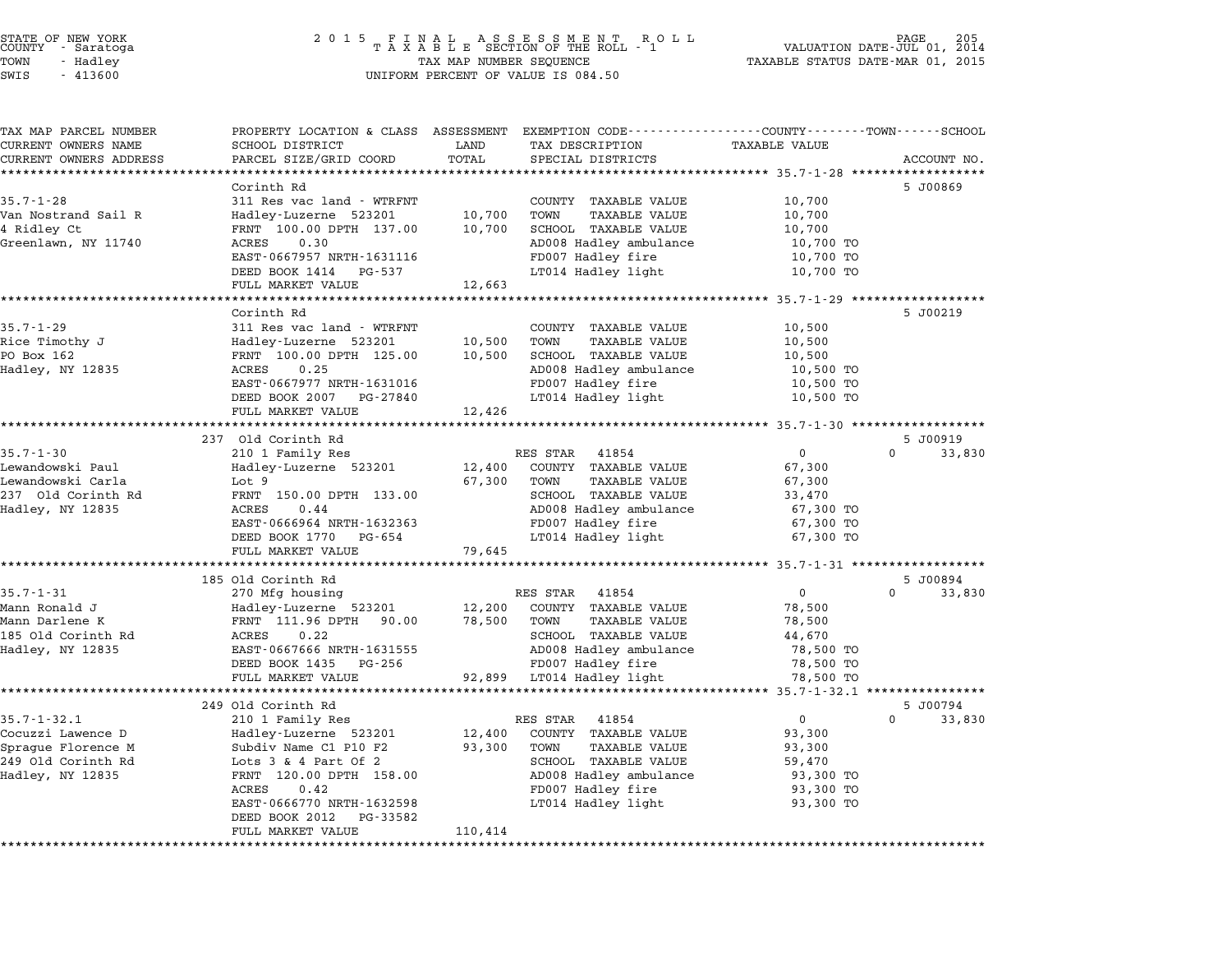| STATE OF NEW YORK<br>COUNTY<br>- Saratoga<br>TOWN<br>- Hadley<br>SWIS<br>$-413600$                                                                        | 2 0 1 5<br>FINAL ASSESSMENT ROTAXABLE SECTION OF THE ROLL - 1<br>TAX MAP NUMBER SEQUENCE<br>UNIFORM PERCENT OF VALUE IS 084.50                                                                                                                                                                                                                                                                             | VALUATION DATE-JUL 01, 2014<br>TAXABLE STATUS DATE-MAR 01, 2015 | PAGE                                                                                                                                                                                                                                                                                                                                                                 | 206                                                                                                                                                                                                                |                        |                              |
|-----------------------------------------------------------------------------------------------------------------------------------------------------------|------------------------------------------------------------------------------------------------------------------------------------------------------------------------------------------------------------------------------------------------------------------------------------------------------------------------------------------------------------------------------------------------------------|-----------------------------------------------------------------|----------------------------------------------------------------------------------------------------------------------------------------------------------------------------------------------------------------------------------------------------------------------------------------------------------------------------------------------------------------------|--------------------------------------------------------------------------------------------------------------------------------------------------------------------------------------------------------------------|------------------------|------------------------------|
| TAX MAP PARCEL NUMBER<br>CURRENT OWNERS NAME<br>CURRENT OWNERS ADDRESS                                                                                    | PROPERTY LOCATION & CLASS ASSESSMENT<br>SCHOOL DISTRICT<br>PARCEL SIZE/GRID COORD                                                                                                                                                                                                                                                                                                                          | LAND<br>TOTAL                                                   | EXEMPTION CODE-----------------COUNTY-------TOWN-----SCHOOL<br>TAX DESCRIPTION<br>SPECIAL DISTRICTS                                                                                                                                                                                                                                                                  | TAXABLE VALUE                                                                                                                                                                                                      |                        | ACCOUNT NO.                  |
|                                                                                                                                                           | *********************                                                                                                                                                                                                                                                                                                                                                                                      | ************                                                    | ************************************* 35.7-1-32.2 ****************                                                                                                                                                                                                                                                                                                   |                                                                                                                                                                                                                    |                        |                              |
| $35.7 - 1 - 32.2$<br>Hanlon Realty Co., LLC<br>38 Old Conklingville Rd B<br>Hadley, NY 12835                                                              | 251 Old Corinth Rd<br>312 Vac w/imprv<br>Hadley-Luzerne 523201<br>Lot $1$ & Part Of $2$<br>Subdiv Name C1 P10 F2                                                                                                                                                                                                                                                                                           | 12,300<br>13,300                                                | COUNTY TAXABLE VALUE<br>TOWN<br><b>TAXABLE VALUE</b><br>SCHOOL TAXABLE VALUE<br>AD008 Hadley ambulance                                                                                                                                                                                                                                                               | 13,300<br>13,300<br>13,300<br>13,300 TO                                                                                                                                                                            |                        |                              |
|                                                                                                                                                           | FRNT<br>80.00 DPTH<br>ACRES<br>0.30<br>EAST-0666720 NRTH-1632662<br>DEED BOOK 1683<br>PG-95                                                                                                                                                                                                                                                                                                                |                                                                 | FD007 Hadley fire<br>LT014 Hadley light                                                                                                                                                                                                                                                                                                                              | 13,300 TO<br>13,300 TO                                                                                                                                                                                             |                        |                              |
|                                                                                                                                                           | FULL MARKET VALUE                                                                                                                                                                                                                                                                                                                                                                                          | 15,740                                                          |                                                                                                                                                                                                                                                                                                                                                                      |                                                                                                                                                                                                                    |                        |                              |
|                                                                                                                                                           | 225 Old Corinth Rd                                                                                                                                                                                                                                                                                                                                                                                         |                                                                 |                                                                                                                                                                                                                                                                                                                                                                      | ·****************** 35.7-1-33 *******************                                                                                                                                                                  |                        | 5 J00532                     |
| $35.7 - 1 - 33$<br>Allen Mary A<br>225 Old Corinth Rd<br>Hadley, NY 12835<br>$35.11 - 1 - 1$<br>Garrow Adam D<br>8 Old Corinth Rd Ext<br>Hadley, NY 12835 | 270 Mfg housing<br>Hadley-Luzerne 523201<br>Lots 14 & 15<br>FRNT 100.00 DPTH 110.00<br>0.25<br>ACRES<br>EAST-0667152 NRTH-1632164<br>DEED BOOK 1462<br>PG-496<br>FULL MARKET VALUE<br>***********************<br>8 Old Corinth Rd Ext<br>210 1 Family Res<br>Hadley-Luzerne 523201<br>Sec 1 West $P/O$ Lot 1<br>FRNT 327.30 DPTH<br>ACRES<br>0.52<br>EAST-0668932 NRTH-1629804<br>DEED BOOK 1719<br>PG-544 | 12,300<br>85,600<br>101,302<br>20,600<br>99,500                 | RES STAR<br>41854<br>COUNTY TAXABLE VALUE<br><b>TAXABLE VALUE</b><br>TOWN<br>SCHOOL TAXABLE VALUE<br>AD008 Hadley ambulance<br>FD007 Hadley fire<br>LT014 Hadley light<br>****************<br>RES STAR<br>41854<br>COUNTY TAXABLE VALUE<br>TOWN<br><b>TAXABLE VALUE</b><br>SCHOOL TAXABLE VALUE<br>AD008 Hadley ambulance<br>FD007 Hadley fire<br>LT014 Hadley light | 0<br>85,600<br>85,600<br>51,770<br>85,600 TO<br>85,600 TO<br>85,600 TO<br>********************* 35.11-1-1 *******************<br>$\mathbf{0}$<br>99,500<br>99,500<br>65,670<br>99,500 TO<br>99,500 TO<br>99,500 TO | 0<br>0                 | 33,830<br>5 J00361<br>33,830 |
|                                                                                                                                                           | FULL MARKET VALUE<br>************************                                                                                                                                                                                                                                                                                                                                                              | 117,751                                                         | WT010 S. hadley water                                                                                                                                                                                                                                                                                                                                                | 99,500 TO<br>*************** 35.11-1-2 *******************                                                                                                                                                         |                        |                              |
|                                                                                                                                                           | Old Corinth Rd Ext                                                                                                                                                                                                                                                                                                                                                                                         |                                                                 |                                                                                                                                                                                                                                                                                                                                                                      |                                                                                                                                                                                                                    |                        | 5 J00734                     |
| $35.11 - 1 - 2$<br>Creten Donald R<br>Creten Deborah A<br>6 Old Corinth Rd Ext<br>Hadley, NY 12835                                                        | 210 1 Family Res - WTRFNT<br>Hadley-Luzerne 523201<br>Sec 1 East $P/O$ Lot 1<br>FRNT 110.07 DPTH<br>0.30<br>ACRES<br>EAST-0668970 NRTH-1629608<br>DEED BOOK 1376 PG-139<br>FULL MARKET VALUE                                                                                                                                                                                                               | 67,929                                                          | VET WAR C 41122<br>21,700 VET WAR T 41123<br>57,400 RES STAR<br>41854<br>COUNTY TAXABLE VALUE<br>TOWN<br><b>TAXABLE VALUE</b><br>SCHOOL TAXABLE VALUE<br>AD008 Hadley ambulance<br>FD007 Hadley fire<br>LT014 Hadley light<br>WT010 S. hadley water                                                                                                                  | 8,610<br>$\mathbf 0$<br>$\mathbf 0$<br>48,790<br>48,790<br>23,570<br>57,400 TO<br>57,400 TO<br>57,400 TO<br>57,400 TO                                                                                              | $\Omega$<br>8,610<br>0 | 0<br>0<br>33,830             |

STATE OF NEW YORK <sup>2</sup> <sup>0</sup> <sup>1</sup> 5 F I N A L A S S E S S M E N T R O L L PAGE <sup>206</sup> COUNTY - Saratoga <sup>T</sup> <sup>A</sup> <sup>X</sup> <sup>A</sup> <sup>B</sup> <sup>L</sup> <sup>E</sup> SECTION OF THE ROLL - <sup>1</sup> VALUATION DATE-JUL 01, <sup>2014</sup>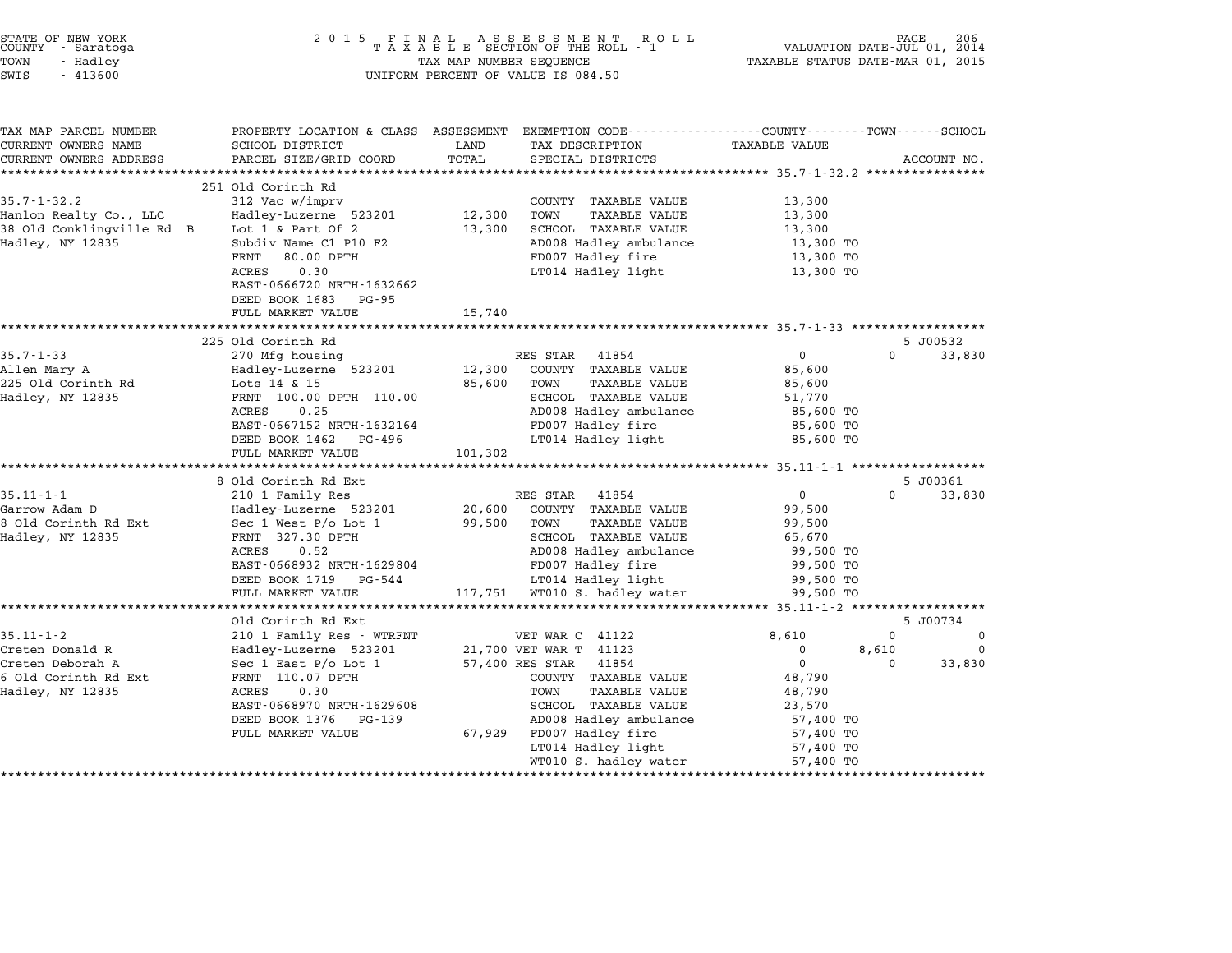| STATE OF NEW YORK                    | 2 0 1 5                                            |                                  | FINAL ASSESSMENT RO<br>TAXABLE SECTION OF THE ROLL - 1<br>R O L L                               |                                            | 207                |
|--------------------------------------|----------------------------------------------------|----------------------------------|-------------------------------------------------------------------------------------------------|--------------------------------------------|--------------------|
| COUNTY - Saratoga                    |                                                    | VALUATION DATE-JUL 01,           | 2014                                                                                            |                                            |                    |
| TOWN<br>- Hadley                     | TAX MAP NUMBER SEQUENCE                            | TAXABLE STATUS DATE-MAR 01, 2015 |                                                                                                 |                                            |                    |
| SWIS<br>$-413600$                    |                                                    |                                  | UNIFORM PERCENT OF VALUE IS 084.50                                                              |                                            |                    |
| TAX MAP PARCEL NUMBER                |                                                    |                                  | PROPERTY LOCATION & CLASS ASSESSMENT EXEMPTION CODE---------------COUNTY-------TOWN------SCHOOL |                                            |                    |
| CURRENT OWNERS NAME                  | SCHOOL DISTRICT                                    | LAND                             | TAX DESCRIPTION                                                                                 | TAXABLE VALUE                              |                    |
| CURRENT OWNERS ADDRESS               | PARCEL SIZE/GRID COORD                             | TOTAL                            | SPECIAL DISTRICTS                                                                               |                                            | ACCOUNT NO.        |
| ***********************              |                                                    |                                  |                                                                                                 |                                            |                    |
|                                      | Old Corinth Rd Ext                                 |                                  |                                                                                                 |                                            | 5 J01843           |
| $35.11 - 1 - 4$                      | 311 Res vac land - WTRFNT                          |                                  | COUNTY TAXABLE VALUE                                                                            | 5,400                                      |                    |
| Creten Deborah Ann                   | Hadley-Luzerne 523201                              | 5,400                            | TOWN<br><b>TAXABLE VALUE</b>                                                                    | 5,400                                      |                    |
| 12 Old Corinth Rd                    | Riverfront                                         | 5,400                            | SCHOOL TAXABLE VALUE                                                                            | 5,400                                      |                    |
| Hadley, NY 12835                     | FRNT<br>80.00 DPTH<br>61.00                        |                                  | AD008 Hadley ambulance                                                                          | 5,400 TO                                   |                    |
|                                      | ACRES<br>0.27                                      |                                  | FD007 Hadley fire                                                                               | 5,400 TO                                   |                    |
|                                      | EAST-0669119 NRTH-1629708                          |                                  | LT014 Hadley light                                                                              | 5,400 TO                                   |                    |
|                                      | DEED BOOK 1228<br>PG-747                           |                                  | WT010 S. hadley water                                                                           | 5,400 TO                                   |                    |
|                                      | FULL MARKET VALUE                                  | 6,391                            |                                                                                                 | ************************* 35.11-1-6 ****** |                    |
|                                      | 13 Park Ave Ext                                    |                                  |                                                                                                 |                                            | 5 J00150           |
| $35.11 - 1 - 6$                      | 421 Restaurant                                     |                                  | COUNTY TAXABLE VALUE                                                                            | 284,300                                    |                    |
| JEMO Holding LLC                     | Hadley-Luzerne 523201                              | 12,800                           | TOWN<br><b>TAXABLE VALUE</b>                                                                    | 284,300                                    |                    |
| 13 Park Ave Ext                      | Lots 4-6&P/o7&riverfront                           | 284,300                          | SCHOOL TAXABLE VALUE                                                                            | 284,300                                    |                    |
| Hadley, NY 12835                     | FRNT 246.42 DPTH 100.00                            |                                  | AD008 Hadley ambulance                                                                          | 284,300 TO                                 |                    |
|                                      | 0.78<br>ACRES                                      |                                  | FD007 Hadley fire                                                                               | 284,300 TO                                 |                    |
|                                      | EAST-0669220 NRTH-1629548                          |                                  | LT014 Hadley light                                                                              | 284,300 TO                                 |                    |
|                                      | DEED BOOK 2008<br>PG-30725                         |                                  | WT010 S. hadley water                                                                           | 284,300 TO                                 |                    |
|                                      | FULL MARKET VALUE                                  | 336,450                          |                                                                                                 |                                            |                    |
|                                      |                                                    |                                  |                                                                                                 |                                            |                    |
|                                      | Rt 9N Rear                                         |                                  |                                                                                                 |                                            | 5 J00153           |
| $35.11 - 1 - 9$                      | 260 Seasonal res                                   |                                  | COUNTY TAXABLE VALUE                                                                            | 57,000                                     |                    |
| Whitney Marc                         | Hadley-Luzerne 523201                              | 9,100                            | <b>TAXABLE VALUE</b><br>TOWN                                                                    | 57,000                                     |                    |
| Whitney Collette                     | 0.15<br>ACRES                                      | 57,000                           | SCHOOL TAXABLE VALUE                                                                            | 57,000                                     |                    |
| 17 Park Avenue Ext                   | EAST-0669360 NRTH-1629488                          |                                  | AD008 Hadley ambulance                                                                          | 57,000 TO                                  |                    |
| Hadley, NY 12835                     | DEED BOOK 2009<br>PG-9298                          |                                  | FD007 Hadley fire                                                                               | 57,000 TO                                  |                    |
|                                      | FULL MARKET VALUE                                  | 67,456                           | LT014 Hadley light                                                                              | 57,000 TO                                  |                    |
|                                      |                                                    |                                  | WT010 S. hadley water                                                                           | 57,000 TO                                  |                    |
|                                      | *******************************                    |                                  |                                                                                                 |                                            |                    |
|                                      | 17 Park Ave Ext                                    |                                  |                                                                                                 |                                            | 5 J01557           |
| $35.11 - 1 - 11$                     | 210 1 Family Res                                   |                                  | RES STAR<br>41854                                                                               | $\mathbf 0$                                | $\Omega$<br>33,830 |
| Whitney Marc G<br>Whitney Collette S | Hadley-Luzerne 523201<br>FRNT 107.02 DPTH<br>80.00 | 12,100<br>82,500                 | COUNTY TAXABLE VALUE<br>TOWN<br><b>TAXABLE VALUE</b>                                            | 82,500<br>82,500                           |                    |
| 17 Park Ave Ext                      | ACRES<br>0.20                                      |                                  | SCHOOL TAXABLE VALUE                                                                            | 48,670                                     |                    |
| Hadley, NY 12835                     | EAST-0669374 NRTH-1629418                          |                                  | AD008 Hadley ambulance                                                                          | 82,500 TO                                  |                    |
|                                      | DEED BOOK 1289<br>PG-705                           |                                  | FD007 Hadley fire                                                                               | 82,500 TO                                  |                    |
|                                      | FULL MARKET VALUE                                  | 97,633                           | LT014 Hadley light                                                                              | 82,500 TO                                  |                    |
|                                      |                                                    |                                  | WT010 S. hadley water                                                                           | 82,500 TO                                  |                    |
|                                      |                                                    |                                  |                                                                                                 |                                            |                    |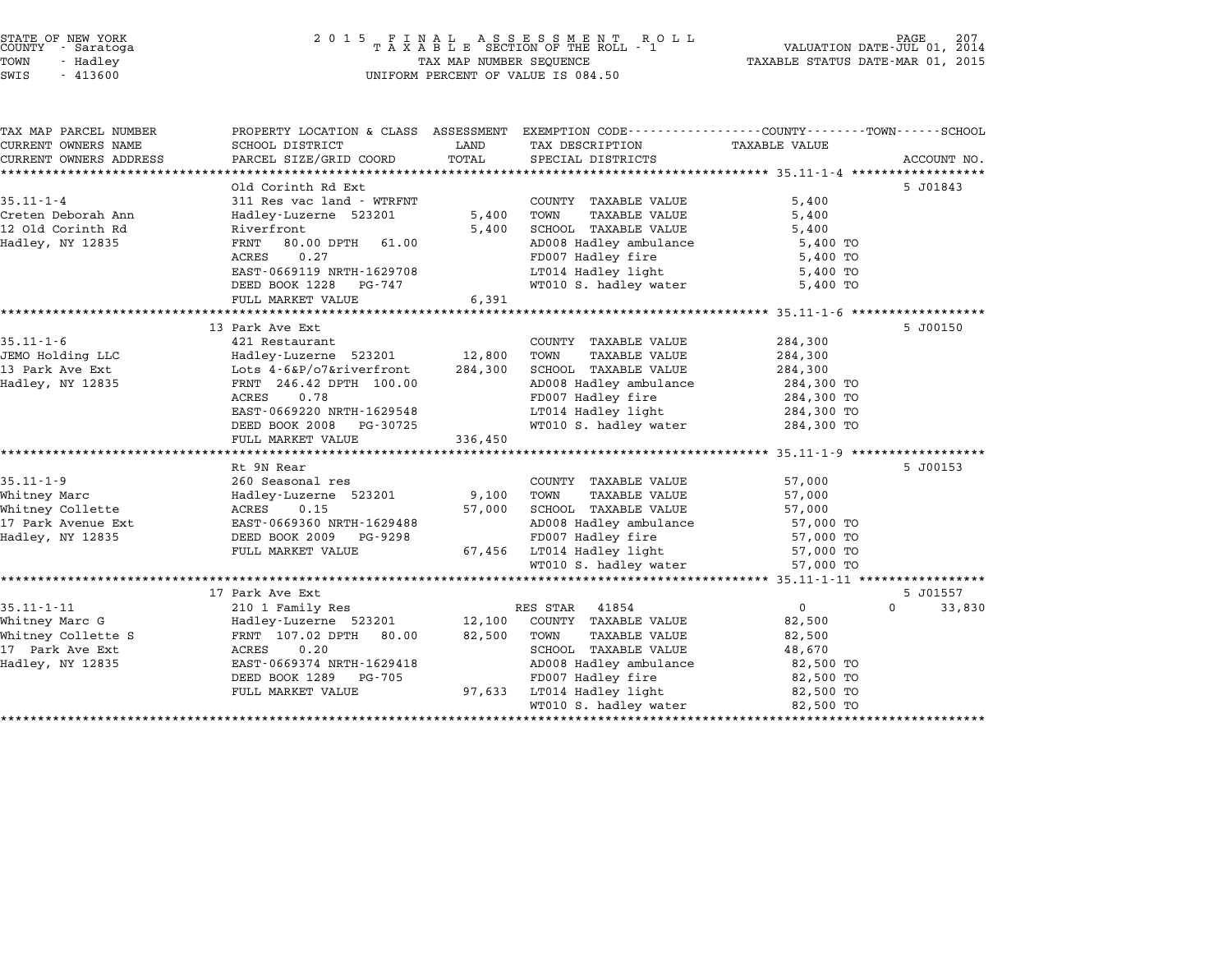| COUNTY          | STATE OF NEW YORK<br>- Saratoga |  |
|-----------------|---------------------------------|--|
| TOWN            | - Hadley                        |  |
| $ATJT$ $\alpha$ | 11200                           |  |

## STATE OF NEW YORK <sup>2</sup> <sup>0</sup> <sup>1</sup> 5 F I N A L A S S E S S M E N T R O L L PAGE <sup>208</sup> COUNTY - Saratoga <sup>T</sup> <sup>A</sup> <sup>X</sup> <sup>A</sup> <sup>B</sup> <sup>L</sup> <sup>E</sup> SECTION OF THE ROLL - <sup>1</sup> VALUATION DATE-JUL 01, <sup>2014</sup> TOWN - Hadley TAX MAP NUMBER SEQUENCE TAXABLE STATUS DATE-MAR 01, <sup>2015</sup> SWIS - <sup>413600</sup> UNIFORM PERCENT OF VALUE IS 084.50

| TAX MAP PARCEL NUMBER   | PROPERTY LOCATION & CLASS ASSESSMENT |        | EXEMPTION CODE-----------------COUNTY-------TOWN-----SCHOOL |                      |              |             |
|-------------------------|--------------------------------------|--------|-------------------------------------------------------------|----------------------|--------------|-------------|
| CURRENT OWNERS NAME     | SCHOOL DISTRICT                      | LAND   | TAX DESCRIPTION                                             | <b>TAXABLE VALUE</b> |              |             |
| CURRENT OWNERS ADDRESS  | PARCEL SIZE/GRID COORD               | TOTAL  | SPECIAL DISTRICTS                                           |                      |              | ACCOUNT NO. |
|                         |                                      |        |                                                             |                      |              |             |
|                         | Rt 9N Rear                           |        |                                                             |                      |              | 5 J00152    |
| $35.11 - 1 - 12$        | 260 Seasonal res - WTRFNT            |        | COUNTY TAXABLE VALUE                                        | 54,200               |              |             |
| Brockway Jon A          | Hadley-Luzerne 523201                | 20,200 | TOWN<br><b>TAXABLE VALUE</b>                                | 54,200               |              |             |
| Brockway Lisa M         | 0.12<br>ACRES                        | 54,200 | SCHOOL TAXABLE VALUE                                        | 54,200               |              |             |
| PO Box 105              | EAST-0669430 NRTH-1629489            |        | AD008 Hadley ambulance                                      | 54,200 TO            |              |             |
| Hadley, NY 12835        | DEED BOOK 2011<br>PG-26416           |        | FD007 Hadley fire                                           | 54,200 TO            |              |             |
|                         | FULL MARKET VALUE                    | 64,142 | LT014 Hadley light                                          | 54,200 TO            |              |             |
|                         |                                      |        | WT010 S. hadley water                                       | 54,200 TO            |              |             |
|                         | 21 Park Ave Ext                      |        |                                                             |                      |              | 5 J00939    |
| $35.11 - 1 - 13$        | 210 1 Family Res                     |        | AGED C<br>41802                                             | 34,065               | $\mathbf{0}$ | $\Omega$    |
| Winslow Alice R         | Hadley-Luzerne 523201                |        | 12,500 AGED T&S<br>41806                                    | 0                    | 37,850       | 37,850      |
| 21 Park Ave Ext         | Lots $9-11$                          |        | 75,700 SR STAR<br>41834                                     | $\Omega$             | $\Omega$     | 37,850      |
| Hadley, NY 12835        | 60.55 DPTH 166.90<br>FRNT            |        | COUNTY TAXABLE VALUE                                        | 41,635               |              |             |
|                         | <b>ACRES</b><br>0.46                 |        | TOWN<br><b>TAXABLE VALUE</b>                                | 37,850               |              |             |
|                         | EAST-0669470 NRTH-1629429            |        | SCHOOL TAXABLE VALUE                                        | $\mathbf 0$          |              |             |
|                         | DEED BOOK 1005<br>PG-904             |        | AD008 Hadley ambulance                                      | 75,700 TO            |              |             |
|                         | FULL MARKET VALUE                    | 89,586 | FD007 Hadley fire                                           | 75,700 TO            |              |             |
|                         |                                      |        | LT014 Hadley light                                          | 75,700 TO            |              |             |
|                         |                                      |        | WT010 S. hadley water                                       | 75,700 TO            |              |             |
|                         |                                      |        |                                                             |                      |              |             |
|                         | Rt 9N                                |        |                                                             |                      |              | 5 J01844    |
| $35.11 - 1 - 16$        | 311 Res vac land - WTRFNT            |        | COUNTY TAXABLE VALUE                                        | 5,200                |              |             |
| Sehlmeyer Robert H Jr   | Hadley-Luzerne 523201                | 5,200  | <b>TAXABLE VALUE</b><br>TOWN                                | 5,200                |              |             |
| 52 Rose Ave             | Riverfront                           | 5,200  | SCHOOL TAXABLE VALUE                                        | 5,200                |              |             |
| Lake Luzerne, NY 12846  | FRNT<br>88.00 DPTH<br>88.00          |        | AD008 Hadley ambulance                                      | 5,200 TO             |              |             |
|                         | ACRES<br>0.19                        |        | FD007 Hadley fire                                           | 5,200 TO             |              |             |
|                         | EAST-0669540 NRTH-1629559            |        | LT014 Hadley light                                          | 5,200 TO             |              |             |
|                         | DEED BOOK 1727 PG-503                |        | WT010 S. hadley water                                       | 5,200 TO             |              |             |
|                         | FULL MARKET VALUE                    | 6,154  |                                                             |                      |              |             |
|                         |                                      |        |                                                             |                      |              |             |
|                         | 12 Corinth Rd                        |        |                                                             |                      |              | 5 J01379    |
| $35.11 - 1 - 17$        | 312 Vac w/imprv                      |        | COUNTY TAXABLE VALUE                                        | 15,700               |              |             |
| Sehlmeyer Deborah Anne  | Hadley-Luzerne 523201                | 12,600 | TOWN<br><b>TAXABLE VALUE</b>                                | 15,700               |              |             |
| Aka Creten Deborah Anne | Barn                                 | 15,700 | SCHOOL TAXABLE VALUE                                        | 15,700               |              |             |
| 16 Old Corinth Rd Ext   | 65.00<br>FRNT 600.00 DPTH            |        | AD008 Hadley ambulance                                      | 15,700 TO            |              |             |
| Hadley, NY 12835        | <b>ACRES</b><br>0.58                 |        | FD007 Hadley fire                                           | 15,700 TO            |              |             |
|                         | EAST-0668890 NRTH-1629488            |        | LT014 Hadley light                                          | 15,700 TO            |              |             |
|                         | DEED BOOK 1023<br>PG-816             |        | WT010 S. hadley water                                       | 15,700 TO            |              |             |
|                         | FULL MARKET VALUE                    | 18,580 |                                                             |                      |              |             |
|                         |                                      |        |                                                             |                      |              |             |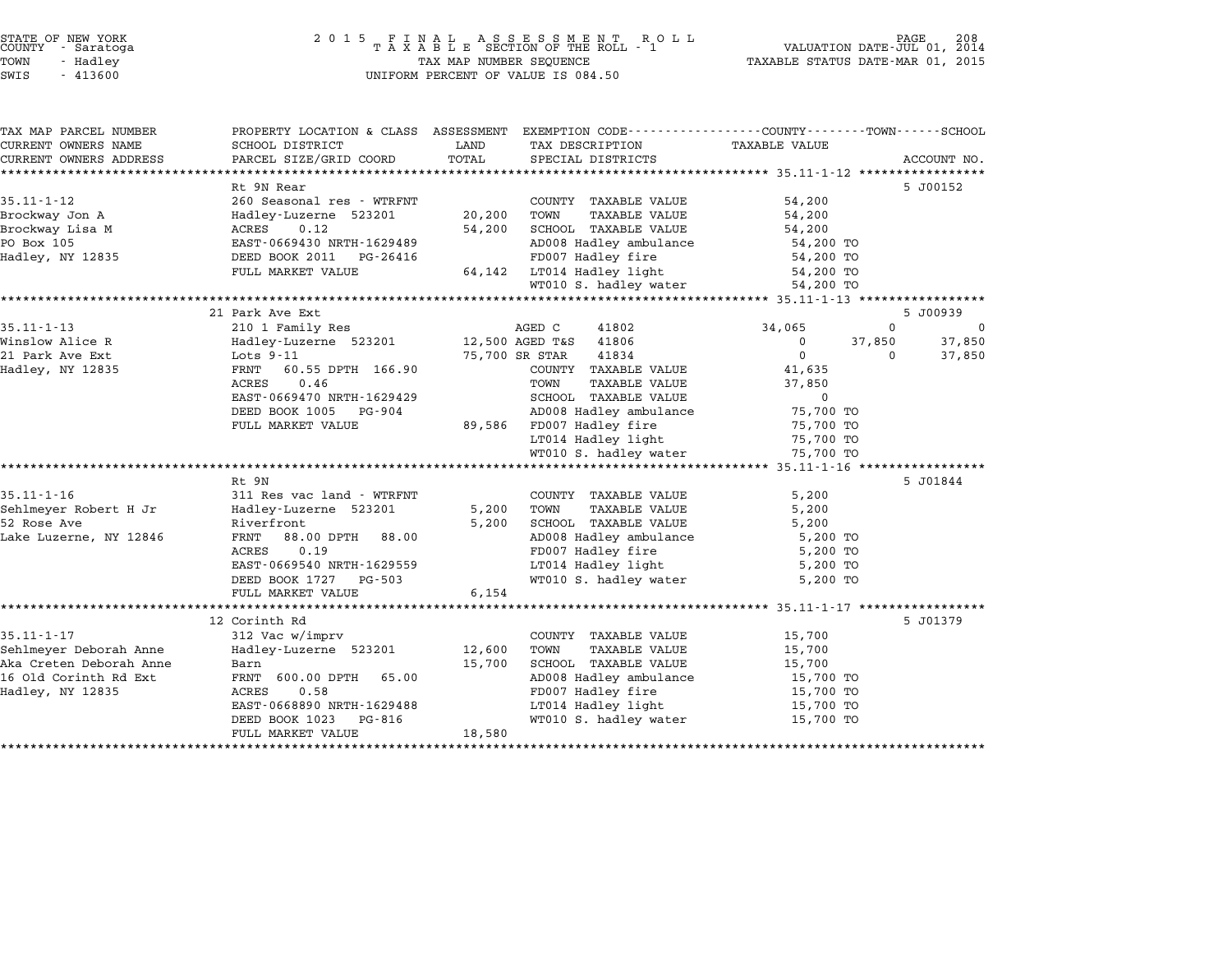|        | STATE OF NEW YORK |  |
|--------|-------------------|--|
| COUNTY | - Saratoga        |  |
| TOWN   | - Hadley          |  |

# STATE OF NEW YORK <sup>2</sup> <sup>0</sup> <sup>1</sup> 5 F I N A L A S S E S S M E N T R O L L PAGE <sup>209</sup> COUNTY - Saratoga <sup>T</sup> <sup>A</sup> <sup>X</sup> <sup>A</sup> <sup>B</sup> <sup>L</sup> <sup>E</sup> SECTION OF THE ROLL - <sup>1</sup> VALUATION DATE-JUL 01, <sup>2014</sup> TOWN - Hadley TAX MAP NUMBER SEQUENCE TAXABLE STATUS DATE-MAR 01, <sup>2015</sup> SWIS - <sup>413600</sup> UNIFORM PERCENT OF VALUE IS 084.50

| TAX MAP PARCEL NUMBER             | PROPERTY LOCATION & CLASS ASSESSMENT EXEMPTION CODE---------------COUNTY-------TOWN-----SCHOOL |         |                              |                                                  |                    |
|-----------------------------------|------------------------------------------------------------------------------------------------|---------|------------------------------|--------------------------------------------------|--------------------|
| CURRENT OWNERS NAME               | SCHOOL DISTRICT                                                                                | LAND    | TAX DESCRIPTION              | TAXABLE VALUE                                    |                    |
| CURRENT OWNERS ADDRESS            | PARCEL SIZE/GRID COORD                                                                         | TOTAL   | SPECIAL DISTRICTS            |                                                  | ACCOUNT NO.        |
|                                   |                                                                                                |         |                              | ******************* 35.11-1-19 ***************** |                    |
|                                   | 16 Old Corinth Rd Ext                                                                          |         |                              |                                                  | 5 J00348           |
| $35.11 - 1 - 19$                  | 210 1 Family Res                                                                               |         | RES STAR 41854               | $\overline{0}$                                   | $\Omega$<br>33,830 |
| Wiszowaty Adam                    | Hadley-Luzerne 523201                                                                          |         | 8,500 COUNTY TAXABLE VALUE   | 78,000                                           |                    |
| 16 Old Corinth Rd Ext             | $P/O$ Lot $2$                                                                                  | 78,000  | TOWN<br>TAXABLE VALUE        | 78,000                                           |                    |
| Hadley, NY 12835                  | FRNT 80.00 DPTH<br>75.00                                                                       |         | SCHOOL TAXABLE VALUE         | 44,170                                           |                    |
|                                   | ACRES<br>0.14                                                                                  |         | AD008 Hadley ambulance       | 78,000 TO                                        |                    |
|                                   | EAST-0669050 NRTH-1629608                                                                      |         | FD007 Hadley fire            | 78,000 TO                                        |                    |
|                                   | DEED BOOK 1770 PG-7                                                                            |         | LT014 Hadley light           | 78,000 TO                                        |                    |
|                                   | FULL MARKET VALUE                                                                              |         | 92,308 WT010 S. hadley water | 78,000 TO                                        |                    |
|                                   |                                                                                                |         |                              | *************** 35.12-1-1.2 ****************     |                    |
|                                   | 7 Park Ave                                                                                     |         |                              |                                                  |                    |
| $35.12 - 1 - 1.2$                 | 311 Res vac land - WTRFNT                                                                      |         | COUNTY TAXABLE VALUE         | 23,300                                           |                    |
| Dickerson Wayne                   | Familiev-Luzerne 523201<br>FRNT 131.00 DPTH<br>ACRES 0.53<br>EAST-0669830 NRTH-1629469         | 23,300  | TOWN<br>TAXABLE VALUE        | 23,300                                           |                    |
| Dickerson Drucille                |                                                                                                | 23,300  | SCHOOL TAXABLE VALUE         | 23,300                                           |                    |
| 3878 N Seminole Pt                |                                                                                                |         | AD008 Hadley ambulance       | 23,300 TO                                        |                    |
| Crystal River, FL 34428           |                                                                                                |         | FD007 Hadley fire            | 23,300 TO                                        |                    |
|                                   | DEED BOOK 1582 PG-446                                                                          |         | LT014 Hadley light           | 23,300 TO                                        |                    |
|                                   | FULL MARKET VALUE                                                                              |         | 27,574 WT010 S. hadley water | 23,300 TO                                        |                    |
|                                   | 13 Park Ave                                                                                    |         |                              |                                                  |                    |
| 35.12-1-1.12                      | 210 1 Family Res - WTRFNT                                                                      |         | COUNTY TAXABLE VALUE         | 160,600                                          |                    |
| Heslin James M                    |                                                                                                | 22,300  | TOWN<br>TAXABLE VALUE        | 160,600                                          |                    |
| 13 Park Ave                       | 210 1 Family Res - WTRFNT<br>Hadley-Luzerne 523201<br>FRNT 128.00 DPTH<br>ACRES 0.46           | 160,600 | SCHOOL TAXABLE VALUE         | 160,600                                          |                    |
| Hadley, NY 12835                  |                                                                                                |         | AD008 Hadley ambulance       | 160,600 TO                                       |                    |
|                                   | EAST-0669960 NRTH-1629450                                                                      |         | FD007 Hadley fire            | 160,600 TO                                       |                    |
|                                   | DEED BOOK 2008 PG-39694                                                                        |         | LT014 Hadley light           | 160,600 TO                                       |                    |
|                                   | FULL MARKET VALUE                                                                              | 190,059 | WT010 S. hadley water        | 160,600 TO                                       |                    |
|                                   | **************************                                                                     |         |                              |                                                  |                    |
|                                   | 9 Riverview Dr                                                                                 |         |                              |                                                  |                    |
| $35.12 - 1 - 5.21$                | 210 1 Family Res – WTRFNT                                                                      |         | COUNTY TAXABLE VALUE         | 158,100                                          |                    |
| Noonan John                       |                                                                                                | 21,700  | TOWN<br><b>TAXABLE VALUE</b> | 158,100                                          |                    |
| Noonan Sandra                     | Hadley-Luzerne 523201<br>Filed map c-662 Lot 2<br>FRNT 198.75 DPTH<br>ACRES 0.83               | 158,100 | SCHOOL TAXABLE VALUE         | 158,100                                          |                    |
|                                   |                                                                                                |         | AD008 Hadley ambulance       | 158,100 TO                                       |                    |
| 4 Georgia Ct<br>Rexford, NY 12148 |                                                                                                |         | FD007 Hadley fire            | 158,100 TO                                       |                    |
|                                   | EAST-0670455 NRTH-1629544                                                                      |         | LT014 Hadley light           | 158,100 TO                                       |                    |
|                                   | DEED BOOK 1745 PG-356                                                                          |         | WT010 S. hadley water        | 158,100 TO                                       |                    |
|                                   | FULL MARKET VALUE                                                                              | 187,101 |                              |                                                  |                    |
|                                   |                                                                                                |         |                              |                                                  |                    |
|                                   | Park Ave                                                                                       |         |                              |                                                  |                    |
| $35.12 - 1 - 5.22$                | 311 Res vac land - WTRFNT                                                                      |         | COUNTY TAXABLE VALUE         | 21,200                                           |                    |
| Collins Michael & Margaret        | Hadley-Luzerne 523201                                                                          | 21,200  | TOWN<br>TAXABLE VALUE        | 21,200                                           |                    |
| Revocable Living trust            | Filed map c-662 Lot 1                                                                          | 21,200  | SCHOOL TAXABLE VALUE         | 21,200                                           |                    |
| 14 Acre Ln                        | Living Trust                                                                                   |         | AD008 Hadley ambulance       | 21,200 TO                                        |                    |
| Palmyra, VA 22963                 | FRNT 120.00 DPTH<br>ACRES 0.68                                                                 |         | FD007 Hadley fire            | 21,200 TO                                        |                    |
|                                   |                                                                                                |         | LT014 Hadley light           | 21,200 TO                                        |                    |
|                                   | EAST-0670332 NRTH-1629508                                                                      |         | WT010 S. hadley water        | 21,200 TO                                        |                    |
|                                   | DEED BOOK 1366 PG-250                                                                          |         |                              |                                                  |                    |
|                                   | FULL MARKET VALUE                                                                              | 25,089  |                              |                                                  |                    |
|                                   |                                                                                                |         |                              |                                                  |                    |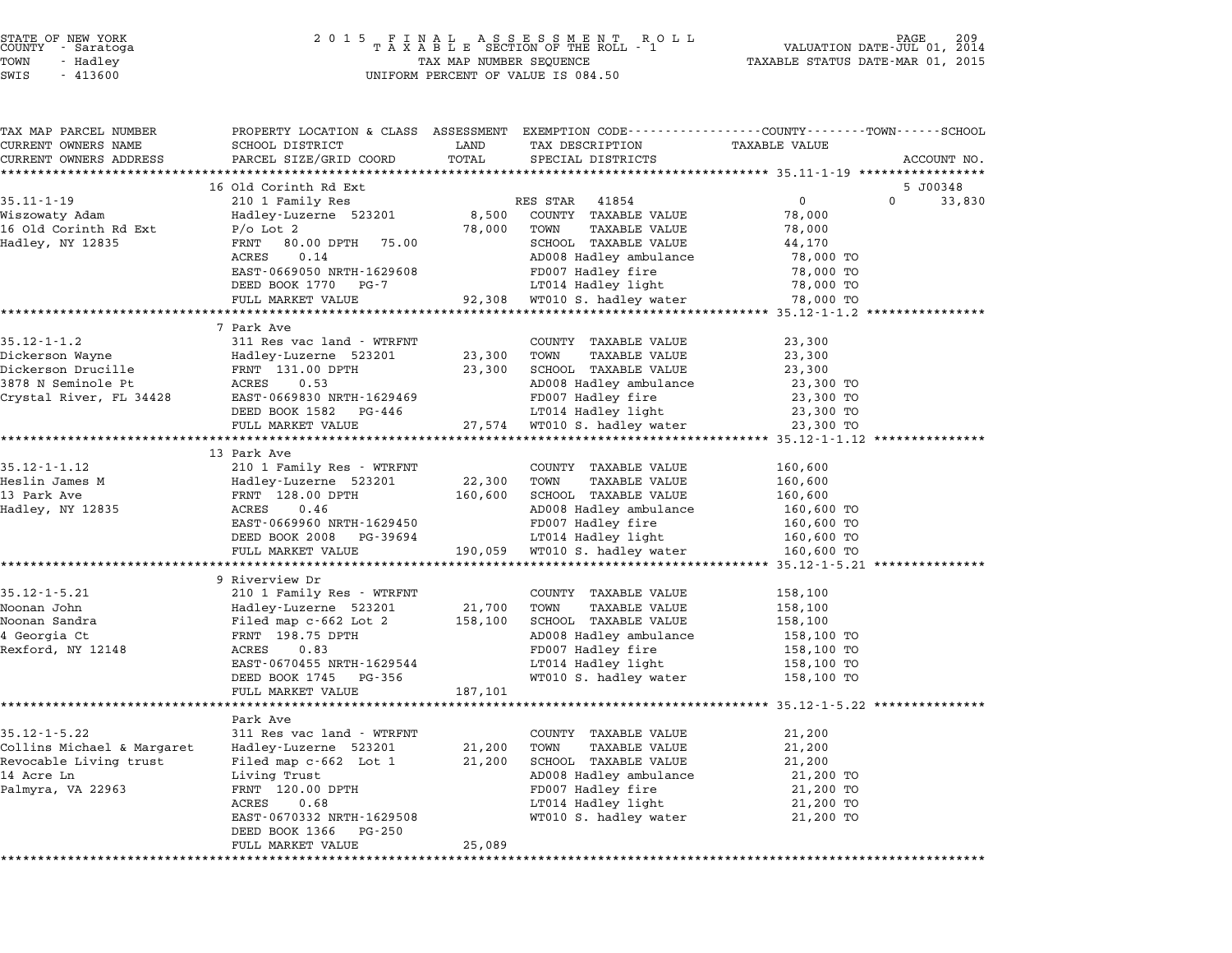| STATE OF NEW YORK<br>COUNTY – Saratoga<br>- Saratoga<br>TOWN<br>- Hadley<br>SWIS<br>$-413600$ | 2 0 1 5<br>FINAL ASSESSMENT RO<br>TAXABLE SECTION OF THE ROLL - 1<br>TAX MAP NUMBER SEQUENCE<br>UNIFORM PERCENT OF VALUE IS 084.50 | PAGE<br>210<br>VALUATION DATE-JUL 01, 2014<br>TAXABLE STATUS DATE-MAR 01, 2015 |                                              |                                           |                    |
|-----------------------------------------------------------------------------------------------|------------------------------------------------------------------------------------------------------------------------------------|--------------------------------------------------------------------------------|----------------------------------------------|-------------------------------------------|--------------------|
| TAX MAP PARCEL NUMBER<br>CURRENT OWNERS NAME                                                  | PROPERTY LOCATION & CLASS ASSESSMENT EXEMPTION CODE---------------COUNTY-------TOWN-----SCHOOL<br>SCHOOL DISTRICT                  | LAND                                                                           | TAX DESCRIPTION                              | <b>TAXABLE VALUE</b>                      |                    |
| CURRENT OWNERS ADDRESS                                                                        | PARCEL SIZE/GRID COORD                                                                                                             | TOTAL                                                                          | SPECIAL DISTRICTS                            |                                           | ACCOUNT NO.        |
|                                                                                               |                                                                                                                                    | ******************                                                             |                                              | *********** 35.12-1-6 ***********         |                    |
|                                                                                               | 6 Riverview Dr                                                                                                                     |                                                                                |                                              |                                           | 5 J00790           |
| $35.12 - 1 - 6$                                                                               | 210 1 Family Res - WTRFNT                                                                                                          |                                                                                | COUNTY TAXABLE VALUE<br>TOWN                 | 69,200                                    |                    |
| Duffy Robert J<br>6 Riverview Dr                                                              | Hadley-Luzerne 523201<br>Lot 2 & Riverfront                                                                                        | 19,900<br>69,200                                                               | <b>TAXABLE VALUE</b><br>SCHOOL TAXABLE VALUE | 69,200<br>69,200                          |                    |
| Hadley, NY 12835                                                                              | FRNT 136.10 DPTH<br>97.00                                                                                                          |                                                                                | AD008 Hadley ambulance                       | 69,200 TO                                 |                    |
|                                                                                               | 0.21<br>ACRES                                                                                                                      |                                                                                | FD007 Hadley fire                            | 69,200 TO                                 |                    |
|                                                                                               | EAST-0670610 NRTH-1629551                                                                                                          |                                                                                | LT014 Hadley light                           | 69,200 TO                                 |                    |
|                                                                                               | DEED BOOK 1666<br>PG-29                                                                                                            |                                                                                | WT010 S. hadley water                        | 69,200 TO                                 |                    |
|                                                                                               | FULL MARKET VALUE                                                                                                                  | 81,893                                                                         |                                              |                                           |                    |
|                                                                                               |                                                                                                                                    |                                                                                |                                              |                                           |                    |
|                                                                                               | 2 Riverview Dr                                                                                                                     |                                                                                |                                              |                                           | 5 J00176           |
| $35.12 - 1 - 7$                                                                               | 210 1 Family Res                                                                                                                   |                                                                                | 41854<br>RES STAR                            | $\mathbf 0$                               | 33,830<br>$\Omega$ |
| Fyfe Janis J                                                                                  | Hadley-Luzerne 523201                                                                                                              | 12,100                                                                         | COUNTY TAXABLE VALUE                         | 106,300                                   |                    |
| 2 Riverview Dr                                                                                | FRNT 104.60 DPTH                                                                                                                   | 106,300                                                                        | TAXABLE VALUE<br>TOWN                        | 106,300                                   |                    |
| Hadley, NY 12835                                                                              | ACRES<br>0.21                                                                                                                      |                                                                                | SCHOOL TAXABLE VALUE                         | 72,470                                    |                    |
|                                                                                               | EAST-0670610 NRTH-1629461                                                                                                          |                                                                                | AD008 Hadley ambulance                       | 106,300 TO                                |                    |
|                                                                                               | DEED BOOK 1485<br>PG-752                                                                                                           |                                                                                | FD007 Hadley fire                            | 106,300 TO                                |                    |
|                                                                                               | FULL MARKET VALUE                                                                                                                  | 125,799                                                                        | LT014 Hadley light                           | 106,300 TO                                |                    |
|                                                                                               | *****************                                                                                                                  |                                                                                | WT010 S. hadley water                        | 106,300 TO<br>*********** 35.12-1-8 ***** |                    |
|                                                                                               | Park Ave                                                                                                                           |                                                                                |                                              |                                           | 5 J00979           |
| $35.12 - 1 - 8$                                                                               | 311 Res vac land                                                                                                                   |                                                                                | COUNTY TAXABLE VALUE                         | 7,300                                     |                    |
| Ziegler Edward                                                                                | Hadley-Luzerne 523201                                                                                                              | 7,300                                                                          | <b>TAXABLE VALUE</b><br>TOWN                 | 7,300                                     |                    |
| Ziegler Hilda                                                                                 | FRNT<br>50.00 DPTH 112.60                                                                                                          | 7,300                                                                          | SCHOOL TAXABLE VALUE                         | 7,300                                     |                    |
| 49 Park Ave                                                                                   | ACRES<br>0.12                                                                                                                      |                                                                                | AD008 Hadley ambulance                       | 7,300 TO                                  |                    |
| Hadley, NY 12835                                                                              | EAST-0670690 NRTH-1629471                                                                                                          |                                                                                | FD007 Hadley fire                            | 7,300 TO                                  |                    |
|                                                                                               | DEED BOOK 0761<br>PG-0392                                                                                                          |                                                                                | LT014 Hadley light                           | 7,300 TO                                  |                    |
|                                                                                               | FULL MARKET VALUE                                                                                                                  | 8,639                                                                          | WT010 S. hadley water                        | 7,300 TO                                  |                    |
|                                                                                               | ************************                                                                                                           |                                                                                |                                              |                                           |                    |
|                                                                                               | 12 Riverview Dr                                                                                                                    |                                                                                |                                              |                                           | 5 J00285           |
| $35.12 - 1 - 9$                                                                               | 210 1 Family Res - WTRFNT                                                                                                          |                                                                                | VET COM C 41132                              | 31,475                                    | $\Omega$<br>0      |
| Marcotte Gregory J                                                                            | Hadley-Luzerne 523201                                                                                                              |                                                                                | 21,900 VET COM T 41133                       | 0<br>17,000                               | 0                  |
| 12 Riverview Drive                                                                            | Also Bk 1535 Pf 690                                                                                                                |                                                                                | 125,900 RES STAR<br>41854                    | $\Omega$                                  | $\Omega$<br>33,830 |
| Hadley, NY 12835                                                                              | Lots 4 & 6 & Riverfront                                                                                                            |                                                                                | COUNTY TAXABLE VALUE                         | 94,425                                    |                    |
|                                                                                               | FRNT 100.10 DPTH 100.00                                                                                                            |                                                                                | TAXABLE VALUE<br>TOWN                        | 108,900                                   |                    |
|                                                                                               | ACRES<br>0.35                                                                                                                      |                                                                                | SCHOOL TAXABLE VALUE                         | 92,070                                    |                    |
|                                                                                               | EAST-0670690 NRTH-1629581<br>DEED BOOK 2014<br>PG-30479                                                                            |                                                                                | AD008 Hadley ambulance<br>FD007 Hadley fire  | 125,900 TO                                |                    |
|                                                                                               | FULL MARKET VALUE                                                                                                                  | 148,994                                                                        | LT014 Hadley light                           | 125,900 TO<br>125,900 TO                  |                    |
|                                                                                               |                                                                                                                                    |                                                                                |                                              |                                           |                    |
|                                                                                               |                                                                                                                                    |                                                                                | WT010 S. hadley water                        | 125,900 TO                                |                    |

STATE OF NEW YORK <sup>2</sup> <sup>0</sup> <sup>1</sup> 5 F I N A L A S S E S S M E N T R O L L PAGE <sup>210</sup> COUNTY - Saratoga <sup>T</sup> <sup>A</sup> <sup>X</sup> <sup>A</sup> <sup>B</sup> <sup>L</sup> <sup>E</sup> SECTION OF THE ROLL - <sup>1</sup> VALUATION DATE-JUL 01, <sup>2014</sup>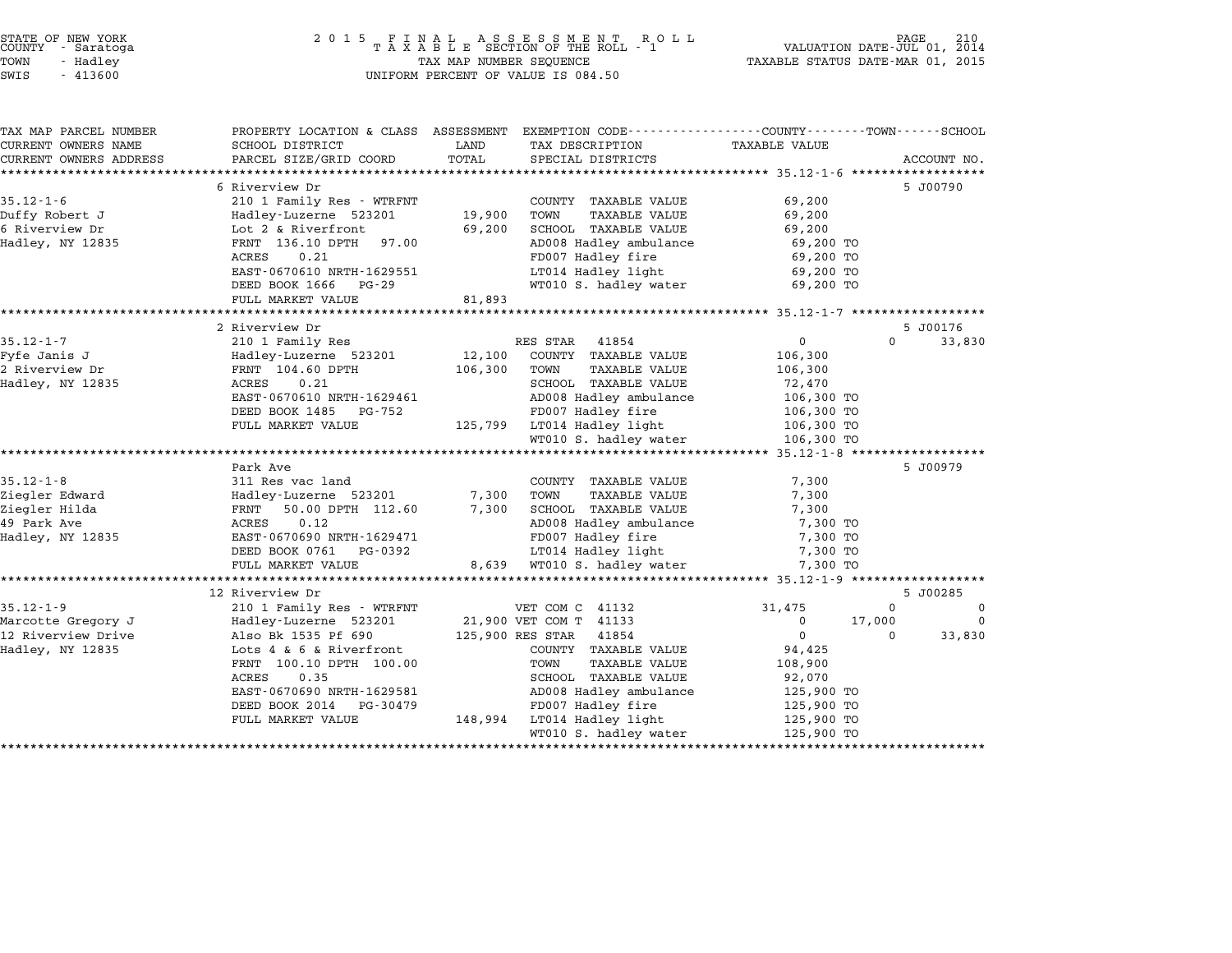| STATE OF NEW YORK<br>COUNTY - Saratoga |  |          |  |
|----------------------------------------|--|----------|--|
| POWN                                   |  | - Hadlev |  |
| -----                                  |  |          |  |

| TAX MAP PARCEL NUMBER            | PROPERTY LOCATION & CLASS ASSESSMENT        |                                                   | EXEMPTION CODE-----------------COUNTY-------TOWN------SCHOOL |
|----------------------------------|---------------------------------------------|---------------------------------------------------|--------------------------------------------------------------|
| CURRENT OWNERS NAME              | SCHOOL DISTRICT                             | LAND<br>TAX DESCRIPTION                           | TAXABLE VALUE                                                |
| CURRENT OWNERS ADDRESS           | PARCEL SIZE/GRID COORD                      | TOTAL<br>SPECIAL DISTRICTS                        | ACCOUNT NO.                                                  |
|                                  |                                             |                                                   |                                                              |
|                                  | 16 Riverview Dr                             |                                                   | 5 J00014<br>$\Omega$                                         |
| $35.12 - 1 - 12$                 | 210 1 Family Res - WTRFNT                   | RES STAR<br>41854                                 | $\mathbf{0}$<br>33,830                                       |
| Shepherd Sandra L                | Hadley-Luzerne 523201<br>Lot 8 & Riverfront | 23,100<br>COUNTY TAXABLE VALUE<br>134,800<br>TOWN | 134,800                                                      |
| Kennedy Tracy<br>16 Riverview Dr | 50.00 DPTH 100.00<br>FRNT                   | TAXABLE VALUE<br>SCHOOL TAXABLE VALUE             | 134,800<br>100,970                                           |
| Hadley, NY 12835                 | 0.18<br>ACRES                               | AD008 Hadley ambulance                            | 134,800 TO                                                   |
|                                  | EAST-0670741 NRTH-1629718                   | FD007 Hadley fire                                 | 134,800 TO                                                   |
|                                  | DEED BOOK 1520 PG-54                        | LT014 Hadley light                                | 134,800 TO                                                   |
|                                  | FULL MARKET VALUE                           | 159,527 WT010 S. hadley water                     | 134,800 TO                                                   |
|                                  |                                             |                                                   |                                                              |
|                                  | 49 Park Ave                                 |                                                   | 5 J00980                                                     |
| $35.12 - 1 - 13$                 | 210 1 Family Res                            | RPTL466_G 41683                                   | 0<br>2,550<br>0                                              |
| Ziegler Edward                   | Hadley-Luzerne 523201 12,400 SR STAR        | 41834                                             | $\mathbf{0}$<br>73,640<br>$\Omega$                           |
| Ziegler Hilda                    | FRNT 150.00 DPTH 130.00                     | 127,400<br>COUNTY TAXABLE VALUE                   | 127,400                                                      |
| 49 Park Ave                      | 0.42<br>ACRES                               | TOWN<br><b>TAXABLE VALUE</b>                      | 124,850                                                      |
| Hadley, NY 12835                 | EAST-0670780 NRTH-1629481                   | SCHOOL TAXABLE VALUE                              | 53,760                                                       |
|                                  | DEED BOOK 0641 PG-0178                      | AD008 Hadley ambulance                            | 127,400 TO                                                   |
|                                  | FULL MARKET VALUE                           | FD007 Hadley fire<br>150,769                      | 127,400 TO                                                   |
|                                  |                                             | LT014 Hadley light                                | 127,400 TO                                                   |
|                                  |                                             | WT010 S. hadley water                             | 127,400 TO                                                   |
|                                  |                                             |                                                   |                                                              |
|                                  | 18 Riverview Dr                             |                                                   | 5 J01305                                                     |
| $35.12 - 1 - 14$                 | 260 Seasonal res - WTRFNT                   | COUNTY TAXABLE VALUE                              | 62,700                                                       |
| Calhoun Allen                    | Hadley-Luzerne 523201                       | 20,700<br><b>TAXABLE VALUE</b><br>TOWN            | 62,700                                                       |
| Leroy Jr Jean L                  | 50.00 DPTH 100.00<br>FRNT                   | 62,700<br>SCHOOL TAXABLE VALUE                    | 62,700                                                       |
| 182 Jefferson St                 | 0.17<br>ACRES                               | AD008 Hadley ambulance                            | 62,700 TO                                                    |
| Albany, NY 12210                 | EAST-0670792 NRTH-1629721                   | FD007 Hadley fire                                 | 62,700 TO                                                    |
|                                  | DEED BOOK 2007 PG-11324                     | LT014 Hadley light                                | 62,700 TO                                                    |
|                                  | FULL MARKET VALUE                           | WT010 S. hadley water<br>74,201                   | 62,700 TO                                                    |
|                                  |                                             |                                                   |                                                              |
|                                  | Riverview Dr                                |                                                   | 5 J00069                                                     |
| $35.12 - 1 - 15$                 | 312 Vac w/imprv - WTRFNT                    | COUNTY TAXABLE VALUE                              | 30,300                                                       |
| Pries Richard W                  | Hadley-Luzerne 523201                       | 20,600<br><b>TAXABLE VALUE</b><br>TOWN            | 30,300                                                       |
| 22 Riverview Dr                  | Lot 12 & Riverfront                         | 30,300<br>SCHOOL TAXABLE VALUE                    | 30,300                                                       |
| Hadley, NY 12835                 | 50.00 DPTH 100.00<br>FRNT                   | AD008 Hadley ambulance                            | 30,300 TO                                                    |
|                                  | 0.16<br>ACRES                               | FD007 Hadley fire                                 | 30,300 TO                                                    |
|                                  | EAST-0670843 NRTH-1629728                   | LT014 Hadley light                                | 30,300 TO                                                    |
|                                  | DEED BOOK 1449<br>PG-1                      | WT010 S. hadley water                             | 30,300 TO                                                    |
|                                  | FULL MARKET VALUE                           | 35,858                                            |                                                              |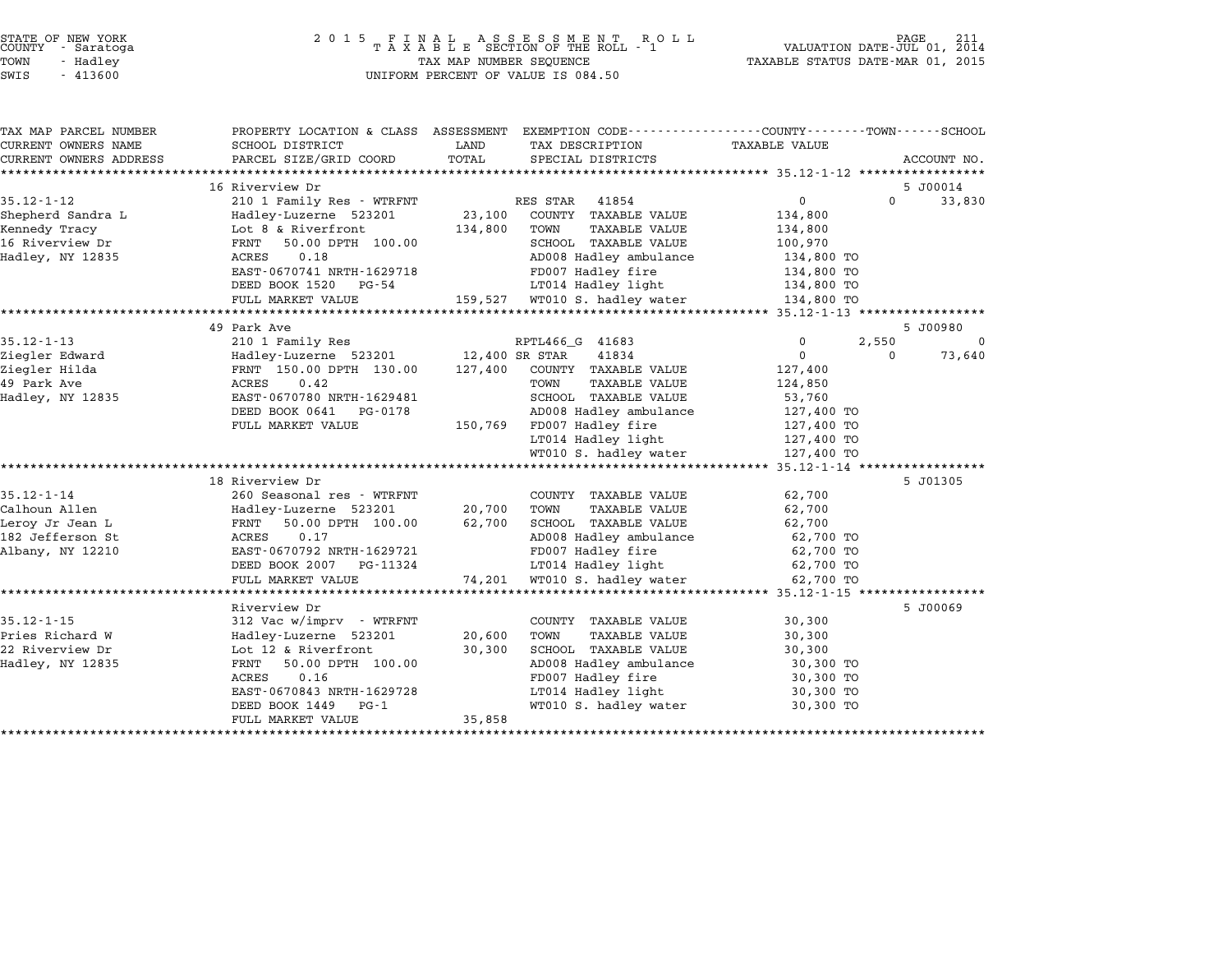| STATE OF NEW YORK |  |            |  |
|-------------------|--|------------|--|
| COUNTY            |  | - Saratoga |  |
| TOWN              |  | - Hadley   |  |

# STATE OF NEW YORK <sup>2</sup> <sup>0</sup> <sup>1</sup> 5 F I N A L A S S E S S M E N T R O L L PAGE <sup>212</sup> COUNTY - Saratoga <sup>T</sup> <sup>A</sup> <sup>X</sup> <sup>A</sup> <sup>B</sup> <sup>L</sup> <sup>E</sup> SECTION OF THE ROLL - <sup>1</sup> VALUATION DATE-JUL 01, <sup>2014</sup> TOWN - Hadley TAX MAP NUMBER SEQUENCE TAXABLE STATUS DATE-MAR 01, <sup>2015</sup> SWIS - <sup>413600</sup> UNIFORM PERCENT OF VALUE IS 084.50

| TAX MAP PARCEL NUMBER           |                                                     | PROPERTY LOCATION & CLASS ASSESSMENT EXEMPTION CODE---------------COUNTY-------TOWN-----SCHOOL |                          |             |
|---------------------------------|-----------------------------------------------------|------------------------------------------------------------------------------------------------|--------------------------|-------------|
| CURRENT OWNERS NAME             | SCHOOL DISTRICT                                     | LAND<br>TAX DESCRIPTION                                                                        | <b>TAXABLE VALUE</b>     |             |
| CURRENT OWNERS ADDRESS          | PARCEL SIZE/GRID COORD                              | TOTAL<br>SPECIAL DISTRICTS                                                                     |                          | ACCOUNT NO. |
|                                 |                                                     |                                                                                                |                          |             |
|                                 | 53 Park Ave                                         |                                                                                                | $\Omega$                 | 5 J00670    |
| $35.12 - 1 - 16$                | 210 1 Family Res                                    | 41854<br>RES STAR                                                                              | $0 \qquad \qquad$        | 33,830      |
| Deblois Daniel<br>Ziegler Tracy | Hadley-Luzerne 523201<br>Lots 13 & 15               | COUNTY TAXABLE VALUE<br>12,300<br>129,600<br>TOWN<br>TAXABLE VALUE                             | 129,600                  |             |
| 53 Park Ave                     |                                                     | SCHOOL TAXABLE VALUE                                                                           | 129,600                  |             |
| Hadley, NY 12835                | FRNT 100.10 DPTH 130.00<br>0.30<br>ACRES            | AD008 Hadley ambulance                                                                         | 95,770<br>129,600 TO     |             |
|                                 | EAST-0670910 NRTH-1629492                           | FD007 Hadley fire                                                                              |                          |             |
|                                 | DEED BOOK 1455 PG-510                               | LT014 Hadley light                                                                             | 129,600 TO<br>129,600 TO |             |
|                                 | FULL MARKET VALUE                                   | 153,373 WT010 S. hadley water                                                                  | 129,600 TO               |             |
|                                 |                                                     |                                                                                                |                          |             |
|                                 | 22 Riverview Dr                                     |                                                                                                |                          | 299         |
| $35.12 - 1 - 17$                | 210 1 Family Res - WTRFNT                           | VET WAR C 41122                                                                                | $\Omega$<br>15,420       | $\Omega$    |
| Pries Richard W                 | Hadley-Luzerne 523201                               | 20,500 VET WAR T 41123                                                                         | 10,200<br>$\mathbf 0$    | $\Omega$    |
| 22 Riverview Dr                 | Lot $#14$                                           | 41834<br>102,800 SR STAR                                                                       | $\Omega$<br>$\Omega$     | 73,640      |
| Hadley, NY 12835                | Also Book 980 Page 852                              | COUNTY TAXABLE VALUE                                                                           | 87,380                   |             |
|                                 | 50.00 DPTH<br>FRNT                                  | TOWN<br>TAXABLE VALUE                                                                          | 92,600                   |             |
|                                 | 0.15<br>ACRES                                       | SCHOOL TAXABLE VALUE                                                                           | 29,160                   |             |
|                                 | EAST-0670909 NRTH-1629612                           | AD008 Hadley ambulance                                                                         | 102,800 TO               |             |
|                                 | DEED BOOK 1450 PG-621                               | FD007 Hadley fire                                                                              | 102,800 TO               |             |
|                                 | FULL MARKET VALUE                                   | 121,657 LT014 Hadley light                                                                     | 102,800 TO               |             |
|                                 |                                                     | WT010 S. hadley water                                                                          | 102,800 TO               |             |
|                                 |                                                     |                                                                                                |                          |             |
|                                 | 24 Riverview Dr                                     |                                                                                                |                          | 5 J00438    |
| $35.12 - 1 - 18$                | 210 1 Family Res - WTRFNT                           | SR STAR<br>41834                                                                               | $\Omega$<br>$\Omega$     | 73,640      |
| Lang Joan P                     | Hadley-Luzerne 523201                               | 20,500<br>COUNTY TAXABLE VALUE                                                                 | 103,000                  |             |
| 24 Riverview Dr                 | 50.00 DPTH 100.00<br>FRNT                           | 103,000<br>TOWN<br><b>TAXABLE VALUE</b>                                                        | 103,000                  |             |
| Hadley, NY 12835                | ACRES<br>0.15                                       | SCHOOL TAXABLE VALUE                                                                           | 29,360                   |             |
|                                 | EAST-0670959 NRTH-1629622                           | AD008 Hadley ambulance                                                                         | 103,000 TO               |             |
|                                 | DEED BOOK 0965 PG-1171                              | FD007 Hadley fire                                                                              | 103,000 TO               |             |
|                                 | FULL MARKET VALUE                                   | 121,893 LT014 Hadley light                                                                     | 103,000 TO               |             |
|                                 |                                                     | WT010 S. hadley water                                                                          | 103,000 TO               |             |
|                                 |                                                     |                                                                                                |                          |             |
|                                 | 55 Park Ave                                         |                                                                                                |                          | 5 J00193    |
| $35.12 - 1 - 19$                | 270 Mfg housing                                     | COUNTY TAXABLE VALUE                                                                           | 23,700                   |             |
| Del Santo Donna                 | 270 mig<br>Hadley-Luzerne 523201<br>- 130 monu 130. | 9,100<br>TOWN<br><b>TAXABLE VALUE</b>                                                          | 23,700                   |             |
| C/O Debra Del Santo             | FRNT<br>50.50 DPTH 130.00                           | 23,700<br>SCHOOL TAXABLE VALUE                                                                 | 23,700                   |             |
| & ETAL                          | ACRES<br>0.15                                       | AD008 Hadley ambulance                                                                         | 23,700 TO                |             |
| PO Box 64                       | EAST-0670980 NRTH-1629512                           | FD007 Hadley fire                                                                              | 23,700 TO                |             |
| Fishkill, NY 12524              | DEED BOOK 2013<br>PG-1117                           | LT014 Hadley light                                                                             | 23,700 TO                |             |
|                                 | FULL MARKET VALUE                                   | 28,047<br>WT010 S. hadley water                                                                | 23,700 TO                |             |
|                                 |                                                     |                                                                                                |                          |             |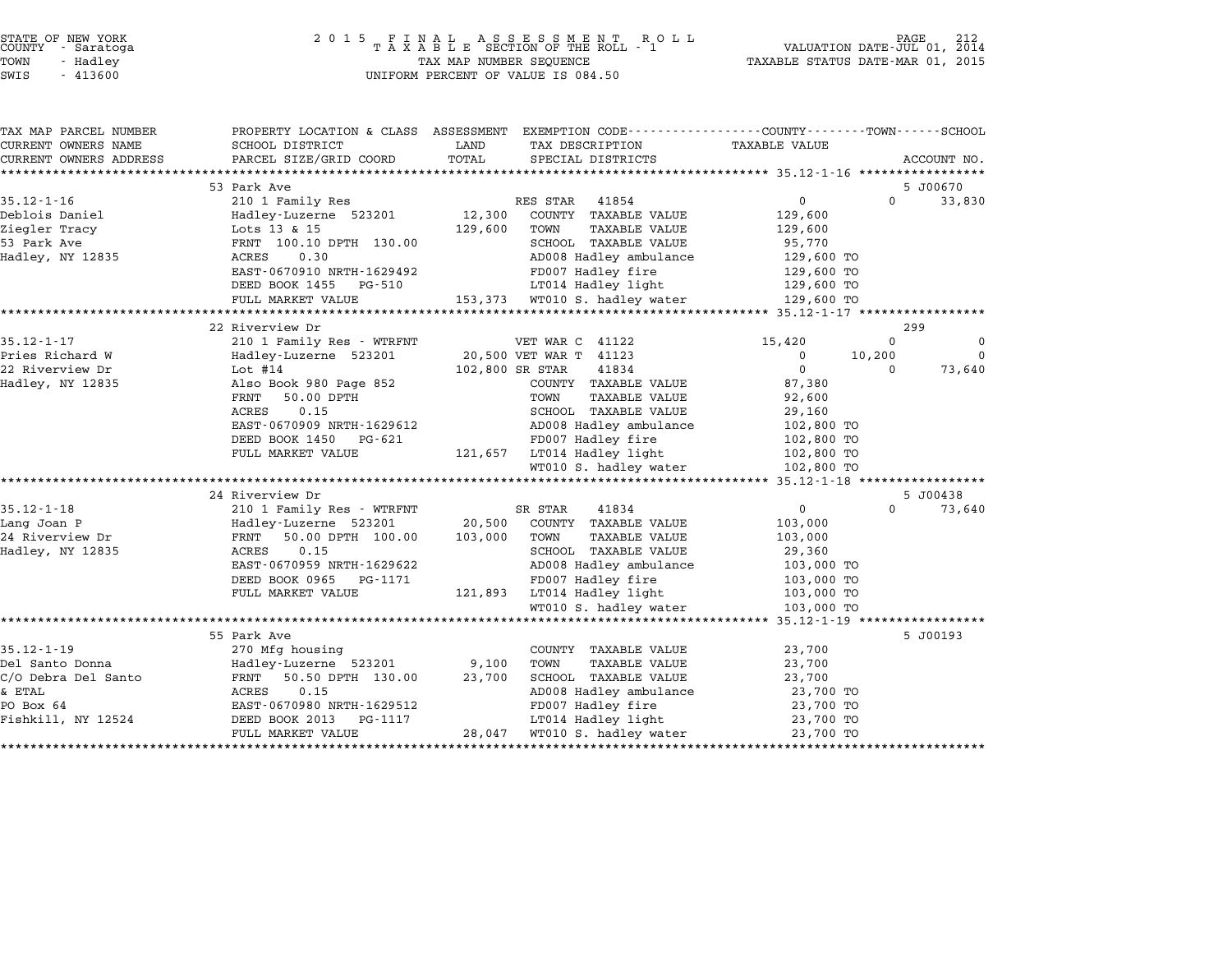| STATE OF NEW YORK |  |            |  |
|-------------------|--|------------|--|
| COUNTY            |  | - Saratoga |  |
| TOWN              |  | - Hadley   |  |

| TAX MAP PARCEL NUMBER                     | PROPERTY LOCATION & CLASS ASSESSMENT EXEMPTION CODE---------------COUNTY-------TOWN-----SCHOOL |                 |                                               |                        |             |
|-------------------------------------------|------------------------------------------------------------------------------------------------|-----------------|-----------------------------------------------|------------------------|-------------|
| CURRENT OWNERS NAME                       | SCHOOL DISTRICT                                                                                | LAND            | TAX DESCRIPTION                               | <b>TAXABLE VALUE</b>   |             |
| CURRENT OWNERS ADDRESS                    | PARCEL SIZE/GRID COORD                                                                         | TOTAL           | SPECIAL DISTRICTS                             |                        | ACCOUNT NO. |
|                                           |                                                                                                |                 |                                               |                        |             |
|                                           | 57 Park Ave                                                                                    |                 |                                               |                        | 5 J00247    |
| $35.12 - 1 - 20$                          | 270 Mfg housing                                                                                |                 | COUNTY TAXABLE VALUE                          | 37,200                 |             |
| Holley John D<br>39-21 65th Pl 4C         | Hadley-Luzerne 523201<br>Lot $19$                                                              | 8,500<br>37,200 | TOWN<br>TAXABLE VALUE<br>SCHOOL TAXABLE VALUE | 37,200<br>37,200       |             |
| Woodside, NY 11377                        | 50.50 DPTH 125.00<br>FRNT                                                                      |                 | AD008 Hadley ambulance                        | 37,200 TO              |             |
|                                           | 0.14<br>ACRES                                                                                  |                 | FD007 Hadley fire                             | 37,200 TO              |             |
|                                           | EAST-0671030 NRTH-1629522                                                                      |                 | LT014 Hadley light                            | 37,200 TO              |             |
|                                           | DEED BOOK 2010 PG-38956                                                                        |                 | WT010 S. hadley water                         | 37,200 TO              |             |
|                                           | FULL MARKET VALUE                                                                              | 44,024          |                                               |                        |             |
|                                           |                                                                                                |                 |                                               |                        |             |
|                                           | 26 Riverview Dr                                                                                |                 |                                               |                        | 5 J00494    |
| $35.12 - 1 - 21$                          | 270 Mfg housing - WTRFNT                                                                       |                 | COUNTY TAXABLE VALUE                          | 28,000                 |             |
| Pries Mary Kathryn                        | Hadley-Luzerne 523201                                                                          | 20,400          | TOWN<br>TAXABLE VALUE                         | 28,000                 |             |
| Backus Carol Anne                         | Life Estate                                                                                    | 28,000          | SCHOOL TAXABLE VALUE                          | 28,000                 |             |
| Attn: Dimilia D & Etal                    | 50.00 DPTH 100.00<br>FRNT                                                                      |                 | AD008 Hadley ambulance                        | 28,000 TO              |             |
| 22 Riverview Dr                           | 0.14<br>ACRES                                                                                  |                 | FD007 Hadley fire                             | 28,000 TO              |             |
| Hadley, NY 12835                          | EAST-0671009 NRTH-1629632                                                                      |                 | LT014 Hadley light                            | 28,000 TO              |             |
|                                           | DEED BOOK 1590<br>PG-567                                                                       |                 | WT010 S. hadley water                         | 28,000 TO              |             |
|                                           | FULL MARKET VALUE                                                                              | 33,136          |                                               |                        |             |
|                                           |                                                                                                |                 |                                               |                        |             |
|                                           | 28 Riverview Dr                                                                                |                 |                                               |                        | 5 J00516    |
| $35.12 - 1 - 22.1$                        | 260 Seasonal res                                                                               |                 | COUNTY TAXABLE VALUE                          | 80,300                 |             |
| Pries Mary Kathryn                        | Hadley-Luzerne 523201                                                                          | 13,300          | TOWN<br><b>TAXABLE VALUE</b>                  | 80,300                 |             |
| Backus Carol Anne                         | Life Estate                                                                                    | 80,300          | SCHOOL TAXABLE VALUE                          | 80,300                 |             |
| Attn: Dimilia D & Etal<br>22 Riverview Dr | Lot 20 & Riverfront<br>50.00 DPTH 100.00<br>FRNT                                               |                 | AD008 Hadley ambulance<br>FD007 Hadley fire   | 80,300 TO              |             |
| Hadley, NY 12835                          | <b>ACRES</b><br>0.11                                                                           |                 | LT014 Hadley light                            | 80,300 TO<br>80,300 TO |             |
|                                           | EAST-0671059 NRTH-1629642                                                                      |                 | WT010 S. hadley water                         | 80,300 TO              |             |
|                                           | DEED BOOK 1590 PG-561                                                                          |                 |                                               |                        |             |
|                                           | FULL MARKET VALUE                                                                              | 95,030          |                                               |                        |             |
|                                           |                                                                                                |                 |                                               |                        |             |
|                                           | Riverview Dr                                                                                   |                 |                                               |                        |             |
| $35.12 - 1 - 22.2$                        | 311 Res vac land - WTRFNT                                                                      |                 | COUNTY TAXABLE VALUE                          | 3,600                  |             |
| Pries Mary Kathryn                        | Hadley-Luzerne 523201                                                                          | 3,600           | TOWN<br>TAXABLE VALUE                         | 3,600                  |             |
| Backus Carol Anne                         | Life Estate                                                                                    | 3,600           | SCHOOL TAXABLE VALUE                          | 3,600                  |             |
| Attn: Dimilia D & Etal                    | FRNT<br>50.00 DPTH                                                                             |                 | AD008 Hadley ambulance                        | 3,600 TO               |             |
| 22 Riverview Dr                           | <b>ACRES</b><br>0.02                                                                           |                 | FD007 Hadley fire                             | 3,600 TO               |             |
| Hadley, NY 12835                          | EAST-0671039 NRTH-1629742                                                                      |                 | LT014 Hadley light                            | 3,600 TO               |             |
|                                           | DEED BOOK 1590<br>PG-564                                                                       |                 | WT010 S. hadley water                         | 3,600 TO               |             |
|                                           | FULL MARKET VALUE                                                                              | 4,260           |                                               |                        |             |
|                                           |                                                                                                |                 |                                               |                        |             |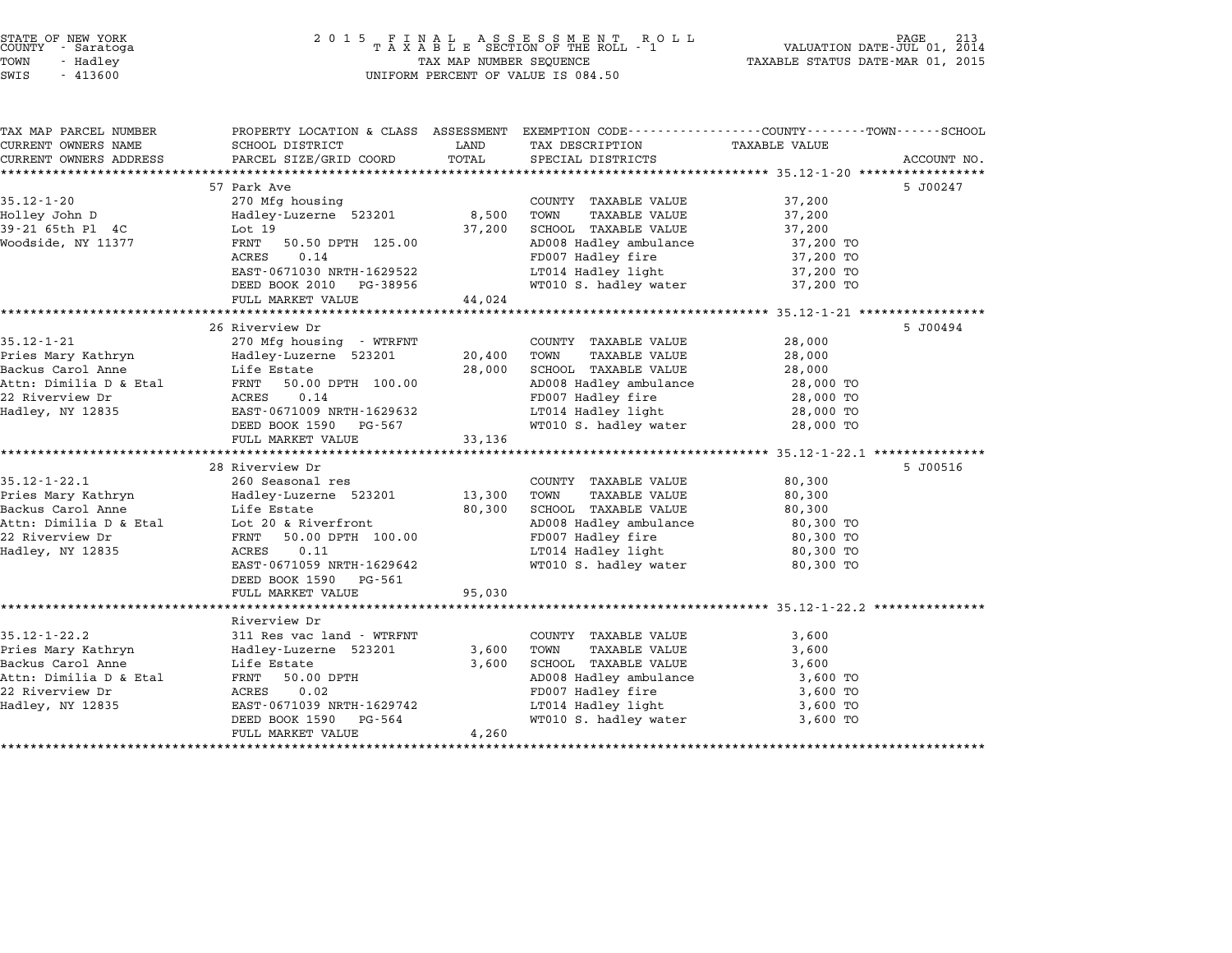| COUNTY               | STATE OF NEW YORK<br>- Saratoga |  |
|----------------------|---------------------------------|--|
| TOWN                 | - Hadley                        |  |
| $\sim$ $\sim$ $\sim$ | 1.1222                          |  |

# STATE OF NEW YORK <sup>2</sup> <sup>0</sup> <sup>1</sup> 5 F I N A L A S S E S S M E N T R O L L PAGE <sup>214</sup> COUNTY - Saratoga <sup>T</sup> <sup>A</sup> <sup>X</sup> <sup>A</sup> <sup>B</sup> <sup>L</sup> <sup>E</sup> SECTION OF THE ROLL - <sup>1</sup> VALUATION DATE-JUL 01, <sup>2014</sup> TOWN - Hadley TAX MAP NUMBER SEQUENCE TAXABLE STATUS DATE-MAR 01, <sup>2015</sup> SWIS - <sup>413600</sup> UNIFORM PERCENT OF VALUE IS 084.50

| TAX MAP PARCEL NUMBER                | PROPERTY LOCATION & CLASS ASSESSMENT EXEMPTION CODE---------------COUNTY-------TOWN------SCHOOL |                 |                                                |                                       |             |
|--------------------------------------|-------------------------------------------------------------------------------------------------|-----------------|------------------------------------------------|---------------------------------------|-------------|
| CURRENT OWNERS NAME                  | SCHOOL DISTRICT                                                                                 | LAND            | TAX DESCRIPTION                                | <b>TAXABLE VALUE</b>                  |             |
| CURRENT OWNERS ADDRESS               | PARCEL SIZE/GRID COORD                                                                          | TOTAL           | SPECIAL DISTRICTS                              |                                       | ACCOUNT NO. |
|                                      |                                                                                                 |                 |                                                |                                       |             |
| $35.12 - 1 - 23.1$                   | 61 Park Ave                                                                                     |                 |                                                |                                       | 5 J00280    |
|                                      | 260 Seasonal res                                                                                |                 | COUNTY TAXABLE VALUE                           | 88,300                                |             |
| Friebel William E<br>17 No Bridge Dr | Hadley-Luzerne 523201<br>FRNT<br>50.40 DPTH 116.00                                              | 7,300<br>88,300 | TOWN<br>TAXABLE VALUE<br>SCHOOL TAXABLE VALUE  | 88,300<br>88,300                      |             |
| Albany, NY 12203                     | 0.12<br>ACRES                                                                                   |                 | AD008 Hadley ambulance                         | 88,300 TO                             |             |
|                                      | EAST-0671119 NRTH-1629551                                                                       |                 | FD007 Hadley fire                              | 88,300 TO                             |             |
|                                      | DEED BOOK 1273 PG-46                                                                            |                 | LT014 Hadley light                             | 88,300 TO                             |             |
|                                      | FULL MARKET VALUE                                                                               | 104,497         | WT010 S. hadley water                          | 88,300 TO                             |             |
|                                      |                                                                                                 |                 |                                                |                                       |             |
|                                      | 59 Park Ave                                                                                     |                 |                                                |                                       |             |
| $35.12 - 1 - 23.2$                   | 260 Seasonal res                                                                                |                 | COUNTY TAXABLE VALUE                           | 92,800                                |             |
| Friebel Dan C                        | Hadley-Luzerne 523201                                                                           | 7,300           | TOWN<br>TAXABLE VALUE                          | 92,800                                |             |
| 17 Zimmer Dr                         | Lot 21                                                                                          | 92,800          | SCHOOL TAXABLE VALUE                           | 92,800                                |             |
| Lake Luzerne, NY 12846               | 50.70 DPTH<br>FRNT                                                                              |                 | AD008 Hadley ambulance                         | 92,800 TO                             |             |
|                                      | 0.12<br>ACRES                                                                                   |                 | FD007 Hadley fire                              | 92,800 TO                             |             |
|                                      | EAST-0671080 NRTH-1629532                                                                       |                 | LT014 Hadley light                             | 92,800 TO                             |             |
|                                      | DEED BOOK 1424 PG-467                                                                           |                 | WT010 S. hadley water                          | 92,800 TO                             |             |
|                                      | FULL MARKET VALUE                                                                               | 109,822         |                                                |                                       |             |
|                                      |                                                                                                 |                 |                                                |                                       |             |
|                                      | 32 Riverview Dr                                                                                 |                 |                                                |                                       | 5 J00281    |
| $35.12 - 1 - 26$                     | 260 Seasonal res - WTRFNT                                                                       |                 | COUNTY TAXABLE VALUE                           | 81,300                                |             |
| Friebel William E                    | Hadley-Luzerne 523201                                                                           | 18,000          | TOWN<br>TAXABLE VALUE                          | 81,300                                |             |
| Friebel Deborah A<br>17 N Bridge Rd  | Lot 24 & Riverfront<br>FRNT 63.00 DPTH 100.00                                                   | 81,300          | SCHOOL TAXABLE VALUE<br>AD008 Hadley ambulance | 81,300<br>81,300 TO                   |             |
| Albany, NY 12203                     | 0.17<br>ACRES                                                                                   |                 | FD007 Hadley fire                              | 81,300 TO                             |             |
|                                      | EAST-0671159 NRTH-1629652                                                                       |                 | LT014 Hadley light                             | 81,300 TO                             |             |
|                                      | DEED BOOK 2007 PG-46669                                                                         |                 | WT010 S. hadley water                          | 81,300 TO                             |             |
|                                      | FULL MARKET VALUE                                                                               | 96,213          |                                                |                                       |             |
|                                      |                                                                                                 |                 |                                                |                                       |             |
|                                      | Park Ave                                                                                        |                 |                                                |                                       | 5 J00282    |
| $35.12 - 1 - 27$                     | 311 Res vac land                                                                                |                 | COUNTY TAXABLE VALUE                           | 7,300                                 |             |
| Friebel William E                    | Hadley-Luzerne 523201                                                                           | 7,300           | TOWN<br>TAXABLE VALUE                          | 7,300                                 |             |
| 17 No Bridge Dr                      | 50.00 DPTH 100.00<br>FRNT                                                                       | 7,300           | SCHOOL TAXABLE VALUE                           | 7,300                                 |             |
| Albany, NY 12203                     | 0.12<br>ACRES                                                                                   |                 | AD008 Hadley ambulance                         | 7,300 TO                              |             |
|                                      | EAST-0671170 NRTH-1629552                                                                       |                 | FD007 Hadley fire                              | 7,300 TO                              |             |
|                                      | DEED BOOK 1273 PG-44                                                                            |                 | LT014 Hadley light                             | 7,300 TO                              |             |
|                                      | FULL MARKET VALUE                                                                               | 8,639           | WT010 S. hadley water                          | 7,300 TO                              |             |
|                                      | **********************                                                                          |                 | *****************************                  | *************** 35.12-1-30 ********** |             |
|                                      | 36 Riverview Dr                                                                                 |                 |                                                |                                       | 5 J00387    |
| $35.12 - 1 - 30$                     | 260 Seasonal res - WTRFNT                                                                       |                 | COUNTY TAXABLE VALUE                           | 79,500                                |             |
| Wedeck Laura                         | Hadley-Luzerne 523201                                                                           | 20,500          | TOWN<br><b>TAXABLE VALUE</b>                   | 79,500                                |             |
| 26 24e 27Th St                       | Lot 28 & Riverfront                                                                             | 79,500          | SCHOOL TAXABLE VALUE                           | 79,500                                |             |
| Brooklyn, NY 11235                   | FRNT 35.00 DPTH 100.00<br>ACRES<br>0.15                                                         |                 | AD008 Hadley ambulance<br>FD007 Hadley fire    | 79,500 TO                             |             |
|                                      | EAST-0671279 NRTH-1629662                                                                       |                 | LT014 Hadley light                             | 79,500 TO                             |             |
|                                      | DEED BOOK 1060<br>PG-443                                                                        |                 | WT010 S. hadley water                          | 79,500 TO<br>79,500 TO                |             |
|                                      | FULL MARKET VALUE                                                                               | 94,083          |                                                |                                       |             |
|                                      |                                                                                                 |                 |                                                |                                       |             |
|                                      |                                                                                                 |                 |                                                |                                       |             |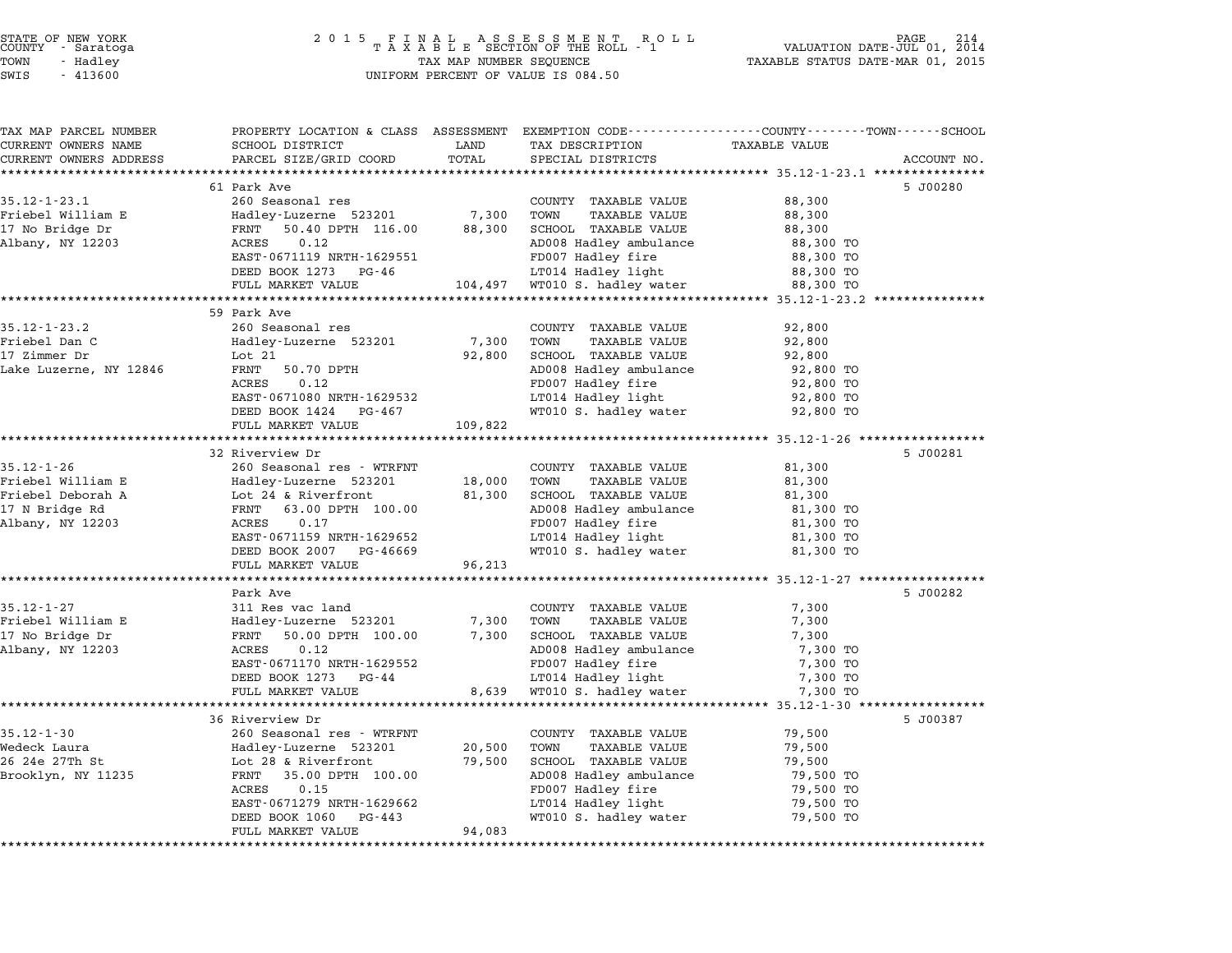| STATE OF NEW YORK<br>COUNTY - Saratoga |  | 2015 FINAL ASSESSMENT ROLL<br>TAXABLE SECTION OF THE ROLL - 1 | VALUATION DATE-JUL 01, 2014      | PAGE | 215 |
|----------------------------------------|--|---------------------------------------------------------------|----------------------------------|------|-----|
| TOWN<br>- Hadlev                       |  | TAX MAP NUMBER SEQUENCE                                       | TAXABLE STATUS DATE-MAR 01, 2015 |      |     |
| SWIS<br>- 413600                       |  | UNIFORM PERCENT OF VALUE IS 084.50                            |                                  |      |     |

| TAX MAP PARCEL NUMBER             | PROPERTY LOCATION & CLASS ASSESSMENT               |                  | EXEMPTION CODE-----------------COUNTY-------TOWN-----SCHOOL |                     |             |
|-----------------------------------|----------------------------------------------------|------------------|-------------------------------------------------------------|---------------------|-------------|
| CURRENT OWNERS NAME               | SCHOOL DISTRICT                                    | LAND             | TAX DESCRIPTION                                             | TAXABLE VALUE       |             |
| CURRENT OWNERS ADDRESS            | PARCEL SIZE/GRID COORD                             | TOTAL            | SPECIAL DISTRICTS                                           |                     | ACCOUNT NO. |
|                                   | 43 Riverview Dr                                    |                  |                                                             |                     | 5 J01840    |
| $35.12 - 1 - 31$                  | 270 Mfg housing - WTRFNT                           |                  | COUNTY TAXABLE VALUE                                        | 8,800               |             |
| Thaler Gary                       | Hadley-Luzerne 523201                              | 4,000            | TOWN<br><b>TAXABLE VALUE</b>                                | 8,800               |             |
| Thaler Paula                      | Riverfront                                         | 8,800            | SCHOOL TAXABLE VALUE                                        | 8,800               |             |
| 116 Rice Ave                      | 50.00 DPTH<br>FRNT<br>21.00                        |                  | AD008 Hadley ambulance                                      | 8,800 TO            |             |
| Sleepy Hollow, NY 10591           | 0.02<br>ACRES                                      |                  | FD007 Hadley fire                                           | 8,800 TO            |             |
|                                   | EAST-0671379 NRTH-1629742                          |                  | LT014 Hadley light                                          | 8,800 TO            |             |
|                                   | DEED BOOK 2010 PG-35922                            |                  | WT010 S. hadley water                                       | 8,800 TO            |             |
|                                   | FULL MARKET VALUE                                  | 10,414           |                                                             |                     |             |
|                                   |                                                    |                  |                                                             |                     |             |
|                                   | 40 Riverview Dr                                    |                  |                                                             |                     | 5 J00056    |
| $35.12 - 1 - 32$                  | 210 1 Family Res - WTRFNT                          |                  | COUNTY TAXABLE VALUE                                        | 64,700              |             |
| Thaler Gary F                     | Hadley-Luzerne 523201                              | 20,100           | TOWN<br><b>TAXABLE VALUE</b>                                | 64,700              |             |
| Thaler Paula C                    | Lot 2 per map B-541                                | 64,700           | SCHOOL TAXABLE VALUE                                        | 64,700              |             |
| 116 Rice Ave                      | FRNT<br>25.00 DPTH                                 |                  | AD008 Hadley ambulance                                      | 64,700 TO           |             |
| Tarrytown, NY 10591               | 0.18<br>ACRES                                      |                  | FD007 Hadley fire                                           | 64,700 TO           |             |
|                                   | EAST-0671379 NRTH-1629612                          |                  | LT014 Hadley light                                          | 64,700 TO           |             |
|                                   | DEED BOOK 2010 PG-27633                            |                  | WT010 S. hadley water                                       | 64,700 TO           |             |
|                                   | FULL MARKET VALUE                                  | 76,568           |                                                             |                     |             |
|                                   |                                                    |                  |                                                             |                     |             |
|                                   | Corinth Pl                                         |                  |                                                             |                     | 5 J00059    |
| $35.12 - 1 - 33$                  | 312 Vac w/imprv                                    |                  | COUNTY TAXABLE VALUE                                        | 13,800              |             |
| Gailor Michael V<br>408 Grand Ave | Hadley-Luzerne 523201<br>70.00 DPTH 100.00<br>FRNT | 12,300<br>13,800 | TOWN<br><b>TAXABLE VALUE</b><br>SCHOOL TAXABLE VALUE        | 13,800              |             |
| PO Box 4651                       | ACRES<br>0.34                                      |                  | AD008 Hadley ambulance                                      | 13,800<br>13,800 TO |             |
| Saratoga Springs, NY 12866        | EAST-0671380 NRTH-1629513                          |                  | FD007 Hadley fire                                           | 13,800 TO           |             |
|                                   | DEED BOOK 1752<br>PG-453                           |                  | LT014 Hadley light                                          | 13,800 TO           |             |
|                                   | FULL MARKET VALUE                                  |                  | 16,331 WT010 S. hadley water                                | 13,800 TO           |             |
|                                   |                                                    |                  |                                                             |                     |             |
|                                   | 42 Riverview Dr                                    |                  |                                                             |                     | 5 J00057    |
| $35.12 - 1 - 34$                  | 260 Seasonal res - WTRFNT                          |                  | COUNTY TAXABLE VALUE                                        | 78,500              |             |
| Montanino Alfred J                | Hadley-Luzerne 523201                              | 20,100           | TOWN<br>TAXABLE VALUE                                       | 78,500              |             |
| Montanino Cynthia T               | Lot 4 per Map B-541                                | 78,500           | SCHOOL TAXABLE VALUE                                        | 78,500              |             |
| 18 Valley View Rd                 | 64.99 DPTH<br>FRNT                                 |                  | AD008 Hadley ambulance                                      | 78,500 TO           |             |
| Hyde Park, NY 12538               | 0.19<br>ACRES                                      |                  | FD007 Hadley fire                                           | 78,500 TO           |             |
|                                   | EAST-0671429 NRTH-1629593                          |                  | LT014 Hadley light                                          | 78,500 TO           |             |
|                                   | DEED BOOK 2007<br>PG-31324                         |                  | WT010 S. hadley water                                       | 78,500 TO           |             |
|                                   | FULL MARKET VALUE                                  | 92,899           |                                                             |                     |             |
|                                   |                                                    |                  |                                                             |                     |             |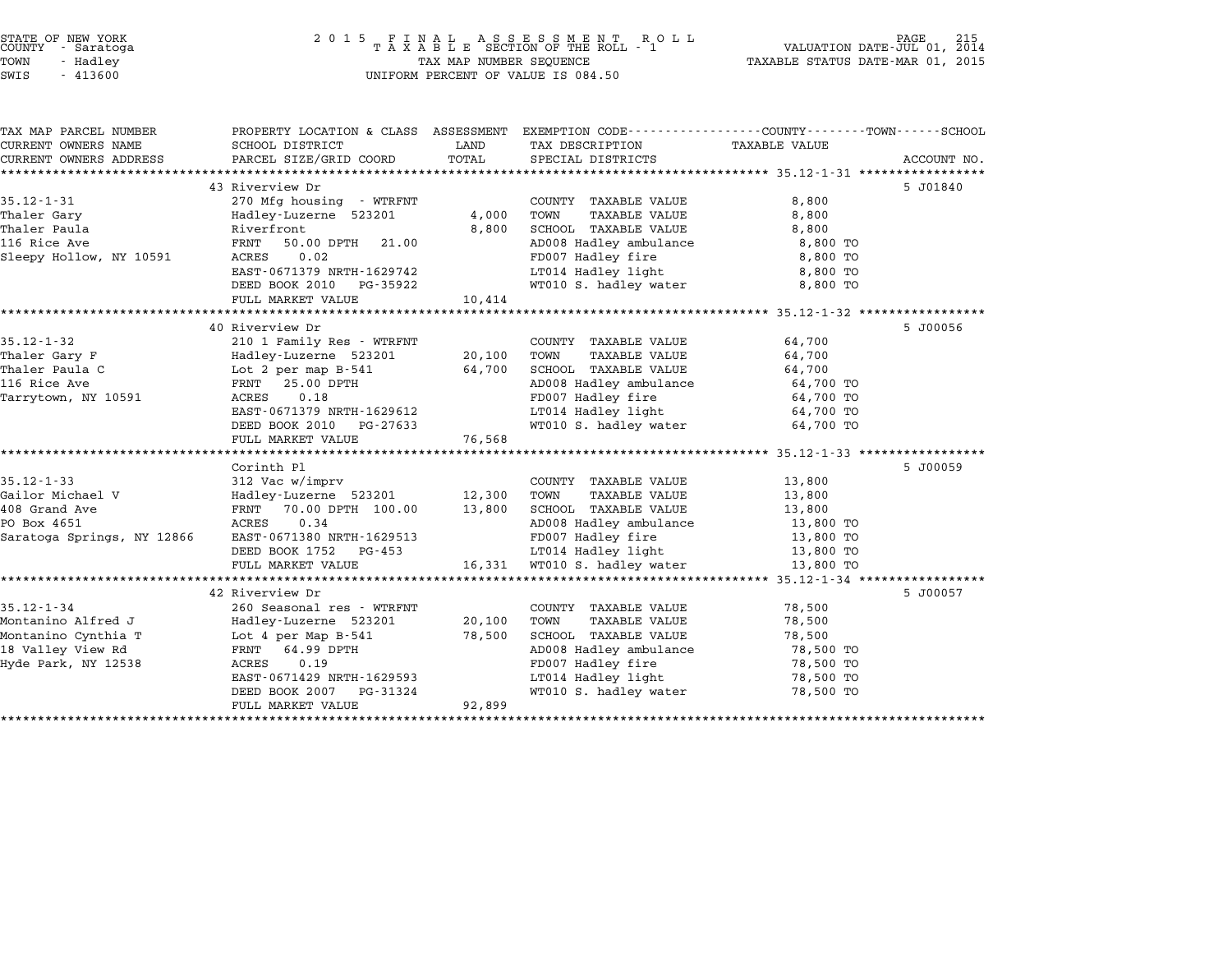| COUNTY<br>TOWN<br>SWIS | STATE OF NEW YORK<br>- Saratoga<br>- Hadley<br>$-413600$ | 2015 FINAL ASSESSMENT ROLL<br>TAXABLE SECTION OF THE ROLL - 1<br>TAX MAP NUMBER SEQUENCE<br>UNIFORM PERCENT OF VALUE IS 084.50 | TAXABLE STATUS DATE-MAR 01, 2015 | PAGE<br>VALUATION DATE-JUL 01, 2014 | 216 |
|------------------------|----------------------------------------------------------|--------------------------------------------------------------------------------------------------------------------------------|----------------------------------|-------------------------------------|-----|
|                        | TAX MAP PARCEL NUMBER                                    | ASSESSMENT<br>EXEMPTION CODE-----------------COUNTY-------TOWN------SCHOOL<br>PROPERTY LOCATION & CLASS                        |                                  |                                     |     |

| TAX MAP PARCEL NUMBER                          | PROPERTY LOCATION & CLASS ASSESSMENT EXEMPTION CODE----------------COUNTY-------TOWN-----SCHOOL |         |                                                       |                   |              |             |
|------------------------------------------------|-------------------------------------------------------------------------------------------------|---------|-------------------------------------------------------|-------------------|--------------|-------------|
| CURRENT OWNERS NAME                            | SCHOOL DISTRICT                                                                                 | LAND    | TAX DESCRIPTION TAXABLE VALUE                         |                   |              |             |
| CURRENT OWNERS ADDRESS                         | PARCEL SIZE/GRID COORD                                                                          | TOTAL   | SPECIAL DISTRICTS                                     |                   |              | ACCOUNT NO. |
|                                                | 44 Riverview Dr                                                                                 |         |                                                       |                   |              | 5 J00055    |
| $35.12 - 1 - 35$                               | 260 Seasonal res - WTRFNT                                                                       |         | COUNTY TAXABLE VALUE                                  | 98,300            |              |             |
| Beitter Robert                                 | Hadley-Luzerne 523201                                                                           | 21,800  | TAXABLE VALUE<br>TOWN                                 | 98,300            |              |             |
| 4405 Spring Creek Rd                           | Lot 6 per Map B-541                                                                             | 98,300  | SCHOOL TAXABLE VALUE                                  | 98,300            |              |             |
| Arlington, TX 76017                            | FRNT 65.21 DPTH                                                                                 |         | AD008 Hadley ambulance 98,300 TO                      |                   |              |             |
|                                                | ACRES<br>0.27                                                                                   |         |                                                       | 98,300 TO         |              |             |
|                                                | EAST-0671470 NRTH-1629553                                                                       |         | FD007 Hadley fire<br>LT014 Hadley light               | 98,300 TO         |              |             |
|                                                | DEED BOOK 1764 PG-308                                                                           |         | WT010 S. hadley water                                 | 98,300 TO         |              |             |
|                                                | FULL MARKET VALUE                                                                               | 116,331 |                                                       |                   |              |             |
|                                                |                                                                                                 |         |                                                       |                   |              |             |
|                                                | 11 Hadley Pl                                                                                    |         |                                                       |                   |              | 5 J00650    |
| $35.12 - 1 - 49$                               | 210 1 Family Res                                                                                |         | VET WAR C 41122                                       | 12,465            | $\mathbf{0}$ | $\mathbf 0$ |
|                                                | Hadley-Luzerne 523201 12,100 VET WAR T 41123                                                    |         |                                                       | $\mathbf{0}$      | 10,200       | $\Omega$    |
|                                                | FRNT 100.00 DPTH 101.50 83,100 SR STAR                                                          |         | 41834                                                 | $0 \qquad \qquad$ | $\Omega$     | 73,640      |
| Baesen Ross W<br>Baesen Sharon<br>11 Hadley Pl | 0.21<br>ACRES                                                                                   |         | COUNTY TAXABLE VALUE                                  | 70,635            |              |             |
| $Hadley, \overline{N}Y$ 12835                  | EAST-0671320 NRTH-1629332                                                                       |         | TOWN<br>TAXABLE VALUE                                 | 72,900            |              |             |
|                                                | DEED BOOK 1650 PG-183                                                                           |         |                                                       | 9,460             |              |             |
|                                                | FULL MARKET VALUE                                                                               |         | SCHOOL TAXABLE VALUE<br>98,343 AD008 Hadley ambulance | 83,100 TO         |              |             |
|                                                |                                                                                                 |         | FD007 Hadley fire                                     | 83,100 TO         |              |             |
|                                                |                                                                                                 |         | LT014 Hadley light                                    | 83,100 TO         |              |             |
|                                                |                                                                                                 |         | WT010 S. hadley water                                 | 83,100 TO         |              |             |
|                                                |                                                                                                 |         |                                                       |                   |              |             |
|                                                | 15 Corinth Pl                                                                                   |         |                                                       |                   |              | 5 J00640    |
| $35.12 - 1 - 50$                               | 210 1 Family Res                                                                                |         | COUNTY TAXABLE VALUE 84,400                           |                   |              |             |
|                                                |                                                                                                 |         | TAXABLE VALUE<br>TOWN                                 | 84,400            |              |             |
|                                                |                                                                                                 |         | SCHOOL TAXABLE VALUE                                  | 84,400            |              |             |
| 10 Ross Dr Rfd 2                               | FRNT 209.76 DPTH                                                                                |         | AD008 Hadley ambulance 84,400 TO                      |                   |              |             |
| Yorktown Heights, NY 10598                     | ACRES 0.29                                                                                      |         | FD007 Hadley fire                                     | 84,400 TO         |              |             |
|                                                | EAST-0671240 NRTH-1629412                                                                       |         | LT014 Hadley light                                    | 84,400 TO         |              |             |
|                                                | DEED BOOK 1318 PG-295                                                                           |         | WT010 S. hadley water                                 | 84,400 TO         |              |             |
|                                                | FULL MARKET VALUE                                                                               | 99,882  |                                                       |                   |              |             |
|                                                |                                                                                                 |         |                                                       |                   |              |             |
|                                                | 9 Hadley Pl                                                                                     |         |                                                       |                   |              | 5 J00947    |
| $35.12 - 1 - 51$                               | 210 1 Family Res                                                                                |         | COUNTY TAXABLE VALUE                                  | 100,700           |              |             |
| Bishop William E                               | Hadley-Luzerne 523201 12,100                                                                    |         | TAXABLE VALUE<br>TOWN                                 | 100,700           |              |             |
| Martin Kerri Lynn                              | Lots 7 & 8                                                                                      | 100,700 | SCHOOL TAXABLE VALUE                                  | 100,700           |              |             |
| 50 Ridge St                                    | FRNT 100.00 DPTH 100.00                                                                         |         | AD008 Hadley ambulance 100,700 TO                     |                   |              |             |
| Eastchester, NY 10709                          | ACRES<br>0.23                                                                                   |         | FD007 Hadley fire<br>LT014 Hadley light               | 100,700 TO        |              |             |
|                                                | EAST-0671220 NRTH-1629312                                                                       |         |                                                       | 100,700 TO        |              |             |
|                                                | DEED BOOK 2010<br>PG-43026                                                                      |         | WT010 S. hadley water                                 | 100,700 TO        |              |             |
|                                                | FULL MARKET VALUE                                                                               | 119,172 |                                                       |                   |              |             |
|                                                |                                                                                                 |         |                                                       |                   |              |             |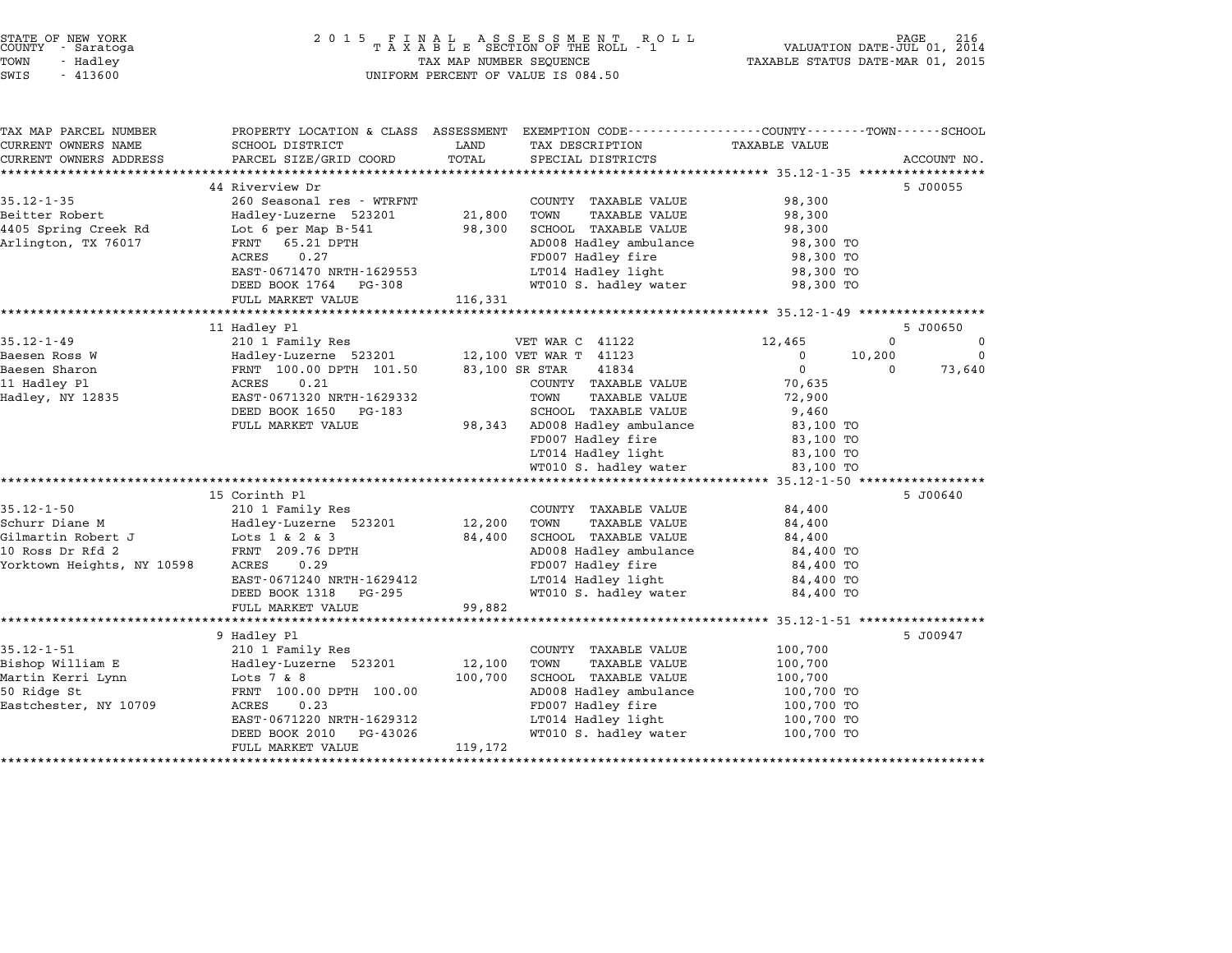| TAX MAP PARCEL NUMBER           | PROPERTY LOCATION & CLASS ASSESSMENT EXEMPTION CODE---------------COUNTY-------TOWN-----SCHOOL |                  |                                               |                        |                    |
|---------------------------------|------------------------------------------------------------------------------------------------|------------------|-----------------------------------------------|------------------------|--------------------|
| CURRENT OWNERS NAME             | SCHOOL DISTRICT                                                                                | LAND             | TAX DESCRIPTION                               | <b>TAXABLE VALUE</b>   |                    |
| CURRENT OWNERS ADDRESS          | PARCEL SIZE/GRID COORD                                                                         | TOTAL            | SPECIAL DISTRICTS                             |                        | ACCOUNT NO.        |
|                                 |                                                                                                |                  |                                               |                        |                    |
|                                 | Luzerne Pl                                                                                     |                  |                                               |                        | 5 J00476           |
| $35.12 - 1 - 54$                | 311 Res vac land                                                                               |                  | COUNTY TAXABLE VALUE                          | 10,300                 |                    |
| Bolton Donald B<br>Bolton Helen | Hadley-Luzerne 523201<br>Section 5 Lots 2 & 4                                                  | 10,300<br>10,300 | TOWN<br>TAXABLE VALUE<br>SCHOOL TAXABLE VALUE | 10,300                 |                    |
| 46 Park Ave                     | 70.00 DPTH 97.80                                                                               |                  |                                               | 10,300                 |                    |
| Hadley, NY 12835                | FRNT<br>ACRES<br>0.17                                                                          |                  | AD008 Hadley ambulance<br>FD007 Hadley fire   | 10,300 TO              |                    |
|                                 |                                                                                                |                  | LT014 Hadley light                            | 10,300 TO              |                    |
|                                 | EAST-0670960 NRTH-1629332<br>DEED BOOK 1039 PG-263                                             |                  | WT010 S. hadley water                         | 10,300 TO<br>10,300 TO |                    |
|                                 | FULL MARKET VALUE                                                                              | 12,189           |                                               |                        |                    |
|                                 |                                                                                                |                  |                                               |                        |                    |
|                                 | Luzerne Pl                                                                                     |                  |                                               |                        | 5 J00129           |
| $35.12 - 1 - 55$                | 311 Res vac land                                                                               |                  | COUNTY TAXABLE VALUE                          | 6,700                  |                    |
| Fonzo Doris M                   | Hadley-Luzerne 523201                                                                          | 6,700            | TOWN<br><b>TAXABLE VALUE</b>                  | 6,700                  |                    |
| Aka Lohfink Doris M             | Lot 6                                                                                          | 6,700            | SCHOOL TAXABLE VALUE                          | 6,700                  |                    |
| 13 Luzerne Pl                   | FRNT<br>50.00 DPTH 101.50                                                                      |                  | AD008 Hadley ambulance                        | 6,700 TO               |                    |
| Hadley, NY 12835                | 0.11<br>ACRES                                                                                  |                  | FD007 Hadley fire                             | 6,700 TO               |                    |
|                                 | EAST-0670970 NRTH-1629262                                                                      |                  | LT014 Hadley light                            | 6,700 TO               |                    |
|                                 | DEED BOOK 1224 PG-427                                                                          |                  | WT010 S. hadley water                         | 6,700 TO               |                    |
|                                 | FULL MARKET VALUE                                                                              | 7,929            |                                               |                        |                    |
|                                 |                                                                                                |                  |                                               |                        |                    |
|                                 | 26 Links Ave                                                                                   |                  |                                               |                        | 5 J01301           |
| $35.12 - 1 - 56$                | 210 1 Family Res                                                                               |                  | CW_15_VET/ 41161                              | 10,200<br>10,200       | $\mathbf 0$        |
| Nappi Kirt                      | Hadley-Luzerne 523201                                                                          | 12,100 RES STAR  | 41854                                         | $\Omega$               | 33,830<br>$\Omega$ |
| 26 Links Ave                    | Lots $3&5$                                                                                     |                  | 104,500 COUNTY TAXABLE VALUE                  | 94,300                 |                    |
| Hadley, NY 12835                | FRNT 100.00 DPTH 100.00                                                                        |                  | TOWN<br><b>TAXABLE VALUE</b>                  | 94,300                 |                    |
|                                 | ACRES<br>0.22                                                                                  |                  | SCHOOL TAXABLE VALUE                          | 70,670                 |                    |
|                                 | EAST-0670870 NRTH-1629271                                                                      |                  | AD008 Hadley ambulance                        | 104,500 TO             |                    |
|                                 | DEED BOOK 2008<br>PG-34257                                                                     |                  | FD007 Hadley fire                             | 104,500 TO             |                    |
|                                 | FULL MARKET VALUE                                                                              |                  | 123,669 LT014 Hadley light                    | 104,500 TO             |                    |
|                                 |                                                                                                |                  | WT010 S. hadley water                         | 104,500 TO             |                    |
|                                 |                                                                                                |                  |                                               |                        |                    |
|                                 | 46 Park Ave                                                                                    |                  |                                               |                        | 5 J01621           |
| $35.12 - 1 - 57$                | 210 1 Family Res                                                                               |                  | RES STAR<br>41854                             | $\overline{0}$         | $\Omega$<br>33,830 |
| Bolton Donald B                 | Hadley-Luzerne 523201                                                                          | 7,300            | COUNTY TAXABLE VALUE                          | 86,400                 |                    |
| Bolton Helen                    | Lot 1                                                                                          | 86,400           | TOWN<br><b>TAXABLE VALUE</b>                  | 86,400                 |                    |
| 46 Park Ave                     | FRNT<br>60.00 DPTH<br>59.50                                                                    |                  | SCHOOL TAXABLE VALUE                          | 52,570                 |                    |
| Hadley, NY 12835                | <b>ACRES</b><br>0.12                                                                           |                  | AD008 Hadley ambulance                        | 86,400 TO              |                    |
|                                 | EAST-0670870 NRTH-1629351                                                                      |                  | FD007 Hadley fire                             | 86,400 TO              |                    |
|                                 | DEED BOOK 0977<br>PG-00507                                                                     |                  | LT014 Hadley light                            | 86,400 TO              |                    |
|                                 | FULL MARKET VALUE                                                                              |                  | 102,249 WT010 S. hadley water                 | 86,400 TO              |                    |
|                                 |                                                                                                |                  |                                               |                        |                    |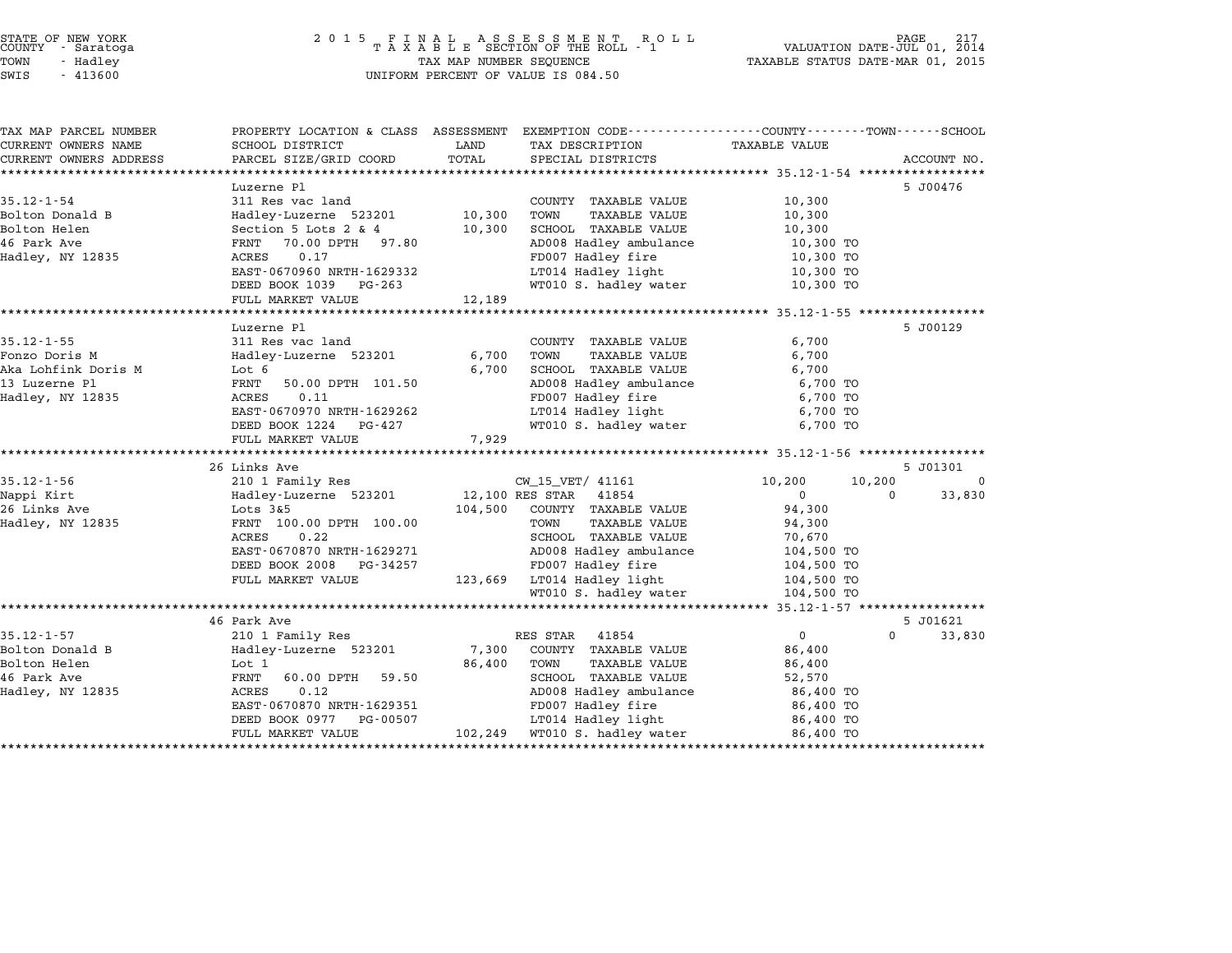| TAX MAP PARCEL NUMBER  | PROPERTY LOCATION & CLASS ASSESSMENT |         | EXEMPTION CODE-----------------COUNTY-------TOWN-----SCHOOL |                      |        |             |
|------------------------|--------------------------------------|---------|-------------------------------------------------------------|----------------------|--------|-------------|
| CURRENT OWNERS NAME    | SCHOOL DISTRICT                      | LAND    | TAX DESCRIPTION                                             | <b>TAXABLE VALUE</b> |        |             |
| CURRENT OWNERS ADDRESS | PARCEL SIZE/GRID COORD               | TOTAL   | SPECIAL DISTRICTS                                           |                      |        | ACCOUNT NO. |
|                        |                                      |         |                                                             |                      |        |             |
|                        | Grove Ct                             |         |                                                             |                      |        | 5 J00710    |
| $35.12 - 1 - 61$       | 311 Res vac land                     |         | COUNTY TAXABLE VALUE                                        | 6,700                |        |             |
| Aldrich Leland         | Hadley-Luzerne 523201                | 6,700   | TOWN<br><b>TAXABLE VALUE</b>                                | 6,700                |        |             |
| Aldrich Gretchen       | Lot 5                                | 6,700   | SCHOOL TAXABLE VALUE                                        | 6,700                |        |             |
| 34 Park Ave            | FRNT<br>50.00 DPTH 100.00            |         | AD008 Hadley ambulance                                      | 6,700 TO             |        |             |
| Hadley, NY 12835       | ACRES<br>0.11                        |         | FD007 Hadley fire                                           | 6,700 TO             |        |             |
|                        | EAST-0670630 NRTH-1629241            |         | LT014 Hadley light                                          | 6,700 TO             |        |             |
|                        | DEED BOOK 1334<br>PG-52              |         | WT010 S. hadley water                                       | 6,700 TO             |        |             |
|                        | FULL MARKET VALUE                    | 7,929   |                                                             |                      |        |             |
|                        |                                      |         |                                                             |                      |        |             |
|                        | 34 Park Ave                          |         |                                                             |                      |        | 5 J00012    |
| $35.12 - 1 - 62$       | 210 1 Family Res                     |         | VET COM C 41132                                             | 42,375               | 0      | $\mathbf 0$ |
| Aldrich Leland         | Hadley-Luzerne 523201                |         | 12,100 VET COM T 41133                                      | $^{\circ}$           | 17,000 | $\Omega$    |
| Aldrich Gretchen       | FRNT 70.00 DPTH 100.00               |         | 169,500 RES STAR<br>41854                                   | $\mathbf 0$          | 0      | 33,830      |
| 34 Park Ave            | 0.20<br>ACRES                        |         | COUNTY TAXABLE VALUE                                        | 127,125              |        |             |
| Hadley, NY 12835       | EAST-0670630 NRTH-1629311            |         | TOWN<br>TAXABLE VALUE                                       | 152,500              |        |             |
|                        | DEED BOOK 0631<br>PG-0367            |         | SCHOOL TAXABLE VALUE                                        | 135,670              |        |             |
|                        | FULL MARKET VALUE                    | 200,592 | AD008 Hadley ambulance                                      | 169,500 TO           |        |             |
|                        |                                      |         | FD007 Hadley fire                                           | 169,500 TO           |        |             |
|                        |                                      |         | LT014 Hadley light                                          | 169,500 TO           |        |             |
|                        |                                      |         | WT010 S. hadley water                                       | 169,500 TO           |        |             |
|                        |                                      |         |                                                             |                      |        |             |
|                        | Ave Of Pine                          |         |                                                             |                      |        | 5 J00624    |
| $35.12 - 1 - 66$       | 311 Res vac land                     |         | COUNTY TAXABLE VALUE                                        | 6,700                |        |             |
| Zilm Fred              | Hadley-Luzerne 523201                | 6,700   | TOWN<br><b>TAXABLE VALUE</b>                                | 6,700                |        |             |
| Zilm Lois              | Sec 3 Lot 5                          | 6,700   | SCHOOL TAXABLE VALUE                                        | 6,700                |        |             |
| 51 Boat Launch Dr      | FRNT<br>50.00 DPTH 100.00            |         | AD008 Hadley ambulance                                      | 6,700 TO             |        |             |
| Lake Luzerne, NY 12846 | ACRES<br>0.11                        |         | FD007 Hadley fire                                           | 6,700 TO             |        |             |
|                        | EAST-0670370 NRTH-1629230            |         | LT014 Hadley light                                          | 6,700 TO             |        |             |
|                        | DEED BOOK 0944<br>PG-0855            |         | WT010 S. hadley water                                       | 6,700 TO             |        |             |
|                        | FULL MARKET VALUE                    | 7,929   |                                                             |                      |        |             |
|                        |                                      |         |                                                             |                      |        |             |
|                        | 24 Park Ave                          |         |                                                             |                      |        | 5 J00234    |
| $35.12 - 1 - 68$       | 210 1 Family Res                     |         | COUNTY TAXABLE VALUE                                        | 102,600              |        |             |
| Zilm Frederick         |                                      | 12,100  | TOWN                                                        |                      |        |             |
| Zilm Lois              | Hadley-Luzerne 523201                |         | TAXABLE VALUE                                               | 102,600              |        |             |
|                        | Sec 3 Lots 1&3                       | 102,600 | SCHOOL TAXABLE VALUE                                        | 102,600              |        |             |
| 51 Boat Launch Dr      | 70.00 DPTH 100.00<br>FRNT            |         | AD008 Hadley ambulance                                      | 102,600 TO           |        |             |
| Lake Luzerne, NY 12846 | ACRES<br>0.21                        |         | FD007 Hadley fire                                           | 102,600 TO           |        |             |
|                        | EAST-0670370 NRTH-1629290            |         | LT014 Hadley light                                          | 102,600 TO           |        |             |
|                        | DEED BOOK 0925<br>PG-01029           |         | WT010 S. hadley water                                       | 102,600 TO           |        |             |
|                        | FULL MARKET VALUE                    | 121,420 |                                                             |                      |        |             |
|                        |                                      |         |                                                             |                      |        |             |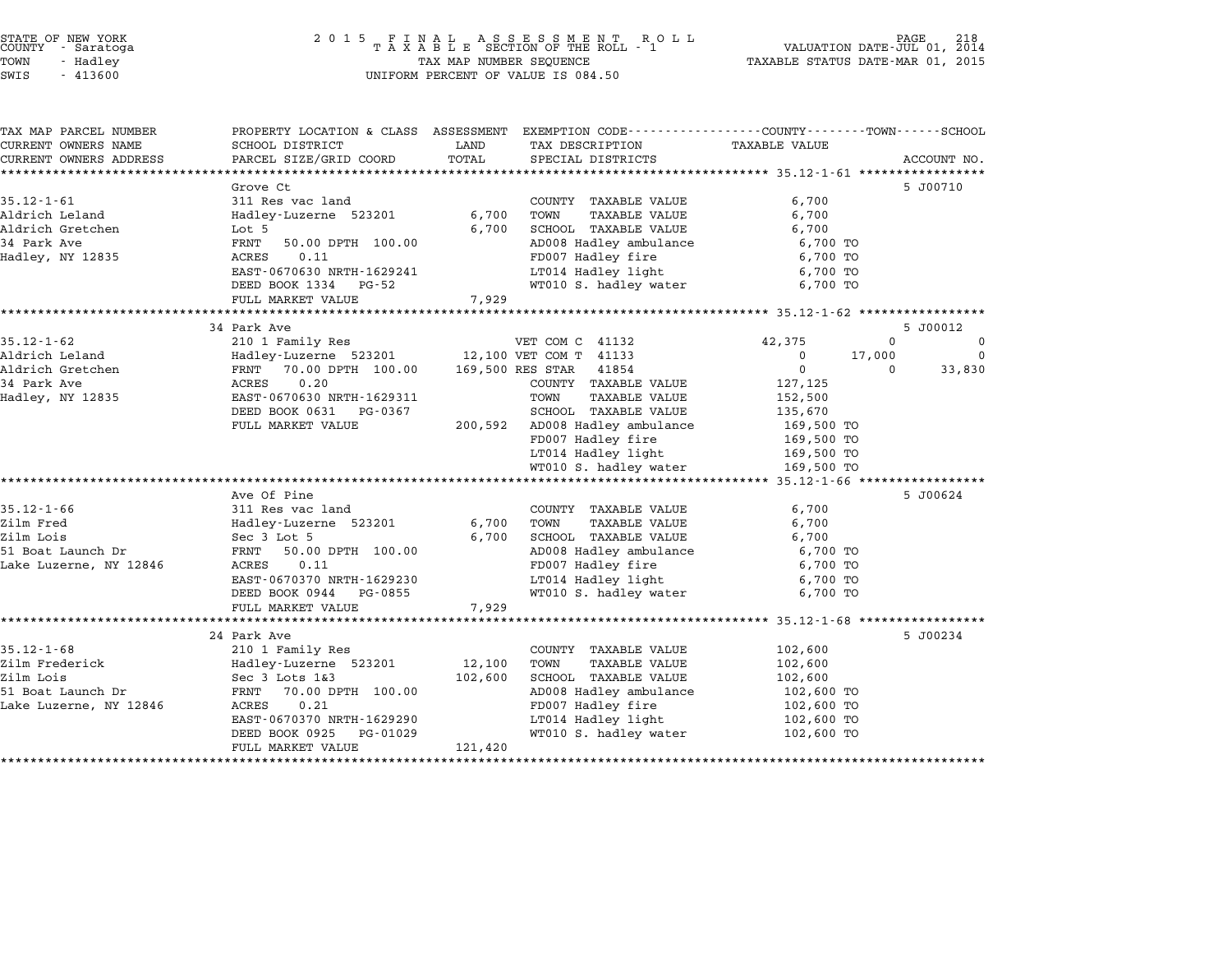| TAX MAP PARCEL NUMBER                |                                                      |                                                   | PROPERTY LOCATION & CLASS ASSESSMENT EXEMPTION CODE---------------COUNTY-------TOWN------SCHOOL |                      |
|--------------------------------------|------------------------------------------------------|---------------------------------------------------|-------------------------------------------------------------------------------------------------|----------------------|
| CURRENT OWNERS NAME                  | SCHOOL DISTRICT                                      | LAND<br>TAX DESCRIPTION                           | <b>TAXABLE VALUE</b>                                                                            |                      |
| CURRENT OWNERS ADDRESS               | PARCEL SIZE/GRID COORD                               | TOTAL<br>SPECIAL DISTRICTS                        |                                                                                                 | ACCOUNT NO.          |
|                                      |                                                      |                                                   |                                                                                                 |                      |
|                                      | 29 Grove Ct                                          |                                                   |                                                                                                 | 5 J01681<br>$\Omega$ |
| $35.12 - 1 - 73$                     | 210 1 Family Res                                     | RES STAR 41854                                    | 0                                                                                               | 33,830               |
| Brown Stephen A<br>Brown Nancy L     | Hadley-Luzerne 523201<br>Sec 3 Lots 6-8              | 12,300<br>COUNTY TAXABLE VALUE<br>149,900<br>TOWN | 149,900<br><b>TAXABLE VALUE</b><br>149,900                                                      |                      |
| 29 Grove Ct                          | FRNT 100.00 DPTH 200.00                              | SCHOOL TAXABLE VALUE                              | 116,070                                                                                         |                      |
| Hadley, NY 12835                     | 0.34<br>ACRES                                        | AD008 Hadley ambulance                            | 149,900 TO                                                                                      |                      |
|                                      | EAST-0670460 NRTH-1629181                            | FD007 Hadley fire                                 | 149,900 TO                                                                                      |                      |
|                                      | DEED BOOK 1136 PG-207                                | LT014 Hadley light                                | 149,900 TO                                                                                      |                      |
|                                      | FULL MARKET VALUE                                    | 177,396 WT010 S. hadley water                     | 149,900 TO                                                                                      |                      |
|                                      |                                                      |                                                   |                                                                                                 |                      |
|                                      | 29 Ave Of Pines                                      |                                                   |                                                                                                 | 5 J00291             |
| $35.12 - 1 - 74.1$                   | 210 1 Family Res                                     | RES STAR 41854                                    | $\mathbf 0$                                                                                     | $\Omega$<br>33,830   |
| Montgomery Lucas                     | Hadley-Luzerne 523201                                | 12,300<br>COUNTY TAXABLE VALUE                    | 85,900                                                                                          |                      |
| Montgomery Cheryl                    | Lots 2&4&6                                           | 85,900<br>TOWN                                    | TAXABLE VALUE<br>85,900                                                                         |                      |
| 29 Avenue of the Pines               | FRNT<br>95.00 DPTH 100.00                            | SCHOOL TAXABLE VALUE                              | 52,070                                                                                          |                      |
| Hadley, NY 12835                     | 0.28<br>ACRES                                        | AD008 Hadley ambulance                            | 85,900 TO                                                                                       |                      |
|                                      | EAST-0670224 NRTH-1629273                            | FD007 Hadley fire                                 | 85,900 TO                                                                                       |                      |
|                                      | DEED BOOK 2008<br>PG-27606                           | LT014 Hadley light                                | 85,900 TO                                                                                       |                      |
|                                      | FULL MARKET VALUE                                    | 101,657<br>WT010 S. hadley water                  | 85,900 TO                                                                                       |                      |
|                                      |                                                      |                                                   |                                                                                                 |                      |
|                                      | 30 Riverview Dr                                      |                                                   |                                                                                                 | 5 J00555             |
| $35.12 - 1 - 76$                     | 260 Seasonal res - WTRFNT                            | COUNTY TAXABLE VALUE                              | 67,800                                                                                          |                      |
| White Richard A Jr<br>White Leslie A | Hadley-Luzerne 523201<br>FRNT<br>50.00 DPTH 100.00   | 20,400<br>TOWN<br>67,800<br>SCHOOL TAXABLE VALUE  | <b>TAXABLE VALUE</b><br>67,800<br>67,800                                                        |                      |
| 123 Fiesta Hts                       | ACRES<br>0.14                                        | AD008 Hadley ambulance                            | 67,800 TO                                                                                       |                      |
| Meriden, CT 06451                    | EAST-0671089 NRTH-1629757                            | FD007 Hadley fire                                 | 67,800 TO                                                                                       |                      |
|                                      | DEED BOOK 1243 PG-482                                | LT014 Hadley light                                | 67,800 TO                                                                                       |                      |
|                                      | FULL MARKET VALUE                                    | 80,237 WT010 S. hadley water                      | 67,800 TO                                                                                       |                      |
|                                      |                                                      |                                                   |                                                                                                 |                      |
|                                      | 34 Riverview Dr                                      |                                                   |                                                                                                 | 5 J00573             |
| $35.12 - 1 - 77$                     | 260 Seasonal res - WTRFNT                            | COUNTY TAXABLE VALUE                              | 113,900                                                                                         |                      |
| White Richard A Jr                   | Hadley-Luzerne 523201                                | 22,100<br>TOWN                                    | TAXABLE VALUE<br>113,900                                                                        |                      |
| White Leslie A                       | FRNT<br>63.00 DPTH                                   | 113,900<br>SCHOOL TAXABLE VALUE                   | 113,900                                                                                         |                      |
| 123 Fiesta Heights                   | ACRES<br>0.33                                        | AD008 Hadley ambulance                            | 113,900 TO                                                                                      |                      |
| Meriden, CT 06451                    | EAST-0671219 NRTH-1629662                            | FD007 Hadley fire                                 | 113,900 TO                                                                                      |                      |
|                                      | DEED BOOK 2013 PG-41114                              | LT014 Hadley light                                | 113,900 TO                                                                                      |                      |
|                                      | FULL MARKET VALUE                                    | 134,793 WT010 S. hadley water                     | 113,900 TO                                                                                      |                      |
|                                      |                                                      |                                                   |                                                                                                 |                      |
|                                      | 23 Park Ave                                          |                                                   |                                                                                                 | 5 J01833             |
| $35.12 - 1 - 78$                     | 210 1 Family Res - WTRFNT                            | COUNTY TAXABLE VALUE                              | 199,100                                                                                         |                      |
| Paul Joshua                          | Hadley-Luzerne 523201                                | 22,400<br>TOWN                                    | <b>TAXABLE VALUE</b><br>199,100                                                                 |                      |
| 23 Park Ave                          | Lots $3 \& 4$                                        | 199,100<br>SCHOOL TAXABLE VALUE                   | 199,100                                                                                         |                      |
| Hadley, NY 12835                     | FRNT<br>80.00 DPTH                                   | AD008 Hadley ambulance                            | 199,100 TO                                                                                      |                      |
|                                      | ACRES<br>0.47                                        | FD007 Hadley fire                                 | 199,100 TO                                                                                      |                      |
|                                      | EAST-0670210 NRTH-1629470<br>DEED BOOK 1738<br>PG-76 | LT014 Hadley light<br>WT010 S. hadley water       | 199,100 TO                                                                                      |                      |
|                                      |                                                      |                                                   | 199,100 TO                                                                                      |                      |
|                                      | FULL MARKET VALUE                                    | 235,621                                           |                                                                                                 |                      |
|                                      |                                                      |                                                   |                                                                                                 |                      |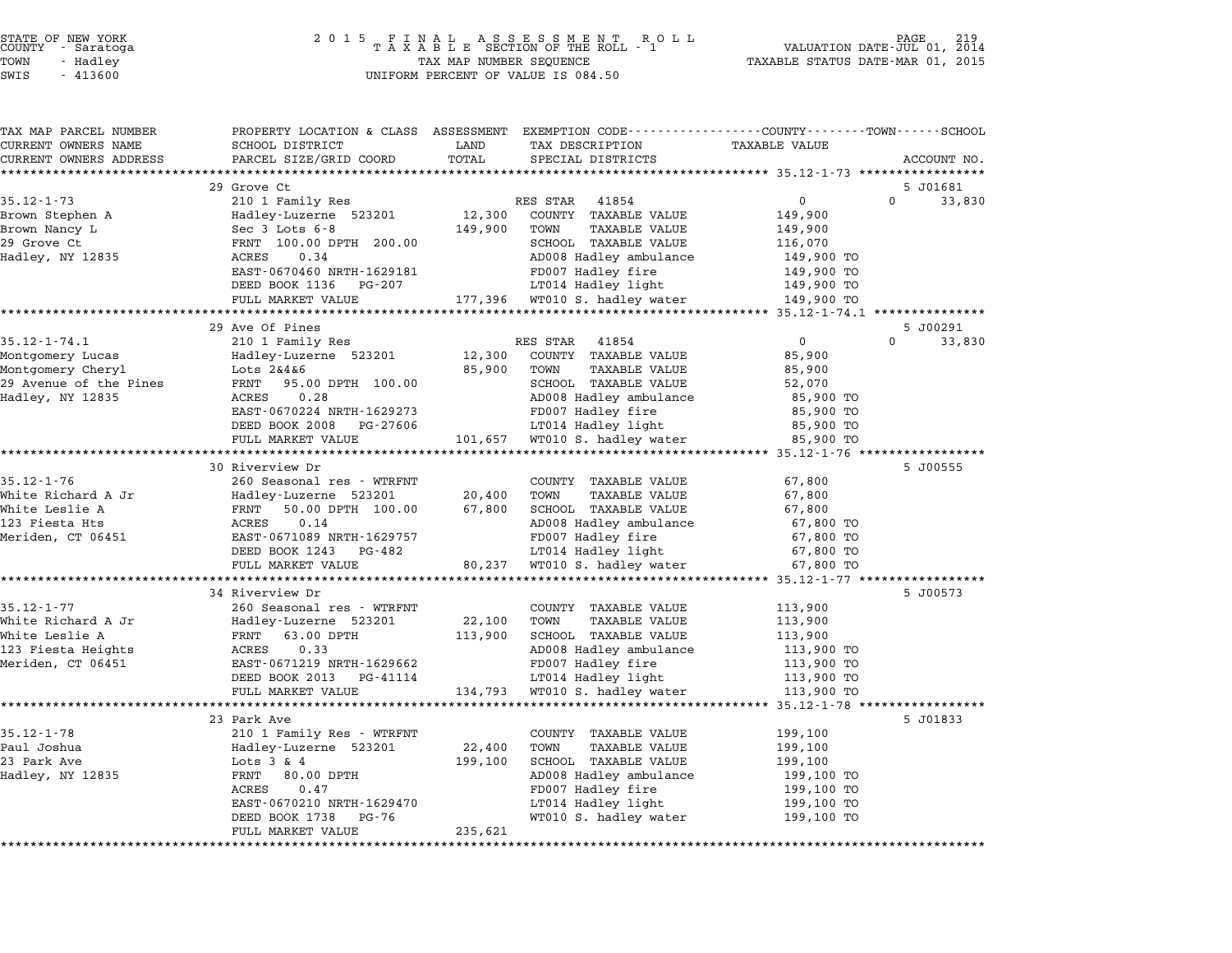| COUNTY | STATE OF NEW YORK<br>- Saratoga |  |
|--------|---------------------------------|--|
| TOWN   | Hadley<br>۰.                    |  |
|        |                                 |  |

| PROPERTY LOCATION & CLASS ASSESSMENT EXEMPTION CODE---------------COUNTY-------TOWN------SCHOOL<br>CURRENT OWNERS NAME<br>SCHOOL DISTRICT<br>LAND<br><b>TAXABLE VALUE</b><br>TAX DESCRIPTION<br>TOTAL<br>PARCEL SIZE/GRID COORD<br>CURRENT OWNERS ADDRESS<br>SPECIAL DISTRICTS<br>ACCOUNT NO.<br>Park Ave<br>5 J00930<br>$35.12 - 1 - 80$<br>311 Res vac land<br>12,100<br>COUNTY TAXABLE VALUE<br>Brown Stephen<br>Hadley-Luzerne 523201<br>12,100<br>TOWN<br>12,100<br>TAXABLE VALUE<br>70.00 DPTH<br>12,100<br>SCHOOL TAXABLE VALUE<br>Brown Nancy L<br>FRNT<br>12,100<br>0.21<br>29 Grove Ct<br>ACRES<br>AD008 Hadley ambulance<br>12,100 TO<br>FD007 Hadley fire<br>Hadley, NY 12835<br>EAST-0670470 NRTH-1629301<br>12,100 TO<br>LT014 Hadley light<br>DEED BOOK 1626<br>PG-205<br>12,100 TO<br>14,320 WT010 S. hadley water<br>12,100 TO<br>FULL MARKET VALUE<br>54 Riverview Dr<br>5 J00519<br>210 1 Family Res - WTRFNT<br>142,400<br>COUNTY TAXABLE VALUE<br>21,900<br>Hadley-Luzerne 523201<br>TOWN<br>TAXABLE VALUE<br>142,400<br>142,400<br>SCHOOL TAXABLE VALUE<br>142,400<br>Lot 1<br>FRNT 123.47 DPTH 100.00<br>AD008 Hadley ambulance<br>142,400 TO<br>0.36<br>FD007 Hadley fire<br>ACRES<br>142,400 TO<br>LT014 Hadley light<br>EAST-0671700 NRTH-1629418<br>142,400 TO<br>WT010 S. hadley water<br>DEED BOOK 2009<br>PG-33378<br>142,400 TO<br>168,521<br>FULL MARKET VALUE<br>Corinth Dr<br>311 Res vac land<br>11,600<br>COUNTY TAXABLE VALUE<br>Hadley-Luzerne 523201<br>11,600<br>TOWN<br>TAXABLE VALUE<br>11,600<br>Lot 3<br>11,600<br>SCHOOL TAXABLE VALUE<br>11,600<br>AD008 Hadley ambulance<br>Saratoga Springs, NY 12866<br>FRNT<br>63.50 DPTH<br>11,600 TO<br><b>ACRES</b><br>0.19<br>FD007 Hadley fire<br>11,600 TO<br>LT014 Hadley light<br>EAST-0671437 NRTH-1629423<br>11,600 TO<br>WT010 S. hadley water<br>DEED BOOK 2013<br>PG-22605<br>11,600 TO<br>FULL MARKET VALUE<br>13,728<br>Corinth Pl<br>$35.12 - 1 - 81.14$<br>311 Res vac land<br>9,800<br>COUNTY TAXABLE VALUE<br>Paulin-Rich Manon M<br>Hadley-Luzerne 523201<br>9,800<br>TOWN<br>TAXABLE VALUE<br>9,800<br>Lamplighter Acres<br>SCHOOL TAXABLE VALUE<br>Lot 4<br>9,800<br>9,800<br>276 Michael Dr<br>FRNT<br>63.50 DPTH<br>AD008 Hadley ambulance<br>9,800 TO<br>FD007 Hadley fire<br>Fort Edward, NY 12828<br>ACRES<br>0.16<br>9,800 TO<br>EAST-0671458 NRTH-1629355<br>LT014 Hadley light<br>9,800 TO<br>WT010 S. hadley water<br>DEED BOOK 1754<br>PG-692<br>9,800 TO<br>11,598<br>FULL MARKET VALUE |                       |  |  |  |
|------------------------------------------------------------------------------------------------------------------------------------------------------------------------------------------------------------------------------------------------------------------------------------------------------------------------------------------------------------------------------------------------------------------------------------------------------------------------------------------------------------------------------------------------------------------------------------------------------------------------------------------------------------------------------------------------------------------------------------------------------------------------------------------------------------------------------------------------------------------------------------------------------------------------------------------------------------------------------------------------------------------------------------------------------------------------------------------------------------------------------------------------------------------------------------------------------------------------------------------------------------------------------------------------------------------------------------------------------------------------------------------------------------------------------------------------------------------------------------------------------------------------------------------------------------------------------------------------------------------------------------------------------------------------------------------------------------------------------------------------------------------------------------------------------------------------------------------------------------------------------------------------------------------------------------------------------------------------------------------------------------------------------------------------------------------------------------------------------------------------------------------------------------------------------------------------------------------------------------------------------------------------------------------------------------------------------------------------------------------------------------------------------------------------------------------------------------------------------------------------------------|-----------------------|--|--|--|
|                                                                                                                                                                                                                                                                                                                                                                                                                                                                                                                                                                                                                                                                                                                                                                                                                                                                                                                                                                                                                                                                                                                                                                                                                                                                                                                                                                                                                                                                                                                                                                                                                                                                                                                                                                                                                                                                                                                                                                                                                                                                                                                                                                                                                                                                                                                                                                                                                                                                                                            | TAX MAP PARCEL NUMBER |  |  |  |
|                                                                                                                                                                                                                                                                                                                                                                                                                                                                                                                                                                                                                                                                                                                                                                                                                                                                                                                                                                                                                                                                                                                                                                                                                                                                                                                                                                                                                                                                                                                                                                                                                                                                                                                                                                                                                                                                                                                                                                                                                                                                                                                                                                                                                                                                                                                                                                                                                                                                                                            |                       |  |  |  |
|                                                                                                                                                                                                                                                                                                                                                                                                                                                                                                                                                                                                                                                                                                                                                                                                                                                                                                                                                                                                                                                                                                                                                                                                                                                                                                                                                                                                                                                                                                                                                                                                                                                                                                                                                                                                                                                                                                                                                                                                                                                                                                                                                                                                                                                                                                                                                                                                                                                                                                            |                       |  |  |  |
|                                                                                                                                                                                                                                                                                                                                                                                                                                                                                                                                                                                                                                                                                                                                                                                                                                                                                                                                                                                                                                                                                                                                                                                                                                                                                                                                                                                                                                                                                                                                                                                                                                                                                                                                                                                                                                                                                                                                                                                                                                                                                                                                                                                                                                                                                                                                                                                                                                                                                                            |                       |  |  |  |
|                                                                                                                                                                                                                                                                                                                                                                                                                                                                                                                                                                                                                                                                                                                                                                                                                                                                                                                                                                                                                                                                                                                                                                                                                                                                                                                                                                                                                                                                                                                                                                                                                                                                                                                                                                                                                                                                                                                                                                                                                                                                                                                                                                                                                                                                                                                                                                                                                                                                                                            |                       |  |  |  |
|                                                                                                                                                                                                                                                                                                                                                                                                                                                                                                                                                                                                                                                                                                                                                                                                                                                                                                                                                                                                                                                                                                                                                                                                                                                                                                                                                                                                                                                                                                                                                                                                                                                                                                                                                                                                                                                                                                                                                                                                                                                                                                                                                                                                                                                                                                                                                                                                                                                                                                            |                       |  |  |  |
|                                                                                                                                                                                                                                                                                                                                                                                                                                                                                                                                                                                                                                                                                                                                                                                                                                                                                                                                                                                                                                                                                                                                                                                                                                                                                                                                                                                                                                                                                                                                                                                                                                                                                                                                                                                                                                                                                                                                                                                                                                                                                                                                                                                                                                                                                                                                                                                                                                                                                                            |                       |  |  |  |
|                                                                                                                                                                                                                                                                                                                                                                                                                                                                                                                                                                                                                                                                                                                                                                                                                                                                                                                                                                                                                                                                                                                                                                                                                                                                                                                                                                                                                                                                                                                                                                                                                                                                                                                                                                                                                                                                                                                                                                                                                                                                                                                                                                                                                                                                                                                                                                                                                                                                                                            |                       |  |  |  |
|                                                                                                                                                                                                                                                                                                                                                                                                                                                                                                                                                                                                                                                                                                                                                                                                                                                                                                                                                                                                                                                                                                                                                                                                                                                                                                                                                                                                                                                                                                                                                                                                                                                                                                                                                                                                                                                                                                                                                                                                                                                                                                                                                                                                                                                                                                                                                                                                                                                                                                            |                       |  |  |  |
|                                                                                                                                                                                                                                                                                                                                                                                                                                                                                                                                                                                                                                                                                                                                                                                                                                                                                                                                                                                                                                                                                                                                                                                                                                                                                                                                                                                                                                                                                                                                                                                                                                                                                                                                                                                                                                                                                                                                                                                                                                                                                                                                                                                                                                                                                                                                                                                                                                                                                                            |                       |  |  |  |
|                                                                                                                                                                                                                                                                                                                                                                                                                                                                                                                                                                                                                                                                                                                                                                                                                                                                                                                                                                                                                                                                                                                                                                                                                                                                                                                                                                                                                                                                                                                                                                                                                                                                                                                                                                                                                                                                                                                                                                                                                                                                                                                                                                                                                                                                                                                                                                                                                                                                                                            |                       |  |  |  |
|                                                                                                                                                                                                                                                                                                                                                                                                                                                                                                                                                                                                                                                                                                                                                                                                                                                                                                                                                                                                                                                                                                                                                                                                                                                                                                                                                                                                                                                                                                                                                                                                                                                                                                                                                                                                                                                                                                                                                                                                                                                                                                                                                                                                                                                                                                                                                                                                                                                                                                            |                       |  |  |  |
|                                                                                                                                                                                                                                                                                                                                                                                                                                                                                                                                                                                                                                                                                                                                                                                                                                                                                                                                                                                                                                                                                                                                                                                                                                                                                                                                                                                                                                                                                                                                                                                                                                                                                                                                                                                                                                                                                                                                                                                                                                                                                                                                                                                                                                                                                                                                                                                                                                                                                                            |                       |  |  |  |
|                                                                                                                                                                                                                                                                                                                                                                                                                                                                                                                                                                                                                                                                                                                                                                                                                                                                                                                                                                                                                                                                                                                                                                                                                                                                                                                                                                                                                                                                                                                                                                                                                                                                                                                                                                                                                                                                                                                                                                                                                                                                                                                                                                                                                                                                                                                                                                                                                                                                                                            | $35.12 - 1 - 81.11$   |  |  |  |
|                                                                                                                                                                                                                                                                                                                                                                                                                                                                                                                                                                                                                                                                                                                                                                                                                                                                                                                                                                                                                                                                                                                                                                                                                                                                                                                                                                                                                                                                                                                                                                                                                                                                                                                                                                                                                                                                                                                                                                                                                                                                                                                                                                                                                                                                                                                                                                                                                                                                                                            | Lynn Thomas           |  |  |  |
|                                                                                                                                                                                                                                                                                                                                                                                                                                                                                                                                                                                                                                                                                                                                                                                                                                                                                                                                                                                                                                                                                                                                                                                                                                                                                                                                                                                                                                                                                                                                                                                                                                                                                                                                                                                                                                                                                                                                                                                                                                                                                                                                                                                                                                                                                                                                                                                                                                                                                                            | Lynn Karen            |  |  |  |
|                                                                                                                                                                                                                                                                                                                                                                                                                                                                                                                                                                                                                                                                                                                                                                                                                                                                                                                                                                                                                                                                                                                                                                                                                                                                                                                                                                                                                                                                                                                                                                                                                                                                                                                                                                                                                                                                                                                                                                                                                                                                                                                                                                                                                                                                                                                                                                                                                                                                                                            | 54 Riverview Dr       |  |  |  |
|                                                                                                                                                                                                                                                                                                                                                                                                                                                                                                                                                                                                                                                                                                                                                                                                                                                                                                                                                                                                                                                                                                                                                                                                                                                                                                                                                                                                                                                                                                                                                                                                                                                                                                                                                                                                                                                                                                                                                                                                                                                                                                                                                                                                                                                                                                                                                                                                                                                                                                            | Hadley, NY 12835      |  |  |  |
|                                                                                                                                                                                                                                                                                                                                                                                                                                                                                                                                                                                                                                                                                                                                                                                                                                                                                                                                                                                                                                                                                                                                                                                                                                                                                                                                                                                                                                                                                                                                                                                                                                                                                                                                                                                                                                                                                                                                                                                                                                                                                                                                                                                                                                                                                                                                                                                                                                                                                                            |                       |  |  |  |
|                                                                                                                                                                                                                                                                                                                                                                                                                                                                                                                                                                                                                                                                                                                                                                                                                                                                                                                                                                                                                                                                                                                                                                                                                                                                                                                                                                                                                                                                                                                                                                                                                                                                                                                                                                                                                                                                                                                                                                                                                                                                                                                                                                                                                                                                                                                                                                                                                                                                                                            |                       |  |  |  |
|                                                                                                                                                                                                                                                                                                                                                                                                                                                                                                                                                                                                                                                                                                                                                                                                                                                                                                                                                                                                                                                                                                                                                                                                                                                                                                                                                                                                                                                                                                                                                                                                                                                                                                                                                                                                                                                                                                                                                                                                                                                                                                                                                                                                                                                                                                                                                                                                                                                                                                            |                       |  |  |  |
|                                                                                                                                                                                                                                                                                                                                                                                                                                                                                                                                                                                                                                                                                                                                                                                                                                                                                                                                                                                                                                                                                                                                                                                                                                                                                                                                                                                                                                                                                                                                                                                                                                                                                                                                                                                                                                                                                                                                                                                                                                                                                                                                                                                                                                                                                                                                                                                                                                                                                                            |                       |  |  |  |
|                                                                                                                                                                                                                                                                                                                                                                                                                                                                                                                                                                                                                                                                                                                                                                                                                                                                                                                                                                                                                                                                                                                                                                                                                                                                                                                                                                                                                                                                                                                                                                                                                                                                                                                                                                                                                                                                                                                                                                                                                                                                                                                                                                                                                                                                                                                                                                                                                                                                                                            |                       |  |  |  |
|                                                                                                                                                                                                                                                                                                                                                                                                                                                                                                                                                                                                                                                                                                                                                                                                                                                                                                                                                                                                                                                                                                                                                                                                                                                                                                                                                                                                                                                                                                                                                                                                                                                                                                                                                                                                                                                                                                                                                                                                                                                                                                                                                                                                                                                                                                                                                                                                                                                                                                            | $35.12 - 1 - 81.13$   |  |  |  |
|                                                                                                                                                                                                                                                                                                                                                                                                                                                                                                                                                                                                                                                                                                                                                                                                                                                                                                                                                                                                                                                                                                                                                                                                                                                                                                                                                                                                                                                                                                                                                                                                                                                                                                                                                                                                                                                                                                                                                                                                                                                                                                                                                                                                                                                                                                                                                                                                                                                                                                            | Gailor Michael V      |  |  |  |
|                                                                                                                                                                                                                                                                                                                                                                                                                                                                                                                                                                                                                                                                                                                                                                                                                                                                                                                                                                                                                                                                                                                                                                                                                                                                                                                                                                                                                                                                                                                                                                                                                                                                                                                                                                                                                                                                                                                                                                                                                                                                                                                                                                                                                                                                                                                                                                                                                                                                                                            | PO Box 4651           |  |  |  |
|                                                                                                                                                                                                                                                                                                                                                                                                                                                                                                                                                                                                                                                                                                                                                                                                                                                                                                                                                                                                                                                                                                                                                                                                                                                                                                                                                                                                                                                                                                                                                                                                                                                                                                                                                                                                                                                                                                                                                                                                                                                                                                                                                                                                                                                                                                                                                                                                                                                                                                            |                       |  |  |  |
|                                                                                                                                                                                                                                                                                                                                                                                                                                                                                                                                                                                                                                                                                                                                                                                                                                                                                                                                                                                                                                                                                                                                                                                                                                                                                                                                                                                                                                                                                                                                                                                                                                                                                                                                                                                                                                                                                                                                                                                                                                                                                                                                                                                                                                                                                                                                                                                                                                                                                                            |                       |  |  |  |
|                                                                                                                                                                                                                                                                                                                                                                                                                                                                                                                                                                                                                                                                                                                                                                                                                                                                                                                                                                                                                                                                                                                                                                                                                                                                                                                                                                                                                                                                                                                                                                                                                                                                                                                                                                                                                                                                                                                                                                                                                                                                                                                                                                                                                                                                                                                                                                                                                                                                                                            |                       |  |  |  |
|                                                                                                                                                                                                                                                                                                                                                                                                                                                                                                                                                                                                                                                                                                                                                                                                                                                                                                                                                                                                                                                                                                                                                                                                                                                                                                                                                                                                                                                                                                                                                                                                                                                                                                                                                                                                                                                                                                                                                                                                                                                                                                                                                                                                                                                                                                                                                                                                                                                                                                            |                       |  |  |  |
|                                                                                                                                                                                                                                                                                                                                                                                                                                                                                                                                                                                                                                                                                                                                                                                                                                                                                                                                                                                                                                                                                                                                                                                                                                                                                                                                                                                                                                                                                                                                                                                                                                                                                                                                                                                                                                                                                                                                                                                                                                                                                                                                                                                                                                                                                                                                                                                                                                                                                                            |                       |  |  |  |
|                                                                                                                                                                                                                                                                                                                                                                                                                                                                                                                                                                                                                                                                                                                                                                                                                                                                                                                                                                                                                                                                                                                                                                                                                                                                                                                                                                                                                                                                                                                                                                                                                                                                                                                                                                                                                                                                                                                                                                                                                                                                                                                                                                                                                                                                                                                                                                                                                                                                                                            |                       |  |  |  |
|                                                                                                                                                                                                                                                                                                                                                                                                                                                                                                                                                                                                                                                                                                                                                                                                                                                                                                                                                                                                                                                                                                                                                                                                                                                                                                                                                                                                                                                                                                                                                                                                                                                                                                                                                                                                                                                                                                                                                                                                                                                                                                                                                                                                                                                                                                                                                                                                                                                                                                            |                       |  |  |  |
|                                                                                                                                                                                                                                                                                                                                                                                                                                                                                                                                                                                                                                                                                                                                                                                                                                                                                                                                                                                                                                                                                                                                                                                                                                                                                                                                                                                                                                                                                                                                                                                                                                                                                                                                                                                                                                                                                                                                                                                                                                                                                                                                                                                                                                                                                                                                                                                                                                                                                                            |                       |  |  |  |
|                                                                                                                                                                                                                                                                                                                                                                                                                                                                                                                                                                                                                                                                                                                                                                                                                                                                                                                                                                                                                                                                                                                                                                                                                                                                                                                                                                                                                                                                                                                                                                                                                                                                                                                                                                                                                                                                                                                                                                                                                                                                                                                                                                                                                                                                                                                                                                                                                                                                                                            |                       |  |  |  |
|                                                                                                                                                                                                                                                                                                                                                                                                                                                                                                                                                                                                                                                                                                                                                                                                                                                                                                                                                                                                                                                                                                                                                                                                                                                                                                                                                                                                                                                                                                                                                                                                                                                                                                                                                                                                                                                                                                                                                                                                                                                                                                                                                                                                                                                                                                                                                                                                                                                                                                            |                       |  |  |  |
|                                                                                                                                                                                                                                                                                                                                                                                                                                                                                                                                                                                                                                                                                                                                                                                                                                                                                                                                                                                                                                                                                                                                                                                                                                                                                                                                                                                                                                                                                                                                                                                                                                                                                                                                                                                                                                                                                                                                                                                                                                                                                                                                                                                                                                                                                                                                                                                                                                                                                                            |                       |  |  |  |
|                                                                                                                                                                                                                                                                                                                                                                                                                                                                                                                                                                                                                                                                                                                                                                                                                                                                                                                                                                                                                                                                                                                                                                                                                                                                                                                                                                                                                                                                                                                                                                                                                                                                                                                                                                                                                                                                                                                                                                                                                                                                                                                                                                                                                                                                                                                                                                                                                                                                                                            |                       |  |  |  |
|                                                                                                                                                                                                                                                                                                                                                                                                                                                                                                                                                                                                                                                                                                                                                                                                                                                                                                                                                                                                                                                                                                                                                                                                                                                                                                                                                                                                                                                                                                                                                                                                                                                                                                                                                                                                                                                                                                                                                                                                                                                                                                                                                                                                                                                                                                                                                                                                                                                                                                            |                       |  |  |  |
|                                                                                                                                                                                                                                                                                                                                                                                                                                                                                                                                                                                                                                                                                                                                                                                                                                                                                                                                                                                                                                                                                                                                                                                                                                                                                                                                                                                                                                                                                                                                                                                                                                                                                                                                                                                                                                                                                                                                                                                                                                                                                                                                                                                                                                                                                                                                                                                                                                                                                                            |                       |  |  |  |
|                                                                                                                                                                                                                                                                                                                                                                                                                                                                                                                                                                                                                                                                                                                                                                                                                                                                                                                                                                                                                                                                                                                                                                                                                                                                                                                                                                                                                                                                                                                                                                                                                                                                                                                                                                                                                                                                                                                                                                                                                                                                                                                                                                                                                                                                                                                                                                                                                                                                                                            |                       |  |  |  |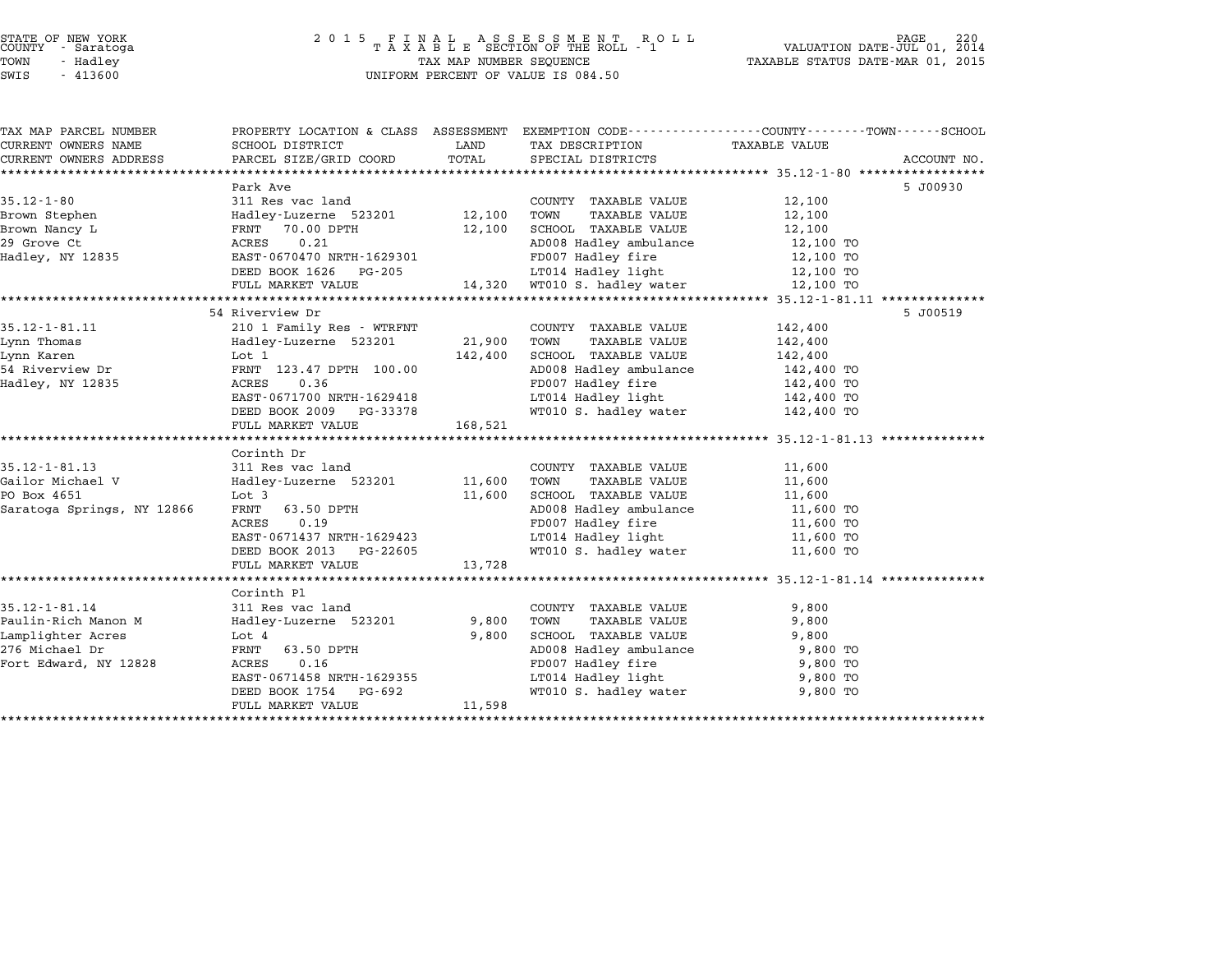| STATE OF NEW YORK |  |            |  |
|-------------------|--|------------|--|
| COUNTY            |  | - Saratoga |  |
| TOWN              |  | - Hadley   |  |

# STATE OF NEW YORK <sup>2</sup> <sup>0</sup> <sup>1</sup> 5 F I N A L A S S E S S M E N T R O L L PAGE <sup>221</sup> COUNTY - Saratoga <sup>T</sup> <sup>A</sup> <sup>X</sup> <sup>A</sup> <sup>B</sup> <sup>L</sup> <sup>E</sup> SECTION OF THE ROLL - <sup>1</sup> VALUATION DATE-JUL 01, <sup>2014</sup> TOWN - Hadley TAX MAP NUMBER SEQUENCE TAXABLE STATUS DATE-MAR 01, <sup>2015</sup> SWIS - <sup>413600</sup> UNIFORM PERCENT OF VALUE IS 084.50

| TAX MAP PARCEL NUMBER<br>CURRENT OWNERS NAME | SCHOOL DISTRICT                            | LAND<br>TAX DESCRIPTION                              | PROPERTY LOCATION & CLASS ASSESSMENT EXEMPTION CODE---------------COUNTY-------TOWN------SCHOOL<br>TAXABLE VALUE |
|----------------------------------------------|--------------------------------------------|------------------------------------------------------|------------------------------------------------------------------------------------------------------------------|
| CURRENT OWNERS ADDRESS                       | PARCEL SIZE/GRID COORD                     | TOTAL<br>SPECIAL DISTRICTS                           | ACCOUNT NO.                                                                                                      |
|                                              | *************************                  |                                                      |                                                                                                                  |
|                                              | 20 Park Ave                                |                                                      | 5 J00292                                                                                                         |
| $35.12 - 1 - 82$                             | 210 1 Family Res                           | SR STAR<br>41834                                     | $\mathsf{O}$<br>$\Omega$<br>73,640                                                                               |
| Morreale Julius J                            | Hadley-Luzerne 523201                      | 12,100<br>COUNTY TAXABLE VALUE                       | 115,800                                                                                                          |
| 20 Park Ave                                  | Lots $1 \& 3$                              | 115,800<br>TOWN<br>TAXABLE VALUE                     | 115,800                                                                                                          |
| Hadley, NY 12835                             | 70.00 DPTH<br>FRNT                         | SCHOOL TAXABLE VALUE                                 | 42,160                                                                                                           |
|                                              | ACRES<br>0.23                              | AD008 Hadley ambulance                               | 115,800 TO                                                                                                       |
|                                              | EAST-0670120 NRTH-1629280                  | FD007 Hadley fire                                    | 115,800 TO                                                                                                       |
|                                              | DEED BOOK 2009<br>PG-35252                 | LT014 Hadley light                                   | 115,800 TO                                                                                                       |
|                                              | FULL MARKET VALUE                          | 137,041 WT010 S. hadley water                        | 115,800 TO                                                                                                       |
|                                              |                                            |                                                      | ********** 35.12-1-83 **********                                                                                 |
|                                              | 19 Park Ave                                |                                                      | 5 J00902                                                                                                         |
| $35.12 - 1 - 83$                             | 210 1 Family Res - WTRFNT                  | VET WAR C 41122                                      | 24,300<br>0<br>0                                                                                                 |
| Deuval William Sr                            | Hadley-Luzerne 523201                      | 22,500 VET WAR T 41123                               | $\mathbf 0$<br>$\mathbf 0$<br>10,200                                                                             |
| Deuval Eleanor J                             | Sec 2A Lots $1 \& 2 \& 1$                  | 162,000 RPTL466_G 41683                              | 0<br>2,550<br>0                                                                                                  |
| 19 Park Ave                                  | Riverfront                                 | RES STAR<br>41854                                    | $\mathbf{0}$<br>$\Omega$<br>33,830                                                                               |
| Hadley, NY 12835                             | FRNT 134.00 DPTH 90.00                     | COUNTY TAXABLE VALUE                                 | 137,700                                                                                                          |
|                                              | ACRES<br>0.50<br>EAST-0670113 NRTH-1629471 | <b>TAXABLE VALUE</b><br>TOWN<br>SCHOOL TAXABLE VALUE | 149,250<br>128,170                                                                                               |
|                                              | DEED BOOK 1496<br>PG-554                   | AD008 Hadley ambulance                               | 162,000 TO                                                                                                       |
|                                              | FULL MARKET VALUE                          | 191,716 FD007 Hadley fire                            | 162,000 TO                                                                                                       |
|                                              |                                            | LT014 Hadley light                                   | 162,000 TO                                                                                                       |
|                                              |                                            | WT010 S. hadley water                                | 162,000 TO                                                                                                       |
|                                              |                                            |                                                      |                                                                                                                  |
|                                              | 27 Links Ave                               |                                                      | 5 J01553                                                                                                         |
| $35.12 - 1 - 84$                             | 210 1 Family Res                           | RES STAR 41854                                       | $\overline{0}$<br>$\Omega$<br>33,830                                                                             |
| Carvajal Richard J                           | Hadley-Luzerne 523201                      | 12,300<br>COUNTY TAXABLE VALUE                       | 102,300                                                                                                          |
| Carvajal Beatrice R                          | Lots $2,4$ , 6                             | 102,300<br>TOWN<br>TAXABLE VALUE                     | 102,300                                                                                                          |
| 27 Links Ave                                 | FRNT 120.00 DPTH 100.00                    | SCHOOL TAXABLE VALUE                                 | 68,470                                                                                                           |
| Hadley, NY 12835                             | 0.33<br>ACRES                              | AD008 Hadley ambulance                               | 102,300 TO                                                                                                       |
|                                              | EAST-0670725 NRTH-1629277                  | FD007 Hadley fire                                    | 102,300 TO                                                                                                       |
|                                              | PG-456<br>DEED BOOK 1598                   | LT014 Hadley light                                   | 102,300 TO                                                                                                       |
|                                              | FULL MARKET VALUE                          | 121,065<br>WT010 S. hadley water                     | 102,300 TO                                                                                                       |
|                                              | *************************                  | **************************************               | ************** 35.12-1-85 *****************                                                                      |
|                                              | 60 Riverview Dr                            |                                                      | 5 J00605                                                                                                         |
| $35.12 - 1 - 85$                             | 210 1 Family Res                           | COUNTY TAXABLE VALUE                                 | 118,100                                                                                                          |
| Pabst William H                              | Hadley-Luzerne 523201                      | 18,900<br><b>TAXABLE VALUE</b><br>TOWN               | 118,100                                                                                                          |
| 60 Riverview Dr                              | Alsodeed 1040/399                          | 118,100<br>SCHOOL TAXABLE VALUE                      | 118,100                                                                                                          |
| Hadley, NY 12835                             | Alsodeeds 623/244,572/300                  | AD008 Hadley ambulance                               | 118,100 TO                                                                                                       |
|                                              | Lots11, 13, 16, 18, P/O 9&14               | FD007 Hadley fire                                    | 118,100 TO                                                                                                       |
|                                              | FRNT 115.00 DPTH 200.00                    | LT014 Hadley light                                   | 118,100 TO                                                                                                       |
|                                              | 0.53<br>ACRES                              | WT010 S. hadley water                                | 118,100 TO                                                                                                       |
|                                              | EAST-0671570 NRTH-1629303                  |                                                      |                                                                                                                  |
|                                              | DEED BOOK 2011<br>PG-11207                 |                                                      |                                                                                                                  |
|                                              | FULL MARKET VALUE                          | 139,763                                              |                                                                                                                  |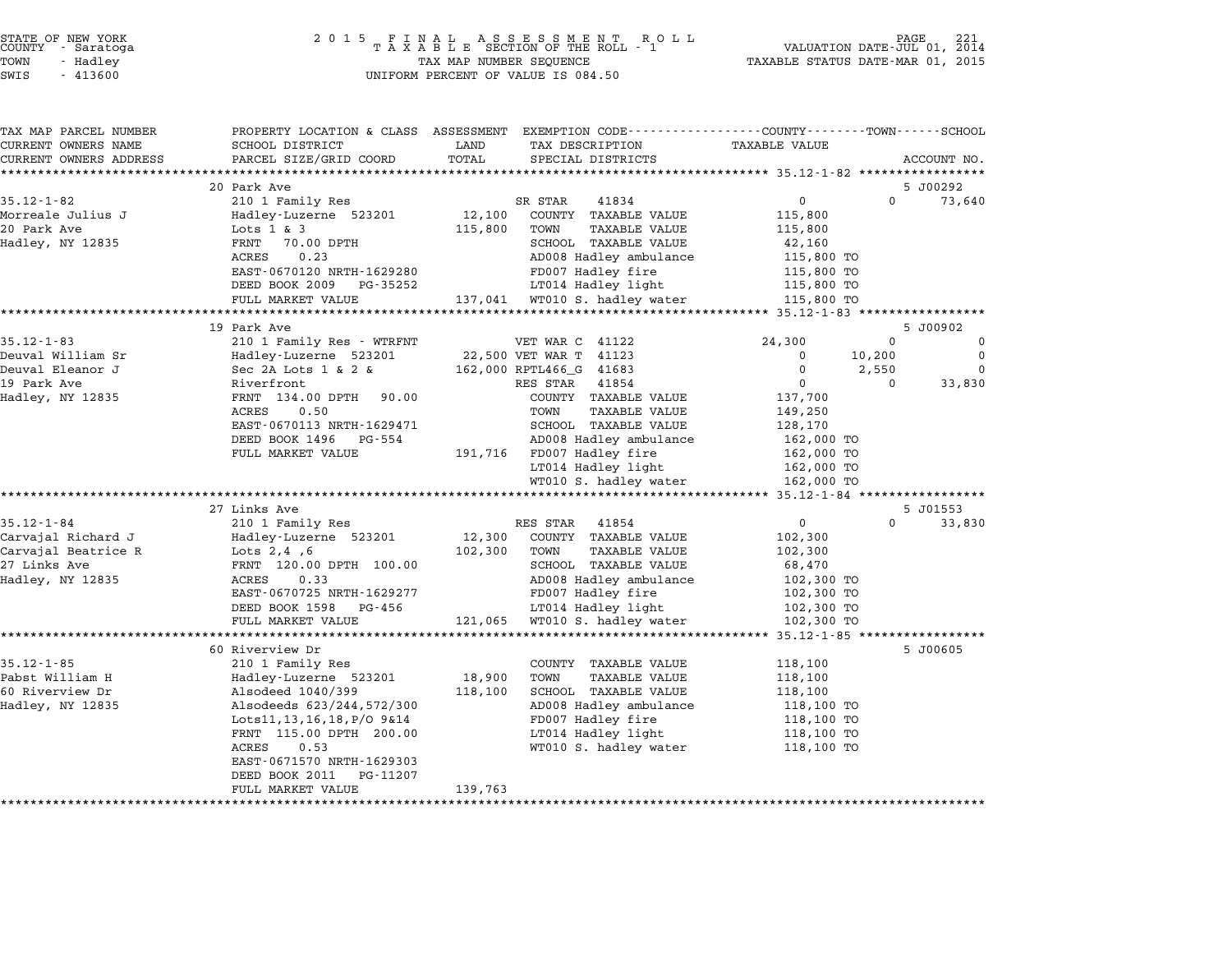| STATE OF NEW YORK<br>COUNTY - Saratoga |          |  |
|----------------------------------------|----------|--|
| TOWN                                   | - Hadlev |  |
|                                        |          |  |

## STATE OF NEW YORK <sup>2</sup> <sup>0</sup> <sup>1</sup> 5 F I N A L A S S E S S M E N T R O L L PAGE <sup>222</sup> COUNTY - Saratoga <sup>T</sup> <sup>A</sup> <sup>X</sup> <sup>A</sup> <sup>B</sup> <sup>L</sup> <sup>E</sup> SECTION OF THE ROLL - <sup>1</sup> VALUATION DATE-JUL 01, <sup>2014</sup> TOWN - Hadley TAX MAP NUMBER SEQUENCE TAXABLE STATUS DATE-MAR 01, <sup>2015</sup> SWIS - <sup>413600</sup> UNIFORM PERCENT OF VALUE IS 084.50

| PROPERTY LOCATION & CLASS ASSESSMENT EXEMPTION CODE----------------COUNTY-------TOWN-----SCHOOL<br>SCHOOL DISTRICT |                                                                                                                                                                                                                                                                                                                                                                                                                                                                           |                                                                                                                                                                                                                                           |                                                                                                                                                                                                                                                                                                              |                                                                                                                                                                                                                                                                                                                                                                                                                                                                                                                                                          |             |
|--------------------------------------------------------------------------------------------------------------------|---------------------------------------------------------------------------------------------------------------------------------------------------------------------------------------------------------------------------------------------------------------------------------------------------------------------------------------------------------------------------------------------------------------------------------------------------------------------------|-------------------------------------------------------------------------------------------------------------------------------------------------------------------------------------------------------------------------------------------|--------------------------------------------------------------------------------------------------------------------------------------------------------------------------------------------------------------------------------------------------------------------------------------------------------------|----------------------------------------------------------------------------------------------------------------------------------------------------------------------------------------------------------------------------------------------------------------------------------------------------------------------------------------------------------------------------------------------------------------------------------------------------------------------------------------------------------------------------------------------------------|-------------|
|                                                                                                                    |                                                                                                                                                                                                                                                                                                                                                                                                                                                                           |                                                                                                                                                                                                                                           |                                                                                                                                                                                                                                                                                                              |                                                                                                                                                                                                                                                                                                                                                                                                                                                                                                                                                          |             |
|                                                                                                                    | LAND                                                                                                                                                                                                                                                                                                                                                                                                                                                                      | TAX DESCRIPTION                                                                                                                                                                                                                           | <b>TAXABLE VALUE</b>                                                                                                                                                                                                                                                                                         |                                                                                                                                                                                                                                                                                                                                                                                                                                                                                                                                                          |             |
| PARCEL SIZE/GRID COORD                                                                                             | TOTAL                                                                                                                                                                                                                                                                                                                                                                                                                                                                     | SPECIAL DISTRICTS                                                                                                                                                                                                                         |                                                                                                                                                                                                                                                                                                              |                                                                                                                                                                                                                                                                                                                                                                                                                                                                                                                                                          | ACCOUNT NO. |
|                                                                                                                    |                                                                                                                                                                                                                                                                                                                                                                                                                                                                           |                                                                                                                                                                                                                                           |                                                                                                                                                                                                                                                                                                              |                                                                                                                                                                                                                                                                                                                                                                                                                                                                                                                                                          |             |
|                                                                                                                    |                                                                                                                                                                                                                                                                                                                                                                                                                                                                           |                                                                                                                                                                                                                                           |                                                                                                                                                                                                                                                                                                              |                                                                                                                                                                                                                                                                                                                                                                                                                                                                                                                                                          |             |
|                                                                                                                    |                                                                                                                                                                                                                                                                                                                                                                                                                                                                           |                                                                                                                                                                                                                                           |                                                                                                                                                                                                                                                                                                              |                                                                                                                                                                                                                                                                                                                                                                                                                                                                                                                                                          |             |
|                                                                                                                    |                                                                                                                                                                                                                                                                                                                                                                                                                                                                           |                                                                                                                                                                                                                                           |                                                                                                                                                                                                                                                                                                              |                                                                                                                                                                                                                                                                                                                                                                                                                                                                                                                                                          |             |
|                                                                                                                    |                                                                                                                                                                                                                                                                                                                                                                                                                                                                           |                                                                                                                                                                                                                                           |                                                                                                                                                                                                                                                                                                              |                                                                                                                                                                                                                                                                                                                                                                                                                                                                                                                                                          |             |
|                                                                                                                    |                                                                                                                                                                                                                                                                                                                                                                                                                                                                           |                                                                                                                                                                                                                                           |                                                                                                                                                                                                                                                                                                              |                                                                                                                                                                                                                                                                                                                                                                                                                                                                                                                                                          |             |
|                                                                                                                    |                                                                                                                                                                                                                                                                                                                                                                                                                                                                           |                                                                                                                                                                                                                                           |                                                                                                                                                                                                                                                                                                              |                                                                                                                                                                                                                                                                                                                                                                                                                                                                                                                                                          |             |
|                                                                                                                    |                                                                                                                                                                                                                                                                                                                                                                                                                                                                           |                                                                                                                                                                                                                                           |                                                                                                                                                                                                                                                                                                              |                                                                                                                                                                                                                                                                                                                                                                                                                                                                                                                                                          |             |
|                                                                                                                    |                                                                                                                                                                                                                                                                                                                                                                                                                                                                           |                                                                                                                                                                                                                                           |                                                                                                                                                                                                                                                                                                              |                                                                                                                                                                                                                                                                                                                                                                                                                                                                                                                                                          |             |
|                                                                                                                    |                                                                                                                                                                                                                                                                                                                                                                                                                                                                           |                                                                                                                                                                                                                                           |                                                                                                                                                                                                                                                                                                              |                                                                                                                                                                                                                                                                                                                                                                                                                                                                                                                                                          |             |
|                                                                                                                    |                                                                                                                                                                                                                                                                                                                                                                                                                                                                           |                                                                                                                                                                                                                                           |                                                                                                                                                                                                                                                                                                              |                                                                                                                                                                                                                                                                                                                                                                                                                                                                                                                                                          | 5 J00020    |
|                                                                                                                    |                                                                                                                                                                                                                                                                                                                                                                                                                                                                           |                                                                                                                                                                                                                                           |                                                                                                                                                                                                                                                                                                              | $\Omega$                                                                                                                                                                                                                                                                                                                                                                                                                                                                                                                                                 | 73,640      |
|                                                                                                                    |                                                                                                                                                                                                                                                                                                                                                                                                                                                                           |                                                                                                                                                                                                                                           |                                                                                                                                                                                                                                                                                                              |                                                                                                                                                                                                                                                                                                                                                                                                                                                                                                                                                          |             |
|                                                                                                                    |                                                                                                                                                                                                                                                                                                                                                                                                                                                                           |                                                                                                                                                                                                                                           |                                                                                                                                                                                                                                                                                                              |                                                                                                                                                                                                                                                                                                                                                                                                                                                                                                                                                          |             |
|                                                                                                                    |                                                                                                                                                                                                                                                                                                                                                                                                                                                                           |                                                                                                                                                                                                                                           |                                                                                                                                                                                                                                                                                                              |                                                                                                                                                                                                                                                                                                                                                                                                                                                                                                                                                          |             |
|                                                                                                                    |                                                                                                                                                                                                                                                                                                                                                                                                                                                                           |                                                                                                                                                                                                                                           |                                                                                                                                                                                                                                                                                                              |                                                                                                                                                                                                                                                                                                                                                                                                                                                                                                                                                          |             |
|                                                                                                                    |                                                                                                                                                                                                                                                                                                                                                                                                                                                                           |                                                                                                                                                                                                                                           |                                                                                                                                                                                                                                                                                                              |                                                                                                                                                                                                                                                                                                                                                                                                                                                                                                                                                          |             |
|                                                                                                                    |                                                                                                                                                                                                                                                                                                                                                                                                                                                                           |                                                                                                                                                                                                                                           |                                                                                                                                                                                                                                                                                                              |                                                                                                                                                                                                                                                                                                                                                                                                                                                                                                                                                          |             |
|                                                                                                                    |                                                                                                                                                                                                                                                                                                                                                                                                                                                                           |                                                                                                                                                                                                                                           |                                                                                                                                                                                                                                                                                                              |                                                                                                                                                                                                                                                                                                                                                                                                                                                                                                                                                          |             |
|                                                                                                                    |                                                                                                                                                                                                                                                                                                                                                                                                                                                                           |                                                                                                                                                                                                                                           |                                                                                                                                                                                                                                                                                                              |                                                                                                                                                                                                                                                                                                                                                                                                                                                                                                                                                          |             |
|                                                                                                                    |                                                                                                                                                                                                                                                                                                                                                                                                                                                                           |                                                                                                                                                                                                                                           |                                                                                                                                                                                                                                                                                                              |                                                                                                                                                                                                                                                                                                                                                                                                                                                                                                                                                          |             |
| Riverview Dr                                                                                                       |                                                                                                                                                                                                                                                                                                                                                                                                                                                                           |                                                                                                                                                                                                                                           |                                                                                                                                                                                                                                                                                                              |                                                                                                                                                                                                                                                                                                                                                                                                                                                                                                                                                          |             |
|                                                                                                                    |                                                                                                                                                                                                                                                                                                                                                                                                                                                                           |                                                                                                                                                                                                                                           |                                                                                                                                                                                                                                                                                                              |                                                                                                                                                                                                                                                                                                                                                                                                                                                                                                                                                          |             |
|                                                                                                                    |                                                                                                                                                                                                                                                                                                                                                                                                                                                                           | TOWN                                                                                                                                                                                                                                      |                                                                                                                                                                                                                                                                                                              |                                                                                                                                                                                                                                                                                                                                                                                                                                                                                                                                                          |             |
|                                                                                                                    |                                                                                                                                                                                                                                                                                                                                                                                                                                                                           |                                                                                                                                                                                                                                           |                                                                                                                                                                                                                                                                                                              |                                                                                                                                                                                                                                                                                                                                                                                                                                                                                                                                                          |             |
|                                                                                                                    |                                                                                                                                                                                                                                                                                                                                                                                                                                                                           |                                                                                                                                                                                                                                           |                                                                                                                                                                                                                                                                                                              |                                                                                                                                                                                                                                                                                                                                                                                                                                                                                                                                                          |             |
|                                                                                                                    |                                                                                                                                                                                                                                                                                                                                                                                                                                                                           |                                                                                                                                                                                                                                           |                                                                                                                                                                                                                                                                                                              |                                                                                                                                                                                                                                                                                                                                                                                                                                                                                                                                                          |             |
|                                                                                                                    |                                                                                                                                                                                                                                                                                                                                                                                                                                                                           |                                                                                                                                                                                                                                           |                                                                                                                                                                                                                                                                                                              |                                                                                                                                                                                                                                                                                                                                                                                                                                                                                                                                                          |             |
|                                                                                                                    |                                                                                                                                                                                                                                                                                                                                                                                                                                                                           |                                                                                                                                                                                                                                           |                                                                                                                                                                                                                                                                                                              |                                                                                                                                                                                                                                                                                                                                                                                                                                                                                                                                                          |             |
| FULL MARKET VALUE                                                                                                  | 34,793                                                                                                                                                                                                                                                                                                                                                                                                                                                                    |                                                                                                                                                                                                                                           |                                                                                                                                                                                                                                                                                                              |                                                                                                                                                                                                                                                                                                                                                                                                                                                                                                                                                          |             |
|                                                                                                                    |                                                                                                                                                                                                                                                                                                                                                                                                                                                                           |                                                                                                                                                                                                                                           |                                                                                                                                                                                                                                                                                                              |                                                                                                                                                                                                                                                                                                                                                                                                                                                                                                                                                          |             |
| Riverview Dr                                                                                                       |                                                                                                                                                                                                                                                                                                                                                                                                                                                                           |                                                                                                                                                                                                                                           |                                                                                                                                                                                                                                                                                                              |                                                                                                                                                                                                                                                                                                                                                                                                                                                                                                                                                          |             |
| 311 Res vac land - WTRFNT                                                                                          |                                                                                                                                                                                                                                                                                                                                                                                                                                                                           | COUNTY TAXABLE VALUE                                                                                                                                                                                                                      | 18,200                                                                                                                                                                                                                                                                                                       |                                                                                                                                                                                                                                                                                                                                                                                                                                                                                                                                                          |             |
| Hadley-Luzerne 523201                                                                                              | 18,200                                                                                                                                                                                                                                                                                                                                                                                                                                                                    | TAXABLE VALUE<br>TOWN                                                                                                                                                                                                                     | 18,200                                                                                                                                                                                                                                                                                                       |                                                                                                                                                                                                                                                                                                                                                                                                                                                                                                                                                          |             |
| Lot 2                                                                                                              | 18,200                                                                                                                                                                                                                                                                                                                                                                                                                                                                    | SCHOOL TAXABLE VALUE                                                                                                                                                                                                                      | 18,200                                                                                                                                                                                                                                                                                                       |                                                                                                                                                                                                                                                                                                                                                                                                                                                                                                                                                          |             |
| FRNT 111.53 DPTH                                                                                                   |                                                                                                                                                                                                                                                                                                                                                                                                                                                                           |                                                                                                                                                                                                                                           | 18,200 TO                                                                                                                                                                                                                                                                                                    |                                                                                                                                                                                                                                                                                                                                                                                                                                                                                                                                                          |             |
| 0.23<br>ACRES                                                                                                      |                                                                                                                                                                                                                                                                                                                                                                                                                                                                           | FD007 Hadley fire                                                                                                                                                                                                                         | 18,200 TO                                                                                                                                                                                                                                                                                                    |                                                                                                                                                                                                                                                                                                                                                                                                                                                                                                                                                          |             |
|                                                                                                                    |                                                                                                                                                                                                                                                                                                                                                                                                                                                                           | LT014 Hadley light                                                                                                                                                                                                                        | 18,200 TO                                                                                                                                                                                                                                                                                                    |                                                                                                                                                                                                                                                                                                                                                                                                                                                                                                                                                          |             |
| PG-22605<br>DEED BOOK 2013                                                                                         |                                                                                                                                                                                                                                                                                                                                                                                                                                                                           |                                                                                                                                                                                                                                           | 18,200 TO                                                                                                                                                                                                                                                                                                    |                                                                                                                                                                                                                                                                                                                                                                                                                                                                                                                                                          |             |
| FULL MARKET VALUE                                                                                                  | 21,538                                                                                                                                                                                                                                                                                                                                                                                                                                                                    |                                                                                                                                                                                                                                           |                                                                                                                                                                                                                                                                                                              |                                                                                                                                                                                                                                                                                                                                                                                                                                                                                                                                                          |             |
|                                                                                                                    | Riverview Dr<br>311 Res vac land - WTRFNT<br>Hadley-Luzerne 523201<br>15 ft. Old R.O.W<br>FRNT 50.00 DPTH<br>0.10<br>ACRES<br>FULL MARKET VALUE<br>Luzerne Pl<br>210 1 Family Res<br>Also Deed $809/244$ lots $5\alpha$<br>$P/O$ Lot 3 & All Of Lot 4<br>FRNT 259.90 DPTH<br>ACRES<br>0.36<br>DEED BOOK 0779 PG-0189<br>FULL MARKET VALUE<br>314 Rural vac<10 - WTRFNT<br>Hadley-Luzerne 523201<br>Lot 2A<br>FRNT 161.97 DPTH<br>ACRES<br>0.27<br>DEED BOOK 2010 PG-27636 | 15,200<br>EAST-0671707 NRTH-1629366<br>DEED BOOK 2011 PG-11207<br>17,988<br>Hadley-Luzerne 523201 12,300<br>104,800<br>EAST-0671124 NRTH-0162933<br>124,024<br>29,400<br>29,400<br>EAST-0671650 NRTH-1629516<br>EAST-0671521 NRTH-1629491 | COUNTY TAXABLE VALUE<br>15,200<br>TAXABLE VALUE<br>TOWN<br>SCHOOL TAXABLE VALUE<br>FD007 Hadley fire<br>41834<br>SR STAR<br>COUNTY TAXABLE VALUE<br>TOWN<br>TAXABLE VALUE<br>SCHOOL TAXABLE VALUE<br>FD007 Hadley fire<br>COUNTY TAXABLE VALUE<br>TAXABLE VALUE<br>SCHOOL TAXABLE VALUE<br>FD007 Hadley fire | 15,200<br>15,200<br>15,200<br>AD008 Hadley ambulance<br>15,200 TO<br>15,200 TO<br>LT014 Hadley light<br>15,200 TO<br>WT010 S. hadley water<br>15,200 TO<br>$\overline{0}$<br>104,800<br>104,800<br>31,160<br>AD008 Hadley ambulance<br>104,800 TO<br>104,800 TO<br>LT014 Hadley light<br>104,800 TO<br>WT010 S. hadley water<br>104,800 TO<br>29,400<br>29,400<br>29,400<br>AD008 Hadley ambulance<br>29,400 TO<br>29,400 TO<br>LT014 Hadley light<br>29,400 TO<br>WT010 S. hadley water<br>29,400 TO<br>AD008 Hadley ambulance<br>WT010 S. hadley water |             |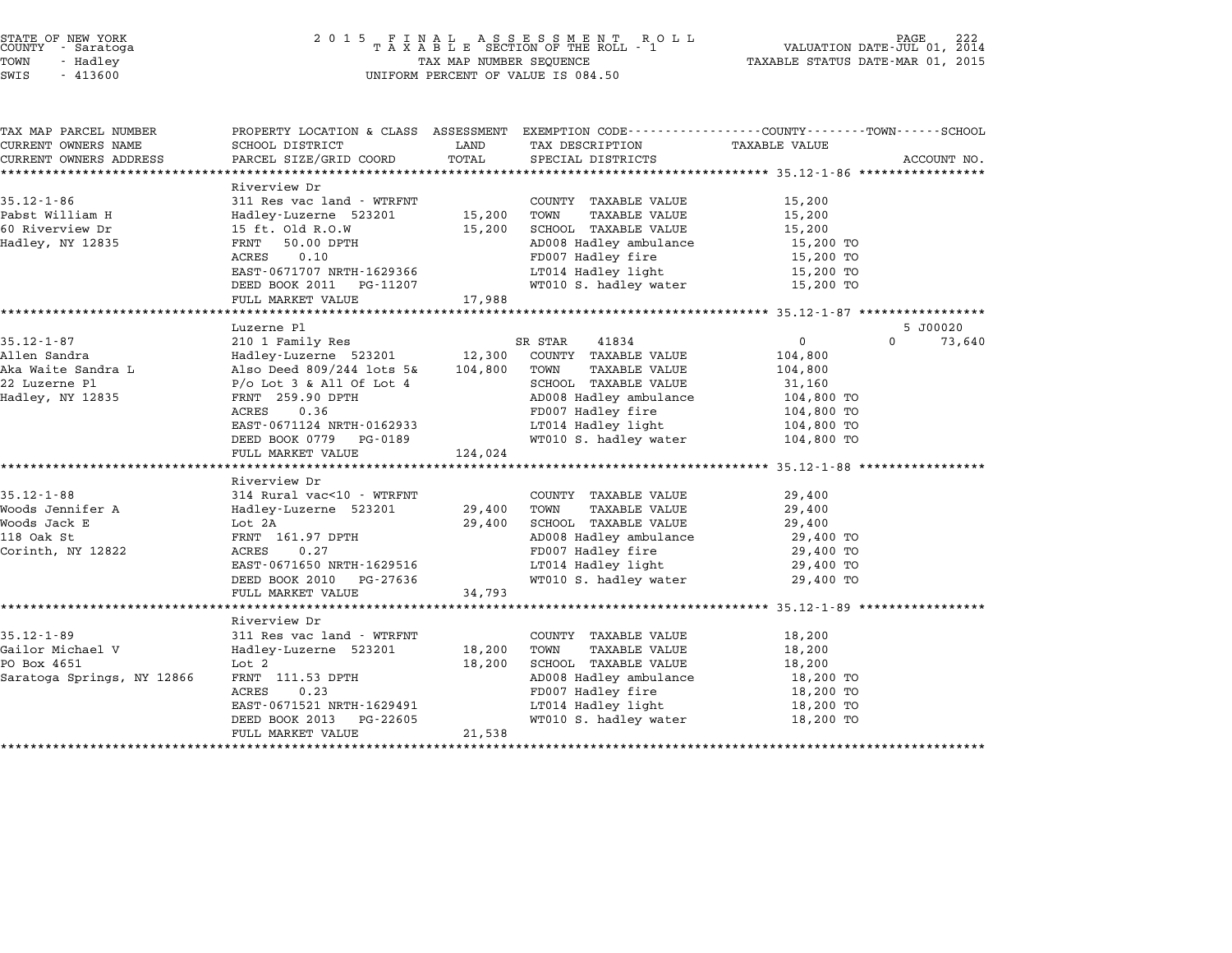| STATE OF NEW YORK<br>COUNTY - Saratoga<br>TOWN<br>- Hadley<br>SWIS<br>$-413600$ | 2 0 1 5                                                                                         | TAX MAP NUMBER SEQUENCE | FINAL ASSESSMENT ROLL<br>TAXABLE SECTION OF THE ROLL - 1<br>UNIFORM PERCENT OF VALUE IS 084.50 | TAXABLE STATUS DATE-MAR 01, 2015 | VALUATION DATE-JUL 01, 2014 |
|---------------------------------------------------------------------------------|-------------------------------------------------------------------------------------------------|-------------------------|------------------------------------------------------------------------------------------------|----------------------------------|-----------------------------|
|                                                                                 |                                                                                                 |                         |                                                                                                |                                  |                             |
| TAX MAP PARCEL NUMBER                                                           | PROPERTY LOCATION & CLASS ASSESSMENT EXEMPTION CODE---------------COUNTY-------TOWN------SCHOOL |                         |                                                                                                |                                  |                             |
| CURRENT OWNERS NAME                                                             | SCHOOL DISTRICT                                                                                 | LAND                    | TAX DESCRIPTION                                                                                | TAXABLE VALUE                    |                             |
| CURRENT OWNERS ADDRESS                                                          | PARCEL SIZE/GRID COORD                                                                          | TOTAL                   | SPECIAL DISTRICTS                                                                              |                                  | ACCOUNT NO.                 |
|                                                                                 | 63 Old Corinth Rd                                                                               |                         |                                                                                                |                                  | 5 J01505                    |
| $35.15 - 1 - 2$                                                                 | 270 Mfg housing                                                                                 |                         | RES STAR 41854                                                                                 | 0                                | $\Omega$<br>33,830          |
| Rich Timothy J                                                                  | Hadley-Luzerne 523201                                                                           | 10,400                  | COUNTY TAXABLE VALUE                                                                           | 39,100                           |                             |
| 63 Old Corinth Rd                                                               | FRNT 100.00 DPTH 98.00                                                                          | 39,100                  | TOWN<br>TAXABLE VALUE                                                                          | 39,100                           |                             |
| Hadley, NY 12835                                                                | ACRES<br>0.17                                                                                   |                         | SCHOOL TAXABLE VALUE                                                                           | 5,270                            |                             |
|                                                                                 | EAST-0669020 NRTH-1629168                                                                       |                         | AD008 Hadley ambulance                                                                         | 39,100 TO                        |                             |
|                                                                                 | DEED BOOK 2009<br>PG-36658                                                                      |                         | FD007 Hadley fire                                                                              | 39,100 TO                        |                             |
|                                                                                 | FULL MARKET VALUE                                                                               |                         | 46,272 LT014 Hadley light                                                                      | 39,100 TO                        |                             |
|                                                                                 |                                                                                                 |                         | WT010 S. hadley water                                                                          | 39,100 TO                        |                             |
|                                                                                 | *******************                                                                             |                         |                                                                                                |                                  |                             |
|                                                                                 | 55 Old Corinth Rd                                                                               |                         |                                                                                                |                                  | 5 J01620                    |
| $35.15 - 1 - 3$                                                                 | 210 1 Family Res                                                                                |                         | SR STAR<br>41834                                                                               | 0                                | 0<br>73,640                 |
| Pataki Diana                                                                    | Hadley-Luzerne 523201                                                                           | 12,400                  | COUNTY TAXABLE VALUE                                                                           | 108,700                          |                             |
| 55 Old Corinth Rd                                                               | Lots 19 & 20                                                                                    | 108,700                 | <b>TAXABLE VALUE</b><br>TOWN                                                                   | 108,700                          |                             |
| Hadley, NY 12835                                                                | FRNT 161.25 DPTH 120.00                                                                         |                         | SCHOOL TAXABLE VALUE                                                                           | 35,060                           |                             |
|                                                                                 | ACRES<br>0.35                                                                                   |                         | AD008 Hadley ambulance                                                                         | 108,700 TO                       |                             |
|                                                                                 | EAST-0669071 NRTH-1629038                                                                       |                         | FD007 Hadley fire                                                                              | 108,700 TO                       |                             |
|                                                                                 | DEED BOOK 1406<br>PG-489<br>FULL MARKET VALUE                                                   |                         | LT014 Hadley light<br>128,639 WT010 S. hadley water                                            | 108,700 TO<br>108,700 TO         |                             |
|                                                                                 | ***************************                                                                     |                         |                                                                                                |                                  |                             |
|                                                                                 | 43 Old Corinth Rd                                                                               |                         |                                                                                                |                                  | 5J01439                     |
| $35.15 - 1 - 4.2$                                                               | 210 1 Family Res                                                                                |                         | 41834<br>SR STAR                                                                               | $\overline{0}$                   | $\Omega$<br>65,000          |
| Wood Terry L                                                                    | Hadley-Luzerne 523201                                                                           | 13,000                  | COUNTY TAXABLE VALUE                                                                           | 65,000                           |                             |
| Wood Cathy C                                                                    | FRNT 300.00 DPTH                                                                                | 65,000                  | <b>TAXABLE VALUE</b><br>TOWN                                                                   | 65,000                           |                             |
| 43 Old Corinth Rd                                                               | 1.11<br>ACRES                                                                                   |                         | SCHOOL TAXABLE VALUE                                                                           | $\mathbf 0$                      |                             |
| Hadley, NY 12835                                                                | EAST-0669151 NRTH-1628828                                                                       |                         | AD008 Hadley ambulance                                                                         | 65,000 TO                        |                             |
|                                                                                 | DEED BOOK 974<br>PG-241                                                                         |                         | FD007 Hadley fire                                                                              | 65,000 TO                        |                             |
|                                                                                 | FULL MARKET VALUE                                                                               | 76,923                  | LT014 Hadley light                                                                             | 65,000 TO                        |                             |
|                                                                                 |                                                                                                 |                         | WT010 S. hadley water                                                                          | 65,000 TO                        |                             |
|                                                                                 | **************************                                                                      |                         |                                                                                                | ************* 35.15-1-6          |                             |
|                                                                                 | 23 Old Corinth Rd                                                                               |                         |                                                                                                |                                  | 5 J01694                    |
| $35.15 - 1 - 6$                                                                 | 210 1 Family Res                                                                                |                         | COUNTY TAXABLE VALUE                                                                           | 101,300                          |                             |
| Baker Amy S<br>PO Box 1198                                                      | Hadley-Luzerne 523201<br>Lots $7 & 8$                                                           | 9,300<br>101,300        | TOWN<br><b>TAXABLE VALUE</b><br>SCHOOL TAXABLE VALUE                                           | 101,300<br>101,300               |                             |
| Northville, NY 12134                                                            | FRNT<br>80.00 DPTH 180.00                                                                       |                         | AD008 Hadley ambulance                                                                         | 101,300 TO                       |                             |
|                                                                                 | ACRES<br>0.27                                                                                   |                         | FD007 Hadley fire                                                                              | 101,300 TO                       |                             |
|                                                                                 | EAST-0669362 NRTH-1628439                                                                       |                         | LT014 Hadley light                                                                             | 101,300 TO                       |                             |
|                                                                                 | DEED BOOK 1754<br>PG-60                                                                         |                         | WT010 S. hadley water                                                                          | 101,300 TO                       |                             |
|                                                                                 | FULL MARKET VALUE                                                                               | 119,882                 |                                                                                                |                                  |                             |

\*\*\*\*\*\*\*\*\*\*\*\*\*\*\*\*\*\*\*\*\*\*\*\*\*\*\*\*\*\*\*\*\*\*\*\*\*\*\*\*\*\*\*\*\*\*\*\*\*\*\*\*\*\*\*\*\*\*\*\*\*\*\*\*\*\*\*\*\*\*\*\*\*\*\*\*\*\*\*\*\*\*\*\*\*\*\*\*\*\*\*\*\*\*\*\*\*\*\*\*\*\*\*\*\*\*\*\*\*\*\*\*\*\*\*\*\*\*\*\*\*\*\*\*\*\*\*\*\*\*\*\*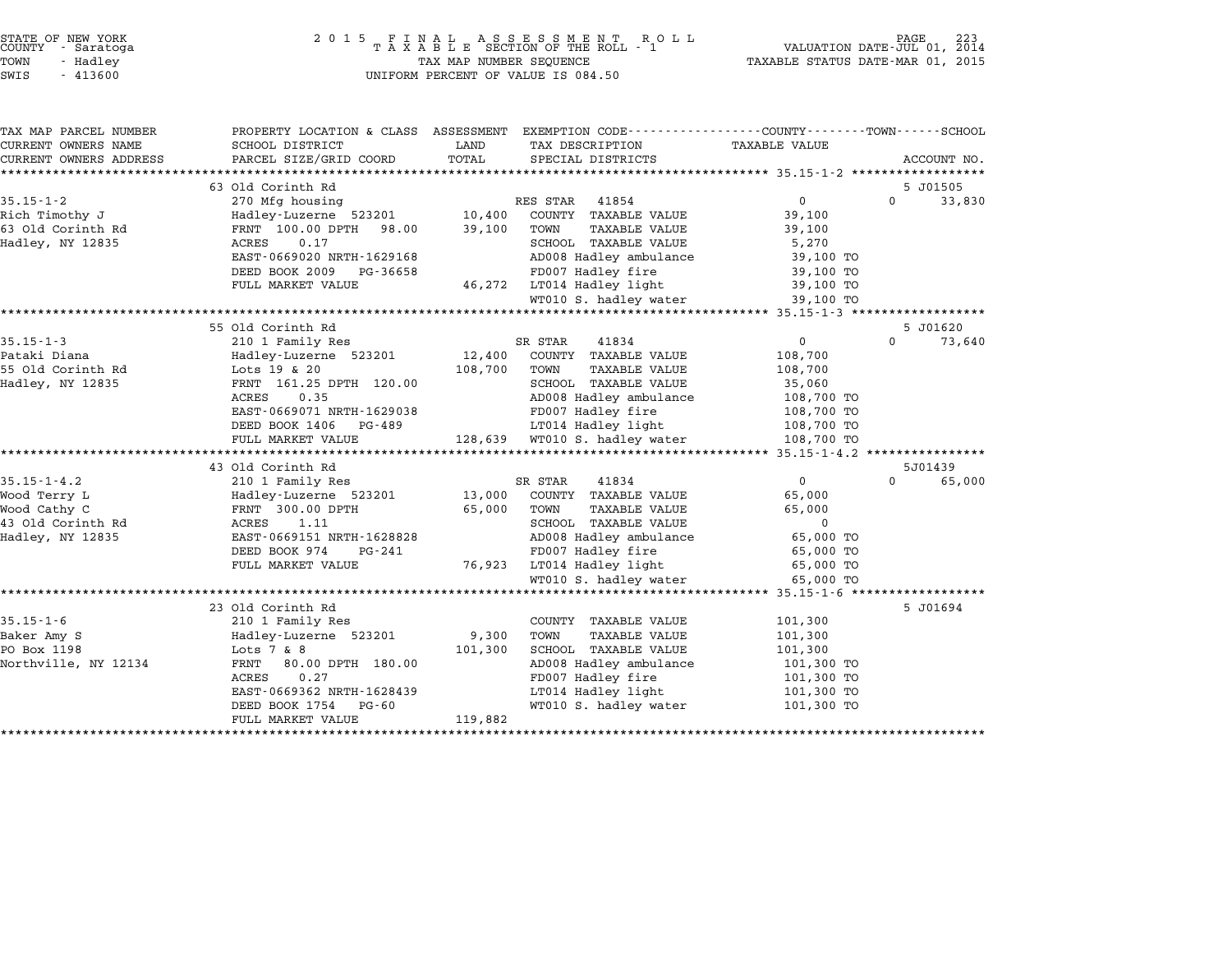| STATE OF NEW YORK<br>COUNTY – Saratoga<br>- Saratoga<br>TOWN<br>- Hadley<br>SWIS<br>$-413600$ | 2 0 1 5<br>FINAL ASSESSMENT RO<br>TAXABLE SECTION OF THE ROLL - 1<br>R O L L<br>TAX MAP NUMBER SEQUENCE<br>UNIFORM PERCENT OF VALUE IS 084.50 |         |                                             | VALUATION DATE-JUL 01, 2014<br>TAXABLE STATUS DATE-MAR 01, 2015 | PAGE                 |
|-----------------------------------------------------------------------------------------------|-----------------------------------------------------------------------------------------------------------------------------------------------|---------|---------------------------------------------|-----------------------------------------------------------------|----------------------|
| TAX MAP PARCEL NUMBER<br>CURRENT OWNERS NAME                                                  | PROPERTY LOCATION & CLASS ASSESSMENT EXEMPTION CODE--------------COUNTY-------TOWN-----SCHOOL<br>SCHOOL DISTRICT                              | LAND    | TAX DESCRIPTION                             | TAXABLE VALUE                                                   |                      |
| CURRENT OWNERS ADDRESS                                                                        | PARCEL SIZE/GRID COORD                                                                                                                        | TOTAL   | SPECIAL DISTRICTS                           |                                                                 | ACCOUNT NO.          |
|                                                                                               |                                                                                                                                               |         |                                             | ****************** 35.15-1-7.2 ****************                 |                      |
|                                                                                               | 19 Old Corinth Rd                                                                                                                             |         |                                             |                                                                 |                      |
| $35.15 - 1 - 7.2$                                                                             | 312 Vac w/imprv                                                                                                                               |         | COUNTY TAXABLE VALUE                        | 13,300                                                          |                      |
| Sitts Kenneth R                                                                               | Hadley-Luzerne 523201                                                                                                                         | 12,300  | <b>TAXABLE VALUE</b><br>TOWN                | 13,300                                                          |                      |
| 15 Old Corinth Road                                                                           | FRNT 100.00 DPTH                                                                                                                              | 13,300  | SCHOOL TAXABLE VALUE                        | 13,300                                                          |                      |
| Hadley, NY 12835                                                                              | ACRES<br>0.29                                                                                                                                 |         | AD008 Hadley ambulance                      | 13,300 TO                                                       |                      |
|                                                                                               | EAST-0669392 NRTH-1628349                                                                                                                     |         | FD007 Hadley fire                           | 13,300 TO                                                       |                      |
|                                                                                               | DEED BOOK 2015 PG-1389                                                                                                                        |         | LT014 Hadley light                          | 13,300 TO                                                       |                      |
|                                                                                               | FULL MARKET VALUE                                                                                                                             | 15,740  | WT010 S. hadley water                       | 13,300 TO                                                       |                      |
|                                                                                               | ********************<br>15 Old Corinth Rd                                                                                                     |         |                                             | *************** 35.15-1-8 ****                                  | 5 J00706             |
| $35.15 - 1 - 8$                                                                               | 270 Mfg housing                                                                                                                               |         | COUNTY TAXABLE VALUE                        | 27,900                                                          |                      |
| Sitts Kenneth R                                                                               | Hadley-Luzerne 523201                                                                                                                         | 12,200  | TOWN<br><b>TAXABLE VALUE</b>                | 27,900                                                          |                      |
| 15 Old Corinth Road                                                                           | FRNT<br>50.00 DPTH 180.00                                                                                                                     | 27,900  | SCHOOL TAXABLE VALUE                        | 27,900                                                          |                      |
| Hadley, NY 12835                                                                              | ACRES<br>0.23                                                                                                                                 |         | AD008 Hadley ambulance                      | 27,900 TO                                                       |                      |
|                                                                                               | EAST-0669432 NRTH-1628269                                                                                                                     |         | FD007 Hadley fire                           | 27,900 TO                                                       |                      |
|                                                                                               | DEED BOOK 2015 PG-1388                                                                                                                        |         | LT014 Hadley light                          | 27,900 TO                                                       |                      |
|                                                                                               | FULL MARKET VALUE                                                                                                                             | 33,018  | WT010 S. hadley water                       | 27,900 TO                                                       |                      |
|                                                                                               |                                                                                                                                               |         |                                             |                                                                 |                      |
|                                                                                               | 9 Old Corinth Rd                                                                                                                              |         |                                             |                                                                 | 5 J01804             |
| $35.15 - 1 - 11$                                                                              | 210 1 Family Res                                                                                                                              |         | VET WAR C 41122                             | 24,360                                                          | $\Omega$<br>$\Omega$ |
| Wood Hollis C Jr                                                                              | Hadley-Luzerne 523201                                                                                                                         |         | 15,300 VET WAR T 41123                      | 0<br>10,200                                                     | $\mathbf 0$          |
| C/O Kimberly M Mabbitt                                                                        | Also 1589/699 Boundary                                                                                                                        |         | 162,400 RPTL466_G 41683                     | 0<br>2,550                                                      | $\Omega$             |
| 9 Old Corinth Rd                                                                              | Line Agreement                                                                                                                                |         | RES STAR<br>41854                           | $\mathbf 0$                                                     | $\Omega$<br>33,830   |
| Hadley, NY 12835                                                                              | Life Estate                                                                                                                                   |         | COUNTY TAXABLE VALUE                        | 138,040                                                         |                      |
|                                                                                               | FRNT 310.97 DPTH                                                                                                                              |         | TOWN<br>TAXABLE VALUE                       | 149,650                                                         |                      |
|                                                                                               | ACRES<br>3.21                                                                                                                                 |         | SCHOOL TAXABLE VALUE                        | 128,570                                                         |                      |
|                                                                                               | EAST-0669345 NRTH-1628125<br>DEED BOOK 2014<br>PG-5100                                                                                        |         | AD008 Hadley ambulance<br>FD007 Hadley fire | 162,400 TO<br>162,400 TO                                        |                      |
|                                                                                               | FULL MARKET VALUE                                                                                                                             | 192,189 | LT014 Hadley light                          | 162,400 TO                                                      |                      |
|                                                                                               |                                                                                                                                               |         | WT010 S. hadley water                       | 162,400 TO                                                      |                      |
|                                                                                               |                                                                                                                                               |         |                                             | $35.15 - 1 - 14.1$ ***************                              |                      |
|                                                                                               | 6367 Rt 9N                                                                                                                                    |         |                                             |                                                                 | 5 J00495             |
| $35.15 - 1 - 14.1$                                                                            | 400 Commercial                                                                                                                                |         | COUNTY TAXABLE VALUE                        | 609,400                                                         |                      |
| Primax Properties LLC                                                                         | Hadley-Luzerne 523201                                                                                                                         | 22,700  | TOWN<br><b>TAXABLE VALUE</b>                | 609,400                                                         |                      |
| 1100 E Morehead Street                                                                        | Lot <sub>2</sub>                                                                                                                              | 609,400 | SCHOOL TAXABLE VALUE                        | 609,400                                                         |                      |
| Charlotte, NC 28204                                                                           | FRNT 141.25 DPTH                                                                                                                              |         | AD008 Hadley ambulance                      | 609,400 TO                                                      |                      |
|                                                                                               | 2.35<br>ACRES                                                                                                                                 |         | FD007 Hadley fire                           | 609,400 TO                                                      |                      |
|                                                                                               | EAST-0669389 NRTH-1627883                                                                                                                     |         | LT014 Hadley light                          | 609,400 TO                                                      |                      |
|                                                                                               |                                                                                                                                               |         |                                             |                                                                 |                      |
|                                                                                               | DEED BOOK 2013<br>PG-41352<br>FULL MARKET VALUE                                                                                               | 721,183 | WT010 S. hadley water                       | 609,400 TO                                                      |                      |

STATE OF NEW YORK <sup>2</sup> <sup>0</sup> <sup>1</sup> 5 F I N A L A S S E S S M E N T R O L L PAGE <sup>224</sup> COUNTY - Saratoga <sup>T</sup> <sup>A</sup> <sup>X</sup> <sup>A</sup> <sup>B</sup> <sup>L</sup> <sup>E</sup> SECTION OF THE ROLL - <sup>1</sup> VALUATION DATE-JUL 01, <sup>2014</sup>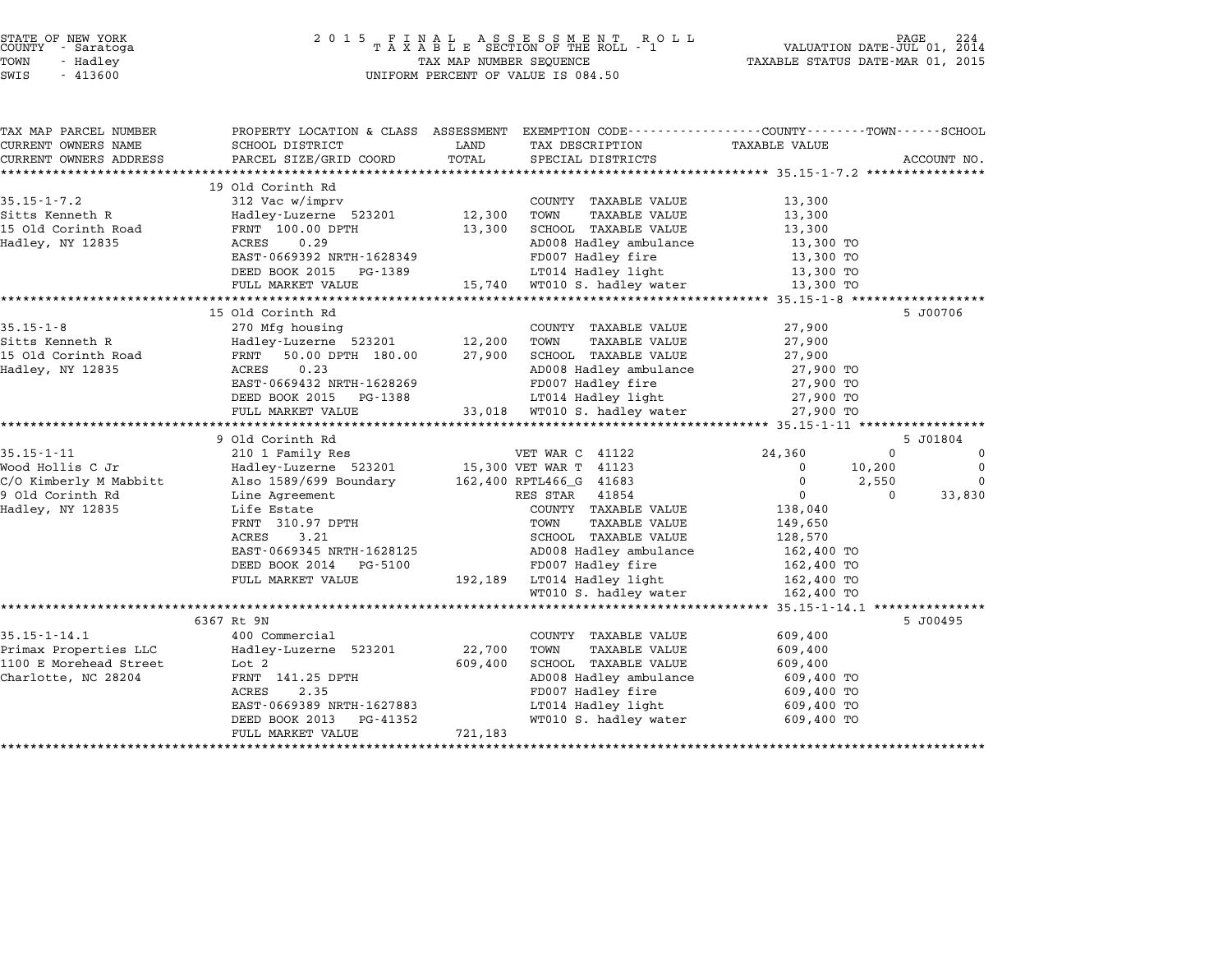| STATE OF NEW YORK |  |            |  |
|-------------------|--|------------|--|
| COUNTY            |  | - Saratoga |  |
| TOWN              |  | - Hadley   |  |

| TAX MAP PARCEL NUMBER                                |                                                                      |                  |                                                      | PROPERTY LOCATION & CLASS ASSESSMENT EXEMPTION CODE---------------COUNTY-------TOWN------SCHOOL |             |
|------------------------------------------------------|----------------------------------------------------------------------|------------------|------------------------------------------------------|-------------------------------------------------------------------------------------------------|-------------|
| CURRENT OWNERS NAME                                  | SCHOOL DISTRICT                                                      | LAND             | TAX DESCRIPTION                                      | <b>TAXABLE VALUE</b>                                                                            |             |
| CURRENT OWNERS ADDRESS                               | PARCEL SIZE/GRID COORD                                               | TOTAL            | SPECIAL DISTRICTS                                    |                                                                                                 | ACCOUNT NO. |
|                                                      |                                                                      |                  |                                                      |                                                                                                 |             |
| $35.15 - 1 - 14.2$                                   | Rt 9N<br>311 Res vac land                                            |                  | COUNTY TAXABLE VALUE                                 | 13,750                                                                                          |             |
| Hunt Lake Land Holding Co Inc Hadley-Luzerne 523201  |                                                                      | 13,750           | TAXABLE VALUE<br>TOWN                                | 13,750                                                                                          |             |
| PO Box 193                                           | Lot 1                                                                | 13,750           | SCHOOL TAXABLE VALUE                                 | 13,750                                                                                          |             |
| Corinth, NY 12822                                    | FRNT 157.66 DPTH                                                     |                  | AD008 Hadley ambulance                               | 13,750 TO                                                                                       |             |
|                                                      | ACRES<br>1.92                                                        |                  | FD007 Hadley fire                                    | 13,750 TO                                                                                       |             |
|                                                      | EAST-0669391 NRTH-1627709                                            |                  | LT014 Hadley light                                   | 13,750 TO                                                                                       |             |
|                                                      | DEED BOOK 01604 PG-00030                                             |                  | WT010 S. hadley water                                | 13,750 TO                                                                                       |             |
|                                                      | FULL MARKET VALUE                                                    | 16,272           |                                                      |                                                                                                 |             |
|                                                      |                                                                      |                  |                                                      |                                                                                                 |             |
|                                                      | 6351 Rt 9N                                                           |                  |                                                      |                                                                                                 | 5 J00657    |
| $35.15 - 1 - 15.1$                                   | 311 Res vac land                                                     |                  | COUNTY TAXABLE VALUE                                 | 12,600                                                                                          |             |
| Hunt Lake Land Holding Co Inc Hadley-Luzerne 523201  |                                                                      | 12,600           | TOWN<br>TAXABLE VALUE                                | 12,600                                                                                          |             |
| PO Box 193                                           | FRNT 150.00 DPTH                                                     |                  | 12,600 SCHOOL TAXABLE VALUE                          | 12,600                                                                                          |             |
| Corinth, NY 12822                                    | ACRES<br>0.58                                                        |                  | AD008 Hadley ambulance                               | 12,600 TO                                                                                       |             |
|                                                      | EAST-0669584 NRTH-1627549                                            |                  | FD007 Hadley fire                                    | 12,600 TO                                                                                       |             |
|                                                      | DEED BOOK 1741 PG-741                                                |                  | LT014 Hadley light                                   | 12,600 TO                                                                                       |             |
|                                                      | FULL MARKET VALUE                                                    |                  | 14,911 WT010 S. hadley water                         | 12,600 TO                                                                                       |             |
|                                                      |                                                                      |                  |                                                      |                                                                                                 |             |
|                                                      | 6345 Rt 9N Rear                                                      |                  |                                                      |                                                                                                 |             |
| $35.15 - 1 - 15.2$                                   | 210 1 Family Res<br>Hadley-Luzerne 523201 13,900                     |                  | COUNTY TAXABLE VALUE<br>TOWN<br><b>TAXABLE VALUE</b> | 100,000                                                                                         |             |
| Hunt Lake Land Holding C<br>Inc                      |                                                                      | 100,000          | SCHOOL TAXABLE VALUE                                 | 100,000<br>100,000                                                                              |             |
| PO Box 193                                           | court settlement 4/5/2006<br>ACRES 1.44<br>EAST-0669294 NRTH-1627528 |                  | AD008 Hadley ambulance                               | 100,000 TO                                                                                      |             |
| Corinth, NY 12822                                    |                                                                      |                  | FD007 Hadley fire                                    | 100,000 TO                                                                                      |             |
|                                                      | DEED BOOK 1567 PG-614                                                |                  | LT014 Hadley light                                   | 100,000 TO                                                                                      |             |
|                                                      | FULL MARKET VALUE                                                    |                  | 118,343 WT010 S. hadley water                        | 100,000 TO                                                                                      |             |
|                                                      | ************************                                             |                  |                                                      | ******************* 35.15-1-16 ****************                                                 |             |
|                                                      | 6345 Rt 9N Rear                                                      |                  |                                                      |                                                                                                 | 5 J01618    |
| $35.15 - 1 - 16$                                     | 312 Vac w/imprv                                                      |                  | COUNTY TAXABLE VALUE                                 | 15,300                                                                                          |             |
| Hunt Lake Land Holding Co. Inc Hadley-Luzerne 523201 |                                                                      | 12,200           | TOWN<br>TAXABLE VALUE                                | 15,300                                                                                          |             |
| PO Box 193<br><b>Example 2018</b> ACRES              | 0.21                                                                 | 15,300           | SCHOOL TAXABLE VALUE                                 | 15,300                                                                                          |             |
| Corinth, NY 12822                                    | EAST-0669494 NRTH-1627489                                            |                  | AD008 Hadley ambulance                               | 15,300 TO                                                                                       |             |
|                                                      | DEED BOOK 2007 PG-29592                                              |                  | FD007 Hadley fire                                    | 15,300 TO                                                                                       |             |
|                                                      | FULL MARKET VALUE                                                    |                  | 18,107 LT014 Hadley light                            | 15,300 TO                                                                                       |             |
|                                                      |                                                                      |                  | WT010 S. hadley water                                | 15,300 TO                                                                                       |             |
|                                                      |                                                                      |                  |                                                      |                                                                                                 |             |
|                                                      | Rt 9N                                                                |                  |                                                      |                                                                                                 | 5 J01432    |
| $35.15 - 1 - 17$                                     | 311 Res vac land                                                     |                  | COUNTY TAXABLE VALUE                                 | 13,700                                                                                          |             |
| Huntlake Land Holding<br>Co Inc                      | Hadley-Luzerne 523201                                                | 13,700<br>13,700 | TOWN<br>TAXABLE VALUE                                | 13,700                                                                                          |             |
| PO Box 193                                           | FRNT 50.00 DPTH 130.00<br>0.15<br>ACRES                              |                  | SCHOOL TAXABLE VALUE<br>AD008 Hadley ambulance       | 13,700<br>13,700 TO                                                                             |             |
| Corinth, NY 12822                                    | EAST-0669614 NRTH-1627469                                            |                  | FD007 Hadley fire                                    | 13,700 TO                                                                                       |             |
|                                                      | DEED BOOK 1551 PG-101                                                |                  | LT014 Hadley light                                   | 13,700 TO                                                                                       |             |
|                                                      | FULL MARKET VALUE                                                    |                  | 16,213 WT010 S. hadley water                         | 13,700 TO                                                                                       |             |
|                                                      |                                                                      |                  |                                                      |                                                                                                 |             |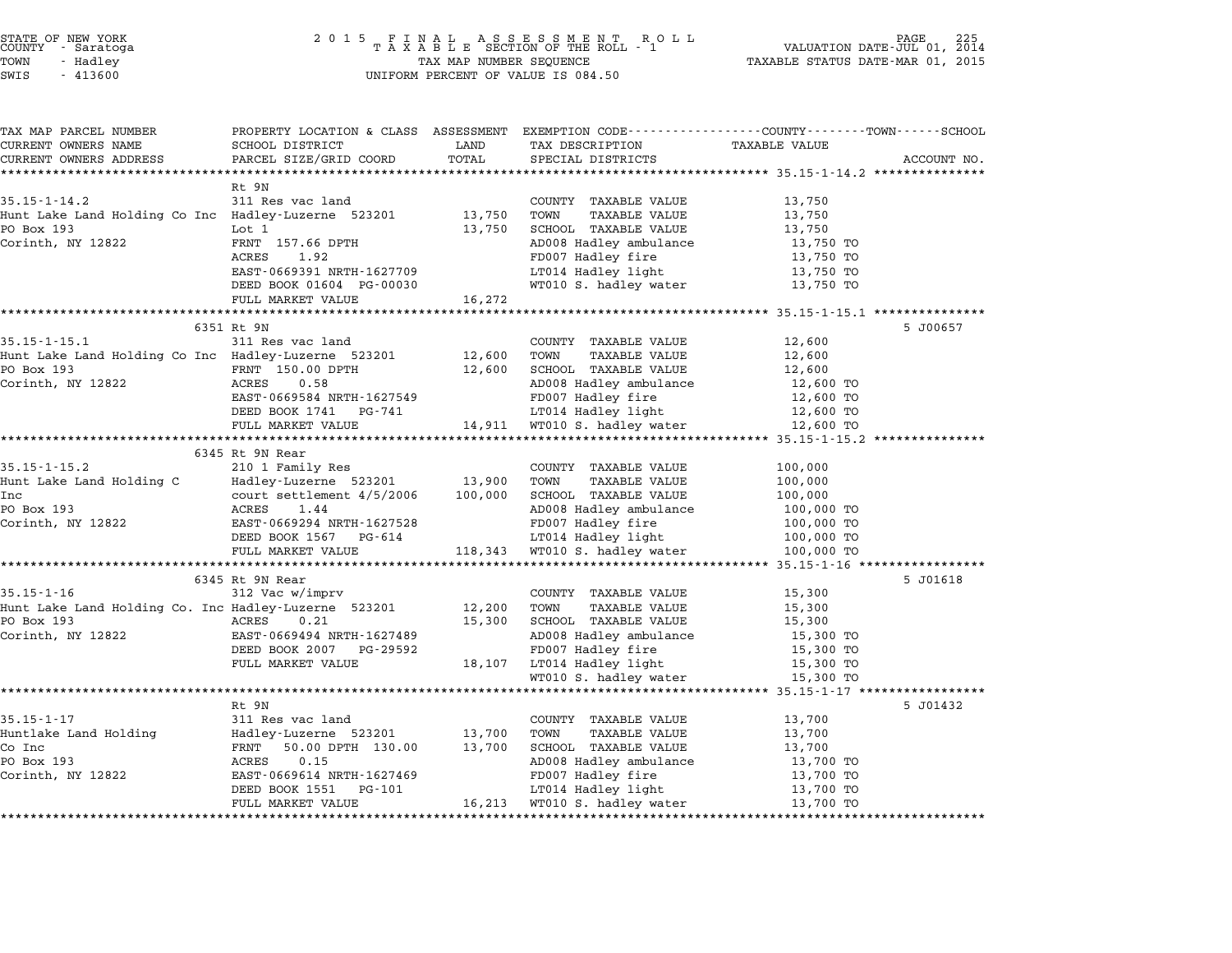| STATE OF NEW YORK |  |            |  |
|-------------------|--|------------|--|
| COUNTY            |  | - Saratoga |  |
| TOWN              |  | - Hadley   |  |

### STATE OF NEW YORK <sup>2</sup> <sup>0</sup> <sup>1</sup> 5 F I N A L A S S E S S M E N T R O L L PAGE <sup>226</sup> COUNTY - Saratoga <sup>T</sup> <sup>A</sup> <sup>X</sup> <sup>A</sup> <sup>B</sup> <sup>L</sup> <sup>E</sup> SECTION OF THE ROLL - <sup>1</sup> VALUATION DATE-JUL 01, <sup>2014</sup> TOWN - Hadley TAX MAP NUMBER SEQUENCE TAXABLE STATUS DATE-MAR 01, <sup>2015</sup> SWIS - <sup>413600</sup> UNIFORM PERCENT OF VALUE IS 084.50

| TAX MAP PARCEL NUMBER  | PROPERTY LOCATION & CLASS ASSESSMENT EXEMPTION CODE---------------COUNTY-------TOWN-----SCHOOL |                                       |                               |                               |                    |
|------------------------|------------------------------------------------------------------------------------------------|---------------------------------------|-------------------------------|-------------------------------|--------------------|
| CURRENT OWNERS NAME    | SCHOOL DISTRICT                                                                                | LAND                                  | TAX DESCRIPTION               | <b>TAXABLE VALUE</b>          |                    |
| CURRENT OWNERS ADDRESS | PARCEL SIZE/GRID COORD                                                                         | TOTAL                                 | SPECIAL DISTRICTS             |                               | ACCOUNT NO.        |
|                        |                                                                                                |                                       |                               |                               |                    |
| $35.15 - 1 - 18$       | 6323 Rt 9N<br>483 Converted Re                                                                 |                                       | COUNTY TAXABLE VALUE          | 190,700                       | 5 J00375           |
| Huntlake Land Holding  | Hadley-Luzerne 523201                                                                          | 20,500                                | TOWN<br><b>TAXABLE VALUE</b>  | 190,700                       |                    |
| Co Inc                 | FRNT 245.00 DPTH                                                                               | 190,700                               | SCHOOL TAXABLE VALUE          | 190,700                       |                    |
| Box 193                | 2.99<br>ACRES                                                                                  |                                       | AD008 Hadley ambulance        | 190,700 TO                    |                    |
| Corinth, NY 12833      | EAST-0669384 NRTH-1627339                                                                      |                                       | FD007 Hadley fire             | 190,700 TO                    |                    |
|                        | DEED BOOK 1551 PG-105                                                                          |                                       | LT014 Hadley light            | 190,700 TO                    |                    |
|                        | FULL MARKET VALUE                                                                              |                                       | 225,680 WT010 S. hadley water | 190,700 TO                    |                    |
|                        |                                                                                                |                                       |                               |                               |                    |
|                        | 27 Old Corinth Rd Rear                                                                         |                                       |                               |                               |                    |
| $35.15 - 1 - 19$       | 210 1 Family Res                                                                               |                                       | RES STAR<br>41854             | $\mathbf{0}$                  | $\Omega$<br>33,830 |
| Barton David H         | Hadley-Luzerne 523201                                                                          | 12,800                                | COUNTY TAXABLE VALUE          | 103,700                       |                    |
| PO Box 184             | ACRES<br>0.79                                                                                  | 103,700                               | TOWN<br><b>TAXABLE VALUE</b>  | 103,700                       |                    |
| Hadley, NY 12835       | EAST-0669222 NRTH-1628368                                                                      |                                       | SCHOOL TAXABLE VALUE          | 69,870                        |                    |
|                        | DEED BOOK 1653<br>PG-46                                                                        |                                       | AD008 Hadley ambulance        | 103,700 TO                    |                    |
|                        | FULL MARKET VALUE                                                                              |                                       | 122,722 FD007 Hadley fire     | 103,700 TO                    |                    |
|                        |                                                                                                |                                       | LT014 Hadley light            | 103,700 TO                    |                    |
|                        | ******************************                                                                 |                                       | WT010 S. hadley water         | 103,700 TO                    |                    |
|                        | 35 Old Corinth Rd                                                                              |                                       |                               |                               | 5 L01684           |
| $35.15 - 1 - 20$       | 210 1 Family Res                                                                               |                                       | 41854<br>RES STAR             | $\overline{0}$                | 33,830<br>$\Omega$ |
| Tomis Drew F           | Hadley-Luzerne 523201                                                                          | 13,100                                | COUNTY TAXABLE VALUE          | 128,100                       |                    |
| Tomis Tanya A          | FRNT 288.00 DPTH                                                                               | 128,100                               | TOWN<br><b>TAXABLE VALUE</b>  | 128,100                       |                    |
| 35 Old Corinth Rd      | 1.36<br>ACRES                                                                                  |                                       | SCHOOL TAXABLE VALUE          | 94,270                        |                    |
| Hadley, NY 12835       | EAST-0669251 NRTH-1628628                                                                      |                                       | AD008 Hadley ambulance        | 128,100 TO                    |                    |
|                        | DEED BOOK 2009<br>PG-14866                                                                     |                                       | FD007 Hadley fire             | 128,100 TO                    |                    |
|                        | FULL MARKET VALUE                                                                              |                                       | 151,598 LT014 Hadley light    | 128,100 TO                    |                    |
|                        |                                                                                                |                                       | WT010 S. hadley water         | 128,100 TO                    |                    |
|                        |                                                                                                |                                       |                               |                               |                    |
|                        | 6315 Rt 9N                                                                                     |                                       |                               |                               | 5 J00664           |
| $35.15 - 1 - 21$       | 280 Res Multiple                                                                               |                                       | COUNTY TAXABLE VALUE          | 210,000                       |                    |
| Hagadorn Colin K       | Hadley-Luzerne 523201                                                                          | 9,300                                 | TOWN<br><b>TAXABLE VALUE</b>  | 210,000                       |                    |
| 6315 Rt 9N             | 42.78 DPTH<br>FRNT                                                                             | 210,000                               | SCHOOL TAXABLE VALUE          | 210,000                       |                    |
| Hadley, NY 12835       | ACRES<br>0.34                                                                                  |                                       | AD008 Hadley ambulance        | 210,000 TO                    |                    |
|                        | EAST-0669552 NRTH-1627157                                                                      |                                       | FD007 Hadley fire             | 210,000 TO                    |                    |
|                        | DEED BOOK 1640 PG-280                                                                          |                                       | LT014 Hadley light            | 210,000 TO                    |                    |
|                        | FULL MARKET VALUE                                                                              | 248,521<br>************************** | WT010 S. hadley water         | 210,000 TO                    |                    |
|                        | 6315 B Rt 9N                                                                                   |                                       |                               | ************** 35.15-1-22 *** |                    |
| $35.15 - 1 - 22$       | 210 1 Family Res                                                                               |                                       | COUNTY TAXABLE VALUE          | 79,300                        |                    |
| Hagadorn Colin K       | Hadley-Luzerne 523201                                                                          | 9,500                                 | TOWN<br><b>TAXABLE VALUE</b>  | 79,300                        |                    |
| C/O Tessa Lazor        | Life Estate                                                                                    | 79,300                                | SCHOOL TAXABLE VALUE          | 79,300                        |                    |
| 6315 Rt 9N             | 40.00 DPTH<br>FRNT                                                                             |                                       | AD008 Hadley ambulance        | 79,300 TO                     |                    |
| Hadley, NY 12835       | ACRES<br>0.52                                                                                  |                                       | FD007 Hadley fire             | 79,300 TO                     |                    |
|                        | EAST-0669338 NRTH-1627152                                                                      |                                       | LT014 Hadley light            | 79,300 TO                     |                    |
|                        | DEED BOOK 1640<br>PG-280                                                                       |                                       | WT010 S. hadley water         | 79,300 TO                     |                    |
|                        | FULL MARKET VALUE                                                                              | 93,846                                |                               |                               |                    |
|                        |                                                                                                |                                       |                               |                               |                    |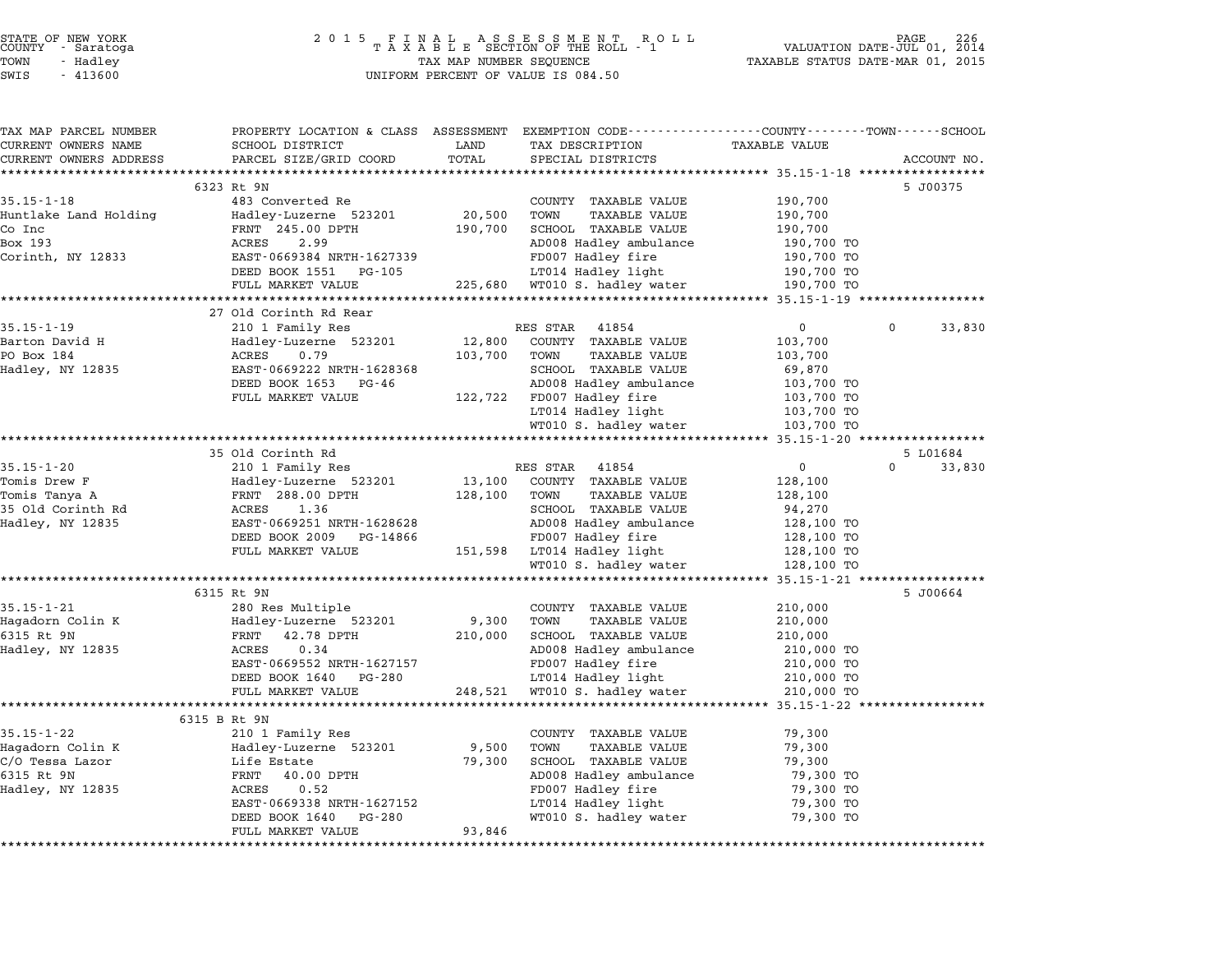| STATE OF NEW YORK |  |            |  |
|-------------------|--|------------|--|
| COUNTY            |  | - Saratoga |  |
| TOWN              |  | - Hadley   |  |
|                   |  |            |  |

| TAX MAP PARCEL NUMBER                                                      | PROPERTY LOCATION & CLASS ASSESSMENT EXEMPTION CODE---------------COUNTY-------TOWN-----SCHOOL |         |                                                   |                       |             |
|----------------------------------------------------------------------------|------------------------------------------------------------------------------------------------|---------|---------------------------------------------------|-----------------------|-------------|
| CURRENT OWNERS NAME                                                        | SCHOOL DISTRICT                                                                                | LAND    | TAX DESCRIPTION                                   | <b>TAXABLE VALUE</b>  |             |
| CURRENT OWNERS ADDRESS                                                     | PARCEL SIZE/GRID COORD                                                                         | TOTAL   | SPECIAL DISTRICTS                                 |                       | ACCOUNT NO. |
|                                                                            | 2 Rt 9N                                                                                        |         |                                                   |                       |             |
| $35.16 - 1 - 1$                                                            | 314 Rural vac<10                                                                               |         | COUNTY TAXABLE VALUE                              | 12,200                | 5 J01377    |
| Bend Of The River                                                          | Hadley-Luzerne 523201                                                                          | 12,200  | TOWN<br>TAXABLE VALUE                             | 12,200                |             |
| Golf Club Inc                                                              | FRNT 100.00 DPTH 176.00                                                                        | 12,200  | SCHOOL TAXABLE VALUE                              | 12,200                |             |
| 5 Park Ave Ext                                                             | ACRES<br>0.29                                                                                  |         | AD008 Hadley ambulance                            | 12,200 TO             |             |
| Hadley, NY 12835                                                           | EAST-0669550 NRTH-1629169                                                                      |         | FD007 Hadley fire                                 | 12,200 TO             |             |
|                                                                            | DEED BOOK 0874 PG-00494                                                                        |         | LT014 Hadley light                                | 12,200 TO             |             |
|                                                                            | FULL MARKET VALUE                                                                              |         | 14,438 WT010 S. hadley water                      | 12,200 TO             |             |
|                                                                            |                                                                                                |         |                                                   |                       |             |
|                                                                            | 6406 Rt 9N                                                                                     |         |                                                   |                       | 5 J00955    |
| $35.16 - 1 - 2$                                                            | 230 3 Family Res                                                                               |         | COUNTY TAXABLE VALUE                              | 145,600               |             |
| Wood Dale                                                                  | Hadley-Luzerne 523201                                                                          | 12,400  | TOWN<br>TAXABLE VALUE                             | 145,600               |             |
| Wood Gertrude                                                              | Lots $3-5$ & P/o 2                                                                             | 145,600 | SCHOOL TAXABLE VALUE                              | 145,600               |             |
| 6406 Rt 9N                                                                 | FRNT 170.00 DPTH 95.00                                                                         |         | AD008 Hadley ambulance                            | 145,600 TO            |             |
| Hadley, NY 12835                                                           | 0.37<br>ACRES                                                                                  |         | FD007 Hadley fire                                 | 145,600 TO            |             |
|                                                                            | EAST-0669751 NRTH-1628909                                                                      |         | LT014 Hadley light                                | 145,600 TO            |             |
|                                                                            | DEED BOOK 0745 PG-0167                                                                         |         | WT010 S. hadley water                             | 145,600 TO            |             |
|                                                                            | FULL MARKET VALUE                                                                              | 172,308 |                                                   |                       |             |
|                                                                            |                                                                                                |         |                                                   |                       |             |
|                                                                            | Rt 9N                                                                                          |         |                                                   |                       | 5 J00954    |
| $35.16 - 1 - 3$                                                            | 220 2 Family Res                                                                               |         | COUNTY TAXABLE VALUE                              | 110,800               |             |
| Wood Dale                                                                  | Hadley-Luzerne 523201                                                                          | 12,100  | TAXABLE VALUE<br>TOWN                             | 110,800               |             |
| Wood Gertrude                                                              | FRNT 100.00 DPTH 95.00                                                                         | 110,800 | SCHOOL TAXABLE VALUE                              | 110,800               |             |
| 621 Grand Cypress Way                                                      | ACRES<br>0.22                                                                                  |         | AD008 Hadley ambulance                            | 110,800 TO            |             |
| Murrells Inlet, NC 29576                                                   | EAST-0669761 NRTH-1628789                                                                      |         | FD007 Hadley fire                                 | 110,800 TO            |             |
|                                                                            | DEED BOOK 0896 PG-0597                                                                         |         | LT014 Hadley light                                | 110,800 TO            |             |
|                                                                            | FULL MARKET VALUE                                                                              |         | 131,124 WT010 S. hadley water                     | 110,800 TO            |             |
|                                                                            |                                                                                                |         | *********************************** 35.16-1-4 *** |                       |             |
|                                                                            | 6400 Rt 9N                                                                                     |         |                                                   |                       | 5 J00319    |
| $35.16 - 1 - 4$                                                            | 484 1 use sm bld                                                                               |         | COUNTY TAXABLE VALUE                              | 37,500                |             |
| Palmer Falls Properties LLC Hadley-Luzerne 523201                          |                                                                                                | 12,600  | TOWN<br>TAXABLE VALUE                             | 37,500                |             |
| C/O Sheri Welch                                                            | Unfiled deed (Schuh)                                                                           | 37,500  | SCHOOL TAXABLE VALUE                              | 37,500                |             |
| 218B Palmer Ave                                                            | FRNT 264.00 DPTH 95.00                                                                         |         | AD008 Hadley ambulance                            | 37,500 TO             |             |
| Corinth, NY 12822                                                          | ACRES<br>0.56                                                                                  |         | FD007 Hadley fire                                 | 37,500 TO             |             |
|                                                                            | EAST-0669761 NRTH-1628609                                                                      |         | LT014 Hadley light                                | 37,500 TO             |             |
|                                                                            | DEED BOOK 2013 PG-12468                                                                        |         | WT010 S. hadley water                             | 37,500 TO             |             |
|                                                                            | FULL MARKET VALUE                                                                              | 44,379  |                                                   |                       |             |
|                                                                            |                                                                                                |         |                                                   |                       |             |
|                                                                            | 16 Golf Course Pkwy                                                                            |         |                                                   |                       | 5 J00669    |
| $35.16 - 1 - 11$                                                           | 210 1 Family Res                                                                               | 12,100  | COUNTY TAXABLE VALUE<br>TOWN<br>TAXABLE VALUE     | 119,400<br>119,400    |             |
| Federal National Mortgage Asso Hadley-Luzerne 523201<br>1900 Market Street | FRNT 100.00 DPTH 100.00                                                                        | 119,400 | SCHOOL TAXABLE VALUE                              |                       |             |
| Philadelphia, PA 19103                                                     | 0.23<br>ACRES                                                                                  |         | AD008 Hadley ambulance                            | 119,400<br>119,400 TO |             |
|                                                                            | EAST-0670141 NRTH-1628940                                                                      |         | FD007 Hadley fire                                 | 119,400 TO            |             |
|                                                                            | DEED BOOK 2015<br>PG-5694                                                                      |         | LT014 Hadley light                                | 119,400 TO            |             |
|                                                                            | FULL MARKET VALUE                                                                              |         | 141,302 WT010 S. hadley water                     | 119,400 TO            |             |
|                                                                            |                                                                                                |         |                                                   |                       |             |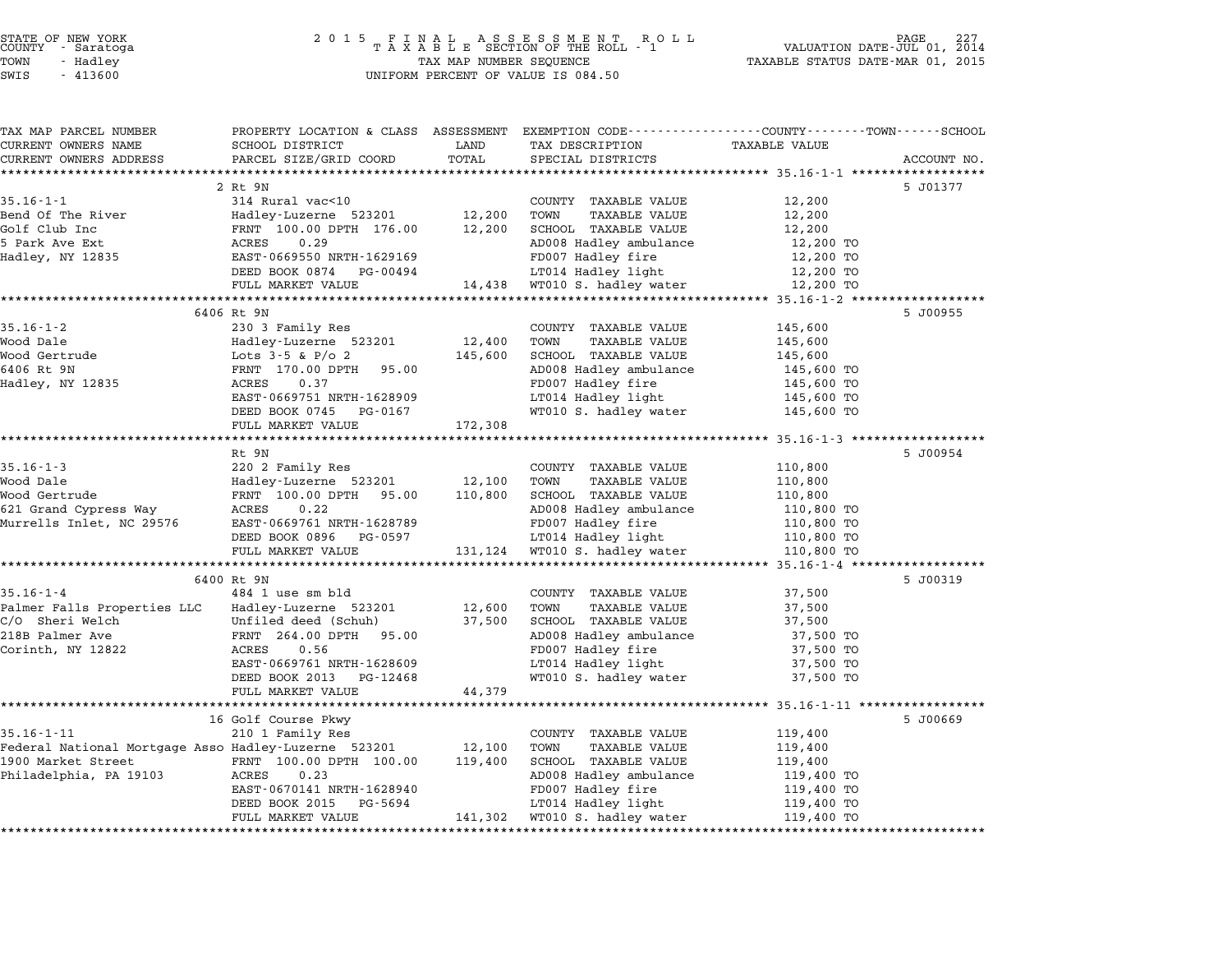| TAX MAP PARCEL NUMBER  |                           | PROPERTY LOCATION & CLASS ASSESSMENT EXEMPTION CODE---------------COUNTY-------TOWN-----SCHOOL |                                        |          |
|------------------------|---------------------------|------------------------------------------------------------------------------------------------|----------------------------------------|----------|
| CURRENT OWNERS NAME    | SCHOOL DISTRICT           | LAND<br>TAX DESCRIPTION                                                                        | TAXABLE VALUE                          |          |
| CURRENT OWNERS ADDRESS | PARCEL SIZE/GRID COORD    | TOTAL<br>SPECIAL DISTRICTS                                                                     | ACCOUNT NO.                            |          |
|                        |                           |                                                                                                |                                        |          |
|                        | 22 Golf Course Pkwy       |                                                                                                | 5 J00303                               |          |
| $35.16 - 1 - 12$       | 210 1 Family Res          | VET COM C 41132                                                                                | 0<br>24,425                            | 0        |
| Hastings Donald        |                           | Hadley-Luzerne 523201 12,100 VET COM T 41133                                                   | 17,000<br>0<br>$\mathbf 0$             | $\Omega$ |
| Hastings Dianne        | FRNT 100.00 DPTH 100.00   | 97,700 SR STAR<br>41834                                                                        | $\Omega$                               | 73,640   |
| 22 Golf Course Pkwy    | 0.23<br>ACRES             | COUNTY TAXABLE VALUE                                                                           | 73,275                                 |          |
| Hadley, NY 12835       | EAST-0670131 NRTH-1629040 | TAXABLE VALUE<br>TOWN                                                                          | 80,700                                 |          |
|                        | DEED BOOK 0915<br>PG-0688 | SCHOOL TAXABLE VALUE                                                                           | 24,060                                 |          |
|                        | FULL MARKET VALUE         | 115,621 AD008 Hadley ambulance                                                                 | 97,700 TO                              |          |
|                        |                           | FD007 Hadley fire                                                                              | 97,700 TO                              |          |
|                        |                           | LT014 Hadley light                                                                             | 97,700 TO                              |          |
|                        |                           | WT010 S. hadley water                                                                          | 97,700 TO                              |          |
|                        | 24 Golf Course Pkwy       |                                                                                                |                                        |          |
| $35.16 - 1 - 13$       | 210 1 Family Res          | RES STAR<br>41854                                                                              | 5 L01346<br>$\overline{0}$<br>$\Omega$ | 33,830   |
| Frinton Derrick J      | Hadley-Luzerne 523201     | COUNTY TAXABLE VALUE<br>12,300                                                                 | 123,200                                |          |
| Chandler Lisa          | Lots 5&7&9                | 123,200<br>TOWN<br>TAXABLE VALUE                                                               | 123,200                                |          |
| 24 Golf Course Pkwy    | FRNT 150.00 DPTH 100.00   | SCHOOL TAXABLE VALUE                                                                           | 89,370                                 |          |
| Hadley, NY 12835       | ACRES<br>0.34             | AD008 Hadley ambulance                                                                         | 123,200 TO                             |          |
|                        | EAST-0670130 NRTH-1629170 | FD007 Hadley fire                                                                              | 123,200 TO                             |          |
|                        | DEED BOOK 1282<br>PG-658  | LT014 Hadley light                                                                             | 123,200 TO                             |          |
|                        | FULL MARKET VALUE         | 145,799 WT010 S. hadley water                                                                  | 123,200 TO                             |          |
|                        |                           |                                                                                                |                                        |          |
|                        | Ave Of Pine               |                                                                                                | 5 J00344                               |          |
| $35.16 - 1 - 16$       | 312 Vac w/imprv           | COUNTY TAXABLE VALUE                                                                           | 12,500                                 |          |
| Hastings Donald R      | Hadley-Luzerne 523201     | 12,100<br>TOWN<br>TAXABLE VALUE                                                                | 12,500                                 |          |
| Hastings Dianne        | FRNT 100.00 DPTH 100.00   | 12,500<br>SCHOOL TAXABLE VALUE                                                                 | 12,500                                 |          |
| 22 Golf Course Pkwy    | 0.23<br>ACRES             | AD008 Hadley ambulance                                                                         | 12,500 TO                              |          |
| Hadley, NY 12835       | EAST-0670231 NRTH-1629070 | FD007 Hadley fire                                                                              | 12,500 TO                              |          |
|                        | DEED BOOK 985<br>PG-998   | LT014 Hadley light                                                                             | 12,500 TO                              |          |
|                        | FULL MARKET VALUE         | 14,793 WT010 S. hadley water                                                                   | 12,500 TO                              |          |
|                        |                           |                                                                                                |                                        |          |
|                        | 15 Ave Of Pine            |                                                                                                | 5 J00341                               |          |
| $35.16 - 1 - 18$       | 311 Res vac land          | COUNTY TAXABLE VALUE                                                                           | 6,700                                  |          |
| Haak Robert C          | Hadley-Luzerne 523201     | 6,700<br>TOWN<br>TAXABLE VALUE                                                                 | 6,700                                  |          |
| Haak Wynne R           | FRNT<br>50.00 DPTH 100.00 | 6,700<br>SCHOOL TAXABLE VALUE                                                                  | 6,700                                  |          |
| 1551 Hadley Hill Rd    | 0.11<br>ACRES             | AD008 Hadley ambulance                                                                         | 6,700 TO                               |          |
| Hadley, NY 12835       | EAST-0670231 NRTH-1628970 | FD007 Hadley fire                                                                              | 6,700 TO                               |          |
|                        | DEED BOOK 1771<br>PG-650  | LT014 Hadley light                                                                             | 6,700 TO                               |          |
|                        | FULL MARKET VALUE         | WT010 S. hadley water<br>7,929                                                                 | 6,700 TO                               |          |
|                        |                           |                                                                                                |                                        |          |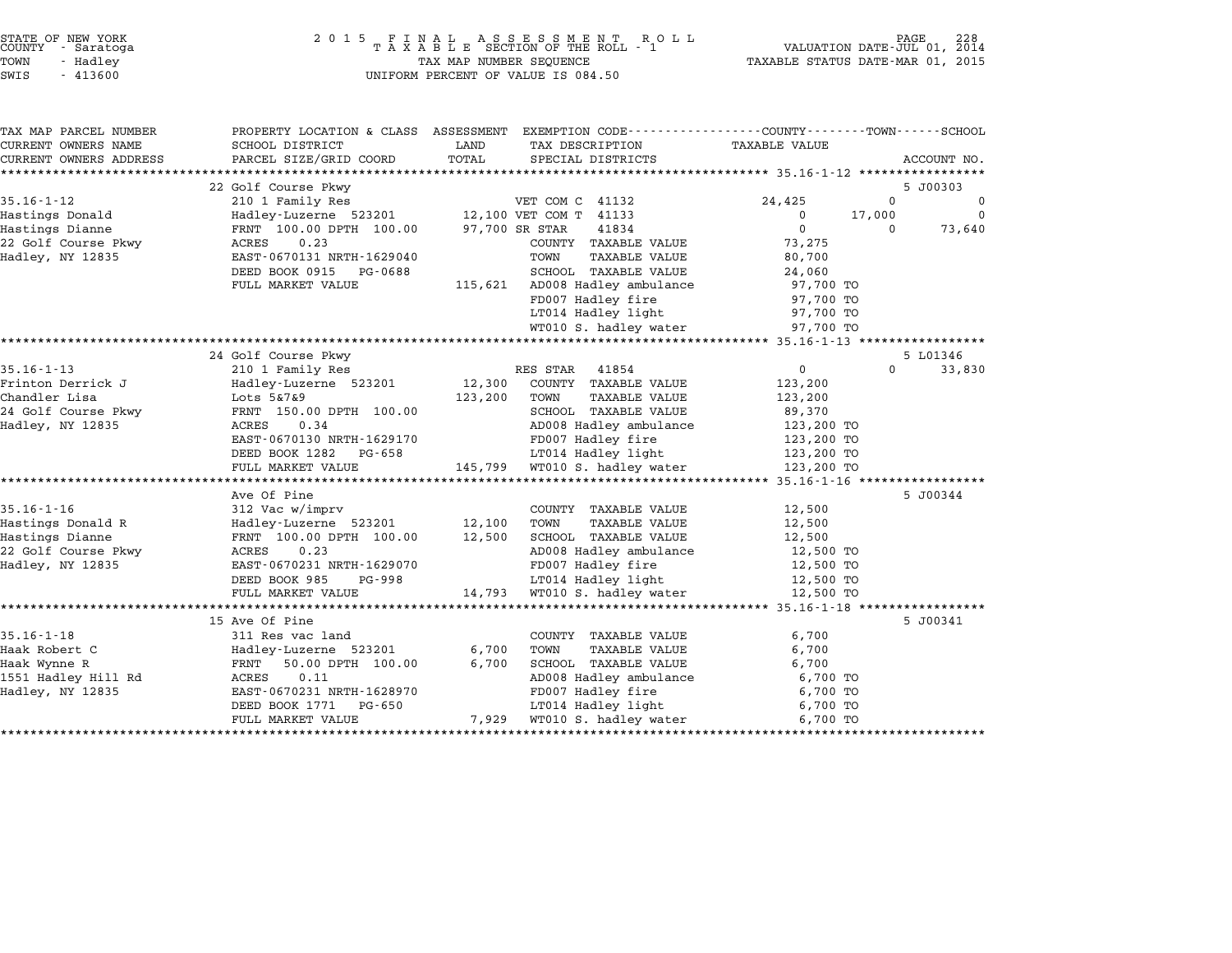#### STATE OF NEW YORK <sup>2</sup> <sup>0</sup> <sup>1</sup> 5 F I N A L A S S E S S M E N T R O L L PAGE <sup>229</sup> COUNTY - Saratoga <sup>T</sup> <sup>A</sup> <sup>X</sup> <sup>A</sup> <sup>B</sup> <sup>L</sup> <sup>E</sup> SECTION OF THE ROLL - <sup>1</sup> VALUATION DATE-JUL 01, <sup>2014</sup> TOWN - Hadley TAX MAP NUMBER SEQUENCE TAXABLE STATUS DATE-MAR 01, <sup>2015</sup> STATE OF NEW YORK<br>
COUNTY - Saratoga<br>
TOWN - Hadley TAXABLE SECTION OF THE ROLI<br>
SWIS - 413600 UNIFORM PERCENT OF VALUE IS 084.50

| TAX MAP PARCEL NUMBER     |                                           |         | PROPERTY LOCATION & CLASS ASSESSMENT EXEMPTION CODE---------------COUNTY-------TOWN------SCHOOL |                      |          |             |
|---------------------------|-------------------------------------------|---------|-------------------------------------------------------------------------------------------------|----------------------|----------|-------------|
| CURRENT OWNERS NAME       | SCHOOL DISTRICT                           | LAND    | TAX DESCRIPTION                                                                                 | <b>TAXABLE VALUE</b> |          |             |
| CURRENT OWNERS ADDRESS    | PARCEL SIZE/GRID COORD                    | TOTAL   | SPECIAL DISTRICTS                                                                               |                      |          | ACCOUNT NO. |
|                           |                                           |         |                                                                                                 |                      |          |             |
| $35.16 - 1 - 19$          | Ave Of Pine                               |         |                                                                                                 | 6,700                |          | 5 J00342    |
| Haak Robert C             | 311 Res vac land<br>Hadley-Luzerne 523201 | 6,700   | COUNTY TAXABLE VALUE<br>TOWN<br>TAXABLE VALUE                                                   | 6,700                |          |             |
| Haak Wynne R              | 50.00 DPTH 100.00<br>FRNT                 | 6,700   | SCHOOL TAXABLE VALUE                                                                            | 6,700                |          |             |
| 1551 Hadley Hill Rd       | ACRES<br>0.11                             |         | AD008 Hadley ambulance                                                                          | 6,700 TO             |          |             |
| Hadley, NY 12835          | EAST-0670241 NRTH-1628920                 |         | FD007 Hadley fire                                                                               | 6,700 TO             |          |             |
|                           | DEED BOOK 1771<br>PG-650                  |         | LT014 Hadley light                                                                              | 6,700 TO             |          |             |
|                           | FULL MARKET VALUE                         |         | 7,929 WT010 S. hadley water                                                                     | 6,700 TO             |          |             |
|                           |                                           |         |                                                                                                 |                      |          |             |
|                           | 7 Ave Of Pine                             |         |                                                                                                 |                      |          | 5 J00410    |
| $35.16 - 1 - 20$          | 210 1 Family Res                          |         | VET RATIO 41111                                                                                 | 110,700              | 110,700  | $\Omega$    |
| Hovey James               | Hadley-Luzerne 523201                     |         | 41834<br>12,500 SR STAR                                                                         | $\Omega$             | $\Omega$ | 73,640      |
| Hovey Margaret            | FRNT 200.00 DPTH 100.00                   | 110,700 | COUNTY TAXABLE VALUE                                                                            | $\mathbf 0$          |          |             |
| 7 Ave Of Pine             | ACRES<br>0.46                             |         | TOWN<br>TAXABLE VALUE                                                                           | $\Omega$             |          |             |
| Hadley, NY 12835          | EAST-0670241 NRTH-1628800                 |         | SCHOOL TAXABLE VALUE                                                                            | 37,060               |          |             |
|                           | DEED BOOK 0827 PG-0394                    |         | AD008 Hadley ambulance                                                                          | 110,700 TO           |          |             |
|                           | FULL MARKET VALUE                         | 131,006 | FD007 Hadley fire                                                                               | 110,700 TO           |          |             |
|                           |                                           |         | LT014 Hadley light                                                                              | 110,700 TO           |          |             |
|                           |                                           |         | WT010 S. hadley water                                                                           | 110,700 TO           |          |             |
|                           |                                           |         |                                                                                                 |                      |          |             |
|                           | 25 Niblic Rd                              |         |                                                                                                 |                      |          | 5 J00682    |
| $35.16 - 1 - 21$          | 210 1 Family Res                          |         | VET RATIO 41111                                                                                 | 119,900              | 119,900  | $\Omega$    |
| Reynolds John             | Hadley-Luzerne 523201                     |         | 41834<br>6,100 SR STAR                                                                          | $\Omega$             | $\Omega$ | 73,640      |
| 25 Niblic Rd              | 70.00 DPTH 100.00<br>FRNT                 | 119,900 | COUNTY TAXABLE VALUE                                                                            | 0                    |          |             |
| Hadley, NY 12835          | 0.10<br>ACRES                             |         | TOWN<br><b>TAXABLE VALUE</b>                                                                    | $\Omega$             |          |             |
|                           | EAST-0670251 NRTH-1628650                 |         | SCHOOL TAXABLE VALUE                                                                            | 46,260               |          |             |
|                           | DEED BOOK 0738<br>PG-0466                 |         | AD008 Hadley ambulance                                                                          | 119,900 TO           |          |             |
|                           | FULL MARKET VALUE                         | 141,893 | FD007 Hadley fire                                                                               | 119,900 TO           |          |             |
|                           |                                           |         | LT014 Hadley light                                                                              | 119,900 TO           |          |             |
|                           |                                           |         | WT010 S. hadley water                                                                           | 119,900 TO           |          |             |
|                           |                                           |         |                                                                                                 |                      |          |             |
|                           | Ave Of Pine                               |         |                                                                                                 |                      |          | 5 J01374    |
| $35.16 - 1 - 23$          | 311 Res vac land                          |         | COUNTY TAXABLE VALUE                                                                            | 12,100               |          |             |
| Fori George J             | Hadley-Luzerne 523201                     | 12,100  | TOWN<br>TAXABLE VALUE                                                                           | 12,100               |          |             |
| Sutliff Shirley           | Lots 23&25                                | 12,100  | SCHOOL TAXABLE VALUE                                                                            | 12,100               |          |             |
| Attn: Shirley S Di Natale | FRNT 100.00 DPTH 100.00                   |         | AD008 Hadley ambulance                                                                          | 12,100 TO            |          |             |
| 437 Manning Blvd          | ACRES<br>0.23                             |         | FD007 Hadley fire                                                                               | 12,100 TO            |          |             |
| Albany, NY 12206          | EAST-0670391 NRTH-1628751                 |         | LT014 Hadley light                                                                              | 12,100 TO            |          |             |
|                           | DEED BOOK 1239<br>PG-287                  |         | WT010 S. hadley water                                                                           | 12,100 TO            |          |             |
|                           | FULL MARKET VALUE                         | 14,320  |                                                                                                 |                      |          |             |
|                           |                                           |         |                                                                                                 |                      |          |             |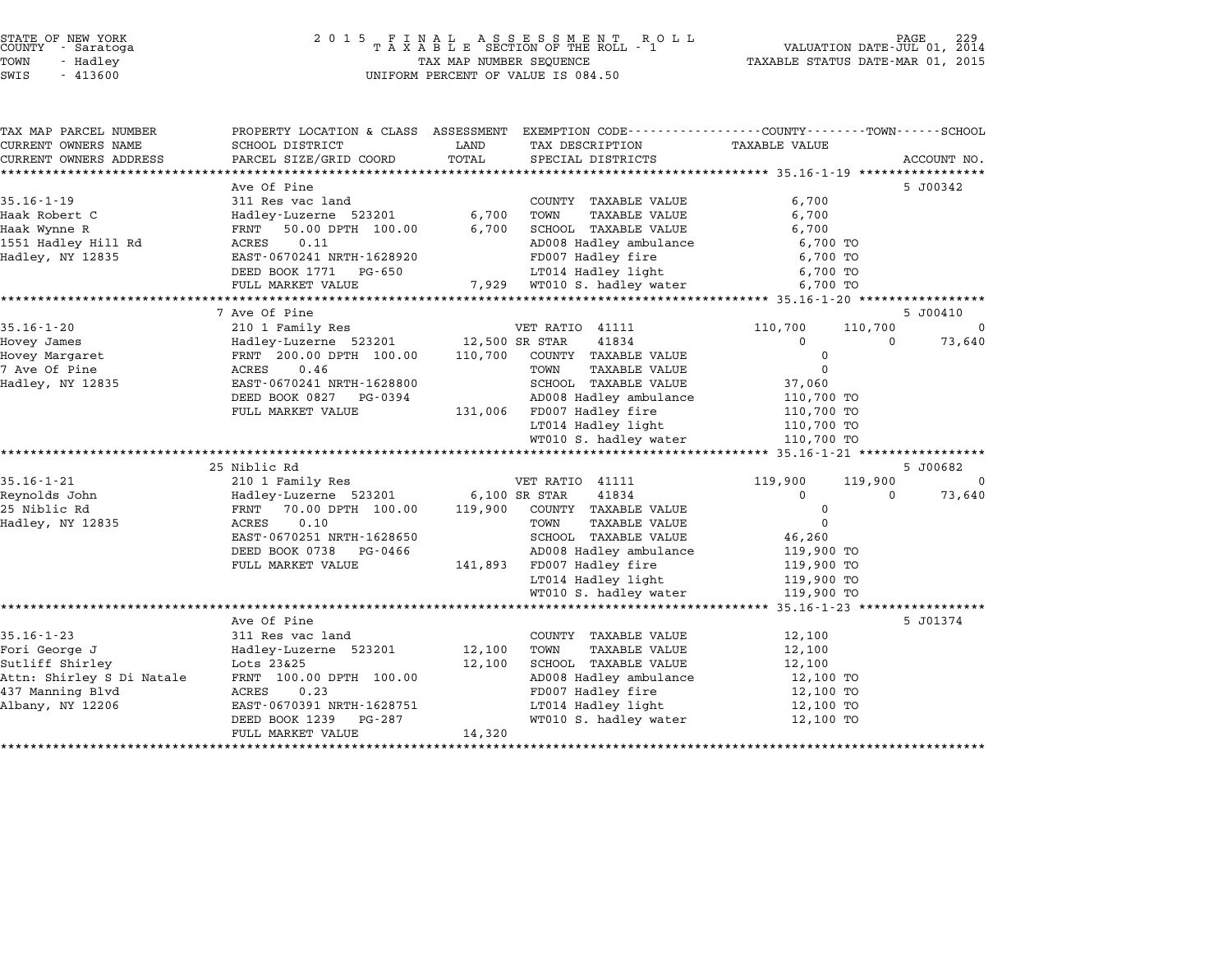| STATE OF NEW YORK<br>COUNTY |          | - Saratoga |  |
|-----------------------------|----------|------------|--|
| TOWN                        | - Hadlev |            |  |
| $\sim$ - - $\sim$           |          | 1.1222     |  |

# STATE OF NEW YORK <sup>2</sup> <sup>0</sup> <sup>1</sup> 5 F I N A L A S S E S S M E N T R O L L PAGE <sup>230</sup> COUNTY - Saratoga <sup>T</sup> <sup>A</sup> <sup>X</sup> <sup>A</sup> <sup>B</sup> <sup>L</sup> <sup>E</sup> SECTION OF THE ROLL - <sup>1</sup> VALUATION DATE-JUL 01, <sup>2014</sup> TOWN - Hadley TAX MAP NUMBER SEQUENCE TAXABLE STATUS DATE-MAR 01, <sup>2015</sup> SWIS - <sup>413600</sup> UNIFORM PERCENT OF VALUE IS 084.50

| TAX MAP PARCEL NUMBER     | PROPERTY LOCATION & CLASS ASSESSMENT EXEMPTION CODE---------------COUNTY------TOWN------SCHOOL |         |                               |                      |          |             |
|---------------------------|------------------------------------------------------------------------------------------------|---------|-------------------------------|----------------------|----------|-------------|
| CURRENT OWNERS NAME       | SCHOOL DISTRICT                                                                                | LAND    | TAX DESCRIPTION               | <b>TAXABLE VALUE</b> |          |             |
| CURRENT OWNERS ADDRESS    | PARCEL SIZE/GRID COORD                                                                         | TOTAL   | SPECIAL DISTRICTS             |                      |          | ACCOUNT NO. |
|                           |                                                                                                |         |                               |                      |          |             |
|                           | 10 Ave Of Pine                                                                                 |         |                               |                      |          | 5 J00945    |
| $35.16 - 1 - 24$          | 210 1 Family Res                                                                               |         | VET COM C 41132               | 26,750               | $\Omega$ | 0           |
| Sutliff Shirley           | Hadley-Luzerne 523201                                                                          |         | 12,100 VET COM T 41133        | $\Omega$             | 17,000   | $\Omega$    |
| Fori George               | FRNT 100.00 DPTH 100.00                                                                        | 107,000 | COUNTY TAXABLE VALUE          | 80,250               |          |             |
| Attn: Shirley S Di Natale | ACRES<br>0.23                                                                                  |         | TOWN<br>TAXABLE VALUE         | 90,000               |          |             |
| 437 Manning Blvd          | EAST-0670391 NRTH-1628851                                                                      |         | SCHOOL TAXABLE VALUE          | 107,000              |          |             |
| Albany, NY 12206          | DEED BOOK 993<br>PG-246                                                                        |         | AD008 Hadley ambulance        | 107,000 TO           |          |             |
|                           | FULL MARKET VALUE                                                                              | 126,627 | FD007 Hadley fire             | 107,000 TO           |          |             |
|                           |                                                                                                |         | LT014 Hadley light            | 107,000 TO           |          |             |
|                           |                                                                                                |         | WT010 S. hadley water         | 107,000 TO           |          |             |
|                           |                                                                                                |         |                               |                      |          |             |
|                           | 25 Grove Ct                                                                                    |         |                               |                      |          | 7 901393    |
| $35.16 - 1 - 29$          | 210 1 Family Res                                                                               |         | 41854<br>RES STAR             | 0                    | $\Omega$ | 33,830      |
| Emrick Donald K & Dixie L | Hadley-Luzerne 523201                                                                          | 12,500  | COUNTY TAXABLE VALUE          | 119,800              |          |             |
| 25 Grove Ct               | Lots 9-10-11-12                                                                                | 119,800 | TAXABLE VALUE<br>TOWN         | 119,800              |          |             |
| Hadley, NY 12835          | FRNT 100.00 DPTH 200.00                                                                        |         | SCHOOL TAXABLE VALUE          | 85,970               |          |             |
|                           | 0.46<br>ACRES                                                                                  |         | AD008 Hadley ambulance        | 119,800 TO           |          |             |
|                           | EAST-0670430 NRTH-1629101                                                                      |         | FD007 Hadley fire             | 119,800 TO           |          |             |
|                           | DEED BOOK 1591 PG-159                                                                          |         | LT014 Hadley light            | 119,800 TO           |          |             |
|                           | FULL MARKET VALUE                                                                              |         | 141,775 WT010 S. hadley water | 119,800 TO           |          |             |
|                           |                                                                                                |         |                               |                      |          |             |
|                           | 11 Grove Ct                                                                                    |         |                               |                      |          | 5 J00351    |
| $35.16 - 1 - 32$          | 210 1 Family Res                                                                               |         | RES STAR<br>41854             | $\overline{0}$       | $\Omega$ | 33,830      |
| Boutelle Stephen J        | Hadley-Luzerne 523201                                                                          | 12,100  | COUNTY TAXABLE VALUE          | 106,800              |          |             |
| Boutelle Jill F           | FRNT 100.00 DPTH 100.00                                                                        | 106,800 | TOWN<br>TAXABLE VALUE         | 106,800              |          |             |
| 11 Grove Ct               | ACRES<br>0.23                                                                                  |         | SCHOOL TAXABLE VALUE          | 72,970               |          |             |
| Hadley, NY 12835          | EAST-0670491 NRTH-1628851                                                                      |         | AD008 Hadley ambulance        | 106,800 TO           |          |             |
|                           | DEED BOOK 1104 PG-133                                                                          |         | FD007 Hadley fire             | 106,800 TO           |          |             |
|                           | FULL MARKET VALUE                                                                              |         | 126,391 LT014 Hadley light    | 106,800 TO           |          |             |
|                           |                                                                                                |         | WT010 S. hadley water         | 106,800 TO           |          |             |
|                           |                                                                                                |         |                               |                      |          |             |
|                           | 7 Grove Ct                                                                                     |         |                               |                      |          | 5 J00961    |
| $35.16 - 1 - 33$          | 210 1 Family Res                                                                               |         | SR STAR<br>41834              | $\Omega$             | $\Omega$ | 73,640      |
| Bailey Henriet F          | Hadley-Luzerne 523201                                                                          | 6,700   | COUNTY TAXABLE VALUE          | 81,700               |          |             |
| 7 Grove Ct                | 50.00 DPTH 100.00<br>FRNT                                                                      | 81,700  | TOWN<br>TAXABLE VALUE         | 81,700               |          |             |
| Hadley, NY 12835          | 0.11<br>ACRES                                                                                  |         | SCHOOL TAXABLE VALUE          | 8,060                |          |             |
|                           | EAST-0670491 NRTH-1628781                                                                      |         | AD008 Hadley ambulance        | 81,700 TO            |          |             |
|                           | DEED BOOK 1632 PG-42                                                                           |         | FD007 Hadley fire             | 81,700 TO            |          |             |
|                           | FULL MARKET VALUE                                                                              | 96,686  | LT014 Hadley light            | 81,700 TO            |          |             |
|                           |                                                                                                |         | WT010 S. hadley water         | 81,700 TO            |          |             |
|                           |                                                                                                |         |                               |                      |          |             |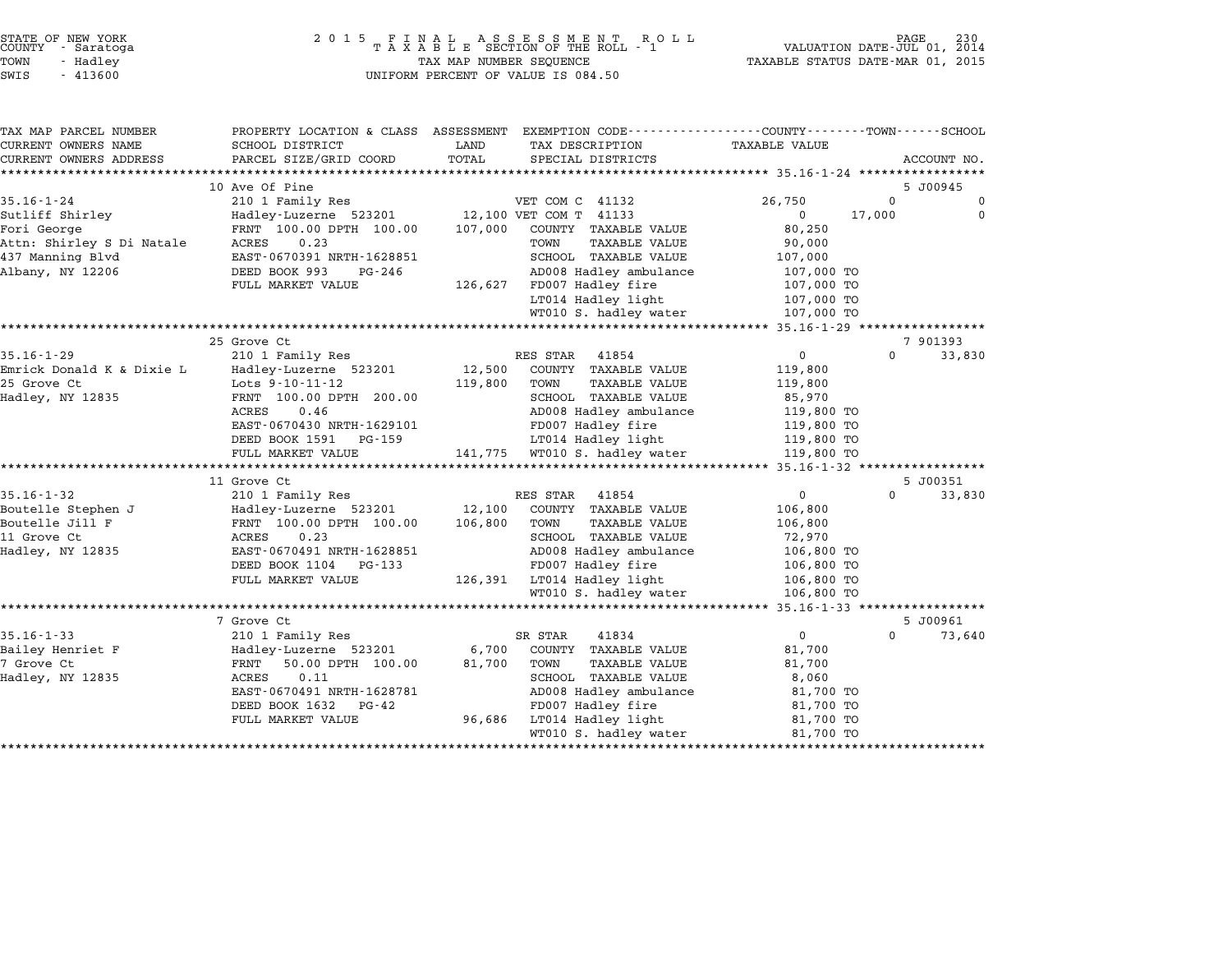| TAX MAP PARCEL NUMBER          |                                               |        | PROPERTY LOCATION & CLASS ASSESSMENT EXEMPTION CODE---------------COUNTY-------TOWN------SCHOOL |                |          |             |
|--------------------------------|-----------------------------------------------|--------|-------------------------------------------------------------------------------------------------|----------------|----------|-------------|
| CURRENT OWNERS NAME            | SCHOOL DISTRICT                               | LAND   | TAX DESCRIPTION                                                                                 | TAXABLE VALUE  |          |             |
| CURRENT OWNERS ADDRESS         | PARCEL SIZE/GRID COORD                        | TOTAL  | SPECIAL DISTRICTS                                                                               |                |          | ACCOUNT NO. |
|                                |                                               |        |                                                                                                 |                |          |             |
|                                | Grove Ct                                      |        |                                                                                                 |                |          | 5 J00960    |
| $35.16 - 1 - 34$               | 311 Res vac land                              |        | COUNTY TAXABLE VALUE                                                                            | 6,700          |          |             |
| Bailey Henriet F               | Hadley-Luzerne 523201 6,700                   |        | TOWN<br>TAXABLE VALUE                                                                           | 6,700          |          |             |
| 7 Grove Ct                     | FRNT 50.00 DPTH 100.00                        | 6,700  | SCHOOL TAXABLE VALUE                                                                            | 6,700          |          |             |
| Hadley, NY 12835               | ACRES<br>0.11                                 |        | AD008 Hadley ambulance                                                                          | 6,700 TO       |          |             |
|                                | EAST-0670491 NRTH-1628731                     |        | FD007 Hadley fire                                                                               | 6,700 TO       |          |             |
|                                | DEED BOOK 1632 PG-42                          |        | LT014 Hadley light                                                                              | 6,700 TO       |          |             |
|                                | FULL MARKET VALUE                             |        | 7,929 WT010 S. hadley water                                                                     | 6,700 TO       |          |             |
|                                |                                               |        |                                                                                                 |                |          |             |
|                                | 43 Niblic Rd                                  |        |                                                                                                 |                |          | 5 J00666    |
| $35.16 - 1 - 36$               | 210 1 Family Res                              |        | RES STAR 41854                                                                                  | $\overline{0}$ | $\Omega$ | 33,830      |
| Yannaci Denise L               | Hadley-Luzerne 523201                         |        | 6,100 COUNTY TAXABLE VALUE                                                                      | 80,800         |          |             |
| 43 Niblic Rd                   | FRNT 70.00 DPTH 100.00                        | 80,800 | TOWN<br>TAXABLE VALUE                                                                           | 80,800         |          |             |
| Hadley, NY 12835               | 0.23<br>ACRES                                 |        | SCHOOL TAXABLE VALUE                                                                            | 46,970         |          |             |
|                                | EAST-0670651 NRTH-1628661                     |        | AD008 Hadley ambulance                                                                          | 80,800 TO      |          |             |
|                                | DEED BOOK 2010 PG-33819                       |        | FD007 Hadley fire                                                                               | 80,800 TO      |          |             |
|                                | FULL MARKET VALUE                             |        | 95,621 LT014 Hadley light                                                                       | 80,800 TO      |          |             |
|                                |                                               |        | WT010 S. hadley water                                                                           | 80,800 TO      |          |             |
|                                |                                               |        |                                                                                                 |                |          |             |
|                                | Grove Ct                                      |        |                                                                                                 |                |          | 5 J01502    |
| $35.16 - 1 - 37$               | 311 Res vac land                              |        | COUNTY TAXABLE VALUE                                                                            | 12,100         |          |             |
| Kruger William                 | Hadley-Luzerne 523201                         | 12,100 | TOWN<br>TAXABLE VALUE                                                                           | 12,100         |          |             |
| C/O Betty J Kruger Life Estate |                                               | 12,100 | SCHOOL TAXABLE VALUE                                                                            | 12,100         |          |             |
| 7 Links Avenue                 | FRNT 100.00 DPTH 100.00                       |        | AD008 Hadley ambulance                                                                          | 12,100 TO      |          |             |
| Hadley, NY 12835               | 0.23<br>ACRES                                 |        | FD007 Hadley fire                                                                               | 12,100 TO      |          |             |
|                                | EAST-0670641 NRTH-1628761                     |        | LT014 Hadley light                                                                              | 12,100 TO      |          |             |
|                                | DEED BOOK 2014 PG-32377                       |        | WT010 S. hadley water                                                                           | 12,100 TO      |          |             |
|                                | FULL MARKET VALUE                             | 14,320 |                                                                                                 |                |          |             |
|                                |                                               |        |                                                                                                 |                |          |             |
|                                | 10 Grove Ct                                   |        |                                                                                                 |                |          | 5 J00948    |
| $35.16 - 1 - 39$               | 210 1 Family Res                              |        | CW 15 VET/ 41161                                                                                | 10,200         | 10,200   | $\mathbf 0$ |
| Gilbert Robert J               | Hadley-Luzerne 523201 12,100 CW_15_VET/ 41161 |        |                                                                                                 | 10,200         | 10,200   | $\mathbf 0$ |
| Gilbert Debra S                | Lot 19&21                                     |        | 113,600 CW_DISBLD_ 41171                                                                        | 17,040         | 17,040   | $\Omega$    |
| 10 Grove Ct                    | FRNT 100.00 DPTH 100.00                       |        | RES STAR 41854                                                                                  | $\overline{0}$ | $\Omega$ | 33,830      |
| Hadley, NY 12835               | 0.23<br>ACRES                                 |        | COUNTY TAXABLE VALUE                                                                            | 76,160         |          |             |
|                                | EAST-0670641 NRTH-1628851                     |        | TOWN<br><b>TAXABLE VALUE</b>                                                                    | 76,160         |          |             |
|                                | DEED BOOK 1302 PG-406                         |        | SCHOOL TAXABLE VALUE                                                                            | 79,770         |          |             |
|                                | FULL MARKET VALUE                             |        | 134,438 AD008 Hadley ambulance                                                                  | 113,600 TO     |          |             |
|                                |                                               |        | FD007 Hadley fire                                                                               | 113,600 TO     |          |             |
|                                |                                               |        | LT014 Hadley light                                                                              | 113,600 TO     |          |             |
|                                |                                               |        | WT010 S. hadley water                                                                           | 113,600 TO     |          |             |
|                                |                                               |        |                                                                                                 |                |          |             |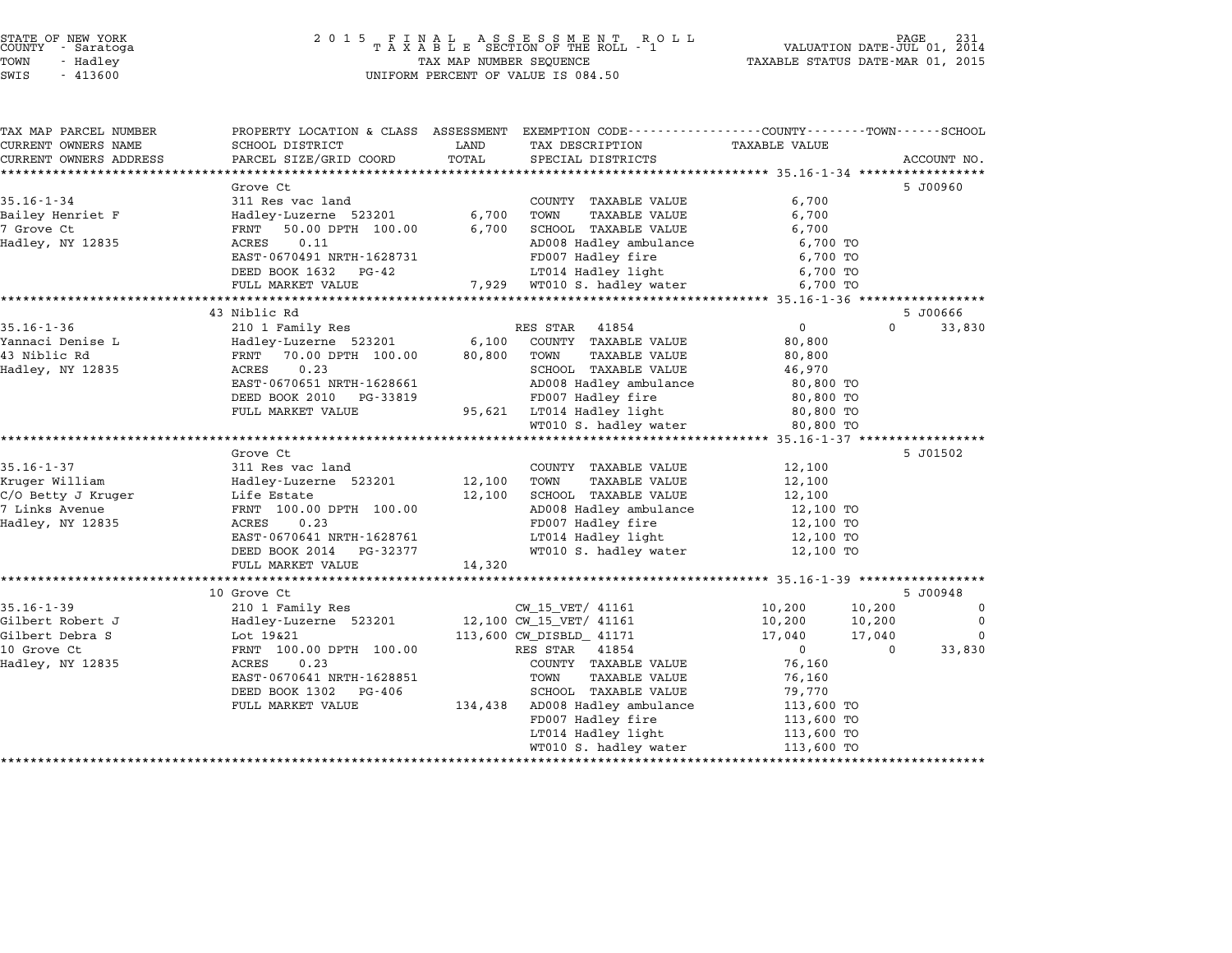| STATE OF NEW YORK |          |            |  |
|-------------------|----------|------------|--|
| COUNTY            |          | - Saratoga |  |
| TOWN              | - Hadley |            |  |

| TAX MAP PARCEL NUMBER  | PROPERTY LOCATION & CLASS ASSESSMENT EXEMPTION CODE---------------COUNTY-------TOWN------SCHOOL |         |                               |                |                    |
|------------------------|-------------------------------------------------------------------------------------------------|---------|-------------------------------|----------------|--------------------|
| CURRENT OWNERS NAME    | SCHOOL DISTRICT                                                                                 | LAND    | TAX DESCRIPTION               | TAXABLE VALUE  |                    |
| CURRENT OWNERS ADDRESS | PARCEL SIZE/GRID COORD                                                                          | TOTAL   | SPECIAL DISTRICTS             |                | ACCOUNT NO.        |
|                        | 18 Grove Ct                                                                                     |         |                               |                | 5 J01679           |
| $35.16 - 1 - 42$       | 210 1 Family Res                                                                                |         | RES STAR<br>41854             | $\overline{0}$ | $\Omega$<br>33,830 |
| Carvajal Gary L        | Hadley-Luzerne 523201 12,300                                                                    |         | COUNTY TAXABLE VALUE          | 126,300        |                    |
| 18 Grove Ct            | Lots 13&15&17                                                                                   | 126,300 | TOWN<br>TAXABLE VALUE         | 126,300        |                    |
| Hadley, NY 12835       | FRNT 150.00 DPTH 100.00                                                                         |         | SCHOOL TAXABLE VALUE          | 92,470         |                    |
|                        | ACRES<br>0.34                                                                                   |         | AD008 Hadley ambulance        | 126,300 TO     |                    |
|                        | EAST-0670636 NRTH-1628981                                                                       |         | FD007 Hadley fire             | 126,300 TO     |                    |
|                        | DEED BOOK 2013 PG-12470                                                                         |         | LT014 Hadley light 126,300 TO |                |                    |
|                        | FULL MARKET VALUE                                                                               |         | 149,467 WT010 S. hadley water | 126,300 TO     |                    |
|                        |                                                                                                 |         |                               |                |                    |
|                        | 24 Grove Ct                                                                                     |         |                               |                | 5 J01641           |
| $35.16 - 1 - 43$       | 210 1 Family Res                                                                                |         | COUNTY TAXABLE VALUE          | 106,400        |                    |
| Spieth William A Jr    | Hadley-Luzerne 523201                                                                           | 12,100  | TOWN<br>TAXABLE VALUE         | 106,400        |                    |
| 103 72nd Street        | Lots 9 & 11                                                                                     | 106,400 | SCHOOL TAXABLE VALUE          | 106,400        |                    |
| Brooklyn, NY 11209     | FRNT 100.00 DPTH 100.00                                                                         |         | AD008 Hadley ambulance        | 106,400 TO     |                    |
|                        | 0.23<br>ACRES                                                                                   |         | FD007 Hadley fire             | 106,400 TO     |                    |
|                        | EAST-0670630 NRTH-1629091                                                                       |         | LT014 Hadley light 106,400 TO |                |                    |
|                        | DEED BOOK 1615 PG-435                                                                           |         | WT010 S. hadley water         | 106,400 TO     |                    |
|                        | FULL MARKET VALUE                                                                               | 125,917 |                               |                |                    |
|                        |                                                                                                 |         |                               |                |                    |
|                        | Grove Ct                                                                                        |         |                               |                | 5 J01857           |
| $35.16 - 1 - 44$       | 311 Res vac land                                                                                |         | COUNTY TAXABLE VALUE          | 6,700          |                    |
| Spieth William A Jr    | Hadley-Luzerne 523201                                                                           | 6,700   | TOWN<br>TAXABLE VALUE         | 6,700          |                    |
| 103 72nd Street        | Lot 7                                                                                           | 6,700   | SCHOOL TAXABLE VALUE          | 6,700          |                    |
| Brooklyn, NY 11209     | FRNT<br>50.00 DPTH 100.00                                                                       |         | AD008 Hadley ambulance        | 6,700 TO       |                    |
|                        | ACRES<br>0.11                                                                                   |         | FD007 Hadley fire             | 6,700 TO       |                    |
|                        | EAST-0670630 NRTH-1629181                                                                       |         | LT014 Hadley light            | 6,700 TO       |                    |
|                        | DEED BOOK 1615 PG-433                                                                           |         | WT010 S. hadley water         | 6,700 TO       |                    |
|                        | FULL MARKET VALUE                                                                               | 7,929   |                               |                |                    |
|                        |                                                                                                 |         |                               |                |                    |
|                        | 25 Links Ave                                                                                    |         |                               |                | 5 J01459           |
| $35.16 - 1 - 45$       | 210 1 Family Res                                                                                |         | SR STAR<br>41834              | $\overline{0}$ | $\Omega$<br>73,640 |
| Hoyt Karl              | Hadley-Luzerne 523201                                                                           | 12,100  | COUNTY TAXABLE VALUE          | 80,000         |                    |
| Hoyt Carman            | $Lots$ $8&10$                                                                                   | 80,000  | TOWN<br>TAXABLE VALUE         | 80,000         |                    |
| 25 Links Ave           | FRNT 100.00 DPTH 100.00                                                                         |         | SCHOOL TAXABLE VALUE          | 6,360          |                    |
| Hadley, NY 12835       | ACRES<br>0.23                                                                                   |         | AD008 Hadley ambulance        | 80,000 TO      |                    |
|                        | EAST-0670720 NRTH-1629161                                                                       |         | FD007 Hadley fire             | 80,000 TO      |                    |
|                        | DEED BOOK 1673<br>PG-621                                                                        |         | LT014 Hadley light            | 80,000 TO      |                    |
|                        | FULL MARKET VALUE                                                                               |         | 94,675 WT010 S. hadley water  | 80,000 TO      |                    |
|                        |                                                                                                 |         |                               |                |                    |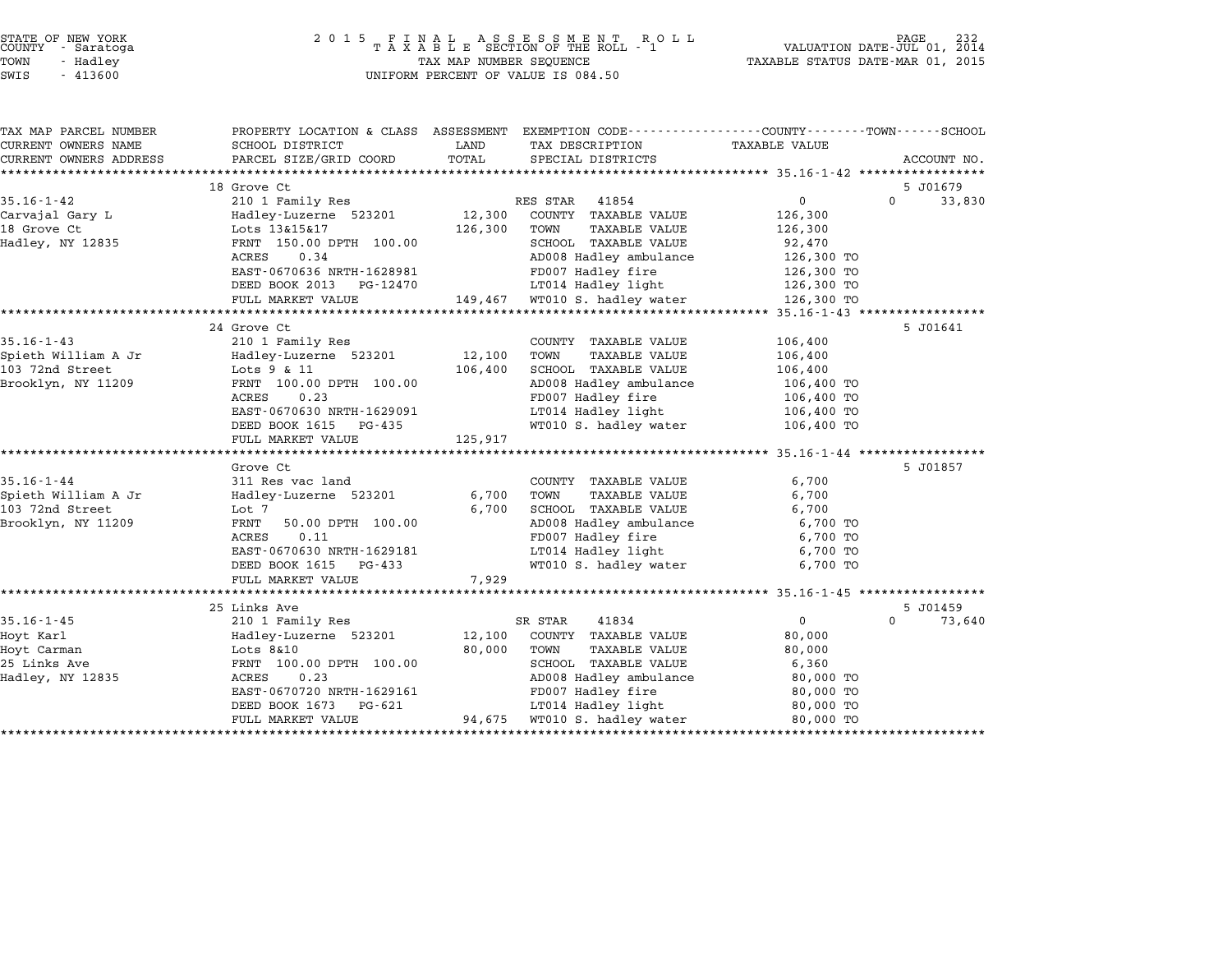| STATE OF NEW YORK<br>COUNTY - Saratoga | 2015 FINAL ASSESSMENT ROLL<br>TAXABLE SECTION OF THE ROLL - 1 | 233<br>PAGE<br>VALUATION DATE-JUL 01, 2014 |
|----------------------------------------|---------------------------------------------------------------|--------------------------------------------|
| TOWN<br>- Hadley                       | TAX MAP NUMBER SEQUENCE                                       | TAXABLE STATUS DATE-MAR 01, 2015           |
| $\alpha$<br>11200                      | INITEODM DEDGEME OF USITIE TO COALED                          |                                            |

# TOWN - Hadley TAX MAP NUMBER SEQUENCE TAXABLE STATUS DATE-MAR 01, <sup>2015</sup> STATE OF NEW YORK<br>
COUNTY - Saratoga<br>
TOWN - Hadley TAXABLE SECTION OF THE ROLL<br>
SWIS - 413600 UNIFORM PERCENT OF VALUE IS 084.50

|                                        |                          | PROPERTY LOCATION & CLASS ASSESSMENT EXEMPTION CODE---------------COUNTY-------TOWN------SCHOOL |         |                                                      | TAX MAP PARCEL NUMBER                                                              |
|----------------------------------------|--------------------------|-------------------------------------------------------------------------------------------------|---------|------------------------------------------------------|------------------------------------------------------------------------------------|
|                                        | <b>TAXABLE VALUE</b>     | TAX DESCRIPTION                                                                                 | LAND    | SCHOOL DISTRICT                                      | CURRENT OWNERS NAME                                                                |
| ACCOUNT NO.                            |                          | SPECIAL DISTRICTS                                                                               | TOTAL   | PARCEL SIZE/GRID COORD                               | CURRENT OWNERS ADDRESS                                                             |
|                                        |                          |                                                                                                 |         | 19 Links Ave                                         |                                                                                    |
| 5 J01460                               | 111,300                  | COUNTY TAXABLE VALUE                                                                            |         | 210 1 Family Res                                     | $35.16 - 1 - 46$                                                                   |
|                                        | 111,300                  | TOWN<br><b>TAXABLE VALUE</b>                                                                    | 12,100  | Hadley-Luzerne 523201                                | Lannigan-Benoit Keri                                                               |
|                                        | 111,300                  | SCHOOL TAXABLE VALUE                                                                            | 111,300 | H. Gagliardo Irrevocable                             | 412 Lake Ave                                                                       |
|                                        | 111,300 TO               | AD008 Hadley ambulance                                                                          |         | FRNT 100.00 DPTH 100.00                              | Lake Luzerne, NY 12846                                                             |
|                                        | 111,300 TO               | FD007 Hadley fire                                                                               |         | 0.23<br>ACRES                                        |                                                                                    |
|                                        | 111,300 TO               | LT014 Hadley light                                                                              |         | EAST-0670731 NRTH-1629061                            |                                                                                    |
|                                        | 111,300 TO               | WT010 S. hadley water                                                                           |         | DEED BOOK 2009 PG-29796                              |                                                                                    |
|                                        |                          |                                                                                                 | 131,716 | FULL MARKET VALUE                                    |                                                                                    |
|                                        |                          |                                                                                                 |         |                                                      |                                                                                    |
| 5 J01461                               |                          |                                                                                                 |         | 15 Links Ave                                         |                                                                                    |
|                                        | 105,600                  | COUNTY TAXABLE VALUE                                                                            |         | 210 1 Family Res                                     | $35.16 - 1 - 47$                                                                   |
|                                        | 105,600                  | TOWN<br><b>TAXABLE VALUE</b>                                                                    | 12,100  | Hadley-Luzerne 523201                                | Ritchie Enterprises LLC                                                            |
|                                        | 105,600                  | SCHOOL TAXABLE VALUE                                                                            | 105,600 | Lots 16 & 18                                         | 33 Ben Rosa Park Rd                                                                |
|                                        | 105,600 TO               | AD008 Hadley ambulance                                                                          |         | FRNT 100.00 DPTH 100.00                              | Lake Luzerne, NY 12846                                                             |
|                                        | 105,600 TO               | FD007 Hadley fire                                                                               |         | 0.23<br>ACRES                                        |                                                                                    |
|                                        | 105,600 TO               | LT014 Hadley light                                                                              |         | EAST-0670731 NRTH-1628961                            |                                                                                    |
|                                        | 105,600 TO               | WT010 S. hadley water                                                                           |         | DEED BOOK 2014 PG-29073                              |                                                                                    |
|                                        |                          |                                                                                                 |         |                                                      |                                                                                    |
|                                        |                          |                                                                                                 | 124,970 | FULL MARKET VALUE                                    |                                                                                    |
|                                        |                          |                                                                                                 |         |                                                      |                                                                                    |
| 5 J01316<br>$\Omega$<br>$\overline{0}$ |                          |                                                                                                 |         | 11 Links Ave                                         |                                                                                    |
| $\overline{\mathbf{0}}$                | 14,775<br>$\overline{0}$ | VET WAR C 41122<br>12,100 VET WAR T 41123                                                       |         | 210 1 Family Res                                     |                                                                                    |
| 10,200<br>73,640<br>$\Omega$           | $\Omega$                 | 98,500 SR STAR<br>41834                                                                         |         | Hadley-Luzerne 523201                                |                                                                                    |
|                                        | 83,725                   | COUNTY TAXABLE VALUE                                                                            |         | FRNT 100.00 DPTH 100.00<br>0.23<br>ACRES             |                                                                                    |
|                                        | 88,300                   | TOWN<br>TAXABLE VALUE                                                                           |         | EAST-0670741 NRTH-1628861                            | $35.16 - 1 - 48$<br>Deuel Jon J<br>Deuel Karen<br>11 Links Ave<br>Hadley, NY 12835 |
|                                        | 24,860                   | SCHOOL TAXABLE VALUE                                                                            |         | DEED BOOK 0881    PG-0001                            |                                                                                    |
|                                        | 98,500 TO                | 116,568 AD008 Hadley ambulance                                                                  |         | FULL MARKET VALUE                                    |                                                                                    |
|                                        | 98,500 TO                | FD007 Hadley fire                                                                               |         |                                                      |                                                                                    |
|                                        | 98,500 TO                | LT014 Hadley light                                                                              |         |                                                      |                                                                                    |
|                                        | 98,500 TO                | WT010 S. hadley water                                                                           |         |                                                      |                                                                                    |
|                                        |                          |                                                                                                 |         |                                                      |                                                                                    |
| 5 J01318                               |                          |                                                                                                 |         | 7 Links Ave                                          |                                                                                    |
| $\Omega$<br>$\mathbf 0$                | 18,240                   | VET WAR C 41122                                                                                 |         | 210 1 Family Res                                     | $35.16 - 1 - 49$                                                                   |
| $\Omega$<br>10,200                     | $\Omega$                 | 12,100 VET WAR T 41123                                                                          |         | Hadley-Luzerne 523201                                | Kruger William                                                                     |
| $\Omega$<br>33,830                     | $\mathbf 0$              | 121,600 RES STAR<br>41854                                                                       |         | Life Estate                                          | C/O Betty J Kruger                                                                 |
|                                        | 103,360                  | COUNTY TAXABLE VALUE                                                                            |         | FRNT 100.00 DPTH 100.00                              |                                                                                    |
|                                        | 111,400                  | TOWN<br>TAXABLE VALUE                                                                           |         | ACRES<br>0.23                                        |                                                                                    |
|                                        | 87,770                   | SCHOOL TAXABLE VALUE                                                                            |         | EAST-0670741 NRTH-1628761<br>DEED BOOK 2014 PG-32377 |                                                                                    |
|                                        | 121,600 TO<br>121,600 TO | AD008 Hadley ambulance<br>143,905 FD007 Hadley fire                                             |         | FULL MARKET VALUE                                    |                                                                                    |
|                                        | 121,600 TO               | LT014 Hadley light                                                                              |         |                                                      | 7 Links Avenue<br>Hadley, NY 12835                                                 |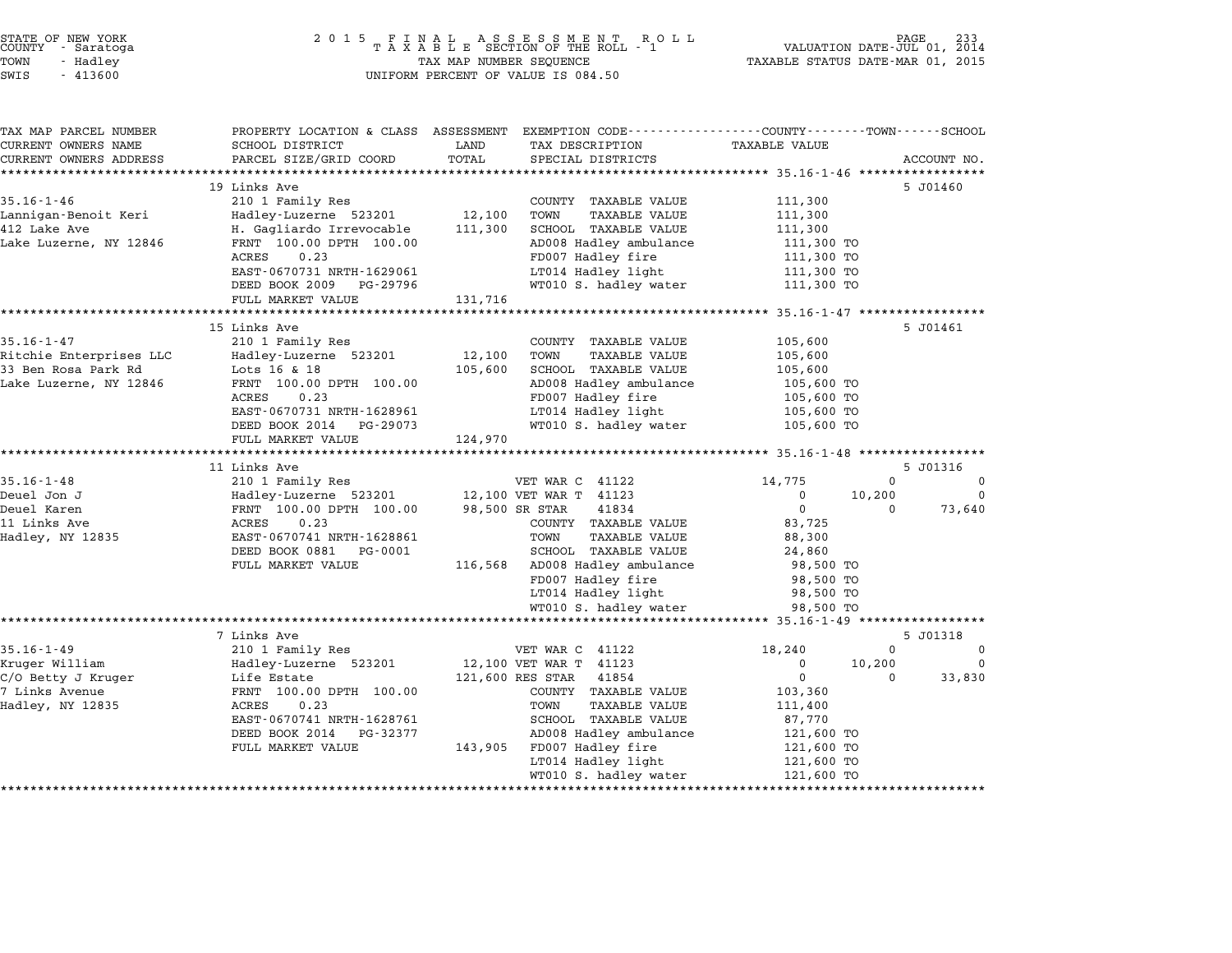|                   | STATE OF NEW YORK<br>COUNTY - Saratoga |  |
|-------------------|----------------------------------------|--|
| TOWN              | - Hadlev                               |  |
| $\sim$ - - $\sim$ | 11222                                  |  |

| TAX MAP PARCEL NUMBER  | PROPERTY LOCATION & CLASS ASSESSMENT |                            |                        | EXEMPTION CODE----------------COUNTY-------TOWN-----SCHOOL |          |             |
|------------------------|--------------------------------------|----------------------------|------------------------|------------------------------------------------------------|----------|-------------|
| CURRENT OWNERS NAME    | SCHOOL DISTRICT                      | LAND<br>TAX DESCRIPTION    |                        | TAXABLE VALUE                                              |          |             |
| CURRENT OWNERS ADDRESS | PARCEL SIZE/GRID COORD               | TOTAL                      | SPECIAL DISTRICTS      |                                                            |          | ACCOUNT NO. |
|                        |                                      |                            |                        |                                                            |          |             |
|                        | 45 Niblic Rd                         |                            |                        |                                                            |          | 5 J00253    |
| $35.16 - 1 - 50$       | 210 1 Family Res                     | RES STAR                   | 41854                  | $\overline{0}$                                             | $\Omega$ | 33,830      |
| Greco Alfred A         | Hadley-Luzerne 523201                | 6,100                      | COUNTY TAXABLE VALUE   | 83,700                                                     |          |             |
| Greco Kim B            | 70.00 DPTH 100.00<br>FRNT            | 83,700<br>TOWN             | <b>TAXABLE VALUE</b>   | 83,700                                                     |          |             |
| 45 Niblic Rd           | 0.10<br>ACRES                        |                            | SCHOOL TAXABLE VALUE   | 49,870                                                     |          |             |
| Hadley, NY 12835       | EAST-0670741 NRTH-1628661            |                            | AD008 Hadley ambulance | 83,700 TO                                                  |          |             |
|                        | DEED BOOK 1535<br>$PG-43$            |                            | FD007 Hadley fire      | 83,700 TO                                                  |          |             |
|                        | FULL MARKET VALUE                    | 99,053                     | LT014 Hadley light     | 83,700 TO                                                  |          |             |
|                        |                                      |                            | WT010 S. hadley water  | 83,700 TO                                                  |          |             |
|                        |                                      |                            |                        |                                                            |          |             |
|                        | 53 Niblic Rd                         |                            |                        |                                                            |          | 5 J00578    |
| $35.16 - 1 - 51$       | 210 1 Family Res                     | RES STAR                   | 41854                  | $\overline{0}$                                             | $\Omega$ | 33,830      |
| Fish Nathaniel         | Hadley-Luzerne 523201                | 8,500                      | COUNTY TAXABLE VALUE   | 116,600                                                    |          |             |
| Fish Danielle          | FRNT 180.00 DPTH 100.00              | 116,600<br>TOWN            | <b>TAXABLE VALUE</b>   | 116,600                                                    |          |             |
| 53 Niblic Rd           | 0.14<br>ACRES                        |                            | SCHOOL TAXABLE VALUE   | 82,770                                                     |          |             |
| Hadley, NY 12835       | EAST-0670901 NRTH-1628702            |                            | AD008 Hadley ambulance | 116,600 TO                                                 |          |             |
|                        | DEED BOOK 2012<br>PG-10708           |                            | FD007 Hadley fire      | 116,600 TO                                                 |          |             |
|                        | FULL MARKET VALUE                    | 137,988 LT014 Hadley light |                        | 116,600 TO                                                 |          |             |
|                        |                                      |                            | WT010 S. hadley water  | 116,600 TO                                                 |          |             |
|                        | 63 Niblic Rd                         |                            |                        |                                                            |          | 5 J00320    |
| $35.16 - 1 - 53$       | 210 1 Family Res                     | VET COM C 41132            |                        | 30,925                                                     | $\Omega$ | $\Omega$    |
| Litwa Edward J Sr      | Hadley-Luzerne 523201                | 5,400 VET COM T 41133      |                        | 0                                                          | 17,000   | $\Omega$    |
| Litwa Marilee          | Life Estate                          | 123,700 SR STAR            | 41834                  | $\mathbf 0$                                                | $\Omega$ | 73,640      |
| C/O Jennifer J Holden  | FRNT<br>75.00 DPTH 127.00            |                            | COUNTY TAXABLE VALUE   | 92,775                                                     |          |             |
| 63 Niblic Rd           | <b>ACRES</b><br>0.09                 | TOWN                       | <b>TAXABLE VALUE</b>   | 106,700                                                    |          |             |
| Hadley, NY 12835       | EAST-0671011 NRTH-1628802            |                            | SCHOOL TAXABLE VALUE   | 50,060                                                     |          |             |
|                        | DEED BOOK 2009<br>PG-17092           |                            | AD008 Hadley ambulance | 123,700 TO                                                 |          |             |
|                        | FULL MARKET VALUE                    | 146,391 FD007 Hadley fire  |                        | 123,700 TO                                                 |          |             |
|                        |                                      |                            | LT014 Hadley light     | 123,700 TO                                                 |          |             |
|                        |                                      |                            | WT010 S. hadley water  | 123,700 TO                                                 |          |             |
|                        |                                      |                            |                        | ********************* 35.16-1-54 ******************        |          |             |
|                        | Niblic Rd                            |                            |                        |                                                            |          | 5 J00242    |
| $35.16 - 1 - 54$       | 311 Res vac land                     |                            | COUNTY TAXABLE VALUE   | 10,300                                                     |          |             |
| Litwa Edward J Sr      | Hadley-Luzerne 523201                | 10,300<br>TOWN             | <b>TAXABLE VALUE</b>   | 10,300                                                     |          |             |
| Litwa Marilee          | Life Estate                          | 10,300                     | SCHOOL TAXABLE VALUE   | 10,300                                                     |          |             |
| C/O Jennifer J Holden  | FRNT 102.60 DPTH 130.40              |                            | AD008 Hadley ambulance | 10,300 TO                                                  |          |             |
| 63 Niblic Rd           | ACRES<br>0.17                        |                            | FD007 Hadley fire      | 10,300 TO                                                  |          |             |
| Hadley, NY 12835       | EAST-0671031 NRTH-1628862            |                            | LT014 Hadley light     | 10,300 TO                                                  |          |             |
|                        | DEED BOOK 2009<br>PG-17092           |                            | WT010 S. hadley water  | 10,300 TO                                                  |          |             |
|                        | FULL MARKET VALUE                    | 12,189                     |                        |                                                            |          |             |
|                        |                                      |                            |                        |                                                            |          |             |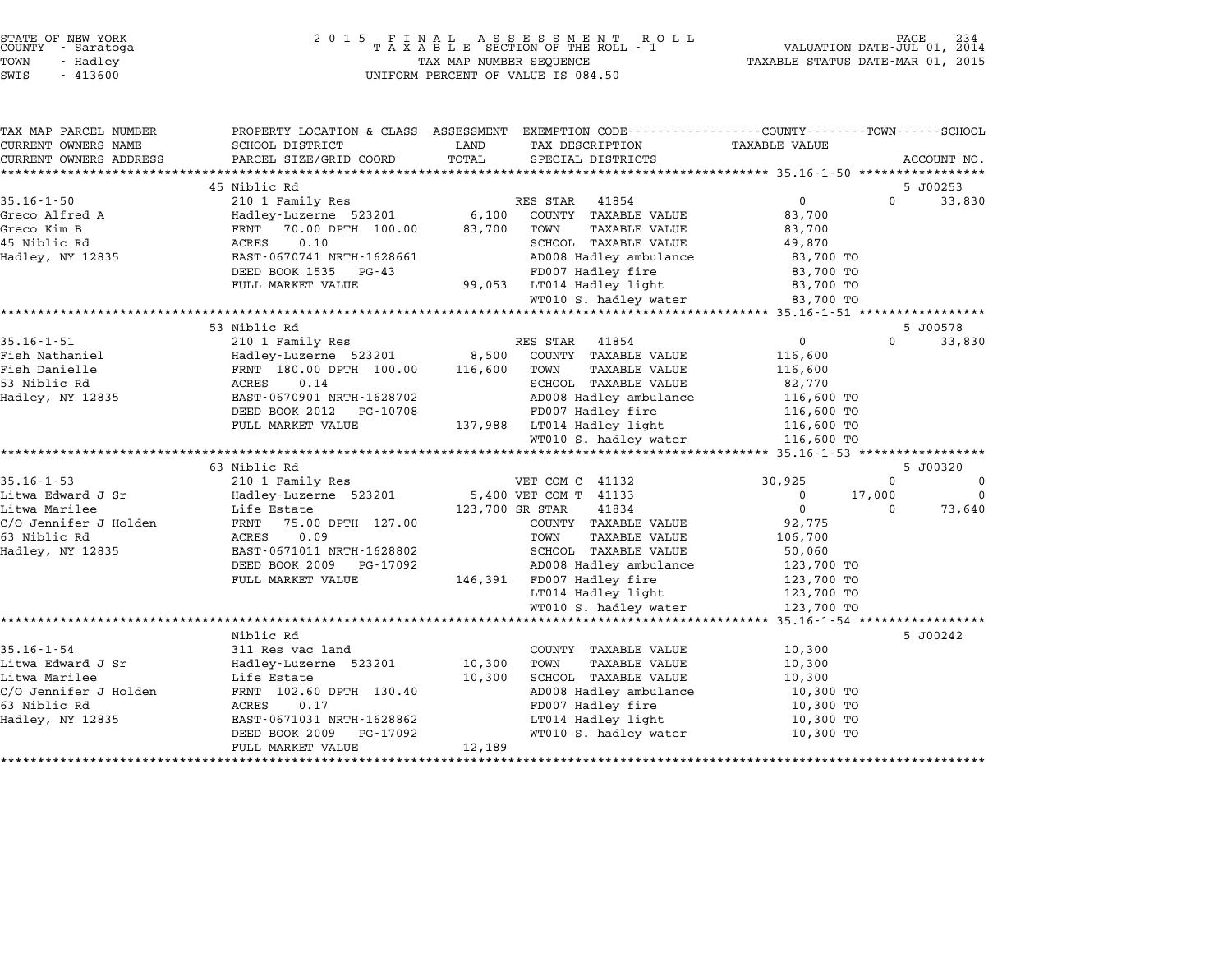#### STATE OF NEW YORK <sup>2</sup> <sup>0</sup> <sup>1</sup> 5 F I N A L A S S E S S M E N T R O L L PAGE <sup>235</sup> COUNTY - Saratoga <sup>T</sup> <sup>A</sup> <sup>X</sup> <sup>A</sup> <sup>B</sup> <sup>L</sup> <sup>E</sup> SECTION OF THE ROLL - <sup>1</sup> VALUATION DATE-JUL 01, <sup>2014</sup> TOWN - Hadley TAX MAP NUMBER SEQUENCE TAXABLE STATUS DATE-MAR 01, <sup>2015</sup> STATE OF NEW YORK<br>
COUNTY - Saratoga<br>
TOWN - Hadley TAXABLE SECTION OF THE ROLI<br>
SWIS - 413600 UNIFORM PERCENT OF VALUE IS 084.50

| TAX MAP PARCEL NUMBER                  | PROPERTY LOCATION & CLASS ASSESSMENT EXEMPTION CODE---------------COUNTY-------TOWN-----SCHOOL                                                           |         |                                                                  |                   |                    |
|----------------------------------------|----------------------------------------------------------------------------------------------------------------------------------------------------------|---------|------------------------------------------------------------------|-------------------|--------------------|
| CURRENT OWNERS NAME                    | SCHOOL DISTRICT                                                                                                                                          | LAND    | TAX DESCRIPTION                                                  | TAXABLE VALUE     |                    |
| CURRENT OWNERS ADDRESS                 | PARCEL SIZE/GRID COORD                                                                                                                                   | TOTAL   | SPECIAL DISTRICTS                                                |                   | ACCOUNT NO.        |
|                                        |                                                                                                                                                          |         |                                                                  |                   |                    |
|                                        | Luzerne Pl                                                                                                                                               |         |                                                                  |                   | 5 J00701           |
| $35.16 - 1 - 55$<br>Litwa Edward J Sr  | 511 Res vac land<br>Hadley-Luzerne 523201 5,400                                                                                                          |         | COUNTY TAXABLE VALUE                                             | 5,400             |                    |
|                                        |                                                                                                                                                          |         | TOWN<br>TAXABLE VALUE                                            | 5,400             |                    |
| Litwa Marilee<br>C/O Jennifer J Holden | Life Estate                                                                                                                                              | 5,400   | SCHOOL TAXABLE VALUE                                             | 5,400             |                    |
| 63 Niblic Rd                           | FRNT 50.00 DPTH 130.40<br>0.09<br>ACRES                                                                                                                  |         | AD008 Hadley ambulance 5,400 TO<br>FD007 Hadley fire 5,400 TO    |                   |                    |
|                                        |                                                                                                                                                          |         |                                                                  |                   |                    |
| Hadley, NY 12835                       | EAST-0671021 NRTH-1628912<br>DEED BOOK 2009 PG-17092                                                                                                     |         | LT014 Hadley light 5,400 TO<br>WT010 S. hadley water             | 5,400 TO          |                    |
|                                        | FULL MARKET VALUE                                                                                                                                        | 6,391   |                                                                  |                   |                    |
|                                        |                                                                                                                                                          |         |                                                                  |                   |                    |
|                                        | 12 Links Ave                                                                                                                                             |         |                                                                  |                   | 5 J01323           |
| $35.16 - 1 - 56.1$                     | 210 1 Family Res                                                                                                                                         |         | RES STAR 41854                                                   | $0 \qquad \qquad$ | $\Omega$<br>33,830 |
|                                        | Petteruti William P                 Hadley-Luzerne 523201         12,500 COUNTY TAXABLE VALUE                                                            |         |                                                                  | 115,400           |                    |
| Mulcahy Michelle                       | Lots 19, 21, 23&P/o17 Sec 5 115, 400                                                                                                                     |         | TOWN<br>TAXABLE VALUE                                            | 115,400           |                    |
| 12 Links Ave                           | FRNT 192.00 DPTH 139.60                                                                                                                                  |         |                                                                  |                   |                    |
| Hadley, NY 12835                       | ACRES<br>0.45                                                                                                                                            |         | SCHOOL TAXABLE VALUE 81,570<br>AD008 Hadley ambulance 115,400 TO |                   |                    |
|                                        |                                                                                                                                                          |         |                                                                  |                   |                    |
|                                        |                                                                                                                                                          |         |                                                                  |                   |                    |
|                                        |                                                                                                                                                          |         |                                                                  |                   |                    |
|                                        | DEED BOOK 1652 PG-224 LT014 Hadley fire 115,400 TO<br>FULL MARKET VALUE 136,568 WT010 S. hadley water 115,400 TO<br>ARRES 115,400 TO<br>ARRES 115,400 TO |         |                                                                  |                   |                    |
|                                        | 16 Links Ave                                                                                                                                             |         |                                                                  |                   |                    |
| $35.16 - 1 - 56.2$                     | 210 1 Family Res                                                                                                                                         |         | COUNTY TAXABLE VALUE                                             | 127,700           |                    |
|                                        |                                                                                                                                                          |         | TAXABLE VALUE                                                    | 127,700           |                    |
|                                        |                                                                                                                                                          |         | SCHOOL TAXABLE VALUE                                             | 127,700           |                    |
| Waterbury, CT 06708                    | FRNT 98.00 DPTH 120.00                                                                                                                                   |         |                                                                  | 127,700 TO        |                    |
|                                        | 0.24<br>ACRES                                                                                                                                            |         | AD008 Hadley ambulance<br>FD007 Hadley fire                      | 127,700 TO        |                    |
|                                        | EAST-0670891 NRTH-1628972                                                                                                                                |         | LT014 Hadley light 127,700 TO                                    |                   |                    |
|                                        | DEED BOOK 2014 PG-10938                                                                                                                                  |         | WT010 S. hadley water                                            | 127,700 TO        |                    |
|                                        | FULL MARKET VALUE                                                                                                                                        | 151,124 |                                                                  |                   |                    |
|                                        |                                                                                                                                                          |         |                                                                  |                   |                    |
|                                        | 9 Luzerne Pl                                                                                                                                             |         |                                                                  |                   | 5 J01426           |
| $35.16 - 1 - 59$                       | 210 1 Family Res                                                                                                                                         |         | COUNTY TAXABLE VALUE                                             | 111,100           |                    |
| Speirs George F                        | Hadley-Luzerne 523201 12,200                                                                                                                             |         | TOWN<br>TAXABLE VALUE                                            | 111,100           |                    |
|                                        | Speirs Rosemary C FRNT 100.00 DPTH 116.50 111,100                                                                                                        |         | SCHOOL TAXABLE VALUE                                             | 111,100           |                    |
| 9 Luzerne Pl                           | 0.24<br>ACRES                                                                                                                                            |         | AD008 Hadley ambulance                                           | 111,100 TO        |                    |
| Hadley, NY 12835                       | EAST-0670990 NRTH-1629092                                                                                                                                |         | FD007 Hadley fire                                                | 111,100 TO        |                    |
|                                        |                                                                                                                                                          |         |                                                                  |                   |                    |
|                                        | DEED BOOK 1254 PG-265                                                                                                                                    |         | LT014 Hadley light<br>131,479 WT010 S. hadley water              | 111,100 TO        |                    |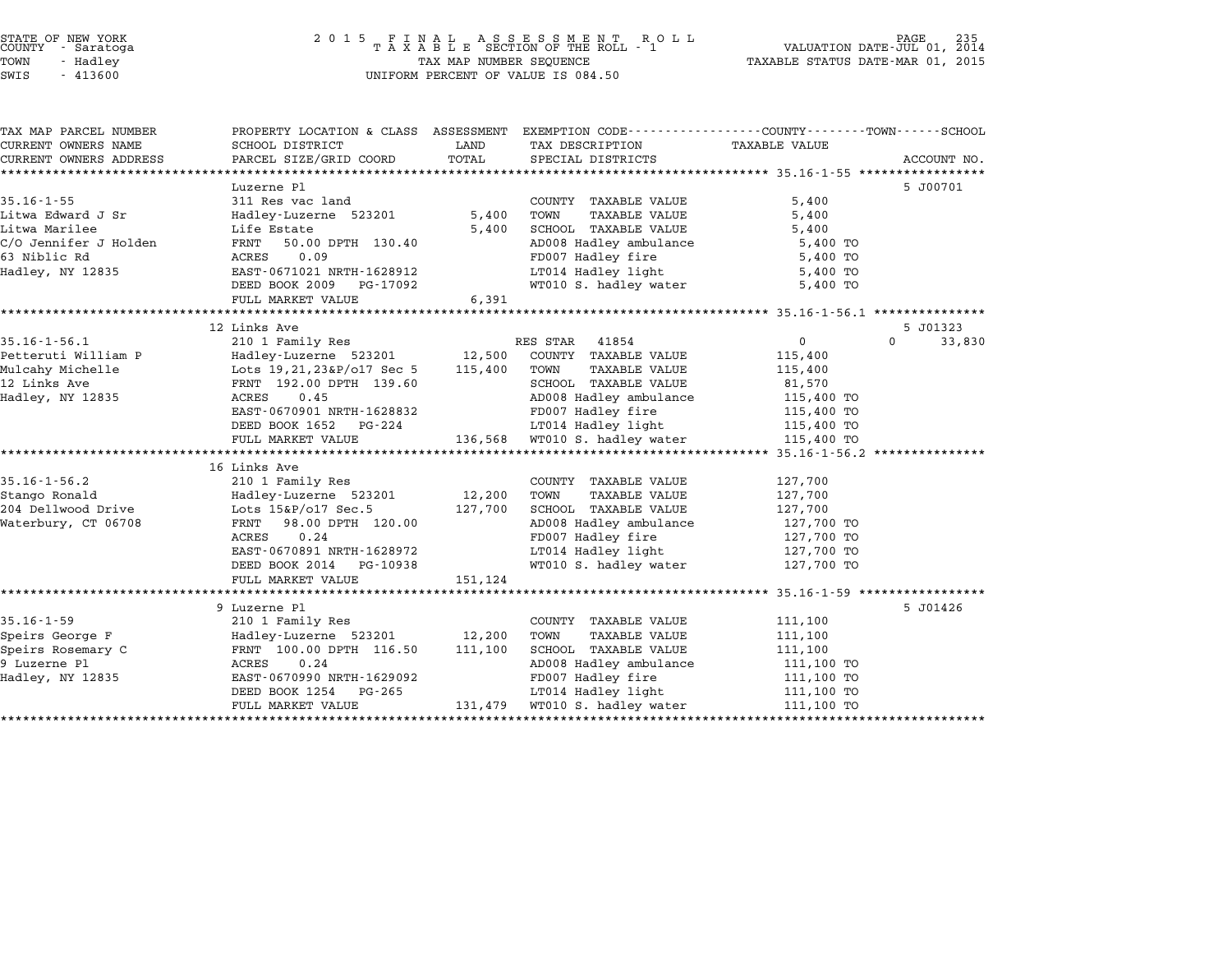| STATE OF NEW YORK |  |            |  |
|-------------------|--|------------|--|
| COUNTY            |  | - Saratoga |  |
| TOWN              |  | - Hadley   |  |
|                   |  |            |  |

| TAX MAP PARCEL NUMBER                     | PROPERTY LOCATION & CLASS ASSESSMENT EXEMPTION CODE----------------COUNTY-------TOWN------SCHOOL |         |                               |                          |                      |
|-------------------------------------------|--------------------------------------------------------------------------------------------------|---------|-------------------------------|--------------------------|----------------------|
| CURRENT OWNERS NAME                       | SCHOOL DISTRICT                                                                                  | LAND    | TAX DESCRIPTION               | TAXABLE VALUE            |                      |
| CURRENT OWNERS ADDRESS                    | PARCEL SIZE/GRID COORD                                                                           | TOTAL   | SPECIAL DISTRICTS             |                          | ACCOUNT NO.          |
|                                           |                                                                                                  |         |                               |                          |                      |
| $35.16 - 1 - 60$                          | 20 Links Ave                                                                                     |         | 41854<br>RES STAR             | $\overline{0}$           | 5 J00649<br>$\Omega$ |
| Hofmann Jean L                            | 210 1 Family Res                                                                                 |         | COUNTY TAXABLE VALUE          | 77,500                   | 33,830               |
| 20 Links Ave                              | Hadley-Luzerne 523201 6,100<br>Hadley-Luzerne Second PRNT 100.00 DPTH 113.30                     | 77,500  | TOWN<br>TAXABLE VALUE         | 77,500                   |                      |
| Hadley, NY 12835                          | 0.10<br>ACRES                                                                                    |         | SCHOOL TAXABLE VALUE          | 43,670                   |                      |
|                                           | EAST-0670891 NRTH-1629072                                                                        |         | AD008 Hadley ambulance        | 77,500 TO                |                      |
|                                           | DEED BOOK 2012 PG-36978                                                                          |         | FD007 Hadley fire             | 77,500 TO                |                      |
|                                           | FULL MARKET VALUE                                                                                |         | 91,716 LT014 Hadley light     | 77,500 TO                |                      |
|                                           |                                                                                                  |         | WT010 S. hadley water         | 77,500 TO                |                      |
|                                           |                                                                                                  |         |                               |                          |                      |
|                                           | 24 Links Ave                                                                                     |         |                               |                          | 5 J00405             |
| $35.16 - 1 - 61$                          | 210 1 Family Res                                                                                 |         | SR STAR<br>41834              | $\overline{0}$           | $\Omega$<br>73,640   |
| Waite Janet C                             | Hadley-Luzerne 523201                                                                            |         | 6,100 COUNTY TAXABLE VALUE    | 131,100                  |                      |
| Attn: Waite Ronald L & Pamela Life Estate |                                                                                                  | 131,100 | TOWN<br>TAXABLE VALUE         | 131,100                  |                      |
| 24 Links Ave                              | FRNT 100.00 DPTH 106.70                                                                          |         | SCHOOL TAXABLE VALUE          | 57,460                   |                      |
| Hadley, NY 12835                          | <b>ACRES</b><br>0.10                                                                             |         | AD008 Hadley ambulance        | 131,100 TO               |                      |
|                                           | EAST-0670880 NRTH-1629162                                                                        |         | FD007 Hadley fire             | 131,100 TO               |                      |
|                                           | DEED BOOK 1617 PG-17                                                                             |         | LT014 Hadley light            | 131,100 TO<br>131,100 TO |                      |
|                                           | FULL MARKET VALUE                                                                                |         | 155,148 WT010 S. hadley water | 131,100 TO               |                      |
|                                           |                                                                                                  |         |                               |                          |                      |
|                                           | 13 Luzerne Pl                                                                                    |         |                               |                          | 5 J01384             |
| $35.16 - 1 - 62$                          | 210 1 Family Res                                                                                 |         | COUNTY TAXABLE VALUE          | 104,100                  |                      |
| Fonzo Doris M                             | Hadley-Luzerne 523201 12,200<br>Lots 8&10 104,100<br>FRNT 100.00 DPTH 109.00                     |         | TOWN<br>TAXABLE VALUE         | 104,100                  |                      |
| Aka Lohfink Doris M<br>13 Iugarno Pl      |                                                                                                  |         | SCHOOL TAXABLE VALUE          | 104,100                  |                      |
| 13 Luzerne Pl                             |                                                                                                  |         | AD008 Hadley ambulance        | 104,100 TO               |                      |
| Hadley, NY 12835                          | ACRES<br>0.24                                                                                    |         | FD007 Hadley fire             | 104,100 TO               |                      |
|                                           | EAST-0670980 NRTH-1629182                                                                        |         | LT014 Hadley light            | 104,100 TO               |                      |
|                                           | DEED BOOK 1069 PG-82                                                                             |         | WT010 S. hadley water         | 104,100 TO               |                      |
|                                           | FULL MARKET VALUE                                                                                | 123,195 |                               |                          |                      |
|                                           |                                                                                                  |         |                               |                          |                      |
|                                           | 4 Hadley Pl                                                                                      |         |                               |                          | 5 J00742             |
| $35.16 - 1 - 63$                          | 210 1 Family Res                                                                                 |         | 41854<br>RES STAR             | $\overline{0}$           | $\Omega$<br>33,830   |
| McIntyre Debbie L                         | Hadley-Luzerne 523201<br>Lots 14 15 & 16                                                         |         | 6,100 COUNTY TAXABLE VALUE    | 159,400                  |                      |
| 4 Hadley Pl                               |                                                                                                  | 159,400 | TOWN<br>TAXABLE VALUE         | 159,400                  |                      |
| Hadley, NY 12835                          | FRNT 150.00 DPTH 101.50                                                                          |         | SCHOOL TAXABLE VALUE          | 125,570                  |                      |
|                                           | ACRES<br>0.10                                                                                    |         | AD008 Hadley ambulance        | 159,400 TO               |                      |
|                                           | EAST-0671170 NRTH-1629152                                                                        |         | FD007 Hadley fire             | 159,400 TO               |                      |
|                                           | DEED BOOK 2008<br>PG-31648                                                                       |         | LT014 Hadley light            | 159,400 TO               |                      |
|                                           | FULL MARKET VALUE                                                                                |         | 188,639 WT010 S. hadley water | 159,400 TO               |                      |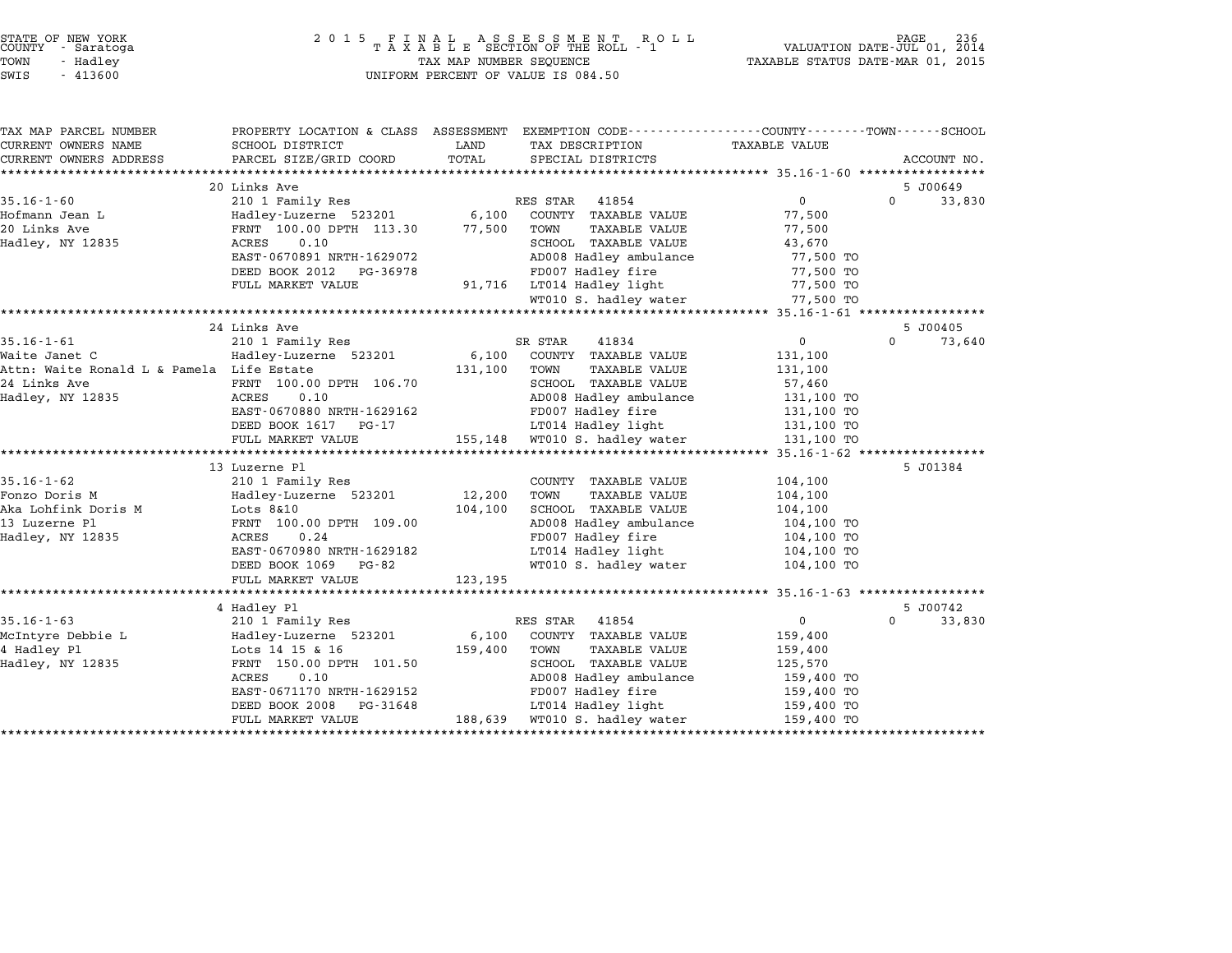|                    | STATE OF NEW YORK<br>COUNTY - Saratoga |  |
|--------------------|----------------------------------------|--|
| POWN               | - Hadlev                               |  |
| 77.77 <sub>m</sub> | 11200                                  |  |

# STATE OF NEW YORK <sup>2</sup> <sup>0</sup> <sup>1</sup> 5 F I N A L A S S E S S M E N T R O L L PAGE <sup>237</sup> COUNTY - Saratoga <sup>T</sup> <sup>A</sup> <sup>X</sup> <sup>A</sup> <sup>B</sup> <sup>L</sup> <sup>E</sup> SECTION OF THE ROLL - <sup>1</sup> VALUATION DATE-JUL 01, <sup>2014</sup> TOWN - Hadley TAX MAP NUMBER SEQUENCE TAXABLE STATUS DATE-MAR 01, <sup>2015</sup> SWIS - <sup>413600</sup> UNIFORM PERCENT OF VALUE IS 084.50

| TAX MAP PARCEL NUMBER                        | PROPERTY LOCATION & CLASS ASSESSMENT  | EXEMPTION CODE-----------------COUNTY-------TOWN-----SCHOOL             |                                               |                    |
|----------------------------------------------|---------------------------------------|-------------------------------------------------------------------------|-----------------------------------------------|--------------------|
| CURRENT OWNERS NAME                          | SCHOOL DISTRICT                       | LAND<br>TAX DESCRIPTION                                                 | TAXABLE VALUE                                 |                    |
| CURRENT OWNERS ADDRESS                       | PARCEL SIZE/GRID COORD                | TOTAL<br>SPECIAL DISTRICTS                                              |                                               | ACCOUNT NO.        |
|                                              |                                       |                                                                         |                                               |                    |
| $35.16 - 1 - 64$                             | 71 Niblic Rd<br>210 1 Family Res      | RES STAR<br>41854                                                       | $\mathbf 0$<br>$\Omega$                       | 5 J00860<br>33,830 |
| De Cesare Daniel                             | Hadley-Luzerne 523201                 | 6,100<br>COUNTY TAXABLE VALUE                                           | 97,000                                        |                    |
| 71 Niblic Rd                                 | FRNT 132.70 DPTH<br>91.40             | 97,000<br>TOWN<br><b>TAXABLE VALUE</b>                                  | 97,000                                        |                    |
| Hadley, NY 12835                             | ACRES<br>0.10                         | SCHOOL TAXABLE VALUE                                                    | 63,170                                        |                    |
|                                              | EAST-0671171 NRTH-1629062             | AD008 Hadley ambulance                                                  | 97,000 TO                                     |                    |
|                                              | DEED BOOK 1755<br>PG-667              | FD007 Hadley fire                                                       | 97,000 TO                                     |                    |
|                                              | FULL MARKET VALUE                     | LT014 Hadley light<br>114,793                                           | 97,000 TO                                     |                    |
|                                              |                                       | WT010 S. hadley water                                                   | 97,000 TO                                     |                    |
|                                              |                                       |                                                                         | ·************** 35.16-1-65 ****************** |                    |
|                                              | 75 Niblic Rd                          |                                                                         |                                               | 5 J00386           |
| $35.16 - 1 - 65$                             | 210 1 Family Res                      | VET WAR C 41122                                                         | 10,650<br>$\Omega$                            | $\Omega$           |
| De Marsh James                               | Hadley-Luzerne 523201                 | 6,700 VET WAR T 41123                                                   | 10,200<br>$\Omega$                            | $\Omega$           |
| De Marsh Audrey                              | FRNT<br>50.98 DPTH 100.00             | 71,000 SR STAR<br>41834                                                 | $\Omega$<br>$\Omega$                          | 71,000             |
| 75 Niblic Rd                                 | 0.11<br>ACRES                         | COUNTY TAXABLE VALUE                                                    | 60,350                                        |                    |
| Hadley, NY 12835                             | EAST-0671231 NRTH-1629062             | <b>TAXABLE VALUE</b><br>TOWN                                            | 60,800                                        |                    |
|                                              | DEED BOOK 1246<br>PG-794              | SCHOOL TAXABLE VALUE                                                    | $\Omega$                                      |                    |
|                                              | FULL MARKET VALUE                     | 84,024<br>AD008 Hadley ambulance<br>FD007 Hadley fire                   | 71,000 TO                                     |                    |
|                                              |                                       | LT014 Hadley light                                                      | 71,000 TO<br>71,000 TO                        |                    |
|                                              |                                       | WT010 S. hadley water                                                   | 71,000 TO                                     |                    |
|                                              |                                       |                                                                         |                                               |                    |
|                                              | 77 Niblic Rd                          |                                                                         |                                               | 5 J00949           |
| $35.16 - 1 - 66$                             | 260 Seasonal res                      | VET WAR C 41122                                                         | 9,690<br>$\Omega$                             | 0                  |
| Lewis Robert                                 | Hadley-Luzerne 523201                 | 6,100 VET WAR T 41123                                                   | 0<br>9,690                                    | $\Omega$           |
| Lewis Nancy                                  | Sec 7 Lot 19                          | 64,600 SR STAR<br>41834                                                 | $\mathbf 0$<br>$\Omega$                       | 64,600             |
| PO Box 148                                   | 51.40 DPTH 100.00<br>FRNT             | COUNTY TAXABLE VALUE                                                    | 54,910                                        |                    |
| Hadley, NY 12835                             | ACRES<br>0.10                         | TOWN<br><b>TAXABLE VALUE</b>                                            | 54,910                                        |                    |
|                                              | EAST-0671290 NRTH-1629072             | SCHOOL TAXABLE VALUE                                                    | $\Omega$                                      |                    |
|                                              | DEED BOOK 1565<br>PG-789              | AD008 Hadley ambulance                                                  | 64,600 TO                                     |                    |
|                                              | FULL MARKET VALUE                     | FD007 Hadley fire<br>76,450                                             | 64,600 TO                                     |                    |
|                                              |                                       | LT014 Hadley light                                                      | 64,600 TO                                     |                    |
|                                              |                                       | WT010 S. hadley water                                                   | 64,600 TO                                     |                    |
|                                              | ****************************          | *********************************                                       | $35.16 - 1 - 67$ *****************            |                    |
| $35.16 - 1 - 67$                             | 79 Niblic Rd                          |                                                                         |                                               | 5 J00950           |
|                                              | 260 Seasonal res                      | COUNTY TAXABLE VALUE                                                    | 77,200                                        |                    |
| Michalski Kenneth G<br>C/O Nancy Ward Pauley | Hadley-Luzerne 523201<br>Lot 20 Sec 7 | 6,100<br>TOWN<br><b>TAXABLE VALUE</b><br>77,200<br>SCHOOL TAXABLE VALUE | 77,200<br>77,200                              |                    |
| 175 W 87 th St Apt 21-A                      | FRNT 132.70 DPTH<br>91.40             | AD008 Hadley ambulance                                                  | 77,200 TO                                     |                    |
| New York City, NY 10024                      | ACRES<br>0.10                         | FD007 Hadley fire                                                       | 77,200 TO                                     |                    |
|                                              | EAST-0671340 NRTH-1629092             | LT014 Hadley light                                                      | 77,200 TO                                     |                    |
|                                              | DEED BOOK 1638<br>PG-521              | WT010 S. hadley water                                                   | 77,200 TO                                     |                    |
|                                              | FULL MARKET VALUE                     | 91,361                                                                  |                                               |                    |
|                                              | ************************              | *******************                                                     |                                               |                    |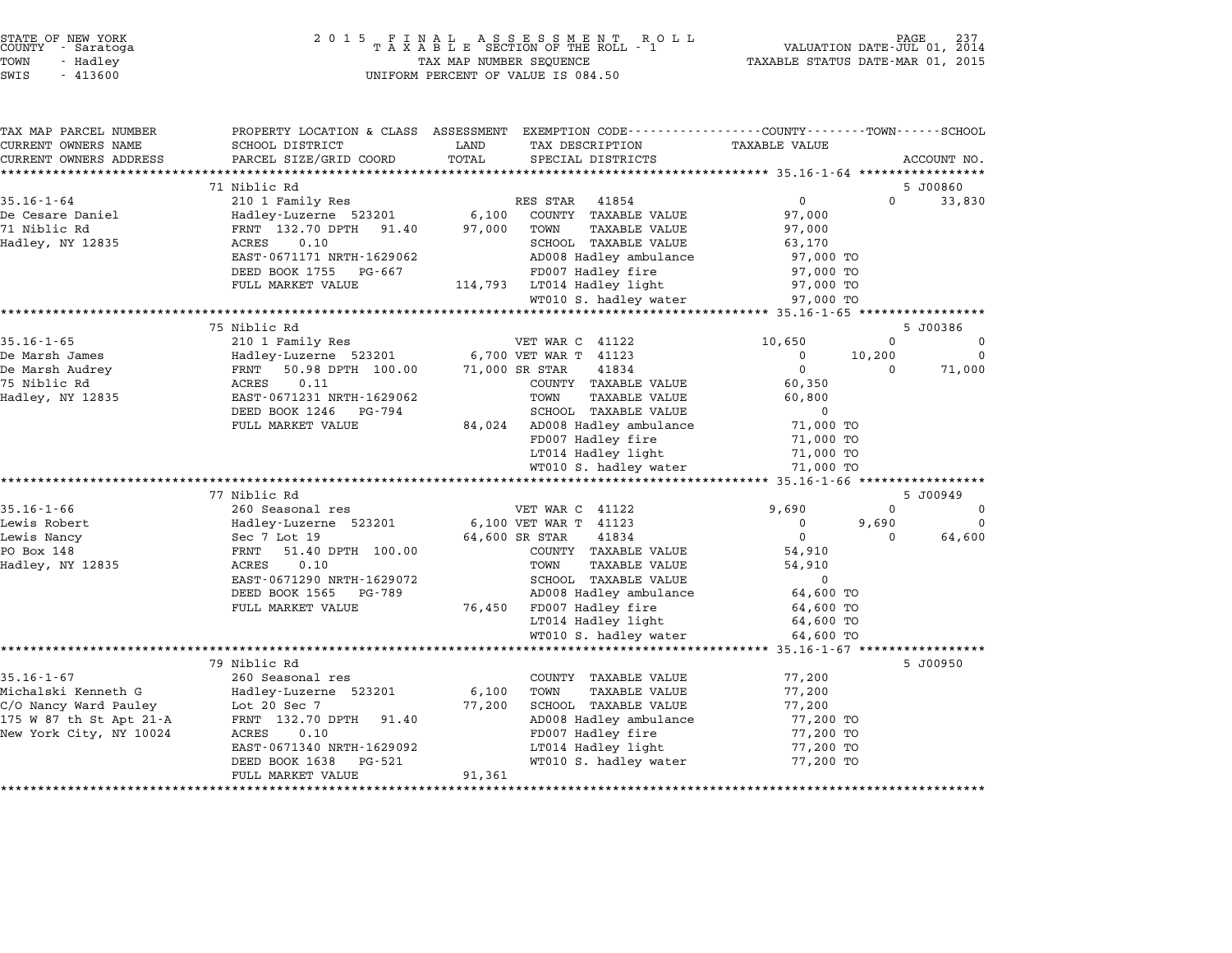| TAX MAP PARCEL NUMBER<br>CURRENT OWNERS NAME | PROPERTY LOCATION & CLASS ASSESSMENT EXEMPTION CODE---------------COUNTY-------TOWN-----SCHOOL<br>SCHOOL DISTRICT | LAND    | TAX DESCRIPTION                                                           | <b>TAXABLE VALUE</b> |                    |
|----------------------------------------------|-------------------------------------------------------------------------------------------------------------------|---------|---------------------------------------------------------------------------|----------------------|--------------------|
| CURRENT OWNERS ADDRESS                       | PARCEL SIZE/GRID COORD                                                                                            | TOTAL   | SPECIAL DISTRICTS                                                         |                      | ACCOUNT NO.        |
|                                              |                                                                                                                   |         |                                                                           |                      |                    |
|                                              | 7 Corinth Pl                                                                                                      |         |                                                                           |                      | 5 J00131           |
| $35.16 - 1 - 68$                             | 210 1 Family Res                                                                                                  |         | RES STAR 41854                                                            | $\overline{0}$       | $\Omega$<br>33,830 |
| Denn Daniel M                                | Hadley-Luzerne 523201                                                                                             | 12,200  | COUNTY TAXABLE VALUE                                                      | 102,900              |                    |
| Entenmann Carla L                            | Lots 11 & 12 & 13                                                                                                 | 102,900 | TOWN<br>TAXABLE VALUE                                                     | 102,900              |                    |
| 7 Corinth Pl                                 | FRNT 150.00 DPTH 101.50                                                                                           |         | SCHOOL TAXABLE VALUE                                                      | 69,070               |                    |
| Hadley, NY 12835                             | 0.29<br>ACRES                                                                                                     |         | AD008 Hadley ambulance                                                    | 102,900 TO           |                    |
|                                              | EAST-0671320 NRTH-1629172                                                                                         |         | FD007 Hadley fire                                                         | 102,900 TO           |                    |
|                                              | DEED BOOK 2008 PG-29728                                                                                           |         | LT014 Hadley light<br>121,775 WT010 S. hadley water<br>LT014 Hadley light | 102,900 TO           |                    |
|                                              | FULL MARKET VALUE                                                                                                 |         |                                                                           | 102,900 TO           |                    |
|                                              |                                                                                                                   |         |                                                                           |                      |                    |
|                                              | Corinth Pl                                                                                                        |         |                                                                           |                      | 5 J00545           |
| $35.16 - 1 - 73$                             | 210 1 Family Res                                                                                                  |         | COUNTY TAXABLE VALUE                                                      | 247,100              |                    |
| Paganelli Armand T                           | Hadley-Luzerne 523201 12,100                                                                                      |         | TOWN<br><b>TAXABLE VALUE</b>                                              | 247,100              |                    |
| Paganelli Janice A                           | FRNT 55.00 DPTH 100.00                                                                                            | 247,100 | SCHOOL TAXABLE VALUE                                                      | 247,100              |                    |
| 15 Barnes Rd                                 | ACRES<br>0.21                                                                                                     |         | AD008 Hadley ambulance                                                    | 247,100 TO           |                    |
| Ossining, NY 10562                           | EAST-0671500 NRTH-1629113                                                                                         |         | FD007 Hadley fire                                                         | 247,100 TO           |                    |
|                                              | DEED BOOK 1241 PG-366<br>FULL MARKET VALUE                                                                        |         | LT014 Hadley light                                                        | 247,100 TO           |                    |
|                                              |                                                                                                                   |         | 292,426 WT010 S. hadley water                                             | 247,100 TO           |                    |
|                                              | Corinth Rd                                                                                                        |         |                                                                           |                      | 5 J00707           |
| $35.16 - 1 - 75$                             | 422 Diner/lunch                                                                                                   |         | COUNTY TAXABLE VALUE                                                      | 84,400               |                    |
| Miola Lisa A                                 | Hadley-Luzerne 523201                                                                                             | 18,500  | TOWN<br>TAXABLE VALUE                                                     | 84,400               |                    |
| 55 Lenox Rd A1E                              | also deed 2007/45590                                                                                              | 84,400  | SCHOOL TAXABLE VALUE                                                      | 84,400               |                    |
| Rockville Center, NY 11570                   | FRNT 275.00 DPTH 125.00                                                                                           |         | AD008 Hadley ambulance                                                    | 84,400 TO            |                    |
|                                              | ACRES<br>0.35                                                                                                     |         | FD007 Hadley fire                                                         | 84,400 TO            |                    |
|                                              | EAST-0669622 NRTH-1628289                                                                                         |         | LT014 Hadley light                                                        | 84,400 TO            |                    |
|                                              | DEED BOOK 2010 PG-32528                                                                                           |         | WT010 S. hadley water                                                     | 84,400 TO            |                    |
|                                              | FULL MARKET VALUE                                                                                                 | 99,882  |                                                                           |                      |                    |
|                                              |                                                                                                                   |         |                                                                           |                      |                    |
|                                              | Rt 9N                                                                                                             |         |                                                                           |                      |                    |
| $35.16 - 1 - 76$                             | 311 Res vac land                                                                                                  |         | COUNTY TAXABLE VALUE                                                      | 8,500                |                    |
| Bend Of The River                            | Hadley-Luzerne 523201                                                                                             | 8,500   | TOWN<br>TAXABLE VALUE                                                     | 8,500                |                    |
| Golf Club Inc                                | FRNT 60.00 DPTH 95.00                                                                                             | 8,500   | SCHOOL TAXABLE VALUE                                                      | 8,500                |                    |
| 5 Park Ave Ext                               | ACRES<br>0.11                                                                                                     |         | AD008 Hadley ambulance                                                    | 8,500 TO             |                    |
| Hadley, NY 12835                             | EAST-0669761 NRTH-1629029                                                                                         |         | FD007 Hadley fire                                                         | 8,500 TO             |                    |
|                                              | DEED BOOK 986<br>PG-977                                                                                           |         | LT014 Hadley light                                                        | 8,500 TO             |                    |
|                                              | FULL MARKET VALUE                                                                                                 | 10,059  | WT010 S. hadley water                                                     | 8,500 TO             |                    |
|                                              | 21 Niblic Rd                                                                                                      |         |                                                                           |                      | 5 L01637           |
| $35.16 - 1 - 77$                             | 210 1 Family Res                                                                                                  |         | COUNTY TAXABLE VALUE                                                      | 91,500               |                    |
| Winslow Stephen M                            | Hadley-Luzerne 523201                                                                                             | 12,100  | TOWN<br>TAXABLE VALUE                                                     | 91,500               |                    |
| Winslow Denise C                             | Lots $27$ & 29                                                                                                    | 91,500  | SCHOOL TAXABLE VALUE                                                      | 91,500               |                    |
| PO Box 85                                    | FRNT 70.00 DPTH 100.00                                                                                            |         | AD008 Hadley ambulance                                                    | 91,500 TO            |                    |
| Stony Creek, NY 12878                        | ACRES<br>0.22                                                                                                     |         | FD007 Hadley fire                                                         | 91,500 TO            |                    |
|                                              | EAST-0670151 NRTH-1628610                                                                                         |         | LT014 Hadley light                                                        | 91,500 TO            |                    |
|                                              | DEED BOOK 2012 PG-12654                                                                                           |         | WT010 S. hadley water                                                     | 91,500 TO            |                    |
|                                              | FULL MARKET VALUE                                                                                                 | 108,284 |                                                                           |                      |                    |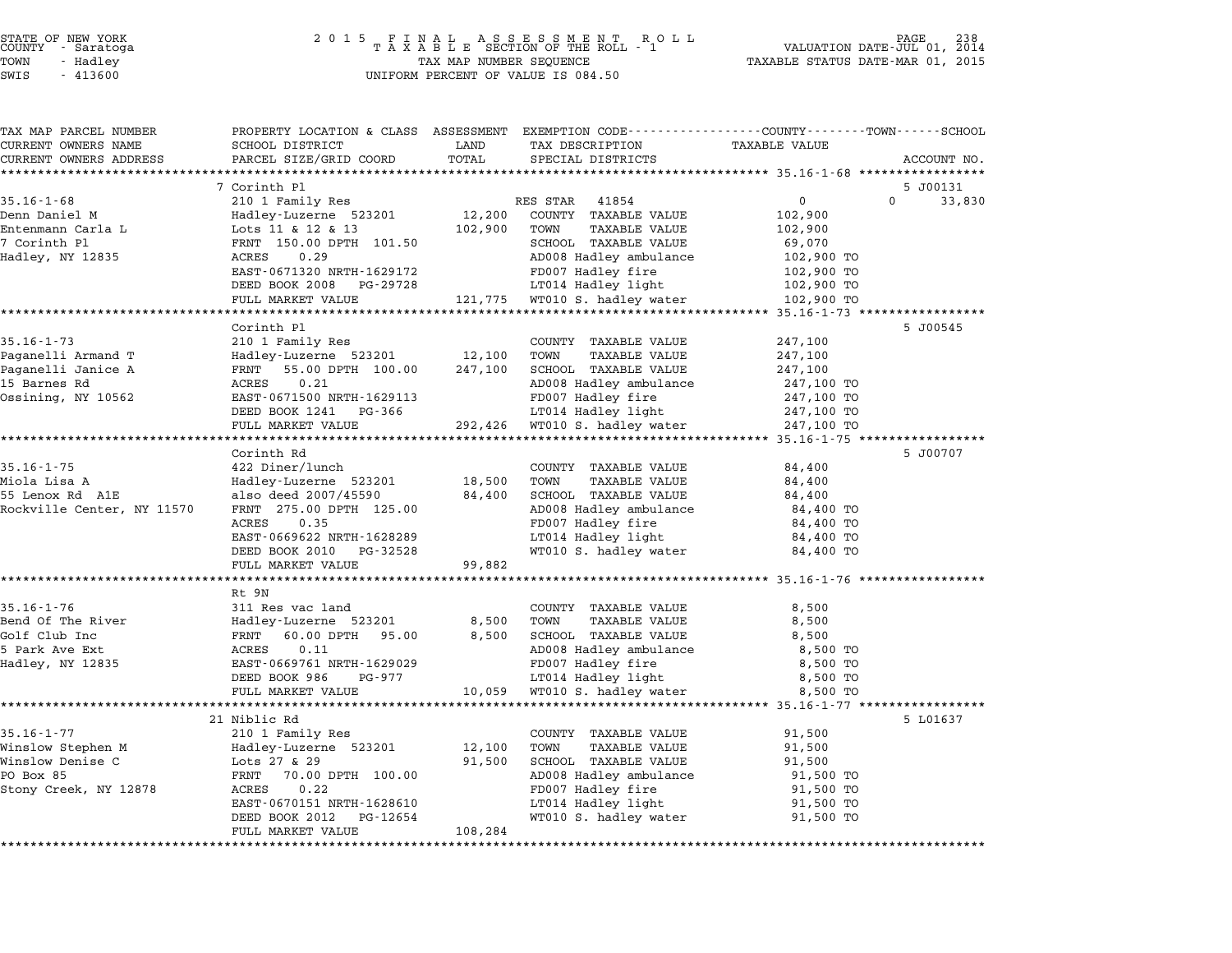| Hadley, NY 12835<br>26 Windmill Dr<br>Glenmont, NY 12077<br>Maguffin Daniel<br>Maguffin Patricia<br>25 Crawford Dr<br>Charlton, NY 12019 | ACRES<br>0.46<br>EAST-0670141 NRTH-1628760<br>DEED BOOK 2007 PG-41338<br>FULL MARKET VALUE<br>68 Riverview Dr<br>260 Seasonal res<br>Hadley-Luzerne 523201<br>Lots 22 & 24<br>FRNT 100.00 DPTH 100.00<br>0.27<br>ACRES<br>EAST-0671610 NRTH-1629093<br>DEED BOOK 1374 PG-699<br>FULL MARKET VALUE<br>64 Riverview Dr<br>210 1 Family Res<br>Hadley-Luzerne 523201<br>50.00 DPTH 200.00<br>FRNT<br>0.23<br>ACRES<br>EAST-0671540 NRTH-1629183<br>DEED BOOK 2007 PG-23616<br>FULL MARKET VALUE | 12,200<br>80,800<br>95,621<br>12,100<br>82,700<br>97,870                                                            | AD008 Hadley ambulance<br>FD007 Hadley fire<br>LT014 Hadley light<br>125,917 WT010 S. hadley water<br>COUNTY TAXABLE VALUE<br>TOWN<br>TAXABLE VALUE<br>SCHOOL TAXABLE VALUE<br>AD008 Hadley ambulance<br>FD007 Hadley fire<br>LT014 Hadley light<br>WT010 S. hadley water<br>COUNTY TAXABLE VALUE<br>TOWN<br>TAXABLE VALUE<br>SCHOOL TAXABLE VALUE<br>AD008 Hadley ambulance<br>FD007 Hadley fire<br>LT014 Hadley light<br>WT010 S. hadley water | 106,400 TO<br>106,400 TO<br>106,400 TO<br>106,400 TO<br>80,800<br>80,800<br>80,800<br>80,800 TO<br>80,800 TO<br>80,800 TO<br>80,800 TO<br>82,700<br>82,700<br>82,700<br>82,700 TO<br>82,700 TO<br>82,700 TO<br>82,700 TO         | 5 J00699<br>5 J00407                                                                                                                                                                       |
|------------------------------------------------------------------------------------------------------------------------------------------|----------------------------------------------------------------------------------------------------------------------------------------------------------------------------------------------------------------------------------------------------------------------------------------------------------------------------------------------------------------------------------------------------------------------------------------------------------------------------------------------|---------------------------------------------------------------------------------------------------------------------|--------------------------------------------------------------------------------------------------------------------------------------------------------------------------------------------------------------------------------------------------------------------------------------------------------------------------------------------------------------------------------------------------------------------------------------------------|----------------------------------------------------------------------------------------------------------------------------------------------------------------------------------------------------------------------------------|--------------------------------------------------------------------------------------------------------------------------------------------------------------------------------------------|
|                                                                                                                                          |                                                                                                                                                                                                                                                                                                                                                                                                                                                                                              |                                                                                                                     |                                                                                                                                                                                                                                                                                                                                                                                                                                                  |                                                                                                                                                                                                                                  |                                                                                                                                                                                            |
|                                                                                                                                          |                                                                                                                                                                                                                                                                                                                                                                                                                                                                                              |                                                                                                                     |                                                                                                                                                                                                                                                                                                                                                                                                                                                  |                                                                                                                                                                                                                                  |                                                                                                                                                                                            |
|                                                                                                                                          |                                                                                                                                                                                                                                                                                                                                                                                                                                                                                              |                                                                                                                     |                                                                                                                                                                                                                                                                                                                                                                                                                                                  |                                                                                                                                                                                                                                  |                                                                                                                                                                                            |
|                                                                                                                                          |                                                                                                                                                                                                                                                                                                                                                                                                                                                                                              |                                                                                                                     |                                                                                                                                                                                                                                                                                                                                                                                                                                                  |                                                                                                                                                                                                                                  |                                                                                                                                                                                            |
|                                                                                                                                          |                                                                                                                                                                                                                                                                                                                                                                                                                                                                                              |                                                                                                                     |                                                                                                                                                                                                                                                                                                                                                                                                                                                  |                                                                                                                                                                                                                                  |                                                                                                                                                                                            |
|                                                                                                                                          |                                                                                                                                                                                                                                                                                                                                                                                                                                                                                              |                                                                                                                     |                                                                                                                                                                                                                                                                                                                                                                                                                                                  |                                                                                                                                                                                                                                  |                                                                                                                                                                                            |
|                                                                                                                                          |                                                                                                                                                                                                                                                                                                                                                                                                                                                                                              |                                                                                                                     |                                                                                                                                                                                                                                                                                                                                                                                                                                                  |                                                                                                                                                                                                                                  |                                                                                                                                                                                            |
|                                                                                                                                          |                                                                                                                                                                                                                                                                                                                                                                                                                                                                                              |                                                                                                                     |                                                                                                                                                                                                                                                                                                                                                                                                                                                  |                                                                                                                                                                                                                                  |                                                                                                                                                                                            |
|                                                                                                                                          |                                                                                                                                                                                                                                                                                                                                                                                                                                                                                              |                                                                                                                     |                                                                                                                                                                                                                                                                                                                                                                                                                                                  |                                                                                                                                                                                                                                  |                                                                                                                                                                                            |
|                                                                                                                                          |                                                                                                                                                                                                                                                                                                                                                                                                                                                                                              |                                                                                                                     |                                                                                                                                                                                                                                                                                                                                                                                                                                                  |                                                                                                                                                                                                                                  |                                                                                                                                                                                            |
|                                                                                                                                          |                                                                                                                                                                                                                                                                                                                                                                                                                                                                                              |                                                                                                                     |                                                                                                                                                                                                                                                                                                                                                                                                                                                  |                                                                                                                                                                                                                                  |                                                                                                                                                                                            |
|                                                                                                                                          |                                                                                                                                                                                                                                                                                                                                                                                                                                                                                              |                                                                                                                     |                                                                                                                                                                                                                                                                                                                                                                                                                                                  |                                                                                                                                                                                                                                  |                                                                                                                                                                                            |
|                                                                                                                                          |                                                                                                                                                                                                                                                                                                                                                                                                                                                                                              |                                                                                                                     |                                                                                                                                                                                                                                                                                                                                                                                                                                                  |                                                                                                                                                                                                                                  |                                                                                                                                                                                            |
|                                                                                                                                          |                                                                                                                                                                                                                                                                                                                                                                                                                                                                                              |                                                                                                                     |                                                                                                                                                                                                                                                                                                                                                                                                                                                  |                                                                                                                                                                                                                                  |                                                                                                                                                                                            |
|                                                                                                                                          |                                                                                                                                                                                                                                                                                                                                                                                                                                                                                              |                                                                                                                     |                                                                                                                                                                                                                                                                                                                                                                                                                                                  |                                                                                                                                                                                                                                  |                                                                                                                                                                                            |
|                                                                                                                                          |                                                                                                                                                                                                                                                                                                                                                                                                                                                                                              |                                                                                                                     |                                                                                                                                                                                                                                                                                                                                                                                                                                                  |                                                                                                                                                                                                                                  |                                                                                                                                                                                            |
|                                                                                                                                          |                                                                                                                                                                                                                                                                                                                                                                                                                                                                                              |                                                                                                                     |                                                                                                                                                                                                                                                                                                                                                                                                                                                  |                                                                                                                                                                                                                                  |                                                                                                                                                                                            |
|                                                                                                                                          |                                                                                                                                                                                                                                                                                                                                                                                                                                                                                              |                                                                                                                     |                                                                                                                                                                                                                                                                                                                                                                                                                                                  |                                                                                                                                                                                                                                  |                                                                                                                                                                                            |
|                                                                                                                                          |                                                                                                                                                                                                                                                                                                                                                                                                                                                                                              |                                                                                                                     |                                                                                                                                                                                                                                                                                                                                                                                                                                                  |                                                                                                                                                                                                                                  |                                                                                                                                                                                            |
|                                                                                                                                          |                                                                                                                                                                                                                                                                                                                                                                                                                                                                                              |                                                                                                                     |                                                                                                                                                                                                                                                                                                                                                                                                                                                  |                                                                                                                                                                                                                                  |                                                                                                                                                                                            |
|                                                                                                                                          |                                                                                                                                                                                                                                                                                                                                                                                                                                                                                              |                                                                                                                     |                                                                                                                                                                                                                                                                                                                                                                                                                                                  |                                                                                                                                                                                                                                  |                                                                                                                                                                                            |
|                                                                                                                                          |                                                                                                                                                                                                                                                                                                                                                                                                                                                                                              |                                                                                                                     |                                                                                                                                                                                                                                                                                                                                                                                                                                                  |                                                                                                                                                                                                                                  |                                                                                                                                                                                            |
|                                                                                                                                          | FRNT 200.00 DPTH 100.00                                                                                                                                                                                                                                                                                                                                                                                                                                                                      |                                                                                                                     | SCHOOL TAXABLE VALUE                                                                                                                                                                                                                                                                                                                                                                                                                             | 72,570                                                                                                                                                                                                                           |                                                                                                                                                                                            |
|                                                                                                                                          |                                                                                                                                                                                                                                                                                                                                                                                                                                                                                              |                                                                                                                     |                                                                                                                                                                                                                                                                                                                                                                                                                                                  |                                                                                                                                                                                                                                  |                                                                                                                                                                                            |
| Standinger Jill                                                                                                                          |                                                                                                                                                                                                                                                                                                                                                                                                                                                                                              |                                                                                                                     |                                                                                                                                                                                                                                                                                                                                                                                                                                                  | 106,400                                                                                                                                                                                                                          |                                                                                                                                                                                            |
|                                                                                                                                          |                                                                                                                                                                                                                                                                                                                                                                                                                                                                                              |                                                                                                                     |                                                                                                                                                                                                                                                                                                                                                                                                                                                  | $\mathbf{0}$                                                                                                                                                                                                                     | $\Omega$<br>33,830                                                                                                                                                                         |
|                                                                                                                                          |                                                                                                                                                                                                                                                                                                                                                                                                                                                                                              |                                                                                                                     |                                                                                                                                                                                                                                                                                                                                                                                                                                                  |                                                                                                                                                                                                                                  | 5 J00412                                                                                                                                                                                   |
|                                                                                                                                          |                                                                                                                                                                                                                                                                                                                                                                                                                                                                                              |                                                                                                                     |                                                                                                                                                                                                                                                                                                                                                                                                                                                  |                                                                                                                                                                                                                                  |                                                                                                                                                                                            |
| CURRENT OWNERS ADDRESS                                                                                                                   |                                                                                                                                                                                                                                                                                                                                                                                                                                                                                              | TOTAL                                                                                                               | SPECIAL DISTRICTS                                                                                                                                                                                                                                                                                                                                                                                                                                |                                                                                                                                                                                                                                  | ACCOUNT NO.                                                                                                                                                                                |
| CURRENT OWNERS NAME                                                                                                                      | SCHOOL DISTRICT                                                                                                                                                                                                                                                                                                                                                                                                                                                                              | LAND                                                                                                                | TAX DESCRIPTION                                                                                                                                                                                                                                                                                                                                                                                                                                  | TAXABLE VALUE                                                                                                                                                                                                                    |                                                                                                                                                                                            |
| TAX MAP PARCEL NUMBER                                                                                                                    |                                                                                                                                                                                                                                                                                                                                                                                                                                                                                              |                                                                                                                     |                                                                                                                                                                                                                                                                                                                                                                                                                                                  |                                                                                                                                                                                                                                  |                                                                                                                                                                                            |
|                                                                                                                                          |                                                                                                                                                                                                                                                                                                                                                                                                                                                                                              |                                                                                                                     |                                                                                                                                                                                                                                                                                                                                                                                                                                                  |                                                                                                                                                                                                                                  |                                                                                                                                                                                            |
|                                                                                                                                          |                                                                                                                                                                                                                                                                                                                                                                                                                                                                                              |                                                                                                                     |                                                                                                                                                                                                                                                                                                                                                                                                                                                  |                                                                                                                                                                                                                                  |                                                                                                                                                                                            |
|                                                                                                                                          |                                                                                                                                                                                                                                                                                                                                                                                                                                                                                              |                                                                                                                     |                                                                                                                                                                                                                                                                                                                                                                                                                                                  |                                                                                                                                                                                                                                  |                                                                                                                                                                                            |
| STATE OF NEW YORK                                                                                                                        |                                                                                                                                                                                                                                                                                                                                                                                                                                                                                              |                                                                                                                     |                                                                                                                                                                                                                                                                                                                                                                                                                                                  |                                                                                                                                                                                                                                  |                                                                                                                                                                                            |
|                                                                                                                                          | - Saratoga<br>- Hadley<br>$-413600$<br>8 Golf Course Pkwy                                                                                                                                                                                                                                                                                                                                                                                                                                    | PARCEL SIZE/GRID COORD<br>8 Golf Course Pkwy<br>210 1 Family Res<br>Hadley-Luzerne 523201<br>Lots 19 & 21 & 23 & 25 |                                                                                                                                                                                                                                                                                                                                                                                                                                                  | 2015 FINAL ASSESSMENT ROLL<br>TAXABLE SECTION OF THE ROLL - 1<br>TAX MAP NUMBER SEOUENCE<br>UNIFORM PERCENT OF VALUE IS 084.50<br>RES STAR<br>41854<br>12,500<br>COUNTY TAXABLE VALUE<br>106,400<br>TOWN<br><b>TAXABLE VALUE</b> | PAGE 239<br>VALUATION DATE-JUL 01, 2014<br>TAXABLE STATUS DATE-MAR 01, 2015<br>PROPERTY LOCATION & CLASS ASSESSMENT EXEMPTION CODE----------------COUNTY-------TOWN------SCHOOL<br>106,400 |

|                  | 16 Ave Of Pine            |         |         |                        |            |   | 5 J00569 |
|------------------|---------------------------|---------|---------|------------------------|------------|---|----------|
| $35.16 - 1 - 81$ | 220 2 Family Res          |         | SR STAR | 41834                  |            | 0 | 73,640   |
| Demetriou Diane  | Hadley-Luzerne 523201     | 12,300  | COUNTY  | TAXABLE VALUE          | 155,400    |   |          |
| 16 Ave Of Pine   | FRNT 150.06 DPTH 100.00   | 155,400 | TOWN    | TAXABLE VALUE          | 155,400    |   |          |
| Hadley, NY 12835 | 0.34<br>ACRES             |         | SCHOOL  | TAXABLE VALUE          | 81,760     |   |          |
|                  | EAST-0670381 NRTH-1628971 |         |         | AD008 Hadley ambulance | 155,400 TO |   |          |
|                  | DEED BOOK 1609<br>PG-780  |         |         | FD007 Hadley fire      | 155,400 TO |   |          |
|                  | FULL MARKET VALUE         | 183,905 |         | LT014 Hadley light     | 155,400 TO |   |          |
|                  |                           |         |         | WT010 S. hadley water  | 155,400 TO |   |          |
|                  |                           |         |         |                        |            |   |          |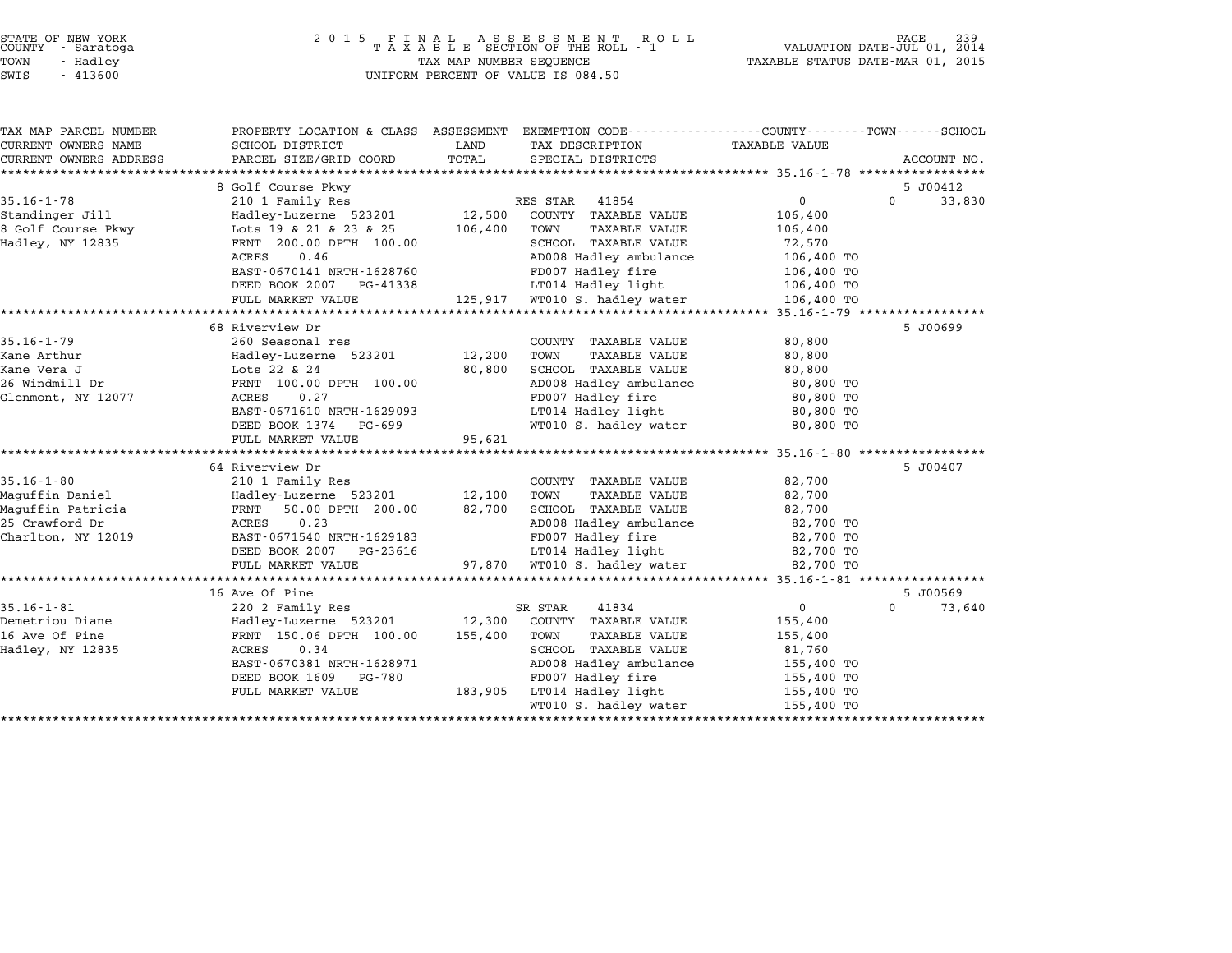|        | STATE OF NEW YORK |  |
|--------|-------------------|--|
| COUNTY | - Saratoga        |  |
| TOWN   | - Hadlev          |  |
|        |                   |  |

# STATE OF NEW YORK <sup>2</sup> <sup>0</sup> <sup>1</sup> 5 F I N A L A S S E S S M E N T R O L L PAGE <sup>240</sup> COUNTY - Saratoga <sup>T</sup> <sup>A</sup> <sup>X</sup> <sup>A</sup> <sup>B</sup> <sup>L</sup> <sup>E</sup> SECTION OF THE ROLL - <sup>1</sup> VALUATION DATE-JUL 01, <sup>2014</sup> TOWN - Hadley TAX MAP NUMBER SEQUENCE TAXABLE STATUS DATE-MAR 01, <sup>2015</sup> SWIS - <sup>413600</sup> UNIFORM PERCENT OF VALUE IS 084.50

| TAX MAP PARCEL NUMBER<br>CURRENT OWNERS NAME | PROPERTY LOCATION & CLASS ASSESSMENT EXEMPTION CODE----------------COUNTY--------TOWN------SCHOOL<br>SCHOOL DISTRICT                                                                                                                                 | LAND        | TAX DESCRIPTION                                                       | TAXABLE VALUE     |                             |
|----------------------------------------------|------------------------------------------------------------------------------------------------------------------------------------------------------------------------------------------------------------------------------------------------------|-------------|-----------------------------------------------------------------------|-------------------|-----------------------------|
| CURRENT OWNERS ADDRESS                       | PARCEL SIZE/GRID COORD                                                                                                                                                                                                                               | TOTAL       | SPECIAL DISTRICTS                                                     |                   | ACCOUNT NO.                 |
|                                              |                                                                                                                                                                                                                                                      |             |                                                                       |                   |                             |
|                                              | 37 Niblic Rd                                                                                                                                                                                                                                         |             |                                                                       |                   | 5 J00284                    |
| $35.16 - 1 - 82.1$                           | 210 1 Family Res                                                                                                                                                                                                                                     |             | RES STAR 41854                                                        | $0 \qquad \qquad$ | $\Omega$<br>33,830          |
|                                              |                                                                                                                                                                                                                                                      |             |                                                                       | 102,400           |                             |
|                                              |                                                                                                                                                                                                                                                      |             |                                                                       | 102,400           |                             |
|                                              |                                                                                                                                                                                                                                                      |             |                                                                       | 68,570            |                             |
| Hadley, NY 12835                             | EAST-0670491 NRTH-1628651                                                                                                                                                                                                                            |             |                                                                       |                   |                             |
|                                              | DEED BOOK 1286 PG-152                                                                                                                                                                                                                                |             | AD008 Hadley ambulance $102,400$ TO<br>FD007 Hadley fire $102,400$ TO |                   |                             |
|                                              | FULL MARKET VALUE                                                                                                                                                                                                                                    |             | 121,183 LT014 Hadley light                                            | 102,400 TO        |                             |
|                                              |                                                                                                                                                                                                                                                      |             | WT010 S. hadley water 102,400 TO                                      |                   |                             |
|                                              |                                                                                                                                                                                                                                                      |             |                                                                       |                   |                             |
|                                              | Ave Of Pine                                                                                                                                                                                                                                          |             |                                                                       |                   |                             |
|                                              |                                                                                                                                                                                                                                                      |             |                                                                       | 6,100             |                             |
|                                              |                                                                                                                                                                                                                                                      |             | TAXABLE VALUE                                                         | 6,100             |                             |
|                                              |                                                                                                                                                                                                                                                      |             |                                                                       | 6,100             |                             |
|                                              | 35.16-1-82.2<br>Winchester Katherine C<br>Winchester David L<br>Winchester David L<br>Winchester David L<br>Minchester David L<br>Minchester David L<br>Minchester David L<br>Minchester David L<br>Minchester David L<br>Minchester David L<br>Minc |             |                                                                       |                   |                             |
|                                              |                                                                                                                                                                                                                                                      |             | AD008 Hadley ambulance 6,100 TO<br>FD007 Hadley fire 6,100 TO         |                   |                             |
|                                              | DEED BOOK 2012    PG-32635                                                                                                                                                                                                                           |             | LT014 Hadley light 6,100 TO                                           |                   |                             |
|                                              | FULL MARKET VALUE                                                                                                                                                                                                                                    |             | 7,219 WT010 S. hadley water                                           | 6,100 TO          |                             |
|                                              |                                                                                                                                                                                                                                                      |             |                                                                       |                   |                             |
|                                              | 2 Niblic Rd                                                                                                                                                                                                                                          |             |                                                                       |                   | 5 J00360                    |
| $35.16 - 1 - 83$                             | 552 Golf course                                                                                                                                                                                                                                      |             | COUNTY TAXABLE VALUE                                                  | 462,600           |                             |
|                                              | Bend Of The River <b>Bend Of The River Community Community</b> Bend Of The River Readily Hadley-Luzerne 523201 223,100 TOWN                                                                                                                          |             | TAXABLE VALUE                                                         | 462,600           |                             |
| Golf Club Inc                                | address 5 Park Ave Ext. (462,600<br>FRNT 2130.00 DPTH<br>ACRES 52.02                                                                                                                                                                                 |             | SCHOOL TAXABLE VALUE 462,600                                          |                   |                             |
| 5 Park Ave Ext                               |                                                                                                                                                                                                                                                      |             | AD008 Hadley ambulance $462,600$ TO<br>FD007 Hadley fire $462,600$ TO |                   |                             |
| Hadley, NY 12835                             |                                                                                                                                                                                                                                                      |             |                                                                       |                   |                             |
|                                              | EAST-0669446 NRTH-1628886                                                                                                                                                                                                                            |             | LT014 Hadley light 462,600 TO                                         |                   |                             |
|                                              | DEED BOOK 874 PG-494                                                                                                                                                                                                                                 |             | WT010 S. hadley water 462,600 TO                                      |                   |                             |
|                                              | FULL MARKET VALUE                                                                                                                                                                                                                                    | 547,456     |                                                                       |                   |                             |
|                                              |                                                                                                                                                                                                                                                      |             |                                                                       |                   |                             |
|                                              | 3 Luzerne Pl                                                                                                                                                                                                                                         |             |                                                                       |                   | 5 J00963                    |
| $35.16 - 1 - 85$                             | 210 1 Family Res                                                                                                                                                                                                                                     |             | SR STAR<br>41834                                                      | $\Omega$          | $0 \qquad \qquad$<br>73,640 |
| Woodward Gerald C                            | Hadley-Luzerne 523201 12,200 COUNTY TAXABLE VALUE                                                                                                                                                                                                    |             |                                                                       | 97,600            |                             |
| Woodward Joan                                | Life Estate                                                                                                                                                                                                                                          | 97,600 TOWN | TAXABLE VALUE                                                         | 97,600            |                             |
| c/O Gerald T Woodward Life Bource            |                                                                                                                                                                                                                                                      |             | SCHOOL TAXABLE VALUE                                                  | 23,960            |                             |
| 3 Luzerne Place                              | FRNT 100.00 DPTH<br>ACRES 0.27                                                                                                                                                                                                                       |             | AD008 Hadley ambulance 97,600 TO                                      |                   |                             |
| Hadley, NY 12835                             |                                                                                                                                                                                                                                                      |             | FD007 Hadley fire                                                     | 97,600 TO         |                             |
|                                              | EAST-0671013 NRTH-1629013 LT014 Hadley light                                                                                                                                                                                                         |             |                                                                       | 97,600 TO         |                             |
|                                              | DEED BOOK 2013 PG-31838                                                                                                                                                                                                                              |             | WT010 S. hadley water                                                 | 97,600 TO         |                             |
|                                              | FULL MARKET VALUE                                                                                                                                                                                                                                    | 115,503     |                                                                       |                   |                             |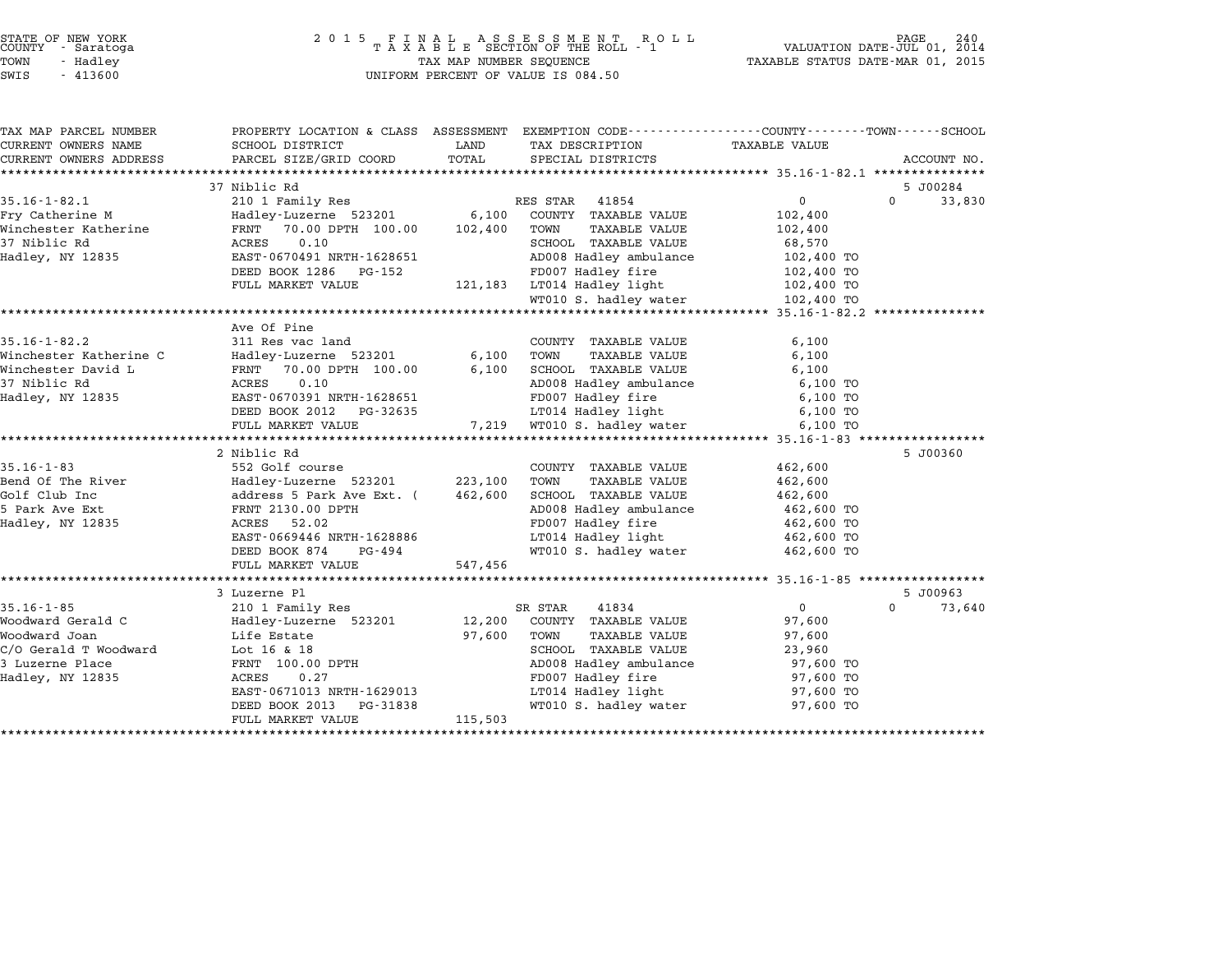### STATE OF NEW YORK <sup>2</sup> <sup>0</sup> <sup>1</sup> 5 F I N A L A S S E S S M E N T R O L L PAGE <sup>241</sup> COUNTY - Saratoga <sup>T</sup> <sup>A</sup> <sup>X</sup> <sup>A</sup> <sup>B</sup> <sup>L</sup> <sup>E</sup> SECTION OF THE ROLL - <sup>1</sup> VALUATION DATE-JUL 01, <sup>2014</sup> TOWN - Hadley TAX MAP NUMBER SEQUENCE TAXABLE STATUS DATE-MAR 01, <sup>2015</sup> STATE OF NEW YORK<br>
COUNTY - Saratoga<br>
TOWN - Hadley TAXABLE SECTION OF THE ROLL<br>
SWIS - 413600 UNIFORM PERCENT OF VALUE IS 084.50

| TAX MAP PARCEL NUMBER  | PROPERTY LOCATION & CLASS ASSESSMENT EXEMPTION CODE---------------COUNTY-------TOWN-----SCHOOL |         |                        |               |             |
|------------------------|------------------------------------------------------------------------------------------------|---------|------------------------|---------------|-------------|
| CURRENT OWNERS NAME    | SCHOOL DISTRICT                                                                                | LAND    | TAX DESCRIPTION        | TAXABLE VALUE |             |
| CURRENT OWNERS ADDRESS | PARCEL SIZE/GRID COORD                                                                         | TOTAL   | SPECIAL DISTRICTS      |               | ACCOUNT NO. |
|                        | Grove Ct                                                                                       |         |                        |               | 5 J00704    |
| $35.16 - 1 - 86$       | 311 Res vac land                                                                               |         | COUNTY TAXABLE VALUE   | 10,300        |             |
| Emrick Donald K        | Hadley-Luzerne 523201                                                                          | 10,300  | TOWN<br>TAXABLE VALUE  | 10,300        |             |
| Emrick Dixie L         | LOT 14 P/O 16                                                                                  | 10,300  | SCHOOL TAXABLE VALUE   | 10,300        |             |
| 25 Grove Ct            | 75.00 DPTH 100.00<br>FRNT                                                                      |         | AD008 Hadley ambulance | 10,300 TO     |             |
| Hadley, NY 12835       | ACRES<br>0.17                                                                                  |         | FD007 Hadley fire      | 10,300 TO     |             |
|                        | EAST-0670479 NRTH-1629008                                                                      |         | LT014 Hadley light     | 10,300 TO     |             |
|                        | DEED BOOK 2008<br>PG-35988                                                                     |         | WT010 S. hadley water  | 10,300 TO     |             |
|                        | FULL MARKET VALUE                                                                              | 12,189  |                        |               |             |
|                        |                                                                                                |         |                        |               |             |
|                        | Grove Ct                                                                                       |         |                        |               | 5 J00703    |
| 35.16-1-87             | 311 Res vac land                                                                               |         | COUNTY TAXABLE VALUE   | 10,300        |             |
| Emrick Donald K        | Hadley-Luzerne 523201                                                                          | 10,300  | TOWN<br>TAXABLE VALUE  | 10,300        |             |
| Emrick Dixie L         | Lot; 18 $P/O$ 16                                                                               | 10,300  | SCHOOL TAXABLE VALUE   | 10,300        |             |
| 265 States Rd          | FRNT 75.00 DPTH 100.00                                                                         |         | AD008 Hadley ambulance | 10,300 TO     |             |
| Stony Creek, NY 12878  | ACRES<br>0.17                                                                                  |         | FD007 Hadley fire      | 10,300 TO     |             |
|                        | EAST-0670486 NRTH-1628937                                                                      |         | LT014 Hadley light     | 10,300 TO     |             |
|                        | DEED BOOK 2014 PG-17088                                                                        |         | WT010 S. hadley water  | 10,300 TO     |             |
|                        | FULL MARKET VALUE                                                                              | 12,189  |                        |               |             |
|                        | *****************************                                                                  |         |                        |               |             |
|                        | Ave Of Pines                                                                                   |         |                        |               | 5 J00290    |
| $35.16 - 1 - 88$       | 311 Res vac land                                                                               |         | COUNTY TAXABLE VALUE   | 12,100        |             |
| Montgomery Lucas       | Hadley-Luzerne 523201                                                                          | 12,100  | TOWN<br>TAXABLE VALUE  | 12,100        |             |
| Montgomery Cheryl      | Lots 8,10 p/o 6                                                                                | 12,100  | SCHOOL TAXABLE VALUE   | 12,100        |             |
| 29 Avenue of the Pines | FRNT 124.75 DPTH 100.00                                                                        |         | AD008 Hadley ambulance | 12,100 TO     |             |
| Hadley, NY 12835       | ACRES<br>0.29                                                                                  |         | FD007 Hadley fire      | 12,100 TO     |             |
|                        | EAST-0670228 NRTH-1629149                                                                      |         | LT014 Hadley light     | 12,100 TO     |             |
|                        | DEED BOOK 2008<br>PG-27606                                                                     |         | WT010 S. hadley water  | 12,100 TO     |             |
|                        | FULL MARKET VALUE                                                                              | 14,320  |                        |               |             |
|                        |                                                                                                |         |                        |               |             |
|                        | 67 Riverview Dr                                                                                |         |                        |               | 5 J00951    |
| $35.16 - 2 - 1.1$      | 210 1 Family Res - WTRFNT                                                                      |         | COUNTY TAXABLE VALUE   | 191,200       |             |
| Merbaum Richard        | Hadley-Luzerne 523201                                                                          | 55,000  | TOWN<br>TAXABLE VALUE  | 191,200       |             |
| Merbaum Judith         | Riverfront                                                                                     | 191,200 | SCHOOL TAXABLE VALUE   | 191,200       |             |
| 8 Lincoln Rd           | 95.00<br>FRNT 210.00 DPTH                                                                      |         | AD008 Hadley ambulance | 191,200 TO    |             |
| Great Neck, NY 11021   | ACRES<br>0.37                                                                                  |         | FD007 Hadley fire      | 191,200 TO    |             |
|                        | EAST-0671730 NRTH-1629243                                                                      |         | LT014 Hadley light     | 191,200 TO    |             |
|                        | DEED BOOK 1628 PG-664                                                                          |         | WT010 S. hadley water  | 191,200 TO    |             |
|                        | FULL MARKET VALUE                                                                              | 226,272 |                        |               |             |
|                        |                                                                                                |         |                        |               |             |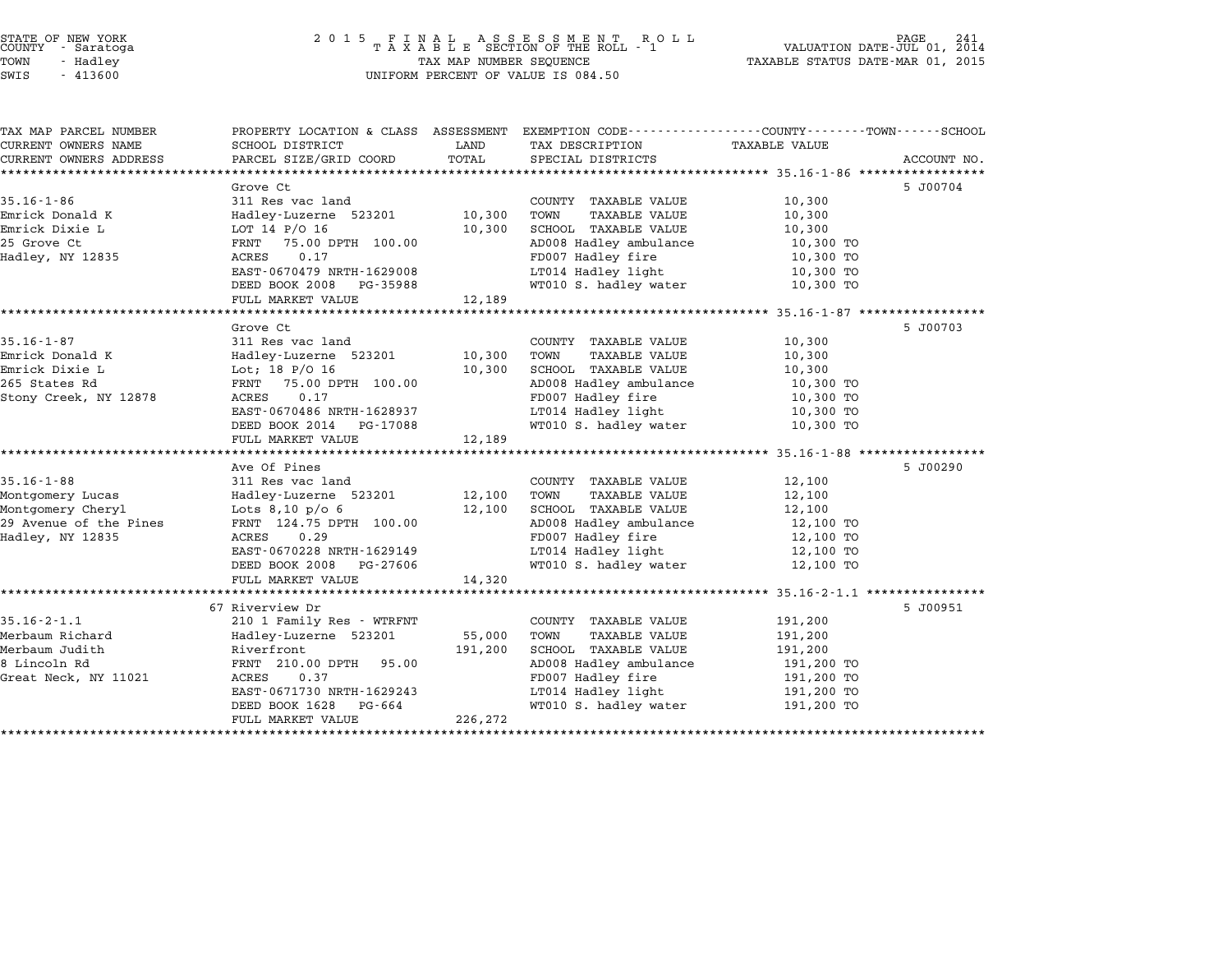| STATE OF NEW YORK |  |            |  |  |  |
|-------------------|--|------------|--|--|--|
| COUNTY            |  | - Saratoga |  |  |  |
| TOWN              |  | - Hadley   |  |  |  |
|                   |  |            |  |  |  |

| TAX MAP PARCEL NUMBER        | PROPERTY LOCATION & CLASS ASSESSMENT EXEMPTION CODE----------------COUNTY-------TOWN------SCHOOL |                           |                                                     |                            |             |
|------------------------------|--------------------------------------------------------------------------------------------------|---------------------------|-----------------------------------------------------|----------------------------|-------------|
| CURRENT OWNERS NAME          | SCHOOL DISTRICT                                                                                  | LAND                      | TAX DESCRIPTION                                     | TAXABLE VALUE              |             |
| CURRENT OWNERS ADDRESS       | PARCEL SIZE/GRID COORD                                                                           | TOTAL                     | SPECIAL DISTRICTS                                   |                            | ACCOUNT NO. |
|                              | Riverview Dr                                                                                     |                           |                                                     |                            |             |
| $35.16 - 2 - 1.2$            | 311 Res vac land - WTRFNT                                                                        |                           | COUNTY TAXABLE VALUE                                | 10,200                     |             |
| Kane Arthur B                | Hadley-Luzerne 523201                                                                            | 10,200                    | TOWN<br>TAXABLE VALUE                               | 10,200                     |             |
| Kane Vera J                  | Riverfront                                                                                       | 10,200                    | SCHOOL TAXABLE VALUE                                | 10,200                     |             |
| 26 Windmill Dr               | FRNT 150.00 DPTH 40.00                                                                           |                           | AD008 Hadley ambulance                              | 10,200 TO                  |             |
| Glenmont, NY 12077           | 0.14<br>ACRES                                                                                    |                           | FD007 Hadley fire                                   | 10,200 TO                  |             |
|                              | EAST-0671740 NRTH-1629063                                                                        |                           | LT014 Hadley light                                  | 10,200 TO                  |             |
|                              | DEED BOOK 1439 PG-735                                                                            |                           | WT010 S. hadley water                               | 10,200 TO                  |             |
|                              | FULL MARKET VALUE                                                                                | 12,071                    |                                                     |                            |             |
|                              |                                                                                                  |                           |                                                     |                            |             |
|                              | Niblic Rd                                                                                        |                           |                                                     |                            | 5 J00602    |
| $35.16 - 2 - 2$              | 210 1 Family Res - WTRFNT                                                                        |                           | COUNTY TAXABLE VALUE                                | 93,800                     |             |
| Paganelli Janice A           | Hadley-Luzerne 523201                                                                            | 21,600                    | TOWN<br>TAXABLE VALUE                               | 93,800                     |             |
| Fitz Sally J<br>15 Barnes Rd | FRNT 127.00 DPTH 120.30<br>0.27                                                                  | 93,800                    | SCHOOL TAXABLE VALUE                                | 93,800<br>93,800 TO        |             |
| Ossining, NY 10562           | ACRES<br>EAST-0671756 NRTH-1628936                                                               |                           | AD008 Hadley ambulance<br>ED007 Hadley fire         | 93,800 TO                  |             |
|                              | DEED BOOK 1678 PG-30                                                                             |                           | LT014 Hadley light                                  | 93,800 TO                  |             |
|                              | FULL MARKET VALUE                                                                                |                           | 111,006 WT010 S. hadley water                       | 93,800 TO                  |             |
|                              |                                                                                                  |                           |                                                     |                            |             |
|                              | 76 Riverview Dr                                                                                  |                           |                                                     |                            | 5 J00977    |
| $35.16 - 2 - 3$              | 210 1 Family Res - WTRFNT                                                                        |                           | CW_15_VET/ 41161                                    | 10,200<br>10,200           | $\mathbf 0$ |
| Malone John                  | Hadley-Luzerne 523201                                                                            | CW_15_VE<br>3,300 SR STAR | 41834                                               | $\overline{0}$<br>$\Omega$ | 73,640      |
| Malone Joan G                | Lot 3 & Riverfront                                                                               | 123,000                   | COUNTY TAXABLE VALUE                                | 112,800                    |             |
| 76 Riverview Dr              | FRNT<br>50.00 DPTH 101.50                                                                        |                           | TOWN<br>TAXABLE VALUE                               | 112,800                    |             |
| Hadley, NY 12835             | ACRES<br>0.17                                                                                    |                           | SCHOOL TAXABLE VALUE                                | 49,360                     |             |
|                              | EAST-0671631 NRTH-1628853                                                                        |                           | AD008 Hadley ambulance                              | 123,000 TO                 |             |
|                              | DEED BOOK 1425 PG-239                                                                            |                           | FD007 Hadley fire                                   | 123,000 TO                 |             |
|                              | FULL MARKET VALUE                                                                                |                           | 145,562 LT014 Hadley light<br>WT010 S. hadley water | 123,000 TO<br>123,000 TO   |             |
|                              |                                                                                                  |                           |                                                     | 123,000 TO                 |             |
|                              |                                                                                                  |                           |                                                     |                            |             |
| $35.16 - 2 - 4$              | 78 Riverview Dr<br>260 Seasonal res - WTRFNT                                                     |                           | COUNTY TAXABLE VALUE                                | 76,300                     | 5 J00106    |
| Del Balso John               | Hadley-Luzerne 523201                                                                            | 18,000                    | <b>TAXABLE VALUE</b><br>TOWN                        | 76,300                     |             |
| Del Mary                     | 50.00 DPTH 101.50<br>FRNT                                                                        | 76,300                    | SCHOOL TAXABLE VALUE                                | 76,300                     |             |
| 2 Creekside Ln               | ACRES<br>0.17                                                                                    |                           | AD008 Hadley ambulance                              | 76,300 TO                  |             |
| Latham, NY 12110             | EAST-0671758 NRTH-1628800                                                                        |                           | FD007 Hadley fire                                   | 76,300 TO                  |             |
|                              | DEED BOOK 1446<br>$PG - 733$                                                                     |                           | LT014 Hadley light                                  | 76,300 TO                  |             |
|                              | FULL MARKET VALUE                                                                                | 90,296                    | WT010 S. hadley water                               | 76,300 TO                  |             |
|                              |                                                                                                  |                           |                                                     |                            |             |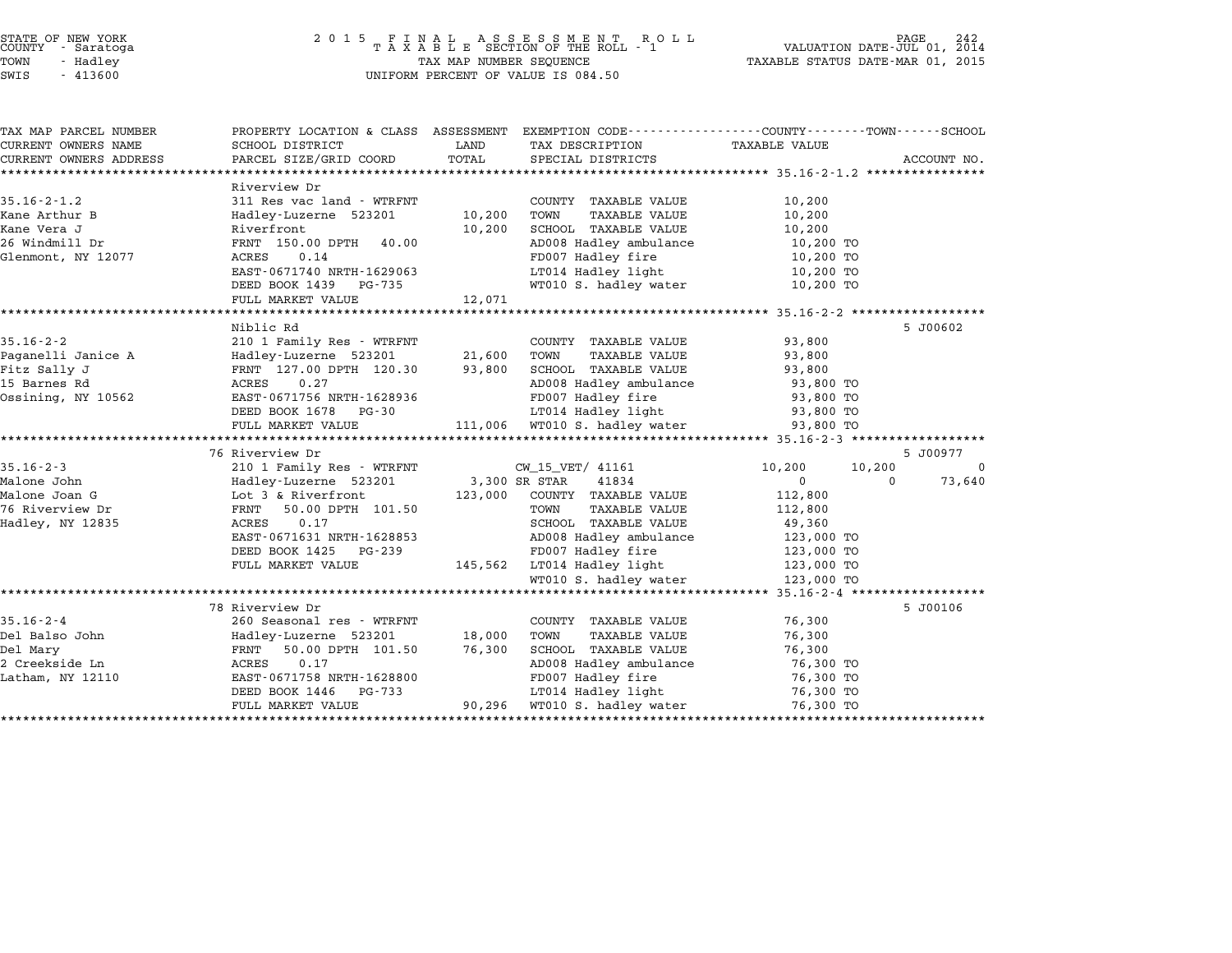| TAX MAP PARCEL NUMBER     |                                                       |         | PROPERTY LOCATION & CLASS ASSESSMENT EXEMPTION CODE---------------COUNTY-------TOWN-----SCHOOL |                        |             |
|---------------------------|-------------------------------------------------------|---------|------------------------------------------------------------------------------------------------|------------------------|-------------|
| CURRENT OWNERS NAME       | SCHOOL DISTRICT                                       | LAND    | TAX DESCRIPTION                                                                                | TAXABLE VALUE          |             |
| CURRENT OWNERS ADDRESS    | PARCEL SIZE/GRID COORD                                | TOTAL   | SPECIAL DISTRICTS                                                                              |                        | ACCOUNT NO. |
|                           | 86 Riverview Dr                                       |         |                                                                                                |                        | 5 J00887    |
| $35.16 - 2 - 7$           | 270 Mfg housing - WTRFNT                              |         | COUNTY TAXABLE VALUE                                                                           | 40,500                 |             |
| Benedetto Janine          |                                                       | 25,200  | TOWN<br><b>TAXABLE VALUE</b>                                                                   | 40,500                 |             |
| 49 McLean Street          | Hadley-Luzerne 523201<br>Lots $7 & 8 & 8 & 5 & 9 & 8$ | 40,500  | SCHOOL TAXABLE VALUE                                                                           | 40,500                 |             |
| Ballston Spa, NY 12020    | Riverfront                                            |         | AD008 Hadley ambulance                                                                         | 40,500 TO              |             |
|                           | FRNT 100.00 DPTH 102.20                               |         | FD007 Hadley fire                                                                              | 40,500 TO              |             |
|                           | 0.36<br><b>ACRES</b>                                  |         | LT014 Hadley light                                                                             |                        |             |
|                           | EAST-0671631 NRTH-1628633                             |         | WT010 S. hadley water                                                                          | 40,500 TO<br>40,500 TO |             |
|                           | DEED BOOK 2014 PG-34340                               |         |                                                                                                |                        |             |
|                           | FULL MARKET VALUE                                     | 47,929  |                                                                                                |                        |             |
|                           |                                                       |         |                                                                                                |                        |             |
|                           | 1 Mid Iron Dr                                         |         |                                                                                                |                        | 5 J00172    |
| $35.16 - 2 - 21$          | 260 Seasonal res                                      |         | COUNTY TAXABLE VALUE                                                                           | 112,200                |             |
| Fitzsimmons Bernard C     | Hadley-Luzerne 523201                                 | 10,000  | TOWN<br>TAXABLE VALUE                                                                          | 112,200                |             |
| Fitzsimmons Joanne        | Lot 23                                                | 112,200 | <b>SCHOOL TAXABLE VALUE</b>                                                                    | 112,200                |             |
| 265 Cypress St            | FRNT<br>50.60 DPTH 107.00                             |         | AD008 Hadley ambulance                                                                         | 112,200 TO             |             |
| Massapequa Park, NY 11758 | 0.11<br>ACRES                                         |         | FD007 Hadley fire                                                                              | 112,200 TO             |             |
|                           | EAST-0671503 NRTH-1627933                             |         | LT014 Hadley light                                                                             | 112,200 TO             |             |
|                           | DEED BOOK 1432<br>PG-797                              |         | WT010 S. hadley water                                                                          | 112,200 TO             |             |
|                           | FULL MARKET VALUE                                     | 132,781 |                                                                                                |                        |             |
|                           |                                                       |         |                                                                                                |                        |             |
|                           | Riverview Dr                                          |         |                                                                                                |                        | 5 J00174    |
| $35.16 - 2 - 22$          | 311 Res vac land - WTRFNT                             |         | COUNTY TAXABLE VALUE                                                                           | 21,500                 |             |
| Fitzsimmons Bernard C     | Hadley-Luzerne 523201                                 | 21,500  | TOWN<br>TAXABLE VALUE                                                                          | 21,500                 |             |
| Fitzsimmons Joanne        | Lots 21&22 & Riverfront                               | 21,500  | <b>SCHOOL TAXABLE VALUE</b>                                                                    | 21,500                 |             |
| 265 Cypress St            | FRNT 166.92 DPTH 100.00                               |         | AD008 Hadley ambulance                                                                         | 21,500 TO              |             |
| Massapegua, NY 11762      | ACRES<br>0.26                                         |         | FD007 Hadley fire                                                                              | 21,500 TO              |             |
|                           | EAST-0671691 NRTH-1627915                             |         | LT014 Hadley light                                                                             | 21,500 TO              |             |
|                           | DEED BOOK 1432 PG-793                                 |         | WT010 S. hadley water                                                                          | 21,500 TO              |             |
|                           | FULL MARKET VALUE                                     | 25,444  |                                                                                                |                        |             |
|                           |                                                       |         |                                                                                                |                        |             |
|                           | Riverview Dr                                          |         |                                                                                                |                        | 5 J01868    |
| $35.16 - 2 - 23$          | 311 Res vac land - WTRFNT                             |         | COUNTY TAXABLE VALUE                                                                           | 2,700                  |             |
| Fitzsimmons Bernard C     | Hadley-Luzerne 523201                                 | 2,700   | TOWN<br><b>TAXABLE VALUE</b>                                                                   | 2,700                  |             |
| Fitzsimmons Joanne        | Riverfront                                            | 2,700   | <b>SCHOOL TAXABLE VALUE</b>                                                                    | 2,700                  |             |
| 265 Cypress St            | 52.00 DPTH<br>FRNT<br>30.00                           |         | AD008 Hadley ambulance                                                                         | 2,700 TO               |             |
| Massapequa Park, NY 11762 | 0.03<br>ACRES                                         |         | FD007 Hadley fire                                                                              | 2,700 TO               |             |
|                           | EAST-0671673 NRTH-1627853                             |         | LT014 Hadley light                                                                             | 2,700 TO               |             |
|                           | DEED BOOK 1432<br>PG-797                              |         | WT010 S. hadley water                                                                          | 2,700 TO               |             |
|                           | FULL MARKET VALUE                                     | 3,195   |                                                                                                |                        |             |
|                           |                                                       |         |                                                                                                |                        |             |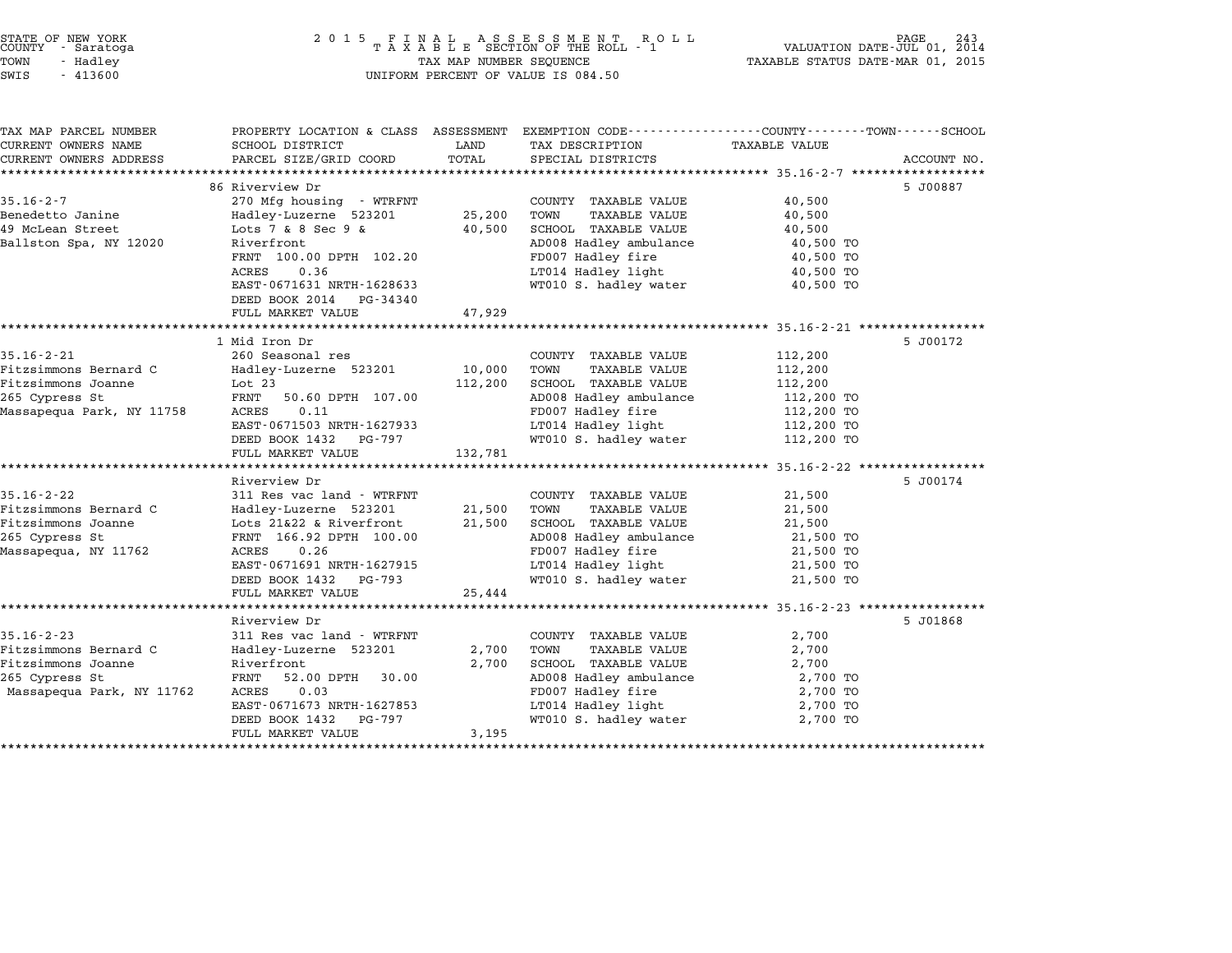| STATE OF NEW YORK<br>COUNTY<br>- Saratoga<br>TOWN<br>- Hadley<br>SWIS<br>$-413600$ | 2 0 1 5<br>FINAL ASSESSMENT RO<br>TAXABLE SECTION OF THE ROLL - 1<br>TAX MAP NUMBER SEQUENCE<br>UNIFORM PERCENT OF VALUE IS 084.50 | PAGE<br>244<br>VALUATION DATE-JUL 01, 2014<br>TAXABLE STATUS DATE-MAR 01, 2015 |                                                                                                 |                                              |          |             |
|------------------------------------------------------------------------------------|------------------------------------------------------------------------------------------------------------------------------------|--------------------------------------------------------------------------------|-------------------------------------------------------------------------------------------------|----------------------------------------------|----------|-------------|
|                                                                                    |                                                                                                                                    |                                                                                |                                                                                                 |                                              |          |             |
| TAX MAP PARCEL NUMBER                                                              |                                                                                                                                    |                                                                                | PROPERTY LOCATION & CLASS ASSESSMENT EXEMPTION CODE----------------COUNTY-------TOWN-----SCHOOL |                                              |          |             |
| CURRENT OWNERS NAME                                                                | SCHOOL DISTRICT                                                                                                                    | LAND                                                                           | TAX DESCRIPTION                                                                                 | <b>TAXABLE VALUE</b>                         |          |             |
| CURRENT OWNERS ADDRESS                                                             | PARCEL SIZE/GRID COORD                                                                                                             | TOTAL                                                                          | SPECIAL DISTRICTS                                                                               | ****************** 35.16-2-24 ***********    |          | ACCOUNT NO. |
|                                                                                    | 130 Riverview Dr                                                                                                                   |                                                                                |                                                                                                 |                                              |          | 5 L01609    |
| $35.16 - 2 - 24$                                                                   | 210 1 Family Res - WTRFNT                                                                                                          |                                                                                | SR STAR<br>41834                                                                                | 0                                            | $\Omega$ | 73,640      |
| Dalbec Robert                                                                      | Hadley-Luzerne 523201                                                                                                              | 22,700                                                                         | COUNTY TAXABLE VALUE                                                                            | 244,200                                      |          |             |
| Dalbec Patricia                                                                    | FRNT 232.00 DPTH 110.00                                                                                                            | 244,200                                                                        | TOWN<br><b>TAXABLE VALUE</b>                                                                    | 244,200                                      |          |             |
| 130 Riverview Rd                                                                   | ACRES<br>0.55                                                                                                                      |                                                                                | SCHOOL TAXABLE VALUE                                                                            | 170,560                                      |          |             |
| Hadley, NY 12835                                                                   | EAST-0671563 NRTH-1627783                                                                                                          |                                                                                | AD008 Hadley ambulance                                                                          | 244,200 TO                                   |          |             |
|                                                                                    | DEED BOOK 2012<br>PG-35791                                                                                                         |                                                                                | FD007 Hadley fire                                                                               | 244,200 TO                                   |          |             |
|                                                                                    | FULL MARKET VALUE                                                                                                                  |                                                                                | 288,994 LT014 Hadley light                                                                      | 244,200 TO                                   |          |             |
|                                                                                    | *************************                                                                                                          |                                                                                | WT010 S. hadley water                                                                           | 244,200 TO                                   |          |             |
|                                                                                    | 102 Riverview Dr                                                                                                                   |                                                                                |                                                                                                 |                                              |          | 5 J00409    |
| $35.16 - 2 - 25$                                                                   | 210 1 Family Res - WTRFNT                                                                                                          |                                                                                | VET COM C 41132                                                                                 | 43,825                                       | $\Omega$ | 0           |
| Williamson Lyndal                                                                  | Hadley-Luzerne 523201                                                                                                              |                                                                                | 21,700 VET COM T 41133                                                                          | $\Omega$                                     | 17,000   | $\Omega$    |
| Williamson Susan R                                                                 | Lots 17 & 18 & Riverfront                                                                                                          |                                                                                | 175,300 RES STAR<br>41854                                                                       | 0                                            | 0        | 33,830      |
| 102 Riverview Dr                                                                   | FRNT 100.00 DPTH 100.00                                                                                                            |                                                                                | COUNTY TAXABLE VALUE                                                                            | 131,475                                      |          |             |
| Hadley, NY 12835                                                                   | ACRES<br>0.29                                                                                                                      |                                                                                | <b>TAXABLE VALUE</b><br>TOWN                                                                    | 158,300                                      |          |             |
|                                                                                    | EAST-0671722 NRTH-1628093                                                                                                          |                                                                                | SCHOOL TAXABLE VALUE                                                                            | 141,470                                      |          |             |
|                                                                                    | DEED BOOK 1597 PG-55                                                                                                               |                                                                                | AD008 Hadley ambulance                                                                          | 175,300 TO                                   |          |             |
|                                                                                    | FULL MARKET VALUE                                                                                                                  |                                                                                | 207,456 FD007 Hadley fire                                                                       | 175,300 TO                                   |          |             |
|                                                                                    |                                                                                                                                    |                                                                                | LT014 Hadley light                                                                              | 175,300 TO                                   |          |             |
|                                                                                    |                                                                                                                                    |                                                                                | WT010 S. hadley water                                                                           | 175,300 TO                                   |          |             |
|                                                                                    | **********************                                                                                                             |                                                                                |                                                                                                 | ************* 35.16-2-26 *****               |          |             |
| $35.16 - 2 - 26$                                                                   | 96 Riverview Dr                                                                                                                    |                                                                                |                                                                                                 |                                              |          | 5 J00164    |
| Palma Michael                                                                      | 270 Mfg housing - WTRFNT                                                                                                           |                                                                                | COUNTY TAXABLE VALUE<br>TOWN<br><b>TAXABLE VALUE</b>                                            | 61,800<br>61,800                             |          |             |
| Palma Susan                                                                        | Hadley-Luzerne 523201<br>Lot 13 & River Front                                                                                      | 41,200<br>61,800                                                               | SCHOOL TAXABLE VALUE                                                                            | 61,800                                       |          |             |
| 583 Spier Falls Rd                                                                 | FRNT<br>50.00 DPTH 102.20                                                                                                          |                                                                                | AD008 Hadley ambulance                                                                          | 61,800 TO                                    |          |             |
| Greenfield Center, NY 12833                                                        | ACRES<br>0.16                                                                                                                      |                                                                                | FD007 Hadley fire                                                                               | 61,800 TO                                    |          |             |
|                                                                                    | EAST-0671632 NRTH-1628353                                                                                                          |                                                                                | LT014 Hadley light                                                                              | 61,800 TO                                    |          |             |
|                                                                                    | DEED BOOK 2009 PG-44157                                                                                                            |                                                                                | WT010 S. hadley water                                                                           | 61,800 TO                                    |          |             |
|                                                                                    | FULL MARKET VALUE                                                                                                                  | 73,136                                                                         |                                                                                                 |                                              |          |             |
|                                                                                    | ***************************                                                                                                        |                                                                                | *************************                                                                       | ************** 35.16-2-27 ****************** |          |             |
|                                                                                    | 101 Riverview Dr                                                                                                                   |                                                                                |                                                                                                 |                                              |          | 5 J01397    |
| $35.16 - 2 - 27$                                                                   | 210 1 Family Res - WTRFNT                                                                                                          |                                                                                | VET WAR C 41122                                                                                 | 22,500                                       | 0        | 0           |
| Wendt Arlene M                                                                     | Hadley-Luzerne 523201                                                                                                              |                                                                                | 22,000 VET WAR T 41123                                                                          | 0                                            | 10,200   | 0           |
| Fitz Sally                                                                         | Wendt Living Trust                                                                                                                 |                                                                                | 150,000 SR STAR<br>41834                                                                        | 0                                            | 0        | 73,640      |
| Trustees<br>101 Riverview Dr                                                       | Lots 11 & 12 & Riverfront<br>FRNT 100.00 DPTH<br>43.00                                                                             |                                                                                | COUNTY TAXABLE VALUE<br>TAXABLE VALUE                                                           | 127,500                                      |          |             |
| Hadley, NY 12835                                                                   | 0.37<br>ACRES                                                                                                                      |                                                                                | TOWN<br>SCHOOL TAXABLE VALUE                                                                    | 139,800<br>76,360                            |          |             |
|                                                                                    | EAST-0671752 NRTH-1628436                                                                                                          |                                                                                | AD008 Hadley ambulance                                                                          | 150,000 TO                                   |          |             |
|                                                                                    | DEED BOOK 2012<br>PG-31583                                                                                                         |                                                                                | FD007 Hadley fire                                                                               | 150,000 TO                                   |          |             |
|                                                                                    |                                                                                                                                    |                                                                                |                                                                                                 |                                              |          |             |

FULL MARKET VALUE 177,515 LT014 Hadley fire 150,000 TO<br>
FULL MARKET VALUE 150,000 TO Hadley fire 150,000 TO

\*\*\*\*\*\*\*\*\*\*\*\*\*\*\*\*\*\*\*\*\*\*\*\*\*\*\*\*\*\*\*\*\*\*\*\*\*\*\*\*\*\*\*\*\*\*\*\*\*\*\*\*\*\*\*\*\*\*\*\*\*\*\*\*\*\*\*\*\*\*\*\*\*\*\*\*\*\*\*\*\*\*\*\*\*\*\*\*\*\*\*\*\*\*\*\*\*\*\*\*\*\*\*\*\*\*\*\*\*\*\*\*\*\*\*\*\*\*\*\*\*\*\*\*\*\*\*\*\*\*\*\*

% FD007 Hadley Tite = 150,000 TO<br>LT014 Hadley light = 150,000 TO<br>WT010 S. hadley water = 150,000 TO

STATE OF NEW YORK <sup>2</sup> <sup>0</sup> <sup>1</sup> 5 F I N A L A S S E S S M E N T R O L L PAGE <sup>244</sup> COUNTY - Saratoga <sup>T</sup> <sup>A</sup> <sup>X</sup> <sup>A</sup> <sup>B</sup> <sup>L</sup> <sup>E</sup> SECTION OF THE ROLL - <sup>1</sup> VALUATION DATE-JUL 01, <sup>2014</sup>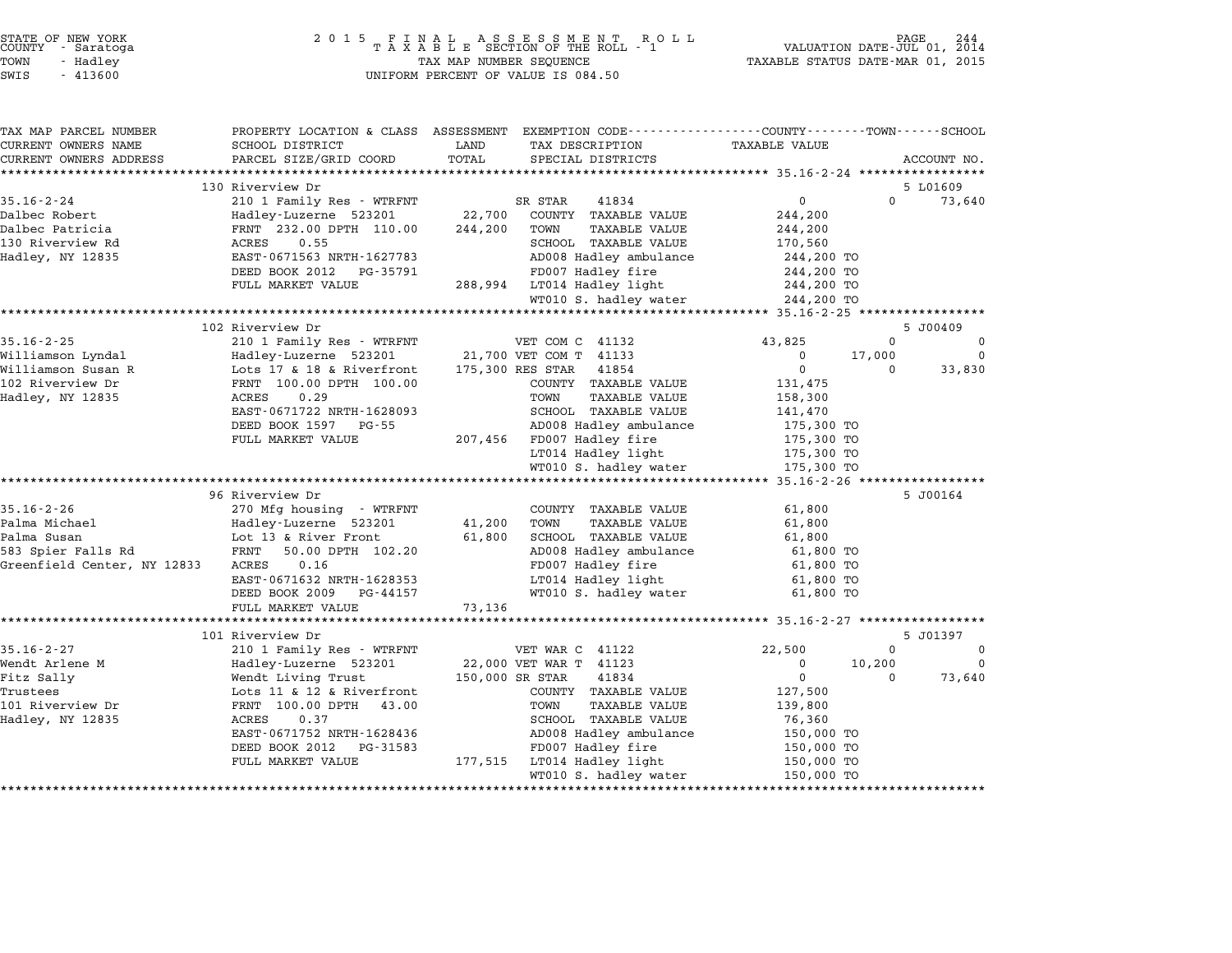# STATE OF NEW YORK <sup>2</sup> <sup>0</sup> <sup>1</sup> 5 F I N A L A S S E S S M E N T R O L L PAGE <sup>245</sup> COUNTY - Saratoga <sup>T</sup> <sup>A</sup> <sup>X</sup> <sup>A</sup> <sup>B</sup> <sup>L</sup> <sup>E</sup> SECTION OF THE ROLL - <sup>1</sup> VALUATION DATE-JUL 01, <sup>2014</sup> TOWN - Hadley TAX MAP NUMBER SEQUENCE TAXABLE STATUS DATE-MAR 01, <sup>2015</sup> STATE OF NEW YORK<br>
COUNTY - Saratoga<br>
TOWN - Hadley TAXABLE SECTION OF THE ROLL<br>
SWIS - 413600 UNIFORM PERCENT OF VALUE IS 084.50

| TAX MAP PARCEL NUMBER                 |                                    |         | PROPERTY LOCATION & CLASS ASSESSMENT EXEMPTION CODE---------------COUNTY-------TOWN-----SCHOOL |                      |                    |
|---------------------------------------|------------------------------------|---------|------------------------------------------------------------------------------------------------|----------------------|--------------------|
| CURRENT OWNERS NAME                   | SCHOOL DISTRICT                    | LAND    | TAX DESCRIPTION                                                                                | <b>TAXABLE VALUE</b> |                    |
| CURRENT OWNERS ADDRESS                | PARCEL SIZE/GRID COORD             | TOTAL   | SPECIAL DISTRICTS                                                                              |                      | ACCOUNT NO.        |
| *********************                 |                                    |         |                                                                                                |                      |                    |
|                                       | 88 Riverview Dr                    |         |                                                                                                |                      | 5 J00200           |
| $35.16 - 2 - 28$                      | 210 1 Family Res - WTRFNT          |         | 41834<br>SR STAR                                                                               | $\mathbf 0$          | $\Omega$<br>73,640 |
| Barnett Ronald E                      | Hadley-Luzerne 523201              | 22,100  | COUNTY TAXABLE VALUE                                                                           | 171,700              |                    |
| Barnett Barbara                       | Lots 9 & 10 & River Front          | 171,700 | TOWN<br>TAXABLE VALUE                                                                          | 171,700              |                    |
| 88 Riverview Dr                       | FRNT 100.00 DPTH 102.20            |         | SCHOOL TAXABLE VALUE                                                                           | 98,060               |                    |
| Hadley, NY 12835                      | 0.40<br>ACRES                      |         | AD008 Hadley ambulance                                                                         | 171,700 TO           |                    |
|                                       | EAST-0671757 NRTH-1628535          |         | FD007 Hadley fire                                                                              | 171,700 TO           |                    |
|                                       | DEED BOOK 1096<br>PG-500           |         | LT014 Hadley light                                                                             | 171,700 TO           |                    |
|                                       | FULL MARKET VALUE                  | 203,195 | WT010 S. hadley water                                                                          | 171,700 TO           |                    |
|                                       |                                    |         |                                                                                                |                      |                    |
|                                       | 82 Riverview Dr                    |         |                                                                                                |                      | 5 J00601           |
| $35.16 - 2 - 29.1$                    | 210 1 Family Res                   |         | COUNTY TAXABLE VALUE                                                                           | 101,500              |                    |
| Olson Alice                           | Hadley-Luzerne 523201              | 12,200  | TOWN<br><b>TAXABLE VALUE</b>                                                                   | 101,500              |                    |
| Attn: Olson Robert                    | Lots 5 & 6 & River Front           | 101,500 | SCHOOL TAXABLE VALUE                                                                           | 101,500              |                    |
| 67 Peggy Ann Rd                       | FRNT 100.00 DPTH                   |         | AD008 Hadley ambulance                                                                         | 101,500 TO           |                    |
| Queensbury, NY 12804                  | ACRES<br>0.24                      |         | FD007 Hadley fire                                                                              | 101,500 TO           |                    |
|                                       | EAST-0671631 NRTH-1628730          |         | LT014 Hadley light                                                                             | 101,500 TO           |                    |
|                                       | DEED BOOK 0943 PG-0866             |         | WT010 S. hadley water                                                                          | 101,500 TO           |                    |
|                                       | FULL MARKET VALUE                  | 120,118 |                                                                                                |                      |                    |
|                                       |                                    |         | ************************************ 35.16-2-29.2 **************                               |                      |                    |
|                                       | Riverview Dr                       |         |                                                                                                |                      |                    |
| $35.16 - 2 - 29.2$                    | 311 Res vac land - WTRFNT          |         | COUNTY TAXABLE VALUE                                                                           | 10,200               |                    |
| Newey Darlene G                       | Hadley-Luzerne 523201              | 10,200  | <b>TAXABLE VALUE</b><br>TOWN                                                                   | 10,200               |                    |
| Erica Richard                         | FRNT 100.00 DPTH                   | 10,200  | SCHOOL TAXABLE VALUE                                                                           | 10,200               |                    |
| Attn: Olson Robert                    | 0.13<br>ACRES                      |         | AD008 Hadley ambulance                                                                         | 10,200 TO            |                    |
| Robert D                              | EAST-0671761 NRTH-1628723          |         | FD007 Hadley fire                                                                              | 10,200 TO            |                    |
| 67 Peggy Ann Rd                       | DEED BOOK 1381 PG-604              |         | LT014 Hadley light                                                                             | 10,200 TO            |                    |
| Queensbury, NY 12804                  | FULL MARKET VALUE                  |         | 12,071 WT010 S. hadley water                                                                   | 10,200 TO            |                    |
|                                       | Riverview Dr Rear                  |         |                                                                                                |                      |                    |
|                                       |                                    |         |                                                                                                |                      |                    |
| $35.16 - 2 - 30$                      | 311 Res vac land                   | 300     | COUNTY TAXABLE VALUE<br>TOWN<br>TAXABLE VALUE                                                  | 300<br>300           |                    |
| Williamson Lyndal                     | Hadley-Luzerne 523201<br>0.02      |         |                                                                                                |                      |                    |
| Williamson Susan R<br>13 Riverview Dr | ACRES<br>EAST-0671555 NRTH-1628127 | 300     | SCHOOL TAXABLE VALUE<br>AD008 Hadley ambulance                                                 | 300<br>300 TO        |                    |
|                                       |                                    |         |                                                                                                |                      |                    |
| Hadley, NY 12835                      | DEED BOOK 1597 PG-55               |         | FD007 Hadley fire                                                                              | 300 TO               |                    |
|                                       | FULL MARKET VALUE                  |         | 355 LT014 Hadley light                                                                         | 300 TO               |                    |
|                                       |                                    |         | WT010 S. hadley water                                                                          | 300 TO               |                    |
|                                       |                                    |         |                                                                                                |                      |                    |
| $35.16 - 2 - 31$                      | 98 Riverview Dr                    |         |                                                                                                |                      | 5 J00854           |
|                                       | 270 Mfg housing - WTRFNT           |         | COUNTY TAXABLE VALUE                                                                           | 31,000               |                    |
| Ciastko Josephine                     | Hadley-Luzerne 523201              | 22,500  | TOWN<br><b>TAXABLE VALUE</b>                                                                   | 31,000               |                    |
| Levy Brunhilda                        | FRNT 171.10 DPTH 102.20            | 31,000  | SCHOOL TAXABLE VALUE                                                                           | 31,000               |                    |
| 11 Dove St                            | ACRES<br>0.50                      |         | AD008 Hadley ambulance                                                                         | 31,000 TO            |                    |
| Hicksville, NY 11801                  | EAST-0671748 NRTH-1628250          |         | FD007 Hadley fire                                                                              | 31,000 TO            |                    |
|                                       | DEED BOOK 1441<br>PG-699           |         | LT014 Hadley light                                                                             | 31,000 TO            |                    |
|                                       | FULL MARKET VALUE                  | 36,686  | WT010 S. hadley water                                                                          | 31,000 TO            |                    |
|                                       |                                    |         |                                                                                                |                      |                    |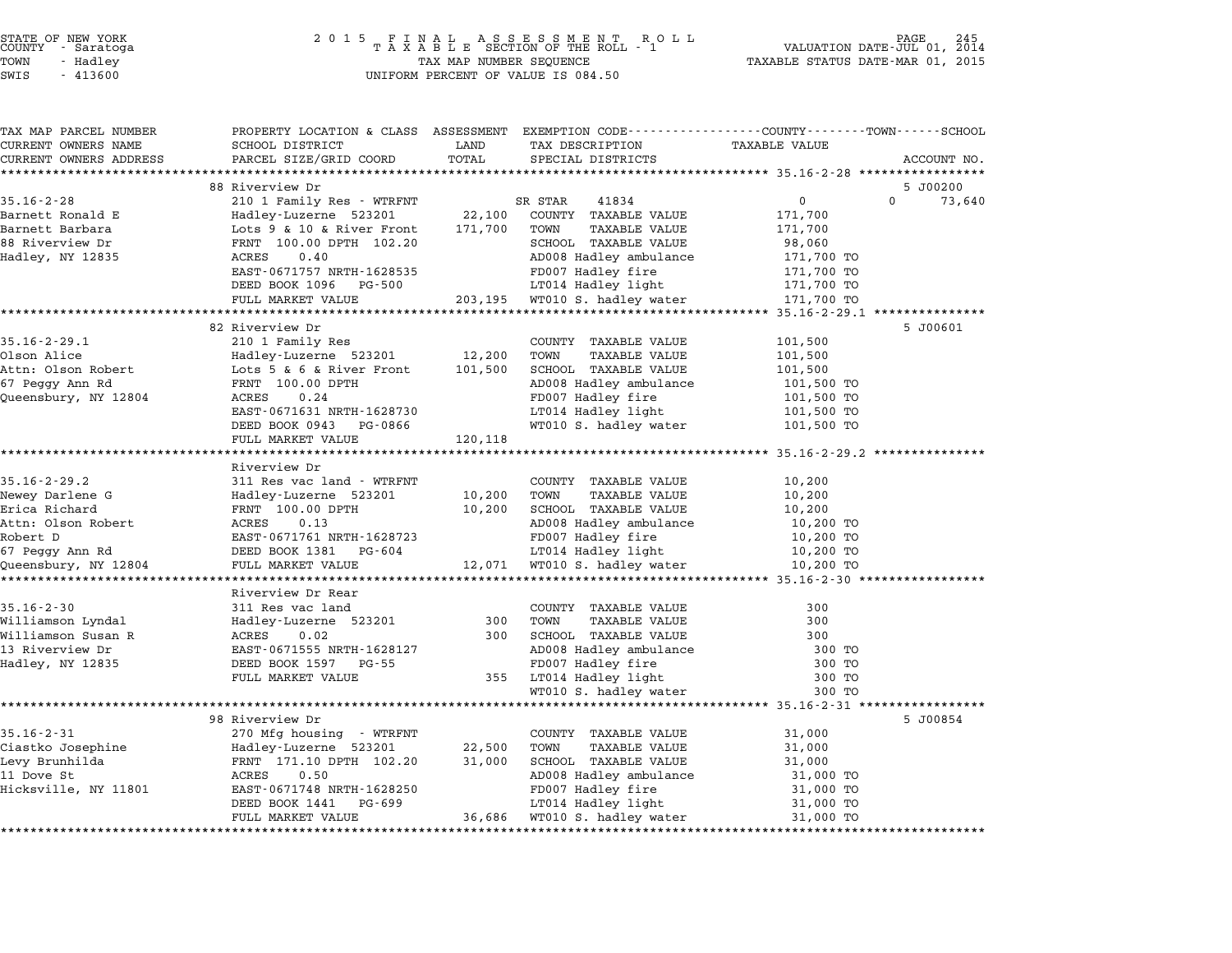| STATE OF NEW YORK<br>COUNTY - Saratoga<br>TOWN<br>- Hadley<br>SWIS<br>$-413600$                       | 2 0 1 5<br>FINAL<br>TAXABLE                                                                                                                                                                                                                                  | TAX MAP NUMBER SEQUENCE      | A S S E S S M E N T R (<br>SECTION OF THE ROLL - 1<br>R O L L<br>UNIFORM PERCENT OF VALUE IS 084.50                                                                                                                                           | VALUATION DATE-JUL 01,<br>TAXABLE STATUS DATE-MAR 01, 2015                                                                 |                                            | 246<br>?AGE<br>2014                    |
|-------------------------------------------------------------------------------------------------------|--------------------------------------------------------------------------------------------------------------------------------------------------------------------------------------------------------------------------------------------------------------|------------------------------|-----------------------------------------------------------------------------------------------------------------------------------------------------------------------------------------------------------------------------------------------|----------------------------------------------------------------------------------------------------------------------------|--------------------------------------------|----------------------------------------|
| TAX MAP PARCEL NUMBER<br>CURRENT OWNERS NAME<br>CURRENT OWNERS ADDRESS                                | SCHOOL DISTRICT<br>PARCEL SIZE/GRID COORD                                                                                                                                                                                                                    | LAND<br>TOTAL                | PROPERTY LOCATION & CLASS ASSESSMENT EXEMPTION CODE----------------COUNTY-------TOWN-----SCHOOL<br>TAX DESCRIPTION<br>SPECIAL DISTRICTS                                                                                                       | <b>TAXABLE VALUE</b>                                                                                                       |                                            | ACCOUNT NO.                            |
| ***********************                                                                               |                                                                                                                                                                                                                                                              |                              |                                                                                                                                                                                                                                               |                                                                                                                            |                                            |                                        |
| $35.16 - 2 - 32$<br>Schoenbaum George<br>Schoenbaum Mary Jane<br>106 Riverview Dr<br>Hadley, NY 12835 | 106 Riverview Dr<br>210 1 Family Res - WTRFNT<br>Hadley-Luzerne 523201<br>Lots 19 & 20 & Riverfront<br>FRNT 106.18 DPTH 100.00<br>ACRES<br>0.45<br>EAST-0671566 NRTH-1628038<br>DEED BOOK 1720<br>PG-473<br>FULL MARKET VALUE<br>*************************** | 33,500<br>198,200<br>234,556 | COUNTY TAXABLE VALUE<br>TOWN<br>TAXABLE VALUE<br>SCHOOL TAXABLE VALUE<br>AD008 Hadley ambulance<br>FD007 Hadley fire<br>LT014 Hadley light<br>WT010 S. hadley water                                                                           | 198,200<br>198,200<br>198,200<br>198,200 TO<br>198,200 TO<br>198,200 TO<br>198,200 TO                                      |                                            | 5 J00167                               |
|                                                                                                       | 3 Golf View Rd                                                                                                                                                                                                                                               |                              |                                                                                                                                                                                                                                               |                                                                                                                            |                                            | 5 J00379                               |
| $35.16 - 3 - 1$<br>Liebl Daniel W<br>Liebl Patricia G<br>3 Golf View Rd<br>Hadley, NY 12835           | 270 Mfg housing<br>Hadley-Luzerne 523201<br>Lot 1<br>FRNT 103.57 DPTH 125.05<br>0.28<br>ACRES<br>EAST-0669774 NRTH-1627589<br>DEED BOOK 1661<br>PG-636<br>FULL MARKET VALUE                                                                                  | 12,200<br>46,500<br>55,030   | 41834<br>SR STAR<br>COUNTY TAXABLE VALUE<br>TOWN<br><b>TAXABLE VALUE</b><br>SCHOOL TAXABLE VALUE<br>AD008 Hadley ambulance<br>FD007 Hadley fire<br>LT014 Hadley light<br>WT010 S. hadley water                                                | $\mathbf 0$<br>46,500<br>46,500<br>$\Omega$<br>46,500 TO<br>46,500 TO<br>46,500 TO<br>46,500 TO                            | $\Omega$                                   | 46,500                                 |
|                                                                                                       | ********************                                                                                                                                                                                                                                         |                              |                                                                                                                                                                                                                                               | ************ 35.16-3-2 *****                                                                                               |                                            |                                        |
| $35.16 - 3 - 2$<br>Moorhead Barbara G<br>Sheila Moorhead<br>9 Golf View Rd<br>Hadley, NY 12835        | 9 Golf View Rd<br>210 1 Family Res<br>Hadley-Luzerne 523201<br>Life Estate<br>Lot 2<br>FRNT<br>95.00 DPTH 125.00<br>0.27<br>ACRES<br>EAST-0669874 NRTH-1627590<br>DEED BOOK 2008<br>PG-25608<br>FULL MARKET VALUE                                            | 79,800 AGED S<br>94,438      | VET COM C 41132<br>12,200 VET COM T 41133<br>41804<br>41834<br>SR STAR<br>COUNTY TAXABLE VALUE<br>TOWN<br>TAXABLE VALUE<br>SCHOOL TAXABLE VALUE<br>AD008 Hadley ambulance<br>FD007 Hadley fire<br>LT014 Hadley light<br>WT010 S. hadley water | 19,950<br>0<br>$\Omega$<br>$\mathbf 0$<br>59,850<br>62,800<br>$\Omega$<br>79,800 TO<br>79,800 TO<br>79,800 TO<br>79,800 TO | $\Omega$<br>17,000<br>$\Omega$<br>$\Omega$ | 5 J01410<br>0<br>0<br>39,900<br>39,900 |
|                                                                                                       | ***********************                                                                                                                                                                                                                                      |                              |                                                                                                                                                                                                                                               | $35.16 - 3 - 3$ *******************                                                                                        |                                            |                                        |
| $35.16 - 3 - 3$<br>Matuszak Barbara L<br>6 Tracy Rd<br>Hudson Falls, NY 12839                         | Golf View Rd<br>311 Res vac land<br>Hadley-Luzerne 523201<br>FRNT<br>85.00 DPTH 125.00<br>ACRES<br>0.24<br>EAST-0669954 NRTH-1627590                                                                                                                         | 12,200<br>12,200             | COUNTY TAXABLE VALUE<br>TOWN<br>TAXABLE VALUE<br>SCHOOL TAXABLE VALUE<br>AD008 Hadley ambulance<br>FD007 Hadley fire                                                                                                                          | 12,200<br>12,200<br>12,200<br>12,200 TO<br>12,200 TO                                                                       |                                            | 5 J01361                               |

ADOO Hadley directly and the matter and the mediator of the set of the set of the set of the set of the set of the set of the set of the set of the set of the set of the set of the set of the set of the set of the set of t ENDOT HALLEY IIIE 12,200 IONES ENGLES DOOK 0900 PG-0112 LT014 Hadley light 12,200 TO<br>FULL MARKET VALUE 14,438 WT010 S. hadley water 12,200 TO

\*\*\*\*\*\*\*\*\*\*\*\*\*\*\*\*\*\*\*\*\*\*\*\*\*\*\*\*\*\*\*\*\*\*\*\*\*\*\*\*\*\*\*\*\*\*\*\*\*\*\*\*\*\*\*\*\*\*\*\*\*\*\*\*\*\*\*\*\*\*\*\*\*\*\*\*\*\*\*\*\*\*\*\*\*\*\*\*\*\*\*\*\*\*\*\*\*\*\*\*\*\*\*\*\*\*\*\*\*\*\*\*\*\*\*\*\*\*\*\*\*\*\*\*\*\*\*\*\*\*\*\*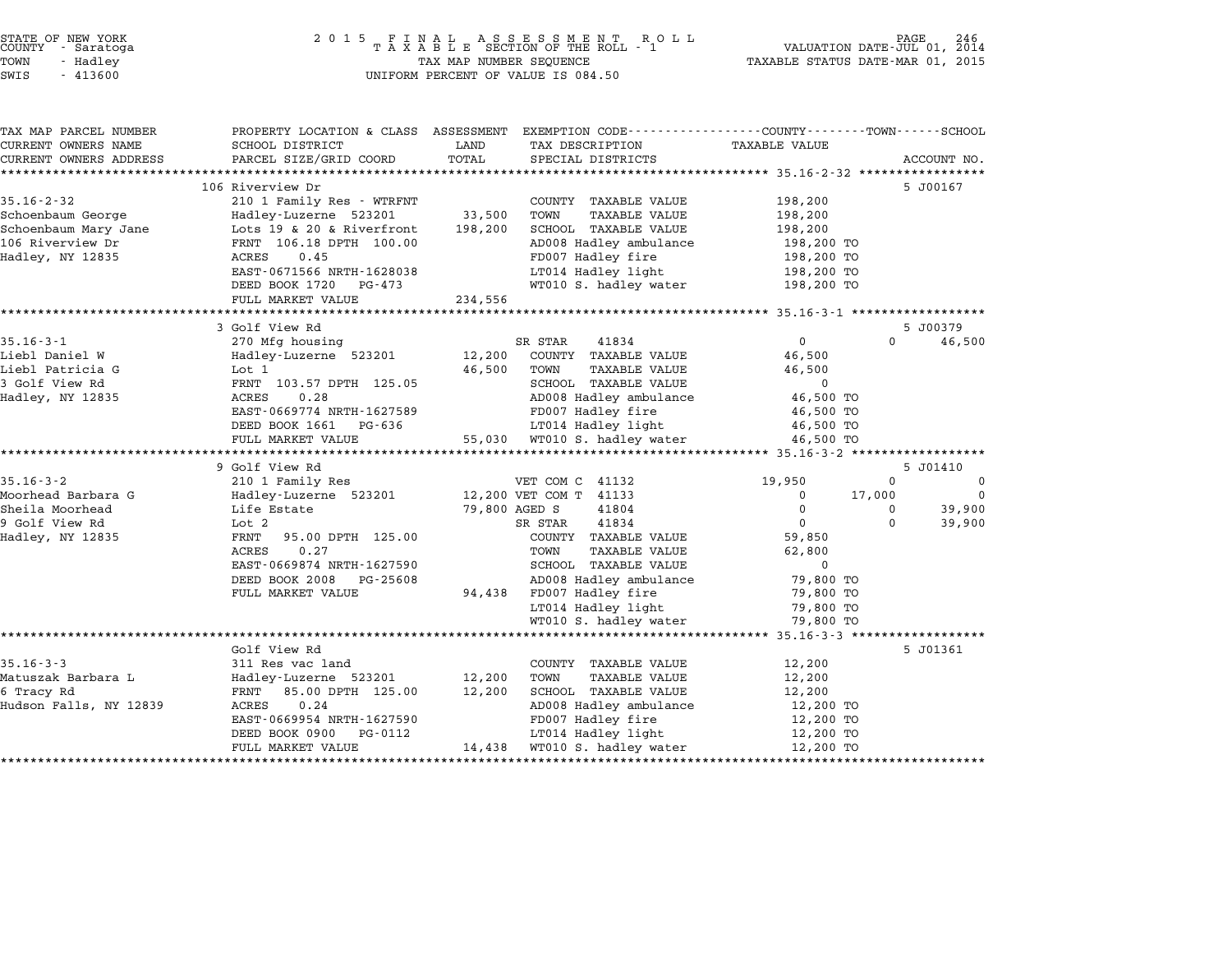| STATE OF NEW YORK |  |            |  |
|-------------------|--|------------|--|
| COUNTY            |  | - Saratoga |  |
| TOWN              |  | - Hadlev   |  |
|                   |  |            |  |

## STATE OF NEW YORK <sup>2</sup> <sup>0</sup> <sup>1</sup> 5 F I N A L A S S E S S M E N T R O L L PAGE <sup>247</sup> COUNTY - Saratoga <sup>T</sup> <sup>A</sup> <sup>X</sup> <sup>A</sup> <sup>B</sup> <sup>L</sup> <sup>E</sup> SECTION OF THE ROLL - <sup>1</sup> VALUATION DATE-JUL 01, <sup>2014</sup> TOWN - Hadley TAX MAP NUMBER SEQUENCE TAXABLE STATUS DATE-MAR 01, <sup>2015</sup> SWIS - <sup>413600</sup> UNIFORM PERCENT OF VALUE IS 084.50

| EXEMPTION CODE-----------------COUNTY-------TOWN-----SCHOOL<br>PROPERTY LOCATION & CLASS ASSESSMENT<br>CURRENT OWNERS NAME<br>SCHOOL DISTRICT<br>LAND<br>TAX DESCRIPTION<br><b>TAXABLE VALUE</b><br>TOTAL<br>PARCEL SIZE/GRID COORD<br>SPECIAL DISTRICTS<br>15 Golf View Rd<br>5 J01303<br>210 1 Family Res<br>106,000<br>COUNTY TAXABLE VALUE<br>12,500<br>TOWN<br><b>TAXABLE VALUE</b><br>106,000<br>Hadley-Luzerne 523201<br>FRNT 170.00 DPTH 125.00<br>106,000<br>SCHOOL TAXABLE VALUE<br>106,000<br>AD008 Hadley ambulance<br>ACRES<br>0.49<br>106,000 TO<br>EAST-0670083 NRTH-1627600<br>FD007 Hadley fire<br>106,000 TO<br>LT014 Hadley light<br>DEED BOOK 2010<br>PG-31449<br>106,000 TO<br>125,444 WT010 S. hadley water<br>106,000 TO<br>FULL MARKET VALUE<br>25 Golf View Rd<br>5 J00068<br>210 1 Family Res<br>$\Omega$<br>$\Omega$<br>RES STAR<br>41854<br>Hadley-Luzerne 523201<br>12,800<br>COUNTY TAXABLE VALUE<br>123,900<br>Lot 7<br>TOWN<br>123,900<br><b>TAXABLE VALUE</b><br>123,900<br>FRNT 277.62 DPTH 131.99<br>SCHOOL TAXABLE VALUE<br>90,070<br><b>ACRES</b><br>0.79<br>AD008 Hadley ambulance<br>123,900 TO<br>EAST-0670293 NRTH-1627610<br>FD007 Hadley fire<br>123,900 TO<br>LT014 Hadley light<br>123,900 TO<br>DEED BOOK 1517<br>PG-506<br>146,627 WT010 S. hadley water<br>FULL MARKET VALUE<br>123,900 TO<br>35 Golf View Rd<br>5 J01482<br>210 1 Family Res<br>$\mathbf 0$<br>$\Omega$<br>RES STAR<br>41854<br>12,400<br>Hadley-Luzerne 523201<br>COUNTY TAXABLE VALUE<br>121,400<br>FRNT 170.00 DPTH 131.99<br>121,400<br>TOWN<br><b>TAXABLE VALUE</b><br>121,400<br>0.42<br>SCHOOL TAXABLE VALUE<br>ACRES<br>87,570<br>EAST-0670513 NRTH-1627631<br>AD008 Hadley ambulance<br>121,400 TO<br>FD007 Hadley fire<br>DEED BOOK 1529<br>PG-423<br>121,400 TO<br>LT014 Hadley light<br>FULL MARKET VALUE<br>121,400 TO<br>143,669<br>WT010 S. hadley water<br>121,400 TO<br>45 Golf View Rd<br>5 J01785<br>311 Res vac land<br>200<br>COUNTY TAXABLE VALUE<br>200<br>TOWN<br>200<br>Hadley-Luzerne 523201<br><b>TAXABLE VALUE</b><br>Life Estate/ Joseph & Glo<br>200<br>SCHOOL TAXABLE VALUE<br>200<br>AD008 Hadley ambulance<br>17' Strip Between<br>200 TO<br>FD007 Hadley fire<br>Lots 10 & 151<br>200 TO<br>LT014 Hadley light<br>17.10 DPTH<br>91.50<br>200 TO<br>FRNT<br><b>ACRES</b><br>0.04<br>WT010 S. hadley water<br>200 TO<br>EAST-0670613 NRTH-1627641<br>DEED BOOK 2006<br>PG-21993 |                       |                   |     |  |             |
|----------------------------------------------------------------------------------------------------------------------------------------------------------------------------------------------------------------------------------------------------------------------------------------------------------------------------------------------------------------------------------------------------------------------------------------------------------------------------------------------------------------------------------------------------------------------------------------------------------------------------------------------------------------------------------------------------------------------------------------------------------------------------------------------------------------------------------------------------------------------------------------------------------------------------------------------------------------------------------------------------------------------------------------------------------------------------------------------------------------------------------------------------------------------------------------------------------------------------------------------------------------------------------------------------------------------------------------------------------------------------------------------------------------------------------------------------------------------------------------------------------------------------------------------------------------------------------------------------------------------------------------------------------------------------------------------------------------------------------------------------------------------------------------------------------------------------------------------------------------------------------------------------------------------------------------------------------------------------------------------------------------------------------------------------------------------------------------------------------------------------------------------------------------------------------------------------------------------------------------------------------------------------------------------------------------------------------------------------------------------------------------------------------------------------------|-----------------------|-------------------|-----|--|-------------|
| CURRENT OWNERS ADDRESS                                                                                                                                                                                                                                                                                                                                                                                                                                                                                                                                                                                                                                                                                                                                                                                                                                                                                                                                                                                                                                                                                                                                                                                                                                                                                                                                                                                                                                                                                                                                                                                                                                                                                                                                                                                                                                                                                                                                                                                                                                                                                                                                                                                                                                                                                                                                                                                                           | TAX MAP PARCEL NUMBER |                   |     |  |             |
|                                                                                                                                                                                                                                                                                                                                                                                                                                                                                                                                                                                                                                                                                                                                                                                                                                                                                                                                                                                                                                                                                                                                                                                                                                                                                                                                                                                                                                                                                                                                                                                                                                                                                                                                                                                                                                                                                                                                                                                                                                                                                                                                                                                                                                                                                                                                                                                                                                  |                       |                   |     |  |             |
| $35.16 - 3 - 4$<br>Steinauer Clifton<br>15 Golf View Rd<br>Hadley, NY 12835<br>$35.16 - 3 - 5$<br>Broekhuizen Mark J<br>Broekhuizen Dorothy E<br>25 Golfview Rd<br>Hadley, NY 12835<br>$35.16 - 3 - 6$<br>Hack Richard L<br>35 Golfview Rd<br>Hadley, NY 12835<br>$35.16 - 3 - 7$<br>Napoli Joseph<br>Napoli Gloria<br>Trustee<br>20 Flower Rd<br>Valley Stream, NY 12581                                                                                                                                                                                                                                                                                                                                                                                                                                                                                                                                                                                                                                                                                                                                                                                                                                                                                                                                                                                                                                                                                                                                                                                                                                                                                                                                                                                                                                                                                                                                                                                                                                                                                                                                                                                                                                                                                                                                                                                                                                                        |                       |                   |     |  | ACCOUNT NO. |
|                                                                                                                                                                                                                                                                                                                                                                                                                                                                                                                                                                                                                                                                                                                                                                                                                                                                                                                                                                                                                                                                                                                                                                                                                                                                                                                                                                                                                                                                                                                                                                                                                                                                                                                                                                                                                                                                                                                                                                                                                                                                                                                                                                                                                                                                                                                                                                                                                                  |                       |                   |     |  |             |
|                                                                                                                                                                                                                                                                                                                                                                                                                                                                                                                                                                                                                                                                                                                                                                                                                                                                                                                                                                                                                                                                                                                                                                                                                                                                                                                                                                                                                                                                                                                                                                                                                                                                                                                                                                                                                                                                                                                                                                                                                                                                                                                                                                                                                                                                                                                                                                                                                                  |                       |                   |     |  |             |
|                                                                                                                                                                                                                                                                                                                                                                                                                                                                                                                                                                                                                                                                                                                                                                                                                                                                                                                                                                                                                                                                                                                                                                                                                                                                                                                                                                                                                                                                                                                                                                                                                                                                                                                                                                                                                                                                                                                                                                                                                                                                                                                                                                                                                                                                                                                                                                                                                                  |                       |                   |     |  |             |
|                                                                                                                                                                                                                                                                                                                                                                                                                                                                                                                                                                                                                                                                                                                                                                                                                                                                                                                                                                                                                                                                                                                                                                                                                                                                                                                                                                                                                                                                                                                                                                                                                                                                                                                                                                                                                                                                                                                                                                                                                                                                                                                                                                                                                                                                                                                                                                                                                                  |                       |                   |     |  |             |
|                                                                                                                                                                                                                                                                                                                                                                                                                                                                                                                                                                                                                                                                                                                                                                                                                                                                                                                                                                                                                                                                                                                                                                                                                                                                                                                                                                                                                                                                                                                                                                                                                                                                                                                                                                                                                                                                                                                                                                                                                                                                                                                                                                                                                                                                                                                                                                                                                                  |                       |                   |     |  |             |
|                                                                                                                                                                                                                                                                                                                                                                                                                                                                                                                                                                                                                                                                                                                                                                                                                                                                                                                                                                                                                                                                                                                                                                                                                                                                                                                                                                                                                                                                                                                                                                                                                                                                                                                                                                                                                                                                                                                                                                                                                                                                                                                                                                                                                                                                                                                                                                                                                                  |                       |                   |     |  |             |
|                                                                                                                                                                                                                                                                                                                                                                                                                                                                                                                                                                                                                                                                                                                                                                                                                                                                                                                                                                                                                                                                                                                                                                                                                                                                                                                                                                                                                                                                                                                                                                                                                                                                                                                                                                                                                                                                                                                                                                                                                                                                                                                                                                                                                                                                                                                                                                                                                                  |                       |                   |     |  |             |
|                                                                                                                                                                                                                                                                                                                                                                                                                                                                                                                                                                                                                                                                                                                                                                                                                                                                                                                                                                                                                                                                                                                                                                                                                                                                                                                                                                                                                                                                                                                                                                                                                                                                                                                                                                                                                                                                                                                                                                                                                                                                                                                                                                                                                                                                                                                                                                                                                                  |                       |                   |     |  |             |
|                                                                                                                                                                                                                                                                                                                                                                                                                                                                                                                                                                                                                                                                                                                                                                                                                                                                                                                                                                                                                                                                                                                                                                                                                                                                                                                                                                                                                                                                                                                                                                                                                                                                                                                                                                                                                                                                                                                                                                                                                                                                                                                                                                                                                                                                                                                                                                                                                                  |                       |                   |     |  |             |
|                                                                                                                                                                                                                                                                                                                                                                                                                                                                                                                                                                                                                                                                                                                                                                                                                                                                                                                                                                                                                                                                                                                                                                                                                                                                                                                                                                                                                                                                                                                                                                                                                                                                                                                                                                                                                                                                                                                                                                                                                                                                                                                                                                                                                                                                                                                                                                                                                                  |                       |                   |     |  |             |
|                                                                                                                                                                                                                                                                                                                                                                                                                                                                                                                                                                                                                                                                                                                                                                                                                                                                                                                                                                                                                                                                                                                                                                                                                                                                                                                                                                                                                                                                                                                                                                                                                                                                                                                                                                                                                                                                                                                                                                                                                                                                                                                                                                                                                                                                                                                                                                                                                                  |                       |                   |     |  | 33,830      |
|                                                                                                                                                                                                                                                                                                                                                                                                                                                                                                                                                                                                                                                                                                                                                                                                                                                                                                                                                                                                                                                                                                                                                                                                                                                                                                                                                                                                                                                                                                                                                                                                                                                                                                                                                                                                                                                                                                                                                                                                                                                                                                                                                                                                                                                                                                                                                                                                                                  |                       |                   |     |  |             |
|                                                                                                                                                                                                                                                                                                                                                                                                                                                                                                                                                                                                                                                                                                                                                                                                                                                                                                                                                                                                                                                                                                                                                                                                                                                                                                                                                                                                                                                                                                                                                                                                                                                                                                                                                                                                                                                                                                                                                                                                                                                                                                                                                                                                                                                                                                                                                                                                                                  |                       |                   |     |  |             |
|                                                                                                                                                                                                                                                                                                                                                                                                                                                                                                                                                                                                                                                                                                                                                                                                                                                                                                                                                                                                                                                                                                                                                                                                                                                                                                                                                                                                                                                                                                                                                                                                                                                                                                                                                                                                                                                                                                                                                                                                                                                                                                                                                                                                                                                                                                                                                                                                                                  |                       |                   |     |  |             |
|                                                                                                                                                                                                                                                                                                                                                                                                                                                                                                                                                                                                                                                                                                                                                                                                                                                                                                                                                                                                                                                                                                                                                                                                                                                                                                                                                                                                                                                                                                                                                                                                                                                                                                                                                                                                                                                                                                                                                                                                                                                                                                                                                                                                                                                                                                                                                                                                                                  |                       |                   |     |  |             |
|                                                                                                                                                                                                                                                                                                                                                                                                                                                                                                                                                                                                                                                                                                                                                                                                                                                                                                                                                                                                                                                                                                                                                                                                                                                                                                                                                                                                                                                                                                                                                                                                                                                                                                                                                                                                                                                                                                                                                                                                                                                                                                                                                                                                                                                                                                                                                                                                                                  |                       |                   |     |  |             |
|                                                                                                                                                                                                                                                                                                                                                                                                                                                                                                                                                                                                                                                                                                                                                                                                                                                                                                                                                                                                                                                                                                                                                                                                                                                                                                                                                                                                                                                                                                                                                                                                                                                                                                                                                                                                                                                                                                                                                                                                                                                                                                                                                                                                                                                                                                                                                                                                                                  |                       |                   |     |  |             |
|                                                                                                                                                                                                                                                                                                                                                                                                                                                                                                                                                                                                                                                                                                                                                                                                                                                                                                                                                                                                                                                                                                                                                                                                                                                                                                                                                                                                                                                                                                                                                                                                                                                                                                                                                                                                                                                                                                                                                                                                                                                                                                                                                                                                                                                                                                                                                                                                                                  |                       |                   |     |  |             |
|                                                                                                                                                                                                                                                                                                                                                                                                                                                                                                                                                                                                                                                                                                                                                                                                                                                                                                                                                                                                                                                                                                                                                                                                                                                                                                                                                                                                                                                                                                                                                                                                                                                                                                                                                                                                                                                                                                                                                                                                                                                                                                                                                                                                                                                                                                                                                                                                                                  |                       |                   |     |  |             |
|                                                                                                                                                                                                                                                                                                                                                                                                                                                                                                                                                                                                                                                                                                                                                                                                                                                                                                                                                                                                                                                                                                                                                                                                                                                                                                                                                                                                                                                                                                                                                                                                                                                                                                                                                                                                                                                                                                                                                                                                                                                                                                                                                                                                                                                                                                                                                                                                                                  |                       |                   |     |  |             |
|                                                                                                                                                                                                                                                                                                                                                                                                                                                                                                                                                                                                                                                                                                                                                                                                                                                                                                                                                                                                                                                                                                                                                                                                                                                                                                                                                                                                                                                                                                                                                                                                                                                                                                                                                                                                                                                                                                                                                                                                                                                                                                                                                                                                                                                                                                                                                                                                                                  |                       |                   |     |  | 33,830      |
|                                                                                                                                                                                                                                                                                                                                                                                                                                                                                                                                                                                                                                                                                                                                                                                                                                                                                                                                                                                                                                                                                                                                                                                                                                                                                                                                                                                                                                                                                                                                                                                                                                                                                                                                                                                                                                                                                                                                                                                                                                                                                                                                                                                                                                                                                                                                                                                                                                  |                       |                   |     |  |             |
|                                                                                                                                                                                                                                                                                                                                                                                                                                                                                                                                                                                                                                                                                                                                                                                                                                                                                                                                                                                                                                                                                                                                                                                                                                                                                                                                                                                                                                                                                                                                                                                                                                                                                                                                                                                                                                                                                                                                                                                                                                                                                                                                                                                                                                                                                                                                                                                                                                  |                       |                   |     |  |             |
|                                                                                                                                                                                                                                                                                                                                                                                                                                                                                                                                                                                                                                                                                                                                                                                                                                                                                                                                                                                                                                                                                                                                                                                                                                                                                                                                                                                                                                                                                                                                                                                                                                                                                                                                                                                                                                                                                                                                                                                                                                                                                                                                                                                                                                                                                                                                                                                                                                  |                       |                   |     |  |             |
|                                                                                                                                                                                                                                                                                                                                                                                                                                                                                                                                                                                                                                                                                                                                                                                                                                                                                                                                                                                                                                                                                                                                                                                                                                                                                                                                                                                                                                                                                                                                                                                                                                                                                                                                                                                                                                                                                                                                                                                                                                                                                                                                                                                                                                                                                                                                                                                                                                  |                       |                   |     |  |             |
|                                                                                                                                                                                                                                                                                                                                                                                                                                                                                                                                                                                                                                                                                                                                                                                                                                                                                                                                                                                                                                                                                                                                                                                                                                                                                                                                                                                                                                                                                                                                                                                                                                                                                                                                                                                                                                                                                                                                                                                                                                                                                                                                                                                                                                                                                                                                                                                                                                  |                       |                   |     |  |             |
|                                                                                                                                                                                                                                                                                                                                                                                                                                                                                                                                                                                                                                                                                                                                                                                                                                                                                                                                                                                                                                                                                                                                                                                                                                                                                                                                                                                                                                                                                                                                                                                                                                                                                                                                                                                                                                                                                                                                                                                                                                                                                                                                                                                                                                                                                                                                                                                                                                  |                       |                   |     |  |             |
|                                                                                                                                                                                                                                                                                                                                                                                                                                                                                                                                                                                                                                                                                                                                                                                                                                                                                                                                                                                                                                                                                                                                                                                                                                                                                                                                                                                                                                                                                                                                                                                                                                                                                                                                                                                                                                                                                                                                                                                                                                                                                                                                                                                                                                                                                                                                                                                                                                  |                       |                   |     |  |             |
|                                                                                                                                                                                                                                                                                                                                                                                                                                                                                                                                                                                                                                                                                                                                                                                                                                                                                                                                                                                                                                                                                                                                                                                                                                                                                                                                                                                                                                                                                                                                                                                                                                                                                                                                                                                                                                                                                                                                                                                                                                                                                                                                                                                                                                                                                                                                                                                                                                  |                       |                   |     |  |             |
|                                                                                                                                                                                                                                                                                                                                                                                                                                                                                                                                                                                                                                                                                                                                                                                                                                                                                                                                                                                                                                                                                                                                                                                                                                                                                                                                                                                                                                                                                                                                                                                                                                                                                                                                                                                                                                                                                                                                                                                                                                                                                                                                                                                                                                                                                                                                                                                                                                  |                       |                   |     |  |             |
|                                                                                                                                                                                                                                                                                                                                                                                                                                                                                                                                                                                                                                                                                                                                                                                                                                                                                                                                                                                                                                                                                                                                                                                                                                                                                                                                                                                                                                                                                                                                                                                                                                                                                                                                                                                                                                                                                                                                                                                                                                                                                                                                                                                                                                                                                                                                                                                                                                  |                       |                   |     |  |             |
|                                                                                                                                                                                                                                                                                                                                                                                                                                                                                                                                                                                                                                                                                                                                                                                                                                                                                                                                                                                                                                                                                                                                                                                                                                                                                                                                                                                                                                                                                                                                                                                                                                                                                                                                                                                                                                                                                                                                                                                                                                                                                                                                                                                                                                                                                                                                                                                                                                  |                       |                   |     |  |             |
|                                                                                                                                                                                                                                                                                                                                                                                                                                                                                                                                                                                                                                                                                                                                                                                                                                                                                                                                                                                                                                                                                                                                                                                                                                                                                                                                                                                                                                                                                                                                                                                                                                                                                                                                                                                                                                                                                                                                                                                                                                                                                                                                                                                                                                                                                                                                                                                                                                  |                       |                   |     |  |             |
|                                                                                                                                                                                                                                                                                                                                                                                                                                                                                                                                                                                                                                                                                                                                                                                                                                                                                                                                                                                                                                                                                                                                                                                                                                                                                                                                                                                                                                                                                                                                                                                                                                                                                                                                                                                                                                                                                                                                                                                                                                                                                                                                                                                                                                                                                                                                                                                                                                  |                       |                   |     |  |             |
|                                                                                                                                                                                                                                                                                                                                                                                                                                                                                                                                                                                                                                                                                                                                                                                                                                                                                                                                                                                                                                                                                                                                                                                                                                                                                                                                                                                                                                                                                                                                                                                                                                                                                                                                                                                                                                                                                                                                                                                                                                                                                                                                                                                                                                                                                                                                                                                                                                  |                       |                   |     |  |             |
|                                                                                                                                                                                                                                                                                                                                                                                                                                                                                                                                                                                                                                                                                                                                                                                                                                                                                                                                                                                                                                                                                                                                                                                                                                                                                                                                                                                                                                                                                                                                                                                                                                                                                                                                                                                                                                                                                                                                                                                                                                                                                                                                                                                                                                                                                                                                                                                                                                  |                       |                   |     |  |             |
|                                                                                                                                                                                                                                                                                                                                                                                                                                                                                                                                                                                                                                                                                                                                                                                                                                                                                                                                                                                                                                                                                                                                                                                                                                                                                                                                                                                                                                                                                                                                                                                                                                                                                                                                                                                                                                                                                                                                                                                                                                                                                                                                                                                                                                                                                                                                                                                                                                  |                       |                   |     |  |             |
|                                                                                                                                                                                                                                                                                                                                                                                                                                                                                                                                                                                                                                                                                                                                                                                                                                                                                                                                                                                                                                                                                                                                                                                                                                                                                                                                                                                                                                                                                                                                                                                                                                                                                                                                                                                                                                                                                                                                                                                                                                                                                                                                                                                                                                                                                                                                                                                                                                  |                       |                   |     |  |             |
|                                                                                                                                                                                                                                                                                                                                                                                                                                                                                                                                                                                                                                                                                                                                                                                                                                                                                                                                                                                                                                                                                                                                                                                                                                                                                                                                                                                                                                                                                                                                                                                                                                                                                                                                                                                                                                                                                                                                                                                                                                                                                                                                                                                                                                                                                                                                                                                                                                  |                       |                   |     |  |             |
|                                                                                                                                                                                                                                                                                                                                                                                                                                                                                                                                                                                                                                                                                                                                                                                                                                                                                                                                                                                                                                                                                                                                                                                                                                                                                                                                                                                                                                                                                                                                                                                                                                                                                                                                                                                                                                                                                                                                                                                                                                                                                                                                                                                                                                                                                                                                                                                                                                  |                       | FULL MARKET VALUE | 237 |  |             |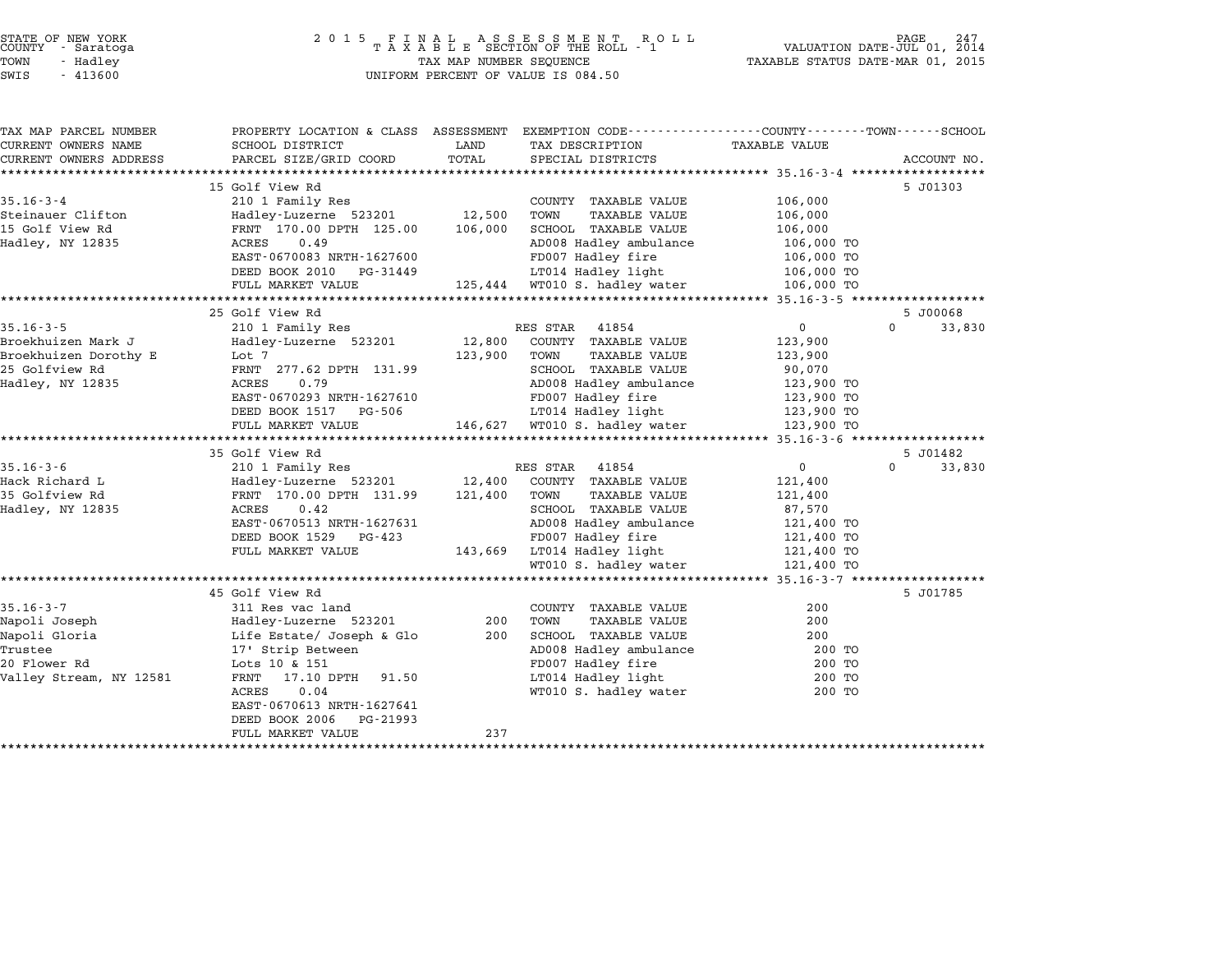## STATE OF NEW YORK <sup>2</sup> <sup>0</sup> <sup>1</sup> 5 F I N A L A S S E S S M E N T R O L L PAGE <sup>248</sup> COUNTY - Saratoga <sup>T</sup> <sup>A</sup> <sup>X</sup> <sup>A</sup> <sup>B</sup> <sup>L</sup> <sup>E</sup> SECTION OF THE ROLL - <sup>1</sup> VALUATION DATE-JUL 01, <sup>2014</sup> TOWN - Hadley TAX MAP NUMBER SEQUENCE TAXABLE STATUS DATE-MAR 01, <sup>2015</sup> STATE OF NEW YORK<br>
COUNTY - Saratoga<br>
TOWN - Hadley TAXABLE SECTION OF THE ROLI<br>
TOWN - 413600 UNIFORM PERCENT OF VALUE IS 084.50

| TAX MAP PARCEL NUMBER                     | PROPERTY LOCATION & CLASS ASSESSMENT EXEMPTION CODE----------------COUNTY-------TOWN-----SCHOOL |         |                                             |                      |             |
|-------------------------------------------|-------------------------------------------------------------------------------------------------|---------|---------------------------------------------|----------------------|-------------|
| CURRENT OWNERS NAME                       | SCHOOL DISTRICT                                                                                 | LAND    | TAX DESCRIPTION                             | <b>TAXABLE VALUE</b> |             |
| CURRENT OWNERS ADDRESS                    | PARCEL SIZE/GRID COORD                                                                          | TOTAL   | SPECIAL DISTRICTS                           |                      | ACCOUNT NO. |
|                                           |                                                                                                 |         |                                             |                      |             |
|                                           | 43 Golf View Rd                                                                                 |         |                                             |                      | 5 J01496    |
| $35.16 - 3 - 8$                           | 210 1 Family Res                                                                                |         | COUNTY TAXABLE VALUE                        | 113,100              |             |
| Napoli Joseph                             | Hadley-Luzerne 523201                                                                           | 12,100  | TOWN<br><b>TAXABLE VALUE</b>                | 113,100              |             |
| Napoli Gloria                             | Life Estate / Joseph & Gl                                                                       | 113,100 | SCHOOL TAXABLE VALUE                        | 113,100              |             |
| C/O Donna Dimino<br>Trustee               | Lots 151 & 152<br>FRNT 100.00 DPTH<br>91.50                                                     |         | AD008 Hadley ambulance                      | 113,100 TO           |             |
|                                           |                                                                                                 |         | FD007 Hadley fire                           | 113,100 TO           |             |
| 20 Flower Rd 1<br>Valley Stream, NY 11581 | ACRES<br>0.21<br>EAST-0670673 NRTH-1627641                                                      |         | LT014 Hadley light<br>WT010 S. hadley water | 113,100 TO           |             |
|                                           |                                                                                                 |         |                                             | 113,100 TO           |             |
|                                           | DEED BOOK 2006 PG-21994                                                                         | 133,846 |                                             |                      |             |
|                                           | FULL MARKET VALUE                                                                               |         |                                             |                      |             |
|                                           | Service Dr                                                                                      |         |                                             |                      | 5 J00668    |
| $35.16 - 3 - 24$                          | 260 Seasonal res - WTRFNT                                                                       |         | COUNTY TAXABLE VALUE                        | 71,800               |             |
| Murphy John J                             | Hadley-Luzerne 523201                                                                           | 15,700  | TOWN<br>TAXABLE VALUE                       | 71,800               |             |
| 8 Haven Ln                                | Lot 257 & Riverfront                                                                            | 71,800  | <b>SCHOOL TAXABLE VALUE</b>                 | 71,800               |             |
| Troy, NY 12182                            | FRNT 46.67 DPTH 125.00                                                                          |         | AD008 Hadley ambulance                      | 71,800 TO            |             |
|                                           | 0.13<br>ACRES                                                                                   |         | FD007 Hadley fire                           | 71,800 TO            |             |
|                                           | EAST-0671583 NRTH-1627703                                                                       |         | LT014 Hadley light                          | 71,800 TO            |             |
|                                           | DEED BOOK 0863 PG-0140                                                                          |         | WT010 S. hadley water                       | 71,800 TO            |             |
|                                           | FULL MARKET VALUE                                                                               | 84,970  |                                             |                      |             |
|                                           |                                                                                                 |         |                                             |                      |             |
|                                           | 81 Golf View Rd                                                                                 |         |                                             |                      | 5 J00026    |
| $35.16 - 3 - 25$                          | 260 Seasonal res - WTRFNT                                                                       |         | COUNTY TAXABLE VALUE                        | 71,800               |             |
| Murphy Thomas L                           | Hadley-Luzerne 523201                                                                           | 14,800  | TOWN<br>TAXABLE VALUE                       | 71,800               |             |
| 8 Haven Ln                                | Lot 258                                                                                         | 71,800  | SCHOOL TAXABLE VALUE                        | 71,800               |             |
| Troy, NY 12182                            | FRNT 130.00 DPTH<br>46.67                                                                       |         | AD008 Hadley ambulance                      | 71,800 TO            |             |
|                                           | ACRES<br>0.13                                                                                   |         | FD007 Hadley fire                           | 71,800 TO            |             |
|                                           | EAST-0671583 NRTH-1627653                                                                       |         | LT014 Hadley light                          | 71,800 TO            |             |
|                                           | DEED BOOK 1460 PG-152                                                                           |         | WT010 S. hadley water                       | 71,800 TO            |             |
|                                           | FULL MARKET VALUE                                                                               | 84,970  |                                             |                      |             |
|                                           |                                                                                                 |         |                                             |                      |             |
|                                           | 58 Golf View Rd                                                                                 |         |                                             |                      | 5 J01561    |
| $35.16 - 3 - 31$                          | 210 1 Family Res                                                                                |         | COUNTY TAXABLE VALUE                        | 104,400              |             |
| Bernash Addam L                           | Hadley-Luzerne 523201                                                                           | 12,200  | TOWN<br><b>TAXABLE VALUE</b>                | 104,400              |             |
| Bernash Joy D                             | Lots 217 & 230                                                                                  | 104,400 | <b>SCHOOL TAXABLE VALUE</b>                 | 104,400              |             |
| 58 Golf View Rd                           | FRNT 118.50 DPTH<br>91.50                                                                       |         | AD008 Hadley ambulance                      | 104,400 TO           |             |
| Hadley, NY 12835                          | ACRES<br>0.25                                                                                   |         | FD007 Hadley fire                           | 104,400 TO           |             |
|                                           | EAST-0671174 NRTH-1627522                                                                       |         | LT014 Hadley light                          | 104,400 TO           |             |
|                                           | DEED BOOK 1770<br>PG-501                                                                        |         | WT010 S. hadley water                       | 104,400 TO           |             |
|                                           | FULL MARKET VALUE                                                                               | 123,550 |                                             |                      |             |
|                                           |                                                                                                 |         |                                             |                      |             |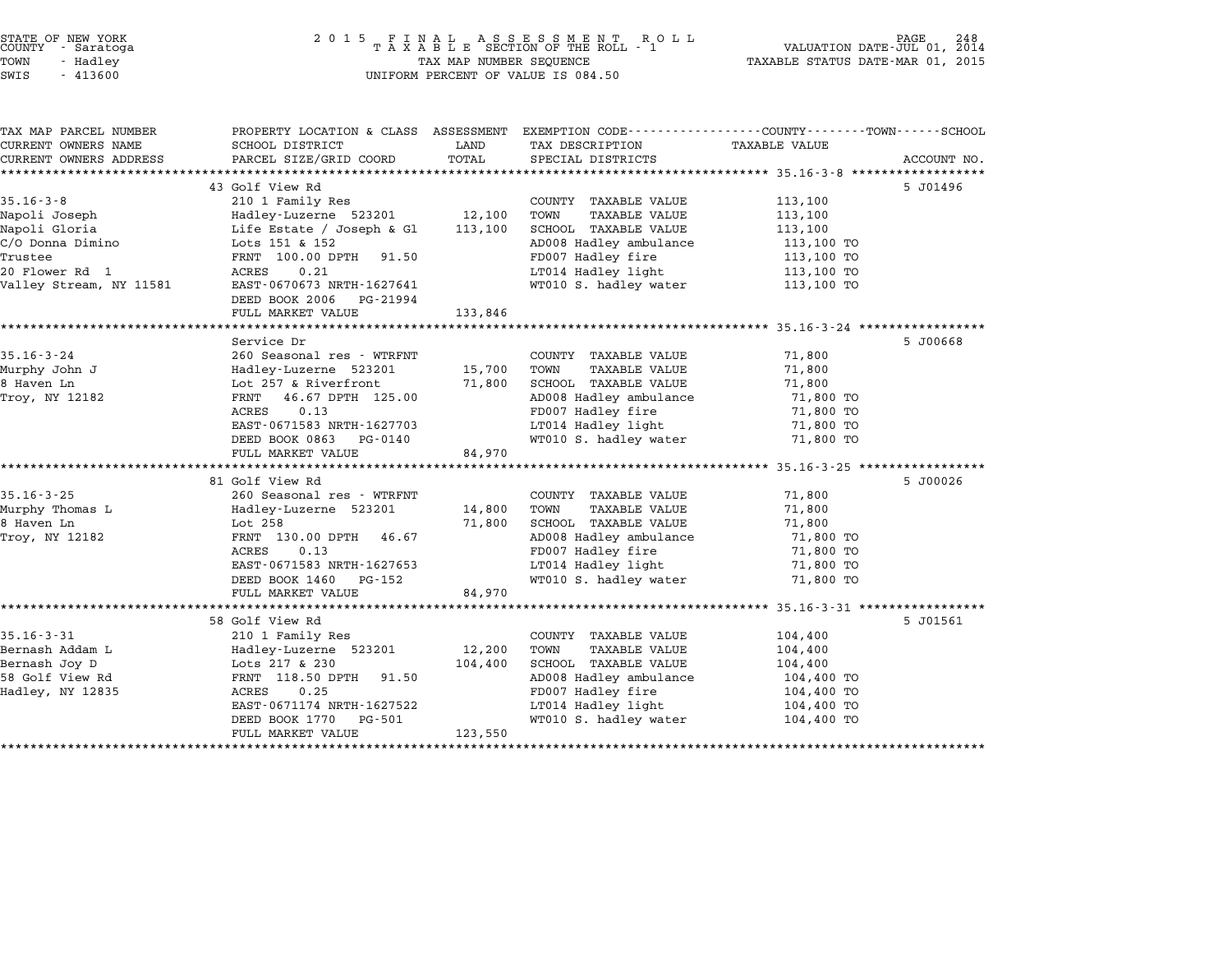| STATE OF NEW YORK |  |            |  |
|-------------------|--|------------|--|
| COUNTY            |  | - Saratoga |  |
| TOWN              |  | - Hadley   |  |

| TAX MAP PARCEL NUMBER                               | PROPERTY LOCATION & CLASS ASSESSMENT EXEMPTION CODE----------------COUNTY-------TOWN-----SCHOOL                                                                                          |              |                                                                                                                                                                      |                              |             |                          |
|-----------------------------------------------------|------------------------------------------------------------------------------------------------------------------------------------------------------------------------------------------|--------------|----------------------------------------------------------------------------------------------------------------------------------------------------------------------|------------------------------|-------------|--------------------------|
| CURRENT OWNERS NAME                                 | SCHOOL DISTRICT                                                                                                                                                                          | LAND         | TAX DESCRIPTION                                                                                                                                                      | <b>TAXABLE VALUE</b>         |             |                          |
| CURRENT OWNERS ADDRESS                              | PARCEL SIZE/GRID COORD                                                                                                                                                                   | TOTAL        | SPECIAL DISTRICTS                                                                                                                                                    |                              |             | ACCOUNT NO.              |
|                                                     |                                                                                                                                                                                          |              |                                                                                                                                                                      |                              |             |                          |
|                                                     | 36 Golf View Rd                                                                                                                                                                          |              |                                                                                                                                                                      |                              |             | 5 J01444                 |
| $35.16 - 3 - 40$                                    | 210 1 Family Res                                                                                                                                                                         |              | VET WAR C 41122                                                                                                                                                      | 17,055<br>17,055             | $\Omega$    | $\overline{0}$           |
| Dixon Gregory                                       |                                                                                                                                                                                          |              |                                                                                                                                                                      |                              | $\mathbf 0$ | $\overline{\phantom{0}}$ |
|                                                     |                                                                                                                                                                                          |              |                                                                                                                                                                      | $\overline{0}$               | $\Omega$    | 33,830                   |
|                                                     |                                                                                                                                                                                          |              | COUNTY TAXABLE VALUE                                                                                                                                                 | 79,590                       |             |                          |
| Hadley, NY 12835 ACRES                              | 0.29                                                                                                                                                                                     |              | TOWN<br>TAXABLE VALUE                                                                                                                                                | 113,700                      |             |                          |
|                                                     | EAST-0670524 NRTH-1627481                                                                                                                                                                |              |                                                                                                                                                                      |                              |             |                          |
|                                                     | DEED BOOK 1754 PG-747                                                                                                                                                                    |              |                                                                                                                                                                      |                              |             |                          |
|                                                     | FULL MARKET VALUE 134,556 FD007 Hadley fire<br>LT014 Hadley light                                                                                                                        |              |                                                                                                                                                                      | 113,700 TO<br>113,700 TO     |             |                          |
|                                                     |                                                                                                                                                                                          |              |                                                                                                                                                                      |                              |             |                          |
|                                                     |                                                                                                                                                                                          |              | WT010 S. hadley water 113,700 TO                                                                                                                                     |                              |             |                          |
|                                                     |                                                                                                                                                                                          |              |                                                                                                                                                                      |                              |             |                          |
|                                                     | Mountain Rd                                                                                                                                                                              |              |                                                                                                                                                                      |                              |             | 5 J01765                 |
| $35.16 - 3 - 41$                                    | 311 Res vac land                                                                                                                                                                         |              | COUNTY TAXABLE VALUE                                                                                                                                                 | 12,200                       |             |                          |
|                                                     |                                                                                                                                                                                          | 12,200 TOWN  | TAXABLE VALUE                                                                                                                                                        | 12,200                       |             |                          |
|                                                     |                                                                                                                                                                                          |              | 12,200 SCHOOL TAXABLE VALUE                                                                                                                                          |                              |             |                          |
|                                                     |                                                                                                                                                                                          |              | AD008 Hadley ambulance 12,200 TO<br>FD007 Hadley fire 12,200 TO                                                                                                      | $12, 200$ TO<br>$12, 200$ TO |             |                          |
|                                                     |                                                                                                                                                                                          |              |                                                                                                                                                                      |                              |             |                          |
|                                                     | EAST-0670544 NRTH-1627411                                                                                                                                                                |              | LT014 Hadley light<br>WT010 S. hadley water                                                                                                                          | 12,200 TO<br>12,200 TO       |             |                          |
|                                                     | DEED BOOK 1754 PG-749                                                                                                                                                                    |              |                                                                                                                                                                      |                              |             |                          |
|                                                     | FULL MARKET VALUE                                                                                                                                                                        | 14,438       |                                                                                                                                                                      |                              |             |                          |
|                                                     | 36 Mountain Rd                                                                                                                                                                           |              |                                                                                                                                                                      |                              |             | 5 J01562                 |
| $35.16 - 3 - 65$                                    |                                                                                                                                                                                          |              | COUNTY TAXABLE VALUE                                                                                                                                                 | 124,300                      |             |                          |
| Springer Roger                                      | 210 1 Family Res<br>Hadley-Luzerne 523201 12,100 TOWN TAXABLE VALUE<br>Lots 155 & 164 124,300 SCHOOL TAXABLE VALUE<br>FRNT 100.00 DPTH 91.50 AD008 Hadley ambulance<br>FD007 Hadley fire |              |                                                                                                                                                                      | 124,300                      |             |                          |
| Springer Mary                                       |                                                                                                                                                                                          |              |                                                                                                                                                                      |                              |             |                          |
| 6 Windcrest Dr                                      |                                                                                                                                                                                          |              |                                                                                                                                                                      | 124,300<br>124,300 TO        |             |                          |
| Fort Edward, NY 12828                               |                                                                                                                                                                                          |              |                                                                                                                                                                      |                              |             |                          |
|                                                     | EAST-0670764 NRTH-1627271                                                                                                                                                                |              | AD008 Hadley ambulance $124,300$ TO<br>FD007 Hadley fire $124,300$ TO<br>LT014 Hadley light $124,300$ TO<br>WT010 S. hadley water $124,300$ TO<br>LT014 Hadley light |                              |             |                          |
|                                                     | DEED BOOK 1772 PG-426                                                                                                                                                                    |              |                                                                                                                                                                      |                              |             |                          |
|                                                     | FULL MARKET VALUE                                                                                                                                                                        | 147,101      |                                                                                                                                                                      |                              |             |                          |
|                                                     |                                                                                                                                                                                          |              |                                                                                                                                                                      |                              |             |                          |
|                                                     | Fairview Rd                                                                                                                                                                              |              |                                                                                                                                                                      |                              |             | 5 J00077                 |
| $35.16 - 3 - 68$                                    | 210 1 Family Res                                                                                                                                                                         |              | SR STAR<br>41834                                                                                                                                                     | $\overline{0}$               | $\Omega$    | 73,640                   |
| Blakely Paul E                                      | Hadley-Luzerne 523201 12,200 COUNTY TAXABLE VALUE                                                                                                                                        |              |                                                                                                                                                                      | 111,400                      |             |                          |
| Blakely Catherine J                                 | Lot 56                                                                                                                                                                                   | 111,400 TOWN | TAXABLE VALUE                                                                                                                                                        | 111,400                      |             |                          |
| Attn: P & C Blakely Trustees FRNT 66.50 DPTH 141.50 |                                                                                                                                                                                          |              | SCHOOL TAXABLE VALUE                                                                                                                                                 | 37,760                       |             |                          |
| 16 Fairview Rd                                      |                                                                                                                                                                                          |              |                                                                                                                                                                      |                              |             |                          |
| Hadley, NY 12835                                    |                                                                                                                                                                                          |              | FD007 Hadley fire                                                                                                                                                    |                              |             |                          |
|                                                     | ACRES 0.20<br>EAST-0670554 NRTH-1627261<br>EAST-067054 NRTH-1627261                                                                                                                      |              | AD008 Hadley ambulance $111,400$ TO<br>FD007 Hadley fire $111,400$ TO<br>LT014 Hadley light $111,400$ TO                                                             |                              |             |                          |
|                                                     | FULL MARKET VALUE                                                                                                                                                                        |              | 131,834 WT010 S. hadley water 111,400 TO                                                                                                                             |                              |             |                          |
|                                                     |                                                                                                                                                                                          |              |                                                                                                                                                                      |                              |             |                          |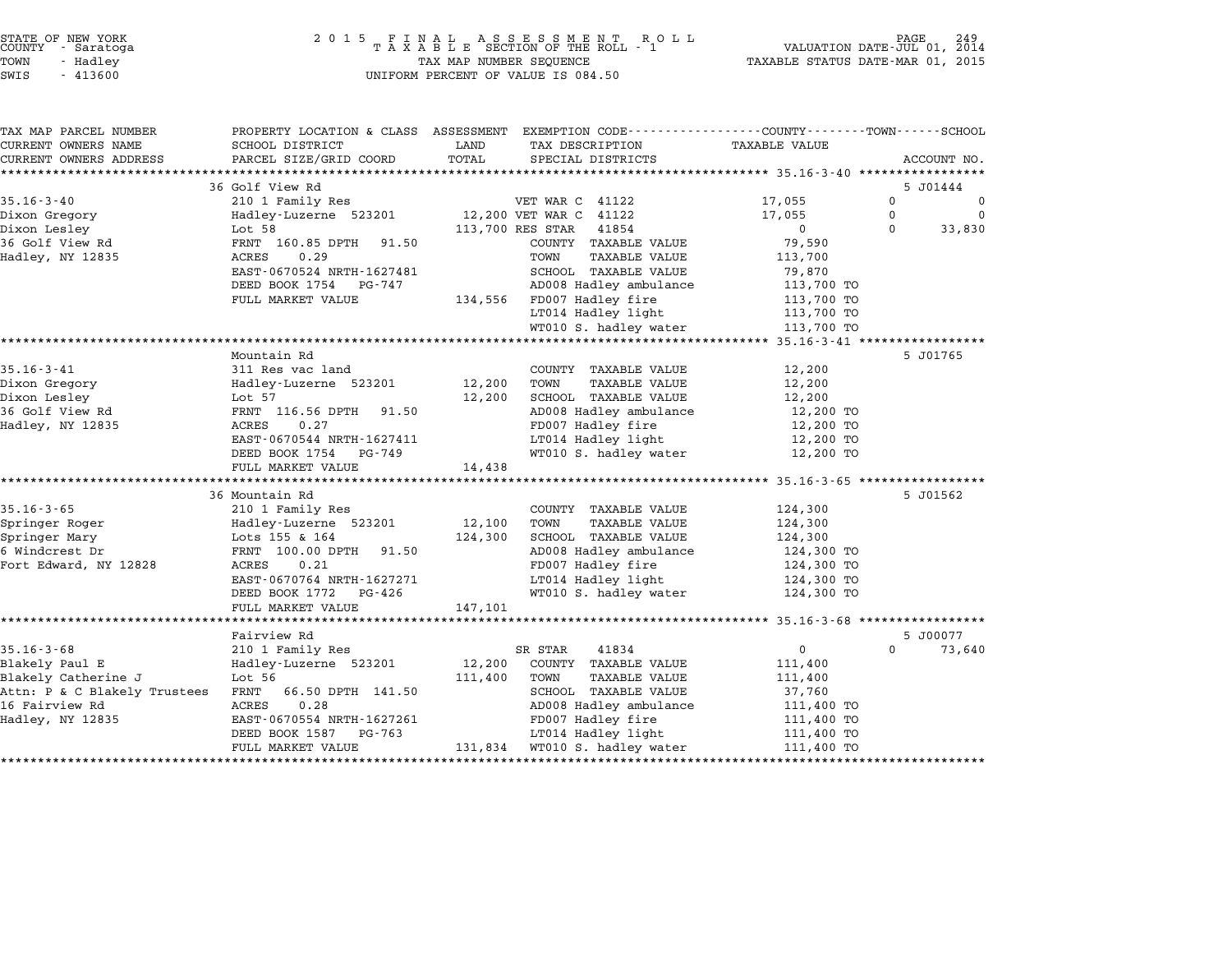| STATE OF NEW YORK |          |            |  |
|-------------------|----------|------------|--|
| COUNTY            |          | - Saratoga |  |
| TOWN              | - Hadley |            |  |
|                   |          |            |  |

| TAX MAP PARCEL NUMBER  | PROPERTY LOCATION & CLASS ASSESSMENT |         | EXEMPTION CODE-----------------COUNTY-------TOWN-----SCHOOL |                |                    |
|------------------------|--------------------------------------|---------|-------------------------------------------------------------|----------------|--------------------|
| CURRENT OWNERS NAME    | SCHOOL DISTRICT                      | LAND    | TAX DESCRIPTION                                             | TAXABLE VALUE  |                    |
| CURRENT OWNERS ADDRESS | PARCEL SIZE/GRID COORD               | TOTAL   | SPECIAL DISTRICTS                                           |                | ACCOUNT NO.        |
|                        |                                      |         |                                                             |                |                    |
|                        | 17 Fairview Rd                       |         |                                                             |                | 5 J01758           |
| $35.16 - 3 - 69$       | 210 1 Family Res                     |         | RES STAR<br>41854                                           | $\overline{0}$ | $\Omega$<br>33,830 |
| Wheaton Vicky K        | Hadley-Luzerne 523201                | 12,200  | COUNTY TAXABLE VALUE                                        | 133,200        |                    |
| 17 Fairview Rd         | Lot $26$                             | 133,200 | TAXABLE VALUE<br>TOWN                                       | 133,200        |                    |
| Hadley, NY 12835       | FRNT 100.00 DPTH                     |         | SCHOOL TAXABLE VALUE                                        | 99,370         |                    |
|                        | ACRES<br>0.28                        |         | AD008 Hadley ambulance                                      | 133,200 TO     |                    |
|                        | EAST-0670364 NRTH-1627321            |         | FD007 Hadley fire                                           | 133,200 TO     |                    |
|                        | DEED BOOK 1528<br>PG-715             |         | LT014 Hadley light                                          | 133,200 TO     |                    |
|                        | FULL MARKET VALUE                    | 157,633 | WT010 S. hadley water                                       | 133,200 TO     |                    |
|                        |                                      |         |                                                             |                |                    |
|                        | 28 Golf View Rd                      |         |                                                             |                | 5 J01778           |
| $35.16 - 3 - 70$       | 210 1 Family Res                     |         | COUNTY TAXABLE VALUE                                        | 88,300         |                    |
| Mcsweeney Mary M       | Hadley-Luzerne 523201                | 10,300  | TOWN<br>TAXABLE VALUE                                       | 88,300         |                    |
| Attn: Mary Mcsweeney & | Life Estate                          | 88,300  | SCHOOL TAXABLE VALUE                                        | 88,300         |                    |
| Timothy M Mc Sweeney   | Lot 18                               |         | AD008 Hadley ambulance                                      | 88,300 TO      |                    |
| 2997 County Rd 6       | FRNT 196.35 DPTH 125.00              |         | FD007 Hadley fire                                           | 88,300 TO      |                    |
| Geneva, NY 14456       | <b>ACRES</b><br>0.17                 |         | LT014 Hadley light                                          | 88,300 TO      |                    |
|                        | EAST-0670344 NRTH-1627431            |         | WT010 S. hadley water                                       | 88,300 TO      |                    |
|                        | DEED BOOK 1503<br>PG-557             |         |                                                             |                |                    |
|                        | FULL MARKET VALUE                    | 104,497 |                                                             |                |                    |
|                        |                                      |         |                                                             |                |                    |
|                        | Golf View Rd                         |         |                                                             |                | 5 J01775           |
| $35.16 - 3 - 81$       | 311 Res vac land                     |         | COUNTY TAXABLE VALUE                                        | 12,100         |                    |
| Crooks Jason D         | Hadley-Luzerne 523201                | 12,100  | TOWN<br>TAXABLE VALUE                                       | 12,100         |                    |
| Crooks Beth A          | No Deed Recorded                     | 12,100  | SCHOOL TAXABLE VALUE                                        | 12,100         |                    |
| PO Box 43              | Lot 12                               |         | AD008 Hadley ambulance                                      | 12,100 TO      |                    |
| Lake Luzerne, NY 12846 | 75.00 DPTH 125.00<br>FRNT            |         | FD007 Hadley fire                                           | 12,100 TO      |                    |
|                        | 0.22<br>ACRES                        |         | LT014 Hadley light                                          | 12,100 TO      |                    |
|                        | EAST-0669884 NRTH-1627420            |         | WT010 S. hadley water                                       | 12,100 TO      |                    |
|                        | DEED BOOK 2013<br>PG-39999           |         |                                                             |                |                    |
|                        | FULL MARKET VALUE                    | 14,320  |                                                             |                |                    |
|                        |                                      |         |                                                             |                |                    |
|                        | 3 Mountain Rd                        |         |                                                             |                | 5 J01752           |
| $35.16 - 3 - 83$       | 411 Apartment                        |         | COUNTY TAXABLE VALUE                                        | 188,300        |                    |
| Brady Kathleen-Trustee | Hadley-Luzerne 523201                | 12,500  | <b>TAXABLE VALUE</b><br>TOWN                                | 188,300        |                    |
| Brady Patrick-Trustee  | Lot $19$                             | 188,300 | SCHOOL TAXABLE VALUE                                        | 188,300        |                    |
| 84 Third Street        | FRNT 153.62 DPTH 125.05              |         | AD008 Hadley ambulance                                      | 188,300 TO     |                    |
| Glens Falls, NY 12801  | ACRES<br>0.44                        |         | FD007 Hadley fire                                           | 188,300 TO     |                    |
|                        | EAST-0669804 NRTH-1627289            |         | LT014 Hadley light                                          | 188,300 TO     |                    |
|                        | DEED BOOK 2014<br>PG-7909            |         | WT010 S. hadley water                                       | 188,300 TO     |                    |
|                        | FULL MARKET VALUE                    | 222,840 |                                                             |                |                    |
|                        |                                      |         |                                                             |                |                    |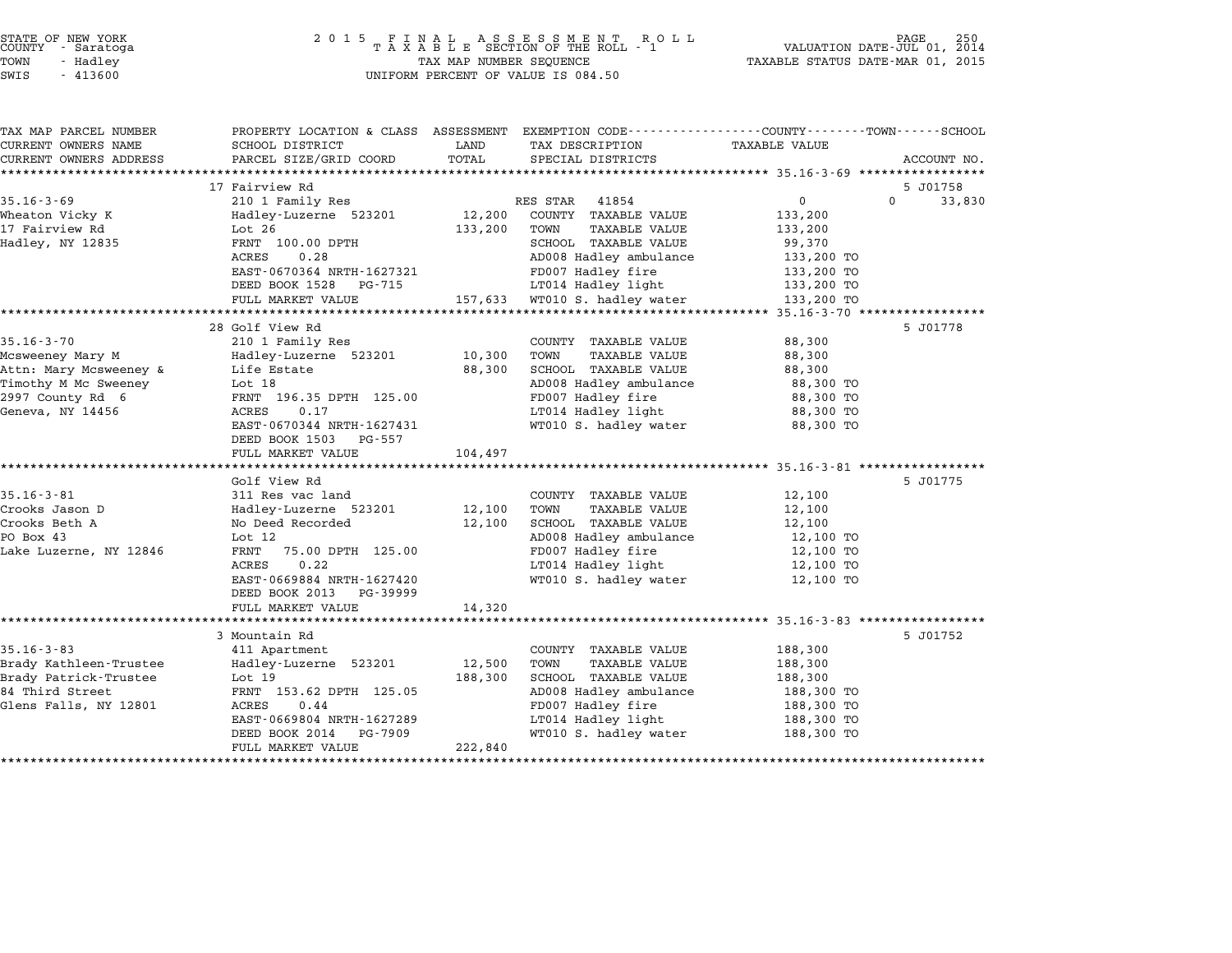| STATE OF NEW YORK<br>COUNTY |  | - Saratoga |  |
|-----------------------------|--|------------|--|
| TOWN                        |  | - Hadley   |  |
| $\alpha$                    |  | 11200      |  |

# STATE OF NEW YORK <sup>2</sup> <sup>0</sup> <sup>1</sup> 5 F I N A L A S S E S S M E N T R O L L PAGE <sup>251</sup> COUNTY - Saratoga <sup>T</sup> <sup>A</sup> <sup>X</sup> <sup>A</sup> <sup>B</sup> <sup>L</sup> <sup>E</sup> SECTION OF THE ROLL - <sup>1</sup> VALUATION DATE-JUL 01, <sup>2014</sup> TOWN - Hadley TAX MAP NUMBER SEQUENCE TAXABLE STATUS DATE-MAR 01, <sup>2015</sup> SWIS - <sup>413600</sup> UNIFORM PERCENT OF VALUE IS 084.50

| TAX MAP PARCEL NUMBER   | PROPERTY LOCATION & CLASS ASSESSMENT EXEMPTION CODE---------------COUNTY-------TOWN------SCHOOL |         |                                                      |                      |             |
|-------------------------|-------------------------------------------------------------------------------------------------|---------|------------------------------------------------------|----------------------|-------------|
| CURRENT OWNERS NAME     | SCHOOL DISTRICT                                                                                 | LAND    | TAX DESCRIPTION                                      | <b>TAXABLE VALUE</b> |             |
| CURRENT OWNERS ADDRESS  | PARCEL SIZE/GRID COORD                                                                          | TOTAL   | SPECIAL DISTRICTS                                    |                      | ACCOUNT NO. |
|                         |                                                                                                 |         |                                                      |                      |             |
| $35.16 - 3 - 84$        | 4 Golf View Rd                                                                                  |         |                                                      | 182,100              | 5 J01774    |
| Crooks Beth A           | 411 Apartment                                                                                   | 12,300  | COUNTY TAXABLE VALUE<br>TOWN<br><b>TAXABLE VALUE</b> | 182,100              |             |
| PO Box 43               | Hadley-Luzerne 523201<br>FRNT 121.49 DPTH 125.05                                                | 182,100 | SCHOOL TAXABLE VALUE                                 | 182,100              |             |
| Lake Luzerne, NY 12846  | ACRES<br>0.34                                                                                   |         | AD008 Hadley ambulance                               | 182,100 TO           |             |
|                         | EAST-0669784 NRTH-1627419                                                                       |         | FD007 Hadley fire                                    | 182,100 TO           |             |
|                         | DEED BOOK 1652 PG-182                                                                           |         | LT014 Hadley light                                   | 182,100 TO           |             |
|                         | FULL MARKET VALUE                                                                               |         | 215,503 WT010 S. hadley water                        | 182,100 TO           |             |
|                         |                                                                                                 |         |                                                      |                      |             |
|                         | Golf View Rd                                                                                    |         |                                                      |                      | 5 J01794    |
| $35.16 - 3 - 88$        | 552 Golf course                                                                                 |         | COUNTY TAXABLE VALUE                                 | 5,500                |             |
| Bend Of The River       | Hadley-Luzerne 523201                                                                           | 5,500   | TAXABLE VALUE<br>TOWN                                | 5,500                |             |
| Golf Club Inc           | Lots 215&216&231&232&233                                                                        | 5,500   | SCHOOL TAXABLE VALUE                                 | 5,500                |             |
| 5 Park Ave Ext          | FRNT 250.00 DPTH 91.50                                                                          |         | AD008 Hadley ambulance                               | 5,500 TO             |             |
| Hadley, NY 12835        | 0.53<br>ACRES                                                                                   |         | FD007 Hadley fire                                    | 5,500 TO             |             |
|                         | EAST-0671143 NRTH-1627662                                                                       |         | LT014 Hadley light                                   | 5,500 TO             |             |
|                         | DEED BOOK 1040 PG-975                                                                           |         | WT010 S. hadley water                                | 5,500 TO             |             |
|                         | FULL MARKET VALUE                                                                               | 6,509   |                                                      |                      |             |
|                         |                                                                                                 |         |                                                      |                      |             |
|                         | 16 Service Dr                                                                                   |         |                                                      |                      | 5 J00376    |
| $35.16 - 3 - 90$        | 210 1 Family Res - WTRFNT                                                                       |         | COUNTY TAXABLE VALUE                                 | 147,800              |             |
| Heidrich-Reynders Donna | Hadley-Luzerne 523201                                                                           | 22,200  | TOWN<br>TAXABLE VALUE                                | 147,800              |             |
| Reynders Jeffrey C      | Lots 263 & 264 &                                                                                | 147,800 | SCHOOL TAXABLE VALUE                                 | 147,800              |             |
| 8 Knower Ct             | Riverfront                                                                                      |         | AD008 Hadley ambulance                               | 147,800 TO           |             |
| Altamont, NY 12009      | FRNT 93.34 DPTH 150.00                                                                          |         | FD007 Hadley fire                                    | 147,800 TO           |             |
|                         | ACRES<br>0.32                                                                                   |         | LT014 Hadley light                                   | 147,800 TO           |             |
|                         | EAST-0671544 NRTH-1627293                                                                       |         | WT010 S. hadley water                                | 147,800 TO           |             |
|                         | DEED BOOK 2009 PG-2157                                                                          |         |                                                      |                      |             |
|                         | FULL MARKET VALUE                                                                               | 174,911 |                                                      |                      |             |
|                         |                                                                                                 |         |                                                      |                      |             |
| $35.16 - 3 - 91.11$     | Service Dr<br>312 Vac w/imprv - WTRFNT                                                          |         | COUNTY TAXABLE VALUE                                 | 20,800               | 5 J00103    |
| Heidrich Donna          | Hadley-Luzerne 523201                                                                           | 18,800  | TOWN<br>TAXABLE VALUE                                | 20,800               |             |
| AKA Donna H Reynders    | Per Boundary agreement 17                                                                       | 20,800  | SCHOOL TAXABLE VALUE                                 | 20,800               |             |
| 8 Knower Ct             | Lot 265 & Riverfront                                                                            |         | AD008 Hadley ambulance                               | 20,800 TO            |             |
| Altamont, NY 12009      | 25.00 DPTH<br>FRNT                                                                              |         | FD007 Hadley fire                                    | 20,800 TO            |             |
|                         | 0.09<br>ACRES                                                                                   |         | LT014 Hadley light                                   | 20,800 TO            |             |
|                         | EAST-0671538 NRTH-1627225                                                                       |         | WT010 S. hadley water                                | 20,800 TO            |             |
|                         | DEED BOOK 1039<br>PG-606                                                                        |         |                                                      |                      |             |
|                         | FULL MARKET VALUE                                                                               | 24,615  |                                                      |                      |             |
|                         |                                                                                                 |         |                                                      |                      |             |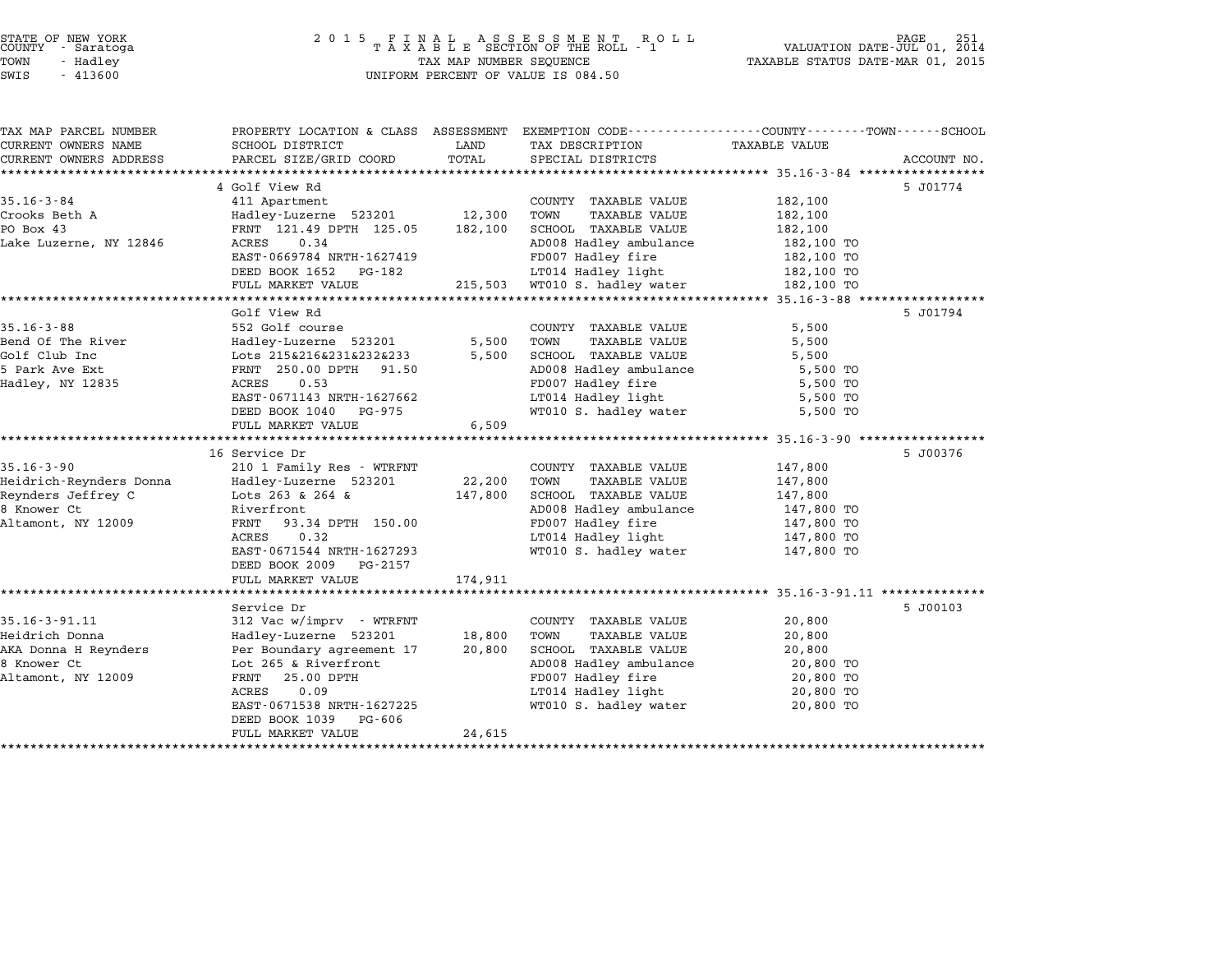# STATE OF NEW YORK <sup>2</sup> <sup>0</sup> <sup>1</sup> 5 F I N A L A S S E S S M E N T R O L L PAGE <sup>252</sup> COUNTY - Saratoga <sup>T</sup> <sup>A</sup> <sup>X</sup> <sup>A</sup> <sup>B</sup> <sup>L</sup> <sup>E</sup> SECTION OF THE ROLL - <sup>1</sup> VALUATION DATE-JUL 01, <sup>2014</sup> TOWN - Hadley TAX MAP NUMBER SEQUENCE TAXABLE STATUS DATE-MAR 01, <sup>2015</sup> STATE OF NEW YORK<br>
COUNTY - Saratoga<br>
TOWN - Hadley TAXABLE SECTION OF THE ROLL<br>
TOWN - 413600 UNIFORM PERCENT OF VALUE IS 084.50

| TAX MAP PARCEL NUMBER   | PROPERTY LOCATION & CLASS ASSESSMENT EXEMPTION CODE---------------COUNTY-------TOWN-----SCHOOL |         |                              |               |             |
|-------------------------|------------------------------------------------------------------------------------------------|---------|------------------------------|---------------|-------------|
| CURRENT OWNERS NAME     | SCHOOL DISTRICT                                                                                | LAND    | TAX DESCRIPTION              | TAXABLE VALUE |             |
| CURRENT OWNERS ADDRESS  | PARCEL SIZE/GRID COORD                                                                         | TOTAL   | SPECIAL DISTRICTS            |               | ACCOUNT NO. |
|                         | Mountain Rd                                                                                    |         |                              |               | 5 J02007    |
| $35.16 - 3 - 92$        | 311 Res vac land                                                                               |         | COUNTY TAXABLE VALUE         | 12,100        |             |
| Keenan Donald           | Hadley-Luzerne 523201                                                                          | 12,100  | TOWN<br>TAXABLE VALUE        | 12,100        |             |
| Keenan Melody           | Lots 171&180                                                                                   | 12,100  | SCHOOL TAXABLE VALUE         | 12,100        |             |
| 17 Sacandaga Rd         | FRNT 100.00 DPTH 91.50                                                                         |         | AD008 Hadley ambulance       | 12,100 TO     |             |
| Hadley, NY 12835        | ACRES<br>0.21                                                                                  |         | FD007 Hadley fire            | 12,100 TO     |             |
|                         | EAST-0670864 NRTH-1627282                                                                      |         | LT014 Hadley light           | 12,100 TO     |             |
|                         | DEED BOOK 1297 PG-584                                                                          |         | WT010 S. hadley water        | 12,100 TO     |             |
|                         | FULL MARKET VALUE                                                                              | 14,320  |                              |               |             |
|                         |                                                                                                |         |                              |               |             |
|                         | Golf View Rd                                                                                   |         |                              |               | 5 J01797    |
| $35.16 - 3 - 93$        | 311 Res vac land                                                                               |         | COUNTY TAXABLE VALUE         | 12,100        |             |
| Judge Michael Paul      | Hadley-Luzerne 523201                                                                          | 12,100  | TAXABLE VALUE<br>TOWN        | 12,100        |             |
| PO Box 83               | Lots 234&250                                                                                   | 12,100  | SCHOOL TAXABLE VALUE         | 12,100        |             |
| Waterford, NY 12188     | FRNT 100.00 DPTH<br>91.50                                                                      |         | AD008 Hadley ambulance       | 12,100 TO     |             |
|                         | ACRES<br>0.21                                                                                  |         | FD007 Hadley fire            | 12,100 TO     |             |
|                         | EAST-0671313 NRTH-1627672                                                                      |         | LT014 Hadley light           | 12,100 TO     |             |
|                         | DEED BOOK 1225<br>PG-617                                                                       |         | WT010 S. hadley water        | 12,100 TO     |             |
|                         | FULL MARKET VALUE                                                                              | 14,320  |                              |               |             |
|                         | Mountain Rd                                                                                    |         |                              |               | 5 J01772    |
| $35.16 - 3 - 94$        | 311 Res vac land                                                                               |         | COUNTY TAXABLE VALUE         | 12,200        |             |
| Springer Properties LLC | Hadley-Luzerne 523201                                                                          | 12,200  | TAXABLE VALUE<br>TOWN        | 12,200        |             |
| 165 Scofield Rd         | Lots 218&229                                                                                   | 12,200  | SCHOOL TAXABLE VALUE         | 12,200        |             |
| Lake Luzerne, NY 12846  | FRNT 118.50 DPTH 91.50                                                                         |         | AD008 Hadley ambulance       | 12,200 TO     |             |
|                         | 0.25<br>ACRES                                                                                  |         | FD007 Hadley fire            | 12,200 TO     |             |
|                         | EAST-0671164 NRTH-1627432                                                                      |         | LT014 Hadley light           | 12,200 TO     |             |
|                         | DEED BOOK 2008<br>PG-19017                                                                     |         | WT010 S. hadley water        | 12,200 TO     |             |
|                         | FULL MARKET VALUE                                                                              | 14,438  |                              |               |             |
|                         |                                                                                                |         |                              |               |             |
|                         | 23 Mountain Rd                                                                                 |         |                              |               |             |
| $35.16 - 3 - 96.2$      | 230 3 Family Res                                                                               |         | COUNTY TAXABLE VALUE         | 187,300       |             |
| Brady Timothy J         | Hadley-Luzerne 523201                                                                          | 12,300  | TOWN<br><b>TAXABLE VALUE</b> | 187,300       |             |
| PO Box 214              | Lot 25 & P/o 24                                                                                | 187,300 | SCHOOL TAXABLE VALUE         | 187,300       |             |
| Hadley, NY 12835        | FRNT 125.00 DPTH 125.00                                                                        |         | AD008 Hadley ambulance       | 187,300 TO    |             |
|                         | ACRES<br>0.36                                                                                  |         | FD007 Hadley fire            | 187,300 TO    |             |
|                         | EAST-0670254 NRTH-1627290                                                                      |         | LT014 Hadley light           | 187,300 TO    |             |
|                         | DEED BOOK 2007<br>PG-23042                                                                     |         | WT010 S. hadley water        | 187,300 TO    |             |
|                         | FULL MARKET VALUE                                                                              | 221,657 |                              |               |             |
|                         |                                                                                                |         |                              |               |             |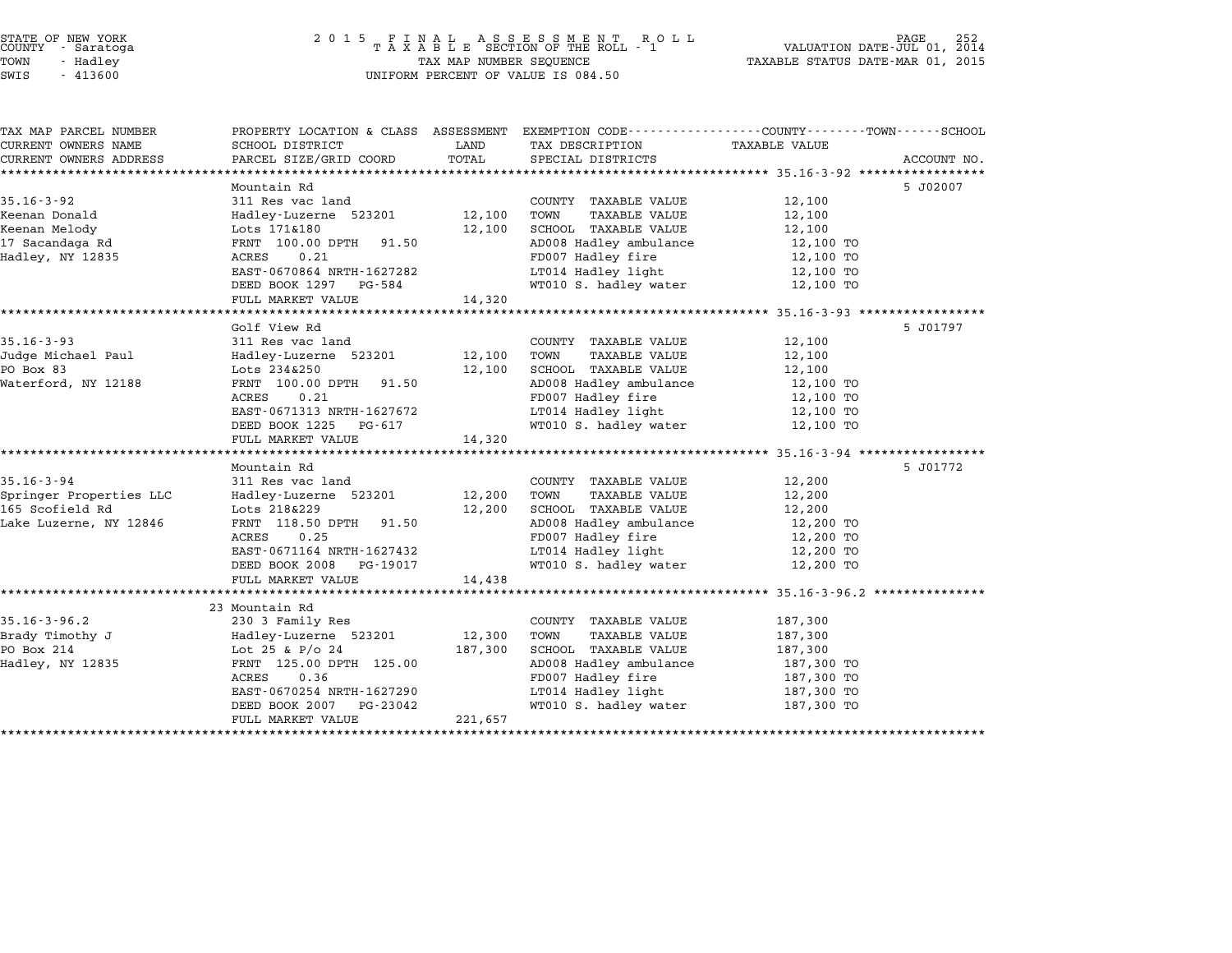| STATE OF NEW YORK |  |            |  |
|-------------------|--|------------|--|
| COUNTY            |  | - Saratoga |  |
| TOWN              |  | - Hadley   |  |
|                   |  |            |  |

# STATE OF NEW YORK <sup>2</sup> <sup>0</sup> <sup>1</sup> 5 F I N A L A S S E S S M E N T R O L L PAGE <sup>253</sup> COUNTY - Saratoga <sup>T</sup> <sup>A</sup> <sup>X</sup> <sup>A</sup> <sup>B</sup> <sup>L</sup> <sup>E</sup> SECTION OF THE ROLL - <sup>1</sup> VALUATION DATE-JUL 01, <sup>2014</sup> TOWN - Hadley TAX MAP NUMBER SEQUENCE TAXABLE STATUS DATE-MAR 01, <sup>2015</sup> SWIS - <sup>413600</sup> UNIFORM PERCENT OF VALUE IS 084.50

| TAX MAP PARCEL NUMBER  | PROPERTY LOCATION & CLASS ASSESSMENT EXEMPTION CODE---------------COUNTY-------TOWN-----SCHOOL |               |                              |                      |                    |
|------------------------|------------------------------------------------------------------------------------------------|---------------|------------------------------|----------------------|--------------------|
| CURRENT OWNERS NAME    | SCHOOL DISTRICT<br>PARCEL SIZE/GRID COORD                                                      | LAND<br>TOTAL | TAX DESCRIPTION              | <b>TAXABLE VALUE</b> |                    |
| CURRENT OWNERS ADDRESS |                                                                                                |               | SPECIAL DISTRICTS            |                      | ACCOUNT NO.        |
|                        | 9 Mountain Rd                                                                                  |               |                              |                      | 5 J01453           |
| $35.16 - 3 - 96.11$    | 411 Apartment                                                                                  |               | COUNTY TAXABLE VALUE         | 188,300              |                    |
| Brady Kathleen-Trustee | Hadley-Luzerne 523201                                                                          | 12,300        | TOWN<br><b>TAXABLE VALUE</b> | 188,300              |                    |
| Brady Patrick-Trustee  | Lots 20 $P/O$ 21                                                                               | 188,300       | SCHOOL TAXABLE VALUE         | 188,300              |                    |
| 84 Third Street        | FRNT 115.00 DPTH 125.00                                                                        |               | AD008 Hadley ambulance       | 188,300 TO           |                    |
| Glens Falls, NY 12801  | ACRES<br>0.33                                                                                  |               | FD007 Hadley fire            | 188,300 TO           |                    |
|                        | EAST-0669944 NRTH-1627292                                                                      |               | LT014 Hadley light           | 188,300 TO           |                    |
|                        | DEED BOOK 2014<br>PG-7908                                                                      |               | WT010 S. hadley water        | 188,300 TO           |                    |
|                        | FULL MARKET VALUE                                                                              | 222,840       |                              |                      |                    |
|                        |                                                                                                |               |                              |                      |                    |
|                        | 15 Mountain Rd                                                                                 |               |                              |                      |                    |
| $35.16 - 3 - 96.12$    | 411 Apartment                                                                                  |               | COUNTY TAXABLE VALUE         | 377,200              |                    |
| Brady Kathleen-Trustee | Hadley-Luzerne 523201                                                                          | 25,300        | TOWN<br>TAXABLE VALUE        | 377,200              |                    |
| Brady Patrick-Trustee  | Lots 22,23 P/o 21 & 24                                                                         | 377,200       | SCHOOL TAXABLE VALUE         | 377,200              |                    |
| 84 Third Street        | FRNT 210.00 DPTH 125.00                                                                        |               | AD008 Hadley ambulance       | 377,200 TO           |                    |
| Glens Falls, NY 12801  | 0.60<br>ACRES                                                                                  |               | FD007 Hadley fire            | 377,200 TO           |                    |
|                        | EAST-0670096 NRTH-1627304                                                                      |               | LT014 Hadley light           | 377,200 TO           |                    |
|                        | DEED BOOK 2014 PG-8127                                                                         |               | WT010 S. hadley water        | 377,200 TO           |                    |
|                        | FULL MARKET VALUE                                                                              | 446,391       |                              |                      |                    |
|                        |                                                                                                |               |                              |                      |                    |
|                        | 42 Golf View Rd                                                                                |               |                              |                      | 5 J01365           |
| $35.16 - 3 - 98$       | 210 1 Family Res                                                                               |               | RES STAR<br>41854            | $\mathsf{O}$         | $\Omega$<br>33,830 |
| Bradley Erin J         | Hadley-Luzerne 523201                                                                          | 12,400        | COUNTY TAXABLE VALUE         | 113,700              |                    |
| 42 Golf View Rd        | Lots 153 & 166                                                                                 | 113,700       | TOWN<br>TAXABLE VALUE        | 113,700              |                    |
| Hadley, NY 12835       | FRNT 100.00 DPTH 183.00                                                                        |               | SCHOOL TAXABLE VALUE         | 79,870               |                    |
|                        | ACRES<br>0.42                                                                                  |               | AD008 Hadley ambulance       | 113,700 TO           |                    |
|                        | EAST-0670754 NRTH-1627501                                                                      |               | FD007 Hadley fire            | 113,700 TO           |                    |
|                        | DEED BOOK 2010<br>PG-21179                                                                     |               | LT014 Hadley light           | 113,700 TO           |                    |
|                        | FULL MARKET VALUE                                                                              | 134,556       | WT010 S. hadley water        | 113,700 TO           |                    |
|                        |                                                                                                |               |                              |                      |                    |
|                        | Golf View Rd                                                                                   |               |                              |                      | 5 J01784           |
| $35.16 - 3 - 99$       | 311 Res vac land                                                                               |               | COUNTY TAXABLE VALUE         | 12,100               |                    |
| 462 Broadway Ltd       | Hadley-Luzerne 523201                                                                          | 12,100        | <b>TAXABLE VALUE</b><br>TOWN | 12,100               |                    |
| 17 June Drive          | Lot 198 & 185                                                                                  | 12,100        | SCHOOL TAXABLE VALUE         | 12,100               |                    |
| Queensbury, NY 12804   | FRNT 100.00 DPTH<br>91.50                                                                      |               | AD008 Hadley ambulance       | 12,100 TO            |                    |
|                        | ACRES<br>0.21                                                                                  |               | FD007 Hadley fire            | 12,100 TO            |                    |
|                        | EAST-0670984 NRTH-1627512                                                                      |               | LT014 Hadley light           | 12,100 TO            |                    |
|                        | DEED BOOK 1703<br>PG-552                                                                       |               | WT010 S. hadley water        | 12,100 TO            |                    |
|                        | FULL MARKET VALUE                                                                              | 14,320        |                              |                      |                    |
|                        |                                                                                                |               |                              |                      |                    |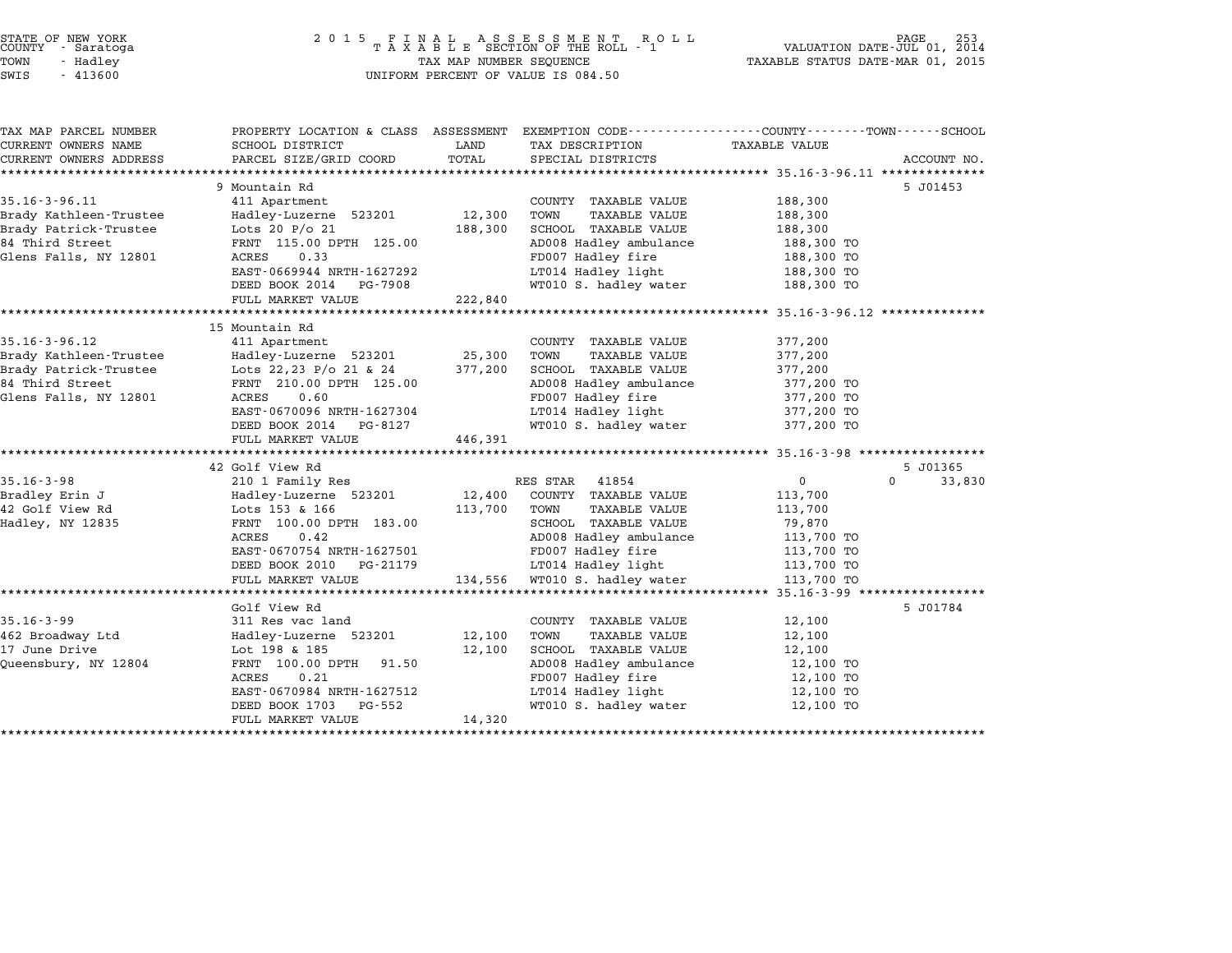#### STATE OF NEW YORK <sup>2</sup> <sup>0</sup> <sup>1</sup> 5 F I N A L A S S E S S M E N T R O L L PAGE <sup>254</sup> COUNTY - Saratoga <sup>T</sup> <sup>A</sup> <sup>X</sup> <sup>A</sup> <sup>B</sup> <sup>L</sup> <sup>E</sup> SECTION OF THE ROLL - <sup>1</sup> VALUATION DATE-JUL 01, <sup>2014</sup> TOWN - Hadley TAX MAP NUMBER SEQUENCE TAXABLE STATUS DATE-MAR 01, <sup>2015</sup> STATE OF NEW YORK<br>
COUNTY - Saratoga<br>
TOWN - Hadley TAXABLE SECTION OF THE ROLI<br>
SWIS - 413600 UNIFORM PERCENT OF VALUE IS 084.50

| TAX MAP PARCEL NUMBER<br>CURRENT OWNERS NAME | PROPERTY LOCATION & CLASS ASSESSMENT<br>SCHOOL DISTRICT | LAND             | EXEMPTION CODE-----------------COUNTY-------TOWN-----SCHOOL<br>TAX DESCRIPTION | <b>TAXABLE VALUE</b>   |             |             |
|----------------------------------------------|---------------------------------------------------------|------------------|--------------------------------------------------------------------------------|------------------------|-------------|-------------|
| CURRENT OWNERS ADDRESS                       | PARCEL SIZE/GRID COORD                                  | TOTAL            | SPECIAL DISTRICTS                                                              |                        |             | ACCOUNT NO. |
|                                              |                                                         |                  |                                                                                |                        |             |             |
| $35.16 - 3 - 100$                            | Mountain Rd<br>311 Res vac land                         |                  | COUNTY TAXABLE VALUE                                                           | 12,100                 |             | 5 J01760    |
| Blakely Paul E                               | Hadley-Luzerne 523201                                   | 12,100           | TOWN<br>TAXABLE VALUE                                                          | 12,100                 |             |             |
| Blakely Catherine J                          | Lot 148                                                 | 12,100           | SCHOOL TAXABLE VALUE                                                           | 12,100                 |             |             |
| Attn: P & C Blakely Trustees                 | FRNT 100.00 DPTH<br>91.50                               |                  | AD008 Hadley ambulance                                                         | 12,100 TO              |             |             |
| 16 Fairview Rd                               | 0.21<br>ACRES                                           |                  | FD007 Hadley fire                                                              | 12,100 TO              |             |             |
| Hadley, NY 12835                             | EAST-0670664 NRTH-1627271                               |                  | LT014 Hadley light                                                             | 12,100 TO              |             |             |
|                                              | DEED BOOK 1587<br>PG-768                                |                  | WT010 S. hadley water                                                          | 12,100 TO              |             |             |
|                                              | FULL MARKET VALUE                                       | 14,320           |                                                                                |                        |             |             |
|                                              |                                                         |                  |                                                                                |                        |             |             |
|                                              | 75 Golf View Rd                                         |                  |                                                                                |                        |             | 5 J00866    |
| $35.16 - 3 - 101$                            | 210 1 Family Res                                        |                  | COUNTY TAXABLE VALUE                                                           | 77,500                 |             |             |
| Van Allen Ernest L                           | Hadley-Luzerne 523201                                   | 12,300           | <b>TAXABLE VALUE</b><br>TOWN                                                   | 77,500                 |             |             |
| Attn: Van Allen Robert                       | Life Estate                                             | 77,500           | SCHOOL TAXABLE VALUE                                                           | 77,500                 |             |             |
| 23 Nolan Rd                                  | FRNT 135.32 DPTH<br>93.34                               |                  | AD008 Hadley ambulance                                                         | 77,500 TO              |             |             |
| Ballston Lake, NY 12019                      | ACRES<br>0.31                                           |                  | FD007 Hadley fire                                                              | 77,500 TO              |             |             |
|                                              | EAST-0671463 NRTH-1627673<br>DEED BOOK 1242<br>PG-798   |                  | LT014 Hadley light<br>WT010 S. hadley water                                    | 77,500 TO<br>77,500 TO |             |             |
|                                              | FULL MARKET VALUE                                       | 91,716           |                                                                                |                        |             |             |
|                                              |                                                         |                  |                                                                                |                        |             |             |
|                                              | 44 Mountain Rd                                          |                  |                                                                                |                        |             | 5 J01762    |
| $35.16 - 3 - 102$                            | 210 1 Family Res                                        |                  | VET WAR C 41122                                                                | 17,190                 | $\mathbf 0$ | $\mathbf 0$ |
| Jaeger Joyce J                               | Hadley-Luzerne 523201 12,100 VET WAR T 41123            |                  |                                                                                | $\mathbf 0$            | 10,200      | $\mathbf 0$ |
| PO Box 367                                   | FRNT 100.00 DPTH 91.50                                  |                  | 114,600 SR STAR<br>41834                                                       | $\mathbf{0}$           | 0           | 73,640      |
| Hadley, NY 12835                             | 0.21<br>ACRES                                           |                  | COUNTY TAXABLE VALUE                                                           | 97,410                 |             |             |
|                                              | EAST-0670984 NRTH-1627262                               |                  | TOWN<br>TAXABLE VALUE                                                          | 104,400                |             |             |
|                                              | DEED BOOK 1510<br>PG-230                                |                  | SCHOOL TAXABLE VALUE                                                           | 40,960                 |             |             |
|                                              | FULL MARKET VALUE                                       | 135,621          | AD008 Hadley ambulance                                                         | 114,600 TO             |             |             |
|                                              |                                                         |                  | FD007 Hadley fire                                                              | 114,600 TO             |             |             |
|                                              |                                                         |                  | LT014 Hadley light                                                             | 114,600 TO             |             |             |
|                                              | ********************************                        |                  | WT010 S. hadley water                                                          | 114,600 TO             |             |             |
|                                              |                                                         |                  |                                                                                |                        |             |             |
|                                              | Golf View Rd                                            |                  |                                                                                |                        |             | 5 J01786    |
| $35.16 - 3 - 103.1$<br>Sweet Melanie L       | 311 Res vac land                                        |                  | COUNTY TAXABLE VALUE<br>TOWN                                                   | 12,300                 |             |             |
| 128 Feeder Dam Rd                            | Hadley-Luzerne 523201<br>Lots 184,199 & 200             | 12,300<br>12,300 | <b>TAXABLE VALUE</b><br>SCHOOL TAXABLE VALUE                                   | 12,300<br>12,300       |             |             |
| South Glens Falls, NY 12803                  | FRNT 150.00 DPTH<br>91.50                               |                  | AD008 Hadley ambulance                                                         | 12,300 TO              |             |             |
|                                              | ACRES<br>0.32                                           |                  | FD007 Hadley fire                                                              | 12,300 TO              |             |             |
|                                              | EAST-0670931 NRTH-1627648                               |                  | LT014 Hadley light                                                             | 12,300 TO              |             |             |
|                                              | DEED BOOK 2013<br>PG-22788                              |                  | WT010 S. hadley water                                                          | 12,300 TO              |             |             |
|                                              | FULL MARKET VALUE                                       | 14,556           |                                                                                |                        |             |             |
|                                              |                                                         |                  |                                                                                |                        |             |             |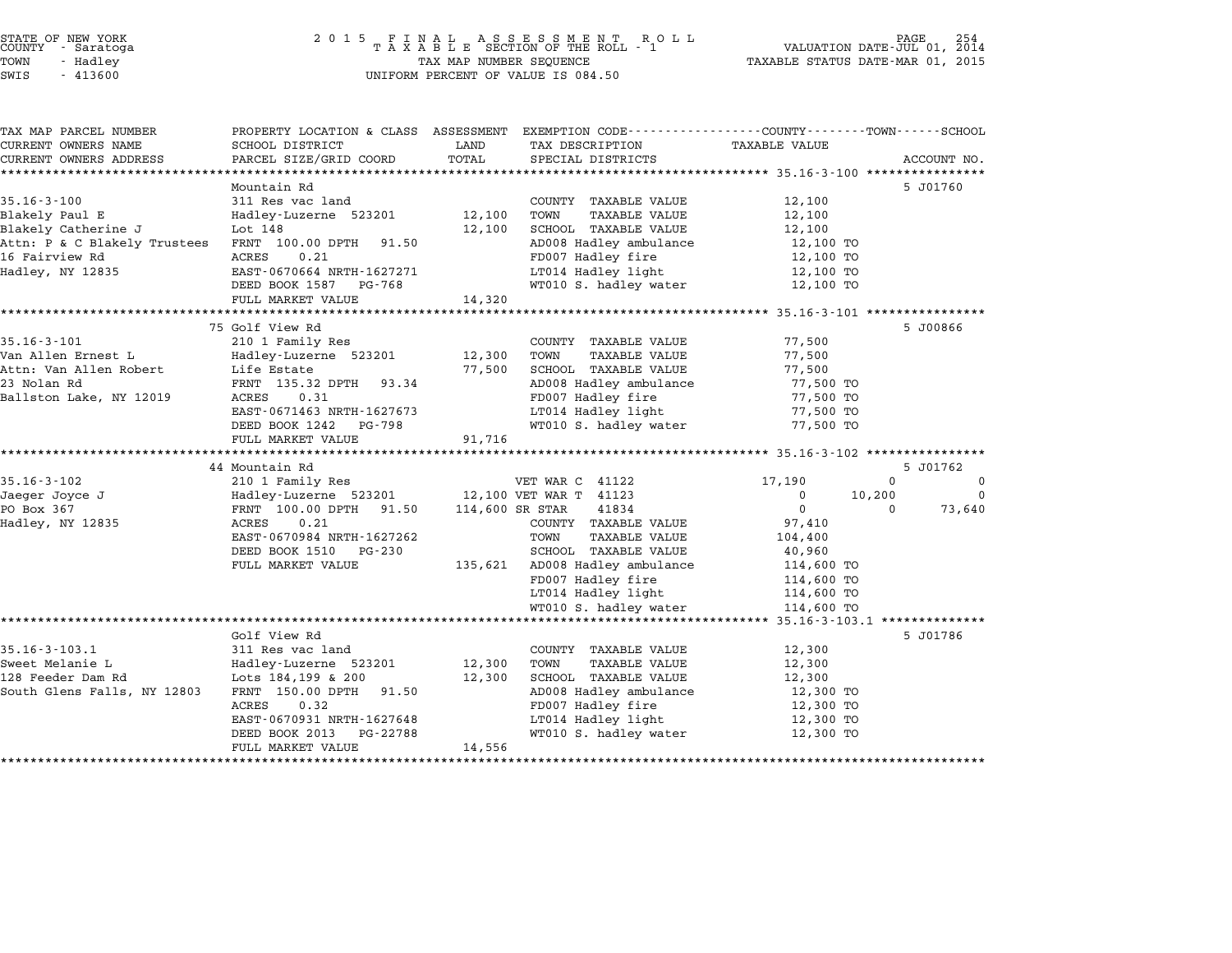| STATE OF NEW YORK |  |            |  |  |  |
|-------------------|--|------------|--|--|--|
| COUNTY            |  | - Saratoga |  |  |  |
| TOWN              |  | - Hadley   |  |  |  |

# STATE OF NEW YORK <sup>2</sup> <sup>0</sup> <sup>1</sup> 5 F I N A L A S S E S S M E N T R O L L PAGE <sup>255</sup> COUNTY - Saratoga <sup>T</sup> <sup>A</sup> <sup>X</sup> <sup>A</sup> <sup>B</sup> <sup>L</sup> <sup>E</sup> SECTION OF THE ROLL - <sup>1</sup> VALUATION DATE-JUL 01, <sup>2014</sup> TOWN - Hadley TAX MAP NUMBER SEQUENCE TAXABLE STATUS DATE-MAR 01, <sup>2015</sup> SWIS - <sup>413600</sup> UNIFORM PERCENT OF VALUE IS 084.50

| TAX MAP PARCEL NUMBER       |                                             |         | PROPERTY LOCATION & CLASS ASSESSMENT EXEMPTION CODE---------------COUNTY-------TOWN------SCHOOL |                   |                    |
|-----------------------------|---------------------------------------------|---------|-------------------------------------------------------------------------------------------------|-------------------|--------------------|
| CURRENT OWNERS NAME         | SCHOOL DISTRICT                             | LAND    | TAX DESCRIPTION                                                                                 | TAXABLE VALUE     |                    |
| CURRENT OWNERS ADDRESS      | PARCEL SIZE/GRID COORD                      | TOTAL   | SPECIAL DISTRICTS                                                                               |                   | ACCOUNT NO.        |
|                             |                                             |         |                                                                                                 |                   |                    |
| $35.16 - 3 - 103.2$         | 51 Golf View Rd                             |         | RES STAR<br>41854                                                                               | $0 \qquad \qquad$ | $\Omega$<br>33,830 |
| Aldrich Leland Duane        | 210 1 Family Res                            | 12,300  | COUNTY TAXABLE VALUE                                                                            |                   |                    |
| Juliet G                    | Hadley-Luzerne 523201<br>Lots 167,168 & 183 | 96,600  | TOWN<br>TAXABLE VALUE                                                                           | 96,600<br>96,600  |                    |
| 51 Golf View Rd             | FRNT 150.00 DPTH 91.50                      |         | SCHOOL TAXABLE VALUE                                                                            | 62,770            |                    |
| Hadley, NY 12835            | 0.32<br>ACRES                               |         | AD008 Hadley ambulance                                                                          | 96,600 TO         |                    |
|                             | EAST-0670799 NRTH-1627641                   |         | FD007 Hadley fire                                                                               | 96,600 TO         |                    |
|                             | DEED BOOK 1346<br>PG-226                    |         | LT014 Hadley light                                                                              | 96,600 TO         |                    |
|                             | FULL MARKET VALUE                           |         | 114,320 WT010 S. hadley water                                                                   | 96,600 TO         |                    |
|                             |                                             |         |                                                                                                 |                   |                    |
|                             | Mountain Rd                                 |         |                                                                                                 |                   | 5 J01764           |
| $35.16 - 3 - 104$           | 311 Res vac land                            |         | COUNTY TAXABLE VALUE                                                                            | 12,100            |                    |
| Caruso Robert               | Hadley-Luzerne 523201 12,100                |         | TAXABLE VALUE<br>TOWN                                                                           | 12,100            |                    |
| Caruso Josephine            | Lot 212                                     | 12,100  | SCHOOL TAXABLE VALUE                                                                            | 12,100            |                    |
| 82 Padgett Dr               | FRNT 100.00 DPTH 91.50                      |         | AD008 Hadley ambulance                                                                          | 12,100 TO         |                    |
| Sun City Bluffton, SC 29909 | ACRES<br>0.21                               |         | FD007 Hadley fire                                                                               | 12,100 TO         |                    |
|                             | EAST-0671074 NRTH-1627262                   |         | LT014 Hadley light                                                                              | 12,100 TO         |                    |
|                             | DEED BOOK 1288<br>PG-116                    |         | WT010 S. hadley water                                                                           | 12,100 TO         |                    |
|                             | FULL MARKET VALUE                           | 14,320  |                                                                                                 |                   |                    |
|                             |                                             |         |                                                                                                 |                   |                    |
|                             | Mountain Rd                                 |         |                                                                                                 |                   | 5 J00436           |
| $35.16 - 3 - 105$           | 260 Seasonal res - WTRFNT                   |         | COUNTY TAXABLE VALUE                                                                            | 93,900            |                    |
| Smith Kathryn J             | Hadley-Luzerne 523201                       | 23,400  | TOWN<br>TAXABLE VALUE                                                                           | 93,900            |                    |
| 222 Pinewood Dr             | Lot 261 & 262 Riverfront                    | 93,900  | SCHOOL TAXABLE VALUE                                                                            | 93,900            |                    |
| Schenectady, NY 12303       | FRNT 140.00 DPTH 42.33                      |         | AD008 Hadley ambulance                                                                          | 93,900 TO         |                    |
|                             | ACRES<br>0.30                               |         | FD007 Hadley fire                                                                               | 93,900 TO         |                    |
|                             | EAST-0671564 NRTH-1627443                   |         | LT014 Hadley light                                                                              | 93,900 TO         |                    |
|                             | DEED BOOK 1521 PG-357                       |         | WT010 S. hadley water                                                                           | 93,900 TO         |                    |
|                             | FULL MARKET VALUE                           | 111,124 |                                                                                                 |                   |                    |
|                             |                                             |         |                                                                                                 |                   |                    |
|                             | Mountain Rd                                 |         |                                                                                                 |                   | 5 J01768           |
| $35.16 - 3 - 106$           | 311 Res vac land                            |         | COUNTY TAXABLE VALUE                                                                            | 12,100            |                    |
| Schuh Christopher           | Hadley-Luzerne 523201                       | 12,100  | TAXABLE VALUE<br>TOWN                                                                           | 12,100            |                    |
| PO Box 429                  | No Deed Recorded                            | 12,100  | SCHOOL TAXABLE VALUE                                                                            | 12,100            |                    |
| Lake Luzerne, NY 12846      | Lot 186 & Lot 197                           |         | AD008 Hadley ambulance                                                                          | 12,100 TO         |                    |
|                             | FRNT 100.00 DPTH 91.50                      |         | FD007 Hadley fire                                                                               | 12,100 TO         |                    |
|                             | 0.23<br>ACRES                               |         | LT014 Hadley light                                                                              | 12,100 TO         |                    |
|                             | EAST-0670954 NRTH-1627422                   |         | WT010 S. hadley water                                                                           | 12,100 TO         |                    |
|                             | DEED BOOK 0000                              |         |                                                                                                 |                   |                    |
|                             | FULL MARKET VALUE<br>********************** | 14,320  |                                                                                                 |                   |                    |
|                             |                                             |         |                                                                                                 |                   |                    |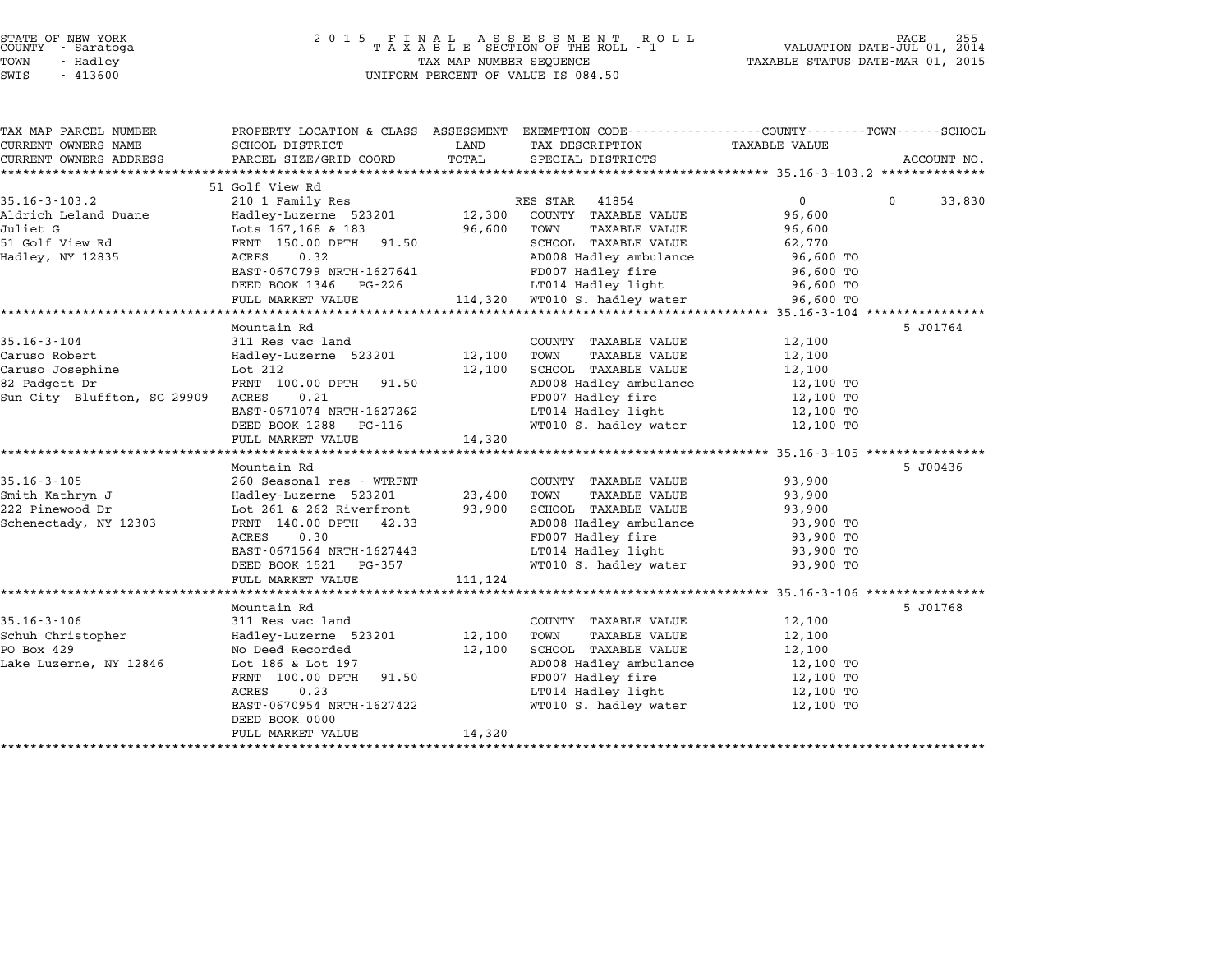| STATE OF NEW YORK |  |            |  |
|-------------------|--|------------|--|
| COUNTY            |  | - Saratoga |  |
| TOWN              |  | - Hadley   |  |

| TAX MAP PARCEL NUMBER<br>CURRENT OWNERS NAME | SCHOOL DISTRICT                           | LAND    | PROPERTY LOCATION & CLASS ASSESSMENT EXEMPTION CODE---------------COUNTY-------TOWN------SCHOOL<br>TAX DESCRIPTION | <b>TAXABLE VALUE</b>         |                         |
|----------------------------------------------|-------------------------------------------|---------|--------------------------------------------------------------------------------------------------------------------|------------------------------|-------------------------|
| CURRENT OWNERS ADDRESS                       | PARCEL SIZE/GRID COORD                    | TOTAL   | SPECIAL DISTRICTS                                                                                                  |                              | ACCOUNT NO.             |
| ******************                           |                                           |         |                                                                                                                    |                              |                         |
|                                              | 47 Mountain Rd                            |         |                                                                                                                    |                              | 5 J01514                |
| $35.16 - 3 - 107$                            | 210 1 Family Res                          |         | SR STAR<br>41834                                                                                                   | $\mathbf 0$                  | $\Omega$<br>73,640      |
| Wilson JoyAce                                | Hadley-Luzerne 523201                     | 18,600  | COUNTY TAXABLE VALUE                                                                                               | 125,100                      |                         |
| 47 Mountain Rd                               | Lots 170 & 181 169 182                    | 125,100 | TOWN<br><b>TAXABLE VALUE</b>                                                                                       | 125,100                      |                         |
| Hadley, NY 12835                             | FRNT 100.00 DPTH 183.00                   |         | SCHOOL TAXABLE VALUE                                                                                               | 51,460                       |                         |
|                                              | ACRES<br>0.42                             |         | AD008 Hadley ambulance                                                                                             | 125,100 TO                   |                         |
|                                              | EAST-0670855 NRTH-1627453                 |         | FD007 Hadley fire                                                                                                  | 125,100 TO                   |                         |
|                                              | DEED BOOK 2008 PG-22952                   |         | LT014 Hadley light                                                                                                 | 125,100 TO                   |                         |
|                                              | FULL MARKET VALUE                         | 148,047 | WT010 S. hadley water<br>*******************************                                                           | 125,100 TO                   |                         |
|                                              |                                           |         |                                                                                                                    | **** 35.16-3-108 *********** |                         |
| $35.16 - 3 - 108$                            | 22 Golf View Rd<br>210 1 Family Res       |         | COUNTY TAXABLE VALUE                                                                                               | 112,900                      | 5 J01302                |
| Demetriou Robert G                           | Hadley-Luzerne 523201                     | 12,500  | TOWN<br><b>TAXABLE VALUE</b>                                                                                       | 112,900                      |                         |
| Demetriou Andrea L                           | Lot 16 & 17                               | 112,900 | SCHOOL TAXABLE VALUE                                                                                               | 112,900                      |                         |
| 22 Golfview Rd                               | FRNT 150.00 DPTH 125.00                   |         | AD008 Hadley ambulance                                                                                             | 112,900 TO                   |                         |
| Hadley, NY 12835                             | 0.44<br>ACRES                             |         | FD007 Hadley fire                                                                                                  | 112,900 TO                   |                         |
|                                              | EAST-0670224 NRTH-1627418                 |         | LT014 Hadley light                                                                                                 | 112,900 TO                   |                         |
|                                              | DEED BOOK 2014<br>PG-16937                |         | WT010 S. hadley water                                                                                              | 112,900 TO                   |                         |
|                                              | FULL MARKET VALUE                         | 133,609 |                                                                                                                    |                              |                         |
|                                              |                                           |         |                                                                                                                    |                              |                         |
|                                              | 12 Golf View Rd                           |         |                                                                                                                    |                              | 5 J00122                |
| $35.16 - 3 - 110$                            | 210 1 Family Res                          |         | COUNTY TAXABLE VALUE                                                                                               | 126,700                      |                         |
| Cartier Wilfred J Jr                         | Hadley-Luzerne 523201                     | 12,700  | TOWN<br>TAXABLE VALUE                                                                                              | 126,700                      |                         |
| Cartier Mary Lou                             | Also Bk 1096 Pg 481                       | 126,700 | SCHOOL TAXABLE VALUE                                                                                               | 126,700                      |                         |
| C/O WilfredJ Cartier III                     | Life Estate                               |         | AD008 Hadley ambulance                                                                                             | 126,700 TO                   |                         |
| 7 Rudley Dr                                  | Lot 13,14 & 15<br>FRNT 225.00 DPTH 125.00 |         | FD007 Hadley fire<br>LT014 Hadley light                                                                            | 126,700 TO<br>126,700 TO     |                         |
| Queensbury, NY 12804                         | ACRES<br>0.65                             |         | WT010 S. hadley water                                                                                              | 126,700 TO                   |                         |
|                                              | EAST-0670030 NRTH-1627422                 |         |                                                                                                                    |                              |                         |
|                                              | DEED BOOK 2014<br>PG-27096                |         |                                                                                                                    |                              |                         |
|                                              | FULL MARKET VALUE                         | 149,941 |                                                                                                                    |                              |                         |
|                                              |                                           |         |                                                                                                                    |                              |                         |
|                                              | 19 Riverside Rd                           |         |                                                                                                                    |                              | 5 J01441                |
| $35.16 - 3 - 111$                            | 210 1 Family Res                          |         | VET WAR C 41122                                                                                                    | 27,030                       | $\mathbf 0$<br>$\Omega$ |
| Golder George W                              | Hadley-Luzerne 523201                     |         | 12,600 VET WAR T 41123                                                                                             | $\mathbf 0$                  | 10,200<br>$\Omega$      |
| Golder Jennifer                              | Also Book 1168 Page 237                   |         | 180,200 RES STAR<br>41854                                                                                          | $\mathbf 0$                  | 33,830<br>$\Omega$      |
| 19 Riverside Rd                              | lots 219, 220, 227, 228                   |         | COUNTY TAXABLE VALUE                                                                                               | 153,170                      |                         |
| Hadley, NY 12835                             | ACRES<br>0.50                             |         | TOWN<br><b>TAXABLE VALUE</b>                                                                                       | 170,000                      |                         |
|                                              | EAST-0671172 NRTH-1627200                 |         | SCHOOL TAXABLE VALUE                                                                                               | 146,370                      |                         |
|                                              | DEED BOOK 1687<br>PG-64                   |         | AD008 Hadley ambulance                                                                                             | 180,200 TO                   |                         |
|                                              | FULL MARKET VALUE                         |         | 213,254 FD007 Hadley fire                                                                                          | 180,200 TO                   |                         |
|                                              |                                           |         | LT014 Hadley light                                                                                                 | 180,200 TO                   |                         |
|                                              |                                           |         | WT010 S. hadley water                                                                                              | 180,200 TO                   |                         |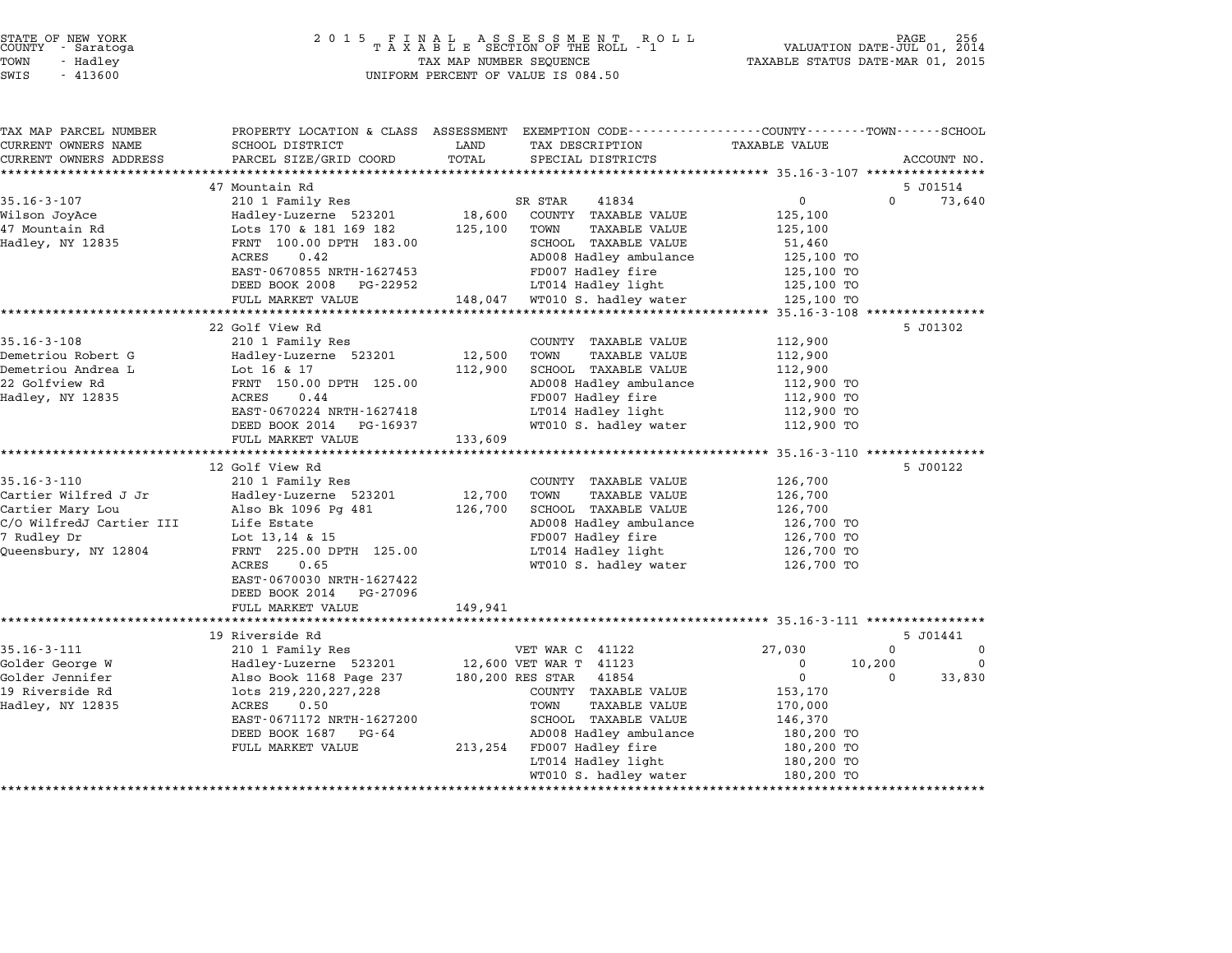|        | STATE OF NEW YORK |  |
|--------|-------------------|--|
| COUNTY | - Saratoga        |  |
| TOWN   | - Hadley          |  |

| TAX MAP PARCEL NUMBER                          | PROPERTY LOCATION & CLASS ASSESSMENT EXEMPTION CODE---------------COUNTY-------TOWN------SCHOOL |                  |                                                      |                                |                    |
|------------------------------------------------|-------------------------------------------------------------------------------------------------|------------------|------------------------------------------------------|--------------------------------|--------------------|
| CURRENT OWNERS NAME                            | SCHOOL DISTRICT                                                                                 | LAND             | TAX DESCRIPTION                                      | <b>TAXABLE VALUE</b>           |                    |
| CURRENT OWNERS ADDRESS                         | PARCEL SIZE/GRID COORD                                                                          | TOTAL            | SPECIAL DISTRICTS                                    |                                | ACCOUNT NO.        |
| **************************                     |                                                                                                 |                  |                                                      |                                |                    |
|                                                | 39 Mountain Rd                                                                                  |                  |                                                      |                                | 5 J01598           |
| $35.16 - 3 - 112$                              | 210 1 Family Res                                                                                |                  | RES STAR<br>41854                                    | $\mathbf{0}$                   | $\Omega$<br>33,830 |
| Montgomery John R                              | Hadley-Luzerne 523201                                                                           | 12,400           | COUNTY TAXABLE VALUE                                 | 109,500                        |                    |
| Montgomery Amy L                               | Lots 138 & 149                                                                                  | 109,500          | TOWN<br><b>TAXABLE VALUE</b>                         | 109,500                        |                    |
| 39 Mountain Rd                                 | FRNT 100.00 DPTH 183.00                                                                         |                  | SCHOOL TAXABLE VALUE                                 | 75,670                         |                    |
| Hadley, NY 12835-0323                          | ACRES<br>0.42                                                                                   |                  | AD008 Hadley ambulance                               | 109,500 TO                     |                    |
|                                                | EAST-0670664 NRTH-1627411                                                                       |                  | FD007 Hadley fire                                    | 109,500 TO                     |                    |
|                                                | DEED BOOK 1241<br>PG-685                                                                        |                  | LT014 Hadley light                                   | 109,500 TO                     |                    |
|                                                | FULL MARKET VALUE                                                                               | 129,586          | WT010 S. hadley water                                | 109,500 TO                     |                    |
|                                                |                                                                                                 |                  |                                                      | ******* 35.16-3-113 ********** |                    |
|                                                | 54 Golf View Rd                                                                                 |                  |                                                      |                                | 5 J01464           |
| $35.16 - 3 - 113$                              | 210 1 Family Res                                                                                |                  | RES STAR<br>41854                                    | $\mathsf{O}$                   | $\Omega$<br>33,830 |
| Skaradosky James                               | Hadley-Luzerne 523201                                                                           | 16,000           | COUNTY TAXABLE VALUE                                 | 116,500                        |                    |
| Skaradosky Lucinda                             | 1535/45                                                                                         | 116,500          | TOWN<br><b>TAXABLE VALUE</b>                         | 116,500                        |                    |
| 54 Golfview Rd                                 | Lots 201, 202, 213 & 214                                                                        |                  | SCHOOL TAXABLE VALUE                                 | 82,670                         |                    |
| Hadley, NY 12835                               | FRNT 100.00 DPTH 183.00                                                                         |                  | AD008 Hadley ambulance                               | 116,500 TO                     |                    |
|                                                | ACRES<br>0.42                                                                                   |                  | FD007 Hadley fire                                    | 116,500 TO                     |                    |
|                                                | EAST-0671058 NRTH-1627470                                                                       |                  | LT014 Hadley light                                   | 116,500 TO                     |                    |
|                                                | DEED BOOK 1409<br>$PG - 9$                                                                      |                  | WT010 S. hadley water                                | 116,500 TO                     |                    |
|                                                | FULL MARKET VALUE                                                                               | 137,870          |                                                      |                                |                    |
|                                                | *********************                                                                           | **************   |                                                      | *********** 35.16-3-114 *****  |                    |
|                                                | Golf View Rd                                                                                    |                  |                                                      |                                | 5 J00453           |
| $35.16 - 3 - 114$                              | 260 Seasonal res - WTRFNT                                                                       |                  | COUNTY TAXABLE VALUE                                 | 85,800                         |                    |
| Judge Michael P                                | Hadley-Luzerne 523201                                                                           | 32,400           | TOWN<br><b>TAXABLE VALUE</b>                         | 85,800                         |                    |
| Judge Sandra A                                 | 1344/471                                                                                        | 85,800           | SCHOOL TAXABLE VALUE                                 | 85,800                         |                    |
| PO Box 83                                      | Lot 259 & Riverfront                                                                            |                  | AD008 Hadley ambulance                               | 85,800 TO                      |                    |
| Waterford, NY 12188                            | FRNT<br>93.34 DPTH                                                                              |                  | FD007 Hadley fire                                    | 85,800 TO                      |                    |
|                                                | ACRES<br>0.28                                                                                   |                  | LT014 Hadley light                                   | 85,800 TO                      |                    |
|                                                | EAST-0671580 NRTH-1627536                                                                       |                  | WT010 S. hadley water                                | 85,800 TO                      |                    |
|                                                | DEED BOOK 2007<br>PG-4045                                                                       |                  |                                                      |                                |                    |
|                                                | FULL MARKET VALUE                                                                               | 101,538          |                                                      |                                |                    |
|                                                |                                                                                                 |                  |                                                      |                                |                    |
|                                                | 4 Mountain Rd                                                                                   |                  |                                                      |                                | 5 J01405           |
| $35.20 - 1 - 1$                                | 312 Vac w/imprv                                                                                 |                  | COUNTY TAXABLE VALUE                                 | 39,200                         |                    |
| Log & Stone Creations LLC<br>7 Adirondack Road | Hadley-Luzerne 523201                                                                           | 12,900<br>39,200 | TOWN<br><b>TAXABLE VALUE</b><br>SCHOOL TAXABLE VALUE | 39,200                         |                    |
|                                                | Garage                                                                                          |                  |                                                      | 39,200                         |                    |
| Hadley, NY 12835                               | Lot $27$                                                                                        |                  | AD008 Hadley ambulance                               | 39,200 TO                      |                    |
|                                                | FRNT 155.04 DPTH 130.00<br>0.47                                                                 |                  | FD007 Hadley fire                                    | 39,200 TO                      |                    |
| PRIOR OWNER ON 3/01/2015<br>Reib Mildred M     | ACRES<br>EAST-0669804 NRTH-1627109                                                              |                  | LT014 Hadley light                                   | 39,200 TO                      |                    |
|                                                |                                                                                                 |                  | WT010 S. hadley water                                | 39,200 TO                      |                    |
|                                                | DEED BOOK 2015<br>PG-11916                                                                      | 46,391           |                                                      |                                |                    |
|                                                | FULL MARKET VALUE                                                                               |                  |                                                      |                                |                    |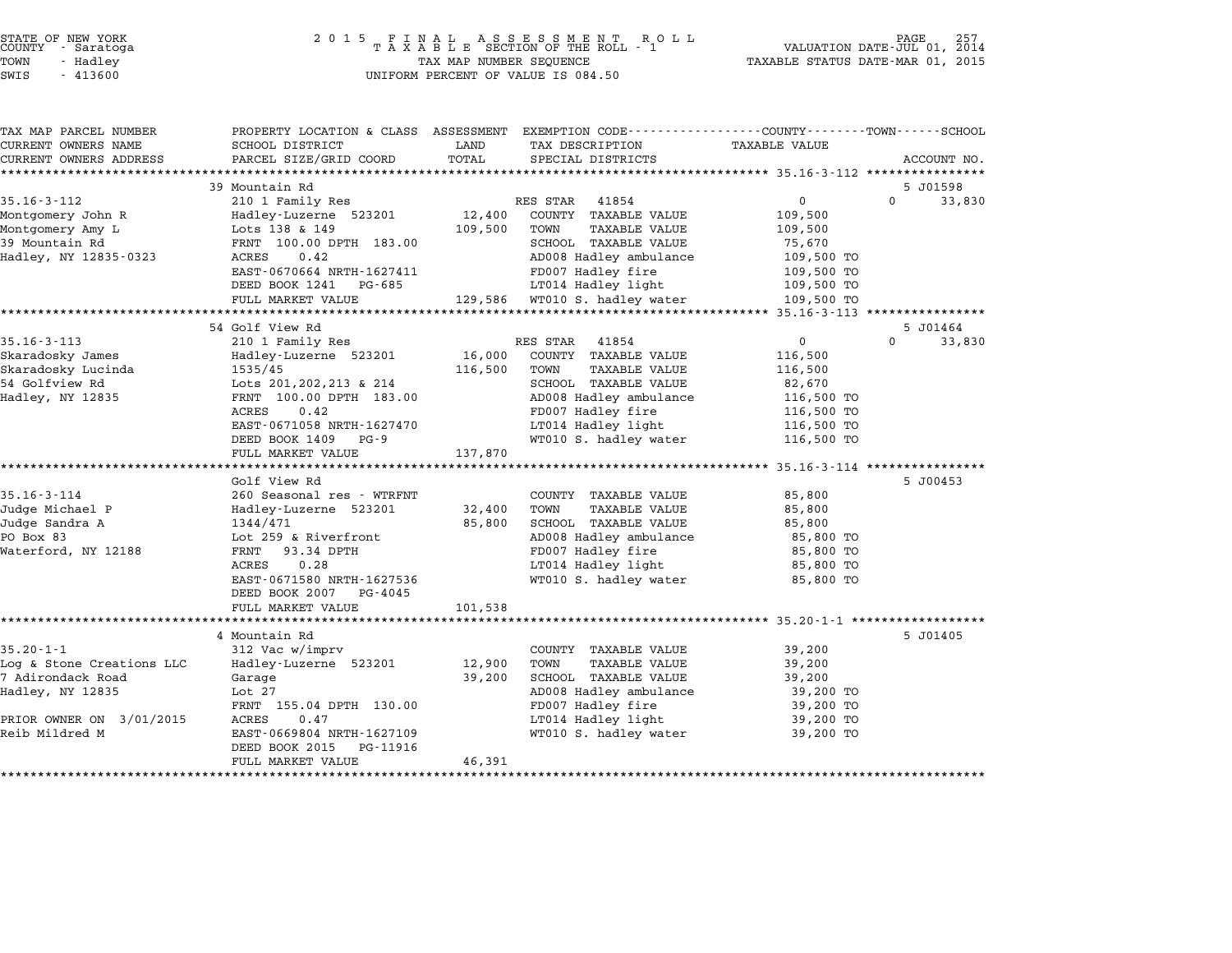TAX MAP PARCEL NUMBER PROPERTY LOCATION & CLASS ASSESSMENT EXEMPTION CODE------------------COUNTY--------TOWN------SCHOOL

...<br>-- COUNTY:- TAX MAP PARCEL NUMBER THE OCHOTRY AND THE CURRENT EXEMPTION CODE<br>CURRENT OWNERS NAME SCHOOL DISTRICT LAND TAX DESCRIPTION TAXABLE VALUE CURRENT OWNERS ADDRESS FOR SCHOOL DISTRICTS ASSESSEENT EXERT ON TAX MISS TOTAL THE TRANSFORE STAND TO TALL THAT THE TRANSFORE TO TALL THAT THE TRANSFORE TO TAXABLE VALUE ACCOUNT NO.<br>CURRENT OWNERS ADDRESS PARCEL SIZE/GRID 5 Adirondack Rd 5 J00676 35.20-1-2.1 5 Adirondack Rd<br>35.20-1-2.1 230 3 Family Res COUNTY TAXABLE VALUE 112,300 Red Deer LLC Hadley-Luzerne <sup>523201</sup> 8,500 TOWN TAXABLE VALUE 112,300 7 Adirondack Road Life Estate 112,300 SCHOOL TAXABLE VALUE 112,300 Ned Deer LID Correct Mateur of Mateu Handley Adics and the Mateus of South Adics and the Mateus of the Mateus<br>2 Adirondack Road ( Life Estate 112,300 SCHOOL TAXABLE VALUE 112,300 TO<br>4 AD008 Hadley ambulance 112,300 TO ance as care and the search of the search the search of the search of the search of the search of the 112,300 TO<br>PRNT 49.55 DPTH 135.52 AD008 Hadley fire 112,300 TO 112,300 TO madiey, NT 12833 FO BOU 33<br>FRNT 49.55 DPTH 135.52 FD007 Hadley fire 112,300 TO<br>PRIOR OWNER ON 3/01/2015 ACRES 0.14 BANK 039 LT014 Hadley light 112,300 TO 11,000 MMER ON 3/01/2015 AND 1990.000 MANUS AND 1990.000 MANUS PERIOR OWNER ON 3/01/2015 ACRES 0.14 MANUS (12,<br>Reib Mildred Mae 112,300 TO EAST-0669835 NRTH-1626980 MT010 S. hadley uater 112,300 TO EAST-0669835 NRTH-1626980<br>DEED BOOK 2015 PG-11914 EAST 0009033 MAIN 1020900<br>DEED BOOK 2015 PG-11914<br>FULL MARKET VALUE 132,899 \*\*\*\*\*\*\*\*\*\*\*\*\*\*\*\*\*\*\*\*\*\*\*\*\*\*\*\*\*\*\*\*\*\*\*\*\*\*\*\*\*\*\*\*\*\*\*\*\*\*\*\*\*\*\*\*\*\*\*\*\*\*\*\*\*\*\*\*\*\*\*\*\*\*\*\*\*\*\*\*\*\*\*\*\*\*\*\*\*\*\*\*\*\*\*\*\*\*\*\*\*\*\* 35.20-1-2.2 \*\*\*\*\*\*\*\*\*\*\*\*\*\*\*\* 0 TODD MARKET<br>\*\*\*\*\*\*\*\*\*\*\*\*\*\*\*\*\*\*\*\*\*\*<br>3 Adirondack Rd 35.20-1-2.2 411 Apartment COUNTY TAXABLE VALUE 35.20-1-2.2 411 Apartment Roder Paul Hadley-Luzerne <sup>523201</sup> 12,200 TOWN TAXABLE VALUE 135,700 Roder Margaret P/o <sup>35</sup> 135,700 SCHOOL TAXABLE VALUE 135,700 NOWEL FAUL TRANSPORTER THE PRODUCED TRANSPORTER TRANSPORTER TRANSPORTER TRANSPORTER TRANSPORTER TRANSPORTER TRA<br>135,700 SCHOOL TRANSPORTER TRANSPORTER TRANSPORTER TRANSPORTER TRANSPORTER TRANSPORTER TRANSPORTER TRANSPORTER Stony Creek, NY <sup>12878</sup> ACRES 0.26 FD007 Hadley fire 135,700 TO EAN' 1996, DETIT 00.07<br>ACRES 0.26 (135,700 TO 1860) FD007 Hadley fire 135,700 TO<br>EAST-0669765 NRTH-1626969 LT014 Hadley light 135,700 TO EAST-0669765 NRTH-1626969 FD007 Hauley IIIe 135,700 IO<br>EAST-0669765 NRTH-1626969 LT014 Hadley light 135,700 TO<br>DEED BOOK 1251 PG-691 WT010 S. hadley water 135,700 TO EAST 0009709 MAIN 1020909<br>
DEED BOOK 1251 PG-691<br>
FULL MARKET VALUE 160,592 \*\*\*\*\*\*\*\*\*\*\*\*\*\*\*\*\*\*\*\*\*\*\*\*\*\*\*\*\*\*\*\*\*\*\*\*\*\*\*\*\*\*\*\*\*\*\*\*\*\*\*\*\*\*\*\*\*\*\*\*\*\*\*\*\*\*\*\*\*\*\*\*\*\*\*\*\*\*\*\*\*\*\*\*\*\*\*\*\*\*\*\*\*\*\*\*\*\*\*\*\*\*\* 35.20-1-3 \*\*\*\*\*\*\*\*\*\*\*\*\*\*\*\*\*\* 7 Adirondack Rd 5 J00678 35.20-1-3 <sup>210</sup> <sup>1</sup> Family Res VET COM C <sup>41132</sup> 30,300 <sup>0</sup> <sup>0</sup> Reib Mildred M Hadley-Luzerne <sup>523201</sup> 12,100 VET COM T <sup>41133</sup> <sup>0</sup> 17,000 <sup>0</sup> C/O Michelle A Whitefield Life Estate 121,200 SR STAR <sup>41834</sup> <sup>0</sup> <sup>0</sup> 73,640 12,100 VER COM THAT HIS MANUS AND MANUS MANUS DESIGNATION OF SAMILY AND MELOW THAT A DUMINUM OCOUNTY TAXABLE VALUE<br>200 Michelle A Whitefield Life Estate 121,200 SR STAR 41834<br>7 Adirondack Rd 90,900 VOUNTY TAXABLE VALUE 90 Hadley, NY <sup>12835</sup> FRNT 75.00 DPTH 135.52 TOWN TAXABLE VALUE 104,200 1990 - 1990 - 1990 - 1990 - 1990 - 1990 - 1990 - 1990 - 1990 - 1990 - 1990 - 1990 - 1990 - 1990 - 1990 - 1990<br>FRANCE 1990 - 1990 - 1990 - 1990 - 1990 - 1990 - 1990 - 1990 - 1990 - 1990 - 1990 - 1990 - 1990 - 1990 - 1990<br>AC EANI 75.00 DEIN 153.52 TOWN TAAADLE VALUE 1947,200<br>ACRES 0.23 SCHOOL TAXABLE VALUE 47,560<br>EAST-0669895 NRTH-1626990 AD008 Hadley ambulance 121,200 TO EXED 0.2.25<br>
EXED 0.0995 NRTH-1626990 AD008 Hadley ambulance 121,200 TO<br>
DEED BOOK 2006 PG-18015 FD007 Hadley fire 121,200 TO EASI-0009099 MKIN-1020990<br>DEED BOOK 2006 PG-18015 FD007 Hadley fire 121,200 TO<br>FULL MARKET VALUE 143,432 LT014 Hadley light 121,200 TO MONTHER HERE 21,200 TO 121,200 TO 121,200 TO 121,200 TO 121,200 TO 121,200 TO 121,200 TO 121,200 TO 121,200 TO \*\*\*\*\*\*\*\*\*\*\*\*\*\*\*\*\*\*\*\*\*\*\*\*\*\*\*\*\*\*\*\*\*\*\*\*\*\*\*\*\*\*\*\*\*\*\*\*\*\*\*\*\*\*\*\*\*\*\*\*\*\*\*\*\*\*\*\*\*\*\*\*\*\*\*\*\*\*\*\*\*\*\*\*\*\*\*\*\*\*\*\*\*\*\*\*\*\*\*\*\*\*\* 35.20-1-4 \*\*\*\*\*\*\*\*\*\*\*\*\*\*\*\*\*\* Mountain Rd 5 J01676 35.20-1-4 312 Vac w/imprv COUNTY TAXABLE VALUE 15,200<br>Mountain Rd<br>33.20-1-4 312 Vac w/imprv COUNTY TAXABLE VALUE Log & Stone Creations LLC Hadley-Luzerne <sup>523201</sup> 12,100 TOWN TAXABLE VALUE 15,200 33.20°1-4<br>Log & Stone Creations LLC Hadley-Luzerne 523201 12,100 TOWN TAXABLE VALUE 15,200<br>7 Adirondack Road Machine Shed 15,200 15,200 SCHOOL TAXABLE VALUE 15,200 How the creations the theory hadrey have the server of the transfer team of the server of the server of the server of the server of the server of the server of the server of the server of the server of the server of the se MACHINE SHEU 130.00 11,200 SCHOOL IAAABLE VALUE 15,200 15,200<br>FRNT 75.00 DPTH 130.00 10008 Hadley ambulance 15,200 TO<br>ACRES 0.22 FD007 Hadley fire 15,200 TO 112099, AT 12099 PANT 1988 22<br>ACOO Hadley direct the secret of the secret of the secret of the secret of the secret of the secret of the secret<br>PRIOR OWNER ON 3/01/2015 EAST-0669924 NRTH-1627120 LT014 Hadley light 15,200 T Reib Mildred M DEED BOOK <sup>2015</sup> PG-11916 WT010 S. hadley water 15,200 TO EAST 0009924 MAIN 1027120<br>
DEED BOOK 2015 PG-11916<br>
FULL MARKET VALUE 17,988 \*\*\*\*\*\*\*\*\*\*\*\*\*\*\*\*\*\*\*\*\*\*\*\*\*\*\*\*\*\*\*\*\*\*\*\*\*\*\*\*\*\*\*\*\*\*\*\*\*\*\*\*\*\*\*\*\*\*\*\*\*\*\*\*\*\*\*\*\*\*\*\*\*\*\*\*\*\*\*\*\*\*\*\*\*\*\*\*\*\*\*\*\*\*\*\*\*\*\*\*\*\*\*\*\*\*\*\*\*\*\*\*\*\*\*\*\*\*\*\*\*\*\*\*\*\*\*\*\*\*\*\*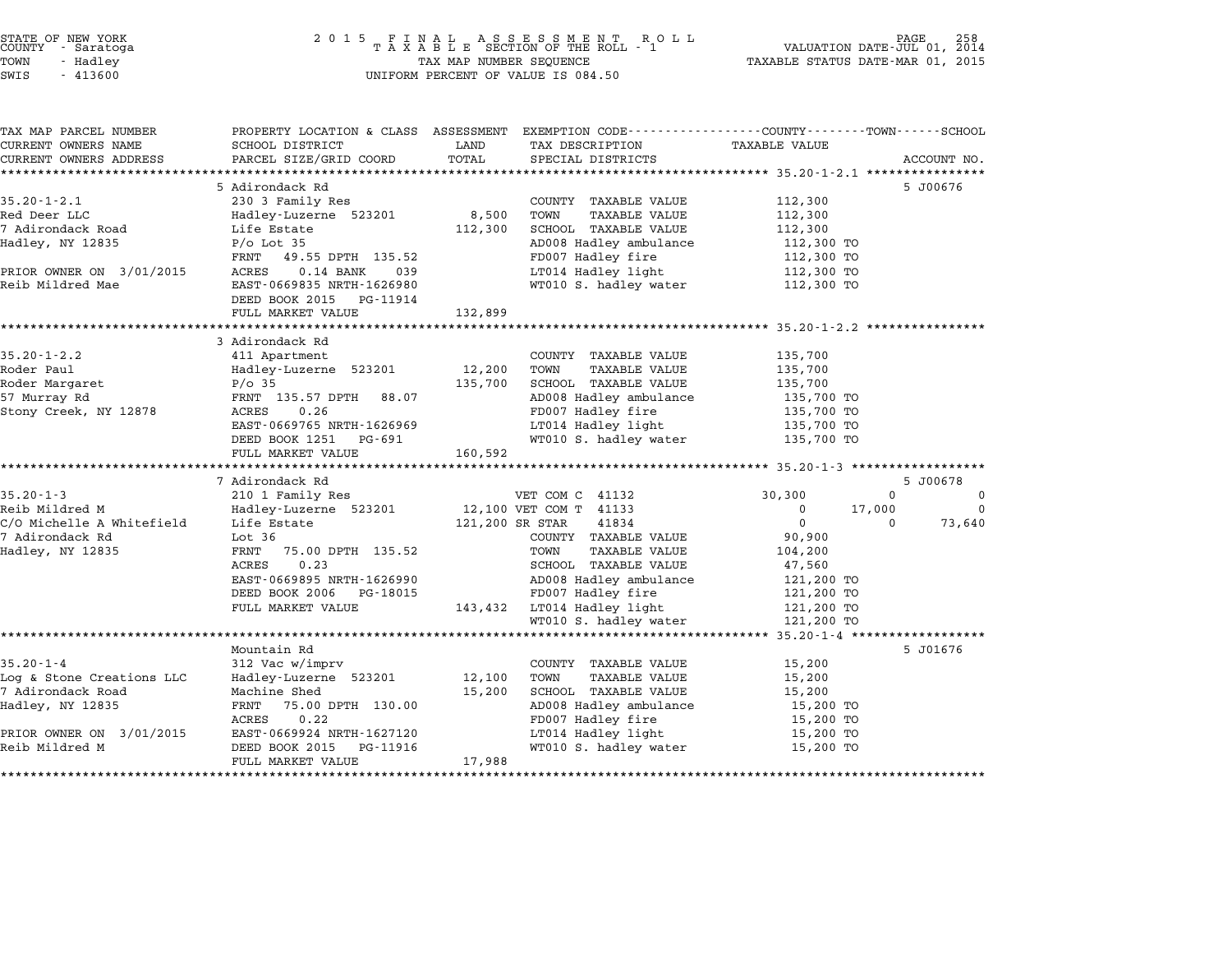| STATE OF NEW YORK |  |            |  |
|-------------------|--|------------|--|
| COUNTY            |  | - Saratoga |  |
| TOWN              |  | - Hadley   |  |

| TAX MAP PARCEL NUMBER    | PROPERTY LOCATION & CLASS ASSESSMENT EXEMPTION CODE----------------COUNTY-------TOWN-----SCHOOL |         |                               |                      |          |             |
|--------------------------|-------------------------------------------------------------------------------------------------|---------|-------------------------------|----------------------|----------|-------------|
| CURRENT OWNERS NAME      | SCHOOL DISTRICT                                                                                 | LAND    | TAX DESCRIPTION               | <b>TAXABLE VALUE</b> |          |             |
| CURRENT OWNERS ADDRESS   | PARCEL SIZE/GRID COORD                                                                          | TOTAL   | SPECIAL DISTRICTS             |                      |          | ACCOUNT NO. |
|                          |                                                                                                 |         |                               |                      |          |             |
|                          | 10 Mountain Rd                                                                                  |         |                               |                      | 5 J01559 |             |
| $35.20 - 1 - 5$          | 210 1 Family Res                                                                                |         | RES STAR<br>41854             | 0                    | $\Omega$ | 33,830      |
| Ruane Robbin K           | Hadley-Luzerne 523201                                                                           | 12,100  | COUNTY TAXABLE VALUE          | 116,700              |          |             |
| Denny Robert J           | Lot 29                                                                                          | 116,700 | TOWN<br><b>TAXABLE VALUE</b>  | 116,700              |          |             |
| 10 Mountain Rd           | 75.00 DPTH 130.00<br>FRNT                                                                       |         | SCHOOL TAXABLE VALUE          | 82,870               |          |             |
| Hadley, NY 12835         | 0.22<br>ACRES                                                                                   |         | AD008 Hadley ambulance        | 116,700 TO           |          |             |
|                          | EAST-0669994 NRTH-1627120                                                                       |         | FD007 Hadley fire             | 116,700 TO           |          |             |
|                          | DEED BOOK 2011 PG-9744                                                                          |         | LT014 Hadley light            | 116,700 TO           |          |             |
|                          | FULL MARKET VALUE                                                                               |         | 138,107 WT010 S. hadley water | 116,700 TO           |          |             |
|                          |                                                                                                 |         |                               |                      |          |             |
|                          | 9 Adirondack Rd                                                                                 |         |                               |                      | 5 J01360 |             |
| $35.20 - 1 - 6$          | 411 Apartment                                                                                   |         | COUNTY TAXABLE VALUE          | 167,100              |          |             |
| Earl Reib LLC            | Hadley-Luzerne 523201                                                                           | 12,100  | TOWN<br><b>TAXABLE VALUE</b>  | 167,100              |          |             |
| 7 Adirondack Road        | Life Estate                                                                                     | 167,100 | SCHOOL TAXABLE VALUE          | 167,100              |          |             |
| Hadley, NY 12835         | Lot $37$                                                                                        |         | AD008 Hadley ambulance        | 167,100 TO           |          |             |
|                          | FRNT<br>75.00 DPTH 135.52                                                                       |         | FD007 Hadley fire             | 167,100 TO           |          |             |
| PRIOR OWNER ON 3/01/2015 | 0.23<br>ACRES                                                                                   |         | LT014 Hadley light            | 167,100 TO           |          |             |
| Reib Mildred M           | EAST-0669975 NRTH-1626990                                                                       |         | WT010 S. hadley water         | 167,100 TO           |          |             |
|                          | DEED BOOK 2015 PG-11915                                                                         |         |                               |                      |          |             |
|                          | FULL MARKET VALUE                                                                               | 197,751 |                               |                      |          |             |
|                          |                                                                                                 |         |                               |                      |          |             |
|                          | 11 Adirondack Rd                                                                                |         |                               |                      | 5 J01350 |             |
| $35.20 - 1 - 7$          | 210 1 Family Res                                                                                |         | COUNTY TAXABLE VALUE          | 211,500              |          |             |
| Mahoney Ronald           | Hadley-Luzerne 523201                                                                           | 12,800  | TOWN<br>TAXABLE VALUE         | 211,500              |          |             |
| Mahoney Christine        | Hadley-<br>Lots 38 & 39 & 40<br>COF 00 DPTH                                                     | 211,500 | SCHOOL TAXABLE VALUE          | 211,500              |          |             |
| 11 Adirondack Rd         | FRNT 225.00 DPTH 135.52                                                                         |         | AD008 Hadley ambulance        | 211,500 TO           |          |             |
| Hadley, NY 12835         | 0.70<br>ACRES                                                                                   |         | FD007 Hadley fire             | 211,500 TO           |          |             |
|                          | EAST-0670125 NRTH-1627000                                                                       |         | LT014 Hadley light 211,500 TO |                      |          |             |
|                          | DEED BOOK 1678 PG-148                                                                           |         | WT010 S. hadley water         | 211,500 TO           |          |             |
|                          | FULL MARKET VALUE                                                                               | 250,296 |                               |                      |          |             |
|                          |                                                                                                 |         |                               |                      |          |             |
|                          | 18 Mountain Rd                                                                                  |         |                               |                      | 5 J01433 |             |
| $35.20 - 1 - 12$         | 210 1 Family Res                                                                                |         | RES STAR<br>41854             | $\overline{0}$       | $\Omega$ | 33,830      |
| Brisson Patricia A       | Hadley-Luzerne 523201                                                                           | 12,500  | COUNTY TAXABLE VALUE          | 83,500               |          |             |
| A/k/a Patricia Marrow A  | Lots 32 & 33                                                                                    | 83,500  | TOWN<br>TAXABLE VALUE         | 83,500               |          |             |
| 18 Mountain Rd           | FRNT 150.00 DPTH 130.00                                                                         |         | SCHOOL TAXABLE VALUE          | 49,670               |          |             |
| Hadley, NY 12835         | 0.45<br>ACRES                                                                                   |         | AD008 Hadley ambulance        | 83,500 TO            |          |             |
|                          | EAST-0670254 NRTH-1627130                                                                       |         | FD007 Hadley fire             | 83,500 TO            |          |             |
|                          | DEED BOOK 1019<br>PG-928                                                                        |         | LT014 Hadley light            | 83,500 TO            |          |             |
|                          | FULL MARKET VALUE                                                                               | 98,817  | WT010 S. hadley water         | 83,500 TO            |          |             |
|                          |                                                                                                 |         |                               |                      |          |             |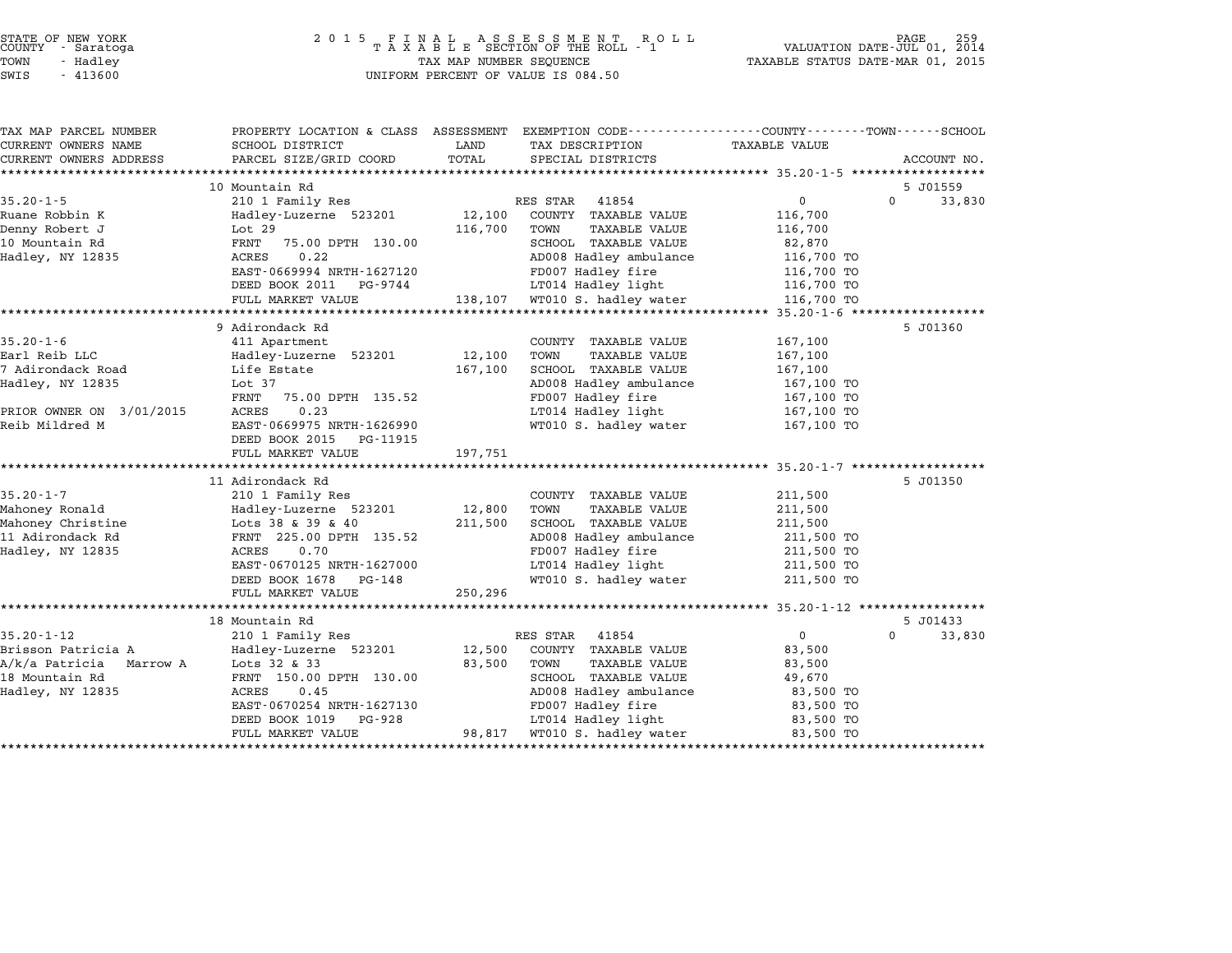| STATE OF NEW YORK |  |            |  |
|-------------------|--|------------|--|
| COUNTY            |  | - Saratoga |  |
| TOWN              |  | - Hadley   |  |

### STATE OF NEW YORK <sup>2</sup> <sup>0</sup> <sup>1</sup> 5 F I N A L A S S E S S M E N T R O L L PAGE <sup>260</sup> COUNTY - Saratoga <sup>T</sup> <sup>A</sup> <sup>X</sup> <sup>A</sup> <sup>B</sup> <sup>L</sup> <sup>E</sup> SECTION OF THE ROLL - <sup>1</sup> VALUATION DATE-JUL 01, <sup>2014</sup> TOWN - Hadley TAX MAP NUMBER SEQUENCE TAXABLE STATUS DATE-MAR 01, <sup>2015</sup> SUCRIT - SATATUGA<br>TOWN - Hadley - Alley - All Hadley - TAX MAP NUMBER SEQUENCE<br>SWIS - 413600 - WILFORM PERCENT OF VALUE IS 084.50

TAX MAP PARCEL NUMBER PROPERTY LOCATION & CLASS ASSESSMENT EXEMPTION CODE------------------COUNTY--------TOWN------SCHOOL ...<br>-- COUNTY:- TAX MAP PARCEL NUMBER THE OCHOTRY AND THE CURRENT EXEMPTION CODE<br>CURRENT OWNERS NAME SCHOOL DISTRICT LAND TAX DESCRIPTION TAXABLE VALUE CURRENT OWNERS ADDEER FOURDER FROM BOURDANT SALEMENT ON SCHOOL DISTRICTS AND TRANS AND TRANS TO TRANS TO TRANS<br>CURRENT OWNERS ADDRESS PARCEL SIZE/GRID COORD TOTAL SPECIAL DISTRICTS ACCOUNT NO.<br>\*\*\*\*\*\*\*\*\*\*\*\*\*\*\*\*\*\*\*\*\*\*\*\*\*\*\*\*\* 21 Adirondack Rd 5 J01449 35.20-1-13 21 Adirondack Rd<br>20 1 Family Res 35.20-1-13 210 1 Family Res 3R STAR 41834 210 0 73,640 Millington Edward A Hadley-Luzerne <sup>523201</sup> 12,100 COUNTY TAXABLE VALUE 101,500 UNISIAN TRANSPORTER MARK THE MANAGEMENT ON STAR THAT TRUSH ON STAR THAT AND TRANSPORTER MARK THAT ON DESCRIPTIO<br>Millington Ethel May 101,500 TOWN TAXABLE VALUE 101,500<br>Millington Ethel May 101,500 TOWN TAXABLE VALUE 101,50 millington Edward A Martia (12,100 Cool) | IAABLE VALUE | 101,500<br>Millington Ethel May | Lot 41 | 101,500 PMN | TAXABLE VALUE | 101,500<br>21 Adirondack Rd | FRNT 75.00 DPTH 135.52 | SCHOOL TAXABLE VALUE | 27,860 minimy.com scher hay and the successure of the set of the set of the manufacture of the set of the set of the<br>Hadley, NY 12835 ACRES 0.23 SCRES 0.23 AD008 Hadley ambulance 101,500 TO EANI 75.00 DFIN 153.52 SCROOD IAAABLE VALUE 27,800<br>ACRES 0.23 AD008 Hadley ambulance 101,500 TO<br>EAST-0670275 NRTH-1627000 FD007 Hadley fire 101,500 TO EXEN'S U.S. U.S. THE RESERVE HAD ADVOCATED HAD THE HAND HAD TO THE TO THE 101,500 TO TO THE RESERVED ON THE RESERVED ON THE RESERVED ON THE RESERVED ON THE RESERVED ON THE RESERVED ON THE RESERVED ON THE RESERVED ON THE RE FULL MARKET VALUE 120,118 WT010 S. hadley water 101,500 TO \*\*\*\*\*\*\*\*\*\*\*\*\*\*\*\*\*\*\*\*\*\*\*\*\*\*\*\*\*\*\*\*\*\*\*\*\*\*\*\*\*\*\*\*\*\*\*\*\*\*\*\*\*\*\*\*\*\*\*\*\*\*\*\*\*\*\*\*\*\*\*\*\*\*\*\*\*\*\*\*\*\*\*\*\*\*\*\*\*\*\*\*\*\*\*\*\*\*\*\*\*\*\* 35.20-1-14 \*\*\*\*\*\*\*\*\*\*\*\*\*\*\*\*\* 21 Adirondack Rd 5 J01581 35.20-1-14 <sup>312</sup> Vac w/imprv COUNTY TAXABLE VALUE 24,400 Millington Edward A Hadley-Luzerne <sup>523201</sup> 12,300 TOWN TAXABLE VALUE 24,400 Millington Edward A and Haley-Luzerne 523201 12,300 TOWN TAXABLE VALUE 24,400<br>Millington Edward A Hadley-Luzerne 523201 12,300 TOWN TAXABLE VALUE 24,400<br>24,400 24,400 SCHOOL TAXABLE VALUE millington Edward A Madiey-Luzeine 323201 12,300 TOWN TAXABLE VALUE 24,400<br>Millington Ethel May Lot 42 24,400 SCHOOL TAXABLE VALUE 24,400<br>21 Adirondack Rd FRNT 206.87 DPTH 135.52 AD008 Hadley ambulance 24,400 TO minimy.com scher hay and the most value of the service of the control of the control of the control of the contr<br>Hadley and the service of the control of the control of the 24,400 TO<br>Hadley, NY 12835 24,400 TO EANI 200.07 DFIN 153.52 AD000 Hadley ambulance 24,400 TO<br>ACRES 0.31 FD007 Hadley fire 24,400 TO<br>EAST-0670365 NRTH-1627001 LT014 Hadley light 24,400 TO POOF THE CONSTRUCTED ON THE POOF THAT HAS A SAFE AND TO A 24,400 TO<br>BEED BOOK 1673 PG-488 MT010 S. hadley uater 24,400 TO EASI-0070505 NAIH-1027001<br>
DEED BOOK 1673 PG-488<br>
FULL MARKET VALUE 28,876 \*\*\*\*\*\*\*\*\*\*\*\*\*\*\*\*\*\*\*\*\*\*\*\*\*\*\*\*\*\*\*\*\*\*\*\*\*\*\*\*\*\*\*\*\*\*\*\*\*\*\*\*\*\*\*\*\*\*\*\*\*\*\*\*\*\*\*\*\*\*\*\*\*\*\*\*\*\*\*\*\*\*\*\*\*\*\*\*\*\*\*\*\*\*\*\*\*\*\*\*\*\*\* 35.20-1-15 \*\*\*\*\*\*\*\*\*\*\*\*\*\*\*\*\* 9 Fairview Rd 5 J01324 35.20-1-15 35.20-1-15 210 1 Family Res COUNTY TAXABLE VALUE 200-1-15 Denno Nicholas J Hadley-Luzerne <sup>523201</sup> 12,200 TOWN TAXABLE VALUE 101,000 كان المسلم المسلم المسلم المسلم المسلم المسلم المسلم المسلم المسلم المسلم المسلم المسلم المسلم المسلم المسلم ا<br>101,000 SCHOOL TAXABLE VALUE 101,000<br>101,000 SCHOOL TAXABLE VALUE 101,000 Porters Corners, NY <sup>12859</sup> FRNT 105.00 DPTH 100.00 AD008 Hadley ambulance 101,000 TO EXAMPLE VALUE 24 100.00 FOILOUS CONSUMER AND MANUE VALUE 21 101,000 TO AND 101,000 TO ADDE RATER 105.000 TO ADDE<br>FD007 Hadley fire 101,000 TO ADD08 Hadley fire 101,000 TO EAST-0670384 NRTH-1627141 LT014 Hadley light 101,000 TO 1990 PG-2009 PG-28792 PD-001 Bandley Life 2009 PG-28792 PD-001 BEED BOOK 2009 PG-28792 PD-001 BEED BOOK 2009 TO EASI-0070564 NAIH-1027141<br>
DEED BOOK 2009 PG-28792<br>
FULL MARKET VALUE 119,527 \*\*\*\*\*\*\*\*\*\*\*\*\*\*\*\*\*\*\*\*\*\*\*\*\*\*\*\*\*\*\*\*\*\*\*\*\*\*\*\*\*\*\*\*\*\*\*\*\*\*\*\*\*\*\*\*\*\*\*\*\*\*\*\*\*\*\*\*\*\*\*\*\*\*\*\*\*\*\*\*\*\*\*\*\*\*\*\*\*\*\*\*\*\*\*\*\*\*\*\*\*\*\* 35.20-1-17 \*\*\*\*\*\*\*\*\*\*\*\*\*\*\*\*\* 3 Sacandaga Rd 5 J01739 35.20-1-17 35.20-1-17 35 Sacandaga Rd<br>210 1 Family Res COUNTY TAXABLE VALUE 107,300 J Sacanuaya Ku (12,600 MHz) (2000 MHz) 2000-2558 (2000-210 17)<br>210 Tramily Res (21,600 TOWN TAXABLE VALUE 107,300 MHz) 107,300<br>211m Frederick A (207,300 Madley-Luzerne 523201 / 12,600 TOWN TAXABLE VALUE Zilm Lois P/o Lot 55&All Of 140&147 107,300 SCHOOL TAXABLE VALUE 107,300 51Im Frequency And Transport of the Hambur Clinical Hambur (107,300 P/o Lot 55&All Of 140&147 107,300 SCHOOL TAXABLE VALUE 107,300 107,300 TO<br>51 Boat Launch Dr FRNT 241.50 DPTH 91.50 AD008 Hadley ambulance 107,300 TO 211 DOIS (200 DOID DESCRIPTION OF THE PROTOCOL PROPERTY OF THE PROTOCOL PARADEM VALUE VALUE AT A LOT, JUDITION<br>107, 300 TO PENT 241.50 PPTH 91.50 ACRES 0.50 ADDIS Hadley annulance 107,300 TO EAST-0670644 NRTH-1627171 LT014 Hadley light 107,300 TO ACALS 0.500 TOO HAULEY THE TOT HE TOO HAVE THE TOO HAVE THE TOO TO THE TOO TO THE TOO TO THE TOO TO THE TOO TO<br>DEED BOOK 2008 PG-32155 WT010 S. hadley water 107,300 TO EASI-0070044 NAIH-1027171<br>
DEED BOOK 2008 PG-32155<br>
FULL MARKET VALUE 126,982 \*\*\*\*\*\*\*\*\*\*\*\*\*\*\*\*\*\*\*\*\*\*\*\*\*\*\*\*\*\*\*\*\*\*\*\*\*\*\*\*\*\*\*\*\*\*\*\*\*\*\*\*\*\*\*\*\*\*\*\*\*\*\*\*\*\*\*\*\*\*\*\*\*\*\*\*\*\*\*\*\*\*\*\*\*\*\*\*\*\*\*\*\*\*\*\*\*\*\*\*\*\*\*\*\*\*\*\*\*\*\*\*\*\*\*\*\*\*\*\*\*\*\*\*\*\*\*\*\*\*\*\*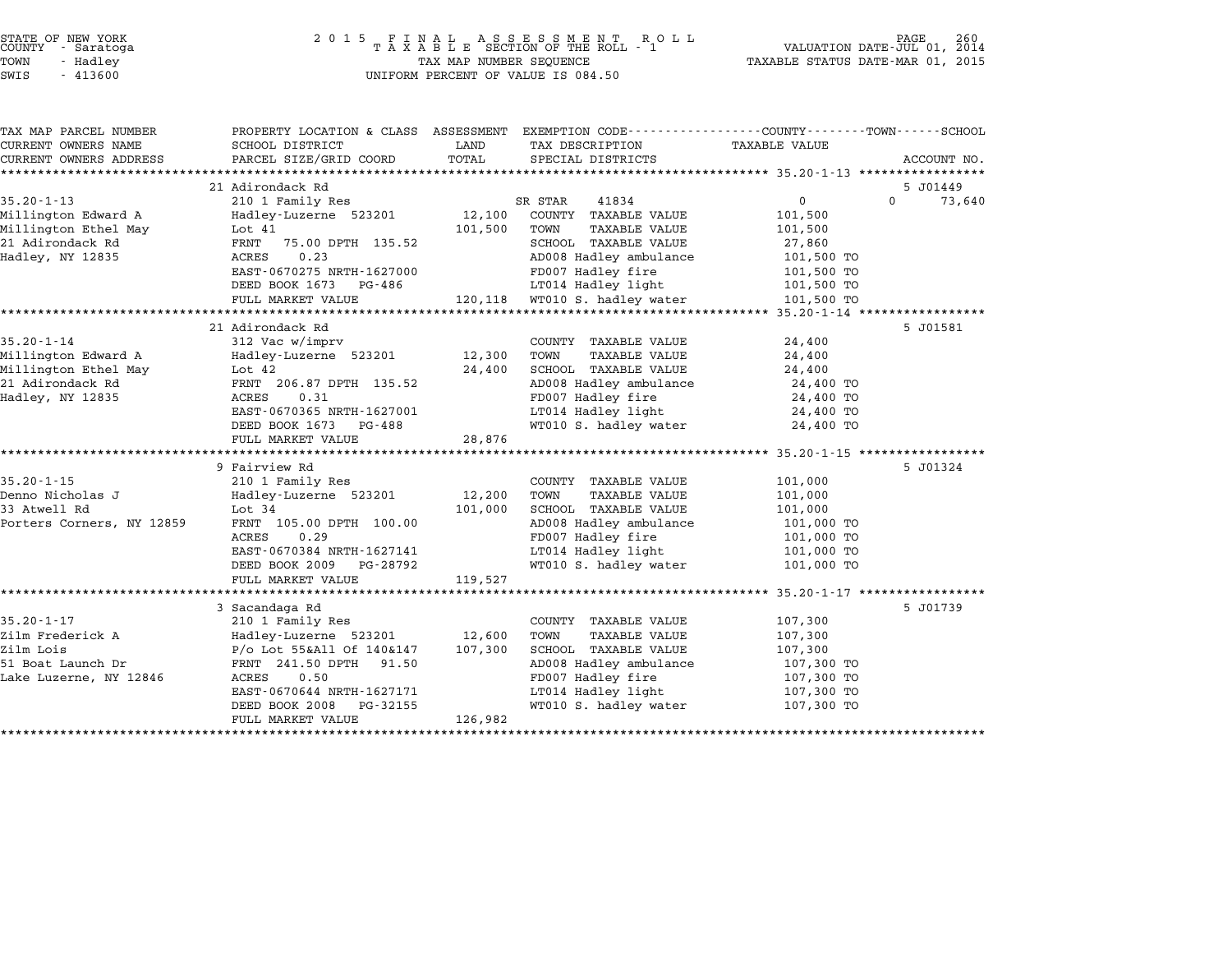| STATE OF NEW YORK |  |            |  |
|-------------------|--|------------|--|
| COUNTY            |  | - Saratoga |  |
| TOWN              |  | - Hadley   |  |

# STATE OF NEW YORK <sup>2</sup> <sup>0</sup> <sup>1</sup> 5 F I N A L A S S E S S M E N T R O L L PAGE <sup>261</sup> COUNTY - Saratoga <sup>T</sup> <sup>A</sup> <sup>X</sup> <sup>A</sup> <sup>B</sup> <sup>L</sup> <sup>E</sup> SECTION OF THE ROLL - <sup>1</sup> VALUATION DATE-JUL 01, <sup>2014</sup> TOWN - Hadley TAX MAP NUMBER SEQUENCE TAXABLE STATUS DATE-MAR 01, <sup>2015</sup> SWIS - <sup>413600</sup> UNIFORM PERCENT OF VALUE IS 084.50

| TAX MAP PARCEL NUMBER     | PROPERTY LOCATION & CLASS ASSESSMENT EXEMPTION CODE---------------COUNTY-------TOWN-----SCHOOL |               |                                             |                      |             |
|---------------------------|------------------------------------------------------------------------------------------------|---------------|---------------------------------------------|----------------------|-------------|
| CURRENT OWNERS NAME       | SCHOOL DISTRICT<br>PARCEL SIZE/GRID COORD                                                      | LAND<br>TOTAL | TAX DESCRIPTION                             | <b>TAXABLE VALUE</b> |             |
| CURRENT OWNERS ADDRESS    |                                                                                                |               | SPECIAL DISTRICTS                           |                      | ACCOUNT NO. |
|                           | Sacandaga Rd                                                                                   |               |                                             |                      | 5 J01742    |
| $35.20 - 1 - 20$          | 311 Res vac land                                                                               |               | COUNTY TAXABLE VALUE                        | 12,100               |             |
| Springer Roger            | Hadley-Luzerne 523201                                                                          | 12,100        | TOWN<br>TAXABLE VALUE                       | 12,100               |             |
| Springer Mary             | Lots 156 & 163                                                                                 | 12,100        | SCHOOL TAXABLE VALUE                        | 12,100               |             |
| 6 Windcrest Dr            | FRNT 100.00 DPTH 91.50                                                                         |               | AD008 Hadley ambulance                      | 12,100 TO            |             |
| Fort Edward, NY 12828     | 0.21<br>ACRES                                                                                  |               | FD007 Hadley fire                           | 12,100 TO            |             |
|                           | EAST-0670794 NRTH-1627181                                                                      |               | LT014 Hadley light                          | 12,100 TO            |             |
|                           | DEED BOOK 1772 PG-426                                                                          |               | WT010 S. hadley water                       | 12,100 TO            |             |
|                           | FULL MARKET VALUE                                                                              | 14,320        |                                             |                      |             |
|                           |                                                                                                |               |                                             |                      |             |
|                           | 27 Sacandaga Rd                                                                                |               |                                             |                      | 5 J01675    |
| $35.20 - 1 - 25$          | 210 1 Family Res                                                                               |               | COUNTY TAXABLE VALUE                        | 97,300               |             |
| Eastwood Willard          | Hadley-Luzerne 523201                                                                          | 12,100        | TOWN<br>TAXABLE VALUE                       | 97,300               |             |
| Eastwood Ann L            | Lots 204 & 211                                                                                 | 97,300        | SCHOOL TAXABLE VALUE                        | 97,300               |             |
| PO Box 153                | FRNT 100.00 DPTH<br>91.50                                                                      |               | AD008 Hadley ambulance                      | 97,300 TO            |             |
| Hadley, NY 12835          | ACRES<br>0.21                                                                                  |               | FD007 Hadley fire                           | 97,300 TO            |             |
|                           | EAST-0671074 NRTH-1627192                                                                      |               | LT014 Hadley light                          | 97,300 TO            |             |
|                           | DEED BOOK 1426 PG-728                                                                          |               | WT010 S. hadley water                       | 97,300 TO            |             |
|                           | FULL MARKET VALUE                                                                              | 115,148       |                                             |                      |             |
|                           |                                                                                                |               |                                             |                      |             |
|                           | Riverside Rd                                                                                   |               |                                             |                      | 5 J01750    |
| $35.20 - 1 - 29$          | 311 Res vac land                                                                               |               | COUNTY TAXABLE VALUE                        | 9,700                |             |
| Weingarten Lavona F       | Hadley-Luzerne 523201                                                                          | 9,700         | TOWN<br><b>TAXABLE VALUE</b>                | 9,700                |             |
| 5 Buoy Ct                 | Lot 246                                                                                        | 9,700         | SCHOOL TAXABLE VALUE                        | 9,700                |             |
| Carolina Shores, NC 28467 | $\mathtt{FRNT}$<br>50.00 DPTH 139.70                                                           |               | AD008 Hadley ambulance                      | 9,700 TO             |             |
|                           | ACRES<br>0.16                                                                                  |               | FD007 Hadley fire                           | 9,700 TO             |             |
|                           | EAST-0671362 NRTH-1627110                                                                      |               | LT014 Hadley light<br>WT010 S. hadley water | 9,700 TO             |             |
|                           | DEED BOOK 0975 PG-01058                                                                        |               |                                             | 9,700 TO             |             |
|                           | FULL MARKET VALUE                                                                              | 11,479        |                                             |                      |             |
|                           | Riverside Rd                                                                                   |               |                                             |                      | 5 J01751    |
| $35.20 - 1 - 30$          | 311 Res vac land                                                                               |               | COUNTY TAXABLE VALUE                        | 800                  |             |
| Weingarten Lavona F       | Hadley-Luzerne 523201                                                                          | 800           | TOWN<br>TAXABLE VALUE                       | 800                  |             |
| 5 Buoy Ct                 | $P/O$ Lot 247                                                                                  | 800           | SCHOOL TAXABLE VALUE                        | 800                  |             |
| Carolina Shores, NC 28467 | FRNT<br>30.50 DPTH 129.60                                                                      |               | AD008 Hadley ambulance                      | 800 TO               |             |
|                           | ACRES<br>0.09                                                                                  |               | FD007 Hadley fire                           | 800 TO               |             |
|                           | EAST-0671346 NRTH-1627073                                                                      |               | LT014 Hadley light                          | 800 TO               |             |
|                           | DEED BOOK 0975<br>PG-01058                                                                     |               | WT010 S. hadley water                       | 800 TO               |             |
|                           | FULL MARKET VALUE                                                                              | 947           |                                             |                      |             |
|                           |                                                                                                |               |                                             |                      |             |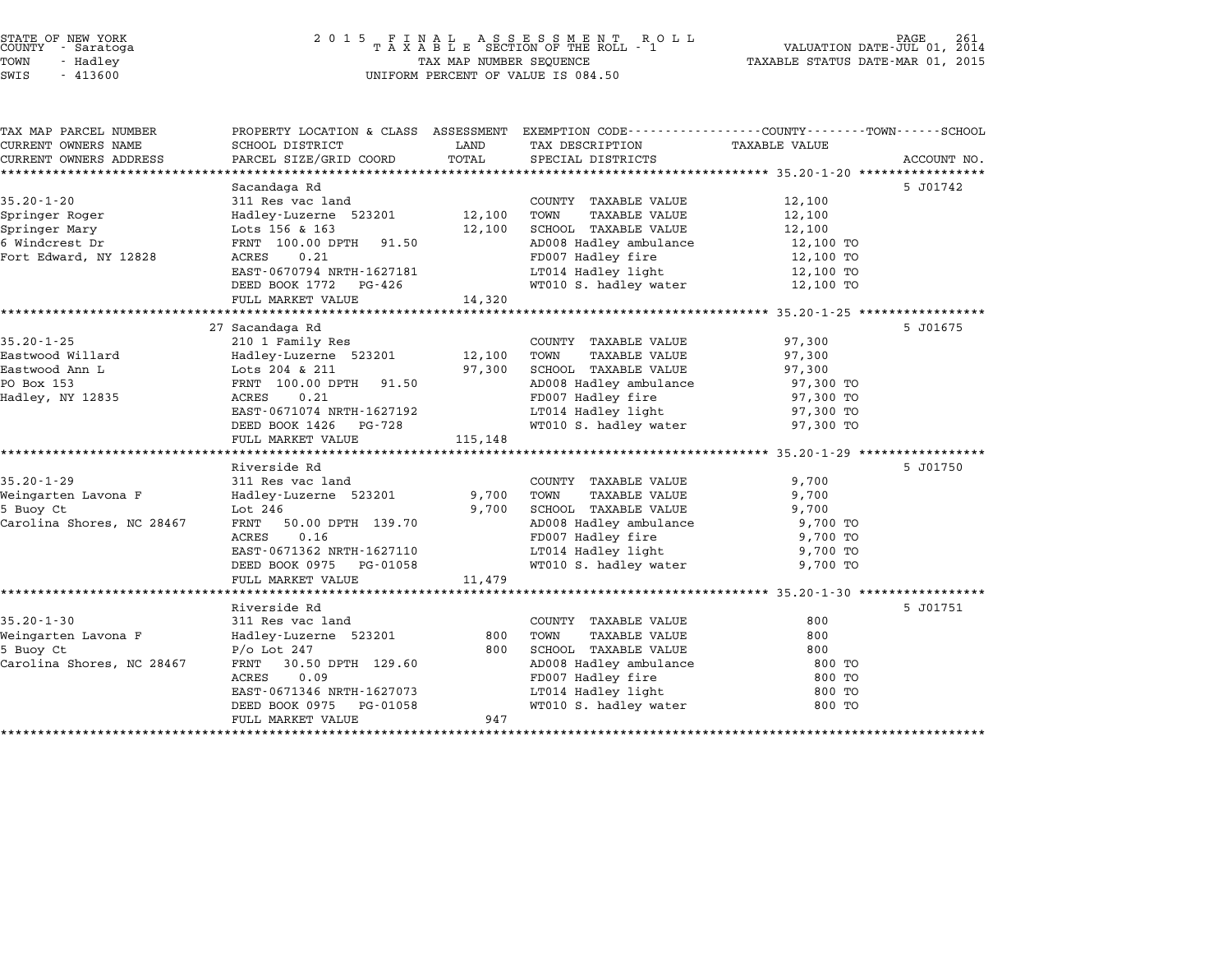| STATE OF NEW YORK |  |            |  |
|-------------------|--|------------|--|
| COUNTY            |  | - Saratoga |  |
| TOWN              |  | - Hadley   |  |

|  | 413600 |
|--|--------|

# STATE OF NEW YORK <sup>2</sup> <sup>0</sup> <sup>1</sup> 5 F I N A L A S S E S S M E N T R O L L PAGE <sup>262</sup> COUNTY - Saratoga <sup>T</sup> <sup>A</sup> <sup>X</sup> <sup>A</sup> <sup>B</sup> <sup>L</sup> <sup>E</sup> SECTION OF THE ROLL - <sup>1</sup> VALUATION DATE-JUL 01, <sup>2014</sup> TOWN - Hadley TAX MAP NUMBER SEQUENCE TAXABLE STATUS DATE-MAR 01, <sup>2015</sup> TAX MAP NUMBER SEQUENCE<br>UNIFORM PERCENT OF VALUE IS 084.50

|                                      | PROPERTY LOCATION & CLASS ASSESSMENT          |         | EXEMPTION CODE-----------------COUNTY-------TOWN-----SCHOOL |                          |          |             |
|--------------------------------------|-----------------------------------------------|---------|-------------------------------------------------------------|--------------------------|----------|-------------|
| CURRENT OWNERS NAME                  | SCHOOL DISTRICT                               | LAND    | TAX DESCRIPTION                                             | <b>TAXABLE VALUE</b>     |          |             |
| CURRENT OWNERS ADDRESS               | PARCEL SIZE/GRID COORD                        | TOTAL   | SPECIAL DISTRICTS                                           |                          |          | ACCOUNT NO. |
|                                      |                                               |         |                                                             |                          |          |             |
|                                      | Riverside Rd                                  |         |                                                             |                          |          | 5 J01495    |
| $35.20 - 1 - 31$                     | 312 Vac w/imprv                               |         | COUNTY TAXABLE VALUE                                        | 18,200                   |          |             |
| Judge Michael P                      | Hadley-Luzerne 523201                         | 12,200  | TOWN<br><b>TAXABLE VALUE</b>                                | 18,200                   |          |             |
| Sandra Ann                           | Garage                                        | 18,200  | SCHOOL TAXABLE VALUE                                        | 18,200                   |          |             |
| PO Box 83                            | $P/O$ Lot 247 & All Of 248                    |         | AD008 Hadley ambulance                                      | 18,200 TO                |          |             |
| Waterford, NY 12188                  | FRNT<br>91.50 DPTH 123.36<br>0.24<br>ACRES    |         | FD007 Hadley fire<br>LT014 Hadley light                     | 18,200 TO                |          |             |
|                                      | EAST-0671355 NRTH-1627033                     |         | WT010 S. hadley water                                       | 18,200 TO<br>18,200 TO   |          |             |
|                                      |                                               |         |                                                             |                          |          |             |
|                                      | DEED BOOK 1538<br>PG-656<br>FULL MARKET VALUE | 21,538  |                                                             |                          |          |             |
|                                      |                                               |         |                                                             |                          |          |             |
|                                      | 4 Sacandaga Rd                                |         |                                                             |                          |          | 5 J01454    |
| $35.20 - 1 - 41$                     | 210 1 Family Res                              |         | VET WAR C 41122                                             | 16,110                   | $\Omega$ | $\mathbf 0$ |
| Allan Roger S                        | Hadley-Luzerne 523201                         |         | 12,200 VET WAR T 41123                                      | $\Omega$                 | 10,200   | $\Omega$    |
| Allan Marion                         | Lot 54                                        |         | 107,400 RES STAR<br>41854                                   | $\mathbf 0$              | $\Omega$ | 33,830      |
| 4 Sacandaga Rd                       | FRNT 141.50 DPTH                              |         | COUNTY TAXABLE VALUE                                        | 91,290                   |          |             |
| Hadley, NY 12835                     | ACRES<br>0.25                                 |         | TOWN<br>TAXABLE VALUE                                       | 97,200                   |          |             |
|                                      | EAST-0670554 NRTH-1627028                     |         | SCHOOL TAXABLE VALUE                                        | 73,570                   |          |             |
|                                      | DEED BOOK 1707<br>PG-505                      |         | AD008 Hadley ambulance                                      | 107,400 TO               |          |             |
|                                      | FULL MARKET VALUE                             |         | 127,101 FD007 Hadley fire                                   | 107,400 TO               |          |             |
|                                      |                                               |         | LT014 Hadley light                                          | 107,400 TO               |          |             |
|                                      |                                               |         | WT010 S. hadley water                                       | 107,400 TO               |          |             |
|                                      |                                               |         |                                                             |                          |          |             |
|                                      |                                               |         |                                                             |                          |          |             |
|                                      |                                               |         |                                                             |                          |          |             |
|                                      | 39 Adirondack Rd                              |         |                                                             |                          |          | 5 J01579    |
| $35.20 - 1 - 42$<br>Parker Don       | 210 1 Family Res                              |         | SR STAR<br>41834                                            | $\mathbf 0$              | $\Omega$ | 73,640      |
|                                      | Hadley-Luzerne 523201                         | 12,300  | COUNTY TAXABLE VALUE                                        | 105,300                  |          |             |
| 39 Adirondack Rd                     | Lot 53<br>FRNT 171.32 DPTH 109.60             | 105,300 | TOWN<br>TAXABLE VALUE                                       | 105,300                  |          |             |
| Hadley, NY 12835                     | ACRES<br>0.32                                 |         | SCHOOL TAXABLE VALUE                                        | 31,660                   |          |             |
|                                      | EAST-0670554 NRTH-1626948                     |         | AD008 Hadley ambulance                                      | 105,300 TO               |          |             |
|                                      | DEED BOOK 1351<br>PG-257                      |         | FD007 Hadley fire<br>LT014 Hadley light                     | 105,300 TO<br>105,300 TO |          |             |
|                                      | FULL MARKET VALUE                             | 124,615 | WT010 S. hadley water                                       | 105,300 TO               |          |             |
|                                      |                                               |         |                                                             |                          |          |             |
|                                      | 55 Adirondack Rd                              |         |                                                             |                          |          | 5 J01306    |
| $35.20 - 1 - 44$                     | 210 1 Family Res                              |         | SR STAR<br>41834                                            | $\mathbf 0$              | $\Omega$ | 73,640      |
|                                      | Hadley-Luzerne 523201                         | 12,100  | COUNTY TAXABLE VALUE                                        | 113,100                  |          |             |
| Bennett Edward D<br>Bennett Noreen C | Lots 174 & 177                                | 113,100 | TOWN<br>TAXABLE VALUE                                       | 113,100                  |          |             |
|                                      | FRNT 100.00 DPTH<br>91.50                     |         | SCHOOL TAXABLE VALUE                                        | 39,460                   |          |             |
| 55 Adirondack Rd<br>Hadley, NY 12835 | 0.21<br>ACRES                                 |         | AD008 Hadley ambulance                                      | 113,100 TO               |          |             |
|                                      | EAST-0670884 NRTH-1626939                     |         | FD007 Hadley fire                                           | 113,100 TO               |          |             |
|                                      | DEED BOOK 2011<br>PG-11681                    |         | LT014 Hadley light                                          | 113,100 TO               |          |             |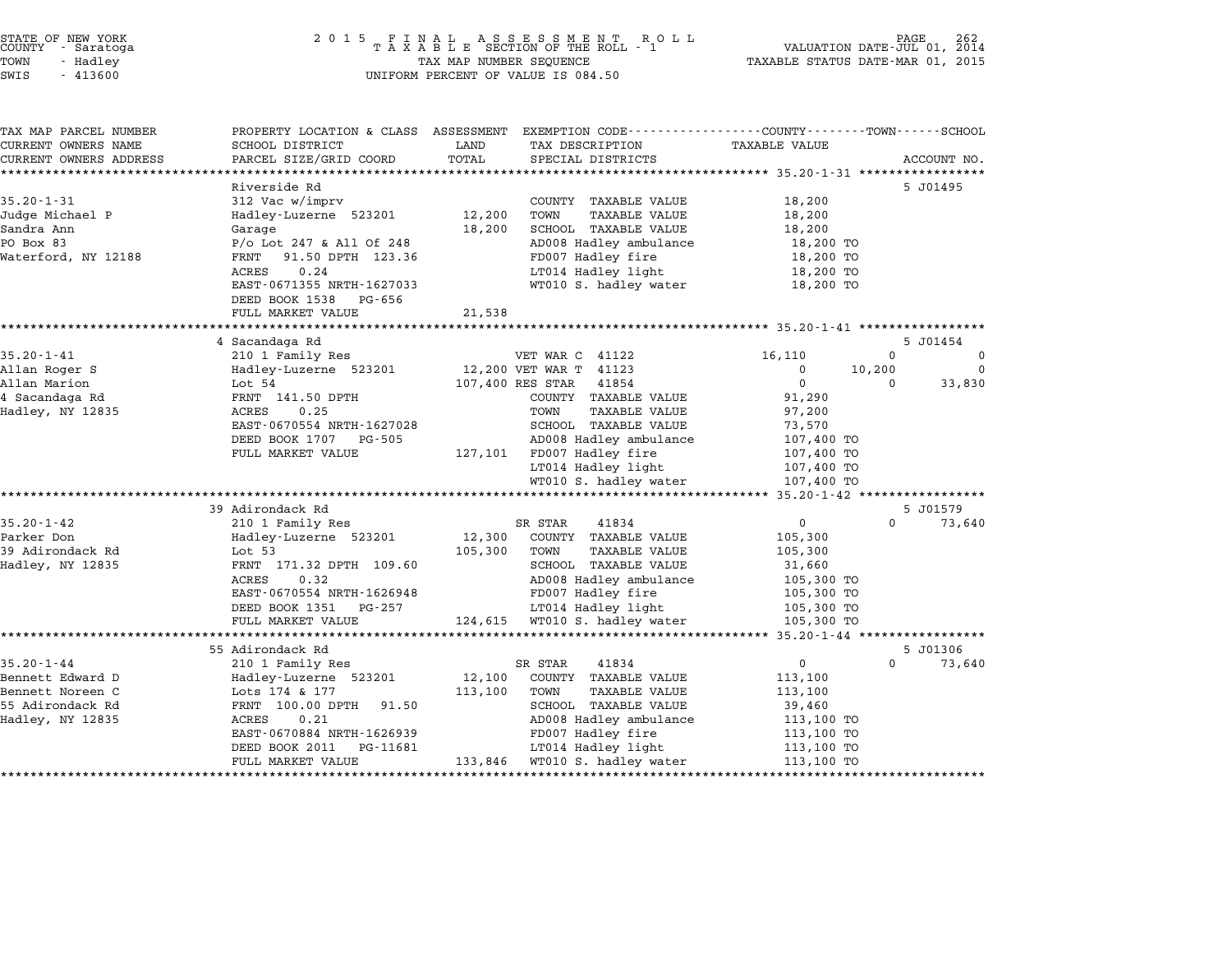| STATE OF NEW YORK |  |            |  |  |  |
|-------------------|--|------------|--|--|--|
| COUNTY            |  | - Saratoga |  |  |  |
| TOWN              |  | - Hadley   |  |  |  |

| TAX MAP PARCEL NUMBER    | PROPERTY LOCATION & CLASS ASSESSMENT EXEMPTION CODE---------------COUNTY-------TOWN------SCHOOL |         |                               |               |                    |
|--------------------------|-------------------------------------------------------------------------------------------------|---------|-------------------------------|---------------|--------------------|
| CURRENT OWNERS NAME      | SCHOOL DISTRICT                                                                                 | LAND    | TAX DESCRIPTION               | TAXABLE VALUE |                    |
| CURRENT OWNERS ADDRESS   | PARCEL SIZE/GRID COORD                                                                          | TOTAL   | SPECIAL DISTRICTS             |               | ACCOUNT NO.        |
|                          |                                                                                                 |         |                               |               |                    |
|                          | 61 Adirondack Rd                                                                                |         |                               |               | 5 J01728           |
| $35.20 - 1 - 47$         | 210 1 Family Res                                                                                |         | RES STAR<br>41854             | $\mathbf 0$   | $\Omega$<br>33,830 |
| Rapisora Rico B          | Hadley-Luzerne 523201                                                                           | 12,100  | COUNTY TAXABLE VALUE          | 156,000       |                    |
| 61 Adirondack Rd         | Lots 206 & 209                                                                                  | 156,000 | TOWN<br>TAXABLE VALUE         | 156,000       |                    |
| Hadley, NY 12835         | FRNT 100.00 DPTH<br>91.50                                                                       |         | SCHOOL TAXABLE VALUE          | 122,170       |                    |
|                          | ACRES<br>0.21                                                                                   |         | AD008 Hadley ambulance        | 156,000 TO    |                    |
|                          | EAST-0671054 NRTH-1626949                                                                       |         | FD007 Hadley fire             | 156,000 TO    |                    |
|                          | DEED BOOK 1748 PG-511                                                                           |         | LT014 Hadley light            | 156,000 TO    |                    |
|                          | FULL MARKET VALUE                                                                               |         | 184,615 WTO10 S. hadley water | 156,000 TO    |                    |
|                          |                                                                                                 |         |                               |               |                    |
|                          | Riverside Rd                                                                                    |         |                               |               | 5 J00983           |
| $35.20 - 1 - 51$         | 312 Vac w/imprv                                                                                 |         | COUNTY TAXABLE VALUE          | 68,900        |                    |
| Panico Stephen J         | Hadley-Luzerne 523201                                                                           | 8,500   | TOWN<br><b>TAXABLE VALUE</b>  | 68,900        |                    |
| Panico Margaret          | Lot 249                                                                                         | 68,900  | SCHOOL TAXABLE VALUE          | 68,900        |                    |
| 5031 Stowe Derby Dr      | FRNT<br>61.00 DPTH 105.00                                                                       |         | AD008 Hadley ambulance        | 68,900 TO     |                    |
| Charlotte, NC 28278-7377 | 0.14<br>ACRES                                                                                   |         | FD007 Hadley fire             | 68,900 TO     |                    |
|                          | EAST-0671345 NRTH-1626953                                                                       |         | LT014 Hadley light            | 68,900 TO     |                    |
|                          | DEED BOOK 1696<br>PG-763                                                                        |         | WT010 S. hadley water         | 68,900 TO     |                    |
|                          | FULL MARKET VALUE                                                                               | 81,538  |                               |               |                    |
|                          |                                                                                                 |         |                               |               |                    |
|                          | 64 Adirondack Rd                                                                                |         |                               |               | 5 J00580           |
| $35.20 - 1 - 52$         | 210 1 Family Res                                                                                |         | COUNTY TAXABLE VALUE          | 119,400       |                    |
| Sparagna Peter           | Hadley-Luzerne 523201                                                                           | 12,200  | TOWN<br><b>TAXABLE VALUE</b>  | 119,400       |                    |
| Bonaventure Margaret     | Lots 242&243                                                                                    | 119,400 | SCHOOL TAXABLE VALUE          | 119,400       |                    |
| 64 Adirondack Rd         | FRNT 134.00 DPTH<br>89.28                                                                       |         | AD008 Hadley ambulance        | 119,400 TO    |                    |
| Hadley, NY 12835         | 0.25<br>ACRES                                                                                   |         | FD007 Hadley fire             | 119,400 TO    |                    |
|                          | EAST-0671308 NRTH-1626813                                                                       |         | LT014 Hadley light            | 119,400 TO    |                    |
|                          | DEED BOOK 1293<br>PG-653                                                                        |         | WT010 S. hadley water         | 119,400 TO    |                    |
|                          | FULL MARKET VALUE                                                                               | 141,302 |                               |               |                    |
|                          |                                                                                                 |         |                               |               |                    |
|                          | 38 Adirondack Rd                                                                                |         |                               |               | 5 J01364           |
| $35.20 - 1 - 61$         | 210 1 Family Res                                                                                |         | RES STAR<br>41854             | $\mathsf{O}$  | $\Omega$<br>33,830 |
| Olsen Wayne              | Hadley-Luzerne 523201                                                                           | 12,100  | COUNTY TAXABLE VALUE          | 108,600       |                    |
| Olsen Patricia A         | Lots 144 & 159                                                                                  | 108,600 | TOWN<br><b>TAXABLE VALUE</b>  | 108,600       |                    |
| 38 Adirondack Rdn        | FRNT 118.50 DPTH<br>84.46                                                                       |         | SCHOOL TAXABLE VALUE          | 74,770        |                    |
| Hadley, NY 12835         | ACRES 0.23                                                                                      |         | AD008 Hadley ambulance        | 108,600 TO    |                    |
|                          | EAST-0670695 NRTH-1626801                                                                       |         | FD007 Hadley fire             | 108,600 TO    |                    |
|                          | DEED BOOK 1290<br>PG-355                                                                        |         | LT014 Hadley light            | 108,600 TO    |                    |
|                          | FULL MARKET VALUE                                                                               |         | 128,521 WT010 S. hadley water | 108,600 TO    |                    |
|                          |                                                                                                 |         |                               |               |                    |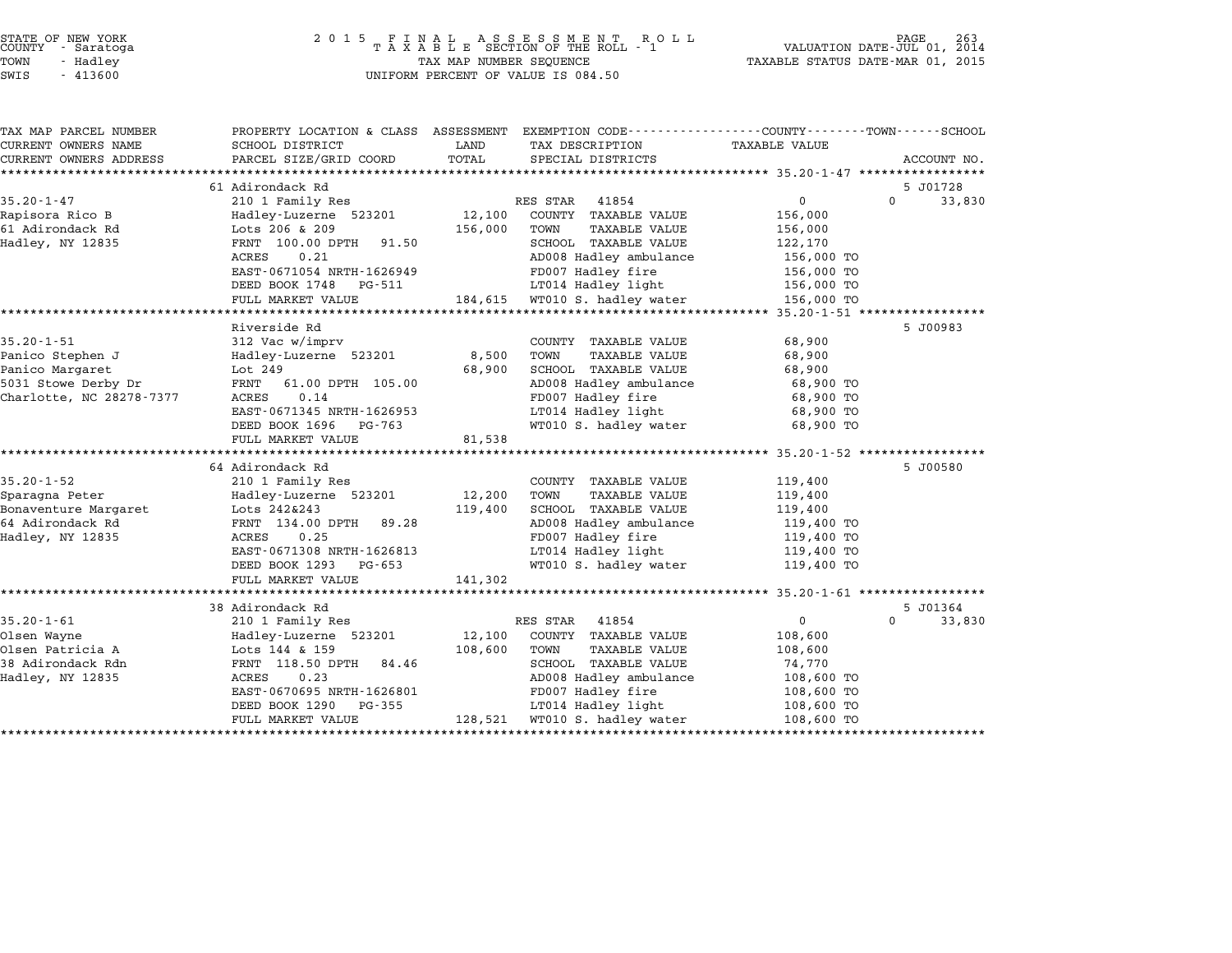| STATE OF NEW YORK |          |            |  |
|-------------------|----------|------------|--|
| COUNTY            |          | - Saratoga |  |
| LOMN              | - Hadlev |            |  |
|                   |          |            |  |

| TAX MAP PARCEL NUMBER                     | PROPERTY LOCATION & CLASS ASSESSMENT EXEMPTION CODE---------------COUNTY-------TOWN-----SCHOOL |         |                                         |                      |          |             |
|-------------------------------------------|------------------------------------------------------------------------------------------------|---------|-----------------------------------------|----------------------|----------|-------------|
| CURRENT OWNERS NAME                       | SCHOOL DISTRICT                                                                                | LAND    | TAX DESCRIPTION                         | <b>TAXABLE VALUE</b> |          |             |
| CURRENT OWNERS ADDRESS                    | PARCEL SIZE/GRID COORD                                                                         | TOTAL   | SPECIAL DISTRICTS                       |                      |          | ACCOUNT NO. |
|                                           |                                                                                                |         |                                         |                      |          |             |
|                                           | 34 Adirondack Rd                                                                               |         |                                         |                      |          | 5 J01719    |
| $35.20 - 1 - 62$                          | 210 1 Family Res                                                                               |         | RES STAR<br>41854                       | 0                    | $\Omega$ | 33,830      |
| Dragon Randy                              | Hadley-Luzerne 523201                                                                          | 11,500  | COUNTY TAXABLE VALUE                    | 121,200              |          |             |
| PO Box 576                                | Also B1450 & P426                                                                              | 121,200 | TOWN<br>TAXABLE VALUE                   | 121,200              |          |             |
| Lake Luzerne, NY 12846                    | Lot 52                                                                                         |         | SCHOOL TAXABLE VALUE                    | 87,370               |          |             |
|                                           | FRNT 90.00 DPTH 100.38                                                                         |         | AD008 Hadley ambulance                  | 121,200 TO           |          |             |
|                                           | 0.19<br>ACRES                                                                                  |         | FD007 Hadley fire<br>LT014 Hadley light | 121,200 TO           |          |             |
|                                           | EAST-0670585 NRTH-1626801                                                                      |         |                                         | 121,200 TO           |          |             |
|                                           | DEED BOOK 1625 PG-452                                                                          |         | WT010 S. hadley water                   | 121,200 TO           |          |             |
|                                           | FULL MARKET VALUE                                                                              | 143,432 |                                         |                      |          |             |
|                                           | 20 Adirondack Rd                                                                               |         |                                         |                      |          | 5 J00662    |
| $35.20 - 1 - 65$                          | 210 1 Family Res                                                                               |         | SR STAR<br>41834                        | 0                    | $\Omega$ | 73,640      |
| Powers Helen                              | Hadley-Luzerne 523201 12,500                                                                   |         | COUNTY TAXABLE VALUE                    | 124,000              |          |             |
| 20 Adirondack Rd                          | FRNT 150.00 DPTH 135.13                                                                        | 124,000 | TOWN<br>TAXABLE VALUE                   | 124,000              |          |             |
| Hadley, NY 12835                          | 0.46<br>ACRES                                                                                  |         | SCHOOL TAXABLE VALUE                    | 50,360               |          |             |
|                                           | EAST-0670275 NRTH-1626820                                                                      |         | AD008 Hadley ambulance                  | 124,000 TO           |          |             |
|                                           | DEED BOOK 0806 PG-0283                                                                         |         | FD007 Hadley fire                       | 124,000 TO           |          |             |
|                                           | FULL MARKET VALUE                                                                              |         | 146,746 LT014 Hadley light              | 124,000 TO           |          |             |
|                                           |                                                                                                |         | WT010 S. hadley water                   | 124,000 TO           |          |             |
|                                           |                                                                                                |         |                                         |                      |          |             |
|                                           | 12 Adirondack Rd                                                                               |         |                                         |                      |          |             |
| $35.20 - 1 - 67.2$                        | 210 1 Family Res                                                                               |         | RES STAR<br>41854                       | $\Omega$             | $\Omega$ | 33,830      |
| Watkins Cindy L                           | Hadley-Luzerne 523201                                                                          |         | 12,100 COUNTY TAXABLE VALUE             | 62,300               |          |             |
| 12 Adirondack Rd                          | Lot 45                                                                                         | 62,300  | TOWN<br>TAXABLE VALUE                   | 62,300               |          |             |
| Hadley, NY 12835                          | FRNT<br>75.00 DPTH 130.65                                                                      |         | SCHOOL TAXABLE VALUE                    | 28,470               |          |             |
|                                           | 0.22<br>ACRES                                                                                  |         | AD008 Hadley ambulance                  | 62,300 TO            |          |             |
|                                           | EAST-0670015 NRTH-1626800                                                                      |         | FD007 Hadley fire                       | 62,300 TO            |          |             |
|                                           | DEED BOOK 1424 PG-308                                                                          |         | LT014 Hadley light                      | 62,300 TO            |          |             |
|                                           | FULL MARKET VALUE                                                                              |         | 73,728 WT010 S. hadley water            | 62,300 TO            |          |             |
|                                           |                                                                                                |         |                                         |                      |          |             |
|                                           | 8 Adirondack Rd                                                                                |         |                                         |                      |          | 5 J01322    |
| $35.20 - 1 - 68$                          | 411 Apartment                                                                                  |         | COUNTY TAXABLE VALUE                    | 281,500              |          |             |
| Cha Bert Inc                              | Hadley-Luzerne 523201                                                                          | 19,000  | TOWN<br>TAXABLE VALUE                   | 281,500              |          |             |
| Attn: Reib Charles & Mildred Lots 43 & 44 |                                                                                                | 281,500 | SCHOOL TAXABLE VALUE                    | 281,500              |          |             |
| 7 Adirondack Rd                           | FRNT 246.04 DPTH 130.26                                                                        |         | AD008 Hadley ambulance                  | 281,500 TO           |          |             |
| Hadley, NY 12835                          | ACRES<br>0.62                                                                                  |         | FD007 Hadley fire                       | 281,500 TO           |          |             |
|                                           | EAST-0669835 NRTH-1626820                                                                      |         | LT014 Hadley light                      | 281,500 TO           |          |             |
|                                           | DEED BOOK 1184<br>PG-336                                                                       |         | WT010 S. hadley water                   | 281,500 TO           |          |             |
|                                           | FULL MARKET VALUE                                                                              | 333,136 |                                         |                      |          |             |
|                                           |                                                                                                |         |                                         |                      |          |             |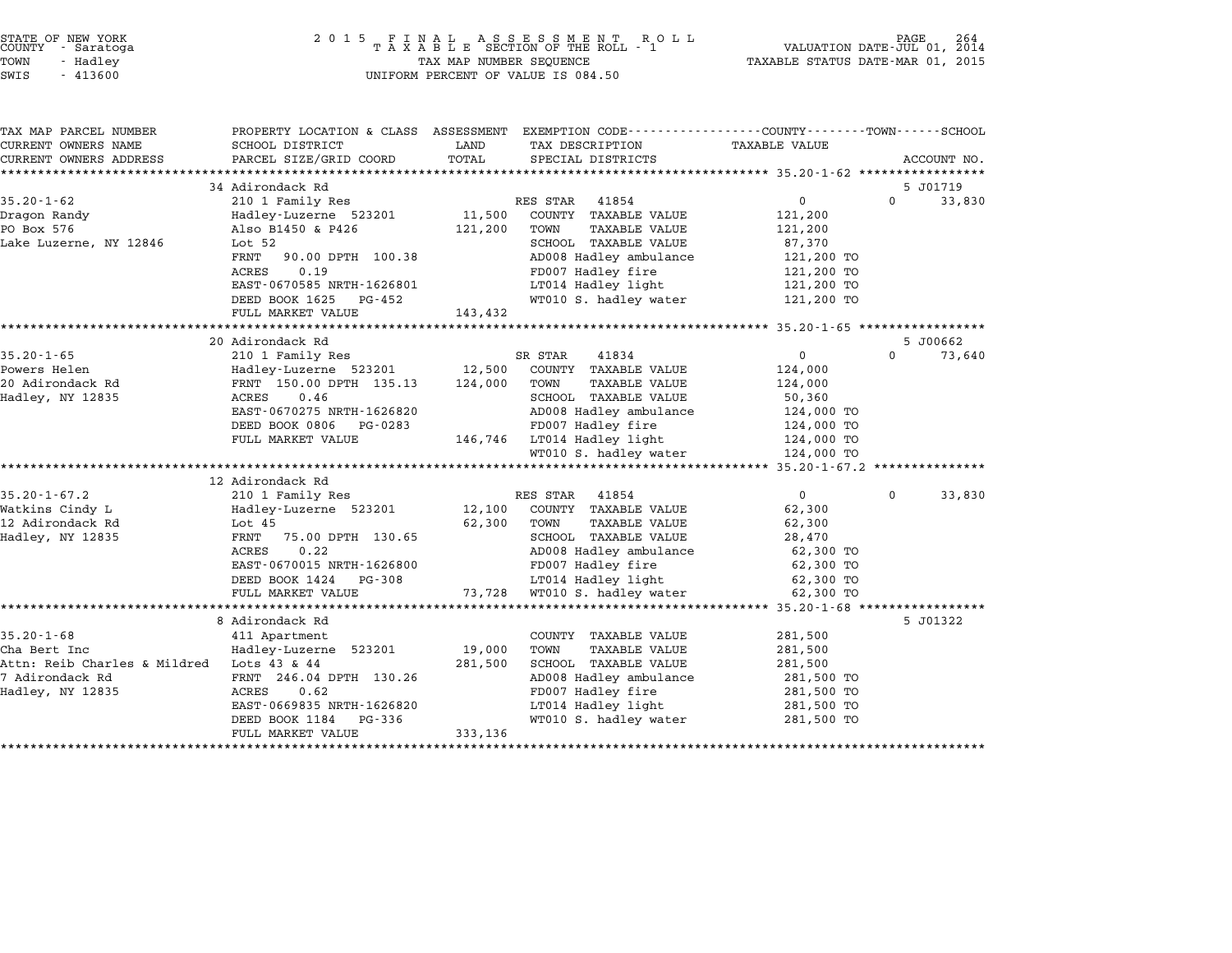| STATE OF NEW YORK |  |            |  |
|-------------------|--|------------|--|
| COUNTY            |  | - Saratoga |  |
| TOWN              |  | - Hadley   |  |

TAX MAP PARCEL NUMBER PROPERTY LOCATION & CLASS ASSESSMENT EXEMPTION CODE------------------COUNTY--------TOWN------SCHOOL

| TAX MAP PARCEL NUMBER<br>CURRENT OWNERS NAME | PROPERTY LOCATION & CLASS ASSESSMENT EXEMPTION CODE----------------COUNTY-------TOWN-----SCHOOL<br>SCHOOL DISTRICT | LAND    | TAX DESCRIPTION                             | <b>TAXABLE VALUE</b>     |             |
|----------------------------------------------|--------------------------------------------------------------------------------------------------------------------|---------|---------------------------------------------|--------------------------|-------------|
| CURRENT OWNERS ADDRESS                       | PARCEL SIZE/GRID COORD                                                                                             | TOTAL   | SPECIAL DISTRICTS                           |                          | ACCOUNT NO. |
|                                              |                                                                                                                    |         |                                             |                          |             |
|                                              | Sacandaga Rd                                                                                                       |         |                                             |                          | 5 J01737    |
| $35.20 - 1 - 71$                             | 311 Res vac land                                                                                                   |         | COUNTY TAXABLE VALUE                        | 12,200                   |             |
| Gorman Dennis                                | Hadley-Luzerne 523201                                                                                              | 12,200  | TOWN<br>TAXABLE VALUE                       | 12,200                   |             |
| Gorman Laura                                 | Lots 221 & 226                                                                                                     | 12,200  | SCHOOL TAXABLE VALUE                        | 12,200                   |             |
| 535 East Dr                                  | FRNT 118.50 DPTH<br>91.50                                                                                          |         | AD008 Hadley ambulance                      | 12,200 TO                |             |
| Lindenhurst, NY 11757                        | 0.25<br>ACRES                                                                                                      |         | FD007 Hadley fire                           | 12,200 TO                |             |
|                                              | EAST-0671184 NRTH-1627040                                                                                          |         | LT014 Hadley light                          | 12,200 TO                |             |
|                                              | DEED BOOK 2010 PG-557                                                                                              |         | WT010 S. hadley water                       | 12,200 TO                |             |
|                                              | FULL MARKET VALUE                                                                                                  | 14,438  |                                             |                          |             |
|                                              |                                                                                                                    |         |                                             |                          |             |
|                                              | 67 Adirondack Rd                                                                                                   |         |                                             |                          | 5 J01730    |
| $35.20 - 1 - 72$                             | 230 3 Family Res                                                                                                   |         | COUNTY TAXABLE VALUE                        | 187,300                  |             |
| LaValley William E                           | Hadley-Luzerne 523201 12,200<br>also per deed 2007/45590 187,300                                                   |         | TOWN<br>TAXABLE VALUE                       | 187,300                  |             |
| 5212 Bowman Ct                               |                                                                                                                    |         | SCHOOL TAXABLE VALUE                        | 187,300                  |             |
| Fayetteville, NC 28304                       | Lots 222 & 225<br>91.50                                                                                            |         | AD008 Hadley ambulance<br>FD007 Hadley fire | 187,300 TO               |             |
|                                              | FRNT 118.50 DPTH<br>0.25<br>ACRES                                                                                  |         |                                             | 187,300 TO               |             |
|                                              | EAST-0671184 NRTH-1626950                                                                                          |         | LT014 Hadley light<br>WT010 S. hadley water | 187,300 TO<br>187,300 TO |             |
|                                              | DEED BOOK 2009 PG-11640                                                                                            |         |                                             |                          |             |
|                                              | FULL MARKET VALUE                                                                                                  | 221,657 |                                             |                          |             |
|                                              |                                                                                                                    |         |                                             |                          |             |
|                                              | 18 Service Dr                                                                                                      |         |                                             |                          | 5 J00551    |
| $35.20 - 1 - 74$                             | 210 1 Family Res - WTRFNT                                                                                          |         | COUNTY TAXABLE VALUE                        | 110,200                  |             |
| Weingarten Lavona                            | Hadley-Luzerne 523201                                                                                              | 18,900  | TAXABLE VALUE<br>TOWN                       | 110,200                  |             |
| 5 Buoy Ct                                    | Lot 273 & Riverfront                                                                                               | 110,200 | SCHOOL TAXABLE VALUE                        | 110,200                  |             |
| Carolina Shores, NC 28467                    | 51.01 DPTH 148.00<br>FRNT                                                                                          |         | AD008 Hadley ambulance                      | 110,200 TO               |             |
|                                              | 0.18<br>ACRES                                                                                                      |         | FD007 Hadley fire                           | 110,200 TO               |             |
|                                              | EAST-0671510 NRTH-1627126                                                                                          |         | LT014 Hadley light                          | 110,200 TO               |             |
|                                              | DEED BOOK 0944 PG-0775                                                                                             |         | WT010 S. hadley water                       | 110,200 TO               |             |
|                                              | FULL MARKET VALUE                                                                                                  | 130,414 |                                             |                          |             |
|                                              |                                                                                                                    |         |                                             |                          |             |
|                                              | 14 Service Dr                                                                                                      |         |                                             |                          | 5 J00594    |
| $35.20 - 1 - 75$                             | 210 1 Family Res - WTRFNT                                                                                          |         | COUNTY TAXABLE VALUE                        | 91,700                   |             |
| Panico Stephen                               | Hadley-Luzerne 523201                                                                                              | 20,500  | TOWN<br>TAXABLE VALUE                       | 91,700                   |             |
| Panico Margaret                              | Lot 267 & Riverfront                                                                                               | 91,700  | SCHOOL TAXABLE VALUE                        | 91,700                   |             |
| 5031 Stowe Derby Dr                          | FRNT 42.33 DPTH 138.00                                                                                             |         | AD008 Hadley ambulance                      | 91,700 TO                |             |
| Charlotte, NC 28278-7377                     | 0.15<br>ACRES                                                                                                      |         | FD007 Hadley fire<br>LT014 Hadley light     | 91,700 TO                |             |
|                                              | EAST-0671493 NRTH-1627074                                                                                          |         |                                             | 91,700 TO                |             |
|                                              | DEED BOOK 1400<br>PG-107                                                                                           |         | WT010 S. hadley water                       | 91,700 TO                |             |
|                                              | FULL MARKET VALUE                                                                                                  | 108,521 |                                             |                          |             |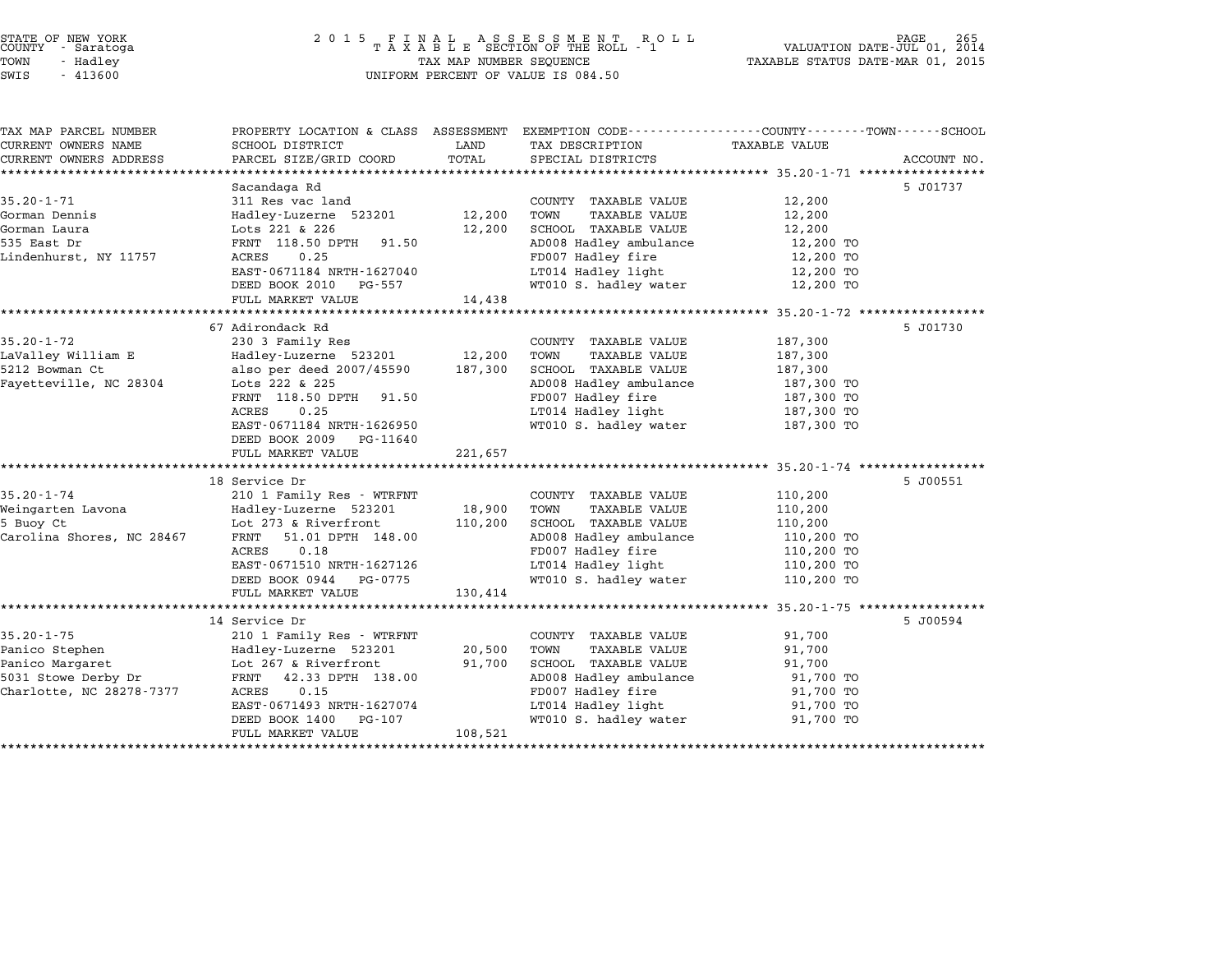| COUNTY | STATE OF NEW YORK<br>- Saratoga |  |
|--------|---------------------------------|--|
| TOWN   | - Hadley                        |  |

| TAX MAP PARCEL NUMBER<br>CURRENT OWNERS NAME | SCHOOL DISTRICT                | LAND    | PROPERTY LOCATION & CLASS ASSESSMENT EXEMPTION CODE---------------COUNTY-------TOWN------SCHOOL<br>TAX DESCRIPTION | <b>TAXABLE VALUE</b> |             |
|----------------------------------------------|--------------------------------|---------|--------------------------------------------------------------------------------------------------------------------|----------------------|-------------|
| CURRENT OWNERS ADDRESS                       |                                | TOTAL   |                                                                                                                    |                      |             |
|                                              | PARCEL SIZE/GRID COORD         |         | SPECIAL DISTRICTS                                                                                                  |                      | ACCOUNT NO. |
|                                              | 10 Service Dr                  |         |                                                                                                                    |                      |             |
| $35.20 - 1 - 76$                             | 210 1 Family Res - WTRFNT      |         | COUNTY TAXABLE VALUE                                                                                               | 121,500              | 5 J00232    |
|                                              | Hadley-Luzerne 523201          | 16,500  | TOWN<br><b>TAXABLE VALUE</b>                                                                                       | 121,500              |             |
| Fochi Douglas P<br>Fochi Roseann             | Also Book 1471 Page 631        | 121,500 | SCHOOL TAXABLE VALUE                                                                                               | 121,500              |             |
|                                              |                                |         |                                                                                                                    |                      |             |
| 39 Hilary Dr                                 | Lot 268 & Riverfront<br>FRNT   |         | AD008 Hadley ambulance                                                                                             | 121,500 TO           |             |
| Bayville, NY 11709                           | 51.01 DPTH 144.00              |         | FD007 Hadley fire                                                                                                  | 121,500 TO           |             |
|                                              | 0.17<br>ACRES                  |         | LT014 Hadley light<br>WT010 S. hadley water                                                                        | 121,500 TO           |             |
|                                              | EAST-0671515 NRTH-1627043      |         |                                                                                                                    | 121,500 TO           |             |
|                                              | DEED BOOK 1471<br>PG-628       |         |                                                                                                                    |                      |             |
|                                              | FULL MARKET VALUE              | 143,787 |                                                                                                                    |                      |             |
|                                              |                                |         |                                                                                                                    |                      |             |
|                                              | 6 Service Dr                   |         |                                                                                                                    |                      | 5 J00852    |
| $35.20 - 1 - 77$                             | 260 Seasonal res - WTRFNT      |         | COUNTY TAXABLE VALUE                                                                                               | 78,300               |             |
| Lanza Robert W                               | Hadley-Luzerne 523201          | 18,400  | TOWN<br>TAXABLE VALUE                                                                                              | 78,300               |             |
| Lanza Linda M                                | Lot 269 & Riverfront           | 78,300  | SCHOOL TAXABLE VALUE                                                                                               | 78,300               |             |
| 6560 Tidwell St                              | 51.01 DPTH 144.00<br>FRNT      |         | AD008 Hadley ambulance                                                                                             | 78,300 TO            |             |
| Northport, FL 34291                          | ACRES<br>0.16                  |         | FD007 Hadley fire                                                                                                  | 78,300 TO            |             |
|                                              | EAST-0671471 NRTH-1626974      |         | LT014 Hadley light                                                                                                 | 78,300 TO            |             |
|                                              | DEED BOOK 2007 PG-16646        |         | WT010 S. hadley water                                                                                              | 78,300 TO            |             |
|                                              | FULL MARKET VALUE              | 92,663  |                                                                                                                    |                      |             |
|                                              |                                |         |                                                                                                                    |                      |             |
|                                              | Service Dr                     |         |                                                                                                                    |                      | 5 J00884    |
| $35.20 - 1 - 78$                             | 210 1 Family Res - WTRFNT      |         | COUNTY TAXABLE VALUE                                                                                               | 104,000              |             |
| Reynders Richard M                           | Hadley-Luzerne 523201          | 20,300  | <b>TAXABLE VALUE</b><br>TOWN                                                                                       | 104,000              |             |
| Reynders Cynthia M                           | also deed Bk1655/Pq148         | 104,000 | SCHOOL TAXABLE VALUE                                                                                               | 104,000              |             |
| 508 Route146                                 | also deed $Bk647/Pq428$ $\&16$ |         | AD008 Hadley ambulance                                                                                             | 104,000 TO           |             |
| Altamont, NY 12009                           | Lot 270 & Riverfront           |         | FD007 Hadley fire                                                                                                  | 104,000 TO           |             |
|                                              | FRNT 134.00 DPTH 42.33         |         | LT014 Hadley light                                                                                                 | 104,000 TO           |             |
|                                              | ACRES<br>0.13                  |         | WT010 S. hadley water                                                                                              | 104,000 TO           |             |
|                                              | EAST-0671475 NRTH-1626943      |         |                                                                                                                    |                      |             |
|                                              | DEED BOOK 1661<br>PG-35        |         |                                                                                                                    |                      |             |
|                                              | FULL MARKET VALUE              | 123,077 |                                                                                                                    |                      |             |
|                                              |                                |         |                                                                                                                    |                      |             |
|                                              | 68 Adirondack Rd               |         |                                                                                                                    |                      | 5 J00044    |
| $35.20 - 1 - 79$                             | 260 Seasonal res - WTRFNT      |         | COUNTY TAXABLE VALUE                                                                                               | 75,700               |             |
| Tine John                                    | Hadley-Luzerne 523201          | 15,700  | TOWN<br>TAXABLE VALUE                                                                                              | 75,700               |             |
| Williams Tine Margaret Anne                  | Lot 217 & Riverfront           | 75,700  | SCHOOL TAXABLE VALUE                                                                                               | 75,700               |             |
| 215 Broad St                                 | FRNT 130.00 DPTH 45.20         |         | AD008 Hadley ambulance                                                                                             | 75,700 TO            |             |
| Scotia, NY 12302                             | ACRES<br>0.13                  |         | FD007 Hadley fire                                                                                                  | 75,700 TO            |             |
|                                              |                                |         | LT014 Hadley light                                                                                                 | 75,700 TO            |             |
|                                              | EAST-0671468 NRTH-1626835      |         |                                                                                                                    |                      |             |
|                                              | DEED BOOK 2012<br>PG-46711     |         | WT010 S. hadley water                                                                                              | 75,700 TO            |             |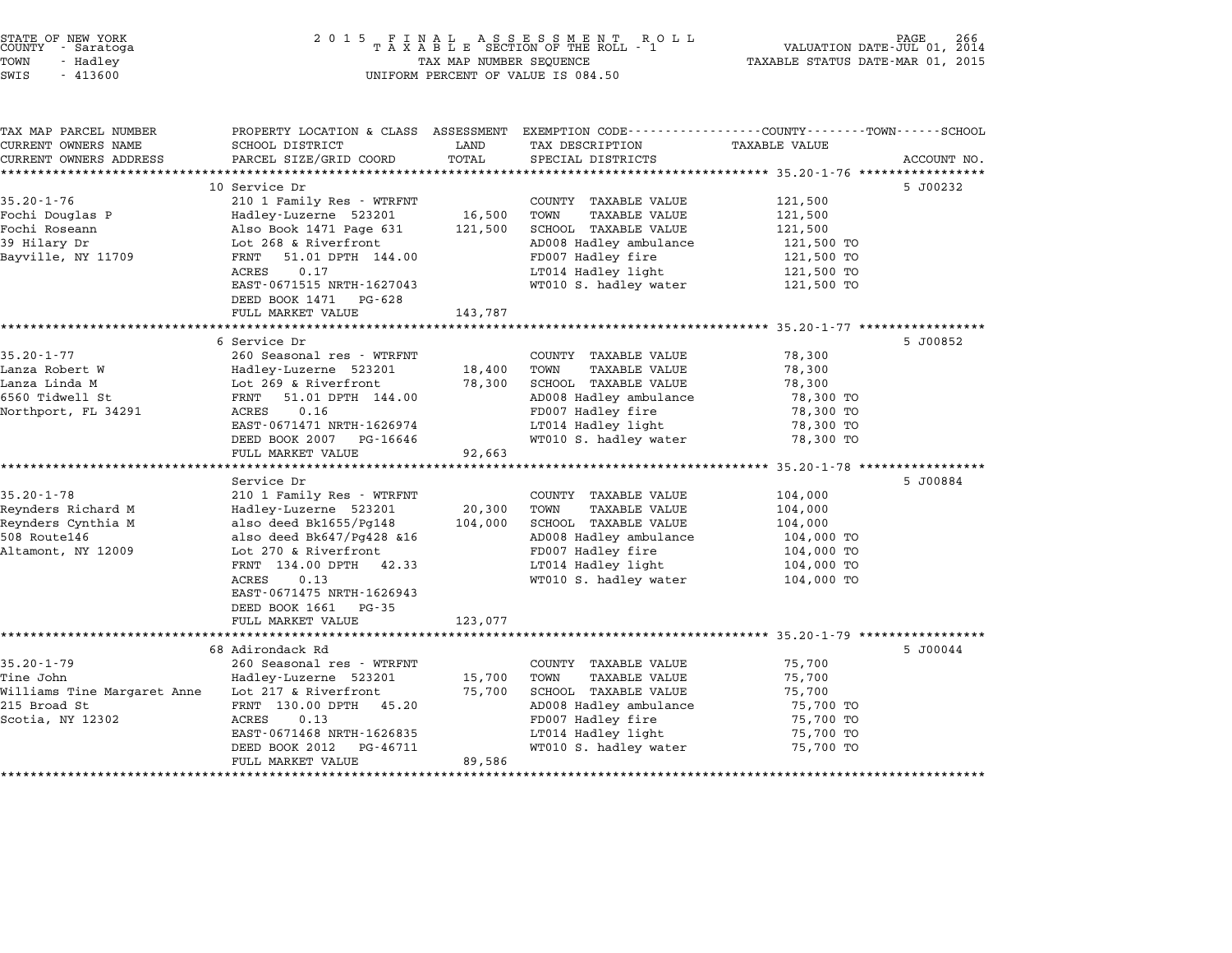| STATE OF NEW YORK |  |            |  |  |  |
|-------------------|--|------------|--|--|--|
| COUNTY            |  | - Saratoga |  |  |  |
| TOWN              |  | - Hadlev   |  |  |  |
|                   |  |            |  |  |  |

# STATE OF NEW YORK <sup>2</sup> <sup>0</sup> <sup>1</sup> 5 F I N A L A S S E S S M E N T R O L L PAGE <sup>267</sup> COUNTY - Saratoga <sup>T</sup> <sup>A</sup> <sup>X</sup> <sup>A</sup> <sup>B</sup> <sup>L</sup> <sup>E</sup> SECTION OF THE ROLL - <sup>1</sup> VALUATION DATE-JUL 01, <sup>2014</sup> TOWN - Hadley TAX MAP NUMBER SEQUENCE TAXABLE STATUS DATE-MAR 01, <sup>2015</sup> SWIS - <sup>413600</sup> UNIFORM PERCENT OF VALUE IS 084.50

| TAX MAP PARCEL NUMBER                                | PROPERTY LOCATION & CLASS ASSESSMENT |         | EXEMPTION CODE-----------------COUNTY-------TOWN-----SCHOOL |                   |                    |
|------------------------------------------------------|--------------------------------------|---------|-------------------------------------------------------------|-------------------|--------------------|
| CURRENT OWNERS NAME                                  | SCHOOL DISTRICT                      | LAND    | TAX DESCRIPTION                                             | TAXABLE VALUE     |                    |
| CURRENT OWNERS ADDRESS                               | PARCEL SIZE/GRID COORD               | TOTAL   | SPECIAL DISTRICTS                                           |                   | ACCOUNT NO.        |
|                                                      |                                      |         |                                                             |                   |                    |
|                                                      | 66 Adirondack Rd                     |         |                                                             |                   | 5 J00474           |
| $35.20 - 1 - 80$                                     | 260 Seasonal res - WTRFNT            |         | COUNTY TAXABLE VALUE                                        | 98,100            |                    |
| Daniels John M                                       | Hadley-Luzerne 523201                | 18,800  | TAXABLE VALUE<br>TOWN                                       | 98,100            |                    |
| Daniels Ruth                                         | $P/O$ Service Dr &                   | 98,100  | SCHOOL TAXABLE VALUE                                        | 98,100            |                    |
| 12 Waverly Pl                                        | Lot 272 & Riverfront                 |         | AD008 Hadley ambulance                                      | 98,100 TO         |                    |
| Albany, NY 12203-3414                                | 20.00 DPTH<br>FRNT<br>89.20          |         | FD007 Hadley fire                                           | 98,100 TO         |                    |
|                                                      | 0.18<br>ACRES                        |         | LT014 Hadley light                                          | 98,100 TO         |                    |
|                                                      | EAST-0671451 NRTH-1626788            |         | WT010 S. hadley water                                       | 98,100 TO         |                    |
|                                                      | DEED BOOK 1041 PG-214                |         |                                                             |                   |                    |
|                                                      | FULL MARKET VALUE                    | 116,095 |                                                             |                   |                    |
|                                                      |                                      |         |                                                             |                   |                    |
|                                                      | 51 Adirondack Rd                     |         |                                                             |                   |                    |
| $35.20 - 1 - 81.2$                                   | 210 1 Family Res                     |         | RES STAR<br>41854                                           | $0 \qquad \qquad$ | 33,830<br>$\Omega$ |
| Mayer Laurie L                                       | Hadley-Luzerne 523201                | 12,100  | COUNTY TAXABLE VALUE                                        | 89,800            |                    |
| 51 Adirondack Rd                                     | FRNT 100.00 DPTH<br>9.15             | 89,800  | TOWN<br><b>TAXABLE VALUE</b>                                | 89,800            |                    |
| Hadley, NY 12835                                     | ACRES<br>0.21                        |         | SCHOOL TAXABLE VALUE                                        | 55,970            |                    |
|                                                      | EAST-0670774 NRTH-1626919            |         | AD008 Hadley ambulance                                      | 89,800 TO         |                    |
|                                                      | DEED BOOK 2012<br>PG-3756            |         | FD007 Hadley fire                                           | 89,800 TO         |                    |
|                                                      | FULL MARKET VALUE                    |         | 106,272 LT014 Hadley light                                  | 89,800 TO         |                    |
|                                                      |                                      |         | WT010 S. hadley water                                       | 89,800 TO         |                    |
|                                                      | Sacandaga Rd                         |         |                                                             |                   |                    |
| $35.20 - 1 - 81.12$                                  | 311 Res vac land                     |         | COUNTY TAXABLE VALUE                                        | 12,100            |                    |
| Bender Keith M                                       | Hadley-Luzerne 523201                | 12,100  | TOWN<br><b>TAXABLE VALUE</b>                                | 12,100            |                    |
| 857 Bay Rd                                           | Lots #157 & 162                      | 12,100  | SCHOOL TAXABLE VALUE                                        | 12,100            |                    |
| Queensbury, NY 12804                                 | FRNT 100.00 DPTH                     |         | AD008 Hadley ambulance                                      | 12,100 TO         |                    |
|                                                      | ACRES<br>0.21                        |         | FD007 Hadley fire                                           | 12,100 TO         |                    |
| PRIOR OWNER ON 3/01/2015                             | EAST-0670774 NRTH-1626999            |         | LT014 Hadley light                                          | 12,100 TO         |                    |
| Bender Keith M                                       | DEED BOOK 2015<br>PG-10472           |         | WT010 S. hadley water                                       | 12,100 TO         |                    |
|                                                      | FULL MARKET VALUE                    | 14,320  |                                                             |                   |                    |
|                                                      |                                      |         |                                                             |                   |                    |
|                                                      | 8 Sacandaga Rd                       |         |                                                             |                   | 5 J01337           |
| 35.20-1-81.111                                       | 220 2 Family Res                     |         | COUNTY TAXABLE VALUE                                        | 203,200           |                    |
| Federal National Mortgage Asso Hadley-Luzerne 523201 |                                      | 12,100  | TOWN<br>TAXABLE VALUE                                       | 203,200           |                    |
| 1900 Market Street                                   | Lots 141 & 146                       | 203,200 | SCHOOL TAXABLE VALUE                                        | 203,200           |                    |
| Philadelphia, PA 19103                               | FRNT 100.00 DPTH                     |         | AD008 Hadley ambulance                                      | 203,200 TO        |                    |
|                                                      | ACRES<br>0.21                        |         | FD007 Hadley fire                                           | 203,200 TO        |                    |
|                                                      | EAST-0670684 NRTH-1627009            |         | LT014 Hadley light                                          | 203,200 TO        |                    |
|                                                      | DEED BOOK 2014<br>PG-22323           |         | WT010 S. hadley water                                       | 203,200 TO        |                    |
|                                                      | FULL MARKET VALUE                    | 240,473 |                                                             |                   |                    |
|                                                      |                                      |         |                                                             |                   |                    |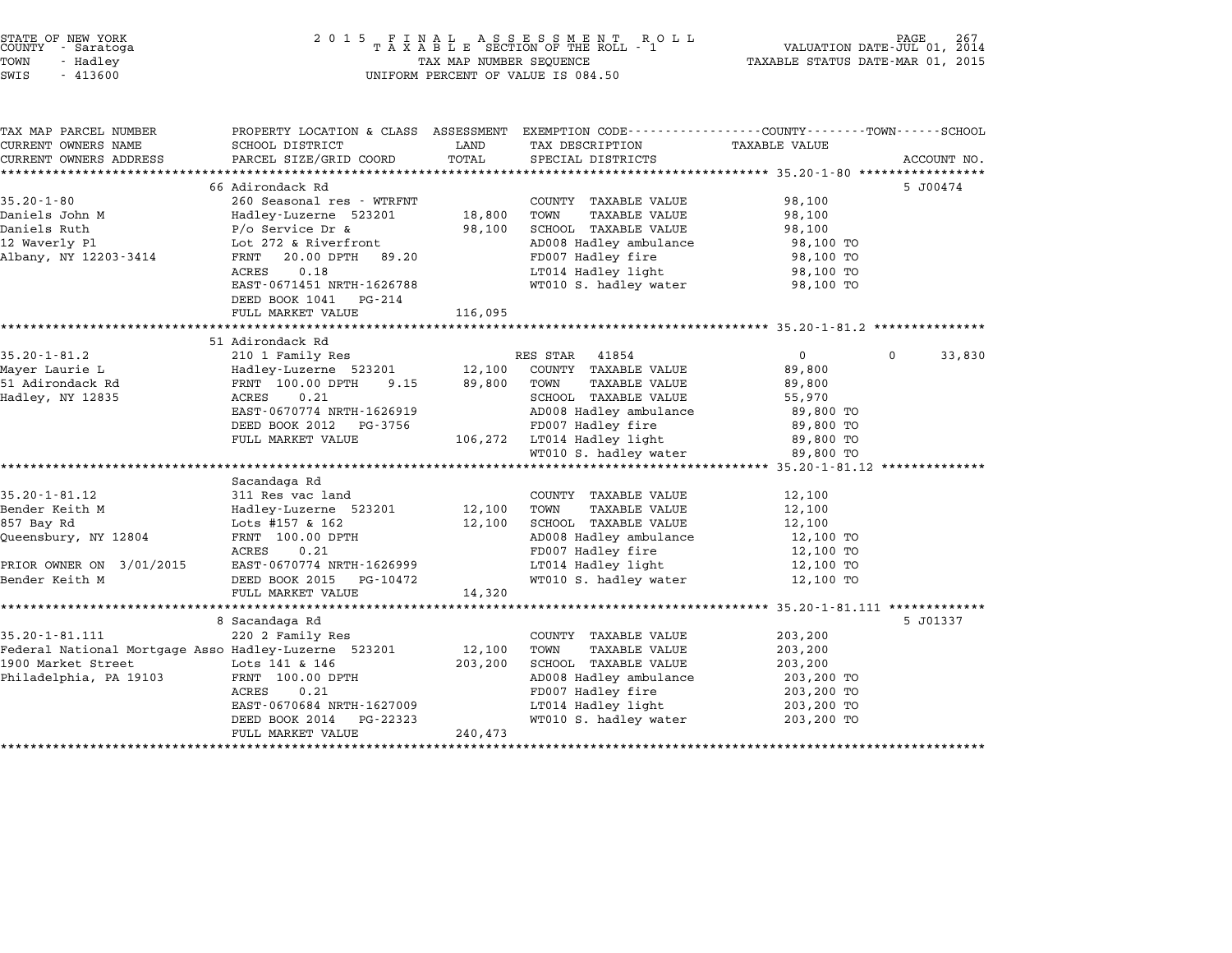|      | STATE OF NEW YORK<br>COUNTY - Saratoga |  |
|------|----------------------------------------|--|
| POWN | - Hadley                               |  |
|      |                                        |  |

# STATE OF NEW YORK <sup>2</sup> <sup>0</sup> <sup>1</sup> 5 F I N A L A S S E S S M E N T R O L L PAGE <sup>268</sup> COUNTY - Saratoga <sup>T</sup> <sup>A</sup> <sup>X</sup> <sup>A</sup> <sup>B</sup> <sup>L</sup> <sup>E</sup> SECTION OF THE ROLL - <sup>1</sup> VALUATION DATE-JUL 01, <sup>2014</sup> TOWN - Hadley TAX MAP NUMBER SEQUENCE TAXABLE STATUS DATE-MAR 01, <sup>2015</sup> STATE OF NEW YORK STATE OF NEW YORK A SOLUME TO A SOLUME TO A SOLUME TO A SOLUME TO A SOLUME TO A SOLUME TO A S<br>TOWN - Hadley TAX A B L E SECTION OF THE ROLL<br>SWIS - 413600 SWIS - 413600

| TAX MAP PARCEL NUMBER    | PROPERTY LOCATION & CLASS                  | EXEMPTION CODE----------------COUNTY-------TOWN------SCHOOL<br>ASSESSMENT |                                     |                                  |
|--------------------------|--------------------------------------------|---------------------------------------------------------------------------|-------------------------------------|----------------------------------|
| CURRENT OWNERS NAME      | SCHOOL DISTRICT                            | LAND<br>TAX DESCRIPTION                                                   | TAXABLE VALUE                       |                                  |
| CURRENT OWNERS ADDRESS   | PARCEL SIZE/GRID COORD                     | TOTAL<br>SPECIAL DISTRICTS                                                |                                     | ACCOUNT NO.                      |
|                          | 45 Adirondack Rd                           |                                                                           |                                     |                                  |
| 35.20-1-81.112           | 210 1 Family Res                           | RES STAR<br>41854                                                         | $\mathsf{O}$                        | $\Omega$<br>33,830               |
| Haas Ethan               | Hadley-Luzerne 523201                      | 12,100<br>COUNTY TAXABLE VALUE                                            | 117,900                             |                                  |
| Haas Nancy               | Lots 142 & 145                             | 117,900<br>TOWN<br><b>TAXABLE VALUE</b>                                   | 117,900                             |                                  |
| 45 Adirondack Rd         | FRNT 100.00 DPTH<br>91.50                  | SCHOOL TAXABLE VALUE                                                      | 84,070                              |                                  |
| Hadley, NY 12835         | 0.21<br>ACRES                              | AD008 Hadley ambulance                                                    | 117,900 TO                          |                                  |
|                          | EAST-0670664 NRTH-1626919                  | FD007 Hadley fire                                                         | 117,900 TO                          |                                  |
|                          | DEED BOOK 1410<br>PG-208                   | LT014 Hadley light                                                        | 117,900 TO                          |                                  |
|                          | FULL MARKET VALUE                          | 139,527<br>WT010 S. hadley water                                          | 117,900 TO                          |                                  |
|                          |                                            |                                                                           | ********* 35.20-1-83 *****          |                                  |
| $35.20 - 1 - 83$         | 17 Sacandaga Rd<br>210 1 Family Res        | VET COM C 41132                                                           | 28,900                              | 5 J01743<br>$\Omega$<br>$\Omega$ |
| Keenan Donald            | Hadley-Luzerne 523201                      | 12,100 VET COM T 41133                                                    | $\Omega$<br>17,000                  | $\Omega$                         |
| Keenan Melody            | FRNT 100.00 DPTH<br>91.50                  | 115,600 RES STAR<br>41854                                                 | $\Omega$                            | 33,830<br>0                      |
| 17 Sacandaga Rd          | 0.21<br>ACRES                              | COUNTY TAXABLE VALUE                                                      | 86,700                              |                                  |
| Hadley, NY 12835         | EAST-0670864 NRTH-1627202                  | TOWN<br><b>TAXABLE VALUE</b>                                              | 98,600                              |                                  |
|                          | DEED BOOK 1223<br>PG-92                    | SCHOOL TAXABLE VALUE                                                      | 81,770                              |                                  |
|                          | FULL MARKET VALUE                          | AD008 Hadley ambulance<br>136,805                                         | 115,600 TO                          |                                  |
|                          |                                            | FD007 Hadley fire                                                         | 115,600 TO                          |                                  |
|                          |                                            | LT014 Hadley light                                                        | 115,600 TO                          |                                  |
|                          |                                            | WT010 S. hadley water                                                     | 115,600 TO                          |                                  |
|                          |                                            |                                                                           |                                     |                                  |
|                          | 23 Sacandaga Rd                            |                                                                           |                                     | 5 J01745                         |
| $35.20 - 1 - 85$         | 210 1 Family Res                           | RES STAR<br>41854                                                         | 0                                   | 0<br>33,830                      |
| Cullett Donald           | Hadley-Luzerne 523201                      | 12,100<br>COUNTY TAXABLE VALUE                                            | 111,500                             |                                  |
| 23 Sacandaga Rd          | Lot 188                                    | 111,500<br>TOWN<br><b>TAXABLE VALUE</b>                                   | 111,500                             |                                  |
| Hadley, NY 12835         | FRNT 100.00 DPTH<br>91.50<br>ACRES<br>0.21 | SCHOOL TAXABLE VALUE<br>AD008 Hadley ambulance                            | 77,670<br>111,500 TO                |                                  |
|                          | EAST-0670974 NRTH-1627182                  | FD007 Hadley fire                                                         | 111,500 TO                          |                                  |
|                          | DEED BOOK 1751<br>PG-415                   | LT014 Hadley light                                                        | 111,500 TO                          |                                  |
|                          | FULL MARKET VALUE                          | 131,953<br>WT010 S. hadley water                                          | 111,500 TO                          |                                  |
|                          |                                            |                                                                           | ************* 35.20-1-86 ********** |                                  |
|                          | 26 Adirondack Rd                           |                                                                           |                                     | 5 J01573                         |
| $35.20 - 1 - 86$         | 210 1 Family Res                           | VET WAR C 41122                                                           | 19,935                              | $\Omega$<br>$\Omega$             |
| Kojola Paul & Juliebelle | Hadley-Luzerne 523201                      | 12,600 VET WAR T 41123                                                    | 10,200<br>0                         | $\Omega$                         |
| Sweet Sidney & Helen     | exemption-Sweet's                          | 132,900 SR STAR<br>41834                                                  | $\mathbf 0$                         | 73,640<br>$\Omega$               |
| 26 Adirondack Rd         | Lot $51$                                   | COUNTY TAXABLE VALUE                                                      | 112,965                             |                                  |
| Hadley, NY 12835         | FRNT 214.22 DPTH 100.32                    | TOWN<br><b>TAXABLE VALUE</b>                                              | 122,700                             |                                  |
|                          | 0.57<br>ACRES                              | SCHOOL TAXABLE VALUE                                                      | 59,260                              |                                  |
|                          | EAST-0670435 NRTH-1626831                  | AD008 Hadley ambulance                                                    | 132,900 TO                          |                                  |
|                          | DEED BOOK 1744<br>PG-580                   | FD007 Hadley fire                                                         | 132,900 TO                          |                                  |
|                          | FULL MARKET VALUE                          | 157,278<br>LT014 Hadley light                                             | 132,900 TO                          |                                  |
|                          | **************                             | WT010 S. hadley water                                                     | 132,900 TO                          |                                  |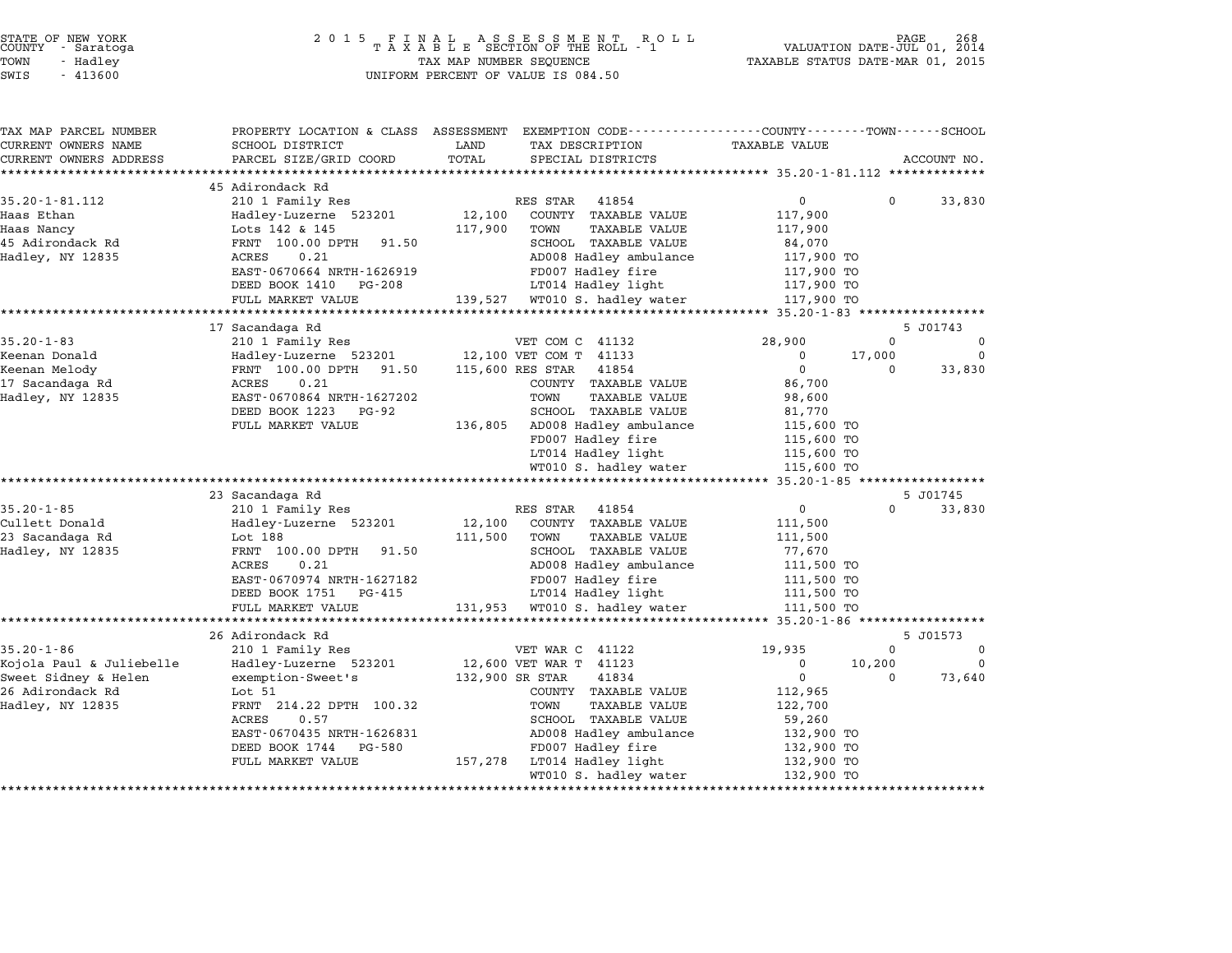| STATE OF NEW YORK |  |            |  |
|-------------------|--|------------|--|
| COUNTY            |  | - Saratoga |  |
| TOWN              |  | - Hadley   |  |

# STATE OF NEW YORK <sup>2</sup> <sup>0</sup> <sup>1</sup> 5 F I N A L A S S E S S M E N T R O L L PAGE <sup>269</sup> COUNTY - Saratoga <sup>T</sup> <sup>A</sup> <sup>X</sup> <sup>A</sup> <sup>B</sup> <sup>L</sup> <sup>E</sup> SECTION OF THE ROLL - <sup>1</sup> VALUATION DATE-JUL 01, <sup>2014</sup> TOWN - Hadley TAX MAP NUMBER SEQUENCE TAXABLE STATUS DATE-MAR 01, <sup>2015</sup> SWIS - <sup>413600</sup> UNIFORM PERCENT OF VALUE IS 084.50

| EXEMPTION CODE-----------------COUNTY-------TOWN------SCHOOL<br>PROPERTY LOCATION & CLASS ASSESSMENT<br>LAND<br>SCHOOL DISTRICT<br>TAX DESCRIPTION<br>TAXABLE VALUE<br>PARCEL SIZE/GRID COORD<br>TOTAL<br>SPECIAL DISTRICTS<br>57 A&B Adirondack Rd<br>5 J01726<br>220 2 Family Res<br>104,300<br>COUNTY TAXABLE VALUE<br>Hadley-Luzerne 523201<br>12,100<br>TOWN<br><b>TAXABLE VALUE</b><br>104,300<br>JML Equities LLC<br>104,300<br>SCHOOL TAXABLE VALUE<br>Deed1647/35<br>104,300<br>also Deed BK 1233/Pg 81<br>AD008 Hadley ambulance<br>104,300 TO<br>FD007 Hadley fire<br>Lot 190<br>104,300 TO<br>LT014 Hadley light<br>FRNT 100.00 DPTH 91.50<br>104,300 TO<br>0.21<br>WT010 S. hadley water<br>ACRES<br>104,300 TO<br>EAST-0670984 NRTH-1626939<br>DEED BOOK 2014<br>PG-13607<br>FULL MARKET VALUE<br>123,432<br>54 Adirondack Rd<br>5 J01721<br>210 1 Family Res<br>84,000<br>COUNTY TAXABLE VALUE<br>Hadley-Luzerne 523201<br>12,100<br>TOWN<br><b>TAXABLE VALUE</b><br>84,000<br>Lot 207<br>84,000<br>SCHOOL TAXABLE VALUE<br>84,000<br>AD008 Hadley ambulance<br>FRNT 100.00 DPTH<br>84,000 TO<br>FD007 Hadley fire<br>ACRES<br>0.20<br>84,000 TO<br>EAST-0671005 NRTH-1626812<br>LT014 Hadley light<br>84,000 TO<br>WT010 S. hadley water<br>DEED BOOK 1684<br>PG-664<br>84,000 TO<br>FULL MARKET VALUE<br>99,408<br>26 Sacandaga Rd<br>5 J01735<br>210 1 Family Res<br>99,900<br>COUNTY TAXABLE VALUE<br>Hadley-Luzerne 523201<br>12,100<br>TOWN<br><b>TAXABLE VALUE</b><br>99,900<br>Lot 205 & 210<br>99,900<br>SCHOOL TAXABLE VALUE<br>99,900<br>AD008 Hadley ambulance<br>FRNT 100.00 DPTH<br>99,900 TO<br>FD007 Hadley fire<br>ACRES<br>0.21<br>99,900 TO<br>EAST-0671074 NRTH-1627040<br>LT014 Hadley light<br>99,900 TO<br>WT010 S. hadley water<br>DEED BOOK 1698<br>PG-98<br>99,900 TO<br>FULL MARKET VALUE<br>118,225<br>Sacandaga Rd<br>5 J01492<br>311 Res vac land<br>COUNTY TAXABLE VALUE<br>12,100<br>DeLong John<br>Hadley-Luzerne 523201<br>12,100<br>TOWN<br><b>TAXABLE VALUE</b><br>12,100<br>Lots 173 & 178<br>12,100<br>SCHOOL TAXABLE VALUE<br>12,100<br>FRNT 100.00 DPTH<br>AD008 Hadley ambulance<br>91.50<br>12,100 TO<br>FD007 Hadley fire<br>Greenwich, NY 12834<br>ACRES<br>0.21<br>12,100 TO<br>EAST-0670874 NRTH-1627029<br>LT014 Hadley light<br>12,100 TO<br>DEED BOOK 1630<br>PG-729<br>WT010 S. hadley water<br>12,100 TO<br>14,320<br>FULL MARKET VALUE |                        |  |  |             |
|-----------------------------------------------------------------------------------------------------------------------------------------------------------------------------------------------------------------------------------------------------------------------------------------------------------------------------------------------------------------------------------------------------------------------------------------------------------------------------------------------------------------------------------------------------------------------------------------------------------------------------------------------------------------------------------------------------------------------------------------------------------------------------------------------------------------------------------------------------------------------------------------------------------------------------------------------------------------------------------------------------------------------------------------------------------------------------------------------------------------------------------------------------------------------------------------------------------------------------------------------------------------------------------------------------------------------------------------------------------------------------------------------------------------------------------------------------------------------------------------------------------------------------------------------------------------------------------------------------------------------------------------------------------------------------------------------------------------------------------------------------------------------------------------------------------------------------------------------------------------------------------------------------------------------------------------------------------------------------------------------------------------------------------------------------------------------------------------------------------------------------------------------------------------------------------------------------------------------------------------------------------------------------------------------------------------------------------------------------------------------------------------------------------|------------------------|--|--|-------------|
|                                                                                                                                                                                                                                                                                                                                                                                                                                                                                                                                                                                                                                                                                                                                                                                                                                                                                                                                                                                                                                                                                                                                                                                                                                                                                                                                                                                                                                                                                                                                                                                                                                                                                                                                                                                                                                                                                                                                                                                                                                                                                                                                                                                                                                                                                                                                                                                                           | TAX MAP PARCEL NUMBER  |  |  |             |
|                                                                                                                                                                                                                                                                                                                                                                                                                                                                                                                                                                                                                                                                                                                                                                                                                                                                                                                                                                                                                                                                                                                                                                                                                                                                                                                                                                                                                                                                                                                                                                                                                                                                                                                                                                                                                                                                                                                                                                                                                                                                                                                                                                                                                                                                                                                                                                                                           | CURRENT OWNERS NAME    |  |  |             |
|                                                                                                                                                                                                                                                                                                                                                                                                                                                                                                                                                                                                                                                                                                                                                                                                                                                                                                                                                                                                                                                                                                                                                                                                                                                                                                                                                                                                                                                                                                                                                                                                                                                                                                                                                                                                                                                                                                                                                                                                                                                                                                                                                                                                                                                                                                                                                                                                           | CURRENT OWNERS ADDRESS |  |  | ACCOUNT NO. |
|                                                                                                                                                                                                                                                                                                                                                                                                                                                                                                                                                                                                                                                                                                                                                                                                                                                                                                                                                                                                                                                                                                                                                                                                                                                                                                                                                                                                                                                                                                                                                                                                                                                                                                                                                                                                                                                                                                                                                                                                                                                                                                                                                                                                                                                                                                                                                                                                           |                        |  |  |             |
|                                                                                                                                                                                                                                                                                                                                                                                                                                                                                                                                                                                                                                                                                                                                                                                                                                                                                                                                                                                                                                                                                                                                                                                                                                                                                                                                                                                                                                                                                                                                                                                                                                                                                                                                                                                                                                                                                                                                                                                                                                                                                                                                                                                                                                                                                                                                                                                                           |                        |  |  |             |
|                                                                                                                                                                                                                                                                                                                                                                                                                                                                                                                                                                                                                                                                                                                                                                                                                                                                                                                                                                                                                                                                                                                                                                                                                                                                                                                                                                                                                                                                                                                                                                                                                                                                                                                                                                                                                                                                                                                                                                                                                                                                                                                                                                                                                                                                                                                                                                                                           | $35.20 - 1 - 87$       |  |  |             |
|                                                                                                                                                                                                                                                                                                                                                                                                                                                                                                                                                                                                                                                                                                                                                                                                                                                                                                                                                                                                                                                                                                                                                                                                                                                                                                                                                                                                                                                                                                                                                                                                                                                                                                                                                                                                                                                                                                                                                                                                                                                                                                                                                                                                                                                                                                                                                                                                           | Moors Donna M          |  |  |             |
|                                                                                                                                                                                                                                                                                                                                                                                                                                                                                                                                                                                                                                                                                                                                                                                                                                                                                                                                                                                                                                                                                                                                                                                                                                                                                                                                                                                                                                                                                                                                                                                                                                                                                                                                                                                                                                                                                                                                                                                                                                                                                                                                                                                                                                                                                                                                                                                                           |                        |  |  |             |
|                                                                                                                                                                                                                                                                                                                                                                                                                                                                                                                                                                                                                                                                                                                                                                                                                                                                                                                                                                                                                                                                                                                                                                                                                                                                                                                                                                                                                                                                                                                                                                                                                                                                                                                                                                                                                                                                                                                                                                                                                                                                                                                                                                                                                                                                                                                                                                                                           | C/O Donna M Moors      |  |  |             |
|                                                                                                                                                                                                                                                                                                                                                                                                                                                                                                                                                                                                                                                                                                                                                                                                                                                                                                                                                                                                                                                                                                                                                                                                                                                                                                                                                                                                                                                                                                                                                                                                                                                                                                                                                                                                                                                                                                                                                                                                                                                                                                                                                                                                                                                                                                                                                                                                           | Elizabeth Fallacara    |  |  |             |
|                                                                                                                                                                                                                                                                                                                                                                                                                                                                                                                                                                                                                                                                                                                                                                                                                                                                                                                                                                                                                                                                                                                                                                                                                                                                                                                                                                                                                                                                                                                                                                                                                                                                                                                                                                                                                                                                                                                                                                                                                                                                                                                                                                                                                                                                                                                                                                                                           | 14 Monument Ave        |  |  |             |
|                                                                                                                                                                                                                                                                                                                                                                                                                                                                                                                                                                                                                                                                                                                                                                                                                                                                                                                                                                                                                                                                                                                                                                                                                                                                                                                                                                                                                                                                                                                                                                                                                                                                                                                                                                                                                                                                                                                                                                                                                                                                                                                                                                                                                                                                                                                                                                                                           | Glens Falls, NY 12801  |  |  |             |
|                                                                                                                                                                                                                                                                                                                                                                                                                                                                                                                                                                                                                                                                                                                                                                                                                                                                                                                                                                                                                                                                                                                                                                                                                                                                                                                                                                                                                                                                                                                                                                                                                                                                                                                                                                                                                                                                                                                                                                                                                                                                                                                                                                                                                                                                                                                                                                                                           |                        |  |  |             |
|                                                                                                                                                                                                                                                                                                                                                                                                                                                                                                                                                                                                                                                                                                                                                                                                                                                                                                                                                                                                                                                                                                                                                                                                                                                                                                                                                                                                                                                                                                                                                                                                                                                                                                                                                                                                                                                                                                                                                                                                                                                                                                                                                                                                                                                                                                                                                                                                           |                        |  |  |             |
|                                                                                                                                                                                                                                                                                                                                                                                                                                                                                                                                                                                                                                                                                                                                                                                                                                                                                                                                                                                                                                                                                                                                                                                                                                                                                                                                                                                                                                                                                                                                                                                                                                                                                                                                                                                                                                                                                                                                                                                                                                                                                                                                                                                                                                                                                                                                                                                                           |                        |  |  |             |
|                                                                                                                                                                                                                                                                                                                                                                                                                                                                                                                                                                                                                                                                                                                                                                                                                                                                                                                                                                                                                                                                                                                                                                                                                                                                                                                                                                                                                                                                                                                                                                                                                                                                                                                                                                                                                                                                                                                                                                                                                                                                                                                                                                                                                                                                                                                                                                                                           |                        |  |  |             |
|                                                                                                                                                                                                                                                                                                                                                                                                                                                                                                                                                                                                                                                                                                                                                                                                                                                                                                                                                                                                                                                                                                                                                                                                                                                                                                                                                                                                                                                                                                                                                                                                                                                                                                                                                                                                                                                                                                                                                                                                                                                                                                                                                                                                                                                                                                                                                                                                           |                        |  |  |             |
|                                                                                                                                                                                                                                                                                                                                                                                                                                                                                                                                                                                                                                                                                                                                                                                                                                                                                                                                                                                                                                                                                                                                                                                                                                                                                                                                                                                                                                                                                                                                                                                                                                                                                                                                                                                                                                                                                                                                                                                                                                                                                                                                                                                                                                                                                                                                                                                                           | $35.20 - 1 - 88$       |  |  |             |
|                                                                                                                                                                                                                                                                                                                                                                                                                                                                                                                                                                                                                                                                                                                                                                                                                                                                                                                                                                                                                                                                                                                                                                                                                                                                                                                                                                                                                                                                                                                                                                                                                                                                                                                                                                                                                                                                                                                                                                                                                                                                                                                                                                                                                                                                                                                                                                                                           | Brown Scott A          |  |  |             |
|                                                                                                                                                                                                                                                                                                                                                                                                                                                                                                                                                                                                                                                                                                                                                                                                                                                                                                                                                                                                                                                                                                                                                                                                                                                                                                                                                                                                                                                                                                                                                                                                                                                                                                                                                                                                                                                                                                                                                                                                                                                                                                                                                                                                                                                                                                                                                                                                           | Deloriea Alicia L      |  |  |             |
|                                                                                                                                                                                                                                                                                                                                                                                                                                                                                                                                                                                                                                                                                                                                                                                                                                                                                                                                                                                                                                                                                                                                                                                                                                                                                                                                                                                                                                                                                                                                                                                                                                                                                                                                                                                                                                                                                                                                                                                                                                                                                                                                                                                                                                                                                                                                                                                                           | 54 Adirondack Rd       |  |  |             |
|                                                                                                                                                                                                                                                                                                                                                                                                                                                                                                                                                                                                                                                                                                                                                                                                                                                                                                                                                                                                                                                                                                                                                                                                                                                                                                                                                                                                                                                                                                                                                                                                                                                                                                                                                                                                                                                                                                                                                                                                                                                                                                                                                                                                                                                                                                                                                                                                           | Hadley, NY 12835       |  |  |             |
|                                                                                                                                                                                                                                                                                                                                                                                                                                                                                                                                                                                                                                                                                                                                                                                                                                                                                                                                                                                                                                                                                                                                                                                                                                                                                                                                                                                                                                                                                                                                                                                                                                                                                                                                                                                                                                                                                                                                                                                                                                                                                                                                                                                                                                                                                                                                                                                                           |                        |  |  |             |
|                                                                                                                                                                                                                                                                                                                                                                                                                                                                                                                                                                                                                                                                                                                                                                                                                                                                                                                                                                                                                                                                                                                                                                                                                                                                                                                                                                                                                                                                                                                                                                                                                                                                                                                                                                                                                                                                                                                                                                                                                                                                                                                                                                                                                                                                                                                                                                                                           |                        |  |  |             |
|                                                                                                                                                                                                                                                                                                                                                                                                                                                                                                                                                                                                                                                                                                                                                                                                                                                                                                                                                                                                                                                                                                                                                                                                                                                                                                                                                                                                                                                                                                                                                                                                                                                                                                                                                                                                                                                                                                                                                                                                                                                                                                                                                                                                                                                                                                                                                                                                           |                        |  |  |             |
|                                                                                                                                                                                                                                                                                                                                                                                                                                                                                                                                                                                                                                                                                                                                                                                                                                                                                                                                                                                                                                                                                                                                                                                                                                                                                                                                                                                                                                                                                                                                                                                                                                                                                                                                                                                                                                                                                                                                                                                                                                                                                                                                                                                                                                                                                                                                                                                                           |                        |  |  |             |
|                                                                                                                                                                                                                                                                                                                                                                                                                                                                                                                                                                                                                                                                                                                                                                                                                                                                                                                                                                                                                                                                                                                                                                                                                                                                                                                                                                                                                                                                                                                                                                                                                                                                                                                                                                                                                                                                                                                                                                                                                                                                                                                                                                                                                                                                                                                                                                                                           |                        |  |  |             |
|                                                                                                                                                                                                                                                                                                                                                                                                                                                                                                                                                                                                                                                                                                                                                                                                                                                                                                                                                                                                                                                                                                                                                                                                                                                                                                                                                                                                                                                                                                                                                                                                                                                                                                                                                                                                                                                                                                                                                                                                                                                                                                                                                                                                                                                                                                                                                                                                           | $35.20 - 1 - 89$       |  |  |             |
|                                                                                                                                                                                                                                                                                                                                                                                                                                                                                                                                                                                                                                                                                                                                                                                                                                                                                                                                                                                                                                                                                                                                                                                                                                                                                                                                                                                                                                                                                                                                                                                                                                                                                                                                                                                                                                                                                                                                                                                                                                                                                                                                                                                                                                                                                                                                                                                                           | Gorman Dennis O        |  |  |             |
|                                                                                                                                                                                                                                                                                                                                                                                                                                                                                                                                                                                                                                                                                                                                                                                                                                                                                                                                                                                                                                                                                                                                                                                                                                                                                                                                                                                                                                                                                                                                                                                                                                                                                                                                                                                                                                                                                                                                                                                                                                                                                                                                                                                                                                                                                                                                                                                                           | Gorman Laura J         |  |  |             |
|                                                                                                                                                                                                                                                                                                                                                                                                                                                                                                                                                                                                                                                                                                                                                                                                                                                                                                                                                                                                                                                                                                                                                                                                                                                                                                                                                                                                                                                                                                                                                                                                                                                                                                                                                                                                                                                                                                                                                                                                                                                                                                                                                                                                                                                                                                                                                                                                           | 535 East Dr            |  |  |             |
|                                                                                                                                                                                                                                                                                                                                                                                                                                                                                                                                                                                                                                                                                                                                                                                                                                                                                                                                                                                                                                                                                                                                                                                                                                                                                                                                                                                                                                                                                                                                                                                                                                                                                                                                                                                                                                                                                                                                                                                                                                                                                                                                                                                                                                                                                                                                                                                                           | Lindenhurst, NY 11757  |  |  |             |
|                                                                                                                                                                                                                                                                                                                                                                                                                                                                                                                                                                                                                                                                                                                                                                                                                                                                                                                                                                                                                                                                                                                                                                                                                                                                                                                                                                                                                                                                                                                                                                                                                                                                                                                                                                                                                                                                                                                                                                                                                                                                                                                                                                                                                                                                                                                                                                                                           |                        |  |  |             |
|                                                                                                                                                                                                                                                                                                                                                                                                                                                                                                                                                                                                                                                                                                                                                                                                                                                                                                                                                                                                                                                                                                                                                                                                                                                                                                                                                                                                                                                                                                                                                                                                                                                                                                                                                                                                                                                                                                                                                                                                                                                                                                                                                                                                                                                                                                                                                                                                           |                        |  |  |             |
|                                                                                                                                                                                                                                                                                                                                                                                                                                                                                                                                                                                                                                                                                                                                                                                                                                                                                                                                                                                                                                                                                                                                                                                                                                                                                                                                                                                                                                                                                                                                                                                                                                                                                                                                                                                                                                                                                                                                                                                                                                                                                                                                                                                                                                                                                                                                                                                                           |                        |  |  |             |
|                                                                                                                                                                                                                                                                                                                                                                                                                                                                                                                                                                                                                                                                                                                                                                                                                                                                                                                                                                                                                                                                                                                                                                                                                                                                                                                                                                                                                                                                                                                                                                                                                                                                                                                                                                                                                                                                                                                                                                                                                                                                                                                                                                                                                                                                                                                                                                                                           |                        |  |  |             |
|                                                                                                                                                                                                                                                                                                                                                                                                                                                                                                                                                                                                                                                                                                                                                                                                                                                                                                                                                                                                                                                                                                                                                                                                                                                                                                                                                                                                                                                                                                                                                                                                                                                                                                                                                                                                                                                                                                                                                                                                                                                                                                                                                                                                                                                                                                                                                                                                           |                        |  |  |             |
|                                                                                                                                                                                                                                                                                                                                                                                                                                                                                                                                                                                                                                                                                                                                                                                                                                                                                                                                                                                                                                                                                                                                                                                                                                                                                                                                                                                                                                                                                                                                                                                                                                                                                                                                                                                                                                                                                                                                                                                                                                                                                                                                                                                                                                                                                                                                                                                                           | $35.20 - 1 - 90$       |  |  |             |
|                                                                                                                                                                                                                                                                                                                                                                                                                                                                                                                                                                                                                                                                                                                                                                                                                                                                                                                                                                                                                                                                                                                                                                                                                                                                                                                                                                                                                                                                                                                                                                                                                                                                                                                                                                                                                                                                                                                                                                                                                                                                                                                                                                                                                                                                                                                                                                                                           |                        |  |  |             |
|                                                                                                                                                                                                                                                                                                                                                                                                                                                                                                                                                                                                                                                                                                                                                                                                                                                                                                                                                                                                                                                                                                                                                                                                                                                                                                                                                                                                                                                                                                                                                                                                                                                                                                                                                                                                                                                                                                                                                                                                                                                                                                                                                                                                                                                                                                                                                                                                           | DiGennaro Ursula       |  |  |             |
|                                                                                                                                                                                                                                                                                                                                                                                                                                                                                                                                                                                                                                                                                                                                                                                                                                                                                                                                                                                                                                                                                                                                                                                                                                                                                                                                                                                                                                                                                                                                                                                                                                                                                                                                                                                                                                                                                                                                                                                                                                                                                                                                                                                                                                                                                                                                                                                                           | 33 Meader Rd           |  |  |             |
|                                                                                                                                                                                                                                                                                                                                                                                                                                                                                                                                                                                                                                                                                                                                                                                                                                                                                                                                                                                                                                                                                                                                                                                                                                                                                                                                                                                                                                                                                                                                                                                                                                                                                                                                                                                                                                                                                                                                                                                                                                                                                                                                                                                                                                                                                                                                                                                                           |                        |  |  |             |
|                                                                                                                                                                                                                                                                                                                                                                                                                                                                                                                                                                                                                                                                                                                                                                                                                                                                                                                                                                                                                                                                                                                                                                                                                                                                                                                                                                                                                                                                                                                                                                                                                                                                                                                                                                                                                                                                                                                                                                                                                                                                                                                                                                                                                                                                                                                                                                                                           |                        |  |  |             |
|                                                                                                                                                                                                                                                                                                                                                                                                                                                                                                                                                                                                                                                                                                                                                                                                                                                                                                                                                                                                                                                                                                                                                                                                                                                                                                                                                                                                                                                                                                                                                                                                                                                                                                                                                                                                                                                                                                                                                                                                                                                                                                                                                                                                                                                                                                                                                                                                           |                        |  |  |             |
|                                                                                                                                                                                                                                                                                                                                                                                                                                                                                                                                                                                                                                                                                                                                                                                                                                                                                                                                                                                                                                                                                                                                                                                                                                                                                                                                                                                                                                                                                                                                                                                                                                                                                                                                                                                                                                                                                                                                                                                                                                                                                                                                                                                                                                                                                                                                                                                                           |                        |  |  |             |
|                                                                                                                                                                                                                                                                                                                                                                                                                                                                                                                                                                                                                                                                                                                                                                                                                                                                                                                                                                                                                                                                                                                                                                                                                                                                                                                                                                                                                                                                                                                                                                                                                                                                                                                                                                                                                                                                                                                                                                                                                                                                                                                                                                                                                                                                                                                                                                                                           |                        |  |  |             |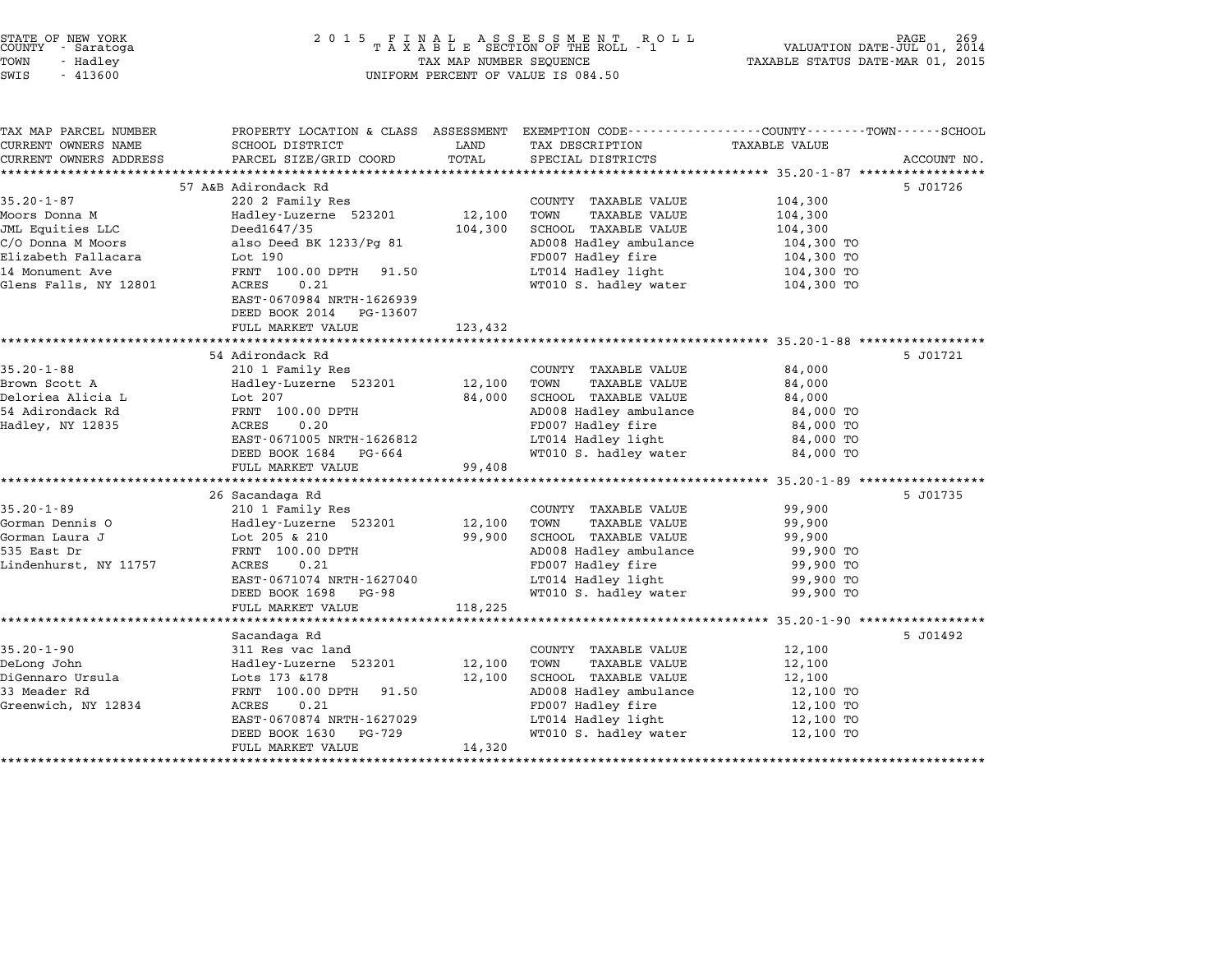# STATE OF NEW YORK <sup>2</sup> <sup>0</sup> <sup>1</sup> 5 F I N A L A S S E S S M E N T R O L L PAGE <sup>270</sup> COUNTY - Saratoga <sup>T</sup> <sup>A</sup> <sup>X</sup> <sup>A</sup> <sup>B</sup> <sup>L</sup> <sup>E</sup> SECTION OF THE ROLL - <sup>1</sup> VALUATION DATE-JUL 01, <sup>2014</sup> TOWN - Hadley TAX MAP NUMBER SEQUENCE TAXABLE STATUS DATE-MAR 01, <sup>2015</sup> STATE OF NEW YORK<br>
COUNTY - Saratoga<br>
TOWN - Hadley TAXABLE SECTION OF THE ROLL<br>
SWIS - 413600 UNIFORM PERCENT OF VALUE IS 084.50

| TAX MAP PARCEL NUMBER  | PROPERTY LOCATION & CLASS ASSESSMENT EXEMPTION CODE----------------COUNTY-------TOWN-----SCHOOL |         |                              |                      |             |
|------------------------|-------------------------------------------------------------------------------------------------|---------|------------------------------|----------------------|-------------|
| CURRENT OWNERS NAME    | SCHOOL DISTRICT                                                                                 | LAND    | TAX DESCRIPTION              | <b>TAXABLE VALUE</b> |             |
| CURRENT OWNERS ADDRESS | PARCEL SIZE/GRID COORD                                                                          | TOTAL   | SPECIAL DISTRICTS            |                      | ACCOUNT NO. |
|                        |                                                                                                 |         |                              |                      |             |
|                        | Sacandaga Rd                                                                                    |         |                              |                      | 5 J01733    |
| $35.20 - 1 - 91$       | 311 Res vac land                                                                                |         | COUNTY TAXABLE VALUE         | 12,100               |             |
| Moors Donna M          | Hadley-Luzerne 523201                                                                           | 12,100  | TOWN<br>TAXABLE VALUE        | 12,100               |             |
| JML Equities LLC       | Deed 1639/534                                                                                   | 12,100  | SCHOOL TAXABLE VALUE         | 12,100               |             |
| C/O Donna M Moors      | Lots 189 & 194                                                                                  |         | AD008 Hadley ambulance       | 12,100 TO            |             |
| Elizabeth Fallacara    | FRNT 100.00 DPTH 91.50                                                                          |         | FD007 Hadley fire            | 12,100 TO            |             |
| 14 Monument Ave        | 0.21<br>ACRES                                                                                   |         | LT014 Hadley light           | 12,100 TO            |             |
| Glens Falls, NY 12801  | EAST-0670974 NRTH-1627039                                                                       |         | WT010 S. hadley water        | 12,100 TO            |             |
|                        | DEED BOOK 2014 PG-13607                                                                         |         |                              |                      |             |
|                        | FULL MARKET VALUE                                                                               | 14,320  |                              |                      |             |
|                        |                                                                                                 |         |                              |                      |             |
|                        | 12 Mountain Rd                                                                                  |         |                              |                      | 5 J01404    |
| $35.20 - 1 - 92$       | 210 1 Family Res                                                                                |         | COUNTY TAXABLE VALUE         | 114,000              |             |
| Corrigan Thomas J      | ---<br>Hadley-Luzerne 523201                                                                    | 12,500  | TOWN<br>TAXABLE VALUE        | 114,000              |             |
| Lanfear Maureen E      | Lots 30 & 31                                                                                    | 114,000 | SCHOOL TAXABLE VALUE         | 114,000              |             |
| 17 Chestnut Rd         | FRNT 150.00 DPTH 130.00                                                                         |         | AD008 Hadley ambulance       | 114,000 TO           |             |
| Lake George, NY 12845  | 0.45<br>ACRES                                                                                   |         | FD007 Hadley fire            | 114,000 TO           |             |
|                        | EAST-0670104 NRTH-1627120                                                                       |         | LT014 Hadley light           | 114,000 TO           |             |
|                        | DEED BOOK 2011 PG-13839                                                                         |         | WT010 S. hadley water        | 114,000 TO           |             |
|                        | FULL MARKET VALUE                                                                               | 134,911 |                              |                      |             |
|                        |                                                                                                 |         |                              |                      |             |
|                        | Adirondack Rd                                                                                   |         |                              |                      | 5 J01725    |
| $35.20 - 1 - 93$       | 311 Res vac land                                                                                |         | COUNTY TAXABLE VALUE         | 12,100               |             |
| Randall Sharon         | Hadley-Luzerne 523201                                                                           | 12,100  | TOWN<br><b>TAXABLE VALUE</b> | 12,100               |             |
| Caruso Jeanne          | Lots 224 & 241                                                                                  | 12,100  | SCHOOL TAXABLE VALUE         | 12,100               |             |
| 19-102 Summitview Rd   | FRNT 100.00 DPTH<br>86.93                                                                       |         | AD008 Hadley ambulance       | 12,100 TO            |             |
| Fairfax, VT 05454      | 0.20<br>ACRES                                                                                   |         | FD007 Hadley fire            | 12,100 TO            |             |
|                        | EAST-0671203 NRTH-1626812                                                                       |         | LT014 Hadley light           | 12,100 TO            |             |
|                        | DEED BOOK 1320 PG-149                                                                           |         | WT010 S. hadley water        | 12,100 TO            |             |
|                        | FULL MARKET VALUE                                                                               | 14,320  |                              |                      |             |
|                        |                                                                                                 |         |                              |                      |             |
|                        | Adirondack Rd                                                                                   |         |                              |                      | 5 J01723    |
| $35.20 - 1 - 94$       | 311 Res vac land                                                                                |         | COUNTY TAXABLE VALUE         | 12,100               |             |
| Atkins Martin          | Hadley-Luzerne 523201                                                                           | 12,100  | TOWN<br><b>TAXABLE VALUE</b> | 12,100               |             |
| Browne Donna           | Lots 223 & 208                                                                                  | 12,100  | SCHOOL TAXABLE VALUE         | 12,100               |             |
| 4 Ash Ln               | FRNT 100.00 DPTH<br>86.45                                                                       |         | AD008 Hadley ambulance       | 12,100 TO            |             |
| Hyde Park, NY 12538    | 0.20<br>ACRES                                                                                   |         | FD007 Hadley fire            | 12,100 TO            |             |
|                        | EAST-0671115 NRTH-1626832                                                                       |         | LT014 Hadley light           | 12,100 TO            |             |
|                        |                                                                                                 |         |                              |                      |             |
|                        | DEED BOOK 1478<br>$PG - 45$                                                                     | 14,320  | WT010 S. hadley water        | 12,100 TO            |             |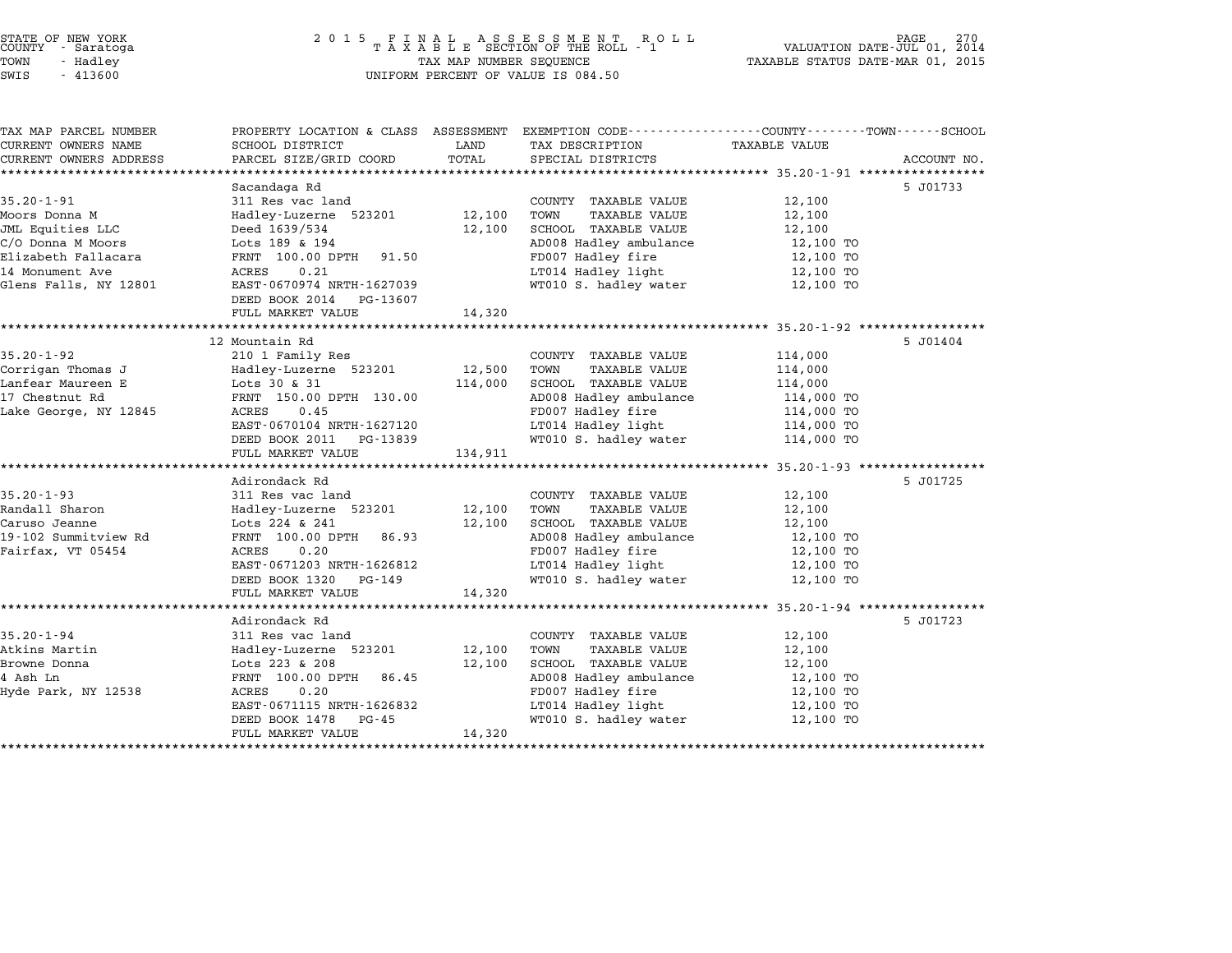| STATE OF NEW YORK |          |            |  |
|-------------------|----------|------------|--|
| COUNTY            |          | - Saratoga |  |
| TOWN              | - Hadlev |            |  |

| TAX MAP PARCEL NUMBER              |                           | PROPERTY LOCATION & CLASS ASSESSMENT EXEMPTION CODE---------------COUNTY-------TOWN-----SCHOOL |                            |                      |
|------------------------------------|---------------------------|------------------------------------------------------------------------------------------------|----------------------------|----------------------|
| CURRENT OWNERS NAME                | SCHOOL DISTRICT           | LAND<br>TAX DESCRIPTION                                                                        | <b>TAXABLE VALUE</b>       |                      |
| CURRENT OWNERS ADDRESS             | PARCEL SIZE/GRID COORD    | TOTAL<br>SPECIAL DISTRICTS                                                                     |                            | ACCOUNT NO.          |
|                                    |                           |                                                                                                |                            |                      |
|                                    | 42 Adirondack Rd          |                                                                                                |                            | 5 J01580             |
| $35.20 - 1 - 95$                   | 210 1 Family Res          | RES STAR 41854                                                                                 | $\mathbf 0$<br>$\Omega$    | 33,830               |
| Horetzke Jay T                     | Hadley-Luzerne 523201     | 12,400<br>COUNTY TAXABLE VALUE                                                                 | 143,900                    |                      |
| Horetzke Catherine C               | Lot 160 175 176 & 191     | 143,900<br>TOWN<br><b>TAXABLE VALUE</b>                                                        | 143,900                    |                      |
| 42 Adirondack Rd                   | FRNT 200.00 DPTH          | SCHOOL TAXABLE VALUE                                                                           | 110,070                    |                      |
| Hadley, NY 12835                   | 0.40<br>ACRES             | AD008 Hadley ambulance                                                                         | 143,900 TO                 |                      |
|                                    | EAST-0670852 NRTH-1626789 | FD007 Hadley fire                                                                              | 143,900 TO                 |                      |
|                                    | DEED BOOK 1560 PG-596     | LT014 Hadley light                                                                             | 143,900 TO                 |                      |
|                                    | FULL MARKET VALUE         | 170,296 WT010 S. hadley water                                                                  | 143,900 TO                 |                      |
|                                    | 14 Adirondack Rd          |                                                                                                |                            |                      |
| $35.20 - 1 - 96$                   |                           |                                                                                                | 10,200<br>10,200           | 5 J00814<br>$\Omega$ |
| Demarsh Colleen E                  | 210 1 Family Res          | CW_15_VET/ 41161                                                                               | $\Omega$<br>$\Omega$       | 33,830               |
|                                    | Lot 46 & 47               | Hadley-Luzerne 523201 12,500 RES STAR 41854<br>144,300<br>COUNTY TAXABLE VALUE                 |                            |                      |
| Demarsh Gary A<br>14 Adirondack Rd | FRNT 150.00 DPTH          | TOWN<br><b>TAXABLE VALUE</b>                                                                   | 134,100                    |                      |
| Hadley, NY 12835                   | 0.45<br>ACRES             | SCHOOL TAXABLE VALUE                                                                           | 134,100<br>110,470         |                      |
|                                    | EAST-0670095 NRTH-1626810 | AD008 Hadley ambulance                                                                         | 144,300 TO                 |                      |
|                                    | DEED BOOK 1604<br>PG-249  | FD007 Hadley fire                                                                              | 144,300 TO                 |                      |
|                                    | FULL MARKET VALUE         | 170,769 LT014 Hadley light                                                                     | 144,300 TO                 |                      |
|                                    |                           | WT010 S. hadley water                                                                          | 144,300 TO                 |                      |
|                                    |                           |                                                                                                |                            |                      |
|                                    | 22 Service Dr             |                                                                                                |                            | 5 J01503             |
| $35.20 - 1 - 97$                   | 270 Mfg housing           | SR STAR<br>41834                                                                               | $\overline{0}$<br>$\Omega$ | 52,100               |
| Muller Roger L                     | Hadley-Luzerne 523201     | 19,200<br>COUNTY TAXABLE VALUE                                                                 | 52,100                     |                      |
| Muller Lois P                      | Waterfront                | 52,100<br>TOWN<br><b>TAXABLE VALUE</b>                                                         | 52,100                     |                      |
| 22 Service Dr                      | Lot 266 P/O 265           | SCHOOL TAXABLE VALUE                                                                           | $\mathbf 0$                |                      |
| Hadley, NY 12835                   | 67.00 DPTH 150.00<br>FRNT | AD008 Hadley ambulance                                                                         | 52,100 TO                  |                      |
|                                    | ACRES<br>0.22             | FD007 Hadley fire                                                                              | 52,100 TO                  |                      |
|                                    | EAST-0671526 NRTH-1627176 | LT014 Hadley light                                                                             | 52,100 TO                  |                      |
|                                    | DEED BOOK 1746<br>PG-70   | WT010 S. hadley water                                                                          | 52,100 TO                  |                      |
|                                    | FULL MARKET VALUE         | 61,657                                                                                         |                            |                      |
|                                    |                           |                                                                                                |                            |                      |
|                                    | Broville Rd               |                                                                                                |                            | 5 J00345             |
| $35.20 - 4 - 3$                    | 260 Seasonal res - WTRFNT | COUNTY TAXABLE VALUE                                                                           | 73,000                     |                      |
| Herman Henry                       | Hadley-Luzerne 523201     | <b>TAXABLE VALUE</b><br>21,900<br>TOWN                                                         | 73,000                     |                      |
| Herman Rhoda M                     | FRNT 150.00 DPTH 100.00   | 73,000<br>SCHOOL TAXABLE VALUE                                                                 | 73,000                     |                      |
| 58-07 217th St                     | ACRES<br>0.34             | AD008 Hadley ambulance                                                                         | 73,000 TO                  |                      |
| Bayside, NY 11364                  | EAST-0671405 NRTH-1626613 | FD007 Hadley fire                                                                              | 73,000 TO                  |                      |
|                                    | DEED BOOK 1001<br>PG-664  |                                                                                                |                            |                      |
|                                    | FULL MARKET VALUE         | 86,391                                                                                         |                            |                      |
|                                    |                           |                                                                                                |                            |                      |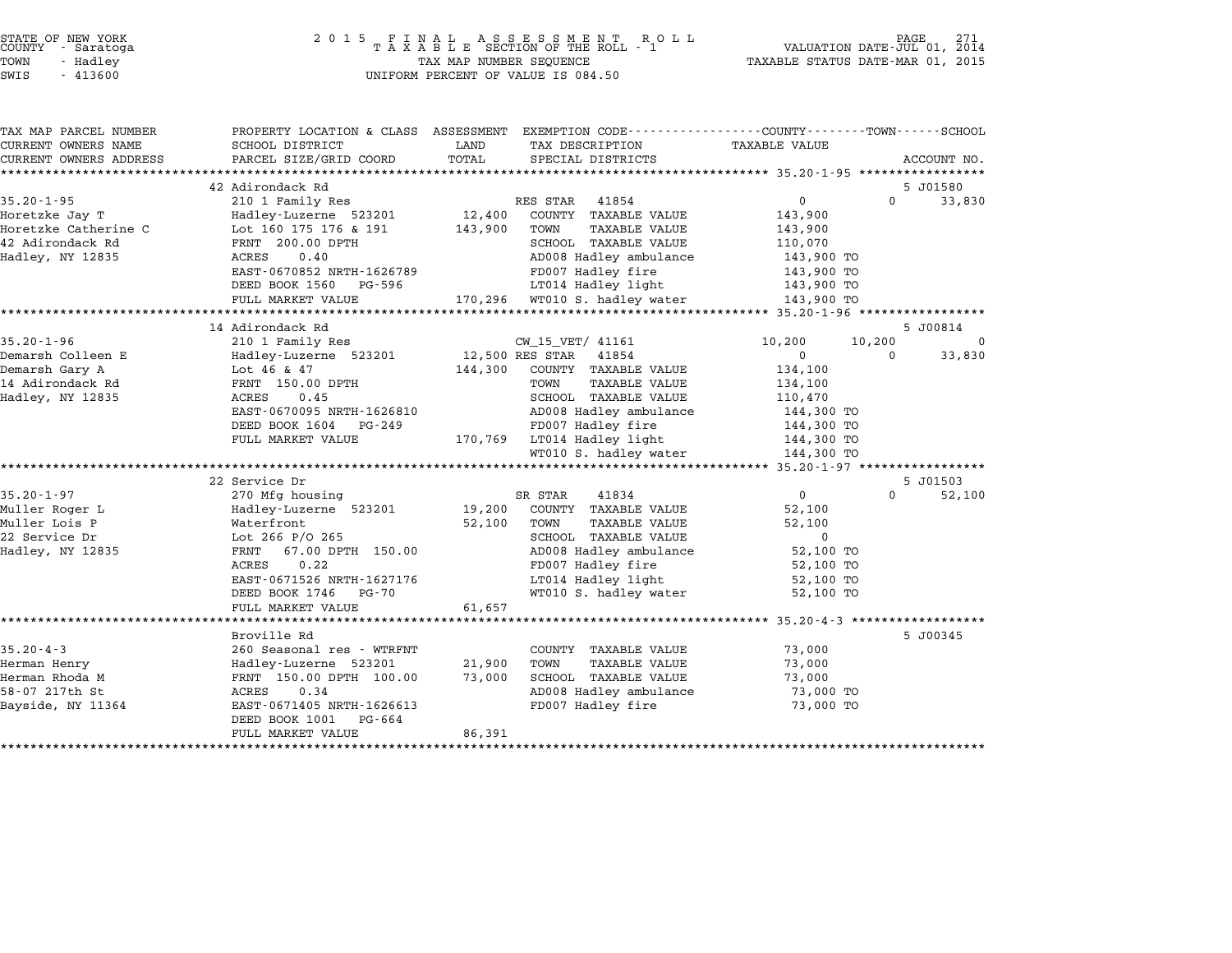| STATE OF NEW YORK<br>COUNTY - Saratoga |  |          |  |
|----------------------------------------|--|----------|--|
| TOWN                                   |  | - Hadley |  |
| SWTS                                   |  | - 413600 |  |

# STATE OF NEW YORK <sup>2</sup> <sup>0</sup> <sup>1</sup> 5 F I N A L A S S E S S M E N T R O L L PAGE <sup>272</sup> COUNTY - Saratoga <sup>T</sup> <sup>A</sup> <sup>X</sup> <sup>A</sup> <sup>B</sup> <sup>L</sup> <sup>E</sup> SECTION OF THE ROLL - <sup>1</sup> VALUATION DATE-JUL 01, <sup>2014</sup> TOWN - Hadley TAX MAP NUMBER SEQUENCE TAXABLE STATUS DATE-MAR 01, <sup>2015</sup> SWIS - <sup>413600</sup> UNIFORM PERCENT OF VALUE IS 084.50

| TAX MAP PARCEL NUMBER                                                       | PROPERTY LOCATION & CLASS ASSESSMENT EXEMPTION CODE---------------COUNTY-------TOWN------SCHOOL |                   |                                                |                          |             |
|-----------------------------------------------------------------------------|-------------------------------------------------------------------------------------------------|-------------------|------------------------------------------------|--------------------------|-------------|
| CURRENT OWNERS NAME                                                         | SCHOOL DISTRICT                                                                                 | LAND              | TAX DESCRIPTION                                | TAXABLE VALUE            |             |
| CURRENT OWNERS ADDRESS                                                      | PARCEL SIZE/GRID COORD                                                                          | TOTAL             | SPECIAL DISTRICTS                              |                          | ACCOUNT NO. |
| ************************                                                    |                                                                                                 |                   |                                                |                          |             |
| $35.20 - 4 - 7.1$                                                           | Broville Rd<br>260 Seasonal res - WTRFNT                                                        |                   |                                                | 108,900                  | 5 J00302    |
| Adams Christopher C                                                         | Hadley-Luzerne 523201                                                                           | 20,700            | COUNTY TAXABLE VALUE<br>TOWN                   |                          |             |
| Justin Reeves                                                               | FRNT 75.00 DPTH 100.00                                                                          | 108,900           | TAXABLE VALUE<br>SCHOOL TAXABLE VALUE          | 108,900<br>108,900       |             |
| 413 Perry Creek Dr                                                          | 0.17<br>ACRES                                                                                   |                   | AD008 Hadley ambulance                         | 108,900 TO               |             |
| Chapel Hill, NC 27514                                                       | EAST-0671356 NRTH-1626503                                                                       |                   | FD007 Hadley fire                              | 108,900 TO               |             |
|                                                                             | DEED BOOK 1395<br>PG-495                                                                        |                   |                                                |                          |             |
|                                                                             | FULL MARKET VALUE                                                                               | 128,876           |                                                |                          |             |
|                                                                             |                                                                                                 |                   |                                                | *********** 35.20-4-7.2  |             |
|                                                                             | Broville Rd                                                                                     |                   |                                                |                          |             |
| $35.20 - 4 - 7.2$                                                           | 260 Seasonal res - WTRFNT                                                                       |                   | COUNTY TAXABLE VALUE                           | 87,400                   |             |
| Adams Virginia W                                                            | Hadley-Luzerne 523201                                                                           | 20,700            | TOWN<br>TAXABLE VALUE                          | 87,400                   |             |
| C/O Richard Smith III Trustee Virginia Adams Irrv. Trst                     |                                                                                                 | 87,400            | SCHOOL TAXABLE VALUE                           | 87,400                   |             |
| Rd #2 Madigan Rd                                                            | Lots 12 & 13                                                                                    |                   | AD008 Hadley ambulance                         | 87,400 TO                |             |
| Schaghticoke, NY 12154                                                      | 75.00 DPTH<br>FRNT                                                                              |                   | FD007 Hadley fire                              | 87,400 TO                |             |
|                                                                             | ACRES<br>0.17                                                                                   |                   |                                                |                          |             |
|                                                                             | EAST-0671336 NRTH-1626433                                                                       |                   |                                                |                          |             |
|                                                                             | DEED BOOK 2012<br>PG-1000                                                                       |                   |                                                |                          |             |
|                                                                             | FULL MARKET VALUE                                                                               | 103,432           |                                                |                          |             |
|                                                                             | *******************                                                                             |                   |                                                |                          |             |
|                                                                             | Broville Rd                                                                                     |                   |                                                |                          | 5 J00045    |
| $35.20 - 4 - 10$                                                            | 260 Seasonal res - WTRFNT                                                                       |                   | COUNTY TAXABLE VALUE                           | 184,000                  |             |
| Harrison Revocable Trust dtd 5 Hadley-Luzerne 523201<br>Attn: lynn Harrison |                                                                                                 | 19,700<br>184,000 | TOWN<br>TAXABLE VALUE                          | 184,000                  |             |
| 610 Bonita Rd                                                               | Lots 10 & 11<br>FRNT 100.00 DPTH 100.00                                                         |                   | SCHOOL TAXABLE VALUE<br>AD008 Hadley ambulance | 184,000                  |             |
| Winter Springs, FL 32708                                                    | ACRES<br>0.23                                                                                   |                   | FD007 Hadley fire                              | 184,000 TO<br>184,000 TO |             |
|                                                                             | EAST-0671306 NRTH-1626353                                                                       |                   |                                                |                          |             |
|                                                                             | DEED BOOK 1688<br>PG-660                                                                        |                   |                                                |                          |             |
|                                                                             | FULL MARKET VALUE                                                                               | 217,751           |                                                |                          |             |
|                                                                             | *************************                                                                       |                   |                                                |                          |             |
|                                                                             | Broville Rd                                                                                     |                   |                                                |                          | 5 J00898    |
| $35.20 - 4 - 13$                                                            | 311 Res vac land - WTRFNT                                                                       |                   | COUNTY TAXABLE VALUE                           | 16,400                   |             |
| Watson Robert R                                                             | Hadley-Luzerne 523201                                                                           | 16,400            | TOWN<br><b>TAXABLE VALUE</b>                   | 16,400                   |             |
| C/O Barry & Helen Watson                                                    | Life Estate                                                                                     | 16,400            | SCHOOL TAXABLE VALUE                           | 16,400                   |             |
| 31 Birchwood Ln                                                             | 50.00 DPTH 100.00<br>FRNT                                                                       |                   | AD008 Hadley ambulance                         | 16,400 TO                |             |
| Ballston Spa, NY 12020                                                      | ACRES<br>0.11                                                                                   |                   | FD007 Hadley fire                              | 16,400 TO                |             |
|                                                                             | EAST-0671286 NRTH-1626282                                                                       |                   |                                                |                          |             |
|                                                                             | DEED BOOK 2010 PG-38413                                                                         |                   |                                                |                          |             |
|                                                                             | FULL MARKET VALUE                                                                               | 19,408            |                                                |                          |             |
|                                                                             |                                                                                                 |                   |                                                |                          |             |
|                                                                             | Broville Rd                                                                                     |                   |                                                |                          | 5 J00897    |
| $35.20 - 4 - 14$                                                            | 311 Res vac land - WTRFNT                                                                       |                   | COUNTY TAXABLE VALUE                           | 16,400                   |             |
| Watson Robert R                                                             | Hadley-Luzerne 523201                                                                           | 16,400            | TOWN<br><b>TAXABLE VALUE</b>                   | 16,400                   |             |
| C/O Barry & Helen Watson                                                    | Life Estate                                                                                     | 16,400            | SCHOOL TAXABLE VALUE                           | 16,400                   |             |
| 31 Birchwood Ln                                                             | FRNT<br>50.00 DPTH 100.00                                                                       |                   | AD008 Hadley ambulance                         | 16,400 TO                |             |
|                                                                             |                                                                                                 |                   |                                                |                          |             |
|                                                                             | 0.11<br>ACRES                                                                                   |                   | FD007 Hadley fire                              | 16,400 TO                |             |
|                                                                             | EAST-0671266 NRTH-1626232                                                                       |                   |                                                |                          |             |
| Ballston Spa, NY 12020                                                      | DEED BOOK 2010<br>PG-38413<br>FULL MARKET VALUE                                                 | 19,408            |                                                |                          |             |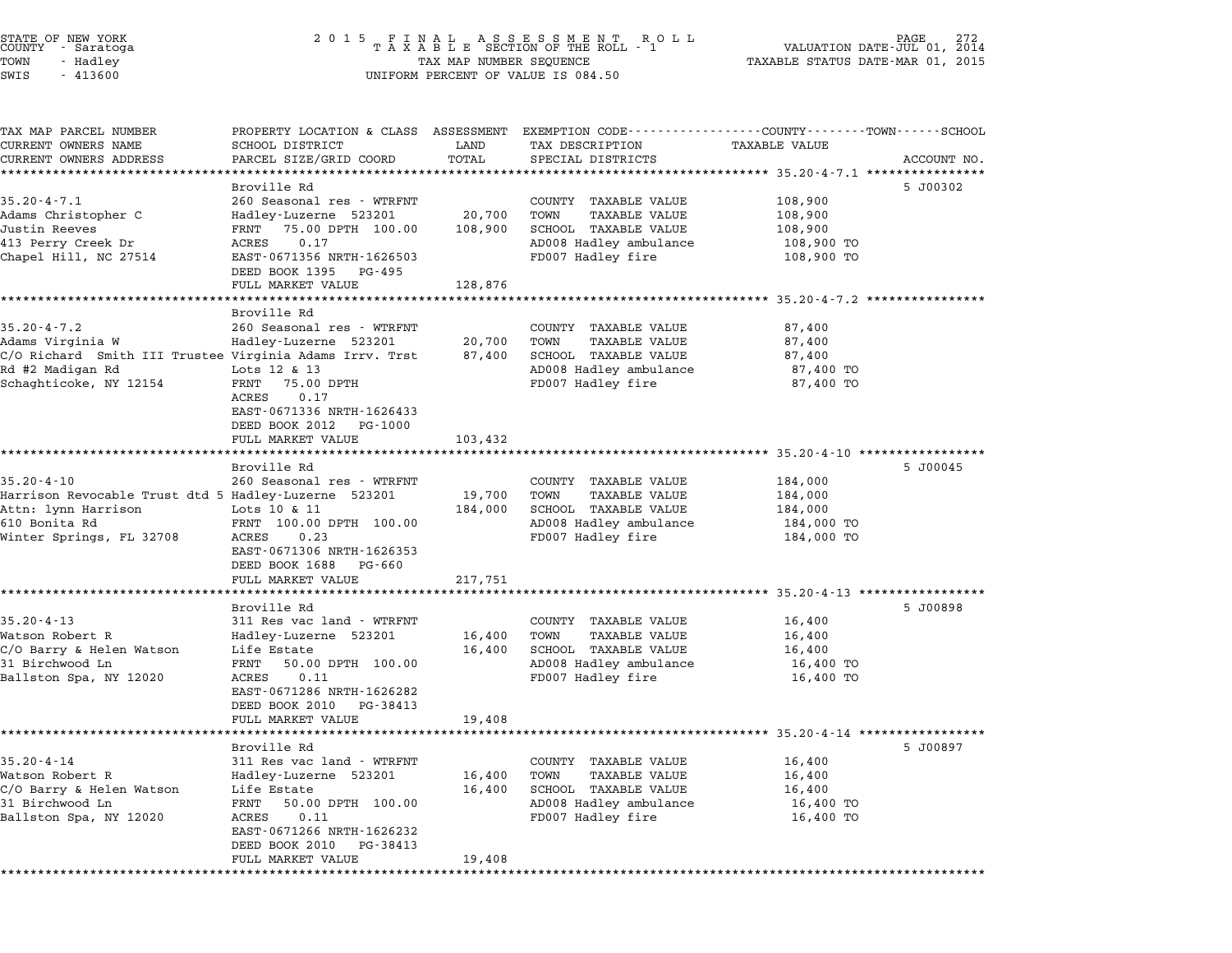| STATE OF NEW YORK<br>COUNTY - Saratoga<br>TOWN<br>- Hadley<br>SWIS<br>$-413600$ | 2 0 1 5                                                               | TAX MAP NUMBER SEQUENCE | FINAL ASSESSMENT RO<br>TAXABLE SECTION OF THE ROLL - 1<br>R O L L<br>UNIFORM PERCENT OF VALUE IS 084.50 | VALUATION DATE-JUL 01,<br>TAXABLE STATUS DATE-MAR 01, 2015 | 273<br>2014 |
|---------------------------------------------------------------------------------|-----------------------------------------------------------------------|-------------------------|---------------------------------------------------------------------------------------------------------|------------------------------------------------------------|-------------|
|                                                                                 |                                                                       |                         |                                                                                                         |                                                            |             |
| TAX MAP PARCEL NUMBER                                                           | PROPERTY LOCATION & CLASS ASSESSMENT                                  |                         | EXEMPTION CODE-----------------COUNTY-------TOWN-----SCHOOL                                             |                                                            |             |
| CURRENT OWNERS NAME                                                             | SCHOOL DISTRICT                                                       | LAND                    | TAX DESCRIPTION                                                                                         | TAXABLE VALUE                                              |             |
| CURRENT OWNERS ADDRESS                                                          | PARCEL SIZE/GRID COORD                                                | TOTAL                   | SPECIAL DISTRICTS                                                                                       | ******************************** 35.20-4-17 ***********    | ACCOUNT NO. |
|                                                                                 | Broville Rd                                                           |                         |                                                                                                         |                                                            | 5 J00899    |
| $35.20 - 4 - 17$                                                                | 260 Seasonal res - WTRFNT                                             |                         | COUNTY TAXABLE VALUE                                                                                    | 57,100                                                     |             |
| Watson Robert R                                                                 | Hadley-Luzerne 523201                                                 | 16,400                  | TOWN<br><b>TAXABLE VALUE</b>                                                                            | 57,100                                                     |             |
| C/O Barry & Helen Watson                                                        | Life Estate                                                           | 57,100                  | SCHOOL TAXABLE VALUE                                                                                    | 57,100                                                     |             |
| 31 Birchwood Ln                                                                 | FRNT<br>50.00 DPTH 100.00                                             |                         | AD008 Hadley ambulance                                                                                  | 57,100 TO                                                  |             |
| Ballston Spa, NY 12020                                                          | ACRES<br>0.11<br>EAST-0671246 NRTH-1626192<br>DEED BOOK 2010 PG-38413 |                         | FD007 Hadley fire                                                                                       | 57,100 TO                                                  |             |
|                                                                                 | FULL MARKET VALUE                                                     | 67,574                  |                                                                                                         |                                                            |             |
|                                                                                 |                                                                       |                         |                                                                                                         | ************ 35.20-4-18 ******                             |             |
|                                                                                 | Broville Rd                                                           |                         |                                                                                                         |                                                            | 5 J01807    |
| $35.20 - 4 - 18$                                                                | 312 Vac w/imprv - WTRFNT                                              |                         | COUNTY TAXABLE VALUE                                                                                    | 16,900                                                     |             |
| Bisnette Dougles J                                                              | Hadley-Luzerne 523201                                                 | 16,400                  | TOWN<br><b>TAXABLE VALUE</b>                                                                            | 16,900                                                     |             |
| Bisnette Dianne M                                                               | Sub Div P-13 F-1 C-1 B409                                             | 16,900                  | SCHOOL TAXABLE VALUE                                                                                    | 16,900                                                     |             |
| C/O Douglas E Bisnette<br>4356 Rt 9N                                            | Water Front<br>Life Estate/ Grantors                                  |                         | AD008 Hadley ambulance<br>FD007 Hadley fire                                                             | 16,900 TO<br>16,900 TO                                     |             |
| Porters Corners, NY 12859                                                       | FRNT<br>50.20 DPTH                                                    |                         |                                                                                                         |                                                            |             |
|                                                                                 | ACRES<br>0.10                                                         |                         |                                                                                                         |                                                            |             |
|                                                                                 | EAST-0671236 NRTH-1626142                                             |                         |                                                                                                         |                                                            |             |
|                                                                                 | DEED BOOK 2014<br>PG-9363                                             |                         |                                                                                                         |                                                            |             |
|                                                                                 | FULL MARKET VALUE                                                     | 20,000                  |                                                                                                         |                                                            |             |
|                                                                                 | 45 Broville Rd                                                        |                         |                                                                                                         | ******************* 35.20-4-22 ******                      |             |
| $35.20 - 4 - 22$                                                                | 260 Seasonal res - WTRFNT                                             |                         | COUNTY TAXABLE VALUE                                                                                    | 157,800                                                    | 5 J00169    |
| Luhrmann Carlton L Jr                                                           | Hadley-Luzerne 523201                                                 | 21,900                  | TOWN<br><b>TAXABLE VALUE</b>                                                                            | 157,800                                                    |             |
| Luhrmann Judith W                                                               | FRNT 150.00 DPTH 100.00                                               | 157,800                 | SCHOOL TAXABLE VALUE                                                                                    | 157,800                                                    |             |
| 29 Lincoln Ave                                                                  | ACRES<br>0.34                                                         |                         | AD008 Hadley ambulance                                                                                  | 157,800 TO                                                 |             |
| Glens Falls, NY 12801-0809                                                      | EAST-0671197 NRTH-1626042                                             |                         | FD007 Hadley fire                                                                                       | 157,800 TO                                                 |             |
|                                                                                 | DEED BOOK 1407 PG-48                                                  |                         |                                                                                                         |                                                            |             |
|                                                                                 | FULL MARKET VALUE                                                     | 186,746                 |                                                                                                         |                                                            |             |
|                                                                                 | Millart Dr                                                            |                         |                                                                                                         | ********************** 35.20-4-29.1 ***************        | 5 J00592    |
| $35.20 - 4 - 29.1$                                                              | 311 Res vac land - WTRFNT                                             |                         | COUNTY TAXABLE VALUE                                                                                    | 20,700                                                     |             |
| Malkus Valerie                                                                  | Hadley-Luzerne 523201                                                 | 20,700                  | TOWN<br><b>TAXABLE VALUE</b>                                                                            | 20,700                                                     |             |
| Worster Diane                                                                   | FRNT<br>50.00 DPTH 150.00                                             | 20,700                  | SCHOOL TAXABLE VALUE                                                                                    | 20,700                                                     |             |
| C/O Diane Worster                                                               | ACRES<br>0.17                                                         |                         | AD008 Hadley ambulance                                                                                  | 20,700 TO                                                  |             |
| 6 McLeod Ter                                                                    | EAST-0671018 NRTH-1625452                                             |                         | FD007 Hadley fire                                                                                       | 20,700 TO                                                  |             |
| New City, NY 07430                                                              | DEED BOOK 2008<br>PG-1600                                             |                         |                                                                                                         |                                                            |             |
|                                                                                 | FULL MARKET VALUE                                                     | 24,497                  |                                                                                                         |                                                            |             |
|                                                                                 | 69 Millart Dr                                                         |                         |                                                                                                         | *********** 35.20-4-30 ******                              | 5 J00517    |
| $35.20 - 4 - 30$                                                                | 260 Seasonal res - WTRFNT                                             |                         | COUNTY TAXABLE VALUE                                                                                    | 78,500                                                     |             |
| Malkus Valerie                                                                  | Hadley-Luzerne 523201                                                 | 21,900                  | TOWN<br><b>TAXABLE VALUE</b>                                                                            | 78,500                                                     |             |
| Worster Diane                                                                   | FRNT 100.00 DPTH 150.00                                               | 78,500                  | SCHOOL TAXABLE VALUE                                                                                    | 78,500                                                     |             |
| C/O Diane Worster                                                               | ACRES<br>0.34                                                         |                         | AD008 Hadley ambulance                                                                                  | 78,500 TO                                                  |             |
| 6 McLeod Ter                                                                    | EAST-0671008 NRTH-1625382                                             |                         | FD007 Hadley fire                                                                                       | 78,500 TO                                                  |             |
| New City, NY 10965                                                              | DEED BOOK 2008<br>PG-1601                                             |                         |                                                                                                         |                                                            |             |
|                                                                                 | FULL MARKET VALUE                                                     | 92,899                  |                                                                                                         |                                                            |             |

\*\*\*\*\*\*\*\*\*\*\*\*\*\*\*\*\*\*\*\*\*\*\*\*\*\*\*\*\*\*\*\*\*\*\*\*\*\*\*\*\*\*\*\*\*\*\*\*\*\*\*\*\*\*\*\*\*\*\*\*\*\*\*\*\*\*\*\*\*\*\*\*\*\*\*\*\*\*\*\*\*\*\*\*\*\*\*\*\*\*\*\*\*\*\*\*\*\*\*\*\*\*\*\*\*\*\*\*\*\*\*\*\*\*\*\*\*\*\*\*\*\*\*\*\*\*\*\*\*\*\*\*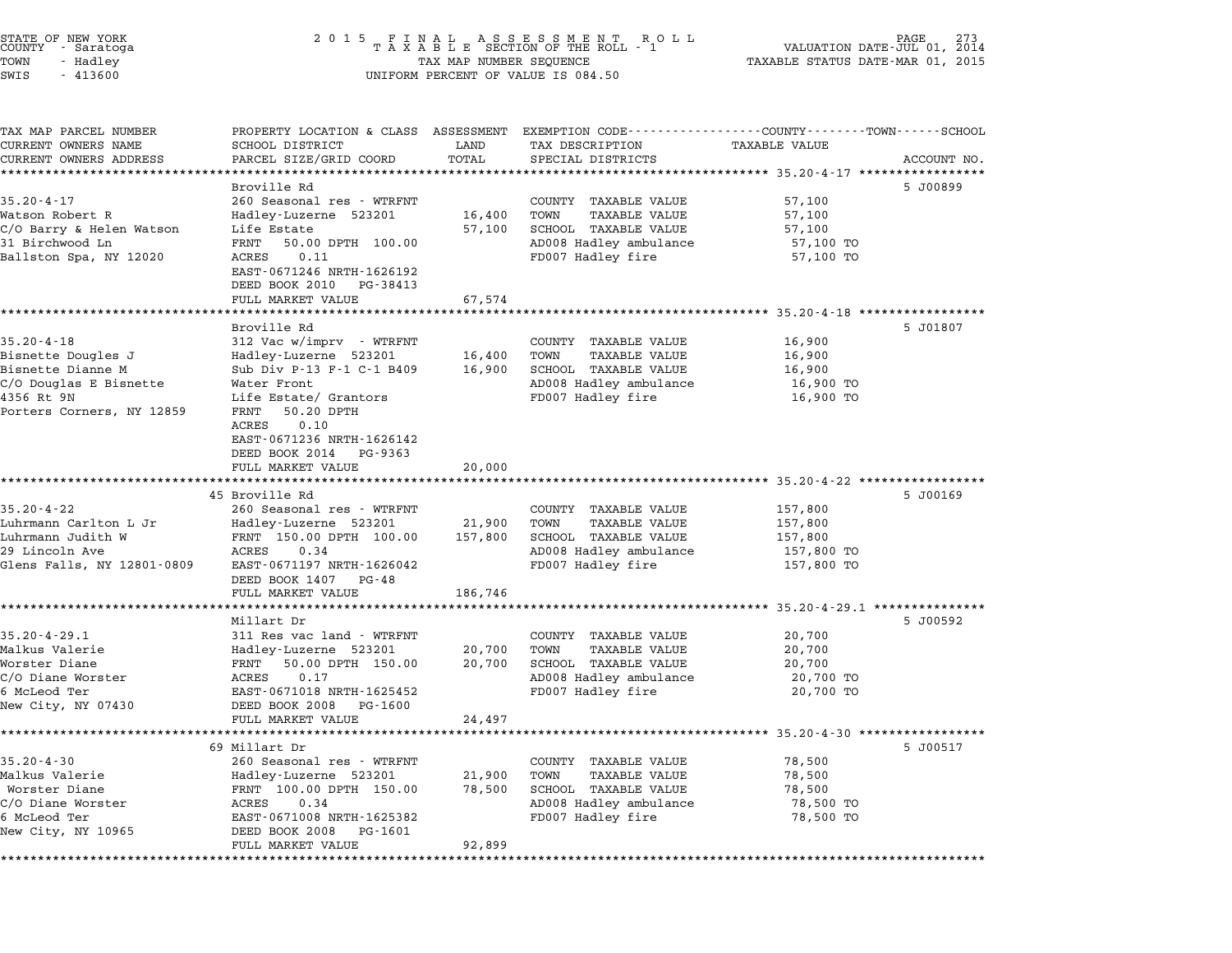| STATE OF NEW YORK<br>COUNTY<br>- Saratoga<br>TOWN<br>- Hadley<br>SWIS<br>$-413600$ | 2 0 1 5                                                                      | TAX MAP NUMBER SEQUENCE | FINAL ASSESSMENT ROTAXABLE SECTION OF THE ROLL - 1<br>R O L L<br>UNIFORM PERCENT OF VALUE IS 084.50 | PAGE<br>VALUATION DATE-JUL 01, 2014<br>TAXABLE STATUS DATE-MAR 01, 2015             |             |
|------------------------------------------------------------------------------------|------------------------------------------------------------------------------|-------------------------|-----------------------------------------------------------------------------------------------------|-------------------------------------------------------------------------------------|-------------|
| TAX MAP PARCEL NUMBER<br>CURRENT OWNERS NAME                                       | PROPERTY LOCATION & CLASS ASSESSMENT<br>SCHOOL DISTRICT                      | LAND                    | TAX DESCRIPTION                                                                                     | EXEMPTION CODE-----------------COUNTY-------TOWN-----SCHOOL<br><b>TAXABLE VALUE</b> |             |
| CURRENT OWNERS ADDRESS                                                             | PARCEL SIZE/GRID COORD                                                       | TOTAL                   | SPECIAL DISTRICTS                                                                                   |                                                                                     | ACCOUNT NO. |
|                                                                                    |                                                                              |                         |                                                                                                     | **************** 35.20-4-32 **********                                              |             |
|                                                                                    | Broville Rd                                                                  |                         |                                                                                                     | 5 J00647                                                                            |             |
| $35.20 - 4 - 32$                                                                   | 260 Seasonal res - WTRFNT                                                    |                         | COUNTY TAXABLE VALUE                                                                                | 83,100                                                                              |             |
| Benson James                                                                       | Hadley-Luzerne 523201                                                        | 25,300                  | <b>TAXABLE VALUE</b><br>TOWN                                                                        | 83,100                                                                              |             |
| Benson Patty<br>82 Nottingham Sq                                                   | Lots $1 \& 2$<br>FRNT 100.00 DPTH                                            | 83,100                  | SCHOOL TAXABLE VALUE<br>AD008 Hadley ambulance                                                      | 83,100<br>83,100 TO                                                                 |             |
| Hackettstown, NJ 07840                                                             | ACRES<br>0.36                                                                |                         | FD007 Hadley fire                                                                                   | 83,100 TO                                                                           |             |
|                                                                                    | EAST-0671137 NRTH-1625902                                                    |                         |                                                                                                     |                                                                                     |             |
|                                                                                    | DEED BOOK 2011<br>PG-2855                                                    |                         |                                                                                                     |                                                                                     |             |
|                                                                                    | FULL MARKET VALUE                                                            | 98,343                  |                                                                                                     |                                                                                     |             |
|                                                                                    | *********************                                                        | **********              |                                                                                                     | ****************** 35.20-4-33.1 ****************                                    |             |
| $35.20 - 4 - 33.1$                                                                 | 57 Millart Dr                                                                |                         |                                                                                                     | 5 J00503<br>164,200                                                                 |             |
| Campbell Janet M                                                                   | 210 1 Family Res - WTRFNT<br>Hadley-Luzerne 523201                           | 23,900                  | COUNTY TAXABLE VALUE<br>TAXABLE VALUE<br>TOWN                                                       | 164,200                                                                             |             |
| 93 Lyon Rd                                                                         | Lot 1 Subdiv S597                                                            | 164,200                 | SCHOOL TAXABLE VALUE                                                                                | 164,200                                                                             |             |
| Burlington, CT 06013                                                               | Bk 1118 Pg 145 Bdy Ln Adj                                                    |                         | AD008 Hadley ambulance                                                                              | 164,200 TO                                                                          |             |
|                                                                                    | FRNT 266.47 DPTH<br>ACRES<br>0.97                                            |                         | FD007 Hadley fire                                                                                   | 164,200 TO                                                                          |             |
|                                                                                    | EAST-0671050 NRTH-1625714<br>DEED BOOK 2008<br>PG-31368<br>FULL MARKET VALUE | 194,320                 |                                                                                                     |                                                                                     |             |
|                                                                                    | *******************                                                          |                         |                                                                                                     | *********************** 35.20-4-33.2 ***************                                |             |
|                                                                                    | Millart Dr                                                                   |                         |                                                                                                     |                                                                                     |             |
| $35.20 - 4 - 33.2$                                                                 | 311 Res vac land - WTRFNT                                                    |                         | COUNTY TAXABLE VALUE                                                                                | 22,300                                                                              |             |
| Saugsted Paul                                                                      | Hadley-Luzerne 523201                                                        | 22,300                  | TOWN<br>TAXABLE VALUE                                                                               | 22,300                                                                              |             |
| Saugsted Ines<br>118 Hayes Pl                                                      | Lot 2 Subdiv S 597<br>FRNT 125.00 DPTH                                       | 22,300                  | SCHOOL TAXABLE VALUE<br>AD008 Hadley ambulance                                                      | 22,300<br>22,300 TO                                                                 |             |
| Baldwin Harbor, NY 11510                                                           | ACRES<br>0.45                                                                |                         | FD007 Hadley fire                                                                                   | 22,300 TO                                                                           |             |
|                                                                                    | EAST-0671042 NRTH-1625518                                                    |                         |                                                                                                     |                                                                                     |             |
|                                                                                    | DEED BOOK 2008<br>PG-10697                                                   |                         |                                                                                                     |                                                                                     |             |
|                                                                                    | FULL MARKET VALUE                                                            | 26,391                  |                                                                                                     |                                                                                     |             |
|                                                                                    | ****************                                                             |                         |                                                                                                     | *********************** 35.20-4-33.3 **********                                     |             |
|                                                                                    | Millart Dr                                                                   |                         |                                                                                                     |                                                                                     |             |
| $35.20 - 4 - 33.3$                                                                 | 312 Vac w/imprv                                                              |                         | COUNTY TAXABLE VALUE                                                                                | 28,200                                                                              |             |
| Campbell Janet M<br>93 Lyon Rd                                                     | Hadley-Luzerne 523201<br>Lot 3 Subdiv S 597                                  | 12,600<br>28,200        | TOWN<br><b>TAXABLE VALUE</b><br><b>SCHOOL TAXABLE VALUE</b>                                         | 28,200<br>28,200                                                                    |             |
| Burlington, CT 06013                                                               | FRNT 125.55 DPTH                                                             |                         | AD008 Hadley ambulance                                                                              | 28,200 TO                                                                           |             |
|                                                                                    | ACRES<br>0.56                                                                |                         | FD007 Hadley fire                                                                                   | 28,200 TO                                                                           |             |
|                                                                                    | EAST-0670849 NRTH-1625734                                                    |                         |                                                                                                     |                                                                                     |             |
|                                                                                    | DEED BOOK 2008<br>PG-31368                                                   |                         |                                                                                                     |                                                                                     |             |
|                                                                                    | FULL MARKET VALUE                                                            | 33,373                  |                                                                                                     |                                                                                     |             |
| *********************                                                              |                                                                              |                         |                                                                                                     |                                                                                     |             |

STATE OF NEW YORK <sup>2</sup> <sup>0</sup> <sup>1</sup> 5 F I N A L A S S E S S M E N T R O L L PAGE <sup>274</sup> COUNTY - Saratoga <sup>T</sup> <sup>A</sup> <sup>X</sup> <sup>A</sup> <sup>B</sup> <sup>L</sup> <sup>E</sup> SECTION OF THE ROLL - <sup>1</sup> VALUATION DATE-JUL 01, <sup>2014</sup>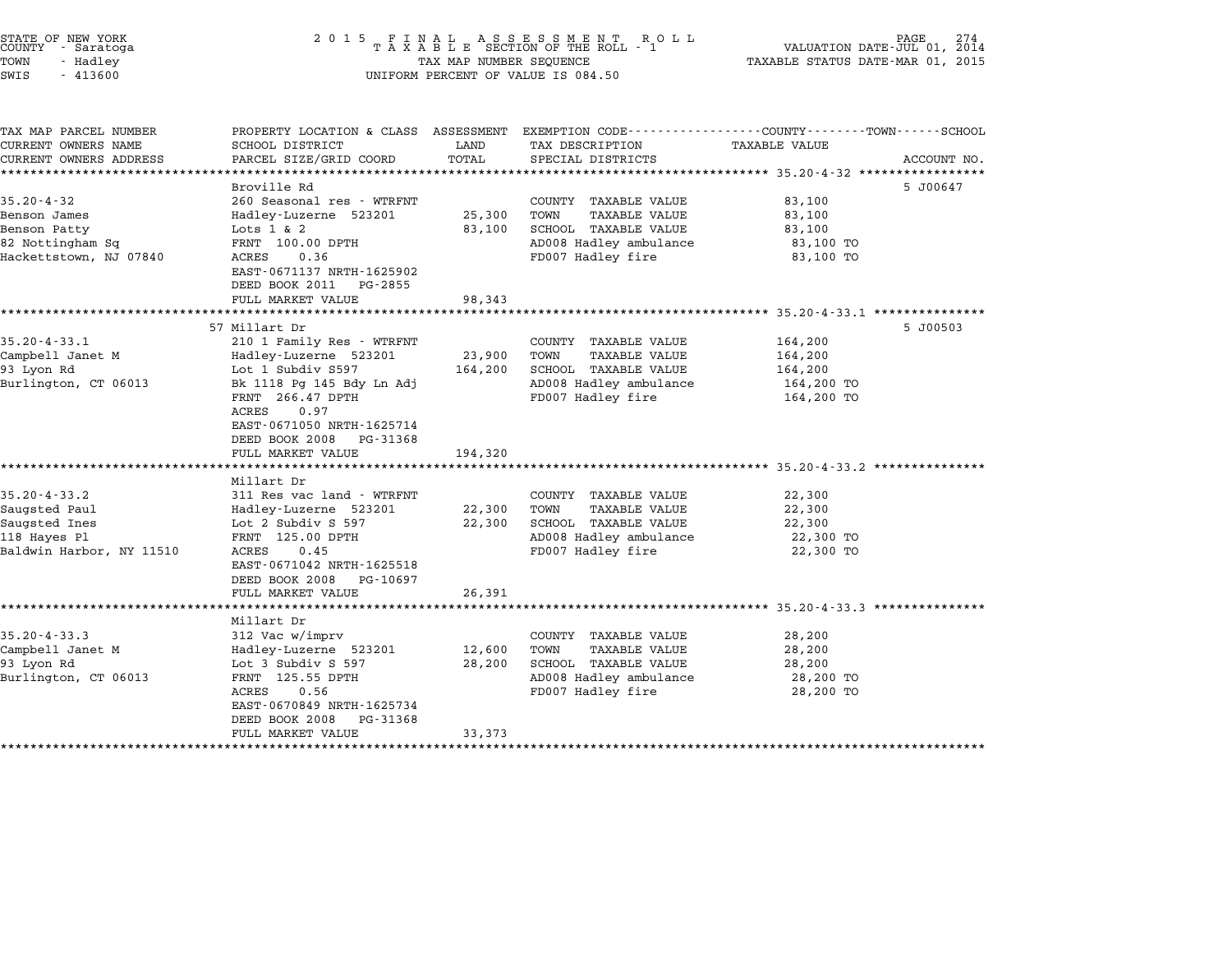| STATE OF NEW YORK<br>COUNTY - Saratoga<br>TOWN<br>- Hadley<br>SWIS<br>$-413600$                                    | 2 0 1 5<br>FINAL ASSESSMENT RO<br>TAXABLE SECTION OF THE ROLL - 1<br>R O L L<br>PAGE<br>275<br>VALUATION DATE-JUL 01, 2014<br>TAXABLE STATUS DATE-MAR 01, 2015<br>TAX MAP NUMBER SEQUENCE<br>UNIFORM PERCENT OF VALUE IS 084.50 |                                           |                                                                                                                                        |                                                                                            |             |
|--------------------------------------------------------------------------------------------------------------------|---------------------------------------------------------------------------------------------------------------------------------------------------------------------------------------------------------------------------------|-------------------------------------------|----------------------------------------------------------------------------------------------------------------------------------------|--------------------------------------------------------------------------------------------|-------------|
| TAX MAP PARCEL NUMBER<br>CURRENT OWNERS NAME<br>CURRENT OWNERS ADDRESS                                             | SCHOOL DISTRICT<br>PARCEL SIZE/GRID COORD                                                                                                                                                                                       | LAND<br>TOTAL                             | PROPERTY LOCATION & CLASS ASSESSMENT EXEMPTION CODE---------------COUNTY-------TOWN-----SCHOOL<br>TAX DESCRIPTION<br>SPECIAL DISTRICTS | <b>TAXABLE VALUE</b><br>************ 35.20-4-34 *****************                          | ACCOUNT NO. |
| $35.20 - 4 - 34$<br>Bisnette Dougles E<br>Wolford Faith A<br>14 Glenridge Rd 108<br>Glenville, NY 12302            | Broville Rd<br>311 Res vac land - WTRFNT<br>Hadley-Luzerne 523201<br>Sub Div B409<br>57.57 DPTH<br>FRNT<br>0.14<br>ACRES<br>EAST-0671450 NRTH-1626714<br>DEED BOOK 1613<br>PG-543<br>FULL MARKET VALUE                          | 16,900<br>16,900<br>20,000                | COUNTY TAXABLE VALUE<br>TOWN<br>TAXABLE VALUE<br>SCHOOL TAXABLE VALUE<br>AD008 Hadley ambulance<br>FD007 Hadley fire                   | 16,900<br>16,900<br>16,900<br>16,900 TO<br>16,900 TO<br>********** 35.20-4-35 ************ |             |
| $35.20 - 4 - 35$<br>Bisnette Dianne M<br>Sweis Joyce<br>C/O Joyce Sweis<br>699 McCrey Dr<br>Ballston Spa, NY 12020 | Broville Rd<br>314 Rural vac<10<br>Hadley-Luzerne 523201<br>2009/48454<br>merged $1$ ot $18-34$ =17 Lots<br>FRNT 850.00 DPTH<br>1.87<br>ACRES<br>EAST-0671165 NRTH-1626280<br>DEED BOOK 1613<br>PG-535<br>FULL MARKET VALUE     | 13,900<br>13,900<br>16,450                | COUNTY TAXABLE VALUE<br><b>TAXABLE VALUE</b><br>TOWN<br>SCHOOL TAXABLE VALUE<br>AD008 Hadley ambulance<br>FD007 Hadley fire            | 13,900<br>13,900<br>13,900<br>13,900 TO<br>13,900 TO                                       | 5 J01824    |
| $44. - 1 - 1$<br>Tseng Lu W<br>C\O Wu Lu<br>78 Bank St Apt 7<br>New York, NY 10014                                 | 125 Parker Rd<br>210 1 Family Res<br>Hadley-Luzerne 523201<br>FRNT 1280.00 DPTH<br>ACRES<br>5.95<br>EAST-0644501 NRTH-1624639<br>DEED BOOK 1493<br>PG-532<br>FULL MARKET VALUE                                                  | 19,800<br>100,400<br>118,817              | COUNTY TAXABLE VALUE<br>TOWN<br><b>TAXABLE VALUE</b><br>SCHOOL TAXABLE VALUE<br>AD008 Hadley ambulance<br>FD007 Hadley fire            | $44. -1 - 1$ *********<br>100,400<br>100,400<br>100,400<br>100,400 TO<br>100,400 TO        | 5 J01294    |
| $44. - 1 - 2.1$<br>Knite Christin<br>Knite Chris D<br>192 Parker Rd<br>Corinth, NY 12822<br>********************   | Parker Rd<br>312 Vac w/imprv<br>Hadley-Luzerne 523201<br>Lot 1<br>FRNT 150.07 DPTH<br>ACRES<br>4.00<br>EAST-0646433 NRTH-1624361<br>DEED BOOK 2007<br>PG-45899<br>FULL MARKET VALUE<br>*************************                | 17,700<br>21,000<br>24,852<br>*********** | COUNTY TAXABLE VALUE<br><b>TAXABLE VALUE</b><br>TOWN<br>SCHOOL TAXABLE VALUE<br>AD008 Hadley ambulance<br>FD007 Hadley fire            | ******** 44.-1-2.1 ***********<br>21,000<br>21,000<br>21,000<br>21,000 TO<br>21,000 TO     | 5 J00588    |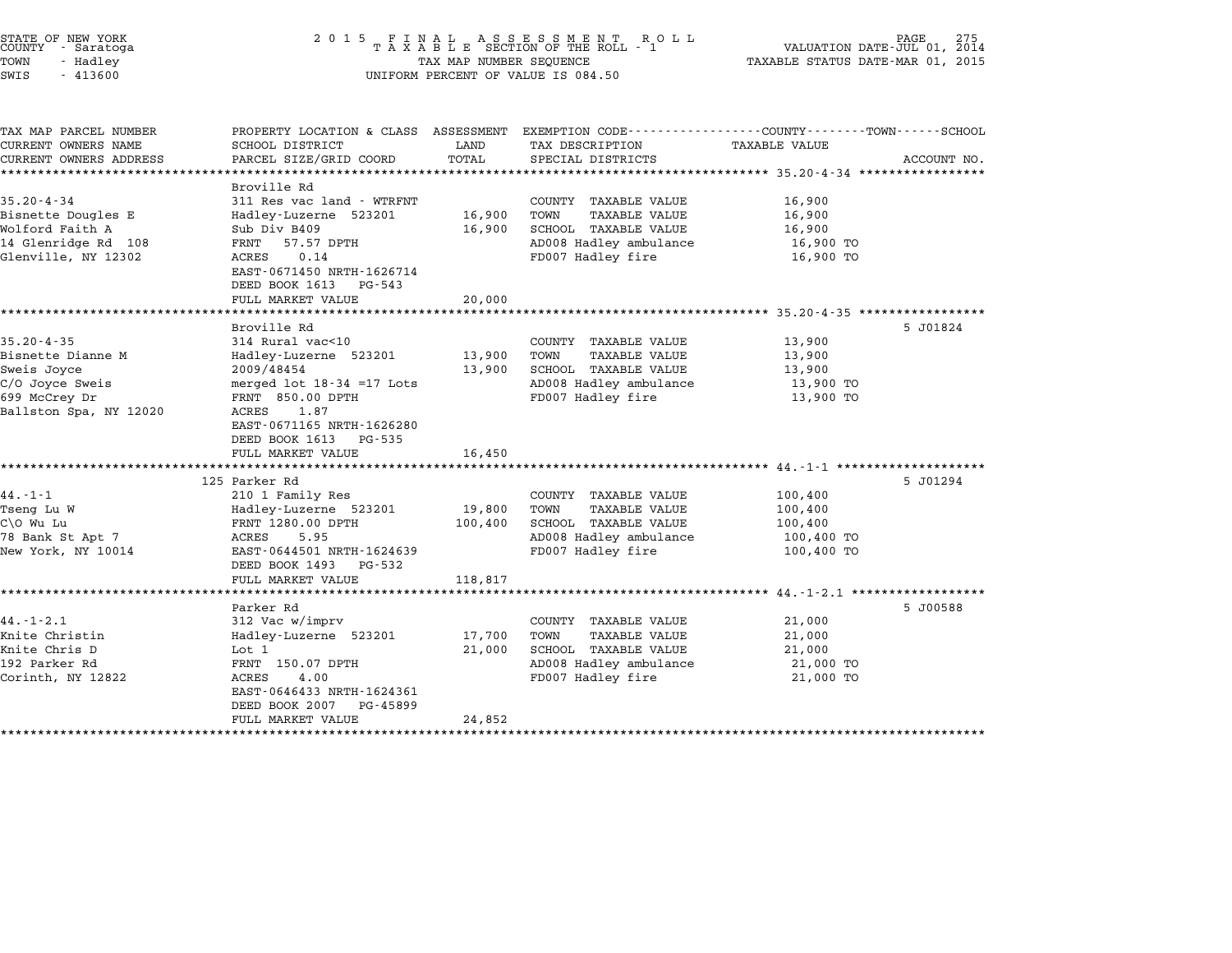| STATE OF NEW YORK<br>COUNTY - Saratoga<br>TOWN<br>- Hadley<br>SWIS<br>$-413600$          | 2 0 1 5                                                                                                                                                         | TAX MAP NUMBER SEQUENCE | FINAL ASSESSMENT ROLL<br>TAXABLE SECTION OF THE ROLL - 1<br>UNIFORM PERCENT OF VALUE IS 084.50                                           | VALUATION DATE-JUL 01,<br>TAXABLE STATUS DATE-MAR 01, 2015                                         | 276<br>2014 |
|------------------------------------------------------------------------------------------|-----------------------------------------------------------------------------------------------------------------------------------------------------------------|-------------------------|------------------------------------------------------------------------------------------------------------------------------------------|----------------------------------------------------------------------------------------------------|-------------|
| TAX MAP PARCEL NUMBER<br>CURRENT OWNERS NAME<br>CURRENT OWNERS ADDRESS                   | PROPERTY LOCATION & CLASS ASSESSMENT EXEMPTION CODE---------------COUNTY-------TOWN-----SCHOOL<br>SCHOOL DISTRICT<br>PARCEL SIZE/GRID COORD                     | LAND<br>TOTAL           | TAX DESCRIPTION<br>SPECIAL DISTRICTS                                                                                                     | TAXABLE VALUE                                                                                      | ACCOUNT NO. |
|                                                                                          | ***********************<br>192 Parker Rd                                                                                                                        |                         |                                                                                                                                          |                                                                                                    |             |
| $44. - 1 - 2.2$                                                                          | 210 1 Family Res                                                                                                                                                |                         | RES STAR<br>41854                                                                                                                        | 0                                                                                                  | 0<br>33,830 |
| Knite Christin<br>Knite Chris D<br>192 Parker Rd<br>Corinth, NY 12822                    | Hadley-Luzerne 523201<br>Lot 2<br>FRNT 120.00 DPTH<br>ACRES<br>21.75<br>EAST-0646372 NRTH-1623473<br>DEED BOOK 2007 PG-45899                                    | 26,500<br>188,000       | COUNTY TAXABLE VALUE<br>TOWN<br>TAXABLE VALUE<br>SCHOOL TAXABLE VALUE<br>AD008 Hadley ambulance<br>FD007 Hadley fire                     | 188,000<br>188,000<br>154,170<br>188,000 TO<br>188,000 TO                                          |             |
|                                                                                          | FULL MARKET VALUE                                                                                                                                               | 222,485                 |                                                                                                                                          |                                                                                                    |             |
| $44. -1 - 2.3$<br>OBrian Matthew Mason<br>PO Box 1476<br>Troy, NY 12181                  | Parker Rd<br>312 Vac w/imprv<br>Hadley-Luzerne 523201<br>Lot 3<br>FRNT 120.00 DPTH<br>ACRES<br>13.74<br>EAST-0646039 NRTH-1623313<br>DEED BOOK 2008<br>PG-31820 | 21,600<br>24,900        | COUNTY TAXABLE VALUE<br><b>TAXABLE VALUE</b><br>TOWN<br>SCHOOL TAXABLE VALUE<br>AD008 Hadley ambulance<br>FD007 Hadley fire              | ******************** 44.-1-2.3 ***********<br>24,900<br>24,900<br>24,900<br>24,900 TO<br>24,900 TO |             |
|                                                                                          | FULL MARKET VALUE                                                                                                                                               | 29,467                  |                                                                                                                                          |                                                                                                    |             |
|                                                                                          |                                                                                                                                                                 | ********                |                                                                                                                                          |                                                                                                    |             |
| $44. - 1 - 2.4$                                                                          | 172 Parker Road                                                                                                                                                 |                         |                                                                                                                                          |                                                                                                    | 0           |
| OBrian Colburn Mason Jr<br>172 Parker Rd<br>Corinth, NY 12822                            | 210 1 Family Res<br>Hadley-Luzerne 523201<br>Lot 4<br>FRNT 340.78 DPTH<br>ACRES<br>5.00<br>EAST-0645868 NRTH-1624521<br>DEED BOOK 2008<br>PG-31145              | 15,000<br>138,500       | SR STAR<br>41834<br>COUNTY TAXABLE VALUE<br>TAXABLE VALUE<br>TOWN<br>SCHOOL TAXABLE VALUE<br>AD008 Hadley ambulance<br>FD007 Hadley fire | $\mathbf{0}$<br>138,500<br>138,500<br>64,860<br>138,500 TO<br>138,500 TO                           | 73,640      |
|                                                                                          | FULL MARKET VALUE                                                                                                                                               | 163,905                 |                                                                                                                                          |                                                                                                    |             |
|                                                                                          |                                                                                                                                                                 |                         |                                                                                                                                          | *************** 44.-1-2.5 **********                                                               |             |
| $44. -1 - 2.5$<br>OBrian Colburn Mason Jr<br>172 Parker Rd<br>Corinth, NY 12822          | Parker Rd<br>314 Rural vac<10<br>Hadley-Luzerne 523201<br>Lot 5<br>FRNT 154.34 DPTH<br>ACRES<br>6.00<br>EAST-0645586 NRTH-1624307<br>DEED BOOK 2008<br>PG-31146 | 16,000<br>16,000        | COUNTY TAXABLE VALUE<br><b>TAXABLE VALUE</b><br>TOWN<br>SCHOOL TAXABLE VALUE<br>AD008 Hadley ambulance<br>FD007 Hadley fire              | 16,000<br>16,000<br>16,000<br>16,000 TO<br>16,000 TO                                               |             |
|                                                                                          | FULL MARKET VALUE                                                                                                                                               | 18,935                  |                                                                                                                                          | **************************** 44.-1-2.6 *******************                                         |             |
|                                                                                          | Parker Rd                                                                                                                                                       |                         |                                                                                                                                          |                                                                                                    |             |
| $44. - 1 - 2.6$<br>Knite Christin<br>Knite Chris D<br>192 Parker Rd<br>Corinth, NY 12822 | 314 Rural vac<10<br>Hadley-Luzerne 523201<br>Lot 6<br>FRNT 644.86 DPTH<br>ACRES<br>7.99<br>EAST-0645290 NRTH-1624292<br>DEED BOOK 2007<br>PG-45899              | 16,500<br>16,500        | COUNTY TAXABLE VALUE<br><b>TAXABLE VALUE</b><br>TOWN<br>SCHOOL TAXABLE VALUE<br>AD008 Hadley ambulance<br>FD007 Hadley fire              | 16,500<br>16,500<br>16,500<br>16,500 TO<br>16,500 TO                                               |             |
|                                                                                          | FULL MARKET VALUE                                                                                                                                               | 19,527                  |                                                                                                                                          |                                                                                                    |             |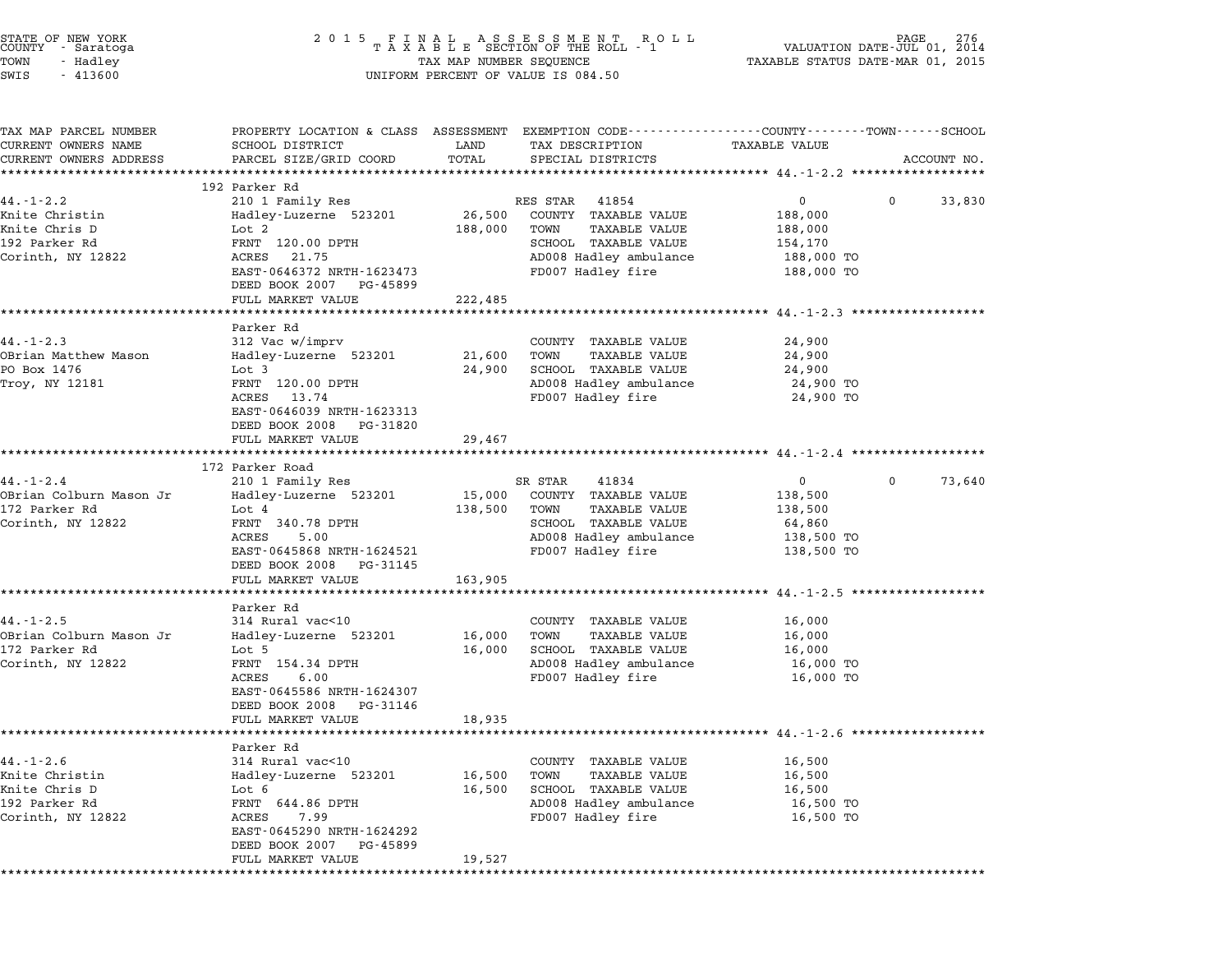|        | STATE OF NEW YORK |  |
|--------|-------------------|--|
| COUNTY | - Saratoga        |  |
| TOWN   | - Hadley          |  |
|        |                   |  |

# STATE OF NEW YORK <sup>2</sup> <sup>0</sup> <sup>1</sup> 5 F I N A L A S S E S S M E N T R O L L PAGE <sup>277</sup> COUNTY - Saratoga <sup>T</sup> <sup>A</sup> <sup>X</sup> <sup>A</sup> <sup>B</sup> <sup>L</sup> <sup>E</sup> SECTION OF THE ROLL - <sup>1</sup> VALUATION DATE-JUL 01, <sup>2014</sup> TOWN - Hadley TAX MAP NUMBER SEQUENCE TAXABLE STATUS DATE-MAR 01, <sup>2015</sup> SWIS - <sup>413600</sup> UNIFORM PERCENT OF VALUE IS 084.50

| TAX MAP PARCEL NUMBER      |                                          |         | PROPERTY LOCATION & CLASS ASSESSMENT EXEMPTION CODE----------------COUNTY-------TOWN-----SCHOOL |                      |                        |
|----------------------------|------------------------------------------|---------|-------------------------------------------------------------------------------------------------|----------------------|------------------------|
| CURRENT OWNERS NAME        | SCHOOL DISTRICT                          | LAND    | TAX DESCRIPTION                                                                                 | <b>TAXABLE VALUE</b> |                        |
| CURRENT OWNERS ADDRESS     | PARCEL SIZE/GRID COORD                   | TOTAL   | SPECIAL DISTRICTS                                                                               |                      | ACCOUNT NO.            |
|                            |                                          |         |                                                                                                 |                      |                        |
| $44. - 1 - 3.2$            | Parker Rd                                |         | COUNTY TAXABLE VALUE                                                                            | 37,000               | 5 J01704               |
| Wilkins Jill M             | 312 Vac w/imprv<br>Hadley-Luzerne 523201 | 36,000  | TAXABLE VALUE<br>TOWN                                                                           | 37,000               |                        |
| Sutliff Ernst              | Also Deed B1592/p666                     | 37,000  | SCHOOL TAXABLE VALUE                                                                            | 37,000               |                        |
| 308 Pine St                | FRNT 400.00 DPTH                         |         | AD008 Hadley ambulance                                                                          | 37,000 TO            |                        |
| Corinth, NY 12822          | ACRES 29.62                              |         | FD007 Hadley fire                                                                               | 37,000 TO            |                        |
|                            | EAST-0647303 NRTH-1623215                |         |                                                                                                 |                      |                        |
|                            | DEED BOOK 1553 PG-445                    |         |                                                                                                 |                      |                        |
|                            | FULL MARKET VALUE                        | 43,787  |                                                                                                 |                      |                        |
|                            |                                          |         |                                                                                                 |                      |                        |
|                            | 208 Parker Rd                            |         |                                                                                                 |                      |                        |
| 44. - 1 - 3.12             | 210 1 Family Res                         |         | RES STAR 41854                                                                                  | $\overline{0}$       | $\mathbf{0}$<br>33,830 |
| Sutliff Linda M            | Hadley-Luzerne 523201                    |         | 18,900 COUNTY TAXABLE VALUE                                                                     | 84,600               |                        |
| 208 Parker Rd              | FRNT 150.00 DPTH                         |         | TAXABLE VALUE<br>84,600 TOWN                                                                    | 84,600               |                        |
| Corinth, NY 12822          | ACRES<br>5.00                            |         | SCHOOL TAXABLE VALUE                                                                            | 50,770               |                        |
|                            | EAST-0646655 NRTH-1624056                |         | AD008 Hadley ambulance                                                                          | 84,600 TO            |                        |
|                            | DEED BOOK 1490 PG-464                    |         | FD007 Hadley fire                                                                               | 84,600 TO            |                        |
|                            | FULL MARKET VALUE                        | 100,118 |                                                                                                 |                      |                        |
|                            |                                          |         |                                                                                                 |                      |                        |
|                            | Parker Rd                                |         |                                                                                                 |                      | 5 J01608               |
| $44. - 1 - 3.111$          | 322 Rural vac>10                         |         | COUNTY TAXABLE VALUE                                                                            | 27,700               |                        |
| Sutliff Bernard            | Hadley-Luzerne 523201                    | 27,700  | TOWN<br>TAXABLE VALUE                                                                           | 27,700               |                        |
| C/O Bernice A Doody & ETAL | Life Estate                              | 27,700  | SCHOOL TAXABLE VALUE                                                                            | 27,700               |                        |
| 2951 North Shore Rd        | FRNT<br>50.00 DPTH                       |         | AD008 Hadley ambulance                                                                          | 27,700 TO            |                        |
| Hadley, NY 12835           | ACRES 38.00                              |         | FD007 Hadley fire                                                                               | 27,700 TO            |                        |
|                            | EAST-0646960 NRTH-1622644                |         |                                                                                                 |                      |                        |
|                            | DEED BOOK 2008 PG-33011                  |         |                                                                                                 |                      |                        |
|                            | FULL MARKET VALUE                        | 32,781  |                                                                                                 |                      |                        |
|                            | 216 Parker Rd                            |         |                                                                                                 |                      |                        |
| 44. -1 -3.112              | 210 1 Family Res                         |         | COUNTY TAXABLE VALUE                                                                            | 38,300               |                        |
| Sutliff Michael J          | Hadley-Luzerne 523201                    | 18,900  | TAXABLE VALUE<br>TOWN                                                                           | 38,300               |                        |
| 2951 North Shore Rd        | FRNT 190.84 DPTH                         | 38,300  | SCHOOL TAXABLE VALUE                                                                            | 38,300               |                        |
| Hadley, NY 12835           | ACRES<br>5.00                            |         | AD008 Hadley ambulance                                                                          | 38,300 TO            |                        |
|                            | EAST-0646875 NRTH-1624183                |         | FD007 Hadley fire                                                                               | 38,300 TO            |                        |
|                            | DEED BOOK 1593 PG-653                    |         |                                                                                                 |                      |                        |
|                            | FULL MARKET VALUE                        | 45,325  |                                                                                                 |                      |                        |
|                            |                                          |         |                                                                                                 |                      |                        |
|                            | Co Rd 10 Rear                            |         |                                                                                                 |                      | 5 J00486               |
| $44. - 1 - 7$              | 910 Priv forest                          |         | COUNTY TAXABLE VALUE                                                                            | 16,200               |                        |
| Lapier Margaret H          | 412601<br>Corinth 1                      | 16,200  | <b>TAXABLE VALUE</b><br>TOWN                                                                    | 16,200               |                        |
| 270 Louden Rd              | ACRES 24.54                              | 16,200  | SCHOOL TAXABLE VALUE                                                                            | 16,200               |                        |
| Saratoga Springs, NY 12866 | EAST-0646304 NRTH-1618033                |         | AD008 Hadley ambulance                                                                          | 16,200 TO            |                        |
|                            | DEED BOOK 1384 PG-394                    |         | FD007 Hadley fire                                                                               | 16,200 TO            |                        |
|                            | FULL MARKET VALUE                        | 19,172  |                                                                                                 |                      |                        |
|                            |                                          |         |                                                                                                 |                      |                        |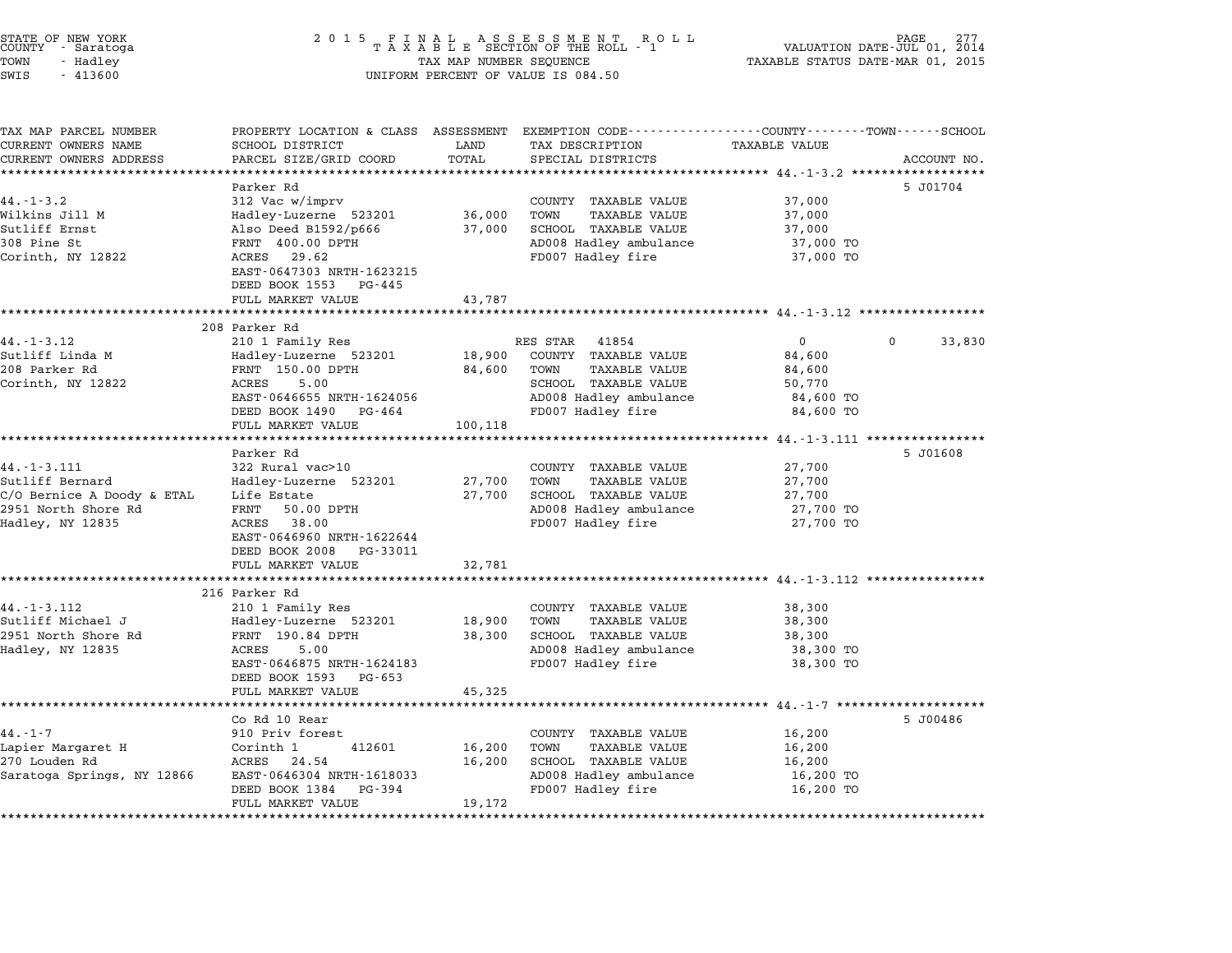| TAX MAP PARCEL NUMBER<br>CURRENT OWNERS NAME | PROPERTY LOCATION & CLASS ASSESSMENT EXEMPTION CODE---------------COUNTY-------TOWN------SCHOOL<br>SCHOOL DISTRICT | LAND    | TAX DESCRIPTION                              | <b>TAXABLE VALUE</b>                            |             |
|----------------------------------------------|--------------------------------------------------------------------------------------------------------------------|---------|----------------------------------------------|-------------------------------------------------|-------------|
| CURRENT OWNERS ADDRESS                       | PARCEL SIZE/GRID COORD                                                                                             | TOTAL   | SPECIAL DISTRICTS                            |                                                 | ACCOUNT NO. |
|                                              | *****************                                                                                                  |         |                                              |                                                 |             |
|                                              | Co Rd 10 Rear                                                                                                      |         |                                              |                                                 | 5 J01310    |
| $44. -1 - 8$                                 | 322 Rural vac>10                                                                                                   | 4,700   | COUNTY TAXABLE VALUE<br>TOWN                 | 4,700                                           |             |
| Tawiskarou Lot Owners<br>Assoc Inc           | Corinth 1<br>412601<br>ACRES 12.19                                                                                 | 4,700   | <b>TAXABLE VALUE</b><br>SCHOOL TAXABLE VALUE | 4,700<br>4,700                                  |             |
| Attn: Elizabeth Huntley                      | EAST-0647893 NRTH-1618246                                                                                          |         | AD008 Hadley ambulance                       | 4,700 TO                                        |             |
| PO Box 278                                   | DEED BOOK 1362<br>PG-422                                                                                           |         | FD007 Hadley fire                            | 4,700 TO                                        |             |
| Greenfield Center, NY 12833                  | FULL MARKET VALUE                                                                                                  | 5,562   |                                              |                                                 |             |
|                                              | *************************                                                                                          |         | *********************                        | ********************* 44.-1-11 **************** |             |
|                                              | Co Rd 10 Rear                                                                                                      |         |                                              |                                                 | 5 J01997    |
| $44. - 1 - 11$                               | 311 Res vac land                                                                                                   |         | COUNTY TAXABLE VALUE                         | 1,300                                           |             |
| Farrow Linda                                 | Corinth 1<br>412601                                                                                                | 1,300   | TOWN<br><b>TAXABLE VALUE</b>                 | 1,300                                           |             |
| 312 N 37Th St                                | Fr Ft In Corinth                                                                                                   | 1,300   | SCHOOL TAXABLE VALUE                         | 1,300                                           |             |
| Philadelphia, PA 19104                       | 1.53<br>ACRES                                                                                                      |         | AD008 Hadley ambulance                       | 1,300 TO                                        |             |
|                                              | EAST-0647580 NRTH-1617846                                                                                          |         | FD007 Hadley fire                            | 1,300 TO                                        |             |
|                                              | DEED BOOK 1545<br>PG-698                                                                                           |         |                                              |                                                 |             |
|                                              | FULL MARKET VALUE                                                                                                  | 1,538   |                                              |                                                 |             |
|                                              |                                                                                                                    |         |                                              |                                                 |             |
|                                              | 596 Co Rd 10                                                                                                       |         |                                              |                                                 | 5 J00480    |
| $44. - 1 - 12$                               | 260 Seasonal res                                                                                                   |         | COUNTY TAXABLE VALUE                         | 101,700                                         |             |
| Kropf Victor                                 | Corinth 1<br>412601                                                                                                | 27,400  | <b>TAXABLE VALUE</b><br>TOWN                 | 101,700                                         |             |
| 116 Dupont Cir                               | 20.27<br>ACRES                                                                                                     | 101,700 | SCHOOL TAXABLE VALUE                         | 101,700                                         |             |
| Pittsburgh, PA 15243                         | EAST-0647164 NRTH-1618115                                                                                          |         | AD008 Hadley ambulance                       | 101,700 TO                                      |             |
|                                              | DEED BOOK 0786<br>PG-0390                                                                                          |         | FD007 Hadley fire                            | 101,700 TO                                      |             |
|                                              | FULL MARKET VALUE                                                                                                  | 120,355 |                                              |                                                 |             |
|                                              | $Co$ $Rd$ $10$                                                                                                     |         |                                              |                                                 | 5 J00373    |
| $44. - 1 - 13$                               | 912 Forest s480a                                                                                                   |         | FORST LND 47460                              | 44,309<br>44,309                                | 44,309      |
| Gregg Robert E III                           | Corinth 1<br>412601                                                                                                | 46,300  | COUNTY TAXABLE VALUE                         | 1,991                                           |             |
| Gregg Walter H                               | FRNT 370.00 DPTH                                                                                                   | 46,300  | <b>TAXABLE VALUE</b><br>TOWN                 | 1,991                                           |             |
| 227 Nutley Ave                               | ACRES 49.77                                                                                                        |         | SCHOOL TAXABLE VALUE                         | 1,991                                           |             |
| Vienna, VA 22180                             | EAST-0645303 NRTH-1618601                                                                                          |         | AD008 Hadley ambulance                       | 46,300 TO                                       |             |
|                                              | DEED BOOK 2010 PG-39230                                                                                            |         | FD007 Hadley fire                            | 46,300 TO                                       |             |
| MAY BE SUBJECT TO PAYMENT                    | FULL MARKET VALUE                                                                                                  | 54,793  |                                              |                                                 |             |
| UNDER RPTL480A UNTIL 2024                    |                                                                                                                    |         |                                              |                                                 |             |
|                                              |                                                                                                                    |         |                                              |                                                 |             |
|                                              | Parker Rd Rear                                                                                                     |         |                                              |                                                 | 5 J00766    |
| $44. - 1 - 14$                               | 912 Forest s480a                                                                                                   |         | FORST LND 47460                              | 82,627<br>82,627                                | 82,627      |
| Fisher Joel C                                | Hadley-Luzerne 523201                                                                                              | 90,300  | COUNTY TAXABLE VALUE                         | 7,673                                           |             |
| Forsyth Beverly A                            | ACRES 139.33                                                                                                       | 90,300  | TOWN<br><b>TAXABLE VALUE</b>                 | 7,673                                           |             |
| 496 6th Ave                                  | EAST-0645227 NRTH-1621651                                                                                          |         | SCHOOL TAXABLE VALUE                         | 7,673                                           |             |
| Brooklyn, NY 11215                           | DEED BOOK 2009<br>PG-28426                                                                                         |         | AD008 Hadley ambulance                       | 90,300 TO                                       |             |
|                                              | FULL MARKET VALUE                                                                                                  |         | 106,864 FD007 Hadley fire                    | 90,300 TO                                       |             |
| MAY BE SUBJECT TO PAYMENT                    |                                                                                                                    |         |                                              |                                                 |             |
| UNDER RPTL480A UNTIL 2024                    |                                                                                                                    |         |                                              |                                                 |             |
|                                              |                                                                                                                    |         |                                              |                                                 |             |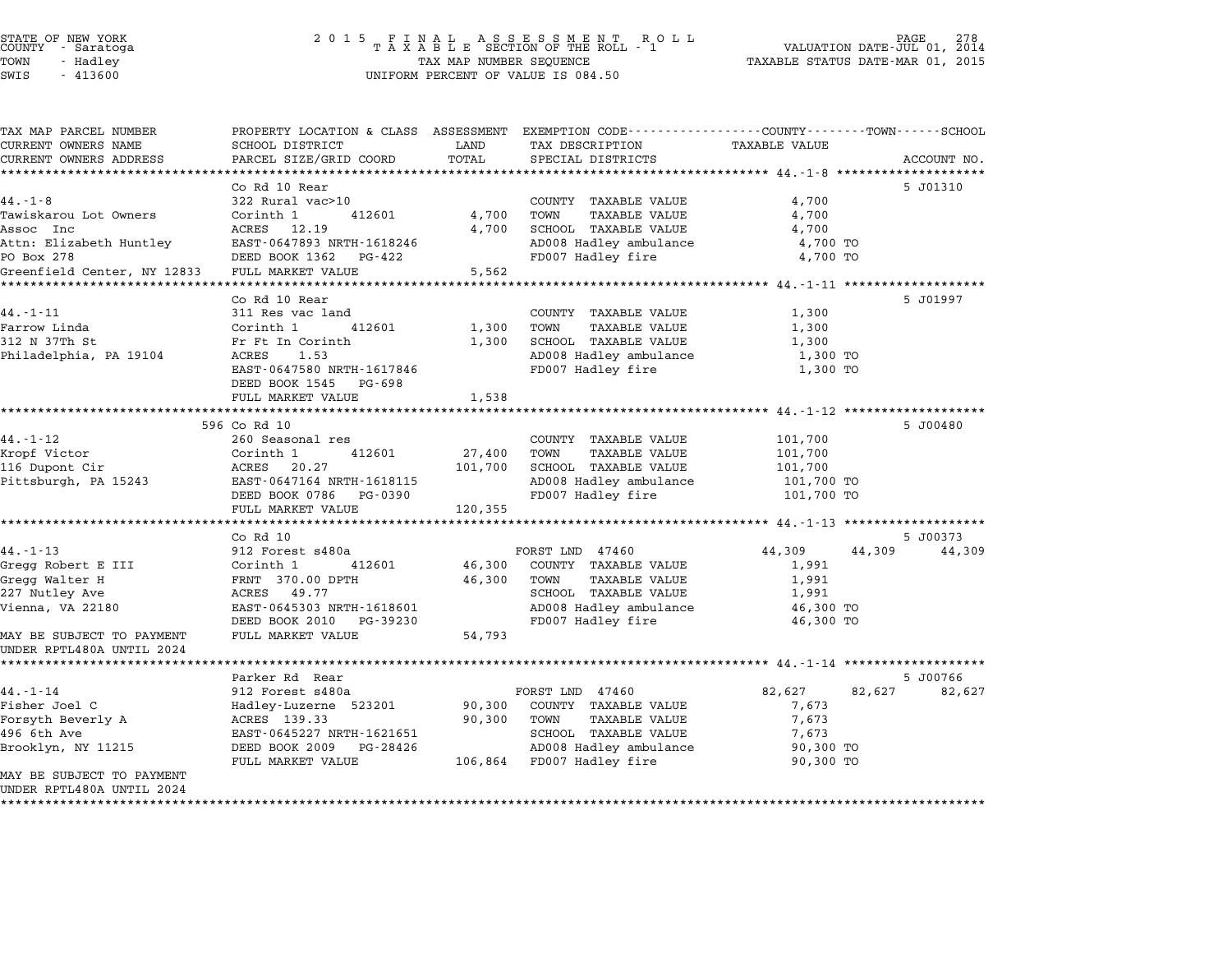| STATE OF NEW YORK<br>COUNTY - Saratoga<br>TOWN<br>- Hadley<br>SWIS<br>$-413600$                     | 2 0 1 5<br>FINAL ASSESSMENT RO<br>TAXABLE SECTION OF THE ROLL - 1<br>R O L L<br>TAX MAP NUMBER SEQUENCE<br>UNIFORM PERCENT OF VALUE IS 084.50                          |                            |                                                                                                                             | PAGE<br>VALUATION DATE-JUL 01, 2014<br>TAXABLE STATUS DATE-MAR 01, 2015                                          |             |  |
|-----------------------------------------------------------------------------------------------------|------------------------------------------------------------------------------------------------------------------------------------------------------------------------|----------------------------|-----------------------------------------------------------------------------------------------------------------------------|------------------------------------------------------------------------------------------------------------------|-------------|--|
| TAX MAP PARCEL NUMBER<br>CURRENT OWNERS NAME<br>CURRENT OWNERS ADDRESS                              | SCHOOL DISTRICT<br>PARCEL SIZE/GRID COORD                                                                                                                              | LAND<br>TOTAL              | TAX DESCRIPTION<br>SPECIAL DISTRICTS                                                                                        | PROPERTY LOCATION & CLASS ASSESSMENT EXEMPTION CODE----------------COUNTY-------TOWN-----SCHOOL<br>TAXABLE VALUE | ACCOUNT NO. |  |
| **********************                                                                              |                                                                                                                                                                        |                            |                                                                                                                             |                                                                                                                  |             |  |
| $44. - 1 - 15.2$<br>Asmonda Joseph M                                                                | 134 Parker Rd<br>260 Seasonal res<br>Hadley-Luzerne 523201                                                                                                             | 20,200                     | COUNTY TAXABLE VALUE<br>TOWN<br><b>TAXABLE VALUE</b>                                                                        | 82,100<br>82,100                                                                                                 |             |  |
| Asmonda Patti G<br>175 Flat Rock Rd<br>Lake George, NY 12845                                        | FRNT 357.25 DPTH<br>ACRES<br>6.34<br>EAST-0644962 NRTH-1624160                                                                                                         | 82,100                     | SCHOOL TAXABLE VALUE<br>AD008 Hadley ambulance<br>FD007 Hadley fire                                                         | 82,100<br>82,100 TO<br>82,100 TO                                                                                 |             |  |
|                                                                                                     | DEED BOOK 1727 PG-339<br>FULL MARKET VALUE                                                                                                                             | 97,160                     |                                                                                                                             |                                                                                                                  |             |  |
|                                                                                                     | Parker Rd                                                                                                                                                              |                            |                                                                                                                             | ********* 44.-1-15.11 *********                                                                                  | 5 J00714    |  |
| $44. -1 - 15.11$<br>Fiore John<br>Fiore Teresa<br>222 Walnut St<br>Corinth, NY 12822                | 314 Rural vac<10<br>Hadley-Luzerne 523201<br>FRNT 372.29 DPTH<br>ACRES<br>6.19<br>EAST-0644262 NRTH-1624088<br>DEED BOOK 1756<br>PG-672                                | 13,600<br>13,600           | COUNTY TAXABLE VALUE<br>TOWN<br>TAXABLE VALUE<br>SCHOOL TAXABLE VALUE<br>AD008 Hadley ambulance<br>FD007 Hadley fire        | 13,600<br>13,600<br>13,600<br>13,600 TO<br>13,600 TO                                                             |             |  |
|                                                                                                     | FULL MARKET VALUE<br>******************                                                                                                                                | 16,095                     |                                                                                                                             | ******************** 44.-1-15.12 *****************                                                               |             |  |
| $44. -1 - 15.12$<br>Eglezos John<br>Eglezos Alexandra<br>19522A 39th Ave<br>Flushing, NY 11358-4009 | Parker Rd<br>314 Rural vac<10<br>Hadley-Luzerne 523201<br>FRNT 335.69 DPTH<br>6.13<br>ACRES<br>EAST-0644622 NRTH-1624129<br>DEED BOOK 1737 PG-381<br>FULL MARKET VALUE | 13,500<br>13,500<br>15,976 | COUNTY TAXABLE VALUE<br>TOWN<br><b>TAXABLE VALUE</b><br>SCHOOL TAXABLE VALUE<br>AD008 Hadley ambulance<br>FD007 Hadley fire | 13,500<br>13,500<br>13,500<br>13,500 TO<br>13,500 TO                                                             |             |  |
|                                                                                                     | Parker Rd Rear                                                                                                                                                         |                            |                                                                                                                             | ****************************** 44.-1-16 *******                                                                  | 5 J00566    |  |
| $44. - 1 - 16$<br>Mayo Frederick T Jr<br>PO Box 63<br>Lake Luzerne, NY 12846                        | 910 Priv forest<br>Hadley-Luzerne 523201<br>ACRES 141.89<br>EAST-0646960 NRTH-1619724<br>DEED BOOK 1274<br>PG-320                                                      | 78,400<br>78,400           | COUNTY TAXABLE VALUE<br>TAXABLE VALUE<br>TOWN<br>SCHOOL TAXABLE VALUE<br>AD008 Hadley ambulance<br>FD007 Hadley fire        | 78,400<br>78,400<br>78,400<br>78,400 TO<br>78,400 TO                                                             |             |  |
|                                                                                                     | FULL MARKET VALUE                                                                                                                                                      | 92,781                     |                                                                                                                             |                                                                                                                  |             |  |
|                                                                                                     | ********************<br>West Mountain Rd Rear                                                                                                                          |                            |                                                                                                                             | ********************* 44.-1-17 ************                                                                      |             |  |
| 44.-1-17<br>Feathers Richard F<br>193 Konci Ter<br>Lake George, NY 12845                            | 314 Rural vac<10<br>Corinth 1<br>412601<br>ACRES<br>0.61<br>EAST-0647894 NRTH-1617816<br>DEED BOOK 2013<br>PG-50935<br>FULL MARKET VALUE                               | 800<br>800<br>947          | COUNTY TAXABLE VALUE<br>TOWN<br>TAXABLE VALUE<br>SCHOOL TAXABLE VALUE<br>AD008 Hadley ambulance<br>FD007 Hadley fire        | 800<br>800<br>800<br>800 TO<br>800 TO                                                                            |             |  |
| ******************                                                                                  | ******************************                                                                                                                                         | *********                  |                                                                                                                             |                                                                                                                  |             |  |

STATE OF NEW YORK <sup>2</sup> <sup>0</sup> <sup>1</sup> 5 F I N A L A S S E S S M E N T R O L L PAGE <sup>279</sup> COUNTY - Saratoga <sup>T</sup> <sup>A</sup> <sup>X</sup> <sup>A</sup> <sup>B</sup> <sup>L</sup> <sup>E</sup> SECTION OF THE ROLL - <sup>1</sup> VALUATION DATE-JUL 01, <sup>2014</sup>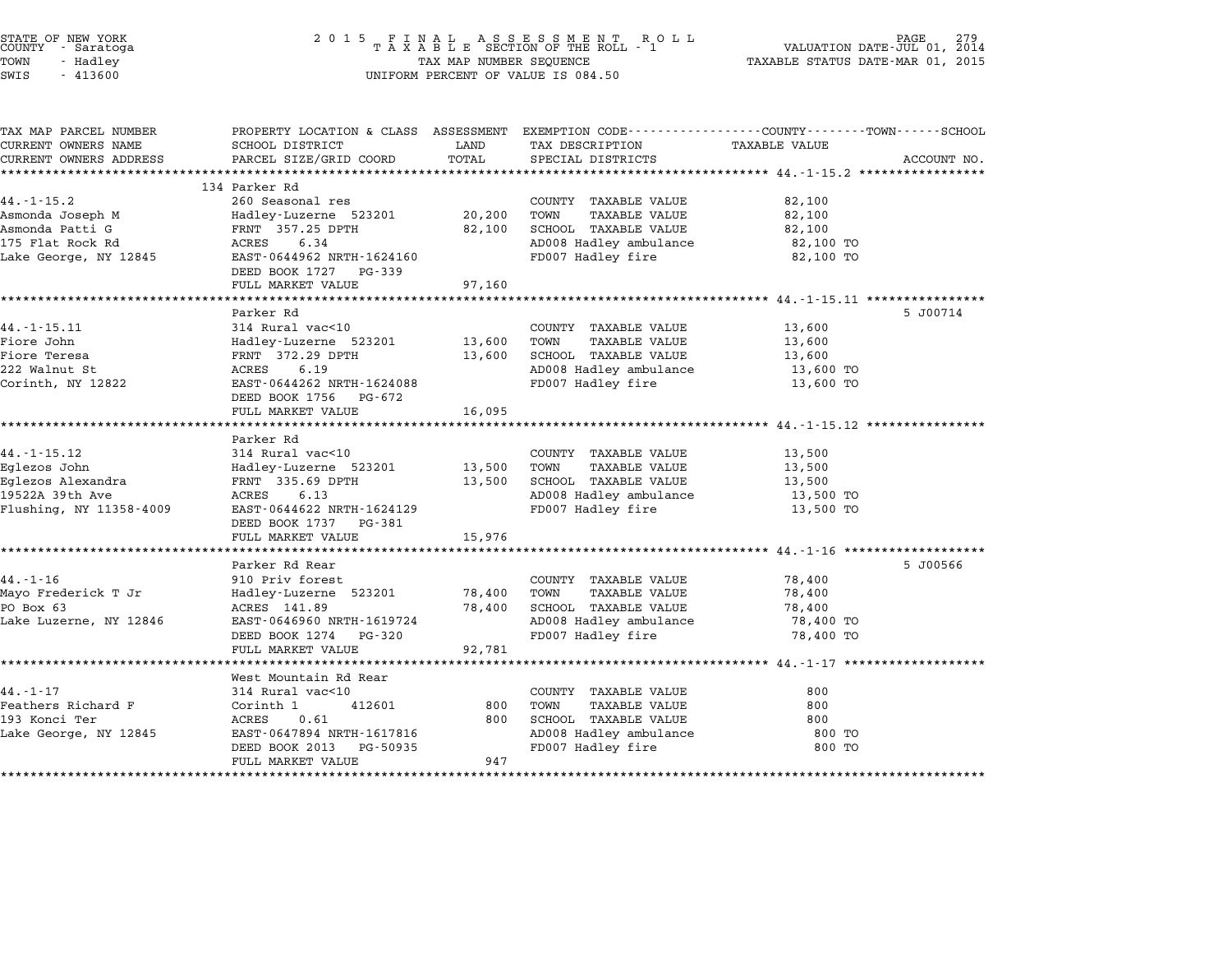|                      | STATE OF NEW YORK<br>COUNTY - Saratoga |  |
|----------------------|----------------------------------------|--|
| TOWN                 | - Hadley                               |  |
| $\sim$ $\sim$ $\sim$ | 1.1222                                 |  |

# STATE OF NEW YORK <sup>2</sup> <sup>0</sup> <sup>1</sup> 5 F I N A L A S S E S S M E N T R O L L PAGE <sup>280</sup> COUNTY - Saratoga <sup>T</sup> <sup>A</sup> <sup>X</sup> <sup>A</sup> <sup>B</sup> <sup>L</sup> <sup>E</sup> SECTION OF THE ROLL - <sup>1</sup> VALUATION DATE-JUL 01, <sup>2014</sup> TOWN - Hadley TAX MAP NUMBER SEQUENCE TAXABLE STATUS DATE-MAR 01, <sup>2015</sup> SWIS - <sup>413600</sup> UNIFORM PERCENT OF VALUE IS 084.50

|                                                         |                                                                                                                                                                                                                                                                                                                                                                                                                                                                                                                             | PROPERTY LOCATION & CLASS ASSESSMENT EXEMPTION CODE---------------COUNTY-------TOWN------SCHOOL |                                                                                                                                                                                                                                                                                                                                  |                                                                                                                                                                                                                                     |
|---------------------------------------------------------|-----------------------------------------------------------------------------------------------------------------------------------------------------------------------------------------------------------------------------------------------------------------------------------------------------------------------------------------------------------------------------------------------------------------------------------------------------------------------------------------------------------------------------|-------------------------------------------------------------------------------------------------|----------------------------------------------------------------------------------------------------------------------------------------------------------------------------------------------------------------------------------------------------------------------------------------------------------------------------------|-------------------------------------------------------------------------------------------------------------------------------------------------------------------------------------------------------------------------------------|
| SCHOOL DISTRICT                                         | LAND                                                                                                                                                                                                                                                                                                                                                                                                                                                                                                                        | TAX DESCRIPTION                                                                                 | <b>TAXABLE VALUE</b>                                                                                                                                                                                                                                                                                                             |                                                                                                                                                                                                                                     |
|                                                         |                                                                                                                                                                                                                                                                                                                                                                                                                                                                                                                             |                                                                                                 |                                                                                                                                                                                                                                                                                                                                  | ACCOUNT NO.                                                                                                                                                                                                                         |
|                                                         |                                                                                                                                                                                                                                                                                                                                                                                                                                                                                                                             |                                                                                                 |                                                                                                                                                                                                                                                                                                                                  |                                                                                                                                                                                                                                     |
|                                                         |                                                                                                                                                                                                                                                                                                                                                                                                                                                                                                                             |                                                                                                 |                                                                                                                                                                                                                                                                                                                                  |                                                                                                                                                                                                                                     |
|                                                         |                                                                                                                                                                                                                                                                                                                                                                                                                                                                                                                             |                                                                                                 |                                                                                                                                                                                                                                                                                                                                  |                                                                                                                                                                                                                                     |
|                                                         |                                                                                                                                                                                                                                                                                                                                                                                                                                                                                                                             |                                                                                                 |                                                                                                                                                                                                                                                                                                                                  |                                                                                                                                                                                                                                     |
|                                                         |                                                                                                                                                                                                                                                                                                                                                                                                                                                                                                                             |                                                                                                 |                                                                                                                                                                                                                                                                                                                                  |                                                                                                                                                                                                                                     |
|                                                         |                                                                                                                                                                                                                                                                                                                                                                                                                                                                                                                             |                                                                                                 |                                                                                                                                                                                                                                                                                                                                  |                                                                                                                                                                                                                                     |
|                                                         |                                                                                                                                                                                                                                                                                                                                                                                                                                                                                                                             |                                                                                                 |                                                                                                                                                                                                                                                                                                                                  |                                                                                                                                                                                                                                     |
|                                                         |                                                                                                                                                                                                                                                                                                                                                                                                                                                                                                                             |                                                                                                 |                                                                                                                                                                                                                                                                                                                                  |                                                                                                                                                                                                                                     |
|                                                         |                                                                                                                                                                                                                                                                                                                                                                                                                                                                                                                             |                                                                                                 |                                                                                                                                                                                                                                                                                                                                  | 5 J00120                                                                                                                                                                                                                            |
|                                                         |                                                                                                                                                                                                                                                                                                                                                                                                                                                                                                                             |                                                                                                 |                                                                                                                                                                                                                                                                                                                                  |                                                                                                                                                                                                                                     |
|                                                         |                                                                                                                                                                                                                                                                                                                                                                                                                                                                                                                             |                                                                                                 |                                                                                                                                                                                                                                                                                                                                  |                                                                                                                                                                                                                                     |
|                                                         |                                                                                                                                                                                                                                                                                                                                                                                                                                                                                                                             |                                                                                                 |                                                                                                                                                                                                                                                                                                                                  |                                                                                                                                                                                                                                     |
|                                                         |                                                                                                                                                                                                                                                                                                                                                                                                                                                                                                                             |                                                                                                 |                                                                                                                                                                                                                                                                                                                                  |                                                                                                                                                                                                                                     |
|                                                         |                                                                                                                                                                                                                                                                                                                                                                                                                                                                                                                             |                                                                                                 |                                                                                                                                                                                                                                                                                                                                  |                                                                                                                                                                                                                                     |
|                                                         |                                                                                                                                                                                                                                                                                                                                                                                                                                                                                                                             |                                                                                                 |                                                                                                                                                                                                                                                                                                                                  |                                                                                                                                                                                                                                     |
|                                                         |                                                                                                                                                                                                                                                                                                                                                                                                                                                                                                                             |                                                                                                 |                                                                                                                                                                                                                                                                                                                                  |                                                                                                                                                                                                                                     |
|                                                         |                                                                                                                                                                                                                                                                                                                                                                                                                                                                                                                             |                                                                                                 |                                                                                                                                                                                                                                                                                                                                  |                                                                                                                                                                                                                                     |
|                                                         |                                                                                                                                                                                                                                                                                                                                                                                                                                                                                                                             |                                                                                                 |                                                                                                                                                                                                                                                                                                                                  |                                                                                                                                                                                                                                     |
|                                                         |                                                                                                                                                                                                                                                                                                                                                                                                                                                                                                                             |                                                                                                 |                                                                                                                                                                                                                                                                                                                                  |                                                                                                                                                                                                                                     |
|                                                         |                                                                                                                                                                                                                                                                                                                                                                                                                                                                                                                             |                                                                                                 |                                                                                                                                                                                                                                                                                                                                  |                                                                                                                                                                                                                                     |
|                                                         |                                                                                                                                                                                                                                                                                                                                                                                                                                                                                                                             |                                                                                                 |                                                                                                                                                                                                                                                                                                                                  |                                                                                                                                                                                                                                     |
|                                                         |                                                                                                                                                                                                                                                                                                                                                                                                                                                                                                                             |                                                                                                 |                                                                                                                                                                                                                                                                                                                                  |                                                                                                                                                                                                                                     |
|                                                         |                                                                                                                                                                                                                                                                                                                                                                                                                                                                                                                             |                                                                                                 |                                                                                                                                                                                                                                                                                                                                  |                                                                                                                                                                                                                                     |
|                                                         |                                                                                                                                                                                                                                                                                                                                                                                                                                                                                                                             |                                                                                                 |                                                                                                                                                                                                                                                                                                                                  |                                                                                                                                                                                                                                     |
|                                                         |                                                                                                                                                                                                                                                                                                                                                                                                                                                                                                                             |                                                                                                 |                                                                                                                                                                                                                                                                                                                                  |                                                                                                                                                                                                                                     |
|                                                         |                                                                                                                                                                                                                                                                                                                                                                                                                                                                                                                             |                                                                                                 |                                                                                                                                                                                                                                                                                                                                  |                                                                                                                                                                                                                                     |
| 370 Parker Rd                                           |                                                                                                                                                                                                                                                                                                                                                                                                                                                                                                                             |                                                                                                 |                                                                                                                                                                                                                                                                                                                                  |                                                                                                                                                                                                                                     |
|                                                         |                                                                                                                                                                                                                                                                                                                                                                                                                                                                                                                             | RES STAR<br>41854                                                                               | $\mathbf{0}$                                                                                                                                                                                                                                                                                                                     | $\mathbf 0$<br>33,830                                                                                                                                                                                                               |
| 210 1 Family Res<br>Hadley-Luzerne 523201               | 19,400                                                                                                                                                                                                                                                                                                                                                                                                                                                                                                                      | COUNTY TAXABLE VALUE                                                                            | 165,000                                                                                                                                                                                                                                                                                                                          |                                                                                                                                                                                                                                     |
| FRNT 100.00 DPTH                                        |                                                                                                                                                                                                                                                                                                                                                                                                                                                                                                                             | <b>TAXABLE VALUE</b><br>TOWN                                                                    |                                                                                                                                                                                                                                                                                                                                  |                                                                                                                                                                                                                                     |
| ACRES<br>5.51                                           | 165,000                                                                                                                                                                                                                                                                                                                                                                                                                                                                                                                     | SCHOOL TAXABLE VALUE                                                                            | 165,000                                                                                                                                                                                                                                                                                                                          |                                                                                                                                                                                                                                     |
|                                                         |                                                                                                                                                                                                                                                                                                                                                                                                                                                                                                                             |                                                                                                 | 131,170                                                                                                                                                                                                                                                                                                                          |                                                                                                                                                                                                                                     |
| EAST-0650602 NRTH-1623761<br>PG-41617                   |                                                                                                                                                                                                                                                                                                                                                                                                                                                                                                                             | AD008 Hadley ambulance                                                                          | 165,000 TO                                                                                                                                                                                                                                                                                                                       |                                                                                                                                                                                                                                     |
| DEED BOOK 2009                                          |                                                                                                                                                                                                                                                                                                                                                                                                                                                                                                                             | FD007 Hadley fire                                                                               | 165,000 TO                                                                                                                                                                                                                                                                                                                       |                                                                                                                                                                                                                                     |
| FULL MARKET VALUE                                       | 195,266                                                                                                                                                                                                                                                                                                                                                                                                                                                                                                                     |                                                                                                 |                                                                                                                                                                                                                                                                                                                                  |                                                                                                                                                                                                                                     |
|                                                         |                                                                                                                                                                                                                                                                                                                                                                                                                                                                                                                             |                                                                                                 |                                                                                                                                                                                                                                                                                                                                  |                                                                                                                                                                                                                                     |
| 340 Parker Rd<br>240 Rural res                          |                                                                                                                                                                                                                                                                                                                                                                                                                                                                                                                             | RES STAR 41854                                                                                  | $\overline{0}$                                                                                                                                                                                                                                                                                                                   | $\mathbf 0$<br>33,830                                                                                                                                                                                                               |
|                                                         |                                                                                                                                                                                                                                                                                                                                                                                                                                                                                                                             |                                                                                                 |                                                                                                                                                                                                                                                                                                                                  |                                                                                                                                                                                                                                     |
| Hadley-Luzerne 523201                                   | 30,500                                                                                                                                                                                                                                                                                                                                                                                                                                                                                                                      | COUNTY TAXABLE VALUE<br>TOWN<br>TAXABLE VALUE                                                   | 125,500                                                                                                                                                                                                                                                                                                                          |                                                                                                                                                                                                                                     |
| FRNT 360.00 DPTH<br>20.33<br>ACRES                      | 125,500                                                                                                                                                                                                                                                                                                                                                                                                                                                                                                                     | SCHOOL TAXABLE VALUE                                                                            | 125,500<br>91,670                                                                                                                                                                                                                                                                                                                |                                                                                                                                                                                                                                     |
|                                                         |                                                                                                                                                                                                                                                                                                                                                                                                                                                                                                                             |                                                                                                 |                                                                                                                                                                                                                                                                                                                                  |                                                                                                                                                                                                                                     |
| EAST-0649942 NRTH-1623750<br>DEED BOOK 2013<br>PG-41030 |                                                                                                                                                                                                                                                                                                                                                                                                                                                                                                                             | AD008 Hadley ambulance<br>FD007 Hadley fire                                                     | 125,500 TO<br>125,500 TO                                                                                                                                                                                                                                                                                                         |                                                                                                                                                                                                                                     |
|                                                         | PARCEL SIZE/GRID COORD<br>West Mountain Rd<br>314 Rural vac<10<br>412601<br>Corinth 1<br>ACRES<br>0.44<br>EAST-0648104 NRTH-1617837<br>DEED BOOK 2007 PG-45282<br>FULL MARKET VALUE<br>Parker Rd Rear<br>910 Priv forest<br>Hadley-Luzerne 523201<br>ACRES 92.00<br>EAST-0648354 NRTH-1622937<br>DEED BOOK 2012 PG-4217<br>FULL MARKET VALUE<br>296 Parker Rd<br>260 Seasonal res<br>Hadley-Luzerne 523201<br>FRNT 300.00 DPTH<br>ACRES<br>10.14<br>EAST-0648811 NRTH-1624188<br>DEED BOOK 1320 PG-217<br>FULL MARKET VALUE | TOTAL<br>600<br>600<br>710<br>63,100<br>71,400<br>84,497<br>23,600<br>91,900<br>108,757         | SPECIAL DISTRICTS<br>COUNTY TAXABLE VALUE<br>TOWN<br><b>TAXABLE VALUE</b><br>SCHOOL TAXABLE VALUE<br>FD007 Hadley fire<br>COUNTY TAXABLE VALUE<br><b>TAXABLE VALUE</b><br>TOWN<br>SCHOOL TAXABLE VALUE<br>FD007 Hadley fire<br>COUNTY TAXABLE VALUE<br>TOWN<br><b>TAXABLE VALUE</b><br>SCHOOL TAXABLE VALUE<br>FD007 Hadley fire | 600<br>600<br>600<br>AD008 Hadley ambulance<br>600 TO<br>600 TO<br>71,400<br>71,400<br>71,400<br>AD008 Hadley ambulance<br>71,400 TO<br>71,400 TO<br>91,900<br>91,900<br>91,900<br>AD008 Hadley ambulance<br>91,900 TO<br>91,900 TO |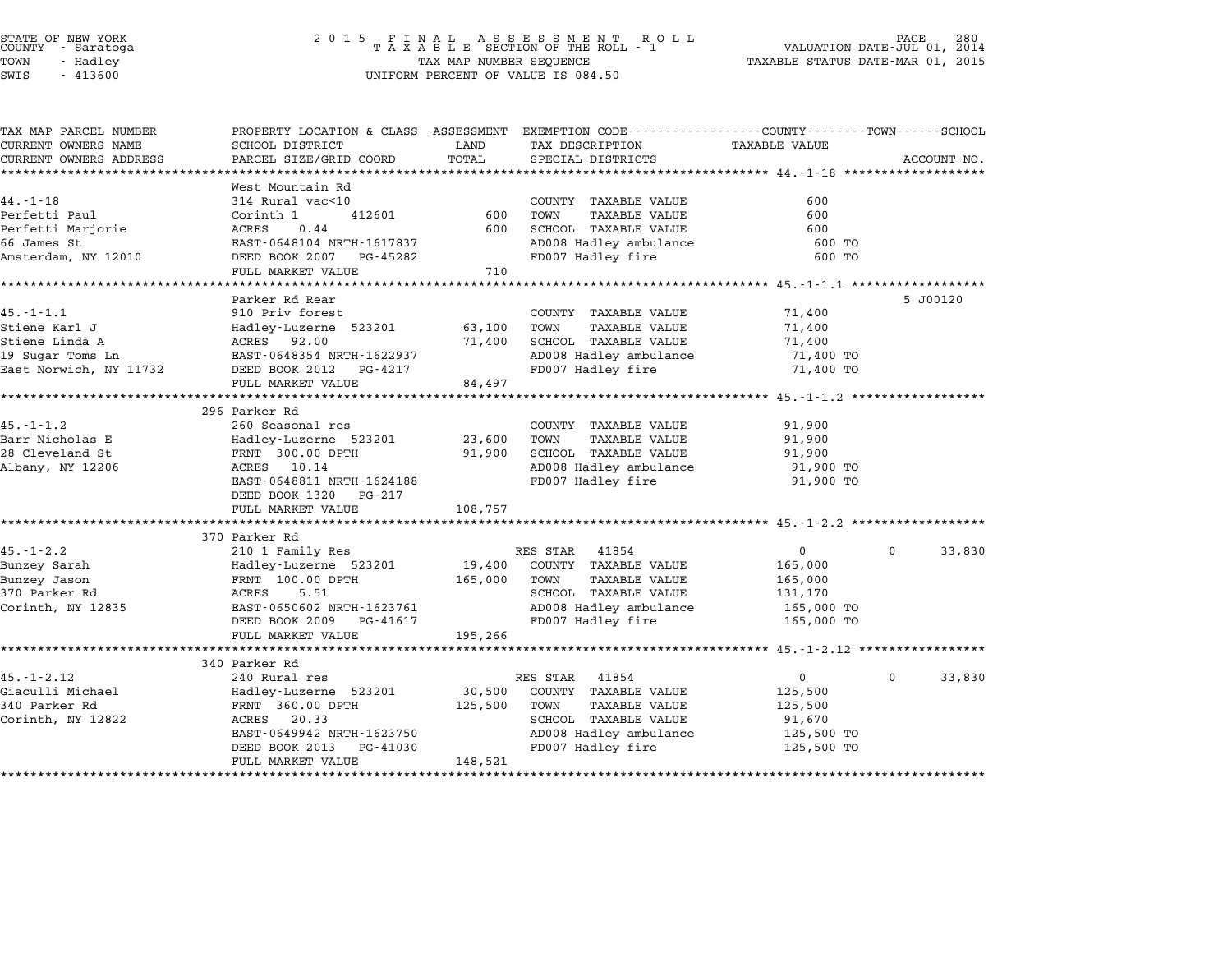| STATE OF NEW YORK<br>COUNTY - Saratoga<br>TOWN<br>- Hadley<br>SWIS<br>$-413600$               | 2 0 1 5                                                                                                                                                                               | TAX MAP NUMBER SEQUENCE       | FINAL ASSESSMENT ROLL<br>TAXABLE SECTION OF THE ROLL - 1<br>UNIFORM PERCENT OF VALUE IS 084.50                                           | TAXABLE STATUS DATE-MAR 01, 2015                               | 281<br>VALUATION DATE-JUL 01, 2014 |
|-----------------------------------------------------------------------------------------------|---------------------------------------------------------------------------------------------------------------------------------------------------------------------------------------|-------------------------------|------------------------------------------------------------------------------------------------------------------------------------------|----------------------------------------------------------------|------------------------------------|
| TAX MAP PARCEL NUMBER<br>CURRENT OWNERS NAME<br>CURRENT OWNERS ADDRESS                        | PROPERTY LOCATION & CLASS ASSESSMENT EXEMPTION CODE---------------COUNTY-------TOWN------SCHOOL<br>SCHOOL DISTRICT<br>PARCEL SIZE/GRID COORD<br>***************************           | LAND<br>TOTAL                 | TAX DESCRIPTION<br>SPECIAL DISTRICTS                                                                                                     | TAXABLE VALUE                                                  | ACCOUNT NO.                        |
| 45. - 1 - 2.13<br>Kribs John D<br>Arabadjis Elizabeth<br>354 Parker Rd<br>Corinth, NY 12822   | 354 Parker Rd<br>240 Rural res<br>Hadley-Luzerne 523201<br>FRNT 435.00 DPTH<br>ACRES 21.50<br>EAST-0650322 NRTH-1623761<br>DEED BOOK 1442<br>PG-542<br>FULL MARKET VALUE              | 31,200<br>105,800<br>125,207  | COUNTY TAXABLE VALUE<br>TAXABLE VALUE<br>TOWN<br>SCHOOL TAXABLE VALUE<br>AD008 Hadley ambulance<br>FD007 Hadley fire                     | 105,800<br>105,800<br>105,800<br>105,800 TO<br>105,800 TO      |                                    |
| $45. - 1 - 2.111$<br>Hossann Dennis D<br>328 Parker Rd<br>Corinth, NY 12822-2812              | 328 Parker Rd<br>210 1 Family Res<br>Hadley-Luzerne 523201<br>Lot 1<br>FRNT 300.00 DPTH<br>4.83<br>ACRES<br>EAST-0649514 NRTH-1624551<br>DEED BOOK 1399 PG-687<br>FULL MARKET VALUE   | 18,600<br>182,100<br>215,503  | 41834<br>SR STAR<br>COUNTY TAXABLE VALUE<br>TAXABLE VALUE<br>TOWN<br>SCHOOL TAXABLE VALUE<br>AD008 Hadley ambulance<br>FD007 Hadley fire | 0<br>182,100<br>182,100<br>108,460<br>182,100 TO<br>182,100 TO | 5 J00087<br>$\Omega$<br>73,640     |
| $45. - 1 - 2.112$<br>Martin Todd<br>Martin Mary Ellen<br>40 Revere Rd<br>Queensbury, NY 12804 | Parker Rd<br>322 Rural vac>10<br>Hadley-Luzerne 523201<br>Lot 2<br>FRNT 210.00 DPTH<br>ACRES<br>21.48<br>EAST-0649564 NRTH-1623672<br>DEED BOOK 2010<br>PG-39061<br>FULL MARKET VALUE | 31,300<br>31,300<br>37,041    | COUNTY TAXABLE VALUE<br>TOWN<br>TAXABLE VALUE<br>SCHOOL TAXABLE VALUE<br>AD008 Hadley ambulance<br>FD007 Hadley fire                     | 31,300<br>31,300<br>31,300<br>31,300 TO<br>31,300 TO           |                                    |
| $45. - 1 - 2.113$<br>Martin Todd<br>Martin Mary Ellen<br>40 Revere Rd<br>Queensbury, NY 12804 | Parker Rd<br>322 Rural vac>10<br>Hadley-Luzerne 523201<br>Lot 3<br>FRNT 210.00 DPTH<br>ACRES<br>17.50<br>EAST-0649258 NRTH-1623307<br>DEED BOOK 2010<br>PG-39061<br>FULL MARKET VALUE | 28,800<br>28,800<br>34,083    | COUNTY TAXABLE VALUE<br>TOWN<br>TAXABLE VALUE<br>SCHOOL TAXABLE VALUE<br>AD008 Hadley ambulance<br>FD007 Hadley fire                     | 28,800<br>28,800<br>28,800<br>28,800 TO<br>28,800 TO           |                                    |
| $45. - 1 - 3.1$<br>Spiropoulous Frieda<br>27 Terra Mor Dr<br>Huntington, NY 11743             | Parker Rd<br>910 Priv forest<br>Hadley-Luzerne 523201<br>FRNT 550.00 DPTH<br>ACRES 212.63<br>EAST-0651175 NRTH-1622232<br>DEED BOOK 0929<br>PG-1191<br>FULL MARKET VALUE              | 112,500<br>112,500<br>133,136 | COUNTY TAXABLE VALUE<br>TOWN<br><b>TAXABLE VALUE</b><br>SCHOOL TAXABLE VALUE<br>AD008 Hadley ambulance<br>FD007 Hadley fire              | 112,500<br>112,500<br>112,500<br>112,500 TO<br>112,500 TO      | 5 J00629                           |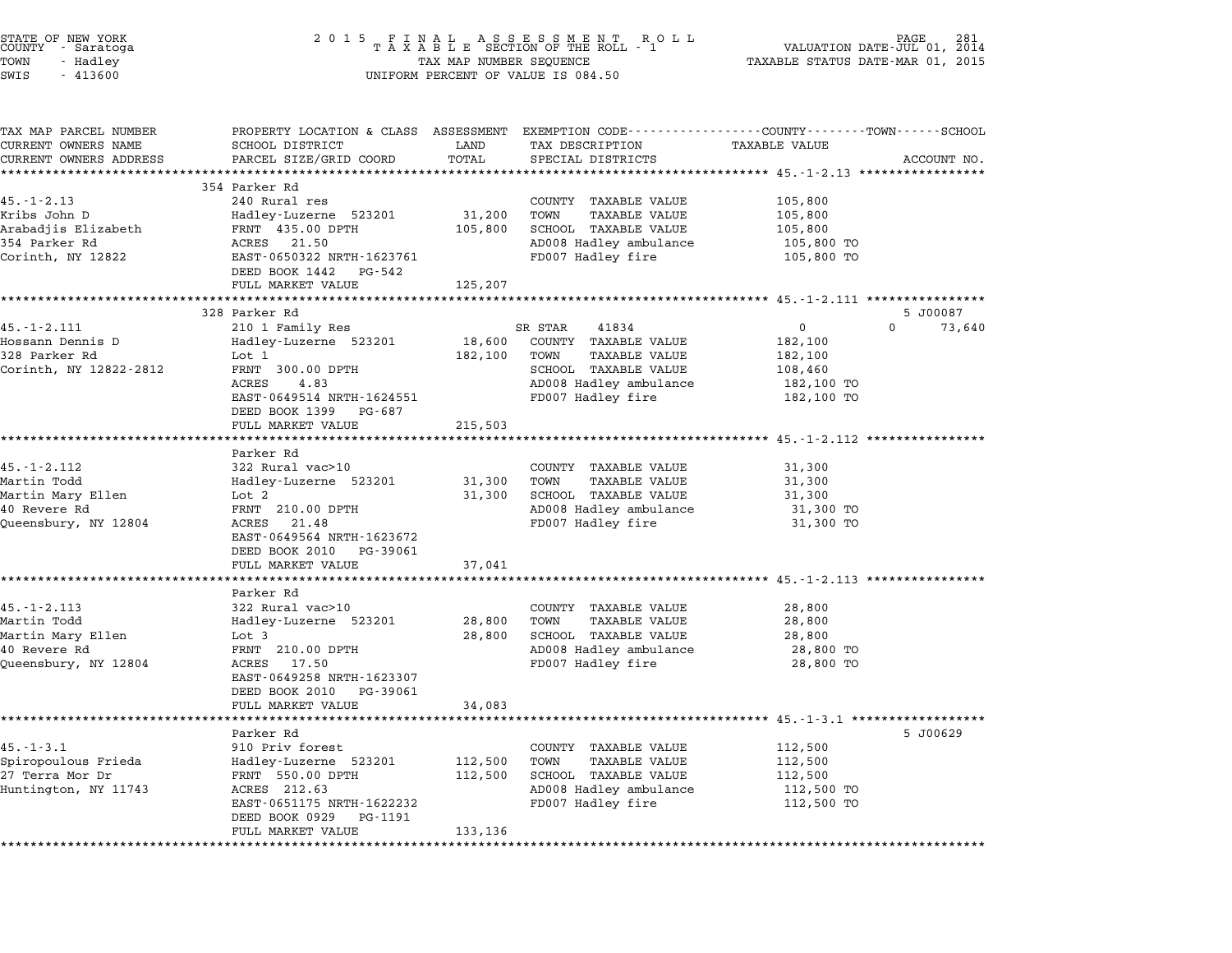| STATE OF NEW YORK<br>COUNTY – Saratoga<br>TOWN<br>- Hadley<br>$-413600$<br>SWIS | 2015 FINAL ASSESSMENT ROLL<br>TAXABLE SECTION OF THE ROLL - 1<br>TAX MAP NUMBER SEQUENCE<br>VALUATION DATE-JUL 01, 2014<br>TAXABLE STATUS DATE-MAR 01, 2015<br>UNIFORM PERCENT OF VALUE IS 084.50 |                  |                                                                                                                     |                         |             | 282         |
|---------------------------------------------------------------------------------|---------------------------------------------------------------------------------------------------------------------------------------------------------------------------------------------------|------------------|---------------------------------------------------------------------------------------------------------------------|-------------------------|-------------|-------------|
| TAX MAP PARCEL NUMBER<br>CURRENT OWNERS NAME                                    | SCHOOL DISTRICT                                                                                                                                                                                   | LAND             | PROPERTY LOCATION & CLASS ASSESSMENT EXEMPTION CODE----------------COUNTY-------TOWN------SCHOOL<br>TAX DESCRIPTION | TAXABLE VALUE           |             |             |
| CURRENT OWNERS ADDRESS                                                          | PARCEL SIZE/GRID COORD<br>*****************                                                                                                                                                       | TOTAL            | SPECIAL DISTRICTS                                                                                                   |                         |             | ACCOUNT NO. |
|                                                                                 | Parker Rd                                                                                                                                                                                         |                  |                                                                                                                     |                         |             |             |
| $45. - 1 - 3.2$                                                                 | 314 Rural vac<10                                                                                                                                                                                  |                  | COUNTY TAXABLE VALUE                                                                                                | 12,900                  |             |             |
| Parker David R                                                                  | Hadley-Luzerne 523201                                                                                                                                                                             | 12,900           | TAXABLE VALUE<br>TOWN                                                                                               | 12,900                  |             |             |
| 751 County Route 25                                                             | Lot #4                                                                                                                                                                                            | 12,900           | SCHOOL TAXABLE VALUE                                                                                                | 12,900                  |             |             |
| Corinth, NY 12822                                                               | FRNT 204.02 DPTH<br>ACRES<br>3.07<br>EAST-0651089 NRTH-1624785                                                                                                                                    |                  | AD008 Hadley ambulance<br>FD007 Hadley fire                                                                         | 12,900 TO<br>12,900 TO  |             |             |
|                                                                                 | DEED BOOK 2008 PG-14643                                                                                                                                                                           |                  |                                                                                                                     |                         |             |             |
|                                                                                 | FULL MARKET VALUE                                                                                                                                                                                 | 15,266           |                                                                                                                     |                         |             |             |
|                                                                                 | ************************                                                                                                                                                                          |                  |                                                                                                                     |                         |             |             |
|                                                                                 | 404 Parker Rd                                                                                                                                                                                     |                  |                                                                                                                     |                         |             |             |
| $45. - 1 - 3.3$                                                                 | 210 1 Family Res                                                                                                                                                                                  |                  | RES STAR 41854                                                                                                      | $\overline{0}$          | $\mathbf 0$ | 33,830      |
| Nikas Patricia                                                                  | Hadley-Luzerne 523201                                                                                                                                                                             | 12,800           | COUNTY TAXABLE VALUE                                                                                                | 156,500                 |             |             |
| AKA Patricia Field<br>404 Parker Rd                                             | Lot #3                                                                                                                                                                                            | 156,500          | TOWN<br>TAXABLE VALUE                                                                                               | 156,500                 |             |             |
| Corinth, NY 12822                                                               | FRNT 250.11 DPTH<br>ACRES<br>2.82                                                                                                                                                                 |                  | SCHOOL TAXABLE VALUE<br>AD008 Hadley ambulance                                                                      | 122,670<br>156,500 TO   |             |             |
|                                                                                 | EAST-0651371 NRTH-1624786                                                                                                                                                                         |                  | FD007 Hadley fire                                                                                                   | 156,500 TO              |             |             |
|                                                                                 | DEED BOOK 2011 PG-42627                                                                                                                                                                           |                  |                                                                                                                     |                         |             |             |
|                                                                                 | FULL MARKET VALUE                                                                                                                                                                                 | 185,207          |                                                                                                                     |                         |             |             |
|                                                                                 | *******************                                                                                                                                                                               | ************     | ************************************* 45.-1-3.4 *******************                                                 |                         |             |             |
|                                                                                 | Parker Rd                                                                                                                                                                                         |                  |                                                                                                                     |                         |             |             |
| $45. - 1 - 3.4$                                                                 | 314 Rural vac<10                                                                                                                                                                                  |                  | COUNTY TAXABLE VALUE                                                                                                | 12,800                  |             |             |
| Bobea Victor M<br>Bobea Virginia M                                              | Hadley-Luzerne 523201<br>FRNT 250.09 DPTH                                                                                                                                                         | 12,800<br>12,800 | TAXABLE VALUE<br>TOWN<br>SCHOOL TAXABLE VALUE                                                                       | 12,800<br>12,800        |             |             |
| 671 Bronx River Rd                                                              | 2.96<br>ACRES                                                                                                                                                                                     |                  | AD008 Hadley ambulance                                                                                              | 12,800 TO               |             |             |
| Yonkers, NY 10704                                                               | EAST-0651621 NRTH-1624780                                                                                                                                                                         |                  | FD007 Hadley fire                                                                                                   | 12,800 TO               |             |             |
|                                                                                 | DEED BOOK 2007 PG-32496                                                                                                                                                                           |                  |                                                                                                                     |                         |             |             |
|                                                                                 | FULL MARKET VALUE                                                                                                                                                                                 | 15,148           |                                                                                                                     |                         |             |             |
|                                                                                 |                                                                                                                                                                                                   |                  |                                                                                                                     |                         |             |             |
|                                                                                 | Parker Rd                                                                                                                                                                                         |                  |                                                                                                                     |                         |             |             |
| $45. - 1 - 3.5$                                                                 | 314 Rural vac<10                                                                                                                                                                                  |                  | COUNTY TAXABLE VALUE                                                                                                | 12,600                  |             |             |
| Torres Eriheato<br>714 Throggs Neck Express Way                                 | Hadley-Luzerne 523201<br>Lot #1                                                                                                                                                                   | 12,600<br>12,600 | TOWN<br>TAXABLE VALUE<br>SCHOOL TAXABLE VALUE                                                                       | 12,600<br>12,600        |             |             |
| Bronx, NY 10465                                                                 | FRNT 234.28 DPTH                                                                                                                                                                                  |                  | AD008 Hadley ambulance                                                                                              | 12,600 TO               |             |             |
|                                                                                 | ACRES<br>2.81                                                                                                                                                                                     |                  | FD007 Hadley fire                                                                                                   | 12,600 TO               |             |             |
|                                                                                 | EAST-0651864 NRTH-1624783                                                                                                                                                                         |                  |                                                                                                                     |                         |             |             |
|                                                                                 | DEED BOOK 2010 PG-39562                                                                                                                                                                           |                  |                                                                                                                     |                         |             |             |
|                                                                                 | FULL MARKET VALUE                                                                                                                                                                                 | 14,911           |                                                                                                                     |                         |             |             |
|                                                                                 |                                                                                                                                                                                                   |                  |                                                                                                                     |                         |             |             |
|                                                                                 | 4548 South Shore Rd                                                                                                                                                                               |                  |                                                                                                                     |                         |             | 5 J00455    |
| $45. - 1 - 5$<br>Siano Michael                                                  | 210 1 Family Res<br>Hadley-Luzerne 523201                                                                                                                                                         | 12,300           | RES STAR<br>41854<br>COUNTY TAXABLE VALUE                                                                           | $\mathsf{O}$<br>182,500 | $\Omega$    | 33,830      |
| 4548 South Shore Rd                                                             | FRNT 110.00 DPTH                                                                                                                                                                                  | 182,500          | TOWN<br><b>TAXABLE VALUE</b>                                                                                        | 182,500                 |             |             |
| Hadley, NY 12835                                                                | ACRES<br>0.27                                                                                                                                                                                     |                  | SCHOOL TAXABLE VALUE                                                                                                | 148,670                 |             |             |
|                                                                                 | EAST-0654090 NRTH-1624988                                                                                                                                                                         |                  | AD008 Hadley ambulance                                                                                              | 182,500 TO              |             |             |
|                                                                                 | DEED BOOK 2010<br>PG-38291                                                                                                                                                                        |                  | FD007 Hadley fire                                                                                                   | 182,500 TO              |             |             |
|                                                                                 |                                                                                                                                                                                                   |                  |                                                                                                                     |                         |             |             |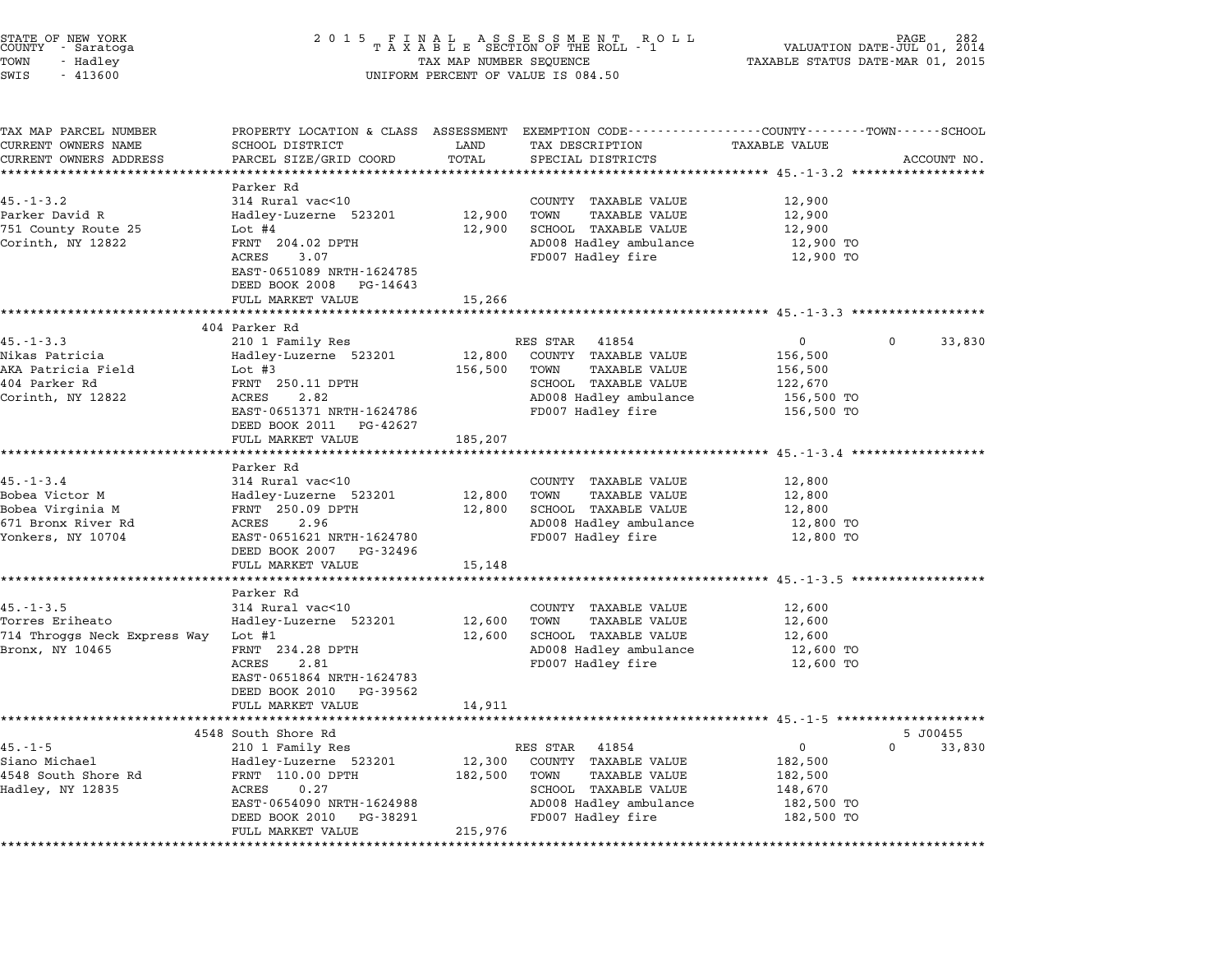| STATE OF NEW YORK<br>COUNTY – Saratoga<br>TOWN<br>- Hadley<br>$-413600$<br>SWIS | $\begin{array}{cccccccccccccccccc} 2& 0& 1& 5 & & F & I & N & A & L & & A & S & S & E & S & S & M & E & N & T & & R & O & L & L\\ & & & & & & & & & T & A & X & A & B & L & E & SECTION & OF & THE & ROLL & - & 1 \end{array}$<br>TAX MAP NUMBER SEQUENCE<br>UNIFORM PERCENT OF VALUE IS 084.50 |               |                                               | PAGE<br>VALUATION DATE-JUL 01, 2014<br>TAXABLE STATUS DATE-MAR 01, 2015 |          |             |
|---------------------------------------------------------------------------------|-------------------------------------------------------------------------------------------------------------------------------------------------------------------------------------------------------------------------------------------------------------------------------------------------|---------------|-----------------------------------------------|-------------------------------------------------------------------------|----------|-------------|
| TAX MAP PARCEL NUMBER                                                           | PROPERTY LOCATION & CLASS ASSESSMENT EXEMPTION CODE---------------COUNTY-------TOWN------SCHOOL                                                                                                                                                                                                 |               |                                               |                                                                         |          |             |
| CURRENT OWNERS NAME<br>CURRENT OWNERS ADDRESS                                   | SCHOOL DISTRICT<br>PARCEL SIZE/GRID COORD                                                                                                                                                                                                                                                       | LAND<br>TOTAL | TAX DESCRIPTION                               | TAXABLE VALUE                                                           |          |             |
|                                                                                 |                                                                                                                                                                                                                                                                                                 |               | SPECIAL DISTRICTS                             |                                                                         |          | ACCOUNT NO. |
|                                                                                 | Hunt Lake Rd North                                                                                                                                                                                                                                                                              |               |                                               |                                                                         |          | 5 J00834    |
| $45. - 1 - 6.1$                                                                 | 311 Res vac land                                                                                                                                                                                                                                                                                |               | COUNTY TAXABLE VALUE                          | 13,500                                                                  |          |             |
| Siano Michael                                                                   | Hadley-Luzerne 523201                                                                                                                                                                                                                                                                           | 13,500        | TOWN<br>TAXABLE VALUE                         | 13,500                                                                  |          |             |
| 4548 South Shore Rd                                                             | FRNT 245.39 DPTH                                                                                                                                                                                                                                                                                | 13,500        | SCHOOL TAXABLE VALUE                          | 13,500                                                                  |          |             |
| Hadley, NY 12835                                                                | ACRES<br>2.37                                                                                                                                                                                                                                                                                   |               | AD008 Hadley ambulance                        | 13,500 TO                                                               |          |             |
|                                                                                 | EAST-0654120 NRTH-1624758                                                                                                                                                                                                                                                                       |               | FD007 Hadley fire                             | 13,500 TO                                                               |          |             |
|                                                                                 | DEED BOOK 2010 PG-38291                                                                                                                                                                                                                                                                         |               |                                               |                                                                         |          |             |
|                                                                                 | FULL MARKET VALUE                                                                                                                                                                                                                                                                               | 15,976        |                                               |                                                                         |          |             |
|                                                                                 |                                                                                                                                                                                                                                                                                                 |               |                                               |                                                                         |          |             |
|                                                                                 | 1017 Hunt Lake Rd North                                                                                                                                                                                                                                                                         |               |                                               |                                                                         |          |             |
| $45. - 1 - 6.2$                                                                 | 210 1 Family Res                                                                                                                                                                                                                                                                                |               | RES STAR 41854                                | $\overline{0}$                                                          | 0        | 33,830      |
| Jewell Dennis B                                                                 | Hadley-Luzerne 523201<br>FRNT 202.25 DPTH                                                                                                                                                                                                                                                       | 12,300        | COUNTY TAXABLE VALUE                          | 79,200                                                                  |          |             |
| Jewell Dawn M<br>1017 Hunt Lake Rd                                              | ACRES<br>0.31                                                                                                                                                                                                                                                                                   | 79,200        | TOWN<br>TAXABLE VALUE<br>SCHOOL TAXABLE VALUE | 79,200<br>45,370                                                        |          |             |
| Corinth, NY 12822                                                               | EAST-0653970 NRTH-1624878                                                                                                                                                                                                                                                                       |               | AD008 Hadley ambulance                        | 79,200 TO                                                               |          |             |
|                                                                                 | DEED BOOK 1271 PG-696                                                                                                                                                                                                                                                                           |               | FD007 Hadley fire                             | 79,200 TO                                                               |          |             |
|                                                                                 | FULL MARKET VALUE                                                                                                                                                                                                                                                                               | 93,728        |                                               |                                                                         |          |             |
|                                                                                 |                                                                                                                                                                                                                                                                                                 |               |                                               | ********************* 45.-1-7 *********************                     |          |             |
|                                                                                 | 1033 Hunt Lake Rd North                                                                                                                                                                                                                                                                         |               |                                               |                                                                         |          | 5 J00905    |
| 45.-1-7                                                                         | 210 1 Family Res                                                                                                                                                                                                                                                                                |               | RES STAR 41854                                | $\mathsf{O}$                                                            | $\Omega$ | 33,830      |
| Tennant Donald                                                                  | Hadley-Luzerne 523201                                                                                                                                                                                                                                                                           | 12,800        | COUNTY TAXABLE VALUE                          | 100,800                                                                 |          |             |
| Tennant Gail                                                                    | FRNT 117.00 DPTH 432.00                                                                                                                                                                                                                                                                         | 100,800       | TOWN<br>TAXABLE VALUE                         | 100,800                                                                 |          |             |
| 1033 Hunt Lake Rd                                                               | ACRES<br>0.86                                                                                                                                                                                                                                                                                   |               | SCHOOL TAXABLE VALUE                          | 66,970                                                                  |          |             |
| Corinth, NY 12822                                                               | EAST-0654170 NRTH-1624628                                                                                                                                                                                                                                                                       |               | AD008 Hadley ambulance                        | 100,800 TO                                                              |          |             |
|                                                                                 | DEED BOOK 0954 PG-0545                                                                                                                                                                                                                                                                          |               | FD007 Hadley fire                             | 100,800 TO                                                              |          |             |
|                                                                                 | FULL MARKET VALUE                                                                                                                                                                                                                                                                               | 119,290       |                                               |                                                                         |          |             |
|                                                                                 | 1039 Hunt Lake Rd North                                                                                                                                                                                                                                                                         |               |                                               |                                                                         |          | 5 J00906    |
| $45. - 1 - 9.1$                                                                 | 210 1 Family Res                                                                                                                                                                                                                                                                                |               | RES STAR 41854                                | $\overline{0}$                                                          | $\Omega$ | 33,830      |
| Shattuck Bonnie J                                                               | Hadley-Luzerne 523201                                                                                                                                                                                                                                                                           | 13,600        | COUNTY TAXABLE VALUE                          | 106,400                                                                 |          |             |
| 1039 Hunt Lake Rd North                                                         | FRNT 204.99 DPTH                                                                                                                                                                                                                                                                                | 106,400       | TOWN<br><b>TAXABLE VALUE</b>                  | 106,400                                                                 |          |             |
| Corinth, NY 12822                                                               | ACRES<br>2.64                                                                                                                                                                                                                                                                                   |               | SCHOOL TAXABLE VALUE                          | 72,570                                                                  |          |             |
|                                                                                 | EAST-0654272 NRTH-1624477                                                                                                                                                                                                                                                                       |               | AD008 Hadley ambulance                        | 106,400 TO                                                              |          |             |
|                                                                                 | DEED BOOK 2009 PG-40462                                                                                                                                                                                                                                                                         |               | FD007 Hadley fire                             | 106,400 TO                                                              |          |             |
|                                                                                 | FULL MARKET VALUE                                                                                                                                                                                                                                                                               | 125,917       |                                               |                                                                         |          |             |
|                                                                                 |                                                                                                                                                                                                                                                                                                 |               |                                               |                                                                         |          |             |
|                                                                                 | 4562 South Shore Rd                                                                                                                                                                                                                                                                             |               |                                               |                                                                         |          | 5 J00808    |
| $45. - 1 - 10$                                                                  | 210 1 Family Res                                                                                                                                                                                                                                                                                |               | COUNTY TAXABLE VALUE                          | 116,000                                                                 |          |             |
| McCall Arthur A                                                                 | Hadley-Luzerne 523201                                                                                                                                                                                                                                                                           | 18,200        | <b>TAXABLE VALUE</b><br>TOWN                  | 116,000                                                                 |          |             |
| McCall Lana Jo                                                                  | FRNT 623.89 DPTH                                                                                                                                                                                                                                                                                | 116,000       | SCHOOL TAXABLE VALUE                          | 116,000                                                                 |          |             |
| 335 Jefferson St C-1                                                            | ACRES<br>4.48                                                                                                                                                                                                                                                                                   |               | AD008 Hadley ambulance                        | 116,000 TO                                                              |          |             |
| Saratoga Springs, NY 12866                                                      | EAST-0654509 NRTH-1624757                                                                                                                                                                                                                                                                       |               | FD007 Hadley fire                             | 116,000 TO                                                              |          |             |
|                                                                                 | DEED BOOK 1662 PG-25                                                                                                                                                                                                                                                                            |               |                                               |                                                                         |          |             |
|                                                                                 | FULL MARKET VALUE                                                                                                                                                                                                                                                                               | 137,278       |                                               |                                                                         |          |             |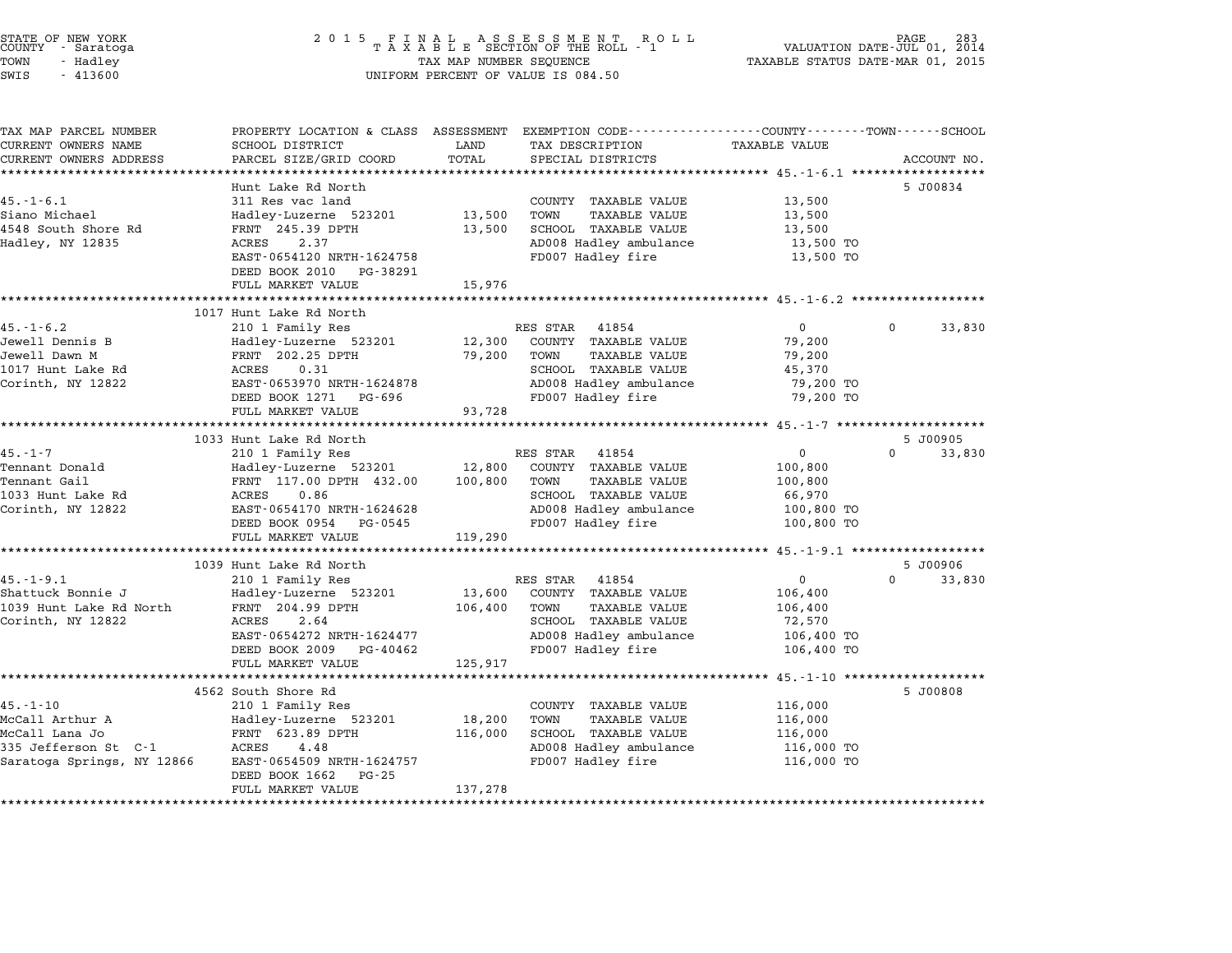| STATE OF NEW YORK<br>COUNTY - Saratoga |          |  |
|----------------------------------------|----------|--|
| TOWN                                   | - Hadley |  |
| -----                                  |          |  |

| TAX MAP PARCEL NUMBER     |                                                |                                              | PROPERTY LOCATION & CLASS ASSESSMENT EXEMPTION CODE---------------COUNTY-------TOWN-----SCHOOL |
|---------------------------|------------------------------------------------|----------------------------------------------|------------------------------------------------------------------------------------------------|
| CURRENT OWNERS NAME       | SCHOOL DISTRICT                                | TAX DESCRIPTION<br>LAND                      | TAXABLE VALUE                                                                                  |
| CURRENT OWNERS ADDRESS    | PARCEL SIZE/GRID COORD                         | TOTAL<br>SPECIAL DISTRICTS                   | ACCOUNT NO.                                                                                    |
|                           | 4563 South Shore Rd                            |                                              | 5 J01612                                                                                       |
| 45.-1-12                  | 210 1 Family Res                               | VET WAR C 41122                              | 17,505<br>$\mathbf{0}$<br>0                                                                    |
| Tooker Albert             |                                                | Hadley-Luzerne 523201 12,400 VET WAR T 41123 | $\Omega$<br>10,200<br>$\mathbf 0$                                                              |
| Tooker J Lorraine         | FRNT 150.00 DPTH 200.00                        | 116,700 SR STAR<br>41834                     | $\overline{0}$<br>73,640<br>$\Omega$                                                           |
| 4563 South Shore Rd       | ACRES<br>0.43                                  | COUNTY TAXABLE VALUE                         | 99,195                                                                                         |
| Corinth, NY 12822         | EAST-0654509 NRTH-1625089                      | TAXABLE VALUE<br>TOWN                        | 106,500                                                                                        |
|                           | DEED BOOK 0851 PG-00589                        | SCHOOL TAXABLE VALUE                         | 43,060                                                                                         |
|                           | FULL MARKET VALUE                              | 138,107 AD008 Hadley ambulance               | 116,700 TO                                                                                     |
|                           |                                                | FD007 Hadley fire                            | 116,700 TO                                                                                     |
|                           | 1057 Hunt Lake Rd North                        |                                              | 5 J00908                                                                                       |
| $45. - 1 - 15.1$          | 210 1 Family Res                               | AGED - ALL 41800                             | 59,650<br>59,650<br>59,650                                                                     |
| Weiss Carolyn             | Hadley-Luzerne 523201                          | 21,200 SR STAR<br>41834                      | 59,650<br>$\mathbf 0$<br>$\mathbf{0}$                                                          |
| Weiss Galen J Jr          | Lot 2                                          | 119,300<br>COUNTY TAXABLE VALUE              | 59,650                                                                                         |
| Attn: % Gail Ann Thompson | Life Estate                                    | TOWN<br>TAXABLE VALUE                        | 59,650                                                                                         |
| 1057 Hunt Lake Rd North   | FRNT 381.50 DPTH                               | SCHOOL TAXABLE VALUE                         | 0                                                                                              |
| Corinth, NY 12822         | ACRES<br>6.63                                  | AD008 Hadley ambulance                       | 119,300 TO                                                                                     |
|                           | EAST-0654475 NRTH-1623912                      | FD007 Hadley fire                            | 119,300 TO                                                                                     |
|                           | DEED BOOK 1627 PG-574                          |                                              |                                                                                                |
|                           | FULL MARKET VALUE                              | 141,183                                      |                                                                                                |
|                           | Hunt Lake Rd North                             |                                              | 5 J01999                                                                                       |
| $45. - 1 - 16$            | 311 Res vac land                               | COUNTY TAXABLE VALUE                         | 1,200                                                                                          |
| Damadian Jevan            | Hadley-Luzerne 523201                          | <b>TAXABLE VALUE</b><br>1,200<br>TOWN        | 1,200                                                                                          |
| Damadian Louise           | FRNT 150.00 DPTH 150.00                        | SCHOOL TAXABLE VALUE<br>1,200                | 1,200                                                                                          |
| C/O Jevan DaMadian        | ACRES<br>0.40                                  | AD008 Hadley ambulance                       | 1,200 TO                                                                                       |
| 360 E 88th St Apt 22A     | EAST-0654162 NRTH-1623828                      | FD007 Hadley fire                            | 1,200 TO                                                                                       |
| New York, NY 10128        | DEED BOOK 1557 PG-15                           |                                              |                                                                                                |
|                           | FULL MARKET VALUE<br>************************* | 1,420                                        | ******************************* 45.-1-17 *******************                                   |
|                           | Hunt Lake Rd North                             |                                              | 5 J00347                                                                                       |
| 45.-1-17                  | 260 Seasonal res                               | COUNTY TAXABLE VALUE                         | 73,000                                                                                         |
| Guido George              | Hadley-Luzerne 523201                          | <b>TAXABLE VALUE</b><br>14,100<br>TOWN       | 73,000                                                                                         |
| Blydenburgh Glenn         | FRNT 280.00 DPTH                               | SCHOOL TAXABLE VALUE<br>73,000               | 73,000                                                                                         |
| C/O Glenn Blydenburgh     | ACRES<br>1.44                                  | AD008 Hadley ambulance                       | 73,000 TO                                                                                      |
| 110 Jean Rd               | EAST-0654283 NRTH-1623389                      | FD007 Hadley fire                            | 73,000 TO                                                                                      |
| West Islip, NY 11795      | DEED BOOK 2009 PG-11907                        |                                              |                                                                                                |
|                           | FULL MARKET VALUE                              | 86,391                                       |                                                                                                |
|                           |                                                |                                              |                                                                                                |
| $45. - 1 - 18.1$          | Hunt Lake Rd North<br>322 Rural vac>10         | COUNTY TAXABLE VALUE                         | 5 J00092<br>33,800                                                                             |
| Damadian Jevan & Louise   | Hadley-Luzerne 523201                          | 33,800<br><b>TAXABLE VALUE</b><br>TOWN       | 33,800                                                                                         |
| Damadian Raymond          | FRNT<br>60.00 DPTH                             | SCHOOL TAXABLE VALUE<br>33,800               | 33,800                                                                                         |
| C/O Jevan DaMadian        | ACRES 35.50                                    | AD008 Hadley ambulance                       | 33,800 TO                                                                                      |
| 360 E 88th St Apt 22A     | EAST-0655093 NRTH-1622965                      | FD007 Hadley fire                            | 33,800 TO                                                                                      |
| New York, NY 10128        | DEED BOOK 1448 PG-478                          |                                              |                                                                                                |
|                           | FULL MARKET VALUE                              | 40,000                                       |                                                                                                |
|                           |                                                |                                              |                                                                                                |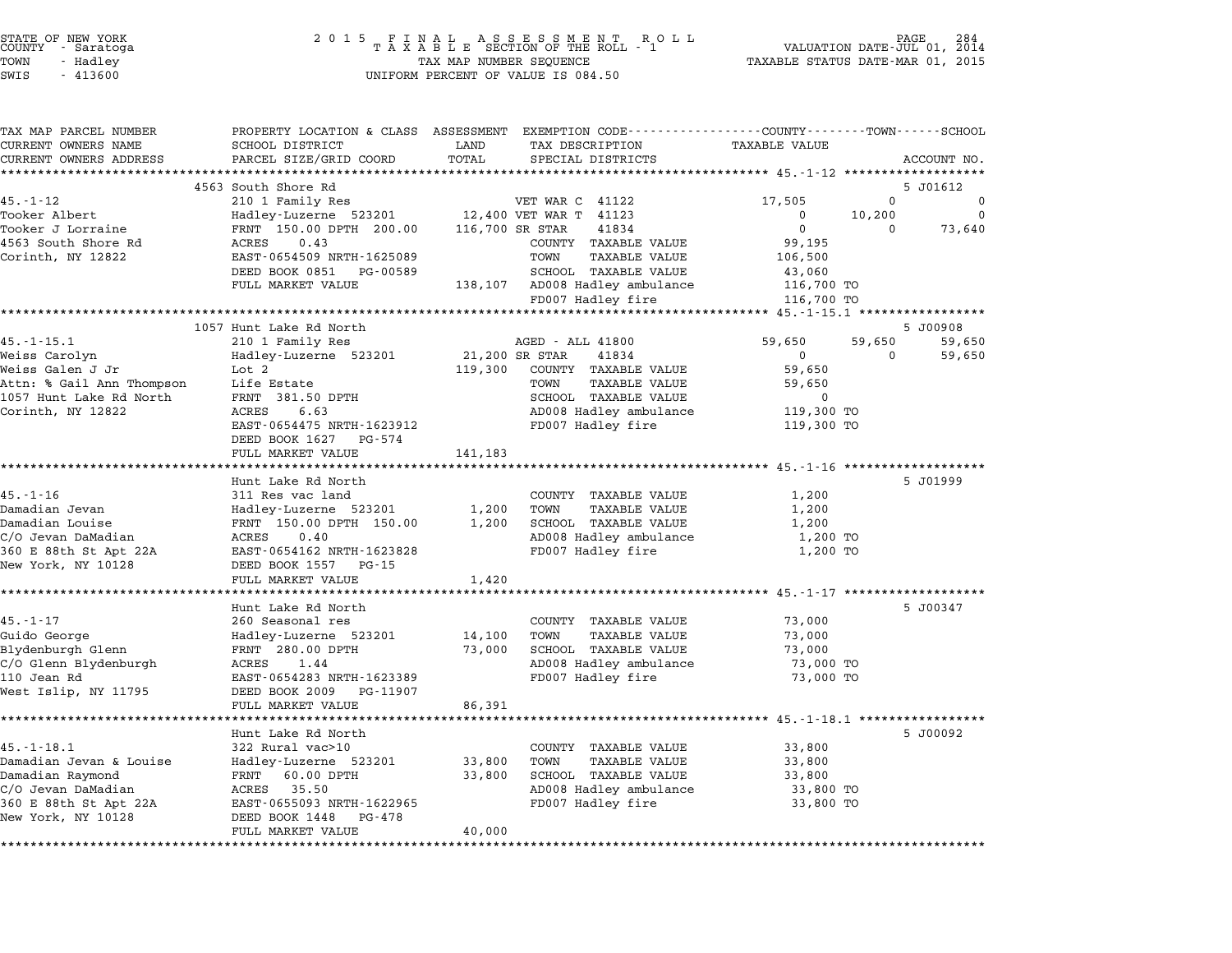| STATE OF NEW YORK |          |            |  |
|-------------------|----------|------------|--|
| COUNTY            |          | - Saratoga |  |
| TOWN              | - Hadley |            |  |
|                   |          |            |  |

# STATE OF NEW YORK <sup>2</sup> <sup>0</sup> <sup>1</sup> 5 F I N A L A S S E S S M E N T R O L L PAGE <sup>285</sup> COUNTY - Saratoga <sup>T</sup> <sup>A</sup> <sup>X</sup> <sup>A</sup> <sup>B</sup> <sup>L</sup> <sup>E</sup> SECTION OF THE ROLL - <sup>1</sup> VALUATION DATE-JUL 01, <sup>2014</sup> TOWN - Hadley TAX MAP NUMBER SEQUENCE TAXABLE STATUS DATE-MAR 01, <sup>2015</sup> SWIS - <sup>413600</sup> UNIFORM PERCENT OF VALUE IS 084.50

| TAX MAP PARCEL NUMBER<br>CURRENT OWNERS NAME | PROPERTY LOCATION & CLASS ASSESSMENT<br>SCHOOL DISTRICT | LAND    | EXEMPTION CODE-----------------COUNTY-------TOWN-----SCHOOL<br>TAX DESCRIPTION | <b>TAXABLE VALUE</b>                                        |             |
|----------------------------------------------|---------------------------------------------------------|---------|--------------------------------------------------------------------------------|-------------------------------------------------------------|-------------|
| CURRENT OWNERS ADDRESS                       | PARCEL SIZE/GRID COORD                                  | TOTAL   | SPECIAL DISTRICTS                                                              |                                                             | ACCOUNT NO. |
| *************************                    |                                                         |         |                                                                                |                                                             |             |
|                                              | Mosher Rd Rear                                          |         |                                                                                |                                                             |             |
| $45. - 1 - 19.1$                             | 240 Rural res                                           |         | COUNTY TAXABLE VALUE                                                           | 55,700                                                      |             |
| Melville Russell J                           | Hadley-Luzerne 523201                                   | 29,500  | TOWN<br><b>TAXABLE VALUE</b>                                                   | 55,700                                                      |             |
| 326 West Maple St<br>Corinth, NY 12822       | 25.00<br>ACRES<br>EAST-0657225 NRTH-1622157             | 55,700  | SCHOOL TAXABLE VALUE<br>AD008 Hadley ambulance                                 | 55,700<br>55,700 TO                                         |             |
|                                              | DEED BOOK 1564<br>PG-645                                |         | FD007 Hadley fire                                                              | 55,700 TO                                                   |             |
|                                              | FULL MARKET VALUE                                       | 65,917  |                                                                                |                                                             |             |
|                                              |                                                         |         |                                                                                |                                                             |             |
|                                              | Mosher Rd Rear                                          |         |                                                                                |                                                             |             |
| $45. - 1 - 19.2$                             | 210 1 Family Res                                        |         | COUNTY TAXABLE VALUE                                                           | 400,200                                                     |             |
| Damadian Jevan                               | Hadley-Luzerne 523201                                   | 24,500  | TOWN<br><b>TAXABLE VALUE</b>                                                   | 400,200                                                     |             |
| C/O Javan DaMadian                           | 124 High Road                                           | 400,200 | SCHOOL TAXABLE VALUE                                                           | 400,200                                                     |             |
| 360 E 88th St Apt 22A                        | ACRES 13.99                                             |         | AD008 Hadley ambulance                                                         | 400,200 TO                                                  |             |
| New York, NY 10128                           | EAST-0657071 NRTH-1622841<br>DEED BOOK 2013<br>PG-6042  |         | FD007 Hadley fire                                                              | 400,200 TO                                                  |             |
|                                              | FULL MARKET VALUE                                       | 473,609 |                                                                                |                                                             |             |
|                                              |                                                         |         |                                                                                |                                                             |             |
|                                              | 585 Mt Anthony Rd                                       |         |                                                                                |                                                             | 5J00985     |
| $45. - 1 - 21$                               | 314 Rural vac<10                                        |         | COUNTY TAXABLE VALUE                                                           | 20,800                                                      |             |
| Davis Frederick L                            | Hadley-Luzerne 523201                                   | 20,800  | TOWN<br><b>TAXABLE VALUE</b>                                                   | 20,800                                                      |             |
| Chaffee Debra                                | FRNT 592.72 DPTH                                        | 20,800  | SCHOOL TAXABLE VALUE                                                           | 20,800                                                      |             |
| 585 Mt Anthony Rd Rear                       | ACRES<br>6.95                                           |         | AD008 Hadley ambulance                                                         | 20,800 TO                                                   |             |
| Corinth, NY 12822                            | EAST-0658287 NRTH-1625976                               |         | FD007 Hadley fire                                                              | 20,800 TO                                                   |             |
|                                              | DEED BOOK 2010<br>PG-23959<br>FULL MARKET VALUE         | 24,615  |                                                                                |                                                             |             |
|                                              |                                                         |         |                                                                                | ***************************** 45.-1-22.1 ****************** |             |
|                                              | 585 Mt Anthony Rd Rear                                  |         |                                                                                |                                                             | 5 J00614    |
| $45. - 1 - 22.1$                             | 240 Rural res                                           |         | COUNTY TAXABLE VALUE                                                           | 174,800                                                     |             |
| Davis Frederick L                            | Hadley-Luzerne 523201                                   | 24,700  | TOWN<br><b>TAXABLE VALUE</b>                                                   | 174,800                                                     |             |
| Chaffee Debra                                | ACRES 11.46                                             | 174,800 | SCHOOL TAXABLE VALUE                                                           | 174,800                                                     |             |
| 585 Antone Mtn Rd                            | EAST-0657959 NRTH-1625086                               |         | AD008 Hadley ambulance                                                         | 174,800 TO                                                  |             |
| Corinth, NY 12822                            | DEED BOOK 2010<br>PG-23959                              |         | FD007 Hadley fire                                                              | 174,800 TO                                                  |             |
|                                              | FULL MARKET VALUE                                       | 206,864 |                                                                                |                                                             |             |
|                                              | 64 Reynolds Mountain Rd                                 |         |                                                                                |                                                             |             |
| $45. - 1 - 22.21$                            | 240 Rural res                                           |         | VET COM C 41132                                                                | 51,000<br>0                                                 | 0           |
| Reynolds James L Jr                          | Hadley-Luzerne 523201                                   |         | 106,400 VET COM T 41133                                                        | 0<br>17,000                                                 | $\Omega$    |
| Reynolds Betty Lou                           | FRNT 50.00 DPTH                                         |         | 347,800 RES STAR<br>41854                                                      | $\mathbf{0}$<br>$\Omega$                                    | 33,830      |
| 64 Reynolds Mountain Rd                      | ACRES 210.97                                            |         | COUNTY TAXABLE VALUE                                                           | 296,800                                                     |             |
| Corinth, NY 12822                            | EAST-0658911 NRTH-1623978                               |         | TOWN<br><b>TAXABLE VALUE</b>                                                   | 330,800                                                     |             |
|                                              | DEED BOOK 2006<br>PG-16007                              |         | SCHOOL TAXABLE VALUE                                                           | 313,970                                                     |             |
|                                              | FULL MARKET VALUE                                       |         | 411,598 AD008 Hadley ambulance                                                 | 347,800 TO                                                  |             |
|                                              |                                                         |         | FD007 Hadley fire                                                              | 347,800 TO                                                  |             |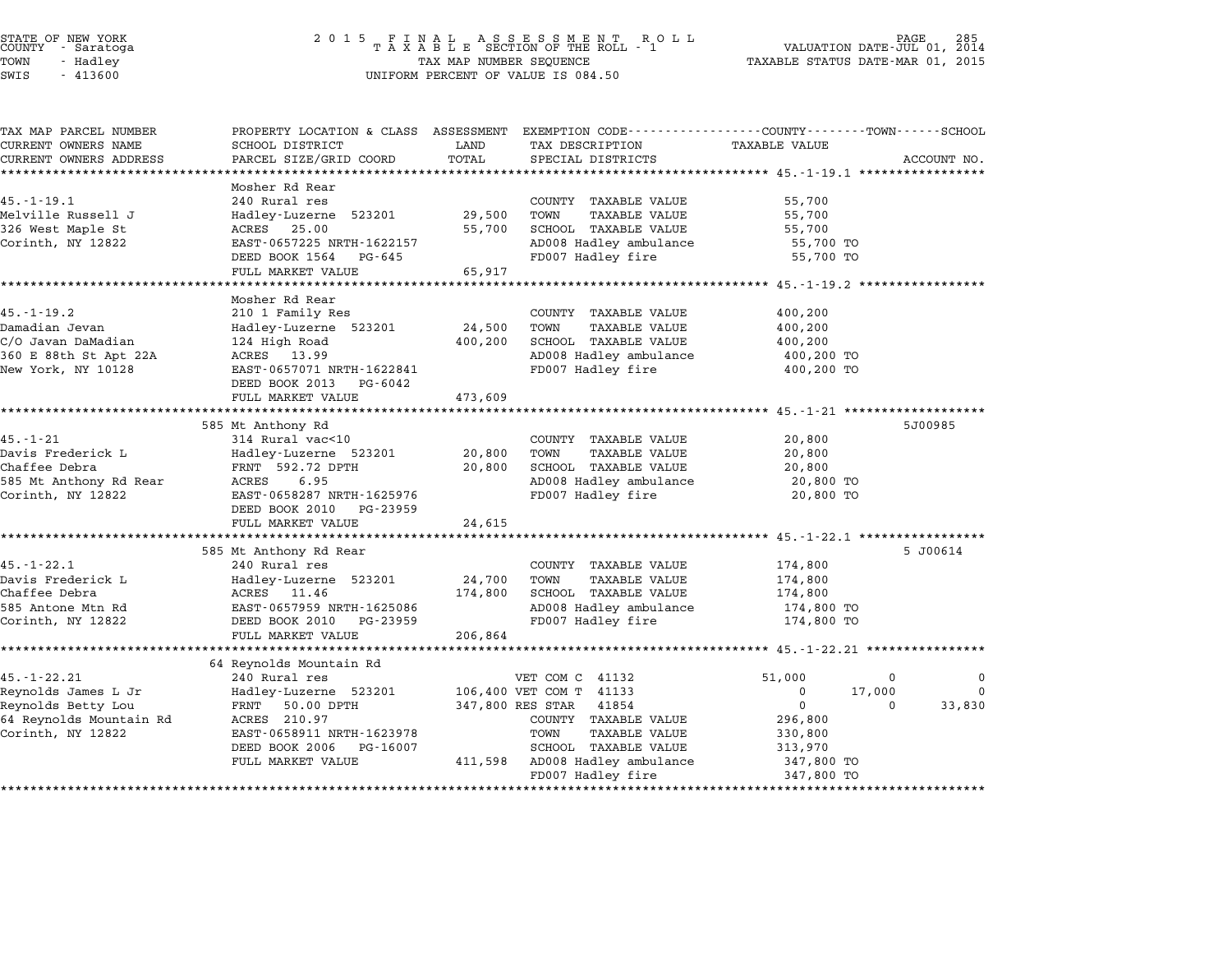| STATE OF NEW YORK<br>COUNTY - Saratoga<br>TOWN<br>- Hadley<br>SWIS<br>$-413600$                                                   | TAX MAP NUMBER SEQUENCE<br>UNIFORM PERCENT OF VALUE IS 084.50                                                                                                                              |                              |                                                                                                                                                  | PAGE 286<br>VALUATION DATE-JUL 01, 2014<br>TAXABLE STATUS DATE-MAR 01, 2015 |                                |  |
|-----------------------------------------------------------------------------------------------------------------------------------|--------------------------------------------------------------------------------------------------------------------------------------------------------------------------------------------|------------------------------|--------------------------------------------------------------------------------------------------------------------------------------------------|-----------------------------------------------------------------------------|--------------------------------|--|
| TAX MAP PARCEL NUMBER<br>CURRENT OWNERS NAME<br>CURRENT OWNERS ADDRESS                                                            | PROPERTY LOCATION & CLASS ASSESSMENT EXEMPTION CODE---------------COUNTY-------TOWN------SCHOOL<br>SCHOOL DISTRICT<br>PARCEL SIZE/GRID COORD                                               | LAND<br>TOTAL                | TAX DESCRIPTION<br>SPECIAL DISTRICTS                                                                                                             | TAXABLE VALUE                                                               | ACCOUNT NO.                    |  |
|                                                                                                                                   |                                                                                                                                                                                            |                              |                                                                                                                                                  |                                                                             |                                |  |
| $45. - 1 - 27.1$<br>Bunzey George A<br>Boller Dianne L<br>C/O Gary & Robert Bunzey<br>118 Bunzey Mountain Rd<br>Corinth, NY 12822 | 124 Bunzey Mountain Rd<br>240 Rural res<br>Corinth 1<br>412601<br>Life Estate George A Bunz<br>Life Estate Dianne Bolle<br>FRNT 100.00 DPTH<br>64.23<br>ACRES<br>EAST-0659795 NRTH-1621950 | 53,000<br>116,600            | COUNTY TAXABLE VALUE<br>TOWN<br><b>TAXABLE VALUE</b><br>SCHOOL TAXABLE VALUE<br>AD008 Hadley ambulance<br>FD007 Hadley fire                      | 116,600<br>116,600<br>116,600<br>116,600 TO<br>116,600 TO                   | 5 J00107                       |  |
|                                                                                                                                   | DEED BOOK 1752<br>PG-127<br>FULL MARKET VALUE                                                                                                                                              | 137,988                      |                                                                                                                                                  |                                                                             |                                |  |
| $45. - 1 - 27.2$<br>Boller James E<br>Boller Bunzey<br>PO Box 115<br>Corinth, NY 12822                                            | 164 Bunzey Mt Rd Rear<br>210 1 Family Res<br>Corinth 1<br>412601<br>ACRES<br>1.70<br>EAST-0659548 NRTH-1621336<br>DEED BOOK 1526 PG-635<br>FULL MARKET VALUE                               | 13,800<br>120,400<br>142,485 | COUNTY TAXABLE VALUE<br>TOWN<br><b>TAXABLE VALUE</b><br>SCHOOL TAXABLE VALUE<br>AD008 Hadley ambulance<br>FD007 Hadley fire                      | 120,400<br>120,400<br>120,400<br>120,400 TO<br>120,400 TO                   |                                |  |
|                                                                                                                                   | 148 Bunzey Mountain Rd Rear                                                                                                                                                                |                              |                                                                                                                                                  |                                                                             | 5 J01677                       |  |
| $45. - 1 - 28$<br>Boller James R<br>148 Bunzey Mountain Rd<br>Corinth, NY 12822                                                   | 210 1 Family Res<br>Corinth 1<br>412601<br>1.70<br>ACRES<br>EAST-0659837 NRTH-1621250<br>DEED BOOK 2009<br>PG-18099<br>FULL MARKET VALUE                                                   | 14,400<br>95,500<br>113,018  | RES STAR<br>41854<br>COUNTY TAXABLE VALUE<br>TOWN<br><b>TAXABLE VALUE</b><br>SCHOOL TAXABLE VALUE<br>AD008 Hadley ambulance<br>FD007 Hadley fire | $\mathbf 0$<br>95,500<br>95,500<br>61,670<br>95,500 TO<br>95,500 TO         | $\Omega$<br>33,830             |  |
|                                                                                                                                   |                                                                                                                                                                                            |                              |                                                                                                                                                  |                                                                             |                                |  |
| $45. - 1 - 29$<br>Bunzey Lawrence<br>Bunzey Judith<br>140 Bunzey Mountain Rd<br>Corinth, NY 12822                                 | 140 Bunzey Mountain Rd<br>210 1 Family Res<br>Corinth 1<br>412601<br>25.00 DPTH<br>FRNT<br>ACRES<br>1.47<br>EAST-0660107 NRTH-1621200<br>DEED BOOK 0939<br>PG-00668<br>FULL MARKET VALUE   | 13,900<br>170,000<br>201,183 | RES STAR<br>41854<br>COUNTY TAXABLE VALUE<br>TOWN<br><b>TAXABLE VALUE</b><br>SCHOOL TAXABLE VALUE<br>AD008 Hadley ambulance<br>FD007 Hadley fire | $\overline{0}$<br>170,000<br>170,000<br>136,170<br>170,000 TO<br>170,000 TO | 5 J01565<br>$\Omega$<br>33,830 |  |
|                                                                                                                                   |                                                                                                                                                                                            |                              |                                                                                                                                                  | ******** $45. -1 -30$                                                       |                                |  |
| $45. - 1 - 30$<br>Bunzey Gary<br>118 Bunzey Mountain Road<br>Corinth, NY 12822                                                    | 130 Bunzey Mountain Rd<br>210 1 Family Res<br>Corinth 1<br>412601<br>FRNT 250.00 DPTH<br>ACRES<br>1.34<br>EAST-0660357 NRTH-1621211<br>DEED BOOK 2014<br>PG-34338                          | 13,700<br>83,200             | COUNTY TAXABLE VALUE<br>TOWN<br><b>TAXABLE VALUE</b><br>SCHOOL TAXABLE VALUE<br>AD008 Hadley ambulance<br>FD007 Hadley fire                      | 83,200<br>83,200<br>83,200<br>83,200 TO<br>83,200 TO                        | 5 J01551                       |  |

\*\*\*\*\*\*\*\*\*\*\*\*\*\*\*\*\*\*\*\*\*\*\*\*\*\*\*\*\*\*\*\*\*\*\*\*\*\*\*\*\*\*\*\*\*\*\*\*\*\*\*\*\*\*\*\*\*\*\*\*\*\*\*\*\*\*\*\*\*\*\*\*\*\*\*\*\*\*\*\*\*\*\*\*\*\*\*\*\*\*\*\*\*\*\*\*\*\*\*\*\*\*\*\*\*\*\*\*\*\*\*\*\*\*\*\*\*\*\*\*\*\*\*\*\*\*\*\*\*\*\*\*

FULL MARKET VALUE 98,462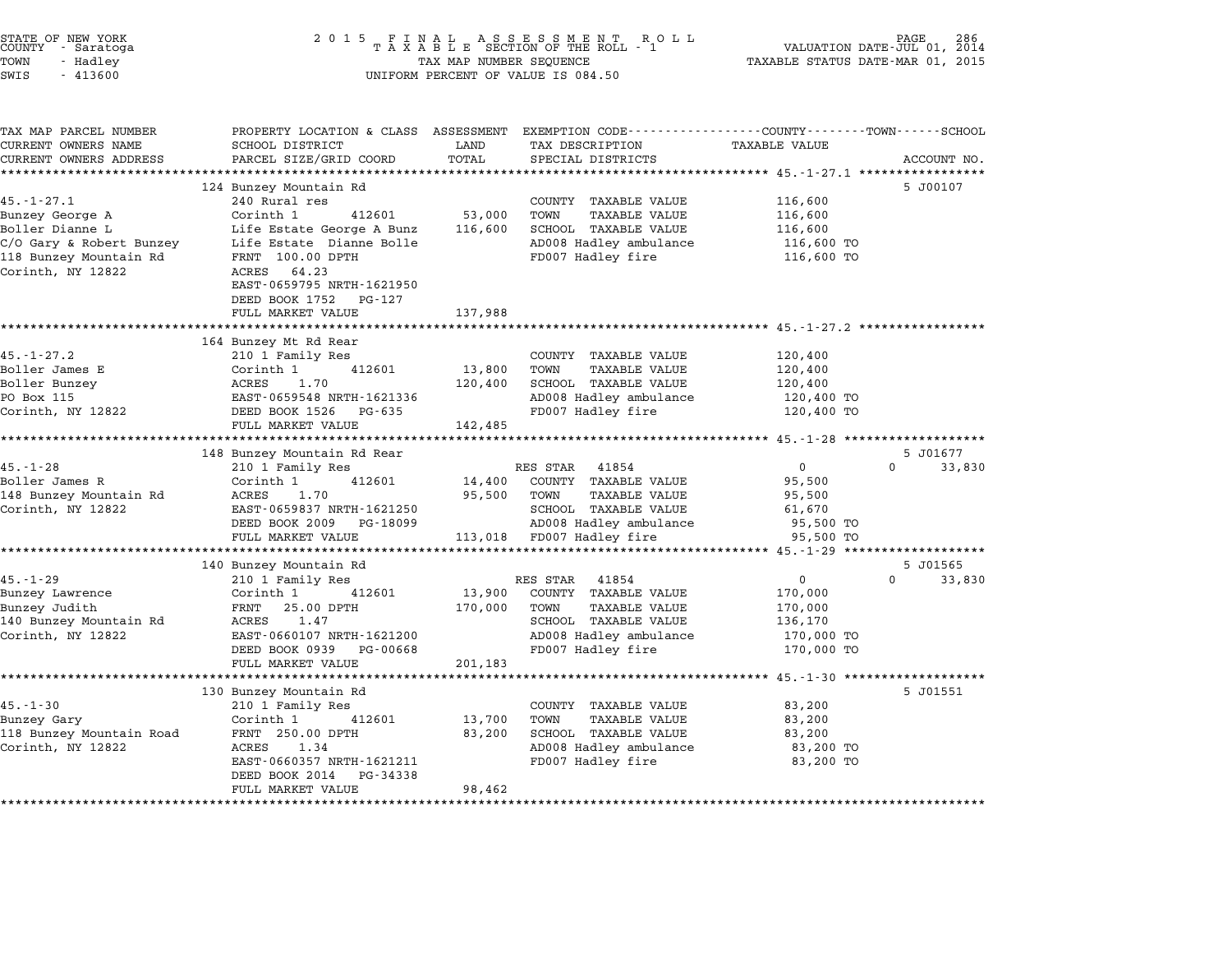| ACCOUNT NO.<br>5 J01566<br>$\Omega$<br>33,830<br>5 J01567<br>$\Omega$<br>33,830 |
|---------------------------------------------------------------------------------|
|                                                                                 |
|                                                                                 |
|                                                                                 |
|                                                                                 |
|                                                                                 |
|                                                                                 |
|                                                                                 |
|                                                                                 |
|                                                                                 |
|                                                                                 |
|                                                                                 |
|                                                                                 |
|                                                                                 |
|                                                                                 |
|                                                                                 |
|                                                                                 |
|                                                                                 |
|                                                                                 |
|                                                                                 |
|                                                                                 |
| 5 J00208                                                                        |
|                                                                                 |
|                                                                                 |
|                                                                                 |
|                                                                                 |
|                                                                                 |
|                                                                                 |
|                                                                                 |
|                                                                                 |
|                                                                                 |
| 10,200<br>10,200                                                                |
| 73,640<br>$\Omega$                                                              |
|                                                                                 |
|                                                                                 |
|                                                                                 |
|                                                                                 |
|                                                                                 |
|                                                                                 |
| 5 J02000                                                                        |
|                                                                                 |
|                                                                                 |
|                                                                                 |
|                                                                                 |
|                                                                                 |
|                                                                                 |
|                                                                                 |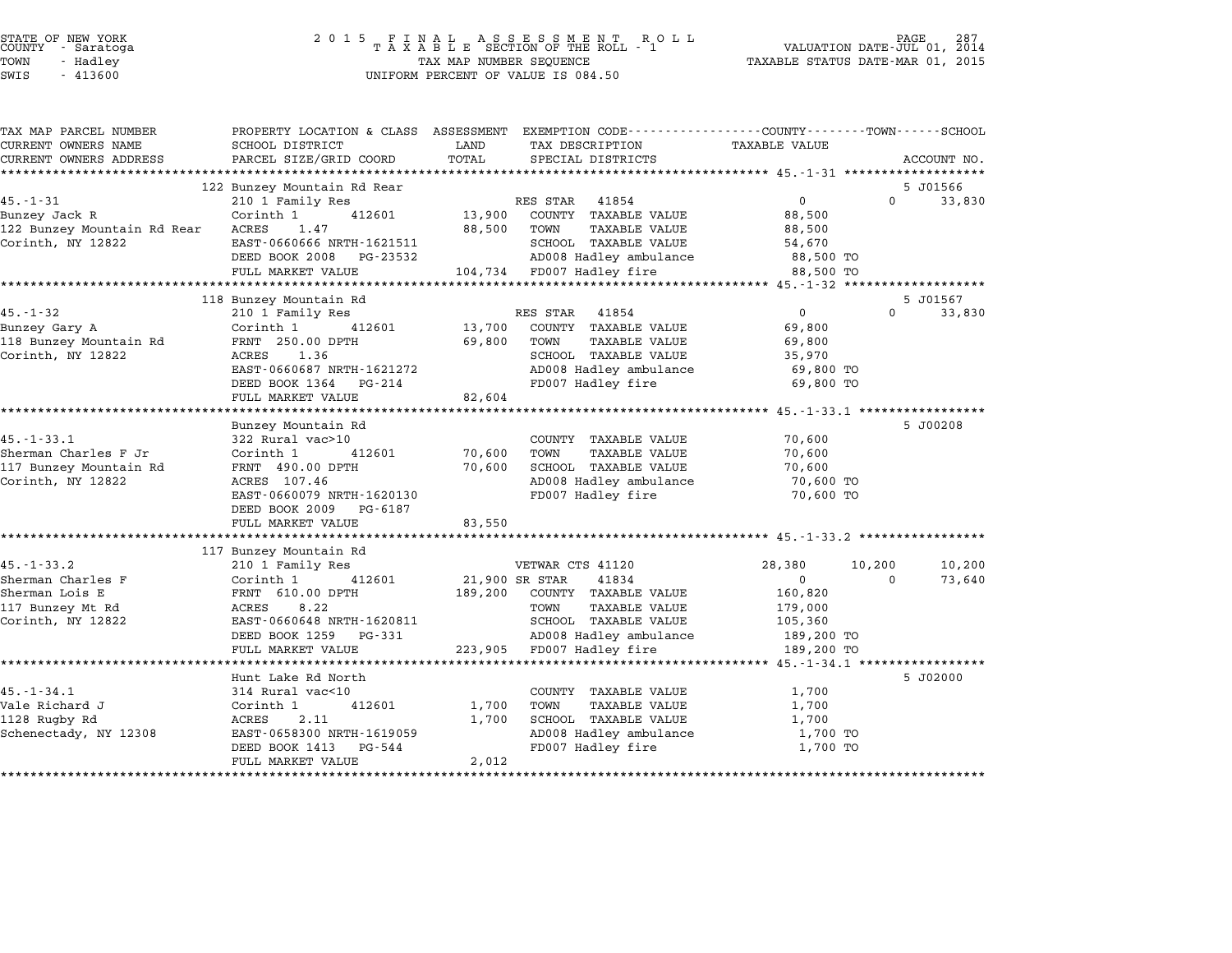| STATE OF NEW YORK |  |            |  |
|-------------------|--|------------|--|
| COUNTY            |  | - Saratoga |  |
| TOWN              |  | - Hadley   |  |

# STATE OF NEW YORK <sup>2</sup> <sup>0</sup> <sup>1</sup> 5 F I N A L A S S E S S M E N T R O L L PAGE <sup>288</sup> COUNTY - Saratoga <sup>T</sup> <sup>A</sup> <sup>X</sup> <sup>A</sup> <sup>B</sup> <sup>L</sup> <sup>E</sup> SECTION OF THE ROLL - <sup>1</sup> VALUATION DATE-JUL 01, <sup>2014</sup> TOWN - Hadley TAX MAP NUMBER SEQUENCE TAXABLE STATUS DATE-MAR 01, <sup>2015</sup> SWIS - <sup>413600</sup> UNIFORM PERCENT OF VALUE IS 084.50

| TAX MAP PARCEL NUMBER                   | PROPERTY LOCATION & CLASS ASSESSMENT EXEMPTION CODE----------------COUNTY-------TOWN-----SCHOOL |                  |                                                |                          |                        |
|-----------------------------------------|-------------------------------------------------------------------------------------------------|------------------|------------------------------------------------|--------------------------|------------------------|
| CURRENT OWNERS NAME                     | SCHOOL DISTRICT                                                                                 | LAND             | TAX DESCRIPTION                                | TAXABLE VALUE            |                        |
| CURRENT OWNERS ADDRESS                  | PARCEL SIZE/GRID COORD                                                                          | TOTAL            | SPECIAL DISTRICTS                              |                          | ACCOUNT NO.            |
|                                         |                                                                                                 |                  |                                                |                          |                        |
|                                         | Hunt Lake Rd North                                                                              |                  |                                                |                          |                        |
| $45. - 1 - 34.2$                        | 314 Rural vac<10                                                                                |                  | COUNTY TAXABLE VALUE                           | 1,400                    |                        |
| Svoboda Michael J<br>Svoboda Jennifer L | Corinth 1<br>412601<br>ACRES<br>1.56                                                            | 1,400<br>1,400   | TAXABLE VALUE<br>TOWN<br>SCHOOL TAXABLE VALUE  | 1,400<br>1,400           |                        |
| 239 Spier Falls Rd                      | EAST-0658881 NRTH-1619158                                                                       |                  | AD008 Hadley ambulance                         | 1,400 TO                 |                        |
| Greenfield Center, NY 12833             | DEED BOOK 1594 PG-190                                                                           |                  | FD007 Hadley fire                              | 1,400 TO                 |                        |
|                                         | FULL MARKET VALUE                                                                               | 1,657            |                                                |                          |                        |
|                                         |                                                                                                 |                  |                                                |                          |                        |
|                                         | Hunt Lake Rd North                                                                              |                  |                                                |                          | 5 J00217               |
| $45. - 1 - 35$                          | 910 Priv forest                                                                                 |                  | COUNTY TAXABLE VALUE                           | 38,600                   |                        |
| Melville Russell                        | Hadley-Luzerne 523201                                                                           | 38,600           | TOWN<br>TAXABLE VALUE                          | 38,600                   |                        |
| Bianchini Anthony G Jr                  | 60.00<br>ACRES                                                                                  | 38,600           | SCHOOL TAXABLE VALUE                           | 38,600                   |                        |
| $326$ $1/2$ W Maple St                  | EAST-0658399 NRTH-1620357                                                                       |                  | AD008 Hadley ambulance                         | 38,600 TO                |                        |
| Corinth, NY 12822                       | DEED BOOK 1637 PG-375                                                                           |                  | FD007 Hadley fire                              | 38,600 TO                |                        |
|                                         | FULL MARKET VALUE                                                                               | 45,680           |                                                |                          |                        |
|                                         |                                                                                                 |                  |                                                |                          |                        |
|                                         | Mosher Rd Rear                                                                                  |                  |                                                |                          | 5 J00046               |
| $45. - 1 - 36$<br>Melville Russell      | 910 Priv forest                                                                                 |                  | COUNTY TAXABLE VALUE                           | 26,400                   |                        |
| Bianchini Anthony G                     | Hadley-Luzerne 523201<br>ACRES 40.28                                                            | 26,400<br>26,400 | TAXABLE VALUE<br>TOWN<br>SCHOOL TAXABLE VALUE  | 26,400<br>26,400         |                        |
| 326 1/2 W Maple St                      | EAST-0657378 NRTH-1620545                                                                       |                  | AD008 Hadley ambulance                         | 26,400 TO                |                        |
| Corinth, NY 12822                       | DEED BOOK 1637 PG-377                                                                           |                  | FD007 Hadley fire                              | 26,400 TO                |                        |
|                                         | FULL MARKET VALUE                                                                               | 31,243           |                                                |                          |                        |
|                                         |                                                                                                 |                  |                                                |                          |                        |
|                                         | Mosher Rd Rear                                                                                  |                  |                                                |                          | 5 J00561               |
| $45. - 1 - 37$                          | 910 Priv forest                                                                                 |                  | COUNTY TAXABLE VALUE                           | 40,600                   |                        |
| Mosher Alice Evelyn                     | Hadley-Luzerne 523201                                                                           | 40,600           | TAXABLE VALUE<br>TOWN                          | 40,600                   |                        |
| Att George Mosher                       | ACRES 64.28                                                                                     | 40,600           | SCHOOL TAXABLE VALUE                           | 40,600                   |                        |
| 12 Milrose Ln                           | EAST-0656446 NRTH-1621443                                                                       |                  | AD008 Hadley ambulance                         | 40,600 TO                |                        |
| Lake Luzerne, NY 12846                  | DEED BOOK 2009<br>PG-4398                                                                       |                  | FD007 Hadley fire                              | 40,600 TO                |                        |
|                                         | FULL MARKET VALUE                                                                               | 48,047           |                                                |                          |                        |
|                                         |                                                                                                 |                  |                                                |                          |                        |
|                                         | Mosher Rd                                                                                       |                  |                                                |                          | 5 J01606               |
| $45. - 1 - 38$                          | 240 Rural res                                                                                   |                  | SR STAR<br>41834                               | $\mathbf{0}$             | $\mathbf{0}$<br>73,640 |
| Mosher Howard W                         | Hadley-Luzerne 523201                                                                           | 52,000           | COUNTY TAXABLE VALUE                           | 138,200                  |                        |
| Mosher Dorothy S                        | FRNT 380.00 DPTH                                                                                | 138,200          | TAXABLE VALUE<br>TOWN                          | 138,200                  |                        |
| 1179 Hunt Lake Rd North                 | ACRES 62.00<br>EAST-0655718 NRTH-1620852                                                        |                  | SCHOOL TAXABLE VALUE<br>AD008 Hadley ambulance | 64,560                   |                        |
| Corinth, NY 12822                       | DEED BOOK 1199<br>PG-131                                                                        |                  | FD007 Hadley fire                              | 138,200 TO<br>138,200 TO |                        |
|                                         | FULL MARKET VALUE                                                                               | 163,550          |                                                |                          |                        |
|                                         |                                                                                                 |                  |                                                |                          |                        |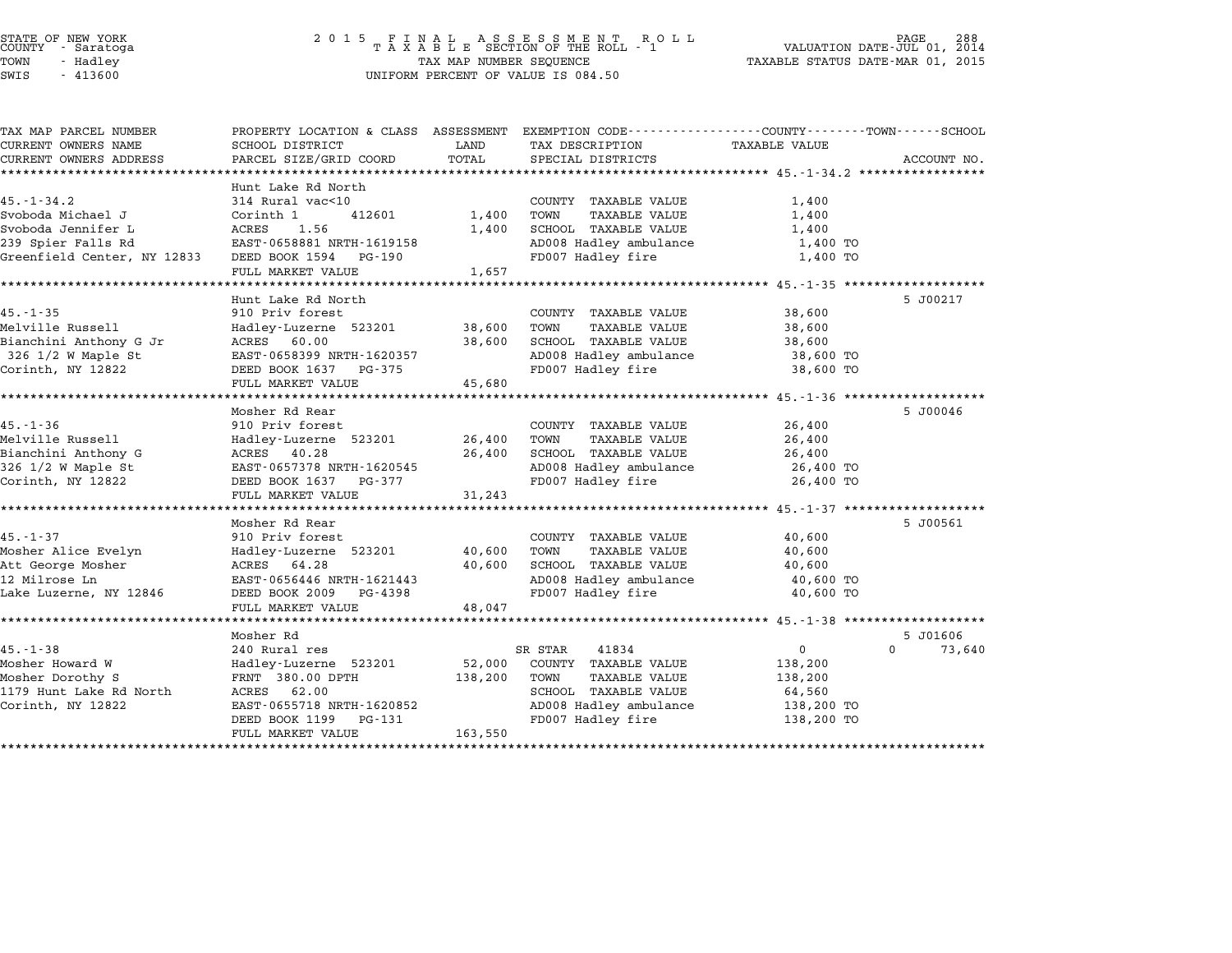STATE OF NEW YORK <sup>2</sup> <sup>0</sup> <sup>1</sup> 5 F I N A L A S S E S S M E N T R O L L PAGE <sup>289</sup> COUNTY - Saratoga <sup>T</sup> <sup>A</sup> <sup>X</sup> <sup>A</sup> <sup>B</sup> <sup>L</sup> <sup>E</sup> SECTION OF THE ROLL - <sup>1</sup> VALUATION DATE-JUL 01, <sup>2014</sup> TOWN - Hadley TAX MAP NUMBER SEQUENCE TAXABLE STATUS DATE-MAR 01, <sup>2015</sup> SUCRIT - SATATUGA<br>TOWN - Hadley - Alley - All Hadley - TAX MAP NUMBER SEQUENCE<br>SWIS - 413600 - WILFORM PERCENT OF VALUE IS 084.50 TAX MAP PARCEL NUMBER PROPERTY LOCATION & CLASS ASSESSMENT EXEMPTION CODE------------------COUNTY--------TOWN------SCHOOL CURRENT OWNERS NAME SCHOOL DISTRICT LAND TAX DESCRIPTION TAXABLE VALUE CURRENT OWNERS ADDRESS FOR SCHOOL DISTRICTS ASSESSEENT EXERT ON TAX MIT POSSESS SAME ON TRANSFORE STATE ON THE TRANSFORE TO TRANSFORE THE TRANSFORE TO TRANSFORE THE TRANSFORE TO TRANSFORE THE TRANSFORE TO TRANSFORE THE TRA Hunt Lake Rd North 5 J00404 45.-1-40.1 <sup>322</sup> Rural vac>10 FORST LND <sup>47460</sup> 49,700 49,700 49,700 Hime Jason R Hadley-Luzerne <sup>523201</sup> 71,600 COUNTY TAXABLE VALUE 21,900 Hime Mary E FRNT 2590.00 DPTH 71,600 TOWN TAXABLE VALUE 21,900 ALINE UASUR KALUE AND HALLE HOLD HALLE SERVICES AND MANUE AND ALLE AND A SALUE AND A SALUE AND A SALUE AND A SA<br>Bruce Dr ACRES 94.99 SCHOOL TAXABLE VALUE 21,900<br>BRUCE DR ACRES 94.99 MAND MANOR AND PANT PARTICULAR SUCCESSION OF THE MANUS AND TAKABLE VALUE AND TAKABLE VALUE AND MANUS AND MANUS<br>19.900 ACRES 94.99 AD008 Hadley ambulance 71,600 TO MANUS (21,900 TO SCHOOL TAXABLE VALUE 21,900 TO MANUS (21,<br> EAST-0655160 NRTH-1619641 **EAST-0655160 NRTH-1619641** AD008 Hadley ambulance 71,600 TO<br>DEED BOOK 2011 PG-41446 FD007 Hadley fire 71,600 TO MANOTVIILE, NI IIJAS ARRAIT USISTI OSSISTO NKIN ISISORI<br>DEED BOOK 2011 PG-41446<br>MAY BE SUBJECT TO PAYMENT FULL MARKET VALUE 84,734 MAY BE SUBJECT TO PAYMENT<br>UNDER RPTL480A UNTIL 2024 \*\*\*\*\*\*\*\*\*\*\*\*\*\*\*\*\*\*\*\*\*\*\*\*\*\*\*\*\*\*\*\*\*\*\*\*\*\*\*\*\*\*\*\*\*\*\*\*\*\*\*\*\*\*\*\*\*\*\*\*\*\*\*\*\*\*\*\*\*\*\*\*\*\*\*\*\*\*\*\*\*\*\*\*\*\*\*\*\*\*\*\*\*\*\*\*\*\*\*\*\*\*\* 45.-1-40.21 \*\*\*\*\*\*\*\*\*\*\*\*\*\*\*\* <sup>1165</sup> Hunt Lake Rd North 1165 Hunt Lake Rd North (1888) RES STAR 41854 0 0 33,830 0 0 33,830 Hime John R Hadley-Luzerne <sup>523201</sup> 21,800 COUNTY TAXABLE VALUE 256,500 Hime Diane FRNT 635.00 DPTH 256,500 TOWN TAXABLE VALUE 256,500 <sup>1165</sup> Hunt Lake Rd ACRES 8.74 SCHOOL TAXABLE VALUE 222,670 Corinth, NY <sup>12822</sup> EAST-0654676 NRTH-1621619 AD008 Hadley ambulance 256,500 TO EAST-0654676 NRTH-1621619<br>
EAST-0654676 NRTH-1621619 AD008 Hadley ambulance 256,500 TO<br>
DEED BOOK 1381 PG-779 FD007 Hadley fire 256,500 TO EAST 0094070 MAIN 1021019<br>
DEED BOOK 1381 PG-779<br>
FULL MARKET VALUE 303,550 \*\*\*\*\*\*\*\*\*\*\*\*\*\*\*\*\*\*\*\*\*\*\*\*\*\*\*\*\*\*\*\*\*\*\*\*\*\*\*\*\*\*\*\*\*\*\*\*\*\*\*\*\*\*\*\*\*\*\*\*\*\*\*\*\*\*\*\*\*\*\*\*\*\*\*\*\*\*\*\*\*\*\*\*\*\*\*\*\*\*\*\*\*\*\*\*\*\*\*\*\*\*\* 45.-1-41 \*\*\*\*\*\*\*\*\*\*\*\*\*\*\*\*\*\*\* Hunt Lake Rd North 5 J01445 45.1-1-41 Alternative School Hunt Lake Rd North<br>Hunt Lake Rd North<br>311 Res vac land COUNTY TAXABLE VALUE 13,000 mint have no rottii<br>311 Res vac land to a county taxable value to 13,000<br>Carter Brian (13,000 Hadley-Luzerne 523201 13,000 TOWN TAXABLE VALUE 13,000 TOWN) Carter Cynthia FRNT 100.00 DPTH 13,000 SCHOOL TAXABLE VALUE 13,000 Carrel Drian (Carrel Matter of the Carrel of the Carrel of the Carrel of the Carrel of the Carrel of the Carre<br>Cynthia Carruthers (RENT 100.00 DPTH 13,000 SCHOOL TAXABLE VALUE 13,000 1000<br>Cynthia Carruthers ACRES 1.04 (CAR Carter Cynthia (107.00 Drin 100.00 Drin 110,000 SCROOL TAAABLE VALUE 13,000 ISO.<br>2008 Hadley ambulance 13,000 TO 13,000 TO 13,000 BLACKES 1.04 AD008 Hadley ambulance 13,000 TO 13,000 TO سماء المسلم المسلم المسلم بين المسلم بين المسلم بين المسلم بين المسلم بين المسلم بين المسلم بين المسلم بين ال<br>107 Hampden Dr BA 17554 DEED BOOK 1258 PG-215 EASI-0094944 NAIH-1021063<br>
DEED BOOK 1258 PG-215<br>
FULL MARKET VALUE 15,385 \*\*\*\*\*\*\*\*\*\*\*\*\*\*\*\*\*\*\*\*\*\*\*\*\*\*\*\*\*\*\*\*\*\*\*\*\*\*\*\*\*\*\*\*\*\*\*\*\*\*\*\*\*\*\*\*\*\*\*\*\*\*\*\*\*\*\*\*\*\*\*\*\*\*\*\*\*\*\*\*\*\*\*\*\*\*\*\*\*\*\*\*\*\*\*\*\*\*\*\*\*\*\* 45.-1-42 \*\*\*\*\*\*\*\*\*\*\*\*\*\*\*\*\*\*\* <sup>1143</sup> Hunt Lake Rd North 5 J01327 1143 Hunt Lake Rd North 2000 and COUNTY TAXABLE VALUE 31.1-42 Jensen Robert Hadley-Luzerne <sup>523201</sup> 14,600 TOWN TAXABLE VALUE 98,400 1998. I Research Market Market (1980) 210 I Painting Research Market (1980) 2006. I AAADDE VALUE (1980) 98,400<br>1463 Copeland Pond Rd FRNT 200.00 DPTH 98,400 SCHOOL TAXABLE VALUE 98,400 98,400 Vensen Robert – Handrey-Luzerne 525201 – 14,000 TOWN TAXABLE VALUE – 98,400<br>1463 Copeland Pond Rd – FRNT 200.00 DPTH – 98,400 SCHOOL TAXABLE VALUE – 98,400<br>Fort Ann, NY 12827 – ACRES 1.80 – AD008 Hadley ambulance – 98,400 EARL 200.00 FETH FROM THANDS VALUE ON SURVEYOR TANDAMENT PROTECTS AND TO A SURVEY OF THE SURVEY OF THE SURVEY A<br>ADOB Hadley fire 98,400 TO ADOB Hadley fire 98,400 TO BO 400 TO FEDOR Hadley fire 98,400 TO EAST-0654555 NRTH-162<br>DEED BOOK 1628 PG-8 EAST 0094999 MAIN 1022129<br>
DEED BOOK 1628 PG-8<br>
FULL MARKET VALUE 116,450 \*\*\*\*\*\*\*\*\*\*\*\*\*\*\*\*\*\*\*\*\*\*\*\*\*\*\*\*\*\*\*\*\*\*\*\*\*\*\*\*\*\*\*\*\*\*\*\*\*\*\*\*\*\*\*\*\*\*\*\*\*\*\*\*\*\*\*\*\*\*\*\*\*\*\*\*\*\*\*\*\*\*\*\*\*\*\*\*\*\*\*\*\*\*\*\*\*\*\*\*\*\*\* 45.-1-44 \*\*\*\*\*\*\*\*\*\*\*\*\*\*\*\*\*\*\* <sup>1200</sup> Hunt Lake Rd 5 J00559 45.-1-44 <sup>240</sup> Rural res AGED - ALL <sup>41800</sup> 42,900 42,900 42,900 1200 March March (1993) من المستوى بين المستوى المستوى بين المستوى المستوى بين المستوى المستوى المستوى بين الم<br>Mosher Ralph (1990 Madley-Luzerne 523201 52,800 SR STAR 41834 0 0 12,900 42,900 C/O Dawn I Mosher Life Estate 85,800 COUNTY TAXABLE VALUE 42,900 nosher Karpii – Hunt Hunter Hunter Sessor – Sessor State Party (O DR SHAK – POSHE VALUE – 1209)<br>1200 Hunt Lake Rd North – Eife Estate – 1200.00 DPTH – 1200 – 2000 – 2000 – 2000 – 2000 – 2000 – 42,900<br>1200 Hunt Lake Rd Nort C/O DAWN I MOSHEI AND HITE ESCACE<br>1200 Hunt Lake Rd North FRNT 1200.00 DPTH TOWN TAXABLE VALUE 42,900<br>Hadley, NY 12822 ACRES 70.38 SCHOOL TAXABLE VALUE 0 EANT 1200.00 DF111 (AND 1000) TOMA TAARDED VALUE (ALTES) (ALTES) (ALTES) (ALTES) (ALTES) (ALTES) (ALTES) (ALTE<br>ACRES 70.38 (ACRES 10) SCHOOL TAXABLE VALUE (ALTES) (ALTES) (ALTES) (ALTES) (ALTES) (ALTES) (ALTES) (ACRES 10 DEED BOOK <sup>2011</sup> PG-42423 FD007 Hadley fire 85,800 TO EAST 0032343 MAIN 1020430<br>
DEED BOOK 2011 PG-42423<br>
FULL MARKET VALUE 101,538

\*\*\*\*\*\*\*\*\*\*\*\*\*\*\*\*\*\*\*\*\*\*\*\*\*\*\*\*\*\*\*\*\*\*\*\*\*\*\*\*\*\*\*\*\*\*\*\*\*\*\*\*\*\*\*\*\*\*\*\*\*\*\*\*\*\*\*\*\*\*\*\*\*\*\*\*\*\*\*\*\*\*\*\*\*\*\*\*\*\*\*\*\*\*\*\*\*\*\*\*\*\*\*\*\*\*\*\*\*\*\*\*\*\*\*\*\*\*\*\*\*\*\*\*\*\*\*\*\*\*\*\*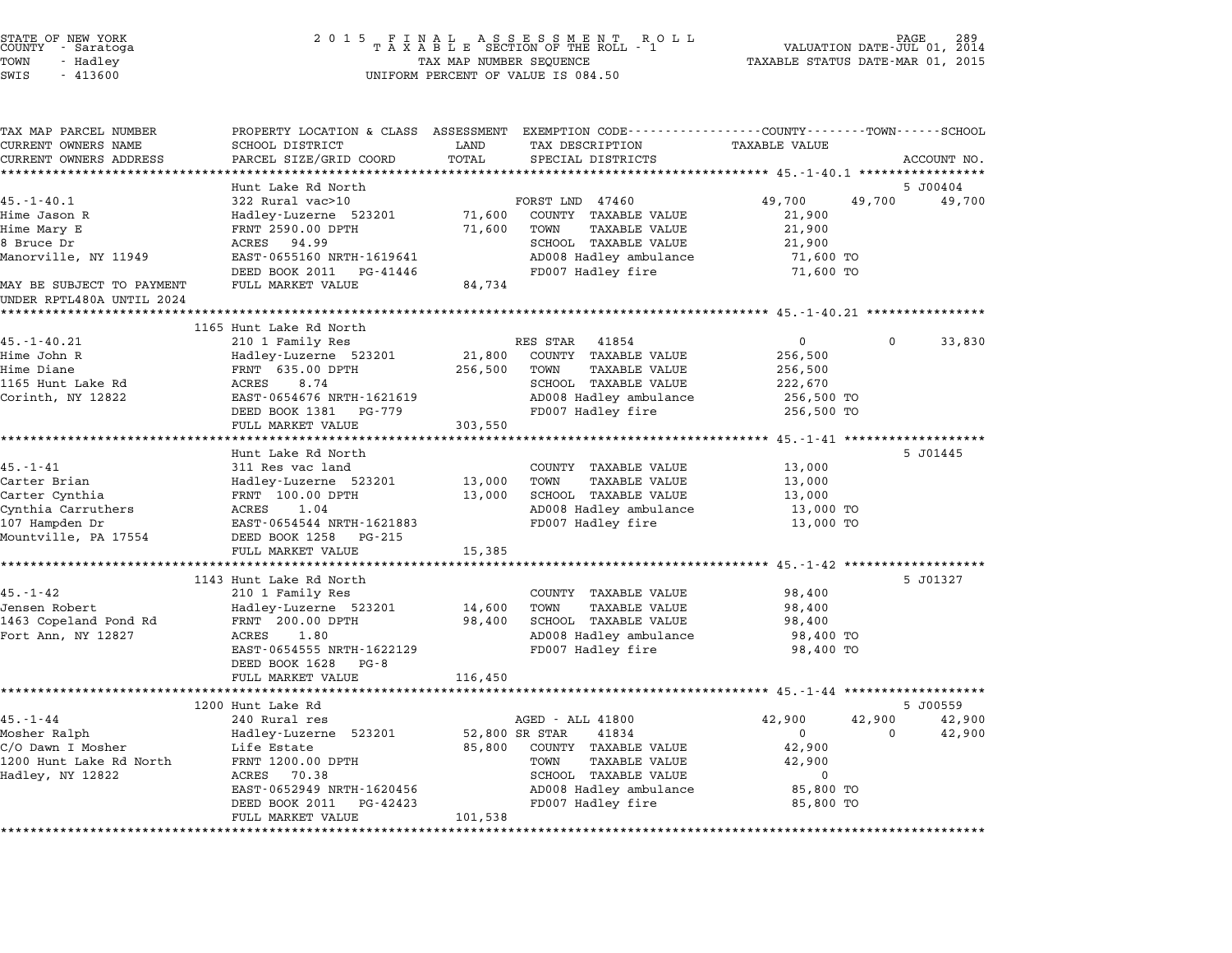| TOWN<br>SWIS | STATE OF NEW YORK<br>COUNTY - Saratoga<br>- Hadley<br>$-413600$ | 2015 FINAL ASSESSMENT ROLL<br>TAXABLE SECTION OF THE ROLL - 1<br>TAX MAP NUMBER SEQUENCE<br>UNIFORM PERCENT OF VALUE IS 084.50 | 290 PAGE 290<br>VALUATION DATE-JUL 01, 2014<br>TAXABLE STATUS DATE-MAR 01, 2015 |
|--------------|-----------------------------------------------------------------|--------------------------------------------------------------------------------------------------------------------------------|---------------------------------------------------------------------------------|
|              | TAX MAP PARCEL NUMBER                                           | PROPERTY LOCATION & CLASS ASSESSMENT EXEMPTION CODE----------------COUNTY------TOWN------SCHOOL                                |                                                                                 |

CURRENT OWNERS NAME SCHOOL DISTRICT LAND TAX DESCRIPTION TAXABLE VALUE CURRENT OWNERS ADDRESS PARCEL SIZE/GRID COORD TOTAL SPECIAL DISTRICTS ACCOUNT NO. \*\*\*\*\*\*\*\*\*\*\*\*\*\*\*\*\*\*\*\*\*\*\*\*\*\*\*\*\*\*\*\*\*\*\*\*\*\*\*\*\*\*\*\*\*\*\*\*\*\*\*\*\*\*\*\*\*\*\*\*\*\*\*\*\*\*\*\*\*\*\*\*\*\*\*\*\*\*\*\*\*\*\*\*\*\*\*\*\*\*\*\*\*\*\*\*\*\*\*\*\*\*\* 45.-1-45 \*\*\*\*\*\*\*\*\*\*\*\*\*\*\*\*\*\*\*

|                                                                                                        | Hunt Lake Rd North                                  |         |                                             |            | 5 J00584 |
|--------------------------------------------------------------------------------------------------------|-----------------------------------------------------|---------|---------------------------------------------|------------|----------|
| $45. - 1 - 45$                                                                                         | 910 Priv forest                                     |         | COUNTY TAXABLE VALUE                        | 32,800     |          |
| ABD Sanctuary Holdings LLC                                                                             | Hadley-Luzerne 523201                               | 32,800  | TOWN<br>TAXABLE VALUE                       | 32,800     |          |
| 39 Arbor Dr                                                                                            | FRNT 572.26 DPTH                                    | 32,800  | SCHOOL TAXABLE VALUE                        | 32,800     |          |
| Glens Falls, NY 12801                                                                                  | ACRES 39.80                                         |         | AD008 Hadley ambulance                      | 32,800 TO  |          |
|                                                                                                        | EAST-0652940 NRTH-1619716                           |         | FD007 Hadley fire                           | 32,800 TO  |          |
|                                                                                                        | DEED BOOK 2013 PG-26394                             |         |                                             |            |          |
|                                                                                                        | FULL MARKET VALUE                                   | 38,817  |                                             |            |          |
|                                                                                                        |                                                     |         |                                             |            |          |
|                                                                                                        | Hunt Lake Rd North                                  |         |                                             |            | 5 J00487 |
| $45. - 1 - 46$                                                                                         | 322 Rural vac>10                                    |         | COUNTY TAXABLE VALUE                        | 23,800     |          |
| Kolbinger Herman                                                                                       | Hadley-Luzerne 523201 23,800                        |         | TOWN<br>TAXABLE VALUE                       | 23,800     |          |
| Kolbinger Eva                                                                                          | FRNT 310.00 DPTH                                    | 23,800  | SCHOOL TAXABLE VALUE                        | 23,800     |          |
| 6 Candle Hill Rd                                                                                       | ACRES 10.28                                         |         | AD008 Hadley ambulance                      | 23,800 TO  |          |
| Sherman, CT 06784                                                                                      | EAST-0653622 NRTH-1618578                           |         | FD007 Hadley fire                           | 23,800 TO  |          |
|                                                                                                        | DEED BOOK 0722 PG-0511                              |         |                                             |            |          |
|                                                                                                        | FULL MARKET VALUE                                   | 28,166  |                                             |            |          |
|                                                                                                        | 1268 Hunt Lake Rd North                             |         |                                             |            | 5 J00815 |
| $45. - 1 - 47$                                                                                         | 240 Rural res                                       |         | COUNTY TAXABLE VALUE                        | 111,800    |          |
| Godfrey Gary L                                                                                         | Hadley-Luzerne 523201 51,500                        |         | TOWN<br>TAXABLE VALUE                       | 111,800    |          |
| Trustee                                                                                                | FRNT 570.10 DPTH                                    | 111,800 | SCHOOL TAXABLE VALUE                        | 111,800    |          |
| PO Box 2088                                                                                            | ACRES 60.79                                         |         | AD008 Hadley ambulance                      | 111,800 TO |          |
|                                                                                                        |                                                     |         | FD007 Hadley fire                           | 111,800 TO |          |
|                                                                                                        | DEED BOOK 2013 PG-29664                             |         |                                             |            |          |
|                                                                                                        | FULL MARKET VALUE                                   | 132,308 |                                             |            |          |
|                                                                                                        |                                                     |         |                                             |            |          |
|                                                                                                        | Hunt Lake Rd North                                  |         |                                             |            | 5 J00937 |
| $45. - 1 - 48$                                                                                         | 910 Priv forest                                     |         | COUNTY TAXABLE VALUE                        | 46,100     |          |
| Camp Gahada Inc                                                                                        | 412601<br>Corinth 1                                 | 46,100  | TOWN<br>TAXABLE VALUE                       | 46,100     |          |
|                                                                                                        |                                                     | 46,100  | SCHOOL TAXABLE VALUE                        | 46,100     |          |
|                                                                                                        |                                                     |         |                                             | 46,100 TO  |          |
| Camp Gahada Inc<br>Attn: Kristin Lehmann MCRES 78.91<br>EAST-0650511 NRTH-1619171<br>Norwood, NJ 07648 | DEED BOOK 1215 PG-149                               |         | AD008 Hadley ambulance<br>FD007 Hadley fire | 46,100 TO  |          |
|                                                                                                        | FULL MARKET VALUE                                   | 54,556  |                                             |            |          |
|                                                                                                        |                                                     |         |                                             |            |          |
|                                                                                                        | Hunt Lake Rd North                                  |         |                                             |            | 5 J00298 |
| $45. - 1 - 49$                                                                                         | 910 Priv forest                                     |         | COUNTY TAXABLE VALUE                        | 63,800     |          |
| Camp Gahada Inc                                                                                        | Corinth 1<br>412601                                 | 63,800  | TOWN<br>TAXABLE VALUE                       | 63,800     |          |
| Attn: Kg Lehmann                                                                                       | COTTHEI -<br>ACRES 115.63                           | 63,800  | SCHOOL TAXABLE VALUE                        | 63,800     |          |
|                                                                                                        |                                                     |         |                                             |            |          |
| 125 Somerset Rd                                                                                        |                                                     |         | AD008 Hadley ambulance 63,800 TO            |            |          |
| Norwood, NJ 07648                                                                                      | EAST-0648841 NRTH-1619428<br>DEED BOOK 0401 PG-0287 |         | FD007 Hadley fire                           | 63,800 TO  |          |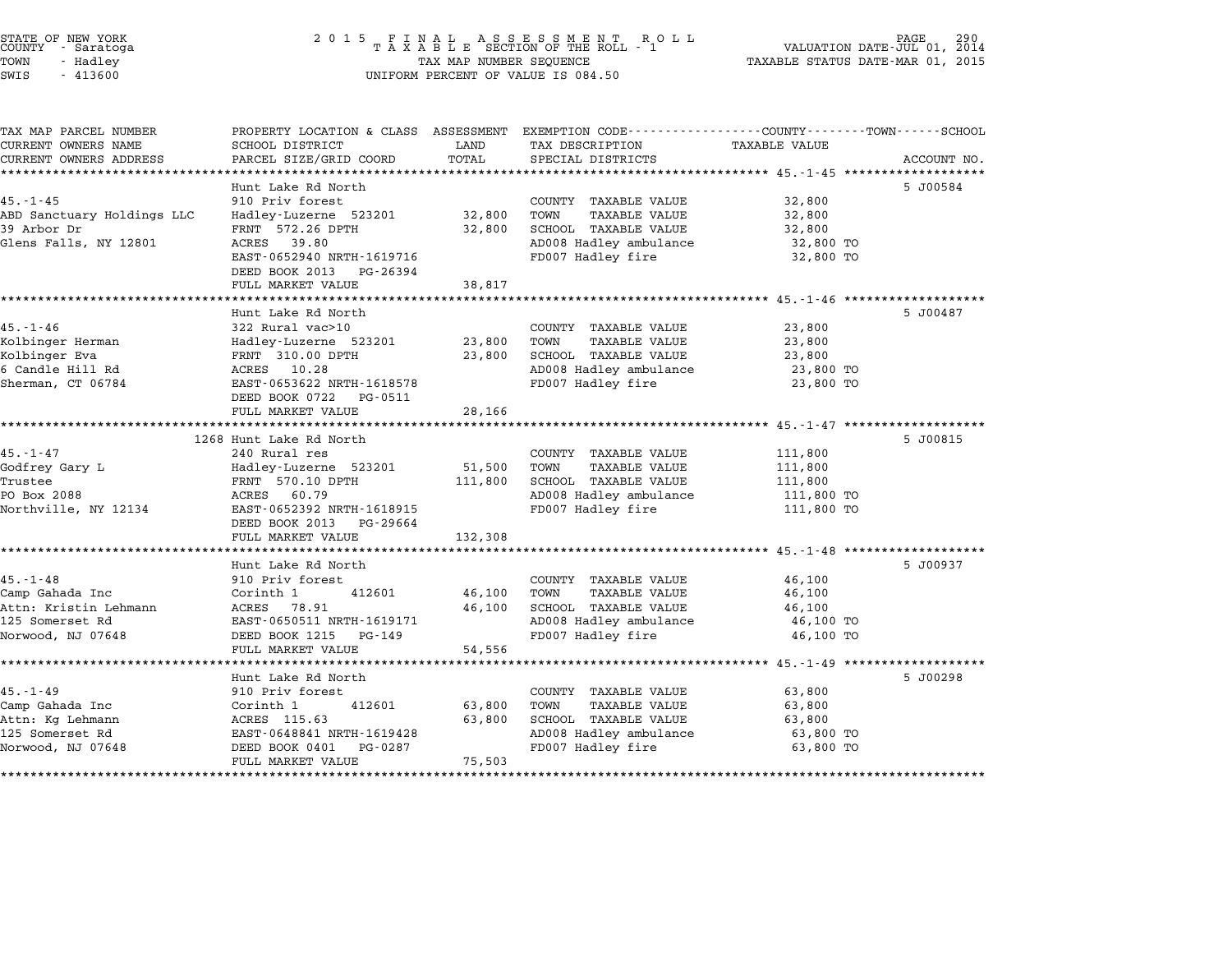| STATE OF NEW YORK |          |            |  |
|-------------------|----------|------------|--|
| COUNTY            |          | - Saratoga |  |
| TOWN              | - Hadley |            |  |
|                   |          |            |  |

| TAX MAP PARCEL NUMBER                               | PROPERTY LOCATION & CLASS ASSESSMENT EXEMPTION CODE----------------COUNTY-------TOWN------SCHOOL |              |                                |                                                |              |             |
|-----------------------------------------------------|--------------------------------------------------------------------------------------------------|--------------|--------------------------------|------------------------------------------------|--------------|-------------|
| CURRENT OWNERS NAME                                 | SCHOOL DISTRICT                                                                                  | LAND         | TAX DESCRIPTION                | TAXABLE VALUE                                  |              |             |
| CURRENT OWNERS ADDRESS                              | PARCEL SIZE/GRID COORD                                                                           | TOTAL        | SPECIAL DISTRICTS              |                                                |              | ACCOUNT NO. |
|                                                     |                                                                                                  |              |                                | **************** 45.-1-50.1 ****************** |              |             |
|                                                     | Lebarron Rd                                                                                      |              |                                |                                                |              | 5 J00492    |
| $45. - 1 - 50.1$                                    | 210 1 Family Res                                                                                 |              | VET COM C 41132                | 28,075                                         | $\Omega$     | $\Omega$    |
| Tooker A.K.A. Williams Denise Hadley-Luzerne 523201 |                                                                                                  |              | 17,300 VET COM T 41133         | $\mathbf 0$                                    | 17,000       | $\Omega$    |
| Williams Shea M                                     | FRNT 415.00 DPTH                                                                                 |              | 112,300 RES STAR 41854         | $\overline{0}$                                 | $\mathbf 0$  | 33,830      |
| 14 Lebarron Rd                                      | ACRES 3.53                                                                                       |              | COUNTY TAXABLE VALUE           | 84,225                                         |              |             |
| Corinth, NY 12822                                   | EAST-0654449 NRTH-1625349                                                                        |              | TOWN<br><b>TAXABLE VALUE</b>   | 95,300                                         |              |             |
|                                                     | DEED BOOK 1688 PG-485<br>FULL MARKET VALUE                                                       |              | SCHOOL TAXABLE VALUE           | 78,470<br>112,300 TO                           |              |             |
|                                                     |                                                                                                  |              | 132,899 AD008 Hadley ambulance |                                                |              |             |
|                                                     |                                                                                                  |              | FD007 Hadley fire              | 112,300 TO                                     |              |             |
|                                                     |                                                                                                  |              |                                |                                                |              |             |
| $45. -1 - 50.2$                                     | South Shore Rd<br>314 Rural vac<10                                                               |              | COUNTY TAXABLE VALUE           | 3,100                                          |              |             |
| Tooker Albert D                                     |                                                                                                  |              | <b>TAXABLE VALUE</b>           |                                                |              |             |
| Tooker Lorraine J                                   | Hadley-Luzerne 523201<br>FRNT 341.00 DPTH                                                        | 3,100 TOWN   | 3,100 SCHOOL TAXABLE VALUE     | 3,100<br>3,100                                 |              |             |
| 4563 South Shore Rd                                 | 0.58<br>ACRES                                                                                    |              | AD008 Hadley ambulance         | 3,100 TO                                       |              |             |
| Corinth, NY 12822                                   | EAST-0654379 NRTH-1625119                                                                        |              | FD007 Hadley fire              | 3,100 TO                                       |              |             |
|                                                     | DEED BOOK 1082 PG-366                                                                            |              |                                |                                                |              |             |
|                                                     | FULL MARKET VALUE                                                                                | 3,669        |                                |                                                |              |             |
|                                                     |                                                                                                  |              |                                |                                                |              |             |
|                                                     | 240 Parker Rd                                                                                    |              |                                |                                                |              |             |
| $45. - 1 - 51.11$                                   | 210 1 Family Res                                                                                 |              | RES STAR 41854                 | $\overline{0}$                                 | $\mathbf{0}$ | 33,830      |
| Watson Daniel                                       | Hadley-Luzerne 523201                                                                            | 22,200       | COUNTY TAXABLE VALUE           | 119,200                                        |              |             |
| 240 Parker Rd                                       | Lot 1                                                                                            | 119,200 TOWN | <b>TAXABLE VALUE</b>           | 119,200                                        |              |             |
| Corinth, NY 12822                                   | FRNT 287.04 DPTH                                                                                 |              | SCHOOL TAXABLE VALUE           | 85,370                                         |              |             |
|                                                     | ACRES<br>8.60                                                                                    |              | AD008 Hadley ambulance         | 119,200 TO                                     |              |             |
|                                                     | EAST-0647472 NRTH-1624125                                                                        |              | FD007 Hadley fire              | 119,200 TO                                     |              |             |
|                                                     | DEED BOOK 1362 PG-240                                                                            |              |                                |                                                |              |             |
|                                                     | FULL MARKET VALUE                                                                                | 141,065      |                                |                                                |              |             |
|                                                     |                                                                                                  |              |                                |                                                |              |             |
|                                                     | 252 Parker Rd                                                                                    |              |                                |                                                |              |             |
| $45. - 1 - 51.12$                                   | 240 Rural res                                                                                    |              | COUNTY TAXABLE VALUE           | 183,800                                        |              |             |
| Stiene Karl                                         | Hadley-Luzerne 523201                                                                            | 25,100       | TOWN<br>TAXABLE VALUE          | 183,800                                        |              |             |
| Stiene Linda                                        | Lot 2                                                                                            | 183,800      | SCHOOL TAXABLE VALUE           | 183,800                                        |              |             |
| 19 Sugar Toms Ln                                    | FRNT 325.00 DPTH                                                                                 |              | AD008 Hadley ambulance         | 183,800 TO                                     |              |             |
| East Norwich, NY 11732                              | ACRES 12.00                                                                                      |              | FD007 Hadley fire              | 183,800 TO                                     |              |             |
|                                                     | EAST-0647772 NRTH-1624136                                                                        |              |                                |                                                |              |             |
|                                                     | DEED BOOK 2010 PG-30752                                                                          |              |                                |                                                |              |             |
|                                                     | FULL MARKET VALUE                                                                                | 217,515      |                                |                                                |              |             |
|                                                     |                                                                                                  |              |                                |                                                |              |             |
|                                                     | Parker Rd                                                                                        |              |                                |                                                |              |             |
| $45. - 1 - 51.13$                                   | 322 Rural vac>10                                                                                 |              | COUNTY TAXABLE VALUE           | 23,700                                         |              |             |
| Stiene Karl                                         | Hadley-Luzerne 523201                                                                            | 23,700       | TAXABLE VALUE<br>TOWN          | 23,700                                         |              |             |
| Stiene Linda                                        | Lot 3                                                                                            | 23,700       | SCHOOL TAXABLE VALUE           | 23,700                                         |              |             |
| 19 Sugar Toms Ln                                    | FRNT 318.16 DPTH                                                                                 |              | AD008 Hadley ambulance         | 23,700 TO                                      |              |             |
| East Norwich, NY 11732                              | ACRES 10.20                                                                                      |              | FD007 Hadley fire              | 23,700 TO                                      |              |             |
|                                                     | EAST-0648091 NRTH-1624206                                                                        |              |                                |                                                |              |             |
|                                                     | DEED BOOK 2010<br>PG-30753                                                                       |              |                                |                                                |              |             |
|                                                     | FULL MARKET VALUE                                                                                | 28,047       |                                |                                                |              |             |
|                                                     |                                                                                                  |              |                                |                                                |              |             |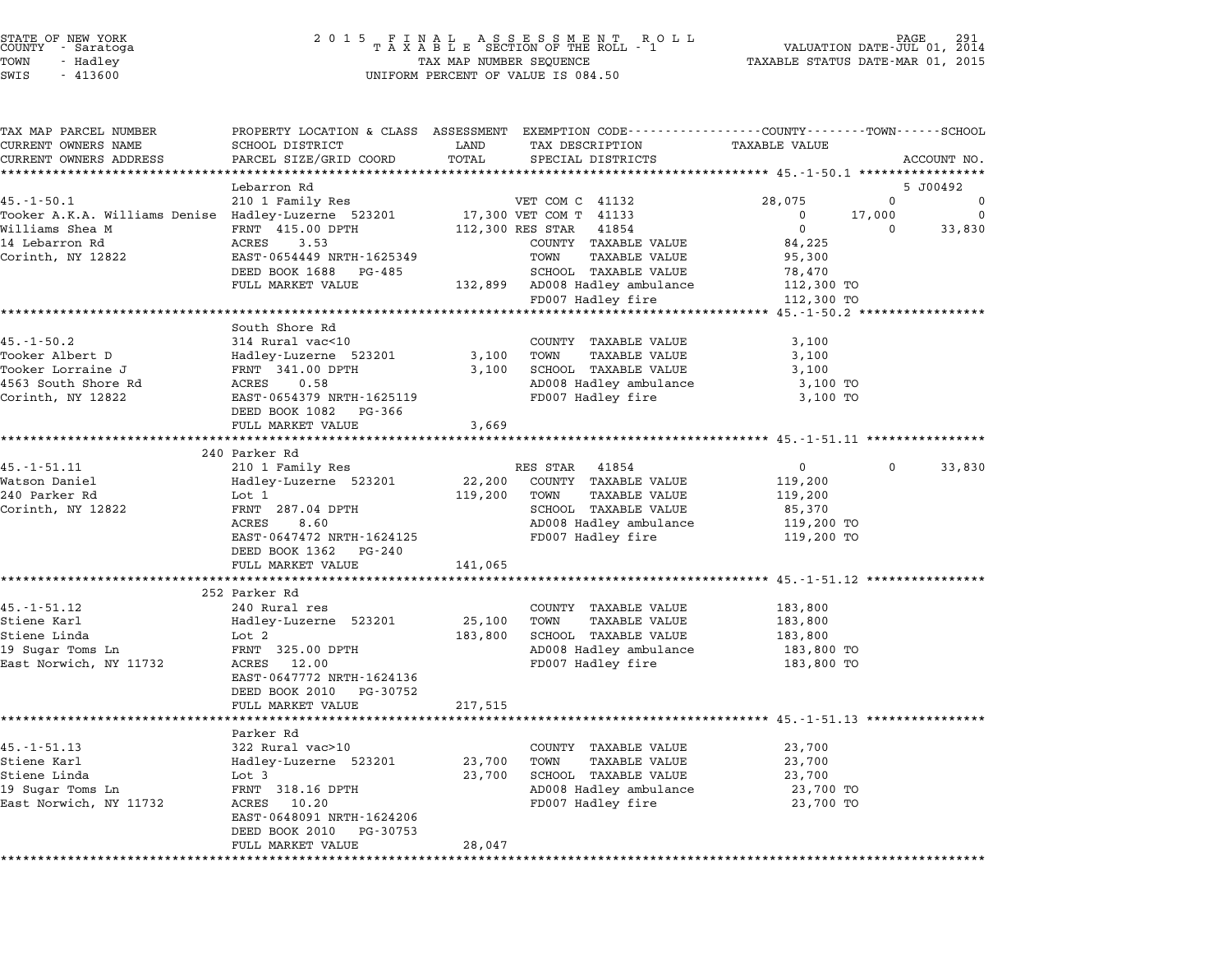| STATE OF NEW YORK |          |            |  |
|-------------------|----------|------------|--|
| COUNTY            |          | - Saratoga |  |
| TOWN              | - Hadley |            |  |
|                   |          |            |  |

## STATE OF NEW YORK <sup>2</sup> <sup>0</sup> <sup>1</sup> 5 F I N A L A S S E S S M E N T R O L L PAGE <sup>292</sup> COUNTY - Saratoga <sup>T</sup> <sup>A</sup> <sup>X</sup> <sup>A</sup> <sup>B</sup> <sup>L</sup> <sup>E</sup> SECTION OF THE ROLL - <sup>1</sup> VALUATION DATE-JUL 01, <sup>2014</sup> TOWN - Hadley TAX MAP NUMBER SEQUENCE TAXABLE STATUS DATE-MAR 01, <sup>2015</sup> SWIS - <sup>413600</sup> UNIFORM PERCENT OF VALUE IS 084.50

| TAX MAP PARCEL NUMBER    | PROPERTY LOCATION & CLASS ASSESSMENT EXEMPTION CODE---------------COUNTY-------TOWN-----SCHOOL |         |                              |                |          |             |
|--------------------------|------------------------------------------------------------------------------------------------|---------|------------------------------|----------------|----------|-------------|
| CURRENT OWNERS NAME      | SCHOOL DISTRICT                                                                                | LAND    | TAX DESCRIPTION              | TAXABLE VALUE  |          |             |
| CURRENT OWNERS ADDRESS   | PARCEL SIZE/GRID COORD                                                                         | TOTAL   | SPECIAL DISTRICTS            |                |          | ACCOUNT NO. |
|                          |                                                                                                |         |                              |                |          |             |
|                          | 286 Parker Rd                                                                                  |         |                              |                |          |             |
| $45. - 1 - 52$           | 210 1 Family Res                                                                               |         | RES STAR 41854               | $\mathbf 0$    | $\Omega$ | 33,830      |
| Jones Wayne              | Hadley-Luzerne 523201 25,700                                                                   |         | COUNTY TAXABLE VALUE         | 116,700        |          |             |
| Jones Douglas S & Curtis | FRNT 137.72 DPTH                                                                               | 116,700 | TOWN<br>TAXABLE VALUE        | 116,700        |          |             |
| 286 Parker Road          | ACRES 13.04                                                                                    |         | SCHOOL TAXABLE VALUE         | 82,870         |          |             |
| Corinth, NY 12822        | EAST-0648542 NRTH-1624057                                                                      |         | AD008 Hadley ambulance       | 116,700 TO     |          |             |
|                          | DEED BOOK 2014 PG-14069                                                                        | 138,107 | FD007 Hadley fire            | 116,700 TO     |          |             |
|                          | FULL MARKET VALUE                                                                              |         |                              |                |          |             |
|                          | South Shore Rd                                                                                 |         |                              |                |          |             |
| $45. - 1 - 53$           | 312 Vac w/imprv                                                                                |         | COUNTY TAXABLE VALUE         | 151,200        |          |             |
| Damadian Jevan           | Hadley-Luzerne 523201 85,800                                                                   |         | TOWN<br>TAXABLE VALUE        | 151,200        |          |             |
| C/O Jevan DaMadian       | FRNT 2257.03 DPTH                                                                              |         | 151,200 SCHOOL TAXABLE VALUE | 151,200        |          |             |
| 360 E 88th St Apt 22A    | ACRES 112.50                                                                                   |         | AD008 Hadley ambulance       | 151,200 TO     |          |             |
| New York, NY 10128       | EAST-0656081 NRTH-1624416                                                                      |         | FD007 Hadley fire            | 151,200 TO     |          |             |
|                          | DEED BOOK 2013 PG-6043                                                                         |         |                              |                |          |             |
|                          | FULL MARKET VALUE                                                                              | 178,935 |                              |                |          |             |
|                          |                                                                                                |         |                              |                |          |             |
|                          | Hunt Lake Rd                                                                                   |         |                              |                |          |             |
| $45. - 1 - 54$           | 240 Rural res                                                                                  |         | RES STAR 41854               | $\mathbf{0}$   | $\Omega$ | 33,830      |
| Warsing Deborah S        | Hadley-Luzerne 523201                                                                          | 47,700  | COUNTY TAXABLE VALUE         | 204,200        |          |             |
| 1087 N Hunt Lake Rd      | FRNT 1023.78 DPTH                                                                              | 204,200 | TAXABLE VALUE<br>TOWN        | 204,200        |          |             |
| Corinth, NY 12822        | ACRES 12.45                                                                                    |         | SCHOOL TAXABLE VALUE         | 170,370        |          |             |
|                          | EAST-0654404 NRTH-1622842                                                                      |         | AD008 Hadley ambulance       | 204,200 TO     |          |             |
|                          | DEED BOOK 1658 PG-336                                                                          |         | FD007 Hadley fire            | 204,200 TO     |          |             |
|                          | FULL MARKET VALUE                                                                              | 241,657 |                              |                |          |             |
|                          |                                                                                                |         |                              |                |          |             |
|                          | 448 Parker Rd                                                                                  |         |                              |                |          | 5 J00002    |
| $45. - 1 - 55$           | 240 Rural res                                                                                  |         | COUNTY TAXABLE VALUE         | 196,000        |          |             |
| Lowenthal Therese        | Hadley-Luzerne 523201                                                                          | 118,100 | TOWN<br>TAXABLE VALUE        | 196,000        |          |             |
| Goldberg Susan V         | FRNT 1875.00 DPTH                                                                              |         | 196,000 SCHOOL TAXABLE VALUE | 196,000        |          |             |
|                          |                                                                                                |         | AD008 Hadley ambulance       | 196,000 TO     |          |             |
|                          |                                                                                                |         | FD007 Hadley fire            | 196,000 TO     |          |             |
|                          |                                                                                                |         |                              |                |          |             |
|                          | FULL MARKET VALUE                                                                              | 231,953 |                              |                |          |             |
|                          |                                                                                                |         |                              |                |          |             |
|                          | 1049 Hunt Lake Rd North                                                                        |         |                              |                |          |             |
| $45. - 1 - 56$           | 210 1 Family Res                                                                               |         | RES STAR 41854               | $\overline{0}$ | $\Omega$ | 33,830      |
| Ward Bruce C             | Hadley-Luzerne 523201                                                                          | 16,600  | COUNTY TAXABLE VALUE         | 62,200         |          |             |
| Ward Suzanne M           | Lot 1                                                                                          | 62,200  | TOWN<br>TAXABLE VALUE        | 62,200         |          |             |
| 1049 Hunt Lake Rd N      | 2015001654 & 2007031262                                                                        |         | SCHOOL TAXABLE VALUE         | 28,370         |          |             |
| Corinth, NY 12822        | FRNT 100.00 DPTH                                                                               |         | AD008 Hadley ambulance       | 62,200 TO      |          |             |
|                          | ACRES<br>3.23                                                                                  |         | FD007 Hadley fire            | 62,200 TO      |          |             |
|                          | EAST-0654488 NRTH-1624263                                                                      |         |                              |                |          |             |
|                          | DEED BOOK 2007<br>PG-31265                                                                     |         |                              |                |          |             |
|                          | FULL MARKET VALUE                                                                              | 73,609  |                              |                |          |             |
|                          |                                                                                                |         |                              |                |          |             |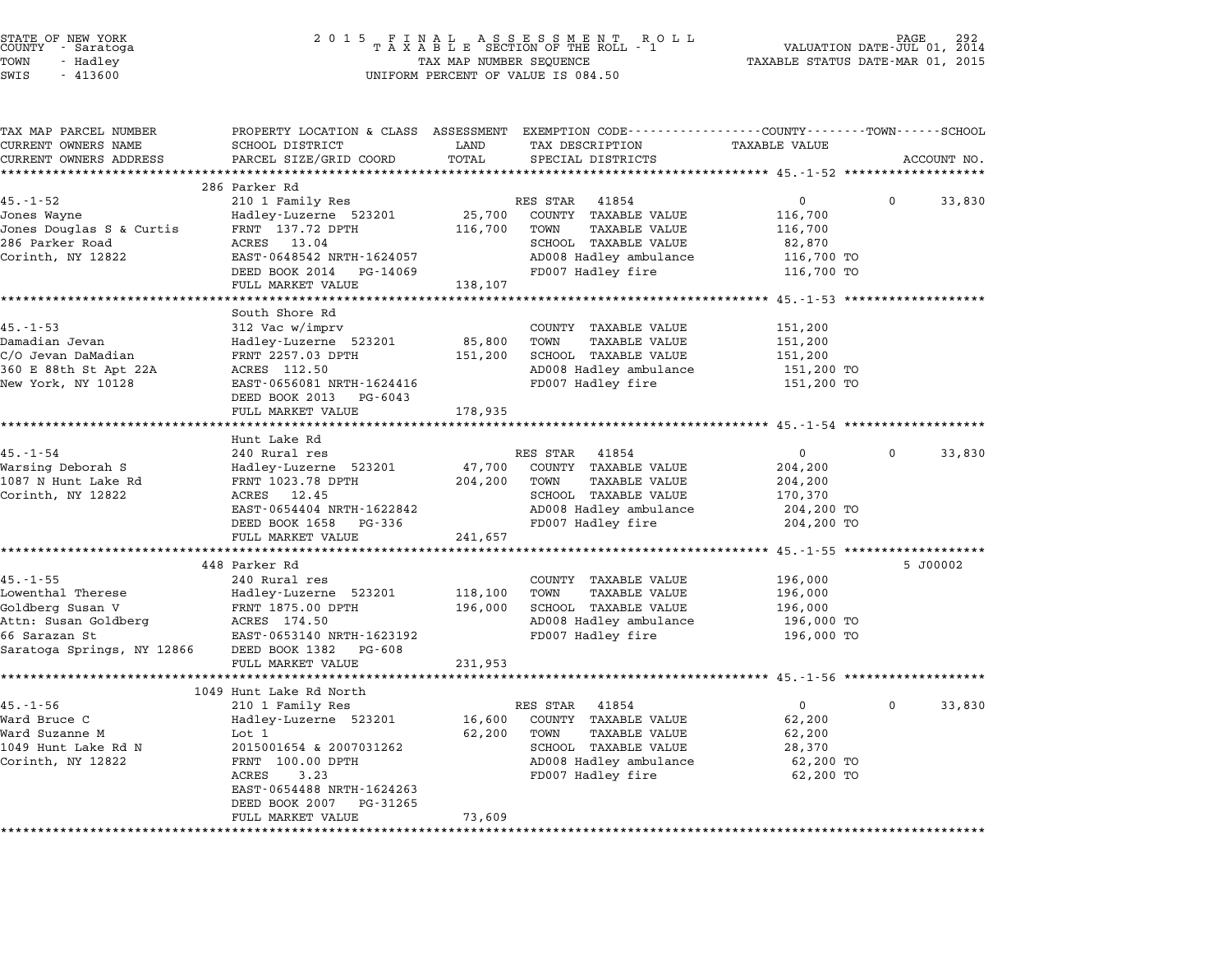| STATE OF NEW YORK<br>COUNTY<br>- Saratoga<br>TOWN<br>- Hadley<br>SWIS<br>$-413600$ | 2 0 1 5<br>FINAL ASSESSMENT RO<br>TAXABLE SECTION OF THE ROLL - 1<br>R O L L<br>TAX MAP NUMBER SEQUENCE<br>UNIFORM PERCENT OF VALUE IS 084.50 |         |                                                                                                                   | 293<br>PAGE<br>VALUATION DATE-JUL 01, 2014<br>TAXABLE STATUS DATE-MAR 01, 2015 |        |             |  |
|------------------------------------------------------------------------------------|-----------------------------------------------------------------------------------------------------------------------------------------------|---------|-------------------------------------------------------------------------------------------------------------------|--------------------------------------------------------------------------------|--------|-------------|--|
| TAX MAP PARCEL NUMBER<br>CURRENT OWNERS NAME                                       | SCHOOL DISTRICT                                                                                                                               | LAND    | PROPERTY LOCATION & CLASS ASSESSMENT EXEMPTION CODE---------------COUNTY-------TOWN-----SCHOOL<br>TAX DESCRIPTION | <b>TAXABLE VALUE</b>                                                           |        |             |  |
| CURRENT OWNERS ADDRESS                                                             | PARCEL SIZE/GRID COORD                                                                                                                        | TOTAL   | SPECIAL DISTRICTS                                                                                                 |                                                                                |        | ACCOUNT NO. |  |
|                                                                                    |                                                                                                                                               |         |                                                                                                                   |                                                                                |        |             |  |
|                                                                                    | 289 Mt Anthony Rd                                                                                                                             |         |                                                                                                                   |                                                                                |        | 5 J00402    |  |
| $46. - 1 - 3$                                                                      | 240 Rural res                                                                                                                                 |         | VETWAR CTS 41120                                                                                                  | 10,995                                                                         | 10,200 | 10,200      |  |
| Williams, Phillip G & Wilma A Corinth 1                                            | 412601                                                                                                                                        |         | 40,200 SR STAR<br>41834                                                                                           | $\mathbf{0}$                                                                   | 0      | 63,100      |  |
| Williams Family Trust<br>85 Mt Anthony Rd Rear                                     | FRNT 1180.00 DPTH<br>37.14<br>ACRES                                                                                                           | 73,300  | COUNTY TAXABLE VALUE<br>TAXABLE VALUE<br>TOWN                                                                     | 62,305<br>63,100                                                               |        |             |  |
| Hadley, NY                                                                         | EAST-0661354 NRTH-1622753                                                                                                                     |         | SCHOOL TAXABLE VALUE                                                                                              | 0                                                                              |        |             |  |
|                                                                                    | DEED BOOK 2014<br>PG-37362                                                                                                                    |         | AD008 Hadley ambulance                                                                                            | 73,300 TO                                                                      |        |             |  |
|                                                                                    | FULL MARKET VALUE                                                                                                                             |         | 86,746 FD007 Hadley fire                                                                                          | 73,300 TO                                                                      |        |             |  |
|                                                                                    |                                                                                                                                               |         |                                                                                                                   |                                                                                |        |             |  |
|                                                                                    | 239 Mt Anthony Rd                                                                                                                             |         |                                                                                                                   |                                                                                |        |             |  |
| $46. - 1 - 4.2$                                                                    | 210 1 Family Res                                                                                                                              |         | RES STAR<br>41854                                                                                                 | $\mathbf{0}$                                                                   | 0      | 33,830      |  |
| Tambasco Kenneth                                                                   | Corinth 1<br>412601                                                                                                                           | 16,900  | COUNTY TAXABLE VALUE                                                                                              | 153,600                                                                        |        |             |  |
| PO Box 246                                                                         | FRNT 688.60 DPTH<br>ACRES<br>3.23                                                                                                             | 153,600 | TOWN<br><b>TAXABLE VALUE</b><br>SCHOOL TAXABLE VALUE                                                              | 153,600                                                                        |        |             |  |
| Lake Luzerne, NY 12846                                                             | EAST-0662598 NRTH-1622051                                                                                                                     |         | AD008 Hadley ambulance                                                                                            | 119,770<br>153,600 TO                                                          |        |             |  |
|                                                                                    | DEED BOOK 2009<br>PG-7931                                                                                                                     |         | FD007 Hadley fire                                                                                                 | 153,600 TO                                                                     |        |             |  |
|                                                                                    | FULL MARKET VALUE                                                                                                                             | 181,775 |                                                                                                                   |                                                                                |        |             |  |
|                                                                                    |                                                                                                                                               |         |                                                                                                                   |                                                                                |        |             |  |
|                                                                                    | 264 Mt Anthony Rd                                                                                                                             |         |                                                                                                                   |                                                                                |        | 5 J00230    |  |
| $46. - 1 - 4.11$                                                                   | 240 Rural res                                                                                                                                 |         | COUNTY TAXABLE VALUE                                                                                              | 144,400                                                                        |        |             |  |
| Meade John                                                                         | Corinth 1<br>412601                                                                                                                           | 45,900  | TOWN<br><b>TAXABLE VALUE</b>                                                                                      | 144,400                                                                        |        |             |  |
| Meade Teresa A                                                                     | Contract Sale/Mead                                                                                                                            | 144,400 | SCHOOL TAXABLE VALUE                                                                                              | 144,400                                                                        |        |             |  |
| PO Box 124<br>Corinth, NY 12822                                                    | Lot 4<br>FRNT 2590.00 DPTH                                                                                                                    |         | AD008 Hadley ambulance<br>FD007 Hadley fire                                                                       | 144,400 TO<br>144,400 TO                                                       |        |             |  |
|                                                                                    | ACRES<br>55.23<br>EAST-0662072 NRTH-1623664<br>DEED BOOK 2007<br>PG-26115                                                                     |         |                                                                                                                   |                                                                                |        |             |  |
|                                                                                    | FULL MARKET VALUE                                                                                                                             | 170,888 |                                                                                                                   |                                                                                |        |             |  |
|                                                                                    | 319 Mt Anthony Rd                                                                                                                             |         |                                                                                                                   |                                                                                |        |             |  |
| $46. - 1 - 4.12$                                                                   | 270 Mfg housing                                                                                                                               |         | COUNTY TAXABLE VALUE                                                                                              | 46,000                                                                         |        |             |  |
| Reukauf Craig A                                                                    | Corinth 1<br>412601                                                                                                                           | 23,300  | TOWN<br>TAXABLE VALUE                                                                                             | 46,000                                                                         |        |             |  |
| Reukauf Kathleen M                                                                 | Miner Land Contract                                                                                                                           | 46,000  | SCHOOL TAXABLE VALUE                                                                                              | 46,000                                                                         |        |             |  |
| 111 N Atlantic Ave Apt 321                                                         | Lot 5                                                                                                                                         |         | AD008 Hadley ambulance                                                                                            | 46,000 TO                                                                      |        |             |  |
| New Smyrna Beach, FL 32169                                                         | FRNT 1145.00 DPTH<br>ACRES<br>12.76                                                                                                           |         | FD007 Hadley fire                                                                                                 | 46,000 TO                                                                      |        |             |  |
|                                                                                    | EAST-0660911 NRTH-1623892<br>DEED BOOK 1244<br>PG-479                                                                                         |         |                                                                                                                   |                                                                                |        |             |  |
|                                                                                    | FULL MARKET VALUE                                                                                                                             | 54,438  |                                                                                                                   |                                                                                |        |             |  |
|                                                                                    |                                                                                                                                               |         |                                                                                                                   |                                                                                |        |             |  |

STATE OF NEW YORK <sup>2</sup> <sup>0</sup> <sup>1</sup> 5 F I N A L A S S E S S M E N T R O L L PAGE <sup>293</sup> COUNTY - Saratoga <sup>T</sup> <sup>A</sup> <sup>X</sup> <sup>A</sup> <sup>B</sup> <sup>L</sup> <sup>E</sup> SECTION OF THE ROLL - <sup>1</sup> VALUATION DATE-JUL 01, <sup>2014</sup>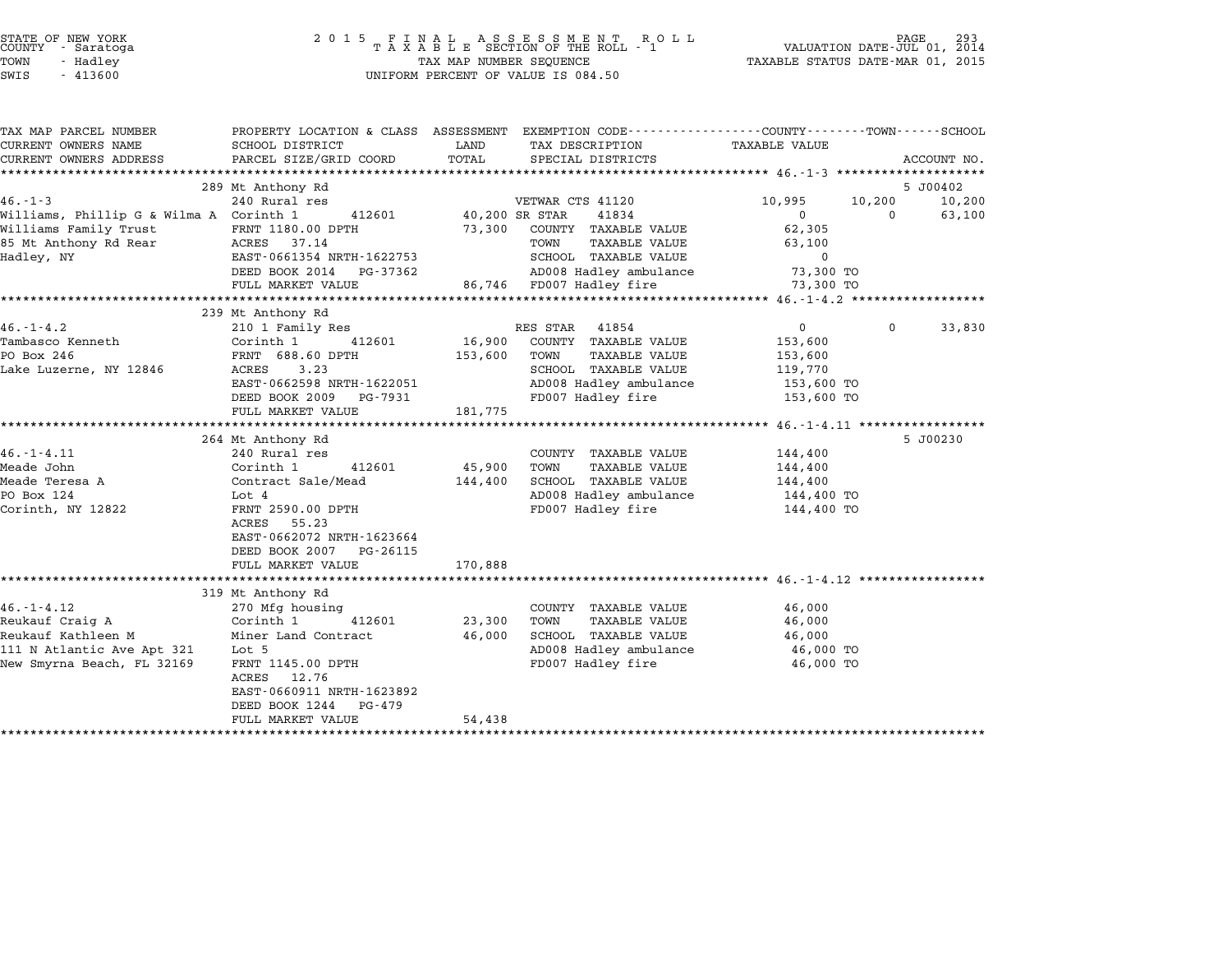| STATE OF NEW YORK<br>COUNTY - Saratoga<br>TOWN<br>- Hadley<br>SWIS<br>$-413600$ | 2 0 1 5                                                                                                            |                  | FINAL ASSESSMENT ROLL<br>TAXABLE SECTION OF THE ROLL - 1<br>TAX MAP NUMBER SEQUENCE<br>UNIFORM PERCENT OF VALUE IS 084.50 | VALUATION DATE- $JU\tilde{L}$ 01,<br>TAXABLE STATUS DATE-MAR 01, 2015 |   | 294<br>2014 |
|---------------------------------------------------------------------------------|--------------------------------------------------------------------------------------------------------------------|------------------|---------------------------------------------------------------------------------------------------------------------------|-----------------------------------------------------------------------|---|-------------|
| TAX MAP PARCEL NUMBER<br>CURRENT OWNERS NAME                                    | PROPERTY LOCATION & CLASS ASSESSMENT EXEMPTION CODE---------------COUNTY-------TOWN------SCHOOL<br>SCHOOL DISTRICT | LAND             | TAX DESCRIPTION                                                                                                           | TAXABLE VALUE                                                         |   |             |
| CURRENT OWNERS ADDRESS                                                          | PARCEL SIZE/GRID COORD                                                                                             | TOTAL            | SPECIAL DISTRICTS                                                                                                         |                                                                       |   | ACCOUNT NO. |
|                                                                                 |                                                                                                                    |                  |                                                                                                                           |                                                                       |   |             |
| $46. - 1 - 4.13$                                                                | 248 Mt Anthony Rd<br>270 Mfg housing                                                                               |                  | RES STAR<br>41854                                                                                                         | $\overline{0}$                                                        | 0 | 33,830      |
| Haskell Claudia A                                                               | Corinth 1<br>412601                                                                                                | 21,000           | COUNTY TAXABLE VALUE                                                                                                      | 82,700                                                                |   |             |
| Loomis Jessica L                                                                | Lot 3                                                                                                              | 82,700           | TOWN<br>TAXABLE VALUE                                                                                                     | 82,700                                                                |   |             |
| PO Box 163                                                                      | FRNT 280.00 DPTH                                                                                                   |                  | SCHOOL TAXABLE VALUE                                                                                                      | 48,870                                                                |   |             |
| Lake Luzerne, NY 12846                                                          | ACRES<br>7.25                                                                                                      |                  | AD008 Hadley ambulance                                                                                                    | 82,700 TO                                                             |   |             |
|                                                                                 | EAST-0663194 NRTH-1622277<br>DEED BOOK 2006<br>PG-19810                                                            |                  | FD007 Hadley fire                                                                                                         | 82,700 TO                                                             |   |             |
|                                                                                 | FULL MARKET VALUE                                                                                                  | 97,870           |                                                                                                                           |                                                                       |   |             |
|                                                                                 |                                                                                                                    | *************    | ************************************ 46.-1-4.14 ****************                                                          |                                                                       |   |             |
|                                                                                 | 238 Mt Anthony Rd                                                                                                  |                  | RES STAR                                                                                                                  | $\overline{0}$                                                        | 0 |             |
| 46.-1-4.14<br>Starling Pamela D                                                 | 270 Mfg housing<br>Corinth 1<br>412601                                                                             | 19,100           | 41854<br>COUNTY TAXABLE VALUE                                                                                             | 64,400                                                                |   | 33,830      |
| 103 White Birch Estates                                                         | Lot 2                                                                                                              | 64,400           | <b>TAXABLE VALUE</b><br>TOWN                                                                                              | 64,400                                                                |   |             |
| Fort Edward, NY 12828                                                           | FRNT 285.00 DPTH                                                                                                   |                  | SCHOOL TAXABLE VALUE                                                                                                      | 30,570                                                                |   |             |
|                                                                                 | ACRES<br>5.27                                                                                                      |                  | AD008 Hadley ambulance                                                                                                    | 64,400 TO                                                             |   |             |
|                                                                                 | EAST-0663255 NRTH-1622007<br>DEED BOOK 2014<br>PG-20588                                                            |                  | FD007 Hadley fire                                                                                                         | 64,400 TO                                                             |   |             |
|                                                                                 | FULL MARKET VALUE                                                                                                  | 76,213           |                                                                                                                           |                                                                       |   |             |
|                                                                                 |                                                                                                                    |                  |                                                                                                                           | ******************** 46.-1-4.15 **********                            |   |             |
|                                                                                 | 226 Mt Anthony Rd                                                                                                  |                  |                                                                                                                           |                                                                       |   |             |
| $46. - 1 - 4.15$                                                                | 270 Mfg housing                                                                                                    |                  | COUNTY TAXABLE VALUE                                                                                                      | 58,500                                                                |   |             |
| Gurtler Marissa M<br>226 Antone Mtn Rd                                          | Corinth 1<br>412601<br>Lot 1                                                                                       | 18,700<br>58,500 | <b>TAXABLE VALUE</b><br>TOWN<br>SCHOOL TAXABLE VALUE                                                                      | 58,500<br>58,500                                                      |   |             |
| Corinth, NY 12822                                                               | FRNT 260.00 DPTH                                                                                                   |                  | AD008 Hadley ambulance                                                                                                    | 58,500 TO                                                             |   |             |
|                                                                                 | ACRES<br>4.87                                                                                                      |                  | FD007 Hadley fire                                                                                                         | 58,500 TO                                                             |   |             |
|                                                                                 | EAST-0663336 NRTH-1621747                                                                                          |                  |                                                                                                                           |                                                                       |   |             |
|                                                                                 | DEED BOOK 2012<br>PG-35151                                                                                         |                  |                                                                                                                           |                                                                       |   |             |
|                                                                                 | FULL MARKET VALUE                                                                                                  | 69,231           |                                                                                                                           |                                                                       |   |             |
|                                                                                 |                                                                                                                    |                  | ************************************ 46.-1-5.12 ***************                                                           |                                                                       |   |             |
|                                                                                 | 408 Mt Anthony Rd                                                                                                  |                  |                                                                                                                           |                                                                       |   |             |
| $46. - 1 - 5.12$                                                                | 210 1 Family Res                                                                                                   |                  | SR STAR<br>41834                                                                                                          | 0                                                                     | 0 | 73,640      |
| Games Roy V III                                                                 | Corinth 1<br>412601                                                                                                | 22,700           | COUNTY TAXABLE VALUE                                                                                                      | 116,000                                                               |   |             |
| Games Roberta                                                                   | FRNT 257.78 DPTH                                                                                                   | 116,000          | TOWN<br><b>TAXABLE VALUE</b>                                                                                              | 116,000                                                               |   |             |
| Box 408 Antone Rd                                                               | ACRES<br>9.10                                                                                                      |                  | SCHOOL TAXABLE VALUE                                                                                                      | 42,360                                                                |   |             |
| Corinth, NY 12822                                                               | EAST-0661657 NRTH-1625270                                                                                          |                  | AD008 Hadley ambulance                                                                                                    | 116,000 TO                                                            |   |             |
|                                                                                 | DEED BOOK 1555<br>PG-466<br>FULL MARKET VALUE                                                                      | 137,278          | FD007 Hadley fire                                                                                                         | 116,000 TO                                                            |   |             |
|                                                                                 |                                                                                                                    |                  |                                                                                                                           |                                                                       |   |             |
|                                                                                 | 402 Mt Anthony Rd                                                                                                  |                  |                                                                                                                           |                                                                       |   |             |
| $46. -1 - 5.13$                                                                 | 433 Auto body                                                                                                      |                  | COUNTY TAXABLE VALUE                                                                                                      | 97,300                                                                |   |             |
| Games Roy V III                                                                 | Corinth 1<br>412601                                                                                                | 15,300           | TOWN<br>TAXABLE VALUE                                                                                                     | 97,300                                                                |   |             |
| Box 408 Antone Mt Rd                                                            | FRNT 286.49 DPTH                                                                                                   | 97,300           | SCHOOL TAXABLE VALUE                                                                                                      | 97,300                                                                |   |             |
| Corinth, NY 12822                                                               | ACRES<br>2.20                                                                                                      |                  | AD008 Hadley ambulance                                                                                                    | 97,300 TO                                                             |   |             |
|                                                                                 | EAST-0661327 NRTH-1625080<br>DEED BOOK 1555<br>PG-469                                                              |                  | FD007 Hadley fire                                                                                                         | 97,300 TO                                                             |   |             |
|                                                                                 | FULL MARKET VALUE                                                                                                  | 115,148          |                                                                                                                           |                                                                       |   |             |
|                                                                                 |                                                                                                                    |                  |                                                                                                                           |                                                                       |   |             |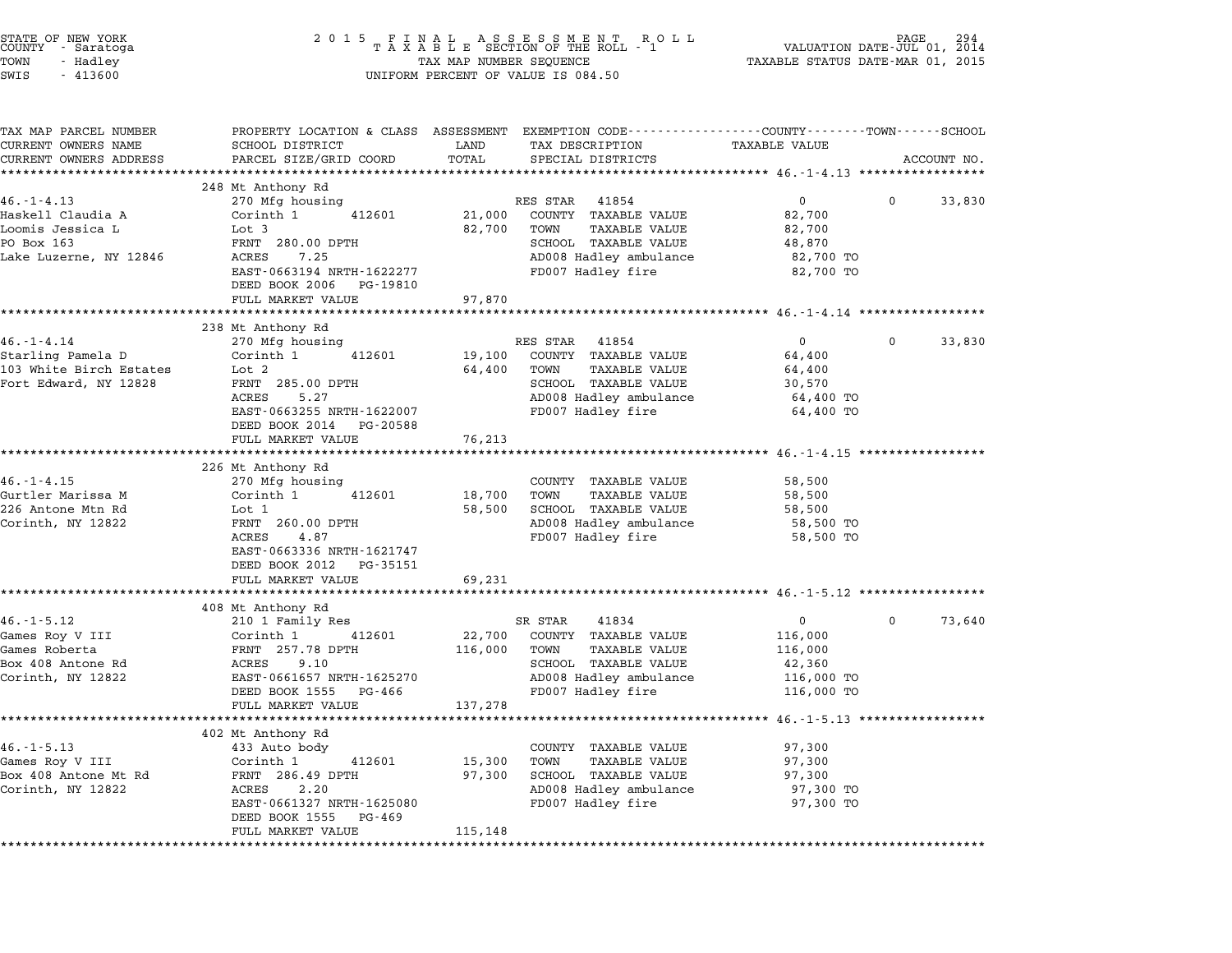| STATE OF NEW YORK<br>COUNTY |          | - Saratoga |  |
|-----------------------------|----------|------------|--|
| TOWN                        | - Hadlev |            |  |

| TAX MAP PARCEL NUMBER                             |                                                        | PROPERTY LOCATION & CLASS ASSESSMENT EXEMPTION CODE---------------COUNTY-------TOWN------SCHOOL |                                      |
|---------------------------------------------------|--------------------------------------------------------|-------------------------------------------------------------------------------------------------|--------------------------------------|
| CURRENT OWNERS NAME                               | SCHOOL DISTRICT                                        | LAND<br>TAX DESCRIPTION                                                                         | <b>TAXABLE VALUE</b>                 |
| CURRENT OWNERS ADDRESS<br>*********************** | PARCEL SIZE/GRID COORD<br>**************************** | TOTAL<br>SPECIAL DISTRICTS                                                                      | ACCOUNT NO.                          |
|                                                   |                                                        |                                                                                                 | 5 J00300                             |
| $46. - 1 - 5.111$                                 | 384 Mt Anthony Rd<br>240 Rural res                     | AGED - ALL 41800                                                                                | 30,000<br>30,000<br>30,000           |
| Games Roy V                                       | Corinth 1<br>412601                                    | 20,900 SR STAR<br>41834                                                                         | $\mathbf{0}$<br>$\Omega$<br>30,000   |
| C/O Danny Games                                   | 2008/33231 Boundary Line                               | 60,000<br>COUNTY TAXABLE VALUE                                                                  | 30,000                               |
| 370 Antone Mt Rd                                  | FRNT 305.00 DPTH                                       | TOWN<br><b>TAXABLE VALUE</b>                                                                    | 30,000                               |
| Corinth, NY 12822                                 | ACRES 10.91                                            | SCHOOL TAXABLE VALUE                                                                            | $\mathbf 0$                          |
|                                                   | EAST-0661647 NRTH-1624912                              | AD008 Hadley ambulance                                                                          | 60,000 TO                            |
|                                                   | DEED BOOK 0465 PG-0086                                 | FD007 Hadley fire                                                                               | 60,000 TO                            |
|                                                   | FULL MARKET VALUE                                      | 71,006                                                                                          |                                      |
|                                                   |                                                        |                                                                                                 |                                      |
|                                                   | Mt Anthony Rd Rear                                     |                                                                                                 | 5 J00478                             |
| $46. - 1 - 6$                                     | 910 Priv forest                                        | COUNTY TAXABLE VALUE                                                                            | 20,300                               |
| Depew Randolph                                    | 412601<br>Corinth 1                                    | 20,300<br>TOWN<br><b>TAXABLE VALUE</b>                                                          | 20,300                               |
| RD2 Hook Rd                                       | ACRES 60.00                                            | 20,300<br>SCHOOL TAXABLE VALUE                                                                  | 20,300                               |
| Argyle, NY 12809                                  | EAST-0662991 NRTH-1623956                              | AD008 Hadley ambulance                                                                          | 20,300 TO                            |
|                                                   | DEED BOOK 1061 PG-183                                  | FD007 Hadley fire                                                                               | 20,300 TO                            |
|                                                   | FULL MARKET VALUE                                      | 24,024                                                                                          |                                      |
|                                                   | ********************************                       |                                                                                                 |                                      |
|                                                   | 181 Harris Rd                                          |                                                                                                 | 5 J00850                             |
| $46. - 1 - 8.1$                                   | 240 Rural res                                          | RES STAR<br>41854                                                                               | $\overline{0}$<br>$\Omega$<br>33,830 |
| Elliott Bernard J                                 | Corinth 1<br>412601                                    | 81,800<br>COUNTY TAXABLE VALUE                                                                  | 295,900                              |
| Elliott Cynthia A                                 | FRNT 745.00 DPTH                                       | 295,900<br>TOWN<br>TAXABLE VALUE                                                                | 295,900                              |
| 181 Harris Rd                                     | ACRES 134.18                                           | SCHOOL TAXABLE VALUE                                                                            | 262,070                              |
| Corinth, NY 12822                                 | EAST-0665000 NRTH-1624340                              | AD008 Hadley ambulance                                                                          | 295,900 TO                           |
|                                                   | DEED BOOK 1623 PG-88                                   | FD007 Hadley fire                                                                               | 295,900 TO                           |
|                                                   | FULL MARKET VALUE                                      | 350,178                                                                                         |                                      |
|                                                   |                                                        |                                                                                                 |                                      |
|                                                   | 161 Harris Rd                                          |                                                                                                 |                                      |
| $46. - 1 - 8.2$                                   | 210 1 Family Res                                       | RES STAR 41854                                                                                  | $\mathbf{0}$<br>$\Omega$<br>33,830   |
| Bailey-Brewer Kathryn                             | 412601<br>Corinth 1                                    | 38,100<br>COUNTY TAXABLE VALUE                                                                  | 175,100                              |
| 161 Harris Rd                                     | FRNT 360.00 DPTH                                       | 175,100<br>TOWN<br><b>TAXABLE VALUE</b>                                                         | 175,100                              |
| Corinth, NY 12822                                 | ACRES 33.98                                            | SCHOOL TAXABLE VALUE                                                                            | 141,270                              |
|                                                   | EAST-0664533 NRTH-1623079                              | AD008 Hadley ambulance                                                                          | 175,100 TO                           |
|                                                   | DEED BOOK 2013 PG-22611                                | FD007 Hadley fire                                                                               | 175,100 TO                           |
|                                                   | FULL MARKET VALUE                                      | 207,219                                                                                         |                                      |
|                                                   | *********************                                  |                                                                                                 |                                      |
|                                                   | 145 Harris Rd                                          |                                                                                                 |                                      |
| $46. - 1 - 8.31$                                  | 210 1 Family Res                                       | CW_15_VET/ 41161                                                                                | 10,200<br>10,200<br>0                |
| Cook Leland J                                     | Corinth 1<br>412601                                    | 24,200 SR STAR<br>41834                                                                         | 73,640<br>$\overline{0}$<br>$\Omega$ |
| Cook Charis A                                     | Lot 1                                                  | 107,100 COUNTY TAXABLE VALUE                                                                    | 96,900                               |
| PO Box 483                                        | FRNT 700.00 DPTH                                       | TOWN<br><b>TAXABLE VALUE</b>                                                                    | 96,900                               |
| Lake Luzerne, NY 12846                            | ACRES<br>28.59                                         | SCHOOL TAXABLE VALUE                                                                            | 33,460                               |
|                                                   | EAST-0664563 NRTH-1621972<br>DEED BOOK 1651<br>PG-318  | AD008 Hadley ambulance<br>FD007 Hadley fire                                                     | 107,100 TO<br>107,100 TO             |
|                                                   | FULL MARKET VALUE                                      | 126,746                                                                                         |                                      |
|                                                   |                                                        |                                                                                                 |                                      |
|                                                   |                                                        |                                                                                                 |                                      |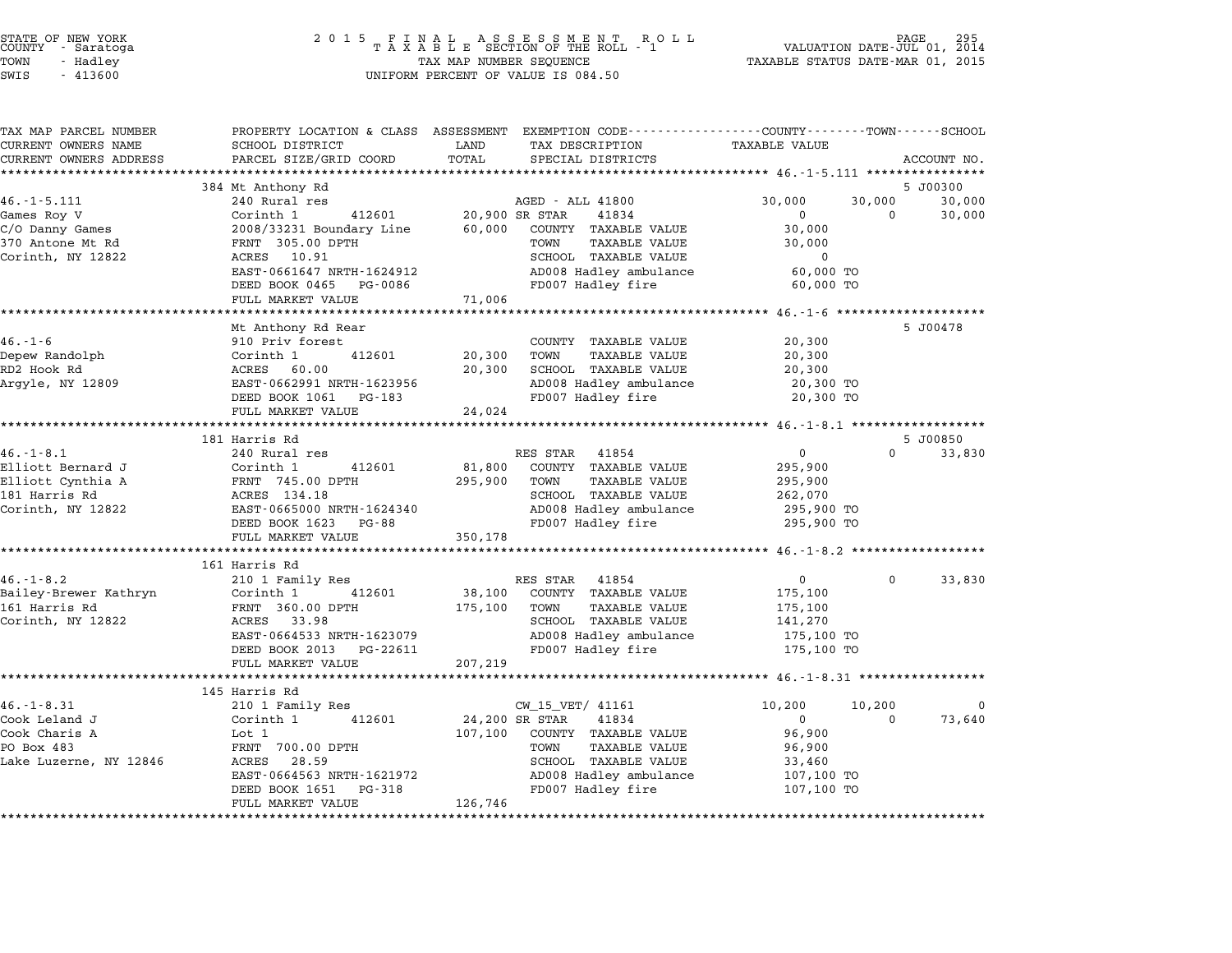| STATE OF NEW YORK<br>COUNTY - Saratoga<br>TOWN<br>- Hadley<br>SWIS<br>$-413600$                | 2 0 1 5                                                                                                                                                                                                 | FINAL ASSESSMENT ROLL<br>TAXABLE SECTION OF THE ROLL - 1<br>TAX MAP NUMBER SEQUENCE<br>UNIFORM PERCENT OF VALUE IS 084.50                                                                                                 | 296<br>VALUATION DATE-JUL 01,<br>2014<br>TAXABLE STATUS DATE-MAR 01, 2015                                                          |
|------------------------------------------------------------------------------------------------|---------------------------------------------------------------------------------------------------------------------------------------------------------------------------------------------------------|---------------------------------------------------------------------------------------------------------------------------------------------------------------------------------------------------------------------------|------------------------------------------------------------------------------------------------------------------------------------|
| TAX MAP PARCEL NUMBER<br>CURRENT OWNERS NAME<br>CURRENT OWNERS ADDRESS                         | SCHOOL DISTRICT<br>PARCEL SIZE/GRID COORD                                                                                                                                                               | PROPERTY LOCATION & CLASS ASSESSMENT EXEMPTION CODE----------------COUNTY-------TOWN-----SCHOOL<br>LAND<br>TAX DESCRIPTION<br>TOTAL<br>SPECIAL DISTRICTS                                                                  | TAXABLE VALUE<br>ACCOUNT NO.                                                                                                       |
|                                                                                                |                                                                                                                                                                                                         |                                                                                                                                                                                                                           |                                                                                                                                    |
| $46. - 1 - 8.32$<br>Bogle Chandra M<br>149 Harris Rd<br>Corinth, NY 12822                      | 149 Harris Rd<br>210 1 Family Res<br>Corinth 1<br>412601<br>Lot 2<br>FRNT 300.00 DPTH<br>ACRES<br>10.00<br>EAST-0665745 NRTH-1622471<br>DEED BOOK 1763 PG-160                                           | RES STAR<br>41854<br>18,200<br>COUNTY TAXABLE VALUE<br>156,200<br>TOWN<br>TAXABLE VALUE<br>SCHOOL TAXABLE VALUE<br>AD008 Hadley ambulance<br>FD007 Hadley fire                                                            | $\overline{0}$<br>33,830<br>0<br>156,200<br>156,200<br>122,370<br>156,200 TO<br>156,200 TO                                         |
|                                                                                                | FULL MARKET VALUE                                                                                                                                                                                       | 184,852                                                                                                                                                                                                                   |                                                                                                                                    |
|                                                                                                | 175 Harris Rd                                                                                                                                                                                           |                                                                                                                                                                                                                           | 5 L01388                                                                                                                           |
| $46. - 1 - 9$<br>Levons Aubrey L<br>Levons Nanette<br>175 Harris Rd<br>Corinth, NY 12822-2619  | 210 1 Family Res<br>Corinth 1<br>412601<br>FRNT 338.94 DPTH<br>ACRES<br>2.56<br>EAST-0665465 NRTH-1623077<br>DEED BOOK 1449 PG-142<br>FULL MARKET VALUE                                                 | RES STAR<br>41854<br>13,500<br>COUNTY TAXABLE VALUE<br><b>TAXABLE VALUE</b><br>110,000<br>TOWN<br>SCHOOL TAXABLE VALUE<br>AD008 Hadley ambulance<br>FD007 Hadley fire<br>130,178                                          | 0<br>$\Omega$<br>33,830<br>110,000<br>110,000<br>76,170<br>110,000 TO<br>110,000 TO                                                |
|                                                                                                |                                                                                                                                                                                                         |                                                                                                                                                                                                                           |                                                                                                                                    |
| $46. - 1 - 10.1$<br>Pelella Charles<br>Pelella Noreen<br>79 Bingham Road<br>Marlboro, NY 12542 | 281 Harris Rd<br>910 Priv forest<br>Corinth 1<br>412601<br>FRNT 1619.95 DPTH<br>ACRES 79.33<br>EAST-0667119 NRTH-1624774<br>DEED BOOK 2014<br>PG-20415                                                  | COUNTY TAXABLE VALUE<br>60,500<br>TOWN<br>TAXABLE VALUE<br>60,500<br>SCHOOL TAXABLE VALUE<br>AD008 Hadley ambulance<br>FD007 Hadley fire                                                                                  | 5 J01304<br>60,500<br>60,500<br>60,500<br>60,500 TO<br>60,500 TO                                                                   |
|                                                                                                | FULL MARKET VALUE                                                                                                                                                                                       | 71,598                                                                                                                                                                                                                    |                                                                                                                                    |
| $46. - 1 - 12.2$<br>Johnson Eric S<br>Johnson Raeann C<br>301 Harris Rd<br>Corinth, NY 12822   | **********************<br>301 Harris Rd<br>210 1 Family Res<br>Hadley-Luzerne 523201<br>FRNT 219.02 DPTH<br>3.20<br>ACRES<br>EAST-0668370 NRTH-1624527<br>DEED BOOK 1752<br>PG-619<br>FULL MARKET VALUE | RES STAR<br>41854<br>16,600<br>COUNTY TAXABLE VALUE<br><b>TAXABLE VALUE</b><br>161,500<br>TOWN<br>SCHOOL TAXABLE VALUE<br>AD008 Hadley ambulance<br>FD007 Hadley fire<br>191,124                                          | ******************** 46.-1-12.2 *****************<br>0<br>0<br>33,830<br>161,500<br>161,500<br>127,670<br>161,500 TO<br>161,500 TO |
|                                                                                                | 331 Harris Rd                                                                                                                                                                                           |                                                                                                                                                                                                                           |                                                                                                                                    |
| $46. - 1 - 12.3$<br>Millham Robert<br>Millham Rosemary<br>331 Harris Rd<br>Corinth, NY 12822   | 210 1 Family Res<br>Hadley-Luzerne 523201<br>FRNT 738.47 DPTH<br>ACRES<br>3.20<br>EAST-0668799 NRTH-1624638<br>DEED BOOK 1692<br>PG-209<br>FULL MARKET VALUE                                            | VET COM C<br>41132<br>16,600 VET COM T<br>41133<br>192,700 RES STAR<br>41854<br>COUNTY<br>TAXABLE VALUE<br><b>TAXABLE VALUE</b><br>TOWN<br>SCHOOL TAXABLE VALUE<br>AD008 Hadley ambulance<br>228,047<br>FD007 Hadley fire | 0<br>48,175<br>0<br>17,000<br>0<br>0<br>0<br>33,830<br>0<br>144,525<br>175,700<br>158,870<br>192,700 TO<br>192,700 TO              |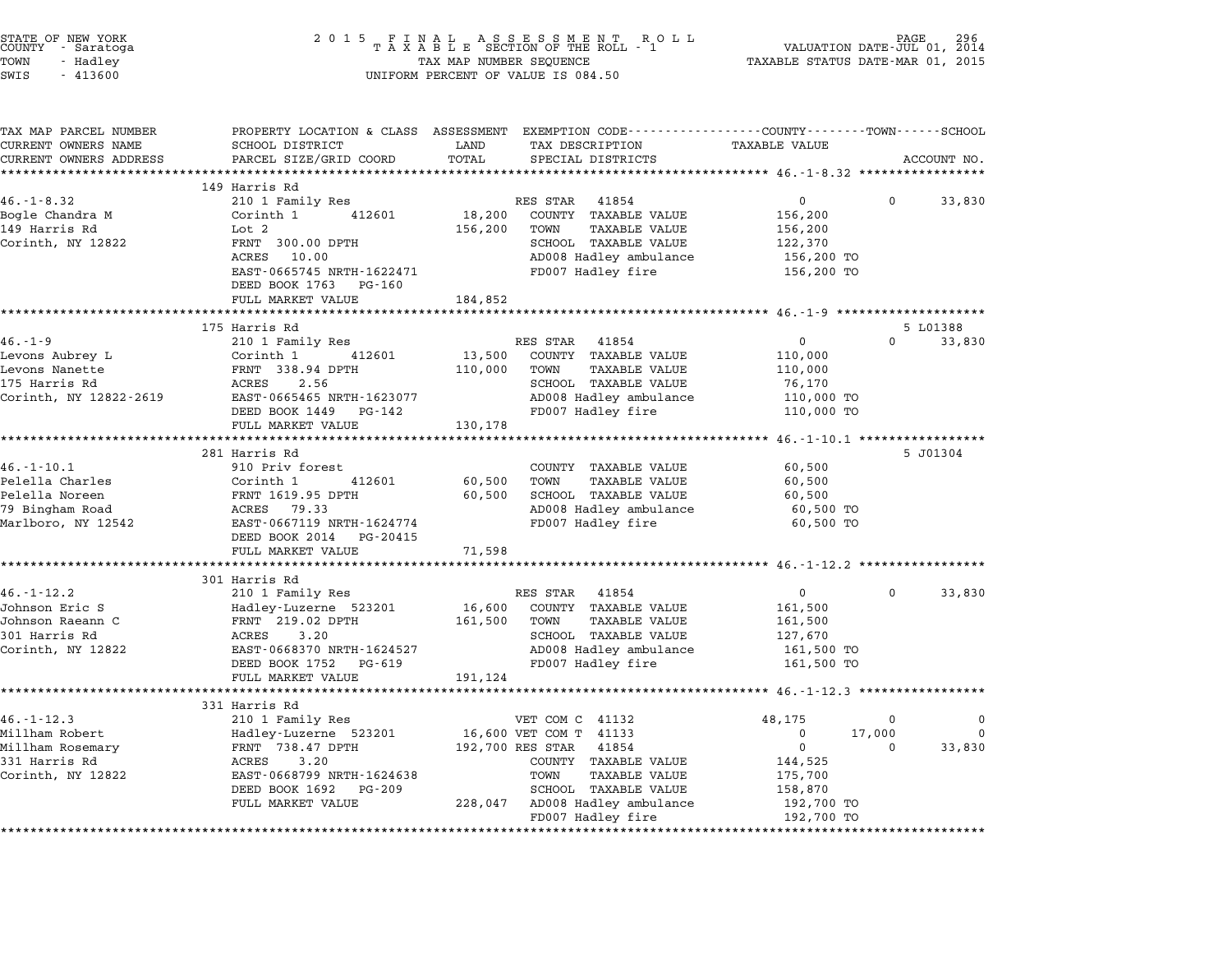| STATE OF NEW YORK<br>COUNTY – Saratoga<br>- Saratoga<br>TOWN<br>- Hadley                             | 2 0 1 5                                                                                                                                                             | TAX MAP NUMBER SEQUENCE      | FINAL ASSESSMENT ROI<br>TAXABLE SECTION OF THE ROLL - 1<br>ROLL                                                                                                      | VALUATION DATE-JUL 01, 2014<br>TAXABLE STATUS DATE-MAR 01, 2015                     | PAGE         |             |
|------------------------------------------------------------------------------------------------------|---------------------------------------------------------------------------------------------------------------------------------------------------------------------|------------------------------|----------------------------------------------------------------------------------------------------------------------------------------------------------------------|-------------------------------------------------------------------------------------|--------------|-------------|
| SWIS<br>$-413600$                                                                                    |                                                                                                                                                                     |                              | UNIFORM PERCENT OF VALUE IS 084.50                                                                                                                                   |                                                                                     |              |             |
| TAX MAP PARCEL NUMBER<br>CURRENT OWNERS NAME<br>CURRENT OWNERS ADDRESS                               | PROPERTY LOCATION & CLASS ASSESSMENT EXEMPTION CODE---------------COUNTY-------TOWN------SCHOOL<br>SCHOOL DISTRICT<br>PARCEL SIZE/GRID COORD                        | LAND<br>TOTAL                | TAX DESCRIPTION<br>SPECIAL DISTRICTS                                                                                                                                 | TAXABLE VALUE                                                                       |              | ACCOUNT NO. |
|                                                                                                      |                                                                                                                                                                     |                              |                                                                                                                                                                      |                                                                                     |              |             |
|                                                                                                      | 311 Harris Rd                                                                                                                                                       |                              |                                                                                                                                                                      |                                                                                     |              |             |
| $46. - 1 - 12.4$<br>Waterhouse John<br>Coleen Lynn<br>311 Harris Rd<br>Corinth, NY 12822             | 210 1 Family Res<br>Hadley-Luzerne 523201<br>FRNT 217.93 DPTH<br>3.20<br>ACRES<br>EAST-0668590 NRTH-1624577<br>DEED BOOK 1340 PG-50<br>FULL MARKET VALUE            | 16,600<br>184,000<br>217,751 | RES STAR 41854<br>COUNTY TAXABLE VALUE<br>TOWN<br>TAXABLE VALUE<br>SCHOOL TAXABLE VALUE<br>AD008 Hadley ambulance<br>FD007 Hadley fire                               | $\mathbf{0}$<br>184,000<br>184,000<br>150,170<br>184,000 TO<br>184,000 TO           | $\mathbf{0}$ | 33,830      |
|                                                                                                      |                                                                                                                                                                     |                              |                                                                                                                                                                      |                                                                                     |              |             |
|                                                                                                      | 5 Sanders Rd                                                                                                                                                        |                              |                                                                                                                                                                      |                                                                                     |              | 5 J01332    |
| $46. - 1 - 12.11$<br>Sapp Dale P<br>Sapp Karen P<br>5 Sanders Rd<br>Corinth, NY 12822                | 210 1 Family Res<br>Hadley-Luzerne 523201<br>Lot 5<br>FRNT 268.65 DPTH<br>ACRES<br>3.61<br>EAST-0668399 NRTH-1624957<br>DEED BOOK 1688 PG-692<br>FULL MARKET VALUE  | 223,000<br>263,905           | CW_15_VET/ 41161<br>30,100 RES STAR<br>41854<br>COUNTY TAXABLE VALUE<br>TOWN<br>TAXABLE VALUE<br>SCHOOL TAXABLE VALUE<br>AD008 Hadley ambulance<br>FD007 Hadley fire | 10,200<br>$\mathbf{0}$<br>212,800<br>212,800<br>189,170<br>223,000 TO<br>223,000 TO | 10,200<br>0  | 0<br>33,830 |
|                                                                                                      |                                                                                                                                                                     |                              |                                                                                                                                                                      |                                                                                     |              |             |
|                                                                                                      | 291 Harris Rd                                                                                                                                                       |                              |                                                                                                                                                                      |                                                                                     |              |             |
| $46. - 1 - 12.12$<br>Abbatantuono Vito<br>291 Harris Rd<br>Corinth, NY 12822                         | 210 1 Family Res<br>Hadley-Luzerne 523201<br>Lot #1<br>FRNT 213.92 DPTH<br>3.20<br>ACRES<br>EAST-0668150 NRTH-1624496<br>DEED BOOK 1355 PG-777<br>FULL MARKET VALUE | 16,600<br>153,800<br>182,012 | 41854<br>RES STAR<br>COUNTY TAXABLE VALUE<br>TAXABLE VALUE<br>TOWN<br>SCHOOL TAXABLE VALUE<br>AD008 Hadley ambulance<br>FD007 Hadley fire                            | $\overline{0}$<br>153,800<br>153,800<br>119,970<br>153,800 TO<br>153,800 TO         | 0            | 33,830      |
|                                                                                                      |                                                                                                                                                                     |                              |                                                                                                                                                                      | ************************* 46.-1-12.13 *****************                             |              |             |
| $46. - 1 - 12.13$<br>Towler Peter T<br>Towler Donna Marie<br>91 McGuire Ave<br>Peekskill, NY 10566   | 21 Sanders Rd<br>210 1 Family Res<br>Hadley-Luzerne 523201<br>Lot 6<br>FRNT 276.17 DPTH<br>ACRES<br>5.10<br>EAST-0668238 NRTH-1625236<br>DEED BOOK 1776 PG-96       | 32,000<br>222,100            | COUNTY TAXABLE VALUE<br><b>TAXABLE VALUE</b><br>TOWN<br>SCHOOL TAXABLE VALUE<br>AD008 Hadley ambulance<br>FD007 Hadley fire                                          | 222,100<br>222,100<br>222,100<br>222,100 TO<br>222,100 TO                           |              |             |
|                                                                                                      | FULL MARKET VALUE                                                                                                                                                   | 262,840                      |                                                                                                                                                                      |                                                                                     |              |             |
|                                                                                                      |                                                                                                                                                                     |                              |                                                                                                                                                                      |                                                                                     |              |             |
| $46. - 1 - 12.14$<br>Rinn Ero Marie<br>Attn: Christopher Keane<br>25 Sanders Rd<br>Corinth, NY 12822 | 25 Sanders Rd<br>210 1 Family Res<br>Hadley-Luzerne 523201<br>Life Estate<br>Lot 7<br>FRNT 120.00 DPTH<br>ACRES<br>3.33<br>EAST-0668388 NRTH-1625547                | 29,700<br>157,900            | 41834<br>SR STAR<br><b>COUNTY</b><br>TAXABLE VALUE<br>TOWN<br>TAXABLE VALUE<br>SCHOOL TAXABLE VALUE<br>AD008 Hadley ambulance<br>FD007 Hadley fire                   | 0<br>157,900<br>157,900<br>84,260<br>157,900 TO<br>157,900 TO                       | 0            | 73,640      |
|                                                                                                      | DEED BOOK 1437<br>PG-194<br>FULL MARKET VALUE                                                                                                                       | 186,864                      |                                                                                                                                                                      |                                                                                     |              |             |

STATE OF NEW YORK <sup>2</sup> <sup>0</sup> <sup>1</sup> 5 F I N A L A S S E S S M E N T R O L L PAGE <sup>297</sup> COUNTY - Saratoga <sup>T</sup> <sup>A</sup> <sup>X</sup> <sup>A</sup> <sup>B</sup> <sup>L</sup> <sup>E</sup> SECTION OF THE ROLL - <sup>1</sup> VALUATION DATE-JUL 01, <sup>2014</sup>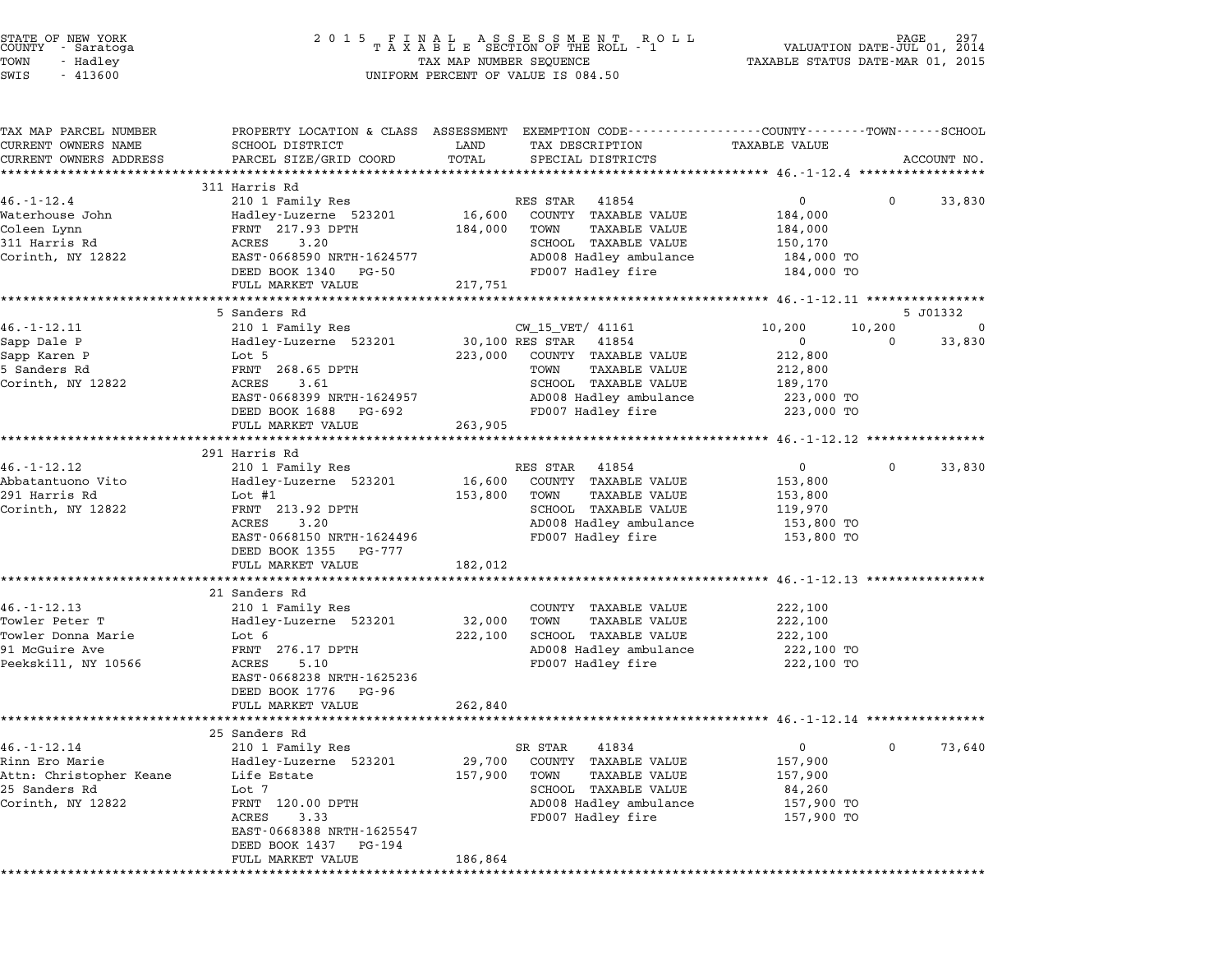| STATE OF NEW YORK<br>COUNTY - Saratoga<br>TOWN<br>- Hadley<br>SWIS<br>$-413600$                                                   | 2 0 1 5                                                                                                                                                                               | TAX MAP NUMBER SEQUENCE      | FINAL ASSESSMENT ROLL<br>TAXABLE SECTION OF THE ROLL - 1<br>UNIFORM PERCENT OF VALUE IS 084.50                                                                                                 | VALUATION DATE-JUL 01, 2014<br>TAXABLE STATUS DATE-MAR 01, 2015                                                         | 298                              |
|-----------------------------------------------------------------------------------------------------------------------------------|---------------------------------------------------------------------------------------------------------------------------------------------------------------------------------------|------------------------------|------------------------------------------------------------------------------------------------------------------------------------------------------------------------------------------------|-------------------------------------------------------------------------------------------------------------------------|----------------------------------|
| TAX MAP PARCEL NUMBER<br>CURRENT OWNERS NAME<br>CURRENT OWNERS ADDRESS<br>***********************                                 | SCHOOL DISTRICT<br>PARCEL SIZE/GRID COORD<br>*************************                                                                                                                | LAND<br>TOTAL                | PROPERTY LOCATION & CLASS ASSESSMENT EXEMPTION CODE---------------COUNTY-------TOWN-----SCHOOL<br>TAX DESCRIPTION<br>SPECIAL DISTRICTS                                                         | <b>TAXABLE VALUE</b>                                                                                                    | ACCOUNT NO.                      |
| $46. - 1 - 12.15$<br>Reynolds Danielle<br>18 Sanders Rd<br>Corinth, NY 12822                                                      | 18 Sanders Rd<br>210 1 Family Res<br>Hadley-Luzerne 523201<br>Lot 8<br>FRNT 236.60 DPTH<br>ACRES<br>5.10<br>EAST-0668758 NRTH-1625517<br>DEED BOOK 2011 PG-32482<br>FULL MARKET VALUE | 32,000<br>149,100<br>176,450 | COUNTY TAXABLE VALUE<br>TOWN<br><b>TAXABLE VALUE</b><br>SCHOOL TAXABLE VALUE<br>AD008 Hadley ambulance<br>FD007 Hadley fire                                                                    | 149,100<br>149,100<br>149,100<br>149,100 TO<br>149,100 TO                                                               |                                  |
|                                                                                                                                   | 6 Sanders Rd                                                                                                                                                                          |                              |                                                                                                                                                                                                |                                                                                                                         |                                  |
| $46. - 1 - 12.16$<br>Sanders Andrew M<br>Tucker David<br>6 Sanders Rd<br>Corinth, NY 12822                                        | 210 1 Family Res<br>Hadley-Luzerne 523201<br>Lot 9<br>FRNT 296.34 DPTH<br>7.25<br>ACRES<br>EAST-0669088 NRTH-1625248<br>DEED BOOK 1513<br>PG-350<br>FULL MARKET VALUE                 | 34,000<br>159,500<br>188,757 | RES STAR<br>41854<br>COUNTY TAXABLE VALUE<br>TOWN<br><b>TAXABLE VALUE</b><br>SCHOOL TAXABLE VALUE<br>AD008 Hadley ambulance<br>FD007 Hadley fire                                               | $\overline{0}$<br>159,500<br>159,500<br>125,670<br>159,500 TO<br>159,500 TO                                             | $\Omega$<br>33,830               |
|                                                                                                                                   | Rt 9N                                                                                                                                                                                 |                              |                                                                                                                                                                                                | ************************* 46.-1-14 **********                                                                           | 7 902017                         |
| $46. - 1 - 14$<br>Mountainside Christian<br>Fellowship Inc<br>Attn: Church Of The Nations<br>PO Box 300<br>Lake Luzerne, NY 12846 | 311 Res vac land<br>Corinth 1<br>412601<br>FRNT 865.00 DPTH<br>ACRES<br>1.35<br>EAST-0669770 NRTH-1624430<br>DEED BOOK 1030 PG-939                                                    | 1,200<br>1,200               | COUNTY TAXABLE VALUE<br>TOWN<br><b>TAXABLE VALUE</b><br>SCHOOL TAXABLE VALUE<br>AD008 Hadley ambulance<br>FD007 Hadley fire                                                                    | 1,200<br>1,200<br>1,200<br>1,200 TO<br>1,200 TO                                                                         |                                  |
|                                                                                                                                   | FULL MARKET VALUE                                                                                                                                                                     | 1,420                        |                                                                                                                                                                                                | *************** 46. -1-17 ********************                                                                          |                                  |
|                                                                                                                                   | 6225 Rt 9N                                                                                                                                                                            |                              |                                                                                                                                                                                                |                                                                                                                         | 5 J01442                         |
| $46. - 1 - 17$<br>Gage Loren E Jr<br>Gage Carol<br>273 Green Barn Rd<br>Hudson Falls, NY 12839                                    | 270 Mfg housing<br>Hadley-Luzerne 523201<br>FRNT 188.00 DPTH<br>ACRES<br>1.29<br>EAST-0669538 NRTH-1625559<br>DEED BOOK 911<br>PG-739<br>FULL MARKET VALUE                            | 43,100<br>51,006             | VET WAR C 41122<br>13,100 VET WAR T 41123<br>COUNTY TAXABLE VALUE<br><b>TAXABLE VALUE</b><br>TOWN<br>SCHOOL TAXABLE VALUE<br>AD008 Hadley ambulance<br>FD007 Hadley fire<br>LT014 Hadley light | 6,465<br>6,465<br>$\mathbf{0}$<br>36,635<br>36,635<br>43,100<br>43,100 TO<br>43,100 TO<br>43,100 TO<br>**************** | $\Omega$<br>$\Omega$<br>$\Omega$ |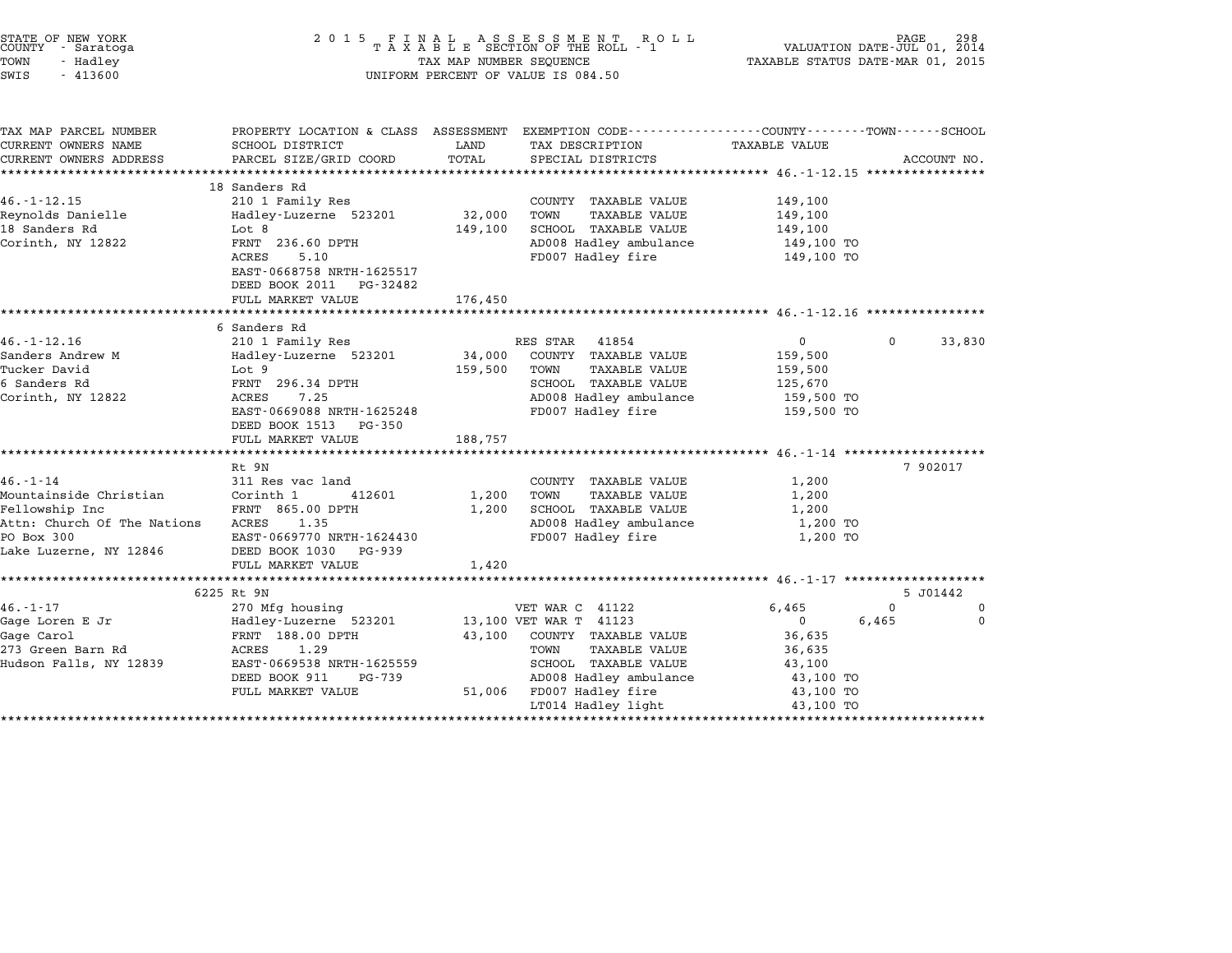| COUNTY               | STATE OF NEW YORK<br>- Saratoga |  |
|----------------------|---------------------------------|--|
| TOWN                 | - Hadley                        |  |
| $\sim$ $\sim$ $\sim$ | 1.1222                          |  |

| TAX MAP PARCEL NUMBER                            | PROPERTY LOCATION & CLASS ASSESSMENT EXEMPTION CODE---------------COUNTY------TOWN------SCHOOL | LAND       |                                      | TAXABLE VALUE                                         |                    |
|--------------------------------------------------|------------------------------------------------------------------------------------------------|------------|--------------------------------------|-------------------------------------------------------|--------------------|
| CURRENT OWNERS NAME<br>CURRENT OWNERS ADDRESS    | SCHOOL DISTRICT<br>PARCEL SIZE/GRID COORD                                                      | TOTAL      | TAX DESCRIPTION<br>SPECIAL DISTRICTS |                                                       | ACCOUNT NO.        |
|                                                  |                                                                                                |            |                                      |                                                       |                    |
|                                                  | 6241 Rt 9N                                                                                     |            |                                      |                                                       | 5 J01462           |
| $46. - 1 - 18$                                   | 210 1 Family Res                                                                               |            | RES STAR<br>41854                    | $\mathbf{0}$                                          | $\Omega$<br>33,830 |
| Ellis Stacy A                                    | Hadley-Luzerne 523201                                                                          | 13,200     | COUNTY TAXABLE VALUE                 | 133,300                                               |                    |
| 6241 Rt 9N                                       | FRNT 180.21 DPTH                                                                               | 133,300    | TOWN<br>TAXABLE VALUE                | 133,300                                               |                    |
| Hadley, NY 12835                                 | 1.45<br>ACRES                                                                                  |            | SCHOOL TAXABLE VALUE                 | 99,470                                                |                    |
|                                                  | EAST-0669487 NRTH-1625719                                                                      |            | AD008 Hadley ambulance               | 133,300 TO                                            |                    |
|                                                  | DEED BOOK 2012 PG-2559                                                                         |            | FD007 Hadley fire                    | 133,300 TO                                            |                    |
|                                                  | FULL MARKET VALUE                                                                              |            | 157,751 LT014 Hadley light           | 133,300 TO                                            |                    |
|                                                  |                                                                                                |            |                                      |                                                       |                    |
|                                                  | Rt 9N Rear                                                                                     |            |                                      |                                                       | 5 J00625           |
| $46. - 1 - 21.1$                                 | 210 1 Family Res - WTRFNT                                                                      |            | COUNTY TAXABLE VALUE                 | 220,500                                               |                    |
| VanAmerongen Thomas                              | Hadley-Luzerne 523201                                                                          | 23,500     | TOWN<br>TAXABLE VALUE                | 220,500                                               |                    |
| VanAmerongen Stefanie                            | 0.77<br>ACRES                                                                                  | 220,500    | SCHOOL TAXABLE VALUE                 | 220,500                                               |                    |
| 8 Friar Tuck Way                                 | EAST-0670935 NRTH-1624548                                                                      |            | AD008 Hadley ambulance               | 220,500 TO                                            |                    |
| Saratoga Springs, NY 12866 DEED BOOK 1770 PG-675 |                                                                                                |            | FD007 Hadley fire                    | 220,500 TO                                            |                    |
|                                                  | FULL MARKET VALUE                                                                              | 260,947    |                                      |                                                       |                    |
|                                                  | **********************                                                                         | ********** |                                      | ********* 46.-1-22.1 ******                           |                    |
|                                                  | 6148 Rt 9N                                                                                     |            |                                      |                                                       | 5 J00789           |
| $46. - 1 - 22.1$                                 | 220 2 Family Res                                                                               |            | COUNTY TAXABLE VALUE                 | 193,600                                               |                    |
| J-COL Holdings LLC                               | Corinth 1<br>412601                                                                            | 14,900     | TAXABLE VALUE<br>TOWN                | 193,600                                               |                    |
| 2 Stonewall Drive                                | lot 1                                                                                          | 193,600    | SCHOOL TAXABLE VALUE                 | 193,600                                               |                    |
| Lake Luzerne, NY 12846                           | FRNT 250.00 DPTH                                                                               |            | AD008 Hadley ambulance               | 193,600 TO                                            |                    |
|                                                  | ACRES<br>1.94                                                                                  |            | FD007 Hadley fire                    | 193,600 TO                                            |                    |
|                                                  | EAST-0670003 NRTH-1623639                                                                      |            |                                      |                                                       |                    |
|                                                  | DEED BOOK 2013 PG-25733                                                                        |            |                                      |                                                       |                    |
|                                                  | FULL MARKET VALUE                                                                              | 229,112    |                                      |                                                       |                    |
|                                                  | *************************                                                                      |            |                                      | ************************** 46.-1-22.2 *************** |                    |
|                                                  | 6148 Rt 9N                                                                                     |            |                                      |                                                       |                    |
| $46. - 1 - 22.2$                                 | 220 2 Family Res                                                                               |            | COUNTY TAXABLE VALUE                 | 192,600                                               |                    |
| J-COL Holdings LLC                               | Corinth 1<br>412601                                                                            | 11,700     | TOWN<br>TAXABLE VALUE                | 192,600                                               |                    |
| 2 Stonewall Drive                                | lot 2                                                                                          | 192,600    | SCHOOL TAXABLE VALUE                 | 192,600                                               |                    |
| Lake Luzerne, NY 12846                           | FRNT 300.01 DPTH                                                                               |            | AD008 Hadley ambulance               | 192,600 TO                                            |                    |
|                                                  | ACRES<br>2.01                                                                                  |            | FD007 Hadley fire                    | 192,600 TO                                            |                    |
|                                                  | EAST-0670014 NRTH-1623890                                                                      |            |                                      |                                                       |                    |
|                                                  | DEED BOOK 2013 PG-25734                                                                        |            |                                      |                                                       |                    |
|                                                  | FULL MARKET VALUE                                                                              | 227,929    |                                      |                                                       |                    |
|                                                  | **************************                                                                     |            |                                      | ****************** 46.-1-22.3 ***                     |                    |
|                                                  | 6146 Rt 9N                                                                                     |            |                                      |                                                       |                    |
| $46. - 1 - 22.3$                                 | 314 Rural vac<10 - WTRFNT                                                                      |            | COUNTY TAXABLE VALUE                 | 38,300                                                |                    |
| Holdings LLC J Col                               | Corinth 1<br>412601                                                                            | 38,300     | TOWN<br>TAXABLE VALUE                | 38,300                                                |                    |
| 2 Stonewall Dr                                   | $1$ ot $3$                                                                                     | 38,300     | SCHOOL TAXABLE VALUE                 | 38,300                                                |                    |
| Lake Luzerne, NY 12846                           | FRNT 41.33 DPTH                                                                                |            | AD008 Hadley ambulance               | 38,300 TO                                             |                    |
|                                                  | ACRES<br>7.27                                                                                  |            | FD007 Hadley fire                    | 38,300 TO                                             |                    |
|                                                  | EAST-0670572 NRTH-1623697                                                                      |            |                                      |                                                       |                    |
|                                                  | DEED BOOK 2013 PG-25735                                                                        |            |                                      |                                                       |                    |
|                                                  | FULL MARKET VALUE                                                                              | 45,325     |                                      |                                                       |                    |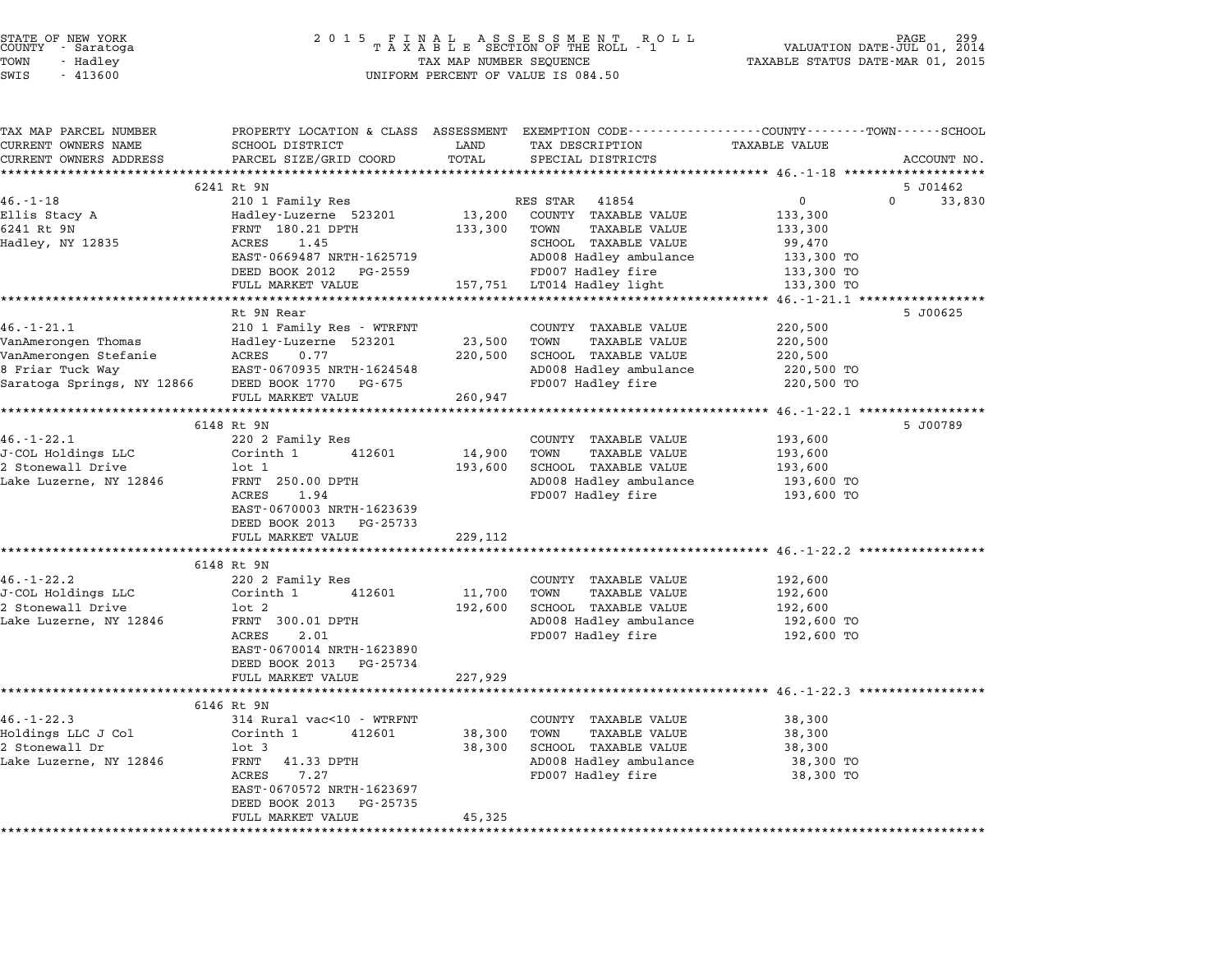| STATE OF NEW YORK<br>COUNTY - Saratoga |  |           |  |
|----------------------------------------|--|-----------|--|
| TOWN                                   |  | - Hadley  |  |
| <b>STMP</b>                            |  | $-413600$ |  |

# STATE OF NEW YORK <sup>2</sup> <sup>0</sup> <sup>1</sup> 5 F I N A L A S S E S S M E N T R O L L PAGE <sup>300</sup> COUNTY - Saratoga <sup>T</sup> <sup>A</sup> <sup>X</sup> <sup>A</sup> <sup>B</sup> <sup>L</sup> <sup>E</sup> SECTION OF THE ROLL - <sup>1</sup> VALUATION DATE-JUL 01, <sup>2014</sup> TOWN - Hadley TAX MAP NUMBER SEQUENCE TAXABLE STATUS DATE-MAR 01, <sup>2015</sup> SWIS - <sup>413600</sup> UNIFORM PERCENT OF VALUE IS 084.50

| TAX MAP PARCEL NUMBER              |                                                      |         |                                                      | PROPERTY LOCATION & CLASS ASSESSMENT EXEMPTION CODE----------------COUNTY-------TOWN-----SCHOOL |  |
|------------------------------------|------------------------------------------------------|---------|------------------------------------------------------|-------------------------------------------------------------------------------------------------|--|
| CURRENT OWNERS NAME                | SCHOOL DISTRICT                                      | LAND    | TAX DESCRIPTION                                      | TAXABLE VALUE                                                                                   |  |
| CURRENT OWNERS ADDRESS             | PARCEL SIZE/GRID COORD                               | TOTAL   | SPECIAL DISTRICTS                                    | ACCOUNT NO.                                                                                     |  |
|                                    |                                                      |         |                                                      |                                                                                                 |  |
| $46. - 1 - 22.4$                   | Rt 9N<br>314 Rural vac<10                            |         |                                                      | 39,800                                                                                          |  |
| J Col Holdings LLC                 | Corinth 1<br>412601                                  | 39,800  | COUNTY TAXABLE VALUE<br>TOWN<br><b>TAXABLE VALUE</b> | 39,800                                                                                          |  |
| 2 Stonewall Dr                     | $1$ ot $4$                                           | 39,800  | SCHOOL TAXABLE VALUE                                 | 39,800                                                                                          |  |
| Lake Luzerne, NY 12846             | FRNT 244.73 DPTH                                     |         | AD008 Hadley ambulance                               | 39,800 TO                                                                                       |  |
|                                    | ACRES<br>8.98                                        |         | FD007 Hadley fire                                    | 39,800 TO                                                                                       |  |
|                                    | EAST-0670496 NRTH-1624090                            |         |                                                      |                                                                                                 |  |
|                                    | DEED BOOK 2013 PG-25736                              |         |                                                      |                                                                                                 |  |
|                                    | FULL MARKET VALUE                                    | 47,101  |                                                      |                                                                                                 |  |
|                                    |                                                      |         |                                                      |                                                                                                 |  |
|                                    | Rt 9N                                                |         |                                                      |                                                                                                 |  |
| $46. - 1 - 22.5$                   | 314 Rural vac<10 - WTRFNT                            |         | COUNTY TAXABLE VALUE                                 | 36,800                                                                                          |  |
| J Col Holdings LLC                 | Corinth 1<br>412601                                  | 36,800  | <b>TAXABLE VALUE</b><br>TOWN                         | 36,800                                                                                          |  |
| 2 Stonewall Dr                     | $1$ ot 5                                             | 36,800  | SCHOOL TAXABLE VALUE                                 | 36,800                                                                                          |  |
| Lake Luzerne, NY 12846             | FRNT 216.62 DPTH                                     |         | AD008 Hadley ambulance                               | 36,800 TO                                                                                       |  |
|                                    | ACRES<br>5.78                                        |         | FD007 Hadley fire                                    | 36,800 TO                                                                                       |  |
|                                    | EAST-0670458 NRTH-1624370<br>DEED BOOK 2013 PG-25737 |         |                                                      |                                                                                                 |  |
|                                    | FULL MARKET VALUE                                    | 43,550  |                                                      |                                                                                                 |  |
|                                    |                                                      |         |                                                      |                                                                                                 |  |
|                                    | 6144 Rt 9N                                           |         |                                                      | 5 J00741                                                                                        |  |
| $46. - 1 - 23$                     | 210 1 Family Res                                     |         | RES STAR<br>41854                                    | $\overline{0}$<br>$0 \qquad \qquad$<br>33,830                                                   |  |
| Hassett Bernard M                  | Corinth 1<br>412601                                  | 12,500  | COUNTY TAXABLE VALUE                                 | 114,800                                                                                         |  |
| Hassett Nancy J                    | FRNT 100.00 DPTH 200.00                              | 114,800 | <b>TAXABLE VALUE</b><br>TOWN                         | 114,800                                                                                         |  |
| 6144 Rt 9N                         | ACRES<br>0.46                                        |         | SCHOOL TAXABLE VALUE                                 | 80,970                                                                                          |  |
| Corinth, NY 12822                  | EAST-0669912 NRTH-1623420                            |         | AD008 Hadley ambulance                               | 114,800 TO                                                                                      |  |
|                                    | DEED BOOK 2006 PG-21881                              |         | FD007 Hadley fire                                    | 114,800 TO                                                                                      |  |
|                                    | FULL MARKET VALUE                                    | 135,858 |                                                      |                                                                                                 |  |
|                                    | *******************************                      |         |                                                      |                                                                                                 |  |
|                                    | 6122 Rt 9N                                           |         |                                                      | 5 J00108                                                                                        |  |
| $46. - 1 - 24$                     | 210 1 Family Res                                     |         | COUNTY TAXABLE VALUE                                 | 227,900                                                                                         |  |
| Burkich Robert A                   | 412601<br>Corinth 1                                  | 25,300  | TOWN<br><b>TAXABLE VALUE</b>                         | 227,900                                                                                         |  |
| Burkich Alexander<br>148 Corr Pkwy | FRNT 450.00 DPTH<br>2.07<br>ACRES                    | 227,900 | SCHOOL TAXABLE VALUE<br>AD008 Hadley ambulance       | 227,900<br>227,900 TO                                                                           |  |
|                                    |                                                      |         |                                                      |                                                                                                 |  |
|                                    |                                                      |         |                                                      |                                                                                                 |  |
| Ringgold, GA 30736                 | EAST-0669902 NRTH-1623100                            |         | FD007 Hadley fire                                    | 227,900 TO                                                                                      |  |
|                                    | DEED BOOK 1186 PG-179                                |         |                                                      |                                                                                                 |  |
|                                    | FULL MARKET VALUE<br>*************************       | 269,704 |                                                      | *********** 46.-1-27 ********************                                                       |  |
|                                    | Rt 9N                                                |         |                                                      | 5 J00697                                                                                        |  |
| $46. - 1 - 27$                     | 260 Seasonal res - WTRFNT                            |         | COUNTY TAXABLE VALUE                                 | 124,300                                                                                         |  |
|                                    | Corinth 1<br>412601                                  | 86,500  | TOWN<br><b>TAXABLE VALUE</b>                         | 124,300                                                                                         |  |
| Rose William C<br>27 Alehson St    | Revocable Trust 1997                                 | 124,300 | SCHOOL TAXABLE VALUE                                 | 124,300                                                                                         |  |
| Rye, NH 03870                      | FRNT 1825.00 DPTH                                    |         | AD008 Hadley ambulance                               | 124,300 TO                                                                                      |  |
|                                    | ACRES<br>61.87                                       |         | FD007 Hadley fire                                    | 124,300 TO                                                                                      |  |
|                                    | EAST-0670340 NRTH-1622081                            |         |                                                      |                                                                                                 |  |
|                                    | DEED BOOK 1472 PG-278<br>FULL MARKET VALUE           | 147,101 |                                                      |                                                                                                 |  |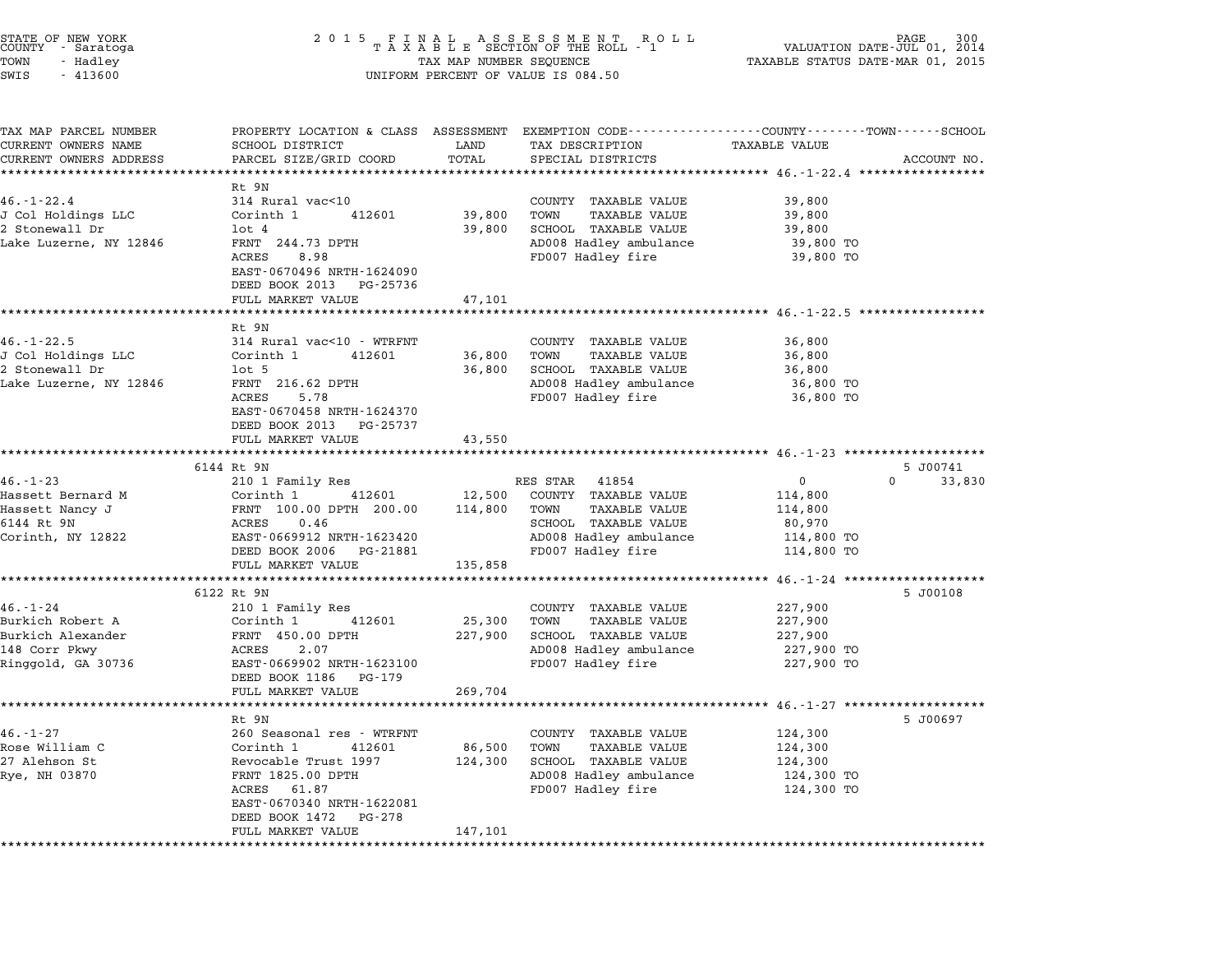# STATE OF NEW YORK <sup>2</sup> <sup>0</sup> <sup>1</sup> 5 F I N A L A S S E S S M E N T R O L L PAGE <sup>301</sup> COUNTY - Saratoga <sup>T</sup> <sup>A</sup> <sup>X</sup> <sup>A</sup> <sup>B</sup> <sup>L</sup> <sup>E</sup> SECTION OF THE ROLL - <sup>1</sup> VALUATION DATE-JUL 01, <sup>2014</sup> TOWN - Hadley TAX MAP NUMBER SEQUENCE TAXABLE STATUS DATE-MAR 01, <sup>2015</sup> STATE OF NEW YORK<br>
COUNTY - Saratoga<br>
TOWN - Hadley TAXABLE SECTION OF THE ROLI<br>
SWIS - 413600 UNIFORM PERCENT OF VALUE IS 084.50

| TAX MAP PARCEL NUMBER<br>CURRENT OWNERS NAME | SCHOOL DISTRICT                                        | PROPERTY LOCATION & CLASS ASSESSMENT EXEMPTION CODE---------------COUNTY-------TOWN------SCHOOL<br>LAND<br>TAX DESCRIPTION | <b>TAXABLE VALUE</b>                      |  |
|----------------------------------------------|--------------------------------------------------------|----------------------------------------------------------------------------------------------------------------------------|-------------------------------------------|--|
| CURRENT OWNERS ADDRESS                       | PARCEL SIZE/GRID COORD                                 | TOTAL<br>SPECIAL DISTRICTS                                                                                                 | ACCOUNT NO.                               |  |
|                                              |                                                        |                                                                                                                            |                                           |  |
|                                              | Rt 9N Rear                                             |                                                                                                                            | 5 J00711                                  |  |
| $46. - 1 - 29$                               | 720 Mine/quarry                                        | COUNTY TAXABLE VALUE                                                                                                       | 400                                       |  |
| Springer Properties LLC                      | Corinth 1<br>412601                                    | 400<br>TOWN<br>TAXABLE VALUE                                                                                               | 400                                       |  |
| 165 Scofield Rd                              | ACRES<br>0.37                                          | SCHOOL TAXABLE VALUE<br>400                                                                                                | 400                                       |  |
| Lake Luzerne, NY 12846                       | EAST-0669606 NRTH-1621259                              | AD008 Hadley ambulance                                                                                                     | 400 TO                                    |  |
|                                              | DEED BOOK 2008 PG-26041                                | FD007 Hadley fire                                                                                                          | 400 TO                                    |  |
|                                              | FULL MARKET VALUE                                      | 473                                                                                                                        |                                           |  |
|                                              |                                                        |                                                                                                                            |                                           |  |
|                                              | 6067 Rt 9N                                             |                                                                                                                            |                                           |  |
| $46. - 1 - 30.2$                             | 210 1 Family Res                                       | RES STAR<br>41854                                                                                                          | 33,830<br>$\overline{0}$<br>0             |  |
| Beach Randy                                  | 412601<br>Corinth 1                                    | 18,900<br>COUNTY TAXABLE VALUE                                                                                             | 125,200                                   |  |
| Beach Tonya                                  | FRNT 600.00 DPTH                                       | 125, 200<br>TAXABLE VALUE<br>TOWN                                                                                          | 125,200                                   |  |
| 6067 Rte 9N                                  | ACRES<br>5.00                                          | SCHOOL TAXABLE VALUE                                                                                                       | 91,370                                    |  |
| Corinth, NY 12822                            | EAST-0669666 NRTH-1621560                              | AD008 Hadley ambulance 125,200 TO                                                                                          |                                           |  |
|                                              | DEED BOOK 1058 PG-400                                  | FD007 Hadley fire                                                                                                          | 125,200 TO                                |  |
|                                              | FULL MARKET VALUE                                      | 148,166                                                                                                                    |                                           |  |
|                                              |                                                        |                                                                                                                            |                                           |  |
|                                              | 288 Harris Rd                                          |                                                                                                                            | 5 J00849                                  |  |
| $46. - 1 - 32.11$                            | 240 Rural res                                          | RES STAR<br>41854                                                                                                          | $\overline{0}$<br>$\Omega$<br>33,830      |  |
| Campbell Daniel P                            | Corinth 1<br>412601                                    | 24,100<br>COUNTY TAXABLE VALUE                                                                                             | 205,500                                   |  |
| Campbell Lori J                              | FRNT 728.88 DPTH                                       | TAXABLE VALUE<br>205,500<br>TOWN                                                                                           | 205,500                                   |  |
| 288 Harris Rd                                | ACRES 13.11                                            | SCHOOL TAXABLE VALUE                                                                                                       | 171,670                                   |  |
| Corinth, NY 12822                            | EAST-0667947 NRTH-1623531<br>DEED BOOK 2008 - 2008     | AD008 Hadley ambulance                                                                                                     | 205,500 TO                                |  |
|                                              | DEED BOOK 2009 PG-23291                                | FD007 Hadley fire                                                                                                          | 205,500 TO                                |  |
|                                              | FULL MARKET VALUE                                      | 243,195                                                                                                                    |                                           |  |
|                                              |                                                        |                                                                                                                            |                                           |  |
| $46. -1 - 32.22$                             | 32 Logans Run Private<br>210 1 Family Res              | VETWAR CTS 41120                                                                                                           | 24,825<br>10,200<br>10,200                |  |
| Tromblee Jeffrey G                           | Corinth 1<br>412601                                    | 16,400 RES STAR 41854                                                                                                      | $\overline{0}$<br>33,830<br>$\Omega$      |  |
| Tromblee Mary                                | FRNT 20.00 DPTH                                        | 165,500 COUNTY TAXABLE VALUE                                                                                               | 140,675                                   |  |
| 32 Logans Run                                | ACRES<br>3.10                                          | TOWN<br><b>TAXABLE VALUE</b>                                                                                               | 155,300                                   |  |
| Corinth, NY 12822                            | EAST-0669511 NRTH-1623969                              | SCHOOL TAXABLE VALUE                                                                                                       | 121,470                                   |  |
|                                              |                                                        |                                                                                                                            |                                           |  |
|                                              |                                                        |                                                                                                                            |                                           |  |
|                                              | DEED BOOK 1601 PG-260                                  | AD008 Hadley ambulance                                                                                                     | 165,500 TO                                |  |
|                                              | FULL MARKET VALUE<br>********************************* | 195,858 FD007 Hadley fire                                                                                                  | 165,500 TO                                |  |
|                                              |                                                        |                                                                                                                            |                                           |  |
|                                              | 324 Harris Rd                                          |                                                                                                                            |                                           |  |
|                                              | 210 1 Family Res                                       | VETWAR CTS 41120                                                                                                           | 25,500<br>10,200<br>10,200                |  |
| $46. -1 - 32.211$<br>Wilming Theodore D      | 412601<br>Corinth 1                                    | 17,300 VETDIS CTS 41140                                                                                                    | 8,500<br>8,500<br>8,500<br>$\overline{0}$ |  |
| Wilming Judith E<br>PO Box 324               | FRNT 160.00 DPTH<br>ACRES<br>3.80                      | 170,000 RES STAR 41854<br>COUNTY TAXABLE VALUE                                                                             | $\overline{0}$<br>33,830                  |  |
| Corinth, NY 12822-0324                       | EAST-0668931 NRTH-1624048                              | TOWN<br>TAXABLE VALUE                                                                                                      | 136,000<br>151,300                        |  |
|                                              | DEED BOOK 1477 PG-712                                  | SCHOOL TAXABLE VALUE                                                                                                       | 117,470                                   |  |
|                                              | FULL MARKET VALUE                                      | 201,183 AD008 Hadley ambulance                                                                                             | 170,000 TO                                |  |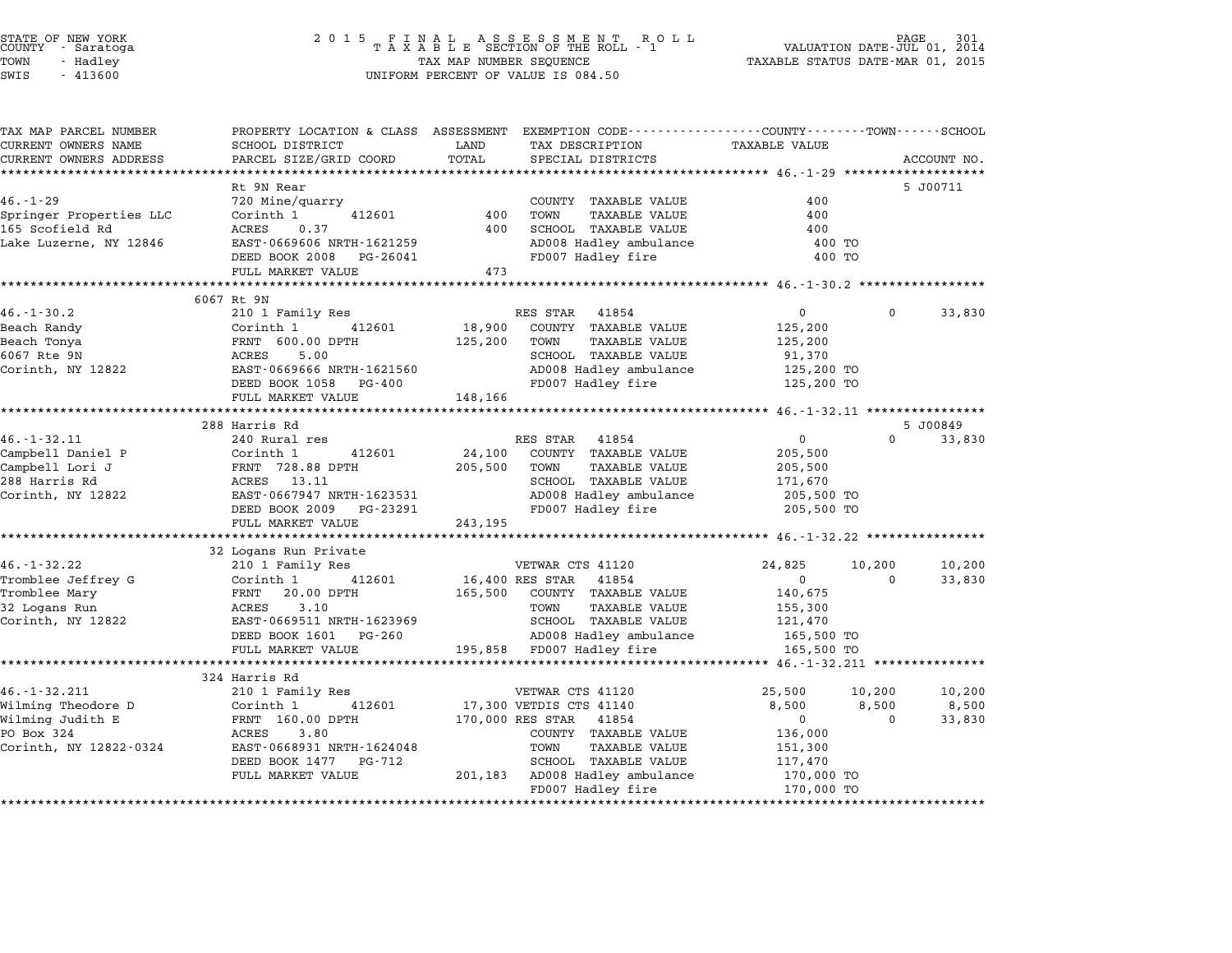| 2 0 1 5                   | VALUATION DATE-JUL 01, 2014<br>TAXABLE STATUS DATE-MAR 01, 2015                                                                                                                                                                                                                                                                                                                                                                                                                                                                                                       |                                                                                                 |                                                                                                                                                                                                                                                                                                                                                                                                                                                                                                                                                                                                 |                                                                                                                                                                                                                                                                                    |                                                                                                                                                                                                                                                                                                                                                                          |
|---------------------------|-----------------------------------------------------------------------------------------------------------------------------------------------------------------------------------------------------------------------------------------------------------------------------------------------------------------------------------------------------------------------------------------------------------------------------------------------------------------------------------------------------------------------------------------------------------------------|-------------------------------------------------------------------------------------------------|-------------------------------------------------------------------------------------------------------------------------------------------------------------------------------------------------------------------------------------------------------------------------------------------------------------------------------------------------------------------------------------------------------------------------------------------------------------------------------------------------------------------------------------------------------------------------------------------------|------------------------------------------------------------------------------------------------------------------------------------------------------------------------------------------------------------------------------------------------------------------------------------|--------------------------------------------------------------------------------------------------------------------------------------------------------------------------------------------------------------------------------------------------------------------------------------------------------------------------------------------------------------------------|
|                           |                                                                                                                                                                                                                                                                                                                                                                                                                                                                                                                                                                       |                                                                                                 |                                                                                                                                                                                                                                                                                                                                                                                                                                                                                                                                                                                                 |                                                                                                                                                                                                                                                                                    |                                                                                                                                                                                                                                                                                                                                                                          |
|                           |                                                                                                                                                                                                                                                                                                                                                                                                                                                                                                                                                                       |                                                                                                 |                                                                                                                                                                                                                                                                                                                                                                                                                                                                                                                                                                                                 |                                                                                                                                                                                                                                                                                    | ACCOUNT NO.                                                                                                                                                                                                                                                                                                                                                              |
|                           |                                                                                                                                                                                                                                                                                                                                                                                                                                                                                                                                                                       |                                                                                                 |                                                                                                                                                                                                                                                                                                                                                                                                                                                                                                                                                                                                 |                                                                                                                                                                                                                                                                                    |                                                                                                                                                                                                                                                                                                                                                                          |
| 12 Logans Run Private     |                                                                                                                                                                                                                                                                                                                                                                                                                                                                                                                                                                       |                                                                                                 |                                                                                                                                                                                                                                                                                                                                                                                                                                                                                                                                                                                                 |                                                                                                                                                                                                                                                                                    |                                                                                                                                                                                                                                                                                                                                                                          |
|                           |                                                                                                                                                                                                                                                                                                                                                                                                                                                                                                                                                                       |                                                                                                 |                                                                                                                                                                                                                                                                                                                                                                                                                                                                                                                                                                                                 |                                                                                                                                                                                                                                                                                    | 33,830                                                                                                                                                                                                                                                                                                                                                                   |
|                           |                                                                                                                                                                                                                                                                                                                                                                                                                                                                                                                                                                       |                                                                                                 |                                                                                                                                                                                                                                                                                                                                                                                                                                                                                                                                                                                                 |                                                                                                                                                                                                                                                                                    |                                                                                                                                                                                                                                                                                                                                                                          |
|                           |                                                                                                                                                                                                                                                                                                                                                                                                                                                                                                                                                                       |                                                                                                 |                                                                                                                                                                                                                                                                                                                                                                                                                                                                                                                                                                                                 |                                                                                                                                                                                                                                                                                    |                                                                                                                                                                                                                                                                                                                                                                          |
|                           |                                                                                                                                                                                                                                                                                                                                                                                                                                                                                                                                                                       |                                                                                                 |                                                                                                                                                                                                                                                                                                                                                                                                                                                                                                                                                                                                 |                                                                                                                                                                                                                                                                                    |                                                                                                                                                                                                                                                                                                                                                                          |
| DEED BOOK 1743 PG-106     |                                                                                                                                                                                                                                                                                                                                                                                                                                                                                                                                                                       |                                                                                                 |                                                                                                                                                                                                                                                                                                                                                                                                                                                                                                                                                                                                 |                                                                                                                                                                                                                                                                                    |                                                                                                                                                                                                                                                                                                                                                                          |
| FULL MARKET VALUE         | 193,018                                                                                                                                                                                                                                                                                                                                                                                                                                                                                                                                                               |                                                                                                 |                                                                                                                                                                                                                                                                                                                                                                                                                                                                                                                                                                                                 |                                                                                                                                                                                                                                                                                    |                                                                                                                                                                                                                                                                                                                                                                          |
| **********************    |                                                                                                                                                                                                                                                                                                                                                                                                                                                                                                                                                                       |                                                                                                 | ****** 46.-1-33 **                                                                                                                                                                                                                                                                                                                                                                                                                                                                                                                                                                              |                                                                                                                                                                                                                                                                                    |                                                                                                                                                                                                                                                                                                                                                                          |
|                           |                                                                                                                                                                                                                                                                                                                                                                                                                                                                                                                                                                       |                                                                                                 |                                                                                                                                                                                                                                                                                                                                                                                                                                                                                                                                                                                                 |                                                                                                                                                                                                                                                                                    |                                                                                                                                                                                                                                                                                                                                                                          |
|                           |                                                                                                                                                                                                                                                                                                                                                                                                                                                                                                                                                                       |                                                                                                 |                                                                                                                                                                                                                                                                                                                                                                                                                                                                                                                                                                                                 |                                                                                                                                                                                                                                                                                    |                                                                                                                                                                                                                                                                                                                                                                          |
|                           |                                                                                                                                                                                                                                                                                                                                                                                                                                                                                                                                                                       |                                                                                                 |                                                                                                                                                                                                                                                                                                                                                                                                                                                                                                                                                                                                 |                                                                                                                                                                                                                                                                                    |                                                                                                                                                                                                                                                                                                                                                                          |
|                           |                                                                                                                                                                                                                                                                                                                                                                                                                                                                                                                                                                       |                                                                                                 |                                                                                                                                                                                                                                                                                                                                                                                                                                                                                                                                                                                                 |                                                                                                                                                                                                                                                                                    |                                                                                                                                                                                                                                                                                                                                                                          |
| EAST-0666423 NRTH-1623183 |                                                                                                                                                                                                                                                                                                                                                                                                                                                                                                                                                                       |                                                                                                 | 97,300 TO                                                                                                                                                                                                                                                                                                                                                                                                                                                                                                                                                                                       |                                                                                                                                                                                                                                                                                    |                                                                                                                                                                                                                                                                                                                                                                          |
| DEED BOOK 1759 PG-438     |                                                                                                                                                                                                                                                                                                                                                                                                                                                                                                                                                                       |                                                                                                 |                                                                                                                                                                                                                                                                                                                                                                                                                                                                                                                                                                                                 |                                                                                                                                                                                                                                                                                    |                                                                                                                                                                                                                                                                                                                                                                          |
| FULL MARKET VALUE         | 115,148                                                                                                                                                                                                                                                                                                                                                                                                                                                                                                                                                               |                                                                                                 |                                                                                                                                                                                                                                                                                                                                                                                                                                                                                                                                                                                                 |                                                                                                                                                                                                                                                                                    |                                                                                                                                                                                                                                                                                                                                                                          |
|                           |                                                                                                                                                                                                                                                                                                                                                                                                                                                                                                                                                                       |                                                                                                 |                                                                                                                                                                                                                                                                                                                                                                                                                                                                                                                                                                                                 |                                                                                                                                                                                                                                                                                    |                                                                                                                                                                                                                                                                                                                                                                          |
|                           |                                                                                                                                                                                                                                                                                                                                                                                                                                                                                                                                                                       |                                                                                                 |                                                                                                                                                                                                                                                                                                                                                                                                                                                                                                                                                                                                 |                                                                                                                                                                                                                                                                                    |                                                                                                                                                                                                                                                                                                                                                                          |
|                           |                                                                                                                                                                                                                                                                                                                                                                                                                                                                                                                                                                       |                                                                                                 |                                                                                                                                                                                                                                                                                                                                                                                                                                                                                                                                                                                                 |                                                                                                                                                                                                                                                                                    |                                                                                                                                                                                                                                                                                                                                                                          |
|                           |                                                                                                                                                                                                                                                                                                                                                                                                                                                                                                                                                                       |                                                                                                 |                                                                                                                                                                                                                                                                                                                                                                                                                                                                                                                                                                                                 |                                                                                                                                                                                                                                                                                    |                                                                                                                                                                                                                                                                                                                                                                          |
| ACRES 20.89               |                                                                                                                                                                                                                                                                                                                                                                                                                                                                                                                                                                       | AD008 Hadley ambulance                                                                          | 28,600 TO                                                                                                                                                                                                                                                                                                                                                                                                                                                                                                                                                                                       |                                                                                                                                                                                                                                                                                    |                                                                                                                                                                                                                                                                                                                                                                          |
| EAST-0667833 NRTH-1622786 |                                                                                                                                                                                                                                                                                                                                                                                                                                                                                                                                                                       | FD007 Hadley fire                                                                               | 28,600 TO                                                                                                                                                                                                                                                                                                                                                                                                                                                                                                                                                                                       |                                                                                                                                                                                                                                                                                    |                                                                                                                                                                                                                                                                                                                                                                          |
| DEED BOOK 1480 PG-290     |                                                                                                                                                                                                                                                                                                                                                                                                                                                                                                                                                                       |                                                                                                 |                                                                                                                                                                                                                                                                                                                                                                                                                                                                                                                                                                                                 |                                                                                                                                                                                                                                                                                    |                                                                                                                                                                                                                                                                                                                                                                          |
|                           |                                                                                                                                                                                                                                                                                                                                                                                                                                                                                                                                                                       |                                                                                                 |                                                                                                                                                                                                                                                                                                                                                                                                                                                                                                                                                                                                 |                                                                                                                                                                                                                                                                                    |                                                                                                                                                                                                                                                                                                                                                                          |
|                           |                                                                                                                                                                                                                                                                                                                                                                                                                                                                                                                                                                       |                                                                                                 |                                                                                                                                                                                                                                                                                                                                                                                                                                                                                                                                                                                                 |                                                                                                                                                                                                                                                                                    |                                                                                                                                                                                                                                                                                                                                                                          |
|                           |                                                                                                                                                                                                                                                                                                                                                                                                                                                                                                                                                                       |                                                                                                 |                                                                                                                                                                                                                                                                                                                                                                                                                                                                                                                                                                                                 | $\Omega$                                                                                                                                                                                                                                                                           | 33,830                                                                                                                                                                                                                                                                                                                                                                   |
| Corinth 1<br>412601       | 31,700                                                                                                                                                                                                                                                                                                                                                                                                                                                                                                                                                                | COUNTY TAXABLE VALUE                                                                            | 199,700                                                                                                                                                                                                                                                                                                                                                                                                                                                                                                                                                                                         |                                                                                                                                                                                                                                                                                    |                                                                                                                                                                                                                                                                                                                                                                          |
| FRNT 254.84 DPTH          | 199,700                                                                                                                                                                                                                                                                                                                                                                                                                                                                                                                                                               | <b>TAXABLE VALUE</b><br>TOWN                                                                    | 199,700                                                                                                                                                                                                                                                                                                                                                                                                                                                                                                                                                                                         |                                                                                                                                                                                                                                                                                    |                                                                                                                                                                                                                                                                                                                                                                          |
| 20.89<br>ACRES            |                                                                                                                                                                                                                                                                                                                                                                                                                                                                                                                                                                       | SCHOOL TAXABLE VALUE                                                                            | 165,870                                                                                                                                                                                                                                                                                                                                                                                                                                                                                                                                                                                         |                                                                                                                                                                                                                                                                                    |                                                                                                                                                                                                                                                                                                                                                                          |
| EAST-0667104 NRTH-1622534 |                                                                                                                                                                                                                                                                                                                                                                                                                                                                                                                                                                       | AD008 Hadley ambulance                                                                          | 199,700 TO                                                                                                                                                                                                                                                                                                                                                                                                                                                                                                                                                                                      |                                                                                                                                                                                                                                                                                    |                                                                                                                                                                                                                                                                                                                                                                          |
|                           |                                                                                                                                                                                                                                                                                                                                                                                                                                                                                                                                                                       |                                                                                                 |                                                                                                                                                                                                                                                                                                                                                                                                                                                                                                                                                                                                 |                                                                                                                                                                                                                                                                                    |                                                                                                                                                                                                                                                                                                                                                                          |
| *********************     |                                                                                                                                                                                                                                                                                                                                                                                                                                                                                                                                                                       |                                                                                                 |                                                                                                                                                                                                                                                                                                                                                                                                                                                                                                                                                                                                 |                                                                                                                                                                                                                                                                                    |                                                                                                                                                                                                                                                                                                                                                                          |
|                           |                                                                                                                                                                                                                                                                                                                                                                                                                                                                                                                                                                       |                                                                                                 |                                                                                                                                                                                                                                                                                                                                                                                                                                                                                                                                                                                                 |                                                                                                                                                                                                                                                                                    |                                                                                                                                                                                                                                                                                                                                                                          |
| 240 Rural res             |                                                                                                                                                                                                                                                                                                                                                                                                                                                                                                                                                                       | 41854                                                                                           | $\overline{0}$                                                                                                                                                                                                                                                                                                                                                                                                                                                                                                                                                                                  | $\Omega$                                                                                                                                                                                                                                                                           | 33,830                                                                                                                                                                                                                                                                                                                                                                   |
| Corinth 1<br>412601       | 27,700                                                                                                                                                                                                                                                                                                                                                                                                                                                                                                                                                                | COUNTY TAXABLE VALUE                                                                            | 180,600                                                                                                                                                                                                                                                                                                                                                                                                                                                                                                                                                                                         |                                                                                                                                                                                                                                                                                    |                                                                                                                                                                                                                                                                                                                                                                          |
| FRNT 254.83 DPTH          | 180,600                                                                                                                                                                                                                                                                                                                                                                                                                                                                                                                                                               | TOWN<br><b>TAXABLE VALUE</b>                                                                    | 180,600                                                                                                                                                                                                                                                                                                                                                                                                                                                                                                                                                                                         |                                                                                                                                                                                                                                                                                    |                                                                                                                                                                                                                                                                                                                                                                          |
| ACRES 20.89               |                                                                                                                                                                                                                                                                                                                                                                                                                                                                                                                                                                       | SCHOOL TAXABLE VALUE                                                                            | 146,770                                                                                                                                                                                                                                                                                                                                                                                                                                                                                                                                                                                         |                                                                                                                                                                                                                                                                                    |                                                                                                                                                                                                                                                                                                                                                                          |
|                           |                                                                                                                                                                                                                                                                                                                                                                                                                                                                                                                                                                       |                                                                                                 |                                                                                                                                                                                                                                                                                                                                                                                                                                                                                                                                                                                                 |                                                                                                                                                                                                                                                                                    |                                                                                                                                                                                                                                                                                                                                                                          |
|                           |                                                                                                                                                                                                                                                                                                                                                                                                                                                                                                                                                                       |                                                                                                 |                                                                                                                                                                                                                                                                                                                                                                                                                                                                                                                                                                                                 |                                                                                                                                                                                                                                                                                    |                                                                                                                                                                                                                                                                                                                                                                          |
|                           |                                                                                                                                                                                                                                                                                                                                                                                                                                                                                                                                                                       |                                                                                                 |                                                                                                                                                                                                                                                                                                                                                                                                                                                                                                                                                                                                 |                                                                                                                                                                                                                                                                                    |                                                                                                                                                                                                                                                                                                                                                                          |
|                           | SCHOOL DISTRICT<br>PARCEL SIZE/GRID COORD<br>210 1 Family Res<br>Corinth 1<br>412601<br>FRNT 270.00 DPTH<br>ACRES<br>3.10<br>EAST-0669301 NRTH-1623979<br>216 Harris Rd<br>210 1 Family Res<br>Corinth 1<br>412601<br>FRNT 129.50 DPTH<br>ACRES<br>1.97<br>*********************<br>Harris Rd<br>322 Rural vac>10<br>Corinth 1<br>412601<br>FRNT 254.84 DPTH<br>FULL MARKET VALUE<br>********************<br>234 Harris Rd<br>210 1 Family Res<br>DEED BOOK 1237 PG-98<br>FULL MARKET VALUE<br>222 Harris Rd<br>EAST-0666714 NRTH-1622424<br>PG-192<br>DEED BOOK 1112 | LAND<br>TOTAL<br>16,400<br>163,100<br>14,900<br>97,300<br>28,600<br>28,600<br>33,846<br>236,331 | R O L L<br>TAX MAP NUMBER SEQUENCE<br>UNIFORM PERCENT OF VALUE IS 084.50<br>TAX DESCRIPTION<br>SPECIAL DISTRICTS<br>RES STAR<br>41854<br>COUNTY TAXABLE VALUE<br>TOWN<br>TAXABLE VALUE<br>SCHOOL TAXABLE VALUE<br>AD008 Hadley ambulance<br>FD007 Hadley fire<br>COUNTY TAXABLE VALUE<br>TOWN<br><b>TAXABLE VALUE</b><br>SCHOOL TAXABLE VALUE<br>AD008 Hadley ambulance<br>FD007 Hadley fire<br>*************<br>COUNTY TAXABLE VALUE<br><b>TAXABLE VALUE</b><br>TOWN<br>SCHOOL TAXABLE VALUE<br>RES STAR 41854<br>FD007 Hadley fire<br>RES STAR<br>AD008 Hadley ambulance<br>FD007 Hadley fire | FINAL ASSESSMENT RO<br>TAXABLE SECTION OF THE ROLL - 1<br><b>TAXABLE VALUE</b><br>0<br>163,100<br>163,100<br>129,270<br>163,100 TO<br>163,100 TO<br>97,300<br>97,300<br>97,300<br>97,300 TO<br>28,600<br>28,600<br>28,600<br>$\mathbf 0$<br>199,700 TO<br>180,600 TO<br>180,600 TO | PAGE<br>PROPERTY LOCATION & CLASS ASSESSMENT EXEMPTION CODE--------------COUNTY-------TOWN-----SCHOOL<br>$\Omega$<br>5 J00166<br>******************************** 46.-1-34.1 ******************<br>5 J00245<br>************************************* 46.-1-34.2 ******<br>******************************** 46.-1-34.3 ******************<br>213,728<br>FULL MARKET VALUE |

STATE OF NEW YORK <sup>2</sup> <sup>0</sup> <sup>1</sup> 5 F I N A L A S S E S S M E N T R O L L PAGE <sup>302</sup> COUNTY - Saratoga <sup>T</sup> <sup>A</sup> <sup>X</sup> <sup>A</sup> <sup>B</sup> <sup>L</sup> <sup>E</sup> SECTION OF THE ROLL - <sup>1</sup> VALUATION DATE-JUL 01, <sup>2014</sup>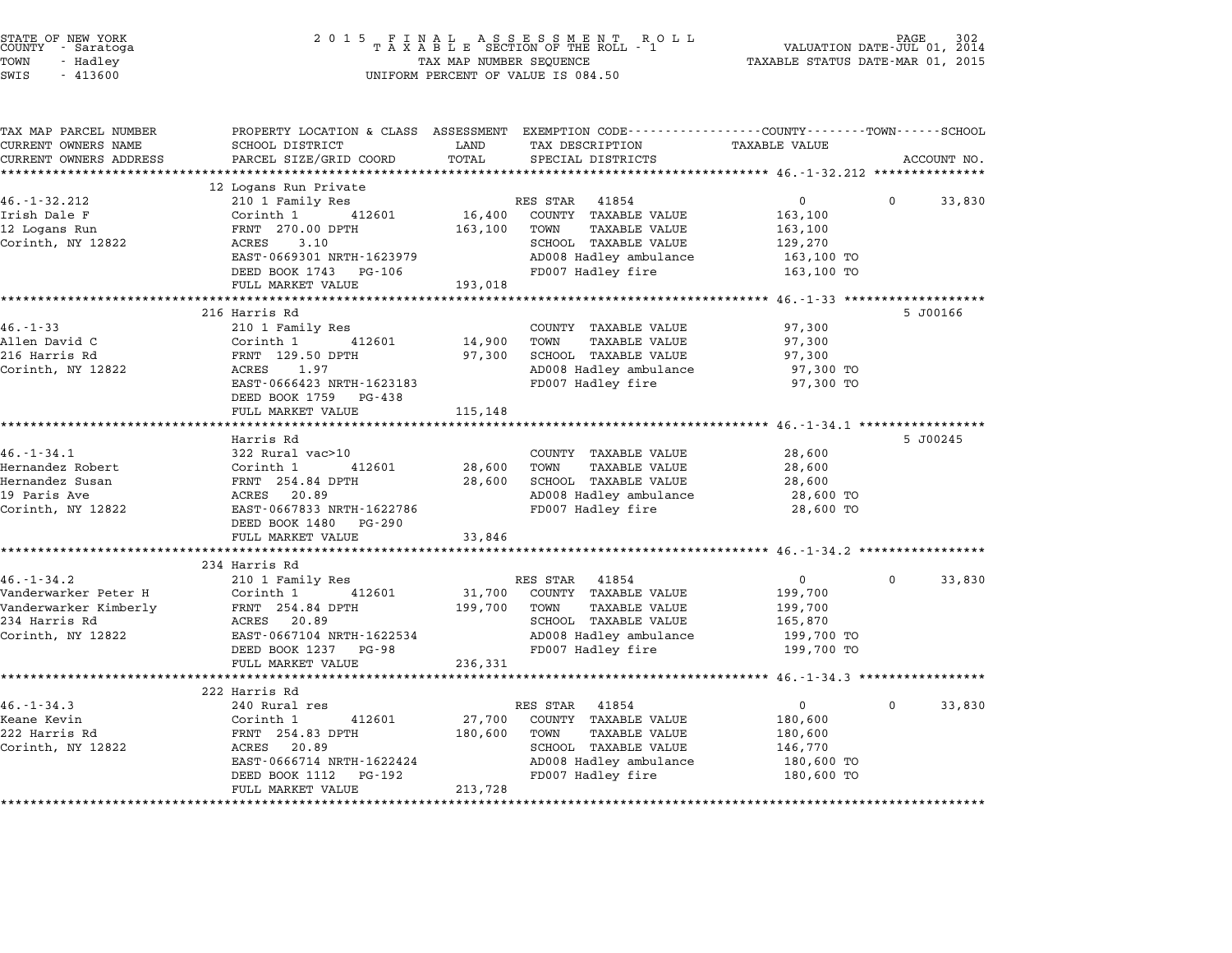| STATE OF NEW YORK<br>COUNTY<br>- Saratoga<br>TOWN<br>- Hadley<br>SWIS<br>$-413600$ | 2 0 1 5<br>FINAL ASSESSMENT RO<br>TAXABLE SECTION OF THE ROLL - 1<br>R O L L<br>TAX MAP NUMBER SEQUENCE<br>UNIFORM PERCENT OF VALUE IS 084.50 |                       |                                                                                                                    | 303<br>PAGE<br>VALUATION DATE-JUL 01, 2014<br>TAXABLE STATUS DATE-MAR 01, 2015 |                      |  |
|------------------------------------------------------------------------------------|-----------------------------------------------------------------------------------------------------------------------------------------------|-----------------------|--------------------------------------------------------------------------------------------------------------------|--------------------------------------------------------------------------------|----------------------|--|
| TAX MAP PARCEL NUMBER<br>CURRENT OWNERS NAME                                       | SCHOOL DISTRICT                                                                                                                               | LAND                  | PROPERTY LOCATION & CLASS ASSESSMENT EXEMPTION CODE---------------COUNTY-------TOWN------SCHOOL<br>TAX DESCRIPTION | TAXABLE VALUE                                                                  |                      |  |
| CURRENT OWNERS ADDRESS                                                             | PARCEL SIZE/GRID COORD                                                                                                                        | TOTAL<br>***********  | SPECIAL DISTRICTS                                                                                                  | ********** 46.-1-34.4 ******************                                       | ACCOUNT NO.          |  |
|                                                                                    | 246 Harris Rd                                                                                                                                 |                       |                                                                                                                    |                                                                                |                      |  |
| $46. - 1 - 34.4$                                                                   | 240 Rural res                                                                                                                                 |                       | RES STAR<br>41854                                                                                                  | 0                                                                              | $\Omega$<br>33,830   |  |
| Holmes Mark R                                                                      | Corinth 1<br>412601                                                                                                                           | 29,000                | COUNTY TAXABLE VALUE                                                                                               | 191,600                                                                        |                      |  |
| 246 Harris Rd                                                                      | FRNT 254.83 DPTH                                                                                                                              | 191,600               | TOWN<br><b>TAXABLE VALUE</b>                                                                                       | 191,600                                                                        |                      |  |
| Corinth, NY 12822                                                                  | ACRES<br>20.89<br>EAST-0667423 NRTH-1622695                                                                                                   |                       | SCHOOL TAXABLE VALUE<br>AD008 Hadley ambulance                                                                     | 157,770<br>191,600 TO                                                          |                      |  |
|                                                                                    | DEED BOOK 1546 PG-638                                                                                                                         |                       | FD007 Hadley fire                                                                                                  | 191,600 TO                                                                     |                      |  |
|                                                                                    | FULL MARKET VALUE                                                                                                                             | 226,746               |                                                                                                                    |                                                                                |                      |  |
|                                                                                    | **********************                                                                                                                        |                       |                                                                                                                    | **** 46.-1-35.1                                                                |                      |  |
|                                                                                    | 176 Harris Rd                                                                                                                                 |                       |                                                                                                                    |                                                                                | 5 J01610             |  |
| $46. -1 - 35.1$<br>Rothman Jeffrey N                                               | 260 Seasonal res<br>Corinth 1<br>412601                                                                                                       | 28,500                | COUNTY TAXABLE VALUE<br>TOWN<br><b>TAXABLE VALUE</b>                                                               | 86,500<br>86,500                                                               |                      |  |
| Rothman Diana                                                                      | FRNT 414.92 DPTH                                                                                                                              | 86,500                | SCHOOL TAXABLE VALUE                                                                                               | 86,500                                                                         |                      |  |
| 9 Reynolds Rd                                                                      | ACRES 17.00                                                                                                                                   |                       | AD008 Hadley ambulance                                                                                             | 86,500 TO                                                                      |                      |  |
| Pequannock, NJ 07440                                                               | EAST-0665914 NRTH-1622340                                                                                                                     |                       | FD007 Hadley fire                                                                                                  | 86,500 TO                                                                      |                      |  |
|                                                                                    | DEED BOOK 1605 PG-88                                                                                                                          |                       |                                                                                                                    |                                                                                |                      |  |
|                                                                                    | FULL MARKET VALUE<br>**************************                                                                                               | 102,367<br>********** |                                                                                                                    |                                                                                |                      |  |
|                                                                                    | 204 Harris Rd                                                                                                                                 |                       |                                                                                                                    | ************************* 46.-1-35.2 ******************                        | 5 J02009             |  |
| $46. - 1 - 35.2$                                                                   | 210 1 Family Res                                                                                                                              |                       | COUNTY TAXABLE VALUE                                                                                               | 159,600                                                                        |                      |  |
| Torino Christopher W                                                               | Corinth 1<br>412601                                                                                                                           | 21,800                | TOWN<br><b>TAXABLE VALUE</b>                                                                                       | 159,600                                                                        |                      |  |
| 204 Harris Rd                                                                      | FRNT 299.90 DPTH                                                                                                                              | 159,600               | SCHOOL TAXABLE VALUE                                                                                               | 159,600                                                                        |                      |  |
| Corinth, NY 12822                                                                  | 8.00<br>ACRES                                                                                                                                 |                       | AD008 Hadley ambulance                                                                                             | 159,600 TO                                                                     |                      |  |
|                                                                                    | EAST-0666253 NRTH-1622803                                                                                                                     |                       | FD007 Hadley fire                                                                                                  | 159,600 TO                                                                     |                      |  |
|                                                                                    | DEED BOOK 2013 PG-17775<br>FULL MARKET VALUE                                                                                                  | 188,876               |                                                                                                                    |                                                                                |                      |  |
|                                                                                    | ************************                                                                                                                      |                       |                                                                                                                    | **************** 46. -1-35.3 ******************                                |                      |  |
|                                                                                    | 196 Harris Rd                                                                                                                                 |                       |                                                                                                                    |                                                                                | 5 J02014             |  |
| $46. - 1 - 35.3$                                                                   | 210 1 Family Res                                                                                                                              |                       | COUNTY TAXABLE VALUE                                                                                               | 131,400                                                                        |                      |  |
| Mcfarlane Eric A                                                                   | Corinth 1<br>412601                                                                                                                           | 14,500                | TOWN<br>TAXABLE VALUE                                                                                              | 131,400                                                                        |                      |  |
| Mcfarlane Jennifer A<br>196 Harris Rd                                              | FRNT 200.00 DPTH<br>ACRES<br>3.51                                                                                                             | 131,400               | SCHOOL TAXABLE VALUE<br>AD008 Hadley ambulance                                                                     | 131,400<br>131,400 TO                                                          |                      |  |
| Corinth, NY 12822                                                                  | EAST-0666102 NRTH-1622667                                                                                                                     |                       | FD007 Hadley fire                                                                                                  | 131,400 TO                                                                     |                      |  |
|                                                                                    | DEED BOOK 1576<br>PG-341                                                                                                                      |                       |                                                                                                                    |                                                                                |                      |  |
|                                                                                    | FULL MARKET VALUE                                                                                                                             | 155,503               |                                                                                                                    |                                                                                |                      |  |
|                                                                                    |                                                                                                                                               |                       |                                                                                                                    | ******** 46.-1-36 ********                                                     |                      |  |
| $46. - 1 - 36$                                                                     | 164 Harris Rd                                                                                                                                 |                       | RES STAR<br>41854                                                                                                  | $\Omega$                                                                       | 5 J00746<br>$\Omega$ |  |
| Gagne Debra                                                                        | 210 1 Family Res<br>Corinth 1<br>412601                                                                                                       | 22,500                | COUNTY TAXABLE VALUE                                                                                               | 212,900                                                                        | 33,830               |  |
| 164 Harris Rd                                                                      | FRNT 750.00 DPTH                                                                                                                              | 212,900               | TOWN<br><b>TAXABLE VALUE</b>                                                                                       | 212,900                                                                        |                      |  |
| Corinth, NY 12822                                                                  | ACRES<br>4.16                                                                                                                                 |                       | SCHOOL TAXABLE VALUE                                                                                               | 179,070                                                                        |                      |  |
|                                                                                    | EAST-0665564 NRTH-1622491                                                                                                                     |                       | AD008 Hadley ambulance                                                                                             | 212,900 TO                                                                     |                      |  |
|                                                                                    | DEED BOOK 1517<br>PG-411                                                                                                                      |                       | FD007 Hadley fire                                                                                                  | 212,900 TO                                                                     |                      |  |
|                                                                                    | FULL MARKET VALUE                                                                                                                             | 251,953               |                                                                                                                    |                                                                                |                      |  |

STATE OF NEW YORK <sup>2</sup> <sup>0</sup> <sup>1</sup> 5 F I N A L A S S E S S M E N T R O L L PAGE <sup>303</sup> COUNTY - Saratoga <sup>T</sup> <sup>A</sup> <sup>X</sup> <sup>A</sup> <sup>B</sup> <sup>L</sup> <sup>E</sup> SECTION OF THE ROLL - <sup>1</sup> VALUATION DATE-JUL 01, <sup>2014</sup>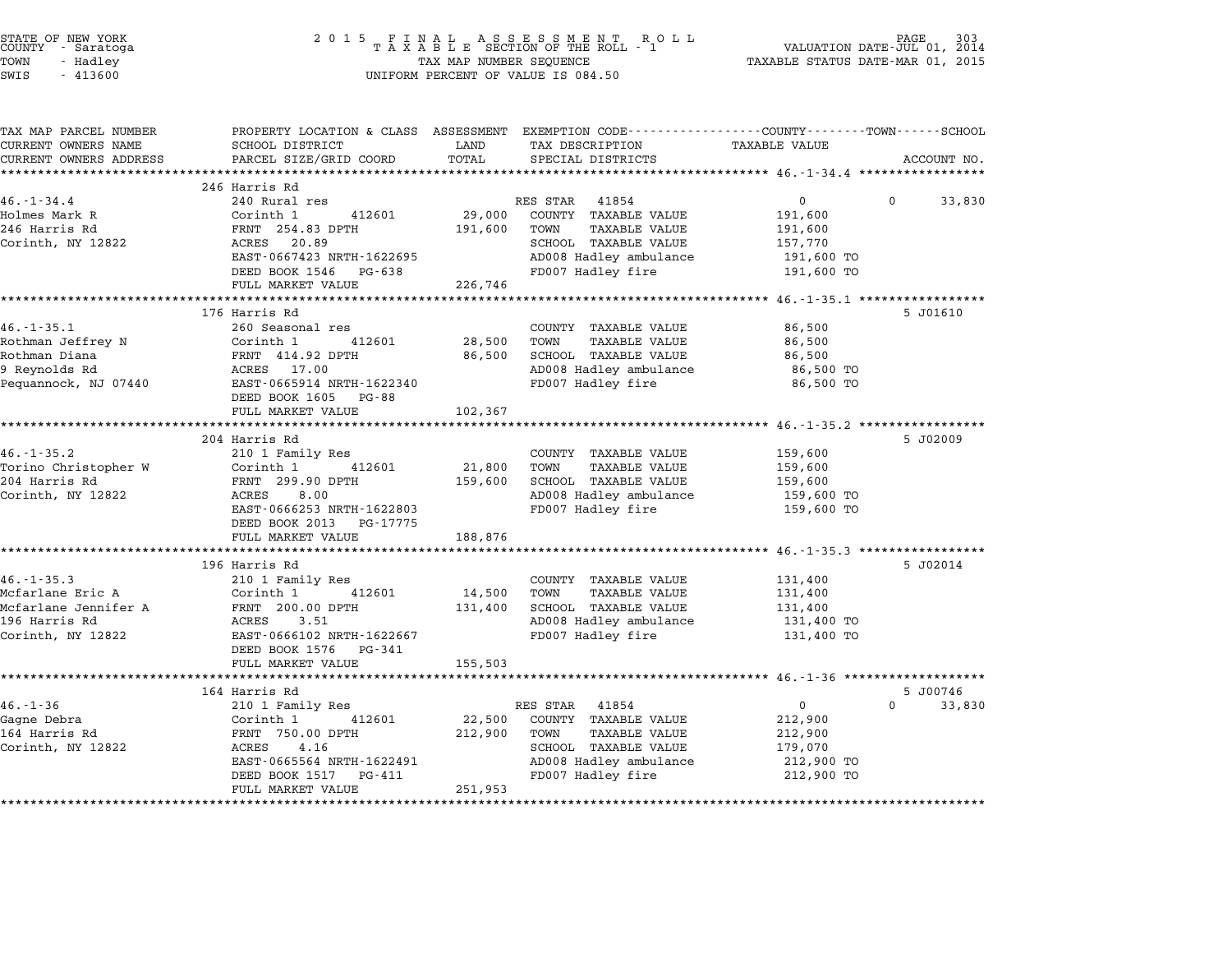|        | STATE OF NEW YORK |  |
|--------|-------------------|--|
| COUNTY | - Saratoga        |  |
| TOWN   | - Hadley          |  |

| TAX MAP PARCEL NUMBER                             |                                                  | PROPERTY LOCATION & CLASS ASSESSMENT EXEMPTION CODE---------------COUNTY-------TOWN------SCHOOL |                      |          |                    |
|---------------------------------------------------|--------------------------------------------------|-------------------------------------------------------------------------------------------------|----------------------|----------|--------------------|
| CURRENT OWNERS NAME                               | SCHOOL DISTRICT                                  | TAX DESCRIPTION<br>LAND                                                                         | <b>TAXABLE VALUE</b> |          |                    |
| CURRENT OWNERS ADDRESS<br>*********************** | PARCEL SIZE/GRID COORD                           | TOTAL<br>SPECIAL DISTRICTS                                                                      |                      |          | ACCOUNT NO.        |
|                                                   |                                                  |                                                                                                 |                      |          |                    |
| $46. - 1 - 37$                                    | 144 Harris Rd                                    |                                                                                                 | 19,815               | 10,200   | 5 J01826<br>10,200 |
| Watkins Frank                                     | 210 1 Family Res<br>412601                       | VETWAR CTS 41120<br>14,300 SR STAR<br>41834                                                     | $\overline{0}$       | $\Omega$ |                    |
| 144 Harris Rd                                     | Corinth 1<br>FRNT 176.00 DPTH                    | 132,100<br>COUNTY TAXABLE VALUE                                                                 | 112,285              |          | 73,640             |
| Corinth, NY 12822                                 | 1.64<br>ACRES                                    | TOWN<br>TAXABLE VALUE                                                                           | 121,900              |          |                    |
|                                                   | EAST-0665575 NRTH-1622041                        | SCHOOL TAXABLE VALUE                                                                            | 48,260               |          |                    |
|                                                   | DEED BOOK 0811 PG-0062                           | AD008 Hadley ambulance                                                                          | 132,100 TO           |          |                    |
|                                                   | FULL MARKET VALUE                                | 156,331 FD007 Hadley fire                                                                       | 132,100 TO           |          |                    |
|                                                   |                                                  |                                                                                                 |                      |          |                    |
|                                                   | 136 Harris Rd                                    |                                                                                                 |                      |          | 5 J00900           |
| $46. - 1 - 38$                                    | 210 1 Family Res                                 | VET RATIO 41111                                                                                 | 101,400              | 101,400  | $\Omega$           |
| Wood Michael F                                    | Corinth 1<br>412601                              | 14,600 RES STAR<br>41854                                                                        | $\overline{0}$       | $\Omega$ | 33,830             |
| 136 Harris Rd                                     | FRNT 180.00 DPTH                                 | 101,400 COUNTY TAXABLE VALUE                                                                    | 0                    |          |                    |
| Corinth, NY 12822                                 | 1.78<br>ACRES                                    | TOWN<br>TAXABLE VALUE                                                                           | $\Omega$             |          |                    |
|                                                   | EAST-0665555 NRTH-1621901                        | SCHOOL TAXABLE VALUE                                                                            | 67,570               |          |                    |
|                                                   | DEED BOOK 1292 PG-727                            | AD008 Hadley ambulance                                                                          | 101,400 TO           |          |                    |
|                                                   | FULL MARKET VALUE                                | 120,000 FD007 Hadley fire                                                                       | 101,400 TO           |          |                    |
|                                                   | **************************                       |                                                                                                 |                      |          |                    |
|                                                   | 130 Harris Rd                                    |                                                                                                 |                      |          | 5 J00745           |
| $46. - 1 - 39$                                    | 210 1 Family Res                                 | SR STAR<br>41834                                                                                | $\overline{0}$       | $\Omega$ | 73,640             |
| Eggleston Ada J                                   | Corinth 1<br>412601                              | 17,500<br>COUNTY TAXABLE VALUE                                                                  | 123,300              |          |                    |
| Attn: Wes Philip Eggleston Life Estate            |                                                  | 123,300<br>TOWN<br>TAXABLE VALUE                                                                | 123,300              |          |                    |
| 130 Harris Rd                                     | FRNT 550.00 DPTH                                 | SCHOOL TAXABLE VALUE                                                                            | 49,660               |          |                    |
| Corinth, NY 12822                                 | ACRES<br>3.96                                    | AD008 Hadley ambulance                                                                          | 123,300 TO           |          |                    |
|                                                   | EAST-0665446 NRTH-1621641                        | FD007 Hadley fire                                                                               | 123,300 TO           |          |                    |
|                                                   | DEED BOOK 1649 PG-232                            |                                                                                                 |                      |          |                    |
|                                                   | FULL MARKET VALUE                                | 145,917                                                                                         |                      |          |                    |
|                                                   |                                                  |                                                                                                 |                      |          |                    |
|                                                   | 84 Harris Rd                                     |                                                                                                 |                      |          | 5 J01325           |
| $46. - 1 - 40$                                    | 210 1 Family Res                                 | VETCOM CTS 41130                                                                                | 29,000               | 17,000   | 17,000             |
| Monica Donald C                                   | Corinth 1<br>412601                              | 41834<br>15,000 SR STAR                                                                         | $\Omega$             | $\Omega$ | 73,640             |
| Monica Susan                                      | FRNT 90.00 DPTH                                  | 116,000 COUNTY TAXABLE VALUE                                                                    | 87,000               |          |                    |
| 84 Harris Rd                                      | <b>ACRES</b><br>2.00                             | TOWN<br><b>TAXABLE VALUE</b>                                                                    | 99,000               |          |                    |
| Corinth, NY 12822                                 | EAST-0665727 NRTH-1621132                        | SCHOOL TAXABLE VALUE                                                                            | 25,360               |          |                    |
|                                                   | DEED BOOK 0873 PG-0382                           | AD008 Hadley ambulance                                                                          | 116,000 TO           |          |                    |
|                                                   | FULL MARKET VALUE<br>*************************** | 137,278 FD007 Hadley fire                                                                       | 116,000 TO           |          |                    |
|                                                   | 30 Harris Rd                                     |                                                                                                 |                      |          | 5 J00163           |
| $46. - 1 - 41$                                    | 240 Rural res                                    | SR STAR<br>41834                                                                                | $\overline{0}$       | $\Omega$ | 73,640             |
| Sanders Ernest                                    | Corinth 1<br>412601                              | 41,800 COUNTY TAXABLE VALUE                                                                     | 169,900              |          |                    |
| Sanders Gwenneth                                  | FRNT 390.00 DPTH                                 | 169,900<br>TOWN<br>TAXABLE VALUE                                                                | 169,900              |          |                    |
| 30 Harris Rd                                      | ACRES 43.52                                      | SCHOOL TAXABLE VALUE                                                                            | 96,260               |          |                    |
| Corinth, NY 12822                                 | EAST-0667298 NRTH-1620645                        | AD008 Hadley ambulance                                                                          | 169,900 TO           |          |                    |
|                                                   | DEED BOOK 0974<br>PG-00857                       | FD007 Hadley fire                                                                               | 169,900 TO           |          |                    |
|                                                   | FULL MARKET VALUE                                | 201,065                                                                                         |                      |          |                    |
|                                                   |                                                  |                                                                                                 |                      |          |                    |
|                                                   |                                                  |                                                                                                 |                      |          |                    |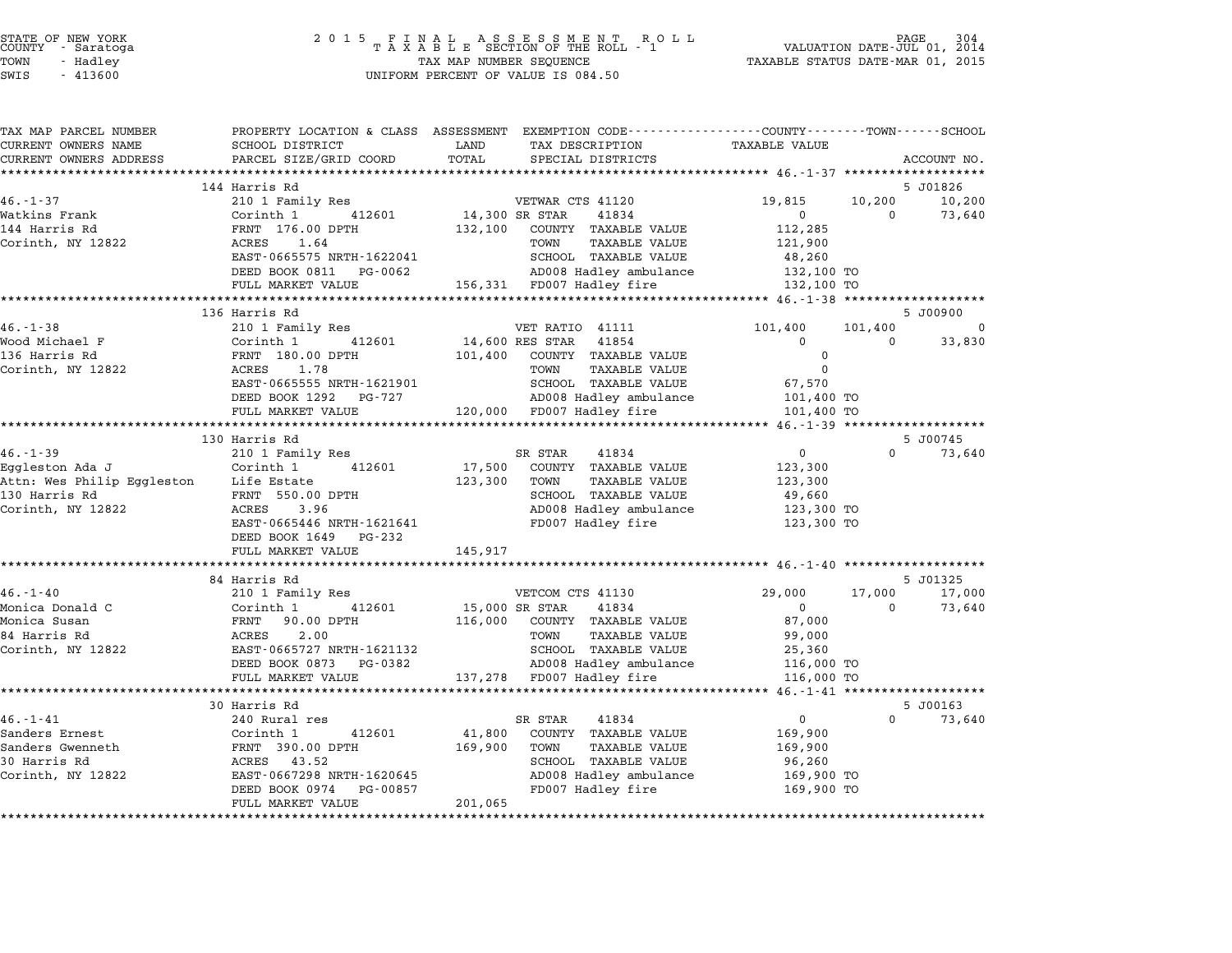| STATE OF NEW YORK<br>COUNTY |  | - Saratoga |  |
|-----------------------------|--|------------|--|
| TOWN                        |  | - Hadlev   |  |
| -----                       |  |            |  |

TAX MAP PARCEL NUMBER PROPERTY LOCATION & CLASS ASSESSMENT EXEMPTION CODE------------------COUNTY--------TOWN------SCHOOL CURRENT OWNERS NAME SCHOOL DISTRICT LAND TAX DESCRIPTION TAXABLE VALUE CURRENT OWNERS ADDRESS FOR SCHOOL DISTRICTS ASSESSEENT EXERT ON TAX MIT TO COORD TOTAL THAT THE CONSIDERT ON TAXABLE VALUE<br>CURRENT OWNERS ADDRESS PARCEL SIZE/GRID COORD TOTAL SPECIAL DISTRICTS ACCOUNT NO.<br>\*\*\*\*\*\*\*\*\*\*\*\*\*\*\*\*\* 58 Harris Rd 5 J00299 46.-1-42 <sup>210</sup> <sup>1</sup> Family Res RES STAR <sup>41854</sup> <sup>0</sup> <sup>0</sup> 33,830 Sanders Eric S Corinth <sup>1</sup> <sup>412601</sup> 15,700 COUNTY TAXABLE VALUE 110,400 <sup>58</sup> Harris Rd FRNT 325.17 DPTH 110,400 TOWN TAXABLE VALUE 110,400 SANCEL'S ELIC SANCEL'S COLLINUITY (COLLINUITY AND MANUAL SELLE SURFACE SELLE SURFACE SURFACE SURFACE SURFACE S<br>10,400 TOWN 110,400 TOWN TAXABLE VALUE 110,400<br>Corinth, NY 12822 3.54 SCHOOL TAXABLE VALUE 76,570 EARL 223.17 DETIT 110,400 TORN TARDLE VALUE 110,400 TORN 110,400 TORN TAXABLE VALUE 110,400 TO<br>ACRES 2.54 AD008 Hadley ambulance 110,400 TO EAST-0666058 NRTH-1620352<br>
DEED BOOK 1678 PG-142 FD007 Hadley ambulance 110,400 TO<br>
FD007 Hadley fire 110,400 TO EAST 0000000 MAIN 1020002<br>
DEED BOOK 1678 PG-142<br>
FULL MARKET VALUE 130,651 \*\*\*\*\*\*\*\*\*\*\*\*\*\*\*\*\*\*\*\*\*\*\*\*\*\*\*\*\*\*\*\*\*\*\*\*\*\*\*\*\*\*\*\*\*\*\*\*\*\*\*\*\*\*\*\*\*\*\*\*\*\*\*\*\*\*\*\*\*\*\*\*\*\*\*\*\*\*\*\*\*\*\*\*\*\*\*\*\*\*\*\*\*\*\*\*\*\*\*\*\*\*\* 46.-1-43 \*\*\*\*\*\*\*\*\*\*\*\*\*\*\*\*\*\*\* 43 Harris Rd 5 J01616 46.-1-43 <sup>210</sup> <sup>1</sup> Family Res RES STAR <sup>41854</sup> <sup>0</sup> <sup>0</sup> 33,830 Abare Richard John Corinth <sup>1</sup> <sup>412601</sup> 14,400 COUNTY TAXABLE VALUE 121,500 Cynthia Jean FRNT 235.00 DPTH 121,500 TOWN TAXABLE VALUE 121,500 ADALE NICHARD OOH NIJSOOD OOH NIJSOOD IN 14,400 COONIT IAAADDD VADOD ALI,500 I21,500<br>Cynthia Jean Rent 235.00 DPTH 121,500 TOWN TAXABLE VALUE 121,500<br>43 Harris Rd 87,670 Corinth, NY <sup>12822</sup> EAST-0665799 NRTH-1620072 AD008 Hadley ambulance 121,500 TO DEED BOOK <sup>1258</sup> PG-173 FD007 Hadley fire 121,500 TO EASI-0000799 NAIH-1020072<br>
DEED BOOK 1258 PG-173<br>
FULL MARKET VALUE 143,787 \*\*\*\*\*\*\*\*\*\*\*\*\*\*\*\*\*\*\*\*\*\*\*\*\*\*\*\*\*\*\*\*\*\*\*\*\*\*\*\*\*\*\*\*\*\*\*\*\*\*\*\*\*\*\*\*\*\*\*\*\*\*\*\*\*\*\*\*\*\*\*\*\*\*\*\*\*\*\*\*\*\*\*\*\*\*\*\*\*\*\*\*\*\*\*\*\*\*\*\*\*\*\* 46.-1-44.11 \*\*\*\*\*\*\*\*\*\*\*\*\*\*\*\* Harris Rd Rear 5 J02003 16.11 Harris Rd Rear<br>
3,300 Harris Rd Rear<br>
3,300 COUNTY TAXABLE VALUE 3,300 Montello Lewis A Jr Corinth <sup>1</sup> <sup>412601</sup> 3,300 TOWN TAXABLE VALUE 3,300 10. I 11.11 (Society of Second Marine Country Country Marine Country Country (Second Marine States of Second M<br>Montello Linda C (Second Lot 2 3,300 TOWN TAXABLE VALUE 3,300 (SCHOOL TAXABLE VALUE 3,300 (SCHOOL TAXABLE VALUE Montello Lewis A UI and Collincial Acres (Collincial Acres 1, 2001)<br>Montello Linda C (1986) and CRES 2,300 AD008 Hadley ambulance 3,300 TO<br>84 Antone Mountain Rd (1986) ACRES 2,98 Corinth Dinas ( Mart of Deal of Deal of Deal of Deal of Deal of Deal of Deal of Deal of Deal of Deal of Deal o<br>Strand Mountain Rd ( ACRES 1998 NRTH-1619901 ADO08 Hadley ambulance 3,300 TO<br>Corinth, NY 12822 200 TO BAST-066 EAST-0665399 NRTH-161990<br>DEED BOOK 2014 PG-9211 EAST 0003333 MAIN 1013301<br>DEED BOOK 2014 PG-9211<br>FULL MARKET VALUE 3,905 \*\*\*\*\*\*\*\*\*\*\*\*\*\*\*\*\*\*\*\*\*\*\*\*\*\*\*\*\*\*\*\*\*\*\*\*\*\*\*\*\*\*\*\*\*\*\*\*\*\*\*\*\*\*\*\*\*\*\*\*\*\*\*\*\*\*\*\*\*\*\*\*\*\*\*\*\*\*\*\*\*\*\*\*\*\*\*\*\*\*\*\*\*\*\*\*\*\*\*\*\*\*\* 46.-1-44.12 \*\*\*\*\*\*\*\*\*\*\*\*\*\*\*\* ronn mannni va<br>\*\*\*\*\*\*\*\*\*\*\*\*\*\*<br>Harris Rd Rear 46.-1-44.12 <sup>314</sup> Rural vac<10 COUNTY TAXABLE VALUE 1,400 Abare Richard P Corinth <sup>1</sup> <sup>412601</sup> 1,400 TOWN TAXABLE VALUE 1,400 Abare Cynthia J ACRES 1.56 1,400 SCHOOL TAXABLE VALUE 1,400 ADALE NICHAIN POOLS AND TRANSPORTED THE COLLINUM PROVIDENT PROPERTY AND TRANSPORTED THAN THE RESERVE THAN THE<br>Abare Cynthia J ACRES 1.56 1,400 SCHOOL TAXABLE VALUE 1,400 TO<br>43 Harris Rd 1,400 TO Corinth, NY <sup>12822</sup> DEED BOOK <sup>1770</sup> PG-533 FD007 Hadley fire 1,400 TO EAST 0003333 MAIN 1020131<br>DEED BOOK 1770 PG-533<br>FULL MARKET VALUE 1,657 \*\*\*\*\*\*\*\*\*\*\*\*\*\*\*\*\*\*\*\*\*\*\*\*\*\*\*\*\*\*\*\*\*\*\*\*\*\*\*\*\*\*\*\*\*\*\*\*\*\*\*\*\*\*\*\*\*\*\*\*\*\*\*\*\*\*\*\*\*\*\*\*\*\*\*\*\*\*\*\*\*\*\*\*\*\*\*\*\*\*\*\*\*\*\*\*\*\*\*\*\*\*\* 46.-1-46.2 \*\*\*\*\*\*\*\*\*\*\*\*\*\*\*\*\* <sub>1968</sub> Hann<br>\*\*\*\*\*\*\*\*\*\*\*\*\*\*\*\*\*\*<br>96 Harris Rd 46.-1-46.2 <sup>210</sup> <sup>1</sup> Family Res RES STAR <sup>41854</sup> <sup>0</sup> <sup>0</sup> 33,830 Monica Joseph Corinth <sup>1</sup> <sup>412601</sup> 15,300 COUNTY TAXABLE VALUE 74,000 <sup>96</sup> Harris Rd FRNT 560.00 DPTH 74,000 TOWN TAXABLE VALUE 74,000 NOTICE OUSERN COLLINEITY AND TRINING CORRESS ON THE RESERVE AND TRINING AND TRINING ON TRINING AND TRINING OUT<br>1960 Harris Rd – TRINING 1960.00 DPTH 74,000 TOWN TAXABLE VALUE 194,000 TOWN 194,000 TRINING 194,000 TRINING T EANI 500.00 DFIH 74,000 TOWN TAAABLE VALUE 74,000<br>ACRES 2.20 SCHOOL TAXABLE VALUE 40,170<br>EAST-0665436 NRTH-1621261 AD008 Hadley ambulance 74,000 TO DEED 2.2.0 2.2.0 EXET-066436 NRTH-1621261 AND BOOK 1270 HAMPLE VALUE TRANSFORM ADDEN TRANSFORM TRANSFORM TRANSFORM TRANSFORM TRANSFORM TRANSFORM TRANSFORM TRANSFORM TRANSFORM TRANSFORM TRANSFORM TRANSFORM TRANSFORM TRANSFO EASI-0000450 NAIH-1021201<br>
DEED BOOK 1271 PG-629<br>
FULL MARKET VALUE 87,574 \*\*\*\*\*\*\*\*\*\*\*\*\*\*\*\*\*\*\*\*\*\*\*\*\*\*\*\*\*\*\*\*\*\*\*\*\*\*\*\*\*\*\*\*\*\*\*\*\*\*\*\*\*\*\*\*\*\*\*\*\*\*\*\*\*\*\*\*\*\*\*\*\*\*\*\*\*\*\*\*\*\*\*\*\*\*\*\*\*\*\*\*\*\*\*\*\*\*\*\*\*\*\*\*\*\*\*\*\*\*\*\*\*\*\*\*\*\*\*\*\*\*\*\*\*\*\*\*\*\*\*\*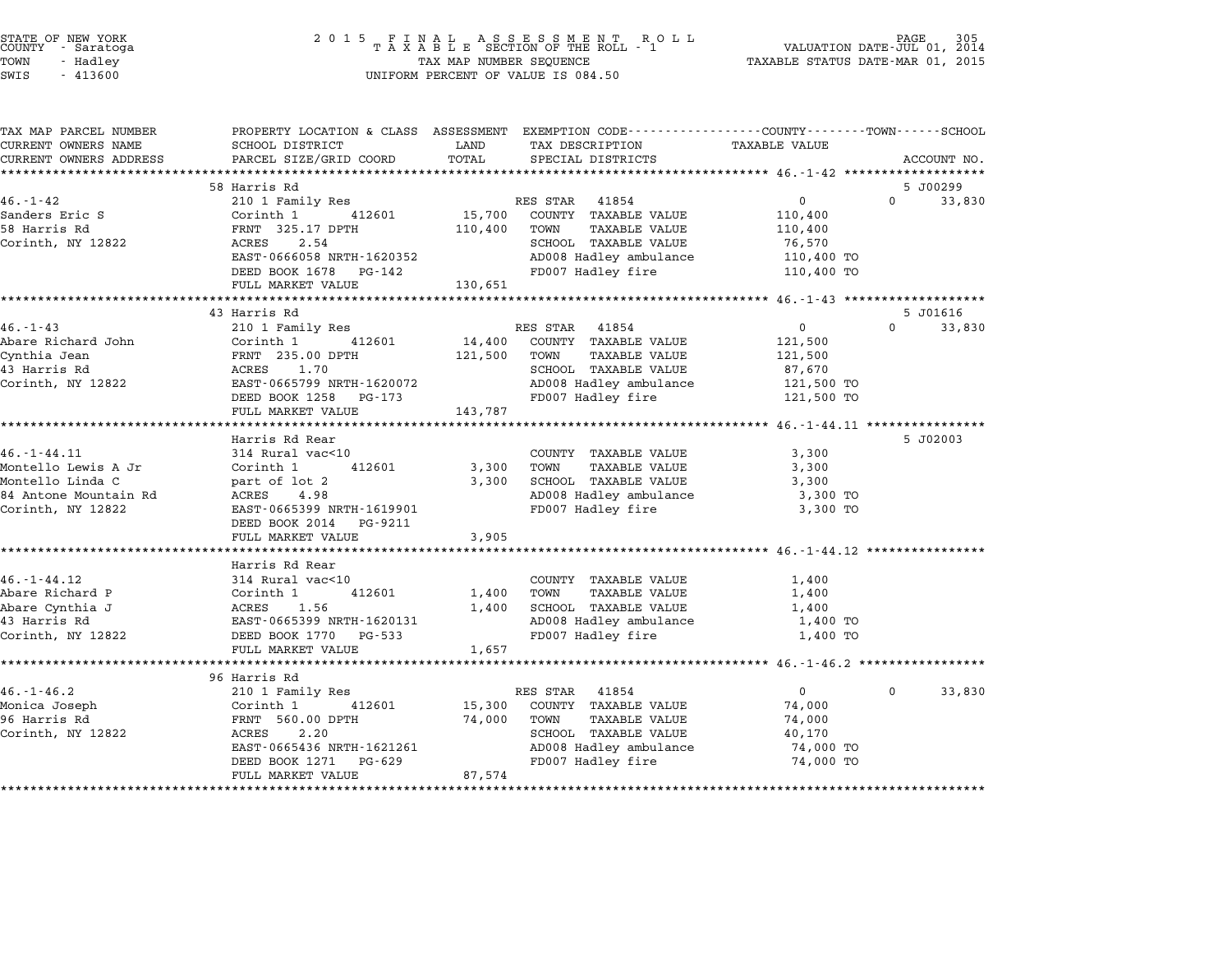# STATE OF NEW YORK <sup>2</sup> <sup>0</sup> <sup>1</sup> 5 F I N A L A S S E S S M E N T R O L L PAGE <sup>306</sup> COUNTY - Saratoga <sup>T</sup> <sup>A</sup> <sup>X</sup> <sup>A</sup> <sup>B</sup> <sup>L</sup> <sup>E</sup> SECTION OF THE ROLL - <sup>1</sup> VALUATION DATE-JUL 01, <sup>2014</sup> TOWN - Hadley TAX MAP NUMBER SEQUENCE TAXABLE STATUS DATE-MAR 01, <sup>2015</sup> STATE OF NEW YORK STATE OF NEW YORK COUNTY - SATATOGRAPH SAMPLINE TO A SAMPLINE TO A SAMPLINE ROLL TO A SAMPLINE SECTION OF THE ROLL TO A SAMPLINE SECTION OF THE ROLL TO A SAMPLINE SECTION OF THE ROLL TO A SAMPLINE SECTION

| TAX MAP PARCEL NUMBER     |                              | PROPERTY LOCATION & CLASS ASSESSMENT EXEMPTION CODE----------------COUNTY-------TOWN-----SCHOOL |                            |             |
|---------------------------|------------------------------|-------------------------------------------------------------------------------------------------|----------------------------|-------------|
| CURRENT OWNERS NAME       | SCHOOL DISTRICT              | LAND<br>TAX DESCRIPTION                                                                         | <b>TAXABLE VALUE</b>       |             |
| CURRENT OWNERS ADDRESS    | PARCEL SIZE/GRID COORD       | TOTAL<br>SPECIAL DISTRICTS                                                                      |                            | ACCOUNT NO. |
|                           |                              |                                                                                                 |                            |             |
|                           | 64 Harris Rd                 |                                                                                                 |                            | 5 J00552    |
| $46. - 1 - 46.11$         | 240 Rural res                | AG LANDS<br>41730                                                                               | 30,604<br>30,604           | 30,604      |
| Monica Donald             | 412601<br>Corinth 1          | 68,300<br>COUNTY TAXABLE VALUE                                                                  | 103,096                    |             |
| Monica Joseph             | $3/8$ % Donald & Joseph Mon  | 133,700<br>TOWN<br>TAXABLE VALUE                                                                | 103,096                    |             |
| C/O Donald Monica         | 1/4% Margaret Palmatier      | SCHOOL TAXABLE VALUE                                                                            | 103,096                    |             |
| <b>ETAL</b>               | FRNT 1880.00 DPTH            | AD008 Hadley ambulance                                                                          | 133,700 TO                 |             |
| 84 Harris Rd              | 76.65<br>ACRES               | FD007 Hadley fire                                                                               | 133,700 TO                 |             |
| Corinth, NY 12822         | EAST-0664644 NRTH-1620924    |                                                                                                 |                            |             |
|                           | DEED BOOK 1752<br>$PG - 369$ |                                                                                                 |                            |             |
| MAY BE SUBJECT TO PAYMENT | FULL MARKET VALUE            | 158,225                                                                                         |                            |             |
| UNDER AGDIST LAW TIL 2022 |                              |                                                                                                 |                            |             |
|                           |                              |                                                                                                 |                            |             |
|                           | Harris Rd Rear               |                                                                                                 |                            |             |
| $46. - 1 - 46.12$         | 311 Res vac land             | AG LANDS<br>41730                                                                               | 17,712<br>17,712           | 17,712      |
| Monica Timothy I          | Corinth 1<br>412601          | 19,500<br>COUNTY TAXABLE VALUE                                                                  | 1,788                      |             |
| Monica Kathy S            | Map $M-642$                  | 19,500<br>TOWN<br>TAXABLE VALUE                                                                 | 1,788                      |             |
| 123 North Greenfield Rd   | 5.48<br>ACRES                | SCHOOL TAXABLE VALUE                                                                            | 1,788                      |             |
| Porter Corners, NY 12859  | EAST-0665024 NRTH-1620555    | AD008 Hadley ambulance                                                                          | 19,500 TO                  |             |
|                           | DEED BOOK 1633<br>PG-247     | FD007 Hadley fire                                                                               | 19,500 TO                  |             |
| MAY BE SUBJECT TO PAYMENT | FULL MARKET VALUE            | 23,077                                                                                          |                            |             |
| UNDER AGDIST LAW TIL 2022 |                              |                                                                                                 |                            |             |
|                           |                              |                                                                                                 |                            |             |
|                           | 97 Harris Rd                 |                                                                                                 |                            | 5 J01560    |
| $46. - 1 - 47$            | 210 1 Family Res             | VETWAR CTS 41120                                                                                | 10,200<br>15,150           | 10,200      |
| Palmatier Ralph           | Corinth 1<br>412601          | 13,400 SR STAR<br>41834                                                                         | $\overline{0}$<br>$\Omega$ | 73,640      |
| Palmatier Margaret        | FRNT 200.00 DPTH             | 101,000<br>COUNTY TAXABLE VALUE                                                                 | 85,850                     |             |
| 97 Harris Rd              | ACRES<br>2.00                | TOWN<br>TAXABLE VALUE                                                                           | 90,800                     |             |
| Corinth, NY 12822         | EAST-0665087 NRTH-1621190    | SCHOOL TAXABLE VALUE                                                                            | 17,160                     |             |
|                           | DEED BOOK 0942<br>PG-00120   | AD008 Hadley ambulance                                                                          | 101,000 TO                 |             |
|                           | FULL MARKET VALUE            | 119,527 FD007 Hadley fire                                                                       | 101,000 TO                 |             |
|                           |                              |                                                                                                 |                            |             |
|                           | 121 Mt Anthony Rd            |                                                                                                 |                            | 5 J01333    |
| $46. - 1 - 48$            | 270 Mfg housing              | 41854<br>RES STAR                                                                               | $\overline{0}$<br>$\Omega$ | 33,830      |
| Woodcook Mary A           | Corinth 1<br>412601          | 15,100<br>COUNTY TAXABLE VALUE                                                                  | 42,900                     |             |
| C/O Kristen Woodcock      | Life Estate                  | 42,900<br><b>TAXABLE VALUE</b><br>TOWN                                                          | 42,900                     |             |
| 121 Antone Mountain Rd    | FRNT 460.00 DPTH             | SCHOOL TAXABLE VALUE                                                                            | 9,070                      |             |
| Corinth, NY 12822         | ACRES<br>1.84                | AD008 Hadley ambulance                                                                          | 42,900 TO                  |             |
|                           | EAST-0664439 NRTH-1619749    | FD007 Hadley fire                                                                               | 42,900 TO                  |             |
|                           | DEED BOOK 2013<br>PG-41970   |                                                                                                 |                            |             |
|                           | FULL MARKET VALUE            | 50,769                                                                                          |                            |             |
|                           |                              |                                                                                                 |                            |             |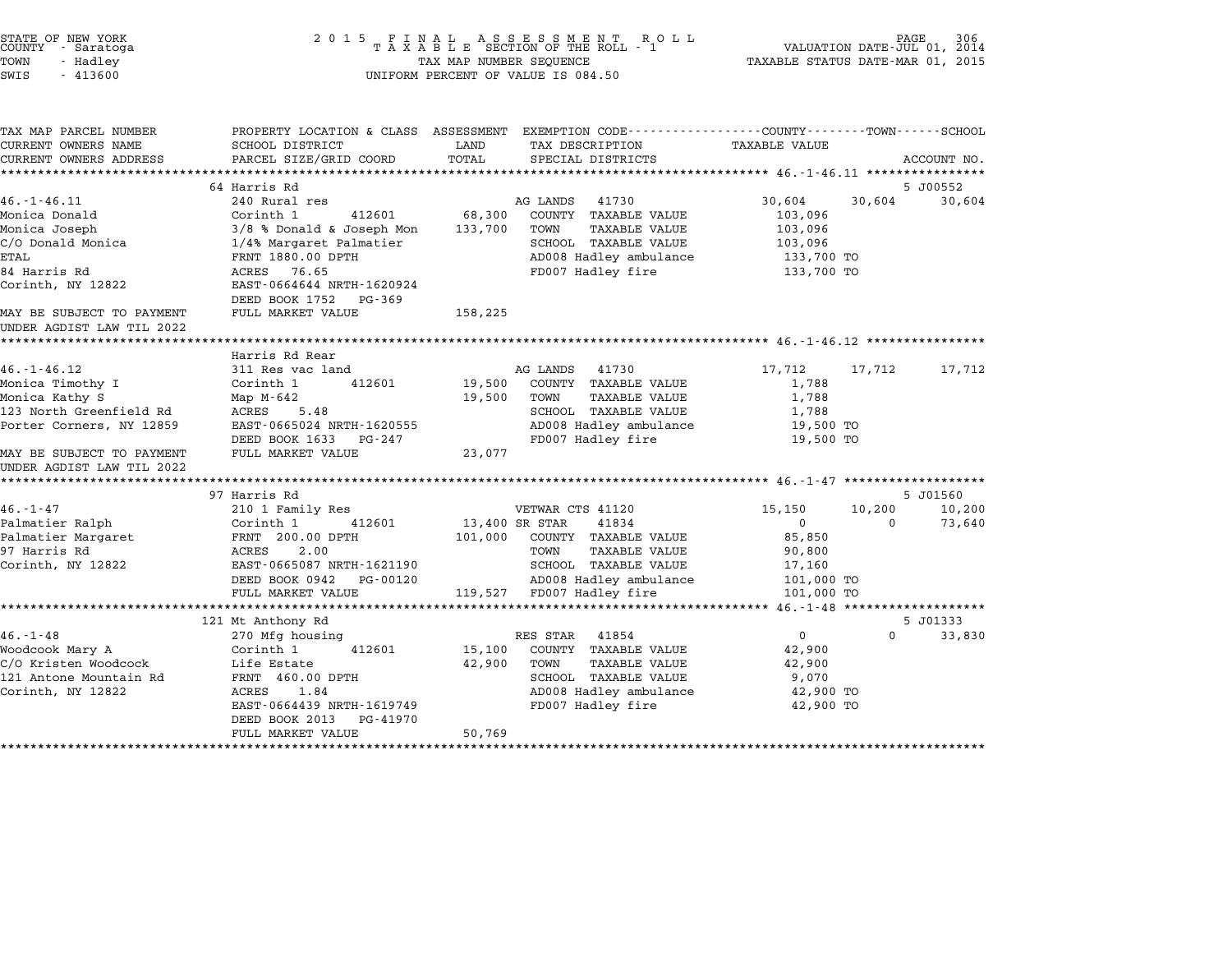|        | STATE OF NEW YORK |  |
|--------|-------------------|--|
| COUNTY | - Saratoga        |  |
| TOWN   | - Hadley          |  |
|        |                   |  |

# STATE OF NEW YORK <sup>2</sup> <sup>0</sup> <sup>1</sup> 5 F I N A L A S S E S S M E N T R O L L PAGE <sup>307</sup> COUNTY - Saratoga <sup>T</sup> <sup>A</sup> <sup>X</sup> <sup>A</sup> <sup>B</sup> <sup>L</sup> <sup>E</sup> SECTION OF THE ROLL - <sup>1</sup> VALUATION DATE-JUL 01, <sup>2014</sup> TOWN - Hadley TAX MAP NUMBER SEQUENCE TAXABLE STATUS DATE-MAR 01, <sup>2015</sup> SWIS - <sup>413600</sup> UNIFORM PERCENT OF VALUE IS 084.50

| TAX MAP PARCEL NUMBER                   | PROPERTY LOCATION & CLASS ASSESSMENT EXEMPTION CODE---------------COUNTY-------TOWN------SCHOOL |         |                                           |                      |                                |
|-----------------------------------------|-------------------------------------------------------------------------------------------------|---------|-------------------------------------------|----------------------|--------------------------------|
| CURRENT OWNERS NAME                     | SCHOOL DISTRICT                                                                                 | LAND    | TAX DESCRIPTION                           | <b>TAXABLE VALUE</b> |                                |
| CURRENT OWNERS ADDRESS                  | PARCEL SIZE/GRID COORD                                                                          | TOTAL   | SPECIAL DISTRICTS                         |                      | ACCOUNT NO.                    |
|                                         |                                                                                                 |         |                                           |                      |                                |
|                                         | 85 Mt Anthony Rd Rear                                                                           |         |                                           |                      | 5 J02004                       |
| $46. - 1 - 49$                          | 314 Rural vac<10                                                                                |         | COUNTY TAXABLE VALUE                      | 4,800                |                                |
| Williams, Phillip G & Wilma A Corinth 1 | 412601                                                                                          | 4,800   | TOWN<br>TAXABLE VALUE                     | 4,800                |                                |
| Williams Family Trust                   | ACRES<br>8.08                                                                                   | 4,800   | SCHOOL TAXABLE VALUE                      | 4,800                |                                |
| 85 Mt Anthony Rd Rear                   | EAST-0663710 NRTH-1619678                                                                       |         | AD008 Hadley ambulance                    | 4,800 TO             |                                |
| Hadley, NY                              | DEED BOOK 2014 PG-37362                                                                         |         | FD007 Hadley fire                         | 4,800 TO             |                                |
|                                         | FULL MARKET VALUE                                                                               | 5,680   |                                           |                      |                                |
|                                         |                                                                                                 |         |                                           |                      |                                |
| $46. - 1 - 50$                          | 135 Mt Anthony Rd<br>240 Rural res                                                              |         | RES STAR 41854                            | $\mathbf 0$          | 5 J00369<br>$\Omega$<br>33,830 |
| Faeth Kevin A                           | Corinth 1<br>412601                                                                             | 60,100  | COUNTY TAXABLE VALUE                      | 140,300              |                                |
| Antone Mt Rd                            | FRNT 850.00 DPTH                                                                                | 140,300 | TOWN<br>TAXABLE VALUE                     | 140,300              |                                |
| PO Box 56                               | ACRES<br>82.66                                                                                  |         | SCHOOL TAXABLE VALUE                      | 106,470              |                                |
| Corinth, NY 12822                       | EAST-0663900 NRTH-1620367                                                                       |         | AD008 Hadley ambulance                    | 140,300 TO           |                                |
|                                         | DEED BOOK 1210 PG-122                                                                           |         | FD007 Hadley fire                         | 140,300 TO           |                                |
|                                         | FULL MARKET VALUE                                                                               | 166,036 |                                           |                      |                                |
|                                         |                                                                                                 |         |                                           |                      |                                |
|                                         | Bunzey Mountain Rd                                                                              |         |                                           |                      | 5 J00130                       |
| $46. - 1 - 51.1$                        | 322 Rural vac>10                                                                                |         | COUNTY TAXABLE VALUE                      | 25,100               |                                |
| Shipski Frank E Jr                      | Corinth 1<br>412601                                                                             | 25,100  | TOWN<br>TAXABLE VALUE                     | 25,100               |                                |
| 289 Antone Mt Rd                        |                                                                                                 | 25,100  | SCHOOL TAXABLE VALUE                      | 25,100               |                                |
| Corinth, NY 12822                       | FRNT 2000.00 DPTH                                                                               |         | AD008 Hadley ambulance                    | 25,100 TO            |                                |
|                                         | ACRES<br>32.99                                                                                  |         | FD007 Hadley fire                         | 25,100 TO            |                                |
|                                         | EAST-0662999 NRTH-1620849                                                                       |         |                                           |                      |                                |
|                                         | DEED BOOK 1568<br>PG-121                                                                        |         |                                           |                      |                                |
|                                         | FULL MARKET VALUE                                                                               | 29,704  |                                           |                      |                                |
|                                         |                                                                                                 |         |                                           |                      |                                |
|                                         | Anthony Rd                                                                                      |         |                                           |                      |                                |
| $46. - 1 - 51.2$                        | 311 Res vac land                                                                                |         | AG LANDS 41730                            | 12,247               | 12,247<br>12,247               |
| Monica Timothy I                        | Corinth 1<br>412601                                                                             | 14,100  | COUNTY TAXABLE VALUE                      | 1,853                |                                |
| Monica Kathy S                          | FRNT 1210.00 DPTH                                                                               | 14,100  | TOWN<br>TAXABLE VALUE                     | 1,853                |                                |
| 123 North Greenfield Rd                 | ACRES<br>6.83                                                                                   |         | SCHOOL TAXABLE VALUE                      | 1,853                |                                |
| Porter Corners, NY 12859                | EAST-0663633 NRTH-1621393                                                                       |         | AD008 Hadley ambulance                    | 14,100 TO            |                                |
|                                         | DEED BOOK 1515 PG-466                                                                           |         | FD007 Hadley fire                         | 14,100 TO            |                                |
| MAY BE SUBJECT TO PAYMENT               | FULL MARKET VALUE                                                                               | 16,686  |                                           |                      |                                |
| UNDER AGDIST LAW TIL 2022               |                                                                                                 |         |                                           |                      |                                |
|                                         | 14 Bunzey Mtn Rd                                                                                |         |                                           |                      |                                |
|                                         |                                                                                                 |         |                                           | $\overline{0}$       | $\Omega$                       |
| $46. - 1 - 51.31$<br>Tucker Ronald J    | 240 Rural res<br>Corinth 1<br>412601                                                            | 26,900  | 41854<br>RES STAR<br>COUNTY TAXABLE VALUE | 129,500              | 33,830                         |
| 14 Bunzey Mtn Rd                        | FRNT 490.00 DPTH                                                                                | 129,500 | TOWN<br>TAXABLE VALUE                     | 129,500              |                                |
| Corinth, NY 12822                       | 14.77<br>ACRES                                                                                  |         | SCHOOL TAXABLE VALUE                      | 95,670               |                                |
|                                         | EAST-0662704 NRTH-1621580                                                                       |         | AD008 Hadley ambulance                    | 129,500 TO           |                                |
|                                         | DEED BOOK 1611<br>PG-45                                                                         |         | FD007 Hadley fire                         | 129,500 TO           |                                |
|                                         | FULL MARKET VALUE                                                                               | 153,254 |                                           |                      |                                |
|                                         |                                                                                                 |         |                                           |                      |                                |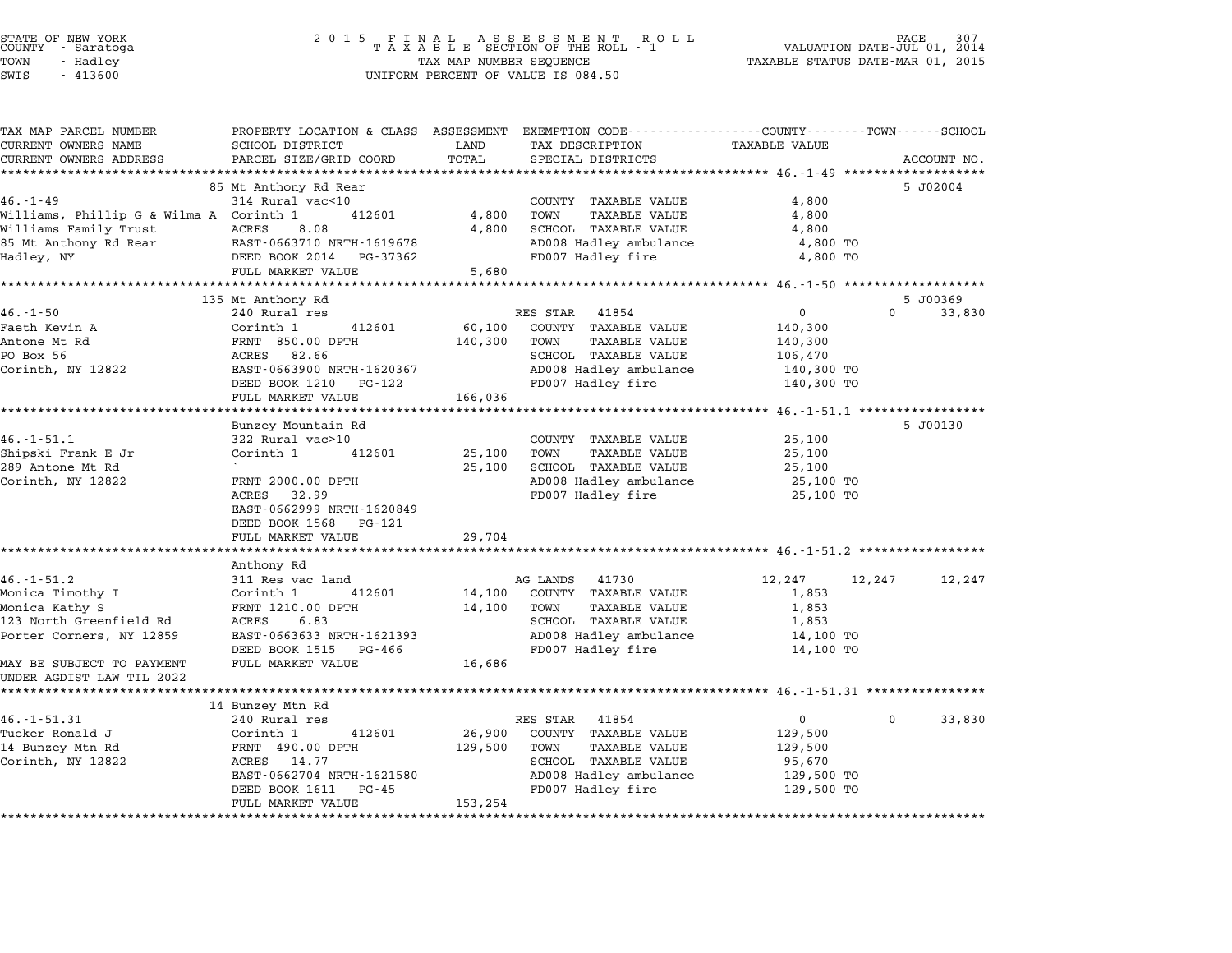| STATE OF NEW YORK<br>COUNTY – Saratoga<br>TOWN<br>- Hadley<br>SWIS<br>$-413600$ | 2 0 1 5<br>$\begin{array}{cccccccccccccc} & F & I & N & A & L & & A & S & S & E & S & S & M & E & N & T & R & O & L & L \\ T & A & X & A & B & L & E & SECTION OF THE ROLL & - & 1 & & & \\ \end{array}$<br>TAX MAP NUMBER SEQUENCE<br>UNIFORM PERCENT OF VALUE IS 084.50 | PAGE 308<br>VALUATION DATE-JUL 01, 2014<br>TAXABLE STATUS DATE-MAR 01, 2015 |                                                     |                                           |                    |
|---------------------------------------------------------------------------------|---------------------------------------------------------------------------------------------------------------------------------------------------------------------------------------------------------------------------------------------------------------------------|-----------------------------------------------------------------------------|-----------------------------------------------------|-------------------------------------------|--------------------|
| TAX MAP PARCEL NUMBER                                                           | PROPERTY LOCATION & CLASS ASSESSMENT EXEMPTION CODE---------------COUNTY-------TOWN-----SCHOOL                                                                                                                                                                            |                                                                             |                                                     |                                           |                    |
| CURRENT OWNERS NAME                                                             | SCHOOL DISTRICT                                                                                                                                                                                                                                                           | LAND                                                                        | TAX DESCRIPTION                                     | TAXABLE VALUE                             |                    |
| CURRENT OWNERS ADDRESS                                                          | PARCEL SIZE/GRID COORD                                                                                                                                                                                                                                                    | TOTAL                                                                       | SPECIAL DISTRICTS                                   |                                           | ACCOUNT NO.        |
| **********************                                                          | *******************                                                                                                                                                                                                                                                       |                                                                             |                                                     |                                           |                    |
|                                                                                 | Mt Anthony Rd                                                                                                                                                                                                                                                             |                                                                             |                                                     |                                           |                    |
| $46. - 1 - 51.32$                                                               | 314 Rural vac<10                                                                                                                                                                                                                                                          |                                                                             | COUNTY TAXABLE VALUE                                | 13,200                                    |                    |
| Tucker Ronald J                                                                 | Corinth 1<br>412601<br>FRNT 520.00 DPTH                                                                                                                                                                                                                                   | 13,200                                                                      | TOWN<br>TAXABLE VALUE<br>SCHOOL TAXABLE VALUE       | 13,200                                    |                    |
| 14 Bunzey Mt Rd                                                                 |                                                                                                                                                                                                                                                                           | 13,200                                                                      |                                                     | 13,200                                    |                    |
| Corinth, NY 12822                                                               | 3.16<br>ACRES<br>EAST-0663577 NRTH-1620821                                                                                                                                                                                                                                |                                                                             | AD008 Hadley ambulance<br>FD007 Hadley fire         | 13,200 TO<br>13,200 TO                    |                    |
|                                                                                 | DEED BOOK 1611<br>PG-45                                                                                                                                                                                                                                                   |                                                                             |                                                     |                                           |                    |
|                                                                                 | FULL MARKET VALUE                                                                                                                                                                                                                                                         | 15,621                                                                      |                                                     |                                           |                    |
|                                                                                 |                                                                                                                                                                                                                                                                           |                                                                             |                                                     |                                           |                    |
|                                                                                 | 223 Mt Anthony Rd                                                                                                                                                                                                                                                         |                                                                             |                                                     |                                           | 5 J00228           |
| $46. - 1 - 52$                                                                  | 210 1 Family Res                                                                                                                                                                                                                                                          |                                                                             | RES STAR 41854                                      | 0                                         | $\Omega$<br>33,830 |
| Richards Fannie Marie                                                           | 412601<br>Corinth 1                                                                                                                                                                                                                                                       | 13,300                                                                      | COUNTY TAXABLE VALUE                                | 113,100                                   |                    |
| 223 Antone Mt Rd                                                                | FRNT 263.00 DPTH                                                                                                                                                                                                                                                          | 113,100                                                                     | <b>TAXABLE VALUE</b><br>TOWN                        | 113,100                                   |                    |
| Corinth, NY 12822                                                               | ACRES 1.95                                                                                                                                                                                                                                                                |                                                                             | SCHOOL TAXABLE VALUE                                | 79,270                                    |                    |
|                                                                                 | EAST-0662946 NRTH-1621566                                                                                                                                                                                                                                                 |                                                                             | AD008 Hadley ambulance                              | 113,100 TO                                |                    |
|                                                                                 | DEED BOOK 1499 PG-309                                                                                                                                                                                                                                                     |                                                                             | FD007 Hadley fire                                   | 113,100 TO                                |                    |
|                                                                                 | FULL MARKET VALUE                                                                                                                                                                                                                                                         | 133,846                                                                     |                                                     |                                           |                    |
|                                                                                 | ********************                                                                                                                                                                                                                                                      |                                                                             | ***********************************                 | ************ 46.-1-54 ******************* |                    |
|                                                                                 | Mt Anthony Rd                                                                                                                                                                                                                                                             |                                                                             |                                                     |                                           | 5 J00656           |
| $46. - 1 - 54$                                                                  | 314 Rural vac<10                                                                                                                                                                                                                                                          |                                                                             | COUNTY TAXABLE VALUE                                | 3,200                                     |                    |
| Spotswood Gary J                                                                | Corinth 1<br>412601                                                                                                                                                                                                                                                       | 3,200                                                                       | TAXABLE VALUE<br>TOWN                               | 3,200                                     |                    |
| 14 York Rd                                                                      | FRNT 300.00 DPTH                                                                                                                                                                                                                                                          | 3,200                                                                       | SCHOOL TAXABLE VALUE                                | 3,200                                     |                    |
| Corinth, NY 12822                                                               | 4.62<br>ACRES                                                                                                                                                                                                                                                             |                                                                             | AD008 Hadley ambulance                              | 3,200 TO                                  |                    |
|                                                                                 | EAST-0660738 NRTH-1624388                                                                                                                                                                                                                                                 |                                                                             | FD007 Hadley fire                                   | 3,200 TO                                  |                    |
|                                                                                 | DEED BOOK 1758<br>PG-705<br>FULL MARKET VALUE                                                                                                                                                                                                                             |                                                                             |                                                     |                                           |                    |
|                                                                                 |                                                                                                                                                                                                                                                                           | 3,787                                                                       |                                                     |                                           |                    |
|                                                                                 | Mt Anthony Rd                                                                                                                                                                                                                                                             |                                                                             |                                                     |                                           | 5 J00483           |
| $46. -1 - 55$                                                                   | 311 Res vac land                                                                                                                                                                                                                                                          |                                                                             | COUNTY TAXABLE VALUE                                | 200                                       |                    |
| Wood Kenneth C                                                                  | Corinth 1<br>412601                                                                                                                                                                                                                                                       | 200                                                                         | <b>TAXABLE VALUE</b><br>TOWN                        | 200                                       |                    |
| Wood Charlene                                                                   | FRNT<br>20.00 DPTH 40.00                                                                                                                                                                                                                                                  | 200                                                                         | SCHOOL TAXABLE VALUE                                | 200                                       |                    |
| 91 Antone Mt Rd                                                                 | ACRES<br>0.01                                                                                                                                                                                                                                                             |                                                                             | AD008 Hadley ambulance                              | 200 TO                                    |                    |
| Corinth, NY 12822                                                               | EAST-0664670 NRTH-1619656                                                                                                                                                                                                                                                 |                                                                             | FD007 Hadley fire                                   | 200 TO                                    |                    |
|                                                                                 | DEED BOOK 1553 PG-360                                                                                                                                                                                                                                                     |                                                                             |                                                     |                                           |                    |
|                                                                                 | FULL MARKET VALUE                                                                                                                                                                                                                                                         | 237                                                                         |                                                     |                                           |                    |
|                                                                                 | ************                                                                                                                                                                                                                                                              |                                                                             |                                                     |                                           |                    |
|                                                                                 | 25 Harris Rd                                                                                                                                                                                                                                                              |                                                                             |                                                     |                                           | 5 J00374           |
| $46. - 1 - 57$                                                                  | 210 1 Family Res                                                                                                                                                                                                                                                          |                                                                             | VETCOM CTS 41130                                    | 17,000<br>31,500                          | 17,000             |
| Hayes Eric L                                                                    | Corinth 1<br>412601                                                                                                                                                                                                                                                       | 12,900 SR STAR                                                              | 41834                                               | $\mathbf{0}$                              | 73,640<br>$\Omega$ |
| Hayes Judy                                                                      | FRNT 220.00 DPTH 125.00                                                                                                                                                                                                                                                   | 126,000                                                                     | COUNTY TAXABLE VALUE                                | 94,500                                    |                    |
| 25 Harris Rd                                                                    | ACRES<br>0.89                                                                                                                                                                                                                                                             |                                                                             | TOWN<br>TAXABLE VALUE                               | 109,000                                   |                    |
|                                                                                 |                                                                                                                                                                                                                                                                           |                                                                             |                                                     |                                           |                    |
| Corinth, NY 12822                                                               | EAST-0665879 NRTH-1619862                                                                                                                                                                                                                                                 |                                                                             | SCHOOL TAXABLE VALUE                                | 35,360                                    |                    |
|                                                                                 | DEED BOOK 845<br>PG-577<br>FULL MARKET VALUE                                                                                                                                                                                                                              |                                                                             | AD008 Hadley ambulance<br>149,112 FD007 Hadley fire | 126,000 TO<br>126,000 TO                  |                    |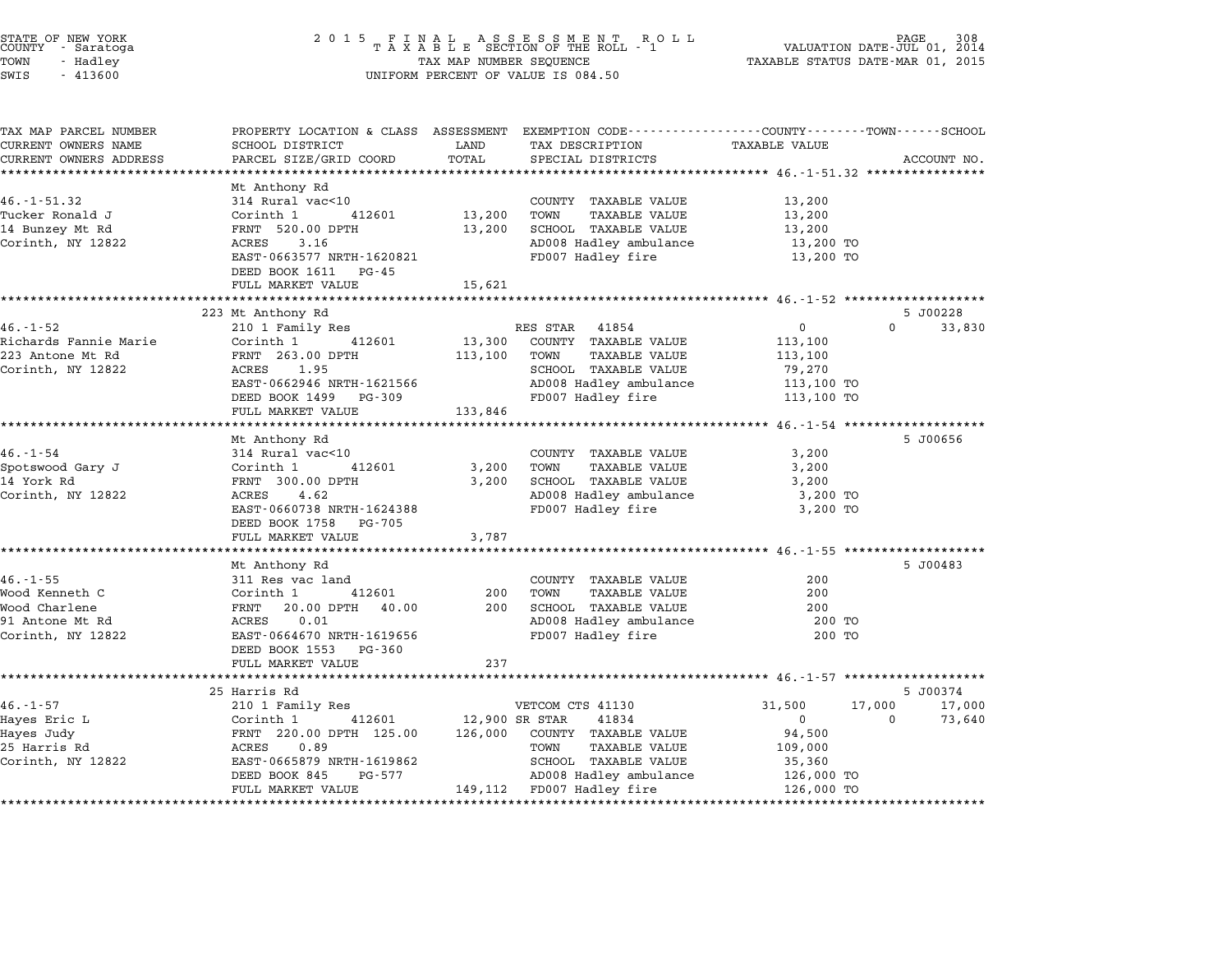| TAX MAP PARCEL NUMBER  | PROPERTY LOCATION & CLASS ASSESSMENT EXEMPTION CODE---------------COUNTY-------TOWN-----SCHOOL                                                                                                                                         |                 |                                   |                |                                      |
|------------------------|----------------------------------------------------------------------------------------------------------------------------------------------------------------------------------------------------------------------------------------|-----------------|-----------------------------------|----------------|--------------------------------------|
| CURRENT OWNERS NAME    | SCHOOL DISTRICT                                                                                                                                                                                                                        | LAND<br>TOTAL   | TAX DESCRIPTION                   | TAXABLE VALUE  |                                      |
| CURRENT OWNERS ADDRESS | PARCEL SIZE/GRID COORD                                                                                                                                                                                                                 |                 | SPECIAL DISTRICTS                 |                | ACCOUNT NO.                          |
|                        | Rt 9N                                                                                                                                                                                                                                  |                 |                                   |                |                                      |
| 46.-1-59               |                                                                                                                                                                                                                                        |                 |                                   | $\overline{0}$ | 5 JO1457<br>$\overline{0}$<br>33,830 |
| Cook Ronald E          | 210 1 Family Res<br>Hadley-Luzerne 523201 15,400 COUNTY TAXABLE VALUE                                                                                                                                                                  |                 |                                   | 112,900        |                                      |
| Cook Patti M           |                                                                                                                                                                                                                                        |                 | TAXABLE VALUE                     | 112,900        |                                      |
| 6209 Rte 9N            |                                                                                                                                                                                                                                        |                 | SCHOOL TAXABLE VALUE              | 79,070         |                                      |
|                        |                                                                                                                                                                                                                                        |                 | AD008 Hadley ambulance 112,900 TO |                |                                      |
|                        | DEED BOOK 1469 PG-679                                                                                                                                                                                                                  |                 | FD007 Hadley fire                 | 112,900 TO     |                                      |
|                        | FULL MARKET VALUE                                                                                                                                                                                                                      |                 | 133,609 LT014 Hadley light        | 112,900 TO     |                                      |
|                        |                                                                                                                                                                                                                                        |                 |                                   |                |                                      |
|                        | Rt 9N                                                                                                                                                                                                                                  |                 |                                   |                |                                      |
| $46. - 1 - 60.12$      | 449 Other Storag                                                                                                                                                                                                                       |                 | COUNTY TAXABLE VALUE              | 564,700        |                                      |
| Herberick James        | Hadley-Luzerne 523201 81,400                                                                                                                                                                                                           |                 | TOWN<br>TAXABLE VALUE             | 564,700        |                                      |
|                        |                                                                                                                                                                                                                                        |                 | 564,700 SCHOOL TAXABLE VALUE      | 564,700        |                                      |
|                        | Elizabeth Allen<br>Rt 9N<br>PO Box 355<br>Hadley, NY 12835<br>Hadley, NY 12835<br>Hadley, NY 12835<br>REED BOOK 1598<br>PC-264                                                                                                         |                 | AD008 Hadley ambulance 564,700 TO |                |                                      |
|                        |                                                                                                                                                                                                                                        |                 | FD007 Hadley fire                 | 564,700 TO     |                                      |
|                        |                                                                                                                                                                                                                                        |                 | LT014 Hadley light 564,700 TO     |                |                                      |
|                        | FULL MARKET VALUE                                                                                                                                                                                                                      | 668,284         |                                   |                |                                      |
|                        |                                                                                                                                                                                                                                        |                 |                                   |                |                                      |
|                        | 10 Millart Dr                                                                                                                                                                                                                          |                 |                                   |                |                                      |
|                        | 46.-1-61 210 1 Family Res<br>Whipple John J Hadley-Luzerne 523201 12,700 VET WAR T 41123<br>Whipple Patricia Ann Life Estate 112,900 SR STAR 41834<br>C/O Norman D Baldwin FRNT 200.00 DPTH 150.00 COUNTY TAXABLE<br>10 Millart Dr ACR |                 |                                   | 16,935         | $\mathbf 0$<br>0                     |
|                        |                                                                                                                                                                                                                                        |                 |                                   | $\overline{0}$ | 10,200<br>$\overline{0}$             |
|                        |                                                                                                                                                                                                                                        |                 |                                   | $\overline{0}$ | 73,640<br>$\Omega$                   |
|                        |                                                                                                                                                                                                                                        |                 | COUNTY TAXABLE VALUE              | 95,965         |                                      |
|                        |                                                                                                                                                                                                                                        |                 | TAXABLE VALUE                     | 102,700        |                                      |
|                        |                                                                                                                                                                                                                                        |                 | SCHOOL TAXABLE VALUE              | 39,260         |                                      |
|                        | DEED BOOK 2009 PG-6029                                                                                                                                                                                                                 |                 | AD008 Hadley ambulance 112,900 TO |                |                                      |
|                        | FULL MARKET VALUE 133,609 FD007 Hadley fire                                                                                                                                                                                            |                 |                                   |                |                                      |
|                        |                                                                                                                                                                                                                                        |                 |                                   |                |                                      |
|                        |                                                                                                                                                                                                                                        |                 |                                   |                |                                      |
|                        | Rt 9N Rear                                                                                                                                                                                                                             |                 |                                   |                |                                      |
| $46. - 1 - 62$         |                                                                                                                                                                                                                                        |                 | COUNTY TAXABLE VALUE              | 200            |                                      |
| Debbieco Inc           |                                                                                                                                                                                                                                        | 412601 200 TOWN | TAXABLE VALUE                     | 200            |                                      |
| 6 Old Corinth Rd       | 314 Rural vac<10<br>Corinth 1 41<br>ACRES 0.04                                                                                                                                                                                         |                 | 200 SCHOOL TAXABLE VALUE          | 200            |                                      |
| Hadley, NY 12835       | EAST-0669118 NRTH-1620128                                                                                                                                                                                                              |                 | AD008 Hadley ambulance            | 200 TO         |                                      |
|                        | DEED BOOK 1458 PG-231                                                                                                                                                                                                                  |                 | FD007 Hadley fire                 | 200 TO         |                                      |
|                        | FULL MARKET VALUE                                                                                                                                                                                                                      | 237             |                                   |                |                                      |
|                        |                                                                                                                                                                                                                                        |                 |                                   |                |                                      |
|                        | Rt 9N Rear                                                                                                                                                                                                                             |                 |                                   |                |                                      |
| $46. - 1 - 63$         | 314 Rural vac<10                                                                                                                                                                                                                       |                 | COUNTY TAXABLE VALUE              | 300            |                                      |
| Debbieco Inc           | Corinth 1<br>ACRES 0.14<br>412601                                                                                                                                                                                                      | 300 TOWN        | TAXABLE VALUE                     | 300            |                                      |
| 6 Old Corinth Rd       |                                                                                                                                                                                                                                        |                 | 300 SCHOOL TAXABLE VALUE          | 300            |                                      |
| Hadley, NY 12835       | EAST-0669168 NRTH-1620159                                                                                                                                                                                                              |                 | AD008 Hadley ambulance            | 300 TO         |                                      |
|                        | DEED BOOK 1458 PG-231                                                                                                                                                                                                                  |                 | FD007 Hadley fire                 | 300 TO         |                                      |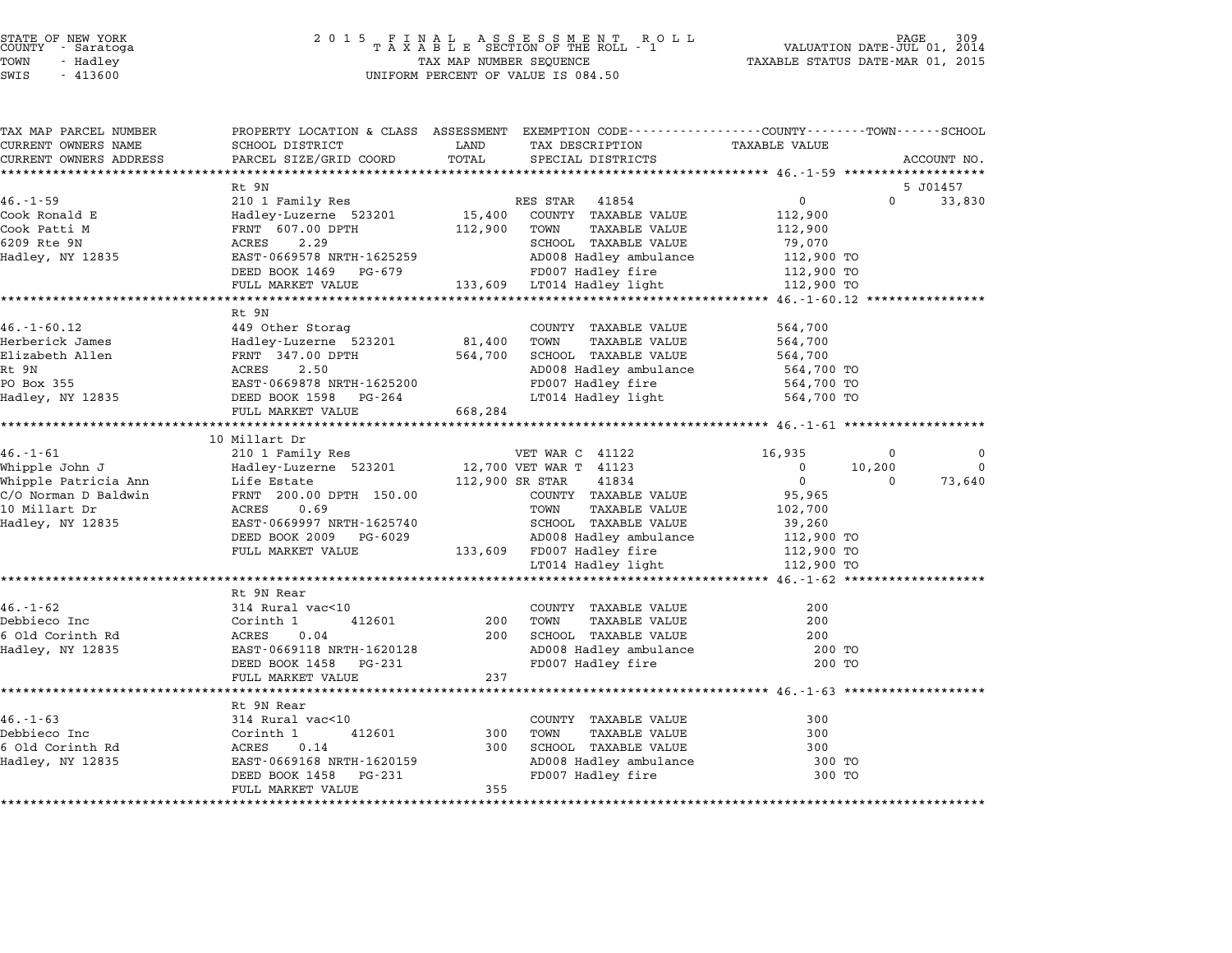## STATE OF NEW YORK <sup>2</sup> <sup>0</sup> <sup>1</sup> 5 F I N A L A S S E S S M E N T R O L L PAGE <sup>310</sup> COUNTY - Saratoga <sup>T</sup> <sup>A</sup> <sup>X</sup> <sup>A</sup> <sup>B</sup> <sup>L</sup> <sup>E</sup> SECTION OF THE ROLL - <sup>1</sup> VALUATION DATE-JUL 01, <sup>2014</sup> TOWN - Hadley TAX MAP NUMBER SEQUENCE TAXABLE STATUS DATE-MAR 01, <sup>2015</sup> STATE OF NEW YORK<br>
COUNTY - Saratoga<br>
TOWN - Hadley TAXABLE SECTION OF THE ROLL<br>
SWIS - 413600 UNIFORM PERCENT OF VALUE IS 084.50

| TAX MAP PARCEL NUMBER  |                                               |              | PROPERTY LOCATION & CLASS ASSESSMENT EXEMPTION CODE----------------COUNTY-------TOWN-----SCHOOL |                |             |
|------------------------|-----------------------------------------------|--------------|-------------------------------------------------------------------------------------------------|----------------|-------------|
| CURRENT OWNERS NAME    | SCHOOL DISTRICT                               | LAND         | TAX DESCRIPTION                                                                                 | TAXABLE VALUE  |             |
| CURRENT OWNERS ADDRESS | PARCEL SIZE/GRID COORD                        | TOTAL        | SPECIAL DISTRICTS                                                                               |                | ACCOUNT NO. |
|                        |                                               |              |                                                                                                 |                |             |
|                        | Rt 9N Rear                                    |              |                                                                                                 |                |             |
| $46. - 1 - 64$         | 314 Rural vac<10                              |              | COUNTY TAXABLE VALUE                                                                            | 3,500          |             |
| Debbieco Inc           | Corinth 1<br>412601                           | 3,500 TOWN   | TAXABLE VALUE                                                                                   | 3,500          |             |
| 6 Old Corinth Rd       | ACRES       5.04<br>EAST-0669408 NRTH-1620459 | 3,500        | SCHOOL TAXABLE VALUE                                                                            | 3,500          |             |
| Hadley, NY 12835       |                                               |              | AD008 Hadley ambulance                                                                          | 3,500 TO       |             |
|                        | DEED BOOK 1458 PG-231                         |              | FD007 Hadley fire                                                                               | 3,500 TO       |             |
|                        | FULL MARKET VALUE                             | 4,142        |                                                                                                 |                |             |
|                        |                                               |              |                                                                                                 |                |             |
|                        | Rt 9N Rear                                    |              |                                                                                                 |                |             |
| $46. - 1 - 65$         | 314 Rural vac<10                              |              | COUNTY TAXABLE VALUE                                                                            | 2,100          |             |
| Debbieco Inc           |                                               | 412601 2,100 | TOWN<br>TAXABLE VALUE                                                                           | 2,100          |             |
| 6 Old Corinth Rd       | 2.56                                          |              | 2,100 SCHOOL TAXABLE VALUE                                                                      | 2,100          |             |
| Hadley, NY 12835       | EAST-0669648 NRTH-1620390                     |              | AD008 Hadley ambulance                                                                          | 2,100 TO       |             |
|                        | DEED BOOK 1458 PG-231                         |              | FD007 Hadley fire                                                                               | 2,100 TO       |             |
|                        | FULL MARKET VALUE                             | 2,485        |                                                                                                 |                |             |
|                        |                                               |              |                                                                                                 |                |             |
|                        | Rt 9N Rear                                    |              |                                                                                                 |                |             |
| $46. - 1 - 66$         | 314 Rural vac<10                              |              | COUNTY TAXABLE VALUE                                                                            | 1,700          |             |
| Debbieco Inc           | Corinth 1<br>ACRES 1.74<br>412601             | 1,700 TOWN   | TAXABLE VALUE                                                                                   | 1,700          |             |
| 6 Old Corinth Rd       |                                               |              | 1,700 SCHOOL TAXABLE VALUE                                                                      | 1,700          |             |
| Hadley, NY 12835       | EAST-0669818 NRTH-1620290                     |              | AD008 Hadley ambulance                                                                          | 1,700 TO       |             |
|                        | DEED BOOK 1458 PG-231                         |              | FD007 Hadley fire                                                                               | 1,700 TO       |             |
|                        | FULL MARKET VALUE                             | 2,012        |                                                                                                 |                |             |
|                        |                                               |              |                                                                                                 |                |             |
| $46. - 1 - 68.1$       | Rt 9N<br>314 Rural vac<10                     |              | COUNTY TAXABLE VALUE                                                                            | 8,100          | 5 J00406    |
| Debbieco Inc           | th Ruid.<br>Corinth 1<br>412601               | 8,100 TOWN   |                                                                                                 |                |             |
| 6 Old Corinth Rd       |                                               |              | TAXABLE VALUE<br>8,100 SCHOOL TAXABLE VALUE                                                     | 8,100<br>8,100 |             |
| Hadley, NY 12835       | FRNT 455.00 DPTH<br>ACRES<br>6.31             |              |                                                                                                 | 8,100 TO       |             |
|                        | EAST-0669777 NRTH-1620930                     |              | AD008 Hadley ambulance<br>FD007 Hadley fire                                                     | 8,100 TO       |             |
|                        | DEED BOOK 1458 PG-231                         |              |                                                                                                 |                |             |
|                        | FULL MARKET VALUE                             | 9,586        |                                                                                                 |                |             |
|                        |                                               |              |                                                                                                 |                |             |
|                        | Rt 9N                                         |              |                                                                                                 |                |             |
| $46. - 1 - 68.2$       | 314 Rural vac<10                              |              | COUNTY TAXABLE VALUE                                                                            | 1,600          |             |
| Cassano Nancy          | Corinth 1<br>412601                           | 1,600        | TOWN<br>TAXABLE VALUE                                                                           | 1,600          |             |
| 16 Fifth St            | FRNT 420.00 DPTH                              | 1,600        | SCHOOL TAXABLE VALUE                                                                            | 1,600          |             |
| Bayville, NY 11709     | ACRES 1.66                                    |              | AD008 Hadley ambulance                                                                          | 1,600 TO       |             |
|                        | EAST-0670098 NRTH-1620350                     |              | FD007 Hadley fire                                                                               | 1,600 TO       |             |
|                        | DEED BOOK 1464 PG-413                         |              |                                                                                                 |                |             |
|                        | FULL MARKET VALUE                             | 1,893        |                                                                                                 |                |             |
|                        |                                               |              |                                                                                                 |                |             |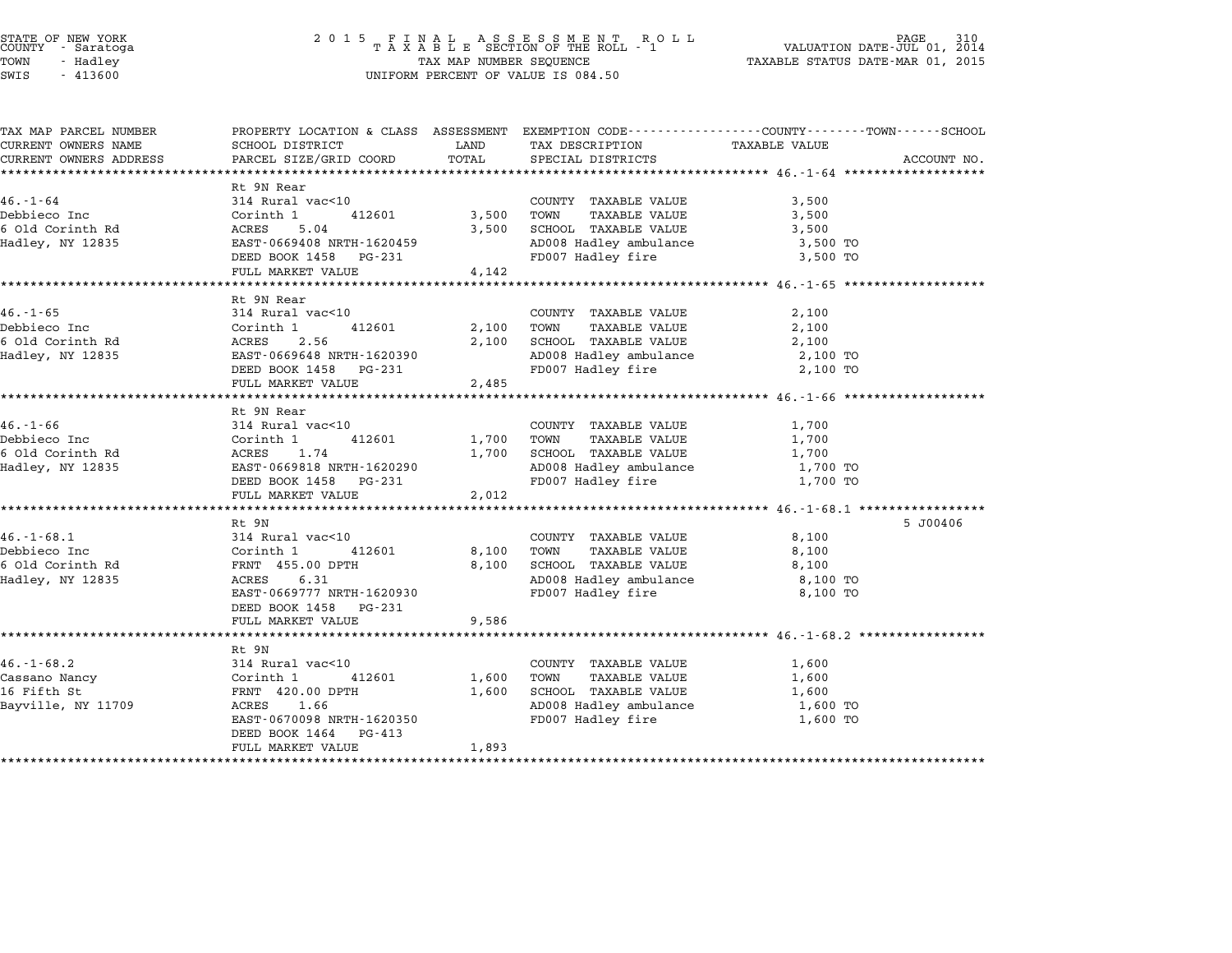| STATE OF NEW YORK<br>COUNTY - Saratoga<br>TOWN<br>- Hadley<br>SWIS<br>$-413600$                  | $\begin{array}{cccccccccccccc} 2&0&1&5& &F&I&N&A&L&A&S&S&E&S&S&M&E&N&T&R&O&L&L\\ &T&A&X&A&B&L&E&SECTION&OF&THE&ROLL&-1&\\ \end{array}$<br>TAX MAP NUMBER SEQUENCE<br>UNIFORM PERCENT OF VALUE IS 084.50 | VALUATION DATE-JUL 01, 2014<br>TAXABLE STATUS DATE-MAR 01, 2015 |                                                                                                                                                  |                                                                             |             |             |
|--------------------------------------------------------------------------------------------------|---------------------------------------------------------------------------------------------------------------------------------------------------------------------------------------------------------|-----------------------------------------------------------------|--------------------------------------------------------------------------------------------------------------------------------------------------|-----------------------------------------------------------------------------|-------------|-------------|
| TAX MAP PARCEL NUMBER<br>CURRENT OWNERS NAME<br>CURRENT OWNERS ADDRESS<br>********************** | SCHOOL DISTRICT<br>PARCEL SIZE/GRID COORD<br>**********************                                                                                                                                     | LAND<br>TOTAL                                                   | PROPERTY LOCATION & CLASS ASSESSMENT EXEMPTION CODE---------------COUNTY-------TOWN------SCHOOL<br>TAX DESCRIPTION<br>SPECIAL DISTRICTS          | TAXABLE VALUE                                                               |             | ACCOUNT NO. |
| $46. - 1 - 69$<br>Debbieco Inc<br>6 Old Corinth Rd<br>Hadley, NY 12835                           | Rt 9N<br>314 Rural vac<10<br>Corinth 1<br>412601<br>FRNT 285.00 DPTH<br>1.00<br>ACRES<br>EAST-0669876 NRTH-1621170<br>DEED BOOK 1458<br>PG-231<br>FULL MARKET VALUE                                     | 6,500<br>6,500<br>7,692                                         | COUNTY TAXABLE VALUE<br>TOWN<br><b>TAXABLE VALUE</b><br>SCHOOL TAXABLE VALUE<br>AD008 Hadley ambulance<br>FD007 Hadley fire                      | 6,500<br>6,500<br>6,500<br>6,500 TO<br>6,500 TO                             |             |             |
| $46. - 1 - 72$<br>Saltsman Jay A<br>7 Kings Rd<br>Corinth, NY 12822                              | 7 Kings Rd<br>210 1 Family Res<br>Corinth 1<br>412601<br>Lot #2<br>FRNT 192.77 DPTH<br>ACRES<br>1.00<br>EAST-0668620 NRTH-1624137<br>DEED BOOK 2014<br>PG-5743<br>FULL MARKET VALUE                     | 22,800<br>223,100<br>264,024                                    | RES STAR<br>41854<br>COUNTY TAXABLE VALUE<br>TOWN<br><b>TAXABLE VALUE</b><br>SCHOOL TAXABLE VALUE<br>AD008 Hadley ambulance<br>FD007 Hadley fire | $\mathbf{0}$<br>223,100<br>223,100<br>189,270<br>223,100 TO<br>223,100 TO   | 0           | 33,830      |
| $46. - 1 - 73$<br>Kidney Marcia<br>11 Kings Rd<br>Corinth, NY 12822                              | 11 Kings Rd<br>210 1 Family Res<br>Corinth 1<br>412601<br>Lot $#3$<br>FRNT 227.12 DPTH<br>ACRES<br>1.00<br>EAST-0668671 NRTH-1623957<br>DEED BOOK 1645 PG-246<br>FULL MARKET VALUE                      | 22,800<br>186,600<br>220,828                                    | RES STAR<br>41854<br>COUNTY TAXABLE VALUE<br><b>TAXABLE VALUE</b><br>TOWN<br>SCHOOL TAXABLE VALUE<br>AD008 Hadley ambulance<br>FD007 Hadley fire | $\overline{0}$<br>186,600<br>186,600<br>152,770<br>186,600 TO<br>186,600 TO | $\Omega$    | 33,830      |
| $46. - 1 - 74$<br>Jacobson Judy D<br>19 Kings Rd<br>Corinth, NY 12822                            | 19 Kings Rd<br>210 1 Family Res<br>Corinth 1<br>412601<br>Lot #4<br>FRNT 149.53 DPTH<br>ACRES<br>1.00<br>EAST-0668761 NRTH-1623818<br>DEED BOOK 1276<br>PG-478<br>FULL MARKET VALUE                     | 22,800<br>133,900<br>158,462                                    | SR STAR<br>41834<br>COUNTY TAXABLE VALUE<br>TOWN<br><b>TAXABLE VALUE</b><br>SCHOOL TAXABLE VALUE<br>AD008 Hadley ambulance<br>FD007 Hadley fire  | $\overline{0}$<br>133,900<br>133,900<br>60,260<br>133,900 TO<br>133,900 TO  | $\mathbf 0$ | 73,640      |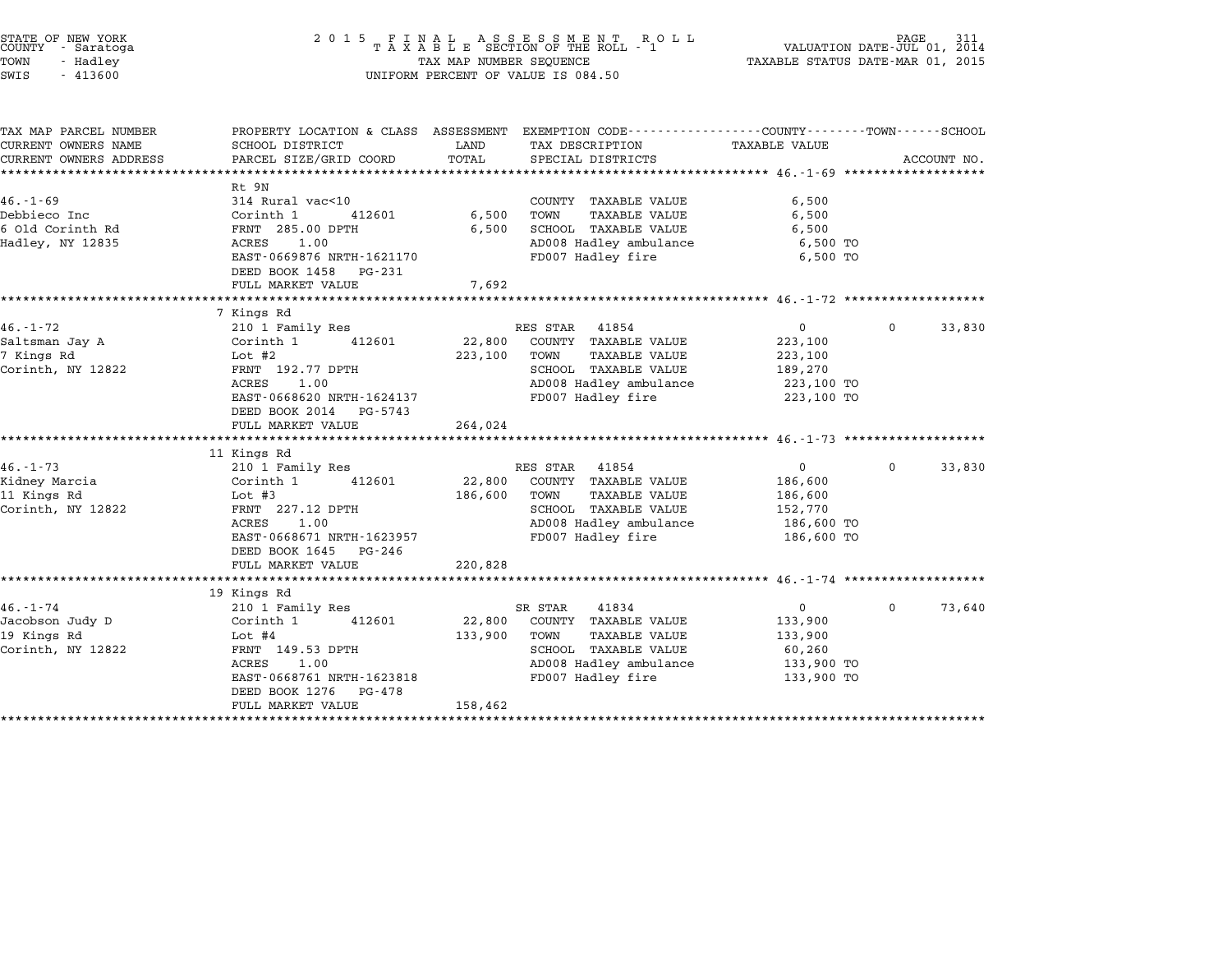| COUNTY | STATE OF NEW YORK<br>- Saratoga |  |
|--------|---------------------------------|--|
| TOWN   | - Hadley                        |  |
| -----  |                                 |  |

| TAX MAP PARCEL NUMBER<br>CURRENT OWNERS NAME | SCHOOL DISTRICT                                        | PROPERTY LOCATION & CLASS ASSESSMENT EXEMPTION CODE---------------COUNTY-------TOWN------SCHOOL<br>LAND<br>TAX DESCRIPTION | TAXABLE VALUE                     |             |
|----------------------------------------------|--------------------------------------------------------|----------------------------------------------------------------------------------------------------------------------------|-----------------------------------|-------------|
| CURRENT OWNERS ADDRESS                       | PARCEL SIZE/GRID COORD                                 | TOTAL<br>SPECIAL DISTRICTS                                                                                                 |                                   | ACCOUNT NO. |
|                                              |                                                        |                                                                                                                            |                                   |             |
|                                              | 24 Kings Rd                                            |                                                                                                                            |                                   |             |
| $46. -1 - 75$                                | 210 1 Family Res                                       | VETWAR CTS 41120                                                                                                           | 25,245<br>10,200                  | 10,200      |
| Winslow Edward                               | 412601<br>Corinth 1                                    | 23,300 SR STAR<br>41834                                                                                                    | $\overline{0}$<br>$\Omega$        | 73,640      |
| Winslow Mildred                              | Life Estate                                            | 168,300<br>COUNTY TAXABLE VALUE                                                                                            | 143,055                           |             |
| Attn: Frase Gayle & ETAL                     | Lot 5                                                  | TOWN<br><b>TAXABLE VALUE</b>                                                                                               | 158,100                           |             |
| 24 Kings Rd                                  | FRNT 210.00 DPTH                                       | SCHOOL TAXABLE VALUE                                                                                                       | 84,460                            |             |
| Corinth, NY 12822                            | ACRES<br>1.26                                          | AD008 Hadley ambulance                                                                                                     | 168,300 TO                        |             |
|                                              | EAST-0668502 NRTH-1623609                              | FD007 Hadley fire                                                                                                          | 168,300 TO                        |             |
|                                              | DEED BOOK 1642 PG-171                                  |                                                                                                                            |                                   |             |
|                                              | FULL MARKET VALUE                                      | 199,172                                                                                                                    |                                   |             |
|                                              |                                                        |                                                                                                                            |                                   |             |
|                                              | 36 Kings Rd                                            |                                                                                                                            |                                   |             |
| $46. - 1 - 76$                               | 210 1 Family Res<br>412601                             | RES STAR 41854<br>23,400 COUNTY TAXABLE VALUE                                                                              | $0 \qquad \qquad$<br>$\mathbf{0}$ | 33,830      |
| Williams Donald E Jr                         | Corinth 1                                              |                                                                                                                            | 173,800                           |             |
| 36 Kings Rd                                  | Lot 7                                                  | 173,800 TOWN<br><b>TAXABLE VALUE</b>                                                                                       | 173,800                           |             |
| Corinth, NY 12822                            | FRNT 322.66 DPTH                                       | SCHOOL TAXABLE VALUE                                                                                                       | 139,970                           |             |
|                                              | ACRES<br>1.31                                          | AD008 Hadley ambulance                                                                                                     | 173,800 TO                        |             |
|                                              | EAST-0668542 NRTH-1623417                              | FD007 Hadley fire                                                                                                          | 173,800 TO                        |             |
|                                              | DEED BOOK 1765 PG-196<br>FULL MARKET VALUE             | 205,680                                                                                                                    |                                   |             |
|                                              |                                                        |                                                                                                                            |                                   |             |
|                                              | 27 Kings Rd                                            |                                                                                                                            |                                   |             |
| $46. - 1 - 77$                               | 210 1 Family Res                                       | VETCOM CTS 41130                                                                                                           | 41,625<br>17,000                  | 17,000      |
| Frase Royal W                                | Corinth 1 412601                                       | 22,900 SR STAR<br>41834                                                                                                    | $\overline{0}$<br>$\Omega$        | 73,640      |
| Frase Gayle D                                | Lot 6                                                  | 166,500 COUNTY TAXABLE VALUE                                                                                               | 124,875                           |             |
| 27 Kings Rd                                  | FRNT 180.98 DPTH                                       | <b>TAXABLE VALUE</b><br>TOWN                                                                                               | 149,500                           |             |
| Corinth, NY 12822                            | ACRES<br>1.09                                          | SCHOOL TAXABLE VALUE                                                                                                       | 75,860                            |             |
|                                              | EAST-0668802 NRTH-1623598                              | AD008 Hadley ambulance                                                                                                     | 166,500 TO                        |             |
|                                              | DEED BOOK 1515 PG-131                                  | FD007 Hadley fire                                                                                                          | 166,500 TO                        |             |
|                                              | FULL MARKET VALUE                                      | 197,041                                                                                                                    |                                   |             |
|                                              |                                                        |                                                                                                                            |                                   |             |
|                                              | 35 Kings Rd                                            |                                                                                                                            |                                   |             |
| $46. - 1 - 78$                               | 210 1 Family Res                                       | COUNTY TAXABLE VALUE                                                                                                       | 158,800                           |             |
| Cabrera Andres                               | Corinth 1<br>412601                                    | 22,800<br>TOWN<br><b>TAXABLE VALUE</b>                                                                                     | 158,800                           |             |
| Cabrera Rachel D                             | Lot 8                                                  | SCHOOL TAXABLE VALUE<br>158,800                                                                                            | 158,800                           |             |
| 35 Kings Road                                | FRNT 200.00 DPTH                                       | AD008 Hadley ambulance 158,800 TO                                                                                          |                                   |             |
| Corinth, NY 12822                            | ACRES<br>1.00                                          | FD007 Hadley fire                                                                                                          | 158,800 TO                        |             |
|                                              | EAST-0668842 NRTH-1623378                              |                                                                                                                            |                                   |             |
| PRIOR OWNER ON 3/01/2015                     | PG-9267                                                |                                                                                                                            |                                   |             |
| United States of America                     | DEED BOOK 2015<br>FULL MARKET VAI<br>FULL MARKET VALUE | 187,929                                                                                                                    |                                   |             |
|                                              |                                                        |                                                                                                                            |                                   |             |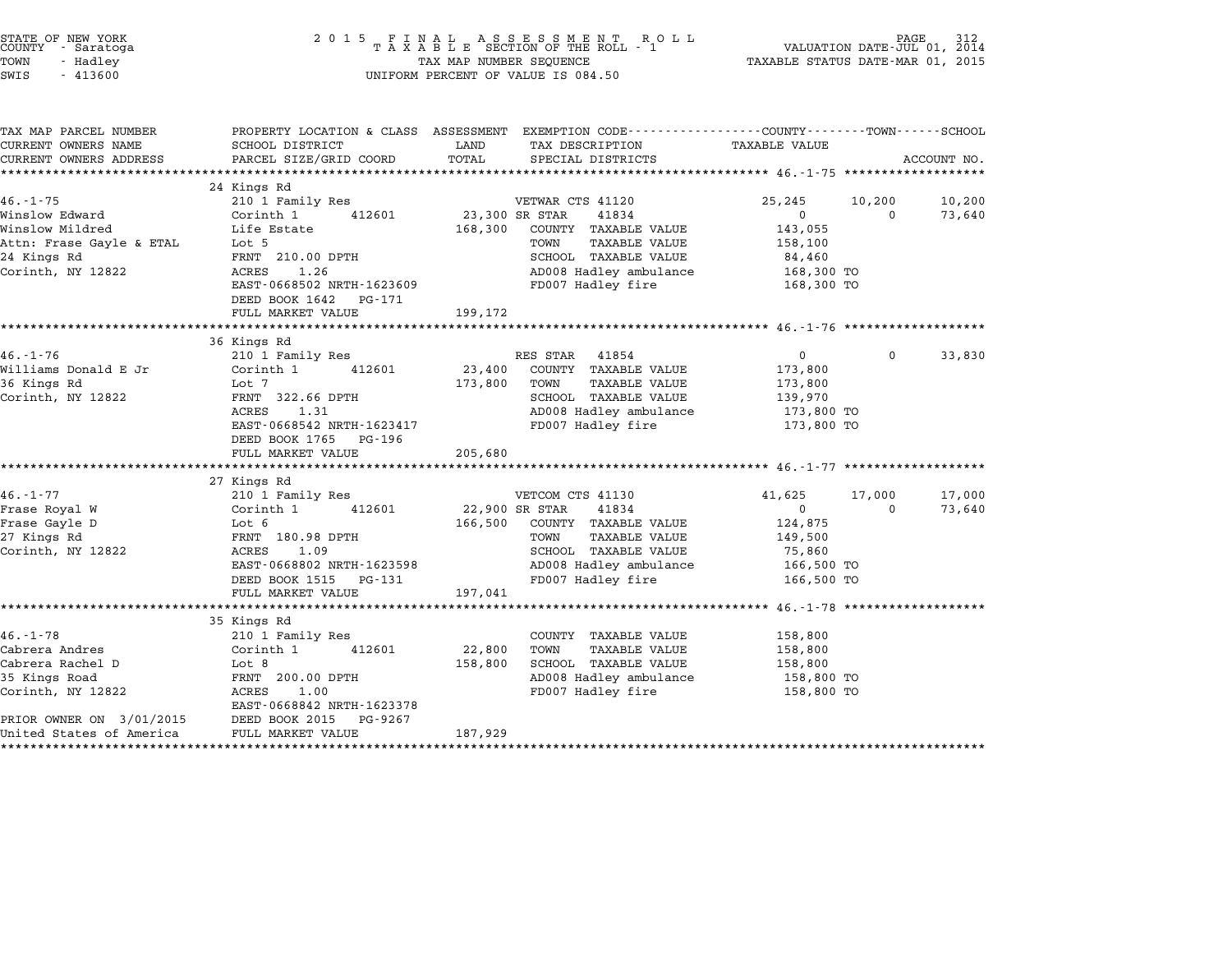| STATE OF NEW YORK<br>COUNTY - Saratoga<br>TOWN<br>- Hadley<br>SWIS<br>$-413600$                    | FINAL ASSESSMENT ROLL<br>TAXABLE SECTION OF THE ROLL - 1<br>TAX MAP NUMBER SEQUENCE TAXAE<br>2 0 1 5<br>UNIFORM PERCENT OF VALUE IS 084.50                                          |                                                  |                                                                                                                              |                                                                                | VALUATION DATE-JUL 01, 2014<br>TAXABLE STATUS DATE-MAR 01, 2015 |             |  |
|----------------------------------------------------------------------------------------------------|-------------------------------------------------------------------------------------------------------------------------------------------------------------------------------------|--------------------------------------------------|------------------------------------------------------------------------------------------------------------------------------|--------------------------------------------------------------------------------|-----------------------------------------------------------------|-------------|--|
| TAX MAP PARCEL NUMBER<br>CURRENT OWNERS NAME<br>CURRENT OWNERS ADDRESS                             | PROPERTY LOCATION & CLASS ASSESSMENT EXEMPTION CODE---------------COUNTY-------TOWN-----SCHOOL<br>SCHOOL DISTRICT<br>PARCEL SIZE/GRID COORD<br>*************************            | LAND<br>TOTAL                                    | TAX DESCRIPTION<br>SPECIAL DISTRICTS                                                                                         | TAXABLE VALUE                                                                  |                                                                 | ACCOUNT NO. |  |
|                                                                                                    | 43 Kings Rd                                                                                                                                                                         |                                                  |                                                                                                                              |                                                                                |                                                                 |             |  |
| $46. - 1 - 79$                                                                                     | 210 1 Family Res                                                                                                                                                                    | RES STAR                                         | 41854                                                                                                                        | $\overline{0}$                                                                 | $\mathbf 0$                                                     | 33,830      |  |
| Williams Jerry H II<br>Williams Natalie L<br>43 Kings Rd<br>Corinth, NY 12822                      | Corinth 1<br>412601<br>Lot 9<br>FRNT 200.00 DPTH<br>ACRES<br>1.00<br>EAST-0668812 NRTH-1623198<br>DEED BOOK 1502 PG-302                                                             | 22,400<br>189,000<br>TOWN                        | COUNTY TAXABLE VALUE<br>TAXABLE VALUE<br>SCHOOL TAXABLE VALUE<br>AD008 Hadley ambulance<br>FD007 Hadley fire                 | 189,000<br>189,000<br>155,170<br>189,000 TO<br>189,000 TO                      |                                                                 |             |  |
|                                                                                                    | FULL MARKET VALUE                                                                                                                                                                   | 223,669                                          |                                                                                                                              | ************************* $46. -1 -80$ ***********                             |                                                                 |             |  |
| $46. - 1 - 80$<br>Gildart James D<br>Gildart Catherine J<br>109 Emerald Glen Ln<br>Salem, CT 06420 | Kings Rd<br>311 Res vac land<br>412601<br>Corinth 1<br>Lot $10$<br>FRNT 201.92 DPTH<br>ACRES<br>1.00<br>EAST-0668803 NRTH-1622988<br>DEED BOOK 1670 PG-519                          | 22,800<br>TOWN<br>22,800                         | COUNTY TAXABLE VALUE<br><b>TAXABLE VALUE</b><br>SCHOOL TAXABLE VALUE<br>AD008 Hadley ambulance<br>FD007 Hadley fire          | 22,800<br>22,800<br>22,800<br>22,800 TO<br>22,800 TO                           |                                                                 |             |  |
|                                                                                                    | FULL MARKET VALUE                                                                                                                                                                   | 26,982                                           |                                                                                                                              |                                                                                |                                                                 |             |  |
|                                                                                                    |                                                                                                                                                                                     | ***********                                      |                                                                                                                              | *********************************** 46.-1-81 ********************              |                                                                 |             |  |
| $46. - 1 - 81$<br>Tedesco Natira<br>63 Kings Rd<br>Corinth, NY 12822                               | 63 Kings Rd<br>210 1 Family Res<br>412601<br>Corinth 1<br>Lot 11<br>FRNT 282.38 DPTH<br>1.38<br>ACRES<br>EAST-0668803 NRTH-1622758<br>DEED BOOK 2008 PG-25640                       | RES STAR<br>23,500<br>193,400<br>TOWN            | 41854<br>COUNTY TAXABLE VALUE<br>TAXABLE VALUE<br>SCHOOL TAXABLE VALUE<br>AD008 Hadley ambulance<br>FD007 Hadley fire        | $0 \qquad \qquad$<br>193,400<br>193,400<br>159,570<br>193,400 TO<br>193,400 TO | 0                                                               | 33,830      |  |
|                                                                                                    | FULL MARKET VALUE                                                                                                                                                                   | 228,876                                          |                                                                                                                              |                                                                                |                                                                 |             |  |
|                                                                                                    |                                                                                                                                                                                     |                                                  |                                                                                                                              | ************************************ 46.-1-82 *************                    |                                                                 |             |  |
| $46. - 1 - 82$<br>Coltart Philip<br>Coltart Kristen<br>75 Kings Rd<br>Corinth, NY 12822            | 75 Kings Rd<br>210 1 Family Res<br>Corinth 1<br>412601<br>Lot 12<br>FRNT 250.00 DPTH<br>ACRES<br>1.27<br>EAST-0668814 NRTH-1622498<br>DEED BOOK 1661<br>PG-297<br>FULL MARKET VALUE | RES STAR<br>23,300<br>193,500<br>TOWN<br>228,994 | 41854<br>COUNTY TAXABLE VALUE<br><b>TAXABLE VALUE</b><br>SCHOOL TAXABLE VALUE<br>AD008 Hadley ambulance<br>FD007 Hadley fire | $\overline{0}$<br>193,500<br>193,500<br>159,670<br>193,500 TO<br>193,500 TO    | 0                                                               | 33,830      |  |
|                                                                                                    |                                                                                                                                                                                     |                                                  |                                                                                                                              | ******************** 46.-1-83 ********************                             |                                                                 |             |  |
| $46. - 1 - 83$<br>Hodges Stephen M<br>Hodges Michelle M<br>374 Gurnsprings Rd<br>Wilton, NY 12831  | Kings Rd<br>311 Res vac land<br>Corinth 1<br>412601<br>Lot 13<br>FRNT 318.01 DPTH<br>ACRES<br>1.36<br>EAST-0668894 NRTH-1622238<br>DEED BOOK 2014<br>PG-17084<br>FULL MARKET VALUE  | COUNTY<br>23,500<br>TOWN<br>23,500<br>27,811     | TAXABLE VALUE<br><b>TAXABLE VALUE</b><br>SCHOOL TAXABLE VALUE<br>AD008 Hadley ambulance<br>FD007 Hadley fire                 | 23,500<br>23,500<br>23,500<br>23,500 TO<br>23,500 TO                           |                                                                 |             |  |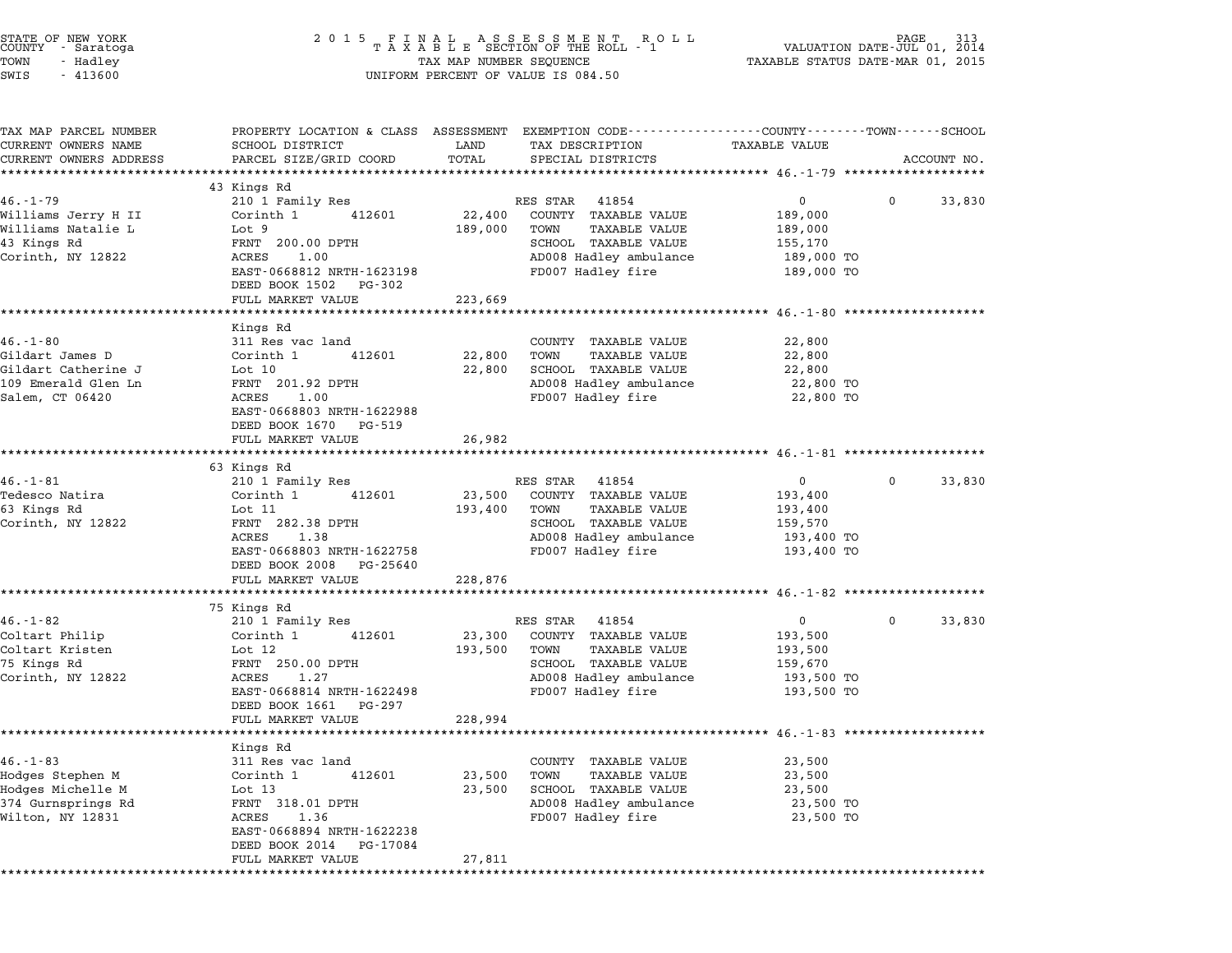|        | STATE OF NEW YORK |  |
|--------|-------------------|--|
| COUNTY | - Saratoga        |  |
| TOWN   | - Hadley          |  |
|        |                   |  |

## STATE OF NEW YORK <sup>2</sup> <sup>0</sup> <sup>1</sup> 5 F I N A L A S S E S S M E N T R O L L PAGE <sup>314</sup> COUNTY - Saratoga <sup>T</sup> <sup>A</sup> <sup>X</sup> <sup>A</sup> <sup>B</sup> <sup>L</sup> <sup>E</sup> SECTION OF THE ROLL - <sup>1</sup> VALUATION DATE-JUL 01, <sup>2014</sup> TOWN - Hadley TAX MAP NUMBER SEQUENCE TAXABLE STATUS DATE-MAR 01, <sup>2015</sup> SWIS - <sup>413600</sup> UNIFORM PERCENT OF VALUE IS 084.50

|                                                          |                                                                                                                                                                                                                                                                                                                                                                                                                                                                                     |                                                                           |                                                                                                                                                                                                                                                                                   | ACCOUNT NO.                                                                                                                                                                                                                                                                                                            |
|----------------------------------------------------------|-------------------------------------------------------------------------------------------------------------------------------------------------------------------------------------------------------------------------------------------------------------------------------------------------------------------------------------------------------------------------------------------------------------------------------------------------------------------------------------|---------------------------------------------------------------------------|-----------------------------------------------------------------------------------------------------------------------------------------------------------------------------------------------------------------------------------------------------------------------------------|------------------------------------------------------------------------------------------------------------------------------------------------------------------------------------------------------------------------------------------------------------------------------------------------------------------------|
|                                                          |                                                                                                                                                                                                                                                                                                                                                                                                                                                                                     |                                                                           |                                                                                                                                                                                                                                                                                   |                                                                                                                                                                                                                                                                                                                        |
|                                                          |                                                                                                                                                                                                                                                                                                                                                                                                                                                                                     |                                                                           |                                                                                                                                                                                                                                                                                   | 33,830                                                                                                                                                                                                                                                                                                                 |
|                                                          |                                                                                                                                                                                                                                                                                                                                                                                                                                                                                     |                                                                           |                                                                                                                                                                                                                                                                                   |                                                                                                                                                                                                                                                                                                                        |
|                                                          |                                                                                                                                                                                                                                                                                                                                                                                                                                                                                     |                                                                           |                                                                                                                                                                                                                                                                                   |                                                                                                                                                                                                                                                                                                                        |
|                                                          |                                                                                                                                                                                                                                                                                                                                                                                                                                                                                     |                                                                           |                                                                                                                                                                                                                                                                                   |                                                                                                                                                                                                                                                                                                                        |
|                                                          |                                                                                                                                                                                                                                                                                                                                                                                                                                                                                     |                                                                           |                                                                                                                                                                                                                                                                                   |                                                                                                                                                                                                                                                                                                                        |
|                                                          |                                                                                                                                                                                                                                                                                                                                                                                                                                                                                     |                                                                           |                                                                                                                                                                                                                                                                                   |                                                                                                                                                                                                                                                                                                                        |
|                                                          |                                                                                                                                                                                                                                                                                                                                                                                                                                                                                     |                                                                           |                                                                                                                                                                                                                                                                                   |                                                                                                                                                                                                                                                                                                                        |
|                                                          |                                                                                                                                                                                                                                                                                                                                                                                                                                                                                     |                                                                           |                                                                                                                                                                                                                                                                                   |                                                                                                                                                                                                                                                                                                                        |
|                                                          |                                                                                                                                                                                                                                                                                                                                                                                                                                                                                     |                                                                           |                                                                                                                                                                                                                                                                                   |                                                                                                                                                                                                                                                                                                                        |
|                                                          |                                                                                                                                                                                                                                                                                                                                                                                                                                                                                     |                                                                           |                                                                                                                                                                                                                                                                                   |                                                                                                                                                                                                                                                                                                                        |
|                                                          |                                                                                                                                                                                                                                                                                                                                                                                                                                                                                     |                                                                           |                                                                                                                                                                                                                                                                                   |                                                                                                                                                                                                                                                                                                                        |
|                                                          |                                                                                                                                                                                                                                                                                                                                                                                                                                                                                     |                                                                           |                                                                                                                                                                                                                                                                                   |                                                                                                                                                                                                                                                                                                                        |
|                                                          |                                                                                                                                                                                                                                                                                                                                                                                                                                                                                     |                                                                           |                                                                                                                                                                                                                                                                                   |                                                                                                                                                                                                                                                                                                                        |
|                                                          |                                                                                                                                                                                                                                                                                                                                                                                                                                                                                     |                                                                           |                                                                                                                                                                                                                                                                                   |                                                                                                                                                                                                                                                                                                                        |
|                                                          |                                                                                                                                                                                                                                                                                                                                                                                                                                                                                     |                                                                           |                                                                                                                                                                                                                                                                                   |                                                                                                                                                                                                                                                                                                                        |
|                                                          |                                                                                                                                                                                                                                                                                                                                                                                                                                                                                     |                                                                           |                                                                                                                                                                                                                                                                                   |                                                                                                                                                                                                                                                                                                                        |
|                                                          |                                                                                                                                                                                                                                                                                                                                                                                                                                                                                     |                                                                           |                                                                                                                                                                                                                                                                                   |                                                                                                                                                                                                                                                                                                                        |
|                                                          |                                                                                                                                                                                                                                                                                                                                                                                                                                                                                     |                                                                           |                                                                                                                                                                                                                                                                                   |                                                                                                                                                                                                                                                                                                                        |
|                                                          |                                                                                                                                                                                                                                                                                                                                                                                                                                                                                     |                                                                           |                                                                                                                                                                                                                                                                                   |                                                                                                                                                                                                                                                                                                                        |
|                                                          |                                                                                                                                                                                                                                                                                                                                                                                                                                                                                     |                                                                           |                                                                                                                                                                                                                                                                                   |                                                                                                                                                                                                                                                                                                                        |
| 210 1 Family Res                                         |                                                                                                                                                                                                                                                                                                                                                                                                                                                                                     | COUNTY TAXABLE VALUE                                                      | 202,000                                                                                                                                                                                                                                                                           |                                                                                                                                                                                                                                                                                                                        |
|                                                          |                                                                                                                                                                                                                                                                                                                                                                                                                                                                                     |                                                                           |                                                                                                                                                                                                                                                                                   |                                                                                                                                                                                                                                                                                                                        |
|                                                          |                                                                                                                                                                                                                                                                                                                                                                                                                                                                                     |                                                                           |                                                                                                                                                                                                                                                                                   |                                                                                                                                                                                                                                                                                                                        |
| Corinth 1<br>412601                                      | 23,600                                                                                                                                                                                                                                                                                                                                                                                                                                                                              | TOWN<br><b>TAXABLE VALUE</b>                                              | 202,000                                                                                                                                                                                                                                                                           |                                                                                                                                                                                                                                                                                                                        |
|                                                          |                                                                                                                                                                                                                                                                                                                                                                                                                                                                                     | 202,000 SCHOOL TAXABLE VALUE                                              | 202,000                                                                                                                                                                                                                                                                           |                                                                                                                                                                                                                                                                                                                        |
| Subdiv C-543 Lot 15<br>FRNT 225.00 DPTH<br>ACRES<br>1.44 |                                                                                                                                                                                                                                                                                                                                                                                                                                                                                     | AD008 Hadley ambulance                                                    | 202,000 TO                                                                                                                                                                                                                                                                        |                                                                                                                                                                                                                                                                                                                        |
|                                                          |                                                                                                                                                                                                                                                                                                                                                                                                                                                                                     | FD007 Hadley fire                                                         | 202,000 TO                                                                                                                                                                                                                                                                        |                                                                                                                                                                                                                                                                                                                        |
| EAST-0668536 NRTH-1623097                                |                                                                                                                                                                                                                                                                                                                                                                                                                                                                                     |                                                                           |                                                                                                                                                                                                                                                                                   |                                                                                                                                                                                                                                                                                                                        |
| DEED BOOK 1716 PG-736                                    |                                                                                                                                                                                                                                                                                                                                                                                                                                                                                     |                                                                           |                                                                                                                                                                                                                                                                                   |                                                                                                                                                                                                                                                                                                                        |
| FULL MARKET VALUE                                        | 239,053                                                                                                                                                                                                                                                                                                                                                                                                                                                                             |                                                                           |                                                                                                                                                                                                                                                                                   |                                                                                                                                                                                                                                                                                                                        |
|                                                          |                                                                                                                                                                                                                                                                                                                                                                                                                                                                                     |                                                                           |                                                                                                                                                                                                                                                                                   |                                                                                                                                                                                                                                                                                                                        |
| 52 Kings Rd<br>210 1 Family Res                          |                                                                                                                                                                                                                                                                                                                                                                                                                                                                                     | COUNTY TAXABLE VALUE                                                      | 157,300                                                                                                                                                                                                                                                                           |                                                                                                                                                                                                                                                                                                                        |
| Corinth 1<br>412601                                      | 23,300                                                                                                                                                                                                                                                                                                                                                                                                                                                                              | TOWN<br><b>TAXABLE VALUE</b>                                              | 157,300                                                                                                                                                                                                                                                                           |                                                                                                                                                                                                                                                                                                                        |
| Subdiv C-543 Lot 16                                      | 157,300                                                                                                                                                                                                                                                                                                                                                                                                                                                                             | SCHOOL TAXABLE VALUE                                                      | 157,300                                                                                                                                                                                                                                                                           |                                                                                                                                                                                                                                                                                                                        |
| FRNT 225.00 DPTH 250.00<br>Queensbury, NY 12804          |                                                                                                                                                                                                                                                                                                                                                                                                                                                                                     | AD008 Hadley ambulance                                                    | 157,300 TO                                                                                                                                                                                                                                                                        |                                                                                                                                                                                                                                                                                                                        |
| ACRES 1.29                                               |                                                                                                                                                                                                                                                                                                                                                                                                                                                                                     | FD007 Hadley fire                                                         | 157,300 TO                                                                                                                                                                                                                                                                        |                                                                                                                                                                                                                                                                                                                        |
| EAST-0668538 NRTH-1622889                                |                                                                                                                                                                                                                                                                                                                                                                                                                                                                                     |                                                                           |                                                                                                                                                                                                                                                                                   |                                                                                                                                                                                                                                                                                                                        |
| DEED BOOK 2012<br>PG-38771                               |                                                                                                                                                                                                                                                                                                                                                                                                                                                                                     |                                                                           |                                                                                                                                                                                                                                                                                   |                                                                                                                                                                                                                                                                                                                        |
|                                                          | SCHOOL DISTRICT<br>PARCEL SIZE/GRID COORD<br>99 Kings Rd<br>210 1 Family Res<br>Corinth 1<br>Lot 14<br>412601<br>FRNT 141.98 DPTH<br>ACRES<br>1.30<br>DEED BOOK 2013 PG-7806<br>FULL MARKET VALUE<br>Kings Rd<br>311 Res vac land<br>Nountainside Christian and Corinth 1<br>412601<br>Green Area<br>Attn: Church Of The Nations FRNT 246.02 DPTH<br>ACRES 1.91<br>Lake Luzerne, NY 12846<br>EAST-0668380 NRTH-1623823<br>DEED BOOK 1223 PG-241<br>FULL MARKET VALUE<br>44 Kings Rd | LAND<br>TOTAL<br>23,400<br>EAST-0669030 NRTH-1622017<br>192,781<br>29,112 | TAX DESCRIPTION<br>SPECIAL DISTRICTS<br>RES STAR 41854<br>COUNTY TAXABLE VALUE<br>162,900<br>TOWN<br>TAXABLE VALUE<br>SCHOOL TAXABLE VALUE<br>FD007 Hadley fire<br>COUNTY TAXABLE VALUE<br>24,600<br>TOWN<br>TAXABLE VALUE<br>24,600<br>SCHOOL TAXABLE VALUE<br>FD007 Hadley fire | PROPERTY LOCATION & CLASS ASSESSMENT EXEMPTION CODE---------------COUNTY-------TOWN-----SCHOOL<br>TAXABLE VALUE<br>$\overline{0}$<br>$\Omega$<br>162,900<br>162,900<br>129,070<br>AD008 Hadley ambulance<br>162,900 TO<br>162,900 TO<br>24,600<br>24,600<br>24,600<br>AD008 Hadley ambulance<br>24,600 TO<br>24,600 TO |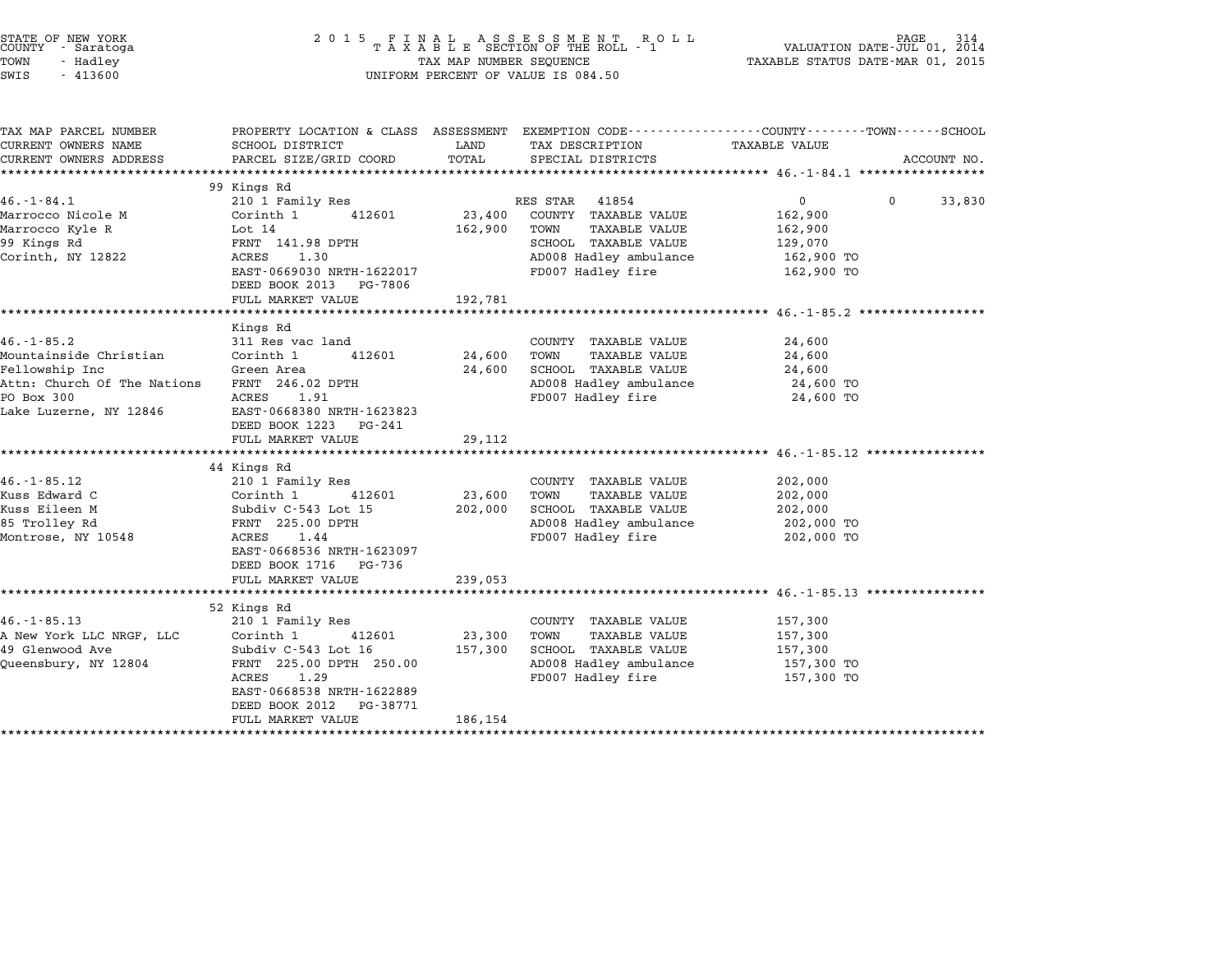| STATE OF NEW YORK<br>COUNTY - Saratoga<br>TOWN<br>- Hadley<br>SWIS<br>$-413600$                                                      | $\begin{array}{cccccccccccccc} 2& 0& 1& 5 & & F& I& N& A& L & & A& S& E& S& S& M& E& N& T & & R& O& L\\ & & T& A& X& A& B& L& E & & \text{SECTION } OF & THE & \text{ROL}L & -& 1 \end{array}$<br>TAX MAP NUMBER SEQUENCE<br>UNIFORM PERCENT OF VALUE IS 084.50 | VALUATION DATE-JUL 01, 2014<br>TAXABLE STATUS DATE-MAR 01, 2015 | PAGE                                                                                                                                          |                                                                             |          |             |
|--------------------------------------------------------------------------------------------------------------------------------------|-----------------------------------------------------------------------------------------------------------------------------------------------------------------------------------------------------------------------------------------------------------------|-----------------------------------------------------------------|-----------------------------------------------------------------------------------------------------------------------------------------------|-----------------------------------------------------------------------------|----------|-------------|
| TAX MAP PARCEL NUMBER<br>CURRENT OWNERS NAME<br>CURRENT OWNERS ADDRESS                                                               | PROPERTY LOCATION & CLASS ASSESSMENT EXEMPTION CODE---------------COUNTY-------TOWN-----SCHOOL<br>SCHOOL DISTRICT<br>PARCEL SIZE/GRID COORD                                                                                                                     | LAND<br>TOTAL                                                   | TAX DESCRIPTION<br>SPECIAL DISTRICTS                                                                                                          | TAXABLE VALUE                                                               |          | ACCOUNT NO. |
| $46. -1 - 85.14$<br>Wolfe Ryan<br>Wolfe Marlene<br>62 Kings Rd<br>Corinth, NY 12822                                                  | 62 Kings Rd<br>210 1 Family Res<br>Corinth 1<br>412601<br>Subdiv C-543 Lot 17<br>FRNT 224.98 DPTH<br>ACRES<br>1.32<br>EAST-0668529 NRTH-1622649<br>DEED BOOK 2010 PG-11432<br>FULL MARKET VALUE                                                                 | 23,400<br>195,900<br>231,834                                    | RES STAR 41854<br>COUNTY TAXABLE VALUE<br>TOWN<br><b>TAXABLE VALUE</b><br>SCHOOL TAXABLE VALUE<br>AD008 Hadley ambulance<br>FD007 Hadley fire | $\mathbf{0}$<br>195,900<br>195,900<br>162,070<br>195,900 TO<br>195,900 TO   | $\Omega$ | 33,830      |
|                                                                                                                                      | *******************                                                                                                                                                                                                                                             |                                                                 |                                                                                                                                               |                                                                             |          |             |
| $46. -1 - 85.15$<br>Bevan Derek<br>Bevan Mary Jane<br>76 Kings Rd<br>corinth, NY 12822                                               | 76 Kings Rd<br>210 1 Family Res<br>Corinth 1<br>412601<br>Subdiv C-543 Lot 18<br>FRNT 377.43 DPTH<br>2.38<br>ACRES<br>EAST-0668554 NRTH-1622351<br>DEED BOOK 1720 PG-95<br>FULL MARKET VALUE<br>*************************                                       | 25,200<br>182,000<br>215,385                                    | RES STAR 41854<br>COUNTY TAXABLE VALUE<br>TOWN<br>TAXABLE VALUE<br>SCHOOL TAXABLE VALUE<br>AD008 Hadley ambulance<br>FD007 Hadley fire        | $\overline{0}$<br>182,000<br>182,000<br>148,170<br>182,000 TO<br>182,000 TO | 0        | 33,830      |
| $46. - 1 - 85.16$<br>Patterson David W<br>Patterson Cory L<br>86 Kings Rd<br>Corinth, NY 12822                                       | 86 Kings Rd<br>210 1 Family Res<br>412601<br>Corinth 1<br>Subdiv C-543 Lot 19<br>FRNT 286.56 DPTH<br>ACRES<br>1.53<br>EAST-0668678 NRTH-1622002<br>DEED BOOK 1631 PG-677<br>FULL MARKET VALUE                                                                   | 23,800<br>169,500<br>200,592                                    | RES STAR 41854<br>COUNTY TAXABLE VALUE<br>TOWN<br><b>TAXABLE VALUE</b><br>SCHOOL TAXABLE VALUE<br>AD008 Hadley ambulance<br>FD007 Hadley fire | $\mathbf{0}$<br>169,500<br>169,500<br>135,670<br>169,500 TO<br>169,500 TO   | 0        | 33,830      |
| $46. -1 - 85.111$<br>Mountainside Christian<br>Fellowship Inc<br>Attn: Church Of The Nations<br>PO Box 300<br>Lake Luzerne, NY 12846 | *********************<br>Kings Rd<br>591 Playground<br>Corinth 1<br>412601<br>Subdiv C-250A C-294A C543<br>2013/7805<br>FRNT 313.04 DPTH<br>ACRES<br>31.57<br>EAST-0668190 NRTH-1622839<br>DEED BOOK 1223<br>PG-241<br>FULL MARKET VALUE                        | 37,400<br>53,800<br>63,669                                      | COUNTY TAXABLE VALUE<br>TOWN<br><b>TAXABLE VALUE</b><br>SCHOOL TAXABLE VALUE<br>AD008 Hadley ambulance<br>FD007 Hadley fire                   | 53,800<br>53,800<br>53,800<br>53,800 TO<br>53,800 TO                        |          |             |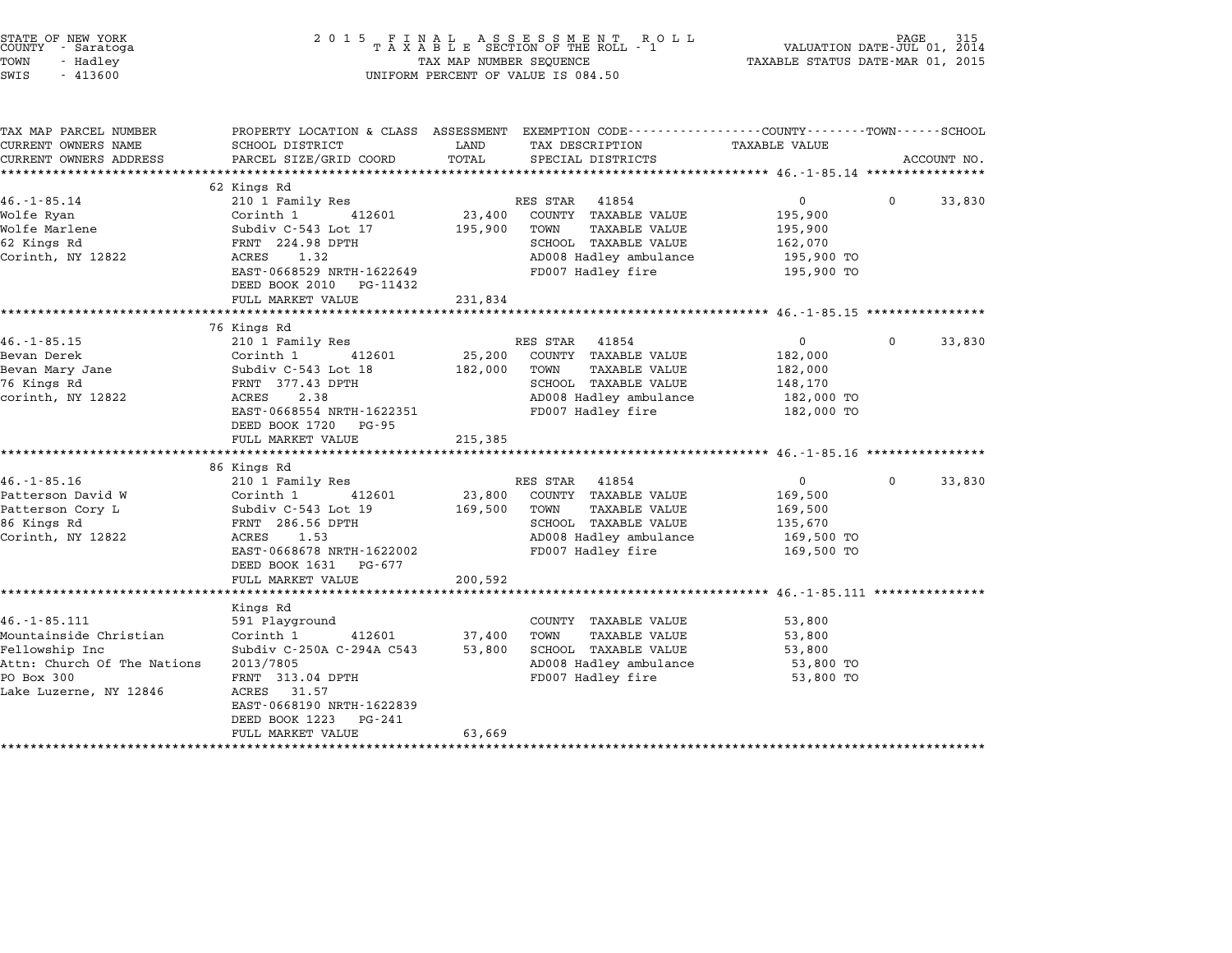| COUNTY | STATE OF NEW YORK<br>- Saratoga |  |
|--------|---------------------------------|--|
| TOWN   | - Hadlev                        |  |
|        |                                 |  |

# STATE OF NEW YORK <sup>2</sup> <sup>0</sup> <sup>1</sup> 5 F I N A L A S S E S S M E N T R O L L PAGE <sup>316</sup> COUNTY - Saratoga <sup>T</sup> <sup>A</sup> <sup>X</sup> <sup>A</sup> <sup>B</sup> <sup>L</sup> <sup>E</sup> SECTION OF THE ROLL - <sup>1</sup> VALUATION DATE-JUL 01, <sup>2014</sup> TOWN - Hadley TAX MAP NUMBER SEQUENCE TAXABLE STATUS DATE-MAR 01, <sup>2015</sup> SWIS - <sup>413600</sup> UNIFORM PERCENT OF VALUE IS 084.50

| TAX MAP PARCEL NUMBER                               | PROPERTY LOCATION & CLASS ASSESSMENT EXEMPTION CODE---------------COUNTY-------TOWN-----SCHOOL |            |                              |                                                   |             |        |
|-----------------------------------------------------|------------------------------------------------------------------------------------------------|------------|------------------------------|---------------------------------------------------|-------------|--------|
| CURRENT OWNERS NAME                                 | SCHOOL DISTRICT                                                                                | LAND       | TAX DESCRIPTION              | <b>TAXABLE VALUE</b>                              |             |        |
| CURRENT OWNERS ADDRESS                              | PARCEL SIZE/GRID COORD                                                                         | TOTAL      | SPECIAL DISTRICTS            |                                                   | ACCOUNT NO. |        |
| ***********************                             | **************************                                                                     |            |                              |                                                   |             |        |
|                                                     | 237 Harris Rd                                                                                  |            |                              |                                                   | 5 L01420    |        |
| $46. - 1 - 86$                                      | 210 1 Family Res                                                                               |            | RES STAR 41854               | $\mathbf 0$                                       | $\Omega$    | 33,830 |
| Grant Robert D                                      | Corinth 1<br>412601                                                                            | 13,000     | COUNTY TAXABLE VALUE         | 126,400                                           |             |        |
| 237 Harris Rd                                       | FRNT 280.00 DPTH                                                                               | 126,400    | TOWN<br><b>TAXABLE VALUE</b> | 126,400                                           |             |        |
| Corinth, NY 12822                                   | ACRES<br>1.01                                                                                  |            | SCHOOL TAXABLE VALUE         | 92,570                                            |             |        |
|                                                     | EAST-0667038 NRTH-1623821                                                                      |            | AD008 Hadley ambulance       | 126,400 TO                                        |             |        |
|                                                     | DEED BOOK 1531<br>PG-338                                                                       |            | FD007 Hadley fire            | 126,400 TO                                        |             |        |
|                                                     | FULL MARKET VALUE                                                                              | 149,586    |                              |                                                   |             |        |
|                                                     | ****************************                                                                   |            |                              |                                                   |             |        |
|                                                     | 2 Millart Dr                                                                                   |            |                              |                                                   |             |        |
| $46. - 1 - 87$                                      | 433 Auto body                                                                                  |            | RES STAR 41854               | $\mathbf{0}$                                      | $\Omega$    | 33,830 |
| Bovee Andrew R                                      | Hadley-Luzerne 523201                                                                          | 24,500     | COUNTY TAXABLE VALUE         | 173,000                                           |             |        |
| 2 Millart Dr                                        | FRNT 150.00 DPTH 150.00                                                                        | 173,000    | TOWN<br><b>TAXABLE VALUE</b> | 173,000                                           |             |        |
| Hadley, NY 12835                                    | ACRES<br>0.52                                                                                  |            | SCHOOL TAXABLE VALUE         | 139,170                                           |             |        |
|                                                     | EAST-0669807 NRTH-1625710                                                                      |            | AD008 Hadley ambulance       | 173,000 TO                                        |             |        |
|                                                     | DEED BOOK 1698 PG-518                                                                          |            | FD007 Hadley fire            | 173,000 TO                                        |             |        |
|                                                     | FULL MARKET VALUE                                                                              |            | 204,734 LT014 Hadley light   | 173,000 TO                                        |             |        |
|                                                     |                                                                                                |            |                              |                                                   |             |        |
|                                                     | Millart Dr                                                                                     |            |                              |                                                   |             |        |
| $46. - 1 - 89.2$                                    | 312 Vac w/imprv - WTRFNT                                                                       |            | COUNTY TAXABLE VALUE         | 27,300                                            |             |        |
| Bovee Larry L                                       | Hadley-Luzerne 523201                                                                          | 27,300     | TOWN<br><b>TAXABLE VALUE</b> | 27,300                                            |             |        |
| Bovee Marjorie E                                    | Bovee revocable Trust                                                                          | 27,300     | SCHOOL TAXABLE VALUE         | 27,300                                            |             |        |
| 6222 Route 9N                                       | FRNT<br>50.00 DPTH                                                                             |            | AD008 Hadley ambulance       | 27,300 TO                                         |             |        |
| Hadley, NY 12835                                    | 3.00<br>ACRES                                                                                  |            | FD007 Hadley fire            | 27,300 TO                                         |             |        |
|                                                     | EAST-0670888 NRTH-1625155<br>DEED BOOK 2013 PG-37927                                           |            | LT014 Hadley light           | 27,300 TO                                         |             |        |
|                                                     | FULL MARKET VALUE                                                                              | 32,308     |                              |                                                   |             |        |
|                                                     |                                                                                                | ********** |                              | ********************** 46.-1-89.12 ************** |             |        |
|                                                     | 22 Millart Dr                                                                                  |            |                              |                                                   |             |        |
| $46. -1 - 89.12$                                    | 210 1 Family Res                                                                               |            | RES STAR<br>41854            | $\overline{0}$                                    | 0           | 33,830 |
| Demarsh Michelle L                                  | Hadley-Luzerne 523201                                                                          | 15,000     | COUNTY TAXABLE VALUE         | 151,700                                           |             |        |
| Deuel Daniel                                        | FRNT 300.00 DPTH 290.75                                                                        | 151,700    | TOWN<br><b>TAXABLE VALUE</b> | 151,700                                           |             |        |
| 22 Millart Dr                                       | 2.00<br>ACRES                                                                                  |            | SCHOOL TAXABLE VALUE         | 117,870                                           |             |        |
| Hadley, NY 12835                                    | EAST-0670218 NRTH-1625649                                                                      |            | AD008 Hadley ambulance       | 151,700 TO                                        |             |        |
|                                                     | DEED BOOK 1578 PG-312                                                                          |            | FD007 Hadley fire            | 151,700 TO                                        |             |        |
|                                                     | FULL MARKET VALUE                                                                              |            | 179,527 LT014 Hadley light   | 151,700 TO                                        |             |        |
|                                                     | ******************                                                                             |            |                              | ******* 46.-1-89.111 ****                         |             |        |
|                                                     | Rt 9N                                                                                          |            |                              |                                                   | 5 J01326    |        |
| $46. - 1 - 89.111$                                  | 210 1 Family Res                                                                               |            | SR STAR<br>41834             | $\Omega$                                          | $\Omega$    | 73,640 |
| Bovee Revocable Trust Larry L Hadley-Luzerne 523201 |                                                                                                | 14,900     | COUNTY TAXABLE VALUE         | 74,000                                            |             |        |
| C/O Larry & Marjorie Bovee                          | Trust                                                                                          | 74,000     | TOWN<br>TAXABLE VALUE        | 74,000                                            |             |        |
| 6222 Rt 9N                                          | FRNT 244.57 DPTH                                                                               |            | SCHOOL TAXABLE VALUE         | 360                                               |             |        |
| Hadley, NY 12835                                    | 1.96<br>ACRES                                                                                  |            | AD008 Hadley ambulance       | 74,000 TO                                         |             |        |
|                                                     | EAST-0669945 NRTH-1625489                                                                      |            | FD007 Hadley fire            | 74,000 TO                                         |             |        |
|                                                     | DEED BOOK 2010<br>PG-37355                                                                     |            | LT014 Hadley light           | 74,000 TO                                         |             |        |
|                                                     | FULL MARKET VALUE                                                                              | 87,574     |                              |                                                   |             |        |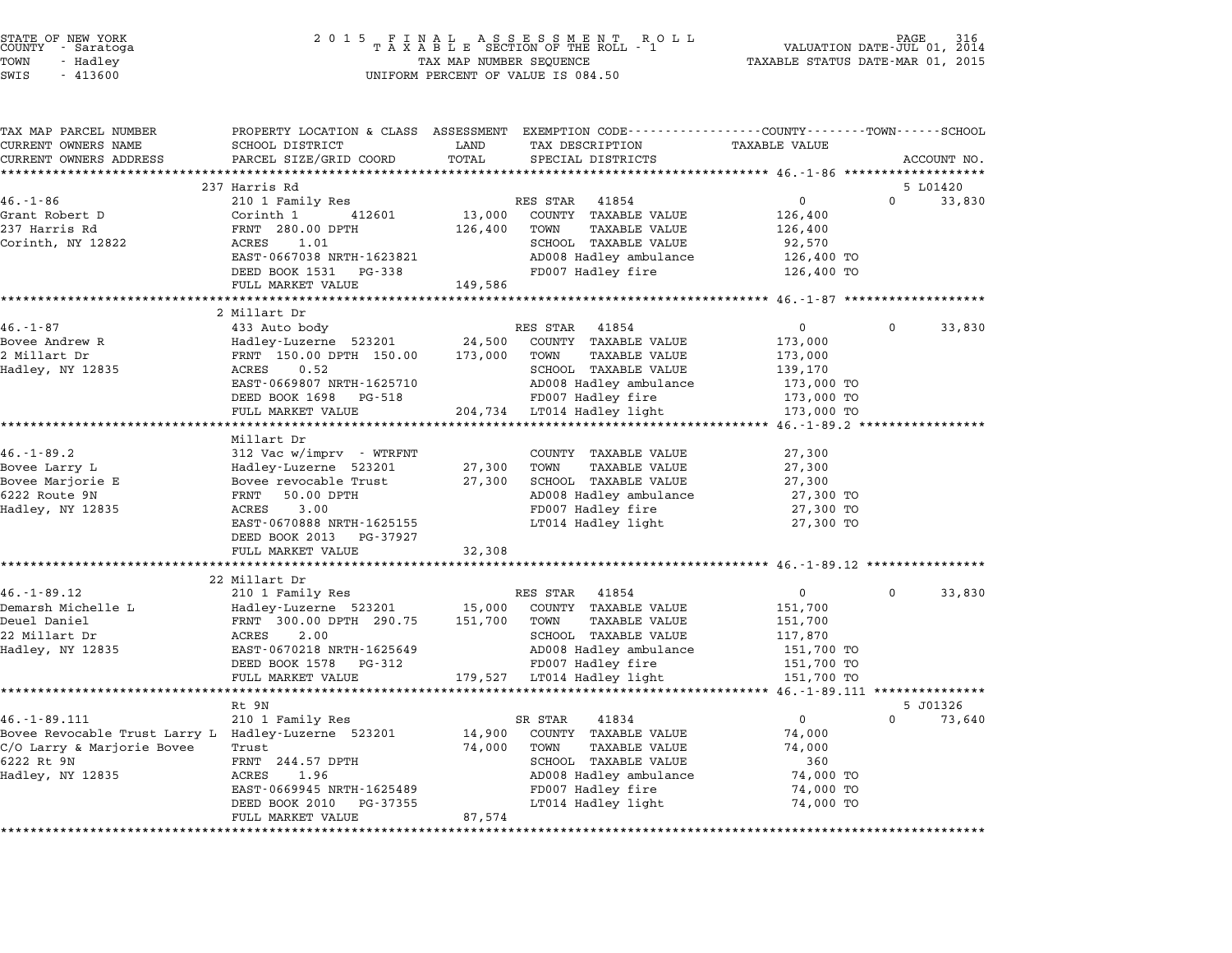| STATE OF NEW YORK<br>COUNTY<br>- Saratoga<br>TOWN<br>- Hadley<br>SWIS<br>$-413600$                               | 2 0 1 5<br>FINAL ASSESSMENT ROTAXABLE SECTION OF THE ROLL - 1<br>TAX MAP NUMBER SEQUENCE<br>UNIFORM PERCENT OF VALUE IS 084.50                                                                                  | 317<br>PAGE<br>VALUATION DATE-JUL 01, 2014<br>TAXABLE STATUS DATE-MAR 01, 2015 |                                                                                                                                                                       |                                                                                        |                    |
|------------------------------------------------------------------------------------------------------------------|-----------------------------------------------------------------------------------------------------------------------------------------------------------------------------------------------------------------|--------------------------------------------------------------------------------|-----------------------------------------------------------------------------------------------------------------------------------------------------------------------|----------------------------------------------------------------------------------------|--------------------|
| TAX MAP PARCEL NUMBER<br>CURRENT OWNERS NAME<br>CURRENT OWNERS ADDRESS                                           | PROPERTY LOCATION & CLASS ASSESSMENT<br>SCHOOL DISTRICT<br>PARCEL SIZE/GRID COORD                                                                                                                               | LAND<br>TOTAL                                                                  | EXEMPTION CODE-----------------COUNTY-------TOWN------SCHOOL<br>TAX DESCRIPTION<br>SPECIAL DISTRICTS                                                                  | TAXABLE VALUE                                                                          | ACCOUNT NO.        |
|                                                                                                                  |                                                                                                                                                                                                                 |                                                                                |                                                                                                                                                                       | ************** 46.-1-89.112 ****************                                           |                    |
| $46. -1 - 89.112$<br>Barber John M<br>35 Barber Rd<br>Hadley, NY 12835                                           | 35 Barber Rd<br>240 Rural res<br>- WTRFNT<br>Hadley-Luzerne 523201<br>Subdiv S-610 Lot 2<br>ACRES<br>21.80<br>EAST-0670239 NRTH-1625208<br>DEED BOOK 2007<br>PG-21567<br>FULL MARKET VALUE                      | 60,800<br>585,800<br>693,254                                                   | RES STAR<br>41854<br>COUNTY TAXABLE VALUE<br>TOWN<br>TAXABLE VALUE<br>SCHOOL TAXABLE VALUE<br>AD008 Hadley ambulance<br>FD007 Hadley fire<br>LT014 Hadley light       | 0<br>585,800<br>585,800<br>551,970<br>585,800 TO<br>585,800 TO<br>585,800 TO           | $\Omega$<br>33,830 |
|                                                                                                                  | ******************                                                                                                                                                                                              |                                                                                |                                                                                                                                                                       | ********** 46.-1-91 *************                                                      |                    |
| $46. - 1 - 91$<br>Bourdeau Willard<br>Boyko Cheryl L<br>C/O Cheryl Boyko<br>6204C Rt 9N<br>Hadley, NY 12835      | Rt 9N Rear<br>210 1 Family Res<br>Hadley-Luzerne 523201<br>Also Book 1444 Pg 791<br>life estate<br>ACRES<br>2.67<br>EAST-0670463 NRTH-1624641<br>DEED BOOK 1746<br>PG-595<br>FULL MARKET VALUE                  | 15,900<br>134,400<br>159,053                                                   | SR STAR<br>41834<br>COUNTY TAXABLE VALUE<br><b>TAXABLE VALUE</b><br>TOWN<br>SCHOOL TAXABLE VALUE<br>AD008 Hadley ambulance<br>FD007 Hadley fire<br>LT014 Hadley light | $\mathbf{0}$<br>134,400<br>134,400<br>60,760<br>134,400 TO<br>134,400 TO<br>134,400 TO | 0<br>73,640        |
|                                                                                                                  | 383 Mt Anthony Rd                                                                                                                                                                                               |                                                                                |                                                                                                                                                                       |                                                                                        | 5 J01558           |
| $46. - 1 - 92.1$<br>Bennett Thomas<br>12 Sylvan Rd<br>Lake Luzerne, NY 12846                                     | 210 1 Family Res<br>Hadley-Luzerne 523201<br>Also Bk 885 Pg 446 &<br>Bk 932 Pg 39<br>deed 2008/3939 2-11-08 ml<br>FRNT 305.00 DPTH<br>ACRES<br>12.62<br>EAST-0660653 NRTH-1624824<br>DEED BOOK 2012<br>PG-16057 | 23,500<br>47,700                                                               | COUNTY TAXABLE VALUE<br>TOWN<br>TAXABLE VALUE<br>SCHOOL TAXABLE VALUE<br>AD008 Hadley ambulance<br>FD007 Hadley fire                                                  | 47,700<br>47,700<br>47,700<br>47,700 TO<br>47,700 TO                                   |                    |
|                                                                                                                  | FULL MARKET VALUE<br>**************************                                                                                                                                                                 | 56,450                                                                         |                                                                                                                                                                       |                                                                                        |                    |
| $46. - 1 - 93.1$<br>Westfall F. Franklin Jr.<br>Westfall Mary Anne<br>43 Cunningham Ave<br>Glens Falls, NY 12801 | 6204 Rt 9N Rear<br>210 1 Family Res - WTRFNT<br>Hadley-Luzerne 523201<br>Lot 2<br>p/o lot 21 Deed1624/354<br>ACRES<br>0.98<br>EAST-0670970 NRTH-1624702<br>DEED BOOK 2007<br>PG-38155<br>FULL MARKET VALUE      | 24,000<br>219,400<br>259,645                                                   | COUNTY TAXABLE VALUE<br>TOWN<br>TAXABLE VALUE<br>SCHOOL TAXABLE VALUE<br>AD008 Hadley ambulance<br>FD007 Hadley fire                                                  | 219,400<br>219,400<br>219,400<br>219,400 TO<br>219,400 TO                              | 5 J00738           |

\*\*\*\*\*\*\*\*\*\*\*\*\*\*\*\*\*\*\*\*\*\*\*\*\*\*\*\*\*\*\*\*\*\*\*\*\*\*\*\*\*\*\*\*\*\*\*\*\*\*\*\*\*\*\*\*\*\*\*\*\*\*\*\*\*\*\*\*\*\*\*\*\*\*\*\*\*\*\*\*\*\*\*\*\*\*\*\*\*\*\*\*\*\*\*\*\*\*\*\*\*\*\*\*\*\*\*\*\*\*\*\*\*\*\*\*\*\*\*\*\*\*\*\*\*\*\*\*\*\*\*\*

STATE OF NEW YORK <sup>2</sup> <sup>0</sup> <sup>1</sup> 5 F I N A L A S S E S S M E N T R O L L PAGE <sup>317</sup> COUNTY - Saratoga <sup>T</sup> <sup>A</sup> <sup>X</sup> <sup>A</sup> <sup>B</sup> <sup>L</sup> <sup>E</sup> SECTION OF THE ROLL - <sup>1</sup> VALUATION DATE-JUL 01, <sup>2014</sup>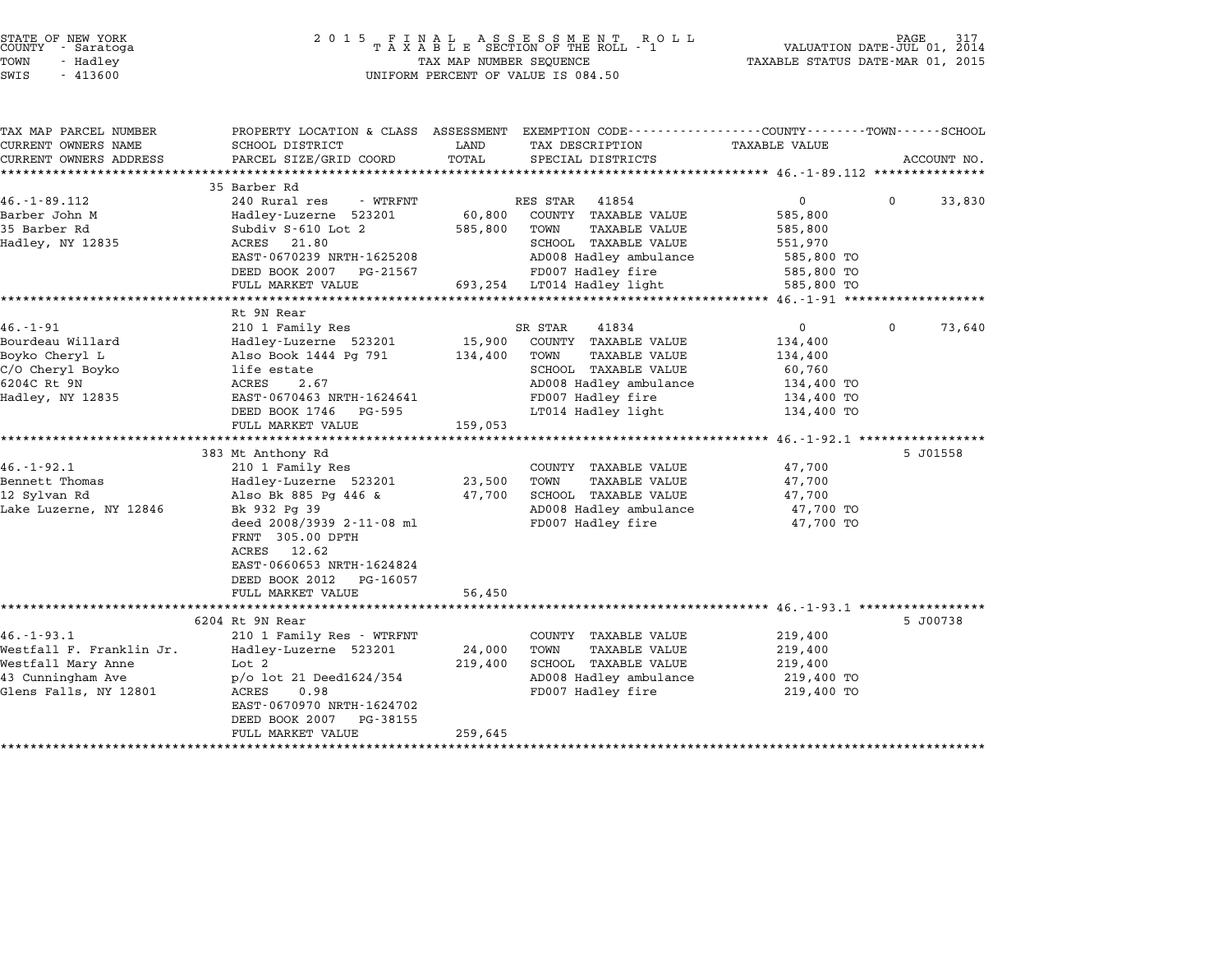| STATE OF NEW YORK<br>COUNTY |  | - Saratoga |  |
|-----------------------------|--|------------|--|
| TOWN                        |  | - Hadley   |  |
| CITITC                      |  | 112500     |  |

# STATE OF NEW YORK <sup>2</sup> <sup>0</sup> <sup>1</sup> 5 F I N A L A S S E S S M E N T R O L L PAGE <sup>318</sup> COUNTY - Saratoga <sup>T</sup> <sup>A</sup> <sup>X</sup> <sup>A</sup> <sup>B</sup> <sup>L</sup> <sup>E</sup> SECTION OF THE ROLL - <sup>1</sup> VALUATION DATE-JUL 01, <sup>2014</sup> TOWN - Hadley TAX MAP NUMBER SEQUENCE TAXABLE STATUS DATE-MAR 01, <sup>2015</sup> SWIS - <sup>413600</sup> UNIFORM PERCENT OF VALUE IS 084.50

| TAX MAP PARCEL NUMBER    | PROPERTY LOCATION & CLASS ASSESSMENT EXEMPTION CODE---------------COUNTY-------TOWN------SCHOOL |         |                                           |                                                   |                    |
|--------------------------|-------------------------------------------------------------------------------------------------|---------|-------------------------------------------|---------------------------------------------------|--------------------|
| CURRENT OWNERS NAME      | SCHOOL DISTRICT                                                                                 | LAND    | TAX DESCRIPTION                           | <b>TAXABLE VALUE</b>                              |                    |
| CURRENT OWNERS ADDRESS   | PARCEL SIZE/GRID COORD                                                                          | TOTAL   | SPECIAL DISTRICTS                         |                                                   | ACCOUNT NO.        |
|                          |                                                                                                 |         |                                           | **************** 46.-1-93.2 ***********           |                    |
|                          | RT 9N REAR                                                                                      |         |                                           |                                                   |                    |
| $46. - 1 - 93.2$         | 311 Res vac land                                                                                |         | COUNTY TAXABLE VALUE                      | 10,200                                            |                    |
| Westfall F. Franklin Jr. | Hadley-Luzerne 523201                                                                           | 10,200  | <b>TAXABLE VALUE</b><br>TOWN              | 10,200                                            |                    |
| Westfall Mary Anne       | Lot 1                                                                                           | 10,200  | SCHOOL TAXABLE VALUE                      | 10,200                                            |                    |
| 43 Cunningham Ave        | ACRES<br>1.09                                                                                   |         | AD008 Hadley ambulance                    | 10,200 TO                                         |                    |
| Glens Falls, NY 12801    | EAST-0670749 NRTH-1624594                                                                       |         | FD007 Hadley fire                         | 10,200 TO                                         |                    |
|                          | DEED BOOK 2007 PG-38155                                                                         |         |                                           |                                                   |                    |
|                          | FULL MARKET VALUE                                                                               | 12,071  |                                           |                                                   |                    |
|                          |                                                                                                 |         |                                           |                                                   |                    |
| $46. - 1 - 94$           | 370 Mt Anthony Rd<br>270 Mfg housing                                                            |         | RES STAR 41854                            | $\mathbf{0}$                                      | $\Omega$<br>33,830 |
| Games Danny G            | Corinth 1<br>412601                                                                             | 23,800  | COUNTY TAXABLE VALUE                      | 60,300                                            |                    |
| Games Shelley L          |                                                                                                 |         | <b>TAXABLE VALUE</b><br>TOWN              |                                                   |                    |
|                          | 2008/33231 Boundary Line                                                                        | 60,300  |                                           | 60,300                                            |                    |
| 370 Antone Mountain Rd   | FRNT 292.23 DPTH                                                                                |         | SCHOOL TAXABLE VALUE                      | 26,470                                            |                    |
| Corinth, NY 12822        | ACRES 10.38                                                                                     |         | AD008 Hadley ambulance                    | 60,300 TO                                         |                    |
|                          | EAST-0661730 NRTH-1624673                                                                       |         | FD007 Hadley fire                         | 60,300 TO                                         |                    |
|                          | DEED BOOK 1698<br>PG-131                                                                        |         |                                           |                                                   |                    |
|                          | FULL MARKET VALUE                                                                               | 71,361  |                                           |                                                   |                    |
|                          |                                                                                                 |         |                                           |                                                   | 5 J01435           |
| $46. - 1 - 95$           | 102 Mt Anthony Rd                                                                               |         |                                           |                                                   | $\Omega$           |
|                          | 210 1 Family Res<br>Corinth 1<br>412601                                                         |         | CW_15_VET/ 41161<br>15,800 RES STAR 41854 | 10,200<br>10,200<br>$\Omega$                      | 33,830<br>$\Omega$ |
| Moore Gary R             | FRNT 490.00 DPTH                                                                                |         | COUNTY TAXABLE VALUE                      |                                                   |                    |
| 102 Antone Mtn Rd        | ACRES<br>4.46                                                                                   | 114,600 | TOWN                                      | 104,400                                           |                    |
| Corinth, NY 12822        |                                                                                                 |         | TAXABLE VALUE                             | 104,400                                           |                    |
|                          | EAST-0664799 NRTH-1619840<br>DEED BOOK 2012 PG-36942                                            |         | SCHOOL TAXABLE VALUE                      | 80,770                                            |                    |
|                          |                                                                                                 |         | AD008 Hadley ambulance                    | 114,600 TO                                        |                    |
|                          | FULL MARKET VALUE<br>**********************                                                     |         | 135,621 FD007 Hadley fire                 | 114,600 TO<br>****** 46.16-1-1 ****************** |                    |
|                          | 37 Minder Rd                                                                                    |         |                                           |                                                   | 5 J01501           |
| $46.16 - 1 - 1$          | 210 1 Family Res                                                                                |         | COUNTY TAXABLE VALUE                      | 87,500                                            |                    |
| Victor Jeremiah R        | Corinth 1<br>412601                                                                             | 10,300  | <b>TAXABLE VALUE</b><br>TOWN              | 87,500                                            |                    |
| 37 Minder Rd             | Lot 10                                                                                          | 87,500  | SCHOOL TAXABLE VALUE                      | 87,500                                            |                    |
|                          | 60.04 DPTH                                                                                      |         |                                           |                                                   |                    |
| Corinth, NY 12822        | FRNT<br>0.17<br>ACRES                                                                           |         | AD008 Hadley ambulance                    | 87,500 TO                                         |                    |
|                          | EAST-0670121 NRTH-1621120                                                                       |         | FD007 Hadley fire                         | 87,500 TO                                         |                    |
|                          |                                                                                                 |         |                                           |                                                   |                    |
|                          | DEED BOOK 2012 PG-15419<br>FULL MARKET VALUE                                                    |         |                                           |                                                   |                    |
|                          | **********************                                                                          | 103,550 |                                           |                                                   |                    |
|                          | 33 Minder Rd                                                                                    |         |                                           |                                                   | 5 J01688           |
| $46.16 - 1 - 2$          | 210 1 Family Res                                                                                |         | COUNTY TAXABLE VALUE                      | 95,600                                            |                    |
| Raccioppi Kim A          | Corinth 1<br>412601                                                                             | 9,700   | <b>TAXABLE VALUE</b><br>TOWN              | 95,600                                            |                    |
| 42-24 195th St           | also deed 2007 45590                                                                            | 95,600  | SCHOOL TAXABLE VALUE                      | 95,600                                            |                    |
| Flushing, NY 11358       | Lot 11                                                                                          |         | AD008 Hadley ambulance                    | 95,600 TO                                         |                    |
|                          | FRNT<br>60.04 DPTH 124.30                                                                       |         | FD007 Hadley fire                         | 95,600 TO                                         |                    |
|                          | 0.16<br>ACRES                                                                                   |         |                                           |                                                   |                    |
|                          | EAST-0670131 NRTH-1621051                                                                       |         |                                           |                                                   |                    |
|                          |                                                                                                 |         |                                           |                                                   |                    |
|                          | DEED BOOK 2009<br>PG-2731<br>FULL MARKET VALUE                                                  | 113,136 |                                           |                                                   |                    |
|                          |                                                                                                 |         |                                           |                                                   |                    |
|                          |                                                                                                 |         |                                           |                                                   |                    |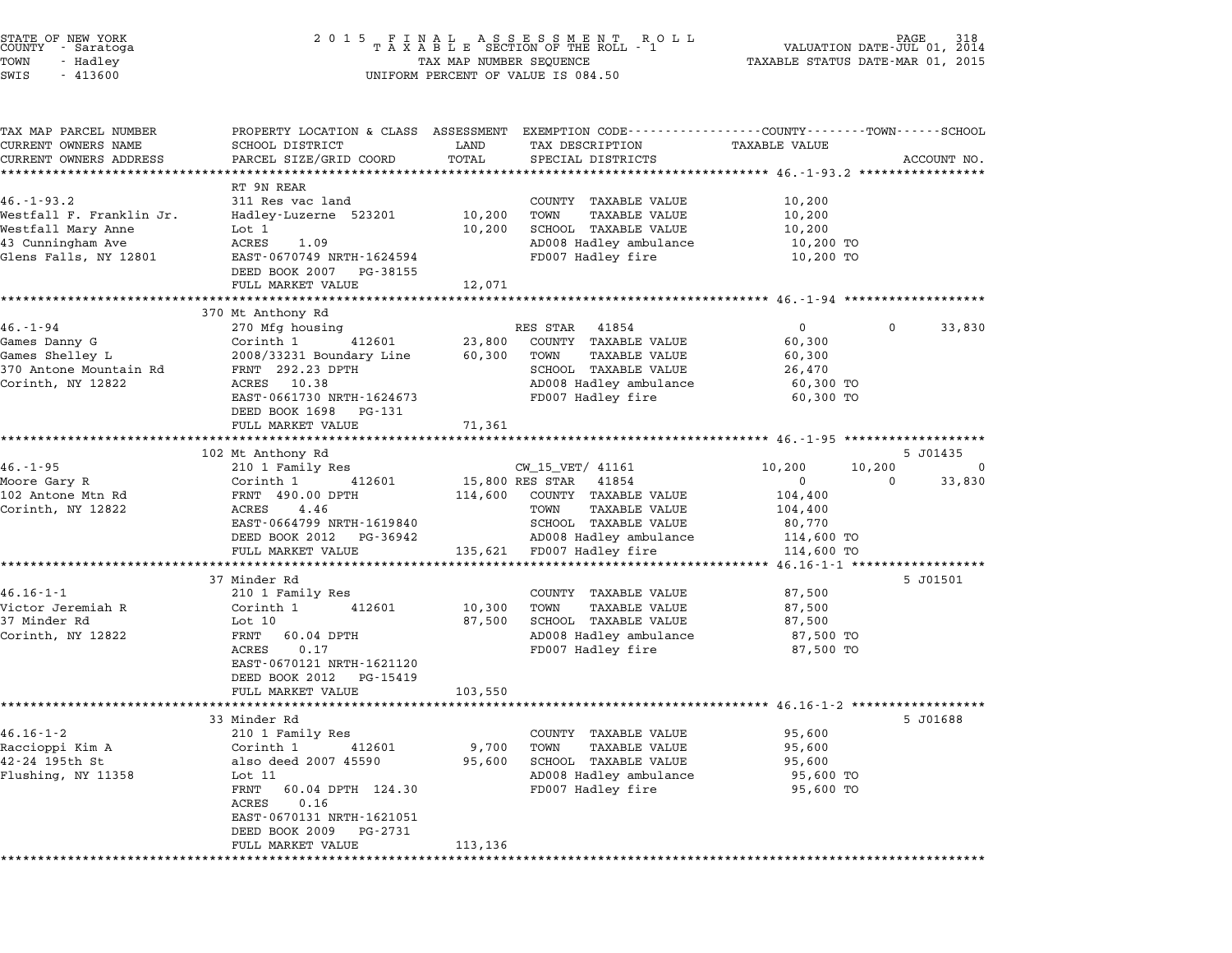| STATE OF NEW YORK<br>COUNTY - Saratoga |  |          |  |
|----------------------------------------|--|----------|--|
| TOWN                                   |  | - Hadley |  |
| $\alpha$                               |  | 11200    |  |

# STATE OF NEW YORK <sup>2</sup> <sup>0</sup> <sup>1</sup> 5 F I N A L A S S E S S M E N T R O L L PAGE <sup>319</sup> COUNTY - Saratoga <sup>T</sup> <sup>A</sup> <sup>X</sup> <sup>A</sup> <sup>B</sup> <sup>L</sup> <sup>E</sup> SECTION OF THE ROLL - <sup>1</sup> VALUATION DATE-JUL 01, <sup>2014</sup> TOWN - Hadley TAX MAP NUMBER SEQUENCE TAXABLE STATUS DATE-MAR 01, <sup>2015</sup> SWIS - <sup>413600</sup> UNIFORM PERCENT OF VALUE IS 084.50

| TAX MAP PARCEL NUMBER                    | PROPERTY LOCATION & CLASS ASSESSMENT EXEMPTION CODE---------------COUNTY-------TOWN------SCHOOL |         |                                                |                     |                                |
|------------------------------------------|-------------------------------------------------------------------------------------------------|---------|------------------------------------------------|---------------------|--------------------------------|
| CURRENT OWNERS NAME                      | SCHOOL DISTRICT                                                                                 | LAND    | TAX DESCRIPTION                                | TAXABLE VALUE       |                                |
| CURRENT OWNERS ADDRESS                   | PARCEL SIZE/GRID COORD                                                                          | TOTAL   | SPECIAL DISTRICTS                              |                     | ACCOUNT NO.                    |
|                                          |                                                                                                 |         |                                                |                     |                                |
| $46.16 - 1 - 3$                          | 29 Minder Rd<br>210 1 Family Res                                                                |         | RES STAR 41854                                 | $\overline{0}$      | 5 J01712<br>$\Omega$<br>33,830 |
| LaFrance Dana                            | Corinth 1<br>412601                                                                             | 9,700   | COUNTY TAXABLE VALUE                           | 71,900              |                                |
| LaFrance Pamela                          | Lot $12$                                                                                        | 71,900  | TOWN<br><b>TAXABLE VALUE</b>                   | 71,900              |                                |
| 29 Minder Rd                             | FRNT<br>60.04 DPTH 124.80                                                                       |         | SCHOOL TAXABLE VALUE                           | 38,070              |                                |
| Corinth, NY 12822                        | 0.16<br>ACRES                                                                                   |         | AD008 Hadley ambulance                         | 71,900 TO           |                                |
|                                          | EAST-0670139 NRTH-1620997                                                                       |         | FD007 Hadley fire                              | 71,900 TO           |                                |
|                                          | DEED BOOK 2013<br>PG-50413                                                                      |         |                                                |                     |                                |
|                                          | FULL MARKET VALUE                                                                               | 85,089  |                                                |                     |                                |
|                                          | ***********************                                                                         |         |                                                |                     |                                |
|                                          | 25 Minder Rd                                                                                    |         |                                                |                     | 5 J01713                       |
| $46.16 - 1 - 4$                          | 210 1 Family Res                                                                                |         | RES STAR 41854                                 | $\overline{0}$      | $\Omega$<br>33,830             |
| Hacker Julia                             | Corinth 1<br>412601                                                                             | 9,700   | COUNTY TAXABLE VALUE                           | 82,300              |                                |
| 25 Minder Rd                             | Lot $13$                                                                                        | 82,300  | TOWN<br><b>TAXABLE VALUE</b>                   | 82,300              |                                |
| Corinth, NY 12822                        | FRNT<br>60.04 DPTH 125.20                                                                       |         | SCHOOL TAXABLE VALUE                           | 48,470              |                                |
|                                          | ACRES<br>0.16                                                                                   |         | AD008 Hadley ambulance                         | 82,300 TO           |                                |
|                                          | EAST-0670159 NRTH-1620934<br>DEED BOOK 2012<br>PG-31086                                         |         | FD007 Hadley fire                              | 82,300 TO           |                                |
|                                          | FULL MARKET VALUE                                                                               | 97,396  |                                                |                     |                                |
|                                          |                                                                                                 |         |                                                |                     |                                |
|                                          | 21 Minder Rd                                                                                    |         |                                                |                     | 5 J01714                       |
| $46.16 - 1 - 5$                          | 210 1 Family Res                                                                                |         | COUNTY TAXABLE VALUE                           | 75,800              |                                |
| US Bank National Association-T Corinth 1 | 412601                                                                                          | 10,300  | TOWN<br><b>TAXABLE VALUE</b>                   | 75,800              |                                |
| One Federal Street                       | Lot 14                                                                                          | 75,800  | SCHOOL TAXABLE VALUE                           | 75,800              |                                |
| Boston, MA 02110                         | FRNT<br>60.04 DPTH                                                                              |         | AD008 Hadley ambulance                         | 75,800 TO           |                                |
|                                          | 0.17<br>ACRES                                                                                   |         | FD007 Hadley fire                              | 75,800 TO           |                                |
|                                          | EAST-0670169 NRTH-1620881                                                                       |         |                                                |                     |                                |
|                                          | DEED BOOK 2014<br>PG-20343                                                                      |         |                                                |                     |                                |
|                                          | FULL MARKET VALUE                                                                               | 89,704  |                                                |                     |                                |
|                                          |                                                                                                 |         |                                                |                     |                                |
|                                          | Rt 9N                                                                                           |         |                                                |                     | 5 J00054                       |
| $46.16 - 1 - 8$                          | 311 Res vac land                                                                                |         | COUNTY TAXABLE VALUE                           | 12,600              |                                |
| Falk David L                             | 412601<br>Corinth 1                                                                             | 12,600  | TOWN<br><b>TAXABLE VALUE</b>                   | 12,600              |                                |
| Falk Margaret A<br>5254 Rt 9N            | FRNT 114.90 DPTH 200.00<br>ACRES<br>0.56                                                        | 12,600  | SCHOOL TAXABLE VALUE<br>AD008 Hadley ambulance | 12,600<br>12,600 TO |                                |
| Corinth, NY 12822                        | EAST-0670322 NRTH-1620567                                                                       |         | FD007 Hadley fire                              | 12,600 TO           |                                |
|                                          | DEED BOOK 0960 PG-0346                                                                          |         |                                                |                     |                                |
|                                          | FULL MARKET VALUE                                                                               | 14,911  |                                                |                     |                                |
|                                          | ****************************                                                                    |         |                                                |                     |                                |
|                                          | 6012 Rt 9N                                                                                      |         |                                                |                     | 5 J00457                       |
| $46.16 - 1 - 9$                          | 230 3 Family Res                                                                                |         | COUNTY TAXABLE VALUE                           | 130,100             |                                |
| Dishon Jean P                            | 412601<br>Corinth 1                                                                             | 12,800  | TOWN<br><b>TAXABLE VALUE</b>                   | 130,100             |                                |
| Dishon Christine A                       | FRNT 175.00 DPTH 200.00                                                                         | 130,100 | SCHOOL TAXABLE VALUE                           | 130,100             |                                |
| 114 Bluebird Rd                          | ACRES<br>$0.79$ BANK<br>220                                                                     |         | AD008 Hadley ambulance                         | 130,100 TO          |                                |
| Fort Edward, NY 12828                    | EAST-0670362 NRTH-1620434                                                                       |         | FD007 Hadley fire                              | 130,100 TO          |                                |
|                                          | DEED BOOK 1343 PG-619                                                                           |         |                                                |                     |                                |
|                                          | FULL MARKET VALUE                                                                               | 153,964 |                                                |                     |                                |
|                                          |                                                                                                 |         |                                                |                     |                                |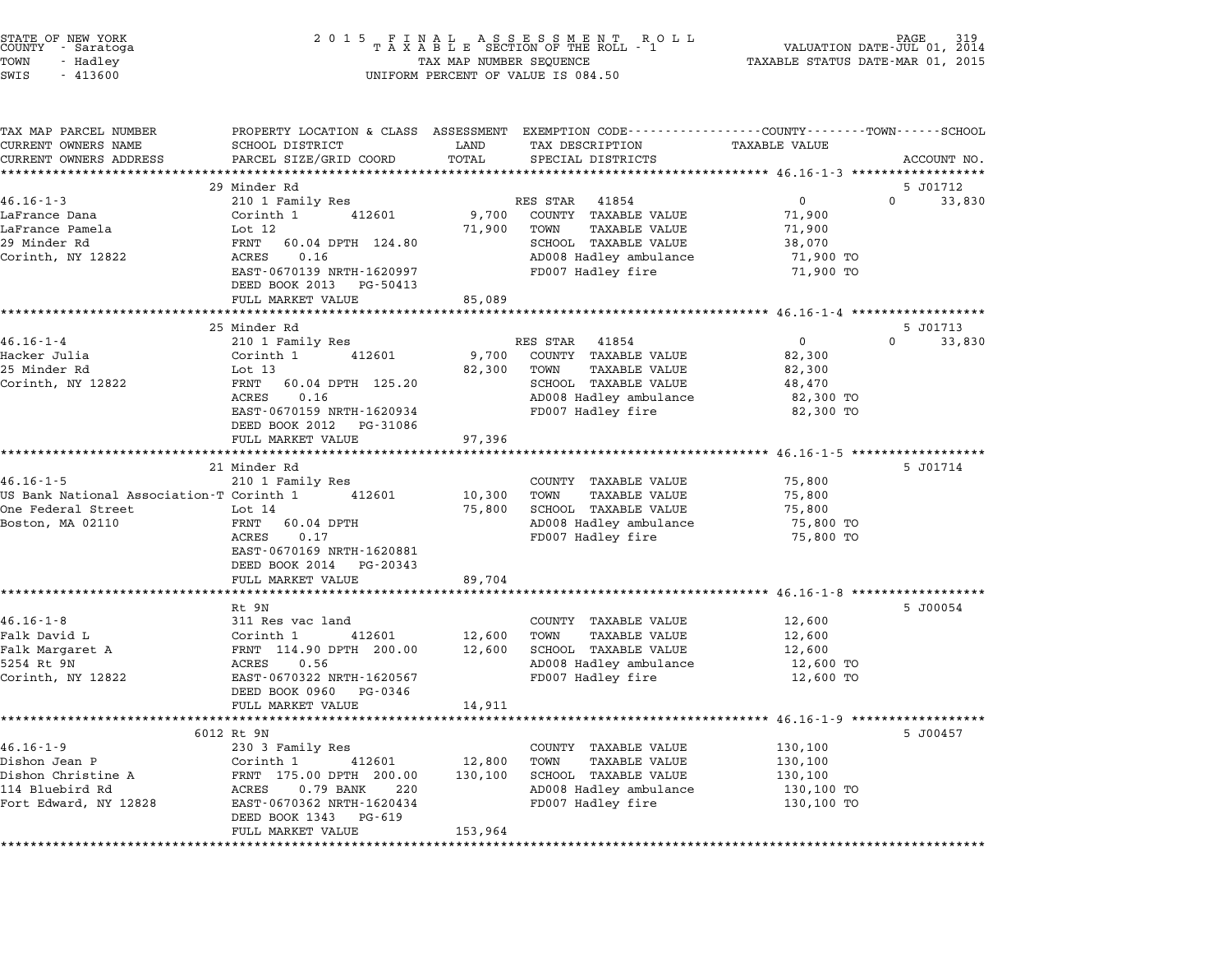| COUNTY             | STATE OF NEW YORK<br>- Saratoga |  |
|--------------------|---------------------------------|--|
| TOWN               | - Hadley                        |  |
| CTATT <sub>C</sub> | $-113600$                       |  |

# STATE OF NEW YORK <sup>2</sup> <sup>0</sup> <sup>1</sup> 5 F I N A L A S S E S S M E N T R O L L PAGE <sup>320</sup> COUNTY - Saratoga <sup>T</sup> <sup>A</sup> <sup>X</sup> <sup>A</sup> <sup>B</sup> <sup>L</sup> <sup>E</sup> SECTION OF THE ROLL - <sup>1</sup> VALUATION DATE-JUL 01, <sup>2014</sup> TOWN - Hadley TAX MAP NUMBER SEQUENCE TAXABLE STATUS DATE-MAR 01, <sup>2015</sup> SWIS - <sup>413600</sup> UNIFORM PERCENT OF VALUE IS 084.50

| TAX MAP PARCEL NUMBER  |                                              |         | PROPERTY LOCATION & CLASS ASSESSMENT EXEMPTION CODE---------------COUNTY-------TOWN-----SCHOOL |                        |                    |
|------------------------|----------------------------------------------|---------|------------------------------------------------------------------------------------------------|------------------------|--------------------|
| CURRENT OWNERS NAME    | SCHOOL DISTRICT                              | LAND    | TAX DESCRIPTION                                                                                | TAXABLE VALUE          |                    |
| CURRENT OWNERS ADDRESS | PARCEL SIZE/GRID COORD                       | TOTAL   | SPECIAL DISTRICTS                                                                              |                        | ACCOUNT NO.        |
|                        |                                              |         |                                                                                                |                        |                    |
| $46.16 - 1 - 10$       | Minder Rd<br>822 Water supply                |         | COUNTY TAXABLE VALUE                                                                           | 11,200                 | 5 J00354           |
| Kelley Robert A &      | Corinth 1<br>412601                          | 11,200  | <b>TAXABLE VALUE</b><br>TOWN                                                                   | 11,200                 |                    |
| Eleanor J              | Waterwell                                    | 11,200  | SCHOOL TAXABLE VALUE                                                                           | 11,200                 |                    |
| PO Box 276             | FRNT 221.10 DPTH                             |         | AD008 Hadley ambulance                                                                         | 11,200 TO              |                    |
| Corinth, NY 12822      | ACRES<br>0.59                                |         | FD007 Hadley fire                                                                              | 11,200 TO              |                    |
|                        | EAST-0670411 NRTH-1620707                    |         |                                                                                                |                        |                    |
|                        | DEED BOOK 1245<br>PG-808                     |         |                                                                                                |                        |                    |
|                        | FULL MARKET VALUE                            | 13,254  |                                                                                                |                        |                    |
|                        |                                              |         |                                                                                                |                        |                    |
|                        | 38 Minder Rd                                 |         |                                                                                                |                        | 5 J01451           |
| $46.16 - 2 - 1$        | 210 1 Family Res                             |         | RES STAR<br>41854                                                                              | $\mathbf{0}$           | $\Omega$<br>33,830 |
| Jones Frank            | 412601<br>Corinth 1                          | 10,300  | COUNTY TAXABLE VALUE                                                                           | 91,400                 |                    |
| 38 Minder Rd           | Lot 9                                        | 91,400  | TOWN<br>TAXABLE VALUE                                                                          | 91,400                 |                    |
| Corinth, NY 12822      | 60.00 DPTH 125.00<br>FRNT                    |         | SCHOOL TAXABLE VALUE                                                                           | 57,570                 |                    |
|                        | ACRES<br>0.17                                |         | AD008 Hadley ambulance                                                                         | 91,400 TO              |                    |
|                        | EAST-0670271 NRTH-1621174                    |         | FD007 Hadley fire                                                                              | 91,400 TO              |                    |
|                        | DEED BOOK 1725<br>PG-296                     |         |                                                                                                |                        |                    |
|                        | FULL MARKET VALUE                            | 108,166 |                                                                                                |                        |                    |
|                        | Minder Rd                                    |         |                                                                                                |                        | 5 J01490           |
| $46.16 - 2 - 2$        | 311 Res vac land                             |         | COUNTY TAXABLE VALUE                                                                           | 10,300                 |                    |
| Jones Frank            |                                              | 10,300  | TOWN                                                                                           |                        |                    |
| 38 Minder Rd           | Corinth 1<br>412601<br>Cohen Larry & Marilyn | 10,300  | <b>TAXABLE VALUE</b><br>SCHOOL TAXABLE VALUE                                                   | 10,300                 |                    |
|                        | Lot 8                                        |         |                                                                                                | 10,300                 |                    |
| Corinth, NY 12822      | FRNT<br>60.00 DPTH 125.00                    |         | AD008 Hadley ambulance<br>FD007 Hadley fire                                                    | 10,300 TO<br>10,300 TO |                    |
|                        | ACRES<br>0.17                                |         |                                                                                                |                        |                    |
|                        | EAST-0670288 NRTH-1621121                    |         |                                                                                                |                        |                    |
|                        | DEED BOOK 1725<br>PG-296                     |         |                                                                                                |                        |                    |
|                        | FULL MARKET VALUE                            | 12,189  |                                                                                                |                        |                    |
|                        |                                              |         |                                                                                                |                        |                    |
|                        | 22 Minder Rd                                 |         |                                                                                                |                        | 5 J00148           |
| $46.16 - 2 - 6$        | 210 1 Family Res                             |         | COUNTY TAXABLE VALUE                                                                           | 92,400                 |                    |
| Pede Joseph            | 412601<br>Corinth 1                          | 12,300  | TOWN<br>TAXABLE VALUE                                                                          | 92,400                 |                    |
| Pede Kathleen          | Lots $4 \& 5$                                | 92,400  | SCHOOL TAXABLE VALUE                                                                           | 92,400                 |                    |
| 30 Buttonwood Pl       | FRNT 120.00 DPTH 125.00                      |         | AD008 Hadley ambulance                                                                         | 92,400 TO              |                    |
| Hazlet, NJ 07730       | ACRES<br>0.34                                |         | FD007 Hadley fire                                                                              | 92,400 TO              |                    |
|                        | EAST-0670353 NRTH-1620930                    |         |                                                                                                |                        |                    |
|                        | DEED BOOK 2007<br>PG-12194                   |         |                                                                                                |                        |                    |
|                        | FULL MARKET VALUE                            | 109,349 |                                                                                                |                        |                    |
| ******************     |                                              |         |                                                                                                |                        |                    |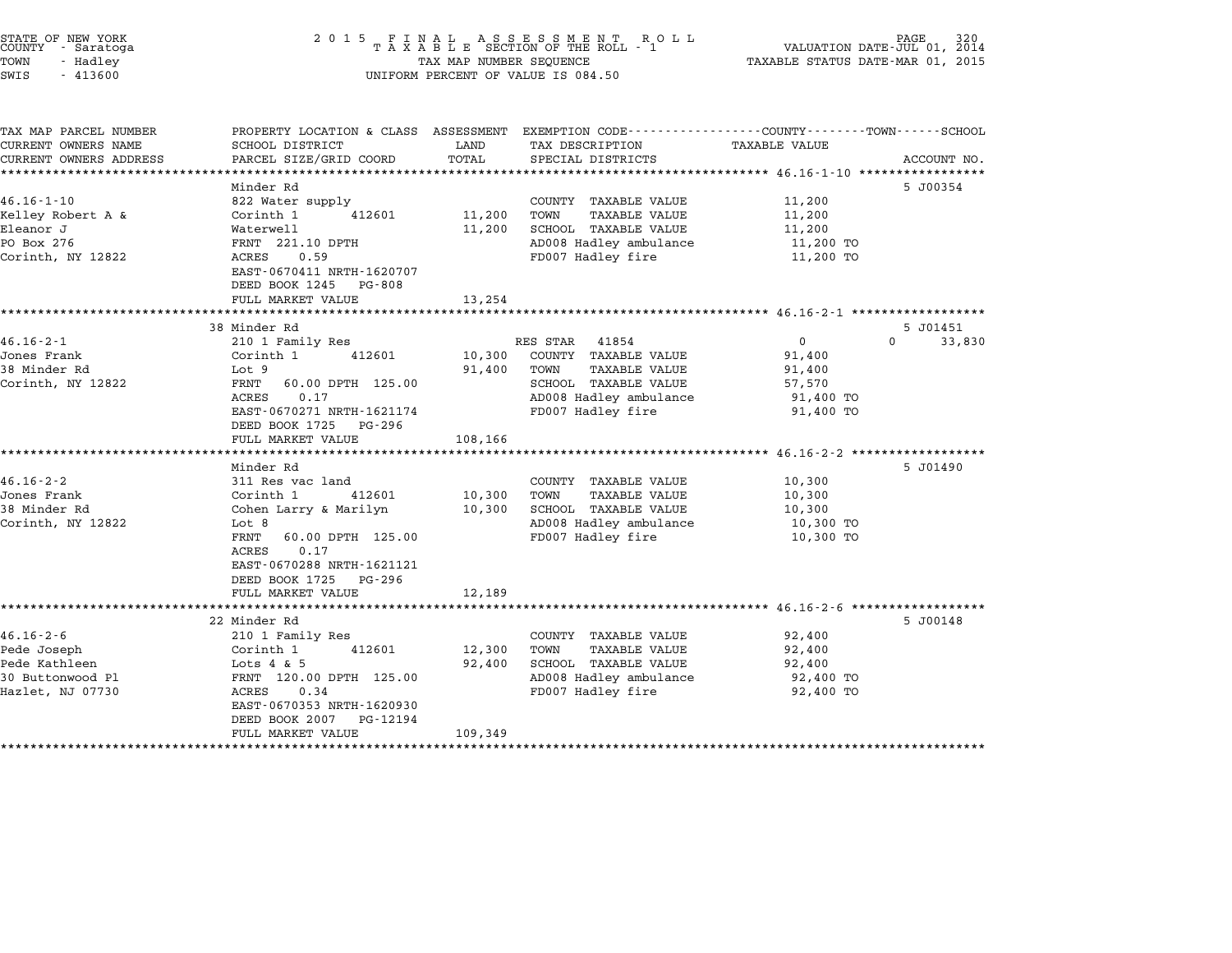| STATE OF NEW YORK<br>COUNTY - Saratoga       | 2 0 1 5                                                                                                                                                                                 |            |                                                                                                                    |                                                       | 2014                  |  |
|----------------------------------------------|-----------------------------------------------------------------------------------------------------------------------------------------------------------------------------------------|------------|--------------------------------------------------------------------------------------------------------------------|-------------------------------------------------------|-----------------------|--|
| TOWN<br>- Hadley<br>SWIS<br>$-413600$        | FINAL ASSESSMENT ROLL<br>TAXABLE SECTION OF THE ROLL - 1<br>VALUATION DATE-JUL 01,<br>TAX MAP NUMBER SEQUENCE<br>TAXABLE STATUS DATE-MAR 01, 2015<br>UNIFORM PERCENT OF VALUE IS 084.50 |            |                                                                                                                    |                                                       |                       |  |
|                                              |                                                                                                                                                                                         |            |                                                                                                                    |                                                       |                       |  |
| TAX MAP PARCEL NUMBER<br>CURRENT OWNERS NAME | SCHOOL DISTRICT                                                                                                                                                                         | LAND       | PROPERTY LOCATION & CLASS ASSESSMENT EXEMPTION CODE---------------COUNTY-------TOWN------SCHOOL<br>TAX DESCRIPTION | <b>TAXABLE VALUE</b>                                  |                       |  |
| CURRENT OWNERS ADDRESS                       | PARCEL SIZE/GRID COORD                                                                                                                                                                  | TOTAL      | SPECIAL DISTRICTS                                                                                                  |                                                       | ACCOUNT NO.           |  |
|                                              | **********************                                                                                                                                                                  | ********** |                                                                                                                    | ******************************* 46.16-2-7 *********** |                       |  |
|                                              | 18 Minder Rd                                                                                                                                                                            |            |                                                                                                                    |                                                       | 5 J01399              |  |
| $46.16 - 2 - 7$                              | 210 1 Family Res                                                                                                                                                                        |            | COUNTY TAXABLE VALUE                                                                                               | 79,100                                                |                       |  |
| Perry Thomas B                               | Corinth 1<br>412601                                                                                                                                                                     | 11,500     | TOWN<br><b>TAXABLE VALUE</b>                                                                                       | 79,100                                                |                       |  |
| 10 River St                                  | Lot 3                                                                                                                                                                                   | 79,100     | SCHOOL TAXABLE VALUE                                                                                               | 79,100                                                |                       |  |
| West Keansburg, NJ 07734                     | FRNT<br>67.10 DPTH 150.01                                                                                                                                                               |            | AD008 Hadley ambulance                                                                                             | 79,100 TO                                             |                       |  |
|                                              | ACRES<br>0.19                                                                                                                                                                           |            | FD007 Hadley fire                                                                                                  | 79,100 TO                                             |                       |  |
|                                              | EAST-0670378 NRTH-1620828                                                                                                                                                               |            |                                                                                                                    |                                                       |                       |  |
|                                              | DEED BOOK 1692<br>PG-525                                                                                                                                                                |            |                                                                                                                    |                                                       |                       |  |
|                                              | FULL MARKET VALUE                                                                                                                                                                       | 93,609     | *********************************** 46.16-2-8 **************                                                       |                                                       |                       |  |
|                                              | 12 Minder Rd                                                                                                                                                                            |            |                                                                                                                    |                                                       | 5 J01427              |  |
| $46.16 - 2 - 8$                              | 260 Seasonal res                                                                                                                                                                        |            | RES STAR<br>41854                                                                                                  | $\overline{0}$                                        | $\mathbf 0$<br>33,830 |  |
| Taylor Jason A                               | Corinth 1<br>412601                                                                                                                                                                     | 9,700      | COUNTY TAXABLE VALUE                                                                                               | 76,700                                                |                       |  |
| Morales-Taylor Lisa Marie A                  | Fka Star Bank                                                                                                                                                                           | 76,700     | <b>TAXABLE VALUE</b><br>TOWN                                                                                       | 76,700                                                |                       |  |
| 12 Minder Rd                                 | Lot 1                                                                                                                                                                                   |            | SCHOOL TAXABLE VALUE                                                                                               | 42,870                                                |                       |  |
| Corinth, NY 12822                            | FRNT<br>93.20 DPTH 75.40                                                                                                                                                                |            | AD008 Hadley ambulance                                                                                             | 76,700 TO                                             |                       |  |
|                                              | 0.16<br>ACRES                                                                                                                                                                           |            | FD007 Hadley fire                                                                                                  | 76,700 TO                                             |                       |  |
|                                              | EAST-0670362 NRTH-1620747                                                                                                                                                               |            |                                                                                                                    |                                                       |                       |  |
|                                              | DEED BOOK 2013<br>PG-48263                                                                                                                                                              |            |                                                                                                                    |                                                       |                       |  |
|                                              | FULL MARKET VALUE                                                                                                                                                                       | 90,769     |                                                                                                                    |                                                       |                       |  |
|                                              |                                                                                                                                                                                         |            |                                                                                                                    |                                                       |                       |  |
|                                              | 5 Sande Ln                                                                                                                                                                              |            |                                                                                                                    |                                                       | 5 J01710              |  |
| $46.16 - 2 - 9$<br>Thompson Cassandra        | 210 1 Family Res<br>Corinth 1<br>412601                                                                                                                                                 | 9,100      | COUNTY TAXABLE VALUE<br><b>TAXABLE VALUE</b><br>TOWN                                                               | 89,500<br>89,500                                      |                       |  |
| 411 County Rt 10 Rd                          | Lot 2                                                                                                                                                                                   | 89,500     | SCHOOL TAXABLE VALUE                                                                                               | 89,500                                                |                       |  |
| Corinth, NY 12822                            | ACRES<br>0.15                                                                                                                                                                           |            | AD008 Hadley ambulance                                                                                             | 89,500 TO                                             |                       |  |
|                                              | EAST-0670435 NRTH-1620777                                                                                                                                                               |            | FD007 Hadley fire                                                                                                  | 89,500 TO                                             |                       |  |
|                                              | DEED BOOK 1427 PG-621                                                                                                                                                                   |            |                                                                                                                    |                                                       |                       |  |
|                                              | FULL MARKET VALUE                                                                                                                                                                       | 105,917    |                                                                                                                    |                                                       |                       |  |
|                                              |                                                                                                                                                                                         |            |                                                                                                                    |                                                       |                       |  |
|                                              | 26 Minder Rd                                                                                                                                                                            |            |                                                                                                                    |                                                       | 5 J01443              |  |
| $46.16 - 2 - 10$                             | 210 1 Family Res                                                                                                                                                                        |            | RES STAR<br>41854                                                                                                  | $\overline{0}$                                        | 0<br>33,830           |  |
| Rumney Lee Jr                                | Corinth 1<br>412601                                                                                                                                                                     | 12,300     | COUNTY TAXABLE VALUE                                                                                               | 91,500                                                |                       |  |
| Rumney Denise M                              | Lots $6 & 7$                                                                                                                                                                            | 91,500     | TOWN<br><b>TAXABLE VALUE</b>                                                                                       | 91,500                                                |                       |  |
| 26 Minder Rd                                 | FRNT 120.00 DPTH 125.00                                                                                                                                                                 |            | SCHOOL TAXABLE VALUE                                                                                               | 57,670                                                |                       |  |
| Corinth, NY 12822                            | ACRES<br>0.34                                                                                                                                                                           |            | AD008 Hadley ambulance                                                                                             | 91,500 TO                                             |                       |  |
|                                              | EAST-0670321 NRTH-1621040                                                                                                                                                               |            | FD007 Hadley fire                                                                                                  | 91,500 TO                                             |                       |  |
|                                              | DEED BOOK 1456<br>PG-126                                                                                                                                                                |            |                                                                                                                    |                                                       |                       |  |
|                                              | FULL MARKET VALUE                                                                                                                                                                       | 108,284    |                                                                                                                    | ********************** 46.16-3-1 *******************  |                       |  |
|                                              | 33 Sande Ln                                                                                                                                                                             |            |                                                                                                                    |                                                       | 5 J00168              |  |
| $46.16 - 3 - 1$                              | 210 1 Family Res - WTRFNT                                                                                                                                                               |            | COUNTY TAXABLE VALUE                                                                                               | 142,300                                               |                       |  |
| Stewart Timothy S                            | Corinth 1<br>412601                                                                                                                                                                     | 21,000     | TOWN<br><b>TAXABLE VALUE</b>                                                                                       | 142,300                                               |                       |  |
| Stewart Kathy A                              | ACRES<br>0.20                                                                                                                                                                           | 142,300    | SCHOOL TAXABLE VALUE                                                                                               | 142,300                                               |                       |  |
| 26 Hilton Dr                                 | EAST-0671249 NRTH-1621048                                                                                                                                                               |            | AD008 Hadley ambulance                                                                                             | 142,300 TO                                            |                       |  |
| South Glens Falls, NY 12803                  | DEED BOOK 2012<br>PG-20258                                                                                                                                                              |            | FD007 Hadley fire                                                                                                  | 142,300 TO                                            |                       |  |
|                                              | FULL MARKET VALUE                                                                                                                                                                       | 168,402    |                                                                                                                    |                                                       |                       |  |

\*\*\*\*\*\*\*\*\*\*\*\*\*\*\*\*\*\*\*\*\*\*\*\*\*\*\*\*\*\*\*\*\*\*\*\*\*\*\*\*\*\*\*\*\*\*\*\*\*\*\*\*\*\*\*\*\*\*\*\*\*\*\*\*\*\*\*\*\*\*\*\*\*\*\*\*\*\*\*\*\*\*\*\*\*\*\*\*\*\*\*\*\*\*\*\*\*\*\*\*\*\*\*\*\*\*\*\*\*\*\*\*\*\*\*\*\*\*\*\*\*\*\*\*\*\*\*\*\*\*\*\*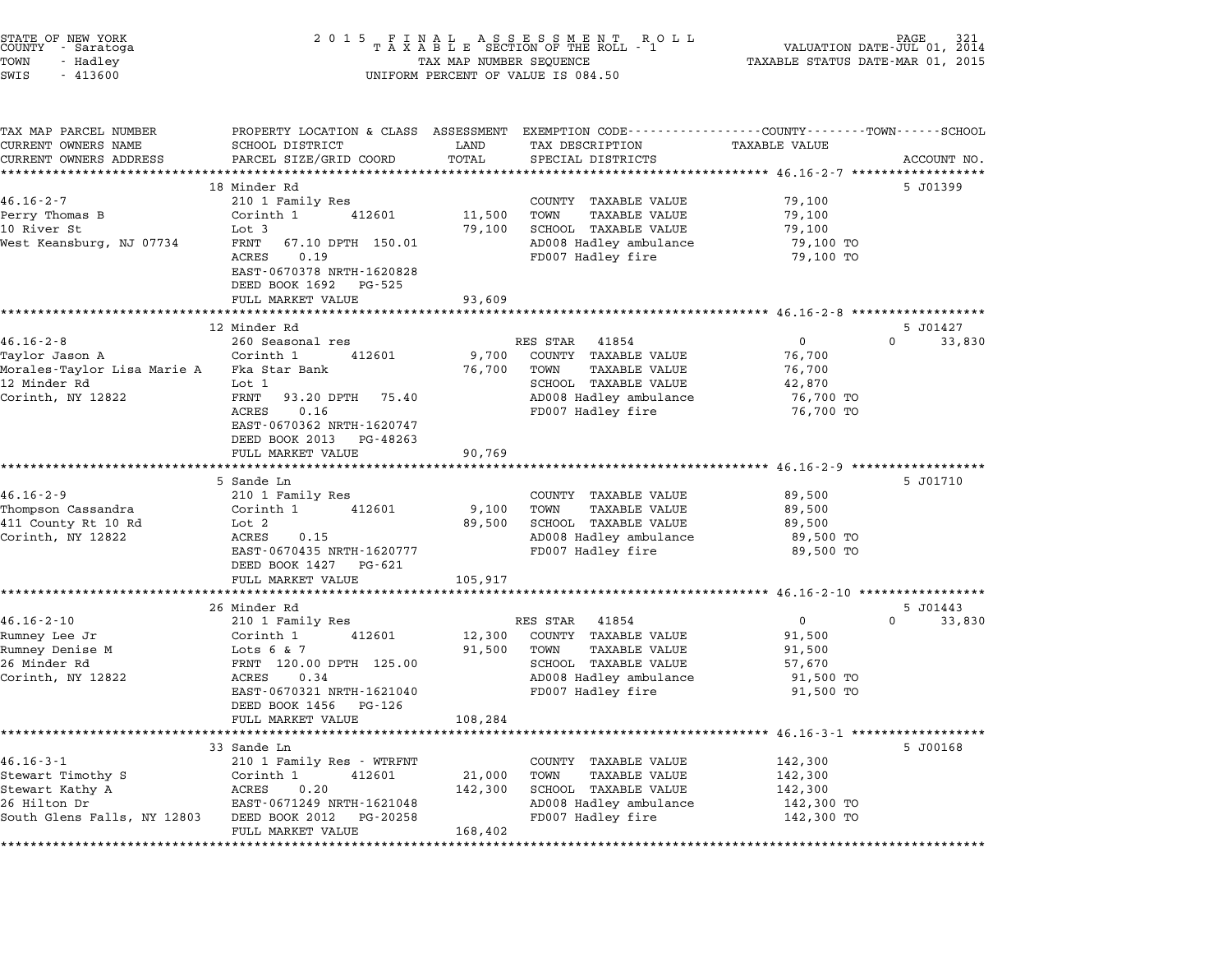| STATE OF NEW YORK |            |  |
|-------------------|------------|--|
| COUNTY            | - Saratoga |  |
| TOWN              | - Hadley   |  |
|                   |            |  |

| TAX MAP PARCEL NUMBER               | PROPERTY LOCATION & CLASS ASSESSMENT EXEMPTION CODE---------------COUNTY-------TOWN-----SCHOOL |              |                             |                |                    |
|-------------------------------------|------------------------------------------------------------------------------------------------|--------------|-----------------------------|----------------|--------------------|
| CURRENT OWNERS NAME                 | SCHOOL DISTRICT                                                                                | LAND         | TAX DESCRIPTION             | TAXABLE VALUE  |                    |
| CURRENT OWNERS ADDRESS              | PARCEL SIZE/GRID COORD                                                                         | TOTAL        | SPECIAL DISTRICTS           |                | ACCOUNT NO.        |
|                                     |                                                                                                |              |                             |                |                    |
|                                     | 22 Sande Ln                                                                                    |              |                             |                | 5 J01401           |
| $46.16 - 3 - 2$                     | 210 1 Family Res                                                                               |              | RES STAR<br>41854           | $\mathsf{O}$   | $\Omega$<br>33,830 |
| Bovee Gary C Sr                     | Corinth 1<br>412601                                                                            | 12,700       | COUNTY TAXABLE VALUE        | 105,800        |                    |
| Bovee Michele J                     | 22 Sande Lane                                                                                  | 105,800      | TOWN<br>TAXABLE VALUE       | 105,800        |                    |
| 22 Sande Ln                         | ACRES<br>0.63                                                                                  |              | SCHOOL TAXABLE VALUE        | 71,970         |                    |
| Corinth, NY 12822                   | EAST-0670967 NRTH-1620792                                                                      |              | AD008 Hadley ambulance      | 105,800 TO     |                    |
|                                     | DEED BOOK 1576 PG-738                                                                          |              | FD007 Hadley fire           | 105,800 TO     |                    |
|                                     | FULL MARKET VALUE                                                                              | 125,207      |                             |                |                    |
|                                     | 30 Sande Ln                                                                                    |              |                             |                | 5 J00254           |
| $46.16 - 3 - 3$                     | 210 1 Family Res                                                                               |              | COUNTY TAXABLE VALUE        | 85,400         |                    |
| Lipson Ronnie B                     | Corinth 1<br>412601                                                                            | 12,100 TOWN  | TAXABLE VALUE               | 85,400         |                    |
| Lipson Charlotte A ACRES            | 0.23                                                                                           | 85,400       | SCHOOL TAXABLE VALUE        | 85,400         |                    |
|                                     | 212 Northfield Road EAST-0671167 NRTH-1620913                                                  |              | AD008 Hadley ambulance      | 85,400 TO      |                    |
| Happaughe, NY 11788                 | DEED BOOK 2014 PG-35785                                                                        |              | FD007 Hadley fire           | 85,400 TO      |                    |
|                                     | FULL MARKET VALUE                                                                              | 101,065      |                             |                |                    |
|                                     |                                                                                                |              |                             |                |                    |
|                                     | 41 Sande Ln                                                                                    |              |                             |                | 5 J00353           |
| $46.16 - 3 - 4$                     | 210 1 Family Res - WTRFNT                                                                      |              | RES STAR<br>41854           | $\overline{0}$ | $\Omega$<br>33,830 |
| Morrow Brad A                       | Corinth 1<br>412601                                                                            |              | 22,500 COUNTY TAXABLE VALUE | 154,300        |                    |
| Morrow Carol A                      | ACRES<br>0.52                                                                                  | 154,300 TOWN | TAXABLE VALUE               | 154,300        |                    |
| 41 Sande Lane                       | EAST-0671267 NRTH-1620803                                                                      |              | SCHOOL TAXABLE VALUE        | 120,470        |                    |
| Corinth, NY 12822                   | DEED BOOK 1398 PG-390                                                                          |              | AD008 Hadley ambulance      | 154,300 TO     |                    |
|                                     | FULL MARKET VALUE                                                                              |              | 182,604 FD007 Hadley fire   | 154,300 TO     |                    |
|                                     |                                                                                                |              |                             |                |                    |
|                                     | Sande Ln                                                                                       |              |                             |                | 5 J01806           |
| $46.16 - 3 - 5$                     | 312 Vac w/imprv                                                                                |              | COUNTY TAXABLE VALUE        | 10,700         |                    |
| Provo-Parker Laura                  | 412601<br>Corinth 1                                                                            | 10,300       | TOWN<br>TAXABLE VALUE       | 10,700         |                    |
| Marshall George                     | 0.15<br>ACRES                                                                                  | 10,700       | SCHOOL TAXABLE VALUE        | 10,700         |                    |
| PO Box 163                          | EAST-0671290 NRTH-1620689                                                                      |              | AD008 Hadley ambulance      | 10,700 TO      |                    |
| Altamont, NY 12009                  | PG-251<br>DEED BOOK 1730                                                                       |              | FD007 Hadley fire           | 10,700 TO      |                    |
|                                     | FULL MARKET VALUE                                                                              | 12,663       |                             |                |                    |
|                                     |                                                                                                |              |                             |                |                    |
|                                     | 52 Sande Ln                                                                                    |              |                             |                | 5 J00411           |
| $46.16 - 3 - 6$                     | 260 Seasonal res                                                                               |              | COUNTY TAXABLE VALUE        | 67,800         |                    |
| Burnham Timothy H-Trustee Corinth 1 | 412601                                                                                         | 12,200       | TOWN<br>TAXABLE VALUE       | 67,800         |                    |
| Burnham Eileen H-Trustee            | ACRES<br>0.29                                                                                  | 67,800       | SCHOOL TAXABLE VALUE        | 67,800         |                    |
| 165 Lishakill Road                  | EAST-0671288 NRTH-1620590                                                                      |              | AD008 Hadley ambulance      | 67,800 TO      |                    |
| Schenectady, NY 12309               | DEED BOOK 2014 PG-25648                                                                        |              | FD007 Hadley fire           | 67,800 TO      |                    |
|                                     | FULL MARKET VALUE                                                                              | 80,237       |                             |                |                    |

\*\*\*\*\*\*\*\*\*\*\*\*\*\*\*\*\*\*\*\*\*\*\*\*\*\*\*\*\*\*\*\*\*\*\*\*\*\*\*\*\*\*\*\*\*\*\*\*\*\*\*\*\*\*\*\*\*\*\*\*\*\*\*\*\*\*\*\*\*\*\*\*\*\*\*\*\*\*\*\*\*\*\*\*\*\*\*\*\*\*\*\*\*\*\*\*\*\*\*\*\*\*\*\*\*\*\*\*\*\*\*\*\*\*\*\*\*\*\*\*\*\*\*\*\*\*\*\*\*\*\*\*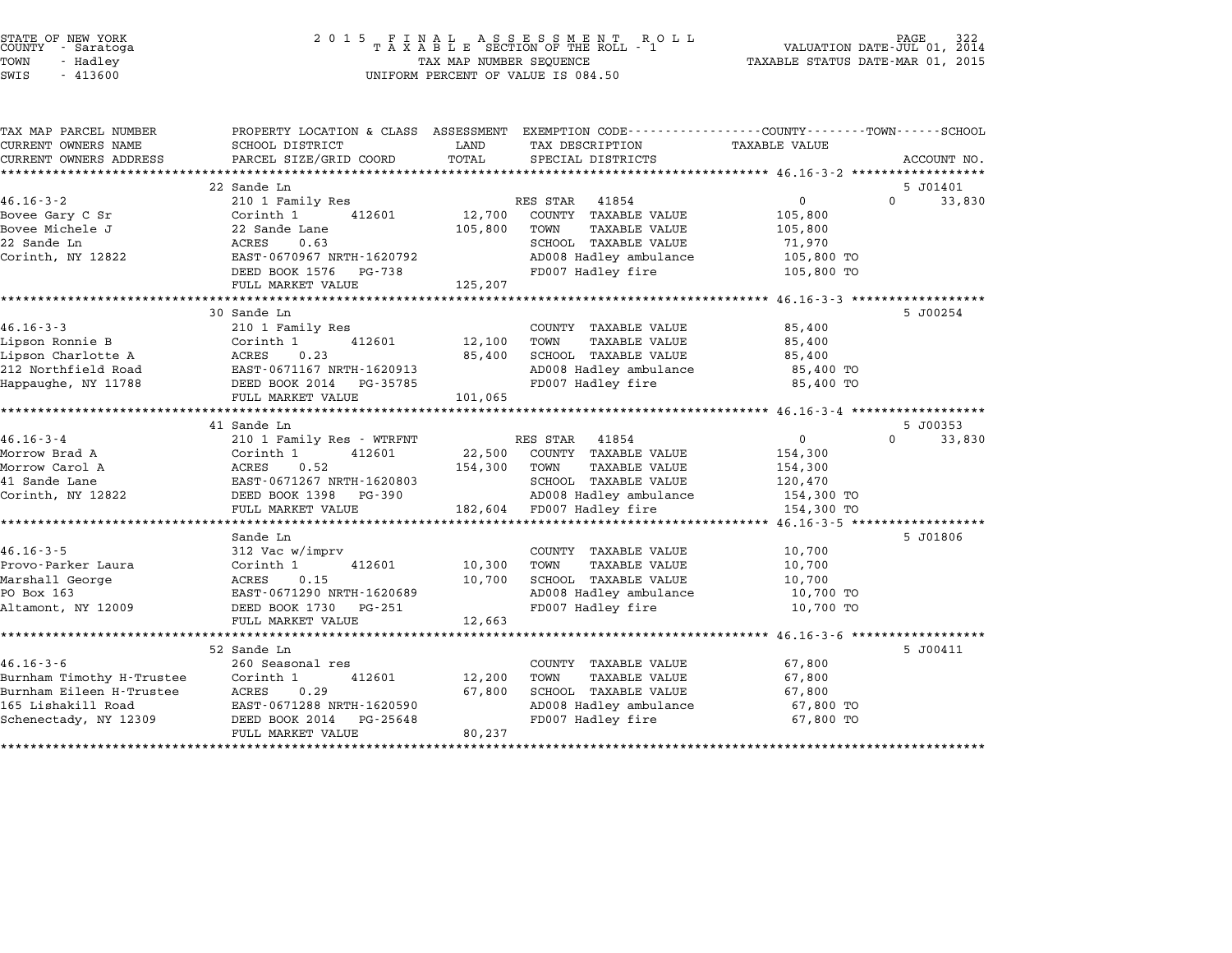# STATE OF NEW YORK <sup>2</sup> <sup>0</sup> <sup>1</sup> 5 F I N A L A S S E S S M E N T R O L L PAGE <sup>323</sup> COUNTY - Saratoga <sup>T</sup> <sup>A</sup> <sup>X</sup> <sup>A</sup> <sup>B</sup> <sup>L</sup> <sup>E</sup> SECTION OF THE ROLL - <sup>1</sup> VALUATION DATE-JUL 01, <sup>2014</sup> TOWN - Hadley TAX MAP NUMBER SEQUENCE TAXABLE STATUS DATE-MAR 01, <sup>2015</sup> STATE OF NEW YORK<br>
COUNTY - Saratoga<br>
TOWN - Hadley TAXABLE SECTION OF THE ROLI<br>
SWIS - 413600 UNIFORM PERCENT OF VALUE IS 084.50

| PROPERTY LOCATION & CLASS ASSESSMENT EXEMPTION CODE---------------COUNTY-------TOWN------SCHOOL<br>TAX MAP PARCEL NUMBER<br>CURRENT OWNERS NAME<br>SCHOOL DISTRICT<br>LAND<br>TAX DESCRIPTION<br>TOTAL<br>CURRENT OWNERS ADDRESS<br>PARCEL SIZE/GRID COORD<br>SPECIAL DISTRICTS<br>45 Sande Ln<br>260 Seasonal res - WTRFNT<br>COUNTY TAXABLE VALUE<br>Corinth 1<br>21,500<br>TOWN<br>TAXABLE VALUE<br>412601<br>ACRES<br>0.26<br>82,700<br>SCHOOL TAXABLE VALUE | <b>TAXABLE VALUE</b><br>ACCOUNT NO.<br>5 J00729<br>82,700<br>82,700<br>82,700<br>82,700 TO<br>82,700 TO |
|------------------------------------------------------------------------------------------------------------------------------------------------------------------------------------------------------------------------------------------------------------------------------------------------------------------------------------------------------------------------------------------------------------------------------------------------------------------|---------------------------------------------------------------------------------------------------------|
|                                                                                                                                                                                                                                                                                                                                                                                                                                                                  |                                                                                                         |
| $46.16 - 3 - 7$<br>Provo-Parker Laura<br>Marshall George                                                                                                                                                                                                                                                                                                                                                                                                         |                                                                                                         |
|                                                                                                                                                                                                                                                                                                                                                                                                                                                                  |                                                                                                         |
|                                                                                                                                                                                                                                                                                                                                                                                                                                                                  |                                                                                                         |
|                                                                                                                                                                                                                                                                                                                                                                                                                                                                  |                                                                                                         |
|                                                                                                                                                                                                                                                                                                                                                                                                                                                                  |                                                                                                         |
| PO Box 163<br>AD008 Hadley ambulance<br>EAST-0671390 NRTH-1620705                                                                                                                                                                                                                                                                                                                                                                                                |                                                                                                         |
| Altamont, NY 12009<br>DEED BOOK 1730<br>FD007 Hadley fire<br>PG-251                                                                                                                                                                                                                                                                                                                                                                                              |                                                                                                         |
| 97,870<br>FULL MARKET VALUE                                                                                                                                                                                                                                                                                                                                                                                                                                      |                                                                                                         |
| 51 Sande Ln                                                                                                                                                                                                                                                                                                                                                                                                                                                      | 5 J00589                                                                                                |
| $46.16 - 3 - 8$<br>270 Mfg housing - WTRFNT<br>COUNTY TAXABLE VALUE                                                                                                                                                                                                                                                                                                                                                                                              | 32,200                                                                                                  |
| Stoddard Donald H<br>Corinth 1<br>412601<br>20,600<br>TOWN<br><b>TAXABLE VALUE</b>                                                                                                                                                                                                                                                                                                                                                                               | 32,200                                                                                                  |
| 6228 Falcon Dr<br>Life Estate<br>32,200<br>SCHOOL TAXABLE VALUE                                                                                                                                                                                                                                                                                                                                                                                                  | 32,200                                                                                                  |
| AD008 Hadley ambulance<br>Englewood, FL 34224<br>ACRES<br>0.16                                                                                                                                                                                                                                                                                                                                                                                                   | 32,200 TO                                                                                               |
| EAST-0671397 NRTH-1620603<br>FD007 Hadley fire                                                                                                                                                                                                                                                                                                                                                                                                                   | 32,200 TO                                                                                               |
| DEED BOOK 1527<br>PG-128                                                                                                                                                                                                                                                                                                                                                                                                                                         |                                                                                                         |
| FULL MARKET VALUE<br>38,107                                                                                                                                                                                                                                                                                                                                                                                                                                      |                                                                                                         |
| ***********************************                                                                                                                                                                                                                                                                                                                                                                                                                              |                                                                                                         |
| 23 Sande Ln                                                                                                                                                                                                                                                                                                                                                                                                                                                      | 5 J01400                                                                                                |
| $46.16 - 3 - 10$<br>260 Seasonal res<br>COUNTY TAXABLE VALUE                                                                                                                                                                                                                                                                                                                                                                                                     | 65,900                                                                                                  |
| 412601<br>12,900<br>Fontana Salvatore<br>Corinth 1<br>TOWN<br><b>TAXABLE VALUE</b>                                                                                                                                                                                                                                                                                                                                                                               | 65,900                                                                                                  |
| 0.86<br>65,900<br>Fontana Jean E<br>ACRES<br>SCHOOL TAXABLE VALUE                                                                                                                                                                                                                                                                                                                                                                                                | 65,900                                                                                                  |
| EAST-0670908 NRTH-1620997<br>AD008 Hadley ambulance<br>23 Low Ln                                                                                                                                                                                                                                                                                                                                                                                                 | 65,900 TO                                                                                               |
| FD007 Hadley fire<br>Levittown, NY 11756<br>DEED BOOK 1005<br>PG-806<br>77,988<br>FULL MARKET VALUE                                                                                                                                                                                                                                                                                                                                                              | 65,900 TO                                                                                               |
| **************************                                                                                                                                                                                                                                                                                                                                                                                                                                       | ******************* 46.16-3-11 *****                                                                    |
| Rt 9N Rear                                                                                                                                                                                                                                                                                                                                                                                                                                                       | 5 J01592                                                                                                |
| $46.16 - 3 - 11$<br>311 Res vac land - WTRFNT<br>COUNTY TAXABLE VALUE                                                                                                                                                                                                                                                                                                                                                                                            | 22,300                                                                                                  |
| Stewart Timothy S<br>412601<br>22,300<br>TOWN<br>Corinth 1<br>TAXABLE VALUE                                                                                                                                                                                                                                                                                                                                                                                      | 22,300                                                                                                  |
| Stewart Kathy A<br>ACRES<br>0.44<br>22,300<br>SCHOOL TAXABLE VALUE                                                                                                                                                                                                                                                                                                                                                                                               | 22,300                                                                                                  |
| 26 Hilton Dr<br>EAST-0671270 NRTH-1620960<br>AD008 Hadley ambulance                                                                                                                                                                                                                                                                                                                                                                                              | 22,300 TO                                                                                               |
| DEED BOOK 2012<br>FD007 Hadley fire<br>South Glens Falls, NY 12803<br>PG-20258                                                                                                                                                                                                                                                                                                                                                                                   | 22,300 TO                                                                                               |
| 26,391<br>FULL MARKET VALUE                                                                                                                                                                                                                                                                                                                                                                                                                                      |                                                                                                         |
| **************************                                                                                                                                                                                                                                                                                                                                                                                                                                       |                                                                                                         |
| Rt 9N Rear                                                                                                                                                                                                                                                                                                                                                                                                                                                       | 5 J01402                                                                                                |
| $46.16 - 3 - 12$<br>311 Res vac land - WTRFNT<br>COUNTY TAXABLE VALUE                                                                                                                                                                                                                                                                                                                                                                                            | 3,000                                                                                                   |
| Kelley Robert A<br>Corinth 1<br>412601<br>3,000<br>TOWN<br><b>TAXABLE VALUE</b>                                                                                                                                                                                                                                                                                                                                                                                  | 3,000                                                                                                   |
| Kelley Eleanor J<br>SCHOOL TAXABLE VALUE<br>ALSO DEEDS 948/671, 1484/4<br>3,000<br>PO Box 276                                                                                                                                                                                                                                                                                                                                                                    | 3,000                                                                                                   |
| AD008 Hadley ambulance<br>1005/807                                                                                                                                                                                                                                                                                                                                                                                                                               | 3,000 TO                                                                                                |
| FD007 Hadley fire<br>Corinth, NY 12822<br>common beach<br>ACRES<br>0.03                                                                                                                                                                                                                                                                                                                                                                                          | 3,000 TO                                                                                                |
| EAST-0671353 NRTH-1620927<br>DEED BOOK 1245<br>PG-806                                                                                                                                                                                                                                                                                                                                                                                                            |                                                                                                         |
| FULL MARKET VALUE<br>3,550                                                                                                                                                                                                                                                                                                                                                                                                                                       |                                                                                                         |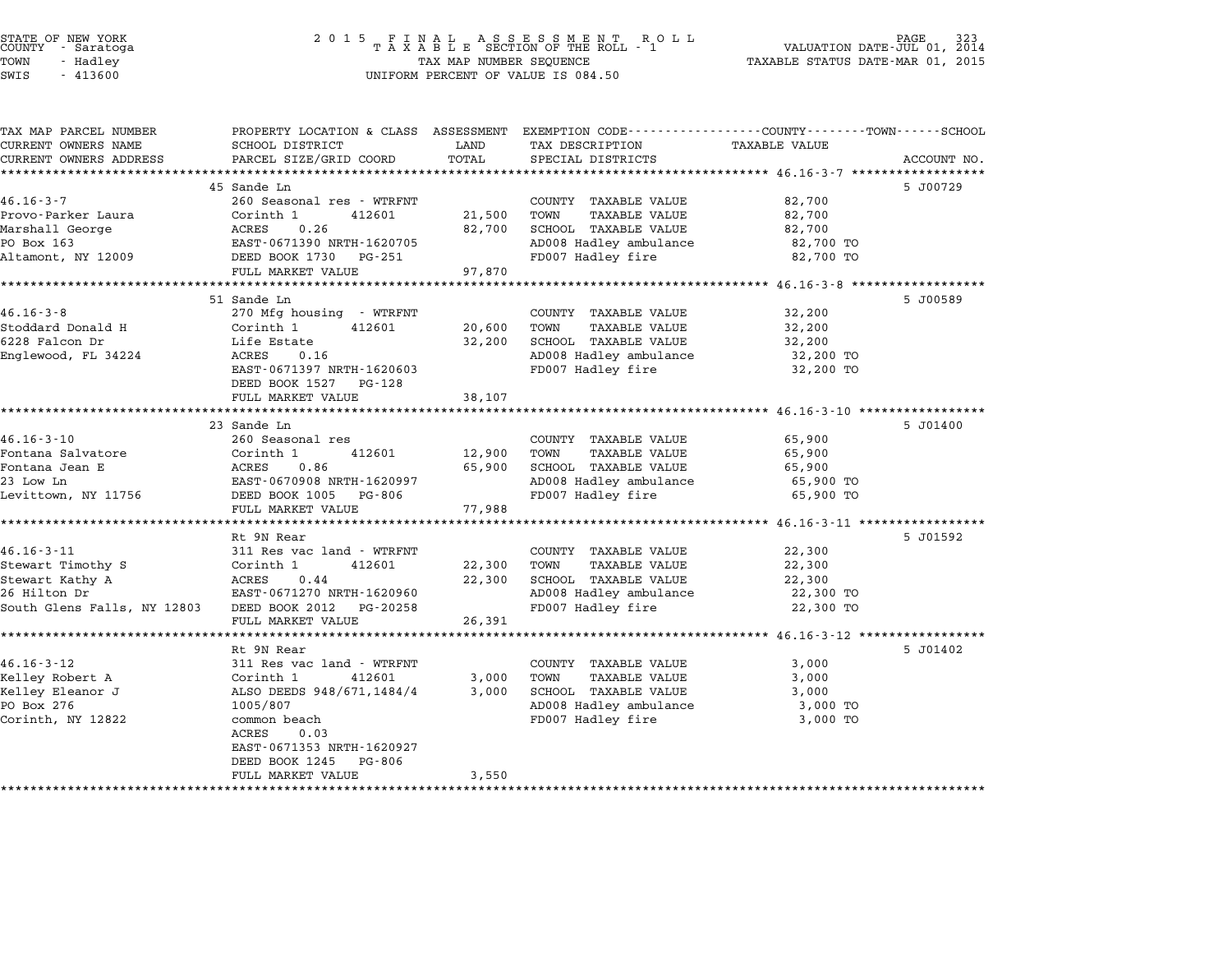| STATE OF NEW YORK<br>COUNTY - Saratoga<br>TOWN<br>- Hadley<br>SWIS<br>$-413600$                                                              | 2 0 1 5<br>FINAL ASSESSMENT ROLL<br>TAXABLE SECTION OF THE ROLL - 1<br>TAX MAP NUMBER SEQUENCE<br>VALUATION DATE- $JU\tilde{L}$ 01,<br>TAX MAP NUMBER SEQUENCE<br>TAXABLE STATUS DATE-MAR 01, 2015<br>UNIFORM PERCENT OF VALUE IS 084.50 |               |                                             |                                                                                                                  | 2014        |
|----------------------------------------------------------------------------------------------------------------------------------------------|------------------------------------------------------------------------------------------------------------------------------------------------------------------------------------------------------------------------------------------|---------------|---------------------------------------------|------------------------------------------------------------------------------------------------------------------|-------------|
| TAX MAP PARCEL NUMBER<br>CURRENT OWNERS NAME<br>CURRENT OWNERS ADDRESS                                                                       | SCHOOL DISTRICT<br>PARCEL SIZE/GRID COORD                                                                                                                                                                                                | LAND<br>TOTAL | TAX DESCRIPTION<br>SPECIAL DISTRICTS        | PROPERTY LOCATION & CLASS ASSESSMENT EXEMPTION CODE---------------COUNTY-------TOWN------SCHOOL<br>TAXABLE VALUE | ACCOUNT NO. |
| ***********************                                                                                                                      |                                                                                                                                                                                                                                          |               |                                             |                                                                                                                  |             |
|                                                                                                                                              | 25 Sande Ln                                                                                                                                                                                                                              |               |                                             |                                                                                                                  |             |
| $46.16 - 3 - 13.2$                                                                                                                           | 210 1 Family Res - WTRFNT                                                                                                                                                                                                                |               | COUNTY TAXABLE VALUE                        | 205,900                                                                                                          |             |
| Roehrenbeck Rece                                                                                                                             | Corinth 1<br>412601                                                                                                                                                                                                                      | 24,400        | TOWN<br>TAXABLE VALUE                       | 205,900                                                                                                          |             |
| Roehrenbeck Mary F                                                                                                                           | Lot 1                                                                                                                                                                                                                                    | 205,900       | SCHOOL TAXABLE VALUE                        | 205,900                                                                                                          |             |
| 1244 Moffit Ave                                                                                                                              | FRNT 213.75 DPTH                                                                                                                                                                                                                         |               | AD008 Hadley ambulance                      | 205,900 TO                                                                                                       |             |
| Bethleham, PA 18018                                                                                                                          | ACRES<br>1.20<br>EAST-0671066 NRTH-1621082                                                                                                                                                                                               |               | FD007 Hadley fire                           | 205,900 TO                                                                                                       |             |
|                                                                                                                                              | DEED BOOK 2011 PG-4916                                                                                                                                                                                                                   |               |                                             |                                                                                                                  |             |
|                                                                                                                                              | FULL MARKET VALUE                                                                                                                                                                                                                        | 243,669       |                                             | ************************* 46.16-3-14 **************                                                              |             |
|                                                                                                                                              | 55 Sande Ln                                                                                                                                                                                                                              |               |                                             |                                                                                                                  | 5 J01403    |
| $46.16 - 3 - 14$                                                                                                                             | 260 Seasonal res - WTRFNT                                                                                                                                                                                                                |               | COUNTY TAXABLE VALUE                        | 93,900                                                                                                           |             |
| Falk David L                                                                                                                                 | Corinth 1<br>412601                                                                                                                                                                                                                      | 38,400        | TOWN<br><b>TAXABLE VALUE</b>                | 93,900                                                                                                           |             |
| Falk Margaret A                                                                                                                              | FRNT 60.00 DPTH                                                                                                                                                                                                                          | 93,900        | SCHOOL TAXABLE VALUE                        | 93,900                                                                                                           |             |
| 5254 Rt 9N                                                                                                                                   | ACRES<br>9.15                                                                                                                                                                                                                            |               | AD008 Hadley ambulance                      | 93,900 TO                                                                                                        |             |
| Corinth, NY 12822                                                                                                                            | EAST-0670827 NRTH-1620632                                                                                                                                                                                                                |               | FD007 Hadley fire                           | 93,900 TO                                                                                                        |             |
|                                                                                                                                              | DEED BOOK 1003 PG-1104                                                                                                                                                                                                                   |               |                                             |                                                                                                                  |             |
|                                                                                                                                              | FULL MARKET VALUE                                                                                                                                                                                                                        | 111,124       |                                             |                                                                                                                  |             |
|                                                                                                                                              |                                                                                                                                                                                                                                          |               |                                             |                                                                                                                  |             |
| $46.16 - 3 - 16$                                                                                                                             | 26 Sande Ln<br>270 Mfg housing                                                                                                                                                                                                           |               | COUNTY TAXABLE VALUE                        | 42,700                                                                                                           |             |
| Burnham Sophie A                                                                                                                             | Corinth 1<br>412601                                                                                                                                                                                                                      | 12,300        | TOWN<br>TAXABLE VALUE                       | 42,700                                                                                                           |             |
| C/O William H. Burnham ETAL Life Estate                                                                                                      |                                                                                                                                                                                                                                          | 42,700        | SCHOOL TAXABLE VALUE                        | 42,700                                                                                                           |             |
|                                                                                                                                              |                                                                                                                                                                                                                                          |               |                                             |                                                                                                                  |             |
|                                                                                                                                              |                                                                                                                                                                                                                                          |               |                                             |                                                                                                                  |             |
|                                                                                                                                              | Lot 3                                                                                                                                                                                                                                    |               | AD008 Hadley ambulance                      | 42,700 TO                                                                                                        |             |
| 6 Gurney Ln<br>Corinth, NY 12822                                                                                                             | ACRES<br>0.32<br>EAST-0671077 NRTH-1620842<br>DEED BOOK 2012<br>PG-6792                                                                                                                                                                  |               | FD007 Hadley fire                           | 42,700 TO                                                                                                        |             |
|                                                                                                                                              | FULL MARKET VALUE                                                                                                                                                                                                                        | 50,533        |                                             |                                                                                                                  |             |
|                                                                                                                                              |                                                                                                                                                                                                                                          |               |                                             |                                                                                                                  |             |
|                                                                                                                                              | Minder Rd Rear                                                                                                                                                                                                                           |               |                                             |                                                                                                                  | 5 J01604    |
|                                                                                                                                              | 311 Res vac land                                                                                                                                                                                                                         |               | COUNTY TAXABLE VALUE                        | 800                                                                                                              |             |
|                                                                                                                                              | Corinth 1<br>412601                                                                                                                                                                                                                      | 800           | TOWN<br>TAXABLE VALUE                       | 800                                                                                                              |             |
|                                                                                                                                              | Life Estate                                                                                                                                                                                                                              | 800           | SCHOOL TAXABLE VALUE                        | 800                                                                                                              |             |
|                                                                                                                                              | R O W                                                                                                                                                                                                                                    |               | AD008 Hadley ambulance                      | 800 TO                                                                                                           |             |
|                                                                                                                                              | ACRES<br>0.38                                                                                                                                                                                                                            |               | FD007 Hadley fire                           | 800 TO                                                                                                           |             |
|                                                                                                                                              | EAST-0671017 NRTH-1620912                                                                                                                                                                                                                |               |                                             |                                                                                                                  |             |
|                                                                                                                                              | DEED BOOK 2012<br>PG-6792                                                                                                                                                                                                                |               |                                             |                                                                                                                  |             |
|                                                                                                                                              | FULL MARKET VALUE                                                                                                                                                                                                                        | 947           |                                             |                                                                                                                  |             |
|                                                                                                                                              |                                                                                                                                                                                                                                          |               |                                             |                                                                                                                  |             |
|                                                                                                                                              | 56 Sande Ln                                                                                                                                                                                                                              |               |                                             |                                                                                                                  | 5 J00832    |
|                                                                                                                                              | 260 Seasonal res                                                                                                                                                                                                                         |               | COUNTY TAXABLE VALUE                        | 60,300                                                                                                           |             |
| 26 Sande Ln                                                                                                                                  | Corinth 1<br>412601                                                                                                                                                                                                                      | 12,700        | TOWN<br>TAXABLE VALUE                       | 60,300                                                                                                           |             |
| $46.16 - 3 - 17$<br>Burnham Sophie A<br>C/O William Burnham ETAL<br>Corinth, NY 12822<br>$46.16 - 3 - 18$<br>Deckert Arthur<br>Deckert Sonja | ACRES<br>0.66                                                                                                                                                                                                                            | 60,300        | SCHOOL TAXABLE VALUE                        | 60,300                                                                                                           |             |
| 42 Pitt Ave<br>Deer Park, NY 11729                                                                                                           | EAST-0671288 NRTH-1620461<br>DEED BOOK 1448 PG-438                                                                                                                                                                                       |               | AD008 Hadley ambulance<br>FD007 Hadley fire | 60,300 TO<br>60,300 TO                                                                                           |             |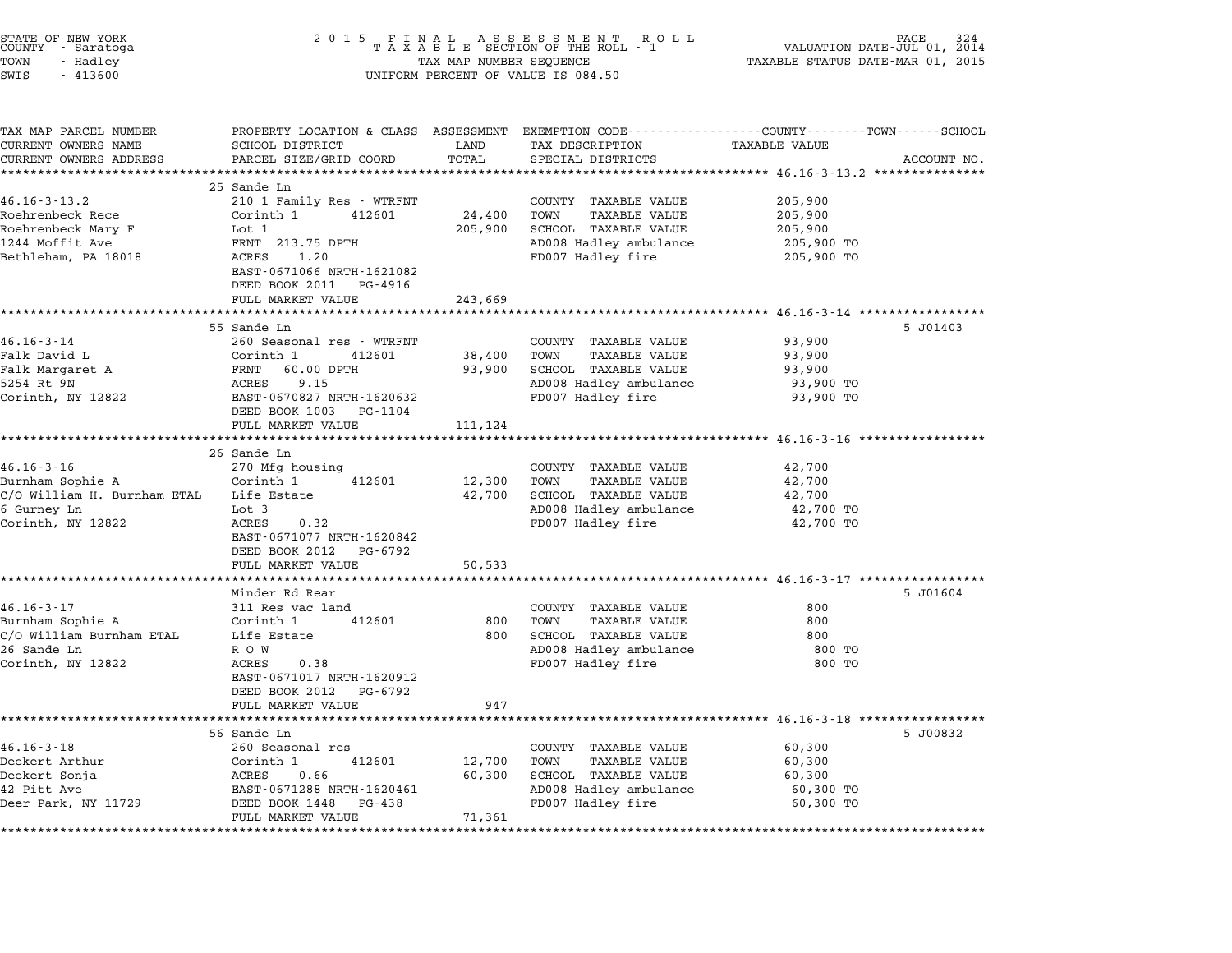| STATE OF NEW YORK<br>COUNTY |           | - Saratoga |  |
|-----------------------------|-----------|------------|--|
| TOWN                        | - Hadley  |            |  |
| C'MT C'                     | $-113600$ |            |  |

## STATE OF NEW YORK <sup>2</sup> <sup>0</sup> <sup>1</sup> 5 F I N A L A S S E S S M E N T R O L L PAGE <sup>325</sup> COUNTY - Saratoga <sup>T</sup> <sup>A</sup> <sup>X</sup> <sup>A</sup> <sup>B</sup> <sup>L</sup> <sup>E</sup> SECTION OF THE ROLL - <sup>1</sup> VALUATION DATE-JUL 01, <sup>2014</sup> TOWN - Hadley TAX MAP NUMBER SEQUENCE TAXABLE STATUS DATE-MAR 01, <sup>2015</sup> SUGNII - SALACUJA<br>TOWN - HAAR MAR NA MAR NO TAK A B LI DECLIN OF IRE NOT<br>SWIS - 413600 UNIFORM PERCENT OF VALUE IS 084.50

TAX MAP PARCEL NUMBER PROPERTY LOCATION & CLASS ASSESSMENT EXEMPTION CODE------------------COUNTY--------TOWN------SCHOOL ...<br>-- COUNTY:- TAX MAP PARCEL NUMBER THE OCHOTRY AND THE CURRENT EXEMPTION CODE<br>CURRENT OWNERS NAME SCHOOL DISTRICT LAND TAX DESCRIPTION TAXABLE VALUE CURRENT OWNERS ADDRESS PARCEL SIZE/GRID COORD TOTAL SPECIAL DISTRICTS ACCOUNT NO. \*\*\*\*\*\*\*\*\*\*\*\*\*\*\*\*\*\*\*\*\*\*\*\*\*\*\*\*\*\*\*\*\*\*\*\*\*\*\*\*\*\*\*\*\*\*\*\*\*\*\*\*\*\*\*\*\*\*\*\*\*\*\*\*\*\*\*\*\*\*\*\*\*\*\*\*\*\*\*\*\*\*\*\*\*\*\*\*\*\*\*\*\*\*\*\*\*\*\*\*\*\*\* 600.-1-60 \*\*\*\*\*\*\*\*\*\*\*\*\*\*\*\*\*\* Cent Flowage, Carhart 5 N01049 ERRETAIN AND RESERVE TO COUNTY TAXABLE VALUE 29,200<br>
FOO.-1-60 700 Industrial COUNTY TAXABLE VALUE 29,200 International Paper Co Hadley-Luzerne <sup>523201</sup> <sup>0</sup> TOWN TAXABLE VALUE 29,200 USICAL SURFACE OF THE MANUE ON THE CURRENT ON THAND AND 2012,200<br>International Paper Co and Hotel Huzerne 523201 0 TOWN TAXABLE VALUE 29,200<br>Curtis Palmer Hydro DEED BOOK 0000 PG-0000 29,200 SCHOOL TAXABLE VALUE 29,200 C/O Curtis Palmer Hydro FULL MARKET VALUE 34,556 AD008 Hadley ambulance 29,200 TO CULLIS FAIMEL HYULO COLLEGY OF THE COLLEGY OF A SUITE OF THANDLE VALUE AND TRANSPORTED TO A LOTE OF THE COLLEG<br>C/O Curtis Palmer Hydro FULL MARKET VALUE 34,556 AD008 Hadley anbulance 29,200 TO Curtis Palmer 29,200 TO C/O Curris Faimer Hydro (29,200 TO Backet VADOE) Strategy ADOOS Hadley amburance (29,200 TO Bectric (29,200 TO<br>Electric (29,200 TO Bectric (29,200 TO Bectric (29,200 TO Bectric (29,200 TO Electric<br>15 Pine St<br>Corinth, NY 12822 \*\*\*\*\*\*\*\*\*\*\*\*\*\*\*\*\*\*\*\*\*\*\*\*\*\*\*\*\*\*\*\*\*\*\*\*\*\*\*\*\*\*\*\*\*\*\*\*\*\*\*\*\*\*\*\*\*\*\*\*\*\*\*\*\*\*\*\*\*\*\*\*\*\*\*\*\*\*\*\*\*\*\*\*\*\*\*\*\*\*\*\*\*\*\*\*\*\*\*\*\*\*\* 600.-1-61 \*\*\*\*\*\*\*\*\*\*\*\*\*\*\*\*\*\* Cent Flowage, Smead & Pul <sup>5</sup> N01048 600.-1-61 <sup>700</sup> Industrial COUNTY TAXABLE VALUE 2,500 International Paper Co Hadley-Luzerne <sup>523201</sup> <sup>0</sup> TOWN TAXABLE VALUE 2,500 Curtis Palmer Hydro DEED BOOK <sup>0000</sup> PG-0000 2,500 SCHOOL TAXABLE VALUE 2,500 CHRITCHE COMPONE TRANSPORT OF THE CONTROL OF THE CONTROL TRANSPORT AND LARABLE VALUE 2,500<br>Curtis Palmer Hydro BULD MARKET VALUE 2,959 AD008 Hadley ambulance 2,500 TO Cultis Faimer Hydro (DEED BOOK 0000 FG-0000 2,500 SCHOOL TAXABLE VALUE 2,500 2,500<br>C/O Curtis Palmer Hydro (PULL MARKET VALUE 2,959 AD008 Hadley ambulance 2,500 TO<br>Electric (FD007 Hadley fire 2,500 TO 070 ULLES FAIMER INVITO A POINT PARKER VANGE OF A 2,555 ADOOD HAILEY AND HAVEN 2,500 TO<br>15 Pine St 2,500 TO<br>15 Pine St 2,500 TO Electric<br>15 Pine St<br>Corinth, NY 12822 \*\*\*\*\*\*\*\*\*\*\*\*\*\*\*\*\*\*\*\*\*\*\*\*\*\*\*\*\*\*\*\*\*\*\*\*\*\*\*\*\*\*\*\*\*\*\*\*\*\*\*\*\*\*\*\*\*\*\*\*\*\*\*\*\*\*\*\*\*\*\*\*\*\*\*\*\*\*\*\*\*\*\*\*\*\*\*\*\*\*\*\*\*\*\*\*\*\*\*\*\*\*\* 600.-1-62 \*\*\*\*\*\*\*\*\*\*\*\*\*\*\*\*\*\* Cent Flowage, Scoville 5 N01047 ERRETA ENTERTAINMENT ANNO 1999. SCOULLE CONTROLLED AND TO COUNTY TAXABLE VALUE RANGE ON A SALEMA SUBMISSION OF<br>
SOOR-1-62 700 Industrial COUNTY TAXABLE VALUE 8,000 International Paper Co Hadley-Luzerne <sup>523201</sup> <sup>0</sup> TOWN TAXABLE VALUE 8,000 USICAL CURTIS OF THE CURRENT OF CURRENT OUTLES AND USING A SUCHOL CONTROLL OF SUCHOL SUPER SUPER SUPER SUPER SU<br>The DEED BOOK 0000 PG-0000 8,000 SCHOOL TAXABLE VALUE 8,000 8,000 8,000 SCHOOL TAXABLE VALUE 8,000 C/O Curtis Palmer Hydro FULL MARKET VALUE 9,467 AD008 Hadley ambulance 8,000 TO CULLIS FAIMEL HYULO BELLE DOOK 0000 TO 0000 0,000 DONOO HAADLE VALUE OF 0,000 NOTED 0,000 TO 0,000 TO 0,000 TO<br>C/O Curtis Palmer Hydro FULL MARKET VALUE 9,467 AD00 Hadley ambulance 8,000 TO 9,467 AD00 TO 8,000 TO c/o curcis<br>Electric<br>15 Pine St Electric<br>15 Pine St<br>Corinth, NY 12822 \*\*\*\*\*\*\*\*\*\*\*\*\*\*\*\*\*\*\*\*\*\*\*\*\*\*\*\*\*\*\*\*\*\*\*\*\*\*\*\*\*\*\*\*\*\*\*\*\*\*\*\*\*\*\*\*\*\*\*\*\*\*\*\*\*\*\*\*\*\*\*\*\*\*\*\*\*\*\*\*\*\*\*\*\*\*\*\*\*\*\*\*\*\*\*\*\*\*\*\*\*\*\* 600.-1-63 \*\*\*\*\*\*\*\*\*\*\*\*\*\*\*\*\*\* Cent Flowage, Di Lorenzo 5 N01046 600.-1-63 <sup>700</sup> Industrial COUNTY TAXABLE VALUE 15,300 USIL PROVIDED ON MARKET COUNTY TAXABLE VALUE 15,300<br>TOO Industrial Paper Co Madley-Luzerne 523201 0 TOWN TAXABLE VALUE 15,300<br>Internetional Paper Co Hadley-Luzerne 523201 0 TOWN TAXABLE VALUE 15,300 Curtis Palmer Hydro DEED BOOK <sup>0000</sup> PG-0000 15,300 SCHOOL TAXABLE VALUE 15,300 CHRETT COMMUNIST AND DESIGN OF THE CONSULTER AND TRANSFORMATION OF TRANSFORMATION OF TRANSFORMATION OF TRANSFOR<br>Curtis Palmer Hydro BEED BORKET VALUE 18,107 AD008 Hadley ambulance 15,300 TO 15,300 TO Cultis Faimer Hydro (DEED BOOK 0000 FG-0000 13,300 SCHOOL TAXABLE VALUE 15,300 13,500<br>C/O Curtis Palmer Hydro (TULL MARKET VALUE 18,107 AD008 Hadley ambulance 15,300 TO<br>Electric (FD007 Hadley fire 15,300 TO 070 ULLES FAIMER INVITO A POLITIFICATION CONTROL TO, IO, ADVOCTINATE ABOUT ADVISIONALLES (SO TO TO THANKING IN<br>15,300 TO TOOD HANKING THE POOP HARD FOR SURFAIR (SO TO TO THE PAIR OF THE SURFAIR OF THE SO TO TO TO TO TO TO Electric<br>15 Pine St<br>Corinth, NY 12822 \*\*\*\*\*\*\*\*\*\*\*\*\*\*\*\*\*\*\*\*\*\*\*\*\*\*\*\*\*\*\*\*\*\*\*\*\*\*\*\*\*\*\*\*\*\*\*\*\*\*\*\*\*\*\*\*\*\*\*\*\*\*\*\*\*\*\*\*\*\*\*\*\*\*\*\*\*\*\*\*\*\*\*\*\*\*\*\*\*\*\*\*\*\*\*\*\*\*\*\*\*\*\* 600.-1-64 \*\*\*\*\*\*\*\*\*\*\*\*\*\*\*\*\*\* Cent Flowage, Oskierko 5 N01045 ERRANGALA ANG PARAMALANAN ANG PARAMALANAN ANG PARAMALANAN ANG PARAMALANAN ANG PARAMALANAN ANG POSITY PATABLE VALUE 15,300<br>
FOOL.1-64 700 Industrial COUNTY TAXABLE VALUE 15,300 International Paper Co Hadley-Luzerne <sup>523201</sup> <sup>0</sup> TOWN TAXABLE VALUE 15,300 USICAL USICAL DEED TRANSPORT (NO INGLESS ISSUE 2000) TO DEED AND TRANSPORT ON THE PRODUCER AND TRANSPORT ON TH<br>The DEED BOOK 0000 PG-0000 15,300 SCHOOL TAXABLE VALUE 15,300 SCHOOL TAXABLE VALUE 15,300 C/O Curtis Pulmer Hydro FULL MARKET VALUE 18,107 AD008 Hadley ambulance 15,300 TO Curris Farmer hydro (Electric Foundation of the US Providence of the Haddel Haddel and the US,300 TO (Ourtric<br>C/O Curris Pulmer Hydro (Electric FULL MARKET VALUE 18,107 AD008 Hadley fire 15,300 TO 15,300 TO Electric<br>15 Pine St Corinth, NY <sup>12822</sup> \*\*\*\*\*\*\*\*\*\*\*\*\*\*\*\*\*\*\*\*\*\*\*\*\*\*\*\*\*\*\*\*\*\*\*\*\*\*\*\*\*\*\*\*\*\*\*\*\*\*\*\*\*\*\*\*\*\*\*\*\*\*\*\*\*\*\*\*\*\*\*\*\*\*\*\*\*\*\*\*\*\*\*\*\*\*\*\*\*\*\*\*\*\*\*\*\*\*\*\*\*\*\*\*\*\*\*\*\*\*\*\*\*\*\*\*\*\*\*\*\*\*\*\*\*\*\*\*\*\*\*\*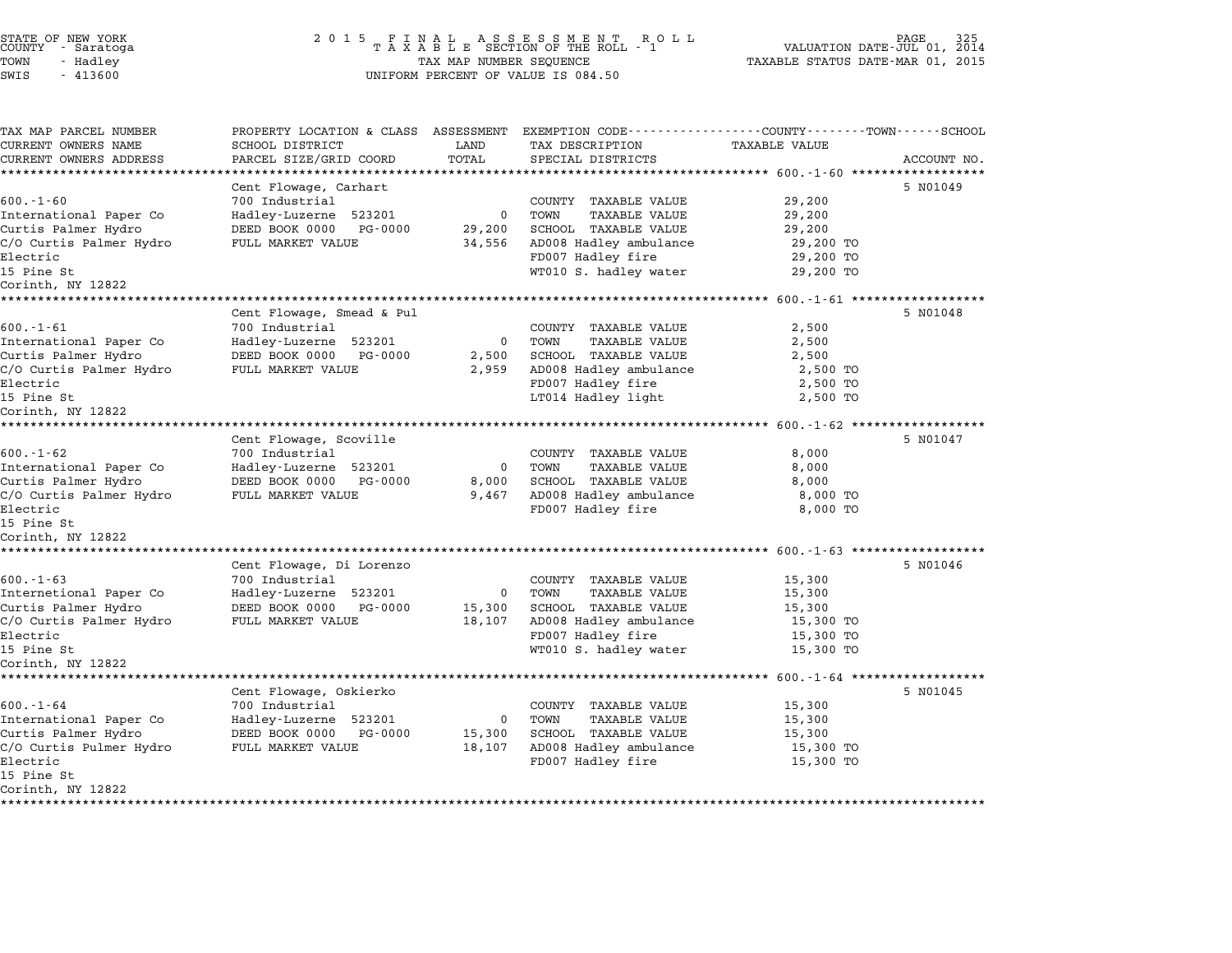| STATE OF NEW YORK<br><b>COUNTY</b><br>- Saratoga<br>TOWN<br>- Hadley<br>$-413600$<br>SWIS                                                                  | 2 0 1 5<br>FINAL<br>TAXABLE<br>A S S E S S M E N T R (<br>SECTION OF THE ROLL - 1<br>R O L L<br>TAX MAP NUMBER SEQUENCE<br>UNIFORM PERCENT OF VALUE IS 084.50 |                               |                                                                                                                                    | 326<br>PAGE<br>VALUATION DATE-JUL 01, 2014<br>TAXABLE STATUS DATE-MAR 01, 2015 |             |  |
|------------------------------------------------------------------------------------------------------------------------------------------------------------|---------------------------------------------------------------------------------------------------------------------------------------------------------------|-------------------------------|------------------------------------------------------------------------------------------------------------------------------------|--------------------------------------------------------------------------------|-------------|--|
| TAX MAP PARCEL NUMBER<br>CURRENT OWNERS NAME<br>CURRENT OWNERS ADDRESS                                                                                     | PROPERTY LOCATION & CLASS ASSESSMENT<br>SCHOOL DISTRICT<br>PARCEL SIZE/GRID COORD                                                                             | LAND<br>TOTAL                 | EXEMPTION CODE-----------------COUNTY-------TOWN------SCHOOL<br>TAX DESCRIPTION<br>SPECIAL DISTRICTS                               | <b>TAXABLE VALUE</b>                                                           | ACCOUNT NO. |  |
| $600. - 1 - 65$<br>International Paper Co<br>Curtis Palmer Hydro<br>C/O Curtis Pulmer Hydro<br>Electric<br>15 Pine St<br>Corinth, NY 12822                 | Cent Flowage, chadwick<br>700 Industrial<br>Hadley-Luzerne 523201<br>DEED BOOK 0000<br>PG-0000<br>FULL MARKET VALUE                                           | $\mathbf 0$<br>2,500<br>2,959 | COUNTY TAXABLE VALUE<br><b>TAXABLE VALUE</b><br>TOWN<br><b>SCHOOL TAXABLE VALUE</b><br>AD008 Hadley ambulance<br>FD007 Hadley fire | 2,500<br>2,500<br>2,500<br>2,500 TO<br>2,500 TO                                | 5 N01044    |  |
| $600. -1 - 66$<br>International Paper Co<br>Curtis Palmer Hydro<br>C/O Curtis Palmer Hydro<br>Electric<br>15 Pine St<br>Corinth, NY 12822                  | C. & H. Flowage, Ginsburg<br>700 Industrial<br>Corinth 1<br>412601<br>DEED BOOK 0000<br>PG-0000<br>FULL MARKET VALUE                                          | 0<br>8,000<br>9,467           | COUNTY TAXABLE VALUE<br>TOWN<br><b>TAXABLE VALUE</b><br><b>SCHOOL TAXABLE VALUE</b><br>AD008 Hadley ambulance<br>FD007 Hadley fire | 8,000<br>8,000<br>8,000<br>8,000 TO<br>8,000 TO                                | 5 N01043    |  |
| $600. - 1 - 67$<br>International Paper Co<br>Curtis Palmer Hydro<br>C/O Curtis Palmer Hydro<br>Electric<br>15 Pine St<br>Corinth, NY 12822<br>************ | C. & H. Fowage, Barber Lo<br>700 Industrial<br>Corinth 1<br>412601<br>DEED BOOK 0000<br>PG-0000<br>FULL MARKET VALUE                                          | 0<br>8,000<br>9,467           | COUNTY TAXABLE VALUE<br>TOWN<br><b>TAXABLE VALUE</b><br>SCHOOL TAXABLE VALUE<br>AD008 Hadley ambulance<br>FD007 Hadley fire        | 8,000<br>8,000<br>8,000<br>8,000 TO<br>8,000 TO                                | 5 N01042    |  |

STATE OF NEW YORK <sup>2</sup> <sup>0</sup> <sup>1</sup> 5 F I N A L A S S E S S M E N T R O L L PAGE <sup>326</sup> COUNTY - Saratoga <sup>T</sup> <sup>A</sup> <sup>X</sup> <sup>A</sup> <sup>B</sup> <sup>L</sup> <sup>E</sup> SECTION OF THE ROLL - <sup>1</sup> VALUATION DATE-JUL 01, <sup>2014</sup>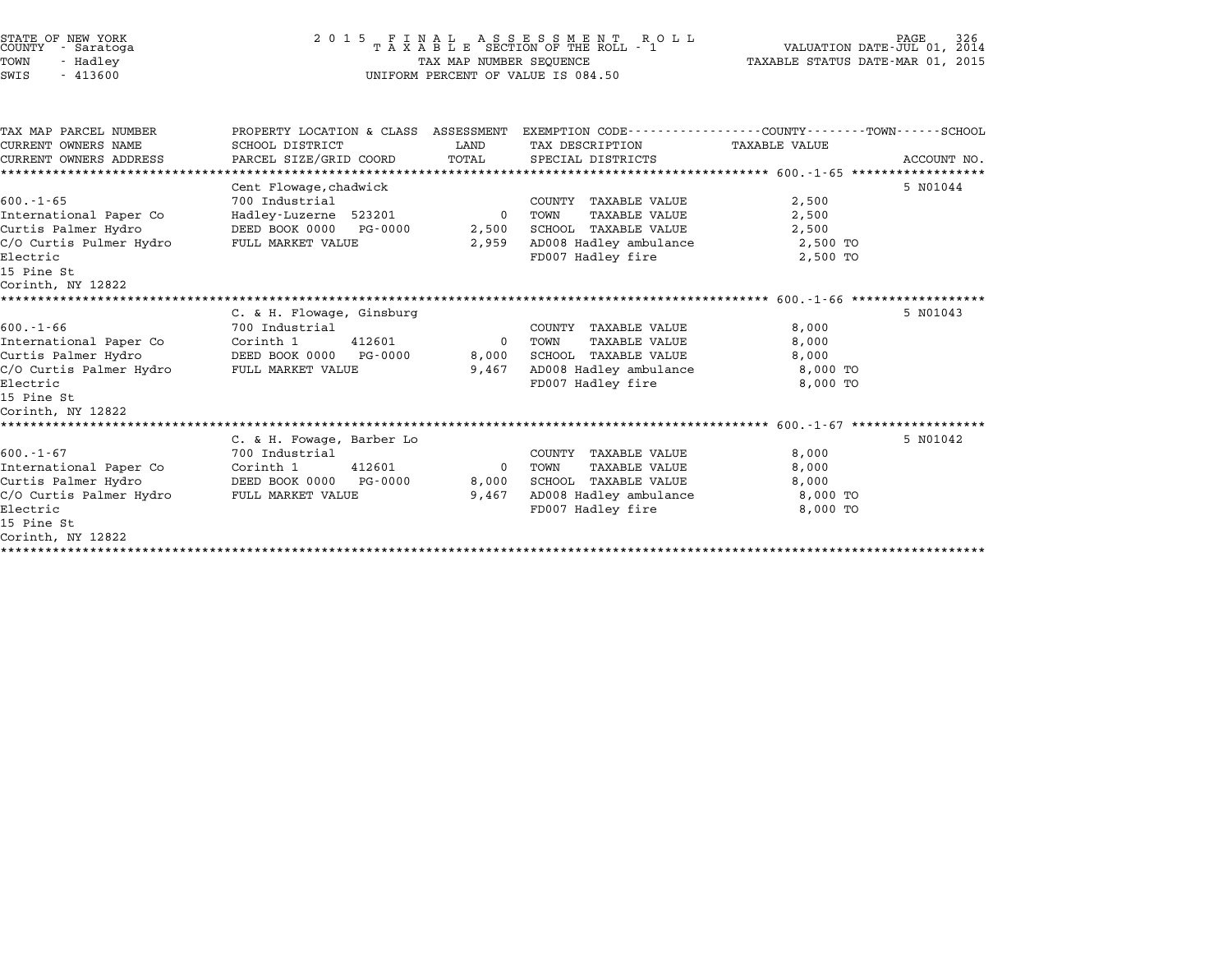| STATE OF NEW YORK<br>COUNTY - Saratoga | 2015 FINAL ASSESSMENT ROLL<br>TAXABLE SECTION OF THE ROLL - 1 | 327<br>PAGE<br>VALUATION DATE-JUL 01, 2014 |
|----------------------------------------|---------------------------------------------------------------|--------------------------------------------|
| TOWN<br>- Hadlev                       |                                                               | TAXABLE STATUS DATE-MAR 01, 2015           |
| SWIS<br>- 413600                       | UNIFORM PERCENT OF VALUE IS 084.50                            | RPS150/V04/L015                            |
|                                        |                                                               | CURRENT DATE $6/12/2015$                   |

ROLL SECTION TOTALS

# \*\*\* S P E C I A L D I S T R I C T S U M M A R Y \*\*\*

|                      | TOTAL   | EXTENSION | EXTENSION                                                                      | AD VALOREM                                                              | EXEMPT | TAXABLE                                          |
|----------------------|---------|-----------|--------------------------------------------------------------------------------|-------------------------------------------------------------------------|--------|--------------------------------------------------|
| DISTRICT NAME        | PARCELS | TYPE      | VALUE                                                                          | VALUE                                                                   | AMOUNT | VALUE                                            |
| AD008 Hadley ambulan |         |           |                                                                                | 128928,860                                                              |        | 128928,860                                       |
| FD007 Hadley fire    |         |           |                                                                                | 128928,860                                                              |        | 128928,860                                       |
| LT014 Hadley light   |         |           |                                                                                | 59426,319                                                               |        | 59426,319                                        |
| SE009 Hadley sewer   |         |           |                                                                                | 16612,429                                                               |        | 16612,429                                        |
| WT009 Hadley water   |         |           |                                                                                | 29108,451                                                               |        | 29108,451                                        |
| WT010 S. hadley wate |         |           |                                                                                | 24485,585                                                               |        | 24485,585                                        |
|                      |         |           | 1,461 TOTAL<br>1,461 TOTAL<br>700 TOTAL<br>234 TOTAL<br>358 TOTAL<br>275 TOTAL | $P_{1}$ $P_{2}$ $P_{3}$ $P_{4}$ $P_{5}$ $P_{6}$ $P_{7}$ $P_{8}$ $P_{9}$ | .      | $\cup$ $\cup$ $\cup$ $\cup$ $\cup$ $\cup$ $\cup$ |

#### \*\*\* S C H O O L D I S T R I C T S U M M A R Y \*\*\*

|                  |                             |                  | <u>30 11 12 12 12</u> | $\mathbf{D}$ $\mathbf{L}$ $\mathbf{D}$ $\mathbf{L}$ $\mathbf{R}$ $\mathbf{L}$ $\mathbf{L}$ $\mathbf{L}$ | $\cup$ 0 $\cup$ 1 $\cup$ $\cup$ 1 |                         |                       |                        |
|------------------|-----------------------------|------------------|-----------------------|---------------------------------------------------------------------------------------------------------|-----------------------------------|-------------------------|-----------------------|------------------------|
| CODE             | DISTRICT NAME               | TOTAL<br>PARCELS | ASSESSED<br>LAND      | ASSESSED<br>TOTAL                                                                                       | EXEMPT<br>AMOUNT                  | TOTAL<br>TAXABLE        | STAR<br>AMOUNT        | <b>STAR</b><br>TAXABLE |
| 412601<br>523201 | Corinth 1<br>Hadley-Luzerne | 150<br>1,312     | 2971,100<br>29619,960 | 13642,300<br>115310,160                                                                                 | 265,772<br>1467,116               | 13376,528<br>113843,044 | 2634,450<br>21195,245 | 10742,078<br>92647,799 |
|                  | SUB - TOTAL                 | 1,462            | 32591,060             | 128952,460                                                                                              | 1732,888                          | 127219,572              | 23829,695             | 103389,877             |
|                  | тотаь                       | 1,462            | 32591,060             | 128952,460                                                                                              | 1732,888                          | 127219,572              | 23829,695             | 103389,877             |

#### \*\*\* S Y S T E M C O D E S S U M M A R Y \*\*\*

NO SYSTEM EXEMPTIONS AT THIS LEVEL

#### \*\*\* E X E M P T I O N S U M M A R Y \*\*\*

|       |             | <br>EA EMFII ON<br>נת מישימים כ<br>. |          |         |        |  |  |  |
|-------|-------------|--------------------------------------|----------|---------|--------|--|--|--|
| CODE  | DESCRIPTION | TOTAL<br>PARCELS                     | COUNTY   | TOWN    | SCHOOL |  |  |  |
| 41101 | VETERANS    |                                      | 6,500    | 6,500   |        |  |  |  |
| 41111 | VET RATIO   | 5                                    | 436,381  | 436,381 |        |  |  |  |
| 41120 | VETWAR CTS  | $\mathbf{r}$                         | 149,910  | 71,400  | 71,400 |  |  |  |
| 41122 | VET WAR C   | 52                                   | 1029,270 |         |        |  |  |  |
| 41123 | VET WAR T   | 51                                   |          | 507,630 |        |  |  |  |
| 41130 | VETCOM CTS  | 3                                    | 102,125  | 51,000  | 51,000 |  |  |  |
| 41132 | VET COM C   | 46                                   | 1477,425 |         |        |  |  |  |
| 41133 | VET COM T   | 46                                   |          | 787,350 |        |  |  |  |
|       |             |                                      |          |         |        |  |  |  |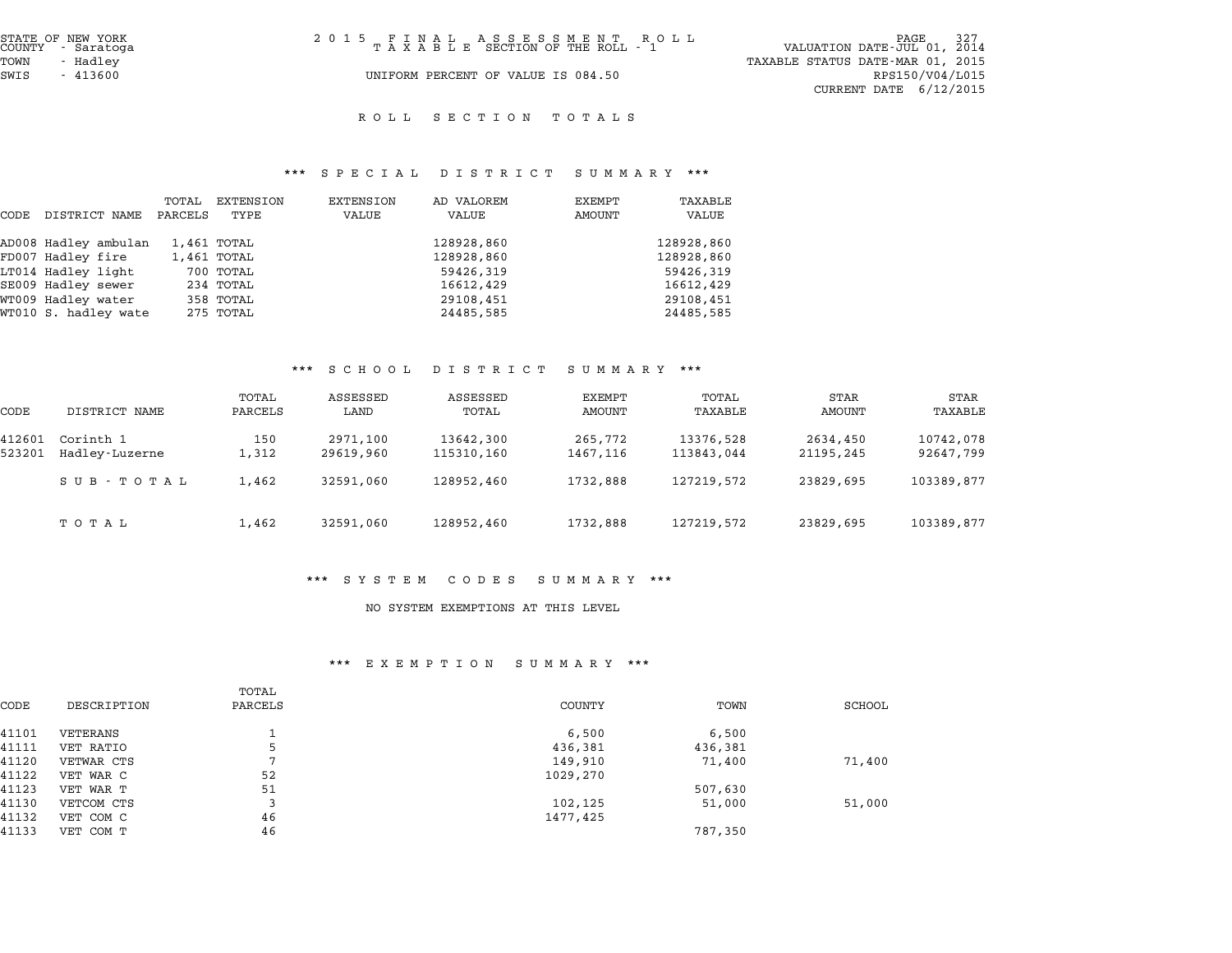| STATE OF NEW YORK<br>COUNTY - Saratoga | 2015 FINAL ASSESSMENT ROLL<br>TAXABLE SECTION OF THE ROLL - 1 | 928 PAGE<br>VALUATION DATE-JUL 01, 2014 |
|----------------------------------------|---------------------------------------------------------------|-----------------------------------------|
| TOWN<br>- Hadlev                       |                                                               | TAXABLE STATUS DATE-MAR 01, 2015        |
| SWIS<br>$-413600$                      | UNIFORM PERCENT OF VALUE IS 084.50                            | RPS150/V04/L015                         |
|                                        |                                                               | CURRENT DATE 6/12/2015                  |

#### R O L L S E C T I O N T O T A L S

#### \*\*\* E X E M P T I O N S U M M A R Y \*\*\*

|       |                | TOTAL   |               |          |           |
|-------|----------------|---------|---------------|----------|-----------|
| CODE  | DESCRIPTION    | PARCELS | <b>COUNTY</b> | TOWN     | SCHOOL    |
| 41140 | VETDIS CTS     |         | 8,500         | 8,500    | 8,500     |
| 41141 | VET DIS CT     |         | 11,820        | 11,820   |           |
| 41142 | VET DIS C      | 11      | 296,800       |          |           |
| 41143 | VET DIS T      | 11      |               | 226,495  |           |
| 41161 | $CW$ 15 $VET/$ | 19      | 199,665       | 199,665  |           |
| 41171 | CW DISBLD      |         | 17,040        | 17,040   |           |
| 41683 | RPTL466 G      | 4       |               | 10,200   |           |
| 41730 | AG LANDS       | 3       | 60,563        | 60,563   | 60,563    |
| 41800 | AGED - ALL     | 10      | 405,880       | 405,880  | 405,880   |
| 41802 | AGED C         | 6       | 153,984       |          |           |
| 41804 | AGED S         | 11      |               |          | 614,350   |
| 41806 | AGED T&S       | 1       |               | 37,850   | 37,850    |
| 41834 | SR STAR        | 163     |               |          | 11038,800 |
| 41854 | RES STAR       | 379     |               |          | 12790,895 |
| 47460 | FORST LND      | 4       | 483,345       | 483,345  | 483,345   |
|       | TOTAL          | 836     | 4839,208      | 3321,619 | 25562,583 |

#### \*\*\* G R A N D T O T A L S \*\*\*

|            | .<br>.      |         |           |            |            |            |            |            |  |  |
|------------|-------------|---------|-----------|------------|------------|------------|------------|------------|--|--|
| ROLL       |             | TOTAL   | ASSESSED  | ASSESSED   | TAXABLE    | TAXABLE    | TAXABLE    | STAR       |  |  |
| <b>SEC</b> | DESCRIPTION | PARCELS | LAND      | TOTAL      | COUNTY     | TOWN       | SCHOOL     | TAXABLE    |  |  |
|            | TAXABLE     | 1,462   | 32591,060 | 128952,460 | 124113,252 | 125630,841 | 127219.572 | 103389,877 |  |  |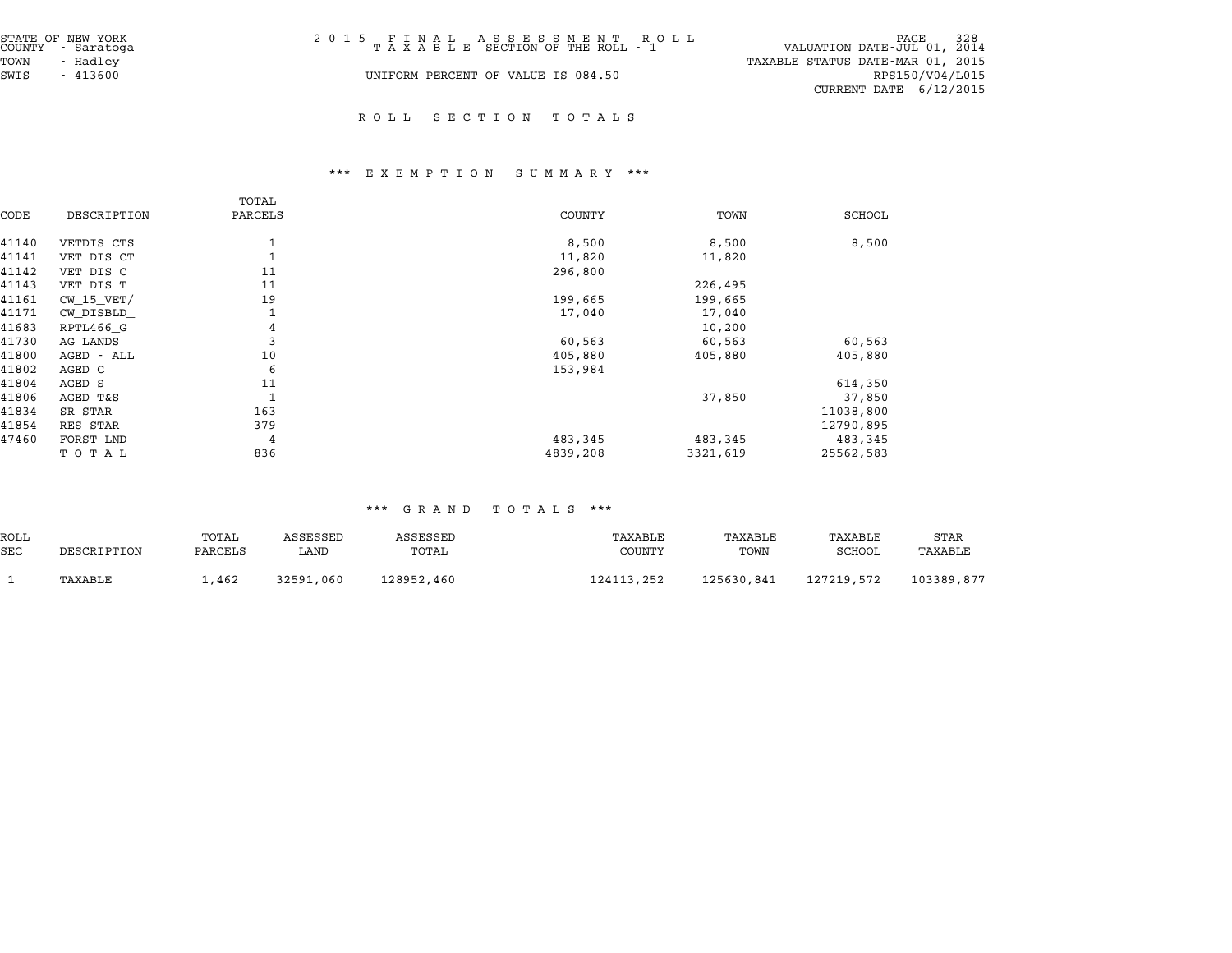| STATE OF NEW YORK |  |            |  |
|-------------------|--|------------|--|
| COUNTY            |  | - Saratoga |  |
| TOWN              |  | - Hadley   |  |
|                   |  |            |  |

## end the New York (2001 5 F I N A L A S S E S S M E N T R O L L R A L RAGE 329 (2015)<br>COUNTY - Saratoga (2014 STATE OWNED LAND SECTION OF THE ROLL - 3 (VALUATION DATE-JUL 01, 2014 TOWN - Hadley TAX MAP NUMBER SEQUENCE TAXABLE STATUS DATE-MAR 01, <sup>2015</sup> SWIS - <sup>413600</sup> UNIFORM PERCENT OF VALUE IS 084.50

| TAX MAP PARCEL NUMBER                                                                       |                                                                          |                  |                                                                      |                                  |             |
|---------------------------------------------------------------------------------------------|--------------------------------------------------------------------------|------------------|----------------------------------------------------------------------|----------------------------------|-------------|
|                                                                                             | PROPERTY LOCATION & CLASS ASSESSMENT                                     |                  | EXEMPTION CODE-----------------COUNTY-------TOWN-----SCHOOL          |                                  |             |
| CURRENT OWNERS NAME                                                                         | SCHOOL DISTRICT                                                          | LAND             | TAX DESCRIPTION                                                      | <b>TAXABLE VALUE</b>             |             |
| CURRENT OWNERS ADDRESS                                                                      | PARCEL SIZE/GRID COORD                                                   | TOTAL            | SPECIAL DISTRICTS                                                    |                                  | ACCOUNT NO. |
|                                                                                             |                                                                          |                  |                                                                      |                                  |             |
| $3 - 1 - 3$                                                                                 | Eddy Rd Rear                                                             |                  |                                                                      |                                  | 0110001     |
| State Of New York Encon                                                                     | 931 Forest s532a                                                         | 30,800           | COUNTY TAXABLE VALUE<br>TOWN<br>TAXABLE VALUE                        | 30,800<br>30,800                 |             |
| C/O Saratoga Co Treasurer                                                                   | Hadley-Luzerne 523201<br>0110001                                         | 30,800           | SCHOOL TAXABLE VALUE                                                 | 30,800                           |             |
| Bld 1                                                                                       | $P$ /o Range 4 Lot 3                                                     |                  | AD008 Hadley ambulance                                               | 30,800 TO                        |             |
| 40 McMaster St                                                                              | ACRES 43.24 BANK<br>999                                                  |                  | FD007 Hadley fire                                                    | 30,800 TO                        |             |
| Ballston Spa, NY 12020                                                                      | EAST-0643447 NRTH-1661545                                                |                  |                                                                      |                                  |             |
|                                                                                             | DEED BOOK 0000 PG-0000                                                   |                  |                                                                      |                                  |             |
|                                                                                             | FULL MARKET VALUE                                                        | 36,450           |                                                                      |                                  |             |
|                                                                                             |                                                                          |                  |                                                                      |                                  |             |
|                                                                                             | Hadley Hill Rd Rear                                                      |                  |                                                                      |                                  | 0160001     |
| $9. - 1 - 1$                                                                                | 931 Forest s532a                                                         |                  | COUNTY TAXABLE VALUE                                                 | 574,000                          |             |
| State Of New York Enon                                                                      | Hadley-Luzerne 523201                                                    | 574,000          | TOWN<br><b>TAXABLE VALUE</b>                                         | 574,000                          |             |
| C/O Saratoga Co Treasurer                                                                   | 0160001                                                                  | 574,000          | SCHOOL TAXABLE VALUE                                                 | 574,000                          |             |
| Bld 1                                                                                       | ACRES 1151.84 BANK<br>999                                                |                  | AD008 Hadley ambulance                                               | 574,000 TO                       |             |
| 40 McMaster St                                                                              | EAST-0631412 NRTH-1654121                                                |                  | FD007 Hadley fire                                                    | 574,000 TO                       |             |
| Ballston Spa, NY 12020                                                                      | DEED BOOK 0000<br>PG-0000<br>FULL MARKET VALUE                           |                  |                                                                      |                                  |             |
|                                                                                             |                                                                          | 679,290          |                                                                      |                                  |             |
|                                                                                             | Tower Rd Rear                                                            |                  |                                                                      |                                  | 0180001     |
| $9. - 1 - 2$                                                                                | 931 Forest s532a                                                         |                  | COUNTY TAXABLE VALUE                                                 | 103,200                          |             |
| State Of New York Encon                                                                     | Hadley-Luzerne 523201                                                    | 103,200          | TOWN<br>TAXABLE VALUE                                                | 103,200                          |             |
| C/O Saratoga Co Treasurer                                                                   | 0180001                                                                  | 103,200          | SCHOOL TAXABLE VALUE                                                 | 103,200                          |             |
| Bld 1                                                                                       | Fire Station Lot 2                                                       |                  | AD008 Hadley ambulance                                               | 103,200 TO                       |             |
| 40 McMaster St                                                                              | ACRES 408.08 BANK<br>999                                                 |                  | FD007 Hadley fire                                                    | 103,200 TO                       |             |
| Ballston Spa, NY 12020                                                                      | EAST-0634119 NRTH-1655976                                                |                  |                                                                      |                                  |             |
|                                                                                             | DEED BOOK 0000<br>PG-0000                                                |                  |                                                                      |                                  |             |
|                                                                                             | FULL MARKET VALUE                                                        | 122,130          |                                                                      |                                  |             |
|                                                                                             |                                                                          |                  |                                                                      |                                  |             |
|                                                                                             | Tower Rd                                                                 |                  |                                                                      |                                  | 0180501     |
|                                                                                             | 931 Forest s532a                                                         |                  | COUNTY TAXABLE VALUE                                                 | 30,700                           |             |
|                                                                                             |                                                                          |                  |                                                                      |                                  |             |
|                                                                                             |                                                                          |                  | SCHOOL TAXABLE VALUE                                                 | 30,700                           |             |
|                                                                                             |                                                                          |                  |                                                                      |                                  |             |
|                                                                                             |                                                                          |                  |                                                                      |                                  |             |
| Ballston Spa, NY 12020                                                                      | FRNT 1015.00 DPTH                                                        |                  |                                                                      |                                  |             |
|                                                                                             | ACRES<br>20.50 BANK<br>999                                               |                  |                                                                      |                                  |             |
|                                                                                             | EAST-0637711 NRTH-1654543                                                |                  |                                                                      |                                  |             |
|                                                                                             | DEED BOOK 823<br>PG-97                                                   |                  |                                                                      |                                  |             |
|                                                                                             | FULL MARKET VALUE                                                        | 36,331           |                                                                      |                                  |             |
| 10.-1-33<br>State Of New York Encon<br>C/O Saratoga Co Treasurer<br>Bld 1<br>40 McMaster St | Hadley-Luzerne 523201<br>0180501<br>Trail Head<br>Lot 2 Palmers Purchase | 30,700<br>30,700 | TOWN<br>TAXABLE VALUE<br>AD008 Hadley ambulance<br>FD007 Hadley fire | 30,700<br>30,700 TO<br>30,700 TO |             |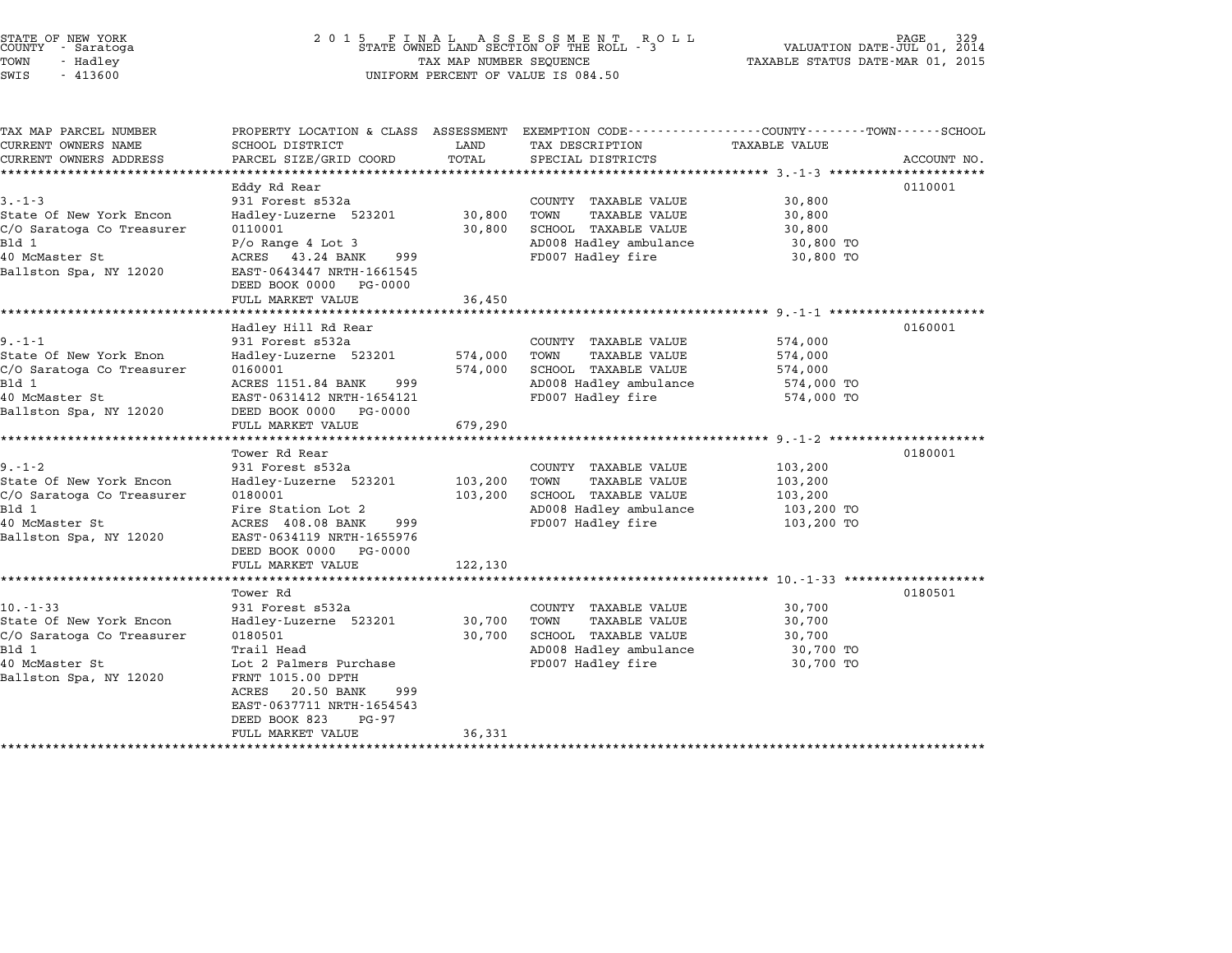| STATE OF NEW YORK<br>COUNTY - Saratoga<br>TOWN<br>- Hadley<br>SWIS<br>$-413600$                                              |                                                                                                                                                                                                                 | TAX MAP NUMBER SEQUENCE       | UNIFORM PERCENT OF VALUE IS 084.50                                                                                                       | 930 PAGE<br>VALUATION DATE-JUL 01, 2014<br>TAXABLE STATUS DATE-MAR 01, 2015 |             |
|------------------------------------------------------------------------------------------------------------------------------|-----------------------------------------------------------------------------------------------------------------------------------------------------------------------------------------------------------------|-------------------------------|------------------------------------------------------------------------------------------------------------------------------------------|-----------------------------------------------------------------------------|-------------|
| TAX MAP PARCEL NUMBER<br>CURRENT OWNERS NAME<br>CURRENT OWNERS ADDRESS                                                       | SCHOOL DISTRICT<br>PARCEL SIZE/GRID COORD                                                                                                                                                                       | LAND<br>TOTAL                 | PROPERTY LOCATION & CLASS ASSESSMENT EXEMPTION CODE----------------COUNTY-------TOWN------SCHOOL<br>TAX DESCRIPTION<br>SPECIAL DISTRICTS | TAXABLE VALUE                                                               | ACCOUNT NO. |
| $17. - 1 - 4.2$<br>State of New York Encon<br>C/O Saratoga Co Treasurer<br>Bldg 1<br>40 McMaster St<br>Balston Spa, NY 12020 | Hadley Hill Rd<br>931 Forest s532a<br>Hadley-Luzerne 523201<br>Created 2006<br>FRNT 215.00 DPTH<br>ACRES<br>3.21 BANK<br>999<br>EAST-0639681 NRTH-1648409<br>FULL MARKET VALUE                                  | 12,200<br>12,200<br>14,438    | COUNTY TAXABLE VALUE<br>TOWN<br>TAXABLE VALUE<br>SCHOOL TAXABLE VALUE<br>AD008 Hadley ambulance<br>FD007 Hadley fire                     | 12,200<br>12,200<br>12,200<br>12,200 TO<br>12,200 TO                        |             |
| $25. - 1 - 23$<br>Hudson River Regulating<br>District<br>C/O Michael Clark Admin<br>737 Bunker Hill Rd<br>Mayfield, NY 12117 | North Shore Rd<br>950 Hud riv reg<br>Hadley-Luzerne 523201<br>Dam & Spillway<br>FRNT 297.80 DPTH 195.00<br>ACRES 75.77 BANK<br>999<br>EAST-0645751 NRTH-1634320<br>DEED BOOK 0355 PG-00432<br>FULL MARKET VALUE | 726,700<br>726,700<br>860,000 | COUNTY TAXABLE VALUE<br>TOWN<br>TAXABLE VALUE<br>SCHOOL TAXABLE VALUE<br>AD008 Hadley ambulance<br>FD007 Hadley fire                     | 726,700<br>726,700<br>726,700<br>726,700 TO<br>726,700 TO                   | 5 P01919    |
| $26. - 1 - 5$<br>State Of New Encon<br>C/O Saratoga Co Treasurer<br>Bld 1<br>40 McMaster St<br>Ballston Spa, NY 12020        | Stony Creek Rd Rear<br>931 Forest s532a<br>Hadley-Luzerne 523201<br>0130001<br>ACRES 123.77 BANK<br>999<br>EAST-0655907 NRTH-1641351<br>DEED BOOK 0000 PG-0000<br>FULL MARKET VALUE                             | 144,600<br>144,600<br>171,124 | COUNTY TAXABLE VALUE<br>TOWN<br>TAXABLE VALUE<br>SCHOOL TAXABLE VALUE<br>AD008 Hadley ambulance<br>FD007 Hadley fire                     | 144,600<br>144,600<br>144,600<br>144,600 TO<br>144,600 TO                   | 0130001     |
| $34. - 1 - 48.12$<br>State of New York Encon<br>C/O Saratoga Co Treasurer<br>Bld 1<br>40 McMaster St                         | South Shore Rd<br>330 Vacant comm<br>Hadley-Luzerne 523201<br>Portage Trail Parking<br>60.00 DPTH<br>FRNT<br>ACRES<br>$0.24$ BANK<br>999                                                                        | 18,500<br>18,500              | COUNTY TAXABLE VALUE<br>TAXABLE VALUE<br>TOWN<br>SCHOOL TAXABLE VALUE<br>AD008 Hadley ambulance<br>FD007 Hadley fire                     | 18,500<br>18,500<br>18,500<br>18,500 TO<br>18,500 TO                        |             |

BALL I DUIT PANT 100.000 DFAN<br>10 McMaster St 12020 12 ACRES 10.24 BANK 1999<br>Ballston Spa, NY 12020 12 DEED BOOK 2012 PG-48392 DEED BOOK 2012 PG-48392<br>FULL MARKET VALUE 21,893 \*\*\*\*\*\*\*\*\*\*\*\*\*\*\*\*\*\*\*\*\*\*\*\*\*\*\*\*\*\*\*\*\*\*\*\*\*\*\*\*\*\*\*\*\*\*\*\*\*\*\*\*\*\*\*\*\*\*\*\*\*\*\*\*\*\*\*\*\*\*\*\*\*\*\*\*\*\*\*\*\*\*\*\*\*\*\*\*\*\*\*\*\*\*\*\*\*\*\*\*\*\*\* 300.-1-1 \*\*\*\*\*\*\*\*\*\*\*\*\*\*\*\*\*\*\* 300.-1-1 <sup>993</sup> Transition t COUNTY TAXABLE VALUE <sup>0</sup> State Of New Encon Hadley-Luzerne <sup>523201</sup> <sup>0</sup> TOWN TAXABLE VALUE <sup>0</sup> USICAL IN ANDE VALUE ON TRANSITION OF THE CONTRATOR ONLY TRANSITION OF THE OUTLOOK OF THE OUTLOOK OF OUTLOOKS<br>State Of New Encon Fransition Assessment 0 SCHOOL TAXABLE VALUE 0 1999 0 1999 0 1999 0 1999 0 1999 0 1999 0 19 State of New Enconnel of the Handley-Buzerne 323201 of the TAXABLE VALUE of the Magnetic CO of the Magnetic CO<br>C/O Saratoga Co Treasurer Transition Assessment 0 10 SCHOOL TAXABLE VALUE 0 10<br>BANK 999 AD008 Hadley ambulance لاس المسلم السلم المسلم المسلم المسلم المسلم المسلم المسلم المسلم المسلم المسلم المسلم المسلم المسلم المسلم ال<br>1000 Hadley and land the most most most of the contract of the 0 TO<br>40 McMaster St 0 TO TO TO TO TO TO TO TO T віч і<br>40 McMaster St<br>Ballston Spa, NY 12020 \*\*\*\*\*\*\*\*\*\*\*\*\*\*\*\*\*\*\*\*\*\*\*\*\*\*\*\*\*\*\*\*\*\*\*\*\*\*\*\*\*\*\*\*\*\*\*\*\*\*\*\*\*\*\*\*\*\*\*\*\*\*\*\*\*\*\*\*\*\*\*\*\*\*\*\*\*\*\*\*\*\*\*\*\*\*\*\*\*\*\*\*\*\*\*\*\*\*\*\*\*\*\*\*\*\*\*\*\*\*\*\*\*\*\*\*\*\*\*\*\*\*\*\*\*\*\*\*\*\*\*\*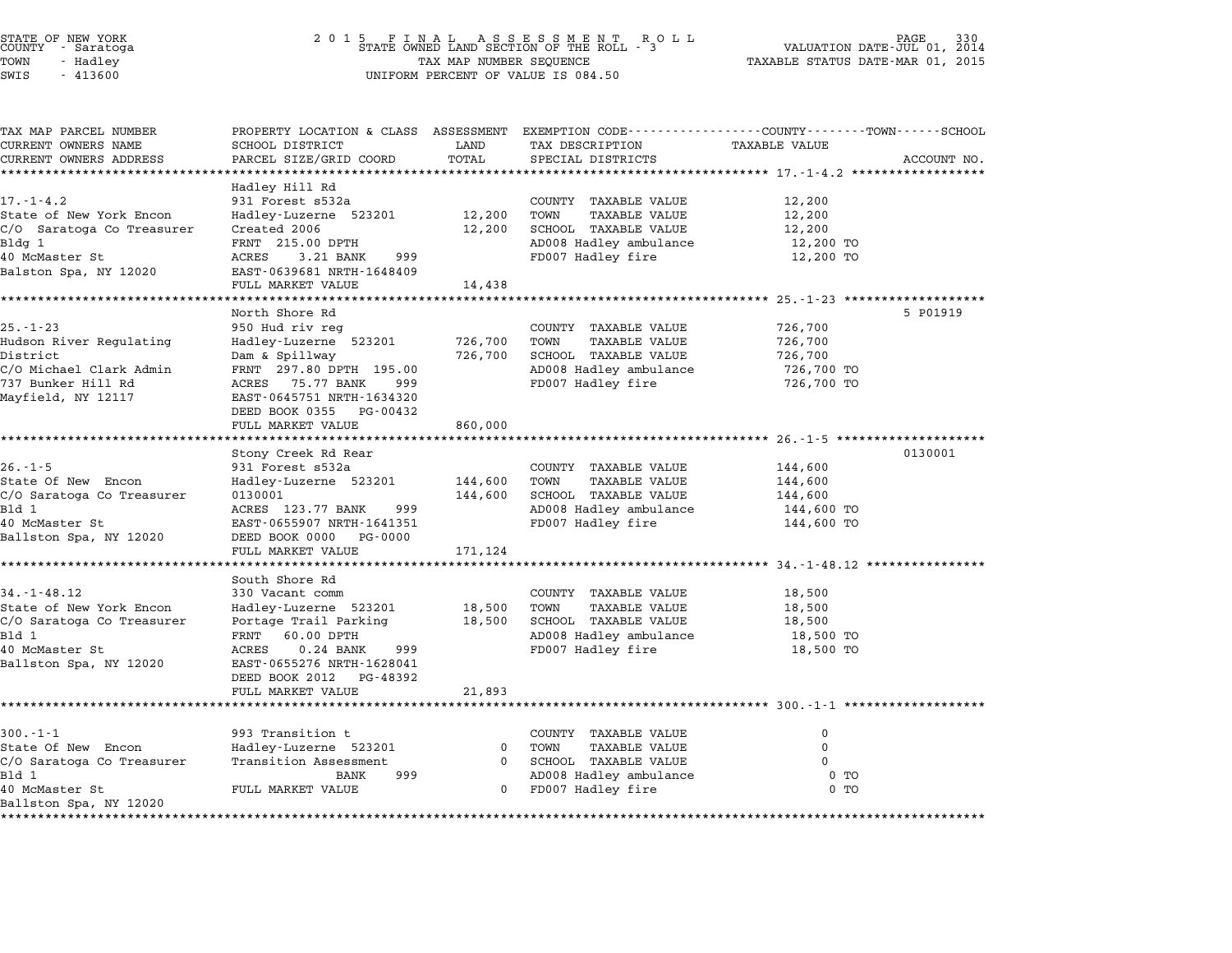| STATE OF NEW YORK<br>COUNTY<br>- Saratoga<br>TOWN<br>- Hadley<br>SWIS<br>$-413600$ |                                                                        |          | 2015 FINAL ASSESSMENT ROLL<br>STATE OWNED LAND SECTION OF THE ROLL - 3<br>TAX MAP NUMBER SEQUENCE<br>UNIFORM PERCENT OF VALUE IS 084.50 | 331<br>L L PAGE 331<br>VALUATION DATE-JUL 01, 2014<br>TAXABLE STATUS DATE-MAR 01, 2015 |
|------------------------------------------------------------------------------------|------------------------------------------------------------------------|----------|-----------------------------------------------------------------------------------------------------------------------------------------|----------------------------------------------------------------------------------------|
| TAX MAP PARCEL NUMBER                                                              | PROPERTY LOCATION & CLASS ASSESSMENT                                   |          |                                                                                                                                         | EXEMPTION CODE----------------COUNTY-------TOWN-----SCHOOL                             |
| CURRENT OWNERS NAME                                                                | SCHOOL DISTRICT<br>CURRENT OWNERS ADDRESS FARCEL SIZE/GRID COORD TOTAL | LAND     | TAX DESCRIPTION<br>SPECIAL DISTRICTS                                                                                                    | TAXABLE VALUE<br>ACCOUNT NO.                                                           |
|                                                                                    |                                                                        |          |                                                                                                                                         |                                                                                        |
|                                                                                    |                                                                        |          |                                                                                                                                         |                                                                                        |
| $300.-1-2$                                                                         | 992 Hrbrrd agg                                                         |          | TAXABLE VALUE<br>COUNTY                                                                                                                 | 2659,410                                                                               |
| Hudson River Regulating                                                            | Hadley-Luzerne 523201 0                                                |          | TAXABLE VALUE<br>TOWN                                                                                                                   | 2659,410                                                                               |
| District                                                                           | Hrrd Aggregate                                                         | 2659,410 | TAXABLE VALUE<br>SCHOOL                                                                                                                 | 2659,410                                                                               |
|                                                                                    | C/O Michael Clark Admin          Additional Assessment                 |          | AD008 Hadley ambulance                                                                                                                  | 2659,410 TO                                                                            |
| 737 Bunker Hill Rd                                                                 | 999<br>BANK                                                            |          | FD007 Hadley fire                                                                                                                       | 2659,410 TO                                                                            |
| Mayfield, NY 12117                                                                 | FULL MARKET VALUE                                                      | 3147,231 |                                                                                                                                         |                                                                                        |

\*\*\*\*\*\*\*\*\*\*\*\*\*\*\*\*\*\*\*\*\*\*\*\*\*\*\*\*\*\*\*\*\*\*\*\*\*\*\*\*\*\*\*\*\*\*\*\*\*\*\*\*\*\*\*\*\*\*\*\*\*\*\*\*\*\*\*\*\*\*\*\*\*\*\*\*\*\*\*\*\*\*\*\*\*\*\*\*\*\*\*\*\*\*\*\*\*\*\*\*\*\*\*\*\*\*\*\*\*\*\*\*\*\*\*\*\*\*\*\*\*\*\*\*\*\*\*\*\*\*\*\*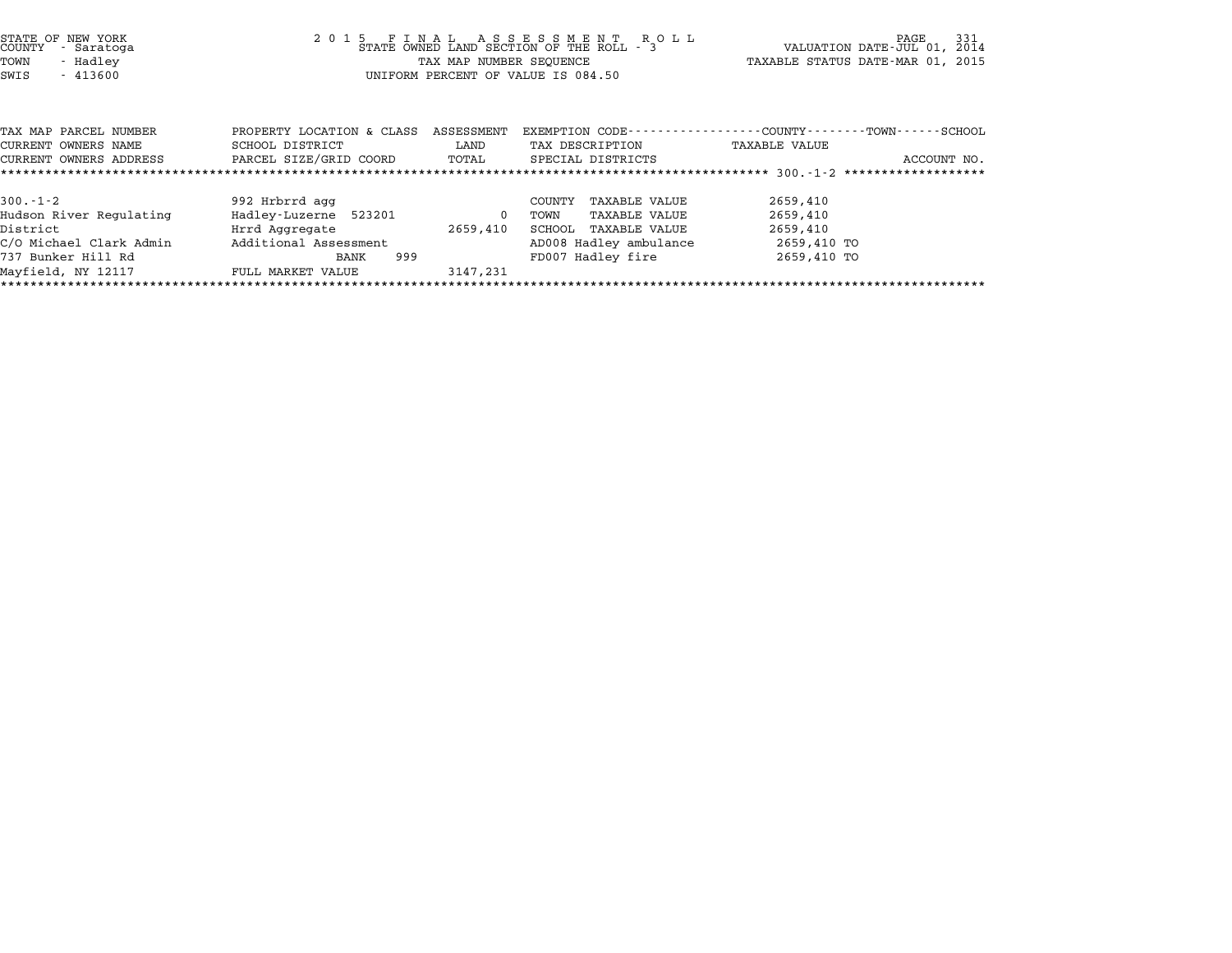| STATE OF NEW YORK<br>COUNTY - Saratoga | 2015 FINAL ASSESSMENT ROLL<br>STATE OWNED LAND SECTION OF THE ROLL - 3 | 332<br>PAGE<br>VALUATION DATE-JUL 01, 2014 |
|----------------------------------------|------------------------------------------------------------------------|--------------------------------------------|
| TOWN<br>- Hadlev                       |                                                                        | TAXABLE STATUS DATE-MAR 01, 2015           |
| SWIS<br>$-413600$                      | UNIFORM PERCENT OF VALUE IS 084.50                                     | RPS150/V04/L015                            |
|                                        |                                                                        | CURRENT DATE $6/12/2015$                   |

#### R O L L S E C T I O N T O T A L S

# \*\*\* S P E C I A L D I S T R I C T S U M M A R Y \*\*\*

|                      |                  |                   |                    | protan plotatol pohhaat |                  |                  |
|----------------------|------------------|-------------------|--------------------|-------------------------|------------------|------------------|
| CODE DISTRICT NAME   | TOTAL<br>PARCELS | EXTENSION<br>TYPE | EXTENSION<br>VALUE | AD VALOREM<br>VALUE     | EXEMPT<br>AMOUNT | TAXABLE<br>VALUE |
| AD008 Hadley ambulan |                  | 10 TOTAL          |                    | 4300,110                |                  | 4300,110         |
| FD007 Hadley fire    |                  | 10 TOTAL          |                    | 4300,110                |                  | 4300,110         |

#### \*\*\* S C H O O L D I S T R I C T S U M M A R Y \*\*\*

|        |                |                  |                  | $\mathbf{D}$ $\mathbf{L}$ $\mathbf{D}$ $\mathbf{L}$ $\mathbf{R}$ $\mathbf{L}$ $\mathbf{L}$ $\mathbf{L}$ | ם תבתנות טיט            |                  |                |                 |
|--------|----------------|------------------|------------------|---------------------------------------------------------------------------------------------------------|-------------------------|------------------|----------------|-----------------|
| CODE   | DISTRICT NAME  | TOTAL<br>PARCELS | ASSESSED<br>LAND | ASSESSED<br>TOTAL                                                                                       | EXEMPT<br><b>AMOUNT</b> | TOTAL<br>TAXABLE | STAR<br>AMOUNT | STAR<br>TAXABLE |
| 523201 | Hadley-Luzerne | 10               | 1640,700         | 4300,110                                                                                                |                         | 4300,110         |                | 4300,110        |
|        | SUB - TOTAL    | 10               | 1640,700         | 4300,110                                                                                                |                         | 4300,110         |                | 4300,110        |
|        | тотаь          | 10               | 1640,700         | 4300,110                                                                                                |                         | 4300,110         |                | 4300,110        |

#### \*\*\* S Y S T E M C O D E S S U M M A R Y \*\*\*

#### NO SYSTEM EXEMPTIONS AT THIS LEVEL

#### \*\*\* E X E M P T I O N S U M M A R Y \*\*\*

#### NO EXEMPTIONS AT THIS LEVEL

#### \*\*\* G R A N D T O T A L S \*\*\*

|            | .<br>.<br>       |         |          |          |          |          |          |          |  |
|------------|------------------|---------|----------|----------|----------|----------|----------|----------|--|
| ROLL       |                  | TOTAL   | ASSESSED | ASSESSED | TAXABLE  | TAXABLE  | TAXABLE  | STAR     |  |
| <b>SEC</b> | DESCRIPTION      | PARCELS | LAND     | TOTAL    | COUNTY   | TOWN     | SCHOOL   | TAXABLE  |  |
|            | STATE OWNED LAND | 10      | 1640,700 | 4300,110 | 4300,110 | 4300,110 | 4300,110 | 4300,110 |  |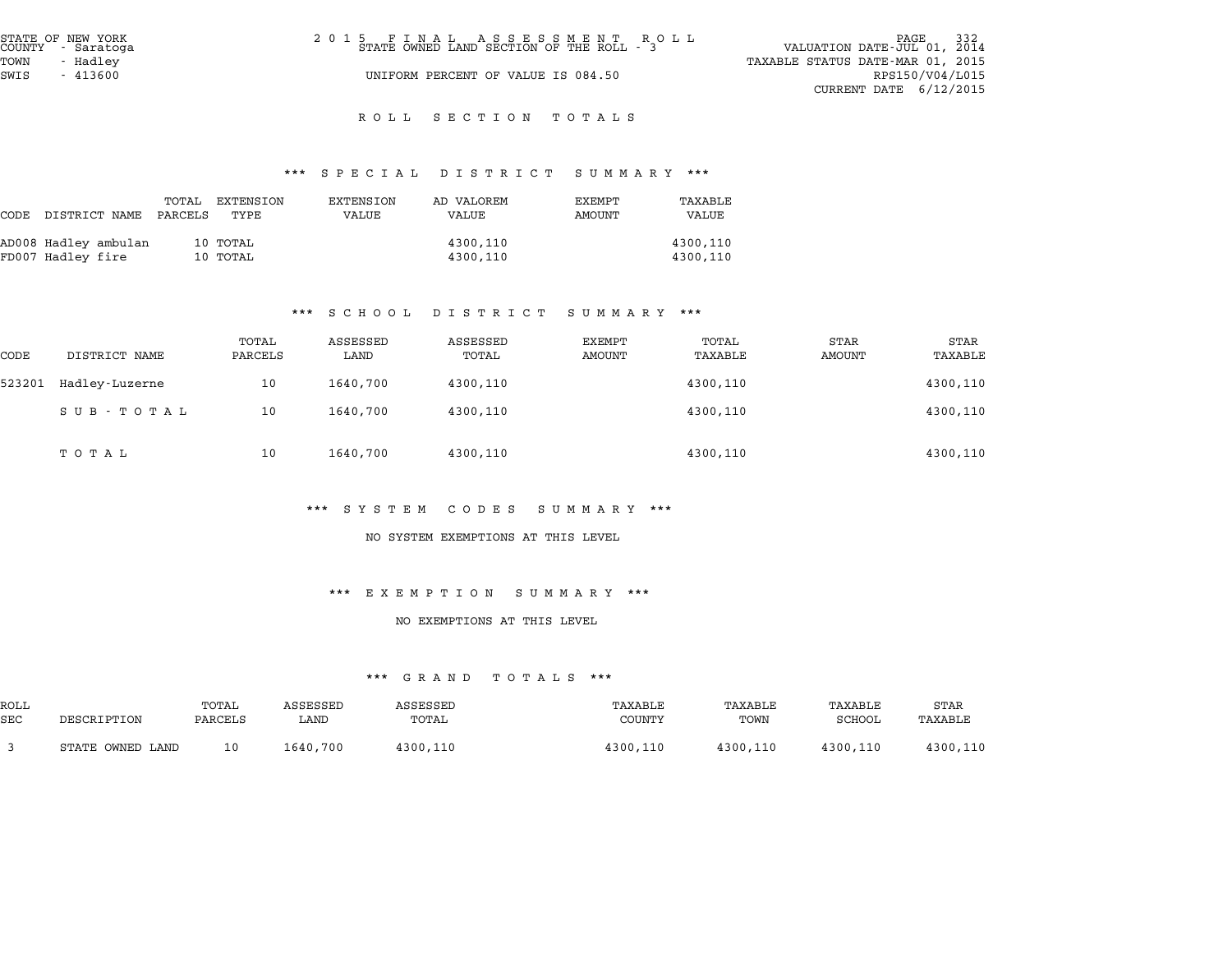| STATE OF NEW YORK<br>COUNTY<br>- Saratoga<br>TOWN<br>- Hadley<br>SWIS<br>$-413600$                                                                    | 2 0 1 5<br>5 FINAL ASSESSMENT ROSPECIAL FRANCHISE SECTION OF THE ROLL - 5<br>TAX MAP NUMBER SEQUENCE<br>UNIFORM PERCENT OF VALUE IS 084.50   | PAGE<br>333<br>VALUATION DATE-JUL 01, 2014<br>TAXABLE STATUS DATE-MAR 01, 2015 |                                                                                                                                                                                                                        |                                                                                                                 |             |
|-------------------------------------------------------------------------------------------------------------------------------------------------------|----------------------------------------------------------------------------------------------------------------------------------------------|--------------------------------------------------------------------------------|------------------------------------------------------------------------------------------------------------------------------------------------------------------------------------------------------------------------|-----------------------------------------------------------------------------------------------------------------|-------------|
| TAX MAP PARCEL NUMBER<br>CURRENT OWNERS NAME<br>CURRENT OWNERS ADDRESS                                                                                | PROPERTY LOCATION & CLASS ASSESSMENT EXEMPTION CODE---------------COUNTY-------TOWN------SCHOOL<br>SCHOOL DISTRICT<br>PARCEL SIZE/GRID COORD | LAND<br>TOTAL                                                                  | TAX DESCRIPTION<br>SPECIAL DISTRICTS                                                                                                                                                                                   | TAXABLE VALUE                                                                                                   | ACCOUNT NO. |
|                                                                                                                                                       |                                                                                                                                              |                                                                                |                                                                                                                                                                                                                        |                                                                                                                 | 5 001229    |
| $500.-1-8$<br>Citizens Telecom Co of NY<br>3 High Ridge Park<br>Stamford, CT 06905                                                                    | 866 Telephone<br>Hadley-Luzerne 523201<br>Special Franchise<br>BANK<br>999<br>DEED BOOK 0000 PG-0000<br>FULL MARKET VALUE                    | $\mathbf 0$<br>415,350<br>491,538                                              | COUNTY TAXABLE VALUE<br>TOWN<br><b>TAXABLE VALUE</b><br>SCHOOL TAXABLE VALUE<br>AD008 Hadley ambulance<br>FD007 Hadley fire<br>LT014 Hadley light<br>SE009 Hadley sewer<br>WT009 Hadley water<br>WT010 S. hadley water | 415,350<br>415,350<br>415,350<br>415,350 TO<br>415,350 TO<br>166,140 TO<br>83,070 TO<br>103,838 TO<br>62,303 TO |             |
|                                                                                                                                                       |                                                                                                                                              |                                                                                |                                                                                                                                                                                                                        |                                                                                                                 | 5 001234    |
| $500. - 1 - 11$<br>Niagara Mohawk dba<br>National Grid<br>Attn Real Estate Tax Dept D-G Special Franchise<br>300 Erie Blvd West<br>Syracuse, NY 13202 | 861 Elec & gas<br>Hadley-Luzerne 523201<br>94.8% Of Total<br>999<br>BANK<br>DEED BOOK 0000<br>PG-0000<br>FULL MARKET VALUE                   | 0<br>2380,888<br>2817,619                                                      | COUNTY TAXABLE VALUE<br>TOWN<br>TAXABLE VALUE<br>SCHOOL TAXABLE VALUE<br>AD008 Hadley ambulance<br>FD007 Hadley fire<br>LT014 Hadley light                                                                             | 2380,888<br>2380,888<br>2380,888<br>2380,888 TO<br>2380,888 TO<br>1785,666 TO                                   |             |
|                                                                                                                                                       |                                                                                                                                              |                                                                                |                                                                                                                                                                                                                        | **************** 500.-1-11.-1 ***************                                                                   |             |
| $500.-1-11.-1$<br>Niagara Mohawk dba<br>National Grid<br>Attn Real Estate Tax Dept D-G<br>300 Erie Blvd W<br>Syracuse, NY 13202                       | 861 Elec & gas<br>Corinth 1<br>412601<br>5.2% Of Total<br>999<br>BANK<br>FULL MARKET VALUE                                                   | 0<br>130,597<br>154,553                                                        | COUNTY TAXABLE VALUE<br>TOWN<br>TAXABLE VALUE<br>SCHOOL TAXABLE VALUE<br>AD008 Hadley ambulance<br>FD007 Hadley fire                                                                                                   | 130,597<br>130,597<br>130,597<br>130,597 TO<br>130,597 TO                                                       |             |
|                                                                                                                                                       |                                                                                                                                              |                                                                                |                                                                                                                                                                                                                        | **************** 500.-1-12 *******************                                                                  |             |
| $500.-1-12$<br>Time Warner Oueensbury<br>PO Box 7467<br>Charlotte, NC 28241-7467                                                                      | 869 Television<br>Hadley-Luzerne 523201<br>Special Franchise<br>999<br>BANK<br>FULL MARKET VALUE                                             | $\Omega$<br>37,526<br>44,409                                                   | COUNTY TAXABLE VALUE<br>TOWN<br><b>TAXABLE VALUE</b><br>SCHOOL TAXABLE VALUE<br>AD008 Hadley ambulance<br>FD007 Hadley fire<br>LT014 Hadley light<br>SE009 Hadley sewer<br>WT009 Hadley water<br>WT010 S. hadley water | 37,526<br>37,526<br>37,526<br>37,526 TO<br>37,526 TO<br>37,526 TO<br>9,382 TO<br>18,763 TO<br>18,763 TO         |             |

STATE OF NEW YORK <sup>2</sup> <sup>0</sup> <sup>1</sup> 5 F I N A L A S S E S S M E N T R O L L PAGE <sup>333</sup> COUNTY - Saratoga SPECIAL FRANCHISE SECTION OF THE ROLL - <sup>5</sup> VALUATION DATE-JUL 01, <sup>2014</sup>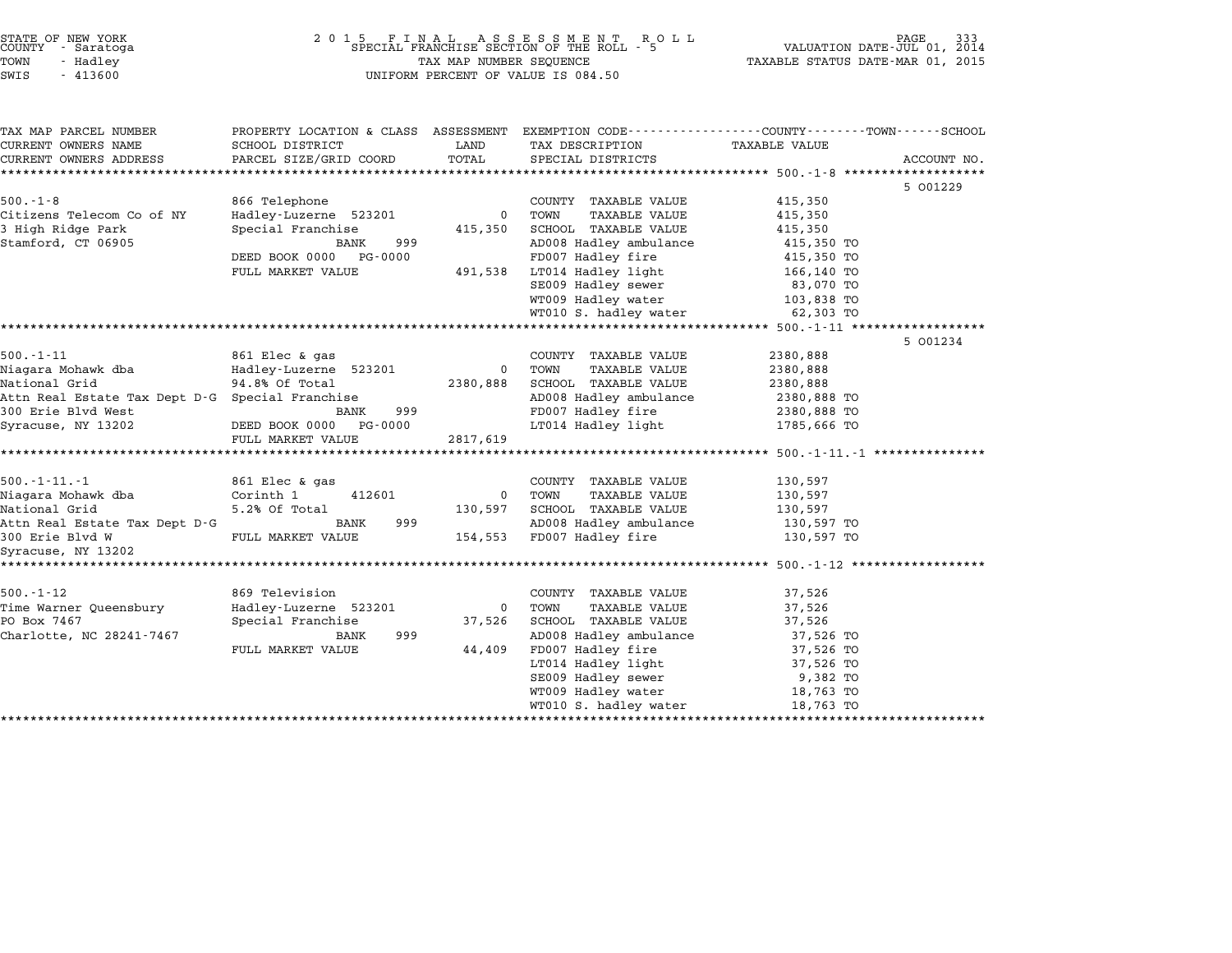| STATE OF NEW YORK<br>COUNTY - Saratoga | 2015 FINAL ASSESSMENT ROLL<br>SPECIAL FRANCHISE SECTION OF THE ROLL - 5 | PAGE 334<br>VALUATION DATE-JUL 01, 2014 |
|----------------------------------------|-------------------------------------------------------------------------|-----------------------------------------|
| TOWN<br>- Hadlev                       |                                                                         | TAXABLE STATUS DATE-MAR 01, 2015        |
| SWIS<br>$-413600$                      | UNIFORM PERCENT OF VALUE IS 084.50                                      | RPS150/V04/L015                         |
|                                        |                                                                         | CURRENT DATE $6/12/2015$                |
|                                        |                                                                         |                                         |

#### R O L L S E C T I O N T O T A L S

# \*\*\* S P E C I A L D I S T R I C T S U M M A R Y \*\*\*

|      |                      |         |           | $P_{1}$ $P_{2}$ $P_{3}$ $P_{4}$ $P_{5}$ $P_{6}$ $P_{7}$ $P_{8}$ $P_{9}$ | $\mathbf{D}$ $\mathbf{L}$ $\mathbf{D}$ $\mathbf{L}$ $\mathbf{R}$ $\mathbf{L}$ $\mathbf{L}$ $\mathbf{L}$ | $\mathbf{u}$ when $\mathbf{v}$ |          |
|------|----------------------|---------|-----------|-------------------------------------------------------------------------|---------------------------------------------------------------------------------------------------------|--------------------------------|----------|
|      |                      | TOTAL   | EXTENSION | EXTENSION                                                               | AD VALOREM                                                                                              | EXEMPT                         | TAXABLE  |
| CODE | DISTRICT NAME        | PARCELS | TYPE      | VALUE                                                                   | VALUE                                                                                                   | AMOUNT                         | VALUE    |
|      | AD008 Hadley ambulan |         | 4 TOTAL   |                                                                         | 2964,361                                                                                                |                                | 2964,361 |
|      | FD007 Hadley fire    |         | 4 TOTAL   |                                                                         | 2964,361                                                                                                |                                | 2964,361 |
|      | LT014 Hadley light   |         | 3 TOTAL   |                                                                         | 1989,332                                                                                                |                                | 1989,332 |
|      | SE009 Hadley sewer   |         | 2 TOTAL   |                                                                         | 92,452                                                                                                  |                                | 92,452   |
|      | WT009 Hadley water   |         | 2 TOTAL   |                                                                         | 122,601                                                                                                 |                                | 122,601  |
|      | WT010 S. hadley wate |         | 2 TOTAL   |                                                                         | 81,066                                                                                                  |                                | 81,066   |

# \*\*\* S C H O O L D I S T R I C T S U M M A R Y \*\*\*

|                  |                             |                  | . <u>.</u>       | $\overline{u}$ $\overline{u}$ $\overline{u}$ $\overline{u}$ $\overline{u}$ $\overline{u}$ | ב את היות שט     |                     |                       |                        |
|------------------|-----------------------------|------------------|------------------|-------------------------------------------------------------------------------------------|------------------|---------------------|-----------------------|------------------------|
| CODE             | DISTRICT NAME               | TOTAL<br>PARCELS | ASSESSED<br>LAND | ASSESSED<br>TOTAL                                                                         | EXEMPT<br>AMOUNT | TOTAL<br>TAXABLE    | <b>STAR</b><br>AMOUNT | <b>STAR</b><br>TAXABLE |
| 412601<br>523201 | Corinth 1<br>Hadley-Luzerne | د                |                  | 130,597<br>2833,764                                                                       |                  | 130,597<br>2833,764 |                       | 130,597<br>2833,764    |
|                  | SUB - TOTAL                 | 4                |                  | 2964,361                                                                                  |                  | 2964,361            |                       | 2964,361               |
|                  | ТОТАЬ                       | 4                |                  | 2964,361                                                                                  |                  | 2964,361            |                       | 2964,361               |

#### \*\*\* S Y S T E M C O D E S S U M M A R Y \*\*\*

#### NO SYSTEM EXEMPTIONS AT THIS LEVEL

#### \*\*\* E X E M P T I O N S U M M A R Y \*\*\*

NO EXEMPTIONS AT THIS LEVEL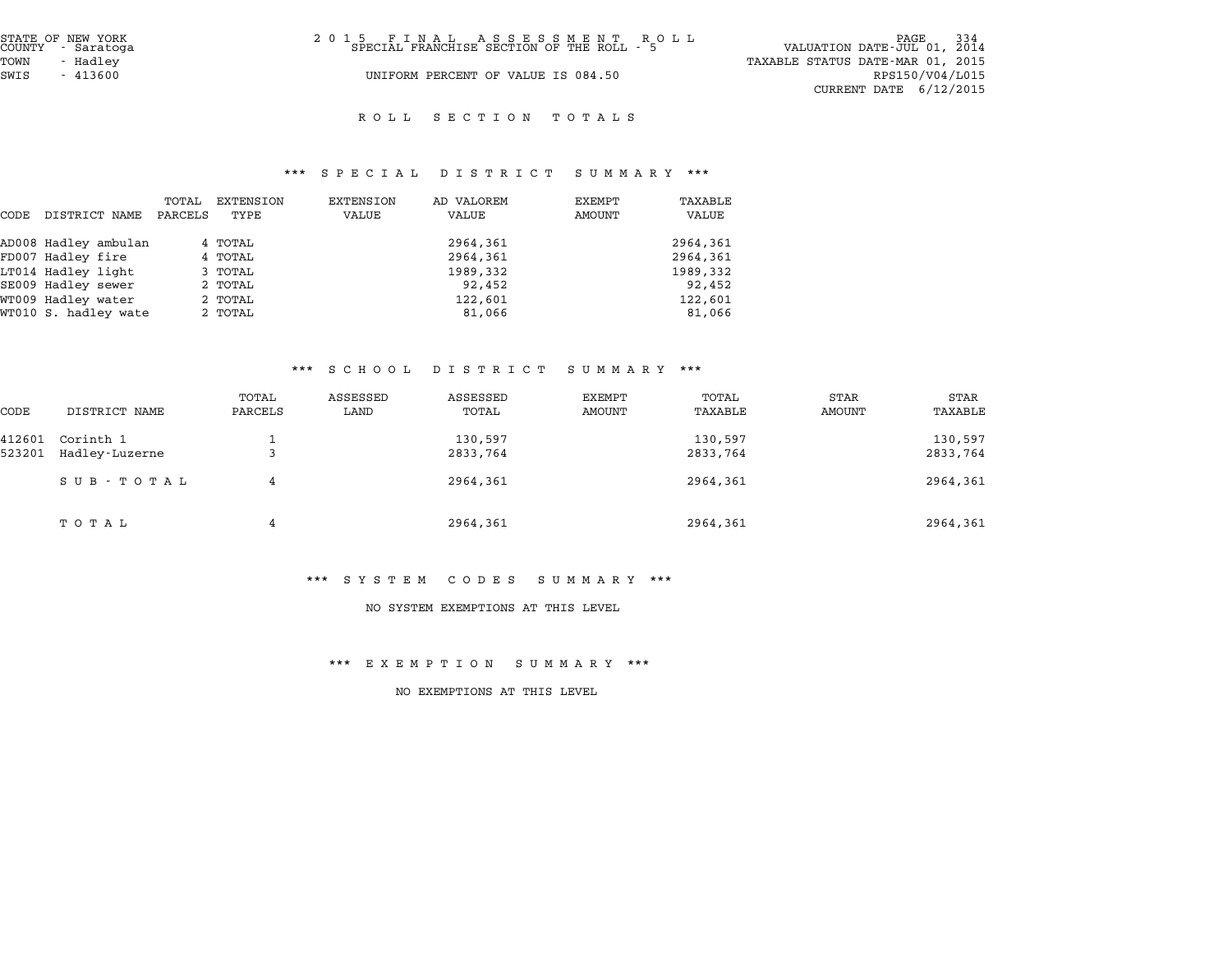| STATE OF NEW YORK<br>COUNTY - Saratoga | 2015 FINAL ASSESSMENT ROLL<br>SPECIAL FRANCHISE SECTION OF THE ROLL - 5 | PAGE 335<br>VALUATION DATE-JUL 01, 2014 |
|----------------------------------------|-------------------------------------------------------------------------|-----------------------------------------|
| TOWN<br>- Hadlev                       |                                                                         | TAXABLE STATUS DATE-MAR 01, 2015        |
| SWIS<br>$-413600$                      | UNIFORM PERCENT OF VALUE IS 084.50                                      | RPS150/V04/L015                         |
|                                        |                                                                         | CURRENT DATE $6/12/2015$                |

R O L L S E C T I O N T O T A L S

#### \*\*\* G R A N D T O T A L S \*\*\*

|            |                   |         |          | ש א <b>ב</b> א ש | .<br>.   |          |          |          |
|------------|-------------------|---------|----------|------------------|----------|----------|----------|----------|
| ROLL       |                   | TOTAL   | ASSESSED | ASSESSED         | TAXABLE  | TAXABLE  | TAXABLE  | STAR     |
| <b>SEC</b> | DESCRIPTION       | PARCELS | LAND     | TOTAL            | COUNTY   | TOWN     | SCHOOL   | TAXABLE  |
|            | SPECIAL FRANCHISE |         |          | 2964,361         | 2964,361 | 2964,361 | 2964,361 | 2964,361 |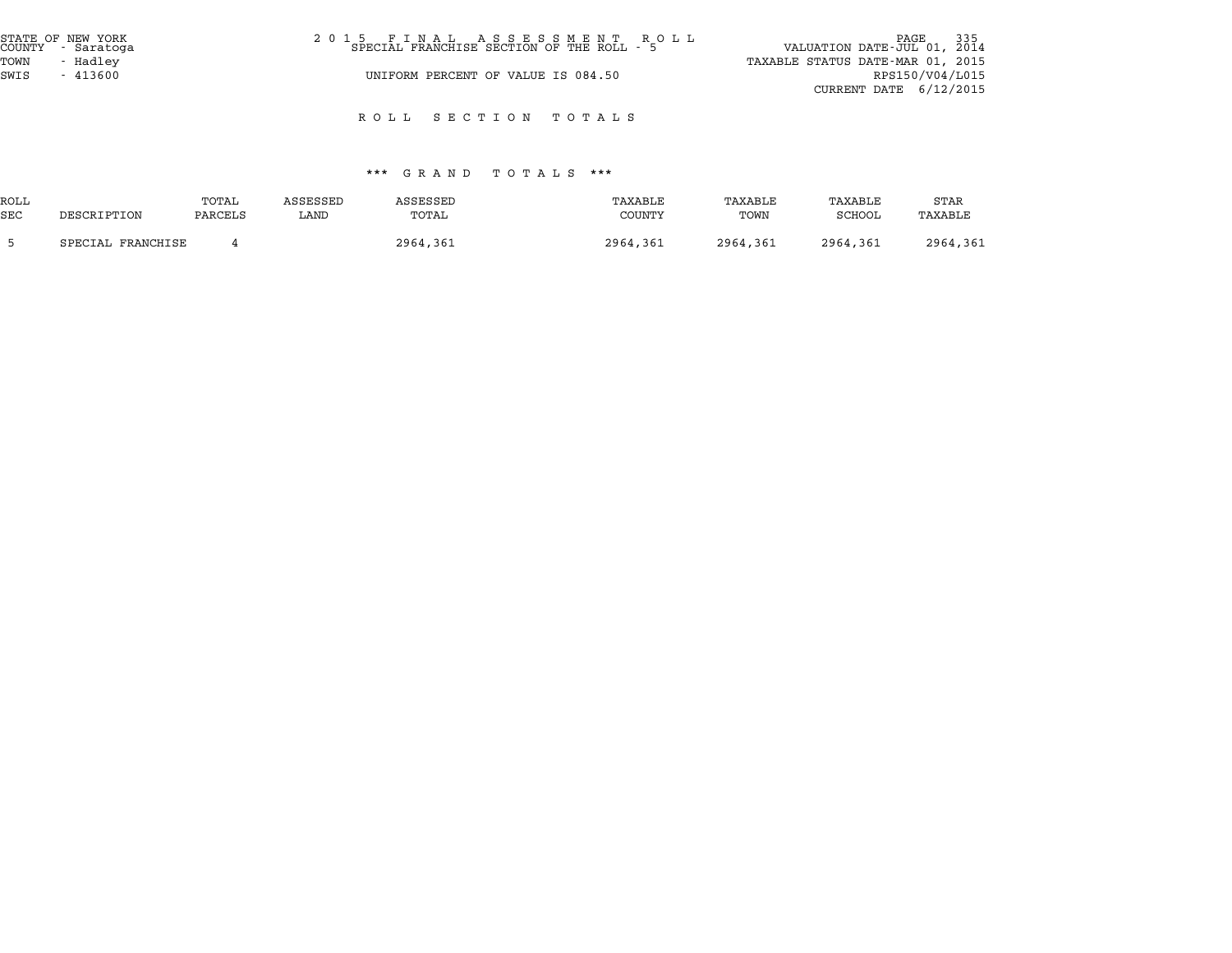| STATE OF NEW YORK<br>COUNTY - Saratoga<br>TOWN<br>- Hadley<br>SWIS<br>$-413600$                                                                       | 2 0 1 5<br>FINAL ASSESSMENT ROUTILITY & R.R. SECTION OF THE ROLL - 6<br>TAX MAP NUMBER SEQUENCE<br>UNIFORM PERCENT OF VALUE IS 084.50                                                                                                                               | PAGE<br>336<br>VALUATION DATE-JUL 01, 2014<br>TAXABLE STATUS DATE-MAR 01, 2015 |                                                                                                                             |                                                                     |             |
|-------------------------------------------------------------------------------------------------------------------------------------------------------|---------------------------------------------------------------------------------------------------------------------------------------------------------------------------------------------------------------------------------------------------------------------|--------------------------------------------------------------------------------|-----------------------------------------------------------------------------------------------------------------------------|---------------------------------------------------------------------|-------------|
| TAX MAP PARCEL NUMBER<br>CURRENT OWNERS NAME<br>CURRENT OWNERS ADDRESS                                                                                | PROPERTY LOCATION & CLASS ASSESSMENT EXEMPTION CODE----------------COUNTY-------TOWN------SCHOOL<br>SCHOOL DISTRICT<br>PARCEL SIZE/GRID COORD                                                                                                                       | LAND<br>TOTAL                                                                  | TAX DESCRIPTION<br>SPECIAL DISTRICTS                                                                                        | <b>TAXABLE VALUE</b>                                                | ACCOUNT NO. |
| $25. - 1 - 19$<br>Erie Boulevard Hydropower<br>Co Code 190017<br>Attn: Brookfield Power<br>200 Donald Lynch Blvd<br>Marlboro, MA 01752                | North Shore Rd<br>380 Pub Util Vac<br>Hadley-Luzerne 523201<br>FRNT 350.00 DPTH<br>ACRES<br>9.50 BANK<br>999<br>EAST-0647020 NRTH-1634896<br>DEED BOOK 1526<br>PG-298<br>FULL MARKET VALUE                                                                          | 9,900<br>9,900<br>11,716                                                       | COUNTY TAXABLE VALUE<br>TOWN<br>TAXABLE VALUE<br>SCHOOL TAXABLE VALUE<br>AD008 Hadley ambulance<br>FD007 Hadley fire        | 9,900<br>9,900<br>9,900<br>9,900 TO<br>9,900 TO                     | 5-N01075    |
| $25. - 1 - 20$<br>Erie Boulevard Hydropower<br>Co Code 190017<br>Attn: Brookfield Power<br>200 Donald Lynch Blvd<br>Marlboro, MA 01752                | ***********************<br>911038 North Shore Rd<br>874 Elec-hydro<br>Hadley-Luzerne 523201<br>E J West Hydro &<br>Power House & Ect<br>FRNT 160.00 DPTH<br>9.65 BANK<br>999<br>ACRES<br>EAST-0647052 NRTH-1634013<br>DEED BOOK 1526<br>PG-298<br>FULL MARKET VALUE | *************<br>76,700<br>16076,700<br>19025,680                              | COUNTY TAXABLE VALUE<br>TOWN<br>TAXABLE VALUE<br>SCHOOL TAXABLE VALUE<br>AD008 Hadley ambulance<br>FD007 Hadley fire        | 16076,700<br>16076,700<br>16076,700<br>16076,700 TO<br>16076,700 TO | 5 N01131    |
| $26. - 1 - 11.1$<br>Niagara Mohawk dba<br>Co Code 132350<br>National Grid<br>Att Real Estate Tax Dept D-G<br>300 Erie Blvd West<br>Syracuse, NY 13202 | North Shore Rd<br>380 Pub Util Vac<br>Hadley-Luzerne 523201<br>Sprier West #9<br>Transmission<br>1979 New Const 525400<br>ACRES 33.10 BANK<br>999<br>EAST-0652825 NRTH-1632686<br>DEED BOOK 349<br>$PG - 29$<br>FULL MARKET VALUE                                   | 20,200<br>20,200<br>23,905                                                     | COUNTY TAXABLE VALUE<br>TOWN<br><b>TAXABLE VALUE</b><br>SCHOOL TAXABLE VALUE<br>AD008 Hadley ambulance<br>FD007 Hadley fire | 20,200<br>20,200<br>20,200<br>20,200 TO<br>20,200 TO                | 5 N01146    |
| $26. - 1 - 22.111$<br>Erie Boulevard Hydropower<br>Co Code 190017<br>Attn: Brookfield Power<br>200 Donald Lynch Blvd<br>Marlboro, MA 01752            | North Shore Rd Rear<br>271 Mfg housings - WTRFNT<br>Hadley-Luzerne 523201<br>Stewart Bridge Hydro Land<br>Leased ; Waterfront<br>Campsites/Trailers<br>ACRES<br>16.67<br>EAST-0651211 NRTH-1632195<br>DEED BOOK 1526 PG-298                                         | 21,000<br>39,000                                                               | COUNTY TAXABLE VALUE<br>TOWN<br>TAXABLE VALUE<br>SCHOOL TAXABLE VALUE<br>AD008 Hadley ambulance<br>FD007 Hadley fire        | 39,000<br>39,000<br>39,000<br>39,000 TO<br>39,000 TO                | 5 N01079    |

STATE OF NEW YORK <sup>2</sup> <sup>0</sup> <sup>1</sup> 5 F I N A L A S S E S S M E N T R O L L PAGE <sup>336</sup> COUNTY - Saratoga UTILITY & R.R. SECTION OF THE ROLL - <sup>6</sup> VALUATION DATE-JUL 01, <sup>2014</sup>

DEED BOOK 1526 PG-298<br>FULL MARKET VALUE 46,154

\*\*\*\*\*\*\*\*\*\*\*\*\*\*\*\*\*\*\*\*\*\*\*\*\*\*\*\*\*\*\*\*\*\*\*\*\*\*\*\*\*\*\*\*\*\*\*\*\*\*\*\*\*\*\*\*\*\*\*\*\*\*\*\*\*\*\*\*\*\*\*\*\*\*\*\*\*\*\*\*\*\*\*\*\*\*\*\*\*\*\*\*\*\*\*\*\*\*\*\*\*\*\*\*\*\*\*\*\*\*\*\*\*\*\*\*\*\*\*\*\*\*\*\*\*\*\*\*\*\*\*\*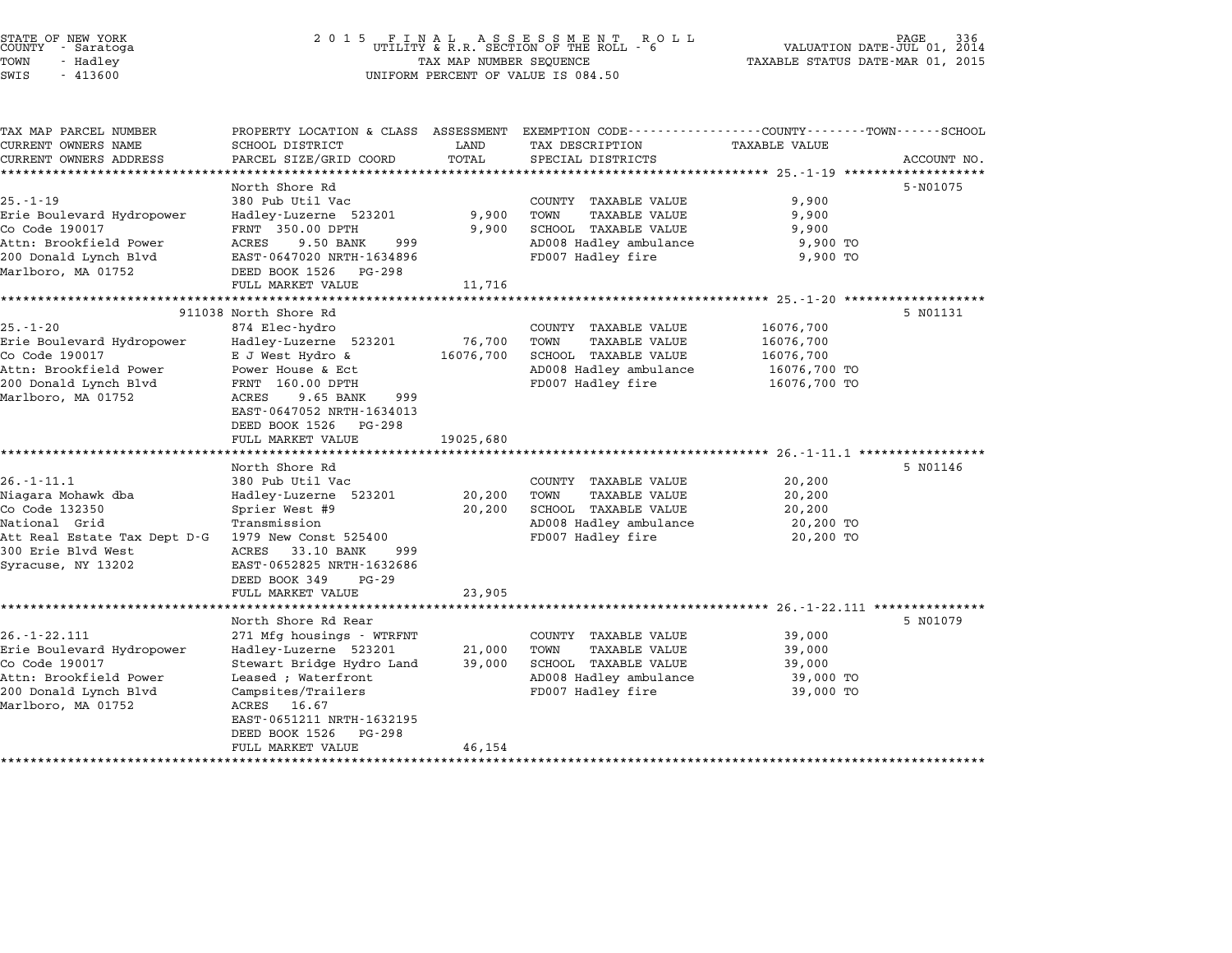## STATE OF NEW YORK <sup>2</sup> <sup>0</sup> <sup>1</sup> 5 F I N A L A S S E S S M E N T R O L L PAGE <sup>337</sup> COUNTY - Saratoga UTILITY & R.R. SECTION OF THE ROLL - <sup>6</sup> VALUATION DATE-JUL 01, <sup>2014</sup> TOWN - Hadley TAX MAP NUMBER SEQUENCE TAXABLE STATUS DATE-MAR 01, <sup>2015</sup> SWIS - <sup>413600</sup> UNIFORM PERCENT OF VALUE IS 084.50

| TAX MAP PARCEL NUMBER                                   |                                                                                               |        |                                                 | PROPERTY LOCATION & CLASS ASSESSMENT EXEMPTION CODE----------------COUNTY-------TOWN-----SCHOOL |             |
|---------------------------------------------------------|-----------------------------------------------------------------------------------------------|--------|-------------------------------------------------|-------------------------------------------------------------------------------------------------|-------------|
| CURRENT OWNERS NAME                                     | SCHOOL DISTRICT                                                                               | LAND   | TAX DESCRIPTION                                 | <b>TAXABLE VALUE</b>                                                                            |             |
| CURRENT OWNERS ADDRESS                                  | PARCEL SIZE/GRID COORD                                                                        | TOTAL  | SPECIAL DISTRICTS                               |                                                                                                 | ACCOUNT NO. |
|                                                         |                                                                                               |        |                                                 |                                                                                                 |             |
|                                                         | Stony Creek Rd                                                                                |        |                                                 |                                                                                                 |             |
| $27. - 1 - 10.22$                                       | 380 Pub Util Vac<br>Hadley-Luzerne 523201 500                                                 |        | COUNTY TAXABLE VALUE                            | 500                                                                                             |             |
| Niagara Mohawk dba                                      |                                                                                               |        | TOWN<br>TAXABLE VALUE                           | 500                                                                                             |             |
| National Grid                                           | ACRES 0.42                                                                                    | 500    | SCHOOL TAXABLE VALUE<br>AD008 Hadley ambulance  | 500                                                                                             |             |
|                                                         |                                                                                               |        |                                                 | 500 TO                                                                                          |             |
|                                                         |                                                                                               |        | FD007 Hadley fire                               | 500 TO                                                                                          |             |
|                                                         |                                                                                               |        |                                                 | 500 TO                                                                                          |             |
|                                                         | $Co$ Rd $1$                                                                                   |        |                                                 |                                                                                                 |             |
|                                                         |                                                                                               |        | COUNTY TAXABLE VALUE                            | 14,900                                                                                          |             |
|                                                         | Hadley-Luzerne 523201 14,900                                                                  |        | TAXABLE VALUE<br>TOWN                           | 14,900                                                                                          |             |
|                                                         |                                                                                               | 14,900 | SCHOOL TAXABLE VALUE                            | 14,900                                                                                          |             |
| Attn Real Estate Tax Dept D-G FRNT 110.00 DPTH          |                                                                                               |        | AD008 Hadley ambulance                          | 14,900 TO                                                                                       |             |
| 300 Erie Blvd West <sup>-</sup> ACRES 4.74 BANK         | 330                                                                                           |        | FD007 Hadley fire                               | 14,900 TO                                                                                       |             |
| Syracuse, NY 13202                                      | EAST-0663729 NRTH-1636135                                                                     |        |                                                 |                                                                                                 |             |
|                                                         | DEED BOOK 999<br>PG-378                                                                       |        | LT014 Hadley light<br>WT009 Hadley water        | 14,900 TO<br>14,900 TO                                                                          |             |
|                                                         | FULL MARKET VALUE                                                                             | 17,633 |                                                 |                                                                                                 |             |
|                                                         |                                                                                               |        |                                                 |                                                                                                 |             |
|                                                         | Co Rd 1 Rear                                                                                  |        |                                                 |                                                                                                 |             |
| $27. - 1 - 13.2$                                        | 380 Pub Util Vac                                                                              |        | COUNTY TAXABLE VALUE                            | 3,400                                                                                           |             |
|                                                         |                                                                                               | 3,400  | TOWN<br>TAXABLE VALUE                           | 3,400                                                                                           |             |
| National Grid                                           | ACRES<br>2.05                                                                                 | 3,400  | SCHOOL TAXABLE VALUE                            | 3,400                                                                                           |             |
| Attn Real Estate Tax Dept D-G EAST-0663123 NRTH-1636110 |                                                                                               |        | AD008 Hadley ambulance<br>FD007 Hadley fire     | 3,400 TO                                                                                        |             |
| 300 Erie Blvd West                                      |                                                                                               |        |                                                 | 3,400 TO                                                                                        |             |
| Syracuse, NY 13202                                      | DEED BOOK 999 PG-378<br>FULL MARKET VALUE                                                     |        | 4,024 LT014 Hadley light<br>WT009 Hadley water  | 3,400 TO                                                                                        |             |
|                                                         |                                                                                               |        |                                                 | 3,400 TO                                                                                        |             |
|                                                         |                                                                                               |        |                                                 |                                                                                                 |             |
|                                                         | Co Rd 1 Rear                                                                                  |        |                                                 |                                                                                                 |             |
| $27. - 1 - 14$                                          | 380 Pub Util Vac                                                                              |        | COUNTY TAXABLE VALUE                            | 800                                                                                             |             |
| Niagara Mohawk                                          | Hadley-Luzerne 5232<br>Vacant Utility Land<br>Hadley-Luzerne 523201                           | 800    | TOWN<br>TAXABLE VALUE                           | 800                                                                                             |             |
| Co Code 132350                                          |                                                                                               | 800    | SCHOOL TAXABLE VALUE                            | 800                                                                                             |             |
| Att: Property Tax Dept. D-G ACRES 0.39 BANK             | 999                                                                                           |        | AD008 Hadley ambulance<br>FD007 Hadley fire     | 800 TO                                                                                          |             |
| 300 Erie Blvd West                                      |                                                                                               |        |                                                 | 800 TO                                                                                          |             |
| Syracuse, NY 13202                                      | RURES 0.39 BANA 999<br>EAST-0665250 NRTH-1636382<br>DEED BOOK 999 PG-378<br>FULL MARKET VALUE |        | LT014 Hadley light<br>947   WT009 Hadley water  | 800 TO                                                                                          |             |
|                                                         |                                                                                               |        |                                                 | 800 TO                                                                                          |             |
|                                                         |                                                                                               |        |                                                 |                                                                                                 |             |
|                                                         | North Shore Rd                                                                                |        |                                                 |                                                                                                 | 5 N01212    |
| $27. - 2 - 3.1$                                         | 380 Pub Util Vac                                                                              |        | COUNTY TAXABLE VALUE                            | 26,500                                                                                          |             |
| Niagara Mohawk Power Corp.                              | Hadley-Luzerne 523201                                                                         | 26,500 | TOWN<br>TAXABLE VALUE                           | 26,500                                                                                          |             |
| Att: Property Tax Dept. D-G                             | FRNT 3685.00 DPTH                                                                             | 26,500 | SCHOOL TAXABLE VALUE                            | 26,500                                                                                          |             |
| 300 Erie Blvd. West                                     | ACRES 18.25                                                                                   |        | AD008 Hadley ambulance                          | 26,500 TO                                                                                       |             |
| Syracuse, NY 13202                                      | EAST-0663974 NRTH-1633742                                                                     |        | FD007 Hadley fire                               | 26,500 TO                                                                                       |             |
|                                                         | DEED BOOK 2007 PG-37315<br>FULL MARKET VALUE                                                  |        | LT014 Hadley light<br>31,361 SE009 Hadley sewer | 26,500 TO                                                                                       |             |
|                                                         |                                                                                               |        | WT009 Hadley water                              | 26,500 TO<br>26,500 TO                                                                          |             |
|                                                         |                                                                                               |        |                                                 |                                                                                                 |             |
|                                                         |                                                                                               |        |                                                 |                                                                                                 |             |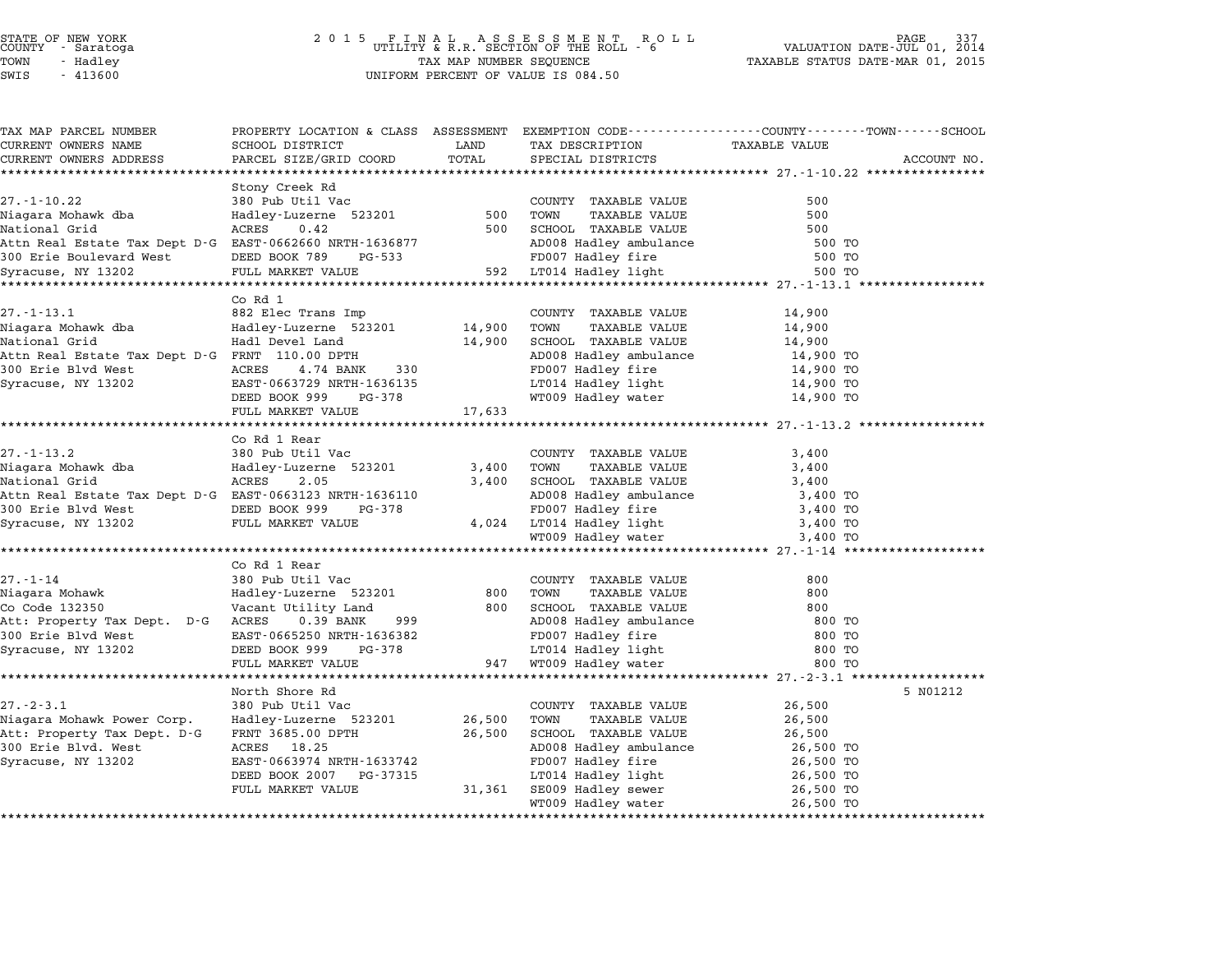## STATE OF NEW YORK <sup>2</sup> <sup>0</sup> <sup>1</sup> 5 F I N A L A S S E S S M E N T R O L L PAGE <sup>338</sup> COUNTY - Saratoga UTILITY & R.R. SECTION OF THE ROLL - <sup>6</sup> VALUATION DATE-JUL 01, <sup>2014</sup> TOWN - Hadley TAX MAP NUMBER SEQUENCE TAXABLE STATUS DATE-MAR 01, <sup>2015</sup> STATE OF NEW YORK  $\begin{array}{cccccccccccccccccccccc} \text{STATE OF NEW YORK} \end{array} \begin{array}{cccccccccccccc} \text{STATE OF NEW YORK} \end{array} \begin{array}{cccccccccccccc} \text{SUS B S S M E N T} \end{array} \begin{array}{cccccccccc} \text{COUNTY} \end{array} \begin{array}{cccccccccc} \text{SUS B S S M E N T} \end{array} \begin{array}{cccccccccc} \text{CUNIFY A R. R. SECTION OF THE ROLL} \end{array} \begin{array}{cccccccccc} \text{SUS B S S M E N T} \end{array} \end{array} \begin{array}{cccccccccc} \text{S$

| TAX MAP PARCEL NUMBER                                            |                                                                                                              |             |                                                                                                                           | PROPERTY LOCATION & CLASS ASSESSMENT EXEMPTION CODE----------------COUNTY-------TOWN-----SCHOOL |             |
|------------------------------------------------------------------|--------------------------------------------------------------------------------------------------------------|-------------|---------------------------------------------------------------------------------------------------------------------------|-------------------------------------------------------------------------------------------------|-------------|
| CURRENT OWNERS NAME                                              | SCHOOL DISTRICT                                                                                              | LAND        | TAX DESCRIPTION TAXABLE VALUE SPECIAL DISTRICTS                                                                           |                                                                                                 |             |
| CURRENT OWNERS ADDRESS                                           | PARCEL SIZE/GRID COORD                                                                                       | TOTAL       |                                                                                                                           |                                                                                                 | ACCOUNT NO. |
|                                                                  |                                                                                                              |             |                                                                                                                           |                                                                                                 |             |
|                                                                  | Rockwell St                                                                                                  |             |                                                                                                                           |                                                                                                 |             |
| $27. - 2 - 3.4$                                                  |                                                                                                              |             | COUNTY TAXABLE VALUE                                                                                                      | 400                                                                                             |             |
|                                                                  |                                                                                                              |             | TAXABLE VALUE<br>TOWN                                                                                                     | 400                                                                                             |             |
| National Grid                                                    | ACRES 0.20                                                                                                   | 400         |                                                                                                                           | 400                                                                                             |             |
|                                                                  |                                                                                                              |             | SCHOOL TAXABLE VALUE<br>AD008 Hadley ambulance<br>FD007 Hadley fire                                                       | 400 TO                                                                                          |             |
|                                                                  | DEED BOOK 340<br>FULL MARKET VALUE                                                                           |             |                                                                                                                           | 400 TO                                                                                          |             |
| Syracuse, NY 13202                                               |                                                                                                              | 473         | LT014 Hadley light                                                                                                        | 400 TO<br>400 ጥቦ<br>400 TO                                                                      |             |
|                                                                  |                                                                                                              |             | SE009 Hadley sewer<br>WT009 Hadley water                                                                                  | 400 TO                                                                                          |             |
|                                                                  |                                                                                                              |             |                                                                                                                           |                                                                                                 |             |
|                                                                  | Woodard Ave Rear                                                                                             |             |                                                                                                                           |                                                                                                 | 5 N01222    |
| $27. - 3 - 1.11$                                                 | 380 Pub Util Vac - WTRFNT                                                                                    |             | COUNTY TAXABLE VALUE                                                                                                      | 25,900                                                                                          |             |
|                                                                  |                                                                                                              | 25,900 TOWN | TAXABLE VALUE                                                                                                             | 25,900                                                                                          |             |
|                                                                  |                                                                                                              |             | 25,900 SCHOOL TAXABLE VALUE                                                                                               | 25,900                                                                                          |             |
| 1990 Erie Blvd West<br>1990 Erie Blvd West<br>Syracuse, NY 13202 |                                                                                                              |             |                                                                                                                           |                                                                                                 |             |
|                                                                  |                                                                                                              |             |                                                                                                                           |                                                                                                 |             |
| Syracuse, NY 13202                                               |                                                                                                              |             |                                                                                                                           |                                                                                                 |             |
|                                                                  | DEED BOOK 0339 PG-0597 11014 Hadley light 25,900 TO<br>FULL MARKET VALUE 30,651 WT009 Hadley water 25,900 TO |             |                                                                                                                           |                                                                                                 |             |
|                                                                  |                                                                                                              |             |                                                                                                                           |                                                                                                 |             |
|                                                                  | First Ave                                                                                                    |             |                                                                                                                           |                                                                                                 |             |
|                                                                  |                                                                                                              | 200         | COUNTY TAXABLE VALUE<br>TAXABLE VALUE<br>TAXABLE VALUE                                                                    | 200                                                                                             |             |
|                                                                  |                                                                                                              |             | TOWN                                                                                                                      | 200                                                                                             |             |
|                                                                  |                                                                                                              | 200         | SCHOOL TAXABLE VALUE<br>AD008 Hadley ambulance<br>FD007 Hadley fire<br>LT014 Hadley light<br>TD014 Hadley light<br>200 TO |                                                                                                 |             |
|                                                                  | 999                                                                                                          |             |                                                                                                                           |                                                                                                 |             |
| Attn Real Estate Tax Dept D-G EAST-0663537 NRTH-1636066          |                                                                                                              |             |                                                                                                                           |                                                                                                 |             |
| 300 Erie Blvd West                                               | DEED BOOK 989 E<br>FULL MARKET VALUE<br>PG-812                                                               |             |                                                                                                                           |                                                                                                 |             |
| Syracuse, NY 13202                                               |                                                                                                              |             | 237 SE009 Hadley sewer<br>WT009 Hadley water                                                                              | 200 TO                                                                                          |             |
|                                                                  |                                                                                                              |             |                                                                                                                           | 200 TO                                                                                          |             |
|                                                                  |                                                                                                              |             |                                                                                                                           |                                                                                                 |             |
|                                                                  | Co Rd 1                                                                                                      |             |                                                                                                                           |                                                                                                 |             |
| $27.14 - 3 - 1.2$                                                | 380 Pub Util Vac<br>380 Pub Util Vac<br>Hadley-Luzerne 523201                                                | $500$       | COUNTY TAXABLE VALUE                                                                                                      | 500                                                                                             |             |
| Niagara Mohawk dba                                               |                                                                                                              |             | TOWN<br>TAXABLE VALUE                                                                                                     | 500                                                                                             |             |
| Co Code 132350                                                   | Vacant Utility Land<br>FRNT 60.00 DPTH                                                                       | 500         | SCHOOL TAXABLE VALUE                                                                                                      | 500                                                                                             |             |
| National Grid                                                    |                                                                                                              |             | AD008 Hadley ambulance 500 TO<br>FD007 Hadley fire 500 TO<br>LT014 Hadley light 500 TO                                    |                                                                                                 |             |
| Attn Real Estate Tax Dept D-G ACRES 0.19 BANK                    | 999                                                                                                          |             |                                                                                                                           |                                                                                                 |             |
| 300 Erie Blvd West                                               | EAST-0663817 NRTH-1636077                                                                                    |             |                                                                                                                           |                                                                                                 |             |
| Syracuse, NY 13202                                               | PG-243<br>DEED BOOK 992                                                                                      |             | SE009 Hadley sewer                                                                                                        | 500 TO                                                                                          |             |
|                                                                  | FULL MARKET VALUE                                                                                            |             | 592 WT009 Hadley water                                                                                                    | 500 TO                                                                                          |             |
|                                                                  |                                                                                                              |             |                                                                                                                           |                                                                                                 |             |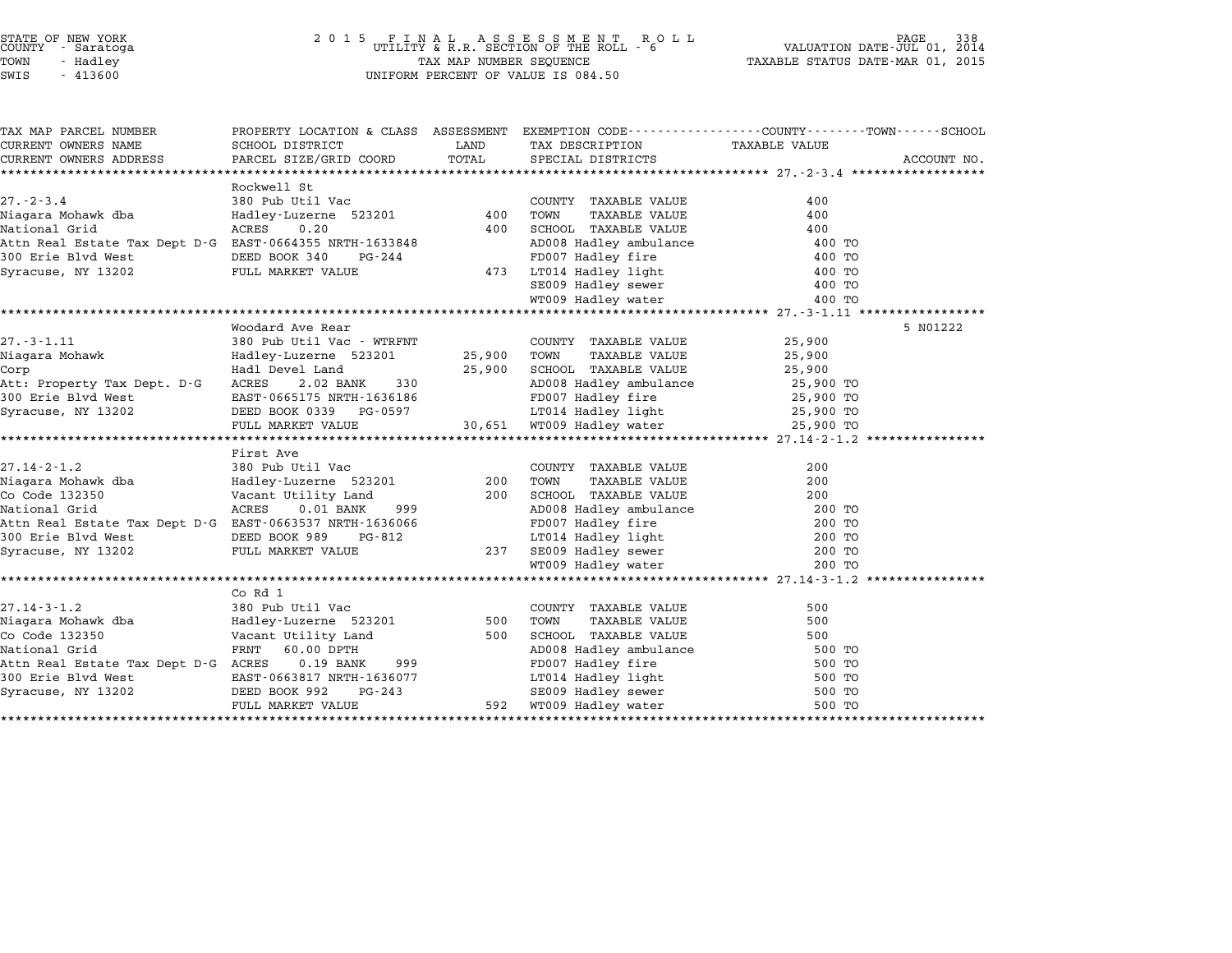## STATE OF NEW YORK <sup>2</sup> <sup>0</sup> <sup>1</sup> 5 F I N A L A S S E S S M E N T R O L L PAGE <sup>339</sup> COUNTY - Saratoga UTILITY & R.R. SECTION OF THE ROLL - <sup>6</sup> VALUATION DATE-JUL 01, <sup>2014</sup> TOWN - Hadley TAX MAP NUMBER SEQUENCE TAXABLE STATUS DATE-MAR 01, <sup>2015</sup> SWIS - <sup>413600</sup> UNIFORM PERCENT OF VALUE IS 084.50

| TAX MAP PARCEL NUMBER                                                             | PROPERTY LOCATION & CLASS ASSESSMENT EXEMPTION CODE---------------COUNTY-------TOWN------SCHOOL |        |                                                  |                        |             |
|-----------------------------------------------------------------------------------|-------------------------------------------------------------------------------------------------|--------|--------------------------------------------------|------------------------|-------------|
| CURRENT OWNERS NAME                                                               | SCHOOL DISTRICT                                                                                 | LAND   | TAX DESCRIPTION TAXABLE VALUE                    |                        |             |
| CURRENT OWNERS ADDRESS                                                            | PARCEL SIZE/GRID COORD                                                                          | TOTAL  | SPECIAL DISTRICTS                                |                        | ACCOUNT NO. |
|                                                                                   |                                                                                                 |        |                                                  |                        |             |
|                                                                                   | Stony Creek Rd                                                                                  |        |                                                  |                        | 5 N01210    |
| $27.14 - 3 - 2.1$                                                                 | 380 Pub Util Vac<br>Hadley-Luzerne 523201 16,300                                                |        | COUNTY TAXABLE VALUE                             | 16,300                 |             |
| nii 5 2:1<br>Niagara Mohawk dba<br>Co Code 13250                                  |                                                                                                 |        | TAXABLE VALUE<br>TOWN                            | 16,300                 |             |
| Co Code 13250                                                                     | Vacant Utility Land                                                                             | 16,300 | SCHOOL TAXABLE VALUE                             | 16,300                 |             |
| National Grid                                                                     | FRNT 120.00 DPTH<br>$0.74$ BANK<br>999                                                          |        | AD008 Hadley ambulance                           | 16,300 TO<br>16,300 TO |             |
| Attn Real Estate Tax Dept D-G ACRES                                               |                                                                                                 |        | FD007 Hadley fire<br>LT014 Hadley light          |                        |             |
| 300 Erie Blvd West                                                                | EAST-0664119 NRTH-1636088                                                                       |        | WT009 Hadley water                               | 16,300 TO<br>16,300 TO |             |
| Syracuse, NY 13202                                                                | DEED BOOK 0346 PG-0490                                                                          |        |                                                  |                        |             |
|                                                                                   | FULL MARKET VALUE                                                                               | 19,290 |                                                  |                        |             |
|                                                                                   | Stony Creek Rd                                                                                  |        |                                                  |                        |             |
| $27.14 - 3 - 2.2$                                                                 | 380 Pub Util Vac                                                                                |        | COUNTY TAXABLE VALUE                             | 16,300                 |             |
| Niagara Mohawk Power Corp.                                                        | Hadley-Luzerne 523201 16,300                                                                    |        | TOWN<br>TAXABLE VALUE                            | 16,300                 |             |
| 300 Erie Blvd                                                                     | FRNT 110.00 DPTH                                                                                | 16,300 | SCHOOL TAXABLE VALUE                             | 16,300                 |             |
| Syracuse, NY 13202                                                                | 1.75<br>ACRES                                                                                   |        | AD008 Hadley ambulance                           | 16,300 TO              |             |
|                                                                                   | EAST-0664874 NRTH-1635366                                                                       |        | FD007 Hadley fire                                | 16,300 TO              |             |
|                                                                                   | PG-490<br>DEED BOOK 346                                                                         |        | LT014 Hadley light                               | 16,300 TO              |             |
|                                                                                   | FULL MARKET VALUE                                                                               |        | 19,290 SE009 Hadley sewer                        | 16,300 TO              |             |
|                                                                                   |                                                                                                 |        |                                                  |                        |             |
|                                                                                   | North Shore Rd                                                                                  |        |                                                  |                        | 5 N01948    |
| $27.17 - 1 - 53$                                                                  | 380 Pub Util Vac                                                                                |        | COUNTY TAXABLE VALUE                             | 1,500                  |             |
| Niagara Mohawk dba                                                                | Hadley-Luzerne 523201                                                                           | 1,500  | TAXABLE VALUE<br>TOWN                            | 1,500                  |             |
| Co Code 132350                                                                    | Vacant Utility Land                                                                             | 1,500  | SCHOOL TAXABLE VALUE                             | 1,500                  |             |
| National Grid                                                                     | ACRES<br>$0.50$ BANK<br>999                                                                     |        | AD008 Hadley ambulance 1,500 TO                  |                        |             |
| Attn Real Estate Tax Dept D-G EAST-0660921 NRTH-1634161                           |                                                                                                 |        | FD007 Hadley fire                                | 1,500 TO               |             |
|                                                                                   |                                                                                                 |        |                                                  | 1,500 TO               |             |
| 300 Erie Blvd West DEED BOOK 373 PG-00200<br>Syracuse, NY 13202 FULL MARKET VALUE |                                                                                                 | 1,775  | LT014 Hadley light<br>WT009 Hadley water         | 1,500 TO               |             |
|                                                                                   |                                                                                                 |        |                                                  |                        |             |
|                                                                                   | Stony Creek Rd                                                                                  |        |                                                  |                        | 5 N01201    |
| 27.18-4-2                                                                         | 380 Pub Util Vac                                                                                |        | COUNTY TAXABLE VALUE                             | 18,300                 |             |
| Niagara Mohawk dba                                                                | Hadley-Luzerne 523201                                                                           | 18,300 | TOWN<br>TAXABLE VALUE                            | 18,300                 |             |
| Co Code 132350                                                                    | Vacant Utility Land                                                                             | 18,300 | SCHOOL TAXABLE VALUE                             | 18,300                 |             |
| National Grid                                                                     | FRNT 100.00 DPTH 100.00                                                                         |        | SCHOOD INDER ambulance<br>AD008 Hadley ambulance | 18,300 TO              |             |
| Attn Real Estate Tax Dept D-G                                                     | 999<br>BANK                                                                                     |        | FD007 Hadley fire                                | 18,300 TO              |             |
| 300 Erie Blvd West                                                                | EAST-0664769 NRTH-1635129                                                                       |        | LT014 Hadley light                               | 18,300 TO              |             |
| Syracuse, NY 13202                                                                | DEED BOOK 0349 PG-0303                                                                          |        | SE009 Hadley sewer                               | 18,300 TO              |             |
|                                                                                   | FULL MARKET VALUE                                                                               |        | 21,657 WT009 Hadley water                        | 18,300 TO              |             |
|                                                                                   |                                                                                                 |        |                                                  |                        |             |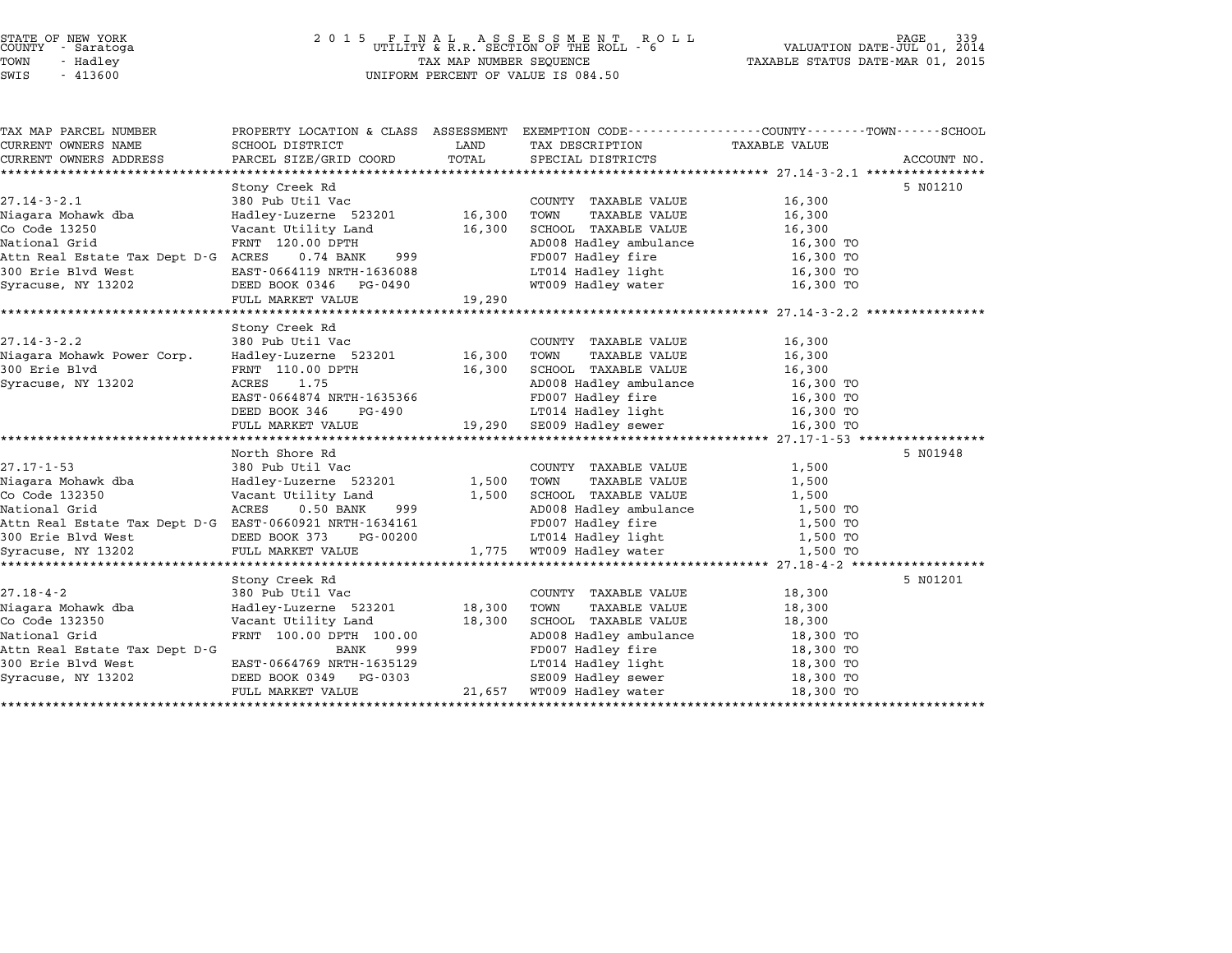## STATE OF NEW YORK <sup>2</sup> <sup>0</sup> <sup>1</sup> 5 F I N A L A S S E S S M E N T R O L L PAGE <sup>340</sup> COUNTY - Saratoga UTILITY & R.R. SECTION OF THE ROLL - <sup>6</sup> VALUATION DATE-JUL 01, <sup>2014</sup> TOWN - Hadley TAX MAP NUMBER SEQUENCE TAXABLE STATUS DATE-MAR 01, <sup>2015</sup> SUCTIVE SALACUSA (UNIFORM PRINCIPLY A SECTION OF THE NUMBER OF SALACUSE OF SALACUSE OF THE SUBSEMICLY OF SALACU<br>TOWN TO HAST OF SALACUSE OF A SUBSEMING OF VALUE IS 084.50<br>SWIS - 413600

TAX MAP PARCEL NUMBER PROPERTY LOCATION & CLASS ASSESSMENT EXEMPTION CODE------------------COUNTY--------TOWN------SCHOOL ...<br>-- COUNTY:- TAX MAP PARCEL NUMBER THE OCHOTRY AND THE CURRENT EXEMPTION CODE<br>CURRENT OWNERS NAME SCHOOL DISTRICT LAND TAX DESCRIPTION TAXABLE VALUE CURRENT OWNERS ADDEER FOUR DISTRICTS AND ASSESSEENT EXERPTION TRACK THE TRACKE SERVER OWNERS ADDRESS SANGEL SIZE/GRID COORD TOTAL SERVET ON TRANSFERS ADDRESS PARCEL SIZE/GRID COORD TOTAL SPECIAL DISTRICTS ACCOUNT NO. Stony Creek Rd 5 N01225 27.18-4-3 380 Pub Util Vac CoUNTY TAXABLE VALUE 18,500 Stony tieek ku hadda are country traxable value to the 18,500 to 18,500<br>18,500 18,500 COUNTY TAXABLE VALUE 18,500 TOWN TAXABLE VALUE 18,500 TOWN TAXABLE VALUE COUNTRY THE SUPPORT OF THE SERVICE OF THE CONTROL OF THE SERVICE OF THE SUPPORT OF THE SUPPORT OF THE SUPPORT<br>Code 132350 Vacant Utility Land 18,500 SCHOOL TAXABLE VALUE 18,500 SCHOOL TAXABLE VALUE 18,500 National Grid FRNT 100.00 DPTH 159.00 AD008 Hadley ambulance 18,500 TO ATTLE TRIM THE MUSLIM CONTROL IS AN TRANSPORTED TRANSPORTED TRANSPORTED TRANSPORTED TRANSPORTED TRANSPORTED TRANSPORTED TRANSPORTED TRIMBLE VALUE OF TRIMBLE VALUE ON THE SET OF TRIMBLE VALUE OF TRIMBLE VALUE ON THE SUPPORT National Grid — FRNI 100.00 DFIN 159.00<br>300 Erie Blvd West — EAST-0665019 NRTH-1634919 LT014 Hadley light 18,500 TO<br>300 Erie Blvd West — EAST-0665019 NRTH-1634919 LT014 Hadley light 18,500 TO Signal State (and Dept D. G. Acken 18,500 DAMA 1999)<br>Syracuse, NY 13202 BASS DEED BOOK 368 PG-152 SE009 Hadley sewer 18,500 TO 18,500 TO FULL MARKET VALUE 21,893 WALL-249 MALL-249 MALL-249 MALL-249 MALL-249 MALL-249 MALL-249 MALL-249 MALL-249 MARKET VALUE 21,893 WT009 Hadley sewer 18,500 TO<br>FULL MARKET VALUE 21,893 WT009 Hadley water 18,500 TO<br>\*\*\*\*\*\*\*\*\*\*\*\*\* Stony Creek Rd 5 N01211 27.18-4-4 380 Pub Util Vac CoUNTY TAXABLE VALUE 92,400 Niagara Mohawk dba Hadley-Luzerne <sup>523201</sup> 24,800 TOWN TAXABLE VALUE 92,400 Co Code <sup>132350</sup> Vacant Utility Land 92,400 SCHOOL TAXABLE VALUE 92,400 National Grid FRNT 474.00 DPTH AD008 Hadley ambulance 92,400 TO ATTLE PART OF THE MUSLIM CONTROLL AND DESCRIPTION OF TRANSPORT OF DETAILS AND A SALE OF THE PART AND A SALE OF<br>Attn Real Estate Tax Dept D-G ACRES 5.75 BANK 999 AD008 Hadley annulance 92,400 TO National Grid — FRNI 474.00 DFIH<br>300 Erie Blvd West — Backers — 5.75 BANK — 999 – FD007 Hadley fire – 92,400 TO<br>300 Erie Blvd West — EAST-0665119 NRTH-1635020 – LT014 Hadley light – 92,400 TO Signal State (and Dept D. G. Acken of State 19, 2002)<br>Syracuse, NY 13202 BASS BOOK 0350 PG-0054 DEED BOOK DEED BOOK 0350 PG-0054 SE009 Hadley sewer 92,400 TO FULL MARKET VALUE 109,349 WT009 Hadley water 92,400 TO \*\*\*\*\*\*\*\*\*\*\*\*\*\*\*\*\*\*\*\*\*\*\*\*\*\*\*\*\*\*\*\*\*\*\*\*\*\*\*\*\*\*\*\*\*\*\*\*\*\*\*\*\*\*\*\*\*\*\*\*\*\*\*\*\*\*\*\*\*\*\*\*\*\*\*\*\*\*\*\*\*\*\*\*\*\*\*\*\*\*\*\*\*\*\*\*\*\*\*\*\*\*\* 33.-1-2.1 \*\*\*\*\*\*\*\*\*\*\*\*\*\*\*\*\*\* County Hwy 8 5 N01170 33.-1-2.1 380 Pub Util Vac - WTRFNT COUNTY TAXABLE VALUE 35,300 Erie Boulevard Hydropower Hadley-Luzerne <sup>523201</sup> 35,300 TOWN TAXABLE VALUE 35,300 Co Code <sup>190017</sup> Vacant Utility Land 35,300 SCHOOL TAXABLE VALUE 35,300 Attn: Brookfield Power FRNT 1170.00 DPTH AD008 Hadley ambulance 35,300 TO كت المسلم المسلم المسلم المسلم المسلم المسلم المسلم المسلم المسلم المسلم المسلم المسلم المسلم المسلم المسلم ال<br>200 Badley annulance ACRES 11.98 ACRES 11.98 AD008 Hadley fire 35,300 TO ACUI: BIOOKIIEIU FOWEI – FRAI 1170.000 DPIR<br>200 Donald Lynch Blvd – ACRES – 11.98<br>Marlboro, MA 01752 – EAST-0646219 NRTH-1633219 EAST-0646219 NRTH-16332<br>DEED BOOK 1526 PG-298 FULL MARKET VALUE 41,775 \*\*\*\*\*\*\*\*\*\*\*\*\*\*\*\*\*\*\*\*\*\*\*\*\*\*\*\*\*\*\*\*\*\*\*\*\*\*\*\*\*\*\*\*\*\*\*\*\*\*\*\*\*\*\*\*\*\*\*\*\*\*\*\*\*\*\*\*\*\*\*\*\*\*\*\*\*\*\*\*\*\*\*\*\*\*\*\*\*\*\*\*\*\*\*\*\*\*\*\*\*\*\* 33.-1-21.1 \*\*\*\*\*\*\*\*\*\*\*\*\*\*\*\*\* Co Hwy 8 5 N01090 33.-1-21.1 380 Pub Util Vac - WTRFNT COUNTY TAXABLE VALUE 11,800 CO Hwy o من التاكر التاكر التاكر بين التاكر بين التاكر بين التاكر بين التاكر بين التاكر بين التاكر بين التاكر<br>Erie Boulevard Hydropower Hadley-Luzerne 523201 11,800 TOWN TAXABLE VALUE USICAL LANDER AND SUPPORT ON THE SERVICE SERVICE ON THANDER AND TRUSH AND TRUSH AND TRUSH AND TRUSH AND TRUSH<br>Erie Boulevard Hydropower Badley-Luzerne 523201 11,800 TOWN TAXABLE VALUE 11,800<br>Co Code 190017 11,800 SCHOOL TA EITE BOUTEVALU HYUTOPOWEL MAUTEY-LUZETHE 323201 11,800 TOWN TAXABLE VALUE 11,800 IT,800<br>Co Code 190017 11,800 Vacant Utility Land 11,800 SCHOOL TAXABLE VALUE 11,800 IT,800<br>Attn: Brookfield Power FRNT 535.00 DPTH AD008 Hadl 20 COLE 1901, 200 MILL VACANT 535.00 DEL 11,000 DENOTE TAAADLE VADE IT 11,000 IT 11,000 NOTE 11,000 TO 2011 IT<br>Attn: Brookfield Power FROM TO ACRES 0.64 ACRES 0.64 PD008 Hadley fire 11,800 TO ACUI: BIOOKIIEIU FOWEI – FRNI - 333.000 DFIN<br>200 Donald Lynch Blvd – ACRES – 0.64<br>Marlboro, MA 01752 – EAST-0646931 NRTH-1632343 EAST-0646931 NRTH-16323<br>DEED BOOK 1526 PG-298 DEED BOOK 1526 PG-298<br>FULL MARKET VALUE 13,964 \*\*\*\*\*\*\*\*\*\*\*\*\*\*\*\*\*\*\*\*\*\*\*\*\*\*\*\*\*\*\*\*\*\*\*\*\*\*\*\*\*\*\*\*\*\*\*\*\*\*\*\*\*\*\*\*\*\*\*\*\*\*\*\*\*\*\*\*\*\*\*\*\*\*\*\*\*\*\*\*\*\*\*\*\*\*\*\*\*\*\*\*\*\*\*\*\*\*\*\*\*\*\* 33.-1-22 \*\*\*\*\*\*\*\*\*\*\*\*\*\*\*\*\*\*\* Co Rd 8 5 N01083 33.-1-22 <sup>380</sup> Pub Util Vac - WTRFNT COUNTY TAXABLE VALUE 43,200 ات التي تابع التي تابع التي تابع التي تابع التي ين التي ين التي ين التي ين التي ين التي ين التي ين بين التي ين<br>Erie Boulevard Hydropower Hadley-Luzerne 523201 43,200 TOWN TAXABLE VALUE USICAL LAND COUNTROLLY COUNTROLLY AND VALUE AND VALUE AND VALUE AND VALUE AND VALUE AND VALUE AND VALUE AND VA<br>Corporate Boulevard Hydropower Hadley-Luzerne 523201 43,200 TOWN TAXABLE VALUE 43,200<br>Corporate And Vacant Util EITE BOUTEVALU HYLOPOWEL MAULEY-LUZETHE 323201 (43,200 TOWN TAXABLE VALUE 43,200 (43,200)<br>Co Code 190017 (Vacant Utility Land 43,200 SCHOOL TAXABLE VALUE 43,200 (43,200 TOWN) (43,200 TOWN) 200 Donald Lynch Macamo Control Control Accepts of the Control Actor (1990) And the Control of the Control of<br>200 Donald Lynch Blvd ACRES 15.68 BANK 999 AD008 Hadley fire 43,200 TO 43,200 TO ACUI: BIOOKITEIN FOWEL FRAT 2000.000 DFIN<br>200 Donald Lynch Blvd – ACRES 15.68 BANK – 999<br>Marlboro, MA 01752 – EAST-0647118 NRTH-1631014 EAST-0647118 NRTH-16310<br>DEED BOOK 1526 PG-298 FULL MARKET VALUE 51,124 \*\*\*\*\*\*\*\*\*\*\*\*\*\*\*\*\*\*\*\*\*\*\*\*\*\*\*\*\*\*\*\*\*\*\*\*\*\*\*\*\*\*\*\*\*\*\*\*\*\*\*\*\*\*\*\*\*\*\*\*\*\*\*\*\*\*\*\*\*\*\*\*\*\*\*\*\*\*\*\*\*\*\*\*\*\*\*\*\*\*\*\*\*\*\*\*\*\*\*\*\*\*\*\*\*\*\*\*\*\*\*\*\*\*\*\*\*\*\*\*\*\*\*\*\*\*\*\*\*\*\*\*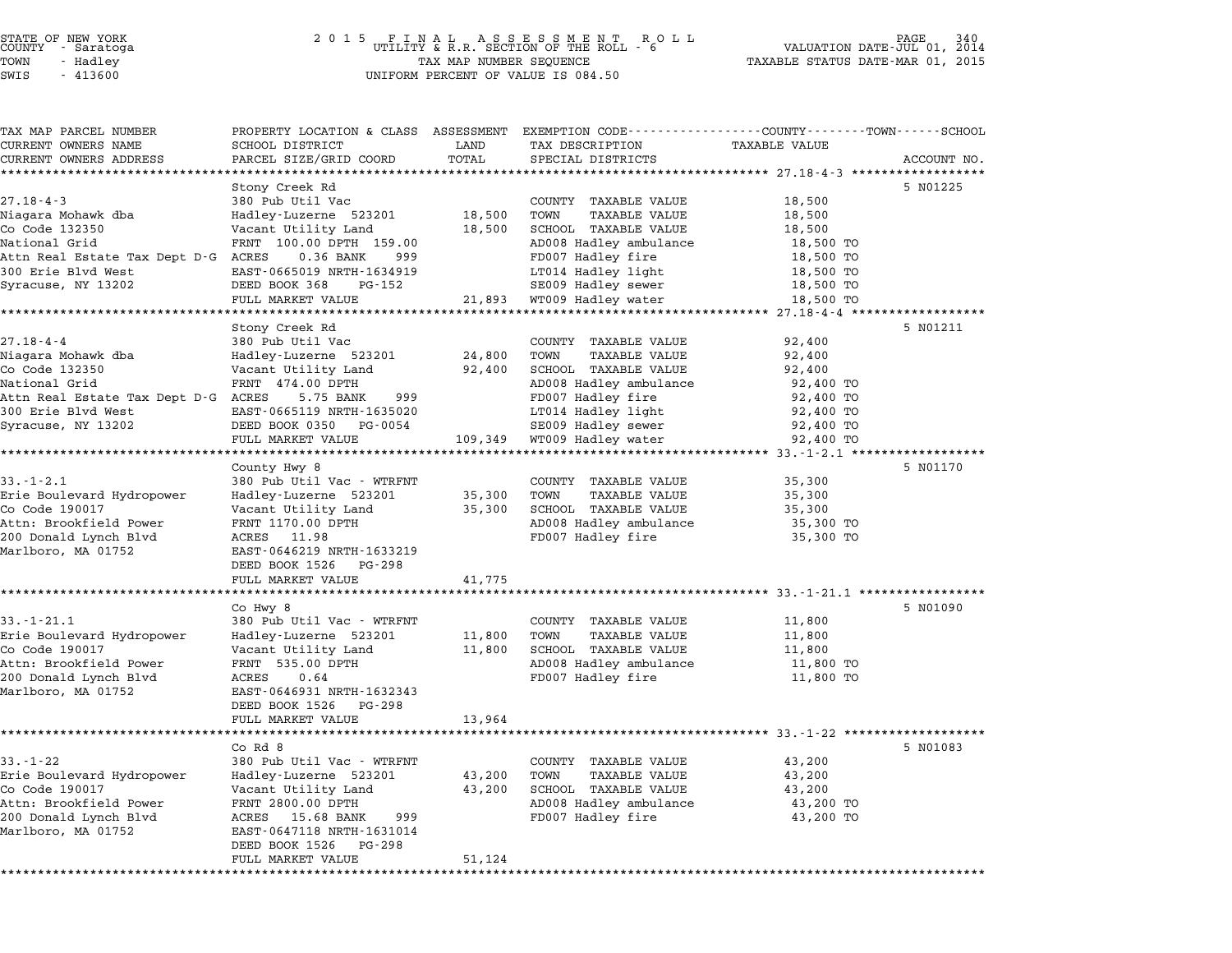| STATE OF NEW YORK |  |            |  |  |
|-------------------|--|------------|--|--|
| COUNTY            |  | - Saratoga |  |  |
| TOWN              |  | - Hadley   |  |  |
|                   |  |            |  |  |

## STATE OF NEW YORK <sup>2</sup> <sup>0</sup> <sup>1</sup> 5 F I N A L A S S E S S M E N T R O L L PAGE <sup>341</sup> COUNTY - Saratoga UTILITY & R.R. SECTION OF THE ROLL - <sup>6</sup> VALUATION DATE-JUL 01, <sup>2014</sup> TOWN - Hadley TAX MAP NUMBER SEQUENCE TAXABLE STATUS DATE-MAR 01, <sup>2015</sup> SWIS - <sup>413600</sup> UNIFORM PERCENT OF VALUE IS 084.50

| TAX MAP PARCEL NUMBER                       |                                              |                      | PROPERTY LOCATION & CLASS ASSESSMENT EXEMPTION CODE---------------COUNTY-------TOWN------SCHOOL |                      |             |
|---------------------------------------------|----------------------------------------------|----------------------|-------------------------------------------------------------------------------------------------|----------------------|-------------|
| CURRENT OWNERS NAME                         | SCHOOL DISTRICT                              | LAND                 | TAX DESCRIPTION                                                                                 | TAXABLE VALUE        |             |
| CURRENT OWNERS ADDRESS                      | PARCEL SIZE/GRID COORD                       | TOTAL                | SPECIAL DISTRICTS                                                                               |                      | ACCOUNT NO. |
|                                             | South Shore Rd                               |                      |                                                                                                 |                      | 5 N01091    |
| $33 - 1 - 25$                               | 380 Pub Util Vac - WTRFNT                    |                      | COUNTY TAXABLE VALUE                                                                            | 30,800               |             |
| Erie Boulevard Hydropower                   | Hadley-Luzerne 523201                        | 29,800               | <b>TAXABLE VALUE</b><br>TOWN                                                                    | 30,800               |             |
| Co Code 190017                              | Utility Vacant Land                          | 30,800               | SCHOOL TAXABLE VALUE                                                                            | 30,800               |             |
| Attn: Brookfield Power                      | With improvement                             |                      | AD008 Hadley ambulance                                                                          | 30,800 TO            |             |
| 200 Donald Lynch Blvd<br>Marlboro, MA 01752 | Rick Scheff Mfg Housing<br>FRNT 245.00 DPTH  |                      | FD007 Hadley fire                                                                               | 30,800 TO            |             |
|                                             | ACRES<br>3.43 BANK<br>999                    |                      |                                                                                                 |                      |             |
|                                             | EAST-0647302 NRTH-1628854                    |                      |                                                                                                 |                      |             |
|                                             | DEED BOOK 1526<br>PG-298                     |                      |                                                                                                 |                      |             |
|                                             | FULL MARKET VALUE                            | 36,450               |                                                                                                 |                      |             |
|                                             |                                              |                      |                                                                                                 |                      |             |
|                                             | North Shore Rd                               |                      |                                                                                                 |                      |             |
| $34. - 1 - 1.3$                             | 380 Pub Util Vac                             |                      | COUNTY TAXABLE VALUE                                                                            | 13,300               |             |
| Erie Boulevard Hydropower                   | Hadley-Luzerne 523201                        | 13,300               | TAXABLE VALUE<br>TOWN                                                                           | 13,300               |             |
| Co Code 190017                              | Vacant Utility Land                          | 13,300               | SCHOOL TAXABLE VALUE                                                                            | 13,300               |             |
| Attn: Brookfield Power                      | FRNT 1620.00 DPTH                            |                      | AD008 Hadley ambulance                                                                          | 13,300 TO            |             |
| 200 Donald Lynch Blvd<br>Marlboro, MA 01752 | ACRES 16.91<br>EAST-0649164 NRTH-1632395     |                      | FD007 Hadley fire                                                                               | 13,300 TO            |             |
|                                             | DEED BOOK 1526<br>PG-298                     |                      |                                                                                                 |                      |             |
|                                             | FULL MARKET VALUE                            | 15,740               |                                                                                                 |                      |             |
|                                             |                                              |                      |                                                                                                 |                      |             |
|                                             | North Shore Rd                               |                      |                                                                                                 |                      |             |
| $34. - 1 - 1.4$                             | 380 Pub Util Vac - WTRFNT                    |                      | COUNTY TAXABLE VALUE                                                                            | 64,200               |             |
| Erie Boulevard Hydropower                   | Hadley-Luzerne 523201                        | 64,200               | TOWN<br><b>TAXABLE VALUE</b>                                                                    | 64,200               |             |
| Co Code 190017                              | Vacant Utility Land                          | 64,200               | SCHOOL TAXABLE VALUE                                                                            | 64,200               |             |
| Attn: Brookfield Power                      | 37.58<br>ACRES                               |                      | AD008 Hadley ambulance                                                                          | 64,200 TO            |             |
| 200 Donald Lynch Blvd                       | EAST-0648703 NRTH-1631493                    |                      | FD007 Hadley fire                                                                               | 64,200 TO            |             |
| Marlboro, MA 07152                          | DEED BOOK 1526<br>PG-298                     |                      |                                                                                                 |                      |             |
|                                             | FULL MARKET VALUE                            | 75,976               |                                                                                                 |                      |             |
|                                             |                                              |                      |                                                                                                 |                      |             |
|                                             | North Shore Rd<br>380 Pub Util Vac - WTRFNT  |                      | COUNTY TAXABLE VALUE                                                                            |                      | 5 NO1865    |
| $34. - 1 - 2$                               |                                              |                      | TOWN                                                                                            | 1003,000             |             |
| Erie Boulevard Hydropower<br>Co Code 190017 | Hadley-Luzerne 523201<br>Vacant Utility Land | 1003,000<br>1003,000 | <b>TAXABLE VALUE</b><br>SCHOOL TAXABLE VALUE                                                    | 1003,000<br>1003,000 |             |
| Attn: Brookfield Power                      | Stipulation/order #14 To                     |                      | AD008 Hadley ambulance                                                                          | 1003,000 TO          |             |
| 200 Donald Lynch Blvd                       | ACRES 465.89 BANK<br>999                     |                      | FD007 Hadley fire                                                                               | 1003,000 TO          |             |
| Marlboro, MA 01752                          | EAST-0653036 NRTH-1631956                    |                      |                                                                                                 |                      |             |
|                                             | PG-298<br>DEED BOOK 1526                     |                      |                                                                                                 |                      |             |
|                                             | FULL MARKET VALUE                            | 1186,982             |                                                                                                 |                      |             |
|                                             |                                              |                      |                                                                                                 |                      |             |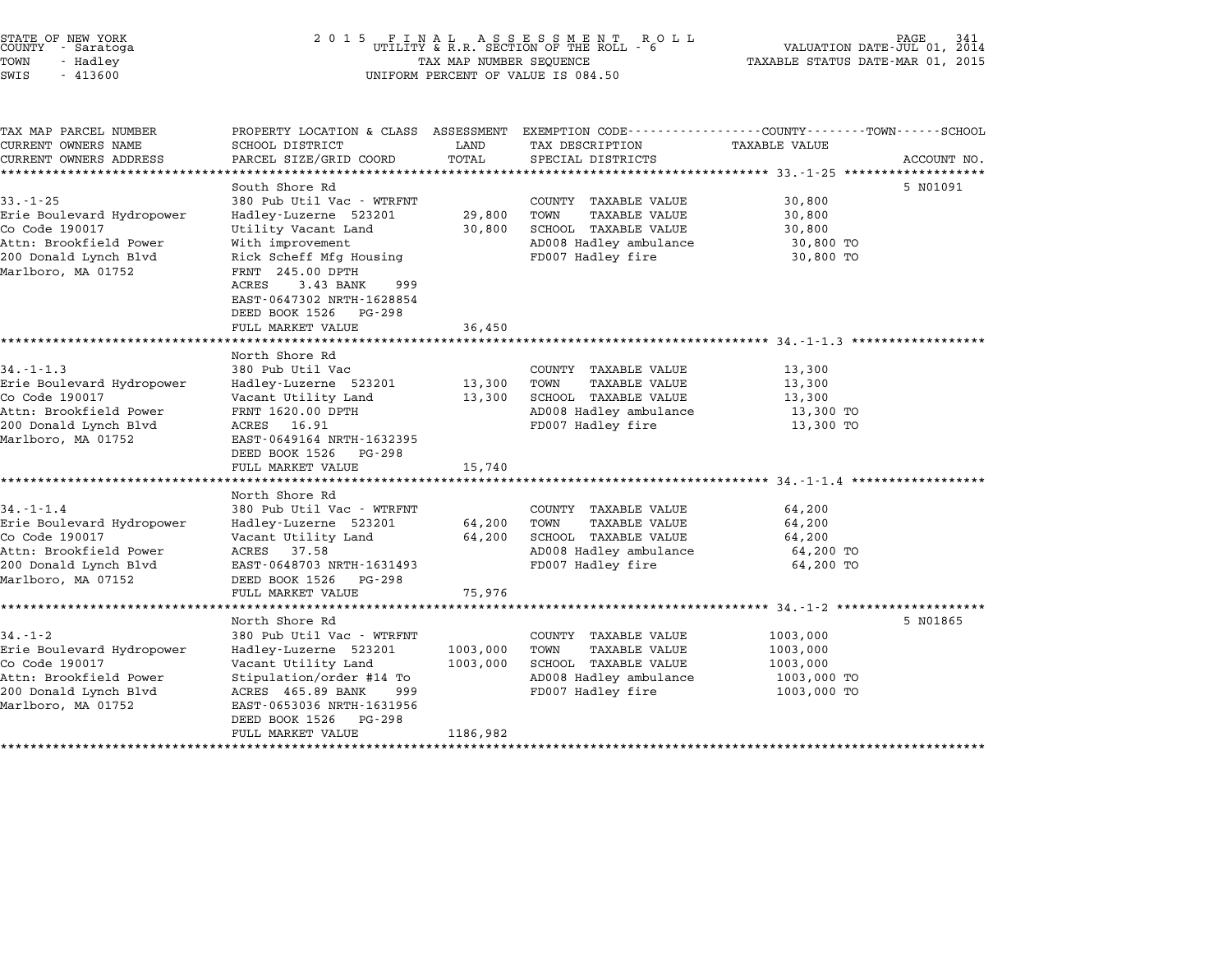| STATE OF NEW YORK<br>COUNTY – Saratoga<br>TOWN<br>- Hadley |                                                         | TAX MAP NUMBER SEQUENCE |                                                                                 | TAXABLE STATUS DATE-MAR 01, 2015 | PAGE<br>PAGE 342<br>VALUATION DATE-JUL 01, 2014 |
|------------------------------------------------------------|---------------------------------------------------------|-------------------------|---------------------------------------------------------------------------------|----------------------------------|-------------------------------------------------|
| SWIS<br>$-413600$                                          |                                                         |                         | UNIFORM PERCENT OF VALUE IS 084.50                                              |                                  |                                                 |
|                                                            |                                                         |                         |                                                                                 |                                  |                                                 |
| TAX MAP PARCEL NUMBER<br>CURRENT OWNERS NAME               | PROPERTY LOCATION & CLASS ASSESSMENT<br>SCHOOL DISTRICT | LAND                    | EXEMPTION CODE-----------------COUNTY-------TOWN------SCHOOL<br>TAX DESCRIPTION | <b>TAXABLE VALUE</b>             |                                                 |
| CURRENT OWNERS ADDRESS<br>**************************       | PARCEL SIZE/GRID COORD                                  | TOTAL                   | SPECIAL DISTRICTS                                                               |                                  | ACCOUNT NO.                                     |
|                                                            | North Shore (REAR) Rd                                   |                         |                                                                                 |                                  | 5 N01080                                        |
| $34. - 1 - 3$                                              | 380 Pub Util Vac - WTRFNT                               |                         | COUNTY TAXABLE VALUE                                                            | 28,600                           |                                                 |
| Erie Boulevard Hydropower                                  | Hadley-Luzerne 523201                                   | 28,600                  | TOWN<br>TAXABLE VALUE                                                           | 28,600                           |                                                 |
| Co Code 190017                                             | Vacant Utility Land                                     | 28,600                  | SCHOOL TAXABLE VALUE                                                            | 28,600                           |                                                 |
| Attn: Brookfield Power                                     | 4.20 BANK<br>999<br>ACRES                               |                         | AD008 Hadley ambulance                                                          | 28,600 TO                        |                                                 |
| 200 Donald Lynch Blvd                                      | EAST-0652832 NRTH-1632417                               |                         | FD007 Hadley fire                                                               | 28,600 TO                        |                                                 |
| Marlboro, MA 01752                                         | DEED BOOK 1526 PG-298                                   |                         |                                                                                 |                                  |                                                 |
|                                                            | FULL MARKET VALUE                                       | 33,846                  |                                                                                 |                                  |                                                 |
|                                                            | North Shore Rd                                          |                         |                                                                                 |                                  | 5 NO1180                                        |
| 34.-1-5                                                    | 380 Pub Util Vac                                        |                         | COUNTY TAXABLE VALUE                                                            | 8,200                            |                                                 |
| Erie Boulevard Hydropower                                  | Hadley-Luzerne 523201                                   | 8,200                   | TOWN<br>TAXABLE VALUE                                                           | 8,200                            |                                                 |
| Co Code 190017                                             | Vacant Utility Land                                     | 8,200                   | SCHOOL TAXABLE VALUE                                                            | 8,200                            |                                                 |
| Attn: Brookfield Power                                     | ACRES<br>999<br>6.62 BANK                               |                         | AD008 Hadley ambulance                                                          | 8,200 TO                         |                                                 |
| 200 Donald Lynch Blvd                                      | EAST-0654224 NRTH-1632648                               |                         | FD007 Hadley fire                                                               | 8,200 TO                         |                                                 |
| Marlboro, MA 01752                                         | DEED BOOK 1526 PG-298                                   |                         |                                                                                 |                                  |                                                 |
|                                                            | FULL MARKET VALUE                                       | 9,704                   |                                                                                 |                                  |                                                 |
|                                                            | *************************                               |                         |                                                                                 |                                  |                                                 |
| $34. - 1 - 12$                                             | Co Rd 4                                                 |                         |                                                                                 |                                  | 5 N01060                                        |
|                                                            | 380 Pub Util Vac - WTRFNT                               |                         | COUNTY TAXABLE VALUE<br>TOWN<br>TAXABLE VALUE                                   | 38,200<br>38,200                 |                                                 |
| Niagara Mohawk Power Corp.<br>Att: Property Tax Dept. D-G  | Hadley-Luzerne 523201<br>FRNT 3250.00 DPTH              | 38,200<br>38,200        | SCHOOL TAXABLE VALUE                                                            | 38,200                           |                                                 |
| 300 Erie Boulevard West                                    | ACRES<br>18.79                                          |                         | AD008 Hadley ambulance                                                          | 38,200 TO                        |                                                 |
| Syracuse, NY 13202                                         | EAST-0659727 NRTH-1631139                               |                         | FD007 Hadley fire                                                               | 38,200 TO                        |                                                 |
|                                                            | DEED BOOK 2007 PG-37315                                 |                         |                                                                                 |                                  |                                                 |
|                                                            | FULL MARKET VALUE                                       | 45,207                  |                                                                                 |                                  |                                                 |
|                                                            |                                                         |                         |                                                                                 |                                  |                                                 |
|                                                            | Dean Mountain Rd Rear                                   |                         |                                                                                 |                                  | 5 N01114                                        |
| $34. - 1 - 13$                                             | 380 Pub Util Vac - WTRFNT                               |                         | COUNTY TAXABLE VALUE                                                            | 58,500                           |                                                 |
| Niagara Mohawk Power Corp.                                 | Hadley-Luzerne 523201                                   | 58,500                  | TOWN<br>TAXABLE VALUE                                                           | 58,500                           |                                                 |
| Att: Property Tax Dept. D-G                                | Stewarts Bridge                                         | 58,500                  | SCHOOL TAXABLE VALUE                                                            | 58,500                           |                                                 |
| 300 Erie Boulevard West                                    | Reservoir                                               |                         | AD008 Hadley ambulance                                                          | 58,500 TO                        |                                                 |
| Syracuse, NY 13202                                         | 32.37<br>ACRES                                          |                         | FD007 Hadley fire                                                               | 58,500 TO                        |                                                 |
|                                                            | EAST-0660210 NRTH-1629720                               |                         |                                                                                 |                                  |                                                 |
|                                                            | DEED BOOK 2007 PG-37315<br>FULL MARKET VALUE            | 69,231                  |                                                                                 |                                  |                                                 |
|                                                            |                                                         |                         |                                                                                 |                                  |                                                 |
|                                                            | Dean Mountain Rd Rear                                   |                         |                                                                                 |                                  | 5 NO1108                                        |
| $34. - 1 - 15$                                             | 380 Pub Util Vac                                        |                         | COUNTY TAXABLE VALUE                                                            | 900                              |                                                 |
| Niagara Mohawk Power Corp.                                 | Hadley-Luzerne 523201                                   | 900                     | TOWN<br><b>TAXABLE VALUE</b>                                                    | 900                              |                                                 |
| 300 Erie Boulevard West B1                                 | Stewarts Bridge Reser                                   | 900                     | SCHOOL TAXABLE VALUE                                                            | 900                              |                                                 |
| Syracuse, NY 13202                                         | ACRES<br>0.92                                           |                         | AD008 Hadley ambulance                                                          | 900 TO                           |                                                 |
|                                                            | EAST-0659363 NRTH-1627939                               |                         | FD007 Hadley fire                                                               | 900 TO                           |                                                 |
|                                                            | DEED BOOK 2007 PG-37315                                 |                         |                                                                                 |                                  |                                                 |
|                                                            | FULL MARKET VALUE                                       | 1,065                   |                                                                                 |                                  |                                                 |

\*\*\*\*\*\*\*\*\*\*\*\*\*\*\*\*\*\*\*\*\*\*\*\*\*\*\*\*\*\*\*\*\*\*\*\*\*\*\*\*\*\*\*\*\*\*\*\*\*\*\*\*\*\*\*\*\*\*\*\*\*\*\*\*\*\*\*\*\*\*\*\*\*\*\*\*\*\*\*\*\*\*\*\*\*\*\*\*\*\*\*\*\*\*\*\*\*\*\*\*\*\*\*\*\*\*\*\*\*\*\*\*\*\*\*\*\*\*\*\*\*\*\*\*\*\*\*\*\*\*\*\*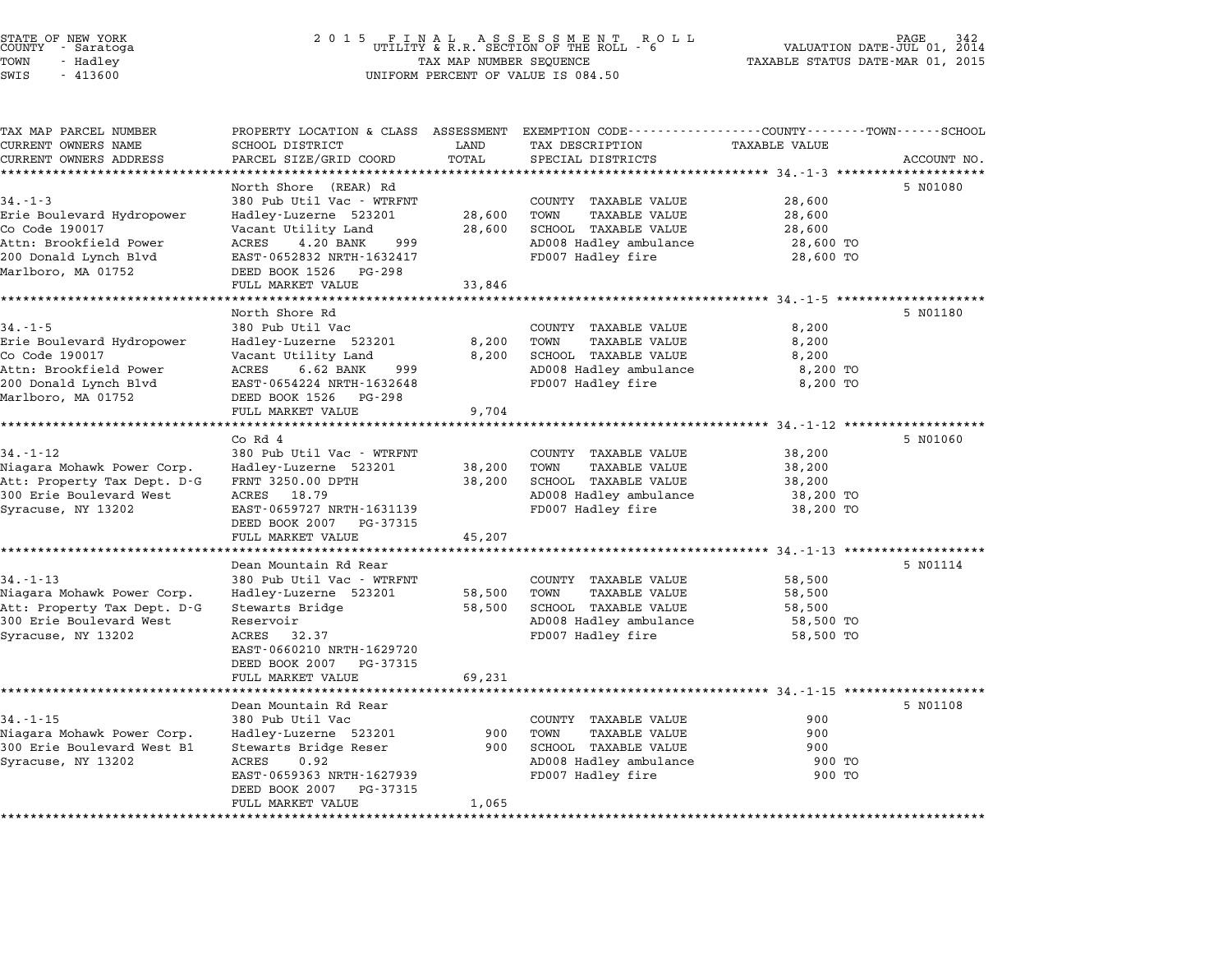| STATE OF NEW YORK<br>COUNTY - Saratoga<br>TOWN<br>- Hadley<br>SWIS<br>$-413600$ | 2 0 1 5<br>FINAL ASSESSMENT F<br>UTILITY & R.R. SECTION OF THE ROLL -<br>PAGE<br>R O L L<br>VALUATION DATE-JUL 01, 2014<br>6<br>TAXABLE STATUS DATE-MAR 01, 2015<br>TAX MAP NUMBER SEQUENCE<br>UNIFORM PERCENT OF VALUE IS 084.50 |               |                                                                                                    |                                                    |             |  |
|---------------------------------------------------------------------------------|-----------------------------------------------------------------------------------------------------------------------------------------------------------------------------------------------------------------------------------|---------------|----------------------------------------------------------------------------------------------------|----------------------------------------------------|-------------|--|
| TAX MAP PARCEL NUMBER<br>CURRENT OWNERS NAME<br>CURRENT OWNERS ADDRESS          | PROPERTY LOCATION & CLASS ASSESSMENT<br>SCHOOL DISTRICT<br>PARCEL SIZE/GRID COORD                                                                                                                                                 | LAND<br>TOTAL | EXEMPTION CODE----------------COUNTY-------TOWN-----SCHOOL<br>TAX DESCRIPTION<br>SPECIAL DISTRICTS | <b>TAXABLE VALUE</b>                               | ACCOUNT NO. |  |
|                                                                                 | Dean Mountain Rd                                                                                                                                                                                                                  |               |                                                                                                    |                                                    | 5 N01110    |  |
| $34. - 1 - 16$                                                                  | 380 Pub Util Vac - WTRFNT                                                                                                                                                                                                         |               | COUNTY TAXABLE VALUE                                                                               | 67,100                                             |             |  |
| Niagara Mohawk Power Corp.                                                      | Hadley-Luzerne 523201                                                                                                                                                                                                             | 67,100        | TOWN<br>TAXABLE VALUE                                                                              | 67,100                                             |             |  |
| Att: Property Tax Dept.                                                         | Stewarts Bridge Hydro                                                                                                                                                                                                             | 67,100        | SCHOOL TAXABLE VALUE                                                                               | 67,100                                             |             |  |
| 300 Erie Boulevard West<br>Syracuse, NY 13202                                   | Land<br>FRNT<br>95.00 DPTH<br>ACRES<br>59.15<br>EAST-0658325 NRTH-1627326<br>DEED BOOK 2007 PG-37315                                                                                                                              |               | AD008 Hadley ambulance<br>FD007 Hadley fire                                                        | 67,100 TO<br>67,100 TO                             |             |  |
|                                                                                 | FULL MARKET VALUE                                                                                                                                                                                                                 | 79,408        |                                                                                                    |                                                    |             |  |
|                                                                                 | *****************<br>Stewart Bridge Rd                                                                                                                                                                                            | ********      |                                                                                                    | ********************* 34.-1-17 ******************* | 5 N01078    |  |
| $34. - 1 - 17$                                                                  | 380 Pub Util Vac - WTRFNT                                                                                                                                                                                                         |               | COUNTY TAXABLE VALUE                                                                               | 43,900                                             |             |  |
| Niagara Mohawk Power Corp.                                                      | Hadley-Luzerne 523201                                                                                                                                                                                                             | 43,900        | TOWN<br>TAXABLE VALUE                                                                              | 43,900                                             |             |  |
| Att: Property Tax Dept. D-G                                                     | Stewarts Bridge Hydro                                                                                                                                                                                                             | 43,900        | SCHOOL TAXABLE VALUE                                                                               | 43,900                                             |             |  |
| 300 Erie Boulevard West                                                         | Land                                                                                                                                                                                                                              |               | AD008 Hadley ambulance                                                                             | 43,900 TO                                          |             |  |
| Syracuse, NY 13202                                                              | FRNT 1370.00 DPTH<br>ACRES<br>17.54<br>EAST-0658512 NRTH-1628467<br>DEED BOOK 2007 PG-37315                                                                                                                                       |               | FD007 Hadley fire                                                                                  | 43,900 TO                                          |             |  |
|                                                                                 | FULL MARKET VALUE                                                                                                                                                                                                                 | 51,953        |                                                                                                    | ************************* 34.-1-18 ************    |             |  |
|                                                                                 | Stewart Bridge Rd                                                                                                                                                                                                                 |               |                                                                                                    |                                                    | 5 N01077    |  |
| $34. - 1 - 18$                                                                  | 380 Pub Util Vac - WTRFNT                                                                                                                                                                                                         |               | COUNTY TAXABLE VALUE                                                                               | 40,400                                             |             |  |
| Niagara Mohawk Power Corp.                                                      | Hadley-Luzerne 523201                                                                                                                                                                                                             | 40,400        | TOWN<br><b>TAXABLE VALUE</b>                                                                       | 40,400                                             |             |  |
| Att: Property Tax Dept. D-G                                                     | Stewards Bridge Hydro                                                                                                                                                                                                             | 40,400        | SCHOOL TAXABLE VALUE                                                                               | 40,400                                             |             |  |
| 300 Erie Boulevard West                                                         | Land                                                                                                                                                                                                                              |               | AD008 Hadley ambulance                                                                             | 40,400 TO                                          |             |  |
| Syracuse, NY 13202                                                              | FRNT 973.00 DPTH<br>ACRES<br>12.00<br>EAST-0659161 NRTH-1629278<br>DEED BOOK 2007 PG-37315                                                                                                                                        |               | FD007 Hadley fire                                                                                  | 40,400 TO                                          |             |  |
|                                                                                 | FULL MARKET VALUE                                                                                                                                                                                                                 | 47,811        |                                                                                                    |                                                    |             |  |
|                                                                                 |                                                                                                                                                                                                                                   |               |                                                                                                    | $34 - 1 - 19$ *******                              |             |  |
|                                                                                 | Stewart Bridge Rd                                                                                                                                                                                                                 |               |                                                                                                    |                                                    | 5 N01076    |  |
| $34. - 1 - 19$<br>Niagara Mohawk Power Corp.                                    | 380 Pub Util Vac - WTRFNT<br>Hadley-Luzerne 523201                                                                                                                                                                                | 41,600        | COUNTY TAXABLE VALUE<br>TOWN<br>TAXABLE VALUE                                                      | 41,600<br>41,600                                   |             |  |
| Att: Property Tax Dept. DG                                                      | Stewarts Bridge Hydro                                                                                                                                                                                                             | 41,600        | SCHOOL TAXABLE VALUE                                                                               | 41,600                                             |             |  |
| 300 Erie Boulevard West                                                         | Land                                                                                                                                                                                                                              |               | AD008 Hadley ambulance                                                                             | 41,600 TO                                          |             |  |
| Syracuse, NY 13202                                                              | FRNT<br>40.00 DPTH<br>ACRES<br>13.50<br>EAST-0659549 NRTH-1629999<br>DEED BOOK 2007<br>PG-37315                                                                                                                                   |               | FD007 Hadley fire                                                                                  | 41,600 TO                                          |             |  |
|                                                                                 | FULL MARKET VALUE                                                                                                                                                                                                                 | 49,231        |                                                                                                    |                                                    |             |  |

\*\*\*\*\*\*\*\*\*\*\*\*\*\*\*\*\*\*\*\*\*\*\*\*\*\*\*\*\*\*\*\*\*\*\*\*\*\*\*\*\*\*\*\*\*\*\*\*\*\*\*\*\*\*\*\*\*\*\*\*\*\*\*\*\*\*\*\*\*\*\*\*\*\*\*\*\*\*\*\*\*\*\*\*\*\*\*\*\*\*\*\*\*\*\*\*\*\*\*\*\*\*\*\*\*\*\*\*\*\*\*\*\*\*\*\*\*\*\*\*\*\*\*\*\*\*\*\*\*\*\*\*

# STATE OF NEW YORK <sup>2</sup> <sup>0</sup> <sup>1</sup> 5 F I N A L A S S E S S M E N T R O L L PAGE <sup>343</sup> COUNTY - Saratoga UTILITY & R.R. SECTION OF THE ROLL - <sup>6</sup> VALUATION DATE-JUL 01, <sup>2014</sup>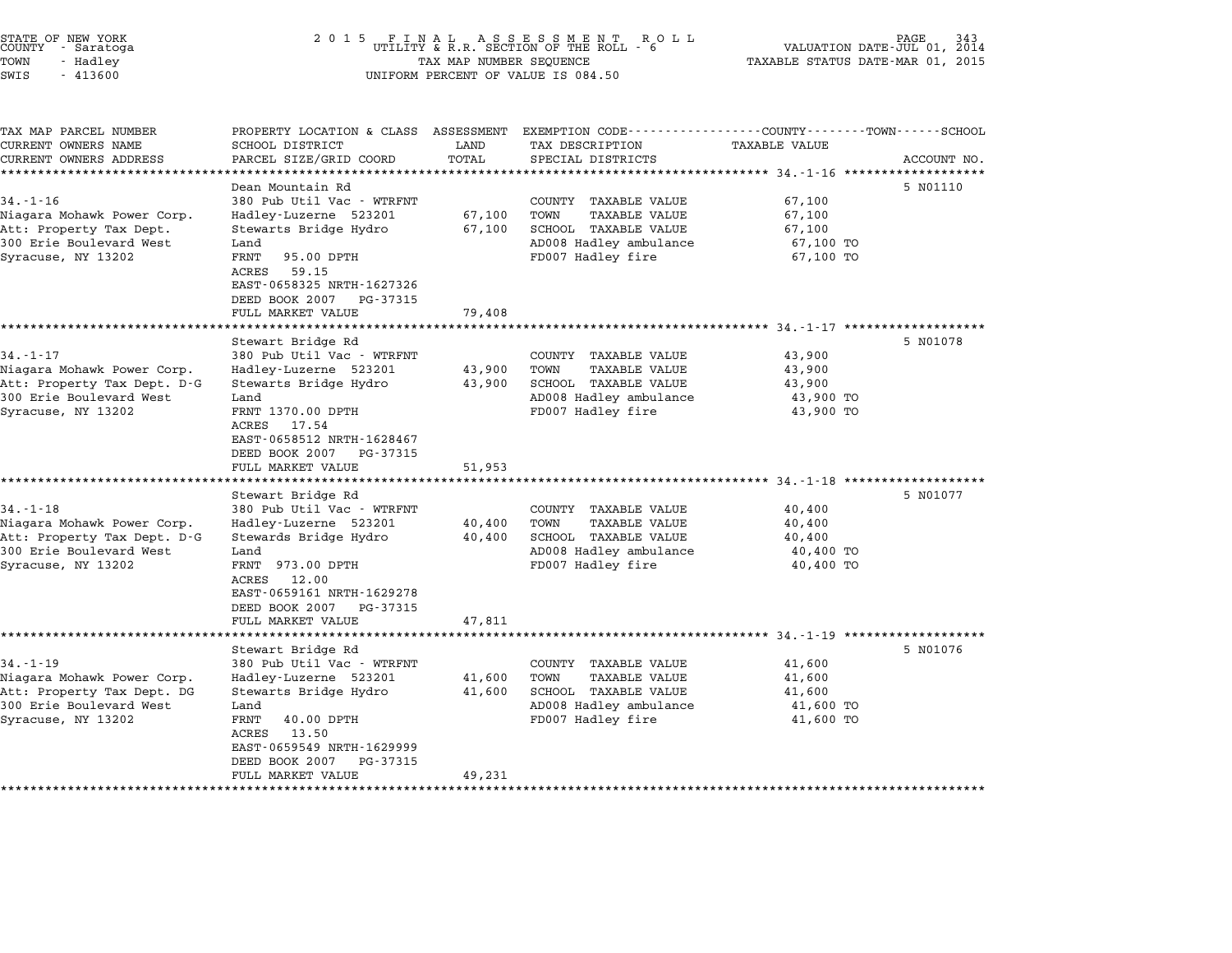| STATE OF NEW YORK<br>COUNTY - Saratoga<br>TOWN<br>- Hadley<br>SWIS<br>$-413600$                                                          | 2 0 1 5<br>FINAL ASSESSMENT ROLL<br>UTILITY & R.R. SECTION OF THE ROLL - 6<br>344<br>2014<br>VALUATION DATE-JUL 01,<br>TAX MAP NUMBER SEQUENCE<br>TAXABLE STATUS DATE-MAR 01, 2015<br>UNIFORM PERCENT OF VALUE IS 084.50    |                                   |                                                                                                                             |                                                      |             |  |
|------------------------------------------------------------------------------------------------------------------------------------------|-----------------------------------------------------------------------------------------------------------------------------------------------------------------------------------------------------------------------------|-----------------------------------|-----------------------------------------------------------------------------------------------------------------------------|------------------------------------------------------|-------------|--|
| TAX MAP PARCEL NUMBER<br>CURRENT OWNERS NAME<br>CURRENT OWNERS ADDRESS                                                                   | PROPERTY LOCATION & CLASS ASSESSMENT EXEMPTION CODE---------------COUNTY-------TOWN-----SCHOOL<br>SCHOOL DISTRICT<br>PARCEL SIZE/GRID COORD                                                                                 | LAND<br>TOTAL                     | TAX DESCRIPTION<br>SPECIAL DISTRICTS                                                                                        | TAXABLE VALUE                                        | ACCOUNT NO. |  |
| $34. - 1 - 33$<br>Erie Boulevard Hydropower<br>Co Code 190017<br>Attn: Brookfield Power<br>200 Donald Lynch Blvd<br>Marlboro, MA 01752   | Mt Anthony Rd Rear<br>380 Pub Util Vac - WTRFNT<br>Hadley-Luzerne 523201<br>Vacant Utility Land<br>ACRES<br>1.88 BANK<br>999<br>EAST-0656774 NRTH-1627873<br>DEED BOOK 1526<br>PG-298<br>FULL MARKET VALUE                  | 25,000<br>25,000<br>29,586        | COUNTY TAXABLE VALUE<br><b>TAXABLE VALUE</b><br>TOWN<br>SCHOOL TAXABLE VALUE<br>AD008 Hadley ambulance<br>FD007 Hadley fire | 25,000<br>25,000<br>25,000<br>25,000 TO<br>25,000 TO | 5 N01112    |  |
| $34. - 1 - 34$<br>Niagara Mohawk Power Corp.<br>Att: Property Tax Dept. D-G<br>300 Erie Boulevard West<br>Syracuse, NY 13202             | Mt Anthony Rd Rear<br>380 Pub Util Vac - WTRFNT<br>Hadley-Luzerne 523201<br>Stewarts Bridge Hydro<br>Land<br>ACRES<br>0.61<br>EAST-0657194 NRTH-1627734<br>DEED BOOK 2007 PG-37315<br>FULL MARKET VALUE                     | 22,900<br>22,900<br>27,101        | COUNTY TAXABLE VALUE<br>TOWN<br>TAXABLE VALUE<br>SCHOOL TAXABLE VALUE<br>AD008 Hadley ambulance<br>FD007 Hadley fire        | 22,900<br>22,900<br>22,900<br>22,900 TO<br>22,900 TO | 5 NO1100    |  |
| $34. - 1 - 35$<br>Niagara Mohawk Power Corp<br>300 Erie Boulevard West B1<br>Syracuse, NY 13202                                          | Mt Anthony Rd Rear<br>380 Pub Util Vac - WTRFNT<br>Hadley-Luzerne 523201<br>Stewarts Bridge Hydro<br>Land<br>4.33<br>ACRES<br>EAST-0657285 NRTH-1627194<br>DEED BOOK 2007<br>PG-37315                                       | 27,700<br>27,700                  | COUNTY TAXABLE VALUE<br>TOWN<br>TAXABLE VALUE<br>SCHOOL TAXABLE VALUE<br>AD008 Hadley ambulance<br>FD007 Hadley fire        | 27,700<br>27,700<br>27,700<br>27,700 TO<br>27,700 TO | 5 NO1098    |  |
| $34. - 1 - 40.1$<br>Erie Boulevard Hydropower<br>Co Code 190017<br>Attn: Brookfield Power<br>200 Donald Lynch Blvd<br>Marlboro, MA 01752 | FULL MARKET VALUE<br>South Shore Rd<br>380 Pub Util Vac<br>Hadley-Luzerne 523201<br>Vacant Utility Land<br>FRNT 1360.00 DPTH<br>ACRES<br>2.69<br>EAST-0655064 NRTH-1629204<br>DEED BOOK 1526<br>PG-298<br>FULL MARKET VALUE | 32,781<br>4,200<br>4,200<br>4,970 | COUNTY TAXABLE VALUE<br>TOWN<br>TAXABLE VALUE<br>SCHOOL TAXABLE VALUE<br>AD008 Hadley ambulance<br>FD007 Hadley fire        | 4,200<br>4,200<br>4,200<br>4,200 TO<br>4,200 TO      | 5 NO1129    |  |
| $34. - 1 - 45$<br>Erie Boulevard Hydropower<br>Co Code 190017<br>Attn: Brookfield Power<br>200 Donald Lynch Blvd<br>Marlboro, MA 01752   | North Shore Rd<br>380 Pub Util Vac<br>Hadley-Luzerne 523201<br>Vacant Utility Land<br>FRNT 2840.00 DPTH<br>ACRES<br>16.25 BANK<br>999<br>EAST-0654517 NRTH-1631149<br>DEED BOOK 1526<br>PG-298<br>FULL MARKET VALUE         | 13,000<br>13,000<br>15,385        | COUNTY TAXABLE VALUE<br>TOWN<br>TAXABLE VALUE<br>SCHOOL TAXABLE VALUE<br>AD008 Hadley ambulance<br>FD007 Hadley fire        | 13,000<br>13,000<br>13,000<br>13,000 TO<br>13,000 TO | 5 N01111    |  |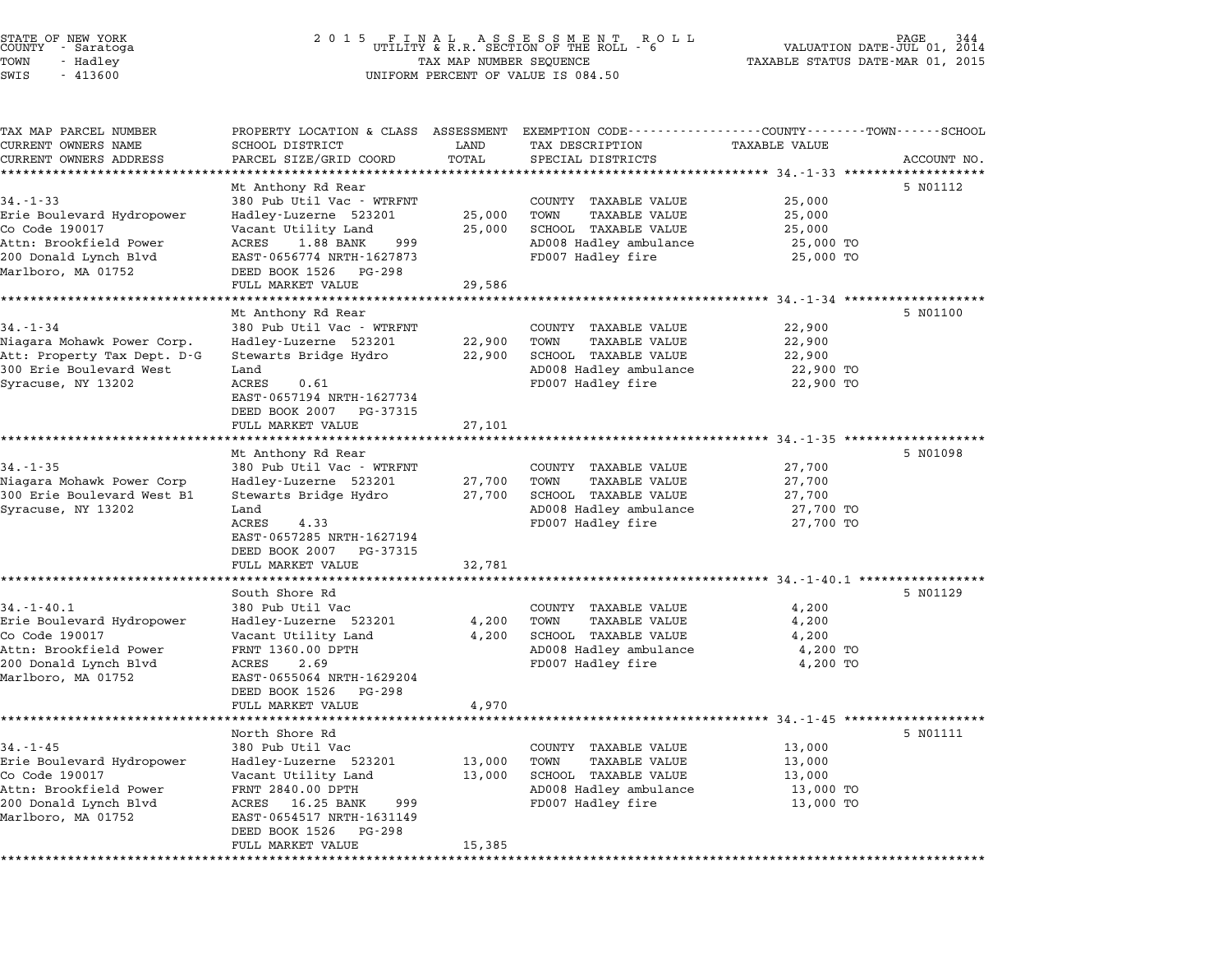| STATE OF NEW YORK<br>COUNTY - Saratoga<br>TOWN<br>- Hadley<br>SWIS<br>$-413600$                                                                            | 2 0 1 5                                                                                                                                                                                                                                     | TAX MAP NUMBER SEQUENCE           | FINAL ASSESSMENT ROLL<br>UTILITY & R.R. SECTION OF THE ROLL - 6<br>UNIFORM PERCENT OF VALUE IS 084.50                       | TAXABLE STATUS DATE-MAR 01, 2015                                    | 345<br>PAGE<br>VALUATION DATE-JUL 01, 2014 |
|------------------------------------------------------------------------------------------------------------------------------------------------------------|---------------------------------------------------------------------------------------------------------------------------------------------------------------------------------------------------------------------------------------------|-----------------------------------|-----------------------------------------------------------------------------------------------------------------------------|---------------------------------------------------------------------|--------------------------------------------|
| TAX MAP PARCEL NUMBER<br>CURRENT OWNERS NAME<br>CURRENT OWNERS ADDRESS                                                                                     | PROPERTY LOCATION & CLASS ASSESSMENT EXEMPTION CODE---------------COUNTY-------TOWN-----SCHOOL<br>SCHOOL DISTRICT<br>PARCEL SIZE/GRID COORD                                                                                                 | LAND<br>TOTAL                     | TAX DESCRIPTION<br>SPECIAL DISTRICTS                                                                                        | TAXABLE VALUE                                                       | ACCOUNT NO.                                |
| $34. - 1 - 48.11$<br>Erie Boulevard Hydropower<br>Co Code 190017<br>Attn: Brookfield Power<br>200 Donald Lynch Blvd<br>Marlboro, MA 01752                  | 911044 South Shore Rd<br>874 Elec-hydro<br>Hadley-Luzerne 523201<br>Stewarts Bridge Hydro<br>Stewarts Dam & Ect<br>FRNT 2905.00 DPTH<br>ACRES 117.72 BANK<br>999<br>EAST-0656277 NRTH-1627010<br>DEED BOOK 1526 PG-298<br>FULL MARKET VALUE | 252,600<br>58452,600<br>69174,675 | COUNTY TAXABLE VALUE<br>TOWN<br><b>TAXABLE VALUE</b><br>SCHOOL TAXABLE VALUE<br>AD008 Hadley ambulance<br>FD007 Hadley fire | 58452,600<br>58452,600<br>58452,600<br>58452,600 TO<br>58452,600 TO | 5 N01113                                   |
| $34. - 1 - 49$<br>Niagara Mohawk dba<br>Co Code 132350<br>National Grid<br>Attn Real Estate Tax Dept D-G ACRES<br>300 Erie Blvd West<br>Syracuse, NY 13202 | North Shore Rd<br>380 Pub Util Vac<br>Hadley-Luzerne 523201<br>Vacant Utility Land<br>FRNT 290.00 DPTH 140.00<br>$0.80$ BANK<br>999<br>EAST-0658200 NRTH-1629696<br>DEED BOOK 353<br>PG-314<br>FULL MARKET VALUE                            | 1,600<br>1,600<br>1,893           | COUNTY TAXABLE VALUE<br>TAXABLE VALUE<br>TOWN<br>SCHOOL TAXABLE VALUE<br>AD008 Hadley ambulance<br>FD007 Hadley fire        | 1,600<br>1,600<br>1,600<br>1,600 TO<br>1,600 TO                     |                                            |
| $34. - 2 - 1.1$<br>Erie Boulevard Hydropower<br>Co Code 190017<br>Attn: Brookfield Power<br>200 Donald Lynch Blvd<br>Marlboro, MA 01752                    | South Shore Rd<br>380 Pub Util Vac - WTRFNT<br>Hadley-Luzerne 523201<br>Vacant Utility Landand<br>FRNT 2260.00 DPTH<br>ACRES 10.18 BANK<br>999<br>EAST-0648458 NRTH-1629197<br>DEED BOOK 1526<br>PG-298<br>FULL MARKET VALUE                | 34,300<br>34,300<br>40,592        | COUNTY TAXABLE VALUE<br>TOWN<br><b>TAXABLE VALUE</b><br>SCHOOL TAXABLE VALUE<br>AD008 Hadley ambulance<br>FD007 Hadley fire | 34,300<br>34,300<br>34,300<br>34,300 TO<br>34,300 TO                | 5 N01067                                   |
| $34. - 2 - 2$<br>Erie Boulevard Hydropower<br>Co Code 190017<br>Attn: Brookfield Power<br>200 Donald Lynch Blvd<br>Marlboro, MA 01752                      | Lebarron Rd<br>380 Pub Util Vac<br>Hadley-Luzerne 523201<br>Vacant Utility Land<br>FRNT 240.00 DPTH<br>999<br>ACRES<br>$0.61$ BANK<br>EAST-0654418 NRTH-1625569<br>DEED BOOK 1526<br>PG-298<br>FULL MARKET VALUE                            | 1,500<br>1,500<br>1,775           | COUNTY TAXABLE VALUE<br>TOWN<br><b>TAXABLE VALUE</b><br>SCHOOL TAXABLE VALUE<br>AD008 Hadley ambulance<br>FD007 Hadley fire | 1,500<br>1,500<br>1,500<br>1,500 TO<br>1,500 TO                     | 5 N01127                                   |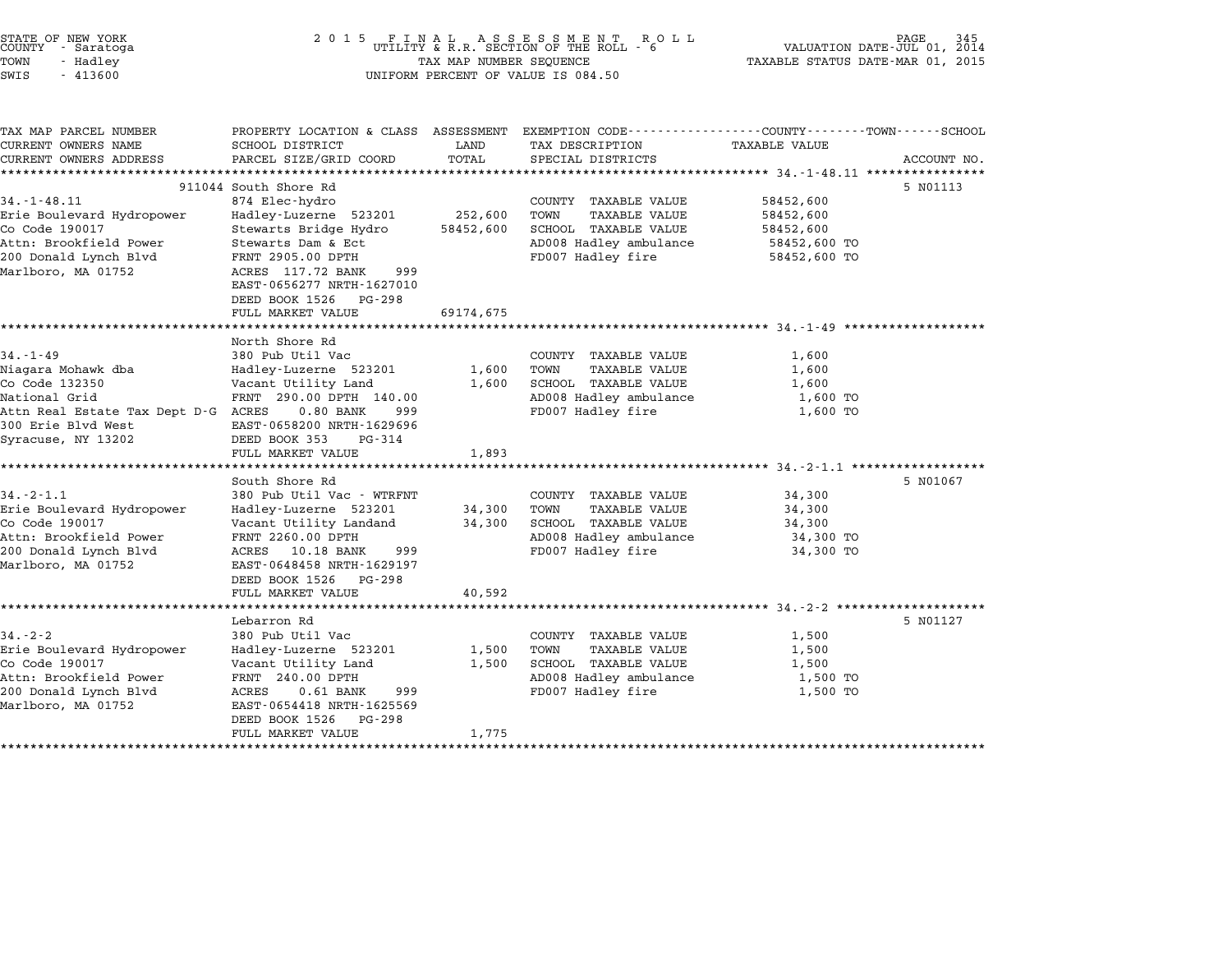|          | STATE OF NEW YORK<br>COUNTY - Saratoga |  |
|----------|----------------------------------------|--|
| TOWN     | - Hadley                               |  |
| $\alpha$ | 11200                                  |  |

## STATE OF NEW YORK <sup>2</sup> <sup>0</sup> <sup>1</sup> 5 F I N A L A S S E S S M E N T R O L L PAGE <sup>346</sup> COUNTY - Saratoga UTILITY & R.R. SECTION OF THE ROLL - <sup>6</sup> VALUATION DATE-JUL 01, <sup>2014</sup> TOWN - Hadley TAX MAP NUMBER SEQUENCE TAXABLE STATUS DATE-MAR 01, <sup>2015</sup> SWIS - <sup>413600</sup> UNIFORM PERCENT OF VALUE IS 084.50

| TAX MAP PARCEL NUMBER     | PROPERTY LOCATION & CLASS ASSESSMENT EXEMPTION CODE---------------COUNTY-------TOWN------SCHOOL |              |                              |                      |             |
|---------------------------|-------------------------------------------------------------------------------------------------|--------------|------------------------------|----------------------|-------------|
| CURRENT OWNERS NAME       | SCHOOL DISTRICT<br>LAND                                                                         |              | TAX DESCRIPTION              | <b>TAXABLE VALUE</b> |             |
| CURRENT OWNERS ADDRESS    | PARCEL SIZE/GRID COORD                                                                          | TOTAL        | SPECIAL DISTRICTS            |                      | ACCOUNT NO. |
| ************************  |                                                                                                 |              |                              |                      |             |
|                           | South Shore Rd                                                                                  |              |                              |                      | 5 N01107    |
| $34. - 2 - 4$             | 380 Pub Util Vac - WTRFNT                                                                       |              | COUNTY TAXABLE VALUE         | 43,400               |             |
| Erie Boulevard Hydropower | Hadley-Luzerne 523201                                                                           | 43,400       | TOWN<br>TAXABLE VALUE        | 43,400               |             |
| Co Code 190017            | Vacant Utility Land                                                                             | 43,400       | SCHOOL TAXABLE VALUE         | 43,400               |             |
| Attn: Brookfield Power    | ACRES 16.24 BANK<br>999                                                                         |              | AD008 Hadley ambulance       | 43,400 TO            |             |
| 200 Donald Lynch Blvd     | EAST-0651001 NRTH-1629392                                                                       |              | FD007 Hadley fire            | 43,400 TO            |             |
| Marlboro, MA 01752        | DEED BOOK 1526 PG-298                                                                           |              |                              |                      |             |
|                           | FULL MARKET VALUE                                                                               | 51,361       |                              |                      |             |
|                           |                                                                                                 |              |                              |                      |             |
|                           | South Shore Rd                                                                                  |              |                              |                      | 5 NO1226    |
| $34. - 2 - 7$             | 380 Pub Util Vac - WTRFNT                                                                       |              | COUNTY TAXABLE VALUE         | 27,500               |             |
| Erie Boulevard Hydropower | Hadley-Luzerne 523201                                                                           | 27,500       | TOWN<br>TAXABLE VALUE        | 27,500               |             |
| Co Code 190017            | Vacant Utility Land<br>ACRES<br>3.19 BANK                                                       | 27,500       | SCHOOL TAXABLE VALUE         | 27,500               |             |
| Attn: Brookfield Power    | 999                                                                                             |              | AD008 Hadley ambulance       | 27,500 TO            |             |
| 200 Donald Lynch Blvd     | EAST-0651928 NRTH-1631043                                                                       |              | FD007 Hadley fire            | 27,500 TO            |             |
| Marlboro, MA 01752        | DEED BOOK 1526 PG-298                                                                           |              |                              |                      |             |
|                           | FULL MARKET VALUE                                                                               | 32,544       |                              |                      |             |
|                           | James Rd Private                                                                                |              |                              |                      | 5 N01104    |
| $34 - 2 - 8$              | 380 Pub Util Vac - WTRFNT                                                                       |              | COUNTY TAXABLE VALUE         | 30,500               |             |
| Erie Boulevard Hydropower | Hadley-Luzerne 523201                                                                           | 30,500       | TOWN<br>TAXABLE VALUE        | 30,500               |             |
| Co Code 190017            | Vacant Utility Land                                                                             | 30,500       | SCHOOL TAXABLE VALUE         | 30,500               |             |
| Attn: Brookfield Power    | 50.00 DPTH<br>FRNT                                                                              |              | AD008 Hadley ambulance       | 30,500 TO            |             |
| 200 Donald Lynch Blvd     | 4.38 BANK<br>999<br>ACRES                                                                       |              | FD007 Hadley fire            | 30,500 TO            |             |
| Marlboro, MA 01752        | EAST-0652688 NRTH-1630765                                                                       |              |                              |                      |             |
|                           | DEED BOOK 1526 PG-298                                                                           |              |                              |                      |             |
|                           | FULL MARKET VALUE                                                                               | 36,095       |                              |                      |             |
|                           | ************************                                                                        | ************ |                              |                      |             |
|                           | South Shore Rd                                                                                  |              |                              |                      | 5 N01106    |
| $34. - 2 - 15$            | 380 Pub Util Vac - WTRFNT                                                                       |              | COUNTY TAXABLE VALUE         | 60,800               |             |
| Erie Boulevard Hydropower | Hadley-Luzerne 523201                                                                           | 60,800       | TOWN<br><b>TAXABLE VALUE</b> | 60,800               |             |
| Co Code 190017            | Vacant Utility Land                                                                             | 60,800       | SCHOOL TAXABLE VALUE         | 60,800               |             |
| Attn: Brookfield Power    | 28.62 BANK<br>ACRES<br>999                                                                      |              | AD008 Hadley ambulance       | 60,800 TO            |             |
| 200 Donald Lynch Blvd     | EAST-0653351 NRTH-1629246                                                                       |              | FD007 Hadley fire            | 60,800 TO            |             |
| Marlboro, MA 01752        | DEED BOOK 1526 PG-298                                                                           |              |                              |                      |             |
|                           | FULL MARKET VALUE                                                                               | 71,953       |                              |                      |             |
|                           |                                                                                                 |              |                              |                      |             |
|                           | South Shore Rd                                                                                  |              |                              |                      | 5 N01105    |
| $34 - 2 - 30$             | 380 Pub Util Vac - WTRFNT                                                                       |              | COUNTY TAXABLE VALUE         | 31,600               |             |
| Erie Boulevard Hydropower | Hadley-Luzerne 523201                                                                           | 31,600       | TOWN<br>TAXABLE VALUE        | 31,600               |             |
| Co Code 190017            | Vacant Utility Land                                                                             | 31,600       | SCHOOL TAXABLE VALUE         | 31,600               |             |
| Attn: Brookfield Power    | FRNT 640.00 DPTH                                                                                |              | AD008 Hadley ambulance       | 31,600 TO            |             |
| 200 Donald Lynch Blvd     | ACRES<br>4.68 BANK<br>999                                                                       |              | FD007 Hadley fire            | 31,600 TO            |             |
| Marlboro, MA 01752        | EAST-0653395 NRTH-1627317                                                                       |              |                              |                      |             |
|                           | DEED BOOK 1526<br>PG-298                                                                        |              |                              |                      |             |
|                           | FULL MARKET VALUE                                                                               | 37,396       |                              |                      |             |
|                           |                                                                                                 |              |                              |                      |             |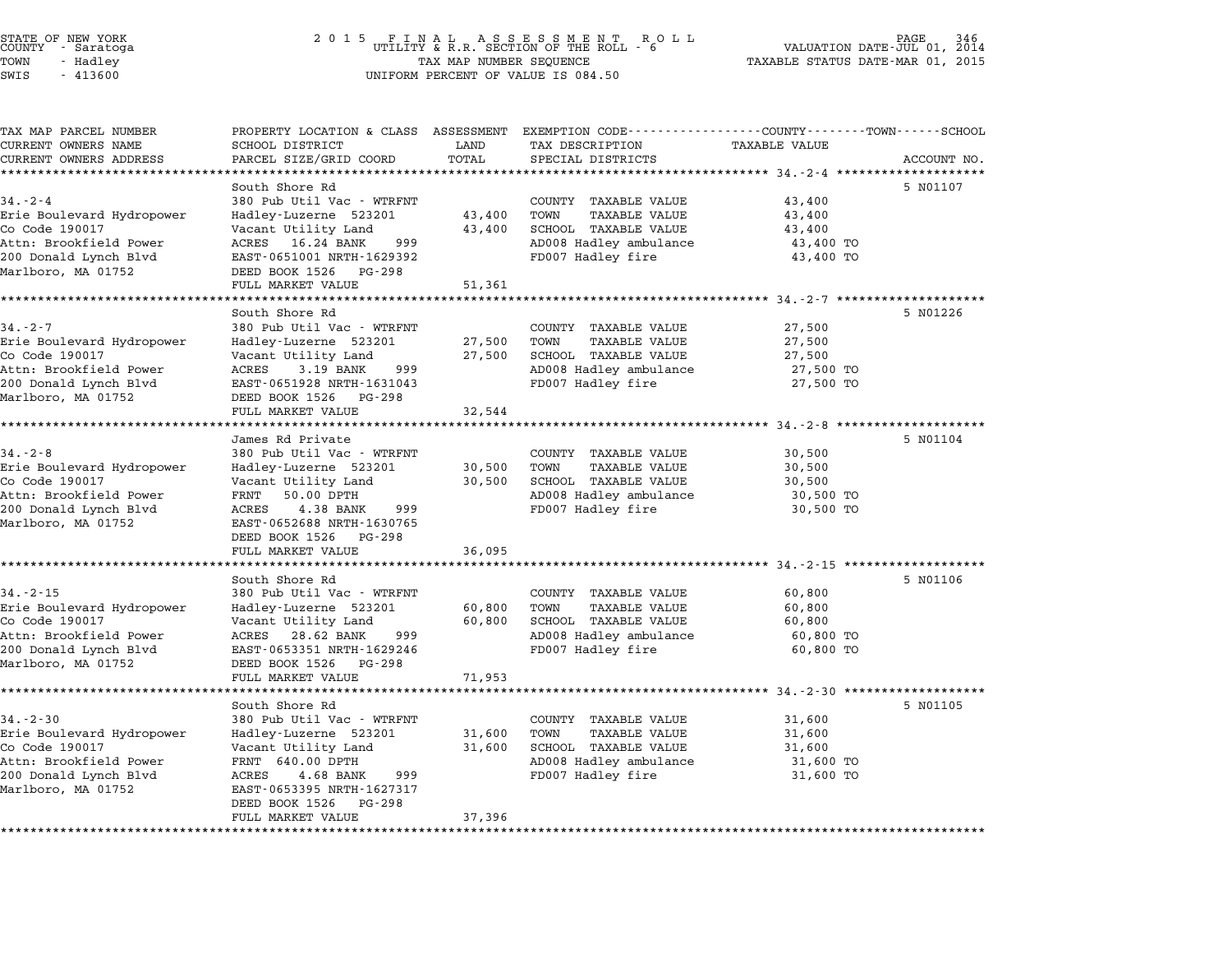STATE OF NEW YORK <sup>2</sup> <sup>0</sup> <sup>1</sup> 5 F I N A L A S S E S S M E N T R O L L PAGE <sup>347</sup> COUNTY - Saratoga UTILITY & R.R. SECTION OF THE ROLL - <sup>6</sup> VALUATION DATE-JUL 01, <sup>2014</sup> TOWN - Hadley TAX MAP NUMBER SEQUENCE TAXABLE STATUS DATE-MAR 01, <sup>2015</sup> SUCTIVE SALACUSA (UNIFORM PRINCIPLY A SECTION OF THE NUMBER OF SALACUSE OF SALACUSE OF THE SUBSEMICLY OF SALACU<br>TOWN TO HAST OF SALACUSE OF A SUBSEMING OF VALUE IS 084.50<br>SWIS - 413600 TAX MAP PARCEL NUMBER PROPERTY LOCATION & CLASS ASSESSMENT EXEMPTION CODE------------------COUNTY--------TOWN------SCHOOL ...<br>-- COUNTY:- TAX MAP PARCEL NUMBER THE OCHOTRY AND THE CURRENT EXEMPTION CODE<br>CURRENT OWNERS NAME SCHOOL DISTRICT LAND TAX DESCRIPTION TAXABLE VALUE CURRENT OWNERS ADDRESS PARCEL SIZE/GRID COORD TOTAL SPECIAL DISTRICTS ACCOUNT NO. \*\*\*\*\*\*\*\*\*\*\*\*\*\*\*\*\*\*\*\*\*\*\*\*\*\*\*\*\*\*\*\*\*\*\*\*\*\*\*\*\*\*\*\*\*\*\*\*\*\*\*\*\*\*\*\*\*\*\*\*\*\*\*\*\*\*\*\*\*\*\*\*\*\*\*\*\*\*\*\*\*\*\*\*\*\*\*\*\*\*\*\*\*\*\*\*\*\*\*\*\*\*\* 34.-2-31 \*\*\*\*\*\*\*\*\*\*\*\*\*\*\*\*\*\*\* South Shore Rd 5 N01097 34.-2-31 380 Pub Util Vac - WTRFNT COUNTY TAXABLE VALUE 38,400 Erie Boulevard Hydropower Hadley-Luzerne <sup>523201</sup> 38,400 TOWN TAXABLE VALUE 38,400 USING THE COUNTROLL ON THE CONSIDERATION COUNTRY AND VALUE OF THE SUPPORT OF THE SET ON THE SUPPORT OF SUPPORT<br>Corporation Booth Consider the Macedon State of State Sample Section of the Support of the State of SS,400 SCHO Attn: Brookfield Power FRNT 1000.00 DPTH AD008 Hadley ambulance 38,400 TO كت عليه المسلم المسلم المسلم المسلم المسلم المسلم المسلم المسلم المسلم المسلم المسلم المسلم المسلم المسلم المس<br>200 Donald Lynch Blvd ACRES 9.66 BANK 999 AD008 Hadley fire 38,400 TO Marlboro, MA <sup>01752</sup> EAST-0653580 NRTH-1626645 EAST-0653580 NRTH-16266<br>DEED BOOK 1526 PG-298

EASI-0055560 MAIR-1020045<br>
DEED BOOK 1526 PG-298<br>
FULL MARKET VALUE 45,444 \*\*\*\*\*\*\*\*\*\*\*\*\*\*\*\*\*\*\*\*\*\*\*\*\*\*\*\*\*\*\*\*\*\*\*\*\*\*\*\*\*\*\*\*\*\*\*\*\*\*\*\*\*\*\*\*\*\*\*\*\*\*\*\*\*\*\*\*\*\*\*\*\*\*\*\*\*\*\*\*\*\*\*\*\*\*\*\*\*\*\*\*\*\*\*\*\*\*\*\*\*\*\* 34.-2-32 \*\*\*\*\*\*\*\*\*\*\*\*\*\*\*\*\*\*\* South Shore Rd Rear 5 N01126 34.-2-32 380 Pub Util Vac - WTRFNT COUNTY TAXABLE VALUE 22,500 Erie Boulevard Hydropower Hadley-Luzerne <sup>523201</sup> 22,500 TOWN TAXABLE VALUE 22,500 Co Code <sup>190017</sup> Vacant Utility Land 22,500 SCHOOL TAXABLE VALUE 22,500 EITE BOUTEVALU HYUTOPOWEL MAUTEY-LUZETHE 323201 122,300 TOWN TAXABLE VALUE 190017 22,500<br>Co Code 190017 122,500 Vacant Utility Land 22,500 SCHOOL TAXABLE VALUE 22,500 10<br>Attn: Brookfield Power ACRES 0.52 BANK 999 12008 Had 200 Donald Lynch Blvd EAST-0654107 NRTH-1626140 FD007 Hadley fire 22,500 TO ACALI: BIOOKITEIN FOWEL ACALS 0.32 BANK 9.<br>200 Donald Lynch Blvd BAST-0654107 NRTH-16261<br>Marlboro, MA 01752 DEED BOOK 1526 PG-298 FULL MARKET VALUE 26,627 \*\*\*\*\*\*\*\*\*\*\*\*\*\*\*\*\*\*\*\*\*\*\*\*\*\*\*\*\*\*\*\*\*\*\*\*\*\*\*\*\*\*\*\*\*\*\*\*\*\*\*\*\*\*\*\*\*\*\*\*\*\*\*\*\*\*\*\*\*\*\*\*\*\*\*\*\*\*\*\*\*\*\*\*\*\*\*\*\*\*\*\*\*\*\*\*\*\*\*\*\*\*\* 34.-2-33 \*\*\*\*\*\*\*\*\*\*\*\*\*\*\*\*\*\*\* Lebarron Rd 5 N01125 34.-2-33 380 Pub Util Vac - WTRFNT COUNTY TAXABLE VALUE 30,400<br>380 Pub Util Vac - WTRFNT COUNTY TAXABLE VALUE 30,400 Erie Boulevard Hydropower Hadley-Luzerne <sup>523201</sup> 30,400 TOWN TAXABLE VALUE 30,400 COONIT IAABLE VALUE VALUE SULLEVID ON THE DOOR SUPPOND OUT A CONSIDERT SUPPOND COONIT IAABLE VALUE SUPPOND ON<br>Erie Boulevard Hydropower Badley-Luzerne 523201 30,400 TOWN TAXABLE VALUE 30,400<br>Co Code 190017 30,400 Vacant Ut arie bourevard may be maddel and their team of the manufacture of the manufacture of the state of the state of<br>Co Code 19017 - Vacant Utility Land - 30,400 SCHOOL TAXABLE VALUE - 30,400<br>Attn: Brookfield Power - FRNT 260.00 <sup>200</sup> Donald Lynch Blvd ACRES 5.34 BANK <sup>999</sup> FD007 Hadley fire 30,400 TO ACCH. DIOORTIEIQ FOWEL – FRAT 200.00 DFIN<br>200 Donald Lynch Blvd – ACRES – 5.34 BANK – 999<br>Marlboro, MA 01752 – EAST-0654128 NRTH-1625798 EAST-0654128 NRTH-16257<br>DEED BOOK 1526 PG-298 DEED BOOK 1526 PG-298<br>FULL MARKET VALUE 35,976 \*\*\*\*\*\*\*\*\*\*\*\*\*\*\*\*\*\*\*\*\*\*\*\*\*\*\*\*\*\*\*\*\*\*\*\*\*\*\*\*\*\*\*\*\*\*\*\*\*\*\*\*\*\*\*\*\*\*\*\*\*\*\*\*\*\*\*\*\*\*\*\*\*\*\*\*\*\*\*\*\*\*\*\*\*\*\*\*\*\*\*\*\*\*\*\*\*\*\*\*\*\*\* 34.-2-34 \*\*\*\*\*\*\*\*\*\*\*\*\*\*\*\*\*\*\* Lebarron Rd 5 N01101 34.-2-34 580 Pub Util Vac - WTRFNT COUNTY TAXABLE VALUE 37,900 Erie Boulevard Hydropower Hadley-Luzerne <sup>523201</sup> 37,900 TOWN TAXABLE VALUE 37,900 COONIT IAABLE VALUE VALUE SINGLO VALUE SINGLO VALUE SINGLO VALUE SINGLO SINGLO SINGLO SINGLO SINGLO SINGLO STR<br>Erie Boulevard Hydropower Hadley-Luzerne 523201 37,900 atte boutevalu hydropower – hadrey buzefie - 923201 – 97,900 TOMN – TAAABLE VALUE – 97,900<br>Co Code 19011 – Vacant Utility Land – 37,900 SCHOOL TAXABLE VALUE – 37,900<br>Attn: Brookfield Power – FRNT – 50.00 DPTH – – – – – – – 200 Donald Lynch Power (ACRES 9.14 BANK 999 FORD BUDGE) And Blvd Blvd Bookfield Power (FRNT 50.00 DPTH (AD008 Hadley ambulance 37,900 TO<br>200 Donald Lynch Blvd (ACRES 9.14 BANK 999 (FD007 Hadley fire 37,900 TO ACCH. DIOORTIEIQ FOWEL – FRAT - 50.00 DFIN<br>200 Donald Lynch Blvd – ACRES – 9.14 BANK – 999<br>Marlboro, MA 01752 – EAST-0654879 NRTH-1625460 EAST-0654879 NRTH-16254<br>DEED BOOK 1526 PG-298 EAST-0654879 NRTH-1625460<br>DEED BOOK 1526 PG-298<br>FULL MARKET VALUE 44,852 \*\*\*\*\*\*\*\*\*\*\*\*\*\*\*\*\*\*\*\*\*\*\*\*\*\*\*\*\*\*\*\*\*\*\*\*\*\*\*\*\*\*\*\*\*\*\*\*\*\*\*\*\*\*\*\*\*\*\*\*\*\*\*\*\*\*\*\*\*\*\*\*\*\*\*\*\*\*\*\*\*\*\*\*\*\*\*\*\*\*\*\*\*\*\*\*\*\*\*\*\*\*\* 35.-1-1 \*\*\*\*\*\*\*\*\*\*\*\*\*\*\*\*\*\*\*\* Dean Mountain Rd Rear 5 N01082 35.-1-1 380 Pub Util Vac - WTRFNT COUNTY TAXABLE VALUE 15,500<br>380 Pub Util Vac - WTRFNT COUNTY TAXABLE VALUE 15,500 Niagara Mohawk Power Corp. Hadley-Luzerne <sup>523201</sup> 15,500 TOWN TAXABLE VALUE 15,500 داد المسلم التي تصوير المسلم التي المسلم التي ين المسلم التي ين المسلم التي التي التي التي تصوير التي التي الت<br>Niagara Mohawk Power Corp. Hadley-Luzerne 523201 15,500 TOWN TAXABLE VALUE Niagara Monaws Fower Corp. Madrey Buzeine 929201 19,900 TOMN TASABLE VALUE (1990) 1990<br>Att: Property Tax Dept. D-G Hadl Devel Land 15,500 SCHOOL TAXABLE VALUE (1990) 1990<br>300 Erie Boulevard West ACRES 1.84 AD008 Hadley amb ALL: FIODELLY IAX DEPL. D-G MAUI DEVEI DANU<br>300 Erie Boulevard West ACRES 1.84 AD008 Hadley ambulance 15,500 TO<br>Syracuse, NY 13202 EAST-0661720 NRTH-1633110 FD007 Hadley fire 15,500 TO EAST-0661720 NRTH-1633110<br>DEED BOOK 2007 PG-37315 FULL MARKET VALUE 18,343 \*\*\*\*\*\*\*\*\*\*\*\*\*\*\*\*\*\*\*\*\*\*\*\*\*\*\*\*\*\*\*\*\*\*\*\*\*\*\*\*\*\*\*\*\*\*\*\*\*\*\*\*\*\*\*\*\*\*\*\*\*\*\*\*\*\*\*\*\*\*\*\*\*\*\*\*\*\*\*\*\*\*\*\*\*\*\*\*\*\*\*\*\*\*\*\*\*\*\*\*\*\*\*\*\*\*\*\*\*\*\*\*\*\*\*\*\*\*\*\*\*\*\*\*\*\*\*\*\*\*\*\*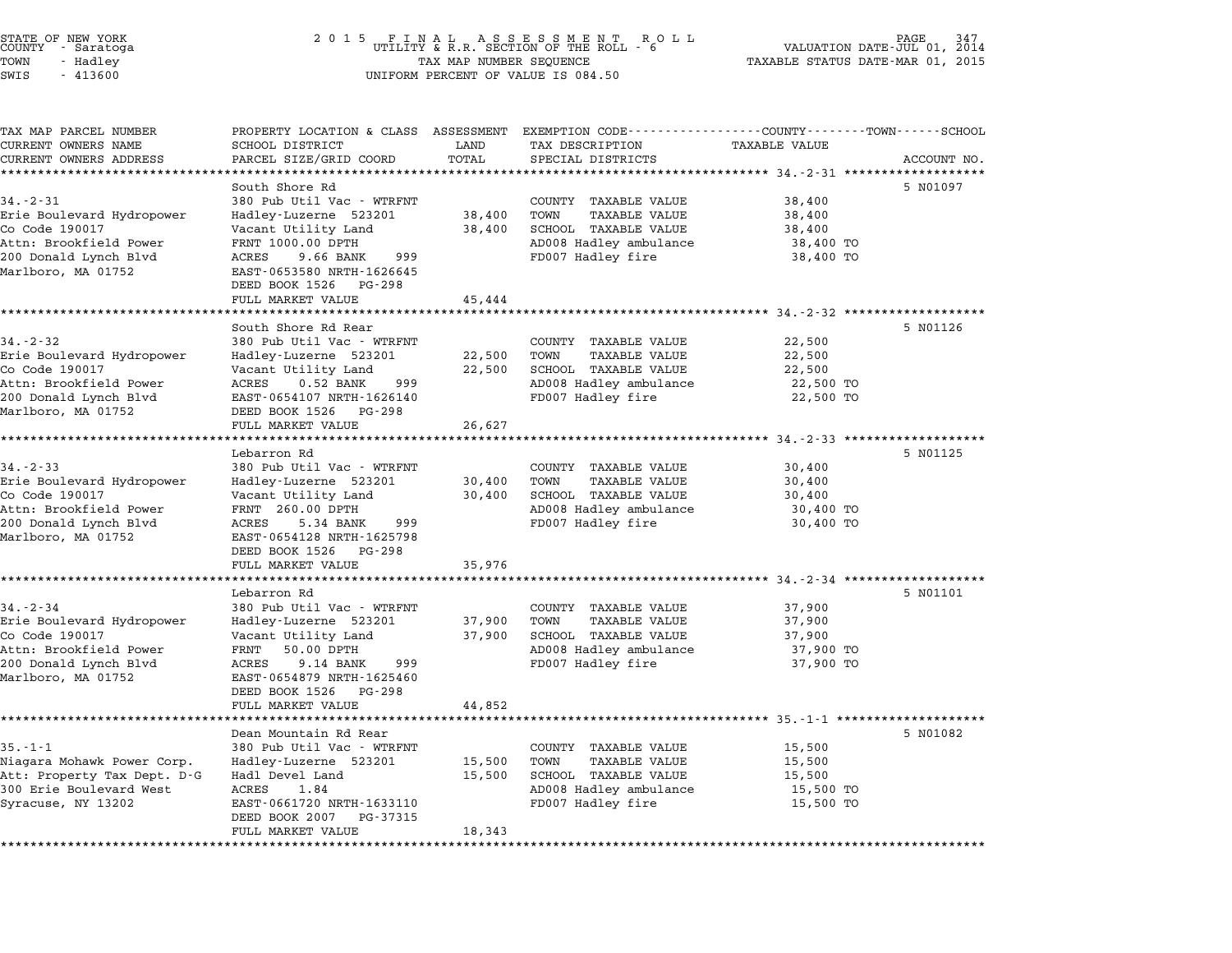TOWN - Hadley TAX MAP NUMBER SEQUENCE TAXABLE STATUS DATE-MAR 01, <sup>2015</sup> SUCTIVE SALACUSA (UNIFORM PRINCIPLY A SECTION OF THE NUMBER OF SALACUSE OF SALACUSE OF THE SUBSEMICLY OF SALACU<br>TOWN TO HAST OF SALACUSE OF A SUBSEMING OF VALUE IS 084.50<br>SWIS - 413600 TAX MAP PARCEL NUMBER PROPERTY LOCATION & CLASS ASSESSMENT EXEMPTION CODE------------------COUNTY--------TOWN------SCHOOL CURRENT OWNERS NAME SCHOOL DISTRICT LAND TAX DESCRIPTION TAXABLE VALUE CURRENT OWNERS ADDRESS PARCEL SIZE/GRID COORD TOTAL SPECIAL DISTRICTS ACCOUNT NO. \*\*\*\*\*\*\*\*\*\*\*\*\*\*\*\*\*\*\*\*\*\*\*\*\*\*\*\*\*\*\*\*\*\*\*\*\*\*\*\*\*\*\*\*\*\*\*\*\*\*\*\*\*\*\*\*\*\*\*\*\*\*\*\*\*\*\*\*\*\*\*\*\*\*\*\*\*\*\*\*\*\*\*\*\*\*\*\*\*\*\*\*\*\*\*\*\*\*\*\*\*\*\* 45.-1-14.1 \*\*\*\*\*\*\*\*\*\*\*\*\*\*\*\*\* South Shore Rd 5 N01109 45.-1-14.1 <sup>380</sup> Pub Util Vac - WTRFNT COUNTY TAXABLE VALUE 29,400 Erie Boulevard Hydropower Hadley-Luzerne <sup>523201</sup> 29,400 TOWN TAXABLE VALUE 29,400 1982. ISLA HARDER MARRIE SUPPORT ON THE SERVICE SERVICE IN TRANSFORMATION OF THE SAME AND A SUPPORT OF STRAUGH<br>Enje Boulevard Hydropower Bridge Water Shed 29,400 SCHOOL TAXABLE VALUE 29,400<br>Co Code 190017 29,400 SCHOOL TAX EITE BOUTEVALU HYUTOPOWEL ARABEL HALDE HANDE VALUE 29,400<br>Co Code 190017 Stew Bridge Water Shed 29,400 SCHOOL TAXABLE VALUE 29,400<br>Attn: Brookfield Power FRNT 855.00 DPTH AD008 Hadley ambulance 29,400 TO <sup>200</sup> Donald Lynch Blvd ACRES 4.58 BANK <sup>999</sup> FD007 Hadley fire 29,400 TO Marlboro, MA <sup>01752</sup> EAST-0655121 NRTH-1624805 EAST-0655121 NRTH-16248<br>DEED BOOK 1526 PG-298 EASI-0055121 NAIH-1024605<br>
DEED BOOK 1526 PG-298<br>
FULL MARKET VALUE 34,793 \*\*\*\*\*\*\*\*\*\*\*\*\*\*\*\*\*\*\*\*\*\*\*\*\*\*\*\*\*\*\*\*\*\*\*\*\*\*\*\*\*\*\*\*\*\*\*\*\*\*\*\*\*\*\*\*\*\*\*\*\*\*\*\*\*\*\*\*\*\*\*\*\*\*\*\*\*\*\*\*\*\*\*\*\*\*\*\*\*\*\*\*\*\*\*\*\*\*\*\*\*\*\* 46.-1-2 \*\*\*\*\*\*\*\*\*\*\*\*\*\*\*\*\*\*\*\* Mt Anthony Rd Rear 5 N01065 ME Anthony Rd Rear and Music County TAXABLE VALUE 11,700 Niagara Mohawk dba Hadley-Luzerne <sup>523201</sup> 11,700 TOWN TAXABLE VALUE 11,700 No. 1 2<br>Note that the Countries of the Countries of the Countries of the Countries of the Countries of the the<br>Co Code 132350 Vacant Utility Land 11,700 SCHOOL TAXABLE VALUE 11,700 11,700 National Grid ACRES 13.23 BANK <sup>999</sup> AD008 Hadley ambulance 11,700 TO ATTLE TAT MUSES AND DESCRIPTION OF TAXABLE VALUE OF TAXABLE VALUE OF TAXABLE VALUE OF THE PROOF TAXABLE VALUE<br>National Grid dialey fire the same of the 11,700 TO applementational dialect the 11,700 TO 100 TO 100 TO 11,700 NACIONAI GIIQ<br>Attn Real Estate Tax Dept D-G EAST-0661331 NRTH-16225<br>300 Erie Blvd West - DEED BOOK 359 PG-129 Syracuse, NY <sup>13202</sup> FULL MARKET VALUE 13,846 \*\*\*\*\*\*\*\*\*\*\*\*\*\*\*\*\*\*\*\*\*\*\*\*\*\*\*\*\*\*\*\*\*\*\*\*\*\*\*\*\*\*\*\*\*\*\*\*\*\*\*\*\*\*\*\*\*\*\*\*\*\*\*\*\*\*\*\*\*\*\*\*\*\*\*\*\*\*\*\*\*\*\*\*\*\*\*\*\*\*\*\*\*\*\*\*\*\*\*\*\*\*\* 636.-9999-132.350-1001 \*\*\*\*\* \*\*\*\*\*\*\*\*\*\*\*\*\*\*\*\*\*\*\*\*\*\*\*\*\*<br>911038 Ej West Substation 636.-9999-132.350-1001 <sup>872</sup> Elec-Substation COUNTY TAXABLE VALUE 381,150 Niagara Mohawk dba Hadley-Luzerne <sup>523201</sup> <sup>0</sup> TOWN TAXABLE VALUE 381,150 Co Code <sup>132350</sup> 9.51% Of Substation 381,150 SCHOOL TAXABLE VALUE 381,150 National Grid App Factor 1.0000 AD008 Hadley ambulance 381,150 TO Colour IAAADLE VALUE 1999<br>Attn Real Estate Tax Dept D-G P/o E J West Substation and Grid and Grid AD008 Hadley ambulance 381,150 TO<br>300 Erie Blvd West Substation BANK 999 Syracuse, NY <sup>13202</sup> FULL MARKET VALUE 451,065 \*\*\*\*\*\*\*\*\*\*\*\*\*\*\*\*\*\*\*\*\*\*\*\*\*\*\*\*\*\*\*\*\*\*\*\*\*\*\*\*\*\*\*\*\*\*\*\*\*\*\*\*\*\*\*\*\*\*\*\*\*\*\*\*\*\*\*\*\*\*\*\*\*\*\*\*\*\*\*\*\*\*\*\*\*\*\*\*\*\*\*\*\*\*\*\*\*\*\*\*\*\*\* 636.-9999-132.350-1011 \*\*\*\*\* 912086 North Shore Rd 5 N01146 636.-9999-132.350-1011 <sup>882</sup> Elec Trans Imp COUNTY TAXABLE VALUE 484,657 Niagara Mohawk dba Hadley-Luzerne <sup>523201</sup> <sup>0</sup> TOWN TAXABLE VALUE 484,657 COOL 222330 Spring the USU of the Cool of the Cool of the Cool of the Cool of the Cool of the Cool of the Cool<br>Niagara Mohawk dba Hadley-Luzerne 523201 0 TOWN TAXABLE VALUE 484,657<br>Coole 132350 484,657 SCHOOL TAXABLE VALUE National Grid App Factor 0.9029 AD008 Hadley ambulance 484,657 TO Attional Grid Constanting Constanting Constanting Constanting Constanting Constitutional Constitutional Const<br>National Grid Association of App Factor 0.9029 And AD008 Hadley fire 484,657 TO<br>FD007 Hadley fire 484,657 TO <sup>300</sup> Erie Blvd West ACRES 33.10 BANK <sup>999</sup> ACCH REAL ESCALE TAN DEPT D G 1979 NEW CONSTRUCT AND SAME DAMN ON SALL PART OF SAME PART OF SAME PART OF SAME P<br>Syracuse, NY 13202 ACRES EAST-0622020 NRTH-1209720 EAST-0622020 NRTH-1209<br>DEED BOOK 349 PG-29 DEED BOOK 349 PG-29<br>FULL MARKET VALUE 573,559 \*\*\*\*\*\*\*\*\*\*\*\*\*\*\*\*\*\*\*\*\*\*\*\*\*\*\*\*\*\*\*\*\*\*\*\*\*\*\*\*\*\*\*\*\*\*\*\*\*\*\*\*\*\*\*\*\*\*\*\*\*\*\*\*\*\*\*\*\*\*\*\*\*\*\*\*\*\*\*\*\*\*\*\*\*\*\*\*\*\*\*\*\*\*\*\*\*\*\*\*\*\*\* 636.-9999-132.350-1012 \*\*\*\*\* 912086 North Shore Rd 5 N01146 636.-9999-132.350-1012 <sup>882</sup> Elec Trans Imp COUNTY TAXABLE VALUE 52,121 Niagara Mohawk dba Corinth <sup>1</sup> <sup>412601</sup> <sup>0</sup> TOWN TAXABLE VALUE 52,121 Co Code <sup>132350</sup> Sprier West #9 52,121 SCHOOL TAXABLE VALUE 52,121 National Grid Apple Collineir 1 (12001)<br>Communication of the Spring School Taxable Value 52,121<br>National Grid 52,121 TO App Factor 0.0971 AD008 Hadley ambulance 52,121 TO CO CODE 132330<br>
Attn Real Grid App Factor 0.0971 AD008 Hadley ambulance 52,121 TO<br>
Attn Real Estate Tax Dept D-G 1979 New Const 525400 FD007 Hadley fire 52,121 TO<br>
300 Erie Blvd West ACRES 33.10 BANK 999 Syracuse, NY <sup>13202</sup> EAST-0622020 NRTH-1209720 DEED BOOK <sup>349</sup> PG-29 FULL MARKET VALUE 61,682 \*\*\*\*\*\*\*\*\*\*\*\*\*\*\*\*\*\*\*\*\*\*\*\*\*\*\*\*\*\*\*\*\*\*\*\*\*\*\*\*\*\*\*\*\*\*\*\*\*\*\*\*\*\*\*\*\*\*\*\*\*\*\*\*\*\*\*\*\*\*\*\*\*\*\*\*\*\*\*\*\*\*\*\*\*\*\*\*\*\*\*\*\*\*\*\*\*\*\*\*\*\*\*\*\*\*\*\*\*\*\*\*\*\*\*\*\*\*\*\*\*\*\*\*\*\*\*\*\*\*\*\*

STATE OF NEW YORK <sup>2</sup> <sup>0</sup> <sup>1</sup> 5 F I N A L A S S E S S M E N T R O L L PAGE <sup>348</sup> COUNTY - Saratoga UTILITY & R.R. SECTION OF THE ROLL - <sup>6</sup> VALUATION DATE-JUL 01, <sup>2014</sup>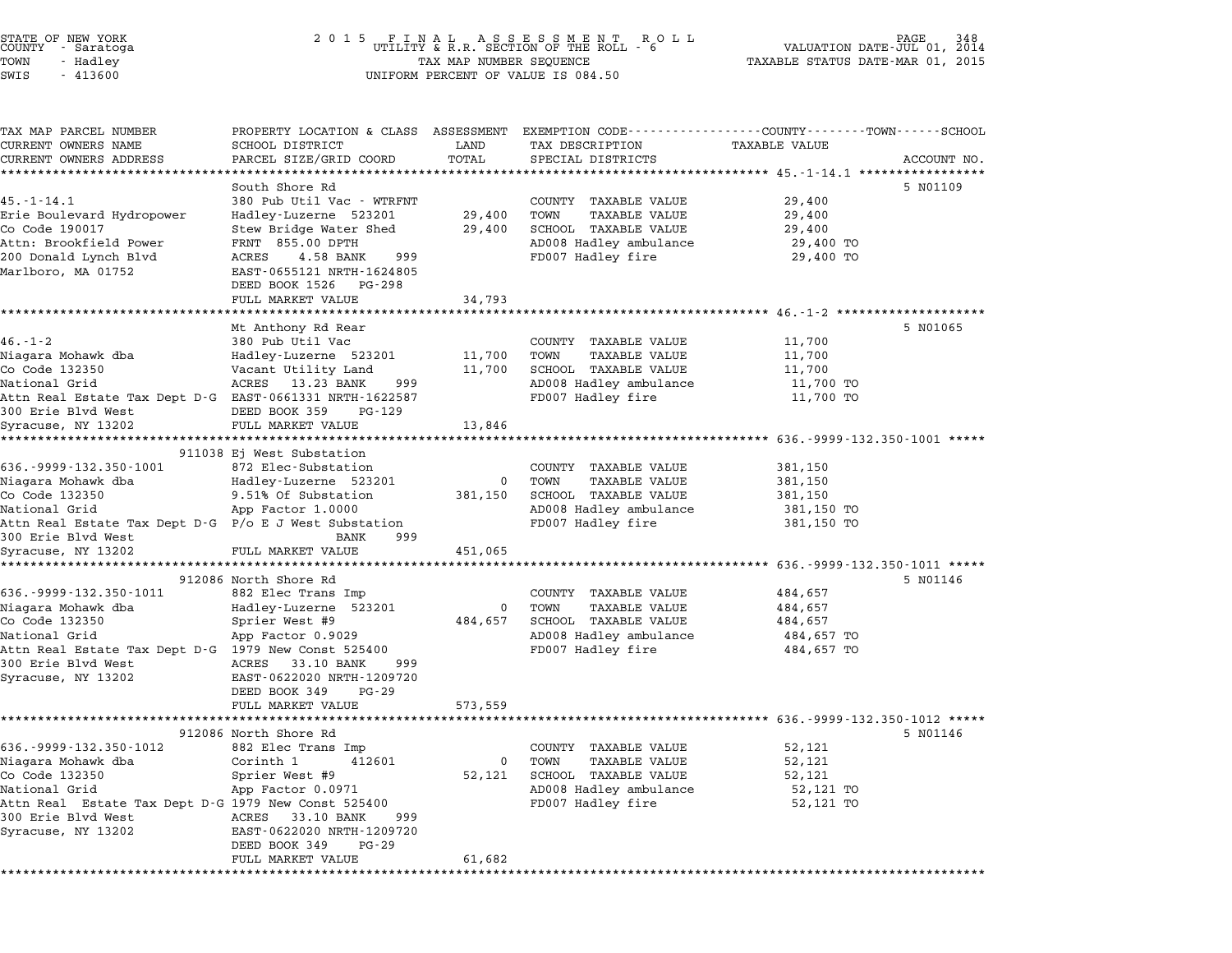| STATE OF NEW YORK<br>COUNTY - Saratoga |  |           |  |
|----------------------------------------|--|-----------|--|
| LOMN                                   |  | - Hadley  |  |
| ר הזיב                                 |  | $-113600$ |  |

| TAX MAP PARCEL NUMBER                            | PROPERTY LOCATION & CLASS ASSESSMENT EXEMPTION CODE---------------COUNTY-------TOWN------SCHOOL |                |                            |               |             |
|--------------------------------------------------|-------------------------------------------------------------------------------------------------|----------------|----------------------------|---------------|-------------|
| CURRENT OWNERS NAME                              | SCHOOL DISTRICT                                                                                 | LAND           | TAX DESCRIPTION            | TAXABLE VALUE |             |
| CURRENT OWNERS ADDRESS                           | PARCEL SIZE/GRID COORD                                                                          | TOTAL          | SPECIAL DISTRICTS          |               | ACCOUNT NO. |
|                                                  |                                                                                                 |                |                            |               |             |
|                                                  | 912040 Electric Transmission                                                                    |                |                            |               | 5 N01174    |
| 636.-9999-132.350-1021                           | 882 Elec Trans Imp                                                                              |                | COUNTY TAXABLE VALUE       | 2,011         |             |
| Niagara Mohawk dba                               | Hadley-Luzerne 523201                                                                           | 0 TOWN         | TAXABLE VALUE              | 2,011         |             |
| Co Code 132350                                   | Hadley Warrensburg #5                                                                           |                | 2,011 SCHOOL TAXABLE VALUE | 2,011         |             |
| National Grid                                    | App Factor 1.0000                                                                               |                | AD008 Hadley ambulance     | 2,011 TO      |             |
| Attn Real Estate Tax Dept D-G                    | BANK<br>999                                                                                     |                | FD007 Hadley fire          | 2,011 TO      |             |
| 300 Erie Blvd West<br>Syracuse, NY 13202         | FULL MARKET VALUE                                                                               |                | 2,380 LT014 Hadley light   | 2,011 TO      |             |
|                                                  |                                                                                                 |                |                            |               |             |
|                                                  | 912271 Electric Transmission                                                                    |                |                            |               |             |
| 636.000-9999-132.350-1041                        | 882 Elec Trans Imp                                                                              |                | COUNTY TAXABLE VALUE       | 3.025         |             |
| Niagara Mohawk dba                               | Hadley-Luzerne 523201                                                                           | $\overline{0}$ | TOWN<br>TAXABLE VALUE      | 3,025         |             |
| Co Code 132350                                   | Stew Bridge Tap Pr 286                                                                          | 3,025          | SCHOOL TAXABLE VALUE       | 3,025         |             |
| National Grid                                    | App Factor 1.0000                                                                               |                | AD008 Hadley ambulance     | 3,025 TO      |             |
| Attn Real Estate Tax Dept D-G                    | 999<br>BANK                                                                                     |                | FD007 Hadley fire          | 3,025 TO      |             |
| 300 Erie Blvd West                               | FULL MARKET VALUE                                                                               | 3,580          |                            |               |             |
| Syracuse, NY 13202                               |                                                                                                 |                |                            |               |             |
|                                                  |                                                                                                 |                |                            |               |             |
|                                                  | 888888 Outside Plant                                                                            |                |                            |               | 5 N01145    |
| 636.-9999-132.350-1881                           | 884 Elec Dist Out                                                                               |                | COUNTY TAXABLE VALUE       | 499,326       |             |
| Niagara Mohawk dba                               | Hadley-Luzerne 523201                                                                           |                | 0 TOWN<br>TAXABLE VALUE    | 499,326       |             |
| Co Code 132350                                   | Poles Towers Fixtures                                                                           | 499,326        | SCHOOL TAXABLE VALUE       | 499,326       |             |
| National Grid                                    | App Factor 0.9029                                                                               |                | AD008 Hadley ambulance     | 499,326 TO    |             |
| Attn Real Estate Tax Dept D-G                    | 999<br>BANK                                                                                     |                | FD007 Hadley fire          | 499,326 TO    |             |
|                                                  |                                                                                                 |                | 590,918 LT014 Hadley light | 371,998 TO    |             |
| Syracuse, NY 13202                               |                                                                                                 |                |                            |               |             |
|                                                  |                                                                                                 |                |                            |               |             |
|                                                  | 888888 Outside Plant                                                                            |                |                            |               |             |
| 636.-9999-132.350-1882                           | 884 Elec Dist Out                                                                               |                | COUNTY TAXABLE VALUE       | 53,699        |             |
| Niagara Mohawk dba                               | Corinth 1<br>412601                                                                             | $\overline{0}$ | TOWN<br>TAXABLE VALUE      | 53,699        |             |
| Co Code 132350                                   | Poles Towers Fixtures                                                                           | 53,699         | SCHOOL TAXABLE VALUE       | 53,699        |             |
| National Grid                                    | App Factor 0.0971                                                                               |                | AD008 Hadley ambulance     | 53,699 TO     |             |
| Attn Real Estate Tax Dept D-G<br>300 Erie Blvd W | BANK<br>999                                                                                     | 63,549         | FD007 Hadley fire          | 53,699 TO     |             |
|                                                  | FULL MARKET VALUE                                                                               |                |                            |               |             |
| Syracuse, NY 13202                               |                                                                                                 |                |                            |               |             |
|                                                  | 888888 Public Service                                                                           |                |                            |               | 5 N01530    |
| 636.-9999-618.750-1881 836 Telecom. eq.          |                                                                                                 |                | COUNTY TAXABLE VALUE       | 71,129        |             |
| Citizens Telecom Uci-                            | Hadley-Luzerne 523201                                                                           | $\overline{0}$ | TOWN<br>TAXABLE VALUE      | 71,129        |             |
| Co Code 618750                                   | Outside Plant                                                                                   | 71,129         | SCHOOL TAXABLE VALUE       | 71,129        |             |
| 3 High Ridge Park                                | App Factor 0.9029                                                                               |                | AD008 Hadley ambulance     | 71,129 TO     |             |
| Stamford, CT 06905 Poles Wires Cables            |                                                                                                 |                | FD007 Hadley fire          | 71,129 TO     |             |
|                                                  | BANK<br>999                                                                                     |                | LT014 Hadley light         | 15,150 TO     |             |
|                                                  | FULL MARKET VALUE                                                                               | 84,176         | WT010 S. hadley water      | 7,561 TO      |             |
|                                                  |                                                                                                 |                |                            |               |             |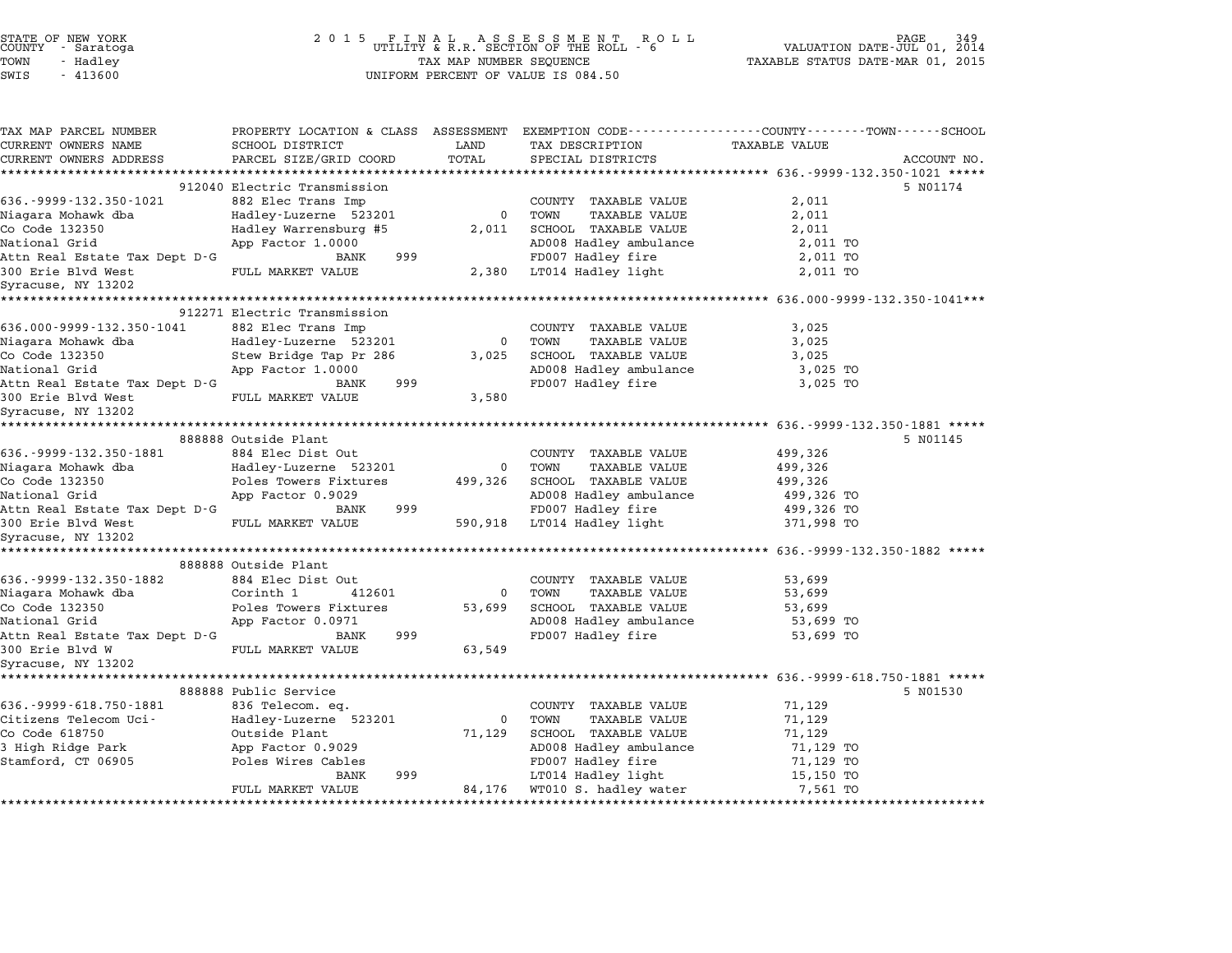| PROPERTY LOCATION & CLASS<br>ASSESSMENT<br>TAX MAP PARCEL NUMBER<br>CURRENT OWNERS NAME<br>SCHOOL DISTRICT<br>LAND<br>TAX DESCRIPTION<br>PARCEL SIZE/GRID COORD<br>TOTAL<br>SPECIAL DISTRICTS<br>CURRENT OWNERS ADDRESS<br>**********************<br>888888<br>636. - 9999 - 618. 750 - 1882<br>836 Telecom. eq.<br>TAXABLE VALUE<br>COUNTY<br>Citizens Telecom Uci-<br>Corinth 1<br>412601<br>TAXABLE VALUE<br>0<br>TOWN<br>Outside Plant<br>Co Code 618750<br>7,649<br>SCHOOL<br>TAXABLE VALUE<br>3 High Ridge Park<br>App Factor 0.0971<br>AD008 Hadley ambulance | 350<br>R O L L<br>PAGE<br>- 6<br>VALUATION DATE-JUL 01,<br>2014<br>TAXABLE STATUS DATE-MAR 01, 2015 |
|----------------------------------------------------------------------------------------------------------------------------------------------------------------------------------------------------------------------------------------------------------------------------------------------------------------------------------------------------------------------------------------------------------------------------------------------------------------------------------------------------------------------------------------------------------------------|-----------------------------------------------------------------------------------------------------|
|                                                                                                                                                                                                                                                                                                                                                                                                                                                                                                                                                                      | EXEMPTION CODE----------------COUNTY-------TOWN-----SCHOOL<br>TAXABLE VALUE<br>ACCOUNT NO.          |
|                                                                                                                                                                                                                                                                                                                                                                                                                                                                                                                                                                      |                                                                                                     |
| FD007 Hadley fire<br>Poles Wires Cables<br>Stamford, CT 06905<br>999<br>BANK<br>FULL MARKET VALUE<br>9,052                                                                                                                                                                                                                                                                                                                                                                                                                                                           | 7,649<br>7,649<br>7,649<br>7,649 TO<br>7,649 TO                                                     |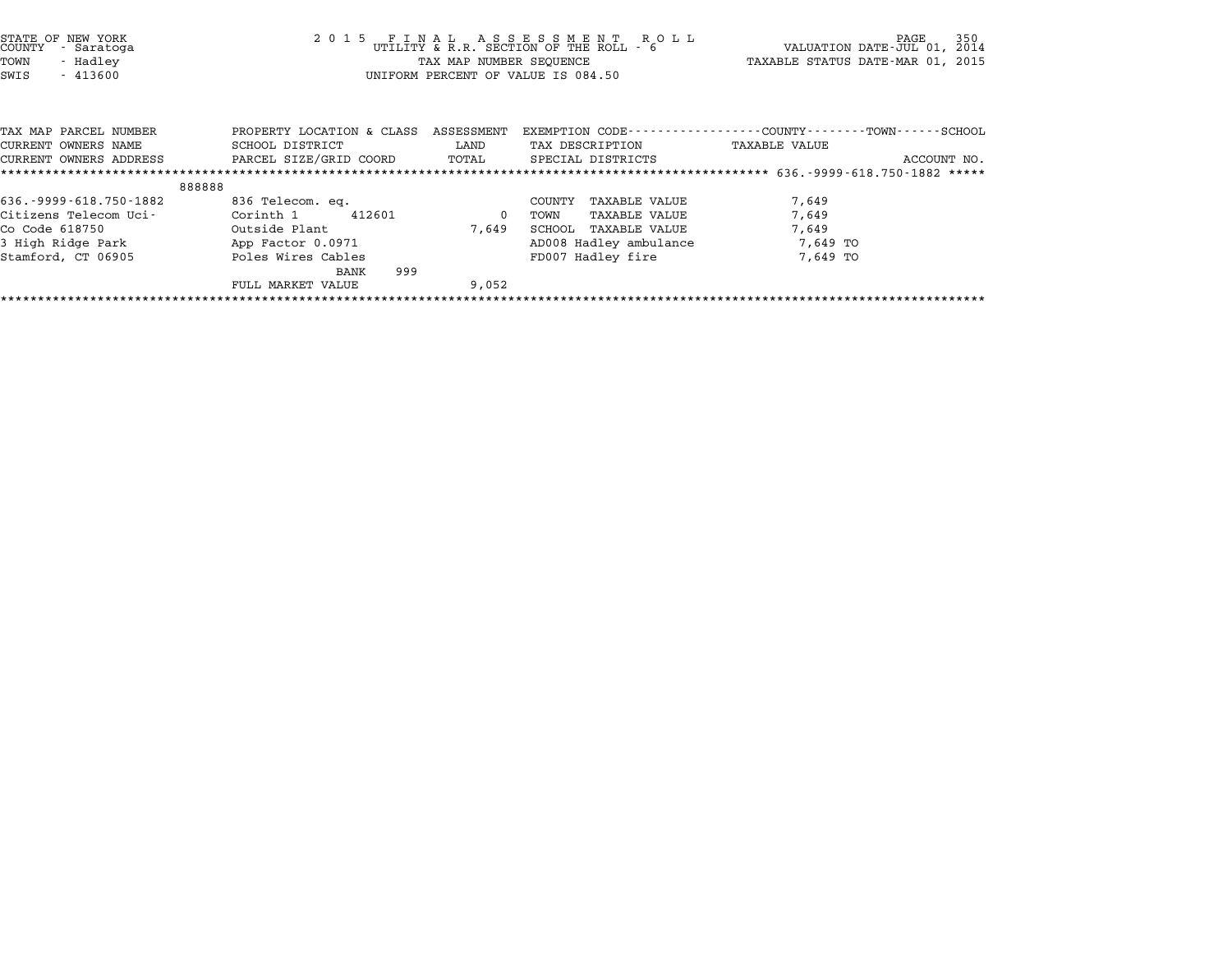| STATE OF NEW YORK<br>COUNTY - Saratoga | 2015 FINAL ASSESSMENT ROLL<br>UTILITY & R.R. SECTION OF THE ROLL - 6 | PAGE 351<br>VALUATION DATE-JUL 01, 2014 |
|----------------------------------------|----------------------------------------------------------------------|-----------------------------------------|
| TOWN<br>- Hadlev                       |                                                                      | TAXABLE STATUS DATE-MAR 01, 2015        |
| SWIS<br>- 413600                       | UNIFORM PERCENT OF VALUE IS 084.50                                   | RPS150/V04/L015                         |
|                                        |                                                                      | CURRENT DATE $6/12/2015$                |

#### ROLL SECTION TOTALS

# \*\*\* S P E C I A L D I S T R I C T S U M M A R Y \*\*\*

|      |                      |         |           | $P_{1}$ $P_{2}$ $P_{3}$ $P_{4}$ $P_{5}$ $P_{6}$ $P_{7}$ $P_{8}$ $P_{9}$ $P_{10}$ $P_{11}$ $P_{12}$ $P_{13}$ $P_{14}$ $P_{15}$ $P_{16}$ $P_{17}$ | 22 T D T T T T T | $\mathbf{u}$ and $\mathbf{u}$ and $\mathbf{u}$ |           |
|------|----------------------|---------|-----------|-------------------------------------------------------------------------------------------------------------------------------------------------|------------------|------------------------------------------------|-----------|
|      |                      | TOTAL   | EXTENSION | EXTENSION                                                                                                                                       | AD VALOREM       | EXEMPT                                         | TAXABLE   |
| CODE | DISTRICT NAME        | PARCELS | TYPE      | VALUE                                                                                                                                           | VALUE            | AMOUNT                                         | VALUE     |
|      | AD008 Hadley ambulan |         | 65 TOTAL  |                                                                                                                                                 | 78428,367        |                                                | 78428,367 |
|      | FD007 Hadley fire    |         | 65 TOTAL  |                                                                                                                                                 | 78428,367        |                                                | 78428,367 |
|      | LT014 Hadley light   |         | 18 TOTAL  |                                                                                                                                                 | 625,559          |                                                | 625,559   |
|      | SE009 Hadley sewer   |         | 8 TOTAL   |                                                                                                                                                 | 173,100          |                                                | 173,100   |
|      | WT009 Hadley water   |         | 13 TOTAL  |                                                                                                                                                 | 219,600          |                                                | 219,600   |
|      | WT010 S. hadley wate |         | 1 TOTAL   |                                                                                                                                                 | 7,561            |                                                | 7,561     |

# \*\*\* S C H O O L D I S T R I C T S U M M A R Y \*\*\*

|        |                |         | . <u>.</u> | $\mathbf{D}$ $\mathbf{L}$ $\mathbf{D}$ $\mathbf{L}$ $\mathbf{R}$ $\mathbf{L}$ $\mathbf{L}$ $\mathbf{L}$ | $\cup$ 0 11 11 $\cap$ 10 1 |           |        |             |
|--------|----------------|---------|------------|---------------------------------------------------------------------------------------------------------|----------------------------|-----------|--------|-------------|
|        |                | TOTAL   | ASSESSED   | ASSESSED                                                                                                | EXEMPT                     | TOTAL     | STAR   | <b>STAR</b> |
| CODE   | DISTRICT NAME  | PARCELS | LAND       | TOTAL                                                                                                   | AMOUNT                     | TAXABLE   | AMOUNT | TAXABLE     |
| 412601 | Corinth 1      | 3       |            | 113,469                                                                                                 |                            | 113,469   |        | 113,469     |
| 523201 | Hadley-Luzerne | 62      | 2587,000   | 78314,898                                                                                               |                            | 78314,898 |        | 78314,898   |
|        | SUB - TOTAL    | 65      | 2587,000   | 78428,367                                                                                               |                            | 78428,367 |        | 78428,367   |
|        | тотаь          | 65      | 2587,000   | 78428,367                                                                                               |                            | 78428,367 |        | 78428,367   |

#### \*\*\* S Y S T E M C O D E S S U M M A R Y \*\*\*

#### NO SYSTEM EXEMPTIONS AT THIS LEVEL

#### \*\*\* E X E M P T I O N S U M M A R Y \*\*\*

#### NO EXEMPTIONS AT THIS LEVEL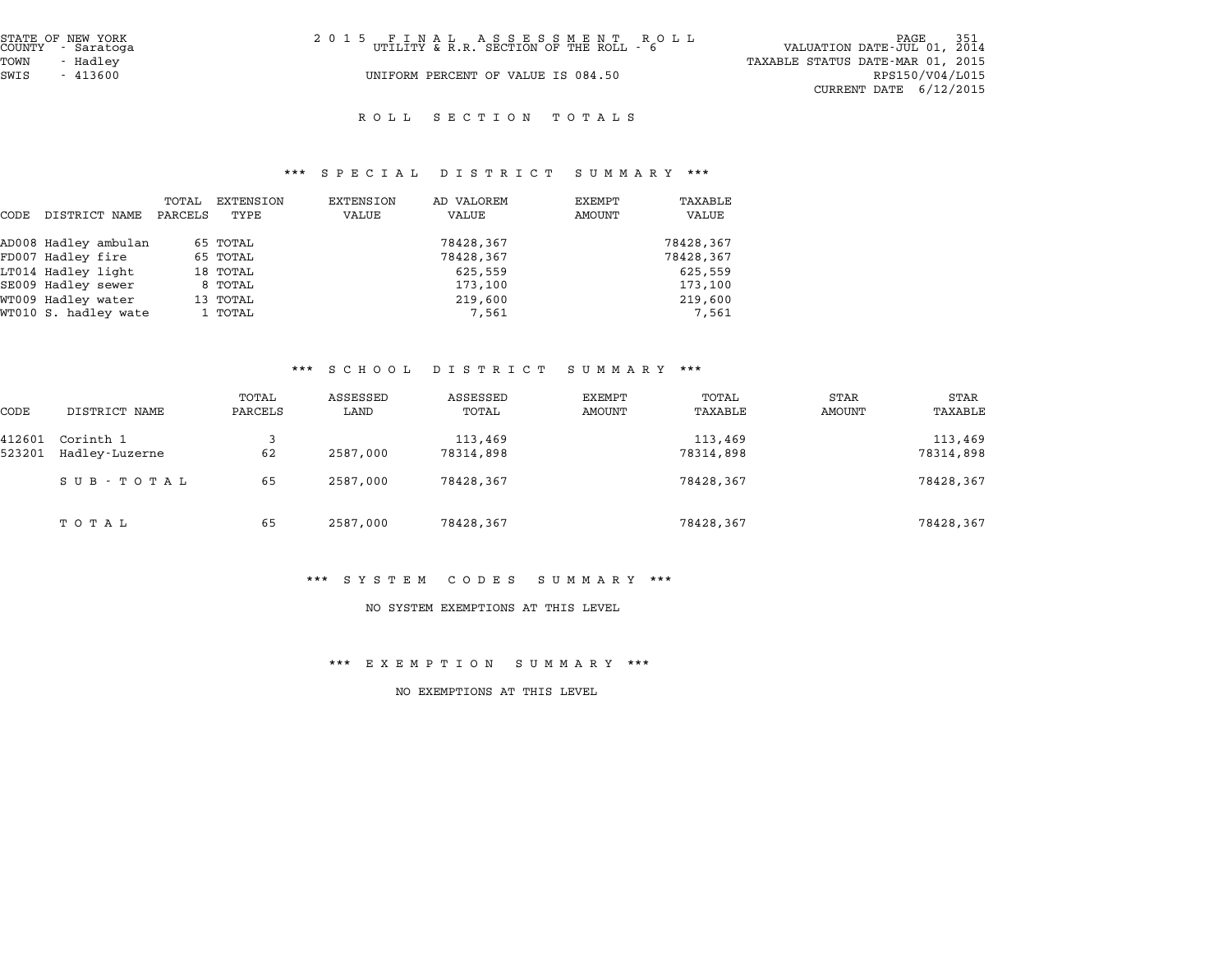| STATE OF NEW YORK<br>COUNTY - Saratoga | 2015 FINAL ASSESSMENT ROLL<br>UTILITY & R.R. SECTION OF THE ROLL - 6 | 352<br>PAGE<br>VALUATION DATE-JUL 01, 2014 |
|----------------------------------------|----------------------------------------------------------------------|--------------------------------------------|
| TOWN<br>- Hadley                       |                                                                      | TAXABLE STATUS DATE-MAR 01, 2015           |
| SWIS<br>$-413600$                      | UNIFORM PERCENT OF VALUE IS 084.50                                   | RPS150/V04/L015                            |
|                                        |                                                                      | CURRENT DATE $6/12/2015$                   |

R O L L S E C T I O N T O T A L S

#### \*\*\* G R A N D T O T A L S \*\*\*

|            |                  |         |          | .<br><b>GUAND</b> | 1 U 1 A 11 U<br>. |           |           |           |
|------------|------------------|---------|----------|-------------------|-------------------|-----------|-----------|-----------|
| ROLL       |                  | TOTAL   | ASSESSED | <b>ASSESSED</b>   | TAXABLE           | TAXABLE   | TAXABLE   | STAR      |
| <b>SEC</b> | DESCRIPTION      | PARCELS | LAND     | TOTAL             | COUNTY            | TOWN      | SCHOOL    | TAXABLE   |
|            | UTILITIES & N.C. | 65      | 2587,000 | 78428,367         | 78428,367         | 78428,367 | 78428,367 | 78428,367 |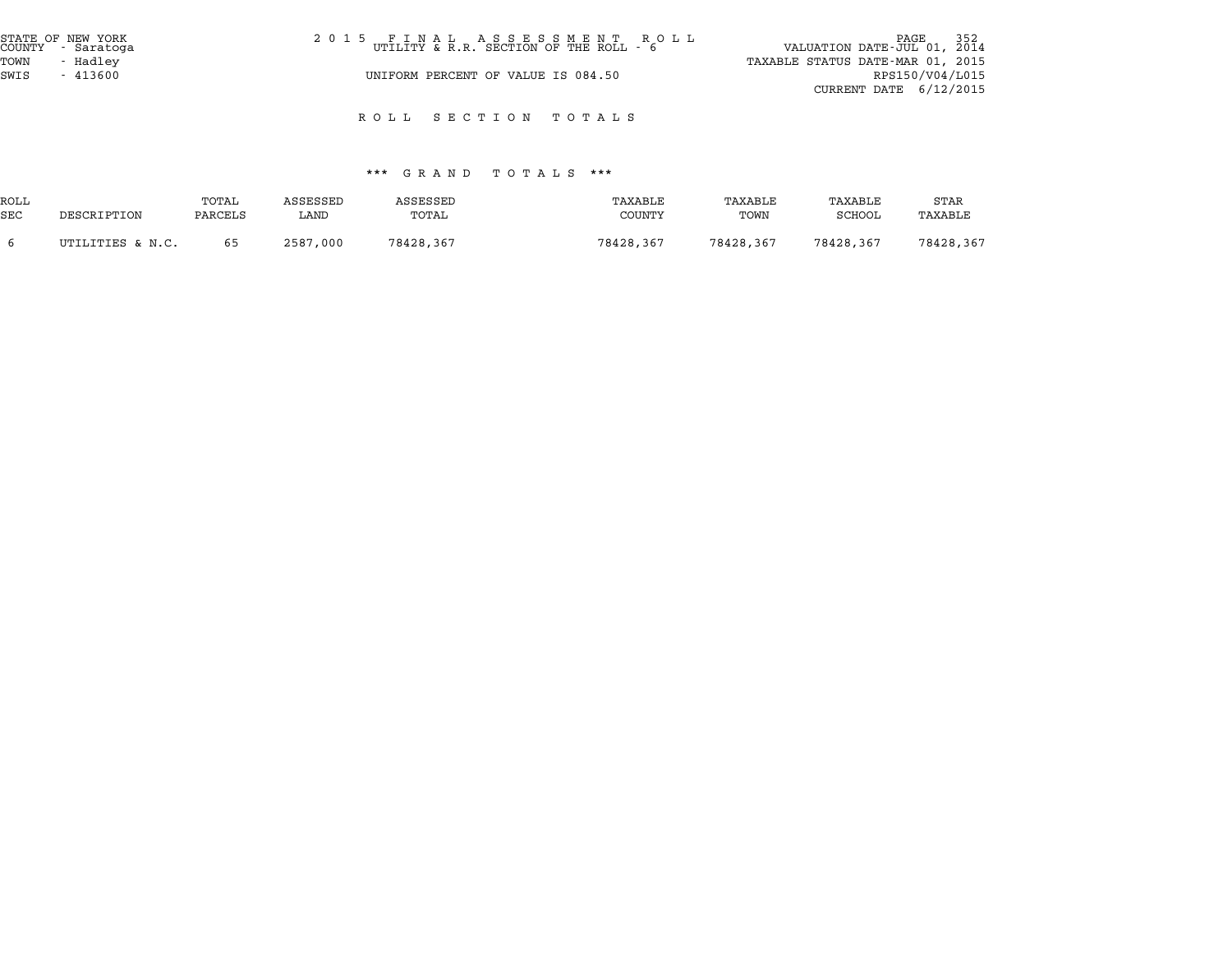## STATE OF NEW YORK <sup>2</sup> <sup>0</sup> <sup>1</sup> 5 F I N A L A S S E S S M E N T R O L L PAGE <sup>353</sup> COUNTY - Saratoga WHOLLY EXEMPT SECTION OF THE ROLL - <sup>8</sup> VALUATION DATE-JUL 01, <sup>2014</sup> TOWN - Hadley TAX MAP NUMBER SEQUENCE TAXABLE STATUS DATE-MAR 01, <sup>2015</sup> STATE OF NEW YORK STATE OF NEW YORK A SOLUME TO UNITY - SATALOGY AND LOUNTY - SATALOGY AND MELOURITY - AND MELOUR<br>TOWN - Hadley TAX MAP NUMBER SEQUENCE<br>SWIS - 413600 UNIFORM PERCENT OF VALUE IS 084.50

| TAX MAP PARCEL NUMBER                            | PROPERTY LOCATION & CLASS ASSESSMENT EXEMPTION CODE---------------COUNTY-------TOWN------SCHOOL |               |                                                      |                                  |         |             |
|--------------------------------------------------|-------------------------------------------------------------------------------------------------|---------------|------------------------------------------------------|----------------------------------|---------|-------------|
| CURRENT OWNERS NAME                              | SCHOOL DISTRICT                                                                                 | LAND<br>TOTAL | TAX DESCRIPTION                                      | <b>TAXABLE VALUE</b>             |         |             |
| CURRENT OWNERS ADDRESS<br>********************** | PARCEL SIZE/GRID COORD<br>********************                                                  |               | SPECIAL DISTRICTS                                    |                                  |         | ACCOUNT NO. |
|                                                  | Tower Rd                                                                                        |               |                                                      |                                  |         | 7 901276    |
| $9. -1 - 2. - 1$                                 | 931 Forest s532a                                                                                |               | NY STATE<br>12100                                    | 125,000                          | 125,000 | 125,000     |
| State Of New York Encon                          | Hadley-Luzerne 523201                                                                           | 1,000         | COUNTY TAXABLE VALUE                                 | $\Omega$                         |         |             |
| C/O Saratoga Treasurer                           | Firetower                                                                                       | 125,000       | TOWN<br>TAXABLE VALUE                                | 0                                |         |             |
| 40 McMaster St                                   | EAST-0597580 NRTH-1230860                                                                       |               | SCHOOL TAXABLE VALUE                                 | $\Omega$                         |         |             |
| Ballston Spa, NY 12020                           | DEED BOOK 0000 PG-0000                                                                          |               |                                                      |                                  |         |             |
|                                                  | FULL MARKET VALUE                                                                               | 147,929       |                                                      |                                  |         |             |
|                                                  |                                                                                                 |               |                                                      |                                  |         |             |
| $11. - 1 - 3$                                    | Stony Creek Rd<br>311 Res vac land - WTRFNT                                                     |               | TOWN OWNED 13500                                     | 39,500                           | 39,500  | 39,500      |
| Town Of Hadley                                   | Hadley-Luzerne 523201                                                                           | 39,500        | COUNTY TAXABLE VALUE                                 | $\mathbf 0$                      |         |             |
| PO Box 323                                       | FRNT 785.00 DPTH                                                                                | 39,500        | TOWN<br>TAXABLE VALUE                                | $\mathbf 0$                      |         |             |
| Hadley, NY 12835                                 | ACRES 20.38                                                                                     |               | SCHOOL TAXABLE VALUE                                 | $\Omega$                         |         |             |
|                                                  | EAST-0657880 NRTH-1656345                                                                       |               | AD008 Hadley ambulance                               | 0 <sub>T</sub>                   |         |             |
|                                                  | DEED BOOK 1572<br>PG-602                                                                        |               | FD007 Hadley fire                                    | $0$ TO                           |         |             |
|                                                  | FULL MARKET VALUE                                                                               | 46,746        |                                                      |                                  |         |             |
|                                                  |                                                                                                 |               |                                                      |                                  |         |             |
|                                                  | Stony Creek Rd Rear                                                                             |               |                                                      |                                  |         | 5 N01123    |
| $11. - 1 - 5$                                    | 720 Mine/quarry - WTRFNT                                                                        |               | TOWN OWNED 13500                                     | 30,100                           | 30,100  | 30,100      |
| Town Of Hadley                                   | Hadley-Luzerne 523201                                                                           | 30,100        | COUNTY TAXABLE VALUE                                 | $\mathbf 0$                      |         |             |
| Attn: Hadley Town Hall<br>Star Rte               | Hadl Devel Land<br>Gravel Bed                                                                   | 30,100        | TOWN<br><b>TAXABLE VALUE</b><br>SCHOOL TAXABLE VALUE | $\Omega$<br>$\Omega$             |         |             |
| Hadley, NY 12835                                 | ACRES<br>5.18                                                                                   |               | AD008 Hadley ambulance                               | $0$ TO                           |         |             |
|                                                  | EAST-0658459 NRTH-1655275                                                                       |               | FD007 Hadley fire                                    | 0 <sub>T</sub>                   |         |             |
|                                                  | DEED BOOK 1103 PG-28                                                                            |               |                                                      |                                  |         |             |
|                                                  | FULL MARKET VALUE                                                                               | 35,621        |                                                      |                                  |         |             |
|                                                  |                                                                                                 |               |                                                      |                                  |         |             |
|                                                  | 948 Stony Creek Rd Rear                                                                         |               |                                                      |                                  |         | 7 901284    |
| $11.-1-8$                                        | 852 Landfill                                                                                    |               | TOWN OWNED 13500                                     | 30,600                           | 30,600  | 30,600      |
| Town Of Hadley                                   | Hadley-Luzerne 523201                                                                           | 23,800        | COUNTY TAXABLE VALUE                                 | 0                                |         |             |
| Hadley Town Hall                                 | Landfill                                                                                        | 30,600        | TOWN<br><b>TAXABLE VALUE</b>                         | $\Omega$                         |         |             |
| 4 Stony Creek Rd                                 | ACRES 12.33                                                                                     |               | SCHOOL TAXABLE VALUE                                 | $\Omega$                         |         |             |
| Hadley, NY 12835                                 | EAST-0658440 NRTH-1654665<br>DEED BOOK 0859 PG-0185                                             |               | AD008 Hadley ambulance                               | 0 <sub>T</sub><br>0 <sub>T</sub> |         |             |
|                                                  | FULL MARKET VALUE                                                                               | 36,213        | FD007 Hadley fire                                    |                                  |         |             |
|                                                  |                                                                                                 |               |                                                      |                                  |         |             |
|                                                  | Co Rd 1                                                                                         |               |                                                      |                                  |         | 5 N01128    |
| $11. - 1 - 34$                                   | 322 Rural vac>10 - WTRFNT                                                                       |               | TOWN OWNED 13500                                     | 68,100                           | 68,100  | 68,100      |
| Town Of Hadley                                   | Hadley-Luzerne 523201                                                                           | 68,100        | COUNTY TAXABLE VALUE                                 | $\mathbf 0$                      |         |             |
| PO Box 323                                       | Hadl Devel Land                                                                                 | 68,100        | TOWN<br><b>TAXABLE VALUE</b>                         | $\mathbf 0$                      |         |             |
| Hadley, NY 12835                                 | FRNT 1610.00 DPTH                                                                               |               | SCHOOL TAXABLE VALUE                                 | $\Omega$                         |         |             |
|                                                  | ACRES 43.40                                                                                     |               | AD008 Hadley ambulance                               | 0 <sub>T</sub>                   |         |             |
|                                                  | EAST-0658408 NRTH-1653512                                                                       |               | FD007 Hadley fire                                    | 0 <sub>T</sub>                   |         |             |
|                                                  | DEED BOOK 1455<br>PG-667                                                                        |               |                                                      |                                  |         |             |
|                                                  | FULL MARKET VALUE                                                                               | 80,592        |                                                      |                                  |         |             |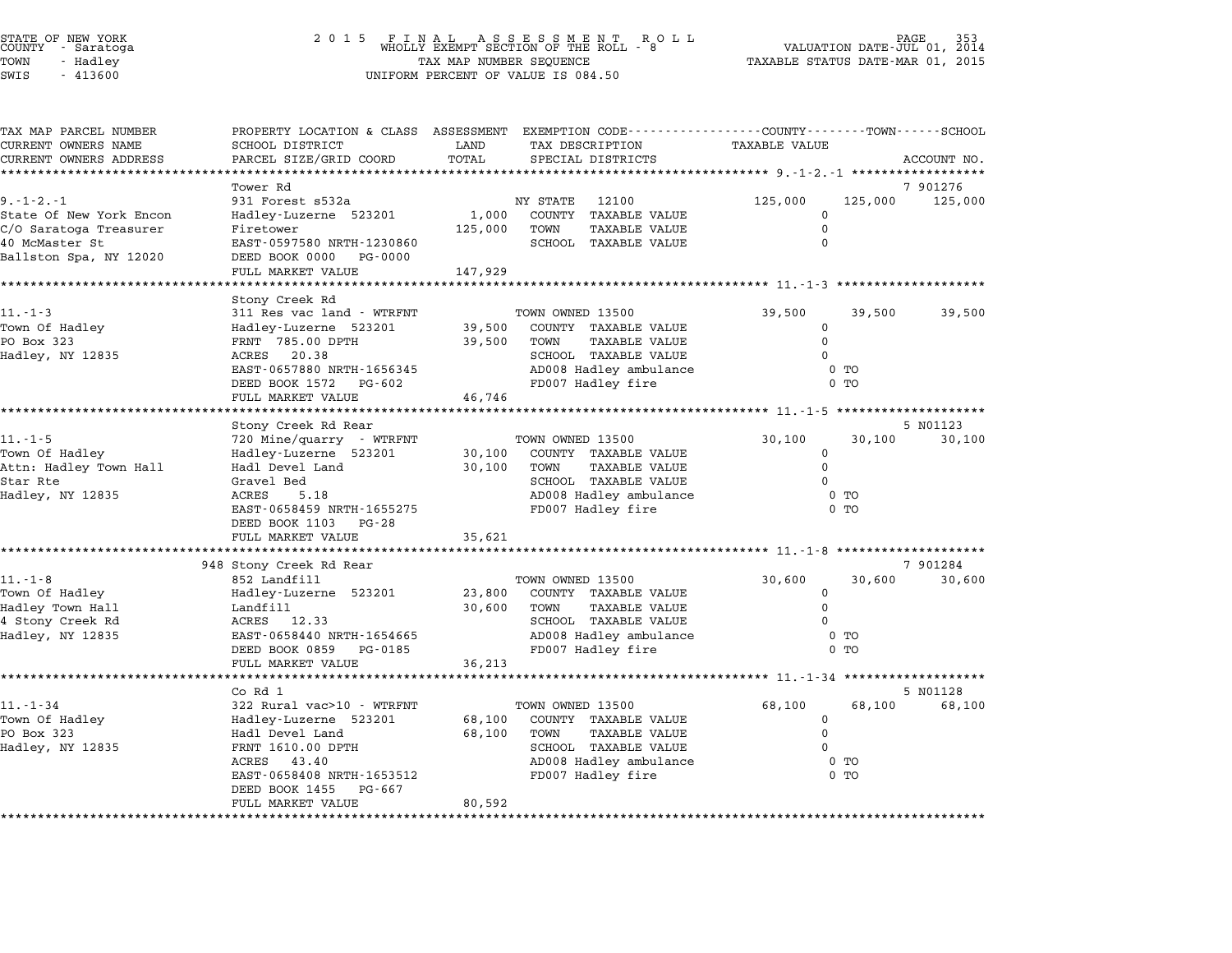| STATE OF NEW YORK<br>COUNTY - Saratoga |  |          |  |
|----------------------------------------|--|----------|--|
| TOWN                                   |  | - Hadley |  |
| $CTT$ $T1$ $T2$                        |  | 112500   |  |

## STATE OF NEW YORK <sup>2</sup> <sup>0</sup> <sup>1</sup> 5 F I N A L A S S E S S M E N T R O L L PAGE <sup>354</sup> COUNTY - Saratoga WHOLLY EXEMPT SECTION OF THE ROLL - <sup>8</sup> VALUATION DATE-JUL 01, <sup>2014</sup> TOWN - Hadley TAX MAP NUMBER SEQUENCE TAXABLE STATUS DATE-MAR 01, <sup>2015</sup> SWIS - <sup>413600</sup> UNIFORM PERCENT OF VALUE IS 084.50

| TAX MAP PARCEL NUMBER<br>CURRENT OWNERS NAME<br>CURRENT OWNERS ADDRESS                                    | PROPERTY LOCATION & CLASS<br>SCHOOL DISTRICT<br>PARCEL SIZE/GRID COORD                                                                                                                                                   | LAND<br>TOTAL                | ASSESSMENT EXEMPTION CODE----------------COUNTY-------TOWN-----SCHOOL<br>TAX DESCRIPTION<br>SPECIAL DISTRICTS                                       | <b>TAXABLE VALUE</b>                          |                                            | ACCOUNT NO.                    |
|-----------------------------------------------------------------------------------------------------------|--------------------------------------------------------------------------------------------------------------------------------------------------------------------------------------------------------------------------|------------------------------|-----------------------------------------------------------------------------------------------------------------------------------------------------|-----------------------------------------------|--------------------------------------------|--------------------------------|
| $17. - 1 - 17$<br>Blackwood Cemetery<br>Attn: Town Of Hadley<br>4 Stony Creek Rd<br>Hadley, NY 12835      | Will White Rd Rear<br>695 Cemetery<br>Hadley-Luzerne 523201<br>FRNT 115.00 DPTH<br>ACRES<br>0.23<br>EAST-0649461 NRTH-1646674<br>DEED BOOK 0000<br>PG-0000<br>FULL MARKET VALUE<br>. * * * * * * * * * * * * * * * * * * | 24,500<br>24,500<br>28,994   | CEMETERIES 27350<br>COUNTY TAXABLE VALUE<br>TOWN<br>TAXABLE VALUE<br>SCHOOL TAXABLE VALUE<br>AD008 Hadley ambulance<br>FD007 Hadley fire            | 24,500<br>0<br>$\Omega$<br>$\Omega$           | 24,500<br>0 <sub>T</sub><br>0 <sub>T</sub> | 7 901270<br>24,500             |
|                                                                                                           | Co Rd 1 Rear                                                                                                                                                                                                             |                              |                                                                                                                                                     | *********** 18.-2-9 **                        |                                            | 7 901854                       |
| $18. - 2 - 9$<br>Smead Family Cemetery                                                                    | 311 Res vac land<br>Hadley-Luzerne 523201<br><b>ACRES</b><br>0.16<br>EAST-0659177 NRTH-1646317<br>FULL MARKET VALUE                                                                                                      | 500<br>500                   | CEMETERIES 27350<br>COUNTY TAXABLE VALUE<br>TOWN<br><b>TAXABLE VALUE</b><br>SCHOOL TAXABLE VALUE<br>592 AD008 Hadley ambulance<br>FD007 Hadley fire | 500<br>$\Omega$<br>$\Omega$<br>$\Omega$       | 500<br>0 <sub>T</sub><br>0 <sub>T</sub>    | 500                            |
|                                                                                                           | 669 Stony Creek Rd                                                                                                                                                                                                       |                              |                                                                                                                                                     |                                               |                                            | ******************<br>5 J00154 |
| $18. - 2 - 27$<br>State Of New York<br>Attn: Capital Dist Dso<br>500 Balltown Rd<br>Schenectady, NY 12304 | 210 1 Family Res<br>Hadley-Luzerne 523201<br>FRNT 467.27 DPTH<br>ACRES<br>2.21 BANK<br>155<br>EAST-0657393 NRTH-1648303<br>DEED BOOK 1387<br>PG-414<br>FULL MARKET VALUE                                                 | 15,400<br>200,600<br>237,396 | NON-PROFIT 25230<br>COUNTY TAXABLE VALUE<br>TOWN<br>TAXABLE VALUE<br>SCHOOL TAXABLE VALUE<br>AD008 Hadley ambulance<br>FD007 Hadley fire            | 200,600<br>$\Omega$<br>$\Omega$<br>$\Omega$   | 200,600<br>0 <sub>T</sub><br>$0$ TO        | 200,600                        |
|                                                                                                           |                                                                                                                                                                                                                          |                              |                                                                                                                                                     |                                               |                                            |                                |
| $26. - 1 - 12.12$<br>Town Of Hadley<br>Attn: Hadley Town Hall<br>4 Stony Creek Rd<br>Hadley, NY 12835     | Hughes Rd Rear<br>822 Water supply<br>Hadley-Luzerne 523201<br>ACRES<br>0.92<br>EAST-0658531 NRTH-1633946<br>DEED BOOK 1384 PG-585<br>FULL MARKET VALUE                                                                  | 12,900<br>342,900<br>405,799 | TOWN OWNED 13500<br>COUNTY TAXABLE VALUE<br>TOWN<br>TAXABLE VALUE<br>SCHOOL TAXABLE VALUE<br>AD008 Hadley ambulance<br>FD007 Hadley fire            | 342,900<br>$\Omega$<br>$\Omega$<br>$\Omega$   | 342,900<br>$0$ TO<br>0 <sub>T</sub>        | 342,900                        |
|                                                                                                           |                                                                                                                                                                                                                          |                              | SE009 Hadley sewer                                                                                                                                  |                                               | 0 TO                                       |                                |
| $26. - 1 - 21$<br>Guildrlnd Cntrl School<br>District<br>State Farm Rd<br>Guilderland, NY 12084            | North Shore Rd<br>312 Vac w/imprv<br>Hadley-Luzerne 523201<br>FRNT 210.00 DPTH<br>6.60<br>ACRES<br>EAST-0652053 NRTH-1633414<br>DEED BOOK 0959<br>PG-00060<br>FULL MARKET VALUE                                          | 20,400<br>20,600<br>24,379   | SCHOOL<br>13800<br>COUNTY TAXABLE VALUE<br>TOWN<br><b>TAXABLE VALUE</b><br>SCHOOL TAXABLE VALUE<br>AD008 Hadley ambulance<br>FD007 Hadley fire      | 20,600<br>$\Omega$<br>$\mathbf 0$<br>$\Omega$ | 20,600<br>0 <sub>T</sub><br>0 <sub>T</sub> | 7 901693<br>20,600             |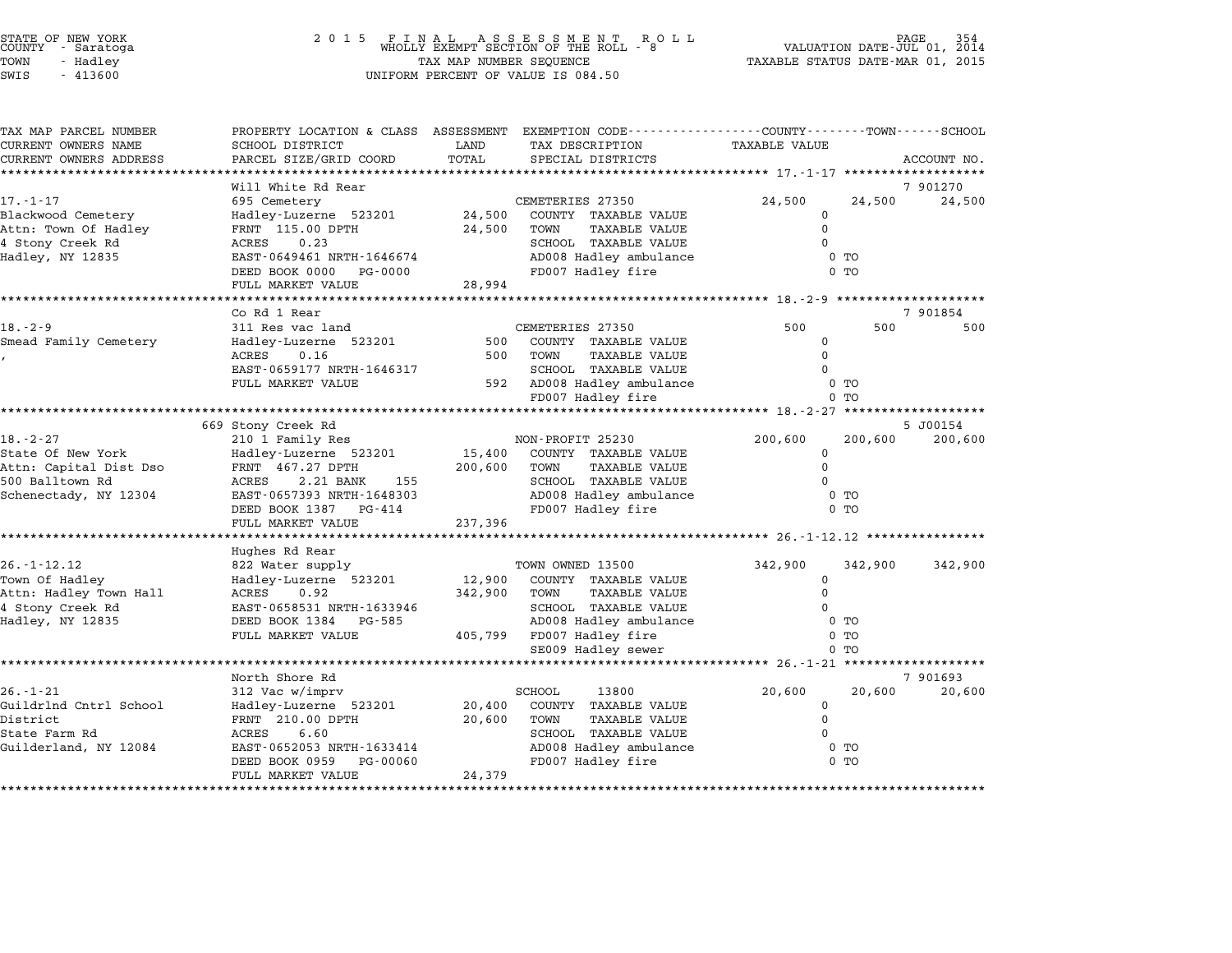| STATE OF NEW YORK |  |            |  |
|-------------------|--|------------|--|
| COUNTY            |  | - Saratoga |  |
| TOWN              |  | - Hadley   |  |
|                   |  |            |  |

## STATE OF NEW YORK <sup>2</sup> <sup>0</sup> <sup>1</sup> 5 F I N A L A S S E S S M E N T R O L L PAGE <sup>355</sup> COUNTY - Saratoga WHOLLY EXEMPT SECTION OF THE ROLL - <sup>8</sup> VALUATION DATE-JUL 01, <sup>2014</sup> TOWN - Hadley TAX MAP NUMBER SEQUENCE TAXABLE STATUS DATE-MAR 01, <sup>2015</sup> SWIS - <sup>413600</sup> UNIFORM PERCENT OF VALUE IS 084.50

| TAX MAP PARCEL NUMBER      | PROPERTY LOCATION & CLASS ASSESSMENT EXEMPTION CODE---------------COUNTY-------TOWN-----SCHOOL |         |                              |                |         |             |
|----------------------------|------------------------------------------------------------------------------------------------|---------|------------------------------|----------------|---------|-------------|
| CURRENT OWNERS NAME        | SCHOOL DISTRICT                                                                                | LAND    | TAX DESCRIPTION              | TAXABLE VALUE  |         |             |
| CURRENT OWNERS ADDRESS     | PARCEL SIZE/GRID COORD                                                                         | TOTAL   | SPECIAL DISTRICTS            |                |         | ACCOUNT NO. |
|                            |                                                                                                |         |                              |                |         |             |
|                            | North Shore Rd                                                                                 |         |                              |                |         |             |
| $26. - 1 - 22.112$         | 311 Res vac land                                                                               |         | EDUCATION 25120              | 20,500         | 20,500  | 20,500      |
| Open Space Conservancy Inc | Hadley-Luzerne 523201 20,500                                                                   |         | COUNTY TAXABLE VALUE         | 0              |         |             |
| F.K. A.                    | Stewarts Bridge Hydro                                                                          | 20,500  | TOWN<br>TAXABLE VALUE        | $\Omega$       |         |             |
| 1350 Broadway Rm 201       | Land                                                                                           |         | SCHOOL TAXABLE VALUE         | $\Omega$       |         |             |
| New York, NY 10018-7799    | FRNT 1401.86 DPTH                                                                              |         | AD008 Hadley ambulance       | $0$ TO         |         |             |
|                            | ACRES<br>6.45                                                                                  |         | FD007 Hadley fire            | 0 TO           |         |             |
|                            | EAST-0651527 NRTH-1632505                                                                      |         |                              |                |         |             |
|                            | DEED BOOK 1549 PG-354                                                                          |         |                              |                |         |             |
|                            | FULL MARKET VALUE                                                                              | 24,260  |                              |                |         |             |
|                            |                                                                                                |         |                              |                |         |             |
|                            | 4059 Rockwell St                                                                               |         |                              |                |         | 7 901286    |
| $27. - 2 - 6$              | 651 Highway gar                                                                                |         | TOWN OWNED 13500             | 363,300        | 363,300 | 363,300     |
| Town Of Hadley             | Hadley-Luzerne 523201 29,700                                                                   |         | COUNTY TAXABLE VALUE         | 0              |         |             |
| 4 Stony Creek Rd           | per 1372/682 & 1158/290 363,300 TOWN                                                           |         | <b>TAXABLE VALUE</b>         | $\Omega$       |         |             |
| Hadley, NY 12835           | Town Garage                                                                                    |         | SCHOOL TAXABLE VALUE         | $\Omega$       |         |             |
|                            | FRNT<br>59.96 DPTH                                                                             |         | AD008 Hadley ambulance       | 0 <sub>T</sub> |         |             |
|                            | ACRES 14.92                                                                                    |         | FD007 Hadley fire            | 0 TO           |         |             |
|                            | EAST-0663698 NRTH-1634434                                                                      |         | LT014 Hadley light           | $0$ TO         |         |             |
|                            | DEED BOOK 0859 PG-0178                                                                         |         | WT009 Hadley water           | $0$ TO         |         |             |
|                            | FULL MARKET VALUE                                                                              | 429,941 |                              |                |         |             |
|                            |                                                                                                |         |                              |                |         |             |
|                            | Woodard Ave                                                                                    |         |                              |                |         |             |
| $27. - 3 - 1.12$           | 311 Res vac land - WTRFNT                                                                      |         | TOWN OWNED 13500             | 35,200         | 35,200  | 35,200      |
| Town Of Hadley             | Hadley-Luzerne 523201                                                                          | 35,200  | COUNTY TAXABLE VALUE         | $\mathbf 0$    |         |             |
| 4 Stony Creek Rd           | FRNT 490.00 DPTH                                                                               | 35,200  | TOWN<br>TAXABLE VALUE        | 0              |         |             |
| PO Box 323                 | ACRES 11.52                                                                                    |         | SCHOOL TAXABLE VALUE         |                |         |             |
| Hadley, NY 12835           | EAST-0665810 NRTH-1635578                                                                      |         | AD008 Hadley ambulance       | $0$ TO         |         |             |
|                            | DEED BOOK 1418 PG-395                                                                          |         | FD007 Hadley fire            | $0$ TO         |         |             |
|                            | FULL MARKET VALUE                                                                              |         | 41,657 LT014 Hadley light    | 0 <sub>T</sub> |         |             |
|                            |                                                                                                |         |                              |                |         |             |
|                            | Third Ave                                                                                      |         |                              |                |         |             |
| $27.13 - 1 - 40$           | 311 Res vac land                                                                               |         | TOWN OWNED 13500             | 18,000         | 18,000  | 18,000      |
| Town Of Hadley             | Hadley-Luzerne 523201                                                                          | 18,000  | COUNTY TAXABLE VALUE         | $\mathbf 0$    |         |             |
| Attn: Hadley Town Hall     | FRNT 50.00 DPTH                                                                                | 18,000  | TOWN<br><b>TAXABLE VALUE</b> | $\Omega$       |         |             |
| Star Rte                   | ACRES<br>5.84                                                                                  |         | SCHOOL TAXABLE VALUE         |                |         |             |
| PO Box 323                 | EAST-0661398 NRTH-1635432                                                                      |         | AD008 Hadley ambulance       | $0$ TO         |         |             |
| Hadley, NY 12835           | DEED BOOK 1366 PG-809                                                                          |         | FD007 Hadley fire            | $0$ TO         |         |             |
|                            | FULL MARKET VALUE                                                                              |         | 21,302 WT009 Hadley water    | $0$ TO         |         |             |
|                            |                                                                                                |         |                              |                |         |             |
|                            |                                                                                                |         |                              |                |         |             |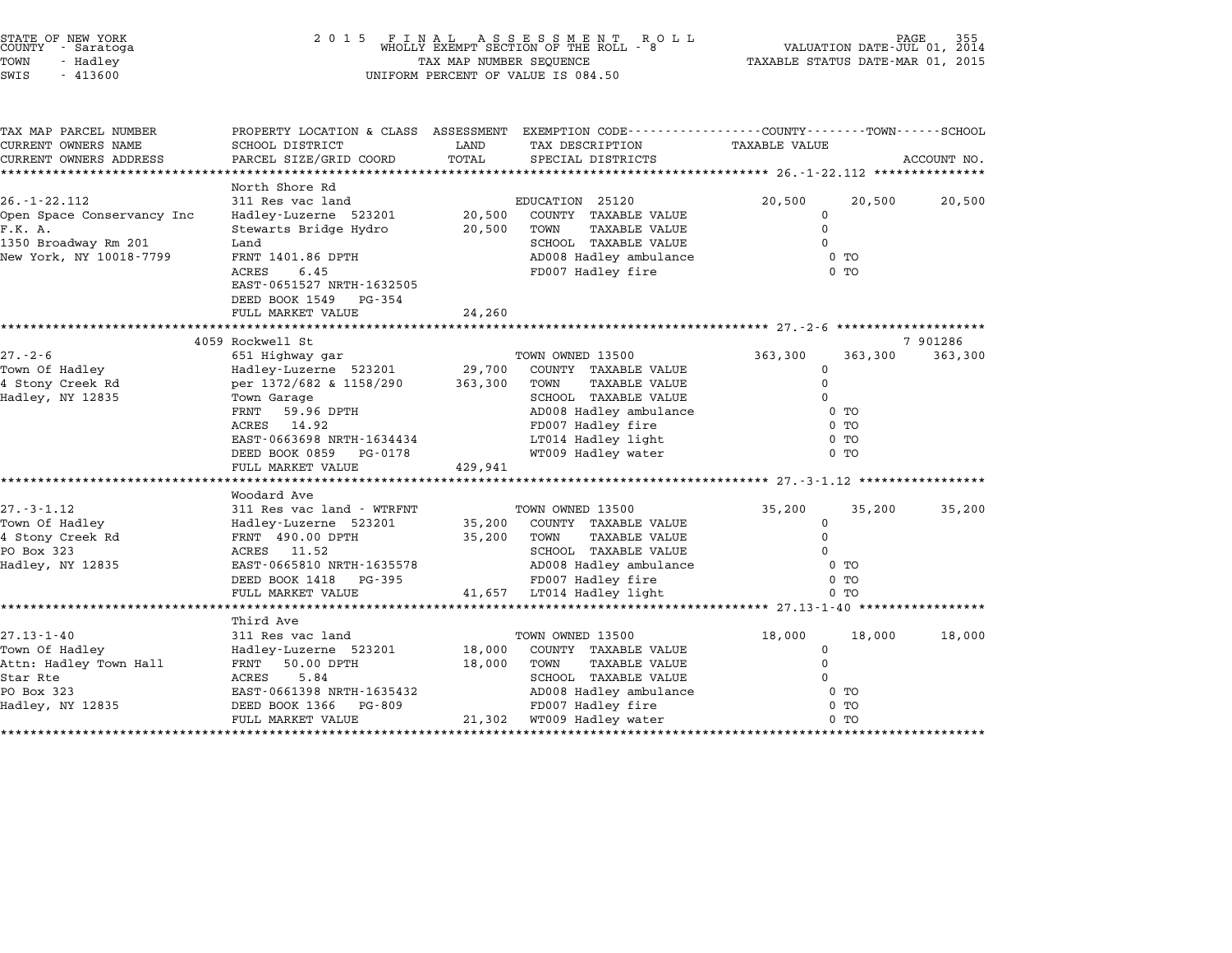| STATE OF NEW YORK |          |  |
|-------------------|----------|--|
| COUNTY - Saratoga |          |  |
| TOWN              | - Hadley |  |
|                   |          |  |

| TAX MAP PARCEL NUMBER             | PROPERTY LOCATION & CLASS ASSESSMENT |         | EXEMPTION CODE-----------------COUNTY-------TOWN-----SCHOOL |                                                  |                |             |
|-----------------------------------|--------------------------------------|---------|-------------------------------------------------------------|--------------------------------------------------|----------------|-------------|
| CURRENT OWNERS NAME               | SCHOOL DISTRICT                      | LAND    | TAX DESCRIPTION                                             | TAXABLE VALUE                                    |                |             |
| CURRENT OWNERS ADDRESS            | PARCEL SIZE/GRID COORD               | TOTAL   | SPECIAL DISTRICTS                                           |                                                  |                | ACCOUNT NO. |
|                                   |                                      |         |                                                             |                                                  |                |             |
|                                   | 23 & 29 Maple St                     |         |                                                             |                                                  |                | 5 NO1199    |
| $27.14 - 3 - 7$                   | 652 Govt bldgs                       |         | TOWN OWNED 13500                                            | 373,600                                          | 373,600        | 373,600     |
| Town Of Hadley                    | Hadley-Luzerne 523201 38,000         |         | COUNTY TAXABLE VALUE                                        | 0                                                |                |             |
| Town Hall                         | Land Near Hadl Sub                   | 373,600 | TOWN<br>TAXABLE VALUE                                       | 0                                                |                |             |
| Hadley, NY 12835                  | Senior / Community Center            |         | SCHOOL TAXABLE VALUE                                        | $\Omega$                                         |                |             |
|                                   | Sewer Plant Secondary                |         | AD008 Hadley ambulance                                      |                                                  | $0$ TO         |             |
|                                   | FRNT 466.61 DPTH                     |         | FD007 Hadley fire                                           |                                                  | $0$ TO         |             |
|                                   | 9.19<br>ACRES                        |         | LT014 Hadley light                                          |                                                  | $0$ TO         |             |
|                                   | EAST-0665108 NRTH-1635700            |         | WT009 Hadley water                                          |                                                  | $0$ TO         |             |
|                                   | DEED BOOK 1045 PG-583                |         |                                                             |                                                  |                |             |
|                                   | FULL MARKET VALUE                    | 442,130 |                                                             |                                                  |                |             |
|                                   |                                      |         |                                                             |                                                  |                |             |
|                                   | 15 Tavern Dr                         |         |                                                             |                                                  |                | 5 J00022    |
| $27.17 - 1 - 22.1$                | 822 Water supply                     |         | TOWN OWNED 13500                                            | 63,300                                           | 63,300         | 63,300      |
| Town Of Hadley                    | Hadley-Luzerne 523201                | 49,400  | COUNTY TAXABLE VALUE                                        | 0                                                |                |             |
| Attn: Hadley Town Hall Pump House |                                      | 63,300  | TOWN<br>TAXABLE VALUE                                       | 0                                                |                |             |
| PO Box 323                        | FRNT 125.00 DPTH                     |         | SCHOOL TAXABLE VALUE                                        | $\Omega$                                         |                |             |
| Hadley, NY 12835                  | 30.48<br>ACRES                       |         | AD008 Hadley ambulance                                      |                                                  | 0 TO           |             |
|                                   | EAST-0661820 NRTH-1634793            |         | FD007 Hadley fire                                           |                                                  | $0$ TO         |             |
|                                   | DEED BOOK 1366<br>PG-809             |         | LT014 Hadley light                                          |                                                  | $0$ TO         |             |
|                                   | FULL MARKET VALUE                    |         | 74,911 WT009 Hadley water                                   | ****************** 27.18-4-23 ****************** | $0$ TO         |             |
|                                   | Stony Creek Rd                       |         |                                                             |                                                  |                | 7 901278    |
| $27.18 - 4 - 23$                  | 652 Govt bldgs                       |         | TOWN OWNED 13500                                            | 388,500                                          | 388,500        | 388,500     |
| Town Of Hadley                    | Hadley-Luzerne 523201                | 10,600  | COUNTY TAXABLE VALUE                                        | 0                                                |                |             |
| RD1                               | Town Hall                            | 388,500 | <b>TAXABLE VALUE</b><br>TOWN                                | 0                                                |                |             |
| Hadley, NY 12835                  | FRNT 100.00 DPTH 125.00              |         | SCHOOL TAXABLE VALUE                                        | $\Omega$                                         |                |             |
|                                   | ACRES<br>0.28                        |         | AD008 Hadley ambulance                                      |                                                  | $0$ TO         |             |
|                                   | EAST-0665540 NRTH-1634381            |         | FD007 Hadley fire                                           |                                                  | 0 <sub>T</sub> |             |
|                                   | DEED BOOK 0370 PG-0587               |         | LT014 Hadley light                                          |                                                  | 0 TO           |             |
|                                   | FULL MARKET VALUE                    |         | 459,763 WT009 Hadley water                                  |                                                  | $0$ TO         |             |
|                                   |                                      |         |                                                             |                                                  |                |             |
|                                   | Rockwell St                          |         |                                                             |                                                  |                | 7 901285    |
| $27.18 - 4 - 60$                  | 331 Com vac w/im                     |         | TOWN OWNED 13500                                            | 21,000                                           | 21,000         | 21,000      |
| Town Of Hadley                    | Hadley-Luzerne 523201                | 15,800  | COUNTY TAXABLE VALUE                                        | 0                                                |                |             |
| RD1                               | Parking Lot                          | 21,000  | TOWN<br><b>TAXABLE VALUE</b>                                | 0                                                |                |             |
| Hadley, NY 12835                  | 80.00 DPTH<br>FRNT                   |         | SCHOOL TAXABLE VALUE                                        | $\Omega$                                         |                |             |
|                                   | ACRES<br>0.22                        |         | AD008 Hadley ambulance                                      |                                                  | 0 TO           |             |
|                                   | EAST-0665460 NRTH-1634250            |         | FD007 Hadley fire                                           |                                                  | $0$ TO         |             |
|                                   | DEED BOOK 0355<br>PG-0064            |         | LT014 Hadley light                                          |                                                  | 0 TO           |             |
|                                   | FULL MARKET VALUE                    |         | 24,852 WT009 Hadley water                                   |                                                  | $0$ TO         |             |
|                                   |                                      |         |                                                             |                                                  |                |             |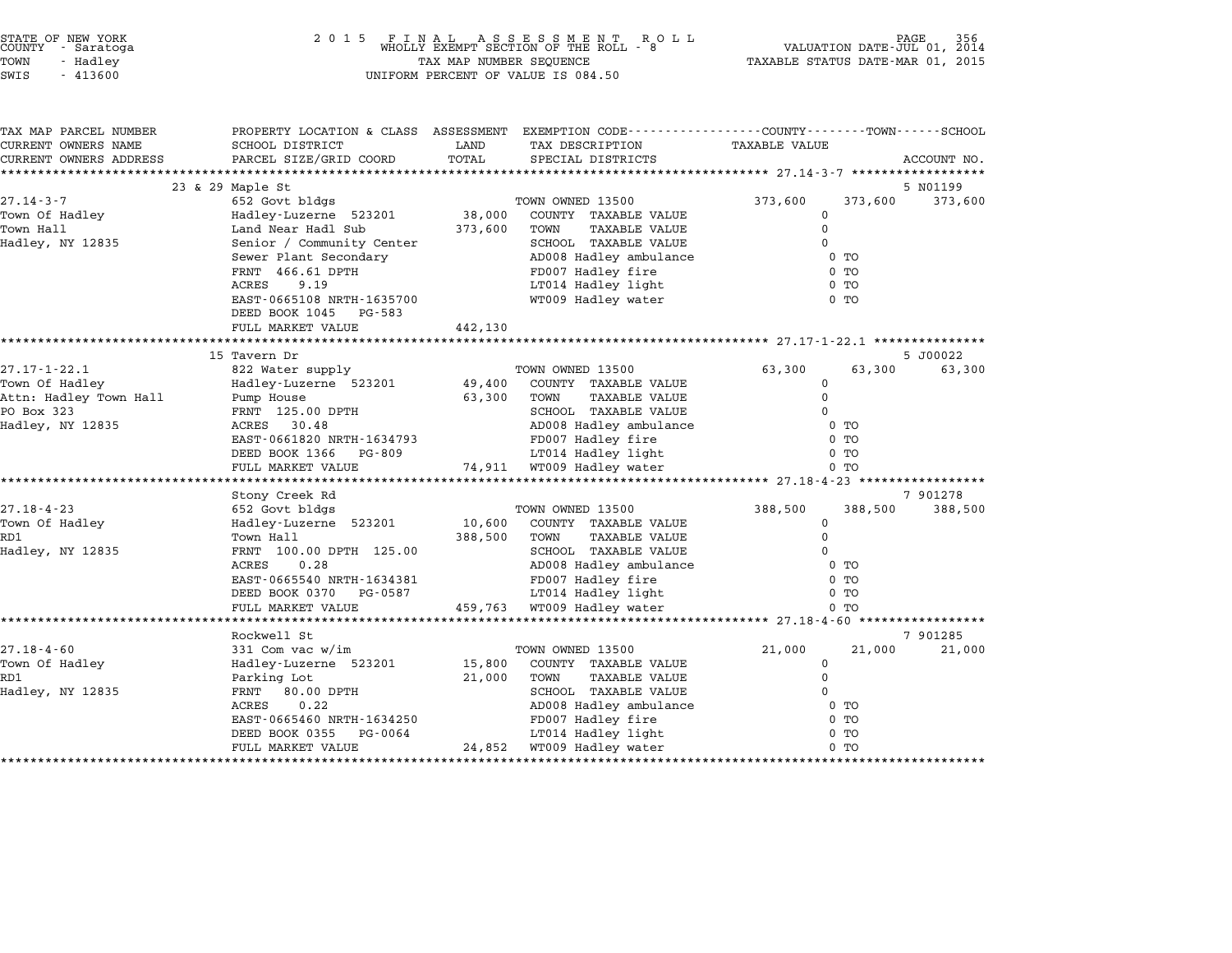| STATE OF NEW YORK |  |            |  |  |  |
|-------------------|--|------------|--|--|--|
| COUNTY            |  | - Saratoga |  |  |  |
| TOWN              |  | - Hadley   |  |  |  |
|                   |  |            |  |  |  |

## STATE OF NEW YORK <sup>2</sup> <sup>0</sup> <sup>1</sup> 5 F I N A L A S S E S S M E N T R O L L PAGE <sup>357</sup> COUNTY - Saratoga WHOLLY EXEMPT SECTION OF THE ROLL - <sup>8</sup> VALUATION DATE-JUL 01, <sup>2014</sup> TOWN - Hadley TAX MAP NUMBER SEQUENCE TAXABLE STATUS DATE-MAR 01, <sup>2015</sup> SWIS - <sup>413600</sup> UNIFORM PERCENT OF VALUE IS 084.50

| TAX MAP PARCEL NUMBER  | PROPERTY LOCATION & CLASS ASSESSMENT EXEMPTION CODE---------------COUNTY-------TOWN-----SCHOOL |         |                                                                                         |                                      |         |             |
|------------------------|------------------------------------------------------------------------------------------------|---------|-----------------------------------------------------------------------------------------|--------------------------------------|---------|-------------|
| CURRENT OWNERS NAME    | SCHOOL DISTRICT                                                                                | LAND    | TAX DESCRIPTION                                                                         | <b>TAXABLE VALUE</b>                 |         |             |
| CURRENT OWNERS ADDRESS | PARCEL SIZE/GRID COORD                                                                         | TOTAL   | SPECIAL DISTRICTS                                                                       |                                      |         | ACCOUNT NO. |
|                        |                                                                                                |         |                                                                                         |                                      |         |             |
|                        | Elm St                                                                                         |         |                                                                                         |                                      |         | 5 N01204    |
| $27.18 - 4 - 71$       | 312 Vac w/imprv                                                                                |         | TOWN OWNED 13500                                                                        | 35,400                               | 35,400  | 35,400      |
| Town Of Hadley         | Hadley-Luzerne 523201                                                                          | 19,000  | COUNTY TAXABLE VALUE                                                                    | 0<br>$\Omega$                        |         |             |
| PO Box 323             | Hadley Devel Land                                                                              | 35,400  | TOWN<br>TAXABLE VALUE                                                                   |                                      |         |             |
| Hadley, NY 12835       | FRNT 248.00 DPTH<br>0.68                                                                       |         | SCHOOL TAXABLE VALUE<br>AD008 Hadley ambulance                                          | 0<br>$0$ TO                          |         |             |
|                        | ACRES                                                                                          |         |                                                                                         |                                      |         |             |
|                        | EAST-0665670 NRTH-1634471                                                                      |         | FD007 Hadley fire<br>LT014 Hadley light                                                 | $0$ TO<br>$0$ TO                     |         |             |
|                        | DEED BOOK 1459 PG-33                                                                           |         |                                                                                         |                                      |         |             |
|                        | FULL MARKET VALUE                                                                              |         | 41,893 WT009 Hadley water                                                               | $0$ TO                               |         |             |
|                        | 4105 Rockwell St                                                                               |         |                                                                                         |                                      |         | 5 J00333    |
| $27.18 - 5 - 13$       | 484 1 use sm bld                                                                               |         | VETORG CTS 26100                                                                        | 112,400                              | 112,400 | 112,400     |
| Hudson Sacandaga Post  | Hadley-Luzerne 523201                                                                          | 10,700  | COUNTY TAXABLE VALUE                                                                    | 0                                    |         |             |
| 5836                   | FRNT 74.50 DPTH                                                                                | 112,400 | TOWN<br>TAXABLE VALUE                                                                   | $\Omega$                             |         |             |
| 4105 Rockwell St       | 0.39<br>ACRES                                                                                  |         | SCHOOL TAXABLE VALUE                                                                    | $\Omega$                             |         |             |
| Hadley, NY 12835       | EAST-0665161 NRTH-1634140                                                                      |         | AD008 Hadley ambulance                                                                  | 0 TO                                 |         |             |
|                        | DEED BOOK 1426<br>PG-650                                                                       |         | FD007 Hadley fire                                                                       | 0 TO                                 |         |             |
|                        | FULL MARKET VALUE                                                                              |         | 133,018 LT014 Hadley light                                                              | 112,400 TO                           |         |             |
|                        |                                                                                                |         | SE009 Hadley sewer                                                                      | 112,400 TO                           |         |             |
|                        |                                                                                                |         | WT009 Hadley water                                                                      | 112,400 TO                           |         |             |
|                        |                                                                                                |         |                                                                                         |                                      |         |             |
|                        | Cason Dr Private                                                                               |         |                                                                                         |                                      |         | 5 J01954    |
| $27.18 - 5 - 23.1$     | 311 Res vac land                                                                               |         | TOWN OWNED 13500                                                                        | 1,500                                | 1,500   | 1,500       |
| Town Of Hadley         | Hadley-Luzerne 523201                                                                          |         | 1,500 COUNTY TAXABLE VALUE                                                              | 0                                    |         |             |
| Box 323                | 40.00 DPTH<br>FRNT                                                                             | 1,500   | TOWN<br><b>TAXABLE VALUE</b>                                                            | $\mathbf 0$                          |         |             |
| Hadley, NY 12835       | 0.51<br>ACRES                                                                                  |         | SCHOOL TAXABLE VALUE                                                                    | 0                                    |         |             |
|                        | EAST-0664261 NRTH-1634008                                                                      |         | AD008 Hadley ambulance                                                                  | $0$ TO                               |         |             |
|                        | DEED BOOK 1232<br>PG-199                                                                       |         | FD007 Hadley fire                                                                       | $0$ TO                               |         |             |
|                        | FULL MARKET VALUE                                                                              |         | 1,775 LT014 Hadley light                                                                | $0$ TO                               |         |             |
|                        |                                                                                                |         | WT009 Hadley water                                                                      | $0$ TO                               |         |             |
|                        |                                                                                                |         |                                                                                         |                                      |         |             |
|                        | Cason Dr Private                                                                               |         |                                                                                         |                                      |         |             |
| $27.18 - 5 - 44$       | 311 Res vac land                                                                               |         | TOWN OWNED 13500                                                                        | 300                                  | 300     | 300         |
| Town Of Hadley         | Hadley-Luzerne 523201                                                                          | 300     | COUNTY TAXABLE VALUE                                                                    | 0                                    |         |             |
| Town Hall              | FRNT 97.00 DPTH                                                                                | 300     | <b>TAXABLE VALUE</b><br>TOWN                                                            | $\mathbf 0$                          |         |             |
| Stony Creek Rd         | 0.17<br>ACRES                                                                                  |         | SCHOOL TAXABLE VALUE                                                                    | $\Omega$                             |         |             |
|                        |                                                                                                |         |                                                                                         |                                      |         |             |
|                        |                                                                                                |         |                                                                                         |                                      |         |             |
|                        |                                                                                                |         |                                                                                         |                                      |         |             |
|                        |                                                                                                |         |                                                                                         |                                      |         |             |
| Hadley, NY 12835       | EAST-0664561 NRTH-1634119<br>DEED BOOK 1158<br>PG-290<br>FULL MARKET VALUE                     | 355     | AD008 Hadley ambulance<br>FD007 Hadley fire<br>LT014 Hadley light<br>WT009 Hadley water | $0$ TO<br>$0$ TO<br>$0$ TO<br>$0$ TO |         |             |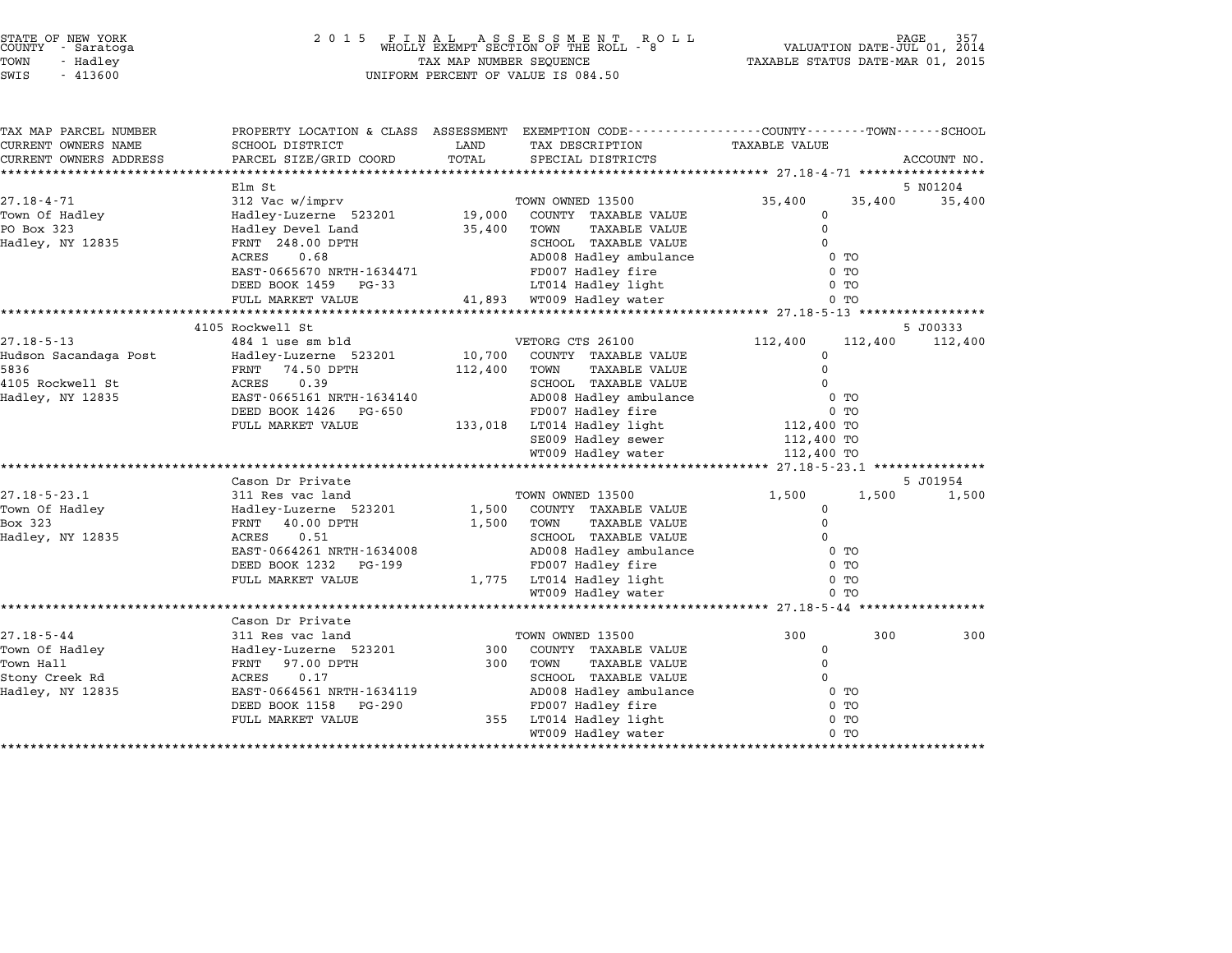| STATE OF NEW YORK |          |            |  |
|-------------------|----------|------------|--|
| COUNTY            |          | - Saratoga |  |
| TOWN              | - Hadley |            |  |
|                   |          |            |  |

STATE OF NEW YORK <sup>2</sup> <sup>0</sup> <sup>1</sup> 5 F I N A L A S S E S S M E N T R O L L PAGE <sup>358</sup> COUNTY - Saratoga WHOLLY EXEMPT SECTION OF THE ROLL - <sup>8</sup> VALUATION DATE-JUL 01, <sup>2014</sup> TOWN - Hadley TAX MAP NUMBER SEQUENCE TAXABLE STATUS DATE-MAR 01, <sup>2015</sup> SWIS - <sup>413600</sup> UNIFORM PERCENT OF VALUE IS 084.50

| TAX MAP PARCEL NUMBER<br>CURRENT OWNERS NAME         | PROPERTY LOCATION & CLASS ASSESSMENT<br>SCHOOL DISTRICT | LAND    | EXEMPTION CODE-----------------COUNTY-------TOWN------SCHOOL | TAXABLE VALUE |                |             |
|------------------------------------------------------|---------------------------------------------------------|---------|--------------------------------------------------------------|---------------|----------------|-------------|
|                                                      | PARCEL SIZE/GRID COORD                                  | TOTAL   | TAX DESCRIPTION                                              |               |                |             |
| CURRENT OWNERS ADDRESS                               |                                                         |         | SPECIAL DISTRICTS                                            |               |                | ACCOUNT NO. |
|                                                      | Co Hwy 8                                                |         |                                                              |               |                |             |
| $33 - 1 - 53$                                        | 322 Rural vac>10                                        |         | EDUCATION 25120                                              | 32,800        | 32,800         | 32,800      |
| Open Space Conservancy Inc                           | Hadley-Luzerne 523201                                   | 32,800  | COUNTY TAXABLE VALUE                                         | 0             |                |             |
| F.K.A.                                               | Also Bk 755 Pg 439                                      | 32,800  | TOWN<br><b>TAXABLE VALUE</b>                                 | $\Omega$      |                |             |
| 666 Broadway 9Th Fl                                  | FRNT 1774.77 DPTH                                       |         | SCHOOL TAXABLE VALUE                                         |               |                |             |
| New York, NY 10012                                   | ACRES<br>33.10                                          |         | AD008 Hadley ambulance                                       |               | 0 TO           |             |
|                                                      | EAST-0646080 NRTH-1632444                               |         | FD007 Hadley fire                                            |               | 0 <sub>T</sub> |             |
|                                                      | DEED BOOK 1549<br>PG-354                                |         |                                                              |               |                |             |
|                                                      | FULL MARKET VALUE                                       | 38,817  |                                                              |               |                |             |
|                                                      |                                                         |         |                                                              |               |                |             |
|                                                      | North Shore Rd                                          |         |                                                              |               |                |             |
| $34. - 1 - 1.1$                                      | 322 Rural vac>10                                        |         | EDUCATION 25120                                              | 94,500        | 94,500         | 94,500      |
| Open Space Conservancy Inc FKA Hadley-Luzerne 523201 |                                                         | 94,500  | COUNTY TAXABLE VALUE                                         | 0             |                |             |
| Beaverkill Conservancy Inc                           | $P/O$ Lot 2                                             | 94,500  | TOWN<br><b>TAXABLE VALUE</b>                                 | $\Omega$      |                |             |
| 666 Broadway 9Th Fl                                  | FRNT 477.55 DPTH                                        |         | SCHOOL TAXABLE VALUE                                         | $\Omega$      |                |             |
| New York, NY 10012                                   | ACRES 152.99                                            |         | AD008 Hadley ambulance                                       |               | $0$ TO         |             |
|                                                      | EAST-0648974 NRTH-1633317                               |         | FD007 Hadley fire                                            |               | $0$ TO         |             |
|                                                      | DEED BOOK 1549<br>PG-354                                |         |                                                              |               |                |             |
|                                                      | FULL MARKET VALUE                                       | 111,834 |                                                              |               |                |             |
|                                                      |                                                         |         |                                                              |               |                |             |
|                                                      | North Shore Rd                                          |         |                                                              |               |                |             |
| $34. - 1 - 1.2$                                      | 322 Rural vac>10                                        |         | EDUCATION 25120                                              | 57,600        | 57,600         | 57,600      |
| Open Space Conservancy Inc FKA Hadley-Luzerne 523201 |                                                         | 57,600  | COUNTY TAXABLE VALUE                                         | 0             |                |             |
| Beaverkill Conservancy Inc                           | $P/O$ Lot 2                                             | 57,600  | TOWN<br><b>TAXABLE VALUE</b>                                 | $\Omega$      |                |             |
| 1350 Broadway Rm 201                                 | FRNT 1901.79 DPTH                                       |         | SCHOOL TAXABLE VALUE                                         |               |                |             |
| New York, NY 10018-7799                              | ACRES<br>88.46                                          |         | AD008 Hadley ambulance                                       |               | 0 <sub>T</sub> |             |
|                                                      | EAST-0648419 NRTH-1632497                               |         | FD007 Hadley fire                                            |               | 0 <sub>T</sub> |             |
|                                                      | DEED BOOK 1549<br>PG-354                                |         |                                                              |               |                |             |
|                                                      | FULL MARKET VALUE                                       | 68,166  |                                                              |               |                |             |
|                                                      | North Shore Rd                                          |         |                                                              |               |                |             |
| $34. - 1 - 40.2$                                     | 651 Highway gar                                         |         | CNTY OWNED 13100                                             | 410,800       | 410,800        | 410,800     |
| County Of Saratoga                                   | Hadley-Luzerne 523201                                   | 31,700  | COUNTY TAXABLE VALUE                                         | $\Omega$      |                |             |
| 40 Mcmaster St                                       | County Garage                                           | 410,800 | TOWN<br><b>TAXABLE VALUE</b>                                 | $\Omega$      |                |             |
| Ballston Spa, NY 12020                               | FRNT 1615.00 DPTH                                       |         | SCHOOL TAXABLE VALUE                                         | $\Omega$      |                |             |
|                                                      | ACRES<br>18.10 BANK 36136                               |         | AD008 Hadley ambulance                                       |               | $0$ TO         |             |
|                                                      | EAST-0655530 NRTH-1628844                               |         | FD007 Hadley fire                                            |               | 0 <sub>T</sub> |             |
|                                                      | DEED BOOK 1521<br>PG-380                                |         |                                                              |               |                |             |
|                                                      | FULL MARKET VALUE                                       | 486,154 |                                                              |               |                |             |
|                                                      |                                                         |         |                                                              |               |                |             |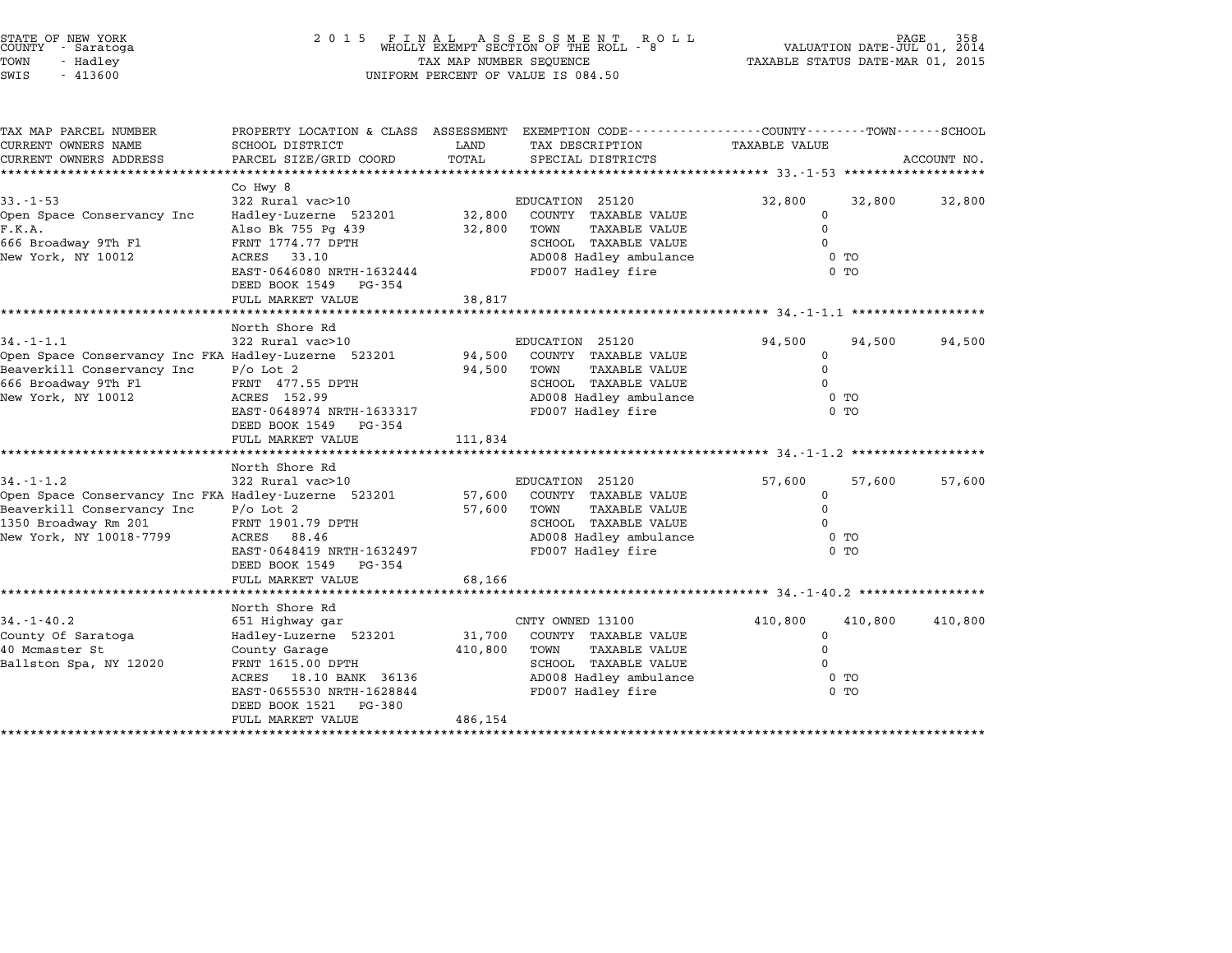| STATE OF NEW YORK<br>COUNTY - Saratoga<br>TOWN<br>- Hadley<br>SWIS<br>$-413600$                              | 2 0 1 5                                                                                                                                                                                      | TAX MAP NUMBER SEQUENCE      | FINAL ASSESSMENT ROWHOLLY EXEMPT SECTION OF THE ROLL - 8<br>R O L L<br>UNIFORM PERCENT OF VALUE IS 084.50                                                                                      | TAXABLE STATUS DATE-MAR 01, 2015                                                            | VALUATION DATE-JUL 01, 2014           |                     |
|--------------------------------------------------------------------------------------------------------------|----------------------------------------------------------------------------------------------------------------------------------------------------------------------------------------------|------------------------------|------------------------------------------------------------------------------------------------------------------------------------------------------------------------------------------------|---------------------------------------------------------------------------------------------|---------------------------------------|---------------------|
| TAX MAP PARCEL NUMBER<br>CURRENT OWNERS NAME<br>CURRENT OWNERS ADDRESS<br>**********************             | PROPERTY LOCATION & CLASS ASSESSMENT EXEMPTION CODE---------------COUNTY------TOWN------SCHOOL<br>SCHOOL DISTRICT<br>PARCEL SIZE/GRID COORD<br>*************************                     | LAND<br>TOTAL                | TAX DESCRIPTION<br>SPECIAL DISTRICTS                                                                                                                                                           | TAXABLE VALUE                                                                               |                                       | ACCOUNT NO.         |
| $34. - 2 - 3$<br>Free Will Baptist Church                                                                    | 4291 South Shore Rd<br>695 Cemetery<br>Hadley-Luzerne 523201<br>Lynwood<br>FRNT 415.00 DPTH<br>4.91<br>ACRES<br>EAST-0649557 NRTH-1628248<br>DEED BOOK 1306 PG-461<br>FULL MARKET VALUE      | 18,800<br>116,100<br>137,396 | CEMETERIES 27350<br>COUNTY TAXABLE VALUE<br>TOWN<br><b>TAXABLE VALUE</b><br>SCHOOL TAXABLE VALUE<br>AD008 Hadley ambulance<br>FD007 Hadley fire                                                | 116,100<br>$\Omega$<br>$\mathbf 0$<br>********************* $34 - 2 - 5 - 2$ **             | 116,100<br>$0$ TO<br>$0$ TO           | 7 901269<br>116,100 |
| $34. - 2 - 5.2$<br>Town Of Hadley<br>4 Stony Creek Rd<br>Hadley, NY 12835                                    | South Shore Rd<br>695 Cemetery<br>Hadley-Luzerne 523201<br>Lynwood Extension<br>FRNT 263.76 DPTH<br>3.20<br>ACRES<br>EAST-0649866 NRTH-1628621<br>DEED BOOK 1544 PG-237<br>FULL MARKET VALUE | 15,600<br>15,600<br>18,462   | TOWN OWNED 13500<br>COUNTY TAXABLE VALUE<br>TOWN<br><b>TAXABLE VALUE</b><br>SCHOOL TAXABLE VALUE<br>AD008 Hadley ambulance<br>FD007 Hadley fire                                                | 15,600<br>$\mathbf 0$<br>$\mathsf{O}$<br>$\Omega$                                           | 15,600<br>$0$ TO<br>$0$ TO            | 15,600              |
| $34.4 - 1 - 11$<br>Holland Cemetery                                                                          | Dean Mountain Rd<br>695 Cemetery<br>Hadley-Luzerne 523201<br>FRNT 980.00 DPTH<br>ACRES<br>5.38<br>EAST-0659615 NRTH-1627159<br>DEED BOOK 274<br>PG-456<br>FULL MARKET VALUE                  | 14,900<br>14,900<br>17,633   | CEMETERIES 27350<br>COUNTY TAXABLE VALUE<br><b>TAXABLE VALUE</b><br>TOWN<br>SCHOOL TAXABLE VALUE<br>AD008 Hadley ambulance<br>FD007 Hadley fire                                                | ************************ 34.4-1-11 *******************<br>14,900<br>$\Omega$<br>$\mathbf 0$ | 14,900<br>$0$ TO<br>$0$ TO            | 7 901989<br>14,900  |
| $35. - 1 - 13.3$<br>Wilton Dc Comm Residence<br>Capital Dist Dso<br>500 Balltown Rd<br>Schenectady, NY 12304 | Rt 9N<br>642 Health bldg<br>Hadley-Luzerne 523201<br>Hostel No 2184<br>FRNT 200.00 DPTH<br>2.39<br>ACRES<br>EAST-0669415 NRTH-1627029<br>DEED BOOK 1155<br>PG-114<br>FULL MARKET VALUE       | 14,700<br>276,200<br>326,864 | NON-PROFIT 25230<br>COUNTY TAXABLE VALUE<br>TOWN<br><b>TAXABLE VALUE</b><br>SCHOOL TAXABLE VALUE<br>AD008 Hadley ambulance<br>FD007 Hadley fire<br>LT014 Hadley light<br>WT010 S. hadley water | 276,200<br>0<br>$\Omega$<br>$\Omega$<br>276,200 TO                                          | 276,200<br>$0$ TO<br>$0$ TO<br>$0$ TO | 5 J02027<br>276,200 |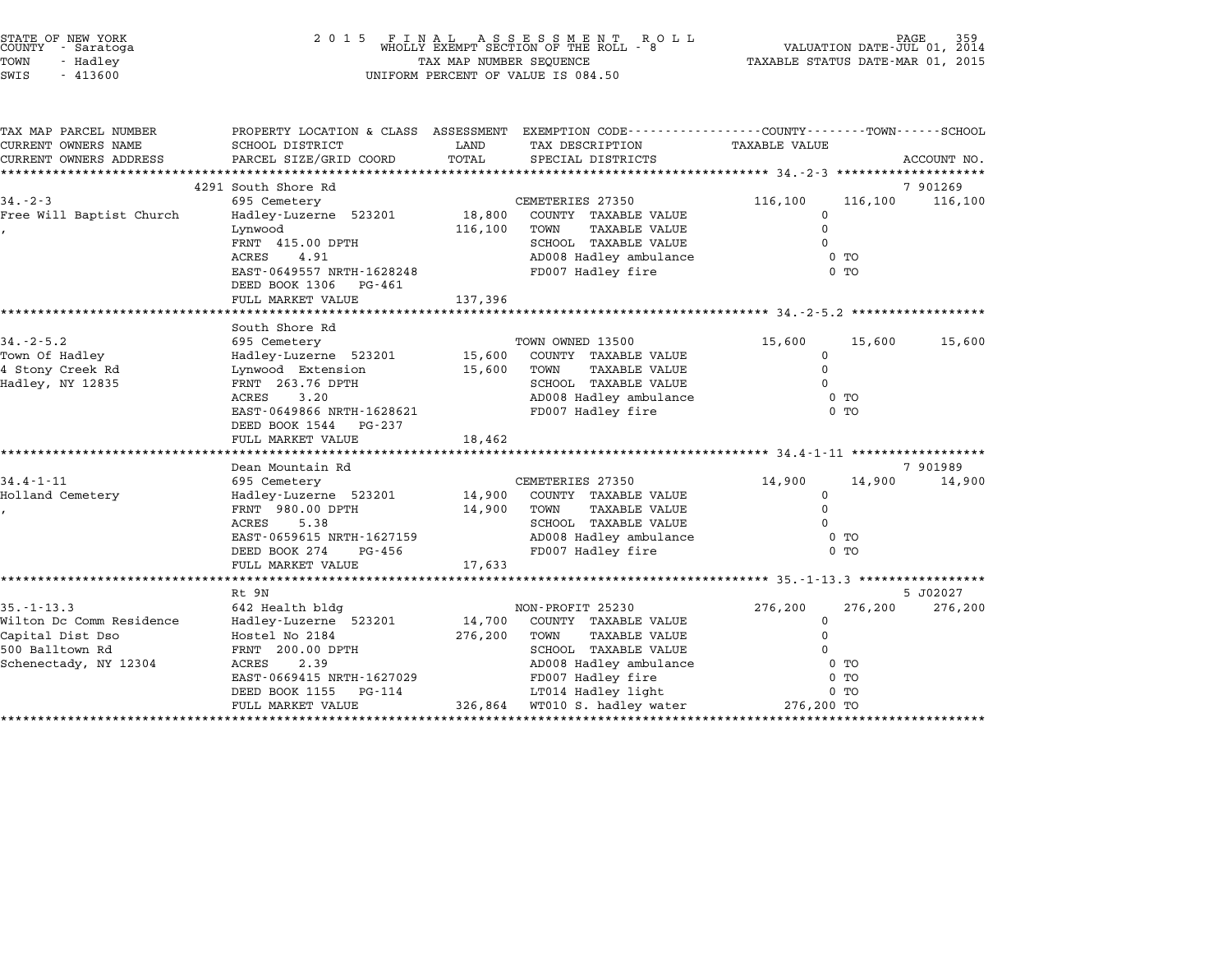| STATE OF NEW YORK<br>COUNTY<br>- Saratoga<br>TOWN<br>- Hadley<br>SWIS<br>$-413600$ | 2 0 1 5<br>FINAL ASSESSMENT R<br>WHOLLY EXEMPT SECTION OF THE ROLL -<br>TAX MAP NUMBER SEQUENCE<br>UNIFORM PERCENT OF VALUE IS 084.50 | PAGE<br>360<br>VALUATION DATE-JUL 01, 2014<br>TAXABLE STATUS DATE-MAR 01, 2015 |                                                                                                                    |               |                |             |
|------------------------------------------------------------------------------------|---------------------------------------------------------------------------------------------------------------------------------------|--------------------------------------------------------------------------------|--------------------------------------------------------------------------------------------------------------------|---------------|----------------|-------------|
| TAX MAP PARCEL NUMBER<br>CURRENT OWNERS NAME                                       | SCHOOL DISTRICT                                                                                                                       | LAND                                                                           | PROPERTY LOCATION & CLASS ASSESSMENT EXEMPTION CODE---------------COUNTY-------TOWN------SCHOOL<br>TAX DESCRIPTION | TAXABLE VALUE |                |             |
| CURRENT OWNERS ADDRESS<br>***********************                                  | PARCEL SIZE/GRID COORD<br>********************                                                                                        | TOTAL                                                                          | SPECIAL DISTRICTS                                                                                                  |               |                | ACCOUNT NO. |
|                                                                                    | Rt 9N Rear                                                                                                                            |                                                                                |                                                                                                                    |               |                |             |
| $35. - 1 - 26.2$                                                                   | 822 Water supply                                                                                                                      |                                                                                | TOWN OWNED 13500                                                                                                   | 236,200       | 236,200        | 236,200     |
| Town Of Hadley                                                                     | Hadley-Luzerne 523201                                                                                                                 | 12,900                                                                         | COUNTY TAXABLE VALUE                                                                                               | $\mathbf 0$   |                |             |
| 4 Stony Creek Rd                                                                   | ACRES<br>0.92                                                                                                                         | 236,200                                                                        | TOWN<br><b>TAXABLE VALUE</b>                                                                                       | $\mathbf 0$   |                |             |
| Hadley, NY 12835                                                                   | EAST-0668599 NRTH-1627093                                                                                                             |                                                                                | SCHOOL TAXABLE VALUE                                                                                               | $\Omega$      |                |             |
|                                                                                    | DEED BOOK 1278 PG-277                                                                                                                 |                                                                                | AD008 Hadley ambulance                                                                                             |               | $0$ TO         |             |
|                                                                                    | FULL MARKET VALUE                                                                                                                     | 279,527                                                                        | FD007 Hadley fire                                                                                                  |               | 0 <sub>T</sub> |             |
|                                                                                    |                                                                                                                                       |                                                                                | LT014 Hadley light                                                                                                 |               | 0 <sub>T</sub> |             |
|                                                                                    |                                                                                                                                       |                                                                                | WT010 S. hadley water                                                                                              |               | $0$ TO         |             |
|                                                                                    | Dean Mountain Rd                                                                                                                      |                                                                                |                                                                                                                    |               |                |             |
| $35. - 1 - 28$                                                                     | 311 Res vac land - WTRFNT                                                                                                             |                                                                                | TOWN OWNED 13500                                                                                                   | 83,000        | 83,000         | 83,000      |
| Town Of Hadley                                                                     | Hadley-Luzerne 523201                                                                                                                 | 83,000                                                                         | COUNTY TAXABLE VALUE                                                                                               | 0             |                |             |
| PO Box 323                                                                         | FRNT 1878.43 DPTH                                                                                                                     | 83,000                                                                         | TOWN<br>TAXABLE VALUE                                                                                              | $\mathbf 0$   |                |             |
| Hadley, NY 12835                                                                   | ACRES 28.40                                                                                                                           |                                                                                | SCHOOL TAXABLE VALUE                                                                                               | $\Omega$      |                |             |
|                                                                                    | EAST-0664333 NRTH-1632958                                                                                                             |                                                                                | AD008 Hadley ambulance                                                                                             |               | 0 <sub>T</sub> |             |
|                                                                                    | DEED BOOK 1572 PG-602                                                                                                                 |                                                                                | FD007 Hadley fire                                                                                                  |               | 0 <sub>T</sub> |             |
|                                                                                    | FULL MARKET VALUE                                                                                                                     | 98,225                                                                         |                                                                                                                    |               |                |             |
|                                                                                    |                                                                                                                                       |                                                                                |                                                                                                                    |               |                |             |
|                                                                                    | Golf View Rd                                                                                                                          |                                                                                |                                                                                                                    |               |                | 7 901994    |
| $35.16 - 3 - 30$<br>Town Of Hadley                                                 | 311 Res vac land                                                                                                                      | 12,900                                                                         | TOWN OWNED 13500<br>COUNTY TAXABLE VALUE                                                                           | 12,900<br>0   | 12,900         | 12,900      |
| Stony Creek Rd                                                                     | Hadley-Luzerne 523201<br>South Hadley Water Dist                                                                                      | 12,900                                                                         | TOWN<br>TAXABLE VALUE                                                                                              | $\Omega$      |                |             |
| Hadley, NY 12835                                                                   | Lots 235-238                                                                                                                          |                                                                                | SCHOOL TAXABLE VALUE                                                                                               | $\Omega$      |                |             |
|                                                                                    | FRNT 223.70 DPTH 186.64                                                                                                               |                                                                                | AD008 Hadley ambulance                                                                                             |               | 0 <sub>T</sub> |             |
|                                                                                    | 0.85<br>ACRES                                                                                                                         |                                                                                | FD007 Hadley fire                                                                                                  |               | 0 <sub>T</sub> |             |
|                                                                                    | EAST-0671394 NRTH-1627493                                                                                                             |                                                                                | LT014 Hadley light                                                                                                 |               | $0$ TO         |             |
|                                                                                    | DEED BOOK 0942<br>PG-00687                                                                                                            |                                                                                | WT010 S. hadley water                                                                                              |               | 0 <sub>T</sub> |             |
|                                                                                    | FULL MARKET VALUE                                                                                                                     | 15,266                                                                         |                                                                                                                    |               |                |             |
|                                                                                    | ************************                                                                                                              |                                                                                | ******************************** 35.16-3-52 *****************                                                      |               |                |             |
|                                                                                    | 58 Mountain Rd                                                                                                                        |                                                                                |                                                                                                                    |               |                | 5 J01799    |
| $35.16 - 3 - 52$                                                                   | 312 Vac w/imprv                                                                                                                       |                                                                                | TOWN OWNED 13500                                                                                                   | 14,700        | 14,700         | 14,700      |
| Town Of Hadley                                                                     | Hadley-Luzerne 523201                                                                                                                 | 12,600                                                                         | COUNTY TAXABLE VALUE                                                                                               | 0             |                |             |
| PO Box 323                                                                         | Machine Shed                                                                                                                          | 14,700                                                                         | <b>TAXABLE VALUE</b><br>TOWN                                                                                       | $\mathbf 0$   |                |             |
| Hadley, NY 12835                                                                   | FRNT 137.25 DPTH 176.60<br>0.55<br>ACRES                                                                                              |                                                                                | SCHOOL TAXABLE VALUE<br>AD008 Hadley ambulance                                                                     | 0             | 0 <sub>T</sub> |             |
|                                                                                    | EAST-0671374 NRTH-1627273                                                                                                             |                                                                                | FD007 Hadley fire                                                                                                  |               | 0 <sub>T</sub> |             |
|                                                                                    | DEED BOOK 671<br>PG-517                                                                                                               |                                                                                | LT014 Hadley light                                                                                                 |               | $0$ TO         |             |
|                                                                                    | FULL MARKET VALUE                                                                                                                     | 17,396                                                                         | WT010 S. hadley water                                                                                              |               | 0 <sub>T</sub> |             |
|                                                                                    |                                                                                                                                       |                                                                                |                                                                                                                    |               |                |             |

\*\*\*\*\*\*\*\*\*\*\*\*\*\*\*\*\*\*\*\*\*\*\*\*\*\*\*\*\*\*\*\*\*\*\*\*\*\*\*\*\*\*\*\*\*\*\*\*\*\*\*\*\*\*\*\*\*\*\*\*\*\*\*\*\*\*\*\*\*\*\*\*\*\*\*\*\*\*\*\*\*\*\*\*\*\*\*\*\*\*\*\*\*\*\*\*\*\*\*\*\*\*\*\*\*\*\*\*\*\*\*\*\*\*\*\*\*\*\*\*\*\*\*\*\*\*\*\*\*\*\*\*

STATE OF NEW YORK <sup>2</sup> <sup>0</sup> <sup>1</sup> 5 F I N A L A S S E S S M E N T R O L L PAGE <sup>360</sup> COUNTY - Saratoga WHOLLY EXEMPT SECTION OF THE ROLL - <sup>8</sup> VALUATION DATE-JUL 01, <sup>2014</sup>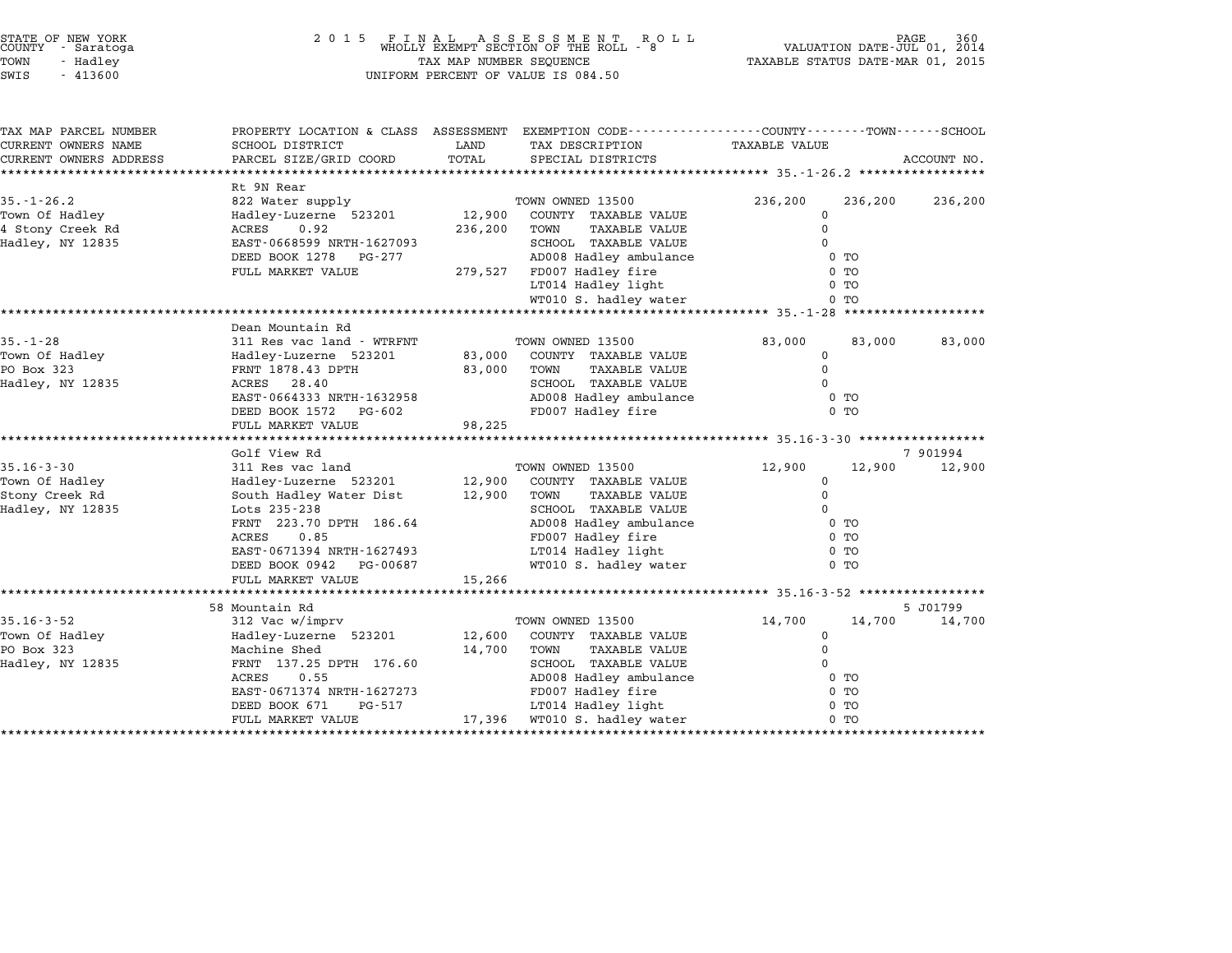| STATE OF NEW YORK |  |            |  |
|-------------------|--|------------|--|
| COUNTY            |  | - Saratoga |  |
| TOWN              |  | - Hadley   |  |

### STATE OF NEW YORK <sup>2</sup> <sup>0</sup> <sup>1</sup> 5 F I N A L A S S E S S M E N T R O L L PAGE <sup>361</sup> COUNTY - Saratoga WHOLLY EXEMPT SECTION OF THE ROLL - <sup>8</sup> VALUATION DATE-JUL 01, <sup>2014</sup> TOWN - Hadley TAX MAP NUMBER SEQUENCE TAXABLE STATUS DATE-MAR 01, <sup>2015</sup> SWIS - <sup>413600</sup> UNIFORM PERCENT OF VALUE IS 084.50

| TAX MAP PARCEL NUMBER  |                                                     |               | PROPERTY LOCATION & CLASS ASSESSMENT EXEMPTION CODE----------------COUNTY-------TOWN-----SCHOOL |                      |        |             |
|------------------------|-----------------------------------------------------|---------------|-------------------------------------------------------------------------------------------------|----------------------|--------|-------------|
| CURRENT OWNERS NAME    | SCHOOL DISTRICT<br>PARCEL SIZE/GRID COORD           | LAND<br>TOTAL | TAX DESCRIPTION<br>SPECIAL DISTRICTS                                                            | <b>TAXABLE VALUE</b> |        |             |
| CURRENT OWNERS ADDRESS |                                                     |               |                                                                                                 |                      |        | ACCOUNT NO. |
|                        | Golf View Rd                                        |               |                                                                                                 |                      |        |             |
| $35.16 - 3 - 55$       | 692 Road/str/hwy                                    |               | TOWN OWNED 13500                                                                                | 600                  | 600    | 600         |
| Town Of Hadley         | Hadley-Luzerne 523201                               | 600           | COUNTY TAXABLE VALUE                                                                            | $\mathbf 0$          |        |             |
| Stony Creek Rd         | Service Dr Private                                  | 600           | TOWN<br><b>TAXABLE VALUE</b>                                                                    | $\mathbf 0$          |        |             |
| Hadley, NY 12835       | 20.00 DPTH<br>FRNT                                  |               | SCHOOL TAXABLE VALUE                                                                            | 0                    |        |             |
|                        | ACRES<br>0.31                                       |               | AD008 Hadley ambulance                                                                          | $0$ TO               |        |             |
|                        | EAST-0671521 NRTH-1627664                           |               | FD007 Hadley fire                                                                               | $0$ TO               |        |             |
|                        | DEED BOOK 1306 PG-180                               |               | LT014 Hadley light                                                                              | 0 <sub>T</sub>       |        |             |
|                        | FULL MARKET VALUE                                   |               | 710 WT010 S. hadley water                                                                       | 0 <sub>T</sub>       |        |             |
|                        | Riverside Rd                                        |               |                                                                                                 |                      |        | 5 J01749    |
| $35.20 - 1 - 28$       | 311 Res vac land                                    |               | TOWN OWNED 13500                                                                                | 9,100                | 9,100  | 9,100       |
| Town Of Hadley         | Hadley-Luzerne 523201                               | 9,100         | COUNTY TAXABLE VALUE                                                                            | $\mathsf{O}$         |        |             |
| Hadley, NY 12835       | FRNT 45.75 DPTH 147.80                              | 9,100         | TOWN<br><b>TAXABLE VALUE</b>                                                                    | $\Omega$             |        |             |
|                        | ACRES<br>0.15                                       |               | SCHOOL TAXABLE VALUE                                                                            | $\Omega$             |        |             |
|                        | EAST-0671368 NRTH-1627170                           |               | AD008 Hadley ambulance                                                                          | 0 <sub>T</sub>       |        |             |
|                        | DEED BOOK 942<br>PG-687                             |               | FD007 Hadley fire                                                                               | 0 <sub>T</sub>       |        |             |
|                        | FULL MARKET VALUE                                   |               | 10,769 LT014 Hadley light                                                                       | 0 <sub>T</sub>       |        |             |
|                        |                                                     |               | WT010 S. hadley water                                                                           | 0 <sub>T</sub>       |        |             |
|                        |                                                     |               |                                                                                                 |                      |        |             |
|                        | Rt 9N                                               |               |                                                                                                 |                      |        | 7 901283    |
| $35.20 - 1 - 70$       | 695 Cemetery                                        |               | CEMETERIES 27350                                                                                | 1,400                | 1,400  | 1,400       |
| Scoville Cemetery      | Hadley-Luzerne 523201                               | 1,400         | COUNTY TAXABLE VALUE                                                                            | 0<br>$\Omega$        |        |             |
|                        | FRNT 107.00 DPTH 98.00<br>0.24                      | 1,400         | TOWN<br>TAXABLE VALUE                                                                           | $\Omega$             |        |             |
|                        | ACRES<br>EAST-0669775 NRTH-1626729                  |               | SCHOOL TAXABLE VALUE<br>AD008 Hadley ambulance                                                  | 0 <sub>T</sub>       |        |             |
|                        | DEED BOOK 0000 PG-0000                              |               | FD007 Hadley fire                                                                               | $0$ TO               |        |             |
|                        | FULL MARKET VALUE                                   |               | 1,657 LT014 Hadley light                                                                        | $0$ TO               |        |             |
|                        |                                                     |               |                                                                                                 |                      |        |             |
|                        | Parker Rd Rear                                      |               |                                                                                                 |                      |        |             |
| $45. - 1 - 4.2$        | 695 Cemetery                                        |               | CEMETERIES 27350                                                                                | 1,800                | 1,800  | 1,800       |
| Albacks Family Cem     | Hadley-Luzerne 523201                               |               | 1,800 COUNTY TAXABLE VALUE                                                                      | $\mathbf 0$          |        |             |
| Parker Rd              | ACRES<br>0.50                                       | 1,800         | TOWN<br>TAXABLE VALUE                                                                           | $\Omega$             |        |             |
| Hadley, NY 12835       | EAST-0653540 NRTH-1624547                           |               | SCHOOL TAXABLE VALUE                                                                            | $\Omega$             |        |             |
|                        | DEED BOOK 964<br>PG-361                             |               | AD008 Hadley ambulance                                                                          | 0 <sub>T</sub>       |        |             |
|                        | FULL MARKET VALUE<br>****************************** |               | 2,130 FD007 Hadley fire                                                                         | $0$ TO               |        |             |
|                        | Harris Rd                                           |               |                                                                                                 |                      |        | 5 J00038    |
| $46. - 1 - 13$         | 720 Mine/quarry                                     |               | TOWN OWNED 13500                                                                                | 15,500               | 15,500 | 15,500      |
| Town Of Hadley         | Hadley-Luzerne 523201                               |               | 15,500 COUNTY TAXABLE VALUE                                                                     | $\mathbf 0$          |        |             |
| 4 Stony Creek Rd       | FRNT 495.00 DPTH                                    | 15,500        | TOWN<br><b>TAXABLE VALUE</b>                                                                    | $\Omega$             |        |             |
| PO Box 323             | ACRES<br>8.24                                       |               | SCHOOL TAXABLE VALUE                                                                            | $\mathbf 0$          |        |             |
| Hadley, NY 12835       | EAST-0669249 NRTH-1624629                           |               | AD008 Hadley ambulance                                                                          | $0$ TO               |        |             |
|                        | DEED BOOK 1408<br>PG-171                            |               | FD007 Hadley fire                                                                               | $0$ TO               |        |             |
|                        | FULL MARKET VALUE                                   | 18,343        |                                                                                                 |                      |        |             |
|                        |                                                     |               |                                                                                                 |                      |        |             |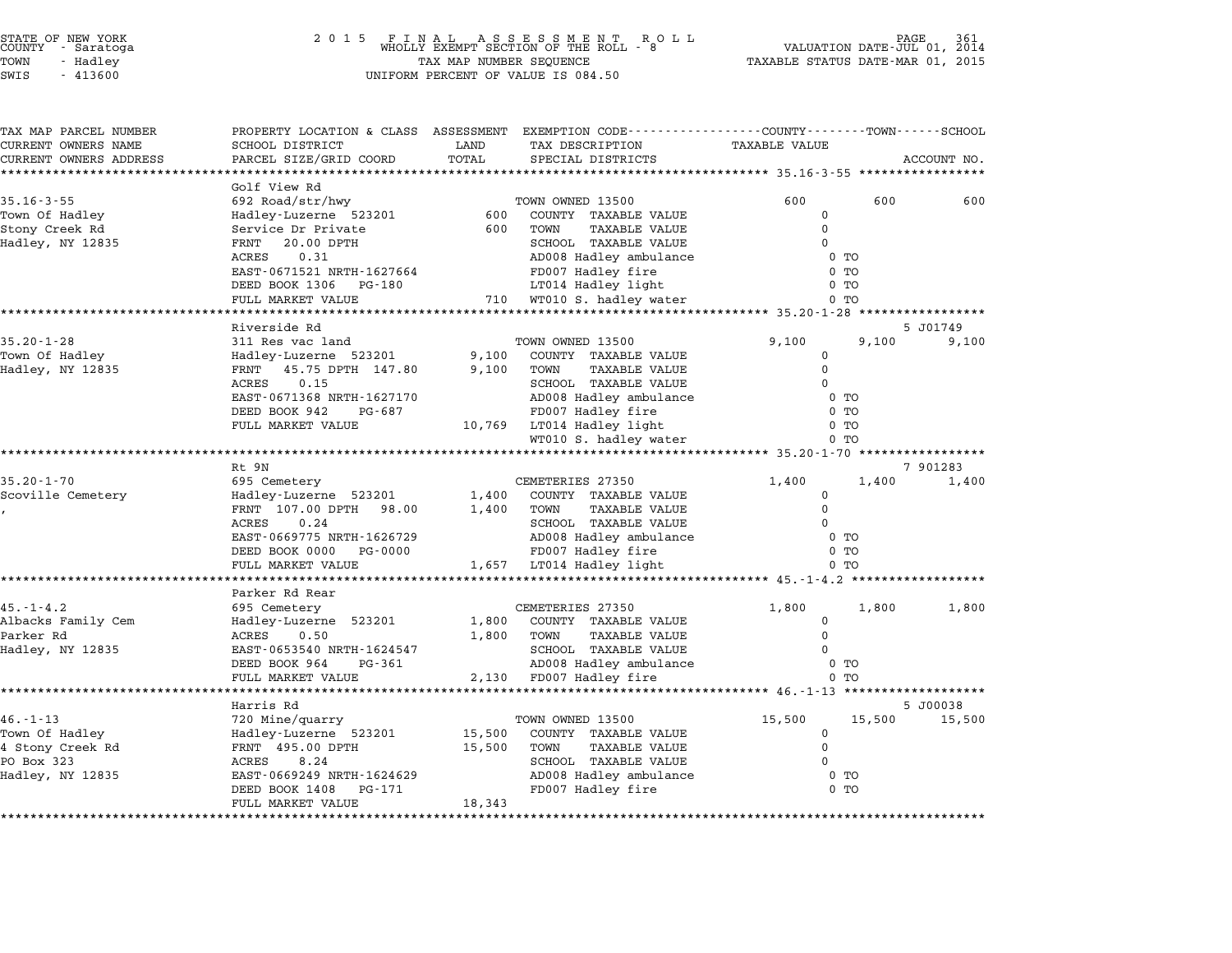| STATE OF NEW YORK<br>COUNTY - Saratoga |           |  |
|----------------------------------------|-----------|--|
| TOWN                                   | - Hadley  |  |
| CTATT <sub>C</sub>                     | $-113600$ |  |

### STATE OF NEW YORK <sup>2</sup> <sup>0</sup> <sup>1</sup> 5 F I N A L A S S E S S M E N T R O L L PAGE <sup>362</sup> COUNTY - Saratoga WHOLLY EXEMPT SECTION OF THE ROLL - <sup>8</sup> VALUATION DATE-JUL 01, <sup>2014</sup> TOWN - Hadley TAX MAP NUMBER SEQUENCE TAXABLE STATUS DATE-MAR 01, <sup>2015</sup> SWIS - <sup>413600</sup> UNIFORM PERCENT OF VALUE IS 084.50

| TAX MAP PARCEL NUMBER      |                                                 | PROPERTY LOCATION & CLASS ASSESSMENT EXEMPTION CODE----------------COUNTY-------TOWN------SCHOOL |                               |             |
|----------------------------|-------------------------------------------------|--------------------------------------------------------------------------------------------------|-------------------------------|-------------|
| CURRENT OWNERS NAME        | SCHOOL DISTRICT                                 | LAND<br>TAX DESCRIPTION TAXABLE VALUE                                                            |                               |             |
| CURRENT OWNERS ADDRESS     | PARCEL SIZE/GRID COORD TOTAL                    | SPECIAL DISTRICTS                                                                                |                               | ACCOUNT NO. |
|                            |                                                 |                                                                                                  |                               |             |
|                            | 6087 Rt 9N                                      |                                                                                                  |                               | 7900796     |
| 46.-1-25                   | 620 Religious                                   | RELIGIOUS 25110                                                                                  | 1511,400<br>1511,400 1511,400 |             |
| Mountainside Christian     | 412601 32,100<br>Corinth 1                      | COUNTY TAXABLE VALUE                                                                             |                               |             |
| Fellowship Inc             | FRNT 1317.92 DPTH                               | 1511,400<br>TOWN<br>TAXABLE VALUE                                                                |                               |             |
| PO Box 300                 | 3.54<br>ACRES                                   | SCHOOL TAXABLE VALUE                                                                             |                               |             |
| Lake Luzerne, NY 12846     | EAST-0669674 NRTH-1622399                       | AD008 Hadley ambulance                                                                           | $0$ TO                        |             |
|                            | DEED BOOK 1030<br>PG-939                        | FD007 Hadley fire                                                                                | 0 <sub>T</sub>                |             |
|                            | FULL MARKET VALUE                               | 1788,639                                                                                         |                               |             |
|                            |                                                 |                                                                                                  |                               |             |
|                            | Rt 9N Rear                                      |                                                                                                  |                               | 5 J00160    |
| $46. - 1 - 31$             | 591 Playground                                  | RELIGIOUS 25110                                                                                  | 58,500<br>58,500              | 58,500      |
| Mountainside Christian     | Corinth 1<br>412601 54,500                      | COUNTY TAXABLE VALUE                                                                             | 0                             |             |
| Fellowship                 | ACRES 47.47                                     | 58,500<br>TOWN<br>TAXABLE VALUE                                                                  |                               |             |
|                            | EAST-0668567 NRTH-1621027                       |                                                                                                  |                               |             |
|                            |                                                 |                                                                                                  | $0$ TO                        |             |
|                            | FULL MARKET VALUE                               |                                                                                                  | 0 <sub>T</sub>                |             |
|                            | Harris Rd                                       |                                                                                                  |                               |             |
| $46. - 1 - 71$             | 210 1 Family Res                                | NON-PROFIT 25230                                                                                 | 203,600<br>203,600            | 203,600     |
| Aim Services Inc           |                                                 | Corinth 1 412601 13,600 COUNTY TAXABLE VALUE                                                     | 0                             |             |
| 3257 Rt 9                  | Lot #1                                          | 203,600<br>TOWN<br>TAXABLE VALUE                                                                 |                               |             |
| Saratoga Springs, NY 12866 |                                                 | SCHOOL TAXABLE VALUE                                                                             |                               |             |
|                            | FRNT 319.07 DPTH<br>ACRES 1 28<br>1.28<br>ACRES | AD008 Hadley ambulance                                                                           | 0 <sub>T</sub>                |             |
|                            | EAST-0668281 NRTH-1624067                       | FD007 Hadley fire                                                                                | $0$ TO                        |             |
|                            | DEED BOOK 1547 PG-94                            |                                                                                                  |                               |             |
|                            | FULL MARKET VALUE                               | 240,947                                                                                          |                               |             |
|                            |                                                 |                                                                                                  |                               |             |
|                            | 1 Cent. 1 1/2 Miles Water                       |                                                                                                  |                               | 5 N01041    |
| $681 - 33 - 1$             | 822 Water supply                                | TOWN OWNED 13500                                                                                 | 350,000<br>350,000            | 350,000     |
| Town Of Hadley             |                                                 | Hadley-Luzerne 523201 0 COUNTY TAXABLE VALUE                                                     | $\Omega$                      |             |
| RD1                        | Luzerne Water Distrbtn                          | 350,000 TOWN<br>TAXABLE VALUE                                                                    |                               |             |
| Hadley, NY 12835           | FULL MARKET VALUE                               | 414,201<br>SCHOOL TAXABLE VALUE                                                                  |                               |             |
| *****************          |                                                 |                                                                                                  |                               |             |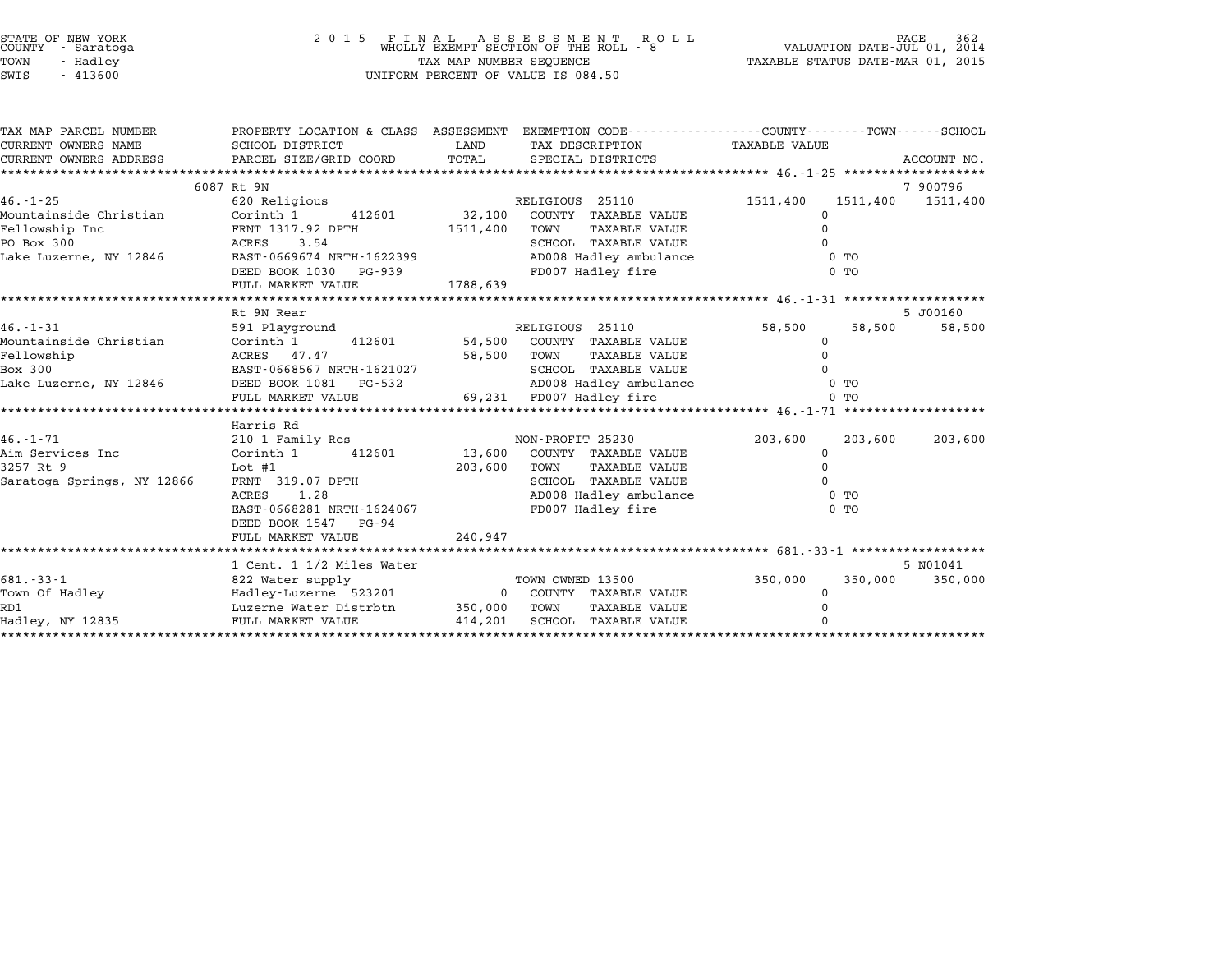| STATE OF NEW YORK<br>COUNTY - Saratoga | 2015 FINAL ASSESSMENT ROLL<br>WHOLLY EXEMPT SECTION OF THE ROLL - 8 | -363<br>PAGE<br>VALUATION DATE-JUL 01, 2014 |
|----------------------------------------|---------------------------------------------------------------------|---------------------------------------------|
| TOWN<br>- Hadley                       |                                                                     | TAXABLE STATUS DATE-MAR 01, 2015            |
| SWIS<br>$-413600$                      | UNIFORM PERCENT OF VALUE IS 084.50                                  | RPS150/V04/L015                             |
|                                        |                                                                     | CURRENT DATE $6/12/2015$                    |
|                                        |                                                                     |                                             |

#### R O L L S E C T I O N T O T A L S

# \*\*\* S P E C I A L D I S T R I C T S U M M A R Y \*\*\*

|      |                      |         |           | $P_{1}$ $P_{2}$ $P_{3}$ $P_{4}$ $P_{5}$ $P_{6}$ $P_{7}$ $P_{8}$ $P_{9}$ | 12 T T T T T T T | $\cup$ 0 11 11 $\cap$ 12 1 |         |
|------|----------------------|---------|-----------|-------------------------------------------------------------------------|------------------|----------------------------|---------|
|      |                      | TOTAL   | EXTENSION | EXTENSION                                                               | AD VALOREM       | EXEMPT                     | TAXABLE |
| CODE | DISTRICT NAME        | PARCELS | TYPE      | VALUE                                                                   | VALUE            | AMOUNT                     | VALUE   |
|      | AD008 Hadley ambulan |         | 41 TOTAL  |                                                                         |                  |                            |         |
|      | FD007 Hadley fire    |         | 41 TOTAL  |                                                                         |                  |                            |         |
|      | LT014 Hadley light   |         | 17 TOTAL  |                                                                         | 112,400          |                            | 112,400 |
|      | SE009 Hadley sewer   |         | 2 TOTAL   |                                                                         | 112,400          |                            | 112,400 |
|      | WT009 Hadley water   |         | 10 TOTAL  |                                                                         | 112,400          |                            | 112,400 |
|      | WT010 S. hadley wate |         | 6 TOTAL   |                                                                         | 276,200          |                            | 276,200 |

### \*\*\* S C H O O L D I S T R I C T S U M M A R Y \*\*\*

|                  |                             |                  | . <u>.</u>         | $\mathbf{D}$ $\mathbf{L}$ $\mathbf{D}$ $\mathbf{L}$ $\mathbf{R}$ $\mathbf{L}$ $\mathbf{L}$ $\mathbf{L}$ |                      |                  |                       |                 |
|------------------|-----------------------------|------------------|--------------------|---------------------------------------------------------------------------------------------------------|----------------------|------------------|-----------------------|-----------------|
| CODE             | DISTRICT NAME               | TOTAL<br>PARCELS | ASSESSED<br>LAND   | ASSESSED<br>TOTAL                                                                                       | EXEMPT<br>AMOUNT     | TOTAL<br>TAXABLE | STAR<br><b>AMOUNT</b> | STAR<br>TAXABLE |
| 412601<br>523201 | Corinth 1<br>Hadley-Luzerne | 3<br>40          | 100,200<br>915,300 | 1773,500<br>4059,100                                                                                    | 1773,500<br>4059,100 |                  |                       |                 |
|                  | SUB - TOTAL                 | 43               | 1015,500           | 5832,600                                                                                                | 5832,600             |                  |                       |                 |
|                  | ТОТАЬ                       | 43               | 1015,500           | 5832,600                                                                                                | 5832,600             |                  |                       |                 |

#### \*\*\* S Y S T E M C O D E S S U M M A R Y \*\*\*

#### NO SYSTEM EXEMPTIONS AT THIS LEVEL

#### \*\*\* E X E M P T I O N S U M M A R Y \*\*\*

| EA EMFII V N<br>נת משני שכ |                  |          |          |          |  |  |  |  |  |
|----------------------------|------------------|----------|----------|----------|--|--|--|--|--|
| DESCRIPTION                | TOTAL<br>PARCELS | COUNTY   | TOWN     | SCHOOL   |  |  |  |  |  |
| NY STATE                   |                  | 125,000  | 125,000  | 125,000  |  |  |  |  |  |
| CNTY OWNED                 |                  | 410,800  | 410,800  | 410,800  |  |  |  |  |  |
| TOWN OWNED                 | 24               | 2548,900 | 2548,900 | 2548,900 |  |  |  |  |  |
| SCHOOL                     |                  | 20,600   | 20,600   | 20,600   |  |  |  |  |  |
| RELIGIOUS                  | 2                | 1569,900 | 1569,900 | 1569,900 |  |  |  |  |  |
| EDUCATION                  | 4                | 205,400  | 205,400  | 205,400  |  |  |  |  |  |
| NON-PROFIT                 |                  | 680,400  | 680,400  | 680,400  |  |  |  |  |  |
| VETORG CTS                 |                  | 112,400  | 112,400  | 112,400  |  |  |  |  |  |
|                            |                  |          |          |          |  |  |  |  |  |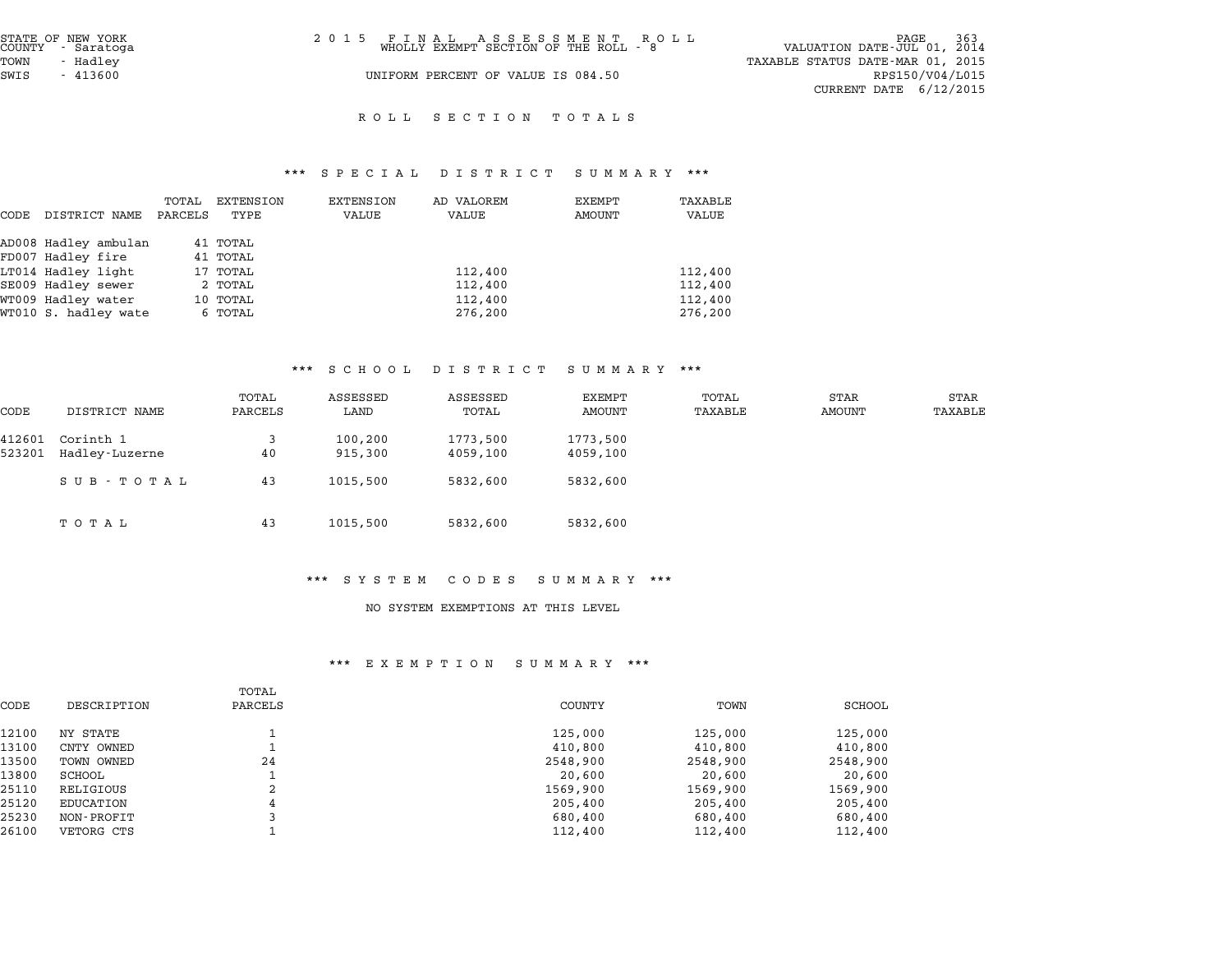| STATE OF NEW YORK<br>COUNTY - Saratoga | 2015 FINAL ASSESSMENT ROLL<br>WHOLLY EXEMPT SECTION OF THE ROLL - 8 | <sup>264</sup> PAGE<br>VALUATION DATE-JUL 01, 2014 |
|----------------------------------------|---------------------------------------------------------------------|----------------------------------------------------|
| TOWN<br>- Hadlev                       |                                                                     | TAXABLE STATUS DATE-MAR 01, 2015                   |
| SWIS<br>- 413600                       | UNIFORM PERCENT OF VALUE IS 084.50                                  | RPS150/V04/L015                                    |
|                                        |                                                                     | CURRENT DATE $6/12/2015$                           |

R O L L S E C T I O N T O T A L S

#### \*\*\* E X E M P T I O N S U M M A R Y \*\*\*

| <b>CODE</b> | DESCRIPTION         | TOTAL<br>PARCELS | <b>COUNTY</b>       | TOWN                | SCHOOL              |
|-------------|---------------------|------------------|---------------------|---------------------|---------------------|
| 27350       | CEMETERIES<br>тотаь | 43               | 159,200<br>5832,600 | 159,200<br>5832,600 | 159,200<br>5832,600 |

|                    |               |                  |                  | .<br><b>UITTIM</b> | $\sqrt{1}$ $\sqrt{1}$ $\sqrt{1}$ $\sqrt{1}$ $\sqrt{1}$<br>. |                 |                   |                 |
|--------------------|---------------|------------------|------------------|--------------------|-------------------------------------------------------------|-----------------|-------------------|-----------------|
| ROLL<br><b>SEC</b> | DESCRIPTION   | TOTAL<br>PARCELS | ASSESSED<br>LAND | ASSESSED<br>TOTAL  | TAXABLE<br>COUNTY                                           | TAXABLE<br>TOWN | TAXABLE<br>SCHOOL | STAR<br>TAXABLE |
|                    |               |                  |                  |                    |                                                             |                 |                   |                 |
|                    | WHOLLY EXEMPT |                  | 1015,500         | 5832,600           |                                                             |                 |                   |                 |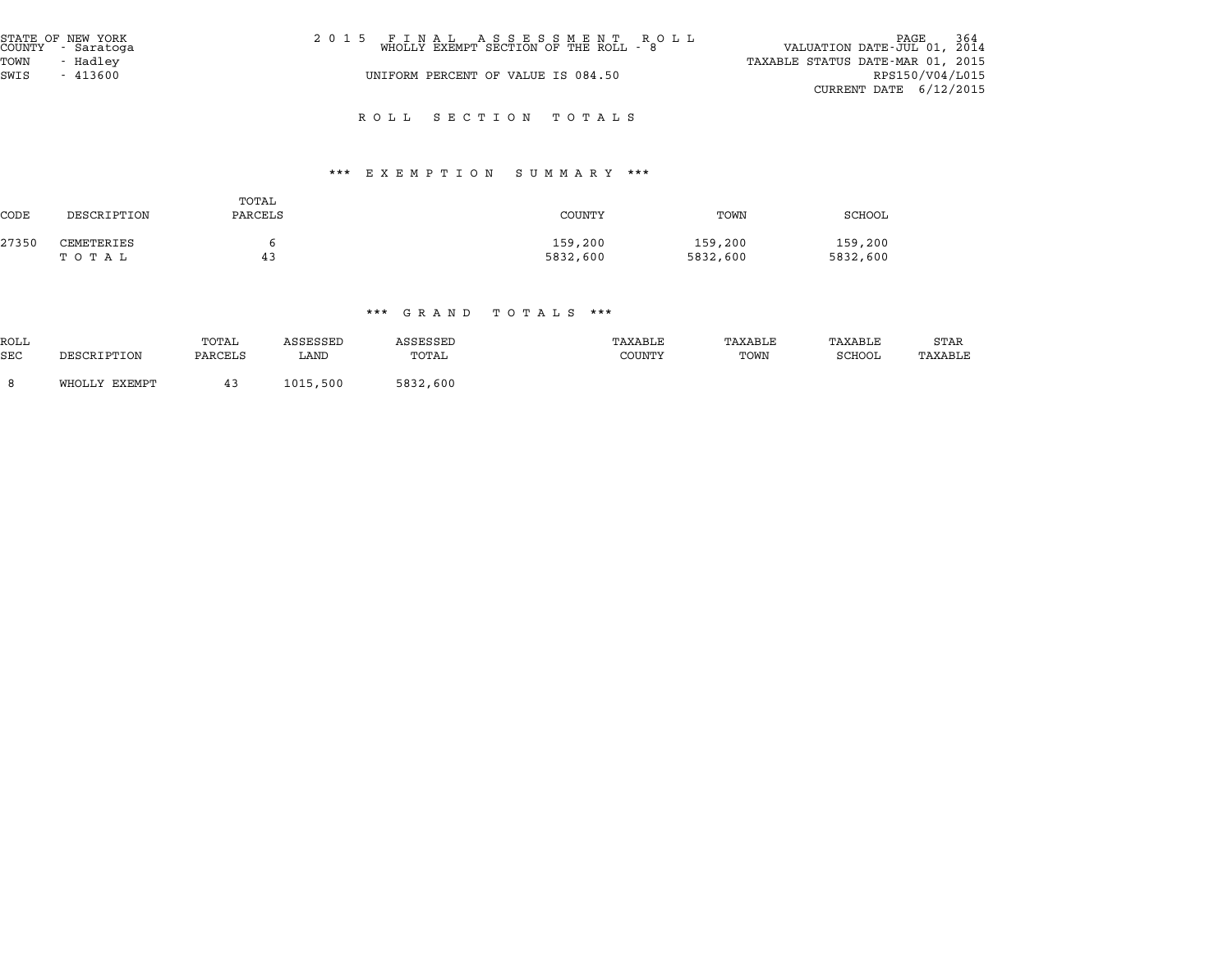end of NEW YORK<br>2015 FINAL ASSESSMENT ROLL (PALUATION DATE-JUL 01, 2014)<br>COUNTY – Saratoga TOWN - Hadley <sup>S</sup> <sup>W</sup> <sup>I</sup> <sup>S</sup> <sup>T</sup> <sup>O</sup> <sup>T</sup> <sup>A</sup> <sup>L</sup> <sup>S</sup> TAXABLE STATUS DATE-MAR 01, <sup>2015</sup> CURRENT DATE 6/12/2015

UNIFORM PERCENT OF VALUE IS  $084.50$  RPS150/V04/L015

# \*\*\* S P E C I A L D I S T R I C T S U M M A R Y \*\*\*

|      |                      |                  |                   |                    | arnu in ministri    | ourrani          |                  |
|------|----------------------|------------------|-------------------|--------------------|---------------------|------------------|------------------|
| CODE | DISTRICT NAME        | TOTAL<br>PARCELS | EXTENSION<br>TYPE | EXTENSION<br>VALUE | AD VALOREM<br>VALUE | EXEMPT<br>AMOUNT | TAXABLE<br>VALUE |
|      | AD008 Hadley ambulan |                  | 1,581 TOTAL       |                    | 214621,698          |                  | 214621,698       |
|      | FD007 Hadley fire    |                  | 1,581 TOTAL       |                    | 214621,698          |                  | 214621,698       |
|      | LT014 Hadley light   |                  | 738 TOTAL         |                    | 62153,610           |                  | 62153,610        |
|      | SE009 Hadley sewer   |                  | 246 TOTAL         |                    | 16990,381           |                  | 16990,381        |
|      | WT009 Hadley water   |                  | 383 TOTAL         |                    | 29563,052           |                  | 29563,052        |
|      | WT010 S. hadley wate |                  | 284 TOTAL         |                    | 24850,412           |                  | 24850,412        |

#### \*\*\* S C H O O L D I S T R I C T S U M M A R Y \*\*\*

|                  |                             |                  | ם ט ט ת ט פ           | $L$ $\sim$ $L$ $\sim$ $L$ $\sim$ $L$ | oummani              |                         |                       |                         |
|------------------|-----------------------------|------------------|-----------------------|--------------------------------------|----------------------|-------------------------|-----------------------|-------------------------|
| CODE             | DISTRICT NAME               | TOTAL<br>PARCELS | ASSESSED<br>LAND      | ASSESSED<br>TOTAL                    | EXEMPT<br>AMOUNT     | TOTAL<br>TAXABLE        | STAR<br>AMOUNT        | STAR<br>TAXABLE         |
| 412601<br>523201 | Corinth 1<br>Hadley-Luzerne | 157<br>1,427     | 3071,300<br>34762,960 | 15659,866<br>204818,032              | 2039,272<br>5526,216 | 13620,594<br>199291,816 | 2634,450<br>21195,245 | 10986,144<br>178096,571 |
|                  | SUB - TOTAL                 | 1,584            | 37834,260             | 220477,898                           | 7565,488             | 212912,410              | 23829,695             | 189082,715              |
|                  | тотаь                       | 1,584            | 37834,260             | 220477,898                           | 7565,488             | 212912,410              | 23829,695             | 189082,715              |

#### \*\*\* S Y S T E M C O D E S S U M M A R Y \*\*\*

#### NO SYSTEM EXEMPTIONS AT THIS LEVEL

#### \*\*\* E X E M P T I O N S U M M A R Y \*\*\*

|       |             | TOTAL   |          |          |          |
|-------|-------------|---------|----------|----------|----------|
| CODE  | DESCRIPTION | PARCELS | COUNTY   | TOWN     | SCHOOL   |
| 12100 | NY STATE    |         | 125,000  | 125,000  | 125,000  |
| 13100 | CNTY OWNED  |         | 410,800  | 410,800  | 410,800  |
| 13500 | TOWN OWNED  | 24      | 2548,900 | 2548,900 | 2548,900 |
| 13800 | SCHOOL      |         | 20,600   | 20,600   | 20,600   |
| 25110 | RELIGIOUS   | 2       | 1569,900 | 1569,900 | 1569,900 |
| 25120 | EDUCATION   | 4       | 205,400  | 205,400  | 205,400  |
| 25230 | NON-PROFIT  |         | 680,400  | 680,400  | 680,400  |
| 26100 | VETORG CTS  |         | 112,400  | 112,400  | 112,400  |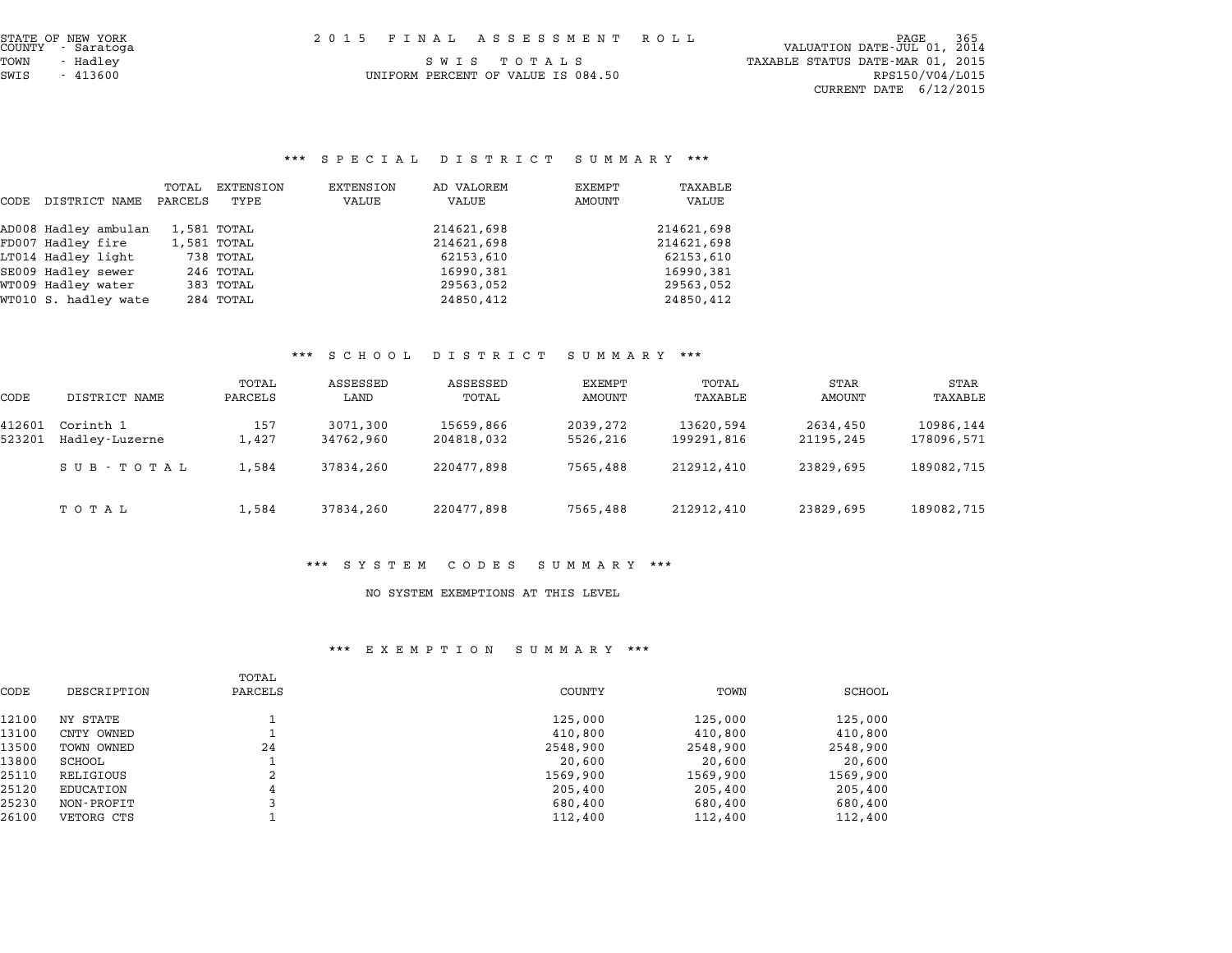| STATE OF NEW YORK<br>COUNTY - Saratoga |  | 2015 FINAL ASSESSMENT ROLL | PAGE<br>VALUATION DATE-JUL 01, 2014 | 366 |
|----------------------------------------|--|----------------------------|-------------------------------------|-----|

|              | STATE OF NEW YORK<br>COUNTY - Saratoga | 2015 FINAL ASSESSMENT ROLL         | 366<br>PAGE<br>VALUATION DATE-JUL 01, 2014 |
|--------------|----------------------------------------|------------------------------------|--------------------------------------------|
| TOWN         | - Hadlev                               | SWIS TOTALS                        | TAXABLE STATUS DATE-MAR 01, 2015           |
| <b>ISWTS</b> | - 413600                               | INIFORM PERCENT OF VALUE IS 084.50 | RPS150/V04/L015                            |

SWIS - <sup>413600</sup> UNIFORM PERCENT OF VALUE IS 084.50 RPS150/V04/L015

CURRENT DATE 6/12/2015

#### \*\*\* E X E M P T I O N S U M M A R Y \*\*\*

|       |                | TOTAL          |               |          |               |
|-------|----------------|----------------|---------------|----------|---------------|
| CODE  | DESCRIPTION    | PARCELS        | <b>COUNTY</b> | TOWN     | <b>SCHOOL</b> |
| 27350 | CEMETERIES     | 6              | 159,200       | 159,200  | 159,200       |
| 41101 | VETERANS       | $\mathbf{1}$   | 6,500         | 6,500    |               |
| 41111 | VET RATIO      | 5              | 436,381       | 436,381  |               |
| 41120 | VETWAR CTS     | $\overline{7}$ | 149,910       | 71,400   | 71,400        |
| 41122 | VET WAR C      | 52             | 1029,270      |          |               |
| 41123 | VET WAR T      | 51             |               | 507,630  |               |
| 41130 | VETCOM CTS     | 3              | 102,125       | 51,000   | 51,000        |
| 41132 | VET COM C      | 46             | 1477,425      |          |               |
| 41133 | VET COM T      | 46             |               | 787,350  |               |
| 41140 | VETDIS CTS     | 1              | 8,500         | 8,500    | 8,500         |
| 41141 | VET DIS CT     | $\mathbf{1}$   | 11,820        | 11,820   |               |
| 41142 | VET DIS C      | 11             | 296,800       |          |               |
| 41143 | VET DIS T      | 11             |               | 226,495  |               |
| 41161 | $CW$ 15 $VET/$ | 19             | 199,665       | 199,665  |               |
| 41171 | CW_DISBLD_     | 1              | 17,040        | 17,040   |               |
| 41683 | RPTL466 G      | 4              |               | 10,200   |               |
| 41730 | AG LANDS       | 3              | 60,563        | 60,563   | 60,563        |
| 41800 | AGED - ALL     | 10             | 405,880       | 405,880  | 405,880       |
| 41802 | AGED C         | 6              | 153,984       |          |               |
| 41804 | AGED S         | 11             |               |          | 614,350       |
| 41806 | AGED T&S       | $\mathbf{1}$   |               | 37,850   | 37,850        |
| 41834 | SR STAR        | 163            |               |          | 11038,800     |
| 41854 | RES STAR       | 379            |               |          | 12790,895     |
| 47460 | FORST LND      | 4              | 483,345       | 483,345  | 483,345       |
|       | TOTAL          | 879            | 10671,808     | 9154,219 | 31395,183     |

|             | <br><b>UINAND</b><br>. |                  |                  |                   |                   |                 |                   |                        |
|-------------|------------------------|------------------|------------------|-------------------|-------------------|-----------------|-------------------|------------------------|
| ROLL<br>SEC | DESCRIPTION            | TOTAL<br>PARCELS | ASSESSED<br>LAND | ASSESSED<br>TOTAL | TAXABLE<br>COUNTY | TAXABLE<br>TOWN | TAXABLE<br>SCHOOL | <b>STAR</b><br>TAXABLE |
|             | TAXABLE                | 1,462            | 32591,060        | 128952,460        | 124113,252        | 125630,841      | 127219,572        | 103389,877             |
|             | STATE OWNED LAND       | 10               | 1640,700         | 4300,110          | 4300,110          | 4300,110        | 4300,110          | 4300,110               |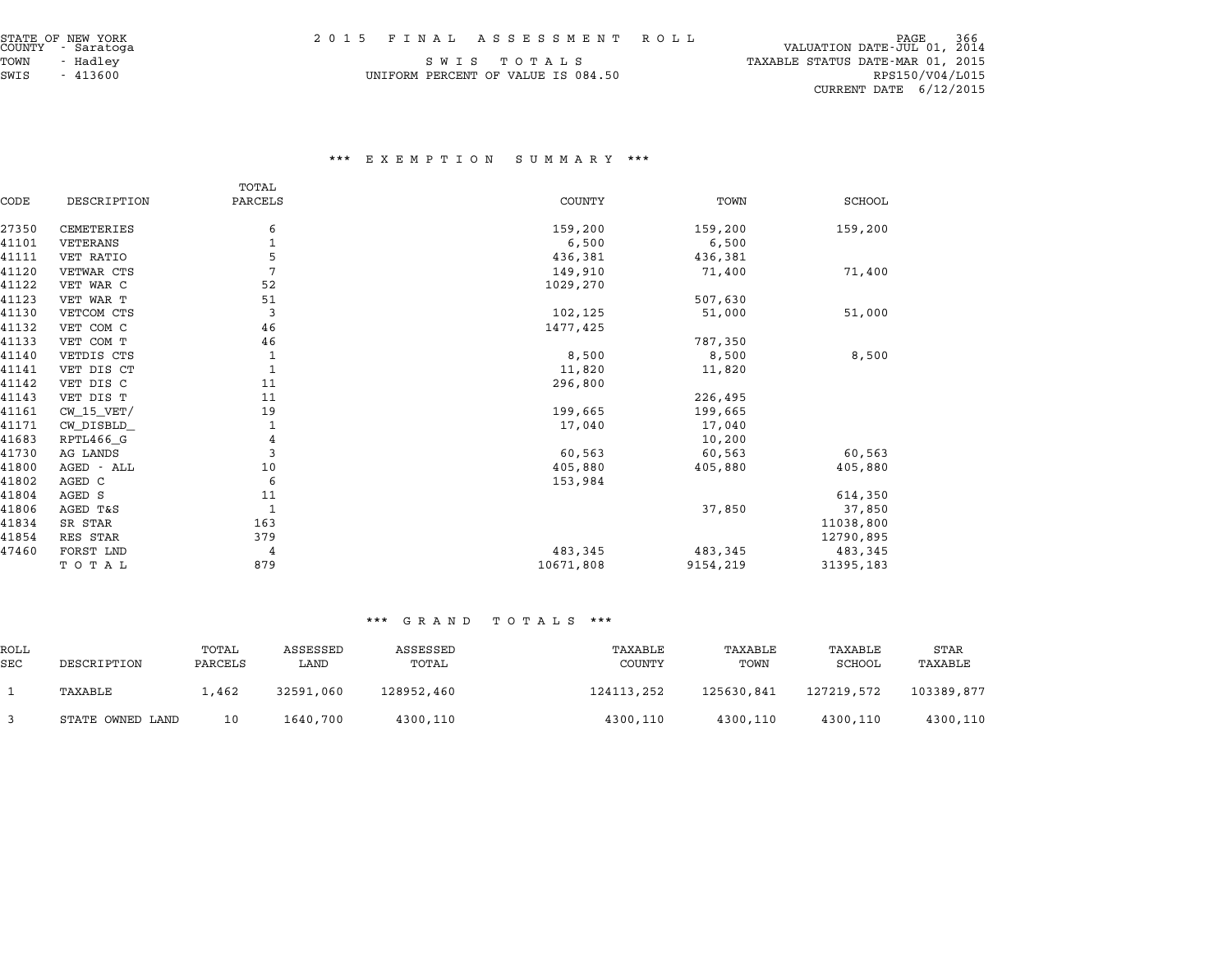| STATE OF NEW YORK<br>COUNTY - Saratoga | 2015 FINAL ASSESSMENT ROLL         | PAGE 367<br>VALUATION DATE-JUL 01, 2014 |
|----------------------------------------|------------------------------------|-----------------------------------------|
| TOWN<br>- Hadlev                       | SWIS TOTALS                        | TAXABLE STATUS DATE-MAR 01, 2015        |
| SWIS<br>$-413600$                      | UNIFORM PERCENT OF VALUE IS 084.50 | RPS150/V04/L015                         |
|                                        |                                    | CURRENT DATE 6/12/2015                  |

|             |                    |                  |                  | G A A N D         | 1 U 1 A 11 B      |                 |                   |                 |
|-------------|--------------------|------------------|------------------|-------------------|-------------------|-----------------|-------------------|-----------------|
| ROLL<br>SEC | DESCRIPTION        | TOTAL<br>PARCELS | ASSESSED<br>LAND | ASSESSED<br>TOTAL | TAXABLE<br>COUNTY | TAXABLE<br>TOWN | TAXABLE<br>SCHOOL | STAR<br>TAXABLE |
| 5           | SPECIAL FRANCHISE  | 4                |                  | 2964,361          | 2964,361          | 2964,361        | 2964,361          | 2964,361        |
| 6           | UTILITIES & N.C.   | 65               | 2587,000         | 78428,367         | 78428,367         | 78428,367       | 78428,367         | 78428,367       |
| 8           | WHOLLY EXEMPT      | 43               | 1015,500         | 5832,600          |                   |                 |                   |                 |
| $\star$     | TOTAL<br>SUB       | 1,584            | 37834,260        | 220477,898        | 209806,090        | 211323,679      | 212912,410        | 189082,715      |
| $***$       | <b>GRAND TOTAL</b> | 1,584            | 37834,260        | 220477,898        | 209806,090        | 211323,679      | 212912,410        | 189082,715      |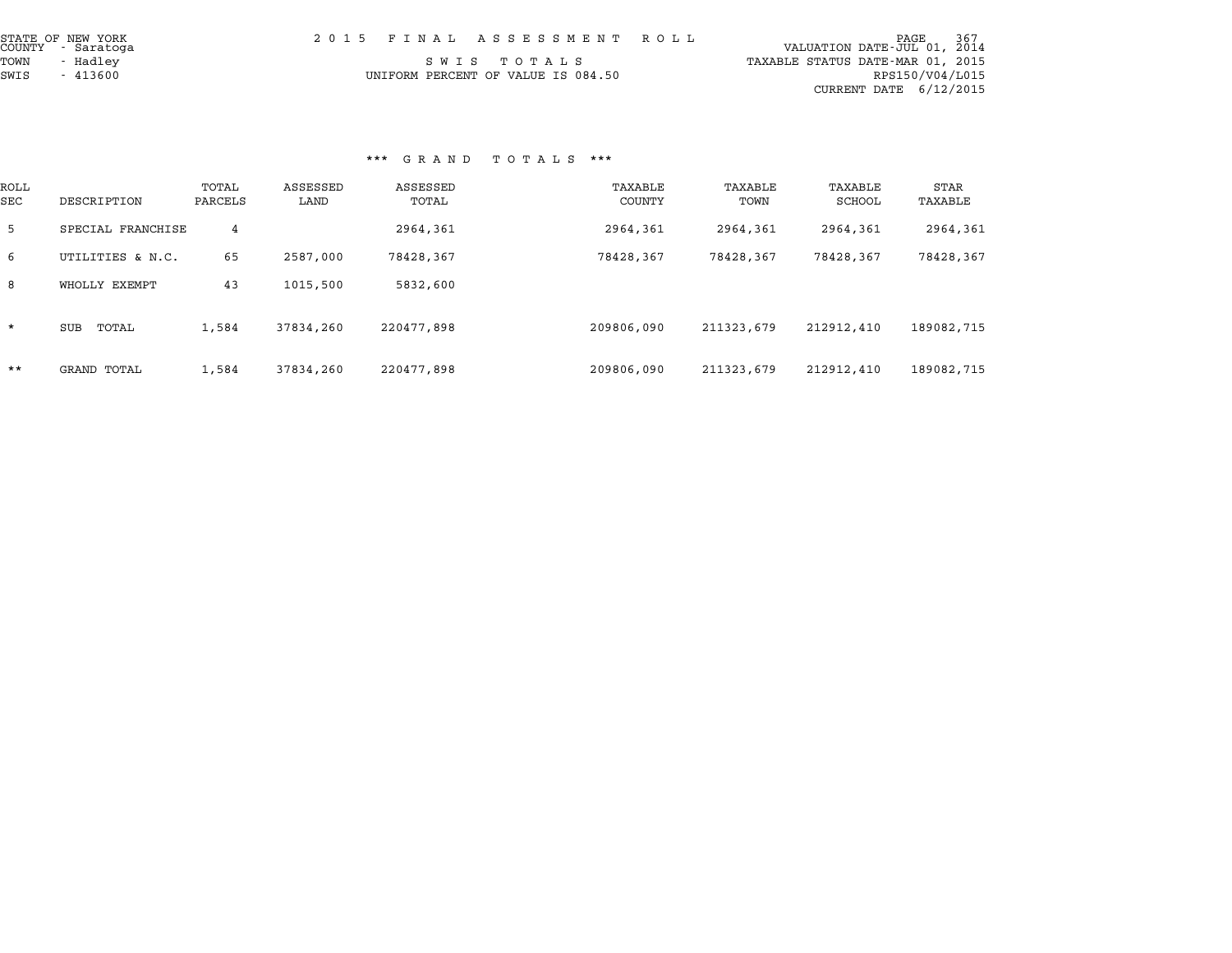## \*\*\* S P E C I A L D I S T R I C T S U M M A R Y \*\*\*

|      |                      |                  |                   |                    | SFECIAL DISIRICI    | .                |                  |
|------|----------------------|------------------|-------------------|--------------------|---------------------|------------------|------------------|
| CODE | DISTRICT NAME        | TOTAL<br>PARCELS | EXTENSION<br>TYPE | EXTENSION<br>VALUE | AD VALOREM<br>VALUE | EXEMPT<br>AMOUNT | TAXABLE<br>VALUE |
|      | AD008 Hadley ambulan |                  | 1,581 TOTAL       |                    | 214621,698          |                  | 214621,698       |
|      | FD007 Hadley fire    |                  | 1,581 TOTAL       |                    | 214621,698          |                  | 214621,698       |
|      | LT014 Hadley light   |                  | 738 TOTAL         |                    | 62153,610           |                  | 62153,610        |
|      | SE009 Hadley sewer   |                  | 246 TOTAL         |                    | 16990,381           |                  | 16990.381        |
|      | WT009 Hadley water   |                  | 383 TOTAL         |                    | 29563,052           |                  | 29563,052        |
|      | WT010 S. hadley wate |                  | 284 TOTAL         |                    | 24850,412           |                  | 24850,412        |

#### \*\*\* S C H O O L D I S T R I C T S U M M A R Y \*\*\*

|                  |                             |                  | ם ט ט ת ט פ           | $L$ $\rightarrow$ $L$ $\rightarrow$ $L$ $\rightarrow$ $L$ | oummani              |                         |                       |                         |
|------------------|-----------------------------|------------------|-----------------------|-----------------------------------------------------------|----------------------|-------------------------|-----------------------|-------------------------|
| CODE             | DISTRICT NAME               | TOTAL<br>PARCELS | ASSESSED<br>LAND      | ASSESSED<br>TOTAL                                         | EXEMPT<br>AMOUNT     | TOTAL<br>TAXABLE        | <b>STAR</b><br>AMOUNT | <b>STAR</b><br>TAXABLE  |
| 412601<br>523201 | Corinth 1<br>Hadley-Luzerne | 157<br>1,427     | 3071,300<br>34762,960 | 15659,866<br>204818,032                                   | 2039,272<br>5526,216 | 13620,594<br>199291,816 | 2634,450<br>21195,245 | 10986,144<br>178096,571 |
|                  | SUB - TOTAL                 | 1,584            | 37834,260             | 220477,898                                                | 7565,488             | 212912,410              | 23829,695             | 189082,715              |
|                  | ТОТАЬ                       | 1,584            | 37834,260             | 220477,898                                                | 7565,488             | 212912,410              | 23829,695             | 189082,715              |

#### \*\*\* S Y S T E M C O D E S S U M M A R Y \*\*\*

#### NO SYSTEM EXEMPTIONS AT THIS LEVEL

#### \*\*\* E X E M P T I O N S U M M A R Y \*\*\*

|       |             | TOTAL   |          |          |          |
|-------|-------------|---------|----------|----------|----------|
| CODE  | DESCRIPTION | PARCELS | COUNTY   | TOWN     | SCHOOL   |
| 12100 | NY STATE    |         | 125,000  | 125,000  | 125,000  |
| 13100 | CNTY OWNED  |         | 410,800  | 410,800  | 410,800  |
| 13500 | TOWN OWNED  | 24      | 2548,900 | 2548,900 | 2548,900 |
| 13800 | SCHOOL      |         | 20,600   | 20,600   | 20,600   |
| 25110 | RELIGIOUS   | 2       | 1569,900 | 1569,900 | 1569,900 |
| 25120 | EDUCATION   | 4       | 205,400  | 205,400  | 205,400  |
| 25230 | NON-PROFIT  |         | 680,400  | 680,400  | 680,400  |
| 26100 | VETORG CTS  |         | 112,400  | 112,400  | 112,400  |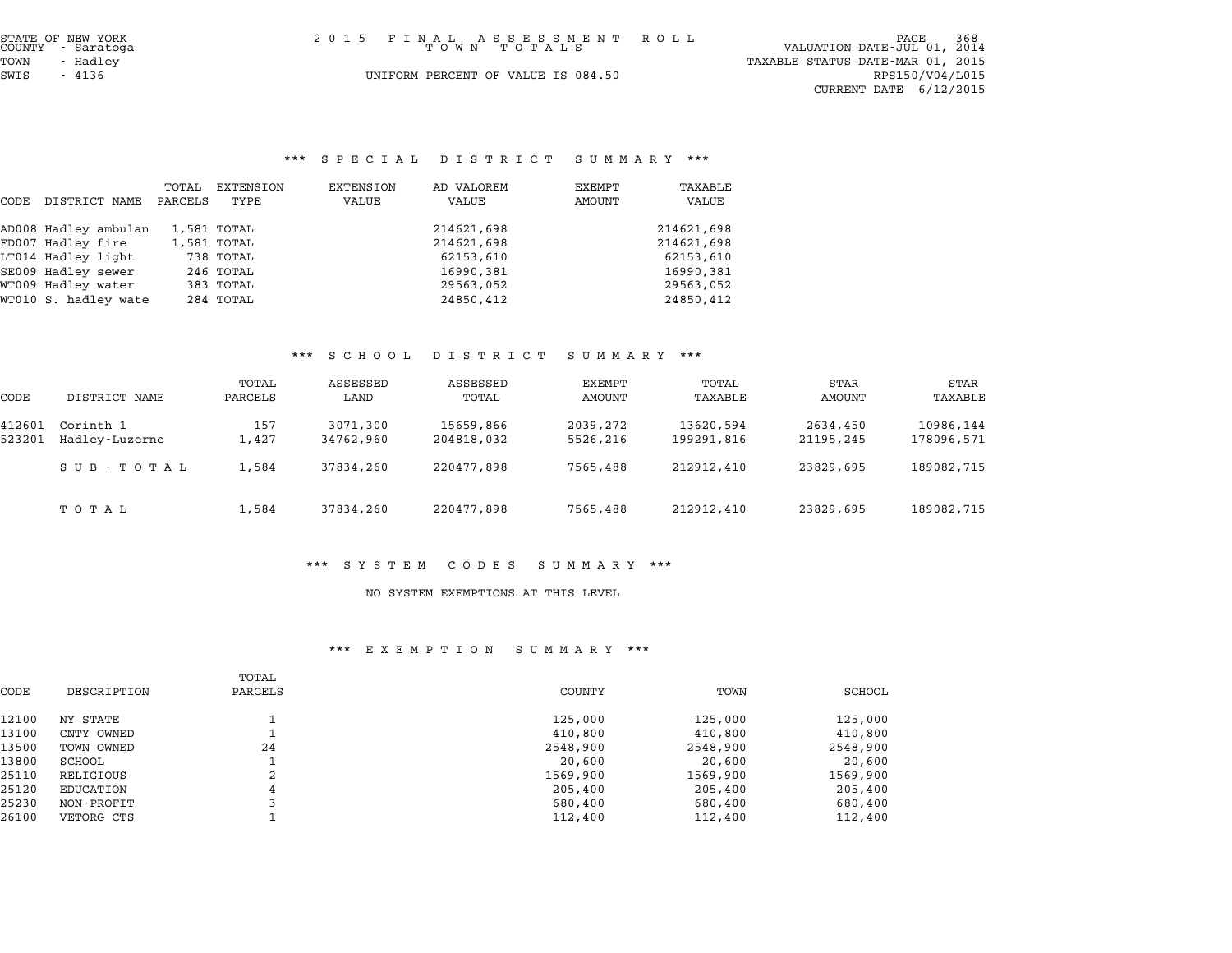| STATE OF NEW YORK<br>COUNTY - Saratoga<br>TOWN<br>- Hadley | 2015 FINAL ASSESSMENT ROLL<br>TOWN TOTALS | PAGE 369<br>VALUATION DATE-JUL 01, 2014<br>TAXABLE STATUS DATE-MAR 01, 2015 |
|------------------------------------------------------------|-------------------------------------------|-----------------------------------------------------------------------------|
| SWIS<br>- 4136                                             | UNIFORM PERCENT OF VALUE IS 084.50        | RPS150/V04/L015<br>CURRENT DATE $6/12/2015$                                 |

#### \*\*\* E X E M P T I O N S U M M A R Y \*\*\*

|       |                | TOTAL        |               |          |               |
|-------|----------------|--------------|---------------|----------|---------------|
| CODE  | DESCRIPTION    | PARCELS      | <b>COUNTY</b> | TOWN     | <b>SCHOOL</b> |
| 27350 | CEMETERIES     | 6            | 159,200       | 159,200  | 159,200       |
| 41101 | VETERANS       | $1\,$        | 6,500         | 6,500    |               |
| 41111 | VET RATIO      | 5            | 436,381       | 436,381  |               |
| 41120 | VETWAR CTS     | 7            | 149,910       | 71,400   | 71,400        |
| 41122 | VET WAR C      | 52           | 1029,270      |          |               |
| 41123 | VET WAR T      | 51           |               | 507,630  |               |
| 41130 | VETCOM CTS     | 3            | 102,125       | 51,000   | 51,000        |
| 41132 | VET COM C      | 46           | 1477,425      |          |               |
| 41133 | VET COM T      | 46           |               | 787,350  |               |
| 41140 | VETDIS CTS     | 1            | 8,500         | 8,500    | 8,500         |
| 41141 | VET DIS CT     | $\mathbf{1}$ | 11,820        | 11,820   |               |
| 41142 | VET DIS C      | 11           | 296,800       |          |               |
| 41143 | VET DIS T      | 11           |               | 226,495  |               |
| 41161 | $CW$ 15 $VET/$ | 19           | 199,665       | 199,665  |               |
| 41171 | CW_DISBLD_     | 1            | 17,040        | 17,040   |               |
| 41683 | RPTL466_G      | 4            |               | 10,200   |               |
| 41730 | AG LANDS       | 3            | 60,563        | 60,563   | 60,563        |
| 41800 | AGED - ALL     | 10           | 405,880       | 405,880  | 405,880       |
| 41802 | AGED C         | 6            | 153,984       |          |               |
| 41804 | AGED S         | 11           |               |          | 614,350       |
| 41806 | AGED T&S       | $\mathbf{1}$ |               | 37,850   | 37,850        |
| 41834 | SR STAR        | 163          |               |          | 11038,800     |
| 41854 | RES STAR       | 379          |               |          | 12790,895     |
| 47460 | FORST LND      | 4            | 483,345       | 483,345  | 483,345       |
|       | TOTAL          | 879          | 10671,808     | 9154,219 | 31395,183     |

|                    | .                |                  |                  |                   |                   |                 |                   |                 |
|--------------------|------------------|------------------|------------------|-------------------|-------------------|-----------------|-------------------|-----------------|
| ROLL<br><b>SEC</b> | DESCRIPTION      | TOTAL<br>PARCELS | ASSESSED<br>LAND | ASSESSED<br>TOTAL | TAXABLE<br>COUNTY | TAXABLE<br>TOWN | TAXABLE<br>SCHOOL | STAR<br>TAXABLE |
|                    | TAXABLE          | 1,462            | 32591,060        | 128952,460        | 124113,252        | 125630,841      | 127219,572        | 103389,877      |
|                    | STATE OWNED LAND | 10               | 1640,700         | 4300,110          | 4300,110          | 4300,110        | 4300,110          | 4300,110        |